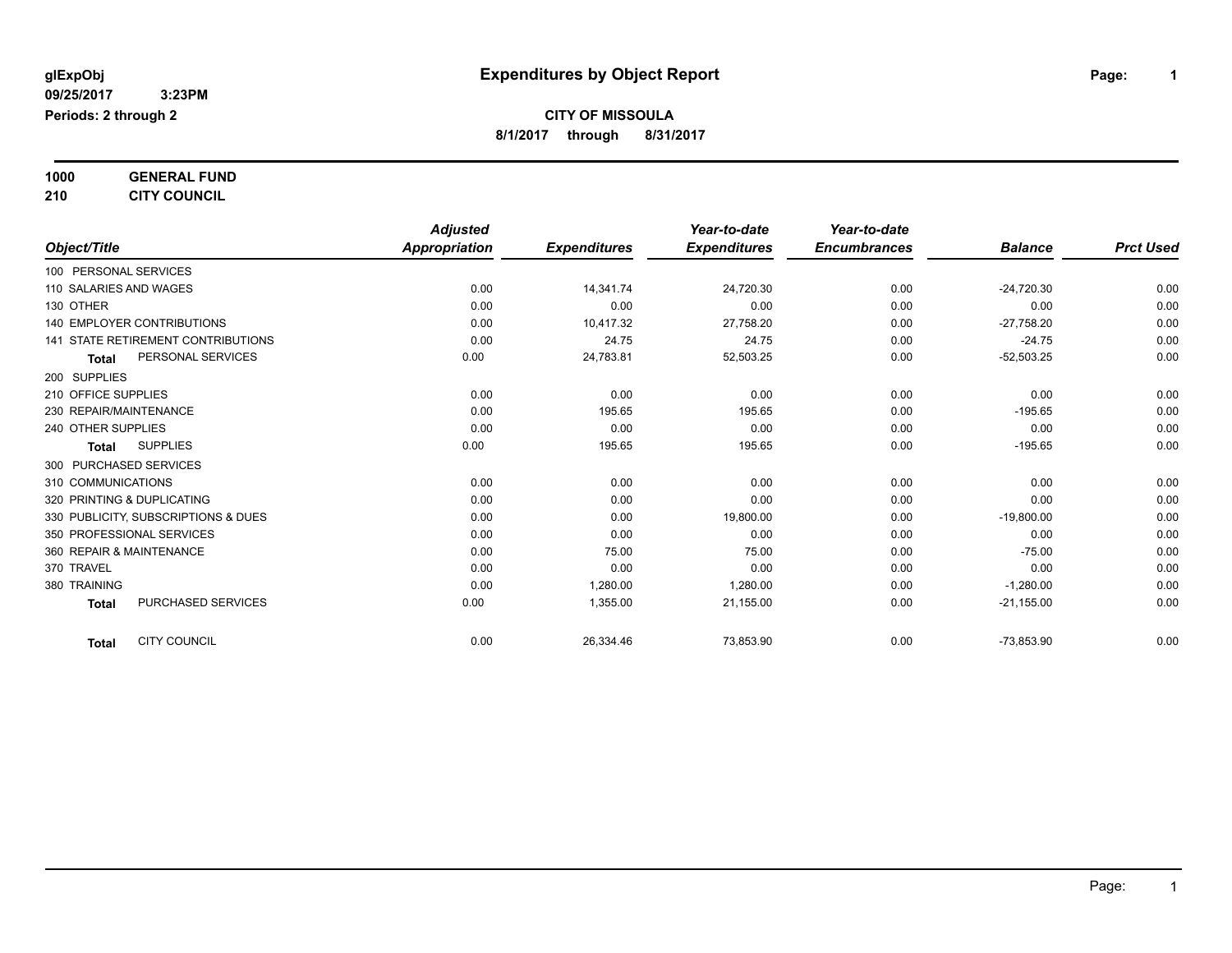**1000 GENERAL FUND 220 MAYOR**

|                                           | <b>Adjusted</b> |                     | Year-to-date        | Year-to-date        |                |                  |
|-------------------------------------------|-----------------|---------------------|---------------------|---------------------|----------------|------------------|
| Object/Title                              | Appropriation   | <b>Expenditures</b> | <b>Expenditures</b> | <b>Encumbrances</b> | <b>Balance</b> | <b>Prct Used</b> |
| 100 PERSONAL SERVICES                     |                 |                     |                     |                     |                |                  |
| 110 SALARIES AND WAGES                    | 0.00            | 31,977.48           | 54,964.92           | 0.00                | $-54,964.92$   | 0.00             |
| 120 OVERTIME                              | 0.00            | 0.00                | 0.00                | 0.00                | 0.00           | 0.00             |
| 130 OTHER                                 | 0.00            | 0.00                | 0.00                | 0.00                | 0.00           | 0.00             |
| <b>140 EMPLOYER CONTRIBUTIONS</b>         | 0.00            | 9,930.36            | 21,976.82           | 0.00                | $-21,976.82$   | 0.00             |
| <b>141 STATE RETIREMENT CONTRIBUTIONS</b> | 0.00            | 53.63               | 53.63               | 0.00                | $-53.63$       | 0.00             |
| PERSONAL SERVICES<br>Total                | 0.00            | 41,961.47           | 76,995.37           | 0.00                | $-76,995.37$   | 0.00             |
| 200 SUPPLIES                              |                 |                     |                     |                     |                |                  |
| 210 OFFICE SUPPLIES                       | 0.00            | 170.10              | 170.10              | 0.00                | $-170.10$      | 0.00             |
| 220 OPERATING SUPPLIES                    | 0.00            | 0.00                | 0.00                | 0.00                | 0.00           | 0.00             |
| 230 REPAIR/MAINTENANCE                    | 0.00            | 0.00                | 0.00                | 0.00                | 0.00           | 0.00             |
| 231 GASOLINE                              | 0.00            | 0.00                | 0.00                | 0.00                | 0.00           | 0.00             |
| 240 OTHER SUPPLIES                        | 0.00            | 0.00                | 0.00                | 0.00                | 0.00           | 0.00             |
| <b>SUPPLIES</b><br><b>Total</b>           | 0.00            | 170.10              | 170.10              | 0.00                | $-170.10$      | 0.00             |
| 300 PURCHASED SERVICES                    |                 |                     |                     |                     |                |                  |
| 310 COMMUNICATIONS                        | 0.00            | 12.70               | 12.70               | 0.00                | $-12.70$       | 0.00             |
| 320 PRINTING & DUPLICATING                | 0.00            | 0.00                | 0.00                | 0.00                | 0.00           | 0.00             |
| 330 PUBLICITY, SUBSCRIPTIONS & DUES       | 0.00            | 265.00              | 6,864.40            | 0.00                | $-6,864.40$    | 0.00             |
| 344 TELEPHONE SERVICE                     | 0.00            | 315.08              | 315.08              | 0.00                | $-315.08$      | 0.00             |
| 350 PROFESSIONAL SERVICES                 | 0.00            | 0.00                | 0.00                | 0.00                | 0.00           | 0.00             |
| 360 REPAIR & MAINTENANCE                  | 0.00            | 17.00               | 117.00              | 0.00                | $-117.00$      | 0.00             |
| 370 TRAVEL                                | 0.00            | 0.00                | 0.00                | 0.00                | 0.00           | 0.00             |
| 380 TRAINING                              | 0.00            | 0.00                | 0.00                | 0.00                | 0.00           | 0.00             |
| 390 OTHER PURCHASED SERVICES              | 0.00            | 0.00                | 0.00                | 0.00                | 0.00           | 0.00             |
| PURCHASED SERVICES<br><b>Total</b>        | 0.00            | 609.78              | 7,309.18            | 0.00                | $-7,309.18$    | 0.00             |
| <b>MAYOR</b><br><b>Total</b>              | 0.00            | 42,741.35           | 84,474.65           | 0.00                | $-84,474.65$   | 0.00             |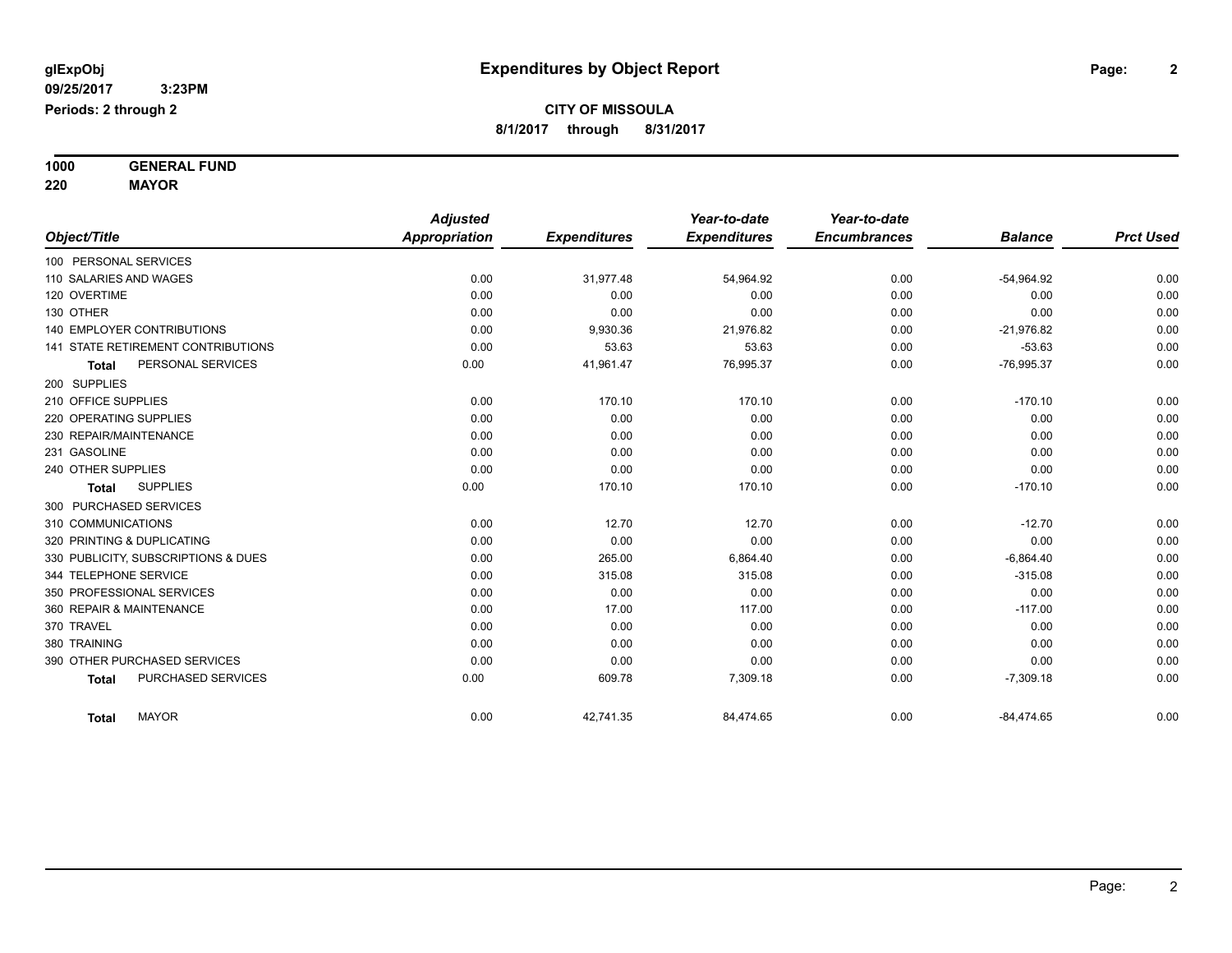# **1000 GENERAL FUND**

**221 HUMAN RESOURCES**

|                                           | <b>Adjusted</b> |                     | Year-to-date        | Year-to-date        |                |                  |
|-------------------------------------------|-----------------|---------------------|---------------------|---------------------|----------------|------------------|
| Object/Title                              | Appropriation   | <b>Expenditures</b> | <b>Expenditures</b> | <b>Encumbrances</b> | <b>Balance</b> | <b>Prct Used</b> |
| 100 PERSONAL SERVICES                     |                 |                     |                     |                     |                |                  |
| 110 SALARIES AND WAGES                    | 0.00            | 16,899.58           | 29,008.60           | 0.00                | $-29,008.60$   | 0.00             |
| 120 OVERTIME                              | 0.00            | 0.00                | 0.00                | 0.00                | 0.00           | 0.00             |
| <b>140 EMPLOYER CONTRIBUTIONS</b>         | 0.00            | 6,316.58            | 14,780.58           | 0.00                | $-14,780.58$   | 0.00             |
| <b>141 STATE RETIREMENT CONTRIBUTIONS</b> | 0.00            | 28.55               | 28.55               | 0.00                | $-28.55$       | 0.00             |
| PERSONAL SERVICES<br><b>Total</b>         | 0.00            | 23,244.71           | 43,817.73           | 0.00                | $-43,817.73$   | 0.00             |
| 200 SUPPLIES                              |                 |                     |                     |                     |                |                  |
| 210 OFFICE SUPPLIES                       | 0.00            | 830.69              | 830.69              | 0.00                | $-830.69$      | 0.00             |
| 220 OPERATING SUPPLIES                    | 0.00            | 0.00                | 0.00                | 0.00                | 0.00           | 0.00             |
| 231 GASOLINE                              | 0.00            | 0.00                | 0.00                | 0.00                | 0.00           | 0.00             |
| <b>SUPPLIES</b><br><b>Total</b>           | 0.00            | 830.69              | 830.69              | 0.00                | $-830.69$      | 0.00             |
| 300 PURCHASED SERVICES                    |                 |                     |                     |                     |                |                  |
| 310 COMMUNICATIONS                        | 0.00            | 20.97               | 20.97               | 0.00                | $-20.97$       | 0.00             |
| 320 PRINTING & DUPLICATING                | 0.00            | 0.00                | 0.00                | 0.00                | 0.00           | 0.00             |
| 330 PUBLICITY, SUBSCRIPTIONS & DUES       | 0.00            | 0.00                | 0.00                | 0.00                | 0.00           | 0.00             |
| 344 TELEPHONE SERVICE                     | 0.00            | 2.67                | 2.67                | 0.00                | $-2.67$        | 0.00             |
| 350 PROFESSIONAL SERVICES                 | 0.00            | 0.00                | 0.00                | 0.00                | 0.00           | 0.00             |
| 360 REPAIR & MAINTENANCE                  | 0.00            | 65.05               | 65.05               | 0.00                | $-65.05$       | 0.00             |
| 370 TRAVEL                                | 0.00            | 203.58              | 203.58              | 0.00                | $-203.58$      | 0.00             |
| 380 TRAINING                              | 0.00            | 150.64              | 150.64              | 0.00                | $-150.64$      | 0.00             |
| 390 OTHER PURCHASED SERVICES              | 0.00            | 25.00               | 4,169.14            | 0.00                | $-4,169.14$    | 0.00             |
| PURCHASED SERVICES<br><b>Total</b>        | 0.00            | 467.91              | 4,612.05            | 0.00                | $-4,612.05$    | 0.00             |
| 900 CAPITAL OUTLAY                        |                 |                     |                     |                     |                |                  |
| 940 MACHINERY & EQUIPMENT                 | 0.00            | 0.00                | 0.00                | 0.00                | 0.00           | 0.00             |
| <b>CAPITAL OUTLAY</b><br>Total            | 0.00            | 0.00                | 0.00                | 0.00                | 0.00           | 0.00             |
| <b>HUMAN RESOURCES</b><br><b>Total</b>    | 0.00            | 24,543.31           | 49,260.47           | 0.00                | $-49,260.47$   | 0.00             |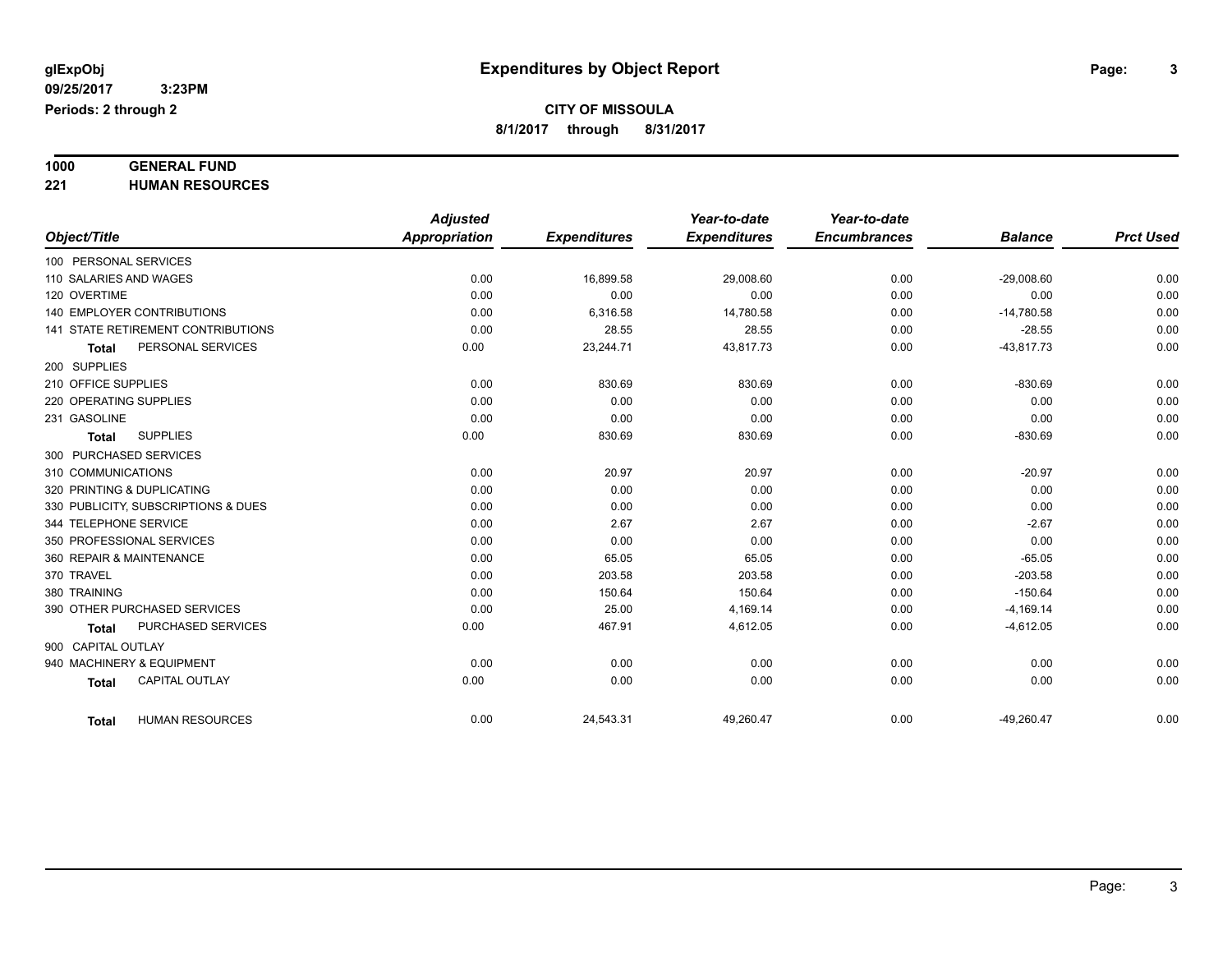# **1000 GENERAL FUND**

**223 CITY CLERK**

|                                            | <b>Adjusted</b>      |                     | Year-to-date        | Year-to-date        |                |                  |
|--------------------------------------------|----------------------|---------------------|---------------------|---------------------|----------------|------------------|
| Object/Title                               | <b>Appropriation</b> | <b>Expenditures</b> | <b>Expenditures</b> | <b>Encumbrances</b> | <b>Balance</b> | <b>Prct Used</b> |
| 100 PERSONAL SERVICES                      |                      |                     |                     |                     |                |                  |
| 110 SALARIES AND WAGES                     | 0.00                 | 19,350.31           | 32,918.24           | 0.00                | $-32,918.24$   | 0.00             |
| 120 OVERTIME                               | 0.00                 | 0.00                | 0.00                | 0.00                | 0.00           | 0.00             |
| 130 OTHER                                  | 0.00                 | 0.00                | 0.00                | 0.00                | 0.00           | 0.00             |
| 140 EMPLOYER CONTRIBUTIONS                 | 0.00                 | 7,690.13            | 18,072.06           | 0.00                | $-18,072.06$   | 0.00             |
| 141 STATE RETIREMENT CONTRIBUTIONS         | 0.00                 | 32.21               | 32.21               | 0.00                | $-32.21$       | 0.00             |
| <b>150 STATE RETIREMENT</b>                | 0.00                 | 0.00                | 0.00                | 0.00                | 0.00           | 0.00             |
| PERSONAL SERVICES<br>Total                 | 0.00                 | 27,072.65           | 51,022.51           | 0.00                | $-51,022.51$   | 0.00             |
| 200 SUPPLIES                               |                      |                     |                     |                     |                |                  |
| 210 OFFICE SUPPLIES                        | 0.00                 | 190.02              | 395.25              | 0.00                | $-395.25$      | 0.00             |
| 220 OPERATING SUPPLIES                     | 0.00                 | 0.00                | 34.30               | 0.00                | $-34.30$       | 0.00             |
| 230 REPAIR/MAINTENANCE                     | 0.00                 | 0.00                | 0.00                | 0.00                | 0.00           | 0.00             |
| 231 GASOLINE                               | 0.00                 | 0.00                | 0.00                | 0.00                | 0.00           | 0.00             |
| 240 OTHER SUPPLIES                         | 0.00                 | 86.90               | 86.90               | 0.00                | $-86.90$       | 0.00             |
| <b>SUPPLIES</b><br>Total                   | 0.00                 | 276.92              | 516.45              | 0.00                | $-516.45$      | 0.00             |
| 300 PURCHASED SERVICES                     |                      |                     |                     |                     |                |                  |
| 310 COMMUNICATIONS                         | 0.00                 | 3,778.75            | 7,599.38            | 0.00                | $-7,599.38$    | 0.00             |
| 320 PRINTING & DUPLICATING                 | 0.00                 | 0.00                | 0.00                | 0.00                | 0.00           | 0.00             |
| 330 PUBLICITY, SUBSCRIPTIONS & DUES        | 0.00                 | 475.48              | 475.48              | 0.00                | $-475.48$      | 0.00             |
| 344 TELEPHONE SERVICE                      | 0.00                 | 4.05                | 4.05                | 0.00                | $-4.05$        | 0.00             |
| 350 PROFESSIONAL SERVICES                  | 0.00                 | 755.25              | 1,263.75            | 0.00                | $-1,263.75$    | 0.00             |
| 360 REPAIR & MAINTENANCE                   | 0.00                 | 60.72               | 160.72              | 0.00                | $-160.72$      | 0.00             |
| 370 TRAVEL                                 | 0.00                 | 0.00                | 0.00                | 0.00                | 0.00           | 0.00             |
| 380 TRAINING                               | 0.00                 | 160.00              | 160.00              | 0.00                | $-160.00$      | 0.00             |
| 390 OTHER PURCHASED SERVICES               | 0.00                 | 217.00              | 217.00              | 0.00                | $-217.00$      | 0.00             |
| PURCHASED SERVICES<br><b>Total</b>         | 0.00                 | 5,451.25            | 9,880.38            | 0.00                | $-9,880.38$    | 0.00             |
| 500 FIXED CHARGES                          |                      |                     |                     |                     |                |                  |
| 500 FIXED CHARGES                          | 0.00                 | 0.00                | 0.00                | 0.00                | 0.00           | 0.00             |
| <b>FIXED CHARGES</b><br>Total              | 0.00                 | 0.00                | 0.00                | 0.00                | 0.00           | 0.00             |
| 700 GRANTS & CONTRIBUTIONS                 |                      |                     |                     |                     |                |                  |
| 700 GRANTS & CONTRIBUTIONS                 | 0.00                 | 793.48              | 4,478.16            | 0.00                | $-4,478.16$    | 0.00             |
| <b>GRANTS &amp; CONTRIBUTIONS</b><br>Total | 0.00                 | 793.48              | 4,478.16            | 0.00                | $-4,478.16$    | 0.00             |
| 800 OTHER OBJECTS                          |                      |                     |                     |                     |                |                  |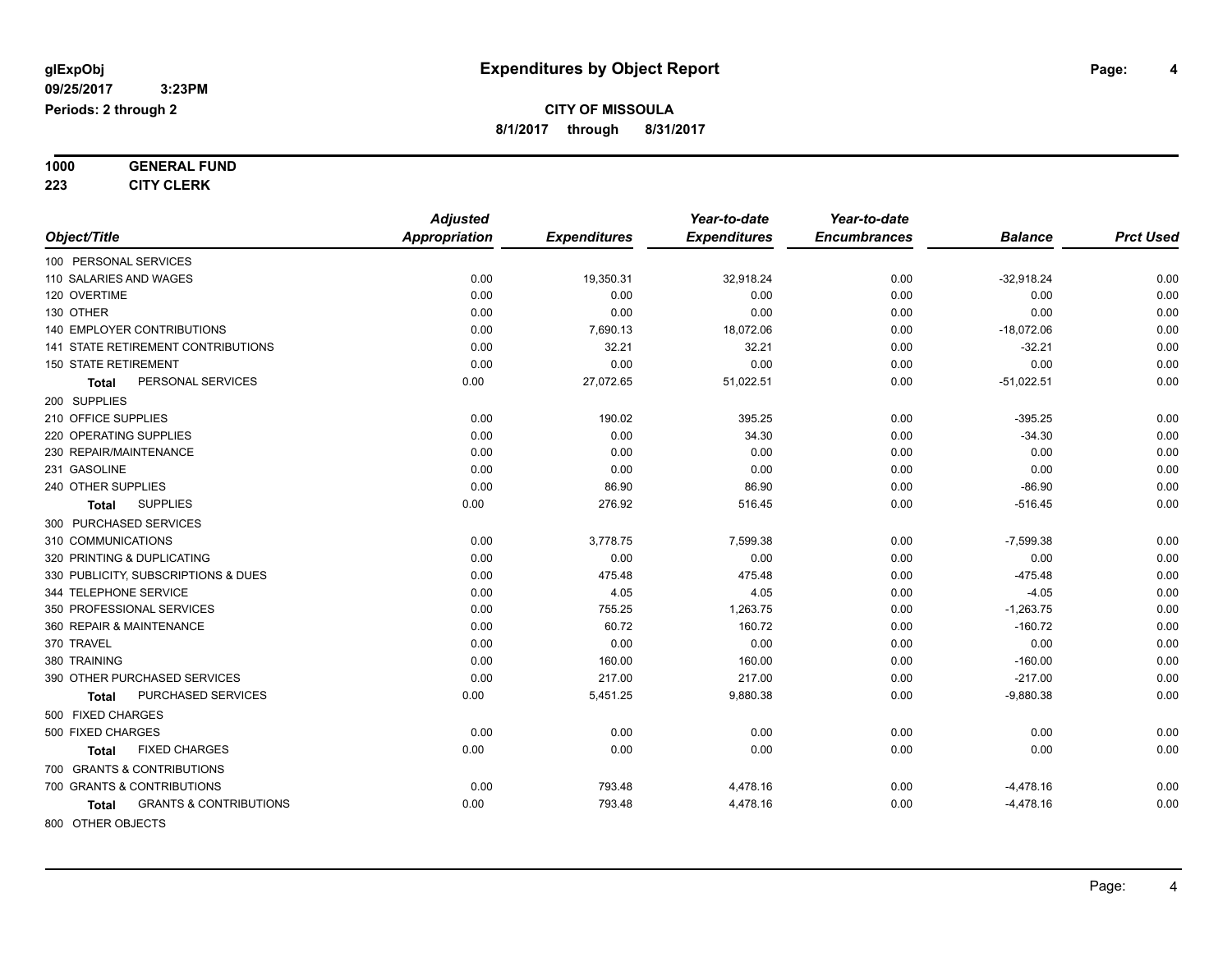#### **09/25/2017 3:23PM Periods: 2 through 2**

### **CITY OF MISSOULA 8/1/2017 through 8/31/2017**

**1000 GENERAL FUND 223 CITY CLERK**

|                                       | <b>Adjusted</b>      |                     | Year-to-date        | Year-to-date        |                |                  |
|---------------------------------------|----------------------|---------------------|---------------------|---------------------|----------------|------------------|
| Object/Title                          | <b>Appropriation</b> | <b>Expenditures</b> | <b>Expenditures</b> | <b>Encumbrances</b> | <b>Balance</b> | <b>Prct Used</b> |
| 845 CONTINGENCY                       | 0.00                 | 0.00                | 0.00                | 0.00                | 0.00           | 0.00             |
| OTHER OBJECTS<br><b>Total</b>         | 0.00                 | 0.00                | 0.00                | 0.00                | 0.00           | 0.00             |
| 900 CAPITAL OUTLAY                    |                      |                     |                     |                     |                |                  |
| 930 IMPROVEMENTS                      | 0.00                 | 0.00                | 0.00                | 0.00                | 0.00           | 0.00             |
| 940 MACHINERY & EQUIPMENT             | 0.00                 | 0.00                | 0.00                | 0.00                | 0.00           | 0.00             |
| <b>CAPITAL OUTLAY</b><br><b>Total</b> | 0.00                 | 0.00                | 0.00                | 0.00                | 0.00           | 0.00             |
| <b>CITY CLERK</b><br><b>Total</b>     | 0.00                 | 33.594.30           | 65.897.50           | 0.00                | $-65.897.50$   | 0.00             |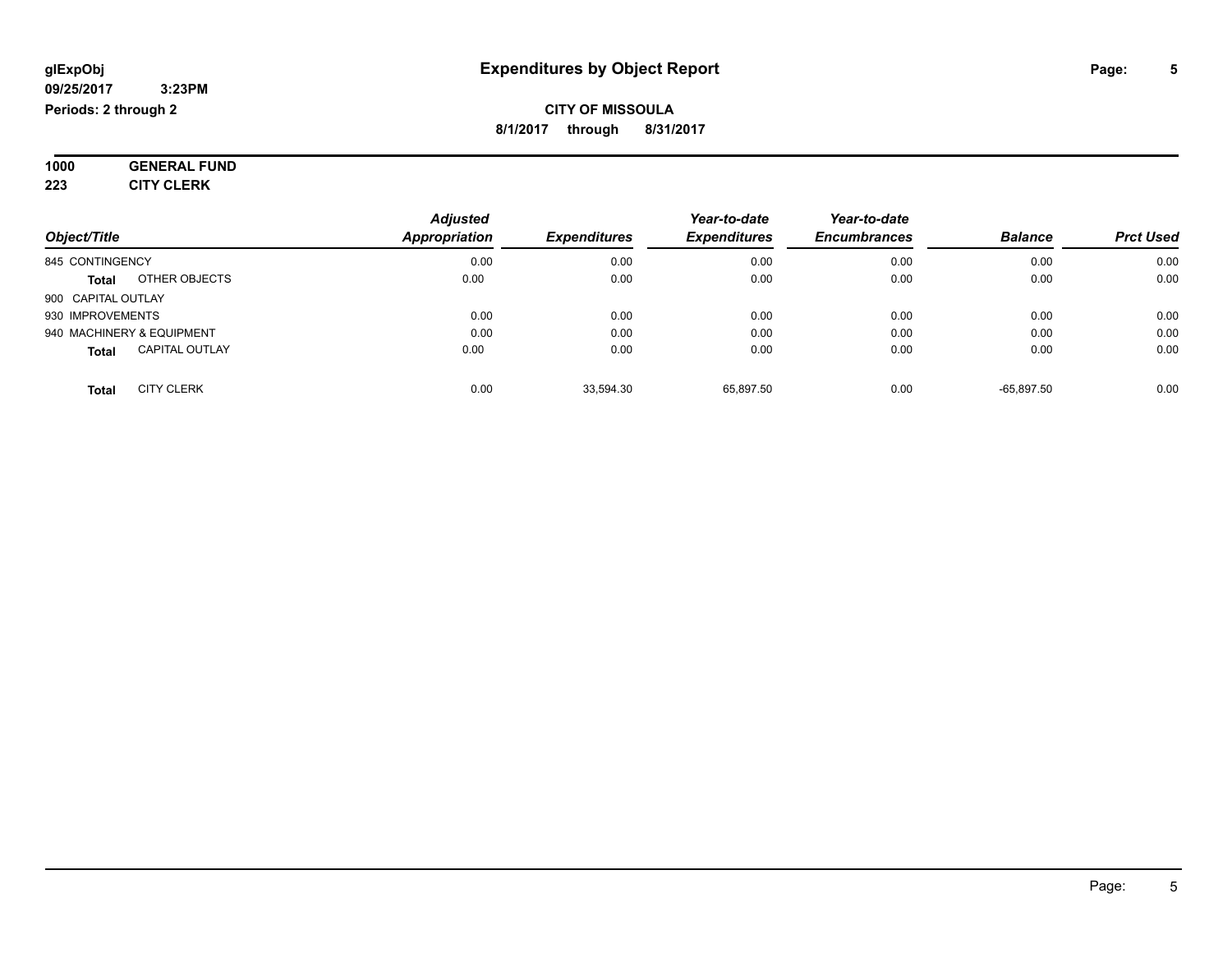**1000 GENERAL FUND**

**224 INFORMATION SERVICES**

|                                             | <b>Adjusted</b>      |                     | Year-to-date        | Year-to-date        |                |                  |
|---------------------------------------------|----------------------|---------------------|---------------------|---------------------|----------------|------------------|
| Object/Title                                | <b>Appropriation</b> | <b>Expenditures</b> | <b>Expenditures</b> | <b>Encumbrances</b> | <b>Balance</b> | <b>Prct Used</b> |
| 100 PERSONAL SERVICES                       |                      |                     |                     |                     |                |                  |
| 110 SALARIES AND WAGES                      | 0.00                 | 34,937.29           | 59,520.74           | 0.00                | $-59,520.74$   | 0.00             |
| 120 OVERTIME                                | 0.00                 | 0.00                | 442.05              | 0.00                | $-442.05$      | 0.00             |
| 130 OTHER                                   | 0.00                 | 0.00                | 0.00                | 0.00                | 0.00           | 0.00             |
| <b>140 EMPLOYER CONTRIBUTIONS</b>           | 0.00                 | 12,125.13           | 26,905.57           | 0.00                | $-26,905.57$   | 0.00             |
| 141 STATE RETIREMENT CONTRIBUTIONS          | 0.00                 | 54.32               | 54.32               | 0.00                | $-54.32$       | 0.00             |
| PERSONAL SERVICES<br>Total                  | 0.00                 | 47,116.74           | 86,922.68           | 0.00                | $-86,922.68$   | 0.00             |
| 200 SUPPLIES                                |                      |                     |                     |                     |                |                  |
| 210 OFFICE SUPPLIES                         | 0.00                 | 148.60              | 216.82              | 0.00                | $-216.82$      | 0.00             |
| 220 OPERATING SUPPLIES                      | 0.00                 | 409.92              | 409.92              | 0.00                | $-409.92$      | 0.00             |
| 230 REPAIR/MAINTENANCE                      | 0.00                 | 0.00                | 0.00                | 0.00                | 0.00           | 0.00             |
| 231 GASOLINE                                | 0.00                 | 0.00                | 0.00                | 0.00                | 0.00           | 0.00             |
| 240 OTHER SUPPLIES                          | 0.00                 | 0.00                | 0.00                | 0.00                | 0.00           | 0.00             |
| <b>SUPPLIES</b><br><b>Total</b>             | 0.00                 | 558.52              | 626.74              | 0.00                | $-626.74$      | 0.00             |
| 300 PURCHASED SERVICES                      |                      |                     |                     |                     |                |                  |
| 310 COMMUNICATIONS                          | 0.00                 | 0.00                | 0.00                | 0.00                | 0.00           | 0.00             |
| 320 PRINTING & DUPLICATING                  | 0.00                 | 0.00                | 0.00                | 0.00                | 0.00           | 0.00             |
| 330 PUBLICITY, SUBSCRIPTIONS & DUES         | 0.00                 | 0.00                | 0.00                | 0.00                | 0.00           | 0.00             |
| 344 TELEPHONE SERVICE                       | 0.00                 | 12,711.58           | 30,418.69           | 0.00                | $-30,418.69$   | 0.00             |
| 350 PROFESSIONAL SERVICES                   | 0.00                 | 0.00                | 0.00                | 0.00                | 0.00           | 0.00             |
| 360 REPAIR & MAINTENANCE                    | 0.00                 | 93,708.63           | 135,908.04          | 0.00                | $-135,908.04$  | 0.00             |
| 370 TRAVEL                                  | 0.00                 | 2,063.50            | 2,063.50            | 0.00                | $-2,063.50$    | 0.00             |
| 380 TRAINING                                | 0.00                 | 3,195.00            | 3,195.00            | 0.00                | $-3,195.00$    | 0.00             |
| 390 OTHER PURCHASED SERVICES                | 0.00                 | 0.00                | 0.00                | 0.00                | 0.00           | 0.00             |
| PURCHASED SERVICES<br>Total                 | 0.00                 | 111,678.71          | 171,585.23          | 0.00                | $-171,585.23$  | 0.00             |
| 500 FIXED CHARGES                           |                      |                     |                     |                     |                |                  |
| 500 FIXED CHARGES                           | 0.00                 | 0.00                | 0.00                | 0.00                | 0.00           | 0.00             |
| <b>FIXED CHARGES</b><br>Total               | 0.00                 | 0.00                | 0.00                | 0.00                | 0.00           | 0.00             |
| 900 CAPITAL OUTLAY                          |                      |                     |                     |                     |                |                  |
| 940 MACHINERY & EQUIPMENT                   | 0.00                 | 0.00                | 0.00                | 0.00                | 0.00           | 0.00             |
| CAPITAL OUTLAY<br><b>Total</b>              | 0.00                 | 0.00                | 0.00                | 0.00                | 0.00           | 0.00             |
|                                             |                      |                     |                     |                     |                |                  |
| <b>INFORMATION SERVICES</b><br><b>Total</b> | 0.00                 | 159,353.97          | 259,134.65          | 0.00                | $-259, 134.65$ | 0.00             |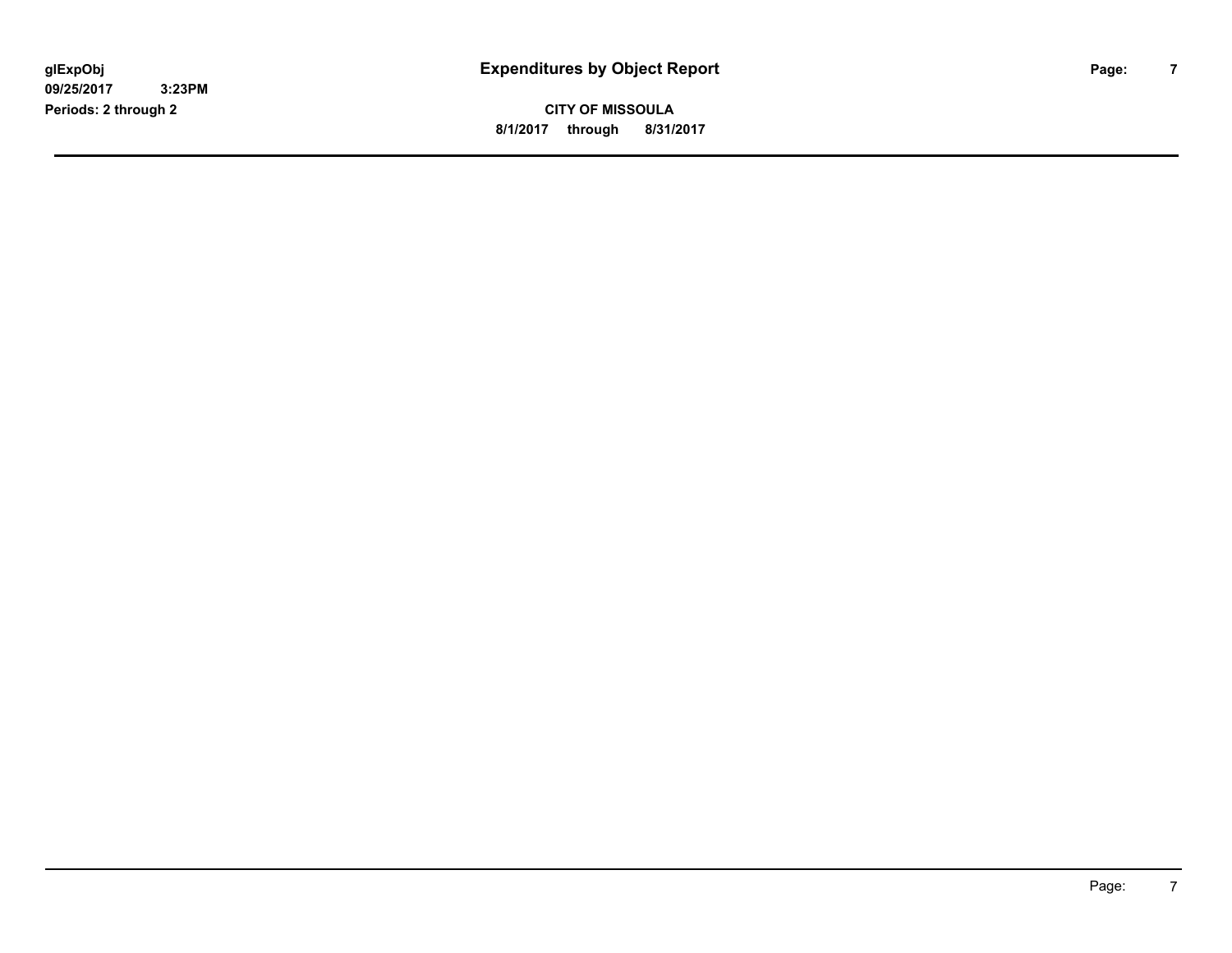### **1000 GENERAL FUND 230 MUNICIPAL COURT**

| <b>Appropriation</b><br><b>Expenditures</b><br><b>Encumbrances</b><br><b>Prct Used</b><br><b>Expenditures</b><br><b>Balance</b><br>0.00<br>$-114,545.33$<br>0.00<br>66,867.20<br>114,545.33<br>0.00<br>0.00<br>0.00<br>267.63<br>527.94<br>$-527.94$<br>0.00<br>0.00<br>0.00<br>26,637.00<br>63,405.85<br>0.00<br>$-63,405.85$<br>0.00<br>0.00<br>111.25<br>$-111.25$<br>111.25<br>0.00<br>0.00<br>PERSONAL SERVICES<br>93,883.08<br>178,590.37<br>$-178,590.37$<br>0.00<br>0.00<br>Total<br>0.00<br>0.00<br>225.82<br>225.82<br>0.00<br>$-225.82$<br>0.00<br>0.00<br>0.00<br>0.00<br>0.00<br>0.00<br>0.00<br>0.00<br>0.00<br>0.00<br>0.00<br>0.00<br>0.00<br>0.00<br>68.31<br>68.31<br>0.00<br>$-68.31$<br>0.00<br><b>SUPPLIES</b><br>0.00<br>294.13<br>$-294.13$<br>294.13<br>0.00<br><b>Total</b><br>0.00<br>0.00<br>4,401.08<br>4,401.08<br>0.00<br>$-4,401.08$<br>0.00<br>0.00<br>0.00<br>0.00<br>0.00<br>0.00<br>0.00<br>979.00<br>$-2,239.00$<br>0.00<br>2,239.00<br>0.00<br>0.00<br>344 TELEPHONE SERVICE<br>0.00<br>160.57<br>160.57<br>$-160.57$<br>0.00<br>0.00<br>0.00<br>2,676.65<br>$-4,070.05$<br>4,070.05<br>0.00<br>0.00<br>0.00<br>0.00<br>0.00<br>0.00<br>0.00<br>0.00<br>0.00<br>0.00<br>0.00<br>0.00<br>0.00<br>0.00<br>380 TRAINING<br>0.00<br>$-348.25$<br>199.00<br>348.25<br>0.00<br>$-110.57$<br>0.00<br>0.00<br>110.57<br>110.57<br>0.00<br>0.00<br>PURCHASED SERVICES<br>0.00<br>8,526.87<br>11,329.52<br>0.00<br>$-11,329.52$<br><b>Total</b><br>0.00<br>0.00<br>0.00<br>0.00<br>0.00<br>0.00<br>0.00<br><b>FIXED CHARGES</b><br>0.00<br>0.00<br>0.00<br>0.00<br>0.00<br><b>Total</b><br>0.00<br>0.00<br>0.00<br>0.00<br>0.00<br>0.00<br>0.00<br>0.00<br>0.00<br>0.00<br><b>DEBT SERVICE</b><br>0.00<br>0.00<br><b>Total</b><br>700 GRANTS & CONTRIBUTIONS<br>700 GRANTS & CONTRIBUTIONS<br>0.00<br>0.00<br>0.00<br>0.00<br>0.00<br>0.00<br>0.00<br>0.00<br><b>GRANTS &amp; CONTRIBUTIONS</b><br>0.00<br>0.00<br>0.00<br>0.00<br>Total<br>800 OTHER OBJECTS |                                     | <b>Adjusted</b> | Year-to-date | Year-to-date |  |
|------------------------------------------------------------------------------------------------------------------------------------------------------------------------------------------------------------------------------------------------------------------------------------------------------------------------------------------------------------------------------------------------------------------------------------------------------------------------------------------------------------------------------------------------------------------------------------------------------------------------------------------------------------------------------------------------------------------------------------------------------------------------------------------------------------------------------------------------------------------------------------------------------------------------------------------------------------------------------------------------------------------------------------------------------------------------------------------------------------------------------------------------------------------------------------------------------------------------------------------------------------------------------------------------------------------------------------------------------------------------------------------------------------------------------------------------------------------------------------------------------------------------------------------------------------------------------------------------------------------------------------------------------------------------------------------------------------------------------------------------------------------------------------------------------------------------------------------------------------------------------------------------------------------------------------------------------------------------------------------|-------------------------------------|-----------------|--------------|--------------|--|
|                                                                                                                                                                                                                                                                                                                                                                                                                                                                                                                                                                                                                                                                                                                                                                                                                                                                                                                                                                                                                                                                                                                                                                                                                                                                                                                                                                                                                                                                                                                                                                                                                                                                                                                                                                                                                                                                                                                                                                                          | Object/Title                        |                 |              |              |  |
|                                                                                                                                                                                                                                                                                                                                                                                                                                                                                                                                                                                                                                                                                                                                                                                                                                                                                                                                                                                                                                                                                                                                                                                                                                                                                                                                                                                                                                                                                                                                                                                                                                                                                                                                                                                                                                                                                                                                                                                          | 100 PERSONAL SERVICES               |                 |              |              |  |
|                                                                                                                                                                                                                                                                                                                                                                                                                                                                                                                                                                                                                                                                                                                                                                                                                                                                                                                                                                                                                                                                                                                                                                                                                                                                                                                                                                                                                                                                                                                                                                                                                                                                                                                                                                                                                                                                                                                                                                                          | 110 SALARIES AND WAGES              |                 |              |              |  |
|                                                                                                                                                                                                                                                                                                                                                                                                                                                                                                                                                                                                                                                                                                                                                                                                                                                                                                                                                                                                                                                                                                                                                                                                                                                                                                                                                                                                                                                                                                                                                                                                                                                                                                                                                                                                                                                                                                                                                                                          | 120 OVERTIME                        |                 |              |              |  |
|                                                                                                                                                                                                                                                                                                                                                                                                                                                                                                                                                                                                                                                                                                                                                                                                                                                                                                                                                                                                                                                                                                                                                                                                                                                                                                                                                                                                                                                                                                                                                                                                                                                                                                                                                                                                                                                                                                                                                                                          | <b>140 EMPLOYER CONTRIBUTIONS</b>   |                 |              |              |  |
|                                                                                                                                                                                                                                                                                                                                                                                                                                                                                                                                                                                                                                                                                                                                                                                                                                                                                                                                                                                                                                                                                                                                                                                                                                                                                                                                                                                                                                                                                                                                                                                                                                                                                                                                                                                                                                                                                                                                                                                          | 141 STATE RETIREMENT CONTRIBUTIONS  |                 |              |              |  |
|                                                                                                                                                                                                                                                                                                                                                                                                                                                                                                                                                                                                                                                                                                                                                                                                                                                                                                                                                                                                                                                                                                                                                                                                                                                                                                                                                                                                                                                                                                                                                                                                                                                                                                                                                                                                                                                                                                                                                                                          |                                     |                 |              |              |  |
|                                                                                                                                                                                                                                                                                                                                                                                                                                                                                                                                                                                                                                                                                                                                                                                                                                                                                                                                                                                                                                                                                                                                                                                                                                                                                                                                                                                                                                                                                                                                                                                                                                                                                                                                                                                                                                                                                                                                                                                          | 200 SUPPLIES                        |                 |              |              |  |
|                                                                                                                                                                                                                                                                                                                                                                                                                                                                                                                                                                                                                                                                                                                                                                                                                                                                                                                                                                                                                                                                                                                                                                                                                                                                                                                                                                                                                                                                                                                                                                                                                                                                                                                                                                                                                                                                                                                                                                                          | 210 OFFICE SUPPLIES                 |                 |              |              |  |
|                                                                                                                                                                                                                                                                                                                                                                                                                                                                                                                                                                                                                                                                                                                                                                                                                                                                                                                                                                                                                                                                                                                                                                                                                                                                                                                                                                                                                                                                                                                                                                                                                                                                                                                                                                                                                                                                                                                                                                                          | 220 OPERATING SUPPLIES              |                 |              |              |  |
|                                                                                                                                                                                                                                                                                                                                                                                                                                                                                                                                                                                                                                                                                                                                                                                                                                                                                                                                                                                                                                                                                                                                                                                                                                                                                                                                                                                                                                                                                                                                                                                                                                                                                                                                                                                                                                                                                                                                                                                          | 230 REPAIR/MAINTENANCE              |                 |              |              |  |
|                                                                                                                                                                                                                                                                                                                                                                                                                                                                                                                                                                                                                                                                                                                                                                                                                                                                                                                                                                                                                                                                                                                                                                                                                                                                                                                                                                                                                                                                                                                                                                                                                                                                                                                                                                                                                                                                                                                                                                                          | 240 OTHER SUPPLIES                  |                 |              |              |  |
|                                                                                                                                                                                                                                                                                                                                                                                                                                                                                                                                                                                                                                                                                                                                                                                                                                                                                                                                                                                                                                                                                                                                                                                                                                                                                                                                                                                                                                                                                                                                                                                                                                                                                                                                                                                                                                                                                                                                                                                          |                                     |                 |              |              |  |
|                                                                                                                                                                                                                                                                                                                                                                                                                                                                                                                                                                                                                                                                                                                                                                                                                                                                                                                                                                                                                                                                                                                                                                                                                                                                                                                                                                                                                                                                                                                                                                                                                                                                                                                                                                                                                                                                                                                                                                                          | 300 PURCHASED SERVICES              |                 |              |              |  |
|                                                                                                                                                                                                                                                                                                                                                                                                                                                                                                                                                                                                                                                                                                                                                                                                                                                                                                                                                                                                                                                                                                                                                                                                                                                                                                                                                                                                                                                                                                                                                                                                                                                                                                                                                                                                                                                                                                                                                                                          | 310 COMMUNICATIONS                  |                 |              |              |  |
|                                                                                                                                                                                                                                                                                                                                                                                                                                                                                                                                                                                                                                                                                                                                                                                                                                                                                                                                                                                                                                                                                                                                                                                                                                                                                                                                                                                                                                                                                                                                                                                                                                                                                                                                                                                                                                                                                                                                                                                          | 320 PRINTING & DUPLICATING          |                 |              |              |  |
|                                                                                                                                                                                                                                                                                                                                                                                                                                                                                                                                                                                                                                                                                                                                                                                                                                                                                                                                                                                                                                                                                                                                                                                                                                                                                                                                                                                                                                                                                                                                                                                                                                                                                                                                                                                                                                                                                                                                                                                          | 330 PUBLICITY, SUBSCRIPTIONS & DUES |                 |              |              |  |
|                                                                                                                                                                                                                                                                                                                                                                                                                                                                                                                                                                                                                                                                                                                                                                                                                                                                                                                                                                                                                                                                                                                                                                                                                                                                                                                                                                                                                                                                                                                                                                                                                                                                                                                                                                                                                                                                                                                                                                                          |                                     |                 |              |              |  |
|                                                                                                                                                                                                                                                                                                                                                                                                                                                                                                                                                                                                                                                                                                                                                                                                                                                                                                                                                                                                                                                                                                                                                                                                                                                                                                                                                                                                                                                                                                                                                                                                                                                                                                                                                                                                                                                                                                                                                                                          | 350 PROFESSIONAL SERVICES           |                 |              |              |  |
|                                                                                                                                                                                                                                                                                                                                                                                                                                                                                                                                                                                                                                                                                                                                                                                                                                                                                                                                                                                                                                                                                                                                                                                                                                                                                                                                                                                                                                                                                                                                                                                                                                                                                                                                                                                                                                                                                                                                                                                          | 360 REPAIR & MAINTENANCE            |                 |              |              |  |
|                                                                                                                                                                                                                                                                                                                                                                                                                                                                                                                                                                                                                                                                                                                                                                                                                                                                                                                                                                                                                                                                                                                                                                                                                                                                                                                                                                                                                                                                                                                                                                                                                                                                                                                                                                                                                                                                                                                                                                                          | 370 TRAVEL                          |                 |              |              |  |
|                                                                                                                                                                                                                                                                                                                                                                                                                                                                                                                                                                                                                                                                                                                                                                                                                                                                                                                                                                                                                                                                                                                                                                                                                                                                                                                                                                                                                                                                                                                                                                                                                                                                                                                                                                                                                                                                                                                                                                                          |                                     |                 |              |              |  |
|                                                                                                                                                                                                                                                                                                                                                                                                                                                                                                                                                                                                                                                                                                                                                                                                                                                                                                                                                                                                                                                                                                                                                                                                                                                                                                                                                                                                                                                                                                                                                                                                                                                                                                                                                                                                                                                                                                                                                                                          | 390 OTHER PURCHASED SERVICES        |                 |              |              |  |
|                                                                                                                                                                                                                                                                                                                                                                                                                                                                                                                                                                                                                                                                                                                                                                                                                                                                                                                                                                                                                                                                                                                                                                                                                                                                                                                                                                                                                                                                                                                                                                                                                                                                                                                                                                                                                                                                                                                                                                                          |                                     |                 |              |              |  |
|                                                                                                                                                                                                                                                                                                                                                                                                                                                                                                                                                                                                                                                                                                                                                                                                                                                                                                                                                                                                                                                                                                                                                                                                                                                                                                                                                                                                                                                                                                                                                                                                                                                                                                                                                                                                                                                                                                                                                                                          | 500 FIXED CHARGES                   |                 |              |              |  |
|                                                                                                                                                                                                                                                                                                                                                                                                                                                                                                                                                                                                                                                                                                                                                                                                                                                                                                                                                                                                                                                                                                                                                                                                                                                                                                                                                                                                                                                                                                                                                                                                                                                                                                                                                                                                                                                                                                                                                                                          | 500 FIXED CHARGES                   |                 |              |              |  |
|                                                                                                                                                                                                                                                                                                                                                                                                                                                                                                                                                                                                                                                                                                                                                                                                                                                                                                                                                                                                                                                                                                                                                                                                                                                                                                                                                                                                                                                                                                                                                                                                                                                                                                                                                                                                                                                                                                                                                                                          |                                     |                 |              |              |  |
|                                                                                                                                                                                                                                                                                                                                                                                                                                                                                                                                                                                                                                                                                                                                                                                                                                                                                                                                                                                                                                                                                                                                                                                                                                                                                                                                                                                                                                                                                                                                                                                                                                                                                                                                                                                                                                                                                                                                                                                          | 600 DEBT SERVICE                    |                 |              |              |  |
|                                                                                                                                                                                                                                                                                                                                                                                                                                                                                                                                                                                                                                                                                                                                                                                                                                                                                                                                                                                                                                                                                                                                                                                                                                                                                                                                                                                                                                                                                                                                                                                                                                                                                                                                                                                                                                                                                                                                                                                          | 610 PRINCIPAL                       |                 |              |              |  |
|                                                                                                                                                                                                                                                                                                                                                                                                                                                                                                                                                                                                                                                                                                                                                                                                                                                                                                                                                                                                                                                                                                                                                                                                                                                                                                                                                                                                                                                                                                                                                                                                                                                                                                                                                                                                                                                                                                                                                                                          |                                     |                 |              |              |  |
|                                                                                                                                                                                                                                                                                                                                                                                                                                                                                                                                                                                                                                                                                                                                                                                                                                                                                                                                                                                                                                                                                                                                                                                                                                                                                                                                                                                                                                                                                                                                                                                                                                                                                                                                                                                                                                                                                                                                                                                          |                                     |                 |              |              |  |
|                                                                                                                                                                                                                                                                                                                                                                                                                                                                                                                                                                                                                                                                                                                                                                                                                                                                                                                                                                                                                                                                                                                                                                                                                                                                                                                                                                                                                                                                                                                                                                                                                                                                                                                                                                                                                                                                                                                                                                                          |                                     |                 |              |              |  |
|                                                                                                                                                                                                                                                                                                                                                                                                                                                                                                                                                                                                                                                                                                                                                                                                                                                                                                                                                                                                                                                                                                                                                                                                                                                                                                                                                                                                                                                                                                                                                                                                                                                                                                                                                                                                                                                                                                                                                                                          |                                     |                 |              |              |  |
|                                                                                                                                                                                                                                                                                                                                                                                                                                                                                                                                                                                                                                                                                                                                                                                                                                                                                                                                                                                                                                                                                                                                                                                                                                                                                                                                                                                                                                                                                                                                                                                                                                                                                                                                                                                                                                                                                                                                                                                          |                                     |                 |              |              |  |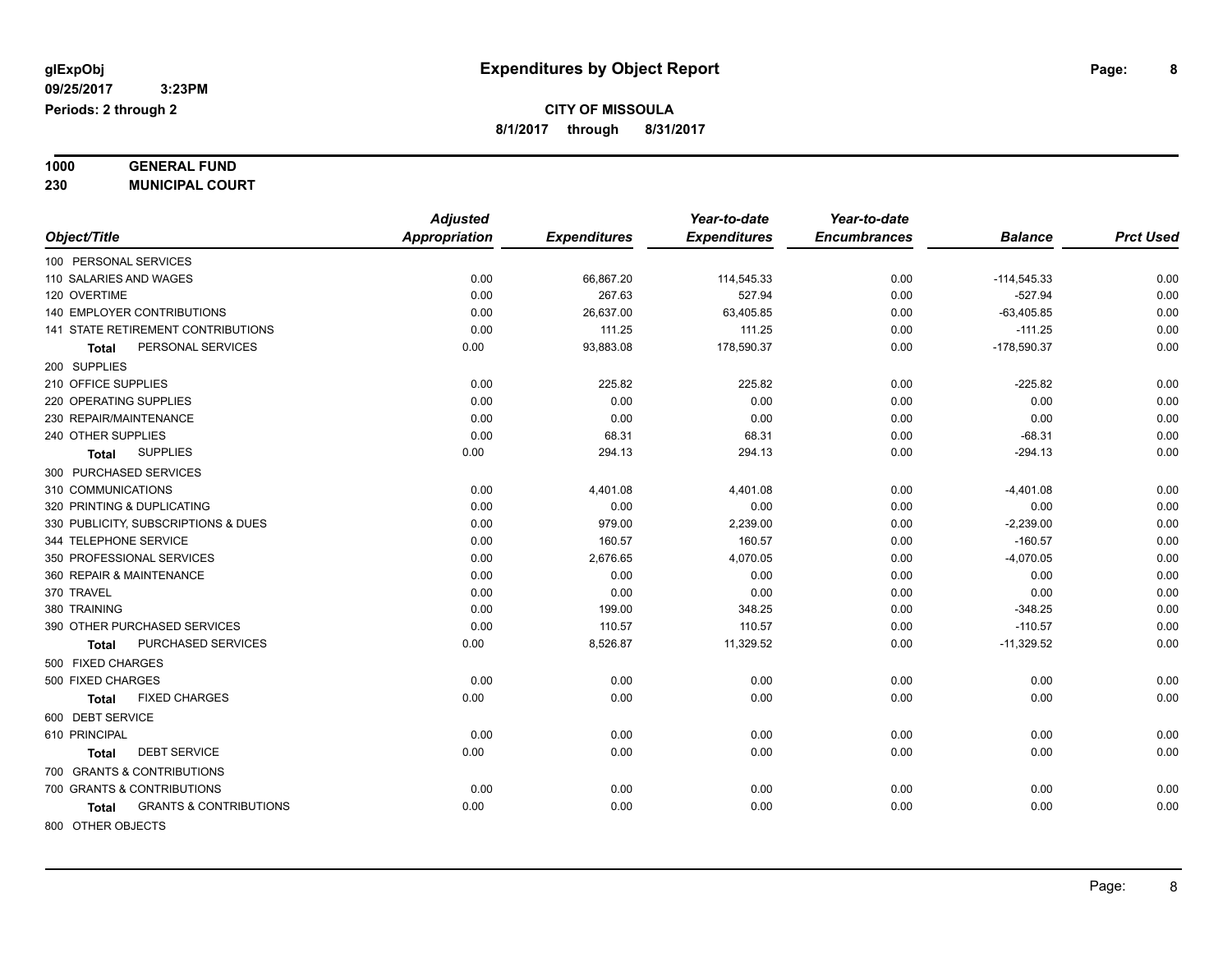| 1000 | <b>GENERAL FUND</b>    |
|------|------------------------|
| 230  | <b>MUNICIPAL COURT</b> |

|                                       | <b>Adjusted</b> |                     | Year-to-date        | Year-to-date        |                |                  |
|---------------------------------------|-----------------|---------------------|---------------------|---------------------|----------------|------------------|
| Object/Title                          | Appropriation   | <b>Expenditures</b> | <b>Expenditures</b> | <b>Encumbrances</b> | <b>Balance</b> | <b>Prct Used</b> |
| 820 TRANSFERS TO OTHER FUNDS          | 0.00            | 0.00                | 0.00                | 0.00                | 0.00           | 0.00             |
| OTHER OBJECTS<br><b>Total</b>         | 0.00            | 0.00                | 0.00                | 0.00                | 0.00           | 0.00             |
| 900 CAPITAL OUTLAY                    |                 |                     |                     |                     |                |                  |
| 940 MACHINERY & EQUIPMENT             | 0.00            | 0.00                | 0.00                | 0.00                | 0.00           | 0.00             |
| <b>CAPITAL OUTLAY</b><br><b>Total</b> | 0.00            | 0.00                | 0.00                | 0.00                | 0.00           | 0.00             |
| <b>MUNICIPAL COURT</b><br>Tota        | 0.00            | 102.704.08          | 190.214.02          | 0.00                | $-190.214.02$  | 0.00             |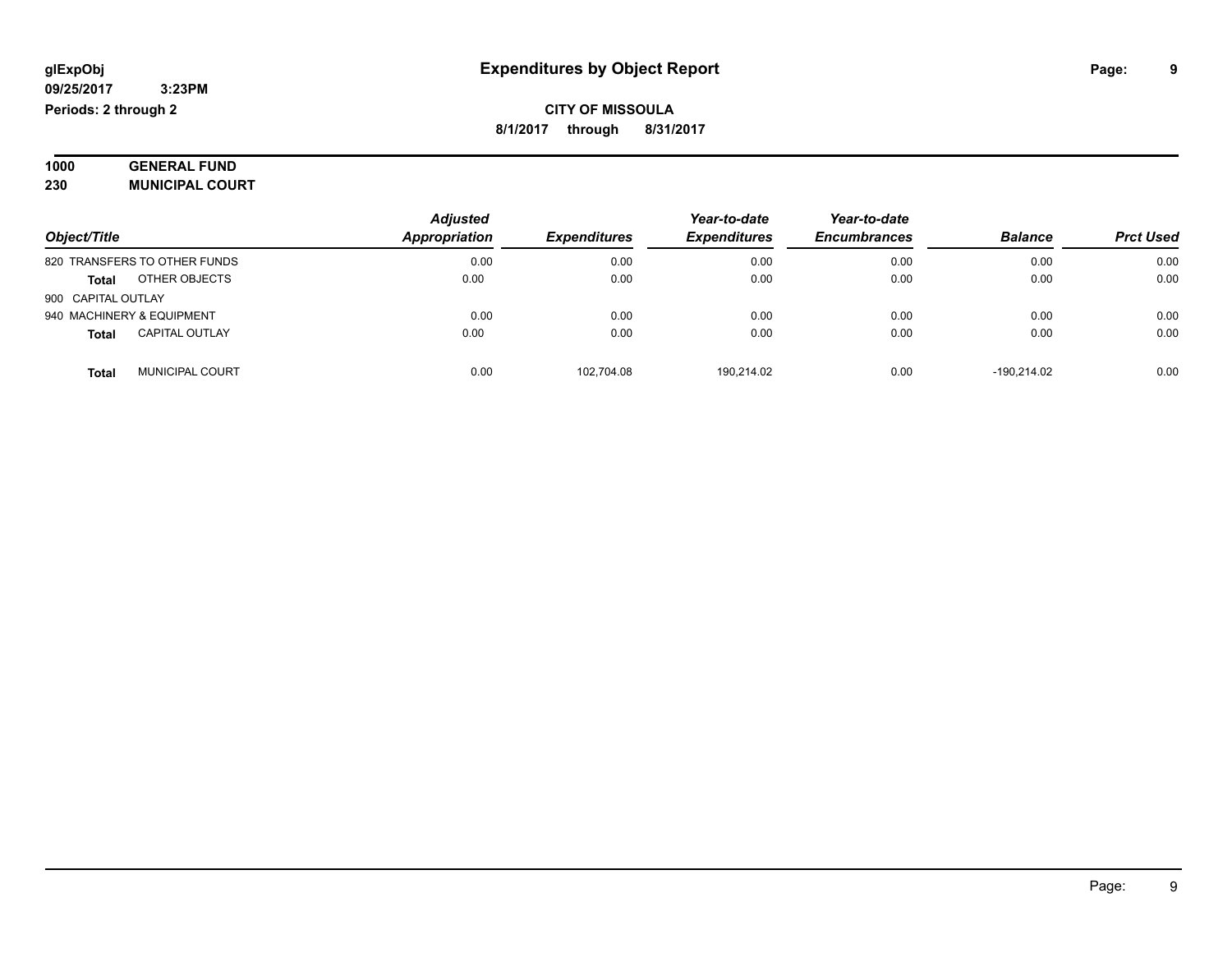**1000 GENERAL FUND**

**240 FINANCE**

|                                       | <b>Adjusted</b>      |                     | Year-to-date        | Year-to-date        |                |                  |
|---------------------------------------|----------------------|---------------------|---------------------|---------------------|----------------|------------------|
| Object/Title                          | <b>Appropriation</b> | <b>Expenditures</b> | <b>Expenditures</b> | <b>Encumbrances</b> | <b>Balance</b> | <b>Prct Used</b> |
| 100 PERSONAL SERVICES                 |                      |                     |                     |                     |                |                  |
| 110 SALARIES AND WAGES                | 0.00                 | 63,002.28           | 103,750.52          | 0.00                | $-103,750.52$  | 0.00             |
| 120 OVERTIME                          | 0.00                 | 0.00                | 0.00                | 0.00                | 0.00           | 0.00             |
| <b>140 EMPLOYER CONTRIBUTIONS</b>     | 0.00                 | 22,976.70           | 53,777.86           | 0.00                | $-53,777.86$   | 0.00             |
| 141 STATE RETIREMENT CONTRIBUTIONS    | 0.00                 | 99.85               | 99.85               | 0.00                | $-99.85$       | 0.00             |
| PERSONAL SERVICES<br>Total            | 0.00                 | 86,078.83           | 157,628.23          | 0.00                | $-157,628.23$  | 0.00             |
| 200 SUPPLIES                          |                      |                     |                     |                     |                |                  |
| 210 OFFICE SUPPLIES                   | 0.00                 | 448.69              | 448.69              | 0.00                | $-448.69$      | 0.00             |
| 220 OPERATING SUPPLIES                | 0.00                 | 36.65               | 36.65               | 0.00                | $-36.65$       | 0.00             |
| 230 REPAIR/MAINTENANCE                | 0.00                 | 0.00                | 0.00                | 0.00                | 0.00           | 0.00             |
| 231 GASOLINE                          | 0.00                 | 0.00                | 0.00                | 0.00                | 0.00           | 0.00             |
| 240 OTHER SUPPLIES                    | 0.00                 | 0.00                | 0.00                | 0.00                | 0.00           | 0.00             |
| <b>SUPPLIES</b><br>Total              | 0.00                 | 485.34              | 485.34              | 0.00                | $-485.34$      | 0.00             |
| 300 PURCHASED SERVICES                |                      |                     |                     |                     |                |                  |
| 310 COMMUNICATIONS                    | 0.00                 | 636.75              | 18,244.23           | 0.00                | $-18,244.23$   | 0.00             |
| 320 PRINTING & DUPLICATING            | 0.00                 | 473.60              | 473.60              | 0.00                | $-473.60$      | 0.00             |
| 330 PUBLICITY, SUBSCRIPTIONS & DUES   | 0.00                 | 56.00               | 56.00               | 0.00                | $-56.00$       | 0.00             |
| 344 TELEPHONE SERVICE                 | 0.00                 | 12.16               | 12.16               | 0.00                | $-12.16$       | 0.00             |
| 350 PROFESSIONAL SERVICES             | 0.00                 | 300.00              | 895.00              | 0.00                | $-895.00$      | 0.00             |
| 360 REPAIR & MAINTENANCE              | 0.00                 | 0.00                | 0.00                | 0.00                | 0.00           | 0.00             |
| 370 TRAVEL                            | 0.00                 | 0.00                | 0.00                | 0.00                | 0.00           | 0.00             |
| 380 TRAINING                          | 0.00                 | 0.00                | 0.00                | 0.00                | 0.00           | 0.00             |
| 390 OTHER PURCHASED SERVICES          | 0.00                 | 0.00                | 0.00                | 0.00                | 0.00           | 0.00             |
| PURCHASED SERVICES<br><b>Total</b>    | 0.00                 | 1,478.51            | 19,680.99           | 0.00                | $-19,680.99$   | 0.00             |
| 500 FIXED CHARGES                     |                      |                     |                     |                     |                |                  |
| 500 FIXED CHARGES                     | 0.00                 | 0.00                | 0.00                | 0.00                | 0.00           | 0.00             |
| <b>FIXED CHARGES</b><br><b>Total</b>  | 0.00                 | 0.00                | 0.00                | 0.00                | 0.00           | 0.00             |
| 900 CAPITAL OUTLAY                    |                      |                     |                     |                     |                |                  |
| 940 MACHINERY & EQUIPMENT             | 0.00                 | 0.00                | 0.00                | 0.00                | 0.00           | 0.00             |
| <b>CAPITAL OUTLAY</b><br><b>Total</b> | 0.00                 | 0.00                | 0.00                | 0.00                | 0.00           | 0.00             |
| <b>FINANCE</b><br><b>Total</b>        | 0.00                 | 88,042.68           | 177.794.56          | 0.00                | $-177,794.56$  | 0.00             |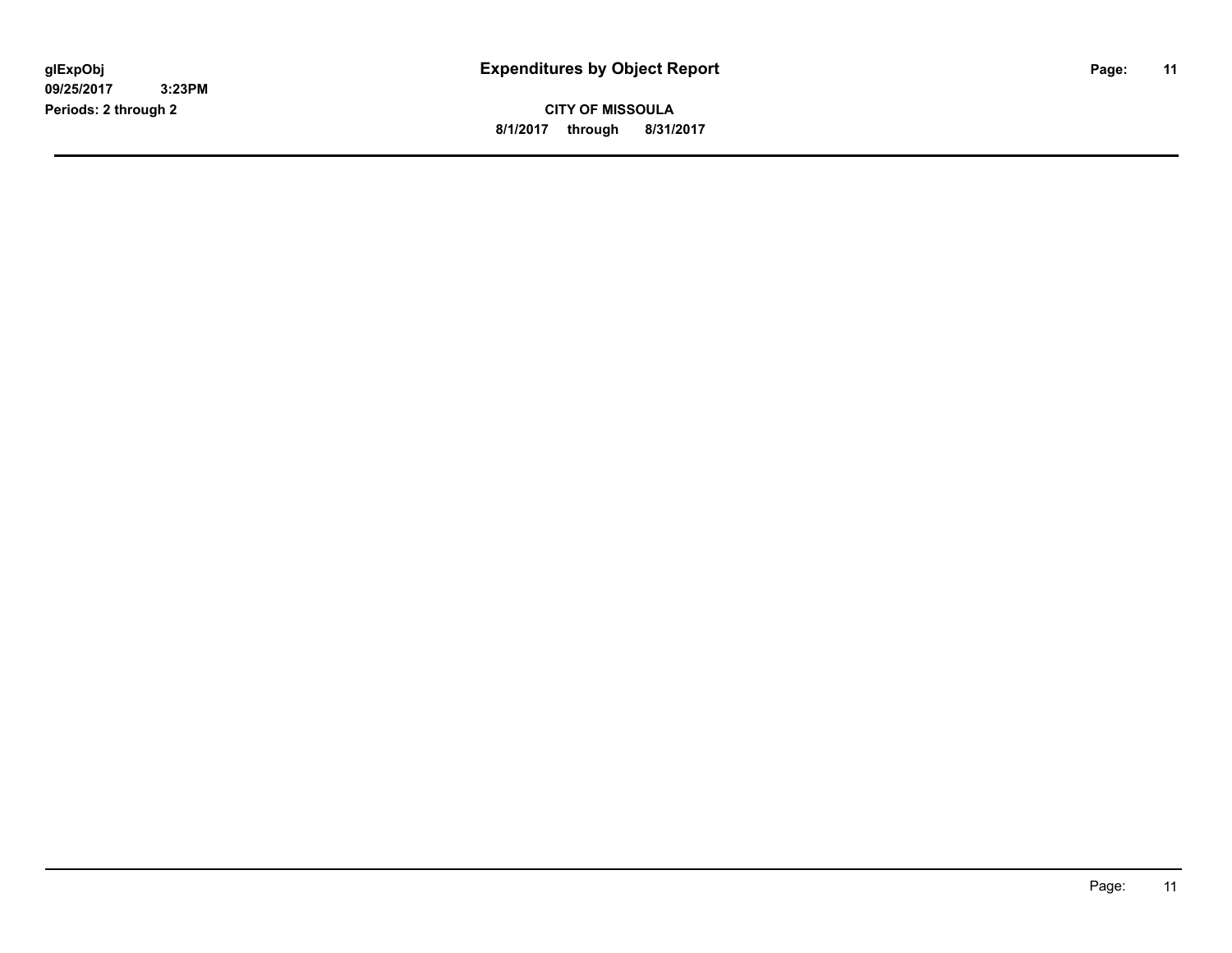# **1000 GENERAL FUND**

**245 CENTRALIZED SERVICES**

|                                                   | <b>Adjusted</b>      |                     | Year-to-date        | Year-to-date        |                |                  |
|---------------------------------------------------|----------------------|---------------------|---------------------|---------------------|----------------|------------------|
| Object/Title                                      | <b>Appropriation</b> | <b>Expenditures</b> | <b>Expenditures</b> | <b>Encumbrances</b> | <b>Balance</b> | <b>Prct Used</b> |
| 100 PERSONAL SERVICES                             |                      |                     |                     |                     |                |                  |
| 110 SALARIES AND WAGES                            | 0.00                 | 14,159.46           | 24,289.44           | 0.00                | $-24,289.44$   | 0.00             |
| 140 EMPLOYER CONTRIBUTIONS                        | 0.00                 | 4,590.53            | 9,842.24            | 0.00                | $-9,842.24$    | 0.00             |
| <b>141 STATE RETIREMENT CONTRIBUTIONS</b>         | 0.00                 | 23.64               | 23.64               | 0.00                | $-23.64$       | 0.00             |
| PERSONAL SERVICES<br><b>Total</b>                 | 0.00                 | 18,773.63           | 34, 155. 32         | 0.00                | $-34, 155.32$  | 0.00             |
| 200 SUPPLIES                                      |                      |                     |                     |                     |                |                  |
| 210 OFFICE SUPPLIES                               | 0.00                 | 0.00                | 0.00                | 0.00                | 0.00           | 0.00             |
| 220 OPERATING SUPPLIES                            | 0.00                 | 0.00                | 0.00                | 0.00                | 0.00           | 0.00             |
| 231 GASOLINE                                      | 0.00                 | 0.00                | 0.00                | 0.00                | 0.00           | 0.00             |
| <b>SUPPLIES</b><br><b>Total</b>                   | 0.00                 | 0.00                | 0.00                | 0.00                | 0.00           | 0.00             |
| 300 PURCHASED SERVICES                            |                      |                     |                     |                     |                |                  |
| 310 COMMUNICATIONS                                | 0.00                 | 0.00                | 0.00                | 0.00                | 0.00           | 0.00             |
| 320 PRINTING & DUPLICATING                        | 0.00                 | 44.27               | 44.27               | 0.00                | $-44.27$       | 0.00             |
| 330 PUBLICITY, SUBSCRIPTIONS & DUES               | 0.00                 | 0.00                | 0.00                | 0.00                | 0.00           | 0.00             |
| 344 TELEPHONE SERVICE                             | 0.00                 | 10.61               | 10.61               | 0.00                | $-10.61$       | 0.00             |
| 350 PROFESSIONAL SERVICES                         | 0.00                 | 0.00                | 0.00                | 0.00                | 0.00           | 0.00             |
| 370 TRAVEL                                        | 0.00                 | 651.06              | 651.06              | 0.00                | $-651.06$      | 0.00             |
| 380 TRAINING                                      | 0.00                 | 0.00                | 0.00                | 0.00                | 0.00           | 0.00             |
| 390 OTHER PURCHASED SERVICES                      | 0.00                 | 0.00                | 0.00                | 0.00                | 0.00           | 0.00             |
| PURCHASED SERVICES<br><b>Total</b>                | 0.00                 | 705.94              | 705.94              | 0.00                | $-705.94$      | 0.00             |
| 500 FIXED CHARGES                                 |                      |                     |                     |                     |                |                  |
| 550 MERCHANT SERVICE FEES                         | 0.00                 | 0.00                | 0.00                | 0.00                | 0.00           | 0.00             |
| <b>FIXED CHARGES</b><br><b>Total</b>              | 0.00                 | 0.00                | 0.00                | 0.00                | 0.00           | 0.00             |
| 700 GRANTS & CONTRIBUTIONS                        |                      |                     |                     |                     |                |                  |
| 700 GRANTS & CONTRIBUTIONS                        | 0.00                 | 0.00                | 0.00                | 0.00                | 0.00           | 0.00             |
| <b>GRANTS &amp; CONTRIBUTIONS</b><br><b>Total</b> | 0.00                 | 0.00                | 0.00                | 0.00                | 0.00           | 0.00             |
| <b>CENTRALIZED SERVICES</b><br><b>Total</b>       | 0.00                 | 19,479.57           | 34,861.26           | 0.00                | $-34.861.26$   | 0.00             |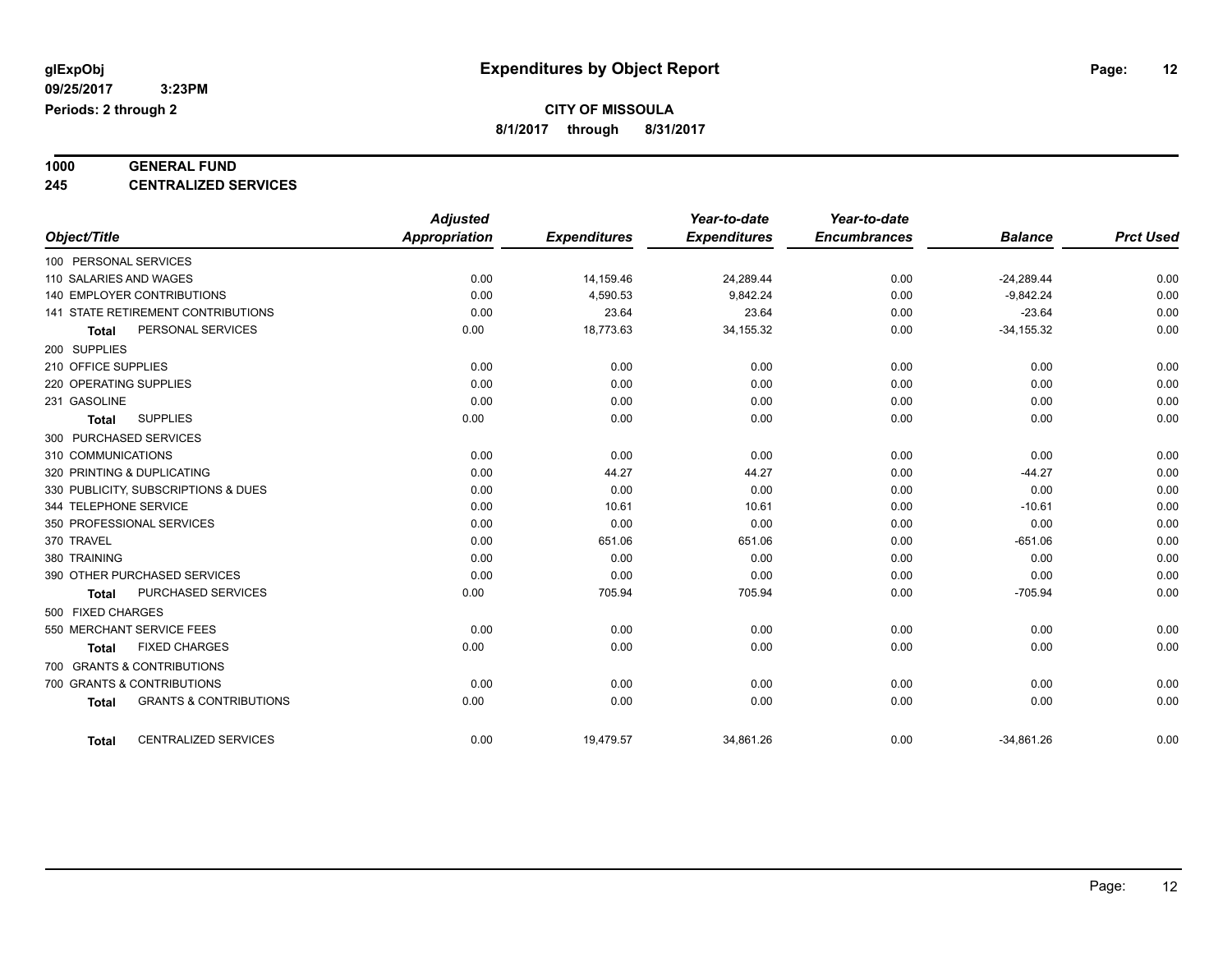**CITY OF MISSOULA**

**8/1/2017 through 8/31/2017**

**1000 GENERAL FUND 246 FACILITY MAINTENANCE DEPARTMENT**

|                                                   | <b>Adjusted</b> |                     | Year-to-date        | Year-to-date        |                |                  |
|---------------------------------------------------|-----------------|---------------------|---------------------|---------------------|----------------|------------------|
| Object/Title                                      | Appropriation   | <b>Expenditures</b> | <b>Expenditures</b> | <b>Encumbrances</b> | <b>Balance</b> | <b>Prct Used</b> |
| 100 PERSONAL SERVICES                             |                 |                     |                     |                     |                |                  |
| 110 SALARIES AND WAGES                            | 0.00            | 30.20               | 52.85               | 0.00                | $-52.85$       | 0.00             |
| 130 OTHER                                         | 0.00            | 0.00                | 0.00                | 0.00                | 0.00           | 0.00             |
| 140 EMPLOYER CONTRIBUTIONS                        | 0.00            | 836.73              | 1,631.77            | 0.00                | $-1,631.77$    | 0.00             |
| <b>150 STATE RETIREMENT</b>                       | 0.00            | 0.00                | 0.00                | 0.00                | 0.00           | 0.00             |
| PERSONAL SERVICES<br><b>Total</b>                 | 0.00            | 866.93              | 1,684.62            | 0.00                | $-1,684.62$    | 0.00             |
| 200 SUPPLIES                                      |                 |                     |                     |                     |                |                  |
| 220 OPERATING SUPPLIES                            | 0.00            | 156.85              | 156.85              | 0.00                | $-156.85$      | 0.00             |
| 230 REPAIR/MAINTENANCE                            | 0.00            | 0.00                | 0.00                | 0.00                | 0.00           | 0.00             |
| 231 GASOLINE                                      | 0.00            | 443.85              | 443.85              | 0.00                | $-443.85$      | 0.00             |
| 240 OTHER SUPPLIES                                | 0.00            | 53.56               | 53.56               | 0.00                | $-53.56$       | 0.00             |
| <b>SUPPLIES</b><br><b>Total</b>                   | 0.00            | 654.26              | 654.26              | 0.00                | $-654.26$      | 0.00             |
| 300 PURCHASED SERVICES                            |                 |                     |                     |                     |                |                  |
| 340 SEWER                                         | 0.00            | 810.35              | 810.35              | 0.00                | $-810.35$      | 0.00             |
| 341 ELECTRICITY & NATURAL GAS                     | 0.00            | 16,002.35           | 16,002.35           | 0.00                | $-16,002.35$   | 0.00             |
| 342 STORM WATER                                   | 0.00            | 0.00                | 0.00                | 0.00                | 0.00           | 0.00             |
| 343 WATER CHARGES                                 | 0.00            | 550.27              | 550.27              | 0.00                | $-550.27$      | 0.00             |
| 344 TELEPHONE SERVICE                             | 0.00            | 59.15               | 59.15               | 0.00                | $-59.15$       | 0.00             |
| 345 GARBAGE                                       | 0.00            | 1,195.08            | 1,569.23            | 0.00                | $-1,569.23$    | 0.00             |
| 350 PROFESSIONAL SERVICES                         | 0.00            | 0.00                | 0.00                | 0.00                | 0.00           | 0.00             |
| 360 REPAIR & MAINTENANCE                          | 0.00            | 28,657.86           | 28,657.86           | 0.00                | $-28,657.86$   | 0.00             |
| 370 TRAVEL                                        | 0.00            | 0.00                | 0.00                | 0.00                | 0.00           | 0.00             |
| 380 TRAINING                                      | 0.00            | 0.00                | 0.00                | 0.00                | 0.00           | 0.00             |
| PURCHASED SERVICES<br><b>Total</b>                | 0.00            | 47,275.06           | 47,649.21           | 0.00                | $-47,649.21$   | 0.00             |
| 700 GRANTS & CONTRIBUTIONS                        |                 |                     |                     |                     |                |                  |
| 700 GRANTS & CONTRIBUTIONS                        | 0.00            | 6,362.24            | 8,308.08            | 0.00                | $-8,308.08$    | 0.00             |
| <b>GRANTS &amp; CONTRIBUTIONS</b><br><b>Total</b> | 0.00            | 6,362.24            | 8,308.08            | 0.00                | $-8,308.08$    | 0.00             |
| FACILITY MAINTENANCE DEPARTMENT<br><b>Total</b>   | 0.00            | 55,158.49           | 58,296.17           | 0.00                | $-58,296.17$   | 0.00             |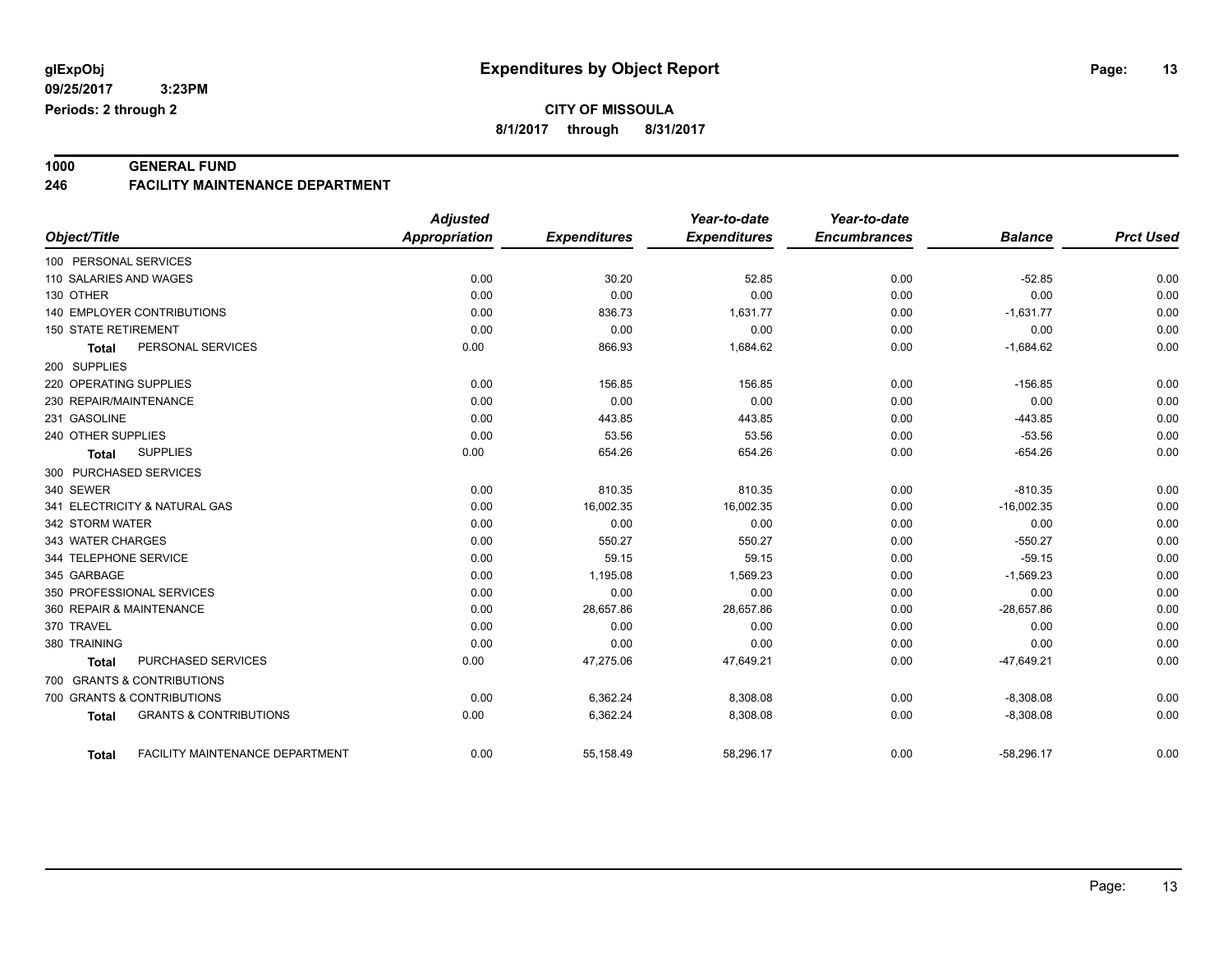# **1000 GENERAL FUND**

**250 DEVELOPMENT SERVICES**

|                                                   | <b>Adjusted</b>      |                     | Year-to-date        | Year-to-date        |                |                  |
|---------------------------------------------------|----------------------|---------------------|---------------------|---------------------|----------------|------------------|
| Object/Title                                      | <b>Appropriation</b> | <b>Expenditures</b> | <b>Expenditures</b> | <b>Encumbrances</b> | <b>Balance</b> | <b>Prct Used</b> |
| 100 PERSONAL SERVICES                             |                      |                     |                     |                     |                |                  |
| 110 SALARIES AND WAGES                            | 0.00                 | 162,513.31          | 251,166.29          | 0.00                | $-251,166.29$  | 0.00             |
| 120 OVERTIME                                      | 0.00                 | 0.00                | 0.00                | 0.00                | 0.00           | 0.00             |
| 130 OTHER                                         | 0.00                 | 0.00                | 0.00                | 0.00                | 0.00           | 0.00             |
| <b>140 EMPLOYER CONTRIBUTIONS</b>                 | 0.00                 | 52,798.07           | 112,804.34          | 0.00                | $-112,804.34$  | 0.00             |
| 141 STATE RETIREMENT CONTRIBUTIONS                | 0.00                 | 102.48              | 102.48              | 0.00                | $-102.48$      | 0.00             |
| PERSONAL SERVICES<br>Total                        | 0.00                 | 215,413.86          | 364,073.11          | 0.00                | $-364,073.11$  | 0.00             |
| 200 SUPPLIES                                      |                      |                     |                     |                     |                |                  |
| 210 OFFICE SUPPLIES                               | 0.00                 | 1,327.91            | 1,774.47            | 0.00                | $-1,774.47$    | 0.00             |
| 220 OPERATING SUPPLIES                            | 0.00                 | 53.88               | 53.88               | 0.00                | $-53.88$       | 0.00             |
| 230 REPAIR/MAINTENANCE                            | 0.00                 | 299.85              | 299.85              | 0.00                | $-299.85$      | 0.00             |
| 231 GASOLINE                                      | 0.00                 | 0.00                | 0.00                | 0.00                | 0.00           | 0.00             |
| 240 OTHER SUPPLIES                                | 0.00                 | 26.58               | 26.58               | 0.00                | $-26.58$       | 0.00             |
| <b>SUPPLIES</b><br><b>Total</b>                   | 0.00                 | 1,708.22            | 2,154.78            | 0.00                | $-2,154.78$    | 0.00             |
| 300 PURCHASED SERVICES                            |                      |                     |                     |                     |                |                  |
| 310 COMMUNICATIONS                                | 0.00                 | 972.61              | 972.61              | 0.00                | $-972.61$      | 0.00             |
| 320 PRINTING & DUPLICATING                        | 0.00                 | 157.23              | 157.23              | 0.00                | $-157.23$      | 0.00             |
| 330 PUBLICITY, SUBSCRIPTIONS & DUES               | 0.00                 | 614.67              | 614.67              | 0.00                | $-614.67$      | 0.00             |
| 341 ELECTRICITY & NATURAL GAS                     | 0.00                 | 0.00                | 0.00                | 0.00                | 0.00           | 0.00             |
| 344 TELEPHONE SERVICE                             | 0.00                 | 790.00              | 790.00              | 0.00                | $-790.00$      | 0.00             |
| 350 PROFESSIONAL SERVICES                         | 0.00                 | 9,364.76            | 9,364.76            | 0.00                | $-9,364.76$    | 0.00             |
| 360 REPAIR & MAINTENANCE                          | 0.00                 | 145.00              | 145.00              | 0.00                | $-145.00$      | 0.00             |
| 370 TRAVEL                                        | 0.00                 | 0.00                | 0.00                | 0.00                | 0.00           | 0.00             |
| 380 TRAINING                                      | 0.00                 | 295.00              | 295.00              | 0.00                | $-295.00$      | 0.00             |
| 390 OTHER PURCHASED SERVICES                      | 0.00                 | 0.00                | 0.00                | 0.00                | 0.00           | 0.00             |
| PURCHASED SERVICES<br>Total                       | 0.00                 | 12,339.27           | 12,339.27           | 0.00                | $-12,339.27$   | 0.00             |
| 500 FIXED CHARGES                                 |                      |                     |                     |                     |                |                  |
| 500 FIXED CHARGES                                 | 0.00                 | 0.00                | 0.00                | 0.00                | 0.00           | 0.00             |
| 550 MERCHANT SERVICE FEES                         | 0.00                 | 0.00                | 0.00                | 0.00                | 0.00           | 0.00             |
| <b>FIXED CHARGES</b><br><b>Total</b>              | 0.00                 | 0.00                | 0.00                | 0.00                | 0.00           | 0.00             |
| 700 GRANTS & CONTRIBUTIONS                        |                      |                     |                     |                     |                |                  |
| 700 GRANTS & CONTRIBUTIONS                        | 0.00                 | 0.00                | 0.00                | 0.00                | 0.00           | 0.00             |
| <b>GRANTS &amp; CONTRIBUTIONS</b><br><b>Total</b> | 0.00                 | 0.00                | 0.00                | 0.00                | 0.00           | 0.00             |
|                                                   |                      |                     |                     |                     |                |                  |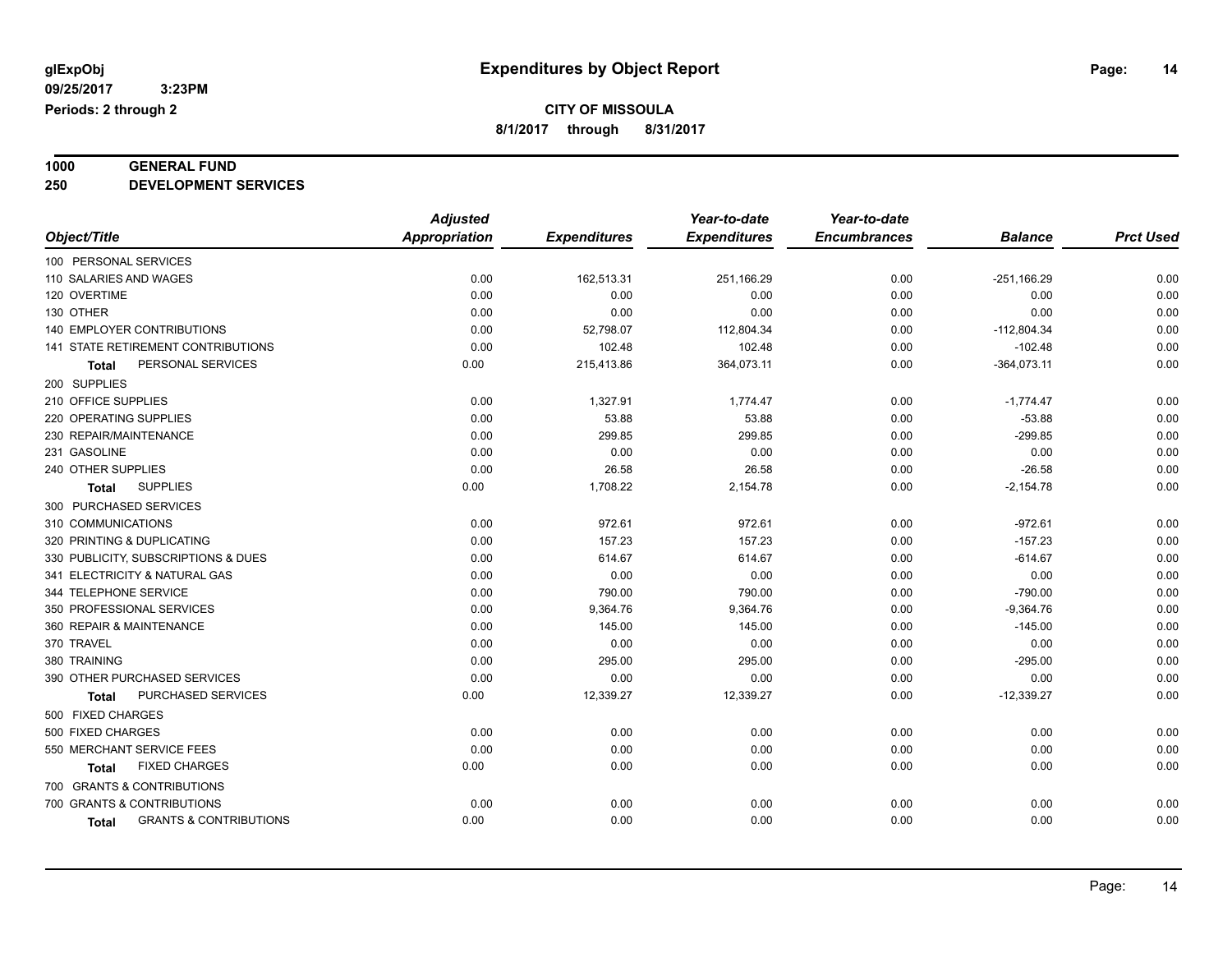### **1000 GENERAL FUND 250 DEVELOPMENT SERVICES**

|                                       | <b>Adjusted</b> |                     | Year-to-date        | Year-to-date        |                |                  |
|---------------------------------------|-----------------|---------------------|---------------------|---------------------|----------------|------------------|
| Object/Title                          | Appropriation   | <b>Expenditures</b> | <b>Expenditures</b> | <b>Encumbrances</b> | <b>Balance</b> | <b>Prct Used</b> |
| 800 OTHER OBJECTS                     |                 |                     |                     |                     |                |                  |
| 820 TRANSFERS TO OTHER FUNDS          | 0.00            | 0.00                | 0.00                | 0.00                | 0.00           | 0.00             |
| OTHER OBJECTS<br><b>Total</b>         | 0.00            | 0.00                | 0.00                | 0.00                | 0.00           | 0.00             |
| 900 CAPITAL OUTLAY                    |                 |                     |                     |                     |                |                  |
| 940 MACHINERY & EQUIPMENT             | 0.00            | 0.00                | 0.00                | 0.00                | 0.00           | 0.00             |
| <b>CAPITAL OUTLAY</b><br><b>Total</b> | 0.00            | 0.00                | 0.00                | 0.00                | 0.00           | 0.00             |
| DEVELOPMENT SERVICES<br><b>Total</b>  | 0.00            | 229.461.35          | 378.567.16          | 0.00                | -378.567.16    | 0.00             |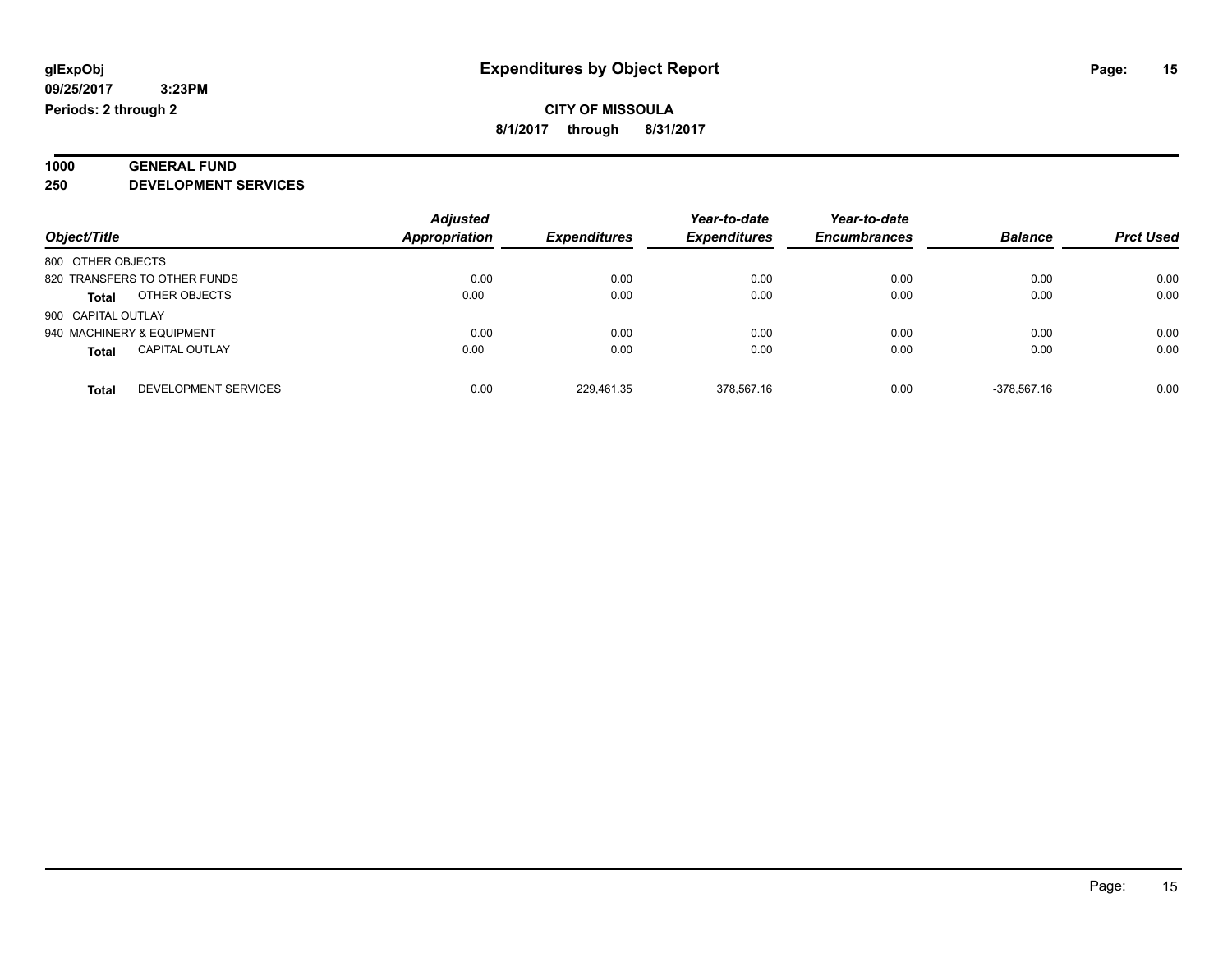**CITY OF MISSOULA**

**8/1/2017 through 8/31/2017**

**1000 GENERAL FUND 255 HOUSING & COMMUNITY DEVELOPMENT**

|                                                   | <b>Adjusted</b>      |                     | Year-to-date        | Year-to-date        |                |                  |
|---------------------------------------------------|----------------------|---------------------|---------------------|---------------------|----------------|------------------|
| Object/Title                                      | <b>Appropriation</b> | <b>Expenditures</b> | <b>Expenditures</b> | <b>Encumbrances</b> | <b>Balance</b> | <b>Prct Used</b> |
| 100 PERSONAL SERVICES                             |                      |                     |                     |                     |                |                  |
| 110 SALARIES AND WAGES                            | 0.00                 | 13,598.09           | 22,342.14           | 0.00                | $-22,342.14$   | 0.00             |
| 120 OVERTIME                                      | 0.00                 | 0.00                | 0.00                | 0.00                | 0.00           | 0.00             |
| 140 EMPLOYER CONTRIBUTIONS                        | 0.00                 | 3,934.04            | 8,519.59            | 0.00                | $-8,519.59$    | 0.00             |
| 141 STATE RETIREMENT CONTRIBUTIONS                | 0.00                 | 21.65               | 21.65               | 0.00                | $-21.65$       | 0.00             |
| PERSONAL SERVICES<br>Total                        | 0.00                 | 17,553.78           | 30,883.38           | 0.00                | $-30,883.38$   | 0.00             |
| 200 SUPPLIES                                      |                      |                     |                     |                     |                |                  |
| 210 OFFICE SUPPLIES                               | 0.00                 | 4,480.82            | 4,480.82            | 0.00                | $-4,480.82$    | 0.00             |
| 220 OPERATING SUPPLIES                            | 0.00                 | 0.00                | 0.00                | 0.00                | 0.00           | 0.00             |
| 230 REPAIR/MAINTENANCE                            | 0.00                 | 0.00                | 0.00                | 0.00                | 0.00           | 0.00             |
| 231 GASOLINE                                      | 0.00                 | 0.00                | 0.00                | 0.00                | 0.00           | 0.00             |
| 240 OTHER SUPPLIES                                | 0.00                 | 0.00                | 0.00                | 0.00                | 0.00           | 0.00             |
| <b>SUPPLIES</b><br>Total                          | 0.00                 | 4,480.82            | 4,480.82            | 0.00                | $-4,480.82$    | 0.00             |
| 300 PURCHASED SERVICES                            |                      |                     |                     |                     |                |                  |
| 310 COMMUNICATIONS                                | 0.00                 | 0.00                | 0.00                | 0.00                | 0.00           | 0.00             |
| 320 PRINTING & DUPLICATING                        | 0.00                 | 0.00                | 0.00                | 0.00                | 0.00           | 0.00             |
| 330 PUBLICITY, SUBSCRIPTIONS & DUES               | 0.00                 | 0.00                | 0.00                | 0.00                | 0.00           | 0.00             |
| 344 TELEPHONE SERVICE                             | 0.00                 | 118.18              | 118.18              | 0.00                | $-118.18$      | 0.00             |
| 350 PROFESSIONAL SERVICES                         | 0.00                 | 0.00                | 0.00                | 0.00                | 0.00           | 0.00             |
| 360 REPAIR & MAINTENANCE                          | 0.00                 | 529.25              | 529.25              | 0.00                | $-529.25$      | 0.00             |
| 370 TRAVEL                                        | 0.00                 | 0.00                | 0.00                | 0.00                | 0.00           | 0.00             |
| 380 TRAINING                                      | 0.00                 | 0.00                | 0.00                | 0.00                | 0.00           | 0.00             |
| 390 OTHER PURCHASED SERVICES                      | 0.00                 | 4,225.00            | 4,620.00            | 0.00                | $-4,620.00$    | 0.00             |
| PURCHASED SERVICES<br><b>Total</b>                | 0.00                 | 4,872.43            | 5,267.43            | 0.00                | $-5,267.43$    | 0.00             |
| 500 FIXED CHARGES                                 |                      |                     |                     |                     |                |                  |
| 500 FIXED CHARGES                                 | 0.00                 | 4,950.00            | 14,050.00           | 0.00                | $-14,050.00$   | 0.00             |
| 530 EQUIPMENT RENTAL                              | 0.00                 | 0.00                | 0.00                | 0.00                | 0.00           | 0.00             |
| <b>FIXED CHARGES</b><br><b>Total</b>              | 0.00                 | 4,950.00            | 14,050.00           | 0.00                | $-14,050.00$   | 0.00             |
| 700 GRANTS & CONTRIBUTIONS                        |                      |                     |                     |                     |                |                  |
| 700 GRANTS & CONTRIBUTIONS                        | 0.00                 | 158,000.00          | 158,000.00          | 0.00                | $-158,000.00$  | 0.00             |
| <b>GRANTS &amp; CONTRIBUTIONS</b><br><b>Total</b> | 0.00                 | 158,000.00          | 158,000.00          | 0.00                | $-158,000.00$  | 0.00             |
| 900 CAPITAL OUTLAY                                |                      |                     |                     |                     |                |                  |
| 940 MACHINERY & EQUIPMENT                         | 0.00                 | 0.00                | 0.00                | 0.00                | 0.00           | 0.00             |
|                                                   |                      |                     |                     |                     |                |                  |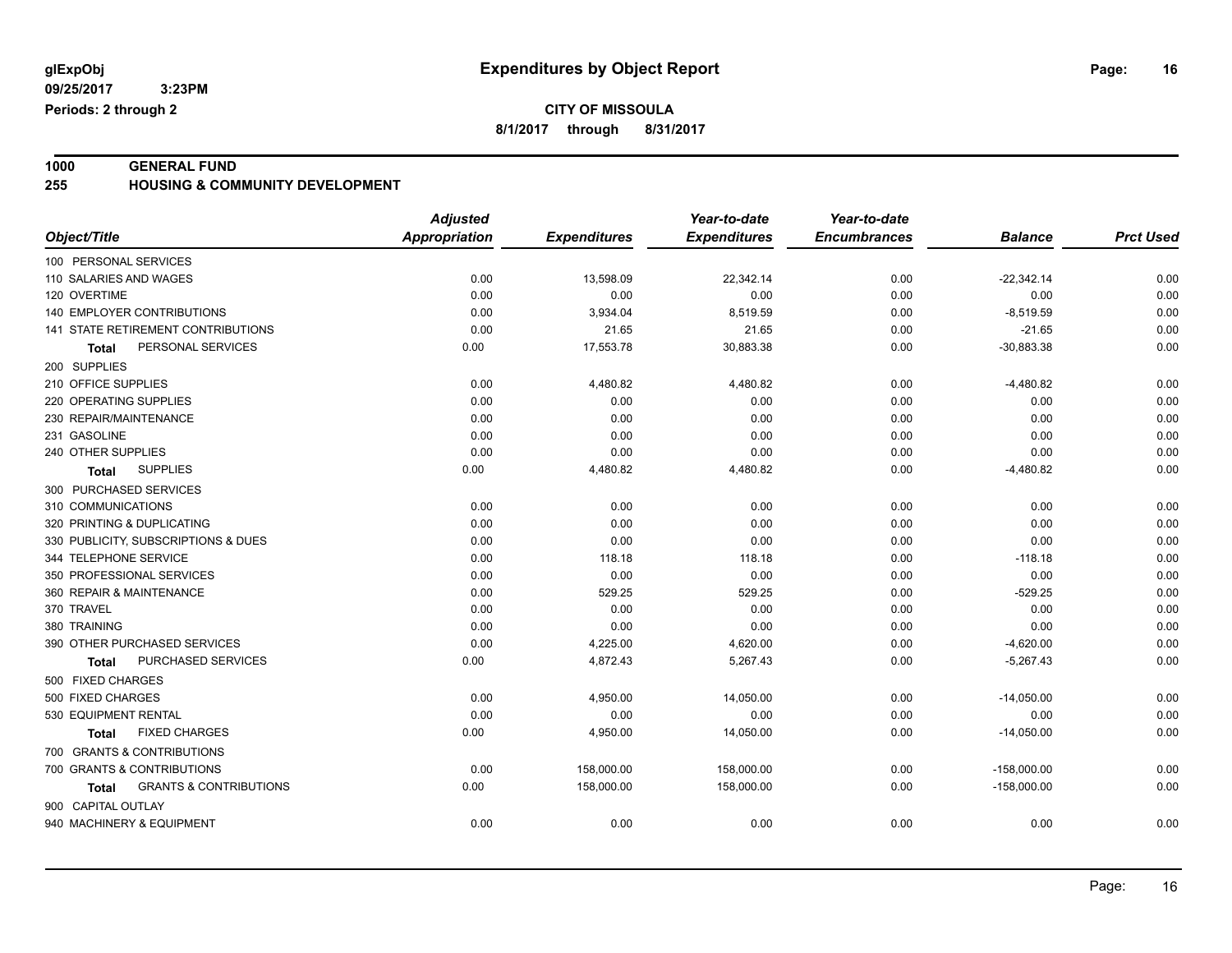**09/25/2017 3:23PM Periods: 2 through 2**

**CITY OF MISSOULA 8/1/2017 through 8/31/2017**

#### **1000 GENERAL FUND 255 HOUSING & COMMUNITY DEVELOPMENT**

|              |                                           | <b>Adjusted</b>      |                     | Year-to-date               | Year-to-date        |                |                  |
|--------------|-------------------------------------------|----------------------|---------------------|----------------------------|---------------------|----------------|------------------|
| Object/Title |                                           | <b>Appropriation</b> | <b>Expenditures</b> | <i><b>Expenditures</b></i> | <b>Encumbrances</b> | <b>Balance</b> | <b>Prct Used</b> |
| <b>Total</b> | <b>CAPITAL OUTLAY</b>                     | 0.00                 | 0.00                | 0.00                       | 0.00                | 0.00           | 0.00             |
| <b>Total</b> | <b>HOUSING &amp; COMMUNITY DEVELOPMEN</b> | 0.00                 | 189,857.03          | 212,681.63                 | 0.00                | $-212.681.63$  | 0.00             |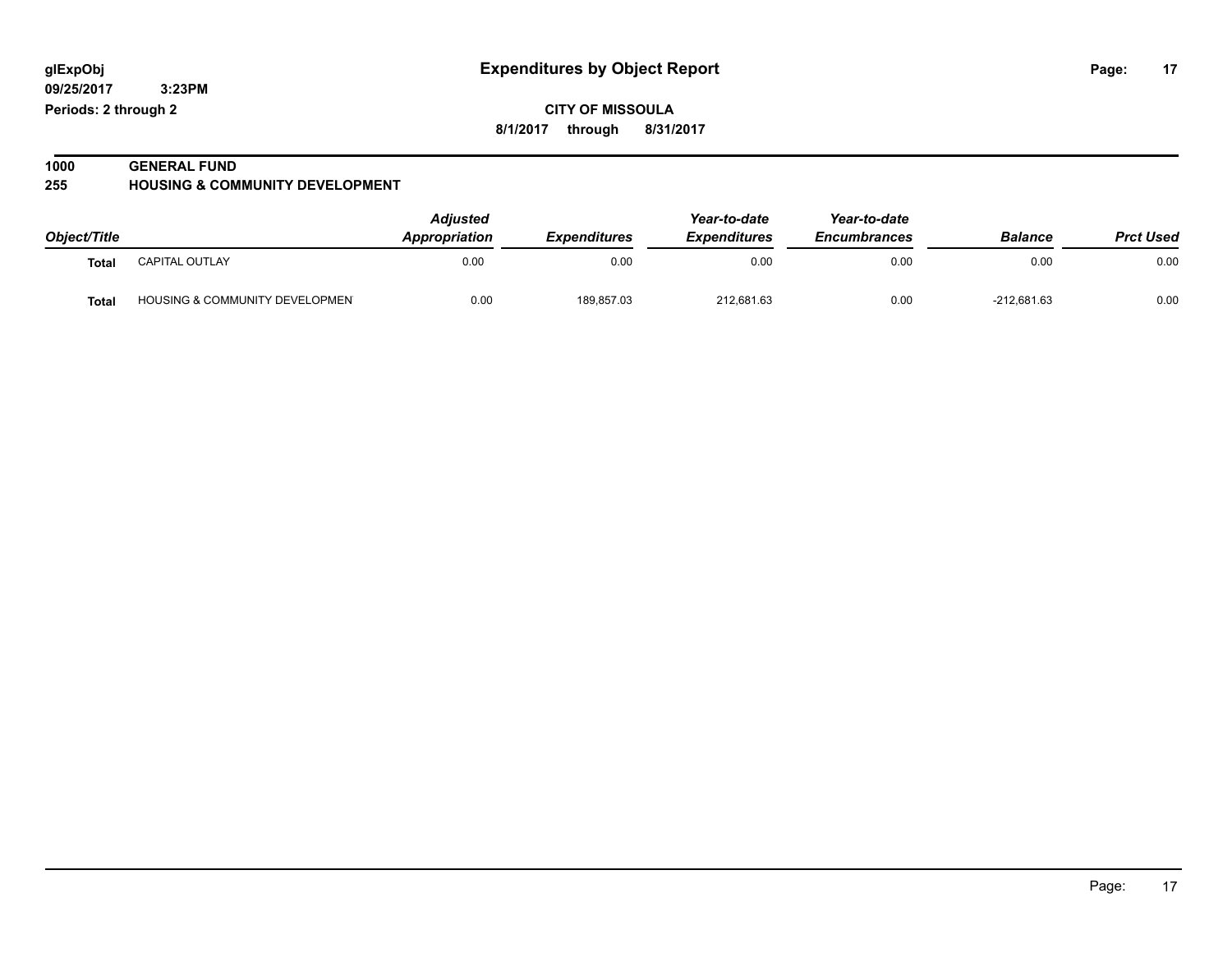### **1000 GENERAL FUND 270 CITY ATTORNEY**

|                                            | <b>Adjusted</b>      |                     | Year-to-date        | Year-to-date        |                |                  |
|--------------------------------------------|----------------------|---------------------|---------------------|---------------------|----------------|------------------|
| Object/Title                               | <b>Appropriation</b> | <b>Expenditures</b> | <b>Expenditures</b> | <b>Encumbrances</b> | <b>Balance</b> | <b>Prct Used</b> |
| 100 PERSONAL SERVICES                      |                      |                     |                     |                     |                |                  |
| 110 SALARIES AND WAGES                     | 0.00                 | 81,148.64           | 136,946.88          | 0.00                | -136,946.88    | 0.00             |
| 120 OVERTIME                               | 0.00                 | 551.07              | 789.71              | 0.00                | $-789.71$      | 0.00             |
| 140 EMPLOYER CONTRIBUTIONS                 | 0.00                 | 27,467.02           | 62,451.48           | 0.00                | $-62,451.48$   | 0.00             |
| 141 STATE RETIREMENT CONTRIBUTIONS         | 0.00                 | 134.34              | 134.34              | 0.00                | $-134.34$      | 0.00             |
| PERSONAL SERVICES<br><b>Total</b>          | 0.00                 | 109,301.07          | 200,322.41          | 0.00                | $-200,322.41$  | 0.00             |
| 200 SUPPLIES                               |                      |                     |                     |                     |                |                  |
| 210 OFFICE SUPPLIES                        | 0.00                 | 692.43              | 705.60              | 0.00                | $-705.60$      | 0.00             |
| 220 OPERATING SUPPLIES                     | 0.00                 | 0.00                | 0.00                | 0.00                | 0.00           | 0.00             |
| 231 GASOLINE                               | 0.00                 | 0.00                | 0.00                | 0.00                | 0.00           | 0.00             |
| <b>SUPPLIES</b><br><b>Total</b>            | 0.00                 | 692.43              | 705.60              | 0.00                | $-705.60$      | 0.00             |
| 300 PURCHASED SERVICES                     |                      |                     |                     |                     |                |                  |
| 310 COMMUNICATIONS                         | 0.00                 | 81.47               | 81.47               | 0.00                | $-81.47$       | 0.00             |
| 320 PRINTING & DUPLICATING                 | 0.00                 | 139.80              | 139.80              | 0.00                | $-139.80$      | 0.00             |
| 330 PUBLICITY, SUBSCRIPTIONS & DUES        | 0.00                 | 3,741.00            | 3,741.00            | 0.00                | $-3,741.00$    | 0.00             |
| 344 TELEPHONE SERVICE                      | 0.00                 | 18.21               | 18.21               | 0.00                | $-18.21$       | 0.00             |
| 350 PROFESSIONAL SERVICES                  | 0.00                 | 696.26              | 696.26              | 0.00                | $-696.26$      | 0.00             |
| 360 REPAIR & MAINTENANCE                   | 0.00                 | 43.00               | 18,920.00           | 0.00                | $-18,920.00$   | 0.00             |
| 370 TRAVEL                                 | 0.00                 | 1,218.46            | 2,024.65            | 0.00                | $-2,024.65$    | 0.00             |
| 380 TRAINING                               | 0.00                 | 450.00              | 450.00              | 0.00                | $-450.00$      | 0.00             |
| 390 OTHER PURCHASED SERVICES               | 0.00                 | 0.00                | 0.00                | 0.00                | 0.00           | 0.00             |
| PURCHASED SERVICES<br><b>Total</b>         | 0.00                 | 6,388.20            | 26,071.39           | 0.00                | $-26,071.39$   | 0.00             |
| 500 FIXED CHARGES                          |                      |                     |                     |                     |                |                  |
| 500 FIXED CHARGES                          | 0.00                 | 0.00                | 0.00                | 0.00                | 0.00           | 0.00             |
| <b>FIXED CHARGES</b><br><b>Total</b>       | 0.00                 | 0.00                | 0.00                | 0.00                | 0.00           | 0.00             |
| 700 GRANTS & CONTRIBUTIONS                 |                      |                     |                     |                     |                |                  |
| 700 GRANTS & CONTRIBUTIONS                 | 0.00                 | 0.00                | 0.00                | 0.00                | 0.00           | 0.00             |
| <b>GRANTS &amp; CONTRIBUTIONS</b><br>Total | 0.00                 | 0.00                | 0.00                | 0.00                | 0.00           | 0.00             |
| 800 OTHER OBJECTS                          |                      |                     |                     |                     |                |                  |
| 845 CONTINGENCY                            | 0.00                 | 0.00                | 0.00                | 0.00                | 0.00           | 0.00             |
| OTHER OBJECTS<br>Total                     | 0.00                 | 0.00                | 0.00                | 0.00                | 0.00           | 0.00             |
| 900 CAPITAL OUTLAY                         |                      |                     |                     |                     |                |                  |
| 920 BUILDINGS                              | 0.00                 | 0.00                | 0.00                | 0.00                | 0.00           | 0.00             |
|                                            |                      |                     |                     |                     |                |                  |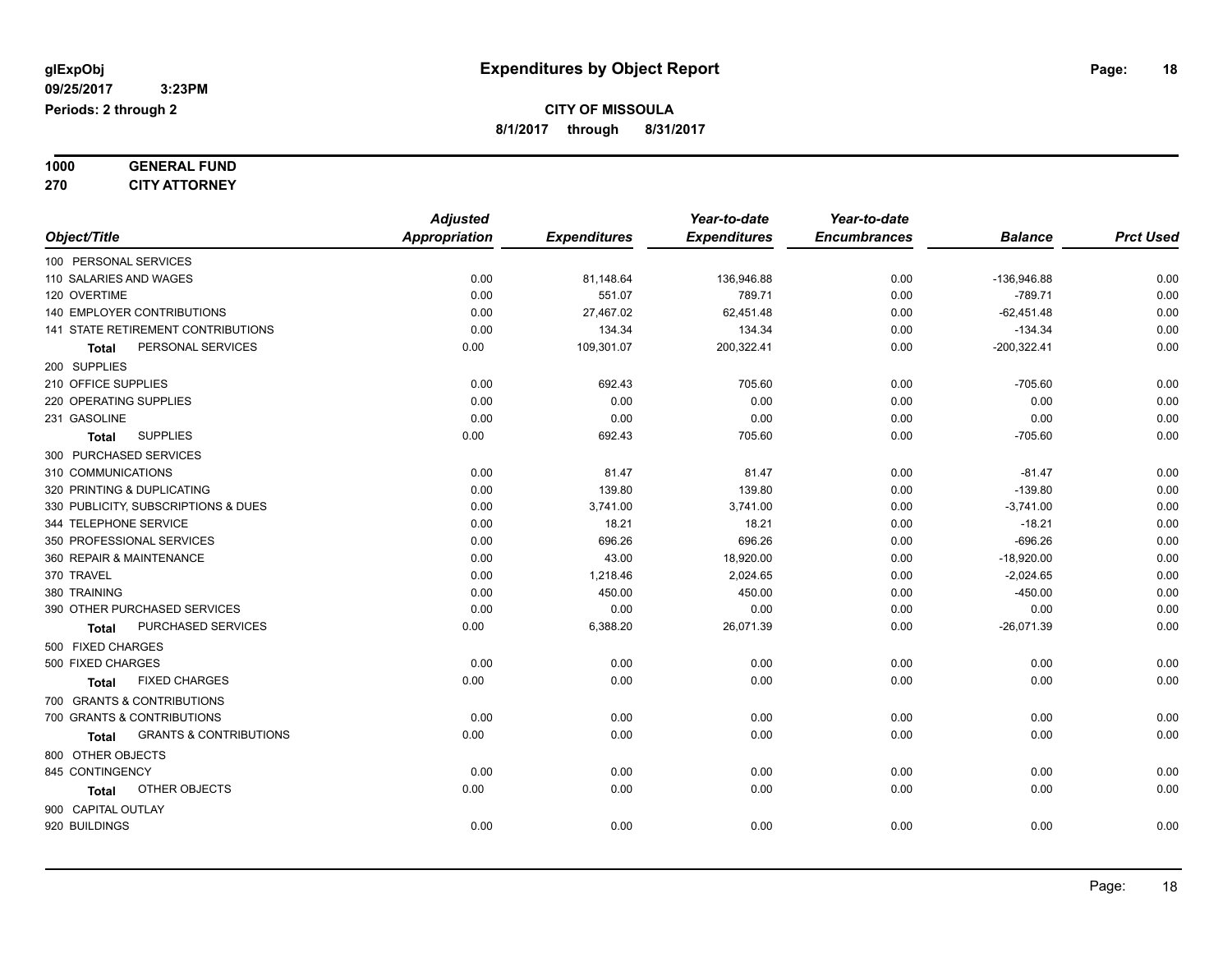#### **09/25/2017 3:23PM Periods: 2 through 2**

**CITY OF MISSOULA 8/1/2017 through 8/31/2017**

**1000 GENERAL FUND 270 CITY ATTORNEY**

| Object/Title |                           | <b>Adjusted</b><br>Appropriation | Year-to-date<br><b>Expenditures</b><br><i><b>Expenditures</b></i> | Year-to-date<br><b>Encumbrances</b> | <b>Balance</b> | <b>Prct Used</b> |      |
|--------------|---------------------------|----------------------------------|-------------------------------------------------------------------|-------------------------------------|----------------|------------------|------|
|              | 940 MACHINERY & EQUIPMENT | 0.00                             | 0.00                                                              | 0.00                                | 0.00           | 0.00             | 0.00 |
| <b>Total</b> | <b>CAPITAL OUTLAY</b>     | 0.00                             | 0.00                                                              | 0.00                                | 0.00           | 0.00             | 0.00 |
| Total        | <b>CITY ATTORNEY</b>      | 0.00                             | 116.381.70                                                        | 227,099.40                          | 0.00           | $-227,099.40$    | 0.00 |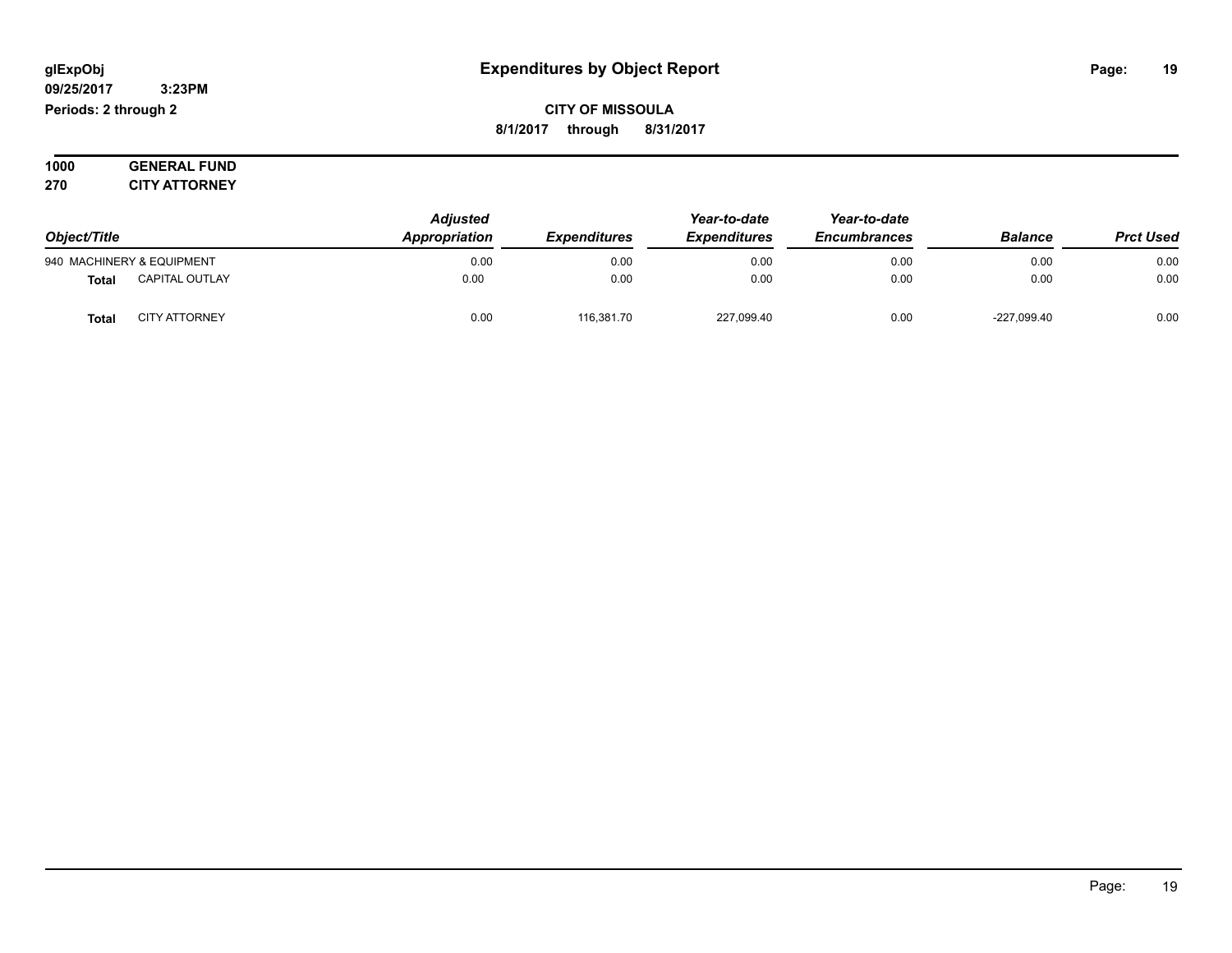# **1000 GENERAL FUND**

**280 PUBLIC WORKS OPERATIONS**

|                                     | <b>Adjusted</b>      |                     | Year-to-date        | Year-to-date        |                |                  |
|-------------------------------------|----------------------|---------------------|---------------------|---------------------|----------------|------------------|
| Object/Title                        | <b>Appropriation</b> | <b>Expenditures</b> | <b>Expenditures</b> | <b>Encumbrances</b> | <b>Balance</b> | <b>Prct Used</b> |
| 100 PERSONAL SERVICES               |                      |                     |                     |                     |                |                  |
| 110 SALARIES AND WAGES              | 0.00                 | 38,841.66           | 71,970.52           | 0.00                | $-71,970.52$   | 0.00             |
| 120 OVERTIME                        | 0.00                 | 0.00                | 0.00                | 0.00                | 0.00           | 0.00             |
| 130 OTHER                           | 0.00                 | 60.00               | 120.00              | 0.00                | $-120.00$      | 0.00             |
| <b>140 EMPLOYER CONTRIBUTIONS</b>   | 0.00                 | 17,125.98           | 39,313.15           | 0.00                | $-39,313.15$   | 0.00             |
| 141 STATE RETIREMENT CONTRIBUTIONS  | 0.00                 | 77.65               | 77.65               | 0.00                | $-77.65$       | 0.00             |
| PERSONAL SERVICES<br>Total          | 0.00                 | 56,105.29           | 111,481.32          | 0.00                | $-111,481.32$  | 0.00             |
| 200 SUPPLIES                        |                      |                     |                     |                     |                |                  |
| 210 OFFICE SUPPLIES                 | 0.00                 | 0.00                | 0.00                | 0.00                | 0.00           | 0.00             |
| 220 OPERATING SUPPLIES              | 0.00                 | 91.50               | 91.50               | 0.00                | $-91.50$       | 0.00             |
| 230 REPAIR/MAINTENANCE              | 0.00                 | 2,816.97            | 2,816.97            | 0.00                | $-2,816.97$    | 0.00             |
| 231 GASOLINE                        | 0.00                 | 0.00                | 0.00                | 0.00                | 0.00           | 0.00             |
| 240 OTHER SUPPLIES                  | 0.00                 | 673.27              | 1,420.80            | 0.00                | $-1,420.80$    | 0.00             |
| <b>SUPPLIES</b><br>Total            | 0.00                 | 3,581.74            | 4,329.27            | 0.00                | $-4,329.27$    | 0.00             |
| 300 PURCHASED SERVICES              |                      |                     |                     |                     |                |                  |
| 310 COMMUNICATIONS                  | 0.00                 | 17.46               | 17.46               | 0.00                | $-17.46$       | 0.00             |
| 320 PRINTING & DUPLICATING          | 0.00                 | 19.01               | 19.01               | 0.00                | $-19.01$       | 0.00             |
| 330 PUBLICITY, SUBSCRIPTIONS & DUES | 0.00                 | 0.00                | 0.00                | 0.00                | 0.00           | 0.00             |
| 341 ELECTRICITY & NATURAL GAS       | 0.00                 | 11,397.86           | 11,457.02           | 0.00                | $-11,457.02$   | 0.00             |
| 344 TELEPHONE SERVICE               | 0.00                 | 98.66               | 273.09              | 0.00                | $-273.09$      | 0.00             |
| 345 GARBAGE                         | 0.00                 | 31.20               | 31.20               | 0.00                | $-31.20$       | 0.00             |
| 350 PROFESSIONAL SERVICES           | 0.00                 | 0.00                | 0.00                | 0.00                | 0.00           | 0.00             |
| 360 REPAIR & MAINTENANCE            | 0.00                 | 744.27              | 744.27              | 0.00                | $-744.27$      | 0.00             |
| 370 TRAVEL                          | 0.00                 | 0.00                | 0.00                | 0.00                | 0.00           | 0.00             |
| 380 TRAINING                        | 0.00                 | 0.00                | 0.00                | 0.00                | 0.00           | 0.00             |
| PURCHASED SERVICES<br><b>Total</b>  | 0.00                 | 12,308.46           | 12,542.05           | 0.00                | $-12,542.05$   | 0.00             |
| 500 FIXED CHARGES                   |                      |                     |                     |                     |                |                  |
| 500 FIXED CHARGES                   | 0.00                 | 0.00                | 0.00                | 0.00                | 0.00           | 0.00             |
| <b>FIXED CHARGES</b><br>Total       | 0.00                 | 0.00                | 0.00                | 0.00                | 0.00           | 0.00             |
| 800 OTHER OBJECTS                   |                      |                     |                     |                     |                |                  |
| 850 SALARY SAVINGS                  | 0.00                 | 0.00                | 0.00                | 0.00                | 0.00           | 0.00             |
| OTHER OBJECTS<br>Total              | 0.00                 | 0.00                | 0.00                | 0.00                | 0.00           | 0.00             |
| 900 CAPITAL OUTLAY                  |                      |                     |                     |                     |                |                  |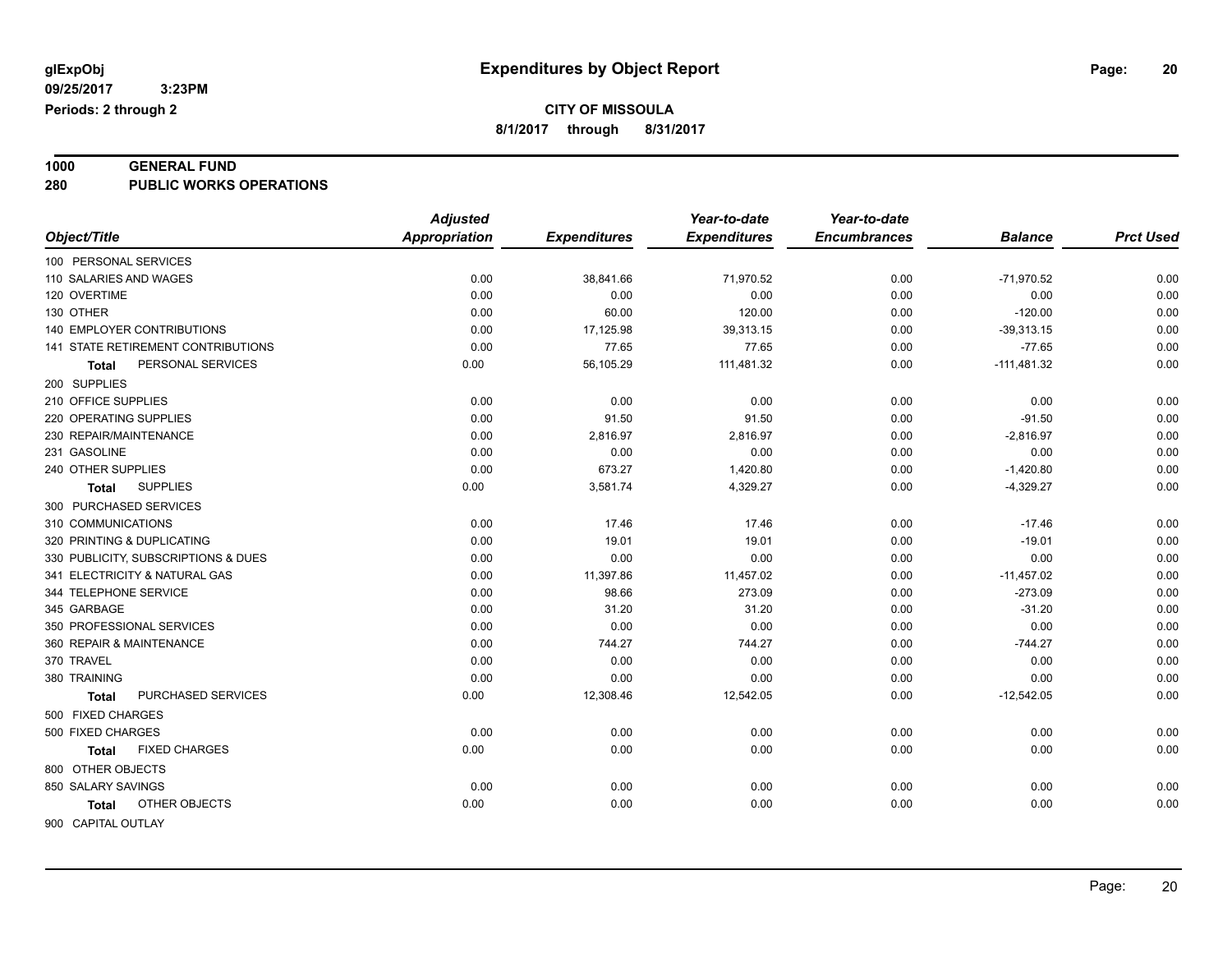| 1000 | <b>GENERAL FUND</b>            |  |
|------|--------------------------------|--|
| 280  | <b>PUBLIC WORKS OPERATIONS</b> |  |

| Object/Title |                           | <b>Adjusted</b><br>Appropriation | <b>Expenditures</b> | Year-to-date<br><b>Expenditures</b> | Year-to-date<br><b>Encumbrances</b> | <b>Balance</b> | <b>Prct Used</b> |
|--------------|---------------------------|----------------------------------|---------------------|-------------------------------------|-------------------------------------|----------------|------------------|
|              | 940 MACHINERY & EQUIPMENT | 0.00                             | 0.00                | 0.00                                | 0.00                                | 0.00           | 0.00             |
| Total        | <b>CAPITAL OUTLAY</b>     | 0.00                             | 0.00                | 0.00                                | 0.00                                | 0.00           | 0.00             |
| <b>Total</b> | PUBLIC WORKS OPERATIONS   | 0.00                             | 71.995.49           | 128.352.64                          | 0.00                                | $-128.352.64$  | 0.00             |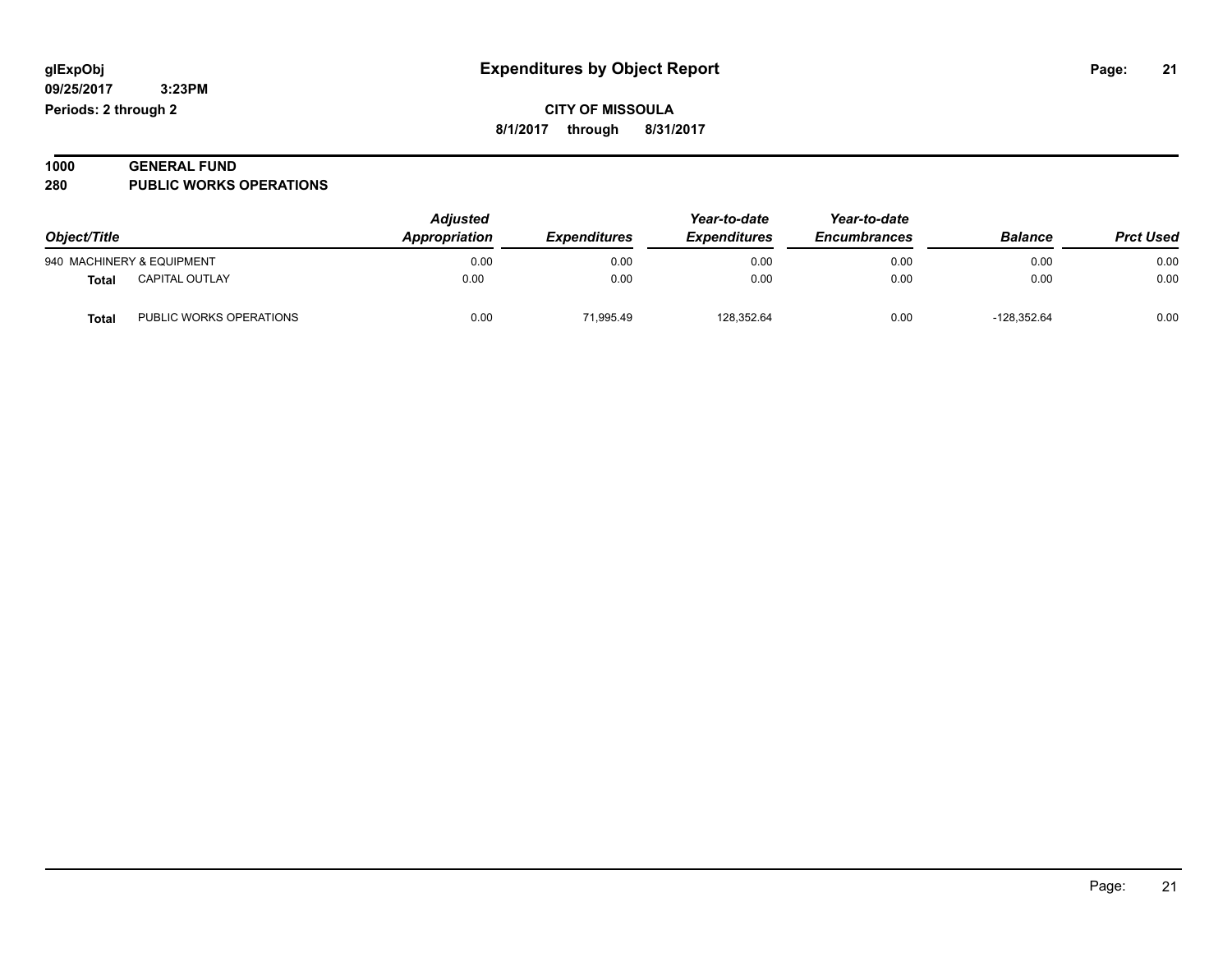**1000 GENERAL FUND 290 POLICE**

|                                       | <b>Adjusted</b> |                     | Year-to-date        | Year-to-date        |                 |                  |
|---------------------------------------|-----------------|---------------------|---------------------|---------------------|-----------------|------------------|
| Object/Title                          | Appropriation   | <b>Expenditures</b> | <b>Expenditures</b> | <b>Encumbrances</b> | <b>Balance</b>  | <b>Prct Used</b> |
| 100 PERSONAL SERVICES                 |                 |                     |                     |                     |                 |                  |
| 110 SALARIES AND WAGES                | 0.00            | 653,646.24          | 1,138,894.98        | 0.00                | $-1,138,894.98$ | 0.00             |
| 115 SALARIES/HEALTH INSURANCE BENEFIT | 0.00            | 78,336.00           | 137,088.00          | 0.00                | $-137,088.00$   | 0.00             |
| 120 OVERTIME                          | 0.00            | 42,460.33           | 56,609.95           | 0.00                | $-56,609.95$    | 0.00             |
| 121 OUTSIDE HIRE OVERTIME             | 0.00            | 27,025.90           | 33,811.52           | 0.00                | $-33,811.52$    | 0.00             |
| 122 COURT OVERTIME                    | 0.00            | 5,843.97            | 7,328.65            | 0.00                | $-7,328.65$     | 0.00             |
| 123 CELL PHONE OVERTIME               | 0.00            | 0.00                | 719.93              | 0.00                | $-719.93$       | 0.00             |
| 130 OTHER                             | 0.00            | 0.00                | 69,510.96           | 0.00                | $-69,510.96$    | 0.00             |
| 133 EDUCATION COMPENSATION            | 0.00            | 1,370.00            | 2,397.50            | 0.00                | $-2,397.50$     | 0.00             |
| <b>140 EMPLOYER CONTRIBUTIONS</b>     | 0.00            | 180,651.53          | 345,764.73          | 0.00                | $-345,764.73$   | 0.00             |
| 141 STATE RETIREMENT CONTRIBUTIONS    | 0.00            | 79.57               | 79.57               | 0.00                | $-79.57$        | 0.00             |
| PERSONAL SERVICES<br>Total            | 0.00            | 989,413.54          | 1,792,205.79        | 0.00                | $-1,792,205.79$ | 0.00             |
| 200 SUPPLIES                          |                 |                     |                     |                     |                 |                  |
| 210 OFFICE SUPPLIES                   | 0.00            | 684.89              | 626.96              | 0.00                | $-626.96$       | 0.00             |
| 220 OPERATING SUPPLIES                | 0.00            | 4,947.04            | 5,009.04            | 0.00                | $-5,009.04$     | 0.00             |
| 230 REPAIR/MAINTENANCE                | 0.00            | 6,522.27            | 6,935.33            | 0.00                | $-6,935.33$     | 0.00             |
| 231 GASOLINE                          | 0.00            | 0.00                | 0.00                | 0.00                | 0.00            | 0.00             |
| <b>SUPPLIES</b><br>Total              | 0.00            | 12,154.20           | 12,571.33           | 0.00                | $-12,571.33$    | 0.00             |
| 300 PURCHASED SERVICES                |                 |                     |                     |                     |                 |                  |
| 310 COMMUNICATIONS                    | 0.00            | 383.04              | 16,646.42           | 0.00                | $-16,646.42$    | 0.00             |
| 320 PRINTING & DUPLICATING            | 0.00            | 0.00                | 0.00                | 0.00                | 0.00            | 0.00             |
| 330 PUBLICITY, SUBSCRIPTIONS & DUES   | 0.00            | 505.39              | 7,468.39            | 0.00                | $-7,468.39$     | 0.00             |
| 344 TELEPHONE SERVICE                 | 0.00            | 3,930.71            | 3,930.71            | 0.00                | $-3,930.71$     | 0.00             |
| 350 PROFESSIONAL SERVICES             | 0.00            | 3,299.36            | 4,145.86            | 0.00                | $-4,145.86$     | 0.00             |
| 360 REPAIR & MAINTENANCE              | 0.00            | 8,981.88            | 16,232.58           | 0.00                | $-16,232.58$    | 0.00             |
| 370 TRAVEL                            | 0.00            | 4,919.53            | 6,116.93            | 0.00                | $-6, 116.93$    | 0.00             |
| 380 TRAINING                          | 0.00            | 2,976.00            | 3,375.00            | 0.00                | $-3,375.00$     | 0.00             |
| 390 OTHER PURCHASED SERVICES          | 0.00            | 10,719.00           | 11,746.60           | 0.00                | $-11,746.60$    | 0.00             |
| 392 DONATIONS AND SALES               | 0.00            | 269.75              | 697.25              | 0.00                | $-697.25$       | 0.00             |
| PURCHASED SERVICES<br>Total           | 0.00            | 35,984.66           | 70,359.74           | 0.00                | $-70,359.74$    | 0.00             |
| 500 FIXED CHARGES                     |                 |                     |                     |                     |                 |                  |
| 500 FIXED CHARGES                     | 0.00            | 5,904.97            | 17,714.91           | 0.00                | $-17,714.91$    | 0.00             |
| 530 EQUIPMENT RENTAL                  | 0.00            | 0.00                | 0.00                | 0.00                | 0.00            | 0.00             |
|                                       |                 |                     |                     |                     |                 |                  |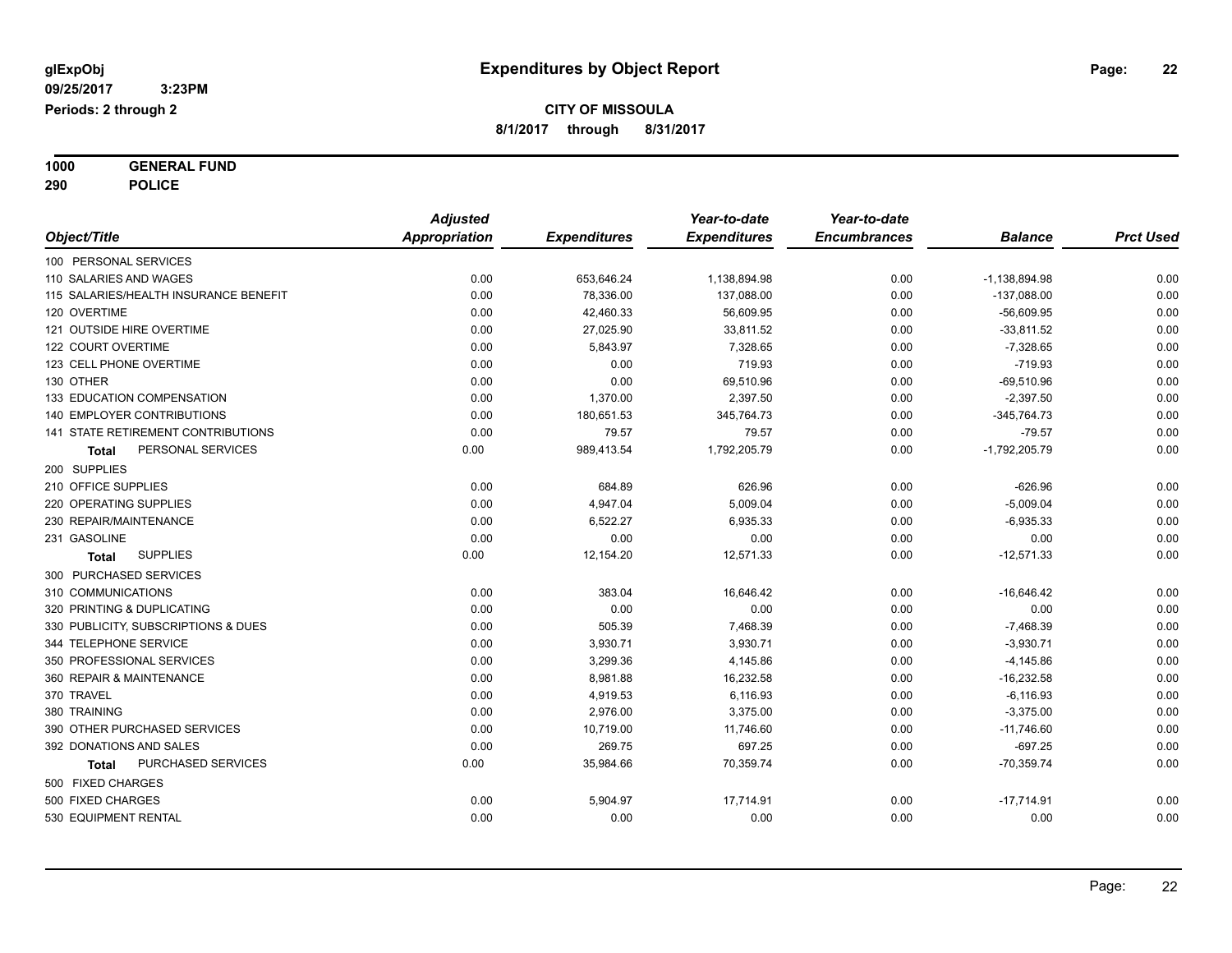**1000 GENERAL FUND 290 POLICE**

| Object/Title                               | <b>Adjusted</b><br>Appropriation | <b>Expenditures</b> | Year-to-date<br><b>Expenditures</b> | Year-to-date<br><b>Encumbrances</b> | <b>Balance</b>  | <b>Prct Used</b> |
|--------------------------------------------|----------------------------------|---------------------|-------------------------------------|-------------------------------------|-----------------|------------------|
| <b>FIXED CHARGES</b><br><b>Total</b>       | 0.00                             | 5,904.97            | 17,714.91                           | 0.00                                | $-17,714.91$    | 0.00             |
| 700 GRANTS & CONTRIBUTIONS                 |                                  |                     |                                     |                                     |                 |                  |
| 700 GRANTS & CONTRIBUTIONS                 | 0.00                             | 0.00                | 0.00                                | 0.00                                | 0.00            | 0.00             |
| <b>GRANTS &amp; CONTRIBUTIONS</b><br>Total | 0.00                             | 0.00                | 0.00                                | 0.00                                | 0.00            | 0.00             |
| 800 OTHER OBJECTS                          |                                  |                     |                                     |                                     |                 |                  |
| 820 TRANSFERS TO OTHER FUNDS               | 0.00                             | 0.00                | 0.00                                | 0.00                                | 0.00            | 0.00             |
| 850 SALARY SAVINGS                         | 0.00                             | 0.00                | 0.00                                | 0.00                                | 0.00            | 0.00             |
| OTHER OBJECTS<br><b>Total</b>              | 0.00                             | 0.00                | 0.00                                | 0.00                                | 0.00            | 0.00             |
| 900 CAPITAL OUTLAY                         |                                  |                     |                                     |                                     |                 |                  |
| 940 MACHINERY & EQUIPMENT                  | 0.00                             | 194.52              | 194.52                              | 0.00                                | $-194.52$       | 0.00             |
| <b>CAPITAL OUTLAY</b><br><b>Total</b>      | 0.00                             | 194.52              | 194.52                              | 0.00                                | $-194.52$       | 0.00             |
| <b>POLICE</b><br><b>Total</b>              | 0.00                             | 1,043,651.89        | 1,893,046.29                        | 0.00                                | $-1,893,046.29$ | 0.00             |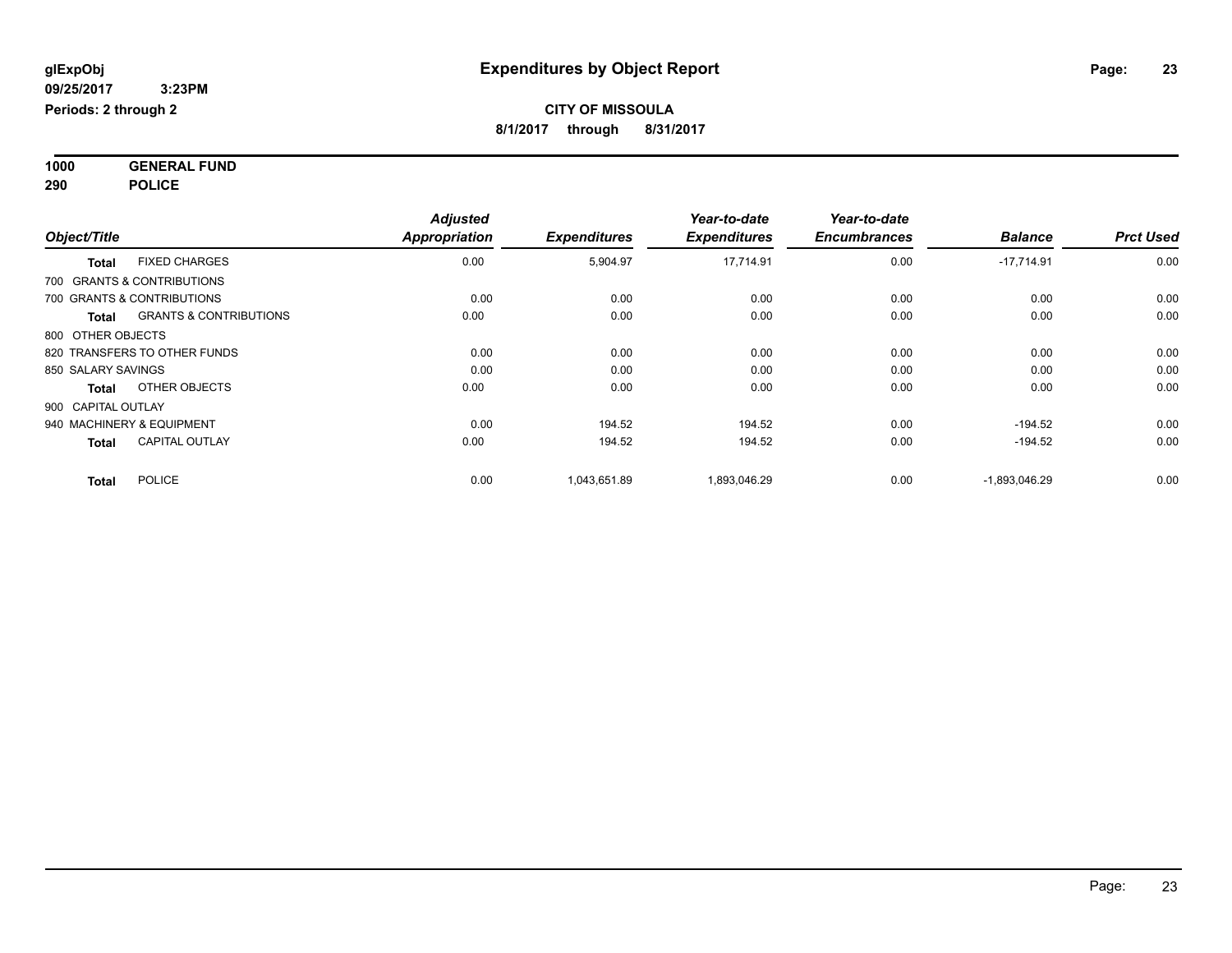**1000 GENERAL FUND 300 FIRE**

|                                           | <b>Adjusted</b> |                     | Year-to-date        | Year-to-date        |                 |                  |
|-------------------------------------------|-----------------|---------------------|---------------------|---------------------|-----------------|------------------|
| Object/Title                              | Appropriation   | <b>Expenditures</b> | <b>Expenditures</b> | <b>Encumbrances</b> | <b>Balance</b>  | <b>Prct Used</b> |
| 100 PERSONAL SERVICES                     |                 |                     |                     |                     |                 |                  |
| 110 SALARIES AND WAGES                    | 0.00            | 530,495.11          | 942,856.39          | 0.00                | -942,856.39     | 0.00             |
| 115 SALARIES/HEALTH INSURANCE BENEFIT     | 0.00            | 67,584.00           | 133,890.00          | 0.00                | $-133,890.00$   | 0.00             |
| 120 OVERTIME                              | 0.00            | 184,771.68          | 307,911.24          | 0.00                | $-307,911.24$   | 0.00             |
| 130 OTHER                                 | 0.00            | 0.00                | 58,962.50           | 0.00                | $-58,962.50$    | 0.00             |
| <b>140 EMPLOYER CONTRIBUTIONS</b>         | 0.00            | 134,691.55          | 252,941.38          | 0.00                | $-252,941.38$   | 0.00             |
| <b>141 STATE RETIREMENT CONTRIBUTIONS</b> | 0.00            | 8.91                | 8.91                | 0.00                | $-8.91$         | 0.00             |
| PERSONAL SERVICES<br>Total                | 0.00            | 917,551.25          | 1,696,570.42        | 0.00                | $-1,696,570.42$ | 0.00             |
| 200 SUPPLIES                              |                 |                     |                     |                     |                 |                  |
| 210 OFFICE SUPPLIES                       | 0.00            | 404.10              | 434.48              | 0.00                | $-434.48$       | 0.00             |
| 220 OPERATING SUPPLIES                    | 0.00            | 11,721.98           | 13,952.40           | 0.00                | $-13,952.40$    | 0.00             |
| 230 REPAIR/MAINTENANCE                    | 0.00            | 5,522.03            | 5,748.85            | 0.00                | $-5,748.85$     | 0.00             |
| 231 GASOLINE                              | 0.00            | 2,555.52            | 4,346.72            | 0.00                | $-4,346.72$     | 0.00             |
| 240 OTHER SUPPLIES                        | 0.00            | 0.00                | 0.00                | 0.00                | 0.00            | 0.00             |
| <b>SUPPLIES</b><br>Total                  | 0.00            | 20,203.63           | 24,482.45           | 0.00                | $-24,482.45$    | 0.00             |
| 300 PURCHASED SERVICES                    |                 |                     |                     |                     |                 |                  |
| 310 COMMUNICATIONS                        | 0.00            | 25.36               | 25.36               | 0.00                | $-25.36$        | 0.00             |
| 320 PRINTING & DUPLICATING                | 0.00            | 0.00                | 0.00                | 0.00                | 0.00            | 0.00             |
| 330 PUBLICITY, SUBSCRIPTIONS & DUES       | 0.00            | 639.00              | 1,984.50            | 0.00                | $-1,984.50$     | 0.00             |
| 340 SEWER                                 | 0.00            | 0.00                | 589.56              | 0.00                | $-589.56$       | 0.00             |
| 341 ELECTRICITY & NATURAL GAS             | 0.00            | 5,188.04            | 5,188.04            | 0.00                | $-5,188.04$     | 0.00             |
| 343 WATER CHARGES                         | 0.00            | 1,390.69            | 1,390.69            | 0.00                | $-1,390.69$     | 0.00             |
| 344 TELEPHONE SERVICE                     | 0.00            | 1,431.36            | 1,431.36            | 0.00                | $-1,431.36$     | 0.00             |
| 345 GARBAGE                               | 0.00            | 1,219.61            | 1,219.61            | 0.00                | $-1,219.61$     | 0.00             |
| 350 PROFESSIONAL SERVICES                 | 0.00            | 0.00                | 192.00              | 0.00                | $-192.00$       | 0.00             |
| 360 REPAIR & MAINTENANCE                  | 0.00            | 15,791.05           | 15,822.08           | 0.00                | $-15,822.08$    | 0.00             |
| 370 TRAVEL                                | 0.00            | 0.00                | 0.00                | 0.00                | 0.00            | 0.00             |
| 380 TRAINING                              | 0.00            | 0.00                | 0.00                | 0.00                | 0.00            | 0.00             |
| 390 OTHER PURCHASED SERVICES              | 0.00            | 0.00                | 0.00                | 0.00                | 0.00            | 0.00             |
| PURCHASED SERVICES<br>Total               | 0.00            | 25,685.11           | 27,843.20           | 0.00                | $-27,843.20$    | 0.00             |
| 500 FIXED CHARGES                         |                 |                     |                     |                     |                 |                  |
| 500 FIXED CHARGES                         | 0.00            | 0.00                | 0.00                | 0.00                | 0.00            | 0.00             |
| 530 EQUIPMENT RENTAL                      | 0.00            | 0.00                | 0.00                | 0.00                | 0.00            | 0.00             |
|                                           |                 |                     |                     |                     |                 |                  |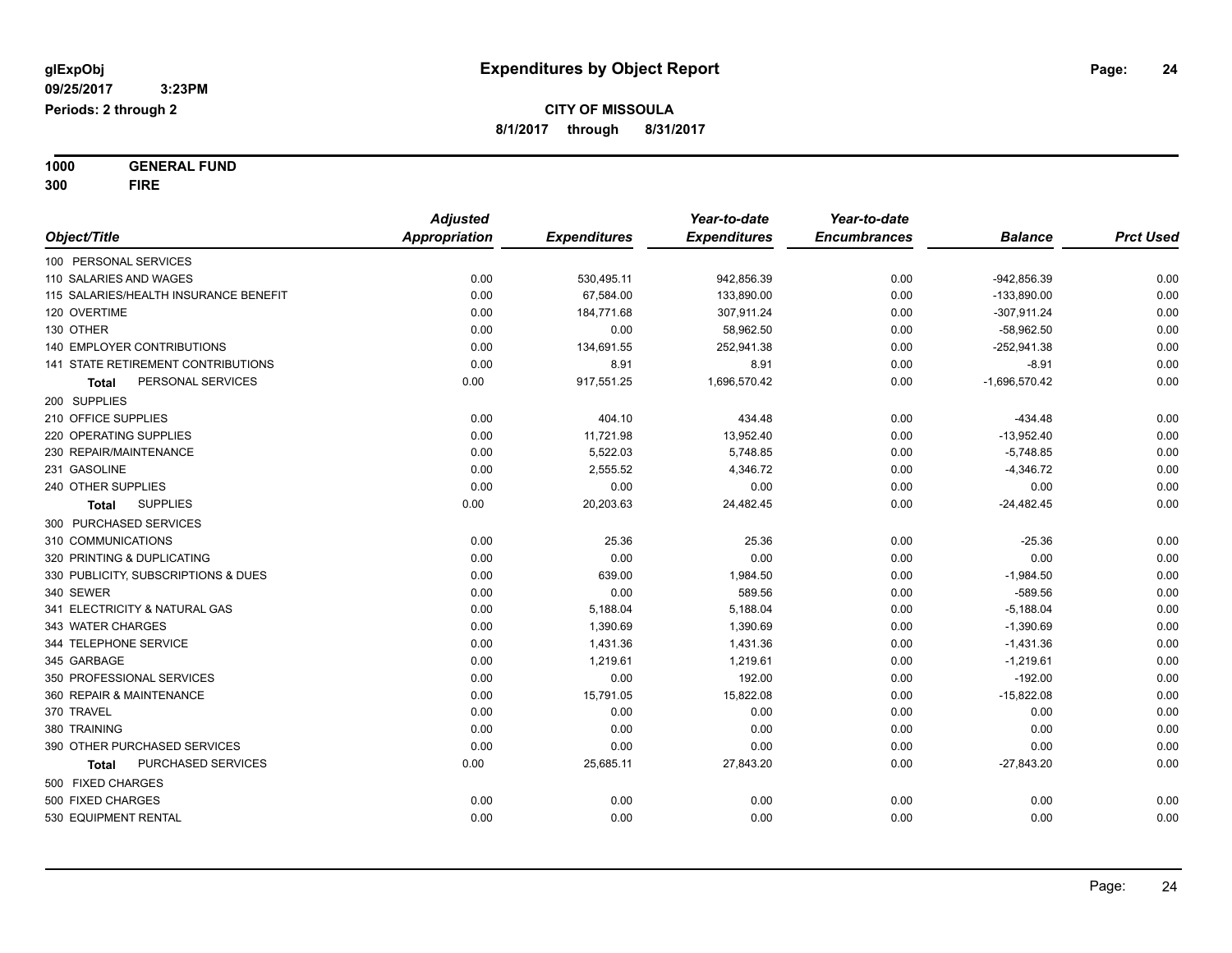**1000 GENERAL FUND 300 FIRE**

| Object/Title                                      | <b>Adjusted</b><br><b>Appropriation</b> | <b>Expenditures</b> | Year-to-date<br><b>Expenditures</b> | Year-to-date<br><b>Encumbrances</b> | <b>Balance</b>  | <b>Prct Used</b> |
|---------------------------------------------------|-----------------------------------------|---------------------|-------------------------------------|-------------------------------------|-----------------|------------------|
| <b>FIXED CHARGES</b><br><b>Total</b>              | 0.00                                    | 0.00                | 0.00                                | 0.00                                | 0.00            | 0.00             |
| 700 GRANTS & CONTRIBUTIONS                        |                                         |                     |                                     |                                     |                 |                  |
| 700 GRANTS & CONTRIBUTIONS                        | 0.00                                    | 0.00                | 0.00                                | 0.00                                | 0.00            | 0.00             |
| <b>GRANTS &amp; CONTRIBUTIONS</b><br><b>Total</b> | 0.00                                    | 0.00                | 0.00                                | 0.00                                | 0.00            | 0.00             |
| 800 OTHER OBJECTS                                 |                                         |                     |                                     |                                     |                 |                  |
| 820 TRANSFERS TO OTHER FUNDS                      | 0.00                                    | 0.00                | 0.00                                | 0.00                                | 0.00            | 0.00             |
| 850 SALARY SAVINGS                                | 0.00                                    | 0.00                | 0.00                                | 0.00                                | 0.00            | 0.00             |
| OTHER OBJECTS<br><b>Total</b>                     | 0.00                                    | 0.00                | 0.00                                | 0.00                                | 0.00            | 0.00             |
| 900 CAPITAL OUTLAY                                |                                         |                     |                                     |                                     |                 |                  |
| 940 MACHINERY & EQUIPMENT                         | 0.00                                    | 10.47               | 10.47                               | 0.00                                | $-10.47$        | 0.00             |
| <b>CAPITAL OUTLAY</b><br><b>Total</b>             | 0.00                                    | 10.47               | 10.47                               | 0.00                                | $-10.47$        | 0.00             |
| <b>FIRE</b><br><b>Total</b>                       | 0.00                                    | 963,450.46          | 1,748,906.54                        | 0.00                                | $-1,748,906.54$ | 0.00             |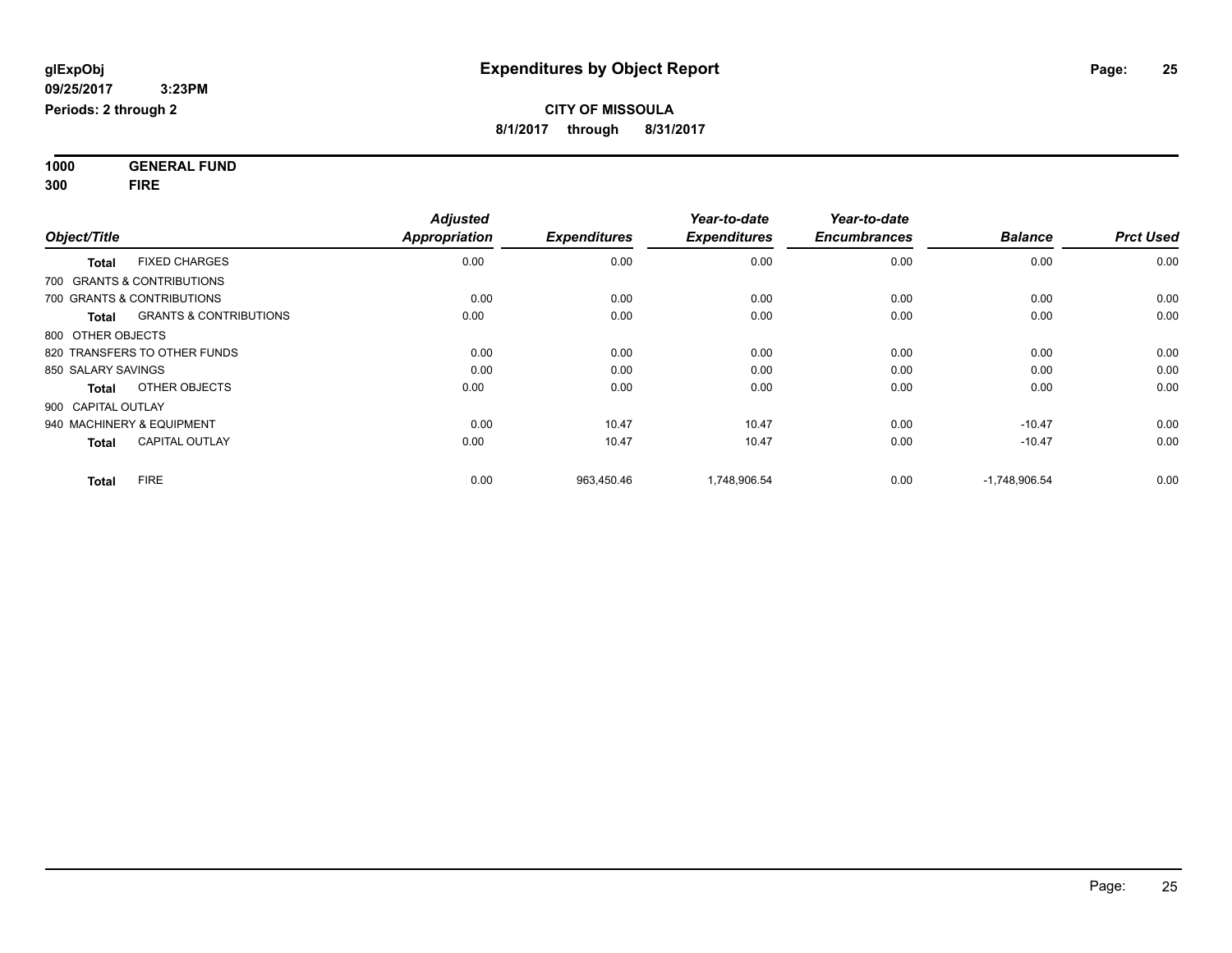# **1000 GENERAL FUND**

**320 STREET MAINTENANCE**

|                                           | <b>Adjusted</b>      |                     | Year-to-date        | Year-to-date        |                |                  |
|-------------------------------------------|----------------------|---------------------|---------------------|---------------------|----------------|------------------|
| Object/Title                              | <b>Appropriation</b> | <b>Expenditures</b> | <b>Expenditures</b> | <b>Encumbrances</b> | <b>Balance</b> | <b>Prct Used</b> |
| 100 PERSONAL SERVICES                     |                      |                     |                     |                     |                |                  |
| 110 SALARIES AND WAGES                    | 0.00                 | 117,295.25          | 203,840.90          | 0.00                | $-203,840.90$  | 0.00             |
| 120 OVERTIME                              | 0.00                 | 166.32              | 234.34              | 0.00                | $-234.34$      | 0.00             |
| 130 OTHER                                 | 0.00                 | 540.00              | 1,080.00            | 0.00                | $-1,080.00$    | 0.00             |
| 140 EMPLOYER CONTRIBUTIONS                | 0.00                 | 68,231.04           | 148,290.72          | 0.00                | $-148,290.72$  | 0.00             |
| 141 STATE RETIREMENT CONTRIBUTIONS        | 0.00                 | 195.37              | 195.37              | 0.00                | $-195.37$      | 0.00             |
| PERSONAL SERVICES<br>Total                | 0.00                 | 186,427.98          | 353,641.33          | 0.00                | $-353,641.33$  | 0.00             |
| 200 SUPPLIES                              |                      |                     |                     |                     |                |                  |
| 210 OFFICE SUPPLIES                       | 0.00                 | 0.00                | 312.57              | 0.00                | $-312.57$      | 0.00             |
| 220 OPERATING SUPPLIES                    | 0.00                 | 1,545.07            | 1,869.24            | 0.00                | $-1,869.24$    | 0.00             |
| 230 REPAIR/MAINTENANCE                    | 0.00                 | 0.00                | 0.00                | 0.00                | 0.00           | 0.00             |
| 231 GASOLINE                              | 0.00                 | 154.44              | 218.01              | 0.00                | $-218.01$      | 0.00             |
| 240 OTHER SUPPLIES                        | 0.00                 | 0.00                | 0.00                | 0.00                | 0.00           | 0.00             |
| 250 SUPPLIES FOR RESALE                   | 0.00                 | 0.00                | 0.00                | 0.00                | 0.00           | 0.00             |
| <b>SUPPLIES</b><br><b>Total</b>           | 0.00                 | 1,699.51            | 2,399.82            | 0.00                | $-2,399.82$    | 0.00             |
| 300 PURCHASED SERVICES                    |                      |                     |                     |                     |                |                  |
| 310 COMMUNICATIONS                        | 0.00                 | 0.00                | 0.00                | 0.00                | 0.00           | 0.00             |
| 320 PRINTING & DUPLICATING                | 0.00                 | 0.00                | 0.00                | 0.00                | 0.00           | 0.00             |
| 330 PUBLICITY, SUBSCRIPTIONS & DUES       | 0.00                 | 0.00                | 0.00                | 0.00                | 0.00           | 0.00             |
| 341 ELECTRICITY & NATURAL GAS             | 0.00                 | 0.00                | 0.00                | 0.00                | 0.00           | 0.00             |
| 343 WATER CHARGES                         | 0.00                 | 1,951.08            | 1,951.08            | 0.00                | $-1,951.08$    | 0.00             |
| 344 TELEPHONE SERVICE                     | 0.00                 | 0.31                | 0.31                | 0.00                | $-0.31$        | 0.00             |
| 345 GARBAGE                               | 0.00                 | 0.00                | 0.00                | 0.00                | 0.00           | 0.00             |
| 350 PROFESSIONAL SERVICES                 | 0.00                 | 36.00               | 36.00               | 0.00                | $-36.00$       | 0.00             |
| 360 REPAIR & MAINTENANCE                  | 0.00                 | 190.00              | 190.00              | 0.00                | $-190.00$      | 0.00             |
| 370 TRAVEL                                | 0.00                 | 0.00                | 0.00                | 0.00                | 0.00           | 0.00             |
| 380 TRAINING                              | 0.00                 | 0.00                | 0.00                | 0.00                | 0.00           | 0.00             |
| PURCHASED SERVICES<br>Total               | 0.00                 | 2,177.39            | 2,177.39            | 0.00                | $-2,177.39$    | 0.00             |
| 400 BUILDING MATERIALS                    |                      |                     |                     |                     |                |                  |
| <b>400 BUILDING MATERIALS</b>             | 0.00                 | 0.00                | 0.00                | 0.00                | 0.00           | 0.00             |
| <b>BUILDING MATERIALS</b><br><b>Total</b> | 0.00                 | 0.00                | 0.00                | 0.00                | 0.00           | 0.00             |
| 500 FIXED CHARGES                         |                      |                     |                     |                     |                |                  |
| 500 FIXED CHARGES                         | 0.00                 | 2,470.00            | 2,850.00            | 0.00                | $-2,850.00$    | 0.00             |
|                                           |                      |                     |                     |                     |                |                  |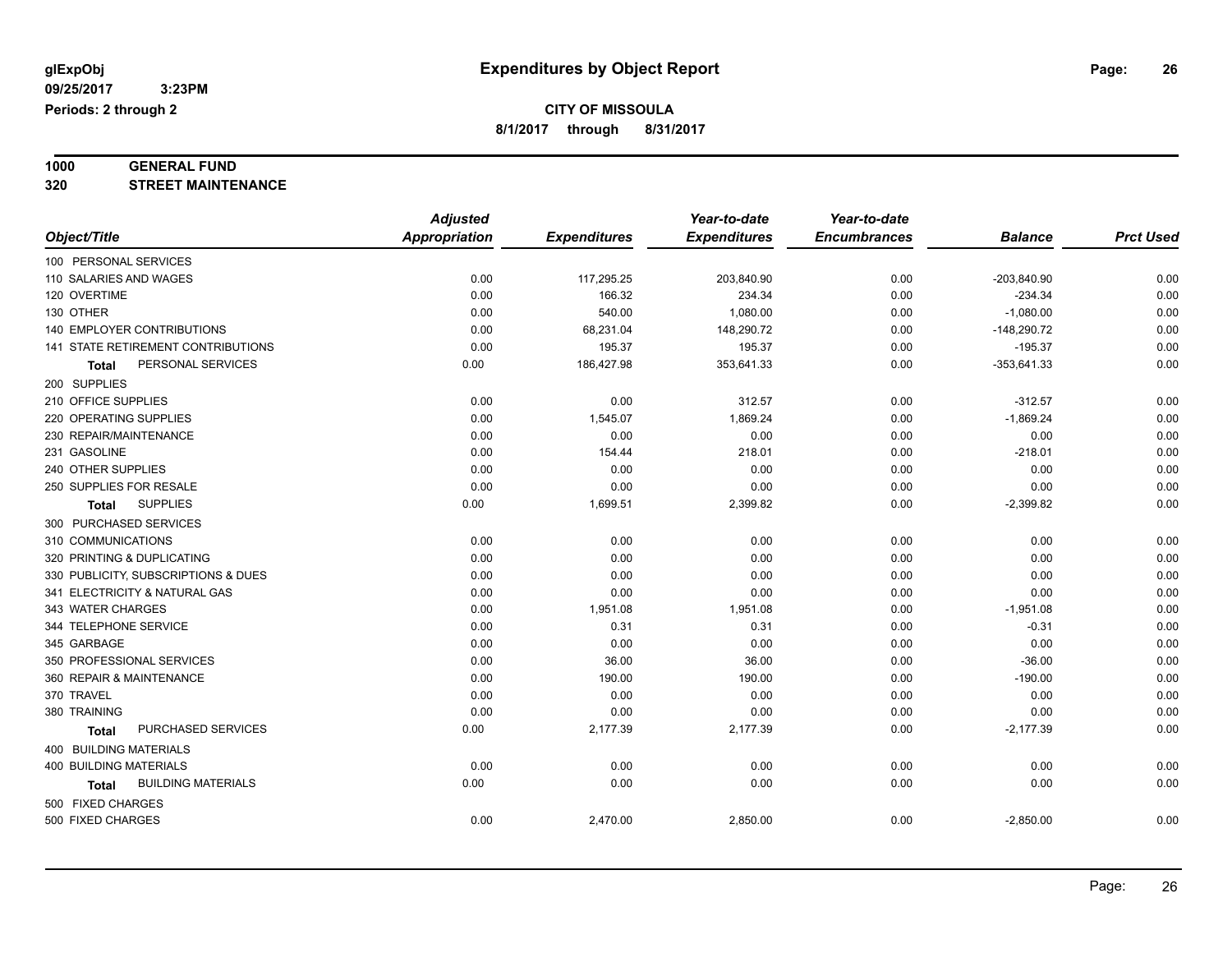# **1000 GENERAL FUND**

**320 STREET MAINTENANCE**

|                    |                                   | <b>Adjusted</b>      |                     | Year-to-date        | Year-to-date        |                |                  |
|--------------------|-----------------------------------|----------------------|---------------------|---------------------|---------------------|----------------|------------------|
| Object/Title       |                                   | <b>Appropriation</b> | <b>Expenditures</b> | <b>Expenditures</b> | <b>Encumbrances</b> | <b>Balance</b> | <b>Prct Used</b> |
| <b>Total</b>       | <b>FIXED CHARGES</b>              | 0.00                 | 2,470.00            | 2,850.00            | 0.00                | $-2,850.00$    | 0.00             |
| 600 DEBT SERVICE   |                                   |                      |                     |                     |                     |                |                  |
| 610 PRINCIPAL      |                                   | 0.00                 | 0.00                | 0.00                | 0.00                | 0.00           | 0.00             |
|                    | 620 INTEREST / SERVICE FEES       | 0.00                 | 0.00                | 0.00                | 0.00                | 0.00           | 0.00             |
| <b>Total</b>       | <b>DEBT SERVICE</b>               | 0.00                 | 0.00                | 0.00                | 0.00                | 0.00           | 0.00             |
|                    | 700 GRANTS & CONTRIBUTIONS        |                      |                     |                     |                     |                |                  |
|                    | 700 GRANTS & CONTRIBUTIONS        | 0.00                 | 0.00                | 0.00                | 0.00                | 0.00           | 0.00             |
| Total              | <b>GRANTS &amp; CONTRIBUTIONS</b> | 0.00                 | 0.00                | 0.00                | 0.00                | 0.00           | 0.00             |
| 900 CAPITAL OUTLAY |                                   |                      |                     |                     |                     |                |                  |
| 930 IMPROVEMENTS   |                                   | 0.00                 | 0.00                | 0.00                | 0.00                | 0.00           | 0.00             |
|                    | 940 MACHINERY & EQUIPMENT         | 0.00                 | 0.00                | 0.00                | 0.00                | 0.00           | 0.00             |
| <b>Total</b>       | <b>CAPITAL OUTLAY</b>             | 0.00                 | 0.00                | 0.00                | 0.00                | 0.00           | 0.00             |
| <b>Total</b>       | <b>STREET MAINTENANCE</b>         | 0.00                 | 192,774.88          | 361,068.54          | 0.00                | $-361,068.54$  | 0.00             |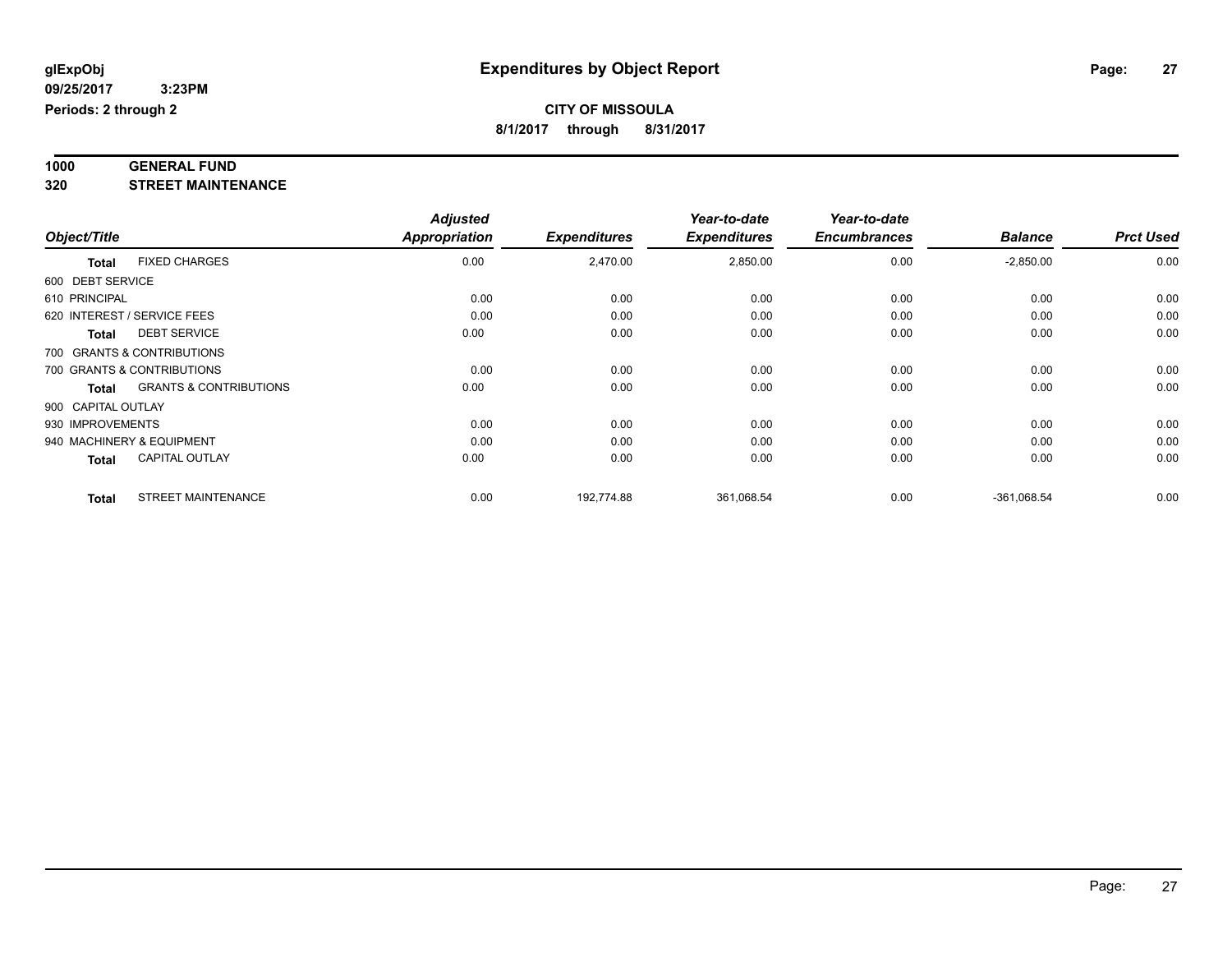# **1000 GENERAL FUND**

**321 FACIITIES MAINTENANCE**

|                                   |                                     | <b>Adjusted</b>      |                     | Year-to-date        | Year-to-date        |                |                  |
|-----------------------------------|-------------------------------------|----------------------|---------------------|---------------------|---------------------|----------------|------------------|
| Object/Title                      |                                     | <b>Appropriation</b> | <b>Expenditures</b> | <b>Expenditures</b> | <b>Encumbrances</b> | <b>Balance</b> | <b>Prct Used</b> |
| 100 PERSONAL SERVICES             |                                     |                      |                     |                     |                     |                |                  |
| 110 SALARIES AND WAGES            |                                     | 0.00                 | 44,603.68           | 77,357.55           | 0.00                | $-77,357.55$   | 0.00             |
| 120 OVERTIME                      |                                     | 0.00                 | 0.00                | 90.53               | 0.00                | $-90.53$       | 0.00             |
| 130 OTHER                         |                                     | 0.00                 | 140.00              | 280.00              | 0.00                | $-280.00$      | 0.00             |
| <b>140 EMPLOYER CONTRIBUTIONS</b> |                                     | 0.00                 | 19,224.84           | 41,944.73           | 0.00                | $-41,944.73$   | 0.00             |
|                                   | 141 STATE RETIREMENT CONTRIBUTIONS  | 0.00                 | 74.64               | 74.64               | 0.00                | $-74.64$       | 0.00             |
| <b>Total</b>                      | PERSONAL SERVICES                   | 0.00                 | 64,043.16           | 119,747.45          | 0.00                | $-119,747.45$  | 0.00             |
| 200 SUPPLIES                      |                                     |                      |                     |                     |                     |                |                  |
| 210 OFFICE SUPPLIES               |                                     | 0.00                 | 0.00                | 0.00                | 0.00                | 0.00           | 0.00             |
| 220 OPERATING SUPPLIES            |                                     | 0.00                 | 5,520.66            | 5,520.66            | 0.00                | $-5,520.66$    | 0.00             |
| 230 REPAIR/MAINTENANCE            |                                     | 0.00                 | 7,383.37            | 7,383.37            | 0.00                | $-7,383.37$    | 0.00             |
| 231 GASOLINE                      |                                     | 0.00                 | 59.85               | 59.85               | 0.00                | $-59.85$       | 0.00             |
| 240 OTHER SUPPLIES                |                                     | 0.00                 | 0.00                | 0.00                | 0.00                | 0.00           | 0.00             |
| <b>Total</b>                      | <b>SUPPLIES</b>                     | 0.00                 | 12,963.88           | 12,963.88           | 0.00                | $-12,963.88$   | 0.00             |
| 300 PURCHASED SERVICES            |                                     |                      |                     |                     |                     |                |                  |
| 310 COMMUNICATIONS                |                                     | 0.00                 | 30.10               | 30.10               | 0.00                | $-30.10$       | 0.00             |
| 320 PRINTING & DUPLICATING        |                                     | 0.00                 | 0.00                | 0.00                | 0.00                | 0.00           | 0.00             |
|                                   | 330 PUBLICITY, SUBSCRIPTIONS & DUES | 0.00                 | 0.00                | 0.00                | 0.00                | 0.00           | 0.00             |
| 344 TELEPHONE SERVICE             |                                     | 0.00                 | 69.40               | 69.40               | 0.00                | $-69.40$       | 0.00             |
| 350 PROFESSIONAL SERVICES         |                                     | 0.00                 | 1,500.00            | 1,500.00            | 0.00                | $-1,500.00$    | 0.00             |
| 360 REPAIR & MAINTENANCE          |                                     | 0.00                 | 0.00                | 0.00                | 0.00                | 0.00           | 0.00             |
| 370 TRAVEL                        |                                     | 0.00                 | 0.00                | 0.00                | 0.00                | 0.00           | 0.00             |
| 380 TRAINING                      |                                     | 0.00                 | 0.00                | 0.00                | 0.00                | 0.00           | 0.00             |
| <b>Total</b>                      | PURCHASED SERVICES                  | 0.00                 | 1,599.50            | 1,599.50            | 0.00                | $-1,599.50$    | 0.00             |
| 800 OTHER OBJECTS                 |                                     |                      |                     |                     |                     |                |                  |
| 845 CONTINGENCY                   |                                     | 0.00                 | 0.00                | 0.00                | 0.00                | 0.00           | 0.00             |
| Total                             | OTHER OBJECTS                       | 0.00                 | 0.00                | 0.00                | 0.00                | 0.00           | 0.00             |
| 900 CAPITAL OUTLAY                |                                     |                      |                     |                     |                     |                |                  |
| 940 MACHINERY & EQUIPMENT         |                                     | 0.00                 | 0.00                | 0.00                | 0.00                | 0.00           | 0.00             |
| <b>Total</b>                      | <b>CAPITAL OUTLAY</b>               | 0.00                 | 0.00                | 0.00                | 0.00                | 0.00           | 0.00             |
|                                   |                                     |                      |                     |                     |                     |                |                  |
| <b>Total</b>                      | <b>FACIITIES MAINTENANCE</b>        | 0.00                 | 78,606.54           | 134,310.83          | 0.00                | $-134,310.83$  | 0.00             |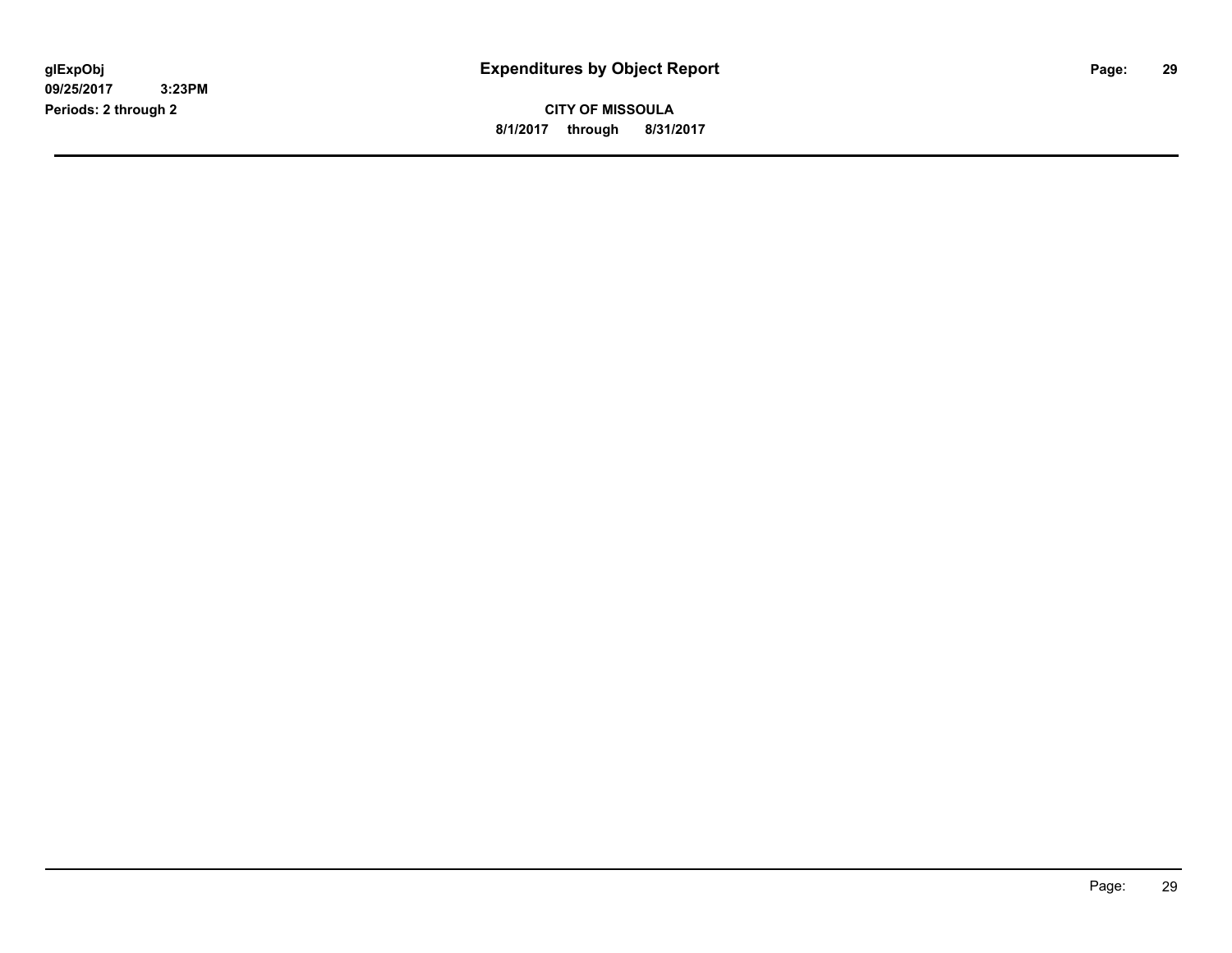**1000 GENERAL FUND**

**340 CEMETERY**

|                                     | <b>Adjusted</b>      |                     | Year-to-date        | Year-to-date        |                |                  |
|-------------------------------------|----------------------|---------------------|---------------------|---------------------|----------------|------------------|
| Object/Title                        | <b>Appropriation</b> | <b>Expenditures</b> | <b>Expenditures</b> | <b>Encumbrances</b> | <b>Balance</b> | <b>Prct Used</b> |
| 100 PERSONAL SERVICES               |                      |                     |                     |                     |                |                  |
| 110 SALARIES AND WAGES              | 0.00                 | 30,063.69           | 51,425.28           | 0.00                | $-51,425.28$   | 0.00             |
| 120 OVERTIME                        | 0.00                 | 524.09              | 524.09              | 0.00                | $-524.09$      | 0.00             |
| 140 EMPLOYER CONTRIBUTIONS          | 0.00                 | 12,722.31           | 29,605.75           | 0.00                | $-29,605.75$   | 0.00             |
| 141 STATE RETIREMENT CONTRIBUTIONS  | 0.00                 | 52.12               | 52.12               | 0.00                | $-52.12$       | 0.00             |
| PERSONAL SERVICES<br>Total          | 0.00                 | 43,362.21           | 81,607.24           | 0.00                | $-81,607.24$   | 0.00             |
| 200 SUPPLIES                        |                      |                     |                     |                     |                |                  |
| 210 OFFICE SUPPLIES                 | 0.00                 | 38.04               | 141.11              | 0.00                | $-141.11$      | 0.00             |
| 220 OPERATING SUPPLIES              | 0.00                 | 2,254.25            | 8,134.25            | 0.00                | $-8,134.25$    | 0.00             |
| 230 REPAIR/MAINTENANCE              | 0.00                 | 3,767.61            | 4,063.31            | 0.00                | $-4,063.31$    | 0.00             |
| 231 GASOLINE                        | 0.00                 | 0.00                | 0.00                | 0.00                | 0.00           | 0.00             |
| 240 OTHER SUPPLIES                  | 0.00                 | 0.00                | 0.00                | 0.00                | 0.00           | 0.00             |
| 250 SUPPLIES FOR RESALE             | 0.00                 | 0.00                | 0.00                | 0.00                | 0.00           | 0.00             |
| <b>SUPPLIES</b><br><b>Total</b>     | 0.00                 | 6,059.90            | 12,338.67           | 0.00                | $-12,338.67$   | 0.00             |
| 300 PURCHASED SERVICES              |                      |                     |                     |                     |                |                  |
| 310 COMMUNICATIONS                  | 0.00                 | 764.52              | 970.61              | 0.00                | $-970.61$      | 0.00             |
| 320 PRINTING & DUPLICATING          | 0.00                 | 0.00                | 0.00                | 0.00                | 0.00           | 0.00             |
| 330 PUBLICITY, SUBSCRIPTIONS & DUES | 0.00                 | 0.00                | 0.00                | 0.00                | 0.00           | 0.00             |
| 341 ELECTRICITY & NATURAL GAS       | 0.00                 | 2,139.86            | 2,139.86            | 0.00                | $-2,139.86$    | 0.00             |
| 343 WATER CHARGES                   | 0.00                 | 61.40               | 61.40               | 0.00                | $-61.40$       | 0.00             |
| 344 TELEPHONE SERVICE               | 0.00                 | 107.77              | 107.77              | 0.00                | $-107.77$      | 0.00             |
| 345 GARBAGE                         | 0.00                 | 167.20              | 167.20              | 0.00                | $-167.20$      | 0.00             |
| 350 PROFESSIONAL SERVICES           | 0.00                 | 0.00                | 0.00                | 0.00                | 0.00           | 0.00             |
| 360 REPAIR & MAINTENANCE            | 0.00                 | 50.28               | 50.28               | 0.00                | $-50.28$       | 0.00             |
| 370 TRAVEL                          | 0.00                 | 0.00                | 0.00                | 0.00                | 0.00           | 0.00             |
| 380 TRAINING                        | 0.00                 | 0.00                | 0.00                | 0.00                | 0.00           | 0.00             |
| 390 OTHER PURCHASED SERVICES        | 0.00                 | 78.65               | 180.05              | 0.00                | $-180.05$      | 0.00             |
| PURCHASED SERVICES<br>Total         | 0.00                 | 3,369.68            | 3,677.17            | 0.00                | $-3,677.17$    | 0.00             |
| 400 BUILDING MATERIALS              |                      |                     |                     |                     |                |                  |
| <b>400 BUILDING MATERIALS</b>       | 0.00                 | 0.00                | 0.00                | 0.00                | 0.00           | 0.00             |
| <b>BUILDING MATERIALS</b><br>Total  | 0.00                 | 0.00                | 0.00                | 0.00                | 0.00           | 0.00             |
| 500 FIXED CHARGES                   |                      |                     |                     |                     |                |                  |
| 500 FIXED CHARGES                   | 0.00                 | 0.00                | 0.00                | 0.00                | 0.00           | 0.00             |
|                                     |                      |                     |                     |                     |                |                  |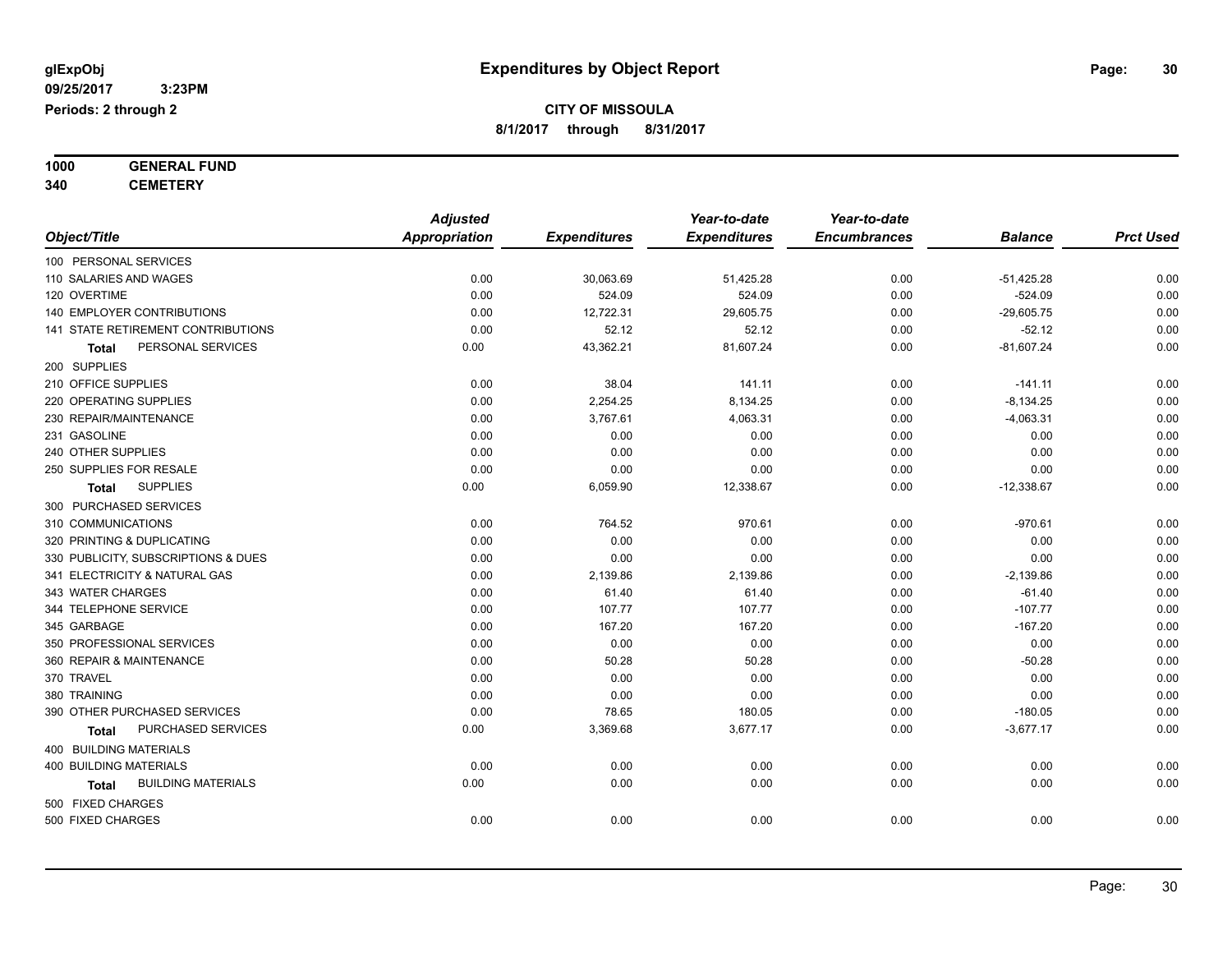**1000 GENERAL FUND 340 CEMETERY**

*Object/Title Adjusted Appropriation Expenditures Year-to-date Expenditures Year-to-date Encumbrances Balance Prct Used*  $0.00 \qquad \qquad 99.78 \qquad \qquad 0.00 \qquad \qquad 99.78 \qquad \qquad 0.00 \qquad \qquad 99.78 \qquad \qquad 0.00 \qquad \qquad 99.78 \qquad \qquad 0.00 \qquad \qquad 99.78 \qquad \qquad 0.00 \qquad \qquad 0.00 \qquad \qquad 0.00 \qquad \qquad 0.00 \qquad \qquad 0.00 \qquad \qquad 0.00 \qquad \qquad 0.00 \qquad \qquad 0.00 \qquad \qquad 0.00 \qquad \qquad 0.00 \qquad$ **Total** FIXED CHARGES 0.00 99.78 99.78 0.00 -99.78 0.00 800 OTHER OBJECTS 845 CONTINGENCY 2,692.00 2,692.00 0.00 850 SALARY SAVINGS 0.00 0.00 0.00 0.00 0.00 0.00 **Total** OTHER OBJECTS 0.00 2,692.00 2,692.00 0.00 -2,692.00 0.00 900 CAPITAL OUTLAY 920 BUILDINGS 0.00 0.00 0.00 0.00 0.00 0.00 930 IMPROVEMENTS 0.00 0.00 0.00 0.00 0.00 0.00 940 MACHINERY & EQUIPMENT 0.00 0.00 0.00 0.00 0.00 0.00 **Total** CAPITAL OUTLAY 0.00 0.00 0.00 0.00 0.00 0.00 **Total** CEMETERY 0.00 55,583.57 100,414.86 0.00 -100,414.86 0.00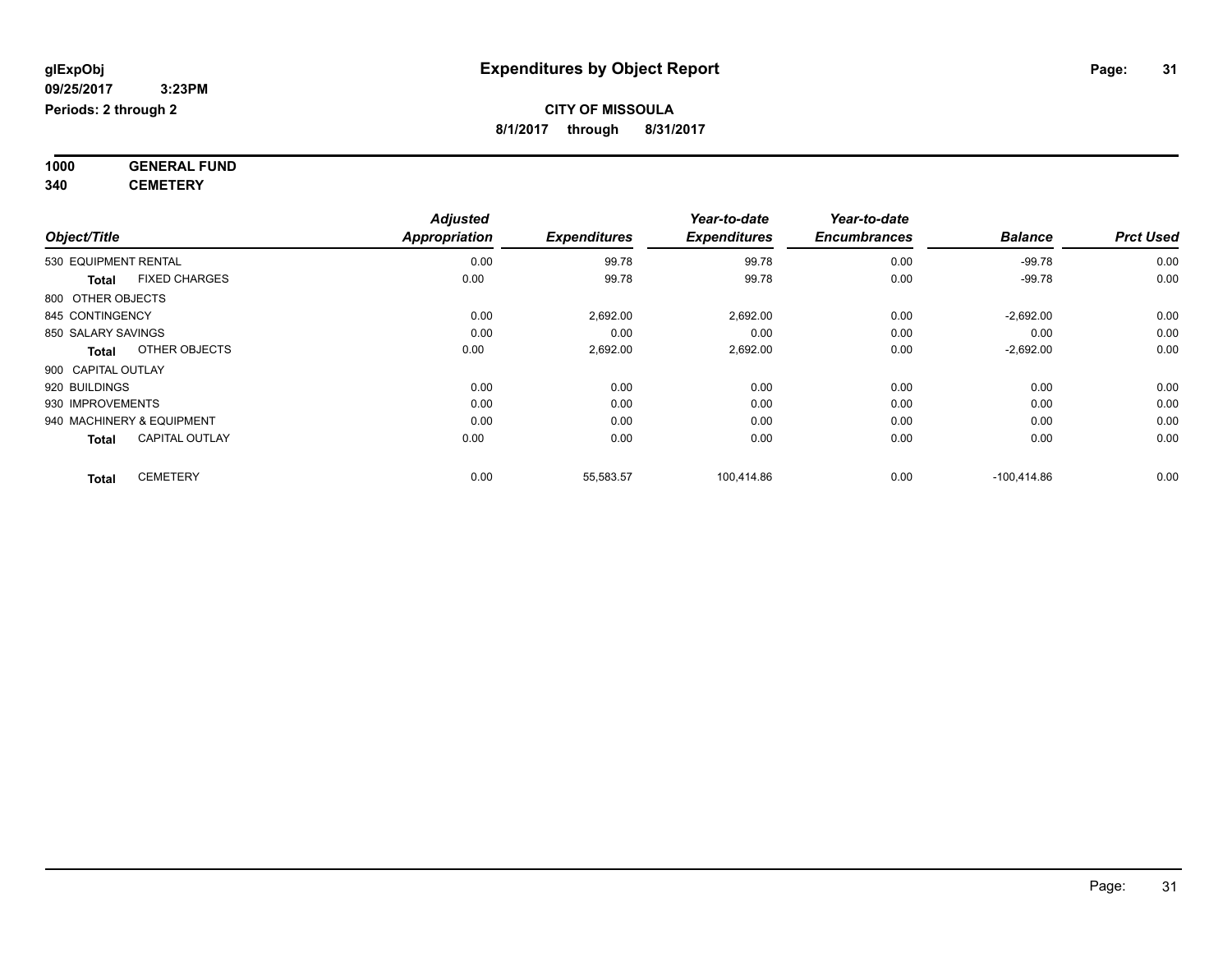# **1000 GENERAL FUND**

**370 PARKS & RECREATION**

|                                                   | <b>Adjusted</b> |                     | Year-to-date        | Year-to-date        |                |                  |
|---------------------------------------------------|-----------------|---------------------|---------------------|---------------------|----------------|------------------|
| Object/Title                                      | Appropriation   | <b>Expenditures</b> | <b>Expenditures</b> | <b>Encumbrances</b> | <b>Balance</b> | <b>Prct Used</b> |
| 100 PERSONAL SERVICES                             |                 |                     |                     |                     |                |                  |
| 110 SALARIES AND WAGES                            | 0.00            | 245,084.57          | 420,487.85          | 0.00                | -420,487.85    | 0.00             |
| 120 OVERTIME                                      | 0.00            | 1,129.73            | 1,548.25            | 0.00                | $-1,548.25$    | 0.00             |
| 130 OTHER                                         | 0.00            | 0.00                | 0.00                | 0.00                | 0.00           | 0.00             |
| <b>140 EMPLOYER CONTRIBUTIONS</b>                 | 0.00            | 80,327.99           | 175,507.05          | 0.00                | $-175,507.05$  | 0.00             |
| <b>141 STATE RETIREMENT CONTRIBUTIONS</b>         | 0.00            | 390.94              | 390.94              | 0.00                | $-390.94$      | 0.00             |
| PERSONAL SERVICES<br>Total                        | 0.00            | 326,933.23          | 597,934.09          | 0.00                | -597,934.09    | 0.00             |
| 200 SUPPLIES                                      |                 |                     |                     |                     |                |                  |
| 210 OFFICE SUPPLIES                               | 0.00            | 588.83              | 588.83              | 0.00                | $-588.83$      | 0.00             |
| 220 OPERATING SUPPLIES                            | 0.00            | 9,978.99            | 21,352.27           | 0.00                | $-21,352.27$   | 0.00             |
| 230 REPAIR/MAINTENANCE                            | 0.00            | 5,890.53            | 5,890.53            | 0.00                | $-5,890.53$    | 0.00             |
| 231 GASOLINE                                      | 0.00            | 0.00                | 0.00                | 0.00                | 0.00           | 0.00             |
| 240 OTHER SUPPLIES                                | 0.00            | 0.00                | 0.00                | 0.00                | 0.00           | 0.00             |
| <b>SUPPLIES</b><br>Total                          | 0.00            | 16,458.35           | 27,831.63           | 0.00                | $-27,831.63$   | 0.00             |
| 300 PURCHASED SERVICES                            |                 |                     |                     |                     |                |                  |
| 310 COMMUNICATIONS                                | 0.00            | 261.61              | 261.61              | 0.00                | $-261.61$      | 0.00             |
| 320 PRINTING & DUPLICATING                        | 0.00            | 129.95              | 129.95              | 0.00                | $-129.95$      | 0.00             |
| 330 PUBLICITY, SUBSCRIPTIONS & DUES               | 0.00            | 0.00                | 363.00              | 0.00                | $-363.00$      | 0.00             |
| 340 SEWER                                         | 0.00            | 0.00                | 1,194.34            | 0.00                | $-1,194.34$    | 0.00             |
| 341 ELECTRICITY & NATURAL GAS                     | 0.00            | 0.00                | 0.00                | 0.00                | 0.00           | 0.00             |
| 343 WATER CHARGES                                 | 0.00            | 4,766.58            | 4,766.58            | 0.00                | $-4,766.58$    | 0.00             |
| 344 TELEPHONE SERVICE                             | 0.00            | 1,425.97            | 1,435.58            | 0.00                | $-1,435.58$    | 0.00             |
| 345 GARBAGE                                       | 0.00            | 8,392.02            | 8,392.02            | 0.00                | $-8,392.02$    | 0.00             |
| 350 PROFESSIONAL SERVICES                         | 0.00            | 4,196.45            | 6,129.17            | 0.00                | $-6,129.17$    | 0.00             |
| 360 REPAIR & MAINTENANCE                          | 0.00            | 2,990.93            | 12,988.93           | 0.00                | $-12,988.93$   | 0.00             |
| 370 TRAVEL                                        | 0.00            | 166.52              | 207.03              | 0.00                | $-207.03$      | 0.00             |
| 380 TRAINING                                      | 0.00            | 0.00                | 0.00                | 0.00                | 0.00           | 0.00             |
| 390 OTHER PURCHASED SERVICES                      | 0.00            | 9,568.32            | 10,063.32           | 0.00                | $-10,063.32$   | 0.00             |
| PURCHASED SERVICES<br>Total                       | 0.00            | 31,898.35           | 45,931.53           | 0.00                | $-45,931.53$   | 0.00             |
| 700 GRANTS & CONTRIBUTIONS                        |                 |                     |                     |                     |                |                  |
| 700 GRANTS & CONTRIBUTIONS                        | 0.00            | 0.00                | 0.00                | 0.00                | 0.00           | 0.00             |
| <b>GRANTS &amp; CONTRIBUTIONS</b><br><b>Total</b> | 0.00            | 0.00                | 0.00                | 0.00                | 0.00           | 0.00             |
|                                                   |                 |                     |                     |                     |                |                  |

800 OTHER OBJECTS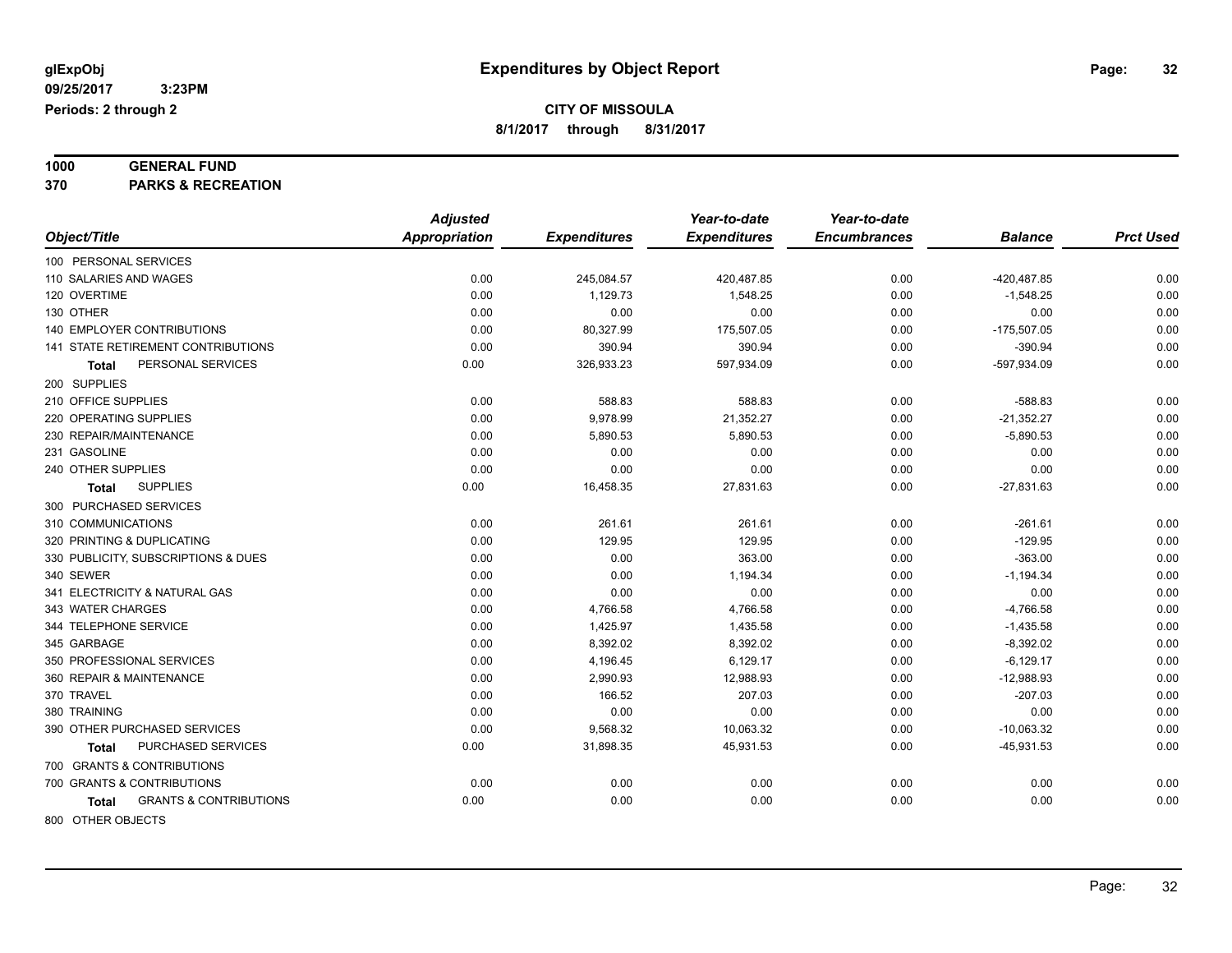| 1000 | <b>GENERAL FUND</b>           |  |
|------|-------------------------------|--|
| 370  | <b>PARKS &amp; RECREATION</b> |  |

| Object/Title                          | <b>Adjusted</b><br><b>Appropriation</b> | <b>Expenditures</b> | Year-to-date<br><b>Expenditures</b> | Year-to-date<br><b>Encumbrances</b> | <b>Balance</b> | <b>Prct Used</b> |
|---------------------------------------|-----------------------------------------|---------------------|-------------------------------------|-------------------------------------|----------------|------------------|
| 820 TRANSFERS TO OTHER FUNDS          | 0.00                                    | 0.00                | 0.00                                | 0.00                                | 0.00           | 0.00             |
| OTHER OBJECTS<br><b>Total</b>         | 0.00                                    | 0.00                | 0.00                                | 0.00                                | 0.00           | 0.00             |
| 900 CAPITAL OUTLAY                    |                                         |                     |                                     |                                     |                |                  |
| 930 IMPROVEMENTS                      | 0.00                                    | 0.00                | 0.00                                | 0.00                                | 0.00           | 0.00             |
| 940 MACHINERY & EQUIPMENT             | 0.00                                    | 0.00                | 0.00                                | 0.00                                | 0.00           | 0.00             |
| <b>CAPITAL OUTLAY</b><br><b>Total</b> | 0.00                                    | 0.00                | 0.00                                | 0.00                                | 0.00           | 0.00             |
| PARKS & RECREATION<br><b>Total</b>    | 0.00                                    | 375.289.93          | 671.697.25                          | 0.00                                | -671.697.25    | 0.00             |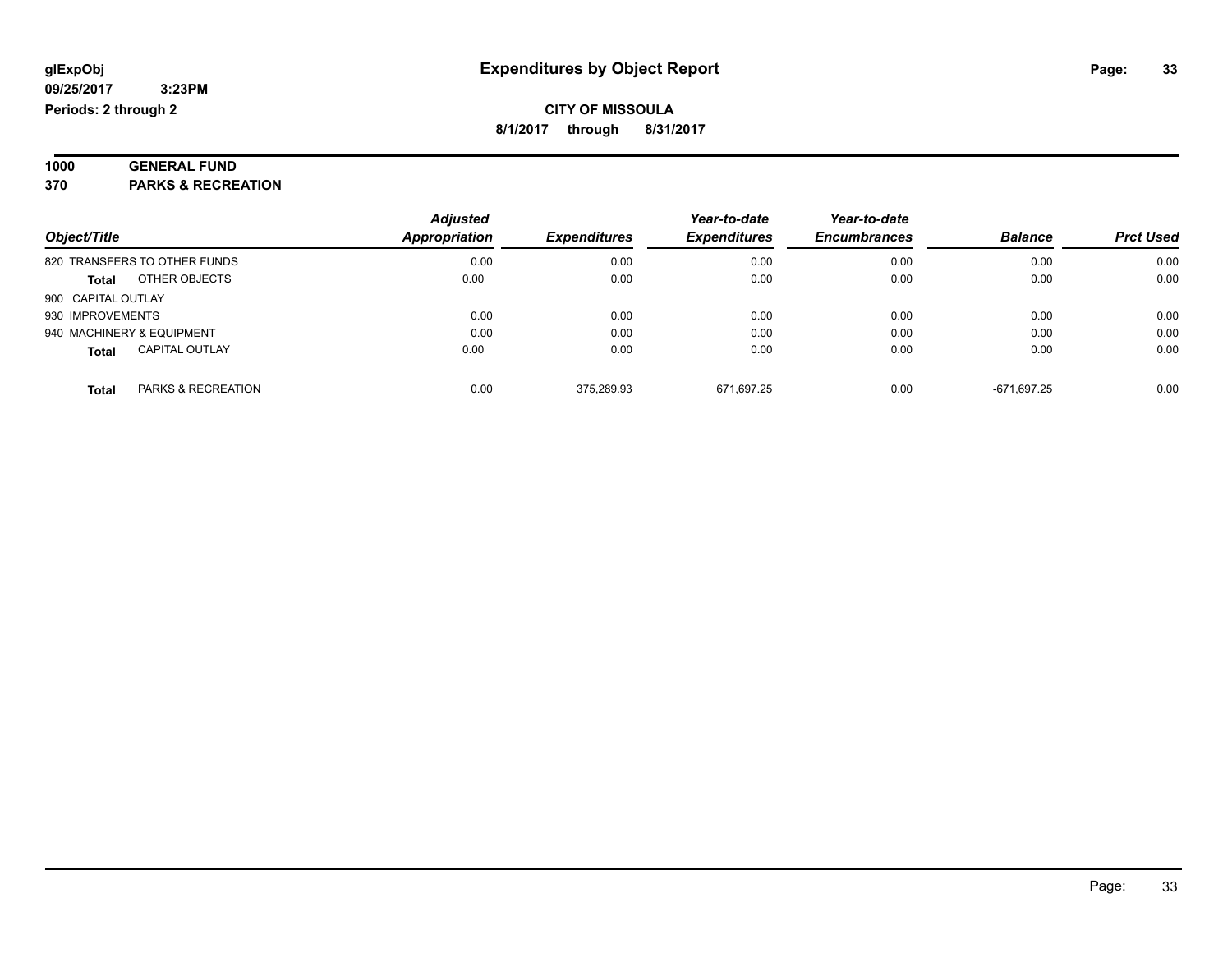# **1000 GENERAL FUND**

**390 NON-DEPARTMENTAL**

|                                                   | <b>Adjusted</b>      |                     | Year-to-date        | Year-to-date        |                |                  |
|---------------------------------------------------|----------------------|---------------------|---------------------|---------------------|----------------|------------------|
| Object/Title                                      | <b>Appropriation</b> | <b>Expenditures</b> | <b>Expenditures</b> | <b>Encumbrances</b> | <b>Balance</b> | <b>Prct Used</b> |
| 100 PERSONAL SERVICES                             |                      |                     |                     |                     |                |                  |
| 110 SALARIES AND WAGES                            | 0.00                 | 0.00                | 0.00                | 0.00                | 0.00           | 0.00             |
| 120 OVERTIME                                      | 0.00                 | 0.00                | 0.00                | 0.00                | 0.00           | 0.00             |
| 130 OTHER                                         | 0.00                 | 0.00                | 0.00                | 0.00                | 0.00           | 0.00             |
| 140 EMPLOYER CONTRIBUTIONS                        | 0.00                 | 0.00                | 0.30                | 0.00                | $-0.30$        | 0.00             |
| PERSONAL SERVICES<br>Total                        | 0.00                 | 0.00                | 0.30                | 0.00                | $-0.30$        | 0.00             |
| 200 SUPPLIES                                      |                      |                     |                     |                     |                |                  |
| 220 OPERATING SUPPLIES                            | 0.00                 | 0.00                | 0.00                | 0.00                | 0.00           | 0.00             |
| 230 REPAIR/MAINTENANCE                            | 0.00                 | 0.00                | 0.00                | 0.00                | 0.00           | 0.00             |
| 240 OTHER SUPPLIES                                | 0.00                 | 0.00                | 0.00                | 0.00                | 0.00           | 0.00             |
| <b>SUPPLIES</b><br><b>Total</b>                   | 0.00                 | 0.00                | 0.00                | 0.00                | 0.00           | 0.00             |
| 300 PURCHASED SERVICES                            |                      |                     |                     |                     |                |                  |
| 341 ELECTRICITY & NATURAL GAS                     | 0.00                 | 0.00                | 0.00                | 0.00                | 0.00           | 0.00             |
| 342 STORM WATER                                   | 0.00                 | 0.00                | 0.00                | 0.00                | 0.00           | 0.00             |
| 350 PROFESSIONAL SERVICES                         | 0.00                 | 0.00                | 0.00                | 0.00                | 0.00           | 0.00             |
| 360 REPAIR & MAINTENANCE                          | 0.00                 | 0.00                | 0.00                | 0.00                | 0.00           | 0.00             |
| 390 OTHER PURCHASED SERVICES                      | 0.00                 | 0.00                | 0.00                | 0.00                | 0.00           | 0.00             |
| PURCHASED SERVICES<br><b>Total</b>                | 0.00                 | 0.00                | 0.00                | 0.00                | 0.00           | 0.00             |
| 500 FIXED CHARGES                                 |                      |                     |                     |                     |                |                  |
| 500 FIXED CHARGES                                 | 0.00                 | 176,663.77          | 347,811.27          | 0.00                | $-347,811.27$  | 0.00             |
| 550 MERCHANT SERVICE FEES                         | 0.00                 | 0.00                | 0.00                | 0.00                | 0.00           | 0.00             |
| <b>FIXED CHARGES</b><br><b>Total</b>              | 0.00                 | 176,663.77          | 347,811.27          | 0.00                | $-347,811.27$  | 0.00             |
| 600 DEBT SERVICE                                  |                      |                     |                     |                     |                |                  |
| 610 PRINCIPAL                                     | 0.00                 | 36,494.84           | 83,998.55           | 0.00                | $-83,998.55$   | 0.00             |
| 620 INTEREST / SERVICE FEES                       | 0.00                 | 529.01              | 3,238.31            | 0.00                | $-3,238.31$    | 0.00             |
| <b>DEBT SERVICE</b><br><b>Total</b>               | 0.00                 | 37,023.85           | 87,236.86           | 0.00                | $-87,236.86$   | 0.00             |
| 700 GRANTS & CONTRIBUTIONS                        |                      |                     |                     |                     |                |                  |
| 700 GRANTS & CONTRIBUTIONS                        | 0.00                 | 0.00                | 0.00                | 0.00                | 0.00           | 0.00             |
| <b>GRANTS &amp; CONTRIBUTIONS</b><br><b>Total</b> | 0.00                 | 0.00                | 0.00                | 0.00                | 0.00           | 0.00             |
| 800 OTHER OBJECTS                                 |                      |                     |                     |                     |                |                  |
| 820 TRANSFERS TO OTHER FUNDS                      | 0.00                 | 6,686.82            | 18,941.30           | 0.00                | $-18,941.30$   | 0.00             |
| 845 CONTINGENCY                                   | 0.00                 | 0.00                | 0.00                | 0.00                | 0.00           | 0.00             |
| 850 SALARY SAVINGS                                | 0.00                 | 0.00                | 0.00                | 0.00                | 0.00           | 0.00             |
|                                                   |                      |                     |                     |                     |                |                  |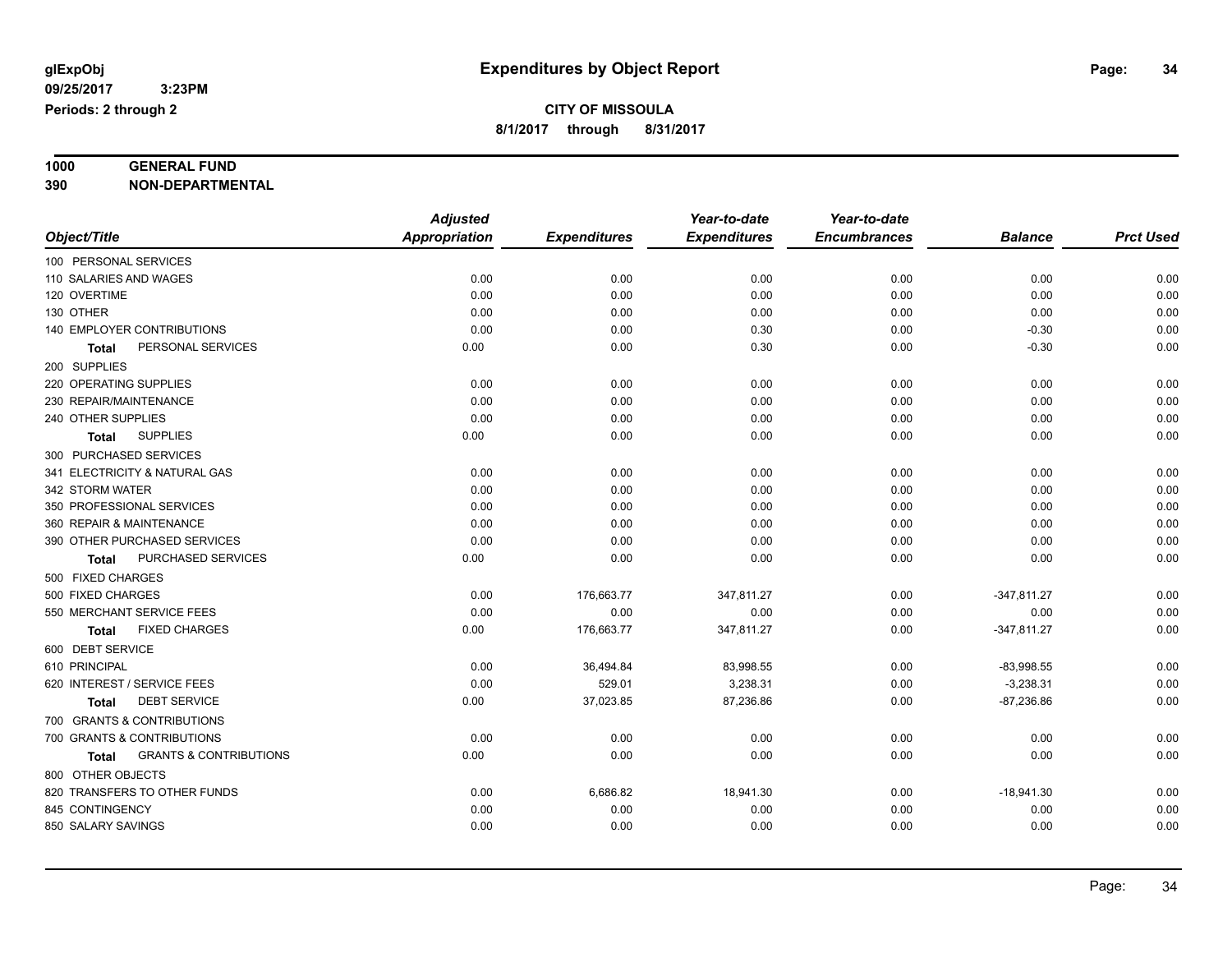| 1000 | <b>GENERAL FUND</b>     |
|------|-------------------------|
| 390  | <b>NON-DEPARTMENTAL</b> |

| Object/Title              |                       | <b>Adjusted</b><br>Appropriation | <b>Expenditures</b> | Year-to-date<br><b>Expenditures</b> | Year-to-date<br><b>Encumbrances</b> | <b>Balance</b> | <b>Prct Used</b> |
|---------------------------|-----------------------|----------------------------------|---------------------|-------------------------------------|-------------------------------------|----------------|------------------|
| <b>Total</b>              | OTHER OBJECTS         | 0.00                             | 6,686.82            | 18.941.30                           | 0.00                                | $-18.941.30$   | 0.00             |
| 900 CAPITAL OUTLAY        |                       |                                  |                     |                                     |                                     |                |                  |
| 940 MACHINERY & EQUIPMENT |                       | 0.00                             | 0.00                | 0.00                                | 0.00                                | 0.00           | 0.00             |
| <b>Total</b>              | <b>CAPITAL OUTLAY</b> | 0.00                             | 0.00                | 0.00                                | 0.00                                | 0.00           | 0.00             |
| <b>Total</b>              | NON-DEPARTMENTAL      | 0.00                             | 220,374.44          | 453,989.73                          | 0.00                                | -453.989.73    | 0.00             |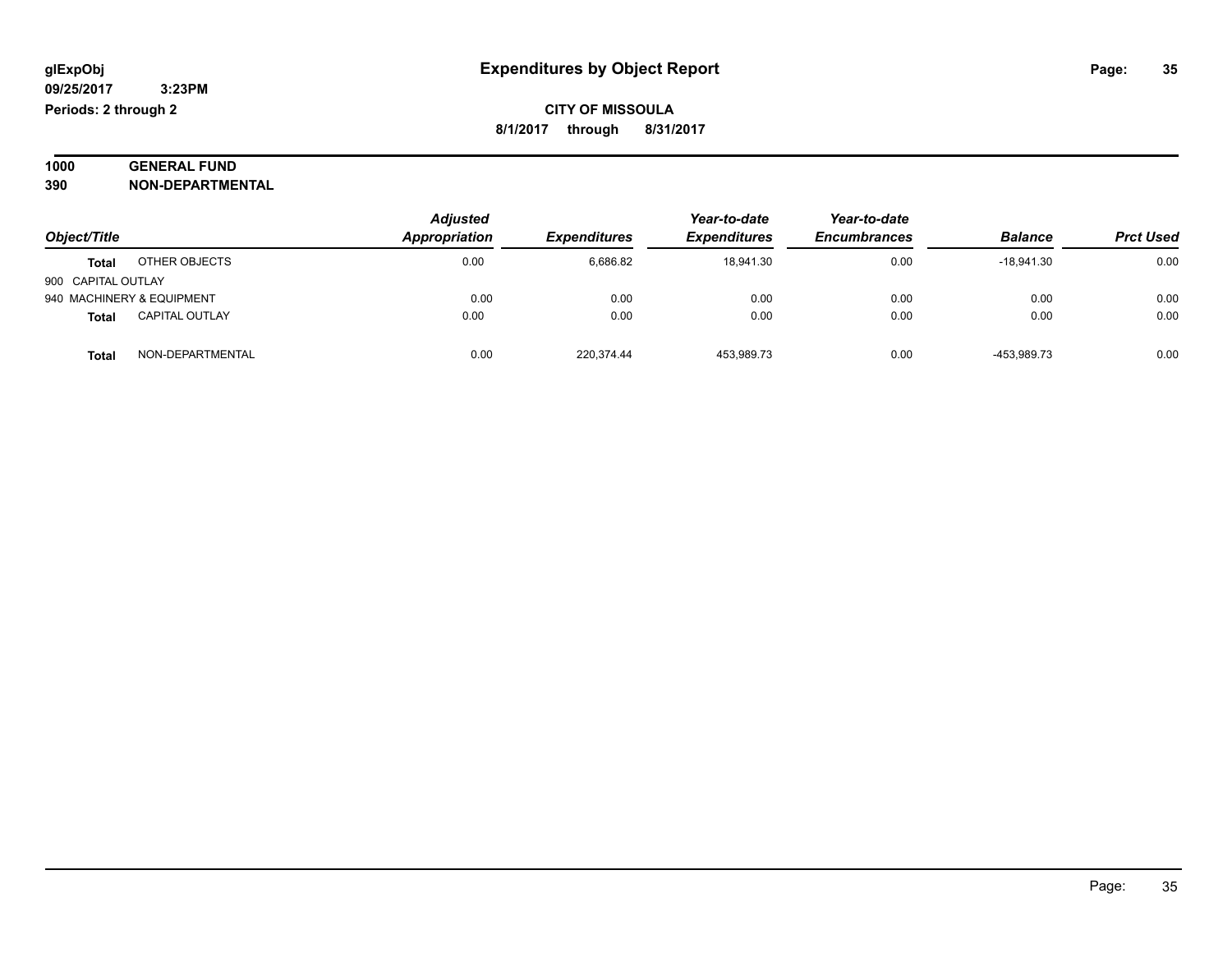**1000 GENERAL FUND**

|                                       | <b>Adjusted</b>      |                     | Year-to-date        | Year-to-date        |                 |                  |
|---------------------------------------|----------------------|---------------------|---------------------|---------------------|-----------------|------------------|
| Object/Title                          | <b>Appropriation</b> | <b>Expenditures</b> | <b>Expenditures</b> | <b>Encumbrances</b> | <b>Balance</b>  | <b>Prct Used</b> |
| 100 PERSONAL SERVICES                 |                      |                     |                     |                     |                 |                  |
| 110 SALARIES AND WAGES                | 0.00                 | 2,178,855.78        | 3,761,059.72        | 0.00                | $-3,761,059.72$ | 0.00             |
| 115 SALARIES/HEALTH INSURANCE BENEFIT | 0.00                 | 145,920.00          | 270,978.00          | 0.00                | -270,978.00     | 0.00             |
| 120 OVERTIME                          | 0.00                 | 229,870.85          | 368,678.10          | 0.00                | $-368,678.10$   | 0.00             |
| 121 OUTSIDE HIRE OVERTIME             | 0.00                 | 27,025.90           | 33,811.52           | 0.00                | $-33,811.52$    | 0.00             |
| 122 COURT OVERTIME                    | 0.00                 | 5,843.97            | 7,328.65            | 0.00                | $-7,328.65$     | 0.00             |
| 123 CELL PHONE OVERTIME               | 0.00                 | 0.00                | 719.93              | 0.00                | $-719.93$       | 0.00             |
| 130 OTHER                             | 0.00                 | 740.00              | 129,953.46          | 0.00                | $-129,953.46$   | 0.00             |
| 133 EDUCATION COMPENSATION            | 0.00                 | 1,370.00            | 2,397.50            | 0.00                | $-2,397.50$     | 0.00             |
| 140 EMPLOYER CONTRIBUTIONS            | 0.00                 | 698,694.85          | 1,455,294.17        | 0.00                | $-1,455,294.17$ | 0.00             |
| 141 STATE RETIREMENT CONTRIBUTIONS    | 0.00                 | 1,565.87            | 1,565.87            | 0.00                | $-1,565.87$     | 0.00             |
| <b>150 STATE RETIREMENT</b>           | 0.00                 | 0.00                | 0.00                | 0.00                | 0.00            | 0.00             |
| PERSONAL SERVICES<br>Total            | 0.00                 | 3,289,887.22        | 6,031,786.92        | 0.00                | $-6,031,786.92$ | 0.00             |
| 200 SUPPLIES                          |                      |                     |                     |                     |                 |                  |
| 210 OFFICE SUPPLIES                   | 0.00                 | 10,230.94           | 11,352.21           | 0.00                | $-11,352.21$    | 0.00             |
| 220 OPERATING SUPPLIES                | 0.00                 | 36,716.79           | 56,620.96           | 0.00                | $-56,620.96$    | 0.00             |
| 230 REPAIR/MAINTENANCE                | 0.00                 | 32,398.28           | 33,333.86           | 0.00                | $-33,333.86$    | 0.00             |
| 231 GASOLINE                          | 0.00                 | 3,213.66            | 5,068.43            | 0.00                | $-5,068.43$     | 0.00             |
| 240 OTHER SUPPLIES                    | 0.00                 | 908.62              | 1,656.15            | 0.00                | $-1,656.15$     | 0.00             |
| 250 SUPPLIES FOR RESALE               | 0.00                 | 0.00                | 0.00                | 0.00                | 0.00            | 0.00             |
| <b>SUPPLIES</b><br><b>Total</b>       | 0.00                 | 83,468.29           | 108,031.61          | 0.00                | $-108,031.61$   | 0.00             |
| 300 PURCHASED SERVICES                |                      |                     |                     |                     |                 |                  |
| 310 COMMUNICATIONS                    | 0.00                 | 11,386.42           | 49,284.00           | 0.00                | -49,284.00      | 0.00             |
| 320 PRINTING & DUPLICATING            | 0.00                 | 963.86              | 963.86              | 0.00                | $-963.86$       | 0.00             |
| 330 PUBLICITY, SUBSCRIPTIONS & DUES   | 0.00                 | 7,275.54            | 43,606.44           | 0.00                | $-43,606.44$    | 0.00             |
| 340 SEWER                             | 0.00                 | 810.35              | 2,594.25            | 0.00                | $-2,594.25$     | 0.00             |
| 341 ELECTRICITY & NATURAL GAS         | 0.00                 | 34,728.11           | 34,787.27           | 0.00                | $-34,787.27$    | 0.00             |
| 342 STORM WATER                       | 0.00                 | 0.00                | 0.00                | 0.00                | 0.00            | 0.00             |
| 343 WATER CHARGES                     | 0.00                 | 8,720.02            | 8,720.02            | 0.00                | $-8,720.02$     | 0.00             |
| 344 TELEPHONE SERVICE                 | 0.00                 | 21,266.44           | 39,157.59           | 0.00                | $-39,157.59$    | 0.00             |
| 345 GARBAGE                           | 0.00                 | 11,005.11           | 11,379.26           | 0.00                | $-11,379.26$    | 0.00             |
| 350 PROFESSIONAL SERVICES             | 0.00                 | 22,824.73           | 28,292.85           | 0.00                | $-28,292.85$    | 0.00             |
| 360 REPAIR & MAINTENANCE              | 0.00                 | 152,049.92          | 230,606.06          | 0.00                | $-230,606.06$   | 0.00             |
| 370 TRAVEL                            | 0.00                 | 9,222.65            | 11,266.75           | 0.00                | $-11,266.75$    | 0.00             |
| 380 TRAINING                          | 0.00                 | 8,705.64            | 9,253.89            | 0.00                | $-9,253.89$     | 0.00             |
|                                       |                      |                     |                     |                     |                 |                  |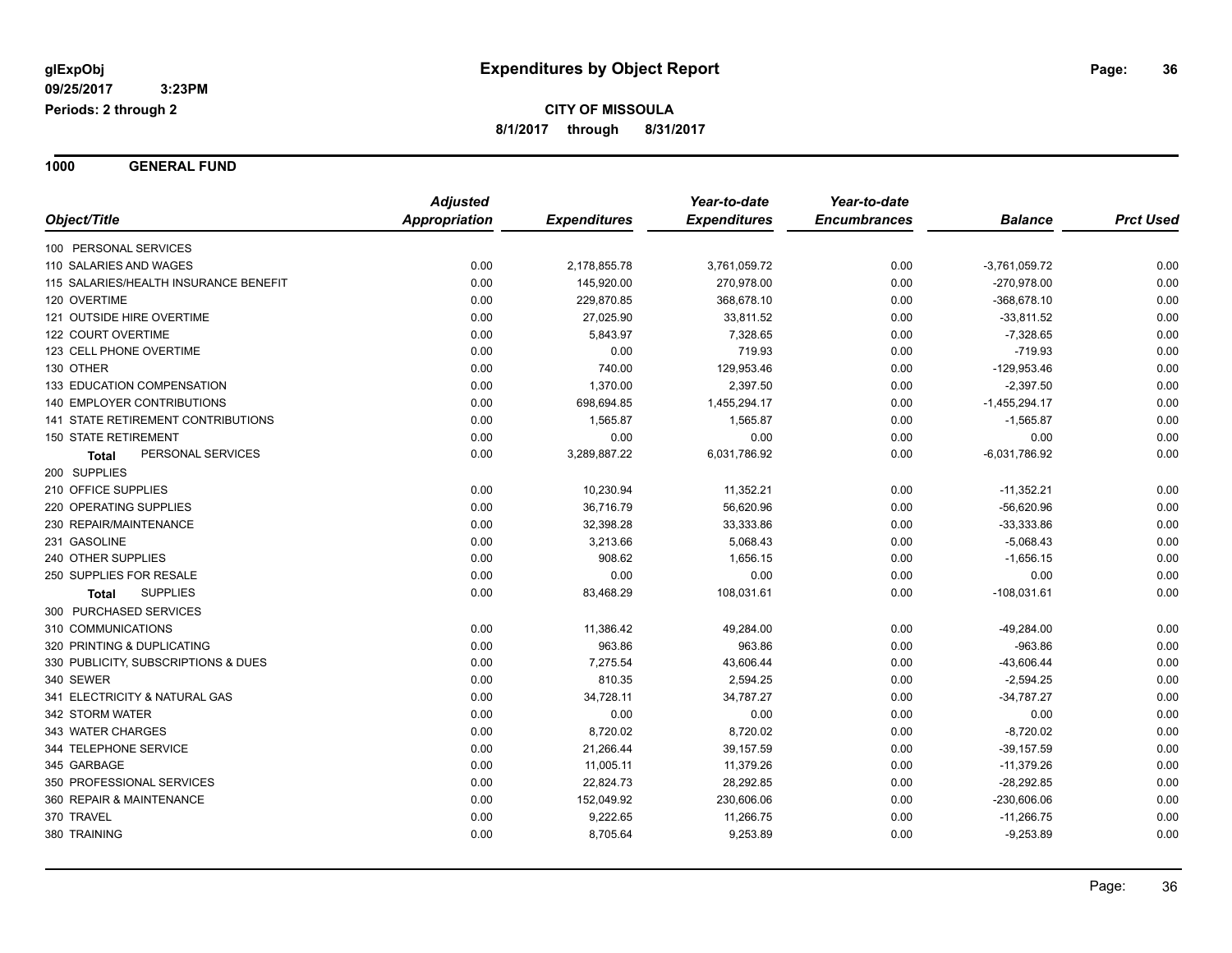**1000 GENERAL FUND**

|                                                   | <b>Adjusted</b>      |                     | Year-to-date        | Year-to-date        |                 |                  |
|---------------------------------------------------|----------------------|---------------------|---------------------|---------------------|-----------------|------------------|
| Object/Title                                      | <b>Appropriation</b> | <b>Expenditures</b> | <b>Expenditures</b> | <b>Encumbrances</b> | <b>Balance</b>  | <b>Prct Used</b> |
| 390 OTHER PURCHASED SERVICES                      | 0.00                 | 24,943.54           | 31,106.68           | 0.00                | $-31,106.68$    | 0.00             |
| 392 DONATIONS AND SALES                           | 0.00                 | 269.75              | 697.25              | 0.00                | $-697.25$       | 0.00             |
| PURCHASED SERVICES<br><b>Total</b>                | 0.00                 | 314,172.08          | 501,716.17          | 0.00                | $-501,716.17$   | 0.00             |
| <b>400 BUILDING MATERIALS</b>                     |                      |                     |                     |                     |                 |                  |
| <b>400 BUILDING MATERIALS</b>                     | 0.00                 | 0.00                | 0.00                | 0.00                | 0.00            | 0.00             |
| <b>BUILDING MATERIALS</b><br><b>Total</b>         | 0.00                 | 0.00                | 0.00                | 0.00                | 0.00            | 0.00             |
| 500 FIXED CHARGES                                 |                      |                     |                     |                     |                 |                  |
| 500 FIXED CHARGES                                 | 0.00                 | 189,988.74          | 382,426.18          | 0.00                | $-382,426.18$   | 0.00             |
| 530 EQUIPMENT RENTAL                              | 0.00                 | 99.78               | 99.78               | 0.00                | $-99.78$        | 0.00             |
| 550 MERCHANT SERVICE FEES                         | 0.00                 | 0.00                | 0.00                | 0.00                | 0.00            | 0.00             |
| <b>FIXED CHARGES</b><br><b>Total</b>              | 0.00                 | 190,088.52          | 382,525.96          | 0.00                | $-382,525.96$   | 0.00             |
| 600 DEBT SERVICE                                  |                      |                     |                     |                     |                 |                  |
| 610 PRINCIPAL                                     | 0.00                 | 36,494.84           | 83,998.55           | 0.00                | $-83,998.55$    | 0.00             |
| 620 INTEREST / SERVICE FEES                       | 0.00                 | 529.01              | 3,238.31            | 0.00                | $-3,238.31$     | 0.00             |
| <b>DEBT SERVICE</b><br><b>Total</b>               | 0.00                 | 37,023.85           | 87,236.86           | 0.00                | $-87,236.86$    | 0.00             |
| 700 GRANTS & CONTRIBUTIONS                        |                      |                     |                     |                     |                 |                  |
| 700 GRANTS & CONTRIBUTIONS                        | 0.00                 | 165,155.72          | 170,786.24          | 0.00                | $-170,786.24$   | 0.00             |
| <b>GRANTS &amp; CONTRIBUTIONS</b><br><b>Total</b> | 0.00                 | 165, 155.72         | 170,786.24          | 0.00                | $-170,786.24$   | 0.00             |
| 800 OTHER OBJECTS                                 |                      |                     |                     |                     |                 |                  |
| 820 TRANSFERS TO OTHER FUNDS                      | 0.00                 | 6,686.82            | 18,941.30           | 0.00                | $-18,941.30$    | 0.00             |
| 845 CONTINGENCY                                   | 0.00                 | 2,692.00            | 2,692.00            | 0.00                | $-2,692.00$     | 0.00             |
| 850 SALARY SAVINGS                                | 0.00                 | 0.00                | 0.00                | 0.00                | 0.00            | 0.00             |
| OTHER OBJECTS<br><b>Total</b>                     | 0.00                 | 9,378.82            | 21,633.30           | 0.00                | $-21,633.30$    | 0.00             |
| 900 CAPITAL OUTLAY                                |                      |                     |                     |                     |                 |                  |
| 920 BUILDINGS                                     | 0.00                 | 0.00                | 0.00                | 0.00                | 0.00            | 0.00             |
| 930 IMPROVEMENTS                                  | 0.00                 | 0.00                | 0.00                | 0.00                | 0.00            | 0.00             |
| 940 MACHINERY & EQUIPMENT                         | 0.00                 | 204.99              | 204.99              | 0.00                | $-204.99$       | 0.00             |
| <b>CAPITAL OUTLAY</b><br><b>Total</b>             | 0.00                 | 204.99              | 204.99              | 0.00                | $-204.99$       | 0.00             |
| <b>GENERAL FUND</b><br>Total                      | 0.00                 | 4,089,379.49        | 7,303,922.05        | 0.00                | $-7,303,922.05$ | 0.00             |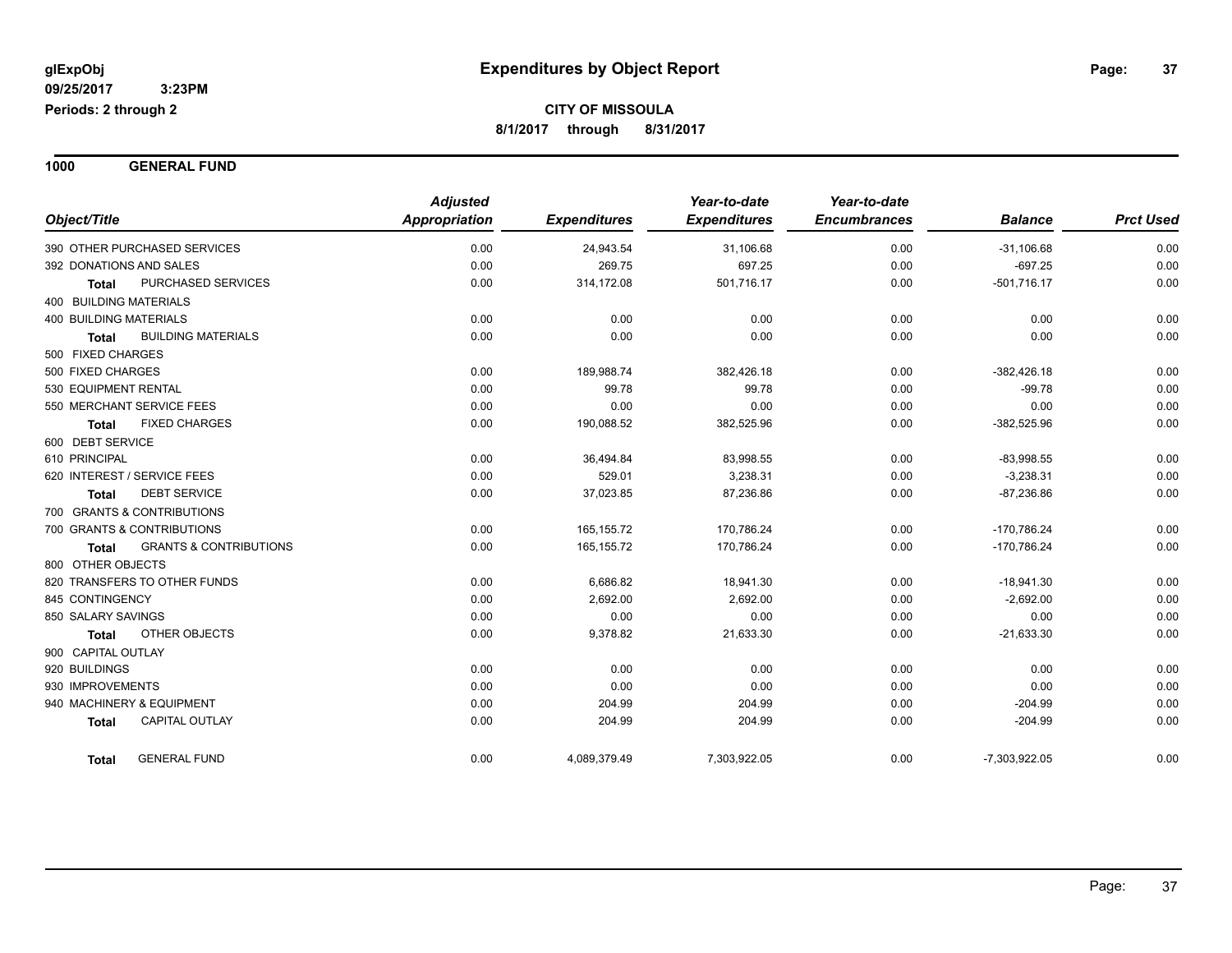**8/1/2017 through 8/31/2017**

# **1211 PARK ACQUISITION & DEVELOPMENT**

**370 PARKS & RECREATION**

|                                       |                    | <b>Adjusted</b>      |                     | Year-to-date        | Year-to-date        |                |                  |
|---------------------------------------|--------------------|----------------------|---------------------|---------------------|---------------------|----------------|------------------|
| Object/Title                          |                    | <b>Appropriation</b> | <b>Expenditures</b> | <b>Expenditures</b> | <b>Encumbrances</b> | <b>Balance</b> | <b>Prct Used</b> |
| 200 SUPPLIES                          |                    |                      |                     |                     |                     |                |                  |
| 220 OPERATING SUPPLIES                |                    | 0.00                 | 0.00                | 0.00                | 0.00                | 0.00           | 0.00             |
| <b>SUPPLIES</b><br>Total              |                    | 0.00                 | 0.00                | 0.00                | 0.00                | 0.00           | 0.00             |
| 300 PURCHASED SERVICES                |                    |                      |                     |                     |                     |                |                  |
| 350 PROFESSIONAL SERVICES             |                    | 0.00                 | 0.00                | 0.00                | 0.00                | 0.00           | 0.00             |
| 360 REPAIR & MAINTENANCE              |                    | 0.00                 | 0.00                | 0.00                | 0.00                | 0.00           | 0.00             |
| 390 OTHER PURCHASED SERVICES          |                    | 0.00                 | 0.00                | 0.00                | 0.00                | 0.00           | 0.00             |
| <b>Total</b>                          | PURCHASED SERVICES | 0.00                 | 0.00                | 0.00                | 0.00                | 0.00           | 0.00             |
| 500 FIXED CHARGES                     |                    |                      |                     |                     |                     |                |                  |
| 550 MERCHANT SERVICE FEES             |                    | 0.00                 | 0.00                | 0.00                | 0.00                | 0.00           | 0.00             |
| <b>FIXED CHARGES</b><br><b>Total</b>  |                    | 0.00                 | 0.00                | 0.00                | 0.00                | 0.00           | 0.00             |
| 800 OTHER OBJECTS                     |                    |                      |                     |                     |                     |                |                  |
| 820 TRANSFERS TO OTHER FUNDS          |                    | 0.00                 | 0.00                | 0.00                | 0.00                | 0.00           | 0.00             |
| OTHER OBJECTS<br><b>Total</b>         |                    | 0.00                 | 0.00                | 0.00                | 0.00                | 0.00           | 0.00             |
| 900 CAPITAL OUTLAY                    |                    |                      |                     |                     |                     |                |                  |
| 930 IMPROVEMENTS                      |                    | 0.00                 | 0.00                | 0.00                | 0.00                | 0.00           | 0.00             |
| 940 MACHINERY & EQUIPMENT             |                    | 0.00                 | 0.00                | 0.00                | 0.00                | 0.00           | 0.00             |
| <b>CAPITAL OUTLAY</b><br><b>Total</b> |                    | 0.00                 | 0.00                | 0.00                | 0.00                | 0.00           | 0.00             |
| <b>Total</b>                          | PARKS & RECREATION | 0.00                 | 0.00                | 0.00                | 0.00                | 0.00           | 0.00             |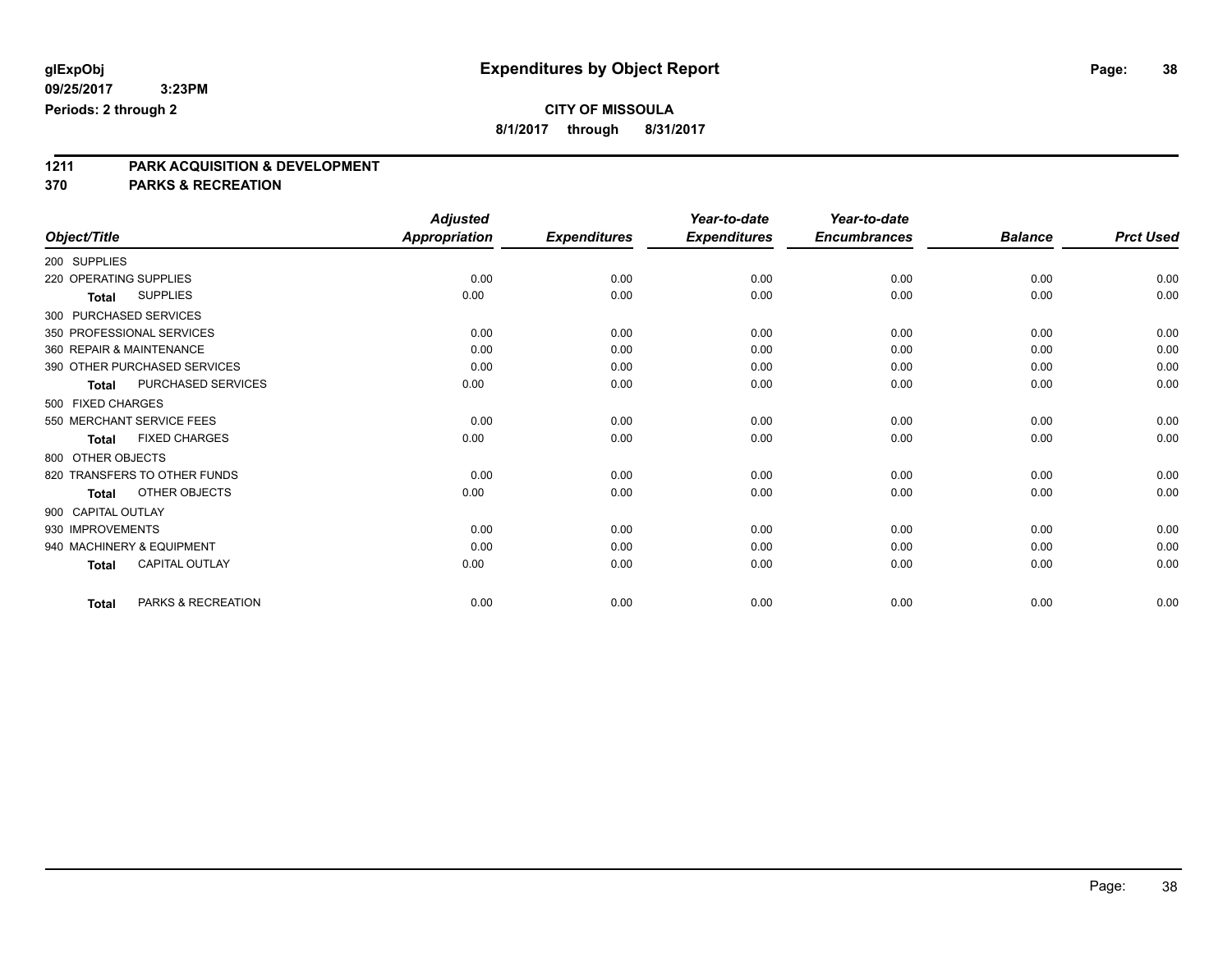## **glExpObj Expenditures by Object Report Page: 39**

**09/25/2017 3:23PM Periods: 2 through 2**

## **CITY OF MISSOULA 8/1/2017 through 8/31/2017**

#### **1211 PARK ACQUISITION & DEVELOPMENT**

|                        |                                | <b>Adjusted</b>      |                     | Year-to-date        | Year-to-date        |                |                  |
|------------------------|--------------------------------|----------------------|---------------------|---------------------|---------------------|----------------|------------------|
| Object/Title           |                                | <b>Appropriation</b> | <b>Expenditures</b> | <b>Expenditures</b> | <b>Encumbrances</b> | <b>Balance</b> | <b>Prct Used</b> |
| 200 SUPPLIES           |                                |                      |                     |                     |                     |                |                  |
| 220 OPERATING SUPPLIES |                                | 0.00                 | 0.00                | 0.00                | 0.00                | 0.00           | 0.00             |
| <b>Total</b>           | <b>SUPPLIES</b>                | 0.00                 | 0.00                | 0.00                | 0.00                | 0.00           | 0.00             |
|                        | 300 PURCHASED SERVICES         |                      |                     |                     |                     |                |                  |
|                        | 350 PROFESSIONAL SERVICES      | 0.00                 | 0.00                | 0.00                | 0.00                | 0.00           | 0.00             |
|                        | 360 REPAIR & MAINTENANCE       | 0.00                 | 0.00                | 0.00                | 0.00                | 0.00           | 0.00             |
|                        | 390 OTHER PURCHASED SERVICES   | 0.00                 | 0.00                | 0.00                | 0.00                | 0.00           | 0.00             |
| Total                  | PURCHASED SERVICES             | 0.00                 | 0.00                | 0.00                | 0.00                | 0.00           | 0.00             |
| 500 FIXED CHARGES      |                                |                      |                     |                     |                     |                |                  |
|                        | 550 MERCHANT SERVICE FEES      | 0.00                 | 0.00                | 0.00                | 0.00                | 0.00           | 0.00             |
| <b>Total</b>           | <b>FIXED CHARGES</b>           | 0.00                 | 0.00                | 0.00                | 0.00                | 0.00           | 0.00             |
| 800 OTHER OBJECTS      |                                |                      |                     |                     |                     |                |                  |
|                        | 820 TRANSFERS TO OTHER FUNDS   | 0.00                 | 0.00                | 0.00                | 0.00                | 0.00           | 0.00             |
| <b>Total</b>           | OTHER OBJECTS                  | 0.00                 | 0.00                | 0.00                | 0.00                | 0.00           | 0.00             |
| 900 CAPITAL OUTLAY     |                                |                      |                     |                     |                     |                |                  |
| 930 IMPROVEMENTS       |                                | 0.00                 | 0.00                | 0.00                | 0.00                | 0.00           | 0.00             |
|                        | 940 MACHINERY & EQUIPMENT      | 0.00                 | 0.00                | 0.00                | 0.00                | 0.00           | 0.00             |
| <b>Total</b>           | <b>CAPITAL OUTLAY</b>          | 0.00                 | 0.00                | 0.00                | 0.00                | 0.00           | 0.00             |
| <b>Total</b>           | PARK ACQUISITION & DEVELOPMENT | 0.00                 | 0.00                | 0.00                | 0.00                | 0.00           | 0.00             |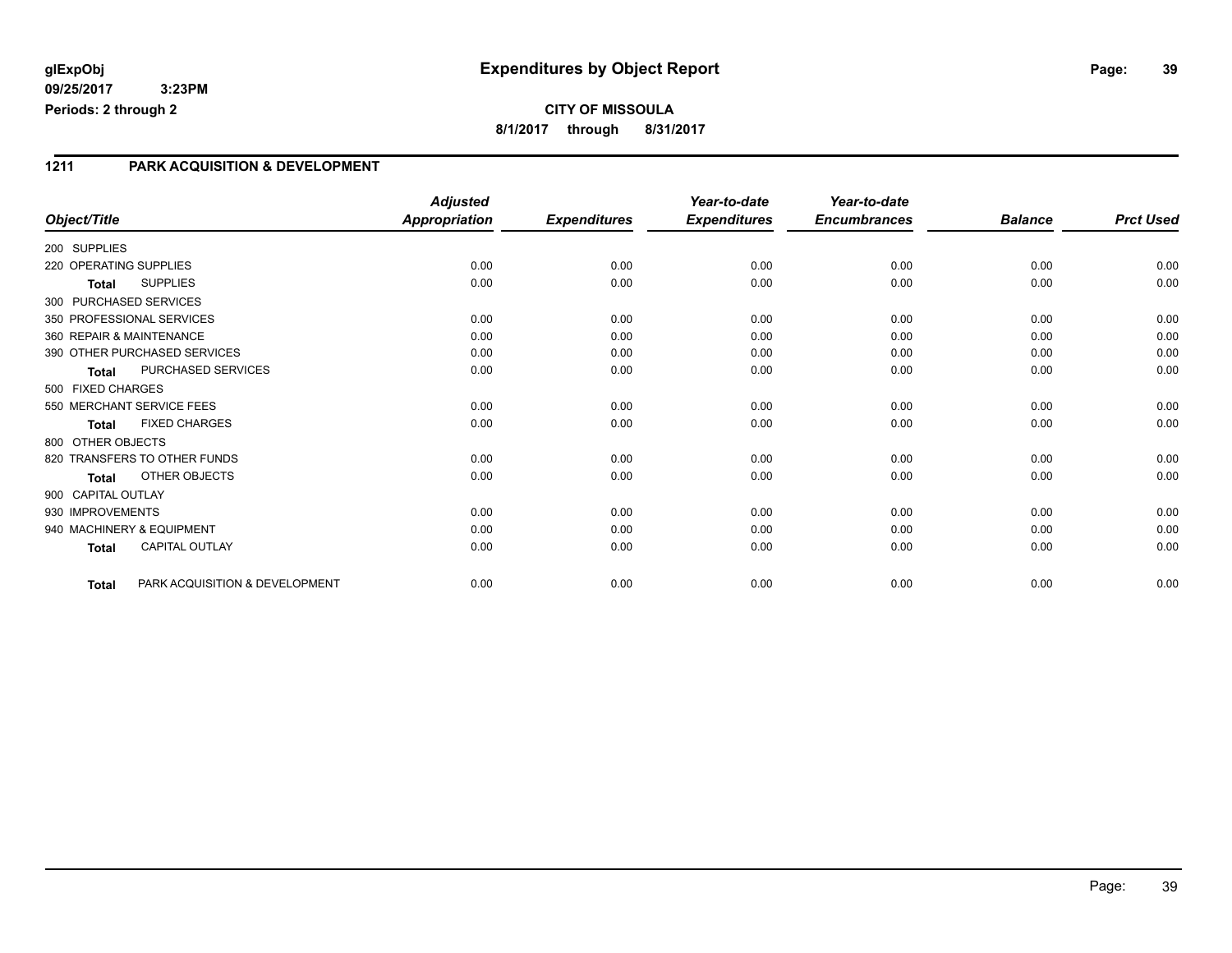**8/1/2017 through 8/31/2017**

# **1212 PARK ENTERPRISE FUND**

**370 PARKS & RECREATION**

|                                       | <b>Adjusted</b>      |                     | Year-to-date        | Year-to-date        |                |                  |
|---------------------------------------|----------------------|---------------------|---------------------|---------------------|----------------|------------------|
| Object/Title                          | <b>Appropriation</b> | <b>Expenditures</b> | <b>Expenditures</b> | <b>Encumbrances</b> | <b>Balance</b> | <b>Prct Used</b> |
| 200 SUPPLIES                          |                      |                     |                     |                     |                |                  |
| 210 OFFICE SUPPLIES                   | 0.00                 | 0.00                | 0.00                | 0.00                | 0.00           | 0.00             |
| 220 OPERATING SUPPLIES                | 0.00                 | 114.68              | 114.68              | 0.00                | $-114.68$      | 0.00             |
| 230 REPAIR/MAINTENANCE                | 0.00                 | 0.00                | 0.00                | 0.00                | 0.00           | 0.00             |
| 240 OTHER SUPPLIES                    | 0.00                 | 0.00                | 0.00                | 0.00                | 0.00           | 0.00             |
| <b>SUPPLIES</b><br><b>Total</b>       | 0.00                 | 114.68              | 114.68              | 0.00                | $-114.68$      | 0.00             |
| 300 PURCHASED SERVICES                |                      |                     |                     |                     |                |                  |
| 350 PROFESSIONAL SERVICES             | 0.00                 | 0.00                | 0.00                | 0.00                | 0.00           | 0.00             |
| 360 REPAIR & MAINTENANCE              | 0.00                 | 0.00                | 0.00                | 0.00                | 0.00           | 0.00             |
| 390 OTHER PURCHASED SERVICES          | 0.00                 | 0.00                | 0.00                | 0.00                | 0.00           | 0.00             |
| PURCHASED SERVICES<br><b>Total</b>    | 0.00                 | 0.00                | 0.00                | 0.00                | 0.00           | 0.00             |
| 500 FIXED CHARGES                     |                      |                     |                     |                     |                |                  |
| 550 MERCHANT SERVICE FEES             | 0.00                 | 0.00                | 0.00                | 0.00                | 0.00           | 0.00             |
| <b>FIXED CHARGES</b><br><b>Total</b>  | 0.00                 | 0.00                | 0.00                | 0.00                | 0.00           | 0.00             |
| 800 OTHER OBJECTS                     |                      |                     |                     |                     |                |                  |
| 820 TRANSFERS TO OTHER FUNDS          | 0.00                 | 0.00                | 0.00                | 0.00                | 0.00           | 0.00             |
| OTHER OBJECTS<br><b>Total</b>         | 0.00                 | 0.00                | 0.00                | 0.00                | 0.00           | 0.00             |
| 900 CAPITAL OUTLAY                    |                      |                     |                     |                     |                |                  |
| 930 IMPROVEMENTS                      | 0.00                 | 0.00                | 0.00                | 0.00                | 0.00           | 0.00             |
| 940 MACHINERY & EQUIPMENT             | 0.00                 | 0.00                | 0.00                | 0.00                | 0.00           | 0.00             |
| <b>CAPITAL OUTLAY</b><br><b>Total</b> | 0.00                 | 0.00                | 0.00                | 0.00                | 0.00           | 0.00             |
| PARKS & RECREATION<br><b>Total</b>    | 0.00                 | 114.68              | 114.68              | 0.00                | $-114.68$      | 0.00             |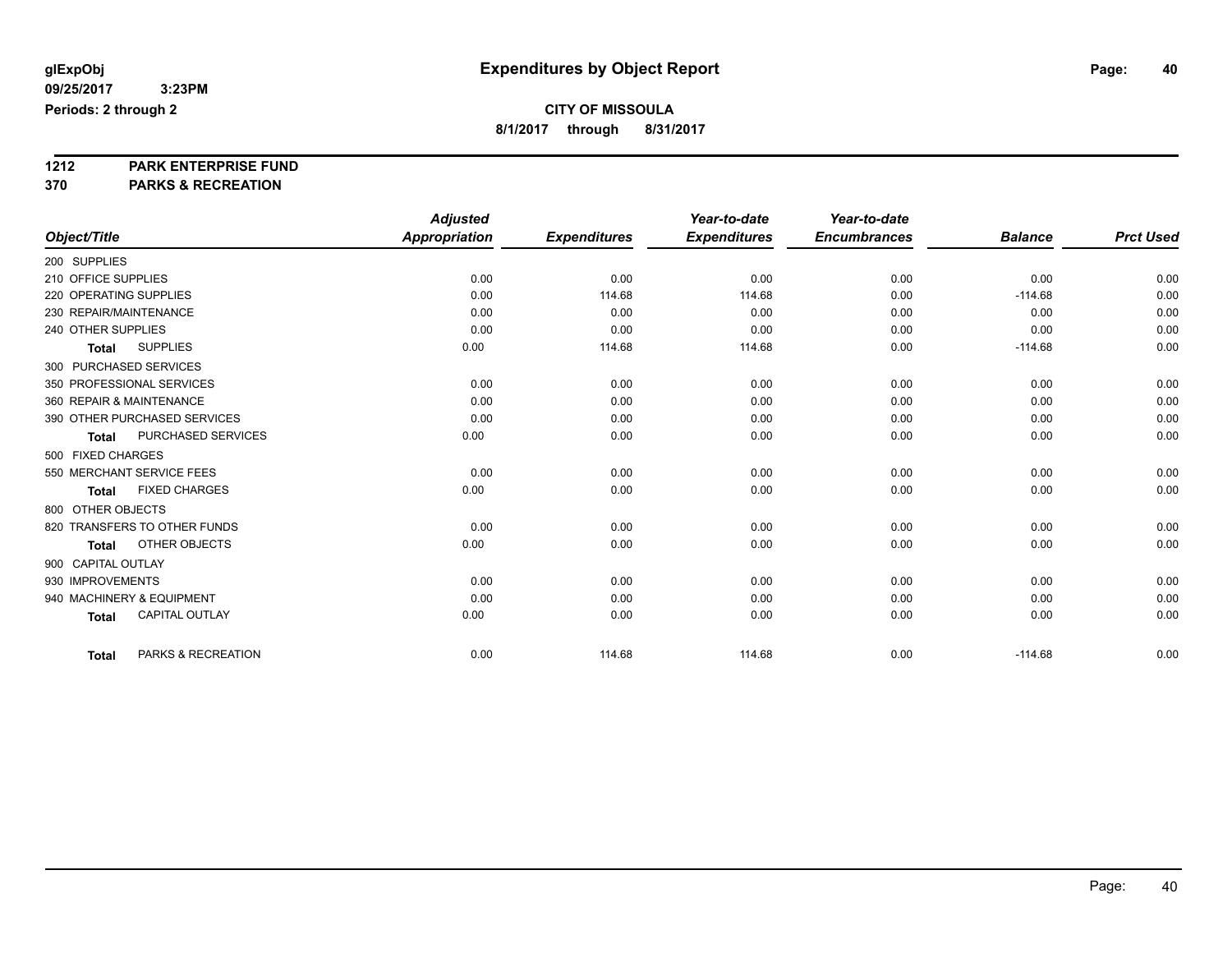#### **1212 PARK ENTERPRISE FUND**

|                                 |                       | <b>Adjusted</b>      |                     | Year-to-date        | Year-to-date        |                |                  |
|---------------------------------|-----------------------|----------------------|---------------------|---------------------|---------------------|----------------|------------------|
| Object/Title                    |                       | <b>Appropriation</b> | <b>Expenditures</b> | <b>Expenditures</b> | <b>Encumbrances</b> | <b>Balance</b> | <b>Prct Used</b> |
| 200 SUPPLIES                    |                       |                      |                     |                     |                     |                |                  |
| 210 OFFICE SUPPLIES             |                       | 0.00                 | 0.00                | 0.00                | 0.00                | 0.00           | 0.00             |
| 220 OPERATING SUPPLIES          |                       | 0.00                 | 114.68              | 114.68              | 0.00                | $-114.68$      | 0.00             |
| 230 REPAIR/MAINTENANCE          |                       | 0.00                 | 0.00                | 0.00                | 0.00                | 0.00           | 0.00             |
| 240 OTHER SUPPLIES              |                       | 0.00                 | 0.00                | 0.00                | 0.00                | 0.00           | 0.00             |
| <b>SUPPLIES</b><br><b>Total</b> |                       | 0.00                 | 114.68              | 114.68              | 0.00                | $-114.68$      | 0.00             |
| 300 PURCHASED SERVICES          |                       |                      |                     |                     |                     |                |                  |
| 350 PROFESSIONAL SERVICES       |                       | 0.00                 | 0.00                | 0.00                | 0.00                | 0.00           | 0.00             |
| 360 REPAIR & MAINTENANCE        |                       | 0.00                 | 0.00                | 0.00                | 0.00                | 0.00           | 0.00             |
| 390 OTHER PURCHASED SERVICES    |                       | 0.00                 | 0.00                | 0.00                | 0.00                | 0.00           | 0.00             |
| <b>Total</b>                    | PURCHASED SERVICES    | 0.00                 | 0.00                | 0.00                | 0.00                | 0.00           | 0.00             |
| 500 FIXED CHARGES               |                       |                      |                     |                     |                     |                |                  |
| 550 MERCHANT SERVICE FEES       |                       | 0.00                 | 0.00                | 0.00                | 0.00                | 0.00           | 0.00             |
| <b>Total</b>                    | <b>FIXED CHARGES</b>  | 0.00                 | 0.00                | 0.00                | 0.00                | 0.00           | 0.00             |
| 800 OTHER OBJECTS               |                       |                      |                     |                     |                     |                |                  |
| 820 TRANSFERS TO OTHER FUNDS    |                       | 0.00                 | 0.00                | 0.00                | 0.00                | 0.00           | 0.00             |
| <b>Total</b>                    | OTHER OBJECTS         | 0.00                 | 0.00                | 0.00                | 0.00                | 0.00           | 0.00             |
| 900 CAPITAL OUTLAY              |                       |                      |                     |                     |                     |                |                  |
| 930 IMPROVEMENTS                |                       | 0.00                 | 0.00                | 0.00                | 0.00                | 0.00           | 0.00             |
| 940 MACHINERY & EQUIPMENT       |                       | 0.00                 | 0.00                | 0.00                | 0.00                | 0.00           | 0.00             |
| <b>Total</b>                    | <b>CAPITAL OUTLAY</b> | 0.00                 | 0.00                | 0.00                | 0.00                | 0.00           | 0.00             |
| <b>Total</b>                    | PARK ENTERPRISE FUND  | 0.00                 | 114.68              | 114.68              | 0.00                | $-114.68$      | 0.00             |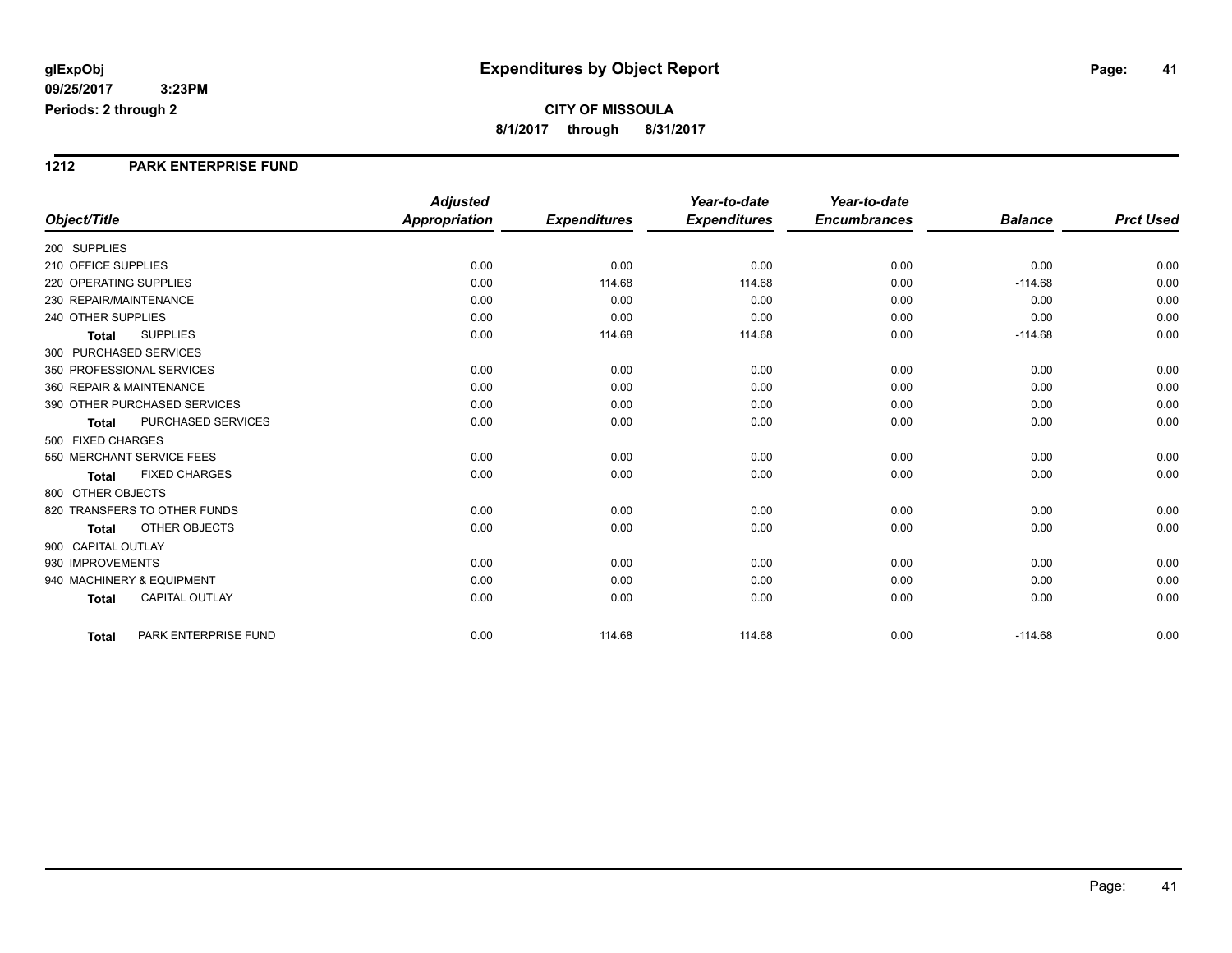**8/1/2017 through 8/31/2017**

**1216 PARKS & REC TRAILS, DEV**

**370 PARKS & RECREATION**

|                                            | <b>Adjusted</b>      |                     | Year-to-date        | Year-to-date        |                |                  |
|--------------------------------------------|----------------------|---------------------|---------------------|---------------------|----------------|------------------|
| Object/Title                               | <b>Appropriation</b> | <b>Expenditures</b> | <b>Expenditures</b> | <b>Encumbrances</b> | <b>Balance</b> | <b>Prct Used</b> |
| 100 PERSONAL SERVICES                      |                      |                     |                     |                     |                |                  |
| 110 SALARIES AND WAGES                     | 0.00                 | 0.00                | 0.00                | 0.00                | 0.00           | 0.00             |
| 120 OVERTIME                               | 0.00                 | 0.00                | 0.00                | 0.00                | 0.00           | 0.00             |
| <b>140 EMPLOYER CONTRIBUTIONS</b>          | 0.00                 | 0.00                | 0.00                | 0.00                | 0.00           | 0.00             |
| 141 STATE RETIREMENT CONTRIBUTIONS         | 0.00                 | 0.00                | 0.00                | 0.00                | 0.00           | 0.00             |
| PERSONAL SERVICES<br><b>Total</b>          | 0.00                 | 0.00                | 0.00                | 0.00                | 0.00           | 0.00             |
| 200 SUPPLIES                               |                      |                     |                     |                     |                |                  |
| 210 OFFICE SUPPLIES                        | 0.00                 | 0.00                | 0.00                | 0.00                | 0.00           | 0.00             |
| 220 OPERATING SUPPLIES                     | 0.00                 | 3,359.58            | 4,159.58            | 0.00                | $-4,159.58$    | 0.00             |
| 230 REPAIR/MAINTENANCE                     | 0.00                 | 0.00                | 0.00                | 0.00                | 0.00           | 0.00             |
| 240 OTHER SUPPLIES                         | 0.00                 | 0.00                | 0.00                | 0.00                | 0.00           | 0.00             |
| <b>SUPPLIES</b><br><b>Total</b>            | 0.00                 | 3,359.58            | 4,159.58            | 0.00                | $-4,159.58$    | 0.00             |
| 300 PURCHASED SERVICES                     |                      |                     |                     |                     |                |                  |
| 330 PUBLICITY, SUBSCRIPTIONS & DUES        | 0.00                 | 0.00                | 0.00                | 0.00                | 0.00           | 0.00             |
| 341 ELECTRICITY & NATURAL GAS              | 0.00                 | 0.00                | 0.00                | 0.00                | 0.00           | 0.00             |
| 350 PROFESSIONAL SERVICES                  | 0.00                 | 4,190.60            | 4,190.60            | 0.00                | $-4,190.60$    | 0.00             |
| 360 REPAIR & MAINTENANCE                   | 0.00                 | 0.00                | 0.00                | 0.00                | 0.00           | 0.00             |
| 370 TRAVEL                                 | 0.00                 | 0.00                | 0.00                | 0.00                | 0.00           | 0.00             |
| 380 TRAINING                               | 0.00                 | 0.00                | 0.00                | 0.00                | 0.00           | 0.00             |
| 390 OTHER PURCHASED SERVICES               | 0.00                 | 0.00                | 0.00                | 0.00                | 0.00           | 0.00             |
| PURCHASED SERVICES<br>Total                | 0.00                 | 4,190.60            | 4,190.60            | 0.00                | $-4,190.60$    | 0.00             |
| 500 FIXED CHARGES                          |                      |                     |                     |                     |                |                  |
| 550 MERCHANT SERVICE FEES                  | 0.00                 | 0.00                | 0.00                | 0.00                | 0.00           | 0.00             |
| <b>FIXED CHARGES</b><br>Total              | 0.00                 | 0.00                | 0.00                | 0.00                | 0.00           | 0.00             |
| 700 GRANTS & CONTRIBUTIONS                 |                      |                     |                     |                     |                |                  |
| 700 GRANTS & CONTRIBUTIONS                 | 0.00                 | 0.00                | 0.00                | 0.00                | 0.00           | 0.00             |
| 751 RECREATION SCHOLARSHIPS                | 0.00                 | 0.00                | 0.00                | 0.00                | 0.00           | 0.00             |
| <b>GRANTS &amp; CONTRIBUTIONS</b><br>Total | 0.00                 | 0.00                | 0.00                | 0.00                | 0.00           | 0.00             |
| 800 OTHER OBJECTS                          |                      |                     |                     |                     |                |                  |
| 820 TRANSFERS TO OTHER FUNDS               | 0.00                 | 0.00                | 0.00                | 0.00                | 0.00           | 0.00             |
| 845 CONTINGENCY                            | 0.00                 | 0.00                | 0.00                | 0.00                | 0.00           | 0.00             |
| OTHER OBJECTS<br>Total                     | 0.00                 | 0.00                | 0.00                | 0.00                | 0.00           | 0.00             |
| 900 CAPITAL OUTLAY                         |                      |                     |                     |                     |                |                  |

Page: 42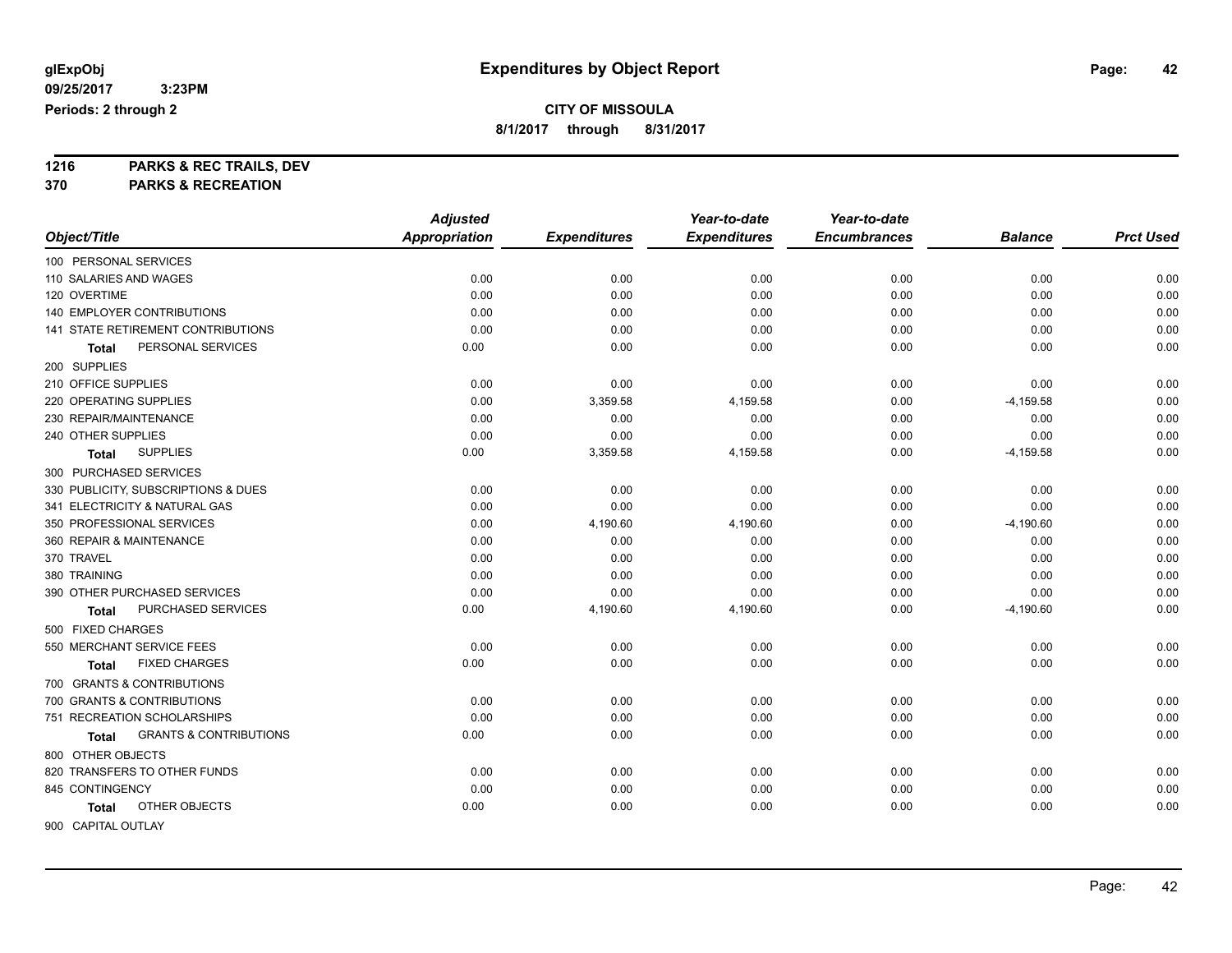### **CITY OF MISSOULA 8/1/2017 through 8/31/2017**

**1216 PARKS & REC TRAILS, DEV 370 PARKS & RECREATION**

| Object/Title                          | <b>Adjusted</b><br>Appropriation | <b>Expenditures</b> | Year-to-date<br><b>Expenditures</b> | Year-to-date<br><b>Encumbrances</b> | <b>Balance</b> | <b>Prct Used</b> |
|---------------------------------------|----------------------------------|---------------------|-------------------------------------|-------------------------------------|----------------|------------------|
| 920 BUILDINGS                         | 0.00                             | 0.00                | 0.00                                | 0.00                                | 0.00           | 0.00             |
| 930 IMPROVEMENTS                      | 0.00                             | 0.00                | 0.00                                | 0.00                                | 0.00           | 0.00             |
| 940 MACHINERY & EQUIPMENT             | 0.00                             | 0.00                | 0.00                                | 0.00                                | 0.00           | 0.00             |
| <b>CAPITAL OUTLAY</b><br><b>Total</b> | 0.00                             | 0.00                | 0.00                                | 0.00                                | 0.00           | 0.00             |
| PARKS & RECREATION<br><b>Total</b>    | 0.00                             | 7.550.18            | 8.350.18                            | 0.00                                | $-8,350.18$    | 0.00             |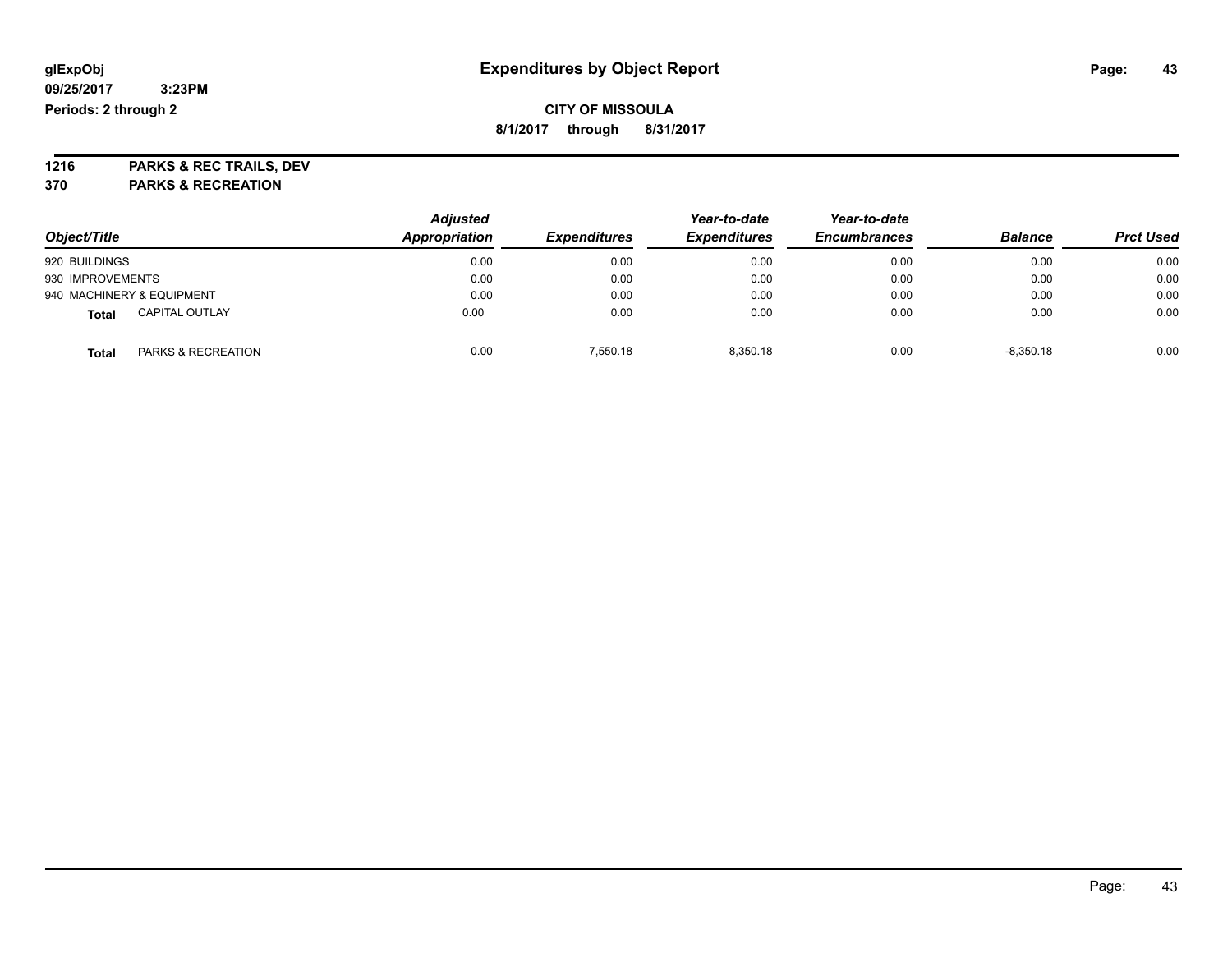### **1216 PARKS & REC TRAILS, DEV**

|                                            | <b>Adjusted</b>      |                     | Year-to-date        | Year-to-date        |                |                  |
|--------------------------------------------|----------------------|---------------------|---------------------|---------------------|----------------|------------------|
| Object/Title                               | <b>Appropriation</b> | <b>Expenditures</b> | <b>Expenditures</b> | <b>Encumbrances</b> | <b>Balance</b> | <b>Prct Used</b> |
| 100 PERSONAL SERVICES                      |                      |                     |                     |                     |                |                  |
| 110 SALARIES AND WAGES                     | 0.00                 | 0.00                | 0.00                | 0.00                | 0.00           | 0.00             |
| 120 OVERTIME                               | 0.00                 | 0.00                | 0.00                | 0.00                | 0.00           | 0.00             |
| <b>140 EMPLOYER CONTRIBUTIONS</b>          | 0.00                 | 0.00                | 0.00                | 0.00                | 0.00           | 0.00             |
| 141 STATE RETIREMENT CONTRIBUTIONS         | 0.00                 | 0.00                | 0.00                | 0.00                | 0.00           | 0.00             |
| PERSONAL SERVICES<br><b>Total</b>          | 0.00                 | 0.00                | 0.00                | 0.00                | 0.00           | 0.00             |
| 200 SUPPLIES                               |                      |                     |                     |                     |                |                  |
| 210 OFFICE SUPPLIES                        | 0.00                 | 0.00                | 0.00                | 0.00                | 0.00           | 0.00             |
| 220 OPERATING SUPPLIES                     | 0.00                 | 3,359.58            | 4,159.58            | 0.00                | $-4,159.58$    | 0.00             |
| 230 REPAIR/MAINTENANCE                     | 0.00                 | 0.00                | 0.00                | 0.00                | 0.00           | 0.00             |
| 240 OTHER SUPPLIES                         | 0.00                 | 0.00                | 0.00                | 0.00                | 0.00           | 0.00             |
| <b>SUPPLIES</b><br><b>Total</b>            | 0.00                 | 3,359.58            | 4,159.58            | 0.00                | $-4,159.58$    | 0.00             |
| 300 PURCHASED SERVICES                     |                      |                     |                     |                     |                |                  |
| 330 PUBLICITY, SUBSCRIPTIONS & DUES        | 0.00                 | 0.00                | 0.00                | 0.00                | 0.00           | 0.00             |
| 341 ELECTRICITY & NATURAL GAS              | 0.00                 | 0.00                | 0.00                | 0.00                | 0.00           | 0.00             |
| 350 PROFESSIONAL SERVICES                  | 0.00                 | 4,190.60            | 4,190.60            | 0.00                | $-4,190.60$    | 0.00             |
| 360 REPAIR & MAINTENANCE                   | 0.00                 | 0.00                | 0.00                | 0.00                | 0.00           | 0.00             |
| 370 TRAVEL                                 | 0.00                 | 0.00                | 0.00                | 0.00                | 0.00           | 0.00             |
| 380 TRAINING                               | 0.00                 | 0.00                | 0.00                | 0.00                | 0.00           | 0.00             |
| 390 OTHER PURCHASED SERVICES               | 0.00                 | 0.00                | 0.00                | 0.00                | 0.00           | 0.00             |
| PURCHASED SERVICES<br>Total                | 0.00                 | 4,190.60            | 4,190.60            | 0.00                | $-4,190.60$    | 0.00             |
| 500 FIXED CHARGES                          |                      |                     |                     |                     |                |                  |
| 550 MERCHANT SERVICE FEES                  | 0.00                 | 0.00                | 0.00                | 0.00                | 0.00           | 0.00             |
| <b>FIXED CHARGES</b><br><b>Total</b>       | 0.00                 | 0.00                | 0.00                | 0.00                | 0.00           | 0.00             |
| 700 GRANTS & CONTRIBUTIONS                 |                      |                     |                     |                     |                |                  |
| 700 GRANTS & CONTRIBUTIONS                 | 0.00                 | 0.00                | 0.00                | 0.00                | 0.00           | 0.00             |
| 751 RECREATION SCHOLARSHIPS                | 0.00                 | 0.00                | 0.00                | 0.00                | 0.00           | 0.00             |
| <b>GRANTS &amp; CONTRIBUTIONS</b><br>Total | 0.00                 | 0.00                | 0.00                | 0.00                | 0.00           | 0.00             |
| 800 OTHER OBJECTS                          |                      |                     |                     |                     |                |                  |
| 820 TRANSFERS TO OTHER FUNDS               | 0.00                 | 0.00                | 0.00                | 0.00                | 0.00           | 0.00             |
| 845 CONTINGENCY                            | 0.00                 | 0.00                | 0.00                | 0.00                | 0.00           | 0.00             |
| OTHER OBJECTS<br><b>Total</b>              | 0.00                 | 0.00                | 0.00                | 0.00                | 0.00           | 0.00             |
| 900 CAPITAL OUTLAY                         |                      |                     |                     |                     |                |                  |
| 920 BUILDINGS                              | 0.00                 | 0.00                | 0.00                | 0.00                | 0.00           | 0.00             |
|                                            |                      |                     |                     |                     |                |                  |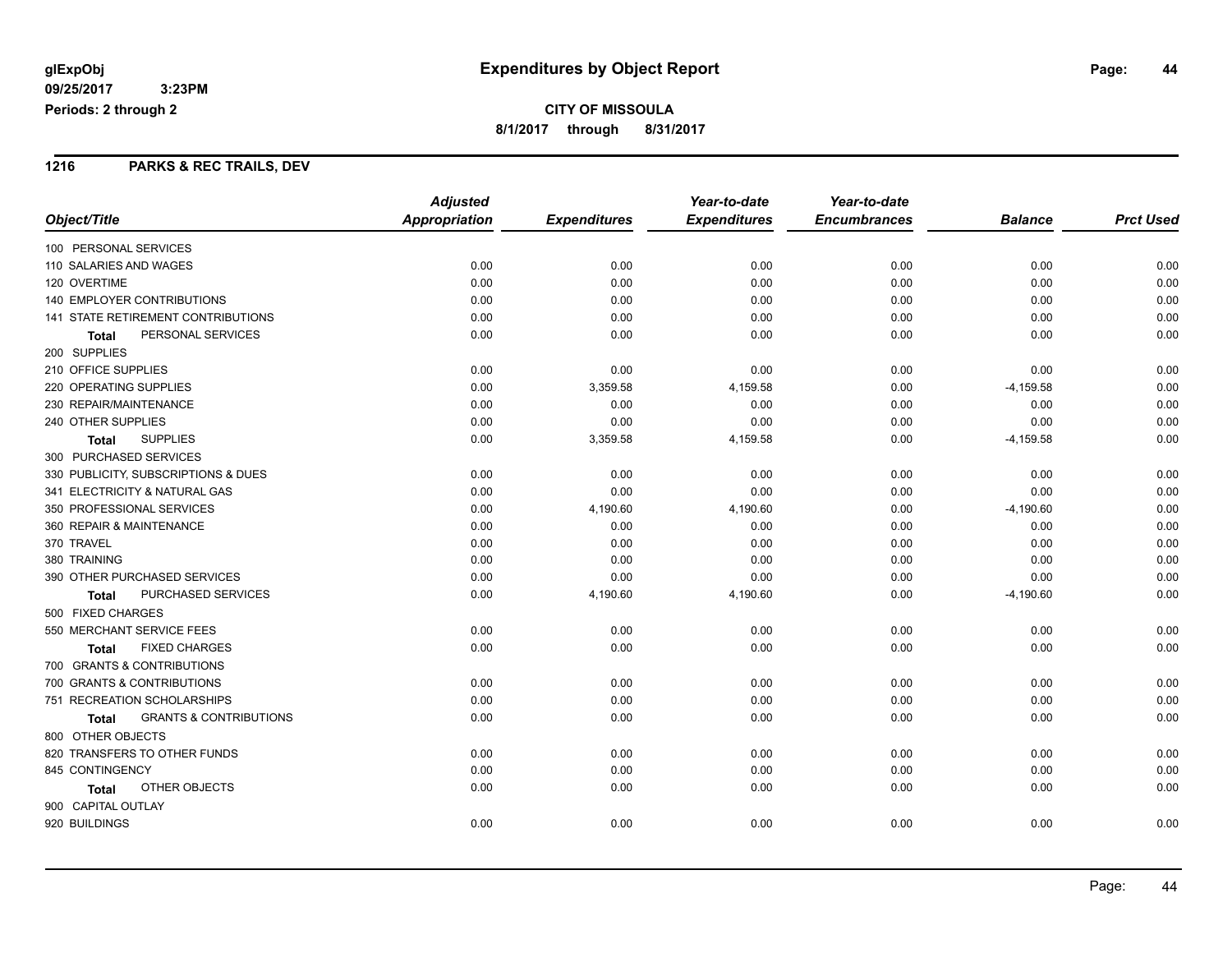**CITY OF MISSOULA 8/1/2017 through 8/31/2017**

### **1216 PARKS & REC TRAILS, DEV**

|                                  | <b>Adjusted</b> |                            | Year-to-date        | Year-to-date        |                | <b>Prct Used</b> |
|----------------------------------|-----------------|----------------------------|---------------------|---------------------|----------------|------------------|
| Object/Title                     | Appropriation   | <i><b>Expenditures</b></i> | <b>Expenditures</b> | <b>Encumbrances</b> | <b>Balance</b> |                  |
| 930 IMPROVEMENTS                 | 0.00            | 0.00                       | 0.00                | 0.00                | 0.00           | 0.00             |
| 940 MACHINERY & EQUIPMENT        | 0.00            | 0.00                       | 0.00                | 0.00                | 0.00           | 0.00             |
| <b>CAPITAL OUTLAY</b><br>Total   | 0.00            | 0.00                       | 0.00                | 0.00                | 0.00           | 0.00             |
| PARKS & REC TRAILS, DEV<br>Total | 0.00            | 7.550.18                   | 8.350.18            | 0.00                | $-8.350.18$    | 0.00             |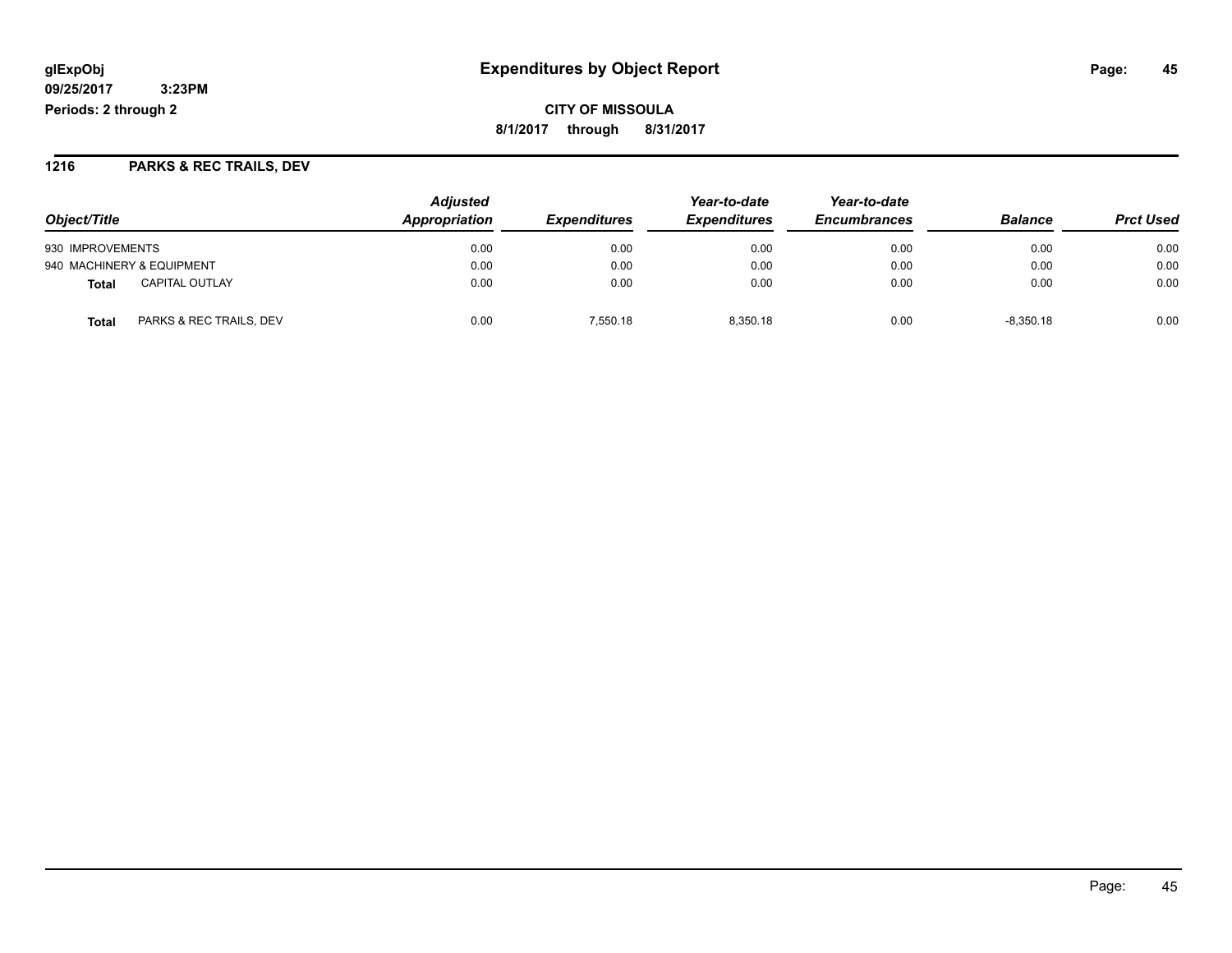**8/1/2017 through 8/31/2017**

# **1217 PARKS CITY LIFE GYM LEASE**

**370 PARKS & RECREATION**

|                                           | <b>Adjusted</b> |                     | Year-to-date        | Year-to-date        |                |                  |
|-------------------------------------------|-----------------|---------------------|---------------------|---------------------|----------------|------------------|
| Object/Title                              | Appropriation   | <b>Expenditures</b> | <b>Expenditures</b> | <b>Encumbrances</b> | <b>Balance</b> | <b>Prct Used</b> |
| 100 PERSONAL SERVICES                     |                 |                     |                     |                     |                |                  |
| 110 SALARIES AND WAGES                    | 0.00            | 0.00                | 0.00                | 0.00                | 0.00           | 0.00             |
| 120 OVERTIME                              | 0.00            | 0.00                | 0.00                | 0.00                | 0.00           | 0.00             |
| <b>140 EMPLOYER CONTRIBUTIONS</b>         | 0.00            | 0.00                | 0.00                | 0.00                | 0.00           | 0.00             |
| <b>141 STATE RETIREMENT CONTRIBUTIONS</b> | 0.00            | 0.00                | 0.00                | 0.00                | 0.00           | 0.00             |
| PERSONAL SERVICES<br><b>Total</b>         | 0.00            | 0.00                | 0.00                | 0.00                | 0.00           | 0.00             |
| 200 SUPPLIES                              |                 |                     |                     |                     |                |                  |
| 210 OFFICE SUPPLIES                       | 0.00            | 0.00                | 0.00                | 0.00                | 0.00           | 0.00             |
| 220 OPERATING SUPPLIES                    | 0.00            | 0.00                | 0.00                | 0.00                | 0.00           | 0.00             |
| 230 REPAIR/MAINTENANCE                    | 0.00            | 0.00                | 0.00                | 0.00                | 0.00           | 0.00             |
| <b>SUPPLIES</b><br><b>Total</b>           | 0.00            | 0.00                | 0.00                | 0.00                | 0.00           | 0.00             |
| 300 PURCHASED SERVICES                    |                 |                     |                     |                     |                |                  |
| 320 PRINTING & DUPLICATING                | 0.00            | 0.00                | 0.00                | 0.00                | 0.00           | 0.00             |
| 330 PUBLICITY, SUBSCRIPTIONS & DUES       | 0.00            | 0.00                | 0.00                | 0.00                | 0.00           | 0.00             |
| 360 REPAIR & MAINTENANCE                  | 0.00            | 0.00                | 1,002.00            | 0.00                | $-1,002.00$    | 0.00             |
| 390 OTHER PURCHASED SERVICES              | 0.00            | 0.00                | 0.00                | 0.00                | 0.00           | 0.00             |
| PURCHASED SERVICES<br><b>Total</b>        | 0.00            | 0.00                | 1,002.00            | 0.00                | $-1,002.00$    | 0.00             |
| 500 FIXED CHARGES                         |                 |                     |                     |                     |                |                  |
| 500 FIXED CHARGES                         | 0.00            | 4,400.00            | 6,600.00            | 0.00                | $-6,600.00$    | 0.00             |
| 550 MERCHANT SERVICE FEES                 | 0.00            | 0.00                | 0.00                | 0.00                | 0.00           | 0.00             |
| <b>FIXED CHARGES</b><br><b>Total</b>      | 0.00            | 4,400.00            | 6,600.00            | 0.00                | $-6,600.00$    | 0.00             |
| 900 CAPITAL OUTLAY                        |                 |                     |                     |                     |                |                  |
| 930 IMPROVEMENTS                          | 0.00            | 0.00                | 0.00                | 0.00                | 0.00           | 0.00             |
| <b>CAPITAL OUTLAY</b><br><b>Total</b>     | 0.00            | 0.00                | 0.00                | 0.00                | 0.00           | 0.00             |
| PARKS & RECREATION<br><b>Total</b>        | 0.00            | 4,400.00            | 7,602.00            | 0.00                | $-7,602.00$    | 0.00             |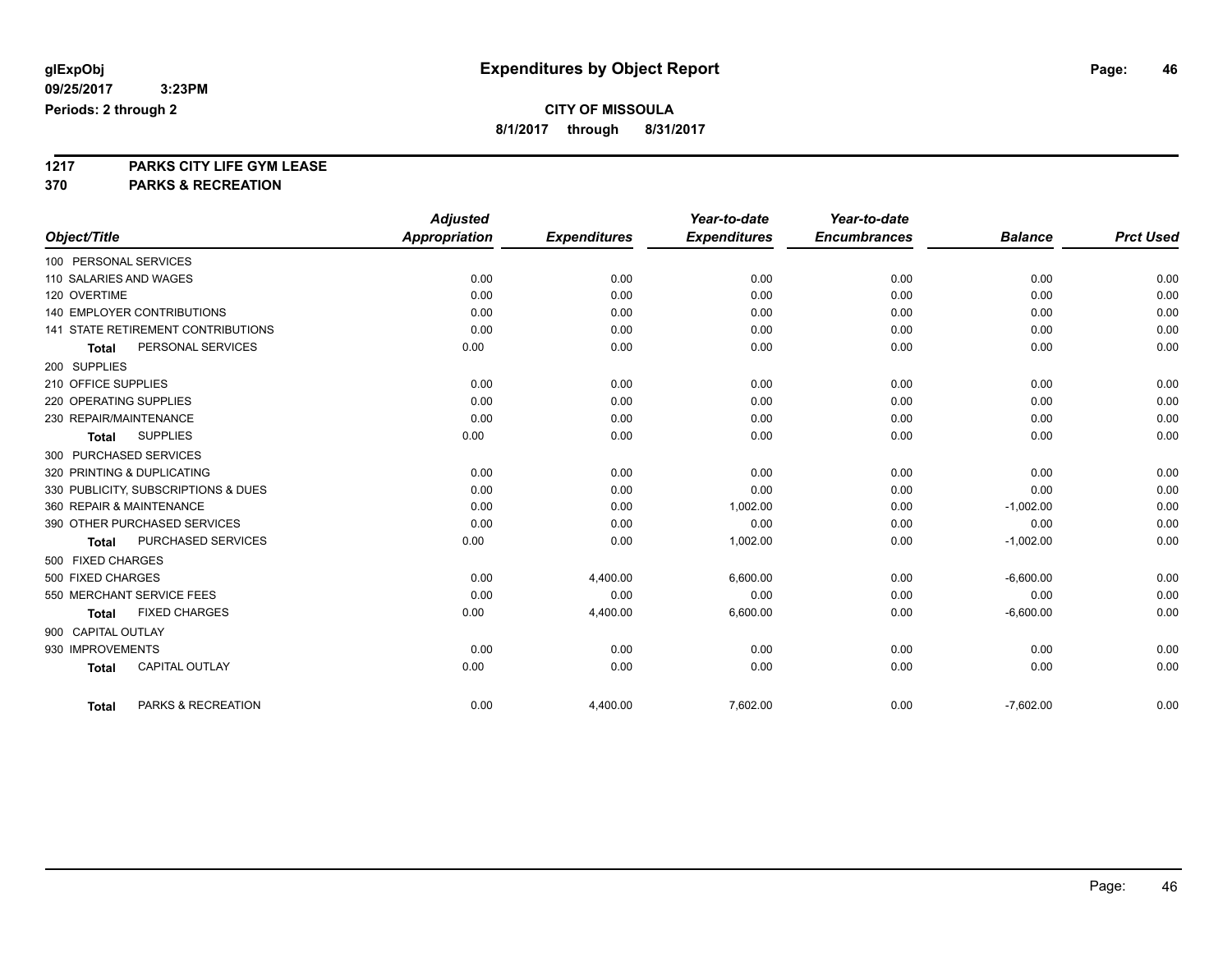#### **1217 PARKS CITY LIFE GYM LEASE**

|                                           | <b>Adjusted</b> |                     | Year-to-date        | Year-to-date        |                |                  |
|-------------------------------------------|-----------------|---------------------|---------------------|---------------------|----------------|------------------|
| Object/Title                              | Appropriation   | <b>Expenditures</b> | <b>Expenditures</b> | <b>Encumbrances</b> | <b>Balance</b> | <b>Prct Used</b> |
| 100 PERSONAL SERVICES                     |                 |                     |                     |                     |                |                  |
| 110 SALARIES AND WAGES                    | 0.00            | 0.00                | 0.00                | 0.00                | 0.00           | 0.00             |
| 120 OVERTIME                              | 0.00            | 0.00                | 0.00                | 0.00                | 0.00           | 0.00             |
| <b>140 EMPLOYER CONTRIBUTIONS</b>         | 0.00            | 0.00                | 0.00                | 0.00                | 0.00           | 0.00             |
| <b>141 STATE RETIREMENT CONTRIBUTIONS</b> | 0.00            | 0.00                | 0.00                | 0.00                | 0.00           | 0.00             |
| PERSONAL SERVICES<br><b>Total</b>         | 0.00            | 0.00                | 0.00                | 0.00                | 0.00           | 0.00             |
| 200 SUPPLIES                              |                 |                     |                     |                     |                |                  |
| 210 OFFICE SUPPLIES                       | 0.00            | 0.00                | 0.00                | 0.00                | 0.00           | 0.00             |
| 220 OPERATING SUPPLIES                    | 0.00            | 0.00                | 0.00                | 0.00                | 0.00           | 0.00             |
| 230 REPAIR/MAINTENANCE                    | 0.00            | 0.00                | 0.00                | 0.00                | 0.00           | 0.00             |
| <b>SUPPLIES</b><br><b>Total</b>           | 0.00            | 0.00                | 0.00                | 0.00                | 0.00           | 0.00             |
| 300 PURCHASED SERVICES                    |                 |                     |                     |                     |                |                  |
| 320 PRINTING & DUPLICATING                | 0.00            | 0.00                | 0.00                | 0.00                | 0.00           | 0.00             |
| 330 PUBLICITY, SUBSCRIPTIONS & DUES       | 0.00            | 0.00                | 0.00                | 0.00                | 0.00           | 0.00             |
| 360 REPAIR & MAINTENANCE                  | 0.00            | 0.00                | 1,002.00            | 0.00                | $-1,002.00$    | 0.00             |
| 390 OTHER PURCHASED SERVICES              | 0.00            | 0.00                | 0.00                | 0.00                | 0.00           | 0.00             |
| PURCHASED SERVICES<br><b>Total</b>        | 0.00            | 0.00                | 1,002.00            | 0.00                | $-1,002.00$    | 0.00             |
| 500 FIXED CHARGES                         |                 |                     |                     |                     |                |                  |
| 500 FIXED CHARGES                         | 0.00            | 4,400.00            | 6,600.00            | 0.00                | $-6,600.00$    | 0.00             |
| 550 MERCHANT SERVICE FEES                 | 0.00            | 0.00                | 0.00                | 0.00                | 0.00           | 0.00             |
| <b>FIXED CHARGES</b><br><b>Total</b>      | 0.00            | 4,400.00            | 6,600.00            | 0.00                | $-6,600.00$    | 0.00             |
| 900 CAPITAL OUTLAY                        |                 |                     |                     |                     |                |                  |
| 930 IMPROVEMENTS                          | 0.00            | 0.00                | 0.00                | 0.00                | 0.00           | 0.00             |
| <b>CAPITAL OUTLAY</b><br><b>Total</b>     | 0.00            | 0.00                | 0.00                | 0.00                | 0.00           | 0.00             |
| PARKS CITY LIFE GYM LEASE<br><b>Total</b> | 0.00            | 4,400.00            | 7,602.00            | 0.00                | $-7,602.00$    | 0.00             |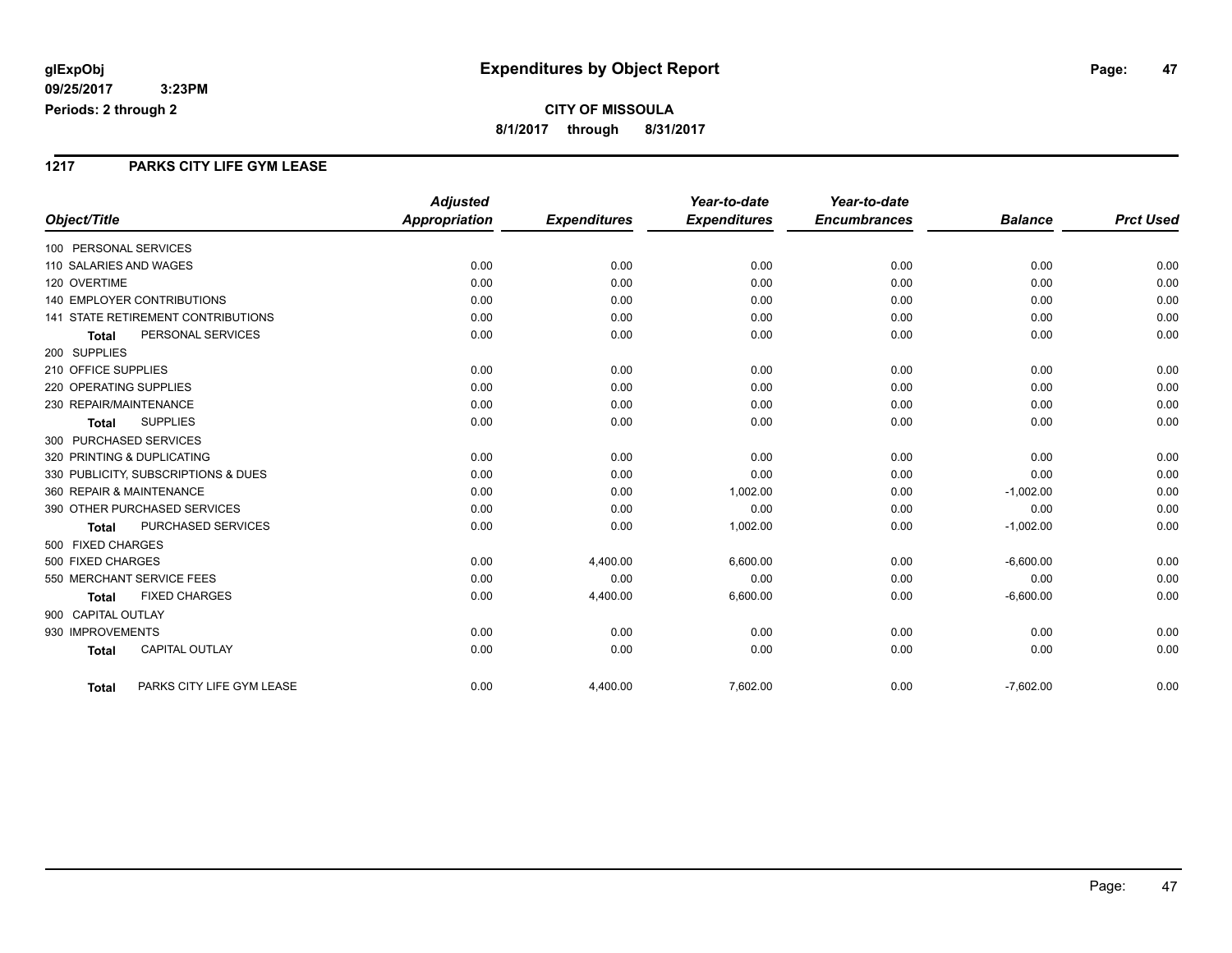**8/1/2017 through 8/31/2017**

**1218 ALL ABILITIES PLAYGROUND**

**370 PARKS & RECREATION**

|                                               | <b>Adjusted</b>      |                     | Year-to-date        | Year-to-date        |                |                  |
|-----------------------------------------------|----------------------|---------------------|---------------------|---------------------|----------------|------------------|
| Object/Title                                  | <b>Appropriation</b> | <b>Expenditures</b> | <b>Expenditures</b> | <b>Encumbrances</b> | <b>Balance</b> | <b>Prct Used</b> |
| 300 PURCHASED SERVICES                        |                      |                     |                     |                     |                |                  |
| 350 PROFESSIONAL SERVICES                     | 0.00                 | 0.00                | 0.00                | 0.00                | 0.00           | 0.00             |
| 360 REPAIR & MAINTENANCE                      | 0.00                 | 0.00                | 0.00                | 0.00                | 0.00           | 0.00             |
| <b>PURCHASED SERVICES</b><br><b>Total</b>     | 0.00                 | 0.00                | 0.00                | 0.00                | 0.00           | 0.00             |
| 500 FIXED CHARGES                             |                      |                     |                     |                     |                |                  |
| 550 MERCHANT SERVICE FEES                     | 0.00                 | 0.00                | 0.00                | 0.00                | 0.00           | 0.00             |
| <b>FIXED CHARGES</b><br><b>Total</b>          | 0.00                 | 0.00                | 0.00                | 0.00                | 0.00           | 0.00             |
| 900 CAPITAL OUTLAY                            |                      |                     |                     |                     |                |                  |
| 930 IMPROVEMENTS                              | 0.00                 | 0.00                | 0.00                | 0.00                | 0.00           | 0.00             |
| <b>CAPITAL OUTLAY</b><br><b>Total</b>         | 0.00                 | 0.00                | 0.00                | 0.00                | 0.00           | 0.00             |
| <b>PARKS &amp; RECREATION</b><br><b>Total</b> | 0.00                 | 0.00                | 0.00                | 0.00                | 0.00           | 0.00             |
|                                               |                      |                     |                     |                     |                |                  |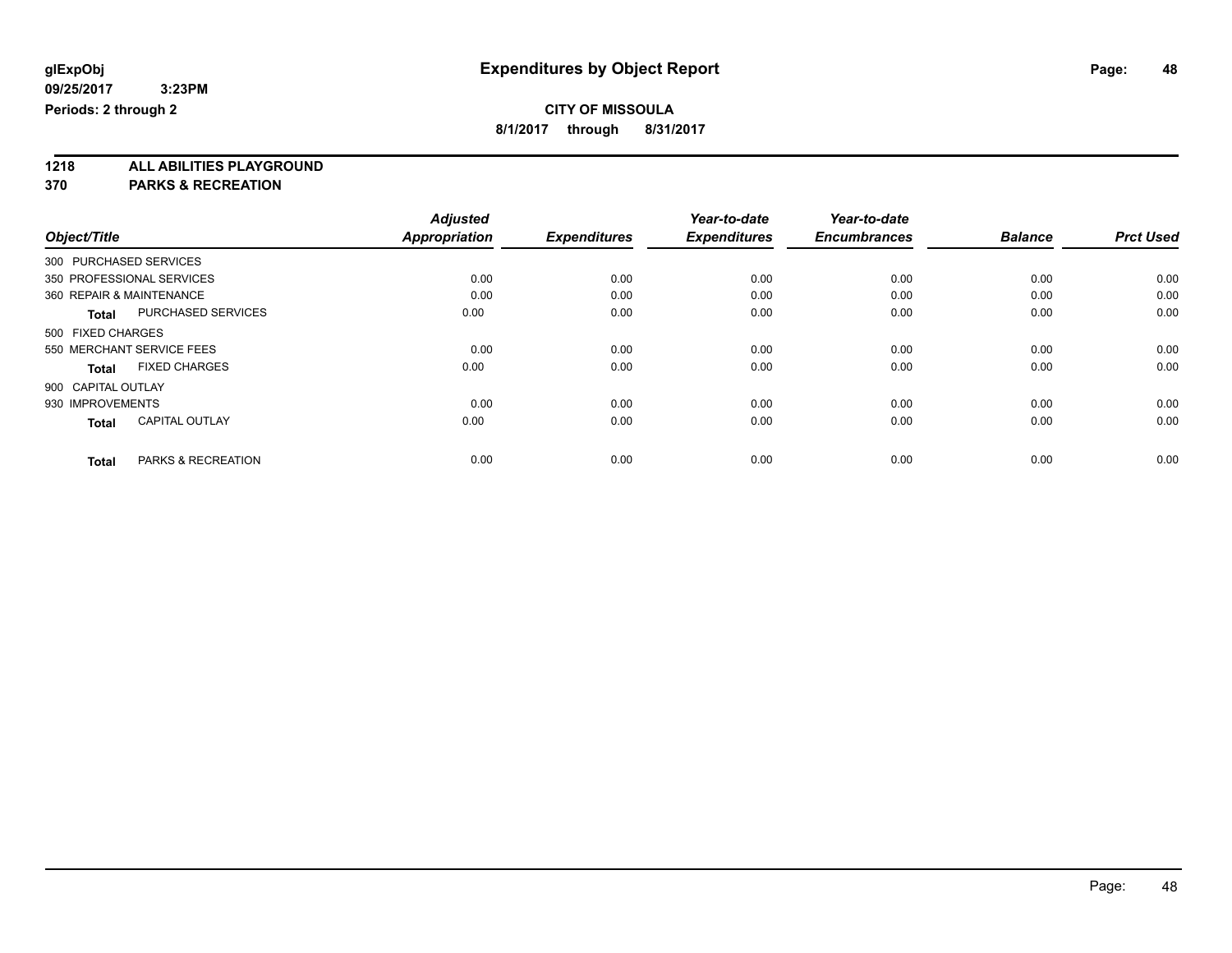### **CITY OF MISSOULA 8/1/2017 through 8/31/2017**

#### **1218 ALL ABILITIES PLAYGROUND**

|                                           | <b>Adjusted</b>      |                     | Year-to-date        | Year-to-date        |                |                  |
|-------------------------------------------|----------------------|---------------------|---------------------|---------------------|----------------|------------------|
| Object/Title                              | <b>Appropriation</b> | <b>Expenditures</b> | <b>Expenditures</b> | <b>Encumbrances</b> | <b>Balance</b> | <b>Prct Used</b> |
| 300 PURCHASED SERVICES                    |                      |                     |                     |                     |                |                  |
| 350 PROFESSIONAL SERVICES                 | 0.00                 | 0.00                | 0.00                | 0.00                | 0.00           | 0.00             |
| 360 REPAIR & MAINTENANCE                  | 0.00                 | 0.00                | 0.00                | 0.00                | 0.00           | 0.00             |
| <b>PURCHASED SERVICES</b><br><b>Total</b> | 0.00                 | 0.00                | 0.00                | 0.00                | 0.00           | 0.00             |
| 500 FIXED CHARGES                         |                      |                     |                     |                     |                |                  |
| 550 MERCHANT SERVICE FEES                 | 0.00                 | 0.00                | 0.00                | 0.00                | 0.00           | 0.00             |
| <b>FIXED CHARGES</b><br><b>Total</b>      | 0.00                 | 0.00                | 0.00                | 0.00                | 0.00           | 0.00             |
| 900 CAPITAL OUTLAY                        |                      |                     |                     |                     |                |                  |
| 930 IMPROVEMENTS                          | 0.00                 | 0.00                | 0.00                | 0.00                | 0.00           | 0.00             |
| <b>CAPITAL OUTLAY</b><br><b>Total</b>     | 0.00                 | 0.00                | 0.00                | 0.00                | 0.00           | 0.00             |
| ALL ABILITIES PLAYGROUND<br><b>Total</b>  | 0.00                 | 0.00                | 0.00                | 0.00                | 0.00           | 0.00             |
|                                           |                      |                     |                     |                     |                |                  |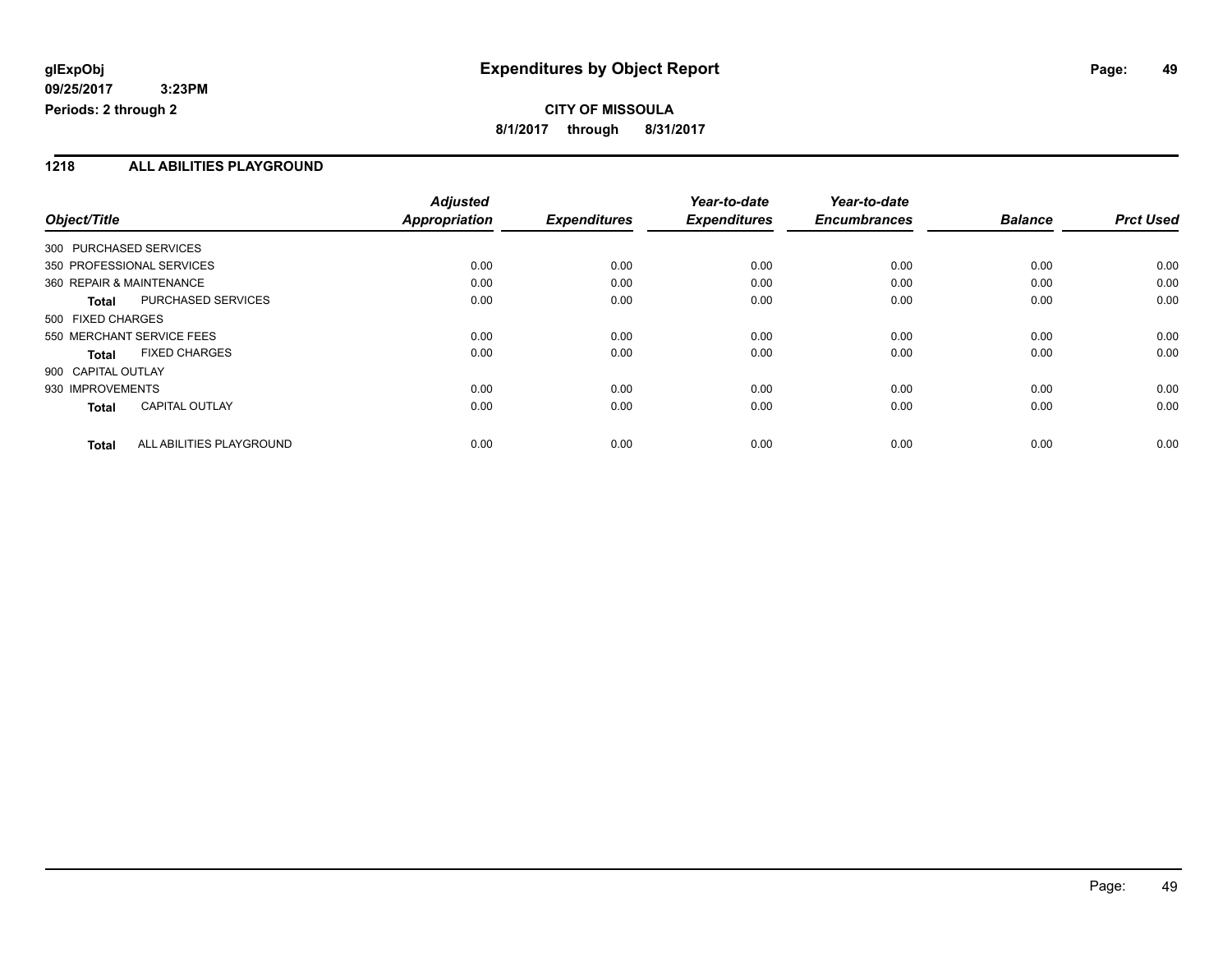**8/1/2017 through 8/31/2017**

# **1219 FT MISSOULA REGIONAL PARK**

**370 PARKS & RECREATION**

|                                           | <b>Adjusted</b> |                     | Year-to-date        | Year-to-date        |                |                  |
|-------------------------------------------|-----------------|---------------------|---------------------|---------------------|----------------|------------------|
| Object/Title                              | Appropriation   | <b>Expenditures</b> | <b>Expenditures</b> | <b>Encumbrances</b> | <b>Balance</b> | <b>Prct Used</b> |
| 100 PERSONAL SERVICES                     |                 |                     |                     |                     |                |                  |
| 110 SALARIES AND WAGES                    | 0.00            | 17,556.26           | 36,996.84           | 0.00                | $-36,996.84$   | 0.00             |
| 120 OVERTIME                              | 0.00            | 5.32                | 18.75               | 0.00                | $-18.75$       | 0.00             |
| <b>140 EMPLOYER CONTRIBUTIONS</b>         | 0.00            | 7,025.40            | 15,571.36           | 0.00                | $-15,571.36$   | 0.00             |
| <b>141 STATE RETIREMENT CONTRIBUTIONS</b> | 0.00            | 34.18               | 34.18               | 0.00                | $-34.18$       | 0.00             |
| PERSONAL SERVICES<br>Total                | 0.00            | 24,621.16           | 52,621.13           | 0.00                | $-52,621.13$   | 0.00             |
| 200 SUPPLIES                              |                 |                     |                     |                     |                |                  |
| 220 OPERATING SUPPLIES                    | 0.00            | 1,406.69            | 2,388.45            | 0.00                | $-2,388.45$    | 0.00             |
| 230 REPAIR/MAINTENANCE                    | 0.00            | 203.76              | 203.76              | 0.00                | $-203.76$      | 0.00             |
| 231 GASOLINE                              | 0.00            | 0.00                | 0.00                | 0.00                | 0.00           | 0.00             |
| 240 OTHER SUPPLIES                        | 0.00            | 0.00                | 0.00                | 0.00                | 0.00           | 0.00             |
| 250 SUPPLIES FOR RESALE                   | 0.00            | 0.00                | 0.00                | 0.00                | 0.00           | 0.00             |
| <b>SUPPLIES</b><br>Total                  | 0.00            | 1,610.45            | 2,592.21            | 0.00                | $-2,592.21$    | 0.00             |
| 300 PURCHASED SERVICES                    |                 |                     |                     |                     |                |                  |
| 310 COMMUNICATIONS                        | 0.00            | 0.00                | 0.00                | 0.00                | 0.00           | 0.00             |
| 320 PRINTING & DUPLICATING                | 0.00            | 0.00                | 0.00                | 0.00                | 0.00           | 0.00             |
| 330 PUBLICITY, SUBSCRIPTIONS & DUES       | 0.00            | 0.00                | 106.75              | 0.00                | $-106.75$      | 0.00             |
| 340 SEWER                                 | 0.00            | 0.00                | 0.00                | 0.00                | 0.00           | 0.00             |
| 341 ELECTRICITY & NATURAL GAS             | 0.00            | 2,246.61            | 2,246.61            | 0.00                | $-2,246.61$    | 0.00             |
| 342 STORM WATER                           | 0.00            | 0.00                | 0.00                | 0.00                | 0.00           | 0.00             |
| 343 WATER CHARGES                         | 0.00            | 111.88              | 111.88              | 0.00                | $-111.88$      | 0.00             |
| 344 TELEPHONE SERVICE                     | 0.00            | 0.00                | 0.00                | 0.00                | 0.00           | 0.00             |
| 345 GARBAGE                               | 0.00            | 1,292.77            | 2,433.24            | 0.00                | $-2,433.24$    | 0.00             |
| 350 PROFESSIONAL SERVICES                 | 0.00            | 325.01              | 325.01              | 0.00                | $-325.01$      | 0.00             |
| 360 REPAIR & MAINTENANCE                  | 0.00            | 386.95              | 5,386.95            | 0.00                | $-5,386.95$    | 0.00             |
| 370 TRAVEL                                | 0.00            | 0.00                | 0.00                | 0.00                | 0.00           | 0.00             |
| 380 TRAINING                              | 0.00            | 0.00                | 0.00                | 0.00                | 0.00           | 0.00             |
| 390 OTHER PURCHASED SERVICES              | 0.00            | 0.00                | 0.00                | 0.00                | 0.00           | 0.00             |
| PURCHASED SERVICES<br>Total               | 0.00            | 4,363.22            | 10,610.44           | 0.00                | $-10,610.44$   | 0.00             |
| 500 FIXED CHARGES                         |                 |                     |                     |                     |                |                  |
| 550 MERCHANT SERVICE FEES                 | 0.00            | 0.00                | 0.00                | 0.00                | 0.00           | 0.00             |
| <b>FIXED CHARGES</b><br>Total             | 0.00            | 0.00                | 0.00                | 0.00                | 0.00           | 0.00             |
| 900 CAPITAL OUTLAY                        |                 |                     |                     |                     |                |                  |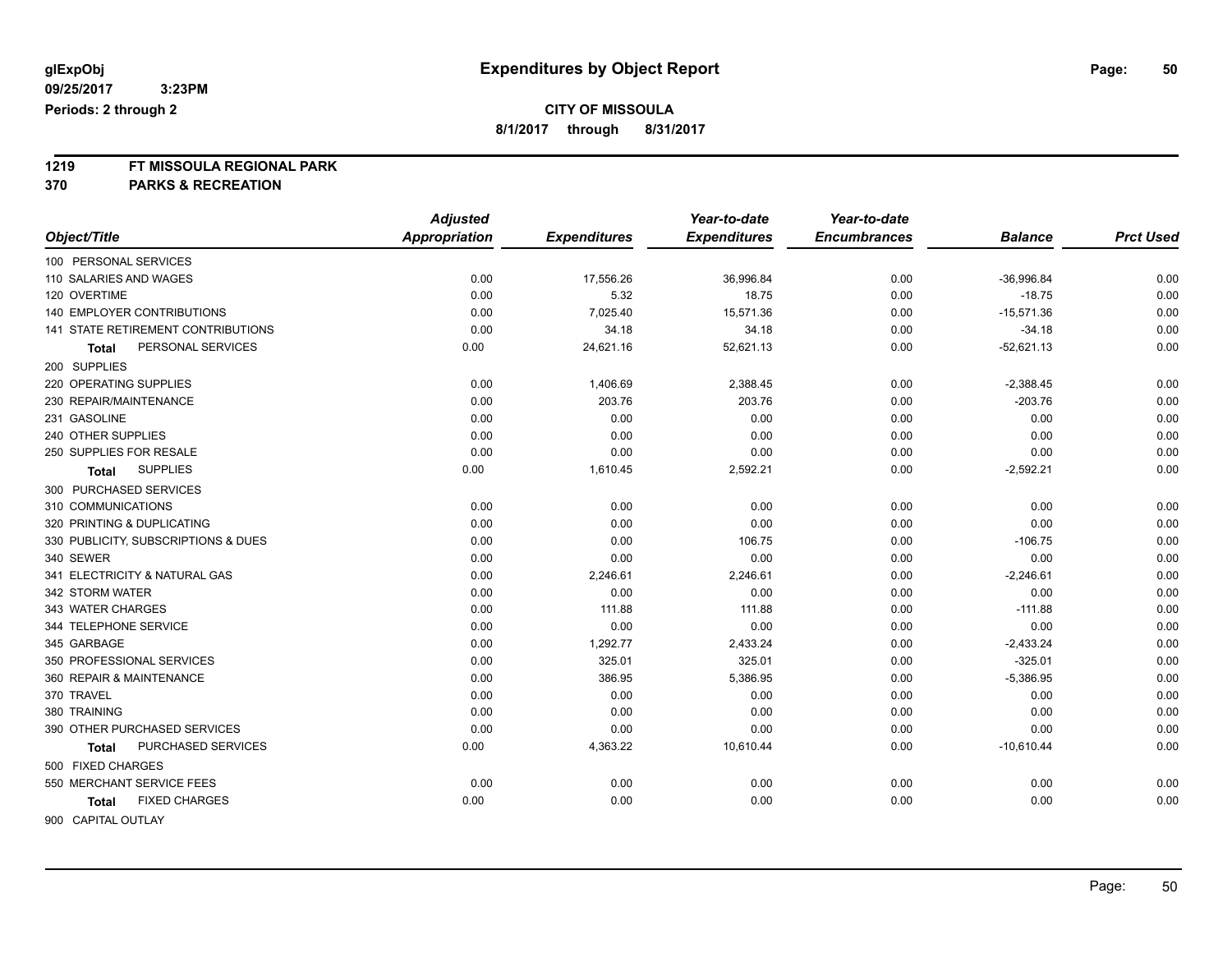### **CITY OF MISSOULA 8/1/2017 through 8/31/2017**

# **1219 FT MISSOULA REGIONAL PARK**

**370 PARKS & RECREATION**

|                                        | <b>Adjusted</b> |                     | Year-to-date        | Year-to-date<br><b>Encumbrances</b> |                |                  |
|----------------------------------------|-----------------|---------------------|---------------------|-------------------------------------|----------------|------------------|
| Object/Title                           | Appropriation   | <b>Expenditures</b> | <b>Expenditures</b> |                                     | <b>Balance</b> | <b>Prct Used</b> |
| 930 IMPROVEMENTS                       | 0.00            | 40.00               | 496.70              | 0.00                                | $-496.70$      | 0.00             |
| 940 MACHINERY & EQUIPMENT              | 0.00            | 0.00                | 0.00                | 0.00                                | 0.00           | 0.00             |
| <b>CAPITAL OUTLAY</b><br>Total         | 0.00            | 40.00               | 496.70              | 0.00                                | $-496.70$      | 0.00             |
| <b>PARKS &amp; RECREATION</b><br>Total | 0.00            | 30,634.83           | 66.320.48           | 0.00                                | $-66.320.48$   | 0.00             |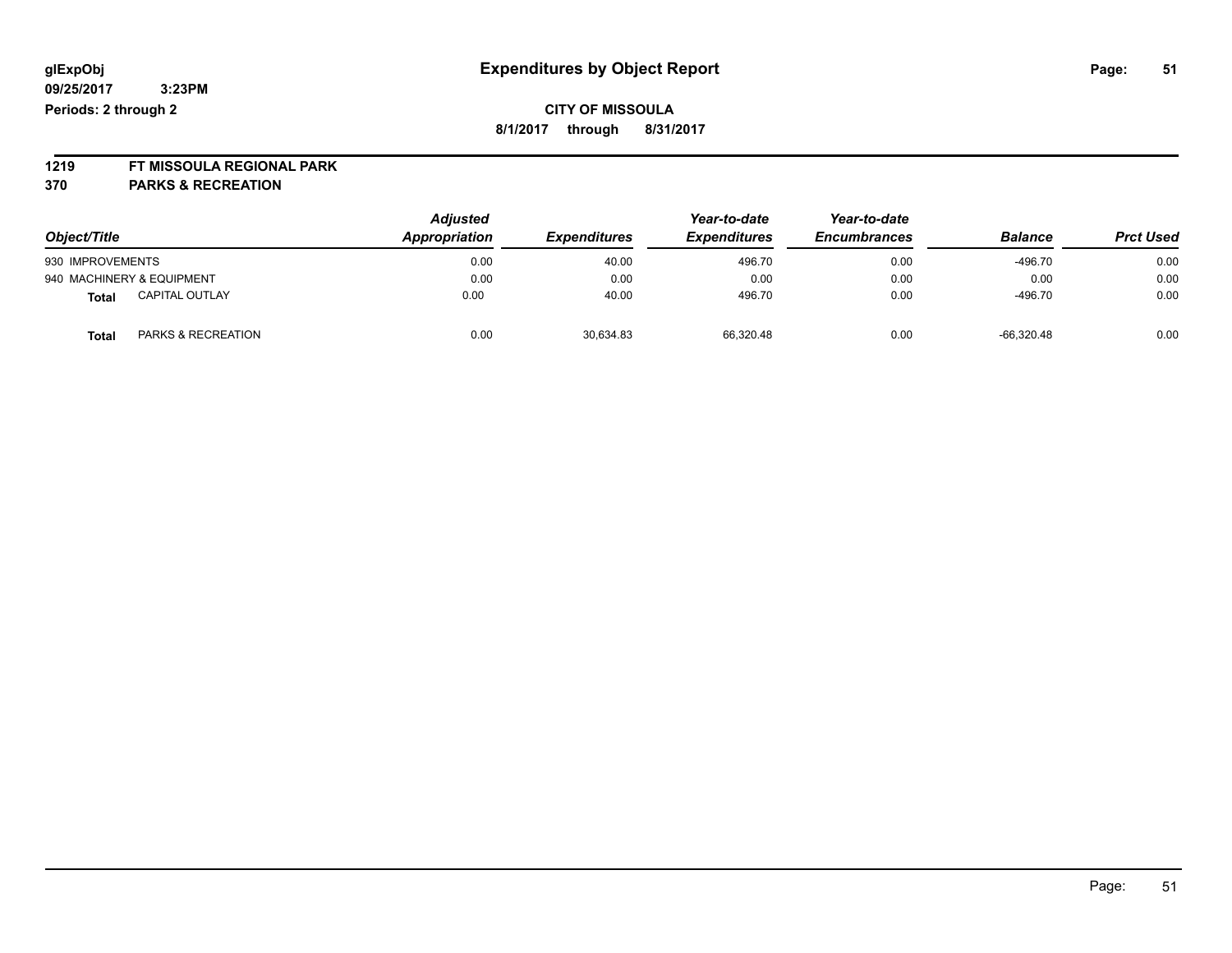#### **1219 FT MISSOULA REGIONAL PARK**

|                                     | <b>Adjusted</b>      |                     | Year-to-date        | Year-to-date        |                |                  |
|-------------------------------------|----------------------|---------------------|---------------------|---------------------|----------------|------------------|
| Object/Title                        | <b>Appropriation</b> | <b>Expenditures</b> | <b>Expenditures</b> | <b>Encumbrances</b> | <b>Balance</b> | <b>Prct Used</b> |
| 100 PERSONAL SERVICES               |                      |                     |                     |                     |                |                  |
| 110 SALARIES AND WAGES              | 0.00                 | 17,556.26           | 36,996.84           | 0.00                | $-36,996.84$   | 0.00             |
| 120 OVERTIME                        | 0.00                 | 5.32                | 18.75               | 0.00                | $-18.75$       | 0.00             |
| 140 EMPLOYER CONTRIBUTIONS          | 0.00                 | 7,025.40            | 15,571.36           | 0.00                | $-15,571.36$   | 0.00             |
| 141 STATE RETIREMENT CONTRIBUTIONS  | 0.00                 | 34.18               | 34.18               | 0.00                | $-34.18$       | 0.00             |
| PERSONAL SERVICES<br><b>Total</b>   | 0.00                 | 24,621.16           | 52,621.13           | 0.00                | $-52,621.13$   | 0.00             |
| 200 SUPPLIES                        |                      |                     |                     |                     |                |                  |
| 220 OPERATING SUPPLIES              | 0.00                 | 1,406.69            | 2,388.45            | 0.00                | $-2,388.45$    | 0.00             |
| 230 REPAIR/MAINTENANCE              | 0.00                 | 203.76              | 203.76              | 0.00                | $-203.76$      | 0.00             |
| 231 GASOLINE                        | 0.00                 | 0.00                | 0.00                | 0.00                | 0.00           | 0.00             |
| 240 OTHER SUPPLIES                  | 0.00                 | 0.00                | 0.00                | 0.00                | 0.00           | 0.00             |
| 250 SUPPLIES FOR RESALE             | 0.00                 | 0.00                | 0.00                | 0.00                | 0.00           | 0.00             |
| <b>SUPPLIES</b><br><b>Total</b>     | 0.00                 | 1,610.45            | 2,592.21            | 0.00                | $-2,592.21$    | 0.00             |
| 300 PURCHASED SERVICES              |                      |                     |                     |                     |                |                  |
| 310 COMMUNICATIONS                  | 0.00                 | 0.00                | 0.00                | 0.00                | 0.00           | 0.00             |
| 320 PRINTING & DUPLICATING          | 0.00                 | 0.00                | 0.00                | 0.00                | 0.00           | 0.00             |
| 330 PUBLICITY, SUBSCRIPTIONS & DUES | 0.00                 | 0.00                | 106.75              | 0.00                | $-106.75$      | 0.00             |
| 340 SEWER                           | 0.00                 | 0.00                | 0.00                | 0.00                | 0.00           | 0.00             |
| 341 ELECTRICITY & NATURAL GAS       | 0.00                 | 2,246.61            | 2,246.61            | 0.00                | $-2,246.61$    | 0.00             |
| 342 STORM WATER                     | 0.00                 | 0.00                | 0.00                | 0.00                | 0.00           | 0.00             |
| 343 WATER CHARGES                   | 0.00                 | 111.88              | 111.88              | 0.00                | $-111.88$      | 0.00             |
| 344 TELEPHONE SERVICE               | 0.00                 | 0.00                | 0.00                | 0.00                | 0.00           | 0.00             |
| 345 GARBAGE                         | 0.00                 | 1,292.77            | 2,433.24            | 0.00                | $-2,433.24$    | 0.00             |
| 350 PROFESSIONAL SERVICES           | 0.00                 | 325.01              | 325.01              | 0.00                | $-325.01$      | 0.00             |
| 360 REPAIR & MAINTENANCE            | 0.00                 | 386.95              | 5,386.95            | 0.00                | $-5,386.95$    | 0.00             |
| 370 TRAVEL                          | 0.00                 | 0.00                | 0.00                | 0.00                | 0.00           | 0.00             |
| 380 TRAINING                        | 0.00                 | 0.00                | 0.00                | 0.00                | 0.00           | 0.00             |
| 390 OTHER PURCHASED SERVICES        | 0.00                 | 0.00                | 0.00                | 0.00                | 0.00           | 0.00             |
| PURCHASED SERVICES<br><b>Total</b>  | 0.00                 | 4,363.22            | 10,610.44           | 0.00                | $-10,610.44$   | 0.00             |
| 500 FIXED CHARGES                   |                      |                     |                     |                     |                |                  |
| 550 MERCHANT SERVICE FEES           | 0.00                 | 0.00                | 0.00                | 0.00                | 0.00           | 0.00             |
| <b>FIXED CHARGES</b><br>Total       | 0.00                 | 0.00                | 0.00                | 0.00                | 0.00           | 0.00             |
| 900 CAPITAL OUTLAY                  |                      |                     |                     |                     |                |                  |
| 930 IMPROVEMENTS                    | 0.00                 | 40.00               | 496.70              | 0.00                | -496.70        | 0.00             |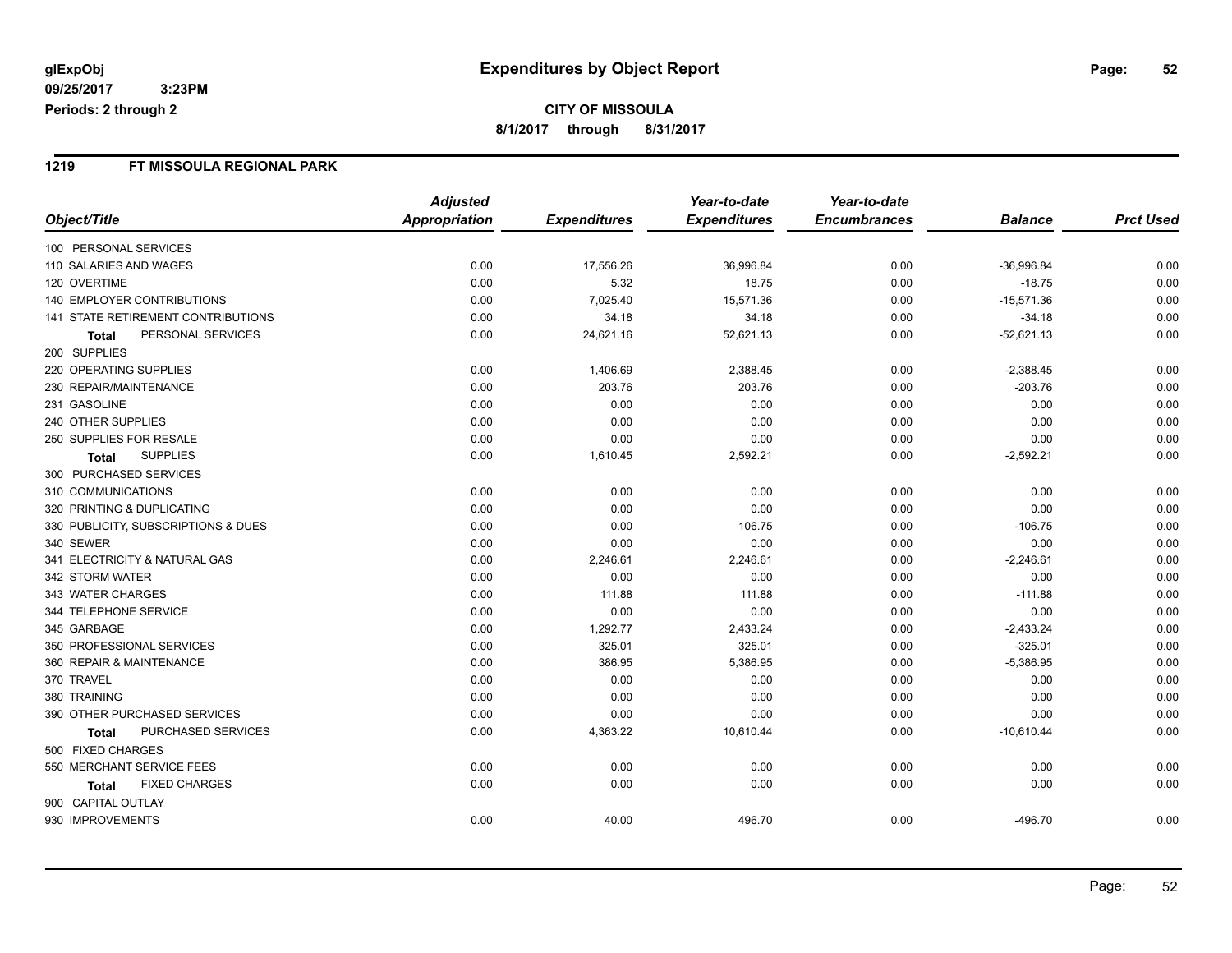## **glExpObj Expenditures by Object Report Page: 53**

**09/25/2017 3:23PM Periods: 2 through 2**

**8/1/2017 through 8/31/2017**

#### **1219 FT MISSOULA REGIONAL PARK**

|                                    | <b>Adjusted</b> |                            | Year-to-date        | Year-to-date        |                |                  |
|------------------------------------|-----------------|----------------------------|---------------------|---------------------|----------------|------------------|
| Object/Title                       | Appropriation   | <i><b>Expenditures</b></i> | <b>Expenditures</b> | <b>Encumbrances</b> | <b>Balance</b> | <b>Prct Used</b> |
| 940 MACHINERY & EQUIPMENT          | 0.00            | 0.00                       | 0.00                | 0.00                | 0.00           | 0.00             |
| CAPITAL OUTLAY<br>Total            | 0.00            | 40.00                      | 496.70              | 0.00                | $-496.70$      | 0.00             |
| FT MISSOULA REGIONAL PARK<br>Total | 0.00            | 30,634.83                  | 66.320.48           | 0.00                | $-66,320.48$   | 0.00             |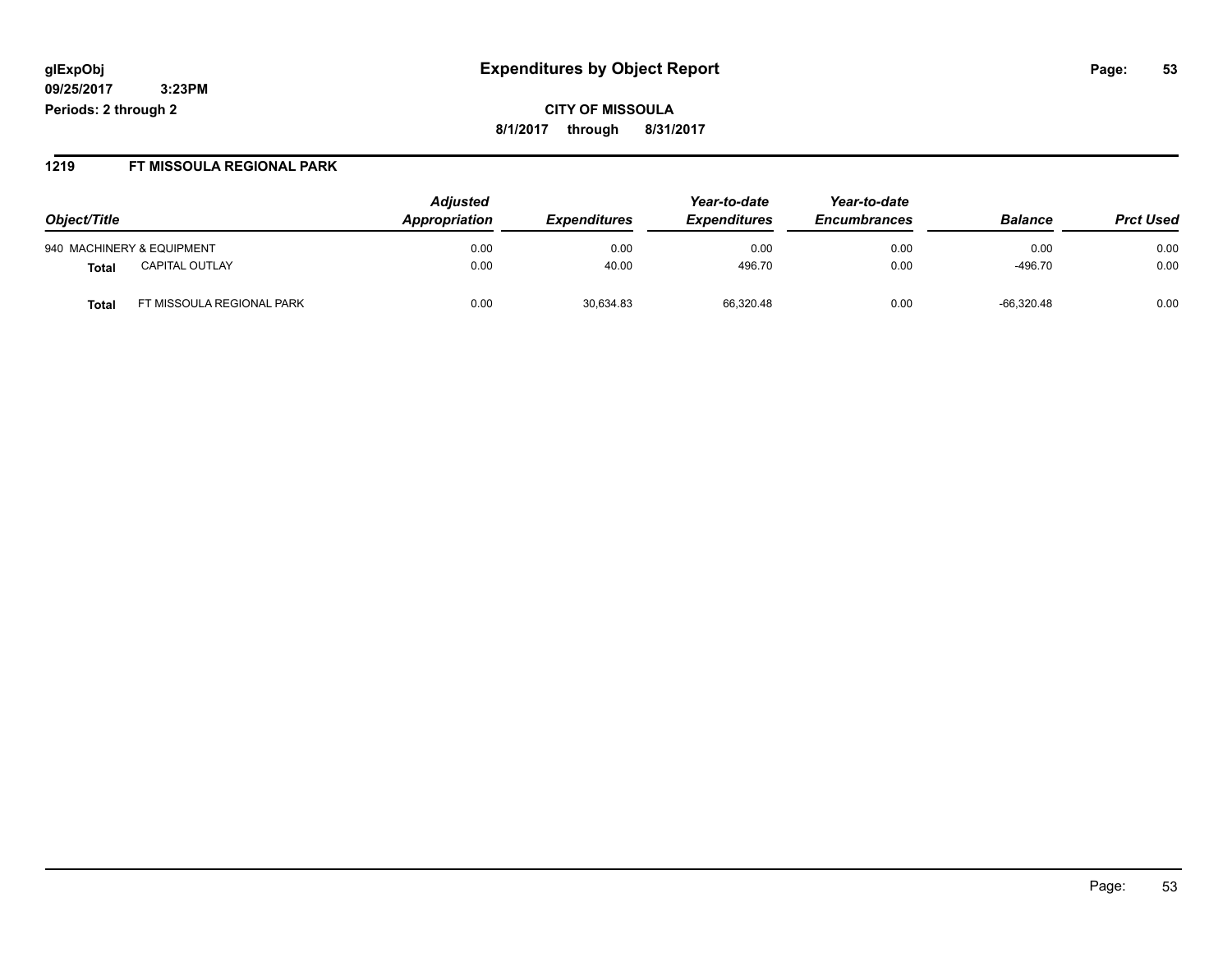### **CITY OF MISSOULA 8/1/2017 through 8/31/2017**

# **1241 CREMAIN WALL & CEMETERY DONATIONS FUND**

**340 CEMETERY**

| Object/Title                          | <b>Adjusted</b><br><b>Appropriation</b> | <b>Expenditures</b> | Year-to-date<br><b>Expenditures</b> | Year-to-date<br><b>Encumbrances</b> | <b>Balance</b> | <b>Prct Used</b> |
|---------------------------------------|-----------------------------------------|---------------------|-------------------------------------|-------------------------------------|----------------|------------------|
| 500 FIXED CHARGES                     |                                         |                     |                                     |                                     |                |                  |
| 550 MERCHANT SERVICE FEES             | 0.00                                    | 0.00                | 0.00                                | 0.00                                | 0.00           | 0.00             |
| <b>FIXED CHARGES</b><br><b>Total</b>  | 0.00                                    | 0.00                | 0.00                                | 0.00                                | 0.00           | 0.00             |
| 900 CAPITAL OUTLAY                    |                                         |                     |                                     |                                     |                |                  |
| 930 IMPROVEMENTS                      | 0.00                                    | 0.00                | 0.00                                | 0.00                                | 0.00           | 0.00             |
| <b>CAPITAL OUTLAY</b><br><b>Total</b> | 0.00                                    | 0.00                | 0.00                                | 0.00                                | 0.00           | 0.00             |
| <b>CEMETERY</b><br><b>Total</b>       | 0.00                                    | 0.00                | 0.00                                | 0.00                                | 0.00           | 0.00             |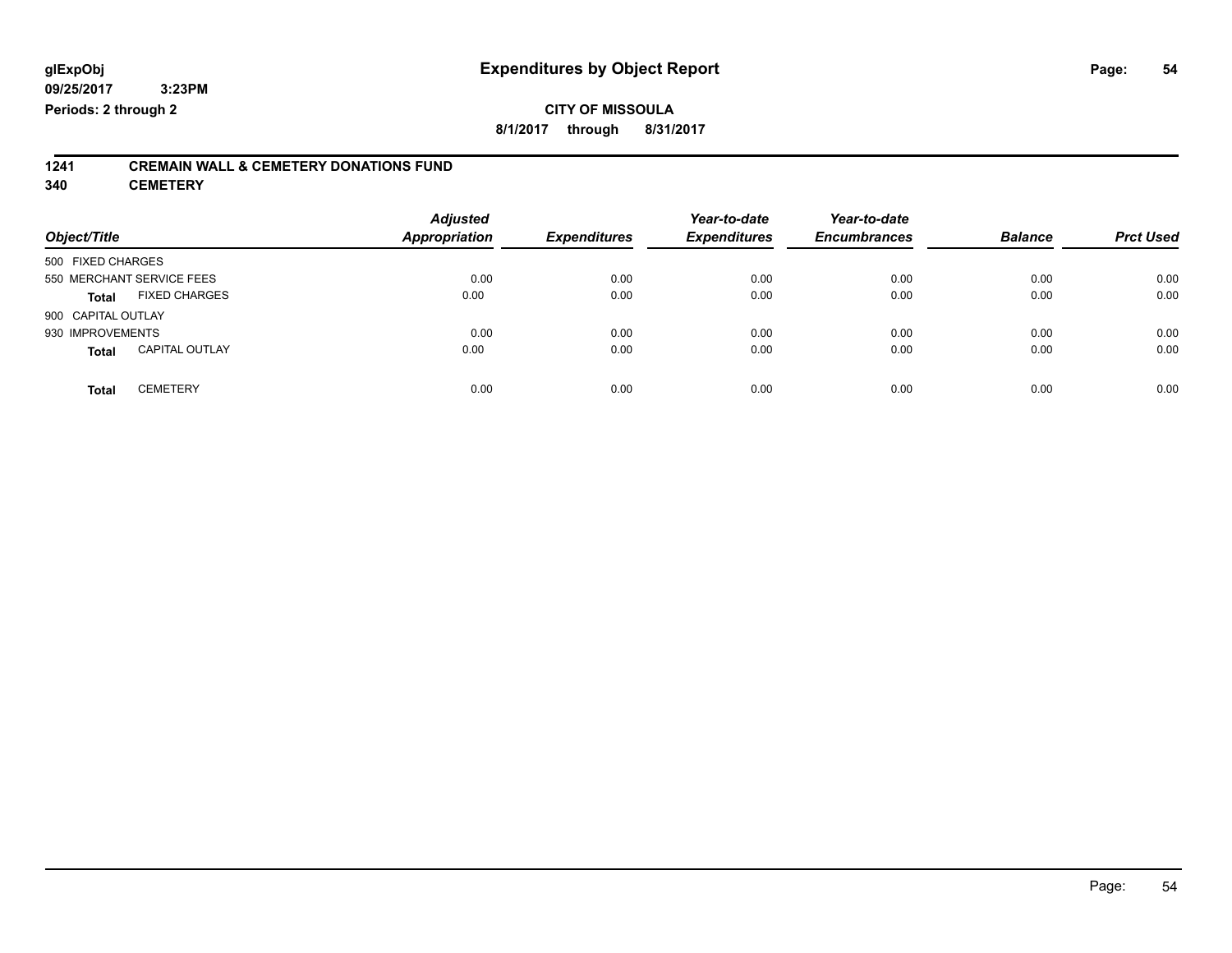## **glExpObj Expenditures by Object Report Page: 55**

**09/25/2017 3:23PM Periods: 2 through 2**

**8/1/2017 through 8/31/2017**

#### **1241 CREMAIN WALL & CEMETERY DONATIONS FUND**

| Object/Title       |                                             | <b>Adjusted</b><br>Appropriation | <b>Expenditures</b> | Year-to-date<br><b>Expenditures</b> | Year-to-date<br><b>Encumbrances</b> | <b>Balance</b> | <b>Prct Used</b> |
|--------------------|---------------------------------------------|----------------------------------|---------------------|-------------------------------------|-------------------------------------|----------------|------------------|
| 500 FIXED CHARGES  |                                             |                                  |                     |                                     |                                     |                |                  |
|                    | 550 MERCHANT SERVICE FEES                   | 0.00                             | 0.00                | 0.00                                | 0.00                                | 0.00           | 0.00             |
| <b>Total</b>       | <b>FIXED CHARGES</b>                        | 0.00                             | 0.00                | 0.00                                | 0.00                                | 0.00           | 0.00             |
| 900 CAPITAL OUTLAY |                                             |                                  |                     |                                     |                                     |                |                  |
| 930 IMPROVEMENTS   |                                             | 0.00                             | 0.00                | 0.00                                | 0.00                                | 0.00           | 0.00             |
| <b>Total</b>       | <b>CAPITAL OUTLAY</b>                       | 0.00                             | 0.00                | 0.00                                | 0.00                                | 0.00           | 0.00             |
| <b>Total</b>       | <b>CREMAIN WALL &amp; CEMETERY DONATION</b> | 0.00                             | 0.00                | 0.00                                | 0.00                                | 0.00           | 0.00             |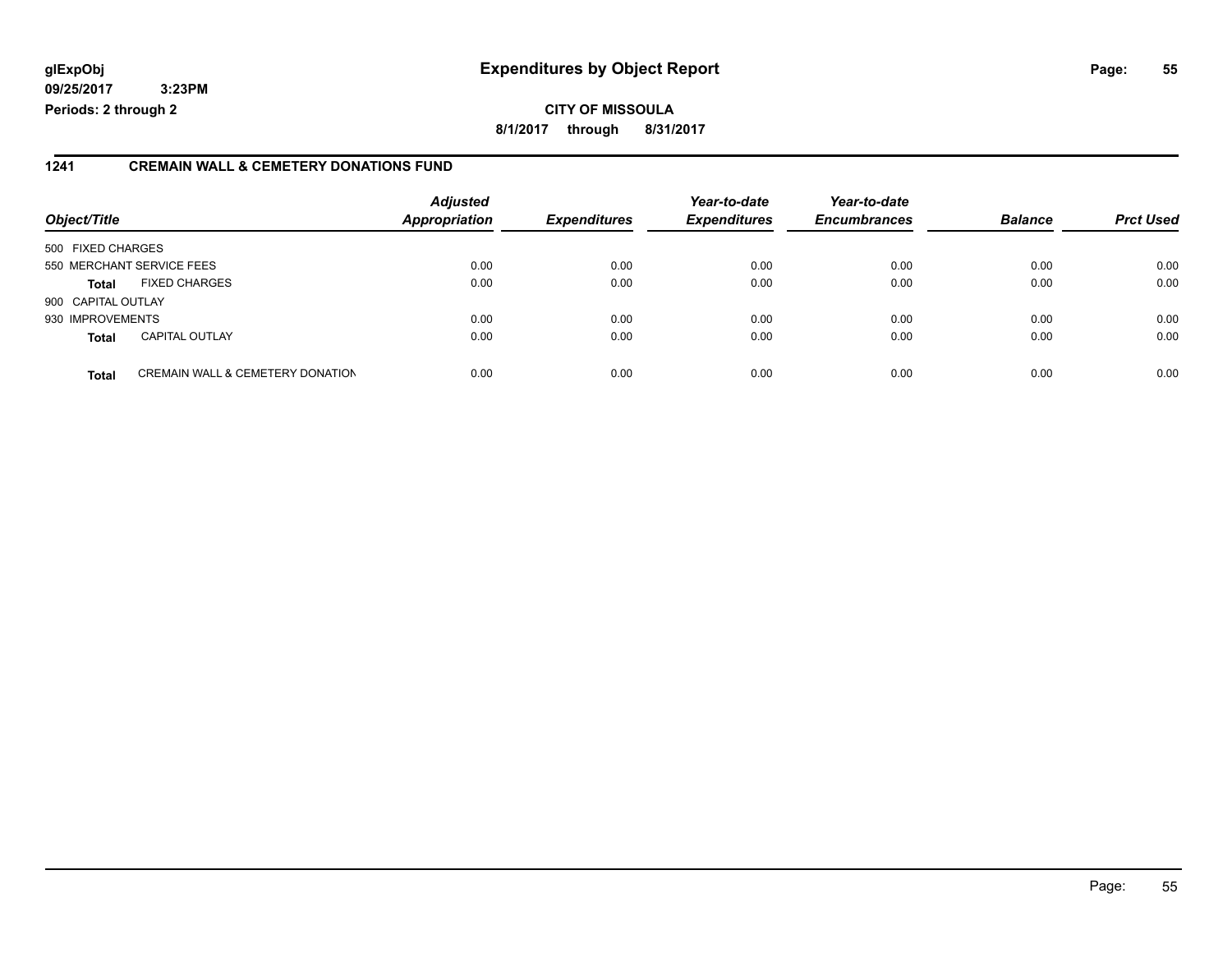**1242 CEMETERY CARE FUND**

**340 CEMETERY**

|                                       | <b>Adjusted</b><br><b>Appropriation</b> |                     | Year-to-date<br><b>Expenditures</b> | Year-to-date<br><b>Encumbrances</b> | <b>Balance</b> | <b>Prct Used</b> |
|---------------------------------------|-----------------------------------------|---------------------|-------------------------------------|-------------------------------------|----------------|------------------|
| Object/Title                          |                                         | <b>Expenditures</b> |                                     |                                     |                |                  |
| 300 PURCHASED SERVICES                |                                         |                     |                                     |                                     |                |                  |
| 370 TRAVEL                            | 0.00                                    | 0.00                | 0.00                                | 0.00                                | 0.00           | 0.00             |
| 380 TRAINING                          | 0.00                                    | 0.00                | 0.00                                | 0.00                                | 0.00           | 0.00             |
| PURCHASED SERVICES<br><b>Total</b>    | 0.00                                    | 0.00                | 0.00                                | 0.00                                | 0.00           | 0.00             |
| 500 FIXED CHARGES                     |                                         |                     |                                     |                                     |                |                  |
| 550 MERCHANT SERVICE FEES             | 0.00                                    | 0.00                | 0.00                                | 0.00                                | 0.00           | 0.00             |
| <b>FIXED CHARGES</b><br><b>Total</b>  | 0.00                                    | 0.00                | 0.00                                | 0.00                                | 0.00           | 0.00             |
| 800 OTHER OBJECTS                     |                                         |                     |                                     |                                     |                |                  |
| 820 TRANSFERS TO OTHER FUNDS          | 0.00                                    | 0.00                | 0.00                                | 0.00                                | 0.00           | 0.00             |
| 845 CONTINGENCY                       | 0.00                                    | 0.00                | 0.00                                | 0.00                                | 0.00           | 0.00             |
| OTHER OBJECTS<br>Total                | 0.00                                    | 0.00                | 0.00                                | 0.00                                | 0.00           | 0.00             |
| 900 CAPITAL OUTLAY                    |                                         |                     |                                     |                                     |                |                  |
| 930 IMPROVEMENTS                      | 0.00                                    | 2,678.75            | 2,678.75                            | 0.00                                | $-2,678.75$    | 0.00             |
| 940 MACHINERY & EQUIPMENT             | 0.00                                    | 0.00                | 0.00                                | 0.00                                | 0.00           | 0.00             |
| <b>CAPITAL OUTLAY</b><br><b>Total</b> | 0.00                                    | 2,678.75            | 2,678.75                            | 0.00                                | $-2,678.75$    | 0.00             |
| <b>CEMETERY</b><br><b>Total</b>       | 0.00                                    | 2,678.75            | 2,678.75                            | 0.00                                | $-2,678.75$    | 0.00             |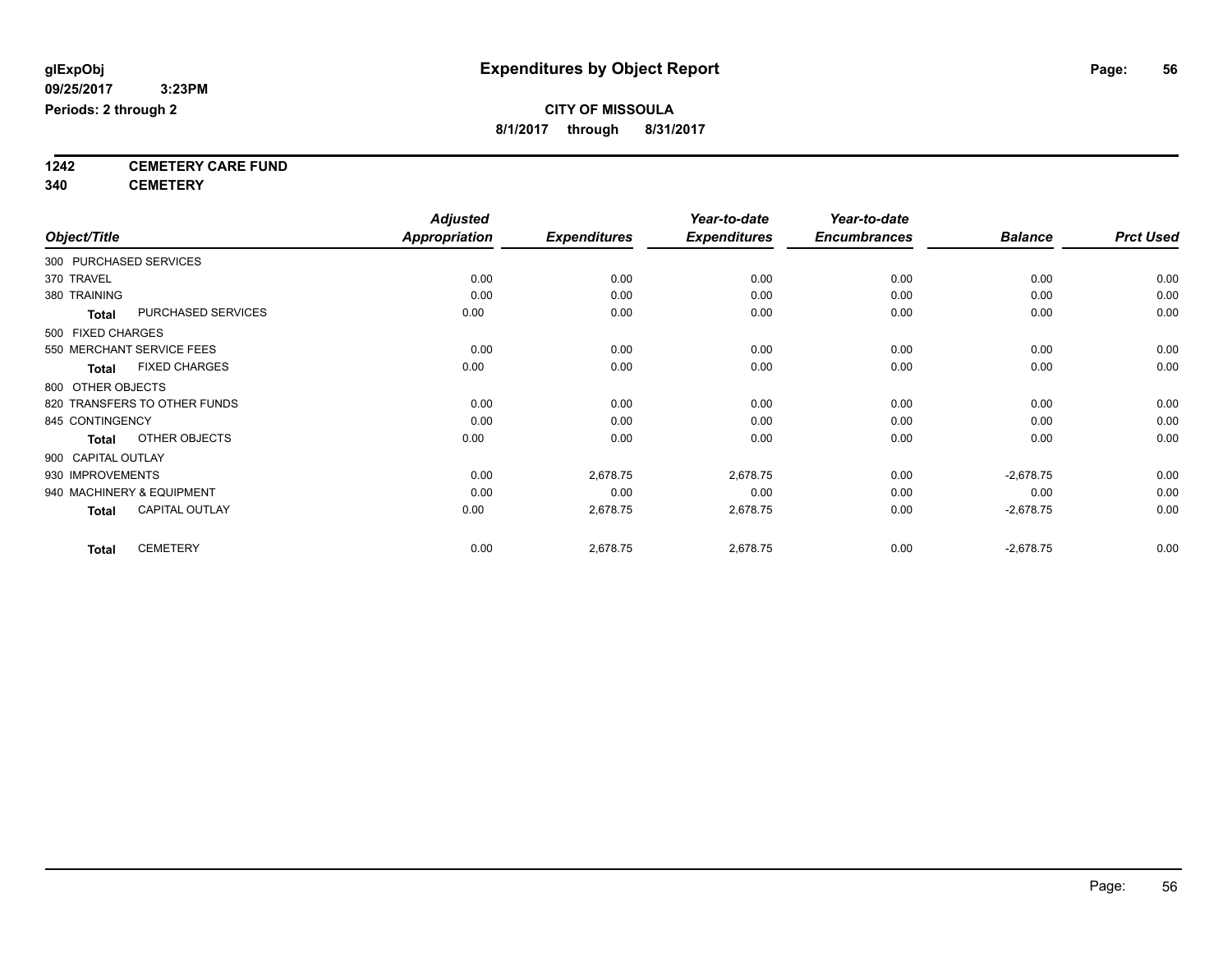#### **1242 CEMETERY CARE FUND**

|                        |                              | <b>Adjusted</b> |                     | Year-to-date        | Year-to-date        |                |                  |
|------------------------|------------------------------|-----------------|---------------------|---------------------|---------------------|----------------|------------------|
| Object/Title           |                              | Appropriation   | <b>Expenditures</b> | <b>Expenditures</b> | <b>Encumbrances</b> | <b>Balance</b> | <b>Prct Used</b> |
| 300 PURCHASED SERVICES |                              |                 |                     |                     |                     |                |                  |
| 370 TRAVEL             |                              | 0.00            | 0.00                | 0.00                | 0.00                | 0.00           | 0.00             |
| 380 TRAINING           |                              | 0.00            | 0.00                | 0.00                | 0.00                | 0.00           | 0.00             |
| <b>Total</b>           | PURCHASED SERVICES           | 0.00            | 0.00                | 0.00                | 0.00                | 0.00           | 0.00             |
| 500 FIXED CHARGES      |                              |                 |                     |                     |                     |                |                  |
|                        | 550 MERCHANT SERVICE FEES    | 0.00            | 0.00                | 0.00                | 0.00                | 0.00           | 0.00             |
| <b>Total</b>           | <b>FIXED CHARGES</b>         | 0.00            | 0.00                | 0.00                | 0.00                | 0.00           | 0.00             |
| 800 OTHER OBJECTS      |                              |                 |                     |                     |                     |                |                  |
|                        | 820 TRANSFERS TO OTHER FUNDS | 0.00            | 0.00                | 0.00                | 0.00                | 0.00           | 0.00             |
| 845 CONTINGENCY        |                              | 0.00            | 0.00                | 0.00                | 0.00                | 0.00           | 0.00             |
| Total                  | OTHER OBJECTS                | 0.00            | 0.00                | 0.00                | 0.00                | 0.00           | 0.00             |
| 900 CAPITAL OUTLAY     |                              |                 |                     |                     |                     |                |                  |
| 930 IMPROVEMENTS       |                              | 0.00            | 2,678.75            | 2,678.75            | 0.00                | $-2,678.75$    | 0.00             |
|                        | 940 MACHINERY & EQUIPMENT    | 0.00            | 0.00                | 0.00                | 0.00                | 0.00           | 0.00             |
| Total                  | <b>CAPITAL OUTLAY</b>        | 0.00            | 2,678.75            | 2,678.75            | 0.00                | $-2,678.75$    | 0.00             |
| <b>Total</b>           | CEMETERY CARE FUND           | 0.00            | 2,678.75            | 2,678.75            | 0.00                | $-2,678.75$    | 0.00             |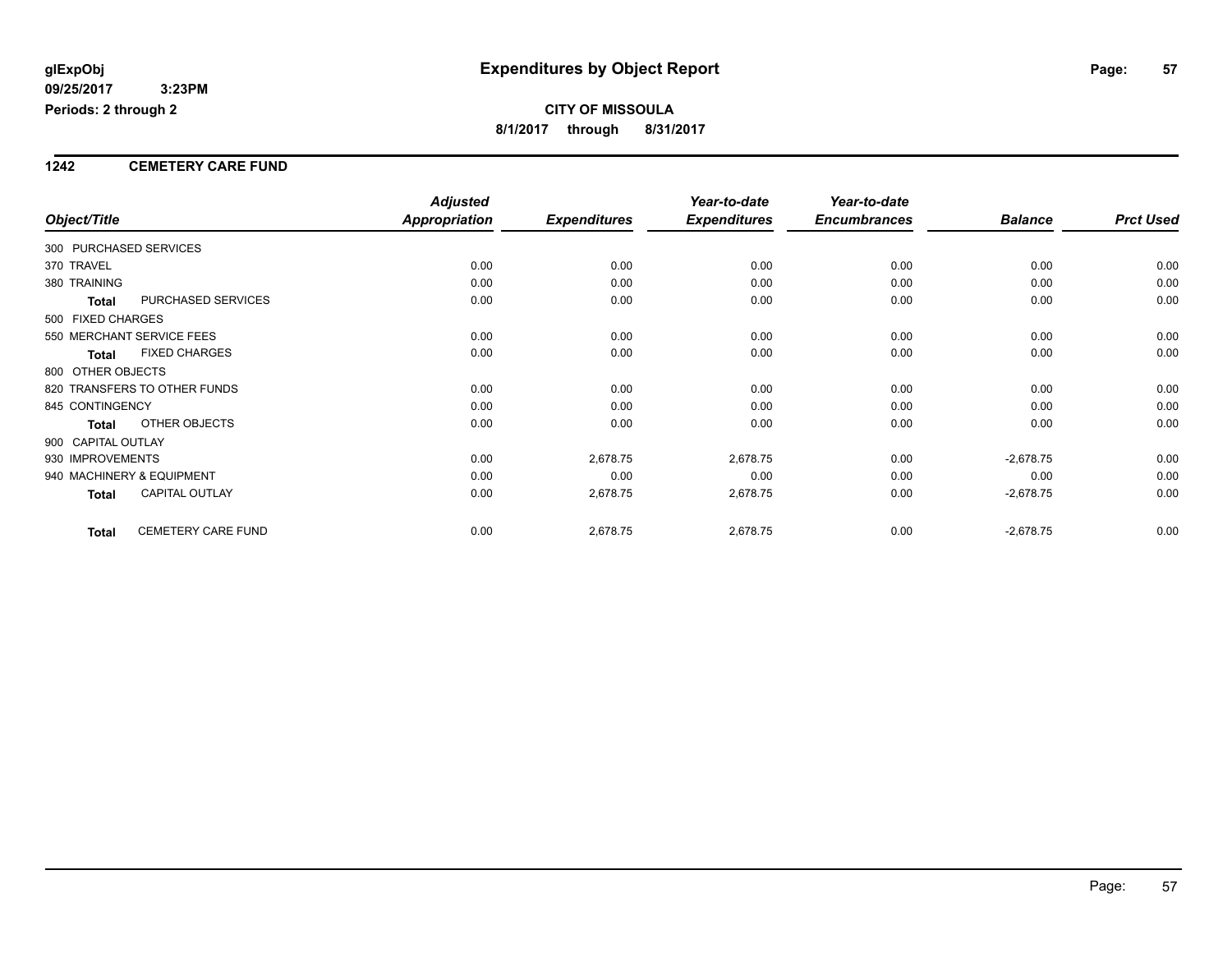# **1243 CEMETERY MEMORIAL FUND**

**340 CEMETERY**

| Object/Title                          | <b>Adjusted</b><br><b>Appropriation</b> | <b>Expenditures</b> | Year-to-date<br><b>Expenditures</b> | Year-to-date<br><b>Encumbrances</b> | <b>Balance</b> | <b>Prct Used</b> |
|---------------------------------------|-----------------------------------------|---------------------|-------------------------------------|-------------------------------------|----------------|------------------|
| 500 FIXED CHARGES                     |                                         |                     |                                     |                                     |                |                  |
| 550 MERCHANT SERVICE FEES             | 0.00                                    | 0.00                | 0.00                                | 0.00                                | 0.00           | 0.00             |
| <b>FIXED CHARGES</b><br><b>Total</b>  | 0.00                                    | 0.00                | 0.00                                | 0.00                                | 0.00           | 0.00             |
| 900 CAPITAL OUTLAY                    |                                         |                     |                                     |                                     |                |                  |
| 930 IMPROVEMENTS                      | 0.00                                    | 0.00                | 0.00                                | 0.00                                | 0.00           | 0.00             |
| <b>CAPITAL OUTLAY</b><br><b>Total</b> | 0.00                                    | 0.00                | 0.00                                | 0.00                                | 0.00           | 0.00             |
| <b>CEMETERY</b><br>Total              | 0.00                                    | 0.00                | 0.00                                | 0.00                                | 0.00           | 0.00             |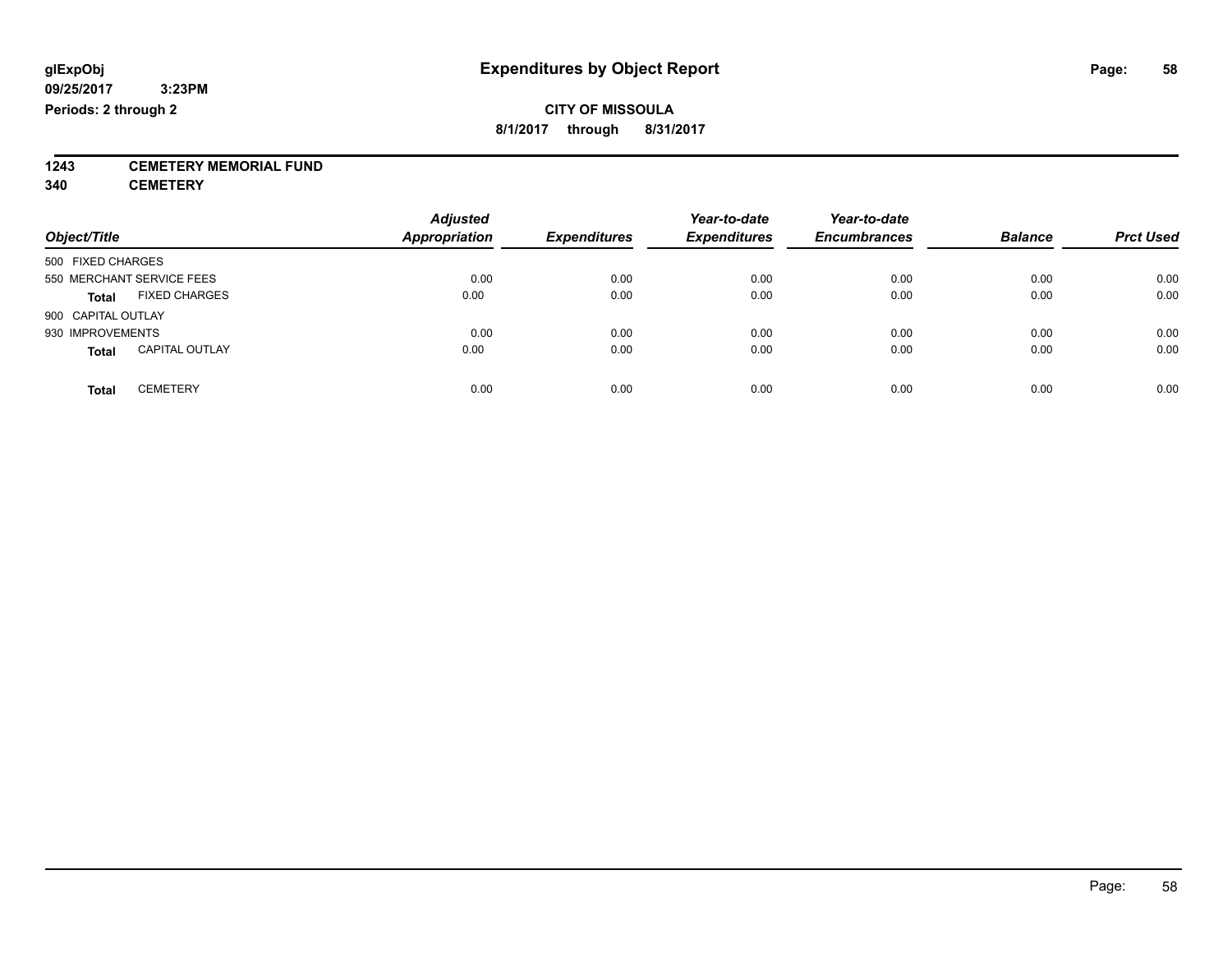#### **1243 CEMETERY MEMORIAL FUND**

|                    |                               | <b>Adjusted</b>      |                     | Year-to-date        | Year-to-date        |                |                  |
|--------------------|-------------------------------|----------------------|---------------------|---------------------|---------------------|----------------|------------------|
| Object/Title       |                               | <b>Appropriation</b> | <b>Expenditures</b> | <b>Expenditures</b> | <b>Encumbrances</b> | <b>Balance</b> | <b>Prct Used</b> |
| 500 FIXED CHARGES  |                               |                      |                     |                     |                     |                |                  |
|                    | 550 MERCHANT SERVICE FEES     | 0.00                 | 0.00                | 0.00                | 0.00                | 0.00           | 0.00             |
| <b>Total</b>       | <b>FIXED CHARGES</b>          | 0.00                 | 0.00                | 0.00                | 0.00                | 0.00           | 0.00             |
| 900 CAPITAL OUTLAY |                               |                      |                     |                     |                     |                |                  |
| 930 IMPROVEMENTS   |                               | 0.00                 | 0.00                | 0.00                | 0.00                | 0.00           | 0.00             |
| <b>Total</b>       | <b>CAPITAL OUTLAY</b>         | 0.00                 | 0.00                | 0.00                | 0.00                | 0.00           | 0.00             |
| <b>Total</b>       | <b>CEMETERY MEMORIAL FUND</b> | 0.00                 | 0.00                | 0.00                | 0.00                | 0.00           | 0.00             |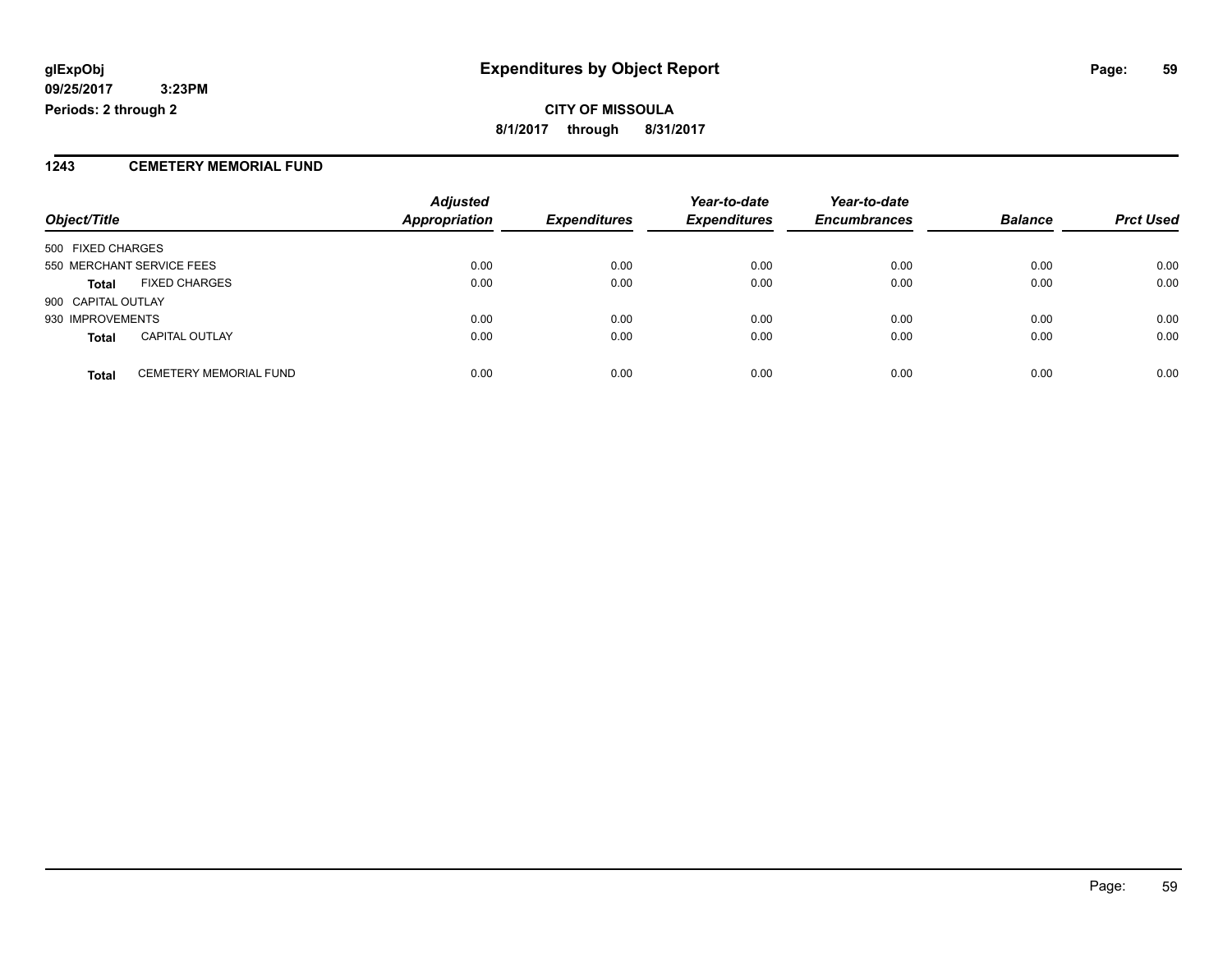**1265 TITLE 1 PROJECTS FUND**

**240 FINANCE**

|                                                   | <b>Adjusted</b>      |                     | Year-to-date        | Year-to-date        |                |                  |
|---------------------------------------------------|----------------------|---------------------|---------------------|---------------------|----------------|------------------|
| Object/Title                                      | <b>Appropriation</b> | <b>Expenditures</b> | <b>Expenditures</b> | <b>Encumbrances</b> | <b>Balance</b> | <b>Prct Used</b> |
| 500 FIXED CHARGES                                 |                      |                     |                     |                     |                |                  |
| 500 FIXED CHARGES                                 | 0.00                 | 0.00                | 0.00                | 0.00                | 0.00           | 0.00             |
| 550 MERCHANT SERVICE FEES                         | 0.00                 | 0.00                | 0.00                | 0.00                | 0.00           | 0.00             |
| <b>FIXED CHARGES</b><br>Total                     | 0.00                 | 0.00                | 0.00                | 0.00                | 0.00           | 0.00             |
| 700 GRANTS & CONTRIBUTIONS                        |                      |                     |                     |                     |                |                  |
| 700 GRANTS & CONTRIBUTIONS                        | 0.00                 | 0.00                | 0.00                | 0.00                | 0.00           | 0.00             |
| <b>GRANTS &amp; CONTRIBUTIONS</b><br><b>Total</b> | 0.00                 | 0.00                | 0.00                | 0.00                | 0.00           | 0.00             |
| 800 OTHER OBJECTS                                 |                      |                     |                     |                     |                |                  |
| 820 TRANSFERS TO OTHER FUNDS                      | 0.00                 | 0.00                | 0.00                | 0.00                | 0.00           | 0.00             |
| 845 CONTINGENCY                                   | 0.00                 | 0.00                | 0.00                | 0.00                | 0.00           | 0.00             |
| OTHER OBJECTS<br><b>Total</b>                     | 0.00                 | 0.00                | 0.00                | 0.00                | 0.00           | 0.00             |
| <b>FINANCE</b><br><b>Total</b>                    | 0.00                 | 0.00                | 0.00                | 0.00                | 0.00           | 0.00             |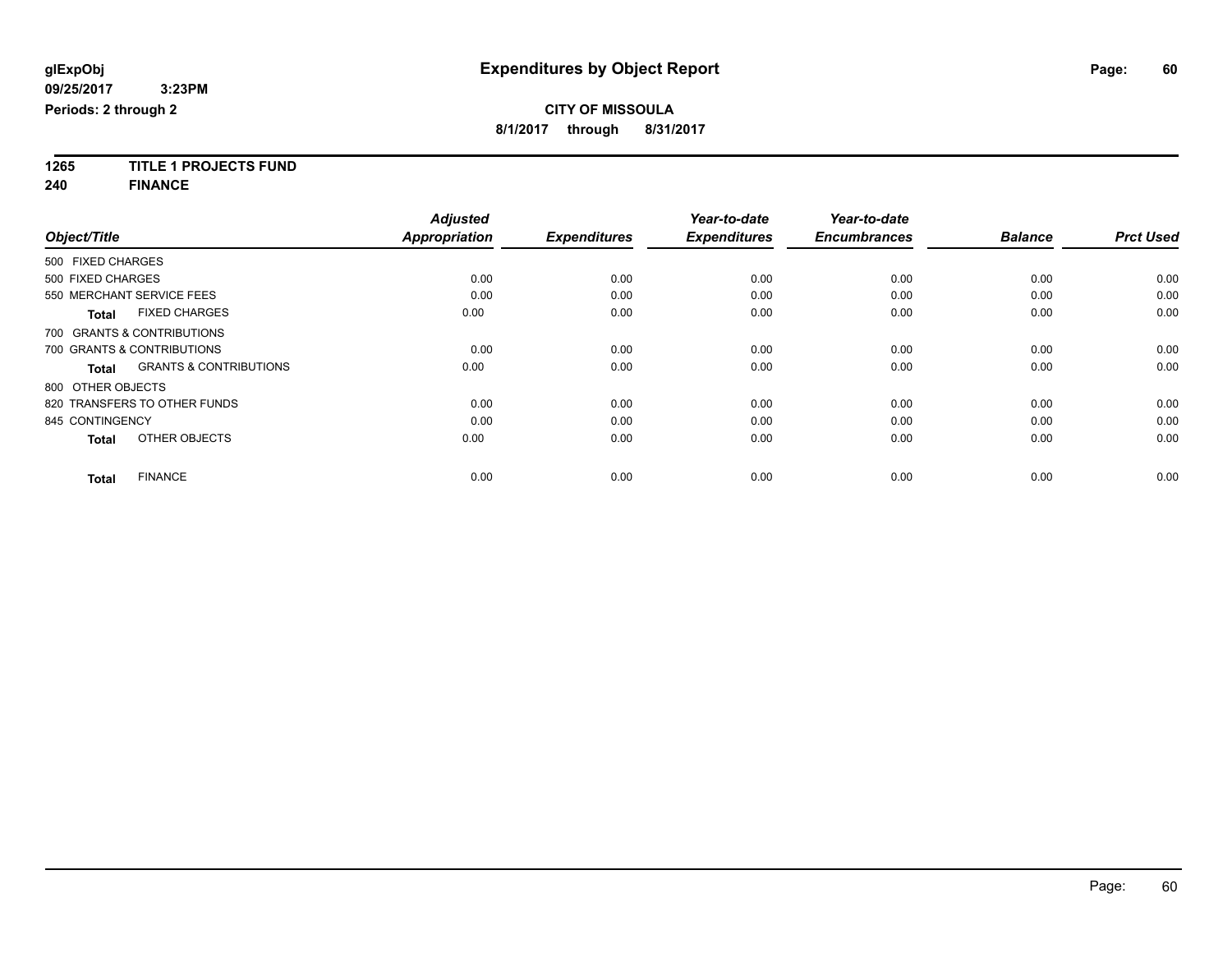#### **1265 TITLE 1 PROJECTS FUND**

|                                                   | <b>Adjusted</b>      |                     | Year-to-date        | Year-to-date        |                |                  |
|---------------------------------------------------|----------------------|---------------------|---------------------|---------------------|----------------|------------------|
| Object/Title                                      | <b>Appropriation</b> | <b>Expenditures</b> | <b>Expenditures</b> | <b>Encumbrances</b> | <b>Balance</b> | <b>Prct Used</b> |
| 500 FIXED CHARGES                                 |                      |                     |                     |                     |                |                  |
| 500 FIXED CHARGES                                 | 0.00                 | 0.00                | 0.00                | 0.00                | 0.00           | 0.00             |
| 550 MERCHANT SERVICE FEES                         | 0.00                 | 0.00                | 0.00                | 0.00                | 0.00           | 0.00             |
| <b>FIXED CHARGES</b><br><b>Total</b>              | 0.00                 | 0.00                | 0.00                | 0.00                | 0.00           | 0.00             |
| 700 GRANTS & CONTRIBUTIONS                        |                      |                     |                     |                     |                |                  |
| 700 GRANTS & CONTRIBUTIONS                        | 0.00                 | 0.00                | 0.00                | 0.00                | 0.00           | 0.00             |
| <b>GRANTS &amp; CONTRIBUTIONS</b><br><b>Total</b> | 0.00                 | 0.00                | 0.00                | 0.00                | 0.00           | 0.00             |
| 800 OTHER OBJECTS                                 |                      |                     |                     |                     |                |                  |
| 820 TRANSFERS TO OTHER FUNDS                      | 0.00                 | 0.00                | 0.00                | 0.00                | 0.00           | 0.00             |
| 845 CONTINGENCY                                   | 0.00                 | 0.00                | 0.00                | 0.00                | 0.00           | 0.00             |
| OTHER OBJECTS<br><b>Total</b>                     | 0.00                 | 0.00                | 0.00                | 0.00                | 0.00           | 0.00             |
| <b>TITLE 1 PROJECTS FUND</b><br><b>Total</b>      | 0.00                 | 0.00                | 0.00                | 0.00                | 0.00           | 0.00             |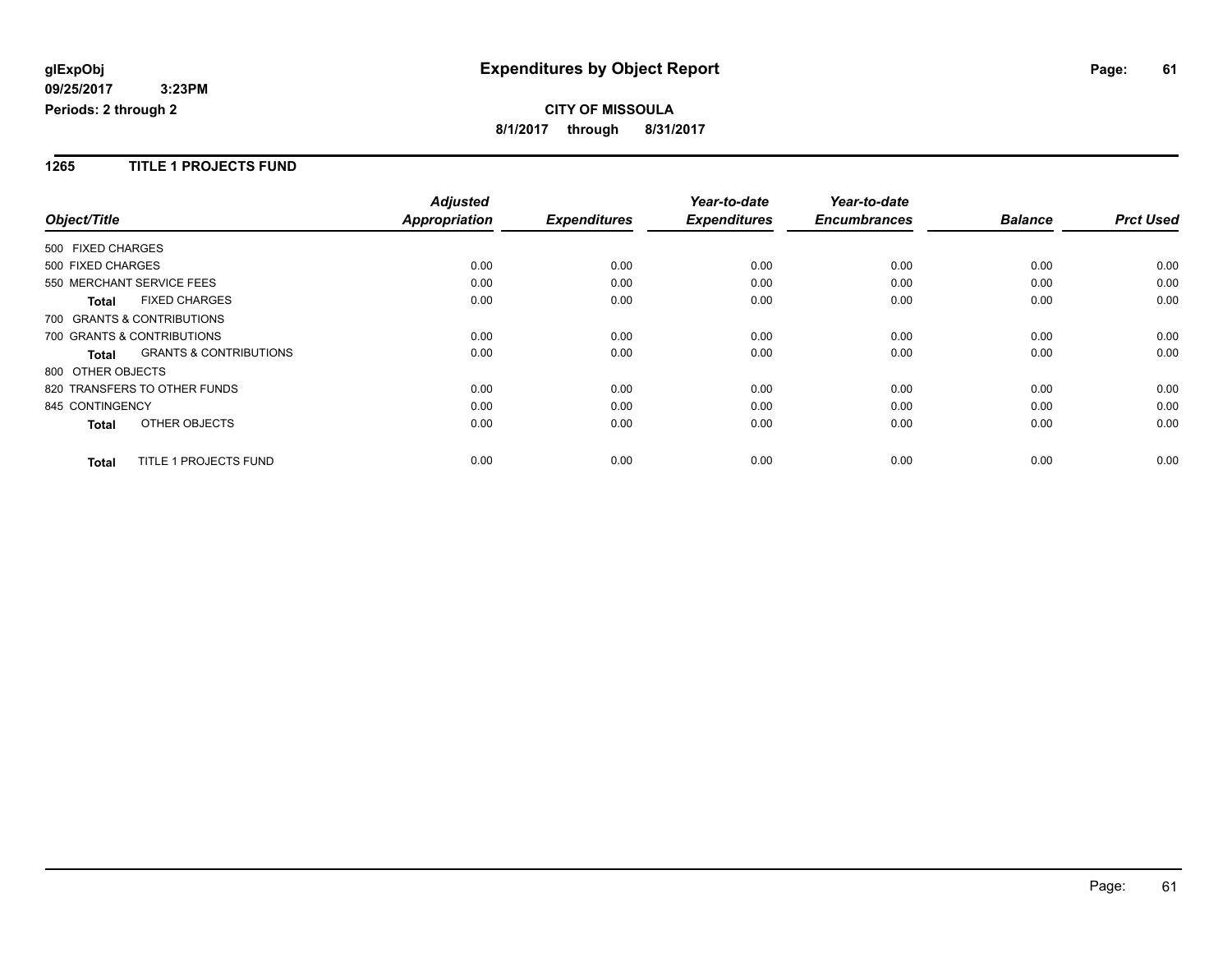**8/1/2017 through 8/31/2017**

# **1396 PROGRAM INCOME REVOLVING LOAN PROGRAM**

**390 NON-DEPARTMENTAL**

|                                                   | <b>Adjusted</b>      |                     | Year-to-date        | Year-to-date        |                |                  |
|---------------------------------------------------|----------------------|---------------------|---------------------|---------------------|----------------|------------------|
| Object/Title                                      | <b>Appropriation</b> | <b>Expenditures</b> | <b>Expenditures</b> | <b>Encumbrances</b> | <b>Balance</b> | <b>Prct Used</b> |
| 300 PURCHASED SERVICES                            |                      |                     |                     |                     |                |                  |
| 350 PROFESSIONAL SERVICES                         | 0.00                 | 0.00                | 0.00                | 0.00                | 0.00           | 0.00             |
| PURCHASED SERVICES<br><b>Total</b>                | 0.00                 | 0.00                | 0.00                | 0.00                | 0.00           | 0.00             |
| 500 FIXED CHARGES                                 |                      |                     |                     |                     |                |                  |
| 550 MERCHANT SERVICE FEES                         | 0.00                 | 0.00                | 0.00                | 0.00                | 0.00           | 0.00             |
| <b>FIXED CHARGES</b><br><b>Total</b>              | 0.00                 | 0.00                | 0.00                | 0.00                | 0.00           | 0.00             |
| 700 GRANTS & CONTRIBUTIONS                        |                      |                     |                     |                     |                |                  |
| 700 GRANTS & CONTRIBUTIONS                        | 0.00                 | 0.00                | 0.00                | 0.00                | 0.00           | 0.00             |
| <b>GRANTS &amp; CONTRIBUTIONS</b><br><b>Total</b> | 0.00                 | 0.00                | 0.00                | 0.00                | 0.00           | 0.00             |
| NON-DEPARTMENTAL<br><b>Total</b>                  | 0.00                 | 0.00                | 0.00                | 0.00                | 0.00           | 0.00             |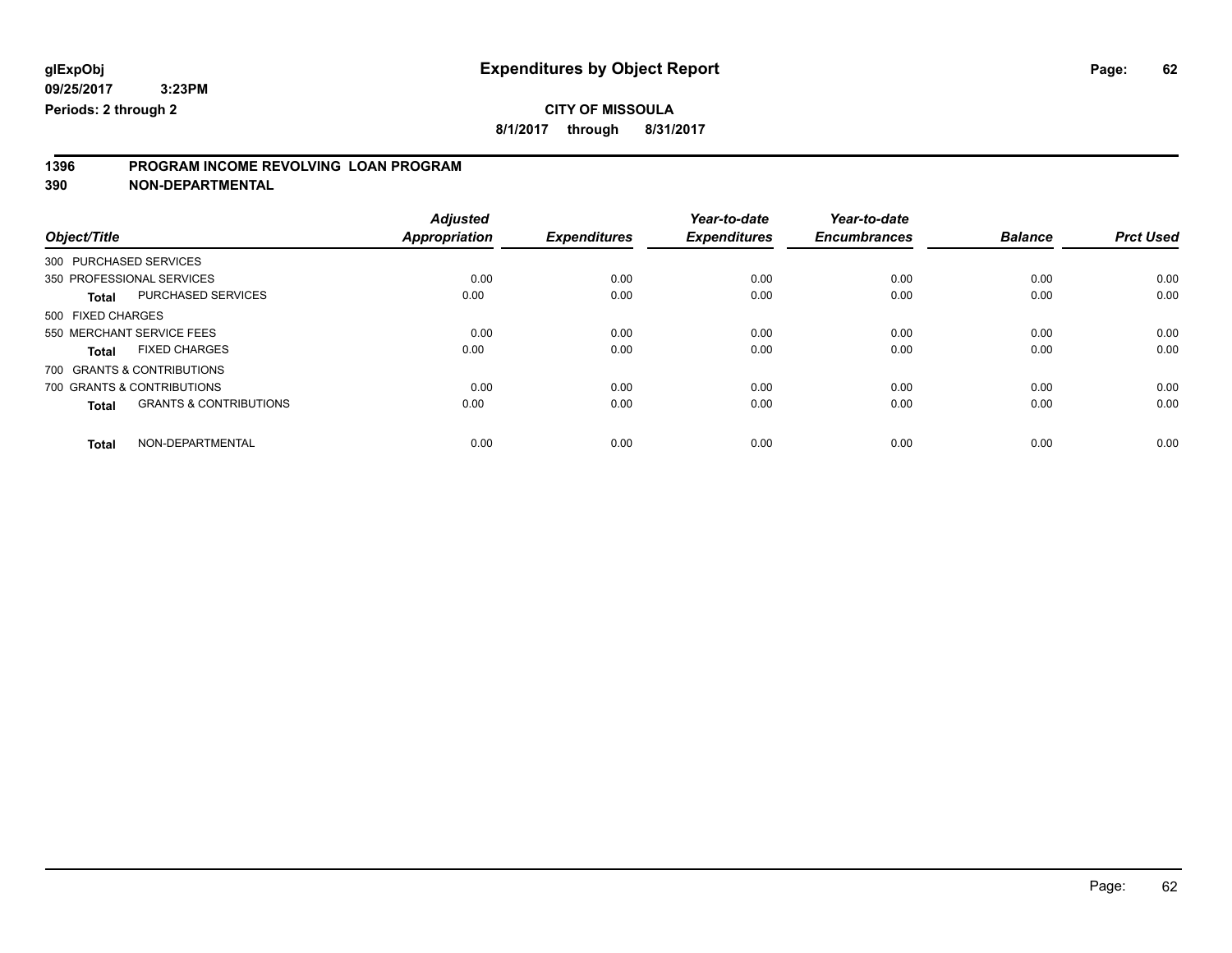#### **1396 PROGRAM INCOME REVOLVING LOAN PROGRAM**

| Object/Title           |                                   | <b>Adjusted</b><br><b>Appropriation</b> | <b>Expenditures</b> | Year-to-date<br><b>Expenditures</b> | Year-to-date<br><b>Encumbrances</b> | <b>Balance</b> | <b>Prct Used</b> |
|------------------------|-----------------------------------|-----------------------------------------|---------------------|-------------------------------------|-------------------------------------|----------------|------------------|
| 300 PURCHASED SERVICES |                                   |                                         |                     |                                     |                                     |                |                  |
|                        | 350 PROFESSIONAL SERVICES         | 0.00                                    | 0.00                | 0.00                                | 0.00                                | 0.00           | 0.00             |
| Total                  | PURCHASED SERVICES                | 0.00                                    | 0.00                | 0.00                                | 0.00                                | 0.00           | 0.00             |
| 500 FIXED CHARGES      |                                   |                                         |                     |                                     |                                     |                |                  |
|                        | 550 MERCHANT SERVICE FEES         | 0.00                                    | 0.00                | 0.00                                | 0.00                                | 0.00           | 0.00             |
| Total                  | <b>FIXED CHARGES</b>              | 0.00                                    | 0.00                | 0.00                                | 0.00                                | 0.00           | 0.00             |
|                        | 700 GRANTS & CONTRIBUTIONS        |                                         |                     |                                     |                                     |                |                  |
|                        | 700 GRANTS & CONTRIBUTIONS        | 0.00                                    | 0.00                | 0.00                                | 0.00                                | 0.00           | 0.00             |
| Total                  | <b>GRANTS &amp; CONTRIBUTIONS</b> | 0.00                                    | 0.00                | 0.00                                | 0.00                                | 0.00           | 0.00             |
| <b>Total</b>           | PROGRAM INCOME REVOLVING LOAN P   | 0.00                                    | 0.00                | 0.00                                | 0.00                                | 0.00           | 0.00             |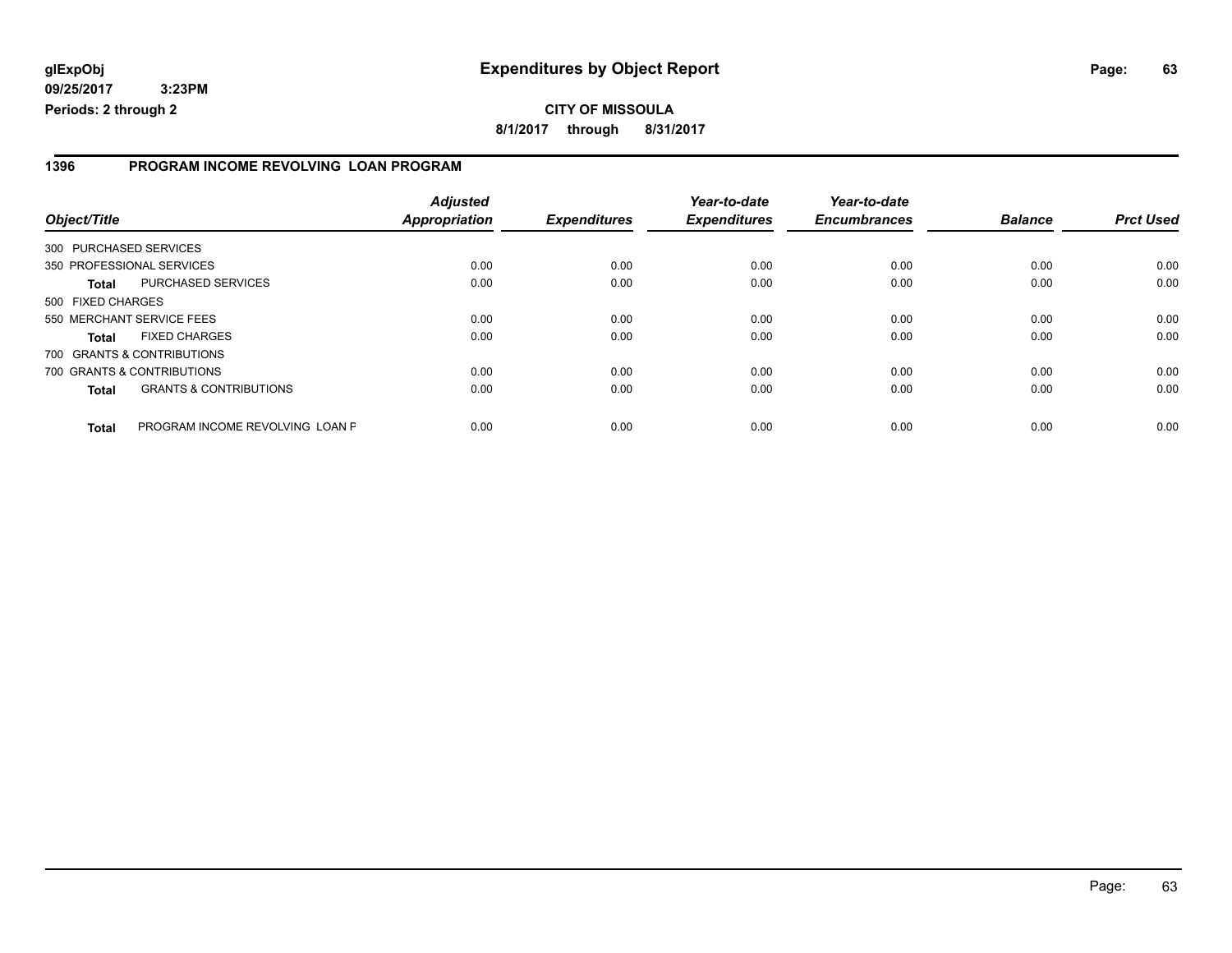**1397 STATE HOME PROGRAM INCOME**

**390 NON-DEPARTMENTAL**

|                        |                                   | <b>Adjusted</b> |                     | Year-to-date        | Year-to-date        |                |                  |
|------------------------|-----------------------------------|-----------------|---------------------|---------------------|---------------------|----------------|------------------|
| Object/Title           |                                   | Appropriation   | <b>Expenditures</b> | <b>Expenditures</b> | <b>Encumbrances</b> | <b>Balance</b> | <b>Prct Used</b> |
| 300 PURCHASED SERVICES |                                   |                 |                     |                     |                     |                |                  |
|                        | 350 PROFESSIONAL SERVICES         | 0.00            | 0.00                | 0.00                | 0.00                | 0.00           | 0.00             |
| <b>Total</b>           | <b>PURCHASED SERVICES</b>         | 0.00            | 0.00                | 0.00                | 0.00                | 0.00           | 0.00             |
| 500 FIXED CHARGES      |                                   |                 |                     |                     |                     |                |                  |
|                        | 550 MERCHANT SERVICE FEES         | 0.00            | 0.00                | 0.00                | 0.00                | 0.00           | 0.00             |
| <b>Total</b>           | <b>FIXED CHARGES</b>              | 0.00            | 0.00                | 0.00                | 0.00                | 0.00           | 0.00             |
|                        | 700 GRANTS & CONTRIBUTIONS        |                 |                     |                     |                     |                |                  |
|                        | 700 GRANTS & CONTRIBUTIONS        | 0.00            | 0.00                | 0.00                | 0.00                | 0.00           | 0.00             |
| <b>Total</b>           | <b>GRANTS &amp; CONTRIBUTIONS</b> | 0.00            | 0.00                | 0.00                | 0.00                | 0.00           | 0.00             |
| <b>Total</b>           | NON-DEPARTMENTAL                  | 0.00            | 0.00                | 0.00                | 0.00                | 0.00           | 0.00             |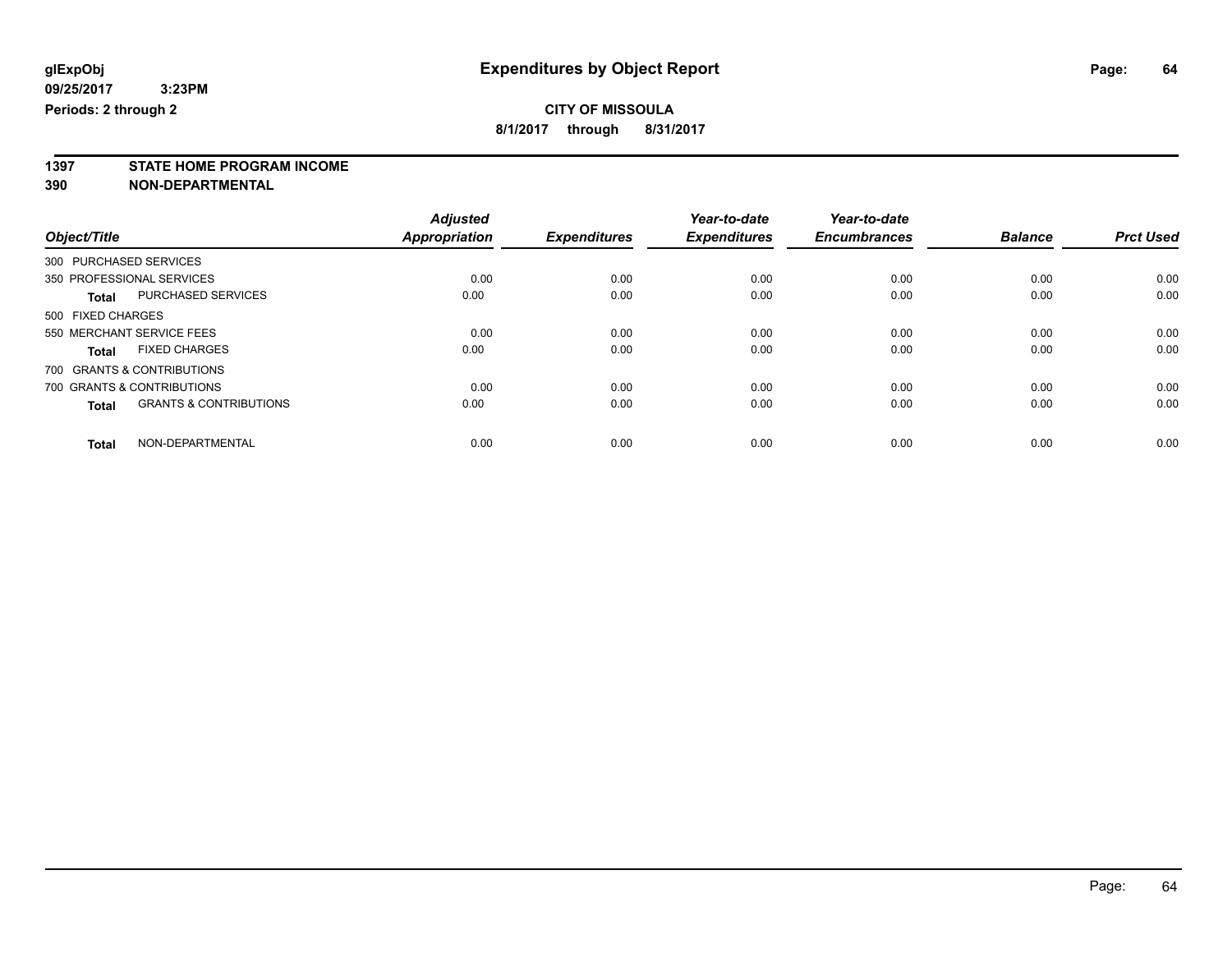## **CITY OF MISSOULA 8/1/2017 through 8/31/2017**

#### **1397 STATE HOME PROGRAM INCOME**

|                   |                                   | <b>Adjusted</b> |                     | Year-to-date        | Year-to-date        |                |                  |
|-------------------|-----------------------------------|-----------------|---------------------|---------------------|---------------------|----------------|------------------|
| Object/Title      |                                   | Appropriation   | <b>Expenditures</b> | <b>Expenditures</b> | <b>Encumbrances</b> | <b>Balance</b> | <b>Prct Used</b> |
|                   | 300 PURCHASED SERVICES            |                 |                     |                     |                     |                |                  |
|                   | 350 PROFESSIONAL SERVICES         | 0.00            | 0.00                | 0.00                | 0.00                | 0.00           | 0.00             |
| Total             | PURCHASED SERVICES                | 0.00            | 0.00                | 0.00                | 0.00                | 0.00           | 0.00             |
| 500 FIXED CHARGES |                                   |                 |                     |                     |                     |                |                  |
|                   | 550 MERCHANT SERVICE FEES         | 0.00            | 0.00                | 0.00                | 0.00                | 0.00           | 0.00             |
| <b>Total</b>      | <b>FIXED CHARGES</b>              | 0.00            | 0.00                | 0.00                | 0.00                | 0.00           | 0.00             |
|                   | 700 GRANTS & CONTRIBUTIONS        |                 |                     |                     |                     |                |                  |
|                   | 700 GRANTS & CONTRIBUTIONS        | 0.00            | 0.00                | 0.00                | 0.00                | 0.00           | 0.00             |
| <b>Total</b>      | <b>GRANTS &amp; CONTRIBUTIONS</b> | 0.00            | 0.00                | 0.00                | 0.00                | 0.00           | 0.00             |
| <b>Total</b>      | STATE HOME PROGRAM INCOME         | 0.00            | 0.00                | 0.00                | 0.00                | 0.00           | 0.00             |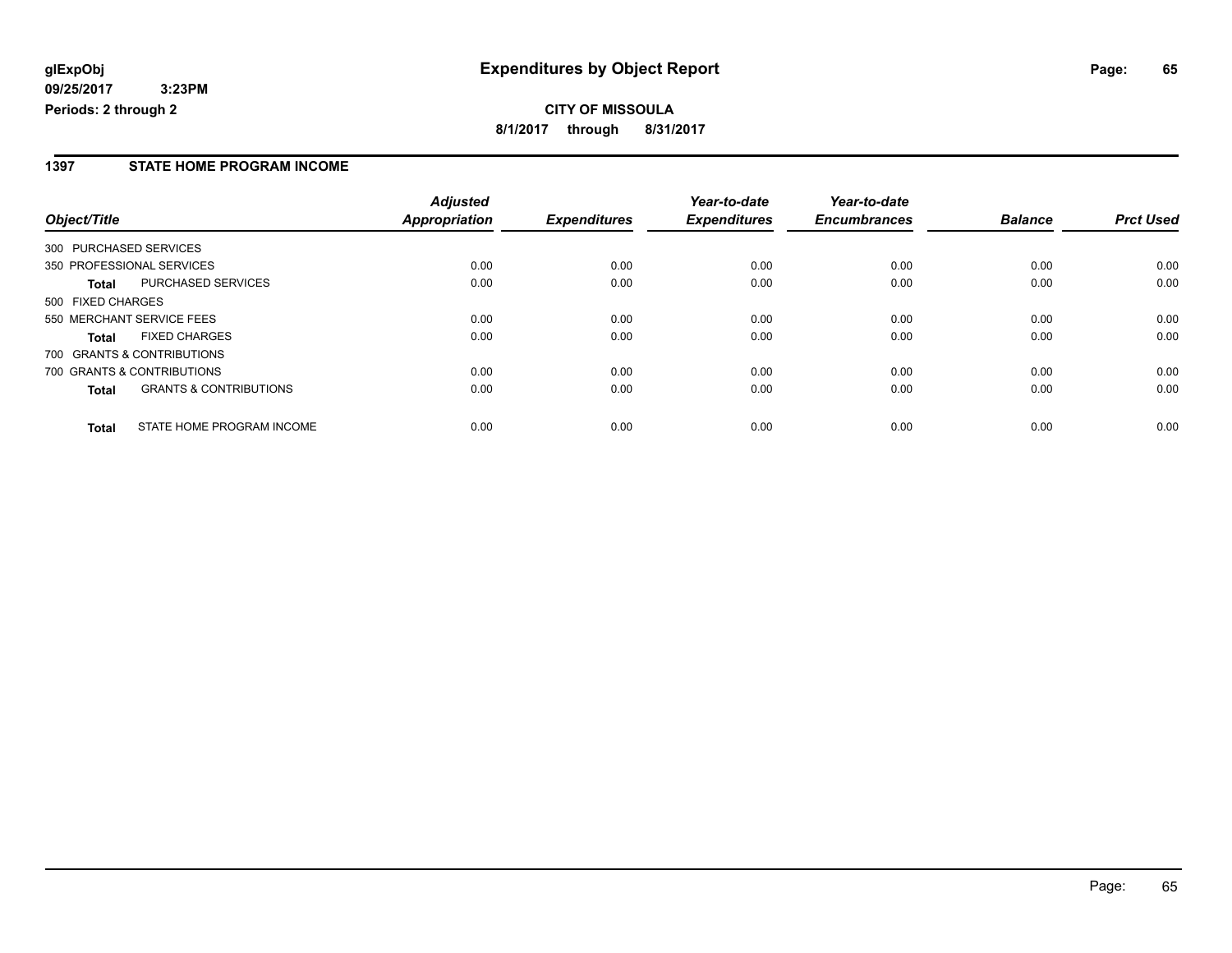# **2250 PLANNING FUND**

**250 DEVELOPMENT SERVICES**

|                                            | <b>Adjusted</b>      |                     | Year-to-date        | Year-to-date        |                |                  |
|--------------------------------------------|----------------------|---------------------|---------------------|---------------------|----------------|------------------|
| Object/Title                               | <b>Appropriation</b> | <b>Expenditures</b> | <b>Expenditures</b> | <b>Encumbrances</b> | <b>Balance</b> | <b>Prct Used</b> |
| 100 PERSONAL SERVICES                      |                      |                     |                     |                     |                |                  |
| 110 SALARIES AND WAGES                     | 0.00                 | 21,407.14           | 36,504.88           | 0.00                | $-36,504.88$   | 0.00             |
| 140 EMPLOYER CONTRIBUTIONS                 | 0.00                 | 7,924.93            | 17,691.21           | 0.00                | $-17,691.21$   | 0.00             |
| <b>141 STATE RETIREMENT CONTRIBUTIONS</b>  | 0.00                 | 34.96               | 34.96               | 0.00                | $-34.96$       | 0.00             |
| PERSONAL SERVICES<br>Total                 | 0.00                 | 29,367.03           | 54,231.05           | 0.00                | $-54,231.05$   | 0.00             |
| 200 SUPPLIES                               |                      |                     |                     |                     |                |                  |
| 210 OFFICE SUPPLIES                        | 0.00                 | 76.75               | 76.75               | 0.00                | $-76.75$       | 0.00             |
| 220 OPERATING SUPPLIES                     | 0.00                 | 0.00                | 0.00                | 0.00                | 0.00           | 0.00             |
| 231 GASOLINE                               | 0.00                 | 0.00                | 0.00                | 0.00                | 0.00           | 0.00             |
| 240 OTHER SUPPLIES                         | 0.00                 | 0.00                | 0.00                | 0.00                | 0.00           | 0.00             |
| <b>SUPPLIES</b><br>Total                   | 0.00                 | 76.75               | 76.75               | 0.00                | $-76.75$       | 0.00             |
| 300 PURCHASED SERVICES                     |                      |                     |                     |                     |                |                  |
| 310 COMMUNICATIONS                         | 0.00                 | 5.67                | 5.67                | 0.00                | $-5.67$        | 0.00             |
| 320 PRINTING & DUPLICATING                 | 0.00                 | 104.98              | 104.98              | 0.00                | $-104.98$      | 0.00             |
| 330 PUBLICITY, SUBSCRIPTIONS & DUES        | 0.00                 | 0.00                | 0.00                | 0.00                | 0.00           | 0.00             |
| 344 TELEPHONE SERVICE                      | 0.00                 | 1.55                | 1.55                | 0.00                | $-1.55$        | 0.00             |
| 350 PROFESSIONAL SERVICES                  | 0.00                 | 0.00                | 0.00                | 0.00                | 0.00           | 0.00             |
| 360 REPAIR & MAINTENANCE                   | 0.00                 | 0.00                | 0.00                | 0.00                | 0.00           | 0.00             |
| 370 TRAVEL                                 | 0.00                 | 0.00                | 0.00                | 0.00                | 0.00           | 0.00             |
| 380 TRAINING                               | 0.00                 | 0.00                | 0.00                | 0.00                | 0.00           | 0.00             |
| 390 OTHER PURCHASED SERVICES               | 0.00                 | 0.00                | 0.00                | 0.00                | 0.00           | 0.00             |
| PURCHASED SERVICES<br>Total                | 0.00                 | 112.20              | 112.20              | 0.00                | $-112.20$      | 0.00             |
| 500 FIXED CHARGES                          |                      |                     |                     |                     |                |                  |
| 500 FIXED CHARGES                          | 0.00                 | 0.00                | 0.00                | 0.00                | 0.00           | 0.00             |
| 550 MERCHANT SERVICE FEES                  | 0.00                 | 0.00                | 0.00                | 0.00                | 0.00           | 0.00             |
| <b>FIXED CHARGES</b><br>Total              | 0.00                 | 0.00                | 0.00                | 0.00                | 0.00           | 0.00             |
| 700 GRANTS & CONTRIBUTIONS                 |                      |                     |                     |                     |                |                  |
| 700 GRANTS & CONTRIBUTIONS                 | 0.00                 | 0.00                | 31,560.00           | 0.00                | $-31,560.00$   | 0.00             |
| <b>GRANTS &amp; CONTRIBUTIONS</b><br>Total | 0.00                 | 0.00                | 31,560.00           | 0.00                | $-31,560.00$   | 0.00             |
| 800 OTHER OBJECTS                          |                      |                     |                     |                     |                |                  |
| 820 TRANSFERS TO OTHER FUNDS               | 0.00                 | 0.00                | 0.00                | 0.00                | 0.00           | 0.00             |
| 845 CONTINGENCY                            | 0.00                 | 0.00                | 0.00                | 0.00                | 0.00           | 0.00             |
| OTHER OBJECTS<br>Total                     | 0.00                 | 0.00                | 0.00                | 0.00                | 0.00           | 0.00             |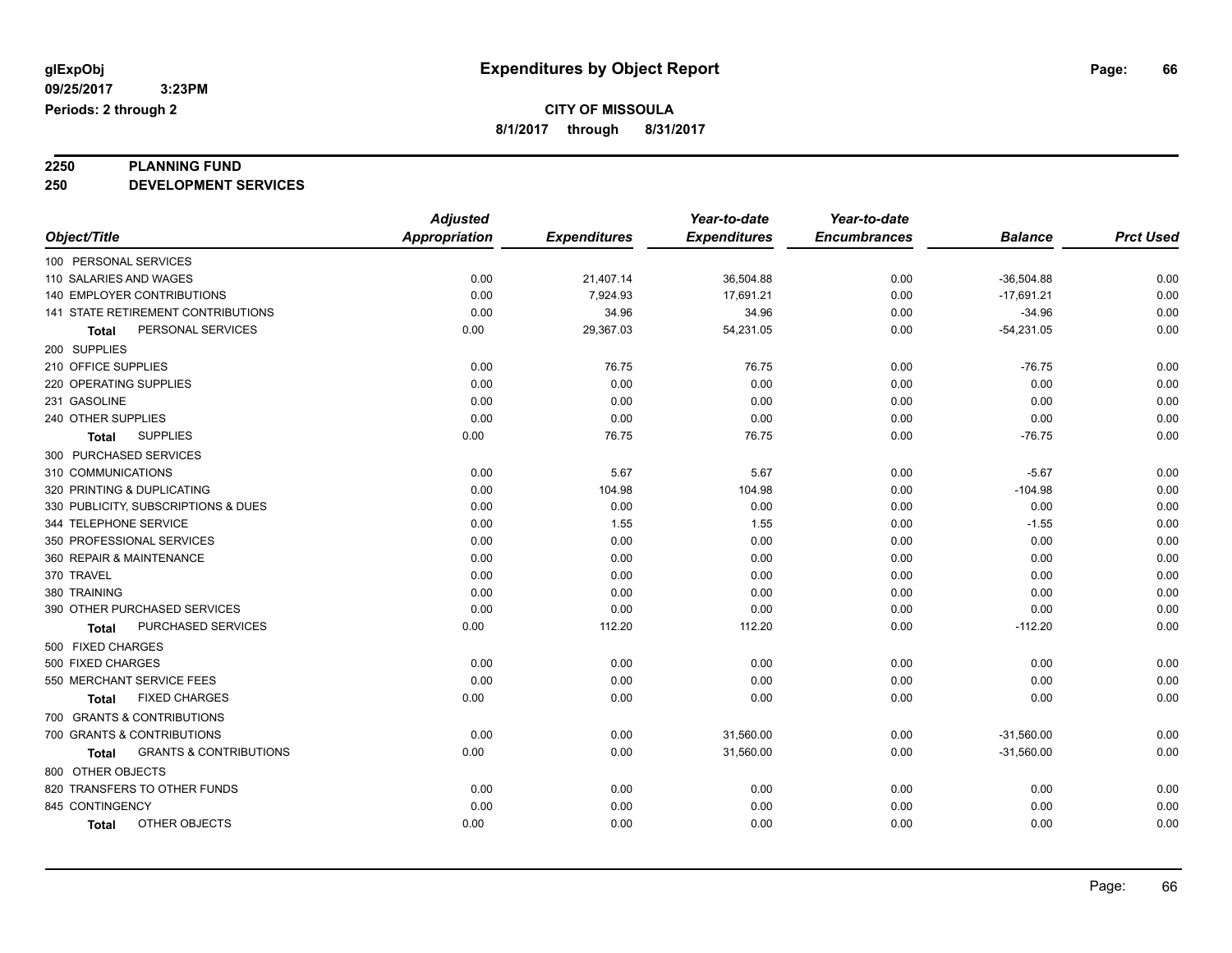| glExpObj<br>09/25/2017 | 3:23PM               | <b>Expenditures by Object Report</b> |                                                 |           |      |              |  | 67   |
|------------------------|----------------------|--------------------------------------|-------------------------------------------------|-----------|------|--------------|--|------|
| Periods: 2 through 2   |                      | 8/1/2017                             | <b>CITY OF MISSOULA</b><br>8/31/2017<br>through |           |      |              |  |      |
| 2250                   | <b>PLANNING FUND</b> |                                      |                                                 |           |      |              |  |      |
| <b>Total</b>           | DEVELOPMENT SERVICES | 0.00                                 | 29,555.98                                       | 85,980.00 | 0.00 | $-85,980.00$ |  | 0.00 |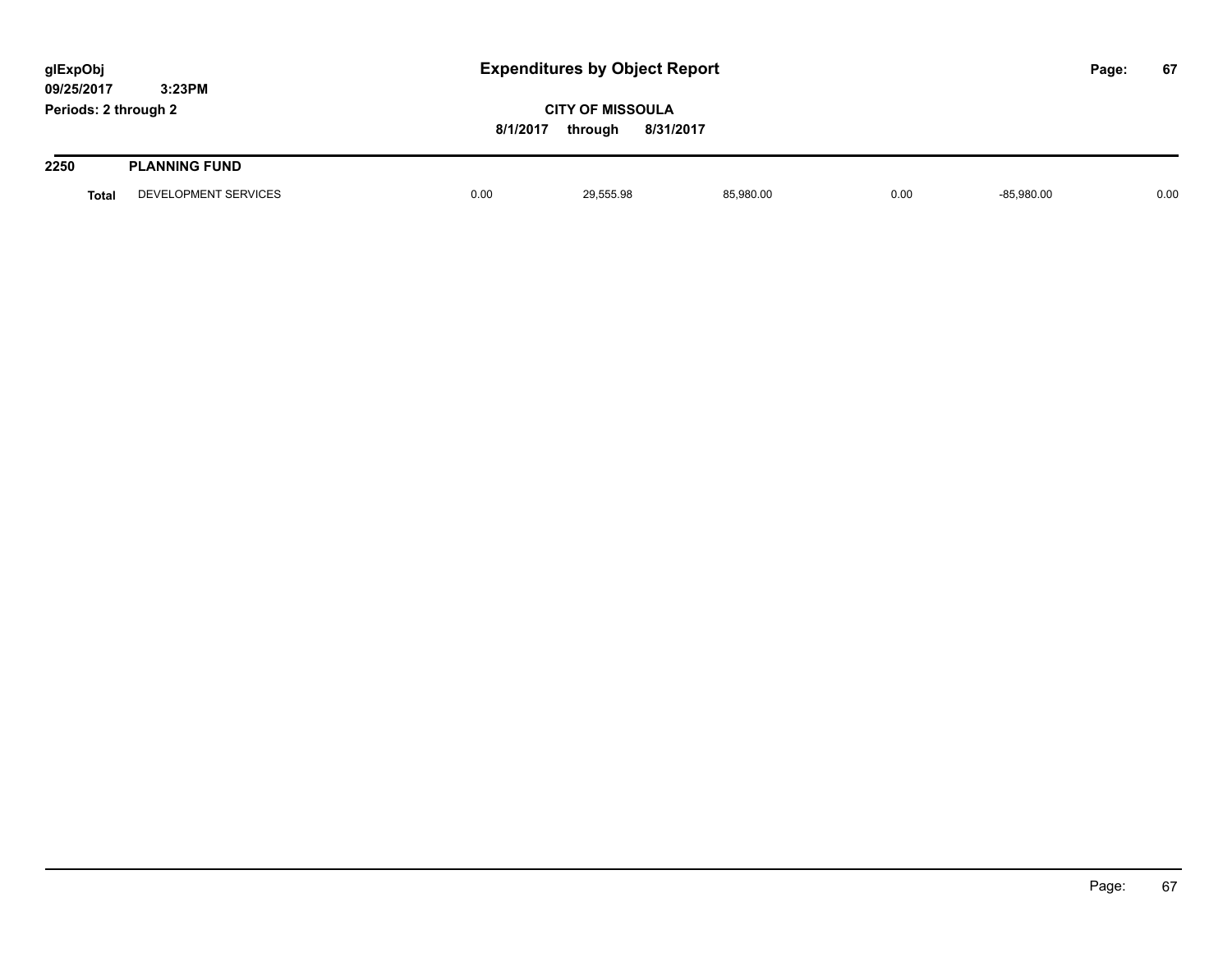**2250 PLANNING FUND**

|                                                   | <b>Adjusted</b>      |                     | Year-to-date        | Year-to-date        |                |                  |
|---------------------------------------------------|----------------------|---------------------|---------------------|---------------------|----------------|------------------|
| Object/Title                                      | <b>Appropriation</b> | <b>Expenditures</b> | <b>Expenditures</b> | <b>Encumbrances</b> | <b>Balance</b> | <b>Prct Used</b> |
| 100 PERSONAL SERVICES                             |                      |                     |                     |                     |                |                  |
| 110 SALARIES AND WAGES                            | 0.00                 | 21,407.14           | 36,504.88           | 0.00                | $-36,504.88$   | 0.00             |
| <b>140 EMPLOYER CONTRIBUTIONS</b>                 | 0.00                 | 7,924.93            | 17,691.21           | 0.00                | $-17,691.21$   | 0.00             |
| 141 STATE RETIREMENT CONTRIBUTIONS                | 0.00                 | 34.96               | 34.96               | 0.00                | $-34.96$       | 0.00             |
| PERSONAL SERVICES<br><b>Total</b>                 | 0.00                 | 29,367.03           | 54,231.05           | 0.00                | $-54,231.05$   | 0.00             |
| 200 SUPPLIES                                      |                      |                     |                     |                     |                |                  |
| 210 OFFICE SUPPLIES                               | 0.00                 | 76.75               | 76.75               | 0.00                | $-76.75$       | 0.00             |
| 220 OPERATING SUPPLIES                            | 0.00                 | 0.00                | 0.00                | 0.00                | 0.00           | 0.00             |
| 231 GASOLINE                                      | 0.00                 | 0.00                | 0.00                | 0.00                | 0.00           | 0.00             |
| 240 OTHER SUPPLIES                                | 0.00                 | 0.00                | 0.00                | 0.00                | 0.00           | 0.00             |
| <b>SUPPLIES</b><br>Total                          | 0.00                 | 76.75               | 76.75               | 0.00                | $-76.75$       | 0.00             |
| 300 PURCHASED SERVICES                            |                      |                     |                     |                     |                |                  |
| 310 COMMUNICATIONS                                | 0.00                 | 5.67                | 5.67                | 0.00                | $-5.67$        | 0.00             |
| 320 PRINTING & DUPLICATING                        | 0.00                 | 104.98              | 104.98              | 0.00                | $-104.98$      | 0.00             |
| 330 PUBLICITY, SUBSCRIPTIONS & DUES               | 0.00                 | 0.00                | 0.00                | 0.00                | 0.00           | 0.00             |
| 344 TELEPHONE SERVICE                             | 0.00                 | 1.55                | 1.55                | 0.00                | $-1.55$        | 0.00             |
| 350 PROFESSIONAL SERVICES                         | 0.00                 | 0.00                | 0.00                | 0.00                | 0.00           | 0.00             |
| 360 REPAIR & MAINTENANCE                          | 0.00                 | 0.00                | 0.00                | 0.00                | 0.00           | 0.00             |
| 370 TRAVEL                                        | 0.00                 | 0.00                | 0.00                | 0.00                | 0.00           | 0.00             |
| 380 TRAINING                                      | 0.00                 | 0.00                | 0.00                | 0.00                | 0.00           | 0.00             |
| 390 OTHER PURCHASED SERVICES                      | 0.00                 | 0.00                | 0.00                | 0.00                | 0.00           | 0.00             |
| PURCHASED SERVICES<br>Total                       | 0.00                 | 112.20              | 112.20              | 0.00                | $-112.20$      | 0.00             |
| 500 FIXED CHARGES                                 |                      |                     |                     |                     |                |                  |
| 500 FIXED CHARGES                                 | 0.00                 | 0.00                | 0.00                | 0.00                | 0.00           | 0.00             |
| 550 MERCHANT SERVICE FEES                         | 0.00                 | 0.00                | 0.00                | 0.00                | 0.00           | 0.00             |
| <b>FIXED CHARGES</b><br>Total                     | 0.00                 | 0.00                | 0.00                | 0.00                | 0.00           | 0.00             |
| 700 GRANTS & CONTRIBUTIONS                        |                      |                     |                     |                     |                |                  |
| 700 GRANTS & CONTRIBUTIONS                        | 0.00                 | 0.00                | 31,560.00           | 0.00                | $-31,560.00$   | 0.00             |
| <b>GRANTS &amp; CONTRIBUTIONS</b><br><b>Total</b> | 0.00                 | 0.00                | 31,560.00           | 0.00                | $-31,560.00$   | 0.00             |
| 800 OTHER OBJECTS                                 |                      |                     |                     |                     |                |                  |
| 820 TRANSFERS TO OTHER FUNDS                      | 0.00                 | 0.00                | 0.00                | 0.00                | 0.00           | 0.00             |
| 845 CONTINGENCY                                   | 0.00                 | 0.00                | 0.00                | 0.00                | 0.00           | 0.00             |
| OTHER OBJECTS<br><b>Total</b>                     | 0.00                 | 0.00                | 0.00                | 0.00                | 0.00           | 0.00             |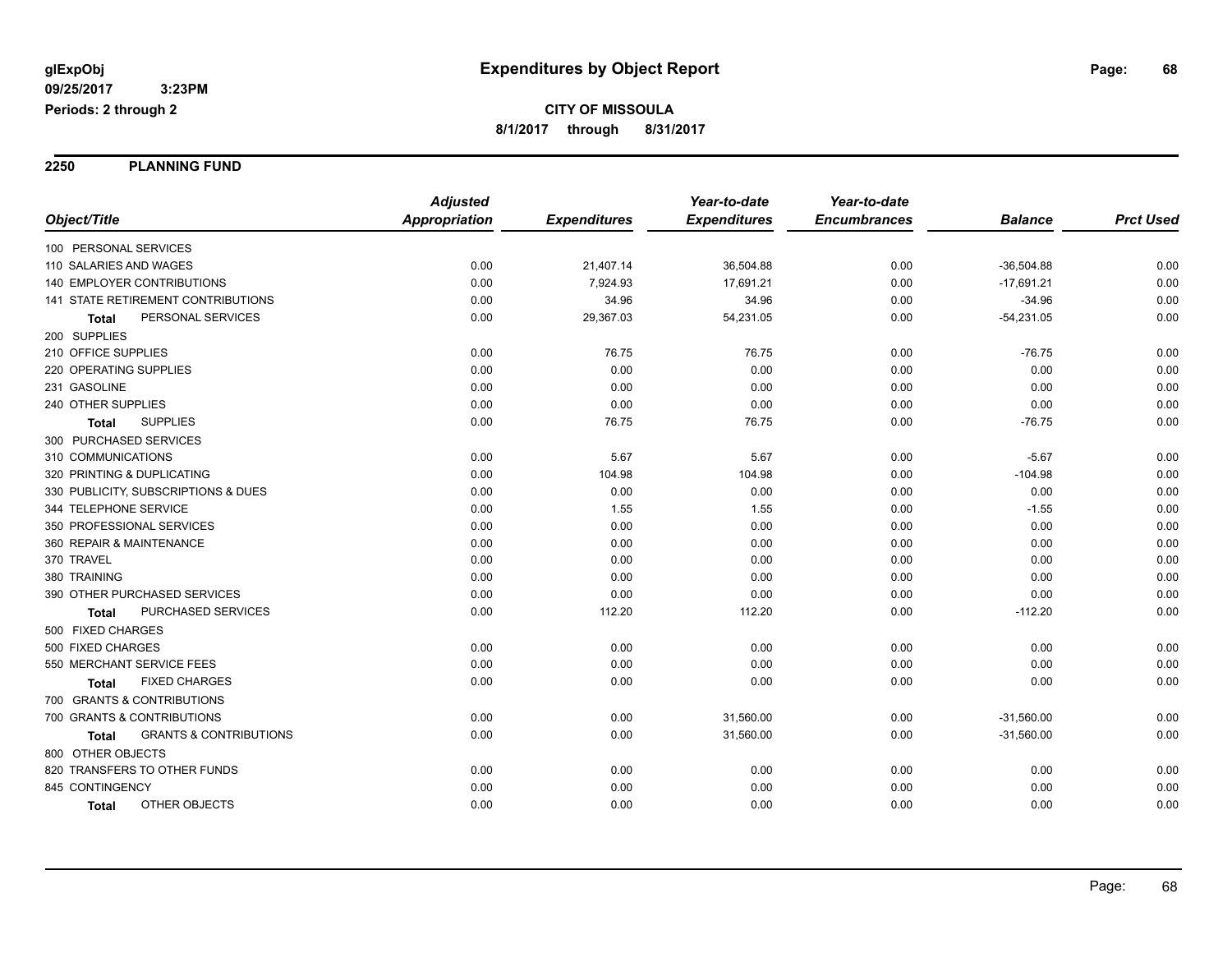| glExpObj<br>09/25/2017 | 3:23PM               | <b>Expenditures by Object Report</b> |           |           |      |              | Page: | 69   |
|------------------------|----------------------|--------------------------------------|-----------|-----------|------|--------------|-------|------|
| Periods: 2 through 2   |                      | <b>CITY OF MISSOULA</b><br>8/1/2017  |           |           |      |              |       |      |
| <b>Total</b>           | <b>PLANNING FUND</b> | 0.00                                 | 29,555.98 | 85,980.00 | 0.00 | $-85,980.00$ |       | 0.00 |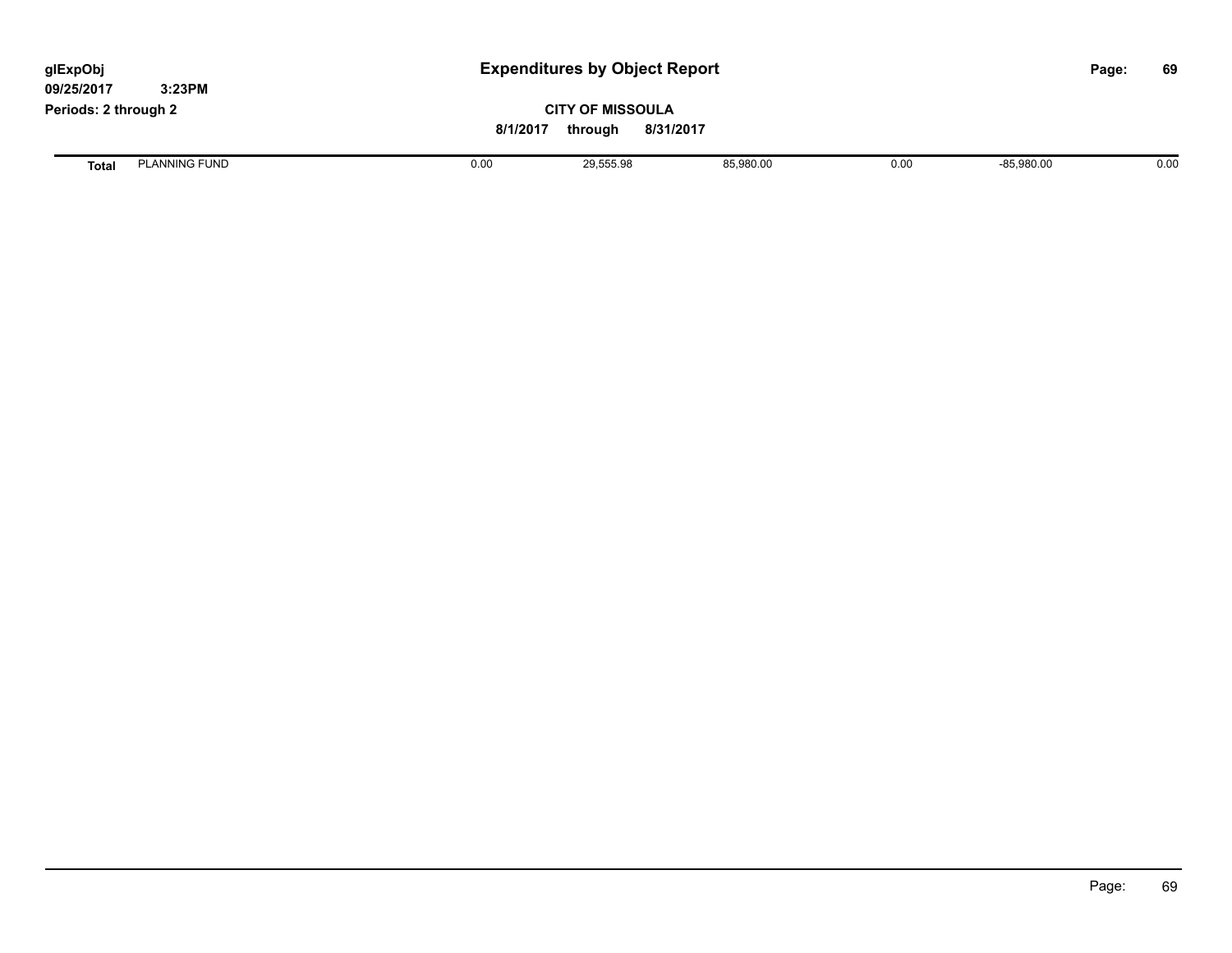**8/1/2017 through 8/31/2017**

# **2310 PUBLIC SAFETY INFORMATION SYSTEMS**

**310 BUILDING INSPECTION**

|              |                                            | <b>Adjusted</b> |                     | Year-to-date        | Year-to-date        |                |                  |
|--------------|--------------------------------------------|-----------------|---------------------|---------------------|---------------------|----------------|------------------|
| Object/Title |                                            | Appropriation   | <b>Expenditures</b> | <b>Expenditures</b> | <b>Encumbrances</b> | <b>Balance</b> | <b>Prct Used</b> |
| 200 SUPPLIES |                                            |                 |                     |                     |                     |                |                  |
|              | 210 OFFICE SUPPLIES                        | 0.00            | 0.00                | 0.00                | 0.00                | 0.00           | 0.00             |
|              | 220 OPERATING SUPPLIES                     | 0.00            | 0.00                | 0.00                | 0.00                | 0.00           | 0.00             |
|              | <b>SUPPLIES</b><br><b>Total</b>            | 0.00            | 0.00                | 0.00                | 0.00                | 0.00           | 0.00             |
|              | 500 FIXED CHARGES                          |                 |                     |                     |                     |                |                  |
|              | 550 MERCHANT SERVICE FEES                  | 0.00            | 0.00                | 0.00                | 0.00                | 0.00           | 0.00             |
|              | <b>FIXED CHARGES</b><br><b>Total</b>       | 0.00            | 0.00                | 0.00                | 0.00                | 0.00           | 0.00             |
|              | 800 OTHER OBJECTS                          |                 |                     |                     |                     |                |                  |
|              | 845 CONTINGENCY                            | 0.00            | 0.00                | 0.00                | 0.00                | 0.00           | 0.00             |
|              | OTHER OBJECTS<br><b>Total</b>              | 0.00            | 0.00                | 0.00                | 0.00                | 0.00           | 0.00             |
|              | 900 CAPITAL OUTLAY                         |                 |                     |                     |                     |                |                  |
|              | 940 MACHINERY & EQUIPMENT                  | 0.00            | 0.00                | 0.00                | 0.00                | 0.00           | 0.00             |
|              | <b>CAPITAL OUTLAY</b><br><b>Total</b>      | 0.00            | 0.00                | 0.00                | 0.00                | 0.00           | 0.00             |
|              | <b>BUILDING INSPECTION</b><br><b>Total</b> | 0.00            | 0.00                | 0.00                | 0.00                | 0.00           | 0.00             |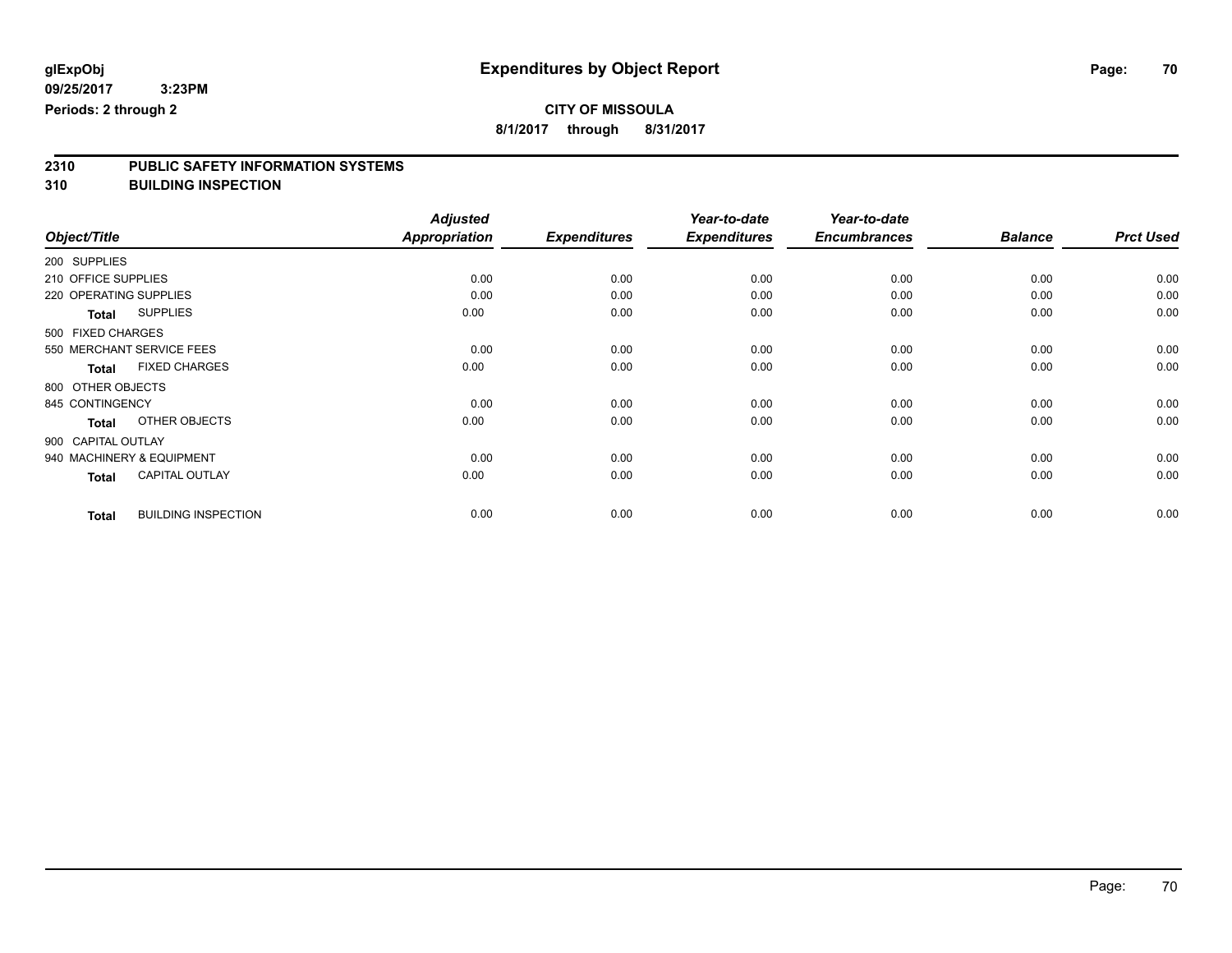#### **2310 PUBLIC SAFETY INFORMATION SYSTEMS**

|                        |                                   | <b>Adjusted</b>      |                     | Year-to-date        | Year-to-date        |                |                  |
|------------------------|-----------------------------------|----------------------|---------------------|---------------------|---------------------|----------------|------------------|
| Object/Title           |                                   | <b>Appropriation</b> | <b>Expenditures</b> | <b>Expenditures</b> | <b>Encumbrances</b> | <b>Balance</b> | <b>Prct Used</b> |
| 200 SUPPLIES           |                                   |                      |                     |                     |                     |                |                  |
| 210 OFFICE SUPPLIES    |                                   | 0.00                 | 0.00                | 0.00                | 0.00                | 0.00           | 0.00             |
| 220 OPERATING SUPPLIES |                                   | 0.00                 | 0.00                | 0.00                | 0.00                | 0.00           | 0.00             |
| Total                  | <b>SUPPLIES</b>                   | 0.00                 | 0.00                | 0.00                | 0.00                | 0.00           | 0.00             |
| 500 FIXED CHARGES      |                                   |                      |                     |                     |                     |                |                  |
|                        | 550 MERCHANT SERVICE FEES         | 0.00                 | 0.00                | 0.00                | 0.00                | 0.00           | 0.00             |
| <b>Total</b>           | <b>FIXED CHARGES</b>              | 0.00                 | 0.00                | 0.00                | 0.00                | 0.00           | 0.00             |
| 800 OTHER OBJECTS      |                                   |                      |                     |                     |                     |                |                  |
| 845 CONTINGENCY        |                                   | 0.00                 | 0.00                | 0.00                | 0.00                | 0.00           | 0.00             |
| <b>Total</b>           | OTHER OBJECTS                     | 0.00                 | 0.00                | 0.00                | 0.00                | 0.00           | 0.00             |
| 900 CAPITAL OUTLAY     |                                   |                      |                     |                     |                     |                |                  |
|                        | 940 MACHINERY & EQUIPMENT         | 0.00                 | 0.00                | 0.00                | 0.00                | 0.00           | 0.00             |
| Total                  | <b>CAPITAL OUTLAY</b>             | 0.00                 | 0.00                | 0.00                | 0.00                | 0.00           | 0.00             |
| <b>Total</b>           | PUBLIC SAFETY INFORMATION SYSTEM! | 0.00                 | 0.00                | 0.00                | 0.00                | 0.00           | 0.00             |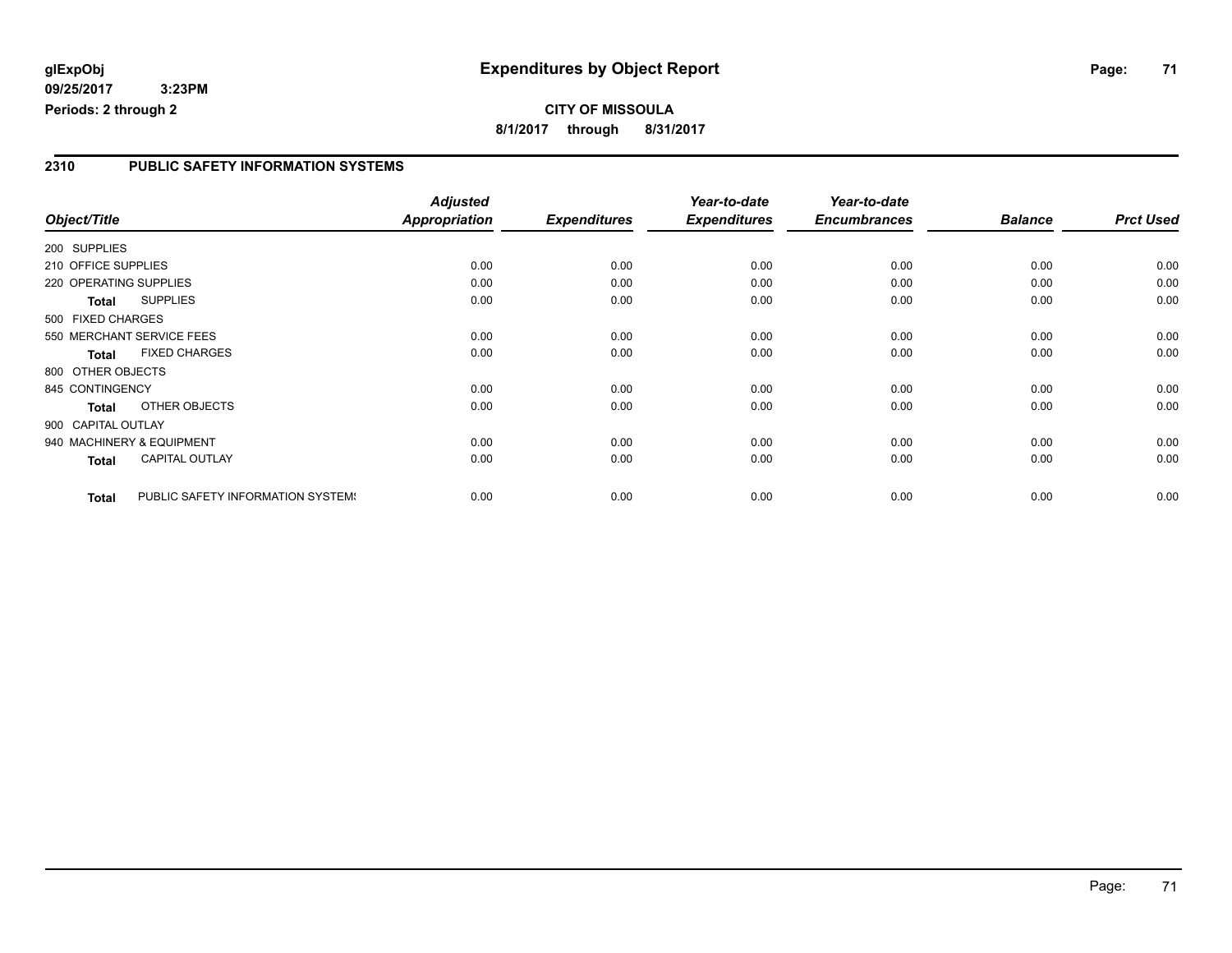# **2321 IMPACT FEE FUND**

**390 NON-DEPARTMENTAL**

|                    |                                         | <b>Adjusted</b>      |                     | Year-to-date        | Year-to-date        |                |                  |
|--------------------|-----------------------------------------|----------------------|---------------------|---------------------|---------------------|----------------|------------------|
| Object/Title       |                                         | <b>Appropriation</b> | <b>Expenditures</b> | <b>Expenditures</b> | <b>Encumbrances</b> | <b>Balance</b> | <b>Prct Used</b> |
|                    | 300 PURCHASED SERVICES                  |                      |                     |                     |                     |                |                  |
|                    | 350 PROFESSIONAL SERVICES               | 0.00                 | 0.00                | 0.00                | 0.00                | 0.00           | 0.00             |
| <b>Total</b>       | PURCHASED SERVICES                      | 0.00                 | 0.00                | 0.00                | 0.00                | 0.00           | 0.00             |
| 500 FIXED CHARGES  |                                         |                      |                     |                     |                     |                |                  |
|                    | 550 MERCHANT SERVICE FEES               | 0.00                 | 0.00                | 0.00                | 0.00                | 0.00           | 0.00             |
| <b>Total</b>       | <b>FIXED CHARGES</b>                    | 0.00                 | 0.00                | 0.00                | 0.00                | 0.00           | 0.00             |
|                    | 700 GRANTS & CONTRIBUTIONS              |                      |                     |                     |                     |                |                  |
|                    | 700 GRANTS & CONTRIBUTIONS              | 0.00                 | 0.00                | 0.00                | 0.00                | 0.00           | 0.00             |
| <b>Total</b>       | <b>GRANTS &amp; CONTRIBUTIONS</b>       | 0.00                 | 0.00                | 0.00                | 0.00                | 0.00           | 0.00             |
| 800 OTHER OBJECTS  |                                         |                      |                     |                     |                     |                |                  |
|                    | 820 TRANSFERS TO OTHER FUNDS            | 0.00                 | 0.00                | 0.00                | 0.00                | 0.00           | 0.00             |
| Total              | OTHER OBJECTS                           | 0.00                 | 0.00                | 0.00                | 0.00                | 0.00           | 0.00             |
| 900 CAPITAL OUTLAY |                                         |                      |                     |                     |                     |                |                  |
| 930 IMPROVEMENTS   |                                         | 0.00                 | $-22,627.40$        | $-22,627.40$        | 0.00                | 22,627.40      | 0.00             |
|                    | 940 CONFINED SPACE RESCUE TRAINING PROP | 0.00                 | 237.02              | 237.02              | 0.00                | $-237.02$      | 0.00             |
| <b>Total</b>       | CAPITAL OUTLAY                          | 0.00                 | $-22,390.38$        | $-22,390.38$        | 0.00                | 22,390.38      | 0.00             |
| <b>Total</b>       | NON-DEPARTMENTAL                        | 0.00                 | $-22,390.38$        | $-22,390.38$        | 0.00                | 22,390.38      | 0.00             |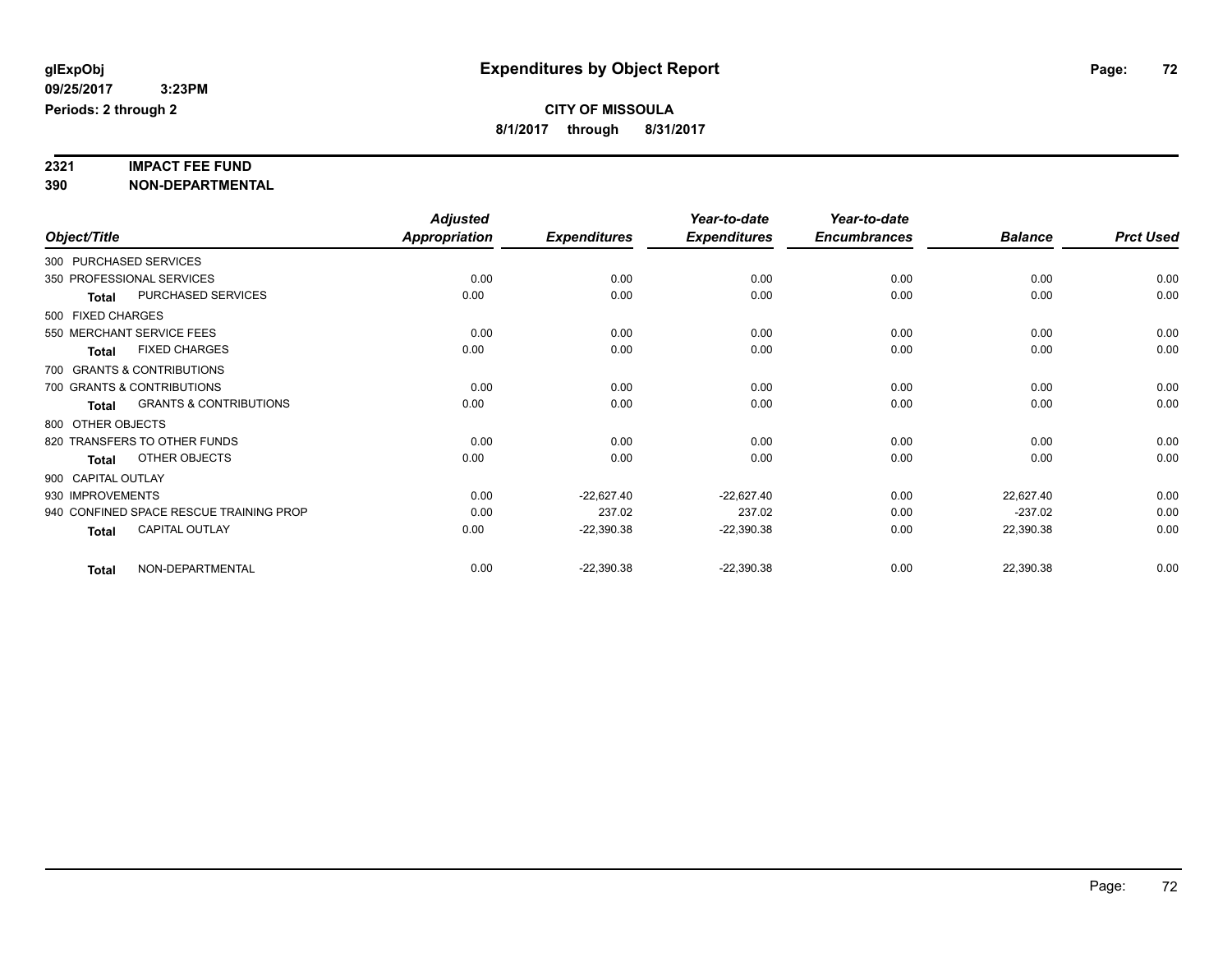**2321 IMPACT FEE FUND**

|                        |                                         | <b>Adjusted</b>      |                     | Year-to-date        | Year-to-date        |                |                  |
|------------------------|-----------------------------------------|----------------------|---------------------|---------------------|---------------------|----------------|------------------|
| Object/Title           |                                         | <b>Appropriation</b> | <b>Expenditures</b> | <b>Expenditures</b> | <b>Encumbrances</b> | <b>Balance</b> | <b>Prct Used</b> |
| 300 PURCHASED SERVICES |                                         |                      |                     |                     |                     |                |                  |
|                        | 350 PROFESSIONAL SERVICES               | 0.00                 | 0.00                | 0.00                | 0.00                | 0.00           | 0.00             |
| <b>Total</b>           | PURCHASED SERVICES                      | 0.00                 | 0.00                | 0.00                | 0.00                | 0.00           | 0.00             |
| 500 FIXED CHARGES      |                                         |                      |                     |                     |                     |                |                  |
|                        | 550 MERCHANT SERVICE FEES               | 0.00                 | 0.00                | 0.00                | 0.00                | 0.00           | 0.00             |
| Total                  | <b>FIXED CHARGES</b>                    | 0.00                 | 0.00                | 0.00                | 0.00                | 0.00           | 0.00             |
|                        | 700 GRANTS & CONTRIBUTIONS              |                      |                     |                     |                     |                |                  |
|                        | 700 GRANTS & CONTRIBUTIONS              | 0.00                 | 0.00                | 0.00                | 0.00                | 0.00           | 0.00             |
| Total                  | <b>GRANTS &amp; CONTRIBUTIONS</b>       | 0.00                 | 0.00                | 0.00                | 0.00                | 0.00           | 0.00             |
| 800 OTHER OBJECTS      |                                         |                      |                     |                     |                     |                |                  |
|                        | 820 TRANSFERS TO OTHER FUNDS            | 0.00                 | 0.00                | 0.00                | 0.00                | 0.00           | 0.00             |
| Total                  | OTHER OBJECTS                           | 0.00                 | 0.00                | 0.00                | 0.00                | 0.00           | 0.00             |
| 900 CAPITAL OUTLAY     |                                         |                      |                     |                     |                     |                |                  |
| 930 IMPROVEMENTS       |                                         | 0.00                 | $-22,627.40$        | $-22,627.40$        | 0.00                | 22,627.40      | 0.00             |
|                        | 940 CONFINED SPACE RESCUE TRAINING PROP | 0.00                 | 237.02              | 237.02              | 0.00                | $-237.02$      | 0.00             |
| <b>Total</b>           | <b>CAPITAL OUTLAY</b>                   | 0.00                 | $-22,390.38$        | $-22,390.38$        | 0.00                | 22,390.38      | 0.00             |
| <b>Total</b>           | <b>IMPACT FEE FUND</b>                  | 0.00                 | $-22,390.38$        | $-22,390.38$        | 0.00                | 22,390.38      | 0.00             |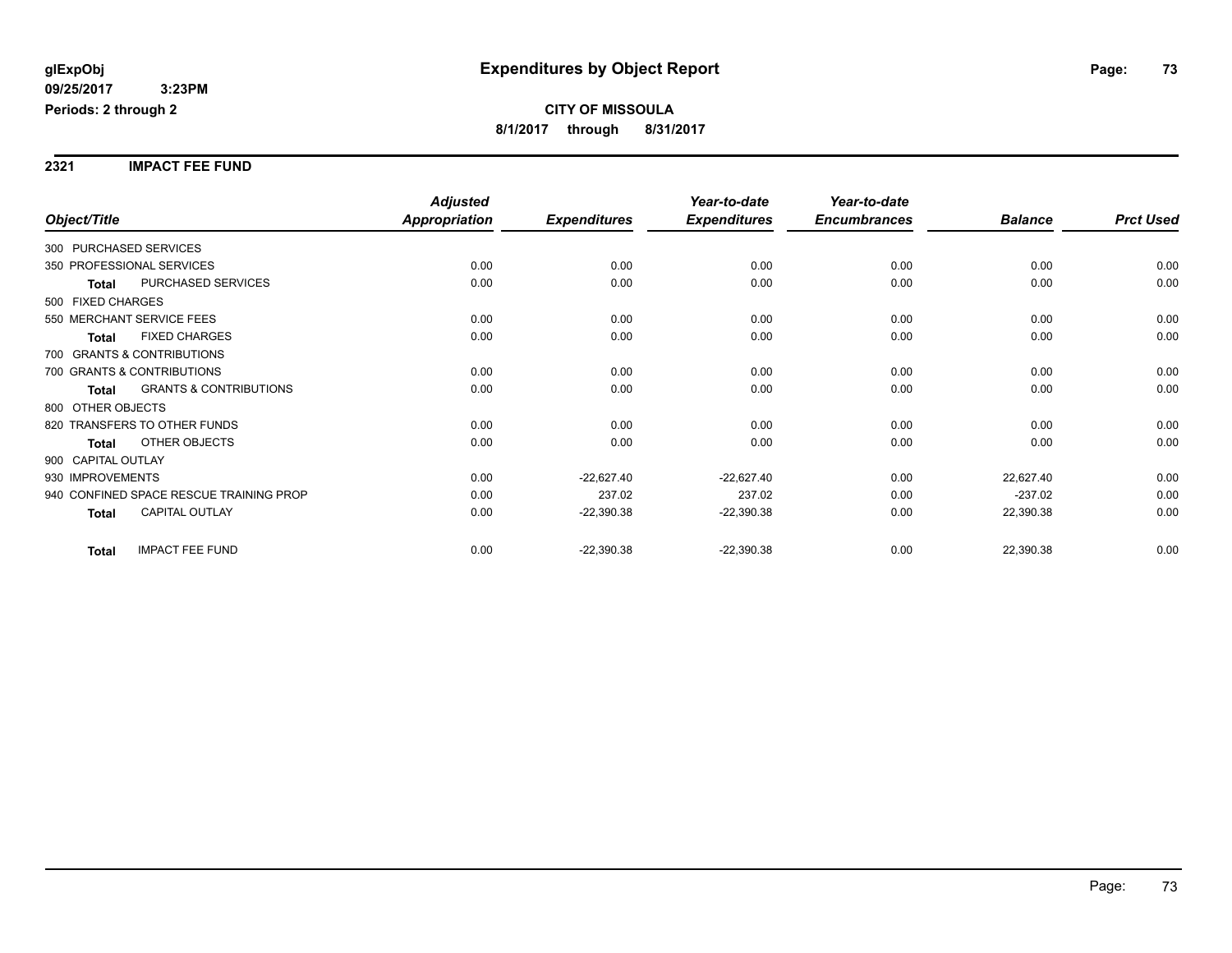## **CITY OF MISSOULA**

**8/1/2017 through 8/31/2017**

# **2322 GEORGE ELMER/CATTLE DR INTERSECTION**

**390 NON-DEPARTMENTAL**

|                        |                              | <b>Adjusted</b> |                     | Year-to-date        | Year-to-date        |                |                  |
|------------------------|------------------------------|-----------------|---------------------|---------------------|---------------------|----------------|------------------|
| Object/Title           |                              | Appropriation   | <b>Expenditures</b> | <b>Expenditures</b> | <b>Encumbrances</b> | <b>Balance</b> | <b>Prct Used</b> |
| 300 PURCHASED SERVICES |                              |                 |                     |                     |                     |                |                  |
|                        | 350 PROFESSIONAL SERVICES    | 0.00            | 0.00                | 0.00                | 0.00                | 0.00           | 0.00             |
| <b>Total</b>           | PURCHASED SERVICES           | 0.00            | 0.00                | 0.00                | 0.00                | 0.00           | 0.00             |
| 500 FIXED CHARGES      |                              |                 |                     |                     |                     |                |                  |
|                        | 550 MERCHANT SERVICE FEES    | 0.00            | 0.00                | 0.00                | 0.00                | 0.00           | 0.00             |
| <b>Total</b>           | <b>FIXED CHARGES</b>         | 0.00            | 0.00                | 0.00                | 0.00                | 0.00           | 0.00             |
| 800 OTHER OBJECTS      |                              |                 |                     |                     |                     |                |                  |
|                        | 820 TRANSFERS TO OTHER FUNDS | 0.00            | 0.00                | 0.00                | 0.00                | 0.00           | 0.00             |
| <b>Total</b>           | OTHER OBJECTS                | 0.00            | 0.00                | 0.00                | 0.00                | 0.00           | 0.00             |
| 900 CAPITAL OUTLAY     |                              |                 |                     |                     |                     |                |                  |
| 930 IMPROVEMENTS       |                              | 0.00            | 0.00                | 0.00                | 0.00                | 0.00           | 0.00             |
| <b>Total</b>           | <b>CAPITAL OUTLAY</b>        | 0.00            | 0.00                | 0.00                | 0.00                | 0.00           | 0.00             |
| <b>Total</b>           | NON-DEPARTMENTAL             | 0.00            | 0.00                | 0.00                | 0.00                | 0.00           | 0.00             |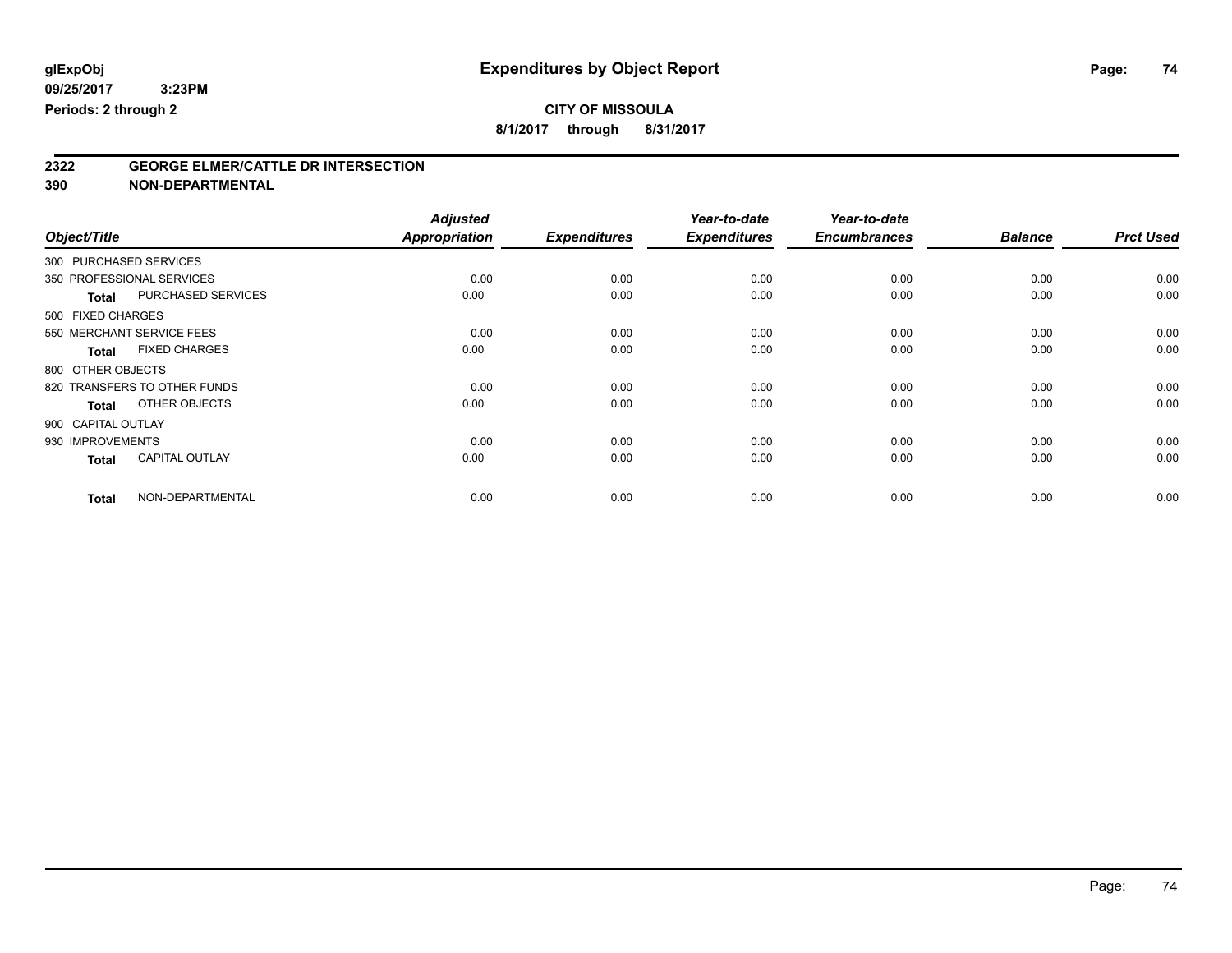#### **2322 GEORGE ELMER/CATTLE DR INTERSECTION**

| Object/Title           |                                         | <b>Adjusted</b><br><b>Appropriation</b> | <b>Expenditures</b> | Year-to-date<br><b>Expenditures</b> | Year-to-date<br><b>Encumbrances</b> | <b>Balance</b> | <b>Prct Used</b> |
|------------------------|-----------------------------------------|-----------------------------------------|---------------------|-------------------------------------|-------------------------------------|----------------|------------------|
| 300 PURCHASED SERVICES |                                         |                                         |                     |                                     |                                     |                |                  |
|                        | 350 PROFESSIONAL SERVICES               | 0.00                                    | 0.00                | 0.00                                | 0.00                                | 0.00           | 0.00             |
| <b>Total</b>           | PURCHASED SERVICES                      | 0.00                                    | 0.00                | 0.00                                | 0.00                                | 0.00           | 0.00             |
| 500 FIXED CHARGES      |                                         |                                         |                     |                                     |                                     |                |                  |
|                        | 550 MERCHANT SERVICE FEES               | 0.00                                    | 0.00                | 0.00                                | 0.00                                | 0.00           | 0.00             |
| <b>Total</b>           | <b>FIXED CHARGES</b>                    | 0.00                                    | 0.00                | 0.00                                | 0.00                                | 0.00           | 0.00             |
| 800 OTHER OBJECTS      |                                         |                                         |                     |                                     |                                     |                |                  |
|                        | 820 TRANSFERS TO OTHER FUNDS            | 0.00                                    | 0.00                | 0.00                                | 0.00                                | 0.00           | 0.00             |
| Total                  | OTHER OBJECTS                           | 0.00                                    | 0.00                | 0.00                                | 0.00                                | 0.00           | 0.00             |
| 900 CAPITAL OUTLAY     |                                         |                                         |                     |                                     |                                     |                |                  |
| 930 IMPROVEMENTS       |                                         | 0.00                                    | 0.00                | 0.00                                | 0.00                                | 0.00           | 0.00             |
| <b>Total</b>           | <b>CAPITAL OUTLAY</b>                   | 0.00                                    | 0.00                | 0.00                                | 0.00                                | 0.00           | 0.00             |
| <b>Total</b>           | <b>GEORGE ELMER/CATTLE DR INTERSECT</b> | 0.00                                    | 0.00                | 0.00                                | 0.00                                | 0.00           | 0.00             |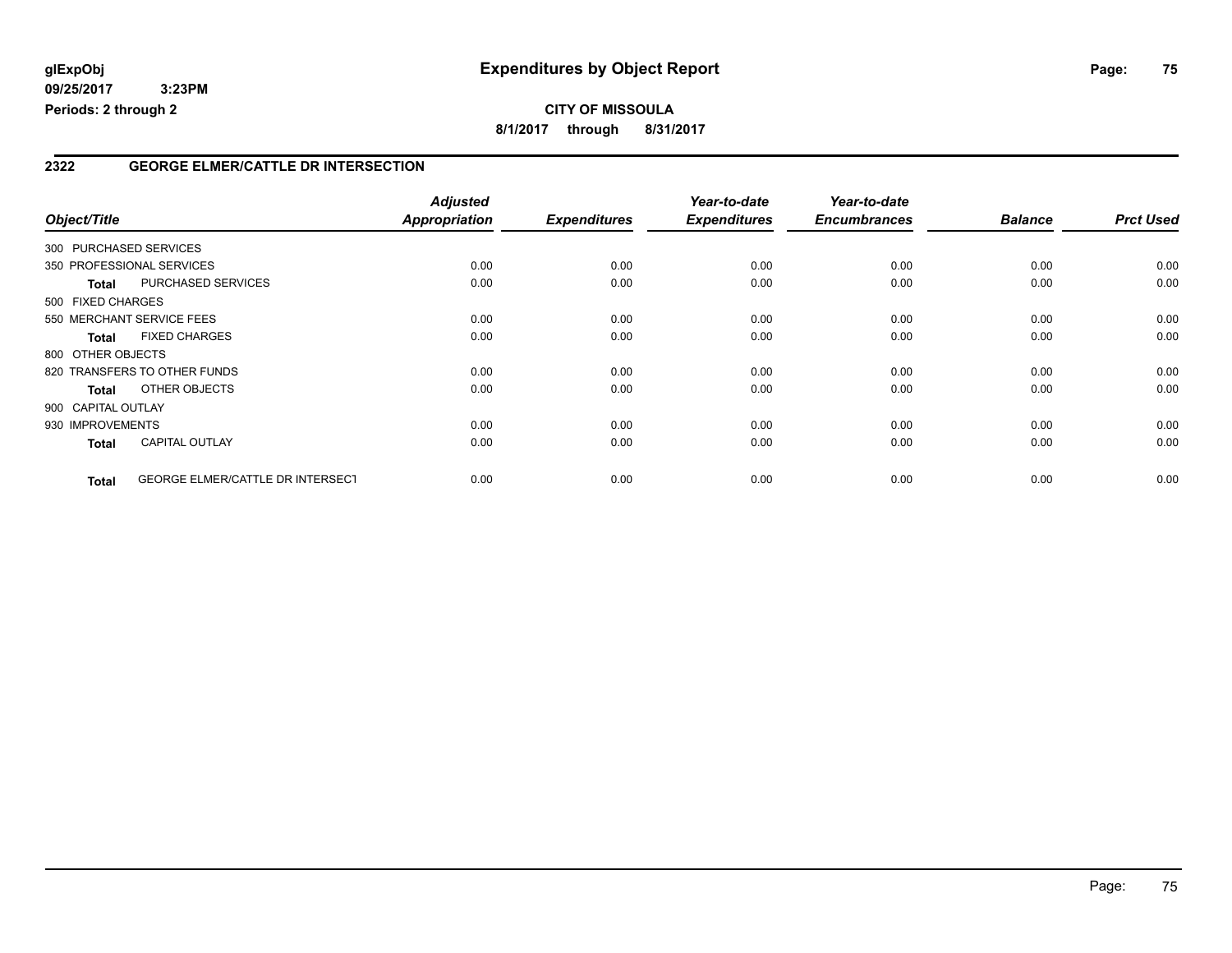**2365 PUBLIC ART FUND**

**220 MAYOR**

|                            |                              | <b>Adjusted</b>      |                     | Year-to-date        | Year-to-date        |                |                  |
|----------------------------|------------------------------|----------------------|---------------------|---------------------|---------------------|----------------|------------------|
| Object/Title               |                              | <b>Appropriation</b> | <b>Expenditures</b> | <b>Expenditures</b> | <b>Encumbrances</b> | <b>Balance</b> | <b>Prct Used</b> |
| 200 SUPPLIES               |                              |                      |                     |                     |                     |                |                  |
| 230 REPAIR/MAINTENANCE     |                              | 0.00                 | 0.00                | 0.00                | 0.00                | 0.00           | 0.00             |
| <b>Total</b>               | <b>SUPPLIES</b>              | 0.00                 | 0.00                | 0.00                | 0.00                | 0.00           | 0.00             |
| 300 PURCHASED SERVICES     |                              |                      |                     |                     |                     |                |                  |
| 320 PRINTING & DUPLICATING |                              | 0.00                 | 0.00                | 0.00                | 0.00                | 0.00           | 0.00             |
| 350 PROFESSIONAL SERVICES  |                              | 0.00                 | 4,500.00            | 4,500.00            | 0.00                | $-4,500.00$    | 0.00             |
| 360 REPAIR & MAINTENANCE   |                              | 0.00                 | 0.00                | 0.00                | 0.00                | 0.00           | 0.00             |
|                            | 390 OTHER PURCHASED SERVICES | 0.00                 | 0.00                | 0.00                | 0.00                | 0.00           | 0.00             |
| <b>Total</b>               | PURCHASED SERVICES           | 0.00                 | 4,500.00            | 4,500.00            | 0.00                | $-4,500.00$    | 0.00             |
| 500 FIXED CHARGES          |                              |                      |                     |                     |                     |                |                  |
| 550 MERCHANT SERVICE FEES  |                              | 0.00                 | 0.00                | 0.00                | 0.00                | 0.00           | 0.00             |
| <b>Total</b>               | <b>FIXED CHARGES</b>         | 0.00                 | 0.00                | 0.00                | 0.00                | 0.00           | 0.00             |
| 800 OTHER OBJECTS          |                              |                      |                     |                     |                     |                |                  |
| 845 CONTINGENCY            |                              | 0.00                 | 0.00                | 0.00                | 0.00                | 0.00           | 0.00             |
| <b>Total</b>               | OTHER OBJECTS                | 0.00                 | 0.00                | 0.00                | 0.00                | 0.00           | 0.00             |
| 900 CAPITAL OUTLAY         |                              |                      |                     |                     |                     |                |                  |
| 930 IMPROVEMENTS           |                              | 0.00                 | 0.00                | 0.00                | 0.00                | 0.00           | 0.00             |
| <b>Total</b>               | <b>CAPITAL OUTLAY</b>        | 0.00                 | 0.00                | 0.00                | 0.00                | 0.00           | 0.00             |
| <b>Total</b>               | <b>MAYOR</b>                 | 0.00                 | 4,500.00            | 4,500.00            | 0.00                | $-4,500.00$    | 0.00             |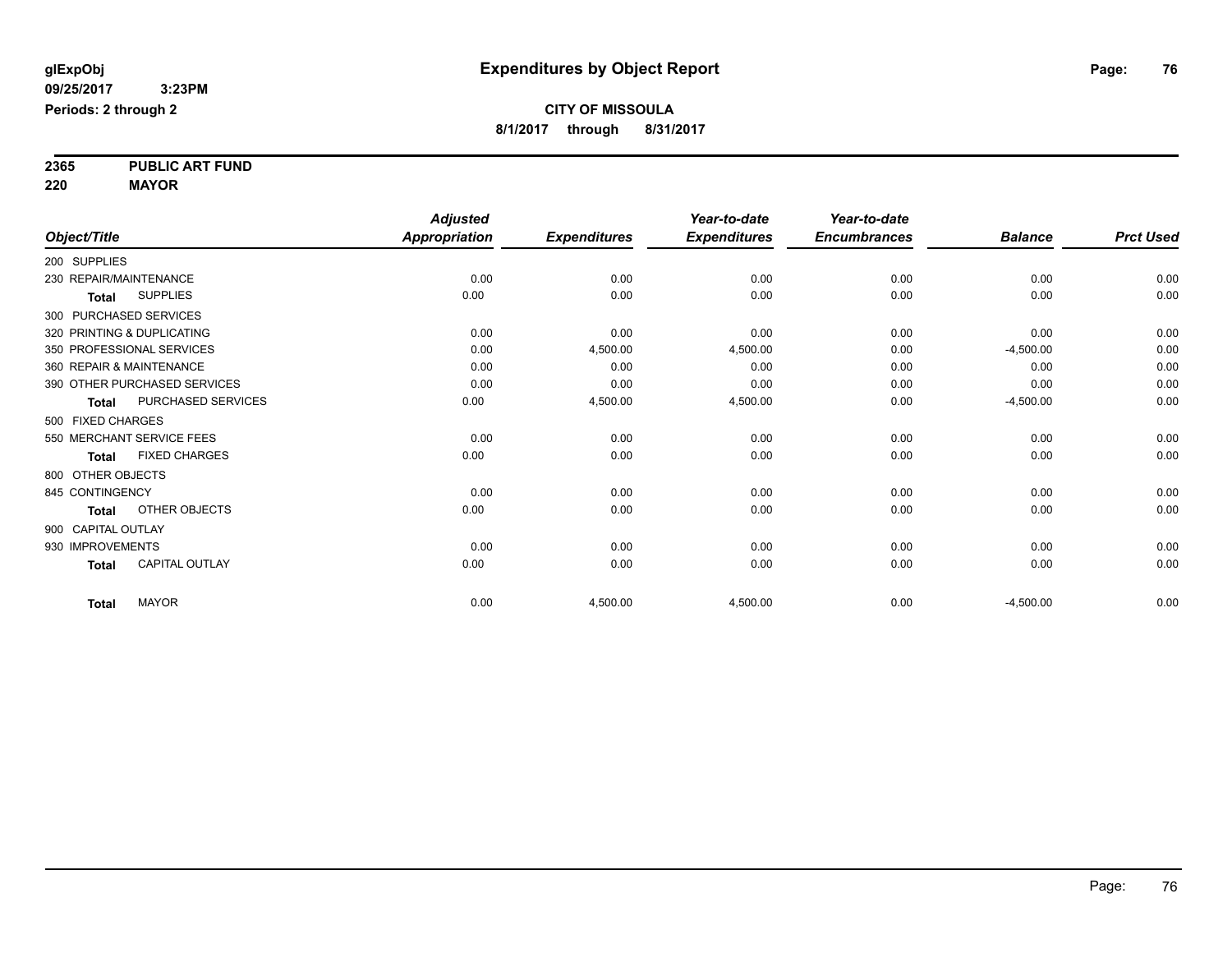#### **2365 PUBLIC ART FUND**

|                                       | <b>Adjusted</b>      |                     | Year-to-date        | Year-to-date        |                |                  |
|---------------------------------------|----------------------|---------------------|---------------------|---------------------|----------------|------------------|
| Object/Title                          | <b>Appropriation</b> | <b>Expenditures</b> | <b>Expenditures</b> | <b>Encumbrances</b> | <b>Balance</b> | <b>Prct Used</b> |
| 200 SUPPLIES                          |                      |                     |                     |                     |                |                  |
| 230 REPAIR/MAINTENANCE                | 0.00                 | 0.00                | 0.00                | 0.00                | 0.00           | 0.00             |
| <b>SUPPLIES</b><br><b>Total</b>       | 0.00                 | 0.00                | 0.00                | 0.00                | 0.00           | 0.00             |
| 300 PURCHASED SERVICES                |                      |                     |                     |                     |                |                  |
| 320 PRINTING & DUPLICATING            | 0.00                 | 0.00                | 0.00                | 0.00                | 0.00           | 0.00             |
| 350 PROFESSIONAL SERVICES             | 0.00                 | 4,500.00            | 4,500.00            | 0.00                | $-4,500.00$    | 0.00             |
| 360 REPAIR & MAINTENANCE              | 0.00                 | 0.00                | 0.00                | 0.00                | 0.00           | 0.00             |
| 390 OTHER PURCHASED SERVICES          | 0.00                 | 0.00                | 0.00                | 0.00                | 0.00           | 0.00             |
| PURCHASED SERVICES<br><b>Total</b>    | 0.00                 | 4,500.00            | 4,500.00            | 0.00                | $-4,500.00$    | 0.00             |
| 500 FIXED CHARGES                     |                      |                     |                     |                     |                |                  |
| 550 MERCHANT SERVICE FEES             | 0.00                 | 0.00                | 0.00                | 0.00                | 0.00           | 0.00             |
| <b>FIXED CHARGES</b><br><b>Total</b>  | 0.00                 | 0.00                | 0.00                | 0.00                | 0.00           | 0.00             |
| 800 OTHER OBJECTS                     |                      |                     |                     |                     |                |                  |
| 845 CONTINGENCY                       | 0.00                 | 0.00                | 0.00                | 0.00                | 0.00           | 0.00             |
| OTHER OBJECTS<br><b>Total</b>         | 0.00                 | 0.00                | 0.00                | 0.00                | 0.00           | 0.00             |
| 900 CAPITAL OUTLAY                    |                      |                     |                     |                     |                |                  |
| 930 IMPROVEMENTS                      | 0.00                 | 0.00                | 0.00                | 0.00                | 0.00           | 0.00             |
| <b>CAPITAL OUTLAY</b><br><b>Total</b> | 0.00                 | 0.00                | 0.00                | 0.00                | 0.00           | 0.00             |
| PUBLIC ART FUND<br><b>Total</b>       | 0.00                 | 4,500.00            | 4,500.00            | 0.00                | $-4,500.00$    | 0.00             |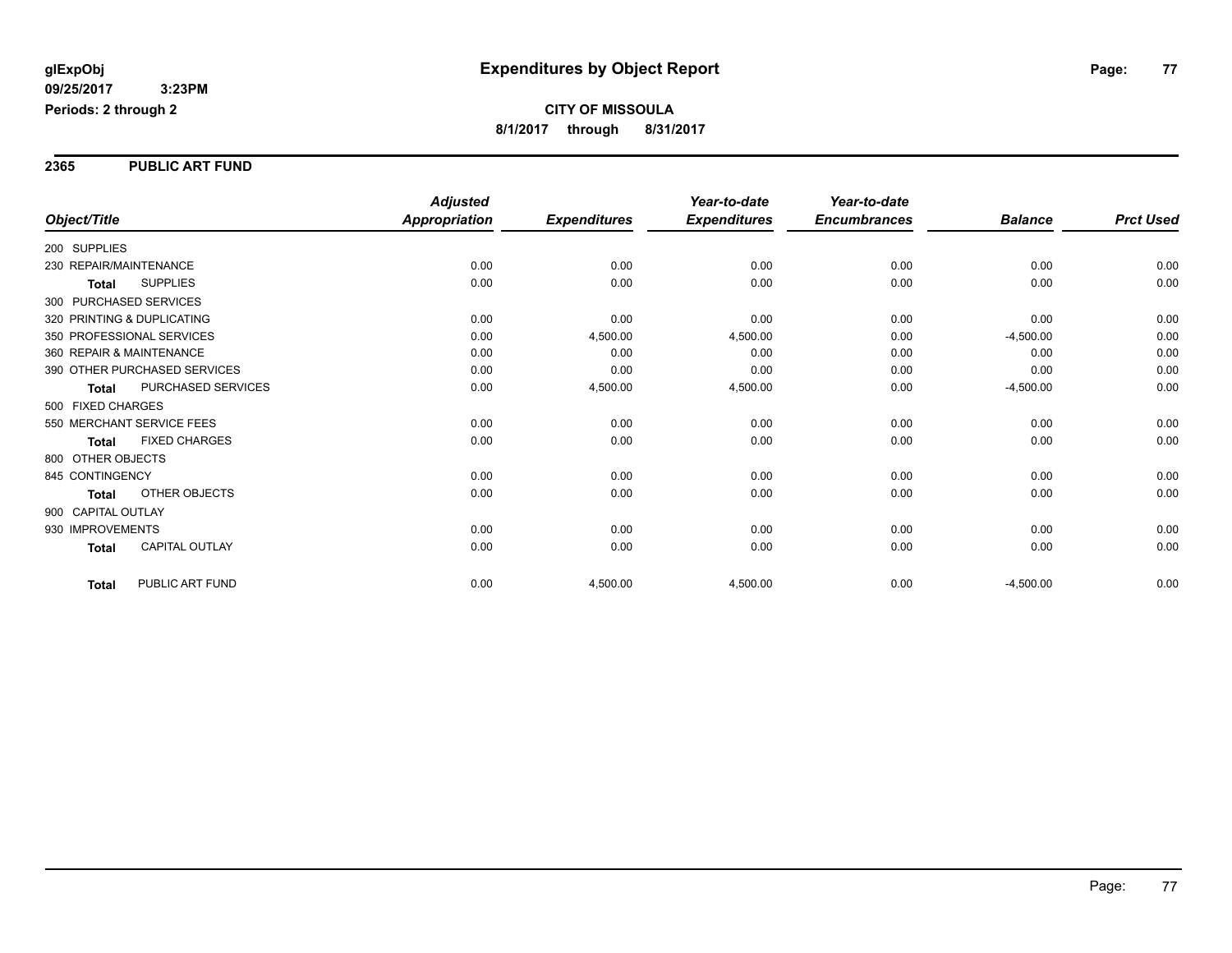**8/1/2017 through 8/31/2017**

# **2371 EMPLOYEE HEALTH INSURANCE LEVY FUND**

**390 NON-DEPARTMENTAL**

| Object/Title                         | <b>Adjusted</b><br><b>Appropriation</b> | <b>Expenditures</b> | Year-to-date<br><b>Expenditures</b> | Year-to-date<br><b>Encumbrances</b> | <b>Balance</b> | <b>Prct Used</b> |
|--------------------------------------|-----------------------------------------|---------------------|-------------------------------------|-------------------------------------|----------------|------------------|
| 500 FIXED CHARGES                    |                                         |                     |                                     |                                     |                |                  |
| 550 MERCHANT SERVICE FEES            | 0.00                                    | 0.00                | 0.00                                | 0.00                                | 0.00           | 0.00             |
| <b>FIXED CHARGES</b><br><b>Total</b> | 0.00                                    | 0.00                | 0.00                                | 0.00                                | 0.00           | 0.00             |
| 800 OTHER OBJECTS                    |                                         |                     |                                     |                                     |                |                  |
| 820 TRANSFERS TO OTHER FUNDS         | 0.00                                    | 0.00                | 0.00                                | 0.00                                | 0.00           | 0.00             |
| OTHER OBJECTS<br><b>Total</b>        | 0.00                                    | 0.00                | 0.00                                | 0.00                                | 0.00           | 0.00             |
| NON-DEPARTMENTAL<br>Total            | 0.00                                    | 0.00                | 0.00                                | 0.00                                | 0.00           | 0.00             |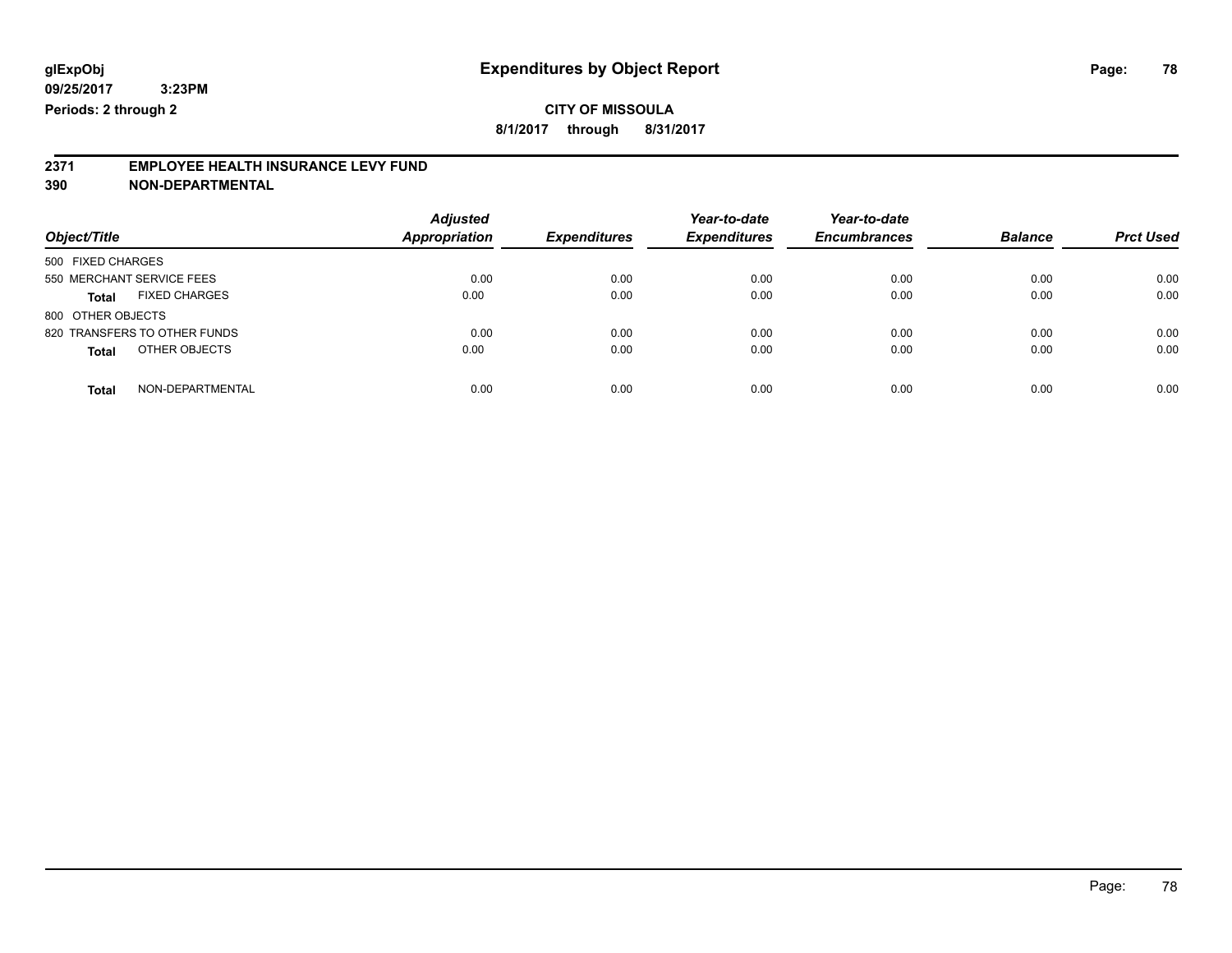## **glExpObj Expenditures by Object Report Page: 79**

**09/25/2017 3:23PM Periods: 2 through 2**

#### **2371 EMPLOYEE HEALTH INSURANCE LEVY FUND**

| Object/Title              |                                  | <b>Adjusted</b><br><b>Appropriation</b> | <b>Expenditures</b> | Year-to-date<br><b>Expenditures</b> | Year-to-date<br><b>Encumbrances</b> | <b>Balance</b> | <b>Prct Used</b> |
|---------------------------|----------------------------------|-----------------------------------------|---------------------|-------------------------------------|-------------------------------------|----------------|------------------|
| 500 FIXED CHARGES         |                                  |                                         |                     |                                     |                                     |                |                  |
| 550 MERCHANT SERVICE FEES |                                  | 0.00                                    | 0.00                | 0.00                                | 0.00                                | 0.00           | 0.00             |
| <b>Total</b>              | <b>FIXED CHARGES</b>             | 0.00                                    | 0.00                | 0.00                                | 0.00                                | 0.00           | 0.00             |
| 800 OTHER OBJECTS         |                                  |                                         |                     |                                     |                                     |                |                  |
|                           | 820 TRANSFERS TO OTHER FUNDS     | 0.00                                    | 0.00                | 0.00                                | 0.00                                | 0.00           | 0.00             |
| <b>Total</b>              | OTHER OBJECTS                    | 0.00                                    | 0.00                | 0.00                                | 0.00                                | 0.00           | 0.00             |
| <b>Total</b>              | EMPLOYEE HEALTH INSURANCE LEVY F | 0.00                                    | 0.00                | 0.00                                | 0.00                                | 0.00           | 0.00             |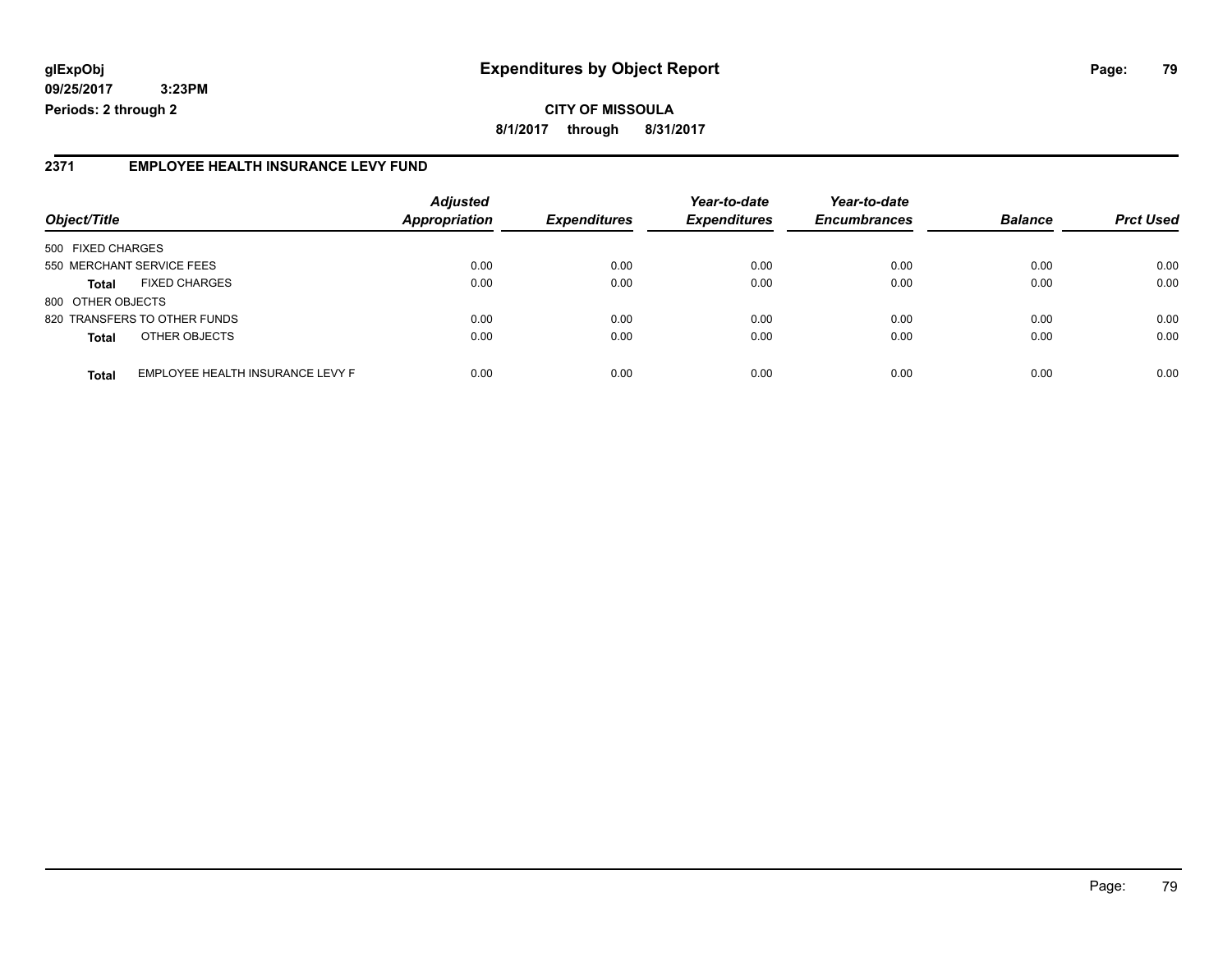**2372 PERMISSIVE MEDICAL LEVY**

**390 NON-DEPARTMENTAL**

| Object/Title                         | <b>Adjusted</b><br>Appropriation | <b>Expenditures</b> | Year-to-date<br><b>Expenditures</b> | Year-to-date<br><b>Encumbrances</b> | <b>Balance</b> | <b>Prct Used</b> |
|--------------------------------------|----------------------------------|---------------------|-------------------------------------|-------------------------------------|----------------|------------------|
| 500 FIXED CHARGES                    |                                  |                     |                                     |                                     |                |                  |
| 550 MERCHANT SERVICE FEES            | 0.00                             | 0.00                | 0.00                                | 0.00                                | 0.00           | 0.00             |
| <b>FIXED CHARGES</b><br><b>Total</b> | 0.00                             | 0.00                | 0.00                                | 0.00                                | 0.00           | 0.00             |
| 800 OTHER OBJECTS                    |                                  |                     |                                     |                                     |                |                  |
| 820 TRANSFERS TO OTHER FUNDS         | 0.00                             | 0.00                | 0.00                                | 0.00                                | 0.00           | 0.00             |
| OTHER OBJECTS<br><b>Total</b>        | 0.00                             | 0.00                | 0.00                                | 0.00                                | 0.00           | 0.00             |
| NON-DEPARTMENTAL<br><b>Total</b>     | 0.00                             | 0.00                | 0.00                                | 0.00                                | 0.00           | 0.00             |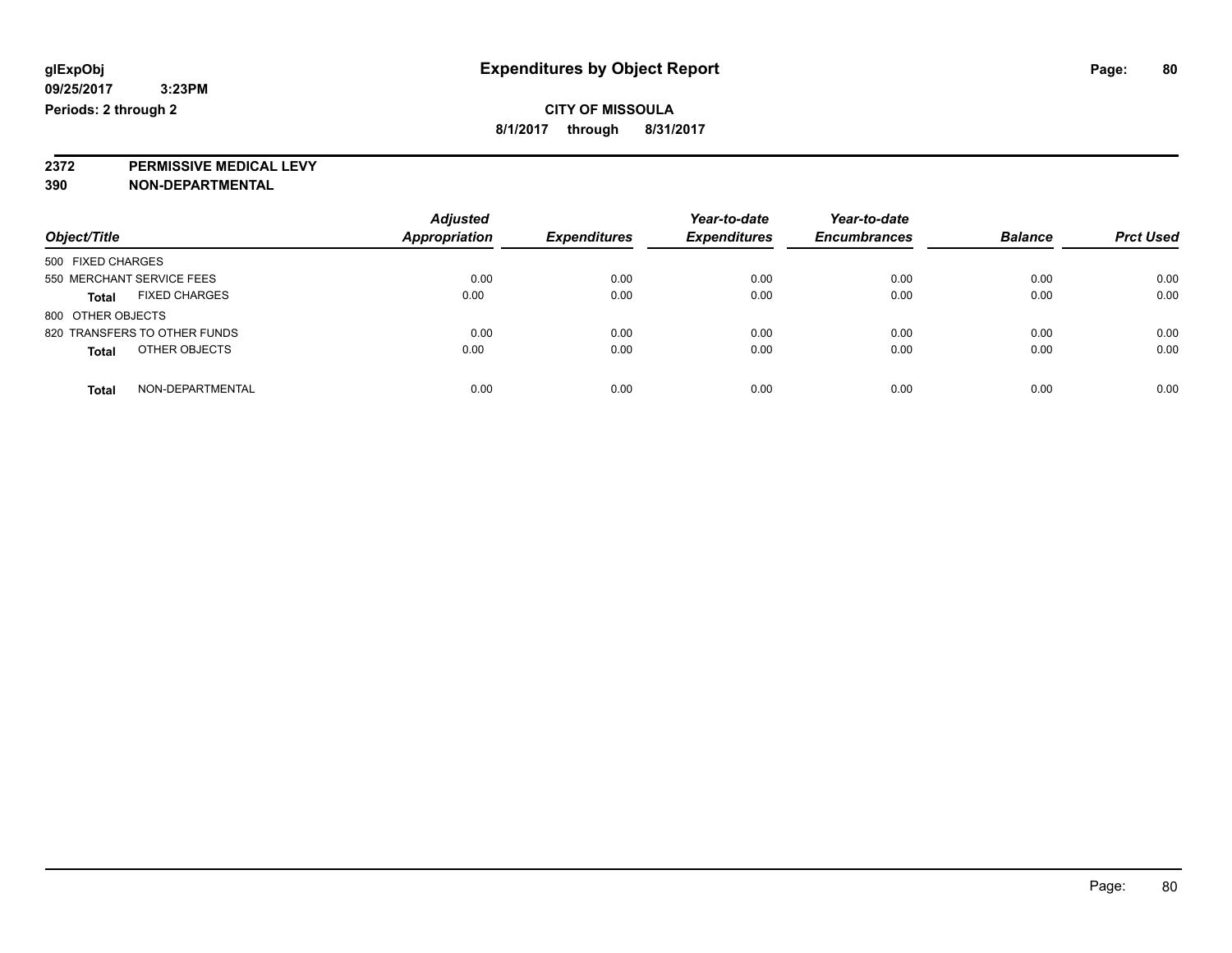### **2372 PERMISSIVE MEDICAL LEVY**

| Object/Title      |                              | <b>Adjusted</b>      |                     | Year-to-date        | Year-to-date        | <b>Balance</b> |                  |
|-------------------|------------------------------|----------------------|---------------------|---------------------|---------------------|----------------|------------------|
|                   |                              | <b>Appropriation</b> | <b>Expenditures</b> | <b>Expenditures</b> | <b>Encumbrances</b> |                | <b>Prct Used</b> |
| 500 FIXED CHARGES |                              |                      |                     |                     |                     |                |                  |
|                   | 550 MERCHANT SERVICE FEES    | 0.00                 | 0.00                | 0.00                | 0.00                | 0.00           | 0.00             |
| <b>Total</b>      | <b>FIXED CHARGES</b>         | 0.00                 | 0.00                | 0.00                | 0.00                | 0.00           | 0.00             |
| 800 OTHER OBJECTS |                              |                      |                     |                     |                     |                |                  |
|                   | 820 TRANSFERS TO OTHER FUNDS | 0.00                 | 0.00                | 0.00                | 0.00                | 0.00           | 0.00             |
| <b>Total</b>      | OTHER OBJECTS                | 0.00                 | 0.00                | 0.00                | 0.00                | 0.00           | 0.00             |
| <b>Total</b>      | PERMISSIVE MEDICAL LEVY      | 0.00                 | 0.00                | 0.00                | 0.00                | 0.00           | 0.00             |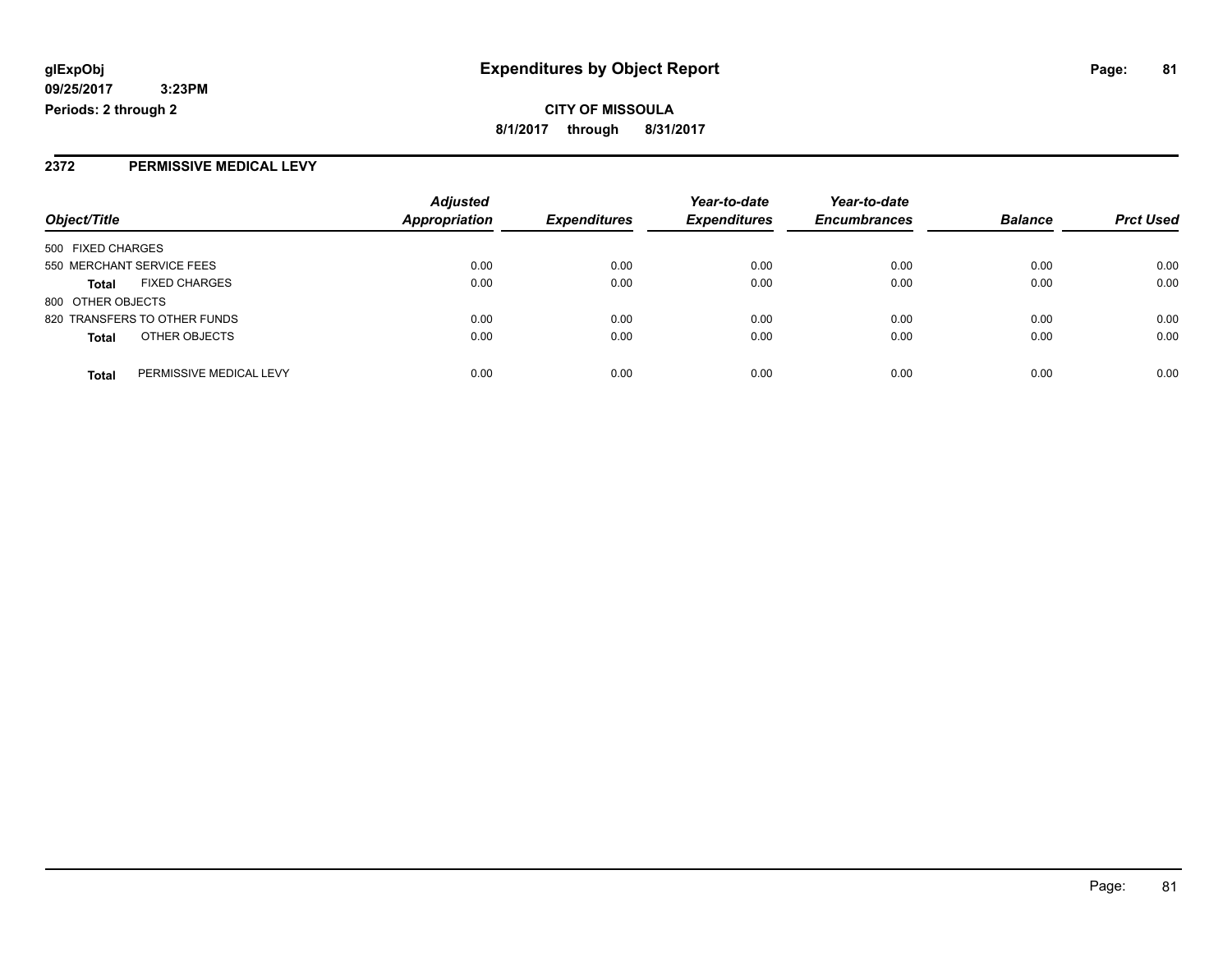# **CITY OF MISSOULA**

**8/1/2017 through 8/31/2017**

# **2389 CABLE TELEVISION FRANCHISE FUND**

**390 NON-DEPARTMENTAL**

|                          |                                     | <b>Adjusted</b>      |                     | Year-to-date        | Year-to-date        |                |                  |
|--------------------------|-------------------------------------|----------------------|---------------------|---------------------|---------------------|----------------|------------------|
| Object/Title             |                                     | <b>Appropriation</b> | <b>Expenditures</b> | <b>Expenditures</b> | <b>Encumbrances</b> | <b>Balance</b> | <b>Prct Used</b> |
| 300 PURCHASED SERVICES   |                                     |                      |                     |                     |                     |                |                  |
|                          | 330 PUBLICITY, SUBSCRIPTIONS & DUES | 0.00                 | 0.00                | 0.00                | 0.00                | 0.00           | 0.00             |
|                          | 350 PROFESSIONAL SERVICES           | 0.00                 | 0.00                | 0.00                | 0.00                | 0.00           | 0.00             |
| 360 REPAIR & MAINTENANCE |                                     | 0.00                 | 0.00                | 0.00                | 0.00                | 0.00           | 0.00             |
| 370 TRAVEL               |                                     | 0.00                 | 0.00                | 0.00                | 0.00                | 0.00           | 0.00             |
| 380 TRAINING             |                                     | 0.00                 | 0.00                | 0.00                | 0.00                | 0.00           | 0.00             |
| <b>Total</b>             | PURCHASED SERVICES                  | 0.00                 | 0.00                | 0.00                | 0.00                | 0.00           | 0.00             |
| 500 FIXED CHARGES        |                                     |                      |                     |                     |                     |                |                  |
|                          | 550 MERCHANT SERVICE FEES           | 0.00                 | 0.00                | 0.00                | 0.00                | 0.00           | 0.00             |
| <b>Total</b>             | <b>FIXED CHARGES</b>                | 0.00                 | 0.00                | 0.00                | 0.00                | 0.00           | 0.00             |
|                          | 700 GRANTS & CONTRIBUTIONS          |                      |                     |                     |                     |                |                  |
|                          | 700 GRANTS & CONTRIBUTIONS          | 0.00                 | 0.00                | 0.00                | 0.00                | 0.00           | 0.00             |
| <b>Total</b>             | <b>GRANTS &amp; CONTRIBUTIONS</b>   | 0.00                 | 0.00                | 0.00                | 0.00                | 0.00           | 0.00             |
| 800 OTHER OBJECTS        |                                     |                      |                     |                     |                     |                |                  |
|                          | 820 TRANSFERS TO OTHER FUNDS        | 0.00                 | 0.00                | 0.00                | 0.00                | 0.00           | 0.00             |
| 845 CONTINGENCY          |                                     | 0.00                 | 0.00                | 0.00                | 0.00                | 0.00           | 0.00             |
| <b>Total</b>             | <b>OTHER OBJECTS</b>                | 0.00                 | 0.00                | 0.00                | 0.00                | 0.00           | 0.00             |
| 900 CAPITAL OUTLAY       |                                     |                      |                     |                     |                     |                |                  |
|                          | 940 MACHINERY & EQUIPMENT           | 0.00                 | 0.00                | 0.00                | 0.00                | 0.00           | 0.00             |
| <b>Total</b>             | <b>CAPITAL OUTLAY</b>               | 0.00                 | 0.00                | 0.00                | 0.00                | 0.00           | 0.00             |
|                          |                                     |                      |                     |                     |                     |                |                  |
| <b>Total</b>             | NON-DEPARTMENTAL                    | 0.00                 | 0.00                | 0.00                | 0.00                | 0.00           | 0.00             |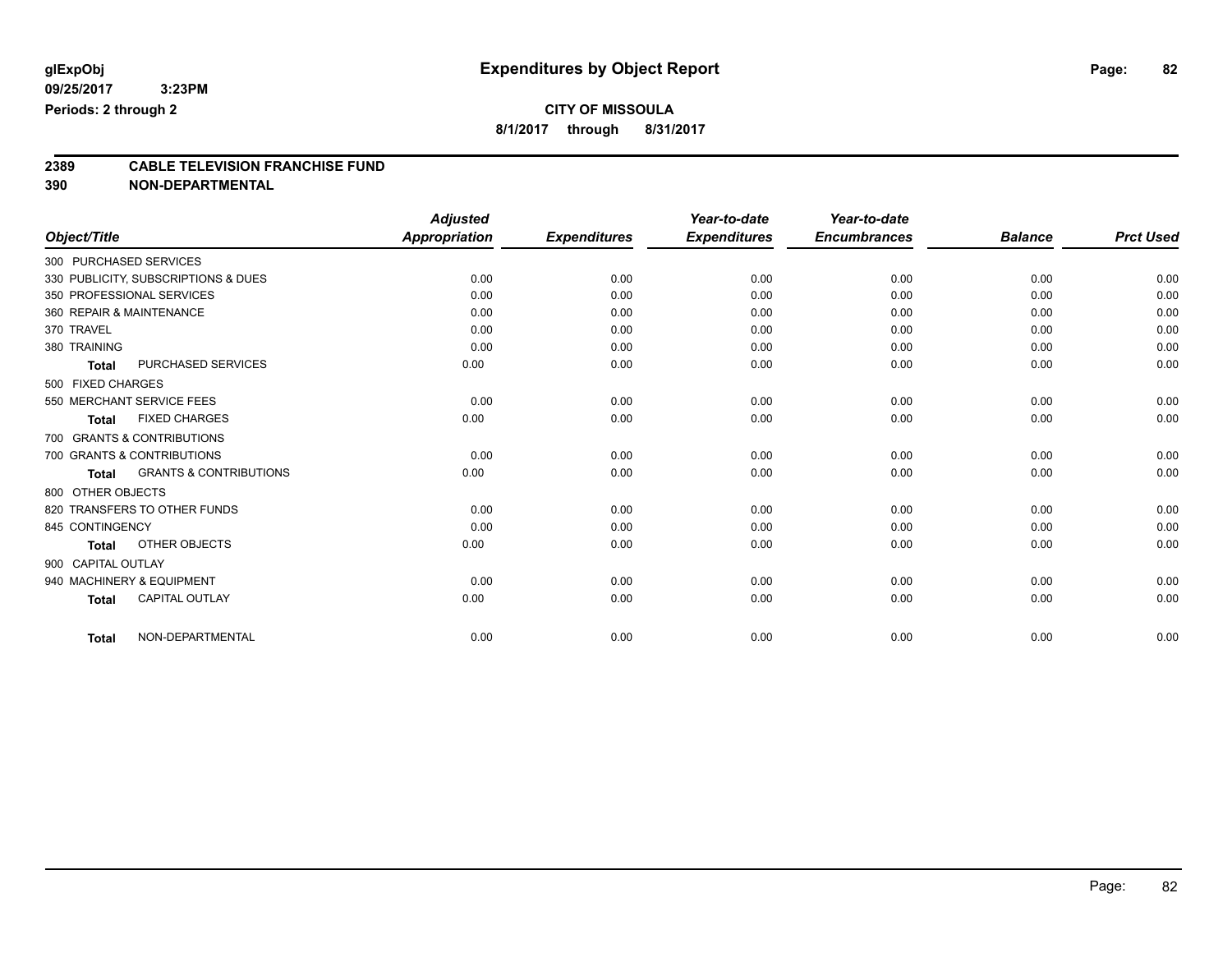## **CITY OF MISSOULA 8/1/2017 through 8/31/2017**

#### **2389 CABLE TELEVISION FRANCHISE FUND**

|                          |                                        | <b>Adjusted</b>      |                     | Year-to-date        | Year-to-date        |                |                  |
|--------------------------|----------------------------------------|----------------------|---------------------|---------------------|---------------------|----------------|------------------|
| Object/Title             |                                        | <b>Appropriation</b> | <b>Expenditures</b> | <b>Expenditures</b> | <b>Encumbrances</b> | <b>Balance</b> | <b>Prct Used</b> |
| 300 PURCHASED SERVICES   |                                        |                      |                     |                     |                     |                |                  |
|                          | 330 PUBLICITY, SUBSCRIPTIONS & DUES    | 0.00                 | 0.00                | 0.00                | 0.00                | 0.00           | 0.00             |
|                          | 350 PROFESSIONAL SERVICES              | 0.00                 | 0.00                | 0.00                | 0.00                | 0.00           | 0.00             |
| 360 REPAIR & MAINTENANCE |                                        | 0.00                 | 0.00                | 0.00                | 0.00                | 0.00           | 0.00             |
| 370 TRAVEL               |                                        | 0.00                 | 0.00                | 0.00                | 0.00                | 0.00           | 0.00             |
| 380 TRAINING             |                                        | 0.00                 | 0.00                | 0.00                | 0.00                | 0.00           | 0.00             |
| <b>Total</b>             | PURCHASED SERVICES                     | 0.00                 | 0.00                | 0.00                | 0.00                | 0.00           | 0.00             |
| 500 FIXED CHARGES        |                                        |                      |                     |                     |                     |                |                  |
|                          | 550 MERCHANT SERVICE FEES              | 0.00                 | 0.00                | 0.00                | 0.00                | 0.00           | 0.00             |
| <b>Total</b>             | <b>FIXED CHARGES</b>                   | 0.00                 | 0.00                | 0.00                | 0.00                | 0.00           | 0.00             |
|                          | 700 GRANTS & CONTRIBUTIONS             |                      |                     |                     |                     |                |                  |
|                          | 700 GRANTS & CONTRIBUTIONS             | 0.00                 | 0.00                | 0.00                | 0.00                | 0.00           | 0.00             |
| <b>Total</b>             | <b>GRANTS &amp; CONTRIBUTIONS</b>      | 0.00                 | 0.00                | 0.00                | 0.00                | 0.00           | 0.00             |
| 800 OTHER OBJECTS        |                                        |                      |                     |                     |                     |                |                  |
|                          | 820 TRANSFERS TO OTHER FUNDS           | 0.00                 | 0.00                | 0.00                | 0.00                | 0.00           | 0.00             |
| 845 CONTINGENCY          |                                        | 0.00                 | 0.00                | 0.00                | 0.00                | 0.00           | 0.00             |
| Total                    | OTHER OBJECTS                          | 0.00                 | 0.00                | 0.00                | 0.00                | 0.00           | 0.00             |
| 900 CAPITAL OUTLAY       |                                        |                      |                     |                     |                     |                |                  |
|                          | 940 MACHINERY & EQUIPMENT              | 0.00                 | 0.00                | 0.00                | 0.00                | 0.00           | 0.00             |
| <b>Total</b>             | <b>CAPITAL OUTLAY</b>                  | 0.00                 | 0.00                | 0.00                | 0.00                | 0.00           | 0.00             |
|                          |                                        |                      |                     |                     |                     |                |                  |
| <b>Total</b>             | <b>CABLE TELEVISION FRANCHISE FUND</b> | 0.00                 | 0.00                | 0.00                | 0.00                | 0.00           | 0.00             |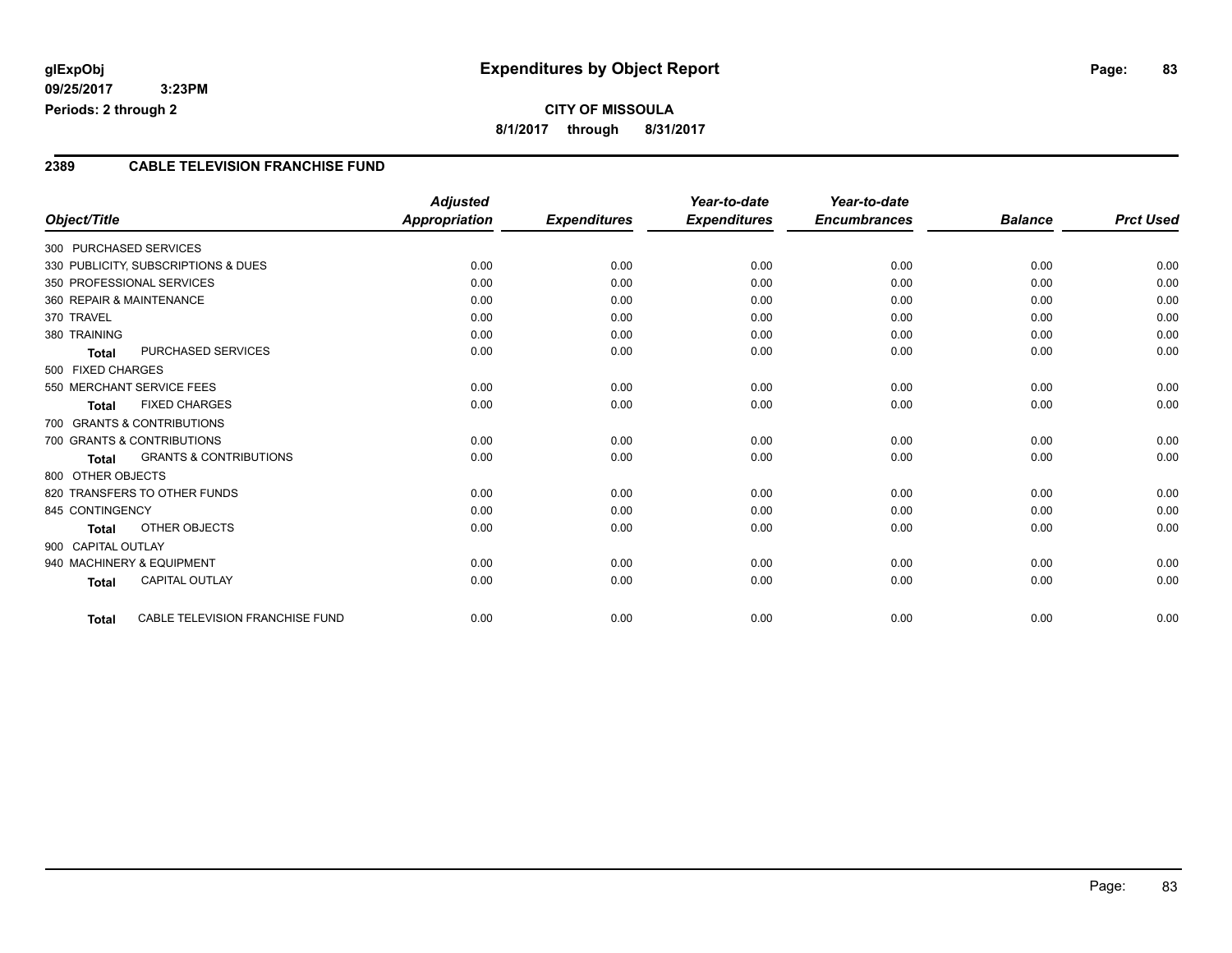**2390 DRUG FORFEITURE FUND**

**290 POLICE**

|                                                   | <b>Adjusted</b>      |                     | Year-to-date        | Year-to-date        |                |                  |
|---------------------------------------------------|----------------------|---------------------|---------------------|---------------------|----------------|------------------|
| Object/Title                                      | <b>Appropriation</b> | <b>Expenditures</b> | <b>Expenditures</b> | <b>Encumbrances</b> | <b>Balance</b> | <b>Prct Used</b> |
| 100 PERSONAL SERVICES                             |                      |                     |                     |                     |                |                  |
| 110 SALARIES AND WAGES                            | 0.00                 | 0.00                | 0.00                | 0.00                | 0.00           | 0.00             |
| 120 OVERTIME                                      | 0.00                 | 0.00                | 0.00                | 0.00                | 0.00           | 0.00             |
| 140 EMPLOYER CONTRIBUTIONS                        | 0.00                 | 0.00                | 0.00                | 0.00                | 0.00           | 0.00             |
| PERSONAL SERVICES<br>Total                        | 0.00                 | 0.00                | 0.00                | 0.00                | 0.00           | 0.00             |
| 200 SUPPLIES                                      |                      |                     |                     |                     |                |                  |
| 210 OFFICE SUPPLIES                               | 0.00                 | 0.00                | 0.00                | 0.00                | 0.00           | 0.00             |
| 220 OPERATING SUPPLIES                            | 0.00                 | 316.36              | 468.88              | 0.00                | $-468.88$      | 0.00             |
| 230 REPAIR/MAINTENANCE                            | 0.00                 | 0.00                | 0.00                | 0.00                | 0.00           | 0.00             |
| 231 GASOLINE                                      | 0.00                 | 0.00                | 0.00                | 0.00                | 0.00           | 0.00             |
| 240 OTHER SUPPLIES                                | 0.00                 | 0.00                | 0.00                | 0.00                | 0.00           | 0.00             |
| <b>SUPPLIES</b><br>Total                          | 0.00                 | 316.36              | 468.88              | 0.00                | $-468.88$      | 0.00             |
| 300 PURCHASED SERVICES                            |                      |                     |                     |                     |                |                  |
| 310 COMMUNICATIONS                                | 0.00                 | 0.00                | 0.00                | 0.00                | 0.00           | 0.00             |
| 320 PRINTING & DUPLICATING                        | 0.00                 | 0.00                | 0.00                | 0.00                | 0.00           | 0.00             |
| 330 PUBLICITY, SUBSCRIPTIONS & DUES               | 0.00                 | 0.00                | 0.00                | 0.00                | 0.00           | 0.00             |
| 344 TELEPHONE SERVICE                             | 0.00                 | 0.00                | 0.00                | 0.00                | 0.00           | 0.00             |
| 350 PROFESSIONAL SERVICES                         | 0.00                 | 46.83               | 131.87              | 0.00                | $-131.87$      | 0.00             |
| 360 REPAIR & MAINTENANCE                          | 0.00                 | 0.00                | 0.00                | 0.00                | 0.00           | 0.00             |
| 370 TRAVEL                                        | 0.00                 | 0.00                | 0.00                | 0.00                | 0.00           | 0.00             |
| 380 TRAINING                                      | 0.00                 | 0.00                | 0.00                | 0.00                | 0.00           | 0.00             |
| 390 OTHER PURCHASED SERVICES                      | 0.00                 | 0.00                | 0.00                | 0.00                | 0.00           | 0.00             |
| PURCHASED SERVICES<br><b>Total</b>                | 0.00                 | 46.83               | 131.87              | 0.00                | $-131.87$      | 0.00             |
| 500 FIXED CHARGES                                 |                      |                     |                     |                     |                |                  |
| 500 FIXED CHARGES                                 | 0.00                 | 0.00                | 0.00                | 0.00                | 0.00           | 0.00             |
| 550 MERCHANT SERVICE FEES                         | 0.00                 | 0.00                | 0.00                | 0.00                | 0.00           | 0.00             |
| <b>FIXED CHARGES</b><br>Total                     | 0.00                 | 0.00                | 0.00                | 0.00                | 0.00           | 0.00             |
| 700 GRANTS & CONTRIBUTIONS                        |                      |                     |                     |                     |                |                  |
| 700 GRANTS & CONTRIBUTIONS                        | 0.00                 | 0.00                | 0.00                | 0.00                | 0.00           | 0.00             |
| <b>GRANTS &amp; CONTRIBUTIONS</b><br><b>Total</b> | 0.00                 | 0.00                | 0.00                | 0.00                | 0.00           | 0.00             |
| 800 OTHER OBJECTS                                 |                      |                     |                     |                     |                |                  |
| 820 TRANSFERS TO OTHER FUNDS                      | 0.00                 | 0.00                | 0.00                | 0.00                | 0.00           | 0.00             |
| 845 CONTINGENCY                                   | 0.00                 | 0.00                | 0.00                | 0.00                | 0.00           | 0.00             |
|                                                   |                      |                     |                     |                     |                |                  |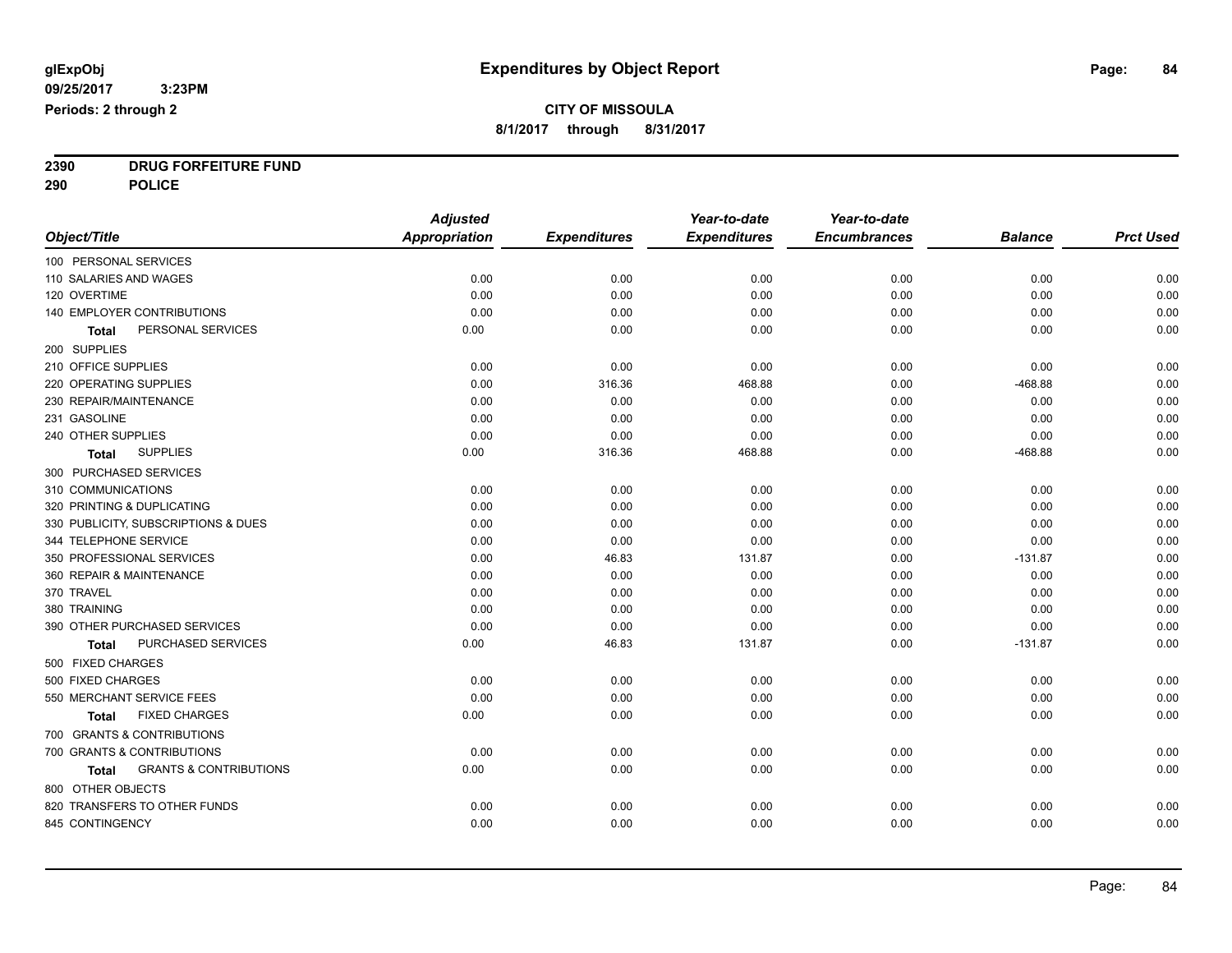### **CITY OF MISSOULA 8/1/2017 through 8/31/2017**

**2390 DRUG FORFEITURE FUND**

**290 POLICE**

|                                       | <b>Adjusted</b> |                     | Year-to-date        | Year-to-date        |                |                  |
|---------------------------------------|-----------------|---------------------|---------------------|---------------------|----------------|------------------|
| Object/Title                          | Appropriation   | <b>Expenditures</b> | <b>Expenditures</b> | <b>Encumbrances</b> | <b>Balance</b> | <b>Prct Used</b> |
| OTHER OBJECTS<br><b>Total</b>         | 0.00            | 0.00                | 0.00                | 0.00                | 0.00           | 0.00             |
| 900 CAPITAL OUTLAY                    |                 |                     |                     |                     |                |                  |
| 930 IMPROVEMENTS                      | 0.00            | 0.00                | 0.00                | 0.00                | 0.00           | 0.00             |
| 940 MACHINERY & EQUIPMENT             | 0.00            | 0.00                | 0.00                | 0.00                | 0.00           | 0.00             |
| <b>CAPITAL OUTLAY</b><br><b>Total</b> | 0.00            | 0.00                | 0.00                | 0.00                | 0.00           | 0.00             |
| <b>POLICE</b><br>Total                | 0.00            | 363.19              | 600.75              | 0.00                | $-600.75$      | 0.00             |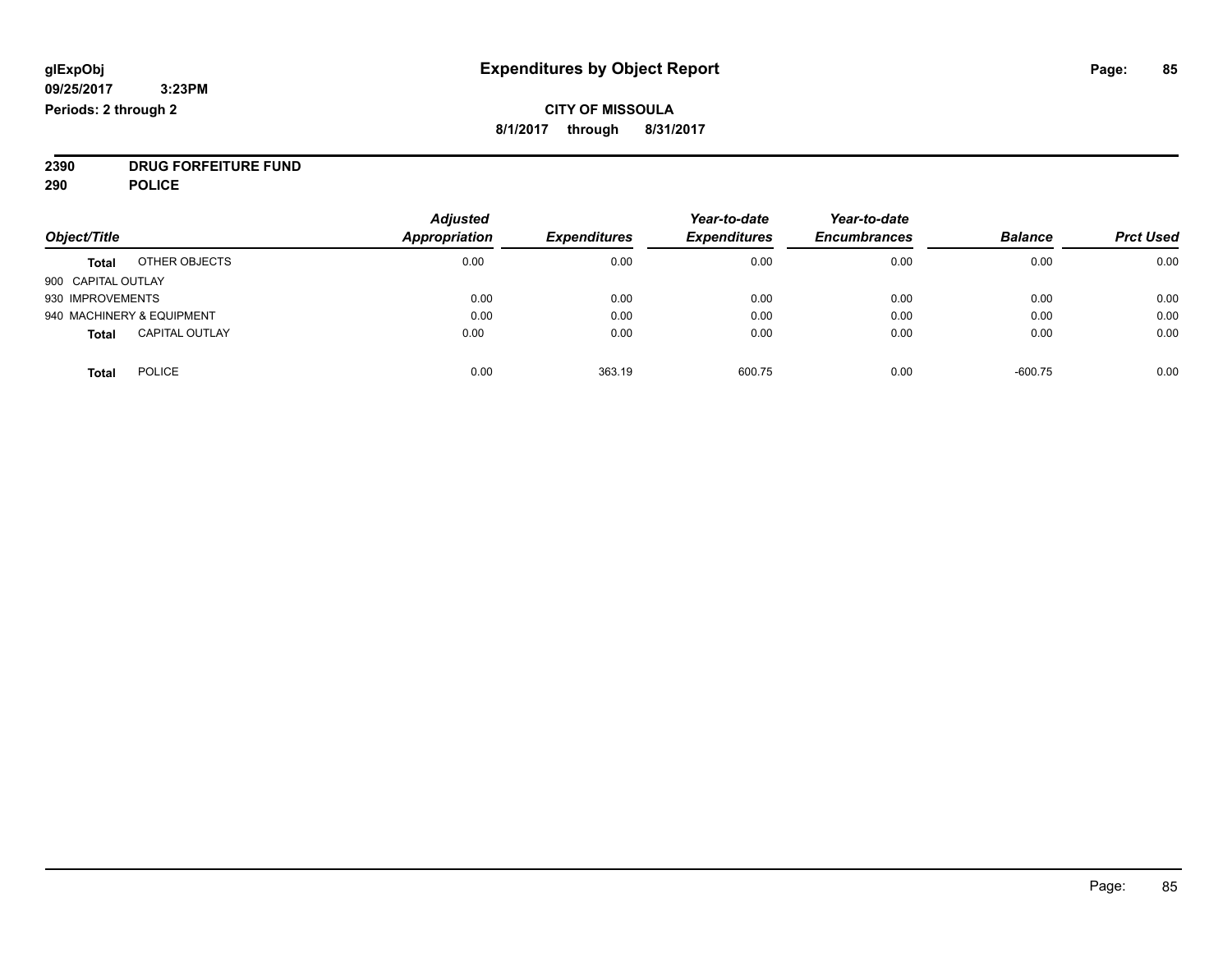**CITY OF MISSOULA 8/1/2017 through 8/31/2017**

#### **2390 DRUG FORFEITURE FUND**

|                                                   | <b>Adjusted</b>      |                     | Year-to-date        | Year-to-date        |                |                  |
|---------------------------------------------------|----------------------|---------------------|---------------------|---------------------|----------------|------------------|
| Object/Title                                      | <b>Appropriation</b> | <b>Expenditures</b> | <b>Expenditures</b> | <b>Encumbrances</b> | <b>Balance</b> | <b>Prct Used</b> |
| 100 PERSONAL SERVICES                             |                      |                     |                     |                     |                |                  |
| 110 SALARIES AND WAGES                            | 0.00                 | 0.00                | 0.00                | 0.00                | 0.00           | 0.00             |
| 120 OVERTIME                                      | 0.00                 | 0.00                | 0.00                | 0.00                | 0.00           | 0.00             |
| 140 EMPLOYER CONTRIBUTIONS                        | 0.00                 | 0.00                | 0.00                | 0.00                | 0.00           | 0.00             |
| PERSONAL SERVICES<br>Total                        | 0.00                 | 0.00                | 0.00                | 0.00                | 0.00           | 0.00             |
| 200 SUPPLIES                                      |                      |                     |                     |                     |                |                  |
| 210 OFFICE SUPPLIES                               | 0.00                 | 0.00                | 0.00                | 0.00                | 0.00           | 0.00             |
| 220 OPERATING SUPPLIES                            | 0.00                 | 316.36              | 468.88              | 0.00                | $-468.88$      | 0.00             |
| 230 REPAIR/MAINTENANCE                            | 0.00                 | 0.00                | 0.00                | 0.00                | 0.00           | 0.00             |
| 231 GASOLINE                                      | 0.00                 | 0.00                | 0.00                | 0.00                | 0.00           | 0.00             |
| 240 OTHER SUPPLIES                                | 0.00                 | 0.00                | 0.00                | 0.00                | 0.00           | 0.00             |
| <b>SUPPLIES</b><br><b>Total</b>                   | 0.00                 | 316.36              | 468.88              | 0.00                | $-468.88$      | 0.00             |
| 300 PURCHASED SERVICES                            |                      |                     |                     |                     |                |                  |
| 310 COMMUNICATIONS                                | 0.00                 | 0.00                | 0.00                | 0.00                | 0.00           | 0.00             |
| 320 PRINTING & DUPLICATING                        | 0.00                 | 0.00                | 0.00                | 0.00                | 0.00           | 0.00             |
| 330 PUBLICITY, SUBSCRIPTIONS & DUES               | 0.00                 | 0.00                | 0.00                | 0.00                | 0.00           | 0.00             |
| 344 TELEPHONE SERVICE                             | 0.00                 | 0.00                | 0.00                | 0.00                | 0.00           | 0.00             |
| 350 PROFESSIONAL SERVICES                         | 0.00                 | 46.83               | 131.87              | 0.00                | $-131.87$      | 0.00             |
| 360 REPAIR & MAINTENANCE                          | 0.00                 | 0.00                | 0.00                | 0.00                | 0.00           | 0.00             |
| 370 TRAVEL                                        | 0.00                 | 0.00                | 0.00                | 0.00                | 0.00           | 0.00             |
| 380 TRAINING                                      | 0.00                 | 0.00                | 0.00                | 0.00                | 0.00           | 0.00             |
| 390 OTHER PURCHASED SERVICES                      | 0.00                 | 0.00                | 0.00                | 0.00                | 0.00           | 0.00             |
| PURCHASED SERVICES<br><b>Total</b>                | 0.00                 | 46.83               | 131.87              | 0.00                | $-131.87$      | 0.00             |
| 500 FIXED CHARGES                                 |                      |                     |                     |                     |                |                  |
| 500 FIXED CHARGES                                 | 0.00                 | 0.00                | 0.00                | 0.00                | 0.00           | 0.00             |
| 550 MERCHANT SERVICE FEES                         | 0.00                 | 0.00                | 0.00                | 0.00                | 0.00           | 0.00             |
| <b>FIXED CHARGES</b><br><b>Total</b>              | 0.00                 | 0.00                | 0.00                | 0.00                | 0.00           | 0.00             |
| 700 GRANTS & CONTRIBUTIONS                        |                      |                     |                     |                     |                |                  |
| 700 GRANTS & CONTRIBUTIONS                        | 0.00                 | 0.00                | 0.00                | 0.00                | 0.00           | 0.00             |
| <b>GRANTS &amp; CONTRIBUTIONS</b><br><b>Total</b> | 0.00                 | 0.00                | 0.00                | 0.00                | 0.00           | 0.00             |
| 800 OTHER OBJECTS                                 |                      |                     |                     |                     |                |                  |
| 820 TRANSFERS TO OTHER FUNDS                      | 0.00                 | 0.00                | 0.00                | 0.00                | 0.00           | 0.00             |
| 845 CONTINGENCY                                   | 0.00                 | 0.00                | 0.00                | 0.00                | 0.00           | 0.00             |
| OTHER OBJECTS<br>Total                            | 0.00                 | 0.00                | 0.00                | 0.00                | 0.00           | 0.00             |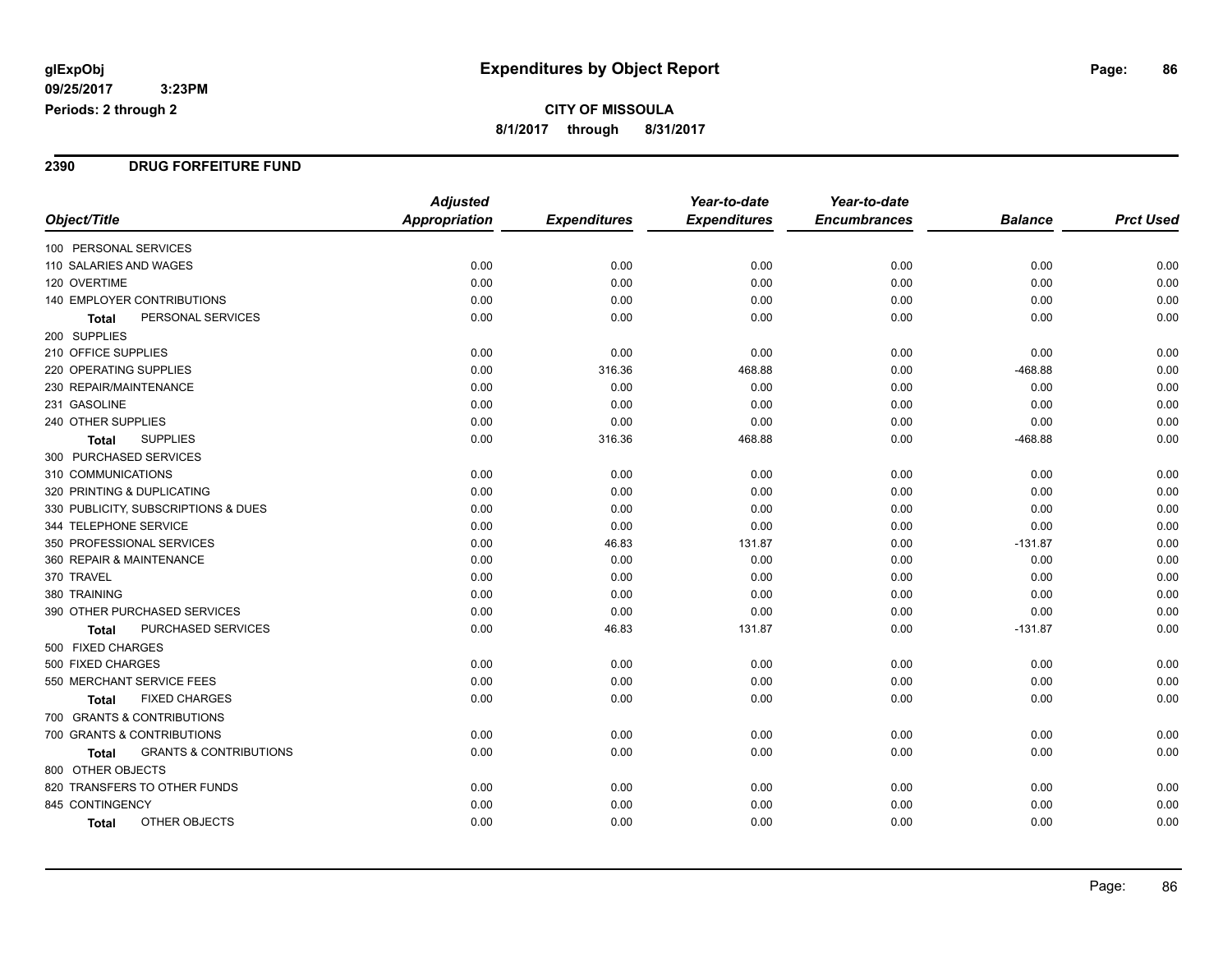**2390 DRUG FORFEITURE FUND**

| Object/Title                          | <b>Adjusted</b><br>Appropriation | <b>Expenditures</b> | Year-to-date<br><b>Expenditures</b> | Year-to-date<br><b>Encumbrances</b> | <b>Balance</b> | <b>Prct Used</b> |
|---------------------------------------|----------------------------------|---------------------|-------------------------------------|-------------------------------------|----------------|------------------|
| 900 CAPITAL OUTLAY                    |                                  |                     |                                     |                                     |                |                  |
| 930 IMPROVEMENTS                      | 0.00                             | 0.00                | 0.00                                | 0.00                                | 0.00           | 0.00             |
| 940 MACHINERY & EQUIPMENT             | 0.00                             | 0.00                | 0.00                                | 0.00                                | 0.00           | 0.00             |
| <b>CAPITAL OUTLAY</b><br><b>Total</b> | 0.00                             | 0.00                | 0.00                                | 0.00                                | 0.00           | 0.00             |
| DRUG FORFEITURE FUND<br>Total         | 0.00                             | 363.19              | 600.75                              | 0.00                                | $-600.75$      | 0.00             |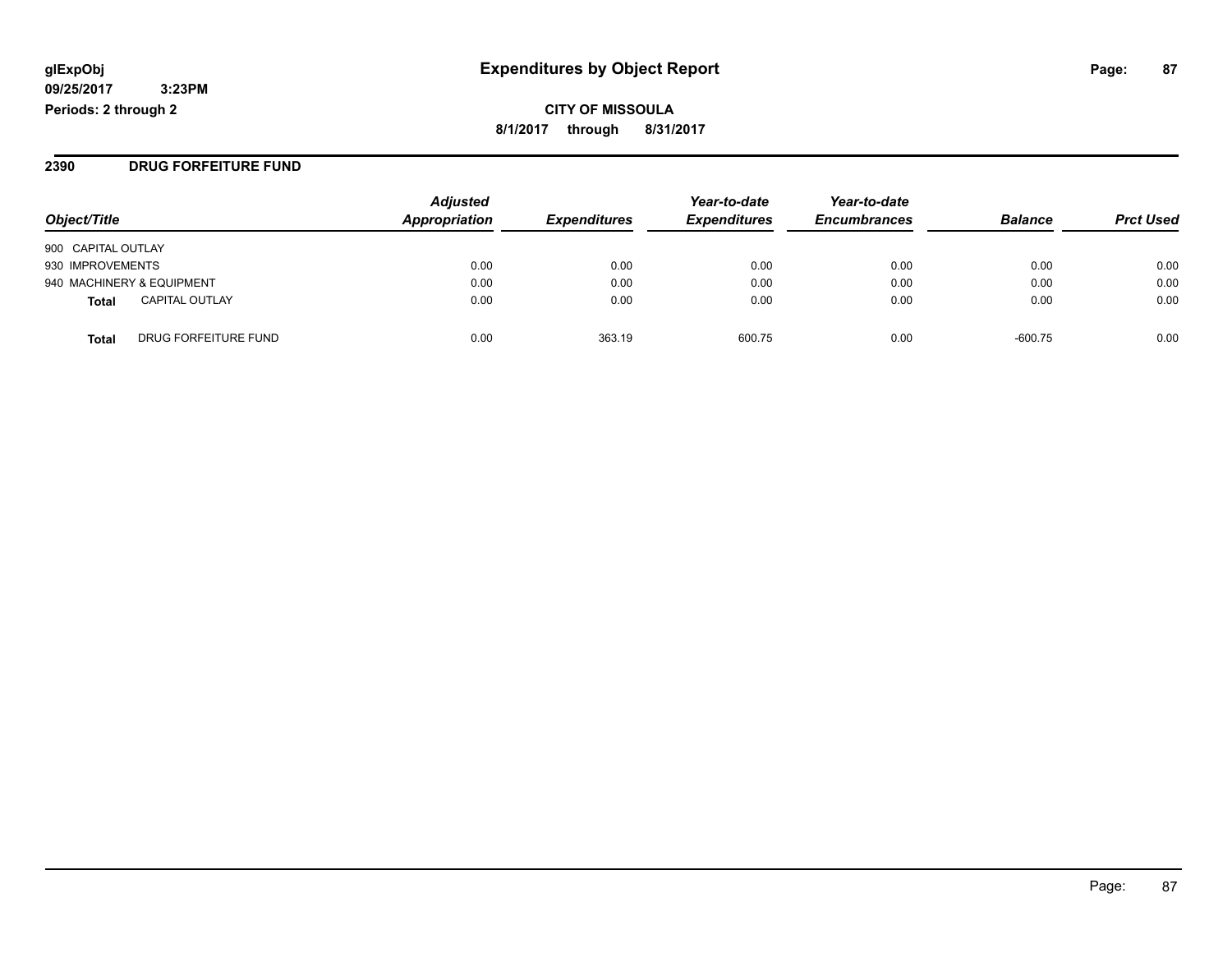## **CITY OF MISSOULA**

**8/1/2017 through 8/31/2017**

**2394 BUILDING INSPECTION FUND**

**310 BUILDING INSPECTION**

|                                           | <b>Adjusted</b>      |                     | Year-to-date        | Year-to-date        |                |                  |
|-------------------------------------------|----------------------|---------------------|---------------------|---------------------|----------------|------------------|
| Object/Title                              | <b>Appropriation</b> | <b>Expenditures</b> | <b>Expenditures</b> | <b>Encumbrances</b> | <b>Balance</b> | <b>Prct Used</b> |
| 100 PERSONAL SERVICES                     |                      |                     |                     |                     |                |                  |
| 110 SALARIES AND WAGES                    | 0.00                 | 43,137.64           | 75,430.01           | 0.00                | $-75,430.01$   | 0.00             |
| 115 SALARIES/HEALTH INSURANCE BENEFIT     | 0.00                 | 0.00                | 0.00                | 0.00                | 0.00           | 0.00             |
| 120 OVERTIME                              | 0.00                 | 0.00                | 0.00                | 0.00                | 0.00           | 0.00             |
| 130 OTHER                                 | 0.00                 | 0.00                | 0.00                | 0.00                | 0.00           | 0.00             |
| <b>140 EMPLOYER CONTRIBUTIONS</b>         | 0.00                 | 16,379.43           | 37,277.99           | 0.00                | $-37,277.99$   | 0.00             |
| <b>141 STATE RETIREMENT CONTRIBUTIONS</b> | 0.00                 | 170.37              | 170.37              | 0.00                | $-170.37$      | 0.00             |
| PERSONAL SERVICES<br>Total                | 0.00                 | 59,687.44           | 112,878.37          | 0.00                | $-112,878.37$  | 0.00             |
| 200 SUPPLIES                              |                      |                     |                     |                     |                |                  |
| 210 OFFICE SUPPLIES                       | 0.00                 | 78.89               | 102.84              | 0.00                | $-102.84$      | 0.00             |
| 220 OPERATING SUPPLIES                    | 0.00                 | 793.80              | 793.80              | 0.00                | $-793.80$      | 0.00             |
| 230 REPAIR/MAINTENANCE                    | 0.00                 | 145.00              | 145.00              | 0.00                | $-145.00$      | 0.00             |
| 231 GASOLINE                              | 0.00                 | 0.00                | 0.00                | 0.00                | 0.00           | 0.00             |
| 250 SUPPLIES FOR RESALE                   | 0.00                 | 0.00                | 0.00                | 0.00                | 0.00           | 0.00             |
| <b>SUPPLIES</b><br>Total                  | 0.00                 | 1,017.69            | 1,041.64            | 0.00                | $-1,041.64$    | 0.00             |
| 300 PURCHASED SERVICES                    |                      |                     |                     |                     |                |                  |
| 310 COMMUNICATIONS                        | 0.00                 | 1.42                | 1.42                | 0.00                | $-1.42$        | 0.00             |
| 320 PRINTING & DUPLICATING                | 0.00                 | 12.22               | 12.22               | 0.00                | $-12.22$       | 0.00             |
| 330 PUBLICITY, SUBSCRIPTIONS & DUES       | 0.00                 | 140.00              | 140.00              | 0.00                | $-140.00$      | 0.00             |
| 344 TELEPHONE SERVICE                     | 0.00                 | 6.42                | 6.42                | 0.00                | $-6.42$        | 0.00             |
| 350 PROFESSIONAL SERVICES                 | 0.00                 | 975.00              | 975.00              | 0.00                | $-975.00$      | 0.00             |
| 360 REPAIR & MAINTENANCE                  | 0.00                 | 962.42              | 962.42              | 0.00                | $-962.42$      | 0.00             |
| 370 TRAVEL                                | 0.00                 | 0.00                | 0.00                | 0.00                | 0.00           | 0.00             |
| 380 TRAINING                              | 0.00                 | 70.00               | 70.00               | 0.00                | $-70.00$       | 0.00             |
| PURCHASED SERVICES<br>Total               | 0.00                 | 2,167.48            | 2,167.48            | 0.00                | $-2,167.48$    | 0.00             |
| 500 FIXED CHARGES                         |                      |                     |                     |                     |                |                  |
| 500 FIXED CHARGES                         | 0.00                 | 0.00                | 0.00                | 0.00                | 0.00           | 0.00             |
| 550 MERCHANT SERVICE FEES                 | 0.00                 | 0.00                | 0.00                | 0.00                | 0.00           | 0.00             |
| <b>FIXED CHARGES</b><br>Total             | 0.00                 | 0.00                | 0.00                | 0.00                | 0.00           | 0.00             |
| 600 DEBT SERVICE                          |                      |                     |                     |                     |                |                  |
| 620 INTEREST / SERVICE FEES               | 0.00                 | 0.00                | 0.00                | 0.00                | 0.00           | 0.00             |
| <b>DEBT SERVICE</b><br>Total              | 0.00                 | 0.00                | 0.00                | 0.00                | 0.00           | 0.00             |
| 900 CAPITAL OUTLAY                        |                      |                     |                     |                     |                |                  |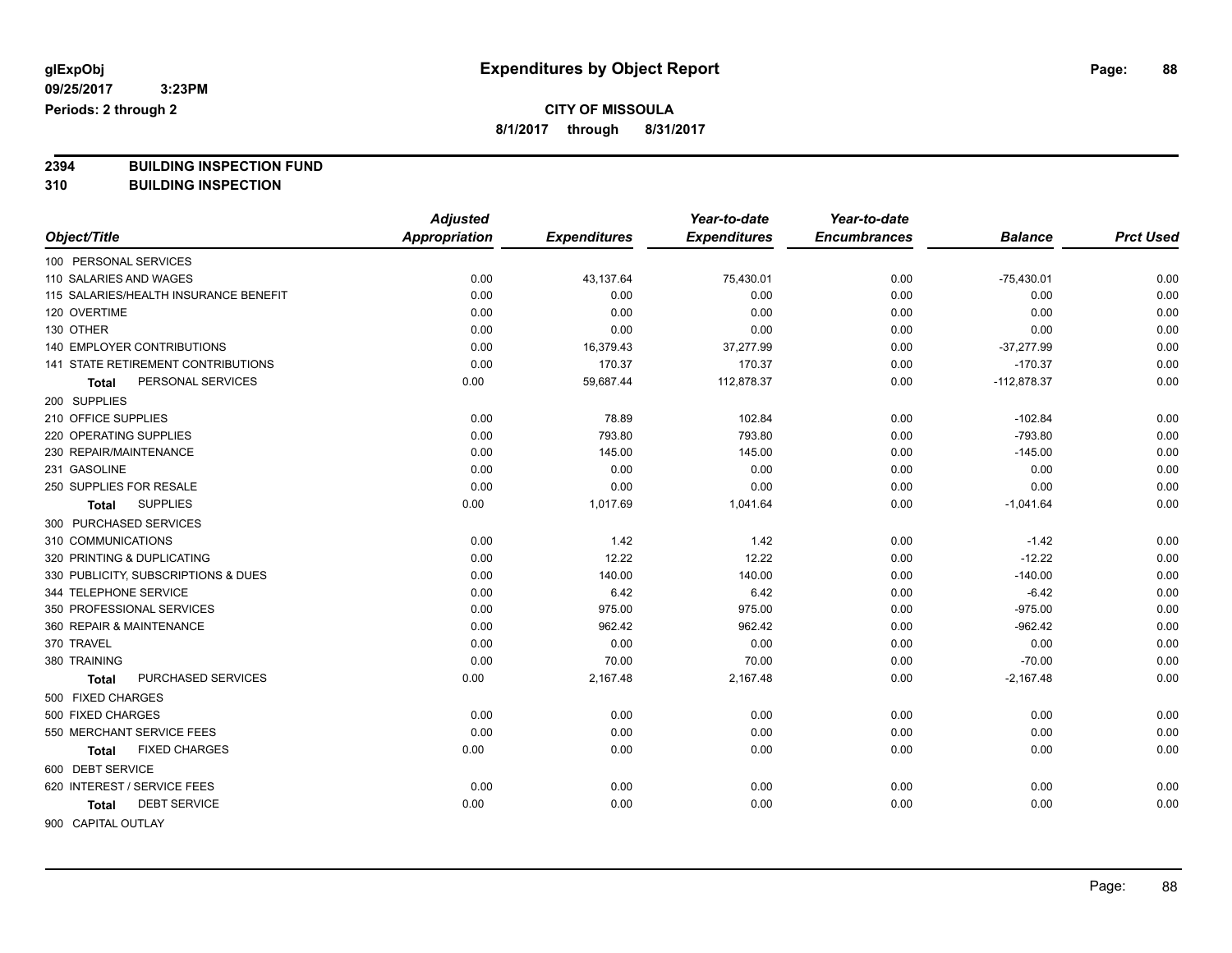### **CITY OF MISSOULA 8/1/2017 through 8/31/2017**

# **2394 BUILDING INSPECTION FUND**

**310 BUILDING INSPECTION**

| Object/Title |                            | <b>Adjusted</b><br>Appropriation | <i><b>Expenditures</b></i> | Year-to-date<br><b>Expenditures</b> | Year-to-date<br><b>Encumbrances</b> | <b>Balance</b> | <b>Prct Used</b> |
|--------------|----------------------------|----------------------------------|----------------------------|-------------------------------------|-------------------------------------|----------------|------------------|
|              | 940 MACHINERY & EQUIPMENT  | 0.00                             | 0.00                       | 0.00                                | 0.00                                | 0.00           | 0.00             |
| Total        | CAPITAL OUTLAY             | 0.00                             | 0.00                       | 0.00                                | 0.00                                | 0.00           | 0.00             |
| Total        | <b>BUILDING INSPECTION</b> | 0.00                             | 62.872.61                  | 116.087.49                          | 0.00                                | $-116.087.49$  | 0.00             |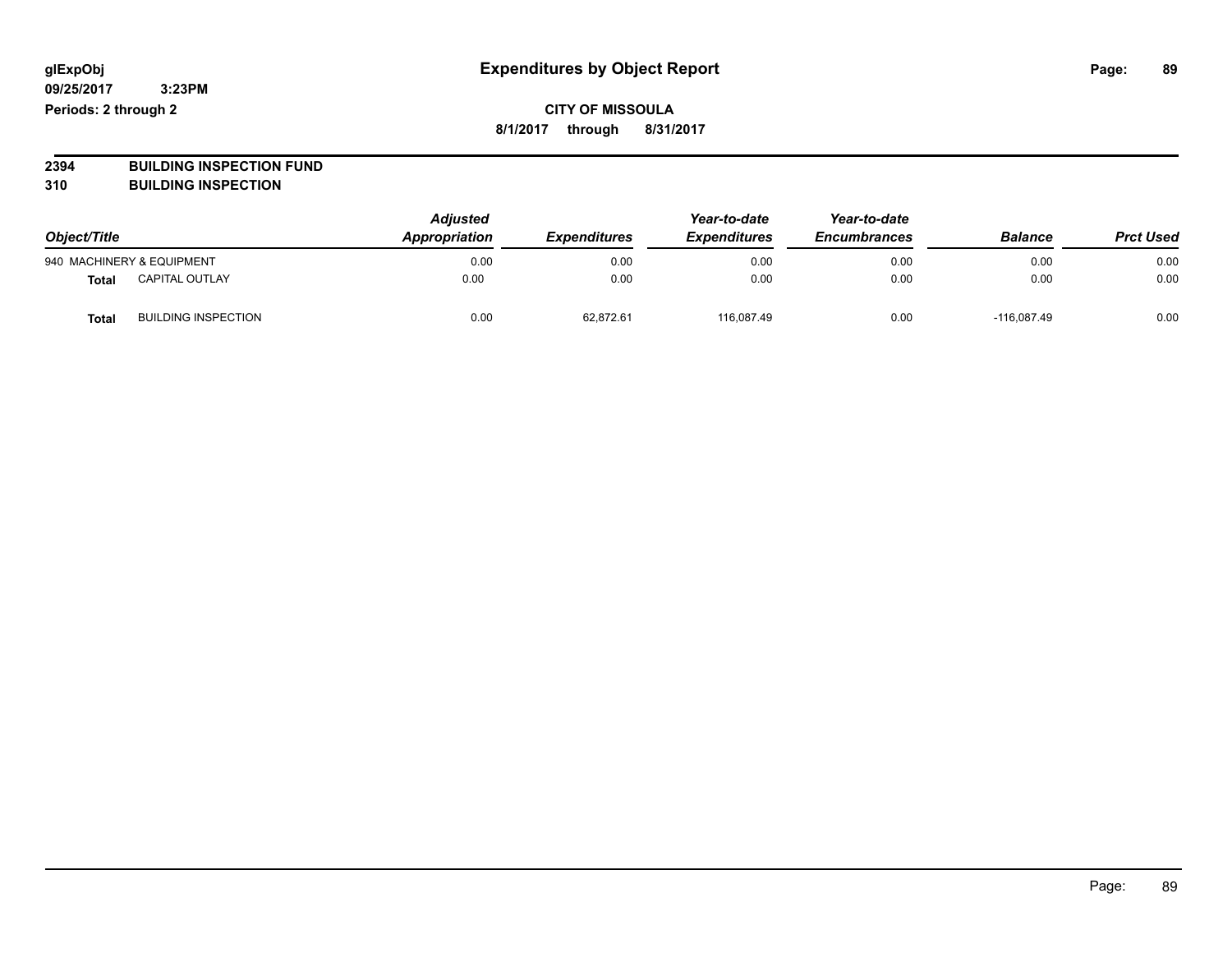#### **2394 BUILDING INSPECTION FUND**

|                                       | <b>Adjusted</b>      |                     | Year-to-date        | Year-to-date        |                |                  |
|---------------------------------------|----------------------|---------------------|---------------------|---------------------|----------------|------------------|
| Object/Title                          | <b>Appropriation</b> | <b>Expenditures</b> | <b>Expenditures</b> | <b>Encumbrances</b> | <b>Balance</b> | <b>Prct Used</b> |
| 100 PERSONAL SERVICES                 |                      |                     |                     |                     |                |                  |
| 110 SALARIES AND WAGES                | 0.00                 | 43,137.64           | 75,430.01           | 0.00                | $-75,430.01$   | 0.00             |
| 115 SALARIES/HEALTH INSURANCE BENEFIT | 0.00                 | 0.00                | 0.00                | 0.00                | 0.00           | 0.00             |
| 120 OVERTIME                          | 0.00                 | 0.00                | 0.00                | 0.00                | 0.00           | 0.00             |
| 130 OTHER                             | 0.00                 | 0.00                | 0.00                | 0.00                | 0.00           | 0.00             |
| 140 EMPLOYER CONTRIBUTIONS            | 0.00                 | 16,379.43           | 37,277.99           | 0.00                | $-37,277.99$   | 0.00             |
| 141 STATE RETIREMENT CONTRIBUTIONS    | 0.00                 | 170.37              | 170.37              | 0.00                | $-170.37$      | 0.00             |
| PERSONAL SERVICES<br><b>Total</b>     | 0.00                 | 59,687.44           | 112,878.37          | 0.00                | $-112,878.37$  | 0.00             |
| 200 SUPPLIES                          |                      |                     |                     |                     |                |                  |
| 210 OFFICE SUPPLIES                   | 0.00                 | 78.89               | 102.84              | 0.00                | $-102.84$      | 0.00             |
| 220 OPERATING SUPPLIES                | 0.00                 | 793.80              | 793.80              | 0.00                | $-793.80$      | 0.00             |
| 230 REPAIR/MAINTENANCE                | 0.00                 | 145.00              | 145.00              | 0.00                | $-145.00$      | 0.00             |
| 231 GASOLINE                          | 0.00                 | 0.00                | 0.00                | 0.00                | 0.00           | 0.00             |
| 250 SUPPLIES FOR RESALE               | 0.00                 | 0.00                | 0.00                | 0.00                | 0.00           | 0.00             |
| <b>SUPPLIES</b><br><b>Total</b>       | 0.00                 | 1,017.69            | 1,041.64            | 0.00                | $-1,041.64$    | 0.00             |
| 300 PURCHASED SERVICES                |                      |                     |                     |                     |                |                  |
| 310 COMMUNICATIONS                    | 0.00                 | 1.42                | 1.42                | 0.00                | $-1.42$        | 0.00             |
| 320 PRINTING & DUPLICATING            | 0.00                 | 12.22               | 12.22               | 0.00                | $-12.22$       | 0.00             |
| 330 PUBLICITY, SUBSCRIPTIONS & DUES   | 0.00                 | 140.00              | 140.00              | 0.00                | $-140.00$      | 0.00             |
| 344 TELEPHONE SERVICE                 | 0.00                 | 6.42                | 6.42                | 0.00                | $-6.42$        | 0.00             |
| 350 PROFESSIONAL SERVICES             | 0.00                 | 975.00              | 975.00              | 0.00                | $-975.00$      | 0.00             |
| 360 REPAIR & MAINTENANCE              | 0.00                 | 962.42              | 962.42              | 0.00                | $-962.42$      | 0.00             |
| 370 TRAVEL                            | 0.00                 | 0.00                | 0.00                | 0.00                | 0.00           | 0.00             |
| 380 TRAINING                          | 0.00                 | 70.00               | 70.00               | 0.00                | $-70.00$       | 0.00             |
| PURCHASED SERVICES<br><b>Total</b>    | 0.00                 | 2,167.48            | 2,167.48            | 0.00                | $-2,167.48$    | 0.00             |
| 500 FIXED CHARGES                     |                      |                     |                     |                     |                |                  |
| 500 FIXED CHARGES                     | 0.00                 | 0.00                | 0.00                | 0.00                | 0.00           | 0.00             |
| 550 MERCHANT SERVICE FEES             | 0.00                 | 0.00                | 0.00                | 0.00                | 0.00           | 0.00             |
| <b>FIXED CHARGES</b><br>Total         | 0.00                 | 0.00                | 0.00                | 0.00                | 0.00           | 0.00             |
| 600 DEBT SERVICE                      |                      |                     |                     |                     |                |                  |
| 620 INTEREST / SERVICE FEES           | 0.00                 | 0.00                | 0.00                | 0.00                | 0.00           | 0.00             |
| <b>DEBT SERVICE</b><br>Total          | 0.00                 | 0.00                | 0.00                | 0.00                | 0.00           | 0.00             |
| 900 CAPITAL OUTLAY                    |                      |                     |                     |                     |                |                  |
| 940 MACHINERY & EQUIPMENT             | 0.00                 | 0.00                | 0.00                | 0.00                | 0.00           | 0.00             |
|                                       |                      |                     |                     |                     |                |                  |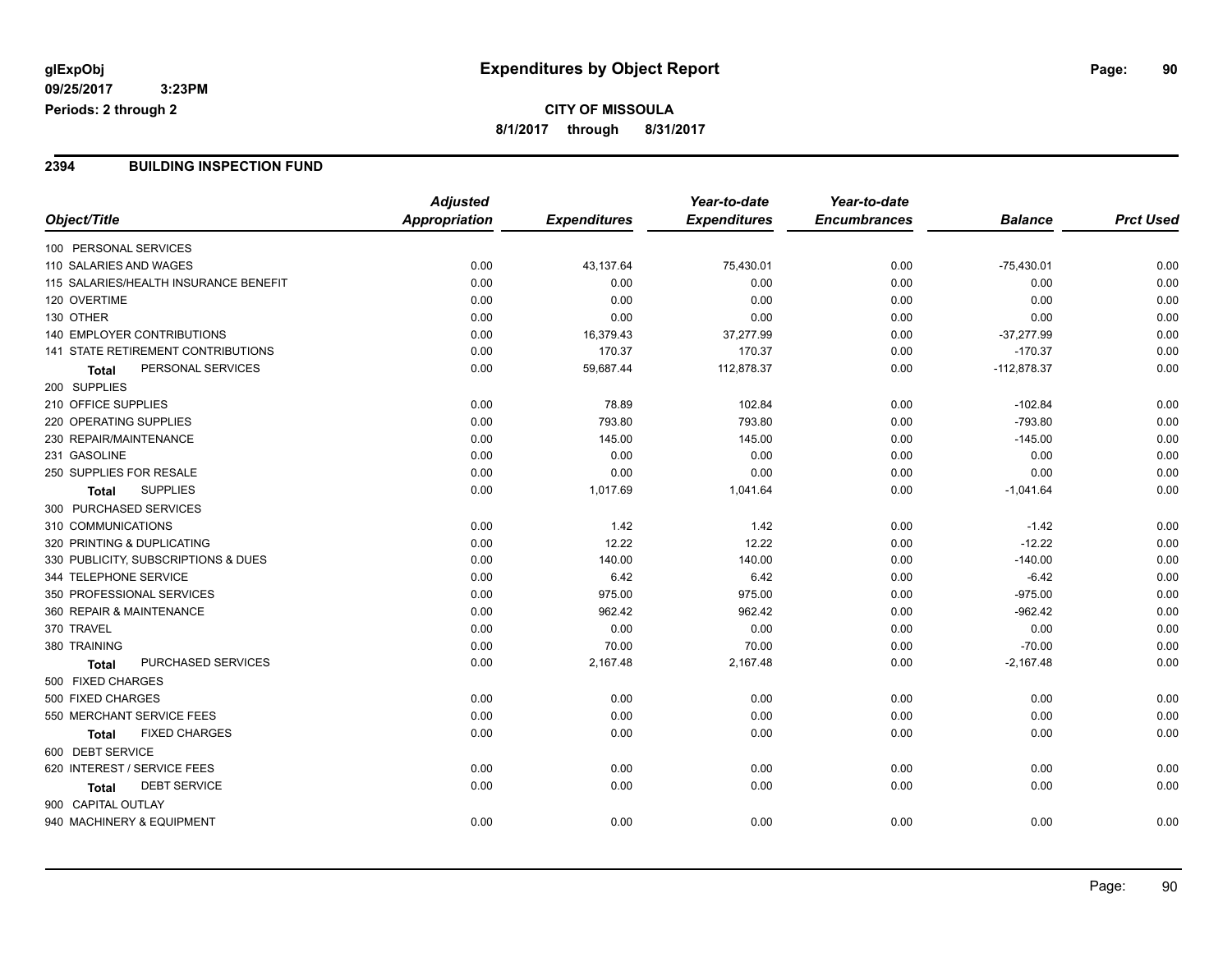**CITY OF MISSOULA 8/1/2017 through 8/31/2017**

#### **2394 BUILDING INSPECTION FUND**

| Object/Title |                                 | <b>Adjusted</b><br>Appropriation | <b>Expenditures</b> | Year-to-date<br><b>Expenditures</b> | Year-to-date<br><b>Encumbrances</b> | <b>Balance</b> | <b>Prct Used</b> |
|--------------|---------------------------------|----------------------------------|---------------------|-------------------------------------|-------------------------------------|----------------|------------------|
| <b>Total</b> | <b>CAPITAL OUTLAY</b>           | 0.00                             | 0.00                | 0.00                                | 0.00                                | 0.00           | 0.00             |
| Tota.        | <b>BUILDING INSPECTION FUND</b> | 0.00                             | 62,872.61           | 116.087.49                          | 0.00                                | $-116.087.49$  | 0.00             |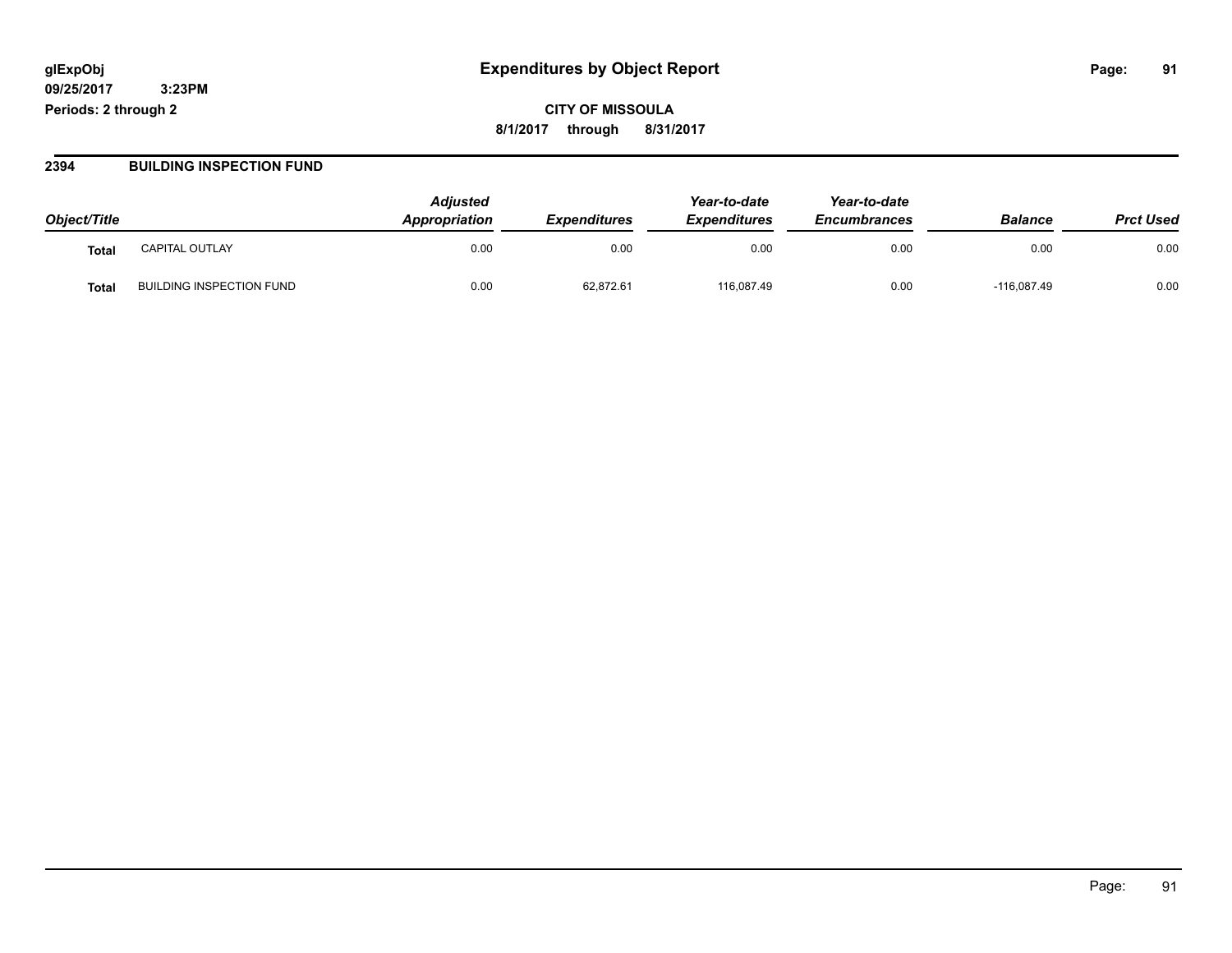**2395 CITY GRANTS & PROGRAM INCOME FUND**

**390 NON-DEPARTMENTAL**

|                                                   | <b>Adjusted</b>      |                     | Year-to-date        | Year-to-date        |                |                  |
|---------------------------------------------------|----------------------|---------------------|---------------------|---------------------|----------------|------------------|
| Object/Title                                      | <b>Appropriation</b> | <b>Expenditures</b> | <b>Expenditures</b> | <b>Encumbrances</b> | <b>Balance</b> | <b>Prct Used</b> |
| 300 PURCHASED SERVICES                            |                      |                     |                     |                     |                |                  |
| 350 PROFESSIONAL SERVICES                         | 0.00                 | 0.00                | 0.00                | 0.00                | 0.00           | 0.00             |
| PURCHASED SERVICES<br><b>Total</b>                | 0.00                 | 0.00                | 0.00                | 0.00                | 0.00           | 0.00             |
| 500 FIXED CHARGES                                 |                      |                     |                     |                     |                |                  |
| 550 MERCHANT SERVICE FEES                         | 0.00                 | 0.00                | 0.00                | 0.00                | 0.00           | 0.00             |
| <b>FIXED CHARGES</b><br><b>Total</b>              | 0.00                 | 0.00                | 0.00                | 0.00                | 0.00           | 0.00             |
| 700 GRANTS & CONTRIBUTIONS                        |                      |                     |                     |                     |                |                  |
| 700 GRANTS & CONTRIBUTIONS                        | 0.00                 | 0.00                | 0.00                | 0.00                | 0.00           | 0.00             |
| <b>GRANTS &amp; CONTRIBUTIONS</b><br><b>Total</b> | 0.00                 | 0.00                | 0.00                | 0.00                | 0.00           | 0.00             |
| 800 OTHER OBJECTS                                 |                      |                     |                     |                     |                |                  |
| 820 TRANSFERS TO OTHER FUNDS                      | 0.00                 | 0.00                | 0.00                | 0.00                | 0.00           | 0.00             |
| 845 CONTINGENCY                                   | 0.00                 | 0.00                | 0.00                | 0.00                | 0.00           | 0.00             |
| OTHER OBJECTS<br><b>Total</b>                     | 0.00                 | 0.00                | 0.00                | 0.00                | 0.00           | 0.00             |
| NON-DEPARTMENTAL<br><b>Total</b>                  | 0.00                 | 0.00                | 0.00                | 0.00                | 0.00           | 0.00             |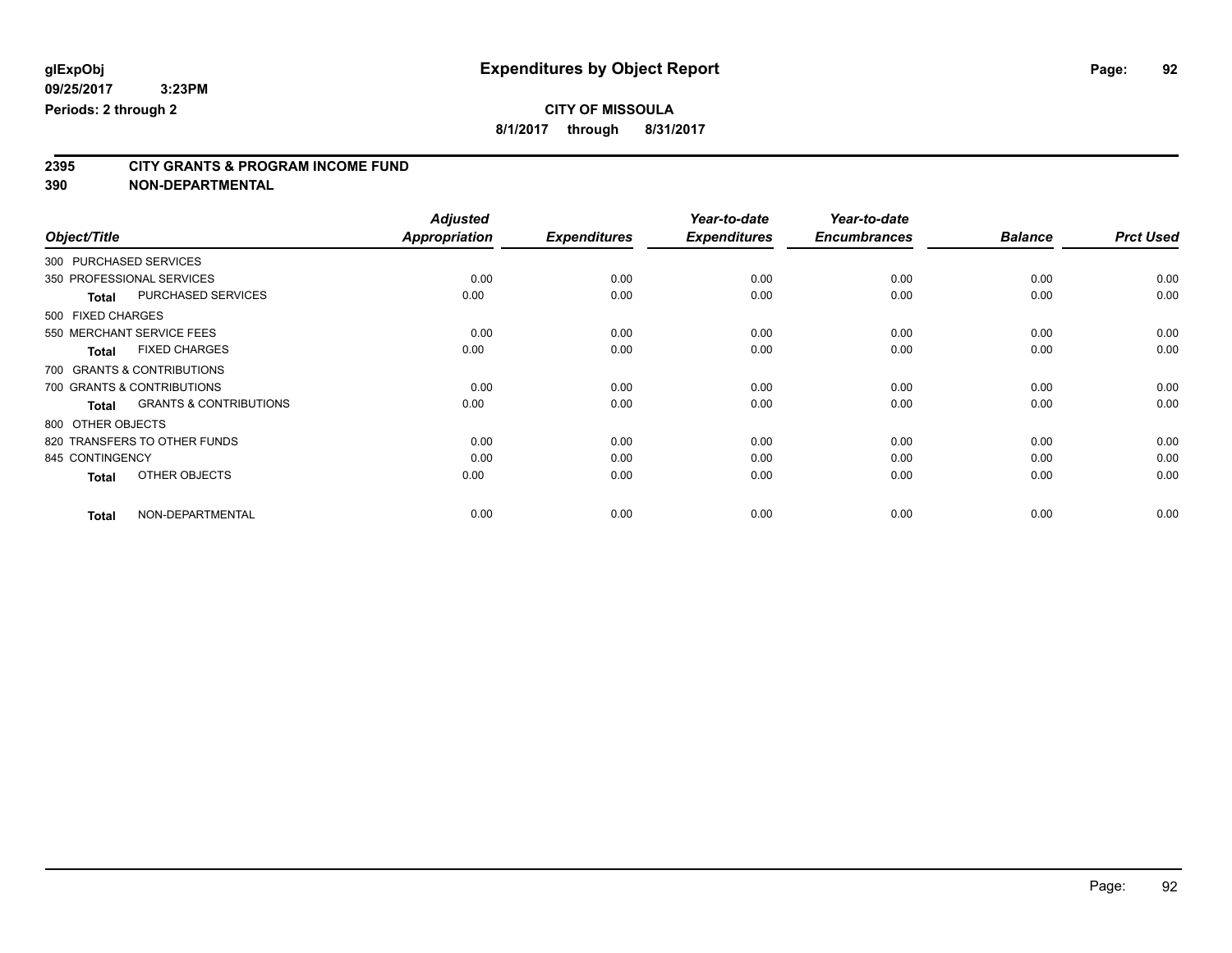#### **2395 CITY GRANTS & PROGRAM INCOME FUND**

| Object/Title           |                                   | <b>Adjusted</b><br><b>Appropriation</b> | <b>Expenditures</b> | Year-to-date<br><b>Expenditures</b> | Year-to-date<br><b>Encumbrances</b> | <b>Balance</b> | <b>Prct Used</b> |
|------------------------|-----------------------------------|-----------------------------------------|---------------------|-------------------------------------|-------------------------------------|----------------|------------------|
| 300 PURCHASED SERVICES |                                   |                                         |                     |                                     |                                     |                |                  |
|                        | 350 PROFESSIONAL SERVICES         | 0.00                                    | 0.00                | 0.00                                | 0.00                                | 0.00           | 0.00             |
| Total                  | PURCHASED SERVICES                | 0.00                                    | 0.00                | 0.00                                | 0.00                                | 0.00           | 0.00             |
| 500 FIXED CHARGES      |                                   |                                         |                     |                                     |                                     |                |                  |
|                        | 550 MERCHANT SERVICE FEES         | 0.00                                    | 0.00                | 0.00                                | 0.00                                | 0.00           | 0.00             |
| <b>Total</b>           | <b>FIXED CHARGES</b>              | 0.00                                    | 0.00                | 0.00                                | 0.00                                | 0.00           | 0.00             |
|                        | 700 GRANTS & CONTRIBUTIONS        |                                         |                     |                                     |                                     |                |                  |
|                        | 700 GRANTS & CONTRIBUTIONS        | 0.00                                    | 0.00                | 0.00                                | 0.00                                | 0.00           | 0.00             |
| <b>Total</b>           | <b>GRANTS &amp; CONTRIBUTIONS</b> | 0.00                                    | 0.00                | 0.00                                | 0.00                                | 0.00           | 0.00             |
| 800 OTHER OBJECTS      |                                   |                                         |                     |                                     |                                     |                |                  |
|                        | 820 TRANSFERS TO OTHER FUNDS      | 0.00                                    | 0.00                | 0.00                                | 0.00                                | 0.00           | 0.00             |
| 845 CONTINGENCY        |                                   | 0.00                                    | 0.00                | 0.00                                | 0.00                                | 0.00           | 0.00             |
| <b>Total</b>           | OTHER OBJECTS                     | 0.00                                    | 0.00                | 0.00                                | 0.00                                | 0.00           | 0.00             |
| Total                  | CITY GRANTS & PROGRAM INCOME FUN  | 0.00                                    | 0.00                | 0.00                                | 0.00                                | 0.00           | 0.00             |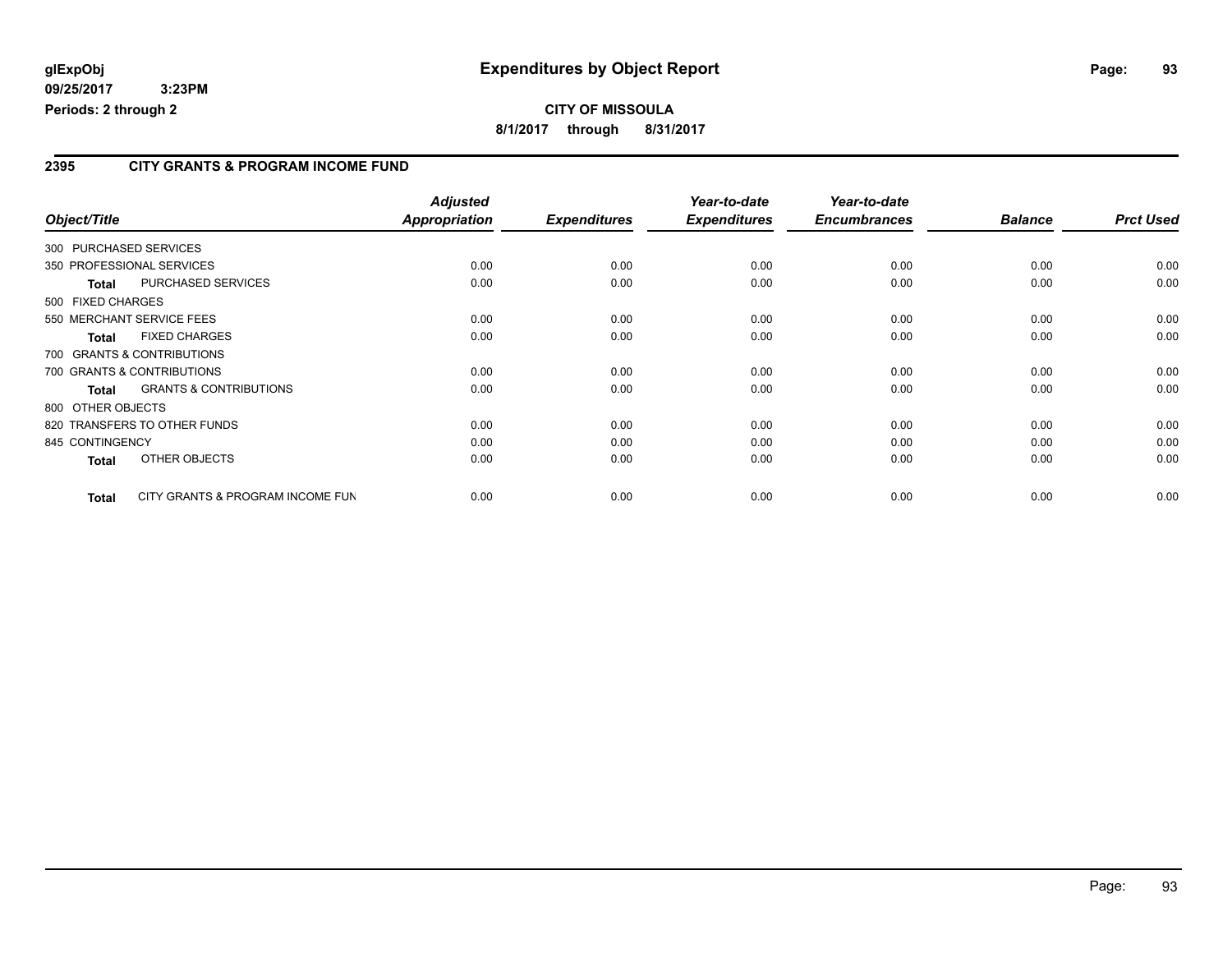**CITY OF MISSOULA 8/1/2017 through 8/31/2017**

#### **2396 ENERGY EFFICIENCY REVOLVING LOAN FUND 390 NON-DEPARTMENTAL**

| Object/Title               |                                   | <b>Adjusted</b><br>Appropriation | <b>Expenditures</b> | Year-to-date<br><b>Expenditures</b> | Year-to-date<br><b>Encumbrances</b> | <b>Balance</b> | <b>Prct Used</b> |
|----------------------------|-----------------------------------|----------------------------------|---------------------|-------------------------------------|-------------------------------------|----------------|------------------|
| 700 GRANTS & CONTRIBUTIONS |                                   |                                  |                     |                                     |                                     |                |                  |
| 700 GRANTS & CONTRIBUTIONS |                                   | 0.00                             | 0.00                | 0.00                                | 0.00                                | 0.00           | 0.00             |
| <b>Total</b>               | <b>GRANTS &amp; CONTRIBUTIONS</b> | 0.00                             | 0.00                | 0.00                                | 0.00                                | 0.00           | 0.00             |
| <b>Total</b>               | NON-DEPARTMENTAL                  | 0.00                             | 0.00                | 0.00                                | 0.00                                | 0.00           | 0.00             |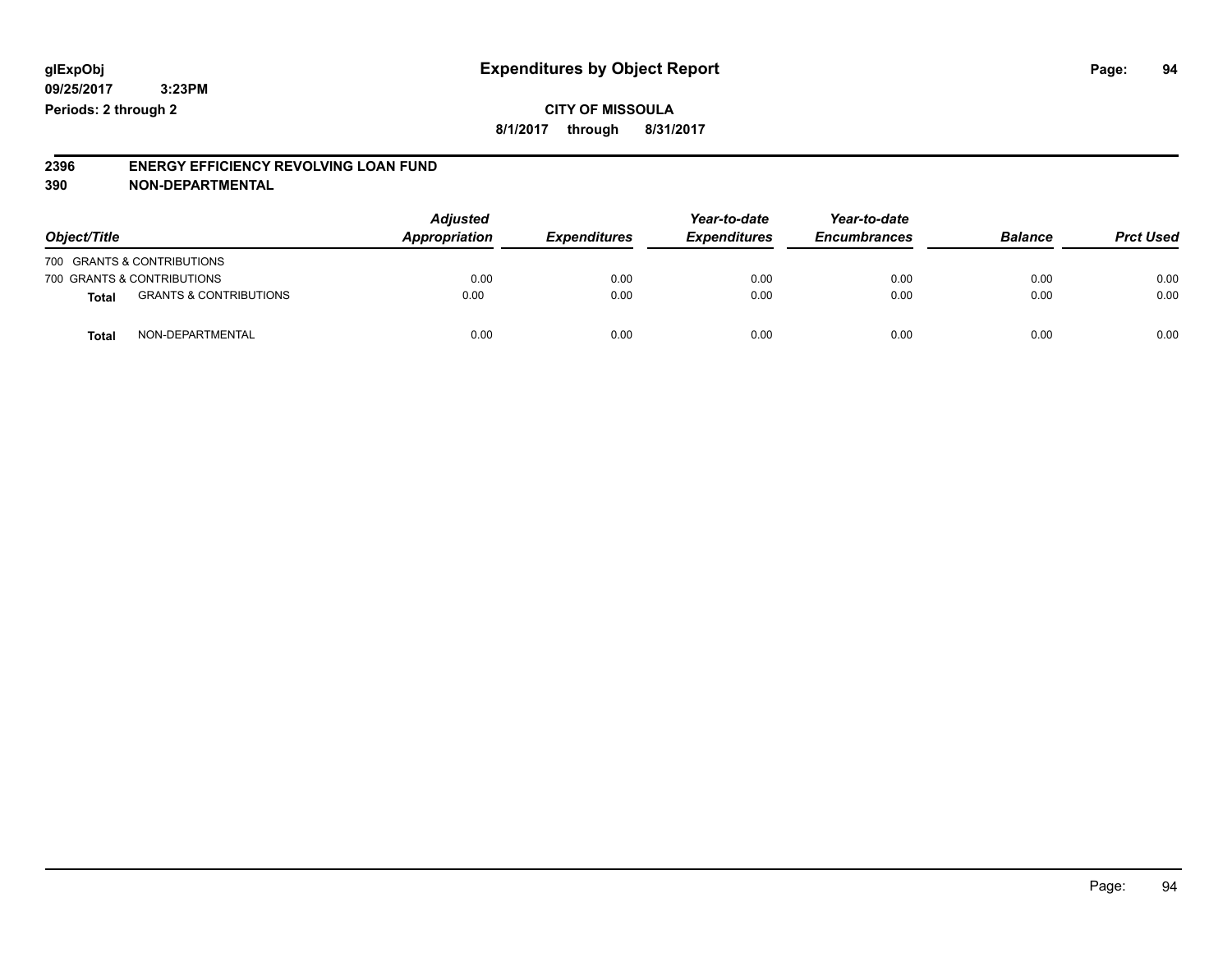### **glExpObj Expenditures by Object Report Page: 95**

**09/25/2017 3:23PM Periods: 2 through 2**

#### **2396 ENERGY EFFICIENCY REVOLVING LOAN FUND**

| Object/Title                               | <b>Adjusted</b><br><b>Appropriation</b> | <b>Expenditures</b> | Year-to-date<br><b>Expenditures</b> | Year-to-date<br><b>Encumbrances</b> | <b>Balance</b> | <b>Prct Used</b> |
|--------------------------------------------|-----------------------------------------|---------------------|-------------------------------------|-------------------------------------|----------------|------------------|
| 700 GRANTS & CONTRIBUTIONS                 |                                         |                     |                                     |                                     |                |                  |
| 700 GRANTS & CONTRIBUTIONS                 | 0.00                                    | 0.00                | 0.00                                | 0.00                                | 0.00           | 0.00             |
| <b>GRANTS &amp; CONTRIBUTIONS</b><br>Total | 0.00                                    | 0.00                | 0.00                                | 0.00                                | 0.00           | 0.00             |
| ENERGY EFFICIENCY REVOLVING LOAN<br>Tota   | 0.00                                    | 0.00                | 0.00                                | 0.00                                | 0.00           | 0.00             |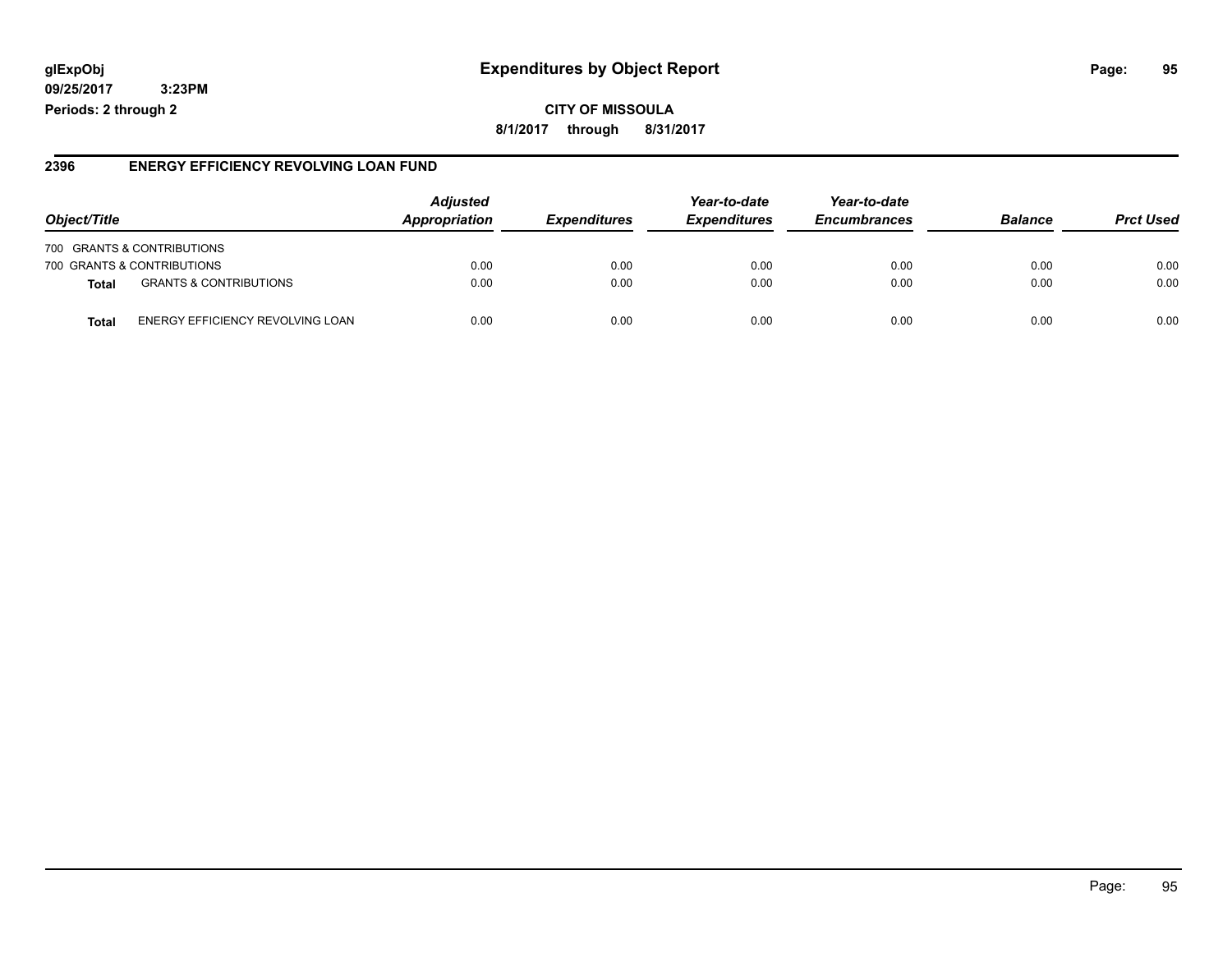## **CITY OF MISSOULA**

**8/1/2017 through 8/31/2017**

# **2399 DANGEROUS BUILDING DEMOLITION & REPAIR F**

**310 BUILDING INSPECTION**

| Object/Title      |                            | <b>Adjusted</b><br>Appropriation | <b>Expenditures</b> | Year-to-date<br><b>Expenditures</b> | Year-to-date<br><b>Encumbrances</b> | <b>Balance</b> | <b>Prct Used</b> |
|-------------------|----------------------------|----------------------------------|---------------------|-------------------------------------|-------------------------------------|----------------|------------------|
| 500 FIXED CHARGES |                            |                                  |                     |                                     |                                     |                |                  |
|                   | 550 MERCHANT SERVICE FEES  | 0.00                             | 0.00                | 0.00                                | 0.00                                | 0.00           | 0.00             |
| <b>Total</b>      | <b>FIXED CHARGES</b>       | 0.00                             | 0.00                | 0.00                                | 0.00                                | 0.00           | 0.00             |
| 800 OTHER OBJECTS |                            |                                  |                     |                                     |                                     |                |                  |
| 845 CONTINGENCY   |                            | 0.00                             | 0.00                | 0.00                                | 0.00                                | 0.00           | 0.00             |
| <b>Total</b>      | OTHER OBJECTS              | 0.00                             | 0.00                | 0.00                                | 0.00                                | 0.00           | 0.00             |
| <b>Total</b>      | <b>BUILDING INSPECTION</b> | 0.00                             | 0.00                | 0.00                                | 0.00                                | 0.00           | 0.00             |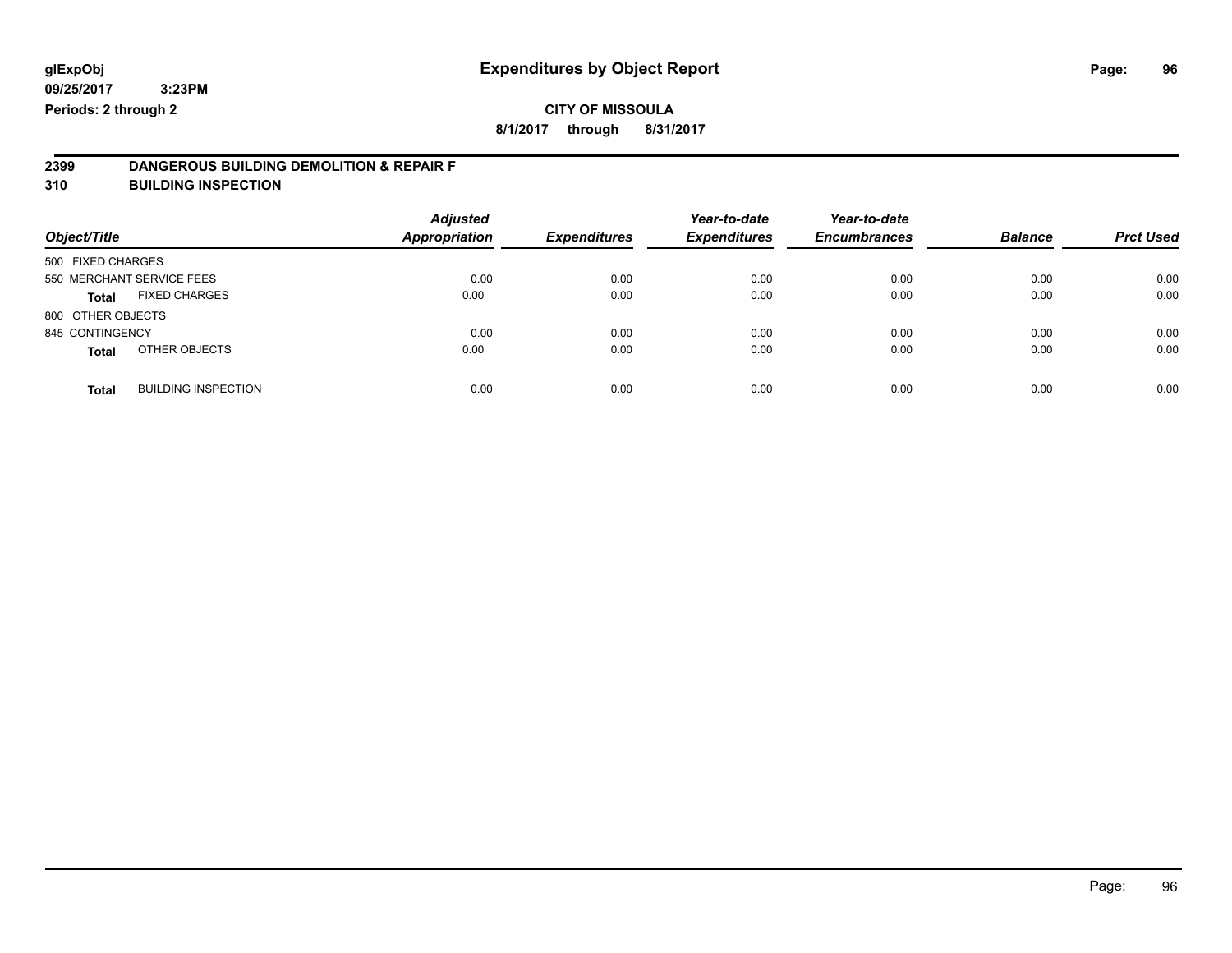## **glExpObj Expenditures by Object Report Page: 97**

**09/25/2017 3:23PM Periods: 2 through 2**

#### **2399 DANGEROUS BUILDING DEMOLITION & REPAIR F**

| Object/Title      |                                   | <b>Adjusted</b><br><b>Appropriation</b> | <b>Expenditures</b> | Year-to-date<br><b>Expenditures</b> | Year-to-date<br><b>Encumbrances</b> | <b>Balance</b> | <b>Prct Used</b> |
|-------------------|-----------------------------------|-----------------------------------------|---------------------|-------------------------------------|-------------------------------------|----------------|------------------|
| 500 FIXED CHARGES |                                   |                                         |                     |                                     |                                     |                |                  |
|                   | 550 MERCHANT SERVICE FEES         | 0.00                                    | 0.00                | 0.00                                | 0.00                                | 0.00           | 0.00             |
| <b>Total</b>      | <b>FIXED CHARGES</b>              | 0.00                                    | 0.00                | 0.00                                | 0.00                                | 0.00           | 0.00             |
| 800 OTHER OBJECTS |                                   |                                         |                     |                                     |                                     |                |                  |
| 845 CONTINGENCY   |                                   | 0.00                                    | 0.00                | 0.00                                | 0.00                                | 0.00           | 0.00             |
| <b>Total</b>      | OTHER OBJECTS                     | 0.00                                    | 0.00                | 0.00                                | 0.00                                | 0.00           | 0.00             |
| <b>Total</b>      | DANGEROUS BUILDING DEMOLITION & F | 0.00                                    | 0.00                | 0.00                                | 0.00                                | 0.00           | 0.00             |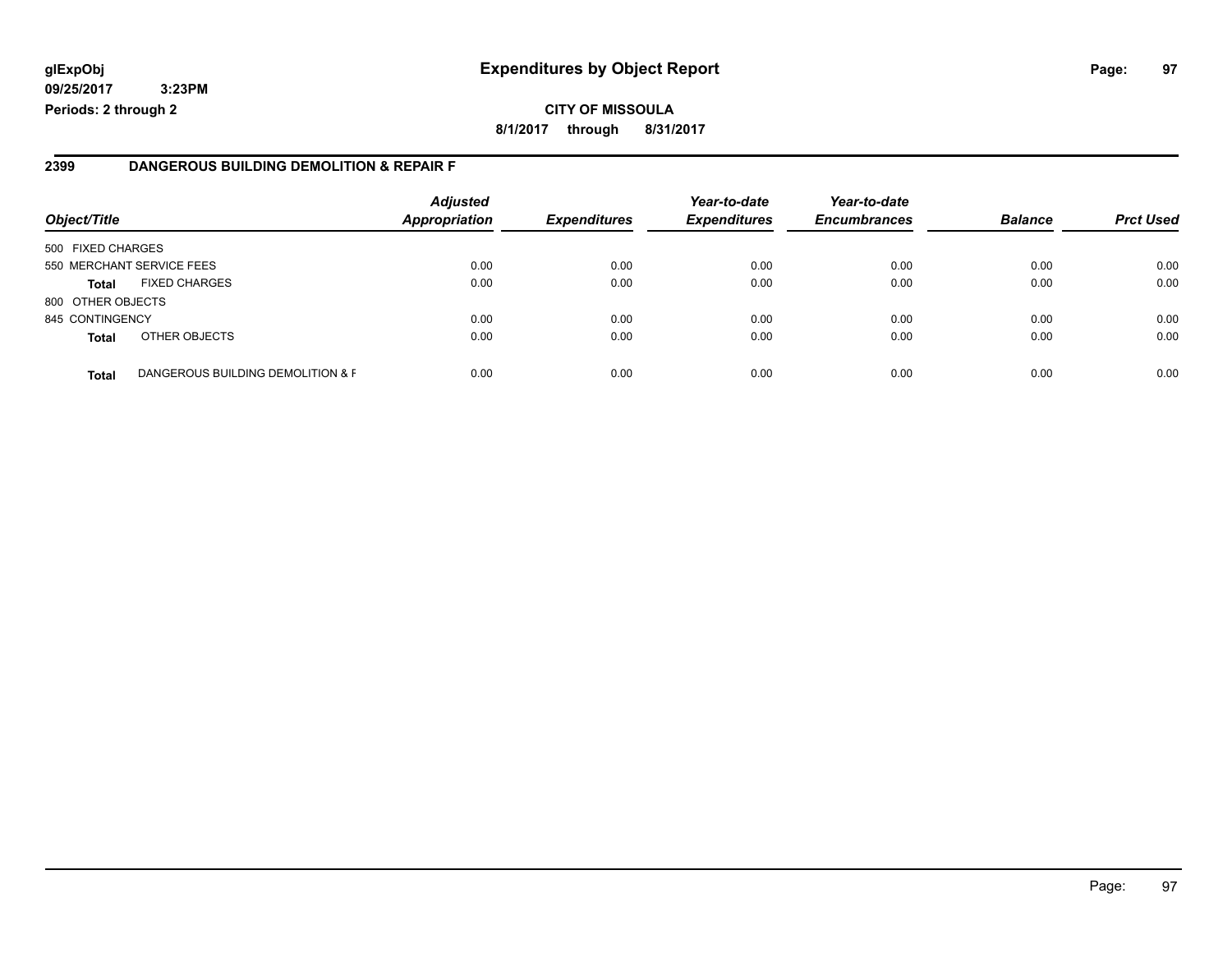**8/1/2017 through 8/31/2017**

# **2400 STREET LIGHTING ASSESSMENTS FUND**

#### **280 PUBLIC WORKS OPERATIONS**

|                                           | <b>Adjusted</b> |                     | Year-to-date        | Year-to-date        |                |                  |
|-------------------------------------------|-----------------|---------------------|---------------------|---------------------|----------------|------------------|
| Object/Title                              | Appropriation   | <b>Expenditures</b> | <b>Expenditures</b> | <b>Encumbrances</b> | <b>Balance</b> | <b>Prct Used</b> |
| 300 PURCHASED SERVICES                    |                 |                     |                     |                     |                |                  |
| 341 ELECTRICITY & NATURAL GAS             | 0.00            | 27.873.29           | 27.873.29           | 0.00                | $-27.873.29$   | 0.00             |
| 350 PROFESSIONAL SERVICES                 | 0.00            | 0.00                | 0.00                | 0.00                | 0.00           | 0.00             |
| 360 REPAIR & MAINTENANCE                  | 0.00            | 0.00                | 0.00                | 0.00                | 0.00           | 0.00             |
| <b>PURCHASED SERVICES</b><br><b>Total</b> | 0.00            | 27.873.29           | 27.873.29           | 0.00                | $-27.873.29$   | 0.00             |
| 500 FIXED CHARGES                         |                 |                     |                     |                     |                |                  |
| 550 MERCHANT SERVICE FEES                 | 0.00            | 0.00                | 0.00                | 0.00                | 0.00           | 0.00             |
| <b>FIXED CHARGES</b><br><b>Total</b>      | 0.00            | 0.00                | 0.00                | 0.00                | 0.00           | 0.00             |
| PUBLIC WORKS OPERATIONS<br><b>Total</b>   | 0.00            | 27.873.29           | 27.873.29           | 0.00                | $-27.873.29$   | 0.00             |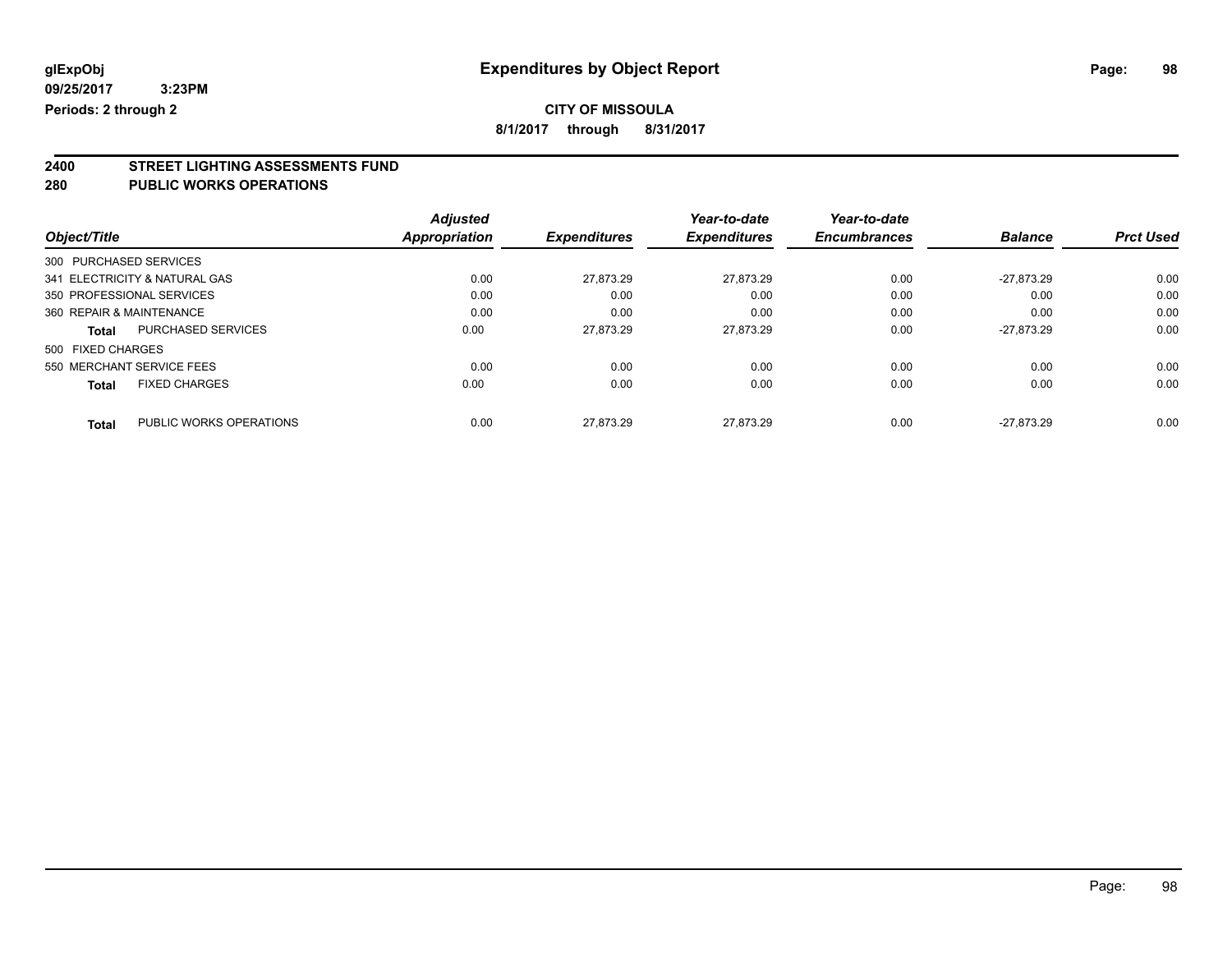#### **2400 STREET LIGHTING ASSESSMENTS FUND**

| Object/Title           |                                  | <b>Adjusted</b><br>Appropriation | <b>Expenditures</b> | Year-to-date<br><b>Expenditures</b> | Year-to-date<br><b>Encumbrances</b> | <b>Balance</b> | <b>Prct Used</b> |
|------------------------|----------------------------------|----------------------------------|---------------------|-------------------------------------|-------------------------------------|----------------|------------------|
| 300 PURCHASED SERVICES |                                  |                                  |                     |                                     |                                     |                |                  |
|                        | 341 ELECTRICITY & NATURAL GAS    | 0.00                             | 27.873.29           | 27,873.29                           | 0.00                                | $-27.873.29$   | 0.00             |
|                        | 350 PROFESSIONAL SERVICES        | 0.00                             | 0.00                | 0.00                                | 0.00                                | 0.00           | 0.00             |
|                        | 360 REPAIR & MAINTENANCE         | 0.00                             | 0.00                | 0.00                                | 0.00                                | 0.00           | 0.00             |
| <b>Total</b>           | <b>PURCHASED SERVICES</b>        | 0.00                             | 27,873.29           | 27,873.29                           | 0.00                                | $-27.873.29$   | 0.00             |
| 500 FIXED CHARGES      |                                  |                                  |                     |                                     |                                     |                |                  |
|                        | 550 MERCHANT SERVICE FEES        | 0.00                             | 0.00                | 0.00                                | 0.00                                | 0.00           | 0.00             |
| Total                  | <b>FIXED CHARGES</b>             | 0.00                             | 0.00                | 0.00                                | 0.00                                | 0.00           | 0.00             |
| <b>Total</b>           | STREET LIGHTING ASSESSMENTS FUND | 0.00                             | 27.873.29           | 27.873.29                           | 0.00                                | $-27.873.29$   | 0.00             |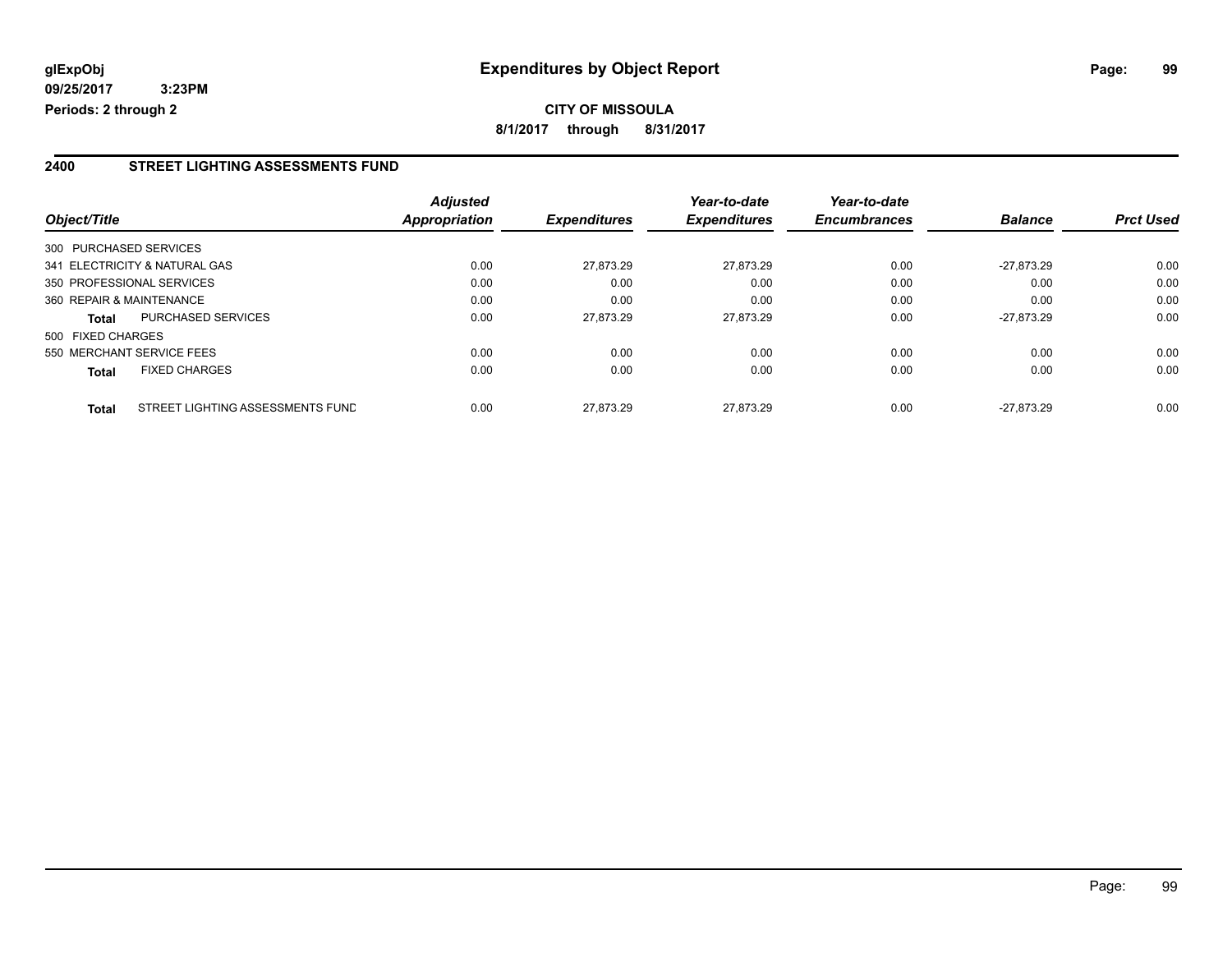## **CITY OF MISSOULA**

**8/1/2017 through 8/31/2017**

# **2500 STREET MAINTENANCE ASSESSMENT FUND**

**390 NON-DEPARTMENTAL**

|                              |                      | <b>Adjusted</b>      |                     | Year-to-date        | Year-to-date        |                |                  |
|------------------------------|----------------------|----------------------|---------------------|---------------------|---------------------|----------------|------------------|
| Object/Title                 |                      | <b>Appropriation</b> | <b>Expenditures</b> | <b>Expenditures</b> | <b>Encumbrances</b> | <b>Balance</b> | <b>Prct Used</b> |
| 300 PURCHASED SERVICES       |                      |                      |                     |                     |                     |                |                  |
| 345 GARBAGE                  |                      | 0.00                 | 5,083.33            | 7.095.10            | 0.00                | $-7.095.10$    | 0.00             |
| <b>Total</b>                 | PURCHASED SERVICES   | 0.00                 | 5,083.33            | 7,095.10            | 0.00                | $-7,095.10$    | 0.00             |
| 500 FIXED CHARGES            |                      |                      |                     |                     |                     |                |                  |
| 550 MERCHANT SERVICE FEES    |                      | 0.00                 | 0.00                | 0.00                | 0.00                | 0.00           | 0.00             |
| <b>Total</b>                 | <b>FIXED CHARGES</b> | 0.00                 | 0.00                | 0.00                | 0.00                | 0.00           | 0.00             |
| 800 OTHER OBJECTS            |                      |                      |                     |                     |                     |                |                  |
| 820 TRANSFERS TO OTHER FUNDS |                      | 0.00                 | 0.00                | 0.00                | 0.00                | 0.00           | 0.00             |
| <b>Total</b>                 | OTHER OBJECTS        | 0.00                 | 0.00                | 0.00                | 0.00                | 0.00           | 0.00             |
| <b>Total</b>                 | NON-DEPARTMENTAL     | 0.00                 | 5,083.33            | 7.095.10            | 0.00                | $-7.095.10$    | 0.00             |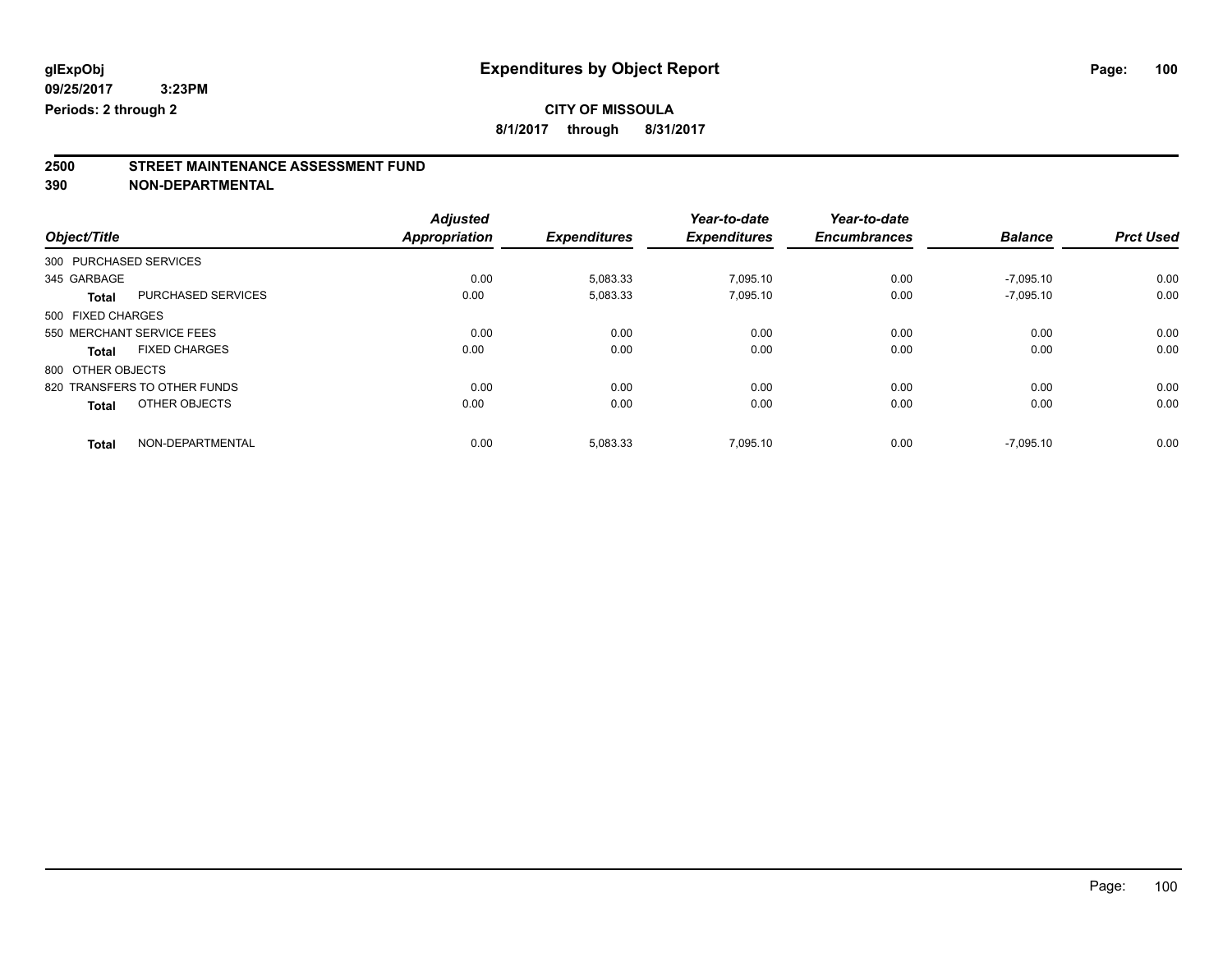#### **2500 STREET MAINTENANCE ASSESSMENT FUND**

|                        |                                  | <b>Adjusted</b> |                     | Year-to-date        | Year-to-date        |                |                  |
|------------------------|----------------------------------|-----------------|---------------------|---------------------|---------------------|----------------|------------------|
| Object/Title           |                                  | Appropriation   | <b>Expenditures</b> | <b>Expenditures</b> | <b>Encumbrances</b> | <b>Balance</b> | <b>Prct Used</b> |
| 300 PURCHASED SERVICES |                                  |                 |                     |                     |                     |                |                  |
| 345 GARBAGE            |                                  | 0.00            | 5,083.33            | 7.095.10            | 0.00                | $-7.095.10$    | 0.00             |
| Total                  | PURCHASED SERVICES               | 0.00            | 5,083.33            | 7,095.10            | 0.00                | $-7,095.10$    | 0.00             |
| 500 FIXED CHARGES      |                                  |                 |                     |                     |                     |                |                  |
|                        | 550 MERCHANT SERVICE FEES        | 0.00            | 0.00                | 0.00                | 0.00                | 0.00           | 0.00             |
| Total                  | <b>FIXED CHARGES</b>             | 0.00            | 0.00                | 0.00                | 0.00                | 0.00           | 0.00             |
| 800 OTHER OBJECTS      |                                  |                 |                     |                     |                     |                |                  |
|                        | 820 TRANSFERS TO OTHER FUNDS     | 0.00            | 0.00                | 0.00                | 0.00                | 0.00           | 0.00             |
| <b>Total</b>           | OTHER OBJECTS                    | 0.00            | 0.00                | 0.00                | 0.00                | 0.00           | 0.00             |
| <b>Total</b>           | STREET MAINTENANCE ASSESSMENT FI | 0.00            | 5,083.33            | 7.095.10            | 0.00                | $-7.095.10$    | 0.00             |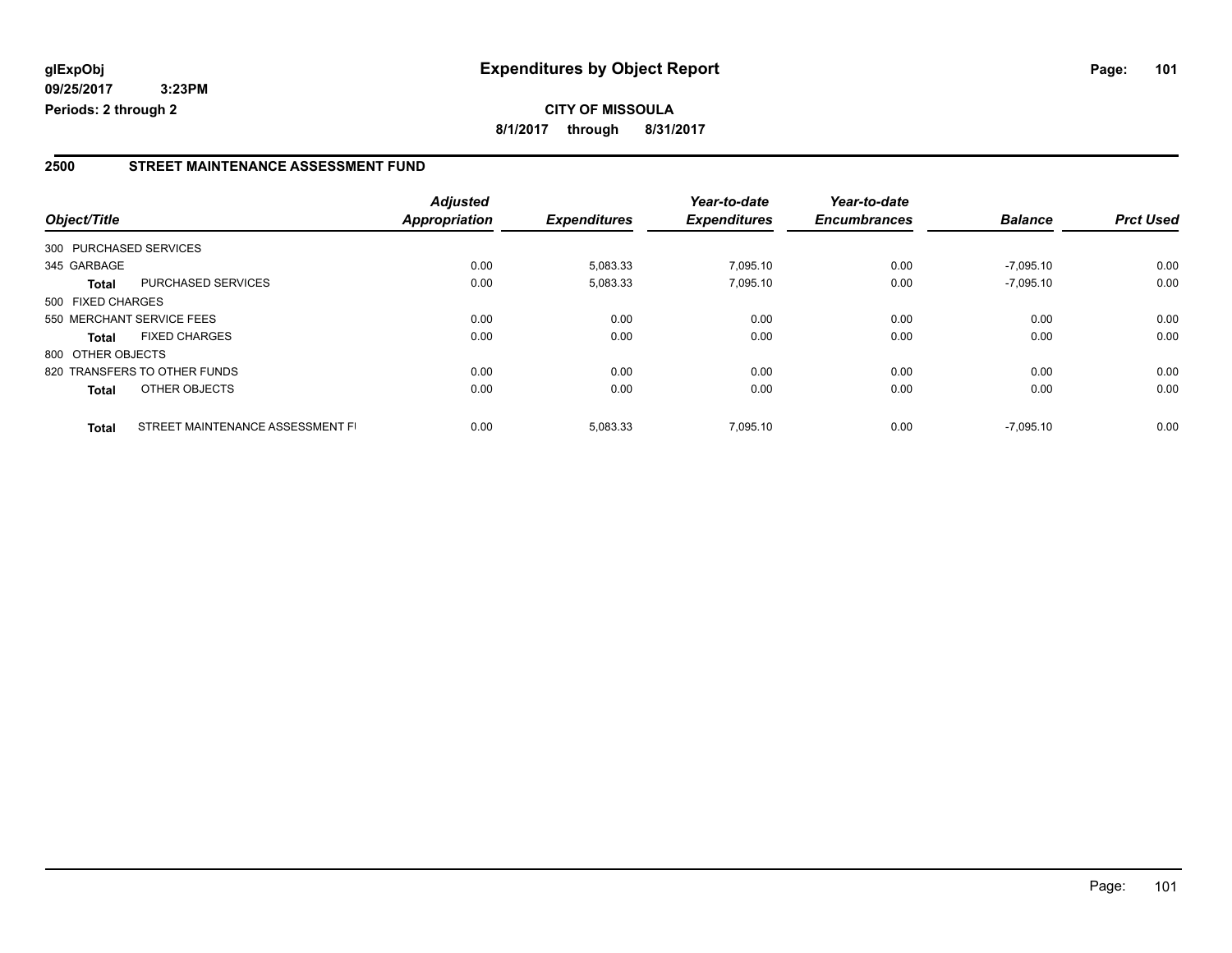# **2512 ROAD DISTRICT #1**

**320 STREET MAINTENANCE**

|                                           | <b>Adjusted</b>      |                     | Year-to-date        | Year-to-date        |                |                  |
|-------------------------------------------|----------------------|---------------------|---------------------|---------------------|----------------|------------------|
| Object/Title                              | <b>Appropriation</b> | <b>Expenditures</b> | <b>Expenditures</b> | <b>Encumbrances</b> | <b>Balance</b> | <b>Prct Used</b> |
| 100 PERSONAL SERVICES                     |                      |                     |                     |                     |                |                  |
| 110 SALARIES AND WAGES                    | 0.00                 | 3,880.13            | 6,159.47            | 0.00                | $-6,159.47$    | 0.00             |
| 130 OTHER                                 | 0.00                 | 0.00                | 0.00                | 0.00                | 0.00           | 0.00             |
| 140 EMPLOYER CONTRIBUTIONS                | 0.00                 | 668.90              | 1,060.88            | 0.00                | $-1,060.88$    | 0.00             |
| <b>141 STATE RETIREMENT CONTRIBUTIONS</b> | 0.00                 | 2.25                | 2.25                | 0.00                | $-2.25$        | 0.00             |
| <b>150 STATE RETIREMENT</b>               | 0.00                 | 0.00                | 0.00                | 0.00                | 0.00           | 0.00             |
| PERSONAL SERVICES<br><b>Total</b>         | 0.00                 | 4,551.28            | 7,222.60            | 0.00                | $-7,222.60$    | 0.00             |
| 200 SUPPLIES                              |                      |                     |                     |                     |                |                  |
| 210 OFFICE SUPPLIES                       | 0.00                 | 128.37              | 128.37              | 0.00                | $-128.37$      | 0.00             |
| 220 OPERATING SUPPLIES                    | 0.00                 | 8,122.78            | 8,541.19            | 0.00                | $-8,541.19$    | 0.00             |
| 230 REPAIR/MAINTENANCE                    | 0.00                 | 22,374.51           | 22,374.51           | 0.00                | $-22,374.51$   | 0.00             |
| 231 GASOLINE                              | 0.00                 | 0.00                | 0.00                | 0.00                | 0.00           | 0.00             |
| 240 OTHER SUPPLIES                        | 0.00                 | 0.00                | 0.00                | 0.00                | 0.00           | 0.00             |
| <b>SUPPLIES</b><br><b>Total</b>           | 0.00                 | 30,625.66           | 31,044.07           | 0.00                | $-31,044.07$   | 0.00             |
| 300 PURCHASED SERVICES                    |                      |                     |                     |                     |                |                  |
| 310 COMMUNICATIONS                        | 0.00                 | 0.00                | 0.00                | 0.00                | 0.00           | 0.00             |
| 330 PUBLICITY, SUBSCRIPTIONS & DUES       | 0.00                 | 0.00                | 0.00                | 0.00                | 0.00           | 0.00             |
| 350 PROFESSIONAL SERVICES                 | 0.00                 | 0.00                | 0.00                | 0.00                | 0.00           | 0.00             |
| 370 TRAVEL                                | 0.00                 | 0.00                | 0.00                | 0.00                | 0.00           | 0.00             |
| 380 TRAINING                              | 0.00                 | 0.00                | 0.00                | 0.00                | 0.00           | 0.00             |
| PURCHASED SERVICES<br>Total               | 0.00                 | 0.00                | 0.00                | 0.00                | 0.00           | 0.00             |
| 400 BUILDING MATERIALS                    |                      |                     |                     |                     |                |                  |
| <b>400 BUILDING MATERIALS</b>             | 0.00                 | 20,757.31           | 22,212.08           | 0.00                | $-22,212.08$   | 0.00             |
| <b>BUILDING MATERIALS</b><br><b>Total</b> | 0.00                 | 20,757.31           | 22,212.08           | 0.00                | $-22,212.08$   | 0.00             |
| 500 FIXED CHARGES                         |                      |                     |                     |                     |                |                  |
| 500 FIXED CHARGES                         | 0.00                 | 0.00                | 0.00                | 0.00                | 0.00           | 0.00             |
| 550 MERCHANT SERVICE FEES                 | 0.00                 | 0.00                | 0.00                | 0.00                | 0.00           | 0.00             |
| <b>FIXED CHARGES</b><br>Total             | 0.00                 | 0.00                | 0.00                | 0.00                | 0.00           | 0.00             |
| 600 DEBT SERVICE                          |                      |                     |                     |                     |                |                  |
| 610 PRINCIPAL                             | 0.00                 | 91,117.02           | 91,117.02           | 0.00                | $-91,117.02$   | 0.00             |
| 620 INTEREST / SERVICE FEES               | 0.00                 | 6,075.06            | 6,075.06            | 0.00                | $-6,075.06$    | 0.00             |
| <b>DEBT SERVICE</b><br>Total              | 0.00                 | 97,192.08           | 97,192.08           | 0.00                | $-97,192.08$   | 0.00             |
| 700 GRANTS & CONTRIBUTIONS                |                      |                     |                     |                     |                |                  |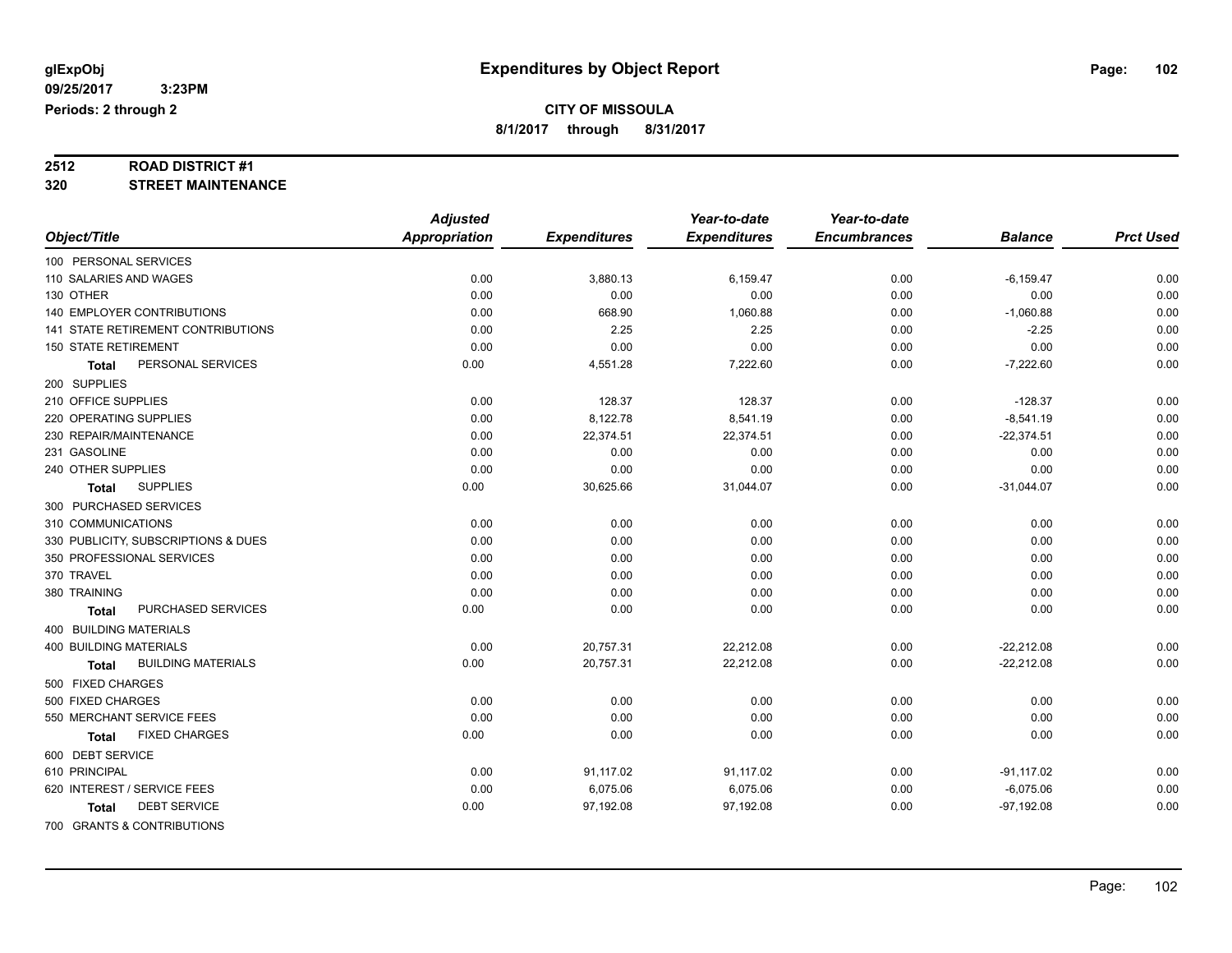# **2512 ROAD DISTRICT #1**

**320 STREET MAINTENANCE**

|                              |                                   | <b>Adjusted</b> |                     | Year-to-date        | Year-to-date        |                |                  |
|------------------------------|-----------------------------------|-----------------|---------------------|---------------------|---------------------|----------------|------------------|
| Object/Title                 |                                   | Appropriation   | <b>Expenditures</b> | <b>Expenditures</b> | <b>Encumbrances</b> | <b>Balance</b> | <b>Prct Used</b> |
| 700 GRANTS & CONTRIBUTIONS   |                                   | 0.00            | 0.00                | 0.00                | 0.00                | 0.00           | 0.00             |
| Total                        | <b>GRANTS &amp; CONTRIBUTIONS</b> | 0.00            | 0.00                | 0.00                | 0.00                | 0.00           | 0.00             |
| 800 OTHER OBJECTS            |                                   |                 |                     |                     |                     |                |                  |
| 820 TRANSFERS TO OTHER FUNDS |                                   | 0.00            | 0.00                | 0.00                | 0.00                | 0.00           | 0.00             |
| 845 CONTINGENCY              |                                   | 0.00            | 0.00                | 0.00                | 0.00                | 0.00           | 0.00             |
| Total                        | OTHER OBJECTS                     | 0.00            | 0.00                | 0.00                | 0.00                | 0.00           | 0.00             |
| 900 CAPITAL OUTLAY           |                                   |                 |                     |                     |                     |                |                  |
| 930 IMPROVEMENTS             |                                   | 0.00            | 11.413.44           | 12.113.44           | 0.00                | $-12.113.44$   | 0.00             |
| <b>Total</b>                 | <b>CAPITAL OUTLAY</b>             | 0.00            | 11,413.44           | 12,113.44           | 0.00                | $-12,113.44$   | 0.00             |
| <b>Total</b>                 | <b>STREET MAINTENANCE</b>         | 0.00            | 164.539.77          | 169.784.27          | 0.00                | $-169.784.27$  | 0.00             |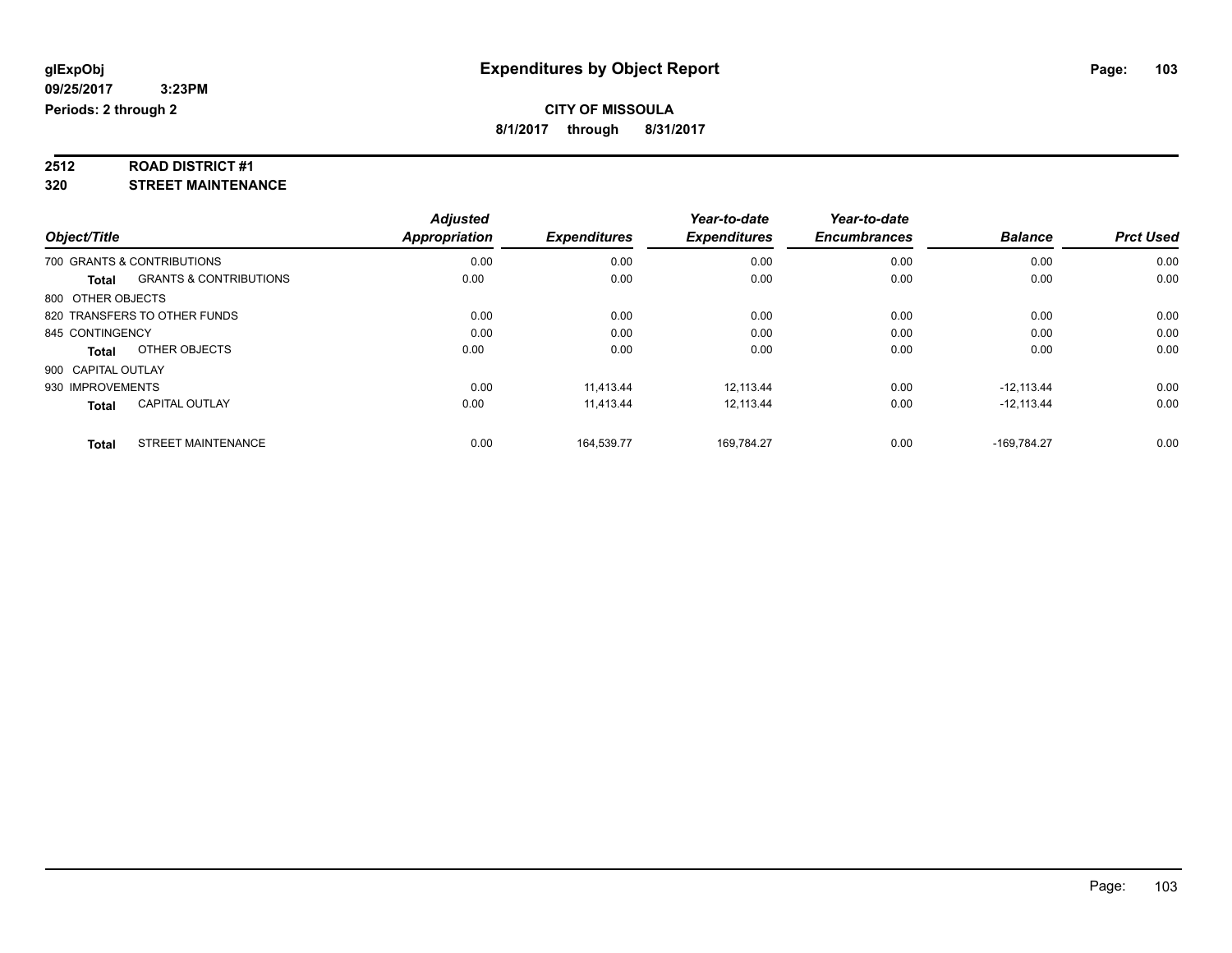# **2512 ROAD DISTRICT #1**

**390 NON-DEPARTMENTAL**

| Object/Title      |                      | <b>Adjusted</b><br>Appropriation | <b>Expenditures</b> | Year-to-date<br><b>Expenditures</b> | Year-to-date<br><b>Encumbrances</b> | <b>Balance</b> | <b>Prct Used</b> |
|-------------------|----------------------|----------------------------------|---------------------|-------------------------------------|-------------------------------------|----------------|------------------|
| 500 FIXED CHARGES |                      |                                  |                     |                                     |                                     |                |                  |
| 500 FIXED CHARGES |                      | 0.00                             | 0.00                | 0.00                                | 0.00                                | 0.00           | 0.00             |
| <b>Total</b>      | <b>FIXED CHARGES</b> | 0.00                             | 0.00                | 0.00                                | 0.00                                | 0.00           | 0.00             |
| Total             | NON-DEPARTMENTAL     | 0.00                             | 0.00                | 0.00                                | 0.00                                | 0.00           | 0.00             |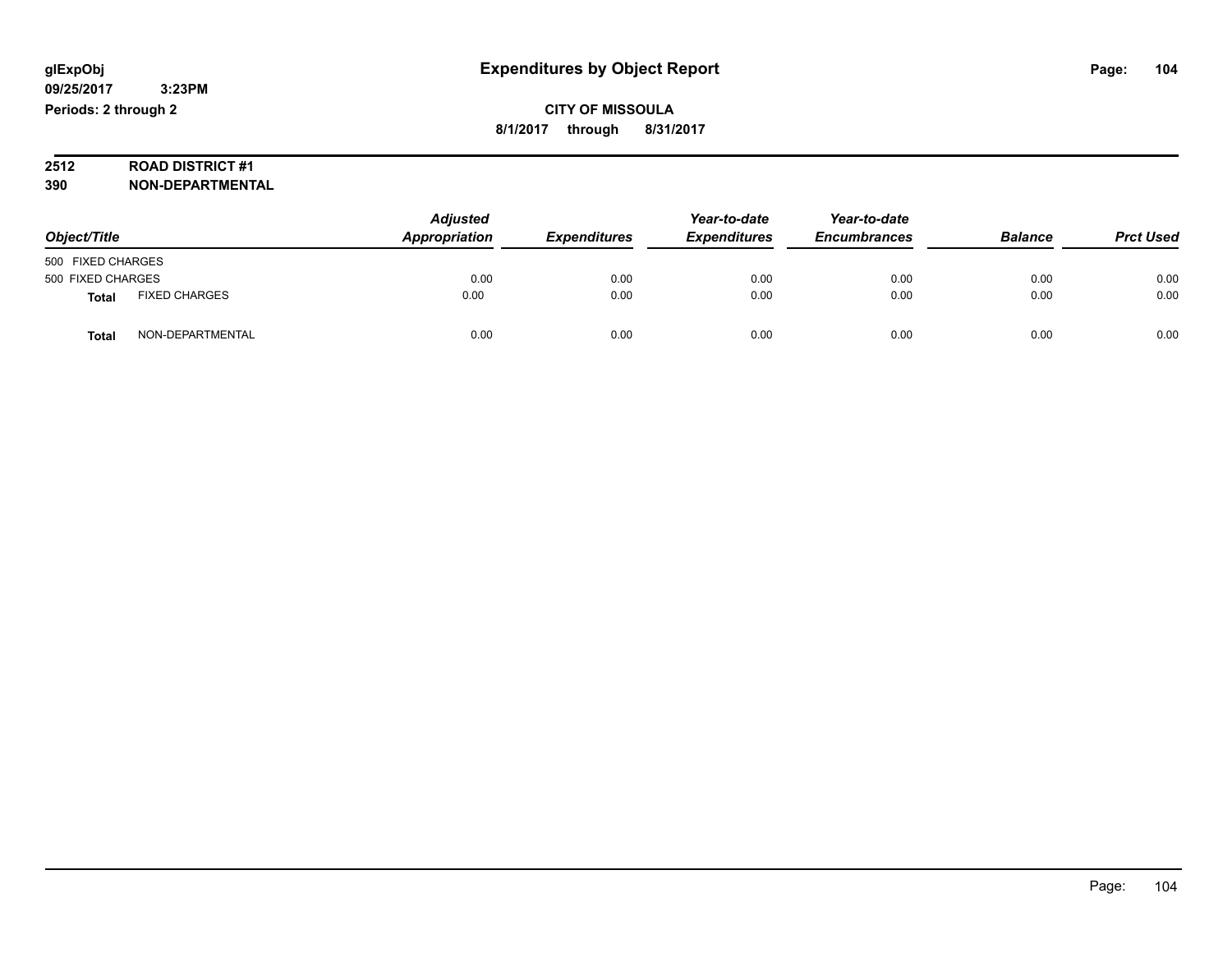#### **2512 ROAD DISTRICT #1**

|                                           | <b>Adjusted</b>      |                     | Year-to-date        | Year-to-date        |                |                  |
|-------------------------------------------|----------------------|---------------------|---------------------|---------------------|----------------|------------------|
| Object/Title                              | <b>Appropriation</b> | <b>Expenditures</b> | <b>Expenditures</b> | <b>Encumbrances</b> | <b>Balance</b> | <b>Prct Used</b> |
| 100 PERSONAL SERVICES                     |                      |                     |                     |                     |                |                  |
| 110 SALARIES AND WAGES                    | 0.00                 | 3,880.13            | 6,159.47            | 0.00                | $-6,159.47$    | 0.00             |
| 130 OTHER                                 | 0.00                 | 0.00                | 0.00                | 0.00                | 0.00           | 0.00             |
| <b>140 EMPLOYER CONTRIBUTIONS</b>         | 0.00                 | 668.90              | 1,060.88            | 0.00                | $-1,060.88$    | 0.00             |
| 141 STATE RETIREMENT CONTRIBUTIONS        | 0.00                 | 2.25                | 2.25                | 0.00                | $-2.25$        | 0.00             |
| <b>150 STATE RETIREMENT</b>               | 0.00                 | 0.00                | 0.00                | 0.00                | 0.00           | 0.00             |
| PERSONAL SERVICES<br><b>Total</b>         | 0.00                 | 4,551.28            | 7,222.60            | 0.00                | $-7,222.60$    | 0.00             |
| 200 SUPPLIES                              |                      |                     |                     |                     |                |                  |
| 210 OFFICE SUPPLIES                       | 0.00                 | 128.37              | 128.37              | 0.00                | $-128.37$      | 0.00             |
| 220 OPERATING SUPPLIES                    | 0.00                 | 8,122.78            | 8,541.19            | 0.00                | $-8,541.19$    | 0.00             |
| 230 REPAIR/MAINTENANCE                    | 0.00                 | 22,374.51           | 22,374.51           | 0.00                | $-22,374.51$   | 0.00             |
| 231 GASOLINE                              | 0.00                 | 0.00                | 0.00                | 0.00                | 0.00           | 0.00             |
| 240 OTHER SUPPLIES                        | 0.00                 | 0.00                | 0.00                | 0.00                | 0.00           | 0.00             |
| <b>SUPPLIES</b><br><b>Total</b>           | 0.00                 | 30,625.66           | 31,044.07           | 0.00                | $-31,044.07$   | 0.00             |
| 300 PURCHASED SERVICES                    |                      |                     |                     |                     |                |                  |
| 310 COMMUNICATIONS                        | 0.00                 | 0.00                | 0.00                | 0.00                | 0.00           | 0.00             |
| 330 PUBLICITY, SUBSCRIPTIONS & DUES       | 0.00                 | 0.00                | 0.00                | 0.00                | 0.00           | 0.00             |
| 350 PROFESSIONAL SERVICES                 | 0.00                 | 0.00                | 0.00                | 0.00                | 0.00           | 0.00             |
| 370 TRAVEL                                | 0.00                 | 0.00                | 0.00                | 0.00                | 0.00           | 0.00             |
| 380 TRAINING                              | 0.00                 | 0.00                | 0.00                | 0.00                | 0.00           | 0.00             |
| PURCHASED SERVICES<br><b>Total</b>        | 0.00                 | 0.00                | 0.00                | 0.00                | 0.00           | 0.00             |
| 400 BUILDING MATERIALS                    |                      |                     |                     |                     |                |                  |
| <b>400 BUILDING MATERIALS</b>             | 0.00                 | 20,757.31           | 22,212.08           | 0.00                | $-22,212.08$   | 0.00             |
| <b>BUILDING MATERIALS</b><br><b>Total</b> | 0.00                 | 20,757.31           | 22,212.08           | 0.00                | $-22,212.08$   | 0.00             |
| 500 FIXED CHARGES                         |                      |                     |                     |                     |                |                  |
| 500 FIXED CHARGES                         | 0.00                 | 0.00                | 0.00                | 0.00                | 0.00           | 0.00             |
| 550 MERCHANT SERVICE FEES                 | 0.00                 | 0.00                | 0.00                | 0.00                | 0.00           | 0.00             |
| <b>FIXED CHARGES</b><br><b>Total</b>      | 0.00                 | 0.00                | 0.00                | 0.00                | 0.00           | 0.00             |
| 600 DEBT SERVICE                          |                      |                     |                     |                     |                |                  |
| 610 PRINCIPAL                             | 0.00                 | 91,117.02           | 91,117.02           | 0.00                | $-91,117.02$   | 0.00             |
| 620 INTEREST / SERVICE FEES               | 0.00                 | 6,075.06            | 6,075.06            | 0.00                | $-6,075.06$    | 0.00             |
| <b>DEBT SERVICE</b><br>Total              | 0.00                 | 97,192.08           | 97,192.08           | 0.00                | $-97,192.08$   | 0.00             |
| 700 GRANTS & CONTRIBUTIONS                |                      |                     |                     |                     |                |                  |
| 700 GRANTS & CONTRIBUTIONS                | 0.00                 | 0.00                | 0.00                | 0.00                | 0.00           | 0.00             |
|                                           |                      |                     |                     |                     |                |                  |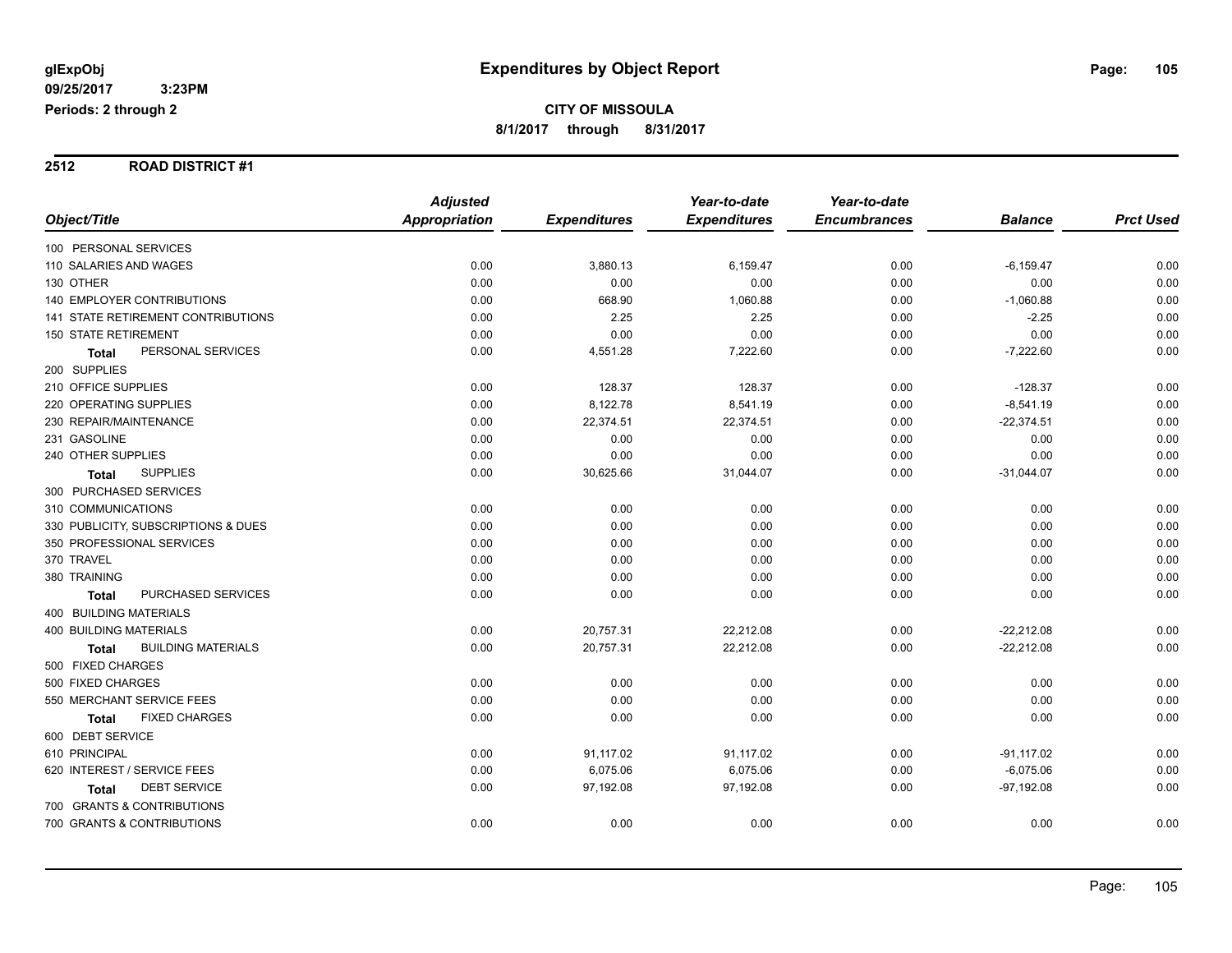#### **2512 ROAD DISTRICT #1**

|                                                   | <b>Adjusted</b>      |                     | Year-to-date        | Year-to-date        |                |                  |
|---------------------------------------------------|----------------------|---------------------|---------------------|---------------------|----------------|------------------|
| Object/Title                                      | <b>Appropriation</b> | <b>Expenditures</b> | <b>Expenditures</b> | <b>Encumbrances</b> | <b>Balance</b> | <b>Prct Used</b> |
| <b>GRANTS &amp; CONTRIBUTIONS</b><br><b>Total</b> | 0.00                 | 0.00                | 0.00                | 0.00                | 0.00           | 0.00             |
| 800 OTHER OBJECTS                                 |                      |                     |                     |                     |                |                  |
| 820 TRANSFERS TO OTHER FUNDS                      | 0.00                 | 0.00                | 0.00                | 0.00                | 0.00           | 0.00             |
| 845 CONTINGENCY                                   | 0.00                 | 0.00                | 0.00                | 0.00                | 0.00           | 0.00             |
| OTHER OBJECTS<br><b>Total</b>                     | 0.00                 | 0.00                | 0.00                | 0.00                | 0.00           | 0.00             |
| 900 CAPITAL OUTLAY                                |                      |                     |                     |                     |                |                  |
| 930 IMPROVEMENTS                                  | 0.00                 | 11.413.44           | 12.113.44           | 0.00                | $-12.113.44$   | 0.00             |
| <b>CAPITAL OUTLAY</b><br><b>Total</b>             | 0.00                 | 11,413.44           | 12.113.44           | 0.00                | $-12.113.44$   | 0.00             |
| ROAD DISTRICT #1<br><b>Total</b>                  | 0.00                 | 164.539.77          | 169.784.27          | 0.00                | -169.784.27    | 0.00             |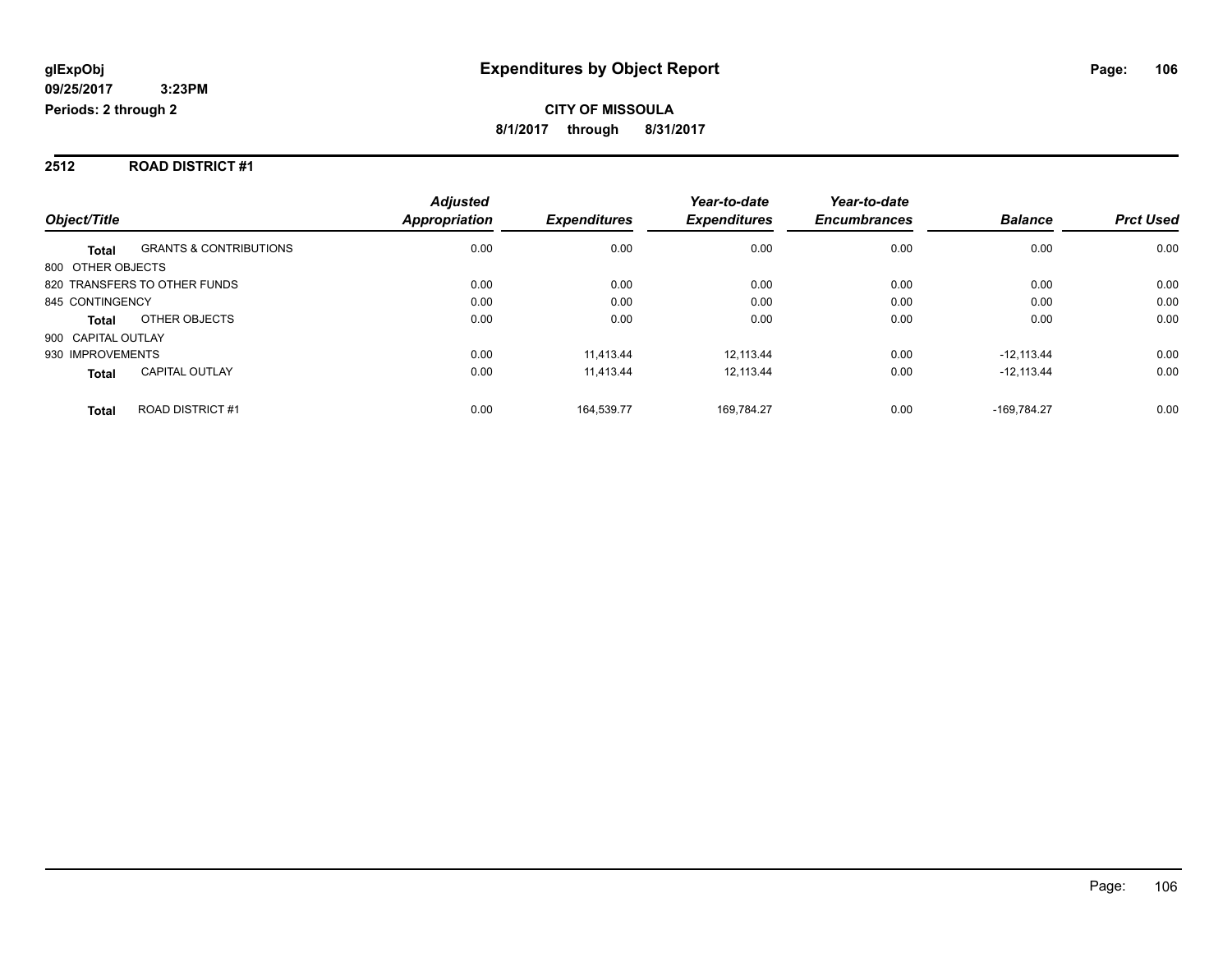# **2513 PARK DISTRICT #1**

**370 PARKS & RECREATION**

|                                     | <b>Adjusted</b>      |                     | Year-to-date        | Year-to-date        |                |                  |
|-------------------------------------|----------------------|---------------------|---------------------|---------------------|----------------|------------------|
| Object/Title                        | <b>Appropriation</b> | <b>Expenditures</b> | <b>Expenditures</b> | <b>Encumbrances</b> | <b>Balance</b> | <b>Prct Used</b> |
| 100 PERSONAL SERVICES               |                      |                     |                     |                     |                |                  |
| 110 SALARIES AND WAGES              | 0.00                 | 23,968.25           | 40,896.67           | 0.00                | $-40,896.67$   | 0.00             |
| 120 OVERTIME                        | 0.00                 | 0.00                | 0.00                | 0.00                | 0.00           | 0.00             |
| 140 EMPLOYER CONTRIBUTIONS          | 0.00                 | 8,985.47            | 19,765.66           | 0.00                | $-19,765.66$   | 0.00             |
| 141 STATE RETIREMENT CONTRIBUTIONS  | 0.00                 | 37.96               | 37.96               | 0.00                | $-37.96$       | 0.00             |
| PERSONAL SERVICES<br>Total          | 0.00                 | 32,991.68           | 60,700.29           | 0.00                | $-60,700.29$   | 0.00             |
| 200 SUPPLIES                        |                      |                     |                     |                     |                |                  |
| 220 OPERATING SUPPLIES              | 0.00                 | 17,204.92           | 18,058.05           | 0.00                | $-18,058.05$   | 0.00             |
| 230 REPAIR/MAINTENANCE              | 0.00                 | 3,818.66            | 4,058.15            | 0.00                | $-4,058.15$    | 0.00             |
| 231 GASOLINE                        | 0.00                 | 0.00                | 0.00                | 0.00                | 0.00           | 0.00             |
| <b>SUPPLIES</b><br>Total            | 0.00                 | 21,023.58           | 22,116.20           | 0.00                | $-22,116.20$   | 0.00             |
| 300 PURCHASED SERVICES              |                      |                     |                     |                     |                |                  |
| 310 COMMUNICATIONS                  | 0.00                 | 65.60               | 65.60               | 0.00                | $-65.60$       | 0.00             |
| 320 PRINTING & DUPLICATING          | 0.00                 | 0.00                | 0.00                | 0.00                | 0.00           | 0.00             |
| 330 PUBLICITY, SUBSCRIPTIONS & DUES | 0.00                 | 0.00                | 0.00                | 0.00                | 0.00           | 0.00             |
| 341 ELECTRICITY & NATURAL GAS       | 0.00                 | 10,563.14           | 10,610.86           | 0.00                | $-10,610.86$   | 0.00             |
| 343 WATER CHARGES                   | 0.00                 | 35,780.06           | 35,780.06           | 0.00                | $-35,780.06$   | 0.00             |
| 344 TELEPHONE SERVICE               | 0.00                 | 0.00                | 0.00                | 0.00                | 0.00           | 0.00             |
| 345 GARBAGE                         | 0.00                 | 286.85              | 286.85              | 0.00                | $-286.85$      | 0.00             |
| 350 PROFESSIONAL SERVICES           | 0.00                 | 10,275.61           | 19,386.87           | 0.00                | $-19,386.87$   | 0.00             |
| 360 REPAIR & MAINTENANCE            | 0.00                 | 10,856.27           | 11,602.44           | 0.00                | $-11,602.44$   | 0.00             |
| 370 TRAVEL                          | 0.00                 | 0.00                | 0.00                | 0.00                | 0.00           | 0.00             |
| 380 TRAINING                        | 0.00                 | 196.38              | 196.38              | 0.00                | $-196.38$      | 0.00             |
| PURCHASED SERVICES<br><b>Total</b>  | 0.00                 | 68,023.91           | 77,929.06           | 0.00                | $-77,929.06$   | 0.00             |
| 500 FIXED CHARGES                   |                      |                     |                     |                     |                |                  |
| 550 MERCHANT SERVICE FEES           | 0.00                 | 0.00                | 0.00                | 0.00                | 0.00           | 0.00             |
| <b>FIXED CHARGES</b><br>Total       | 0.00                 | 0.00                | 0.00                | 0.00                | 0.00           | 0.00             |
| 600 DEBT SERVICE                    |                      |                     |                     |                     |                |                  |
| 610 PRINCIPAL                       | 0.00                 | 16,843.77           | 16,843.77           | 0.00                | $-16,843.77$   | 0.00             |
| 620 INTEREST / SERVICE FEES         | 0.00                 | 244.16              | 244.16              | 0.00                | $-244.16$      | 0.00             |
| <b>DEBT SERVICE</b><br><b>Total</b> | 0.00                 | 17,087.93           | 17,087.93           | 0.00                | $-17,087.93$   | 0.00             |
| 700 GRANTS & CONTRIBUTIONS          |                      |                     |                     |                     |                |                  |
| 700 GRANTS & CONTRIBUTIONS          | 0.00                 | 0.00                | 0.00                | 0.00                | 0.00           | 0.00             |
|                                     |                      |                     |                     |                     |                |                  |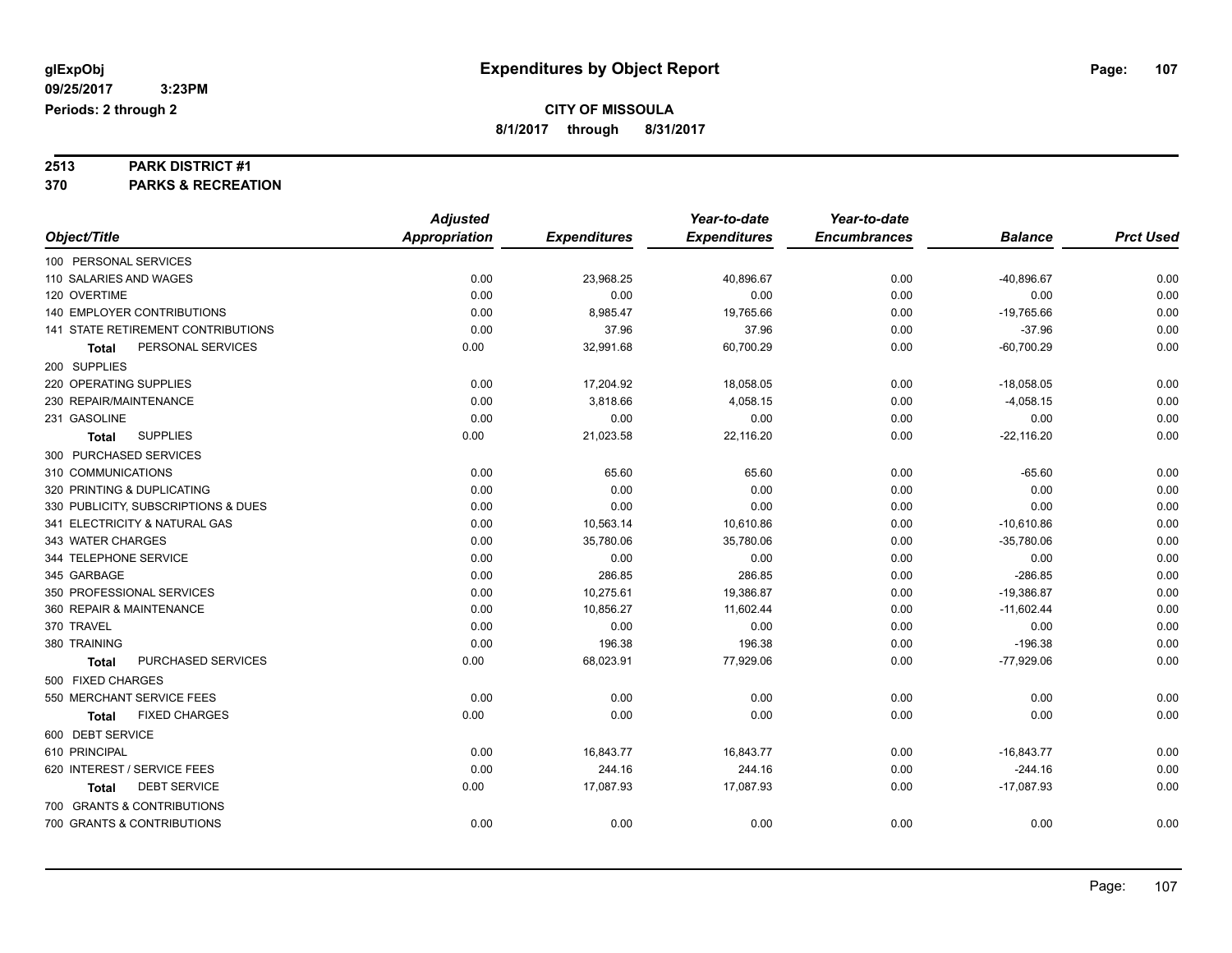# **2513 PARK DISTRICT #1**

**370 PARKS & RECREATION**

| Object/Title              |                                   | <b>Adjusted</b><br><b>Appropriation</b> | <b>Expenditures</b> | Year-to-date<br><b>Expenditures</b> | Year-to-date<br><b>Encumbrances</b> | <b>Balance</b> | <b>Prct Used</b> |
|---------------------------|-----------------------------------|-----------------------------------------|---------------------|-------------------------------------|-------------------------------------|----------------|------------------|
|                           |                                   |                                         |                     |                                     |                                     |                |                  |
| Total                     | <b>GRANTS &amp; CONTRIBUTIONS</b> | 0.00                                    | 0.00                | 0.00                                | 0.00                                | 0.00           | 0.00             |
| 800 OTHER OBJECTS         |                                   |                                         |                     |                                     |                                     |                |                  |
|                           | 820 TRANSFERS TO OTHER FUNDS      | 0.00                                    | 0.00                | 0.00                                | 0.00                                | 0.00           | 0.00             |
| <b>Total</b>              | OTHER OBJECTS                     | 0.00                                    | 0.00                | 0.00                                | 0.00                                | 0.00           | 0.00             |
| 900 CAPITAL OUTLAY        |                                   |                                         |                     |                                     |                                     |                |                  |
| 930 IMPROVEMENTS          |                                   | 0.00                                    | 0.00                | 0.00                                | 0.00                                | 0.00           | 0.00             |
| 940 MACHINERY & EQUIPMENT |                                   | 0.00                                    | 0.00                | 0.00                                | 0.00                                | 0.00           | 0.00             |
| <b>Total</b>              | <b>CAPITAL OUTLAY</b>             | 0.00                                    | 0.00                | 0.00                                | 0.00                                | 0.00           | 0.00             |
| <b>Total</b>              | PARKS & RECREATION                | 0.00                                    | 139.127.10          | 177.833.48                          | 0.00                                | $-177.833.48$  | 0.00             |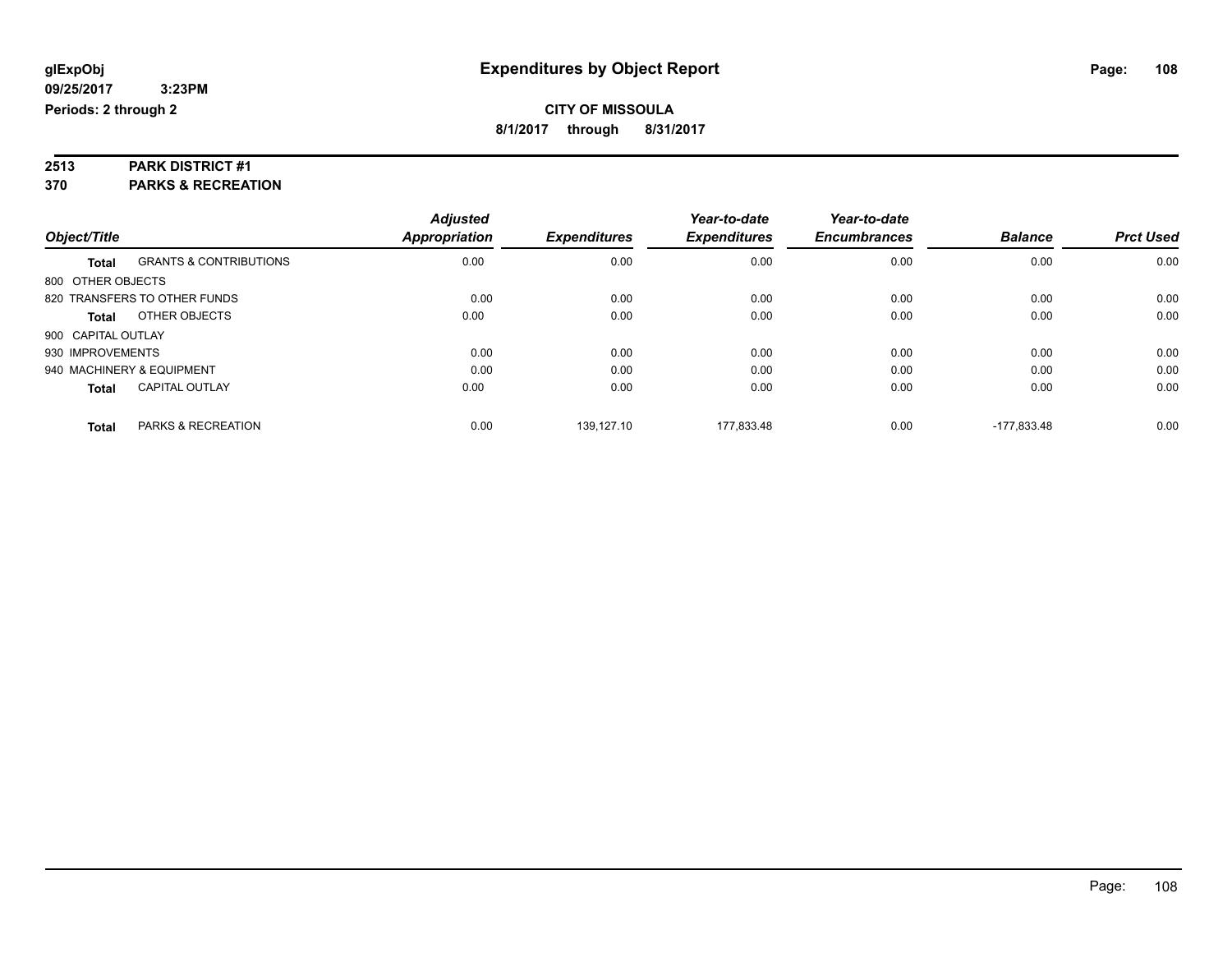#### **2513 PARK DISTRICT #1**

|                        |                                           | <b>Adjusted</b> |                     | Year-to-date        | Year-to-date        |                |                  |
|------------------------|-------------------------------------------|-----------------|---------------------|---------------------|---------------------|----------------|------------------|
| Object/Title           |                                           | Appropriation   | <b>Expenditures</b> | <b>Expenditures</b> | <b>Encumbrances</b> | <b>Balance</b> | <b>Prct Used</b> |
| 100 PERSONAL SERVICES  |                                           |                 |                     |                     |                     |                |                  |
| 110 SALARIES AND WAGES |                                           | 0.00            | 23,968.25           | 40,896.67           | 0.00                | $-40,896.67$   | 0.00             |
| 120 OVERTIME           |                                           | 0.00            | 0.00                | 0.00                | 0.00                | 0.00           | 0.00             |
|                        | <b>140 EMPLOYER CONTRIBUTIONS</b>         | 0.00            | 8,985.47            | 19,765.66           | 0.00                | $-19,765.66$   | 0.00             |
|                        | <b>141 STATE RETIREMENT CONTRIBUTIONS</b> | 0.00            | 37.96               | 37.96               | 0.00                | $-37.96$       | 0.00             |
| Total                  | PERSONAL SERVICES                         | 0.00            | 32,991.68           | 60,700.29           | 0.00                | $-60,700.29$   | 0.00             |
| 200 SUPPLIES           |                                           |                 |                     |                     |                     |                |                  |
| 220 OPERATING SUPPLIES |                                           | 0.00            | 17,204.92           | 18,058.05           | 0.00                | $-18,058.05$   | 0.00             |
| 230 REPAIR/MAINTENANCE |                                           | 0.00            | 3,818.66            | 4,058.15            | 0.00                | $-4,058.15$    | 0.00             |
| 231 GASOLINE           |                                           | 0.00            | 0.00                | 0.00                | 0.00                | 0.00           | 0.00             |
| <b>Total</b>           | <b>SUPPLIES</b>                           | 0.00            | 21,023.58           | 22,116.20           | 0.00                | $-22,116.20$   | 0.00             |
|                        | 300 PURCHASED SERVICES                    |                 |                     |                     |                     |                |                  |
| 310 COMMUNICATIONS     |                                           | 0.00            | 65.60               | 65.60               | 0.00                | $-65.60$       | 0.00             |
|                        | 320 PRINTING & DUPLICATING                | 0.00            | 0.00                | 0.00                | 0.00                | 0.00           | 0.00             |
|                        | 330 PUBLICITY, SUBSCRIPTIONS & DUES       | 0.00            | 0.00                | 0.00                | 0.00                | 0.00           | 0.00             |
|                        | 341 ELECTRICITY & NATURAL GAS             | 0.00            | 10,563.14           | 10,610.86           | 0.00                | $-10,610.86$   | 0.00             |
| 343 WATER CHARGES      |                                           | 0.00            | 35,780.06           | 35,780.06           | 0.00                | $-35,780.06$   | 0.00             |
| 344 TELEPHONE SERVICE  |                                           | 0.00            | 0.00                | 0.00                | 0.00                | 0.00           | 0.00             |
| 345 GARBAGE            |                                           | 0.00            | 286.85              | 286.85              | 0.00                | $-286.85$      | 0.00             |
|                        | 350 PROFESSIONAL SERVICES                 | 0.00            | 10,275.61           | 19,386.87           | 0.00                | $-19,386.87$   | 0.00             |
|                        | 360 REPAIR & MAINTENANCE                  | 0.00            | 10,856.27           | 11,602.44           | 0.00                | $-11,602.44$   | 0.00             |
| 370 TRAVEL             |                                           | 0.00            | 0.00                | 0.00                | 0.00                | 0.00           | 0.00             |
| 380 TRAINING           |                                           | 0.00            | 196.38              | 196.38              | 0.00                | $-196.38$      | 0.00             |
| <b>Total</b>           | PURCHASED SERVICES                        | 0.00            | 68,023.91           | 77,929.06           | 0.00                | $-77,929.06$   | 0.00             |
| 500 FIXED CHARGES      |                                           |                 |                     |                     |                     |                |                  |
|                        | 550 MERCHANT SERVICE FEES                 | 0.00            | 0.00                | 0.00                | 0.00                | 0.00           | 0.00             |
| <b>Total</b>           | <b>FIXED CHARGES</b>                      | 0.00            | 0.00                | 0.00                | 0.00                | 0.00           | 0.00             |
| 600 DEBT SERVICE       |                                           |                 |                     |                     |                     |                |                  |
| 610 PRINCIPAL          |                                           | 0.00            | 16,843.77           | 16,843.77           | 0.00                | $-16,843.77$   | 0.00             |
|                        | 620 INTEREST / SERVICE FEES               | 0.00            | 244.16              | 244.16              | 0.00                | $-244.16$      | 0.00             |
| <b>Total</b>           | <b>DEBT SERVICE</b>                       | 0.00            | 17,087.93           | 17,087.93           | 0.00                | $-17,087.93$   | 0.00             |
|                        | 700 GRANTS & CONTRIBUTIONS                |                 |                     |                     |                     |                |                  |
|                        | 700 GRANTS & CONTRIBUTIONS                | 0.00            | 0.00                | 0.00                | 0.00                | 0.00           | 0.00             |
| <b>Total</b>           | <b>GRANTS &amp; CONTRIBUTIONS</b>         | 0.00            | 0.00                | 0.00                | 0.00                | 0.00           | 0.00             |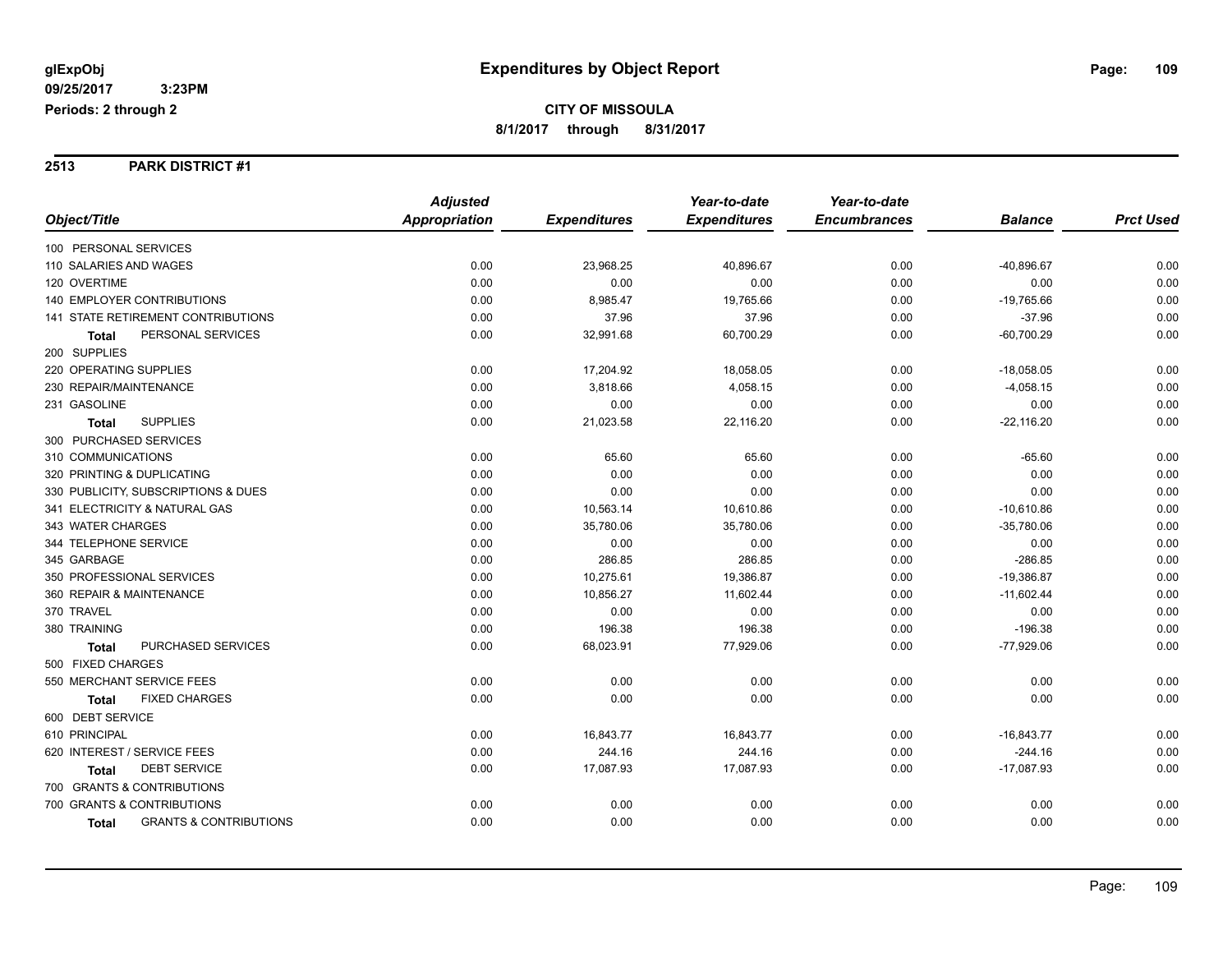#### **2513 PARK DISTRICT #1**

|                                       | <b>Adjusted</b> |                     | Year-to-date        | Year-to-date        |                |                  |
|---------------------------------------|-----------------|---------------------|---------------------|---------------------|----------------|------------------|
| Object/Title                          | Appropriation   | <b>Expenditures</b> | <b>Expenditures</b> | <b>Encumbrances</b> | <b>Balance</b> | <b>Prct Used</b> |
| 800 OTHER OBJECTS                     |                 |                     |                     |                     |                |                  |
| 820 TRANSFERS TO OTHER FUNDS          | 0.00            | 0.00                | 0.00                | 0.00                | 0.00           | 0.00             |
| OTHER OBJECTS<br><b>Total</b>         | 0.00            | 0.00                | 0.00                | 0.00                | 0.00           | 0.00             |
| 900 CAPITAL OUTLAY                    |                 |                     |                     |                     |                |                  |
| 930 IMPROVEMENTS                      | 0.00            | 0.00                | 0.00                | 0.00                | 0.00           | 0.00             |
| 940 MACHINERY & EQUIPMENT             | 0.00            | 0.00                | 0.00                | 0.00                | 0.00           | 0.00             |
| <b>CAPITAL OUTLAY</b><br><b>Total</b> | 0.00            | 0.00                | 0.00                | 0.00                | 0.00           | 0.00             |
| PARK DISTRICT #1<br><b>Total</b>      | 0.00            | 139.127.10          | 177.833.48          | 0.00                | $-177.833.48$  | 0.00             |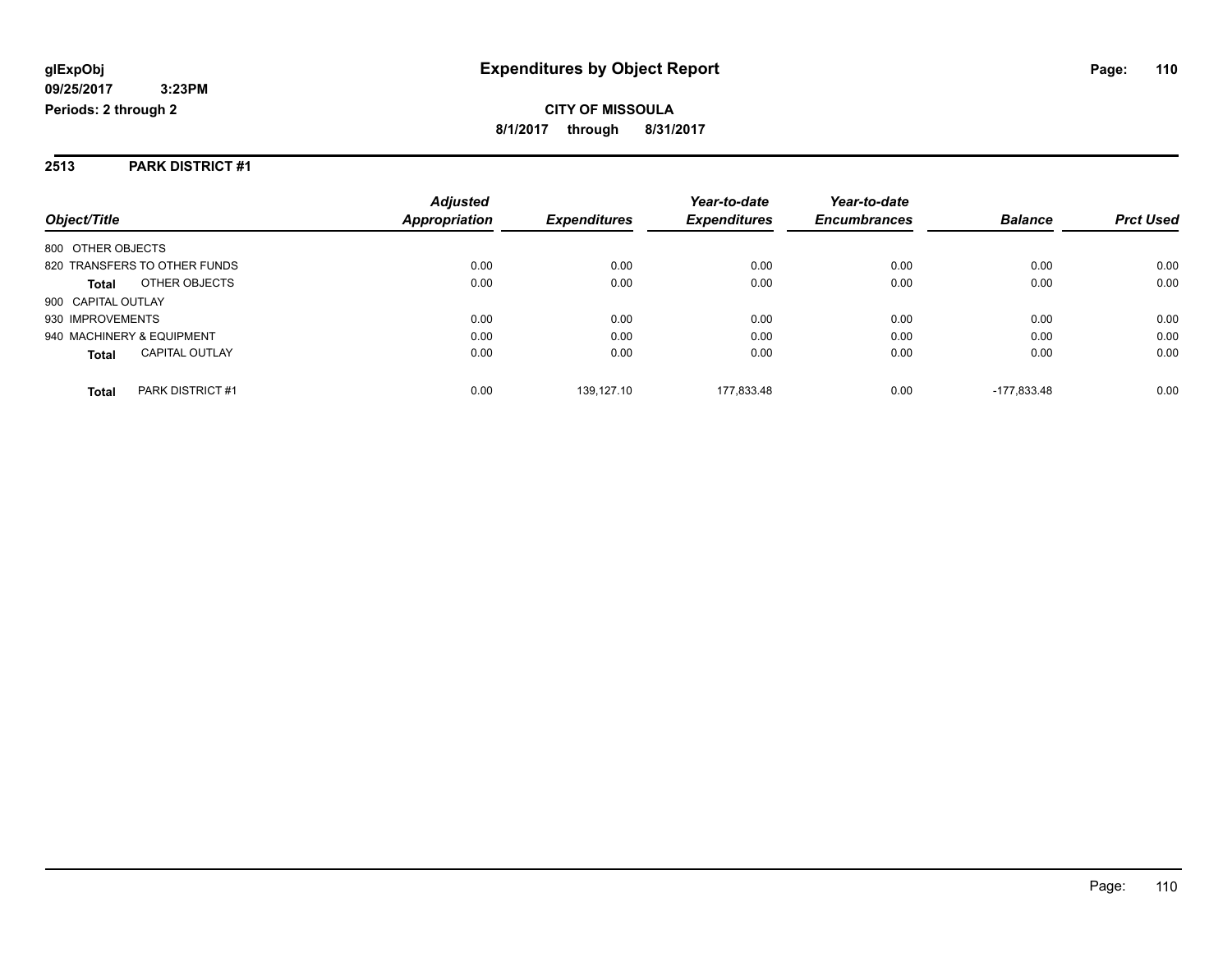**2820 STATE GAS TAX FUND**

**280 PUBLIC WORKS OPERATIONS**

|                    |                              | <b>Adjusted</b> |                     | Year-to-date        | Year-to-date        |                |                  |
|--------------------|------------------------------|-----------------|---------------------|---------------------|---------------------|----------------|------------------|
| Object/Title       |                              | Appropriation   | <b>Expenditures</b> | <b>Expenditures</b> | <b>Encumbrances</b> | <b>Balance</b> | <b>Prct Used</b> |
|                    | 300 PURCHASED SERVICES       |                 |                     |                     |                     |                |                  |
|                    | 350 PROFESSIONAL SERVICES    | 0.00            | 0.00                | 0.00                | 0.00                | 0.00           | 0.00             |
| <b>Total</b>       | PURCHASED SERVICES           | 0.00            | 0.00                | 0.00                | 0.00                | 0.00           | 0.00             |
| 500 FIXED CHARGES  |                              |                 |                     |                     |                     |                |                  |
| 500 FIXED CHARGES  |                              | 0.00            | 0.00                | 0.00                | 0.00                | 0.00           | 0.00             |
|                    | 550 MERCHANT SERVICE FEES    | 0.00            | 0.00                | 0.00                | 0.00                | 0.00           | 0.00             |
| <b>Total</b>       | <b>FIXED CHARGES</b>         | 0.00            | 0.00                | 0.00                | 0.00                | 0.00           | 0.00             |
| 800 OTHER OBJECTS  |                              |                 |                     |                     |                     |                |                  |
|                    | 820 TRANSFERS TO OTHER FUNDS | 0.00            | 0.00                | 0.00                | 0.00                | 0.00           | 0.00             |
| Total              | OTHER OBJECTS                | 0.00            | 0.00                | 0.00                | 0.00                | 0.00           | 0.00             |
| 900 CAPITAL OUTLAY |                              |                 |                     |                     |                     |                |                  |
| 930 IMPROVEMENTS   |                              | 0.00            | 178,135.71          | 201,687.15          | 0.00                | $-201,687.15$  | 0.00             |
| <b>Total</b>       | CAPITAL OUTLAY               | 0.00            | 178,135.71          | 201,687.15          | 0.00                | $-201,687.15$  | 0.00             |
| <b>Total</b>       | PUBLIC WORKS OPERATIONS      | 0.00            | 178,135.71          | 201,687.15          | 0.00                | $-201,687.15$  | 0.00             |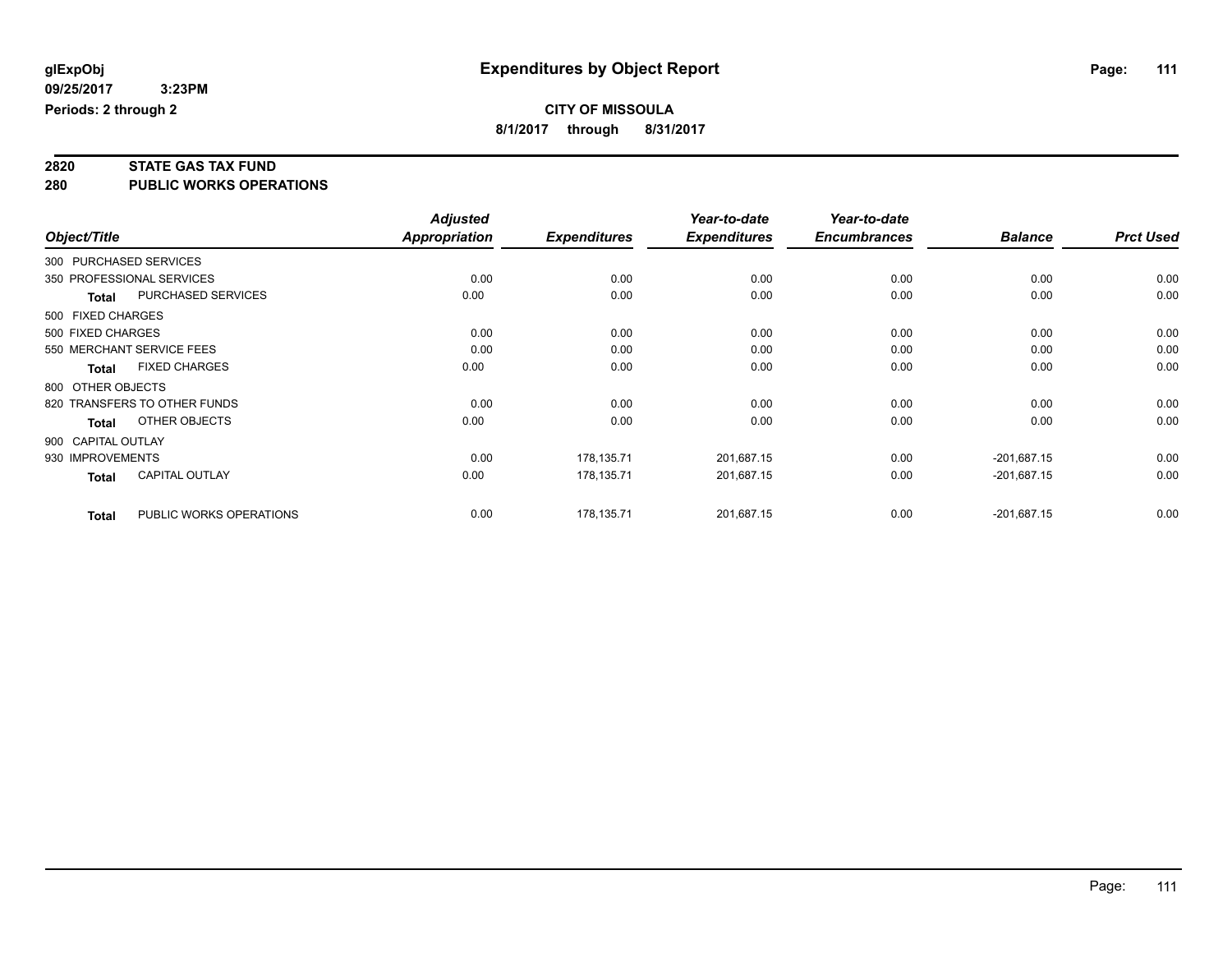#### **2820 STATE GAS TAX FUND**

|                        |                              | <b>Adjusted</b> |                     | Year-to-date        | Year-to-date        |                |                  |
|------------------------|------------------------------|-----------------|---------------------|---------------------|---------------------|----------------|------------------|
| Object/Title           |                              | Appropriation   | <b>Expenditures</b> | <b>Expenditures</b> | <b>Encumbrances</b> | <b>Balance</b> | <b>Prct Used</b> |
| 300 PURCHASED SERVICES |                              |                 |                     |                     |                     |                |                  |
|                        | 350 PROFESSIONAL SERVICES    | 0.00            | 0.00                | 0.00                | 0.00                | 0.00           | 0.00             |
| Total                  | PURCHASED SERVICES           | 0.00            | 0.00                | 0.00                | 0.00                | 0.00           | 0.00             |
| 500 FIXED CHARGES      |                              |                 |                     |                     |                     |                |                  |
| 500 FIXED CHARGES      |                              | 0.00            | 0.00                | 0.00                | 0.00                | 0.00           | 0.00             |
|                        | 550 MERCHANT SERVICE FEES    | 0.00            | 0.00                | 0.00                | 0.00                | 0.00           | 0.00             |
| <b>Total</b>           | <b>FIXED CHARGES</b>         | 0.00            | 0.00                | 0.00                | 0.00                | 0.00           | 0.00             |
| 800 OTHER OBJECTS      |                              |                 |                     |                     |                     |                |                  |
|                        | 820 TRANSFERS TO OTHER FUNDS | 0.00            | 0.00                | 0.00                | 0.00                | 0.00           | 0.00             |
| <b>Total</b>           | OTHER OBJECTS                | 0.00            | 0.00                | 0.00                | 0.00                | 0.00           | 0.00             |
| 900 CAPITAL OUTLAY     |                              |                 |                     |                     |                     |                |                  |
| 930 IMPROVEMENTS       |                              | 0.00            | 178,135.71          | 201,687.15          | 0.00                | $-201,687.15$  | 0.00             |
| <b>Total</b>           | <b>CAPITAL OUTLAY</b>        | 0.00            | 178,135.71          | 201,687.15          | 0.00                | $-201,687.15$  | 0.00             |
| <b>Total</b>           | STATE GAS TAX FUND           | 0.00            | 178,135.71          | 201,687.15          | 0.00                | $-201,687.15$  | 0.00             |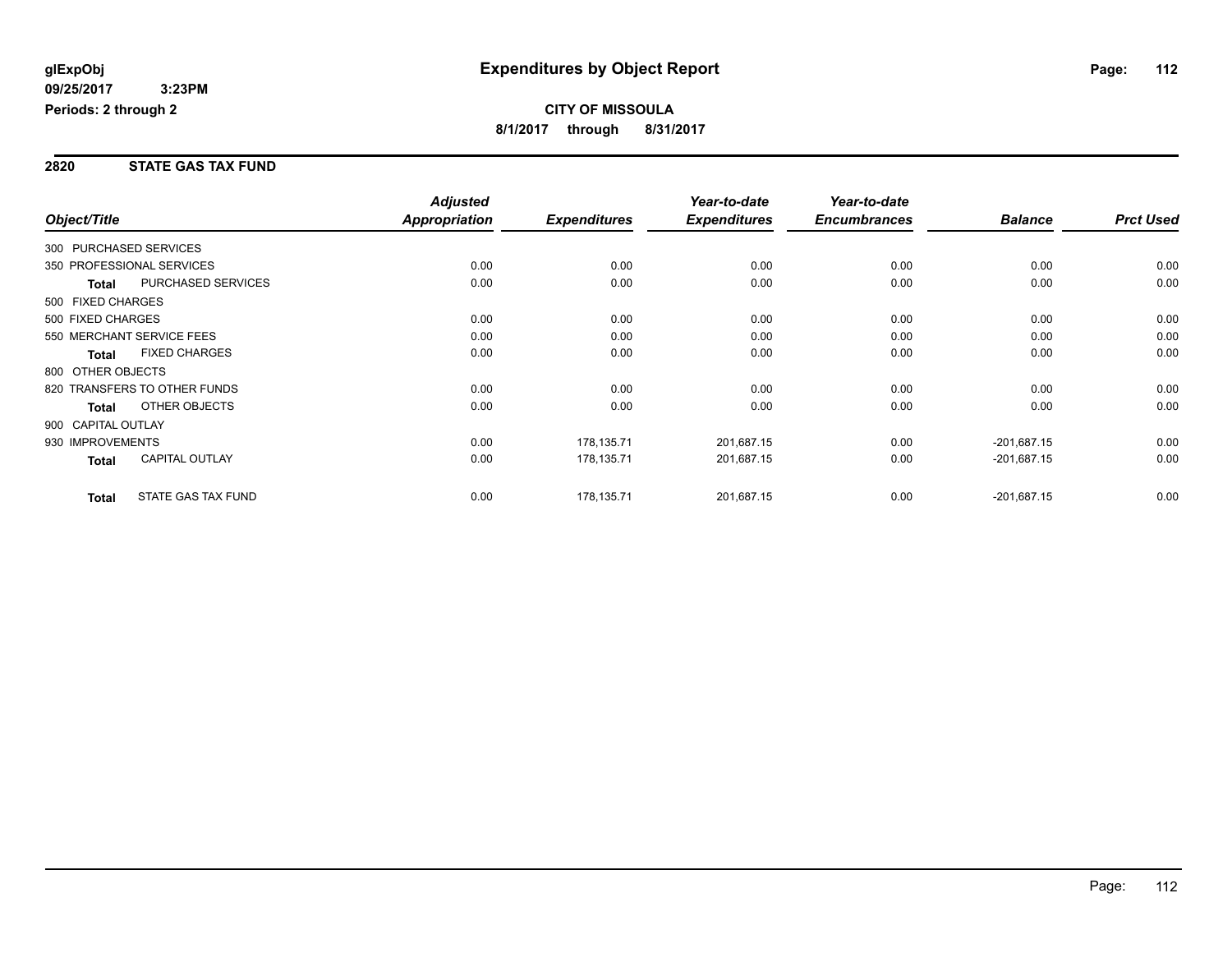**2917 CRIME VICTIM SURCHARGE**

**390 NON-DEPARTMENTAL**

| Object/Title                         | <b>Adjusted</b><br>Appropriation | <b>Expenditures</b> | Year-to-date<br><b>Expenditures</b> | Year-to-date<br><b>Encumbrances</b> | <b>Balance</b> | <b>Prct Used</b> |
|--------------------------------------|----------------------------------|---------------------|-------------------------------------|-------------------------------------|----------------|------------------|
| 500 FIXED CHARGES                    |                                  |                     |                                     |                                     |                |                  |
| 550 MERCHANT SERVICE FEES            | 0.00                             | 0.00                | 0.00                                | 0.00                                | 0.00           | 0.00             |
| <b>FIXED CHARGES</b><br><b>Total</b> | 0.00                             | 0.00                | 0.00                                | 0.00                                | 0.00           | 0.00             |
| NON-DEPARTMENTAL<br>Total            | 0.00                             | 0.00                | 0.00                                | 0.00                                | 0.00           | 0.00             |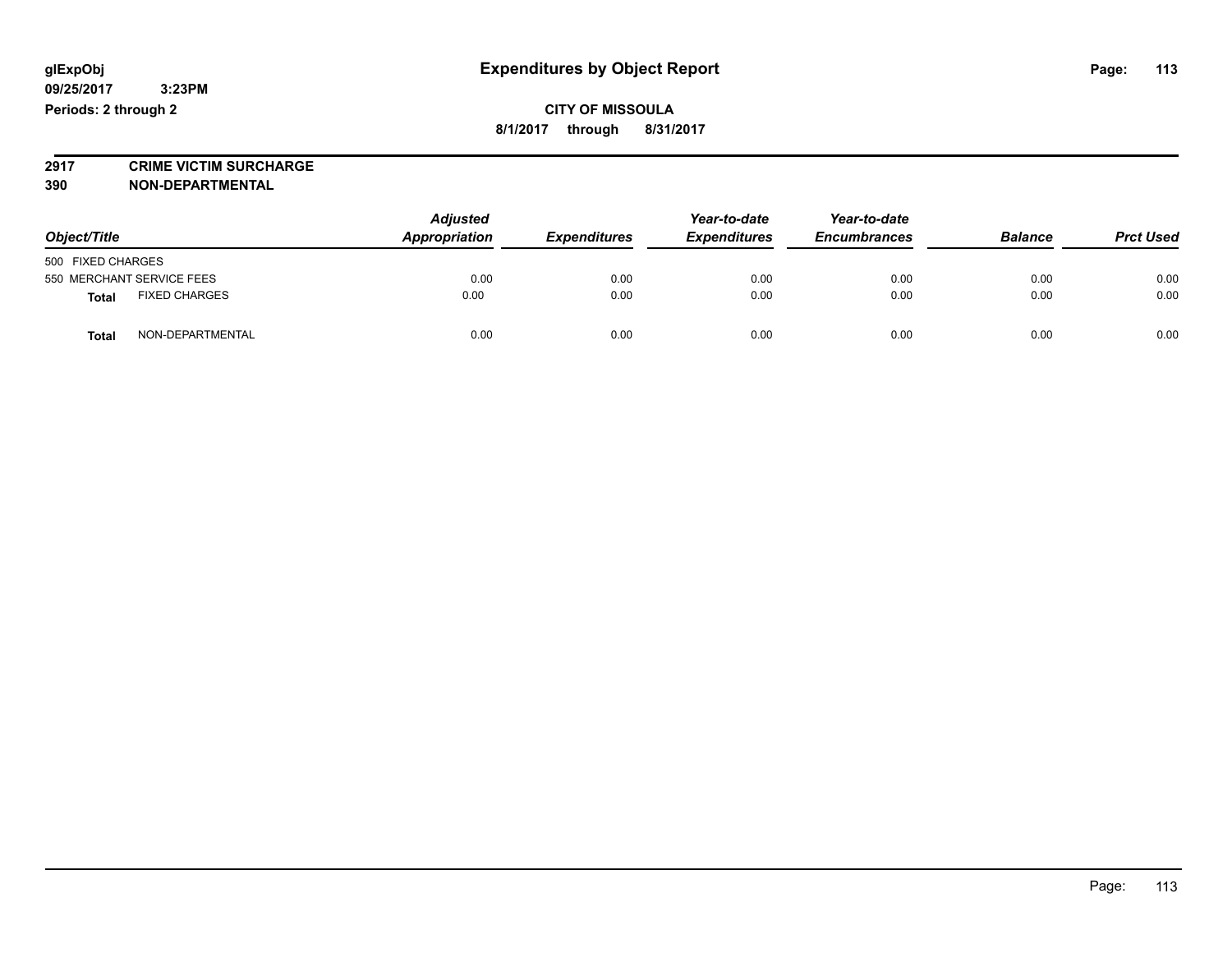## **glExpObj Expenditures by Object Report Page: 114**

**09/25/2017 3:23PM Periods: 2 through 2**

**CITY OF MISSOULA 8/1/2017 through 8/31/2017**

#### **2917 CRIME VICTIM SURCHARGE**

| Object/Title                           | <b>Adjusted</b><br>Appropriation | <b>Expenditures</b> | Year-to-date<br><b>Expenditures</b> | Year-to-date<br><b>Encumbrances</b> | <b>Balance</b> | <b>Prct Used</b> |
|----------------------------------------|----------------------------------|---------------------|-------------------------------------|-------------------------------------|----------------|------------------|
| 500 FIXED CHARGES                      |                                  |                     |                                     |                                     |                |                  |
| 550 MERCHANT SERVICE FEES              | 0.00                             | 0.00                | 0.00                                | 0.00                                | 0.00           | 0.00             |
| <b>FIXED CHARGES</b><br><b>Total</b>   | 0.00                             | 0.00                | 0.00                                | 0.00                                | 0.00           | 0.00             |
| <b>CRIME VICTIM SURCHARGE</b><br>Total | 0.00                             | 0.00                | 0.00                                | 0.00                                | 0.00           | 0.00             |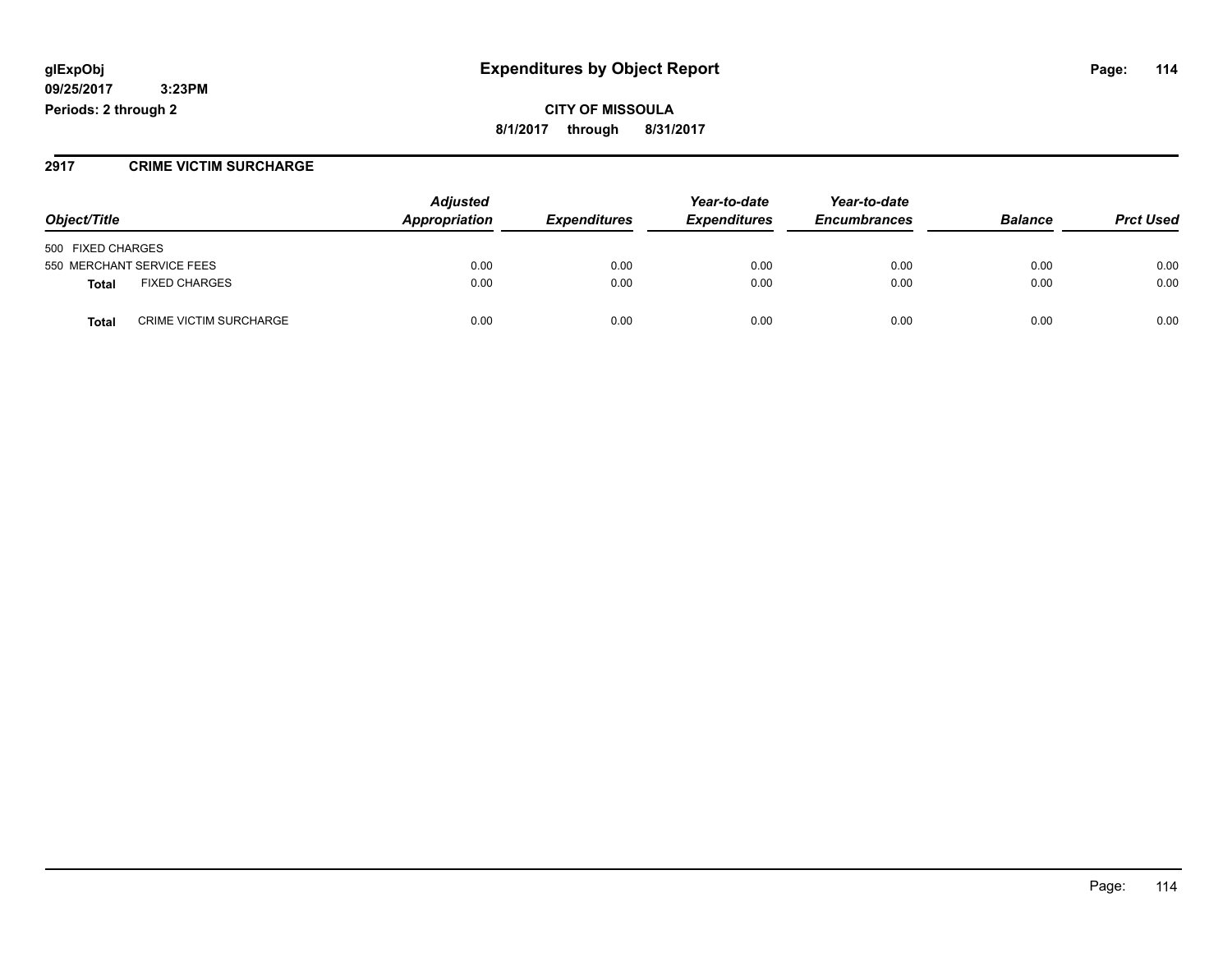# **CITY OF MISSOULA**

**8/1/2017 through 8/31/2017**

# **2918 LAW ENFORCEMENT BLOCK GRANT FUND**

**290 POLICE**

| Object/Title           |                                           | <b>Adjusted</b><br><b>Appropriation</b> | <b>Expenditures</b> | Year-to-date<br><b>Expenditures</b> | Year-to-date<br><b>Encumbrances</b> | <b>Balance</b> | <b>Prct Used</b> |
|------------------------|-------------------------------------------|-----------------------------------------|---------------------|-------------------------------------|-------------------------------------|----------------|------------------|
| 100 PERSONAL SERVICES  |                                           |                                         |                     |                                     |                                     |                |                  |
| 110 SALARIES AND WAGES |                                           | 0.00                                    | 0.00                | 0.00                                | 0.00                                | 0.00           | 0.00             |
|                        | 115 SALARIES/HEALTH INSURANCE BENEFIT     | 0.00                                    | 0.00                | 0.00                                | 0.00                                | 0.00           | 0.00             |
| 120 OVERTIME           |                                           | 0.00                                    | 0.00                | 0.00                                | 0.00                                | 0.00           | 0.00             |
|                        | <b>140 EMPLOYER CONTRIBUTIONS</b>         | 0.00                                    | 0.00                | 0.00                                | 0.00                                | 0.00           | 0.00             |
|                        | <b>141 STATE RETIREMENT CONTRIBUTIONS</b> | 0.00                                    | 0.00                | 0.00                                | 0.00                                | 0.00           | 0.00             |
| <b>Total</b>           | PERSONAL SERVICES                         | 0.00                                    | 0.00                | 0.00                                | 0.00                                | 0.00           | 0.00             |
| 200 SUPPLIES           |                                           |                                         |                     |                                     |                                     |                |                  |
| 210 OFFICE SUPPLIES    |                                           | 0.00                                    | 0.00                | 0.00                                | 0.00                                | 0.00           | 0.00             |
| 220 OPERATING SUPPLIES |                                           | 0.00                                    | 0.00                | 0.00                                | 0.00                                | 0.00           | 0.00             |
| <b>Total</b>           | <b>SUPPLIES</b>                           | 0.00                                    | 0.00                | 0.00                                | 0.00                                | 0.00           | 0.00             |
|                        | 300 PURCHASED SERVICES                    |                                         |                     |                                     |                                     |                |                  |
|                        | 320 PRINTING & DUPLICATING                | 0.00                                    | 0.00                | 0.00                                | 0.00                                | 0.00           | 0.00             |
| 344 TELEPHONE SERVICE  |                                           | 0.00                                    | 0.00                | 0.00                                | 0.00                                | 0.00           | 0.00             |
|                        | 350 PROFESSIONAL SERVICES                 | 0.00                                    | 0.00                | 0.00                                | 0.00                                | 0.00           | 0.00             |
| 370 TRAVEL             |                                           | 0.00                                    | 0.00                | 0.00                                | 0.00                                | 0.00           | 0.00             |
| 380 TRAINING           |                                           | 0.00                                    | 0.00                | 0.00                                | 0.00                                | 0.00           | 0.00             |
| <b>Total</b>           | PURCHASED SERVICES                        | 0.00                                    | 0.00                | 0.00                                | 0.00                                | 0.00           | 0.00             |
| 500 FIXED CHARGES      |                                           |                                         |                     |                                     |                                     |                |                  |
|                        | 550 MERCHANT SERVICE FEES                 | 0.00                                    | 0.00                | 0.00                                | 0.00                                | 0.00           | 0.00             |
| Total                  | <b>FIXED CHARGES</b>                      | 0.00                                    | 0.00                | 0.00                                | 0.00                                | 0.00           | 0.00             |
|                        | 700 GRANTS & CONTRIBUTIONS                |                                         |                     |                                     |                                     |                |                  |
|                        | 700 GRANTS & CONTRIBUTIONS                | 0.00                                    | 0.00                | 0.00                                | 0.00                                | 0.00           | 0.00             |
| <b>Total</b>           | <b>GRANTS &amp; CONTRIBUTIONS</b>         | 0.00                                    | 0.00                | 0.00                                | 0.00                                | 0.00           | 0.00             |
| 900 CAPITAL OUTLAY     |                                           |                                         |                     |                                     |                                     |                |                  |
|                        | 940 MACHINERY & EQUIPMENT                 | 0.00                                    | 0.00                | 0.00                                | 0.00                                | 0.00           | 0.00             |
| <b>Total</b>           | CAPITAL OUTLAY                            | 0.00                                    | 0.00                | 0.00                                | 0.00                                | 0.00           | 0.00             |
| Total                  | POLICE                                    | 0.00                                    | 0.00                | 0.00                                | 0.00                                | 0.00           | 0.00             |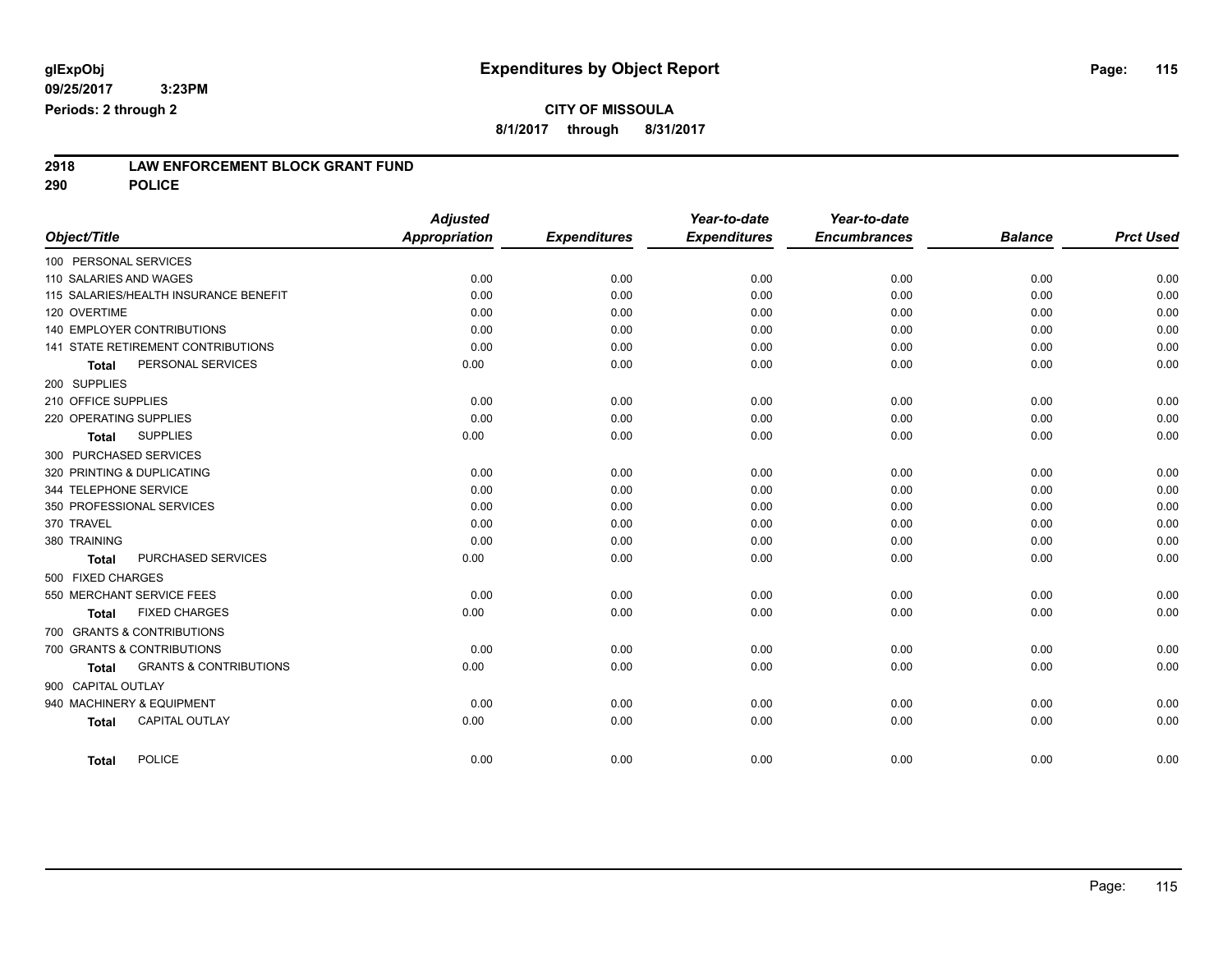# **2918 LAW ENFORCEMENT BLOCK GRANT FUND**

**390 NON-DEPARTMENTAL**

|                                           | <b>Adjusted</b> |                     | Year-to-date        | Year-to-date        |                |                  |
|-------------------------------------------|-----------------|---------------------|---------------------|---------------------|----------------|------------------|
| Object/Title                              | Appropriation   | <b>Expenditures</b> | <b>Expenditures</b> | <b>Encumbrances</b> | <b>Balance</b> | <b>Prct Used</b> |
| 300 PURCHASED SERVICES                    |                 |                     |                     |                     |                |                  |
| 350 PROFESSIONAL SERVICES                 | 0.00            | 0.00                | 0.00                | 0.00                | 0.00           | 0.00             |
| <b>PURCHASED SERVICES</b><br><b>Total</b> | 0.00            | 0.00                | 0.00                | 0.00                | 0.00           | 0.00             |
| 500 FIXED CHARGES                         |                 |                     |                     |                     |                |                  |
| 500 FIXED CHARGES                         | 0.00            | 0.00                | 0.00                | 0.00                | 0.00           | 0.00             |
| 550 MERCHANT SERVICE FEES                 | 0.00            | 0.00                | 0.00                | 0.00                | 0.00           | 0.00             |
| <b>FIXED CHARGES</b><br><b>Total</b>      | 0.00            | 0.00                | 0.00                | 0.00                | 0.00           | 0.00             |
| NON-DEPARTMENTAL<br><b>Total</b>          | 0.00            | 0.00                | 0.00                | 0.00                | 0.00           | 0.00             |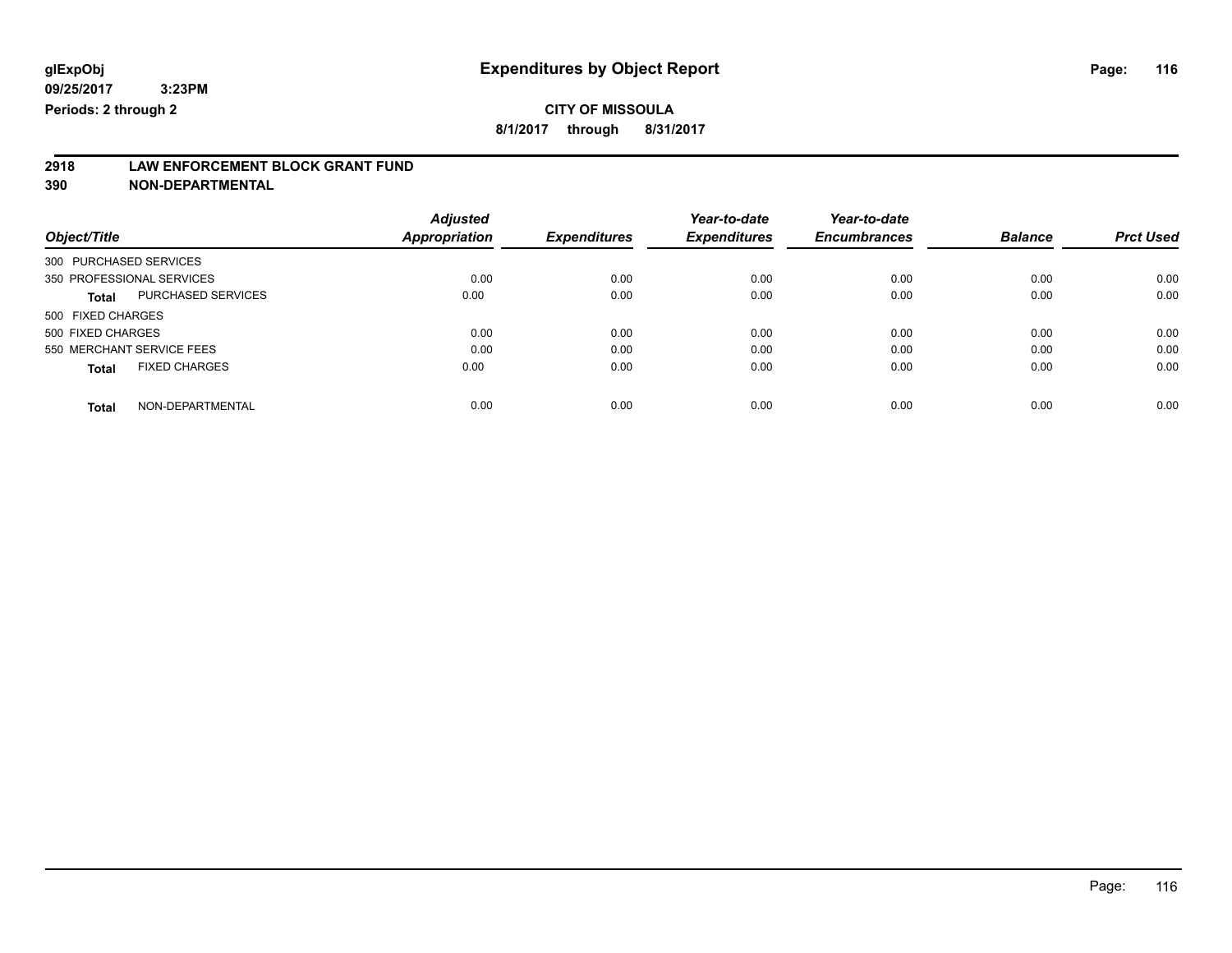### **2918 LAW ENFORCEMENT BLOCK GRANT FUND**

|                            |                                       | <b>Adjusted</b><br><b>Appropriation</b> |                     | Year-to-date<br><b>Expenditures</b> | Year-to-date<br><b>Encumbrances</b> | <b>Balance</b> | <b>Prct Used</b> |
|----------------------------|---------------------------------------|-----------------------------------------|---------------------|-------------------------------------|-------------------------------------|----------------|------------------|
| Object/Title               |                                       |                                         | <b>Expenditures</b> |                                     |                                     |                |                  |
| 100 PERSONAL SERVICES      |                                       |                                         |                     |                                     |                                     |                |                  |
| 110 SALARIES AND WAGES     |                                       | 0.00                                    | 0.00                | 0.00                                | 0.00                                | 0.00           | 0.00             |
|                            | 115 SALARIES/HEALTH INSURANCE BENEFIT | 0.00                                    | 0.00                | 0.00                                | 0.00                                | 0.00           | 0.00             |
| 120 OVERTIME               |                                       | 0.00                                    | 0.00                | 0.00                                | 0.00                                | 0.00           | 0.00             |
|                            | <b>140 EMPLOYER CONTRIBUTIONS</b>     | 0.00                                    | 0.00                | 0.00                                | 0.00                                | 0.00           | 0.00             |
|                            | 141 STATE RETIREMENT CONTRIBUTIONS    | 0.00                                    | 0.00                | 0.00                                | 0.00                                | 0.00           | 0.00             |
| <b>Total</b>               | PERSONAL SERVICES                     | 0.00                                    | 0.00                | 0.00                                | 0.00                                | 0.00           | 0.00             |
| 200 SUPPLIES               |                                       |                                         |                     |                                     |                                     |                |                  |
| 210 OFFICE SUPPLIES        |                                       | 0.00                                    | 0.00                | 0.00                                | 0.00                                | 0.00           | 0.00             |
| 220 OPERATING SUPPLIES     |                                       | 0.00                                    | 0.00                | 0.00                                | 0.00                                | 0.00           | 0.00             |
| <b>Total</b>               | <b>SUPPLIES</b>                       | 0.00                                    | 0.00                | 0.00                                | 0.00                                | 0.00           | 0.00             |
| 300 PURCHASED SERVICES     |                                       |                                         |                     |                                     |                                     |                |                  |
| 320 PRINTING & DUPLICATING |                                       | 0.00                                    | 0.00                | 0.00                                | 0.00                                | 0.00           | 0.00             |
| 344 TELEPHONE SERVICE      |                                       | 0.00                                    | 0.00                | 0.00                                | 0.00                                | 0.00           | 0.00             |
|                            | 350 PROFESSIONAL SERVICES             | 0.00                                    | 0.00                | 0.00                                | 0.00                                | 0.00           | 0.00             |
| 370 TRAVEL                 |                                       | 0.00                                    | 0.00                | 0.00                                | 0.00                                | 0.00           | 0.00             |
| 380 TRAINING               |                                       | 0.00                                    | 0.00                | 0.00                                | 0.00                                | 0.00           | 0.00             |
| <b>Total</b>               | PURCHASED SERVICES                    | 0.00                                    | 0.00                | 0.00                                | 0.00                                | 0.00           | 0.00             |
| 500 FIXED CHARGES          |                                       |                                         |                     |                                     |                                     |                |                  |
| 500 FIXED CHARGES          |                                       | 0.00                                    | 0.00                | 0.00                                | 0.00                                | 0.00           | 0.00             |
|                            | 550 MERCHANT SERVICE FEES             | 0.00                                    | 0.00                | 0.00                                | 0.00                                | 0.00           | 0.00             |
| <b>Total</b>               | <b>FIXED CHARGES</b>                  | 0.00                                    | 0.00                | 0.00                                | 0.00                                | 0.00           | 0.00             |
|                            | 700 GRANTS & CONTRIBUTIONS            |                                         |                     |                                     |                                     |                |                  |
|                            | 700 GRANTS & CONTRIBUTIONS            | 0.00                                    | 0.00                | 0.00                                | 0.00                                | 0.00           | 0.00             |
| <b>Total</b>               | <b>GRANTS &amp; CONTRIBUTIONS</b>     | 0.00                                    | 0.00                | 0.00                                | 0.00                                | 0.00           | 0.00             |
| 900 CAPITAL OUTLAY         |                                       |                                         |                     |                                     |                                     |                |                  |
|                            | 940 MACHINERY & EQUIPMENT             | 0.00                                    | 0.00                | 0.00                                | 0.00                                | 0.00           | 0.00             |
| <b>Total</b>               | <b>CAPITAL OUTLAY</b>                 | 0.00                                    | 0.00                | 0.00                                | 0.00                                | 0.00           | 0.00             |
| Total                      | LAW ENFORCEMENT BLOCK GRANT FUN       | 0.00                                    | 0.00                | 0.00                                | 0.00                                | 0.00           | 0.00             |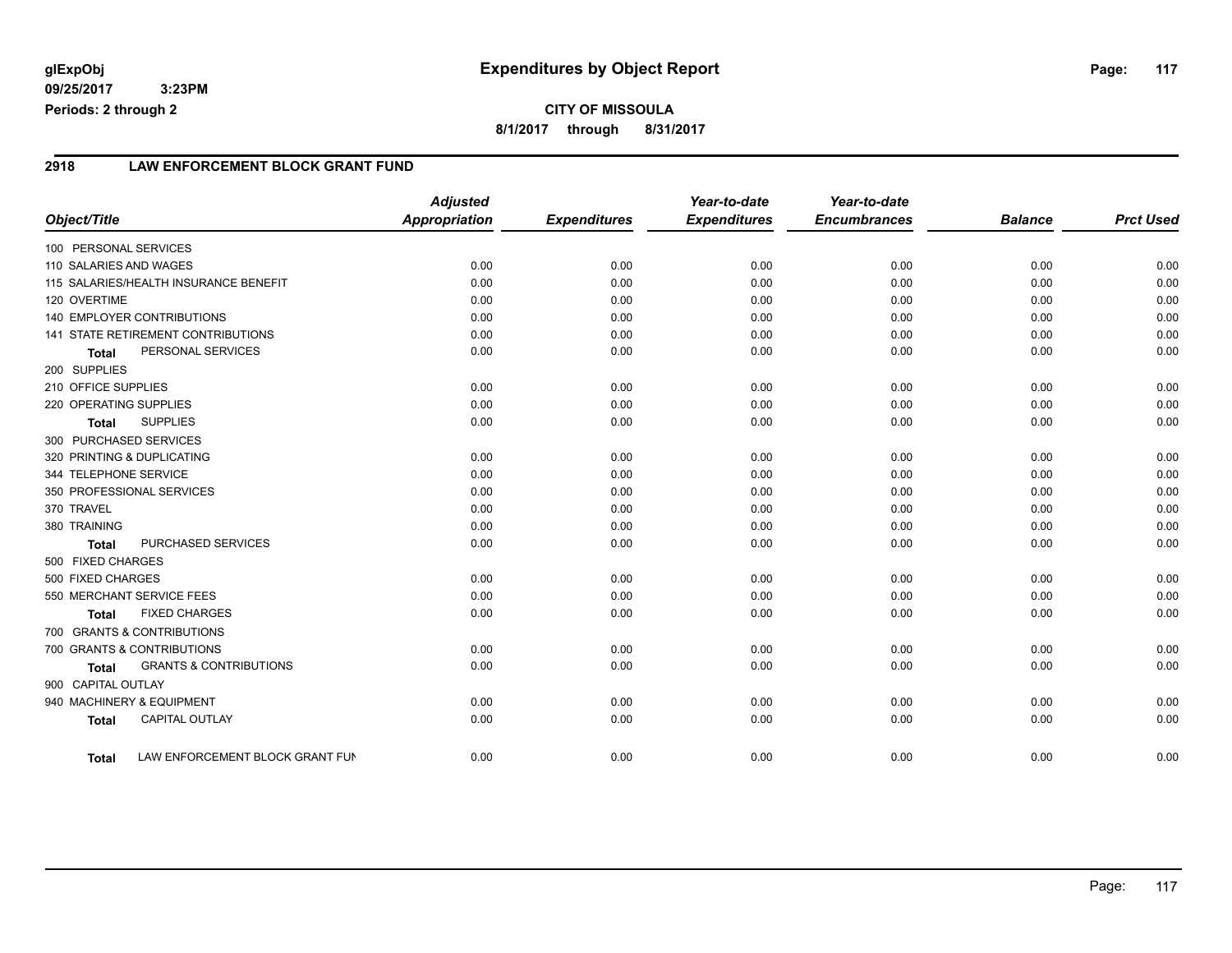# **2919 HIDTA FUND**

**290 POLICE**

|                          |                                    | <b>Adjusted</b>      |                     | Year-to-date        | Year-to-date        |                |                  |
|--------------------------|------------------------------------|----------------------|---------------------|---------------------|---------------------|----------------|------------------|
| Object/Title             |                                    | <b>Appropriation</b> | <b>Expenditures</b> | <b>Expenditures</b> | <b>Encumbrances</b> | <b>Balance</b> | <b>Prct Used</b> |
| 100 PERSONAL SERVICES    |                                    |                      |                     |                     |                     |                |                  |
| 120 OVERTIME             |                                    | 0.00                 | 0.00                | 0.00                | 0.00                | 0.00           | 0.00             |
|                          | 140 EMPLOYER CONTRIBUTIONS         | 0.00                 | 0.00                | 0.00                | 0.00                | 0.00           | 0.00             |
|                          | 141 STATE RETIREMENT CONTRIBUTIONS | 0.00                 | 0.00                | 0.00                | 0.00                | 0.00           | 0.00             |
| <b>Total</b>             | PERSONAL SERVICES                  | 0.00                 | 0.00                | 0.00                | 0.00                | 0.00           | 0.00             |
| 200 SUPPLIES             |                                    |                      |                     |                     |                     |                |                  |
| 210 OFFICE SUPPLIES      |                                    | 0.00                 | 0.00                | 0.00                | 0.00                | 0.00           | 0.00             |
| 220 OPERATING SUPPLIES   |                                    | 0.00                 | 89.25               | 89.25               | 0.00                | $-89.25$       | 0.00             |
| <b>Total</b>             | <b>SUPPLIES</b>                    | 0.00                 | 89.25               | 89.25               | 0.00                | $-89.25$       | 0.00             |
| 300 PURCHASED SERVICES   |                                    |                      |                     |                     |                     |                |                  |
|                          | 341 ELECTRICITY & NATURAL GAS      | 0.00                 | 0.00                | 0.00                | 0.00                | 0.00           | 0.00             |
| 344 TELEPHONE SERVICE    |                                    | 0.00                 | 0.00                | 0.00                | 0.00                | 0.00           | 0.00             |
|                          | 350 PROFESSIONAL SERVICES          | 0.00                 | 529.55              | 769.64              | 0.00                | $-769.64$      | 0.00             |
| 360 REPAIR & MAINTENANCE |                                    | 0.00                 | 0.00                | 0.00                | 0.00                | 0.00           | 0.00             |
| 370 TRAVEL               |                                    | 0.00                 | 0.00                | 0.00                | 0.00                | 0.00           | 0.00             |
| 380 TRAINING             |                                    | 0.00                 | 0.00                | 0.00                | 0.00                | 0.00           | 0.00             |
|                          | 390 OTHER PURCHASED SERVICES       | 0.00                 | 0.00                | 0.00                | 0.00                | 0.00           | 0.00             |
| <b>Total</b>             | PURCHASED SERVICES                 | 0.00                 | 529.55              | 769.64              | 0.00                | $-769.64$      | 0.00             |
| 500 FIXED CHARGES        |                                    |                      |                     |                     |                     |                |                  |
| 500 FIXED CHARGES        |                                    | 0.00                 | 1,900.36            | 5,701.06            | 0.00                | $-5,701.06$    | 0.00             |
|                          | 550 MERCHANT SERVICE FEES          | 0.00                 | 0.00                | 0.00                | 0.00                | 0.00           | 0.00             |
| Total                    | <b>FIXED CHARGES</b>               | 0.00                 | 1,900.36            | 5,701.06            | 0.00                | $-5,701.06$    | 0.00             |
|                          | 700 GRANTS & CONTRIBUTIONS         |                      |                     |                     |                     |                |                  |
|                          | 700 GRANTS & CONTRIBUTIONS         | 0.00                 | 0.00                | 0.00                | 0.00                | 0.00           | 0.00             |
| <b>Total</b>             | <b>GRANTS &amp; CONTRIBUTIONS</b>  | 0.00                 | 0.00                | 0.00                | 0.00                | 0.00           | 0.00             |
| 900 CAPITAL OUTLAY       |                                    |                      |                     |                     |                     |                |                  |
| 920 BUILDINGS            |                                    | 0.00                 | 0.00                | 0.00                | 0.00                | 0.00           | 0.00             |
|                          | 940 MACHINERY & EQUIPMENT          | 0.00                 | 0.00                | 0.00                | 0.00                | 0.00           | 0.00             |
| <b>Total</b>             | CAPITAL OUTLAY                     | 0.00                 | 0.00                | 0.00                | 0.00                | 0.00           | 0.00             |
| <b>Total</b>             | <b>POLICE</b>                      | 0.00                 | 2,519.16            | 6,559.95            | 0.00                | $-6,559.95$    | 0.00             |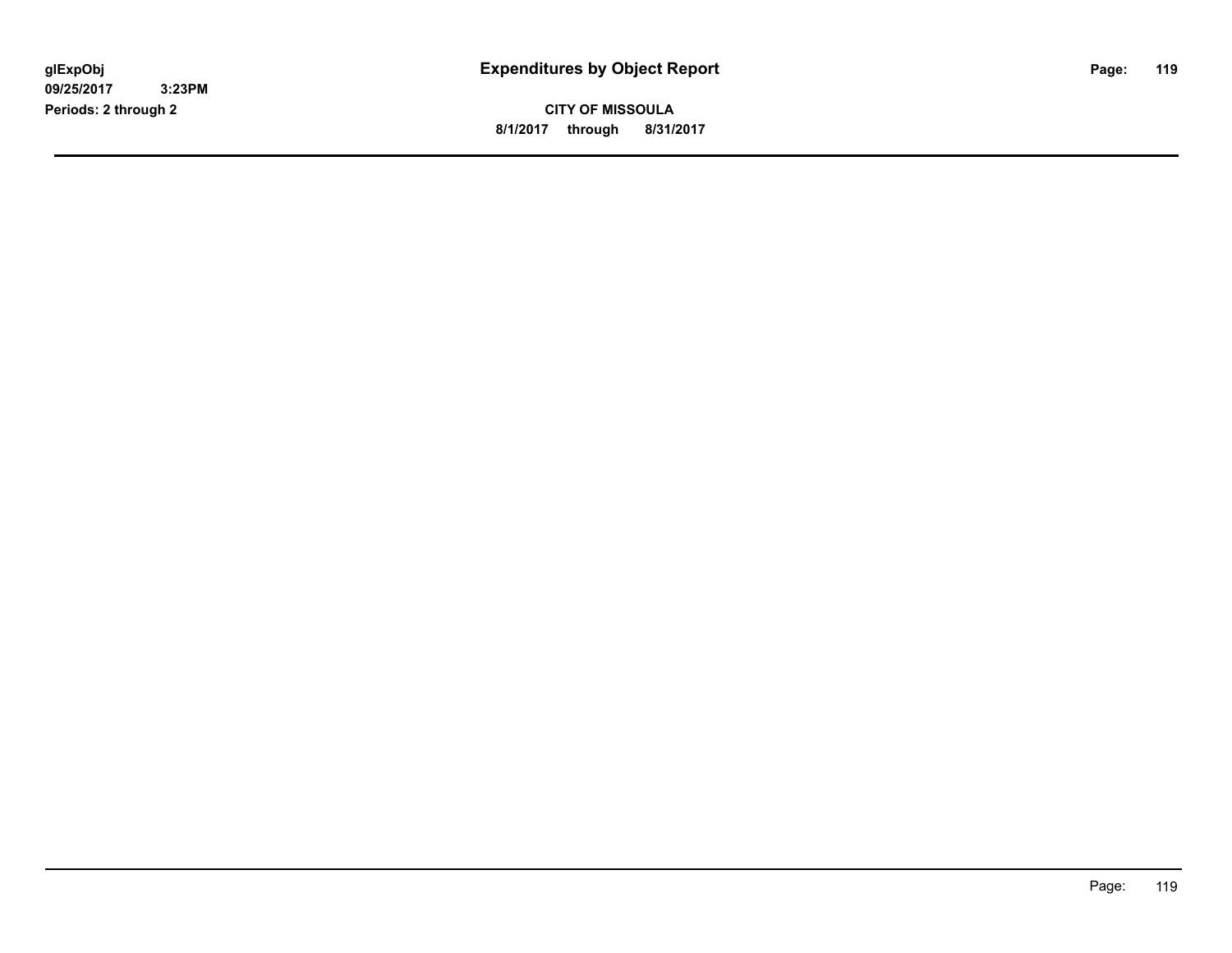**2919 HIDTA FUND**

|                                                   | <b>Adjusted</b>      |                     | Year-to-date        | Year-to-date        |                |                  |
|---------------------------------------------------|----------------------|---------------------|---------------------|---------------------|----------------|------------------|
| Object/Title                                      | <b>Appropriation</b> | <b>Expenditures</b> | <b>Expenditures</b> | <b>Encumbrances</b> | <b>Balance</b> | <b>Prct Used</b> |
| 100 PERSONAL SERVICES                             |                      |                     |                     |                     |                |                  |
| 120 OVERTIME                                      | 0.00                 | 0.00                | 0.00                | 0.00                | 0.00           | 0.00             |
| 140 EMPLOYER CONTRIBUTIONS                        | 0.00                 | 0.00                | 0.00                | 0.00                | 0.00           | 0.00             |
| 141 STATE RETIREMENT CONTRIBUTIONS                | 0.00                 | 0.00                | 0.00                | 0.00                | 0.00           | 0.00             |
| PERSONAL SERVICES<br><b>Total</b>                 | 0.00                 | 0.00                | 0.00                | 0.00                | 0.00           | 0.00             |
| 200 SUPPLIES                                      |                      |                     |                     |                     |                |                  |
| 210 OFFICE SUPPLIES                               | 0.00                 | 0.00                | 0.00                | 0.00                | 0.00           | 0.00             |
| 220 OPERATING SUPPLIES                            | 0.00                 | 89.25               | 89.25               | 0.00                | $-89.25$       | 0.00             |
| <b>SUPPLIES</b><br><b>Total</b>                   | 0.00                 | 89.25               | 89.25               | 0.00                | $-89.25$       | 0.00             |
| 300 PURCHASED SERVICES                            |                      |                     |                     |                     |                |                  |
| 341 ELECTRICITY & NATURAL GAS                     | 0.00                 | 0.00                | 0.00                | 0.00                | 0.00           | 0.00             |
| 344 TELEPHONE SERVICE                             | 0.00                 | 0.00                | 0.00                | 0.00                | 0.00           | 0.00             |
| 350 PROFESSIONAL SERVICES                         | 0.00                 | 529.55              | 769.64              | 0.00                | $-769.64$      | 0.00             |
| 360 REPAIR & MAINTENANCE                          | 0.00                 | 0.00                | 0.00                | 0.00                | 0.00           | 0.00             |
| 370 TRAVEL                                        | 0.00                 | 0.00                | 0.00                | 0.00                | 0.00           | 0.00             |
| 380 TRAINING                                      | 0.00                 | 0.00                | 0.00                | 0.00                | 0.00           | 0.00             |
| 390 OTHER PURCHASED SERVICES                      | 0.00                 | 0.00                | 0.00                | 0.00                | 0.00           | 0.00             |
| PURCHASED SERVICES<br><b>Total</b>                | 0.00                 | 529.55              | 769.64              | 0.00                | $-769.64$      | 0.00             |
| 500 FIXED CHARGES                                 |                      |                     |                     |                     |                |                  |
| 500 FIXED CHARGES                                 | 0.00                 | 1,900.36            | 5,701.06            | 0.00                | $-5,701.06$    | 0.00             |
| 550 MERCHANT SERVICE FEES                         | 0.00                 | 0.00                | 0.00                | 0.00                | 0.00           | 0.00             |
| <b>FIXED CHARGES</b><br>Total                     | 0.00                 | 1,900.36            | 5,701.06            | 0.00                | $-5,701.06$    | 0.00             |
| 700 GRANTS & CONTRIBUTIONS                        |                      |                     |                     |                     |                |                  |
| 700 GRANTS & CONTRIBUTIONS                        | 0.00                 | 0.00                | 0.00                | 0.00                | 0.00           | 0.00             |
| <b>GRANTS &amp; CONTRIBUTIONS</b><br><b>Total</b> | 0.00                 | 0.00                | 0.00                | 0.00                | 0.00           | 0.00             |
| 900 CAPITAL OUTLAY                                |                      |                     |                     |                     |                |                  |
| 920 BUILDINGS                                     | 0.00                 | 0.00                | 0.00                | 0.00                | 0.00           | 0.00             |
| 940 MACHINERY & EQUIPMENT                         | 0.00                 | 0.00                | 0.00                | 0.00                | 0.00           | 0.00             |
| <b>CAPITAL OUTLAY</b><br><b>Total</b>             | 0.00                 | 0.00                | 0.00                | 0.00                | 0.00           | 0.00             |
| <b>HIDTA FUND</b><br><b>Total</b>                 | 0.00                 | 2,519.16            | 6,559.95            | 0.00                | $-6,559.95$    | 0.00             |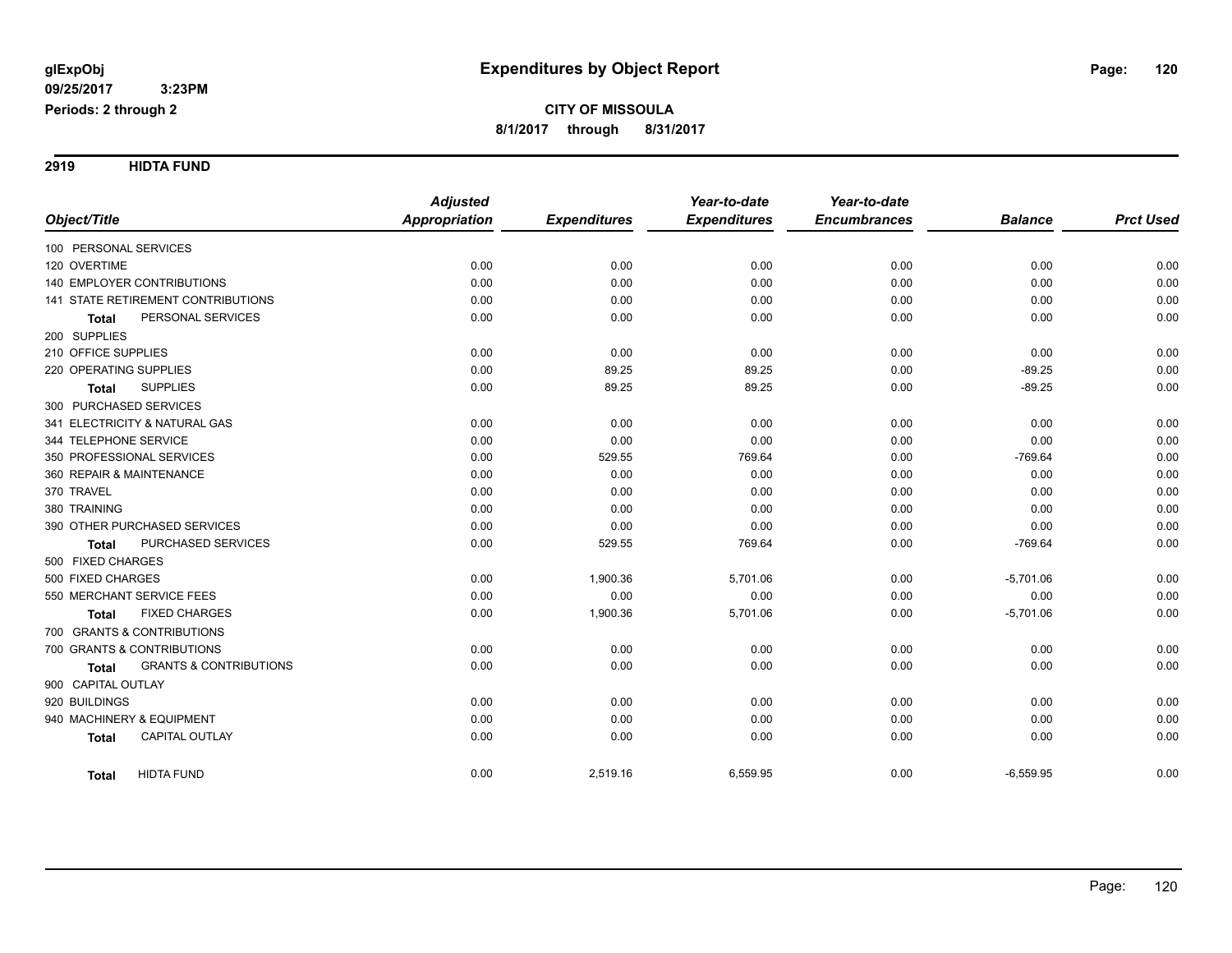# **CITY OF MISSOULA**

**8/1/2017 through 8/31/2017**

# **2939 CDBG PROGRAM INCOME ACCOUNT**

**400 ENTITLEMENT GRANTS**

|                                           | <b>Adjusted</b> |                     | Year-to-date        | Year-to-date        |                |                  |
|-------------------------------------------|-----------------|---------------------|---------------------|---------------------|----------------|------------------|
| Object/Title                              | Appropriation   | <b>Expenditures</b> | <b>Expenditures</b> | <b>Encumbrances</b> | <b>Balance</b> | <b>Prct Used</b> |
| 300 PURCHASED SERVICES                    |                 |                     |                     |                     |                |                  |
| 350 PROFESSIONAL SERVICES                 | 0.00            | 0.00                | 0.00                | 0.00                | 0.00           | 0.00             |
| PURCHASED SERVICES<br><b>Total</b>        | 0.00            | 0.00                | 0.00                | 0.00                | 0.00           | 0.00             |
| 500 FIXED CHARGES                         |                 |                     |                     |                     |                |                  |
| 550 MERCHANT SERVICE FEES                 | 0.00            | 0.00                | 0.00                | 0.00                | 0.00           | 0.00             |
| <b>FIXED CHARGES</b><br><b>Total</b>      | 0.00            | 0.00                | 0.00                | 0.00                | 0.00           | 0.00             |
| 800 OTHER OBJECTS                         |                 |                     |                     |                     |                |                  |
| 820 TRANSFERS TO OTHER FUNDS              | 0.00            | 0.00                | 0.00                | 0.00                | 0.00           | 0.00             |
| OTHER OBJECTS<br><b>Total</b>             | 0.00            | 0.00                | 0.00                | 0.00                | 0.00           | 0.00             |
|                                           |                 |                     |                     |                     |                |                  |
| <b>ENTITLEMENT GRANTS</b><br><b>Total</b> | 0.00            | 0.00                | 0.00                | 0.00                | 0.00           | 0.00             |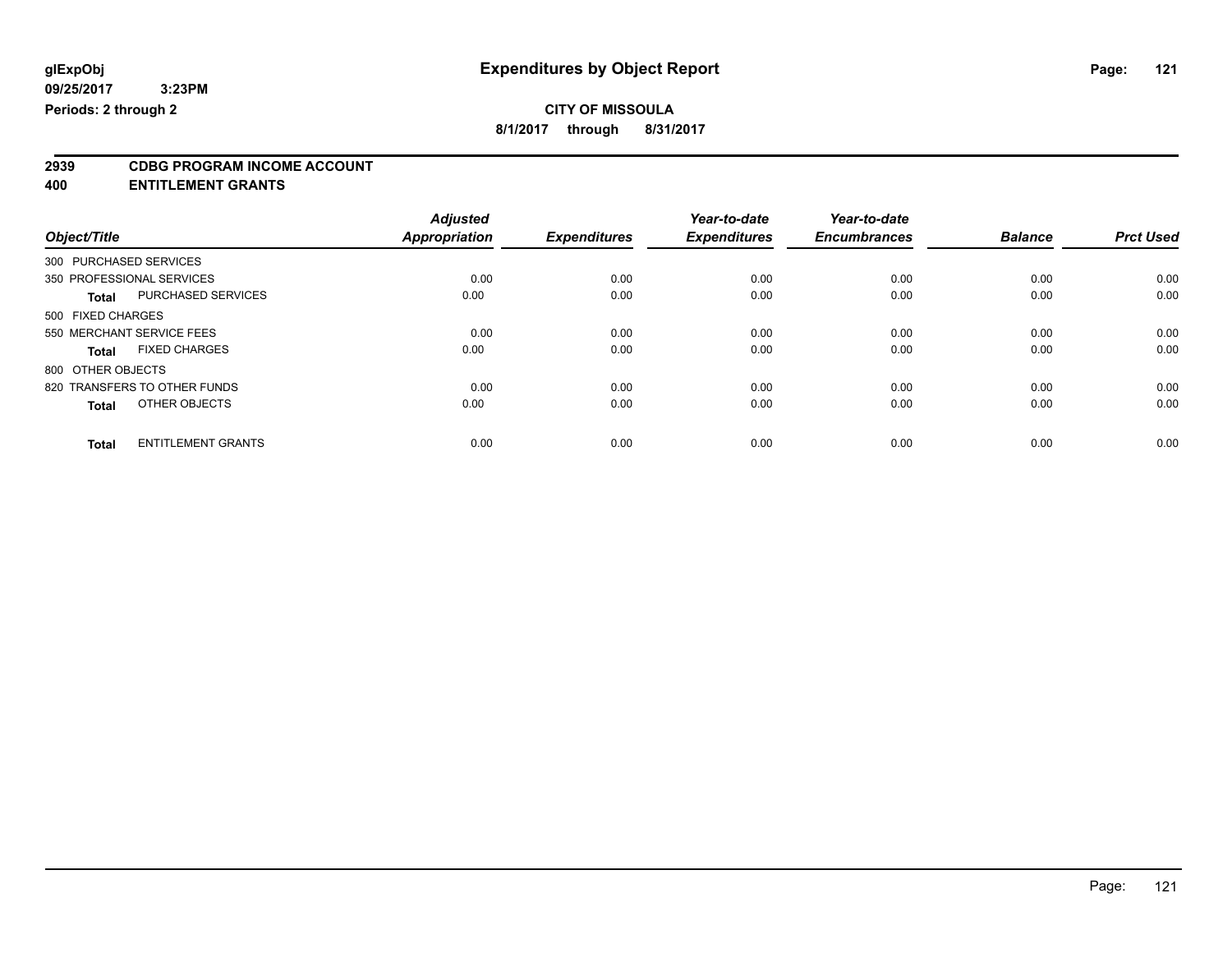### **2939 CDBG PROGRAM INCOME ACCOUNT**

| Object/Title      |                              | <b>Adjusted</b><br>Appropriation | <b>Expenditures</b> | Year-to-date<br><b>Expenditures</b> | Year-to-date<br><b>Encumbrances</b> | <b>Balance</b> | <b>Prct Used</b> |
|-------------------|------------------------------|----------------------------------|---------------------|-------------------------------------|-------------------------------------|----------------|------------------|
|                   | 300 PURCHASED SERVICES       |                                  |                     |                                     |                                     |                |                  |
|                   |                              |                                  |                     |                                     |                                     |                |                  |
|                   | 350 PROFESSIONAL SERVICES    | 0.00                             | 0.00                | 0.00                                | 0.00                                | 0.00           | 0.00             |
| Total             | PURCHASED SERVICES           | 0.00                             | 0.00                | 0.00                                | 0.00                                | 0.00           | 0.00             |
| 500 FIXED CHARGES |                              |                                  |                     |                                     |                                     |                |                  |
|                   | 550 MERCHANT SERVICE FEES    | 0.00                             | 0.00                | 0.00                                | 0.00                                | 0.00           | 0.00             |
| <b>Total</b>      | <b>FIXED CHARGES</b>         | 0.00                             | 0.00                | 0.00                                | 0.00                                | 0.00           | 0.00             |
| 800 OTHER OBJECTS |                              |                                  |                     |                                     |                                     |                |                  |
|                   | 820 TRANSFERS TO OTHER FUNDS | 0.00                             | 0.00                | 0.00                                | 0.00                                | 0.00           | 0.00             |
| <b>Total</b>      | OTHER OBJECTS                | 0.00                             | 0.00                | 0.00                                | 0.00                                | 0.00           | 0.00             |
| <b>Total</b>      | CDBG PROGRAM INCOME ACCOUNT  | 0.00                             | 0.00                | 0.00                                | 0.00                                | 0.00           | 0.00             |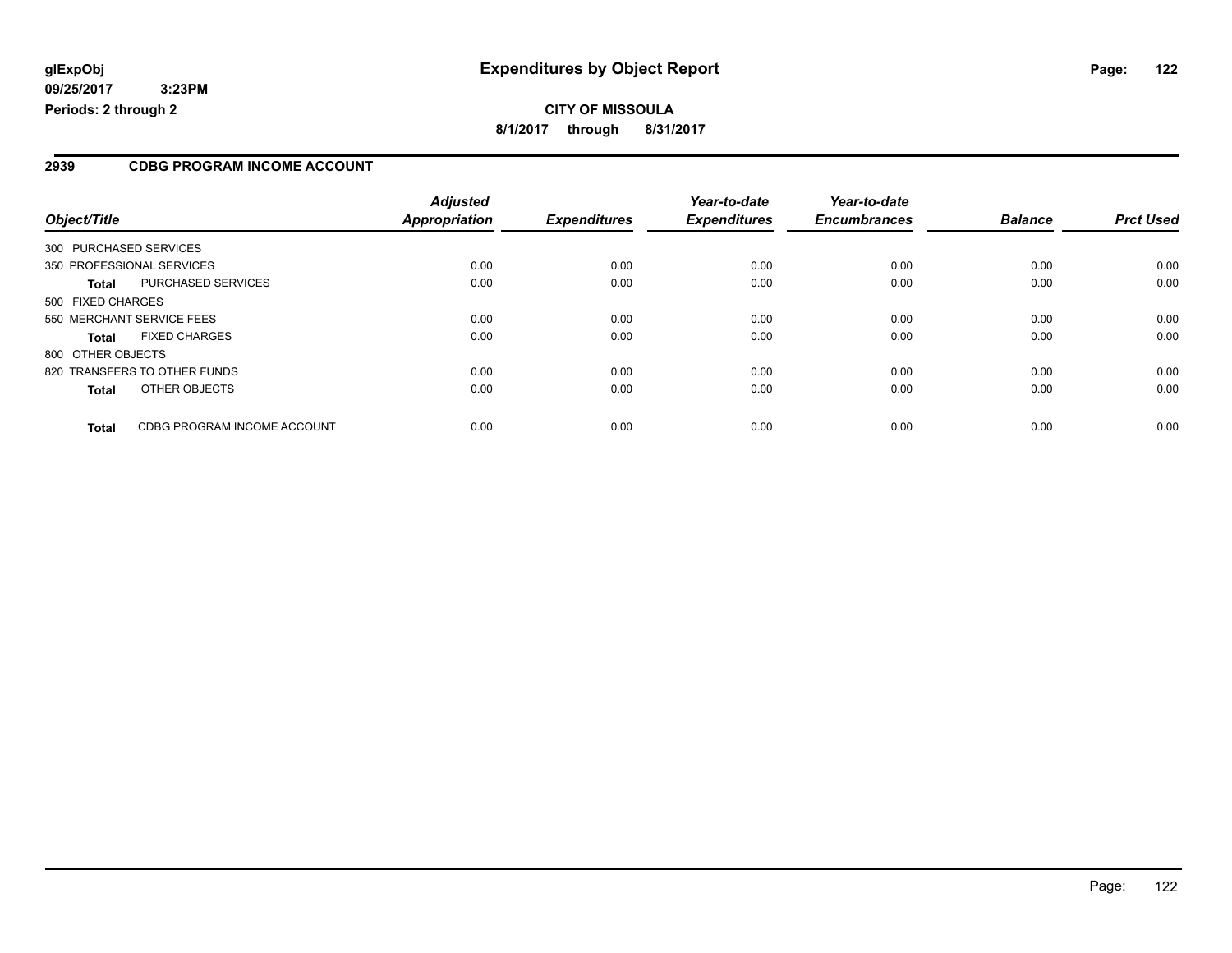| 2940 | <b>CDBG FUND</b><br>___              |
|------|--------------------------------------|
| 390  | <b>\I-DEPARTMENTAL</b><br><b>NON</b> |

|                        |                           | <b>Adjusted</b> |                            | Year-to-date        | Year-to-date        |                |                  |
|------------------------|---------------------------|-----------------|----------------------------|---------------------|---------------------|----------------|------------------|
| Object/Title           |                           | Appropriation   | <i><b>Expenditures</b></i> | <b>Expenditures</b> | <b>Encumbrances</b> | <b>Balance</b> | <b>Prct Used</b> |
| 300 PURCHASED SERVICES |                           |                 |                            |                     |                     |                |                  |
|                        | 350 PROFESSIONAL SERVICES | 0.00            | 0.00                       | 0.00                | 0.00                | 0.00           | 0.00             |
| <b>Total</b>           | PURCHASED SERVICES        | 0.00            | 0.00                       | 0.00                | 0.00                | 0.00           | 0.00             |
| <b>Total</b>           | NON-DEPARTMENTAL          | 0.00            | 0.00                       | 0.00                | 0.00                | 0.00           | 0.00             |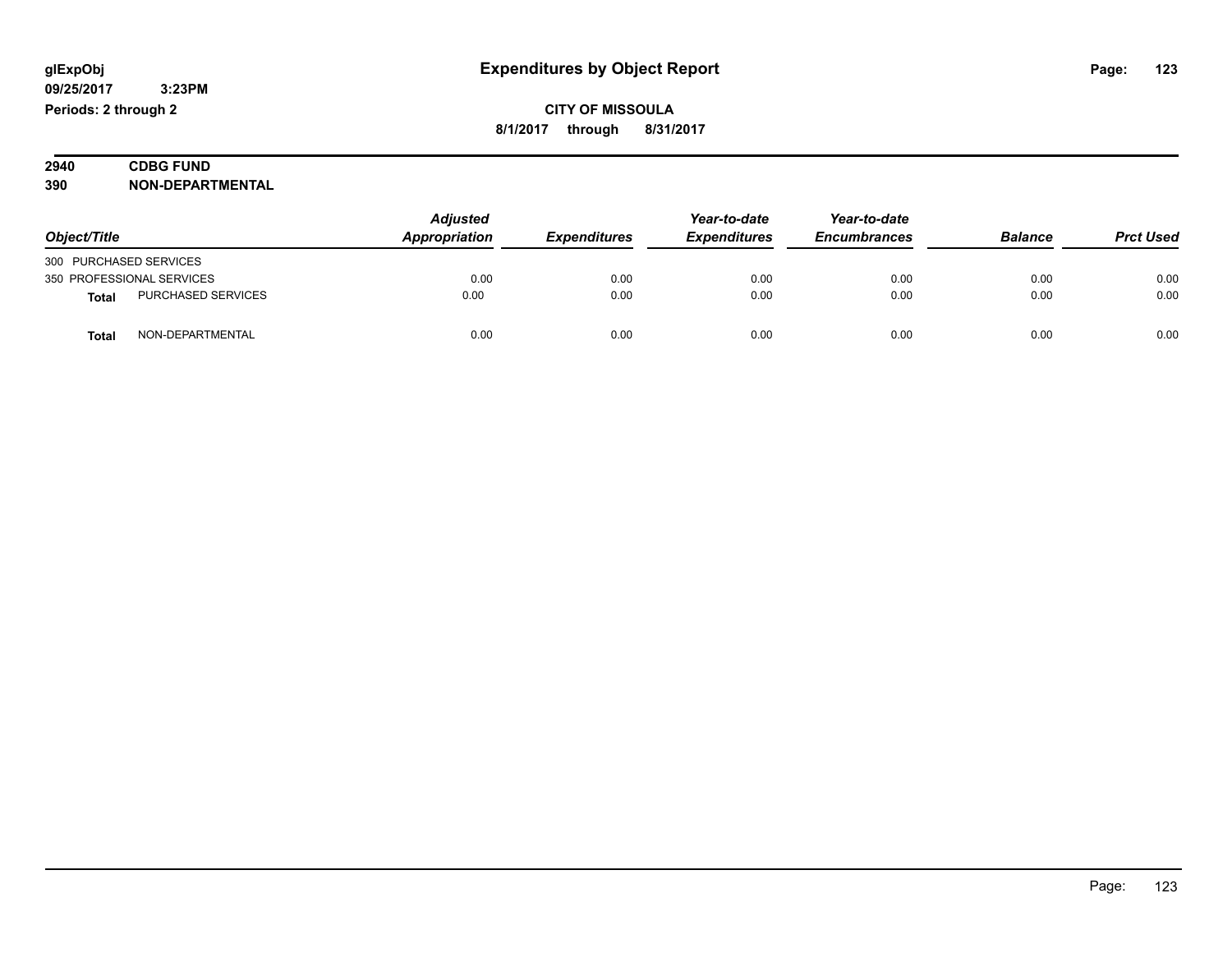#### **2940 CDBG FUND 400 ENTITLEMENT GRANTS**

|                                                   | <b>Adjusted</b> |                     | Year-to-date        | Year-to-date        |                |                  |
|---------------------------------------------------|-----------------|---------------------|---------------------|---------------------|----------------|------------------|
| Object/Title                                      | Appropriation   | <b>Expenditures</b> | <b>Expenditures</b> | <b>Encumbrances</b> | <b>Balance</b> | <b>Prct Used</b> |
| 300 PURCHASED SERVICES                            |                 |                     |                     |                     |                |                  |
| 350 PROFESSIONAL SERVICES                         | 0.00            | 0.00                | 0.00                | 0.00                | 0.00           | 0.00             |
| <b>PURCHASED SERVICES</b><br>Total                | 0.00            | 0.00                | 0.00                | 0.00                | 0.00           | 0.00             |
| 500 FIXED CHARGES                                 |                 |                     |                     |                     |                |                  |
| 550 MERCHANT SERVICE FEES                         | 0.00            | 0.00                | 0.00                | 0.00                | 0.00           | 0.00             |
| <b>FIXED CHARGES</b><br>Total                     | 0.00            | 0.00                | 0.00                | 0.00                | 0.00           | 0.00             |
| 700 GRANTS & CONTRIBUTIONS                        |                 |                     |                     |                     |                |                  |
| 700 GRANTS & CONTRIBUTIONS                        | 0.00            | 17,399.14           | 17,399.14           | 0.00                | $-17,399.14$   | 0.00             |
| <b>GRANTS &amp; CONTRIBUTIONS</b><br><b>Total</b> | 0.00            | 17.399.14           | 17.399.14           | 0.00                | $-17.399.14$   | 0.00             |
| 800 OTHER OBJECTS                                 |                 |                     |                     |                     |                |                  |
| 820 TRANSFERS TO OTHER FUNDS                      | 0.00            | 0.00                | 0.00                | 0.00                | 0.00           | 0.00             |
| OTHER OBJECTS<br><b>Total</b>                     | 0.00            | 0.00                | 0.00                | 0.00                | 0.00           | 0.00             |
| <b>ENTITLEMENT GRANTS</b><br><b>Total</b>         | 0.00            | 17,399.14           | 17,399.14           | 0.00                | $-17,399.14$   | 0.00             |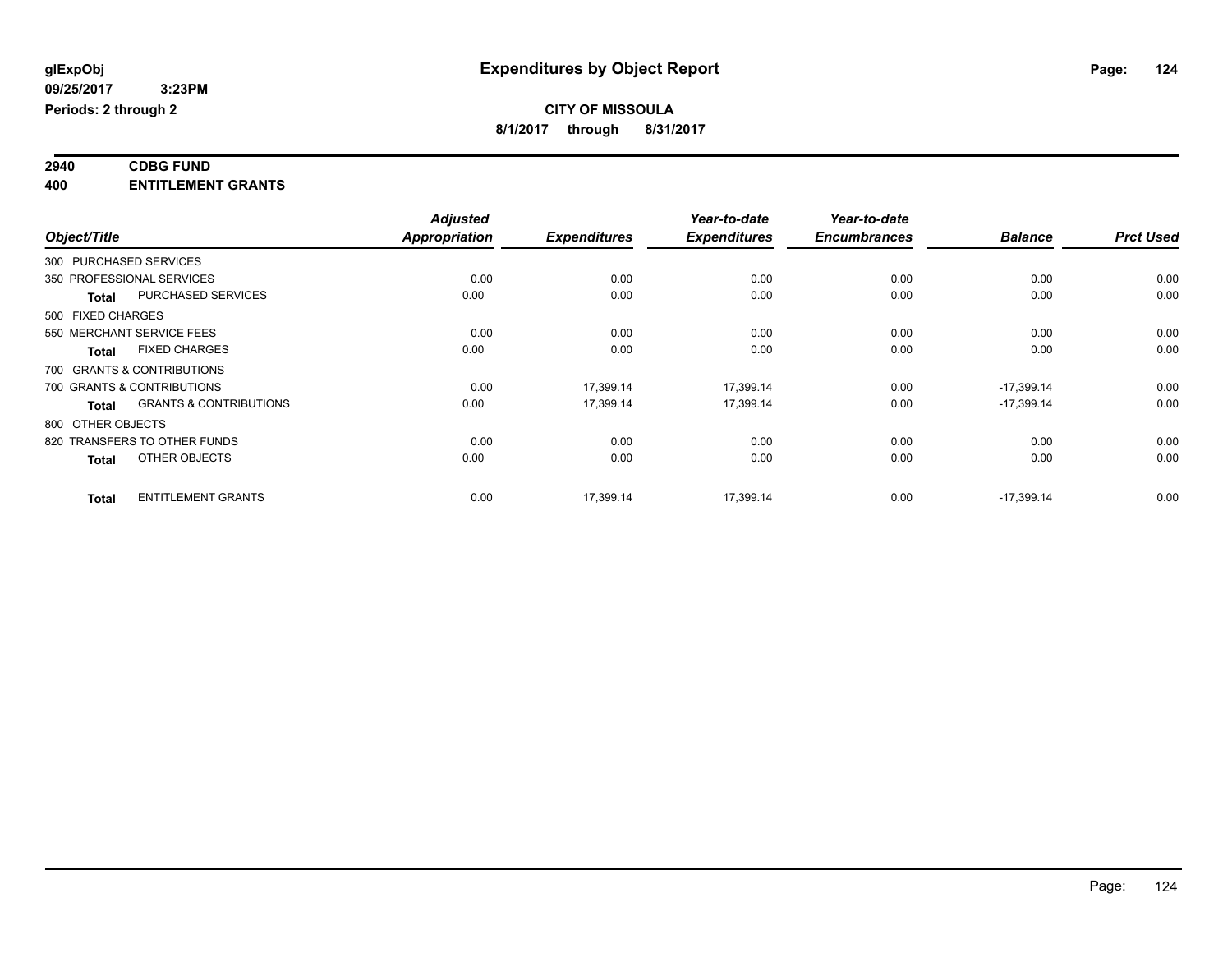**2940 CDBG FUND**

| Object/Title           |                                   | <b>Adjusted</b><br><b>Appropriation</b><br><b>Expenditures</b> |           | Year-to-date<br><b>Expenditures</b> | Year-to-date        | <b>Balance</b> | <b>Prct Used</b> |
|------------------------|-----------------------------------|----------------------------------------------------------------|-----------|-------------------------------------|---------------------|----------------|------------------|
|                        |                                   |                                                                |           |                                     | <b>Encumbrances</b> |                |                  |
| 300 PURCHASED SERVICES |                                   |                                                                |           |                                     |                     |                |                  |
|                        | 350 PROFESSIONAL SERVICES         | 0.00                                                           | 0.00      | 0.00                                | 0.00                | 0.00           | 0.00             |
| <b>Total</b>           | <b>PURCHASED SERVICES</b>         | 0.00                                                           | 0.00      | 0.00                                | 0.00                | 0.00           | 0.00             |
| 500 FIXED CHARGES      |                                   |                                                                |           |                                     |                     |                |                  |
|                        | 550 MERCHANT SERVICE FEES         | 0.00                                                           | 0.00      | 0.00                                | 0.00                | 0.00           | 0.00             |
| <b>Total</b>           | <b>FIXED CHARGES</b>              | 0.00                                                           | 0.00      | 0.00                                | 0.00                | 0.00           | 0.00             |
|                        | 700 GRANTS & CONTRIBUTIONS        |                                                                |           |                                     |                     |                |                  |
|                        | 700 GRANTS & CONTRIBUTIONS        | 0.00                                                           | 17,399.14 | 17,399.14                           | 0.00                | $-17,399.14$   | 0.00             |
| <b>Total</b>           | <b>GRANTS &amp; CONTRIBUTIONS</b> | 0.00                                                           | 17,399.14 | 17,399.14                           | 0.00                | $-17,399.14$   | 0.00             |
| 800 OTHER OBJECTS      |                                   |                                                                |           |                                     |                     |                |                  |
|                        | 820 TRANSFERS TO OTHER FUNDS      | 0.00                                                           | 0.00      | 0.00                                | 0.00                | 0.00           | 0.00             |
| <b>Total</b>           | OTHER OBJECTS                     | 0.00                                                           | 0.00      | 0.00                                | 0.00                | 0.00           | 0.00             |
| <b>Total</b>           | <b>CDBG FUND</b>                  | 0.00                                                           | 17,399.14 | 17,399.14                           | 0.00                | $-17,399.14$   | 0.00             |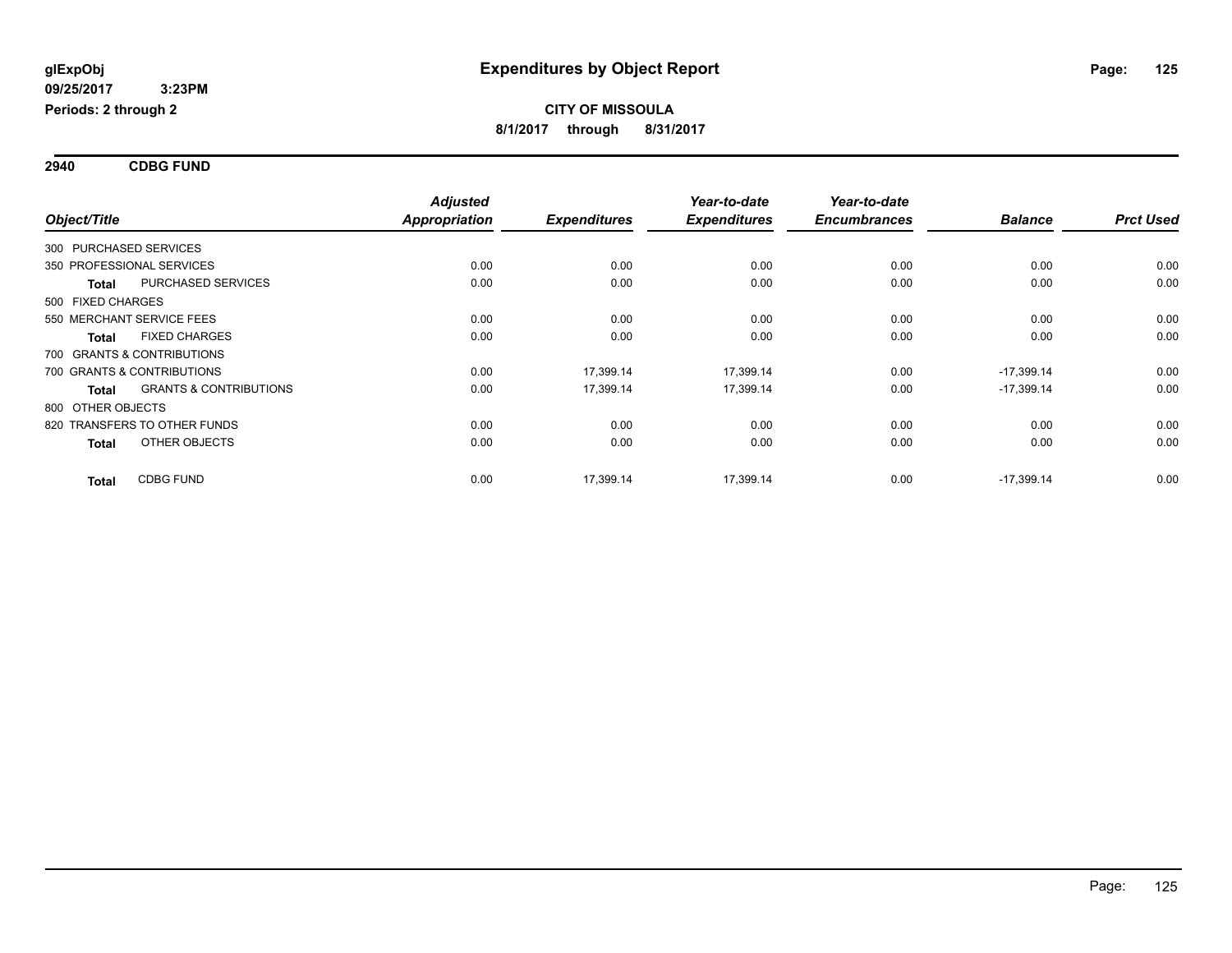# **2941 HOME FUND<br>390 NON-DEPART**

**390 NON-DEPARTMENTAL**

|                                           | <b>Adjusted</b> |                     | Year-to-date        | Year-to-date        |                |                  |
|-------------------------------------------|-----------------|---------------------|---------------------|---------------------|----------------|------------------|
| Object/Title                              | Appropriation   | <b>Expenditures</b> | <b>Expenditures</b> | <b>Encumbrances</b> | <b>Balance</b> | <b>Prct Used</b> |
| 300 PURCHASED SERVICES                    |                 |                     |                     |                     |                |                  |
| 350 PROFESSIONAL SERVICES                 | 0.00            | 0.00                | 0.00                | 0.00                | 0.00           | 0.00             |
| <b>PURCHASED SERVICES</b><br><b>Total</b> | 0.00            | 0.00                | 0.00                | 0.00                | 0.00           | 0.00             |
| NON-DEPARTMENTAL<br>Total                 | 0.00            | 0.00                | 0.00                | 0.00                | 0.00           | 0.00             |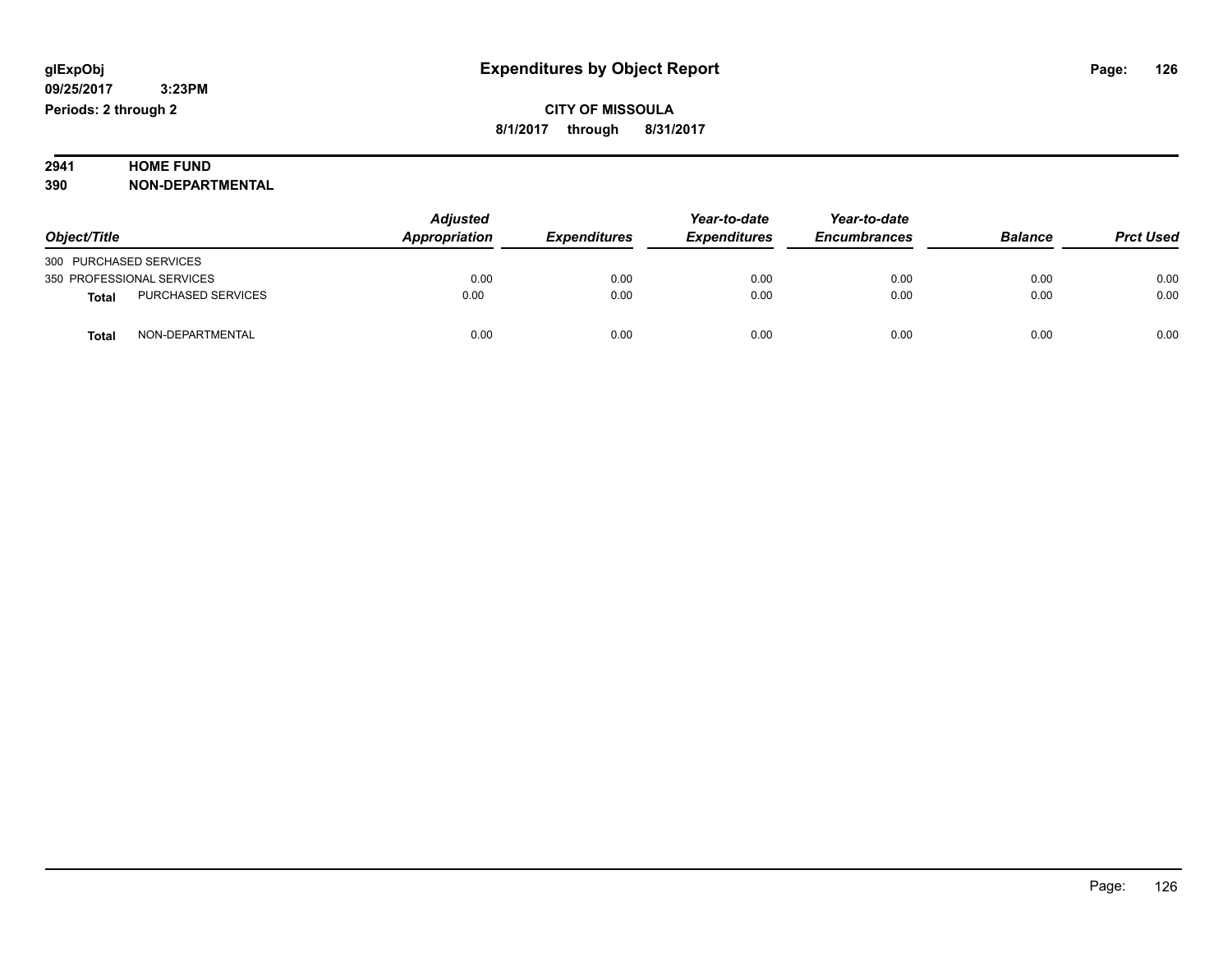# **2941 HOME FUND**

**400 ENTITLEMENT GRANTS**

|                 |                                                   | <b>Adjusted</b>      |                     | Year-to-date        | Year-to-date        |                |                  |
|-----------------|---------------------------------------------------|----------------------|---------------------|---------------------|---------------------|----------------|------------------|
| Object/Title    |                                                   | <b>Appropriation</b> | <b>Expenditures</b> | <b>Expenditures</b> | <b>Encumbrances</b> | <b>Balance</b> | <b>Prct Used</b> |
|                 | 300 PURCHASED SERVICES                            |                      |                     |                     |                     |                |                  |
|                 | 350 PROFESSIONAL SERVICES                         | 0.00                 | 0.00                | 0.00                | 0.00                | 0.00           | 0.00             |
|                 | PURCHASED SERVICES<br><b>Total</b>                | 0.00                 | 0.00                | 0.00                | 0.00                | 0.00           | 0.00             |
|                 | 500 FIXED CHARGES                                 |                      |                     |                     |                     |                |                  |
|                 | 550 MERCHANT SERVICE FEES                         | 0.00                 | 0.00                | 0.00                | 0.00                | 0.00           | 0.00             |
|                 | <b>FIXED CHARGES</b><br><b>Total</b>              | 0.00                 | 0.00                | 0.00                | 0.00                | 0.00           | 0.00             |
|                 | 700 GRANTS & CONTRIBUTIONS                        |                      |                     |                     |                     |                |                  |
|                 | 700 GRANTS & CONTRIBUTIONS                        | 0.00                 | 0.00                | 0.00                | 0.00                | 0.00           | 0.00             |
|                 | <b>GRANTS &amp; CONTRIBUTIONS</b><br><b>Total</b> | 0.00                 | 0.00                | 0.00                | 0.00                | 0.00           | 0.00             |
|                 | 800 OTHER OBJECTS                                 |                      |                     |                     |                     |                |                  |
|                 | 820 TRANSFERS TO OTHER FUNDS                      | 0.00                 | 0.00                | 0.00                | 0.00                | 0.00           | 0.00             |
| 845 CONTINGENCY |                                                   | 0.00                 | 0.00                | 0.00                | 0.00                | 0.00           | 0.00             |
|                 | OTHER OBJECTS<br><b>Total</b>                     | 0.00                 | 0.00                | 0.00                | 0.00                | 0.00           | 0.00             |
|                 | <b>ENTITLEMENT GRANTS</b><br><b>Total</b>         | 0.00                 | 0.00                | 0.00                | 0.00                | 0.00           | 0.00             |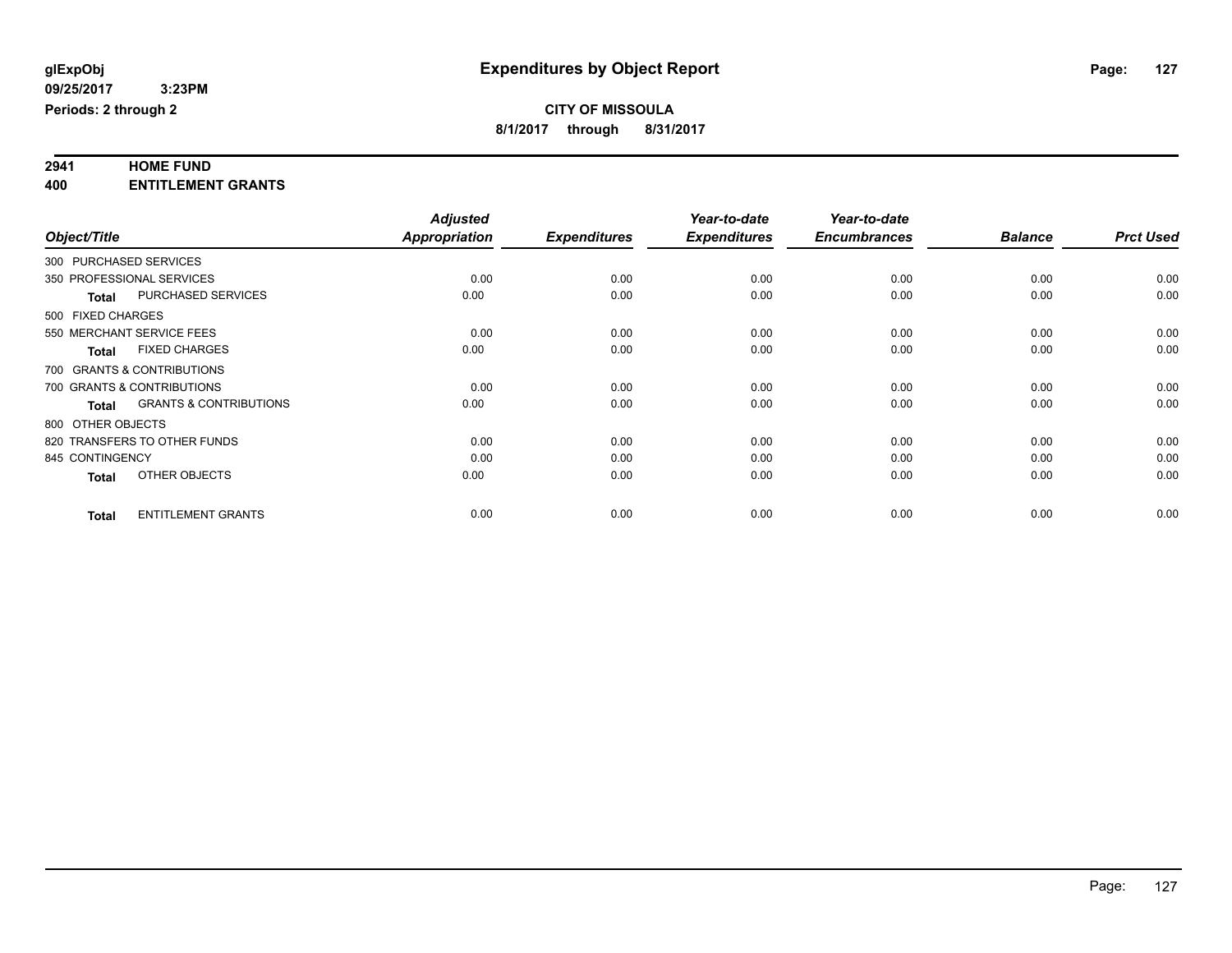**2941 HOME FUND**

|                        |                                   | <b>Adjusted</b> |                     | Year-to-date        | Year-to-date        |                |                  |
|------------------------|-----------------------------------|-----------------|---------------------|---------------------|---------------------|----------------|------------------|
| Object/Title           |                                   | Appropriation   | <b>Expenditures</b> | <b>Expenditures</b> | <b>Encumbrances</b> | <b>Balance</b> | <b>Prct Used</b> |
| 300 PURCHASED SERVICES |                                   |                 |                     |                     |                     |                |                  |
|                        | 350 PROFESSIONAL SERVICES         | 0.00            | 0.00                | 0.00                | 0.00                | 0.00           | 0.00             |
| <b>Total</b>           | PURCHASED SERVICES                | 0.00            | 0.00                | 0.00                | 0.00                | 0.00           | 0.00             |
| 500 FIXED CHARGES      |                                   |                 |                     |                     |                     |                |                  |
|                        | 550 MERCHANT SERVICE FEES         | 0.00            | 0.00                | 0.00                | 0.00                | 0.00           | 0.00             |
| <b>Total</b>           | <b>FIXED CHARGES</b>              | 0.00            | 0.00                | 0.00                | 0.00                | 0.00           | 0.00             |
|                        | 700 GRANTS & CONTRIBUTIONS        |                 |                     |                     |                     |                |                  |
|                        | 700 GRANTS & CONTRIBUTIONS        | 0.00            | 0.00                | 0.00                | 0.00                | 0.00           | 0.00             |
| <b>Total</b>           | <b>GRANTS &amp; CONTRIBUTIONS</b> | 0.00            | 0.00                | 0.00                | 0.00                | 0.00           | 0.00             |
| 800 OTHER OBJECTS      |                                   |                 |                     |                     |                     |                |                  |
|                        | 820 TRANSFERS TO OTHER FUNDS      | 0.00            | 0.00                | 0.00                | 0.00                | 0.00           | 0.00             |
| 845 CONTINGENCY        |                                   | 0.00            | 0.00                | 0.00                | 0.00                | 0.00           | 0.00             |
| <b>Total</b>           | <b>OTHER OBJECTS</b>              | 0.00            | 0.00                | 0.00                | 0.00                | 0.00           | 0.00             |
| Total                  | <b>HOME FUND</b>                  | 0.00            | 0.00                | 0.00                | 0.00                | 0.00           | 0.00             |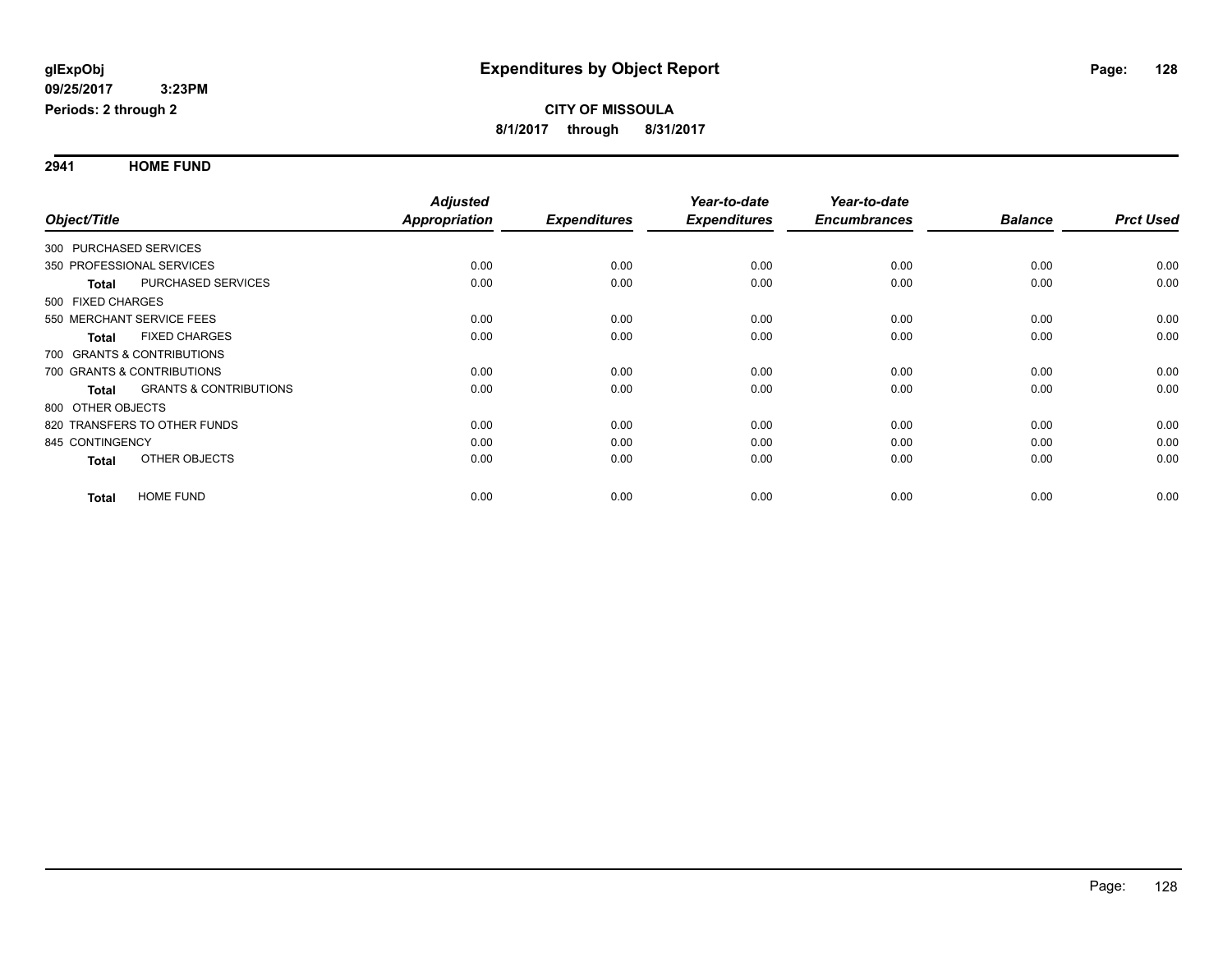# **CITY OF MISSOULA**

**8/1/2017 through 8/31/2017**

**2943 CITY HOME PROGRAM INCOME**

**400 ENTITLEMENT GRANTS**

| Object/Title                               | <b>Adjusted</b><br><b>Appropriation</b> | <b>Expenditures</b> | Year-to-date<br><b>Expenditures</b> | Year-to-date<br><b>Encumbrances</b> | <b>Balance</b> | <b>Prct Used</b> |
|--------------------------------------------|-----------------------------------------|---------------------|-------------------------------------|-------------------------------------|----------------|------------------|
| 300 PURCHASED SERVICES                     |                                         |                     |                                     |                                     |                |                  |
| 350 PROFESSIONAL SERVICES                  | 0.00                                    | 0.00                | 0.00                                | 0.00                                | 0.00           | 0.00             |
| PURCHASED SERVICES<br><b>Total</b>         | 0.00                                    | 0.00                | 0.00                                | 0.00                                | 0.00           | 0.00             |
| 700 GRANTS & CONTRIBUTIONS                 |                                         |                     |                                     |                                     |                |                  |
| 700 GRANTS & CONTRIBUTIONS                 | 0.00                                    | 0.00                | 0.00                                | 0.00                                | 0.00           | 0.00             |
| <b>GRANTS &amp; CONTRIBUTIONS</b><br>Total | 0.00                                    | 0.00                | 0.00                                | 0.00                                | 0.00           | 0.00             |
| <b>ENTITLEMENT GRANTS</b><br><b>Total</b>  | 0.00                                    | 0.00                | 0.00                                | 0.00                                | 0.00           | 0.00             |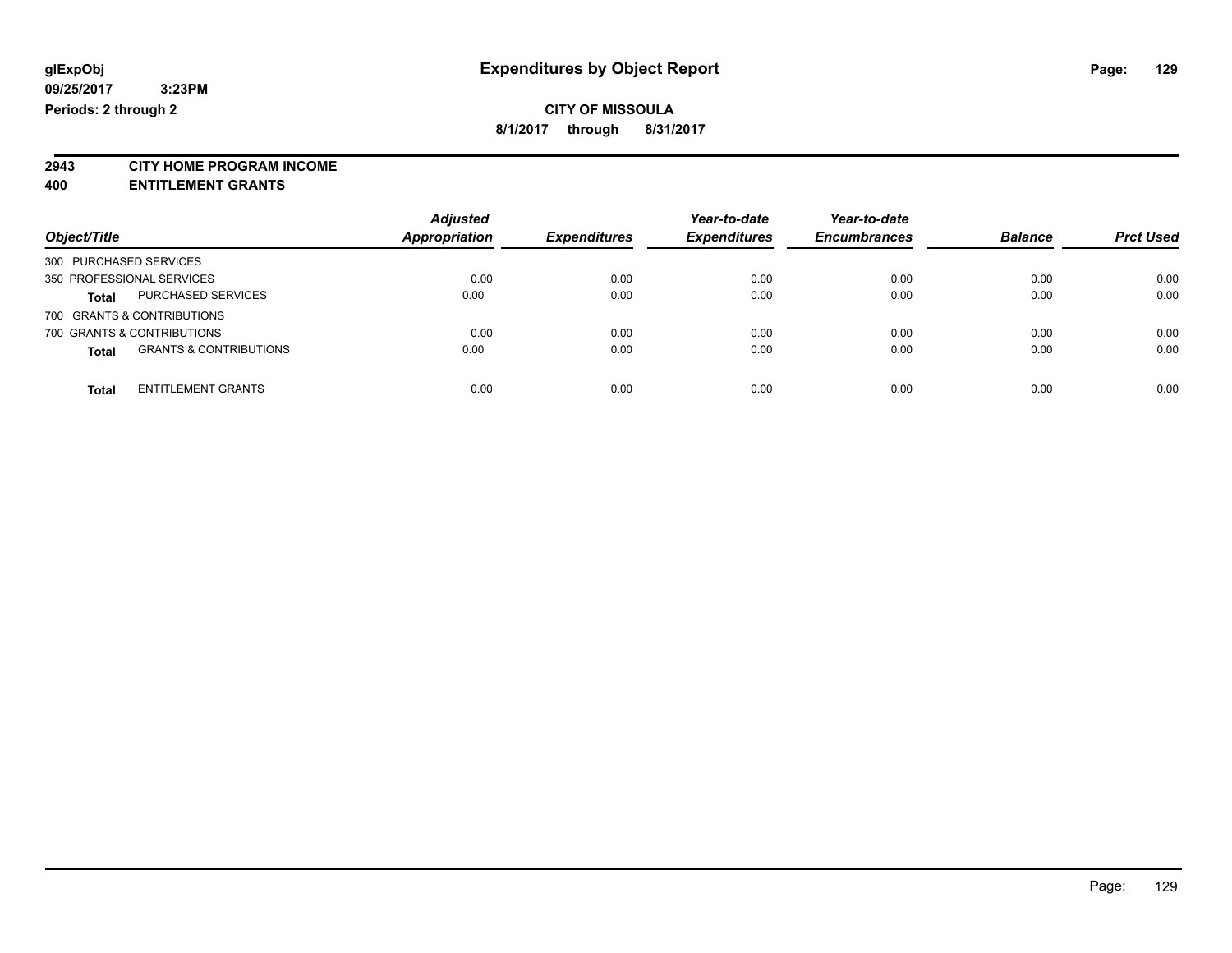**CITY OF MISSOULA 8/1/2017 through 8/31/2017**

### **2943 CITY HOME PROGRAM INCOME**

| Object/Title                                      | <b>Adjusted</b><br>Appropriation | <b>Expenditures</b> | Year-to-date<br><b>Expenditures</b> | Year-to-date<br><b>Encumbrances</b> | <b>Balance</b> | <b>Prct Used</b> |
|---------------------------------------------------|----------------------------------|---------------------|-------------------------------------|-------------------------------------|----------------|------------------|
| 300 PURCHASED SERVICES                            |                                  |                     |                                     |                                     |                |                  |
| 350 PROFESSIONAL SERVICES                         | 0.00                             | 0.00                | 0.00                                | 0.00                                | 0.00           | 0.00             |
| <b>PURCHASED SERVICES</b><br><b>Total</b>         | 0.00                             | 0.00                | 0.00                                | 0.00                                | 0.00           | 0.00             |
| 700 GRANTS & CONTRIBUTIONS                        |                                  |                     |                                     |                                     |                |                  |
| 700 GRANTS & CONTRIBUTIONS                        | 0.00                             | 0.00                | 0.00                                | 0.00                                | 0.00           | 0.00             |
| <b>GRANTS &amp; CONTRIBUTIONS</b><br><b>Total</b> | 0.00                             | 0.00                | 0.00                                | 0.00                                | 0.00           | 0.00             |
| CITY HOME PROGRAM INCOME<br><b>Total</b>          | 0.00                             | 0.00                | 0.00                                | 0.00                                | 0.00           | 0.00             |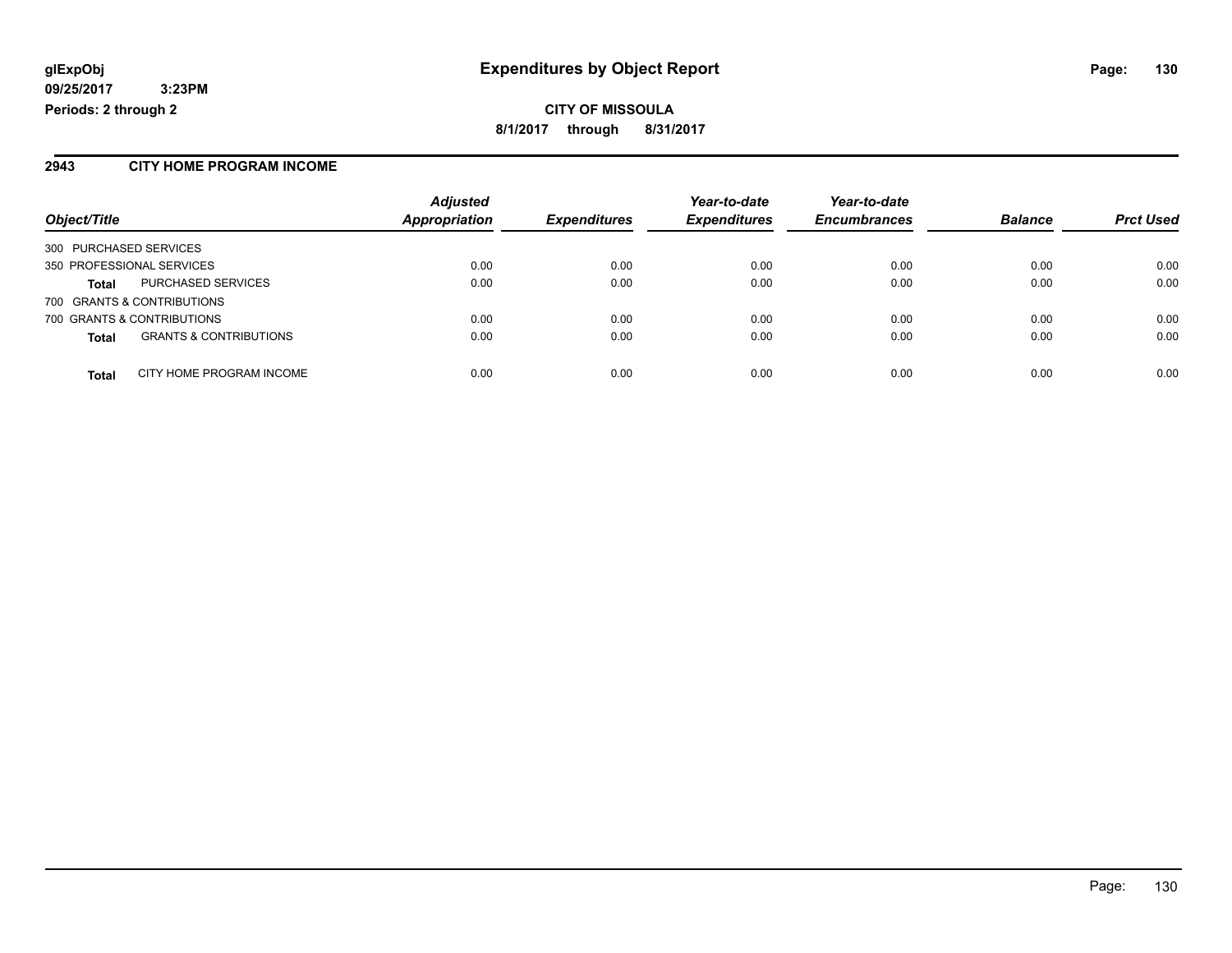# **2955 TRANSPORTATION**

**250 DEVELOPMENT SERVICES**

|                                            | <b>Adjusted</b>      |                     | Year-to-date        | Year-to-date        |                |                  |
|--------------------------------------------|----------------------|---------------------|---------------------|---------------------|----------------|------------------|
| Object/Title                               | <b>Appropriation</b> | <b>Expenditures</b> | <b>Expenditures</b> | <b>Encumbrances</b> | <b>Balance</b> | <b>Prct Used</b> |
| 100 PERSONAL SERVICES                      |                      |                     |                     |                     |                |                  |
| 110 SALARIES AND WAGES                     | 0.00                 | 34,110.57           | 59,301.65           | 0.00                | $-59,301.65$   | 0.00             |
| 120 OVERTIME                               | 0.00                 | 33.00               | 33.00               | 0.00                | $-33.00$       | 0.00             |
| 140 EMPLOYER CONTRIBUTIONS                 | 0.00                 | 11,774.55           | 27,295.84           | 0.00                | $-27,295.84$   | 0.00             |
| 141 STATE RETIREMENT CONTRIBUTIONS         | 0.00                 | 59.64               | 59.64               | 0.00                | $-59.64$       | 0.00             |
| PERSONAL SERVICES<br>Total                 | 0.00                 | 45,977.76           | 86,690.13           | 0.00                | $-86,690.13$   | 0.00             |
| 200 SUPPLIES                               |                      |                     |                     |                     |                |                  |
| 210 OFFICE SUPPLIES                        | 0.00                 | 1,559.37            | 1,561.61            | 0.00                | $-1,561.61$    | 0.00             |
| 220 OPERATING SUPPLIES                     | 0.00                 | 387.53              | 387.53              | 0.00                | $-387.53$      | 0.00             |
| 230 REPAIR/MAINTENANCE                     | 0.00                 | 0.00                | 0.00                | 0.00                | 0.00           | 0.00             |
| 231 GASOLINE                               | 0.00                 | 0.00                | 0.00                | 0.00                | 0.00           | 0.00             |
| 240 OTHER SUPPLIES                         | 0.00                 | 0.00                | 0.00                | 0.00                | 0.00           | 0.00             |
| <b>SUPPLIES</b><br><b>Total</b>            | 0.00                 | 1,946.90            | 1,949.14            | 0.00                | $-1,949.14$    | 0.00             |
| 300 PURCHASED SERVICES                     |                      |                     |                     |                     |                |                  |
| 310 COMMUNICATIONS                         | 0.00                 | 197.97              | 197.97              | 0.00                | $-197.97$      | 0.00             |
| 320 PRINTING & DUPLICATING                 | 0.00                 | 218.32              | 218.32              | 0.00                | $-218.32$      | 0.00             |
| 330 PUBLICITY, SUBSCRIPTIONS & DUES        | 0.00                 | 770.00              | 380.00              | 0.00                | $-380.00$      | 0.00             |
| 344 TELEPHONE SERVICE                      | 0.00                 | 6.16                | 6.16                | 0.00                | $-6.16$        | 0.00             |
| 350 PROFESSIONAL SERVICES                  | 0.00                 | 0.00                | 150.00              | 0.00                | $-150.00$      | 0.00             |
| 360 REPAIR & MAINTENANCE                   | 0.00                 | 55.79               | 55.79               | 0.00                | $-55.79$       | 0.00             |
| 370 TRAVEL                                 | 0.00                 | 1,109.84            | 1,109.84            | 0.00                | $-1,109.84$    | 0.00             |
| 380 TRAINING                               | 0.00                 | 320.00              | $-310.00$           | 0.00                | 310.00         | 0.00             |
| 390 OTHER PURCHASED SERVICES               | 0.00                 | 0.00                | 0.00                | 0.00                | 0.00           | 0.00             |
| PURCHASED SERVICES<br>Total                | 0.00                 | 2,678.08            | 1,808.08            | 0.00                | $-1,808.08$    | 0.00             |
| 500 FIXED CHARGES                          |                      |                     |                     |                     |                |                  |
| 500 FIXED CHARGES                          | 0.00                 | 0.00                | 0.00                | 0.00                | 0.00           | 0.00             |
| 550 MERCHANT SERVICE FEES                  | 0.00                 | 0.00                | 0.00                | 0.00                | 0.00           | 0.00             |
| <b>FIXED CHARGES</b><br>Total              | 0.00                 | 0.00                | 0.00                | 0.00                | 0.00           | 0.00             |
| 700 GRANTS & CONTRIBUTIONS                 |                      |                     |                     |                     |                |                  |
| 700 GRANTS & CONTRIBUTIONS                 | 0.00                 | 1,850.00            | 1,850.00            | 0.00                | $-1,850.00$    | 0.00             |
| <b>GRANTS &amp; CONTRIBUTIONS</b><br>Total | 0.00                 | 1,850.00            | 1,850.00            | 0.00                | $-1,850.00$    | 0.00             |
| 800 OTHER OBJECTS                          |                      |                     |                     |                     |                |                  |
| 820 TRANSFERS TO OTHER FUNDS               | 0.00                 | 0.00                | 0.00                | 0.00                | 0.00           | 0.00             |
|                                            |                      |                     |                     |                     |                |                  |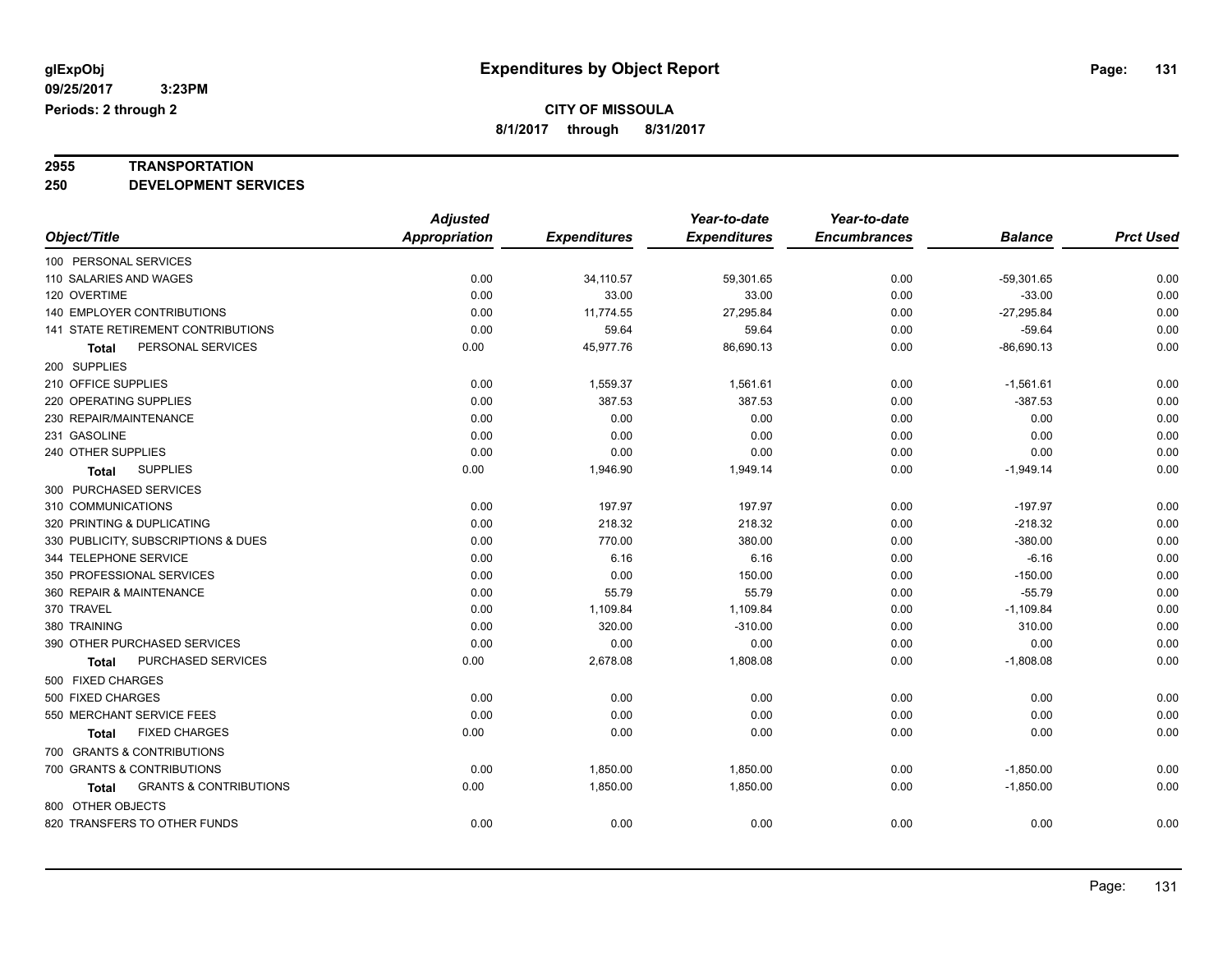# **2955 TRANSPORTATION**

**250 DEVELOPMENT SERVICES**

|                    |                           | <b>Adjusted</b> |                     | Year-to-date        | Year-to-date        |                |                  |
|--------------------|---------------------------|-----------------|---------------------|---------------------|---------------------|----------------|------------------|
| Object/Title       |                           | Appropriation   | <b>Expenditures</b> | <b>Expenditures</b> | <b>Encumbrances</b> | <b>Balance</b> | <b>Prct Used</b> |
| 845 CONTINGENCY    |                           | 0.00            | 0.00                | 0.00                | 0.00                | 0.00           | 0.00             |
| <b>Total</b>       | OTHER OBJECTS             | 0.00            | 0.00                | 0.00                | 0.00                | 0.00           | 0.00             |
| 900 CAPITAL OUTLAY |                           |                 |                     |                     |                     |                |                  |
|                    | 940 MACHINERY & EQUIPMENT | 0.00            | 0.00                | 0.00                | 0.00                | 0.00           | 0.00             |
| <b>Total</b>       | <b>CAPITAL OUTLAY</b>     | 0.00            | 0.00                | 0.00                | 0.00                | 0.00           | 0.00             |
| <b>Total</b>       | DEVELOPMENT SERVICES      | 0.00            | 52.452.74           | 92.297.35           | 0.00                | $-92.297.35$   | 0.00             |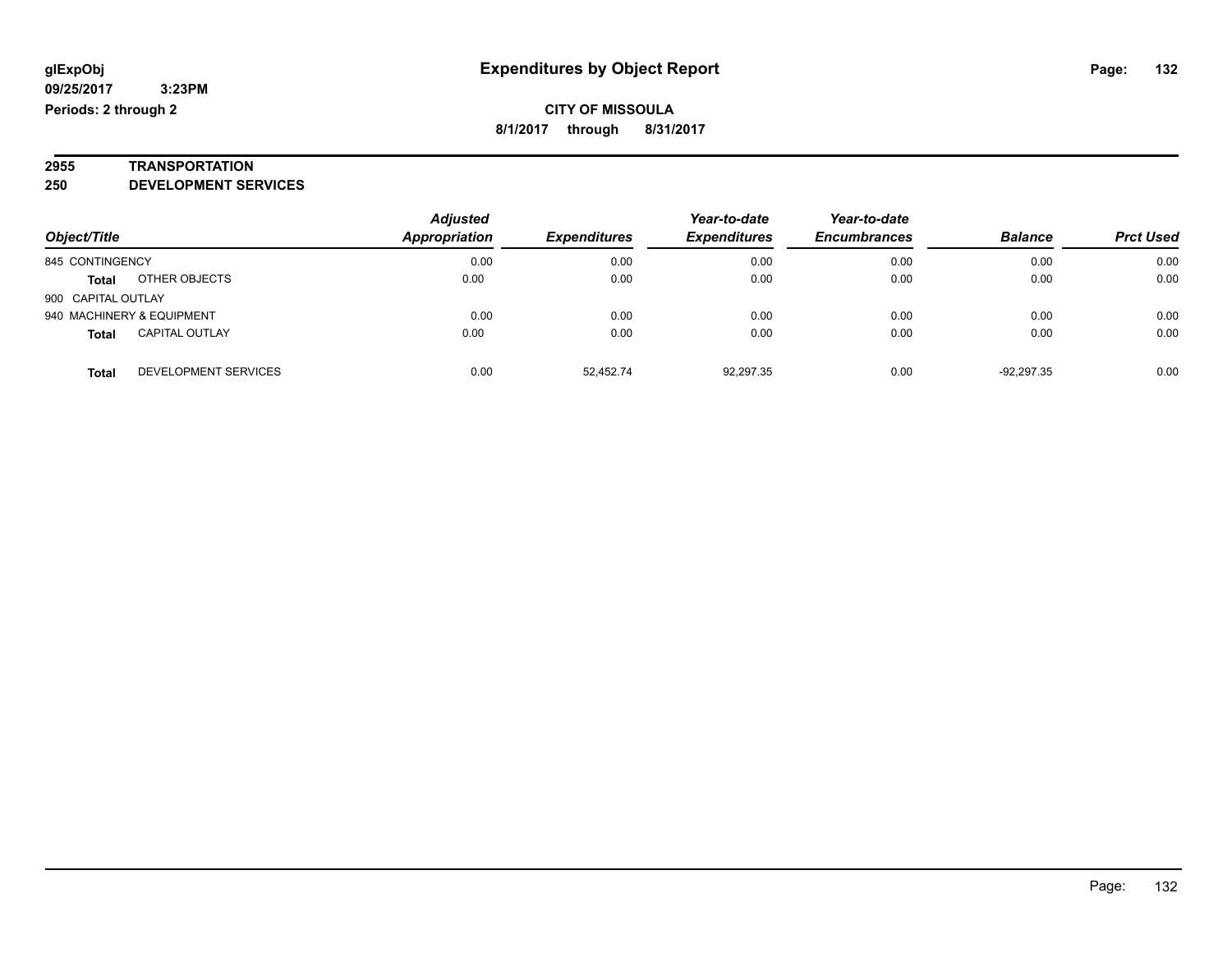#### **2955 TRANSPORTATION**

|                                                   | <b>Adjusted</b>      |                     | Year-to-date        | Year-to-date        |                |                  |
|---------------------------------------------------|----------------------|---------------------|---------------------|---------------------|----------------|------------------|
| Object/Title                                      | <b>Appropriation</b> | <b>Expenditures</b> | <b>Expenditures</b> | <b>Encumbrances</b> | <b>Balance</b> | <b>Prct Used</b> |
| 100 PERSONAL SERVICES                             |                      |                     |                     |                     |                |                  |
| 110 SALARIES AND WAGES                            | 0.00                 | 34,110.57           | 59,301.65           | 0.00                | $-59,301.65$   | 0.00             |
| 120 OVERTIME                                      | 0.00                 | 33.00               | 33.00               | 0.00                | $-33.00$       | 0.00             |
| <b>140 EMPLOYER CONTRIBUTIONS</b>                 | 0.00                 | 11,774.55           | 27,295.84           | 0.00                | $-27,295.84$   | 0.00             |
| 141 STATE RETIREMENT CONTRIBUTIONS                | 0.00                 | 59.64               | 59.64               | 0.00                | $-59.64$       | 0.00             |
| PERSONAL SERVICES<br>Total                        | 0.00                 | 45,977.76           | 86,690.13           | 0.00                | $-86,690.13$   | 0.00             |
| 200 SUPPLIES                                      |                      |                     |                     |                     |                |                  |
| 210 OFFICE SUPPLIES                               | 0.00                 | 1,559.37            | 1,561.61            | 0.00                | $-1,561.61$    | 0.00             |
| 220 OPERATING SUPPLIES                            | 0.00                 | 387.53              | 387.53              | 0.00                | $-387.53$      | 0.00             |
| 230 REPAIR/MAINTENANCE                            | 0.00                 | 0.00                | 0.00                | 0.00                | 0.00           | 0.00             |
| 231 GASOLINE                                      | 0.00                 | 0.00                | 0.00                | 0.00                | 0.00           | 0.00             |
| 240 OTHER SUPPLIES                                | 0.00                 | 0.00                | 0.00                | 0.00                | 0.00           | 0.00             |
| <b>SUPPLIES</b><br><b>Total</b>                   | 0.00                 | 1,946.90            | 1,949.14            | 0.00                | $-1,949.14$    | 0.00             |
| 300 PURCHASED SERVICES                            |                      |                     |                     |                     |                |                  |
| 310 COMMUNICATIONS                                | 0.00                 | 197.97              | 197.97              | 0.00                | $-197.97$      | 0.00             |
| 320 PRINTING & DUPLICATING                        | 0.00                 | 218.32              | 218.32              | 0.00                | $-218.32$      | 0.00             |
| 330 PUBLICITY, SUBSCRIPTIONS & DUES               | 0.00                 | 770.00              | 380.00              | 0.00                | $-380.00$      | 0.00             |
| 344 TELEPHONE SERVICE                             | 0.00                 | 6.16                | 6.16                | 0.00                | $-6.16$        | 0.00             |
| 350 PROFESSIONAL SERVICES                         | 0.00                 | 0.00                | 150.00              | 0.00                | $-150.00$      | 0.00             |
| 360 REPAIR & MAINTENANCE                          | 0.00                 | 55.79               | 55.79               | 0.00                | $-55.79$       | 0.00             |
| 370 TRAVEL                                        | 0.00                 | 1,109.84            | 1,109.84            | 0.00                | $-1,109.84$    | 0.00             |
| 380 TRAINING                                      | 0.00                 | 320.00              | $-310.00$           | 0.00                | 310.00         | 0.00             |
| 390 OTHER PURCHASED SERVICES                      | 0.00                 | 0.00                | 0.00                | 0.00                | 0.00           | 0.00             |
| PURCHASED SERVICES<br>Total                       | 0.00                 | 2,678.08            | 1,808.08            | 0.00                | $-1,808.08$    | 0.00             |
| 500 FIXED CHARGES                                 |                      |                     |                     |                     |                |                  |
| 500 FIXED CHARGES                                 | 0.00                 | 0.00                | 0.00                | 0.00                | 0.00           | 0.00             |
| 550 MERCHANT SERVICE FEES                         | 0.00                 | 0.00                | 0.00                | 0.00                | 0.00           | 0.00             |
| <b>FIXED CHARGES</b><br>Total                     | 0.00                 | 0.00                | 0.00                | 0.00                | 0.00           | 0.00             |
| 700 GRANTS & CONTRIBUTIONS                        |                      |                     |                     |                     |                |                  |
| 700 GRANTS & CONTRIBUTIONS                        | 0.00                 | 1,850.00            | 1,850.00            | 0.00                | $-1,850.00$    | 0.00             |
| <b>GRANTS &amp; CONTRIBUTIONS</b><br><b>Total</b> | 0.00                 | 1,850.00            | 1,850.00            | 0.00                | $-1,850.00$    | 0.00             |
| 800 OTHER OBJECTS                                 |                      |                     |                     |                     |                |                  |
| 820 TRANSFERS TO OTHER FUNDS                      | 0.00                 | 0.00                | 0.00                | 0.00                | 0.00           | 0.00             |
| 845 CONTINGENCY                                   | 0.00                 | 0.00                | 0.00                | 0.00                | 0.00           | 0.00             |
|                                                   |                      |                     |                     |                     |                |                  |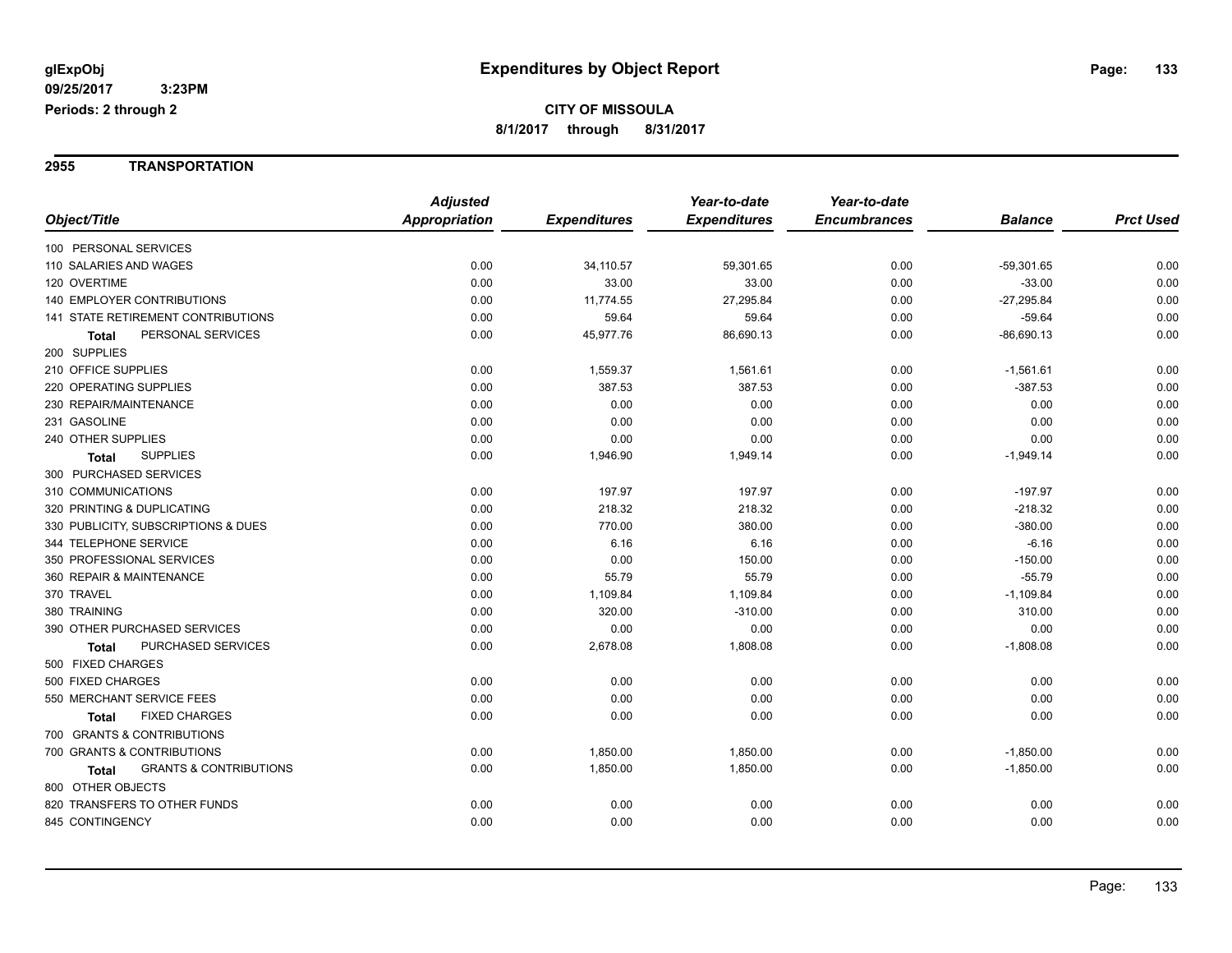#### **2955 TRANSPORTATION**

|                           |                       | <b>Adjusted</b> |                     | Year-to-date        | Year-to-date        |                |                  |
|---------------------------|-----------------------|-----------------|---------------------|---------------------|---------------------|----------------|------------------|
| Object/Title              |                       | Appropriation   | <b>Expenditures</b> | <b>Expenditures</b> | <b>Encumbrances</b> | <b>Balance</b> | <b>Prct Used</b> |
| <b>Total</b>              | OTHER OBJECTS         | 0.00            | 0.00                | 0.00                | 0.00                | 0.00           | 0.00             |
| 900 CAPITAL OUTLAY        |                       |                 |                     |                     |                     |                |                  |
| 940 MACHINERY & EQUIPMENT |                       | 0.00            | 0.00                | 0.00                | 0.00                | 0.00           | 0.00             |
| <b>Total</b>              | <b>CAPITAL OUTLAY</b> | 0.00            | 0.00                | 0.00                | 0.00                | 0.00           | 0.00             |
| Total                     | TRANSPORTATION        | 0.00            | 52.452.74           | 92.297.35           | 0.00                | $-92.297.35$   | 0.00             |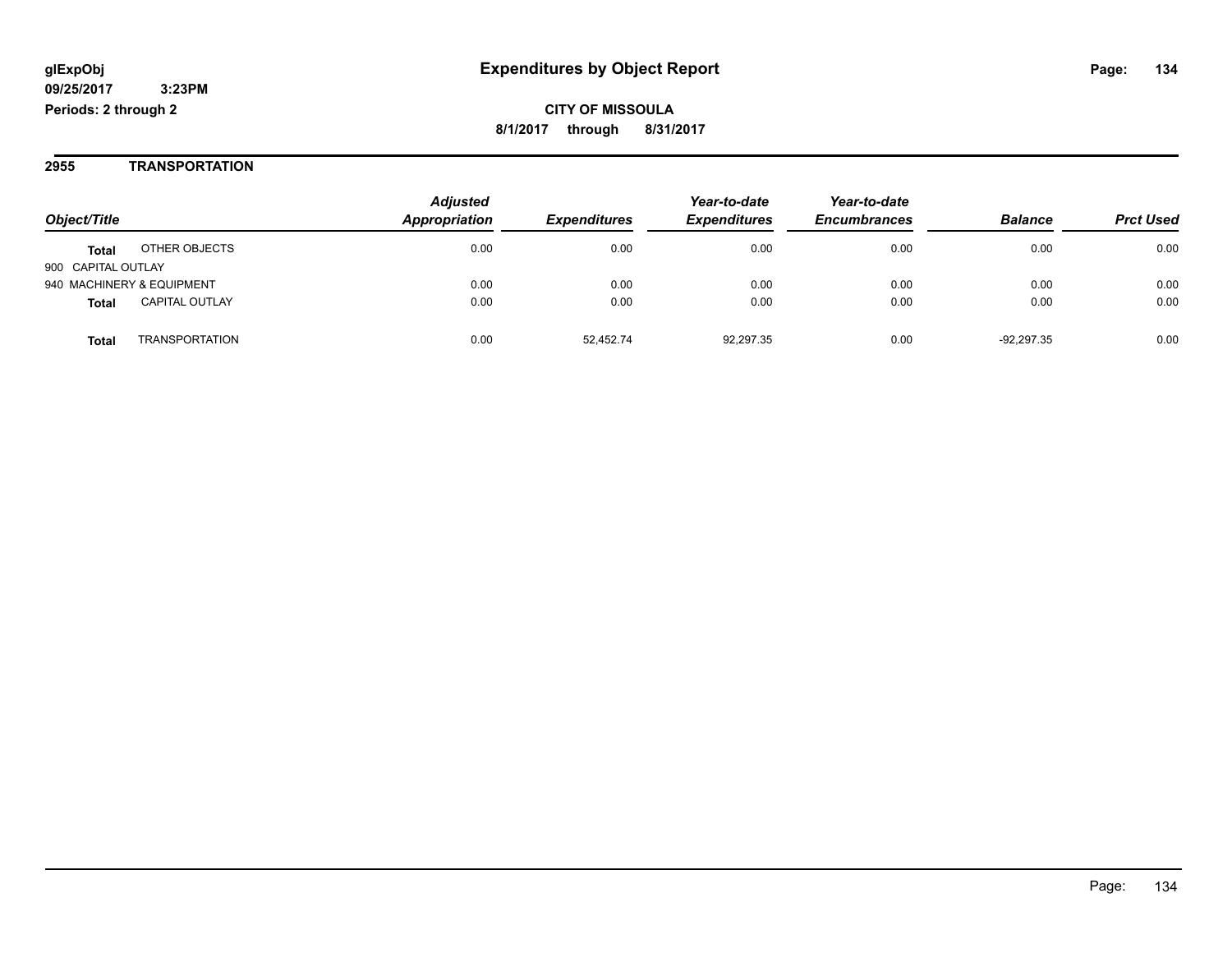**2987 FEDERAL TRANSPORTATION FUND**

**390 NON-DEPARTMENTAL**

| Object/Title                          | <b>Adjusted</b><br><b>Appropriation</b> | <b>Expenditures</b> | Year-to-date<br><b>Expenditures</b> | Year-to-date<br><b>Encumbrances</b> | <b>Balance</b> | <b>Prct Used</b> |
|---------------------------------------|-----------------------------------------|---------------------|-------------------------------------|-------------------------------------|----------------|------------------|
| 800 OTHER OBJECTS                     |                                         |                     |                                     |                                     |                |                  |
| 820 TRANSFERS TO OTHER FUNDS          | 0.00                                    | 0.00                | 0.00                                | 0.00                                | 0.00           | 0.00             |
| OTHER OBJECTS<br><b>Total</b>         | 0.00                                    | 0.00                | 0.00                                | 0.00                                | 0.00           | 0.00             |
| 900 CAPITAL OUTLAY                    |                                         |                     |                                     |                                     |                |                  |
| 930 IMPROVEMENTS                      | 0.00                                    | 0.00                | 0.00                                | 0.00                                | 0.00           | 0.00             |
| <b>CAPITAL OUTLAY</b><br><b>Total</b> | 0.00                                    | 0.00                | 0.00                                | 0.00                                | 0.00           | 0.00             |
| NON-DEPARTMENTAL<br>Total             | 0.00                                    | 0.00                | 0.00                                | 0.00                                | 0.00           | 0.00             |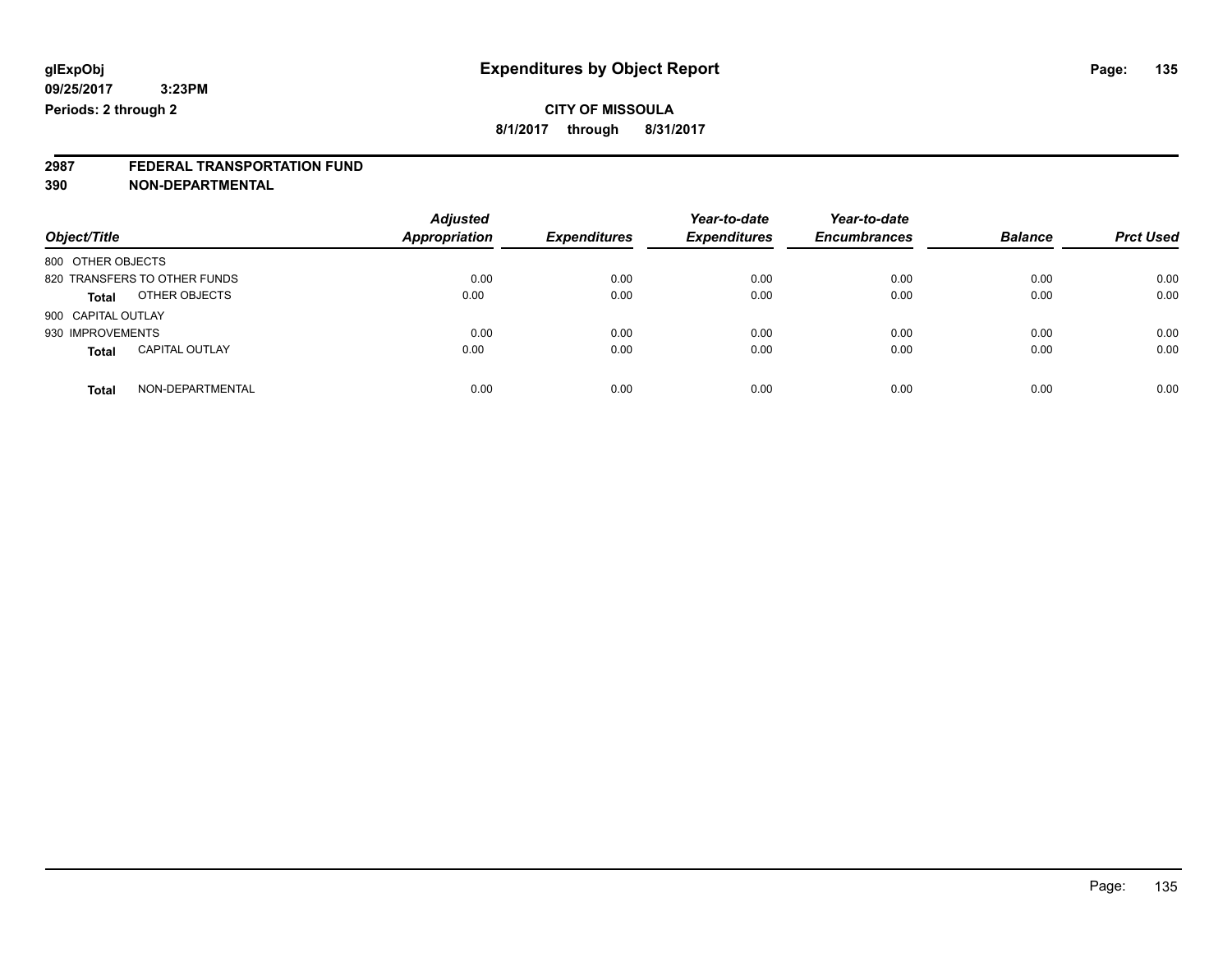### **2987 FEDERAL TRANSPORTATION FUND**

|                                             | <b>Adjusted</b>      |                     | Year-to-date        | Year-to-date        |                |                  |
|---------------------------------------------|----------------------|---------------------|---------------------|---------------------|----------------|------------------|
| Object/Title                                | <b>Appropriation</b> | <b>Expenditures</b> | <b>Expenditures</b> | <b>Encumbrances</b> | <b>Balance</b> | <b>Prct Used</b> |
| 800 OTHER OBJECTS                           |                      |                     |                     |                     |                |                  |
| 820 TRANSFERS TO OTHER FUNDS                | 0.00                 | 0.00                | 0.00                | 0.00                | 0.00           | 0.00             |
| OTHER OBJECTS<br><b>Total</b>               | 0.00                 | 0.00                | 0.00                | 0.00                | 0.00           | 0.00             |
| 900 CAPITAL OUTLAY                          |                      |                     |                     |                     |                |                  |
| 930 IMPROVEMENTS                            | 0.00                 | 0.00                | 0.00                | 0.00                | 0.00           | 0.00             |
| <b>CAPITAL OUTLAY</b><br><b>Total</b>       | 0.00                 | 0.00                | 0.00                | 0.00                | 0.00           | 0.00             |
| FEDERAL TRANSPORTATION FUND<br><b>Total</b> | 0.00                 | 0.00                | 0.00                | 0.00                | 0.00           | 0.00             |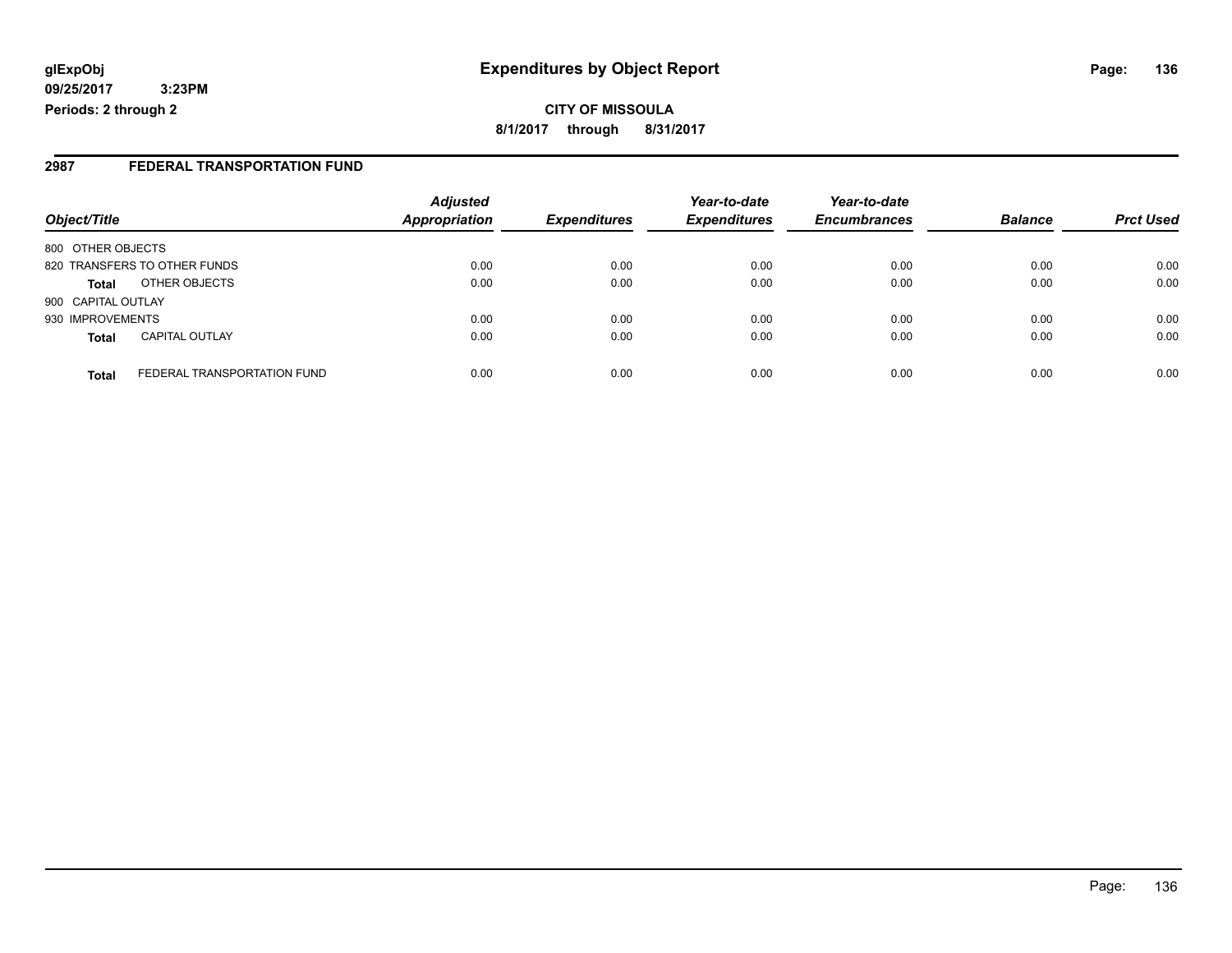### **CITY OF MISSOULA 8/1/2017 through 8/31/2017**

# **2988 GRANTS & DONATIONS FUND**

**223 CITY CLERK**

| Object/Title                         | <b>Adjusted</b><br><b>Appropriation</b> | <b>Expenditures</b> | Year-to-date<br><b>Expenditures</b> | Year-to-date<br><b>Encumbrances</b> | <b>Balance</b> | <b>Prct Used</b> |
|--------------------------------------|-----------------------------------------|---------------------|-------------------------------------|-------------------------------------|----------------|------------------|
| 200 SUPPLIES                         |                                         |                     |                                     |                                     |                |                  |
| 210 OFFICE SUPPLIES                  | 0.00                                    | 0.00                | 0.00                                | 0.00                                | 0.00           | 0.00             |
| <b>SUPPLIES</b><br><b>Total</b>      | 0.00                                    | 0.00                | 0.00                                | 0.00                                | 0.00           | 0.00             |
| 500 FIXED CHARGES                    |                                         |                     |                                     |                                     |                |                  |
| 550 MERCHANT SERVICE FEES            | 0.00                                    | 0.00                | 0.00                                | 0.00                                | 0.00           | 0.00             |
| <b>FIXED CHARGES</b><br><b>Total</b> | 0.00                                    | 0.00                | 0.00                                | 0.00                                | 0.00           | 0.00             |
| <b>CITY CLERK</b><br>Total           | 0.00                                    | 0.00                | 0.00                                | 0.00                                | 0.00           | 0.00             |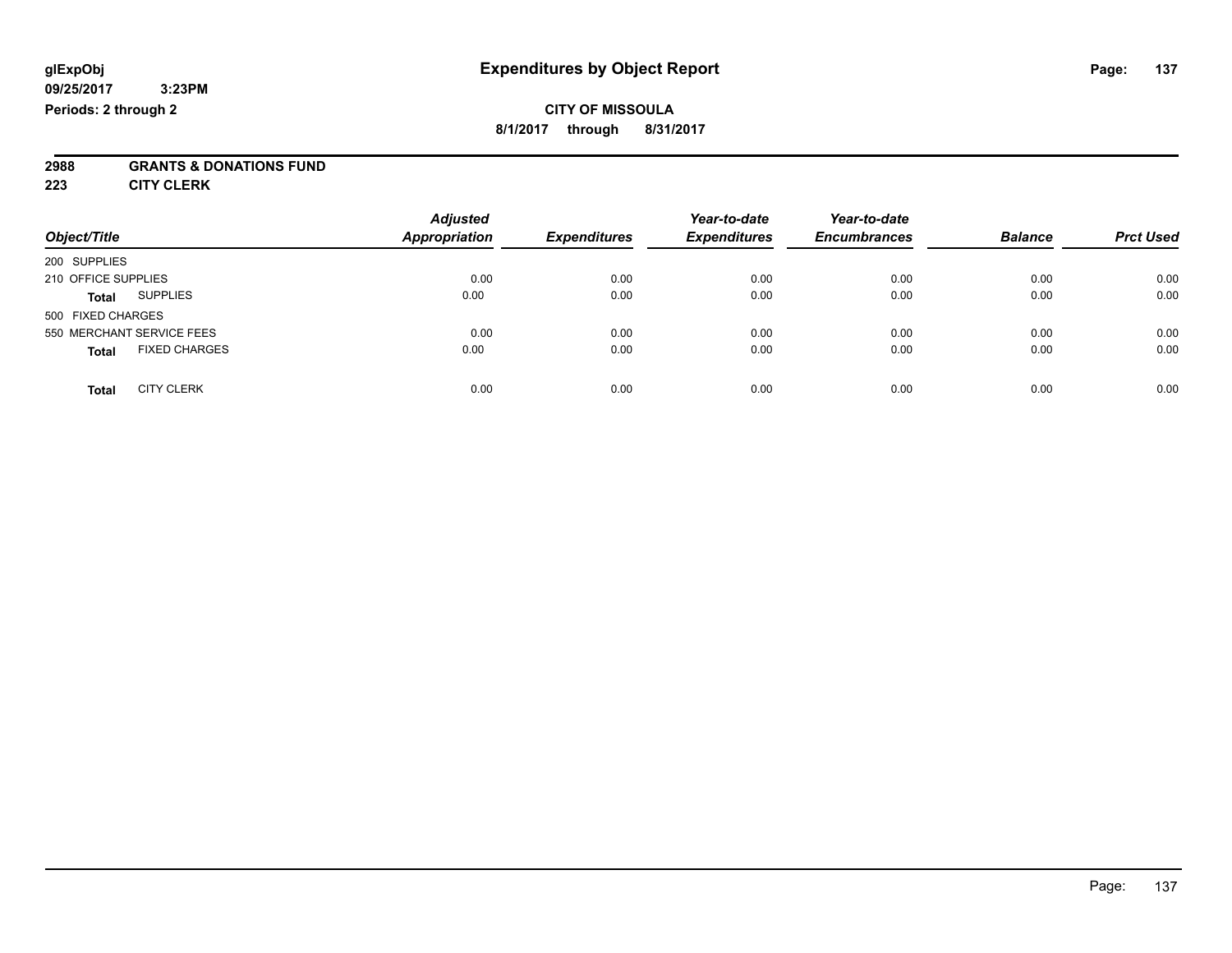## **CITY OF MISSOULA**

**8/1/2017 through 8/31/2017**

**2988 GRANTS & DONATIONS FUND**

**270 CITY ATTORNEY**

| Object/Title                       |                      | <b>Adjusted</b><br><b>Appropriation</b> | <b>Expenditures</b> | Year-to-date<br><b>Expenditures</b> | Year-to-date<br><b>Encumbrances</b> | <b>Balance</b> | <b>Prct Used</b> |
|------------------------------------|----------------------|-----------------------------------------|---------------------|-------------------------------------|-------------------------------------|----------------|------------------|
| 100 PERSONAL SERVICES              |                      |                                         |                     |                                     |                                     |                |                  |
| 110 SALARIES AND WAGES             |                      | 0.00                                    | 0.00                | 0.00                                | 0.00                                | 0.00           | 0.00             |
| 140 EMPLOYER CONTRIBUTIONS         |                      | 0.00                                    | 0.00                | 0.00                                | 0.00                                | 0.00           | 0.00             |
| 141 STATE RETIREMENT CONTRIBUTIONS |                      | 0.00                                    | 0.00                | 0.00                                | 0.00                                | 0.00           | 0.00             |
| Total                              | PERSONAL SERVICES    | 0.00                                    | 0.00                | 0.00                                | 0.00                                | 0.00           | 0.00             |
| 300 PURCHASED SERVICES             |                      |                                         |                     |                                     |                                     |                |                  |
| 390 OTHER PURCHASED SERVICES       |                      | 0.00                                    | 0.00                | 0.00                                | 0.00                                | 0.00           | 0.00             |
| <b>Total</b>                       | PURCHASED SERVICES   | 0.00                                    | 0.00                | 0.00                                | 0.00                                | 0.00           | 0.00             |
| <b>Total</b>                       | <b>CITY ATTORNEY</b> | 0.00                                    | 0.00                | 0.00                                | 0.00                                | 0.00           | 0.00             |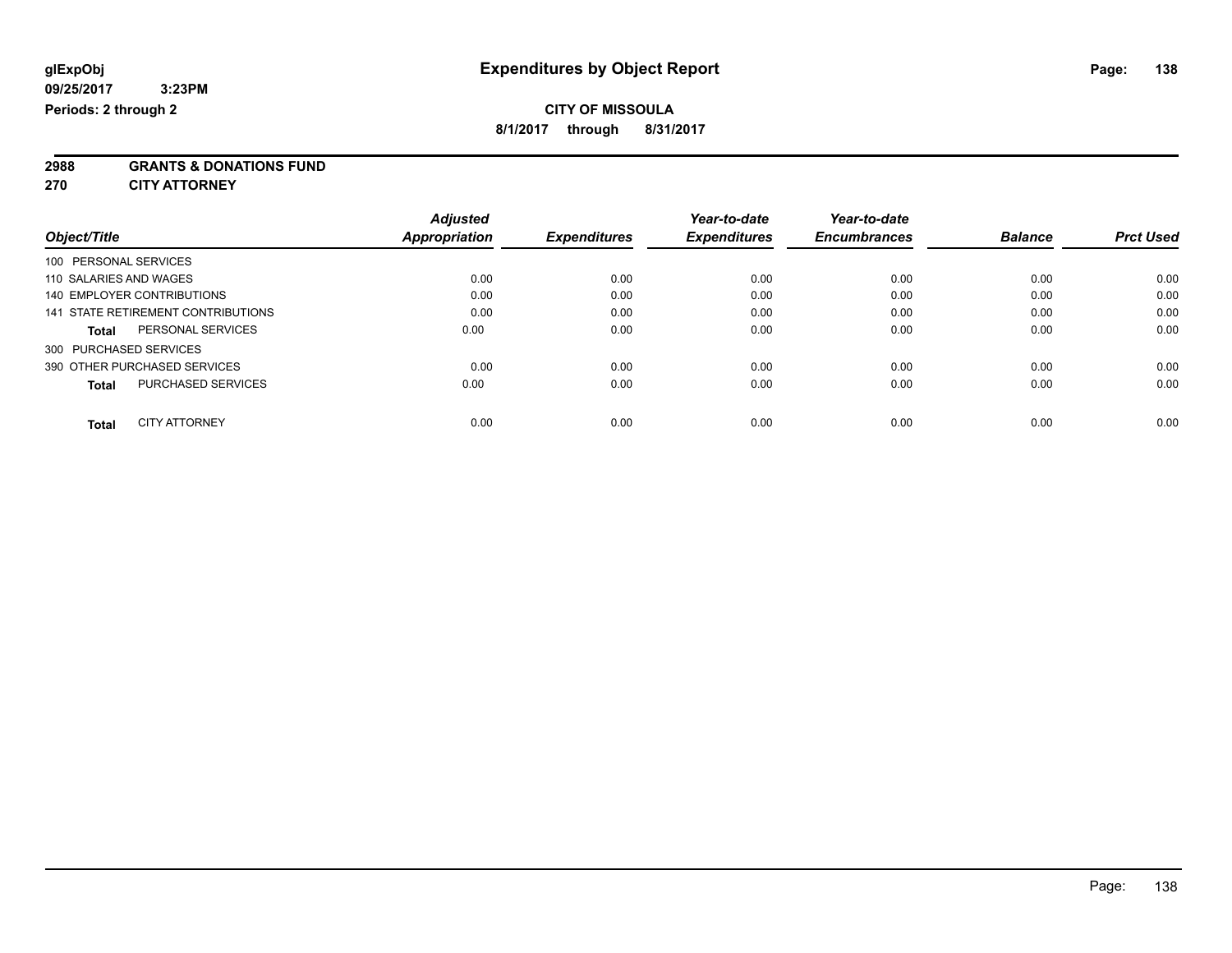**2988 GRANTS & DONATIONS FUND**

**290 POLICE**

|                           |                                   | <b>Adjusted</b>      |                     | Year-to-date        | Year-to-date        |                |                  |
|---------------------------|-----------------------------------|----------------------|---------------------|---------------------|---------------------|----------------|------------------|
| Object/Title              |                                   | <b>Appropriation</b> | <b>Expenditures</b> | <b>Expenditures</b> | <b>Encumbrances</b> | <b>Balance</b> | <b>Prct Used</b> |
| 100 PERSONAL SERVICES     |                                   |                      |                     |                     |                     |                |                  |
| 120 OVERTIME              |                                   | 0.00                 | 0.00                | 0.00                | 0.00                | 0.00           | 0.00             |
|                           | <b>140 EMPLOYER CONTRIBUTIONS</b> | 0.00                 | 0.00                | 0.00                | 0.00                | 0.00           | 0.00             |
| <b>Total</b>              | PERSONAL SERVICES                 | 0.00                 | 0.00                | 0.00                | 0.00                | 0.00           | 0.00             |
| 200 SUPPLIES              |                                   |                      |                     |                     |                     |                |                  |
| 210 OFFICE SUPPLIES       |                                   | 0.00                 | 0.00                | 0.00                | 0.00                | 0.00           | 0.00             |
| Total                     | <b>SUPPLIES</b>                   | 0.00                 | 0.00                | 0.00                | 0.00                | 0.00           | 0.00             |
| 300 PURCHASED SERVICES    |                                   |                      |                     |                     |                     |                |                  |
| 350 PROFESSIONAL SERVICES |                                   | 0.00                 | 0.00                | 0.00                | 0.00                | 0.00           | 0.00             |
| <b>Total</b>              | PURCHASED SERVICES                | 0.00                 | 0.00                | 0.00                | 0.00                | 0.00           | 0.00             |
| 900 CAPITAL OUTLAY        |                                   |                      |                     |                     |                     |                |                  |
| 940 MACHINERY & EQUIPMENT |                                   | 0.00                 | 0.00                | 0.00                | 0.00                | 0.00           | 0.00             |
| <b>Total</b>              | <b>CAPITAL OUTLAY</b>             | 0.00                 | 0.00                | 0.00                | 0.00                | 0.00           | 0.00             |
| <b>Total</b>              | <b>POLICE</b>                     | 0.00                 | 0.00                | 0.00                | 0.00                | 0.00           | 0.00             |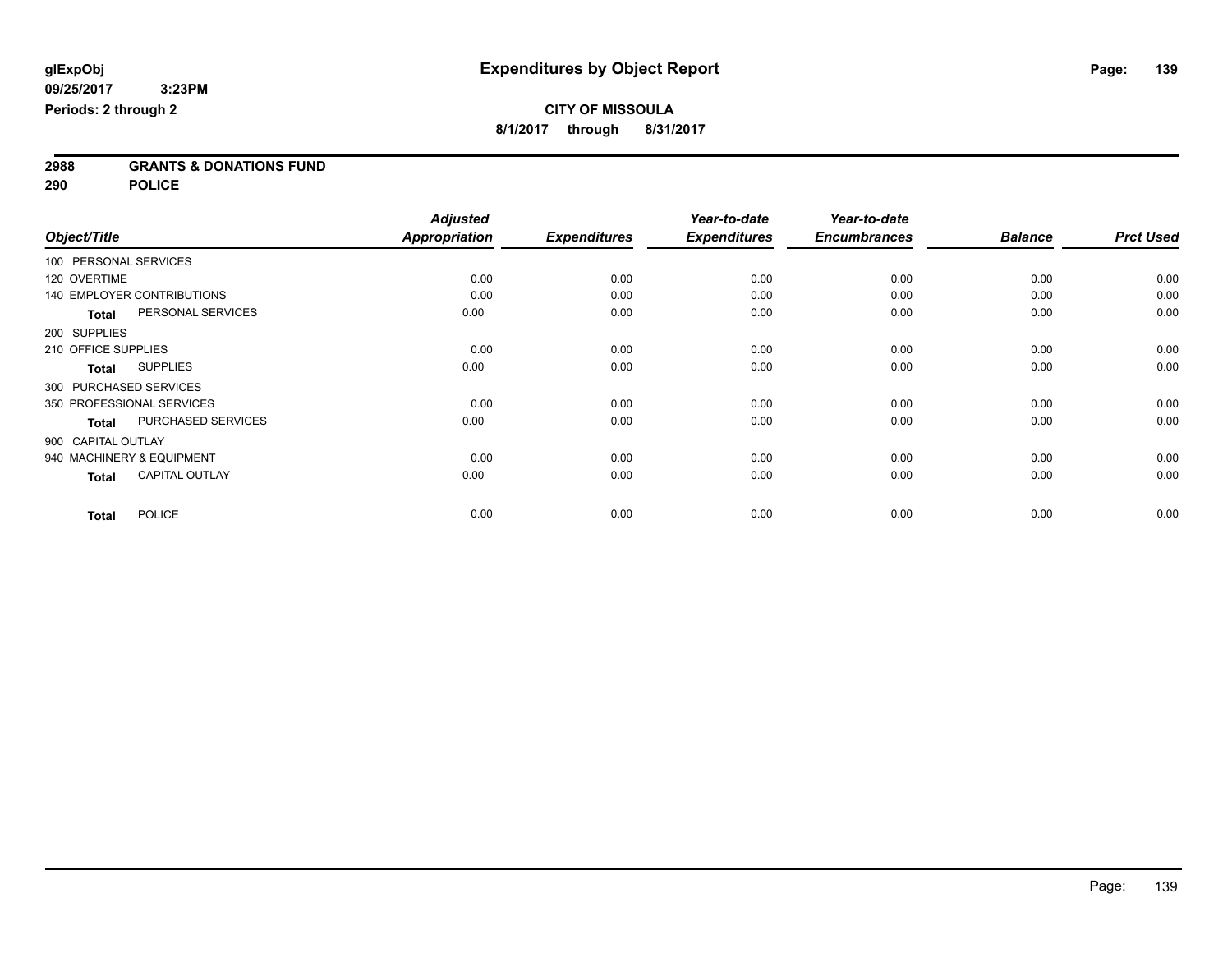## **CITY OF MISSOULA 8/1/2017 through 8/31/2017**

# **2988 GRANTS & DONATIONS FUND**

**300 FIRE**

|                           |                       | <b>Adjusted</b> | Year-to-date        | Year-to-date        |                     |                |                  |
|---------------------------|-----------------------|-----------------|---------------------|---------------------|---------------------|----------------|------------------|
| Object/Title              |                       | Appropriation   | <b>Expenditures</b> | <b>Expenditures</b> | <b>Encumbrances</b> | <b>Balance</b> | <b>Prct Used</b> |
| 900 CAPITAL OUTLAY        |                       |                 |                     |                     |                     |                |                  |
| 940 MACHINERY & EQUIPMENT |                       | 0.00            | 0.00                | 0.00                | 0.00                | 0.00           | 0.00             |
| <b>Total</b>              | <b>CAPITAL OUTLAY</b> | 0.00            | 0.00                | 0.00                | 0.00                | 0.00           | 0.00             |
| <b>Total</b>              | <b>FIRE</b>           | 0.00            | 0.00                | 0.00                | 0.00                | 0.00           | 0.00             |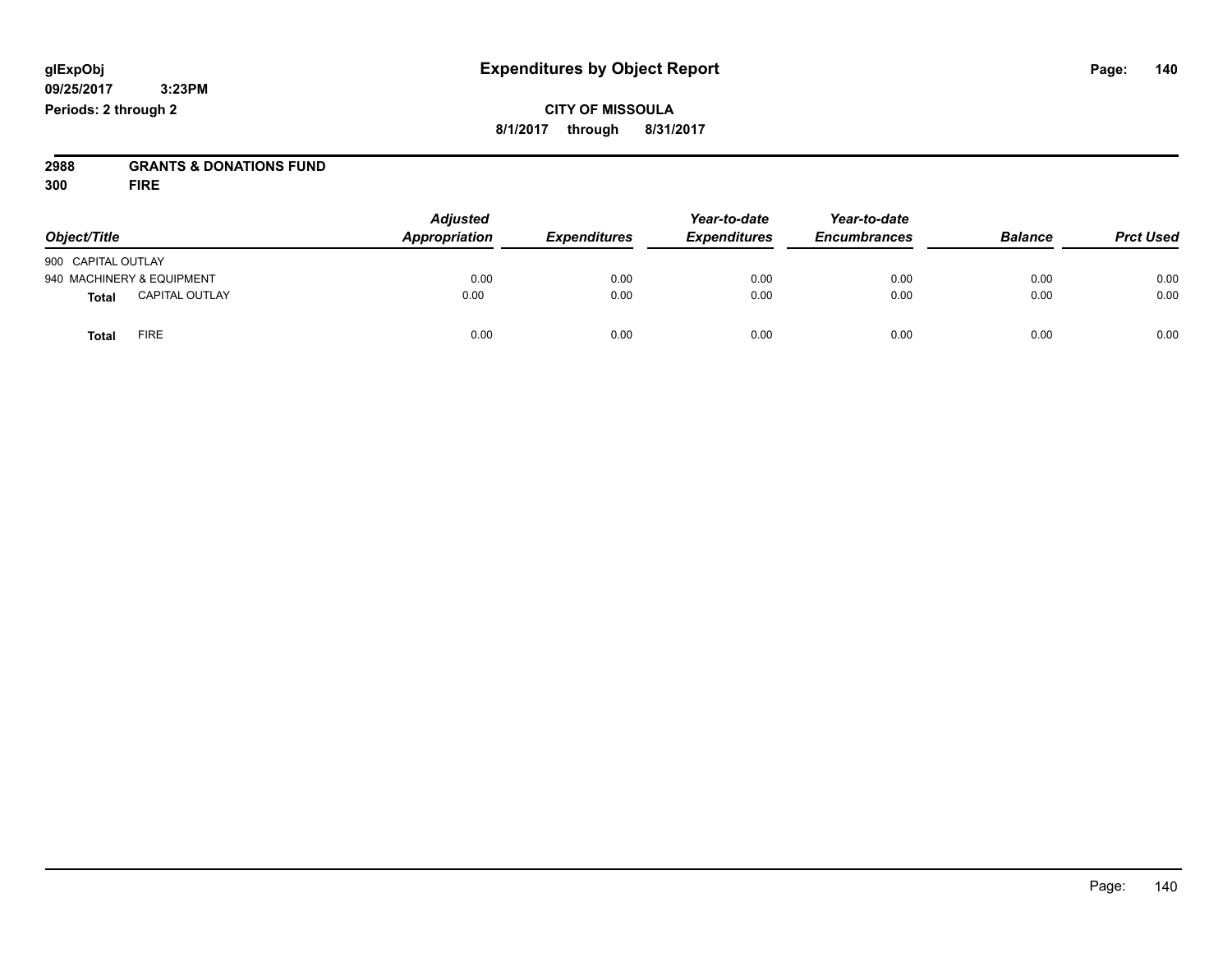# **CITY OF MISSOULA**

**8/1/2017 through 8/31/2017**

**2988 GRANTS & DONATIONS FUND**

**390 NON-DEPARTMENTAL**

|                                       | <b>Adjusted</b>      |                     | Year-to-date        | Year-to-date        |                |                  |
|---------------------------------------|----------------------|---------------------|---------------------|---------------------|----------------|------------------|
| Object/Title                          | <b>Appropriation</b> | <b>Expenditures</b> | <b>Expenditures</b> | <b>Encumbrances</b> | <b>Balance</b> | <b>Prct Used</b> |
| 100 PERSONAL SERVICES                 |                      |                     |                     |                     |                |                  |
| 110 SALARIES AND WAGES                | 0.00                 | 0.00                | 0.00                | 0.00                | 0.00           | 0.00             |
| 115 SALARIES/HEALTH INSURANCE BENEFIT | 0.00                 | 0.00                | 0.00                | 0.00                | 0.00           | 0.00             |
| 120 OVERTIME                          | 0.00                 | 0.00                | 0.00                | 0.00                | 0.00           | 0.00             |
| 130 OTHER                             | 0.00                 | 0.00                | 0.00                | 0.00                | 0.00           | 0.00             |
| 133 EDUCATION COMPENSATION            | 0.00                 | 0.00                | 0.00                | 0.00                | 0.00           | 0.00             |
| 140 EMPLOYER CONTRIBUTIONS            | 0.00                 | 0.00                | 0.00                | 0.00                | 0.00           | 0.00             |
| 141 STATE RETIREMENT CONTRIBUTIONS    | 0.00                 | 0.00                | 0.00                | 0.00                | 0.00           | 0.00             |
| PERSONAL SERVICES<br>Total            | 0.00                 | 0.00                | 0.00                | 0.00                | 0.00           | 0.00             |
| 200 SUPPLIES                          |                      |                     |                     |                     |                |                  |
| 210 OFFICE SUPPLIES                   | 0.00                 | 0.00                | 0.00                | 0.00                | 0.00           | 0.00             |
| 220 OPERATING SUPPLIES                | 0.00                 | 0.00                | 0.00                | 0.00                | 0.00           | 0.00             |
| 230 REPAIR/MAINTENANCE                | 0.00                 | 0.00                | 0.00                | 0.00                | 0.00           | 0.00             |
| 231 GASOLINE                          | 0.00                 | 0.00                | 0.00                | 0.00                | 0.00           | 0.00             |
| <b>SUPPLIES</b><br>Total              | 0.00                 | 0.00                | 0.00                | 0.00                | 0.00           | 0.00             |
| 300 PURCHASED SERVICES                |                      |                     |                     |                     |                |                  |
| 310 COMMUNICATIONS                    | 0.00                 | 0.00                | 0.00                | 0.00                | 0.00           | 0.00             |
| 341 ELECTRICITY & NATURAL GAS         | 0.00                 | 0.00                | 0.00                | 0.00                | 0.00           | 0.00             |
| 344 TELEPHONE SERVICE                 | 0.00                 | 0.00                | 0.00                | 0.00                | 0.00           | 0.00             |
| 350 PROFESSIONAL SERVICES             | 0.00                 | 0.00                | 0.00                | 0.00                | 0.00           | 0.00             |
| 360 REPAIR & MAINTENANCE              | 0.00                 | 0.00                | 0.00                | 0.00                | 0.00           | 0.00             |
| 370 TRAVEL                            | 0.00                 | 0.00                | 0.00                | 0.00                | 0.00           | 0.00             |
| 380 TRAINING                          | 0.00                 | 0.00                | 0.00                | 0.00                | 0.00           | 0.00             |
| 390 OTHER PURCHASED SERVICES          | 0.00                 | 0.00                | 0.00                | 0.00                | 0.00           | 0.00             |
| PURCHASED SERVICES<br>Total           | 0.00                 | 0.00                | 0.00                | 0.00                | 0.00           | 0.00             |
| 400 BUILDING MATERIALS                |                      |                     |                     |                     |                |                  |
| <b>400 BUILDING MATERIALS</b>         | 0.00                 | 0.00                | 0.00                | 0.00                | 0.00           | 0.00             |
| <b>BUILDING MATERIALS</b><br>Total    | 0.00                 | 0.00                | 0.00                | 0.00                | 0.00           | 0.00             |
| 500 FIXED CHARGES                     |                      |                     |                     |                     |                |                  |
| 500 FIXED CHARGES                     | 0.00                 | 0.00                | 0.00                | 0.00                | 0.00           | 0.00             |
| <b>FIXED CHARGES</b><br>Total         | 0.00                 | 0.00                | 0.00                | 0.00                | 0.00           | 0.00             |
| 700 GRANTS & CONTRIBUTIONS            |                      |                     |                     |                     |                |                  |
| 700 GRANTS & CONTRIBUTIONS            | 0.00                 | 0.00                | 0.00                | 0.00                | 0.00           | 0.00             |
|                                       |                      |                     |                     |                     |                |                  |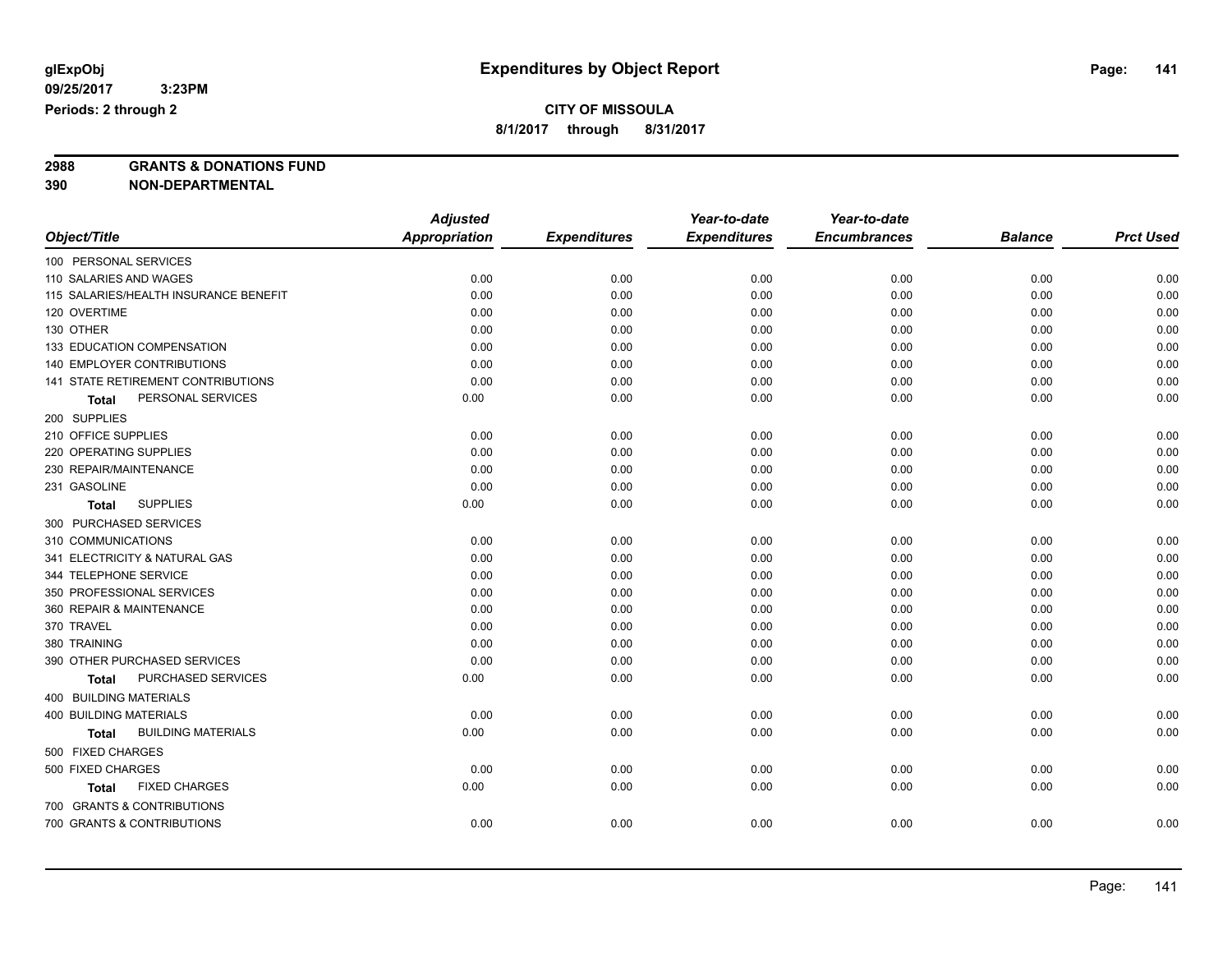**2988 GRANTS & DONATIONS FUND**

**390 NON-DEPARTMENTAL**

|                    |                                   | <b>Adjusted</b> |                     | Year-to-date        | Year-to-date        |                |                  |
|--------------------|-----------------------------------|-----------------|---------------------|---------------------|---------------------|----------------|------------------|
| Object/Title       |                                   | Appropriation   | <b>Expenditures</b> | <b>Expenditures</b> | <b>Encumbrances</b> | <b>Balance</b> | <b>Prct Used</b> |
| <b>Total</b>       | <b>GRANTS &amp; CONTRIBUTIONS</b> | 0.00            | 0.00                | 0.00                | 0.00                | 0.00           | 0.00             |
| 800 OTHER OBJECTS  |                                   |                 |                     |                     |                     |                |                  |
|                    | 820 TRANSFERS TO OTHER FUNDS      | 0.00            | 0.00                | 0.00                | 0.00                | 0.00           | 0.00             |
| 845 CONTINGENCY    |                                   | 0.00            | 0.00                | 0.00                | 0.00                | 0.00           | 0.00             |
| <b>Total</b>       | OTHER OBJECTS                     | 0.00            | 0.00                | 0.00                | 0.00                | 0.00           | 0.00             |
| 900 CAPITAL OUTLAY |                                   |                 |                     |                     |                     |                |                  |
| 930 IMPROVEMENTS   |                                   | 0.00            | 0.00                | 0.00                | 0.00                | 0.00           | 0.00             |
|                    | 940 MACHINERY & EQUIPMENT         | 0.00            | 0.00                | 0.00                | 0.00                | 0.00           | 0.00             |
| <b>Total</b>       | <b>CAPITAL OUTLAY</b>             | 0.00            | 0.00                | 0.00                | 0.00                | 0.00           | 0.00             |
| <b>Total</b>       | NON-DEPARTMENTAL                  | 0.00            | 0.00                | 0.00                | 0.00                | 0.00           | 0.00             |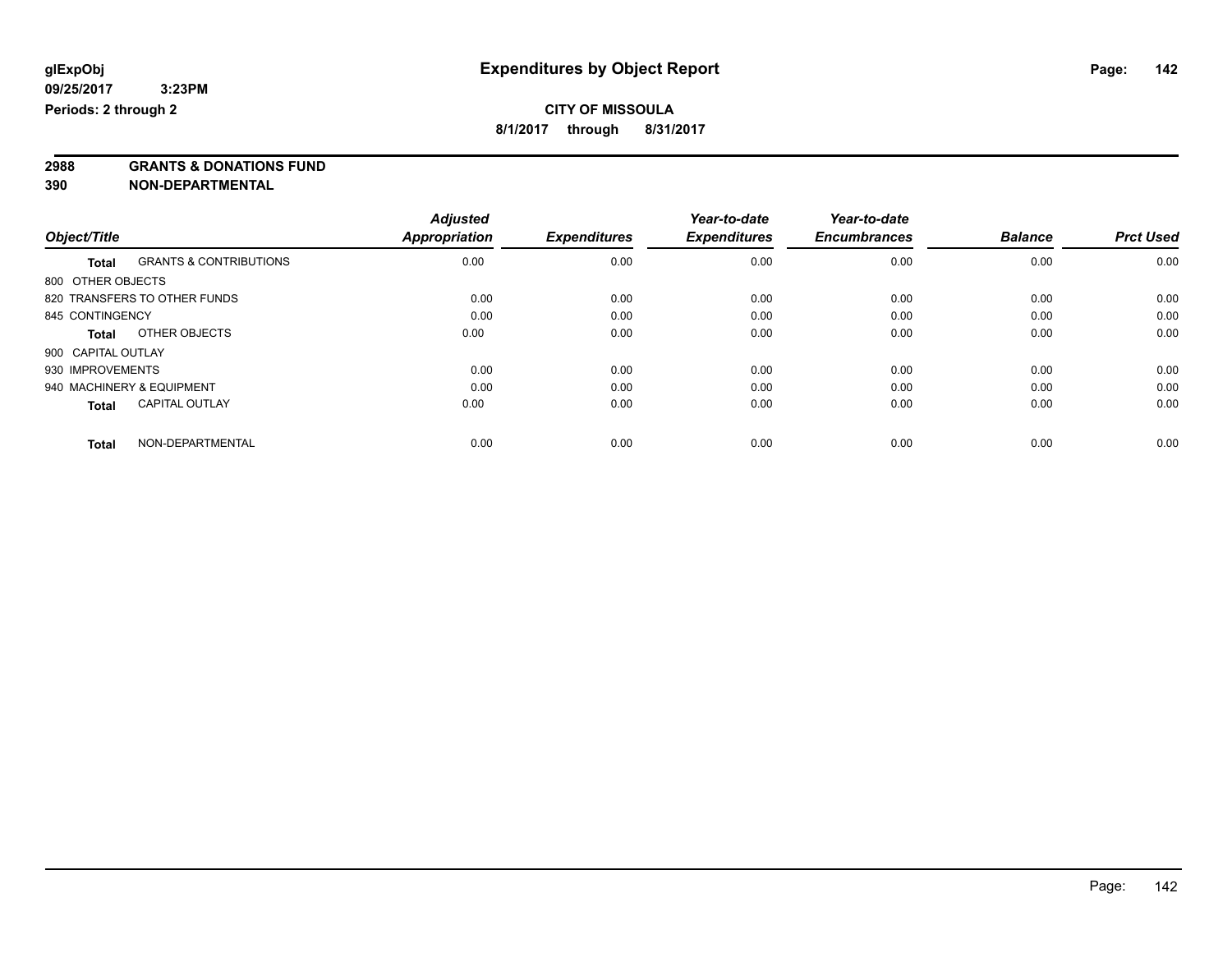## **CITY OF MISSOULA 8/1/2017 through 8/31/2017**

### **2988 GRANTS & DONATIONS FUND**

|                                           | <b>Adjusted</b>      |                     | Year-to-date        | Year-to-date        |                |                  |
|-------------------------------------------|----------------------|---------------------|---------------------|---------------------|----------------|------------------|
| Object/Title                              | <b>Appropriation</b> | <b>Expenditures</b> | <b>Expenditures</b> | <b>Encumbrances</b> | <b>Balance</b> | <b>Prct Used</b> |
| 100 PERSONAL SERVICES                     |                      |                     |                     |                     |                |                  |
| 110 SALARIES AND WAGES                    | 0.00                 | 0.00                | 0.00                | 0.00                | 0.00           | 0.00             |
| 115 SALARIES/HEALTH INSURANCE BENEFIT     | 0.00                 | 0.00                | 0.00                | 0.00                | 0.00           | 0.00             |
| 120 OVERTIME                              | 0.00                 | 0.00                | 0.00                | 0.00                | 0.00           | 0.00             |
| 130 OTHER                                 | 0.00                 | 0.00                | 0.00                | 0.00                | 0.00           | 0.00             |
| 133 EDUCATION COMPENSATION                | 0.00                 | 0.00                | 0.00                | 0.00                | 0.00           | 0.00             |
| 140 EMPLOYER CONTRIBUTIONS                | 0.00                 | 0.00                | 0.00                | 0.00                | 0.00           | 0.00             |
| 141 STATE RETIREMENT CONTRIBUTIONS        | 0.00                 | 0.00                | 0.00                | 0.00                | 0.00           | 0.00             |
| PERSONAL SERVICES<br><b>Total</b>         | 0.00                 | 0.00                | 0.00                | 0.00                | 0.00           | 0.00             |
| 200 SUPPLIES                              |                      |                     |                     |                     |                |                  |
| 210 OFFICE SUPPLIES                       | 0.00                 | 0.00                | 0.00                | 0.00                | 0.00           | 0.00             |
| 220 OPERATING SUPPLIES                    | 0.00                 | 0.00                | 0.00                | 0.00                | 0.00           | 0.00             |
| 230 REPAIR/MAINTENANCE                    | 0.00                 | 0.00                | 0.00                | 0.00                | 0.00           | 0.00             |
| 231 GASOLINE                              | 0.00                 | 0.00                | 0.00                | 0.00                | 0.00           | 0.00             |
| <b>SUPPLIES</b><br><b>Total</b>           | 0.00                 | 0.00                | 0.00                | 0.00                | 0.00           | 0.00             |
| 300 PURCHASED SERVICES                    |                      |                     |                     |                     |                |                  |
| 310 COMMUNICATIONS                        | 0.00                 | 0.00                | 0.00                | 0.00                | 0.00           | 0.00             |
| 341 ELECTRICITY & NATURAL GAS             | 0.00                 | 0.00                | 0.00                | 0.00                | 0.00           | 0.00             |
| 344 TELEPHONE SERVICE                     | 0.00                 | 0.00                | 0.00                | 0.00                | 0.00           | 0.00             |
| 350 PROFESSIONAL SERVICES                 | 0.00                 | 0.00                | 0.00                | 0.00                | 0.00           | 0.00             |
| 360 REPAIR & MAINTENANCE                  | 0.00                 | 0.00                | 0.00                | 0.00                | 0.00           | 0.00             |
| 370 TRAVEL                                | 0.00                 | 0.00                | 0.00                | 0.00                | 0.00           | 0.00             |
| 380 TRAINING                              | 0.00                 | 0.00                | 0.00                | 0.00                | 0.00           | 0.00             |
| 390 OTHER PURCHASED SERVICES              | 0.00                 | 0.00                | 0.00                | 0.00                | 0.00           | 0.00             |
| PURCHASED SERVICES<br><b>Total</b>        | 0.00                 | 0.00                | 0.00                | 0.00                | 0.00           | 0.00             |
| 400 BUILDING MATERIALS                    |                      |                     |                     |                     |                |                  |
| <b>400 BUILDING MATERIALS</b>             | 0.00                 | 0.00                | 0.00                | 0.00                | 0.00           | 0.00             |
| <b>BUILDING MATERIALS</b><br><b>Total</b> | 0.00                 | 0.00                | 0.00                | 0.00                | 0.00           | 0.00             |
| 500 FIXED CHARGES                         |                      |                     |                     |                     |                |                  |
| 500 FIXED CHARGES                         | 0.00                 | 0.00                | 0.00                | 0.00                | 0.00           | 0.00             |
| 550 MERCHANT SERVICE FEES                 | 0.00                 | 0.00                | 0.00                | 0.00                | 0.00           | 0.00             |
| <b>FIXED CHARGES</b><br><b>Total</b>      | 0.00                 | 0.00                | 0.00                | 0.00                | 0.00           | 0.00             |
| 700 GRANTS & CONTRIBUTIONS                |                      |                     |                     |                     |                |                  |
| 700 GRANTS & CONTRIBUTIONS                | 0.00                 | 0.00                | 0.00                | 0.00                | 0.00           | 0.00             |
|                                           |                      |                     |                     |                     |                |                  |

Page: 143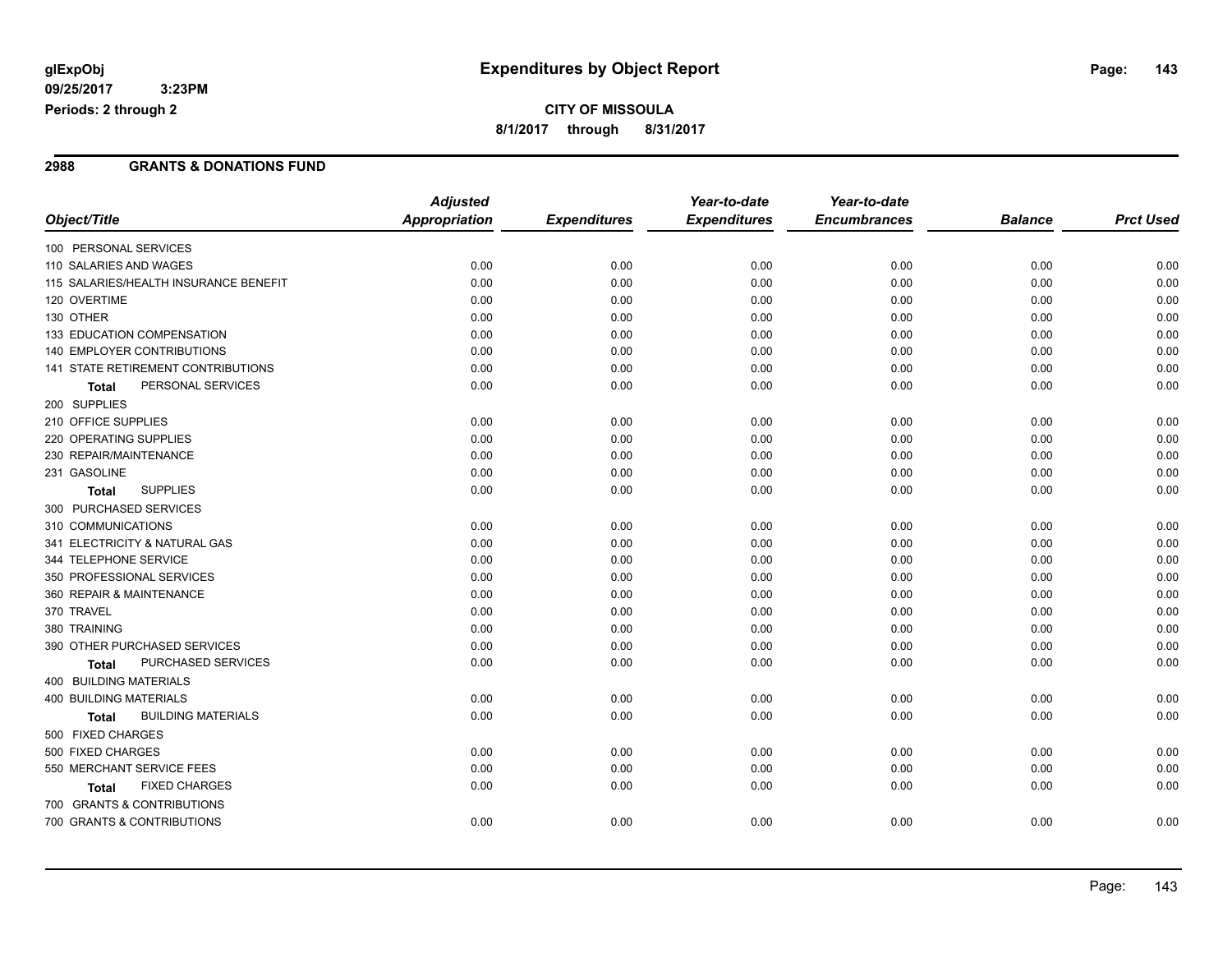### **2988 GRANTS & DONATIONS FUND**

|                    |                                    | <b>Adjusted</b> |                     | Year-to-date        | Year-to-date        |                |                  |
|--------------------|------------------------------------|-----------------|---------------------|---------------------|---------------------|----------------|------------------|
| Object/Title       |                                    | Appropriation   | <b>Expenditures</b> | <b>Expenditures</b> | <b>Encumbrances</b> | <b>Balance</b> | <b>Prct Used</b> |
| <b>Total</b>       | <b>GRANTS &amp; CONTRIBUTIONS</b>  | 0.00            | 0.00                | 0.00                | 0.00                | 0.00           | 0.00             |
| 800 OTHER OBJECTS  |                                    |                 |                     |                     |                     |                |                  |
|                    | 820 TRANSFERS TO OTHER FUNDS       | 0.00            | 0.00                | 0.00                | 0.00                | 0.00           | 0.00             |
| 845 CONTINGENCY    |                                    | 0.00            | 0.00                | 0.00                | 0.00                | 0.00           | 0.00             |
| <b>Total</b>       | OTHER OBJECTS                      | 0.00            | 0.00                | 0.00                | 0.00                | 0.00           | 0.00             |
| 900 CAPITAL OUTLAY |                                    |                 |                     |                     |                     |                |                  |
| 930 IMPROVEMENTS   |                                    | 0.00            | 0.00                | 0.00                | 0.00                | 0.00           | 0.00             |
|                    | 940 MACHINERY & EQUIPMENT          | 0.00            | 0.00                | 0.00                | 0.00                | 0.00           | 0.00             |
| <b>Total</b>       | <b>CAPITAL OUTLAY</b>              | 0.00            | 0.00                | 0.00                | 0.00                | 0.00           | 0.00             |
| <b>Total</b>       | <b>GRANTS &amp; DONATIONS FUND</b> | 0.00            | 0.00                | 0.00                | 0.00                | 0.00           | 0.00             |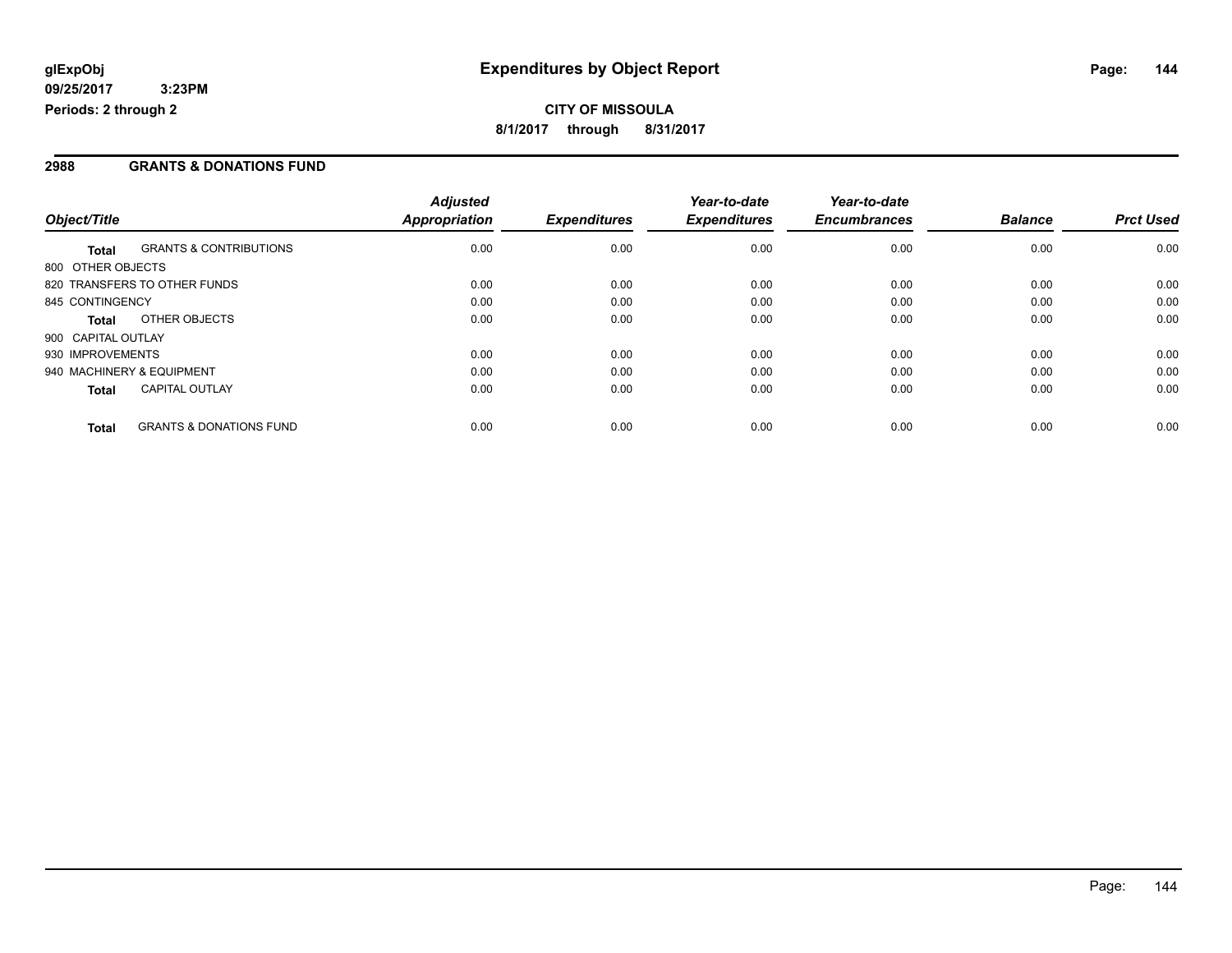# **2989 POLICE GRANTS & DONATIONS**

**290 POLICE**

|                        |                                       | <b>Adjusted</b> |                     | Year-to-date        | Year-to-date        |                |                  |
|------------------------|---------------------------------------|-----------------|---------------------|---------------------|---------------------|----------------|------------------|
| Object/Title           |                                       | Appropriation   | <b>Expenditures</b> | <b>Expenditures</b> | <b>Encumbrances</b> | <b>Balance</b> | <b>Prct Used</b> |
| 100 PERSONAL SERVICES  |                                       |                 |                     |                     |                     |                |                  |
| 110 SALARIES AND WAGES |                                       | 0.00            | 5.888.94            | 10.601.31           | 0.00                | $-10.601.31$   | 0.00             |
|                        | 115 SALARIES/HEALTH INSURANCE BENEFIT | 0.00            | 768.00              | 1.344.00            | 0.00                | $-1.344.00$    | 0.00             |
| 120 OVERTIME           |                                       | 0.00            | 7.265.99            | 14,692.42           | 0.00                | $-14,692.42$   | 0.00             |
| 130 OTHER              |                                       | 0.00            | 0.00                | 700.00              | 0.00                | $-700.00$      | 0.00             |
|                        | 133 EDUCATION COMPENSATION            | 0.00            | 20.00               | 35.00               | 0.00                | $-35.00$       | 0.00             |
|                        | <b>140 EMPLOYER CONTRIBUTIONS</b>     | 0.00            | 1,861.68            | 3,520.51            | 0.00                | $-3,520.51$    | 0.00             |
| <b>Total</b>           | PERSONAL SERVICES                     | 0.00            | 15,804.61           | 30,893.24           | 0.00                | $-30,893.24$   | 0.00             |
| 200 SUPPLIES           |                                       |                 |                     |                     |                     |                |                  |
| 210 OFFICE SUPPLIES    |                                       | 0.00            | 26.99               | 26.99               | 0.00                | $-26.99$       | 0.00             |
| 220 OPERATING SUPPLIES |                                       | 0.00            | 10.375.18           | 10.375.18           | 0.00                | $-10.375.18$   | 0.00             |
| <b>Total</b>           | <b>SUPPLIES</b>                       | 0.00            | 10,402.17           | 10,402.17           | 0.00                | $-10,402.17$   | 0.00             |
|                        | 300 PURCHASED SERVICES                |                 |                     |                     |                     |                |                  |
| 344 TELEPHONE SERVICE  |                                       | 0.00            | 271.09              | 542.22              | 0.00                | $-542.22$      | 0.00             |
|                        | 350 PROFESSIONAL SERVICES             | 0.00            | 1,243.89            | 1,243.89            | 0.00                | $-1,243.89$    | 0.00             |
|                        | 360 REPAIR & MAINTENANCE              | 0.00            | 0.00                | 0.00                | 0.00                | 0.00           | 0.00             |
| 370 TRAVEL             |                                       | 0.00            | 0.00                | 0.00                | 0.00                | 0.00           | 0.00             |
| <b>Total</b>           | PURCHASED SERVICES                    | 0.00            | 1,514.98            | 1,786.11            | 0.00                | $-1,786.11$    | 0.00             |
| 500 FIXED CHARGES      |                                       |                 |                     |                     |                     |                |                  |
| 500 FIXED CHARGES      |                                       | 0.00            | 6,857.64            | 19,670.94           | 0.00                | $-19,670.94$   | 0.00             |
| <b>Total</b>           | <b>FIXED CHARGES</b>                  | 0.00            | 6,857.64            | 19,670.94           | 0.00                | $-19.670.94$   | 0.00             |
|                        | 700 GRANTS & CONTRIBUTIONS            |                 |                     |                     |                     |                |                  |
|                        | 700 GRANTS & CONTRIBUTIONS            | 0.00            | 0.00                | 0.00                | 0.00                | 0.00           | 0.00             |
| <b>Total</b>           | <b>GRANTS &amp; CONTRIBUTIONS</b>     | 0.00            | 0.00                | 0.00                | 0.00                | 0.00           | 0.00             |
|                        |                                       |                 |                     |                     |                     |                |                  |
| <b>Total</b>           | <b>POLICE</b>                         | 0.00            | 34,579.40           | 62,752.46           | 0.00                | $-62.752.46$   | 0.00             |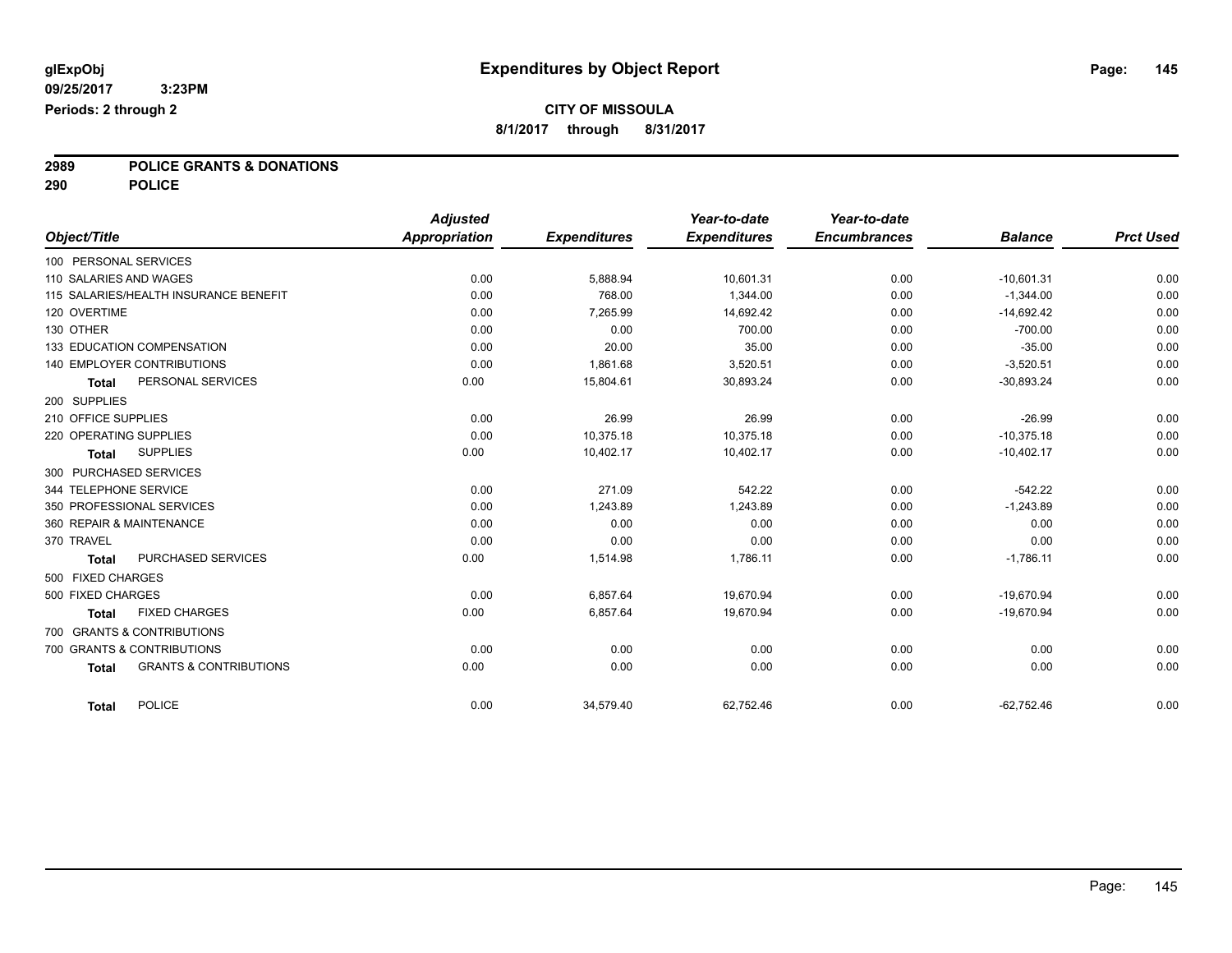### **2989 POLICE GRANTS & DONATIONS**

|                        |                                       | <b>Adjusted</b> |                     | Year-to-date        | Year-to-date        |                |                  |
|------------------------|---------------------------------------|-----------------|---------------------|---------------------|---------------------|----------------|------------------|
| Object/Title           |                                       | Appropriation   | <b>Expenditures</b> | <b>Expenditures</b> | <b>Encumbrances</b> | <b>Balance</b> | <b>Prct Used</b> |
| 100 PERSONAL SERVICES  |                                       |                 |                     |                     |                     |                |                  |
| 110 SALARIES AND WAGES |                                       | 0.00            | 5,888.94            | 10,601.31           | 0.00                | $-10,601.31$   | 0.00             |
|                        | 115 SALARIES/HEALTH INSURANCE BENEFIT | 0.00            | 768.00              | 1,344.00            | 0.00                | $-1,344.00$    | 0.00             |
| 120 OVERTIME           |                                       | 0.00            | 7,265.99            | 14,692.42           | 0.00                | $-14,692.42$   | 0.00             |
| 130 OTHER              |                                       | 0.00            | 0.00                | 700.00              | 0.00                | $-700.00$      | 0.00             |
|                        | 133 EDUCATION COMPENSATION            | 0.00            | 20.00               | 35.00               | 0.00                | $-35.00$       | 0.00             |
|                        | 140 EMPLOYER CONTRIBUTIONS            | 0.00            | 1,861.68            | 3,520.51            | 0.00                | $-3,520.51$    | 0.00             |
| Total                  | PERSONAL SERVICES                     | 0.00            | 15,804.61           | 30,893.24           | 0.00                | $-30,893.24$   | 0.00             |
| 200 SUPPLIES           |                                       |                 |                     |                     |                     |                |                  |
| 210 OFFICE SUPPLIES    |                                       | 0.00            | 26.99               | 26.99               | 0.00                | $-26.99$       | 0.00             |
| 220 OPERATING SUPPLIES |                                       | 0.00            | 10,375.18           | 10,375.18           | 0.00                | $-10,375.18$   | 0.00             |
| <b>Total</b>           | <b>SUPPLIES</b>                       | 0.00            | 10,402.17           | 10,402.17           | 0.00                | $-10,402.17$   | 0.00             |
| 300 PURCHASED SERVICES |                                       |                 |                     |                     |                     |                |                  |
| 344 TELEPHONE SERVICE  |                                       | 0.00            | 271.09              | 542.22              | 0.00                | $-542.22$      | 0.00             |
|                        | 350 PROFESSIONAL SERVICES             | 0.00            | 1,243.89            | 1,243.89            | 0.00                | $-1,243.89$    | 0.00             |
|                        | 360 REPAIR & MAINTENANCE              | 0.00            | 0.00                | 0.00                | 0.00                | 0.00           | 0.00             |
| 370 TRAVEL             |                                       | 0.00            | 0.00                | 0.00                | 0.00                | 0.00           | 0.00             |
| Total                  | PURCHASED SERVICES                    | 0.00            | 1,514.98            | 1,786.11            | 0.00                | $-1,786.11$    | 0.00             |
| 500 FIXED CHARGES      |                                       |                 |                     |                     |                     |                |                  |
| 500 FIXED CHARGES      |                                       | 0.00            | 6,857.64            | 19,670.94           | 0.00                | $-19,670.94$   | 0.00             |
| <b>Total</b>           | <b>FIXED CHARGES</b>                  | 0.00            | 6,857.64            | 19,670.94           | 0.00                | $-19,670.94$   | 0.00             |
|                        | 700 GRANTS & CONTRIBUTIONS            |                 |                     |                     |                     |                |                  |
|                        | 700 GRANTS & CONTRIBUTIONS            | 0.00            | 0.00                | 0.00                | 0.00                | 0.00           | 0.00             |
| <b>Total</b>           | <b>GRANTS &amp; CONTRIBUTIONS</b>     | 0.00            | 0.00                | 0.00                | 0.00                | 0.00           | 0.00             |
| Total                  | POLICE GRANTS & DONATIONS             | 0.00            | 34,579.40           | 62.752.46           | 0.00                | $-62.752.46$   | 0.00             |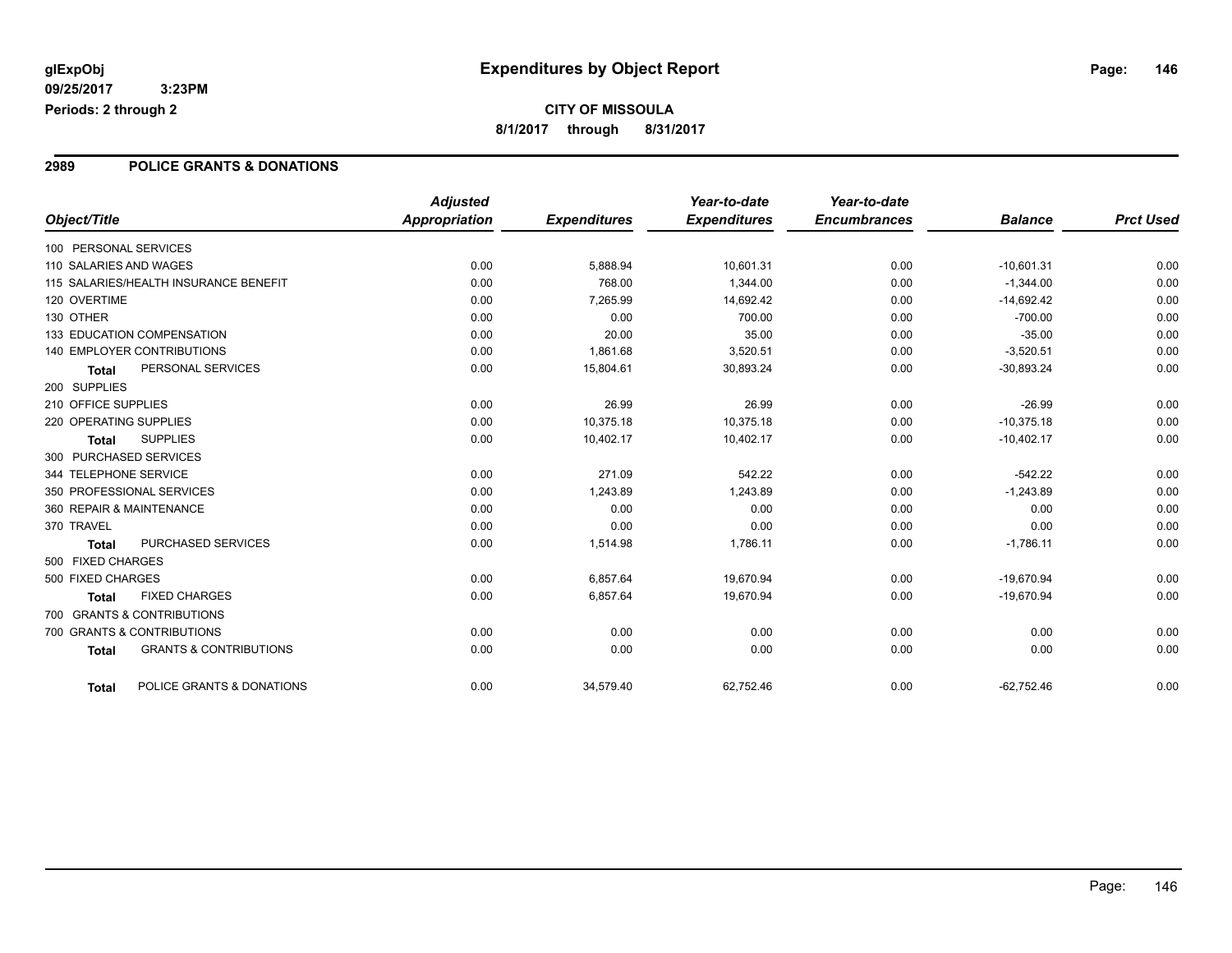# **3000 SID REVOLVING FUND**

|                                      | <b>Adjusted</b>      |                     | Year-to-date        | Year-to-date        |                |                  |
|--------------------------------------|----------------------|---------------------|---------------------|---------------------|----------------|------------------|
| Object/Title                         | <b>Appropriation</b> | <b>Expenditures</b> | <b>Expenditures</b> | <b>Encumbrances</b> | <b>Balance</b> | <b>Prct Used</b> |
| 500 FIXED CHARGES                    |                      |                     |                     |                     |                |                  |
| 550 MERCHANT SERVICE FEES            | 0.00                 | 0.00                | 0.00                | 0.00                | 0.00           | 0.00             |
| <b>FIXED CHARGES</b><br><b>Total</b> | 0.00                 | 0.00                | 0.00                | 0.00                | 0.00           | 0.00             |
| 800 OTHER OBJECTS                    |                      |                     |                     |                     |                |                  |
| 820 TRANSFERS TO OTHER FUNDS         | 0.00                 | 0.00                | 0.00                | 0.00                | 0.00           | 0.00             |
| OTHER OBJECTS<br><b>Total</b>        | 0.00                 | 0.00                | 0.00                | 0.00                | 0.00           | 0.00             |
| NON-DEPARTMENTAL<br>Total            | 0.00                 | 0.00                | 0.00                | 0.00                | 0.00           | 0.00             |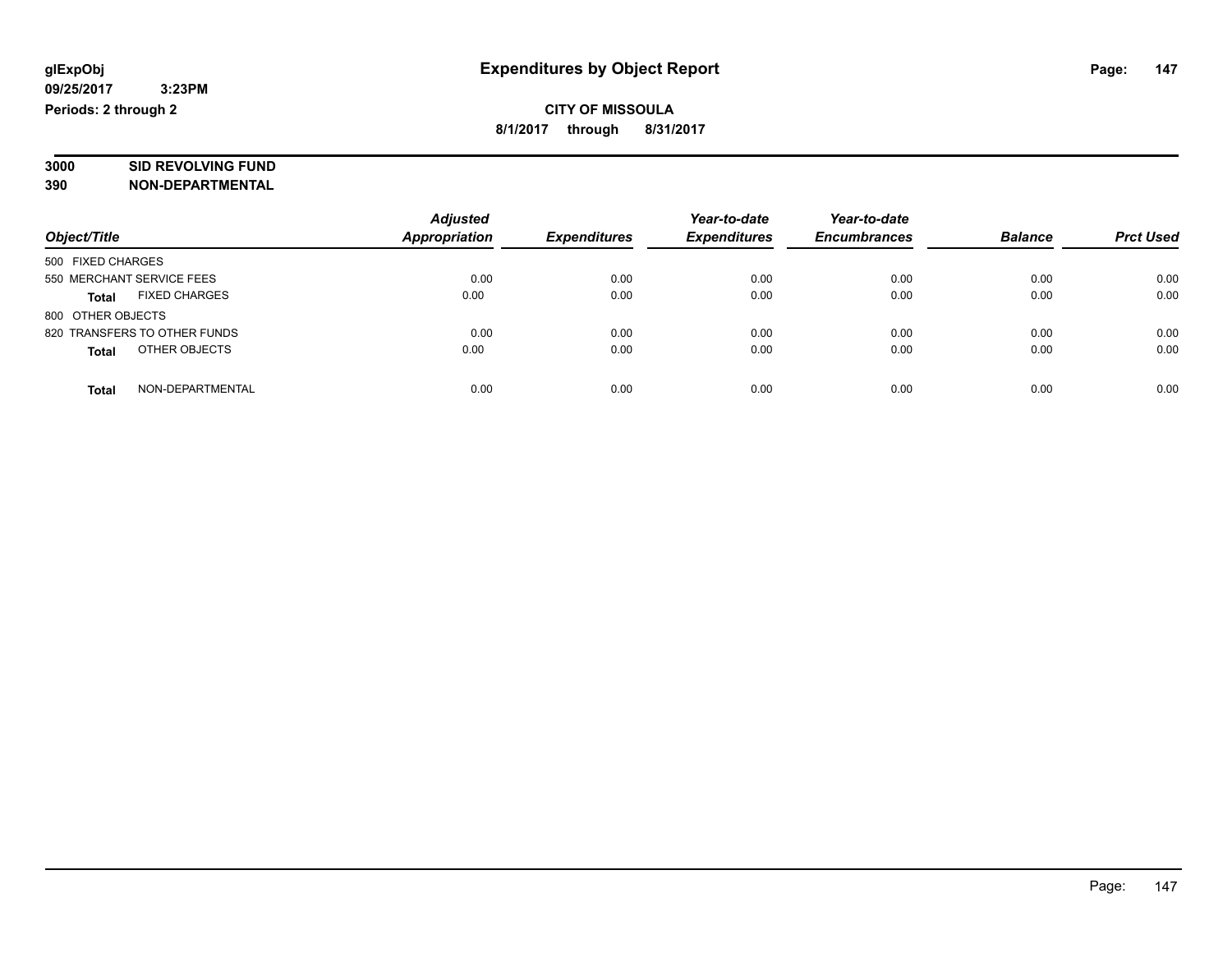#### **3000 SID REVOLVING FUND**

|                              |                      | <b>Adjusted</b>      |                     | Year-to-date        | Year-to-date        |                |                  |
|------------------------------|----------------------|----------------------|---------------------|---------------------|---------------------|----------------|------------------|
| Object/Title                 |                      | <b>Appropriation</b> | <b>Expenditures</b> | <b>Expenditures</b> | <b>Encumbrances</b> | <b>Balance</b> | <b>Prct Used</b> |
| 500 FIXED CHARGES            |                      |                      |                     |                     |                     |                |                  |
| 550 MERCHANT SERVICE FEES    |                      | 0.00                 | 0.00                | 0.00                | 0.00                | 0.00           | 0.00             |
| <b>Total</b>                 | <b>FIXED CHARGES</b> | 0.00                 | 0.00                | 0.00                | 0.00                | 0.00           | 0.00             |
| 800 OTHER OBJECTS            |                      |                      |                     |                     |                     |                |                  |
| 820 TRANSFERS TO OTHER FUNDS |                      | 0.00                 | 0.00                | 0.00                | 0.00                | 0.00           | 0.00             |
| <b>Total</b>                 | OTHER OBJECTS        | 0.00                 | 0.00                | 0.00                | 0.00                | 0.00           | 0.00             |
| <b>Total</b>                 | SID REVOLVING FUND   | 0.00                 | 0.00                | 0.00                | 0.00                | 0.00           | 0.00             |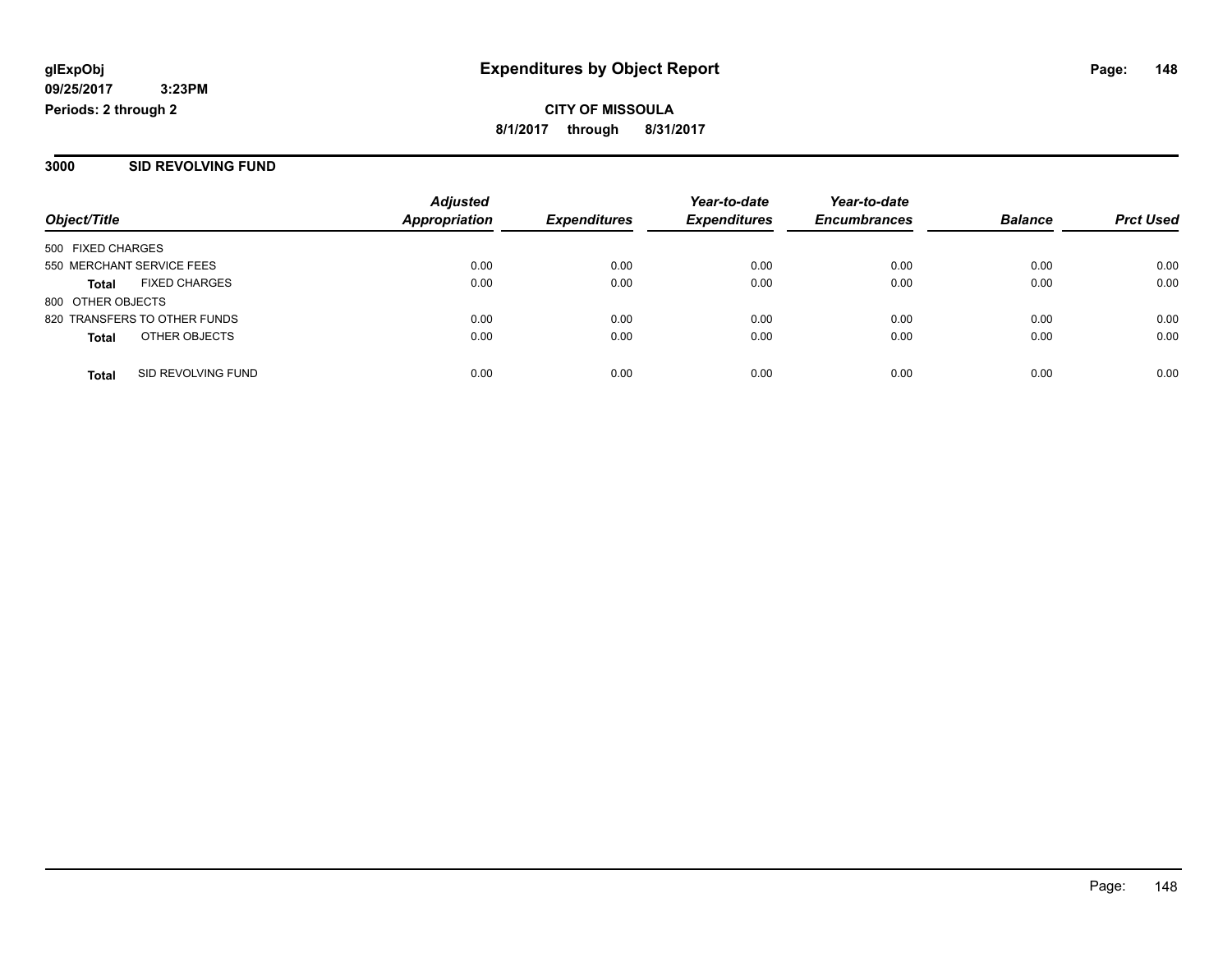### **3005 SID REBATES 390 NON-DEPARTMENTAL**

| Object/Title                         | <b>Adjusted</b><br>Appropriation | <b>Expenditures</b> | Year-to-date<br><b>Expenditures</b> | Year-to-date<br><b>Encumbrances</b> | <b>Balance</b> | <b>Prct Used</b> |
|--------------------------------------|----------------------------------|---------------------|-------------------------------------|-------------------------------------|----------------|------------------|
| 500 FIXED CHARGES                    |                                  |                     |                                     |                                     |                |                  |
| 550 MERCHANT SERVICE FEES            | 0.00                             | 0.00                | 0.00                                | 0.00                                | 0.00           | 0.00             |
| <b>FIXED CHARGES</b><br><b>Total</b> | 0.00                             | 0.00                | 0.00                                | 0.00                                | 0.00           | 0.00             |
| NON-DEPARTMENTAL<br><b>Total</b>     | 0.00                             | 0.00                | 0.00                                | 0.00                                | 0.00           | 0.00             |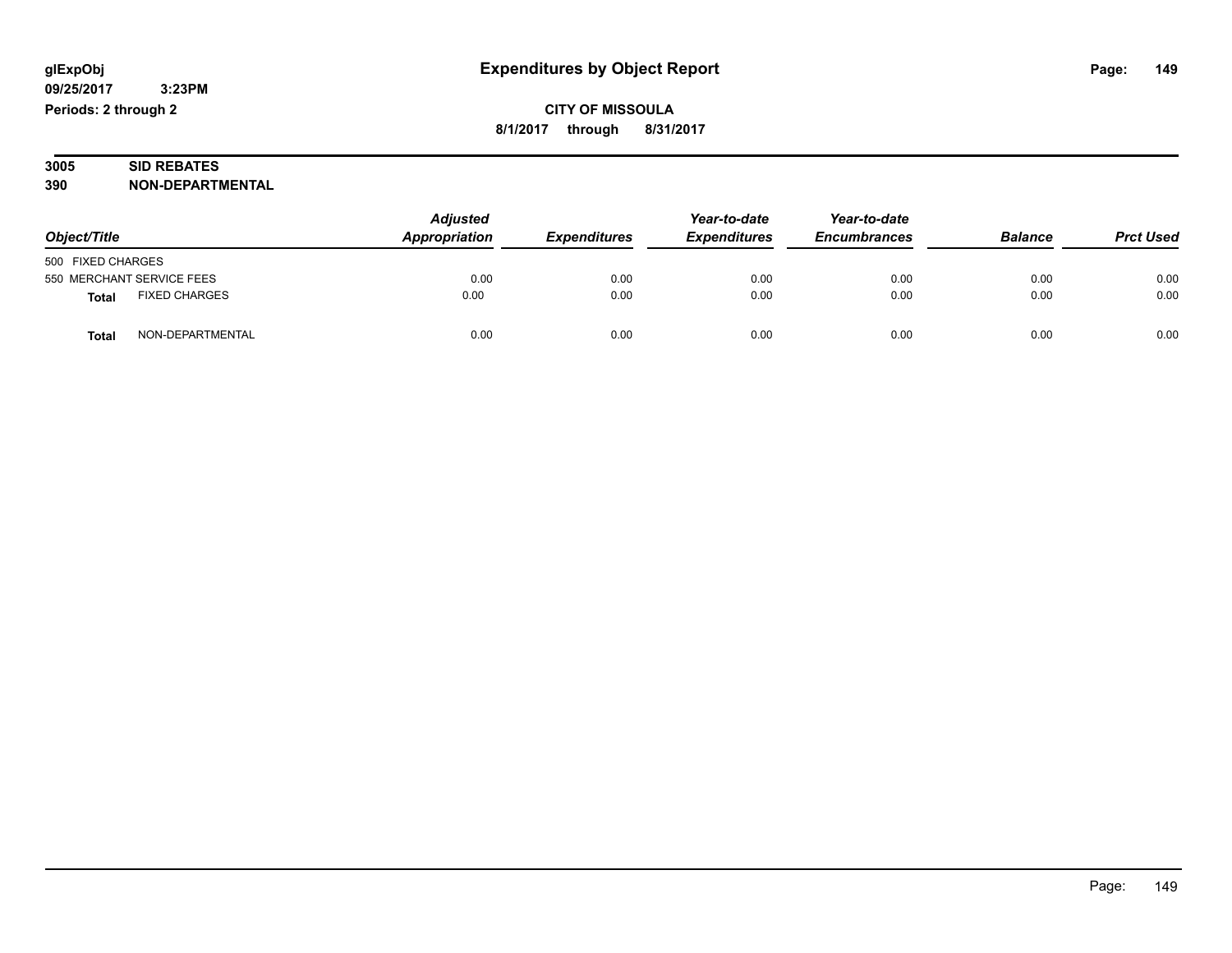# **09/25/2017**

 **3:23PM Periods: 2 through 2**

## **CITY OF MISSOULA 8/1/2017 through 8/31/2017**

**3005 SID REBATES**

|                                      | <b>Adjusted</b> |                     | Year-to-date        | Year-to-date        |                |                  |
|--------------------------------------|-----------------|---------------------|---------------------|---------------------|----------------|------------------|
| Object/Title                         | Appropriation   | <b>Expenditures</b> | <b>Expenditures</b> | <b>Encumbrances</b> | <b>Balance</b> | <b>Prct Used</b> |
| 500 FIXED CHARGES                    |                 |                     |                     |                     |                |                  |
| 550 MERCHANT SERVICE FEES            | 0.00            | 0.00                | 0.00                | 0.00                | 0.00           | 0.00             |
| <b>FIXED CHARGES</b><br><b>Total</b> | 0.00            | 0.00                | 0.00                | 0.00                | 0.00           | 0.00             |
| SID REBATES<br>Tota                  | 0.00            | 0.00                | 0.00                | 0.00                | 0.00           | 0.00             |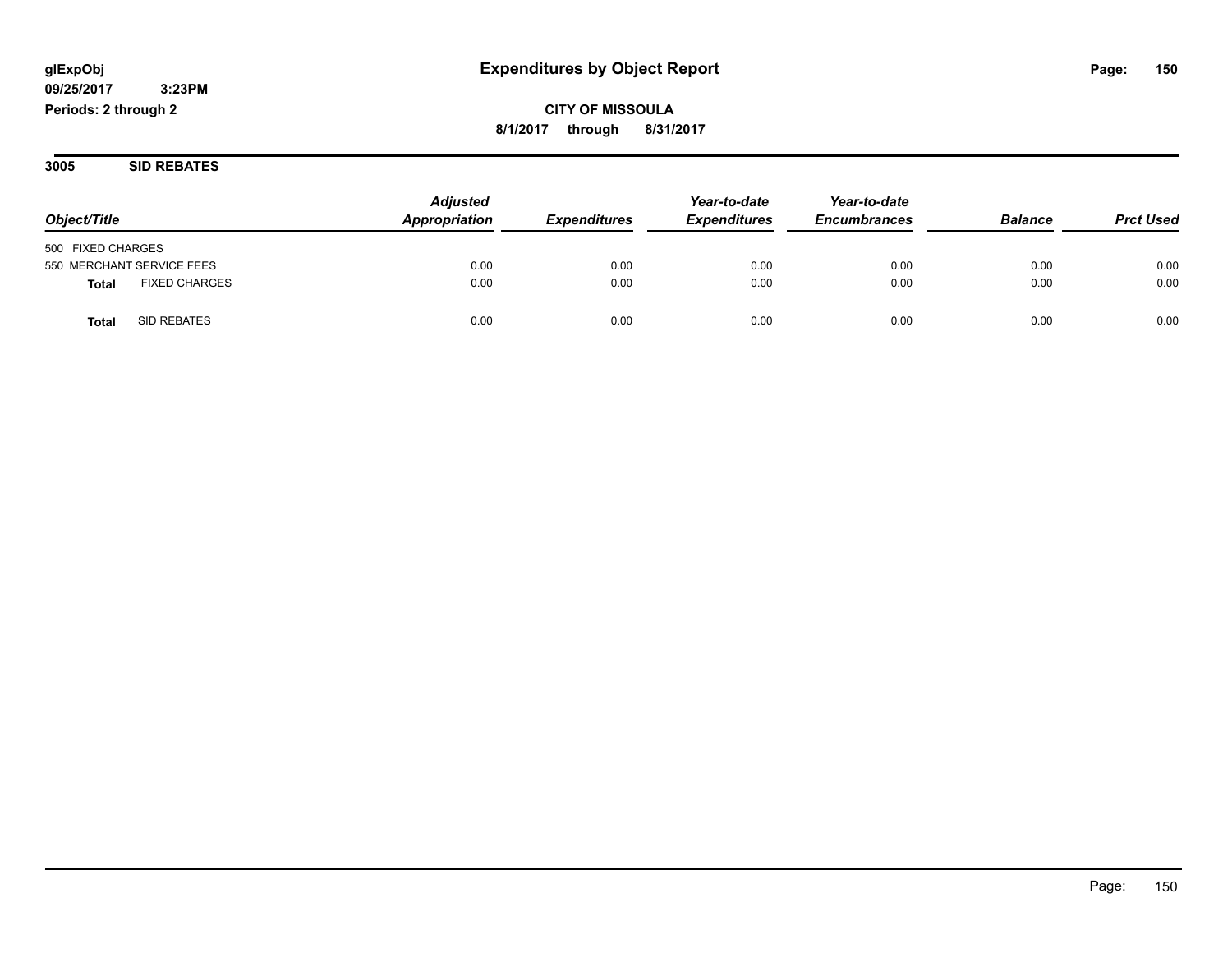# **CITY OF MISSOULA**

**8/1/2017 through 8/31/2017**

#### **3065 1998 PUBLIC SAFETY G O BONDS FUND**

**000 \*\*\* Title Not Found \*\*\***

| Object/Title                            | <b>Adjusted</b><br>Appropriation | <b>Expenditures</b> | Year-to-date<br><b>Expenditures</b> | Year-to-date<br><b>Encumbrances</b> | <b>Balance</b> | <b>Prct Used</b> |
|-----------------------------------------|----------------------------------|---------------------|-------------------------------------|-------------------------------------|----------------|------------------|
| 800 OTHER OBJECTS                       |                                  |                     |                                     |                                     |                |                  |
| 820 TRANSFERS TO OTHER FUNDS            | 0.00                             | 0.00                | 0.00                                | 0.00                                | 0.00           | 0.00             |
| OTHER OBJECTS<br><b>Total</b>           | 0.00                             | 0.00                | 0.00                                | 0.00                                | 0.00           | 0.00             |
| *** Title Not Found ***<br><b>Total</b> | 0.00                             | 0.00                | 0.00                                | 0.00                                | 0.00           | 0.00             |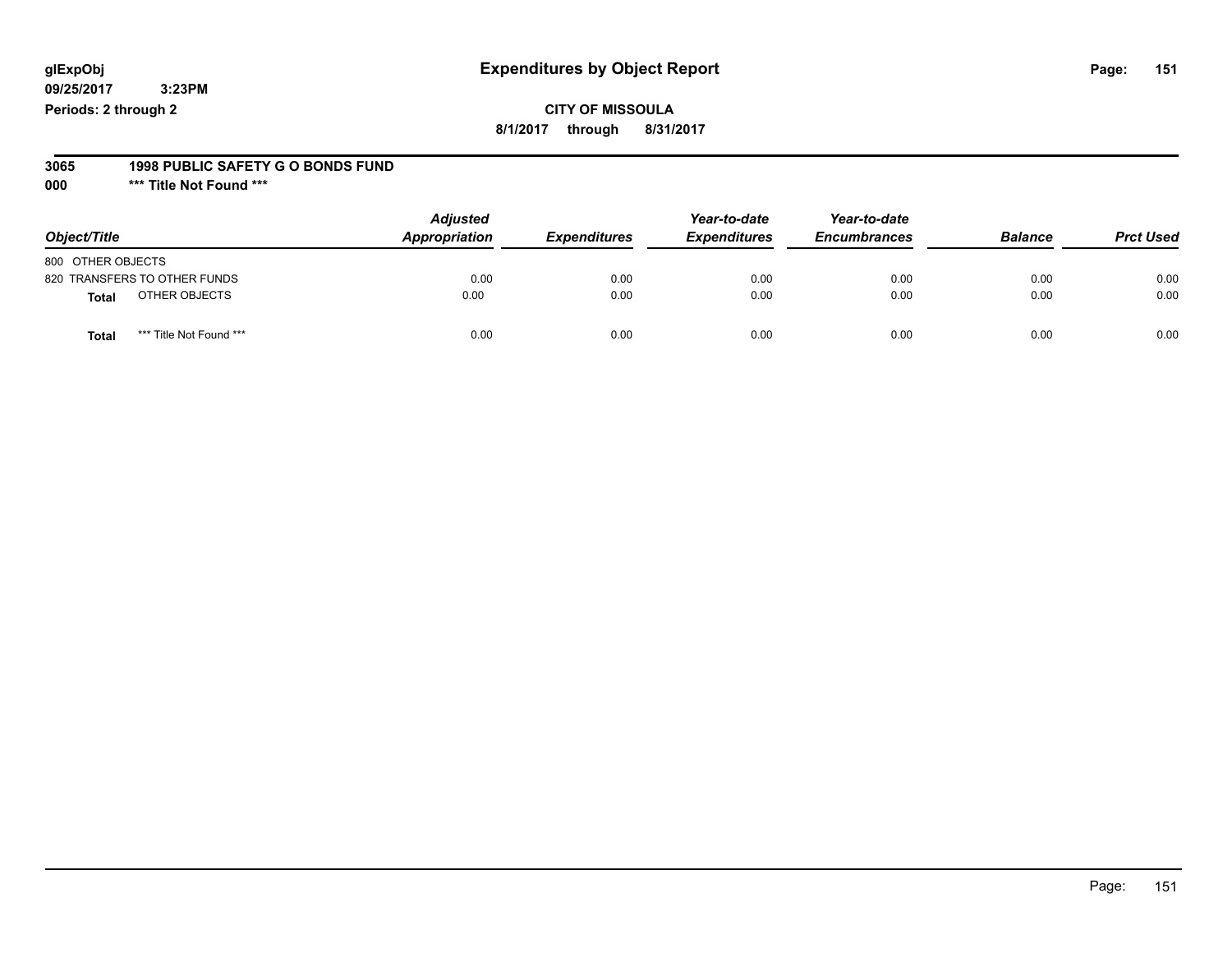### **CITY OF MISSOULA 8/1/2017 through 8/31/2017**

# **3065 1998 PUBLIC SAFETY G O BONDS FUND**

| Object/Title                         | <b>Adjusted</b><br><b>Appropriation</b> | <b>Expenditures</b> | Year-to-date<br><b>Expenditures</b> | Year-to-date<br><b>Encumbrances</b> | <b>Balance</b> | <b>Prct Used</b> |
|--------------------------------------|-----------------------------------------|---------------------|-------------------------------------|-------------------------------------|----------------|------------------|
| 500 FIXED CHARGES                    |                                         |                     |                                     |                                     |                |                  |
| 550 MERCHANT SERVICE FEES            | 0.00                                    | 0.00                | 0.00                                | 0.00                                | 0.00           | 0.00             |
| <b>FIXED CHARGES</b><br><b>Total</b> | 0.00                                    | 0.00                | 0.00                                | 0.00                                | 0.00           | 0.00             |
| NON-DEPARTMENTAL<br><b>Total</b>     | 0.00                                    | 0.00                | 0.00                                | 0.00                                | 0.00           | 0.00             |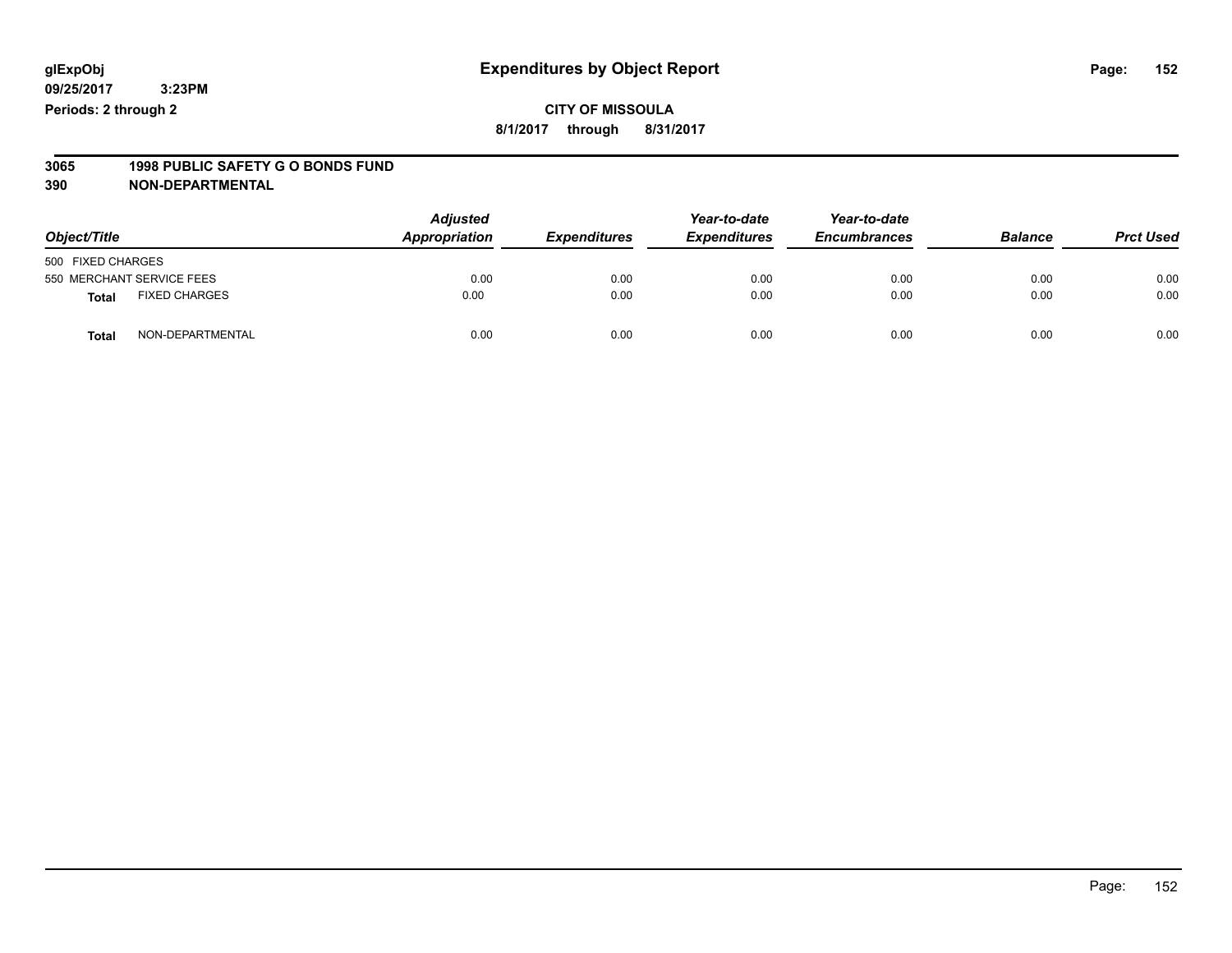**CITY OF MISSOULA 8/1/2017 through 8/31/2017**

### **3065 1998 PUBLIC SAFETY G O BONDS FUND**

|                              |                                   | <b>Adjusted</b>      |                     | Year-to-date        | Year-to-date        |                |                  |
|------------------------------|-----------------------------------|----------------------|---------------------|---------------------|---------------------|----------------|------------------|
| Object/Title                 |                                   | <b>Appropriation</b> | <b>Expenditures</b> | <b>Expenditures</b> | <b>Encumbrances</b> | <b>Balance</b> | <b>Prct Used</b> |
| 500 FIXED CHARGES            |                                   |                      |                     |                     |                     |                |                  |
| 550 MERCHANT SERVICE FEES    |                                   | 0.00                 | 0.00                | 0.00                | 0.00                | 0.00           | 0.00             |
| <b>Total</b>                 | <b>FIXED CHARGES</b>              | 0.00                 | 0.00                | 0.00                | 0.00                | 0.00           | 0.00             |
| 800 OTHER OBJECTS            |                                   |                      |                     |                     |                     |                |                  |
| 820 TRANSFERS TO OTHER FUNDS |                                   | 0.00                 | 0.00                | 0.00                | 0.00                | 0.00           | 0.00             |
| <b>Total</b>                 | OTHER OBJECTS                     | 0.00                 | 0.00                | 0.00                | 0.00                | 0.00           | 0.00             |
| <b>Total</b>                 | 1998 PUBLIC SAFETY G O BONDS FUND | 0.00                 | 0.00                | 0.00                | 0.00                | 0.00           | 0.00             |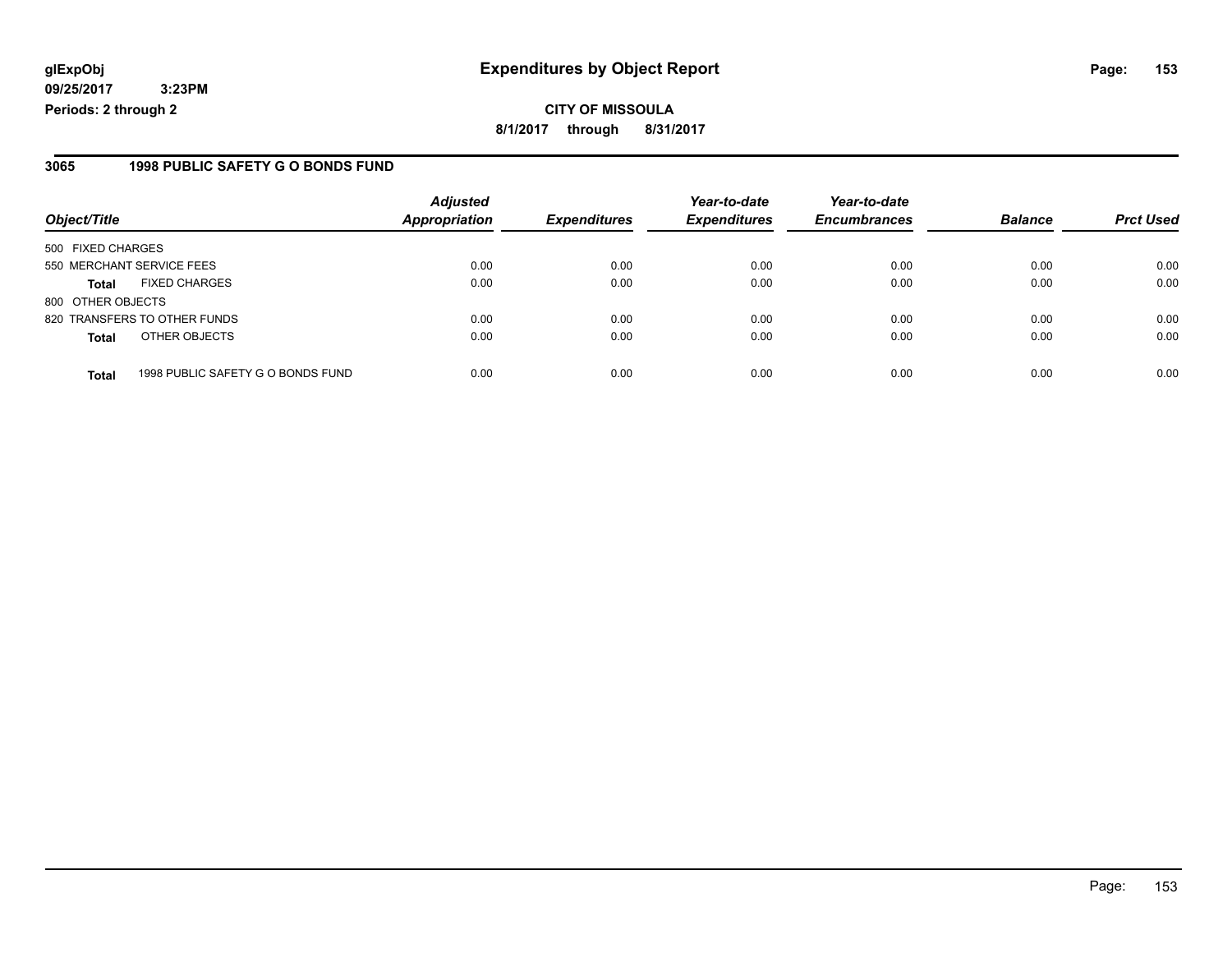**3070 1996 OPEN SPACE GO BONDS**

| Object/Title                         | <b>Adjusted</b><br><b>Appropriation</b> | <b>Expenditures</b> | Year-to-date<br><b>Expenditures</b> | Year-to-date<br><b>Encumbrances</b> | <b>Balance</b> | <b>Prct Used</b> |
|--------------------------------------|-----------------------------------------|---------------------|-------------------------------------|-------------------------------------|----------------|------------------|
| 500 FIXED CHARGES                    |                                         |                     |                                     |                                     |                |                  |
| 550 MERCHANT SERVICE FEES            | 0.00                                    | 0.00                | 0.00                                | 0.00                                | 0.00           | 0.00             |
| <b>FIXED CHARGES</b><br><b>Total</b> | 0.00                                    | 0.00                | 0.00                                | 0.00                                | 0.00           | 0.00             |
| 800 OTHER OBJECTS                    |                                         |                     |                                     |                                     |                |                  |
| 820 TRANSFERS TO OTHER FUNDS         | 0.00                                    | 0.00                | 0.00                                | 0.00                                | 0.00           | 0.00             |
| OTHER OBJECTS<br><b>Total</b>        | 0.00                                    | 0.00                | 0.00                                | 0.00                                | 0.00           | 0.00             |
| NON-DEPARTMENTAL<br>Total            | 0.00                                    | 0.00                | 0.00                                | 0.00                                | 0.00           | 0.00             |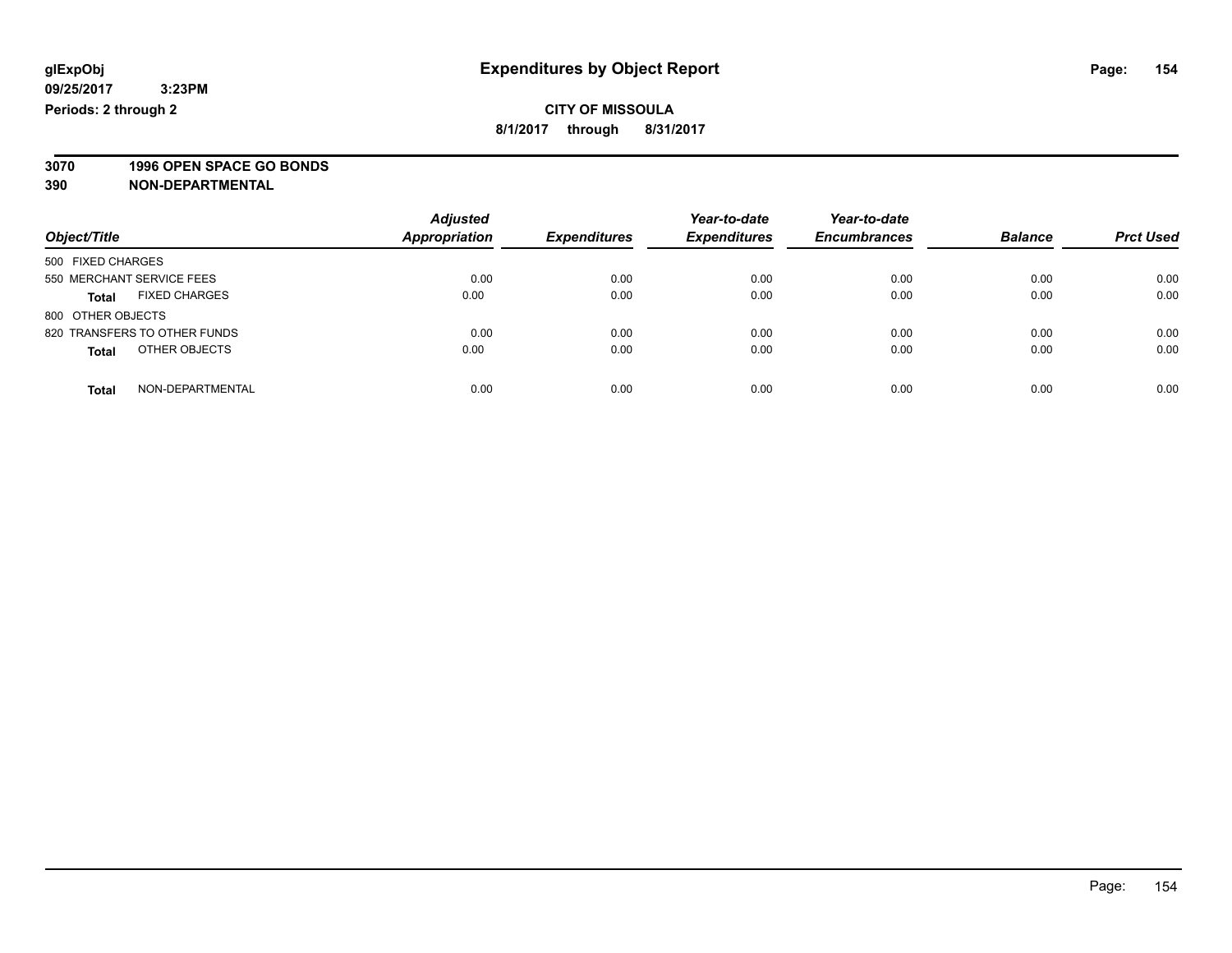**CITY OF MISSOULA 8/1/2017 through 8/31/2017**

### **3070 1996 OPEN SPACE GO BONDS**

|                                          | <b>Adjusted</b>      |                     | Year-to-date        | Year-to-date        |                |                  |
|------------------------------------------|----------------------|---------------------|---------------------|---------------------|----------------|------------------|
| Object/Title                             | <b>Appropriation</b> | <b>Expenditures</b> | <b>Expenditures</b> | <b>Encumbrances</b> | <b>Balance</b> | <b>Prct Used</b> |
| 500 FIXED CHARGES                        |                      |                     |                     |                     |                |                  |
| 550 MERCHANT SERVICE FEES                | 0.00                 | 0.00                | 0.00                | 0.00                | 0.00           | 0.00             |
| <b>FIXED CHARGES</b><br>Total            | 0.00                 | 0.00                | 0.00                | 0.00                | 0.00           | 0.00             |
| 800 OTHER OBJECTS                        |                      |                     |                     |                     |                |                  |
| 820 TRANSFERS TO OTHER FUNDS             | 0.00                 | 0.00                | 0.00                | 0.00                | 0.00           | 0.00             |
| OTHER OBJECTS<br><b>Total</b>            | 0.00                 | 0.00                | 0.00                | 0.00                | 0.00           | 0.00             |
| 1996 OPEN SPACE GO BONDS<br><b>Total</b> | 0.00                 | 0.00                | 0.00                | 0.00                | 0.00           | 0.00             |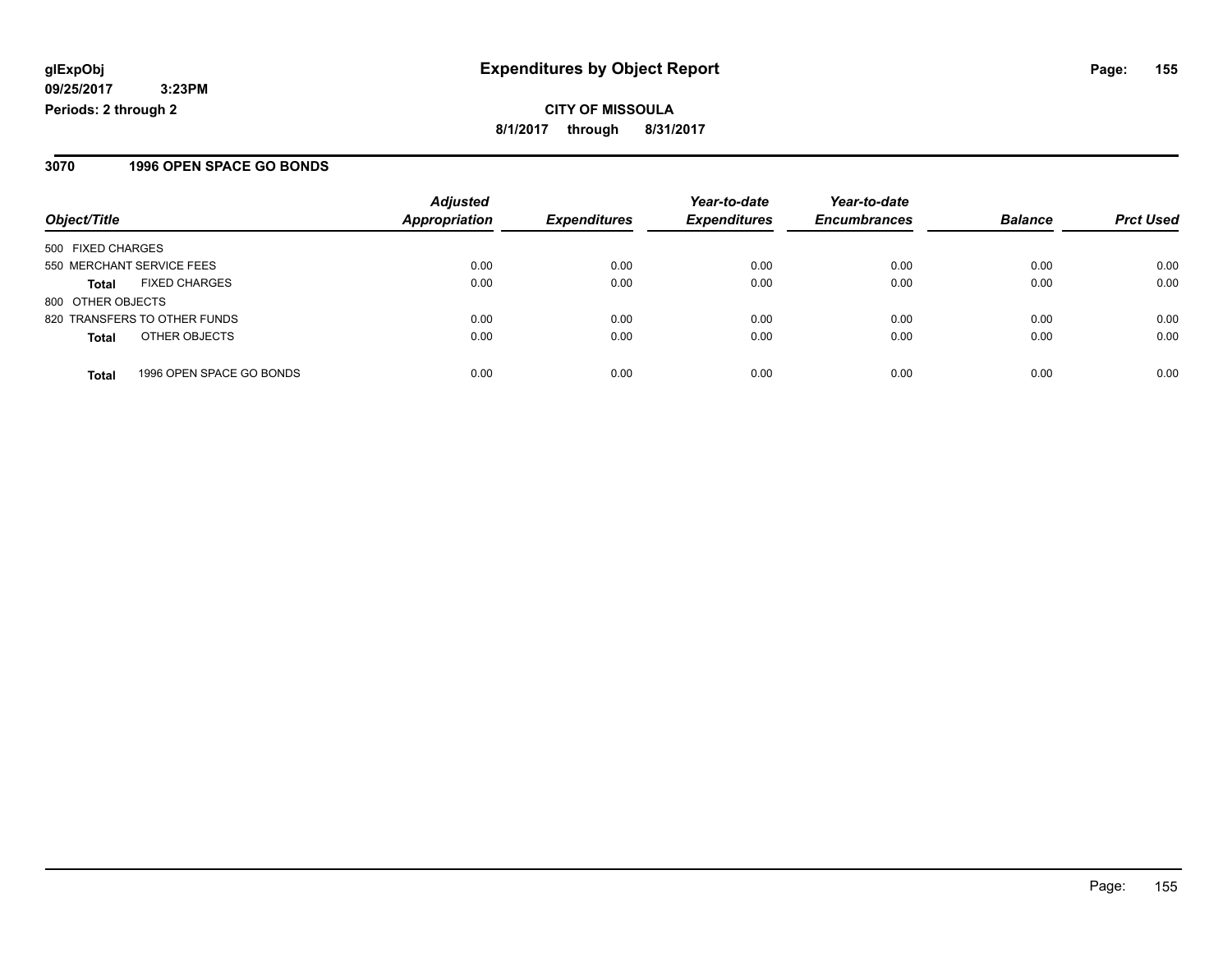# **3075 1997 OPEN SPACE G O BOND FUND**

|                                      | <b>Adjusted</b>      |                     | Year-to-date        | Year-to-date        |                |                  |
|--------------------------------------|----------------------|---------------------|---------------------|---------------------|----------------|------------------|
| Object/Title                         | <b>Appropriation</b> | <b>Expenditures</b> | <b>Expenditures</b> | <b>Encumbrances</b> | <b>Balance</b> | <b>Prct Used</b> |
| 500 FIXED CHARGES                    |                      |                     |                     |                     |                |                  |
| 550 MERCHANT SERVICE FEES            | 0.00                 | 0.00                | 0.00                | 0.00                | 0.00           | 0.00             |
| <b>FIXED CHARGES</b><br><b>Total</b> | 0.00                 | 0.00                | 0.00                | 0.00                | 0.00           | 0.00             |
| 800 OTHER OBJECTS                    |                      |                     |                     |                     |                |                  |
| 820 TRANSFERS TO OTHER FUNDS         | 0.00                 | 0.00                | 0.00                | 0.00                | 0.00           | 0.00             |
| OTHER OBJECTS<br><b>Total</b>        | 0.00                 | 0.00                | 0.00                | 0.00                | 0.00           | 0.00             |
| NON-DEPARTMENTAL<br>Total            | 0.00                 | 0.00                | 0.00                | 0.00                | 0.00           | 0.00             |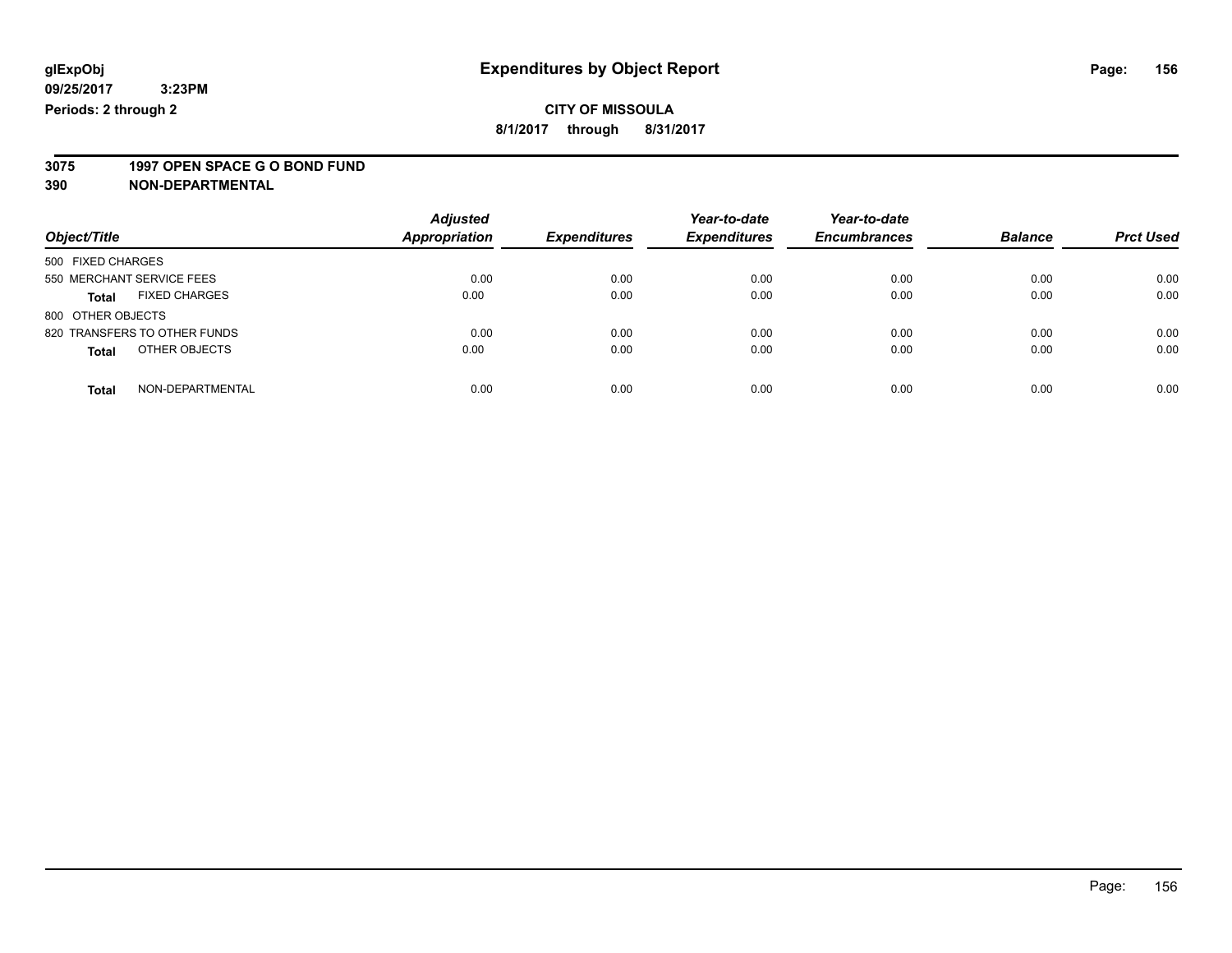### **3075 1997 OPEN SPACE G O BOND FUND**

| Object/Title              |                               | <b>Adjusted</b><br><b>Appropriation</b> | <b>Expenditures</b> | Year-to-date        | Year-to-date<br><b>Encumbrances</b> | <b>Balance</b> |                  |
|---------------------------|-------------------------------|-----------------------------------------|---------------------|---------------------|-------------------------------------|----------------|------------------|
|                           |                               |                                         |                     | <b>Expenditures</b> |                                     |                | <b>Prct Used</b> |
| 500 FIXED CHARGES         |                               |                                         |                     |                     |                                     |                |                  |
| 550 MERCHANT SERVICE FEES |                               | 0.00                                    | 0.00                | 0.00                | 0.00                                | 0.00           | 0.00             |
| <b>Total</b>              | <b>FIXED CHARGES</b>          | 0.00                                    | 0.00                | 0.00                | 0.00                                | 0.00           | 0.00             |
| 800 OTHER OBJECTS         |                               |                                         |                     |                     |                                     |                |                  |
|                           | 820 TRANSFERS TO OTHER FUNDS  | 0.00                                    | 0.00                | 0.00                | 0.00                                | 0.00           | 0.00             |
| <b>Total</b>              | OTHER OBJECTS                 | 0.00                                    | 0.00                | 0.00                | 0.00                                | 0.00           | 0.00             |
| <b>Total</b>              | 1997 OPEN SPACE G O BOND FUND | 0.00                                    | 0.00                | 0.00                | 0.00                                | 0.00           | 0.00             |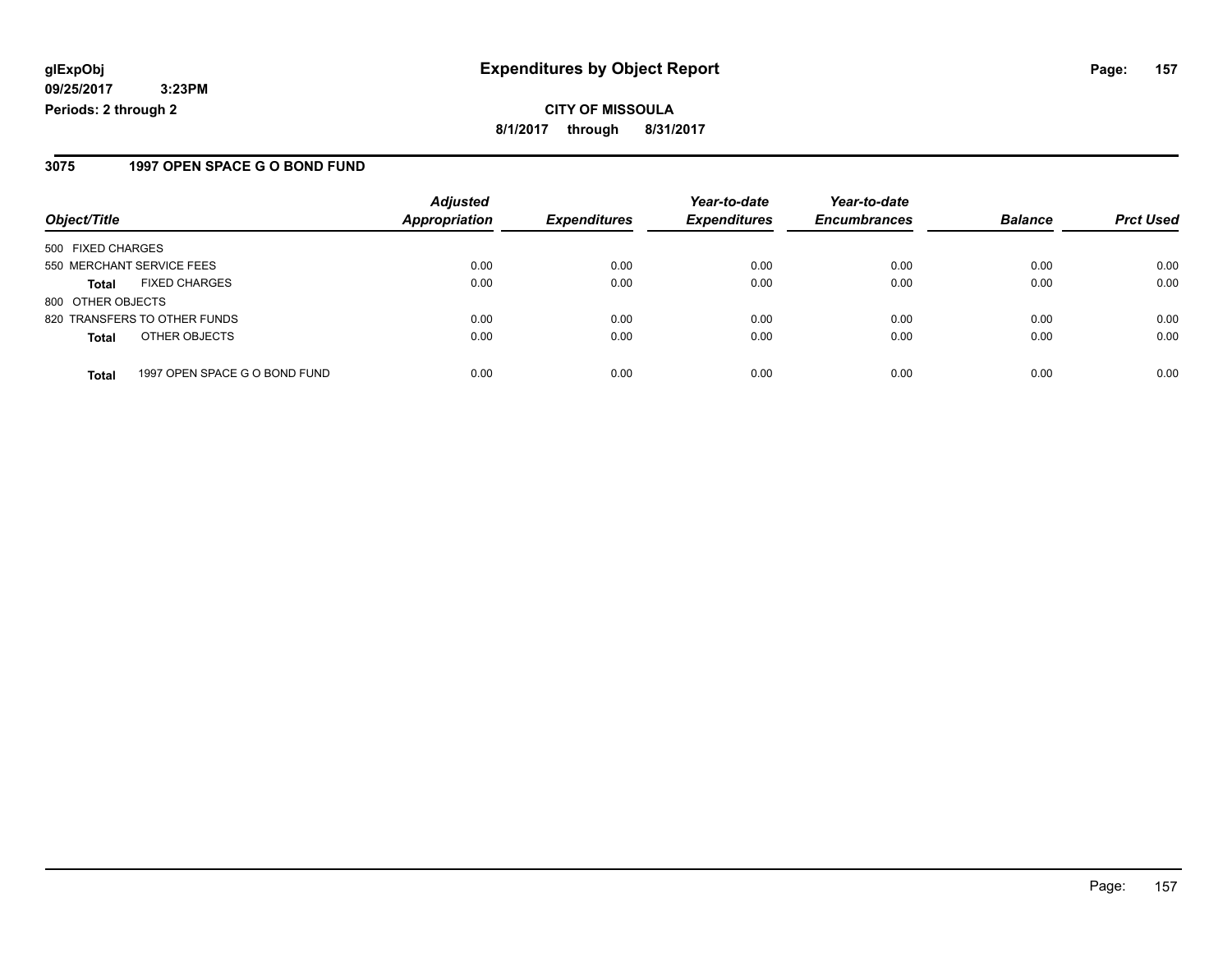**8/1/2017 through 8/31/2017**

# **3080 1994 FIRE EQUIP/CITY HALLS REFUND BOND F**

|                                      | <b>Adjusted</b>      |                     | Year-to-date        | Year-to-date        |                |                  |
|--------------------------------------|----------------------|---------------------|---------------------|---------------------|----------------|------------------|
| Object/Title                         | <b>Appropriation</b> | <b>Expenditures</b> | <b>Expenditures</b> | <b>Encumbrances</b> | <b>Balance</b> | <b>Prct Used</b> |
| 500 FIXED CHARGES                    |                      |                     |                     |                     |                |                  |
| 550 MERCHANT SERVICE FEES            | 0.00                 | 0.00                | 0.00                | 0.00                | 0.00           | 0.00             |
| <b>FIXED CHARGES</b><br><b>Total</b> | 0.00                 | 0.00                | 0.00                | 0.00                | 0.00           | 0.00             |
| 600 DEBT SERVICE                     |                      |                     |                     |                     |                |                  |
| 620 INTEREST / SERVICE FEES          | 0.00                 | 0.00                | 0.00                | 0.00                | 0.00           | 0.00             |
| <b>DEBT SERVICE</b><br>Total         | 0.00                 | 0.00                | 0.00                | 0.00                | 0.00           | 0.00             |
| 800 OTHER OBJECTS                    |                      |                     |                     |                     |                |                  |
| 820 TRANSFERS TO OTHER FUNDS         | 0.00                 | 0.00                | 0.00                | 0.00                | 0.00           | 0.00             |
| OTHER OBJECTS<br><b>Total</b>        | 0.00                 | 0.00                | 0.00                | 0.00                | 0.00           | 0.00             |
|                                      |                      |                     |                     |                     |                |                  |
| NON-DEPARTMENTAL<br><b>Total</b>     | 0.00                 | 0.00                | 0.00                | 0.00                | 0.00           | 0.00             |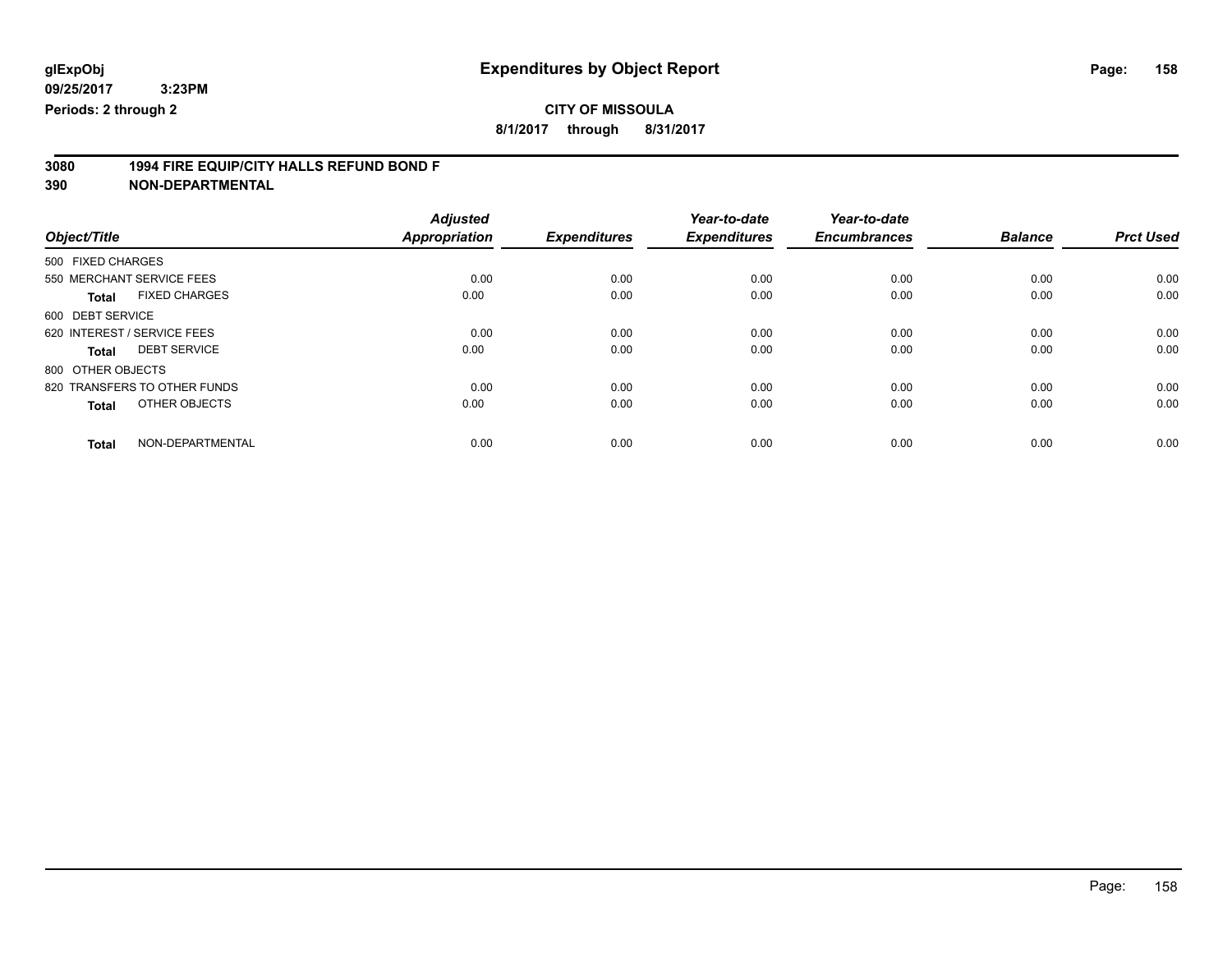## **glExpObj Expenditures by Object Report Page: 159**

**09/25/2017 3:23PM Periods: 2 through 2**

#### **3080 1994 FIRE EQUIP/CITY HALLS REFUND BOND F**

| Object/Title      |                                     | <b>Adjusted</b><br><b>Appropriation</b> | <b>Expenditures</b> | Year-to-date<br><b>Expenditures</b> | Year-to-date<br><b>Encumbrances</b> | <b>Balance</b> | <b>Prct Used</b> |
|-------------------|-------------------------------------|-----------------------------------------|---------------------|-------------------------------------|-------------------------------------|----------------|------------------|
| 500 FIXED CHARGES |                                     |                                         |                     |                                     |                                     |                |                  |
|                   | 550 MERCHANT SERVICE FEES           | 0.00                                    | 0.00                | 0.00                                | 0.00                                | 0.00           | 0.00             |
| <b>Total</b>      | <b>FIXED CHARGES</b>                | 0.00                                    | 0.00                | 0.00                                | 0.00                                | 0.00           | 0.00             |
| 600 DEBT SERVICE  |                                     |                                         |                     |                                     |                                     |                |                  |
|                   | 620 INTEREST / SERVICE FEES         | 0.00                                    | 0.00                | 0.00                                | 0.00                                | 0.00           | 0.00             |
| <b>Total</b>      | <b>DEBT SERVICE</b>                 | 0.00                                    | 0.00                | 0.00                                | 0.00                                | 0.00           | 0.00             |
| 800 OTHER OBJECTS |                                     |                                         |                     |                                     |                                     |                |                  |
|                   | 820 TRANSFERS TO OTHER FUNDS        | 0.00                                    | 0.00                | 0.00                                | 0.00                                | 0.00           | 0.00             |
| <b>Total</b>      | OTHER OBJECTS                       | 0.00                                    | 0.00                | 0.00                                | 0.00                                | 0.00           | 0.00             |
| <b>Total</b>      | 1994 FIRE EQUIP/CITY HALLS REFUND B | 0.00                                    | 0.00                | 0.00                                | 0.00                                | 0.00           | 0.00             |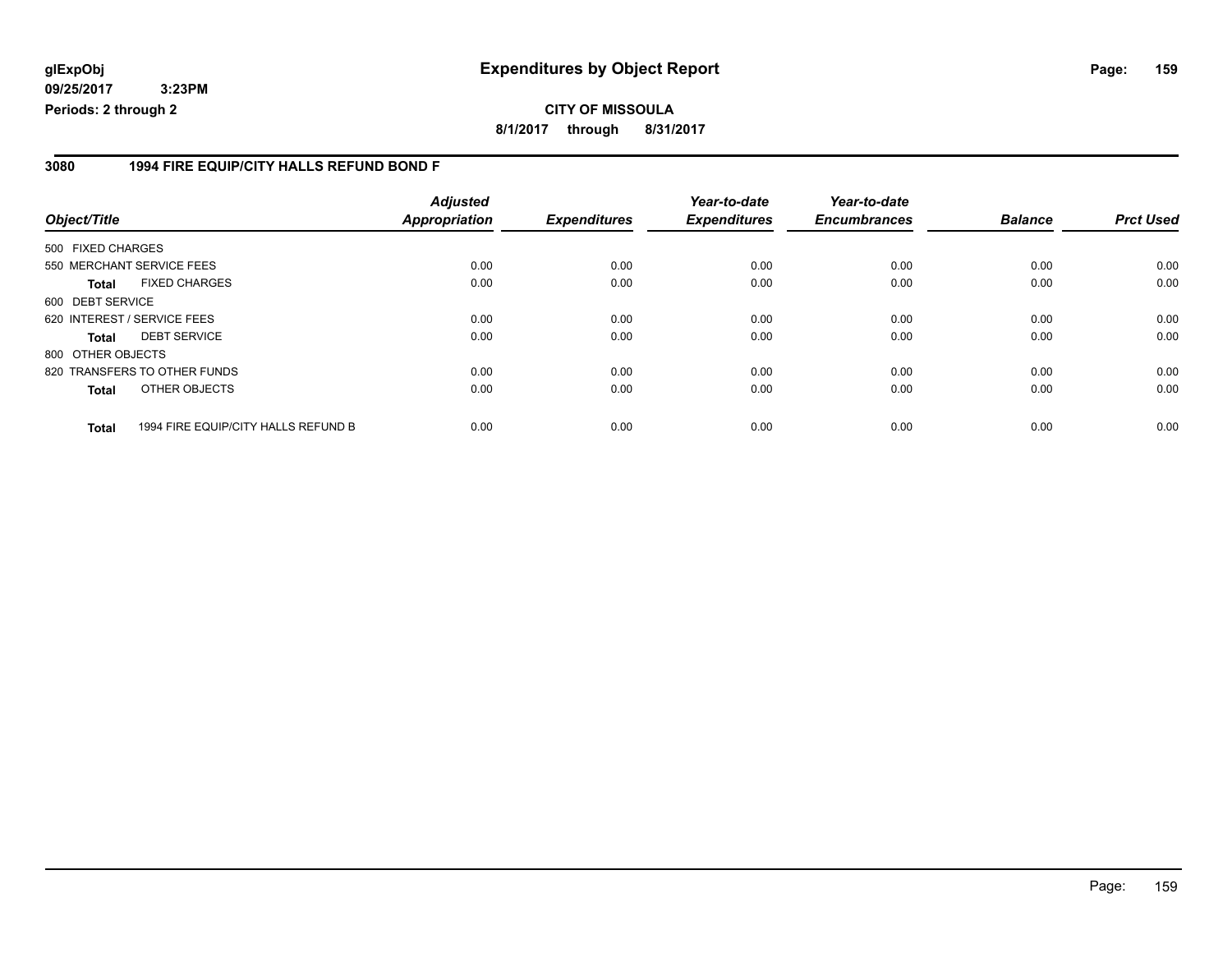**8/1/2017 through 8/31/2017**

# **3085 1993 FIRE STATION G O BOND FUND**

| Object/Title                         | <b>Adjusted</b><br><b>Appropriation</b> | <b>Expenditures</b> | Year-to-date<br><b>Expenditures</b> | Year-to-date<br><b>Encumbrances</b> | <b>Balance</b> | <b>Prct Used</b> |
|--------------------------------------|-----------------------------------------|---------------------|-------------------------------------|-------------------------------------|----------------|------------------|
| 500 FIXED CHARGES                    |                                         |                     |                                     |                                     |                |                  |
| 550 MERCHANT SERVICE FEES            | 0.00                                    | 0.00                | 0.00                                | 0.00                                | 0.00           | 0.00             |
| <b>FIXED CHARGES</b><br><b>Total</b> | 0.00                                    | 0.00                | 0.00                                | 0.00                                | 0.00           | 0.00             |
| 800 OTHER OBJECTS                    |                                         |                     |                                     |                                     |                |                  |
| 820 TRANSFERS TO OTHER FUNDS         | 0.00                                    | 0.00                | 0.00                                | 0.00                                | 0.00           | 0.00             |
| OTHER OBJECTS<br><b>Total</b>        | 0.00                                    | 0.00                | 0.00                                | 0.00                                | 0.00           | 0.00             |
| NON-DEPARTMENTAL<br><b>Total</b>     | 0.00                                    | 0.00                | 0.00                                | 0.00                                | 0.00           | 0.00             |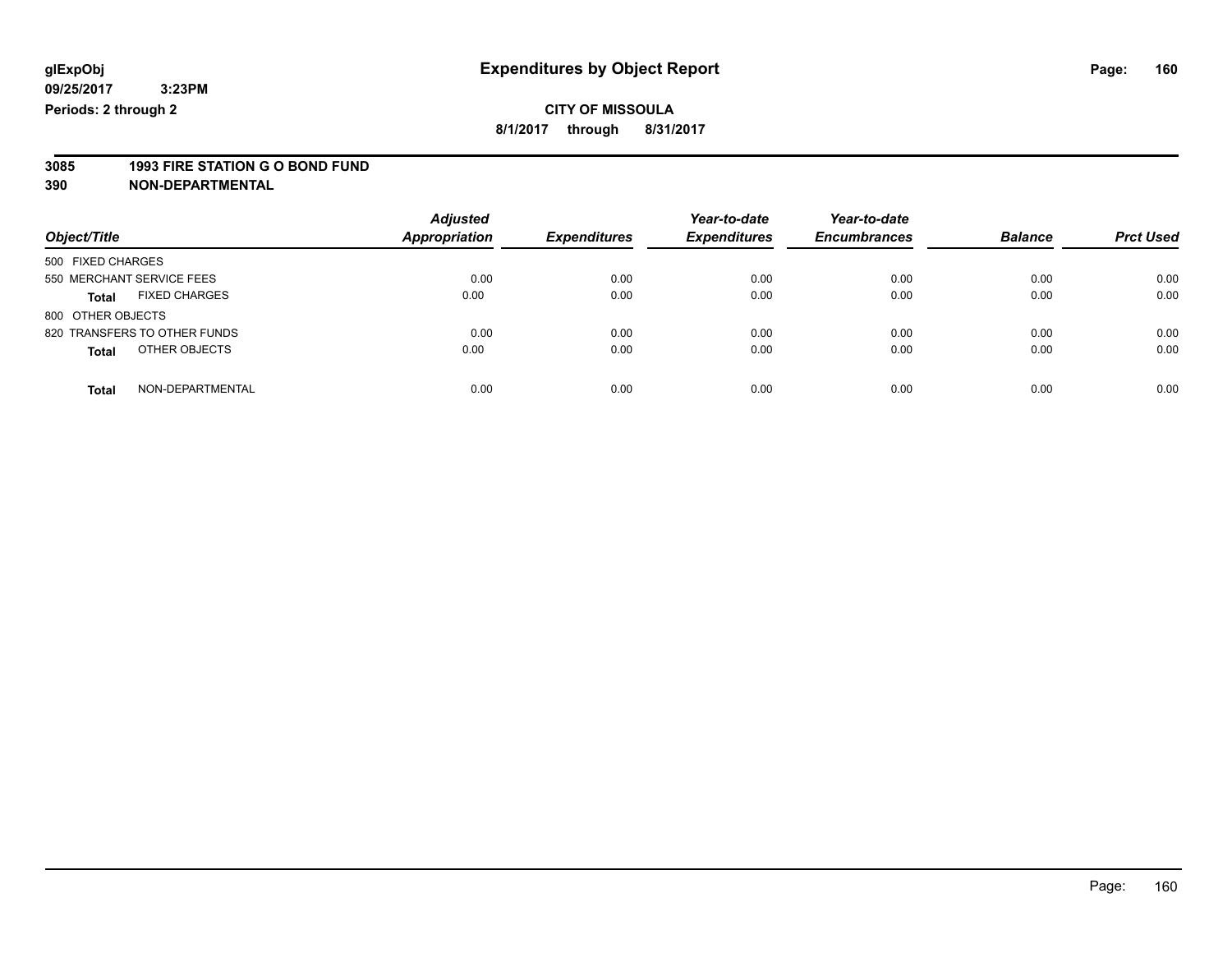### **3085 1993 FIRE STATION G O BOND FUND**

|                              | <b>Adjusted</b>                 |                      | Year-to-date        | Year-to-date        |                     | <b>Prct Used</b> |
|------------------------------|---------------------------------|----------------------|---------------------|---------------------|---------------------|------------------|
|                              |                                 |                      |                     |                     |                     |                  |
| 500 FIXED CHARGES            |                                 |                      |                     |                     |                     |                  |
| 550 MERCHANT SERVICE FEES    | 0.00                            | 0.00                 | 0.00                | 0.00                | 0.00                | 0.00             |
| <b>FIXED CHARGES</b>         | 0.00                            | 0.00                 | 0.00                | 0.00                | 0.00                | 0.00             |
| 800 OTHER OBJECTS            |                                 |                      |                     |                     |                     |                  |
| 820 TRANSFERS TO OTHER FUNDS | 0.00                            | 0.00                 | 0.00                | 0.00                | 0.00                | 0.00             |
| OTHER OBJECTS                | 0.00                            | 0.00                 | 0.00                | 0.00                | 0.00                | 0.00             |
|                              | 0.00                            | 0.00                 | 0.00                | 0.00                | 0.00                | 0.00             |
|                              | 1993 FIRE STATION G O BOND FUND | <b>Appropriation</b> | <b>Expenditures</b> | <b>Expenditures</b> | <b>Encumbrances</b> | <b>Balance</b>   |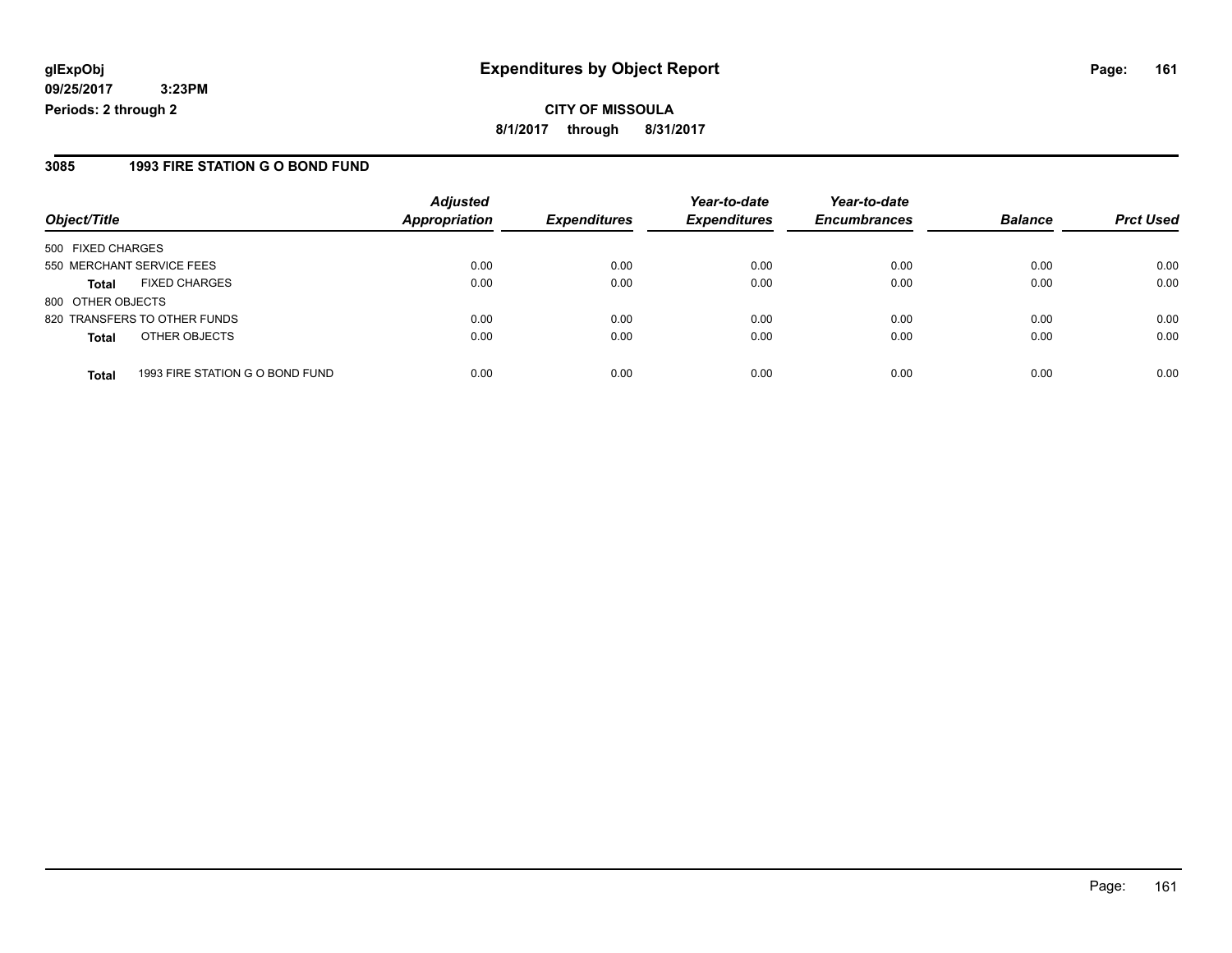# **3090 2004 AQUATICS BOND**

|                                      | <b>Adjusted</b>      |                     | Year-to-date        | Year-to-date        |                |                  |
|--------------------------------------|----------------------|---------------------|---------------------|---------------------|----------------|------------------|
| Object/Title                         | <b>Appropriation</b> | <b>Expenditures</b> | <b>Expenditures</b> | <b>Encumbrances</b> | <b>Balance</b> | <b>Prct Used</b> |
| 500 FIXED CHARGES                    |                      |                     |                     |                     |                |                  |
| 550 MERCHANT SERVICE FEES            | 0.00                 | 0.00                | 0.00                | 0.00                | 0.00           | 0.00             |
| <b>FIXED CHARGES</b><br><b>Total</b> | 0.00                 | 0.00                | 0.00                | 0.00                | 0.00           | 0.00             |
| 600 DEBT SERVICE                     |                      |                     |                     |                     |                |                  |
| 610 PRINCIPAL                        | 0.00                 | 0.00                | 0.00                | 0.00                | 0.00           | 0.00             |
| 620 INTEREST / SERVICE FEES          | 0.00                 | 0.00                | 0.00                | 0.00                | 0.00           | 0.00             |
| <b>DEBT SERVICE</b><br><b>Total</b>  | 0.00                 | 0.00                | 0.00                | 0.00                | 0.00           | 0.00             |
| 800 OTHER OBJECTS                    |                      |                     |                     |                     |                |                  |
| 820 TRANSFERS TO OTHER FUNDS         | 0.00                 | 0.00                | 0.00                | 0.00                | 0.00           | 0.00             |
| OTHER OBJECTS<br><b>Total</b>        | 0.00                 | 0.00                | 0.00                | 0.00                | 0.00           | 0.00             |
|                                      |                      |                     |                     |                     |                |                  |
| NON-DEPARTMENTAL<br><b>Total</b>     | 0.00                 | 0.00                | 0.00                | 0.00                | 0.00           | 0.00             |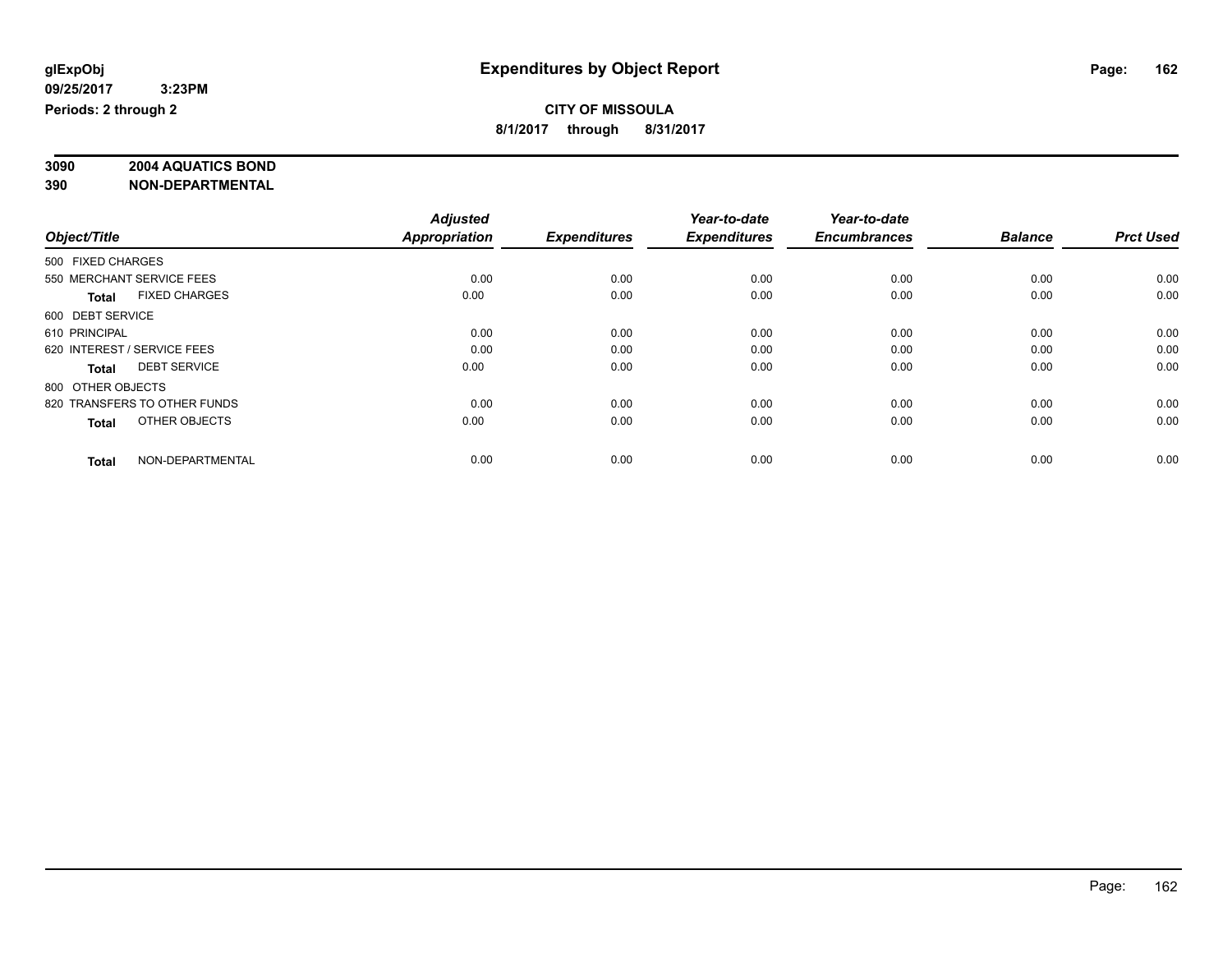### **3090 2004 AQUATICS BOND**

|                             |                              | <b>Adjusted</b>      |                     | Year-to-date        | Year-to-date        |                |                  |
|-----------------------------|------------------------------|----------------------|---------------------|---------------------|---------------------|----------------|------------------|
| Object/Title                |                              | <b>Appropriation</b> | <b>Expenditures</b> | <b>Expenditures</b> | <b>Encumbrances</b> | <b>Balance</b> | <b>Prct Used</b> |
| 500 FIXED CHARGES           |                              |                      |                     |                     |                     |                |                  |
| 550 MERCHANT SERVICE FEES   |                              | 0.00                 | 0.00                | 0.00                | 0.00                | 0.00           | 0.00             |
| Total                       | <b>FIXED CHARGES</b>         | 0.00                 | 0.00                | 0.00                | 0.00                | 0.00           | 0.00             |
| 600 DEBT SERVICE            |                              |                      |                     |                     |                     |                |                  |
| 610 PRINCIPAL               |                              | 0.00                 | 0.00                | 0.00                | 0.00                | 0.00           | 0.00             |
| 620 INTEREST / SERVICE FEES |                              | 0.00                 | 0.00                | 0.00                | 0.00                | 0.00           | 0.00             |
| Total                       | <b>DEBT SERVICE</b>          | 0.00                 | 0.00                | 0.00                | 0.00                | 0.00           | 0.00             |
| 800 OTHER OBJECTS           |                              |                      |                     |                     |                     |                |                  |
|                             | 820 TRANSFERS TO OTHER FUNDS | 0.00                 | 0.00                | 0.00                | 0.00                | 0.00           | 0.00             |
| <b>Total</b>                | OTHER OBJECTS                | 0.00                 | 0.00                | 0.00                | 0.00                | 0.00           | 0.00             |
| <b>Total</b>                | 2004 AQUATICS BOND           | 0.00                 | 0.00                | 0.00                | 0.00                | 0.00           | 0.00             |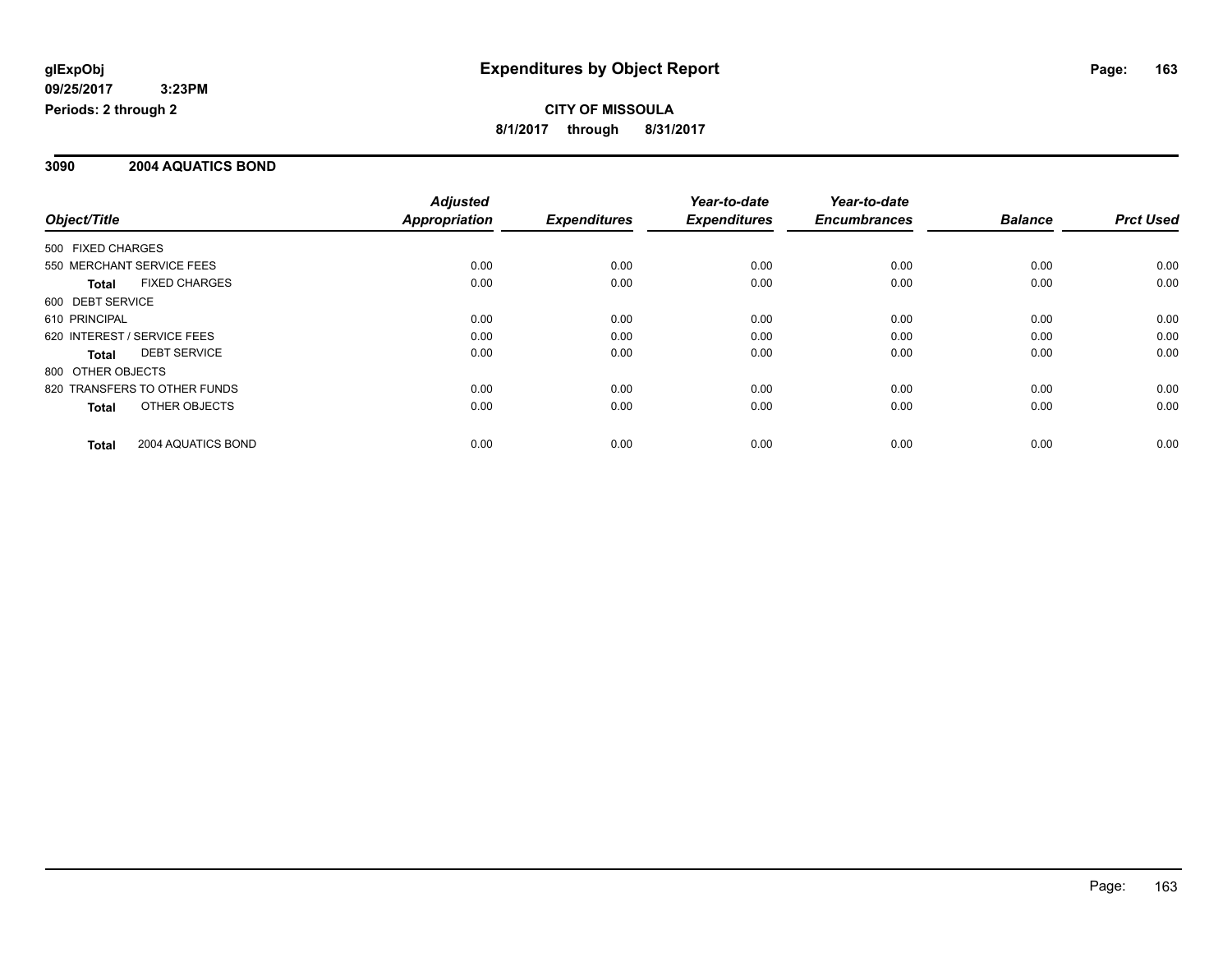**8/1/2017 through 8/31/2017**

# **3091 SERIES 2012A AQUATICS REFUNDING BOND**

|                                      | <b>Adjusted</b>      |                     | Year-to-date        | Year-to-date        |                |                  |
|--------------------------------------|----------------------|---------------------|---------------------|---------------------|----------------|------------------|
| Object/Title                         | <b>Appropriation</b> | <b>Expenditures</b> | <b>Expenditures</b> | <b>Encumbrances</b> | <b>Balance</b> | <b>Prct Used</b> |
| 500 FIXED CHARGES                    |                      |                     |                     |                     |                |                  |
| 550 MERCHANT SERVICE FEES            | 0.00                 | 0.00                | 0.00                | 0.00                | 0.00           | 0.00             |
| <b>FIXED CHARGES</b><br><b>Total</b> | 0.00                 | 0.00                | 0.00                | 0.00                | 0.00           | 0.00             |
| 600 DEBT SERVICE                     |                      |                     |                     |                     |                |                  |
| 610 PRINCIPAL                        | 0.00                 | 0.00                | 0.00                | 0.00                | 0.00           | 0.00             |
| 620 INTEREST / SERVICE FEES          | 0.00                 | 0.00                | 0.00                | 0.00                | 0.00           | 0.00             |
| <b>DEBT SERVICE</b><br><b>Total</b>  | 0.00                 | 0.00                | 0.00                | 0.00                | 0.00           | 0.00             |
| 800 OTHER OBJECTS                    |                      |                     |                     |                     |                |                  |
| 820 TRANSFERS TO OTHER FUNDS         | 0.00                 | 0.00                | 0.00                | 0.00                | 0.00           | 0.00             |
| OTHER OBJECTS<br><b>Total</b>        | 0.00                 | 0.00                | 0.00                | 0.00                | 0.00           | 0.00             |
|                                      |                      |                     |                     |                     |                |                  |
| NON-DEPARTMENTAL<br><b>Total</b>     | 0.00                 | 0.00                | 0.00                | 0.00                | 0.00           | 0.00             |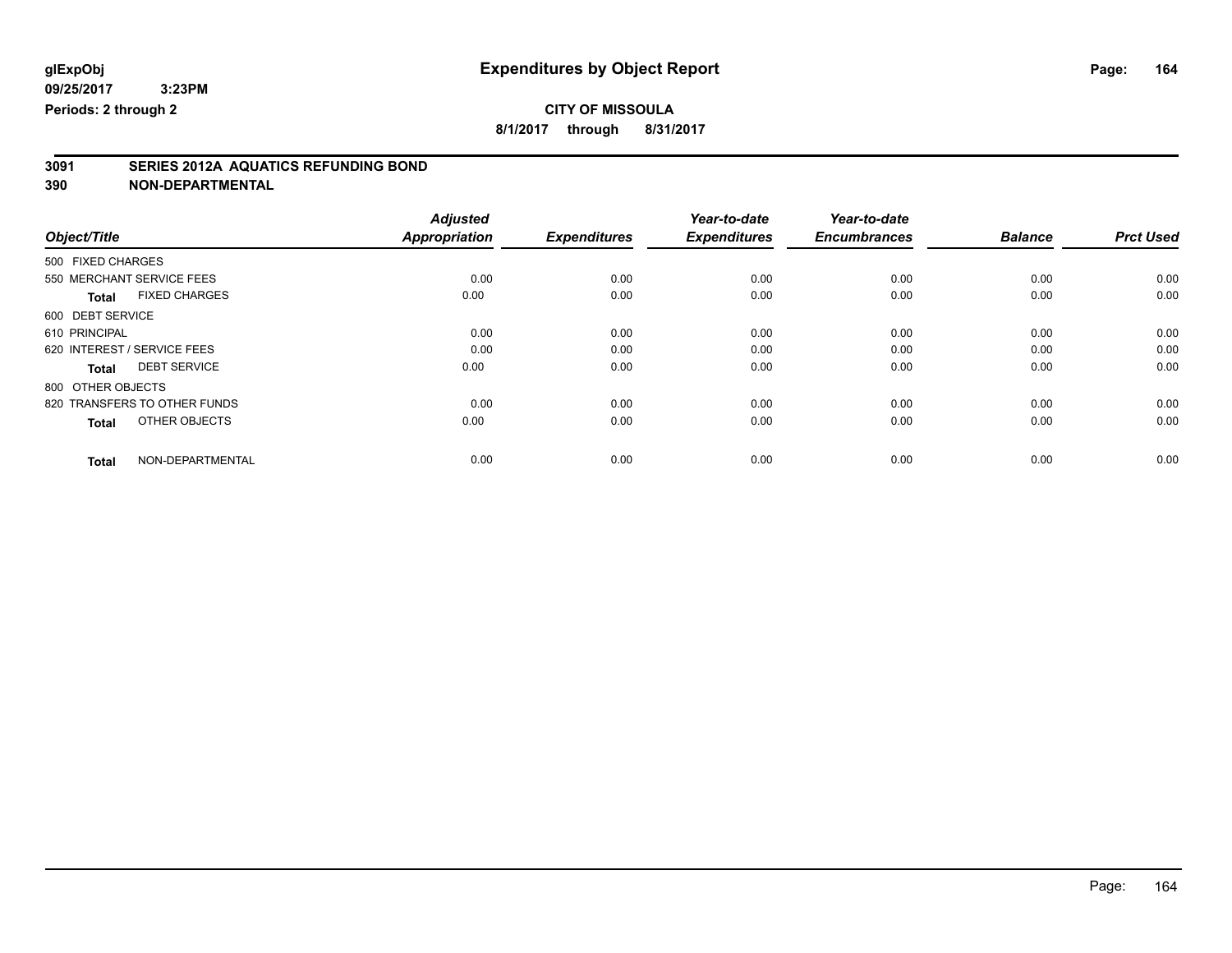**8/1/2017 through 8/31/2017**

### **3091 SERIES 2012A AQUATICS REFUNDING BOND**

|                   |                                   | <b>Adjusted</b>      |                     | Year-to-date        | Year-to-date        |                |                  |
|-------------------|-----------------------------------|----------------------|---------------------|---------------------|---------------------|----------------|------------------|
| Object/Title      |                                   | <b>Appropriation</b> | <b>Expenditures</b> | <b>Expenditures</b> | <b>Encumbrances</b> | <b>Balance</b> | <b>Prct Used</b> |
| 500 FIXED CHARGES |                                   |                      |                     |                     |                     |                |                  |
|                   | 550 MERCHANT SERVICE FEES         | 0.00                 | 0.00                | 0.00                | 0.00                | 0.00           | 0.00             |
| <b>Total</b>      | <b>FIXED CHARGES</b>              | 0.00                 | 0.00                | 0.00                | 0.00                | 0.00           | 0.00             |
| 600 DEBT SERVICE  |                                   |                      |                     |                     |                     |                |                  |
| 610 PRINCIPAL     |                                   | 0.00                 | 0.00                | 0.00                | 0.00                | 0.00           | 0.00             |
|                   | 620 INTEREST / SERVICE FEES       | 0.00                 | 0.00                | 0.00                | 0.00                | 0.00           | 0.00             |
| <b>Total</b>      | <b>DEBT SERVICE</b>               | 0.00                 | 0.00                | 0.00                | 0.00                | 0.00           | 0.00             |
| 800 OTHER OBJECTS |                                   |                      |                     |                     |                     |                |                  |
|                   | 820 TRANSFERS TO OTHER FUNDS      | 0.00                 | 0.00                | 0.00                | 0.00                | 0.00           | 0.00             |
| <b>Total</b>      | OTHER OBJECTS                     | 0.00                 | 0.00                | 0.00                | 0.00                | 0.00           | 0.00             |
| <b>Total</b>      | SERIES 2012A AQUATICS REFUNDING B | 0.00                 | 0.00                | 0.00                | 0.00                | 0.00           | 0.00             |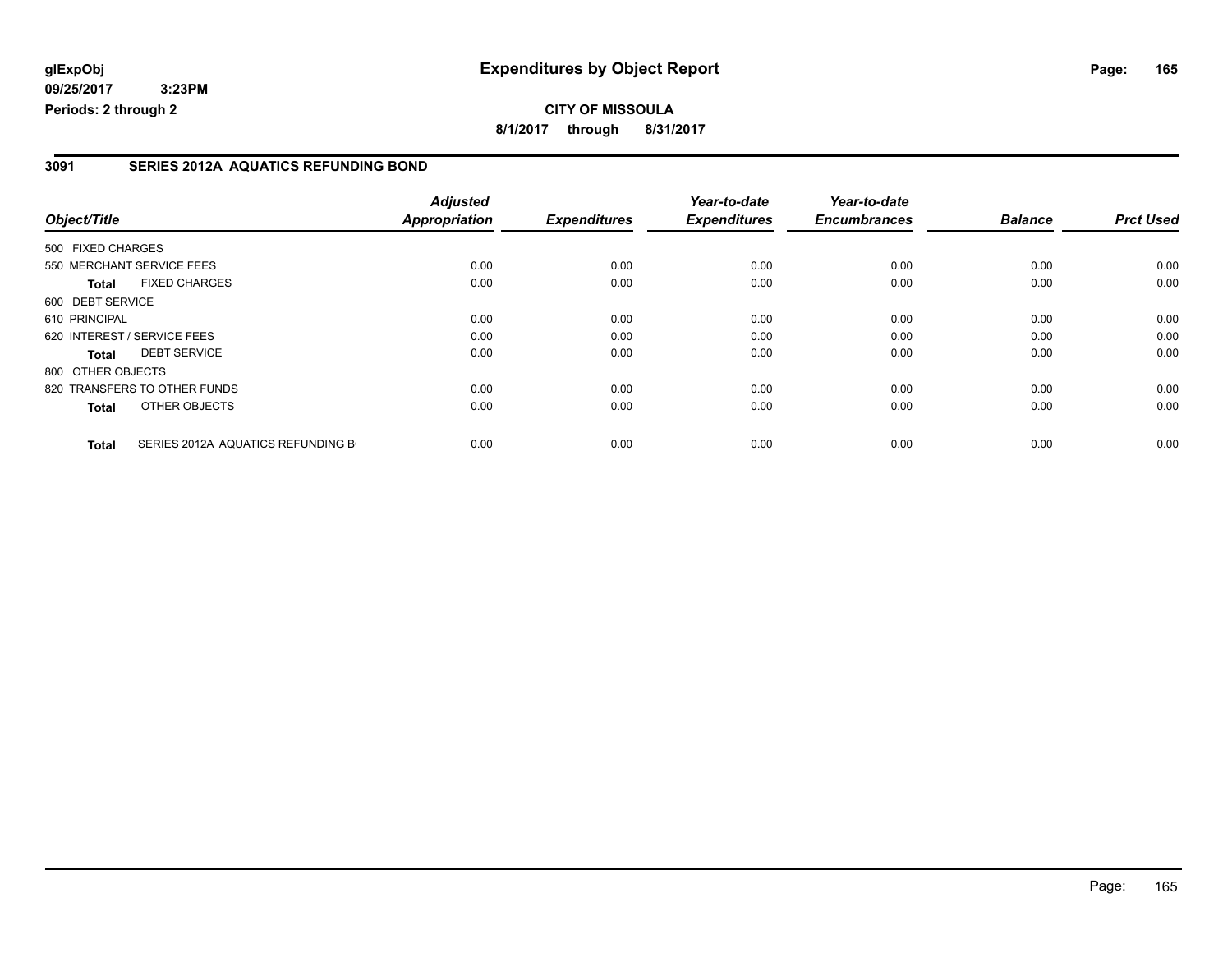**8/1/2017 through 8/31/2017**

# **3092 Series 2013A GO REFUNDING BONDS**

|                                      | <b>Adjusted</b>      |                     | Year-to-date        | Year-to-date        |                |                  |
|--------------------------------------|----------------------|---------------------|---------------------|---------------------|----------------|------------------|
| Object/Title                         | <b>Appropriation</b> | <b>Expenditures</b> | <b>Expenditures</b> | <b>Encumbrances</b> | <b>Balance</b> | <b>Prct Used</b> |
| 500 FIXED CHARGES                    |                      |                     |                     |                     |                |                  |
| 550 MERCHANT SERVICE FEES            | 0.00                 | 0.00                | 0.00                | 0.00                | 0.00           | 0.00             |
| <b>FIXED CHARGES</b><br><b>Total</b> | 0.00                 | 0.00                | 0.00                | 0.00                | 0.00           | 0.00             |
| 600 DEBT SERVICE                     |                      |                     |                     |                     |                |                  |
| 610 PRINCIPAL                        | 0.00                 | 0.00                | 0.00                | 0.00                | 0.00           | 0.00             |
| 620 INTEREST / SERVICE FEES          | 0.00                 | 0.00                | 0.00                | 0.00                | 0.00           | 0.00             |
| <b>DEBT SERVICE</b><br><b>Total</b>  | 0.00                 | 0.00                | 0.00                | 0.00                | 0.00           | 0.00             |
| 800 OTHER OBJECTS                    |                      |                     |                     |                     |                |                  |
| 820 TRANSFERS TO OTHER FUNDS         | 0.00                 | 0.00                | 0.00                | 0.00                | 0.00           | 0.00             |
| OTHER OBJECTS<br><b>Total</b>        | 0.00                 | 0.00                | 0.00                | 0.00                | 0.00           | 0.00             |
|                                      |                      |                     |                     |                     |                |                  |
| NON-DEPARTMENTAL<br><b>Total</b>     | 0.00                 | 0.00                | 0.00                | 0.00                | 0.00           | 0.00             |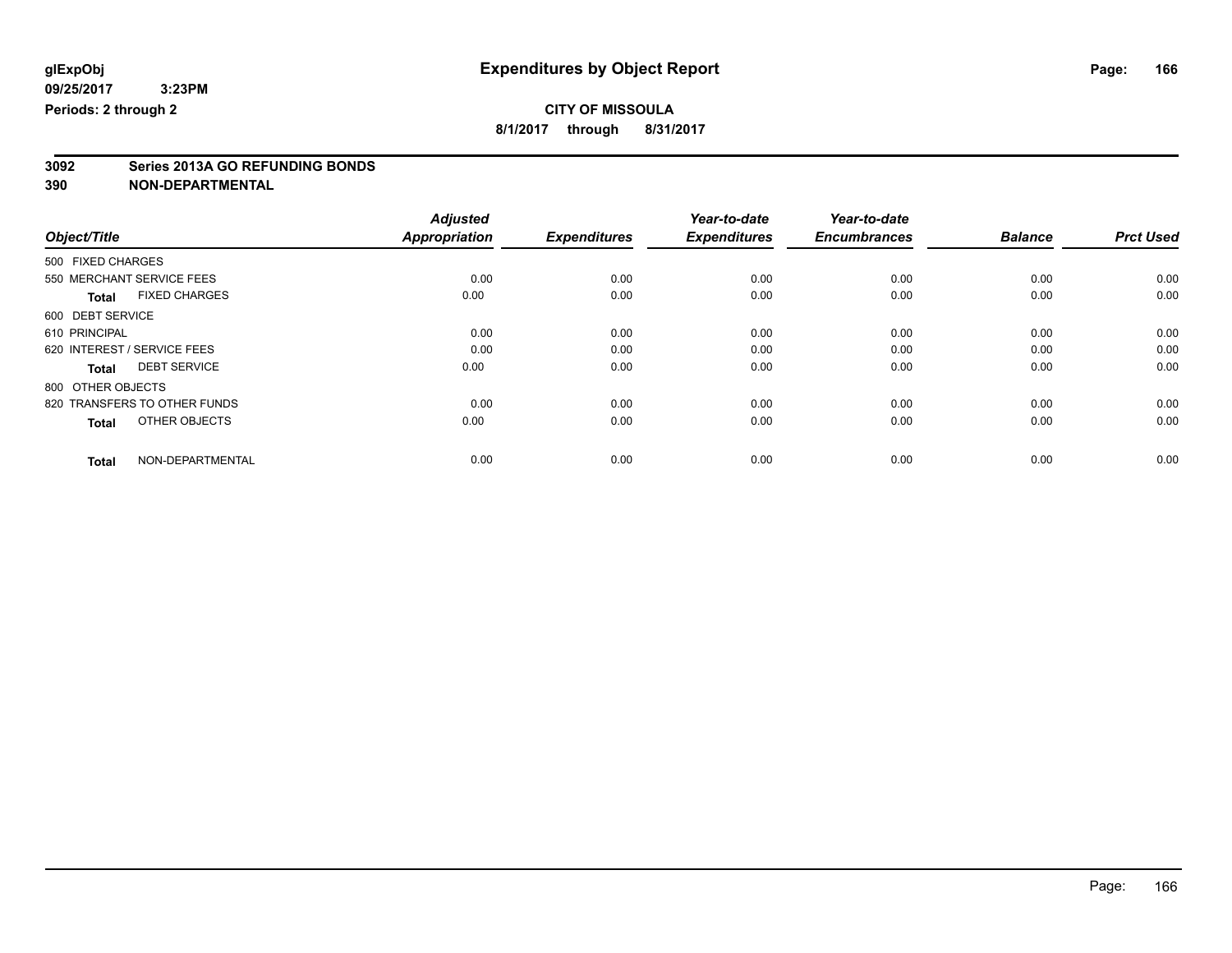### **3092 Series 2013A GO REFUNDING BONDS**

|                   |                                 | <b>Adjusted</b>      |                     | Year-to-date        | Year-to-date        |                |                  |
|-------------------|---------------------------------|----------------------|---------------------|---------------------|---------------------|----------------|------------------|
| Object/Title      |                                 | <b>Appropriation</b> | <b>Expenditures</b> | <b>Expenditures</b> | <b>Encumbrances</b> | <b>Balance</b> | <b>Prct Used</b> |
| 500 FIXED CHARGES |                                 |                      |                     |                     |                     |                |                  |
|                   | 550 MERCHANT SERVICE FEES       | 0.00                 | 0.00                | 0.00                | 0.00                | 0.00           | 0.00             |
| <b>Total</b>      | <b>FIXED CHARGES</b>            | 0.00                 | 0.00                | 0.00                | 0.00                | 0.00           | 0.00             |
| 600 DEBT SERVICE  |                                 |                      |                     |                     |                     |                |                  |
| 610 PRINCIPAL     |                                 | 0.00                 | 0.00                | 0.00                | 0.00                | 0.00           | 0.00             |
|                   | 620 INTEREST / SERVICE FEES     | 0.00                 | 0.00                | 0.00                | 0.00                | 0.00           | 0.00             |
| <b>Total</b>      | <b>DEBT SERVICE</b>             | 0.00                 | 0.00                | 0.00                | 0.00                | 0.00           | 0.00             |
| 800 OTHER OBJECTS |                                 |                      |                     |                     |                     |                |                  |
|                   | 820 TRANSFERS TO OTHER FUNDS    | 0.00                 | 0.00                | 0.00                | 0.00                | 0.00           | 0.00             |
| <b>Total</b>      | OTHER OBJECTS                   | 0.00                 | 0.00                | 0.00                | 0.00                | 0.00           | 0.00             |
| <b>Total</b>      | Series 2013A GO REFUNDING BONDS | 0.00                 | 0.00                | 0.00                | 0.00                | 0.00           | 0.00             |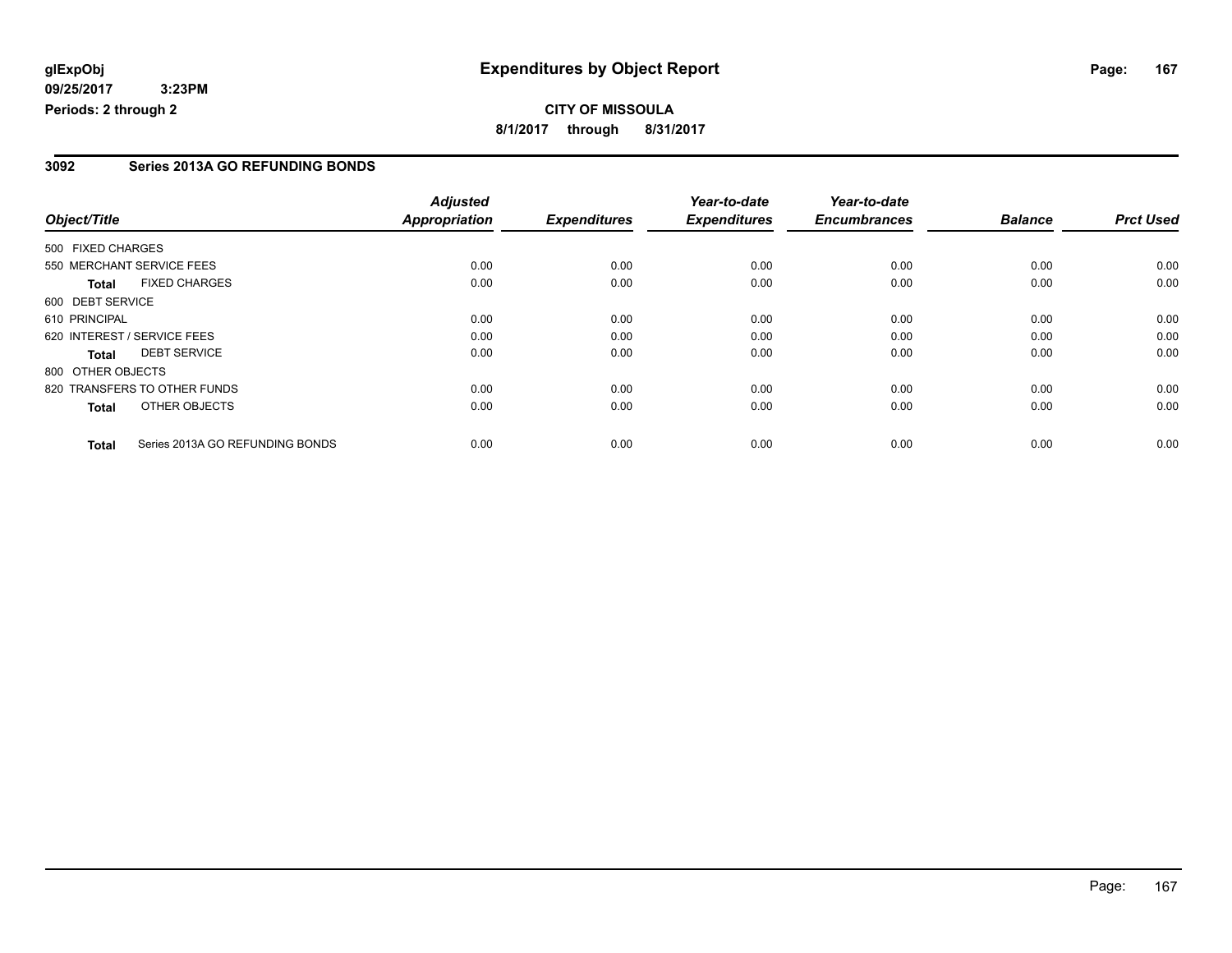**8/1/2017 through 8/31/2017**

# **3095 2004 REFUNDING BONDS DEBT SERVICE**

|                             |                      | <b>Adjusted</b>      |                     | Year-to-date        | Year-to-date        |                |                  |
|-----------------------------|----------------------|----------------------|---------------------|---------------------|---------------------|----------------|------------------|
| Object/Title                |                      | <b>Appropriation</b> | <b>Expenditures</b> | <b>Expenditures</b> | <b>Encumbrances</b> | <b>Balance</b> | <b>Prct Used</b> |
| 500 FIXED CHARGES           |                      |                      |                     |                     |                     |                |                  |
| 550 MERCHANT SERVICE FEES   |                      | 0.00                 | 0.00                | 0.00                | 0.00                | 0.00           | 0.00             |
| <b>Total</b>                | <b>FIXED CHARGES</b> | 0.00                 | 0.00                | 0.00                | 0.00                | 0.00           | 0.00             |
| 600 DEBT SERVICE            |                      |                      |                     |                     |                     |                |                  |
| 610 PRINCIPAL               |                      | 0.00                 | 0.00                | 0.00                | 0.00                | 0.00           | 0.00             |
| 620 INTEREST / SERVICE FEES |                      | 0.00                 | 0.00                | 0.00                | 0.00                | 0.00           | 0.00             |
| <b>Total</b>                | <b>DEBT SERVICE</b>  | 0.00                 | 0.00                | 0.00                | 0.00                | 0.00           | 0.00             |
| <b>Total</b>                | NON-DEPARTMENTAL     | 0.00                 | 0.00                | 0.00                | 0.00                | 0.00           | 0.00             |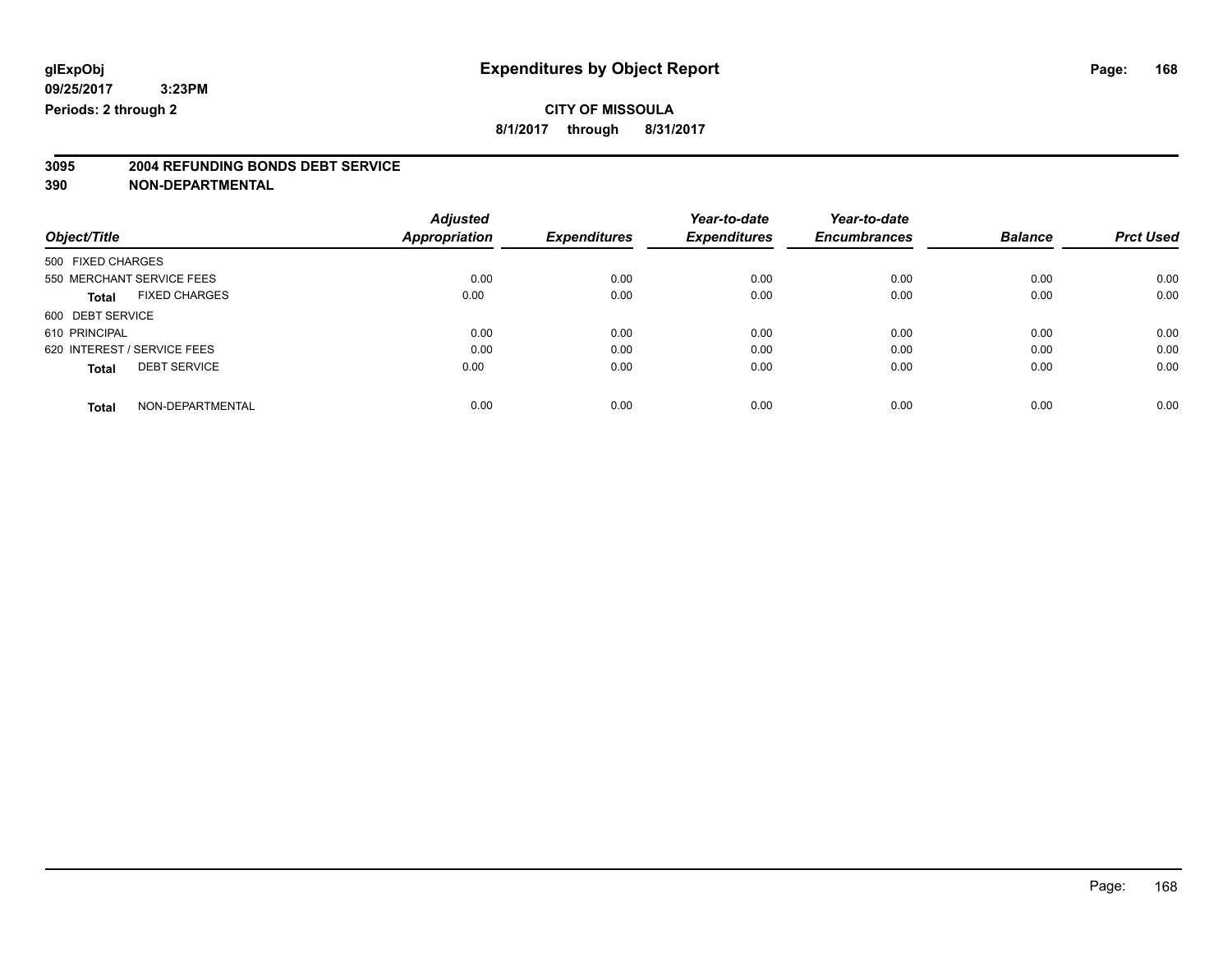## **glExpObj Expenditures by Object Report Page: 169**

**09/25/2017 3:23PM Periods: 2 through 2**

#### **3095 2004 REFUNDING BONDS DEBT SERVICE**

|                                                   | <b>Adjusted</b>      |                     | Year-to-date        | Year-to-date        |                |                  |
|---------------------------------------------------|----------------------|---------------------|---------------------|---------------------|----------------|------------------|
| Object/Title                                      | <b>Appropriation</b> | <b>Expenditures</b> | <b>Expenditures</b> | <b>Encumbrances</b> | <b>Balance</b> | <b>Prct Used</b> |
| 500 FIXED CHARGES                                 |                      |                     |                     |                     |                |                  |
| 550 MERCHANT SERVICE FEES                         | 0.00                 | 0.00                | 0.00                | 0.00                | 0.00           | 0.00             |
| <b>FIXED CHARGES</b><br><b>Total</b>              | 0.00                 | 0.00                | 0.00                | 0.00                | 0.00           | 0.00             |
| 600 DEBT SERVICE                                  |                      |                     |                     |                     |                |                  |
| 610 PRINCIPAL                                     | 0.00                 | 0.00                | 0.00                | 0.00                | 0.00           | 0.00             |
| 620 INTEREST / SERVICE FEES                       | 0.00                 | 0.00                | 0.00                | 0.00                | 0.00           | 0.00             |
| <b>DEBT SERVICE</b><br><b>Total</b>               | 0.00                 | 0.00                | 0.00                | 0.00                | 0.00           | 0.00             |
| 2004 REFUNDING BONDS DEBT SERVICE<br><b>Total</b> | 0.00                 | 0.00                | 0.00                | 0.00                | 0.00           | 0.00             |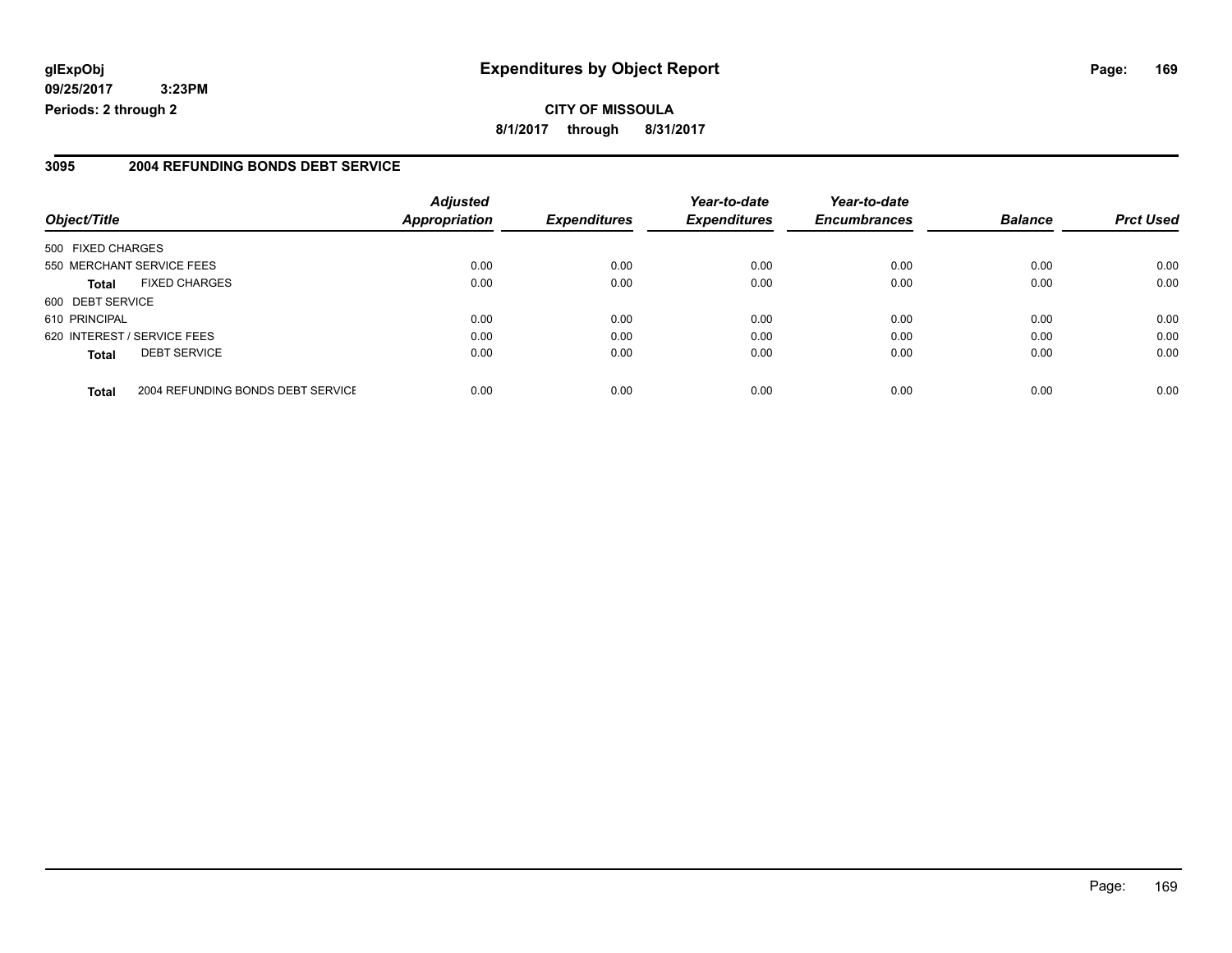**3096 NEW FIRE STATION GO BOND**

|                                      | <b>Adjusted</b>      |                     | Year-to-date        | Year-to-date        |                |                  |
|--------------------------------------|----------------------|---------------------|---------------------|---------------------|----------------|------------------|
| Object/Title                         | <b>Appropriation</b> | <b>Expenditures</b> | <b>Expenditures</b> | <b>Encumbrances</b> | <b>Balance</b> | <b>Prct Used</b> |
| 500 FIXED CHARGES                    |                      |                     |                     |                     |                |                  |
| 550 MERCHANT SERVICE FEES            | 0.00                 | 0.00                | 0.00                | 0.00                | 0.00           | 0.00             |
| <b>FIXED CHARGES</b><br><b>Total</b> | 0.00                 | 0.00                | 0.00                | 0.00                | 0.00           | 0.00             |
| 600 DEBT SERVICE                     |                      |                     |                     |                     |                |                  |
| 610 PRINCIPAL                        | 0.00                 | 0.00                | 0.00                | 0.00                | 0.00           | 0.00             |
| 620 INTEREST / SERVICE FEES          | 0.00                 | 0.00                | 0.00                | 0.00                | 0.00           | 0.00             |
| <b>DEBT SERVICE</b><br><b>Total</b>  | 0.00                 | 0.00                | 0.00                | 0.00                | 0.00           | 0.00             |
| 800 OTHER OBJECTS                    |                      |                     |                     |                     |                |                  |
| 820 TRANSFERS TO OTHER FUNDS         | 0.00                 | 0.00                | 0.00                | 0.00                | 0.00           | 0.00             |
| OTHER OBJECTS<br><b>Total</b>        | 0.00                 | 0.00                | 0.00                | 0.00                | 0.00           | 0.00             |
|                                      |                      |                     |                     |                     |                |                  |
| NON-DEPARTMENTAL<br><b>Total</b>     | 0.00                 | 0.00                | 0.00                | 0.00                | 0.00           | 0.00             |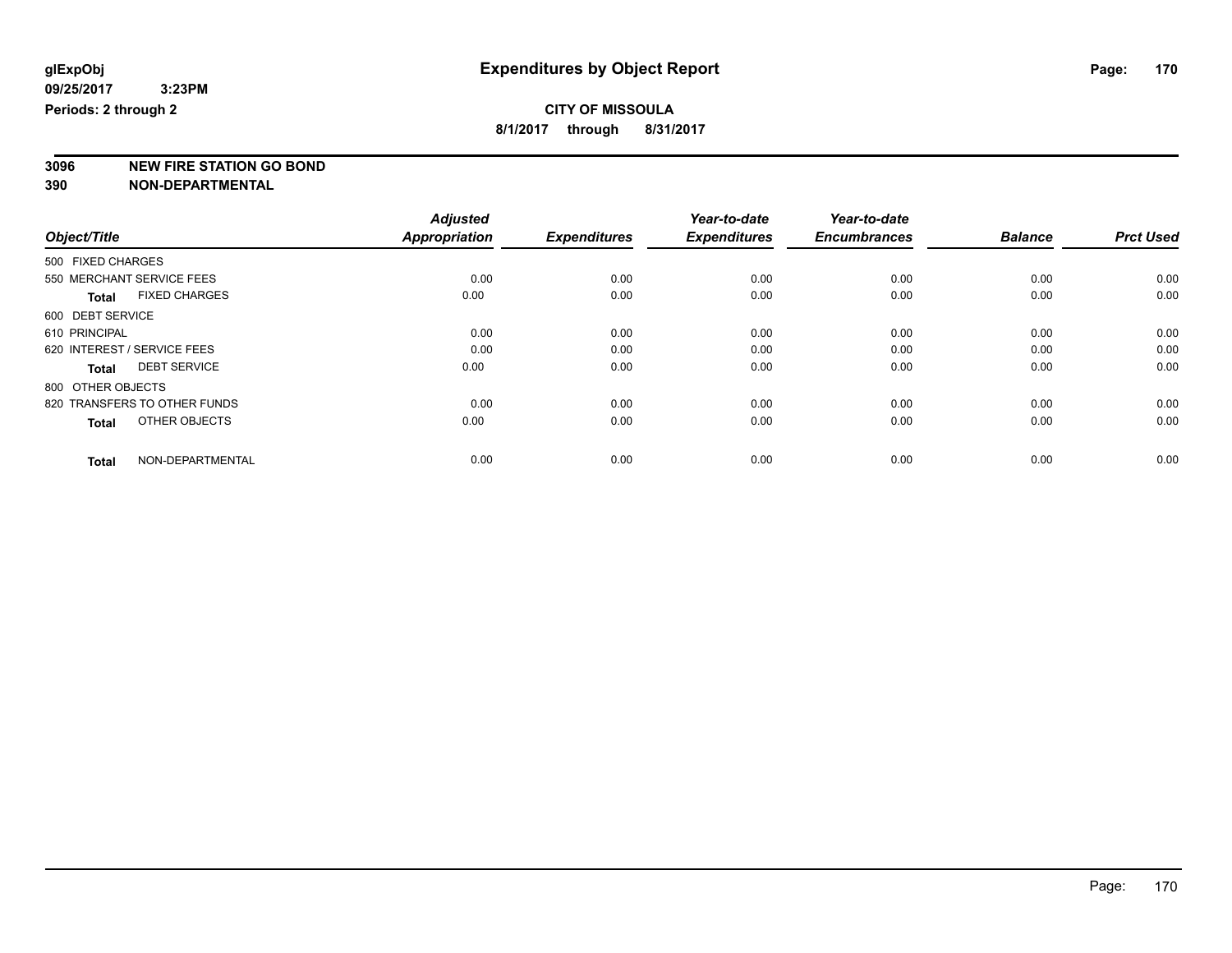## **CITY OF MISSOULA 8/1/2017 through 8/31/2017**

### **3096 NEW FIRE STATION GO BOND**

|                   |                              | <b>Adjusted</b>      |                     | Year-to-date        | Year-to-date        |                |                  |
|-------------------|------------------------------|----------------------|---------------------|---------------------|---------------------|----------------|------------------|
| Object/Title      |                              | <b>Appropriation</b> | <b>Expenditures</b> | <b>Expenditures</b> | <b>Encumbrances</b> | <b>Balance</b> | <b>Prct Used</b> |
| 500 FIXED CHARGES |                              |                      |                     |                     |                     |                |                  |
|                   | 550 MERCHANT SERVICE FEES    | 0.00                 | 0.00                | 0.00                | 0.00                | 0.00           | 0.00             |
| <b>Total</b>      | <b>FIXED CHARGES</b>         | 0.00                 | 0.00                | 0.00                | 0.00                | 0.00           | 0.00             |
| 600 DEBT SERVICE  |                              |                      |                     |                     |                     |                |                  |
| 610 PRINCIPAL     |                              | 0.00                 | 0.00                | 0.00                | 0.00                | 0.00           | 0.00             |
|                   | 620 INTEREST / SERVICE FEES  | 0.00                 | 0.00                | 0.00                | 0.00                | 0.00           | 0.00             |
| <b>Total</b>      | <b>DEBT SERVICE</b>          | 0.00                 | 0.00                | 0.00                | 0.00                | 0.00           | 0.00             |
| 800 OTHER OBJECTS |                              |                      |                     |                     |                     |                |                  |
|                   | 820 TRANSFERS TO OTHER FUNDS | 0.00                 | 0.00                | 0.00                | 0.00                | 0.00           | 0.00             |
| <b>Total</b>      | OTHER OBJECTS                | 0.00                 | 0.00                | 0.00                | 0.00                | 0.00           | 0.00             |
| <b>Total</b>      | NEW FIRE STATION GO BOND     | 0.00                 | 0.00                | 0.00                | 0.00                | 0.00           | 0.00             |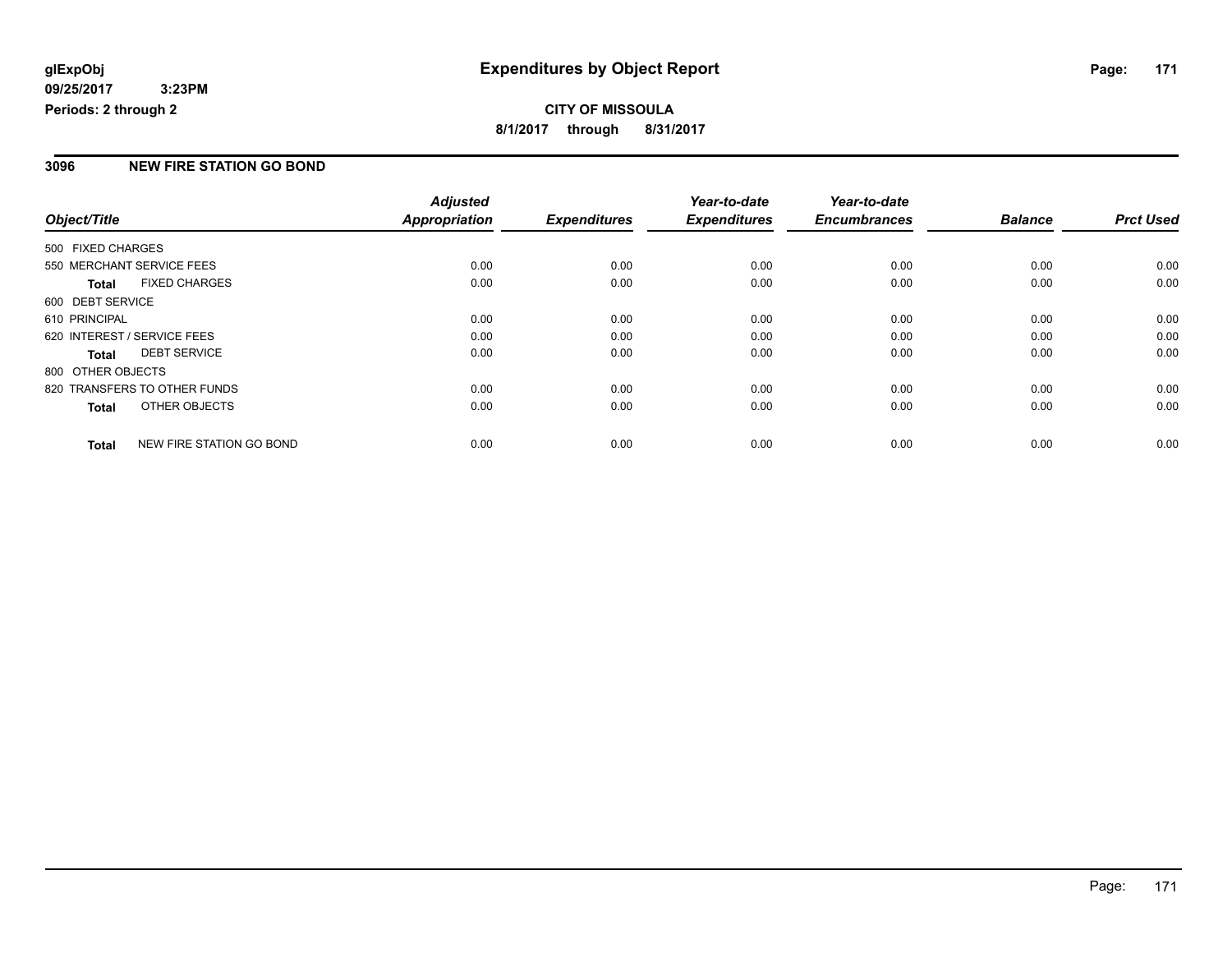**3097 2007 REFUNDING BONDS**

| Object/Title                         | <b>Adjusted</b><br><b>Appropriation</b> | <b>Expenditures</b> | Year-to-date<br><b>Expenditures</b> | Year-to-date<br><b>Encumbrances</b> | <b>Balance</b> | <b>Prct Used</b> |
|--------------------------------------|-----------------------------------------|---------------------|-------------------------------------|-------------------------------------|----------------|------------------|
| 500 FIXED CHARGES                    |                                         |                     |                                     |                                     |                |                  |
| 500 FIXED CHARGES                    | 0.00                                    | 0.00                | 0.00                                | 0.00                                | 0.00           | 0.00             |
| 550 MERCHANT SERVICE FEES            | 0.00                                    | 0.00                | 0.00                                | 0.00                                | 0.00           | 0.00             |
| <b>FIXED CHARGES</b><br><b>Total</b> | 0.00                                    | 0.00                | 0.00                                | 0.00                                | 0.00           | 0.00             |
| 600 DEBT SERVICE                     |                                         |                     |                                     |                                     |                |                  |
| 610 PRINCIPAL                        | 0.00                                    | 0.00                | 0.00                                | 0.00                                | 0.00           | 0.00             |
| 620 INTEREST / SERVICE FEES          | 0.00                                    | 0.00                | 0.00                                | 0.00                                | 0.00           | 0.00             |
| <b>DEBT SERVICE</b><br><b>Total</b>  | 0.00                                    | 0.00                | 0.00                                | 0.00                                | 0.00           | 0.00             |
| NON-DEPARTMENTAL<br><b>Total</b>     | 0.00                                    | 0.00                | 0.00                                | 0.00                                | 0.00           | 0.00             |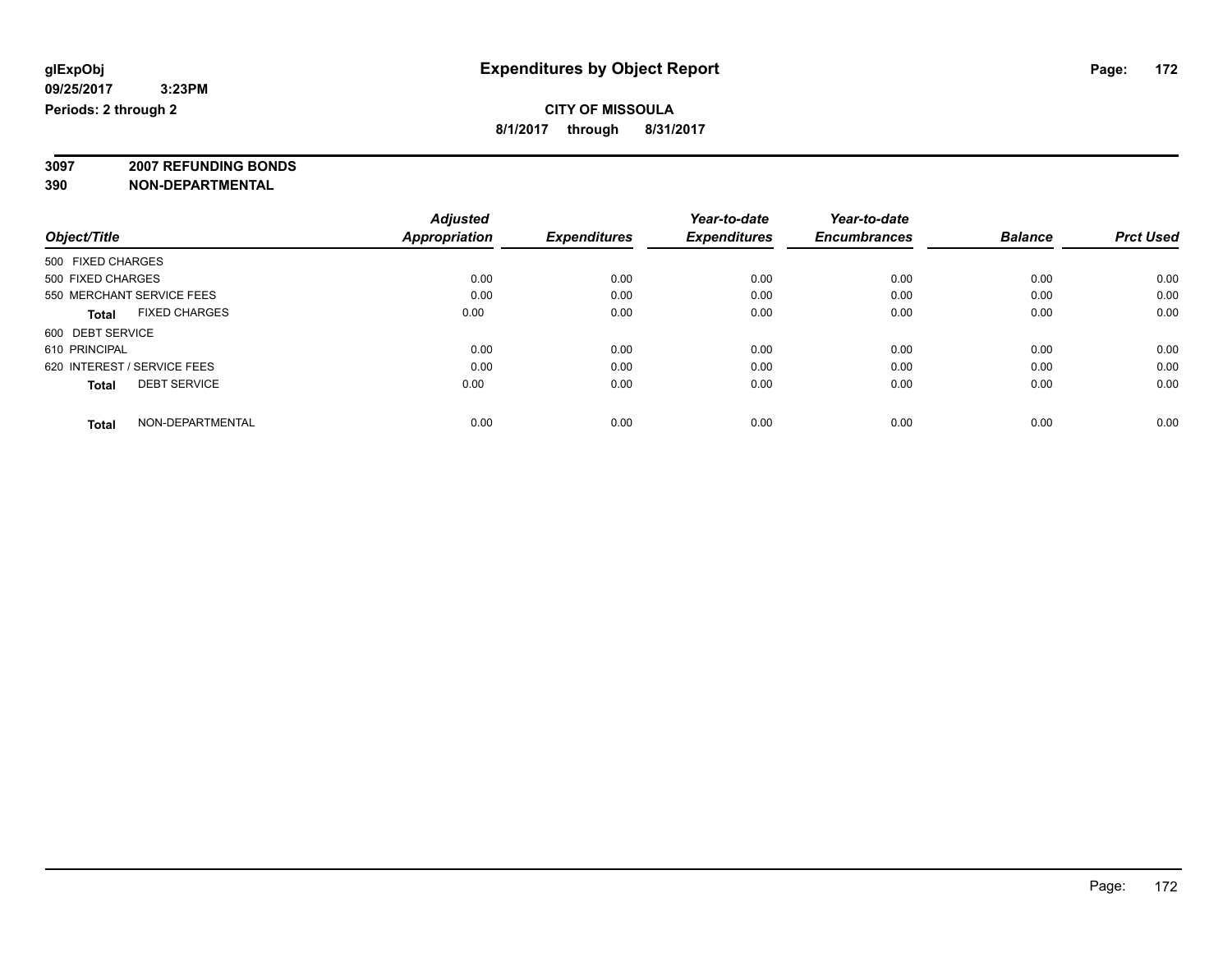#### **3097 2007 REFUNDING BONDS**

|                             |                      | <b>Adjusted</b>      |                     | Year-to-date        | Year-to-date        |                |                  |
|-----------------------------|----------------------|----------------------|---------------------|---------------------|---------------------|----------------|------------------|
| Object/Title                |                      | <b>Appropriation</b> | <b>Expenditures</b> | <b>Expenditures</b> | <b>Encumbrances</b> | <b>Balance</b> | <b>Prct Used</b> |
| 500 FIXED CHARGES           |                      |                      |                     |                     |                     |                |                  |
| 500 FIXED CHARGES           |                      | 0.00                 | 0.00                | 0.00                | 0.00                | 0.00           | 0.00             |
| 550 MERCHANT SERVICE FEES   |                      | 0.00                 | 0.00                | 0.00                | 0.00                | 0.00           | 0.00             |
| <b>Total</b>                | <b>FIXED CHARGES</b> | 0.00                 | 0.00                | 0.00                | 0.00                | 0.00           | 0.00             |
| 600 DEBT SERVICE            |                      |                      |                     |                     |                     |                |                  |
| 610 PRINCIPAL               |                      | 0.00                 | 0.00                | 0.00                | 0.00                | 0.00           | 0.00             |
| 620 INTEREST / SERVICE FEES |                      | 0.00                 | 0.00                | 0.00                | 0.00                | 0.00           | 0.00             |
| <b>Total</b>                | <b>DEBT SERVICE</b>  | 0.00                 | 0.00                | 0.00                | 0.00                | 0.00           | 0.00             |
| Total                       | 2007 REFUNDING BONDS | 0.00                 | 0.00                | 0.00                | 0.00                | 0.00           | 0.00             |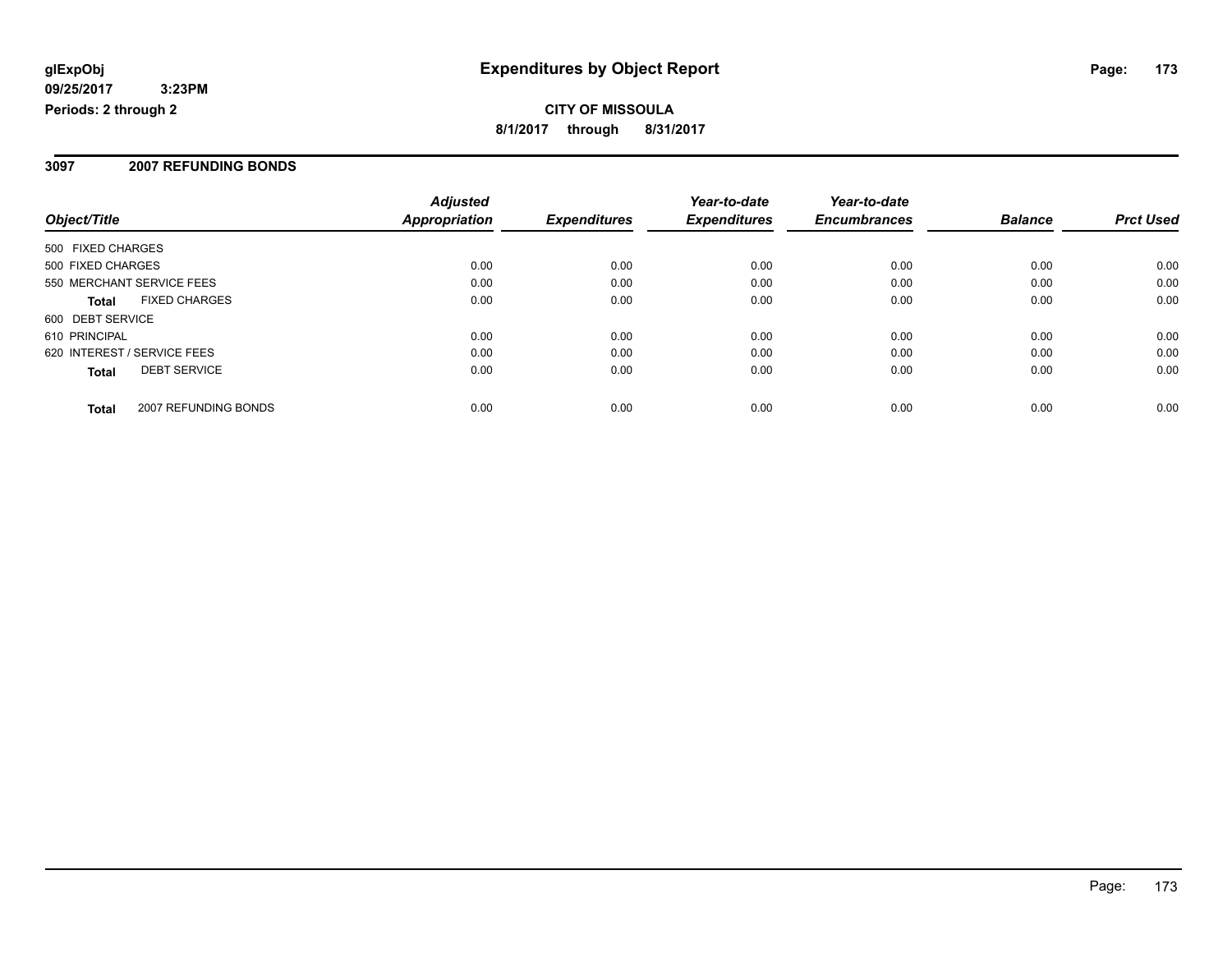**8/1/2017 through 8/31/2017**

# **3100 SIDEWALK & CURB WARRANTS FUND**

|                                      | <b>Adjusted</b>      |                     | Year-to-date        | Year-to-date        |                |                  |
|--------------------------------------|----------------------|---------------------|---------------------|---------------------|----------------|------------------|
| Object/Title                         | <b>Appropriation</b> | <b>Expenditures</b> | <b>Expenditures</b> | <b>Encumbrances</b> | <b>Balance</b> | <b>Prct Used</b> |
| 500 FIXED CHARGES                    |                      |                     |                     |                     |                |                  |
| 550 MERCHANT SERVICE FEES            | 0.00                 | 0.00                | 0.00                | 0.00                | 0.00           | 0.00             |
| <b>FIXED CHARGES</b><br><b>Total</b> | 0.00                 | 0.00                | 0.00                | 0.00                | 0.00           | 0.00             |
| 600 DEBT SERVICE                     |                      |                     |                     |                     |                |                  |
| 610 PRINCIPAL                        | 0.00                 | 0.00                | 0.00                | 0.00                | 0.00           | 0.00             |
| 620 INTEREST / SERVICE FEES          | 0.00                 | 0.00                | 0.00                | 0.00                | 0.00           | 0.00             |
| <b>DEBT SERVICE</b><br><b>Total</b>  | 0.00                 | 0.00                | 0.00                | 0.00                | 0.00           | 0.00             |
| 800 OTHER OBJECTS                    |                      |                     |                     |                     |                |                  |
| 820 TRANSFERS TO OTHER FUNDS         | 0.00                 | 0.00                | 0.00                | 0.00                | 0.00           | 0.00             |
| OTHER OBJECTS<br><b>Total</b>        | 0.00                 | 0.00                | 0.00                | 0.00                | 0.00           | 0.00             |
|                                      |                      |                     |                     |                     |                |                  |
| NON-DEPARTMENTAL<br><b>Total</b>     | 0.00                 | 0.00                | 0.00                | 0.00                | 0.00           | 0.00             |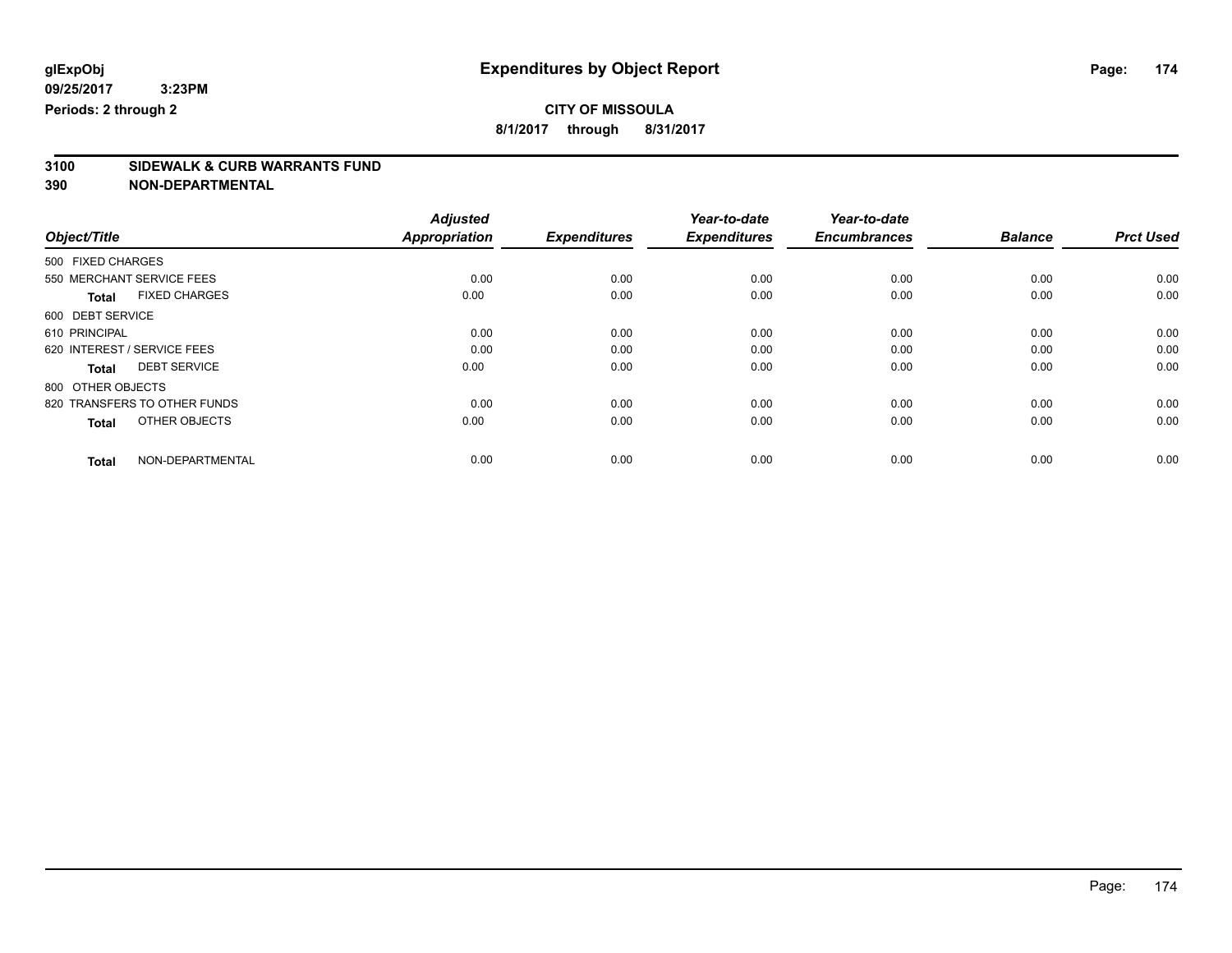### **3100 SIDEWALK & CURB WARRANTS FUND**

|                   |                               | <b>Adjusted</b>      |                     | Year-to-date        | Year-to-date        |                |                  |
|-------------------|-------------------------------|----------------------|---------------------|---------------------|---------------------|----------------|------------------|
| Object/Title      |                               | <b>Appropriation</b> | <b>Expenditures</b> | <b>Expenditures</b> | <b>Encumbrances</b> | <b>Balance</b> | <b>Prct Used</b> |
| 500 FIXED CHARGES |                               |                      |                     |                     |                     |                |                  |
|                   | 550 MERCHANT SERVICE FEES     | 0.00                 | 0.00                | 0.00                | 0.00                | 0.00           | 0.00             |
| <b>Total</b>      | <b>FIXED CHARGES</b>          | 0.00                 | 0.00                | 0.00                | 0.00                | 0.00           | 0.00             |
| 600 DEBT SERVICE  |                               |                      |                     |                     |                     |                |                  |
| 610 PRINCIPAL     |                               | 0.00                 | 0.00                | 0.00                | 0.00                | 0.00           | 0.00             |
|                   | 620 INTEREST / SERVICE FEES   | 0.00                 | 0.00                | 0.00                | 0.00                | 0.00           | 0.00             |
| Total             | <b>DEBT SERVICE</b>           | 0.00                 | 0.00                | 0.00                | 0.00                | 0.00           | 0.00             |
| 800 OTHER OBJECTS |                               |                      |                     |                     |                     |                |                  |
|                   | 820 TRANSFERS TO OTHER FUNDS  | 0.00                 | 0.00                | 0.00                | 0.00                | 0.00           | 0.00             |
| <b>Total</b>      | OTHER OBJECTS                 | 0.00                 | 0.00                | 0.00                | 0.00                | 0.00           | 0.00             |
| <b>Total</b>      | SIDEWALK & CURB WARRANTS FUND | 0.00                 | 0.00                | 0.00                | 0.00                | 0.00           | 0.00             |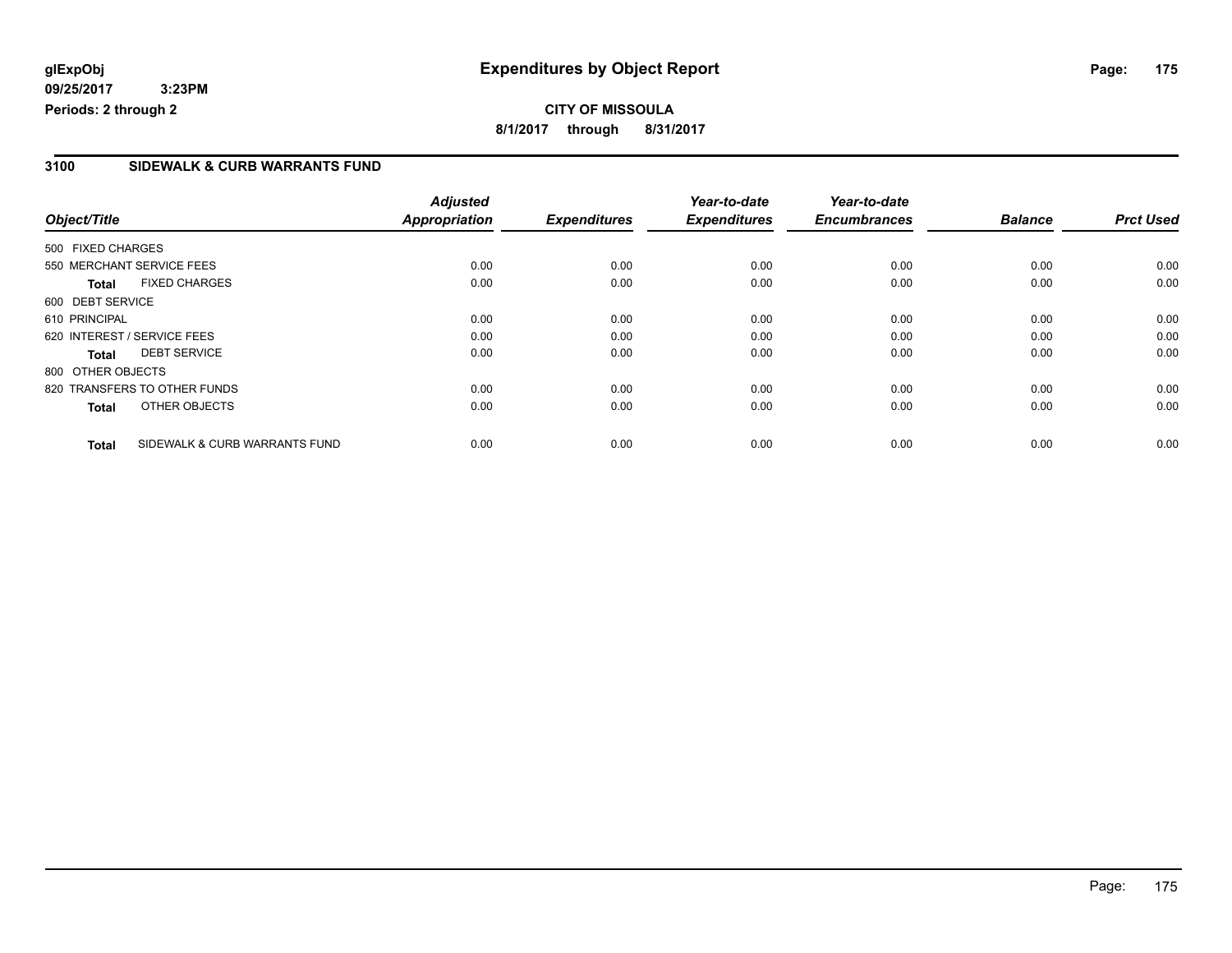**8/1/2017 through 8/31/2017**

# **3200 FY99 SIDEWALK & CURB DEBT SERVICE FUND**

|                                      | <b>Adjusted</b>      |                     | Year-to-date        | Year-to-date        |                |                  |
|--------------------------------------|----------------------|---------------------|---------------------|---------------------|----------------|------------------|
| Object/Title                         | <b>Appropriation</b> | <b>Expenditures</b> | <b>Expenditures</b> | <b>Encumbrances</b> | <b>Balance</b> | <b>Prct Used</b> |
| 500 FIXED CHARGES                    |                      |                     |                     |                     |                |                  |
| 550 MERCHANT SERVICE FEES            | 0.00                 | 0.00                | 0.00                | 0.00                | 0.00           | 0.00             |
| <b>FIXED CHARGES</b><br><b>Total</b> | 0.00                 | 0.00                | 0.00                | 0.00                | 0.00           | 0.00             |
| 600 DEBT SERVICE                     |                      |                     |                     |                     |                |                  |
| 610 PRINCIPAL                        | 0.00                 | 0.00                | 0.00                | 0.00                | 0.00           | 0.00             |
| 620 INTEREST / SERVICE FEES          | 0.00                 | 0.00                | 0.00                | 0.00                | 0.00           | 0.00             |
| <b>DEBT SERVICE</b><br><b>Total</b>  | 0.00                 | 0.00                | 0.00                | 0.00                | 0.00           | 0.00             |
| 800 OTHER OBJECTS                    |                      |                     |                     |                     |                |                  |
| 820 TRANSFERS TO OTHER FUNDS         | 0.00                 | 0.00                | 0.00                | 0.00                | 0.00           | 0.00             |
| OTHER OBJECTS<br><b>Total</b>        | 0.00                 | 0.00                | 0.00                | 0.00                | 0.00           | 0.00             |
|                                      |                      |                     |                     |                     |                |                  |
| NON-DEPARTMENTAL<br><b>Total</b>     | 0.00                 | 0.00                | 0.00                | 0.00                | 0.00           | 0.00             |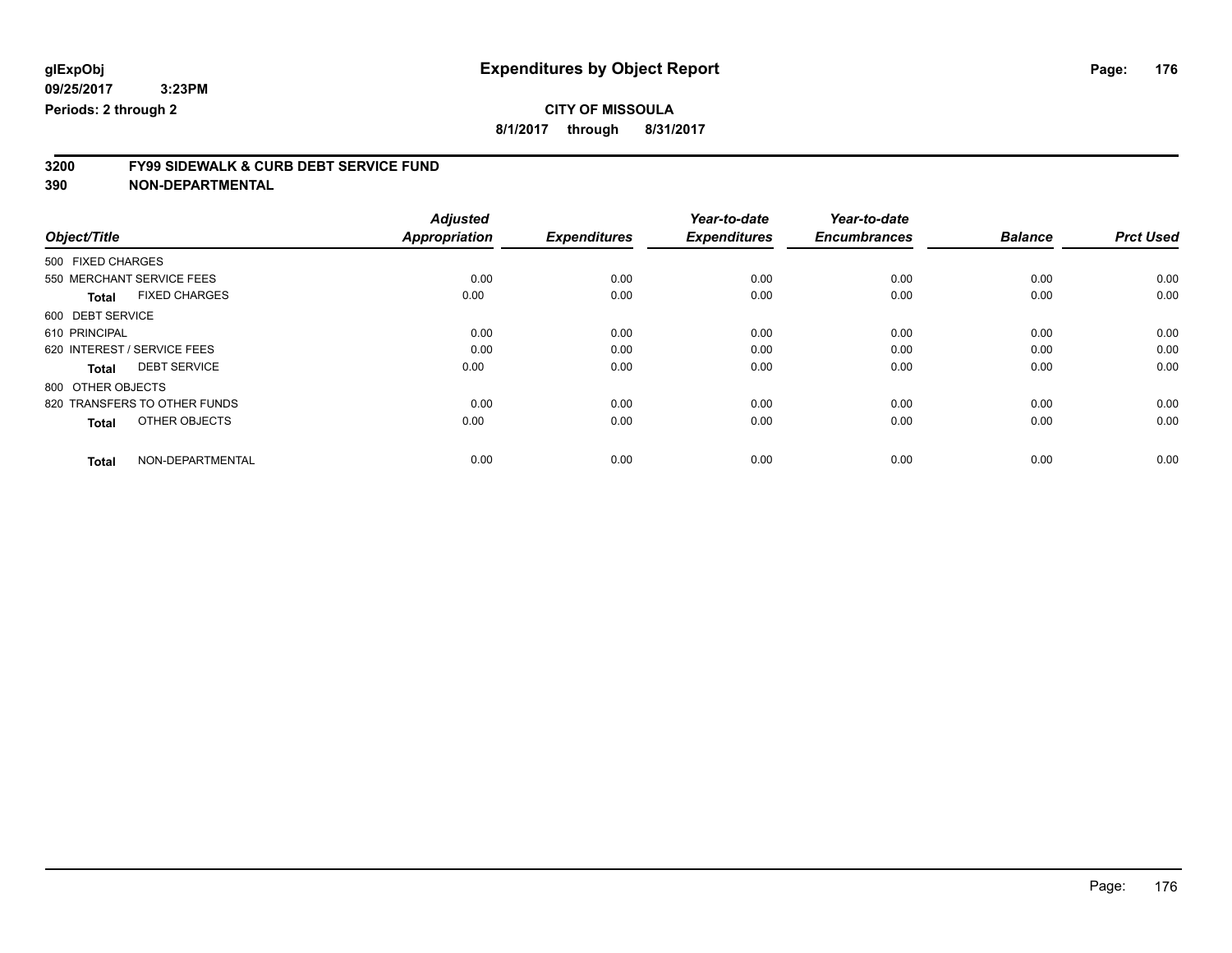### **3200 FY99 SIDEWALK & CURB DEBT SERVICE FUND**

|                             |                                              | <b>Adjusted</b> |                     | Year-to-date        | Year-to-date        |                |                  |
|-----------------------------|----------------------------------------------|-----------------|---------------------|---------------------|---------------------|----------------|------------------|
| Object/Title                |                                              | Appropriation   | <b>Expenditures</b> | <b>Expenditures</b> | <b>Encumbrances</b> | <b>Balance</b> | <b>Prct Used</b> |
| 500 FIXED CHARGES           |                                              |                 |                     |                     |                     |                |                  |
| 550 MERCHANT SERVICE FEES   |                                              | 0.00            | 0.00                | 0.00                | 0.00                | 0.00           | 0.00             |
| <b>Total</b>                | <b>FIXED CHARGES</b>                         | 0.00            | 0.00                | 0.00                | 0.00                | 0.00           | 0.00             |
| 600 DEBT SERVICE            |                                              |                 |                     |                     |                     |                |                  |
| 610 PRINCIPAL               |                                              | 0.00            | 0.00                | 0.00                | 0.00                | 0.00           | 0.00             |
| 620 INTEREST / SERVICE FEES |                                              | 0.00            | 0.00                | 0.00                | 0.00                | 0.00           | 0.00             |
| <b>Total</b>                | <b>DEBT SERVICE</b>                          | 0.00            | 0.00                | 0.00                | 0.00                | 0.00           | 0.00             |
| 800 OTHER OBJECTS           |                                              |                 |                     |                     |                     |                |                  |
|                             | 820 TRANSFERS TO OTHER FUNDS                 | 0.00            | 0.00                | 0.00                | 0.00                | 0.00           | 0.00             |
| <b>Total</b>                | OTHER OBJECTS                                | 0.00            | 0.00                | 0.00                | 0.00                | 0.00           | 0.00             |
| <b>Total</b>                | <b>FY99 SIDEWALK &amp; CURB DEBT SERVICE</b> | 0.00            | 0.00                | 0.00                | 0.00                | 0.00           | 0.00             |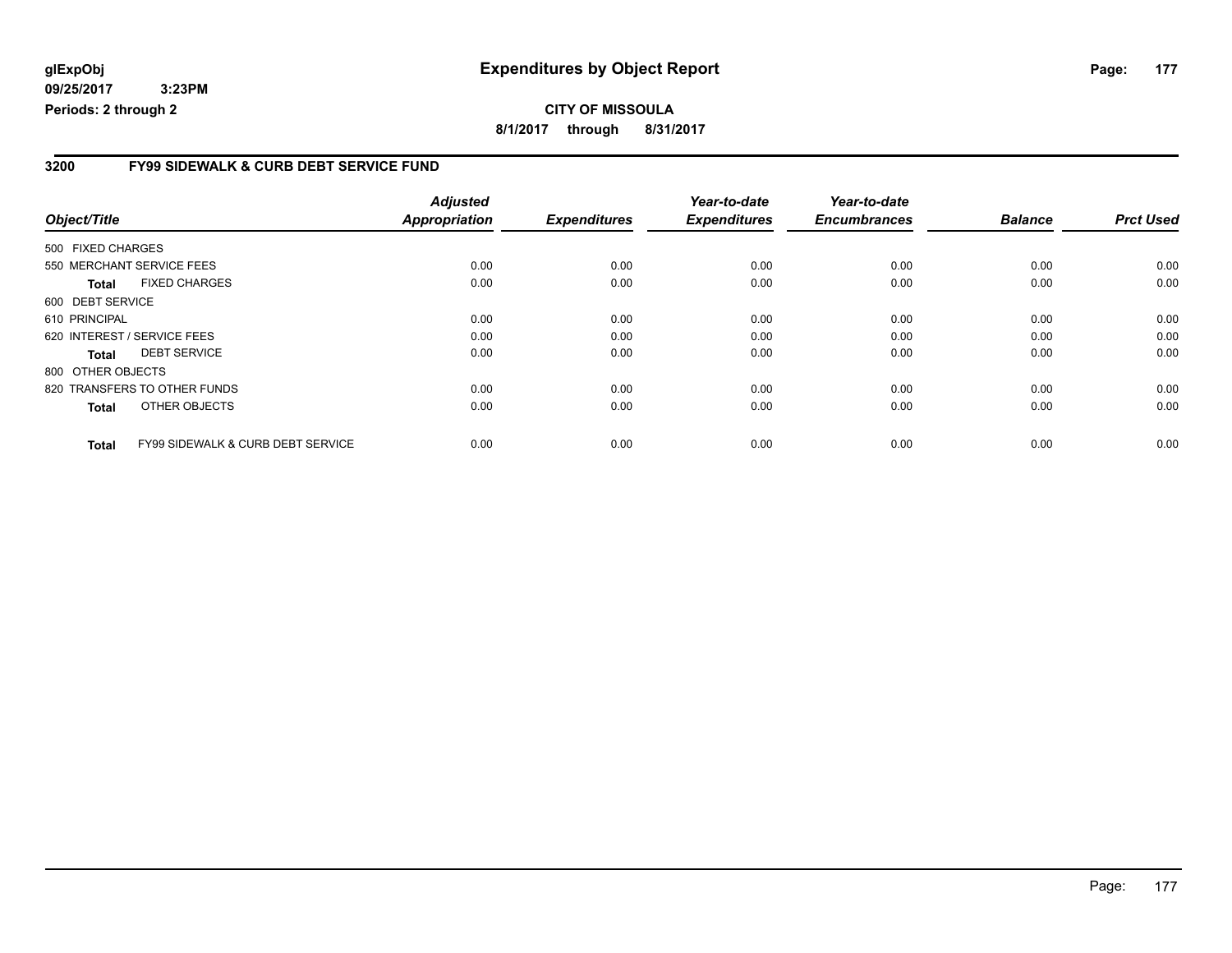**8/1/2017 through 8/31/2017**

# **3300 FY00 SIDEWALK & CURB DEBT SERVICE FUND**

|                             |                      | <b>Adjusted</b>      |                     | Year-to-date        | Year-to-date        |                |                  |
|-----------------------------|----------------------|----------------------|---------------------|---------------------|---------------------|----------------|------------------|
| Object/Title                |                      | <b>Appropriation</b> | <b>Expenditures</b> | <b>Expenditures</b> | <b>Encumbrances</b> | <b>Balance</b> | <b>Prct Used</b> |
| 500 FIXED CHARGES           |                      |                      |                     |                     |                     |                |                  |
| 550 MERCHANT SERVICE FEES   |                      | 0.00                 | 0.00                | 0.00                | 0.00                | 0.00           | 0.00             |
| <b>Total</b>                | <b>FIXED CHARGES</b> | 0.00                 | 0.00                | 0.00                | 0.00                | 0.00           | 0.00             |
| 600 DEBT SERVICE            |                      |                      |                     |                     |                     |                |                  |
| 610 PRINCIPAL               |                      | 0.00                 | 0.00                | 0.00                | 0.00                | 0.00           | 0.00             |
| 620 INTEREST / SERVICE FEES |                      | 0.00                 | 0.00                | 0.00                | 0.00                | 0.00           | 0.00             |
| <b>Total</b>                | <b>DEBT SERVICE</b>  | 0.00                 | 0.00                | 0.00                | 0.00                | 0.00           | 0.00             |
| <b>Total</b>                | NON-DEPARTMENTAL     | 0.00                 | 0.00                | 0.00                | 0.00                | 0.00           | 0.00             |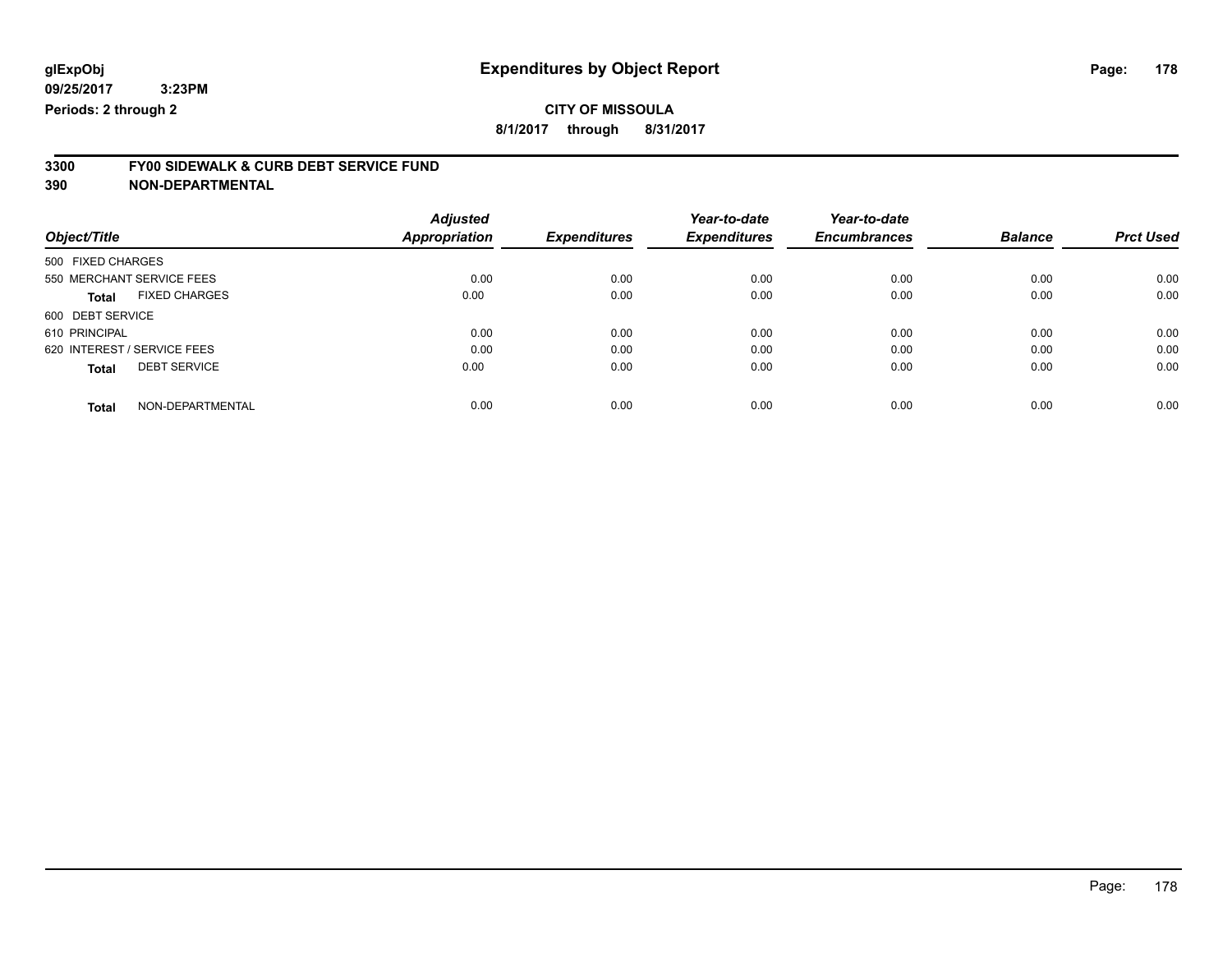### **glExpObj Expenditures by Object Report Page: 179**

**09/25/2017 3:23PM Periods: 2 through 2**

#### **3300 FY00 SIDEWALK & CURB DEBT SERVICE FUND**

| Object/Title                |                                   | <b>Adjusted</b><br><b>Appropriation</b> | <b>Expenditures</b> | Year-to-date<br><b>Expenditures</b> | Year-to-date<br><b>Encumbrances</b> | <b>Balance</b> | <b>Prct Used</b> |
|-----------------------------|-----------------------------------|-----------------------------------------|---------------------|-------------------------------------|-------------------------------------|----------------|------------------|
| 500 FIXED CHARGES           |                                   |                                         |                     |                                     |                                     |                |                  |
|                             | 550 MERCHANT SERVICE FEES         | 0.00                                    | 0.00                | 0.00                                | 0.00                                | 0.00           | 0.00             |
| <b>Total</b>                | <b>FIXED CHARGES</b>              | 0.00                                    | 0.00                | 0.00                                | 0.00                                | 0.00           | 0.00             |
| 600 DEBT SERVICE            |                                   |                                         |                     |                                     |                                     |                |                  |
| 610 PRINCIPAL               |                                   | 0.00                                    | 0.00                | 0.00                                | 0.00                                | 0.00           | 0.00             |
| 620 INTEREST / SERVICE FEES |                                   | 0.00                                    | 0.00                | 0.00                                | 0.00                                | 0.00           | 0.00             |
| <b>Total</b>                | <b>DEBT SERVICE</b>               | 0.00                                    | 0.00                | 0.00                                | 0.00                                | 0.00           | 0.00             |
| <b>Total</b>                | FY00 SIDEWALK & CURB DEBT SERVICE | 0.00                                    | 0.00                | 0.00                                | 0.00                                | 0.00           | 0.00             |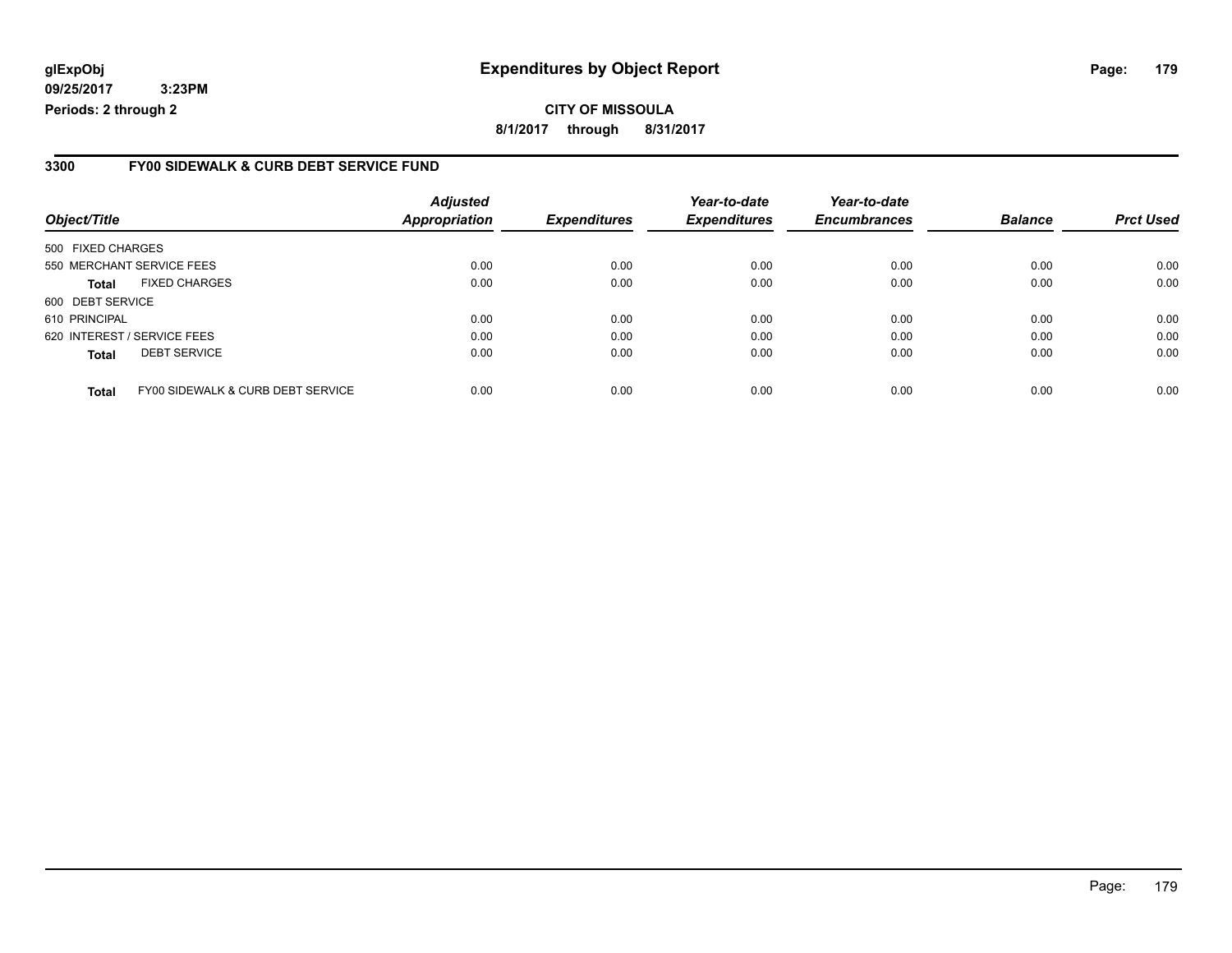#### **3305 JUDGMENT LEVIES 390 NON-DEPARTMENTAL**

|                                     | <b>Adjusted</b> |                     | Year-to-date        | Year-to-date        |                |                  |
|-------------------------------------|-----------------|---------------------|---------------------|---------------------|----------------|------------------|
| Object/Title                        | Appropriation   | <b>Expenditures</b> | <b>Expenditures</b> | <b>Encumbrances</b> | <b>Balance</b> | <b>Prct Used</b> |
| 600 DEBT SERVICE                    |                 |                     |                     |                     |                |                  |
| 615 JUDGMENT LEVY DEBT PAYMENT      | 0.00            | 0.00                | 0.00                | 0.00                | 0.00           | 0.00             |
| <b>DEBT SERVICE</b><br><b>Total</b> | 0.00            | 0.00                | 0.00                | 0.00                | 0.00           | 0.00             |
| 800 OTHER OBJECTS                   |                 |                     |                     |                     |                |                  |
| 820 TRANSFERS TO OTHER FUNDS        | 0.00            | 0.00                | 0.00                | 0.00                | 0.00           | 0.00             |
| OTHER OBJECTS<br><b>Total</b>       | 0.00            | 0.00                | 0.00                | 0.00                | 0.00           | 0.00             |
| NON-DEPARTMENTAL<br><b>Total</b>    | 0.00            | 0.00                | 0.00                | 0.00                | 0.00           | 0.00             |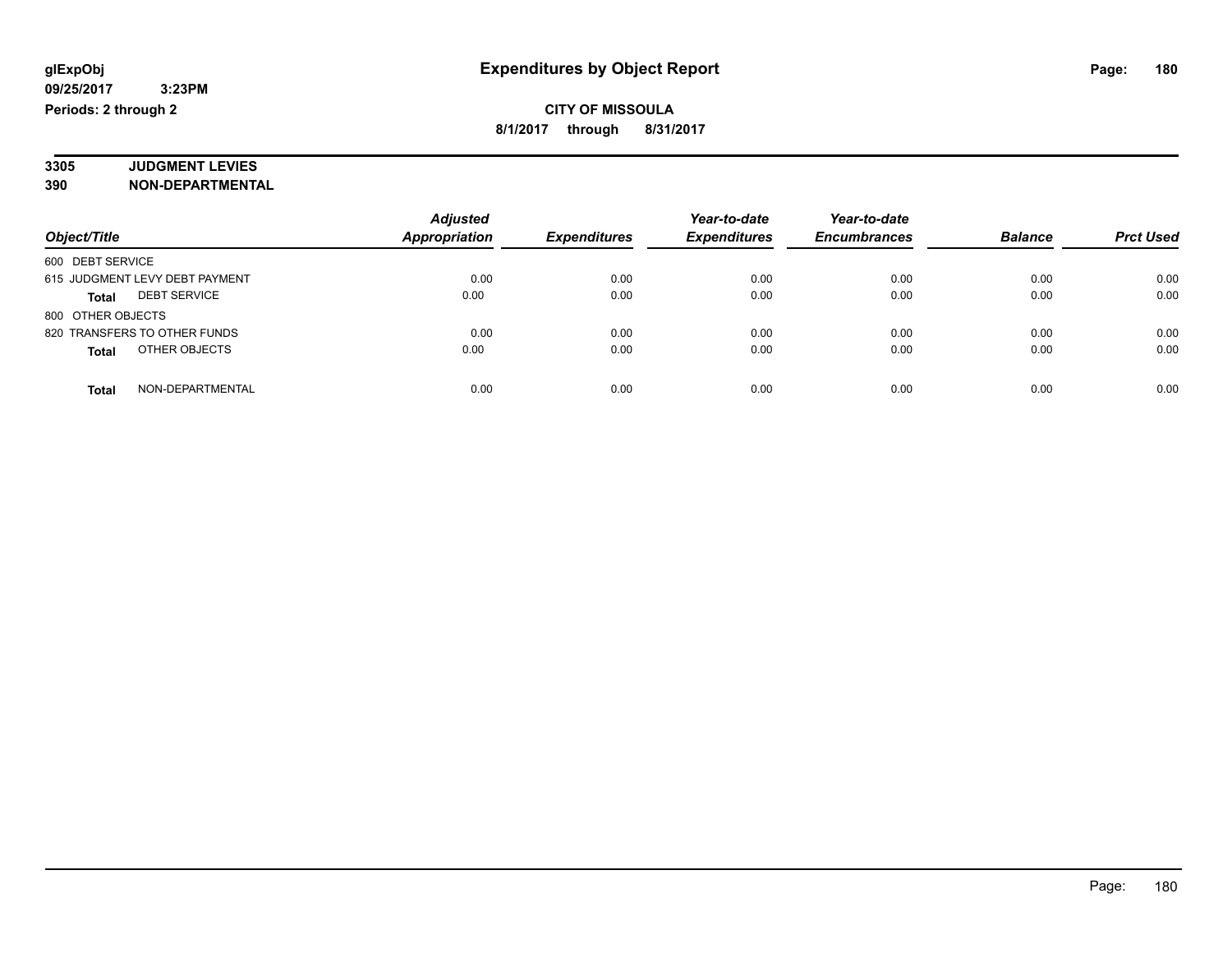**3305 JUDGMENT LEVIES**

|                                        | <b>Adjusted</b> |                     | Year-to-date        | Year-to-date        |                |                  |
|----------------------------------------|-----------------|---------------------|---------------------|---------------------|----------------|------------------|
| Object/Title                           | Appropriation   | <b>Expenditures</b> | <b>Expenditures</b> | <b>Encumbrances</b> | <b>Balance</b> | <b>Prct Used</b> |
| 600 DEBT SERVICE                       |                 |                     |                     |                     |                |                  |
| 615 JUDGMENT LEVY DEBT PAYMENT         | 0.00            | 0.00                | 0.00                | 0.00                | 0.00           | 0.00             |
| <b>DEBT SERVICE</b><br><b>Total</b>    | 0.00            | 0.00                | 0.00                | 0.00                | 0.00           | 0.00             |
| 800 OTHER OBJECTS                      |                 |                     |                     |                     |                |                  |
| 820 TRANSFERS TO OTHER FUNDS           | 0.00            | 0.00                | 0.00                | 0.00                | 0.00           | 0.00             |
| OTHER OBJECTS<br><b>Total</b>          | 0.00            | 0.00                | 0.00                | 0.00                | 0.00           | 0.00             |
|                                        |                 |                     |                     |                     |                |                  |
| <b>JUDGMENT LEVIES</b><br><b>Total</b> | 0.00            | 0.00                | 0.00                | 0.00                | 0.00           | 0.00             |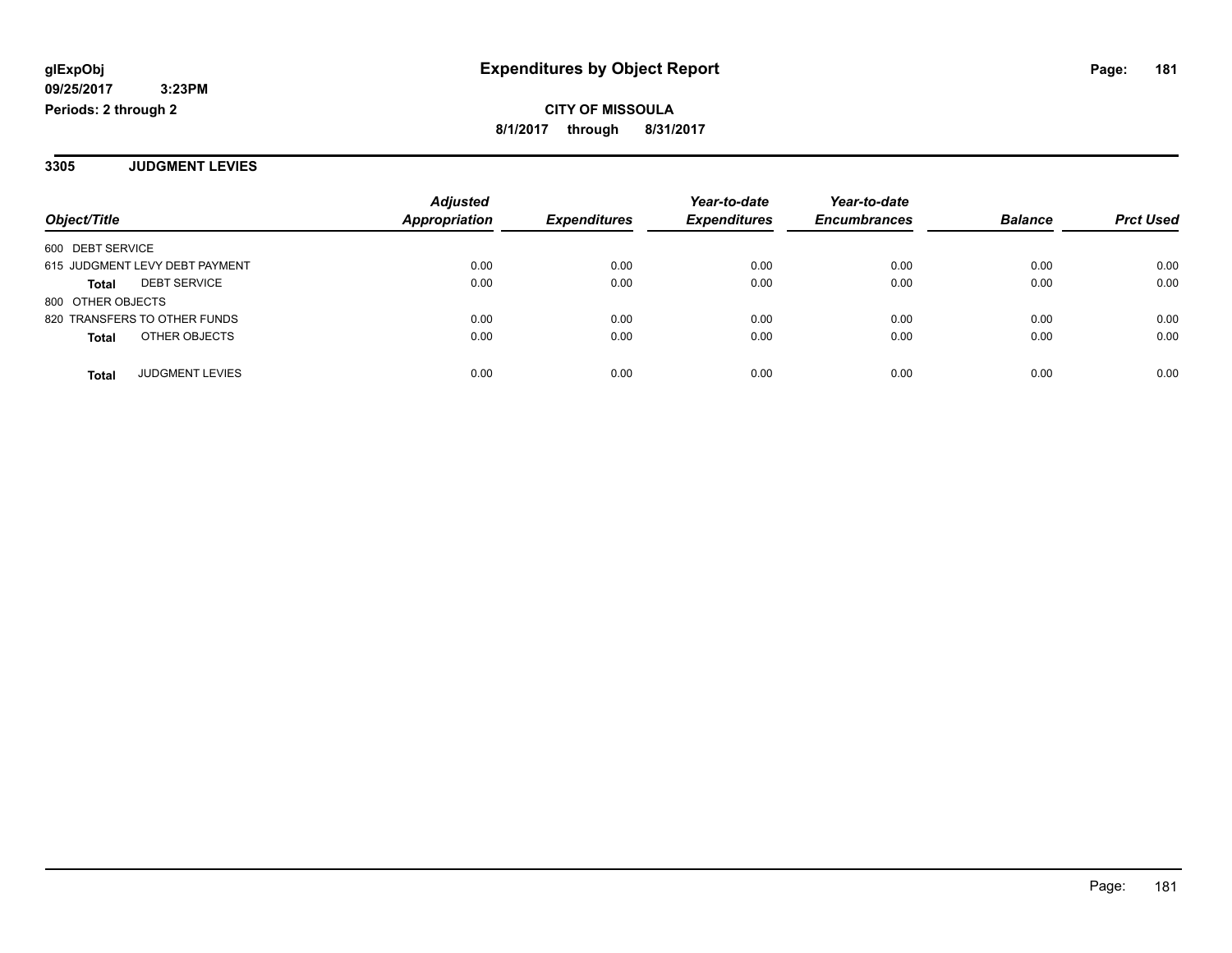### **CITY OF MISSOULA**

**8/1/2017 through 8/31/2017**

#### **3400 FY01 SIDEWALK & CURB DEBT SERVICE FUND**

**000 \*\*\* Title Not Found \*\*\***

| Object/Title                            | <b>Adjusted</b><br>Appropriation | <b>Expenditures</b> | Year-to-date<br><b>Expenditures</b> | Year-to-date<br><b>Encumbrances</b> | <b>Balance</b> | <b>Prct Used</b> |
|-----------------------------------------|----------------------------------|---------------------|-------------------------------------|-------------------------------------|----------------|------------------|
| 800 OTHER OBJECTS                       |                                  |                     |                                     |                                     |                |                  |
| 820 TRANSFERS TO OTHER FUNDS            | 0.00                             | 0.00                | 0.00                                | 0.00                                | 0.00           | 0.00             |
| OTHER OBJECTS<br><b>Total</b>           | 0.00                             | 0.00                | 0.00                                | 0.00                                | 0.00           | 0.00             |
| *** Title Not Found ***<br><b>Total</b> | 0.00                             | 0.00                | 0.00                                | 0.00                                | 0.00           | 0.00             |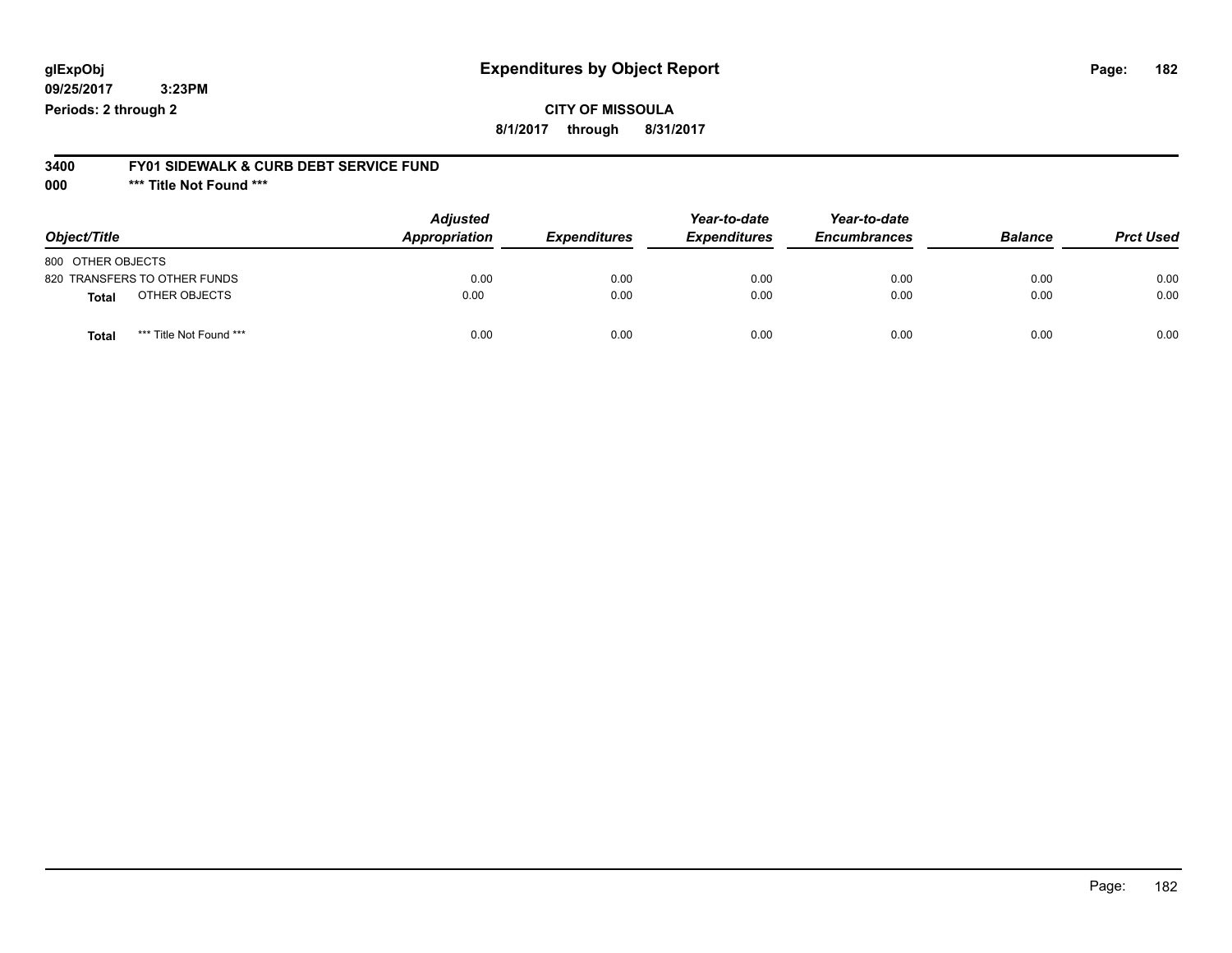**8/1/2017 through 8/31/2017**

# **3400 FY01 SIDEWALK & CURB DEBT SERVICE FUND**

|                                      | <b>Adjusted</b>      |                     | Year-to-date        | Year-to-date        |                |                  |
|--------------------------------------|----------------------|---------------------|---------------------|---------------------|----------------|------------------|
| Object/Title                         | <b>Appropriation</b> | <b>Expenditures</b> | <b>Expenditures</b> | <b>Encumbrances</b> | <b>Balance</b> | <b>Prct Used</b> |
| 500 FIXED CHARGES                    |                      |                     |                     |                     |                |                  |
| 550 MERCHANT SERVICE FEES            | 0.00                 | 0.00                | 0.00                | 0.00                | 0.00           | 0.00             |
| <b>FIXED CHARGES</b><br><b>Total</b> | 0.00                 | 0.00                | 0.00                | 0.00                | 0.00           | 0.00             |
| 600 DEBT SERVICE                     |                      |                     |                     |                     |                |                  |
| 610 PRINCIPAL                        | 0.00                 | 0.00                | 0.00                | 0.00                | 0.00           | 0.00             |
| 620 INTEREST / SERVICE FEES          | 0.00                 | 0.00                | 0.00                | 0.00                | 0.00           | 0.00             |
| <b>DEBT SERVICE</b><br><b>Total</b>  | 0.00                 | 0.00                | 0.00                | 0.00                | 0.00           | 0.00             |
| 800 OTHER OBJECTS                    |                      |                     |                     |                     |                |                  |
| 820 TRANSFERS TO OTHER FUNDS         | 0.00                 | 0.00                | 0.00                | 0.00                | 0.00           | 0.00             |
| OTHER OBJECTS<br><b>Total</b>        | 0.00                 | 0.00                | 0.00                | 0.00                | 0.00           | 0.00             |
|                                      |                      |                     |                     |                     |                |                  |
| NON-DEPARTMENTAL<br><b>Total</b>     | 0.00                 | 0.00                | 0.00                | 0.00                | 0.00           | 0.00             |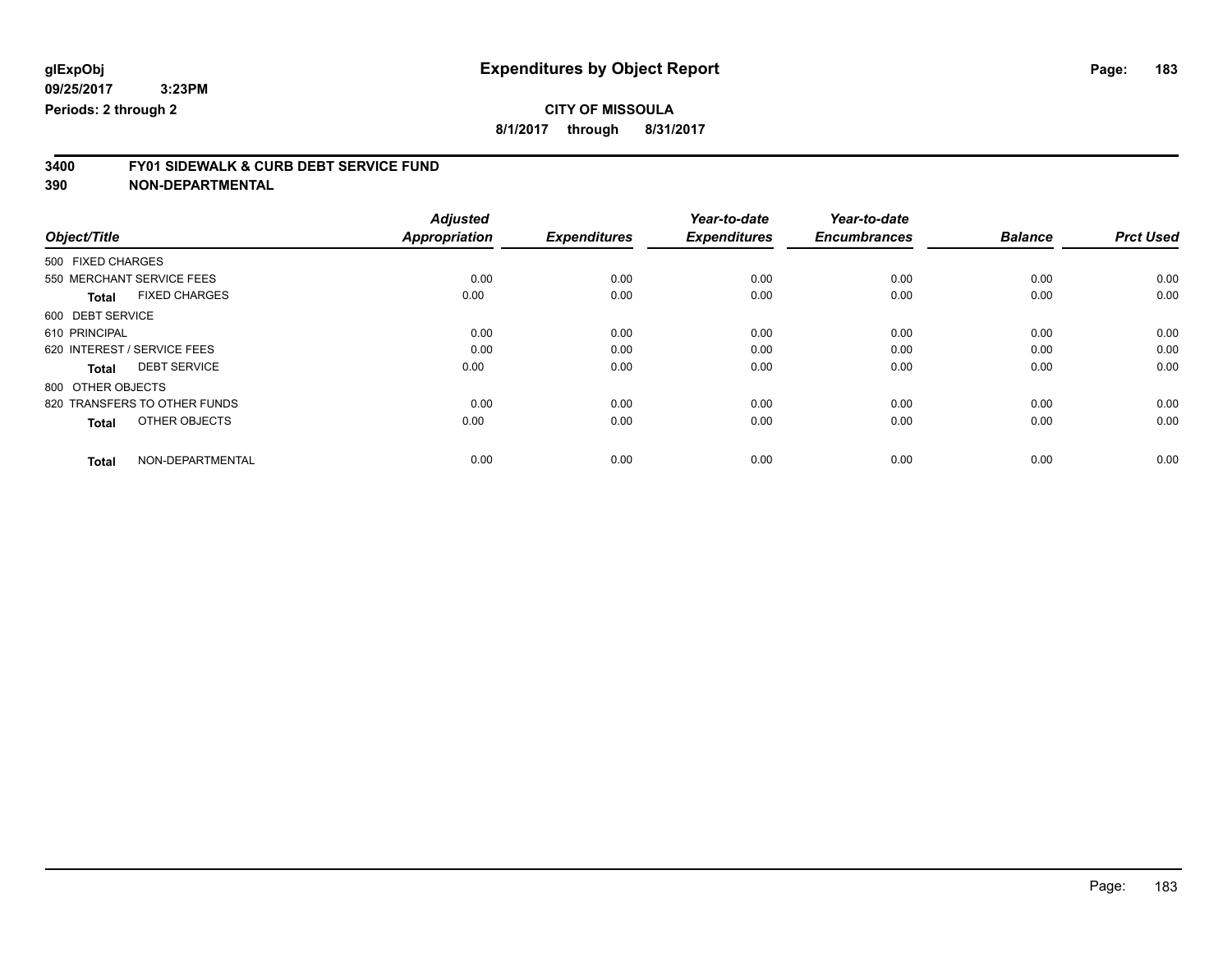#### **glExpObj Expenditures by Object Report Page: 184**

**09/25/2017 3:23PM Periods: 2 through 2**

**8/1/2017 through 8/31/2017**

#### **3400 FY01 SIDEWALK & CURB DEBT SERVICE FUND**

| Object/Title                |                                   | <b>Adjusted</b><br><b>Appropriation</b> | <b>Expenditures</b> | Year-to-date<br><b>Expenditures</b> | Year-to-date<br><b>Encumbrances</b> | <b>Balance</b> | <b>Prct Used</b> |
|-----------------------------|-----------------------------------|-----------------------------------------|---------------------|-------------------------------------|-------------------------------------|----------------|------------------|
|                             |                                   |                                         |                     |                                     |                                     |                |                  |
| 500 FIXED CHARGES           |                                   |                                         |                     |                                     |                                     |                |                  |
|                             | 550 MERCHANT SERVICE FEES         | 0.00                                    | 0.00                | 0.00                                | 0.00                                | 0.00           | 0.00             |
| Total                       | <b>FIXED CHARGES</b>              | 0.00                                    | 0.00                | 0.00                                | 0.00                                | 0.00           | 0.00             |
| 600 DEBT SERVICE            |                                   |                                         |                     |                                     |                                     |                |                  |
| 610 PRINCIPAL               |                                   | 0.00                                    | 0.00                | 0.00                                | 0.00                                | 0.00           | 0.00             |
| 620 INTEREST / SERVICE FEES |                                   | 0.00                                    | 0.00                | 0.00                                | 0.00                                | 0.00           | 0.00             |
| <b>Total</b>                | <b>DEBT SERVICE</b>               | 0.00                                    | 0.00                | 0.00                                | 0.00                                | 0.00           | 0.00             |
| 800 OTHER OBJECTS           |                                   |                                         |                     |                                     |                                     |                |                  |
|                             | 820 TRANSFERS TO OTHER FUNDS      | 0.00                                    | 0.00                | 0.00                                | 0.00                                | 0.00           | 0.00             |
| <b>Total</b>                | OTHER OBJECTS                     | 0.00                                    | 0.00                | 0.00                                | 0.00                                | 0.00           | 0.00             |
| <b>Total</b>                | FY01 SIDEWALK & CURB DEBT SERVICE | 0.00                                    | 0.00                | 0.00                                | 0.00                                | 0.00           | 0.00             |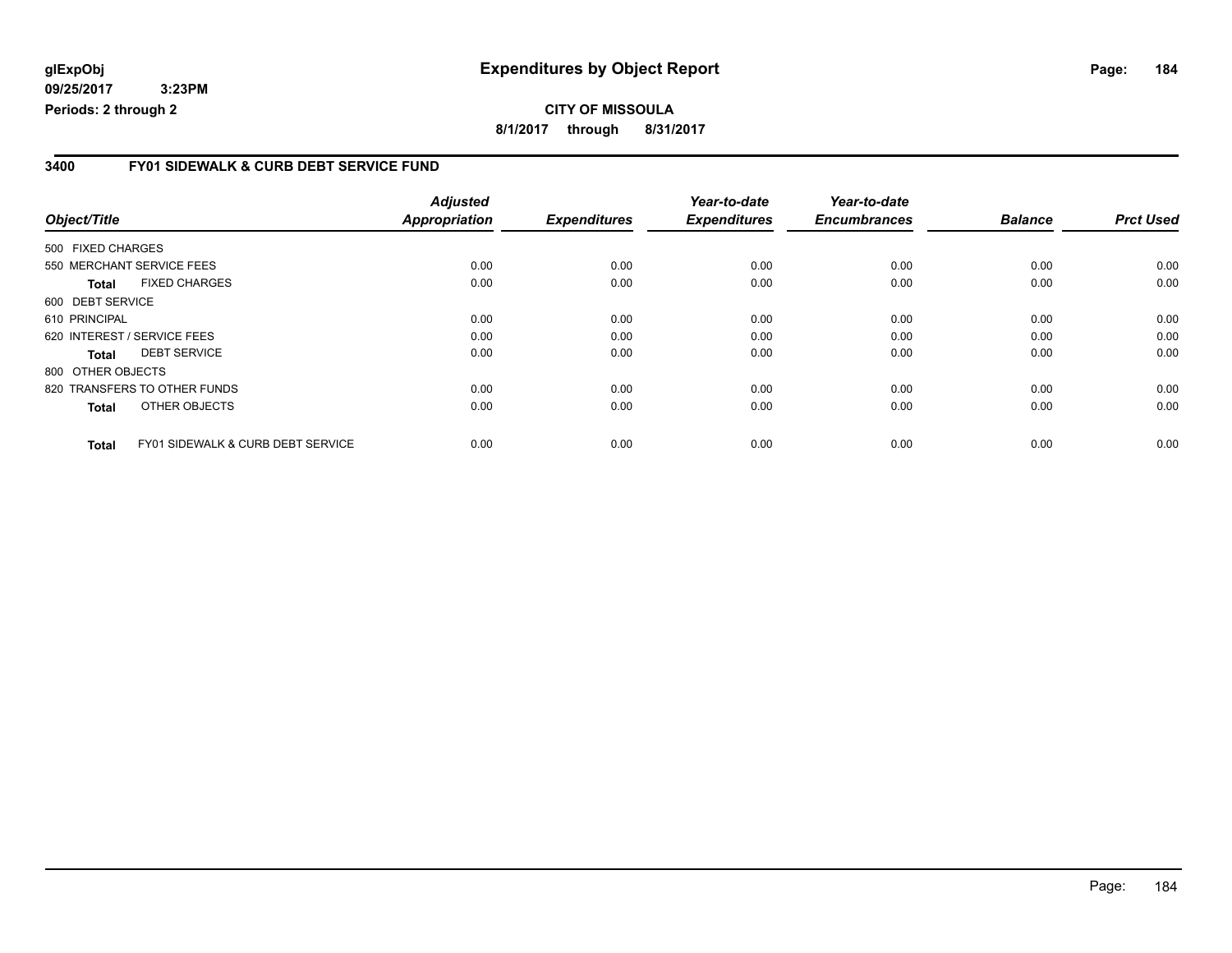#### **CITY OF MISSOULA 8/1/2017 through 8/31/2017**

### **3410 FY02 SIDEWALK & CURB DEBT SERVICE FUND**

**000 \*\*\* Title Not Found \*\*\***

| Object/Title                     | <b>Adjusted</b><br>Appropriation | <b>Expenditures</b> | Year-to-date<br><b>Expenditures</b> | Year-to-date<br><b>Encumbrances</b> | <b>Balance</b> | <b>Prct Used</b> |
|----------------------------------|----------------------------------|---------------------|-------------------------------------|-------------------------------------|----------------|------------------|
| 800 OTHER OBJECTS                |                                  |                     |                                     |                                     |                |                  |
| 820 TRANSFERS TO OTHER FUNDS     | 0.00                             | 0.00                | 0.00                                | 0.00                                | 0.00           | 0.00             |
| OTHER OBJECTS<br>Total           | 0.00                             | 0.00                | 0.00                                | 0.00                                | 0.00           | 0.00             |
| *** Title Not Found ***<br>Total | 0.00                             | 0.00                | 0.00                                | 0.00                                | 0.00           | 0.00             |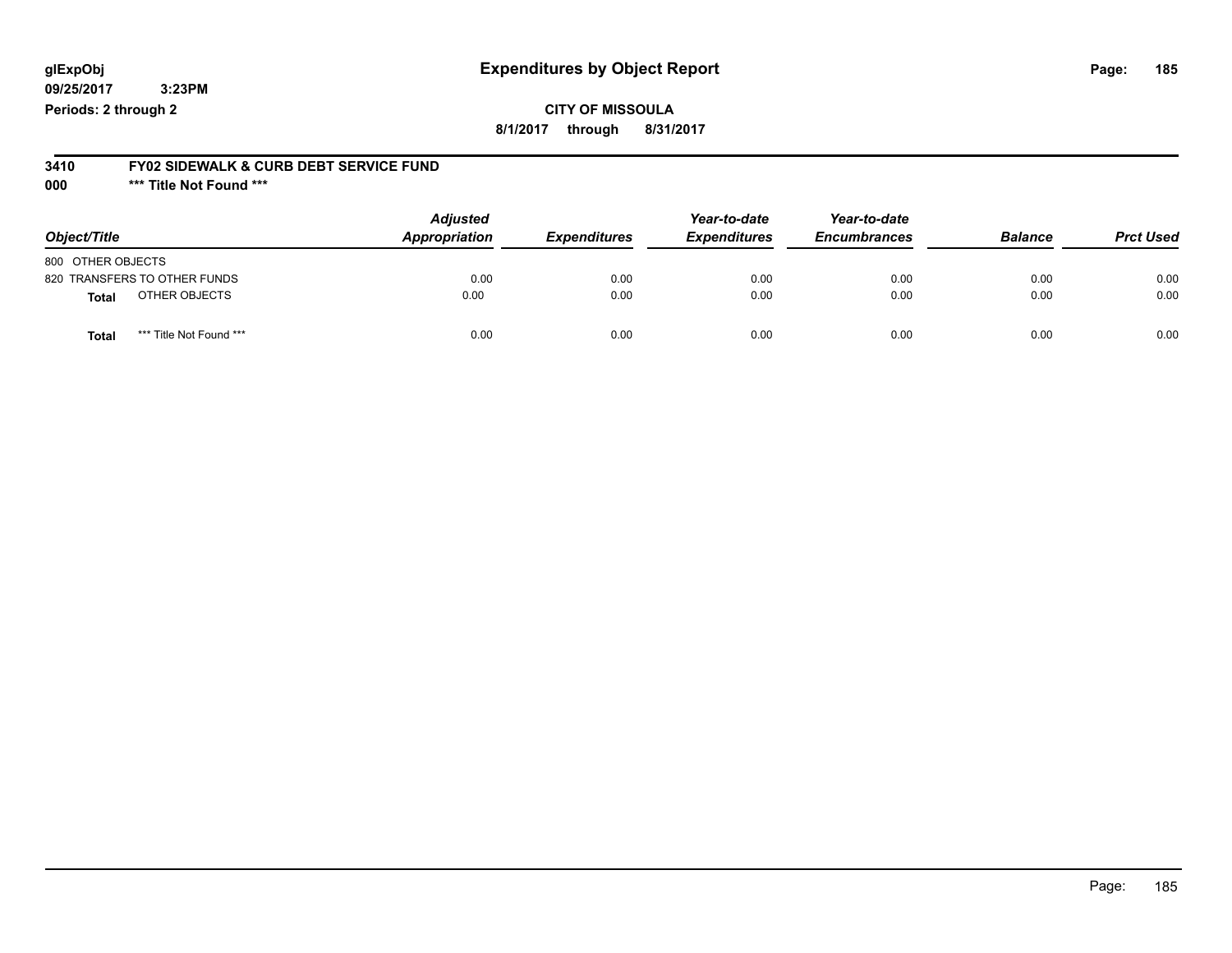**8/1/2017 through 8/31/2017**

# **3410 FY02 SIDEWALK & CURB DEBT SERVICE FUND**

|                             |                      | <b>Adjusted</b>      |                     | Year-to-date        | Year-to-date        |                |                  |
|-----------------------------|----------------------|----------------------|---------------------|---------------------|---------------------|----------------|------------------|
| Object/Title                |                      | <b>Appropriation</b> | <b>Expenditures</b> | <b>Expenditures</b> | <b>Encumbrances</b> | <b>Balance</b> | <b>Prct Used</b> |
| 500 FIXED CHARGES           |                      |                      |                     |                     |                     |                |                  |
| 550 MERCHANT SERVICE FEES   |                      | 0.00                 | 0.00                | 0.00                | 0.00                | 0.00           | 0.00             |
| <b>Total</b>                | <b>FIXED CHARGES</b> | 0.00                 | 0.00                | 0.00                | 0.00                | 0.00           | 0.00             |
| 600 DEBT SERVICE            |                      |                      |                     |                     |                     |                |                  |
| 610 PRINCIPAL               |                      | 0.00                 | 0.00                | 0.00                | 0.00                | 0.00           | 0.00             |
| 620 INTEREST / SERVICE FEES |                      | 0.00                 | 0.00                | 0.00                | 0.00                | 0.00           | 0.00             |
| <b>Total</b>                | <b>DEBT SERVICE</b>  | 0.00                 | 0.00                | 0.00                | 0.00                | 0.00           | 0.00             |
| <b>Total</b>                | NON-DEPARTMENTAL     | 0.00                 | 0.00                | 0.00                | 0.00                | 0.00           | 0.00             |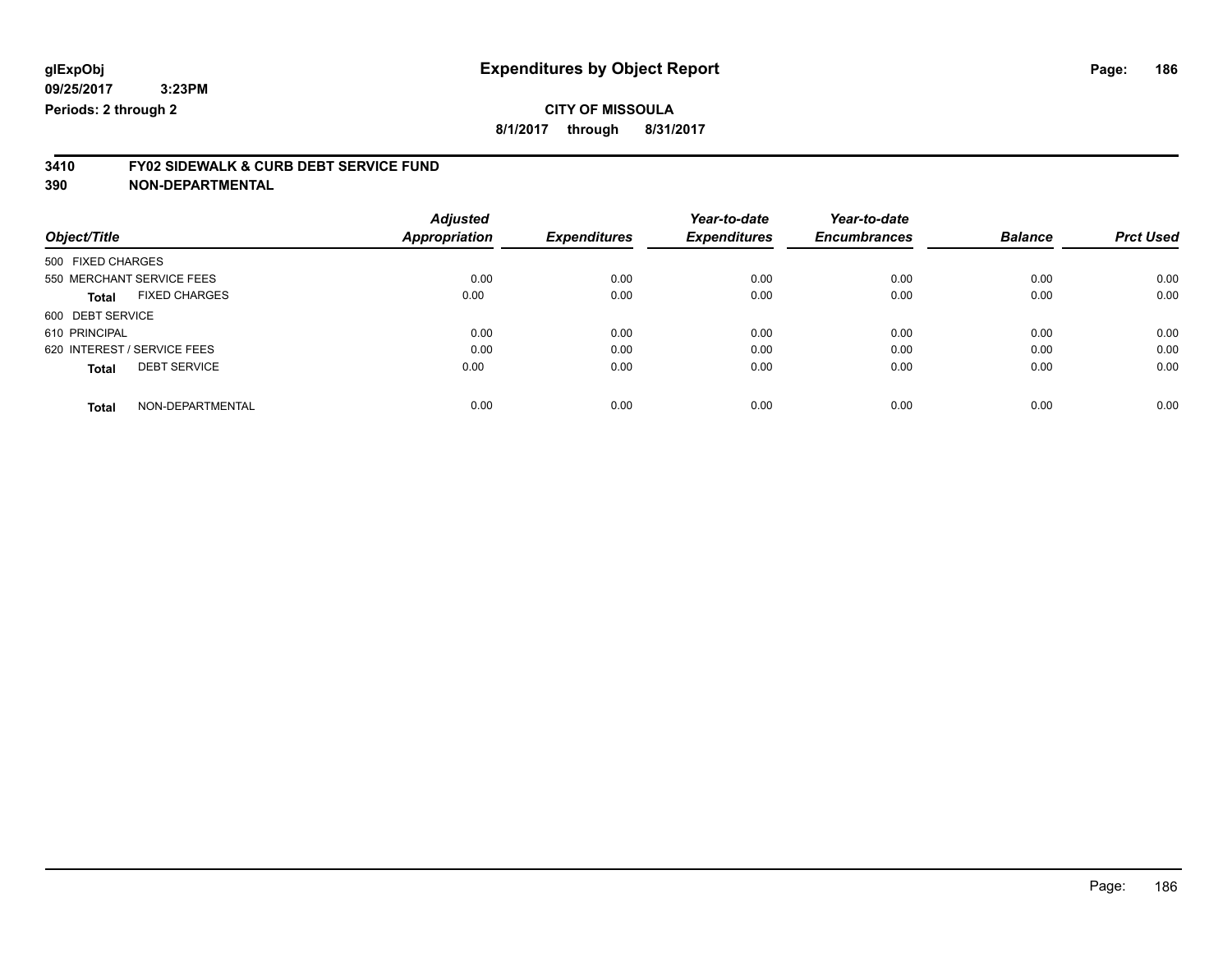#### **3410 FY02 SIDEWALK & CURB DEBT SERVICE FUND**

| Object/Title      |                                              | <b>Adjusted</b><br><b>Appropriation</b> | <b>Expenditures</b> | Year-to-date<br><b>Expenditures</b> | Year-to-date<br><b>Encumbrances</b> | <b>Balance</b> | <b>Prct Used</b> |
|-------------------|----------------------------------------------|-----------------------------------------|---------------------|-------------------------------------|-------------------------------------|----------------|------------------|
| 500 FIXED CHARGES |                                              |                                         |                     |                                     |                                     |                |                  |
|                   | 550 MERCHANT SERVICE FEES                    | 0.00                                    | 0.00                | 0.00                                | 0.00                                | 0.00           | 0.00             |
| Total             | <b>FIXED CHARGES</b>                         | 0.00                                    | 0.00                | 0.00                                | 0.00                                | 0.00           | 0.00             |
| 600 DEBT SERVICE  |                                              |                                         |                     |                                     |                                     |                |                  |
| 610 PRINCIPAL     |                                              | 0.00                                    | 0.00                | 0.00                                | 0.00                                | 0.00           | 0.00             |
|                   | 620 INTEREST / SERVICE FEES                  | 0.00                                    | 0.00                | 0.00                                | 0.00                                | 0.00           | 0.00             |
| Total             | <b>DEBT SERVICE</b>                          | 0.00                                    | 0.00                | 0.00                                | 0.00                                | 0.00           | 0.00             |
| 800 OTHER OBJECTS |                                              |                                         |                     |                                     |                                     |                |                  |
|                   | 820 TRANSFERS TO OTHER FUNDS                 | 0.00                                    | 0.00                | 0.00                                | 0.00                                | 0.00           | 0.00             |
| <b>Total</b>      | OTHER OBJECTS                                | 0.00                                    | 0.00                | 0.00                                | 0.00                                | 0.00           | 0.00             |
| <b>Total</b>      | <b>FY02 SIDEWALK &amp; CURB DEBT SERVICE</b> | 0.00                                    | 0.00                | 0.00                                | 0.00                                | 0.00           | 0.00             |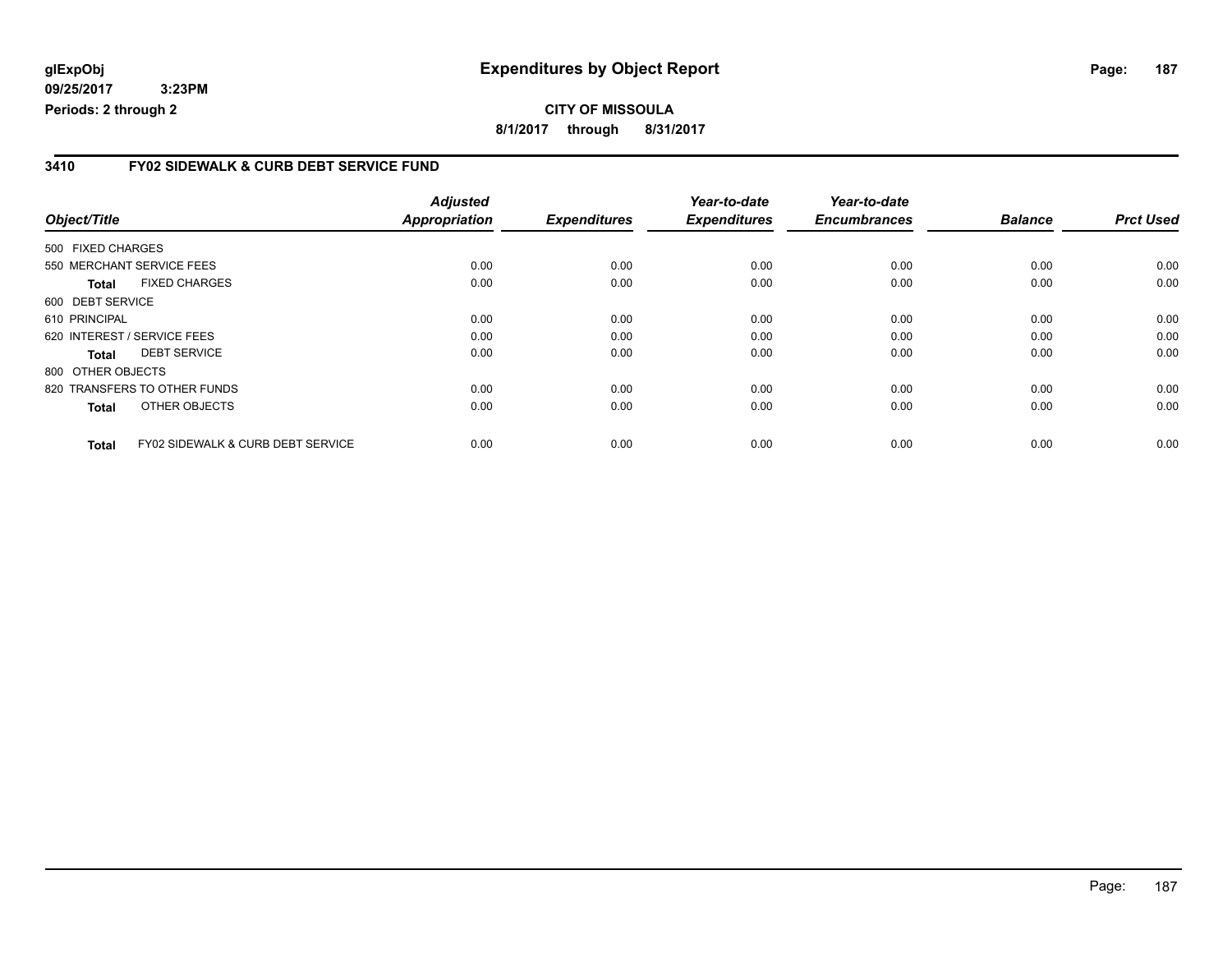**8/1/2017 through 8/31/2017**

# **3420 FY03 SIDEWALK & CURB DEBT SERVICE**

| Object/Title                         | <b>Adjusted</b><br>Appropriation | <b>Expenditures</b> | Year-to-date<br><b>Expenditures</b> | Year-to-date<br><b>Encumbrances</b> | <b>Balance</b> | <b>Prct Used</b> |
|--------------------------------------|----------------------------------|---------------------|-------------------------------------|-------------------------------------|----------------|------------------|
| 500 FIXED CHARGES                    |                                  |                     |                                     |                                     |                |                  |
| 550 MERCHANT SERVICE FEES            | 0.00                             | 0.00                | 0.00                                | 0.00                                | 0.00           | 0.00             |
| <b>FIXED CHARGES</b><br><b>Total</b> | 0.00                             | 0.00                | 0.00                                | 0.00                                | 0.00           | 0.00             |
| 600 DEBT SERVICE                     |                                  |                     |                                     |                                     |                |                  |
| 610 PRINCIPAL                        | 0.00                             | 0.00                | 0.00                                | 0.00                                | 0.00           | 0.00             |
| 620 INTEREST / SERVICE FEES          | 0.00                             | 0.00                | 0.00                                | 0.00                                | 0.00           | 0.00             |
| <b>DEBT SERVICE</b><br><b>Total</b>  | 0.00                             | 0.00                | 0.00                                | 0.00                                | 0.00           | 0.00             |
| NON-DEPARTMENTAL<br><b>Total</b>     | 0.00                             | 0.00                | 0.00                                | 0.00                                | 0.00           | 0.00             |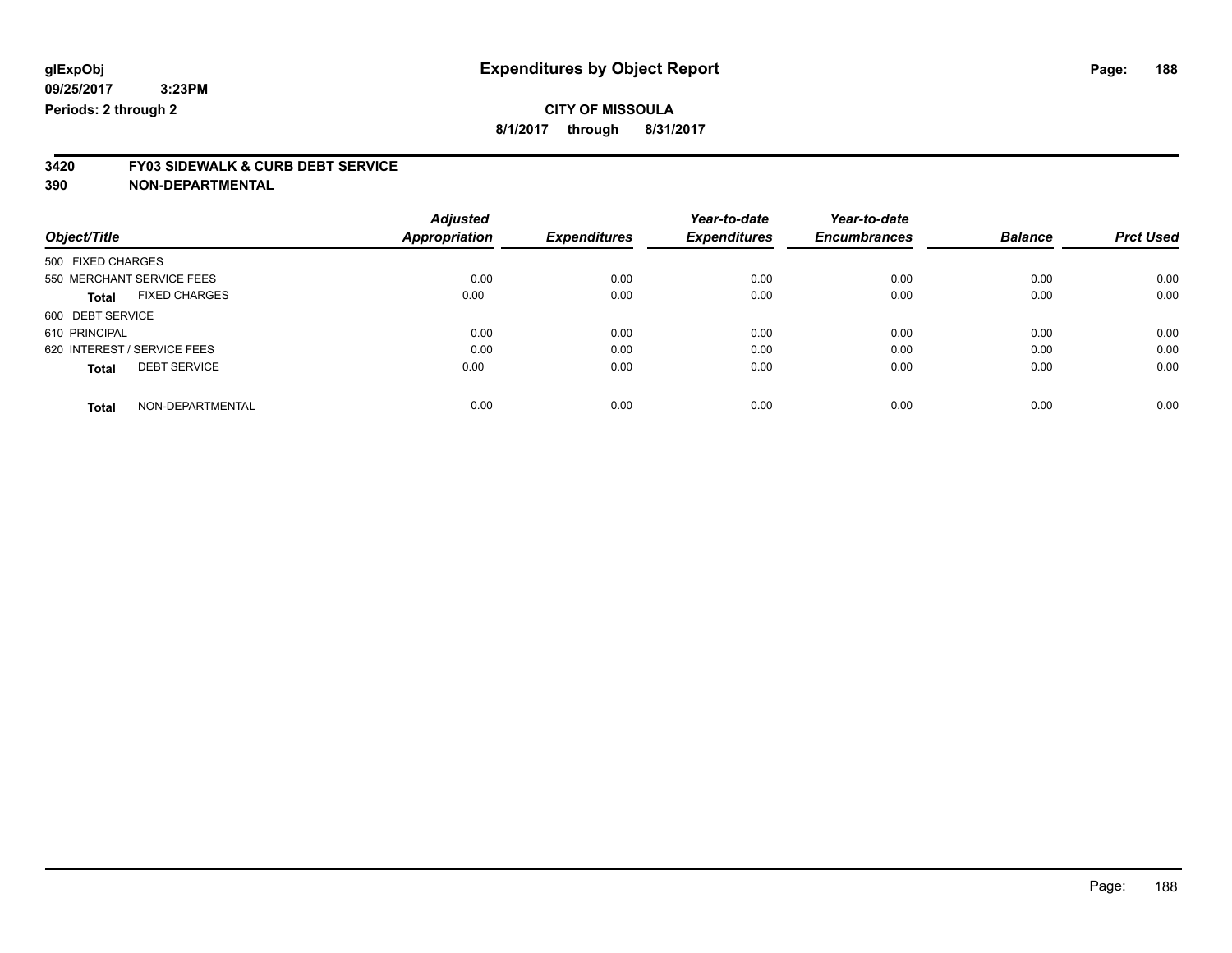**CITY OF MISSOULA 8/1/2017 through 8/31/2017**

#### **3420 FY03 SIDEWALK & CURB DEBT SERVICE**

| Object/Title                |                                              | <b>Adjusted</b><br><b>Appropriation</b> | <b>Expenditures</b> | Year-to-date<br><b>Expenditures</b> | Year-to-date<br><b>Encumbrances</b> | <b>Balance</b> | <b>Prct Used</b> |
|-----------------------------|----------------------------------------------|-----------------------------------------|---------------------|-------------------------------------|-------------------------------------|----------------|------------------|
| 500 FIXED CHARGES           |                                              |                                         |                     |                                     |                                     |                |                  |
| 550 MERCHANT SERVICE FEES   |                                              | 0.00                                    | 0.00                | 0.00                                | 0.00                                | 0.00           | 0.00             |
| <b>Total</b>                | <b>FIXED CHARGES</b>                         | 0.00                                    | 0.00                | 0.00                                | 0.00                                | 0.00           | 0.00             |
| 600 DEBT SERVICE            |                                              |                                         |                     |                                     |                                     |                |                  |
| 610 PRINCIPAL               |                                              | 0.00                                    | 0.00                | 0.00                                | 0.00                                | 0.00           | 0.00             |
| 620 INTEREST / SERVICE FEES |                                              | 0.00                                    | 0.00                | 0.00                                | 0.00                                | 0.00           | 0.00             |
| <b>Total</b>                | <b>DEBT SERVICE</b>                          | 0.00                                    | 0.00                | 0.00                                | 0.00                                | 0.00           | 0.00             |
| <b>Total</b>                | <b>FY03 SIDEWALK &amp; CURB DEBT SERVICE</b> | 0.00                                    | 0.00                | 0.00                                | 0.00                                | 0.00           | 0.00             |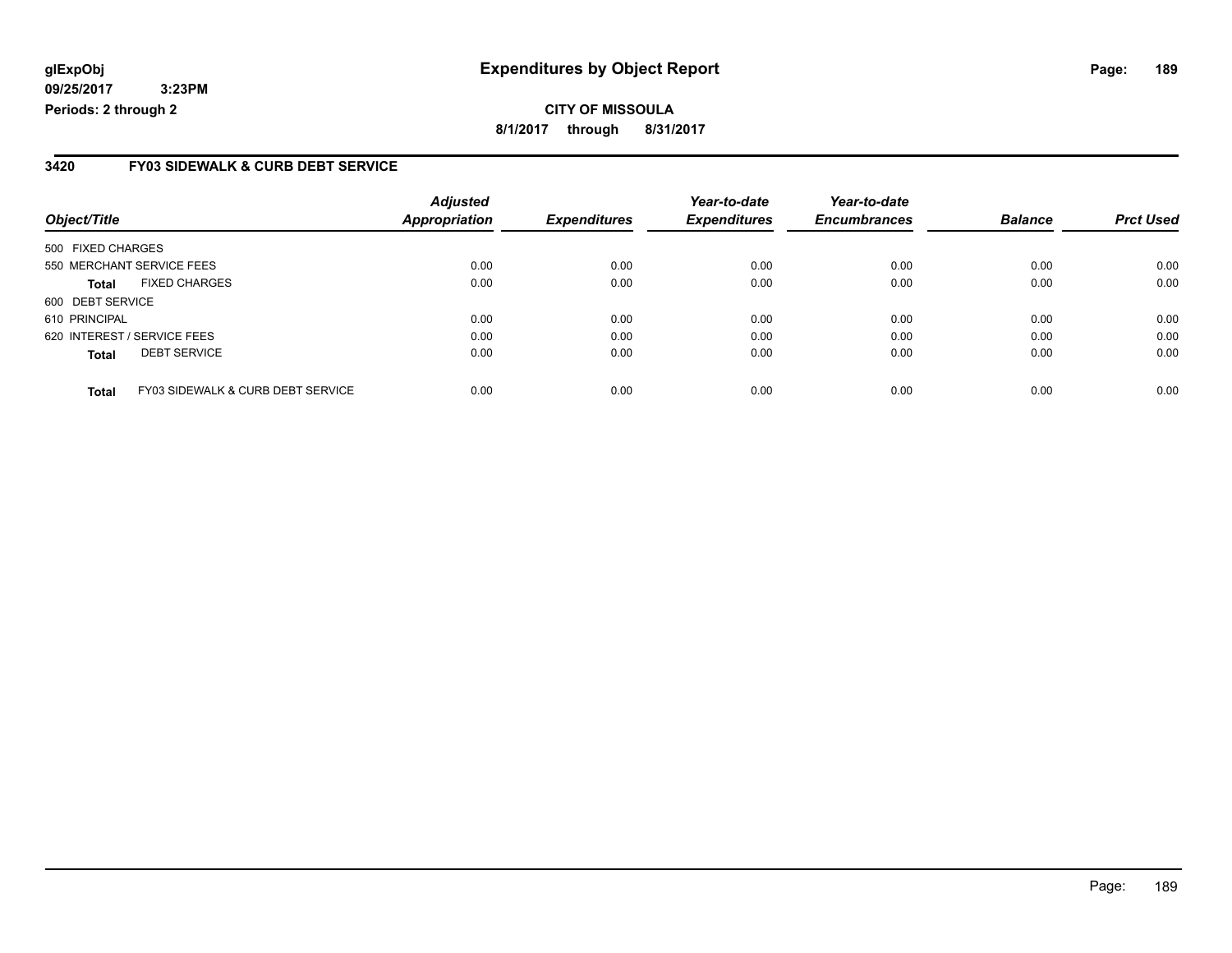**8/1/2017 through 8/31/2017**

# **3430 FY04 SIDEWALK CURB DEBT SERVICE**

|                             |                      | <b>Adjusted</b>      |                     | Year-to-date        | Year-to-date        |                |                  |
|-----------------------------|----------------------|----------------------|---------------------|---------------------|---------------------|----------------|------------------|
| Object/Title                |                      | <b>Appropriation</b> | <b>Expenditures</b> | <b>Expenditures</b> | <b>Encumbrances</b> | <b>Balance</b> | <b>Prct Used</b> |
| 500 FIXED CHARGES           |                      |                      |                     |                     |                     |                |                  |
| 550 MERCHANT SERVICE FEES   |                      | 0.00                 | 0.00                | 0.00                | 0.00                | 0.00           | 0.00             |
| <b>Total</b>                | <b>FIXED CHARGES</b> | 0.00                 | 0.00                | 0.00                | 0.00                | 0.00           | 0.00             |
| 600 DEBT SERVICE            |                      |                      |                     |                     |                     |                |                  |
| 610 PRINCIPAL               |                      | 0.00                 | 0.00                | 0.00                | 0.00                | 0.00           | 0.00             |
| 620 INTEREST / SERVICE FEES |                      | 0.00                 | 0.00                | 0.00                | 0.00                | 0.00           | 0.00             |
| <b>Total</b>                | <b>DEBT SERVICE</b>  | 0.00                 | 0.00                | 0.00                | 0.00                | 0.00           | 0.00             |
| <b>Total</b>                | NON-DEPARTMENTAL     | 0.00                 | 0.00                | 0.00                | 0.00                | 0.00           | 0.00             |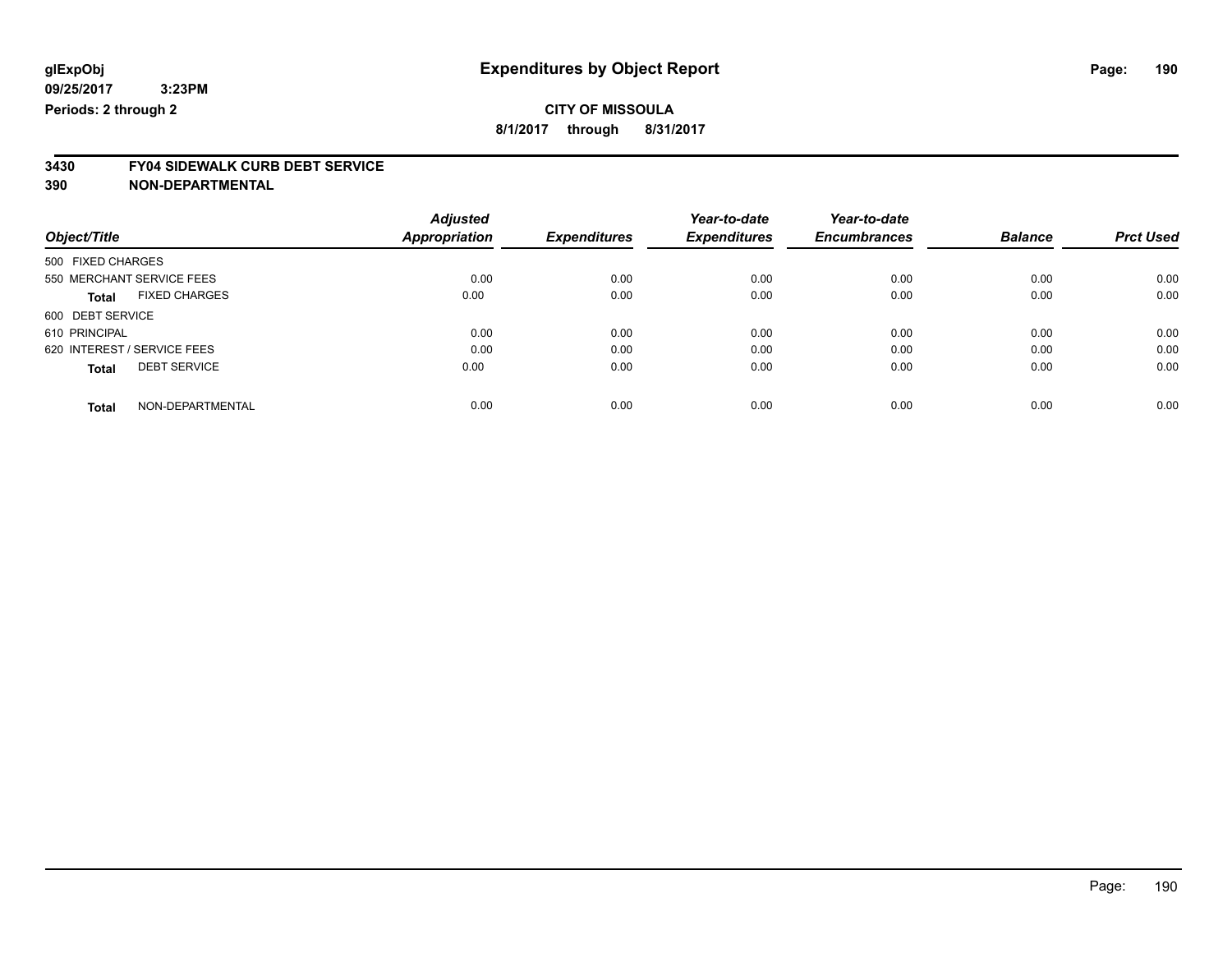**CITY OF MISSOULA 8/1/2017 through 8/31/2017**

#### **3430 FY04 SIDEWALK CURB DEBT SERVICE**

| Object/Title                                           | <b>Adjusted</b><br><b>Appropriation</b> | <b>Expenditures</b> | Year-to-date<br><b>Expenditures</b> | Year-to-date<br><b>Encumbrances</b> | <b>Balance</b> | <b>Prct Used</b> |
|--------------------------------------------------------|-----------------------------------------|---------------------|-------------------------------------|-------------------------------------|----------------|------------------|
|                                                        |                                         |                     |                                     |                                     |                |                  |
| 500 FIXED CHARGES                                      |                                         |                     |                                     |                                     |                |                  |
| 550 MERCHANT SERVICE FEES                              | 0.00                                    | 0.00                | 0.00                                | 0.00                                | 0.00           | 0.00             |
| <b>FIXED CHARGES</b><br><b>Total</b>                   | 0.00                                    | 0.00                | 0.00                                | 0.00                                | 0.00           | 0.00             |
| 600 DEBT SERVICE                                       |                                         |                     |                                     |                                     |                |                  |
| 610 PRINCIPAL                                          | 0.00                                    | 0.00                | 0.00                                | 0.00                                | 0.00           | 0.00             |
| 620 INTEREST / SERVICE FEES                            | 0.00                                    | 0.00                | 0.00                                | 0.00                                | 0.00           | 0.00             |
| <b>DEBT SERVICE</b><br><b>Total</b>                    | 0.00                                    | 0.00                | 0.00                                | 0.00                                | 0.00           | 0.00             |
| <b>FY04 SIDEWALK CURB DEBT SERVICE</b><br><b>Total</b> | 0.00                                    | 0.00                | 0.00                                | 0.00                                | 0.00           | 0.00             |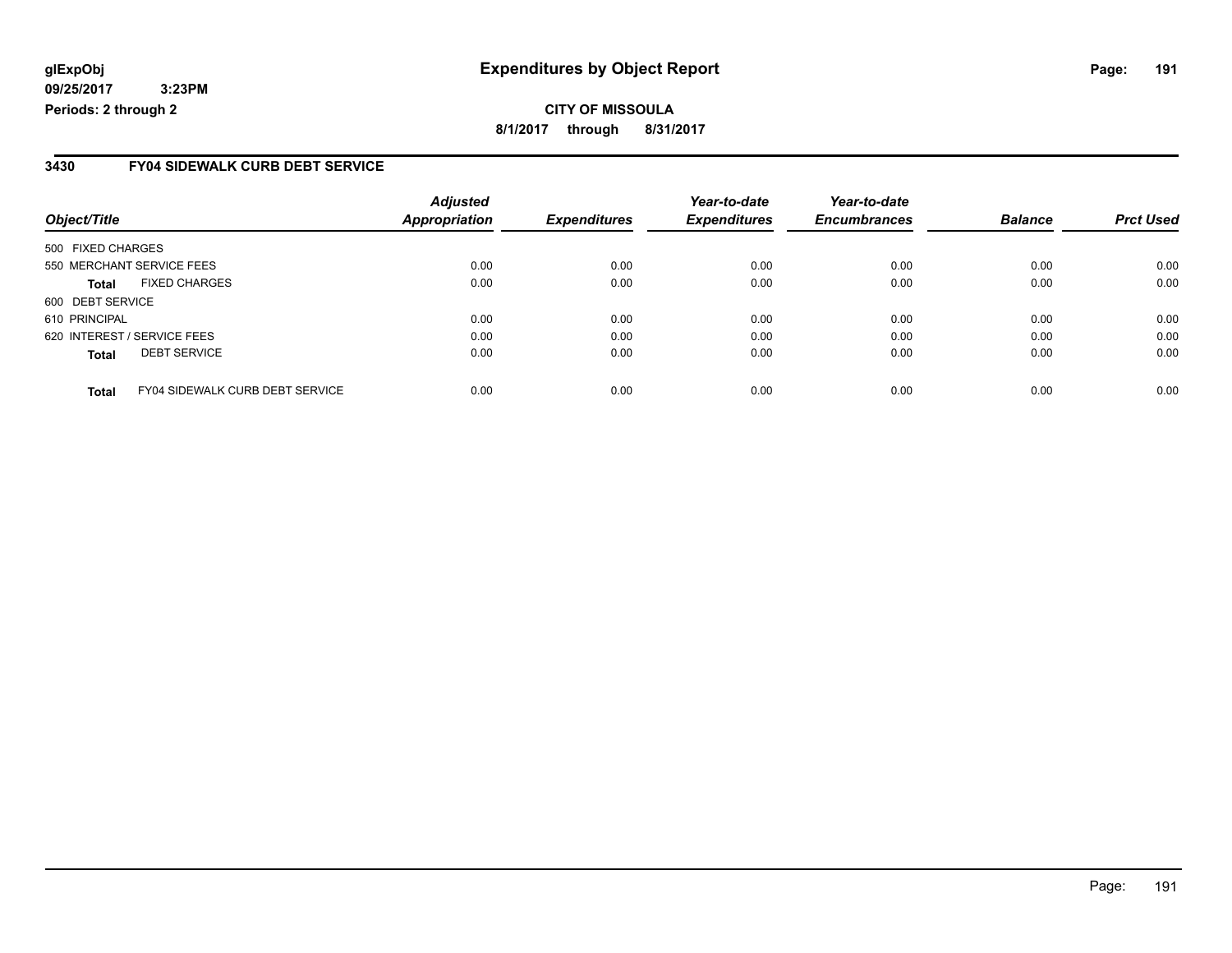**3440 FY05 SIDEWALK AND CURB**

|                                      | <b>Adjusted</b>      |                     | Year-to-date        | Year-to-date        |                |                  |
|--------------------------------------|----------------------|---------------------|---------------------|---------------------|----------------|------------------|
| Object/Title                         | <b>Appropriation</b> | <b>Expenditures</b> | <b>Expenditures</b> | <b>Encumbrances</b> | <b>Balance</b> | <b>Prct Used</b> |
| 500 FIXED CHARGES                    |                      |                     |                     |                     |                |                  |
| 550 MERCHANT SERVICE FEES            | 0.00                 | 0.00                | 0.00                | 0.00                | 0.00           | 0.00             |
| <b>FIXED CHARGES</b><br><b>Total</b> | 0.00                 | 0.00                | 0.00                | 0.00                | 0.00           | 0.00             |
| 600 DEBT SERVICE                     |                      |                     |                     |                     |                |                  |
| 610 PRINCIPAL                        | 0.00                 | 0.00                | 0.00                | 0.00                | 0.00           | 0.00             |
| 620 INTEREST / SERVICE FEES          | 0.00                 | 0.00                | 0.00                | 0.00                | 0.00           | 0.00             |
| <b>DEBT SERVICE</b><br><b>Total</b>  | 0.00                 | 0.00                | 0.00                | 0.00                | 0.00           | 0.00             |
| NON-DEPARTMENTAL<br><b>Total</b>     | 0.00                 | 0.00                | 0.00                | 0.00                | 0.00           | 0.00             |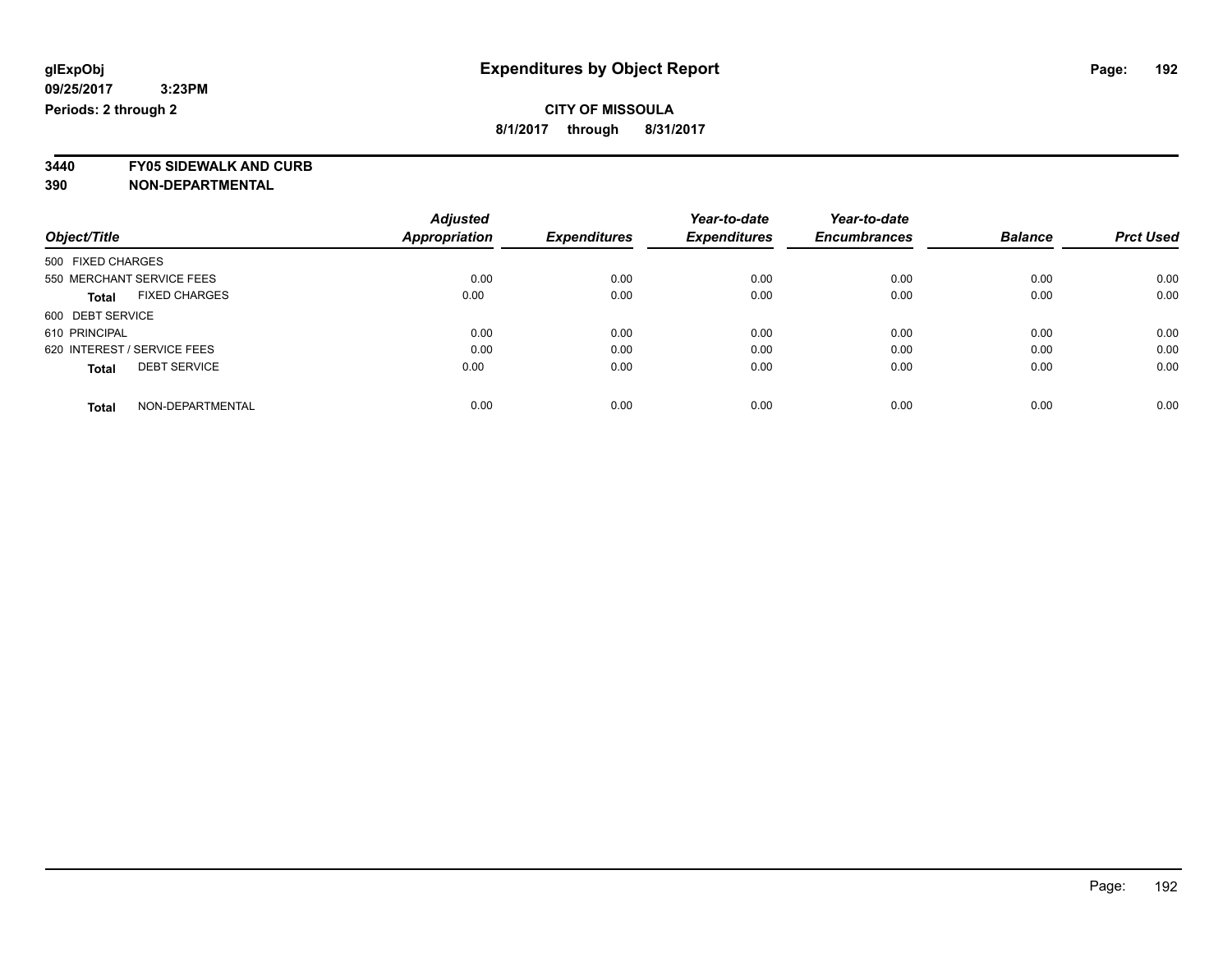**CITY OF MISSOULA 8/1/2017 through 8/31/2017**

#### **3440 FY05 SIDEWALK AND CURB**

| Object/Title                                  | <b>Adjusted</b><br>Appropriation | <b>Expenditures</b> | Year-to-date<br><b>Expenditures</b> | Year-to-date<br><b>Encumbrances</b> | <b>Balance</b> | <b>Prct Used</b> |
|-----------------------------------------------|----------------------------------|---------------------|-------------------------------------|-------------------------------------|----------------|------------------|
| 500 FIXED CHARGES                             |                                  |                     |                                     |                                     |                |                  |
| 550 MERCHANT SERVICE FEES                     | 0.00                             | 0.00                | 0.00                                | 0.00                                | 0.00           | 0.00             |
| <b>FIXED CHARGES</b><br><b>Total</b>          | 0.00                             | 0.00                | 0.00                                | 0.00                                | 0.00           | 0.00             |
| 600 DEBT SERVICE                              |                                  |                     |                                     |                                     |                |                  |
| 610 PRINCIPAL                                 | 0.00                             | 0.00                | 0.00                                | 0.00                                | 0.00           | 0.00             |
| 620 INTEREST / SERVICE FEES                   | 0.00                             | 0.00                | 0.00                                | 0.00                                | 0.00           | 0.00             |
| <b>DEBT SERVICE</b><br><b>Total</b>           | 0.00                             | 0.00                | 0.00                                | 0.00                                | 0.00           | 0.00             |
| <b>FY05 SIDEWALK AND CURB</b><br><b>Total</b> | 0.00                             | 0.00                | 0.00                                | 0.00                                | 0.00           | 0.00             |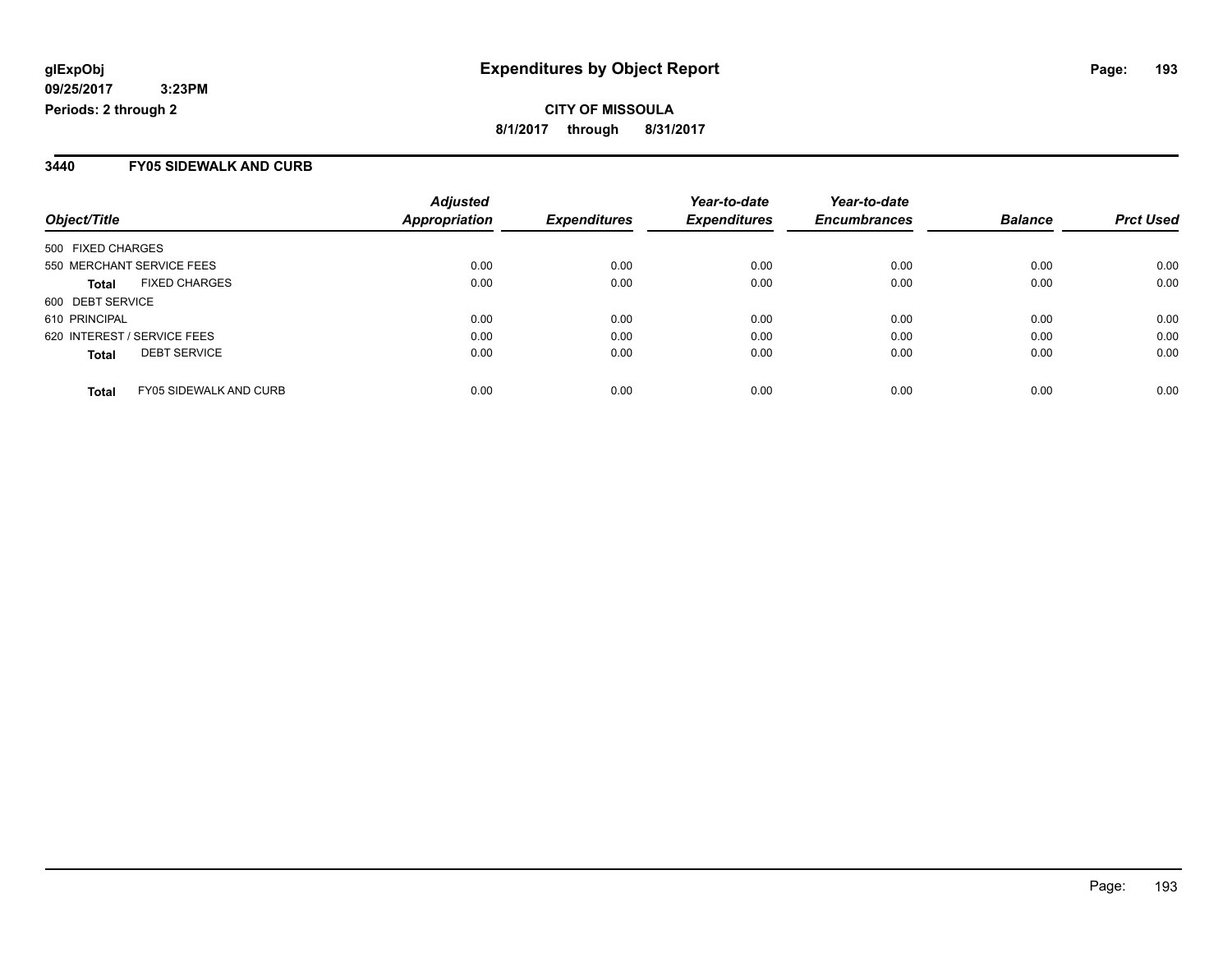**3450 FY06 SIDEWALK AND CURB**

|                                      | <b>Adjusted</b>      |                     | Year-to-date        | Year-to-date        |                |                  |
|--------------------------------------|----------------------|---------------------|---------------------|---------------------|----------------|------------------|
| Object/Title                         | <b>Appropriation</b> | <b>Expenditures</b> | <b>Expenditures</b> | <b>Encumbrances</b> | <b>Balance</b> | <b>Prct Used</b> |
| 500 FIXED CHARGES                    |                      |                     |                     |                     |                |                  |
| 550 MERCHANT SERVICE FEES            | 0.00                 | 0.00                | 0.00                | 0.00                | 0.00           | 0.00             |
| <b>FIXED CHARGES</b><br><b>Total</b> | 0.00                 | 0.00                | 0.00                | 0.00                | 0.00           | 0.00             |
| 600 DEBT SERVICE                     |                      |                     |                     |                     |                |                  |
| 610 PRINCIPAL                        | 0.00                 | 0.00                | 0.00                | 0.00                | 0.00           | 0.00             |
| 620 INTEREST / SERVICE FEES          | 0.00                 | 0.00                | 0.00                | 0.00                | 0.00           | 0.00             |
| <b>DEBT SERVICE</b><br><b>Total</b>  | 0.00                 | 0.00                | 0.00                | 0.00                | 0.00           | 0.00             |
| NON-DEPARTMENTAL<br><b>Total</b>     | 0.00                 | 0.00                | 0.00                | 0.00                | 0.00           | 0.00             |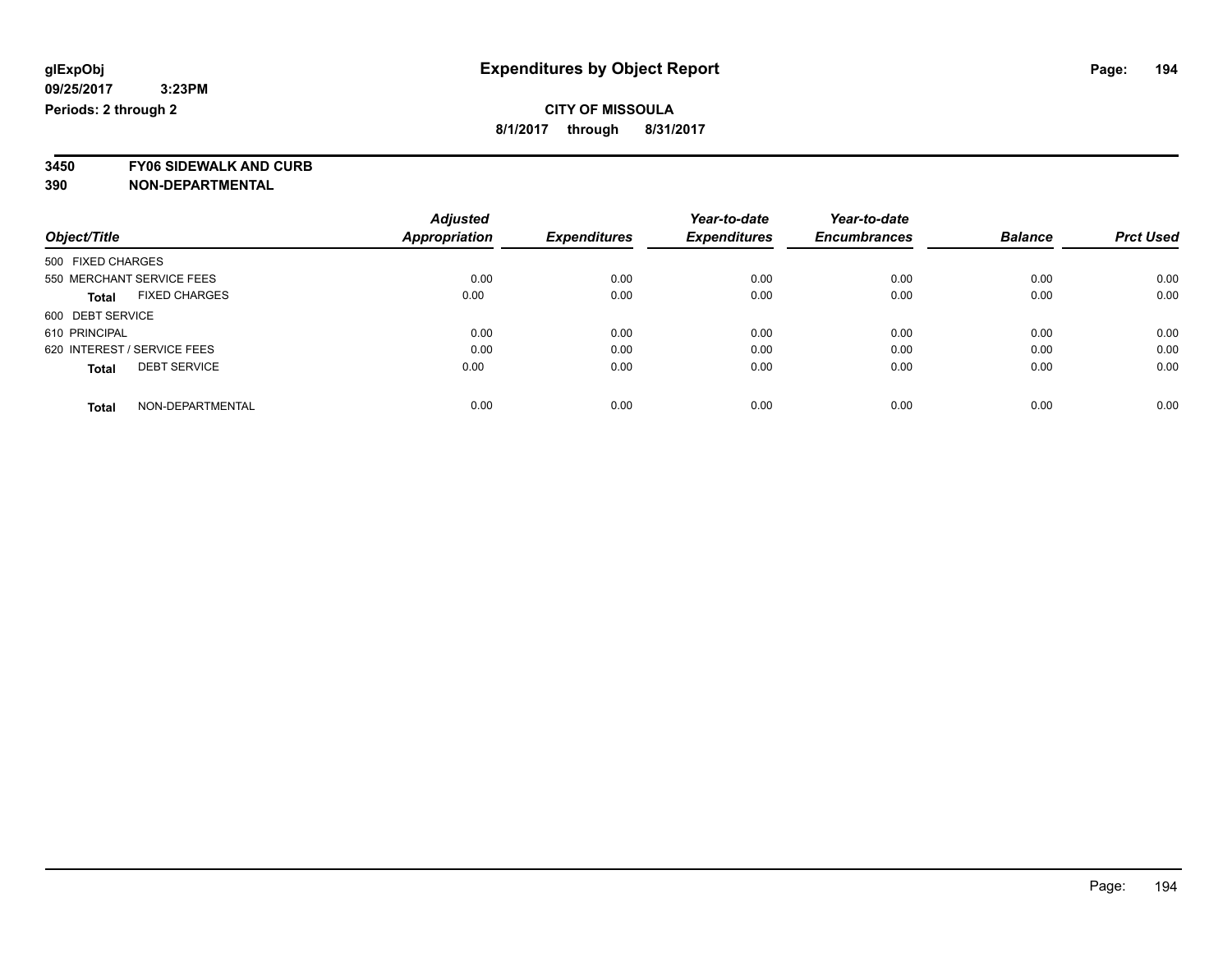**CITY OF MISSOULA 8/1/2017 through 8/31/2017**

#### **3450 FY06 SIDEWALK AND CURB**

| Object/Title                                  | <b>Adjusted</b><br>Appropriation | <b>Expenditures</b> | Year-to-date<br><b>Expenditures</b> | Year-to-date<br><b>Encumbrances</b> | <b>Balance</b> | <b>Prct Used</b> |
|-----------------------------------------------|----------------------------------|---------------------|-------------------------------------|-------------------------------------|----------------|------------------|
| 500 FIXED CHARGES                             |                                  |                     |                                     |                                     |                |                  |
| 550 MERCHANT SERVICE FEES                     | 0.00                             | 0.00                | 0.00                                | 0.00                                | 0.00           | 0.00             |
| <b>FIXED CHARGES</b><br><b>Total</b>          | 0.00                             | 0.00                | 0.00                                | 0.00                                | 0.00           | 0.00             |
| 600 DEBT SERVICE                              |                                  |                     |                                     |                                     |                |                  |
| 610 PRINCIPAL                                 | 0.00                             | 0.00                | 0.00                                | 0.00                                | 0.00           | 0.00             |
| 620 INTEREST / SERVICE FEES                   | 0.00                             | 0.00                | 0.00                                | 0.00                                | 0.00           | 0.00             |
| <b>DEBT SERVICE</b><br><b>Total</b>           | 0.00                             | 0.00                | 0.00                                | 0.00                                | 0.00           | 0.00             |
| <b>FY06 SIDEWALK AND CURB</b><br><b>Total</b> | 0.00                             | 0.00                | 0.00                                | 0.00                                | 0.00           | 0.00             |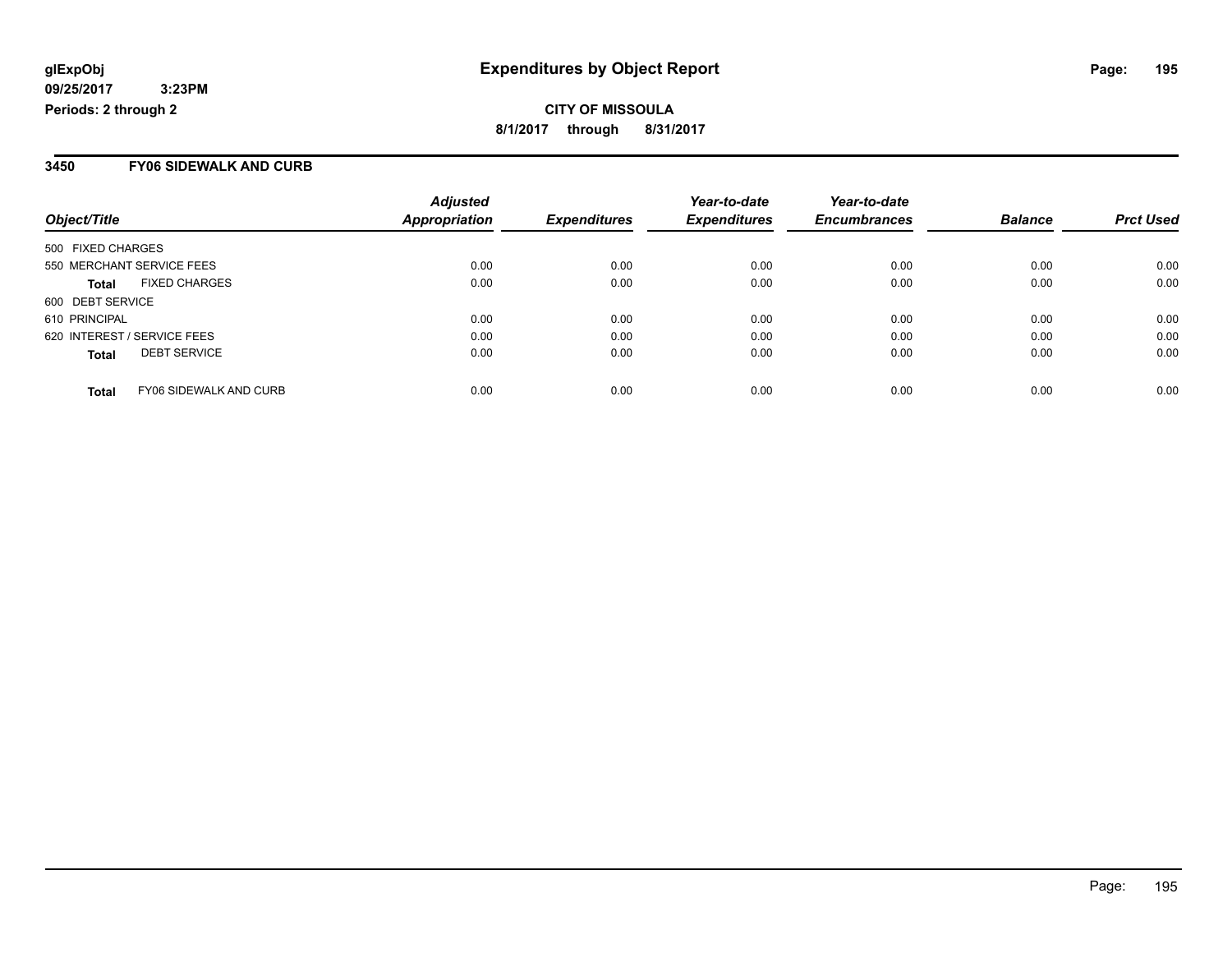**3460 FY07 SIDEWALK AND CURB DEBT**

|                             |                           | <b>Adjusted</b>      |                     | Year-to-date        | Year-to-date        |                |                  |
|-----------------------------|---------------------------|----------------------|---------------------|---------------------|---------------------|----------------|------------------|
| Object/Title                |                           | <b>Appropriation</b> | <b>Expenditures</b> | <b>Expenditures</b> | <b>Encumbrances</b> | <b>Balance</b> | <b>Prct Used</b> |
| 500 FIXED CHARGES           |                           |                      |                     |                     |                     |                |                  |
|                             | 550 MERCHANT SERVICE FEES | 0.00                 | 0.00                | 0.00                | 0.00                | 0.00           | 0.00             |
| <b>Total</b>                | <b>FIXED CHARGES</b>      | 0.00                 | 0.00                | 0.00                | 0.00                | 0.00           | 0.00             |
| 600 DEBT SERVICE            |                           |                      |                     |                     |                     |                |                  |
| 610 PRINCIPAL               |                           | 0.00                 | 0.00                | 0.00                | 0.00                | 0.00           | 0.00             |
| 620 INTEREST / SERVICE FEES |                           | 0.00                 | 0.00                | 0.00                | 0.00                | 0.00           | 0.00             |
| <b>Total</b>                | <b>DEBT SERVICE</b>       | 0.00                 | 0.00                | 0.00                | 0.00                | 0.00           | 0.00             |
| <b>Total</b>                | NON-DEPARTMENTAL          | 0.00                 | 0.00                | 0.00                | 0.00                | 0.00           | 0.00             |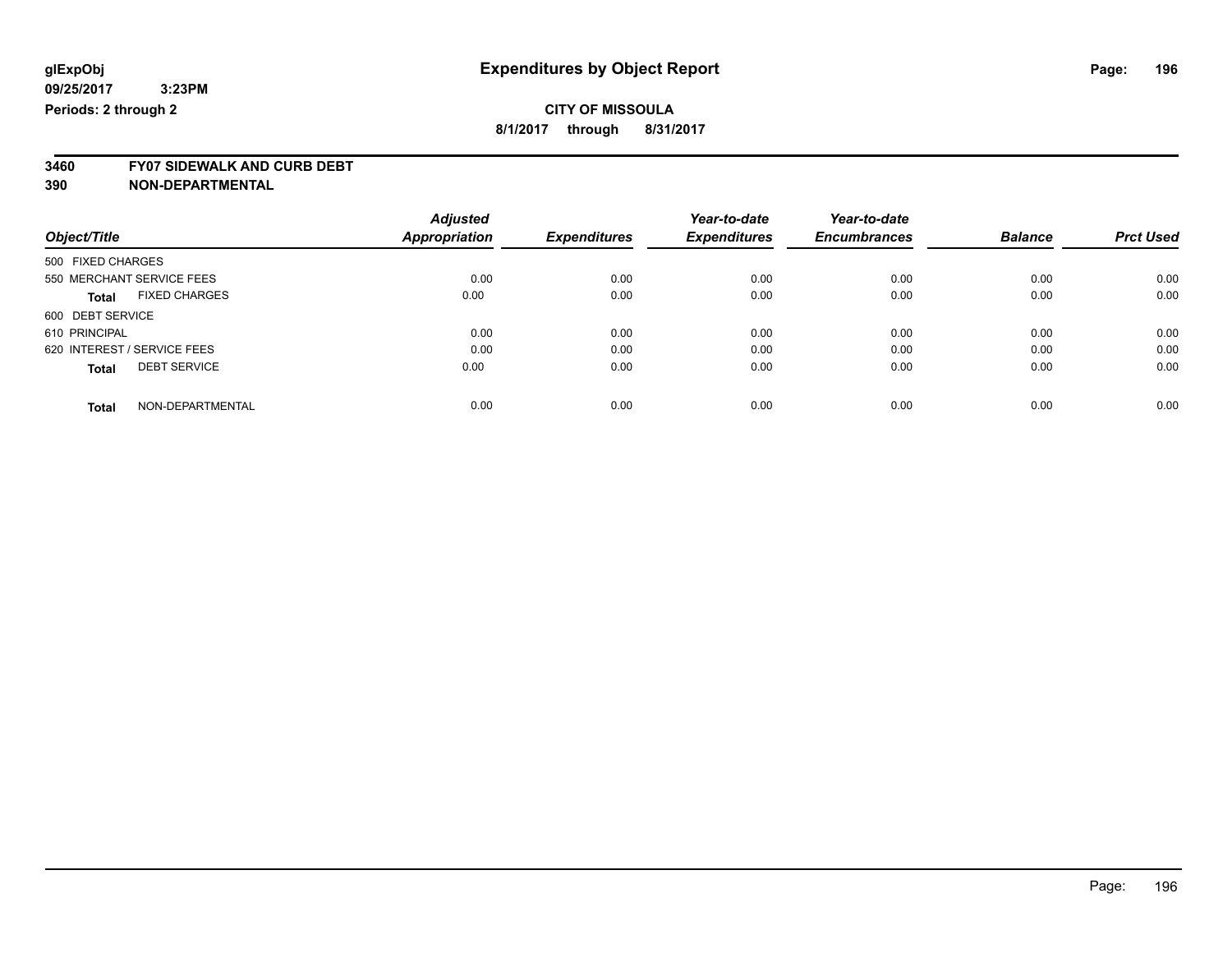#### **3460 FY07 SIDEWALK AND CURB DEBT**

| Object/Title                |                                    | <b>Adjusted</b><br><b>Appropriation</b> | <b>Expenditures</b> | Year-to-date<br><b>Expenditures</b> | Year-to-date<br><b>Encumbrances</b> | <b>Balance</b> | <b>Prct Used</b> |
|-----------------------------|------------------------------------|-----------------------------------------|---------------------|-------------------------------------|-------------------------------------|----------------|------------------|
| 500 FIXED CHARGES           |                                    |                                         |                     |                                     |                                     |                |                  |
| 550 MERCHANT SERVICE FEES   |                                    | 0.00                                    | 0.00                | 0.00                                | 0.00                                | 0.00           | 0.00             |
| <b>Total</b>                | <b>FIXED CHARGES</b>               | 0.00                                    | 0.00                | 0.00                                | 0.00                                | 0.00           | 0.00             |
| 600 DEBT SERVICE            |                                    |                                         |                     |                                     |                                     |                |                  |
| 610 PRINCIPAL               |                                    | 0.00                                    | 0.00                | 0.00                                | 0.00                                | 0.00           | 0.00             |
| 620 INTEREST / SERVICE FEES |                                    | 0.00                                    | 0.00                | 0.00                                | 0.00                                | 0.00           | 0.00             |
| <b>Total</b>                | <b>DEBT SERVICE</b>                | 0.00                                    | 0.00                | 0.00                                | 0.00                                | 0.00           | 0.00             |
| <b>Total</b>                | <b>FY07 SIDEWALK AND CURB DEBT</b> | 0.00                                    | 0.00                | 0.00                                | 0.00                                | 0.00           | 0.00             |

Page: 197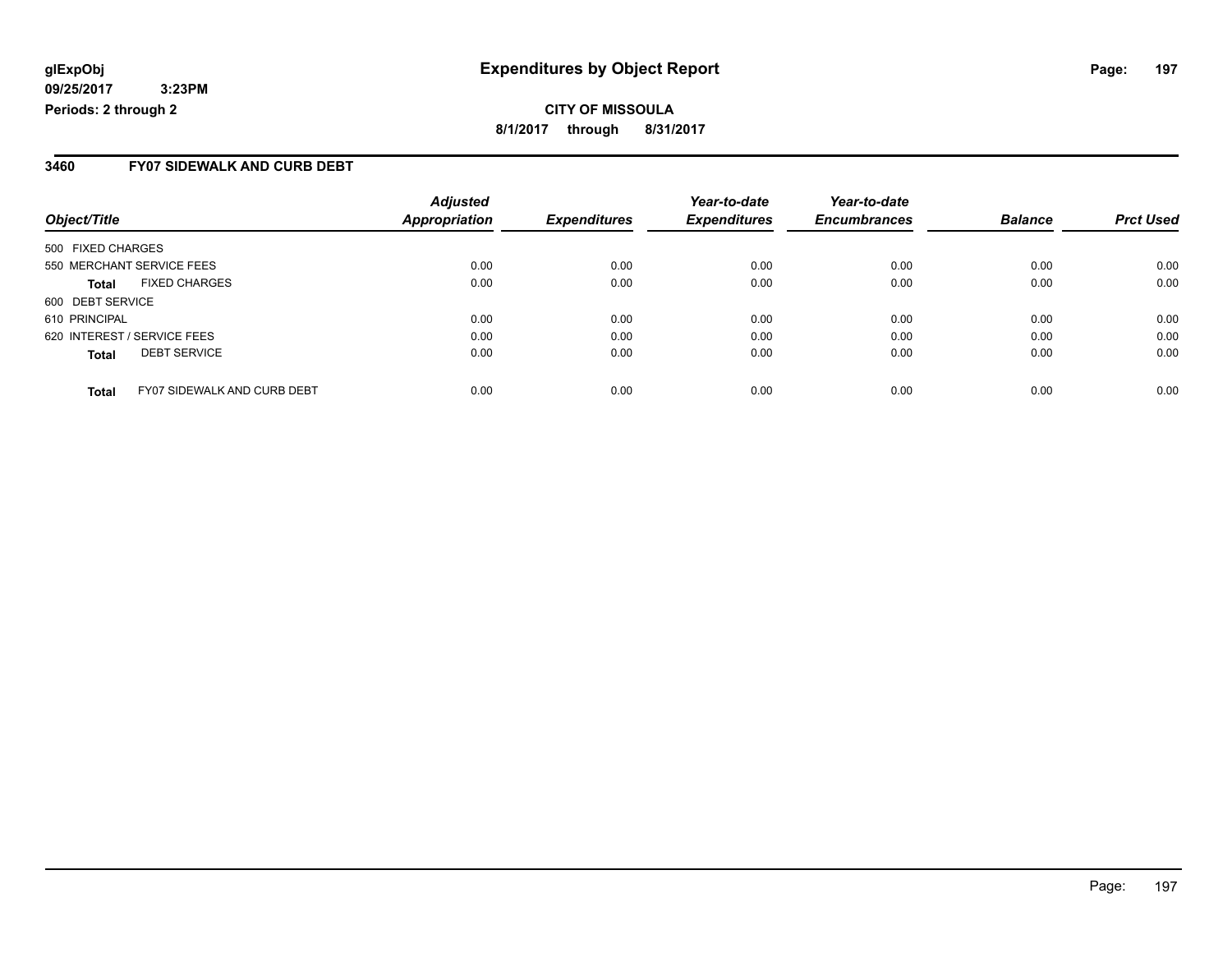**3461 SERIES 2008A SIDEWALK AND CURB**

#### **280 PUBLIC WORKS OPERATIONS**

| Object/Title                            | <b>Adjusted</b><br><b>Appropriation</b> | <b>Expenditures</b> | Year-to-date<br><b>Expenditures</b> | Year-to-date<br><b>Encumbrances</b> | <b>Balance</b> | <b>Prct Used</b> |
|-----------------------------------------|-----------------------------------------|---------------------|-------------------------------------|-------------------------------------|----------------|------------------|
| 500 FIXED CHARGES                       |                                         |                     |                                     |                                     |                |                  |
| 550 MERCHANT SERVICE FEES               | 0.00                                    | 0.00                | 0.00                                | 0.00                                | 0.00           | 0.00             |
| <b>FIXED CHARGES</b><br><b>Total</b>    | 0.00                                    | 0.00                | 0.00                                | 0.00                                | 0.00           | 0.00             |
| 800 OTHER OBJECTS                       |                                         |                     |                                     |                                     |                |                  |
| 820 TRANSFERS TO OTHER FUNDS            | 0.00                                    | 0.00                | 0.00                                | 0.00                                | 0.00           | 0.00             |
| OTHER OBJECTS<br><b>Total</b>           | 0.00                                    | 0.00                | 0.00                                | 0.00                                | 0.00           | 0.00             |
|                                         |                                         |                     |                                     |                                     |                |                  |
| PUBLIC WORKS OPERATIONS<br><b>Total</b> | 0.00                                    | 0.00                | 0.00                                | 0.00                                | 0.00           | 0.00             |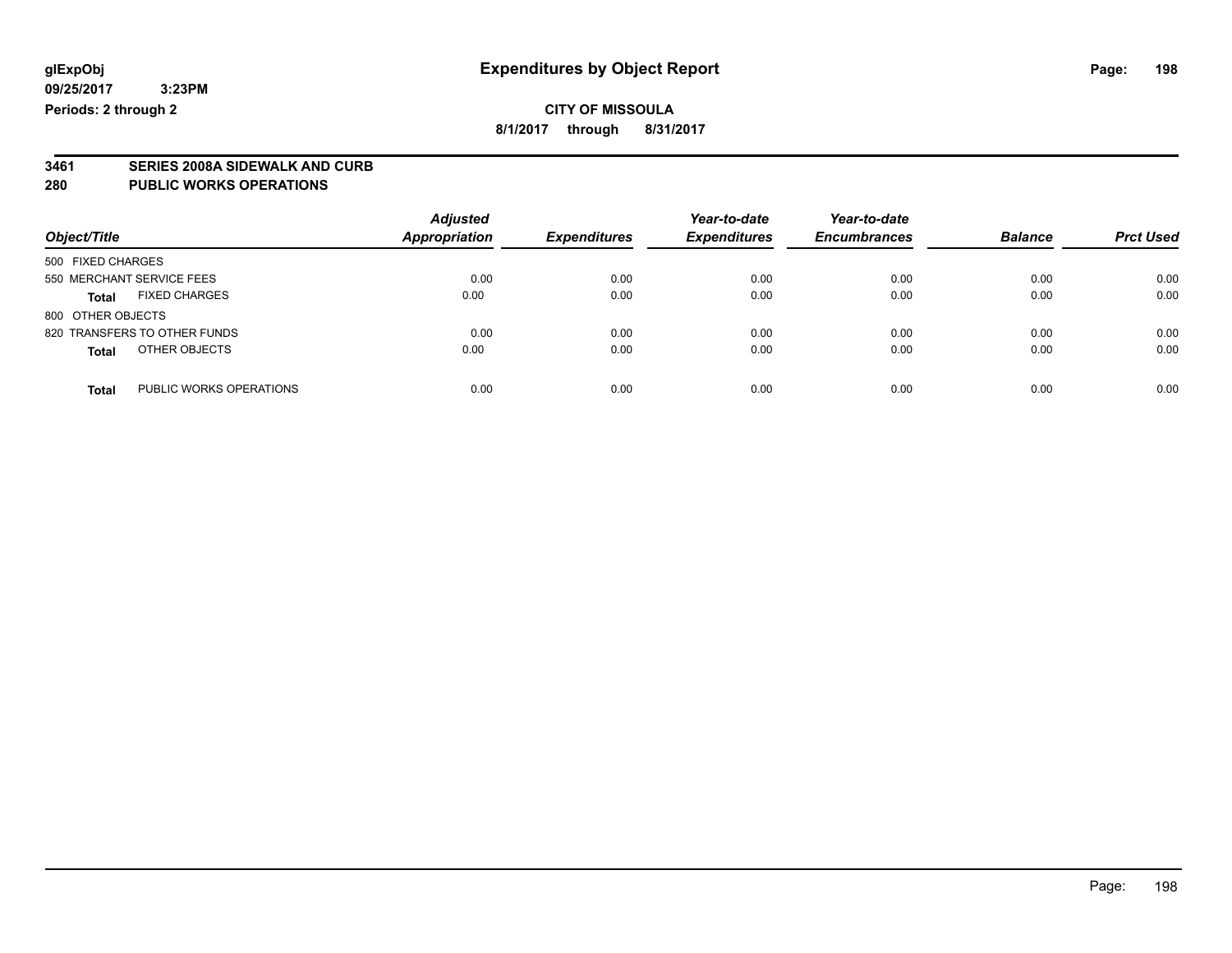**8/1/2017 through 8/31/2017**

### **3461 SERIES 2008A SIDEWALK AND CURB**

|                                      | <b>Adjusted</b>      |                     | Year-to-date        | Year-to-date        |                |                  |
|--------------------------------------|----------------------|---------------------|---------------------|---------------------|----------------|------------------|
| Object/Title                         | <b>Appropriation</b> | <b>Expenditures</b> | <b>Expenditures</b> | <b>Encumbrances</b> | <b>Balance</b> | <b>Prct Used</b> |
| 500 FIXED CHARGES                    |                      |                     |                     |                     |                |                  |
| 550 MERCHANT SERVICE FEES            | 0.00                 | 0.00                | 0.00                | 0.00                | 0.00           | 0.00             |
| <b>FIXED CHARGES</b><br><b>Total</b> | 0.00                 | 0.00                | 0.00                | 0.00                | 0.00           | 0.00             |
| 600 DEBT SERVICE                     |                      |                     |                     |                     |                |                  |
| 610 PRINCIPAL                        | 0.00                 | 0.00                | 0.00                | 0.00                | 0.00           | 0.00             |
| 620 INTEREST / SERVICE FEES          | 0.00                 | 0.00                | 0.00                | 0.00                | 0.00           | 0.00             |
| <b>DEBT SERVICE</b><br><b>Total</b>  | 0.00                 | 0.00                | 0.00                | 0.00                | 0.00           | 0.00             |
| 800 OTHER OBJECTS                    |                      |                     |                     |                     |                |                  |
| 820 TRANSFERS TO OTHER FUNDS         | 0.00                 | 0.00                | 0.00                | 0.00                | 0.00           | 0.00             |
| OTHER OBJECTS<br><b>Total</b>        | 0.00                 | 0.00                | 0.00                | 0.00                | 0.00           | 0.00             |
|                                      |                      |                     |                     |                     |                |                  |
| NON-DEPARTMENTAL<br><b>Total</b>     | 0.00                 | 0.00                | 0.00                | 0.00                | 0.00           | 0.00             |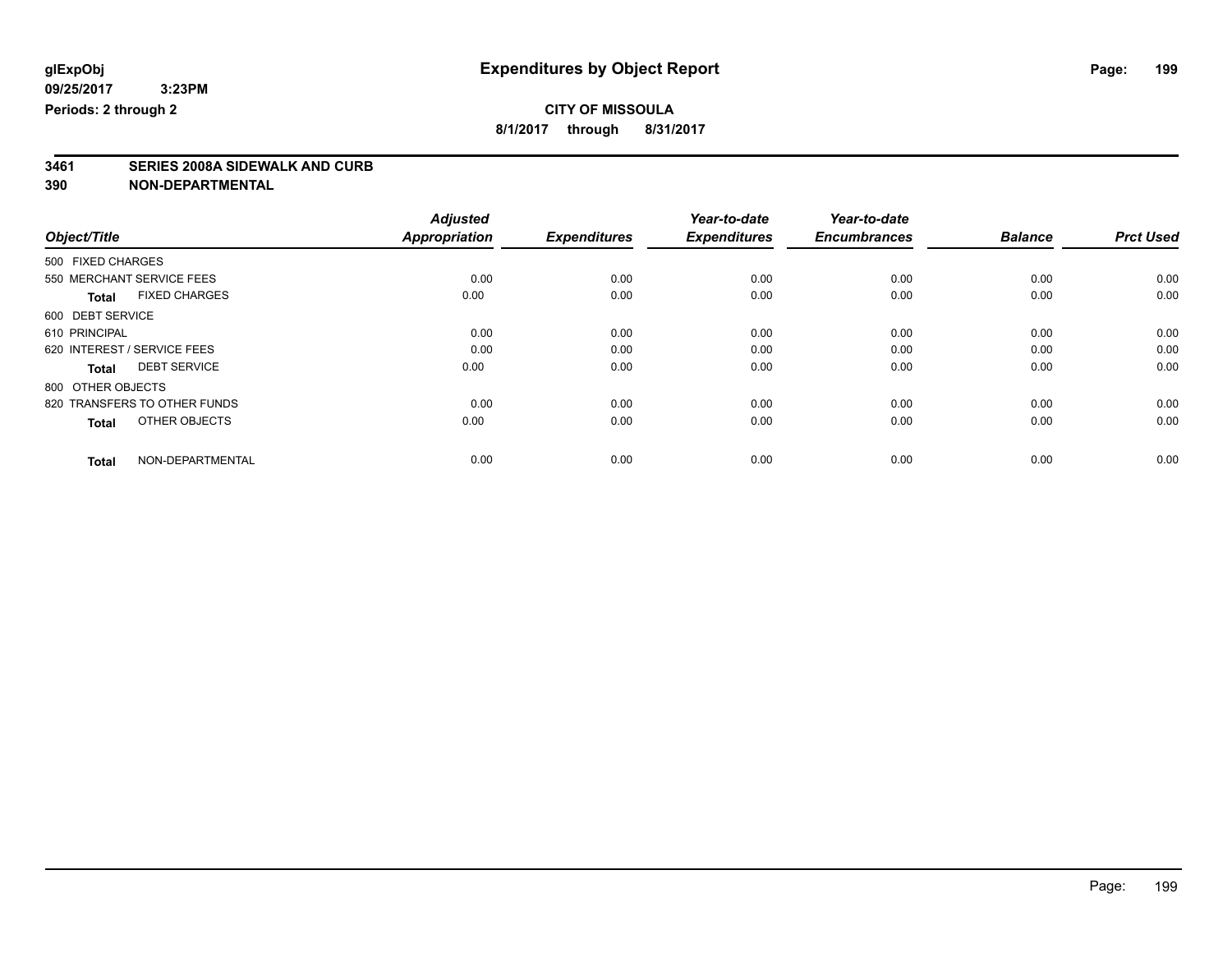#### **3461 SERIES 2008A SIDEWALK AND CURB**

|                   |                                | <b>Adjusted</b>      |                     | Year-to-date        | Year-to-date        |                |                  |
|-------------------|--------------------------------|----------------------|---------------------|---------------------|---------------------|----------------|------------------|
| Object/Title      |                                | <b>Appropriation</b> | <b>Expenditures</b> | <b>Expenditures</b> | <b>Encumbrances</b> | <b>Balance</b> | <b>Prct Used</b> |
| 500 FIXED CHARGES |                                |                      |                     |                     |                     |                |                  |
|                   | 550 MERCHANT SERVICE FEES      | 0.00                 | 0.00                | 0.00                | 0.00                | 0.00           | 0.00             |
| <b>Total</b>      | <b>FIXED CHARGES</b>           | 0.00                 | 0.00                | 0.00                | 0.00                | 0.00           | 0.00             |
| 600 DEBT SERVICE  |                                |                      |                     |                     |                     |                |                  |
| 610 PRINCIPAL     |                                | 0.00                 | 0.00                | 0.00                | 0.00                | 0.00           | 0.00             |
|                   | 620 INTEREST / SERVICE FEES    | 0.00                 | 0.00                | 0.00                | 0.00                | 0.00           | 0.00             |
| <b>Total</b>      | <b>DEBT SERVICE</b>            | 0.00                 | 0.00                | 0.00                | 0.00                | 0.00           | 0.00             |
| 800 OTHER OBJECTS |                                |                      |                     |                     |                     |                |                  |
|                   | 820 TRANSFERS TO OTHER FUNDS   | 0.00                 | 0.00                | 0.00                | 0.00                | 0.00           | 0.00             |
| <b>Total</b>      | OTHER OBJECTS                  | 0.00                 | 0.00                | 0.00                | 0.00                | 0.00           | 0.00             |
| <b>Total</b>      | SERIES 2008A SIDEWALK AND CURB | 0.00                 | 0.00                | 0.00                | 0.00                | 0.00           | 0.00             |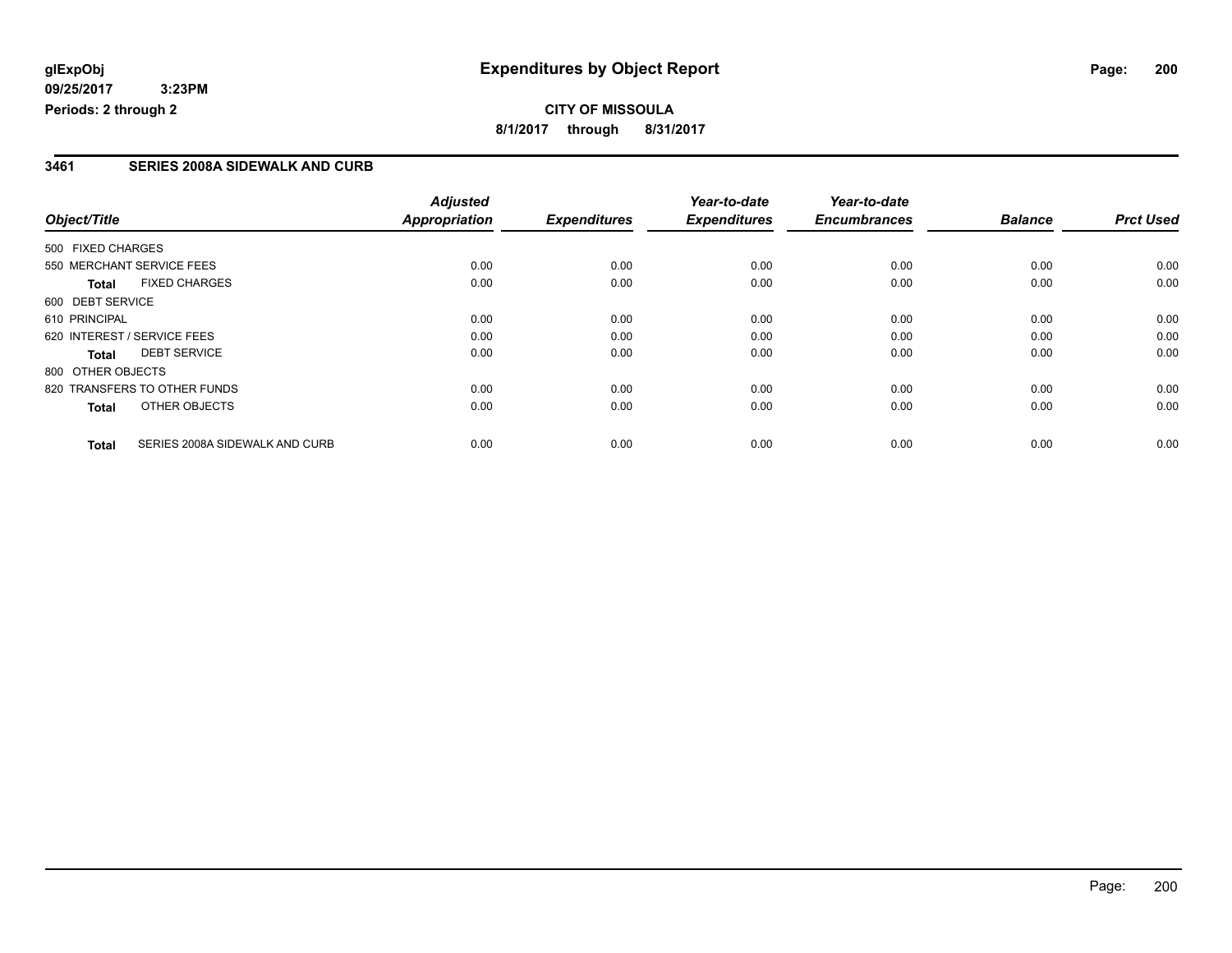# **3462 SERIES 2009 SIDEWALK AND CURB**

|                                     |                      | <b>Adjusted</b>      |                     | Year-to-date        | Year-to-date        |                |                  |
|-------------------------------------|----------------------|----------------------|---------------------|---------------------|---------------------|----------------|------------------|
| Object/Title                        |                      | <b>Appropriation</b> | <b>Expenditures</b> | <b>Expenditures</b> | <b>Encumbrances</b> | <b>Balance</b> | <b>Prct Used</b> |
| 500 FIXED CHARGES                   |                      |                      |                     |                     |                     |                |                  |
| 550 MERCHANT SERVICE FEES           |                      | 0.00                 | 0.00                | 0.00                | 0.00                | 0.00           | 0.00             |
| <b>Total</b>                        | <b>FIXED CHARGES</b> | 0.00                 | 0.00                | 0.00                | 0.00                | 0.00           | 0.00             |
| 600 DEBT SERVICE                    |                      |                      |                     |                     |                     |                |                  |
| 610 PRINCIPAL                       |                      | 0.00                 | 0.00                | 0.00                | 0.00                | 0.00           | 0.00             |
| 620 INTEREST / SERVICE FEES         |                      | 0.00                 | 300.00              | 300.00              | 0.00                | $-300.00$      | 0.00             |
| <b>DEBT SERVICE</b><br><b>Total</b> |                      | 0.00                 | 300.00              | 300.00              | 0.00                | $-300.00$      | 0.00             |
| 800 OTHER OBJECTS                   |                      |                      |                     |                     |                     |                |                  |
| 820 TRANSFERS TO OTHER FUNDS        |                      | 0.00                 | 0.00                | 0.00                | 0.00                | 0.00           | 0.00             |
| <b>Total</b>                        | OTHER OBJECTS        | 0.00                 | 0.00                | 0.00                | 0.00                | 0.00           | 0.00             |
| <b>Total</b>                        | NON-DEPARTMENTAL     | 0.00                 | 300.00              | 300.00              | 0.00                | $-300.00$      | 0.00             |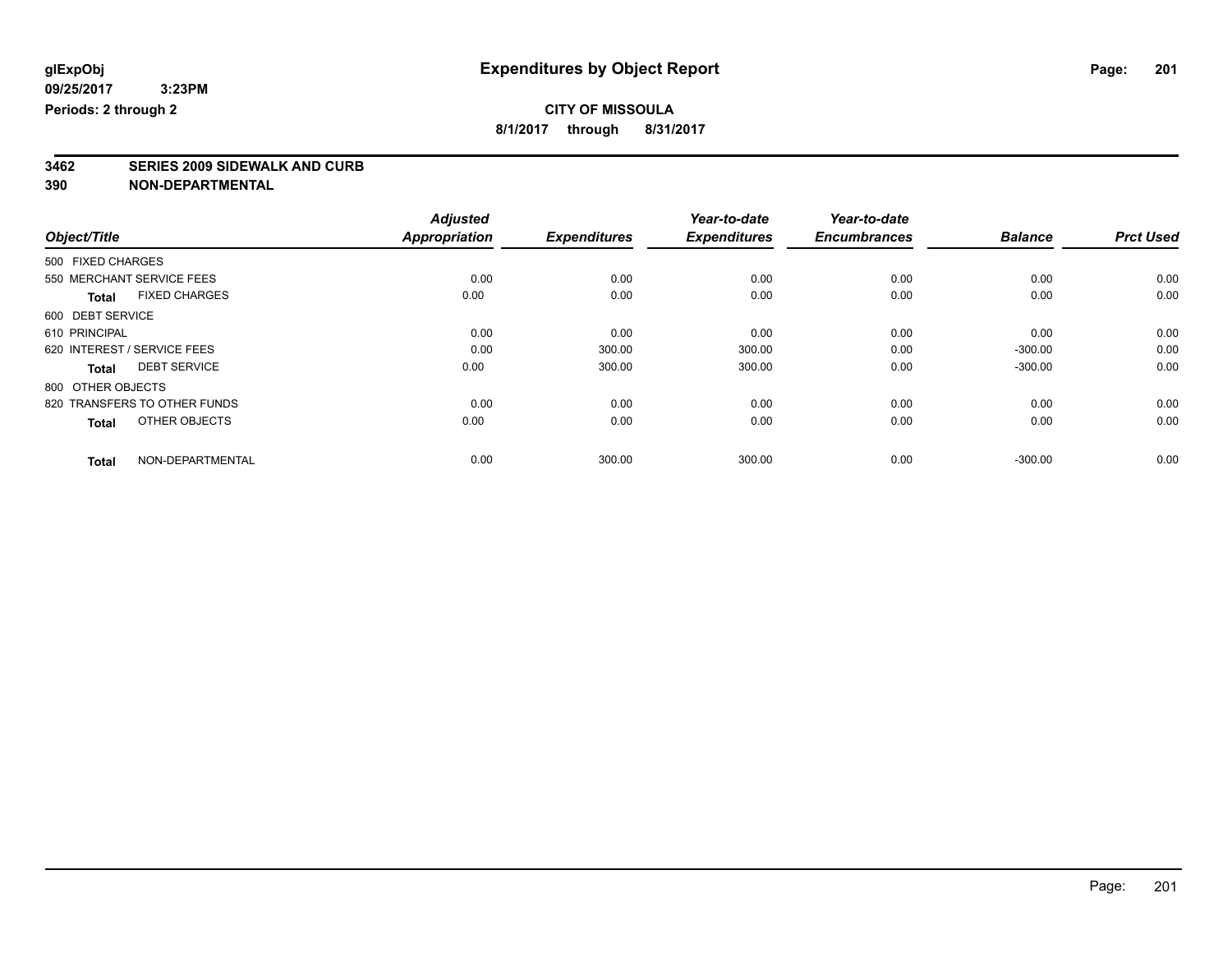#### **3462 SERIES 2009 SIDEWALK AND CURB**

|                   |                               | <b>Adjusted</b>      |                     | Year-to-date        | Year-to-date        |                |                  |
|-------------------|-------------------------------|----------------------|---------------------|---------------------|---------------------|----------------|------------------|
| Object/Title      |                               | <b>Appropriation</b> | <b>Expenditures</b> | <b>Expenditures</b> | <b>Encumbrances</b> | <b>Balance</b> | <b>Prct Used</b> |
| 500 FIXED CHARGES |                               |                      |                     |                     |                     |                |                  |
|                   | 550 MERCHANT SERVICE FEES     | 0.00                 | 0.00                | 0.00                | 0.00                | 0.00           | 0.00             |
| <b>Total</b>      | <b>FIXED CHARGES</b>          | 0.00                 | 0.00                | 0.00                | 0.00                | 0.00           | 0.00             |
| 600 DEBT SERVICE  |                               |                      |                     |                     |                     |                |                  |
| 610 PRINCIPAL     |                               | 0.00                 | 0.00                | 0.00                | 0.00                | 0.00           | 0.00             |
|                   | 620 INTEREST / SERVICE FEES   | 0.00                 | 300.00              | 300.00              | 0.00                | $-300.00$      | 0.00             |
| Total             | <b>DEBT SERVICE</b>           | 0.00                 | 300.00              | 300.00              | 0.00                | $-300.00$      | 0.00             |
| 800 OTHER OBJECTS |                               |                      |                     |                     |                     |                |                  |
|                   | 820 TRANSFERS TO OTHER FUNDS  | 0.00                 | 0.00                | 0.00                | 0.00                | 0.00           | 0.00             |
| <b>Total</b>      | OTHER OBJECTS                 | 0.00                 | 0.00                | 0.00                | 0.00                | 0.00           | 0.00             |
| <b>Total</b>      | SERIES 2009 SIDEWALK AND CURB | 0.00                 | 300.00              | 300.00              | 0.00                | $-300.00$      | 0.00             |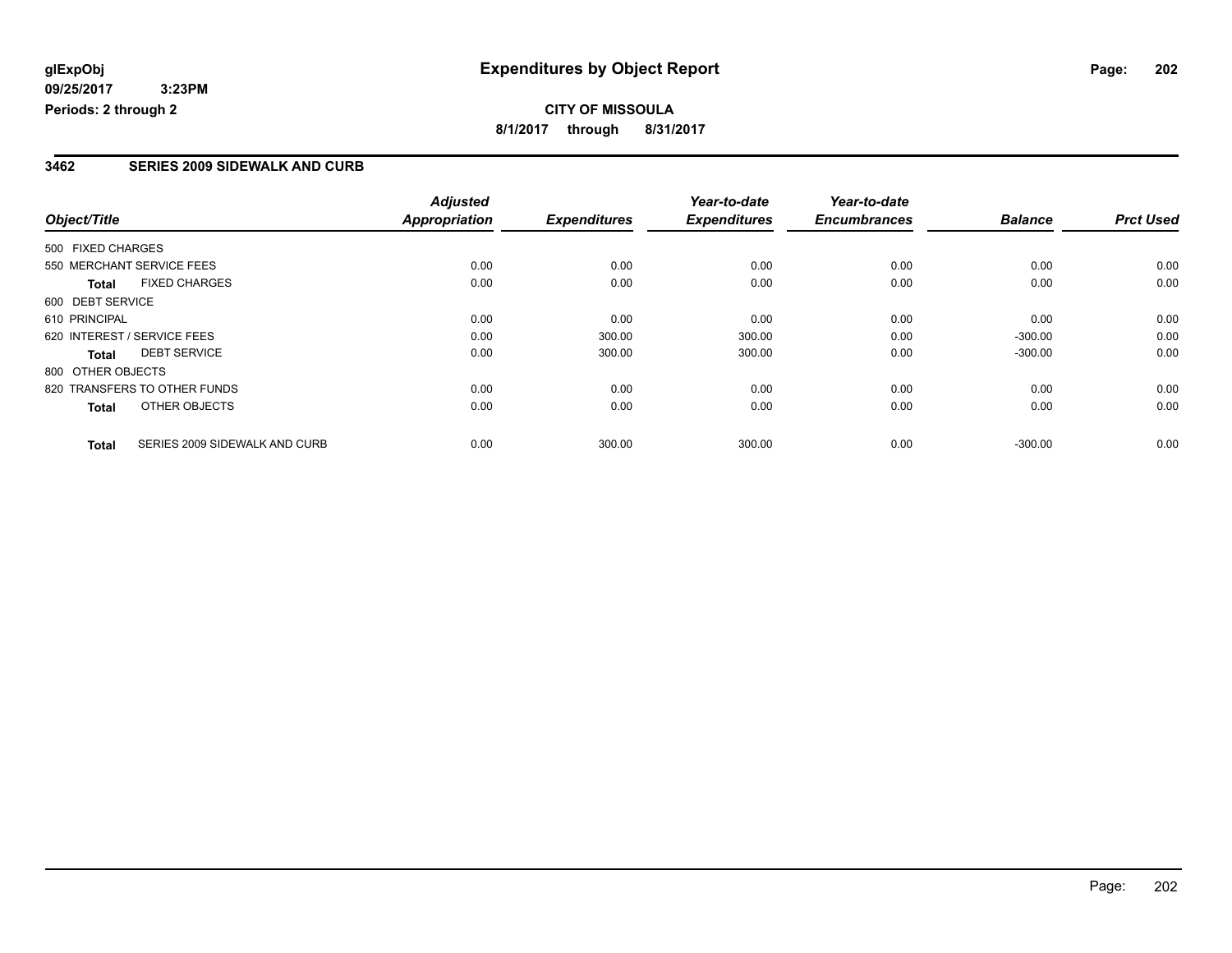**3463 SERIES 2010 SIDEWALK AND CURB**

|                                      | <b>Adjusted</b> |                     | Year-to-date        | Year-to-date        |                |                  |
|--------------------------------------|-----------------|---------------------|---------------------|---------------------|----------------|------------------|
| Object/Title                         | Appropriation   | <b>Expenditures</b> | <b>Expenditures</b> | <b>Encumbrances</b> | <b>Balance</b> | <b>Prct Used</b> |
| 500 FIXED CHARGES                    |                 |                     |                     |                     |                |                  |
| 550 MERCHANT SERVICE FEES            | 0.00            | 0.00                | 0.00                | 0.00                | 0.00           | 0.00             |
| <b>FIXED CHARGES</b><br><b>Total</b> | 0.00            | 0.00                | 0.00                | 0.00                | 0.00           | 0.00             |
| 600 DEBT SERVICE                     |                 |                     |                     |                     |                |                  |
| 610 PRINCIPAL                        | 0.00            | 0.00                | 0.00                | 0.00                | 0.00           | 0.00             |
| 620 INTEREST / SERVICE FEES          | 0.00            | 350.00              | 350.00              | 0.00                | $-350.00$      | 0.00             |
| <b>DEBT SERVICE</b><br><b>Total</b>  | 0.00            | 350.00              | 350.00              | 0.00                | $-350.00$      | 0.00             |
| NON-DEPARTMENTAL<br><b>Total</b>     | 0.00            | 350.00              | 350.00              | 0.00                | $-350.00$      | 0.00             |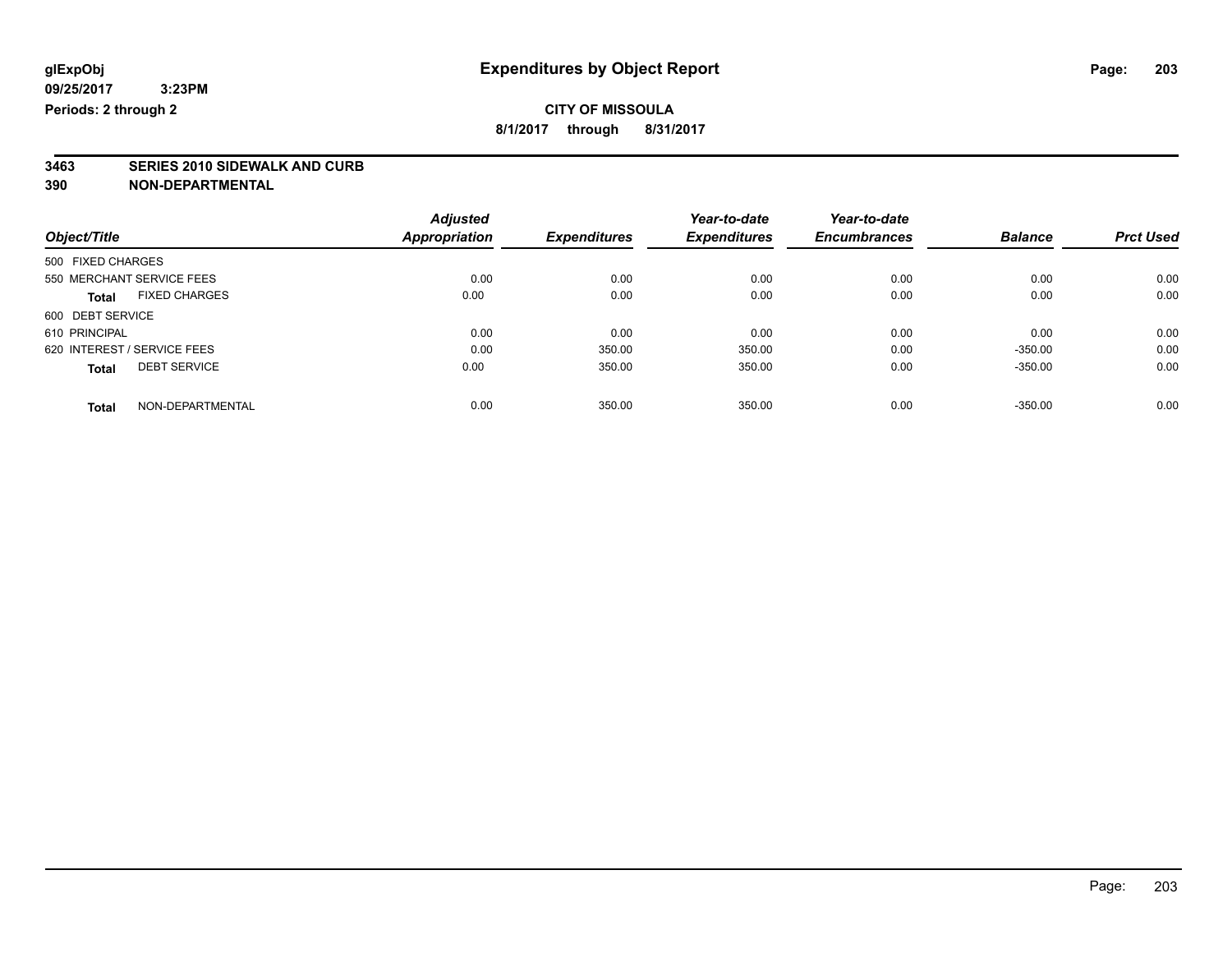#### **3463 SERIES 2010 SIDEWALK AND CURB**

| Object/Title                                  | <b>Adjusted</b><br><b>Appropriation</b> | <b>Expenditures</b> | Year-to-date<br><b>Expenditures</b> | Year-to-date<br><b>Encumbrances</b> | <b>Balance</b> | <b>Prct Used</b> |
|-----------------------------------------------|-----------------------------------------|---------------------|-------------------------------------|-------------------------------------|----------------|------------------|
|                                               |                                         |                     |                                     |                                     |                |                  |
| 500 FIXED CHARGES                             |                                         |                     |                                     |                                     |                |                  |
| 550 MERCHANT SERVICE FEES                     | 0.00                                    | 0.00                | 0.00                                | 0.00                                | 0.00           | 0.00             |
| <b>FIXED CHARGES</b><br><b>Total</b>          | 0.00                                    | 0.00                | 0.00                                | 0.00                                | 0.00           | 0.00             |
| 600 DEBT SERVICE                              |                                         |                     |                                     |                                     |                |                  |
| 610 PRINCIPAL                                 | 0.00                                    | 0.00                | 0.00                                | 0.00                                | 0.00           | 0.00             |
| 620 INTEREST / SERVICE FEES                   | 0.00                                    | 350.00              | 350.00                              | 0.00                                | $-350.00$      | 0.00             |
| <b>DEBT SERVICE</b><br><b>Total</b>           | 0.00                                    | 350.00              | 350.00                              | 0.00                                | $-350.00$      | 0.00             |
| SERIES 2010 SIDEWALK AND CURB<br><b>Total</b> | 0.00                                    | 350.00              | 350.00                              | 0.00                                | $-350.00$      | 0.00             |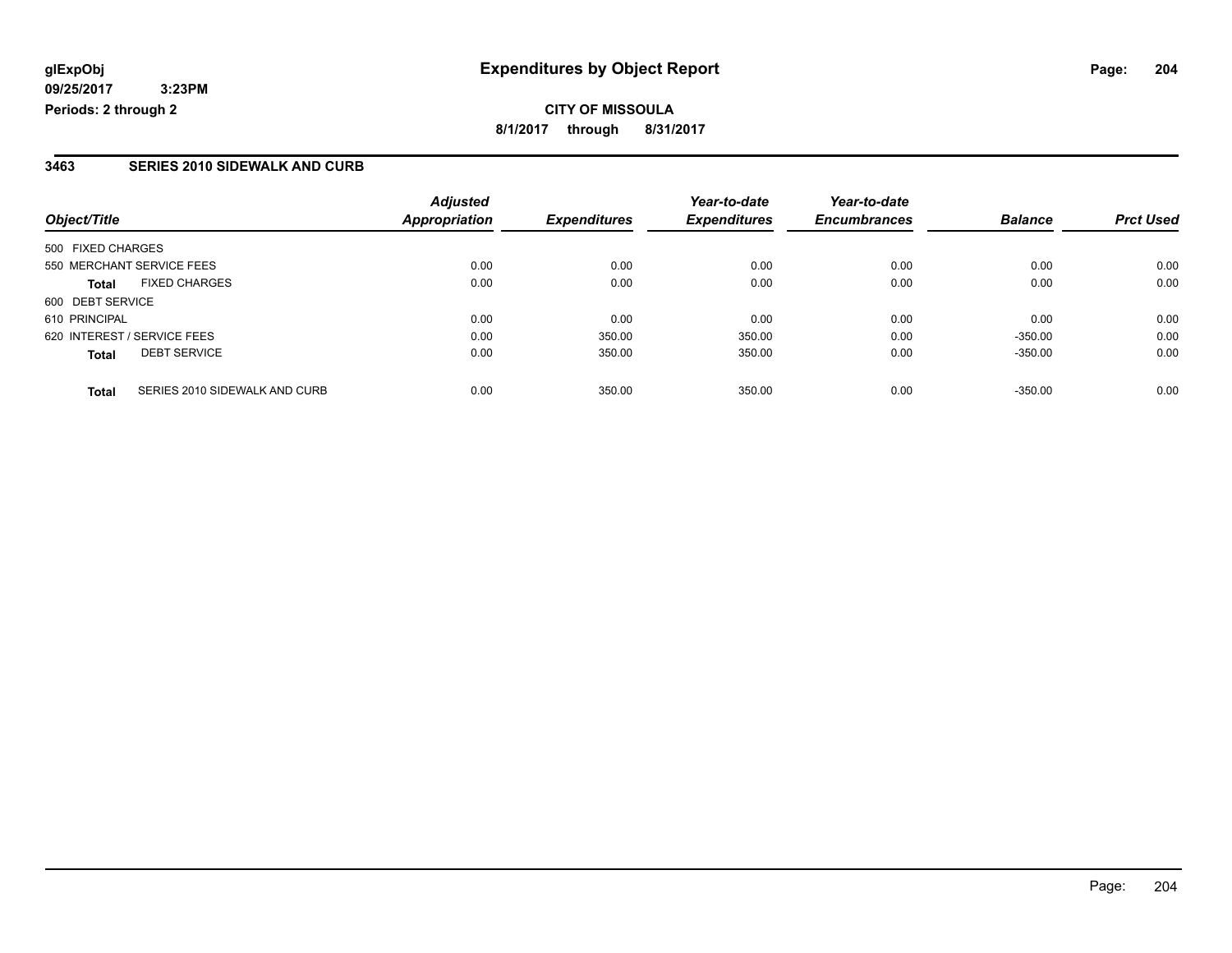**3464 FY12 S/C DEBT SERVICE**

|                             |                      | <b>Adjusted</b>      |                     | Year-to-date        | Year-to-date        |                |                  |
|-----------------------------|----------------------|----------------------|---------------------|---------------------|---------------------|----------------|------------------|
| Object/Title                |                      | <b>Appropriation</b> | <b>Expenditures</b> | <b>Expenditures</b> | <b>Encumbrances</b> | <b>Balance</b> | <b>Prct Used</b> |
| 500 FIXED CHARGES           |                      |                      |                     |                     |                     |                |                  |
| 550 MERCHANT SERVICE FEES   |                      | 0.00                 | 0.00                | 0.00                | 0.00                | 0.00           | 0.00             |
| <b>Total</b>                | <b>FIXED CHARGES</b> | 0.00                 | 0.00                | 0.00                | 0.00                | 0.00           | 0.00             |
| 600 DEBT SERVICE            |                      |                      |                     |                     |                     |                |                  |
| 610 PRINCIPAL               |                      | 0.00                 | 0.00                | 0.00                | 0.00                | 0.00           | 0.00             |
| 620 INTEREST / SERVICE FEES |                      | 0.00                 | 350.00              | 350.00              | 0.00                | $-350.00$      | 0.00             |
| <b>Total</b>                | <b>DEBT SERVICE</b>  | 0.00                 | 350.00              | 350.00              | 0.00                | $-350.00$      | 0.00             |
| <b>Total</b>                | NON-DEPARTMENTAL     | 0.00                 | 350.00              | 350.00              | 0.00                | $-350.00$      | 0.00             |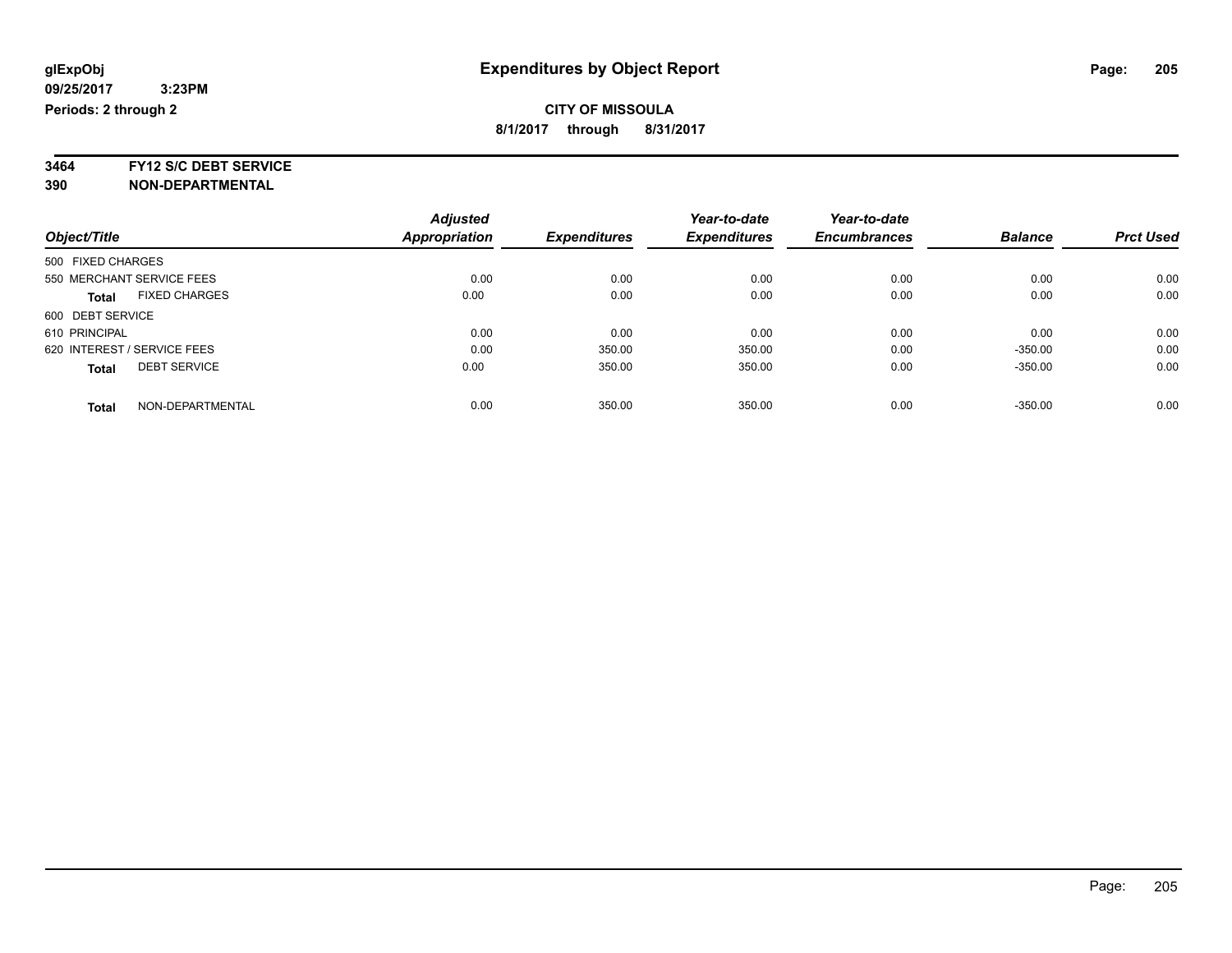#### **3464 FY12 S/C DEBT SERVICE**

|                                      | <b>Adjusted</b> |                     | Year-to-date        | Year-to-date        |                |                  |
|--------------------------------------|-----------------|---------------------|---------------------|---------------------|----------------|------------------|
| Object/Title                         | Appropriation   | <b>Expenditures</b> | <b>Expenditures</b> | <b>Encumbrances</b> | <b>Balance</b> | <b>Prct Used</b> |
| 500 FIXED CHARGES                    |                 |                     |                     |                     |                |                  |
| 550 MERCHANT SERVICE FEES            | 0.00            | 0.00                | 0.00                | 0.00                | 0.00           | 0.00             |
| <b>FIXED CHARGES</b><br><b>Total</b> | 0.00            | 0.00                | 0.00                | 0.00                | 0.00           | 0.00             |
| 600 DEBT SERVICE                     |                 |                     |                     |                     |                |                  |
| 610 PRINCIPAL                        | 0.00            | 0.00                | 0.00                | 0.00                | 0.00           | 0.00             |
| 620 INTEREST / SERVICE FEES          | 0.00            | 350.00              | 350.00              | 0.00                | $-350.00$      | 0.00             |
| <b>DEBT SERVICE</b><br><b>Total</b>  | 0.00            | 350.00              | 350.00              | 0.00                | $-350.00$      | 0.00             |
| FY12 S/C DEBT SERVICE<br>Total       | 0.00            | 350.00              | 350.00              | 0.00                | $-350.00$      | 0.00             |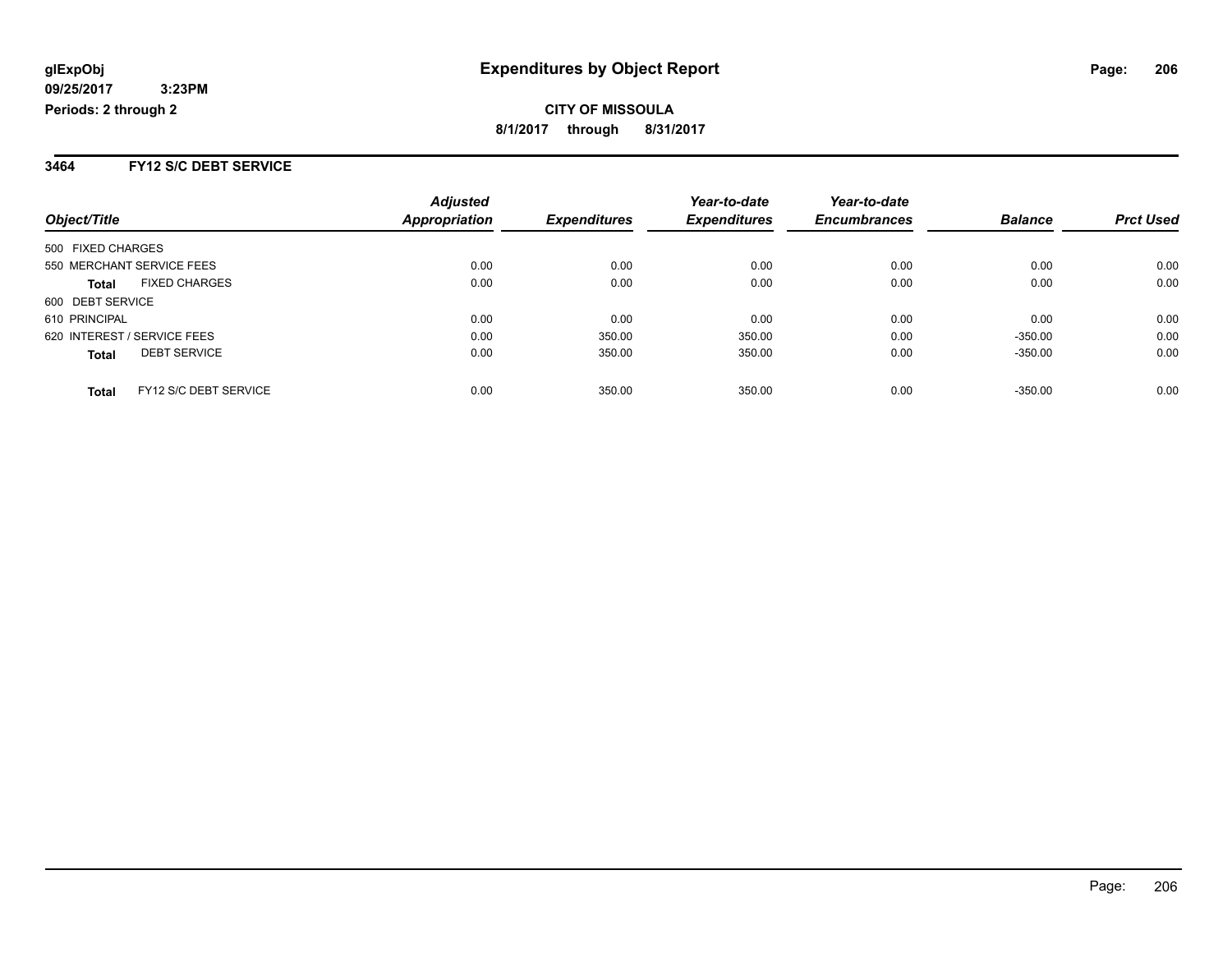**8/1/2017 through 8/31/2017**

# **3465 FY13 SIDEWALK/CURB DEBT SERVICE**

|                                      | <b>Adjusted</b>      |                     | Year-to-date        | Year-to-date        |                |                  |
|--------------------------------------|----------------------|---------------------|---------------------|---------------------|----------------|------------------|
| Object/Title                         | <b>Appropriation</b> | <b>Expenditures</b> | <b>Expenditures</b> | <b>Encumbrances</b> | <b>Balance</b> | <b>Prct Used</b> |
| 500 FIXED CHARGES                    |                      |                     |                     |                     |                |                  |
| 550 MERCHANT SERVICE FEES            | 0.00                 | 0.00                | 0.00                | 0.00                | 0.00           | 0.00             |
| <b>FIXED CHARGES</b><br><b>Total</b> | 0.00                 | 0.00                | 0.00                | 0.00                | 0.00           | 0.00             |
| 600 DEBT SERVICE                     |                      |                     |                     |                     |                |                  |
| 610 PRINCIPAL                        | 0.00                 | 0.00                | 0.00                | 0.00                | 0.00           | 0.00             |
| 620 INTEREST / SERVICE FEES          | 0.00                 | 0.00                | 0.00                | 0.00                | 0.00           | 0.00             |
| <b>DEBT SERVICE</b><br><b>Total</b>  | 0.00                 | 0.00                | 0.00                | 0.00                | 0.00           | 0.00             |
| NON-DEPARTMENTAL<br><b>Total</b>     | 0.00                 | 0.00                | 0.00                | 0.00                | 0.00           | 0.00             |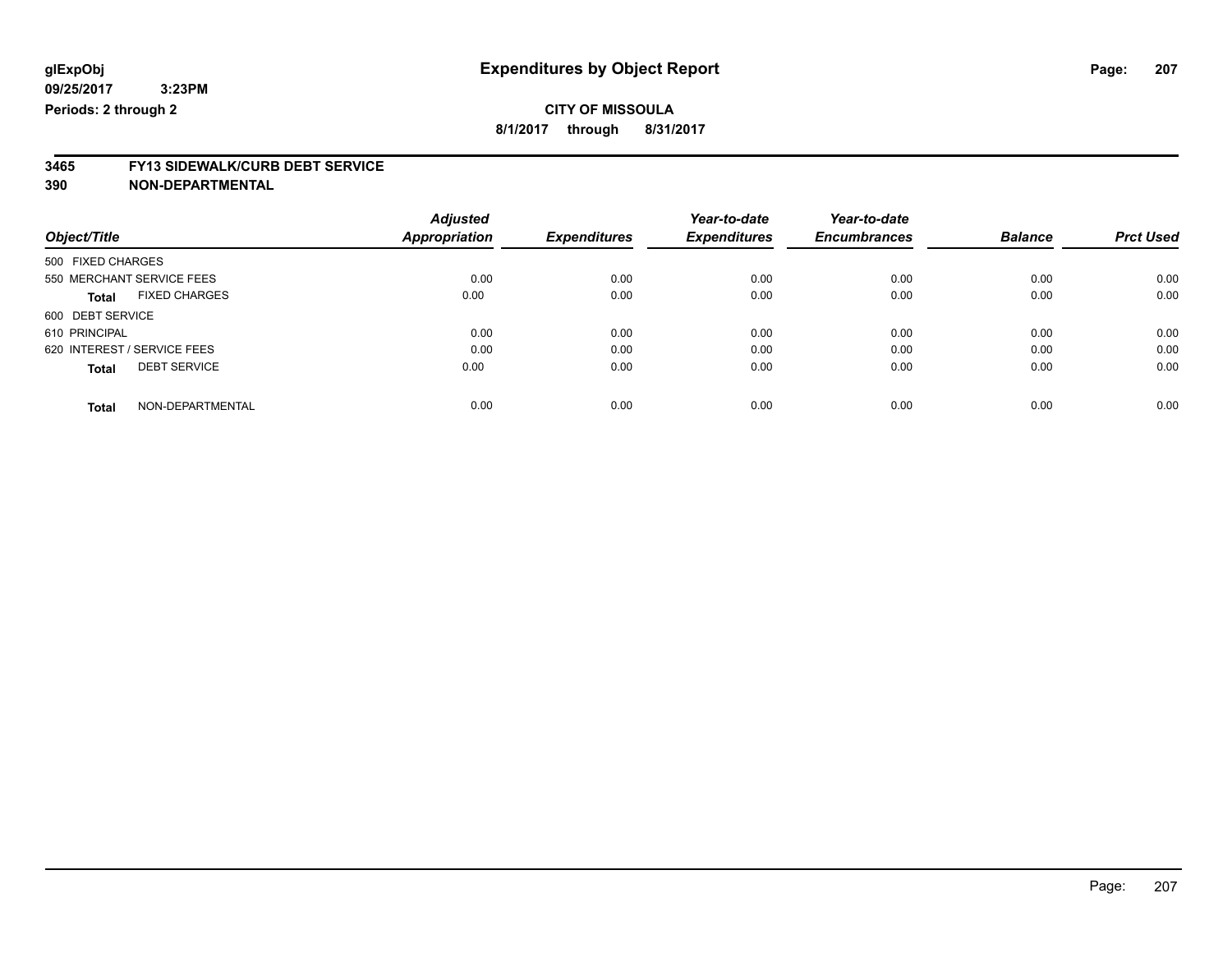#### **3465 FY13 SIDEWALK/CURB DEBT SERVICE**

| Object/Title                |                                 | <b>Adjusted</b><br><b>Appropriation</b> | <b>Expenditures</b> | Year-to-date<br><b>Expenditures</b> | Year-to-date<br><b>Encumbrances</b> | <b>Balance</b> | <b>Prct Used</b> |
|-----------------------------|---------------------------------|-----------------------------------------|---------------------|-------------------------------------|-------------------------------------|----------------|------------------|
|                             |                                 |                                         |                     |                                     |                                     |                |                  |
| 500 FIXED CHARGES           |                                 |                                         |                     |                                     |                                     |                |                  |
|                             | 550 MERCHANT SERVICE FEES       | 0.00                                    | 0.00                | 0.00                                | 0.00                                | 0.00           | 0.00             |
| Total                       | <b>FIXED CHARGES</b>            | 0.00                                    | 0.00                | 0.00                                | 0.00                                | 0.00           | 0.00             |
| 600 DEBT SERVICE            |                                 |                                         |                     |                                     |                                     |                |                  |
| 610 PRINCIPAL               |                                 | 0.00                                    | 0.00                | 0.00                                | 0.00                                | 0.00           | 0.00             |
| 620 INTEREST / SERVICE FEES |                                 | 0.00                                    | 0.00                | 0.00                                | 0.00                                | 0.00           | 0.00             |
| <b>Total</b>                | <b>DEBT SERVICE</b>             | 0.00                                    | 0.00                | 0.00                                | 0.00                                | 0.00           | 0.00             |
| <b>Total</b>                | FY13 SIDEWALK/CURB DEBT SERVICE | 0.00                                    | 0.00                | 0.00                                | 0.00                                | 0.00           | 0.00             |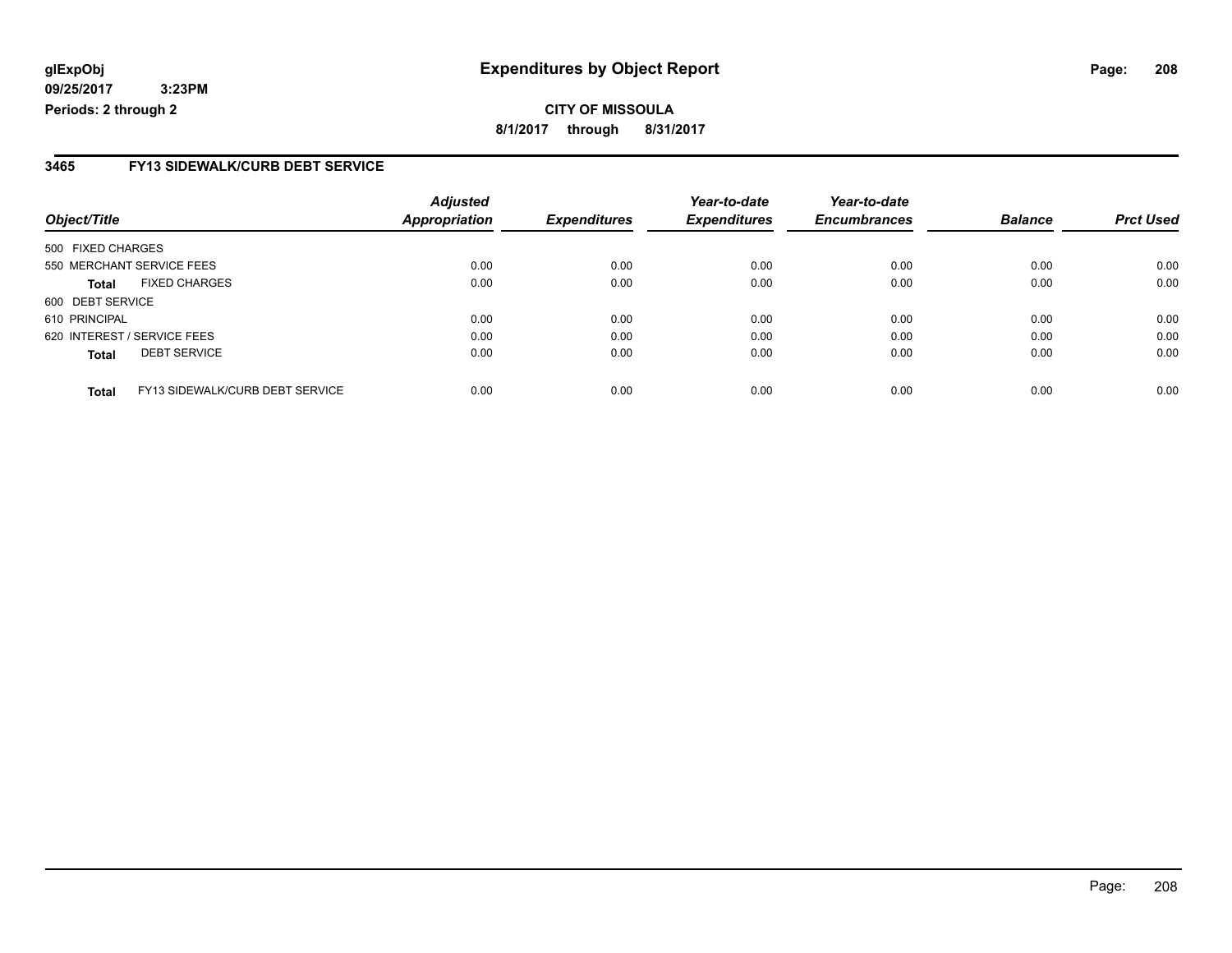**8/1/2017 through 8/31/2017**

# **3466 FY15 SIDEWALK/CURB DEBT SERVICE**

|                                      | <b>Adjusted</b>      |                     | Year-to-date        | Year-to-date        |                |                  |
|--------------------------------------|----------------------|---------------------|---------------------|---------------------|----------------|------------------|
| Object/Title                         | <b>Appropriation</b> | <b>Expenditures</b> | <b>Expenditures</b> | <b>Encumbrances</b> | <b>Balance</b> | <b>Prct Used</b> |
| 300 PURCHASED SERVICES               |                      |                     |                     |                     |                |                  |
| 350 PROFESSIONAL SERVICES            | 0.00                 | 0.00                | 0.00                | 0.00                | 0.00           | 0.00             |
| PURCHASED SERVICES<br><b>Total</b>   | 0.00                 | 0.00                | 0.00                | 0.00                | 0.00           | 0.00             |
| 500 FIXED CHARGES                    |                      |                     |                     |                     |                |                  |
| 550 MERCHANT SERVICE FEES            | 0.00                 | 0.00                | 0.00                | 0.00                | 0.00           | 0.00             |
| <b>FIXED CHARGES</b><br><b>Total</b> | 0.00                 | 0.00                | 0.00                | 0.00                | 0.00           | 0.00             |
| 600 DEBT SERVICE                     |                      |                     |                     |                     |                |                  |
| 610 PRINCIPAL                        | 0.00                 | 0.00                | 0.00                | 0.00                | 0.00           | 0.00             |
| 620 INTEREST / SERVICE FEES          | 0.00                 | 0.00                | 0.00                | 0.00                | 0.00           | 0.00             |
| <b>DEBT SERVICE</b><br><b>Total</b>  | 0.00                 | 0.00                | 0.00                | 0.00                | 0.00           | 0.00             |
|                                      |                      |                     |                     |                     |                |                  |
| NON-DEPARTMENTAL<br><b>Total</b>     | 0.00                 | 0.00                | 0.00                | 0.00                | 0.00           | 0.00             |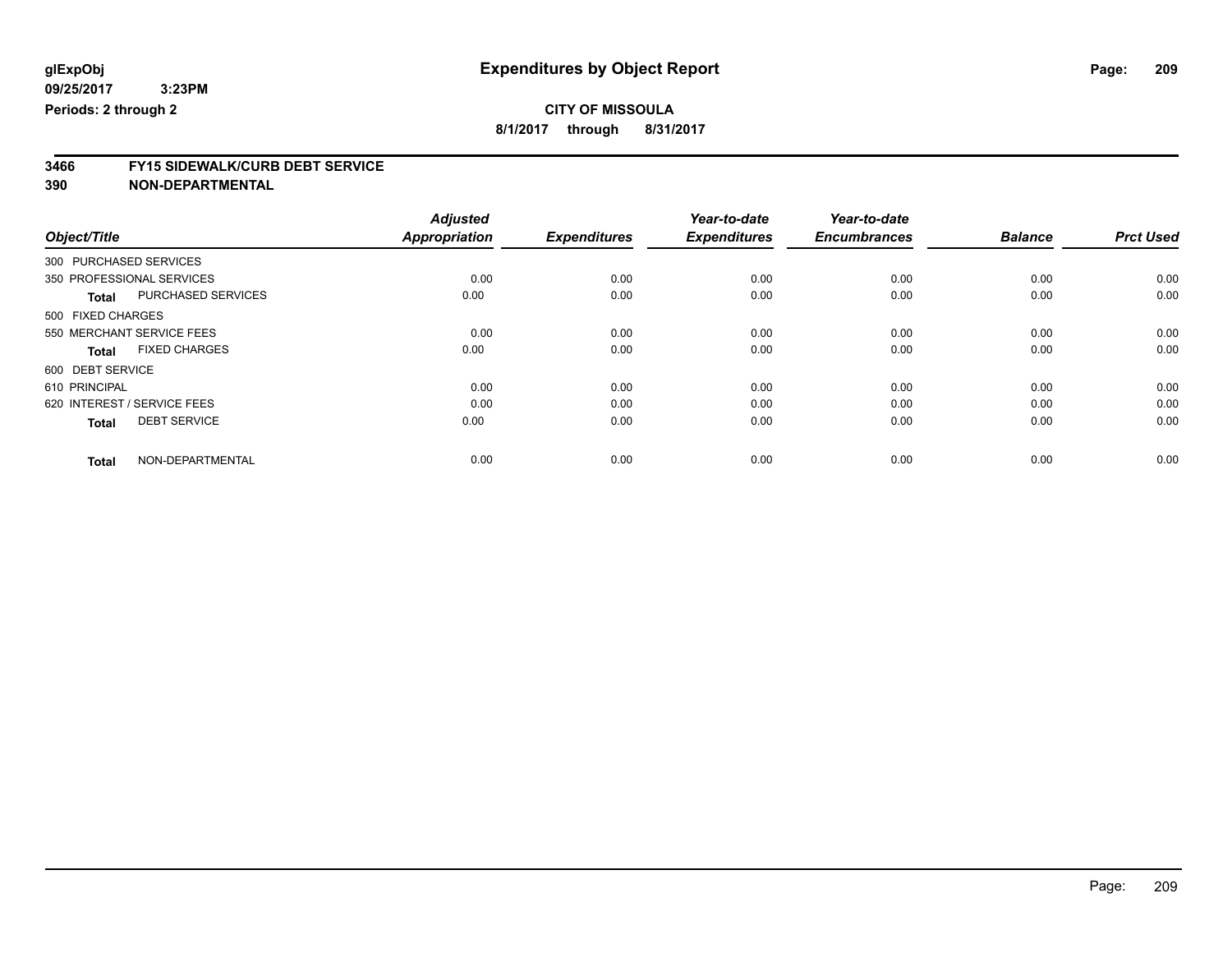#### **CITY OF MISSOULA 8/1/2017 through 8/31/2017**

#### **3466 FY15 SIDEWALK/CURB DEBT SERVICE**

|                        |                                 | <b>Adjusted</b>      |                     | Year-to-date        | Year-to-date        |                |                  |
|------------------------|---------------------------------|----------------------|---------------------|---------------------|---------------------|----------------|------------------|
| Object/Title           |                                 | <b>Appropriation</b> | <b>Expenditures</b> | <b>Expenditures</b> | <b>Encumbrances</b> | <b>Balance</b> | <b>Prct Used</b> |
| 300 PURCHASED SERVICES |                                 |                      |                     |                     |                     |                |                  |
|                        | 350 PROFESSIONAL SERVICES       | 0.00                 | 0.00                | 0.00                | 0.00                | 0.00           | 0.00             |
| Total                  | PURCHASED SERVICES              | 0.00                 | 0.00                | 0.00                | 0.00                | 0.00           | 0.00             |
| 500 FIXED CHARGES      |                                 |                      |                     |                     |                     |                |                  |
|                        | 550 MERCHANT SERVICE FEES       | 0.00                 | 0.00                | 0.00                | 0.00                | 0.00           | 0.00             |
| <b>Total</b>           | <b>FIXED CHARGES</b>            | 0.00                 | 0.00                | 0.00                | 0.00                | 0.00           | 0.00             |
| 600 DEBT SERVICE       |                                 |                      |                     |                     |                     |                |                  |
| 610 PRINCIPAL          |                                 | 0.00                 | 0.00                | 0.00                | 0.00                | 0.00           | 0.00             |
|                        | 620 INTEREST / SERVICE FEES     | 0.00                 | 0.00                | 0.00                | 0.00                | 0.00           | 0.00             |
| <b>Total</b>           | <b>DEBT SERVICE</b>             | 0.00                 | 0.00                | 0.00                | 0.00                | 0.00           | 0.00             |
| <b>Total</b>           | FY15 SIDEWALK/CURB DEBT SERVICE | 0.00                 | 0.00                | 0.00                | 0.00                | 0.00           | 0.00             |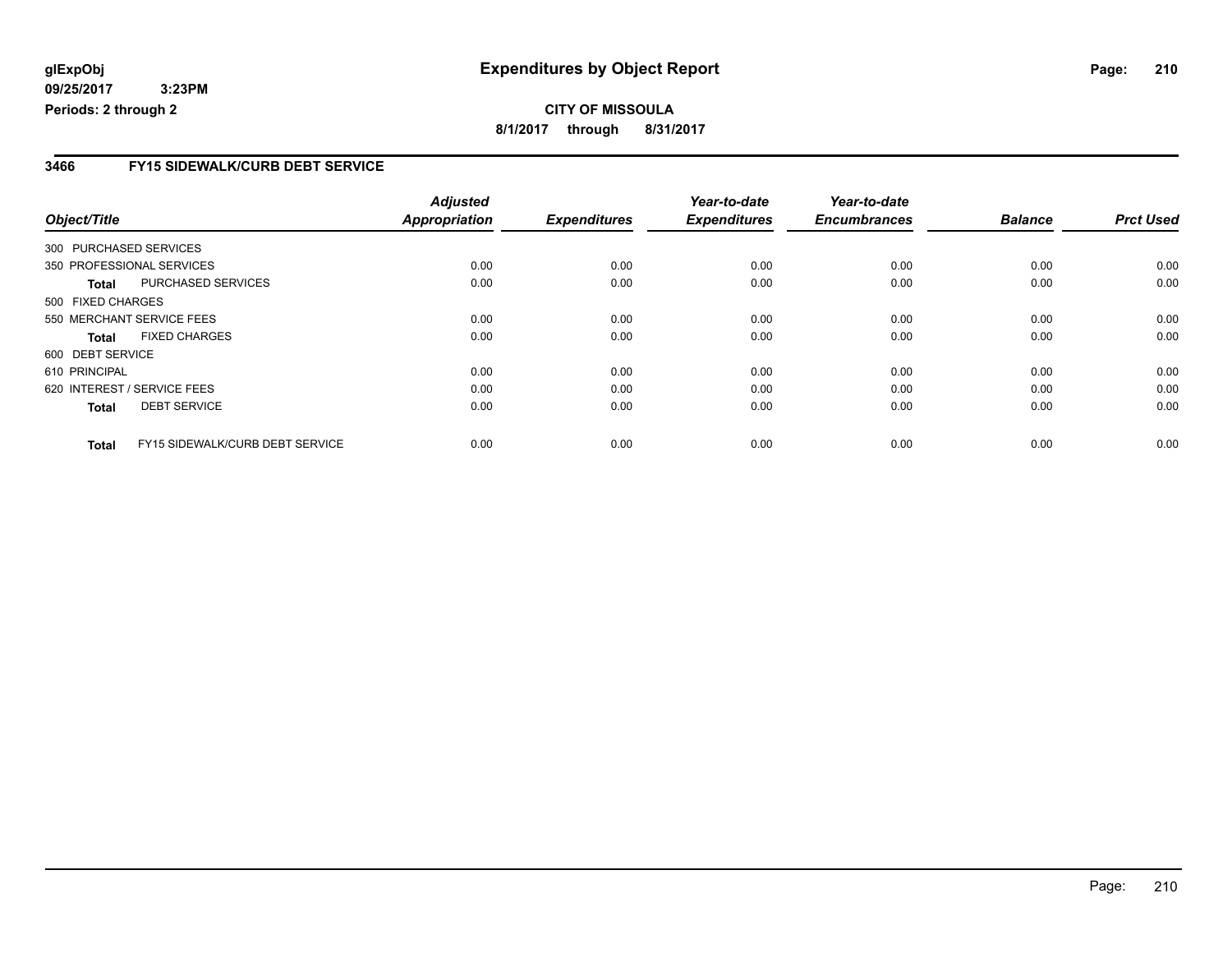**8/1/2017 through 8/31/2017**

# **3467 FY16 SIDEWALK/CURB DEBT SERVICE**

|                                      | <b>Adjusted</b>      |                     | Year-to-date        | Year-to-date        |                |                  |
|--------------------------------------|----------------------|---------------------|---------------------|---------------------|----------------|------------------|
| Object/Title                         | <b>Appropriation</b> | <b>Expenditures</b> | <b>Expenditures</b> | <b>Encumbrances</b> | <b>Balance</b> | <b>Prct Used</b> |
| 300 PURCHASED SERVICES               |                      |                     |                     |                     |                |                  |
| 350 PROFESSIONAL SERVICES            | 0.00                 | 0.00                | 0.00                | 0.00                | 0.00           | 0.00             |
| PURCHASED SERVICES<br><b>Total</b>   | 0.00                 | 0.00                | 0.00                | 0.00                | 0.00           | 0.00             |
| 500 FIXED CHARGES                    |                      |                     |                     |                     |                |                  |
| 550 MERCHANT SERVICE FEES            | 0.00                 | 0.00                | 0.00                | 0.00                | 0.00           | 0.00             |
| <b>FIXED CHARGES</b><br><b>Total</b> | 0.00                 | 0.00                | 0.00                | 0.00                | 0.00           | 0.00             |
| 600 DEBT SERVICE                     |                      |                     |                     |                     |                |                  |
| 610 PRINCIPAL                        | 0.00                 | 0.00                | 0.00                | 0.00                | 0.00           | 0.00             |
| 620 INTEREST / SERVICE FEES          | 0.00                 | 0.00                | 0.00                | 0.00                | 0.00           | 0.00             |
| <b>DEBT SERVICE</b><br><b>Total</b>  | 0.00                 | 0.00                | 0.00                | 0.00                | 0.00           | 0.00             |
|                                      |                      |                     |                     |                     |                |                  |
| NON-DEPARTMENTAL<br><b>Total</b>     | 0.00                 | 0.00                | 0.00                | 0.00                | 0.00           | 0.00             |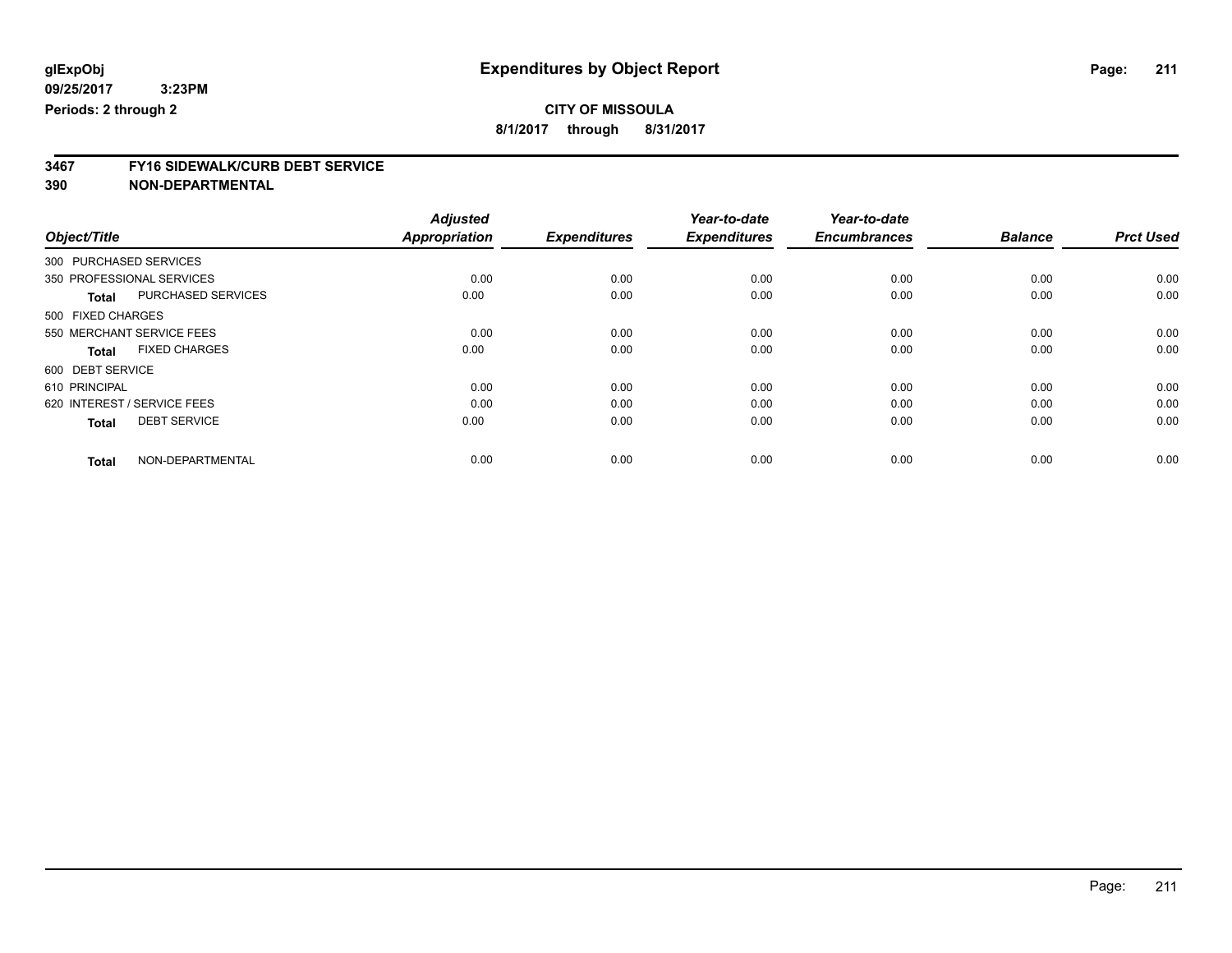#### **CITY OF MISSOULA 8/1/2017 through 8/31/2017**

#### **3467 FY16 SIDEWALK/CURB DEBT SERVICE**

|                        |                                 | <b>Adjusted</b>      |                     | Year-to-date        | Year-to-date        |                |                  |
|------------------------|---------------------------------|----------------------|---------------------|---------------------|---------------------|----------------|------------------|
| Object/Title           |                                 | <b>Appropriation</b> | <b>Expenditures</b> | <b>Expenditures</b> | <b>Encumbrances</b> | <b>Balance</b> | <b>Prct Used</b> |
| 300 PURCHASED SERVICES |                                 |                      |                     |                     |                     |                |                  |
|                        | 350 PROFESSIONAL SERVICES       | 0.00                 | 0.00                | 0.00                | 0.00                | 0.00           | 0.00             |
| <b>Total</b>           | PURCHASED SERVICES              | 0.00                 | 0.00                | 0.00                | 0.00                | 0.00           | 0.00             |
| 500 FIXED CHARGES      |                                 |                      |                     |                     |                     |                |                  |
|                        | 550 MERCHANT SERVICE FEES       | 0.00                 | 0.00                | 0.00                | 0.00                | 0.00           | 0.00             |
| <b>Total</b>           | <b>FIXED CHARGES</b>            | 0.00                 | 0.00                | 0.00                | 0.00                | 0.00           | 0.00             |
| 600 DEBT SERVICE       |                                 |                      |                     |                     |                     |                |                  |
| 610 PRINCIPAL          |                                 | 0.00                 | 0.00                | 0.00                | 0.00                | 0.00           | 0.00             |
|                        | 620 INTEREST / SERVICE FEES     | 0.00                 | 0.00                | 0.00                | 0.00                | 0.00           | 0.00             |
| <b>Total</b>           | <b>DEBT SERVICE</b>             | 0.00                 | 0.00                | 0.00                | 0.00                | 0.00           | 0.00             |
| <b>Total</b>           | FY16 SIDEWALK/CURB DEBT SERVICE | 0.00                 | 0.00                | 0.00                | 0.00                | 0.00           | 0.00             |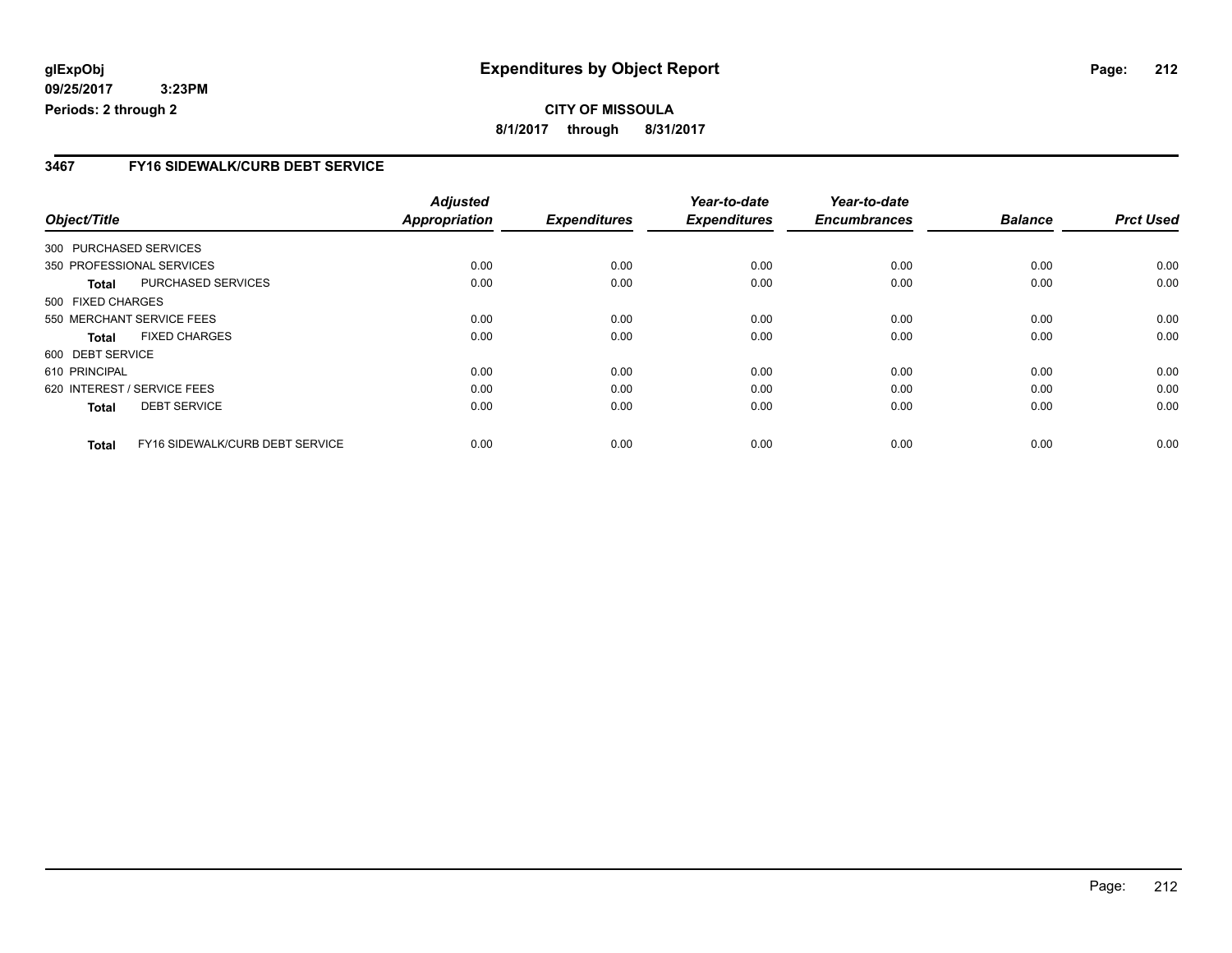**8/1/2017 through 8/31/2017**

# **3468 FY17 SIDEWALK/CURB DEBT SERVICE**

|                                      | <b>Adjusted</b>      |                     | Year-to-date        | Year-to-date        |                |                  |
|--------------------------------------|----------------------|---------------------|---------------------|---------------------|----------------|------------------|
| Object/Title                         | <b>Appropriation</b> | <b>Expenditures</b> | <b>Expenditures</b> | <b>Encumbrances</b> | <b>Balance</b> | <b>Prct Used</b> |
| 300 PURCHASED SERVICES               |                      |                     |                     |                     |                |                  |
| 350 PROFESSIONAL SERVICES            | 0.00                 | 0.00                | 0.00                | 0.00                | 0.00           | 0.00             |
| PURCHASED SERVICES<br><b>Total</b>   | 0.00                 | 0.00                | 0.00                | 0.00                | 0.00           | 0.00             |
| 500 FIXED CHARGES                    |                      |                     |                     |                     |                |                  |
| 550 MERCHANT SERVICE FEES            | 0.00                 | 0.00                | 0.00                | 0.00                | 0.00           | 0.00             |
| <b>FIXED CHARGES</b><br><b>Total</b> | 0.00                 | 0.00                | 0.00                | 0.00                | 0.00           | 0.00             |
| 600 DEBT SERVICE                     |                      |                     |                     |                     |                |                  |
| 610 PRINCIPAL                        | 0.00                 | 0.00                | 0.00                | 0.00                | 0.00           | 0.00             |
| 620 INTEREST / SERVICE FEES          | 0.00                 | 0.00                | 0.00                | 0.00                | 0.00           | 0.00             |
| <b>DEBT SERVICE</b><br><b>Total</b>  | 0.00                 | 0.00                | 0.00                | 0.00                | 0.00           | 0.00             |
|                                      |                      |                     |                     |                     |                |                  |
| NON-DEPARTMENTAL<br><b>Total</b>     | 0.00                 | 0.00                | 0.00                | 0.00                | 0.00           | 0.00             |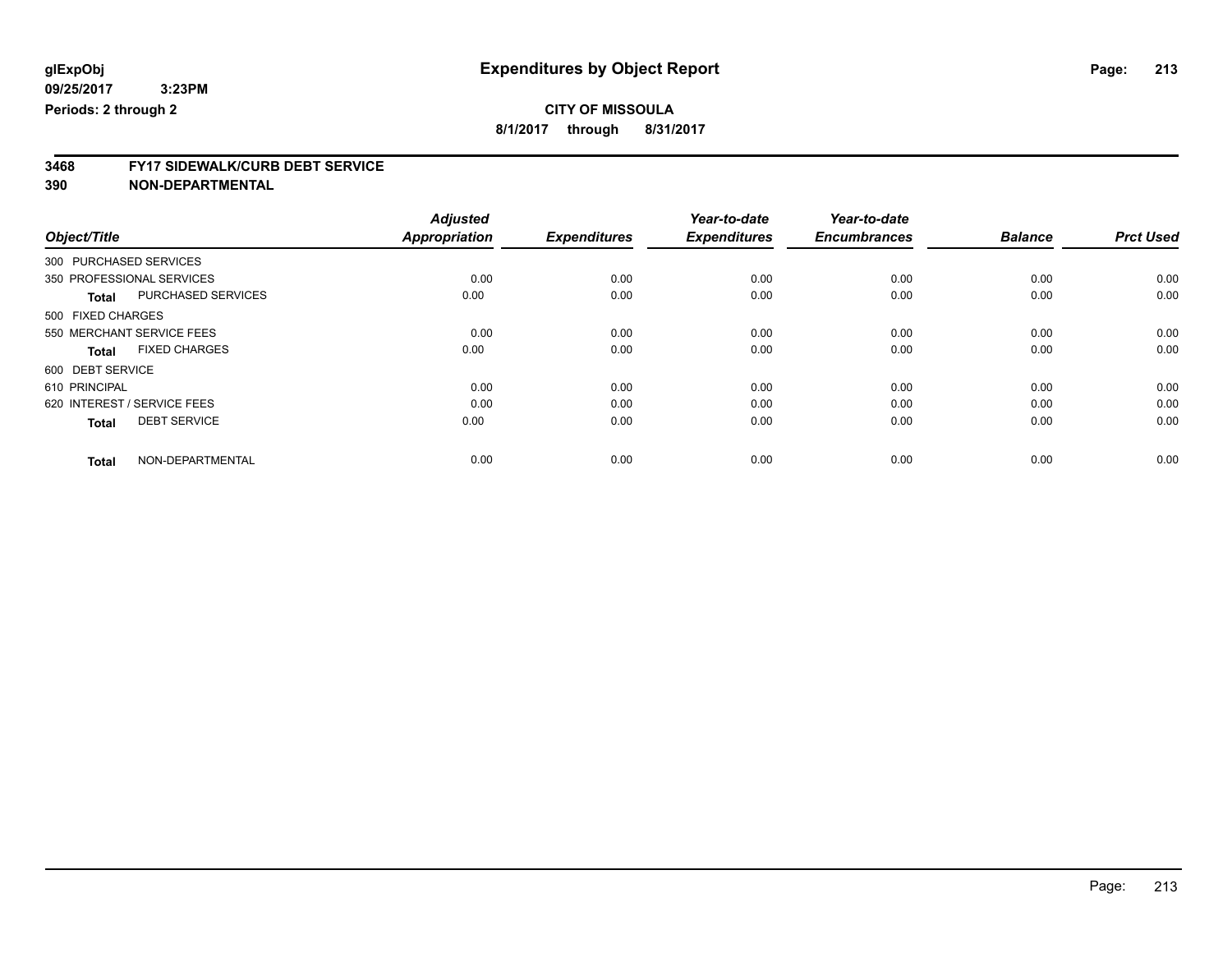#### **3468 FY17 SIDEWALK/CURB DEBT SERVICE**

|                        |                                 | <b>Adjusted</b>      |                     | Year-to-date        | Year-to-date        |                |                  |
|------------------------|---------------------------------|----------------------|---------------------|---------------------|---------------------|----------------|------------------|
| Object/Title           |                                 | <b>Appropriation</b> | <b>Expenditures</b> | <b>Expenditures</b> | <b>Encumbrances</b> | <b>Balance</b> | <b>Prct Used</b> |
| 300 PURCHASED SERVICES |                                 |                      |                     |                     |                     |                |                  |
|                        | 350 PROFESSIONAL SERVICES       | 0.00                 | 0.00                | 0.00                | 0.00                | 0.00           | 0.00             |
| Total                  | PURCHASED SERVICES              | 0.00                 | 0.00                | 0.00                | 0.00                | 0.00           | 0.00             |
| 500 FIXED CHARGES      |                                 |                      |                     |                     |                     |                |                  |
|                        | 550 MERCHANT SERVICE FEES       | 0.00                 | 0.00                | 0.00                | 0.00                | 0.00           | 0.00             |
| <b>Total</b>           | <b>FIXED CHARGES</b>            | 0.00                 | 0.00                | 0.00                | 0.00                | 0.00           | 0.00             |
| 600 DEBT SERVICE       |                                 |                      |                     |                     |                     |                |                  |
| 610 PRINCIPAL          |                                 | 0.00                 | 0.00                | 0.00                | 0.00                | 0.00           | 0.00             |
|                        | 620 INTEREST / SERVICE FEES     | 0.00                 | 0.00                | 0.00                | 0.00                | 0.00           | 0.00             |
| <b>Total</b>           | <b>DEBT SERVICE</b>             | 0.00                 | 0.00                | 0.00                | 0.00                | 0.00           | 0.00             |
| <b>Total</b>           | FY17 SIDEWALK/CURB DEBT SERVICE | 0.00                 | 0.00                | 0.00                | 0.00                | 0.00           | 0.00             |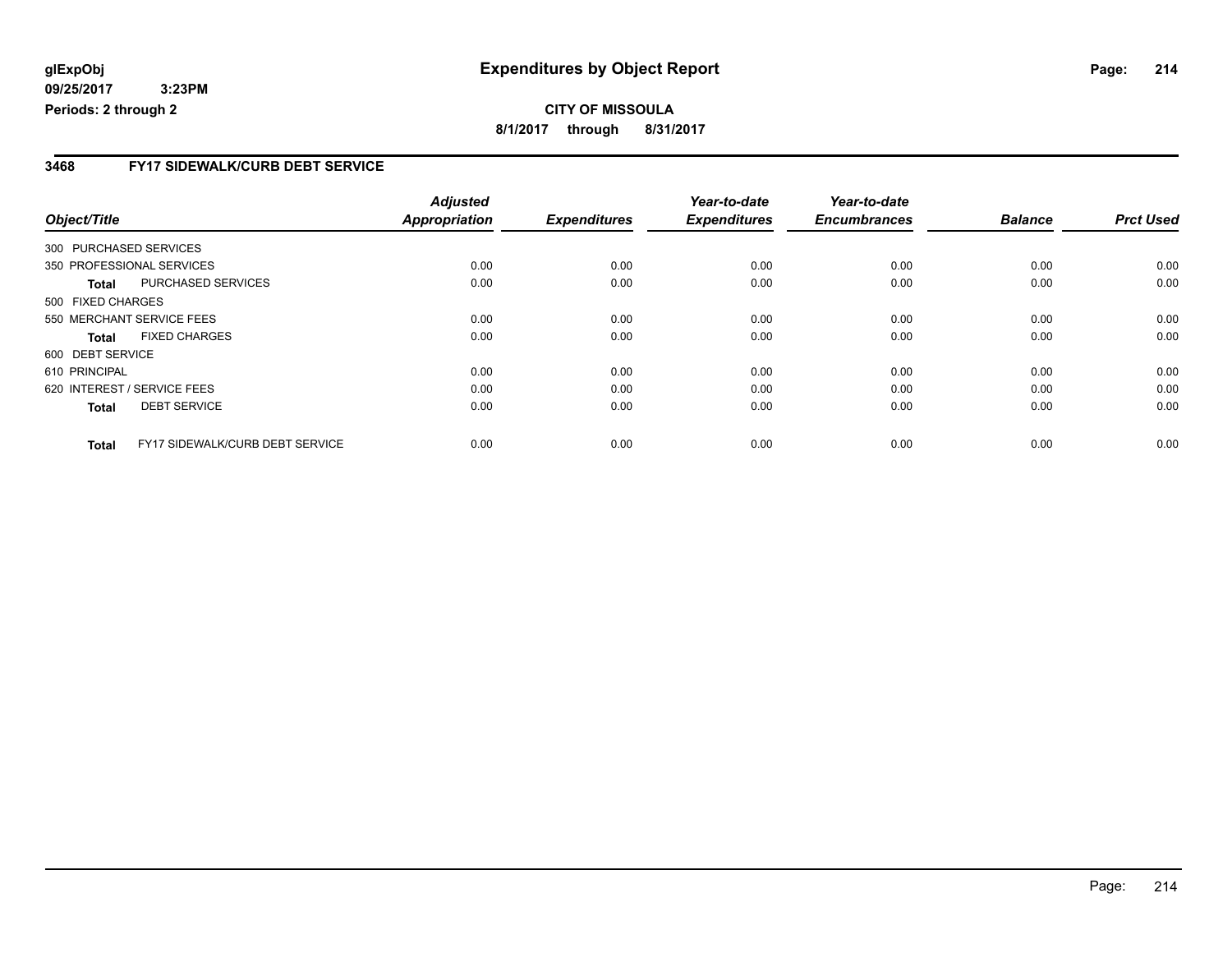#### **CITY OF MISSOULA 8/1/2017 through 8/31/2017**

# **3491 SID 491 DEBT SERVICE FUND**

| Object/Title                        | <b>Adjusted</b><br>Appropriation | <b>Expenditures</b> | Year-to-date<br><b>Expenditures</b> | Year-to-date<br><b>Encumbrances</b> | <b>Balance</b> | <b>Prct Used</b> |
|-------------------------------------|----------------------------------|---------------------|-------------------------------------|-------------------------------------|----------------|------------------|
| 600 DEBT SERVICE                    |                                  |                     |                                     |                                     |                |                  |
| 620 INTEREST / SERVICE FEES         | 0.00                             | 0.00                | 0.00                                | 0.00                                | 0.00           | 0.00             |
| <b>DEBT SERVICE</b><br><b>Total</b> | 0.00                             | 0.00                | 0.00                                | 0.00                                | 0.00           | 0.00             |
| NON-DEPARTMENTAL<br><b>Total</b>    | 0.00                             | 0.00                | 0.00                                | 0.00                                | 0.00           | 0.00             |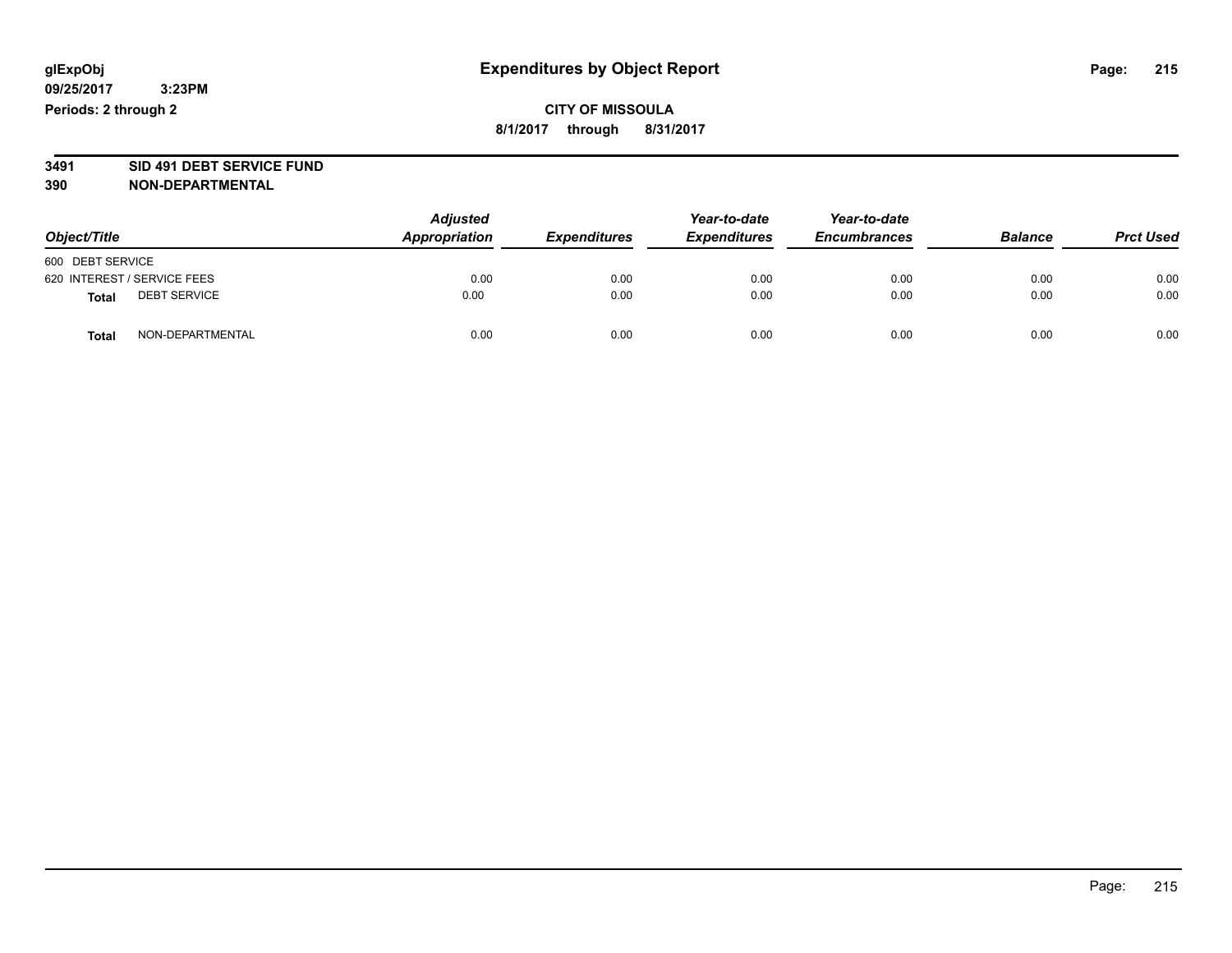**CITY OF MISSOULA 8/1/2017 through 8/31/2017**

#### **3491 SID 491 DEBT SERVICE FUND**

| Object/Title                       | <b>Adjusted</b><br>Appropriation | <b>Expenditures</b> | Year-to-date<br><b>Expenditures</b> | Year-to-date<br><b>Encumbrances</b> | <b>Balance</b> | <b>Prct Used</b> |
|------------------------------------|----------------------------------|---------------------|-------------------------------------|-------------------------------------|----------------|------------------|
|                                    |                                  |                     |                                     |                                     |                |                  |
| 600 DEBT SERVICE                   |                                  |                     |                                     |                                     |                |                  |
| 620 INTEREST / SERVICE FEES        | 0.00                             | 0.00                | 0.00                                | 0.00                                | 0.00           | 0.00             |
| <b>DEBT SERVICE</b><br>Total       | 0.00                             | 0.00                | 0.00                                | 0.00                                | 0.00           | 0.00             |
| SID 491 DEBT SERVICE FUND<br>Total | 0.00                             | 0.00                | 0.00                                | 0.00                                | 0.00           | 0.00             |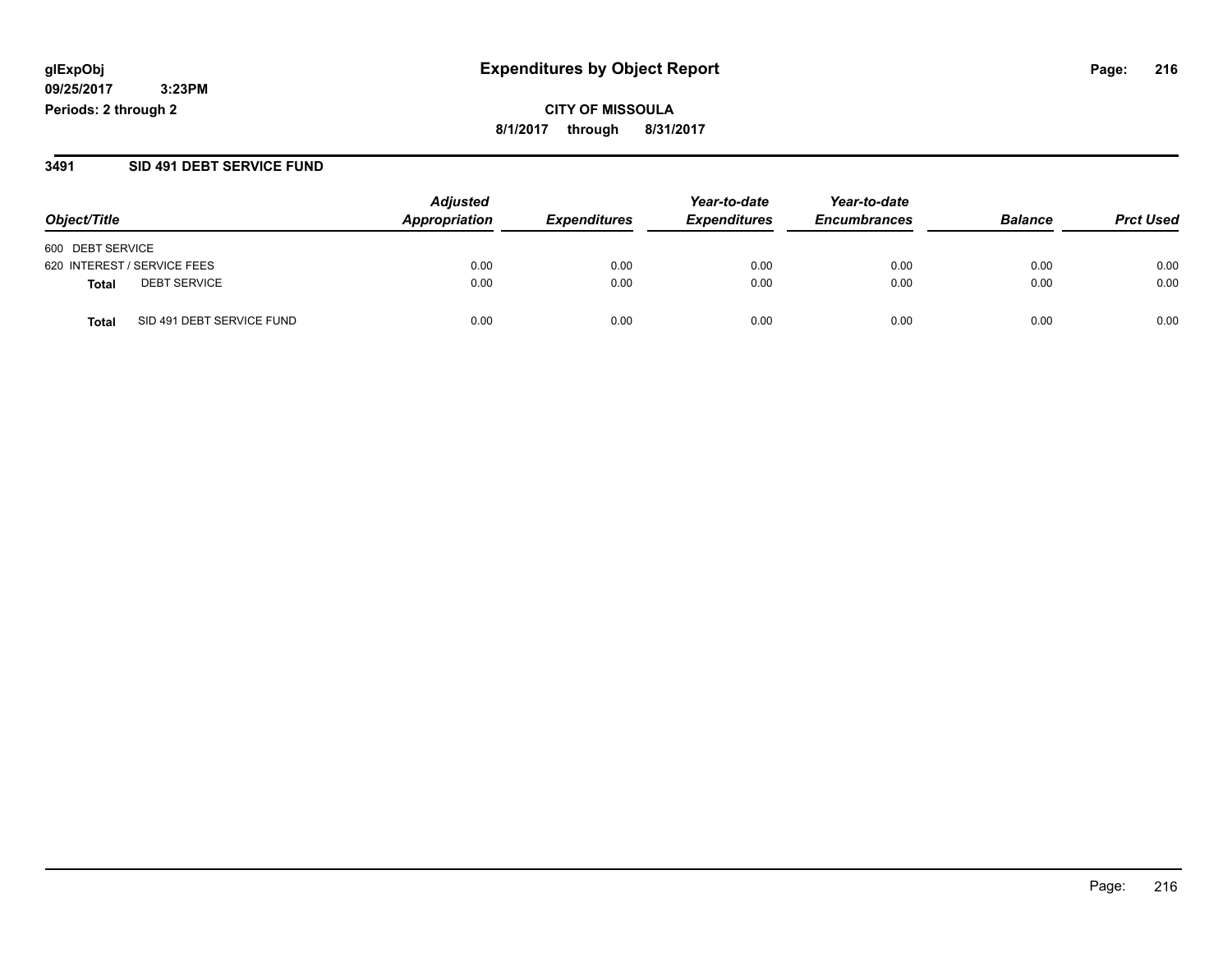# **CITY OF MISSOULA 8/1/2017 through 8/31/2017**

# **3495 SID 495 DEBT SERVICE FUND**

|                                  | <b>Adjusted</b> | Year-to-date        |                     | Year-to-date        |                |                  |
|----------------------------------|-----------------|---------------------|---------------------|---------------------|----------------|------------------|
| Object/Title                     | Appropriation   | <b>Expenditures</b> | <b>Expenditures</b> | <b>Encumbrances</b> | <b>Balance</b> | <b>Prct Used</b> |
| 800 OTHER OBJECTS                |                 |                     |                     |                     |                |                  |
| 820 TRANSFERS TO OTHER FUNDS     | 0.00            | 0.00                | 0.00                | 0.00                | 0.00           | 0.00             |
| OTHER OBJECTS<br><b>Total</b>    | 0.00            | 0.00                | 0.00                | 0.00                | 0.00           | 0.00             |
| *** Title Not Found ***<br>Total | 0.00            | 0.00                | 0.00                | 0.00                | 0.00           | 0.00             |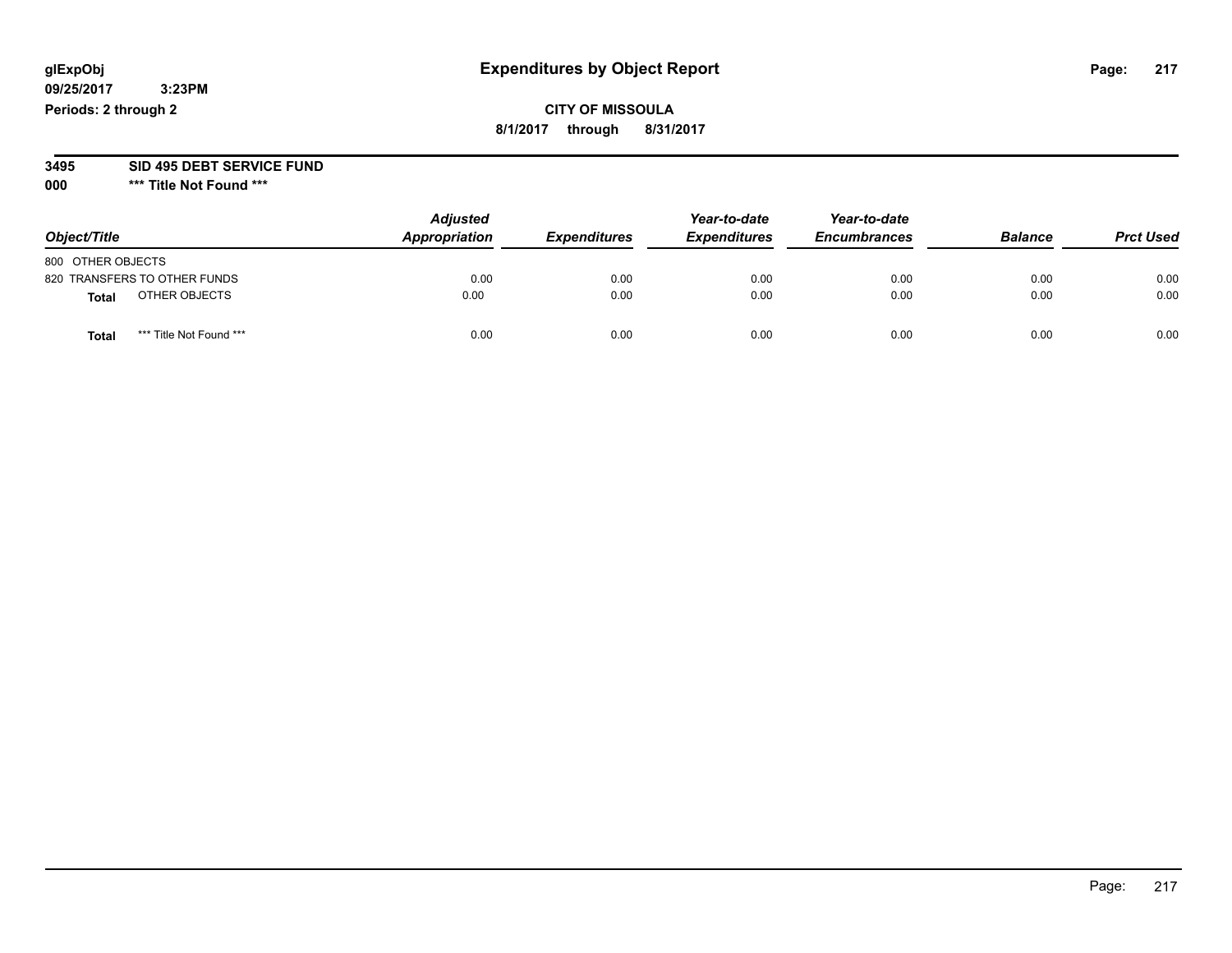**3495 SID 495 DEBT SERVICE FUND**

| Object/Title                         | <b>Adjusted</b><br>Appropriation | <b>Expenditures</b> | Year-to-date<br><b>Expenditures</b> | Year-to-date<br><b>Encumbrances</b> | <b>Balance</b> | <b>Prct Used</b> |
|--------------------------------------|----------------------------------|---------------------|-------------------------------------|-------------------------------------|----------------|------------------|
| 500 FIXED CHARGES                    |                                  |                     |                                     |                                     |                |                  |
| 550 MERCHANT SERVICE FEES            | 0.00                             | 0.00                | 0.00                                | 0.00                                | 0.00           | 0.00             |
| <b>FIXED CHARGES</b><br><b>Total</b> | 0.00                             | 0.00                | 0.00                                | 0.00                                | 0.00           | 0.00             |
| 800 OTHER OBJECTS                    |                                  |                     |                                     |                                     |                |                  |
| 820 TRANSFERS TO OTHER FUNDS         | 0.00                             | 0.00                | 0.00                                | 0.00                                | 0.00           | 0.00             |
| OTHER OBJECTS<br><b>Total</b>        | 0.00                             | 0.00                | 0.00                                | 0.00                                | 0.00           | 0.00             |
| NON-DEPARTMENTAL<br>Total            | 0.00                             | 0.00                | 0.00                                | 0.00                                | 0.00           | 0.00             |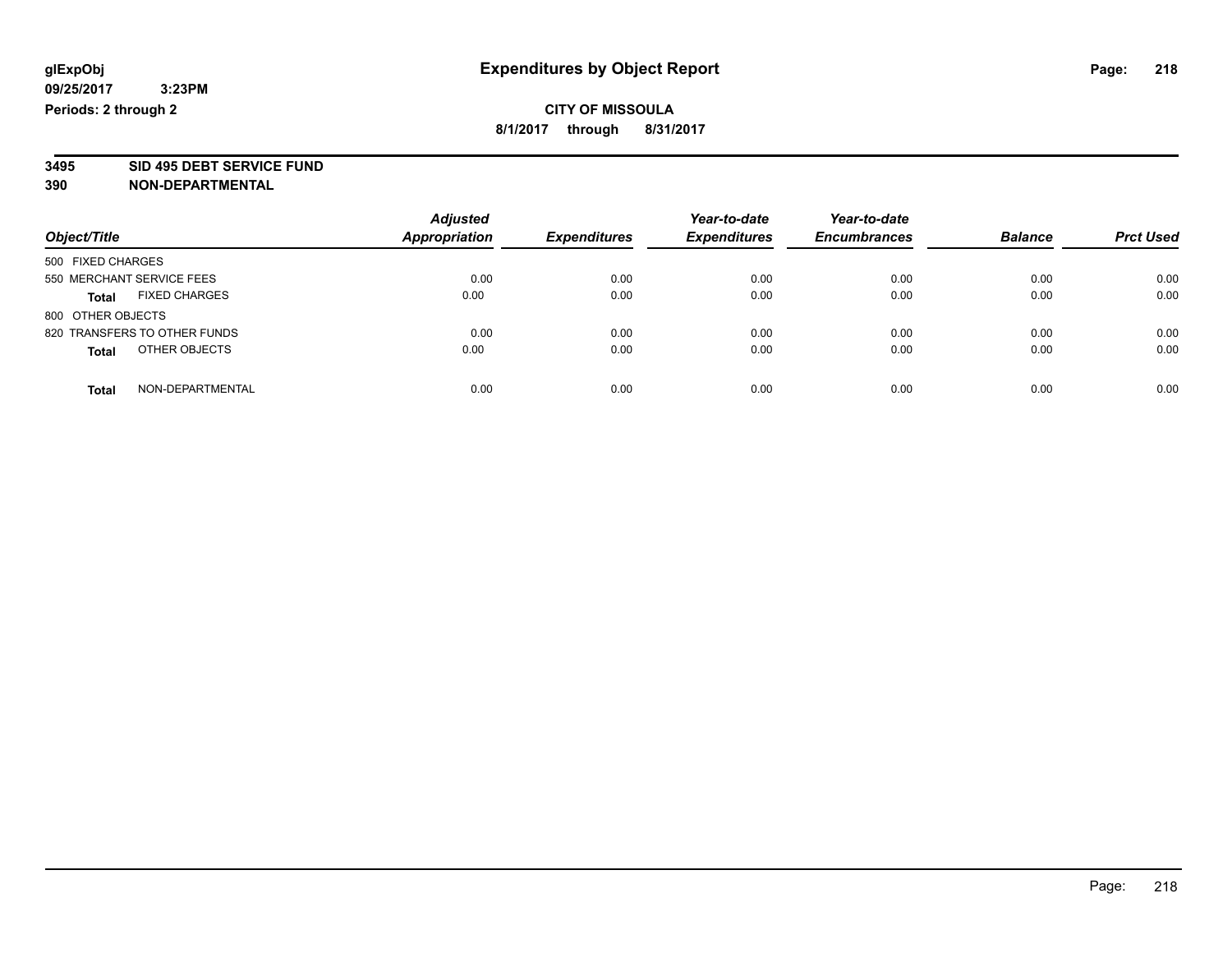**CITY OF MISSOULA 8/1/2017 through 8/31/2017**

### **3495 SID 495 DEBT SERVICE FUND**

|                              | <b>Adjusted</b>   |               | Year-to-date        | Year-to-date        |                     | <b>Prct Used</b> |
|------------------------------|-------------------|---------------|---------------------|---------------------|---------------------|------------------|
|                              |                   |               |                     |                     |                     |                  |
|                              |                   |               |                     |                     |                     |                  |
| 550 MERCHANT SERVICE FEES    | 0.00              | 0.00          | 0.00                | 0.00                | 0.00                | 0.00             |
| <b>FIXED CHARGES</b>         | 0.00              | 0.00          | 0.00                | 0.00                | 0.00                | 0.00             |
| 800 OTHER OBJECTS            |                   |               |                     |                     |                     |                  |
| 820 TRANSFERS TO OTHER FUNDS | 0.00              | 0.00          | 0.00                | 0.00                | 0.00                | 0.00             |
| OTHER OBJECTS                | 0.00              | 0.00          | 0.00                | 0.00                | 0.00                | 0.00             |
| SID 495 DEBT SERVICE FUND    | 0.00              | 0.00          | 0.00                | 0.00                | 0.00                | 0.00             |
|                              | 500 FIXED CHARGES | Appropriation | <b>Expenditures</b> | <b>Expenditures</b> | <b>Encumbrances</b> | <b>Balance</b>   |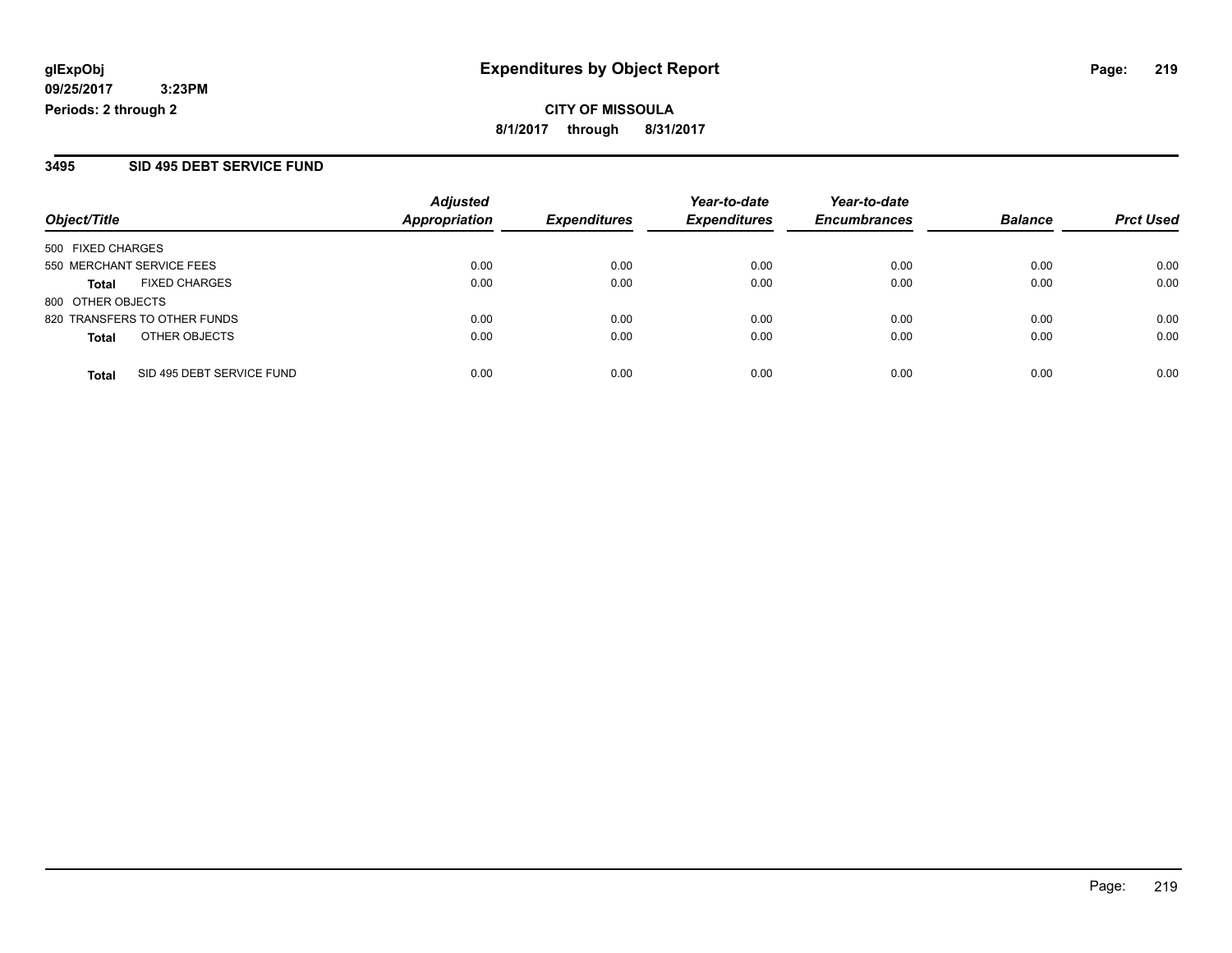# **CITY OF MISSOULA 8/1/2017 through 8/31/2017**

#### **3497 SID 497 DEBT SERVICE FUND**

| Object/Title                     | <b>Adjusted</b><br>Appropriation | <b>Expenditures</b> | Year-to-date<br><b>Expenditures</b> | Year-to-date<br><b>Encumbrances</b> | <b>Balance</b> | <b>Prct Used</b> |
|----------------------------------|----------------------------------|---------------------|-------------------------------------|-------------------------------------|----------------|------------------|
| 800 OTHER OBJECTS                |                                  |                     |                                     |                                     |                |                  |
| 820 TRANSFERS TO OTHER FUNDS     | 0.00                             | 0.00                | 0.00                                | 0.00                                | 0.00           | 0.00             |
| OTHER OBJECTS<br><b>Total</b>    | 0.00                             | 0.00                | 0.00                                | 0.00                                | 0.00           | 0.00             |
| *** Title Not Found ***<br>Total | 0.00                             | 0.00                | 0.00                                | 0.00                                | 0.00           | 0.00             |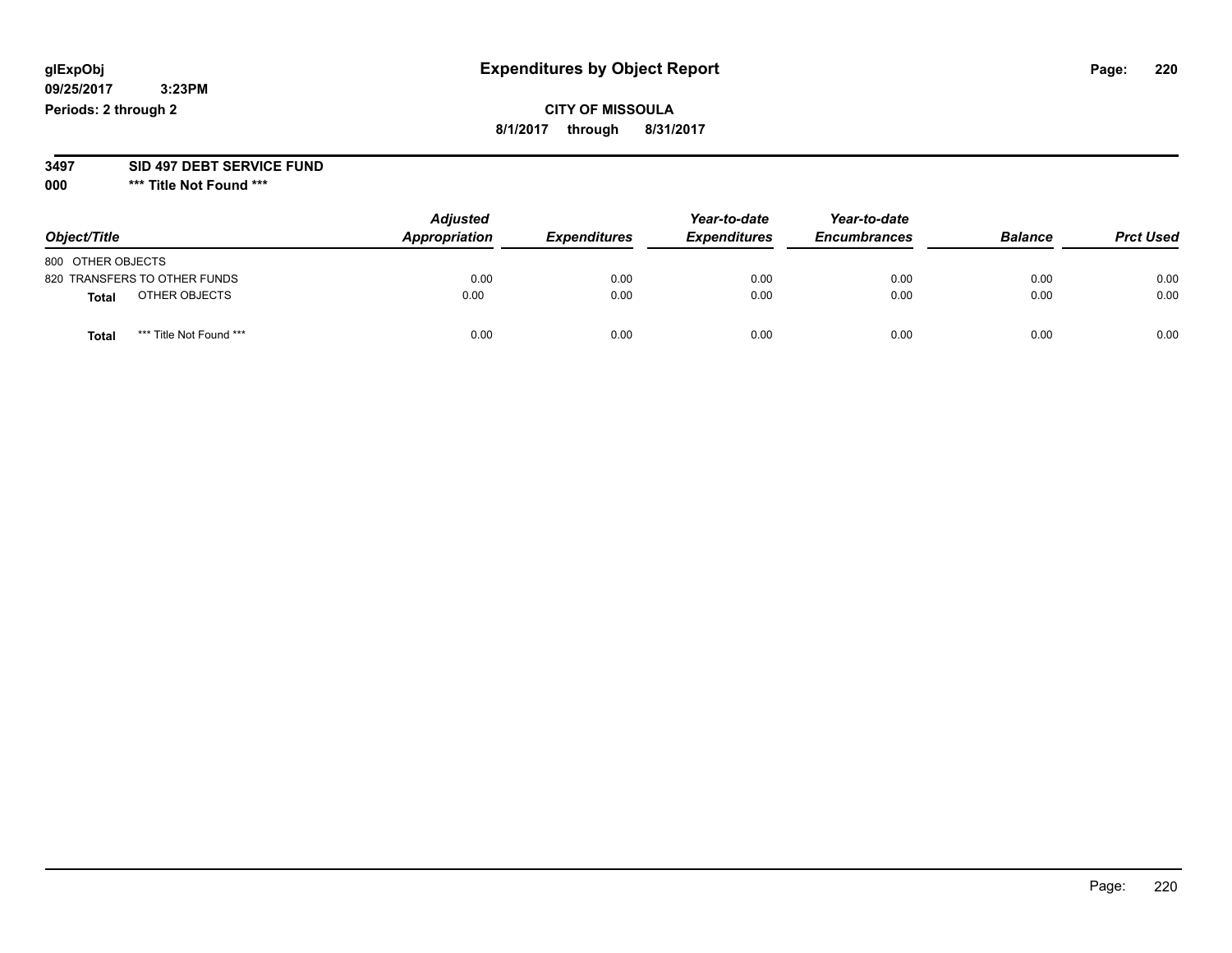**3497 SID 497 DEBT SERVICE FUND**

|                                      | <b>Adjusted</b>      |                     | Year-to-date<br><b>Expenditures</b> | Year-to-date<br><b>Encumbrances</b> | <b>Balance</b> | <b>Prct Used</b> |
|--------------------------------------|----------------------|---------------------|-------------------------------------|-------------------------------------|----------------|------------------|
| Object/Title                         | <b>Appropriation</b> | <b>Expenditures</b> |                                     |                                     |                |                  |
| 500 FIXED CHARGES                    |                      |                     |                                     |                                     |                |                  |
| 550 MERCHANT SERVICE FEES            | 0.00                 | 0.00                | 0.00                                | 0.00                                | 0.00           | 0.00             |
| <b>FIXED CHARGES</b><br><b>Total</b> | 0.00                 | 0.00                | 0.00                                | 0.00                                | 0.00           | 0.00             |
| 600 DEBT SERVICE                     |                      |                     |                                     |                                     |                |                  |
| 620 INTEREST / SERVICE FEES          | 0.00                 | 0.00                | 0.00                                | 0.00                                | 0.00           | 0.00             |
| <b>DEBT SERVICE</b><br>Total         | 0.00                 | 0.00                | 0.00                                | 0.00                                | 0.00           | 0.00             |
| 800 OTHER OBJECTS                    |                      |                     |                                     |                                     |                |                  |
| 800 OTHER OBJECTS                    | 0.00                 | 0.00                | 0.00                                | 0.00                                | 0.00           | 0.00             |
| 820 TRANSFERS TO OTHER FUNDS         | 0.00                 | 0.00                | 0.00                                | 0.00                                | 0.00           | 0.00             |
| OTHER OBJECTS<br><b>Total</b>        | 0.00                 | 0.00                | 0.00                                | 0.00                                | 0.00           | 0.00             |
|                                      |                      |                     |                                     |                                     |                |                  |
| NON-DEPARTMENTAL<br><b>Total</b>     | 0.00                 | 0.00                | 0.00                                | 0.00                                | 0.00           | 0.00             |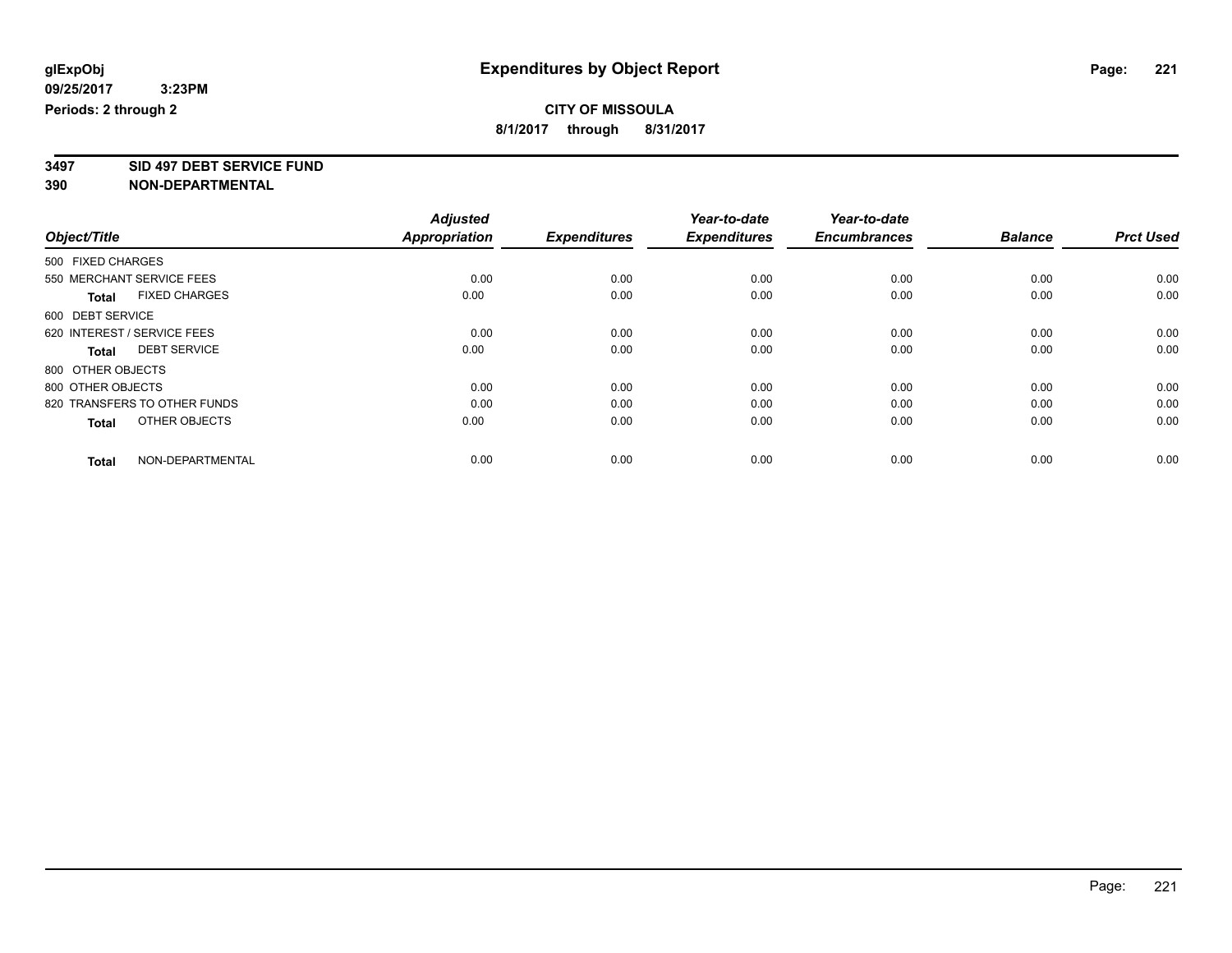# **CITY OF MISSOULA 8/1/2017 through 8/31/2017**

## **3497 SID 497 DEBT SERVICE FUND**

|                                           | <b>Adjusted</b>      |                     | Year-to-date        | Year-to-date        |                |                  |
|-------------------------------------------|----------------------|---------------------|---------------------|---------------------|----------------|------------------|
| Object/Title                              | <b>Appropriation</b> | <b>Expenditures</b> | <b>Expenditures</b> | <b>Encumbrances</b> | <b>Balance</b> | <b>Prct Used</b> |
| 500 FIXED CHARGES                         |                      |                     |                     |                     |                |                  |
| 550 MERCHANT SERVICE FEES                 | 0.00                 | 0.00                | 0.00                | 0.00                | 0.00           | 0.00             |
| <b>FIXED CHARGES</b><br><b>Total</b>      | 0.00                 | 0.00                | 0.00                | 0.00                | 0.00           | 0.00             |
| 600 DEBT SERVICE                          |                      |                     |                     |                     |                |                  |
| 620 INTEREST / SERVICE FEES               | 0.00                 | 0.00                | 0.00                | 0.00                | 0.00           | 0.00             |
| <b>DEBT SERVICE</b><br><b>Total</b>       | 0.00                 | 0.00                | 0.00                | 0.00                | 0.00           | 0.00             |
| 800 OTHER OBJECTS                         |                      |                     |                     |                     |                |                  |
| 800 OTHER OBJECTS                         | 0.00                 | 0.00                | 0.00                | 0.00                | 0.00           | 0.00             |
| 820 TRANSFERS TO OTHER FUNDS              | 0.00                 | 0.00                | 0.00                | 0.00                | 0.00           | 0.00             |
| OTHER OBJECTS<br><b>Total</b>             | 0.00                 | 0.00                | 0.00                | 0.00                | 0.00           | 0.00             |
| SID 497 DEBT SERVICE FUND<br><b>Total</b> | 0.00                 | 0.00                | 0.00                | 0.00                | 0.00           | 0.00             |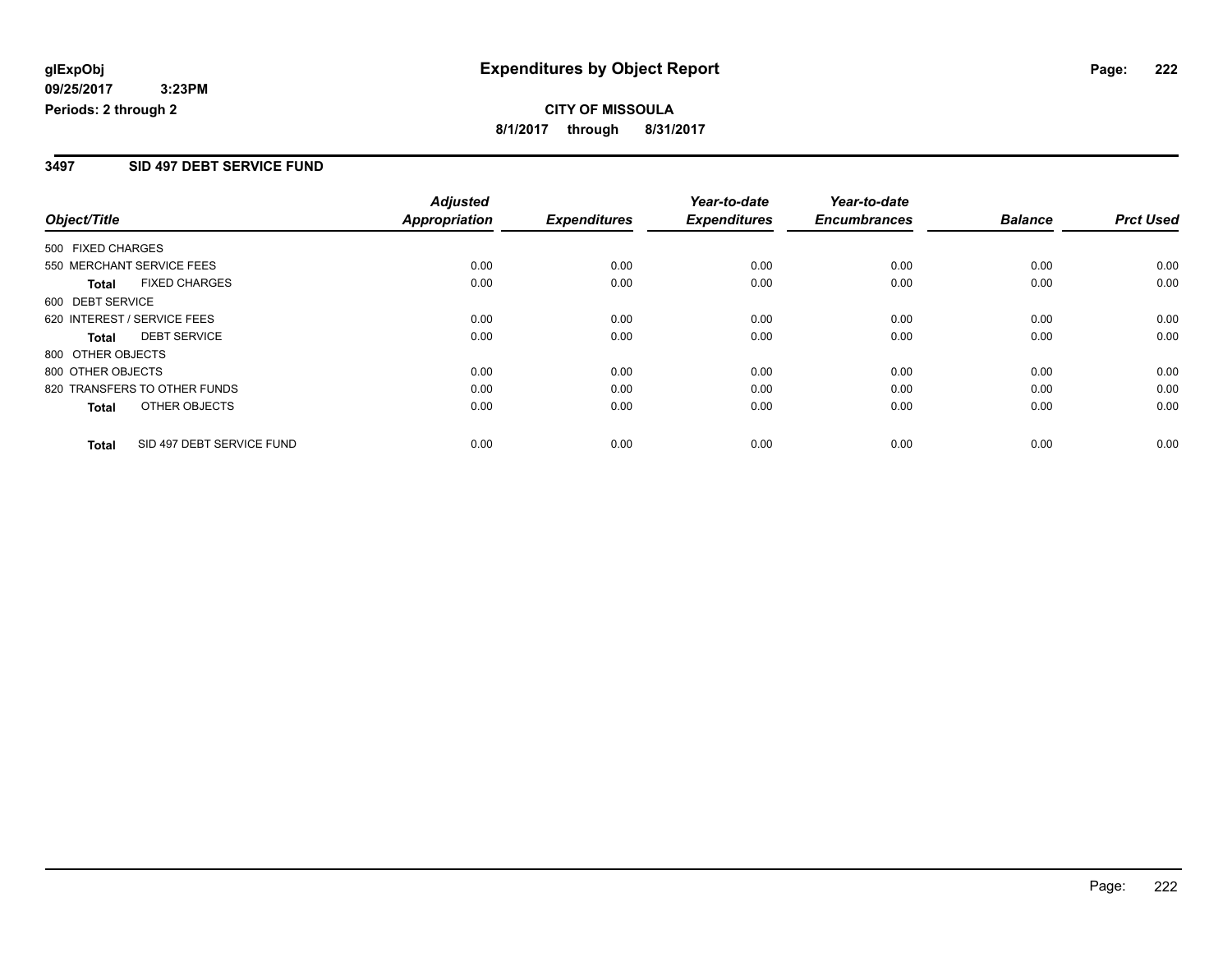# **CITY OF MISSOULA 8/1/2017 through 8/31/2017**

# **3498 SID 498 DEBT SERVICE FUND**

| Object/Title                    | <b>Adjusted</b><br>Appropriation | <b>Expenditures</b> | Year-to-date<br><b>Expenditures</b> | Year-to-date<br><b>Encumbrances</b> | <b>Balance</b> | <b>Prct Used</b> |
|---------------------------------|----------------------------------|---------------------|-------------------------------------|-------------------------------------|----------------|------------------|
| 800 OTHER OBJECTS               |                                  |                     |                                     |                                     |                |                  |
| 820 TRANSFERS TO OTHER FUNDS    | 0.00                             | 0.00                | 0.00                                | 0.00                                | 0.00           | 0.00             |
| OTHER OBJECTS<br><b>Total</b>   | 0.00                             | 0.00                | 0.00                                | 0.00                                | 0.00           | 0.00             |
| *** Title Not Found ***<br>Tota | 0.00                             | 0.00                | 0.00                                | 0.00                                | 0.00           | 0.00             |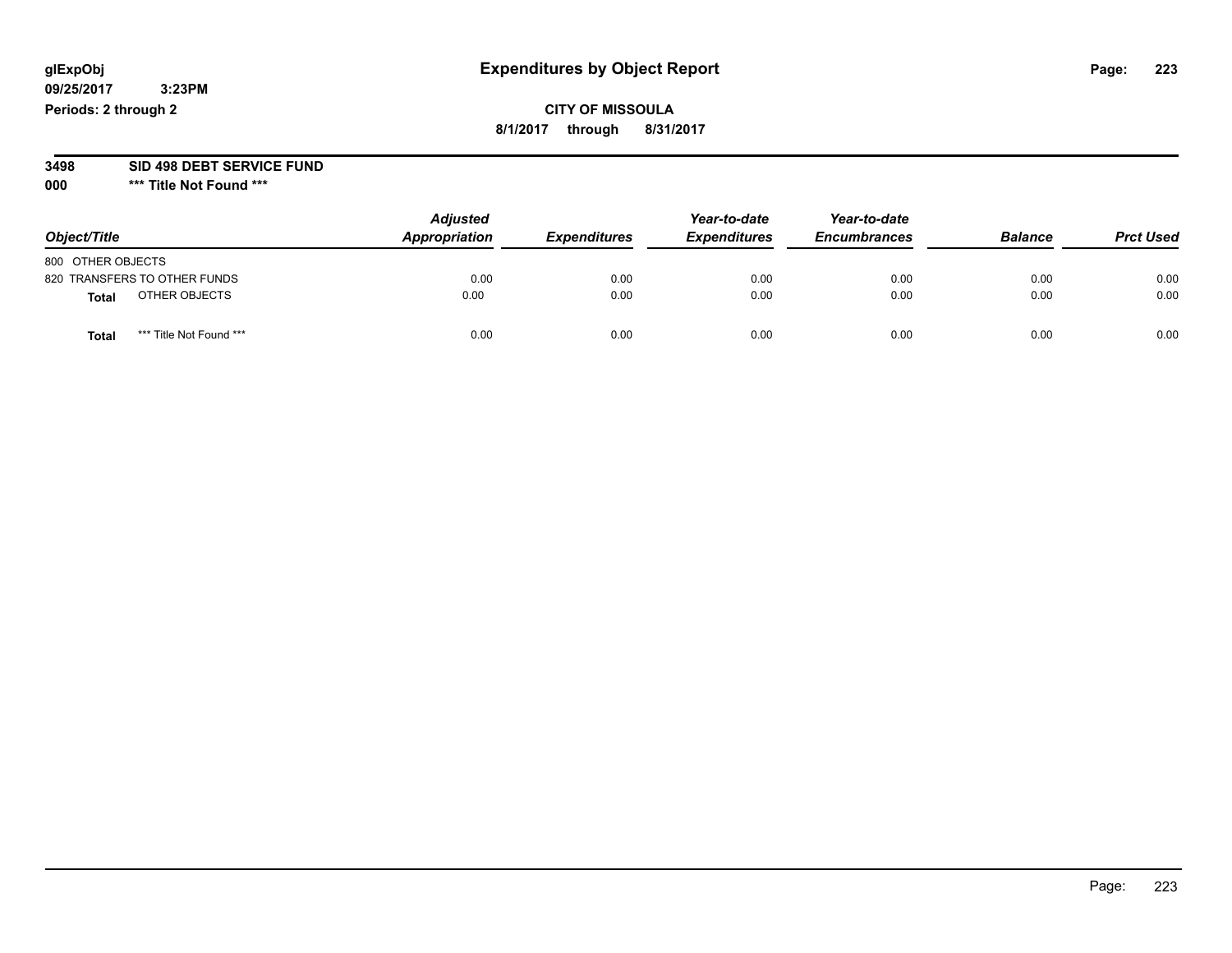**3498 SID 498 DEBT SERVICE FUND**

|                                      | <b>Adjusted</b>      |                     | Year-to-date        | Year-to-date<br><b>Encumbrances</b> |                | <b>Prct Used</b> |
|--------------------------------------|----------------------|---------------------|---------------------|-------------------------------------|----------------|------------------|
| Object/Title                         | <b>Appropriation</b> | <b>Expenditures</b> | <b>Expenditures</b> |                                     | <b>Balance</b> |                  |
| 500 FIXED CHARGES                    |                      |                     |                     |                                     |                |                  |
| 550 MERCHANT SERVICE FEES            | 0.00                 | 0.00                | 0.00                | 0.00                                | 0.00           | 0.00             |
| <b>FIXED CHARGES</b><br><b>Total</b> | 0.00                 | 0.00                | 0.00                | 0.00                                | 0.00           | 0.00             |
| 600 DEBT SERVICE                     |                      |                     |                     |                                     |                |                  |
| 610 PRINCIPAL                        | 0.00                 | 0.00                | 0.00                | 0.00                                | 0.00           | 0.00             |
| 620 INTEREST / SERVICE FEES          | 0.00                 | 0.00                | 0.00                | 0.00                                | 0.00           | 0.00             |
| <b>DEBT SERVICE</b><br><b>Total</b>  | 0.00                 | 0.00                | 0.00                | 0.00                                | 0.00           | 0.00             |
| NON-DEPARTMENTAL<br><b>Total</b>     | 0.00                 | 0.00                | 0.00                | 0.00                                | 0.00           | 0.00             |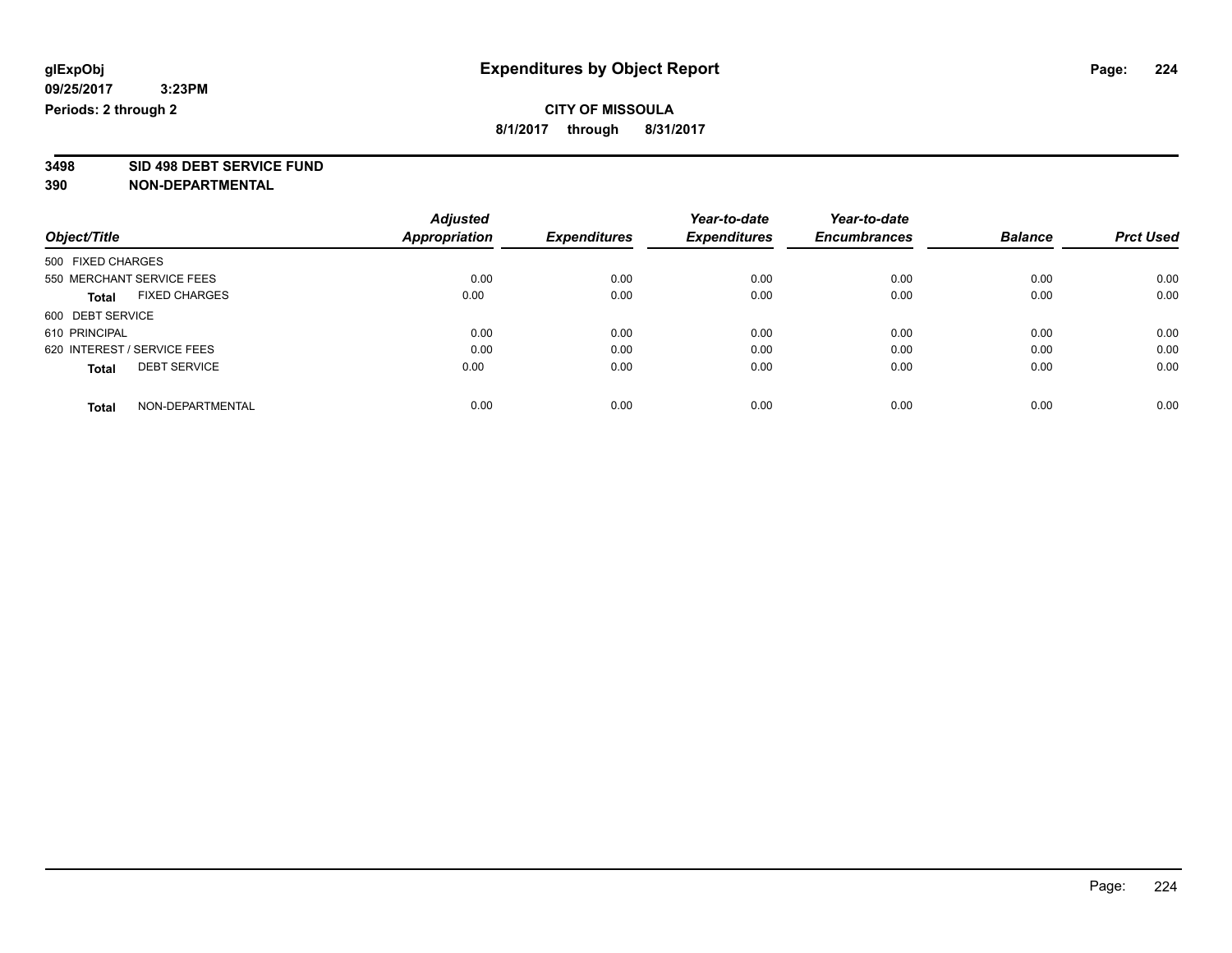**CITY OF MISSOULA 8/1/2017 through 8/31/2017**

### **3498 SID 498 DEBT SERVICE FUND**

|                             |                              | <b>Adjusted</b>      |                     | Year-to-date        | Year-to-date        |                |                  |
|-----------------------------|------------------------------|----------------------|---------------------|---------------------|---------------------|----------------|------------------|
| Object/Title                |                              | <b>Appropriation</b> | <b>Expenditures</b> | <b>Expenditures</b> | <b>Encumbrances</b> | <b>Balance</b> | <b>Prct Used</b> |
| 500 FIXED CHARGES           |                              |                      |                     |                     |                     |                |                  |
| 550 MERCHANT SERVICE FEES   |                              | 0.00                 | 0.00                | 0.00                | 0.00                | 0.00           | 0.00             |
| <b>Total</b>                | <b>FIXED CHARGES</b>         | 0.00                 | 0.00                | 0.00                | 0.00                | 0.00           | 0.00             |
| 600 DEBT SERVICE            |                              |                      |                     |                     |                     |                |                  |
| 610 PRINCIPAL               |                              | 0.00                 | 0.00                | 0.00                | 0.00                | 0.00           | 0.00             |
| 620 INTEREST / SERVICE FEES |                              | 0.00                 | 0.00                | 0.00                | 0.00                | 0.00           | 0.00             |
| Total                       | <b>DEBT SERVICE</b>          | 0.00                 | 0.00                | 0.00                | 0.00                | 0.00           | 0.00             |
| 800 OTHER OBJECTS           |                              |                      |                     |                     |                     |                |                  |
|                             | 820 TRANSFERS TO OTHER FUNDS | 0.00                 | 0.00                | 0.00                | 0.00                | 0.00           | 0.00             |
| Total                       | OTHER OBJECTS                | 0.00                 | 0.00                | 0.00                | 0.00                | 0.00           | 0.00             |
| <b>Total</b>                | SID 498 DEBT SERVICE FUND    | 0.00                 | 0.00                | 0.00                | 0.00                | 0.00           | 0.00             |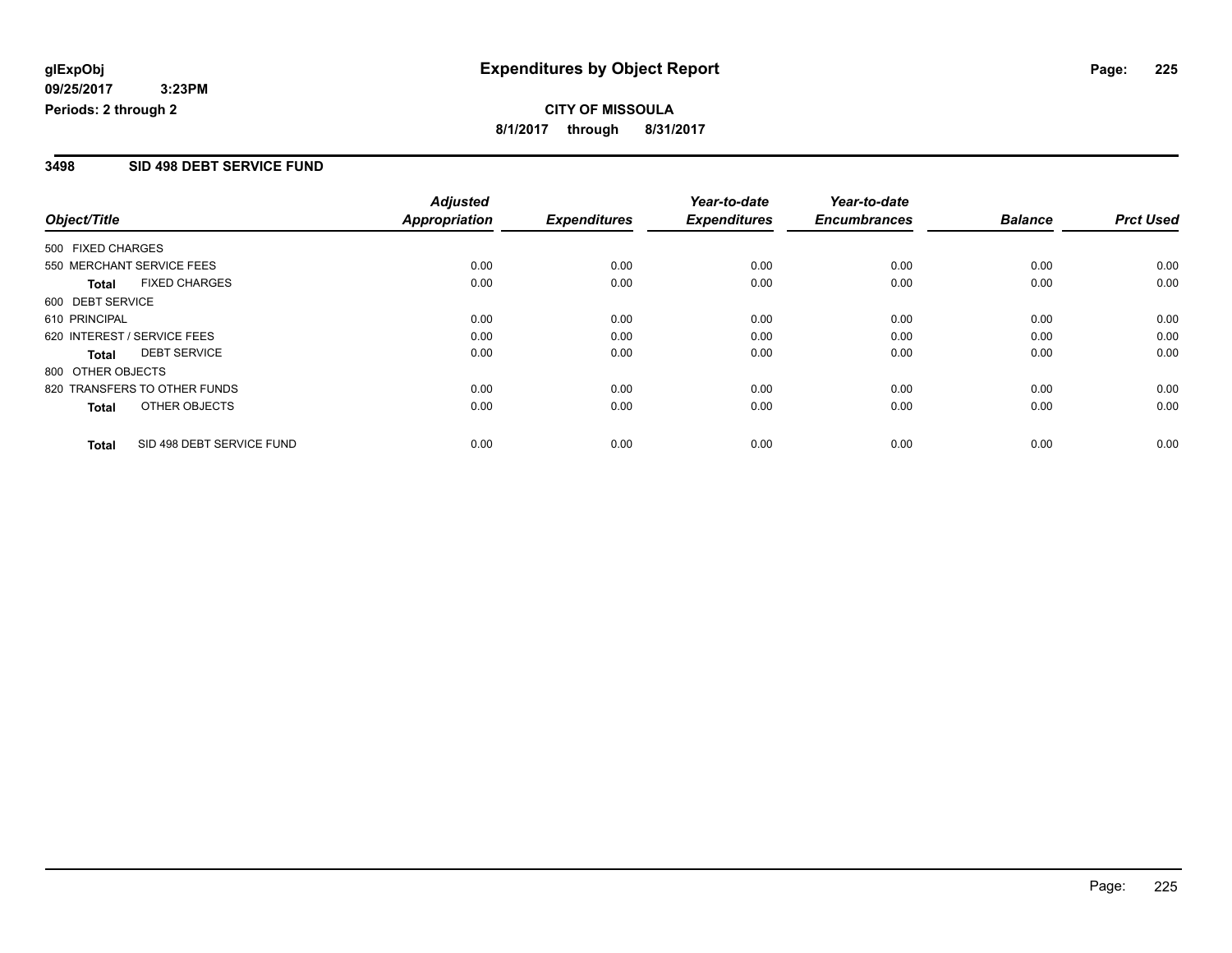**3500 SID 500 DEBT SERVICE FUND**

| Object/Title                        | <b>Adjusted</b><br>Appropriation | <b>Expenditures</b> | Year-to-date<br><b>Expenditures</b> | Year-to-date<br><b>Encumbrances</b> | <b>Balance</b> | <b>Prct Used</b> |
|-------------------------------------|----------------------------------|---------------------|-------------------------------------|-------------------------------------|----------------|------------------|
| 600 DEBT SERVICE                    |                                  |                     |                                     |                                     |                |                  |
| 620 INTEREST / SERVICE FEES         | 0.00                             | 0.00                | 0.00                                | 0.00                                | 0.00           | 0.00             |
| <b>DEBT SERVICE</b><br><b>Total</b> | 0.00                             | 0.00                | 0.00                                | 0.00                                | 0.00           | 0.00             |
| 800 OTHER OBJECTS                   |                                  |                     |                                     |                                     |                |                  |
| 820 TRANSFERS TO OTHER FUNDS        | 0.00                             | 0.00                | 0.00                                | 0.00                                | 0.00           | 0.00             |
| OTHER OBJECTS<br><b>Total</b>       | 0.00                             | 0.00                | 0.00                                | 0.00                                | 0.00           | 0.00             |
| NON-DEPARTMENTAL<br><b>Total</b>    | 0.00                             | 0.00                | 0.00                                | 0.00                                | 0.00           | 0.00             |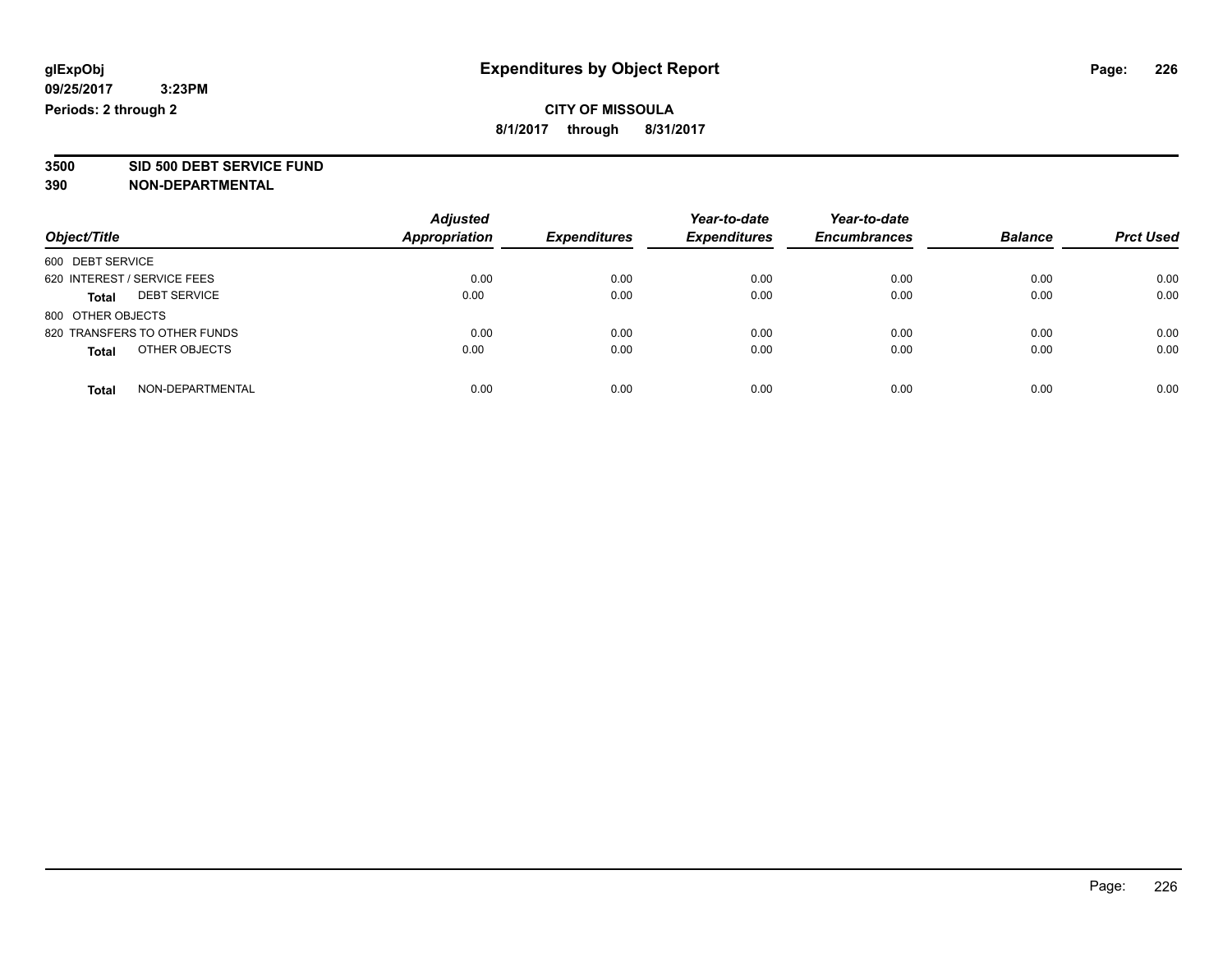**CITY OF MISSOULA 8/1/2017 through 8/31/2017**

### **3500 SID 500 DEBT SERVICE FUND**

| Object/Title                              | <b>Adjusted</b><br><b>Appropriation</b> | <b>Expenditures</b> | Year-to-date<br><b>Expenditures</b> | Year-to-date<br><b>Encumbrances</b> | <b>Balance</b> | <b>Prct Used</b> |
|-------------------------------------------|-----------------------------------------|---------------------|-------------------------------------|-------------------------------------|----------------|------------------|
| 600 DEBT SERVICE                          |                                         |                     |                                     |                                     |                |                  |
| 620 INTEREST / SERVICE FEES               | 0.00                                    | 0.00                | 0.00                                | 0.00                                | 0.00           | 0.00             |
| <b>DEBT SERVICE</b><br>Total              | 0.00                                    | 0.00                | 0.00                                | 0.00                                | 0.00           | 0.00             |
| 800 OTHER OBJECTS                         |                                         |                     |                                     |                                     |                |                  |
| 820 TRANSFERS TO OTHER FUNDS              | 0.00                                    | 0.00                | 0.00                                | 0.00                                | 0.00           | 0.00             |
| OTHER OBJECTS<br><b>Total</b>             | 0.00                                    | 0.00                | 0.00                                | 0.00                                | 0.00           | 0.00             |
| SID 500 DEBT SERVICE FUND<br><b>Total</b> | 0.00                                    | 0.00                | 0.00                                | 0.00                                | 0.00           | 0.00             |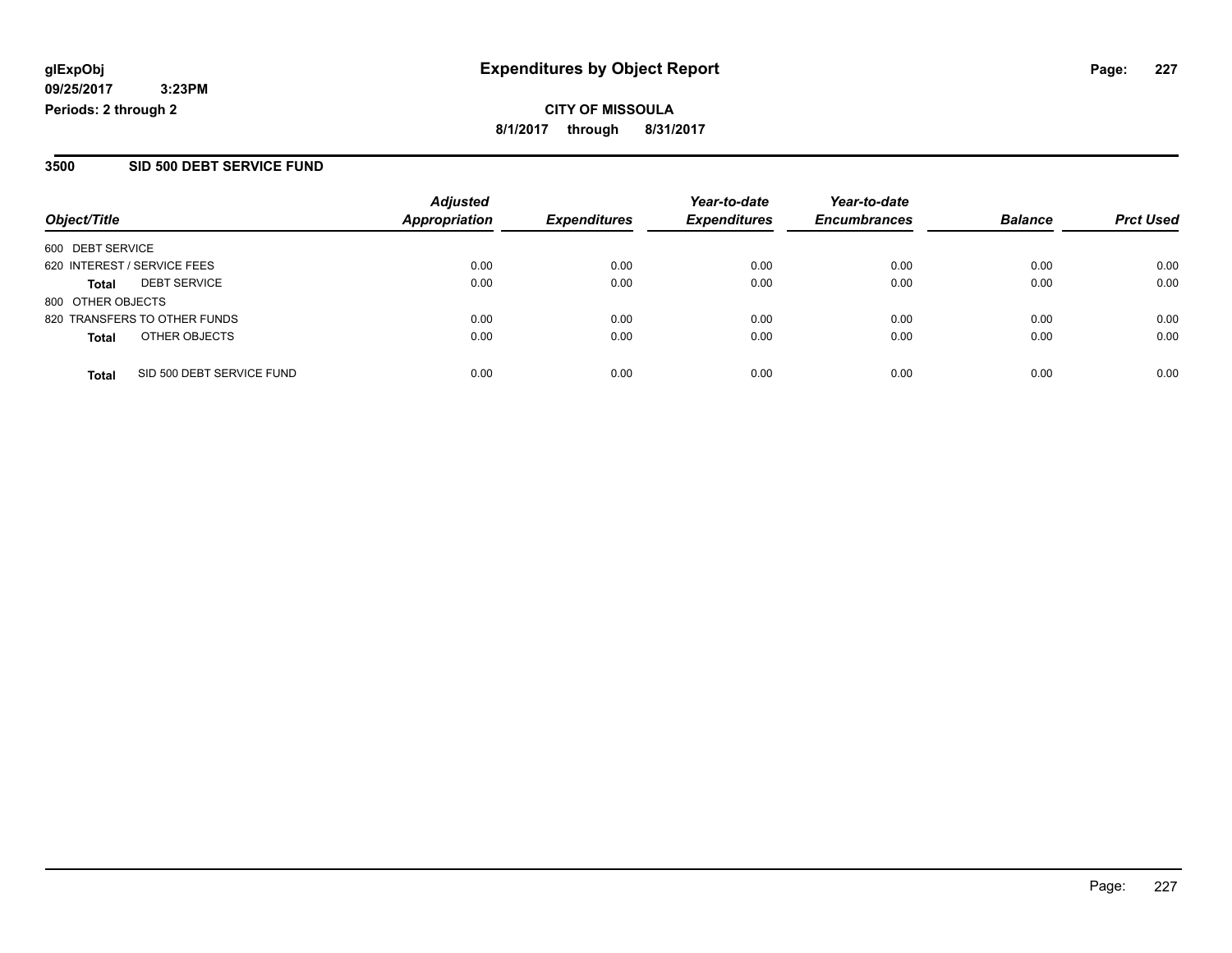# **CITY OF MISSOULA 8/1/2017 through 8/31/2017**

#### **3501 SID 501 DEBT SERVICE FUND**

| Object/Title                            | <b>Adjusted</b><br>Appropriation | <b>Expenditures</b> | Year-to-date<br><b>Expenditures</b> | Year-to-date<br><b>Encumbrances</b> | <b>Balance</b> | <b>Prct Used</b> |
|-----------------------------------------|----------------------------------|---------------------|-------------------------------------|-------------------------------------|----------------|------------------|
| 800 OTHER OBJECTS                       |                                  |                     |                                     |                                     |                |                  |
| 820 TRANSFERS TO OTHER FUNDS            | 0.00                             | 0.00                | 0.00                                | 0.00                                | 0.00           | 0.00             |
| OTHER OBJECTS<br>Total                  | 0.00                             | 0.00                | 0.00                                | 0.00                                | 0.00           | 0.00             |
| *** Title Not Found ***<br><b>Total</b> | 0.00                             | 0.00                | 0.00                                | 0.00                                | 0.00           | 0.00             |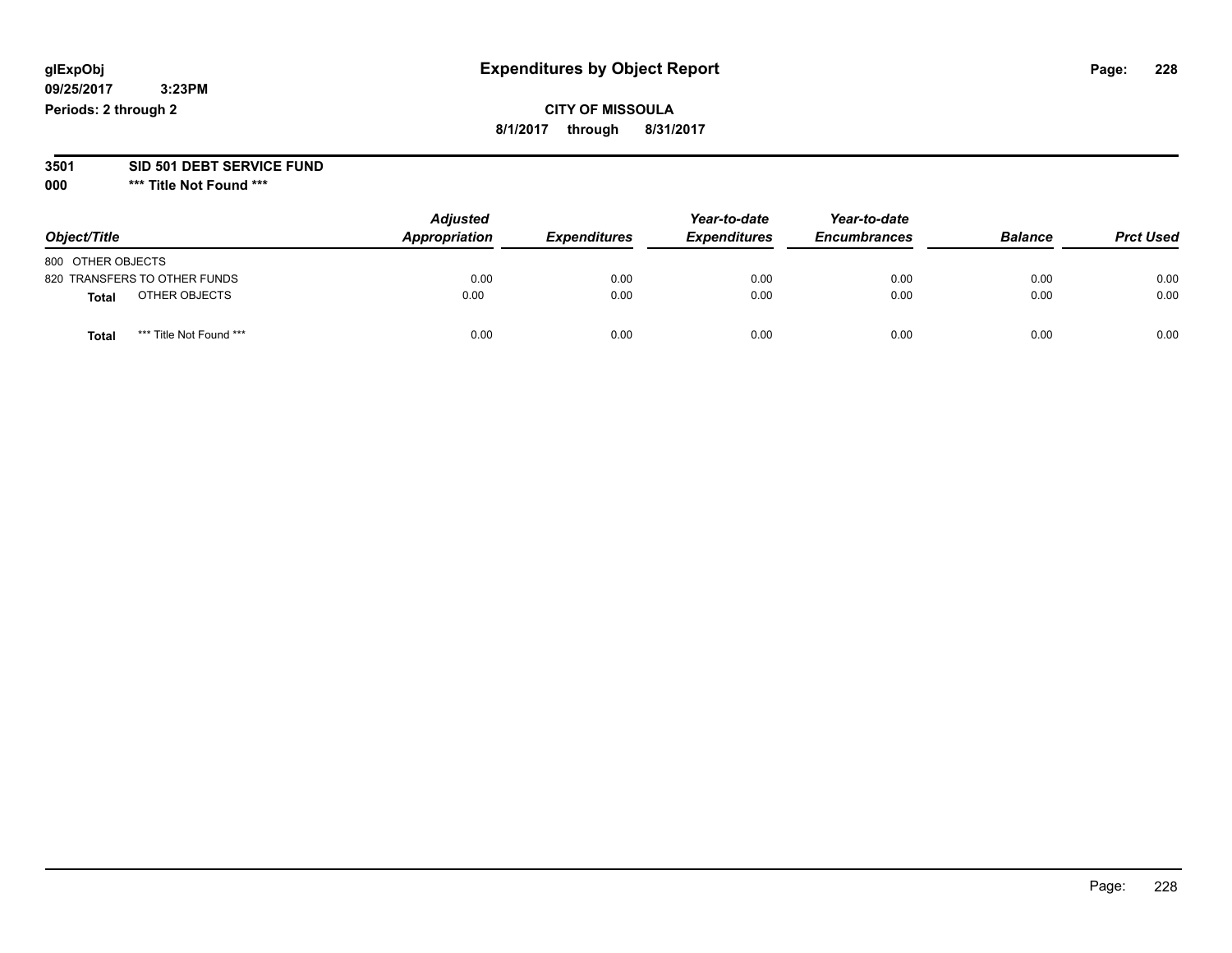**3501 SID 501 DEBT SERVICE FUND**

|                                      | <b>Adjusted</b> |                     | Year-to-date        | Year-to-date        |                |                  |
|--------------------------------------|-----------------|---------------------|---------------------|---------------------|----------------|------------------|
| Object/Title                         | Appropriation   | <b>Expenditures</b> | <b>Expenditures</b> | <b>Encumbrances</b> | <b>Balance</b> | <b>Prct Used</b> |
| 500 FIXED CHARGES                    |                 |                     |                     |                     |                |                  |
| 550 MERCHANT SERVICE FEES            | 0.00            | 0.00                | 0.00                | 0.00                | 0.00           | 0.00             |
| <b>FIXED CHARGES</b><br><b>Total</b> | 0.00            | 0.00                | 0.00                | 0.00                | 0.00           | 0.00             |
| 600 DEBT SERVICE                     |                 |                     |                     |                     |                |                  |
| 610 PRINCIPAL                        | 0.00            | 0.00                | 0.00                | 0.00                | 0.00           | 0.00             |
| 620 INTEREST / SERVICE FEES          | 0.00            | 0.00                | 0.00                | 0.00                | 0.00           | 0.00             |
| <b>DEBT SERVICE</b><br><b>Total</b>  | 0.00            | 0.00                | 0.00                | 0.00                | 0.00           | 0.00             |
| NON-DEPARTMENTAL<br><b>Total</b>     | 0.00            | 0.00                | 0.00                | 0.00                | 0.00           | 0.00             |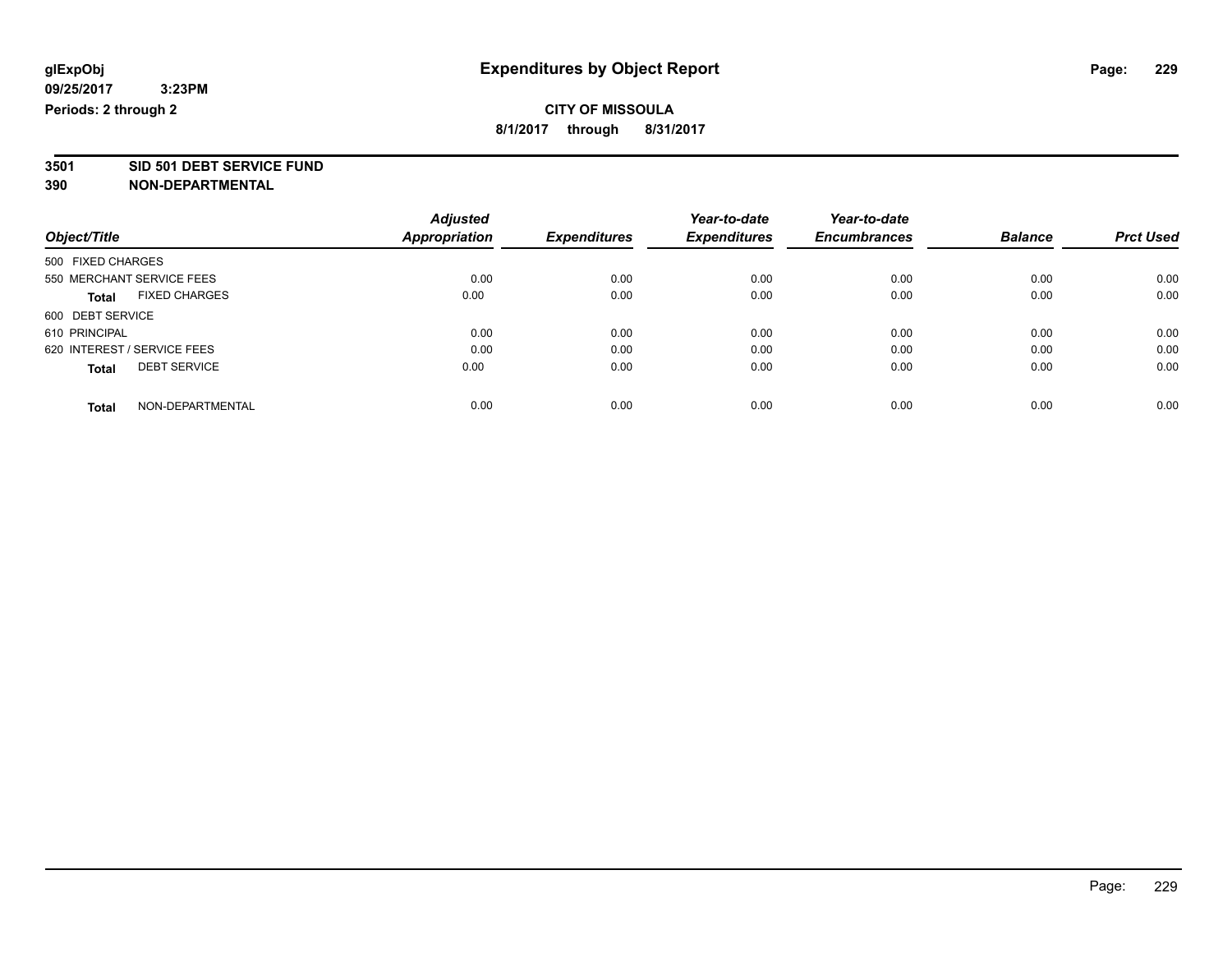# **CITY OF MISSOULA 8/1/2017 through 8/31/2017**

## **3501 SID 501 DEBT SERVICE FUND**

|                   |                              | <b>Adjusted</b>      |                     | Year-to-date        | Year-to-date        |                |                  |
|-------------------|------------------------------|----------------------|---------------------|---------------------|---------------------|----------------|------------------|
| Object/Title      |                              | <b>Appropriation</b> | <b>Expenditures</b> | <b>Expenditures</b> | <b>Encumbrances</b> | <b>Balance</b> | <b>Prct Used</b> |
| 500 FIXED CHARGES |                              |                      |                     |                     |                     |                |                  |
|                   | 550 MERCHANT SERVICE FEES    | 0.00                 | 0.00                | 0.00                | 0.00                | 0.00           | 0.00             |
| <b>Total</b>      | <b>FIXED CHARGES</b>         | 0.00                 | 0.00                | 0.00                | 0.00                | 0.00           | 0.00             |
| 600 DEBT SERVICE  |                              |                      |                     |                     |                     |                |                  |
| 610 PRINCIPAL     |                              | 0.00                 | 0.00                | 0.00                | 0.00                | 0.00           | 0.00             |
|                   | 620 INTEREST / SERVICE FEES  | 0.00                 | 0.00                | 0.00                | 0.00                | 0.00           | 0.00             |
| <b>Total</b>      | <b>DEBT SERVICE</b>          | 0.00                 | 0.00                | 0.00                | 0.00                | 0.00           | 0.00             |
| 800 OTHER OBJECTS |                              |                      |                     |                     |                     |                |                  |
|                   | 820 TRANSFERS TO OTHER FUNDS | 0.00                 | 0.00                | 0.00                | 0.00                | 0.00           | 0.00             |
| <b>Total</b>      | OTHER OBJECTS                | 0.00                 | 0.00                | 0.00                | 0.00                | 0.00           | 0.00             |
| <b>Total</b>      | SID 501 DEBT SERVICE FUND    | 0.00                 | 0.00                | 0.00                | 0.00                | 0.00           | 0.00             |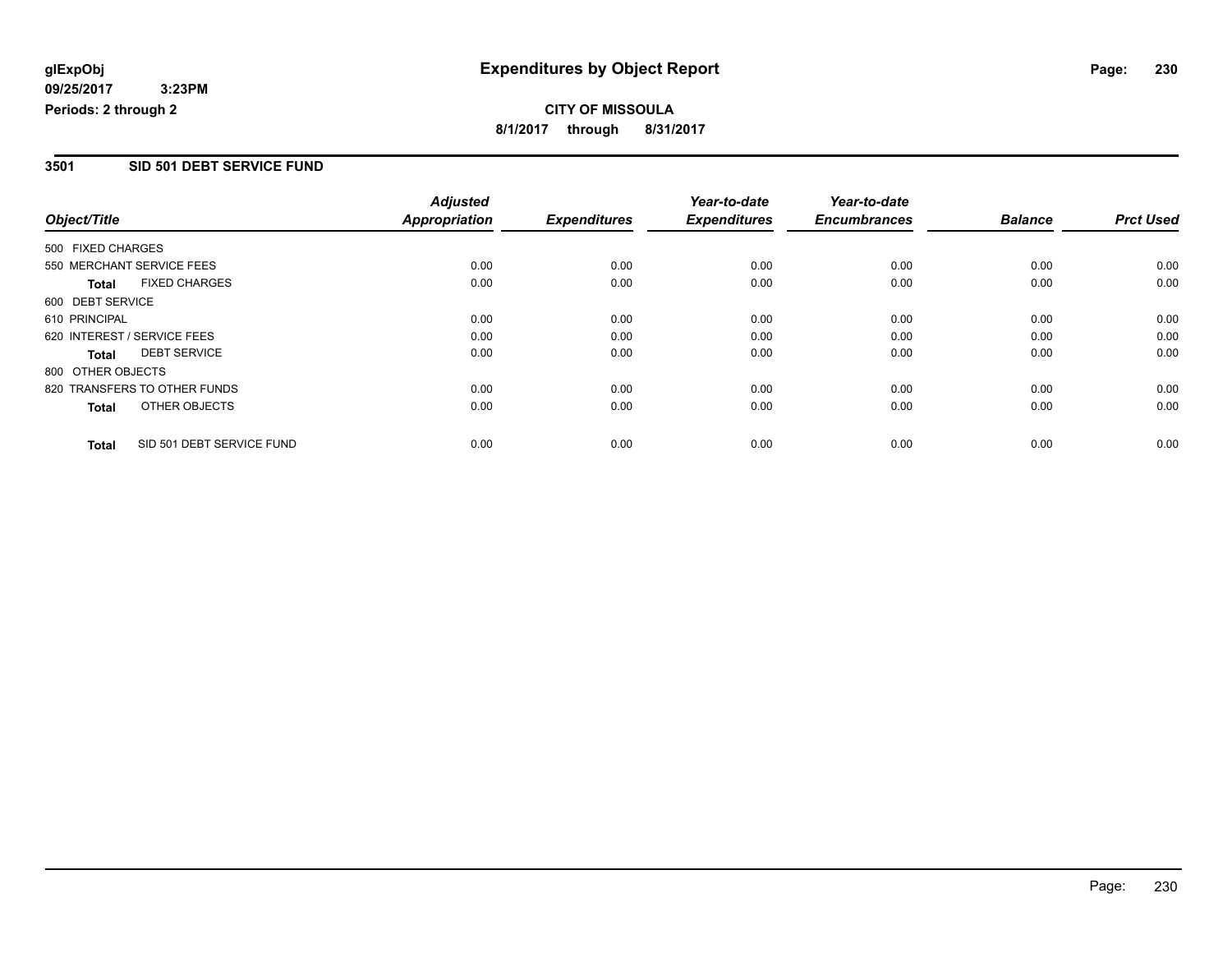# **CITY OF MISSOULA 8/1/2017 through 8/31/2017**

#### **3503 SID 503 DEBT SERVICE FUND**

| Object/Title                 |                         | <b>Adjusted</b><br>Appropriation | <b>Expenditures</b> | Year-to-date<br><b>Expenditures</b> | Year-to-date<br><b>Encumbrances</b> | <b>Balance</b> | <b>Prct Used</b> |
|------------------------------|-------------------------|----------------------------------|---------------------|-------------------------------------|-------------------------------------|----------------|------------------|
| 800 OTHER OBJECTS            |                         |                                  |                     |                                     |                                     |                |                  |
| 820 TRANSFERS TO OTHER FUNDS |                         | 0.00                             | 0.00                | 0.00                                | 0.00                                | 0.00           | 0.00             |
| Total                        | OTHER OBJECTS           | 0.00                             | 0.00                | 0.00                                | 0.00                                | 0.00           | 0.00             |
| Tota                         | *** Title Not Found *** | 0.00                             | 0.00                | 0.00                                | 0.00                                | 0.00           | 0.00             |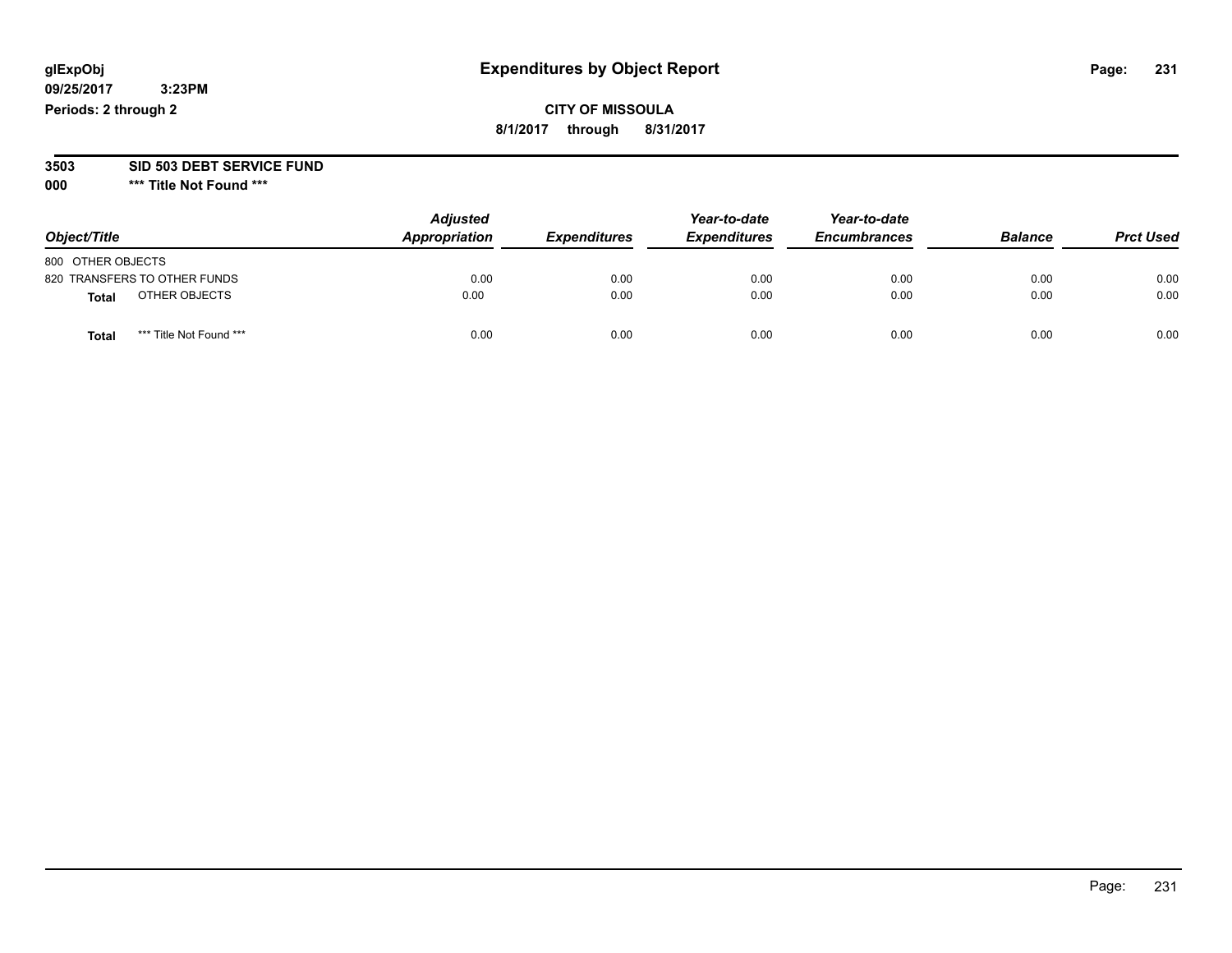**3503 SID 503 DEBT SERVICE FUND**

|                                      | <b>Adjusted</b>      |                     | Year-to-date        | Year-to-date        |                |                  |
|--------------------------------------|----------------------|---------------------|---------------------|---------------------|----------------|------------------|
| Object/Title                         | <b>Appropriation</b> | <b>Expenditures</b> | <b>Expenditures</b> | <b>Encumbrances</b> | <b>Balance</b> | <b>Prct Used</b> |
| 500 FIXED CHARGES                    |                      |                     |                     |                     |                |                  |
| 550 MERCHANT SERVICE FEES            | 0.00                 | 0.00                | 0.00                | 0.00                | 0.00           | 0.00             |
| <b>FIXED CHARGES</b><br><b>Total</b> | 0.00                 | 0.00                | 0.00                | 0.00                | 0.00           | 0.00             |
| 600 DEBT SERVICE                     |                      |                     |                     |                     |                |                  |
| 610 PRINCIPAL                        | 0.00                 | 0.00                | 0.00                | 0.00                | 0.00           | 0.00             |
| 620 INTEREST / SERVICE FEES          | 0.00                 | 0.00                | 0.00                | 0.00                | 0.00           | 0.00             |
| <b>DEBT SERVICE</b><br><b>Total</b>  | 0.00                 | 0.00                | 0.00                | 0.00                | 0.00           | 0.00             |
| NON-DEPARTMENTAL<br><b>Total</b>     | 0.00                 | 0.00                | 0.00                | 0.00                | 0.00           | 0.00             |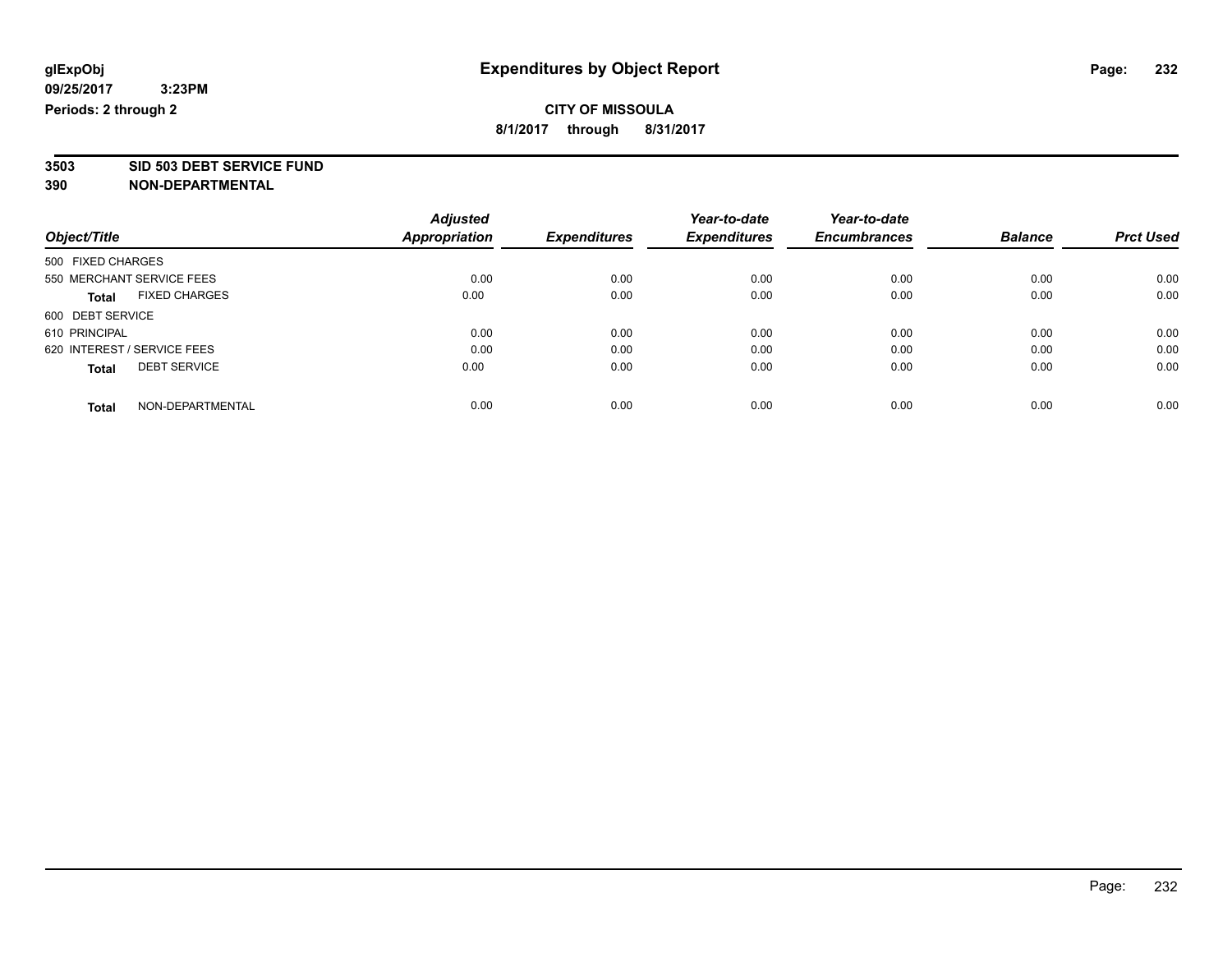# **CITY OF MISSOULA 8/1/2017 through 8/31/2017**

## **3503 SID 503 DEBT SERVICE FUND**

|                             |                              | <b>Adjusted</b>      |                     | Year-to-date        | Year-to-date        |                |                  |
|-----------------------------|------------------------------|----------------------|---------------------|---------------------|---------------------|----------------|------------------|
| Object/Title                |                              | <b>Appropriation</b> | <b>Expenditures</b> | <b>Expenditures</b> | <b>Encumbrances</b> | <b>Balance</b> | <b>Prct Used</b> |
| 500 FIXED CHARGES           |                              |                      |                     |                     |                     |                |                  |
|                             | 550 MERCHANT SERVICE FEES    | 0.00                 | 0.00                | 0.00                | 0.00                | 0.00           | 0.00             |
| Total                       | <b>FIXED CHARGES</b>         | 0.00                 | 0.00                | 0.00                | 0.00                | 0.00           | 0.00             |
| 600 DEBT SERVICE            |                              |                      |                     |                     |                     |                |                  |
| 610 PRINCIPAL               |                              | 0.00                 | 0.00                | 0.00                | 0.00                | 0.00           | 0.00             |
| 620 INTEREST / SERVICE FEES |                              | 0.00                 | 0.00                | 0.00                | 0.00                | 0.00           | 0.00             |
| Total                       | <b>DEBT SERVICE</b>          | 0.00                 | 0.00                | 0.00                | 0.00                | 0.00           | 0.00             |
| 800 OTHER OBJECTS           |                              |                      |                     |                     |                     |                |                  |
|                             | 820 TRANSFERS TO OTHER FUNDS | 0.00                 | 0.00                | 0.00                | 0.00                | 0.00           | 0.00             |
| Total                       | OTHER OBJECTS                | 0.00                 | 0.00                | 0.00                | 0.00                | 0.00           | 0.00             |
| <b>Total</b>                | SID 503 DEBT SERVICE FUND    | 0.00                 | 0.00                | 0.00                | 0.00                | 0.00           | 0.00             |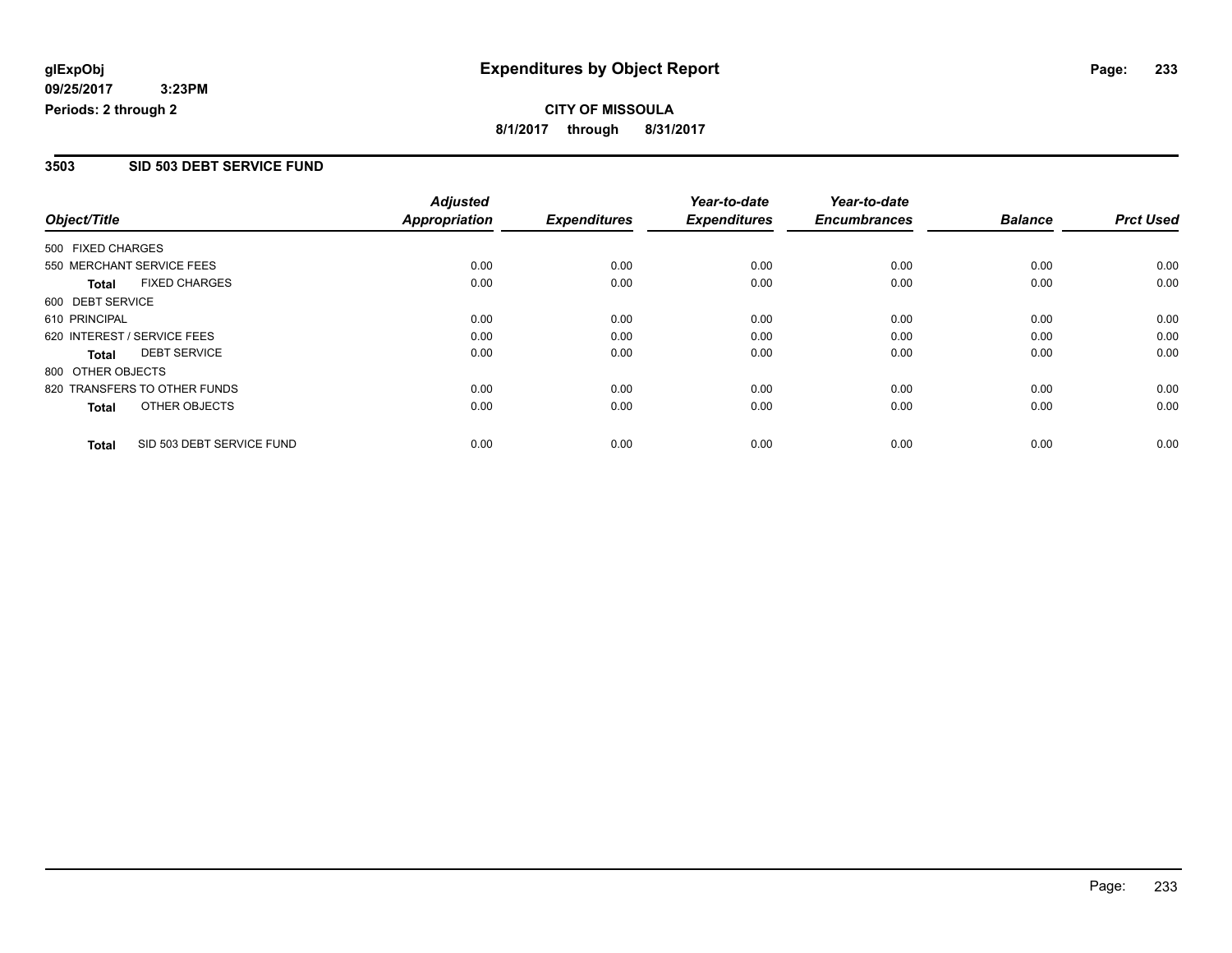# **CITY OF MISSOULA 8/1/2017 through 8/31/2017**

#### **3505 SID 505 DEBT SERVICE FUND**

| Object/Title                     | <b>Adjusted</b><br>Appropriation | <b>Expenditures</b> | Year-to-date<br><b>Expenditures</b> | Year-to-date<br><b>Encumbrances</b> | <b>Balance</b> | <b>Prct Used</b> |
|----------------------------------|----------------------------------|---------------------|-------------------------------------|-------------------------------------|----------------|------------------|
| 800 OTHER OBJECTS                |                                  |                     |                                     |                                     |                |                  |
| 820 TRANSFERS TO OTHER FUNDS     | 0.00                             | 0.00                | 0.00                                | 0.00                                | 0.00           | 0.00             |
| OTHER OBJECTS<br><b>Total</b>    | 0.00                             | 0.00                | 0.00                                | 0.00                                | 0.00           | 0.00             |
| *** Title Not Found ***<br>Total | 0.00                             | 0.00                | 0.00                                | 0.00                                | 0.00           | 0.00             |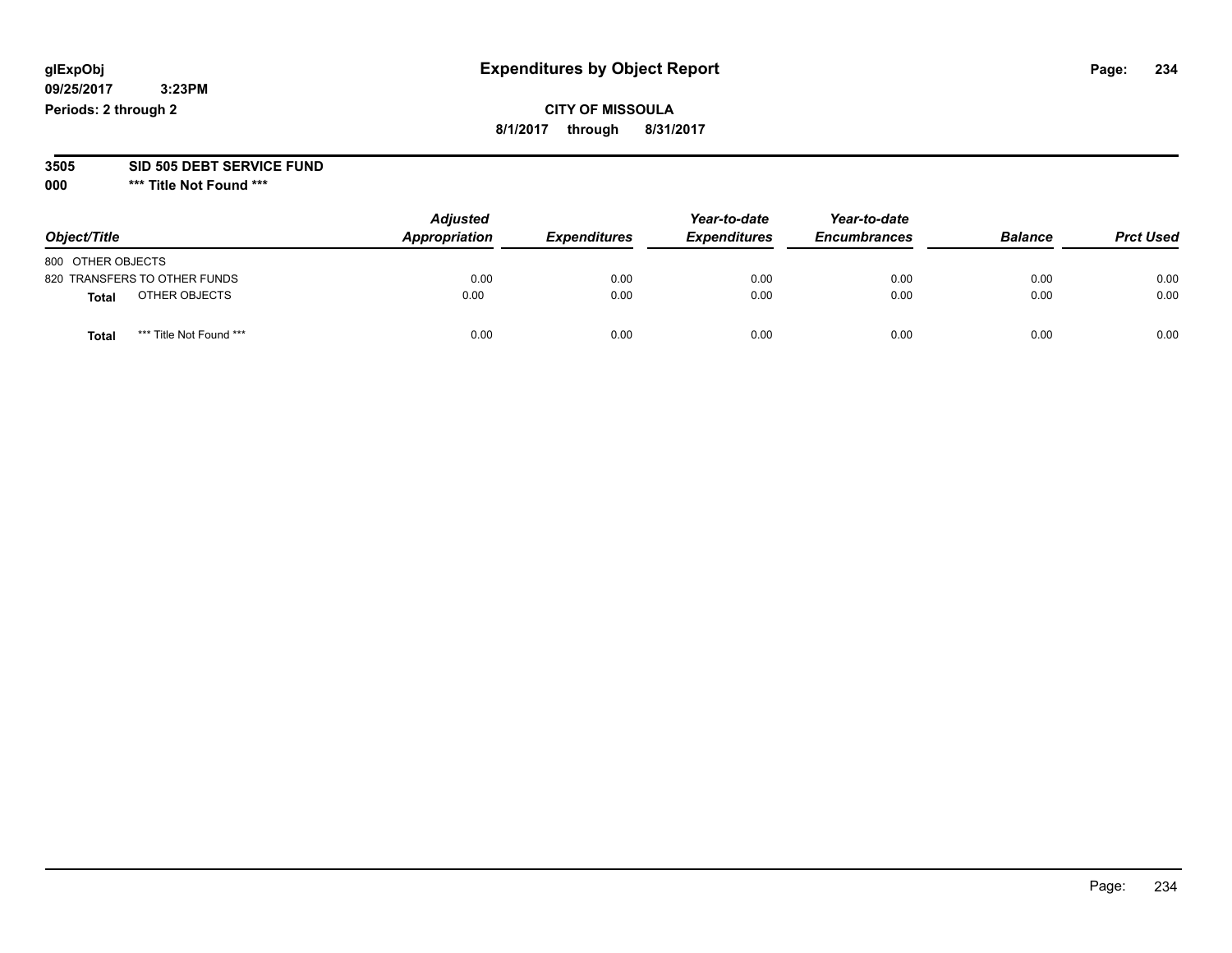**3505 SID 505 DEBT SERVICE FUND**

|                                      | <b>Adjusted</b>      |                     | Year-to-date        | Year-to-date        |                |                  |
|--------------------------------------|----------------------|---------------------|---------------------|---------------------|----------------|------------------|
| Object/Title                         | <b>Appropriation</b> | <b>Expenditures</b> | <b>Expenditures</b> | <b>Encumbrances</b> | <b>Balance</b> | <b>Prct Used</b> |
| 500 FIXED CHARGES                    |                      |                     |                     |                     |                |                  |
| 550 MERCHANT SERVICE FEES            | 0.00                 | 0.00                | 0.00                | 0.00                | 0.00           | 0.00             |
| <b>FIXED CHARGES</b><br><b>Total</b> | 0.00                 | 0.00                | 0.00                | 0.00                | 0.00           | 0.00             |
| 600 DEBT SERVICE                     |                      |                     |                     |                     |                |                  |
| 610 PRINCIPAL                        | 0.00                 | 0.00                | 0.00                | 0.00                | 0.00           | 0.00             |
| 620 INTEREST / SERVICE FEES          | 0.00                 | 0.00                | 0.00                | 0.00                | 0.00           | 0.00             |
| <b>DEBT SERVICE</b><br><b>Total</b>  | 0.00                 | 0.00                | 0.00                | 0.00                | 0.00           | 0.00             |
| NON-DEPARTMENTAL<br><b>Total</b>     | 0.00                 | 0.00                | 0.00                | 0.00                | 0.00           | 0.00             |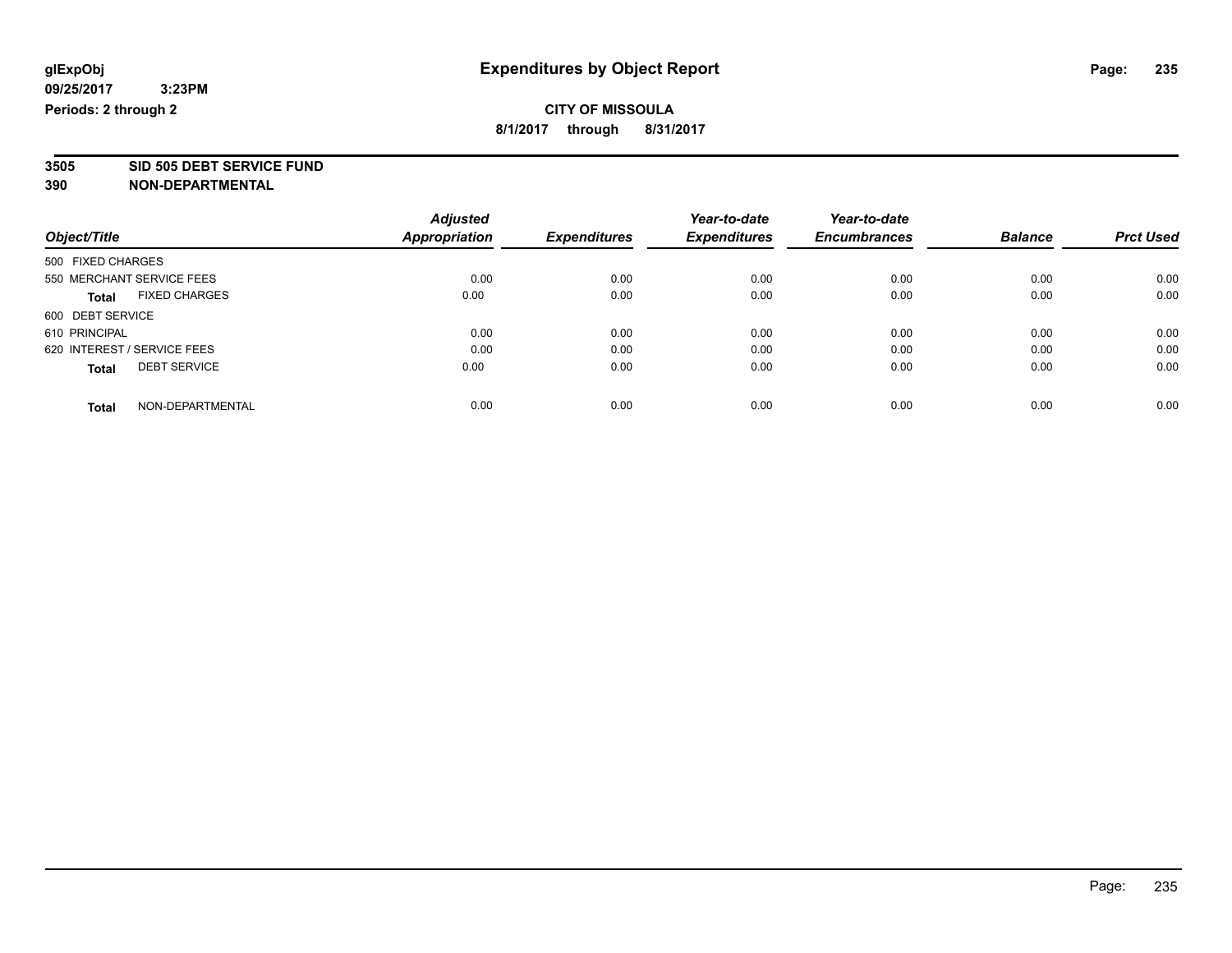**CITY OF MISSOULA 8/1/2017 through 8/31/2017**

### **3505 SID 505 DEBT SERVICE FUND**

|                                           | <b>Adjusted</b>      |                     | Year-to-date        | Year-to-date        |                |                  |
|-------------------------------------------|----------------------|---------------------|---------------------|---------------------|----------------|------------------|
| Object/Title                              | <b>Appropriation</b> | <b>Expenditures</b> | <b>Expenditures</b> | <b>Encumbrances</b> | <b>Balance</b> | <b>Prct Used</b> |
| 500 FIXED CHARGES                         |                      |                     |                     |                     |                |                  |
| 550 MERCHANT SERVICE FEES                 | 0.00                 | 0.00                | 0.00                | 0.00                | 0.00           | 0.00             |
| <b>FIXED CHARGES</b><br><b>Total</b>      | 0.00                 | 0.00                | 0.00                | 0.00                | 0.00           | 0.00             |
| 600 DEBT SERVICE                          |                      |                     |                     |                     |                |                  |
| 610 PRINCIPAL                             | 0.00                 | 0.00                | 0.00                | 0.00                | 0.00           | 0.00             |
| 620 INTEREST / SERVICE FEES               | 0.00                 | 0.00                | 0.00                | 0.00                | 0.00           | 0.00             |
| <b>DEBT SERVICE</b><br><b>Total</b>       | 0.00                 | 0.00                | 0.00                | 0.00                | 0.00           | 0.00             |
| 800 OTHER OBJECTS                         |                      |                     |                     |                     |                |                  |
| 820 TRANSFERS TO OTHER FUNDS              | 0.00                 | 0.00                | 0.00                | 0.00                | 0.00           | 0.00             |
| OTHER OBJECTS<br><b>Total</b>             | 0.00                 | 0.00                | 0.00                | 0.00                | 0.00           | 0.00             |
| SID 505 DEBT SERVICE FUND<br><b>Total</b> | 0.00                 | 0.00                | 0.00                | 0.00                | 0.00           | 0.00             |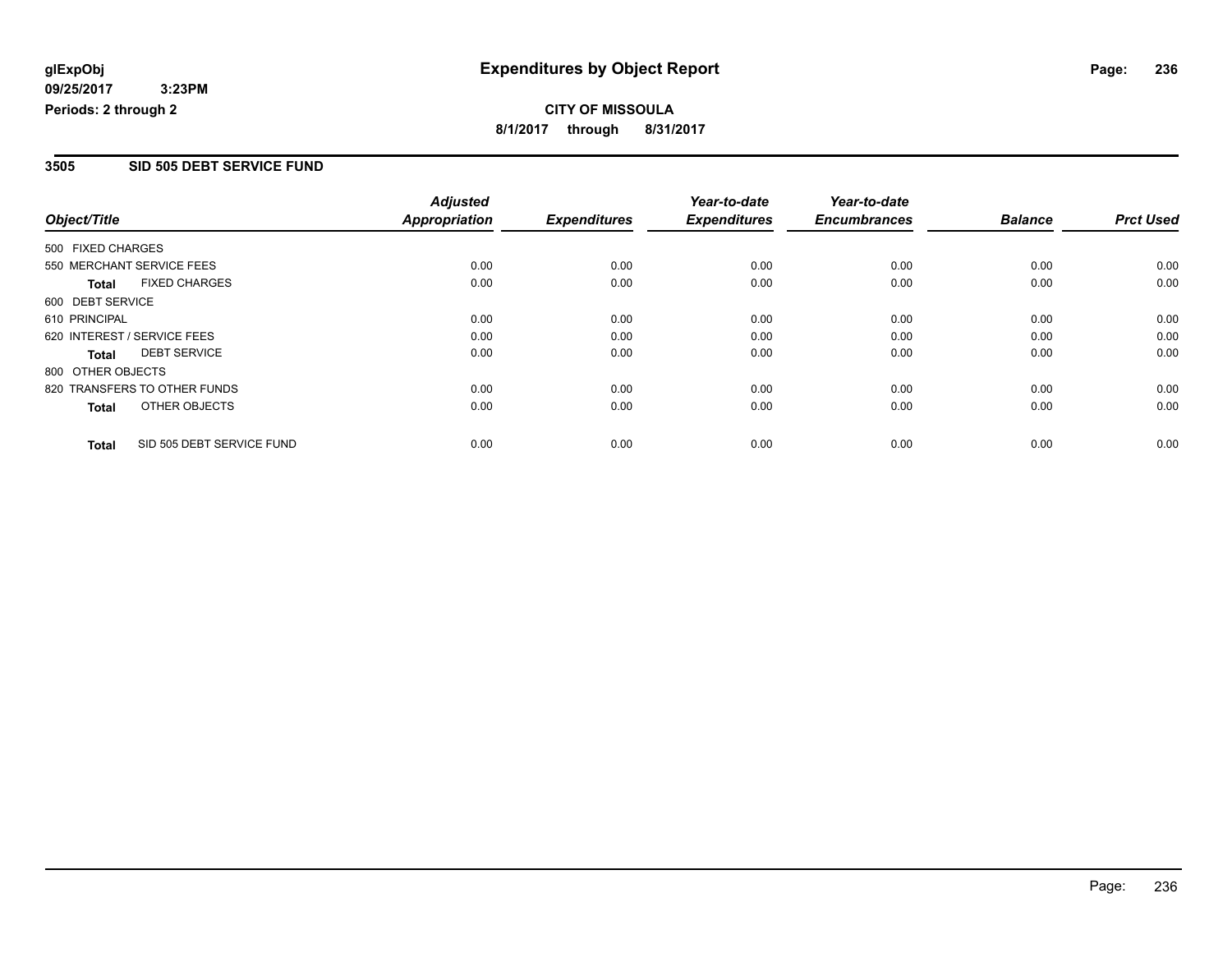# **CITY OF MISSOULA 8/1/2017 through 8/31/2017**

# **3506 SID 506 DEBT SERVICE FUND**

| Object/Title                     | <b>Adjusted</b><br>Appropriation | <b>Expenditures</b> | Year-to-date<br><b>Expenditures</b> | Year-to-date<br><b>Encumbrances</b> | <b>Balance</b> | <b>Prct Used</b> |
|----------------------------------|----------------------------------|---------------------|-------------------------------------|-------------------------------------|----------------|------------------|
| 800 OTHER OBJECTS                |                                  |                     |                                     |                                     |                |                  |
| 820 TRANSFERS TO OTHER FUNDS     | 0.00                             | 0.00                | 0.00                                | 0.00                                | 0.00           | 0.00             |
| OTHER OBJECTS<br><b>Total</b>    | 0.00                             | 0.00                | 0.00                                | 0.00                                | 0.00           | 0.00             |
| *** Title Not Found ***<br>Total | 0.00                             | 0.00                | 0.00                                | 0.00                                | 0.00           | 0.00             |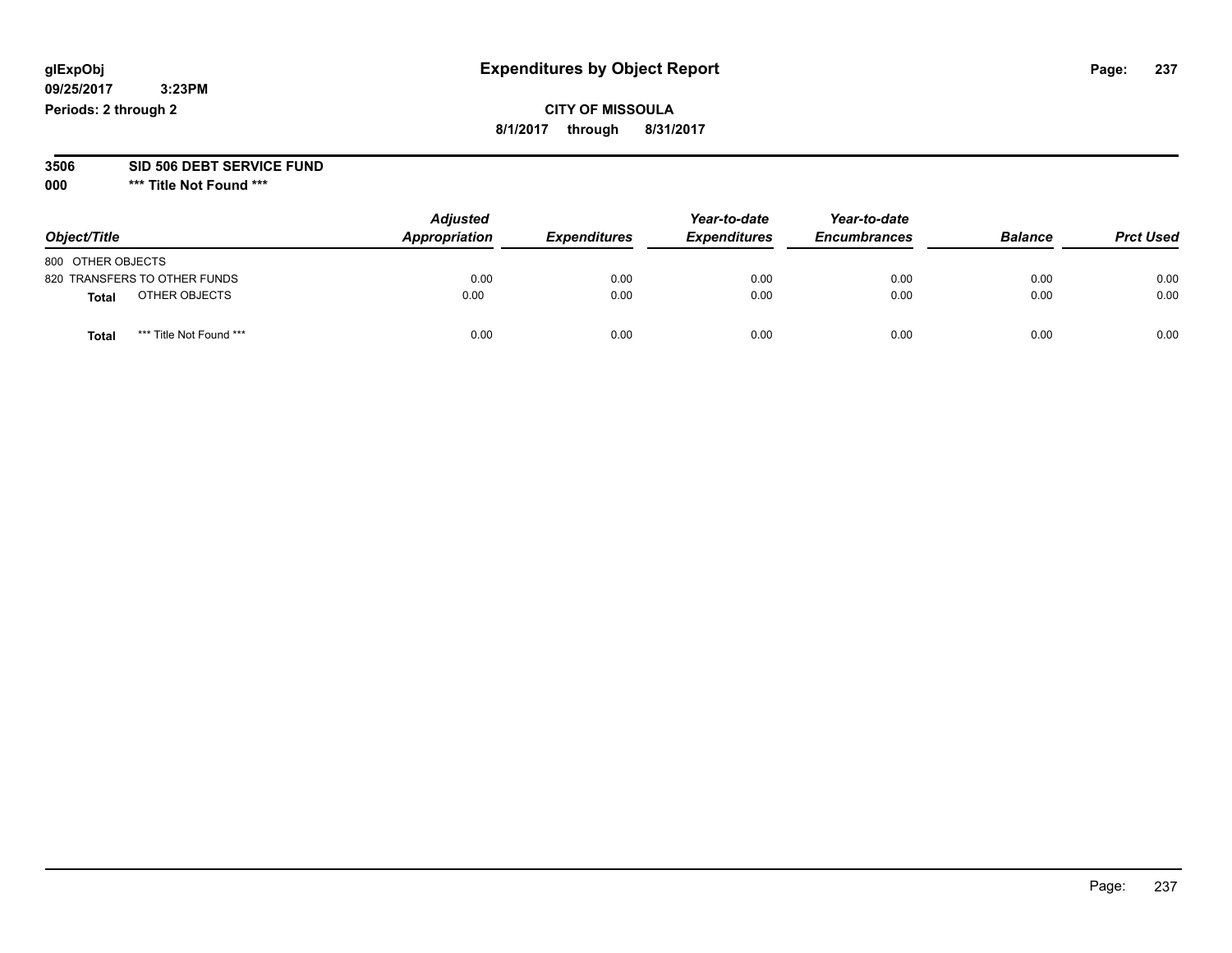**3506 SID 506 DEBT SERVICE FUND**

|                                      | <b>Adjusted</b>      |                     | Year-to-date        | Year-to-date        |                |                  |
|--------------------------------------|----------------------|---------------------|---------------------|---------------------|----------------|------------------|
| Object/Title                         | <b>Appropriation</b> | <b>Expenditures</b> | <b>Expenditures</b> | <b>Encumbrances</b> | <b>Balance</b> | <b>Prct Used</b> |
| 500 FIXED CHARGES                    |                      |                     |                     |                     |                |                  |
| 550 MERCHANT SERVICE FEES            | 0.00                 | 0.00                | 0.00                | 0.00                | 0.00           | 0.00             |
| <b>FIXED CHARGES</b><br><b>Total</b> | 0.00                 | 0.00                | 0.00                | 0.00                | 0.00           | 0.00             |
| 600 DEBT SERVICE                     |                      |                     |                     |                     |                |                  |
| 610 PRINCIPAL                        | 0.00                 | 0.00                | 0.00                | 0.00                | 0.00           | 0.00             |
| 620 INTEREST / SERVICE FEES          | 0.00                 | 0.00                | 0.00                | 0.00                | 0.00           | 0.00             |
| <b>DEBT SERVICE</b><br><b>Total</b>  | 0.00                 | 0.00                | 0.00                | 0.00                | 0.00           | 0.00             |
| NON-DEPARTMENTAL<br><b>Total</b>     | 0.00                 | 0.00                | 0.00                | 0.00                | 0.00           | 0.00             |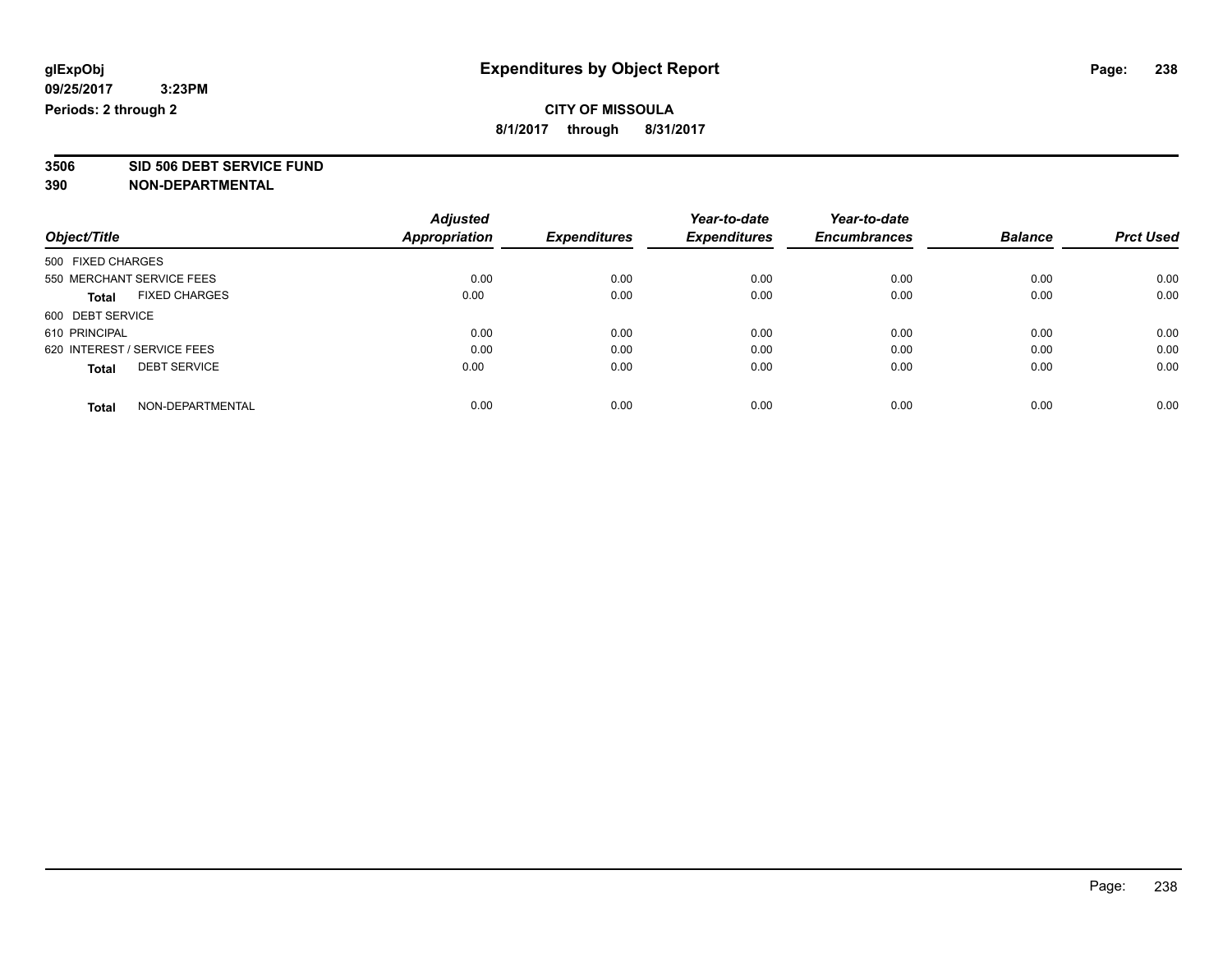**CITY OF MISSOULA 8/1/2017 through 8/31/2017**

### **3506 SID 506 DEBT SERVICE FUND**

|                                           | <b>Adjusted</b>      |                     | Year-to-date        | Year-to-date        |                |                  |
|-------------------------------------------|----------------------|---------------------|---------------------|---------------------|----------------|------------------|
| Object/Title                              | <b>Appropriation</b> | <b>Expenditures</b> | <b>Expenditures</b> | <b>Encumbrances</b> | <b>Balance</b> | <b>Prct Used</b> |
| 500 FIXED CHARGES                         |                      |                     |                     |                     |                |                  |
| 550 MERCHANT SERVICE FEES                 | 0.00                 | 0.00                | 0.00                | 0.00                | 0.00           | 0.00             |
| <b>FIXED CHARGES</b><br><b>Total</b>      | 0.00                 | 0.00                | 0.00                | 0.00                | 0.00           | 0.00             |
| 600 DEBT SERVICE                          |                      |                     |                     |                     |                |                  |
| 610 PRINCIPAL                             | 0.00                 | 0.00                | 0.00                | 0.00                | 0.00           | 0.00             |
| 620 INTEREST / SERVICE FEES               | 0.00                 | 0.00                | 0.00                | 0.00                | 0.00           | 0.00             |
| <b>DEBT SERVICE</b><br><b>Total</b>       | 0.00                 | 0.00                | 0.00                | 0.00                | 0.00           | 0.00             |
| 800 OTHER OBJECTS                         |                      |                     |                     |                     |                |                  |
| 820 TRANSFERS TO OTHER FUNDS              | 0.00                 | 0.00                | 0.00                | 0.00                | 0.00           | 0.00             |
| OTHER OBJECTS<br><b>Total</b>             | 0.00                 | 0.00                | 0.00                | 0.00                | 0.00           | 0.00             |
| SID 506 DEBT SERVICE FUND<br><b>Total</b> | 0.00                 | 0.00                | 0.00                | 0.00                | 0.00           | 0.00             |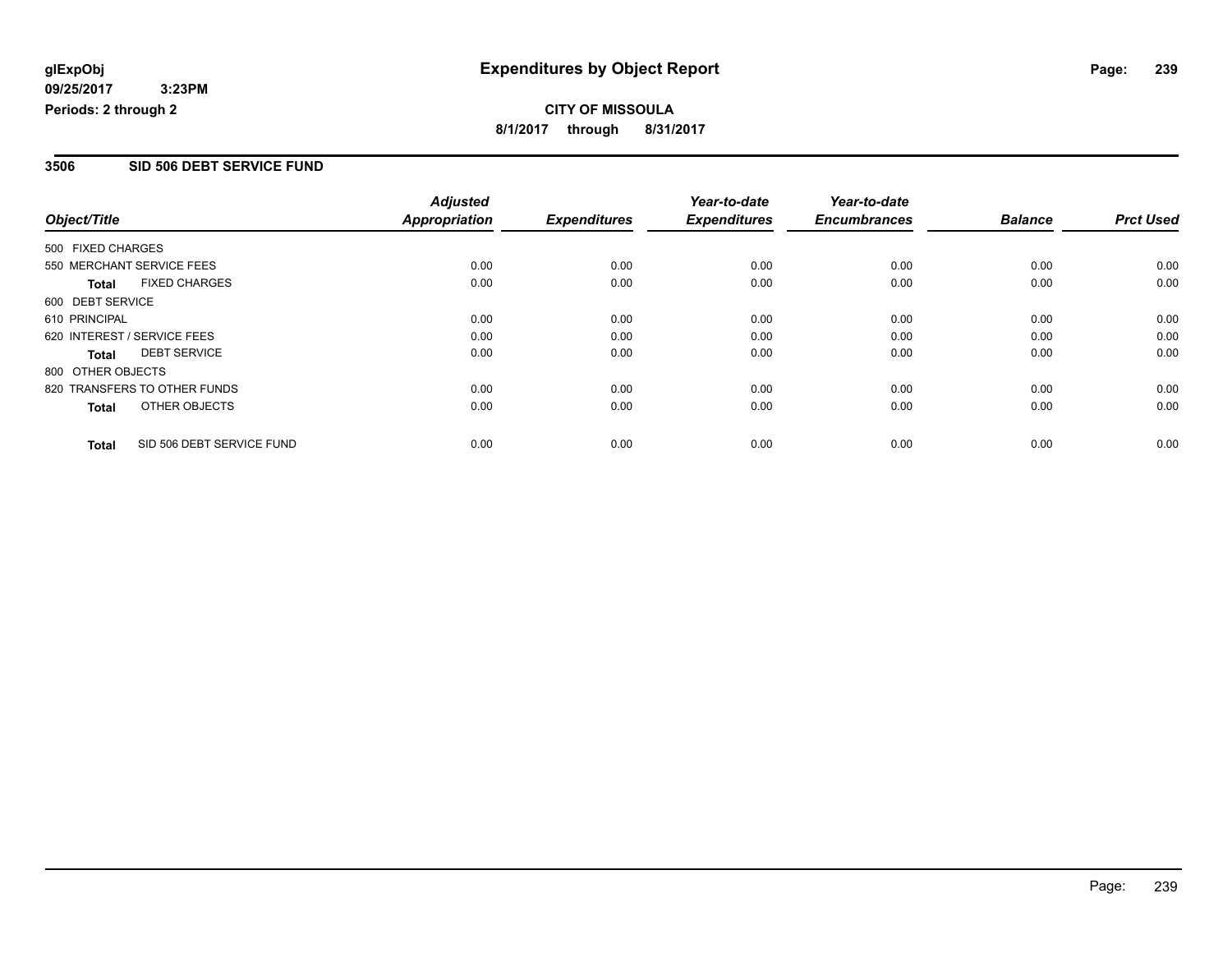# **CITY OF MISSOULA 8/1/2017 through 8/31/2017**

#### **3507 SID 507 DEBT SERVICE FUND**

| Object/Title                     | <b>Adjusted</b><br>Appropriation | <b>Expenditures</b> | Year-to-date<br><b>Expenditures</b> | Year-to-date<br><b>Encumbrances</b> | <b>Balance</b> | <b>Prct Used</b> |
|----------------------------------|----------------------------------|---------------------|-------------------------------------|-------------------------------------|----------------|------------------|
| 800 OTHER OBJECTS                |                                  |                     |                                     |                                     |                |                  |
| 820 TRANSFERS TO OTHER FUNDS     | 0.00                             | 0.00                | 0.00                                | 0.00                                | 0.00           | 0.00             |
| OTHER OBJECTS<br><b>Total</b>    | 0.00                             | 0.00                | 0.00                                | 0.00                                | 0.00           | 0.00             |
| *** Title Not Found ***<br>Total | 0.00                             | 0.00                | 0.00                                | 0.00                                | 0.00           | 0.00             |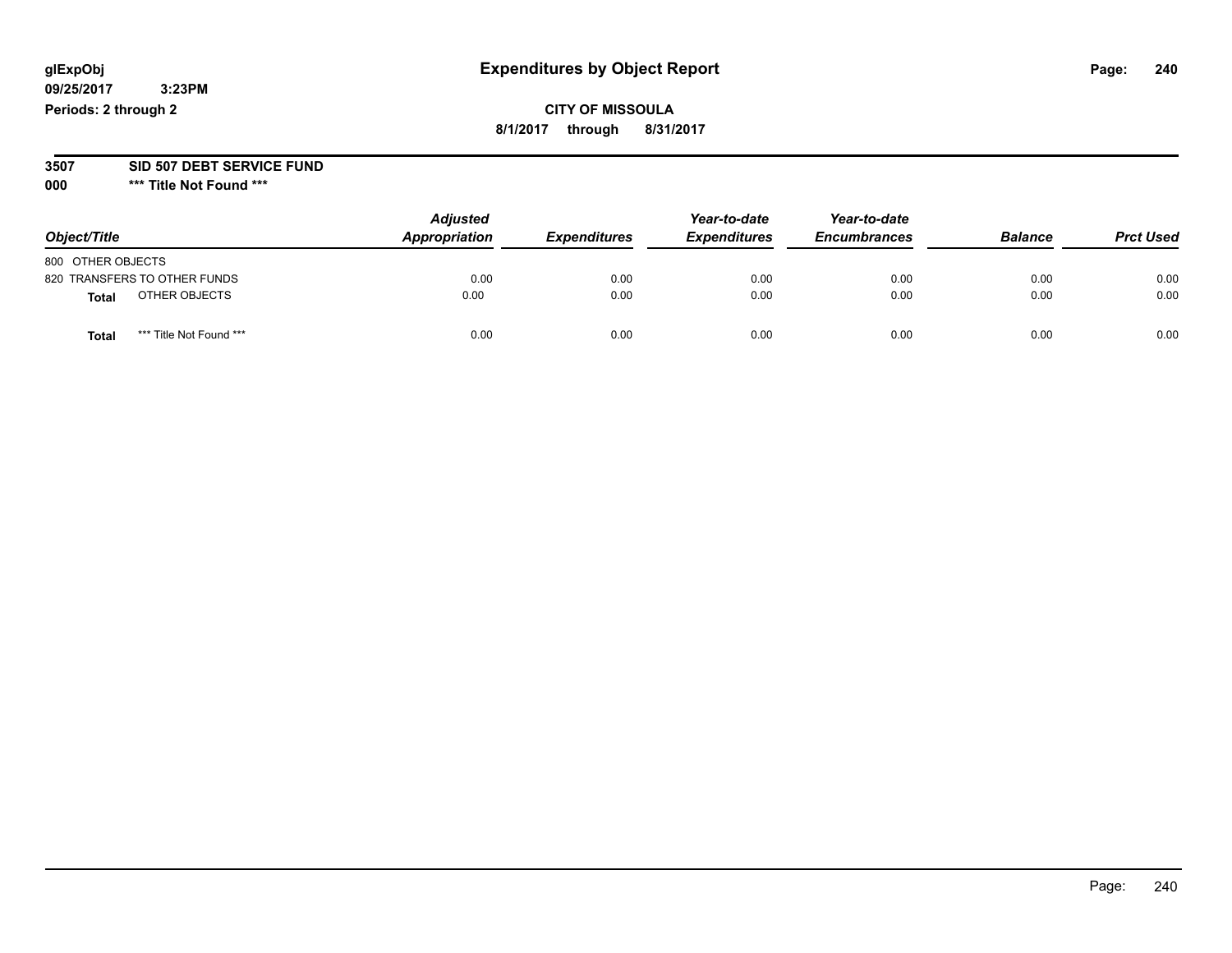# **CITY OF MISSOULA 8/1/2017 through 8/31/2017**

# **3507 SID 507 DEBT SERVICE FUND**

| Object/Title                         | <b>Adjusted</b><br>Appropriation | <b>Expenditures</b> | Year-to-date<br><b>Expenditures</b> | Year-to-date<br><b>Encumbrances</b> | <b>Balance</b> | <b>Prct Used</b> |
|--------------------------------------|----------------------------------|---------------------|-------------------------------------|-------------------------------------|----------------|------------------|
| 500 FIXED CHARGES                    |                                  |                     |                                     |                                     |                |                  |
| 550 MERCHANT SERVICE FEES            | 0.00                             | 0.00                | 0.00                                | 0.00                                | 0.00           | 0.00             |
| <b>FIXED CHARGES</b><br><b>Total</b> | 0.00                             | 0.00                | 0.00                                | 0.00                                | 0.00           | 0.00             |
| NON-DEPARTMENTAL<br>Total            | 0.00                             | 0.00                | 0.00                                | 0.00                                | 0.00           | 0.00             |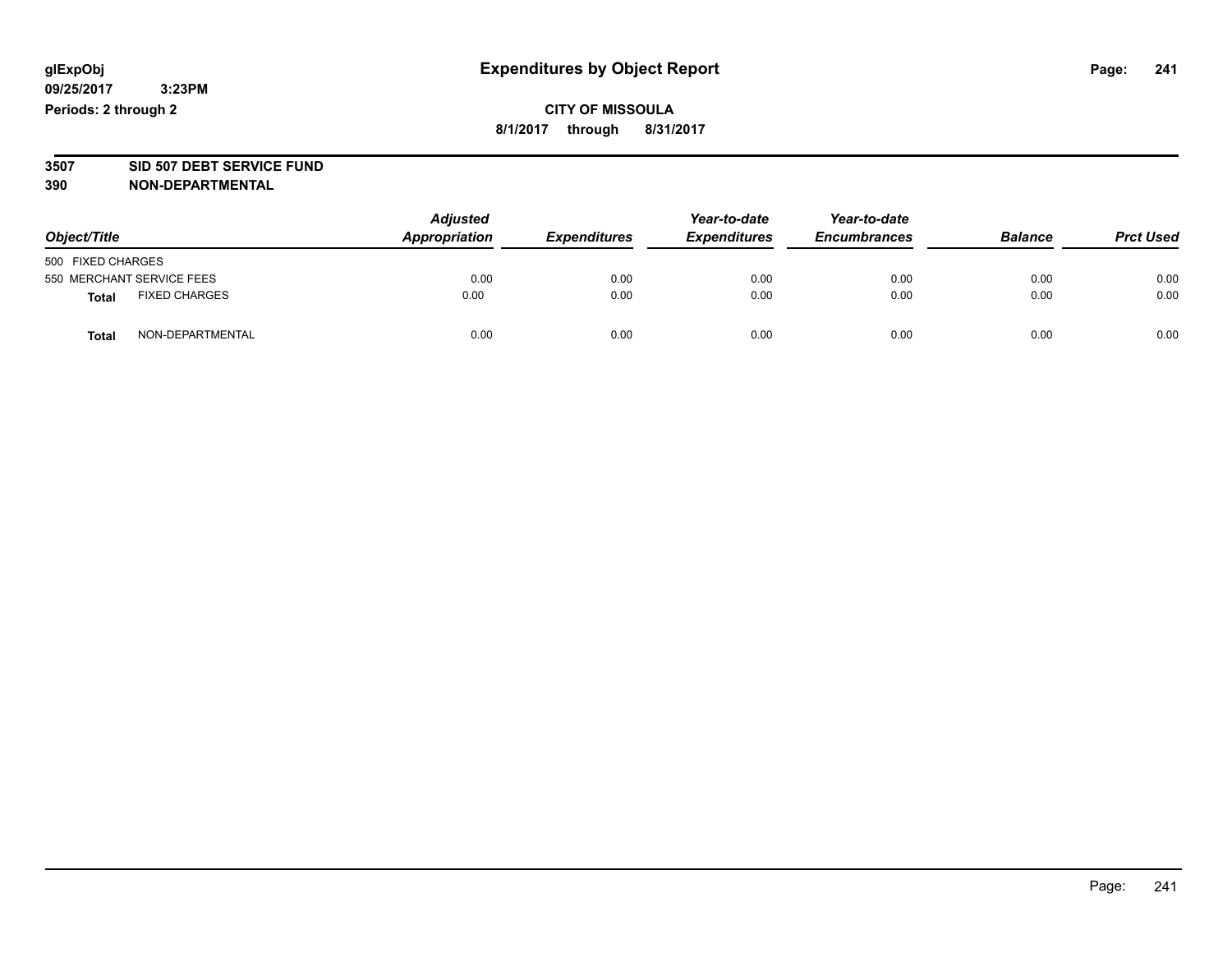**CITY OF MISSOULA 8/1/2017 through 8/31/2017**

### **3507 SID 507 DEBT SERVICE FUND**

|                              | <b>Adjusted</b> |               | Year-to-date        | Year-to-date        |                     | <b>Prct Used</b> |
|------------------------------|-----------------|---------------|---------------------|---------------------|---------------------|------------------|
|                              |                 |               |                     |                     |                     |                  |
| 500 FIXED CHARGES            |                 |               |                     |                     |                     |                  |
| 550 MERCHANT SERVICE FEES    | 0.00            | 0.00          | 0.00                | 0.00                | 0.00                | 0.00             |
| <b>FIXED CHARGES</b>         | 0.00            | 0.00          | 0.00                | 0.00                | 0.00                | 0.00             |
| 800 OTHER OBJECTS            |                 |               |                     |                     |                     |                  |
| 820 TRANSFERS TO OTHER FUNDS | 0.00            | 0.00          | 0.00                | 0.00                | 0.00                | 0.00             |
| OTHER OBJECTS                | 0.00            | 0.00          | 0.00                | 0.00                | 0.00                | 0.00             |
| SID 507 DEBT SERVICE FUND    | 0.00            | 0.00          | 0.00                | 0.00                | 0.00                | 0.00             |
|                              |                 | Appropriation | <b>Expenditures</b> | <b>Expenditures</b> | <b>Encumbrances</b> | <b>Balance</b>   |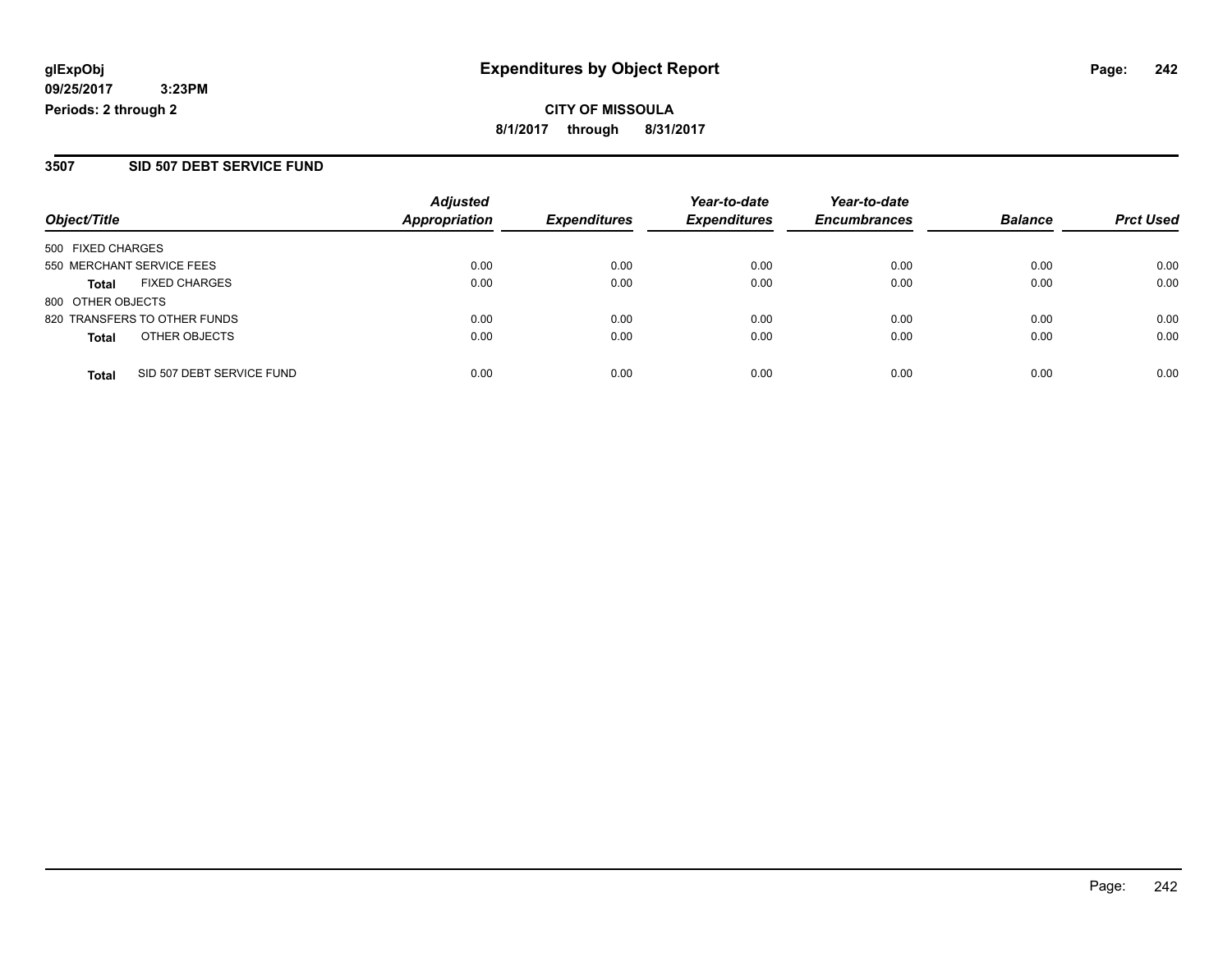# **CITY OF MISSOULA 8/1/2017 through 8/31/2017**

**3508 SID 508 DEBT SERVICE FUND**

| Object/Title                            | <b>Adjusted</b><br>Appropriation | <b>Expenditures</b> | Year-to-date<br><b>Expenditures</b> | Year-to-date<br><b>Encumbrances</b> | <b>Balance</b> | <b>Prct Used</b> |
|-----------------------------------------|----------------------------------|---------------------|-------------------------------------|-------------------------------------|----------------|------------------|
| 800 OTHER OBJECTS                       |                                  |                     |                                     |                                     |                |                  |
| 820 TRANSFERS TO OTHER FUNDS            | 0.00                             | 0.00                | 0.00                                | 0.00                                | 0.00           | 0.00             |
| OTHER OBJECTS<br>Total                  | 0.00                             | 0.00                | 0.00                                | 0.00                                | 0.00           | 0.00             |
| *** Title Not Found ***<br><b>Total</b> | 0.00                             | 0.00                | 0.00                                | 0.00                                | 0.00           | 0.00             |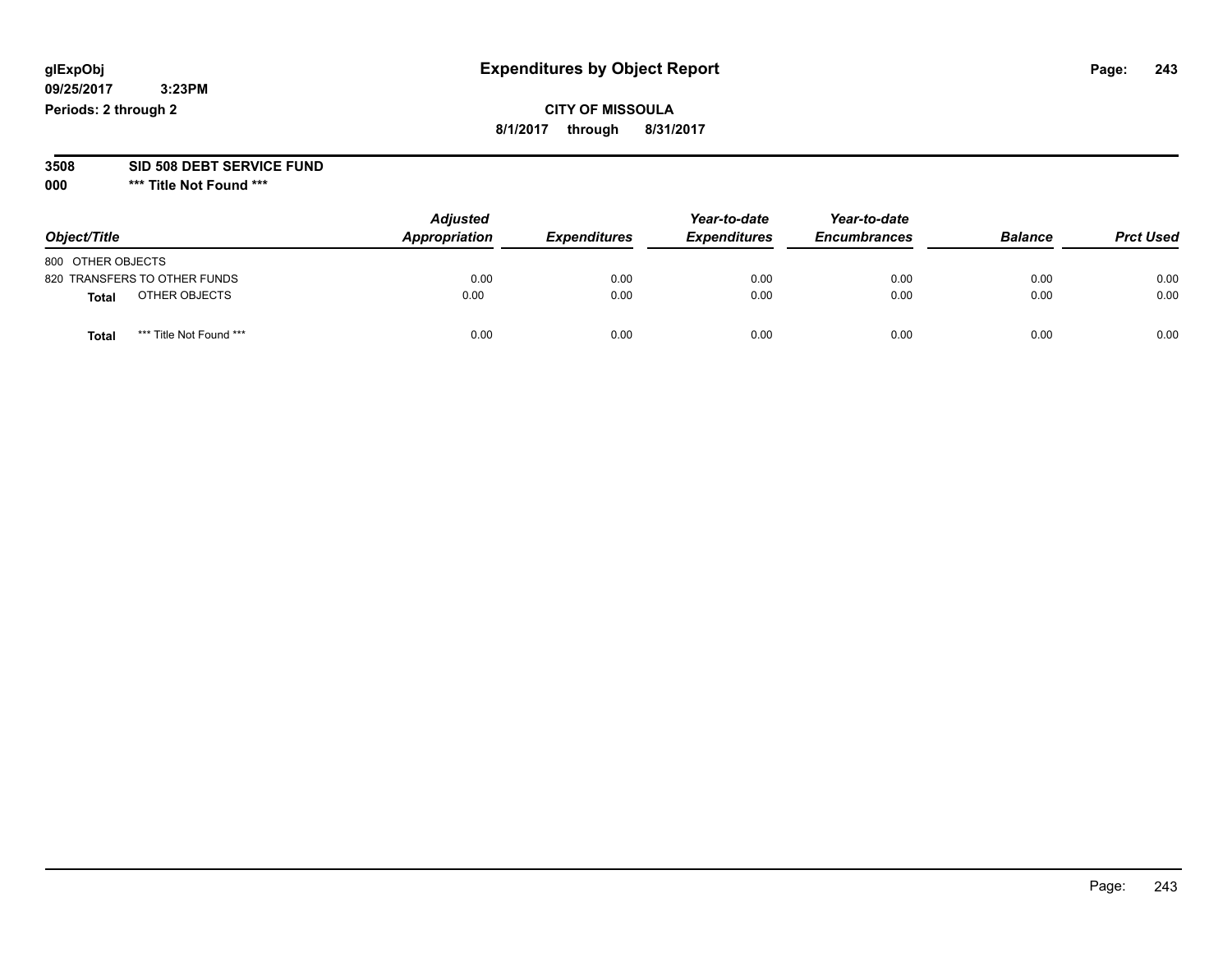# **CITY OF MISSOULA 8/1/2017 through 8/31/2017**

# **3508 SID 508 DEBT SERVICE FUND**

| Object/Title                         | <b>Adjusted</b><br>Appropriation | <b>Expenditures</b> | Year-to-date<br><b>Expenditures</b> | Year-to-date<br><b>Encumbrances</b> | <b>Balance</b> | <b>Prct Used</b> |
|--------------------------------------|----------------------------------|---------------------|-------------------------------------|-------------------------------------|----------------|------------------|
| 500 FIXED CHARGES                    |                                  |                     |                                     |                                     |                |                  |
| 550 MERCHANT SERVICE FEES            | 0.00                             | 0.00                | 0.00                                | 0.00                                | 0.00           | 0.00             |
| <b>FIXED CHARGES</b><br><b>Total</b> | 0.00                             | 0.00                | 0.00                                | 0.00                                | 0.00           | 0.00             |
| NON-DEPARTMENTAL<br>Total            | 0.00                             | 0.00                | 0.00                                | 0.00                                | 0.00           | 0.00             |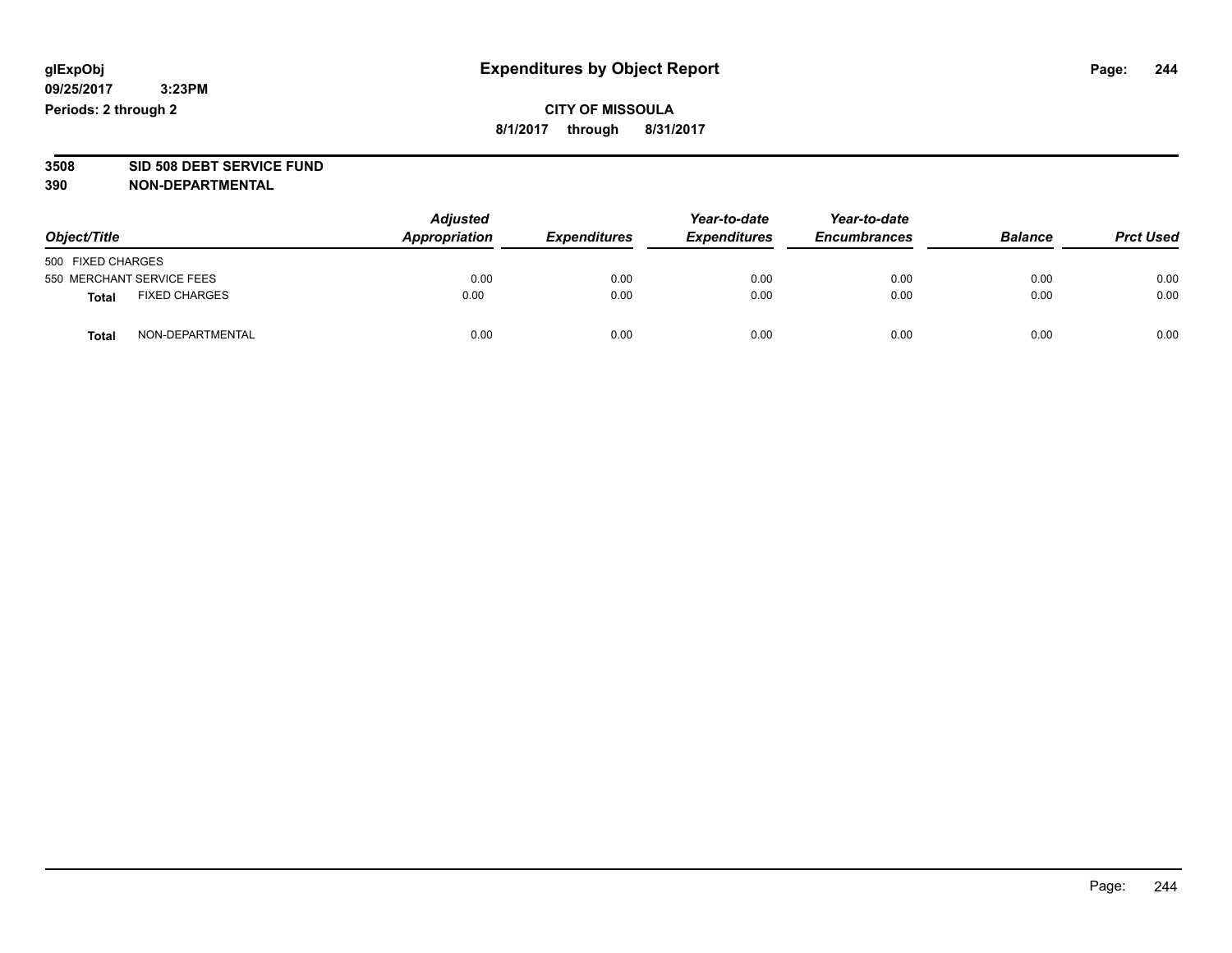**CITY OF MISSOULA 8/1/2017 through 8/31/2017**

### **3508 SID 508 DEBT SERVICE FUND**

| Object/Title                              | <b>Adjusted</b><br>Appropriation | <b>Expenditures</b> | Year-to-date<br><b>Expenditures</b> | Year-to-date<br><b>Encumbrances</b> | <b>Balance</b> | <b>Prct Used</b> |
|-------------------------------------------|----------------------------------|---------------------|-------------------------------------|-------------------------------------|----------------|------------------|
| 500 FIXED CHARGES                         |                                  |                     |                                     |                                     |                |                  |
| 550 MERCHANT SERVICE FEES                 | 0.00                             | 0.00                | 0.00                                | 0.00                                | 0.00           | 0.00             |
| <b>FIXED CHARGES</b><br>Total             | 0.00                             | 0.00                | 0.00                                | 0.00                                | 0.00           | 0.00             |
| 800 OTHER OBJECTS                         |                                  |                     |                                     |                                     |                |                  |
| 820 TRANSFERS TO OTHER FUNDS              | 0.00                             | 0.00                | 0.00                                | 0.00                                | 0.00           | 0.00             |
| OTHER OBJECTS<br><b>Total</b>             | 0.00                             | 0.00                | 0.00                                | 0.00                                | 0.00           | 0.00             |
| SID 508 DEBT SERVICE FUND<br><b>Total</b> | 0.00                             | 0.00                | 0.00                                | 0.00                                | 0.00           | 0.00             |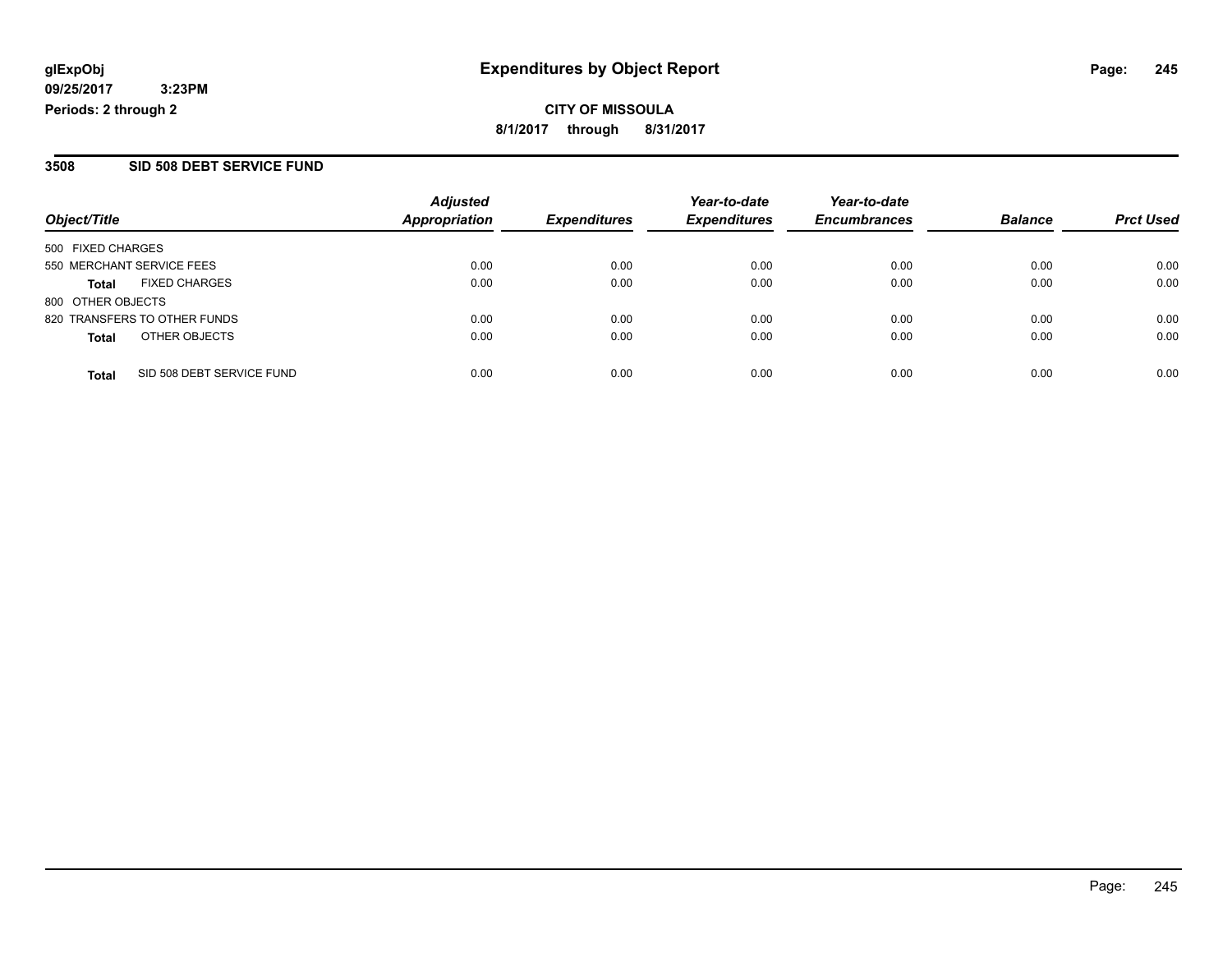# **CITY OF MISSOULA 8/1/2017 through 8/31/2017**

# **3510 SID 510 DEBT SERVICE FUND**

| Object/Title                     | <b>Adjusted</b><br>Appropriation | <b>Expenditures</b> | Year-to-date<br><b>Expenditures</b> | Year-to-date<br><b>Encumbrances</b> | <b>Balance</b> | <b>Prct Used</b> |
|----------------------------------|----------------------------------|---------------------|-------------------------------------|-------------------------------------|----------------|------------------|
| 800 OTHER OBJECTS                |                                  |                     |                                     |                                     |                |                  |
| 820 TRANSFERS TO OTHER FUNDS     | 0.00                             | 0.00                | 0.00                                | 0.00                                | 0.00           | 0.00             |
| OTHER OBJECTS<br><b>Total</b>    | 0.00                             | 0.00                | 0.00                                | 0.00                                | 0.00           | 0.00             |
| *** Title Not Found ***<br>Total | 0.00                             | 0.00                | 0.00                                | 0.00                                | 0.00           | 0.00             |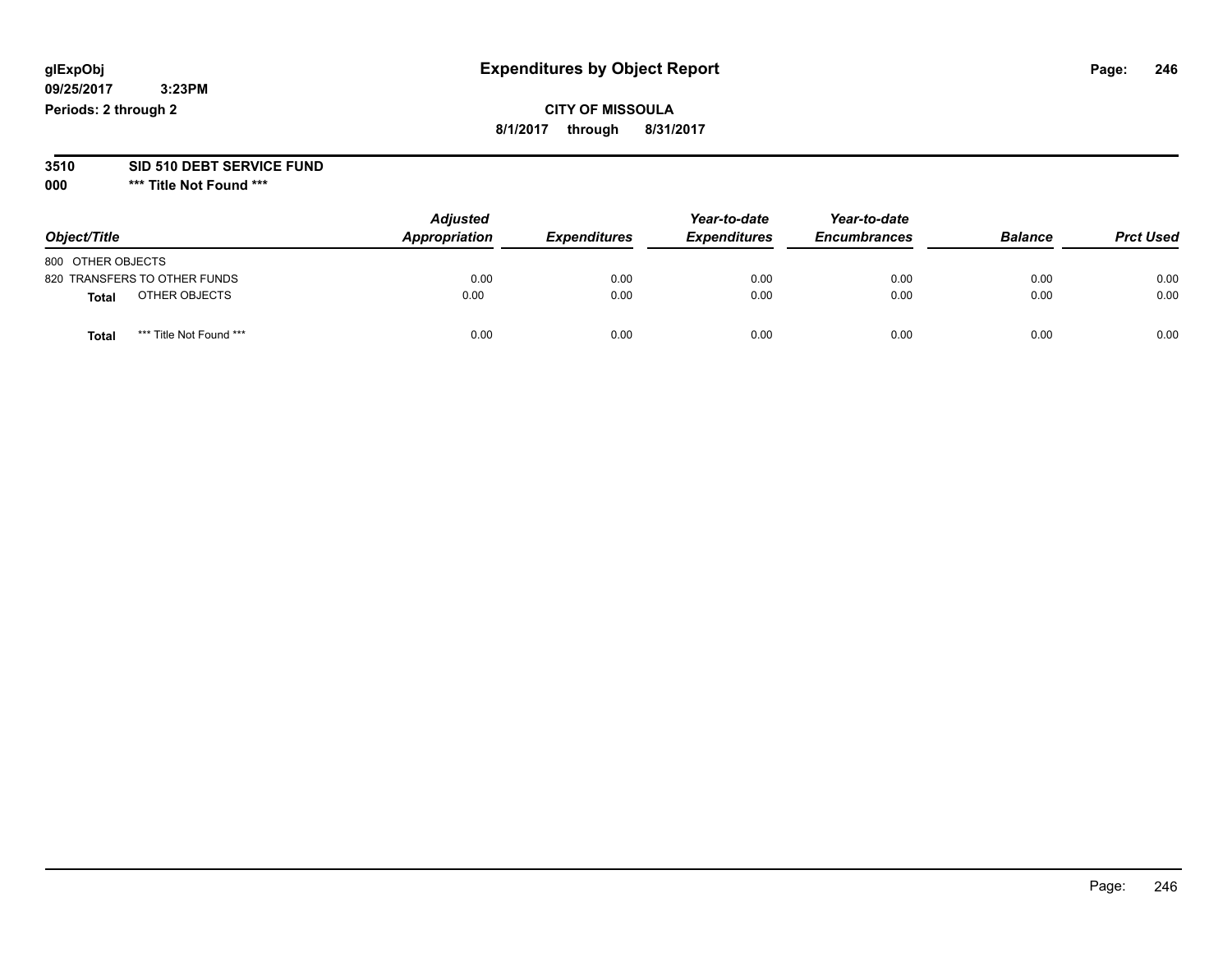**3510 SID 510 DEBT SERVICE FUND**

|                                      | <b>Adjusted</b> |                     | Year-to-date        | Year-to-date        |                |                  |
|--------------------------------------|-----------------|---------------------|---------------------|---------------------|----------------|------------------|
| Object/Title                         | Appropriation   | <b>Expenditures</b> | <b>Expenditures</b> | <b>Encumbrances</b> | <b>Balance</b> | <b>Prct Used</b> |
| 500 FIXED CHARGES                    |                 |                     |                     |                     |                |                  |
| 550 MERCHANT SERVICE FEES            | 0.00            | 0.00                | 0.00                | 0.00                | 0.00           | 0.00             |
| <b>FIXED CHARGES</b><br><b>Total</b> | 0.00            | 0.00                | 0.00                | 0.00                | 0.00           | 0.00             |
| 600 DEBT SERVICE                     |                 |                     |                     |                     |                |                  |
| 610 PRINCIPAL                        | 0.00            | 0.00                | 0.00                | 0.00                | 0.00           | 0.00             |
| 620 INTEREST / SERVICE FEES          | 0.00            | 0.00                | 0.00                | 0.00                | 0.00           | 0.00             |
| <b>DEBT SERVICE</b><br><b>Total</b>  | 0.00            | 0.00                | 0.00                | 0.00                | 0.00           | 0.00             |
| NON-DEPARTMENTAL<br><b>Total</b>     | 0.00            | 0.00                | 0.00                | 0.00                | 0.00           | 0.00             |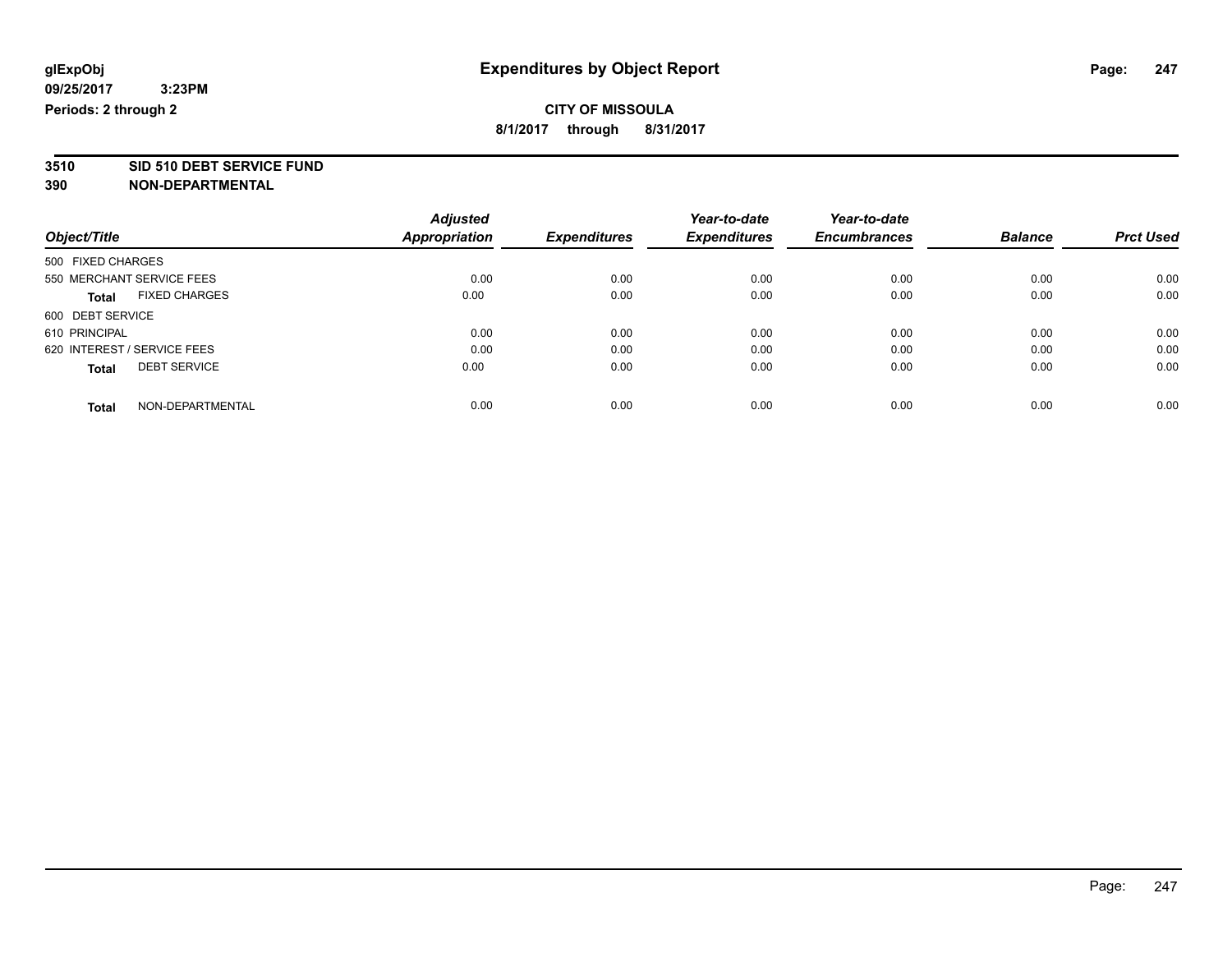# **CITY OF MISSOULA 8/1/2017 through 8/31/2017**

## **3510 SID 510 DEBT SERVICE FUND**

|                   |                              | <b>Adjusted</b>      |                     | Year-to-date        | Year-to-date        |                |                  |
|-------------------|------------------------------|----------------------|---------------------|---------------------|---------------------|----------------|------------------|
| Object/Title      |                              | <b>Appropriation</b> | <b>Expenditures</b> | <b>Expenditures</b> | <b>Encumbrances</b> | <b>Balance</b> | <b>Prct Used</b> |
| 500 FIXED CHARGES |                              |                      |                     |                     |                     |                |                  |
|                   | 550 MERCHANT SERVICE FEES    | 0.00                 | 0.00                | 0.00                | 0.00                | 0.00           | 0.00             |
| <b>Total</b>      | <b>FIXED CHARGES</b>         | 0.00                 | 0.00                | 0.00                | 0.00                | 0.00           | 0.00             |
| 600 DEBT SERVICE  |                              |                      |                     |                     |                     |                |                  |
| 610 PRINCIPAL     |                              | 0.00                 | 0.00                | 0.00                | 0.00                | 0.00           | 0.00             |
|                   | 620 INTEREST / SERVICE FEES  | 0.00                 | 0.00                | 0.00                | 0.00                | 0.00           | 0.00             |
| <b>Total</b>      | <b>DEBT SERVICE</b>          | 0.00                 | 0.00                | 0.00                | 0.00                | 0.00           | 0.00             |
| 800 OTHER OBJECTS |                              |                      |                     |                     |                     |                |                  |
|                   | 820 TRANSFERS TO OTHER FUNDS | 0.00                 | 0.00                | 0.00                | 0.00                | 0.00           | 0.00             |
| <b>Total</b>      | OTHER OBJECTS                | 0.00                 | 0.00                | 0.00                | 0.00                | 0.00           | 0.00             |
| <b>Total</b>      | SID 510 DEBT SERVICE FUND    | 0.00                 | 0.00                | 0.00                | 0.00                | 0.00           | 0.00             |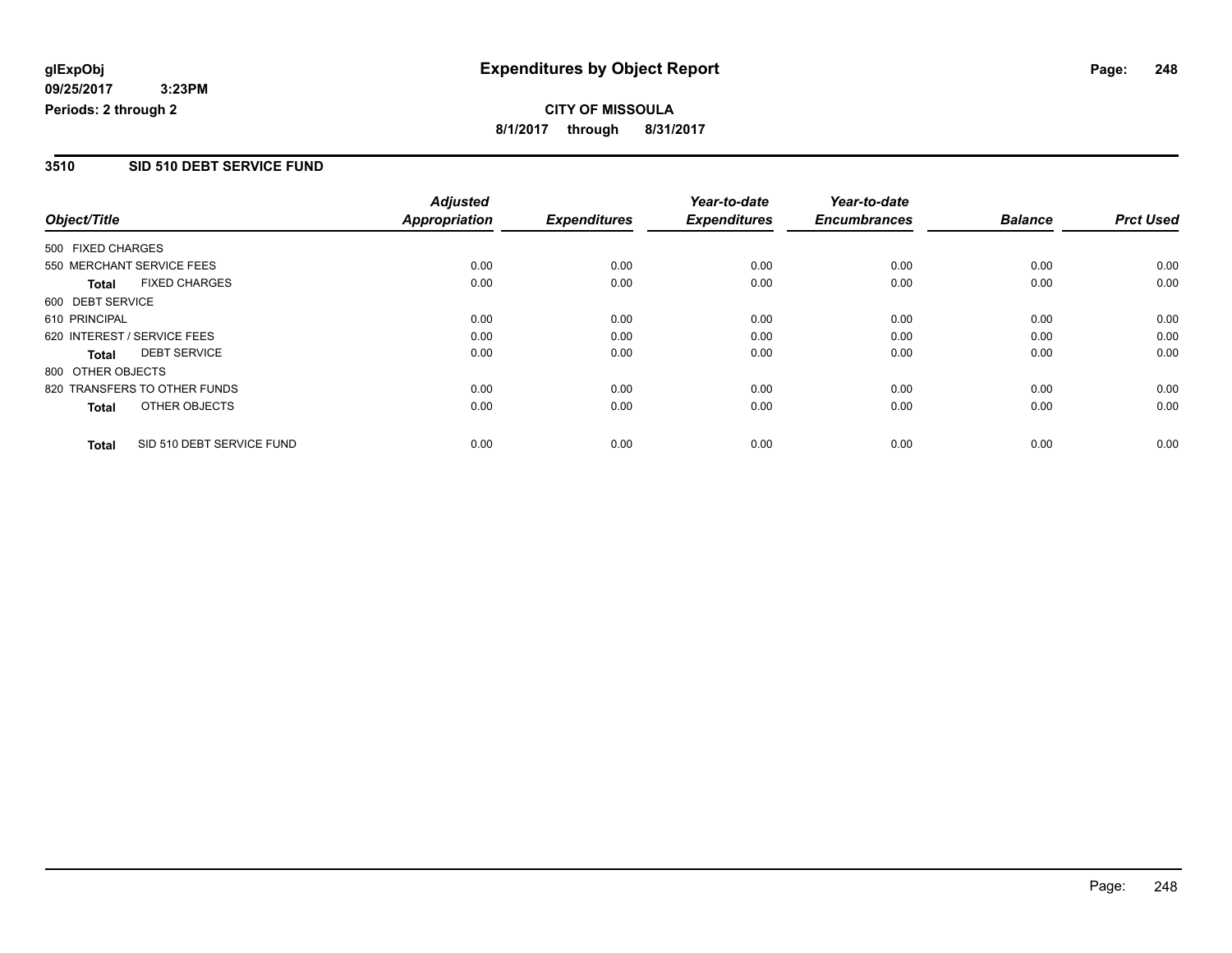# **CITY OF MISSOULA 8/1/2017 through 8/31/2017**

# **3511 SID 511 DEBT SERVICE FUND**

| Object/Title                            | <b>Adjusted</b><br>Appropriation | <b>Expenditures</b> | Year-to-date<br><b>Expenditures</b> | Year-to-date<br><b>Encumbrances</b> | <b>Balance</b> | <b>Prct Used</b> |
|-----------------------------------------|----------------------------------|---------------------|-------------------------------------|-------------------------------------|----------------|------------------|
| 800 OTHER OBJECTS                       |                                  |                     |                                     |                                     |                |                  |
| 820 TRANSFERS TO OTHER FUNDS            | 0.00                             | 0.00                | 0.00                                | 0.00                                | 0.00           | 0.00             |
| OTHER OBJECTS<br>Total                  | 0.00                             | 0.00                | 0.00                                | 0.00                                | 0.00           | 0.00             |
| *** Title Not Found ***<br><b>Total</b> | 0.00                             | 0.00                | 0.00                                | 0.00                                | 0.00           | 0.00             |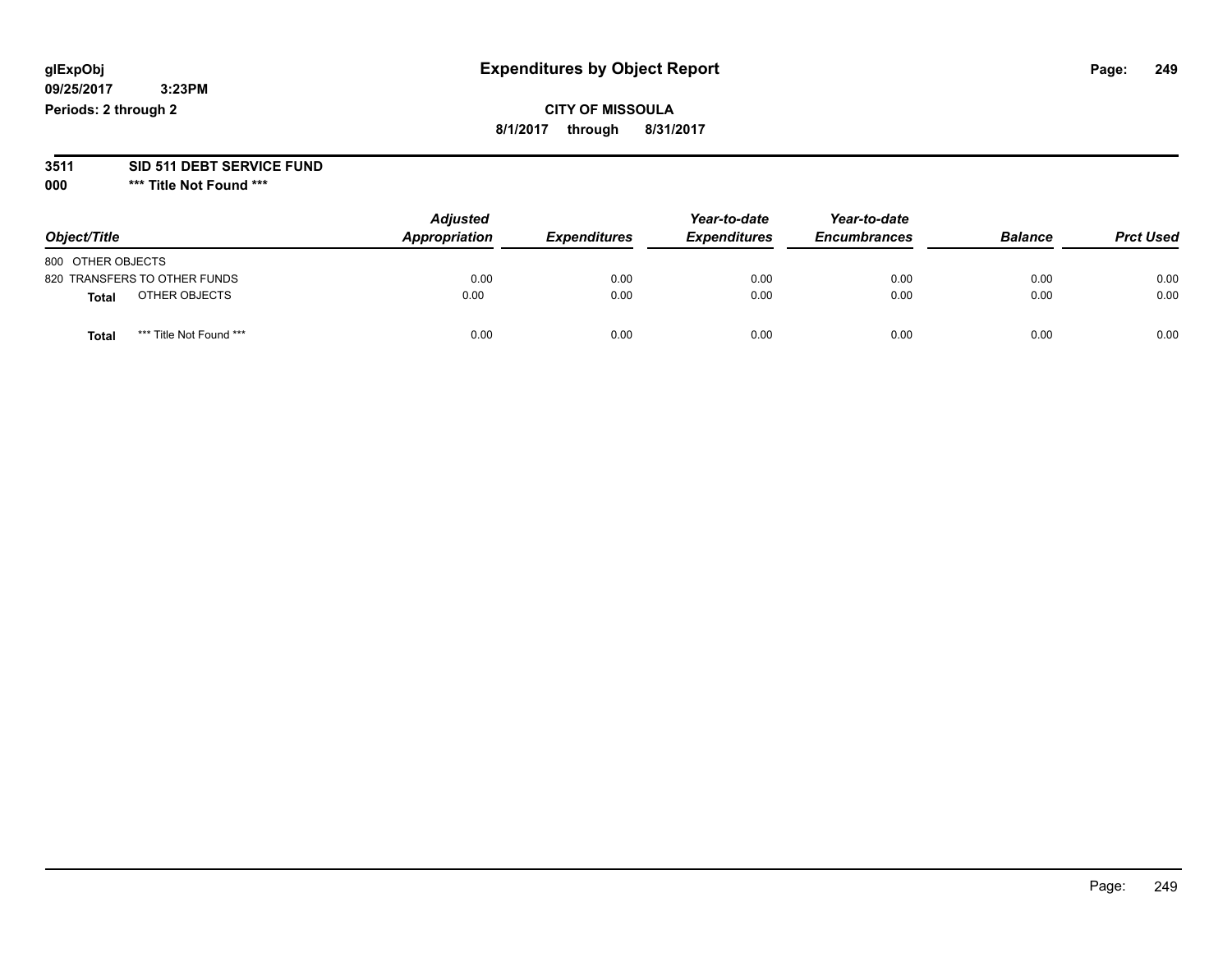**3511 SID 511 DEBT SERVICE FUND**

|                                      | <b>Adjusted</b> |                     | Year-to-date        | Year-to-date        |                |                  |
|--------------------------------------|-----------------|---------------------|---------------------|---------------------|----------------|------------------|
| Object/Title                         | Appropriation   | <b>Expenditures</b> | <b>Expenditures</b> | <b>Encumbrances</b> | <b>Balance</b> | <b>Prct Used</b> |
| 500 FIXED CHARGES                    |                 |                     |                     |                     |                |                  |
| 550 MERCHANT SERVICE FEES            | 0.00            | 0.00                | 0.00                | 0.00                | 0.00           | 0.00             |
| <b>FIXED CHARGES</b><br><b>Total</b> | 0.00            | 0.00                | 0.00                | 0.00                | 0.00           | 0.00             |
| 600 DEBT SERVICE                     |                 |                     |                     |                     |                |                  |
| 610 PRINCIPAL                        | 0.00            | 0.00                | 0.00                | 0.00                | 0.00           | 0.00             |
| 620 INTEREST / SERVICE FEES          | 0.00            | 0.00                | 0.00                | 0.00                | 0.00           | 0.00             |
| <b>DEBT SERVICE</b><br><b>Total</b>  | 0.00            | 0.00                | 0.00                | 0.00                | 0.00           | 0.00             |
| NON-DEPARTMENTAL<br><b>Total</b>     | 0.00            | 0.00                | 0.00                | 0.00                | 0.00           | 0.00             |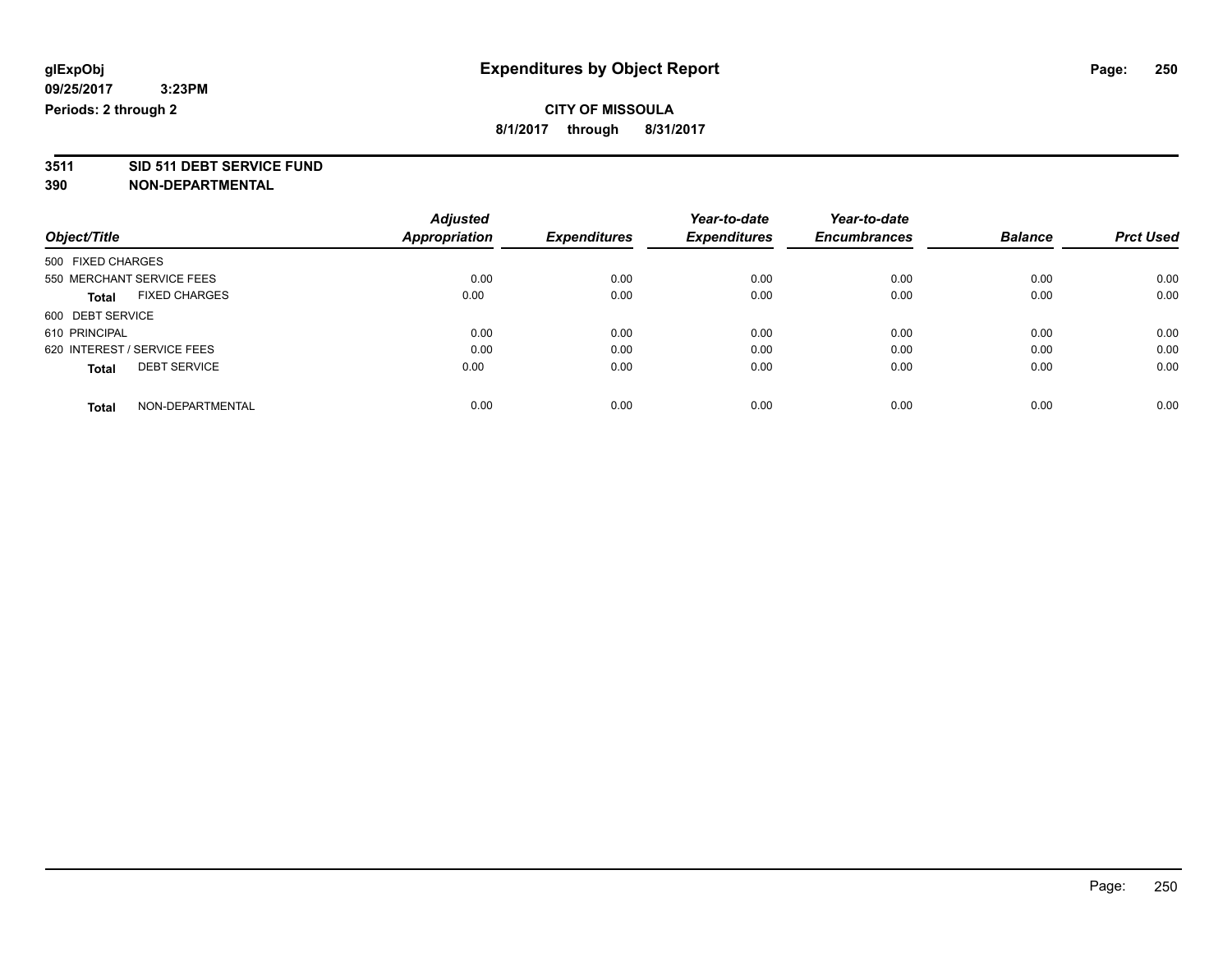# **CITY OF MISSOULA 8/1/2017 through 8/31/2017**

### **3511 SID 511 DEBT SERVICE FUND**

|                   |                              | <b>Adjusted</b> |                     | Year-to-date        | Year-to-date        |                |                  |
|-------------------|------------------------------|-----------------|---------------------|---------------------|---------------------|----------------|------------------|
| Object/Title      |                              | Appropriation   | <b>Expenditures</b> | <b>Expenditures</b> | <b>Encumbrances</b> | <b>Balance</b> | <b>Prct Used</b> |
| 500 FIXED CHARGES |                              |                 |                     |                     |                     |                |                  |
|                   | 550 MERCHANT SERVICE FEES    | 0.00            | 0.00                | 0.00                | 0.00                | 0.00           | 0.00             |
| Total             | <b>FIXED CHARGES</b>         | 0.00            | 0.00                | 0.00                | 0.00                | 0.00           | 0.00             |
| 600 DEBT SERVICE  |                              |                 |                     |                     |                     |                |                  |
| 610 PRINCIPAL     |                              | 0.00            | 0.00                | 0.00                | 0.00                | 0.00           | 0.00             |
|                   | 620 INTEREST / SERVICE FEES  | 0.00            | 0.00                | 0.00                | 0.00                | 0.00           | 0.00             |
| Total             | <b>DEBT SERVICE</b>          | 0.00            | 0.00                | 0.00                | 0.00                | 0.00           | 0.00             |
| 800 OTHER OBJECTS |                              |                 |                     |                     |                     |                |                  |
|                   | 820 TRANSFERS TO OTHER FUNDS | 0.00            | 0.00                | 0.00                | 0.00                | 0.00           | 0.00             |
| Total             | OTHER OBJECTS                | 0.00            | 0.00                | 0.00                | 0.00                | 0.00           | 0.00             |
| <b>Total</b>      | SID 511 DEBT SERVICE FUND    | 0.00            | 0.00                | 0.00                | 0.00                | 0.00           | 0.00             |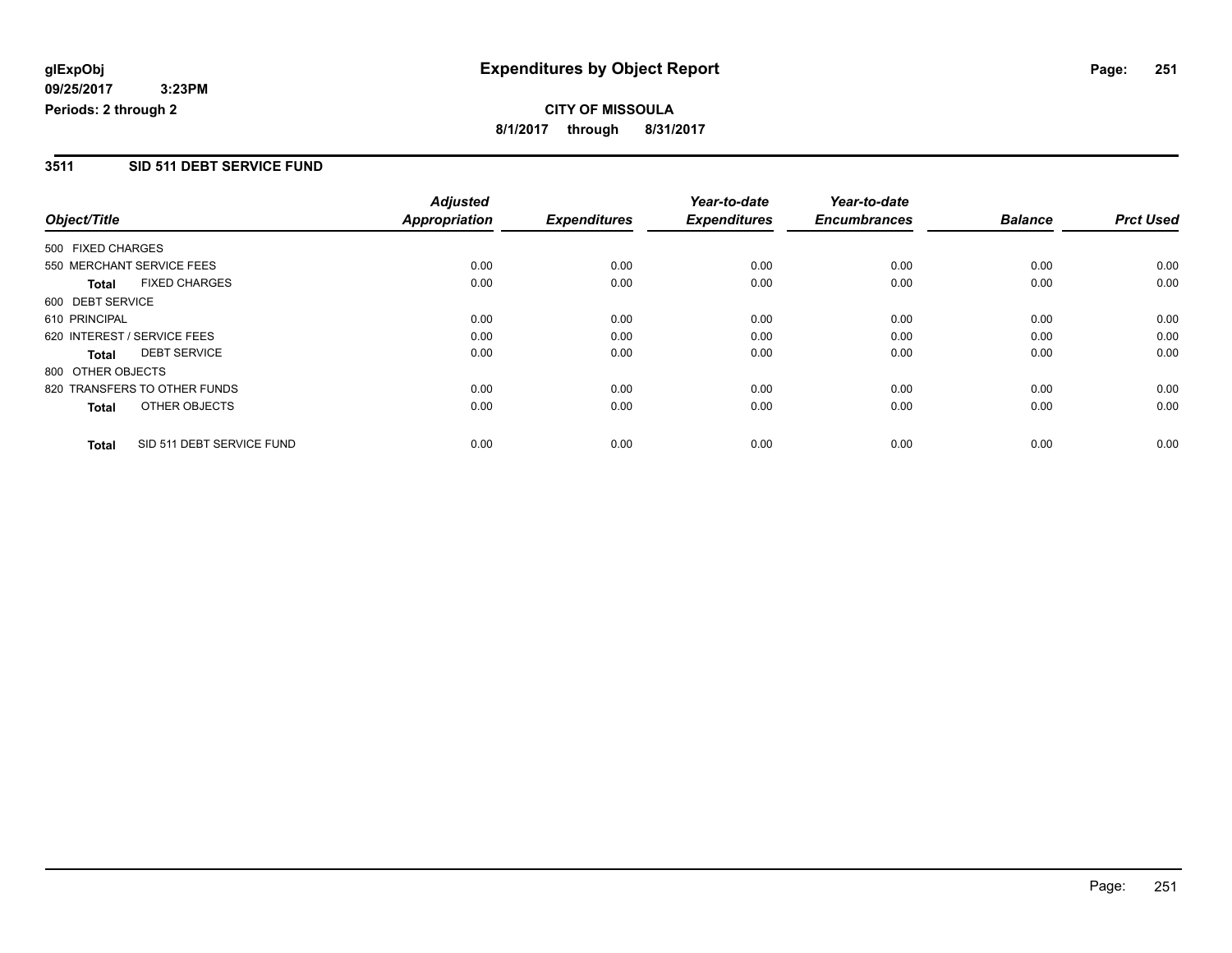**3512 SID 512 DEBT SERVICE FUND**

|                                      | <b>Adjusted</b> |                     | Year-to-date        | Year-to-date        |                |                  |
|--------------------------------------|-----------------|---------------------|---------------------|---------------------|----------------|------------------|
| Object/Title                         | Appropriation   | <b>Expenditures</b> | <b>Expenditures</b> | <b>Encumbrances</b> | <b>Balance</b> | <b>Prct Used</b> |
| 500 FIXED CHARGES                    |                 |                     |                     |                     |                |                  |
| 550 MERCHANT SERVICE FEES            | 0.00            | 0.00                | 0.00                | 0.00                | 0.00           | 0.00             |
| <b>FIXED CHARGES</b><br><b>Total</b> | 0.00            | 0.00                | 0.00                | 0.00                | 0.00           | 0.00             |
| 600 DEBT SERVICE                     |                 |                     |                     |                     |                |                  |
| 610 PRINCIPAL                        | 0.00            | 0.00                | 0.00                | 0.00                | 0.00           | 0.00             |
| 620 INTEREST / SERVICE FEES          | 0.00            | 346.15              | 346.15              | 0.00                | $-346.15$      | 0.00             |
| <b>DEBT SERVICE</b><br><b>Total</b>  | 0.00            | 346.15              | 346.15              | 0.00                | $-346.15$      | 0.00             |
| NON-DEPARTMENTAL<br><b>Total</b>     | 0.00            | 346.15              | 346.15              | 0.00                | $-346.15$      | 0.00             |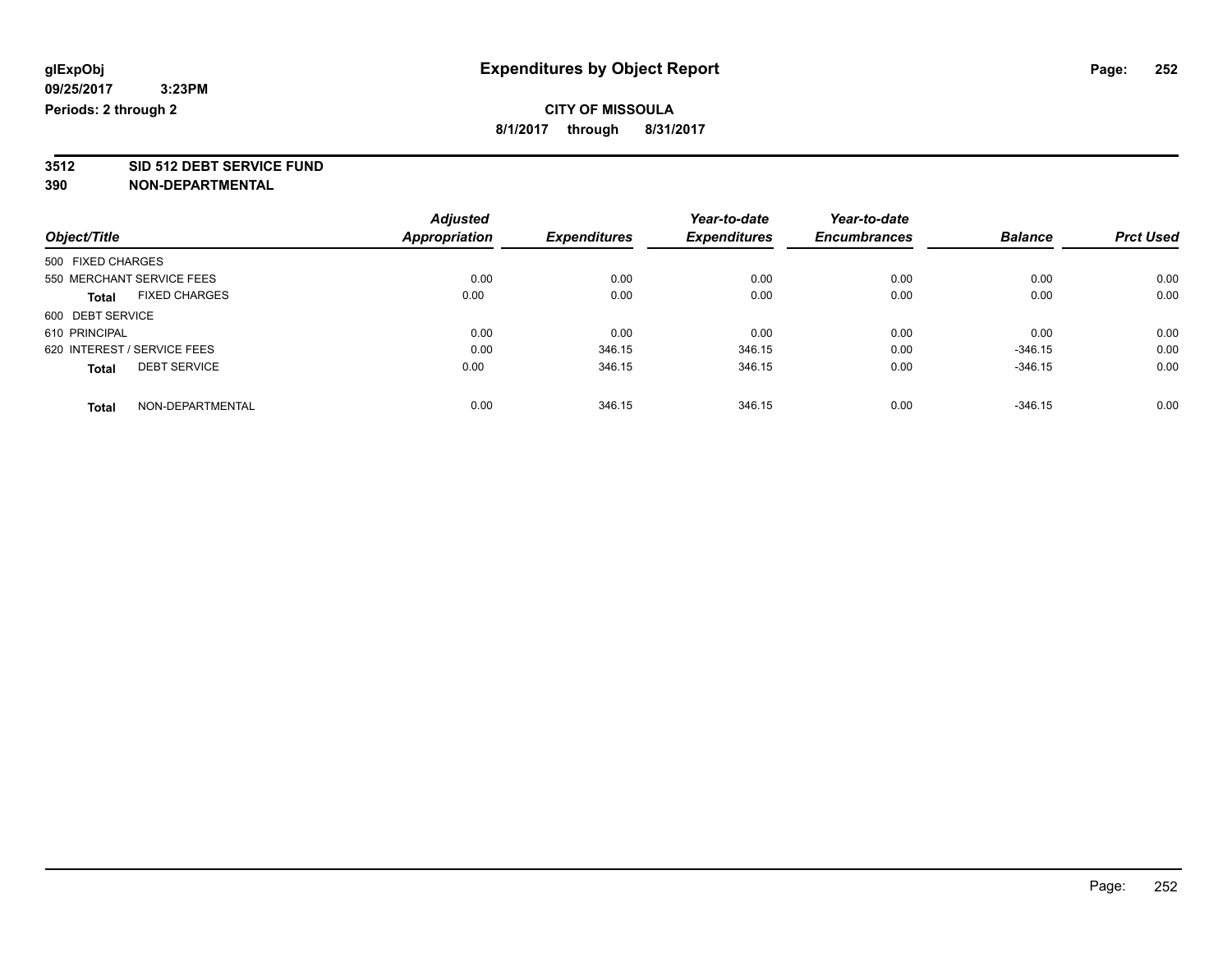#### **3512 SID 512 DEBT SERVICE FUND**

|                                           | <b>Adjusted</b>      |                     | Year-to-date        | Year-to-date        |                |                  |
|-------------------------------------------|----------------------|---------------------|---------------------|---------------------|----------------|------------------|
| Object/Title                              | <b>Appropriation</b> | <b>Expenditures</b> | <b>Expenditures</b> | <b>Encumbrances</b> | <b>Balance</b> | <b>Prct Used</b> |
| 500 FIXED CHARGES                         |                      |                     |                     |                     |                |                  |
| 550 MERCHANT SERVICE FEES                 | 0.00                 | 0.00                | 0.00                | 0.00                | 0.00           | 0.00             |
| <b>FIXED CHARGES</b><br><b>Total</b>      | 0.00                 | 0.00                | 0.00                | 0.00                | 0.00           | 0.00             |
| 600 DEBT SERVICE                          |                      |                     |                     |                     |                |                  |
| 610 PRINCIPAL                             | 0.00                 | 0.00                | 0.00                | 0.00                | 0.00           | 0.00             |
| 620 INTEREST / SERVICE FEES               | 0.00                 | 346.15              | 346.15              | 0.00                | $-346.15$      | 0.00             |
| <b>DEBT SERVICE</b><br><b>Total</b>       | 0.00                 | 346.15              | 346.15              | 0.00                | $-346.15$      | 0.00             |
| SID 512 DEBT SERVICE FUND<br><b>Total</b> | 0.00                 | 346.15              | 346.15              | 0.00                | $-346.15$      | 0.00             |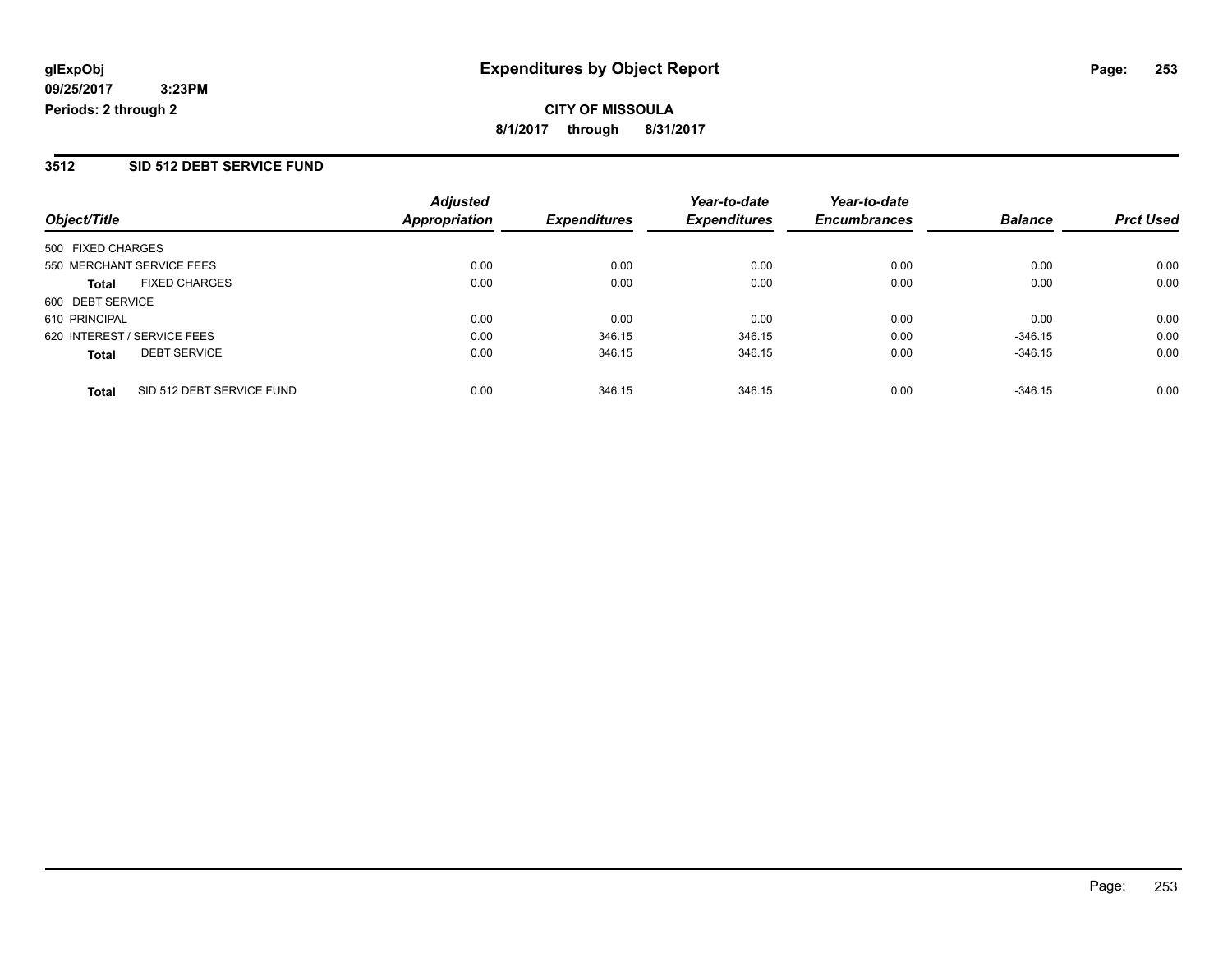# **3513 SID 513 DEBT SERVICE FUND**

**280 PUBLIC WORKS OPERATIONS**

| Object/Title                            | <b>Adjusted</b><br><b>Appropriation</b> | <b>Expenditures</b> | Year-to-date<br><b>Expenditures</b> | Year-to-date<br><b>Encumbrances</b> | <b>Balance</b> | <b>Prct Used</b> |
|-----------------------------------------|-----------------------------------------|---------------------|-------------------------------------|-------------------------------------|----------------|------------------|
| 500 FIXED CHARGES                       |                                         |                     |                                     |                                     |                |                  |
| 550 MERCHANT SERVICE FEES               | 0.00                                    | 0.00                | 0.00                                | 0.00                                | 0.00           | 0.00             |
| <b>FIXED CHARGES</b><br>Total           | 0.00                                    | 0.00                | 0.00                                | 0.00                                | 0.00           | 0.00             |
| 800 OTHER OBJECTS                       |                                         |                     |                                     |                                     |                |                  |
| 820 TRANSFERS TO OTHER FUNDS            | 0.00                                    | 0.00                | 0.00                                | 0.00                                | 0.00           | 0.00             |
| OTHER OBJECTS<br><b>Total</b>           | 0.00                                    | 0.00                | 0.00                                | 0.00                                | 0.00           | 0.00             |
| PUBLIC WORKS OPERATIONS<br><b>Total</b> | 0.00                                    | 0.00                | 0.00                                | 0.00                                | 0.00           | 0.00             |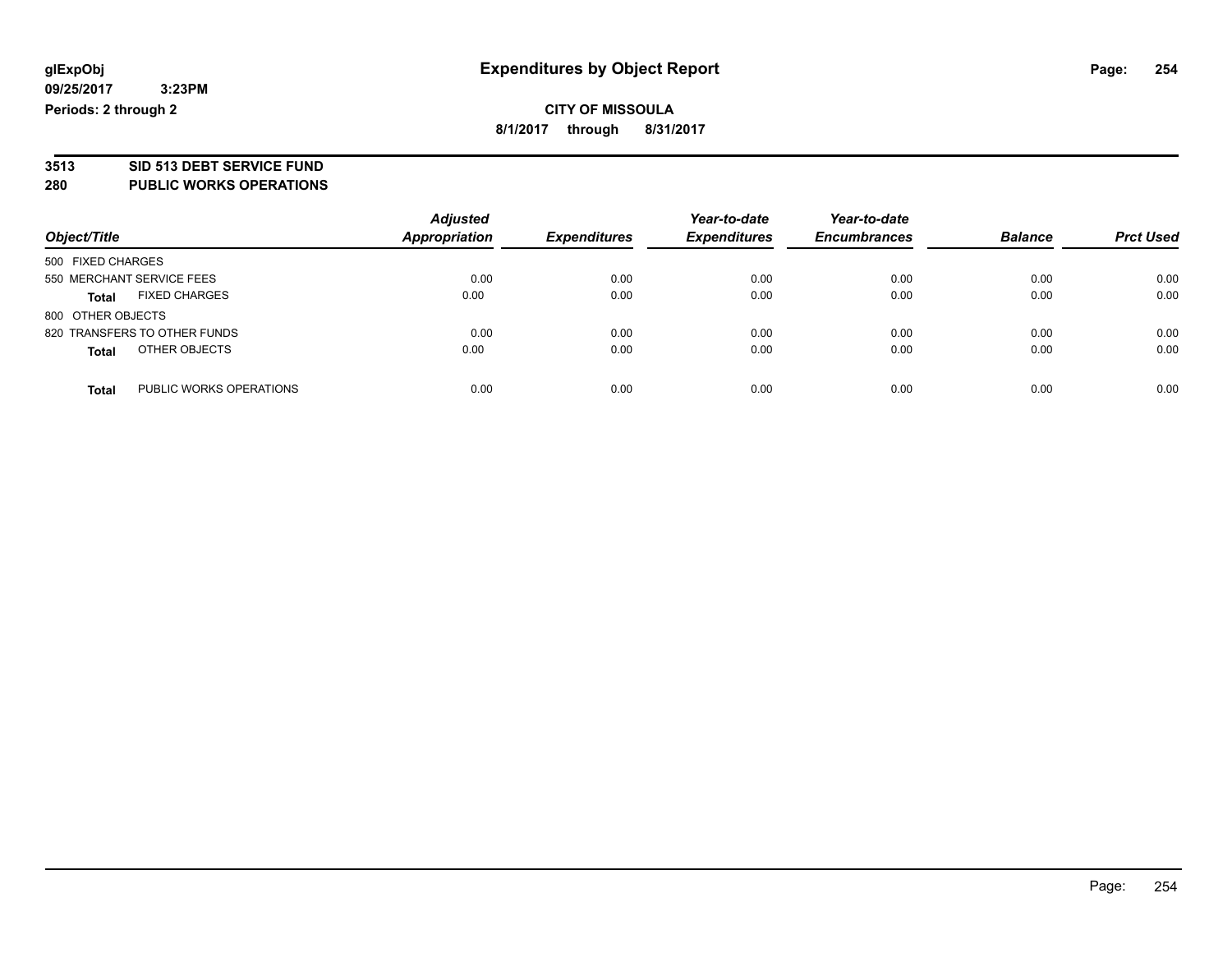**3513 SID 513 DEBT SERVICE FUND 390 NON-DEPARTMENTAL**

| Object/Title                         | <b>Adjusted</b><br><b>Appropriation</b> | <b>Expenditures</b> | Year-to-date<br><b>Expenditures</b> | Year-to-date<br><b>Encumbrances</b> | <b>Balance</b> | <b>Prct Used</b> |
|--------------------------------------|-----------------------------------------|---------------------|-------------------------------------|-------------------------------------|----------------|------------------|
|                                      |                                         |                     |                                     |                                     |                |                  |
| 500 FIXED CHARGES                    |                                         |                     |                                     |                                     |                |                  |
| 550 MERCHANT SERVICE FEES            | 0.00                                    | 0.00                | 0.00                                | 0.00                                | 0.00           | 0.00             |
| <b>FIXED CHARGES</b><br><b>Total</b> | 0.00                                    | 0.00                | 0.00                                | 0.00                                | 0.00           | 0.00             |
| 600 DEBT SERVICE                     |                                         |                     |                                     |                                     |                |                  |
| 610 PRINCIPAL                        | 0.00                                    | 0.00                | 0.00                                | 0.00                                | 0.00           | 0.00             |
| 620 INTEREST / SERVICE FEES          | 0.00                                    | 0.00                | 0.00                                | 0.00                                | 0.00           | 0.00             |
| <b>DEBT SERVICE</b><br><b>Total</b>  | 0.00                                    | 0.00                | 0.00                                | 0.00                                | 0.00           | 0.00             |
| 800 OTHER OBJECTS                    |                                         |                     |                                     |                                     |                |                  |
| 820 TRANSFERS TO OTHER FUNDS         | 0.00                                    | 0.00                | 0.00                                | 0.00                                | 0.00           | 0.00             |
| OTHER OBJECTS<br><b>Total</b>        | 0.00                                    | 0.00                | 0.00                                | 0.00                                | 0.00           | 0.00             |
|                                      |                                         |                     |                                     |                                     |                |                  |
| NON-DEPARTMENTAL<br><b>Total</b>     | 0.00                                    | 0.00                | 0.00                                | 0.00                                | 0.00           | 0.00             |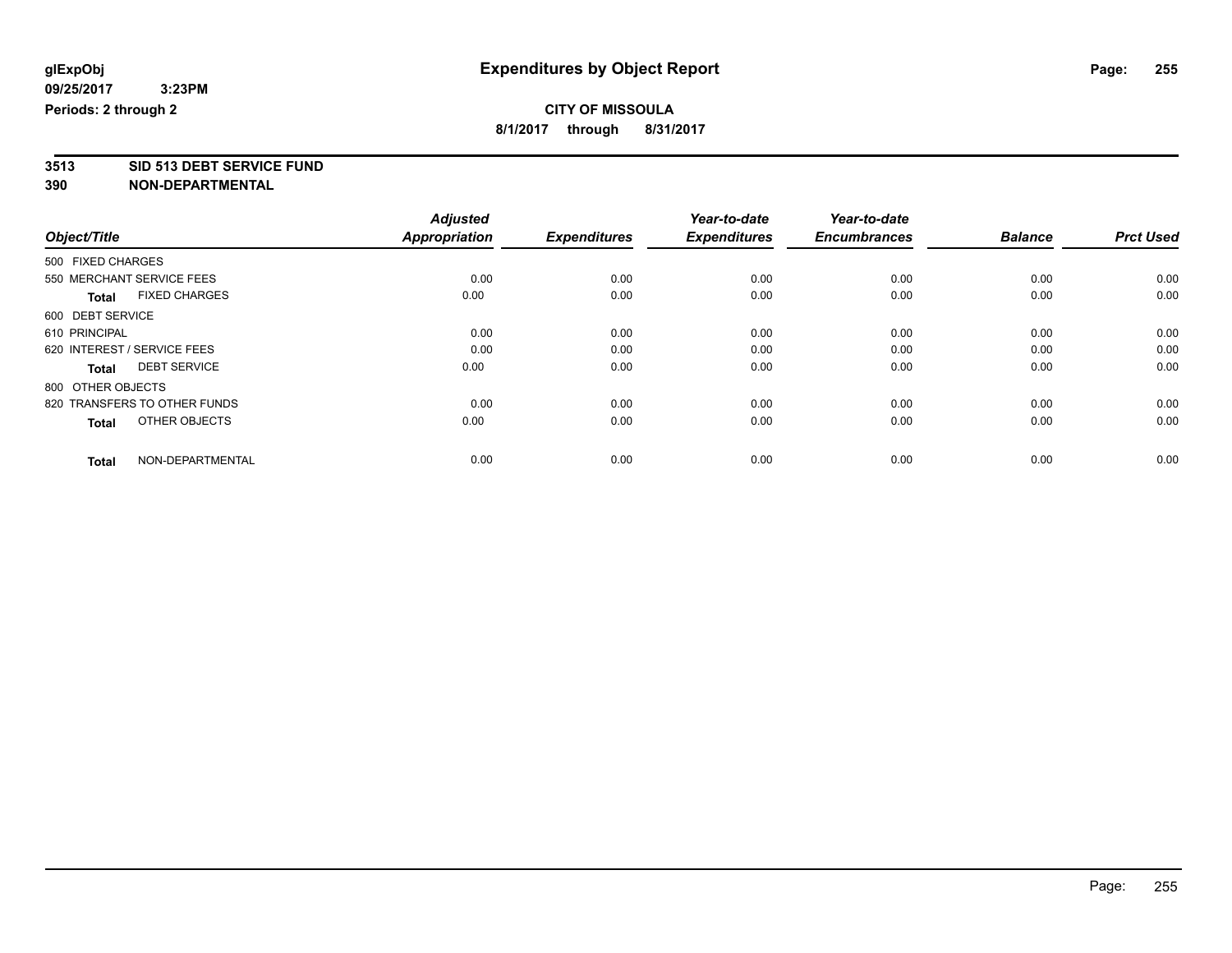# **CITY OF MISSOULA 8/1/2017 through 8/31/2017**

#### **3513 SID 513 DEBT SERVICE FUND**

|                   |                              | <b>Adjusted</b>      |                     | Year-to-date        | Year-to-date        |                |                  |
|-------------------|------------------------------|----------------------|---------------------|---------------------|---------------------|----------------|------------------|
| Object/Title      |                              | <b>Appropriation</b> | <b>Expenditures</b> | <b>Expenditures</b> | <b>Encumbrances</b> | <b>Balance</b> | <b>Prct Used</b> |
| 500 FIXED CHARGES |                              |                      |                     |                     |                     |                |                  |
|                   | 550 MERCHANT SERVICE FEES    | 0.00                 | 0.00                | 0.00                | 0.00                | 0.00           | 0.00             |
| <b>Total</b>      | <b>FIXED CHARGES</b>         | 0.00                 | 0.00                | 0.00                | 0.00                | 0.00           | 0.00             |
| 600 DEBT SERVICE  |                              |                      |                     |                     |                     |                |                  |
| 610 PRINCIPAL     |                              | 0.00                 | 0.00                | 0.00                | 0.00                | 0.00           | 0.00             |
|                   | 620 INTEREST / SERVICE FEES  | 0.00                 | 0.00                | 0.00                | 0.00                | 0.00           | 0.00             |
| Total             | <b>DEBT SERVICE</b>          | 0.00                 | 0.00                | 0.00                | 0.00                | 0.00           | 0.00             |
| 800 OTHER OBJECTS |                              |                      |                     |                     |                     |                |                  |
|                   | 820 TRANSFERS TO OTHER FUNDS | 0.00                 | 0.00                | 0.00                | 0.00                | 0.00           | 0.00             |
| <b>Total</b>      | OTHER OBJECTS                | 0.00                 | 0.00                | 0.00                | 0.00                | 0.00           | 0.00             |
| <b>Total</b>      | SID 513 DEBT SERVICE FUND    | 0.00                 | 0.00                | 0.00                | 0.00                | 0.00           | 0.00             |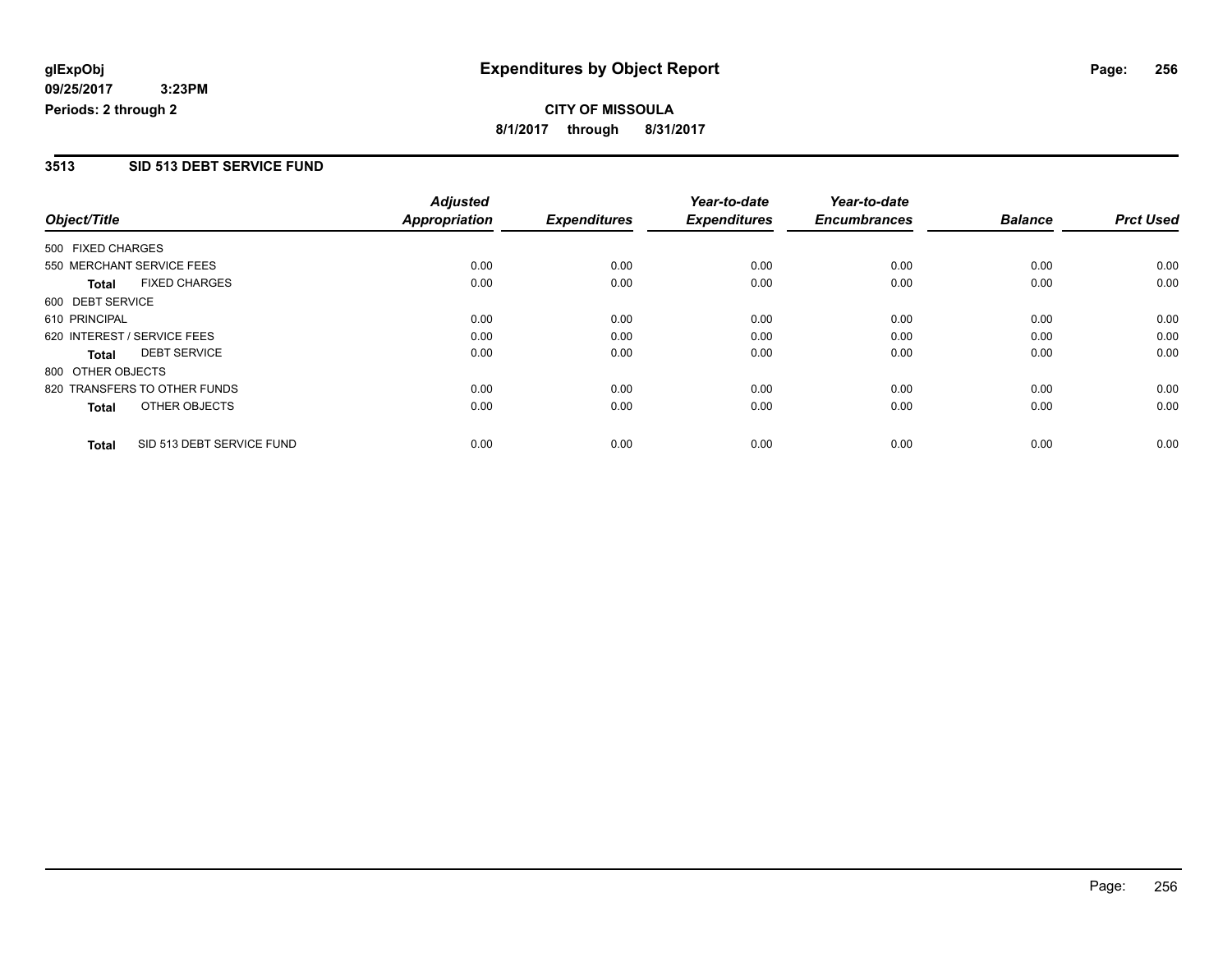# **CITY OF MISSOULA 8/1/2017 through 8/31/2017**

# **3514 SID 514 DEBT SERVICE FUND**

**000 \*\*\* Title Not Found \*\*\***

| Object/Title                            | <b>Adjusted</b><br>Appropriation | <b>Expenditures</b> | Year-to-date<br><b>Expenditures</b> | Year-to-date<br><b>Encumbrances</b> | <b>Balance</b> | <b>Prct Used</b> |
|-----------------------------------------|----------------------------------|---------------------|-------------------------------------|-------------------------------------|----------------|------------------|
| 800 OTHER OBJECTS                       |                                  |                     |                                     |                                     |                |                  |
| 820 TRANSFERS TO OTHER FUNDS            | 0.00                             | 0.00                | 0.00                                | 0.00                                | 0.00           | 0.00             |
| OTHER OBJECTS<br>Total                  | 0.00                             | 0.00                | 0.00                                | 0.00                                | 0.00           | 0.00             |
| *** Title Not Found ***<br><b>Total</b> | 0.00                             | 0.00                | 0.00                                | 0.00                                | 0.00           | 0.00             |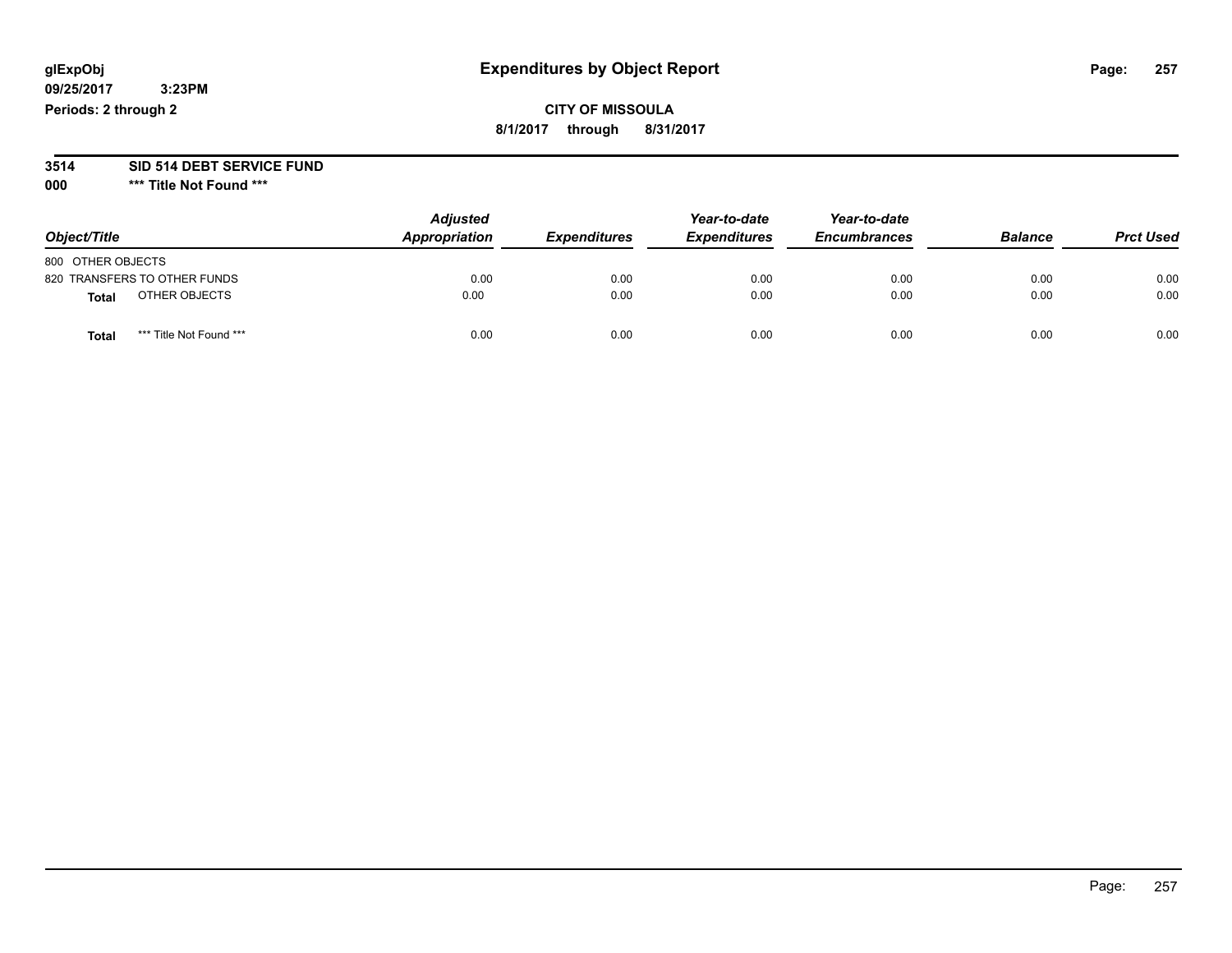# **3514 SID 514 DEBT SERVICE FUND**

| Object/Title                |                      | <b>Adjusted</b> |                     | Year-to-date        | Year-to-date<br><b>Encumbrances</b> | <b>Balance</b> | <b>Prct Used</b> |
|-----------------------------|----------------------|-----------------|---------------------|---------------------|-------------------------------------|----------------|------------------|
|                             |                      | Appropriation   | <b>Expenditures</b> | <b>Expenditures</b> |                                     |                |                  |
| 500 FIXED CHARGES           |                      |                 |                     |                     |                                     |                |                  |
| 550 MERCHANT SERVICE FEES   |                      | 0.00            | 0.00                | 0.00                | 0.00                                | 0.00           | 0.00             |
| Total                       | <b>FIXED CHARGES</b> | 0.00            | 0.00                | 0.00                | 0.00                                | 0.00           | 0.00             |
| 600 DEBT SERVICE            |                      |                 |                     |                     |                                     |                |                  |
| 610 PRINCIPAL               |                      | 0.00            | 0.00                | 0.00                | 0.00                                | 0.00           | 0.00             |
| 620 INTEREST / SERVICE FEES |                      | 0.00            | 0.00                | 0.00                | 0.00                                | 0.00           | 0.00             |
| <b>Total</b>                | <b>DEBT SERVICE</b>  | 0.00            | 0.00                | 0.00                | 0.00                                | 0.00           | 0.00             |
| <b>Total</b>                | NON-DEPARTMENTAL     | 0.00            | 0.00                | 0.00                | 0.00                                | 0.00           | 0.00             |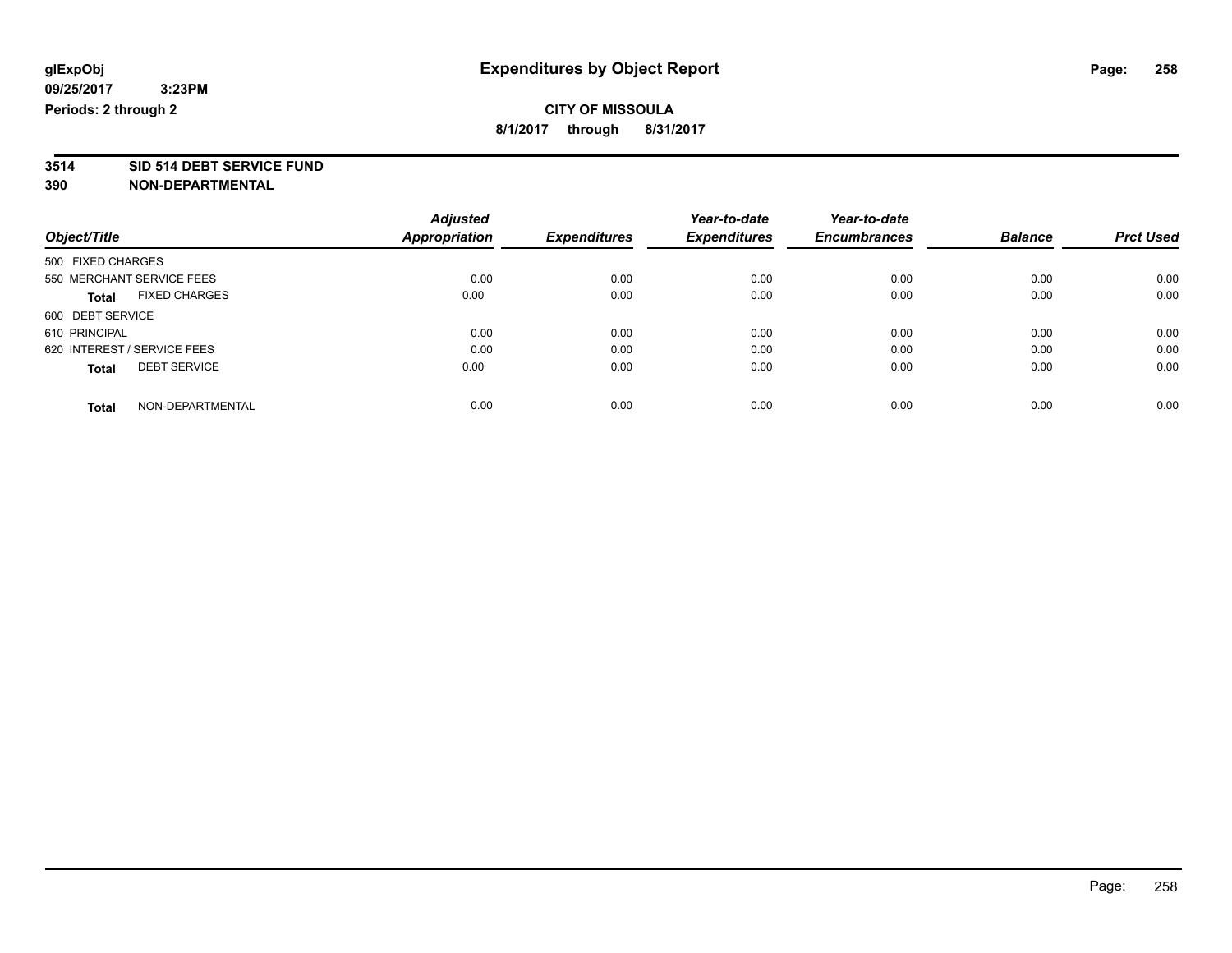# **CITY OF MISSOULA 8/1/2017 through 8/31/2017**

#### **3514 SID 514 DEBT SERVICE FUND**

|                   |                              | <b>Adjusted</b>      |                     | Year-to-date        | Year-to-date        |                |                  |
|-------------------|------------------------------|----------------------|---------------------|---------------------|---------------------|----------------|------------------|
| Object/Title      |                              | <b>Appropriation</b> | <b>Expenditures</b> | <b>Expenditures</b> | <b>Encumbrances</b> | <b>Balance</b> | <b>Prct Used</b> |
| 500 FIXED CHARGES |                              |                      |                     |                     |                     |                |                  |
|                   | 550 MERCHANT SERVICE FEES    | 0.00                 | 0.00                | 0.00                | 0.00                | 0.00           | 0.00             |
| <b>Total</b>      | <b>FIXED CHARGES</b>         | 0.00                 | 0.00                | 0.00                | 0.00                | 0.00           | 0.00             |
| 600 DEBT SERVICE  |                              |                      |                     |                     |                     |                |                  |
| 610 PRINCIPAL     |                              | 0.00                 | 0.00                | 0.00                | 0.00                | 0.00           | 0.00             |
|                   | 620 INTEREST / SERVICE FEES  | 0.00                 | 0.00                | 0.00                | 0.00                | 0.00           | 0.00             |
| Total             | <b>DEBT SERVICE</b>          | 0.00                 | 0.00                | 0.00                | 0.00                | 0.00           | 0.00             |
| 800 OTHER OBJECTS |                              |                      |                     |                     |                     |                |                  |
|                   | 820 TRANSFERS TO OTHER FUNDS | 0.00                 | 0.00                | 0.00                | 0.00                | 0.00           | 0.00             |
| <b>Total</b>      | OTHER OBJECTS                | 0.00                 | 0.00                | 0.00                | 0.00                | 0.00           | 0.00             |
| <b>Total</b>      | SID 514 DEBT SERVICE FUND    | 0.00                 | 0.00                | 0.00                | 0.00                | 0.00           | 0.00             |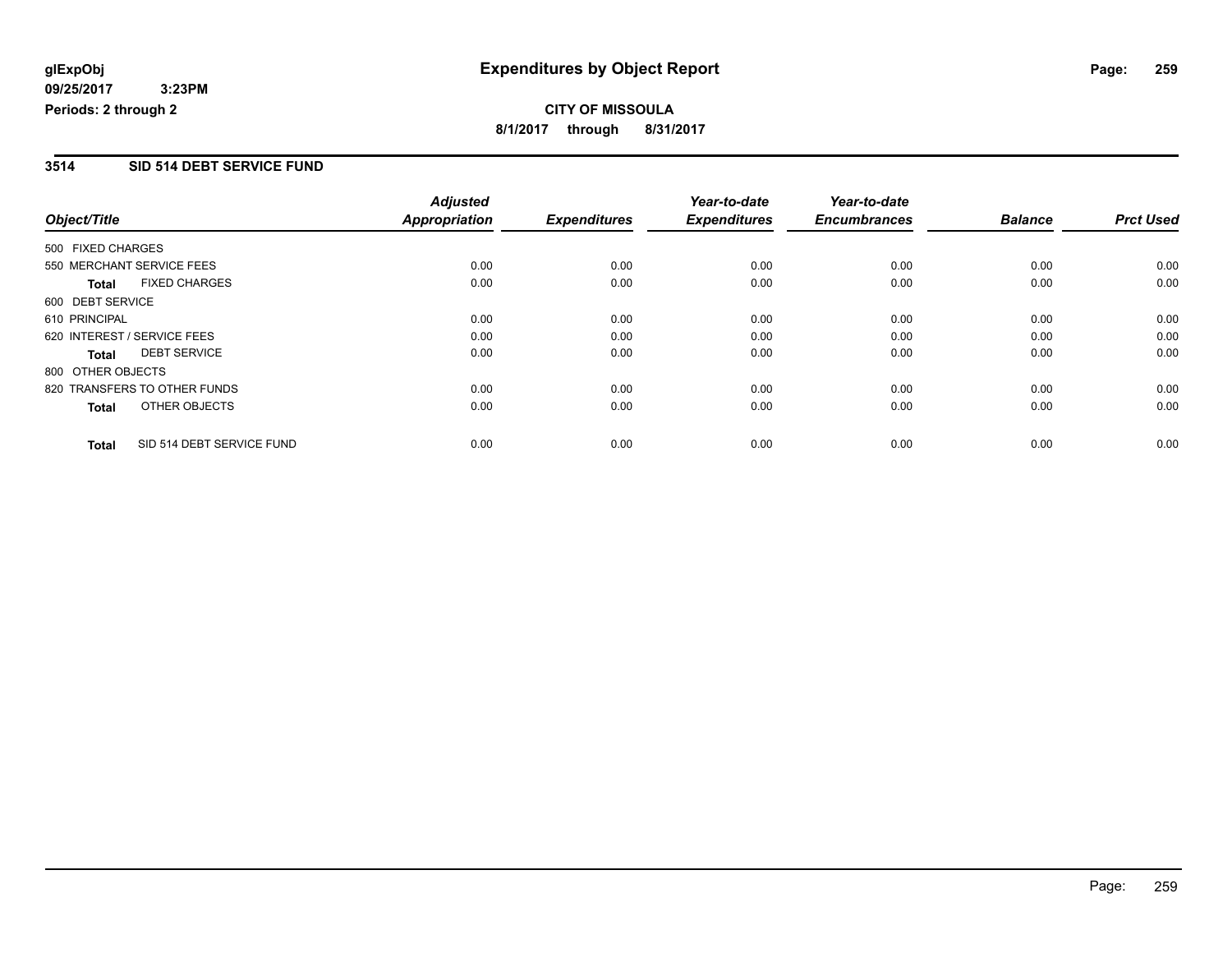**3515 SID 515 DEBT SERVICE FUND**

|                                      | <b>Adjusted</b> |                     | Year-to-date        | Year-to-date        |                |                  |
|--------------------------------------|-----------------|---------------------|---------------------|---------------------|----------------|------------------|
| Object/Title                         | Appropriation   | <b>Expenditures</b> | <b>Expenditures</b> | <b>Encumbrances</b> | <b>Balance</b> | <b>Prct Used</b> |
| 500 FIXED CHARGES                    |                 |                     |                     |                     |                |                  |
| 550 MERCHANT SERVICE FEES            | 0.00            | 0.00                | 0.00                | 0.00                | 0.00           | 0.00             |
| <b>FIXED CHARGES</b><br><b>Total</b> | 0.00            | 0.00                | 0.00                | 0.00                | 0.00           | 0.00             |
| 600 DEBT SERVICE                     |                 |                     |                     |                     |                |                  |
| 610 PRINCIPAL                        | 0.00            | 0.00                | 0.00                | 0.00                | 0.00           | 0.00             |
| 620 INTEREST / SERVICE FEES          | 0.00            | 0.00                | 0.00                | 0.00                | 0.00           | 0.00             |
| <b>DEBT SERVICE</b><br><b>Total</b>  | 0.00            | 0.00                | 0.00                | 0.00                | 0.00           | 0.00             |
| 800 OTHER OBJECTS                    |                 |                     |                     |                     |                |                  |
| 820 TRANSFERS TO OTHER FUNDS         | 0.00            | 0.00                | 0.00                | 0.00                | 0.00           | 0.00             |
| OTHER OBJECTS<br><b>Total</b>        | 0.00            | 0.00                | 0.00                | 0.00                | 0.00           | 0.00             |
|                                      |                 |                     |                     |                     |                |                  |
| NON-DEPARTMENTAL<br><b>Total</b>     | 0.00            | 0.00                | 0.00                | 0.00                | 0.00           | 0.00             |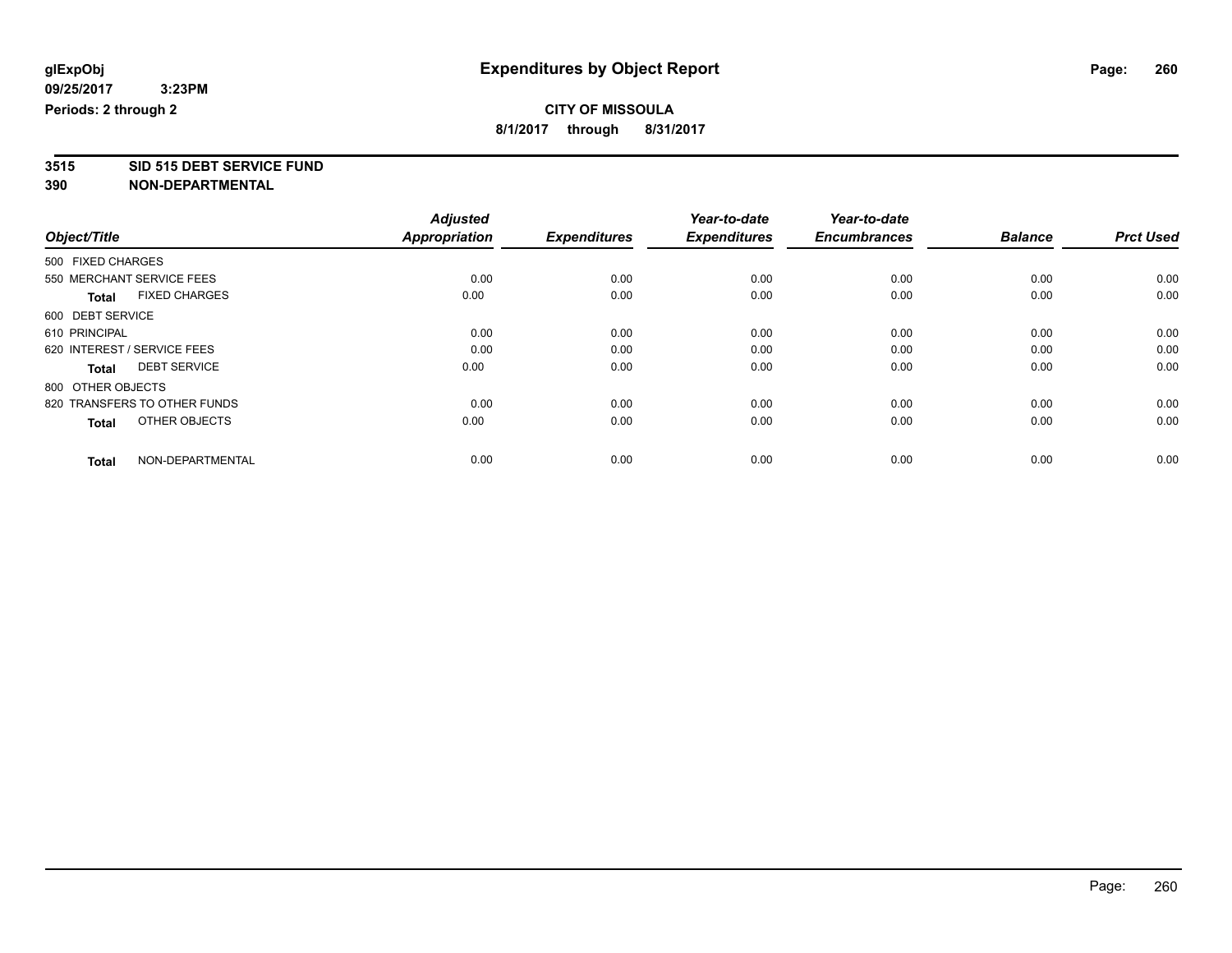# **CITY OF MISSOULA 8/1/2017 through 8/31/2017**

#### **3515 SID 515 DEBT SERVICE FUND**

|                   |                              | <b>Adjusted</b>      |                     | Year-to-date        | Year-to-date        |                |                  |
|-------------------|------------------------------|----------------------|---------------------|---------------------|---------------------|----------------|------------------|
| Object/Title      |                              | <b>Appropriation</b> | <b>Expenditures</b> | <b>Expenditures</b> | <b>Encumbrances</b> | <b>Balance</b> | <b>Prct Used</b> |
| 500 FIXED CHARGES |                              |                      |                     |                     |                     |                |                  |
|                   | 550 MERCHANT SERVICE FEES    | 0.00                 | 0.00                | 0.00                | 0.00                | 0.00           | 0.00             |
| <b>Total</b>      | <b>FIXED CHARGES</b>         | 0.00                 | 0.00                | 0.00                | 0.00                | 0.00           | 0.00             |
| 600 DEBT SERVICE  |                              |                      |                     |                     |                     |                |                  |
| 610 PRINCIPAL     |                              | 0.00                 | 0.00                | 0.00                | 0.00                | 0.00           | 0.00             |
|                   | 620 INTEREST / SERVICE FEES  | 0.00                 | 0.00                | 0.00                | 0.00                | 0.00           | 0.00             |
| Total             | <b>DEBT SERVICE</b>          | 0.00                 | 0.00                | 0.00                | 0.00                | 0.00           | 0.00             |
| 800 OTHER OBJECTS |                              |                      |                     |                     |                     |                |                  |
|                   | 820 TRANSFERS TO OTHER FUNDS | 0.00                 | 0.00                | 0.00                | 0.00                | 0.00           | 0.00             |
| <b>Total</b>      | OTHER OBJECTS                | 0.00                 | 0.00                | 0.00                | 0.00                | 0.00           | 0.00             |
| <b>Total</b>      | SID 515 DEBT SERVICE FUND    | 0.00                 | 0.00                | 0.00                | 0.00                | 0.00           | 0.00             |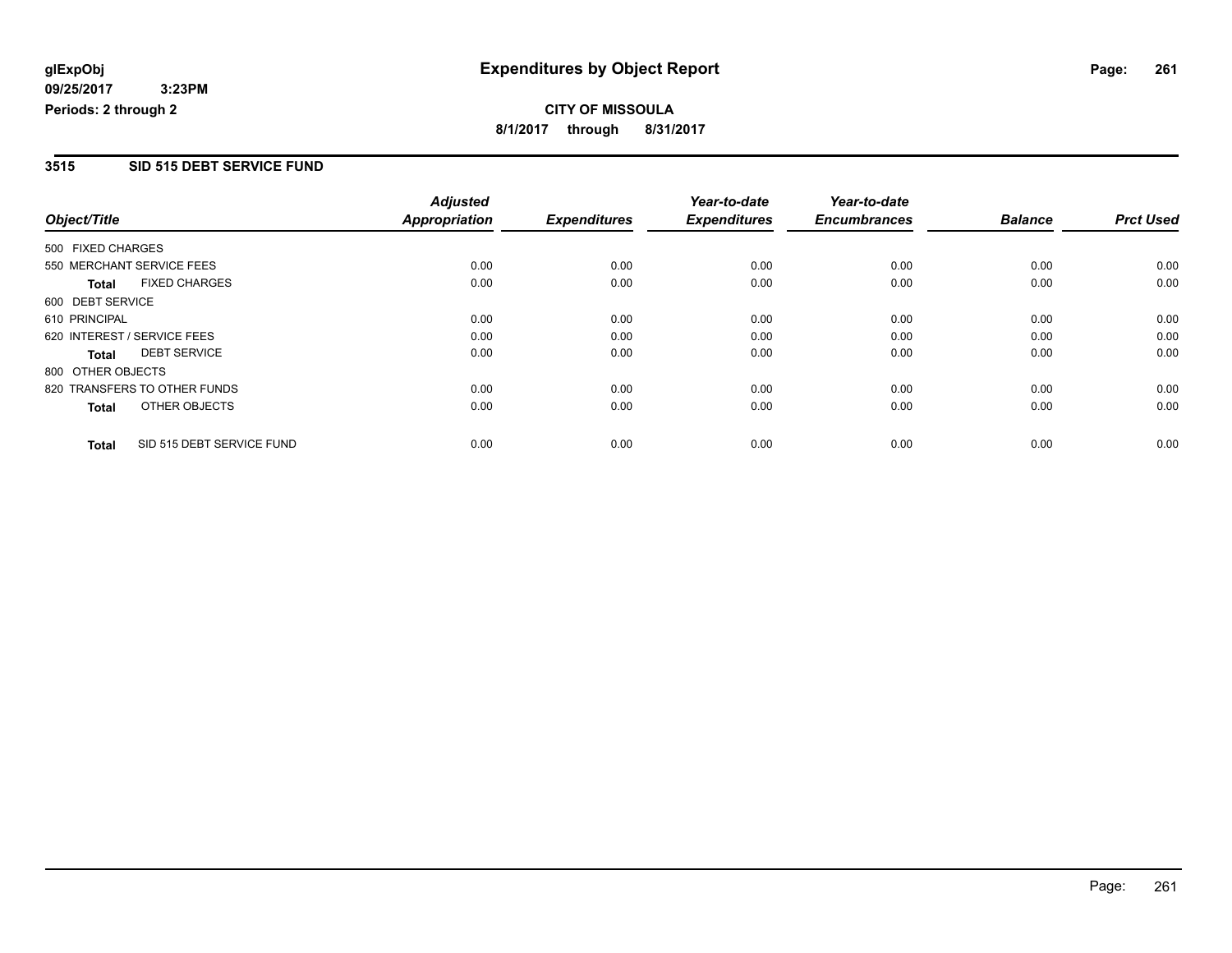# **CITY OF MISSOULA 8/1/2017 through 8/31/2017**

#### **3517 SID 517 DEBT SERVICE FUND**

**000 \*\*\* Title Not Found \*\*\***

| Object/Title                            | <b>Adjusted</b><br>Appropriation | <b>Expenditures</b> | Year-to-date<br><b>Expenditures</b> | Year-to-date<br><b>Encumbrances</b> | <b>Balance</b> | <b>Prct Used</b> |
|-----------------------------------------|----------------------------------|---------------------|-------------------------------------|-------------------------------------|----------------|------------------|
| 800 OTHER OBJECTS                       |                                  |                     |                                     |                                     |                |                  |
| 820 TRANSFERS TO OTHER FUNDS            | 0.00                             | 0.00                | 0.00                                | 0.00                                | 0.00           | 0.00             |
| OTHER OBJECTS<br>Total                  | 0.00                             | 0.00                | 0.00                                | 0.00                                | 0.00           | 0.00             |
| *** Title Not Found ***<br><b>Total</b> | 0.00                             | 0.00                | 0.00                                | 0.00                                | 0.00           | 0.00             |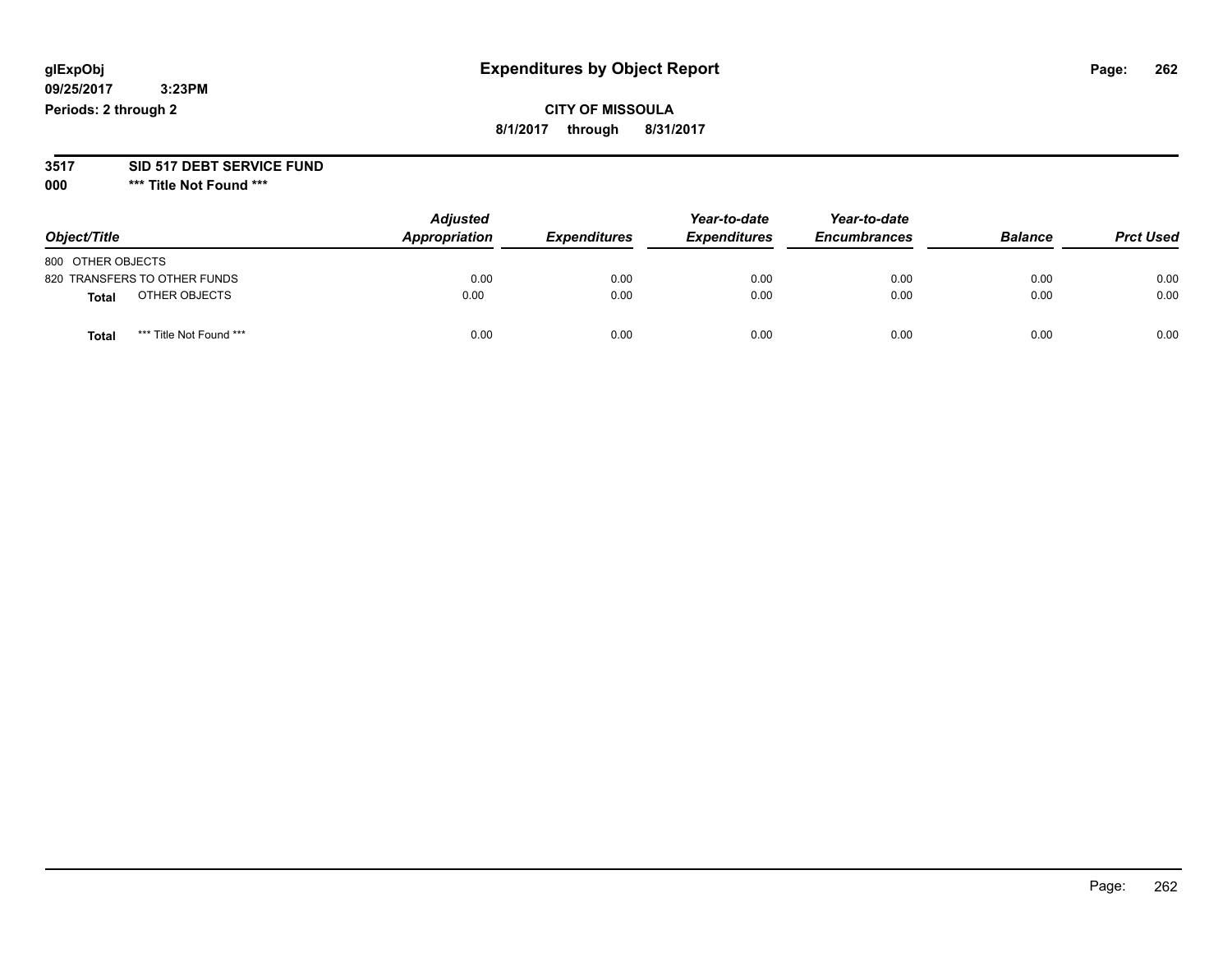**3517 SID 517 DEBT SERVICE FUND**

|                                      | <b>Adjusted</b>      |                     | Year-to-date        | Year-to-date        |                |                  |
|--------------------------------------|----------------------|---------------------|---------------------|---------------------|----------------|------------------|
| Object/Title                         | <b>Appropriation</b> | <b>Expenditures</b> | <b>Expenditures</b> | <b>Encumbrances</b> | <b>Balance</b> | <b>Prct Used</b> |
| 500 FIXED CHARGES                    |                      |                     |                     |                     |                |                  |
| 550 MERCHANT SERVICE FEES            | 0.00                 | 0.00                | 0.00                | 0.00                | 0.00           | 0.00             |
| <b>FIXED CHARGES</b><br><b>Total</b> | 0.00                 | 0.00                | 0.00                | 0.00                | 0.00           | 0.00             |
| 600 DEBT SERVICE                     |                      |                     |                     |                     |                |                  |
| 610 PRINCIPAL                        | 0.00                 | 0.00                | 0.00                | 0.00                | 0.00           | 0.00             |
| 620 INTEREST / SERVICE FEES          | 0.00                 | 0.00                | 0.00                | 0.00                | 0.00           | 0.00             |
| <b>DEBT SERVICE</b><br><b>Total</b>  | 0.00                 | 0.00                | 0.00                | 0.00                | 0.00           | 0.00             |
| NON-DEPARTMENTAL<br><b>Total</b>     | 0.00                 | 0.00                | 0.00                | 0.00                | 0.00           | 0.00             |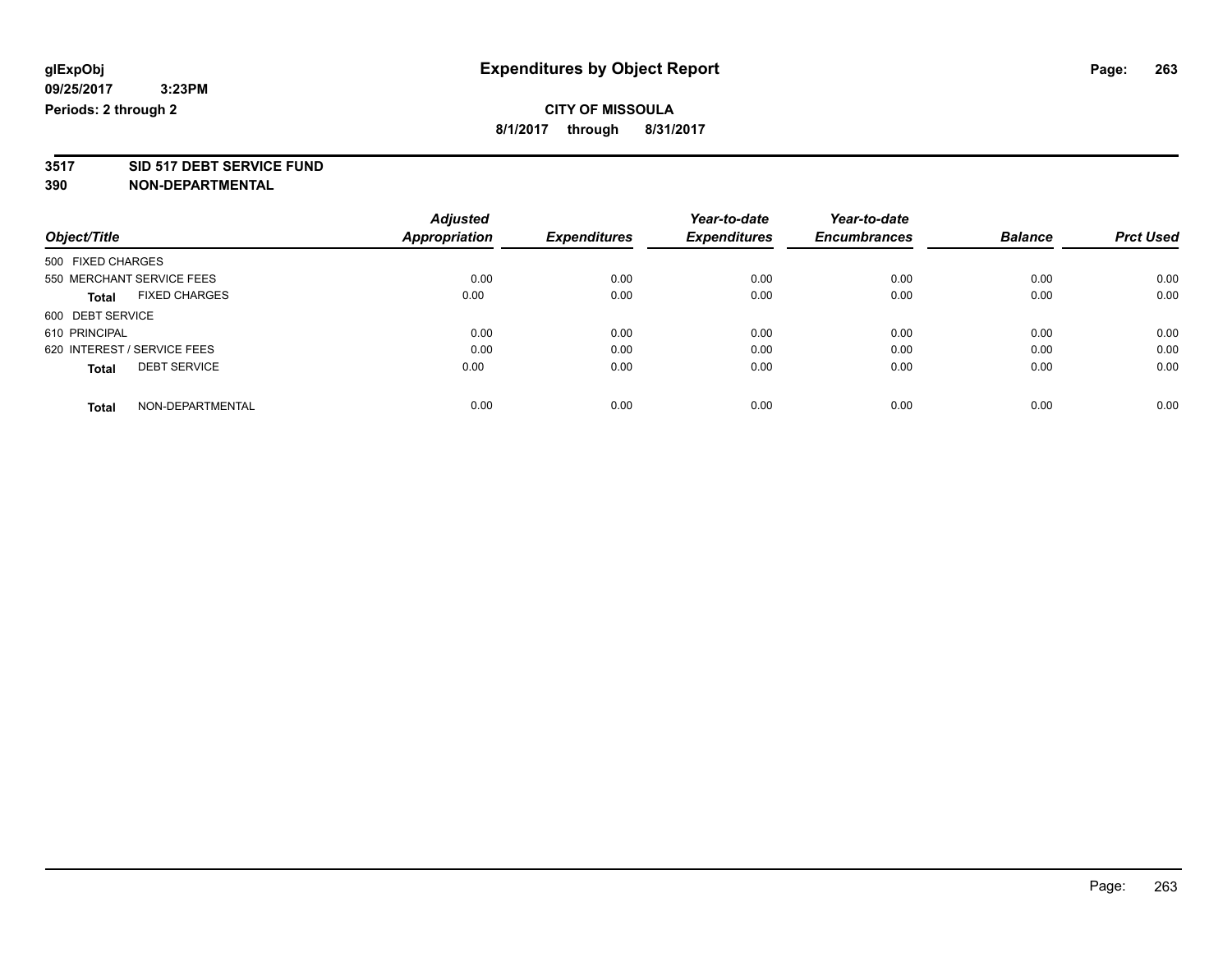**CITY OF MISSOULA 8/1/2017 through 8/31/2017**

#### **3517 SID 517 DEBT SERVICE FUND**

|                   |                              | <b>Adjusted</b>      |                     | Year-to-date        | Year-to-date        |                |                  |
|-------------------|------------------------------|----------------------|---------------------|---------------------|---------------------|----------------|------------------|
| Object/Title      |                              | <b>Appropriation</b> | <b>Expenditures</b> | <b>Expenditures</b> | <b>Encumbrances</b> | <b>Balance</b> | <b>Prct Used</b> |
| 500 FIXED CHARGES |                              |                      |                     |                     |                     |                |                  |
|                   | 550 MERCHANT SERVICE FEES    | 0.00                 | 0.00                | 0.00                | 0.00                | 0.00           | 0.00             |
| <b>Total</b>      | <b>FIXED CHARGES</b>         | 0.00                 | 0.00                | 0.00                | 0.00                | 0.00           | 0.00             |
| 600 DEBT SERVICE  |                              |                      |                     |                     |                     |                |                  |
| 610 PRINCIPAL     |                              | 0.00                 | 0.00                | 0.00                | 0.00                | 0.00           | 0.00             |
|                   | 620 INTEREST / SERVICE FEES  | 0.00                 | 0.00                | 0.00                | 0.00                | 0.00           | 0.00             |
| Total             | <b>DEBT SERVICE</b>          | 0.00                 | 0.00                | 0.00                | 0.00                | 0.00           | 0.00             |
| 800 OTHER OBJECTS |                              |                      |                     |                     |                     |                |                  |
|                   | 820 TRANSFERS TO OTHER FUNDS | 0.00                 | 0.00                | 0.00                | 0.00                | 0.00           | 0.00             |
| Total             | OTHER OBJECTS                | 0.00                 | 0.00                | 0.00                | 0.00                | 0.00           | 0.00             |
| <b>Total</b>      | SID 517 DEBT SERVICE FUND    | 0.00                 | 0.00                | 0.00                | 0.00                | 0.00           | 0.00             |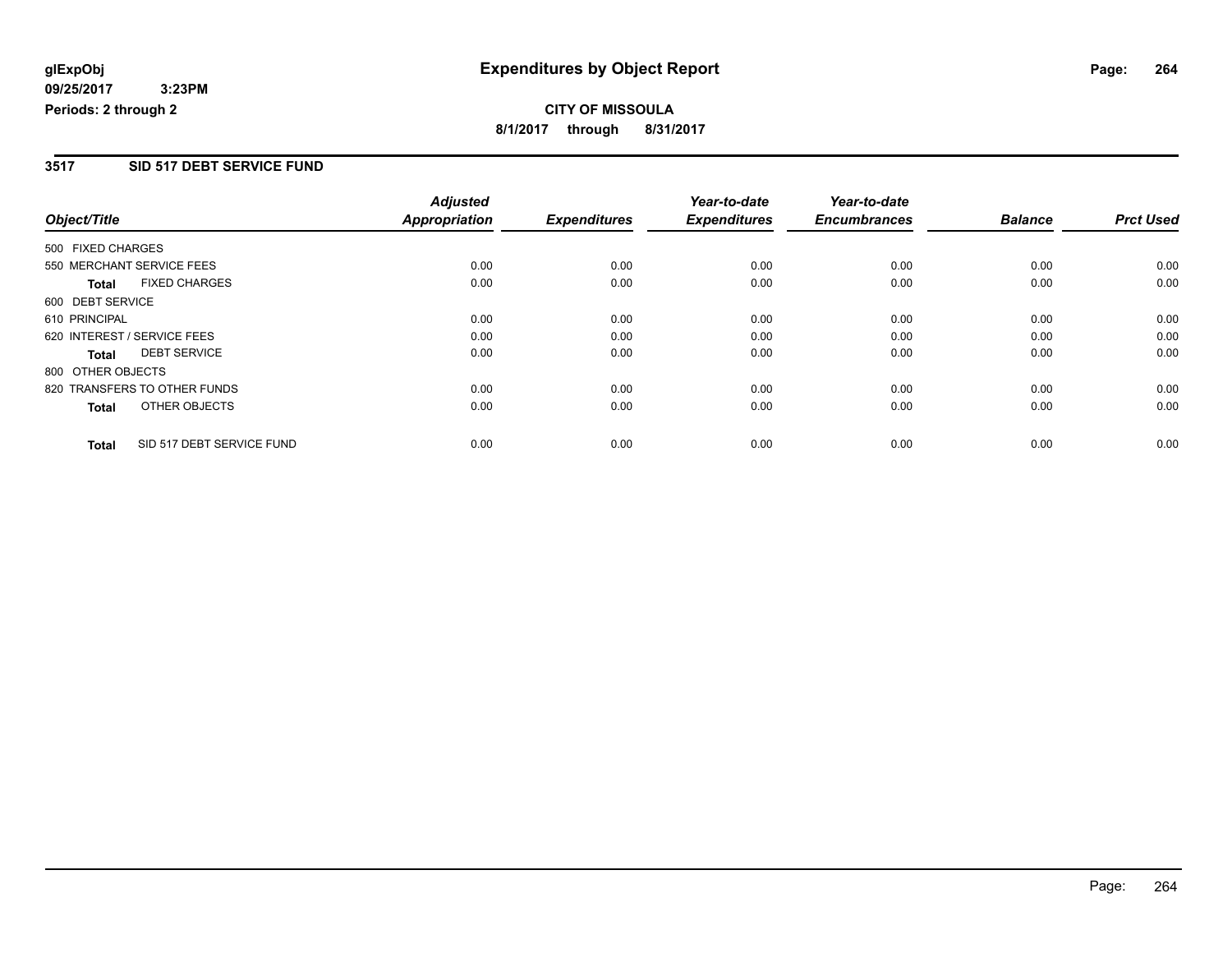# **CITY OF MISSOULA 8/1/2017 through 8/31/2017**

# **3518 SID 518 DEBT SERVICE FUND**

**000 \*\*\* Title Not Found \*\*\***

|                                  | <b>Adjusted</b> |                     | Year-to-date        | Year-to-date        |                |                  |
|----------------------------------|-----------------|---------------------|---------------------|---------------------|----------------|------------------|
| Object/Title                     | Appropriation   | <b>Expenditures</b> | <b>Expenditures</b> | <b>Encumbrances</b> | <b>Balance</b> | <b>Prct Used</b> |
| 800 OTHER OBJECTS                |                 |                     |                     |                     |                |                  |
| 820 TRANSFERS TO OTHER FUNDS     | 0.00            | 0.00                | 0.00                | 0.00                | 0.00           | 0.00             |
| OTHER OBJECTS<br><b>Total</b>    | 0.00            | 0.00                | 0.00                | 0.00                | 0.00           | 0.00             |
| *** Title Not Found ***<br>Total | 0.00            | 0.00                | 0.00                | 0.00                | 0.00           | 0.00             |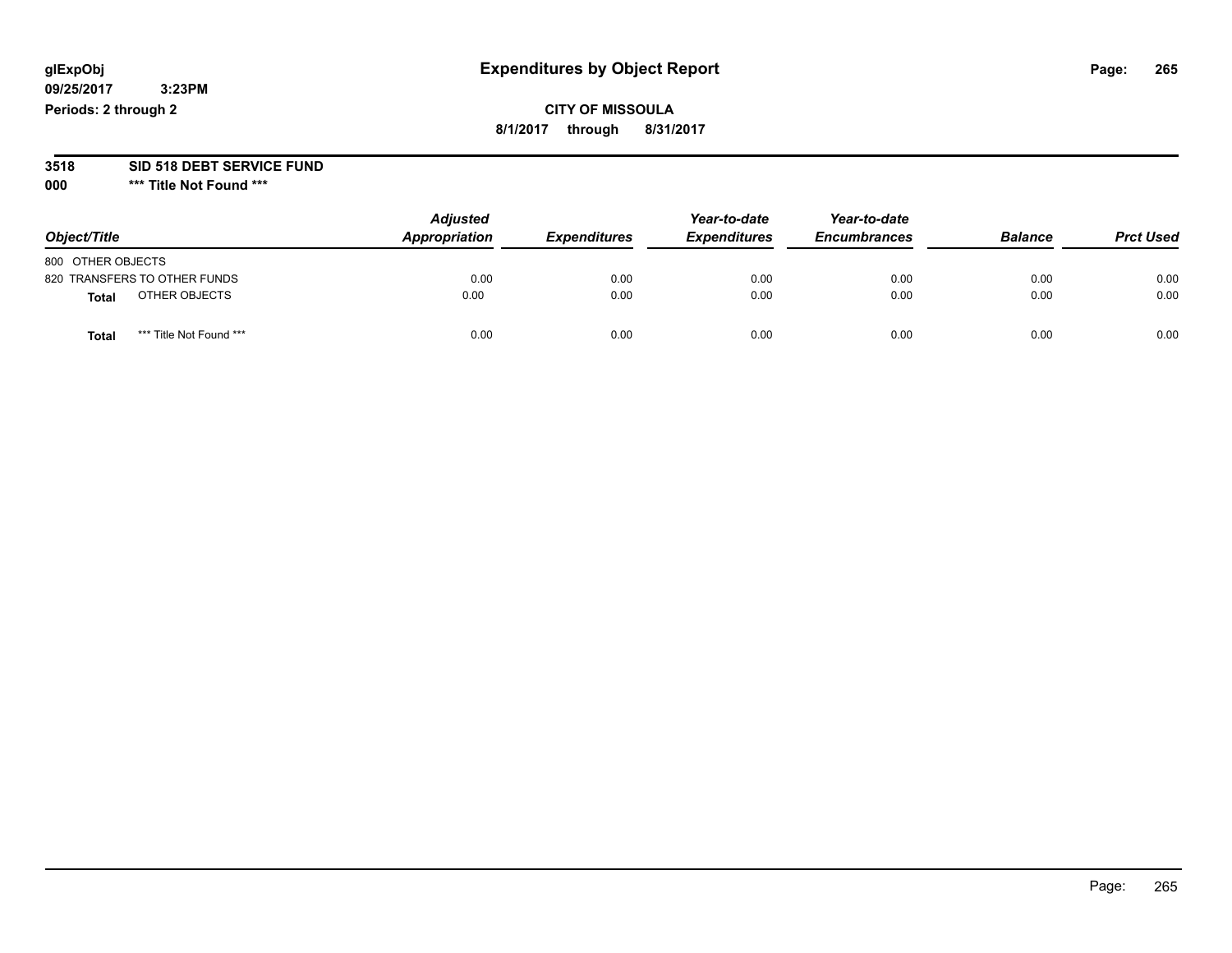**3518 SID 518 DEBT SERVICE FUND 390 NON-DEPARTMENTAL**

| Object/Title                         | <b>Adjusted</b><br><b>Appropriation</b> | <b>Expenditures</b> | Year-to-date<br><b>Expenditures</b> | Year-to-date<br><b>Encumbrances</b> | <b>Balance</b> | <b>Prct Used</b> |
|--------------------------------------|-----------------------------------------|---------------------|-------------------------------------|-------------------------------------|----------------|------------------|
|                                      |                                         |                     |                                     |                                     |                |                  |
| 500 FIXED CHARGES                    |                                         |                     |                                     |                                     |                |                  |
| 550 MERCHANT SERVICE FEES            | 0.00                                    | 0.00                | 0.00                                | 0.00                                | 0.00           | 0.00             |
| <b>FIXED CHARGES</b><br><b>Total</b> | 0.00                                    | 0.00                | 0.00                                | 0.00                                | 0.00           | 0.00             |
| 600 DEBT SERVICE                     |                                         |                     |                                     |                                     |                |                  |
| 610 PRINCIPAL                        | 0.00                                    | 0.00                | 0.00                                | 0.00                                | 0.00           | 0.00             |
| 620 INTEREST / SERVICE FEES          | 0.00                                    | 0.00                | 0.00                                | 0.00                                | 0.00           | 0.00             |
| <b>DEBT SERVICE</b><br><b>Total</b>  | 0.00                                    | 0.00                | 0.00                                | 0.00                                | 0.00           | 0.00             |
| 800 OTHER OBJECTS                    |                                         |                     |                                     |                                     |                |                  |
| 820 TRANSFERS TO OTHER FUNDS         | 0.00                                    | 0.00                | 0.00                                | 0.00                                | 0.00           | 0.00             |
| OTHER OBJECTS<br><b>Total</b>        | 0.00                                    | 0.00                | 0.00                                | 0.00                                | 0.00           | 0.00             |
|                                      |                                         |                     |                                     |                                     |                |                  |
| NON-DEPARTMENTAL<br><b>Total</b>     | 0.00                                    | 0.00                | 0.00                                | 0.00                                | 0.00           | 0.00             |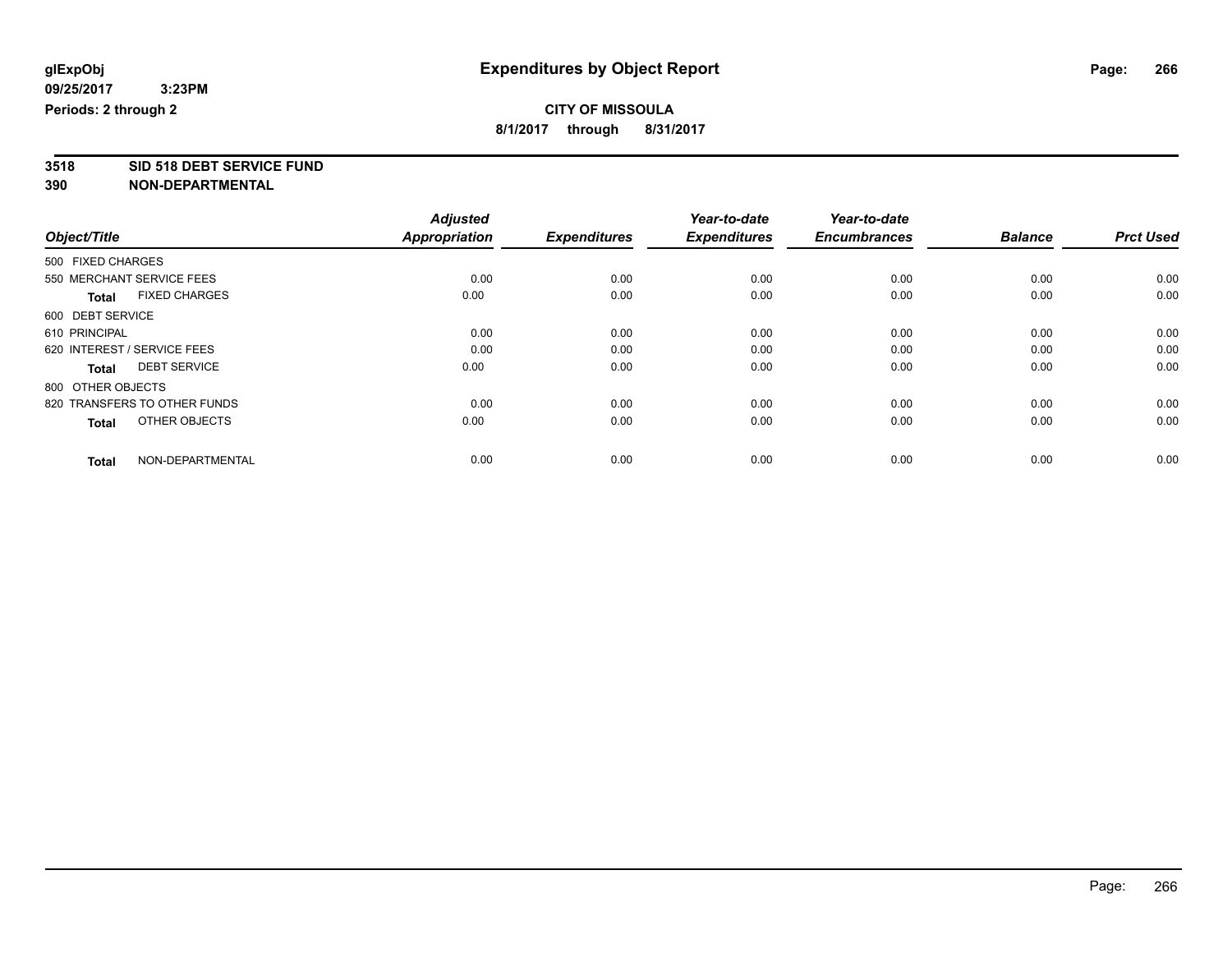# **CITY OF MISSOULA 8/1/2017 through 8/31/2017**

#### **3518 SID 518 DEBT SERVICE FUND**

|                   |                              | <b>Adjusted</b>      |                     | Year-to-date        | Year-to-date        |                |                  |
|-------------------|------------------------------|----------------------|---------------------|---------------------|---------------------|----------------|------------------|
| Object/Title      |                              | <b>Appropriation</b> | <b>Expenditures</b> | <b>Expenditures</b> | <b>Encumbrances</b> | <b>Balance</b> | <b>Prct Used</b> |
| 500 FIXED CHARGES |                              |                      |                     |                     |                     |                |                  |
|                   | 550 MERCHANT SERVICE FEES    | 0.00                 | 0.00                | 0.00                | 0.00                | 0.00           | 0.00             |
| <b>Total</b>      | <b>FIXED CHARGES</b>         | 0.00                 | 0.00                | 0.00                | 0.00                | 0.00           | 0.00             |
| 600 DEBT SERVICE  |                              |                      |                     |                     |                     |                |                  |
| 610 PRINCIPAL     |                              | 0.00                 | 0.00                | 0.00                | 0.00                | 0.00           | 0.00             |
|                   | 620 INTEREST / SERVICE FEES  | 0.00                 | 0.00                | 0.00                | 0.00                | 0.00           | 0.00             |
| Total             | <b>DEBT SERVICE</b>          | 0.00                 | 0.00                | 0.00                | 0.00                | 0.00           | 0.00             |
| 800 OTHER OBJECTS |                              |                      |                     |                     |                     |                |                  |
|                   | 820 TRANSFERS TO OTHER FUNDS | 0.00                 | 0.00                | 0.00                | 0.00                | 0.00           | 0.00             |
| <b>Total</b>      | OTHER OBJECTS                | 0.00                 | 0.00                | 0.00                | 0.00                | 0.00           | 0.00             |
| <b>Total</b>      | SID 518 DEBT SERVICE FUND    | 0.00                 | 0.00                | 0.00                | 0.00                | 0.00           | 0.00             |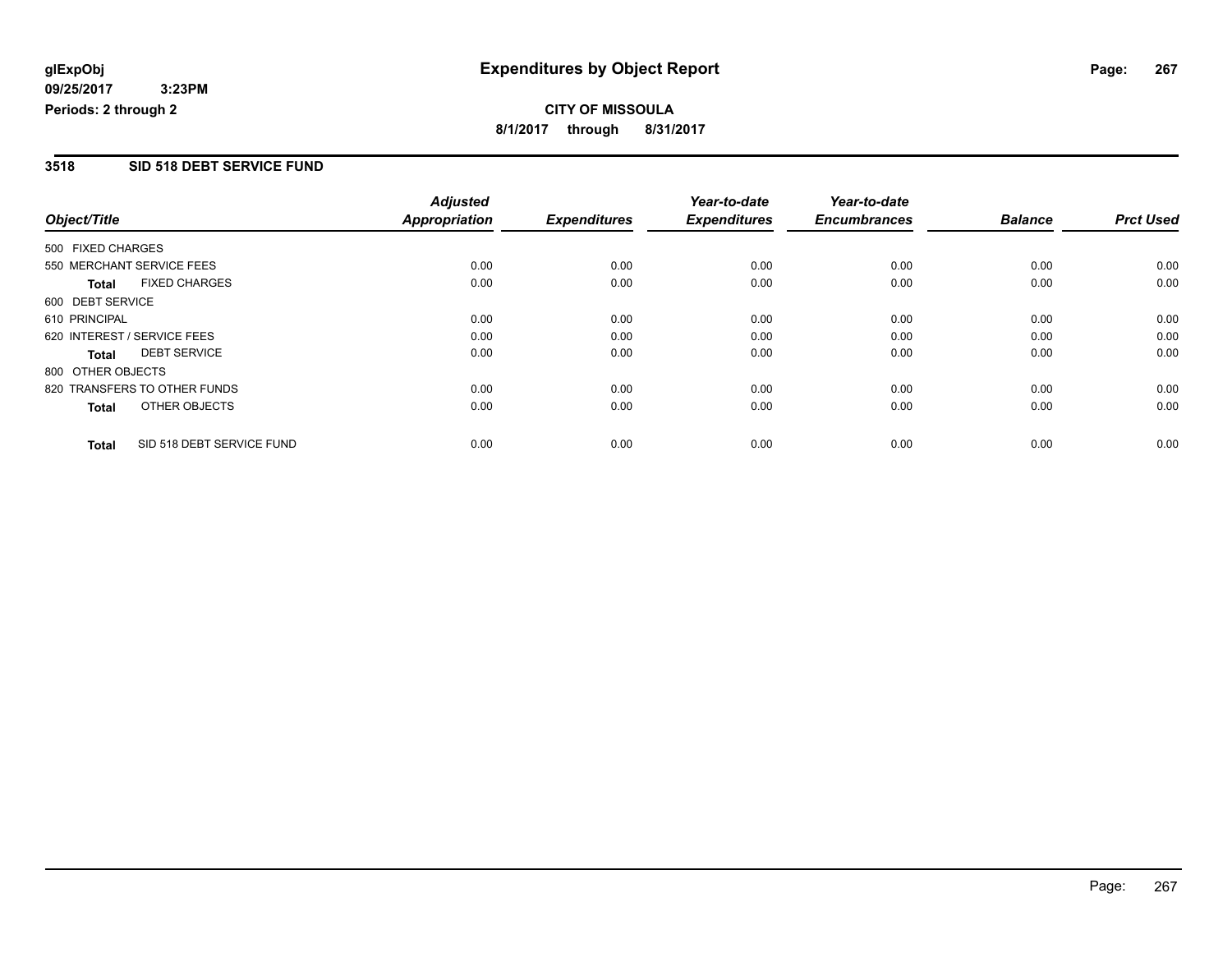**3519 SID 519 DEBT SERVICE FUND**

|                                      | <b>Adjusted</b>      |                     | Year-to-date<br><b>Expenditures</b> | Year-to-date<br><b>Encumbrances</b> | <b>Balance</b> | <b>Prct Used</b> |
|--------------------------------------|----------------------|---------------------|-------------------------------------|-------------------------------------|----------------|------------------|
| Object/Title                         | <b>Appropriation</b> | <b>Expenditures</b> |                                     |                                     |                |                  |
| 500 FIXED CHARGES                    |                      |                     |                                     |                                     |                |                  |
| 550 MERCHANT SERVICE FEES            | 0.00                 | 0.00                | 0.00                                | 0.00                                | 0.00           | 0.00             |
| <b>FIXED CHARGES</b><br><b>Total</b> | 0.00                 | 0.00                | 0.00                                | 0.00                                | 0.00           | 0.00             |
| 600 DEBT SERVICE                     |                      |                     |                                     |                                     |                |                  |
| 610 PRINCIPAL                        | 0.00                 | 0.00                | 0.00                                | 0.00                                | 0.00           | 0.00             |
| 620 INTEREST / SERVICE FEES          | 0.00                 | 0.00                | 0.00                                | 0.00                                | 0.00           | 0.00             |
| <b>DEBT SERVICE</b><br><b>Total</b>  | 0.00                 | 0.00                | 0.00                                | 0.00                                | 0.00           | 0.00             |
| 800 OTHER OBJECTS                    |                      |                     |                                     |                                     |                |                  |
| 820 TRANSFERS TO OTHER FUNDS         | 0.00                 | 0.00                | 0.00                                | 0.00                                | 0.00           | 0.00             |
| OTHER OBJECTS<br><b>Total</b>        | 0.00                 | 0.00                | 0.00                                | 0.00                                | 0.00           | 0.00             |
|                                      |                      |                     |                                     |                                     |                |                  |
| NON-DEPARTMENTAL<br><b>Total</b>     | 0.00                 | 0.00                | 0.00                                | 0.00                                | 0.00           | 0.00             |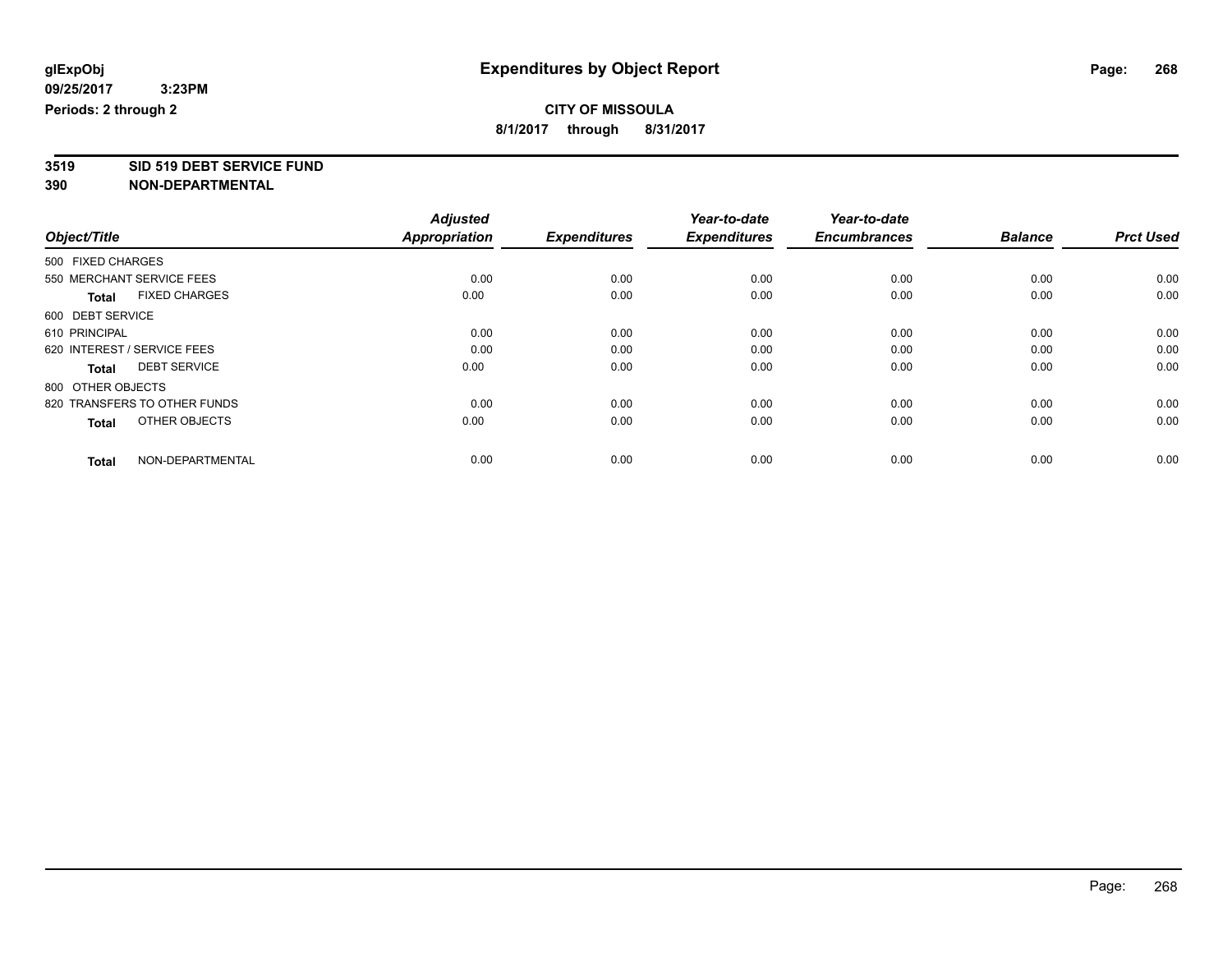# **CITY OF MISSOULA 8/1/2017 through 8/31/2017**

#### **3519 SID 519 DEBT SERVICE FUND**

|                   |                              | <b>Adjusted</b>      |                     | Year-to-date        | Year-to-date        |                |                  |
|-------------------|------------------------------|----------------------|---------------------|---------------------|---------------------|----------------|------------------|
| Object/Title      |                              | <b>Appropriation</b> | <b>Expenditures</b> | <b>Expenditures</b> | <b>Encumbrances</b> | <b>Balance</b> | <b>Prct Used</b> |
| 500 FIXED CHARGES |                              |                      |                     |                     |                     |                |                  |
|                   | 550 MERCHANT SERVICE FEES    | 0.00                 | 0.00                | 0.00                | 0.00                | 0.00           | 0.00             |
| <b>Total</b>      | <b>FIXED CHARGES</b>         | 0.00                 | 0.00                | 0.00                | 0.00                | 0.00           | 0.00             |
| 600 DEBT SERVICE  |                              |                      |                     |                     |                     |                |                  |
| 610 PRINCIPAL     |                              | 0.00                 | 0.00                | 0.00                | 0.00                | 0.00           | 0.00             |
|                   | 620 INTEREST / SERVICE FEES  | 0.00                 | 0.00                | 0.00                | 0.00                | 0.00           | 0.00             |
| Total             | <b>DEBT SERVICE</b>          | 0.00                 | 0.00                | 0.00                | 0.00                | 0.00           | 0.00             |
| 800 OTHER OBJECTS |                              |                      |                     |                     |                     |                |                  |
|                   | 820 TRANSFERS TO OTHER FUNDS | 0.00                 | 0.00                | 0.00                | 0.00                | 0.00           | 0.00             |
| <b>Total</b>      | OTHER OBJECTS                | 0.00                 | 0.00                | 0.00                | 0.00                | 0.00           | 0.00             |
| <b>Total</b>      | SID 519 DEBT SERVICE FUND    | 0.00                 | 0.00                | 0.00                | 0.00                | 0.00           | 0.00             |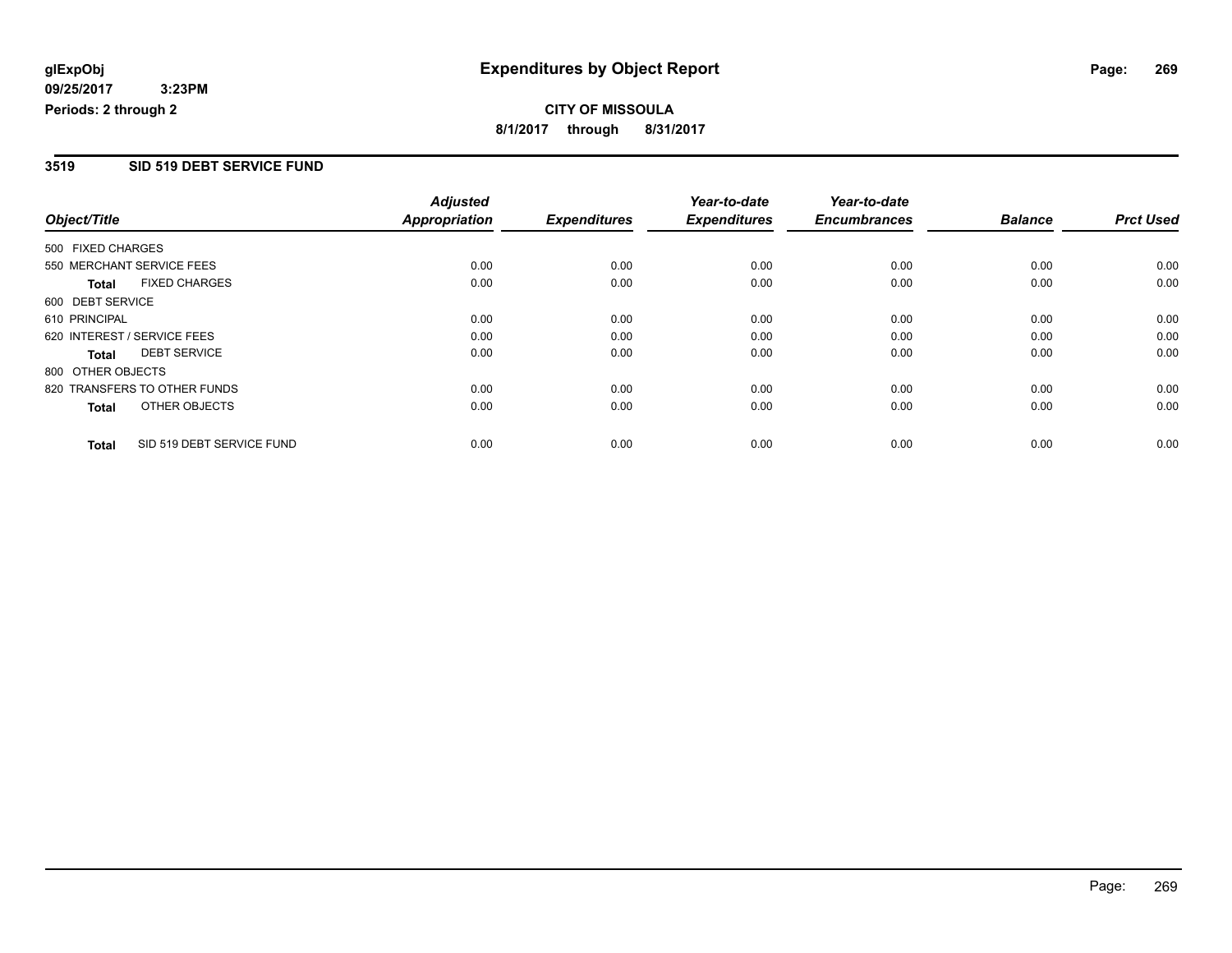**3520 SID 520 DEBT SERVICE FUND**

|                                      | <b>Adjusted</b> |                     | Year-to-date        | Year-to-date        |                |                  |
|--------------------------------------|-----------------|---------------------|---------------------|---------------------|----------------|------------------|
| Object/Title                         | Appropriation   | <b>Expenditures</b> | <b>Expenditures</b> | <b>Encumbrances</b> | <b>Balance</b> | <b>Prct Used</b> |
| 500 FIXED CHARGES                    |                 |                     |                     |                     |                |                  |
| 550 MERCHANT SERVICE FEES            | 0.00            | 0.00                | 0.00                | 0.00                | 0.00           | 0.00             |
| <b>FIXED CHARGES</b><br><b>Total</b> | 0.00            | 0.00                | 0.00                | 0.00                | 0.00           | 0.00             |
| 600 DEBT SERVICE                     |                 |                     |                     |                     |                |                  |
| 610 PRINCIPAL                        | 0.00            | 0.00                | 0.00                | 0.00                | 0.00           | 0.00             |
| 620 INTEREST / SERVICE FEES          | 0.00            | 1.56                | 1.56                | 0.00                | $-1.56$        | 0.00             |
| <b>DEBT SERVICE</b><br><b>Total</b>  | 0.00            | 1.56                | 1.56                | 0.00                | $-1.56$        | 0.00             |
| NON-DEPARTMENTAL<br><b>Total</b>     | 0.00            | 1.56                | 1.56                | 0.00                | $-1.56$        | 0.00             |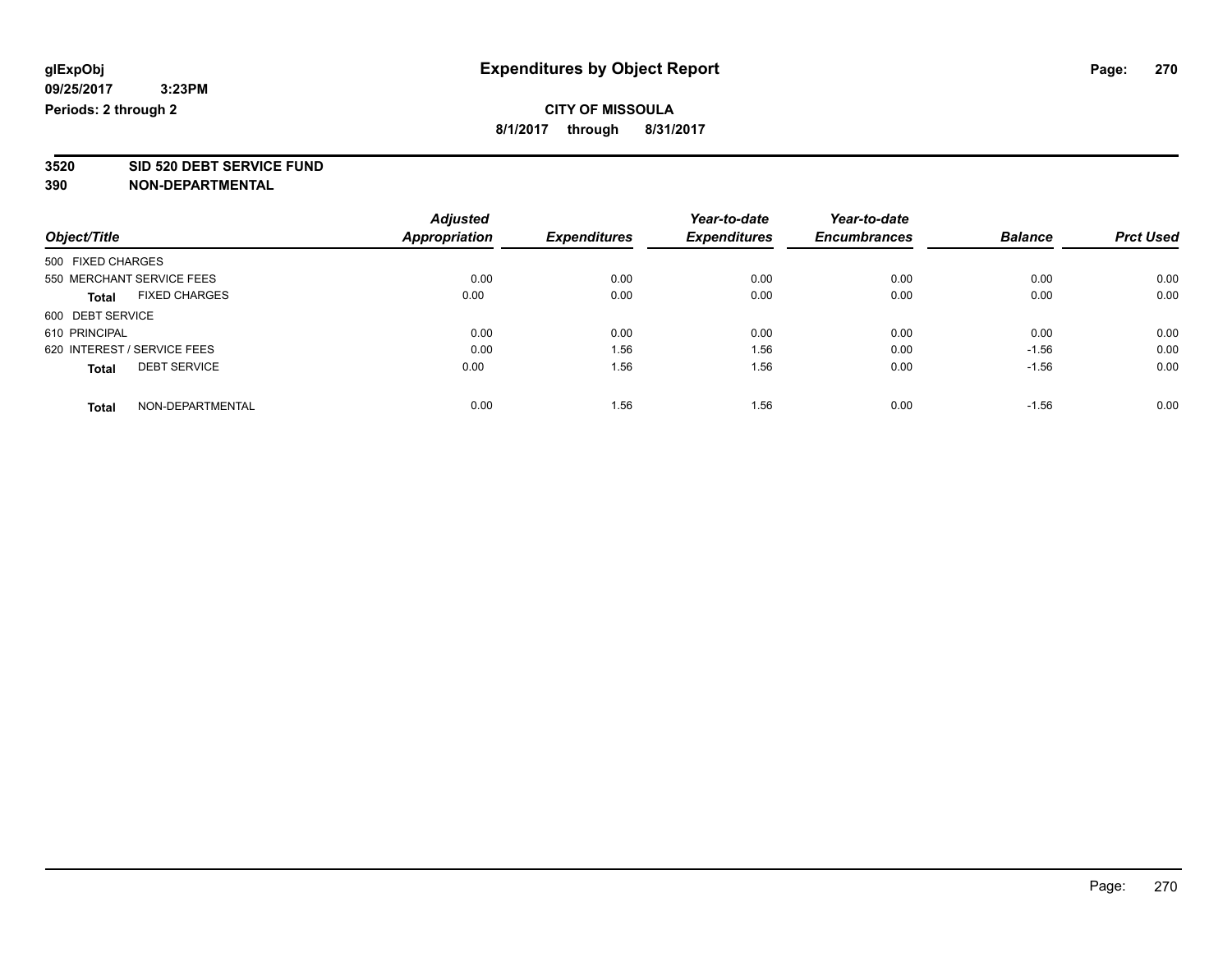# **CITY OF MISSOULA 8/1/2017 through 8/31/2017**

#### **3520 SID 520 DEBT SERVICE FUND**

| Object/Title                              | <b>Adjusted</b><br><b>Appropriation</b> | <b>Expenditures</b> | Year-to-date<br><b>Expenditures</b> | Year-to-date<br><b>Encumbrances</b> | <b>Balance</b> | <b>Prct Used</b> |
|-------------------------------------------|-----------------------------------------|---------------------|-------------------------------------|-------------------------------------|----------------|------------------|
| 500 FIXED CHARGES                         |                                         |                     |                                     |                                     |                |                  |
| 550 MERCHANT SERVICE FEES                 | 0.00                                    | 0.00                | 0.00                                | 0.00                                | 0.00           | 0.00             |
| <b>FIXED CHARGES</b><br><b>Total</b>      | 0.00                                    | 0.00                | 0.00                                | 0.00                                | 0.00           | 0.00             |
| 600 DEBT SERVICE                          |                                         |                     |                                     |                                     |                |                  |
| 610 PRINCIPAL                             | 0.00                                    | 0.00                | 0.00                                | 0.00                                | 0.00           | 0.00             |
| 620 INTEREST / SERVICE FEES               | 0.00                                    | 1.56                | 1.56                                | 0.00                                | $-1.56$        | 0.00             |
| <b>DEBT SERVICE</b><br><b>Total</b>       | 0.00                                    | 1.56                | 1.56                                | 0.00                                | $-1.56$        | 0.00             |
| SID 520 DEBT SERVICE FUND<br><b>Total</b> | 0.00                                    | 1.56                | 1.56                                | 0.00                                | $-1.56$        | 0.00             |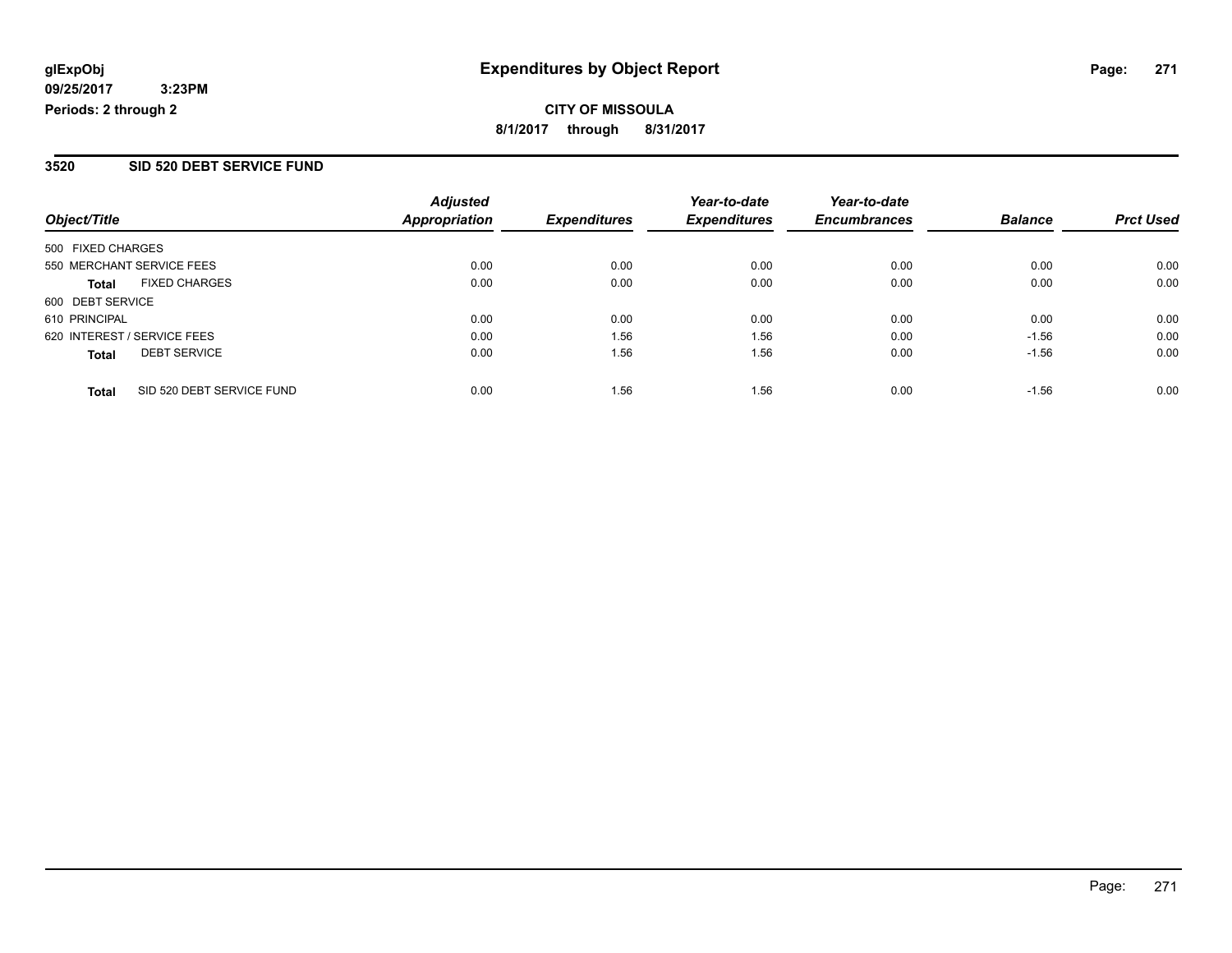**3521 SID 521 DEBT SERVICE FUND**

| Object/Title                |                      | <b>Adjusted</b> |                     | Year-to-date        | Year-to-date<br><b>Encumbrances</b> | <b>Balance</b> | <b>Prct Used</b> |
|-----------------------------|----------------------|-----------------|---------------------|---------------------|-------------------------------------|----------------|------------------|
|                             |                      | Appropriation   | <b>Expenditures</b> | <b>Expenditures</b> |                                     |                |                  |
| 500 FIXED CHARGES           |                      |                 |                     |                     |                                     |                |                  |
| 550 MERCHANT SERVICE FEES   |                      | 0.00            | 0.00                | 0.00                | 0.00                                | 0.00           | 0.00             |
| <b>Total</b>                | <b>FIXED CHARGES</b> | 0.00            | 0.00                | 0.00                | 0.00                                | 0.00           | 0.00             |
| 600 DEBT SERVICE            |                      |                 |                     |                     |                                     |                |                  |
| 610 PRINCIPAL               |                      | 0.00            | 0.00                | 0.00                | 0.00                                | 0.00           | 0.00             |
| 620 INTEREST / SERVICE FEES |                      | 0.00            | 0.00                | 0.00                | 0.00                                | 0.00           | 0.00             |
| <b>Total</b>                | <b>DEBT SERVICE</b>  | 0.00            | 0.00                | 0.00                | 0.00                                | 0.00           | 0.00             |
| <b>Total</b>                | NON-DEPARTMENTAL     | 0.00            | 0.00                | 0.00                | 0.00                                | 0.00           | 0.00             |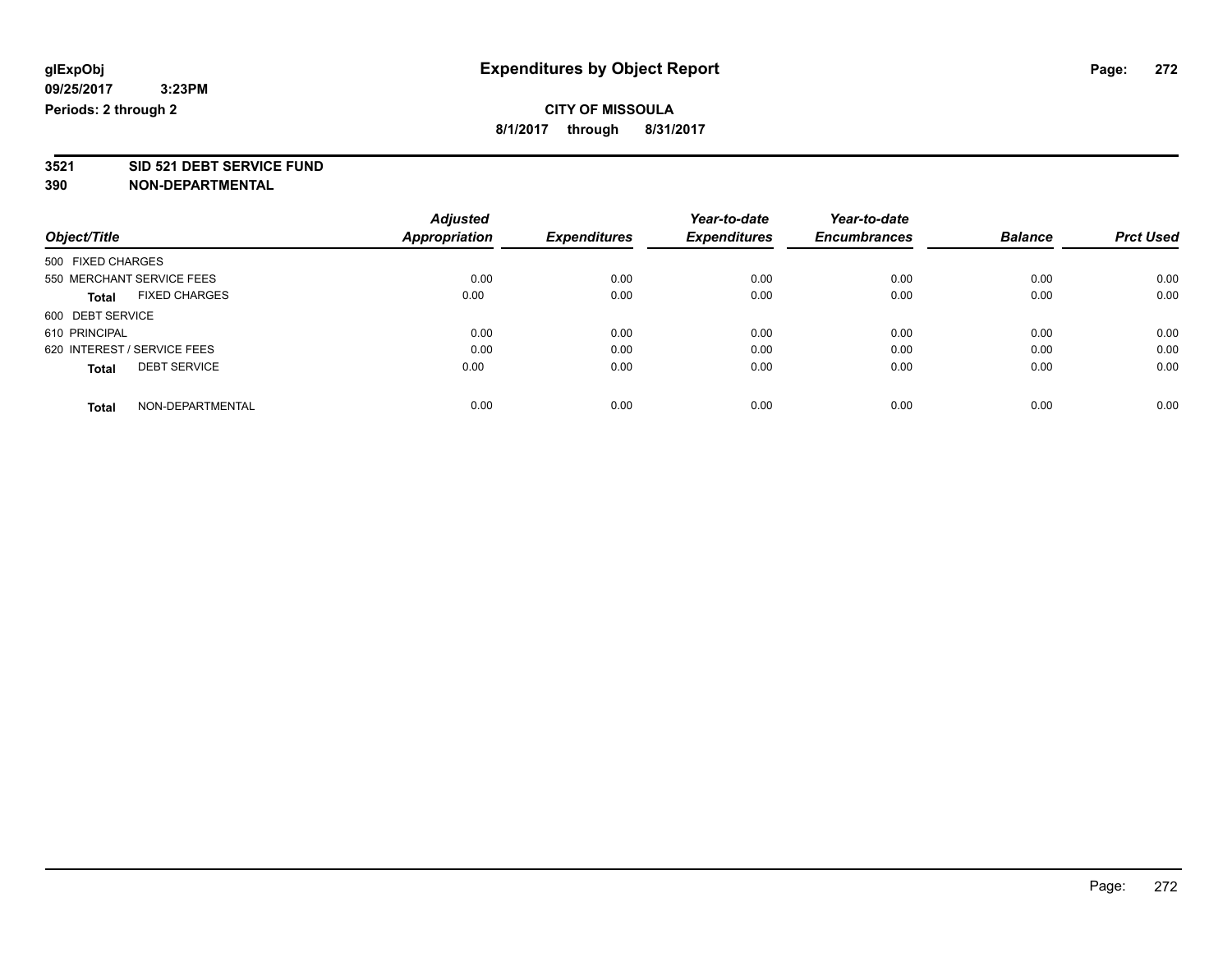#### **3521 SID 521 DEBT SERVICE FUND**

| Object/Title                              | <b>Adjusted</b><br><b>Appropriation</b> | <b>Expenditures</b> | Year-to-date<br><b>Expenditures</b> | Year-to-date<br><b>Encumbrances</b> | <b>Balance</b> | <b>Prct Used</b> |
|-------------------------------------------|-----------------------------------------|---------------------|-------------------------------------|-------------------------------------|----------------|------------------|
| 500 FIXED CHARGES                         |                                         |                     |                                     |                                     |                |                  |
| 550 MERCHANT SERVICE FEES                 | 0.00                                    | 0.00                | 0.00                                | 0.00                                | 0.00           | 0.00             |
| <b>FIXED CHARGES</b><br><b>Total</b>      | 0.00                                    | 0.00                | 0.00                                | 0.00                                | 0.00           | 0.00             |
| 600 DEBT SERVICE                          |                                         |                     |                                     |                                     |                |                  |
| 610 PRINCIPAL                             | 0.00                                    | 0.00                | 0.00                                | 0.00                                | 0.00           | 0.00             |
| 620 INTEREST / SERVICE FEES               | 0.00                                    | 0.00                | 0.00                                | 0.00                                | 0.00           | 0.00             |
| <b>DEBT SERVICE</b><br><b>Total</b>       | 0.00                                    | 0.00                | 0.00                                | 0.00                                | 0.00           | 0.00             |
| SID 521 DEBT SERVICE FUND<br><b>Total</b> | 0.00                                    | 0.00                | 0.00                                | 0.00                                | 0.00           | 0.00             |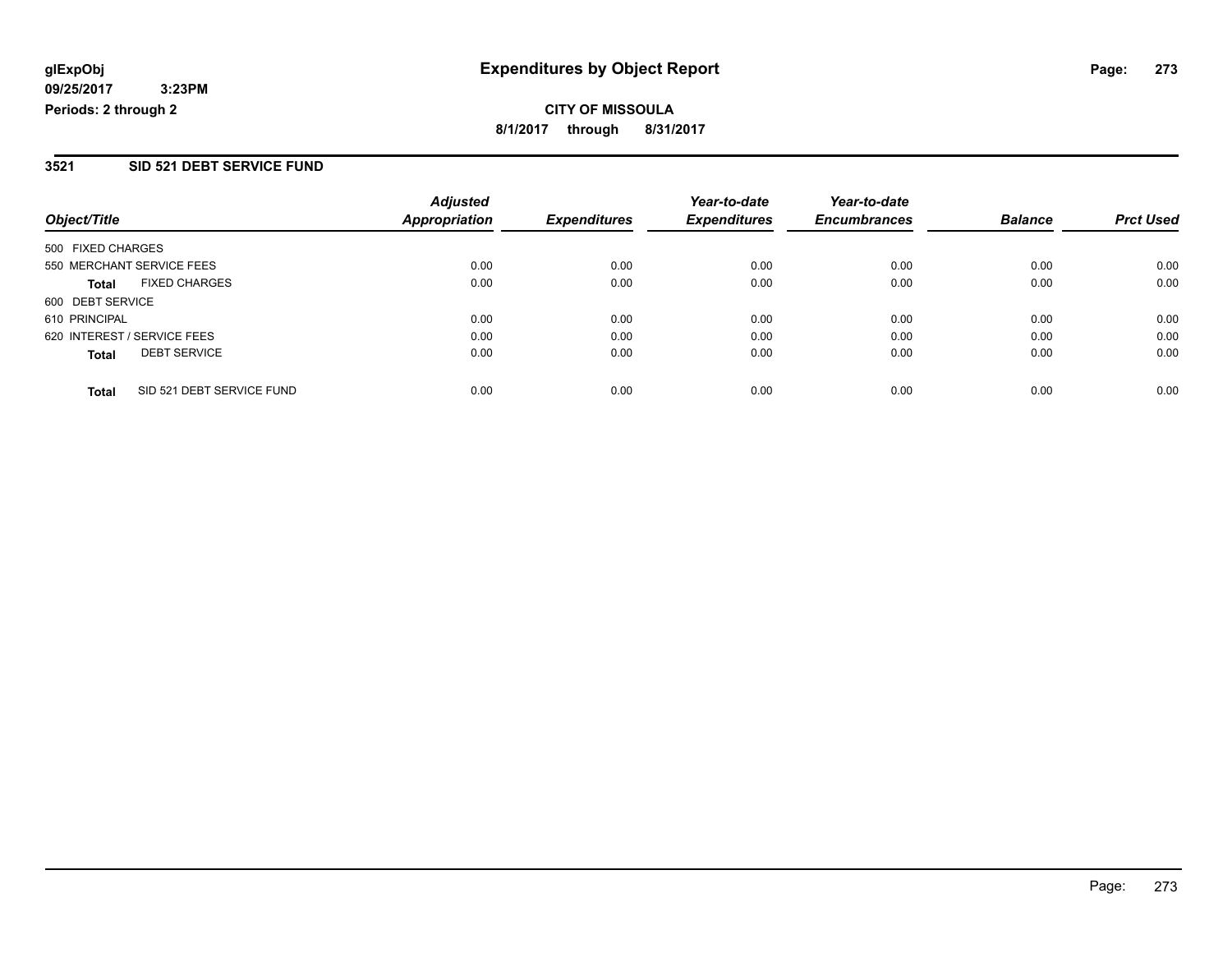**3522 SID 522 DEBT SERVICE FUND**

| Object/Title                |                           | <b>Adjusted</b>      |                     | Year-to-date        | Year-to-date        |                |                  |
|-----------------------------|---------------------------|----------------------|---------------------|---------------------|---------------------|----------------|------------------|
|                             |                           | <b>Appropriation</b> | <b>Expenditures</b> | <b>Expenditures</b> | <b>Encumbrances</b> | <b>Balance</b> | <b>Prct Used</b> |
| 500 FIXED CHARGES           |                           |                      |                     |                     |                     |                |                  |
|                             | 550 MERCHANT SERVICE FEES | 0.00                 | 0.00                | 0.00                | 0.00                | 0.00           | 0.00             |
| <b>Total</b>                | <b>FIXED CHARGES</b>      | 0.00                 | 0.00                | 0.00                | 0.00                | 0.00           | 0.00             |
| 600 DEBT SERVICE            |                           |                      |                     |                     |                     |                |                  |
| 610 PRINCIPAL               |                           | 0.00                 | 0.00                | 0.00                | 0.00                | 0.00           | 0.00             |
| 620 INTEREST / SERVICE FEES |                           | 0.00                 | 2.29                | 2.29                | 0.00                | $-2.29$        | 0.00             |
| <b>Total</b>                | <b>DEBT SERVICE</b>       | 0.00                 | 2.29                | 2.29                | 0.00                | $-2.29$        | 0.00             |
| <b>Total</b>                | NON-DEPARTMENTAL          | 0.00                 | 2.29                | 2.29                | 0.00                | $-2.29$        | 0.00             |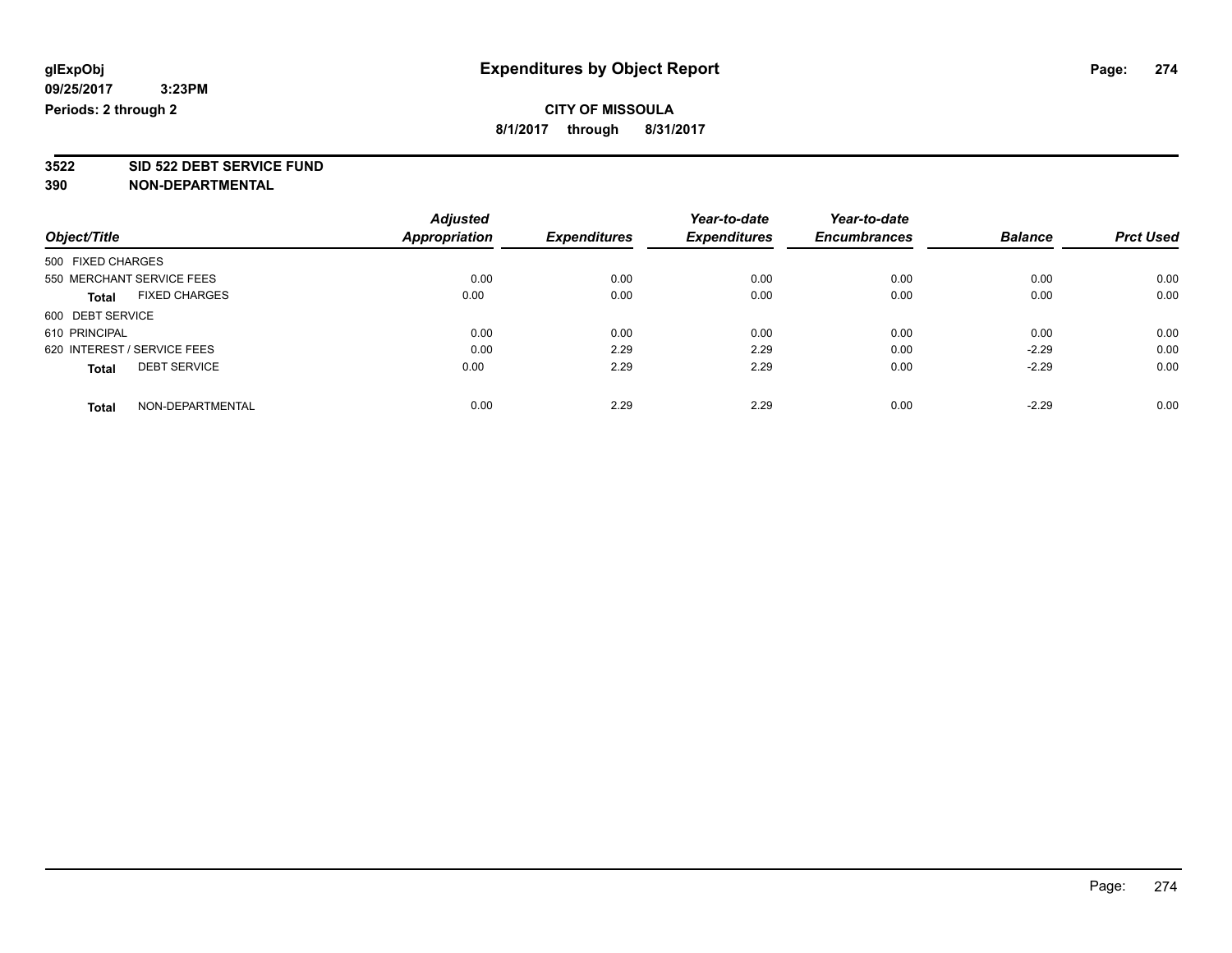#### **3522 SID 522 DEBT SERVICE FUND**

| Object/Title                              | <b>Adjusted</b><br><b>Appropriation</b> | <b>Expenditures</b> | Year-to-date<br><b>Expenditures</b> | Year-to-date<br><b>Encumbrances</b> | <b>Balance</b> | <b>Prct Used</b> |
|-------------------------------------------|-----------------------------------------|---------------------|-------------------------------------|-------------------------------------|----------------|------------------|
| 500 FIXED CHARGES                         |                                         |                     |                                     |                                     |                |                  |
| 550 MERCHANT SERVICE FEES                 | 0.00                                    | 0.00                | 0.00                                | 0.00                                | 0.00           | 0.00             |
| <b>FIXED CHARGES</b><br><b>Total</b>      | 0.00                                    | 0.00                | 0.00                                | 0.00                                | 0.00           | 0.00             |
| 600 DEBT SERVICE                          |                                         |                     |                                     |                                     |                |                  |
| 610 PRINCIPAL                             | 0.00                                    | 0.00                | 0.00                                | 0.00                                | 0.00           | 0.00             |
| 620 INTEREST / SERVICE FEES               | 0.00                                    | 2.29                | 2.29                                | 0.00                                | $-2.29$        | 0.00             |
| <b>DEBT SERVICE</b><br><b>Total</b>       | 0.00                                    | 2.29                | 2.29                                | 0.00                                | $-2.29$        | 0.00             |
| SID 522 DEBT SERVICE FUND<br><b>Total</b> | 0.00                                    | 2.29                | 2.29                                | 0.00                                | $-2.29$        | 0.00             |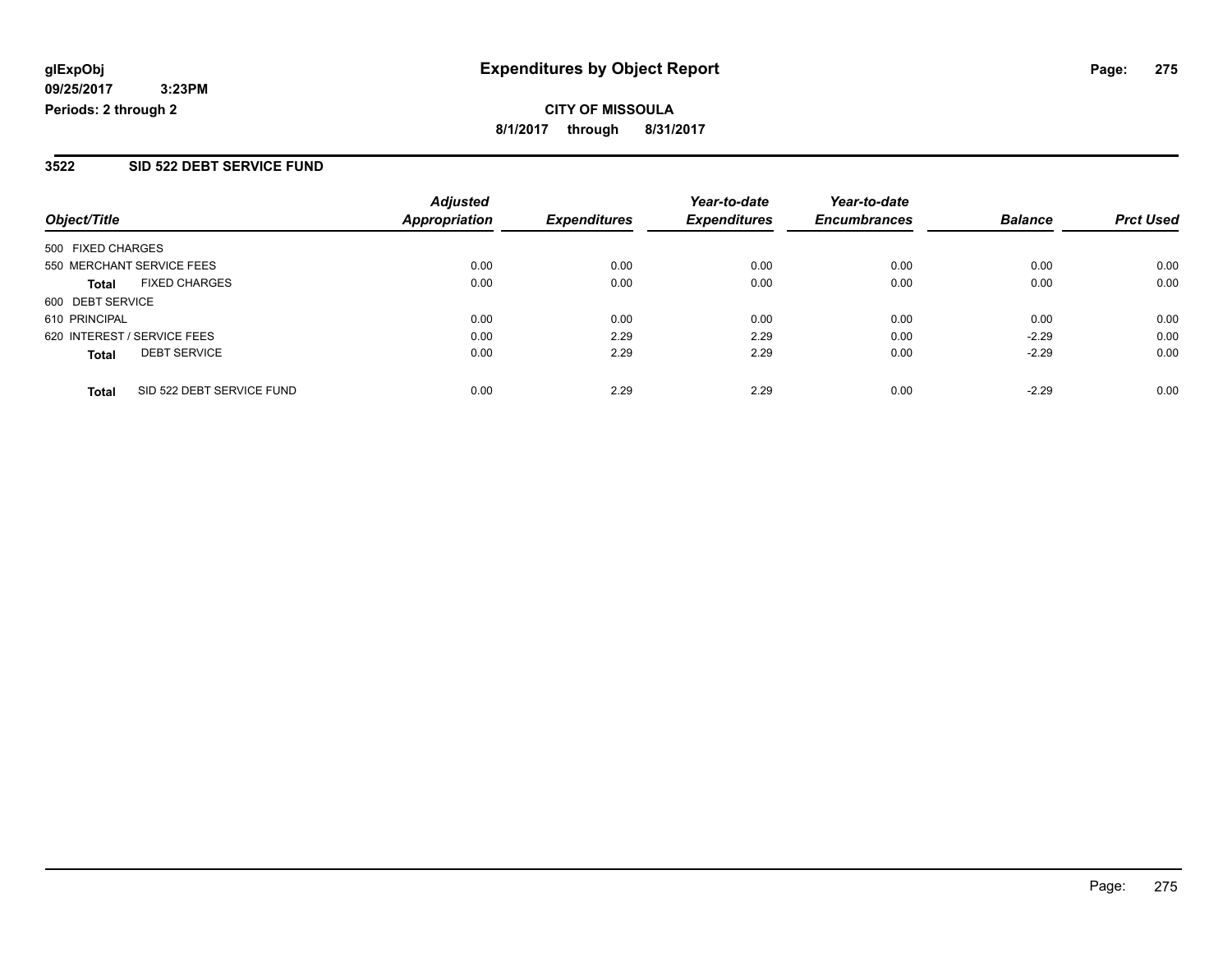**3524 SID 524 DEBT SERVICE FUND**

|                                      | <b>Adjusted</b> | <b>Expenditures</b> | Year-to-date<br><b>Expenditures</b> | Year-to-date        | <b>Balance</b> | <b>Prct Used</b> |
|--------------------------------------|-----------------|---------------------|-------------------------------------|---------------------|----------------|------------------|
| Object/Title                         | Appropriation   |                     |                                     | <b>Encumbrances</b> |                |                  |
| 500 FIXED CHARGES                    |                 |                     |                                     |                     |                |                  |
| 550 MERCHANT SERVICE FEES            | 0.00            | 0.00                | 0.00                                | 0.00                | 0.00           | 0.00             |
| <b>FIXED CHARGES</b><br><b>Total</b> | 0.00            | 0.00                | 0.00                                | 0.00                | 0.00           | 0.00             |
| 600 DEBT SERVICE                     |                 |                     |                                     |                     |                |                  |
| 610 PRINCIPAL                        | 0.00            | 0.00                | 0.00                                | 0.00                | 0.00           | 0.00             |
| 620 INTEREST / SERVICE FEES          | 0.00            | 0.00                | 0.00                                | 0.00                | 0.00           | 0.00             |
| <b>DEBT SERVICE</b><br><b>Total</b>  | 0.00            | 0.00                | 0.00                                | 0.00                | 0.00           | 0.00             |
| NON-DEPARTMENTAL<br><b>Total</b>     | 0.00            | 0.00                | 0.00                                | 0.00                | 0.00           | 0.00             |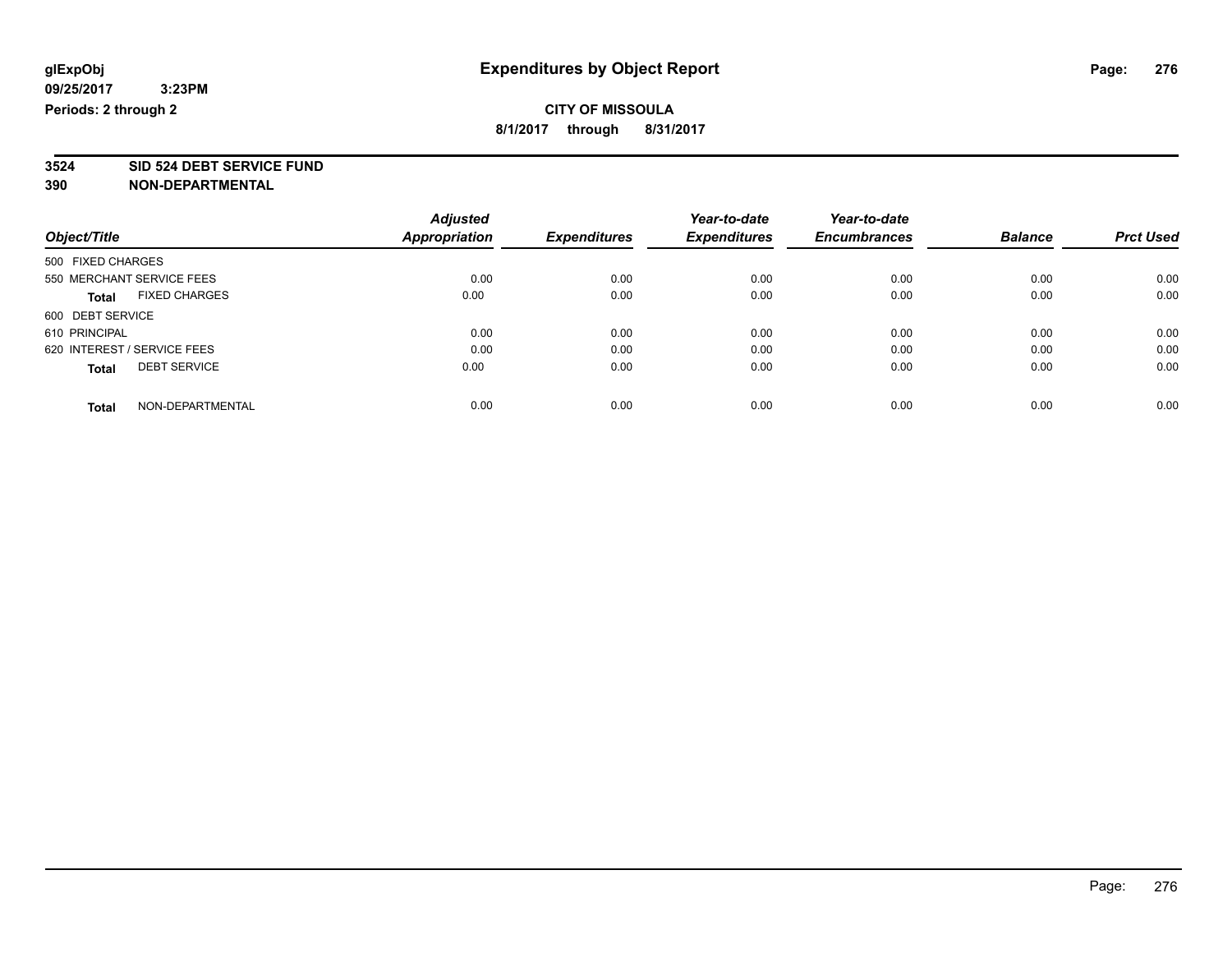#### **3524 SID 524 DEBT SERVICE FUND**

| Object/Title                              | <b>Adjusted</b><br><b>Appropriation</b> | <b>Expenditures</b> | Year-to-date<br><b>Expenditures</b> | Year-to-date<br><b>Encumbrances</b> | <b>Balance</b> | <b>Prct Used</b> |
|-------------------------------------------|-----------------------------------------|---------------------|-------------------------------------|-------------------------------------|----------------|------------------|
| 500 FIXED CHARGES                         |                                         |                     |                                     |                                     |                |                  |
| 550 MERCHANT SERVICE FEES                 | 0.00                                    | 0.00                | 0.00                                | 0.00                                | 0.00           | 0.00             |
| <b>FIXED CHARGES</b><br><b>Total</b>      | 0.00                                    | 0.00                | 0.00                                | 0.00                                | 0.00           | 0.00             |
| 600 DEBT SERVICE                          |                                         |                     |                                     |                                     |                |                  |
| 610 PRINCIPAL                             | 0.00                                    | 0.00                | 0.00                                | 0.00                                | 0.00           | 0.00             |
| 620 INTEREST / SERVICE FEES               | 0.00                                    | 0.00                | 0.00                                | 0.00                                | 0.00           | 0.00             |
| <b>DEBT SERVICE</b><br><b>Total</b>       | 0.00                                    | 0.00                | 0.00                                | 0.00                                | 0.00           | 0.00             |
| SID 524 DEBT SERVICE FUND<br><b>Total</b> | 0.00                                    | 0.00                | 0.00                                | 0.00                                | 0.00           | 0.00             |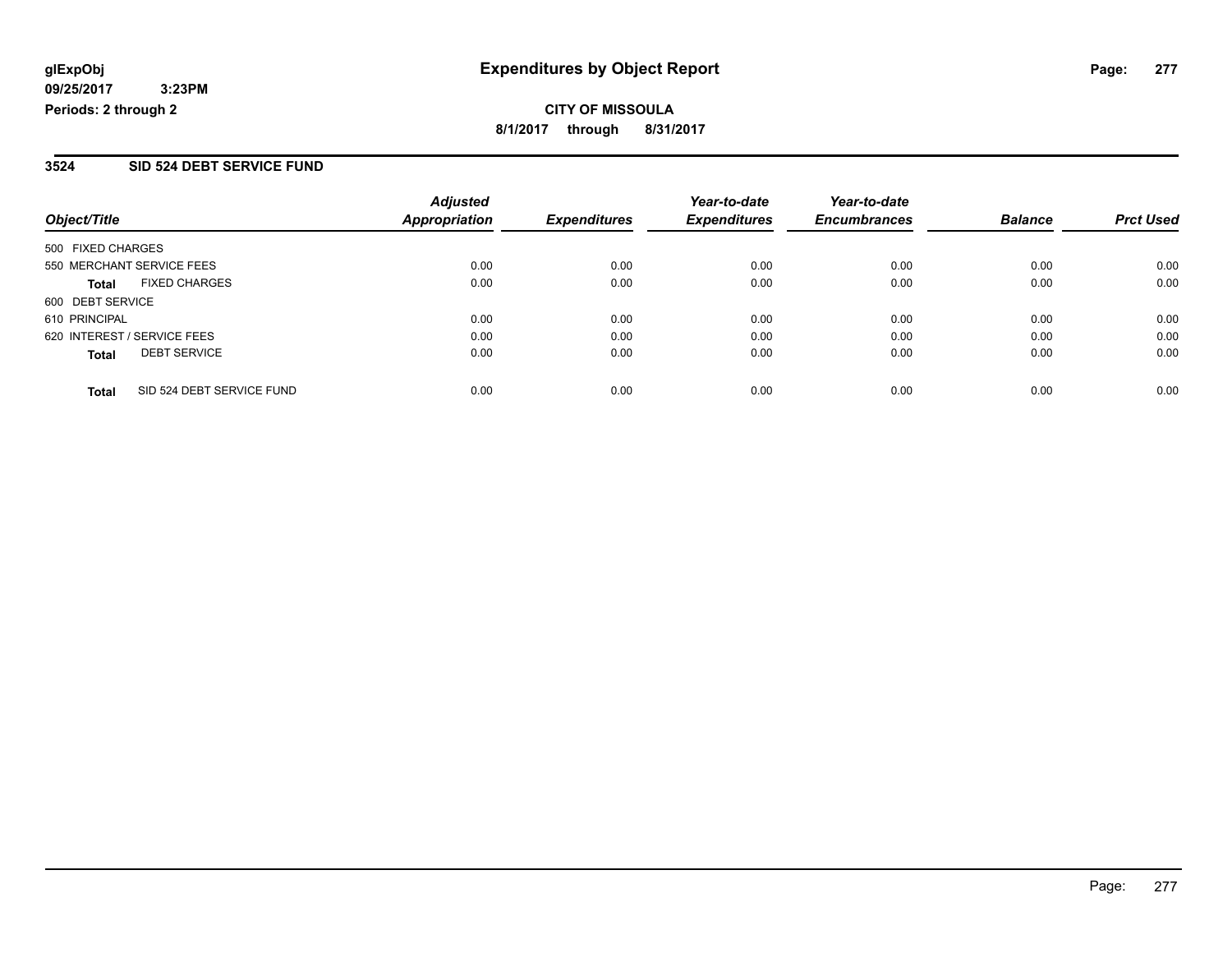**3525 SID 525 DEBT SERVICE FUND**

|                                      | <b>Adjusted</b> |                     | Year-to-date        | Year-to-date        |                |                  |
|--------------------------------------|-----------------|---------------------|---------------------|---------------------|----------------|------------------|
| Object/Title                         | Appropriation   | <b>Expenditures</b> | <b>Expenditures</b> | <b>Encumbrances</b> | <b>Balance</b> | <b>Prct Used</b> |
| 500 FIXED CHARGES                    |                 |                     |                     |                     |                |                  |
| 550 MERCHANT SERVICE FEES            | 0.00            | 0.00                | 0.00                | 0.00                | 0.00           | 0.00             |
| <b>FIXED CHARGES</b><br><b>Total</b> | 0.00            | 0.00                | 0.00                | 0.00                | 0.00           | 0.00             |
| 600 DEBT SERVICE                     |                 |                     |                     |                     |                |                  |
| 610 PRINCIPAL                        | 0.00            | 0.00                | 0.00                | 0.00                | 0.00           | 0.00             |
| 620 INTEREST / SERVICE FEES          | 0.00            | 0.00                | 0.00                | 0.00                | 0.00           | 0.00             |
| <b>DEBT SERVICE</b><br><b>Total</b>  | 0.00            | 0.00                | 0.00                | 0.00                | 0.00           | 0.00             |
| NON-DEPARTMENTAL<br><b>Total</b>     | 0.00            | 0.00                | 0.00                | 0.00                | 0.00           | 0.00             |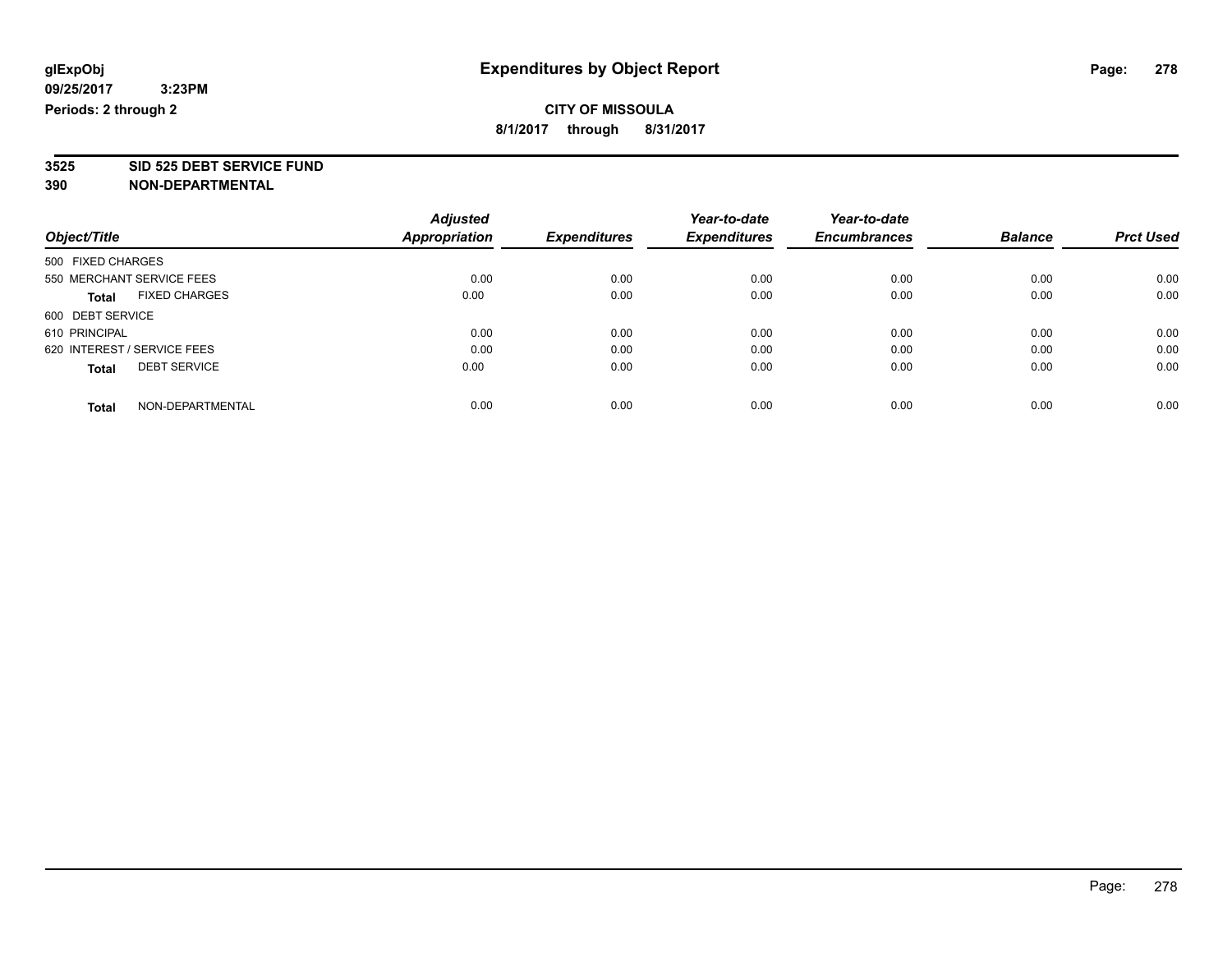#### **3525 SID 525 DEBT SERVICE FUND**

| Object/Title                              | <b>Adjusted</b><br><b>Appropriation</b> | <b>Expenditures</b> | Year-to-date<br><b>Expenditures</b> | Year-to-date<br><b>Encumbrances</b> | <b>Balance</b> | <b>Prct Used</b> |
|-------------------------------------------|-----------------------------------------|---------------------|-------------------------------------|-------------------------------------|----------------|------------------|
| 500 FIXED CHARGES                         |                                         |                     |                                     |                                     |                |                  |
| 550 MERCHANT SERVICE FEES                 | 0.00                                    | 0.00                | 0.00                                | 0.00                                | 0.00           | 0.00             |
| <b>FIXED CHARGES</b><br><b>Total</b>      | 0.00                                    | 0.00                | 0.00                                | 0.00                                | 0.00           | 0.00             |
| 600 DEBT SERVICE                          |                                         |                     |                                     |                                     |                |                  |
| 610 PRINCIPAL                             | 0.00                                    | 0.00                | 0.00                                | 0.00                                | 0.00           | 0.00             |
| 620 INTEREST / SERVICE FEES               | 0.00                                    | 0.00                | 0.00                                | 0.00                                | 0.00           | 0.00             |
| <b>DEBT SERVICE</b><br><b>Total</b>       | 0.00                                    | 0.00                | 0.00                                | 0.00                                | 0.00           | 0.00             |
| SID 525 DEBT SERVICE FUND<br><b>Total</b> | 0.00                                    | 0.00                | 0.00                                | 0.00                                | 0.00           | 0.00             |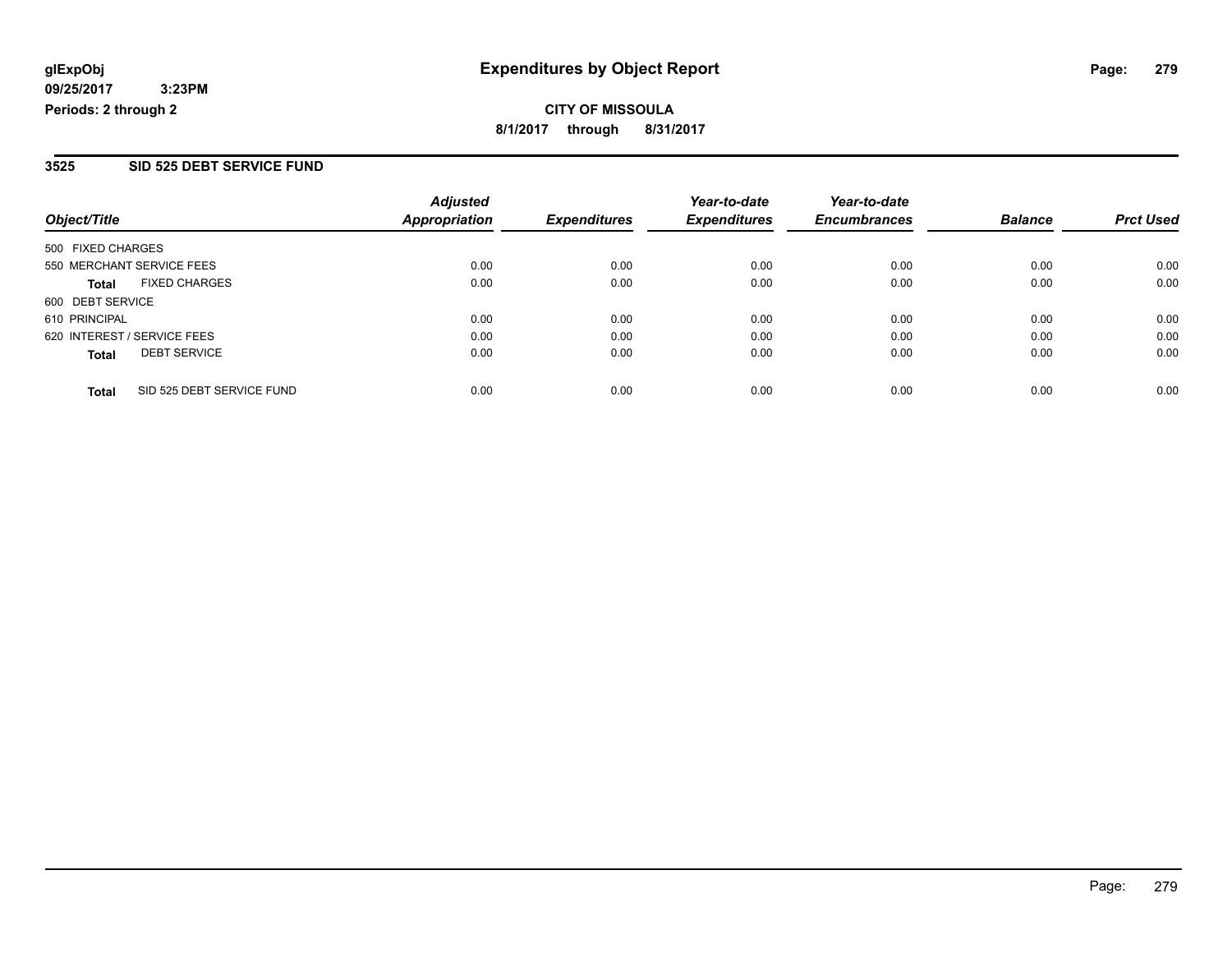**3526 SID 526 DEBT SERVICE FUND**

|                                      | <b>Adjusted</b>      |                     | Year-to-date        | Year-to-date        |                |                  |
|--------------------------------------|----------------------|---------------------|---------------------|---------------------|----------------|------------------|
| Object/Title                         | <b>Appropriation</b> | <b>Expenditures</b> | <b>Expenditures</b> | <b>Encumbrances</b> | <b>Balance</b> | <b>Prct Used</b> |
| 500 FIXED CHARGES                    |                      |                     |                     |                     |                |                  |
| 550 MERCHANT SERVICE FEES            | 0.00                 | 0.00                | 0.00                | 0.00                | 0.00           | 0.00             |
| <b>FIXED CHARGES</b><br><b>Total</b> | 0.00                 | 0.00                | 0.00                | 0.00                | 0.00           | 0.00             |
| 600 DEBT SERVICE                     |                      |                     |                     |                     |                |                  |
| 610 PRINCIPAL                        | 0.00                 | 0.00                | 0.00                | 0.00                | 0.00           | 0.00             |
| 620 INTEREST / SERVICE FEES          | 0.00                 | 0.00                | 0.00                | 0.00                | 0.00           | 0.00             |
| <b>DEBT SERVICE</b><br><b>Total</b>  | 0.00                 | 0.00                | 0.00                | 0.00                | 0.00           | 0.00             |
| NON-DEPARTMENTAL<br><b>Total</b>     | 0.00                 | 0.00                | 0.00                | 0.00                | 0.00           | 0.00             |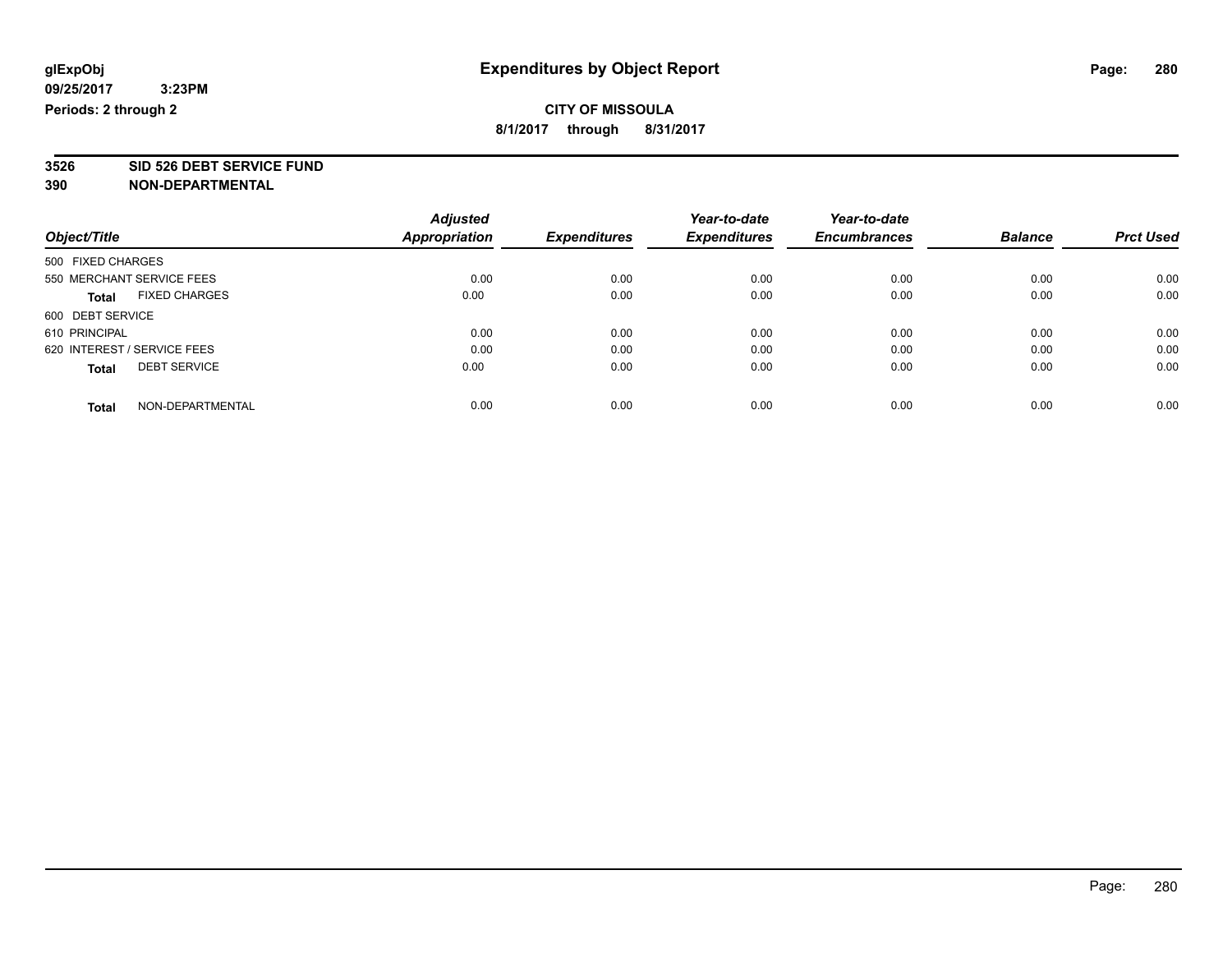#### **3526 SID 526 DEBT SERVICE FUND**

| Object/Title                              | <b>Adjusted</b><br><b>Appropriation</b> | <b>Expenditures</b> | Year-to-date<br><b>Expenditures</b> | Year-to-date<br><b>Encumbrances</b> | <b>Balance</b> | <b>Prct Used</b> |
|-------------------------------------------|-----------------------------------------|---------------------|-------------------------------------|-------------------------------------|----------------|------------------|
| 500 FIXED CHARGES                         |                                         |                     |                                     |                                     |                |                  |
| 550 MERCHANT SERVICE FEES                 | 0.00                                    | 0.00                | 0.00                                | 0.00                                | 0.00           | 0.00             |
| <b>FIXED CHARGES</b><br><b>Total</b>      | 0.00                                    | 0.00                | 0.00                                | 0.00                                | 0.00           | 0.00             |
| 600 DEBT SERVICE                          |                                         |                     |                                     |                                     |                |                  |
| 610 PRINCIPAL                             | 0.00                                    | 0.00                | 0.00                                | 0.00                                | 0.00           | 0.00             |
| 620 INTEREST / SERVICE FEES               | 0.00                                    | 0.00                | 0.00                                | 0.00                                | 0.00           | 0.00             |
| <b>DEBT SERVICE</b><br><b>Total</b>       | 0.00                                    | 0.00                | 0.00                                | 0.00                                | 0.00           | 0.00             |
| SID 526 DEBT SERVICE FUND<br><b>Total</b> | 0.00                                    | 0.00                | 0.00                                | 0.00                                | 0.00           | 0.00             |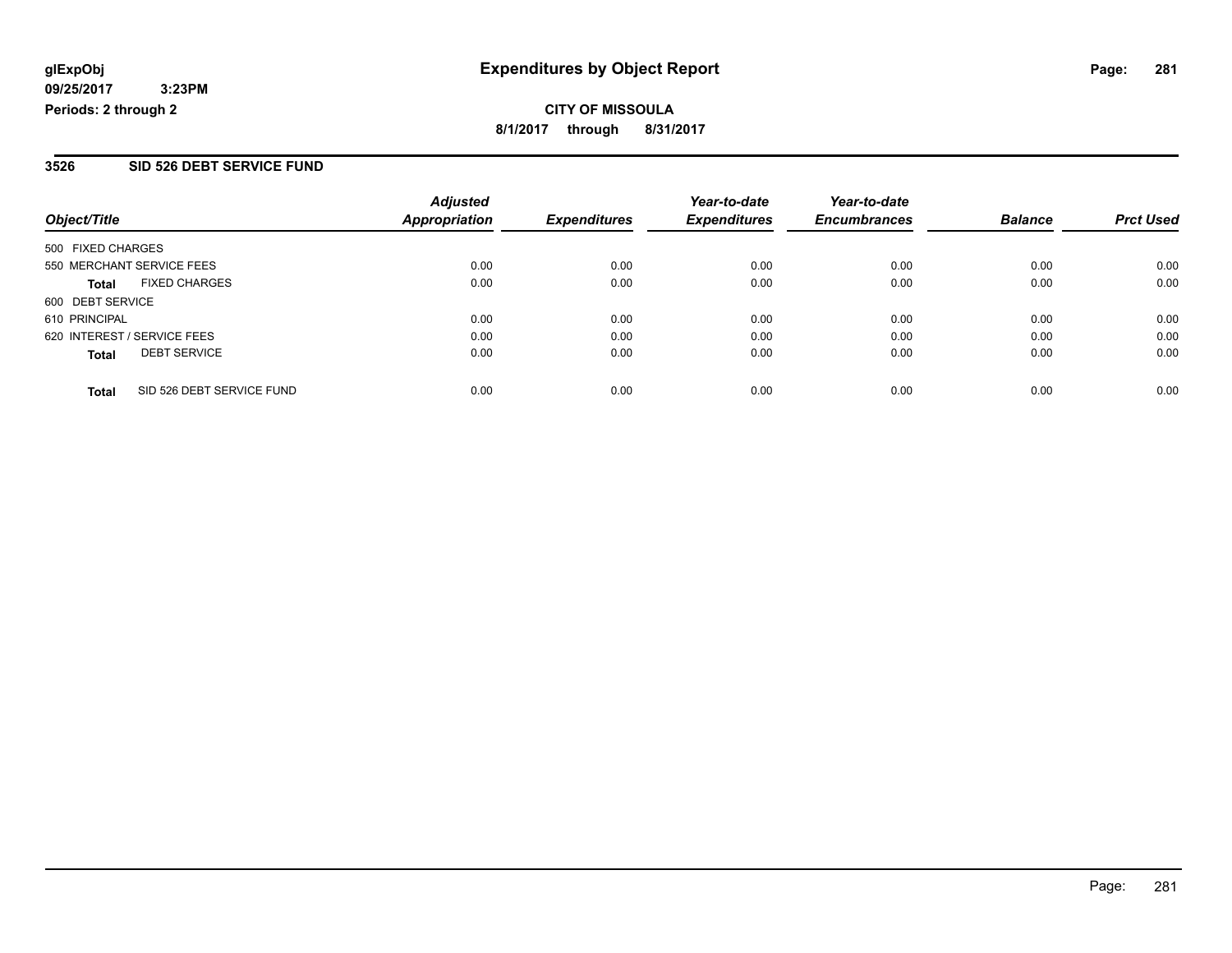# **CITY OF MISSOULA 8/1/2017 through 8/31/2017**

#### **3527 SID 527 DEBT SERVICE FUND**

**000 \*\*\* Title Not Found \*\*\***

| Object/Title                            | <b>Adjusted</b><br>Appropriation | <b>Expenditures</b> | Year-to-date<br><b>Expenditures</b> | Year-to-date<br><b>Encumbrances</b> | <b>Balance</b> | <b>Prct Used</b> |
|-----------------------------------------|----------------------------------|---------------------|-------------------------------------|-------------------------------------|----------------|------------------|
| 800 OTHER OBJECTS                       |                                  |                     |                                     |                                     |                |                  |
| 820 TRANSFERS TO OTHER FUNDS            | 0.00                             | 0.00                | 0.00                                | 0.00                                | 0.00           | 0.00             |
| OTHER OBJECTS<br><b>Total</b>           | 0.00                             | 0.00                | 0.00                                | 0.00                                | 0.00           | 0.00             |
| *** Title Not Found ***<br><b>Total</b> | 0.00                             | 0.00                | 0.00                                | 0.00                                | 0.00           | 0.00             |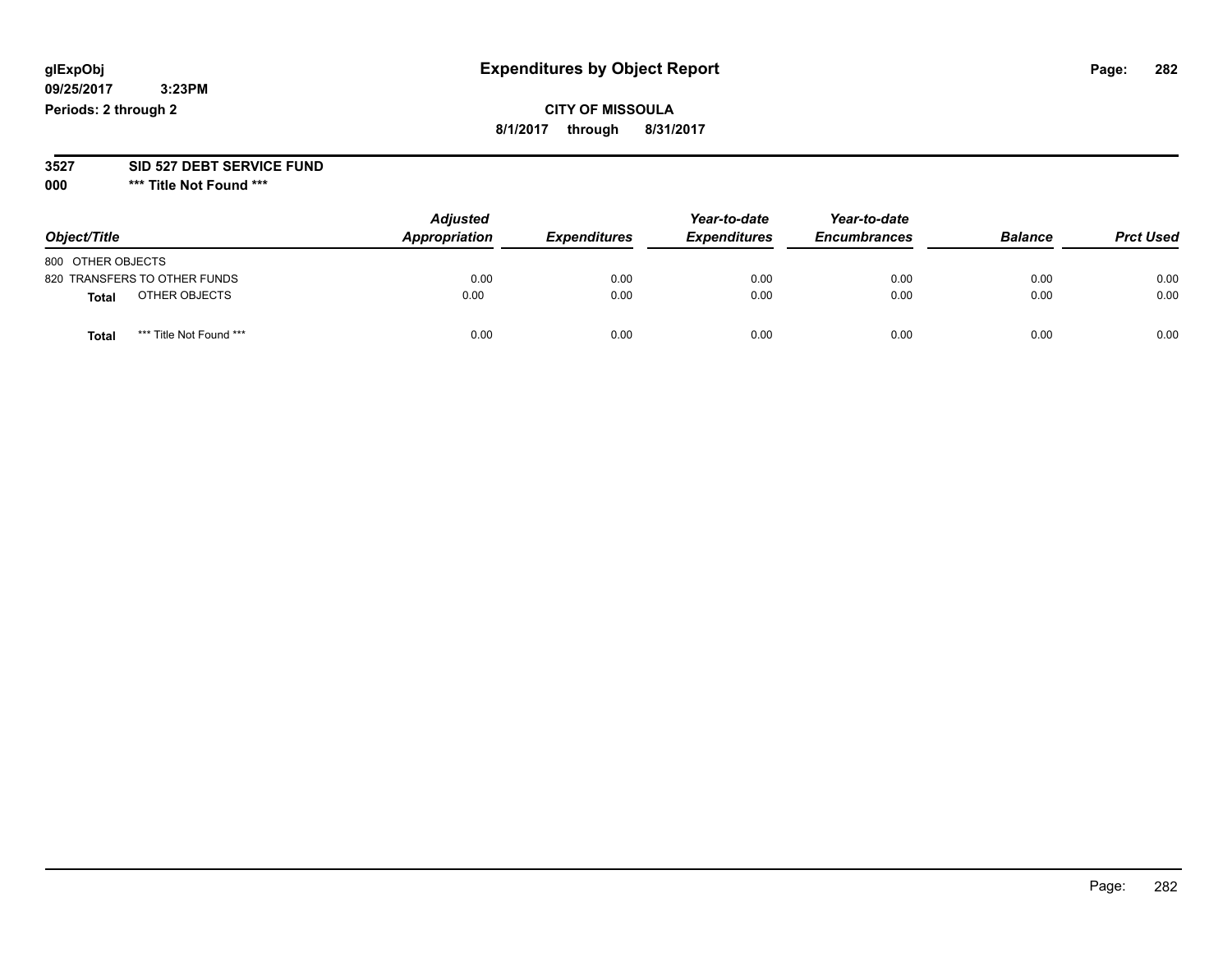**3527 SID 527 DEBT SERVICE FUND**

|                             |                           | <b>Adjusted</b>      |                     | Year-to-date        | Year-to-date        |                |                  |
|-----------------------------|---------------------------|----------------------|---------------------|---------------------|---------------------|----------------|------------------|
| Object/Title                |                           | <b>Appropriation</b> | <b>Expenditures</b> | <b>Expenditures</b> | <b>Encumbrances</b> | <b>Balance</b> | <b>Prct Used</b> |
| 500 FIXED CHARGES           |                           |                      |                     |                     |                     |                |                  |
|                             | 550 MERCHANT SERVICE FEES | 0.00                 | 0.00                | 0.00                | 0.00                | 0.00           | 0.00             |
| <b>Total</b>                | <b>FIXED CHARGES</b>      | 0.00                 | 0.00                | 0.00                | 0.00                | 0.00           | 0.00             |
| 600 DEBT SERVICE            |                           |                      |                     |                     |                     |                |                  |
| 610 PRINCIPAL               |                           | 0.00                 | 0.00                | 0.00                | 0.00                | 0.00           | 0.00             |
| 620 INTEREST / SERVICE FEES |                           | 0.00                 | 0.00                | 0.00                | 0.00                | 0.00           | 0.00             |
| <b>Total</b>                | <b>DEBT SERVICE</b>       | 0.00                 | 0.00                | 0.00                | 0.00                | 0.00           | 0.00             |
| <b>Total</b>                | NON-DEPARTMENTAL          | 0.00                 | 0.00                | 0.00                | 0.00                | 0.00           | 0.00             |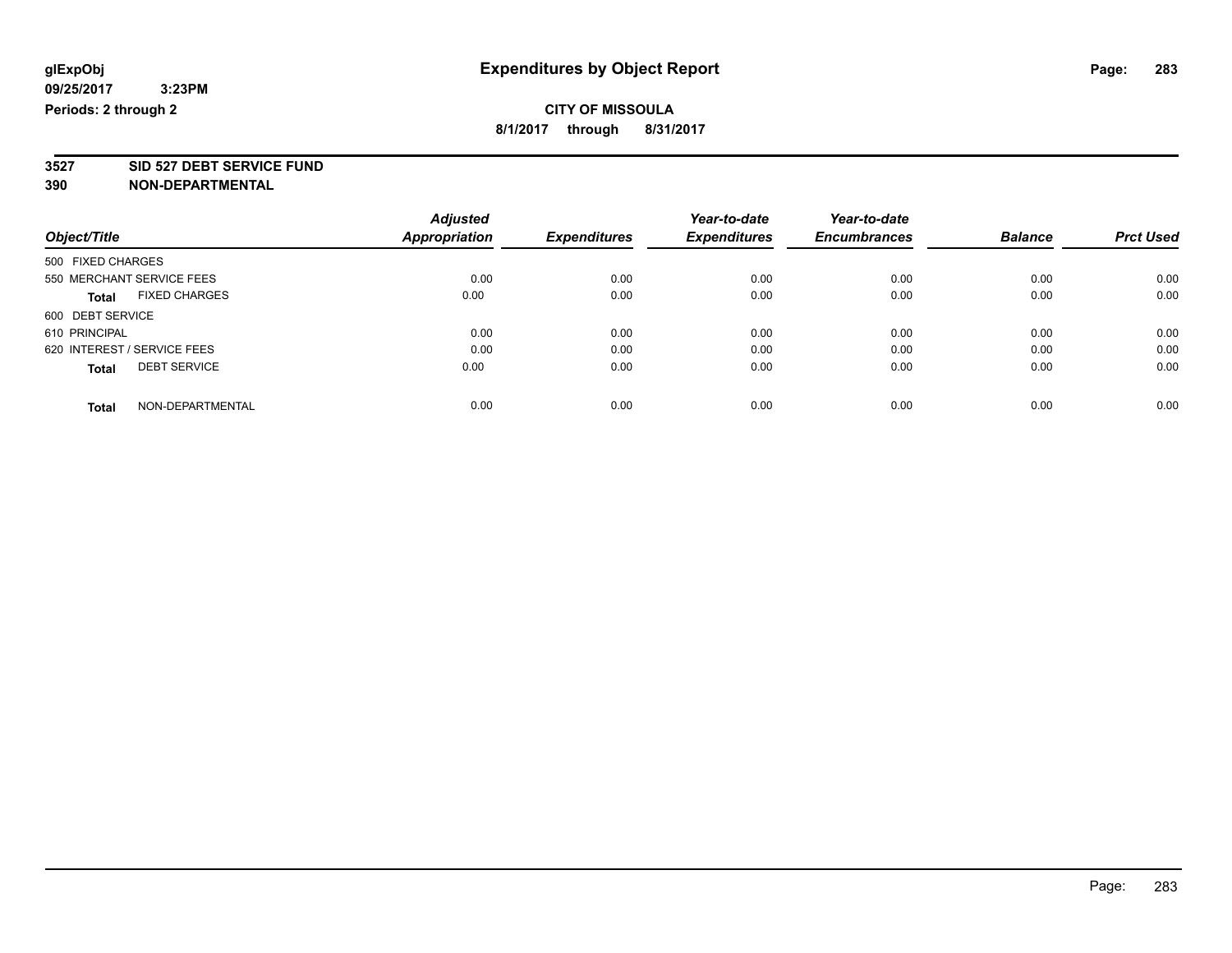**CITY OF MISSOULA 8/1/2017 through 8/31/2017**

#### **3527 SID 527 DEBT SERVICE FUND**

|                   |                              | <b>Adjusted</b> |                     | Year-to-date        | Year-to-date        |                |                  |
|-------------------|------------------------------|-----------------|---------------------|---------------------|---------------------|----------------|------------------|
| Object/Title      |                              | Appropriation   | <b>Expenditures</b> | <b>Expenditures</b> | <b>Encumbrances</b> | <b>Balance</b> | <b>Prct Used</b> |
| 500 FIXED CHARGES |                              |                 |                     |                     |                     |                |                  |
|                   | 550 MERCHANT SERVICE FEES    | 0.00            | 0.00                | 0.00                | 0.00                | 0.00           | 0.00             |
| Total             | <b>FIXED CHARGES</b>         | 0.00            | 0.00                | 0.00                | 0.00                | 0.00           | 0.00             |
| 600 DEBT SERVICE  |                              |                 |                     |                     |                     |                |                  |
| 610 PRINCIPAL     |                              | 0.00            | 0.00                | 0.00                | 0.00                | 0.00           | 0.00             |
|                   | 620 INTEREST / SERVICE FEES  | 0.00            | 0.00                | 0.00                | 0.00                | 0.00           | 0.00             |
| Total             | <b>DEBT SERVICE</b>          | 0.00            | 0.00                | 0.00                | 0.00                | 0.00           | 0.00             |
| 800 OTHER OBJECTS |                              |                 |                     |                     |                     |                |                  |
|                   | 820 TRANSFERS TO OTHER FUNDS | 0.00            | 0.00                | 0.00                | 0.00                | 0.00           | 0.00             |
| Total             | OTHER OBJECTS                | 0.00            | 0.00                | 0.00                | 0.00                | 0.00           | 0.00             |
| <b>Total</b>      | SID 527 DEBT SERVICE FUND    | 0.00            | 0.00                | 0.00                | 0.00                | 0.00           | 0.00             |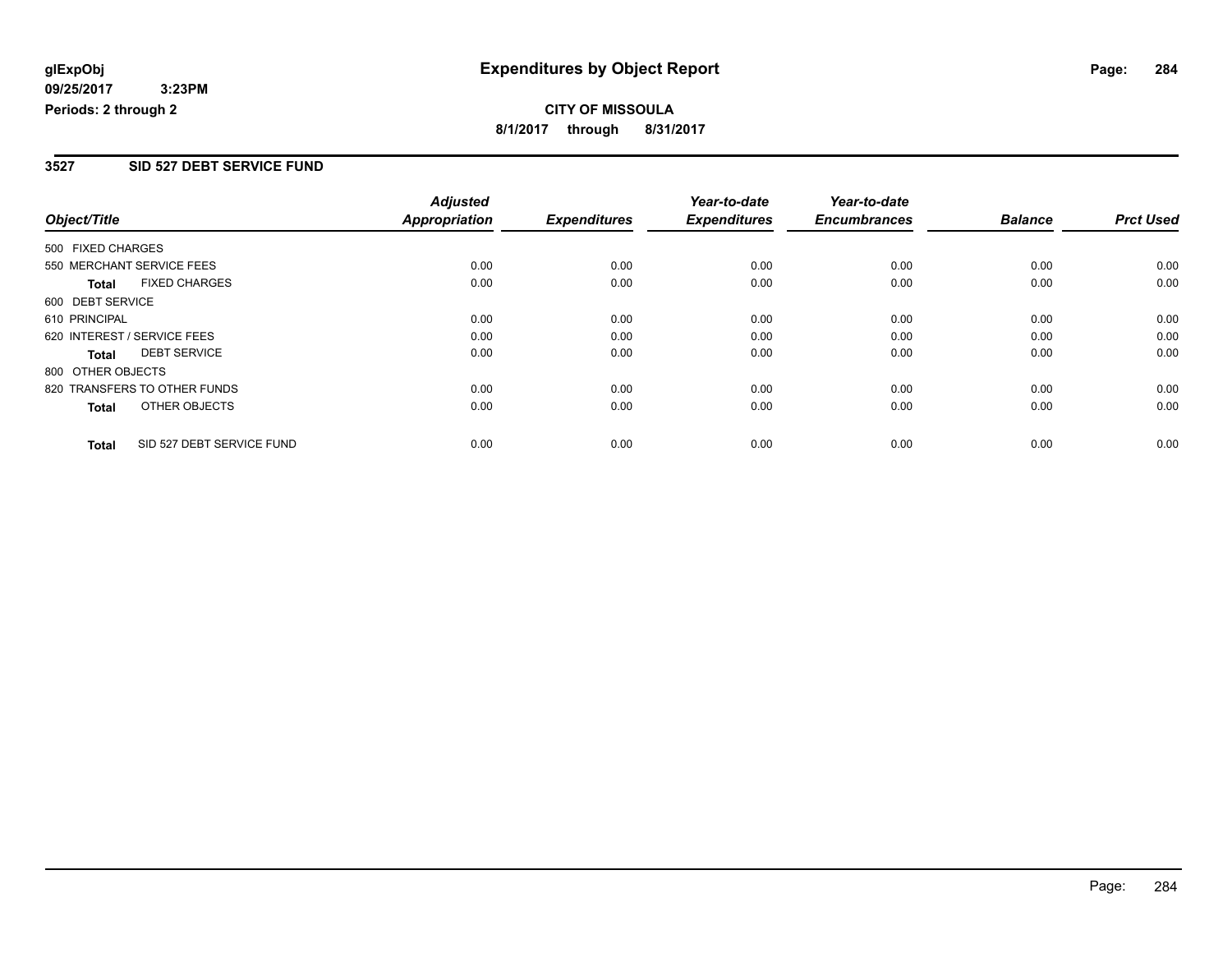**3530 SID 530 DEBT SERVICE FUND**

|                                      | <b>Adjusted</b> |                     | Year-to-date        | Year-to-date        |                |                  |
|--------------------------------------|-----------------|---------------------|---------------------|---------------------|----------------|------------------|
| Object/Title                         | Appropriation   | <b>Expenditures</b> | <b>Expenditures</b> | <b>Encumbrances</b> | <b>Balance</b> | <b>Prct Used</b> |
| 500 FIXED CHARGES                    |                 |                     |                     |                     |                |                  |
| 550 MERCHANT SERVICE FEES            | 0.00            | 0.00                | 0.00                | 0.00                | 0.00           | 0.00             |
| <b>FIXED CHARGES</b><br><b>Total</b> | 0.00            | 0.00                | 0.00                | 0.00                | 0.00           | 0.00             |
| 600 DEBT SERVICE                     |                 |                     |                     |                     |                |                  |
| 610 PRINCIPAL                        | 0.00            | 0.00                | 0.00                | 0.00                | 0.00           | 0.00             |
| 620 INTEREST / SERVICE FEES          | 0.00            | 0.00                | 0.00                | 0.00                | 0.00           | 0.00             |
| <b>DEBT SERVICE</b><br><b>Total</b>  | 0.00            | 0.00                | 0.00                | 0.00                | 0.00           | 0.00             |
| 800 OTHER OBJECTS                    |                 |                     |                     |                     |                |                  |
| 820 TRANSFERS TO OTHER FUNDS         | 0.00            | 0.00                | 0.00                | 0.00                | 0.00           | 0.00             |
| OTHER OBJECTS<br><b>Total</b>        | 0.00            | 0.00                | 0.00                | 0.00                | 0.00           | 0.00             |
|                                      |                 |                     |                     |                     |                |                  |
| NON-DEPARTMENTAL<br><b>Total</b>     | 0.00            | 0.00                | 0.00                | 0.00                | 0.00           | 0.00             |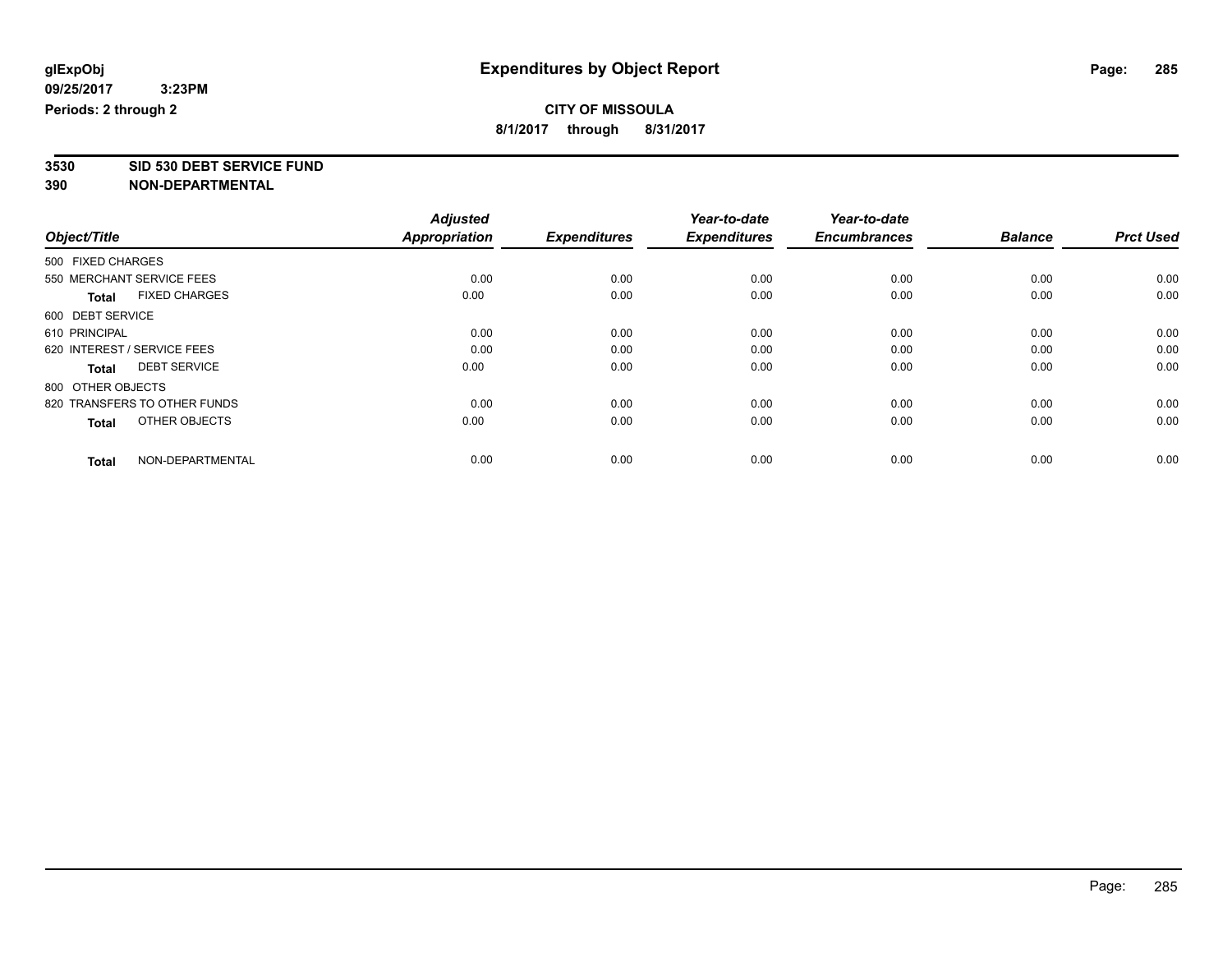**CITY OF MISSOULA 8/1/2017 through 8/31/2017**

#### **3530 SID 530 DEBT SERVICE FUND**

|                                           | <b>Adjusted</b>      |                     | Year-to-date        | Year-to-date        |                |                  |
|-------------------------------------------|----------------------|---------------------|---------------------|---------------------|----------------|------------------|
| Object/Title                              | <b>Appropriation</b> | <b>Expenditures</b> | <b>Expenditures</b> | <b>Encumbrances</b> | <b>Balance</b> | <b>Prct Used</b> |
| 500 FIXED CHARGES                         |                      |                     |                     |                     |                |                  |
| 550 MERCHANT SERVICE FEES                 | 0.00                 | 0.00                | 0.00                | 0.00                | 0.00           | 0.00             |
| <b>FIXED CHARGES</b><br><b>Total</b>      | 0.00                 | 0.00                | 0.00                | 0.00                | 0.00           | 0.00             |
| 600 DEBT SERVICE                          |                      |                     |                     |                     |                |                  |
| 610 PRINCIPAL                             | 0.00                 | 0.00                | 0.00                | 0.00                | 0.00           | 0.00             |
| 620 INTEREST / SERVICE FEES               | 0.00                 | 0.00                | 0.00                | 0.00                | 0.00           | 0.00             |
| <b>DEBT SERVICE</b><br><b>Total</b>       | 0.00                 | 0.00                | 0.00                | 0.00                | 0.00           | 0.00             |
| 800 OTHER OBJECTS                         |                      |                     |                     |                     |                |                  |
| 820 TRANSFERS TO OTHER FUNDS              | 0.00                 | 0.00                | 0.00                | 0.00                | 0.00           | 0.00             |
| OTHER OBJECTS<br><b>Total</b>             | 0.00                 | 0.00                | 0.00                | 0.00                | 0.00           | 0.00             |
| SID 530 DEBT SERVICE FUND<br><b>Total</b> | 0.00                 | 0.00                | 0.00                | 0.00                | 0.00           | 0.00             |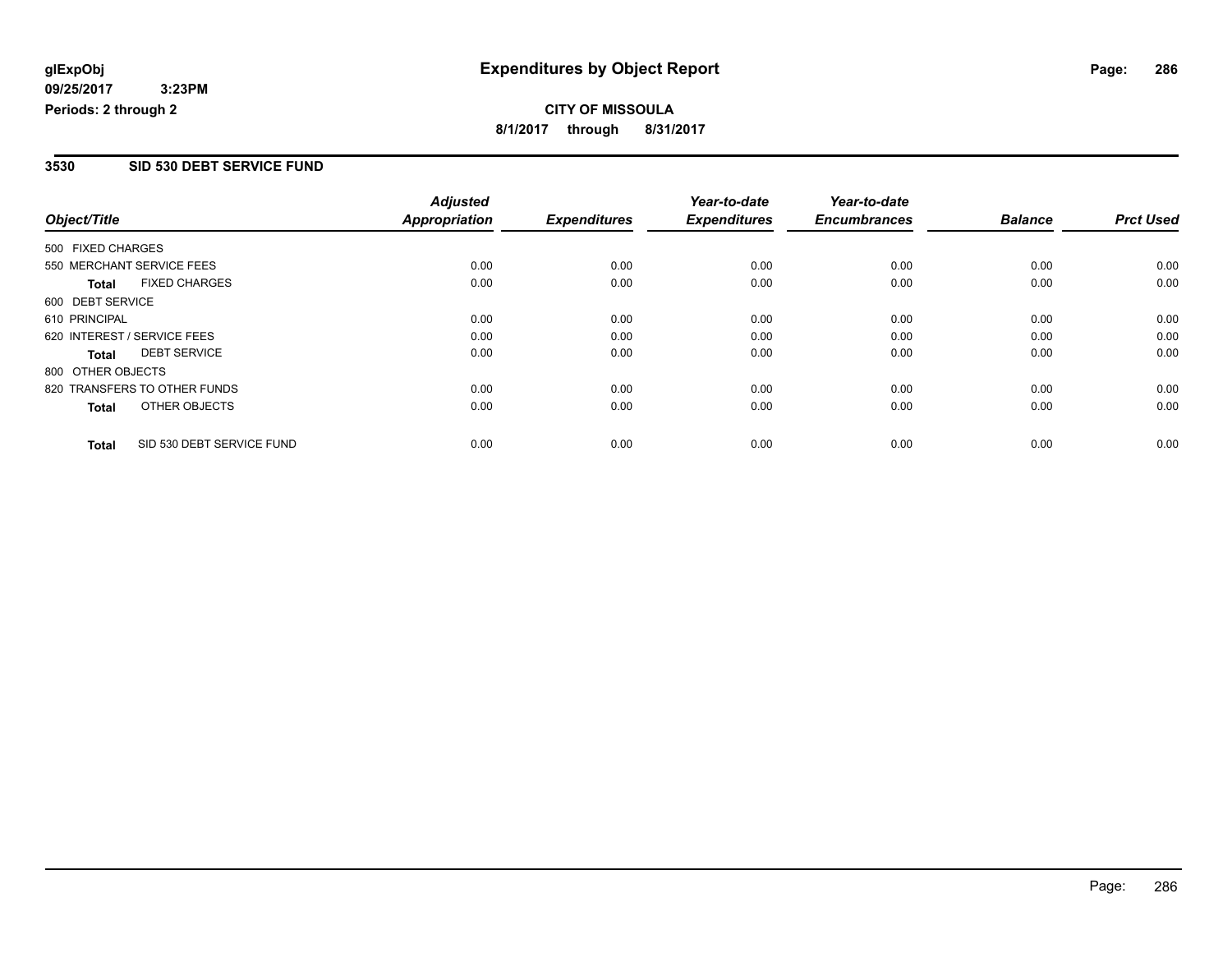# **3531 SID 531 HICKORY ST CALMING**

| Object/Title                         | <b>Adjusted</b><br>Appropriation | <b>Expenditures</b> | Year-to-date<br><b>Expenditures</b> | Year-to-date<br><b>Encumbrances</b> | <b>Balance</b> | <b>Prct Used</b> |
|--------------------------------------|----------------------------------|---------------------|-------------------------------------|-------------------------------------|----------------|------------------|
| 500 FIXED CHARGES                    |                                  |                     |                                     |                                     |                |                  |
| 550 MERCHANT SERVICE FEES            | 0.00                             | 0.00                | 0.00                                | 0.00                                | 0.00           | 0.00             |
| <b>FIXED CHARGES</b><br><b>Total</b> | 0.00                             | 0.00                | 0.00                                | 0.00                                | 0.00           | 0.00             |
| 800 OTHER OBJECTS                    |                                  |                     |                                     |                                     |                |                  |
| 820 TRANSFERS TO OTHER FUNDS         | 0.00                             | 0.00                | 0.00                                | 0.00                                | 0.00           | 0.00             |
| OTHER OBJECTS<br><b>Total</b>        | 0.00                             | 0.00                | 0.00                                | 0.00                                | 0.00           | 0.00             |
| NON-DEPARTMENTAL<br>Total            | 0.00                             | 0.00                | 0.00                                | 0.00                                | 0.00           | 0.00             |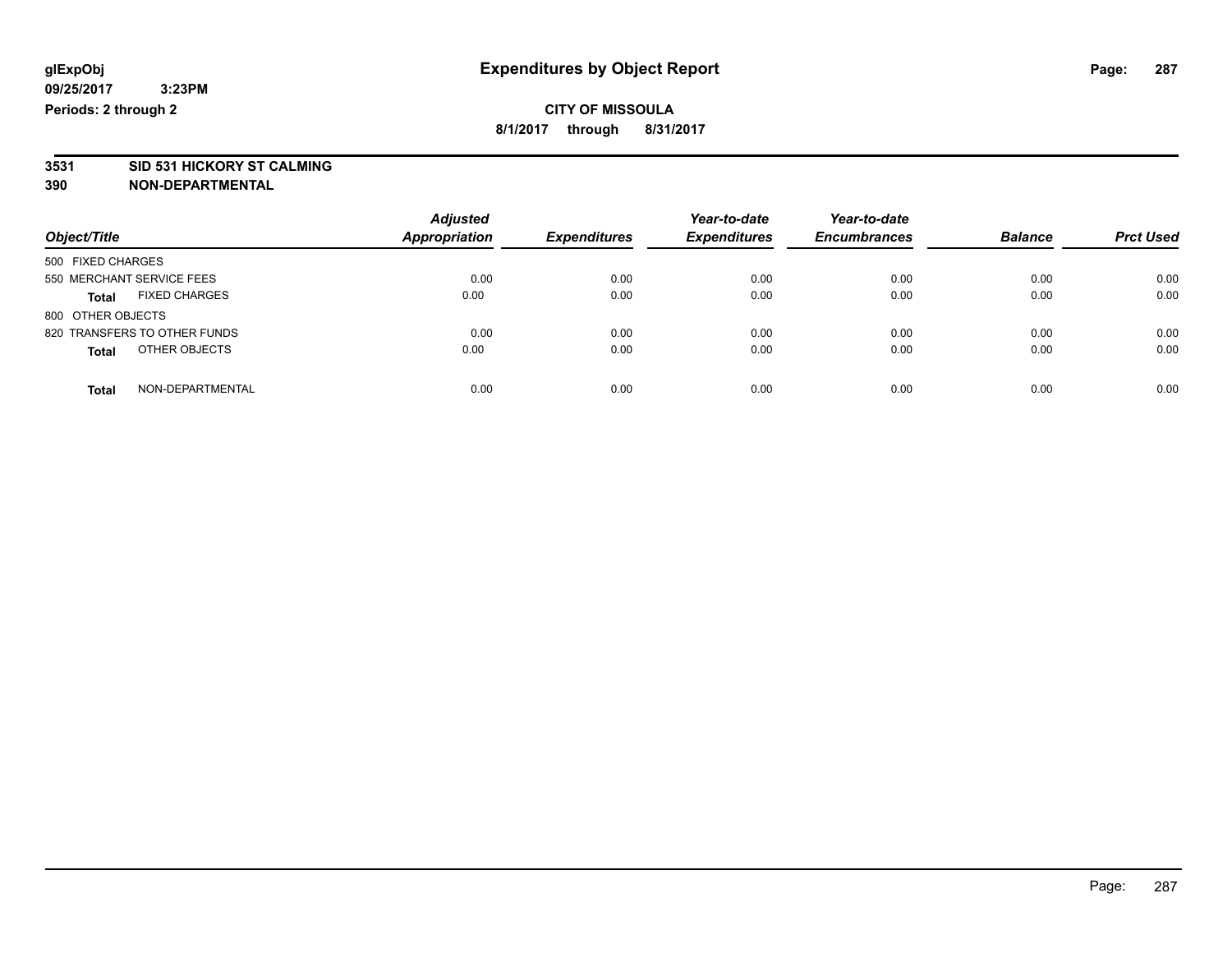**CITY OF MISSOULA 8/1/2017 through 8/31/2017**

#### **3531 SID 531 HICKORY ST CALMING**

|                           |                              | <b>Adjusted</b>      |                     | Year-to-date        | Year-to-date        |                |                  |
|---------------------------|------------------------------|----------------------|---------------------|---------------------|---------------------|----------------|------------------|
| Object/Title              |                              | <b>Appropriation</b> | <b>Expenditures</b> | <b>Expenditures</b> | <b>Encumbrances</b> | <b>Balance</b> | <b>Prct Used</b> |
| 500 FIXED CHARGES         |                              |                      |                     |                     |                     |                |                  |
| 550 MERCHANT SERVICE FEES |                              | 0.00                 | 0.00                | 0.00                | 0.00                | 0.00           | 0.00             |
| <b>Total</b>              | <b>FIXED CHARGES</b>         | 0.00                 | 0.00                | 0.00                | 0.00                | 0.00           | 0.00             |
| 800 OTHER OBJECTS         |                              |                      |                     |                     |                     |                |                  |
|                           | 820 TRANSFERS TO OTHER FUNDS | 0.00                 | 0.00                | 0.00                | 0.00                | 0.00           | 0.00             |
| <b>Total</b>              | OTHER OBJECTS                | 0.00                 | 0.00                | 0.00                | 0.00                | 0.00           | 0.00             |
| <b>Total</b>              | SID 531 HICKORY ST CALMING   | 0.00                 | 0.00                | 0.00                | 0.00                | 0.00           | 0.00             |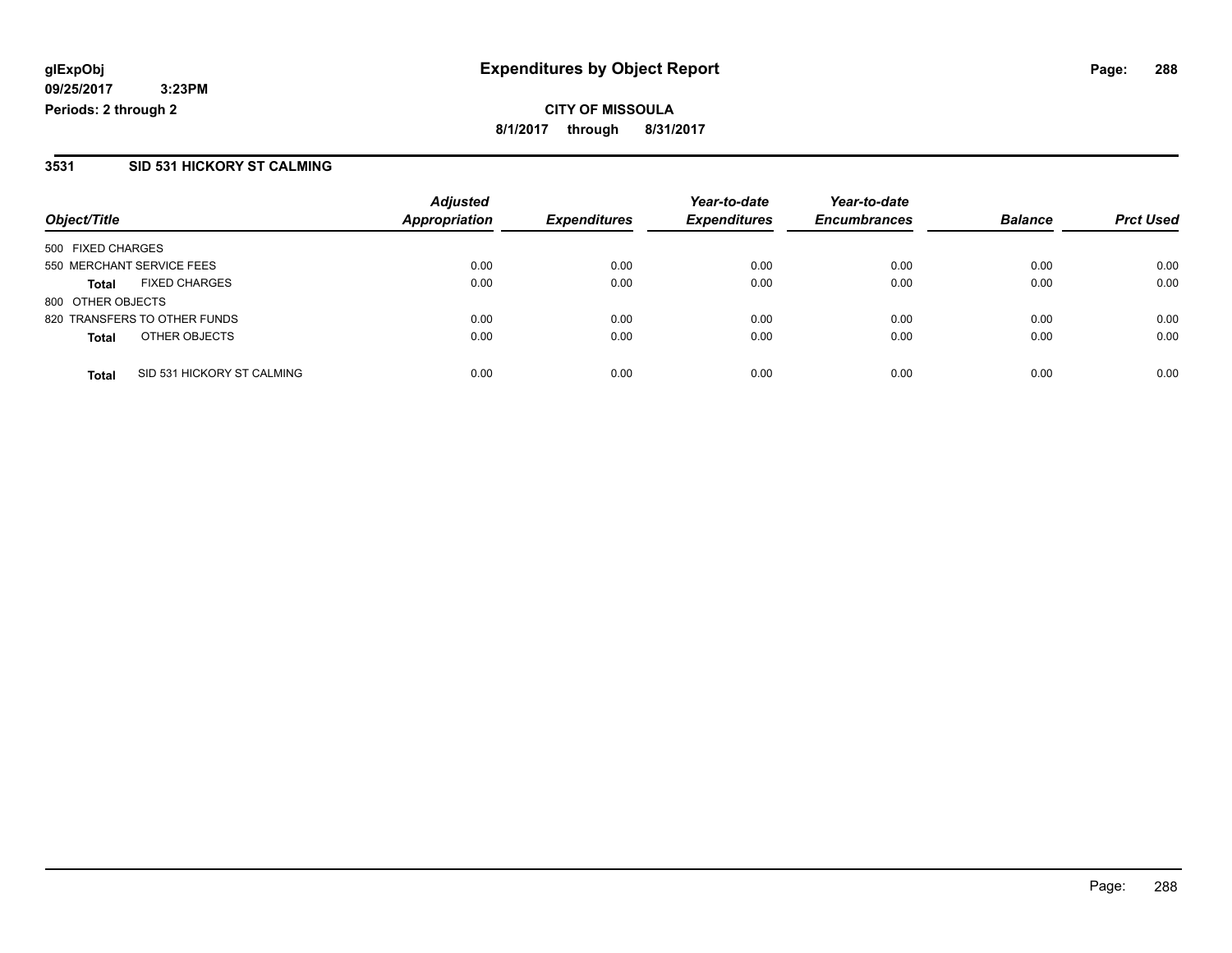**3532 SID 532 DEBT SERVICE FUND**

|                             |                           | <b>Adjusted</b>      |                     | Year-to-date        | Year-to-date        |                |                  |
|-----------------------------|---------------------------|----------------------|---------------------|---------------------|---------------------|----------------|------------------|
| Object/Title                |                           | <b>Appropriation</b> | <b>Expenditures</b> | <b>Expenditures</b> | <b>Encumbrances</b> | <b>Balance</b> | <b>Prct Used</b> |
| 500 FIXED CHARGES           |                           |                      |                     |                     |                     |                |                  |
|                             | 550 MERCHANT SERVICE FEES | 0.00                 | 0.00                | 0.00                | 0.00                | 0.00           | 0.00             |
| <b>Total</b>                | <b>FIXED CHARGES</b>      | 0.00                 | 0.00                | 0.00                | 0.00                | 0.00           | 0.00             |
| 600 DEBT SERVICE            |                           |                      |                     |                     |                     |                |                  |
| 610 PRINCIPAL               |                           | 0.00                 | 0.00                | 0.00                | 0.00                | 0.00           | 0.00             |
| 620 INTEREST / SERVICE FEES |                           | 0.00                 | 0.00                | 0.00                | 0.00                | 0.00           | 0.00             |
| <b>Total</b>                | <b>DEBT SERVICE</b>       | 0.00                 | 0.00                | 0.00                | 0.00                | 0.00           | 0.00             |
| <b>Total</b>                | NON-DEPARTMENTAL          | 0.00                 | 0.00                | 0.00                | 0.00                | 0.00           | 0.00             |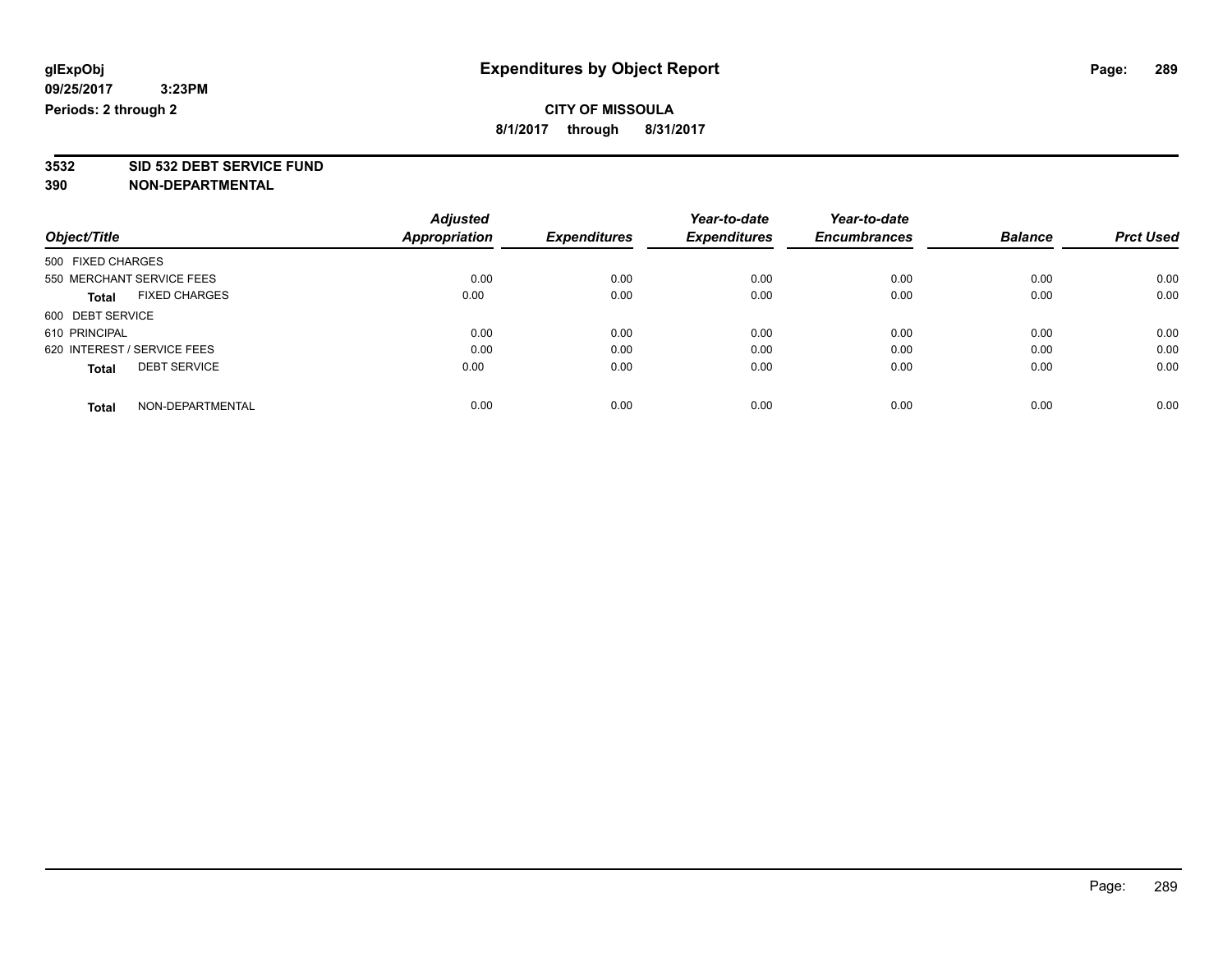### **3532 SID 532 DEBT SERVICE FUND**

| Object/Title                              | <b>Adjusted</b><br><b>Appropriation</b> | <b>Expenditures</b> | Year-to-date<br><b>Expenditures</b> | Year-to-date<br><b>Encumbrances</b> | <b>Balance</b> | <b>Prct Used</b> |
|-------------------------------------------|-----------------------------------------|---------------------|-------------------------------------|-------------------------------------|----------------|------------------|
| 500 FIXED CHARGES                         |                                         |                     |                                     |                                     |                |                  |
| 550 MERCHANT SERVICE FEES                 | 0.00                                    | 0.00                | 0.00                                | 0.00                                | 0.00           | 0.00             |
| <b>FIXED CHARGES</b><br><b>Total</b>      | 0.00                                    | 0.00                | 0.00                                | 0.00                                | 0.00           | 0.00             |
| 600 DEBT SERVICE                          |                                         |                     |                                     |                                     |                |                  |
| 610 PRINCIPAL                             | 0.00                                    | 0.00                | 0.00                                | 0.00                                | 0.00           | 0.00             |
| 620 INTEREST / SERVICE FEES               | 0.00                                    | 0.00                | 0.00                                | 0.00                                | 0.00           | 0.00             |
| <b>DEBT SERVICE</b><br><b>Total</b>       | 0.00                                    | 0.00                | 0.00                                | 0.00                                | 0.00           | 0.00             |
| SID 532 DEBT SERVICE FUND<br><b>Total</b> | 0.00                                    | 0.00                | 0.00                                | 0.00                                | 0.00           | 0.00             |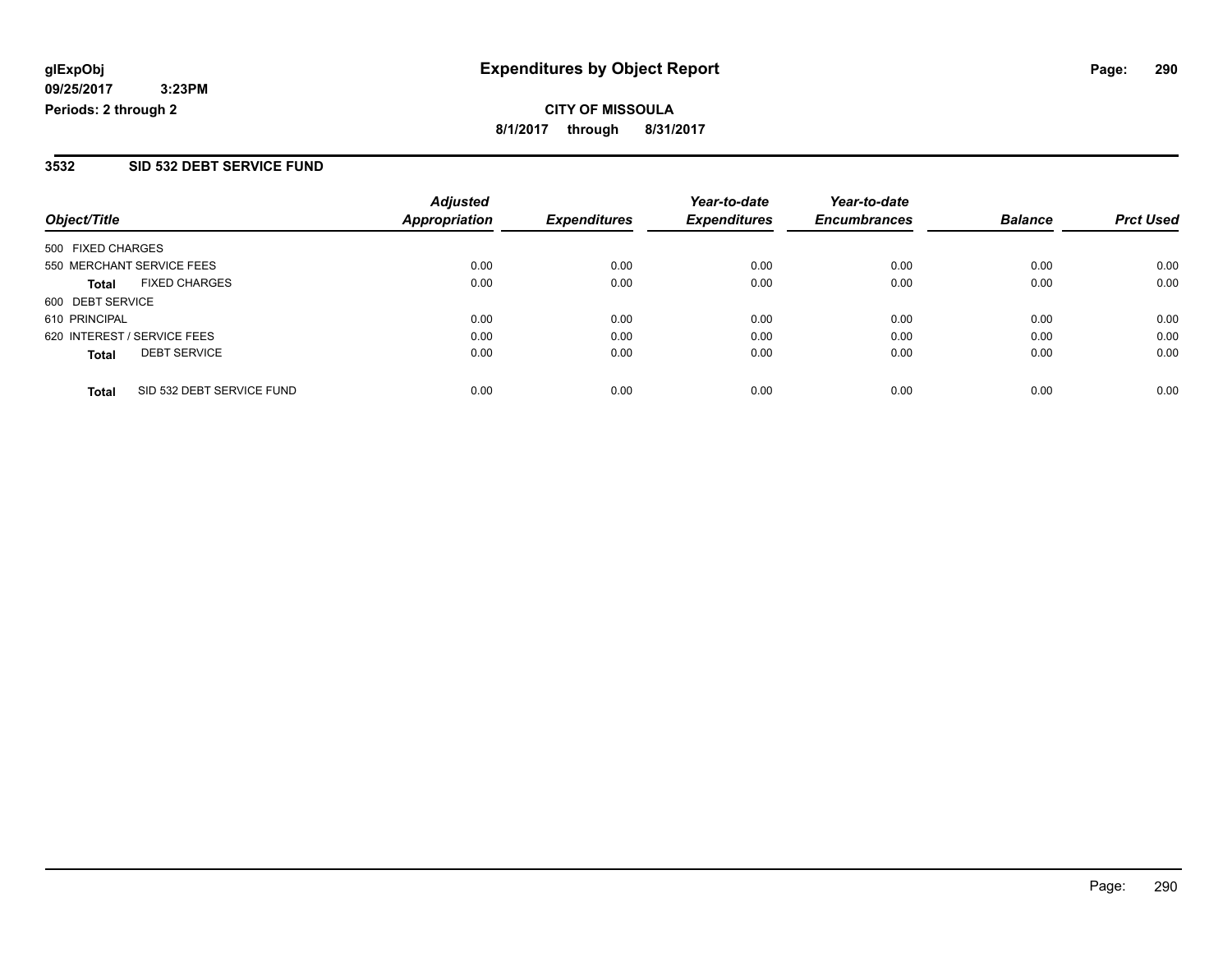### **CITY OF MISSOULA 8/1/2017 through 8/31/2017**

# **3533 GILBERT ST SEWER SID DEBT FUND**

**330 WASTEWATER**

| Object/Title      |                           | <b>Adjusted</b><br>Appropriation | <b>Expenditures</b> | Year-to-date<br><b>Expenditures</b> | Year-to-date<br><b>Encumbrances</b> | <b>Balance</b> | <b>Prct Used</b> |
|-------------------|---------------------------|----------------------------------|---------------------|-------------------------------------|-------------------------------------|----------------|------------------|
| 500 FIXED CHARGES |                           |                                  |                     |                                     |                                     |                |                  |
|                   | 550 MERCHANT SERVICE FEES | 0.00                             | 0.00                | 0.00                                | 0.00                                | 0.00           | 0.00             |
| <b>Total</b>      | <b>FIXED CHARGES</b>      | 0.00                             | 0.00                | 0.00                                | 0.00                                | 0.00           | 0.00             |
| <b>Total</b>      | <b>WASTEWATER</b>         | 0.00                             | 0.00                | 0.00                                | 0.00                                | 0.00           | 0.00             |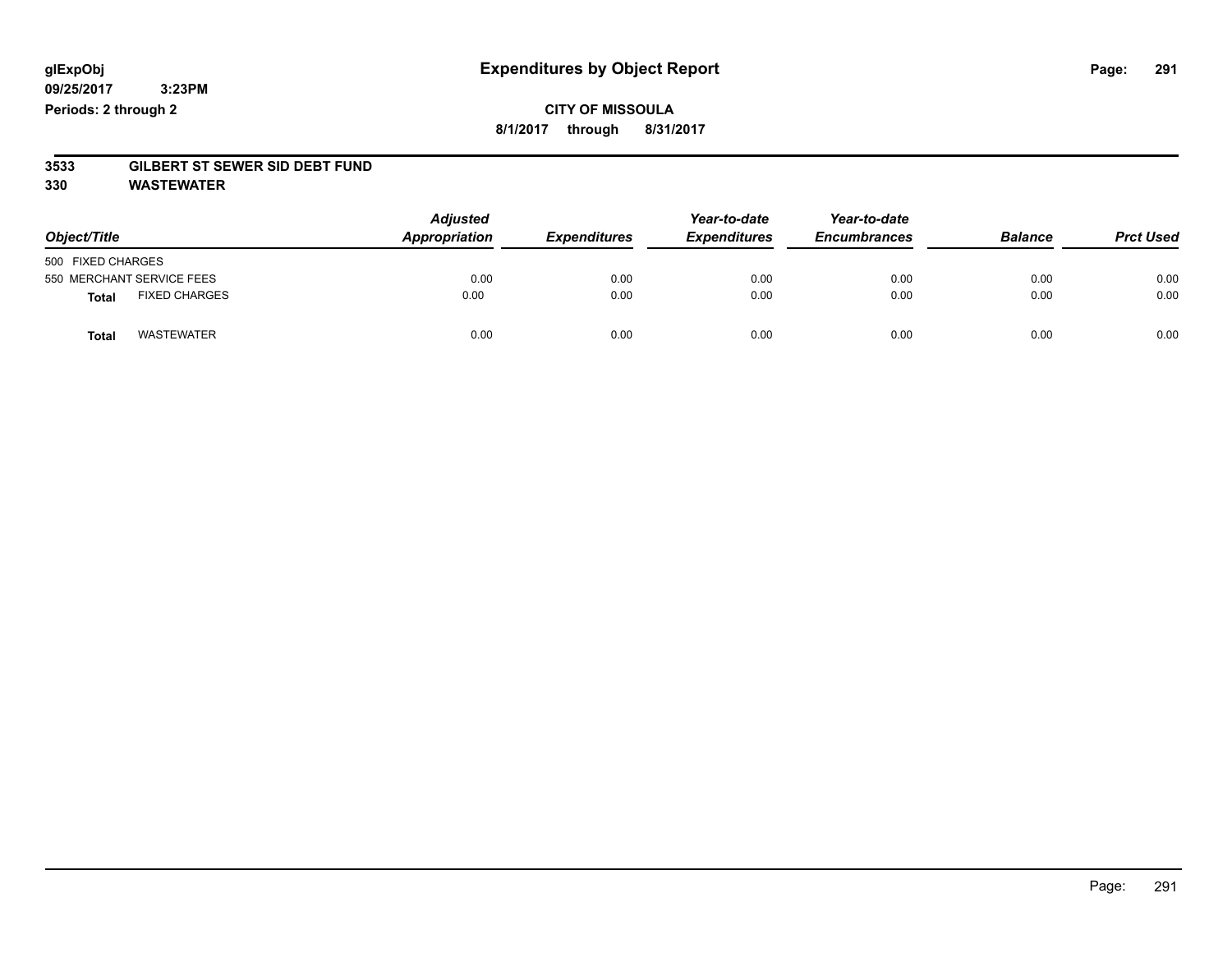# **CITY OF MISSOULA**

**8/1/2017 through 8/31/2017**

# **3533 GILBERT ST SEWER SID DEBT FUND**

|                                      | <b>Adjusted</b>      |                     | Year-to-date        | Year-to-date        | <b>Balance</b> | <b>Prct Used</b> |
|--------------------------------------|----------------------|---------------------|---------------------|---------------------|----------------|------------------|
| Object/Title                         | <b>Appropriation</b> | <b>Expenditures</b> | <b>Expenditures</b> | <b>Encumbrances</b> |                |                  |
| 500 FIXED CHARGES                    |                      |                     |                     |                     |                |                  |
| 500 FIXED CHARGES                    | 0.00                 | 0.00                | 0.00                | 0.00                | 0.00           | 0.00             |
| 550 MERCHANT SERVICE FEES            | 0.00                 | 0.00                | 0.00                | 0.00                | 0.00           | 0.00             |
| <b>FIXED CHARGES</b><br><b>Total</b> | 0.00                 | 0.00                | 0.00                | 0.00                | 0.00           | 0.00             |
| 600 DEBT SERVICE                     |                      |                     |                     |                     |                |                  |
| 610 PRINCIPAL                        | 0.00                 | 0.00                | 0.00                | 0.00                | 0.00           | 0.00             |
| 620 INTEREST / SERVICE FEES          | 0.00                 | 0.00                | 0.00                | 0.00                | 0.00           | 0.00             |
| <b>DEBT SERVICE</b><br><b>Total</b>  | 0.00                 | 0.00                | 0.00                | 0.00                | 0.00           | 0.00             |
| 800 OTHER OBJECTS                    |                      |                     |                     |                     |                |                  |
| 820 TRANSFERS TO OTHER FUNDS         | 0.00                 | 0.00                | 0.00                | 0.00                | 0.00           | 0.00             |
| OTHER OBJECTS<br><b>Total</b>        | 0.00                 | 0.00                | 0.00                | 0.00                | 0.00           | 0.00             |
| NON-DEPARTMENTAL<br><b>Total</b>     | 0.00                 | 0.00                | 0.00                | 0.00                | 0.00           | 0.00             |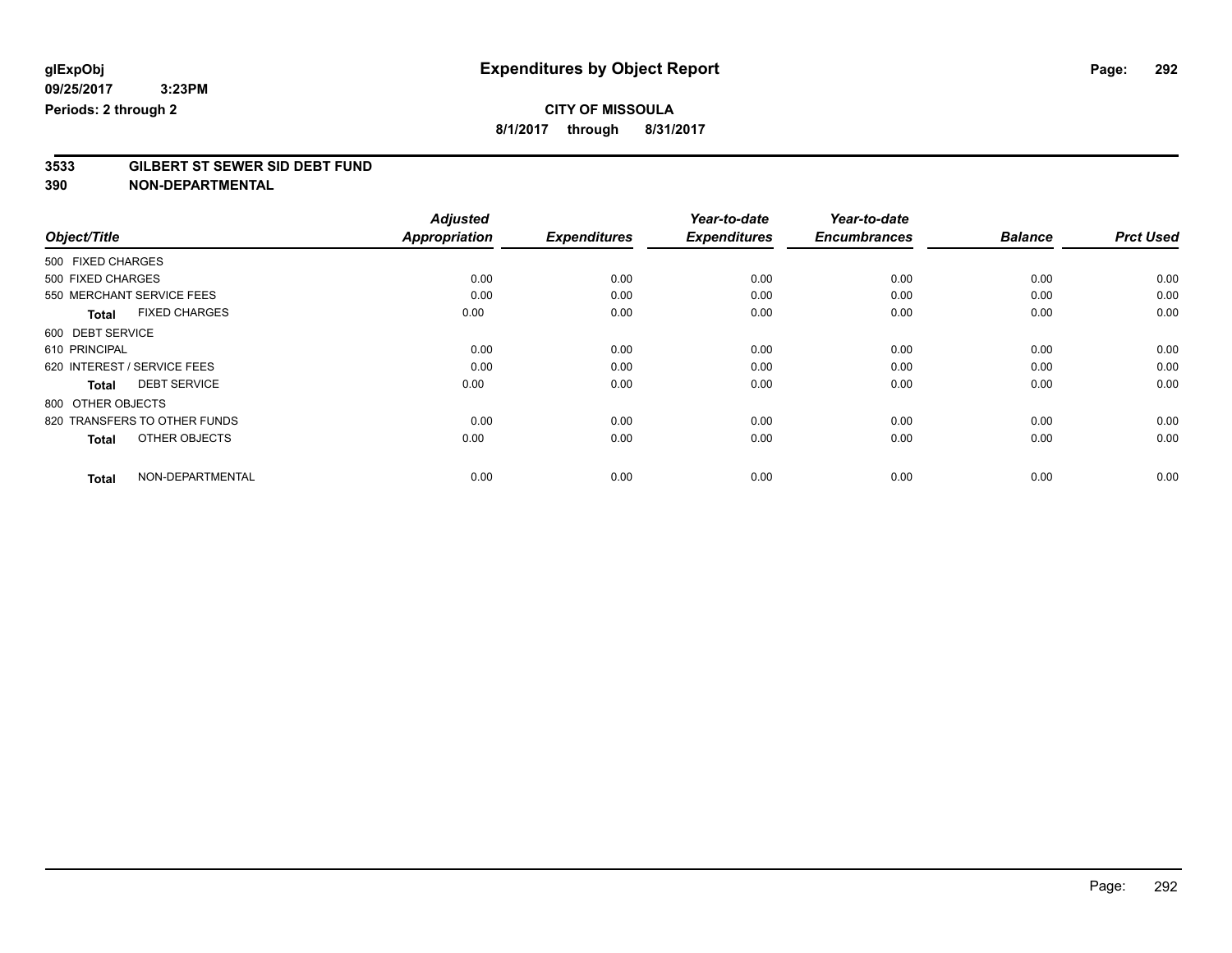## **CITY OF MISSOULA 8/1/2017 through 8/31/2017**

### **3533 GILBERT ST SEWER SID DEBT FUND**

|                                                | <b>Adjusted</b>      |                     | Year-to-date        | Year-to-date        |                |                  |
|------------------------------------------------|----------------------|---------------------|---------------------|---------------------|----------------|------------------|
| Object/Title                                   | <b>Appropriation</b> | <b>Expenditures</b> | <b>Expenditures</b> | <b>Encumbrances</b> | <b>Balance</b> | <b>Prct Used</b> |
| 500 FIXED CHARGES                              |                      |                     |                     |                     |                |                  |
| 500 FIXED CHARGES                              | 0.00                 | 0.00                | 0.00                | 0.00                | 0.00           | 0.00             |
| 550 MERCHANT SERVICE FEES                      | 0.00                 | 0.00                | 0.00                | 0.00                | 0.00           | 0.00             |
| <b>FIXED CHARGES</b><br><b>Total</b>           | 0.00                 | 0.00                | 0.00                | 0.00                | 0.00           | 0.00             |
| 600 DEBT SERVICE                               |                      |                     |                     |                     |                |                  |
| 610 PRINCIPAL                                  | 0.00                 | 0.00                | 0.00                | 0.00                | 0.00           | 0.00             |
| 620 INTEREST / SERVICE FEES                    | 0.00                 | 0.00                | 0.00                | 0.00                | 0.00           | 0.00             |
| <b>DEBT SERVICE</b><br><b>Total</b>            | 0.00                 | 0.00                | 0.00                | 0.00                | 0.00           | 0.00             |
| 800 OTHER OBJECTS                              |                      |                     |                     |                     |                |                  |
| 820 TRANSFERS TO OTHER FUNDS                   | 0.00                 | 0.00                | 0.00                | 0.00                | 0.00           | 0.00             |
| OTHER OBJECTS<br><b>Total</b>                  | 0.00                 | 0.00                | 0.00                | 0.00                | 0.00           | 0.00             |
| GILBERT ST SEWER SID DEBT FUND<br><b>Total</b> | 0.00                 | 0.00                | 0.00                | 0.00                | 0.00           | 0.00             |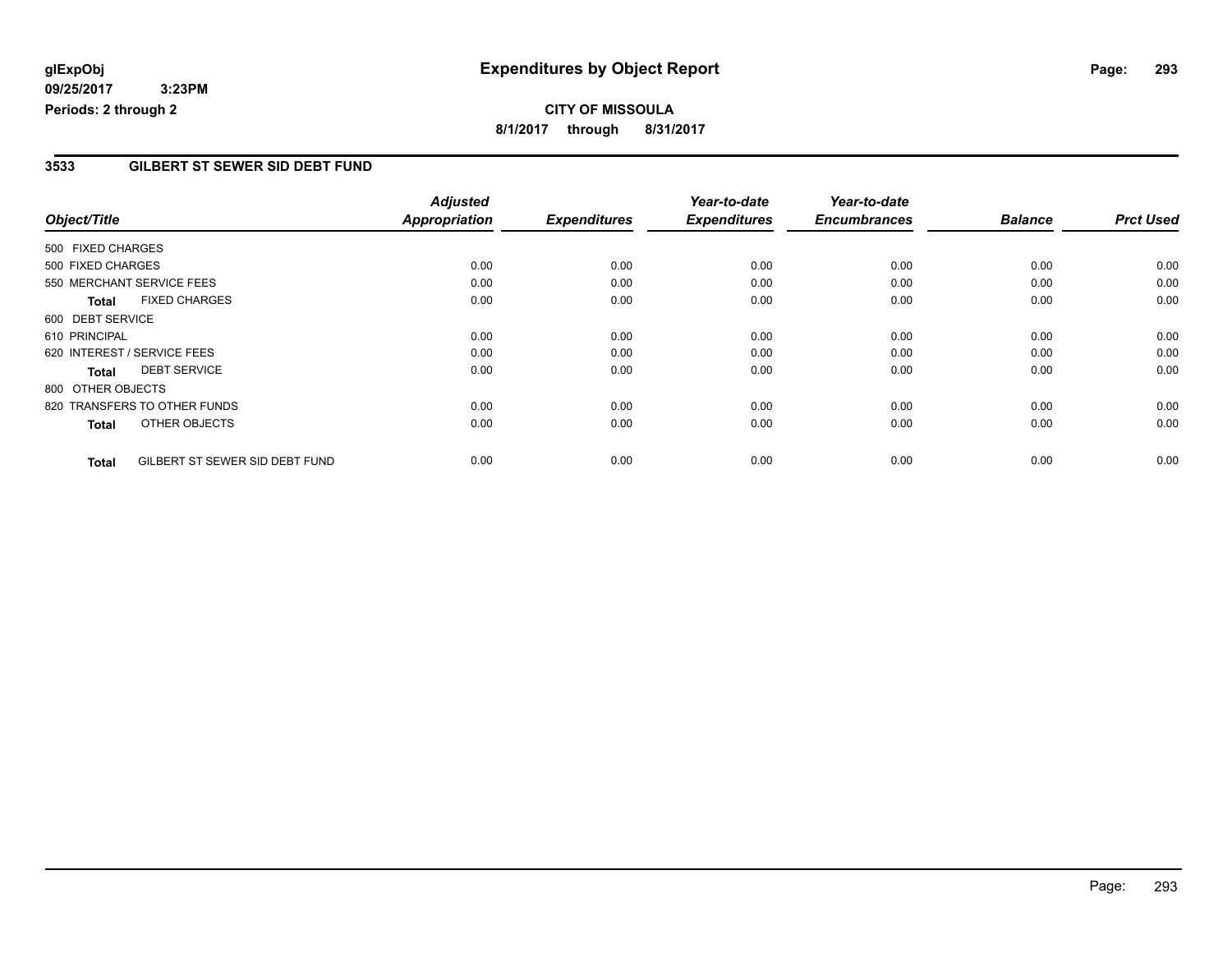# **CITY OF MISSOULA**

**8/1/2017 through 8/31/2017**

# **3534 LINCOLNWOOD SEWER PHASE I**

|                                      | <b>Adjusted</b>      |                     | Year-to-date        | Year-to-date        |                |                  |
|--------------------------------------|----------------------|---------------------|---------------------|---------------------|----------------|------------------|
| Object/Title                         | <b>Appropriation</b> | <b>Expenditures</b> | <b>Expenditures</b> | <b>Encumbrances</b> | <b>Balance</b> | <b>Prct Used</b> |
| 500 FIXED CHARGES                    |                      |                     |                     |                     |                |                  |
| 550 MERCHANT SERVICE FEES            | 0.00                 | 0.00                | 0.00                | 0.00                | 0.00           | 0.00             |
| <b>FIXED CHARGES</b><br><b>Total</b> | 0.00                 | 0.00                | 0.00                | 0.00                | 0.00           | 0.00             |
| 600 DEBT SERVICE                     |                      |                     |                     |                     |                |                  |
| 610 PRINCIPAL                        | 0.00                 | 0.00                | 0.00                | 0.00                | 0.00           | 0.00             |
| 620 INTEREST / SERVICE FEES          | 0.00                 | 0.00                | 0.00                | 0.00                | 0.00           | 0.00             |
| <b>DEBT SERVICE</b><br><b>Total</b>  | 0.00                 | 0.00                | 0.00                | 0.00                | 0.00           | 0.00             |
| NON-DEPARTMENTAL<br><b>Total</b>     | 0.00                 | 0.00                | 0.00                | 0.00                | 0.00           | 0.00             |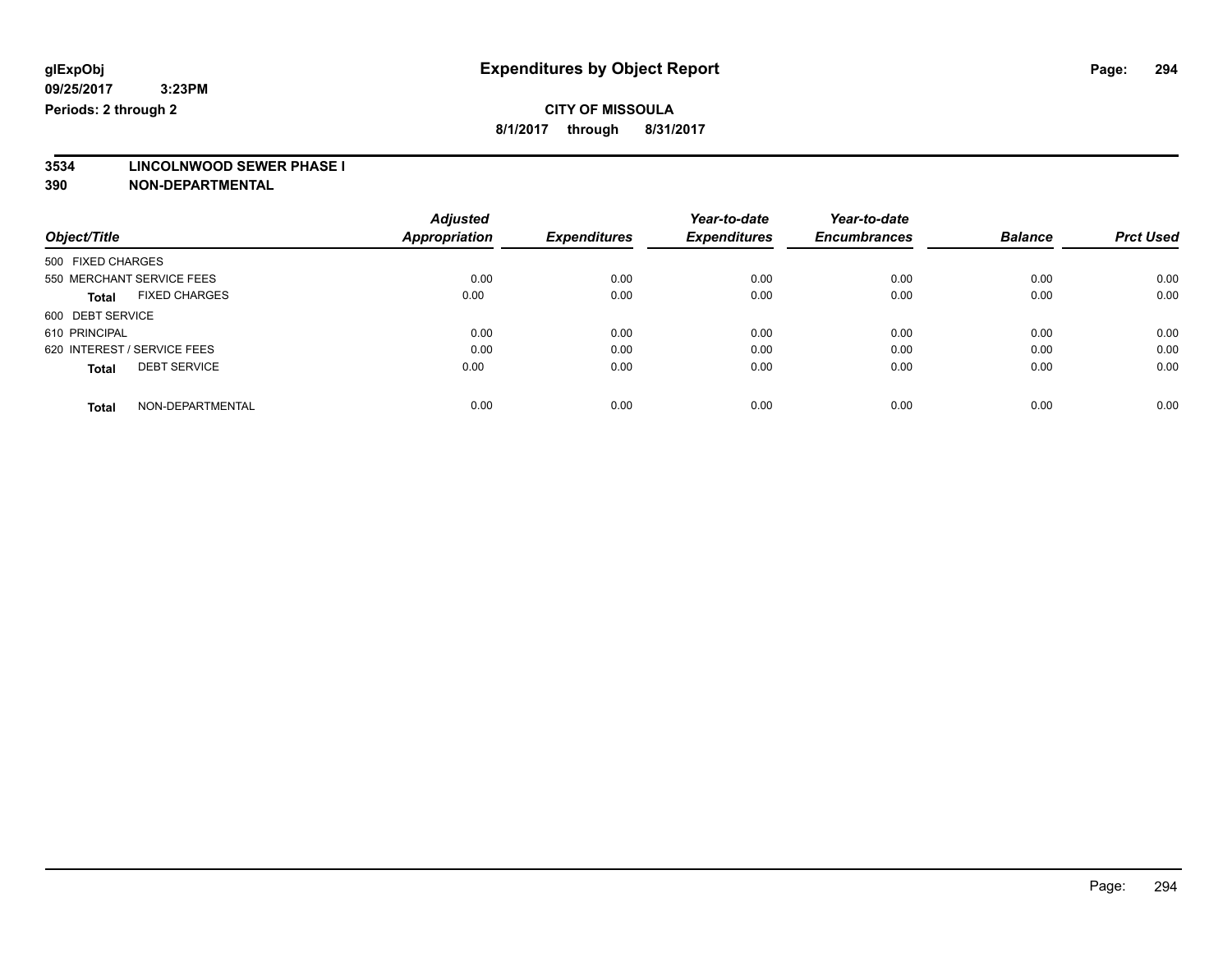### **3534 LINCOLNWOOD SEWER PHASE I**

| Object/Title                              | <b>Adjusted</b><br><b>Appropriation</b> | <b>Expenditures</b> | Year-to-date<br><b>Expenditures</b> | Year-to-date<br><b>Encumbrances</b> | <b>Balance</b> | <b>Prct Used</b> |
|-------------------------------------------|-----------------------------------------|---------------------|-------------------------------------|-------------------------------------|----------------|------------------|
| 500 FIXED CHARGES                         |                                         |                     |                                     |                                     |                |                  |
| 550 MERCHANT SERVICE FEES                 | 0.00                                    | 0.00                | 0.00                                | 0.00                                | 0.00           | 0.00             |
| <b>FIXED CHARGES</b><br><b>Total</b>      | 0.00                                    | 0.00                | 0.00                                | 0.00                                | 0.00           | 0.00             |
| 600 DEBT SERVICE                          |                                         |                     |                                     |                                     |                |                  |
| 610 PRINCIPAL                             | 0.00                                    | 0.00                | 0.00                                | 0.00                                | 0.00           | 0.00             |
| 620 INTEREST / SERVICE FEES               | 0.00                                    | 0.00                | 0.00                                | 0.00                                | 0.00           | 0.00             |
| <b>DEBT SERVICE</b><br><b>Total</b>       | 0.00                                    | 0.00                | 0.00                                | 0.00                                | 0.00           | 0.00             |
| LINCOLNWOOD SEWER PHASE I<br><b>Total</b> | 0.00                                    | 0.00                | 0.00                                | 0.00                                | 0.00           | 0.00             |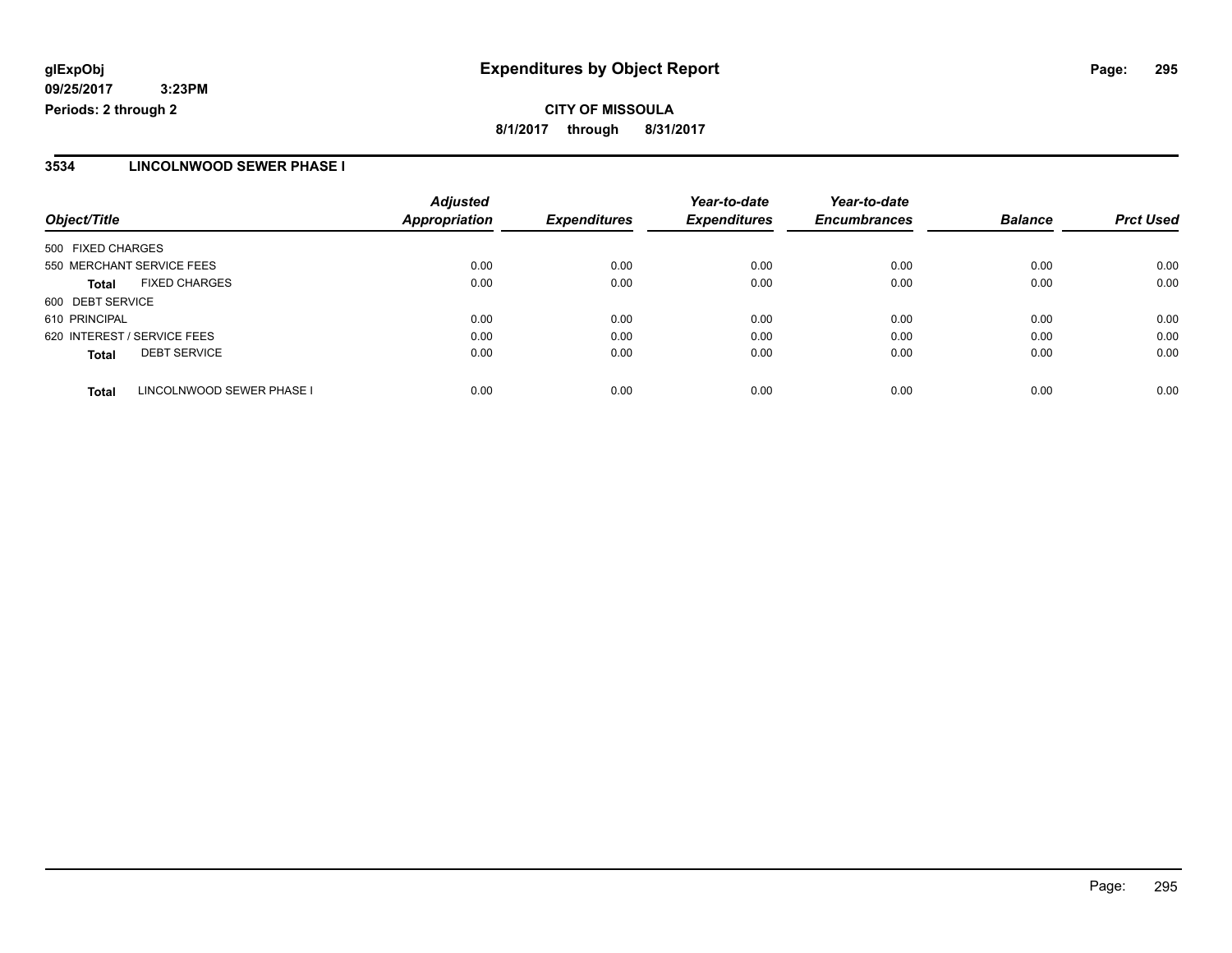# **3535 SLANT STREET TRAFFIC CALMING**

| Object/Title                         | <b>Adjusted</b><br>Appropriation | <b>Expenditures</b> | Year-to-date<br><b>Expenditures</b> | Year-to-date<br><b>Encumbrances</b> | <b>Balance</b> | <b>Prct Used</b> |
|--------------------------------------|----------------------------------|---------------------|-------------------------------------|-------------------------------------|----------------|------------------|
| 500 FIXED CHARGES                    |                                  |                     |                                     |                                     |                |                  |
| 550 MERCHANT SERVICE FEES            | 0.00                             | 0.00                | 0.00                                | 0.00                                | 0.00           | 0.00             |
| <b>FIXED CHARGES</b><br><b>Total</b> | 0.00                             | 0.00                | 0.00                                | 0.00                                | 0.00           | 0.00             |
| 800 OTHER OBJECTS                    |                                  |                     |                                     |                                     |                |                  |
| 820 TRANSFERS TO OTHER FUNDS         | 0.00                             | 0.00                | 0.00                                | 0.00                                | 0.00           | 0.00             |
| OTHER OBJECTS<br><b>Total</b>        | 0.00                             | 0.00                | 0.00                                | 0.00                                | 0.00           | 0.00             |
| NON-DEPARTMENTAL<br>Total            | 0.00                             | 0.00                | 0.00                                | 0.00                                | 0.00           | 0.00             |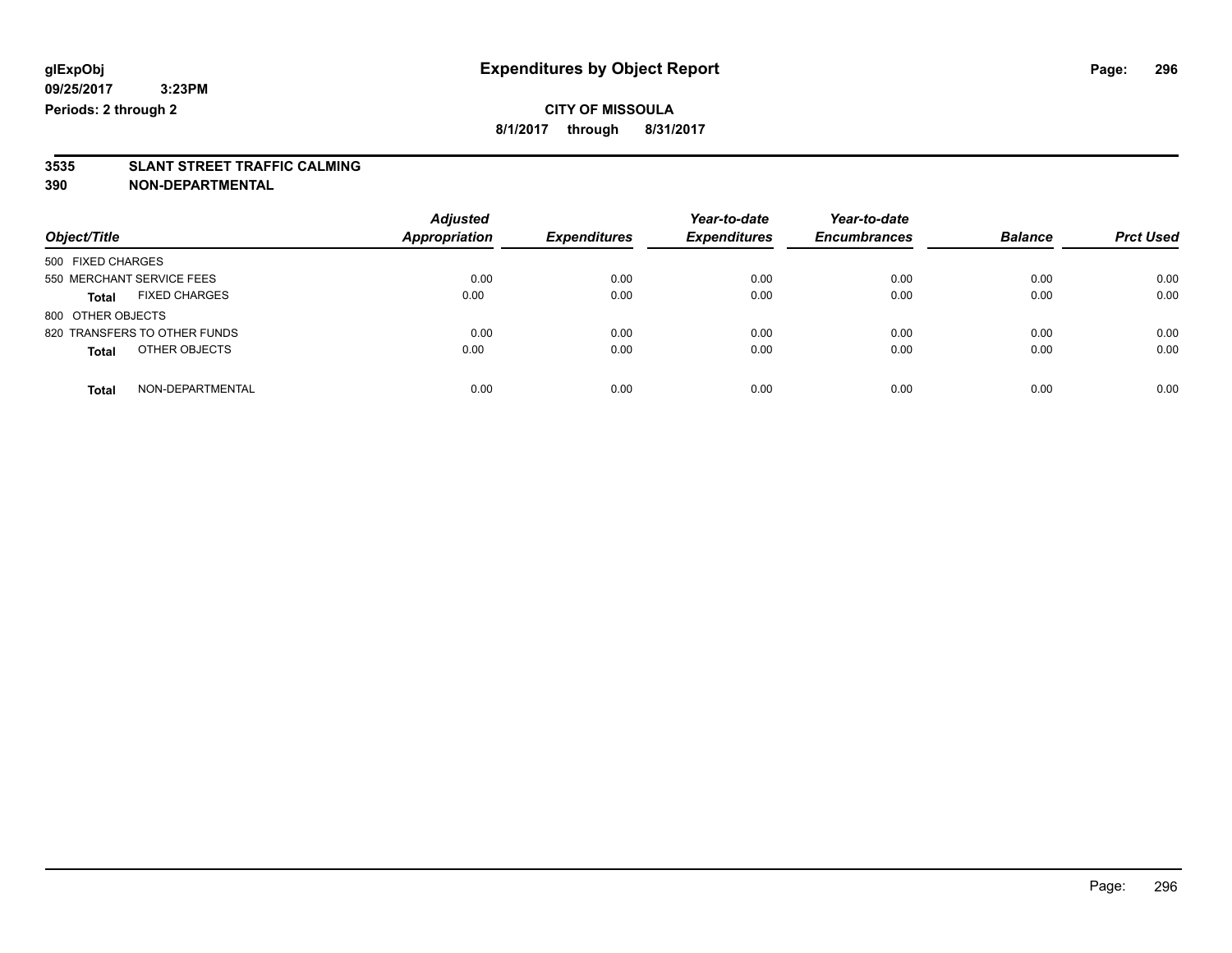**8/1/2017 through 8/31/2017**

### **3535 SLANT STREET TRAFFIC CALMING**

| Object/Title              |                              | <b>Adjusted</b>      | <b>Expenditures</b> | Year-to-date<br><b>Expenditures</b> | Year-to-date<br><b>Encumbrances</b> | <b>Balance</b> | <b>Prct Used</b> |
|---------------------------|------------------------------|----------------------|---------------------|-------------------------------------|-------------------------------------|----------------|------------------|
|                           |                              | <b>Appropriation</b> |                     |                                     |                                     |                |                  |
| 500 FIXED CHARGES         |                              |                      |                     |                                     |                                     |                |                  |
| 550 MERCHANT SERVICE FEES |                              | 0.00                 | 0.00                | 0.00                                | 0.00                                | 0.00           | 0.00             |
| <b>Total</b>              | <b>FIXED CHARGES</b>         | 0.00                 | 0.00                | 0.00                                | 0.00                                | 0.00           | 0.00             |
| 800 OTHER OBJECTS         |                              |                      |                     |                                     |                                     |                |                  |
|                           | 820 TRANSFERS TO OTHER FUNDS | 0.00                 | 0.00                | 0.00                                | 0.00                                | 0.00           | 0.00             |
| <b>Total</b>              | OTHER OBJECTS                | 0.00                 | 0.00                | 0.00                                | 0.00                                | 0.00           | 0.00             |
| <b>Total</b>              | SLANT STREET TRAFFIC CALMING | 0.00                 | 0.00                | 0.00                                | 0.00                                | 0.00           | 0.00             |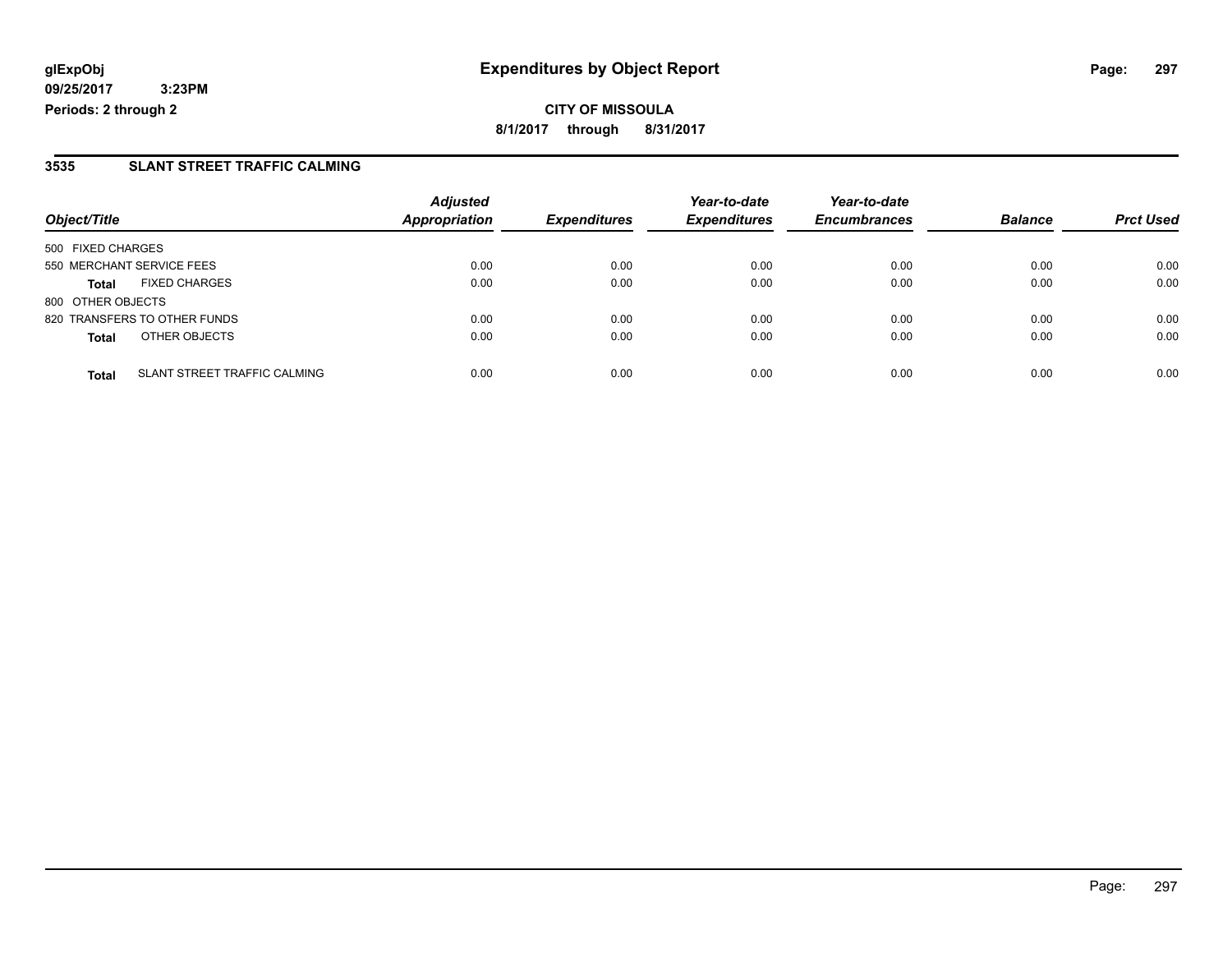# **CITY OF MISSOULA**

**8/1/2017 through 8/31/2017**

# **3536 LINCOLNWOOD SEWER PHASE II**

|                                      | <b>Adjusted</b>      |                     | Year-to-date<br><b>Expenditures</b> | Year-to-date        | <b>Balance</b> | <b>Prct Used</b> |
|--------------------------------------|----------------------|---------------------|-------------------------------------|---------------------|----------------|------------------|
| Object/Title                         | <b>Appropriation</b> | <b>Expenditures</b> |                                     | <b>Encumbrances</b> |                |                  |
| 500 FIXED CHARGES                    |                      |                     |                                     |                     |                |                  |
| 550 MERCHANT SERVICE FEES            | 0.00                 | 0.00                | 0.00                                | 0.00                | 0.00           | 0.00             |
| <b>FIXED CHARGES</b><br><b>Total</b> | 0.00                 | 0.00                | 0.00                                | 0.00                | 0.00           | 0.00             |
| 600 DEBT SERVICE                     |                      |                     |                                     |                     |                |                  |
| 610 PRINCIPAL                        | 0.00                 | 0.00                | 0.00                                | 0.00                | 0.00           | 0.00             |
| 620 INTEREST / SERVICE FEES          | 0.00                 | 0.00                | 0.00                                | 0.00                | 0.00           | 0.00             |
| <b>DEBT SERVICE</b><br><b>Total</b>  | 0.00                 | 0.00                | 0.00                                | 0.00                | 0.00           | 0.00             |
|                                      |                      |                     |                                     |                     |                |                  |
| NON-DEPARTMENTAL<br><b>Total</b>     | 0.00                 | 0.00                | 0.00                                | 0.00                | 0.00           | 0.00             |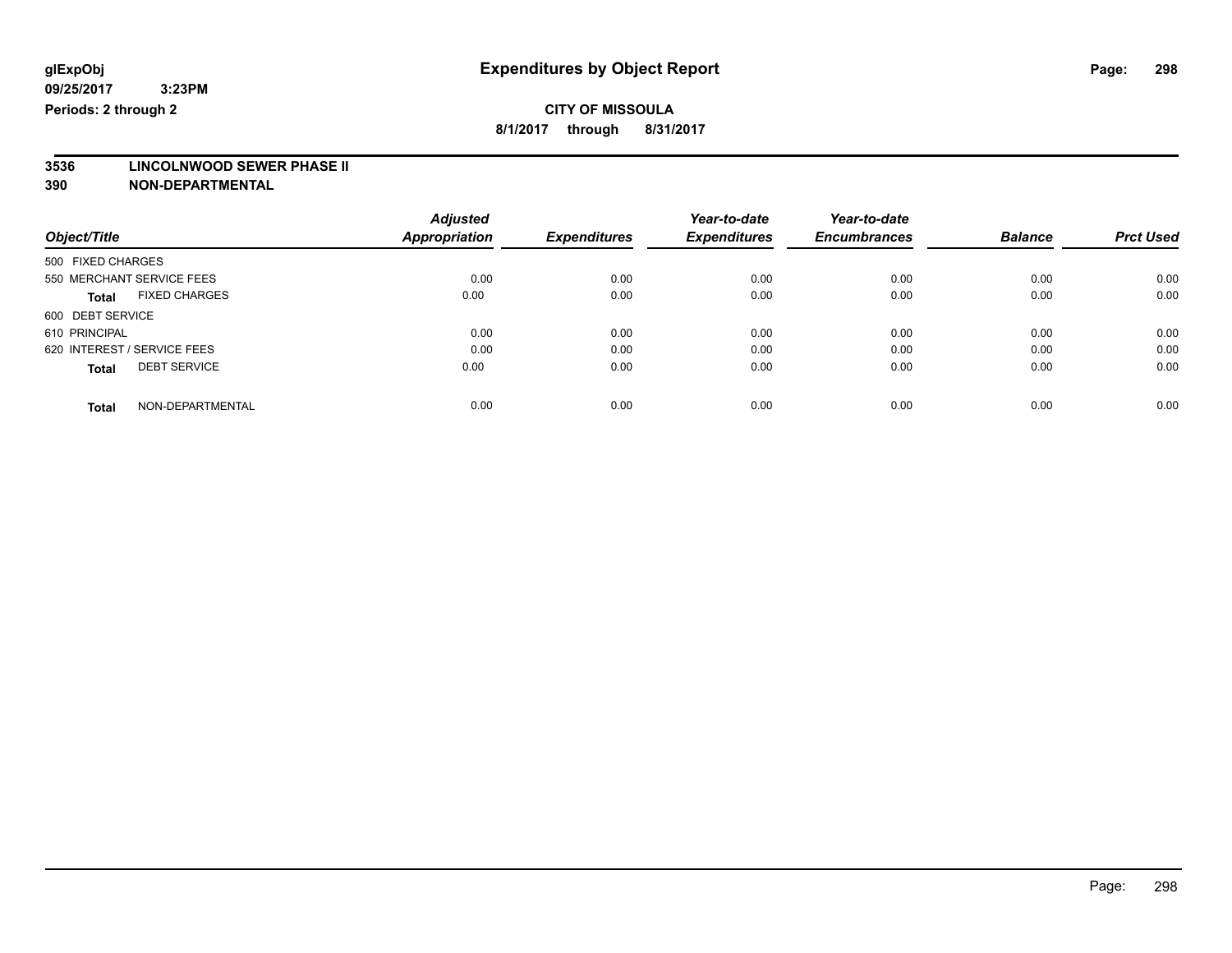### **3536 LINCOLNWOOD SEWER PHASE II**

| Object/Title                |                            | <b>Adjusted</b><br><b>Appropriation</b> | <b>Expenditures</b> | Year-to-date<br><b>Expenditures</b> | Year-to-date<br><b>Encumbrances</b> | <b>Balance</b> | <b>Prct Used</b> |
|-----------------------------|----------------------------|-----------------------------------------|---------------------|-------------------------------------|-------------------------------------|----------------|------------------|
| 500 FIXED CHARGES           |                            |                                         |                     |                                     |                                     |                |                  |
|                             |                            |                                         |                     |                                     |                                     |                |                  |
| 550 MERCHANT SERVICE FEES   |                            | 0.00                                    | 0.00                | 0.00                                | 0.00                                | 0.00           | 0.00             |
| <b>Total</b>                | <b>FIXED CHARGES</b>       | 0.00                                    | 0.00                | 0.00                                | 0.00                                | 0.00           | 0.00             |
| 600 DEBT SERVICE            |                            |                                         |                     |                                     |                                     |                |                  |
| 610 PRINCIPAL               |                            | 0.00                                    | 0.00                | 0.00                                | 0.00                                | 0.00           | 0.00             |
| 620 INTEREST / SERVICE FEES |                            | 0.00                                    | 0.00                | 0.00                                | 0.00                                | 0.00           | 0.00             |
| <b>Total</b>                | <b>DEBT SERVICE</b>        | 0.00                                    | 0.00                | 0.00                                | 0.00                                | 0.00           | 0.00             |
| Total                       | LINCOLNWOOD SEWER PHASE II | 0.00                                    | 0.00                | 0.00                                | 0.00                                | 0.00           | 0.00             |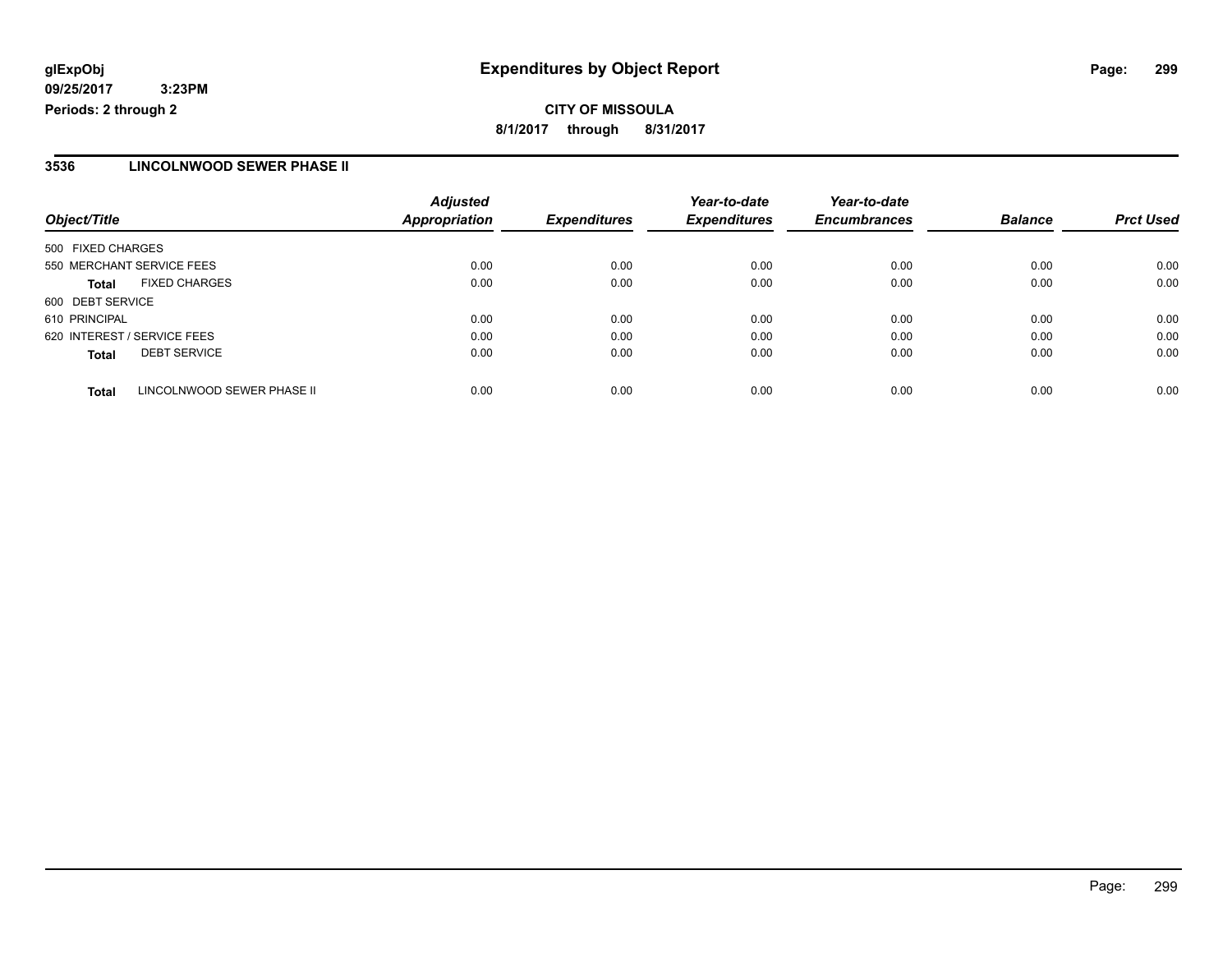# **3539 SOUTH 4TH STREET W TRAFFIC**

| Object/Title                         | <b>Adjusted</b><br><b>Appropriation</b> | <b>Expenditures</b> | Year-to-date<br><b>Expenditures</b> | Year-to-date<br><b>Encumbrances</b> | <b>Balance</b> | <b>Prct Used</b> |
|--------------------------------------|-----------------------------------------|---------------------|-------------------------------------|-------------------------------------|----------------|------------------|
| 500 FIXED CHARGES                    |                                         |                     |                                     |                                     |                |                  |
| 550 MERCHANT SERVICE FEES            | 0.00                                    | 0.00                | 0.00                                | 0.00                                | 0.00           | 0.00             |
| <b>FIXED CHARGES</b><br><b>Total</b> | 0.00                                    | 0.00                | 0.00                                | 0.00                                | 0.00           | 0.00             |
| 800 OTHER OBJECTS                    |                                         |                     |                                     |                                     |                |                  |
| 820 TRANSFERS TO OTHER FUNDS         | 0.00                                    | 0.00                | 0.00                                | 0.00                                | 0.00           | 0.00             |
| OTHER OBJECTS<br><b>Total</b>        | 0.00                                    | 0.00                | 0.00                                | 0.00                                | 0.00           | 0.00             |
| NON-DEPARTMENTAL<br>Total            | 0.00                                    | 0.00                | 0.00                                | 0.00                                | 0.00           | 0.00             |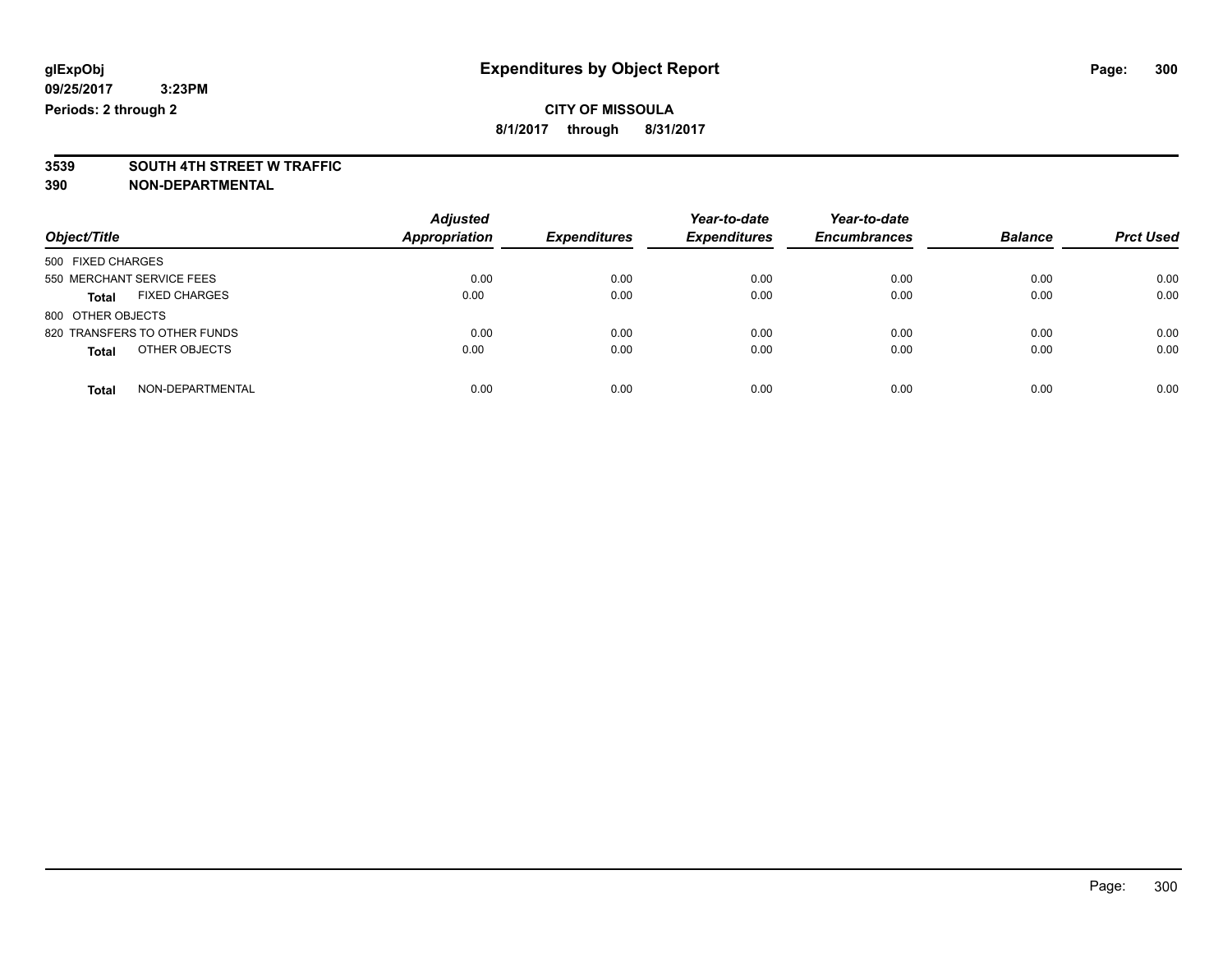#### **3539 SOUTH 4TH STREET W TRAFFIC**

|                           |                              | <b>Adjusted</b>      |                     | Year-to-date        | Year-to-date        |                |                  |
|---------------------------|------------------------------|----------------------|---------------------|---------------------|---------------------|----------------|------------------|
| Object/Title              |                              | <b>Appropriation</b> | <b>Expenditures</b> | <b>Expenditures</b> | <b>Encumbrances</b> | <b>Balance</b> | <b>Prct Used</b> |
| 500 FIXED CHARGES         |                              |                      |                     |                     |                     |                |                  |
| 550 MERCHANT SERVICE FEES |                              | 0.00                 | 0.00                | 0.00                | 0.00                | 0.00           | 0.00             |
| <b>Total</b>              | <b>FIXED CHARGES</b>         | 0.00                 | 0.00                | 0.00                | 0.00                | 0.00           | 0.00             |
| 800 OTHER OBJECTS         |                              |                      |                     |                     |                     |                |                  |
|                           | 820 TRANSFERS TO OTHER FUNDS | 0.00                 | 0.00                | 0.00                | 0.00                | 0.00           | 0.00             |
| <b>Total</b>              | OTHER OBJECTS                | 0.00                 | 0.00                | 0.00                | 0.00                | 0.00           | 0.00             |
| <b>Total</b>              | SOUTH 4TH STREET W TRAFFIC   | 0.00                 | 0.00                | 0.00                | 0.00                | 0.00           | 0.00             |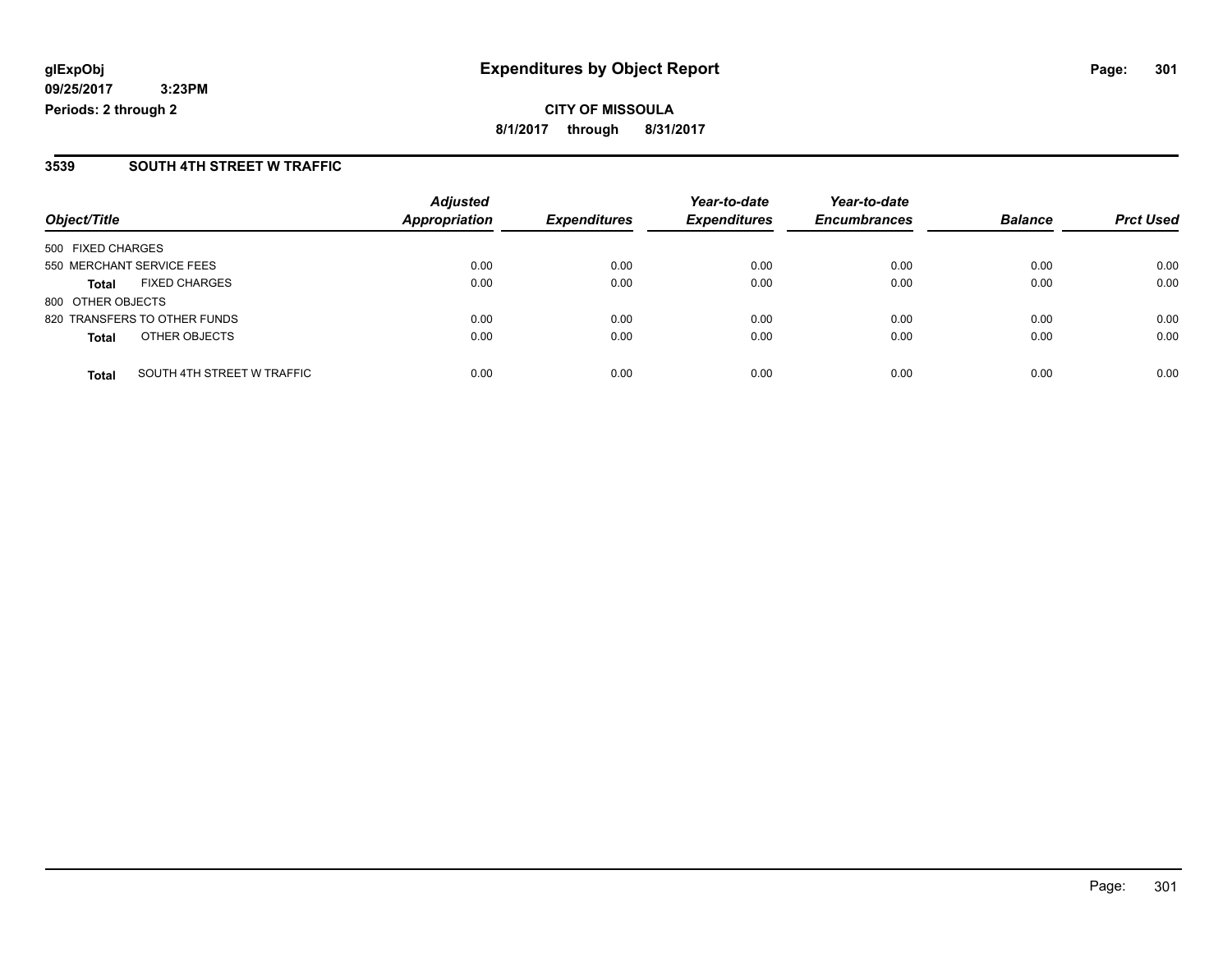**3540 SID 540 DEBT SERVICE FUND**

|                                      | <b>Adjusted</b>      |                     | Year-to-date        | Year-to-date        |                |                  |
|--------------------------------------|----------------------|---------------------|---------------------|---------------------|----------------|------------------|
| Object/Title                         | <b>Appropriation</b> | <b>Expenditures</b> | <b>Expenditures</b> | <b>Encumbrances</b> | <b>Balance</b> | <b>Prct Used</b> |
| 300 PURCHASED SERVICES               |                      |                     |                     |                     |                |                  |
| 350 PROFESSIONAL SERVICES            | 0.00                 | 0.00                | 0.00                | 0.00                | 0.00           | 0.00             |
| PURCHASED SERVICES<br><b>Total</b>   | 0.00                 | 0.00                | 0.00                | 0.00                | 0.00           | 0.00             |
| 500 FIXED CHARGES                    |                      |                     |                     |                     |                |                  |
| 550 MERCHANT SERVICE FEES            | 0.00                 | 0.00                | 0.00                | 0.00                | 0.00           | 0.00             |
| <b>FIXED CHARGES</b><br><b>Total</b> | 0.00                 | 0.00                | 0.00                | 0.00                | 0.00           | 0.00             |
| 600 DEBT SERVICE                     |                      |                     |                     |                     |                |                  |
| 610 PRINCIPAL                        | 0.00                 | 0.00                | 0.00                | 0.00                | 0.00           | 0.00             |
| 620 INTEREST / SERVICE FEES          | 0.00                 | 0.00                | 0.00                | 0.00                | 0.00           | 0.00             |
| <b>DEBT SERVICE</b><br><b>Total</b>  | 0.00                 | 0.00                | 0.00                | 0.00                | 0.00           | 0.00             |
|                                      |                      |                     |                     |                     |                |                  |
| NON-DEPARTMENTAL<br><b>Total</b>     | 0.00                 | 0.00                | 0.00                | 0.00                | 0.00           | 0.00             |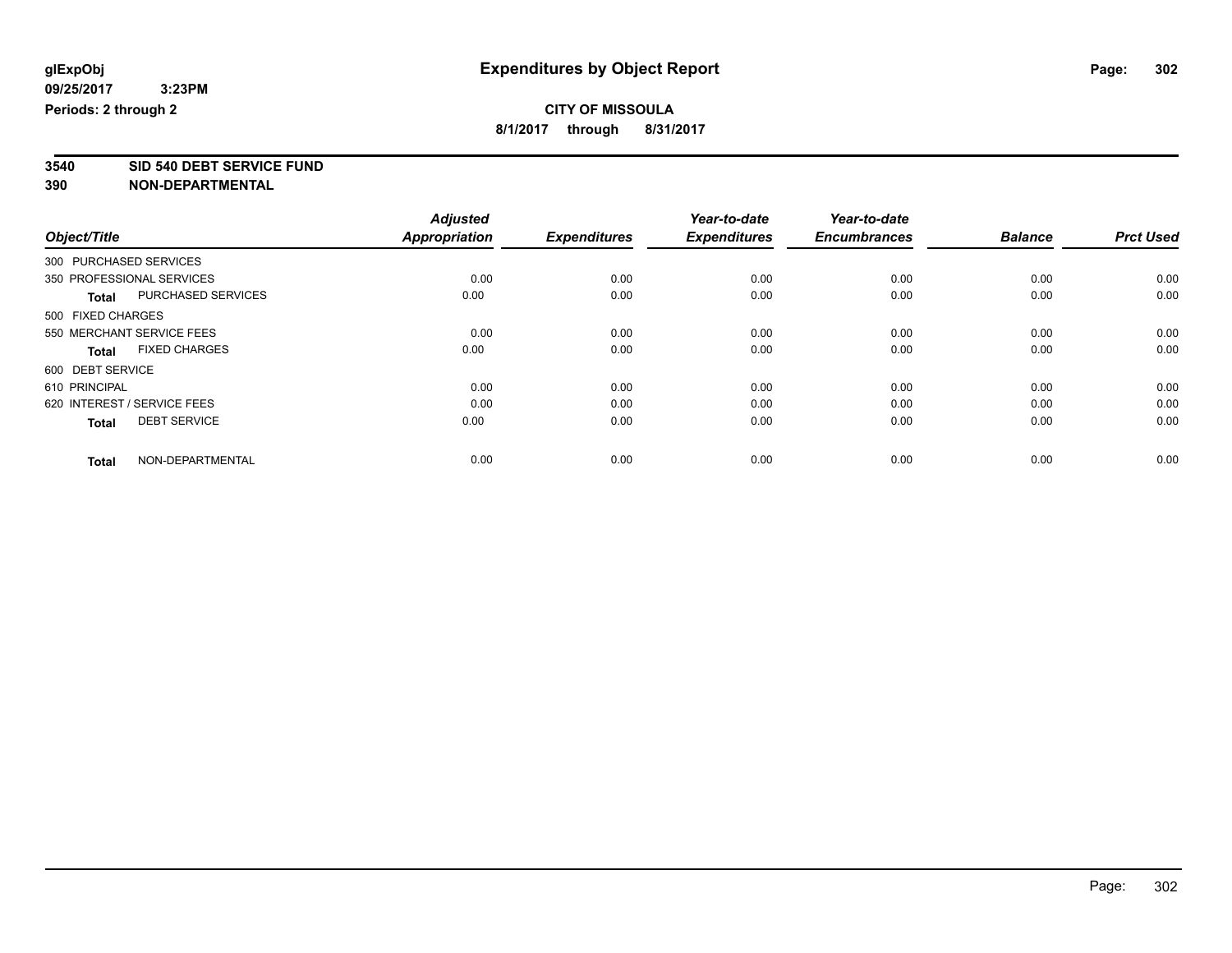## **CITY OF MISSOULA 8/1/2017 through 8/31/2017**

### **3540 SID 540 DEBT SERVICE FUND**

|                        |                             | <b>Adjusted</b>      |                     | Year-to-date        | Year-to-date        |                |                  |
|------------------------|-----------------------------|----------------------|---------------------|---------------------|---------------------|----------------|------------------|
| Object/Title           |                             | <b>Appropriation</b> | <b>Expenditures</b> | <b>Expenditures</b> | <b>Encumbrances</b> | <b>Balance</b> | <b>Prct Used</b> |
| 300 PURCHASED SERVICES |                             |                      |                     |                     |                     |                |                  |
|                        | 350 PROFESSIONAL SERVICES   | 0.00                 | 0.00                | 0.00                | 0.00                | 0.00           | 0.00             |
| Total                  | PURCHASED SERVICES          | 0.00                 | 0.00                | 0.00                | 0.00                | 0.00           | 0.00             |
| 500 FIXED CHARGES      |                             |                      |                     |                     |                     |                |                  |
|                        | 550 MERCHANT SERVICE FEES   | 0.00                 | 0.00                | 0.00                | 0.00                | 0.00           | 0.00             |
| <b>Total</b>           | <b>FIXED CHARGES</b>        | 0.00                 | 0.00                | 0.00                | 0.00                | 0.00           | 0.00             |
| 600 DEBT SERVICE       |                             |                      |                     |                     |                     |                |                  |
| 610 PRINCIPAL          |                             | 0.00                 | 0.00                | 0.00                | 0.00                | 0.00           | 0.00             |
|                        | 620 INTEREST / SERVICE FEES | 0.00                 | 0.00                | 0.00                | 0.00                | 0.00           | 0.00             |
| <b>Total</b>           | <b>DEBT SERVICE</b>         | 0.00                 | 0.00                | 0.00                | 0.00                | 0.00           | 0.00             |
| <b>Total</b>           | SID 540 DEBT SERVICE FUND   | 0.00                 | 0.00                | 0.00                | 0.00                | 0.00           | 0.00             |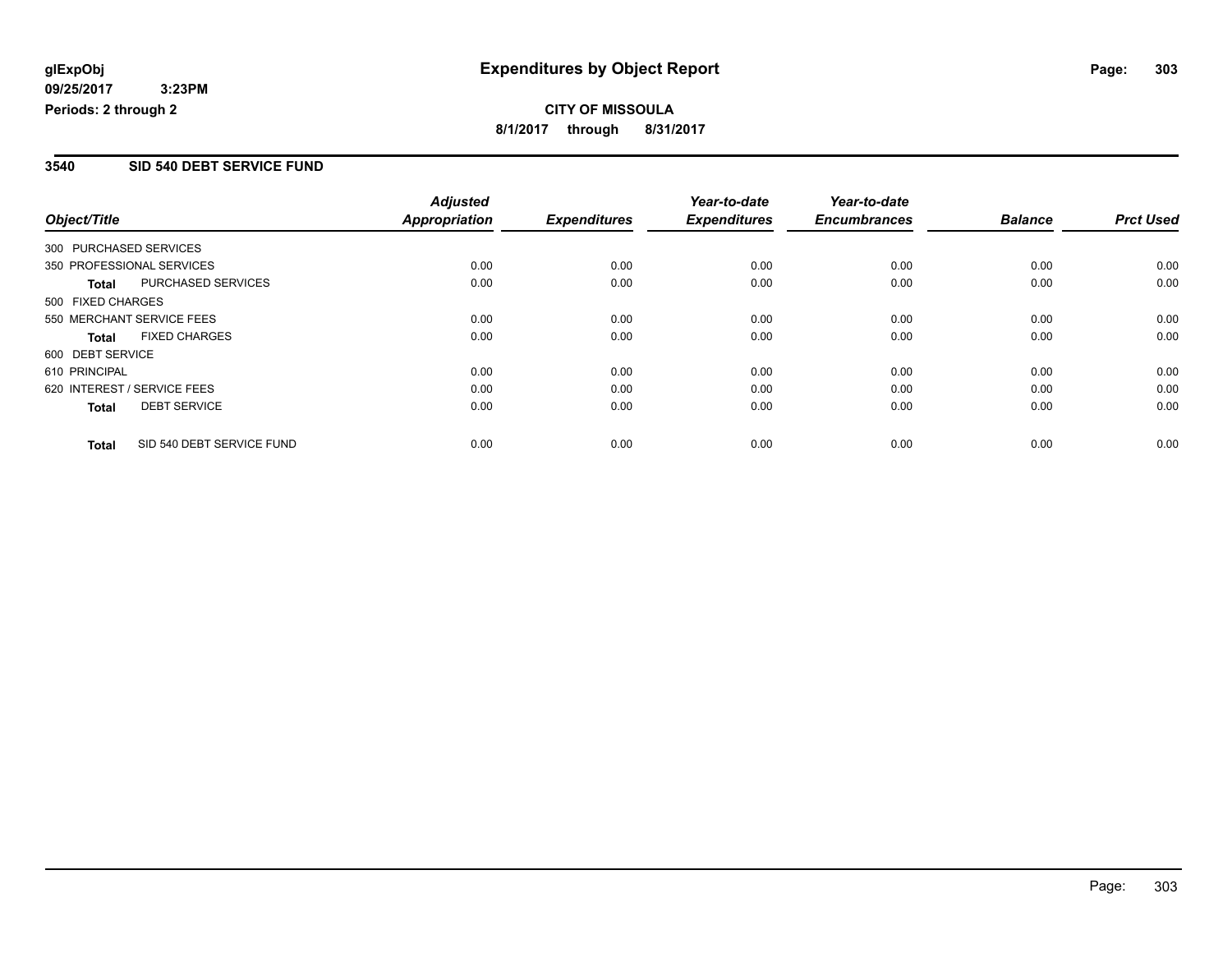# **3541 SID 541 DEBT SERVICE**

|                                      | <b>Adjusted</b> |                     | Year-to-date        | Year-to-date        |                |                  |
|--------------------------------------|-----------------|---------------------|---------------------|---------------------|----------------|------------------|
| Object/Title                         | Appropriation   | <b>Expenditures</b> | <b>Expenditures</b> | <b>Encumbrances</b> | <b>Balance</b> | <b>Prct Used</b> |
| 500 FIXED CHARGES                    |                 |                     |                     |                     |                |                  |
| 550 MERCHANT SERVICE FEES            | 0.00            | 0.00                | 0.00                | 0.00                | 0.00           | 0.00             |
| <b>FIXED CHARGES</b><br><b>Total</b> | 0.00            | 0.00                | 0.00                | 0.00                | 0.00           | 0.00             |
| 600 DEBT SERVICE                     |                 |                     |                     |                     |                |                  |
| 610 PRINCIPAL                        | 0.00            | 0.00                | 0.00                | 0.00                | 0.00           | 0.00             |
| 620 INTEREST / SERVICE FEES          | 0.00            | 300.00              | 300.00              | 0.00                | $-300.00$      | 0.00             |
| <b>DEBT SERVICE</b><br><b>Total</b>  | 0.00            | 300.00              | 300.00              | 0.00                | $-300.00$      | 0.00             |
| NON-DEPARTMENTAL<br><b>Total</b>     | 0.00            | 300.00              | 300.00              | 0.00                | $-300.00$      | 0.00             |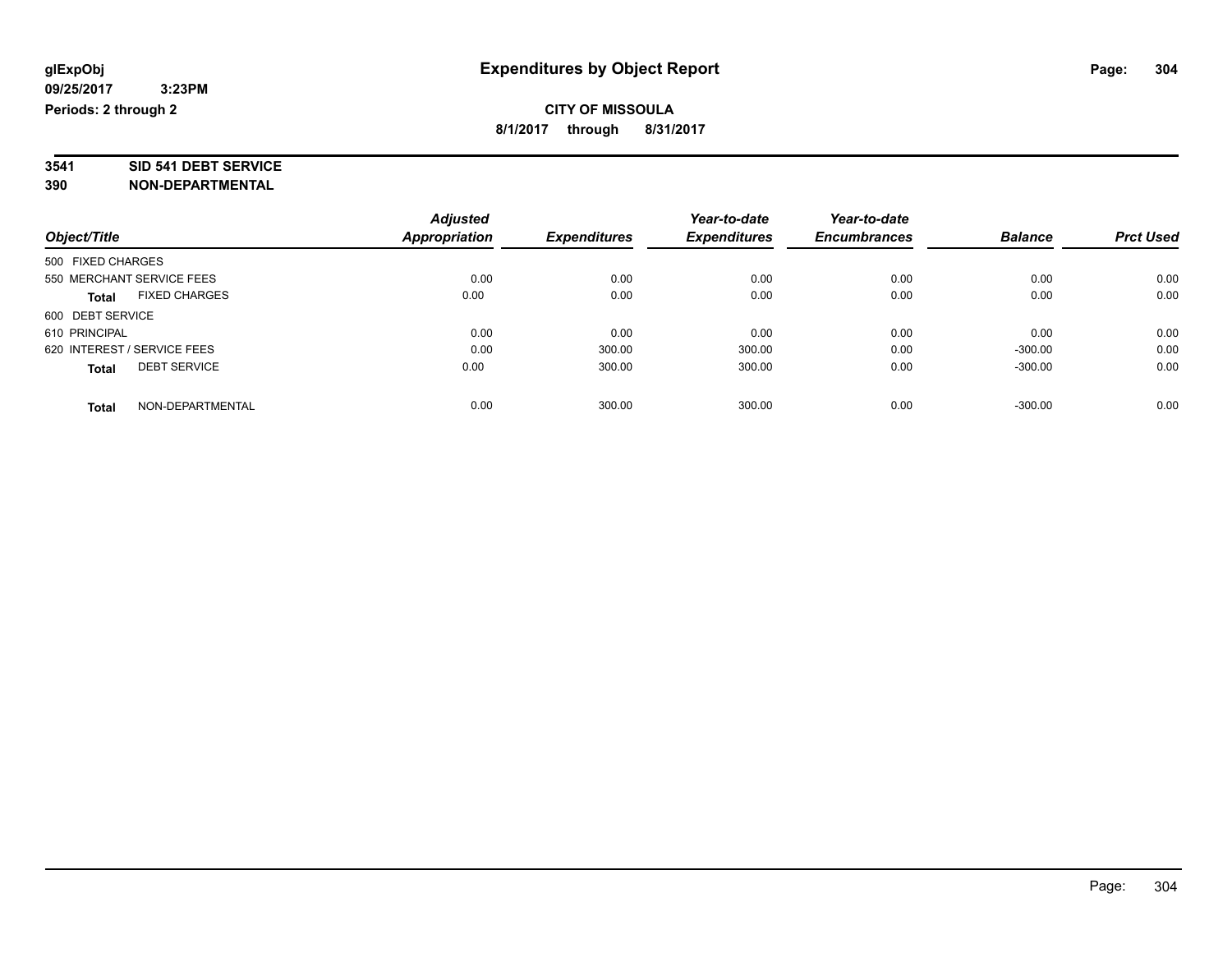#### **3541 SID 541 DEBT SERVICE**

| Object/Title                         | <b>Adjusted</b><br>Appropriation | <b>Expenditures</b> | Year-to-date<br><b>Expenditures</b> | Year-to-date<br><b>Encumbrances</b> | <b>Balance</b> | <b>Prct Used</b> |
|--------------------------------------|----------------------------------|---------------------|-------------------------------------|-------------------------------------|----------------|------------------|
| 500 FIXED CHARGES                    |                                  |                     |                                     |                                     |                |                  |
| 550 MERCHANT SERVICE FEES            | 0.00                             | 0.00                | 0.00                                | 0.00                                | 0.00           | 0.00             |
|                                      |                                  |                     |                                     |                                     |                |                  |
| <b>FIXED CHARGES</b><br><b>Total</b> | 0.00                             | 0.00                | 0.00                                | 0.00                                | 0.00           | 0.00             |
| 600 DEBT SERVICE                     |                                  |                     |                                     |                                     |                |                  |
| 610 PRINCIPAL                        | 0.00                             | 0.00                | 0.00                                | 0.00                                | 0.00           | 0.00             |
| 620 INTEREST / SERVICE FEES          | 0.00                             | 300.00              | 300.00                              | 0.00                                | $-300.00$      | 0.00             |
| <b>DEBT SERVICE</b><br><b>Total</b>  | 0.00                             | 300.00              | 300.00                              | 0.00                                | $-300.00$      | 0.00             |
| SID 541 DEBT SERVICE<br><b>Total</b> | 0.00                             | 300.00              | 300.00                              | 0.00                                | $-300.00$      | 0.00             |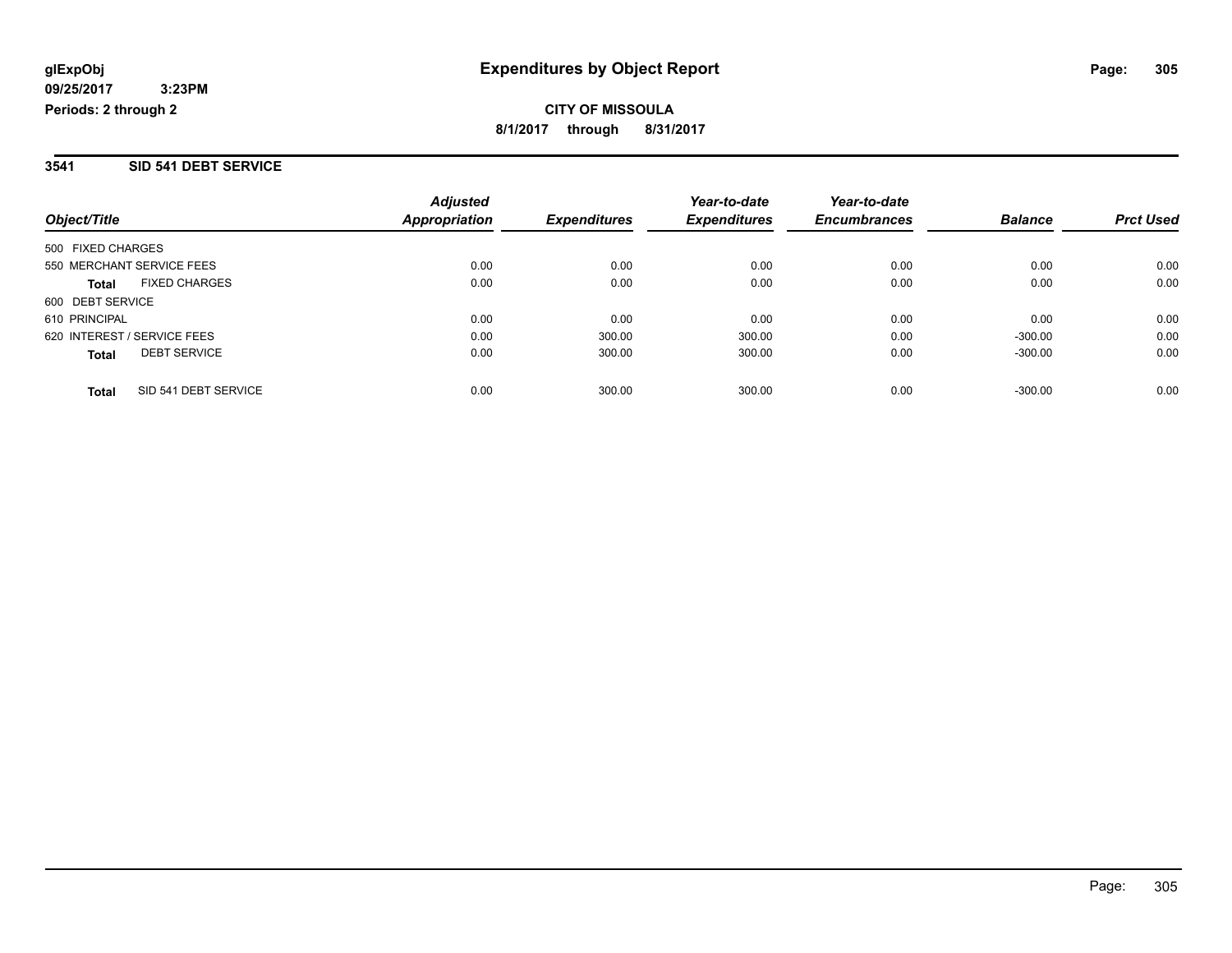# **3543 SID 543 DEBT SERVICE**

|                                      | <b>Adjusted</b> |                     | Year-to-date        | Year-to-date        |                |                  |
|--------------------------------------|-----------------|---------------------|---------------------|---------------------|----------------|------------------|
| Object/Title                         | Appropriation   | <b>Expenditures</b> | <b>Expenditures</b> | <b>Encumbrances</b> | <b>Balance</b> | <b>Prct Used</b> |
| 500 FIXED CHARGES                    |                 |                     |                     |                     |                |                  |
| 550 MERCHANT SERVICE FEES            | 0.00            | 0.00                | 0.00                | 0.00                | 0.00           | 0.00             |
| <b>FIXED CHARGES</b><br><b>Total</b> | 0.00            | 0.00                | 0.00                | 0.00                | 0.00           | 0.00             |
| 600 DEBT SERVICE                     |                 |                     |                     |                     |                |                  |
| 610 PRINCIPAL                        | 0.00            | 0.00                | 0.00                | 0.00                | 0.00           | 0.00             |
| 620 INTEREST / SERVICE FEES          | 0.00            | 0.00                | 0.00                | 0.00                | 0.00           | 0.00             |
| <b>DEBT SERVICE</b><br><b>Total</b>  | 0.00            | 0.00                | 0.00                | 0.00                | 0.00           | 0.00             |
| 800 OTHER OBJECTS                    |                 |                     |                     |                     |                |                  |
| 820 TRANSFERS TO OTHER FUNDS         | 0.00            | 0.00                | 0.00                | 0.00                | 0.00           | 0.00             |
| OTHER OBJECTS<br><b>Total</b>        | 0.00            | 0.00                | 0.00                | 0.00                | 0.00           | 0.00             |
|                                      |                 |                     |                     |                     |                |                  |
| NON-DEPARTMENTAL<br><b>Total</b>     | 0.00            | 0.00                | 0.00                | 0.00                | 0.00           | 0.00             |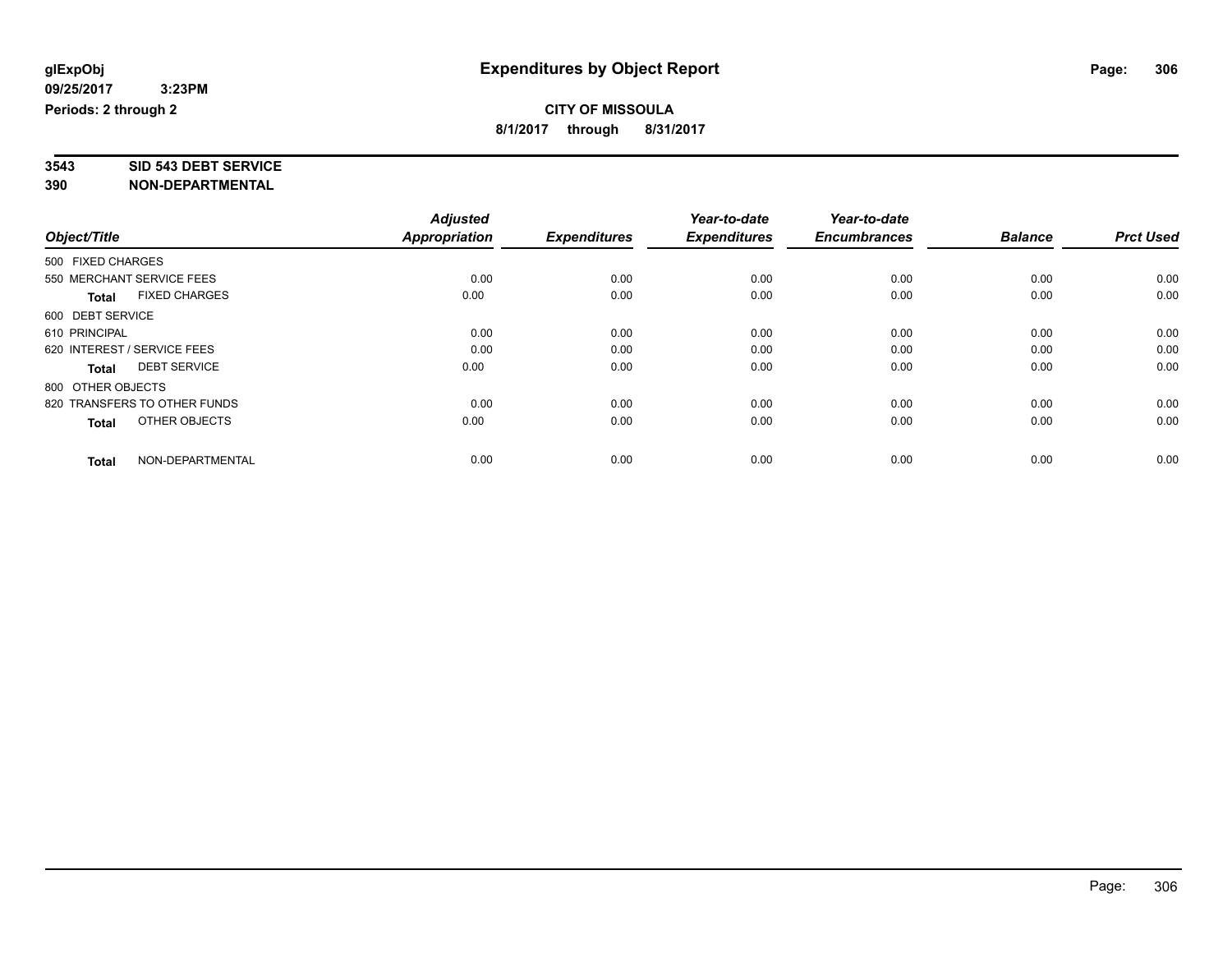#### **3543 SID 543 DEBT SERVICE**

|                                      | <b>Adjusted</b>      |                     | Year-to-date        | Year-to-date        |                |                  |
|--------------------------------------|----------------------|---------------------|---------------------|---------------------|----------------|------------------|
| Object/Title                         | <b>Appropriation</b> | <b>Expenditures</b> | <b>Expenditures</b> | <b>Encumbrances</b> | <b>Balance</b> | <b>Prct Used</b> |
| 500 FIXED CHARGES                    |                      |                     |                     |                     |                |                  |
| 550 MERCHANT SERVICE FEES            | 0.00                 | 0.00                | 0.00                | 0.00                | 0.00           | 0.00             |
| <b>FIXED CHARGES</b><br><b>Total</b> | 0.00                 | 0.00                | 0.00                | 0.00                | 0.00           | 0.00             |
| 600 DEBT SERVICE                     |                      |                     |                     |                     |                |                  |
| 610 PRINCIPAL                        | 0.00                 | 0.00                | 0.00                | 0.00                | 0.00           | 0.00             |
| 620 INTEREST / SERVICE FEES          | 0.00                 | 0.00                | 0.00                | 0.00                | 0.00           | 0.00             |
| <b>DEBT SERVICE</b><br><b>Total</b>  | 0.00                 | 0.00                | 0.00                | 0.00                | 0.00           | 0.00             |
| 800 OTHER OBJECTS                    |                      |                     |                     |                     |                |                  |
| 820 TRANSFERS TO OTHER FUNDS         | 0.00                 | 0.00                | 0.00                | 0.00                | 0.00           | 0.00             |
| OTHER OBJECTS<br><b>Total</b>        | 0.00                 | 0.00                | 0.00                | 0.00                | 0.00           | 0.00             |
| SID 543 DEBT SERVICE<br><b>Total</b> | 0.00                 | 0.00                | 0.00                | 0.00                | 0.00           | 0.00             |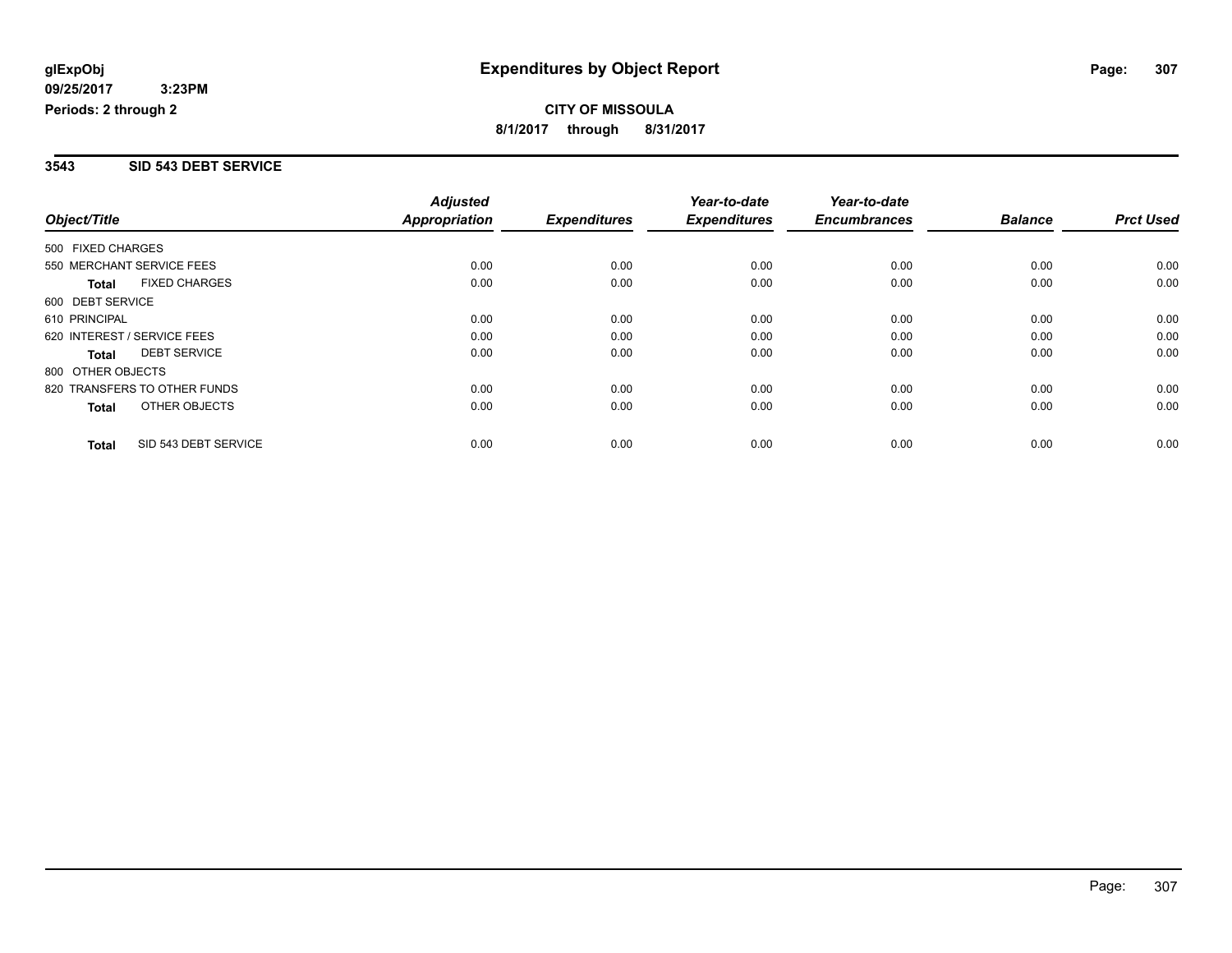### **CITY OF MISSOULA 8/1/2017 through 8/31/2017**

# **3544 SID 544 RATTLESNAKE DEBT SERVICE**

| Object/Title                        | <b>Adjusted</b><br>Appropriation | <b>Expenditures</b> | Year-to-date<br><b>Expenditures</b> | Year-to-date<br><b>Encumbrances</b> | <b>Balance</b> | <b>Prct Used</b> |
|-------------------------------------|----------------------------------|---------------------|-------------------------------------|-------------------------------------|----------------|------------------|
| 600 DEBT SERVICE                    |                                  |                     |                                     |                                     |                |                  |
| 610 PRINCIPAL                       | 0.00                             | 0.00                | 0.00                                | 0.00                                | 0.00           | 0.00             |
| 620 INTEREST / SERVICE FEES         | 0.00                             | 0.00                | 0.00                                | 0.00                                | 0.00           | 0.00             |
| <b>DEBT SERVICE</b><br><b>Total</b> | 0.00                             | 0.00                | 0.00                                | 0.00                                | 0.00           | 0.00             |
| NON-DEPARTMENTAL<br><b>Total</b>    | 0.00                             | 0.00                | 0.00                                | 0.00                                | 0.00           | 0.00             |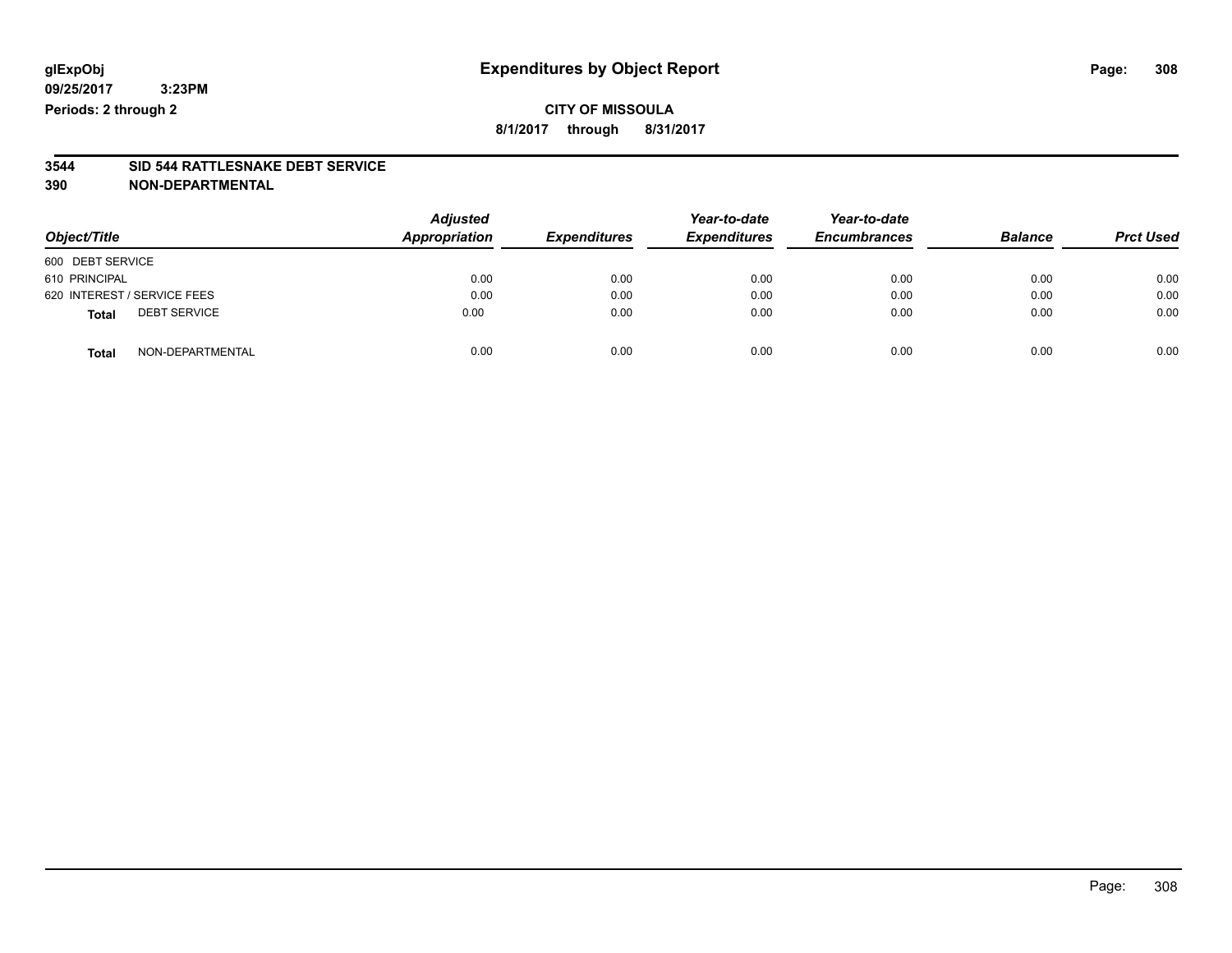### **CITY OF MISSOULA 8/1/2017 through 8/31/2017**

#### **3544 SID 544 RATTLESNAKE DEBT SERVICE**

**550 SID 544 PROJECT**

|                                     | <b>Adjusted</b> |                     | Year-to-date        | Year-to-date        |                |                  |
|-------------------------------------|-----------------|---------------------|---------------------|---------------------|----------------|------------------|
| Object/Title                        | Appropriation   | <b>Expenditures</b> | <b>Expenditures</b> | <b>Encumbrances</b> | <b>Balance</b> | <b>Prct Used</b> |
| 600 DEBT SERVICE                    |                 |                     |                     |                     |                |                  |
| 610 PRINCIPAL                       | 0.00            | 0.00                | 0.00                | 0.00                | 0.00           | 0.00             |
| 620 INTEREST / SERVICE FEES         | 0.00            | 0.00                | 0.00                | 0.00                | 0.00           | 0.00             |
| <b>DEBT SERVICE</b><br><b>Total</b> | 0.00            | 0.00                | 0.00                | 0.00                | 0.00           | 0.00             |
| SID 544 PROJECT<br><b>Total</b>     | 0.00            | 0.00                | 0.00                | 0.00                | 0.00           | 0.00             |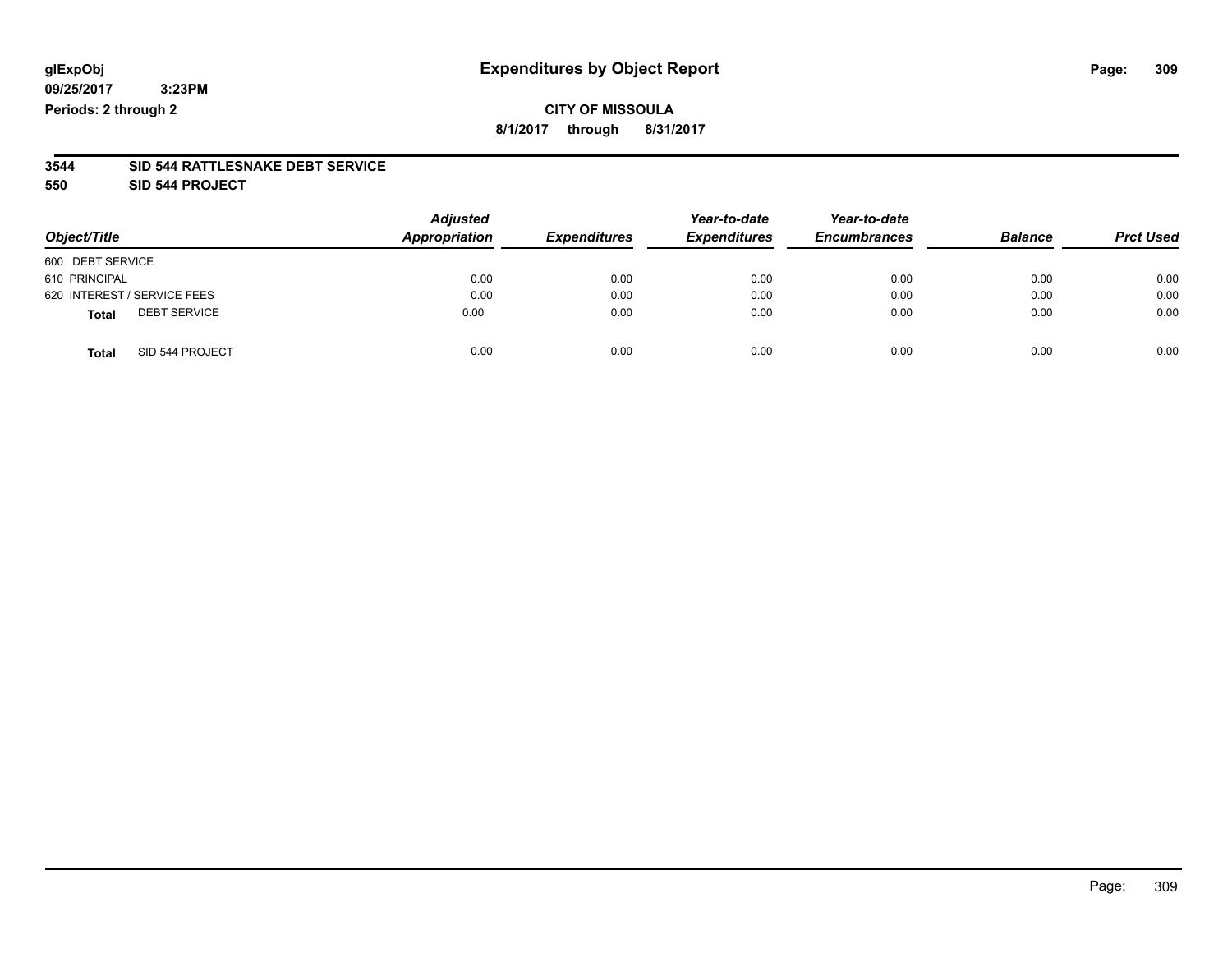# **CITY OF MISSOULA**

**8/1/2017 through 8/31/2017**

# **3544 SID 544 RATTLESNAKE DEBT SERVICE**

**555 LOLO STREET PROJECT**

|                             |                            | <b>Adjusted</b>      |                     | Year-to-date        | Year-to-date        |                |                  |
|-----------------------------|----------------------------|----------------------|---------------------|---------------------|---------------------|----------------|------------------|
| Object/Title                |                            | <b>Appropriation</b> | <b>Expenditures</b> | <b>Expenditures</b> | <b>Encumbrances</b> | <b>Balance</b> | <b>Prct Used</b> |
| 500 FIXED CHARGES           |                            |                      |                     |                     |                     |                |                  |
| 550 MERCHANT SERVICE FEES   |                            | 0.00                 | 0.00                | 0.00                | 0.00                | 0.00           | 0.00             |
| <b>Total</b>                | <b>FIXED CHARGES</b>       | 0.00                 | 0.00                | 0.00                | 0.00                | 0.00           | 0.00             |
| 600 DEBT SERVICE            |                            |                      |                     |                     |                     |                |                  |
| 610 PRINCIPAL               |                            | 0.00                 | 0.00                | 0.00                | 0.00                | 0.00           | 0.00             |
| 620 INTEREST / SERVICE FEES |                            | 0.00                 | 0.00                | 0.00                | 0.00                | 0.00           | 0.00             |
| <b>Total</b>                | <b>DEBT SERVICE</b>        | 0.00                 | 0.00                | 0.00                | 0.00                | 0.00           | 0.00             |
| <b>Total</b>                | <b>LOLO STREET PROJECT</b> | 0.00                 | 0.00                | 0.00                | 0.00                | 0.00           | 0.00             |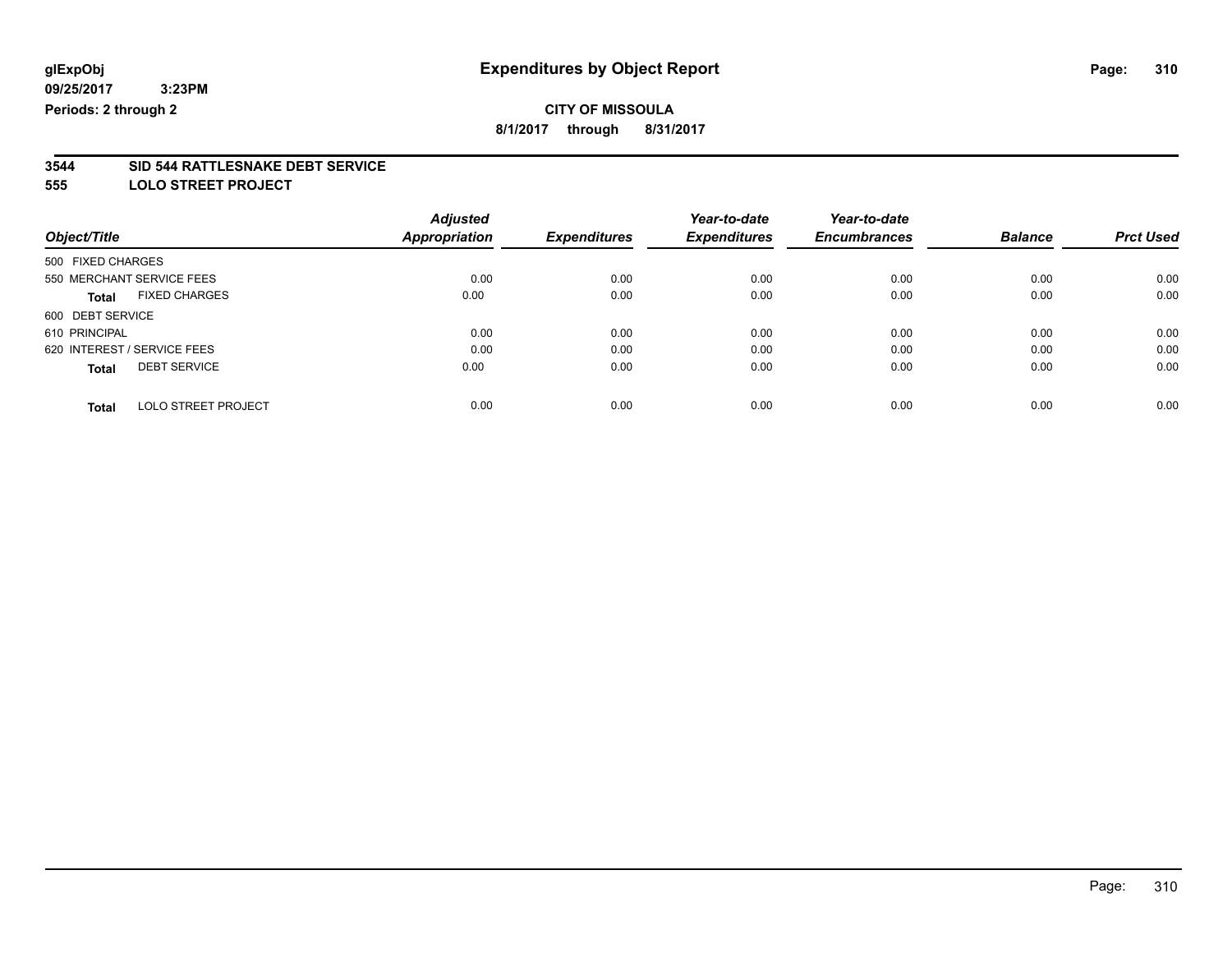**CITY OF MISSOULA 8/1/2017 through 8/31/2017**

#### **3544 SID 544 RATTLESNAKE DEBT SERVICE**

| Object/Title                                     | <b>Adjusted</b><br>Appropriation | <b>Expenditures</b> | Year-to-date<br><b>Expenditures</b> | Year-to-date<br><b>Encumbrances</b> | <b>Balance</b> | <b>Prct Used</b> |
|--------------------------------------------------|----------------------------------|---------------------|-------------------------------------|-------------------------------------|----------------|------------------|
| 500 FIXED CHARGES                                |                                  |                     |                                     |                                     |                |                  |
| 550 MERCHANT SERVICE FEES                        | 0.00                             | 0.00                | 0.00                                | 0.00                                | 0.00           | 0.00             |
| <b>FIXED CHARGES</b><br><b>Total</b>             | 0.00                             | 0.00                | 0.00                                | 0.00                                | 0.00           | 0.00             |
| 600 DEBT SERVICE                                 |                                  |                     |                                     |                                     |                |                  |
| 610 PRINCIPAL                                    | 0.00                             | 0.00                | 0.00                                | 0.00                                | 0.00           | 0.00             |
| 620 INTEREST / SERVICE FEES                      | 0.00                             | 0.00                | 0.00                                | 0.00                                | 0.00           | 0.00             |
| <b>DEBT SERVICE</b><br><b>Total</b>              | 0.00                             | 0.00                | 0.00                                | 0.00                                | 0.00           | 0.00             |
| SID 544 RATTLESNAKE DEBT SERVICE<br><b>Total</b> | 0.00                             | 0.00                | 0.00                                | 0.00                                | 0.00           | 0.00             |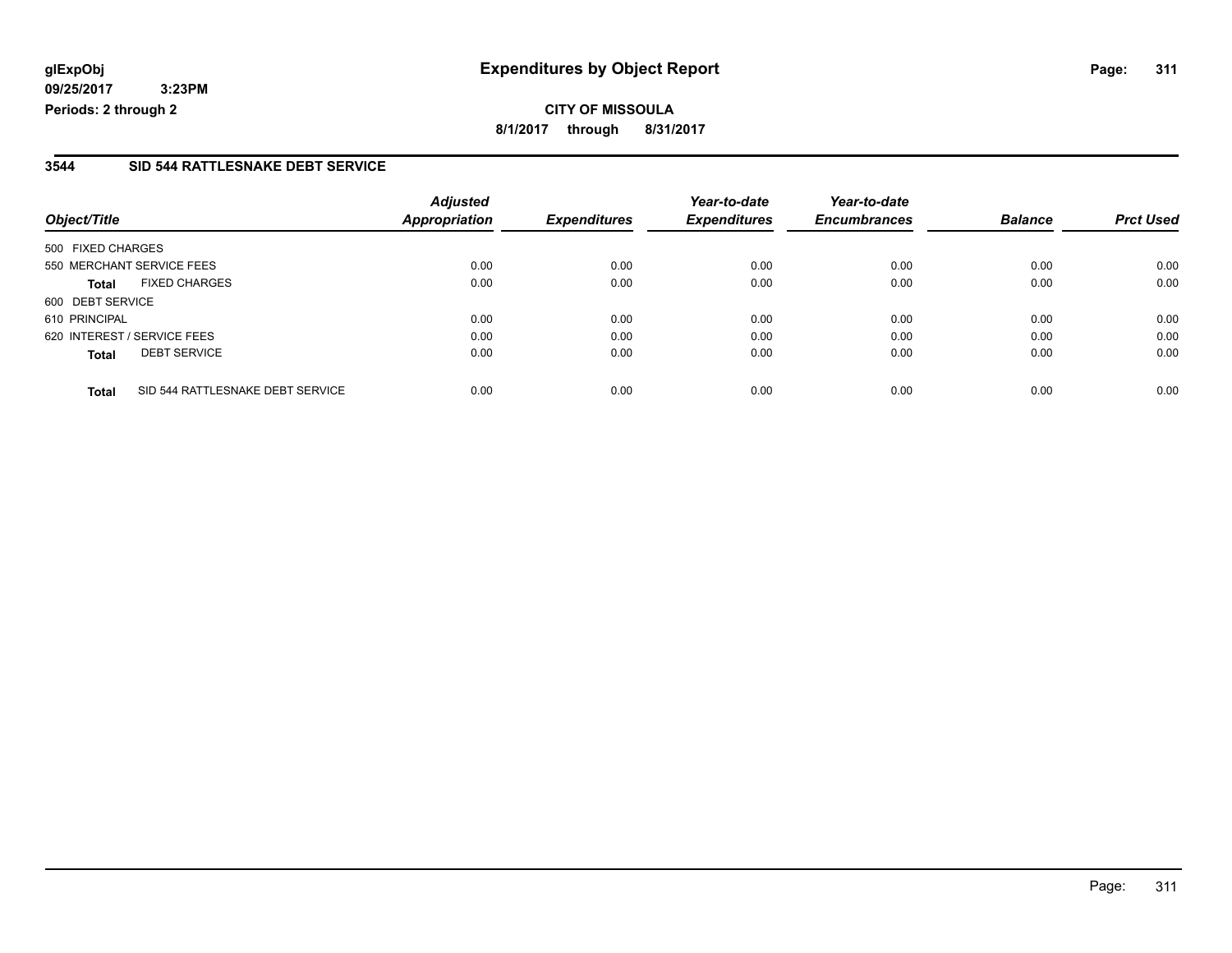# **3545 SID 545 DEBT SERVICE**

|                                      | <b>Adjusted</b>      |                     | Year-to-date        | Year-to-date        |                |                  |
|--------------------------------------|----------------------|---------------------|---------------------|---------------------|----------------|------------------|
| Object/Title                         | <b>Appropriation</b> | <b>Expenditures</b> | <b>Expenditures</b> | <b>Encumbrances</b> | <b>Balance</b> | <b>Prct Used</b> |
| 500 FIXED CHARGES                    |                      |                     |                     |                     |                |                  |
| 550 MERCHANT SERVICE FEES            | 0.00                 | 0.00                | 0.00                | 0.00                | 0.00           | 0.00             |
| <b>FIXED CHARGES</b><br><b>Total</b> | 0.00                 | 0.00                | 0.00                | 0.00                | 0.00           | 0.00             |
| 600 DEBT SERVICE                     |                      |                     |                     |                     |                |                  |
| 610 PRINCIPAL                        | 0.00                 | 0.00                | 0.00                | 0.00                | 0.00           | 0.00             |
| 620 INTEREST / SERVICE FEES          | 0.00                 | 0.00                | 0.00                | 0.00                | 0.00           | 0.00             |
| <b>DEBT SERVICE</b><br><b>Total</b>  | 0.00                 | 0.00                | 0.00                | 0.00                | 0.00           | 0.00             |
| 800 OTHER OBJECTS                    |                      |                     |                     |                     |                |                  |
| 820 TRANSFERS TO OTHER FUNDS         | 0.00                 | 0.00                | 0.00                | 0.00                | 0.00           | 0.00             |
| OTHER OBJECTS<br><b>Total</b>        | 0.00                 | 0.00                | 0.00                | 0.00                | 0.00           | 0.00             |
|                                      |                      |                     |                     |                     |                |                  |
| NON-DEPARTMENTAL<br><b>Total</b>     | 0.00                 | 0.00                | 0.00                | 0.00                | 0.00           | 0.00             |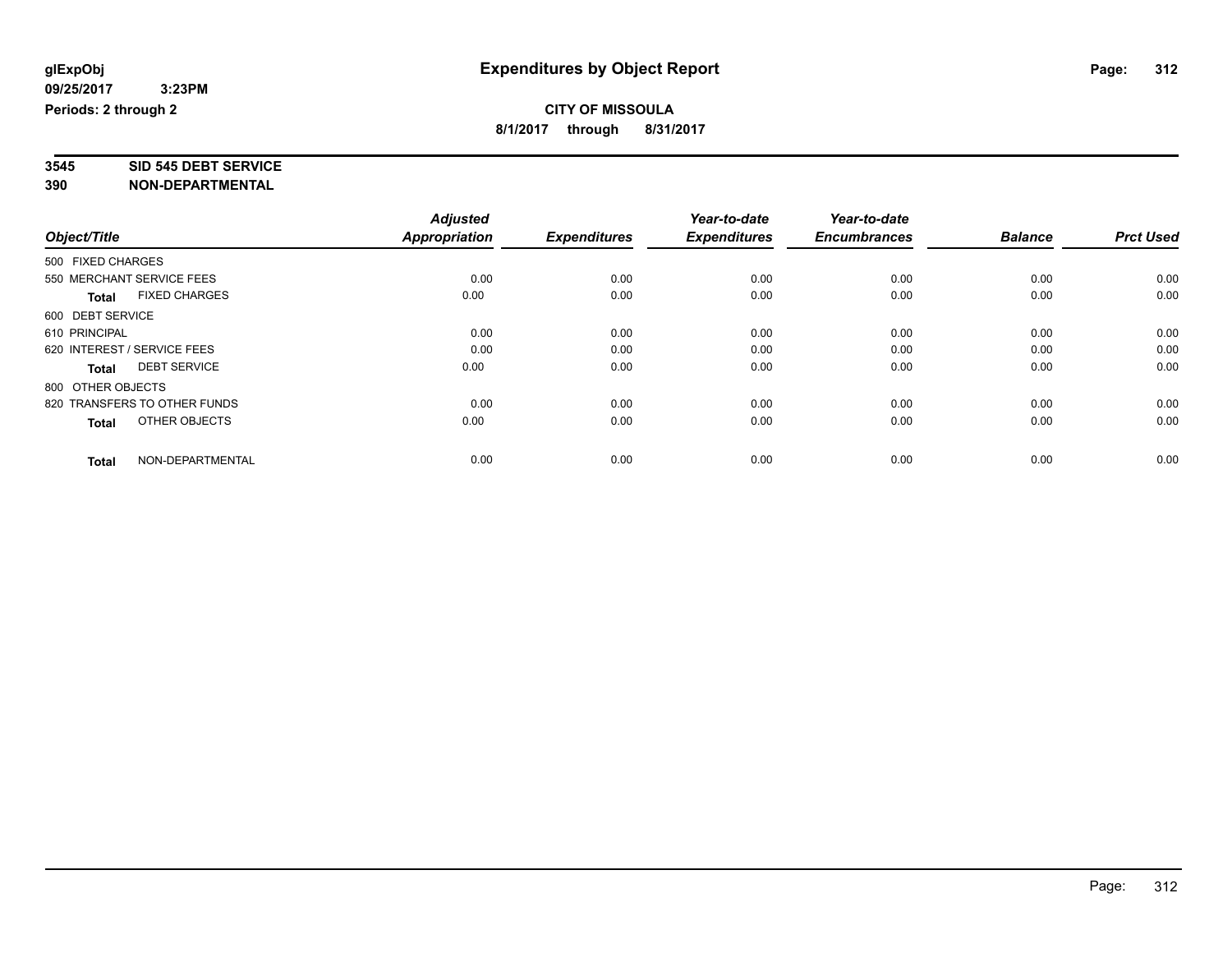#### **3545 SID 545 DEBT SERVICE**

|                   |                              | <b>Adjusted</b>      |                     | Year-to-date        | Year-to-date        |                |                  |
|-------------------|------------------------------|----------------------|---------------------|---------------------|---------------------|----------------|------------------|
| Object/Title      |                              | <b>Appropriation</b> | <b>Expenditures</b> | <b>Expenditures</b> | <b>Encumbrances</b> | <b>Balance</b> | <b>Prct Used</b> |
| 500 FIXED CHARGES |                              |                      |                     |                     |                     |                |                  |
|                   | 550 MERCHANT SERVICE FEES    | 0.00                 | 0.00                | 0.00                | 0.00                | 0.00           | 0.00             |
| <b>Total</b>      | <b>FIXED CHARGES</b>         | 0.00                 | 0.00                | 0.00                | 0.00                | 0.00           | 0.00             |
| 600 DEBT SERVICE  |                              |                      |                     |                     |                     |                |                  |
| 610 PRINCIPAL     |                              | 0.00                 | 0.00                | 0.00                | 0.00                | 0.00           | 0.00             |
|                   | 620 INTEREST / SERVICE FEES  | 0.00                 | 0.00                | 0.00                | 0.00                | 0.00           | 0.00             |
| Total             | <b>DEBT SERVICE</b>          | 0.00                 | 0.00                | 0.00                | 0.00                | 0.00           | 0.00             |
| 800 OTHER OBJECTS |                              |                      |                     |                     |                     |                |                  |
|                   | 820 TRANSFERS TO OTHER FUNDS | 0.00                 | 0.00                | 0.00                | 0.00                | 0.00           | 0.00             |
| <b>Total</b>      | OTHER OBJECTS                | 0.00                 | 0.00                | 0.00                | 0.00                | 0.00           | 0.00             |
| <b>Total</b>      | SID 545 DEBT SERVICE         | 0.00                 | 0.00                | 0.00                | 0.00                | 0.00           | 0.00             |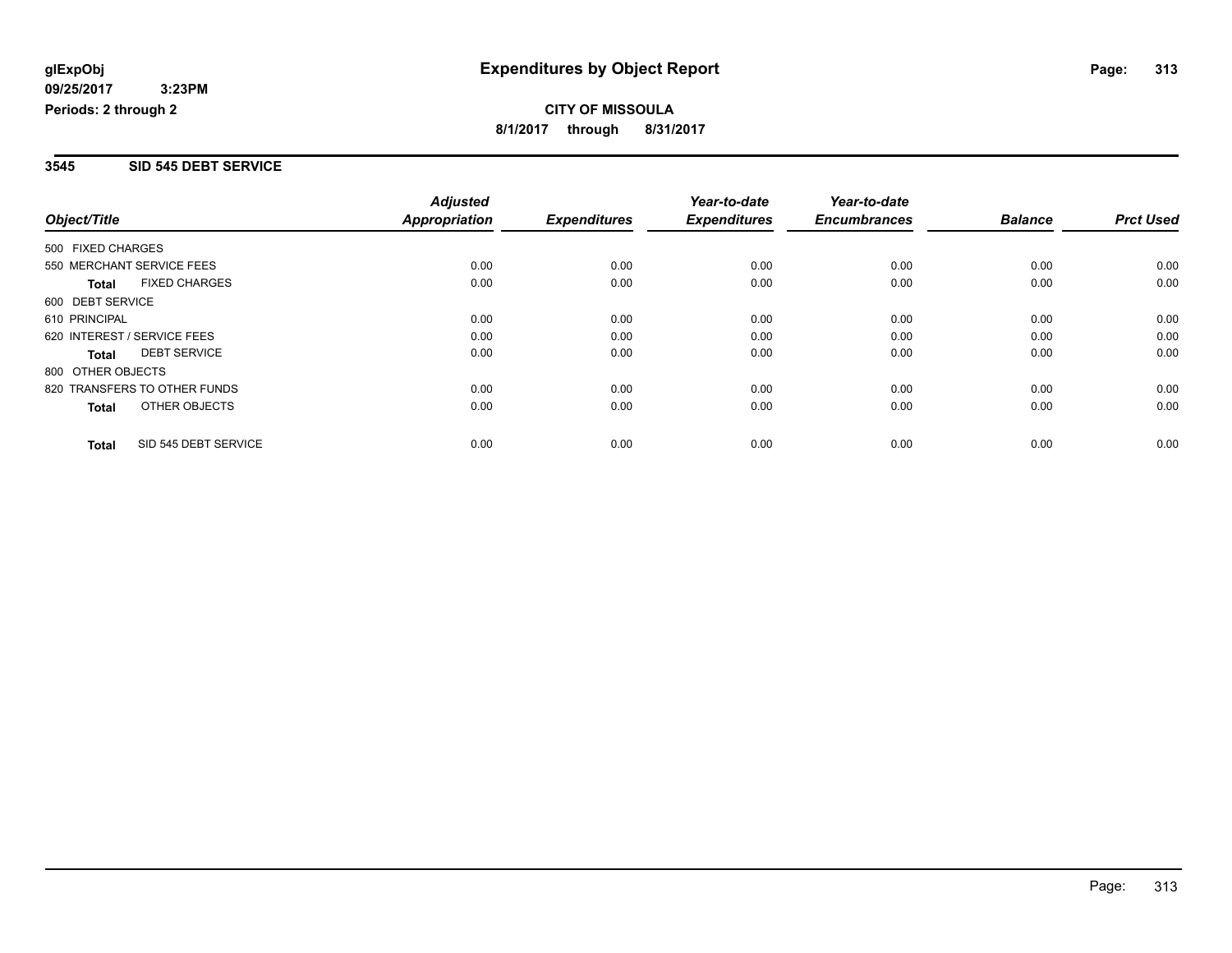# **3546 SID 546 DEBT SERVICE**

|                                      | <b>Adjusted</b> |                     | Year-to-date        | Year-to-date        |                |                  |
|--------------------------------------|-----------------|---------------------|---------------------|---------------------|----------------|------------------|
| Object/Title                         | Appropriation   | <b>Expenditures</b> | <b>Expenditures</b> | <b>Encumbrances</b> | <b>Balance</b> | <b>Prct Used</b> |
| 500 FIXED CHARGES                    |                 |                     |                     |                     |                |                  |
| 550 MERCHANT SERVICE FEES            | 0.00            | 0.00                | 0.00                | 0.00                | 0.00           | 0.00             |
| <b>FIXED CHARGES</b><br><b>Total</b> | 0.00            | 0.00                | 0.00                | 0.00                | 0.00           | 0.00             |
| 600 DEBT SERVICE                     |                 |                     |                     |                     |                |                  |
| 610 PRINCIPAL                        | 0.00            | 0.00                | 0.00                | 0.00                | 0.00           | 0.00             |
| 620 INTEREST / SERVICE FEES          | 0.00            | 0.00                | 0.00                | 0.00                | 0.00           | 0.00             |
| <b>DEBT SERVICE</b><br><b>Total</b>  | 0.00            | 0.00                | 0.00                | 0.00                | 0.00           | 0.00             |
| 800 OTHER OBJECTS                    |                 |                     |                     |                     |                |                  |
| 820 TRANSFERS TO OTHER FUNDS         | 0.00            | 0.00                | 0.00                | 0.00                | 0.00           | 0.00             |
| OTHER OBJECTS<br><b>Total</b>        | 0.00            | 0.00                | 0.00                | 0.00                | 0.00           | 0.00             |
|                                      |                 |                     |                     |                     |                |                  |
| NON-DEPARTMENTAL<br><b>Total</b>     | 0.00            | 0.00                | 0.00                | 0.00                | 0.00           | 0.00             |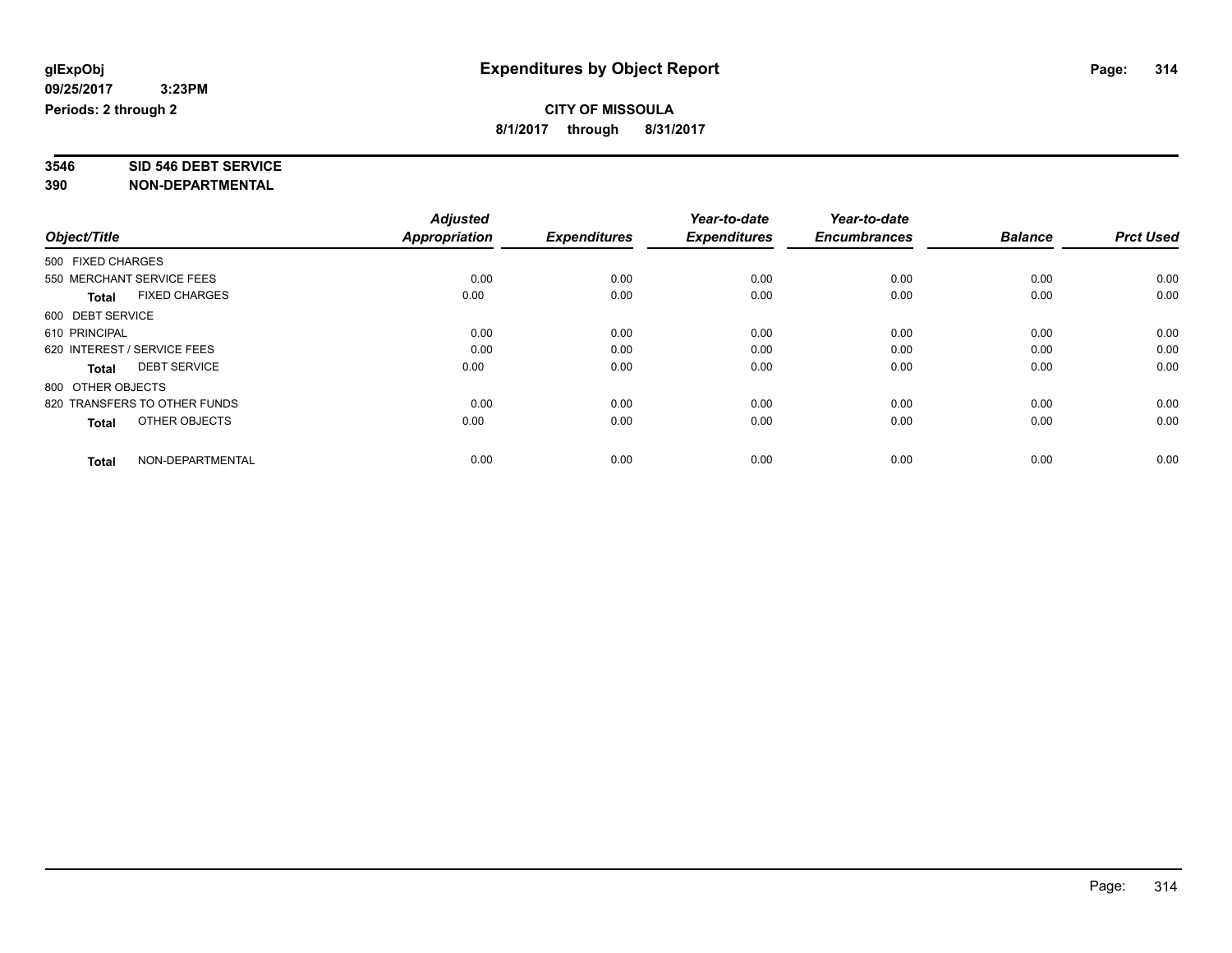#### **3546 SID 546 DEBT SERVICE**

|                              |                      | <b>Adjusted</b>      |                     | Year-to-date        | Year-to-date        |                |                  |
|------------------------------|----------------------|----------------------|---------------------|---------------------|---------------------|----------------|------------------|
| Object/Title                 |                      | <b>Appropriation</b> | <b>Expenditures</b> | <b>Expenditures</b> | <b>Encumbrances</b> | <b>Balance</b> | <b>Prct Used</b> |
| 500 FIXED CHARGES            |                      |                      |                     |                     |                     |                |                  |
| 550 MERCHANT SERVICE FEES    |                      | 0.00                 | 0.00                | 0.00                | 0.00                | 0.00           | 0.00             |
| <b>Total</b>                 | <b>FIXED CHARGES</b> | 0.00                 | 0.00                | 0.00                | 0.00                | 0.00           | 0.00             |
| 600 DEBT SERVICE             |                      |                      |                     |                     |                     |                |                  |
| 610 PRINCIPAL                |                      | 0.00                 | 0.00                | 0.00                | 0.00                | 0.00           | 0.00             |
| 620 INTEREST / SERVICE FEES  |                      | 0.00                 | 0.00                | 0.00                | 0.00                | 0.00           | 0.00             |
| <b>Total</b>                 | <b>DEBT SERVICE</b>  | 0.00                 | 0.00                | 0.00                | 0.00                | 0.00           | 0.00             |
| 800 OTHER OBJECTS            |                      |                      |                     |                     |                     |                |                  |
| 820 TRANSFERS TO OTHER FUNDS |                      | 0.00                 | 0.00                | 0.00                | 0.00                | 0.00           | 0.00             |
| Total                        | OTHER OBJECTS        | 0.00                 | 0.00                | 0.00                | 0.00                | 0.00           | 0.00             |
| <b>Total</b>                 | SID 546 DEBT SERVICE | 0.00                 | 0.00                | 0.00                | 0.00                | 0.00           | 0.00             |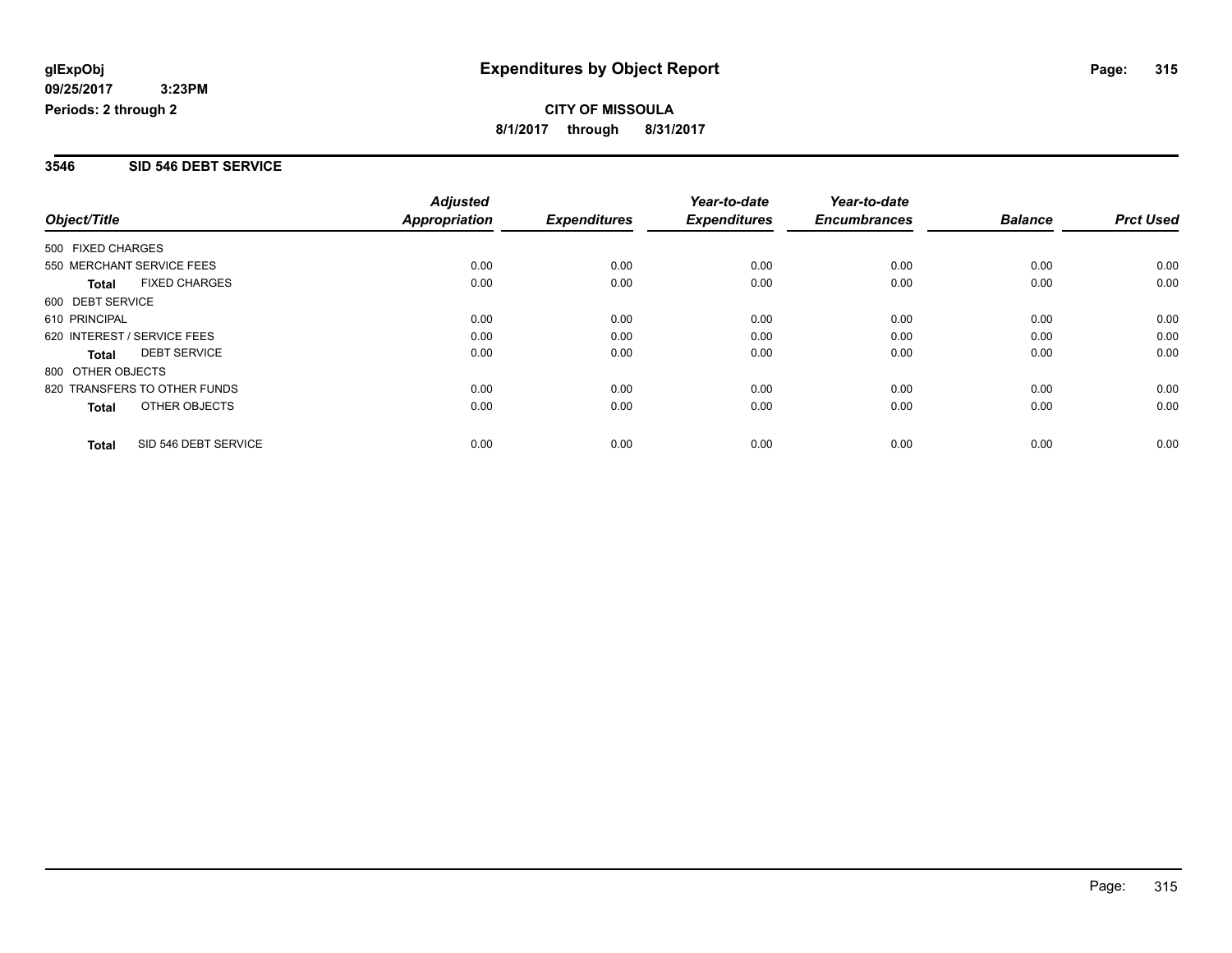**3548 SID 548-5TH, 6TH & ARTHUR**

|                                      | <b>Adjusted</b> |                     | Year-to-date        | Year-to-date        |                |                  |
|--------------------------------------|-----------------|---------------------|---------------------|---------------------|----------------|------------------|
| Object/Title                         | Appropriation   | <b>Expenditures</b> | <b>Expenditures</b> | <b>Encumbrances</b> | <b>Balance</b> | <b>Prct Used</b> |
| 500 FIXED CHARGES                    |                 |                     |                     |                     |                |                  |
| 550 MERCHANT SERVICE FEES            | 0.00            | 0.00                | 0.00                | 0.00                | 0.00           | 0.00             |
| <b>FIXED CHARGES</b><br><b>Total</b> | 0.00            | 0.00                | 0.00                | 0.00                | 0.00           | 0.00             |
| 600 DEBT SERVICE                     |                 |                     |                     |                     |                |                  |
| 610 PRINCIPAL                        | 0.00            | 0.00                | 0.00                | 0.00                | 0.00           | 0.00             |
| 620 INTEREST / SERVICE FEES          | 0.00            | 350.00              | 350.00              | 0.00                | $-350.00$      | 0.00             |
| <b>DEBT SERVICE</b><br><b>Total</b>  | 0.00            | 350.00              | 350.00              | 0.00                | $-350.00$      | 0.00             |
| NON-DEPARTMENTAL<br><b>Total</b>     | 0.00            | 350.00              | 350.00              | 0.00                | $-350.00$      | 0.00             |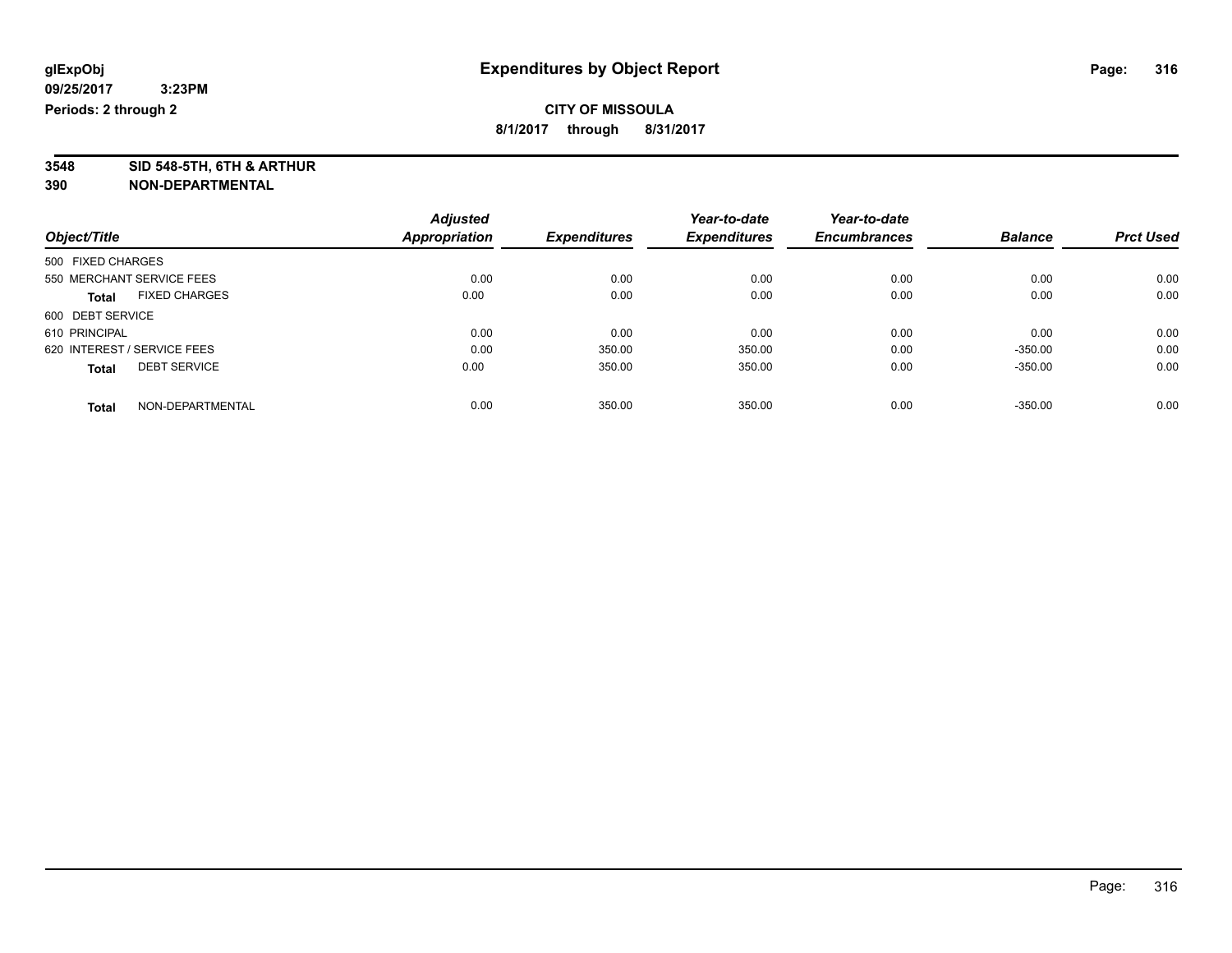**CITY OF MISSOULA 8/1/2017 through 8/31/2017**

#### **3548 SID 548-5TH, 6TH & ARTHUR**

| Object/Title                              | <b>Adjusted</b><br><b>Appropriation</b> | <b>Expenditures</b> | Year-to-date<br><b>Expenditures</b> | Year-to-date<br><b>Encumbrances</b> | <b>Balance</b> | <b>Prct Used</b> |
|-------------------------------------------|-----------------------------------------|---------------------|-------------------------------------|-------------------------------------|----------------|------------------|
|                                           |                                         |                     |                                     |                                     |                |                  |
| 500 FIXED CHARGES                         |                                         |                     |                                     |                                     |                |                  |
| 550 MERCHANT SERVICE FEES                 | 0.00                                    | 0.00                | 0.00                                | 0.00                                | 0.00           | 0.00             |
| <b>FIXED CHARGES</b><br><b>Total</b>      | 0.00                                    | 0.00                | 0.00                                | 0.00                                | 0.00           | 0.00             |
| 600 DEBT SERVICE                          |                                         |                     |                                     |                                     |                |                  |
| 610 PRINCIPAL                             | 0.00                                    | 0.00                | 0.00                                | 0.00                                | 0.00           | 0.00             |
| 620 INTEREST / SERVICE FEES               | 0.00                                    | 350.00              | 350.00                              | 0.00                                | $-350.00$      | 0.00             |
| <b>DEBT SERVICE</b><br><b>Total</b>       | 0.00                                    | 350.00              | 350.00                              | 0.00                                | $-350.00$      | 0.00             |
| SID 548-5TH, 6TH & ARTHUR<br><b>Total</b> | 0.00                                    | 350.00              | 350.00                              | 0.00                                | $-350.00$      | 0.00             |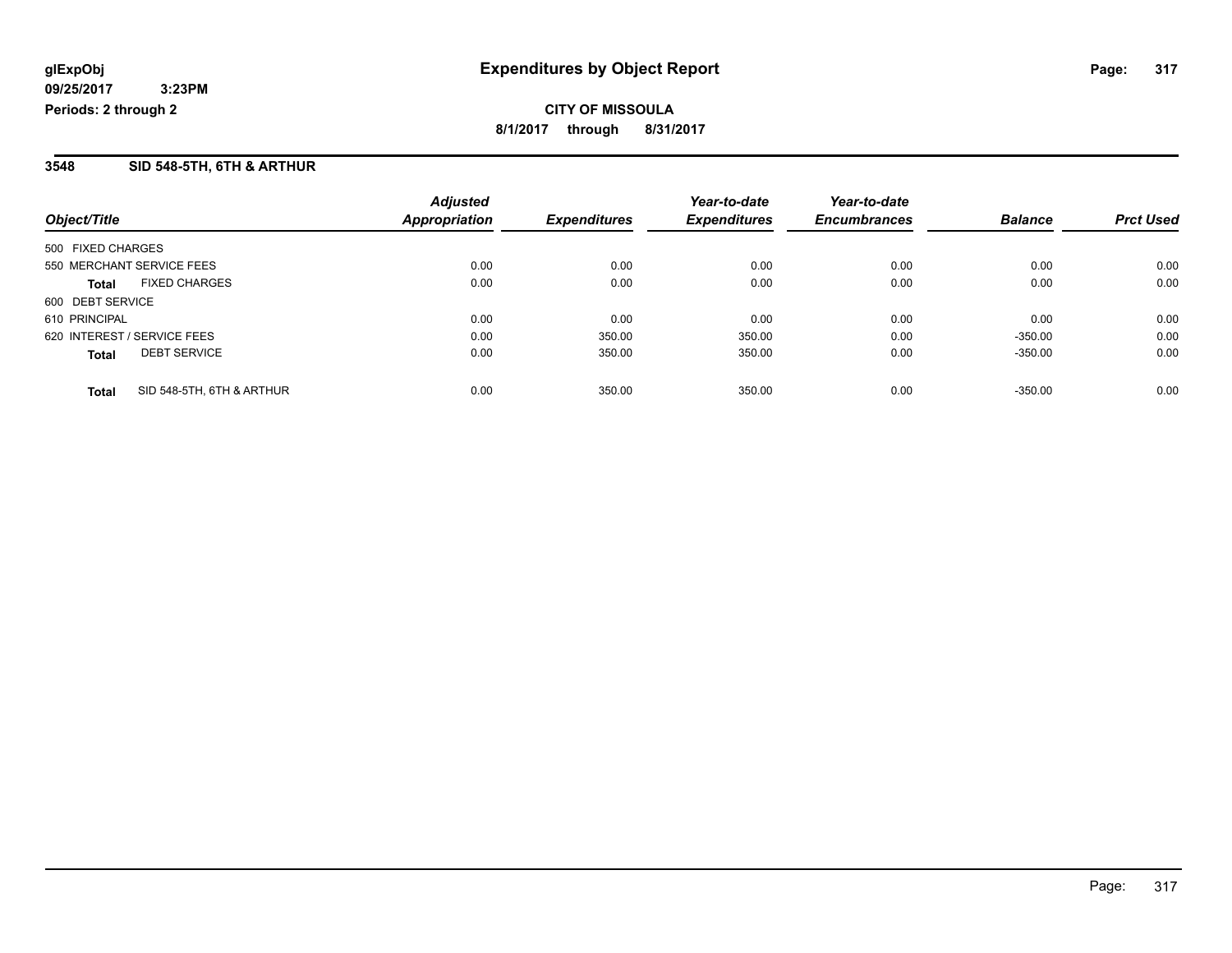# **3549 SID 549 HILLVIEW WAY**

|                                     | <b>Adjusted</b> |                     | Year-to-date        | Year-to-date        |                |                  |
|-------------------------------------|-----------------|---------------------|---------------------|---------------------|----------------|------------------|
| Object/Title                        | Appropriation   | <b>Expenditures</b> | <b>Expenditures</b> | <b>Encumbrances</b> | <b>Balance</b> | <b>Prct Used</b> |
| 600 DEBT SERVICE                    |                 |                     |                     |                     |                |                  |
| 610 PRINCIPAL                       | 0.00            | 0.00                | 0.00                | 0.00                | 0.00           | 0.00             |
| 620 INTEREST / SERVICE FEES         | 0.00            | 0.00                | 0.00                | 0.00                | 0.00           | 0.00             |
| <b>DEBT SERVICE</b><br><b>Total</b> | 0.00            | 0.00                | 0.00                | 0.00                | 0.00           | 0.00             |
| NON-DEPARTMENTAL<br><b>Total</b>    | 0.00            | 0.00                | 0.00                | 0.00                | 0.00           | 0.00             |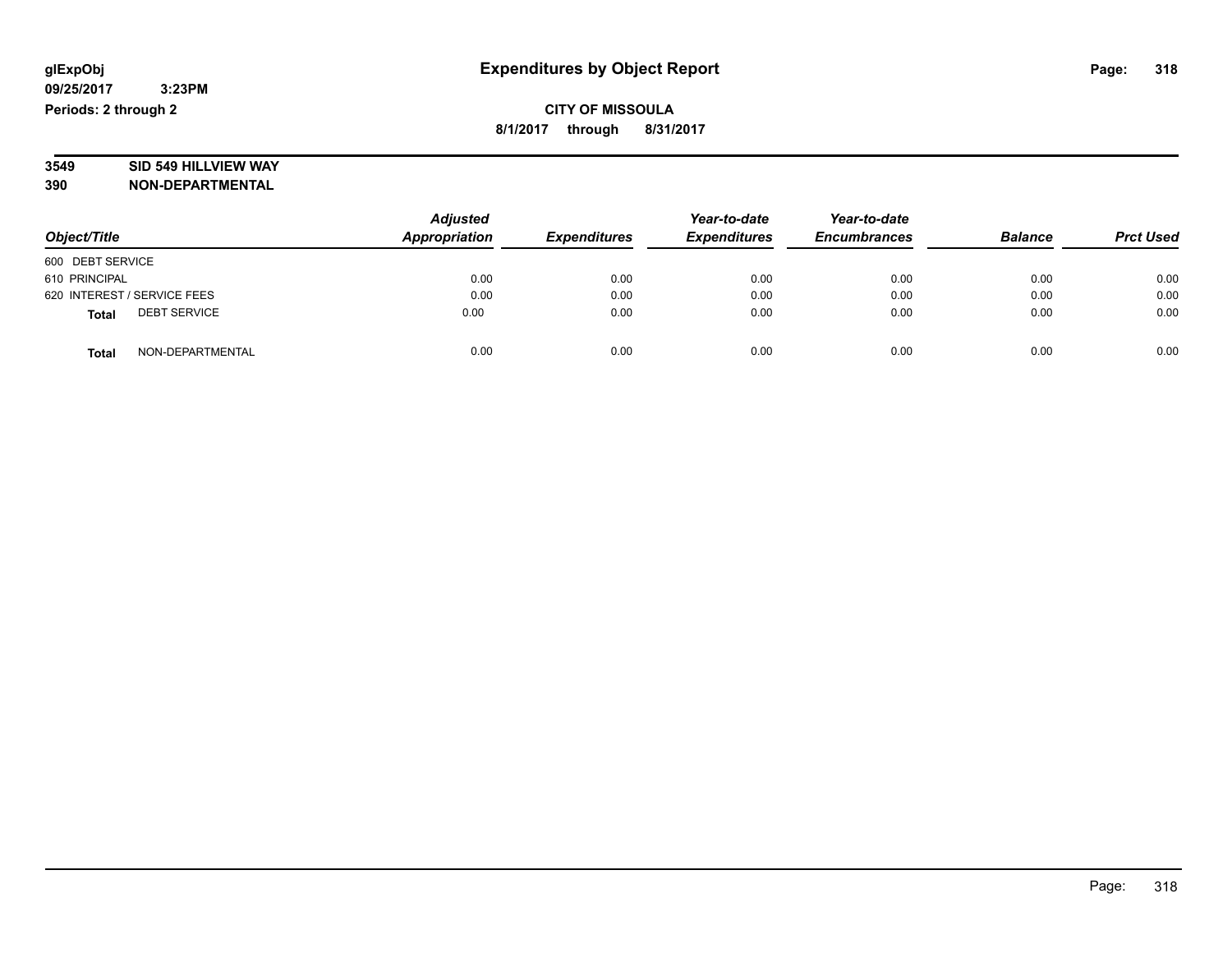**CITY OF MISSOULA 8/1/2017 through 8/31/2017**

#### **3549 SID 549 HILLVIEW WAY**

| Object/Title                         | <b>Adjusted</b><br><b>Appropriation</b> | <b>Expenditures</b> | Year-to-date<br><b>Expenditures</b> | Year-to-date<br><b>Encumbrances</b> | <b>Balance</b> | <b>Prct Used</b> |
|--------------------------------------|-----------------------------------------|---------------------|-------------------------------------|-------------------------------------|----------------|------------------|
| 600 DEBT SERVICE                     |                                         |                     |                                     |                                     |                |                  |
| 610 PRINCIPAL                        | 0.00                                    | 0.00                | 0.00                                | 0.00                                | 0.00           | 0.00             |
| 620 INTEREST / SERVICE FEES          | 0.00                                    | 0.00                | 0.00                                | 0.00                                | 0.00           | 0.00             |
| <b>DEBT SERVICE</b><br>Total         | 0.00                                    | 0.00                | 0.00                                | 0.00                                | 0.00           | 0.00             |
| SID 549 HILLVIEW WAY<br><b>Total</b> | 0.00                                    | 0.00                | 0.00                                | 0.00                                | 0.00           | 0.00             |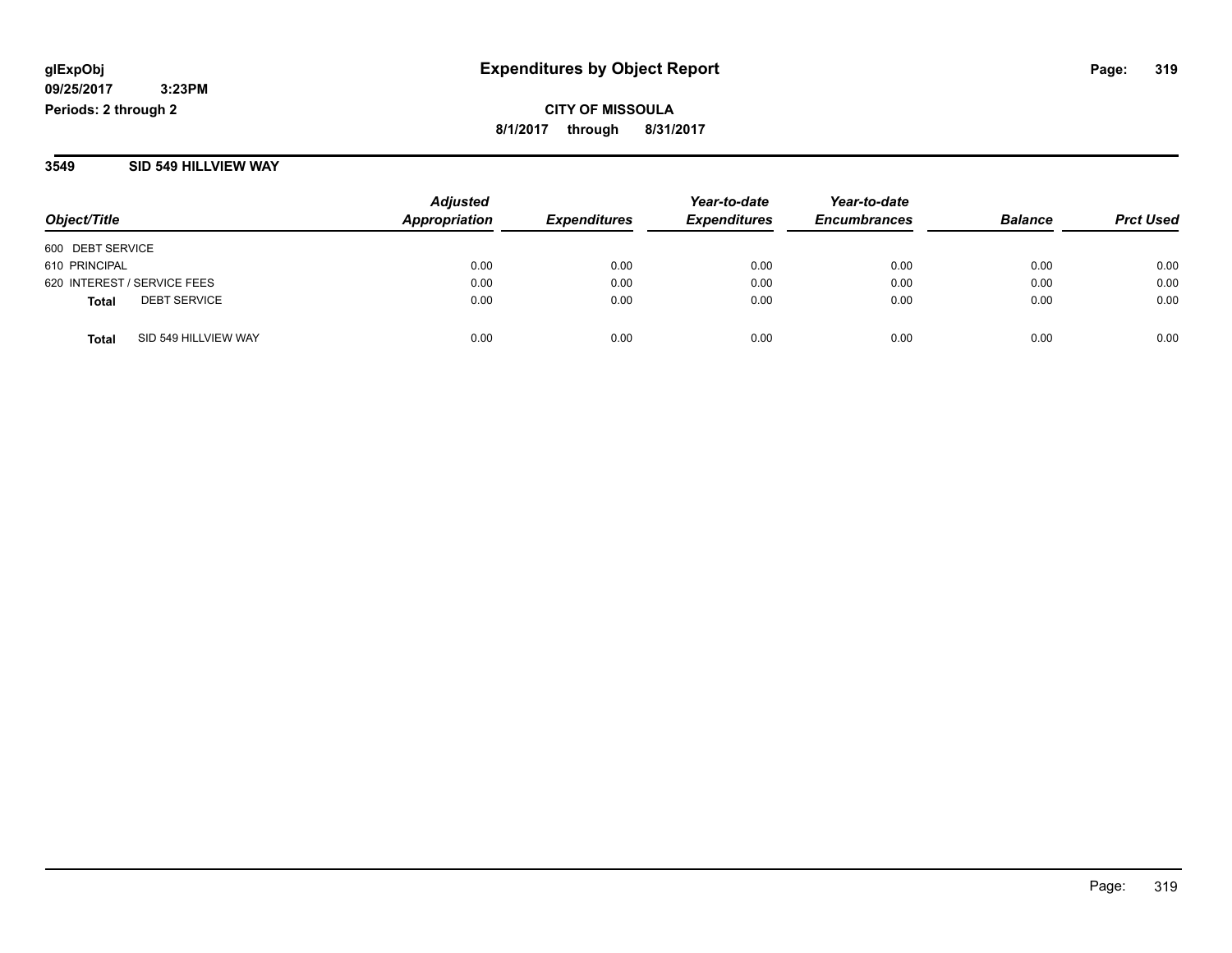## **CITY OF MISSOULA**

**8/1/2017 through 8/31/2017**

# **4060 CAPITAL IMPROVEMENT PROGRAM FUND**

| Object/Title              |                                   | <b>Adjusted</b><br><b>Appropriation</b> | <b>Expenditures</b> | Year-to-date<br><b>Expenditures</b> | Year-to-date<br><b>Encumbrances</b> | <b>Balance</b> | <b>Prct Used</b> |
|---------------------------|-----------------------------------|-----------------------------------------|---------------------|-------------------------------------|-------------------------------------|----------------|------------------|
|                           |                                   |                                         |                     |                                     |                                     |                |                  |
| 100 PERSONAL SERVICES     |                                   |                                         |                     |                                     |                                     |                |                  |
| 110 SALARIES AND WAGES    |                                   | 0.00                                    | 0.00                | 0.00                                | 0.00                                | 0.00           | 0.00             |
|                           | <b>140 EMPLOYER CONTRIBUTIONS</b> | 0.00                                    | 0.00                | 0.00                                | 0.00                                | 0.00           | 0.00             |
| Total                     | PERSONAL SERVICES                 | 0.00                                    | 0.00                | 0.00                                | 0.00                                | 0.00           | 0.00             |
| 300 PURCHASED SERVICES    |                                   |                                         |                     |                                     |                                     |                |                  |
|                           | 350 PROFESSIONAL SERVICES         | 0.00                                    | 1,356.00            | 1,356.00                            | 0.00                                | $-1,356.00$    | 0.00             |
| 380 TRAINING              |                                   | 0.00                                    | 0.00                | 0.00                                | 0.00                                | 0.00           | 0.00             |
| <b>Total</b>              | PURCHASED SERVICES                | 0.00                                    | 1,356.00            | 1,356.00                            | 0.00                                | $-1,356.00$    | 0.00             |
| 500 FIXED CHARGES         |                                   |                                         |                     |                                     |                                     |                |                  |
|                           | 550 MERCHANT SERVICE FEES         | 0.00                                    | 0.00                | 0.00                                | 0.00                                | 0.00           | 0.00             |
| <b>Total</b>              | <b>FIXED CHARGES</b>              | 0.00                                    | 0.00                | 0.00                                | 0.00                                | 0.00           | 0.00             |
| 600 DEBT SERVICE          |                                   |                                         |                     |                                     |                                     |                |                  |
| 610 PRINCIPAL             |                                   | 0.00                                    | 42.022.33           | 42,022.33                           | 0.00                                | $-42.022.33$   | 0.00             |
|                           | 620 INTEREST / SERVICE FEES       | 0.00                                    | 8,902.02            | 8,902.02                            | 0.00                                | $-8,902.02$    | 0.00             |
| <b>Total</b>              | <b>DEBT SERVICE</b>               | 0.00                                    | 50,924.35           | 50,924.35                           | 0.00                                | $-50,924.35$   | 0.00             |
| 800 OTHER OBJECTS         |                                   |                                         |                     |                                     |                                     |                |                  |
|                           | 820 TRANSFERS TO OTHER FUNDS      | 0.00                                    | 0.00                | 0.00                                | 0.00                                | 0.00           | 0.00             |
| <b>Total</b>              | OTHER OBJECTS                     | 0.00                                    | 0.00                | 0.00                                | 0.00                                | 0.00           | 0.00             |
| 900 CAPITAL OUTLAY        |                                   |                                         |                     |                                     |                                     |                |                  |
| 910 LAND                  |                                   | 0.00                                    | 0.00                | 0.00                                | 0.00                                | 0.00           | 0.00             |
| 920 BUILDINGS             |                                   | 0.00                                    | 0.00                | 0.00                                | 0.00                                | 0.00           | 0.00             |
| 930 IMPROVEMENTS          |                                   | 0.00                                    | 26,294.70           | 26,294.70                           | 0.00                                | $-26,294.70$   | 0.00             |
|                           | 940 MACHINERY & EQUIPMENT         | 0.00                                    | 19,938.56           | 19,938.56                           | 0.00                                | $-19,938.56$   | 0.00             |
| 941 DUI DIGITAL EQUIPMENT |                                   | 0.00                                    | 0.00                | 0.00                                | 0.00                                | 0.00           | 0.00             |
| <b>Total</b>              | <b>CAPITAL OUTLAY</b>             | 0.00                                    | 46,233.26           | 46,233.26                           | 0.00                                | $-46,233.26$   | 0.00             |
| <b>Total</b>              | NON-DEPARTMENTAL                  | 0.00                                    | 98,513.61           | 98,513.61                           | 0.00                                | $-98,513.61$   | 0.00             |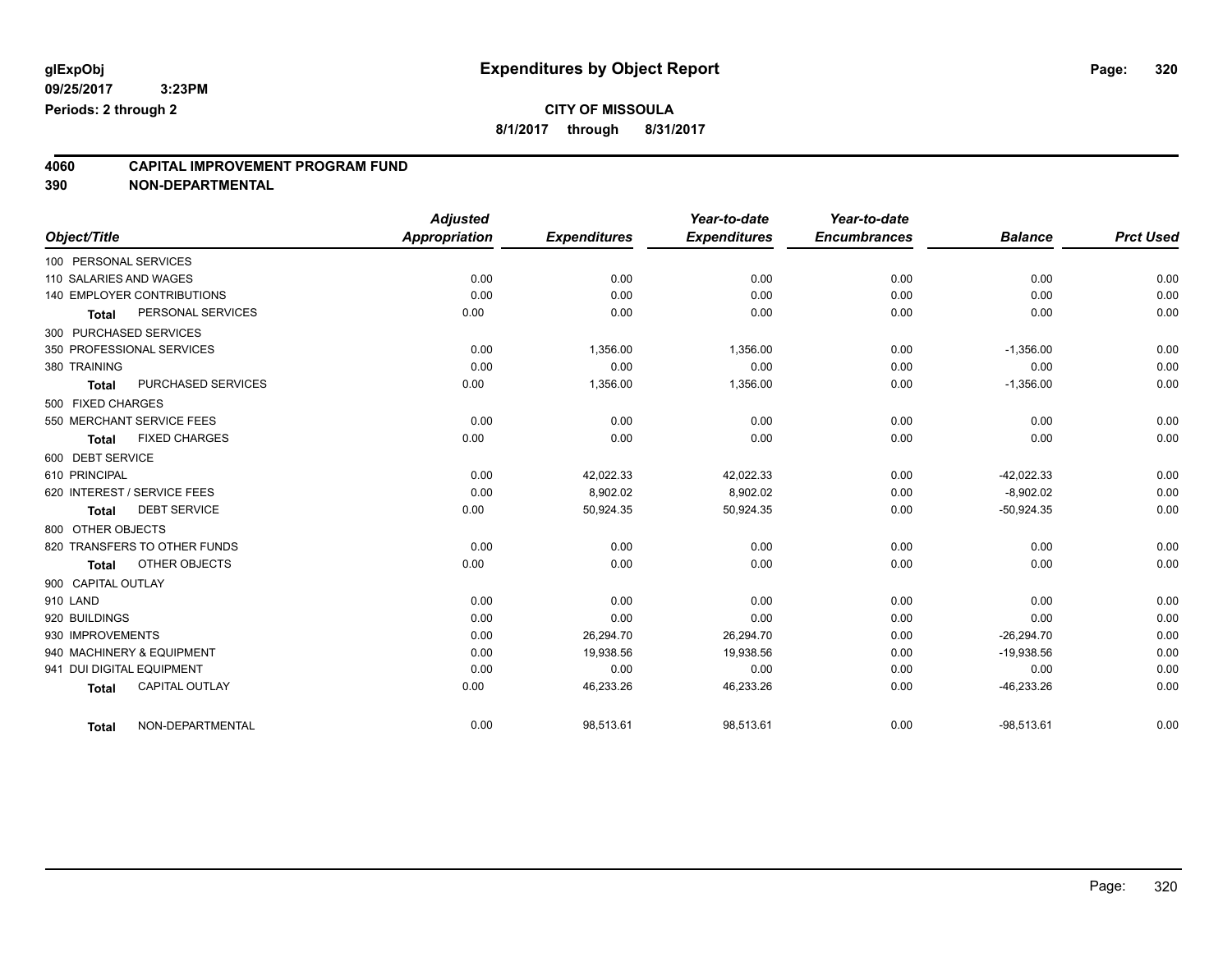#### **4060 CAPITAL IMPROVEMENT PROGRAM FUND**

| Object/Title              |                                   | <b>Adjusted</b><br><b>Appropriation</b> | <b>Expenditures</b> | Year-to-date<br><b>Expenditures</b> | Year-to-date<br><b>Encumbrances</b> | <b>Balance</b> | <b>Prct Used</b> |
|---------------------------|-----------------------------------|-----------------------------------------|---------------------|-------------------------------------|-------------------------------------|----------------|------------------|
| 100 PERSONAL SERVICES     |                                   |                                         |                     |                                     |                                     |                |                  |
| 110 SALARIES AND WAGES    |                                   | 0.00                                    | 0.00                | 0.00                                | 0.00                                | 0.00           | 0.00             |
|                           | <b>140 EMPLOYER CONTRIBUTIONS</b> | 0.00                                    | 0.00                | 0.00                                | 0.00                                | 0.00           | 0.00             |
| <b>Total</b>              | PERSONAL SERVICES                 | 0.00                                    | 0.00                | 0.00                                | 0.00                                | 0.00           | 0.00             |
| 300 PURCHASED SERVICES    |                                   |                                         |                     |                                     |                                     |                |                  |
|                           | 350 PROFESSIONAL SERVICES         | 0.00                                    | 1,356.00            | 1,356.00                            | 0.00                                | $-1,356.00$    | 0.00             |
| 380 TRAINING              |                                   | 0.00                                    | 0.00                | 0.00                                | 0.00                                | 0.00           | 0.00             |
| <b>Total</b>              | PURCHASED SERVICES                | 0.00                                    | 1,356.00            | 1,356.00                            | 0.00                                | $-1,356.00$    | 0.00             |
| 500 FIXED CHARGES         |                                   |                                         |                     |                                     |                                     |                |                  |
|                           | 550 MERCHANT SERVICE FEES         | 0.00                                    | 0.00                | 0.00                                | 0.00                                | 0.00           | 0.00             |
| <b>Total</b>              | <b>FIXED CHARGES</b>              | 0.00                                    | 0.00                | 0.00                                | 0.00                                | 0.00           | 0.00             |
| 600 DEBT SERVICE          |                                   |                                         |                     |                                     |                                     |                |                  |
| 610 PRINCIPAL             |                                   | 0.00                                    | 42,022.33           | 42,022.33                           | 0.00                                | $-42,022.33$   | 0.00             |
|                           | 620 INTEREST / SERVICE FEES       | 0.00                                    | 8,902.02            | 8,902.02                            | 0.00                                | $-8,902.02$    | 0.00             |
| <b>Total</b>              | <b>DEBT SERVICE</b>               | 0.00                                    | 50,924.35           | 50,924.35                           | 0.00                                | $-50,924.35$   | 0.00             |
| 800 OTHER OBJECTS         |                                   |                                         |                     |                                     |                                     |                |                  |
|                           | 820 TRANSFERS TO OTHER FUNDS      | 0.00                                    | 0.00                | 0.00                                | 0.00                                | 0.00           | 0.00             |
| <b>Total</b>              | <b>OTHER OBJECTS</b>              | 0.00                                    | 0.00                | 0.00                                | 0.00                                | 0.00           | 0.00             |
| 900 CAPITAL OUTLAY        |                                   |                                         |                     |                                     |                                     |                |                  |
| 910 LAND                  |                                   | 0.00                                    | 0.00                | 0.00                                | 0.00                                | 0.00           | 0.00             |
| 920 BUILDINGS             |                                   | 0.00                                    | 0.00                | 0.00                                | 0.00                                | 0.00           | 0.00             |
| 930 IMPROVEMENTS          |                                   | 0.00                                    | 26,294.70           | 26,294.70                           | 0.00                                | $-26,294.70$   | 0.00             |
|                           | 940 MACHINERY & EQUIPMENT         | 0.00                                    | 19,938.56           | 19,938.56                           | 0.00                                | $-19,938.56$   | 0.00             |
| 941 DUI DIGITAL EQUIPMENT |                                   | 0.00                                    | 0.00                | 0.00                                | 0.00                                | 0.00           | 0.00             |
| <b>Total</b>              | <b>CAPITAL OUTLAY</b>             | 0.00                                    | 46,233.26           | 46,233.26                           | 0.00                                | $-46,233.26$   | 0.00             |
| <b>Total</b>              | CAPITAL IMPROVEMENT PROGRAM FUN   | 0.00                                    | 98,513.61           | 98,513.61                           | 0.00                                | $-98,513.61$   | 0.00             |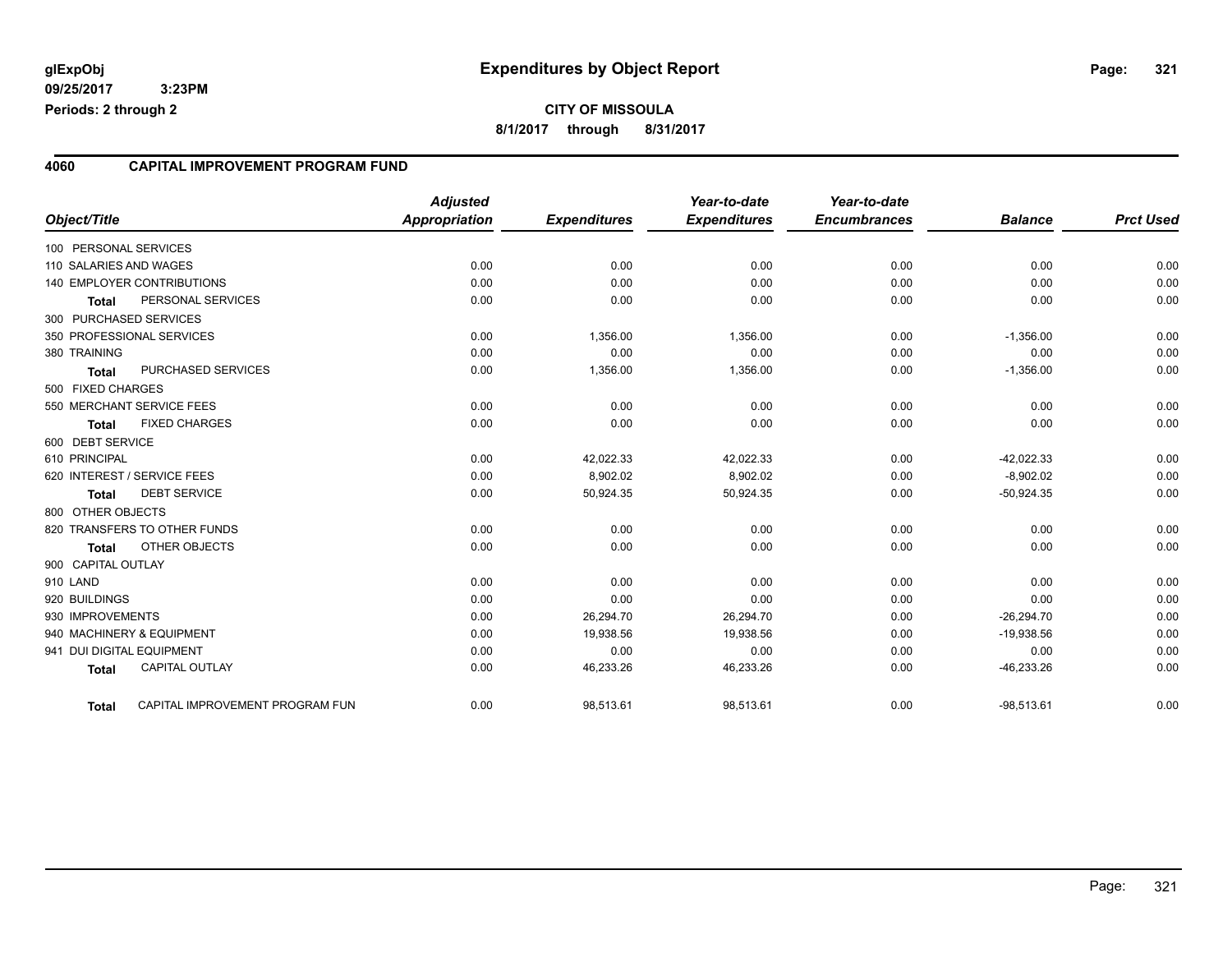## **CITY OF MISSOULA**

**8/1/2017 through 8/31/2017**

# **4130 1997 G O BOND OPEN SPACE PURCHASE FUND**

|                                       | <b>Adjusted</b>      |                     | Year-to-date        | Year-to-date        |                |                  |
|---------------------------------------|----------------------|---------------------|---------------------|---------------------|----------------|------------------|
| Object/Title                          | <b>Appropriation</b> | <b>Expenditures</b> | <b>Expenditures</b> | <b>Encumbrances</b> | <b>Balance</b> | <b>Prct Used</b> |
| 500 FIXED CHARGES                     |                      |                     |                     |                     |                |                  |
| 550 MERCHANT SERVICE FEES             | 0.00                 | 0.00                | 0.00                | 0.00                | 0.00           | 0.00             |
| <b>FIXED CHARGES</b><br><b>Total</b>  | 0.00                 | 0.00                | 0.00                | 0.00                | 0.00           | 0.00             |
| 800 OTHER OBJECTS                     |                      |                     |                     |                     |                |                  |
| 820 TRANSFERS TO OTHER FUNDS          | 0.00                 | 0.00                | 0.00                | 0.00                | 0.00           | 0.00             |
| OTHER OBJECTS<br>Total                | 0.00                 | 0.00                | 0.00                | 0.00                | 0.00           | 0.00             |
| 900 CAPITAL OUTLAY                    |                      |                     |                     |                     |                |                  |
| 930 IMPROVEMENTS                      | 0.00                 | 0.00                | 0.00                | 0.00                | 0.00           | 0.00             |
| <b>CAPITAL OUTLAY</b><br><b>Total</b> | 0.00                 | 0.00                | 0.00                | 0.00                | 0.00           | 0.00             |
| NON-DEPARTMENTAL<br><b>Total</b>      | 0.00                 | 0.00                | 0.00                | 0.00                | 0.00           | 0.00             |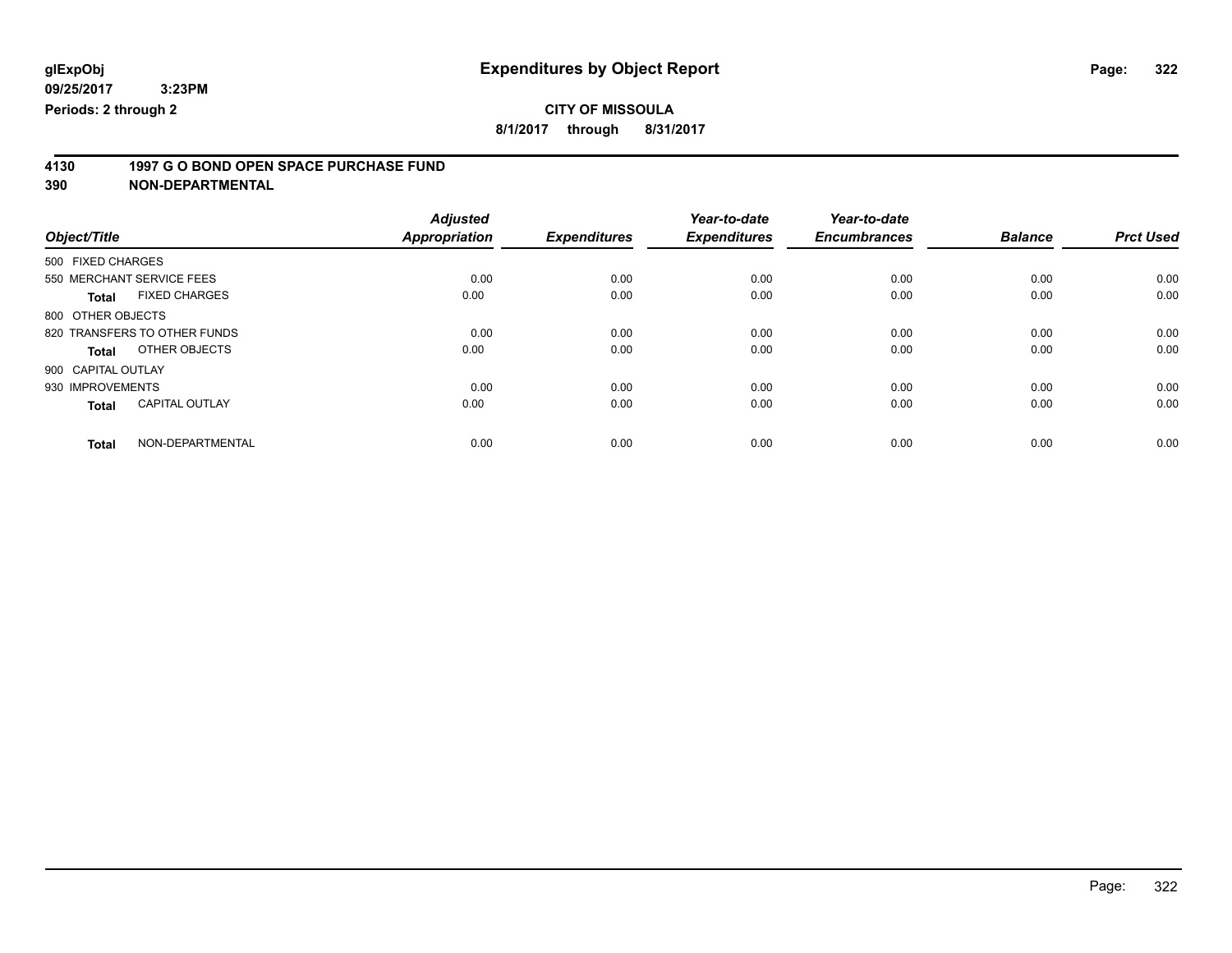#### **4130 1997 G O BOND OPEN SPACE PURCHASE FUND**

| Object/Title       |                                   | <b>Adjusted</b><br>Appropriation | <b>Expenditures</b> | Year-to-date<br><b>Expenditures</b> | Year-to-date<br><b>Encumbrances</b> | <b>Balance</b> | <b>Prct Used</b> |
|--------------------|-----------------------------------|----------------------------------|---------------------|-------------------------------------|-------------------------------------|----------------|------------------|
| 500 FIXED CHARGES  |                                   |                                  |                     |                                     |                                     |                |                  |
|                    | 550 MERCHANT SERVICE FEES         | 0.00                             | 0.00                | 0.00                                | 0.00                                | 0.00           | 0.00             |
| Total              | <b>FIXED CHARGES</b>              | 0.00                             | 0.00                | 0.00                                | 0.00                                | 0.00           | 0.00             |
| 800 OTHER OBJECTS  |                                   |                                  |                     |                                     |                                     |                |                  |
|                    | 820 TRANSFERS TO OTHER FUNDS      | 0.00                             | 0.00                | 0.00                                | 0.00                                | 0.00           | 0.00             |
| <b>Total</b>       | OTHER OBJECTS                     | 0.00                             | 0.00                | 0.00                                | 0.00                                | 0.00           | 0.00             |
| 900 CAPITAL OUTLAY |                                   |                                  |                     |                                     |                                     |                |                  |
| 930 IMPROVEMENTS   |                                   | 0.00                             | 0.00                | 0.00                                | 0.00                                | 0.00           | 0.00             |
| <b>Total</b>       | <b>CAPITAL OUTLAY</b>             | 0.00                             | 0.00                | 0.00                                | 0.00                                | 0.00           | 0.00             |
| <b>Total</b>       | 1997 G O BOND OPEN SPACE PURCHASI | 0.00                             | 0.00                | 0.00                                | 0.00                                | 0.00           | 0.00             |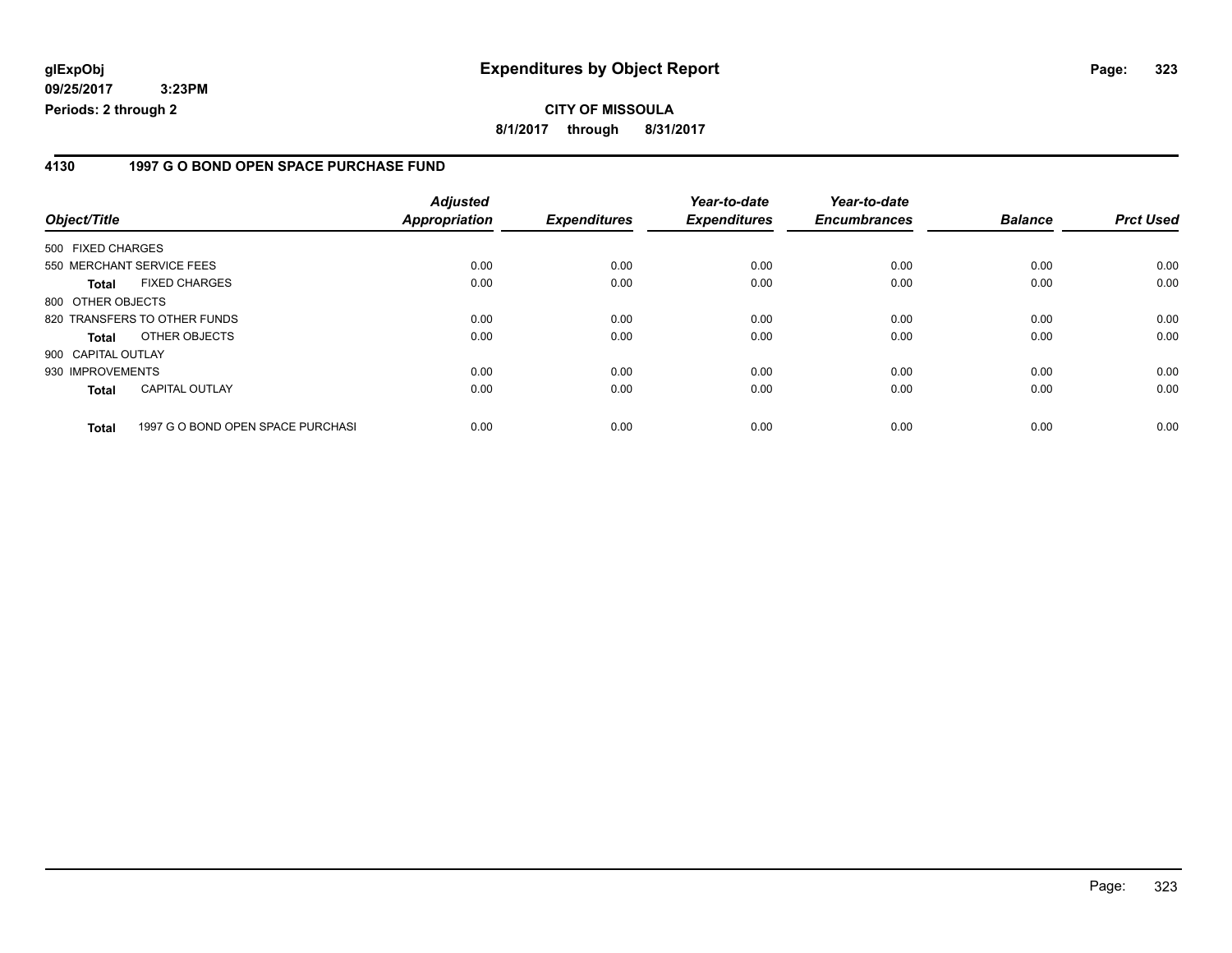**4196 NEW FIRE STATION GO BOND**

**300 FIRE**

|                    |                              | <b>Adjusted</b> |                     | Year-to-date        | Year-to-date        |                |                  |
|--------------------|------------------------------|-----------------|---------------------|---------------------|---------------------|----------------|------------------|
| Object/Title       |                              | Appropriation   | <b>Expenditures</b> | <b>Expenditures</b> | <b>Encumbrances</b> | <b>Balance</b> | <b>Prct Used</b> |
| 500 FIXED CHARGES  |                              |                 |                     |                     |                     |                |                  |
|                    | 550 MERCHANT SERVICE FEES    | 0.00            | 0.00                | 0.00                | 0.00                | 0.00           | 0.00             |
| <b>Total</b>       | <b>FIXED CHARGES</b>         | 0.00            | 0.00                | 0.00                | 0.00                | 0.00           | 0.00             |
| 800 OTHER OBJECTS  |                              |                 |                     |                     |                     |                |                  |
|                    | 820 TRANSFERS TO OTHER FUNDS | 0.00            | 0.00                | 0.00                | 0.00                | 0.00           | 0.00             |
| Total              | OTHER OBJECTS                | 0.00            | 0.00                | 0.00                | 0.00                | 0.00           | 0.00             |
| 900 CAPITAL OUTLAY |                              |                 |                     |                     |                     |                |                  |
| 920 BUILDINGS      |                              | 0.00            | 0.00                | 0.00                | 0.00                | 0.00           | 0.00             |
| 930 IMPROVEMENTS   |                              | 0.00            | 0.00                | 0.00                | 0.00                | 0.00           | 0.00             |
|                    | 940 MACHINERY & EQUIPMENT    | 0.00            | 0.00                | 0.00                | 0.00                | 0.00           | 0.00             |
| <b>Total</b>       | <b>CAPITAL OUTLAY</b>        | 0.00            | 0.00                | 0.00                | 0.00                | 0.00           | 0.00             |
| <b>Total</b>       | <b>FIRE</b>                  | 0.00            | 0.00                | 0.00                | 0.00                | 0.00           | 0.00             |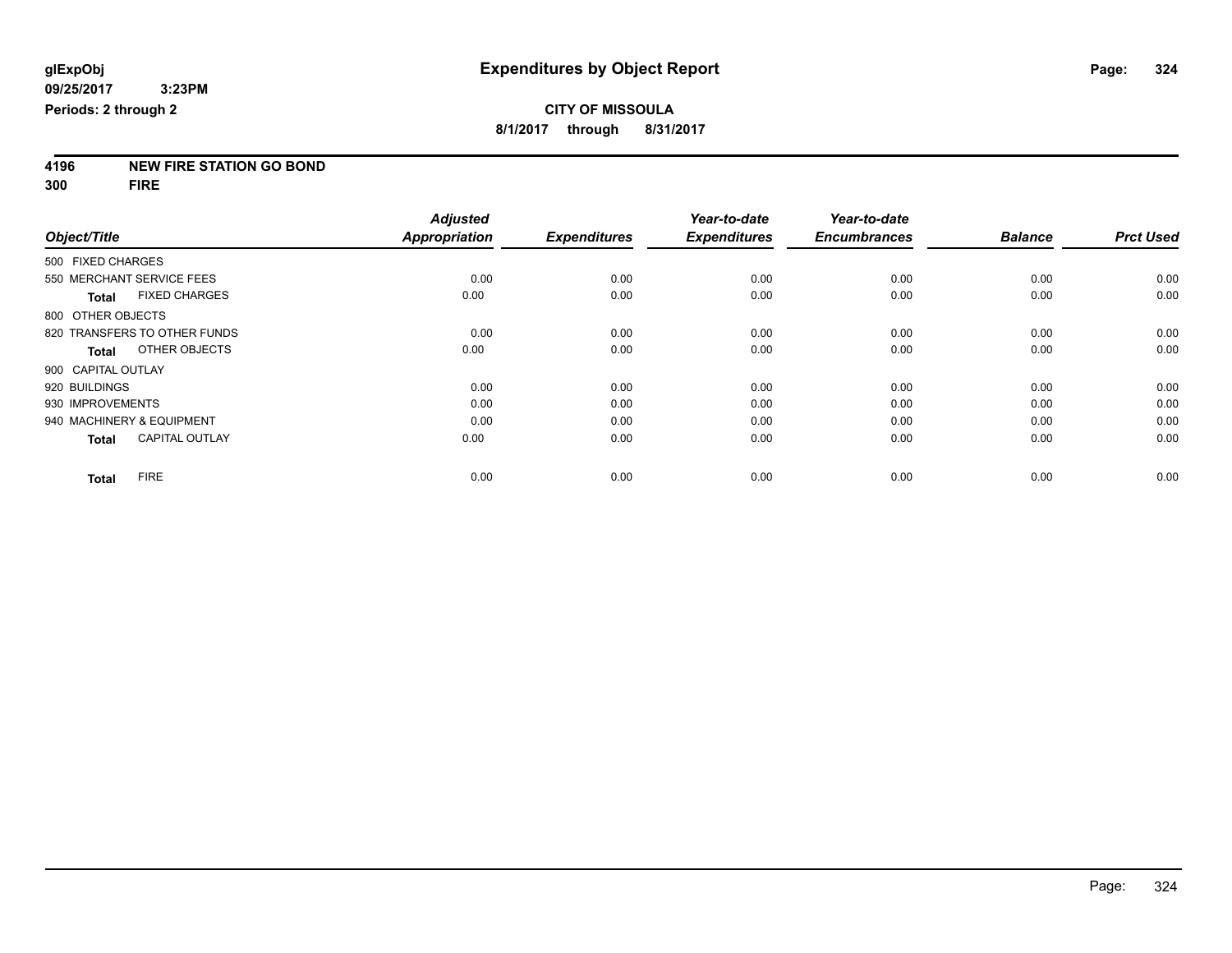### **CITY OF MISSOULA 8/1/2017 through 8/31/2017**

### **4196 NEW FIRE STATION GO BOND**

|                    |                              | <b>Adjusted</b> |                     | Year-to-date        | Year-to-date        |                |                  |
|--------------------|------------------------------|-----------------|---------------------|---------------------|---------------------|----------------|------------------|
| Object/Title       |                              | Appropriation   | <b>Expenditures</b> | <b>Expenditures</b> | <b>Encumbrances</b> | <b>Balance</b> | <b>Prct Used</b> |
| 500 FIXED CHARGES  |                              |                 |                     |                     |                     |                |                  |
|                    | 550 MERCHANT SERVICE FEES    | 0.00            | 0.00                | 0.00                | 0.00                | 0.00           | 0.00             |
| <b>Total</b>       | <b>FIXED CHARGES</b>         | 0.00            | 0.00                | 0.00                | 0.00                | 0.00           | 0.00             |
| 800 OTHER OBJECTS  |                              |                 |                     |                     |                     |                |                  |
|                    | 820 TRANSFERS TO OTHER FUNDS | 0.00            | 0.00                | 0.00                | 0.00                | 0.00           | 0.00             |
| <b>Total</b>       | OTHER OBJECTS                | 0.00            | 0.00                | 0.00                | 0.00                | 0.00           | 0.00             |
| 900 CAPITAL OUTLAY |                              |                 |                     |                     |                     |                |                  |
| 920 BUILDINGS      |                              | 0.00            | 0.00                | 0.00                | 0.00                | 0.00           | 0.00             |
| 930 IMPROVEMENTS   |                              | 0.00            | 0.00                | 0.00                | 0.00                | 0.00           | 0.00             |
|                    | 940 MACHINERY & EQUIPMENT    | 0.00            | 0.00                | 0.00                | 0.00                | 0.00           | 0.00             |
| <b>Total</b>       | <b>CAPITAL OUTLAY</b>        | 0.00            | 0.00                | 0.00                | 0.00                | 0.00           | 0.00             |
| <b>Total</b>       | NEW FIRE STATION GO BOND     | 0.00            | 0.00                | 0.00                | 0.00                | 0.00           | 0.00             |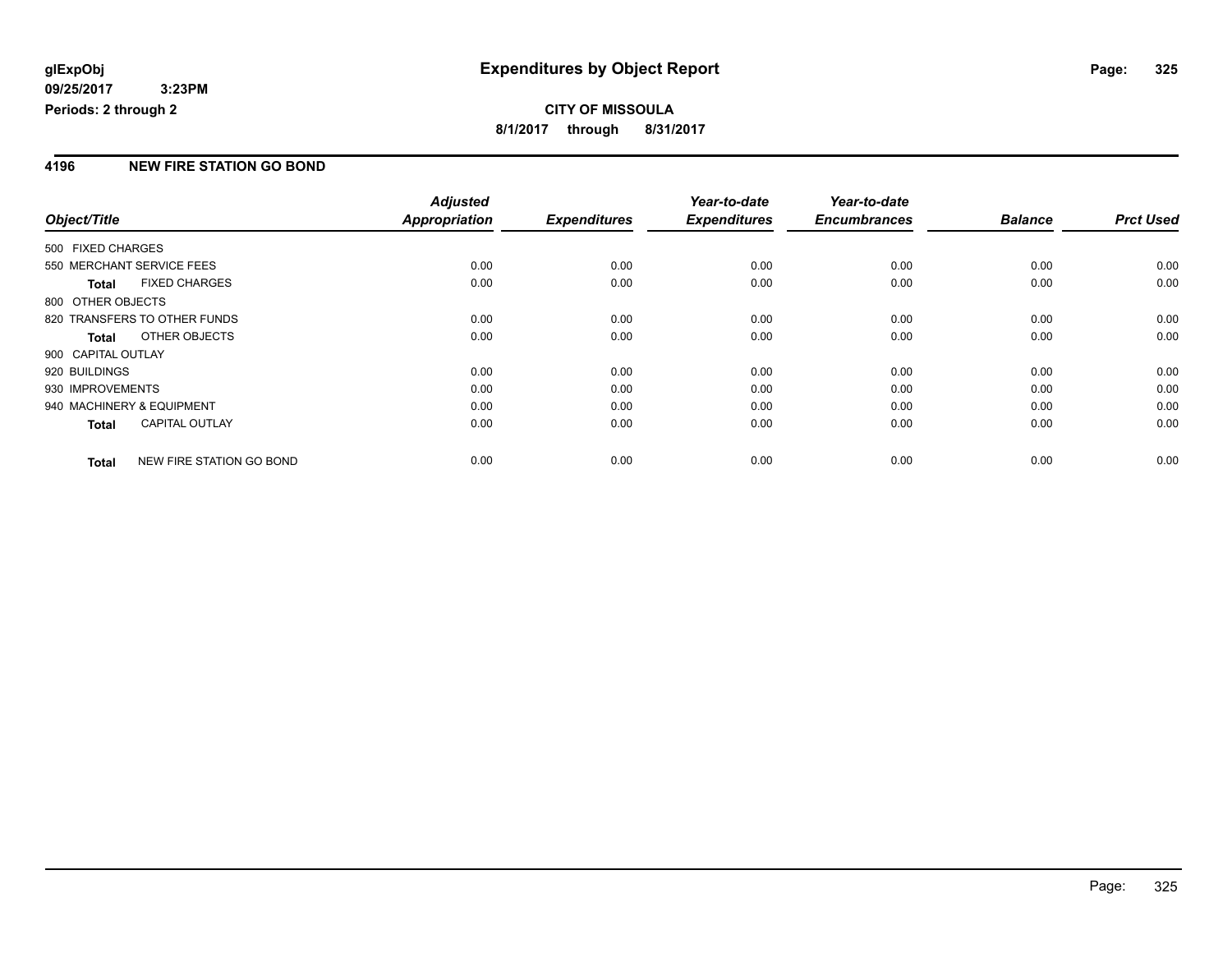### **CITY OF MISSOULA 8/1/2017 through 8/31/2017**

**4450 S/C CONSTRUCTION FUND FOR FY06**

| Object/Title                            | <b>Adjusted</b><br>Appropriation | <b>Expenditures</b> | Year-to-date<br><b>Expenditures</b> | Year-to-date<br><b>Encumbrances</b> | <b>Balance</b> | <b>Prct Used</b> |
|-----------------------------------------|----------------------------------|---------------------|-------------------------------------|-------------------------------------|----------------|------------------|
| 500 FIXED CHARGES                       |                                  |                     |                                     |                                     |                |                  |
| 550 MERCHANT SERVICE FEES               | 0.00                             | 0.00                | 0.00                                | 0.00                                | 0.00           | 0.00             |
| <b>FIXED CHARGES</b><br><b>Total</b>    | 0.00                             | 0.00                | 0.00                                | 0.00                                | 0.00           | 0.00             |
| 800 OTHER OBJECTS                       |                                  |                     |                                     |                                     |                |                  |
| 820 TRANSFERS TO OTHER FUNDS            | 0.00                             | 0.00                | 0.00                                | 0.00                                | 0.00           | 0.00             |
| OTHER OBJECTS<br><b>Total</b>           | 0.00                             | 0.00                | 0.00                                | 0.00                                | 0.00           | 0.00             |
| PUBLIC WORKS OPERATIONS<br><b>Total</b> | 0.00                             | 0.00                | 0.00                                | 0.00                                | 0.00           | 0.00             |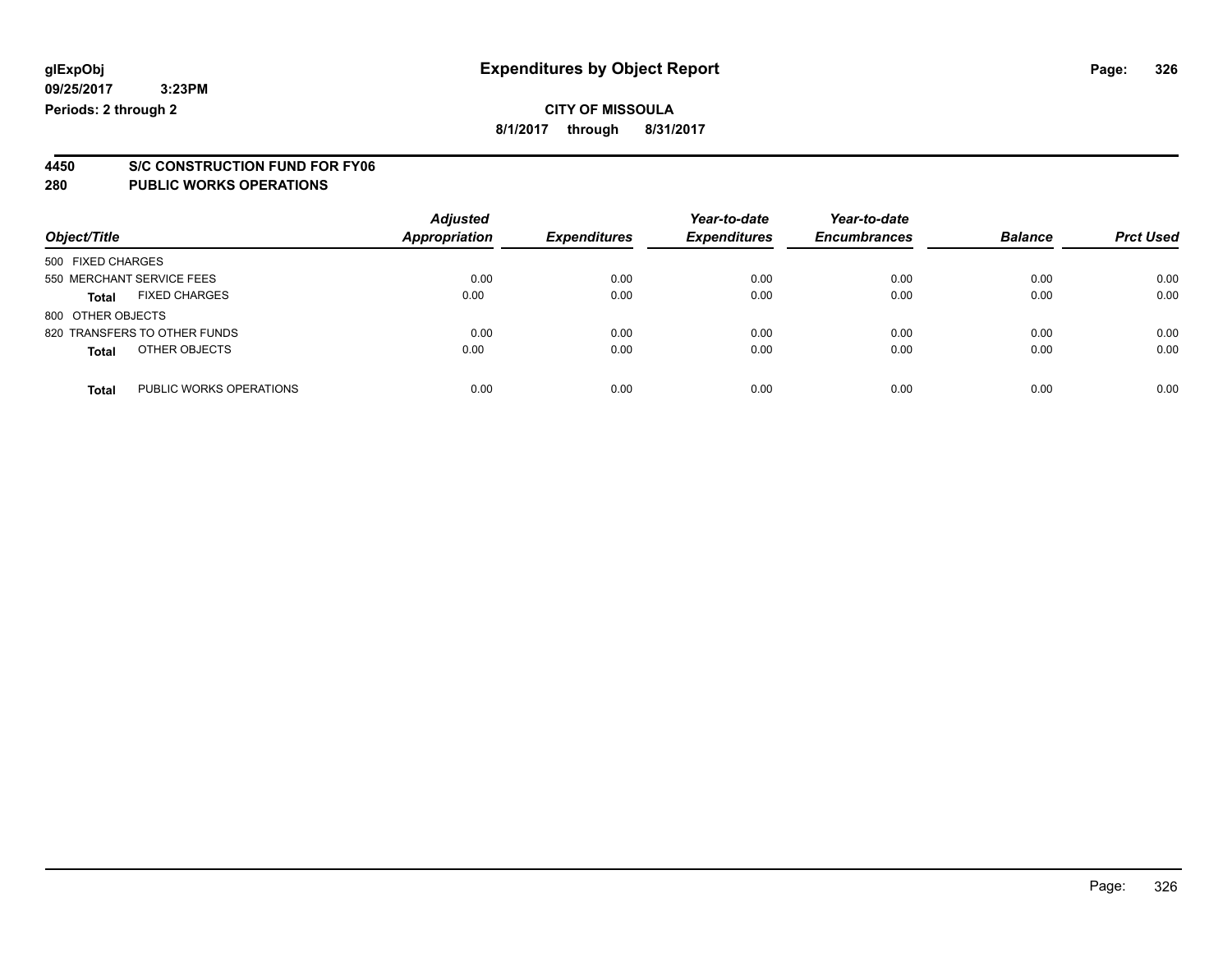**CITY OF MISSOULA 8/1/2017 through 8/31/2017**

### **4450 S/C CONSTRUCTION FUND FOR FY06**

|                   |                                | <b>Adjusted</b> |                     | Year-to-date        | Year-to-date        |                |                  |
|-------------------|--------------------------------|-----------------|---------------------|---------------------|---------------------|----------------|------------------|
| Object/Title      |                                | Appropriation   | <b>Expenditures</b> | <b>Expenditures</b> | <b>Encumbrances</b> | <b>Balance</b> | <b>Prct Used</b> |
| 500 FIXED CHARGES |                                |                 |                     |                     |                     |                |                  |
|                   | 550 MERCHANT SERVICE FEES      | 0.00            | 0.00                | 0.00                | 0.00                | 0.00           | 0.00             |
| <b>Total</b>      | <b>FIXED CHARGES</b>           | 0.00            | 0.00                | 0.00                | 0.00                | 0.00           | 0.00             |
| 800 OTHER OBJECTS |                                |                 |                     |                     |                     |                |                  |
|                   | 820 TRANSFERS TO OTHER FUNDS   | 0.00            | 0.00                | 0.00                | 0.00                | 0.00           | 0.00             |
| <b>Total</b>      | OTHER OBJECTS                  | 0.00            | 0.00                | 0.00                | 0.00                | 0.00           | 0.00             |
| <b>Total</b>      | S/C CONSTRUCTION FUND FOR FY06 | 0.00            | 0.00                | 0.00                | 0.00                | 0.00           | 0.00             |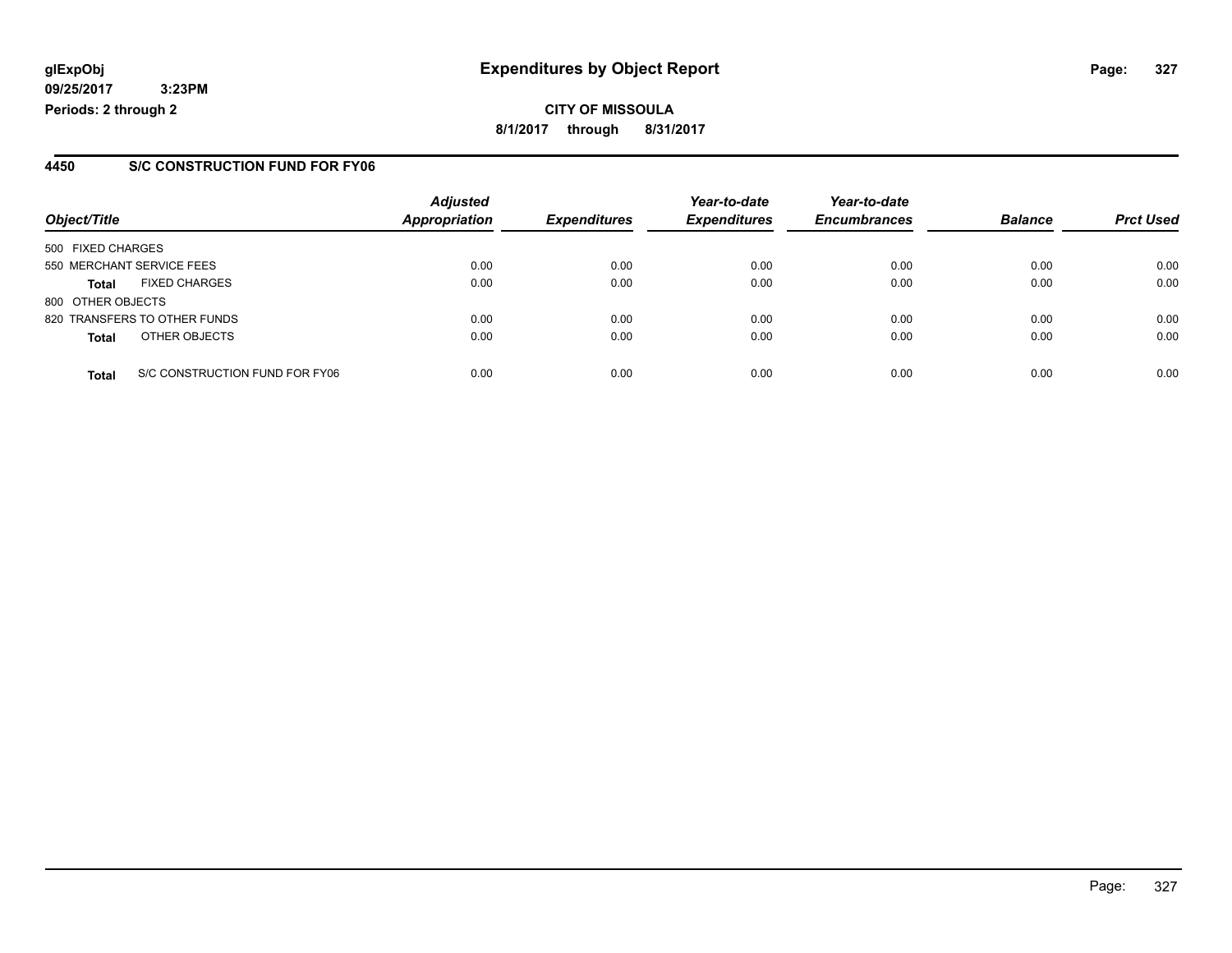# **4451 FY07 S/C BOND FUND**

| Object/Title                     | <b>Adjusted</b><br>Appropriation | <b>Expenditures</b> | Year-to-date<br><b>Expenditures</b> | Year-to-date<br><b>Encumbrances</b> | <b>Balance</b> | <b>Prct Used</b> |
|----------------------------------|----------------------------------|---------------------|-------------------------------------|-------------------------------------|----------------|------------------|
| 500 FIXED CHARGES                |                                  |                     |                                     |                                     |                |                  |
| 550 MERCHANT SERVICE FEES        | 0.00                             | 0.00                | 0.00                                | 0.00                                | 0.00           | 0.00             |
| <b>FIXED CHARGES</b><br>Total    | 0.00                             | 0.00                | 0.00                                | 0.00                                | 0.00           | 0.00             |
| 800 OTHER OBJECTS                |                                  |                     |                                     |                                     |                |                  |
| 820 TRANSFERS TO OTHER FUNDS     | 0.00                             | 0.00                | 0.00                                | 0.00                                | 0.00           | 0.00             |
| OTHER OBJECTS<br><b>Total</b>    | 0.00                             | 0.00                | 0.00                                | 0.00                                | 0.00           | 0.00             |
|                                  |                                  |                     |                                     |                                     |                |                  |
| PUBLIC WORKS OPERATIONS<br>Total | 0.00                             | 0.00                | 0.00                                | 0.00                                | 0.00           | 0.00             |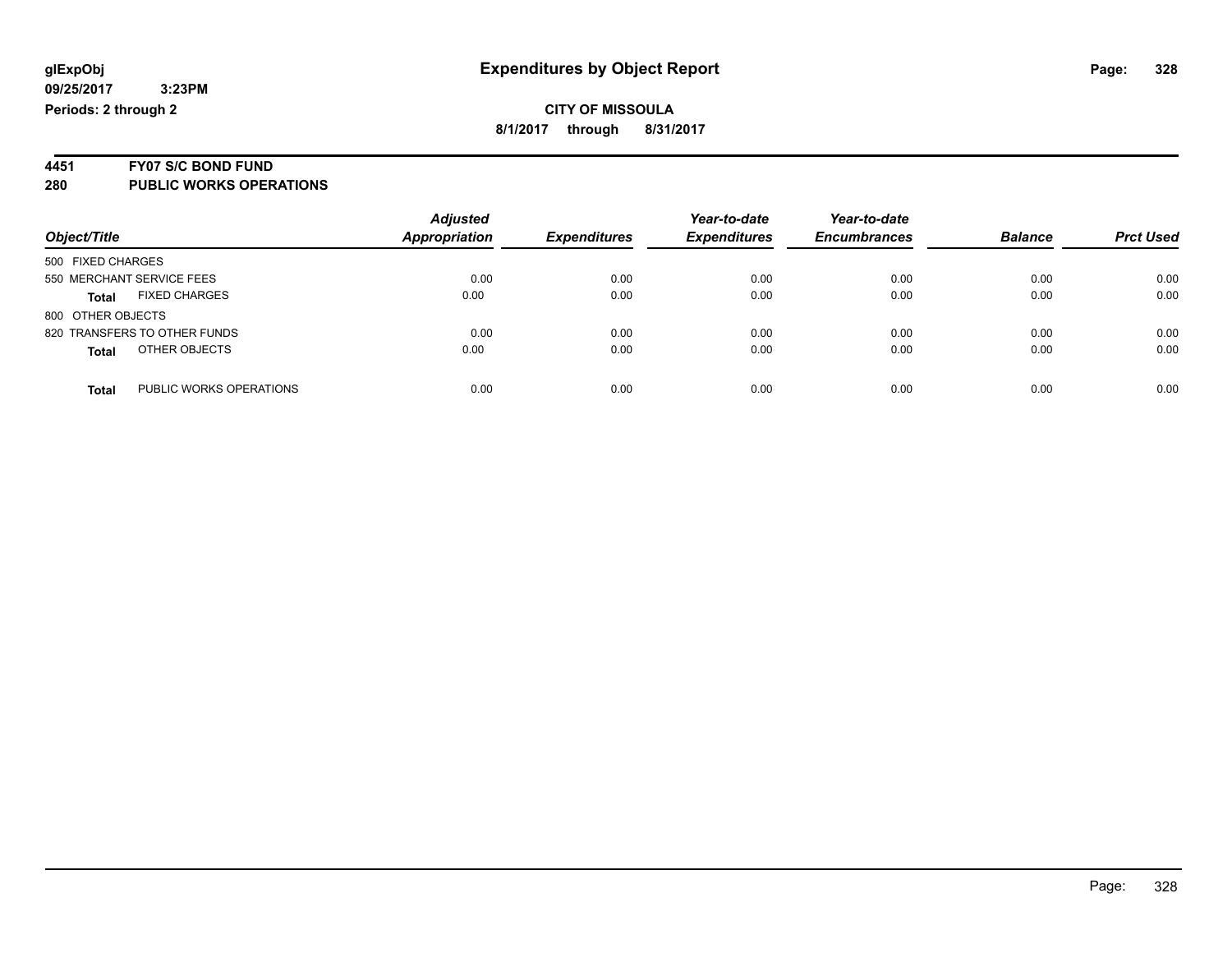#### **4451 FY07 S/C BOND FUND**

|                                      | <b>Adjusted</b> |                     | Year-to-date        | Year-to-date        |                |                  |
|--------------------------------------|-----------------|---------------------|---------------------|---------------------|----------------|------------------|
| Object/Title                         | Appropriation   | <b>Expenditures</b> | <b>Expenditures</b> | <b>Encumbrances</b> | <b>Balance</b> | <b>Prct Used</b> |
| 500 FIXED CHARGES                    |                 |                     |                     |                     |                |                  |
| 550 MERCHANT SERVICE FEES            | 0.00            | 0.00                | 0.00                | 0.00                | 0.00           | 0.00             |
| <b>FIXED CHARGES</b><br><b>Total</b> | 0.00            | 0.00                | 0.00                | 0.00                | 0.00           | 0.00             |
| 800 OTHER OBJECTS                    |                 |                     |                     |                     |                |                  |
| 820 TRANSFERS TO OTHER FUNDS         | 0.00            | 0.00                | 0.00                | 0.00                | 0.00           | 0.00             |
| OTHER OBJECTS<br><b>Total</b>        | 0.00            | 0.00                | 0.00                | 0.00                | 0.00           | 0.00             |
| FY07 S/C BOND FUND<br>Total          | 0.00            | 0.00                | 0.00                | 0.00                | 0.00           | 0.00             |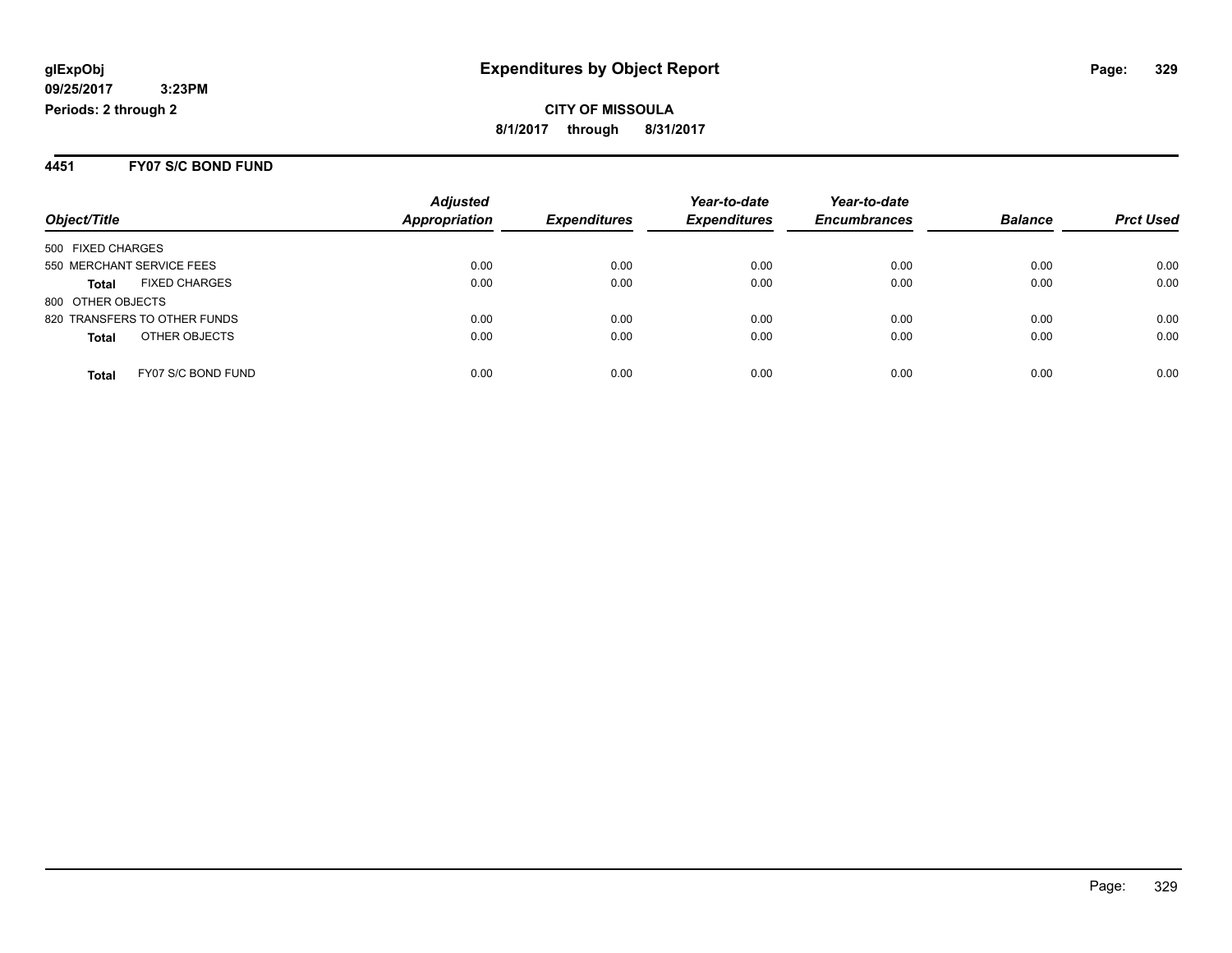## **CITY OF MISSOULA**

**8/1/2017 through 8/31/2017**

# **4452 S/C CONSTRUCTION FUND FOR FY 08 BOND SAL**

| Object/Title              |                         | <b>Adjusted</b><br><b>Appropriation</b> | <b>Expenditures</b> | Year-to-date<br><b>Expenditures</b> | Year-to-date<br><b>Encumbrances</b> | <b>Balance</b> | <b>Prct Used</b> |
|---------------------------|-------------------------|-----------------------------------------|---------------------|-------------------------------------|-------------------------------------|----------------|------------------|
| 500 FIXED CHARGES         |                         |                                         |                     |                                     |                                     |                |                  |
| 550 MERCHANT SERVICE FEES |                         | 0.00                                    | 0.00                | 0.00                                | 0.00                                | 0.00           | 0.00             |
| <b>Total</b>              | <b>FIXED CHARGES</b>    | 0.00                                    | 0.00                | 0.00                                | 0.00                                | 0.00           | 0.00             |
| 900 CAPITAL OUTLAY        |                         |                                         |                     |                                     |                                     |                |                  |
| 930 IMPROVEMENTS          |                         | 0.00                                    | 0.00                | 0.00                                | 0.00                                | 0.00           | 0.00             |
| <b>Total</b>              | <b>CAPITAL OUTLAY</b>   | 0.00                                    | 0.00                | 0.00                                | 0.00                                | 0.00           | 0.00             |
| <b>Total</b>              | PUBLIC WORKS OPERATIONS | 0.00                                    | 0.00                | 0.00                                | 0.00                                | 0.00           | 0.00             |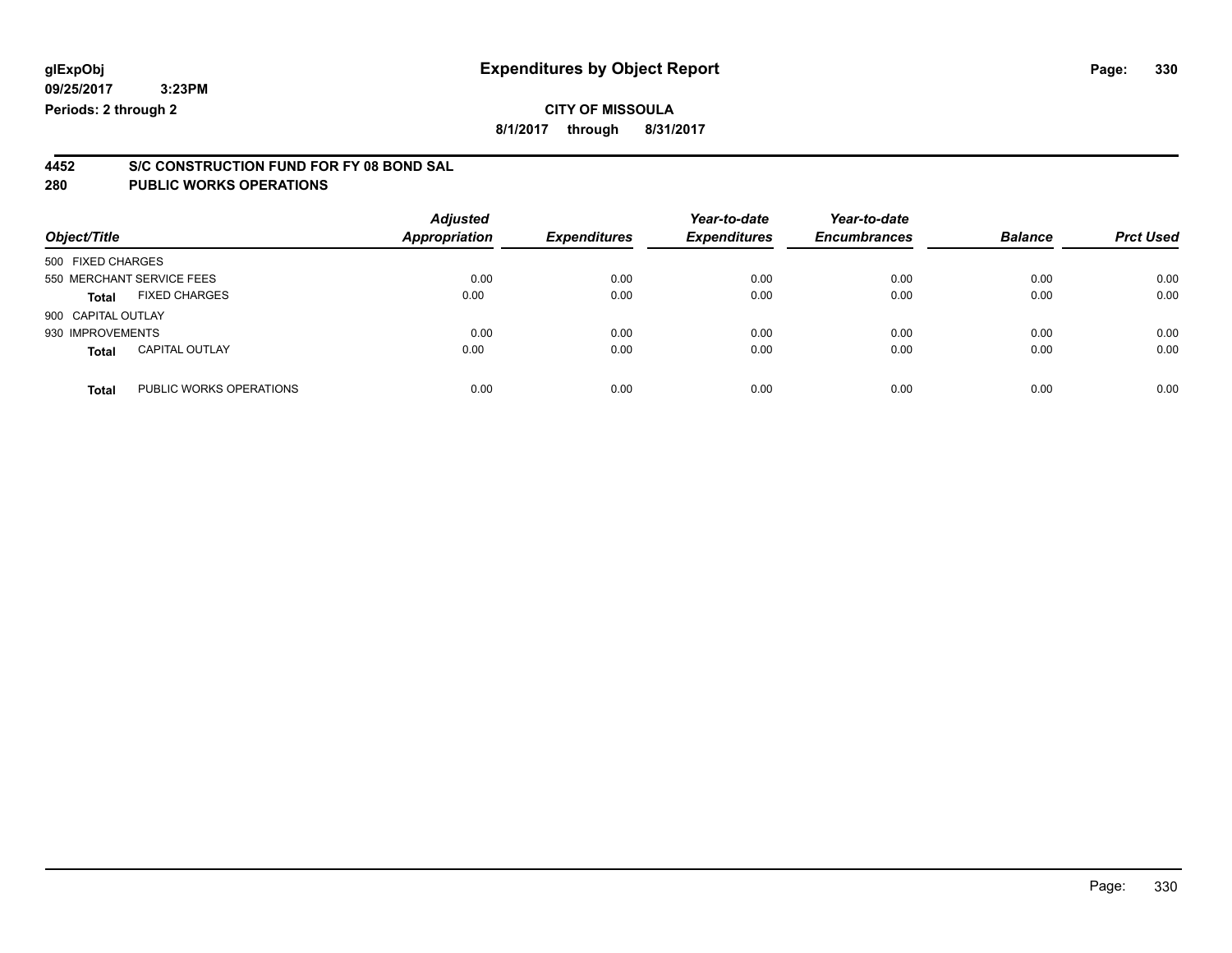### **glExpObj Expenditures by Object Report Page: 331**

**09/25/2017 3:23PM Periods: 2 through 2**

### **4452 S/C CONSTRUCTION FUND FOR FY 08 BOND SAL**

| Object/Title              |                                    | <b>Adjusted</b><br><b>Appropriation</b> | <b>Expenditures</b> | Year-to-date<br><b>Expenditures</b> | Year-to-date<br><b>Encumbrances</b> | <b>Balance</b> | <b>Prct Used</b> |
|---------------------------|------------------------------------|-----------------------------------------|---------------------|-------------------------------------|-------------------------------------|----------------|------------------|
|                           |                                    |                                         |                     |                                     |                                     |                |                  |
| 500 FIXED CHARGES         |                                    |                                         |                     |                                     |                                     |                |                  |
| 550 MERCHANT SERVICE FEES |                                    | 0.00                                    | 0.00                | 0.00                                | 0.00                                | 0.00           | 0.00             |
| <b>Total</b>              | <b>FIXED CHARGES</b>               | 0.00                                    | 0.00                | 0.00                                | 0.00                                | 0.00           | 0.00             |
| 900 CAPITAL OUTLAY        |                                    |                                         |                     |                                     |                                     |                |                  |
| 930 IMPROVEMENTS          |                                    | 0.00                                    | 0.00                | 0.00                                | 0.00                                | 0.00           | 0.00             |
| <b>Total</b>              | <b>CAPITAL OUTLAY</b>              | 0.00                                    | 0.00                | 0.00                                | 0.00                                | 0.00           | 0.00             |
| <b>Total</b>              | S/C CONSTRUCTION FUND FOR FY 08 BO | 0.00                                    | 0.00                | 0.00                                | 0.00                                | 0.00           | 0.00             |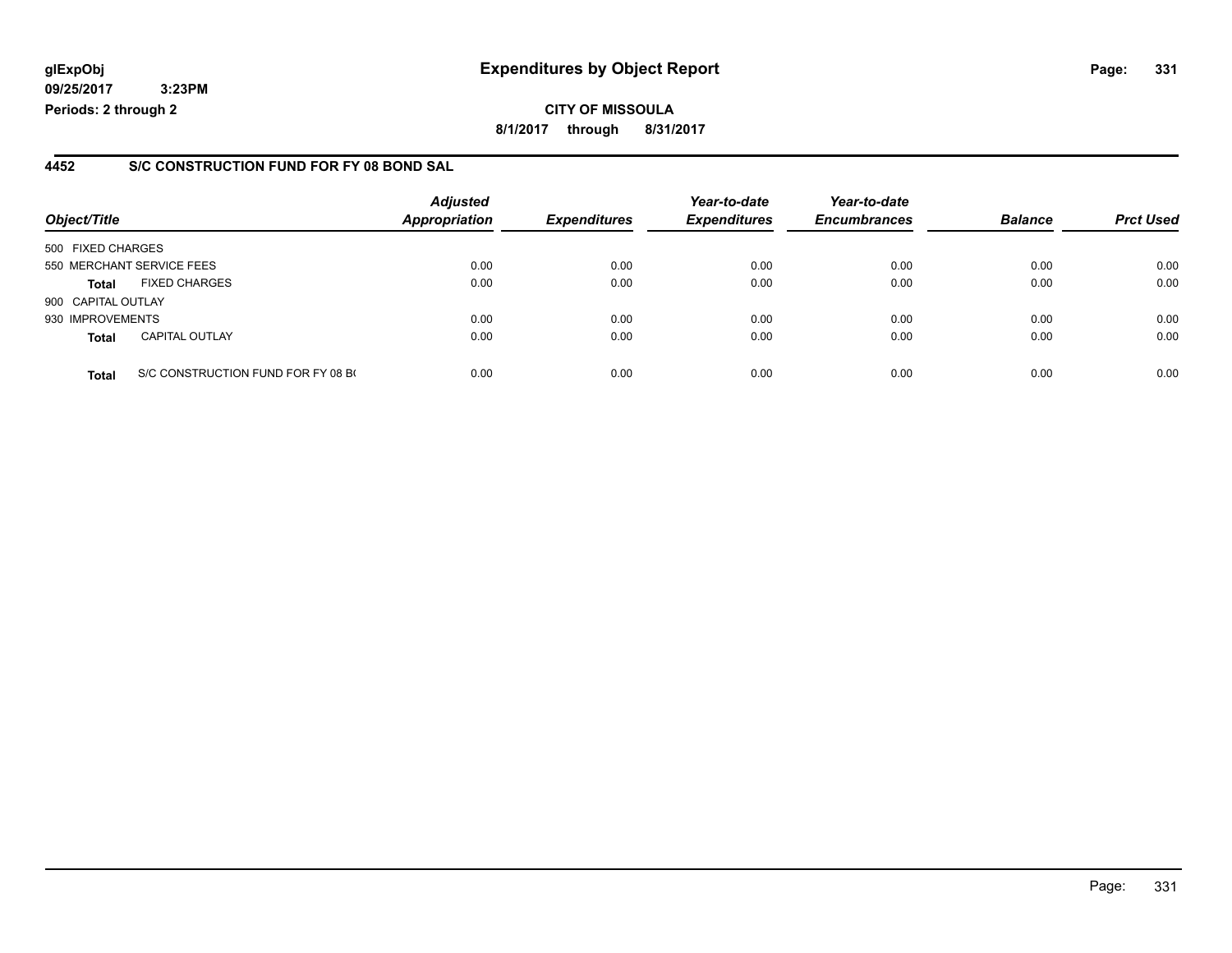**8/1/2017 through 8/31/2017**

# **4453 S/C CONSTRUCTION FUND FY09 BOND**

| Object/Title       |                              | <b>Adjusted</b><br><b>Appropriation</b> | <b>Expenditures</b> | Year-to-date<br><b>Expenditures</b> | Year-to-date<br><b>Encumbrances</b> | <b>Balance</b> | <b>Prct Used</b> |
|--------------------|------------------------------|-----------------------------------------|---------------------|-------------------------------------|-------------------------------------|----------------|------------------|
| 500 FIXED CHARGES  |                              |                                         |                     |                                     |                                     |                |                  |
|                    | 550 MERCHANT SERVICE FEES    | 0.00                                    | 0.00                | 0.00                                | 0.00                                | 0.00           | 0.00             |
| <b>Total</b>       | <b>FIXED CHARGES</b>         | 0.00                                    | 0.00                | 0.00                                | 0.00                                | 0.00           | 0.00             |
| 800 OTHER OBJECTS  |                              |                                         |                     |                                     |                                     |                |                  |
|                    | 820 TRANSFERS TO OTHER FUNDS | 0.00                                    | 0.00                | 0.00                                | 0.00                                | 0.00           | 0.00             |
| Total              | OTHER OBJECTS                | 0.00                                    | 0.00                | 0.00                                | 0.00                                | 0.00           | 0.00             |
| 900 CAPITAL OUTLAY |                              |                                         |                     |                                     |                                     |                |                  |
| 930 IMPROVEMENTS   |                              | 0.00                                    | 0.00                | 0.00                                | 0.00                                | 0.00           | 0.00             |
| <b>Total</b>       | <b>CAPITAL OUTLAY</b>        | 0.00                                    | 0.00                | 0.00                                | 0.00                                | 0.00           | 0.00             |
|                    |                              |                                         |                     |                                     |                                     |                |                  |
| <b>Total</b>       | PUBLIC WORKS OPERATIONS      | 0.00                                    | 0.00                | 0.00                                | 0.00                                | 0.00           | 0.00             |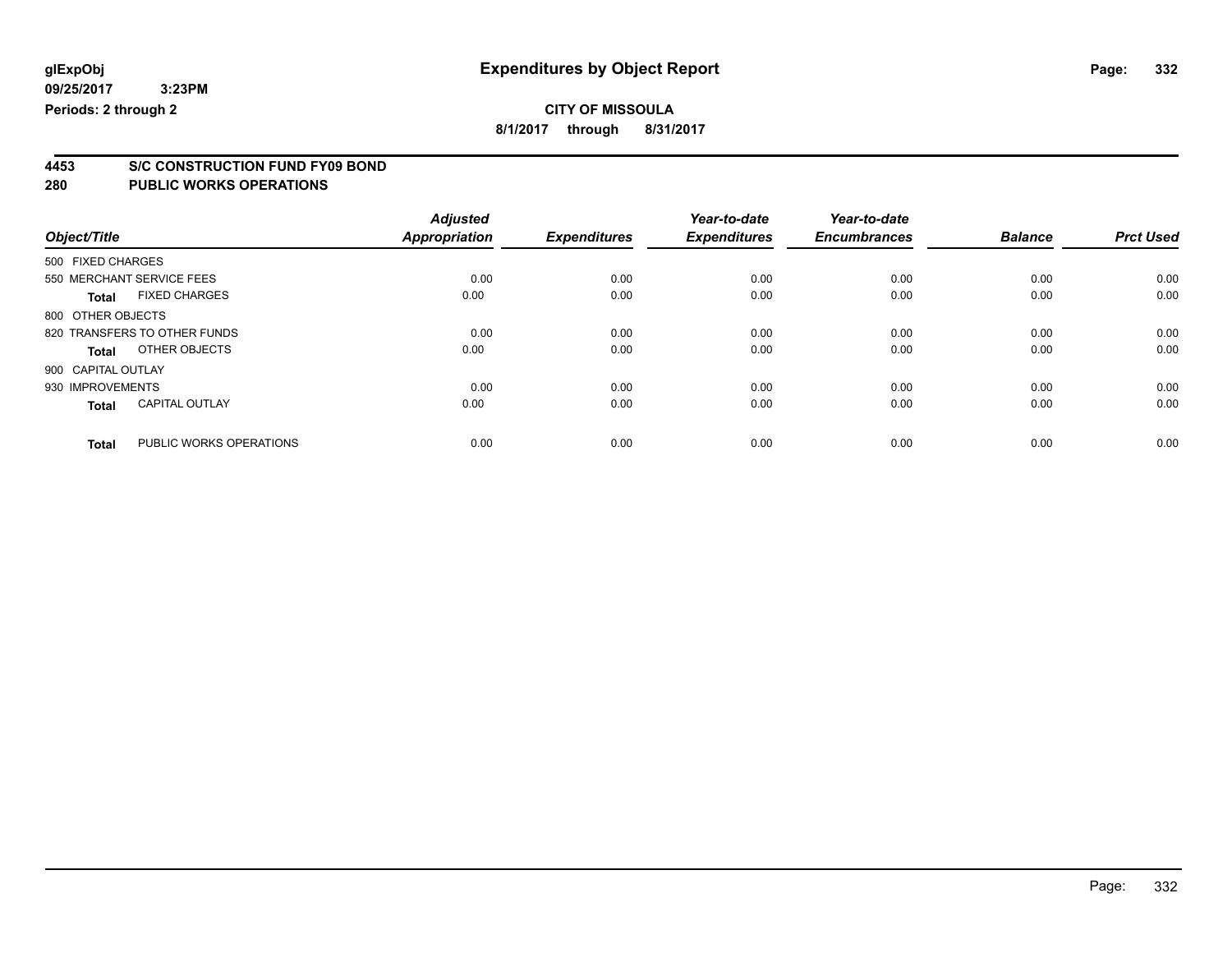### **CITY OF MISSOULA 8/1/2017 through 8/31/2017**

# **4453 S/C CONSTRUCTION FUND FY09 BOND**

**390 NON-DEPARTMENTAL**

| Object/Title                         | <b>Adjusted</b><br>Appropriation | <b>Expenditures</b> | Year-to-date<br><b>Expenditures</b> | Year-to-date<br><b>Encumbrances</b> | <b>Balance</b> | <b>Prct Used</b> |
|--------------------------------------|----------------------------------|---------------------|-------------------------------------|-------------------------------------|----------------|------------------|
| 500 FIXED CHARGES                    |                                  |                     |                                     |                                     |                |                  |
| 500 FIXED CHARGES                    | 0.00                             | 0.00                | 0.00                                | 0.00                                | 0.00           | 0.00             |
| 550 MERCHANT SERVICE FEES            | 0.00                             | 0.00                | 0.00                                | 0.00                                | 0.00           | 0.00             |
| <b>FIXED CHARGES</b><br><b>Total</b> | 0.00                             | 0.00                | 0.00                                | 0.00                                | 0.00           | 0.00             |
| NON-DEPARTMENTAL<br><b>Total</b>     | 0.00                             | 0.00                | 0.00                                | 0.00                                | 0.00           | 0.00             |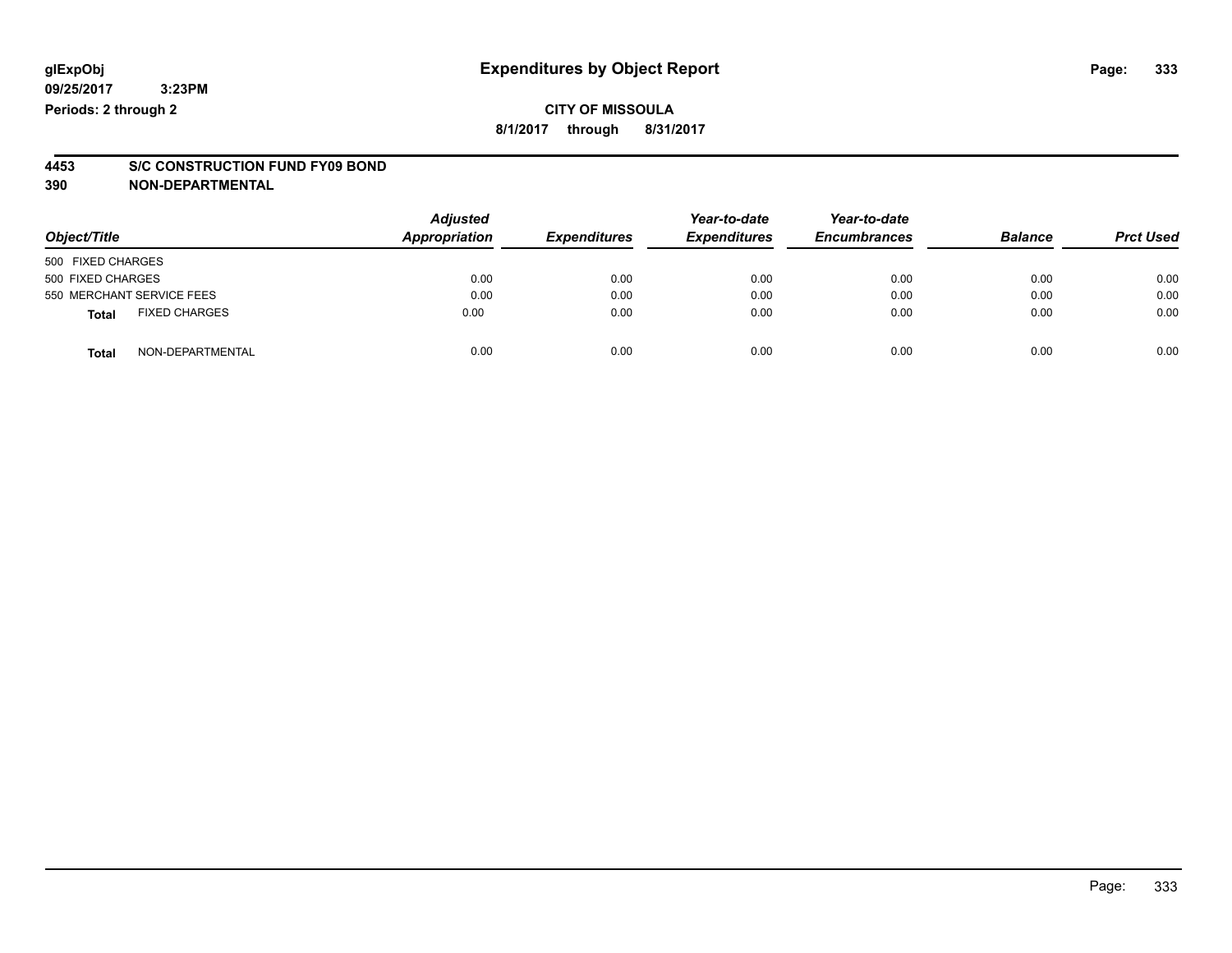### **glExpObj Expenditures by Object Report Page: 334**

**09/25/2017 3:23PM Periods: 2 through 2**

### **4453 S/C CONSTRUCTION FUND FY09 BOND**

|                    |                                 | <b>Adjusted</b>      |                     | Year-to-date        | Year-to-date        |                |                  |
|--------------------|---------------------------------|----------------------|---------------------|---------------------|---------------------|----------------|------------------|
| Object/Title       |                                 | <b>Appropriation</b> | <b>Expenditures</b> | <b>Expenditures</b> | <b>Encumbrances</b> | <b>Balance</b> | <b>Prct Used</b> |
| 500 FIXED CHARGES  |                                 |                      |                     |                     |                     |                |                  |
| 500 FIXED CHARGES  |                                 | 0.00                 | 0.00                | 0.00                | 0.00                | 0.00           | 0.00             |
|                    | 550 MERCHANT SERVICE FEES       | 0.00                 | 0.00                | 0.00                | 0.00                | 0.00           | 0.00             |
| <b>Total</b>       | <b>FIXED CHARGES</b>            | 0.00                 | 0.00                | 0.00                | 0.00                | 0.00           | 0.00             |
| 800 OTHER OBJECTS  |                                 |                      |                     |                     |                     |                |                  |
|                    | 820 TRANSFERS TO OTHER FUNDS    | 0.00                 | 0.00                | 0.00                | 0.00                | 0.00           | 0.00             |
| <b>Total</b>       | OTHER OBJECTS                   | 0.00                 | 0.00                | 0.00                | 0.00                | 0.00           | 0.00             |
| 900 CAPITAL OUTLAY |                                 |                      |                     |                     |                     |                |                  |
| 930 IMPROVEMENTS   |                                 | 0.00                 | 0.00                | 0.00                | 0.00                | 0.00           | 0.00             |
| <b>Total</b>       | <b>CAPITAL OUTLAY</b>           | 0.00                 | 0.00                | 0.00                | 0.00                | 0.00           | 0.00             |
| <b>Total</b>       | S/C CONSTRUCTION FUND FY09 BOND | 0.00                 | 0.00                | 0.00                | 0.00                | 0.00           | 0.00             |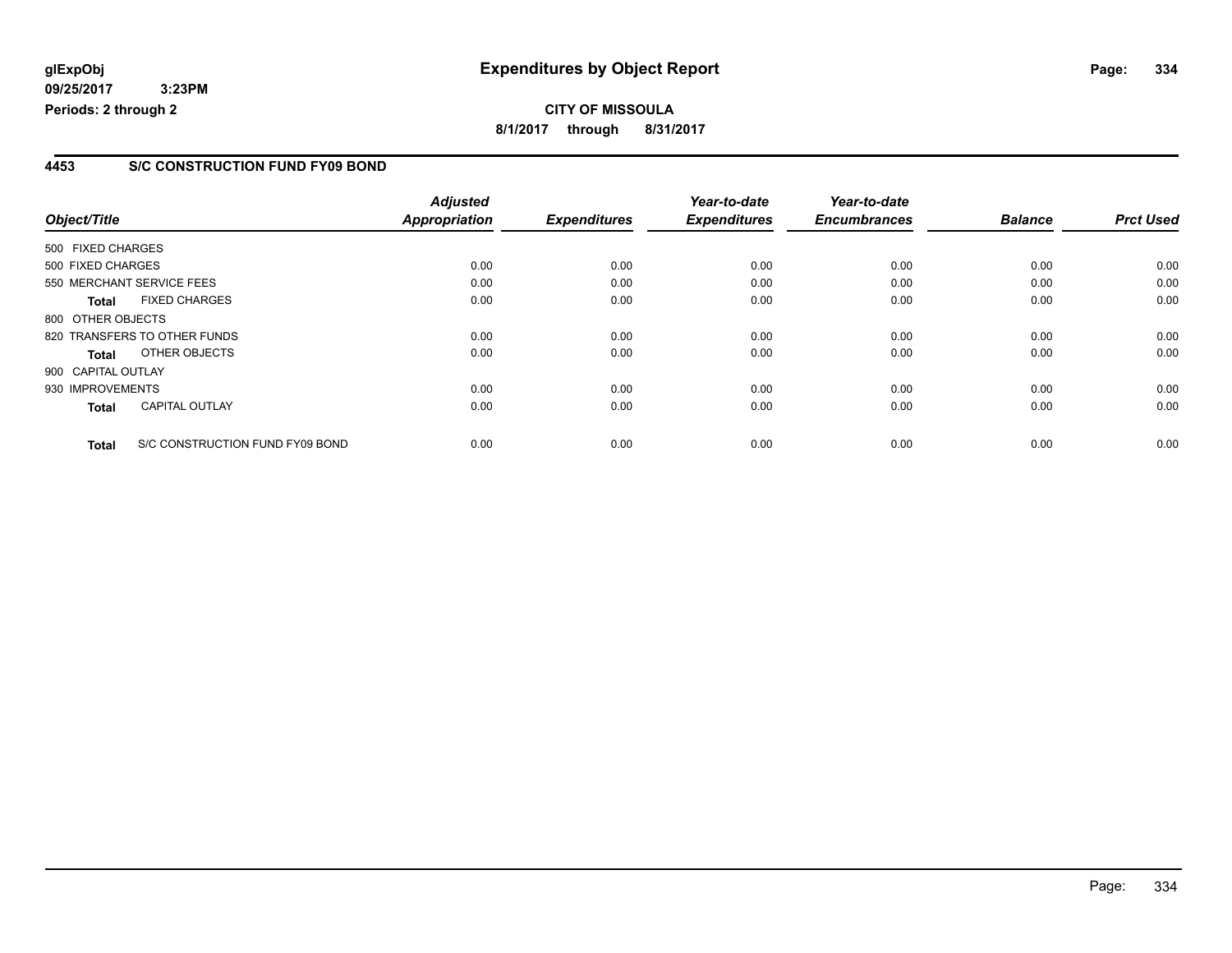### **CITY OF MISSOULA 8/1/2017 through 8/31/2017**

# **4454 S/C CONSTRUCTION FUND FOR FY10**

| Object/Title                            | <b>Adjusted</b><br><b>Appropriation</b> | <b>Expenditures</b> | Year-to-date<br><b>Expenditures</b> | Year-to-date<br><b>Encumbrances</b> | <b>Balance</b> | <b>Prct Used</b> |
|-----------------------------------------|-----------------------------------------|---------------------|-------------------------------------|-------------------------------------|----------------|------------------|
| 500 FIXED CHARGES                       |                                         |                     |                                     |                                     |                |                  |
| 550 MERCHANT SERVICE FEES               | 0.00                                    | 0.00                | 0.00                                | 0.00                                | 0.00           | 0.00             |
| <b>FIXED CHARGES</b><br><b>Total</b>    | 0.00                                    | 0.00                | 0.00                                | 0.00                                | 0.00           | 0.00             |
| 900 CAPITAL OUTLAY                      |                                         |                     |                                     |                                     |                |                  |
| 930 IMPROVEMENTS                        | 0.00                                    | 0.00                | 0.00                                | 0.00                                | 0.00           | 0.00             |
| <b>CAPITAL OUTLAY</b><br><b>Total</b>   | 0.00                                    | 0.00                | 0.00                                | 0.00                                | 0.00           | 0.00             |
| PUBLIC WORKS OPERATIONS<br><b>Total</b> | 0.00                                    | 0.00                | 0.00                                | 0.00                                | 0.00           | 0.00             |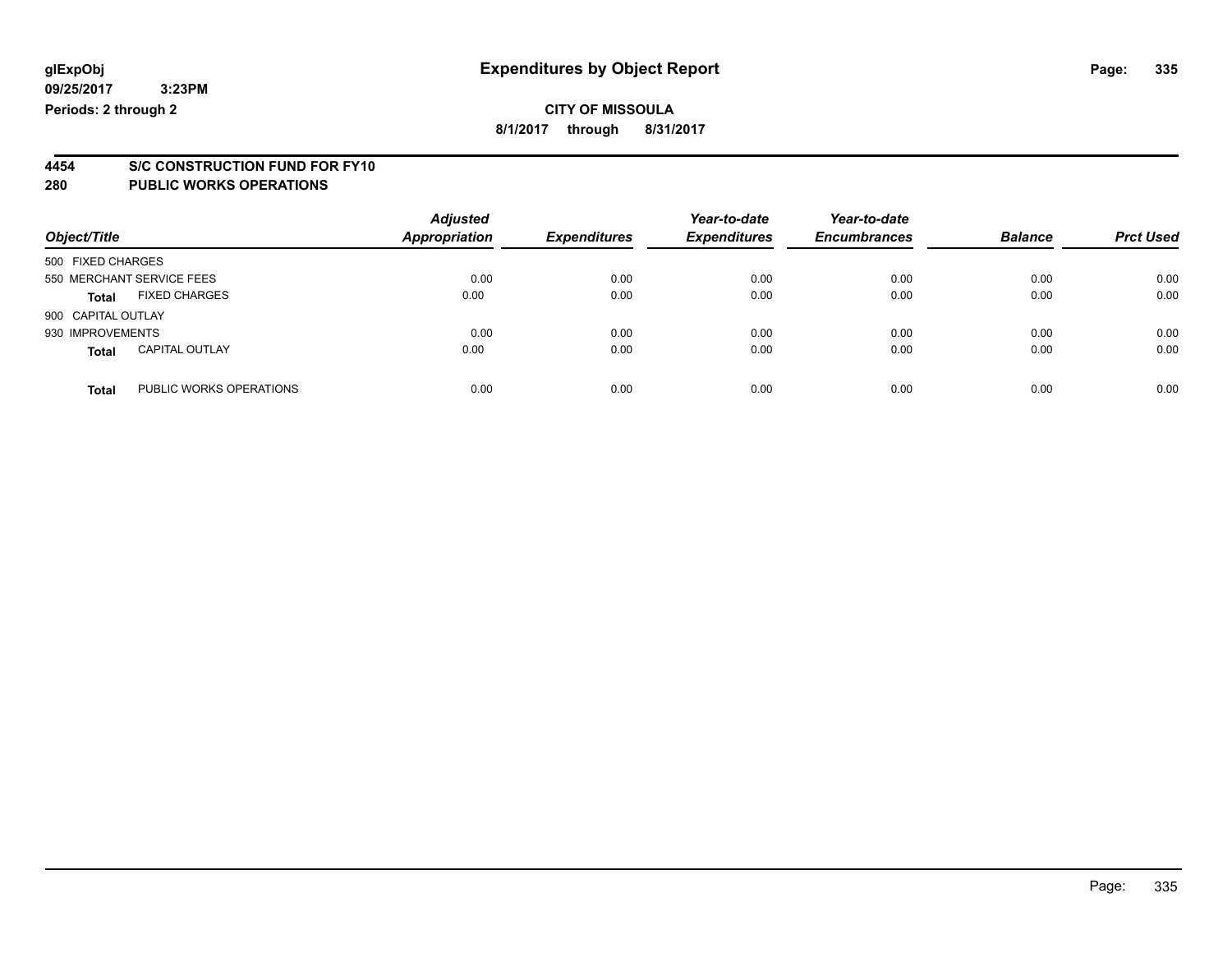### **glExpObj Expenditures by Object Report Page: 336**

**09/25/2017 3:23PM Periods: 2 through 2**

### **4454 S/C CONSTRUCTION FUND FOR FY10**

| Object/Title       |                                | <b>Adjusted</b><br><b>Appropriation</b> | <b>Expenditures</b> | Year-to-date<br><b>Expenditures</b> | Year-to-date<br><b>Encumbrances</b> | <b>Balance</b> | <b>Prct Used</b> |
|--------------------|--------------------------------|-----------------------------------------|---------------------|-------------------------------------|-------------------------------------|----------------|------------------|
| 500 FIXED CHARGES  |                                |                                         |                     |                                     |                                     |                |                  |
|                    | 550 MERCHANT SERVICE FEES      | 0.00                                    | 0.00                | 0.00                                | 0.00                                | 0.00           | 0.00             |
| <b>Total</b>       | <b>FIXED CHARGES</b>           | 0.00                                    | 0.00                | 0.00                                | 0.00                                | 0.00           | 0.00             |
| 900 CAPITAL OUTLAY |                                |                                         |                     |                                     |                                     |                |                  |
| 930 IMPROVEMENTS   |                                | 0.00                                    | 0.00                | 0.00                                | 0.00                                | 0.00           | 0.00             |
| <b>Total</b>       | <b>CAPITAL OUTLAY</b>          | 0.00                                    | 0.00                | 0.00                                | 0.00                                | 0.00           | 0.00             |
| <b>Total</b>       | S/C CONSTRUCTION FUND FOR FY10 | 0.00                                    | 0.00                | 0.00                                | 0.00                                | 0.00           | 0.00             |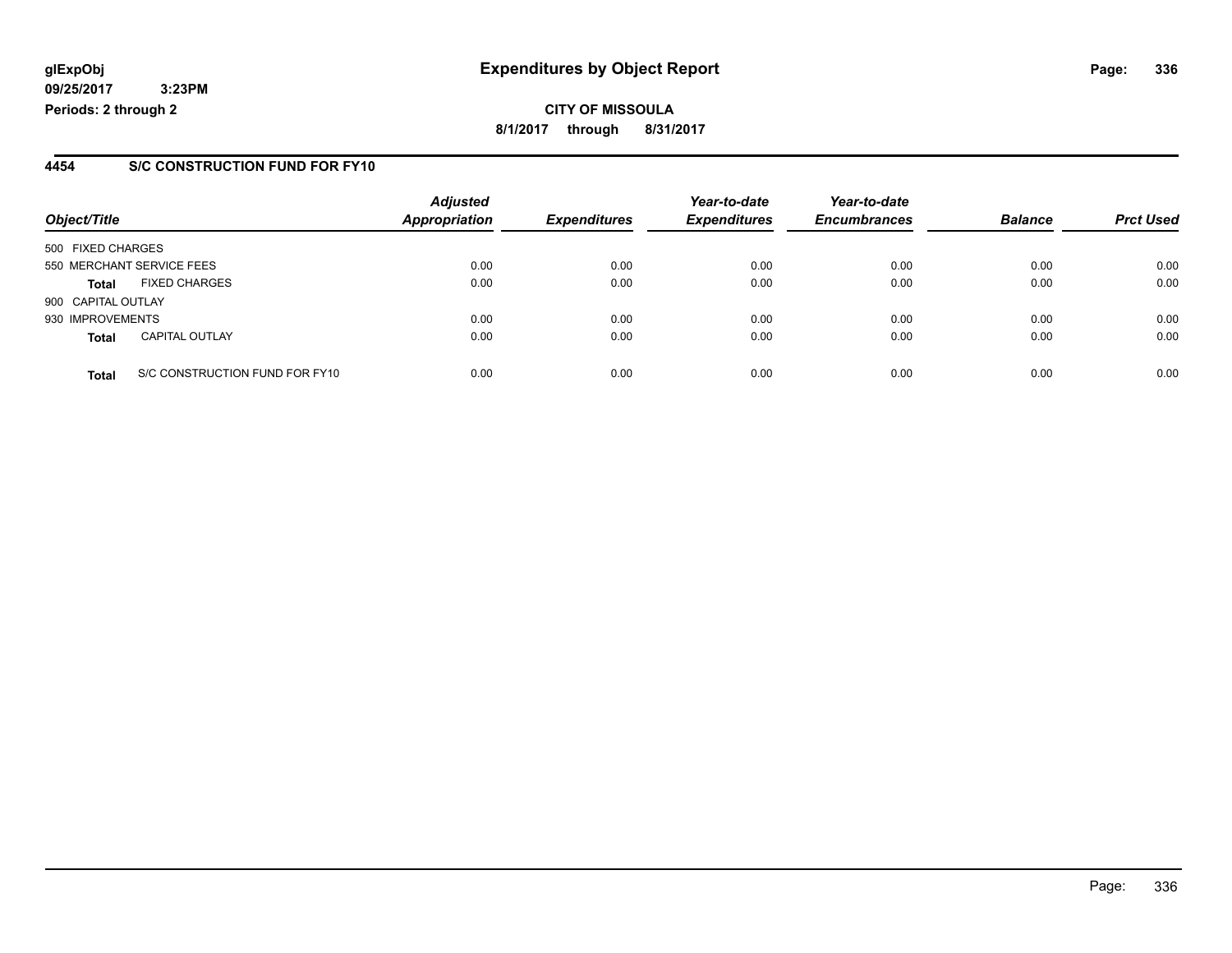**4455 FY11 S/C CONSTRUCTION FUND**

| Object/Title                            | <b>Adjusted</b><br><b>Appropriation</b> | <b>Expenditures</b> | Year-to-date<br><b>Expenditures</b> | Year-to-date<br><b>Encumbrances</b> | <b>Balance</b> | <b>Prct Used</b> |
|-----------------------------------------|-----------------------------------------|---------------------|-------------------------------------|-------------------------------------|----------------|------------------|
| 500 FIXED CHARGES                       |                                         |                     |                                     |                                     |                |                  |
| 550 MERCHANT SERVICE FEES               | 0.00                                    | 0.00                | 0.00                                | 0.00                                | 0.00           | 0.00             |
| <b>FIXED CHARGES</b><br><b>Total</b>    | 0.00                                    | 0.00                | 0.00                                | 0.00                                | 0.00           | 0.00             |
| 900 CAPITAL OUTLAY                      |                                         |                     |                                     |                                     |                |                  |
| 930 IMPROVEMENTS                        | 0.00                                    | 0.00                | 0.00                                | 0.00                                | 0.00           | 0.00             |
| <b>CAPITAL OUTLAY</b><br><b>Total</b>   | 0.00                                    | 0.00                | 0.00                                | 0.00                                | 0.00           | 0.00             |
| PUBLIC WORKS OPERATIONS<br><b>Total</b> | 0.00                                    | 0.00                | 0.00                                | 0.00                                | 0.00           | 0.00             |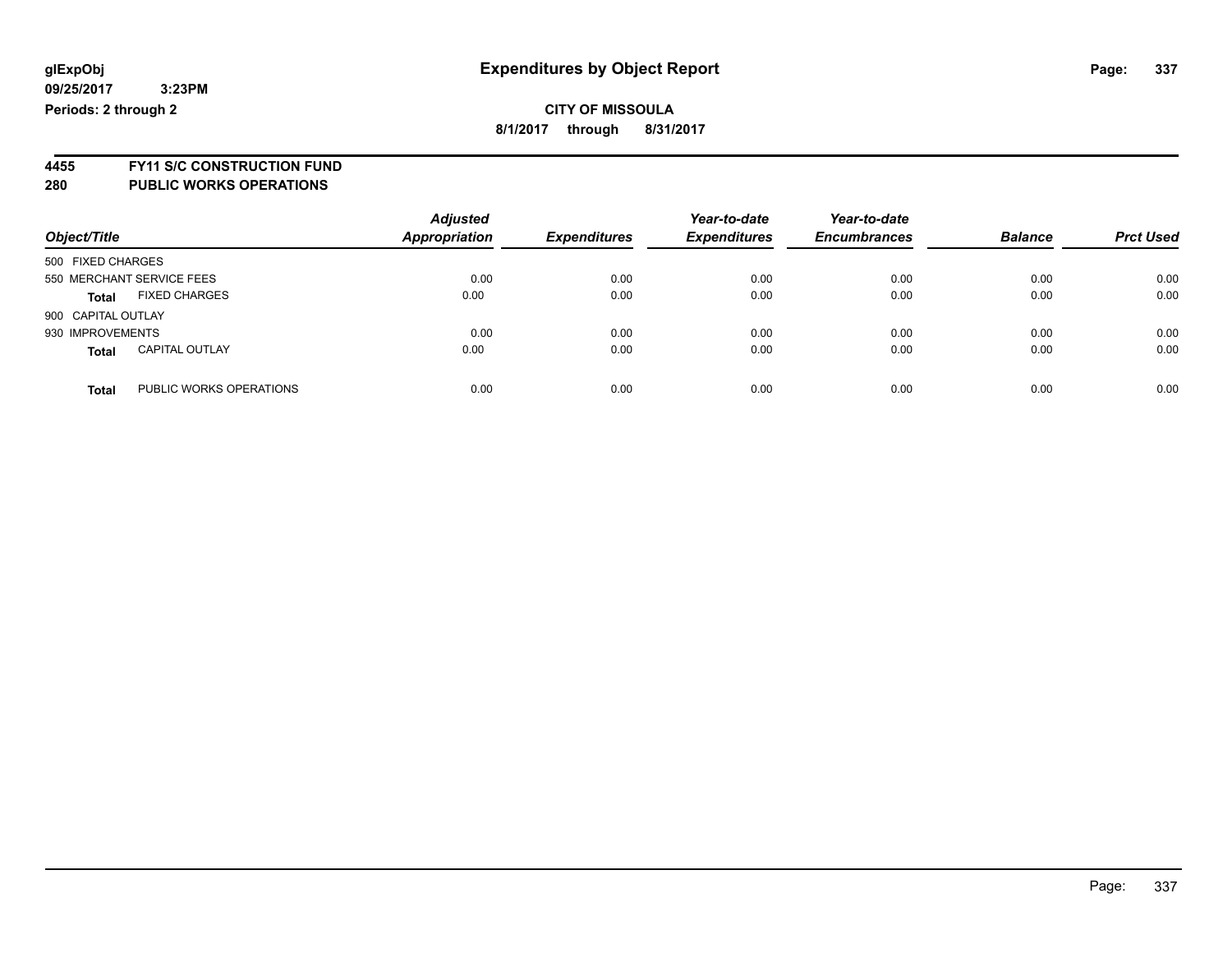**CITY OF MISSOULA 8/1/2017 through 8/31/2017**

### **4455 FY11 S/C CONSTRUCTION FUND**

| Object/Title       |                                   | <b>Adjusted</b><br><b>Appropriation</b> | <b>Expenditures</b> | Year-to-date<br><b>Expenditures</b> | Year-to-date<br><b>Encumbrances</b> | <b>Balance</b> | <b>Prct Used</b> |
|--------------------|-----------------------------------|-----------------------------------------|---------------------|-------------------------------------|-------------------------------------|----------------|------------------|
| 500 FIXED CHARGES  |                                   |                                         |                     |                                     |                                     |                |                  |
|                    | 550 MERCHANT SERVICE FEES         | 0.00                                    | 0.00                | 0.00                                | 0.00                                | 0.00           | 0.00             |
| <b>Total</b>       | <b>FIXED CHARGES</b>              | 0.00                                    | 0.00                | 0.00                                | 0.00                                | 0.00           | 0.00             |
| 900 CAPITAL OUTLAY |                                   |                                         |                     |                                     |                                     |                |                  |
| 930 IMPROVEMENTS   |                                   | 0.00                                    | 0.00                | 0.00                                | 0.00                                | 0.00           | 0.00             |
| <b>Total</b>       | <b>CAPITAL OUTLAY</b>             | 0.00                                    | 0.00                | 0.00                                | 0.00                                | 0.00           | 0.00             |
| <b>Total</b>       | <b>FY11 S/C CONSTRUCTION FUND</b> | 0.00                                    | 0.00                | 0.00                                | 0.00                                | 0.00           | 0.00             |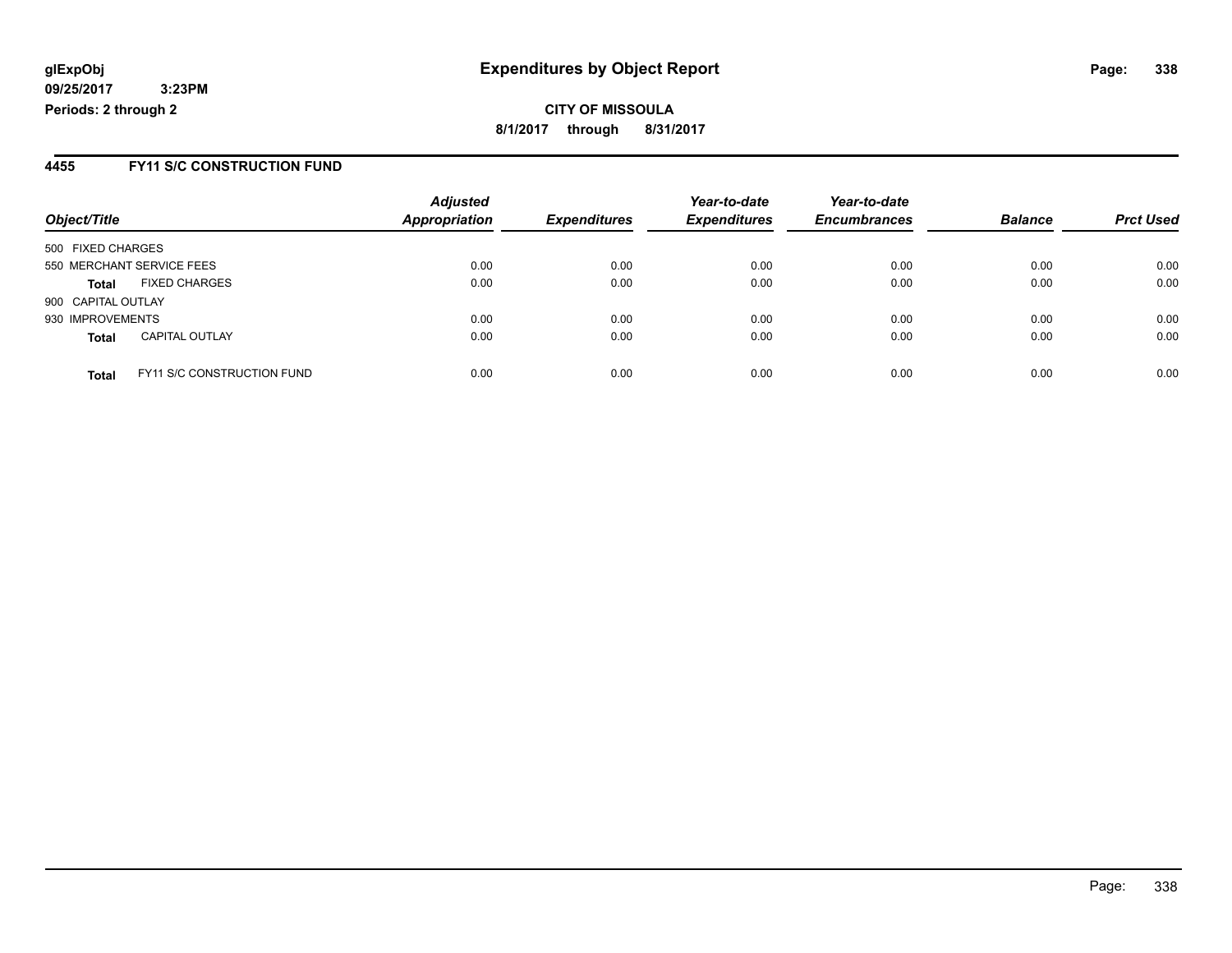**4456 FY12 S/C CONSTRUCTION FUND**

|                    |                              | <b>Adjusted</b> |                     | Year-to-date        | Year-to-date        |                |                  |
|--------------------|------------------------------|-----------------|---------------------|---------------------|---------------------|----------------|------------------|
| Object/Title       |                              | Appropriation   | <b>Expenditures</b> | <b>Expenditures</b> | <b>Encumbrances</b> | <b>Balance</b> | <b>Prct Used</b> |
| 500 FIXED CHARGES  |                              |                 |                     |                     |                     |                |                  |
|                    | 550 MERCHANT SERVICE FEES    | 0.00            | 0.00                | 0.00                | 0.00                | 0.00           | 0.00             |
| <b>Total</b>       | <b>FIXED CHARGES</b>         | 0.00            | 0.00                | 0.00                | 0.00                | 0.00           | 0.00             |
| 800 OTHER OBJECTS  |                              |                 |                     |                     |                     |                |                  |
|                    | 820 TRANSFERS TO OTHER FUNDS | 0.00            | 0.00                | 0.00                | 0.00                | 0.00           | 0.00             |
| <b>Total</b>       | OTHER OBJECTS                | 0.00            | 0.00                | 0.00                | 0.00                | 0.00           | 0.00             |
| 900 CAPITAL OUTLAY |                              |                 |                     |                     |                     |                |                  |
| 930 IMPROVEMENTS   |                              | 0.00            | 0.00                | 0.00                | 0.00                | 0.00           | 0.00             |
| <b>Total</b>       | <b>CAPITAL OUTLAY</b>        | 0.00            | 0.00                | 0.00                | 0.00                | 0.00           | 0.00             |
| <b>Total</b>       | PUBLIC WORKS OPERATIONS      | 0.00            | 0.00                | 0.00                | 0.00                | 0.00           | 0.00             |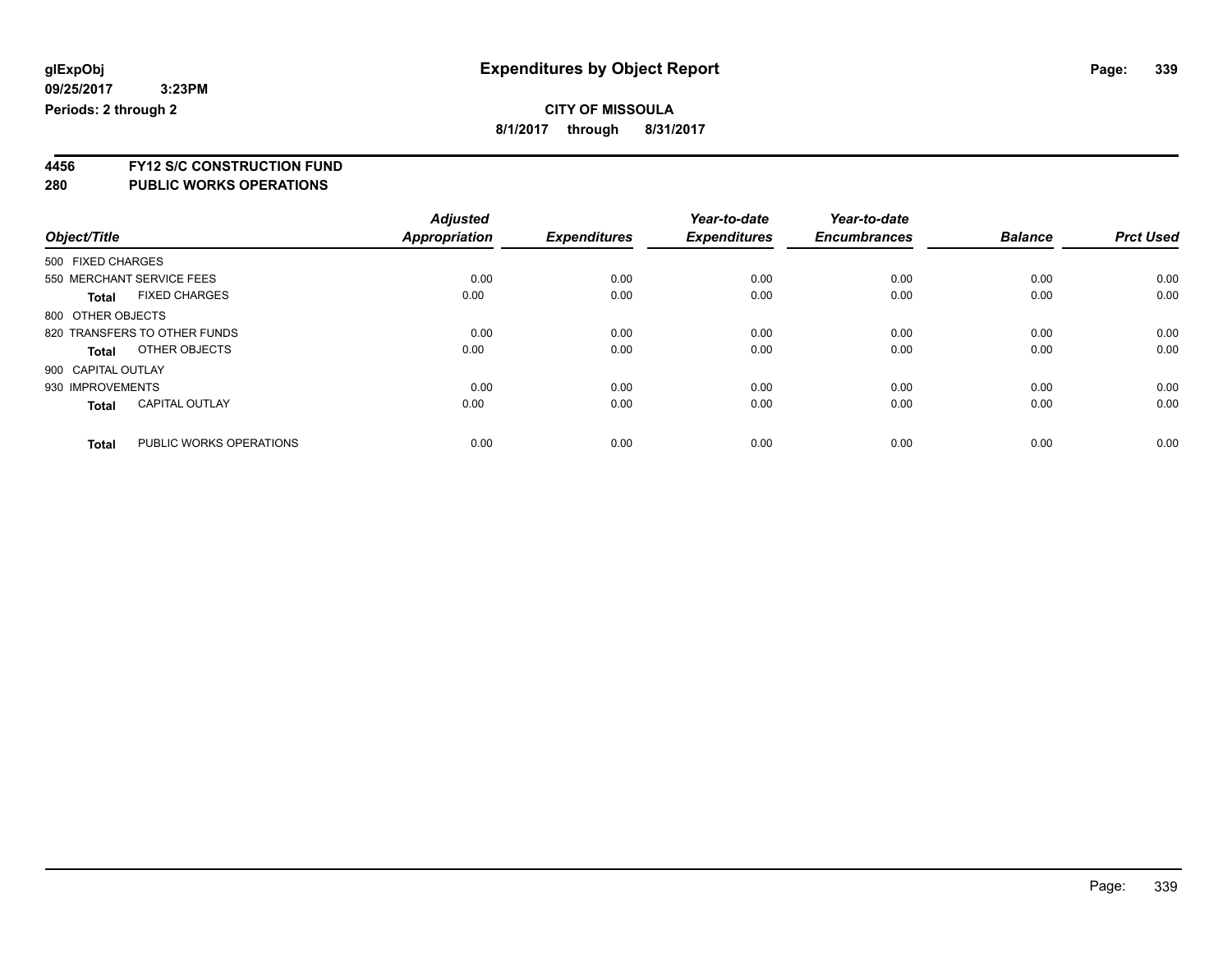### **CITY OF MISSOULA 8/1/2017 through 8/31/2017**

### **4456 FY12 S/C CONSTRUCTION FUND**

|                           |                                   | <b>Adjusted</b> |                     | Year-to-date        | Year-to-date        |                |                  |
|---------------------------|-----------------------------------|-----------------|---------------------|---------------------|---------------------|----------------|------------------|
| Object/Title              |                                   | Appropriation   | <b>Expenditures</b> | <b>Expenditures</b> | <b>Encumbrances</b> | <b>Balance</b> | <b>Prct Used</b> |
| 500 FIXED CHARGES         |                                   |                 |                     |                     |                     |                |                  |
| 550 MERCHANT SERVICE FEES |                                   | 0.00            | 0.00                | 0.00                | 0.00                | 0.00           | 0.00             |
| <b>Total</b>              | <b>FIXED CHARGES</b>              | 0.00            | 0.00                | 0.00                | 0.00                | 0.00           | 0.00             |
| 800 OTHER OBJECTS         |                                   |                 |                     |                     |                     |                |                  |
|                           | 820 TRANSFERS TO OTHER FUNDS      | 0.00            | 0.00                | 0.00                | 0.00                | 0.00           | 0.00             |
| <b>Total</b>              | OTHER OBJECTS                     | 0.00            | 0.00                | 0.00                | 0.00                | 0.00           | 0.00             |
| 900 CAPITAL OUTLAY        |                                   |                 |                     |                     |                     |                |                  |
| 930 IMPROVEMENTS          |                                   | 0.00            | 0.00                | 0.00                | 0.00                | 0.00           | 0.00             |
| <b>Total</b>              | <b>CAPITAL OUTLAY</b>             | 0.00            | 0.00                | 0.00                | 0.00                | 0.00           | 0.00             |
| <b>Total</b>              | <b>FY12 S/C CONSTRUCTION FUND</b> | 0.00            | 0.00                | 0.00                | 0.00                | 0.00           | 0.00             |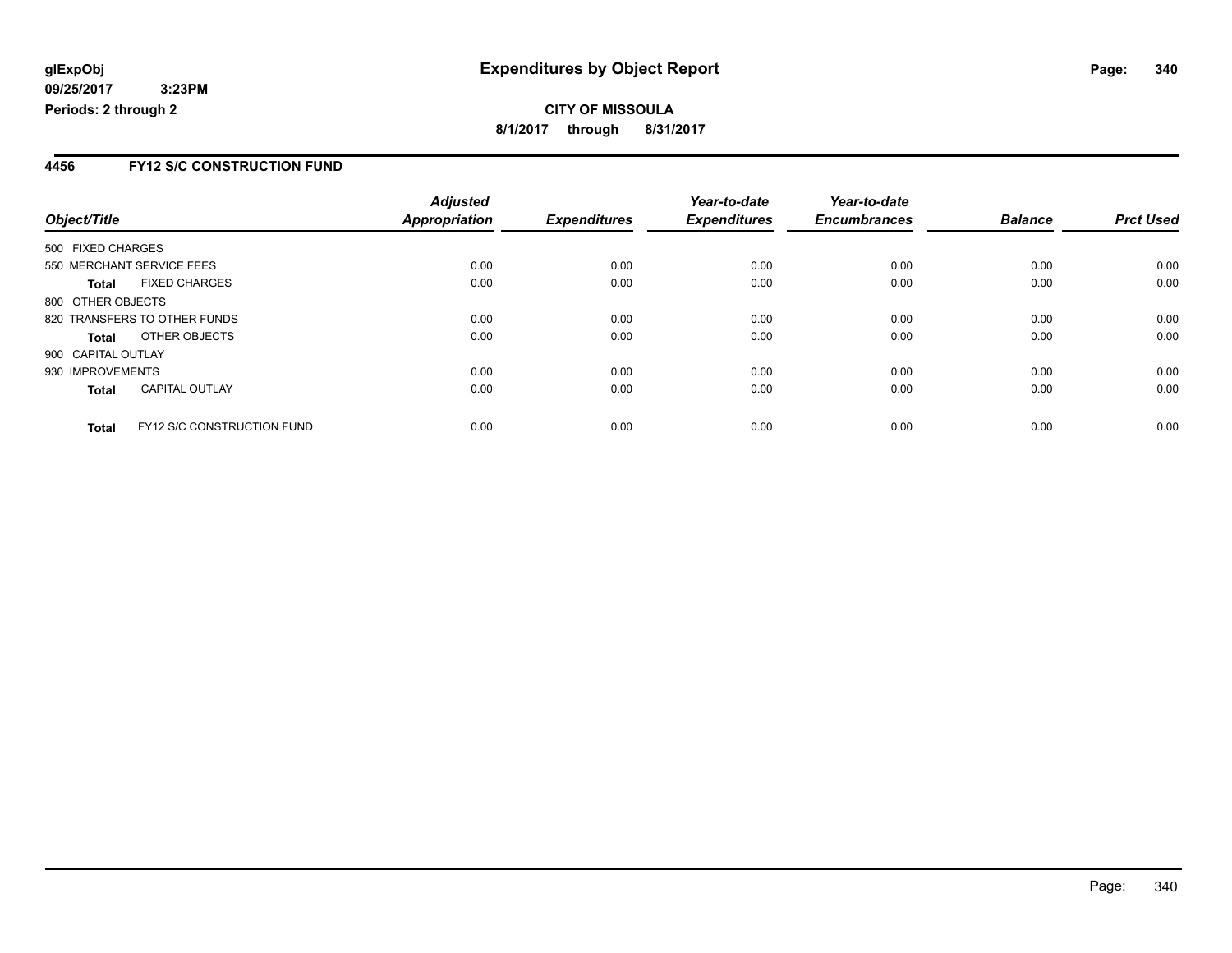**8/1/2017 through 8/31/2017**

# **4457 FY13 SIDEWALK/CURB CONSTRUCTION**

|                                         | <b>Adjusted</b>      |                     | Year-to-date        | Year-to-date        |                |                  |
|-----------------------------------------|----------------------|---------------------|---------------------|---------------------|----------------|------------------|
| Object/Title                            | <b>Appropriation</b> | <b>Expenditures</b> | <b>Expenditures</b> | <b>Encumbrances</b> | <b>Balance</b> | <b>Prct Used</b> |
| 300 PURCHASED SERVICES                  |                      |                     |                     |                     |                |                  |
| 350 PROFESSIONAL SERVICES               | 0.00                 | 0.00                | 0.00                | 0.00                | 0.00           | 0.00             |
| PURCHASED SERVICES<br><b>Total</b>      | 0.00                 | 0.00                | 0.00                | 0.00                | 0.00           | 0.00             |
| 500 FIXED CHARGES                       |                      |                     |                     |                     |                |                  |
| 550 MERCHANT SERVICE FEES               | 0.00                 | 0.00                | 0.00                | 0.00                | 0.00           | 0.00             |
| <b>FIXED CHARGES</b><br><b>Total</b>    | 0.00                 | 0.00                | 0.00                | 0.00                | 0.00           | 0.00             |
| 800 OTHER OBJECTS                       |                      |                     |                     |                     |                |                  |
| 820 TRANSFERS TO OTHER FUNDS            | 0.00                 | 0.00                | 0.00                | 0.00                | 0.00           | 0.00             |
| OTHER OBJECTS<br><b>Total</b>           | 0.00                 | 0.00                | 0.00                | 0.00                | 0.00           | 0.00             |
| 900 CAPITAL OUTLAY                      |                      |                     |                     |                     |                |                  |
| 930 IMPROVEMENTS                        | 0.00                 | 0.00                | 0.00                | 0.00                | 0.00           | 0.00             |
| <b>CAPITAL OUTLAY</b><br><b>Total</b>   | 0.00                 | 0.00                | 0.00                | 0.00                | 0.00           | 0.00             |
| PUBLIC WORKS OPERATIONS<br><b>Total</b> | 0.00                 | 0.00                | 0.00                | 0.00                | 0.00           | 0.00             |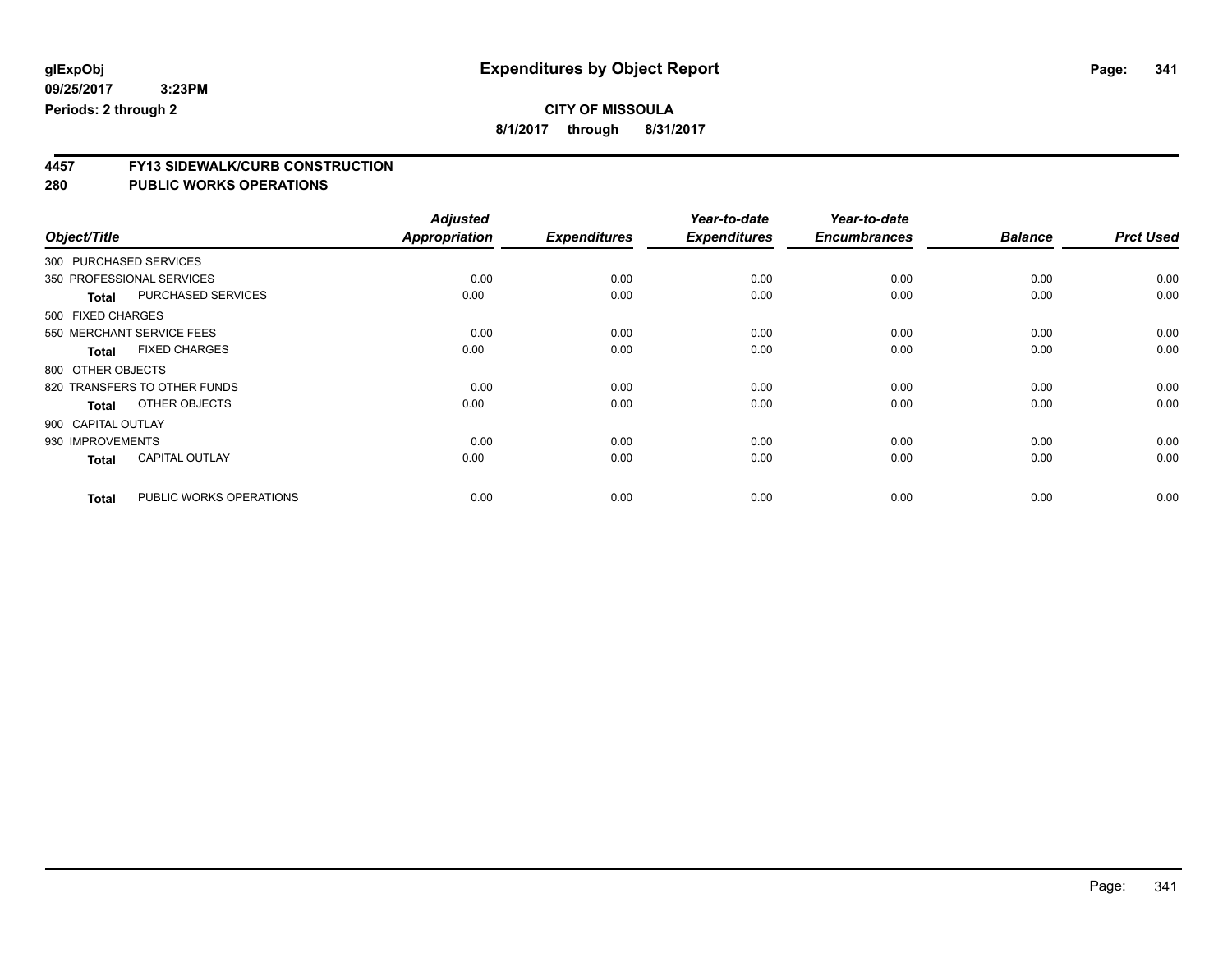### **4457 FY13 SIDEWALK/CURB CONSTRUCTION**

| Object/Title           |                                 | <b>Adjusted</b><br><b>Appropriation</b> | <b>Expenditures</b> | Year-to-date<br><b>Expenditures</b> | Year-to-date<br><b>Encumbrances</b> | <b>Balance</b> | <b>Prct Used</b> |
|------------------------|---------------------------------|-----------------------------------------|---------------------|-------------------------------------|-------------------------------------|----------------|------------------|
| 300 PURCHASED SERVICES |                                 |                                         |                     |                                     |                                     |                |                  |
|                        | 350 PROFESSIONAL SERVICES       | 0.00                                    | 0.00                | 0.00                                | 0.00                                | 0.00           | 0.00             |
| <b>Total</b>           | PURCHASED SERVICES              | 0.00                                    | 0.00                | 0.00                                | 0.00                                | 0.00           | 0.00             |
| 500 FIXED CHARGES      |                                 |                                         |                     |                                     |                                     |                |                  |
|                        | 550 MERCHANT SERVICE FEES       | 0.00                                    | 0.00                | 0.00                                | 0.00                                | 0.00           | 0.00             |
| <b>Total</b>           | <b>FIXED CHARGES</b>            | 0.00                                    | 0.00                | 0.00                                | 0.00                                | 0.00           | 0.00             |
| 800 OTHER OBJECTS      |                                 |                                         |                     |                                     |                                     |                |                  |
|                        | 820 TRANSFERS TO OTHER FUNDS    | 0.00                                    | 0.00                | 0.00                                | 0.00                                | 0.00           | 0.00             |
| Total                  | OTHER OBJECTS                   | 0.00                                    | 0.00                | 0.00                                | 0.00                                | 0.00           | 0.00             |
| 900 CAPITAL OUTLAY     |                                 |                                         |                     |                                     |                                     |                |                  |
| 930 IMPROVEMENTS       |                                 | 0.00                                    | 0.00                | 0.00                                | 0.00                                | 0.00           | 0.00             |
| <b>Total</b>           | <b>CAPITAL OUTLAY</b>           | 0.00                                    | 0.00                | 0.00                                | 0.00                                | 0.00           | 0.00             |
| <b>Total</b>           | FY13 SIDEWALK/CURB CONSTRUCTION | 0.00                                    | 0.00                | 0.00                                | 0.00                                | 0.00           | 0.00             |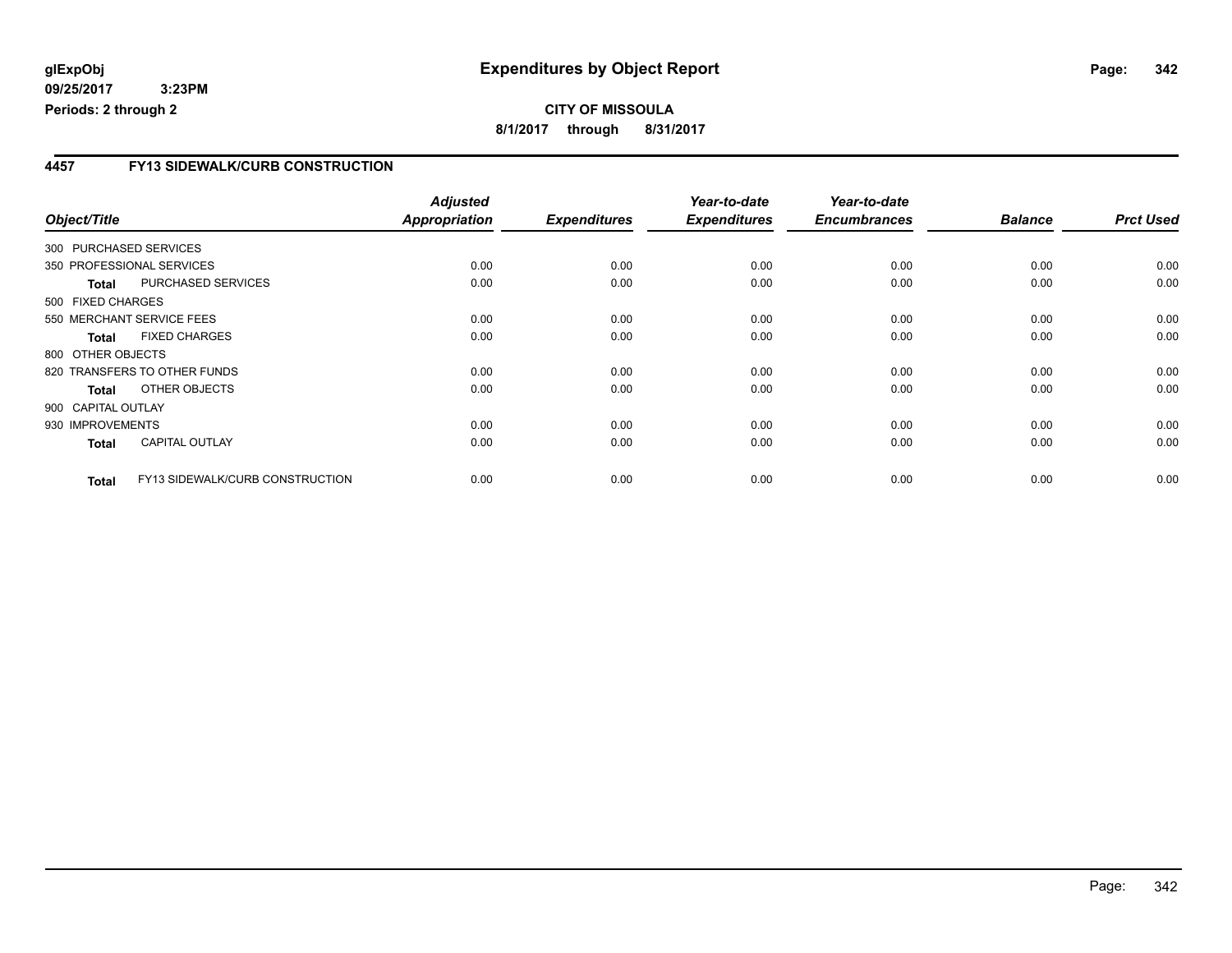## **CITY OF MISSOULA**

**8/1/2017 through 8/31/2017**

# **4458 FY14 SIDEWALK & CURB CONSTRUCTION**

| Object/Title       |                              | <b>Adjusted</b><br><b>Appropriation</b> | <b>Expenditures</b> | Year-to-date<br><b>Expenditures</b> | Year-to-date<br><b>Encumbrances</b> | <b>Balance</b> | <b>Prct Used</b> |
|--------------------|------------------------------|-----------------------------------------|---------------------|-------------------------------------|-------------------------------------|----------------|------------------|
| 500 FIXED CHARGES  |                              |                                         |                     |                                     |                                     |                |                  |
|                    |                              |                                         |                     |                                     |                                     |                |                  |
|                    | 550 MERCHANT SERVICE FEES    | 0.00                                    | 0.00                | 0.00                                | 0.00                                | 0.00           | 0.00             |
| <b>Total</b>       | <b>FIXED CHARGES</b>         | 0.00                                    | 0.00                | 0.00                                | 0.00                                | 0.00           | 0.00             |
| 800 OTHER OBJECTS  |                              |                                         |                     |                                     |                                     |                |                  |
|                    | 820 TRANSFERS TO OTHER FUNDS | 0.00                                    | 0.00                | 0.00                                | 0.00                                | 0.00           | 0.00             |
| Total              | OTHER OBJECTS                | 0.00                                    | 0.00                | 0.00                                | 0.00                                | 0.00           | 0.00             |
| 900 CAPITAL OUTLAY |                              |                                         |                     |                                     |                                     |                |                  |
| 930 IMPROVEMENTS   |                              | 0.00                                    | 0.00                | 0.00                                | 0.00                                | 0.00           | 0.00             |
| <b>Total</b>       | <b>CAPITAL OUTLAY</b>        | 0.00                                    | 0.00                | 0.00                                | 0.00                                | 0.00           | 0.00             |
|                    |                              |                                         |                     |                                     |                                     |                |                  |
| <b>Total</b>       | PUBLIC WORKS OPERATIONS      | 0.00                                    | 0.00                | 0.00                                | 0.00                                | 0.00           | 0.00             |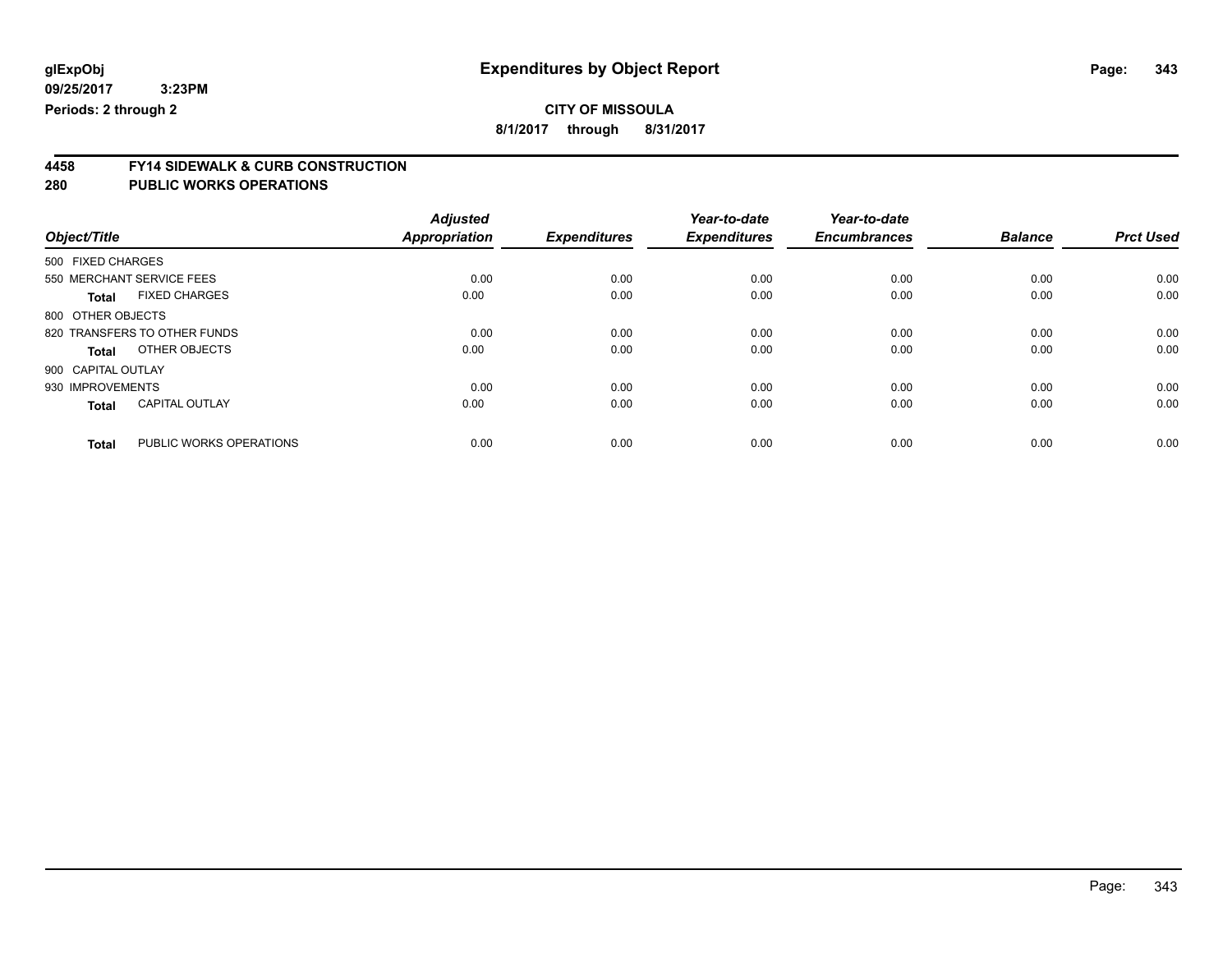**CITY OF MISSOULA 8/1/2017 through 8/31/2017**

### **4458 FY14 SIDEWALK & CURB CONSTRUCTION**

|                    |                                              | <b>Adjusted</b> |                     | Year-to-date        | Year-to-date        |                |                  |
|--------------------|----------------------------------------------|-----------------|---------------------|---------------------|---------------------|----------------|------------------|
| Object/Title       |                                              | Appropriation   | <b>Expenditures</b> | <b>Expenditures</b> | <b>Encumbrances</b> | <b>Balance</b> | <b>Prct Used</b> |
| 500 FIXED CHARGES  |                                              |                 |                     |                     |                     |                |                  |
|                    | 550 MERCHANT SERVICE FEES                    | 0.00            | 0.00                | 0.00                | 0.00                | 0.00           | 0.00             |
| Total              | <b>FIXED CHARGES</b>                         | 0.00            | 0.00                | 0.00                | 0.00                | 0.00           | 0.00             |
| 800 OTHER OBJECTS  |                                              |                 |                     |                     |                     |                |                  |
|                    | 820 TRANSFERS TO OTHER FUNDS                 | 0.00            | 0.00                | 0.00                | 0.00                | 0.00           | 0.00             |
| Total              | OTHER OBJECTS                                | 0.00            | 0.00                | 0.00                | 0.00                | 0.00           | 0.00             |
| 900 CAPITAL OUTLAY |                                              |                 |                     |                     |                     |                |                  |
| 930 IMPROVEMENTS   |                                              | 0.00            | 0.00                | 0.00                | 0.00                | 0.00           | 0.00             |
| <b>Total</b>       | <b>CAPITAL OUTLAY</b>                        | 0.00            | 0.00                | 0.00                | 0.00                | 0.00           | 0.00             |
| <b>Total</b>       | <b>FY14 SIDEWALK &amp; CURB CONSTRUCTIOL</b> | 0.00            | 0.00                | 0.00                | 0.00                | 0.00           | 0.00             |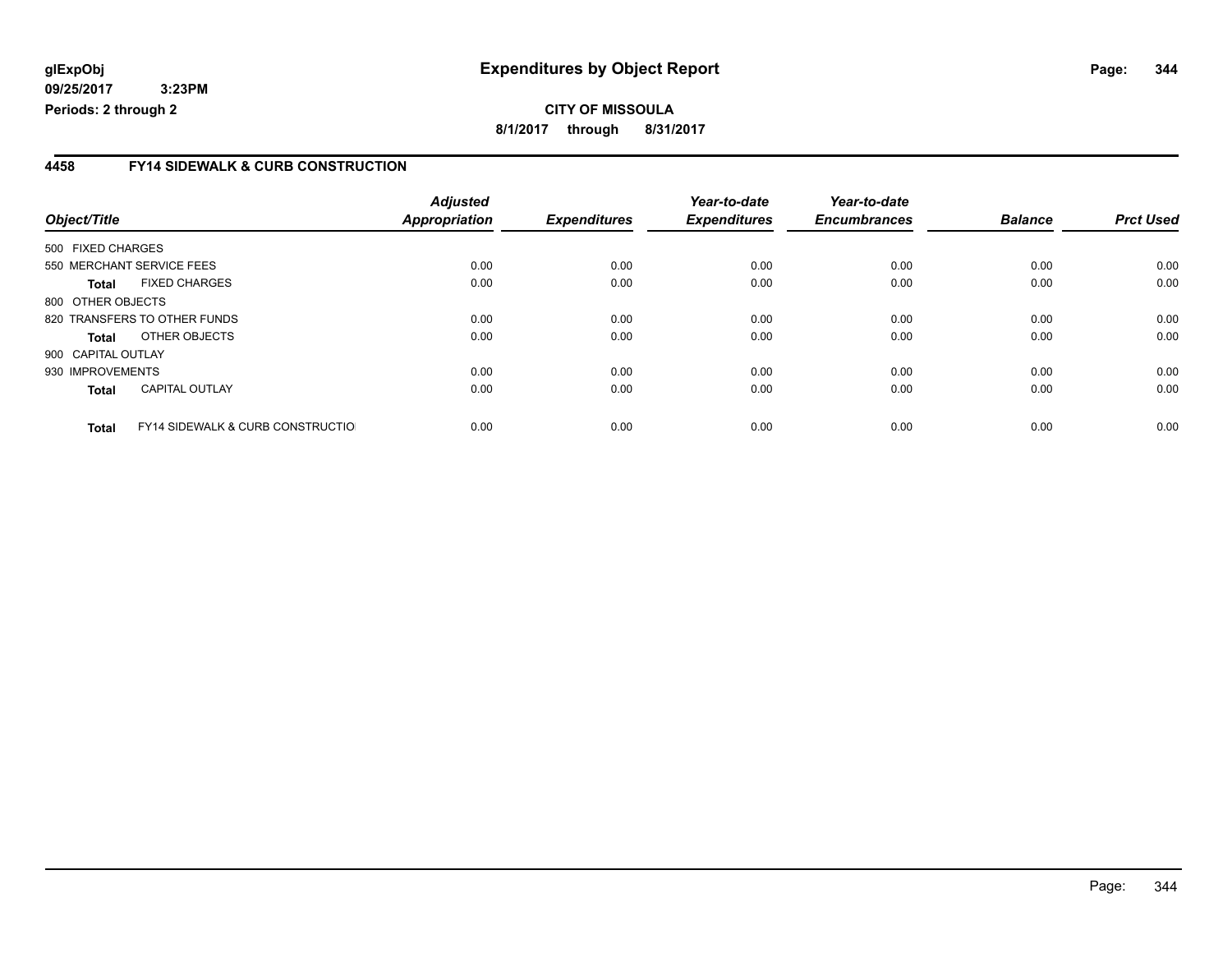## **CITY OF MISSOULA**

**8/1/2017 through 8/31/2017**

# **4459 FY15 SIDEWALK/CURB CONSTRUCTION**

|                                         | <b>Adjusted</b> |                     | Year-to-date        | Year-to-date        |                |                  |
|-----------------------------------------|-----------------|---------------------|---------------------|---------------------|----------------|------------------|
| Object/Title                            | Appropriation   | <b>Expenditures</b> | <b>Expenditures</b> | <b>Encumbrances</b> | <b>Balance</b> | <b>Prct Used</b> |
| 500 FIXED CHARGES                       |                 |                     |                     |                     |                |                  |
| 550 MERCHANT SERVICE FEES               | 0.00            | 0.00                | 0.00                | 0.00                | 0.00           | 0.00             |
| <b>FIXED CHARGES</b><br><b>Total</b>    | 0.00            | 0.00                | 0.00                | 0.00                | 0.00           | 0.00             |
| 800 OTHER OBJECTS                       |                 |                     |                     |                     |                |                  |
| 820 TRANSFERS TO OTHER FUNDS            | 0.00            | 0.00                | 0.00                | 0.00                | 0.00           | 0.00             |
| OTHER OBJECTS<br>Total                  | 0.00            | 0.00                | 0.00                | 0.00                | 0.00           | 0.00             |
| 900 CAPITAL OUTLAY                      |                 |                     |                     |                     |                |                  |
| 930 IMPROVEMENTS                        | 0.00            | 0.00                | 0.00                | 0.00                | 0.00           | 0.00             |
| <b>CAPITAL OUTLAY</b><br><b>Total</b>   | 0.00            | 0.00                | 0.00                | 0.00                | 0.00           | 0.00             |
| PUBLIC WORKS OPERATIONS<br><b>Total</b> | 0.00            | 0.00                | 0.00                | 0.00                | 0.00           | 0.00             |
|                                         |                 |                     |                     |                     |                |                  |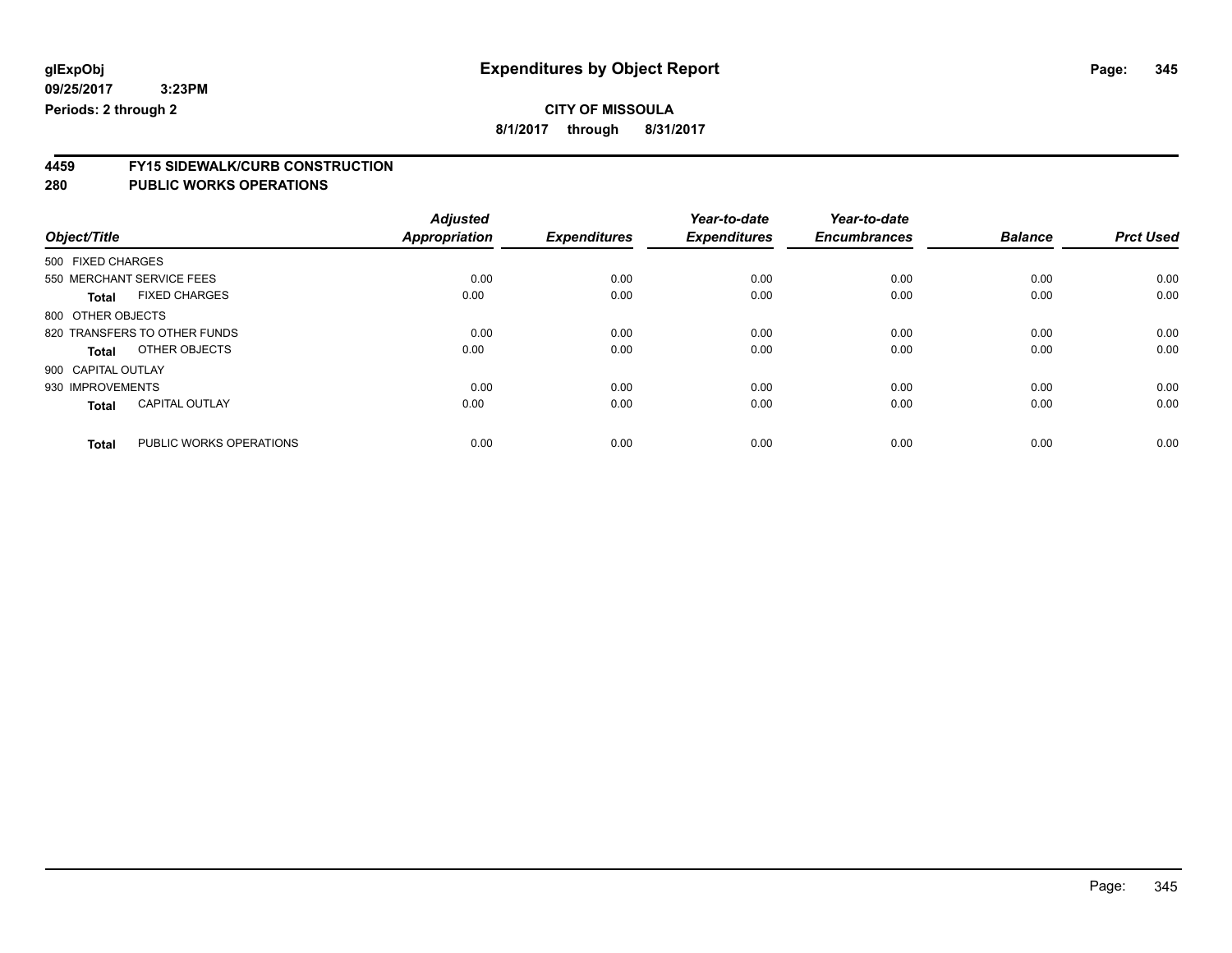### **CITY OF MISSOULA 8/1/2017 through 8/31/2017**

### **4459 FY15 SIDEWALK/CURB CONSTRUCTION**

|                                                 | <b>Adjusted</b> |                     | Year-to-date        | Year-to-date        |                |                  |
|-------------------------------------------------|-----------------|---------------------|---------------------|---------------------|----------------|------------------|
| Object/Title                                    | Appropriation   | <b>Expenditures</b> | <b>Expenditures</b> | <b>Encumbrances</b> | <b>Balance</b> | <b>Prct Used</b> |
| 500 FIXED CHARGES                               |                 |                     |                     |                     |                |                  |
| 550 MERCHANT SERVICE FEES                       | 0.00            | 0.00                | 0.00                | 0.00                | 0.00           | 0.00             |
| <b>FIXED CHARGES</b><br><b>Total</b>            | 0.00            | 0.00                | 0.00                | 0.00                | 0.00           | 0.00             |
| 800 OTHER OBJECTS                               |                 |                     |                     |                     |                |                  |
| 820 TRANSFERS TO OTHER FUNDS                    | 0.00            | 0.00                | 0.00                | 0.00                | 0.00           | 0.00             |
| OTHER OBJECTS<br><b>Total</b>                   | 0.00            | 0.00                | 0.00                | 0.00                | 0.00           | 0.00             |
| 900 CAPITAL OUTLAY                              |                 |                     |                     |                     |                |                  |
| 930 IMPROVEMENTS                                | 0.00            | 0.00                | 0.00                | 0.00                | 0.00           | 0.00             |
| <b>CAPITAL OUTLAY</b><br><b>Total</b>           | 0.00            | 0.00                | 0.00                | 0.00                | 0.00           | 0.00             |
| FY15 SIDEWALK/CURB CONSTRUCTION<br><b>Total</b> | 0.00            | 0.00                | 0.00                | 0.00                | 0.00           | 0.00             |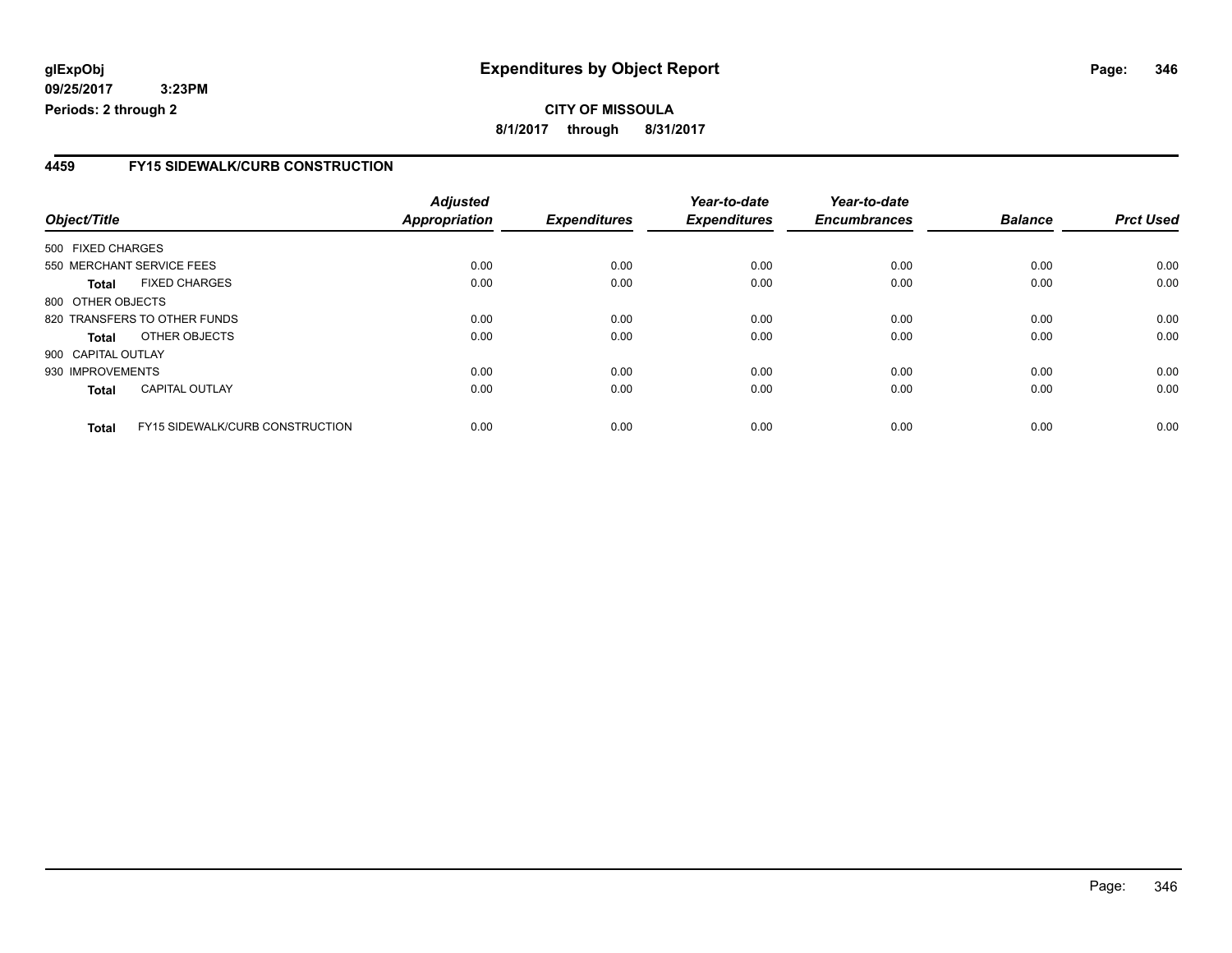**8/1/2017 through 8/31/2017**

# **4460 FY16 SIDEWALK/CURB CONSTRUCTION**

|                                         | <b>Adjusted</b>      |                     | Year-to-date        | Year-to-date        |                |                  |
|-----------------------------------------|----------------------|---------------------|---------------------|---------------------|----------------|------------------|
| Object/Title                            | <b>Appropriation</b> | <b>Expenditures</b> | <b>Expenditures</b> | <b>Encumbrances</b> | <b>Balance</b> | <b>Prct Used</b> |
| 500 FIXED CHARGES                       |                      |                     |                     |                     |                |                  |
| 550 MERCHANT SERVICE FEES               | 0.00                 | 0.00                | 0.00                | 0.00                | 0.00           | 0.00             |
| <b>FIXED CHARGES</b><br><b>Total</b>    | 0.00                 | 0.00                | 0.00                | 0.00                | 0.00           | 0.00             |
| 800 OTHER OBJECTS                       |                      |                     |                     |                     |                |                  |
| 820 TRANSFERS TO OTHER FUNDS            | 0.00                 | 0.00                | 0.00                | 0.00                | 0.00           | 0.00             |
| OTHER OBJECTS<br>Total                  | 0.00                 | 0.00                | 0.00                | 0.00                | 0.00           | 0.00             |
| 900 CAPITAL OUTLAY                      |                      |                     |                     |                     |                |                  |
| 930 IMPROVEMENTS                        | 0.00                 | 0.00                | 0.00                | 0.00                | 0.00           | 0.00             |
| <b>CAPITAL OUTLAY</b><br><b>Total</b>   | 0.00                 | 0.00                | 0.00                | 0.00                | 0.00           | 0.00             |
|                                         |                      |                     |                     |                     |                |                  |
| PUBLIC WORKS OPERATIONS<br><b>Total</b> | 0.00                 | 0.00                | 0.00                | 0.00                | 0.00           | 0.00             |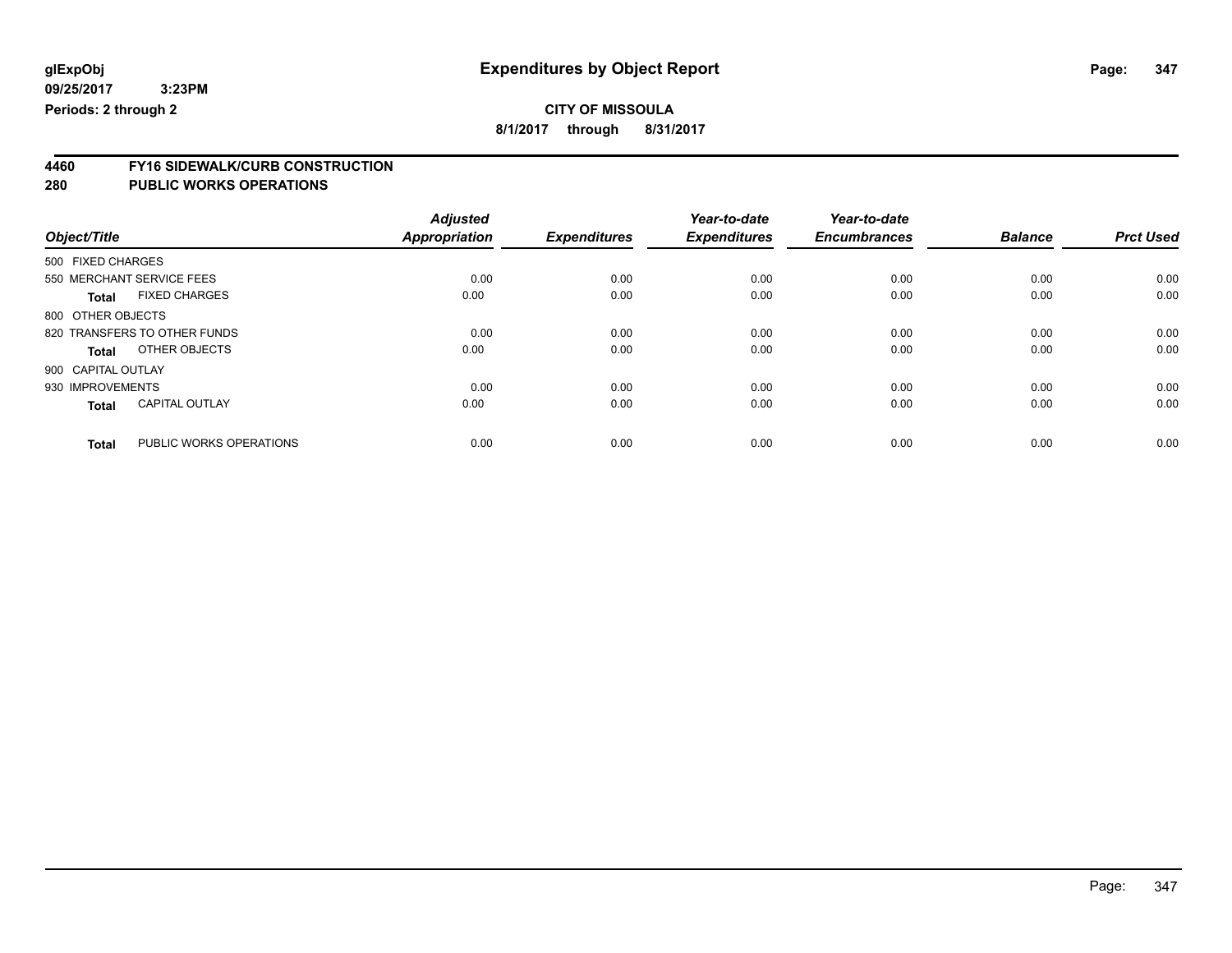**CITY OF MISSOULA 8/1/2017 through 8/31/2017**

### **4460 FY16 SIDEWALK/CURB CONSTRUCTION**

|                    |                                 | <b>Adjusted</b> |                     | Year-to-date        | Year-to-date<br><b>Encumbrances</b> | <b>Balance</b> | <b>Prct Used</b> |
|--------------------|---------------------------------|-----------------|---------------------|---------------------|-------------------------------------|----------------|------------------|
| Object/Title       |                                 | Appropriation   | <b>Expenditures</b> | <b>Expenditures</b> |                                     |                |                  |
| 500 FIXED CHARGES  |                                 |                 |                     |                     |                                     |                |                  |
|                    | 550 MERCHANT SERVICE FEES       | 0.00            | 0.00                | 0.00                | 0.00                                | 0.00           | 0.00             |
| <b>Total</b>       | <b>FIXED CHARGES</b>            | 0.00            | 0.00                | 0.00                | 0.00                                | 0.00           | 0.00             |
| 800 OTHER OBJECTS  |                                 |                 |                     |                     |                                     |                |                  |
|                    | 820 TRANSFERS TO OTHER FUNDS    | 0.00            | 0.00                | 0.00                | 0.00                                | 0.00           | 0.00             |
| <b>Total</b>       | OTHER OBJECTS                   | 0.00            | 0.00                | 0.00                | 0.00                                | 0.00           | 0.00             |
| 900 CAPITAL OUTLAY |                                 |                 |                     |                     |                                     |                |                  |
| 930 IMPROVEMENTS   |                                 | 0.00            | 0.00                | 0.00                | 0.00                                | 0.00           | 0.00             |
| <b>Total</b>       | <b>CAPITAL OUTLAY</b>           | 0.00            | 0.00                | 0.00                | 0.00                                | 0.00           | 0.00             |
| <b>Total</b>       | FY16 SIDEWALK/CURB CONSTRUCTION | 0.00            | 0.00                | 0.00                | 0.00                                | 0.00           | 0.00             |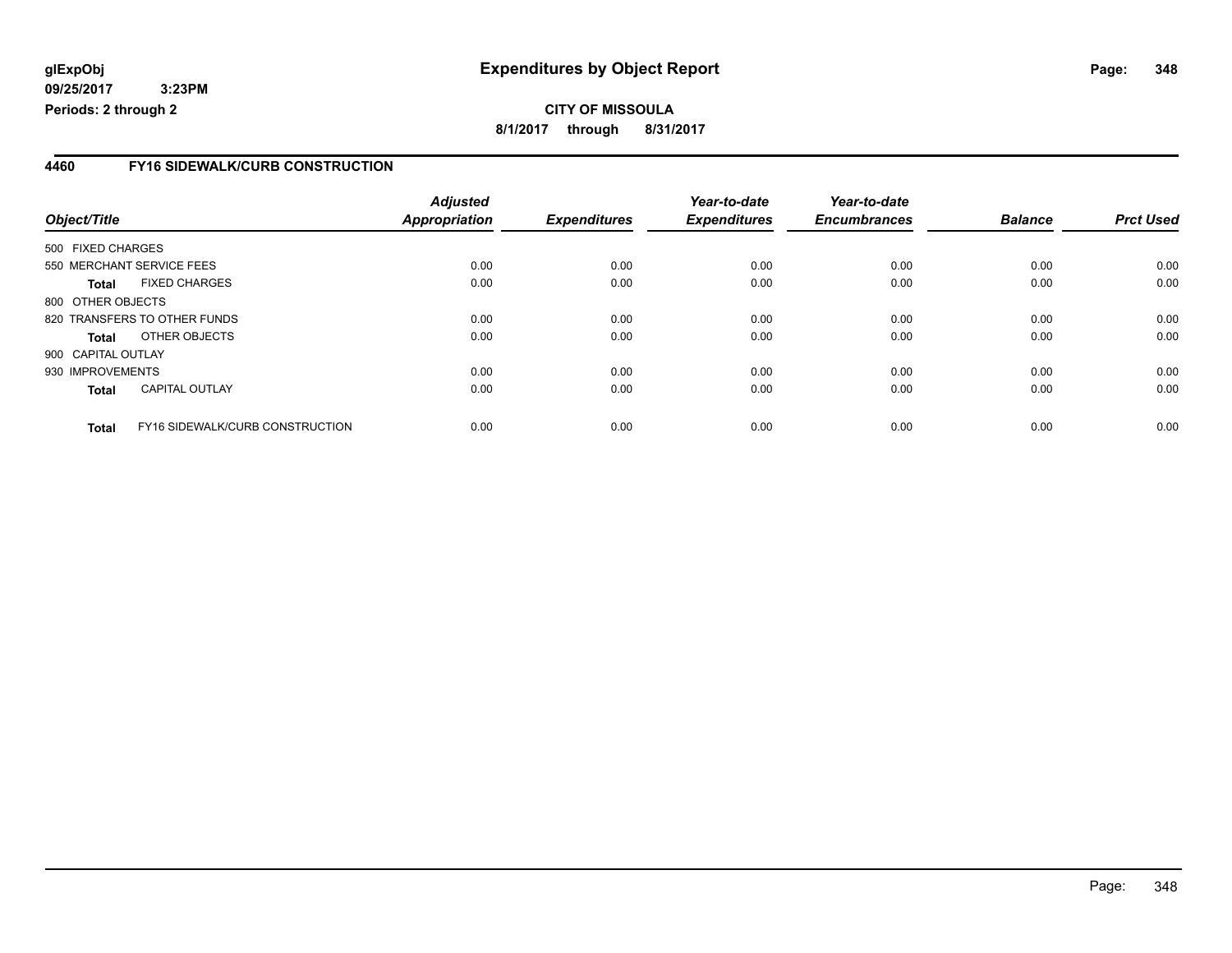### **CITY OF MISSOULA 8/1/2017 through 8/31/2017**

**4461 FY17 SIDEWALK/CURB CONSTRUCTION 280 PUBLIC WORKS OPERATIONS**

| Object/Title       |                           | <b>Adjusted</b><br><b>Appropriation</b> | <b>Expenditures</b> | Year-to-date<br><b>Expenditures</b> | Year-to-date<br><b>Encumbrances</b> | <b>Balance</b> | <b>Prct Used</b> |
|--------------------|---------------------------|-----------------------------------------|---------------------|-------------------------------------|-------------------------------------|----------------|------------------|
| 500 FIXED CHARGES  |                           |                                         |                     |                                     |                                     |                |                  |
|                    | 550 MERCHANT SERVICE FEES | 0.00                                    | 0.00                | 0.00                                | 0.00                                | 0.00           | 0.00             |
| Total              | <b>FIXED CHARGES</b>      | 0.00                                    | 0.00                | 0.00                                | 0.00                                | 0.00           | 0.00             |
| 900 CAPITAL OUTLAY |                           |                                         |                     |                                     |                                     |                |                  |
| 930 IMPROVEMENTS   |                           | 0.00                                    | 0.00                | 0.00                                | 0.00                                | 0.00           | 0.00             |
| <b>Total</b>       | <b>CAPITAL OUTLAY</b>     | 0.00                                    | 0.00                | 0.00                                | 0.00                                | 0.00           | 0.00             |
| <b>Total</b>       | PUBLIC WORKS OPERATIONS   | 0.00                                    | 0.00                | 0.00                                | 0.00                                | 0.00           | 0.00             |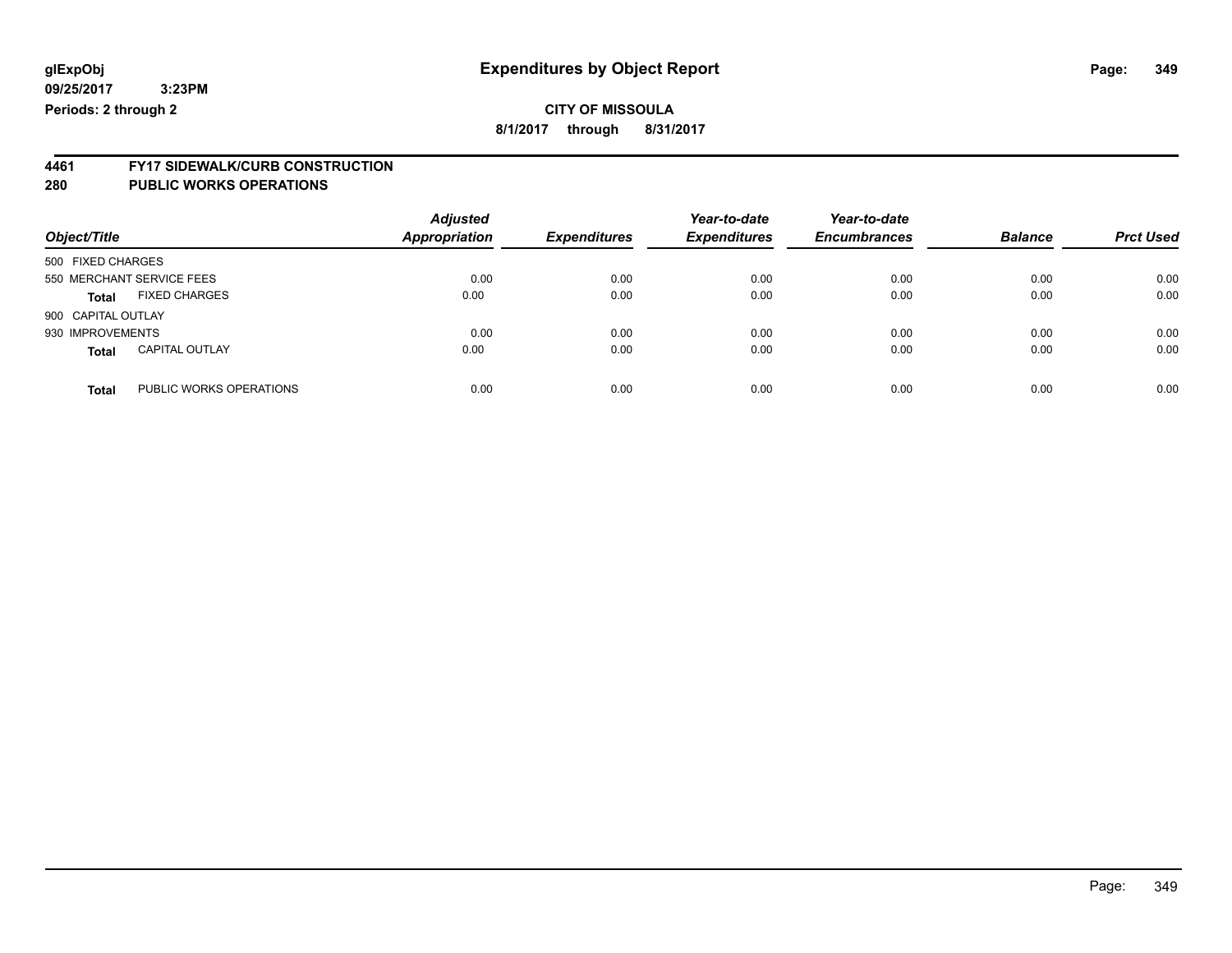### **glExpObj Expenditures by Object Report Page: 350**

**09/25/2017 3:23PM Periods: 2 through 2**

### **4461 FY17 SIDEWALK/CURB CONSTRUCTION**

| Object/Title       |                                        | <b>Adjusted</b><br><b>Appropriation</b> | <b>Expenditures</b> | Year-to-date<br><b>Expenditures</b> | Year-to-date<br><b>Encumbrances</b> | <b>Balance</b> | <b>Prct Used</b> |
|--------------------|----------------------------------------|-----------------------------------------|---------------------|-------------------------------------|-------------------------------------|----------------|------------------|
| 500 FIXED CHARGES  |                                        |                                         |                     |                                     |                                     |                |                  |
|                    | 550 MERCHANT SERVICE FEES              | 0.00                                    | 0.00                | 0.00                                | 0.00                                | 0.00           | 0.00             |
| <b>Total</b>       | <b>FIXED CHARGES</b>                   | 0.00                                    | 0.00                | 0.00                                | 0.00                                | 0.00           | 0.00             |
| 900 CAPITAL OUTLAY |                                        |                                         |                     |                                     |                                     |                |                  |
| 930 IMPROVEMENTS   |                                        | 0.00                                    | 0.00                | 0.00                                | 0.00                                | 0.00           | 0.00             |
| <b>Total</b>       | <b>CAPITAL OUTLAY</b>                  | 0.00                                    | 0.00                | 0.00                                | 0.00                                | 0.00           | 0.00             |
| <b>Total</b>       | <b>FY17 SIDEWALK/CURB CONSTRUCTION</b> | 0.00                                    | 0.00                | 0.00                                | 0.00                                | 0.00           | 0.00             |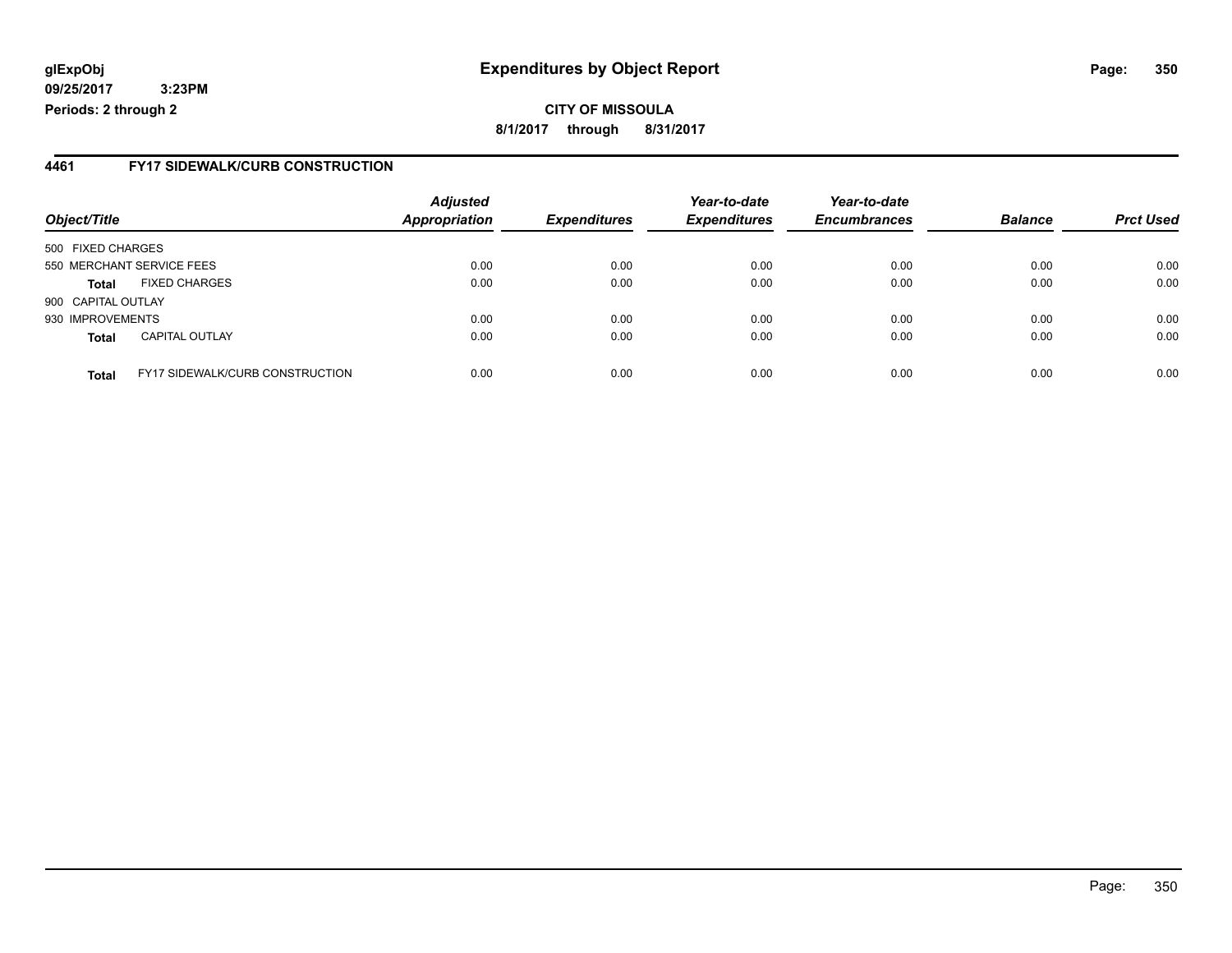**8/1/2017 through 8/31/2017**

# **4462 FY18 SIDEWALK/CURB CONSTRUCTION**

| Object/Title       |                           | <b>Adjusted</b><br>Appropriation | <b>Expenditures</b> | Year-to-date<br><b>Expenditures</b> | Year-to-date<br><b>Encumbrances</b> | <b>Balance</b> | <b>Prct Used</b> |
|--------------------|---------------------------|----------------------------------|---------------------|-------------------------------------|-------------------------------------|----------------|------------------|
| 500 FIXED CHARGES  |                           |                                  |                     |                                     |                                     |                |                  |
|                    | 550 MERCHANT SERVICE FEES | 0.00                             | 0.00                | 0.00                                | 0.00                                | 0.00           | 0.00             |
| <b>Total</b>       | <b>FIXED CHARGES</b>      | 0.00                             | 0.00                | 0.00                                | 0.00                                | 0.00           | 0.00             |
| 900 CAPITAL OUTLAY |                           |                                  |                     |                                     |                                     |                |                  |
| 930 IMPROVEMENTS   |                           | 0.00                             | 131.928.31          | 131,928.31                          | 0.00                                | -131.928.31    | 0.00             |
| <b>Total</b>       | <b>CAPITAL OUTLAY</b>     | 0.00                             | 131.928.31          | 131.928.31                          | 0.00                                | $-131.928.31$  | 0.00             |
| <b>Total</b>       | PUBLIC WORKS OPERATIONS   | 0.00                             | 131.928.31          | 131.928.31                          | 0.00                                | -131.928.31    | 0.00             |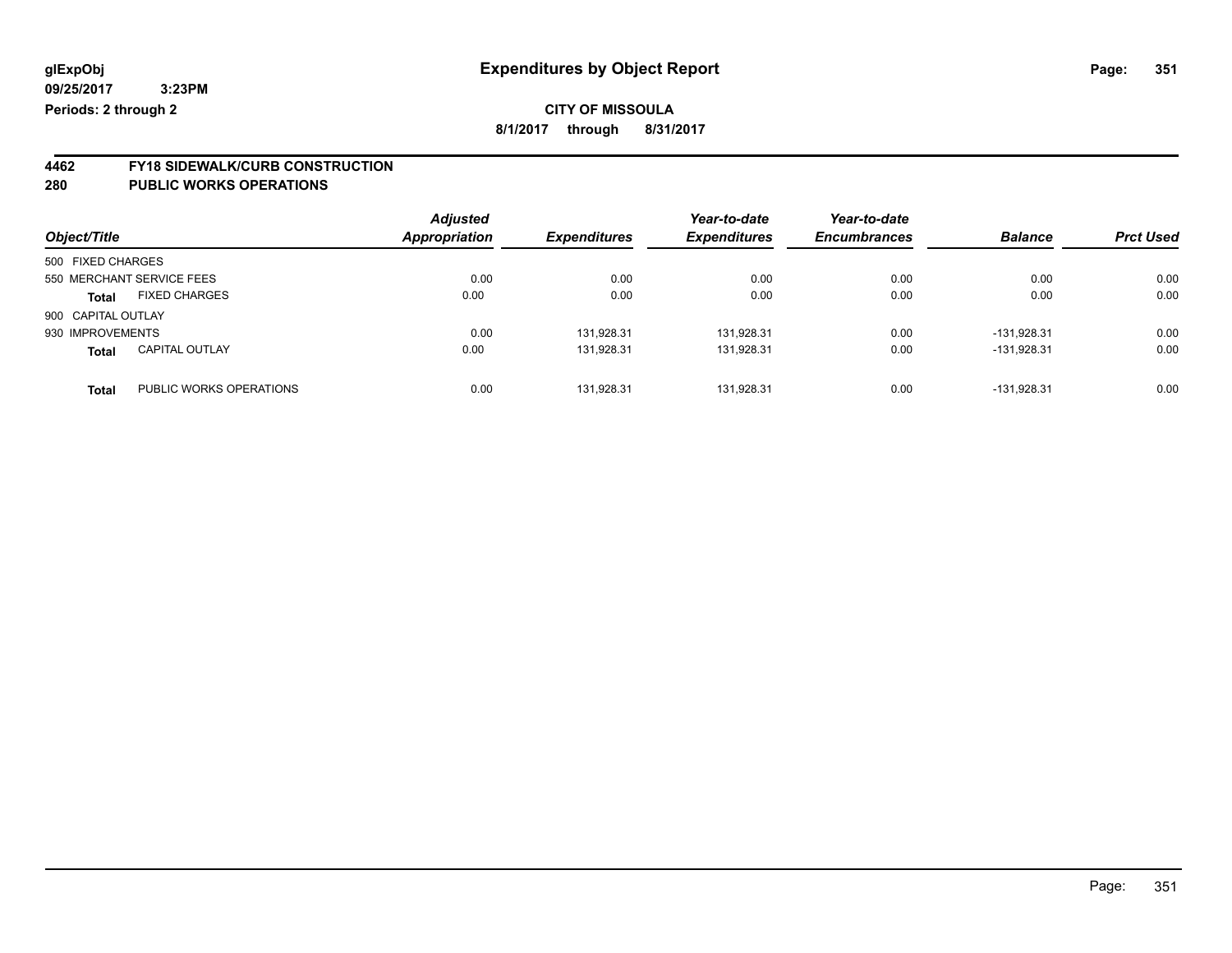**CITY OF MISSOULA 8/1/2017 through 8/31/2017**

### **4462 FY18 SIDEWALK/CURB CONSTRUCTION**

|                    |                                        | <b>Adjusted</b>      |                            | Year-to-date        | Year-to-date        |                |                  |
|--------------------|----------------------------------------|----------------------|----------------------------|---------------------|---------------------|----------------|------------------|
| Object/Title       |                                        | <b>Appropriation</b> | <i><b>Expenditures</b></i> | <b>Expenditures</b> | <b>Encumbrances</b> | <b>Balance</b> | <b>Prct Used</b> |
| 500 FIXED CHARGES  |                                        |                      |                            |                     |                     |                |                  |
|                    | 550 MERCHANT SERVICE FEES              | 0.00                 | 0.00                       | 0.00                | 0.00                | 0.00           | 0.00             |
| <b>Total</b>       | <b>FIXED CHARGES</b>                   | 0.00                 | 0.00                       | 0.00                | 0.00                | 0.00           | 0.00             |
| 900 CAPITAL OUTLAY |                                        |                      |                            |                     |                     |                |                  |
| 930 IMPROVEMENTS   |                                        | 0.00                 | 131,928.31                 | 131.928.31          | 0.00                | -131.928.31    | 0.00             |
| <b>Total</b>       | <b>CAPITAL OUTLAY</b>                  | 0.00                 | 131,928.31                 | 131,928.31          | 0.00                | -131.928.31    | 0.00             |
| <b>Total</b>       | <b>FY18 SIDEWALK/CURB CONSTRUCTION</b> | 0.00                 | 131.928.31                 | 131.928.31          | 0.00                | -131.928.31    | 0.00             |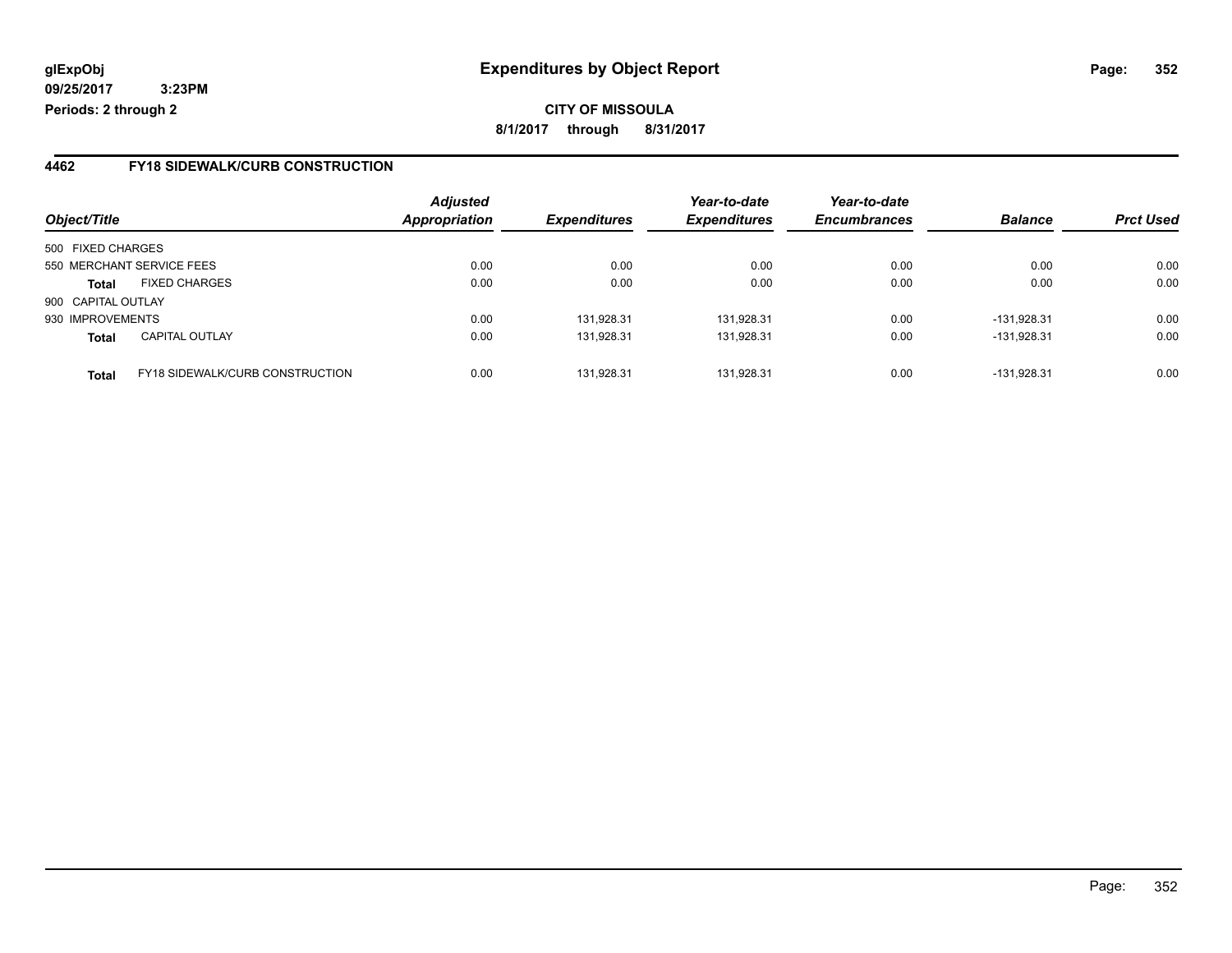### **CITY OF MISSOULA 8/1/2017 through 8/31/2017**

**4531 SID 531 TRAFFIC CALMING**

**000 \*\*\* Title Not Found \*\*\***

| Object/Title                            | <b>Adjusted</b><br>Appropriation | <b>Expenditures</b> | Year-to-date<br><b>Expenditures</b> | Year-to-date<br><b>Encumbrances</b> | <b>Balance</b> | <b>Prct Used</b> |
|-----------------------------------------|----------------------------------|---------------------|-------------------------------------|-------------------------------------|----------------|------------------|
| 500 FIXED CHARGES                       |                                  |                     |                                     |                                     |                |                  |
| 550 MERCHANT SERVICE FEES               | 0.00                             | 0.00                | 0.00                                | 0.00                                | 0.00           | 0.00             |
| <b>FIXED CHARGES</b><br><b>Total</b>    | 0.00                             | 0.00                | 0.00                                | 0.00                                | 0.00           | 0.00             |
| 600 DEBT SERVICE                        |                                  |                     |                                     |                                     |                |                  |
| 620 INTEREST / SERVICE FEES             | 0.00                             | 0.00                | 0.00                                | 0.00                                | 0.00           | 0.00             |
| <b>DEBT SERVICE</b><br><b>Total</b>     | 0.00                             | 0.00                | 0.00                                | 0.00                                | 0.00           | 0.00             |
| *** Title Not Found ***<br><b>Total</b> | 0.00                             | 0.00                | 0.00                                | 0.00                                | 0.00           | 0.00             |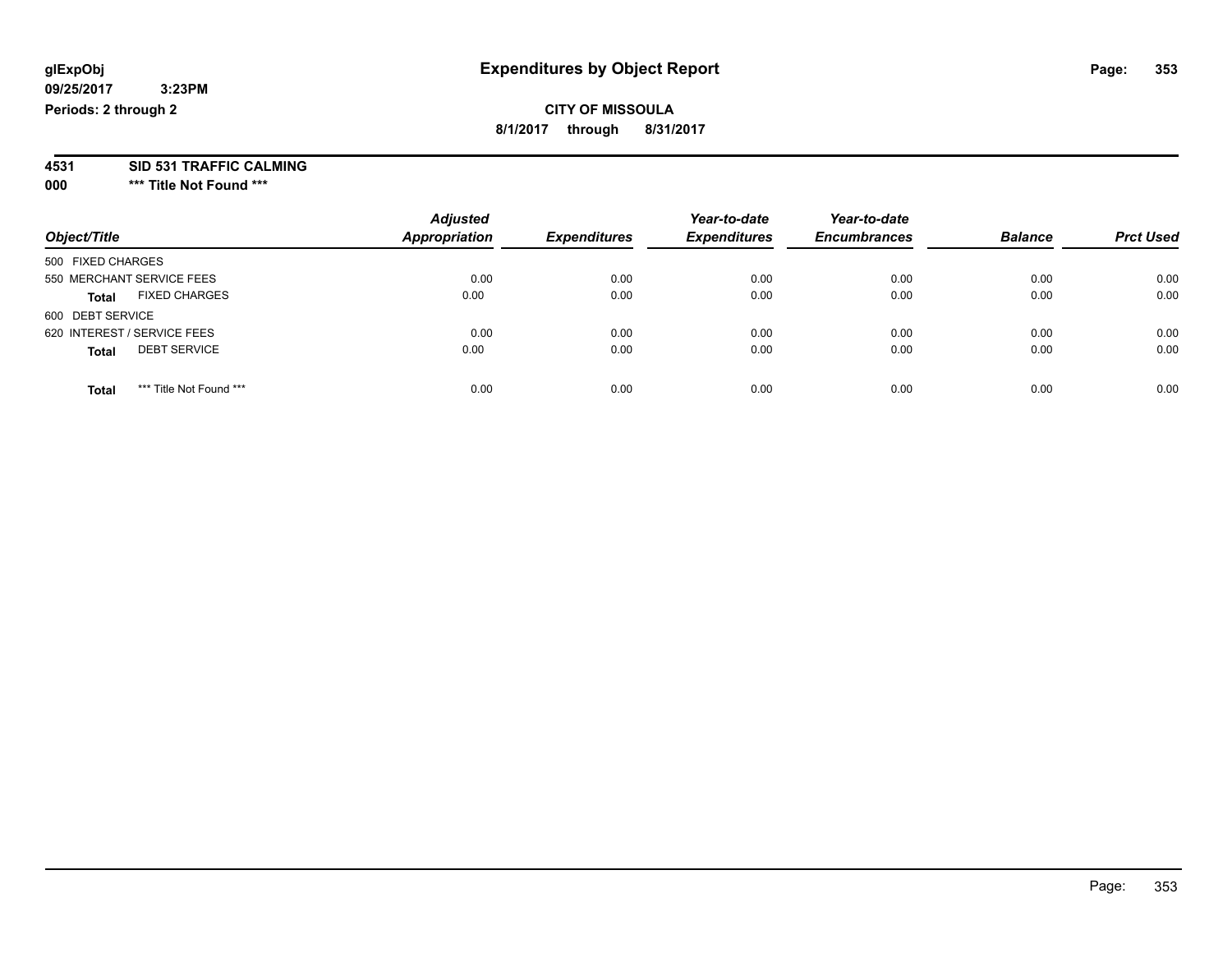**4531 SID 531 TRAFFIC CALMING 390 NON-DEPARTMENTAL**

| Object/Title                          | <b>Adjusted</b><br><b>Appropriation</b> | <b>Expenditures</b> | Year-to-date<br><b>Expenditures</b> | Year-to-date<br><b>Encumbrances</b> | <b>Balance</b> | <b>Prct Used</b> |
|---------------------------------------|-----------------------------------------|---------------------|-------------------------------------|-------------------------------------|----------------|------------------|
| 500 FIXED CHARGES                     |                                         |                     |                                     |                                     |                |                  |
| 550 MERCHANT SERVICE FEES             | 0.00                                    | 0.00                | 0.00                                | 0.00                                | 0.00           | 0.00             |
| <b>FIXED CHARGES</b><br><b>Total</b>  | 0.00                                    | 0.00                | 0.00                                | 0.00                                | 0.00           | 0.00             |
| 900 CAPITAL OUTLAY                    |                                         |                     |                                     |                                     |                |                  |
| 930 IMPROVEMENTS                      | 0.00                                    | 0.00                | 0.00                                | 0.00                                | 0.00           | 0.00             |
| <b>CAPITAL OUTLAY</b><br><b>Total</b> | 0.00                                    | 0.00                | 0.00                                | 0.00                                | 0.00           | 0.00             |
| NON-DEPARTMENTAL<br>Total             | 0.00                                    | 0.00                | 0.00                                | 0.00                                | 0.00           | 0.00             |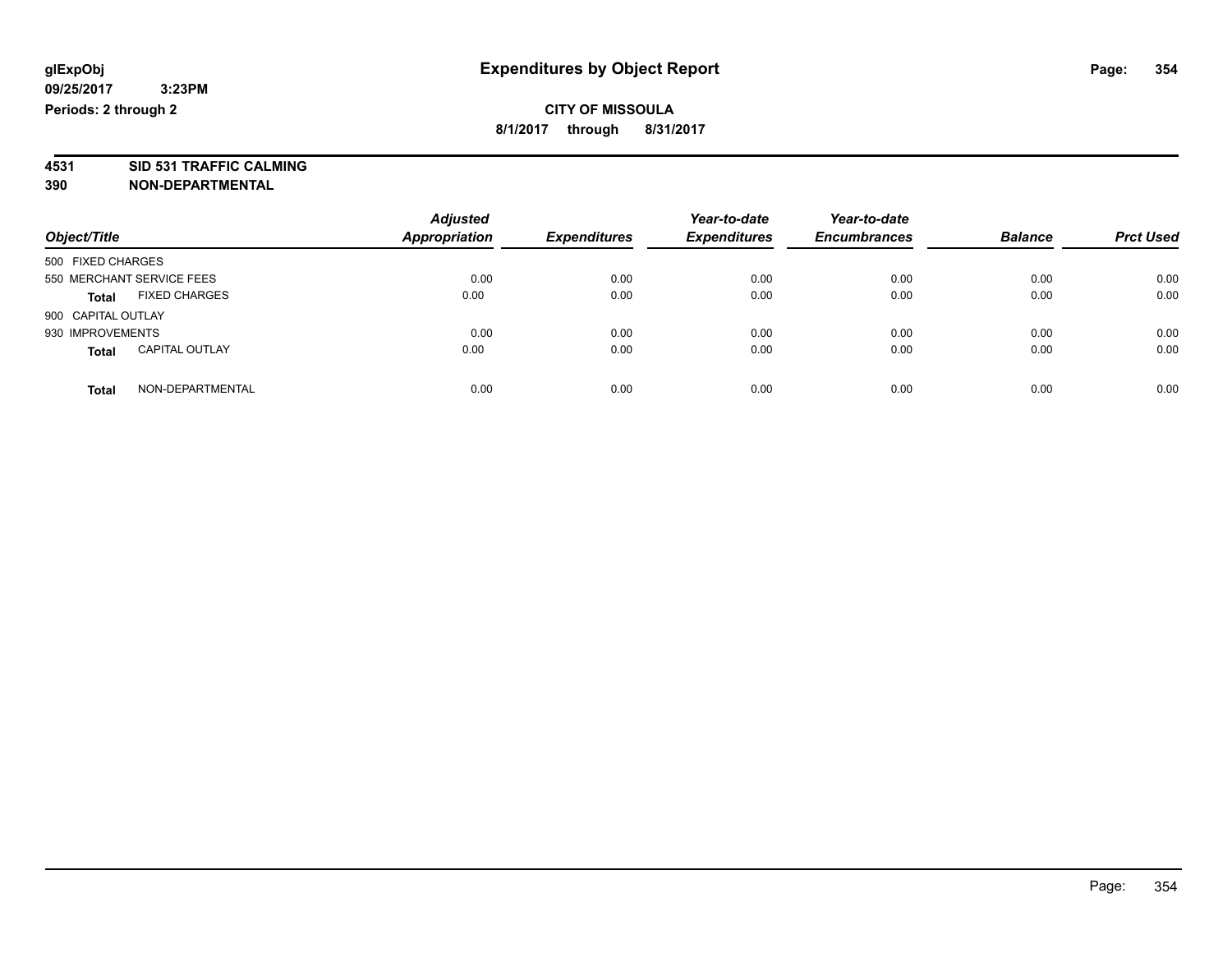### **4531 SID 531 TRAFFIC CALMING**

|                             |                         | <b>Adjusted</b> |                     | Year-to-date        | Year-to-date        |                |                  |
|-----------------------------|-------------------------|-----------------|---------------------|---------------------|---------------------|----------------|------------------|
| Object/Title                |                         | Appropriation   | <b>Expenditures</b> | <b>Expenditures</b> | <b>Encumbrances</b> | <b>Balance</b> | <b>Prct Used</b> |
| 500 FIXED CHARGES           |                         |                 |                     |                     |                     |                |                  |
| 550 MERCHANT SERVICE FEES   |                         | 0.00            | 0.00                | 0.00                | 0.00                | 0.00           | 0.00             |
| <b>Total</b>                | <b>FIXED CHARGES</b>    | 0.00            | 0.00                | 0.00                | 0.00                | 0.00           | 0.00             |
| 600 DEBT SERVICE            |                         |                 |                     |                     |                     |                |                  |
| 620 INTEREST / SERVICE FEES |                         | 0.00            | 0.00                | 0.00                | 0.00                | 0.00           | 0.00             |
| <b>Total</b>                | <b>DEBT SERVICE</b>     | 0.00            | 0.00                | 0.00                | 0.00                | 0.00           | 0.00             |
| 900 CAPITAL OUTLAY          |                         |                 |                     |                     |                     |                |                  |
| 930 IMPROVEMENTS            |                         | 0.00            | 0.00                | 0.00                | 0.00                | 0.00           | 0.00             |
| <b>Total</b>                | <b>CAPITAL OUTLAY</b>   | 0.00            | 0.00                | 0.00                | 0.00                | 0.00           | 0.00             |
| <b>Total</b>                | SID 531 TRAFFIC CALMING | 0.00            | 0.00                | 0.00                | 0.00                | 0.00           | 0.00             |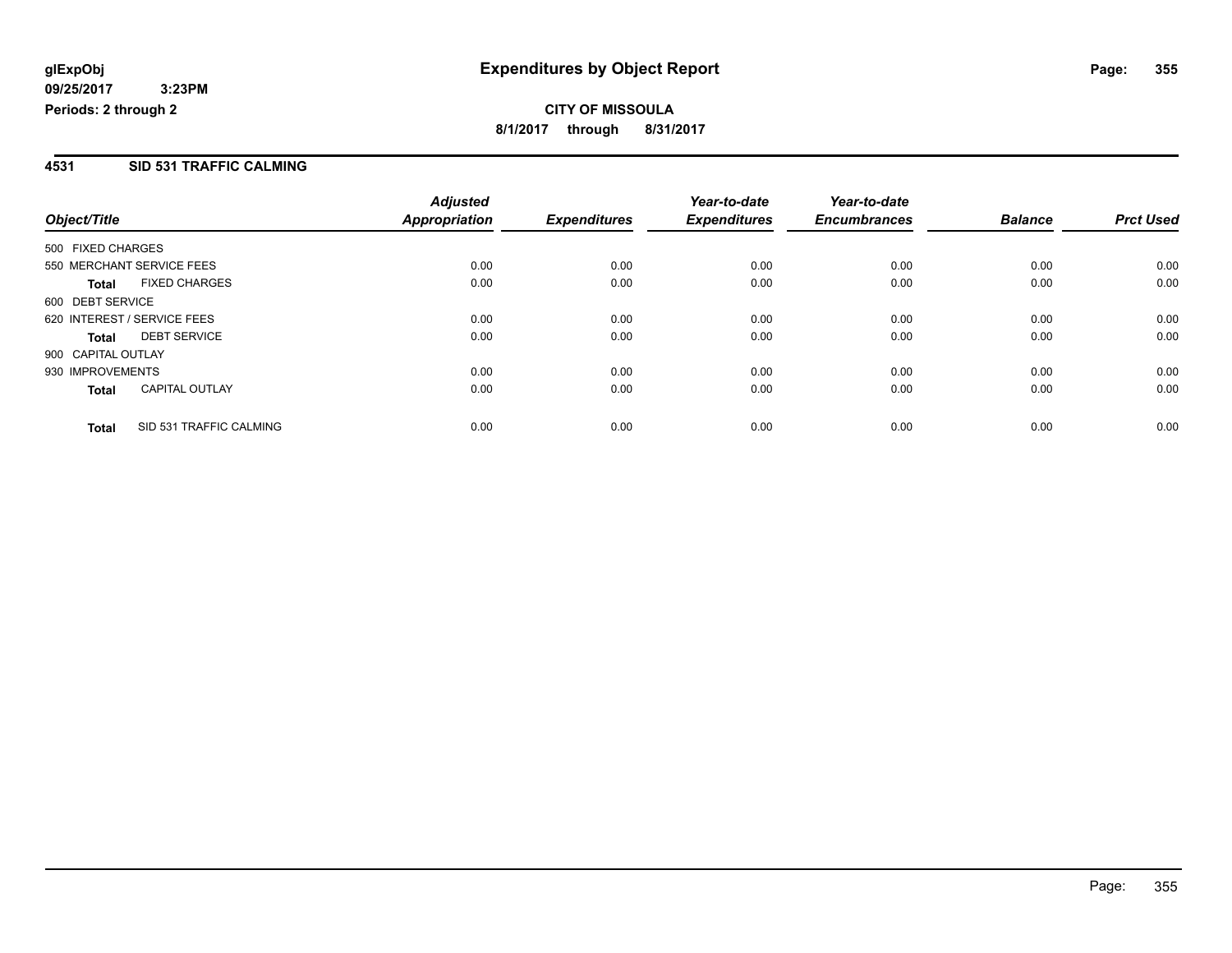# **4532 MALONEY RANCH SID**

**390 NON-DEPARTMENTAL**

|                                       | <b>Adjusted</b>      |                     | Year-to-date        | Year-to-date        |                |                  |
|---------------------------------------|----------------------|---------------------|---------------------|---------------------|----------------|------------------|
| Object/Title                          | <b>Appropriation</b> | <b>Expenditures</b> | <b>Expenditures</b> | <b>Encumbrances</b> | <b>Balance</b> | <b>Prct Used</b> |
| 500 FIXED CHARGES                     |                      |                     |                     |                     |                |                  |
| 550 MERCHANT SERVICE FEES             | 0.00                 | 0.00                | 0.00                | 0.00                | 0.00           | 0.00             |
| <b>FIXED CHARGES</b><br><b>Total</b>  | 0.00                 | 0.00                | 0.00                | 0.00                | 0.00           | 0.00             |
| 900 CAPITAL OUTLAY                    |                      |                     |                     |                     |                |                  |
| 930 IMPROVEMENTS                      | 0.00                 | 0.00                | 0.00                | 0.00                | 0.00           | 0.00             |
| <b>CAPITAL OUTLAY</b><br><b>Total</b> | 0.00                 | 0.00                | 0.00                | 0.00                | 0.00           | 0.00             |
| NON-DEPARTMENTAL<br><b>Total</b>      | 0.00                 | 0.00                | 0.00                | 0.00                | 0.00           | 0.00             |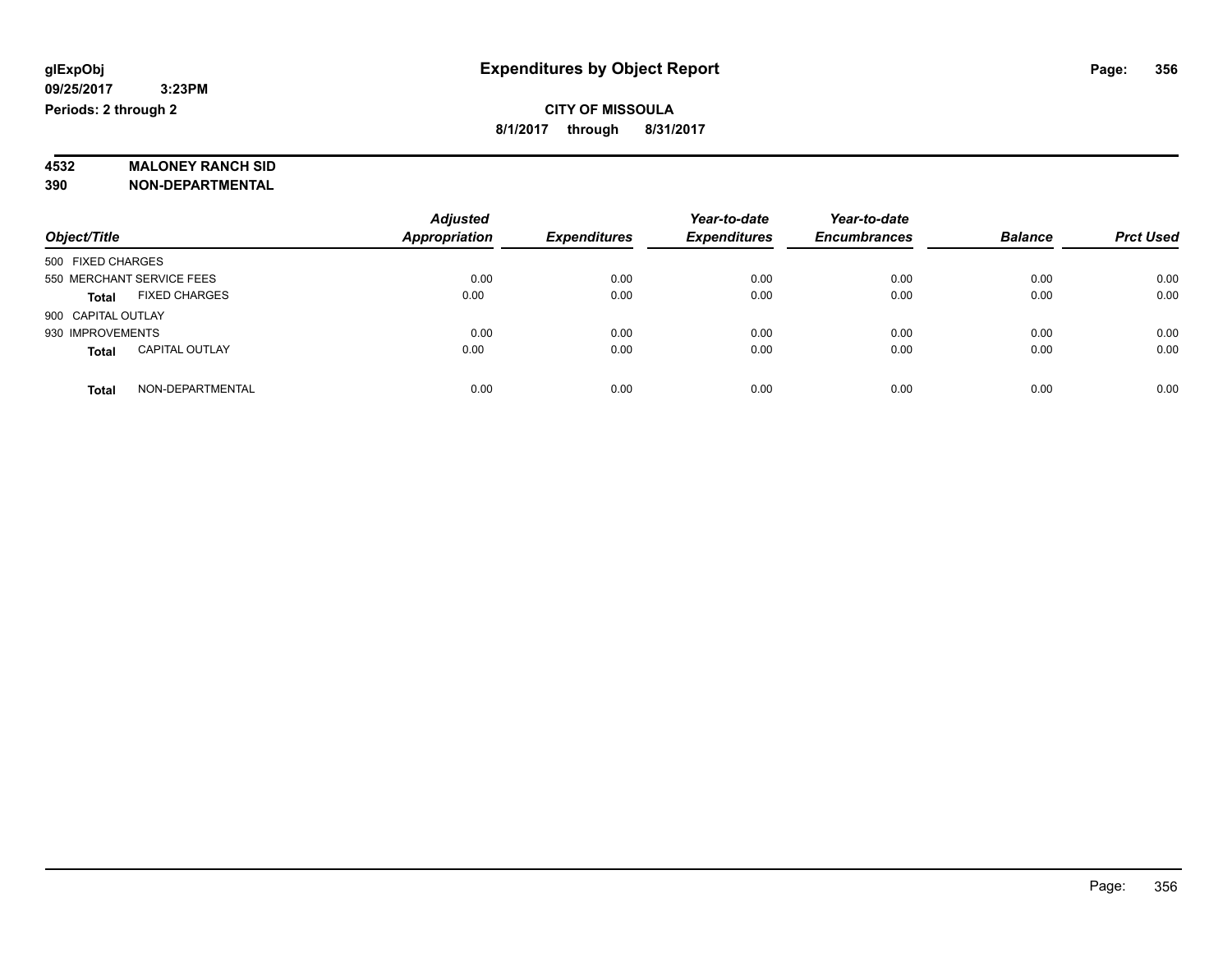#### **4532 MALONEY RANCH SID**

|                           |                          | <b>Adjusted</b><br><b>Appropriation</b> | <b>Expenditures</b> | Year-to-date<br><b>Expenditures</b> | Year-to-date<br><b>Encumbrances</b> | <b>Balance</b> | <b>Prct Used</b> |
|---------------------------|--------------------------|-----------------------------------------|---------------------|-------------------------------------|-------------------------------------|----------------|------------------|
| Object/Title              |                          |                                         |                     |                                     |                                     |                |                  |
| 500 FIXED CHARGES         |                          |                                         |                     |                                     |                                     |                |                  |
| 550 MERCHANT SERVICE FEES |                          | 0.00                                    | 0.00                | 0.00                                | 0.00                                | 0.00           | 0.00             |
| <b>Total</b>              | <b>FIXED CHARGES</b>     | 0.00                                    | 0.00                | 0.00                                | 0.00                                | 0.00           | 0.00             |
| 900 CAPITAL OUTLAY        |                          |                                         |                     |                                     |                                     |                |                  |
| 930 IMPROVEMENTS          |                          | 0.00                                    | 0.00                | 0.00                                | 0.00                                | 0.00           | 0.00             |
| <b>Total</b>              | <b>CAPITAL OUTLAY</b>    | 0.00                                    | 0.00                | 0.00                                | 0.00                                | 0.00           | 0.00             |
| <b>Total</b>              | <b>MALONEY RANCH SID</b> | 0.00                                    | 0.00                | 0.00                                | 0.00                                | 0.00           | 0.00             |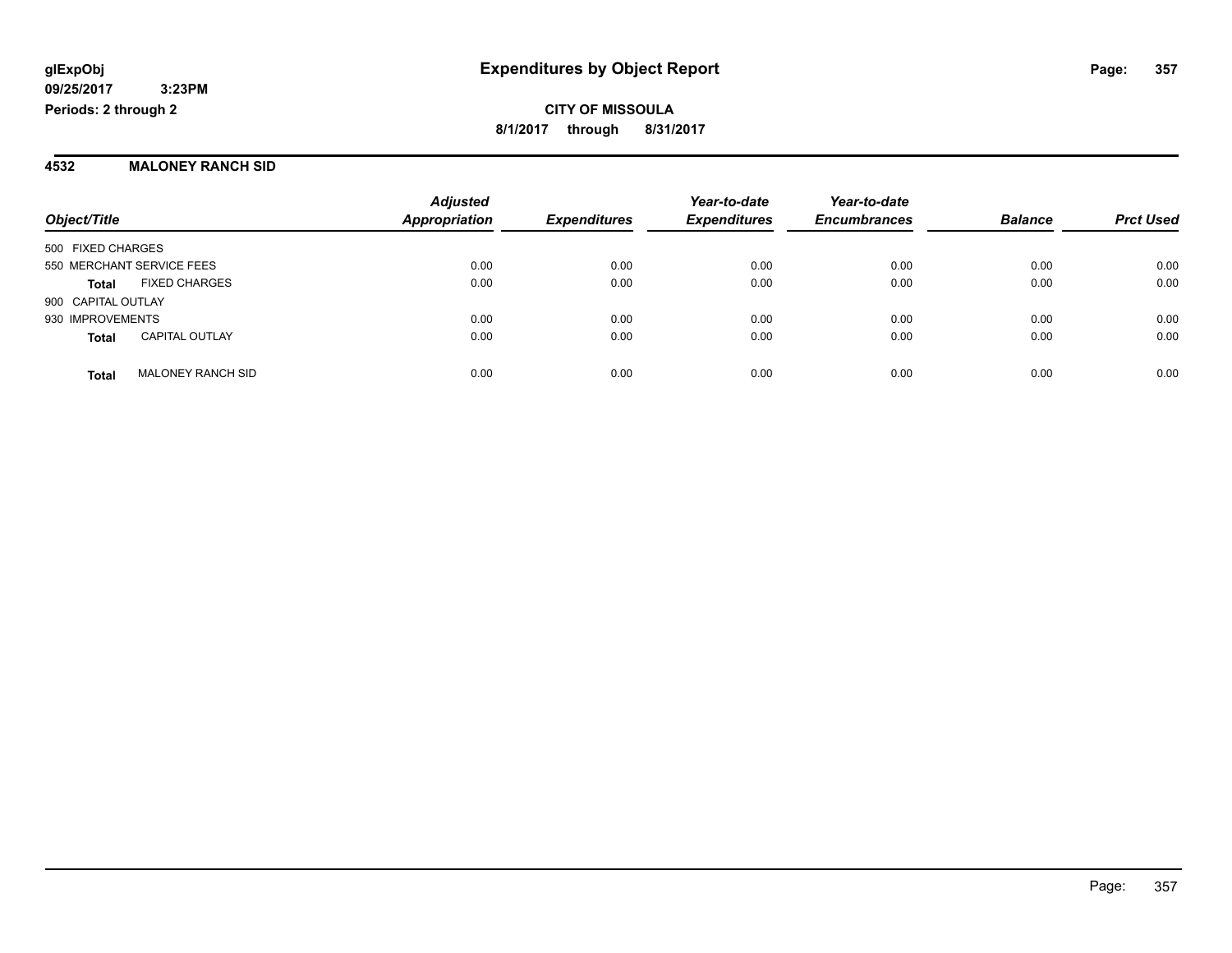**4533 RATTLESNAKE SEWER SID 390 NON-DEPARTMENTAL**

| Object/Title                         | <b>Adjusted</b><br>Appropriation | <b>Expenditures</b> | Year-to-date<br><b>Expenditures</b> | Year-to-date<br><b>Encumbrances</b> | <b>Balance</b> | <b>Prct Used</b> |
|--------------------------------------|----------------------------------|---------------------|-------------------------------------|-------------------------------------|----------------|------------------|
| 500 FIXED CHARGES                    |                                  |                     |                                     |                                     |                |                  |
| 550 MERCHANT SERVICE FEES            | 0.00                             | 0.00                | 0.00                                | 0.00                                | 0.00           | 0.00             |
| <b>FIXED CHARGES</b><br><b>Total</b> | 0.00                             | 0.00                | 0.00                                | 0.00                                | 0.00           | 0.00             |
| NON-DEPARTMENTAL<br><b>Total</b>     | 0.00                             | 0.00                | 0.00                                | 0.00                                | 0.00           | 0.00             |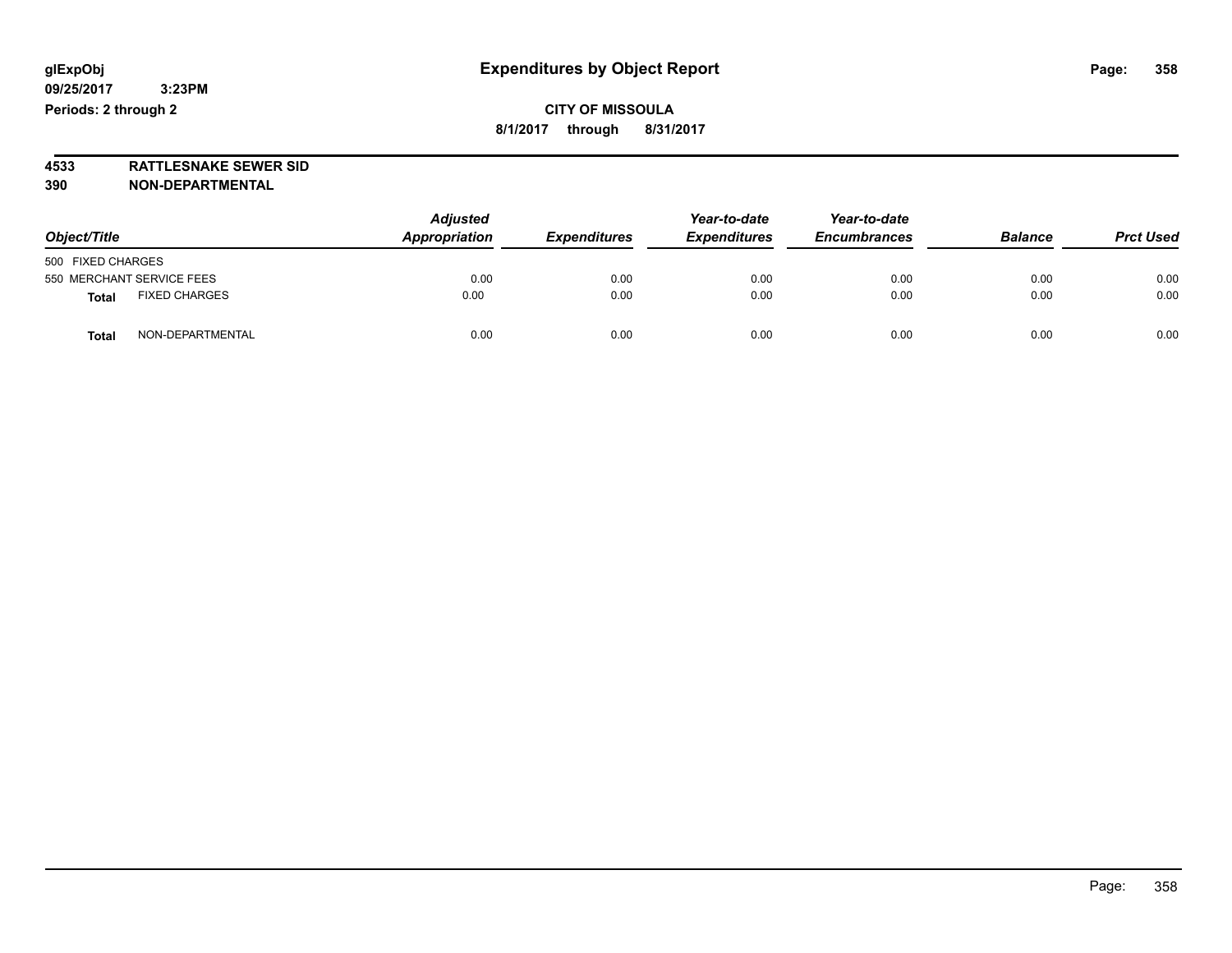### **glExpObj Expenditures by Object Report Page: 359**

**09/25/2017 3:23PM Periods: 2 through 2**

### **4533 RATTLESNAKE SEWER SID**

| Object/Title                         | <b>Adjusted</b><br>Appropriation | <b>Expenditures</b> | Year-to-date<br><b>Expenditures</b> | Year-to-date<br><b>Encumbrances</b> | <b>Balance</b> | <b>Prct Used</b> |
|--------------------------------------|----------------------------------|---------------------|-------------------------------------|-------------------------------------|----------------|------------------|
| 500 FIXED CHARGES                    |                                  |                     |                                     |                                     |                |                  |
| 550 MERCHANT SERVICE FEES            | 0.00                             | 0.00                | 0.00                                | 0.00                                | 0.00           | 0.00             |
| <b>FIXED CHARGES</b><br><b>Total</b> | 0.00                             | 0.00                | 0.00                                | 0.00                                | 0.00           | 0.00             |
| RATTLESNAKE SEWER SID<br>Total       | 0.00                             | 0.00                | 0.00                                | 0.00                                | 0.00           | 0.00             |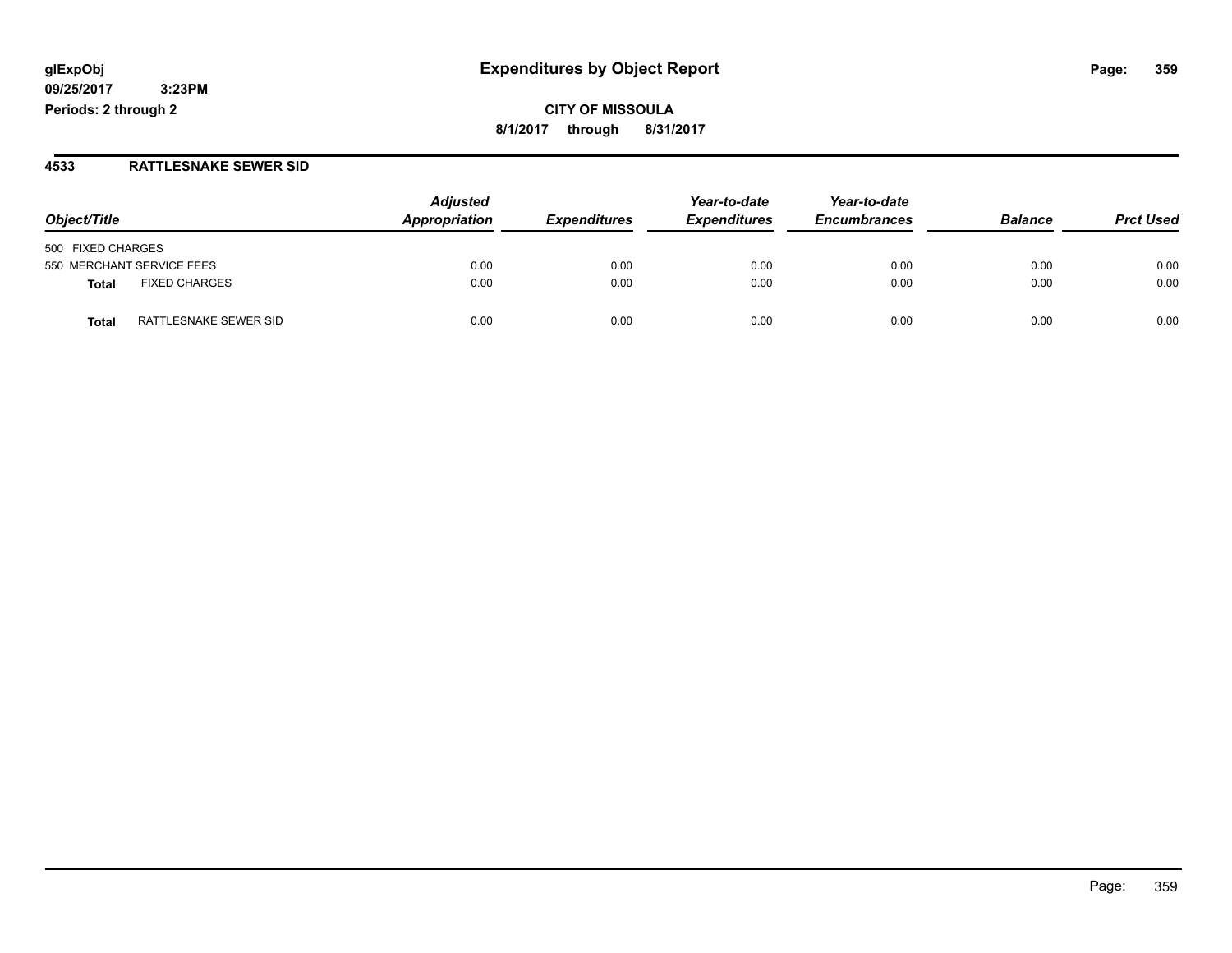# **4534 SID 534 LINCOLNWOOD**

**390 NON-DEPARTMENTAL**

| Object/Title                  | <b>Adjusted</b><br>Appropriation | <b>Expenditures</b> | Year-to-date<br><b>Expenditures</b> | Year-to-date<br><b>Encumbrances</b> | <b>Balance</b> | <b>Prct Used</b> |
|-------------------------------|----------------------------------|---------------------|-------------------------------------|-------------------------------------|----------------|------------------|
| 500 FIXED CHARGES             |                                  |                     |                                     |                                     |                |                  |
| 550 MERCHANT SERVICE FEES     | 0.00                             | 0.00                | 0.00                                | 0.00                                | 0.00           | 0.00             |
| <b>FIXED CHARGES</b><br>Total | 0.00                             | 0.00                | 0.00                                | 0.00                                | 0.00           | 0.00             |
| 800 OTHER OBJECTS             |                                  |                     |                                     |                                     |                |                  |
| 820 TRANSFERS TO OTHER FUNDS  | 0.00                             | 0.00                | 0.00                                | 0.00                                | 0.00           | 0.00             |
| OTHER OBJECTS<br><b>Total</b> | 0.00                             | 0.00                | 0.00                                | 0.00                                | 0.00           | 0.00             |
| NON-DEPARTMENTAL<br>Total     | 0.00                             | 0.00                | 0.00                                | 0.00                                | 0.00           | 0.00             |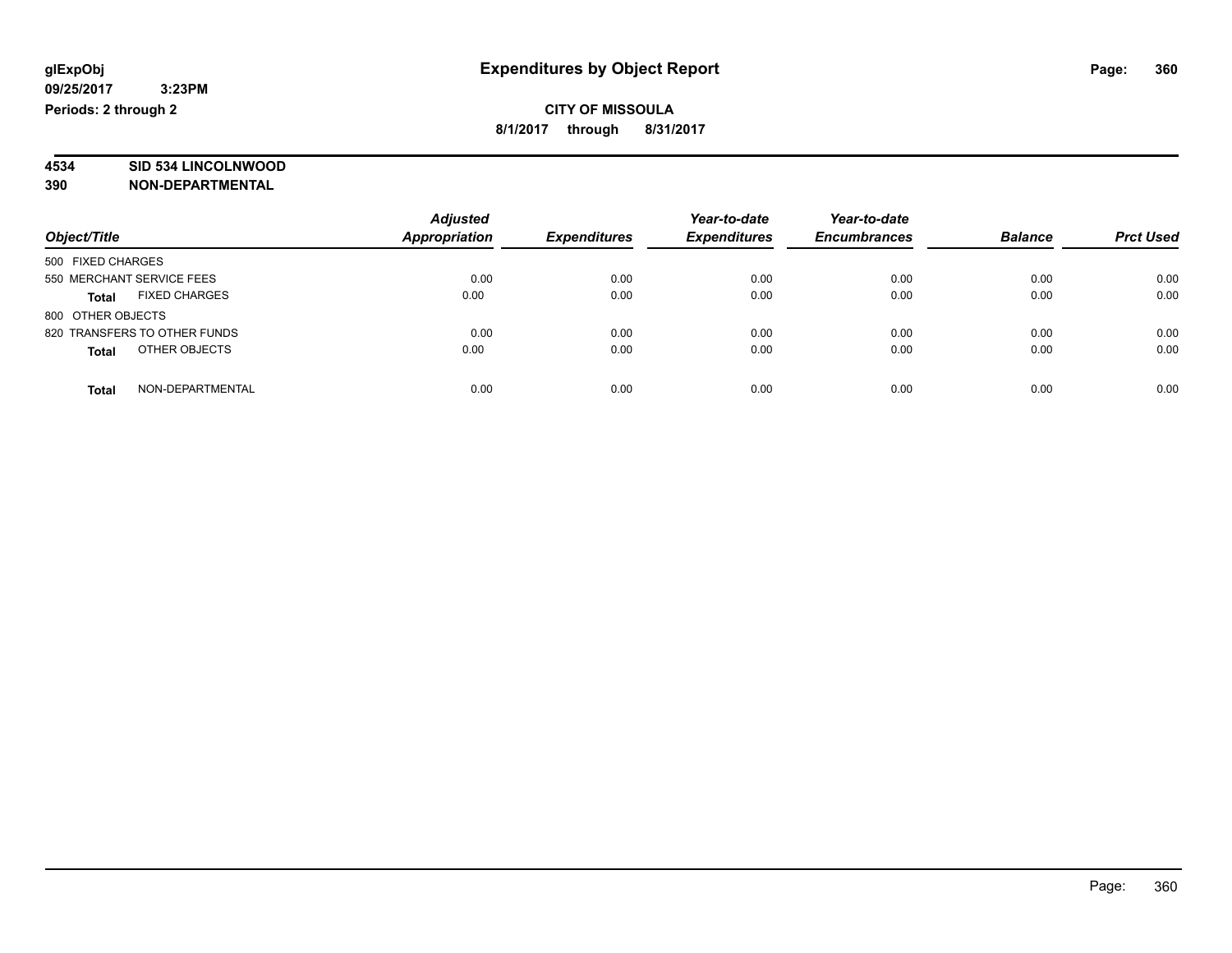#### **4534 SID 534 LINCOLNWOOD**

|                           |                              | <b>Adjusted</b> |                     | Year-to-date        | Year-to-date        |                |                  |
|---------------------------|------------------------------|-----------------|---------------------|---------------------|---------------------|----------------|------------------|
| Object/Title              |                              | Appropriation   | <b>Expenditures</b> | <b>Expenditures</b> | <b>Encumbrances</b> | <b>Balance</b> | <b>Prct Used</b> |
| 500 FIXED CHARGES         |                              |                 |                     |                     |                     |                |                  |
| 550 MERCHANT SERVICE FEES |                              | 0.00            | 0.00                | 0.00                | 0.00                | 0.00           | 0.00             |
| <b>Total</b>              | <b>FIXED CHARGES</b>         | 0.00            | 0.00                | 0.00                | 0.00                | 0.00           | 0.00             |
| 800 OTHER OBJECTS         |                              |                 |                     |                     |                     |                |                  |
|                           | 820 TRANSFERS TO OTHER FUNDS | 0.00            | 0.00                | 0.00                | 0.00                | 0.00           | 0.00             |
| <b>Total</b>              | OTHER OBJECTS                | 0.00            | 0.00                | 0.00                | 0.00                | 0.00           | 0.00             |
| <b>Total</b>              | SID 534 LINCOLNWOOD          | 0.00            | 0.00                | 0.00                | 0.00                | 0.00           | 0.00             |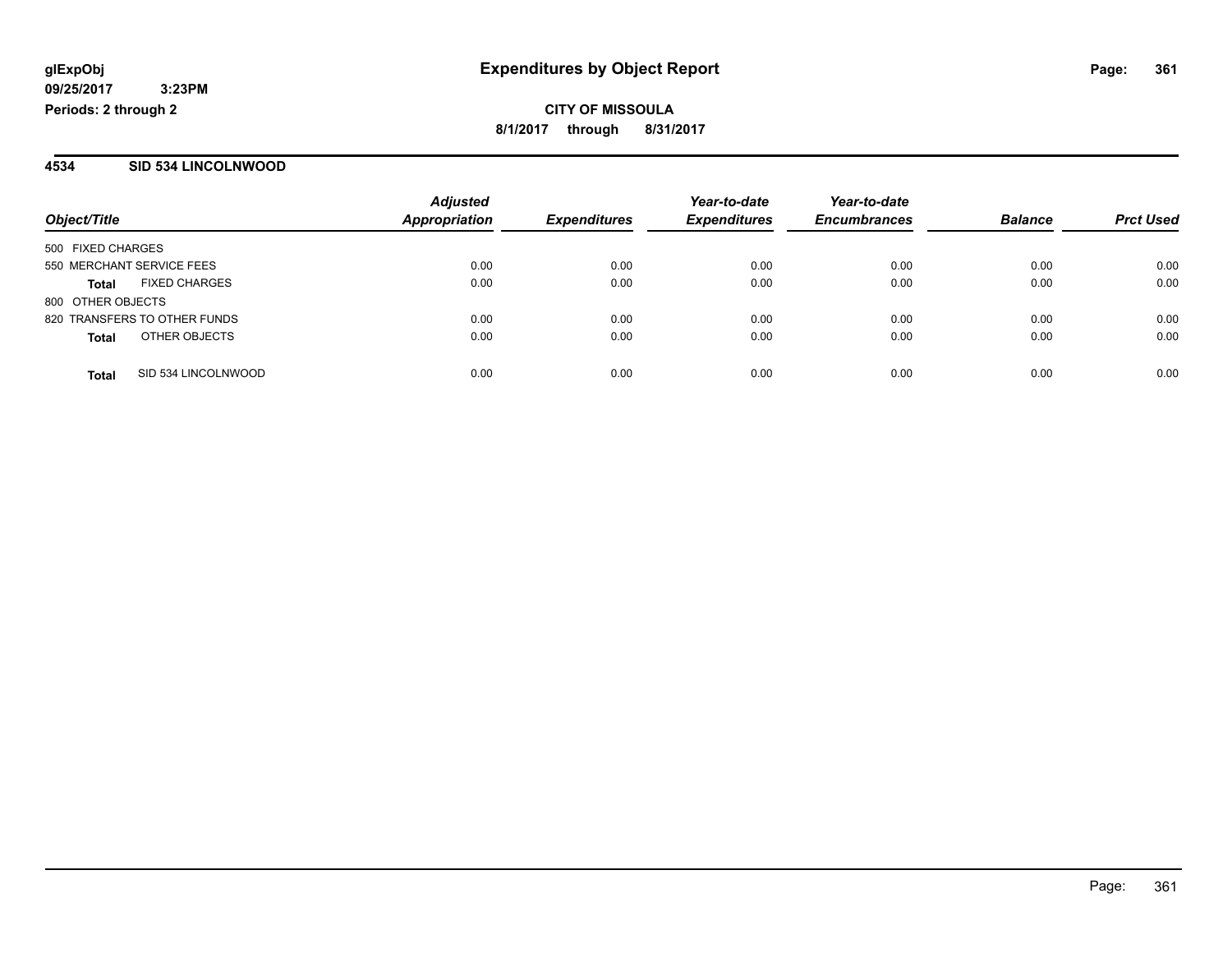### **CITY OF MISSOULA**

**8/1/2017 through 8/31/2017**

# **4535 SLANT STREET TRAFFIC CALMING**

**000 \*\*\* Title Not Found \*\*\***

| Object/Title                            | <b>Adjusted</b><br>Appropriation | <b>Expenditures</b> | Year-to-date<br><b>Expenditures</b> | Year-to-date<br><b>Encumbrances</b> | <b>Balance</b> | <b>Prct Used</b> |
|-----------------------------------------|----------------------------------|---------------------|-------------------------------------|-------------------------------------|----------------|------------------|
|                                         |                                  |                     |                                     |                                     |                |                  |
| 500 FIXED CHARGES                       |                                  |                     |                                     |                                     |                |                  |
| 550 MERCHANT SERVICE FEES               | 0.00                             | 0.00                | 0.00                                | 0.00                                | 0.00           | 0.00             |
| <b>FIXED CHARGES</b><br><b>Total</b>    | 0.00                             | 0.00                | 0.00                                | 0.00                                | 0.00           | 0.00             |
| 600 DEBT SERVICE                        |                                  |                     |                                     |                                     |                |                  |
| 620 INTEREST / SERVICE FEES             | 0.00                             | 0.00                | 0.00                                | 0.00                                | 0.00           | 0.00             |
| <b>DEBT SERVICE</b><br><b>Total</b>     | 0.00                             | 0.00                | 0.00                                | 0.00                                | 0.00           | 0.00             |
| *** Title Not Found ***<br><b>Total</b> | 0.00                             | 0.00                | 0.00                                | 0.00                                | 0.00           | 0.00             |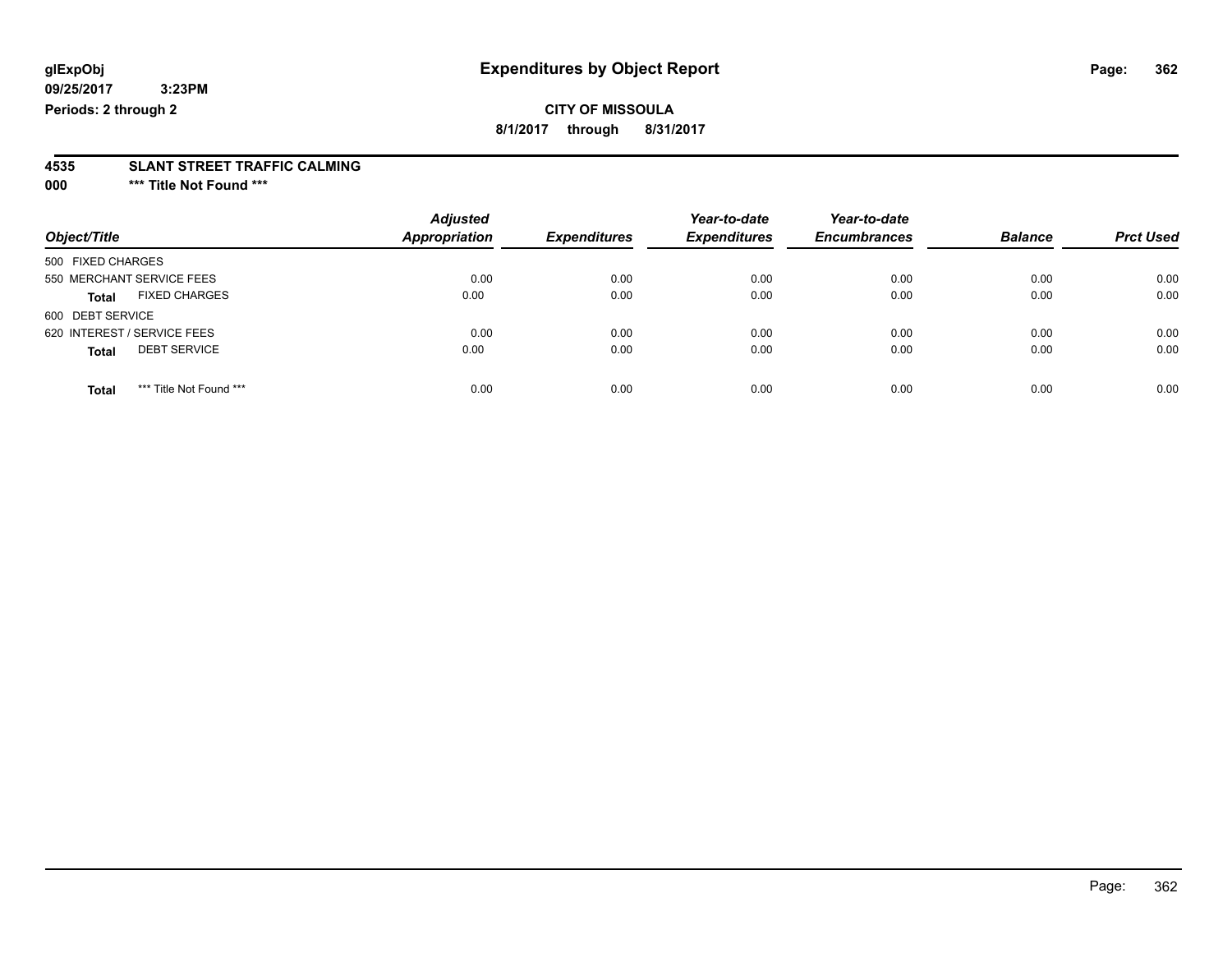**CITY OF MISSOULA 8/1/2017 through 8/31/2017**

### **4535 SLANT STREET TRAFFIC CALMING**

|                                              | <b>Adjusted</b>      |                     | Year-to-date        | Year-to-date        |                |                  |
|----------------------------------------------|----------------------|---------------------|---------------------|---------------------|----------------|------------------|
| Object/Title                                 | <b>Appropriation</b> | <b>Expenditures</b> | <b>Expenditures</b> | <b>Encumbrances</b> | <b>Balance</b> | <b>Prct Used</b> |
| 500 FIXED CHARGES                            |                      |                     |                     |                     |                |                  |
| 550 MERCHANT SERVICE FEES                    | 0.00                 | 0.00                | 0.00                | 0.00                | 0.00           | 0.00             |
| <b>FIXED CHARGES</b><br><b>Total</b>         | 0.00                 | 0.00                | 0.00                | 0.00                | 0.00           | 0.00             |
| 600 DEBT SERVICE                             |                      |                     |                     |                     |                |                  |
| 620 INTEREST / SERVICE FEES                  | 0.00                 | 0.00                | 0.00                | 0.00                | 0.00           | 0.00             |
| <b>DEBT SERVICE</b><br><b>Total</b>          | 0.00                 | 0.00                | 0.00                | 0.00                | 0.00           | 0.00             |
| SLANT STREET TRAFFIC CALMING<br><b>Total</b> | 0.00                 | 0.00                | 0.00                | 0.00                | 0.00           | 0.00             |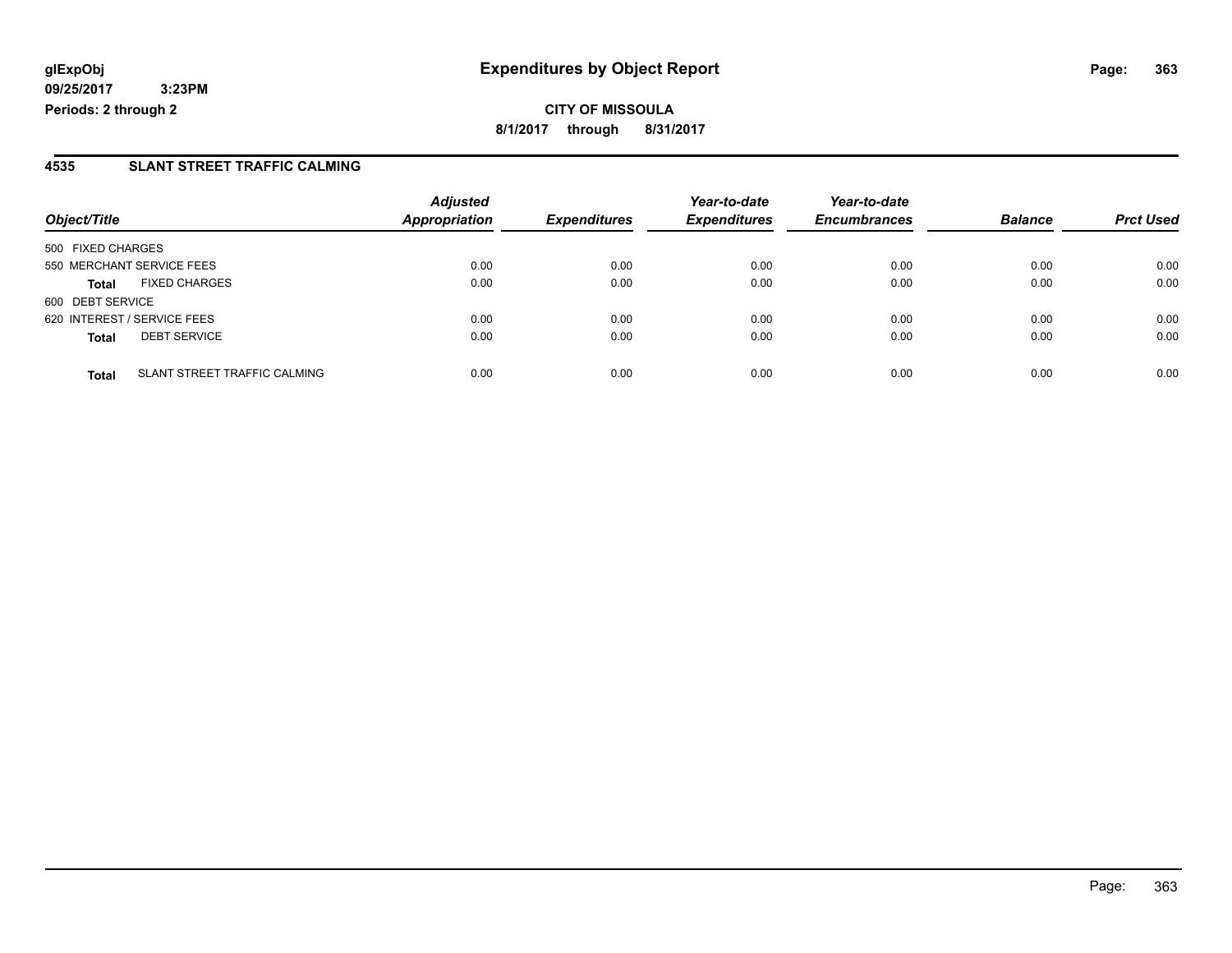### **CITY OF MISSOULA 8/1/2017 through 8/31/2017**

# **4536 SID536 LINCOLNWOOD SWR PH2**

| Object/Title                         |                  | <b>Adjusted</b><br>Appropriation | <b>Expenditures</b> | Year-to-date<br><b>Expenditures</b> | Year-to-date<br><b>Encumbrances</b> | <b>Balance</b> | <b>Prct Used</b> |
|--------------------------------------|------------------|----------------------------------|---------------------|-------------------------------------|-------------------------------------|----------------|------------------|
| 500 FIXED CHARGES                    |                  |                                  |                     |                                     |                                     |                |                  |
| 550 MERCHANT SERVICE FEES            |                  | 0.00                             | 0.00                | 0.00                                | 0.00                                | 0.00           | 0.00             |
| <b>FIXED CHARGES</b><br><b>Total</b> |                  | 0.00                             | 0.00                | 0.00                                | 0.00                                | 0.00           | 0.00             |
| <b>Total</b>                         | NON-DEPARTMENTAL | 0.00                             | 0.00                | 0.00                                | 0.00                                | 0.00           | 0.00             |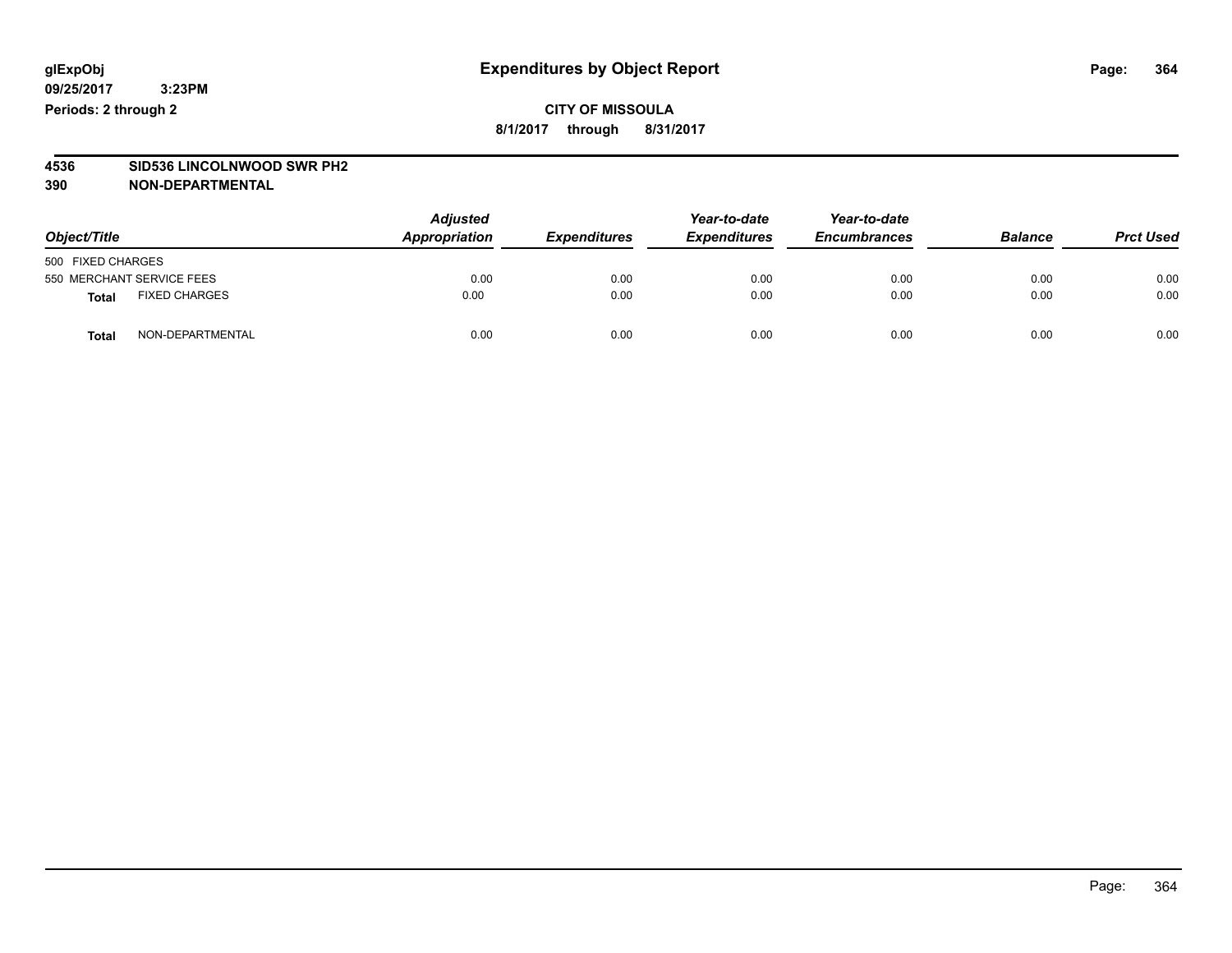#### **4536 SID536 LINCOLNWOOD SWR PH2**

| Object/Title                        | <b>Adjusted</b><br>Appropriation | <b>Expenditures</b> | Year-to-date<br><b>Expenditures</b> | Year-to-date<br><b>Encumbrances</b> | <b>Balance</b> | <b>Prct Used</b> |
|-------------------------------------|----------------------------------|---------------------|-------------------------------------|-------------------------------------|----------------|------------------|
| 500 FIXED CHARGES                   |                                  |                     |                                     |                                     |                |                  |
| 550 MERCHANT SERVICE FEES           | 0.00                             | 0.00                | 0.00                                | 0.00                                | 0.00           | 0.00             |
| <b>FIXED CHARGES</b><br>Total       | 0.00                             | 0.00                | 0.00                                | 0.00                                | 0.00           | 0.00             |
| SID536 LINCOLNWOOD SWR PH2<br>Total | 0.00                             | 0.00                | 0.00                                | 0.00                                | 0.00           | 0.00             |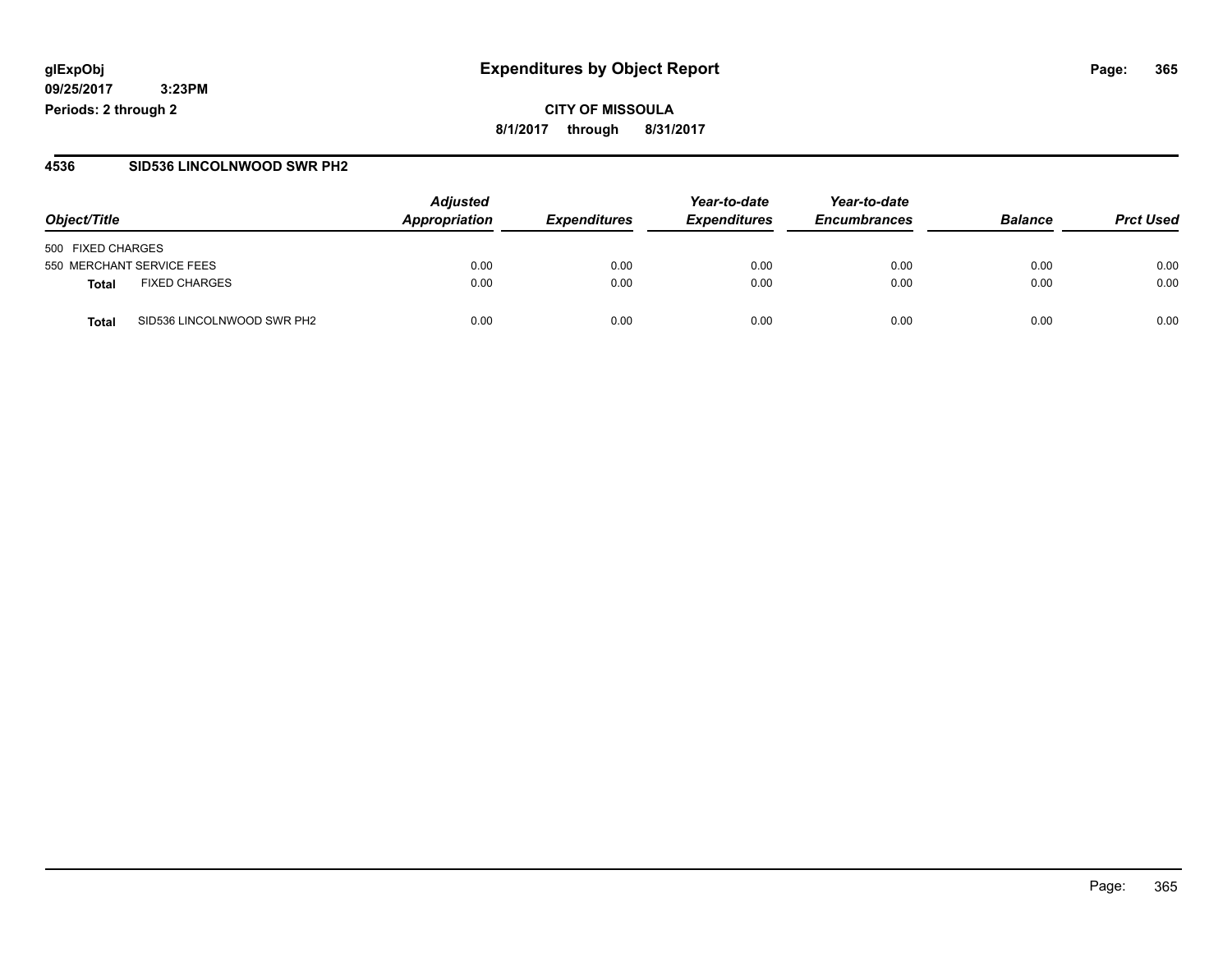### **09/25/2017 3:23PM**

**Periods: 2 through 2**

**CITY OF MISSOULA 8/1/2017 through 8/31/2017**

| 4539 | SID 539 4th STREET |
|------|--------------------|
|------|--------------------|

**000 \*\*\* Title Not Found \*\*\***

| Object/Title                            | <b>Adjusted</b><br><b>Appropriation</b> | <b>Expenditures</b> | Year-to-date<br><b>Expenditures</b> | Year-to-date<br><b>Encumbrances</b> | <b>Balance</b> | <b>Prct Used</b> |
|-----------------------------------------|-----------------------------------------|---------------------|-------------------------------------|-------------------------------------|----------------|------------------|
| 500 FIXED CHARGES                       |                                         |                     |                                     |                                     |                |                  |
| 550 MERCHANT SERVICE FEES               | 0.00                                    | 0.00                | 0.00                                | 0.00                                | 0.00           | 0.00             |
| <b>FIXED CHARGES</b><br><b>Total</b>    | 0.00                                    | 0.00                | 0.00                                | 0.00                                | 0.00           | 0.00             |
| 600 DEBT SERVICE                        |                                         |                     |                                     |                                     |                |                  |
| 620 INTEREST / SERVICE FEES             | 0.00                                    | 0.00                | 0.00                                | 0.00                                | 0.00           | 0.00             |
| <b>DEBT SERVICE</b><br><b>Total</b>     | 0.00                                    | 0.00                | 0.00                                | 0.00                                | 0.00           | 0.00             |
| *** Title Not Found ***<br><b>Total</b> | 0.00                                    | 0.00                | 0.00                                | 0.00                                | 0.00           | 0.00             |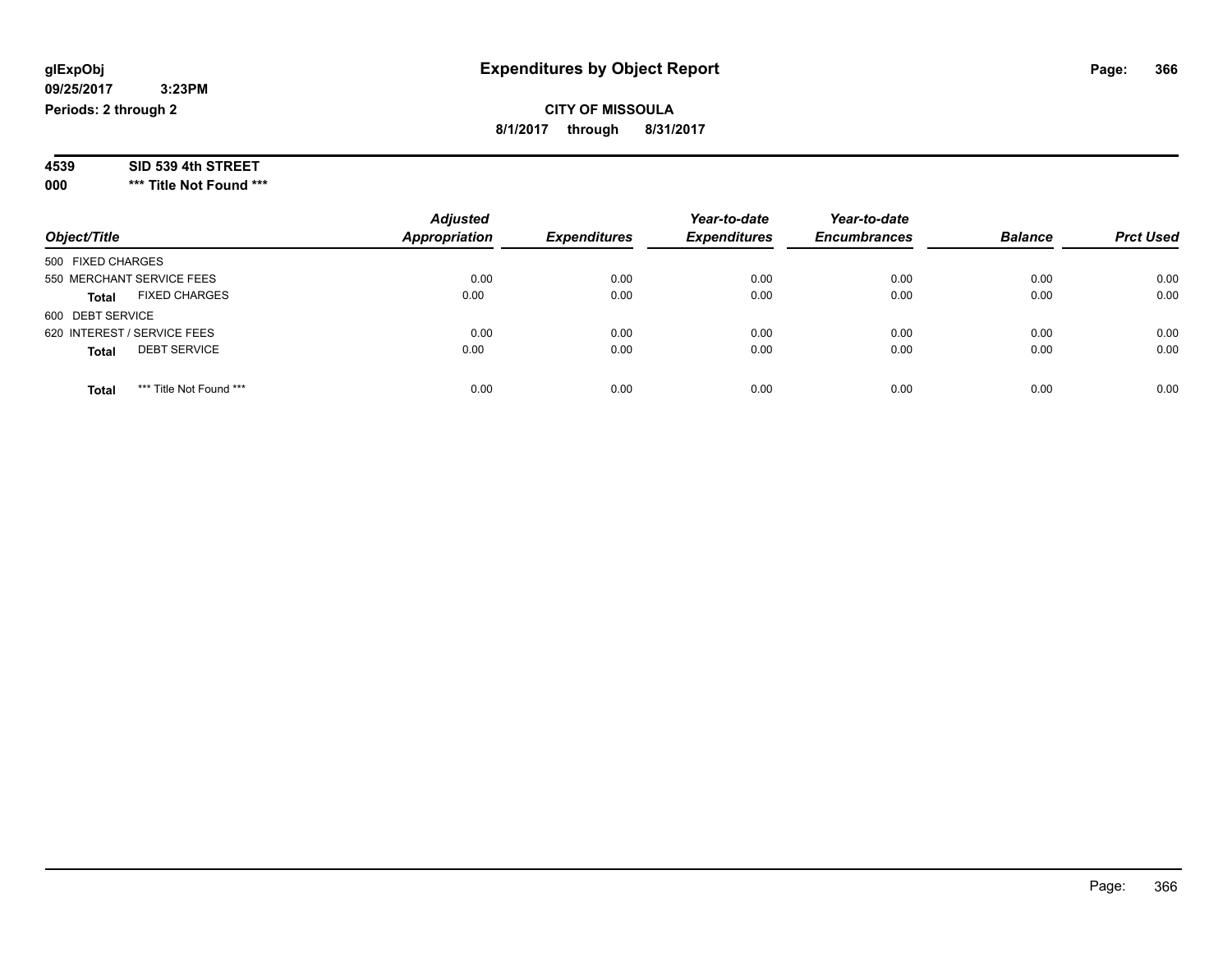**4539 SID 539 4th STREET**

| Object/Title                         | <b>Adjusted</b><br>Appropriation | <b>Expenditures</b> | Year-to-date<br><b>Expenditures</b> | Year-to-date<br><b>Encumbrances</b> | <b>Balance</b> | <b>Prct Used</b> |
|--------------------------------------|----------------------------------|---------------------|-------------------------------------|-------------------------------------|----------------|------------------|
|                                      |                                  |                     |                                     |                                     |                |                  |
| 500 FIXED CHARGES                    |                                  |                     |                                     |                                     |                |                  |
| 550 MERCHANT SERVICE FEES            | 0.00                             | 0.00                | 0.00                                | 0.00                                | 0.00           | 0.00             |
| <b>FIXED CHARGES</b><br><b>Total</b> | 0.00                             | 0.00                | 0.00                                | 0.00                                | 0.00           | 0.00             |
| 600 DEBT SERVICE                     |                                  |                     |                                     |                                     |                |                  |
| 620 INTEREST / SERVICE FEES          | 0.00                             | 0.00                | 0.00                                | 0.00                                | 0.00           | 0.00             |
| <b>DEBT SERVICE</b><br><b>Total</b>  | 0.00                             | 0.00                | 0.00                                | 0.00                                | 0.00           | 0.00             |
|                                      |                                  |                     |                                     |                                     |                |                  |
| SID 539 4th STREET<br>Total          | 0.00                             | 0.00                | 0.00                                | 0.00                                | 0.00           | 0.00             |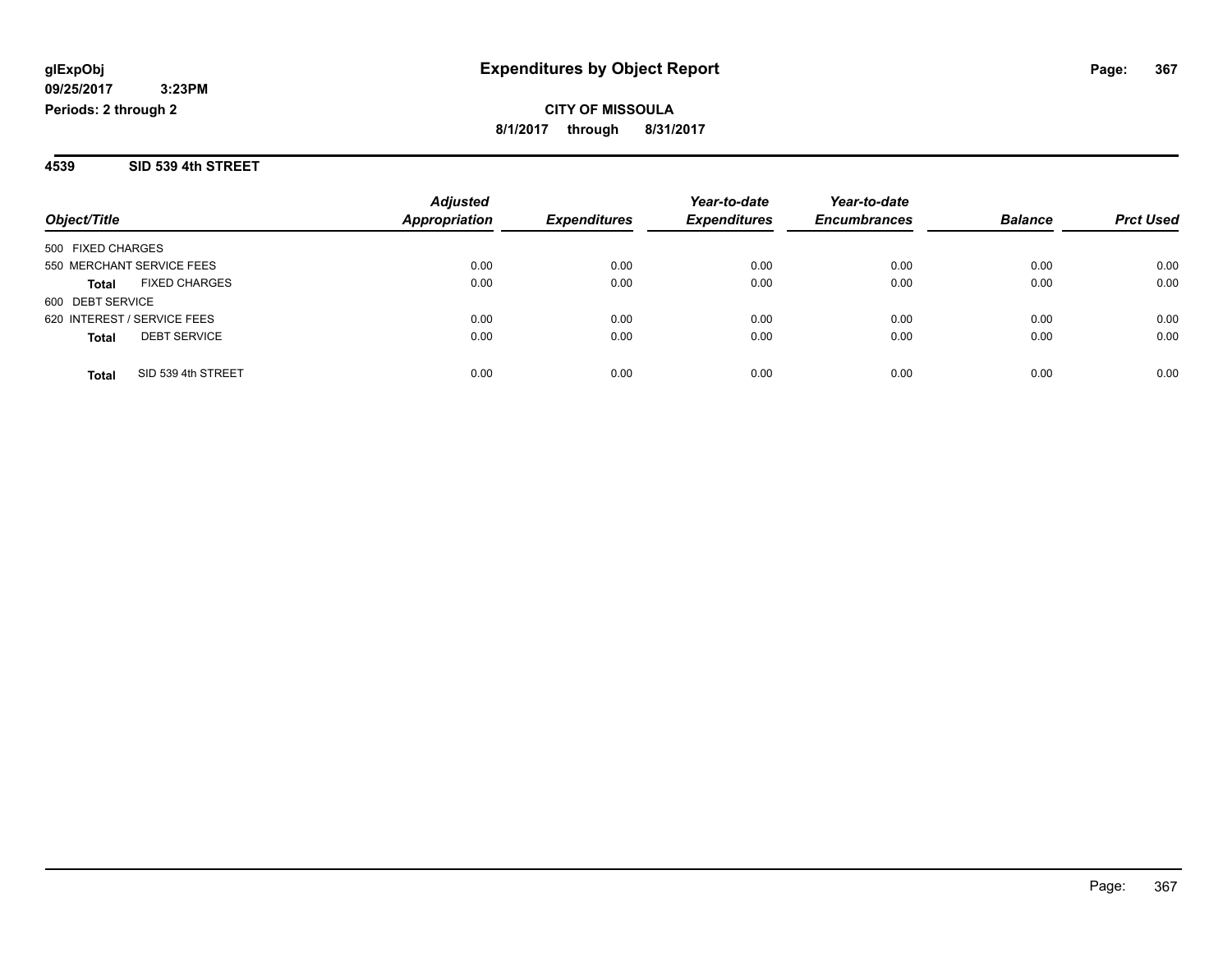**4540 SID 540 ENGLAND BLVD**

| Object/Title       |                              | <b>Adjusted</b>      |                     | Year-to-date        | Year-to-date        |                |                  |
|--------------------|------------------------------|----------------------|---------------------|---------------------|---------------------|----------------|------------------|
|                    |                              | <b>Appropriation</b> | <b>Expenditures</b> | <b>Expenditures</b> | <b>Encumbrances</b> | <b>Balance</b> | <b>Prct Used</b> |
|                    | 300 PURCHASED SERVICES       |                      |                     |                     |                     |                |                  |
|                    | 350 PROFESSIONAL SERVICES    | 0.00                 | 0.00                | 0.00                | 0.00                | 0.00           | 0.00             |
| <b>Total</b>       | PURCHASED SERVICES           | 0.00                 | 0.00                | 0.00                | 0.00                | 0.00           | 0.00             |
| 500 FIXED CHARGES  |                              |                      |                     |                     |                     |                |                  |
|                    | 550 MERCHANT SERVICE FEES    | 0.00                 | 0.00                | 0.00                | 0.00                | 0.00           | 0.00             |
| <b>Total</b>       | <b>FIXED CHARGES</b>         | 0.00                 | 0.00                | 0.00                | 0.00                | 0.00           | 0.00             |
| 800 OTHER OBJECTS  |                              |                      |                     |                     |                     |                |                  |
|                    | 820 TRANSFERS TO OTHER FUNDS | 0.00                 | 0.00                | 0.00                | 0.00                | 0.00           | 0.00             |
| <b>Total</b>       | OTHER OBJECTS                | 0.00                 | 0.00                | 0.00                | 0.00                | 0.00           | 0.00             |
| 900 CAPITAL OUTLAY |                              |                      |                     |                     |                     |                |                  |
| 930 IMPROVEMENTS   |                              | 0.00                 | 0.00                | 0.00                | 0.00                | 0.00           | 0.00             |
| <b>Total</b>       | <b>CAPITAL OUTLAY</b>        | 0.00                 | 0.00                | 0.00                | 0.00                | 0.00           | 0.00             |
| <b>Total</b>       | NON-DEPARTMENTAL             | 0.00                 | 0.00                | 0.00                | 0.00                | 0.00           | 0.00             |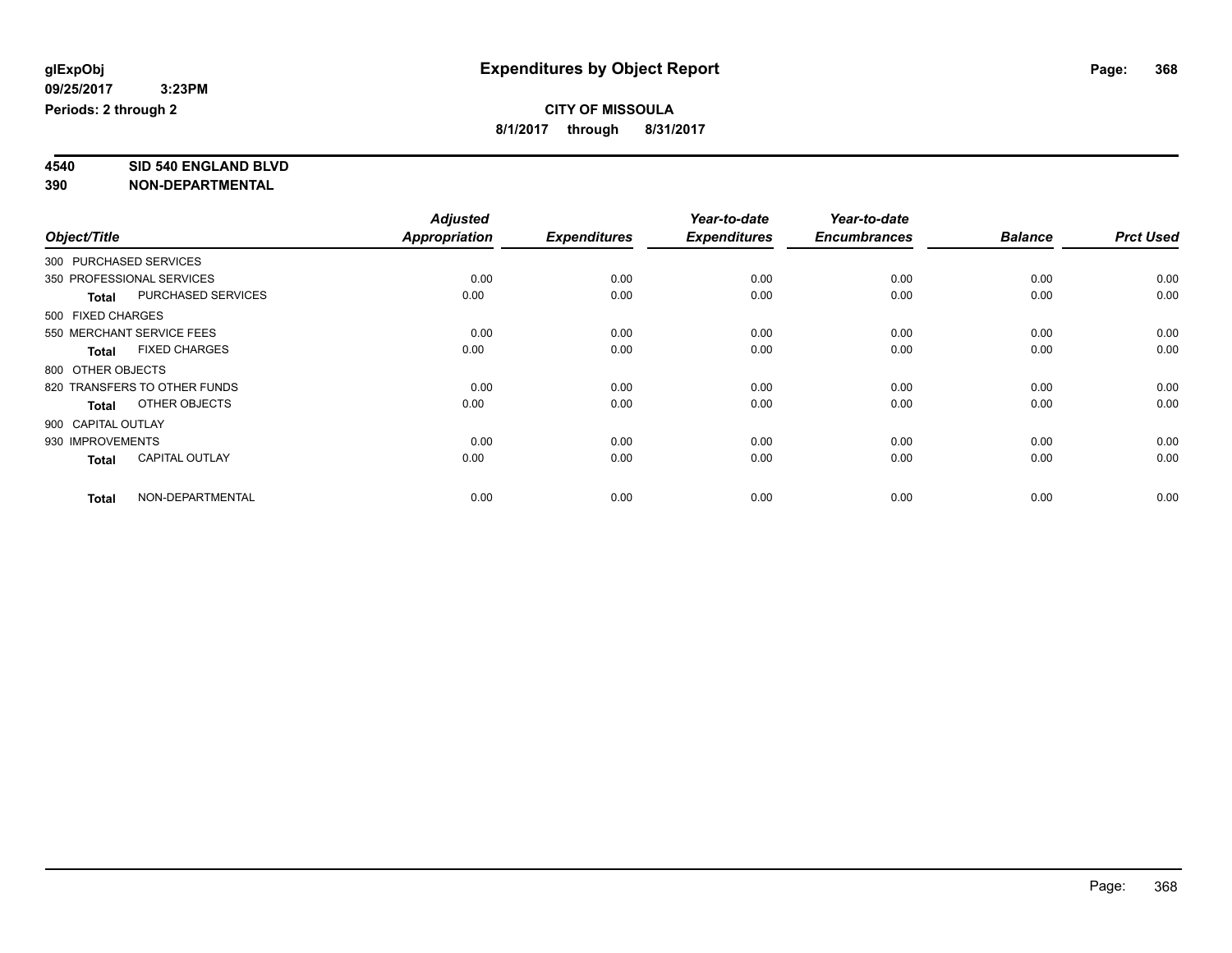#### **4540 SID 540 ENGLAND BLVD**

|                                           | <b>Adjusted</b>      |                     | Year-to-date        | Year-to-date        |                |                  |
|-------------------------------------------|----------------------|---------------------|---------------------|---------------------|----------------|------------------|
| Object/Title                              | <b>Appropriation</b> | <b>Expenditures</b> | <b>Expenditures</b> | <b>Encumbrances</b> | <b>Balance</b> | <b>Prct Used</b> |
| 300 PURCHASED SERVICES                    |                      |                     |                     |                     |                |                  |
| 350 PROFESSIONAL SERVICES                 | 0.00                 | 0.00                | 0.00                | 0.00                | 0.00           | 0.00             |
| <b>PURCHASED SERVICES</b><br><b>Total</b> | 0.00                 | 0.00                | 0.00                | 0.00                | 0.00           | 0.00             |
| 500 FIXED CHARGES                         |                      |                     |                     |                     |                |                  |
| 550 MERCHANT SERVICE FEES                 | 0.00                 | 0.00                | 0.00                | 0.00                | 0.00           | 0.00             |
| <b>FIXED CHARGES</b><br><b>Total</b>      | 0.00                 | 0.00                | 0.00                | 0.00                | 0.00           | 0.00             |
| 800 OTHER OBJECTS                         |                      |                     |                     |                     |                |                  |
| 820 TRANSFERS TO OTHER FUNDS              | 0.00                 | 0.00                | 0.00                | 0.00                | 0.00           | 0.00             |
| OTHER OBJECTS<br><b>Total</b>             | 0.00                 | 0.00                | 0.00                | 0.00                | 0.00           | 0.00             |
| 900 CAPITAL OUTLAY                        |                      |                     |                     |                     |                |                  |
| 930 IMPROVEMENTS                          | 0.00                 | 0.00                | 0.00                | 0.00                | 0.00           | 0.00             |
| <b>CAPITAL OUTLAY</b><br><b>Total</b>     | 0.00                 | 0.00                | 0.00                | 0.00                | 0.00           | 0.00             |
| SID 540 ENGLAND BLVD<br><b>Total</b>      | 0.00                 | 0.00                | 0.00                | 0.00                | 0.00           | 0.00             |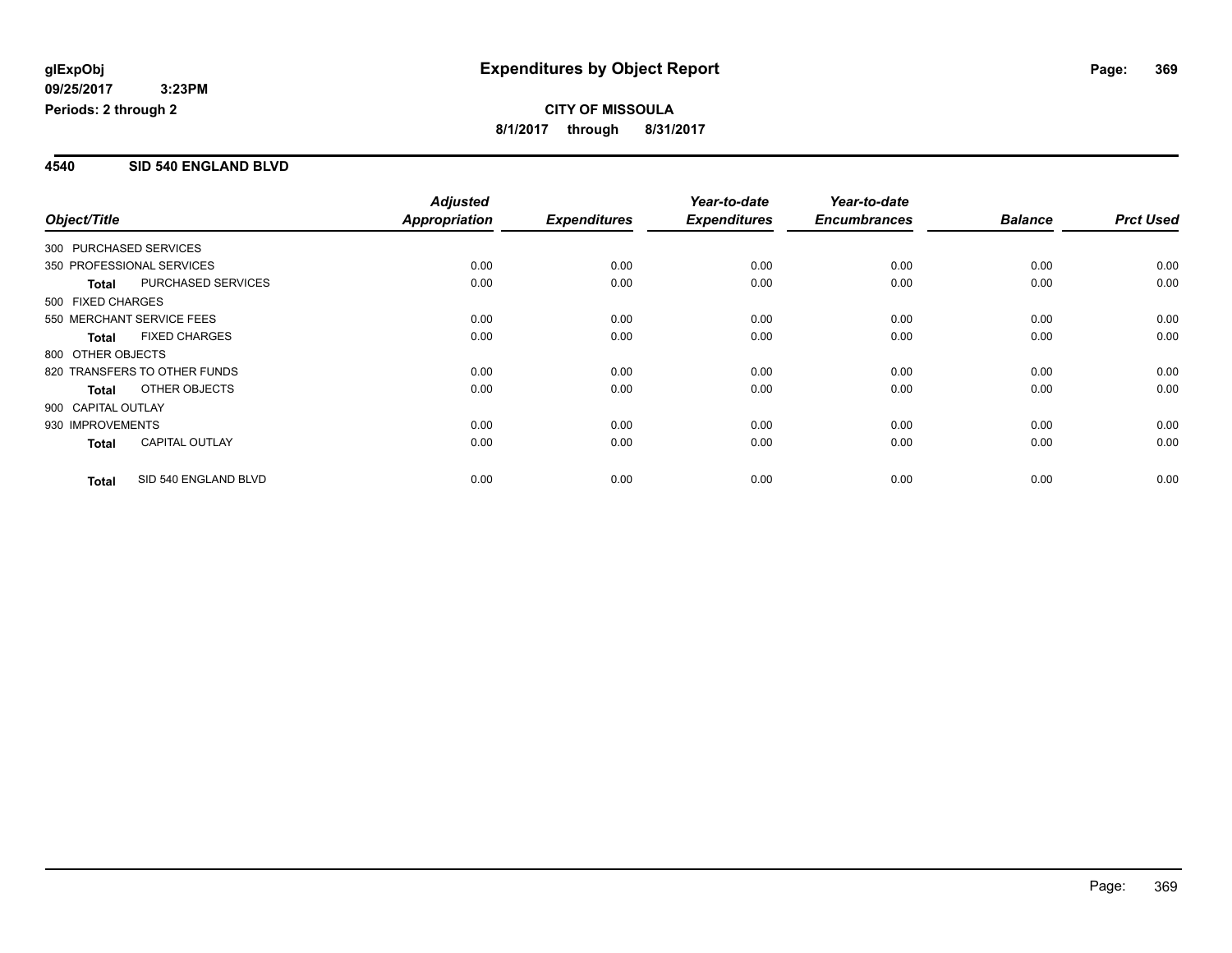# **4541 SID 541 PINEVIEW PARK**

|                                       | <b>Adjusted</b> |                     | Year-to-date        | Year-to-date        |                |                  |
|---------------------------------------|-----------------|---------------------|---------------------|---------------------|----------------|------------------|
| Object/Title                          | Appropriation   | <b>Expenditures</b> | <b>Expenditures</b> | <b>Encumbrances</b> | <b>Balance</b> | <b>Prct Used</b> |
| 500 FIXED CHARGES                     |                 |                     |                     |                     |                |                  |
| 500 FIXED CHARGES                     | 0.00            | 0.00                | 0.00                | 0.00                | 0.00           | 0.00             |
| 550 MERCHANT SERVICE FEES             | 0.00            | 0.00                | 0.00                | 0.00                | 0.00           | 0.00             |
| <b>FIXED CHARGES</b><br><b>Total</b>  | 0.00            | 0.00                | 0.00                | 0.00                | 0.00           | 0.00             |
| 900 CAPITAL OUTLAY                    |                 |                     |                     |                     |                |                  |
| 930 IMPROVEMENTS                      | 0.00            | 0.00                | 0.00                | 0.00                | 0.00           | 0.00             |
| <b>CAPITAL OUTLAY</b><br><b>Total</b> | 0.00            | 0.00                | 0.00                | 0.00                | 0.00           | 0.00             |
| NON-DEPARTMENTAL<br><b>Total</b>      | 0.00            | 0.00                | 0.00                | 0.00                | 0.00           | 0.00             |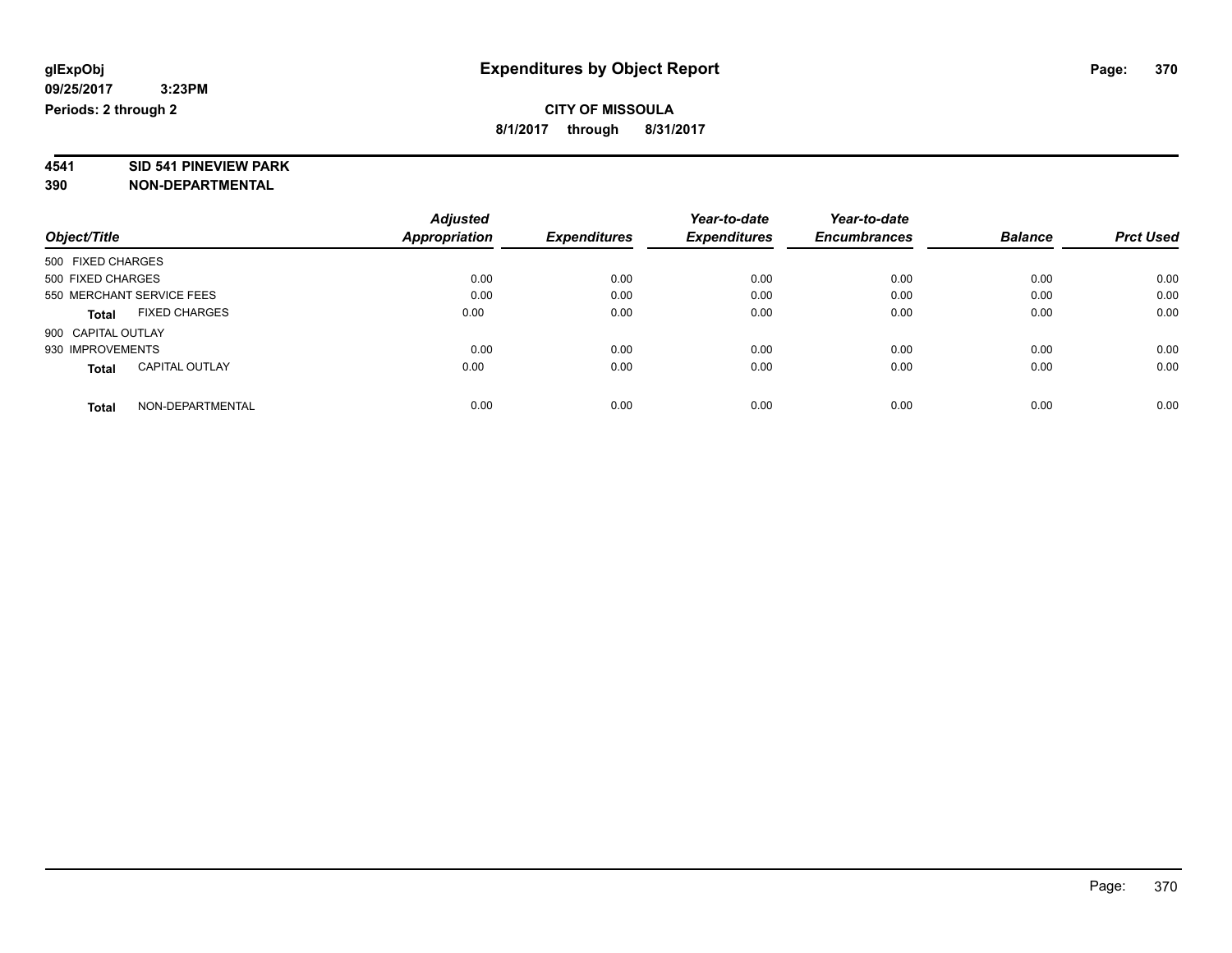#### **4541 SID 541 PINEVIEW PARK**

| Object/Title                          | <b>Adjusted</b><br>Appropriation | <b>Expenditures</b> | Year-to-date<br><b>Expenditures</b> | Year-to-date<br><b>Encumbrances</b> | <b>Balance</b> | <b>Prct Used</b> |
|---------------------------------------|----------------------------------|---------------------|-------------------------------------|-------------------------------------|----------------|------------------|
| 500 FIXED CHARGES                     |                                  |                     |                                     |                                     |                |                  |
| 500 FIXED CHARGES                     | 0.00                             | 0.00                | 0.00                                | 0.00                                | 0.00           | 0.00             |
| 550 MERCHANT SERVICE FEES             | 0.00                             | 0.00                | 0.00                                | 0.00                                | 0.00           | 0.00             |
| <b>FIXED CHARGES</b><br><b>Total</b>  | 0.00                             | 0.00                | 0.00                                | 0.00                                | 0.00           | 0.00             |
| 900 CAPITAL OUTLAY                    |                                  |                     |                                     |                                     |                |                  |
| 930 IMPROVEMENTS                      | 0.00                             | 0.00                | 0.00                                | 0.00                                | 0.00           | 0.00             |
| <b>CAPITAL OUTLAY</b><br><b>Total</b> | 0.00                             | 0.00                | 0.00                                | 0.00                                | 0.00           | 0.00             |
| SID 541 PINEVIEW PARK<br><b>Total</b> | 0.00                             | 0.00                | 0.00                                | 0.00                                | 0.00           | 0.00             |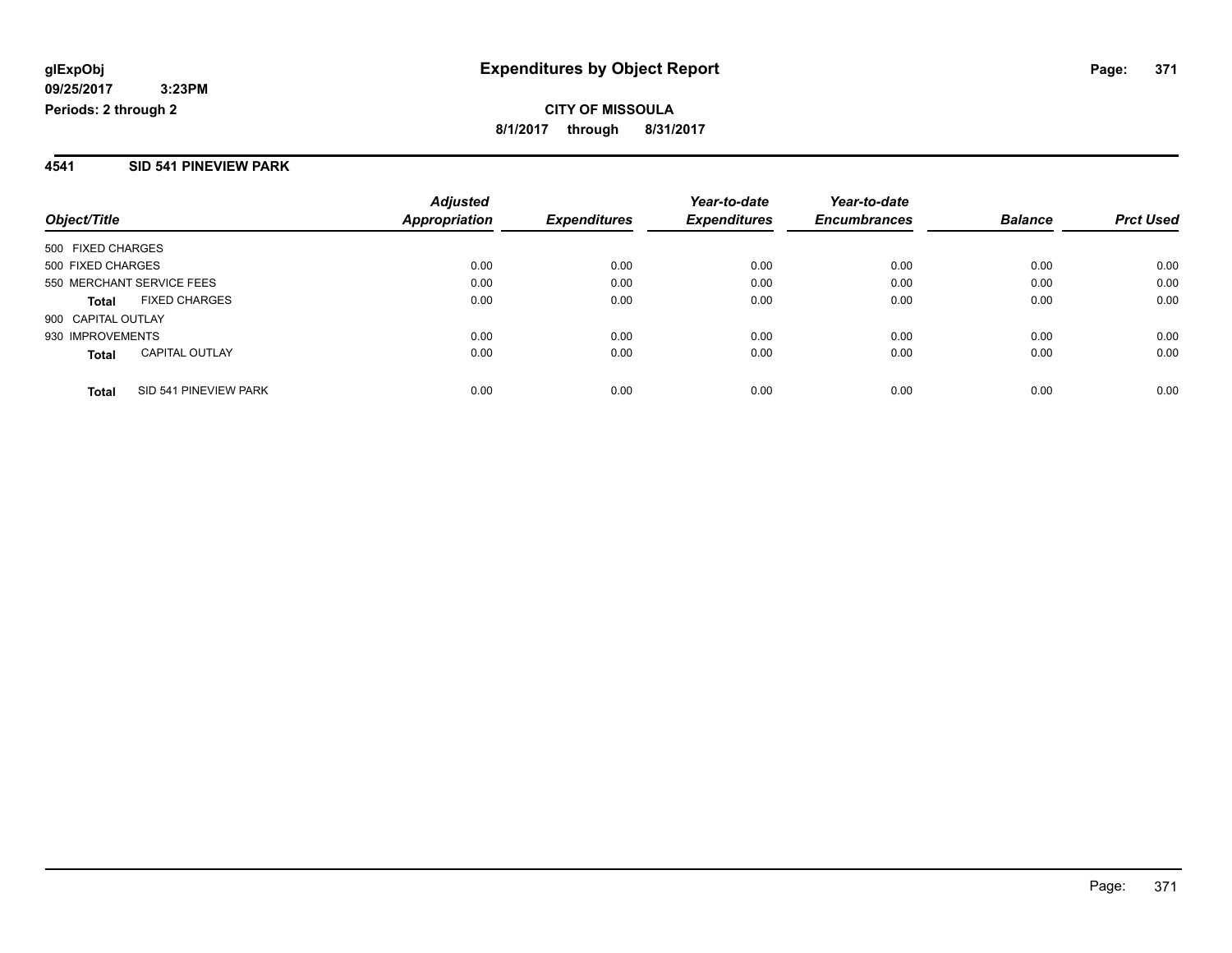# **4542 SID 542 HILLVIEW WAY**

|                                      | <b>Adjusted</b>      |                     | Year-to-date        | Year-to-date        |                |                  |
|--------------------------------------|----------------------|---------------------|---------------------|---------------------|----------------|------------------|
| Object/Title                         | <b>Appropriation</b> | <b>Expenditures</b> | <b>Expenditures</b> | <b>Encumbrances</b> | <b>Balance</b> | <b>Prct Used</b> |
| 300 PURCHASED SERVICES               |                      |                     |                     |                     |                |                  |
| 350 PROFESSIONAL SERVICES            | 0.00                 | 0.00                | 0.00                | 0.00                | 0.00           | 0.00             |
| PURCHASED SERVICES<br><b>Total</b>   | 0.00                 | 0.00                | 0.00                | 0.00                | 0.00           | 0.00             |
| 500 FIXED CHARGES                    |                      |                     |                     |                     |                |                  |
| 550 MERCHANT SERVICE FEES            | 0.00                 | 0.00                | 0.00                | 0.00                | 0.00           | 0.00             |
| <b>FIXED CHARGES</b><br><b>Total</b> | 0.00                 | 0.00                | 0.00                | 0.00                | 0.00           | 0.00             |
| NON-DEPARTMENTAL<br><b>Total</b>     | 0.00                 | 0.00                | 0.00                | 0.00                | 0.00           | 0.00             |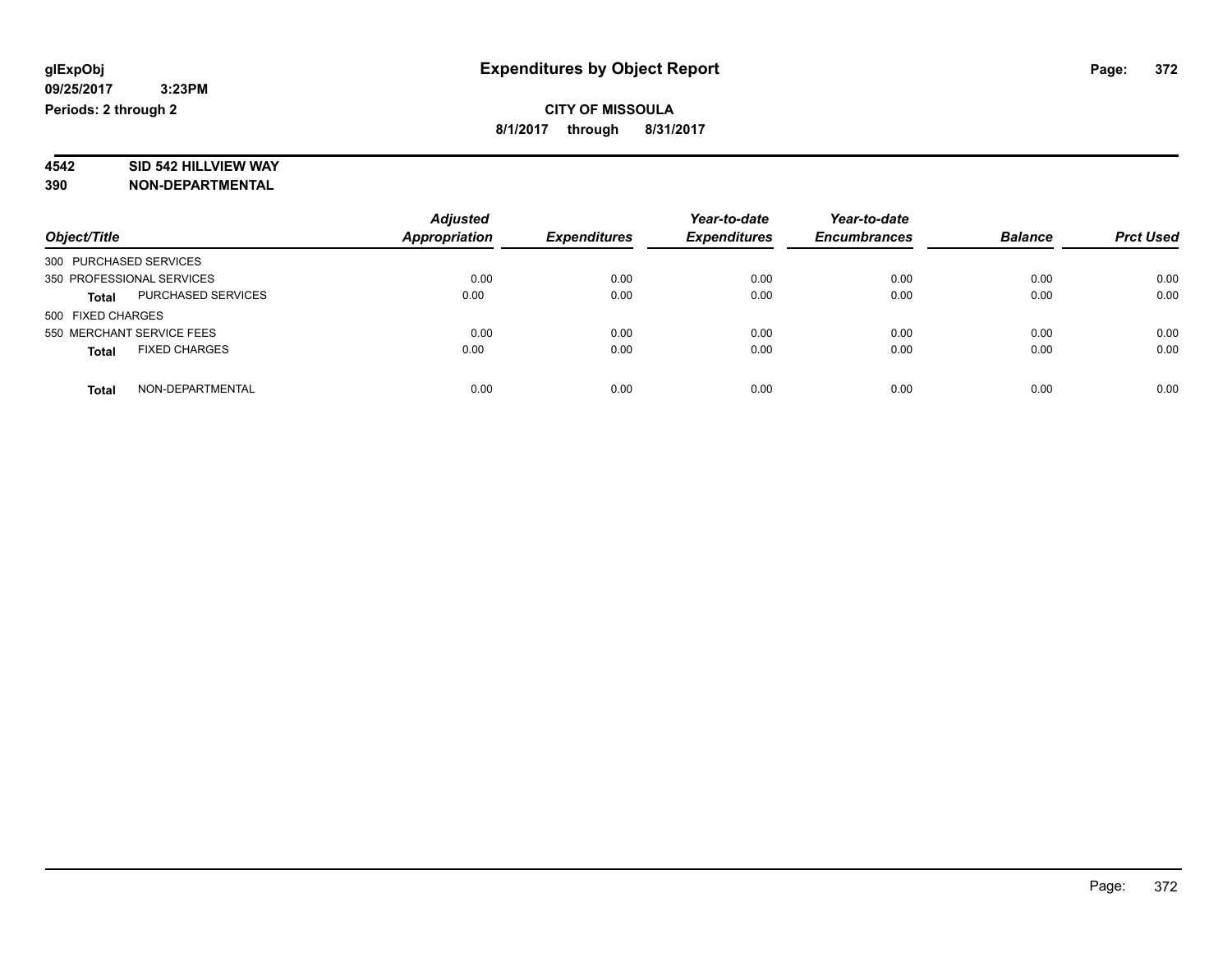#### **4542 SID 542 HILLVIEW WAY**

|                           |                      | <b>Adjusted</b>      |                     | Year-to-date        | Year-to-date        |                |                  |
|---------------------------|----------------------|----------------------|---------------------|---------------------|---------------------|----------------|------------------|
| Object/Title              |                      | <b>Appropriation</b> | <b>Expenditures</b> | <b>Expenditures</b> | <b>Encumbrances</b> | <b>Balance</b> | <b>Prct Used</b> |
| 300 PURCHASED SERVICES    |                      |                      |                     |                     |                     |                |                  |
| 350 PROFESSIONAL SERVICES |                      | 0.00                 | 0.00                | 0.00                | 0.00                | 0.00           | 0.00             |
| <b>Total</b>              | PURCHASED SERVICES   | 0.00                 | 0.00                | 0.00                | 0.00                | 0.00           | 0.00             |
| 500 FIXED CHARGES         |                      |                      |                     |                     |                     |                |                  |
| 550 MERCHANT SERVICE FEES |                      | 0.00                 | 0.00                | 0.00                | 0.00                | 0.00           | 0.00             |
| <b>Total</b>              | <b>FIXED CHARGES</b> | 0.00                 | 0.00                | 0.00                | 0.00                | 0.00           | 0.00             |
| <b>Total</b>              | SID 542 HILLVIEW WAY | 0.00                 | 0.00                | 0.00                | 0.00                | 0.00           | 0.00             |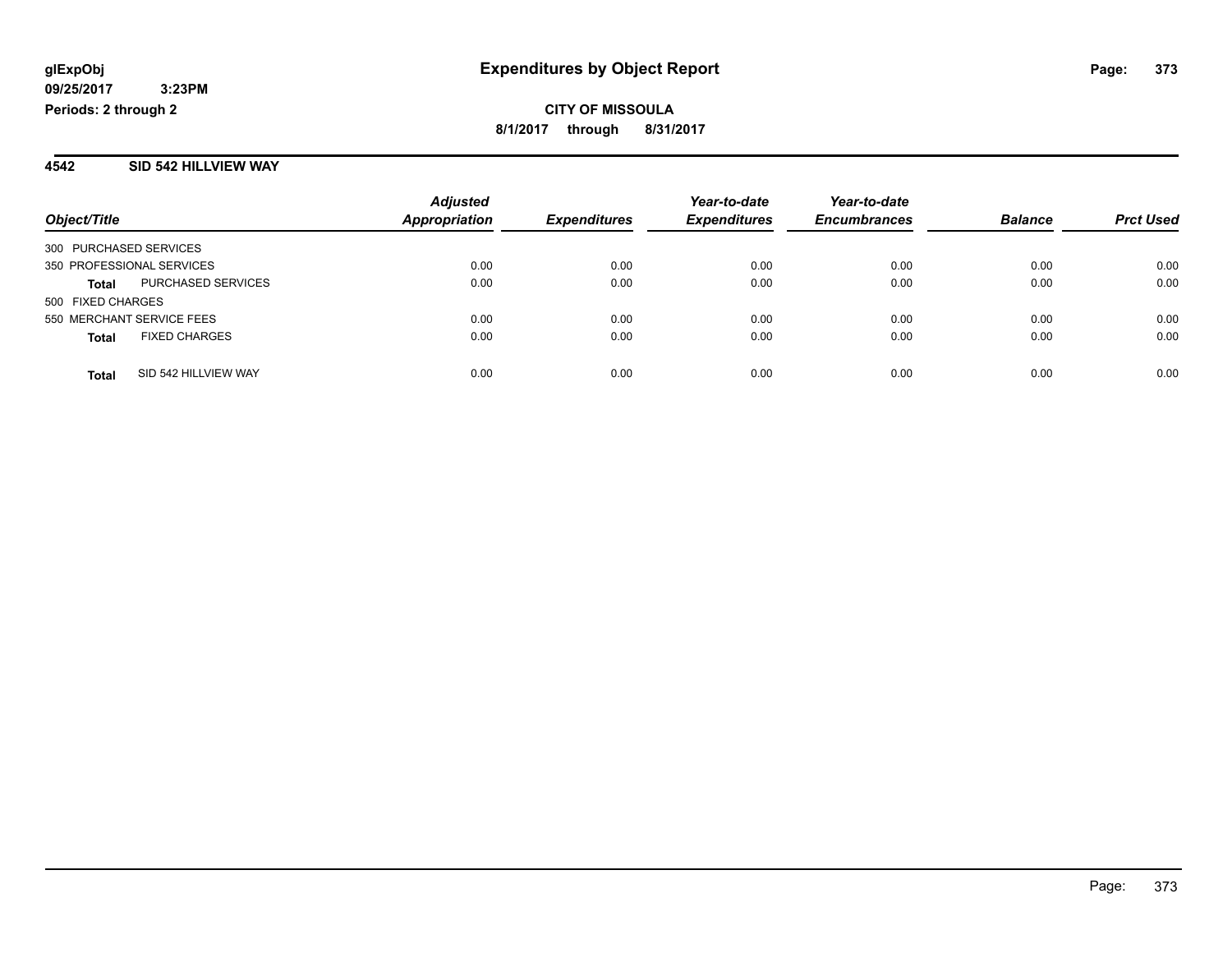### **CITY OF MISSOULA 8/1/2017 through 8/31/2017**

**4543 SID 543 TRAFFIC CALMING**

**000 \*\*\* Title Not Found \*\*\***

| Object/Title                            | <b>Adjusted</b><br><b>Appropriation</b> | <b>Expenditures</b> | Year-to-date<br><b>Expenditures</b> | Year-to-date<br><b>Encumbrances</b> | <b>Balance</b> | <b>Prct Used</b> |
|-----------------------------------------|-----------------------------------------|---------------------|-------------------------------------|-------------------------------------|----------------|------------------|
| 500 FIXED CHARGES                       |                                         |                     |                                     |                                     |                |                  |
| 550 MERCHANT SERVICE FEES               | 0.00                                    | 0.00                | 0.00                                | 0.00                                | 0.00           | 0.00             |
| <b>FIXED CHARGES</b><br><b>Total</b>    | 0.00                                    | 0.00                | 0.00                                | 0.00                                | 0.00           | 0.00             |
| 600 DEBT SERVICE                        |                                         |                     |                                     |                                     |                |                  |
| 620 INTEREST / SERVICE FEES             | 0.00                                    | 0.00                | 0.00                                | 0.00                                | 0.00           | 0.00             |
| <b>DEBT SERVICE</b><br><b>Total</b>     | 0.00                                    | 0.00                | 0.00                                | 0.00                                | 0.00           | 0.00             |
|                                         |                                         |                     |                                     |                                     |                |                  |
| *** Title Not Found ***<br><b>Total</b> | 0.00                                    | 0.00                | 0.00                                | 0.00                                | 0.00           | 0.00             |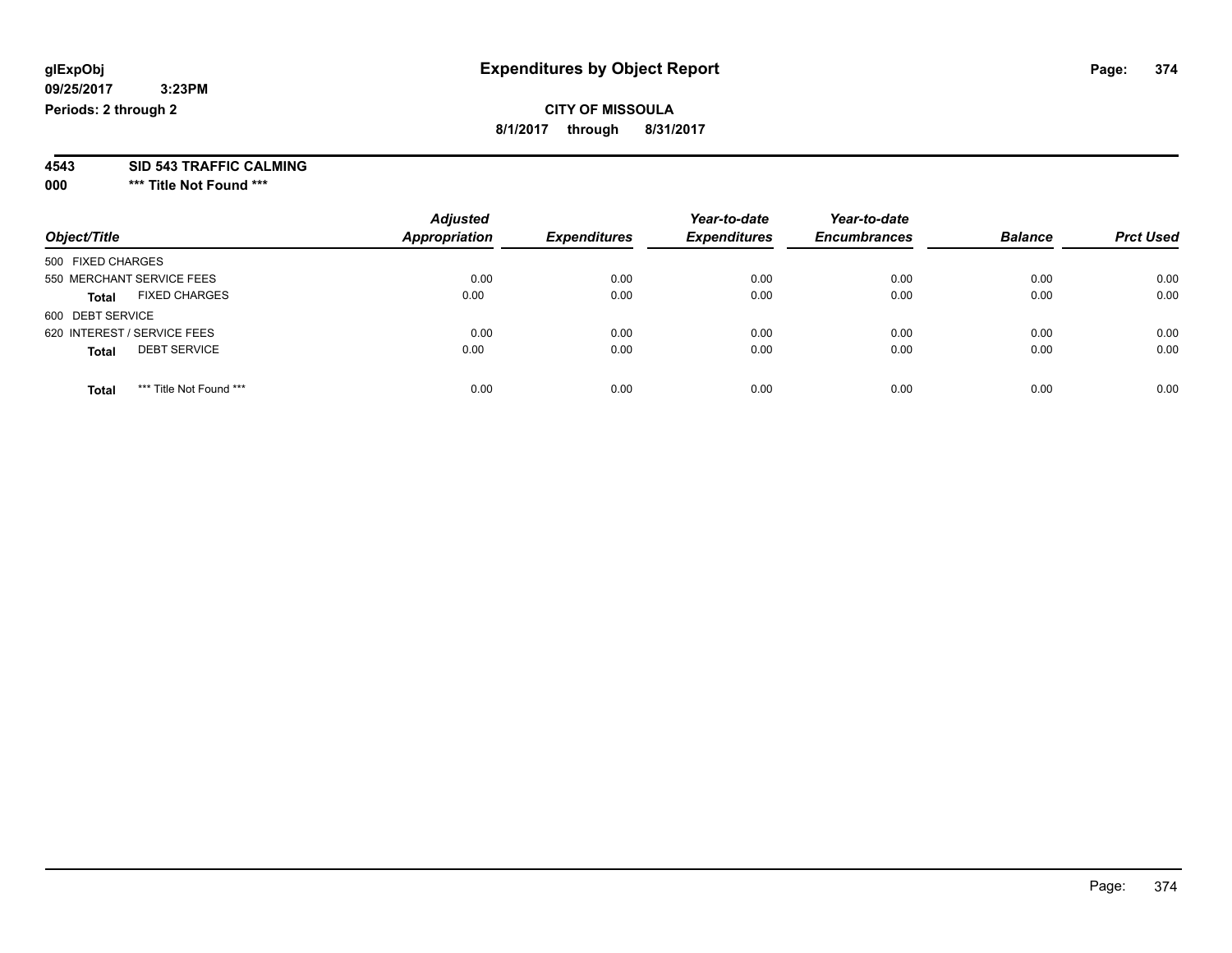**4543 SID 543 TRAFFIC CALMING**

|                        |                           | <b>Adjusted</b>      |                     | Year-to-date        | Year-to-date        |                |                  |
|------------------------|---------------------------|----------------------|---------------------|---------------------|---------------------|----------------|------------------|
| Object/Title           |                           | <b>Appropriation</b> | <b>Expenditures</b> | <b>Expenditures</b> | <b>Encumbrances</b> | <b>Balance</b> | <b>Prct Used</b> |
| 300 PURCHASED SERVICES |                           |                      |                     |                     |                     |                |                  |
|                        | 350 PROFESSIONAL SERVICES | 0.00                 | 0.00                | 0.00                | 0.00                | 0.00           | 0.00             |
| <b>Total</b>           | <b>PURCHASED SERVICES</b> | 0.00                 | 0.00                | 0.00                | 0.00                | 0.00           | 0.00             |
| 500 FIXED CHARGES      |                           |                      |                     |                     |                     |                |                  |
|                        | 550 MERCHANT SERVICE FEES | 0.00                 | 0.00                | 0.00                | 0.00                | 0.00           | 0.00             |
| <b>Total</b>           | <b>FIXED CHARGES</b>      | 0.00                 | 0.00                | 0.00                | 0.00                | 0.00           | 0.00             |
| 900 CAPITAL OUTLAY     |                           |                      |                     |                     |                     |                |                  |
| 930 IMPROVEMENTS       |                           | 0.00                 | 0.00                | 0.00                | 0.00                | 0.00           | 0.00             |
| <b>Total</b>           | <b>CAPITAL OUTLAY</b>     | 0.00                 | 0.00                | 0.00                | 0.00                | 0.00           | 0.00             |
| <b>Total</b>           | NON-DEPARTMENTAL          | 0.00                 | 0.00                | 0.00                | 0.00                | 0.00           | 0.00             |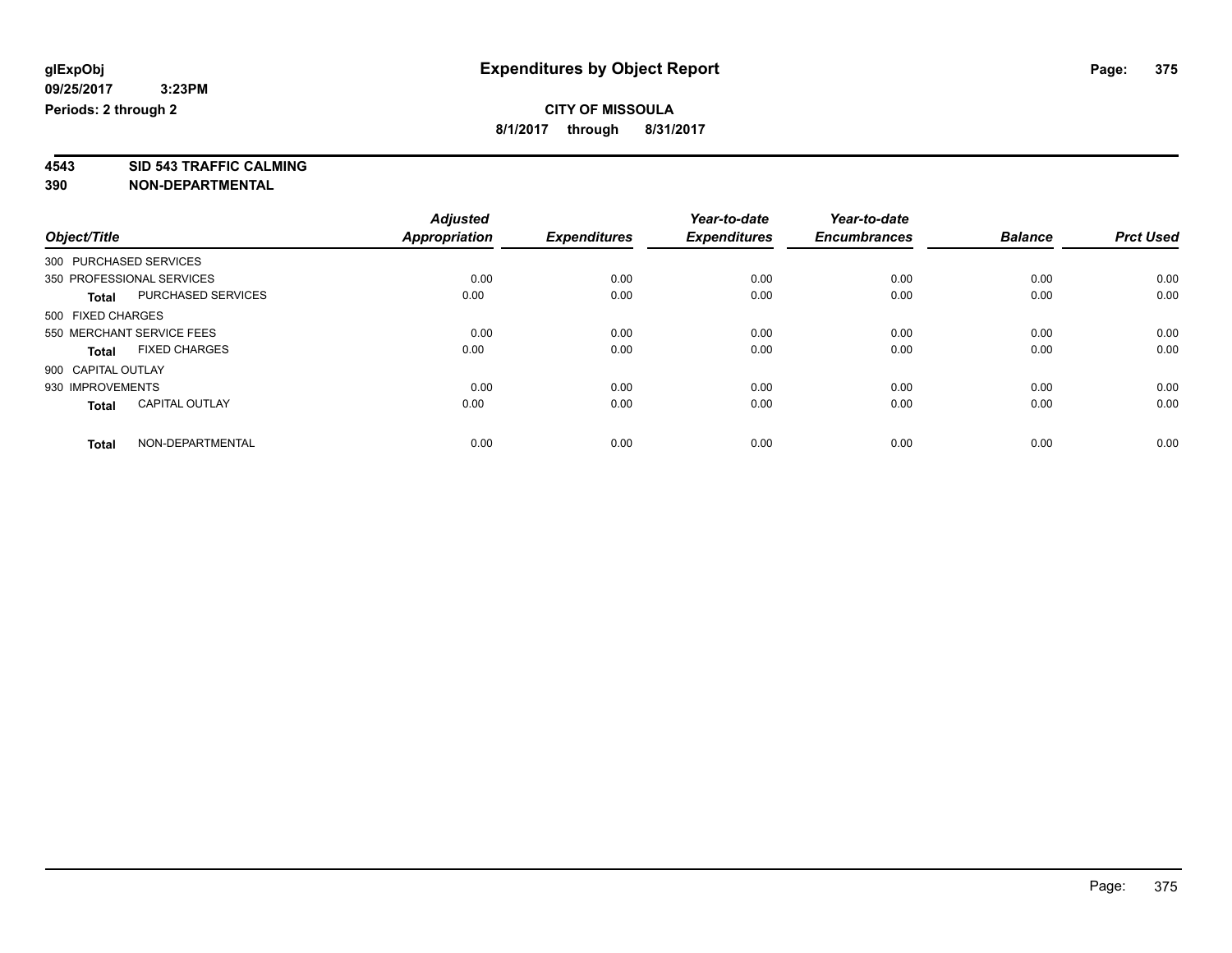### **4543 SID 543 TRAFFIC CALMING**

|                        |                             | <b>Adjusted</b> |                     | Year-to-date        | Year-to-date        |                |                  |
|------------------------|-----------------------------|-----------------|---------------------|---------------------|---------------------|----------------|------------------|
| Object/Title           |                             | Appropriation   | <b>Expenditures</b> | <b>Expenditures</b> | <b>Encumbrances</b> | <b>Balance</b> | <b>Prct Used</b> |
| 300 PURCHASED SERVICES |                             |                 |                     |                     |                     |                |                  |
|                        | 350 PROFESSIONAL SERVICES   | 0.00            | 0.00                | 0.00                | 0.00                | 0.00           | 0.00             |
| <b>Total</b>           | PURCHASED SERVICES          | 0.00            | 0.00                | 0.00                | 0.00                | 0.00           | 0.00             |
| 500 FIXED CHARGES      |                             |                 |                     |                     |                     |                |                  |
|                        | 550 MERCHANT SERVICE FEES   | 0.00            | 0.00                | 0.00                | 0.00                | 0.00           | 0.00             |
| <b>Total</b>           | <b>FIXED CHARGES</b>        | 0.00            | 0.00                | 0.00                | 0.00                | 0.00           | 0.00             |
| 600 DEBT SERVICE       |                             |                 |                     |                     |                     |                |                  |
|                        | 620 INTEREST / SERVICE FEES | 0.00            | 0.00                | 0.00                | 0.00                | 0.00           | 0.00             |
| <b>Total</b>           | <b>DEBT SERVICE</b>         | 0.00            | 0.00                | 0.00                | 0.00                | 0.00           | 0.00             |
| 900 CAPITAL OUTLAY     |                             |                 |                     |                     |                     |                |                  |
| 930 IMPROVEMENTS       |                             | 0.00            | 0.00                | 0.00                | 0.00                | 0.00           | 0.00             |
| <b>Total</b>           | <b>CAPITAL OUTLAY</b>       | 0.00            | 0.00                | 0.00                | 0.00                | 0.00           | 0.00             |
| <b>Total</b>           | SID 543 TRAFFIC CALMING     | 0.00            | 0.00                | 0.00                | 0.00                | 0.00           | 0.00             |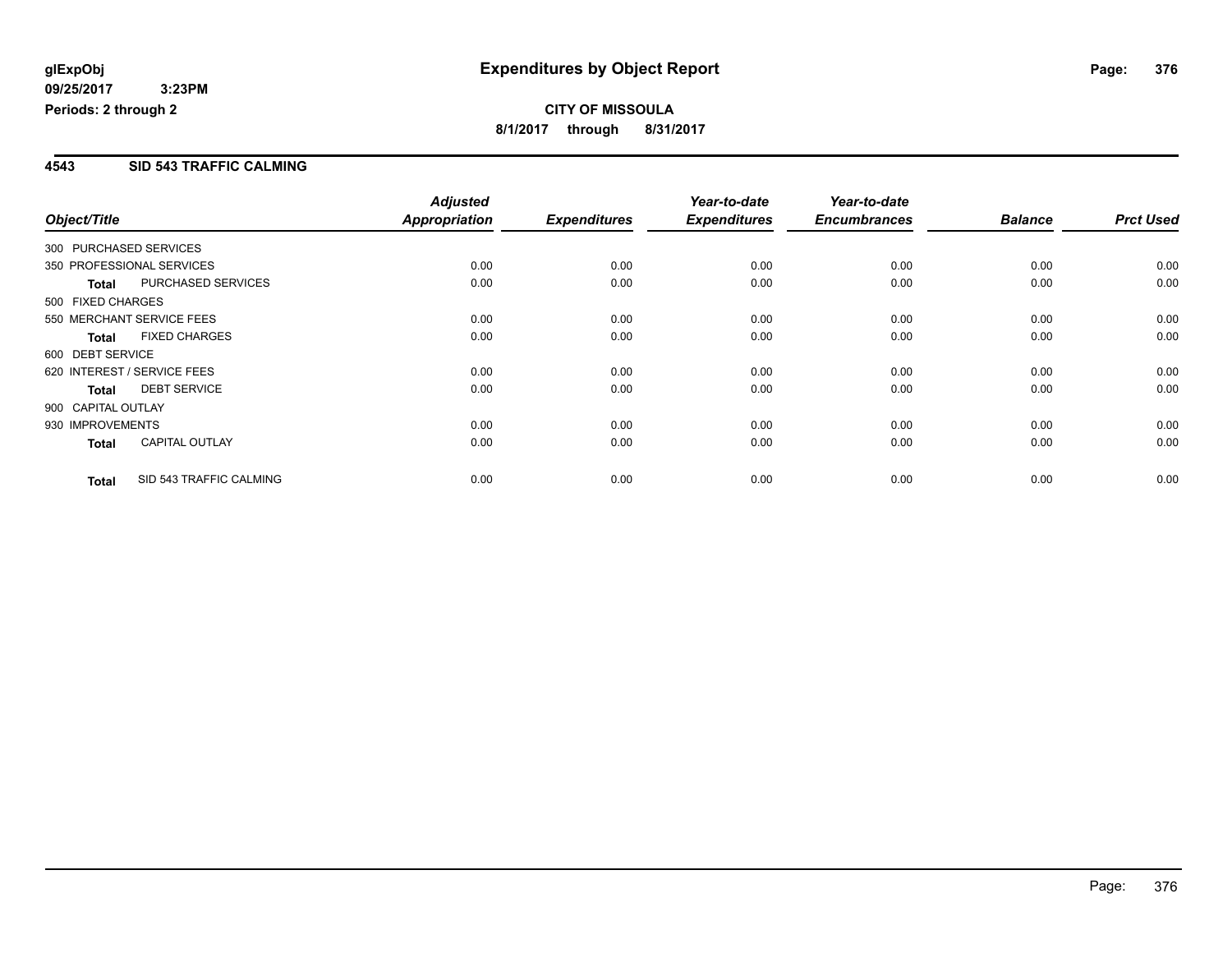# **4544 MILLER CREEK MITIGATION FUND**

| Object/Title                          | <b>Adjusted</b><br><b>Appropriation</b> | <b>Expenditures</b> | Year-to-date<br><b>Expenditures</b> | Year-to-date<br><b>Encumbrances</b> | <b>Balance</b> | <b>Prct Used</b> |
|---------------------------------------|-----------------------------------------|---------------------|-------------------------------------|-------------------------------------|----------------|------------------|
| 500 FIXED CHARGES                     |                                         |                     |                                     |                                     |                |                  |
| 550 MERCHANT SERVICE FEES             | 0.00                                    | 0.00                | 0.00                                | 0.00                                | 0.00           | 0.00             |
| <b>FIXED CHARGES</b><br><b>Total</b>  | 0.00                                    | 0.00                | 0.00                                | 0.00                                | 0.00           | 0.00             |
| 900 CAPITAL OUTLAY                    |                                         |                     |                                     |                                     |                |                  |
| 930 IMPROVEMENTS                      | 0.00                                    | 0.00                | 0.00                                | 0.00                                | 0.00           | 0.00             |
| <b>CAPITAL OUTLAY</b><br><b>Total</b> | 0.00                                    | 0.00                | 0.00                                | 0.00                                | 0.00           | 0.00             |
| NON-DEPARTMENTAL<br><b>Total</b>      | 0.00                                    | 0.00                | 0.00                                | 0.00                                | 0.00           | 0.00             |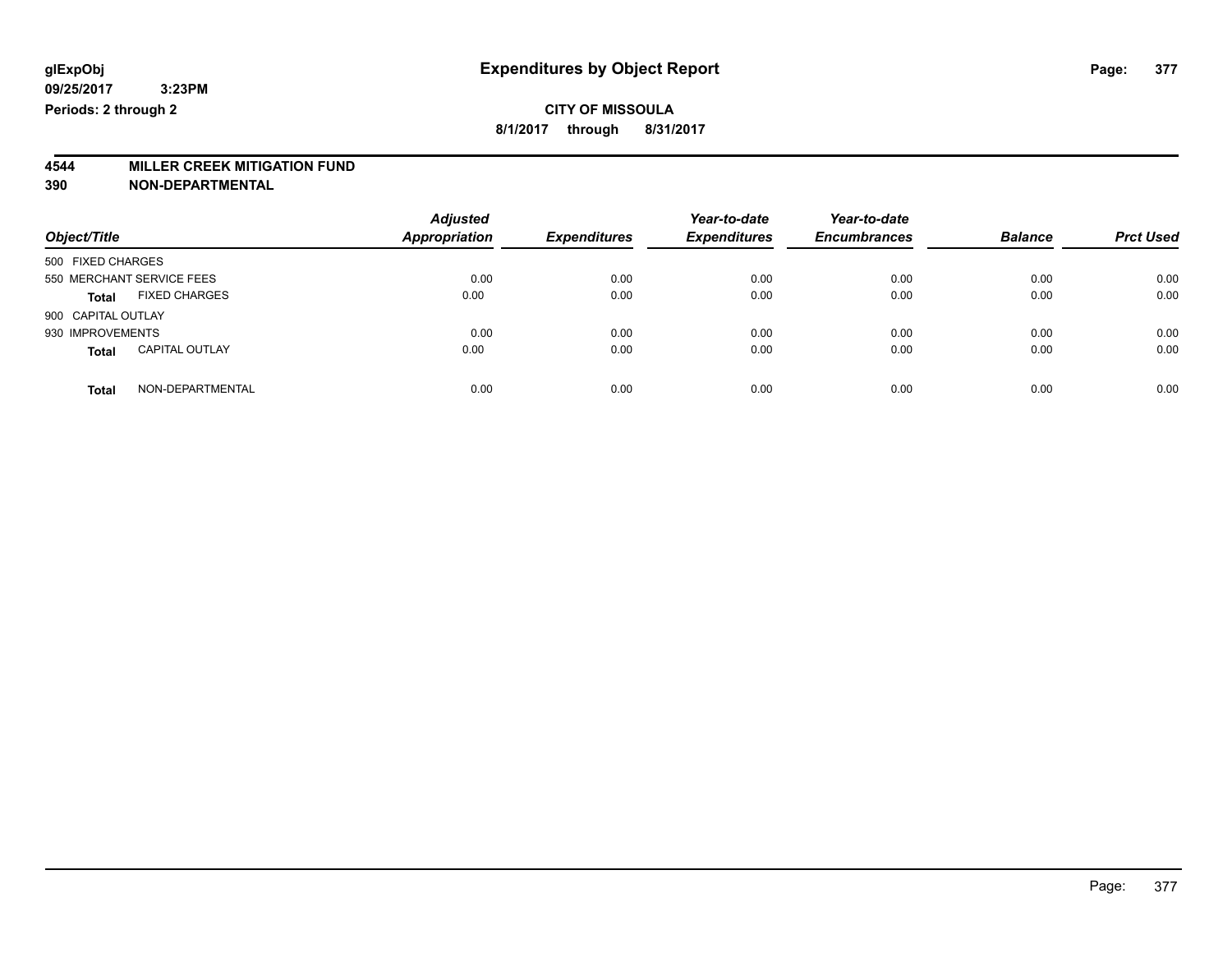**CITY OF MISSOULA 8/1/2017 through 8/31/2017**

#### **4544 MILLER CREEK MITIGATION FUND**

| Object/Title       |                              | <b>Adjusted</b><br>Appropriation | <b>Expenditures</b> | Year-to-date<br><b>Expenditures</b> | Year-to-date<br><b>Encumbrances</b> | <b>Balance</b> | <b>Prct Used</b> |
|--------------------|------------------------------|----------------------------------|---------------------|-------------------------------------|-------------------------------------|----------------|------------------|
| 500 FIXED CHARGES  |                              |                                  |                     |                                     |                                     |                |                  |
|                    | 550 MERCHANT SERVICE FEES    | 0.00                             | 0.00                | 0.00                                | 0.00                                | 0.00           | 0.00             |
| <b>Total</b>       | <b>FIXED CHARGES</b>         | 0.00                             | 0.00                | 0.00                                | 0.00                                | 0.00           | 0.00             |
| 900 CAPITAL OUTLAY |                              |                                  |                     |                                     |                                     |                |                  |
| 930 IMPROVEMENTS   |                              | 0.00                             | 0.00                | 0.00                                | 0.00                                | 0.00           | 0.00             |
| <b>Total</b>       | <b>CAPITAL OUTLAY</b>        | 0.00                             | 0.00                | 0.00                                | 0.00                                | 0.00           | 0.00             |
| <b>Total</b>       | MILLER CREEK MITIGATION FUND | 0.00                             | 0.00                | 0.00                                | 0.00                                | 0.00           | 0.00             |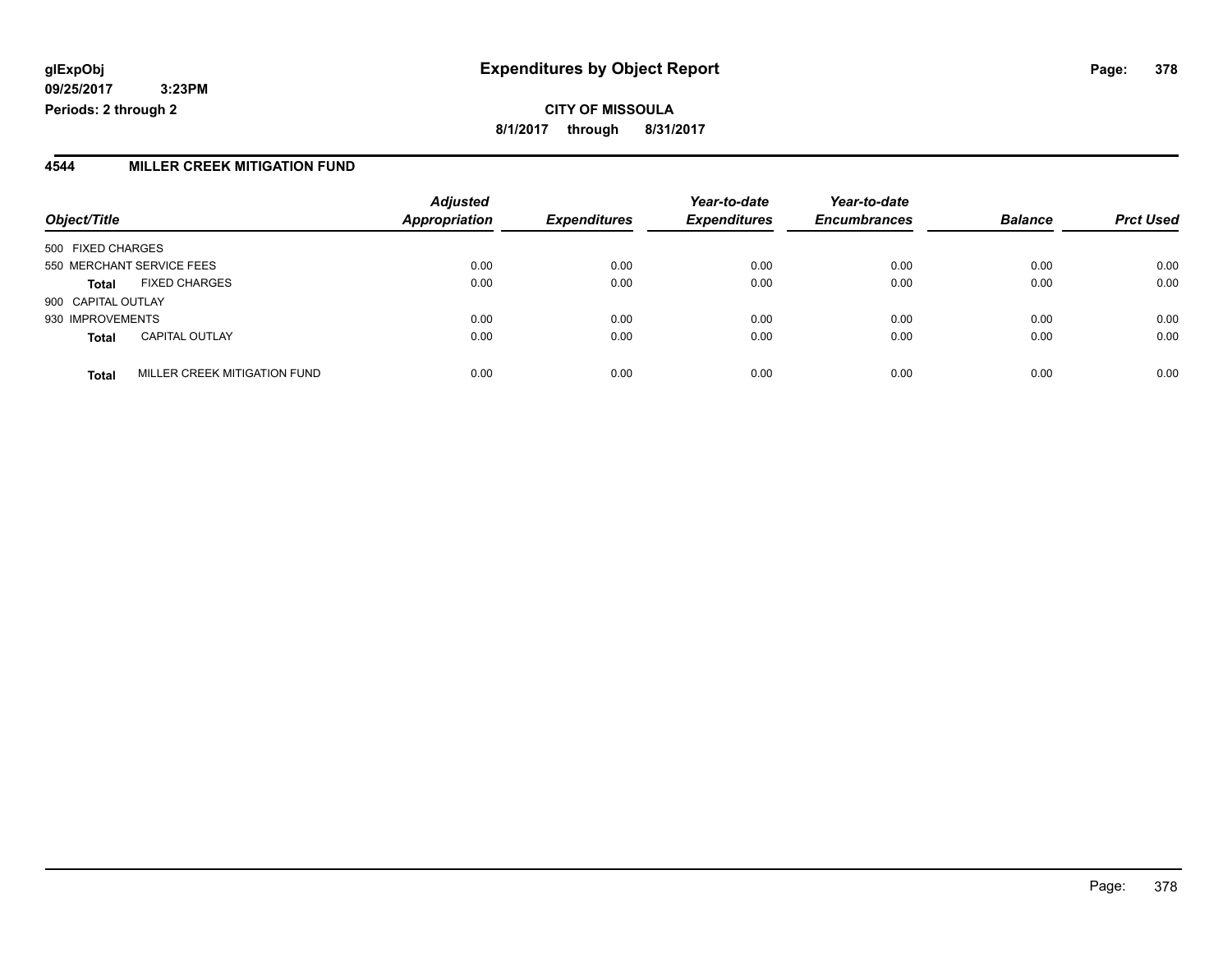**8/1/2017 through 8/31/2017**

# **4545 MILLER CREEK TWITE CONSTRUCTION**

|                        |                           | <b>Adjusted</b> |                     | Year-to-date        | Year-to-date        |                |                  |
|------------------------|---------------------------|-----------------|---------------------|---------------------|---------------------|----------------|------------------|
| Object/Title           |                           | Appropriation   | <b>Expenditures</b> | <b>Expenditures</b> | <b>Encumbrances</b> | <b>Balance</b> | <b>Prct Used</b> |
| 300 PURCHASED SERVICES |                           |                 |                     |                     |                     |                |                  |
|                        | 350 PROFESSIONAL SERVICES | 0.00            | 0.00                | 0.00                | 0.00                | 0.00           | 0.00             |
| <b>Total</b>           | PURCHASED SERVICES        | 0.00            | 0.00                | 0.00                | 0.00                | 0.00           | 0.00             |
| 500 FIXED CHARGES      |                           |                 |                     |                     |                     |                |                  |
|                        | 550 MERCHANT SERVICE FEES | 0.00            | 0.00                | 0.00                | 0.00                | 0.00           | 0.00             |
| <b>Total</b>           | <b>FIXED CHARGES</b>      | 0.00            | 0.00                | 0.00                | 0.00                | 0.00           | 0.00             |
| 900 CAPITAL OUTLAY     |                           |                 |                     |                     |                     |                |                  |
| 930 IMPROVEMENTS       |                           | 0.00            | 0.00                | 0.00                | 0.00                | 0.00           | 0.00             |
| <b>Total</b>           | <b>CAPITAL OUTLAY</b>     | 0.00            | 0.00                | 0.00                | 0.00                | 0.00           | 0.00             |
| <b>Total</b>           | NON-DEPARTMENTAL          | 0.00            | 0.00                | 0.00                | 0.00                | 0.00           | 0.00             |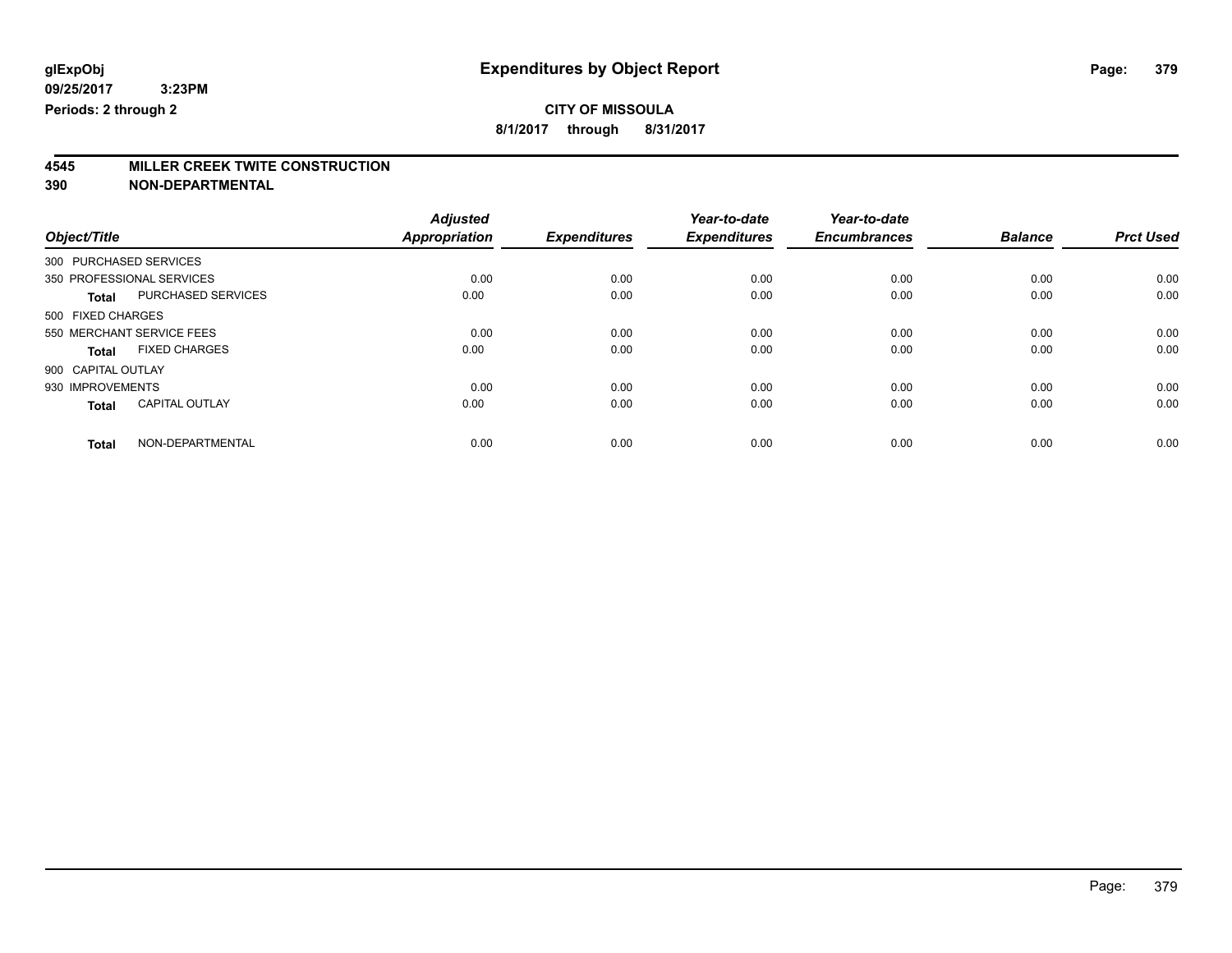### **4545 MILLER CREEK TWITE CONSTRUCTION**

| Object/Title           |                                 | <b>Adjusted</b><br>Appropriation | <b>Expenditures</b> | Year-to-date<br><b>Expenditures</b> | Year-to-date<br><b>Encumbrances</b> | <b>Balance</b> | <b>Prct Used</b> |
|------------------------|---------------------------------|----------------------------------|---------------------|-------------------------------------|-------------------------------------|----------------|------------------|
| 300 PURCHASED SERVICES |                                 |                                  |                     |                                     |                                     |                |                  |
|                        |                                 |                                  |                     |                                     |                                     |                |                  |
|                        | 350 PROFESSIONAL SERVICES       | 0.00                             | 0.00                | 0.00                                | 0.00                                | 0.00           | 0.00             |
| Total                  | PURCHASED SERVICES              | 0.00                             | 0.00                | 0.00                                | 0.00                                | 0.00           | 0.00             |
| 500 FIXED CHARGES      |                                 |                                  |                     |                                     |                                     |                |                  |
|                        | 550 MERCHANT SERVICE FEES       | 0.00                             | 0.00                | 0.00                                | 0.00                                | 0.00           | 0.00             |
| <b>Total</b>           | <b>FIXED CHARGES</b>            | 0.00                             | 0.00                | 0.00                                | 0.00                                | 0.00           | 0.00             |
| 900 CAPITAL OUTLAY     |                                 |                                  |                     |                                     |                                     |                |                  |
| 930 IMPROVEMENTS       |                                 | 0.00                             | 0.00                | 0.00                                | 0.00                                | 0.00           | 0.00             |
| <b>Total</b>           | <b>CAPITAL OUTLAY</b>           | 0.00                             | 0.00                | 0.00                                | 0.00                                | 0.00           | 0.00             |
| <b>Total</b>           | MILLER CREEK TWITE CONSTRUCTION | 0.00                             | 0.00                | 0.00                                | 0.00                                | 0.00           | 0.00             |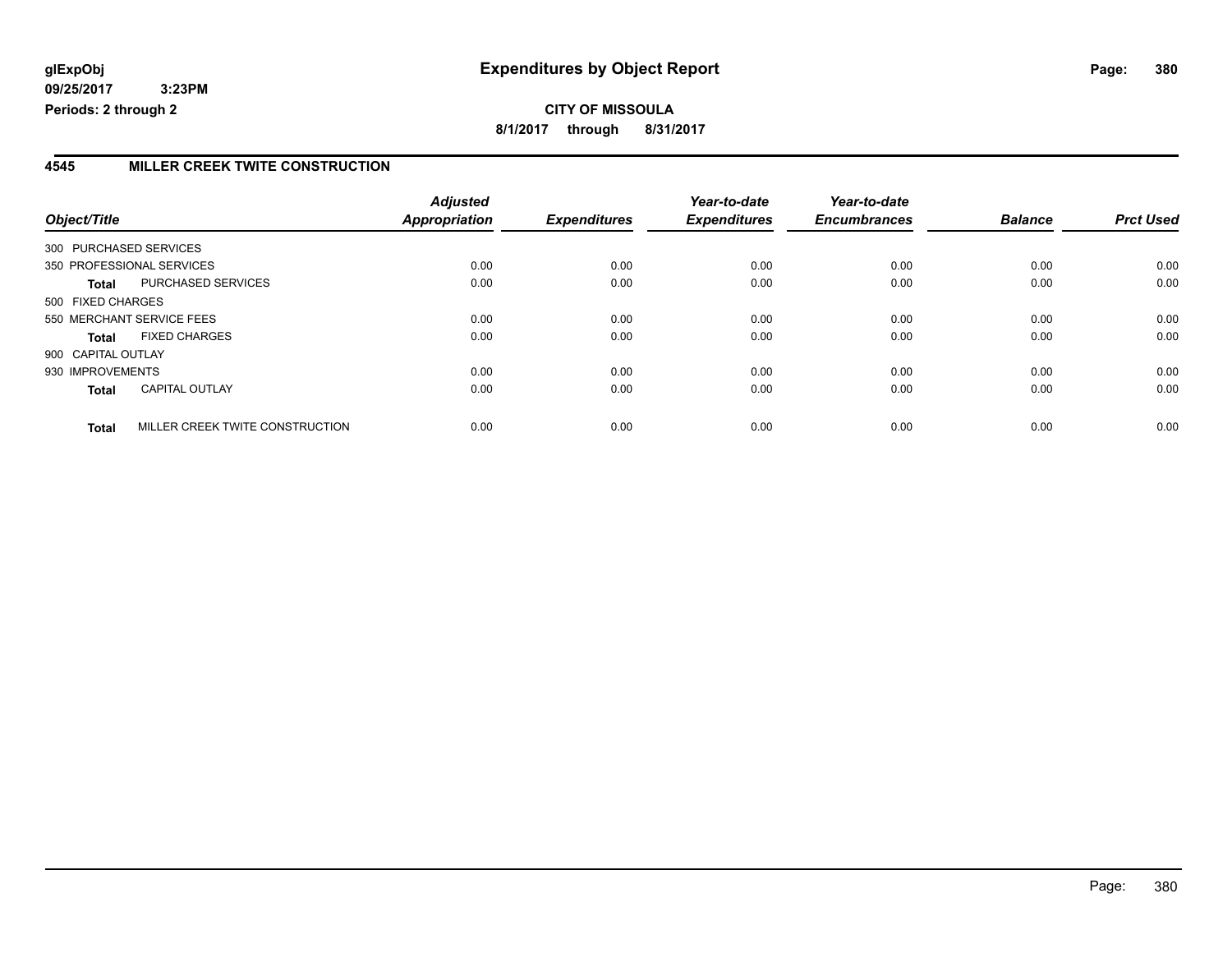**8/1/2017 through 8/31/2017**

# **4546 MILLER CREEK MALOHNEY CONSTRUCTION**

|                    |                           | <b>Adjusted</b> |                     | Year-to-date        | Year-to-date        |                |                  |
|--------------------|---------------------------|-----------------|---------------------|---------------------|---------------------|----------------|------------------|
| Object/Title       |                           | Appropriation   | <b>Expenditures</b> | <b>Expenditures</b> | <b>Encumbrances</b> | <b>Balance</b> | <b>Prct Used</b> |
|                    | 300 PURCHASED SERVICES    |                 |                     |                     |                     |                |                  |
|                    | 350 PROFESSIONAL SERVICES | 0.00            | 0.00                | 0.00                | 0.00                | 0.00           | 0.00             |
| <b>Total</b>       | <b>PURCHASED SERVICES</b> | 0.00            | 0.00                | 0.00                | 0.00                | 0.00           | 0.00             |
| 500 FIXED CHARGES  |                           |                 |                     |                     |                     |                |                  |
|                    | 550 MERCHANT SERVICE FEES | 0.00            | 0.00                | 0.00                | 0.00                | 0.00           | 0.00             |
| <b>Total</b>       | <b>FIXED CHARGES</b>      | 0.00            | 0.00                | 0.00                | 0.00                | 0.00           | 0.00             |
| 900 CAPITAL OUTLAY |                           |                 |                     |                     |                     |                |                  |
| 930 IMPROVEMENTS   |                           | 0.00            | 0.00                | 0.00                | 0.00                | 0.00           | 0.00             |
| <b>Total</b>       | <b>CAPITAL OUTLAY</b>     | 0.00            | 0.00                | 0.00                | 0.00                | 0.00           | 0.00             |
| <b>Total</b>       | NON-DEPARTMENTAL          | 0.00            | 0.00                | 0.00                | 0.00                | 0.00           | 0.00             |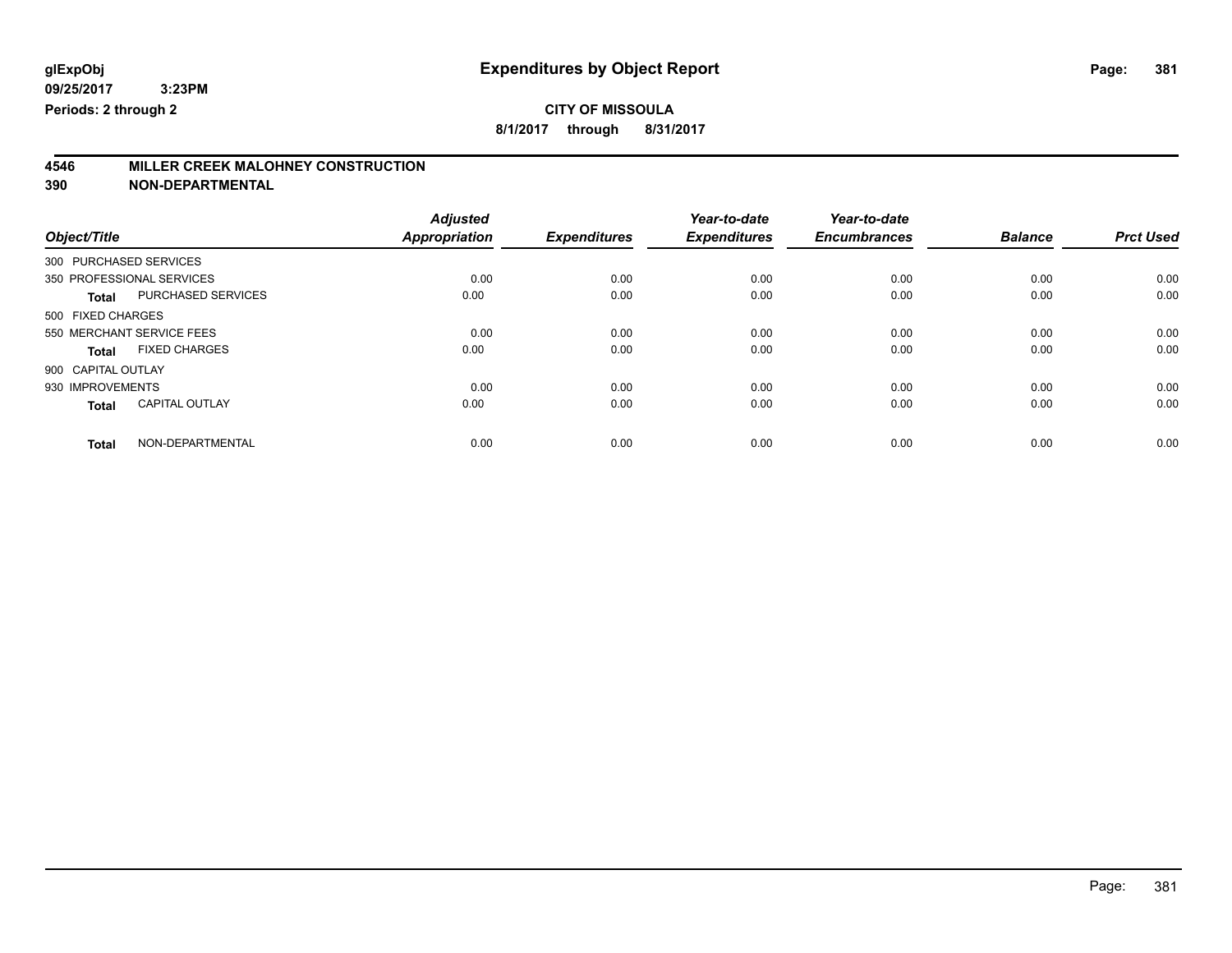**8/1/2017 through 8/31/2017**

### **4546 MILLER CREEK MALOHNEY CONSTRUCTION**

| Object/Title           |                                 | <b>Adjusted</b><br><b>Appropriation</b> | <b>Expenditures</b> | Year-to-date<br><b>Expenditures</b> | Year-to-date<br><b>Encumbrances</b> | <b>Balance</b> | <b>Prct Used</b> |
|------------------------|---------------------------------|-----------------------------------------|---------------------|-------------------------------------|-------------------------------------|----------------|------------------|
| 300 PURCHASED SERVICES |                                 |                                         |                     |                                     |                                     |                |                  |
|                        | 350 PROFESSIONAL SERVICES       | 0.00                                    | 0.00                | 0.00                                | 0.00                                | 0.00           | 0.00             |
| Total                  | PURCHASED SERVICES              | 0.00                                    | 0.00                | 0.00                                | 0.00                                | 0.00           | 0.00             |
| 500 FIXED CHARGES      |                                 |                                         |                     |                                     |                                     |                |                  |
|                        | 550 MERCHANT SERVICE FEES       | 0.00                                    | 0.00                | 0.00                                | 0.00                                | 0.00           | 0.00             |
| Total                  | <b>FIXED CHARGES</b>            | 0.00                                    | 0.00                | 0.00                                | 0.00                                | 0.00           | 0.00             |
| 900 CAPITAL OUTLAY     |                                 |                                         |                     |                                     |                                     |                |                  |
| 930 IMPROVEMENTS       |                                 | 0.00                                    | 0.00                | 0.00                                | 0.00                                | 0.00           | 0.00             |
| <b>Total</b>           | <b>CAPITAL OUTLAY</b>           | 0.00                                    | 0.00                | 0.00                                | 0.00                                | 0.00           | 0.00             |
| <b>Total</b>           | MILLER CREEK MALOHNEY CONSTRUCT | 0.00                                    | 0.00                | 0.00                                | 0.00                                | 0.00           | 0.00             |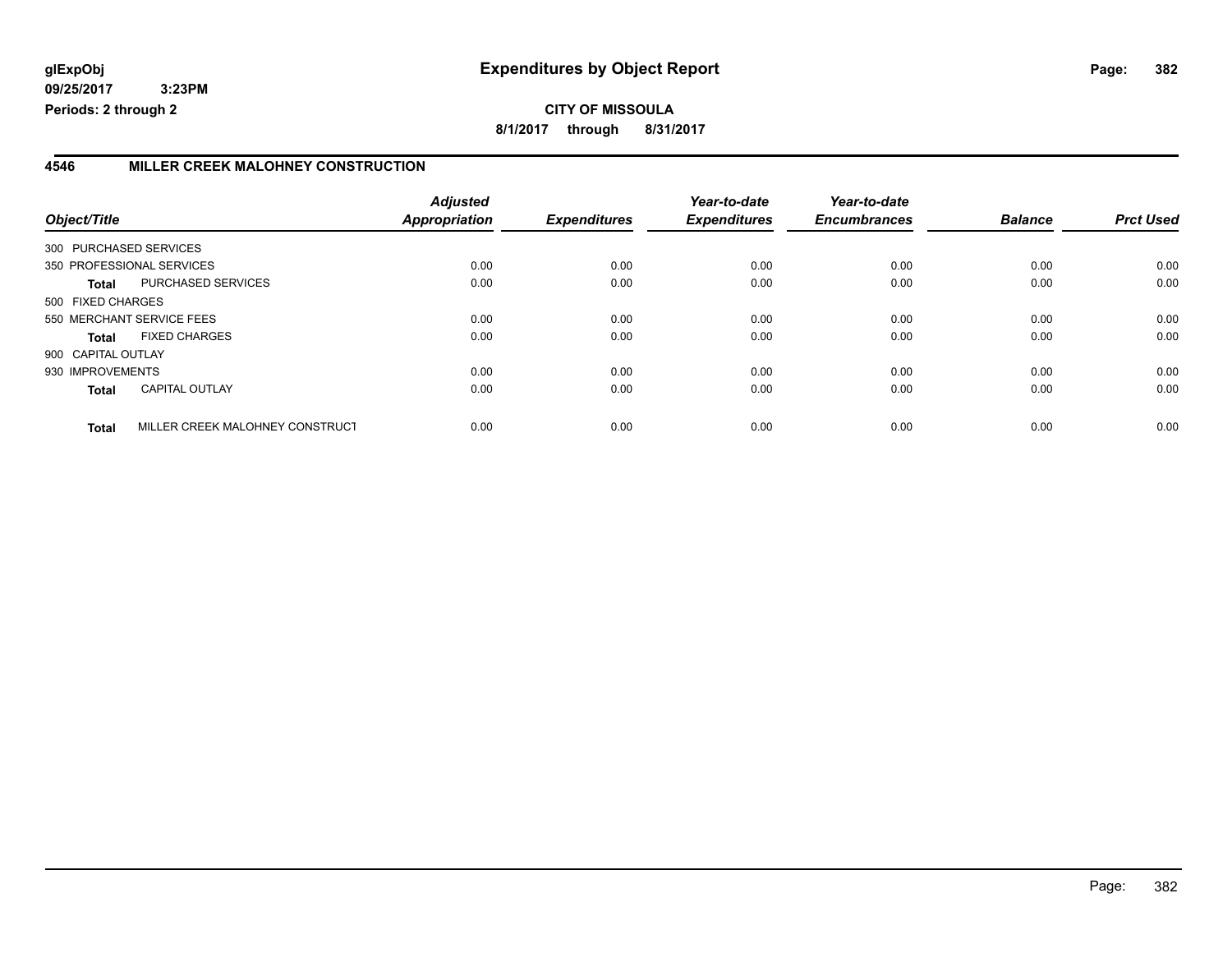**8/1/2017 through 8/31/2017**

# **4547 MILLER CREEK MCCARTHY CONSTRUCTION**

|                                       | <b>Adjusted</b>      |                     | Year-to-date        | Year-to-date        |                |                  |
|---------------------------------------|----------------------|---------------------|---------------------|---------------------|----------------|------------------|
| Object/Title                          | <b>Appropriation</b> | <b>Expenditures</b> | <b>Expenditures</b> | <b>Encumbrances</b> | <b>Balance</b> | <b>Prct Used</b> |
| 300 PURCHASED SERVICES                |                      |                     |                     |                     |                |                  |
| 350 PROFESSIONAL SERVICES             | 0.00                 | 0.00                | 0.00                | 0.00                | 0.00           | 0.00             |
| PURCHASED SERVICES<br><b>Total</b>    | 0.00                 | 0.00                | 0.00                | 0.00                | 0.00           | 0.00             |
| 500 FIXED CHARGES                     |                      |                     |                     |                     |                |                  |
| 550 MERCHANT SERVICE FEES             | 0.00                 | 0.00                | 0.00                | 0.00                | 0.00           | 0.00             |
| <b>FIXED CHARGES</b><br>Total         | 0.00                 | 0.00                | 0.00                | 0.00                | 0.00           | 0.00             |
| 900 CAPITAL OUTLAY                    |                      |                     |                     |                     |                |                  |
| 930 IMPROVEMENTS                      | 0.00                 | 0.00                | 0.00                | 0.00                | 0.00           | 0.00             |
| <b>CAPITAL OUTLAY</b><br><b>Total</b> | 0.00                 | 0.00                | 0.00                | 0.00                | 0.00           | 0.00             |
| NON-DEPARTMENTAL<br><b>Total</b>      | 0.00                 | 0.00                | 0.00                | 0.00                | 0.00           | 0.00             |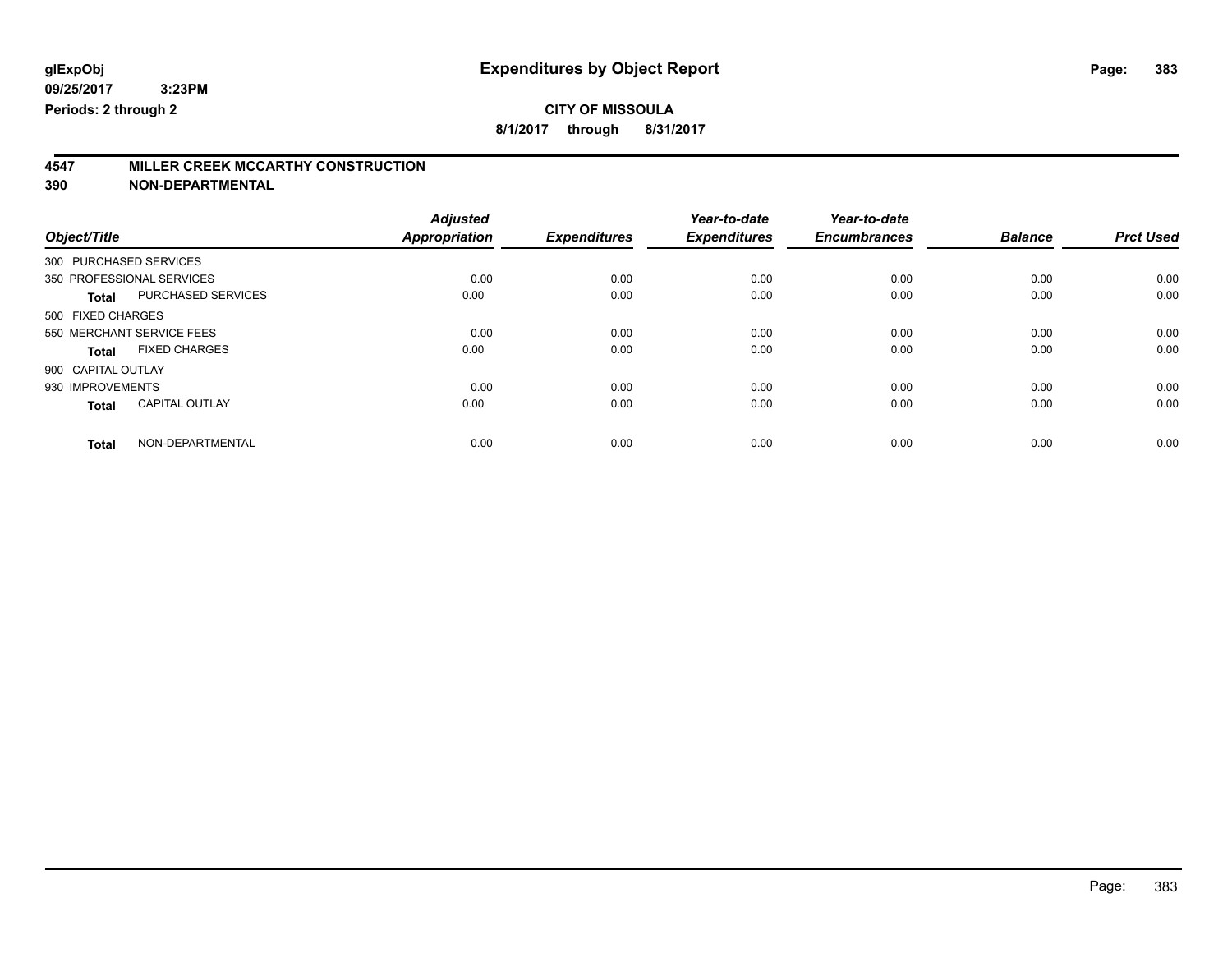**CITY OF MISSOULA 8/1/2017 through 8/31/2017**

### **4547 MILLER CREEK MCCARTHY CONSTRUCTION**

| Object/Title       |                                 | <b>Adjusted</b><br>Appropriation | <b>Expenditures</b> | Year-to-date<br><b>Expenditures</b> | Year-to-date<br><b>Encumbrances</b> | <b>Balance</b> | <b>Prct Used</b> |
|--------------------|---------------------------------|----------------------------------|---------------------|-------------------------------------|-------------------------------------|----------------|------------------|
|                    |                                 |                                  |                     |                                     |                                     |                |                  |
|                    | 300 PURCHASED SERVICES          |                                  |                     |                                     |                                     |                |                  |
|                    | 350 PROFESSIONAL SERVICES       | 0.00                             | 0.00                | 0.00                                | 0.00                                | 0.00           | 0.00             |
| <b>Total</b>       | PURCHASED SERVICES              | 0.00                             | 0.00                | 0.00                                | 0.00                                | 0.00           | 0.00             |
| 500 FIXED CHARGES  |                                 |                                  |                     |                                     |                                     |                |                  |
|                    | 550 MERCHANT SERVICE FEES       | 0.00                             | 0.00                | 0.00                                | 0.00                                | 0.00           | 0.00             |
| Total              | <b>FIXED CHARGES</b>            | 0.00                             | 0.00                | 0.00                                | 0.00                                | 0.00           | 0.00             |
| 900 CAPITAL OUTLAY |                                 |                                  |                     |                                     |                                     |                |                  |
| 930 IMPROVEMENTS   |                                 | 0.00                             | 0.00                | 0.00                                | 0.00                                | 0.00           | 0.00             |
| <b>Total</b>       | <b>CAPITAL OUTLAY</b>           | 0.00                             | 0.00                | 0.00                                | 0.00                                | 0.00           | 0.00             |
| <b>Total</b>       | MILLER CREEK MCCARTHY CONSTRUCT | 0.00                             | 0.00                | 0.00                                | 0.00                                | 0.00           | 0.00             |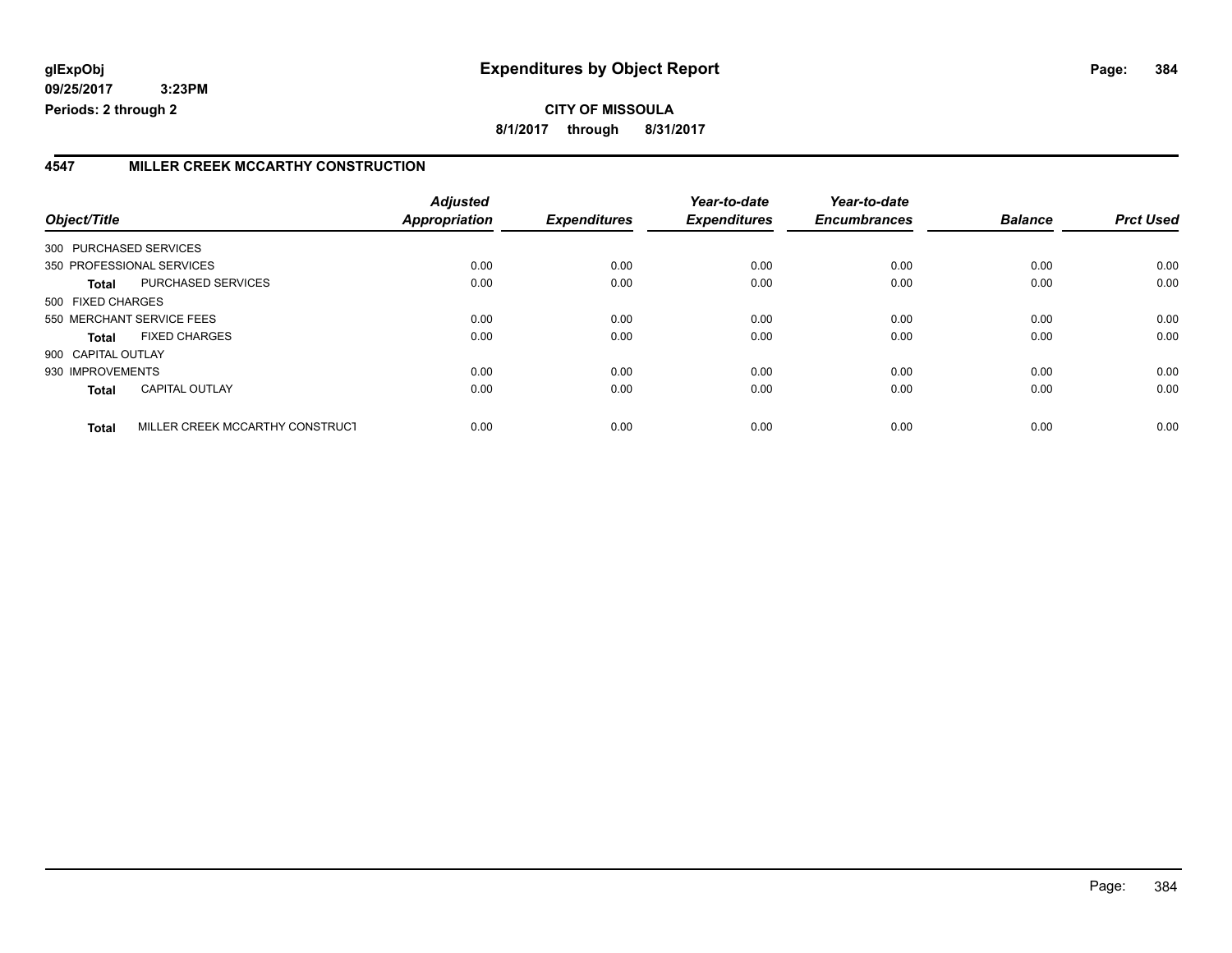**8/1/2017 through 8/31/2017**

# **4548 5TH,6TH & ARTHUR ROAD IMPROVEMENTS**

| Object/Title     |                              | <b>Adjusted</b><br><b>Appropriation</b> | <b>Expenditures</b> | Year-to-date<br><b>Expenditures</b> | Year-to-date<br><b>Encumbrances</b> | <b>Balance</b> | <b>Prct Used</b> |
|------------------|------------------------------|-----------------------------------------|---------------------|-------------------------------------|-------------------------------------|----------------|------------------|
|                  |                              |                                         |                     |                                     |                                     |                |                  |
|                  | 300 PURCHASED SERVICES       |                                         |                     |                                     |                                     |                |                  |
|                  | 350 PROFESSIONAL SERVICES    | 0.00                                    | 0.00                | 0.00                                | 0.00                                | 0.00           | 0.00             |
| <b>Total</b>     | PURCHASED SERVICES           | 0.00                                    | 0.00                | 0.00                                | 0.00                                | 0.00           | 0.00             |
|                  | 500 FIXED CHARGES            |                                         |                     |                                     |                                     |                |                  |
|                  | 550 MERCHANT SERVICE FEES    | 0.00                                    | 0.00                | 0.00                                | 0.00                                | 0.00           | 0.00             |
| <b>Total</b>     | <b>FIXED CHARGES</b>         | 0.00                                    | 0.00                | 0.00                                | 0.00                                | 0.00           | 0.00             |
|                  | 800 OTHER OBJECTS            |                                         |                     |                                     |                                     |                |                  |
|                  | 820 TRANSFERS TO OTHER FUNDS | 0.00                                    | 0.00                | 0.00                                | 0.00                                | 0.00           | 0.00             |
| <b>Total</b>     | OTHER OBJECTS                | 0.00                                    | 0.00                | 0.00                                | 0.00                                | 0.00           | 0.00             |
|                  | 900 CAPITAL OUTLAY           |                                         |                     |                                     |                                     |                |                  |
| 930 IMPROVEMENTS |                              | 0.00                                    | 0.00                | 0.00                                | 0.00                                | 0.00           | 0.00             |
| <b>Total</b>     | <b>CAPITAL OUTLAY</b>        | 0.00                                    | 0.00                | 0.00                                | 0.00                                | 0.00           | 0.00             |
| <b>Total</b>     | NON-DEPARTMENTAL             | 0.00                                    | 0.00                | 0.00                                | 0.00                                | 0.00           | 0.00             |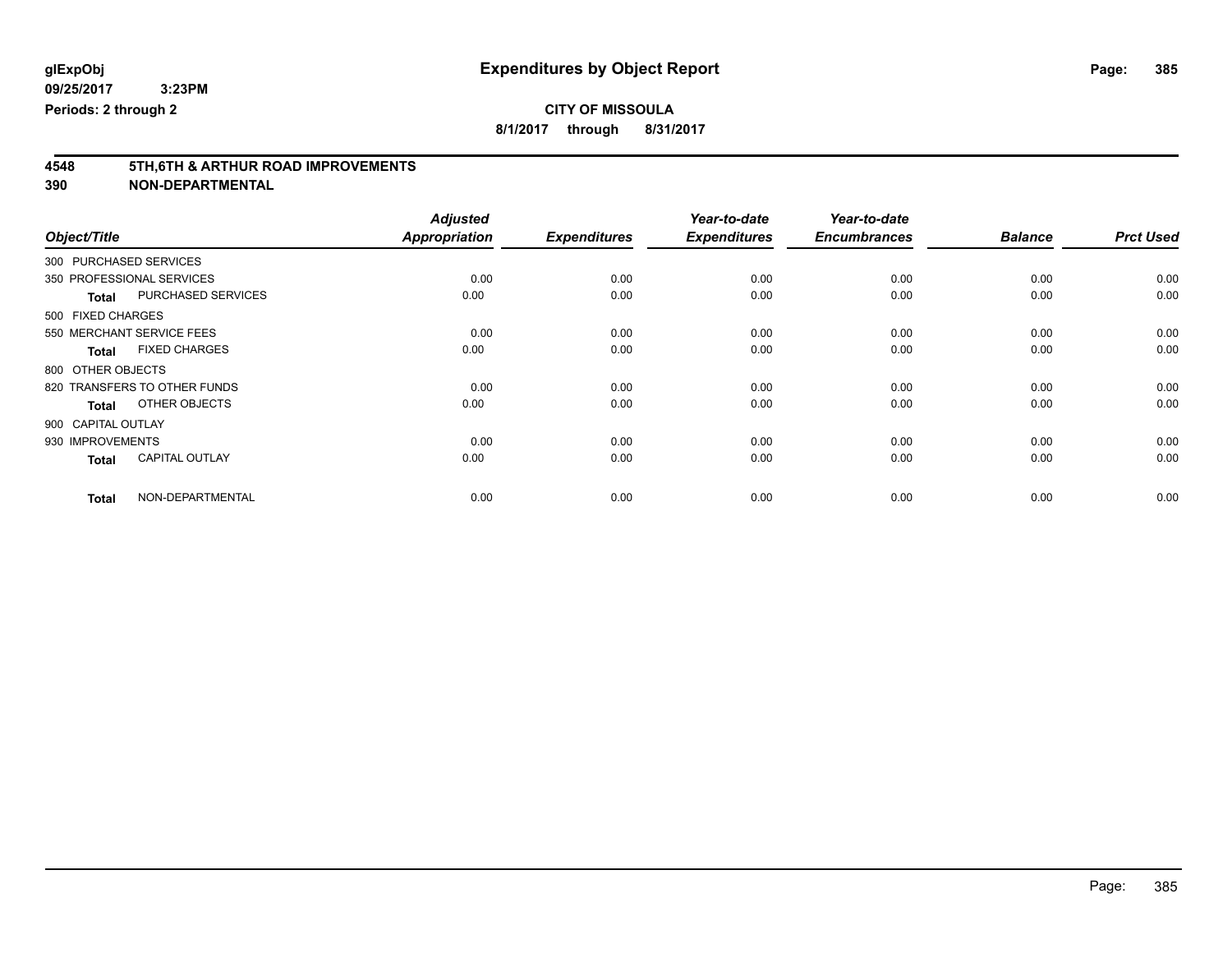**8/1/2017 through 8/31/2017**

### **4548 5TH,6TH & ARTHUR ROAD IMPROVEMENTS**

| Object/Title       |                                   | <b>Adjusted</b><br>Appropriation | <b>Expenditures</b> | Year-to-date<br><b>Expenditures</b> | Year-to-date<br><b>Encumbrances</b> | <b>Balance</b> | <b>Prct Used</b> |
|--------------------|-----------------------------------|----------------------------------|---------------------|-------------------------------------|-------------------------------------|----------------|------------------|
|                    | 300 PURCHASED SERVICES            |                                  |                     |                                     |                                     |                |                  |
|                    | 350 PROFESSIONAL SERVICES         | 0.00                             | 0.00                | 0.00                                | 0.00                                | 0.00           | 0.00             |
| <b>Total</b>       | PURCHASED SERVICES                | 0.00                             | 0.00                | 0.00                                | 0.00                                | 0.00           | 0.00             |
| 500 FIXED CHARGES  |                                   |                                  |                     |                                     |                                     |                |                  |
|                    | 550 MERCHANT SERVICE FEES         | 0.00                             | 0.00                | 0.00                                | 0.00                                | 0.00           | 0.00             |
| <b>Total</b>       | <b>FIXED CHARGES</b>              | 0.00                             | 0.00                | 0.00                                | 0.00                                | 0.00           | 0.00             |
| 800 OTHER OBJECTS  |                                   |                                  |                     |                                     |                                     |                |                  |
|                    | 820 TRANSFERS TO OTHER FUNDS      | 0.00                             | 0.00                | 0.00                                | 0.00                                | 0.00           | 0.00             |
| Total              | OTHER OBJECTS                     | 0.00                             | 0.00                | 0.00                                | 0.00                                | 0.00           | 0.00             |
| 900 CAPITAL OUTLAY |                                   |                                  |                     |                                     |                                     |                |                  |
| 930 IMPROVEMENTS   |                                   | 0.00                             | 0.00                | 0.00                                | 0.00                                | 0.00           | 0.00             |
| <b>Total</b>       | <b>CAPITAL OUTLAY</b>             | 0.00                             | 0.00                | 0.00                                | 0.00                                | 0.00           | 0.00             |
| <b>Total</b>       | 5TH, 6TH & ARTHUR ROAD IMPROVEMEN | 0.00                             | 0.00                | 0.00                                | 0.00                                | 0.00           | 0.00             |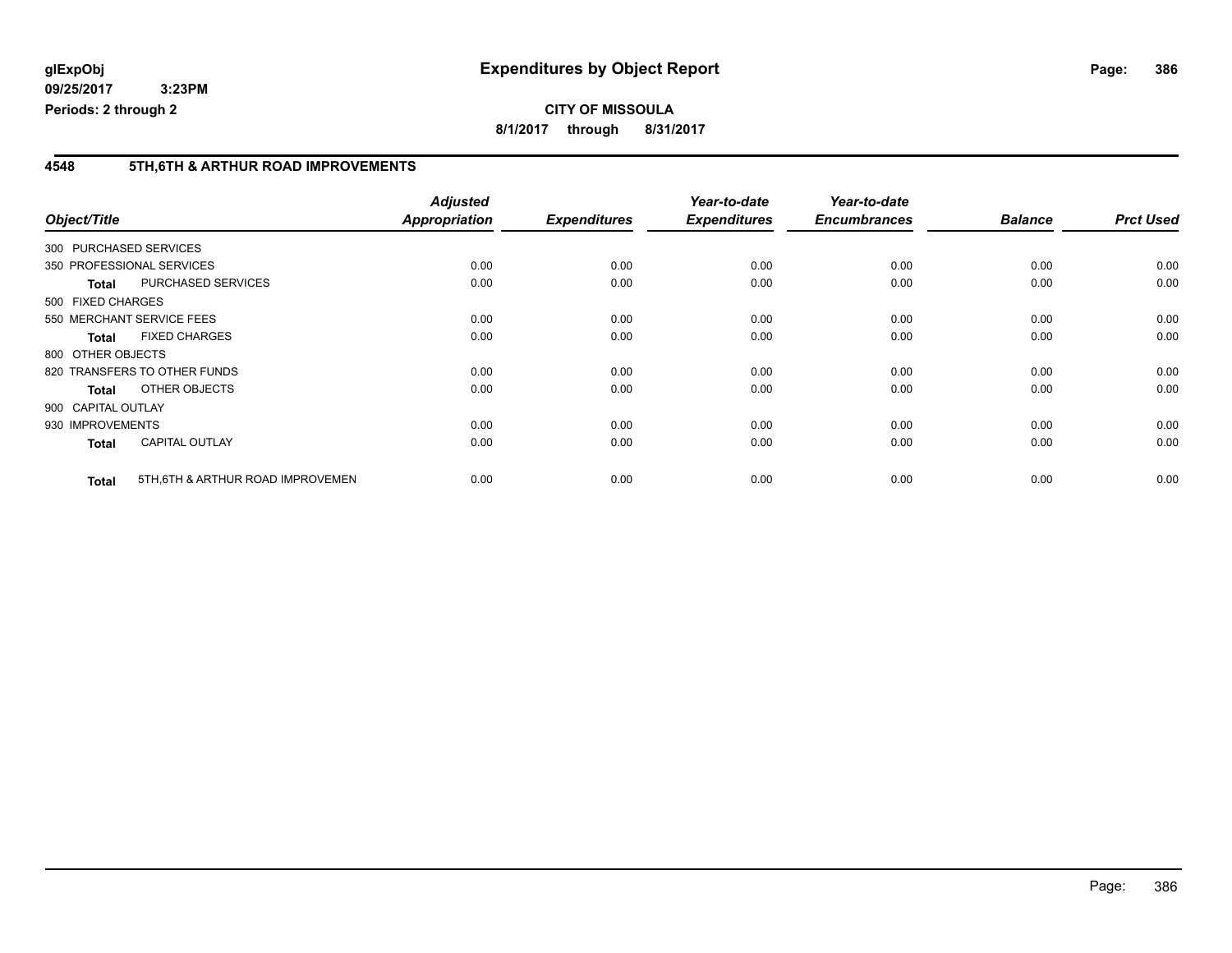# **4549 SID 549 HILLVIEW WAY**

|                    |                              | <b>Adjusted</b><br><b>Appropriation</b> |                     | Year-to-date<br><b>Expenditures</b> | Year-to-date<br><b>Encumbrances</b> | <b>Balance</b> | <b>Prct Used</b> |
|--------------------|------------------------------|-----------------------------------------|---------------------|-------------------------------------|-------------------------------------|----------------|------------------|
| Object/Title       |                              |                                         | <b>Expenditures</b> |                                     |                                     |                |                  |
|                    | 300 PURCHASED SERVICES       |                                         |                     |                                     |                                     |                |                  |
|                    | 350 PROFESSIONAL SERVICES    | 0.00                                    | 0.00                | 0.00                                | 0.00                                | 0.00           | 0.00             |
| <b>Total</b>       | PURCHASED SERVICES           | 0.00                                    | 0.00                | 0.00                                | 0.00                                | 0.00           | 0.00             |
| 500 FIXED CHARGES  |                              |                                         |                     |                                     |                                     |                |                  |
|                    | 550 MERCHANT SERVICE FEES    | 0.00                                    | 0.00                | 0.00                                | 0.00                                | 0.00           | 0.00             |
| <b>Total</b>       | <b>FIXED CHARGES</b>         | 0.00                                    | 0.00                | 0.00                                | 0.00                                | 0.00           | 0.00             |
| 600 DEBT SERVICE   |                              |                                         |                     |                                     |                                     |                |                  |
| 610 PRINCIPAL      |                              | 0.00                                    | 0.00                | 0.00                                | 0.00                                | 0.00           | 0.00             |
|                    | 620 INTEREST / SERVICE FEES  | 0.00                                    | 0.00                | 0.00                                | 0.00                                | 0.00           | 0.00             |
| <b>Total</b>       | <b>DEBT SERVICE</b>          | 0.00                                    | 0.00                | 0.00                                | 0.00                                | 0.00           | 0.00             |
| 800 OTHER OBJECTS  |                              |                                         |                     |                                     |                                     |                |                  |
|                    | 820 TRANSFERS TO OTHER FUNDS | 0.00                                    | 0.00                | 0.00                                | 0.00                                | 0.00           | 0.00             |
| <b>Total</b>       | OTHER OBJECTS                | 0.00                                    | 0.00                | 0.00                                | 0.00                                | 0.00           | 0.00             |
| 900 CAPITAL OUTLAY |                              |                                         |                     |                                     |                                     |                |                  |
| 930 IMPROVEMENTS   |                              | 0.00                                    | 0.00                | 0.00                                | 0.00                                | 0.00           | 0.00             |
| <b>Total</b>       | CAPITAL OUTLAY               | 0.00                                    | 0.00                | 0.00                                | 0.00                                | 0.00           | 0.00             |
| <b>Total</b>       | NON-DEPARTMENTAL             | 0.00                                    | 0.00                | 0.00                                | 0.00                                | 0.00           | 0.00             |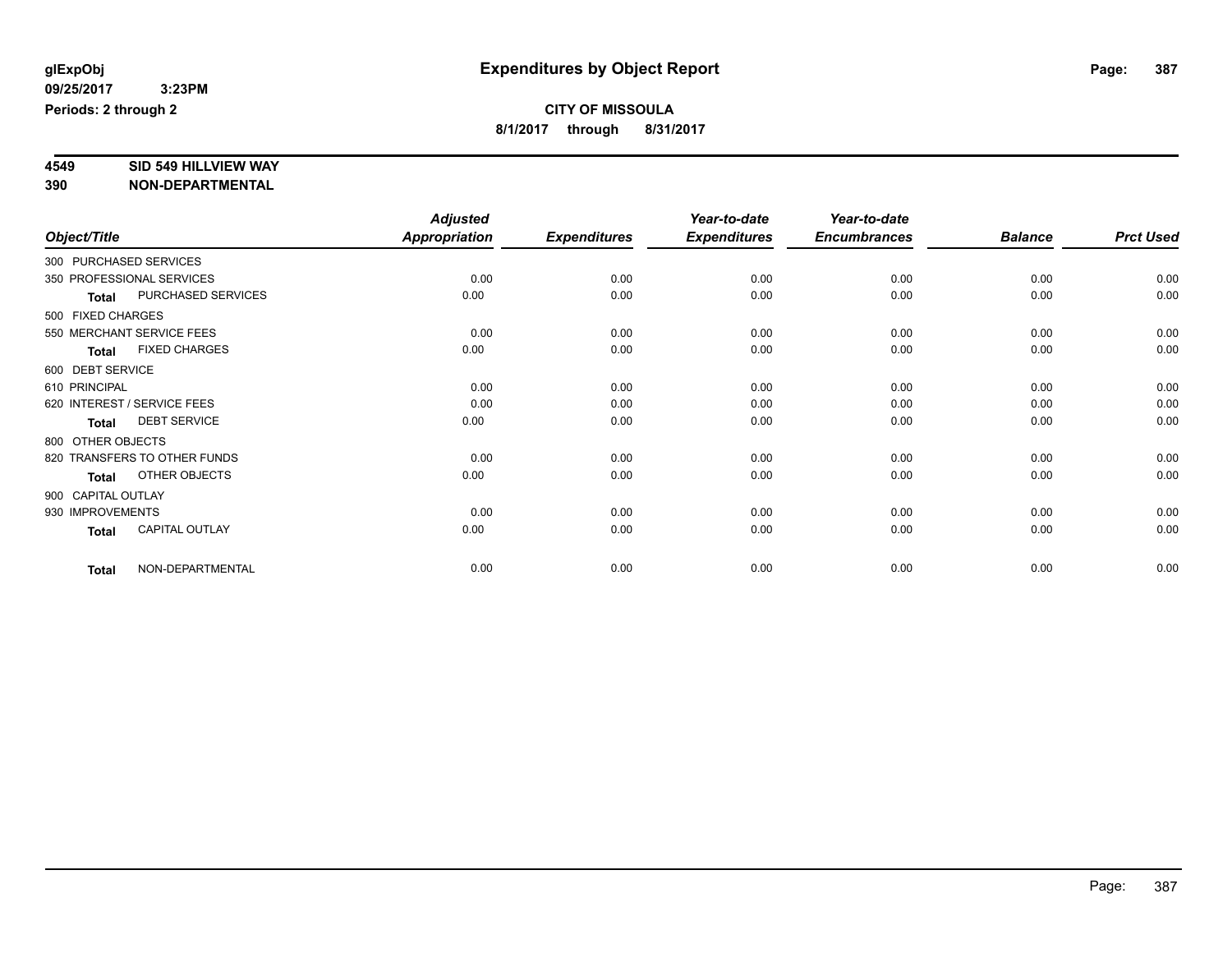#### **4549 SID 549 HILLVIEW WAY**

|                                       | <b>Adjusted</b>      |                     | Year-to-date        | Year-to-date        |                |                  |
|---------------------------------------|----------------------|---------------------|---------------------|---------------------|----------------|------------------|
| Object/Title                          | <b>Appropriation</b> | <b>Expenditures</b> | <b>Expenditures</b> | <b>Encumbrances</b> | <b>Balance</b> | <b>Prct Used</b> |
| 300 PURCHASED SERVICES                |                      |                     |                     |                     |                |                  |
| 350 PROFESSIONAL SERVICES             | 0.00                 | 0.00                | 0.00                | 0.00                | 0.00           | 0.00             |
| PURCHASED SERVICES<br><b>Total</b>    | 0.00                 | 0.00                | 0.00                | 0.00                | 0.00           | 0.00             |
| 500 FIXED CHARGES                     |                      |                     |                     |                     |                |                  |
| 550 MERCHANT SERVICE FEES             | 0.00                 | 0.00                | 0.00                | 0.00                | 0.00           | 0.00             |
| <b>FIXED CHARGES</b><br><b>Total</b>  | 0.00                 | 0.00                | 0.00                | 0.00                | 0.00           | 0.00             |
| 600 DEBT SERVICE                      |                      |                     |                     |                     |                |                  |
| 610 PRINCIPAL                         | 0.00                 | 0.00                | 0.00                | 0.00                | 0.00           | 0.00             |
| 620 INTEREST / SERVICE FEES           | 0.00                 | 0.00                | 0.00                | 0.00                | 0.00           | 0.00             |
| <b>DEBT SERVICE</b><br><b>Total</b>   | 0.00                 | 0.00                | 0.00                | 0.00                | 0.00           | 0.00             |
| 800 OTHER OBJECTS                     |                      |                     |                     |                     |                |                  |
| 820 TRANSFERS TO OTHER FUNDS          | 0.00                 | 0.00                | 0.00                | 0.00                | 0.00           | 0.00             |
| OTHER OBJECTS<br><b>Total</b>         | 0.00                 | 0.00                | 0.00                | 0.00                | 0.00           | 0.00             |
| 900 CAPITAL OUTLAY                    |                      |                     |                     |                     |                |                  |
| 930 IMPROVEMENTS                      | 0.00                 | 0.00                | 0.00                | 0.00                | 0.00           | 0.00             |
| <b>CAPITAL OUTLAY</b><br><b>Total</b> | 0.00                 | 0.00                | 0.00                | 0.00                | 0.00           | 0.00             |
|                                       |                      |                     |                     |                     |                |                  |
| SID 549 HILLVIEW WAY<br><b>Total</b>  | 0.00                 | 0.00                | 0.00                | 0.00                | 0.00           | 0.00             |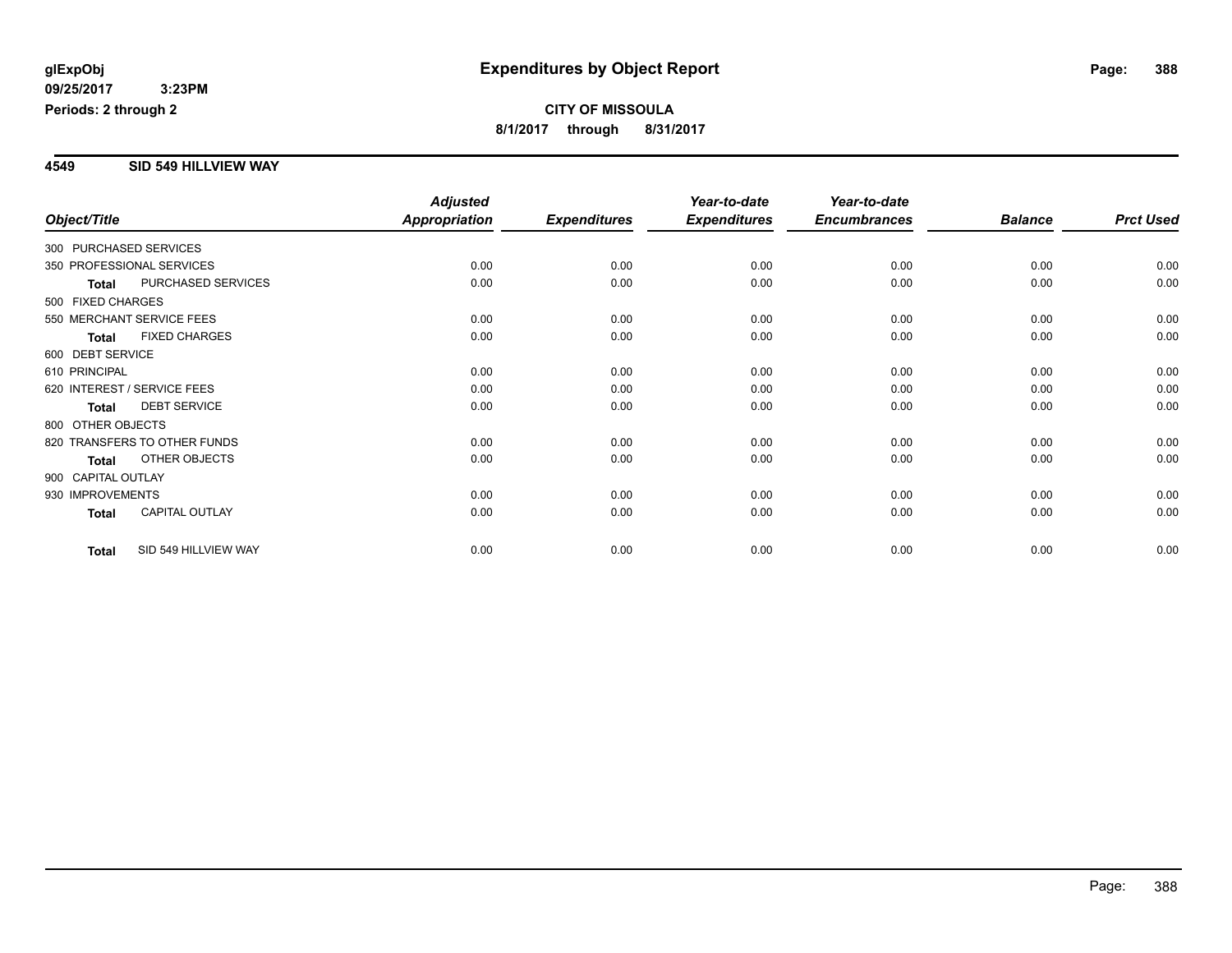**8/1/2017 through 8/31/2017**

# **4745 MALONEY/TWITE MILLER CR \$1.2M CONTRIB**

|                        |                              | <b>Adjusted</b>      |                     | Year-to-date        | Year-to-date        |                |                  |
|------------------------|------------------------------|----------------------|---------------------|---------------------|---------------------|----------------|------------------|
| Object/Title           |                              | <b>Appropriation</b> | <b>Expenditures</b> | <b>Expenditures</b> | <b>Encumbrances</b> | <b>Balance</b> | <b>Prct Used</b> |
| 300 PURCHASED SERVICES |                              |                      |                     |                     |                     |                |                  |
|                        | 350 PROFESSIONAL SERVICES    | 0.00                 | 0.00                | 0.00                | 0.00                | 0.00           | 0.00             |
| <b>Total</b>           | PURCHASED SERVICES           | 0.00                 | 0.00                | 0.00                | 0.00                | 0.00           | 0.00             |
| 500 FIXED CHARGES      |                              |                      |                     |                     |                     |                |                  |
|                        | 550 MERCHANT SERVICE FEES    | 0.00                 | 0.00                | 0.00                | 0.00                | 0.00           | 0.00             |
| <b>Total</b>           | <b>FIXED CHARGES</b>         | 0.00                 | 0.00                | 0.00                | 0.00                | 0.00           | 0.00             |
| 800 OTHER OBJECTS      |                              |                      |                     |                     |                     |                |                  |
|                        | 820 TRANSFERS TO OTHER FUNDS | 0.00                 | 0.00                | 0.00                | 0.00                | 0.00           | 0.00             |
| <b>Total</b>           | OTHER OBJECTS                | 0.00                 | 0.00                | 0.00                | 0.00                | 0.00           | 0.00             |
| 900 CAPITAL OUTLAY     |                              |                      |                     |                     |                     |                |                  |
| 930 IMPROVEMENTS       |                              | 0.00                 | 0.00                | 0.00                | 0.00                | 0.00           | 0.00             |
| <b>Total</b>           | <b>CAPITAL OUTLAY</b>        | 0.00                 | 0.00                | 0.00                | 0.00                | 0.00           | 0.00             |
| <b>Total</b>           | NON-DEPARTMENTAL             | 0.00                 | 0.00                | 0.00                | 0.00                | 0.00           | 0.00             |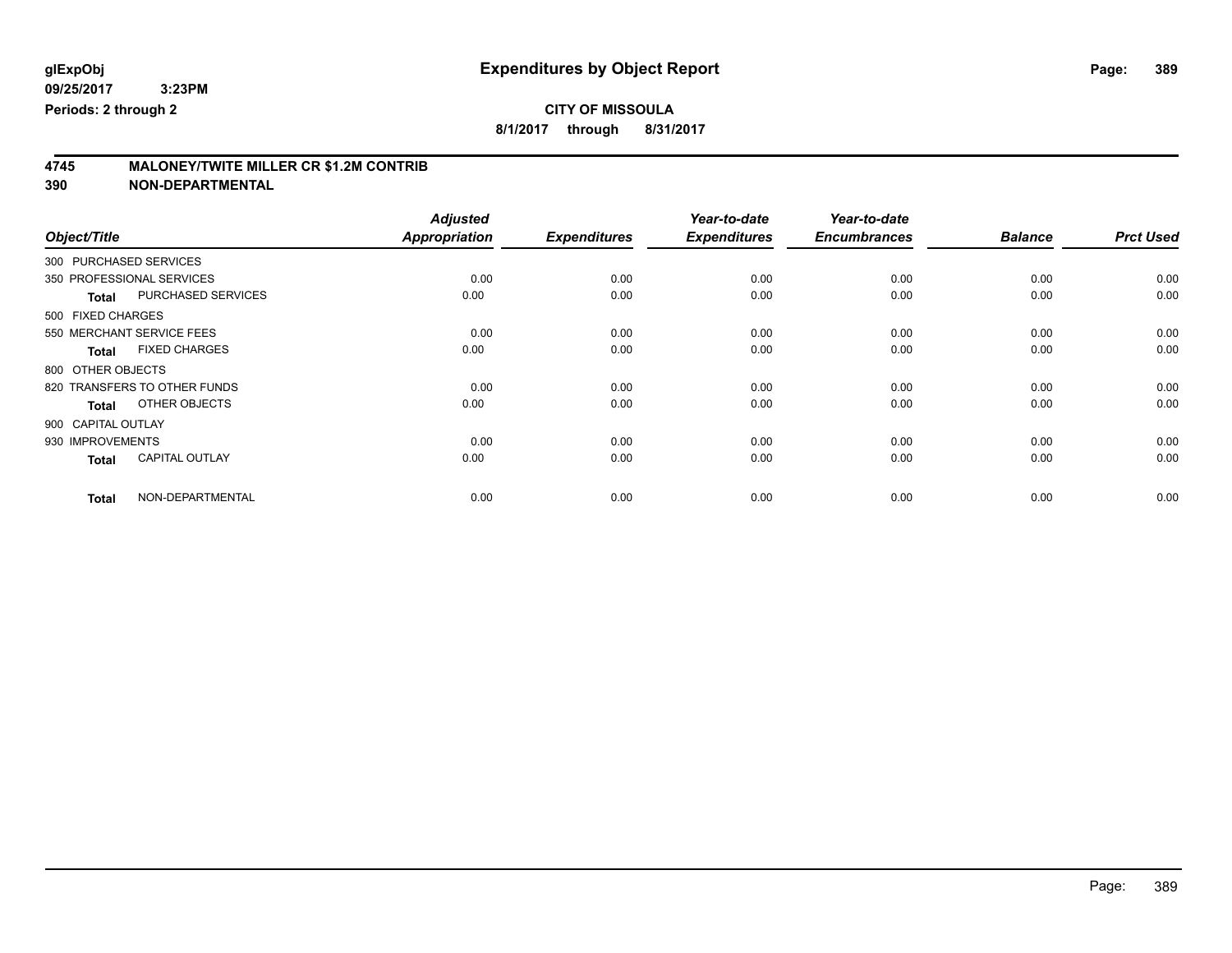### **4745 MALONEY/TWITE MILLER CR \$1.2M CONTRIB**

| Object/Title           |                                     | <b>Adjusted</b><br>Appropriation | <b>Expenditures</b> | Year-to-date<br><b>Expenditures</b> | Year-to-date<br><b>Encumbrances</b> | <b>Balance</b> | <b>Prct Used</b> |
|------------------------|-------------------------------------|----------------------------------|---------------------|-------------------------------------|-------------------------------------|----------------|------------------|
| 300 PURCHASED SERVICES |                                     |                                  |                     |                                     |                                     |                |                  |
|                        | 350 PROFESSIONAL SERVICES           | 0.00                             | 0.00                | 0.00                                | 0.00                                | 0.00           | 0.00             |
| <b>Total</b>           | PURCHASED SERVICES                  | 0.00                             | 0.00                | 0.00                                | 0.00                                | 0.00           | 0.00             |
| 500 FIXED CHARGES      |                                     |                                  |                     |                                     |                                     |                |                  |
|                        | 550 MERCHANT SERVICE FEES           | 0.00                             | 0.00                | 0.00                                | 0.00                                | 0.00           | 0.00             |
| <b>Total</b>           | <b>FIXED CHARGES</b>                | 0.00                             | 0.00                | 0.00                                | 0.00                                | 0.00           | 0.00             |
| 800 OTHER OBJECTS      |                                     |                                  |                     |                                     |                                     |                |                  |
|                        | 820 TRANSFERS TO OTHER FUNDS        | 0.00                             | 0.00                | 0.00                                | 0.00                                | 0.00           | 0.00             |
| Total                  | OTHER OBJECTS                       | 0.00                             | 0.00                | 0.00                                | 0.00                                | 0.00           | 0.00             |
| 900 CAPITAL OUTLAY     |                                     |                                  |                     |                                     |                                     |                |                  |
| 930 IMPROVEMENTS       |                                     | 0.00                             | 0.00                | 0.00                                | 0.00                                | 0.00           | 0.00             |
| <b>Total</b>           | <b>CAPITAL OUTLAY</b>               | 0.00                             | 0.00                | 0.00                                | 0.00                                | 0.00           | 0.00             |
| <b>Total</b>           | MALONEY/TWITE MILLER CR \$1.2M CONT | 0.00                             | 0.00                | 0.00                                | 0.00                                | 0.00           | 0.00             |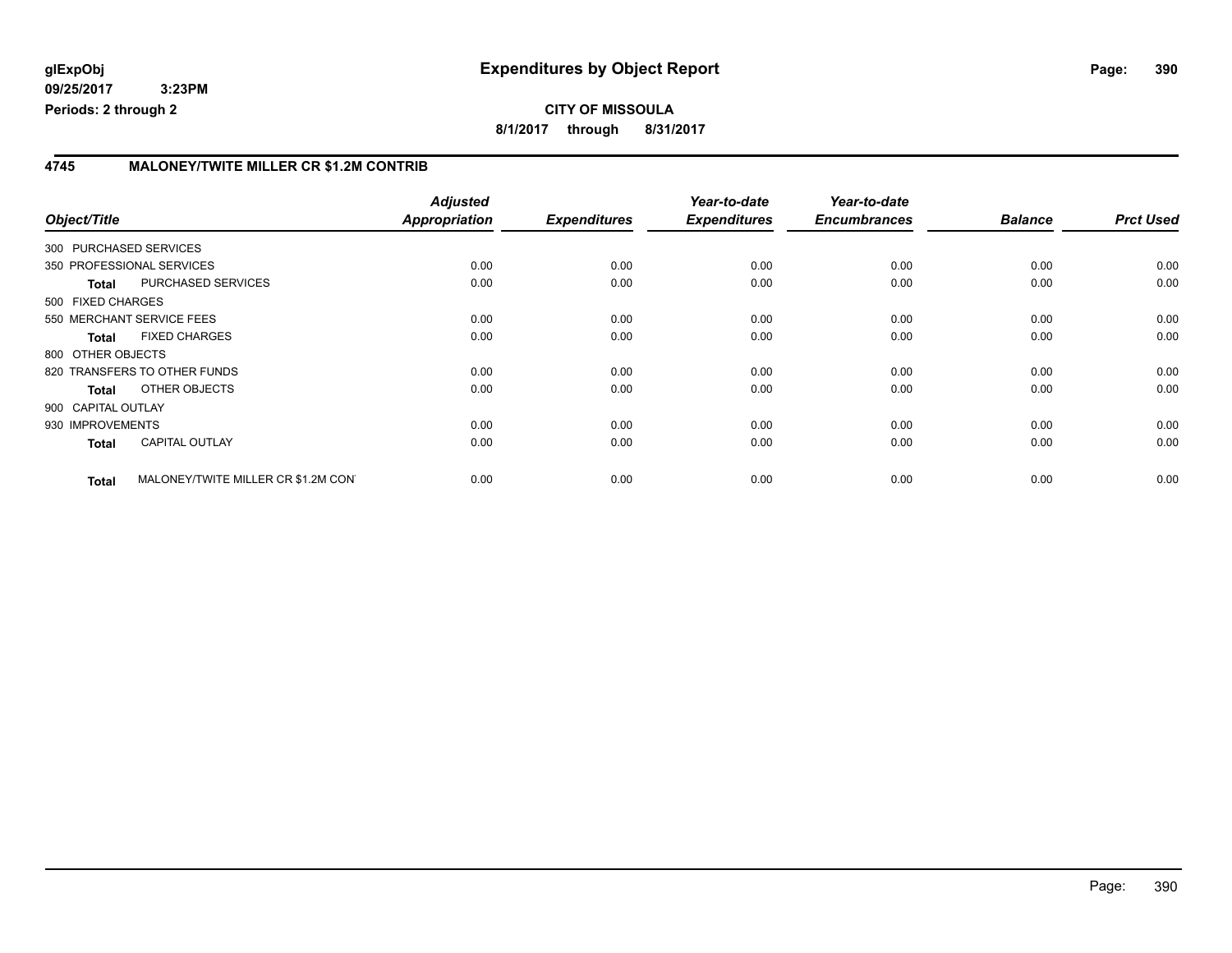**8/1/2017 through 8/31/2017**

# **4941 HILLVIEW WAY CONSTRUCTION**

### **280 PUBLIC WORKS OPERATIONS**

|                                         | <b>Adjusted</b>      |                     | Year-to-date        | Year-to-date        |                |                  |
|-----------------------------------------|----------------------|---------------------|---------------------|---------------------|----------------|------------------|
| Object/Title                            | <b>Appropriation</b> | <b>Expenditures</b> | <b>Expenditures</b> | <b>Encumbrances</b> | <b>Balance</b> | <b>Prct Used</b> |
| 200 SUPPLIES                            |                      |                     |                     |                     |                |                  |
| 210 OFFICE SUPPLIES                     | 0.00                 | 0.00                | 0.00                | 0.00                | 0.00           | 0.00             |
| <b>SUPPLIES</b><br>Total                | 0.00                 | 0.00                | 0.00                | 0.00                | 0.00           | 0.00             |
| 300 PURCHASED SERVICES                  |                      |                     |                     |                     |                |                  |
| 310 COMMUNICATIONS                      | 0.00                 | 0.00                | 0.00                | 0.00                | 0.00           | 0.00             |
| 320 PRINTING & DUPLICATING              | 0.00                 | 0.00                | 0.00                | 0.00                | 0.00           | 0.00             |
| 350 PROFESSIONAL SERVICES               | 0.00                 | 0.00                | 0.00                | 0.00                | 0.00           | 0.00             |
| PURCHASED SERVICES<br><b>Total</b>      | 0.00                 | 0.00                | 0.00                | 0.00                | 0.00           | 0.00             |
| 500 FIXED CHARGES                       |                      |                     |                     |                     |                |                  |
| 550 MERCHANT SERVICE FEES               | 0.00                 | 0.00                | 0.00                | 0.00                | 0.00           | 0.00             |
| <b>FIXED CHARGES</b><br><b>Total</b>    | 0.00                 | 0.00                | 0.00                | 0.00                | 0.00           | 0.00             |
| 800 OTHER OBJECTS                       |                      |                     |                     |                     |                |                  |
| 820 TRANSFERS TO OTHER FUNDS            | 0.00                 | 0.00                | 0.00                | 0.00                | 0.00           | 0.00             |
| OTHER OBJECTS<br>Total                  | 0.00                 | 0.00                | 0.00                | 0.00                | 0.00           | 0.00             |
| 900 CAPITAL OUTLAY                      |                      |                     |                     |                     |                |                  |
| 930 IMPROVEMENTS                        | 0.00                 | 0.00                | 0.00                | 0.00                | 0.00           | 0.00             |
| <b>CAPITAL OUTLAY</b><br><b>Total</b>   | 0.00                 | 0.00                | 0.00                | 0.00                | 0.00           | 0.00             |
| PUBLIC WORKS OPERATIONS<br><b>Total</b> | 0.00                 | 0.00                | 0.00                | 0.00                | 0.00           | 0.00             |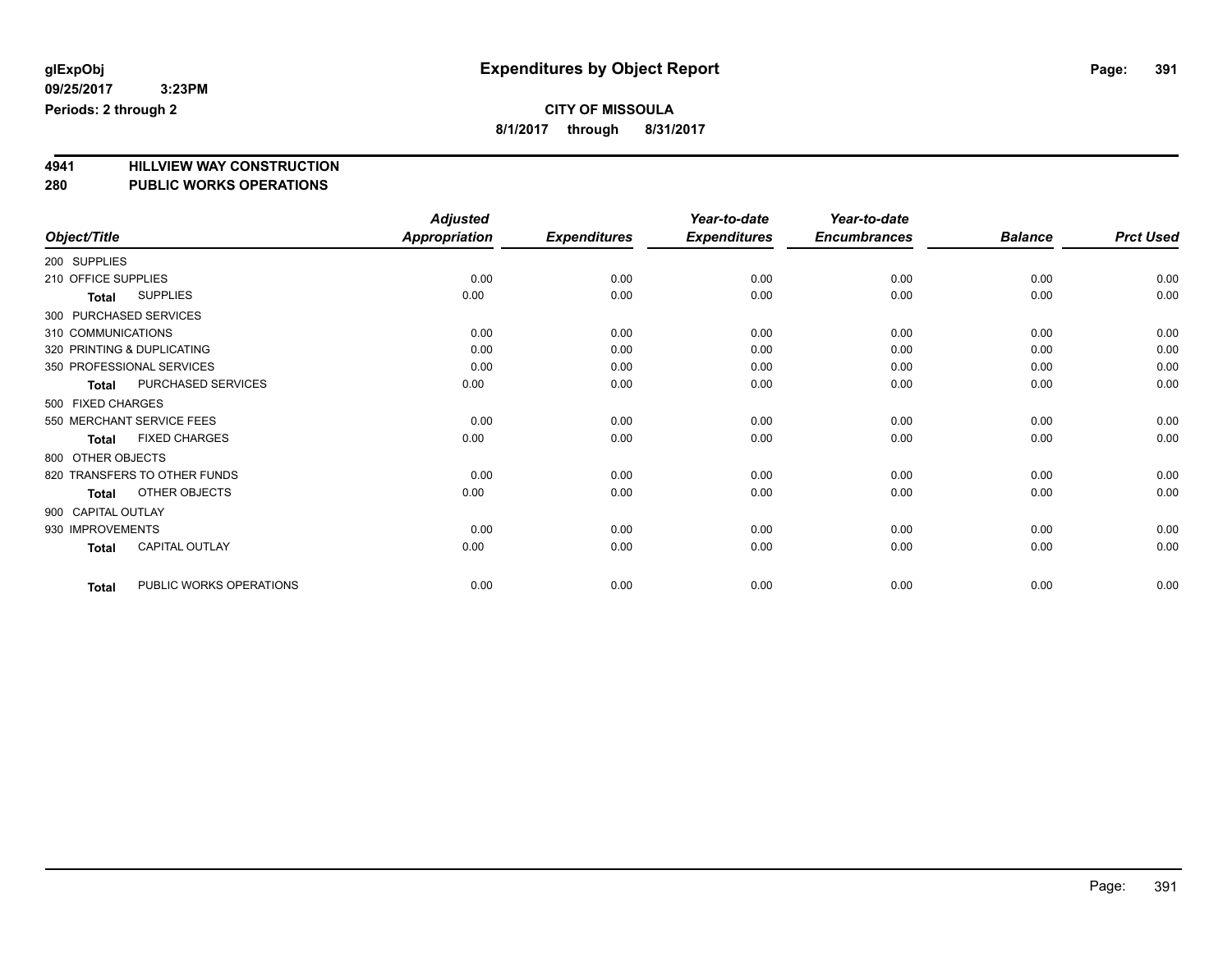### **CITY OF MISSOULA 8/1/2017 through 8/31/2017**

### **4941 HILLVIEW WAY CONSTRUCTION**

|                        |                                  | <b>Adjusted</b>      |                     | Year-to-date        | Year-to-date        |                |                  |
|------------------------|----------------------------------|----------------------|---------------------|---------------------|---------------------|----------------|------------------|
| Object/Title           |                                  | <b>Appropriation</b> | <b>Expenditures</b> | <b>Expenditures</b> | <b>Encumbrances</b> | <b>Balance</b> | <b>Prct Used</b> |
| 200 SUPPLIES           |                                  |                      |                     |                     |                     |                |                  |
| 210 OFFICE SUPPLIES    |                                  | 0.00                 | 0.00                | 0.00                | 0.00                | 0.00           | 0.00             |
| Total                  | <b>SUPPLIES</b>                  | 0.00                 | 0.00                | 0.00                | 0.00                | 0.00           | 0.00             |
| 300 PURCHASED SERVICES |                                  |                      |                     |                     |                     |                |                  |
| 310 COMMUNICATIONS     |                                  | 0.00                 | 0.00                | 0.00                | 0.00                | 0.00           | 0.00             |
|                        | 320 PRINTING & DUPLICATING       | 0.00                 | 0.00                | 0.00                | 0.00                | 0.00           | 0.00             |
|                        | 350 PROFESSIONAL SERVICES        | 0.00                 | 0.00                | 0.00                | 0.00                | 0.00           | 0.00             |
| <b>Total</b>           | PURCHASED SERVICES               | 0.00                 | 0.00                | 0.00                | 0.00                | 0.00           | 0.00             |
| 500 FIXED CHARGES      |                                  |                      |                     |                     |                     |                |                  |
|                        | 550 MERCHANT SERVICE FEES        | 0.00                 | 0.00                | 0.00                | 0.00                | 0.00           | 0.00             |
| <b>Total</b>           | <b>FIXED CHARGES</b>             | 0.00                 | 0.00                | 0.00                | 0.00                | 0.00           | 0.00             |
| 800 OTHER OBJECTS      |                                  |                      |                     |                     |                     |                |                  |
|                        | 820 TRANSFERS TO OTHER FUNDS     | 0.00                 | 0.00                | 0.00                | 0.00                | 0.00           | 0.00             |
| <b>Total</b>           | OTHER OBJECTS                    | 0.00                 | 0.00                | 0.00                | 0.00                | 0.00           | 0.00             |
| 900 CAPITAL OUTLAY     |                                  |                      |                     |                     |                     |                |                  |
| 930 IMPROVEMENTS       |                                  | 0.00                 | 0.00                | 0.00                | 0.00                | 0.00           | 0.00             |
| <b>Total</b>           | CAPITAL OUTLAY                   | 0.00                 | 0.00                | 0.00                | 0.00                | 0.00           | 0.00             |
| <b>Total</b>           | <b>HILLVIEW WAY CONSTRUCTION</b> | 0.00                 | 0.00                | 0.00                | 0.00                | 0.00           | 0.00             |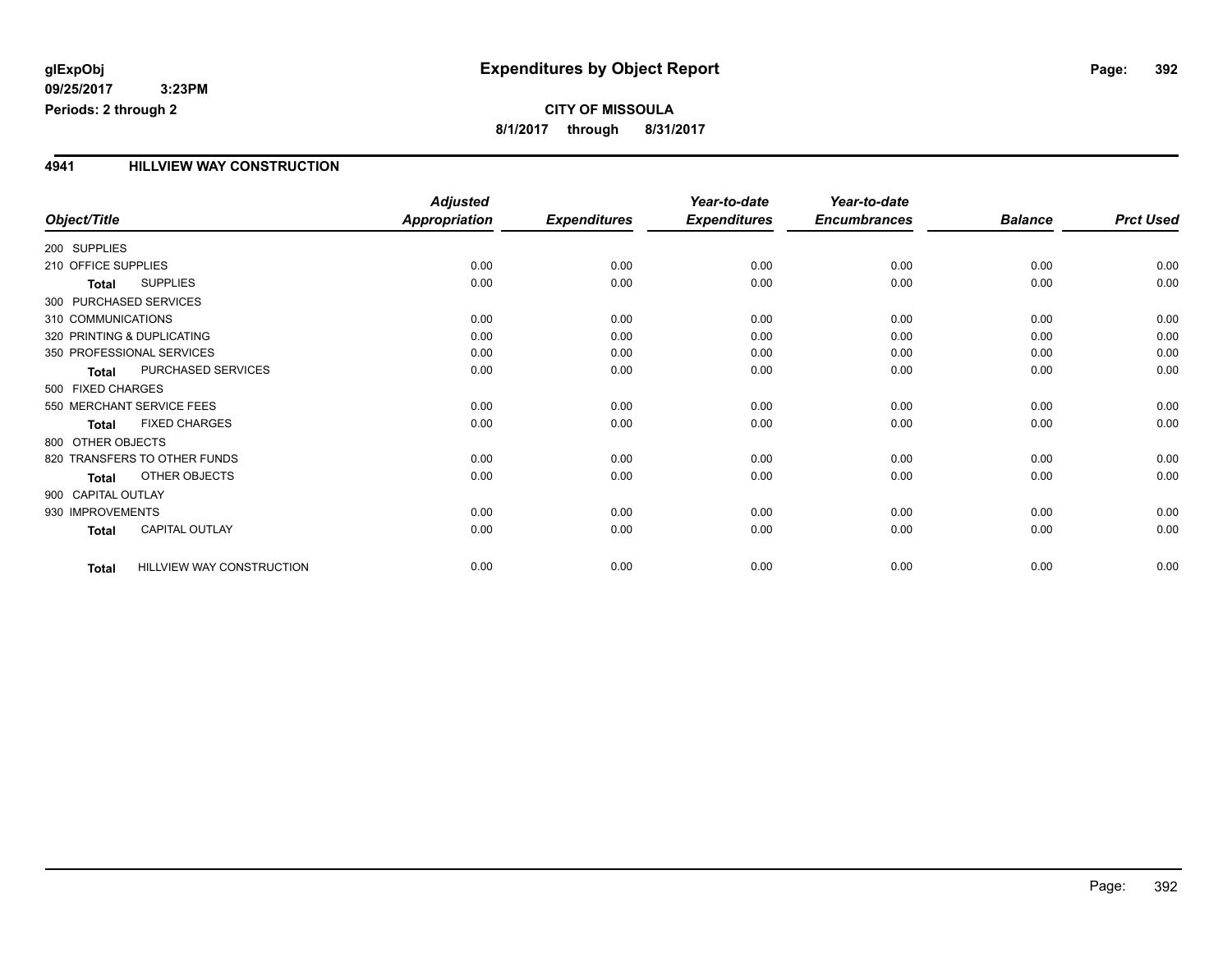### **CITY OF MISSOULA 8/1/2017 through 8/31/2017**

#### **4944 RATTLESNAKE SEWER COLLECTION (544)**

**000 \*\*\* Title Not Found \*\*\***

| Object/Title                         | <b>Adjusted</b> | Appropriation<br><b>Expenditures</b> | Year-to-date<br><b>Expenditures</b> | Year-to-date<br><b>Encumbrances</b> | <b>Balance</b> | <b>Prct Used</b> |
|--------------------------------------|-----------------|--------------------------------------|-------------------------------------|-------------------------------------|----------------|------------------|
| 500 FIXED CHARGES                    |                 |                                      |                                     |                                     |                |                  |
| 550 MERCHANT SERVICE FEES            | 0.00            | 0.00                                 | 0.00                                | 0.00                                | 0.00           | 0.00             |
| <b>FIXED CHARGES</b><br><b>Total</b> | 0.00            | 0.00                                 | 0.00                                | 0.00                                | 0.00           | 0.00             |
| *** Title Not Found ***<br>Total     | 0.00            | 0.00                                 | 0.00                                | 0.00                                | 0.00           | 0.00             |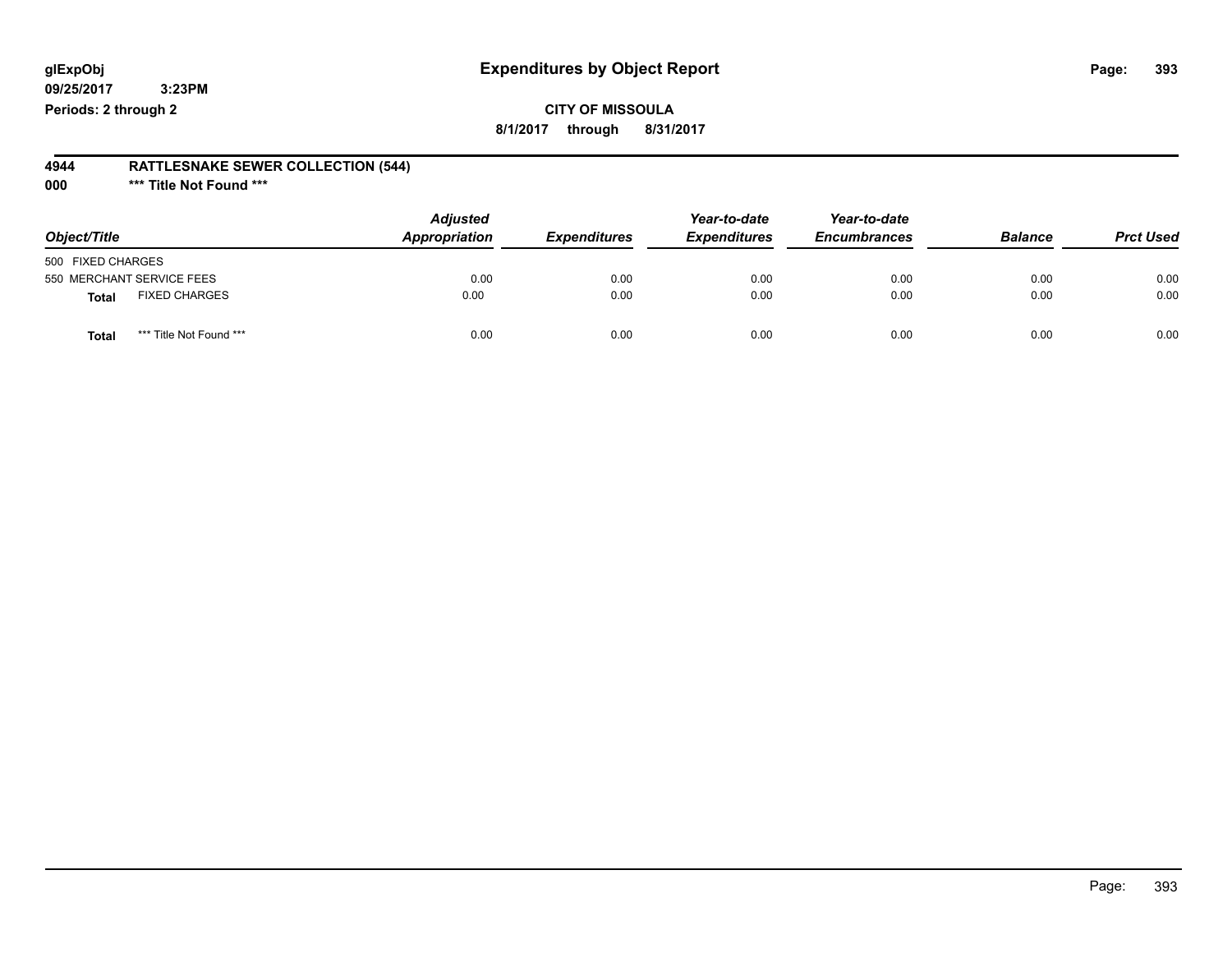**8/1/2017 through 8/31/2017**

### **4944 RATTLESNAKE SEWER COLLECTION (544)**

|                    |                           | <b>Adjusted</b> |                     | Year-to-date        | Year-to-date        |                |                  |
|--------------------|---------------------------|-----------------|---------------------|---------------------|---------------------|----------------|------------------|
| Object/Title       |                           | Appropriation   | <b>Expenditures</b> | <b>Expenditures</b> | <b>Encumbrances</b> | <b>Balance</b> | <b>Prct Used</b> |
|                    | 300 PURCHASED SERVICES    |                 |                     |                     |                     |                |                  |
|                    | 350 PROFESSIONAL SERVICES | 0.00            | 0.00                | 0.00                | 0.00                | 0.00           | 0.00             |
| <b>Total</b>       | PURCHASED SERVICES        | 0.00            | 0.00                | 0.00                | 0.00                | 0.00           | 0.00             |
| 500 FIXED CHARGES  |                           |                 |                     |                     |                     |                |                  |
|                    | 550 MERCHANT SERVICE FEES | 0.00            | 0.00                | 0.00                | 0.00                | 0.00           | 0.00             |
| <b>Total</b>       | <b>FIXED CHARGES</b>      | 0.00            | 0.00                | 0.00                | 0.00                | 0.00           | 0.00             |
| 600 DEBT SERVICE   |                           |                 |                     |                     |                     |                |                  |
| 610 PRINCIPAL      |                           | 0.00            | 0.00                | 0.00                | 0.00                | 0.00           | 0.00             |
| <b>Total</b>       | <b>DEBT SERVICE</b>       | 0.00            | 0.00                | 0.00                | 0.00                | 0.00           | 0.00             |
| 900 CAPITAL OUTLAY |                           |                 |                     |                     |                     |                |                  |
| 930 IMPROVEMENTS   |                           | 0.00            | 0.00                | 0.00                | 0.00                | 0.00           | 0.00             |
| <b>Total</b>       | <b>CAPITAL OUTLAY</b>     | 0.00            | 0.00                | 0.00                | 0.00                | 0.00           | 0.00             |
| <b>Total</b>       | NON-DEPARTMENTAL          | 0.00            | 0.00                | 0.00                | 0.00                | 0.00           | 0.00             |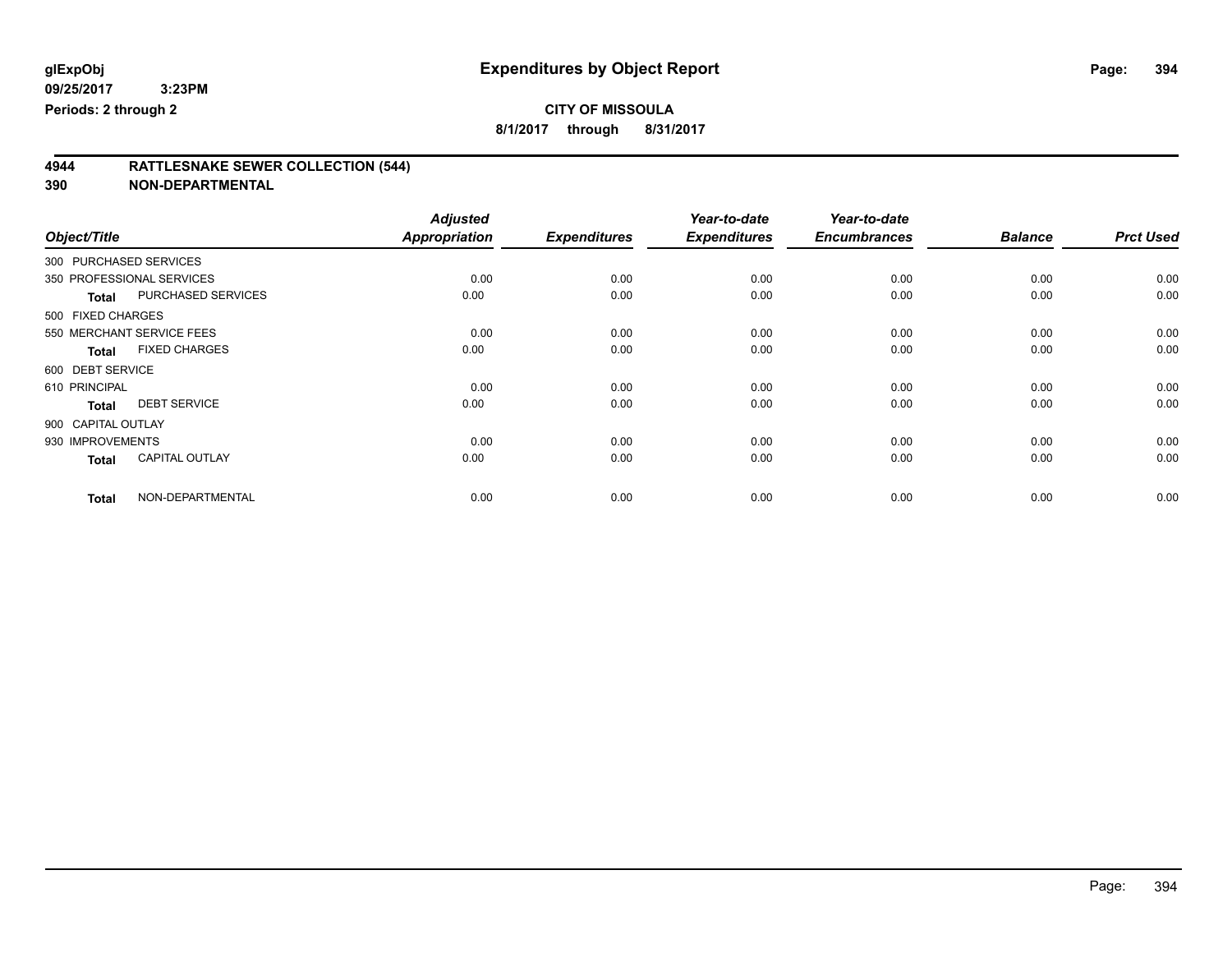**8/1/2017 through 8/31/2017**

| 4944 | <b>RATTLESNAKE SEWER COLLECTION (544)</b> |  |
|------|-------------------------------------------|--|
|      |                                           |  |

**550 SID 544 PROJECT**

|                           |                           | <b>Adjusted</b>      |                     | Year-to-date        | Year-to-date        |                |                  |
|---------------------------|---------------------------|----------------------|---------------------|---------------------|---------------------|----------------|------------------|
| Object/Title              |                           | <b>Appropriation</b> | <b>Expenditures</b> | <b>Expenditures</b> | <b>Encumbrances</b> | <b>Balance</b> | <b>Prct Used</b> |
| 300 PURCHASED SERVICES    |                           |                      |                     |                     |                     |                |                  |
| 350 PROFESSIONAL SERVICES |                           | 0.00                 | 0.00                | 0.00                | 0.00                | 0.00           | 0.00             |
| <b>Total</b>              | <b>PURCHASED SERVICES</b> | 0.00                 | 0.00                | 0.00                | 0.00                | 0.00           | 0.00             |
| 500 FIXED CHARGES         |                           |                      |                     |                     |                     |                |                  |
| 550 MERCHANT SERVICE FEES |                           | 0.00                 | 0.00                | 0.00                | 0.00                | 0.00           | 0.00             |
| <b>Total</b>              | <b>FIXED CHARGES</b>      | 0.00                 | 0.00                | 0.00                | 0.00                | 0.00           | 0.00             |
| 900 CAPITAL OUTLAY        |                           |                      |                     |                     |                     |                |                  |
| 915 EASEMENTS             |                           | 0.00                 | 0.00                | 0.00                | 0.00                | 0.00           | 0.00             |
| 930 IMPROVEMENTS          |                           | 0.00                 | 0.00                | 0.00                | 0.00                | 0.00           | 0.00             |
| 960 CAPITAL CONTINGENCY   |                           | 0.00                 | 0.00                | 0.00                | 0.00                | 0.00           | 0.00             |
| <b>Total</b>              | <b>CAPITAL OUTLAY</b>     | 0.00                 | 0.00                | 0.00                | 0.00                | 0.00           | 0.00             |
| <b>Total</b>              | SID 544 PROJECT           | 0.00                 | 0.00                | 0.00                | 0.00                | 0.00           | 0.00             |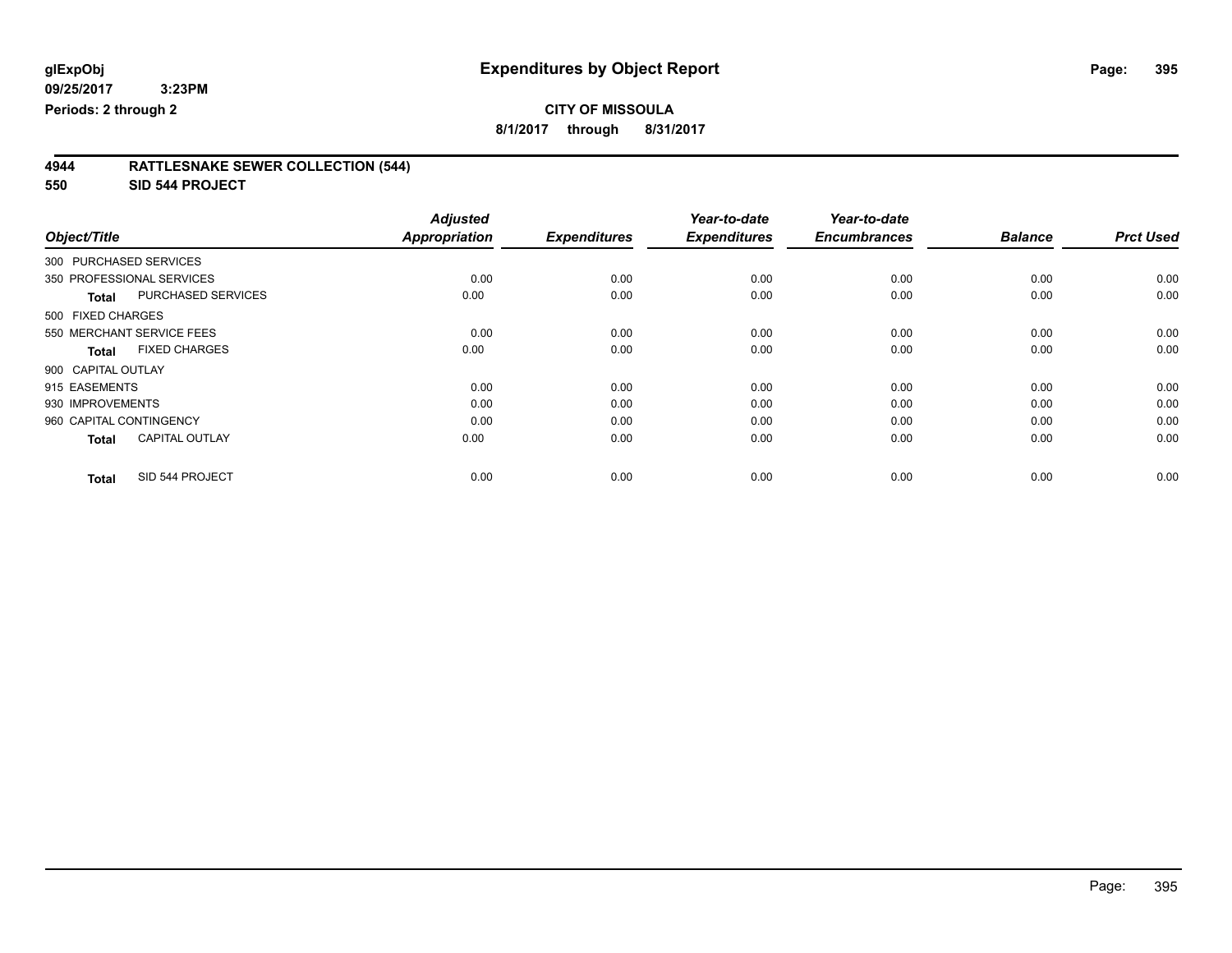### **CITY OF MISSOULA**

**8/1/2017 through 8/31/2017**

#### **4944 RATTLESNAKE SEWER COLLECTION (544)**

**555 LOLO STREET PROJECT**

|                                            | <b>Adjusted</b>      |                     | Year-to-date        | Year-to-date        |                |                  |
|--------------------------------------------|----------------------|---------------------|---------------------|---------------------|----------------|------------------|
| Object/Title                               | <b>Appropriation</b> | <b>Expenditures</b> | <b>Expenditures</b> | <b>Encumbrances</b> | <b>Balance</b> | <b>Prct Used</b> |
| 500 FIXED CHARGES                          |                      |                     |                     |                     |                |                  |
| 550 MERCHANT SERVICE FEES                  | 0.00                 | 0.00                | 0.00                | 0.00                | 0.00           | 0.00             |
| <b>FIXED CHARGES</b><br><b>Total</b>       | 0.00                 | 0.00                | 0.00                | 0.00                | 0.00           | 0.00             |
| 900 CAPITAL OUTLAY                         |                      |                     |                     |                     |                |                  |
| 930 IMPROVEMENTS                           | 0.00                 | 0.00                | 0.00                | 0.00                | 0.00           | 0.00             |
| 960 CAPITAL CONTINGENCY                    | 0.00                 | 0.00                | 0.00                | 0.00                | 0.00           | 0.00             |
| <b>CAPITAL OUTLAY</b><br><b>Total</b>      | 0.00                 | 0.00                | 0.00                | 0.00                | 0.00           | 0.00             |
| <b>LOLO STREET PROJECT</b><br><b>Total</b> | 0.00                 | 0.00                | 0.00                | 0.00                | 0.00           | 0.00             |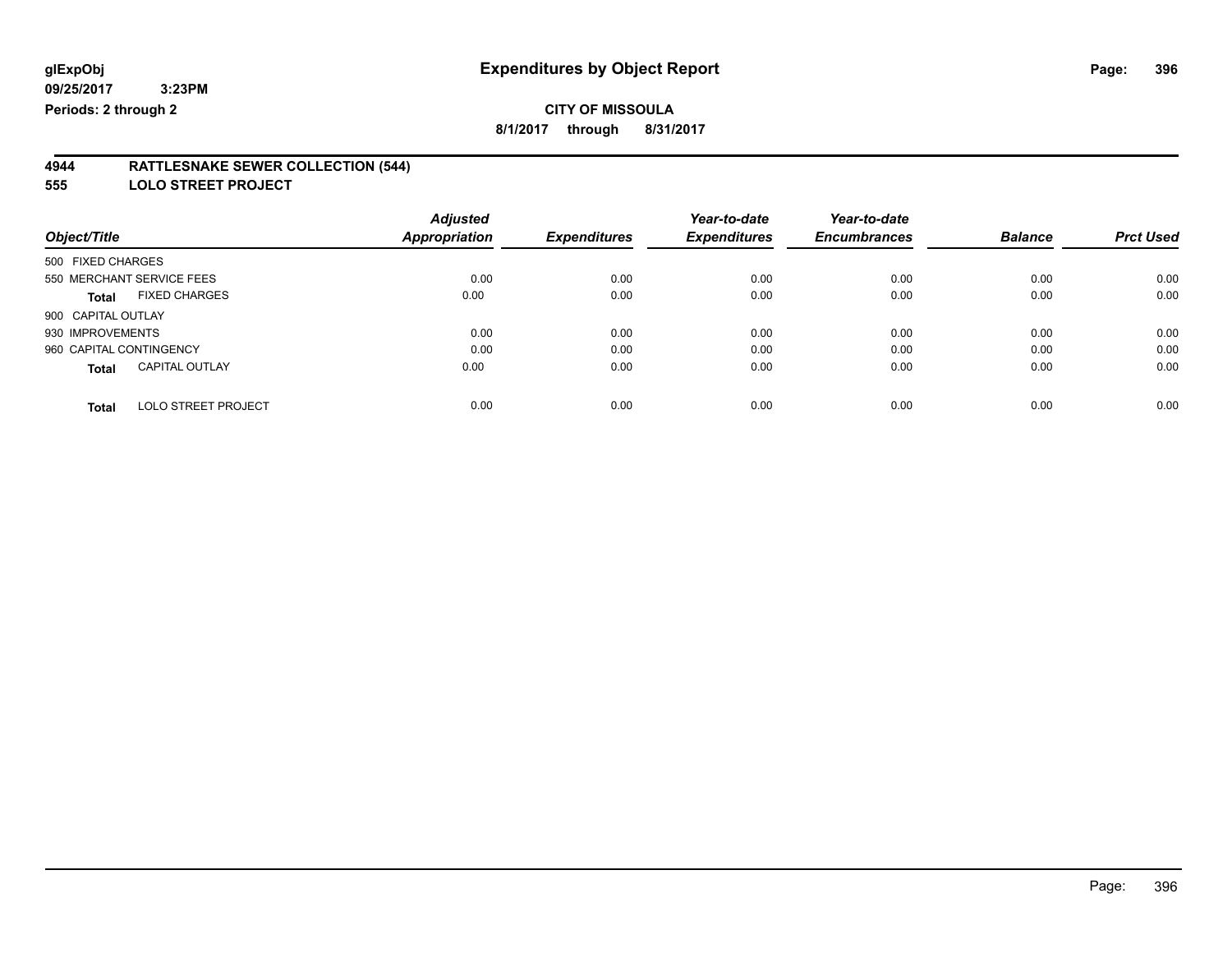#### **4944 RATTLESNAKE SEWER COLLECTION (544)**

| Object/Title            |                                  | <b>Adjusted</b><br>Appropriation | <b>Expenditures</b> | Year-to-date<br><b>Expenditures</b> | Year-to-date<br><b>Encumbrances</b> | <b>Balance</b> | <b>Prct Used</b> |
|-------------------------|----------------------------------|----------------------------------|---------------------|-------------------------------------|-------------------------------------|----------------|------------------|
| 300 PURCHASED SERVICES  |                                  |                                  |                     |                                     |                                     |                |                  |
|                         | 350 PROFESSIONAL SERVICES        | 0.00                             | 0.00                | 0.00                                | 0.00                                | 0.00           | 0.00             |
| <b>Total</b>            | PURCHASED SERVICES               | 0.00                             | 0.00                | 0.00                                | 0.00                                | 0.00           | 0.00             |
| 500 FIXED CHARGES       |                                  |                                  |                     |                                     |                                     |                |                  |
|                         | 550 MERCHANT SERVICE FEES        | 0.00                             | 0.00                | 0.00                                | 0.00                                | 0.00           | 0.00             |
| <b>Total</b>            | <b>FIXED CHARGES</b>             | 0.00                             | 0.00                | 0.00                                | 0.00                                | 0.00           | 0.00             |
| 600 DEBT SERVICE        |                                  |                                  |                     |                                     |                                     |                |                  |
| 610 PRINCIPAL           |                                  | 0.00                             | 0.00                | 0.00                                | 0.00                                | 0.00           | 0.00             |
| <b>Total</b>            | <b>DEBT SERVICE</b>              | 0.00                             | 0.00                | 0.00                                | 0.00                                | 0.00           | 0.00             |
| 900 CAPITAL OUTLAY      |                                  |                                  |                     |                                     |                                     |                |                  |
| 915 EASEMENTS           |                                  | 0.00                             | 0.00                | 0.00                                | 0.00                                | 0.00           | 0.00             |
| 930 IMPROVEMENTS        |                                  | 0.00                             | 0.00                | 0.00                                | 0.00                                | 0.00           | 0.00             |
| 960 CAPITAL CONTINGENCY |                                  | 0.00                             | 0.00                | 0.00                                | 0.00                                | 0.00           | 0.00             |
| Total                   | <b>CAPITAL OUTLAY</b>            | 0.00                             | 0.00                | 0.00                                | 0.00                                | 0.00           | 0.00             |
| <b>Total</b>            | RATTLESNAKE SEWER COLLECTION (54 | 0.00                             | 0.00                | 0.00                                | 0.00                                | 0.00           | 0.00             |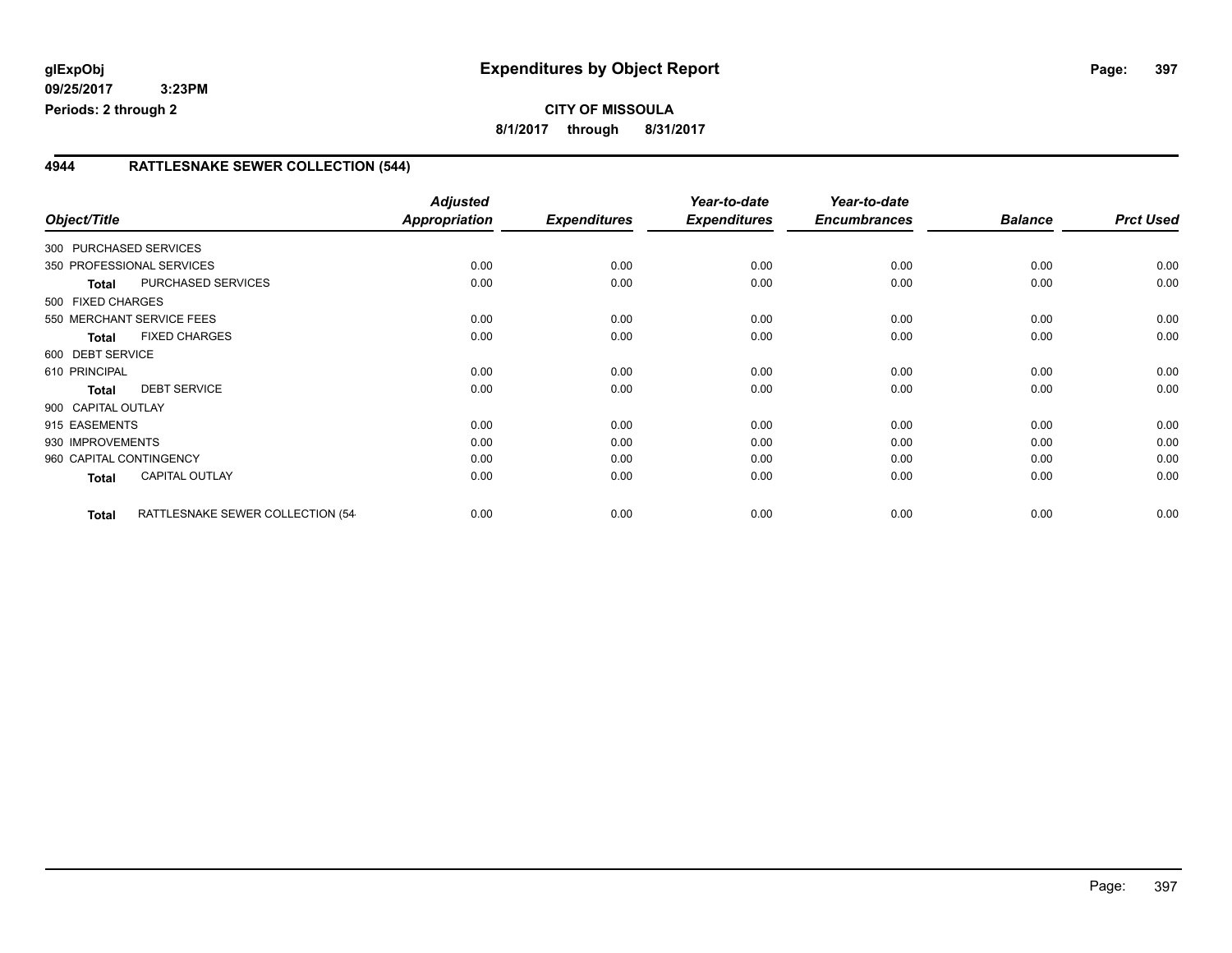### **CITY OF MISSOULA**

**8/1/2017 through 8/31/2017**

#### **4945 PHILLIPS ST TRAFFIC CALMING**

**000 \*\*\* Title Not Found \*\*\***

| Object/Title                            | <b>Adjusted</b><br><b>Appropriation</b> | <b>Expenditures</b> | Year-to-date<br><b>Expenditures</b> | Year-to-date<br><b>Encumbrances</b> | <b>Balance</b> | <b>Prct Used</b> |
|-----------------------------------------|-----------------------------------------|---------------------|-------------------------------------|-------------------------------------|----------------|------------------|
| 500 FIXED CHARGES                       |                                         |                     |                                     |                                     |                |                  |
| 550 MERCHANT SERVICE FEES               | 0.00                                    | 0.00                | 0.00                                | 0.00                                | 0.00           | 0.00             |
| <b>FIXED CHARGES</b><br><b>Total</b>    | 0.00                                    | 0.00                | 0.00                                | 0.00                                | 0.00           | 0.00             |
| 600 DEBT SERVICE                        |                                         |                     |                                     |                                     |                |                  |
| 620 INTEREST / SERVICE FEES             | 0.00                                    | 0.00                | 0.00                                | 0.00                                | 0.00           | 0.00             |
| <b>DEBT SERVICE</b><br><b>Total</b>     | 0.00                                    | 0.00                | 0.00                                | 0.00                                | 0.00           | 0.00             |
| *** Title Not Found ***<br><b>Total</b> | 0.00                                    | 0.00                | 0.00                                | 0.00                                | 0.00           | 0.00             |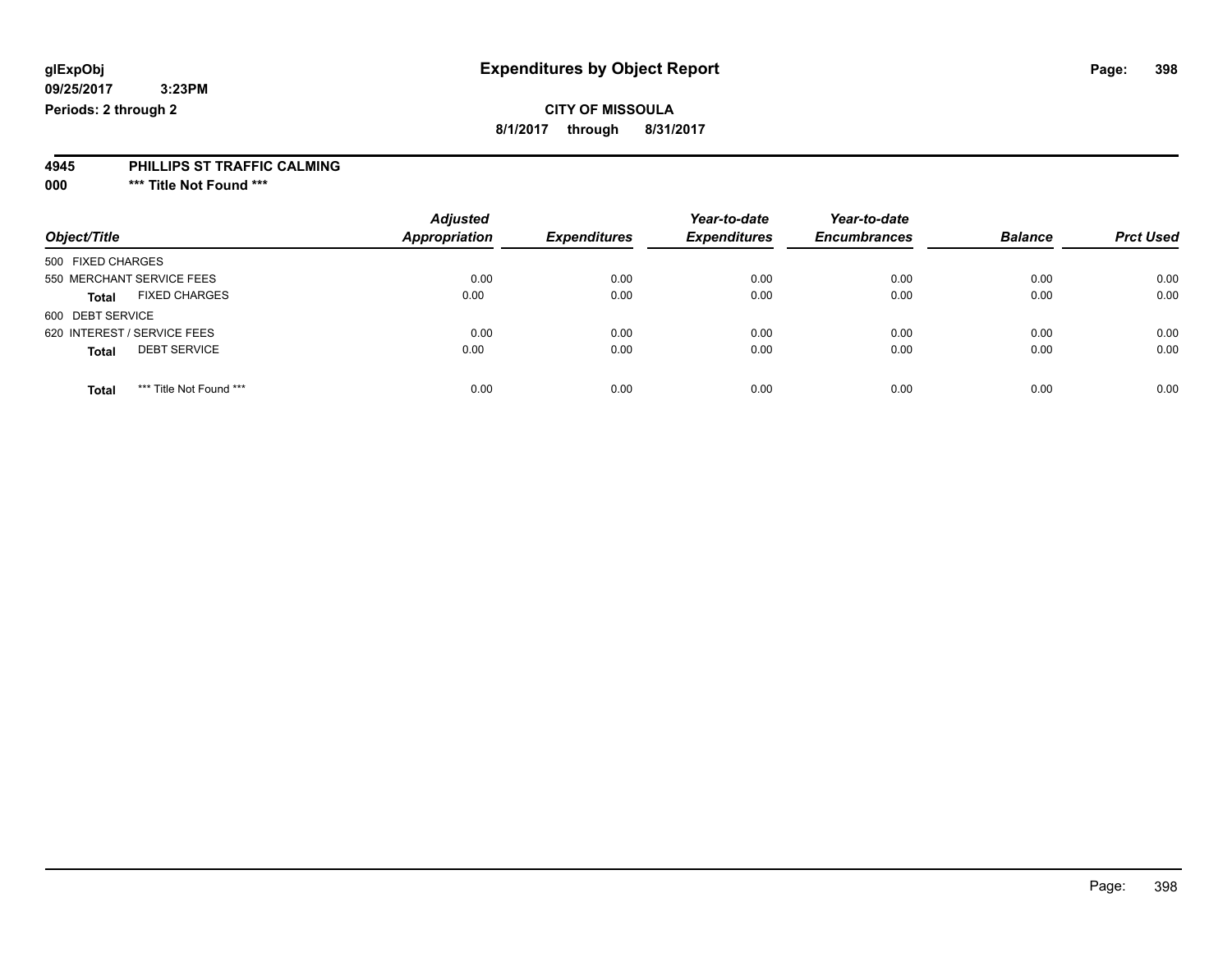**CITY OF MISSOULA 8/1/2017 through 8/31/2017**

#### **4945 PHILLIPS ST TRAFFIC CALMING**

|                             |                             | <b>Adjusted</b>      |                     | Year-to-date        | Year-to-date        | <b>Balance</b> |                  |
|-----------------------------|-----------------------------|----------------------|---------------------|---------------------|---------------------|----------------|------------------|
| Object/Title                |                             | <b>Appropriation</b> | <b>Expenditures</b> | <b>Expenditures</b> | <b>Encumbrances</b> |                | <b>Prct Used</b> |
| 500 FIXED CHARGES           |                             |                      |                     |                     |                     |                |                  |
| 550 MERCHANT SERVICE FEES   |                             | 0.00                 | 0.00                | 0.00                | 0.00                | 0.00           | 0.00             |
| <b>Total</b>                | <b>FIXED CHARGES</b>        | 0.00                 | 0.00                | 0.00                | 0.00                | 0.00           | 0.00             |
| 600 DEBT SERVICE            |                             |                      |                     |                     |                     |                |                  |
| 620 INTEREST / SERVICE FEES |                             | 0.00                 | 0.00                | 0.00                | 0.00                | 0.00           | 0.00             |
| <b>Total</b>                | <b>DEBT SERVICE</b>         | 0.00                 | 0.00                | 0.00                | 0.00                | 0.00           | 0.00             |
| <b>Total</b>                | PHILLIPS ST TRAFFIC CALMING | 0.00                 | 0.00                | 0.00                | 0.00                | 0.00           | 0.00             |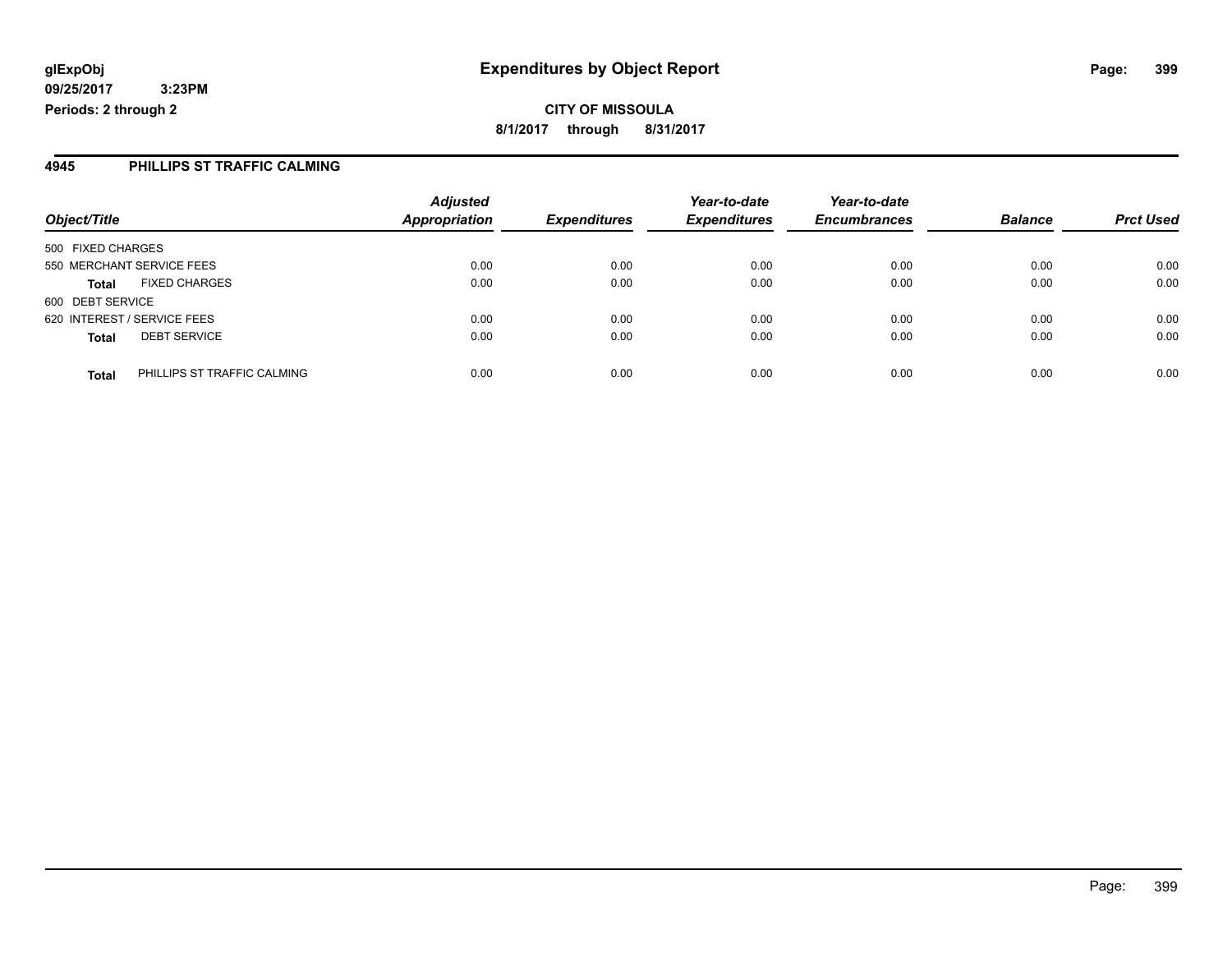### **CITY OF MISSOULA**

**8/1/2017 through 8/31/2017**

#### **4946 PATTEE CREEK DR. TRAFFIC CALMING**

**000 \*\*\* Title Not Found \*\*\***

| Object/Title                            | <b>Adjusted</b><br><b>Appropriation</b> | <b>Expenditures</b> | Year-to-date<br><b>Expenditures</b> | Year-to-date<br><b>Encumbrances</b> | <b>Balance</b> | <b>Prct Used</b> |
|-----------------------------------------|-----------------------------------------|---------------------|-------------------------------------|-------------------------------------|----------------|------------------|
| 500 FIXED CHARGES                       |                                         |                     |                                     |                                     |                |                  |
| 550 MERCHANT SERVICE FEES               | 0.00                                    | 0.00                | 0.00                                | 0.00                                | 0.00           | 0.00             |
| <b>FIXED CHARGES</b><br><b>Total</b>    | 0.00                                    | 0.00                | 0.00                                | 0.00                                | 0.00           | 0.00             |
| 600 DEBT SERVICE                        |                                         |                     |                                     |                                     |                |                  |
| 620 INTEREST / SERVICE FEES             | 0.00                                    | 0.00                | 0.00                                | 0.00                                | 0.00           | 0.00             |
| <b>DEBT SERVICE</b><br><b>Total</b>     | 0.00                                    | 0.00                | 0.00                                | 0.00                                | 0.00           | 0.00             |
|                                         |                                         |                     |                                     |                                     |                |                  |
| *** Title Not Found ***<br><b>Total</b> | 0.00                                    | 0.00                | 0.00                                | 0.00                                | 0.00           | 0.00             |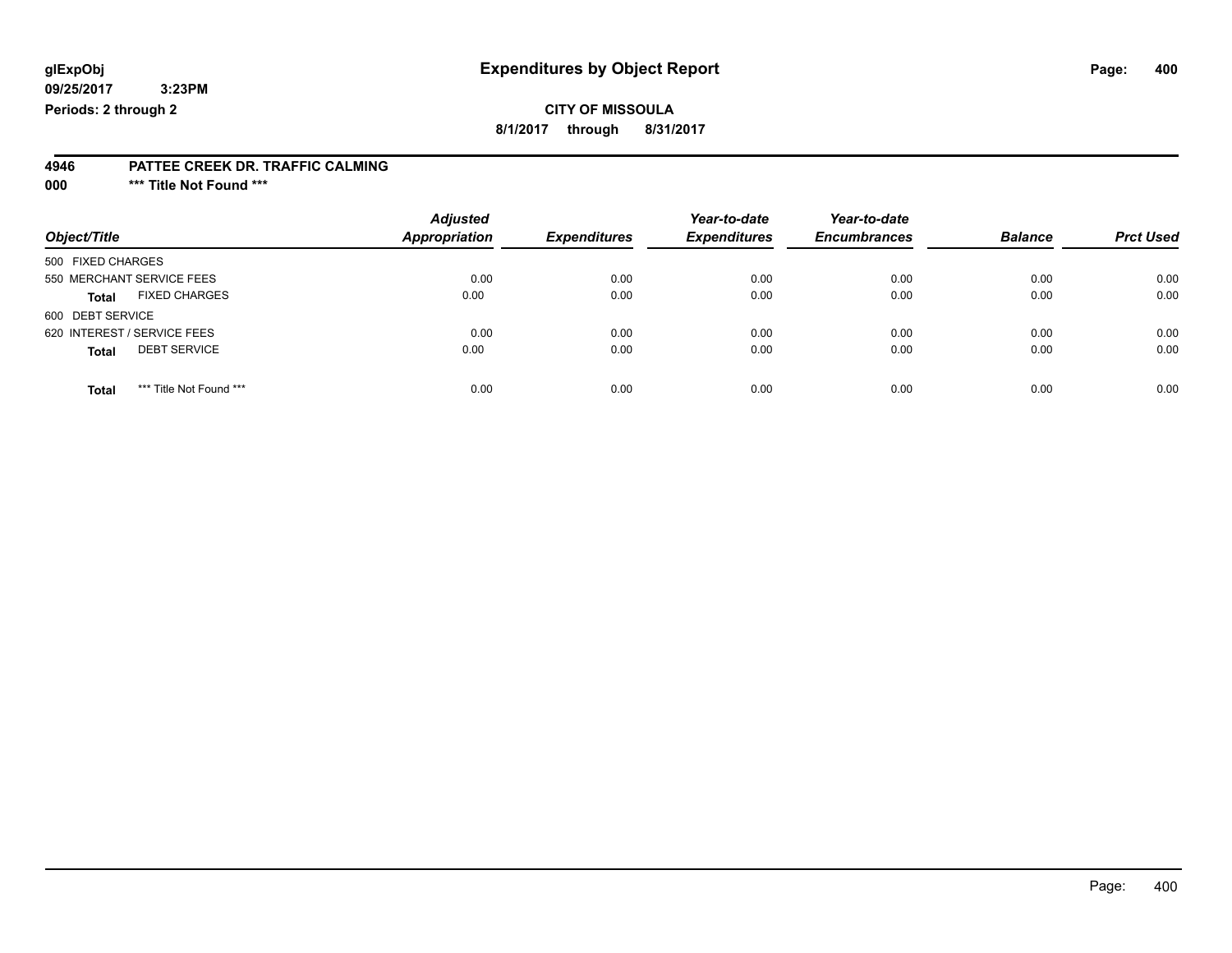### **CITY OF MISSOULA**

**8/1/2017 through 8/31/2017**

# **4946 PATTEE CREEK DR. TRAFFIC CALMING**

**390 NON-DEPARTMENTAL**

|                        |                           | <b>Adjusted</b> |                     | Year-to-date        | Year-to-date        |                |                  |
|------------------------|---------------------------|-----------------|---------------------|---------------------|---------------------|----------------|------------------|
| Object/Title           |                           | Appropriation   | <b>Expenditures</b> | <b>Expenditures</b> | <b>Encumbrances</b> | <b>Balance</b> | <b>Prct Used</b> |
| 300 PURCHASED SERVICES |                           |                 |                     |                     |                     |                |                  |
|                        | 350 PROFESSIONAL SERVICES | 0.00            | 0.00                | 0.00                | 0.00                | 0.00           | 0.00             |
| <b>Total</b>           | PURCHASED SERVICES        | 0.00            | 0.00                | 0.00                | 0.00                | 0.00           | 0.00             |
| 500 FIXED CHARGES      |                           |                 |                     |                     |                     |                |                  |
|                        | 550 MERCHANT SERVICE FEES | 0.00            | 0.00                | 0.00                | 0.00                | 0.00           | 0.00             |
| <b>Total</b>           | <b>FIXED CHARGES</b>      | 0.00            | 0.00                | 0.00                | 0.00                | 0.00           | 0.00             |
| 900 CAPITAL OUTLAY     |                           |                 |                     |                     |                     |                |                  |
| 930 IMPROVEMENTS       |                           | 0.00            | 0.00                | 0.00                | 0.00                | 0.00           | 0.00             |
| <b>Total</b>           | <b>CAPITAL OUTLAY</b>     | 0.00            | 0.00                | 0.00                | 0.00                | 0.00           | 0.00             |
| <b>Total</b>           | NON-DEPARTMENTAL          | 0.00            | 0.00                | 0.00                | 0.00                | 0.00           | 0.00             |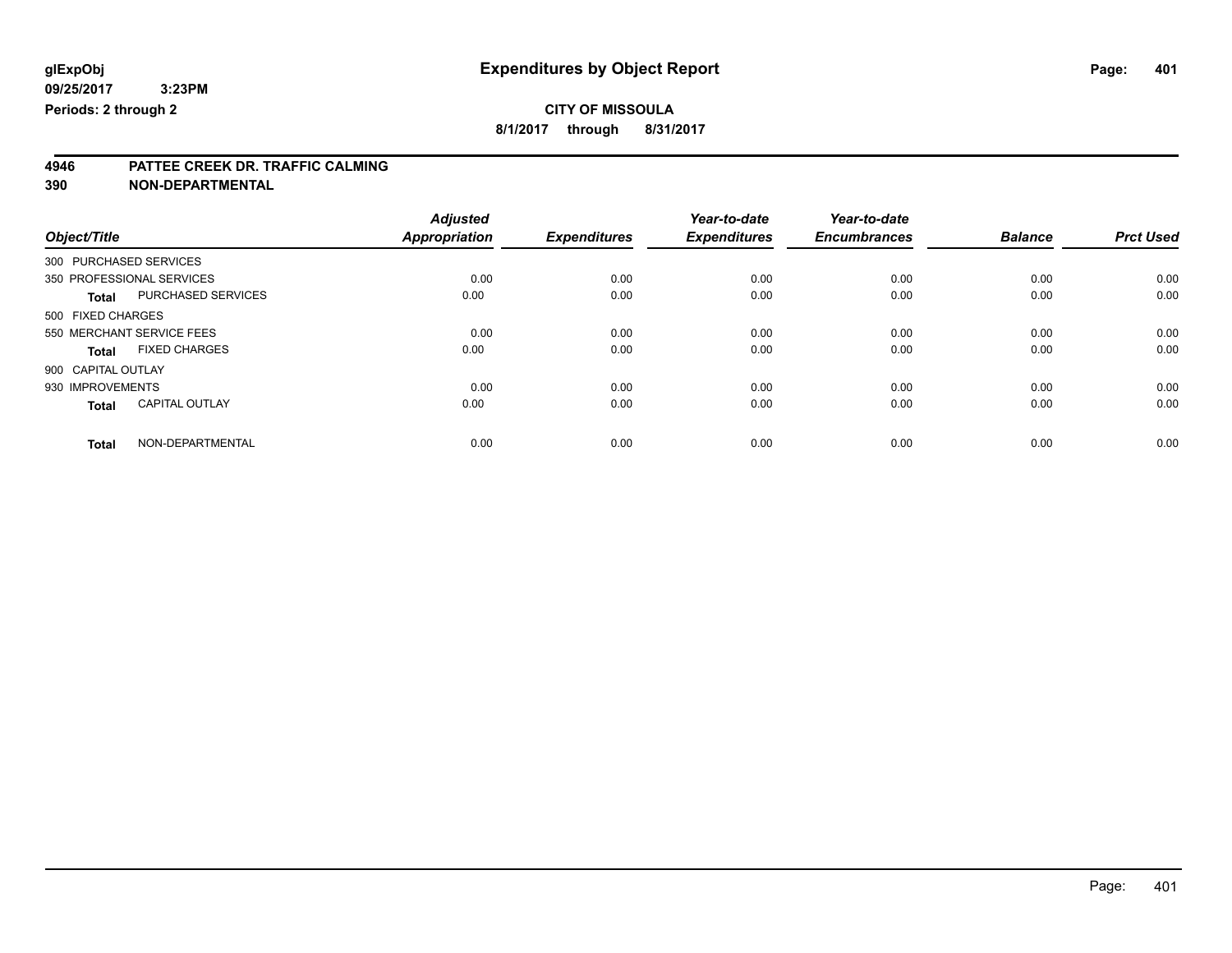#### **4946 PATTEE CREEK DR. TRAFFIC CALMING**

|                    |                                  | <b>Adjusted</b>      |                     | Year-to-date        | Year-to-date        |                |                  |
|--------------------|----------------------------------|----------------------|---------------------|---------------------|---------------------|----------------|------------------|
| Object/Title       |                                  | <b>Appropriation</b> | <b>Expenditures</b> | <b>Expenditures</b> | <b>Encumbrances</b> | <b>Balance</b> | <b>Prct Used</b> |
|                    | 300 PURCHASED SERVICES           |                      |                     |                     |                     |                |                  |
|                    | 350 PROFESSIONAL SERVICES        | 0.00                 | 0.00                | 0.00                | 0.00                | 0.00           | 0.00             |
| <b>Total</b>       | PURCHASED SERVICES               | 0.00                 | 0.00                | 0.00                | 0.00                | 0.00           | 0.00             |
| 500 FIXED CHARGES  |                                  |                      |                     |                     |                     |                |                  |
|                    | 550 MERCHANT SERVICE FEES        | 0.00                 | 0.00                | 0.00                | 0.00                | 0.00           | 0.00             |
| <b>Total</b>       | <b>FIXED CHARGES</b>             | 0.00                 | 0.00                | 0.00                | 0.00                | 0.00           | 0.00             |
| 600 DEBT SERVICE   |                                  |                      |                     |                     |                     |                |                  |
|                    | 620 INTEREST / SERVICE FEES      | 0.00                 | 0.00                | 0.00                | 0.00                | 0.00           | 0.00             |
| <b>Total</b>       | <b>DEBT SERVICE</b>              | 0.00                 | 0.00                | 0.00                | 0.00                | 0.00           | 0.00             |
| 900 CAPITAL OUTLAY |                                  |                      |                     |                     |                     |                |                  |
| 930 IMPROVEMENTS   |                                  | 0.00                 | 0.00                | 0.00                | 0.00                | 0.00           | 0.00             |
| <b>Total</b>       | <b>CAPITAL OUTLAY</b>            | 0.00                 | 0.00                | 0.00                | 0.00                | 0.00           | 0.00             |
| <b>Total</b>       | PATTEE CREEK DR. TRAFFIC CALMING | 0.00                 | 0.00                | 0.00                | 0.00                | 0.00           | 0.00             |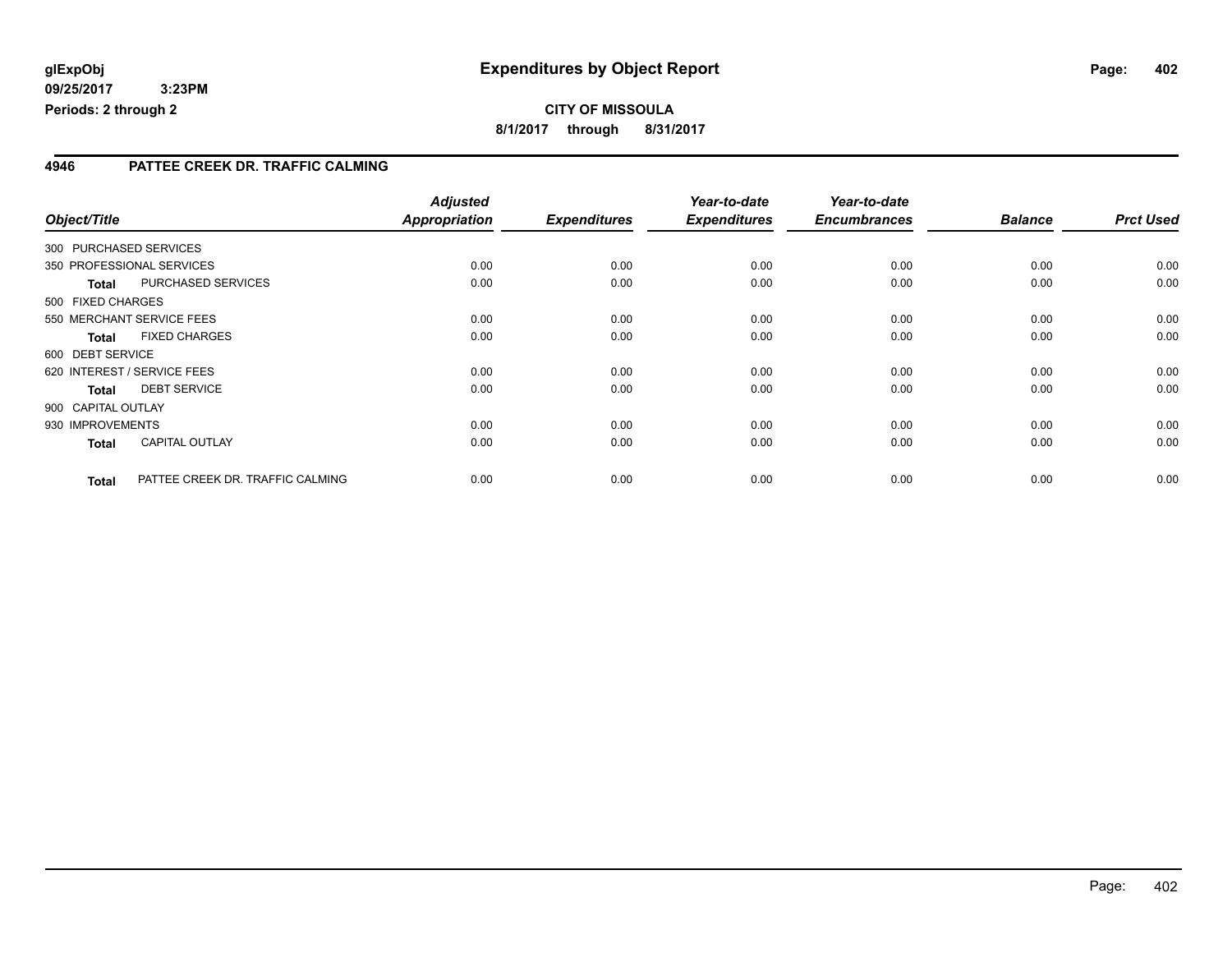### **CITY OF MISSOULA**

**8/1/2017 through 8/31/2017**

# **4948 STORMWATER OUTFALL RETROFITS**

**390 NON-DEPARTMENTAL**

|                                       | <b>Adjusted</b>      |                     | Year-to-date        | Year-to-date        |                |                  |
|---------------------------------------|----------------------|---------------------|---------------------|---------------------|----------------|------------------|
| Object/Title                          | <b>Appropriation</b> | <b>Expenditures</b> | <b>Expenditures</b> | <b>Encumbrances</b> | <b>Balance</b> | <b>Prct Used</b> |
| 300 PURCHASED SERVICES                |                      |                     |                     |                     |                |                  |
| 350 PROFESSIONAL SERVICES             | 0.00                 | 0.00                | 1,136.49            | 0.00                | $-1,136.49$    | 0.00             |
| PURCHASED SERVICES<br><b>Total</b>    | 0.00                 | 0.00                | 1,136.49            | 0.00                | $-1,136.49$    | 0.00             |
| 500 FIXED CHARGES                     |                      |                     |                     |                     |                |                  |
| 550 MERCHANT SERVICE FEES             | 0.00                 | 0.00                | 0.00                | 0.00                | 0.00           | 0.00             |
| <b>FIXED CHARGES</b><br>Total         | 0.00                 | 0.00                | 0.00                | 0.00                | 0.00           | 0.00             |
| 900 CAPITAL OUTLAY                    |                      |                     |                     |                     |                |                  |
| 930 IMPROVEMENTS                      | 0.00                 | 0.00                | 0.00                | 0.00                | 0.00           | 0.00             |
| <b>CAPITAL OUTLAY</b><br><b>Total</b> | 0.00                 | 0.00                | 0.00                | 0.00                | 0.00           | 0.00             |
| NON-DEPARTMENTAL<br><b>Total</b>      | 0.00                 | 0.00                | 1,136.49            | 0.00                | $-1,136.49$    | 0.00             |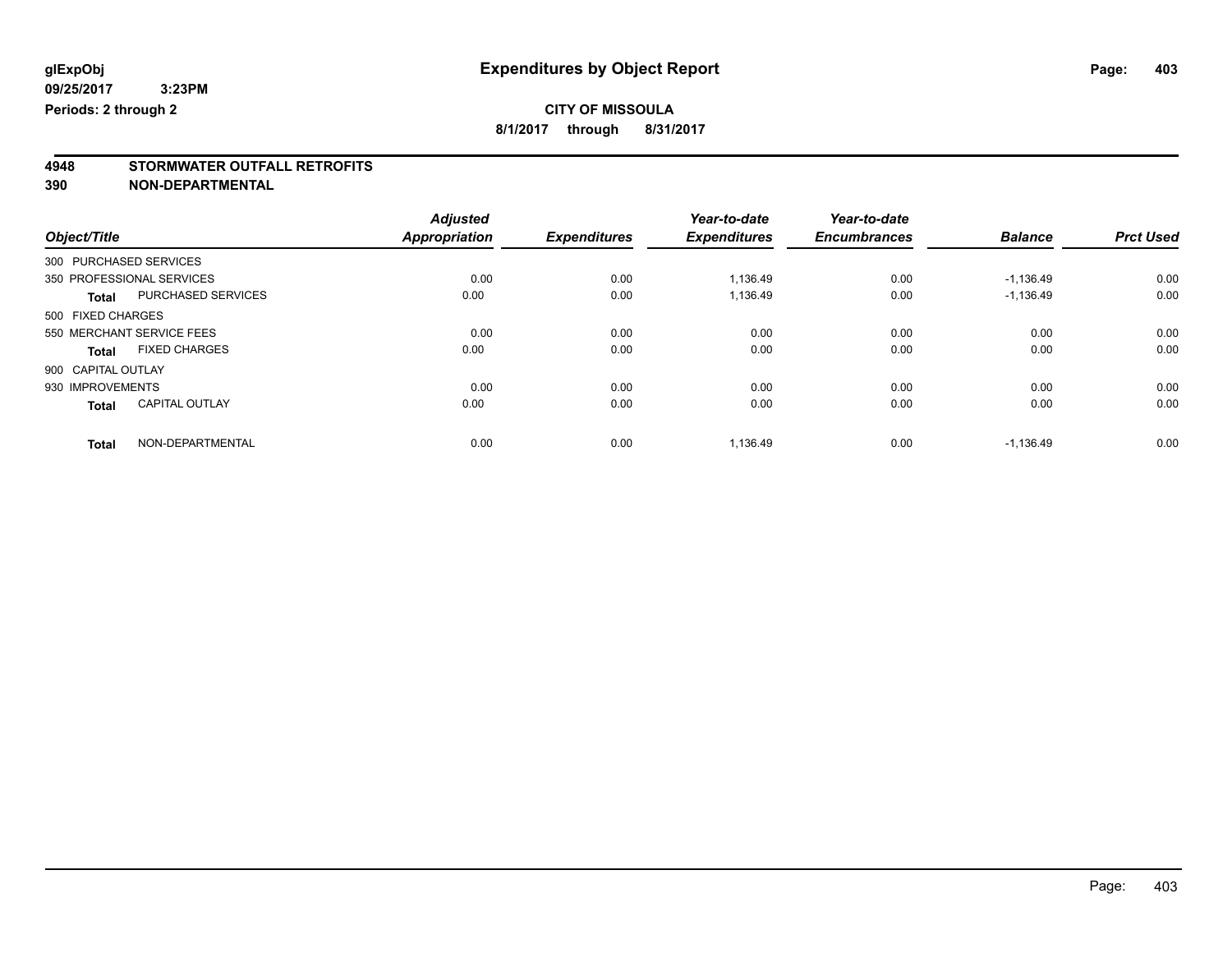#### **4948 STORMWATER OUTFALL RETROFITS**

|                    |                              | <b>Adjusted</b> |                     | Year-to-date        | Year-to-date        |                |                  |
|--------------------|------------------------------|-----------------|---------------------|---------------------|---------------------|----------------|------------------|
| Object/Title       |                              | Appropriation   | <b>Expenditures</b> | <b>Expenditures</b> | <b>Encumbrances</b> | <b>Balance</b> | <b>Prct Used</b> |
|                    | 300 PURCHASED SERVICES       |                 |                     |                     |                     |                |                  |
|                    | 350 PROFESSIONAL SERVICES    | 0.00            | 0.00                | 1,136.49            | 0.00                | $-1,136.49$    | 0.00             |
| Total              | PURCHASED SERVICES           | 0.00            | 0.00                | 1,136.49            | 0.00                | $-1,136.49$    | 0.00             |
| 500 FIXED CHARGES  |                              |                 |                     |                     |                     |                |                  |
|                    | 550 MERCHANT SERVICE FEES    | 0.00            | 0.00                | 0.00                | 0.00                | 0.00           | 0.00             |
| <b>Total</b>       | <b>FIXED CHARGES</b>         | 0.00            | 0.00                | 0.00                | 0.00                | 0.00           | 0.00             |
| 900 CAPITAL OUTLAY |                              |                 |                     |                     |                     |                |                  |
| 930 IMPROVEMENTS   |                              | 0.00            | 0.00                | 0.00                | 0.00                | 0.00           | 0.00             |
| <b>Total</b>       | <b>CAPITAL OUTLAY</b>        | 0.00            | 0.00                | 0.00                | 0.00                | 0.00           | 0.00             |
| <b>Total</b>       | STORMWATER OUTFALL RETROFITS | 0.00            | 0.00                | 1,136.49            | 0.00                | $-1.136.49$    | 0.00             |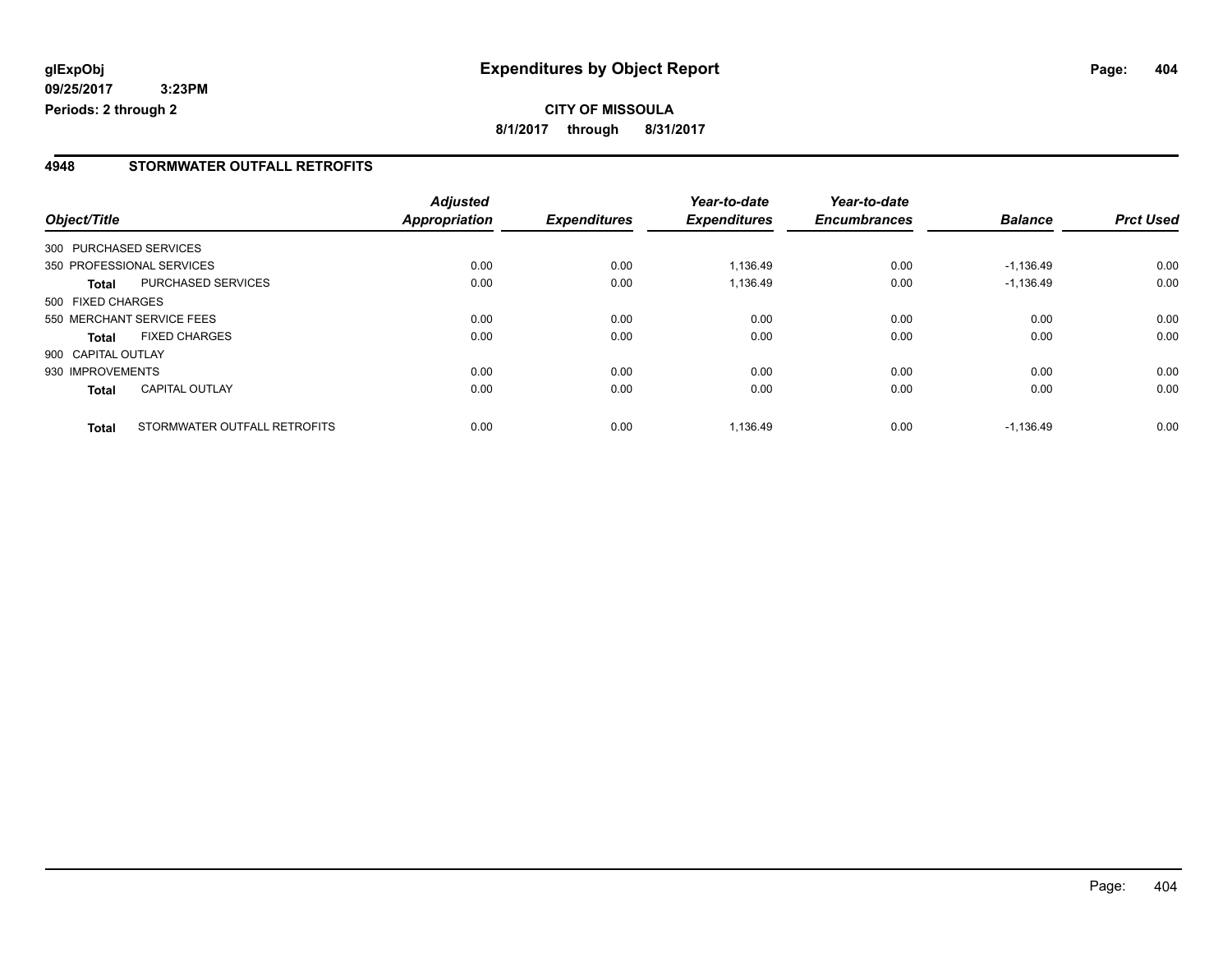# **4949 WAYFINDING PROJECT**

**390 NON-DEPARTMENTAL**

|                     |                                   | <b>Adjusted</b>      |                     | Year-to-date        | Year-to-date        |                |                  |
|---------------------|-----------------------------------|----------------------|---------------------|---------------------|---------------------|----------------|------------------|
| Object/Title        |                                   | <b>Appropriation</b> | <b>Expenditures</b> | <b>Expenditures</b> | <b>Encumbrances</b> | <b>Balance</b> | <b>Prct Used</b> |
|                     | 100 PERSONAL SERVICES             |                      |                     |                     |                     |                |                  |
|                     | 110 SALARIES AND WAGES            | 0.00                 | 0.00                | 0.00                | 0.00                | 0.00           | 0.00             |
|                     | <b>140 EMPLOYER CONTRIBUTIONS</b> | 0.00                 | 0.00                | 0.00                | 0.00                | 0.00           | 0.00             |
| <b>Total</b>        | PERSONAL SERVICES                 | 0.00                 | 0.00                | 0.00                | 0.00                | 0.00           | 0.00             |
| 200 SUPPLIES        |                                   |                      |                     |                     |                     |                |                  |
| 210 OFFICE SUPPLIES |                                   | 0.00                 | 0.00                | 0.00                | 0.00                | 0.00           | 0.00             |
| <b>Total</b>        | <b>SUPPLIES</b>                   | 0.00                 | 0.00                | 0.00                | 0.00                | 0.00           | 0.00             |
|                     | 300 PURCHASED SERVICES            |                      |                     |                     |                     |                |                  |
|                     | 350 PROFESSIONAL SERVICES         | 0.00                 | 0.00                | 0.00                | 0.00                | 0.00           | 0.00             |
|                     | 360 REPAIR & MAINTENANCE          | 0.00                 | 0.00                | 0.00                | 0.00                | 0.00           | 0.00             |
|                     | 390 OTHER PURCHASED SERVICES      | 0.00                 | 1,315.00            | 1,315.00            | 0.00                | $-1,315.00$    | 0.00             |
| <b>Total</b>        | <b>PURCHASED SERVICES</b>         | 0.00                 | 1,315.00            | 1,315.00            | 0.00                | $-1,315.00$    | 0.00             |
| 500 FIXED CHARGES   |                                   |                      |                     |                     |                     |                |                  |
|                     | 550 MERCHANT SERVICE FEES         | 0.00                 | 0.00                | 0.00                | 0.00                | 0.00           | 0.00             |
| <b>Total</b>        | <b>FIXED CHARGES</b>              | 0.00                 | 0.00                | 0.00                | 0.00                | 0.00           | 0.00             |
| 900 CAPITAL OUTLAY  |                                   |                      |                     |                     |                     |                |                  |
| 930 IMPROVEMENTS    |                                   | 0.00                 | 0.00                | 0.00                | 0.00                | 0.00           | 0.00             |
|                     | 940 MACHINERY & EQUIPMENT         | 0.00                 | 0.00                | 0.00                | 0.00                | 0.00           | 0.00             |
| <b>Total</b>        | <b>CAPITAL OUTLAY</b>             | 0.00                 | 0.00                | 0.00                | 0.00                | 0.00           | 0.00             |
| <b>Total</b>        | NON-DEPARTMENTAL                  | 0.00                 | 1,315.00            | 1,315.00            | 0.00                | $-1,315.00$    | 0.00             |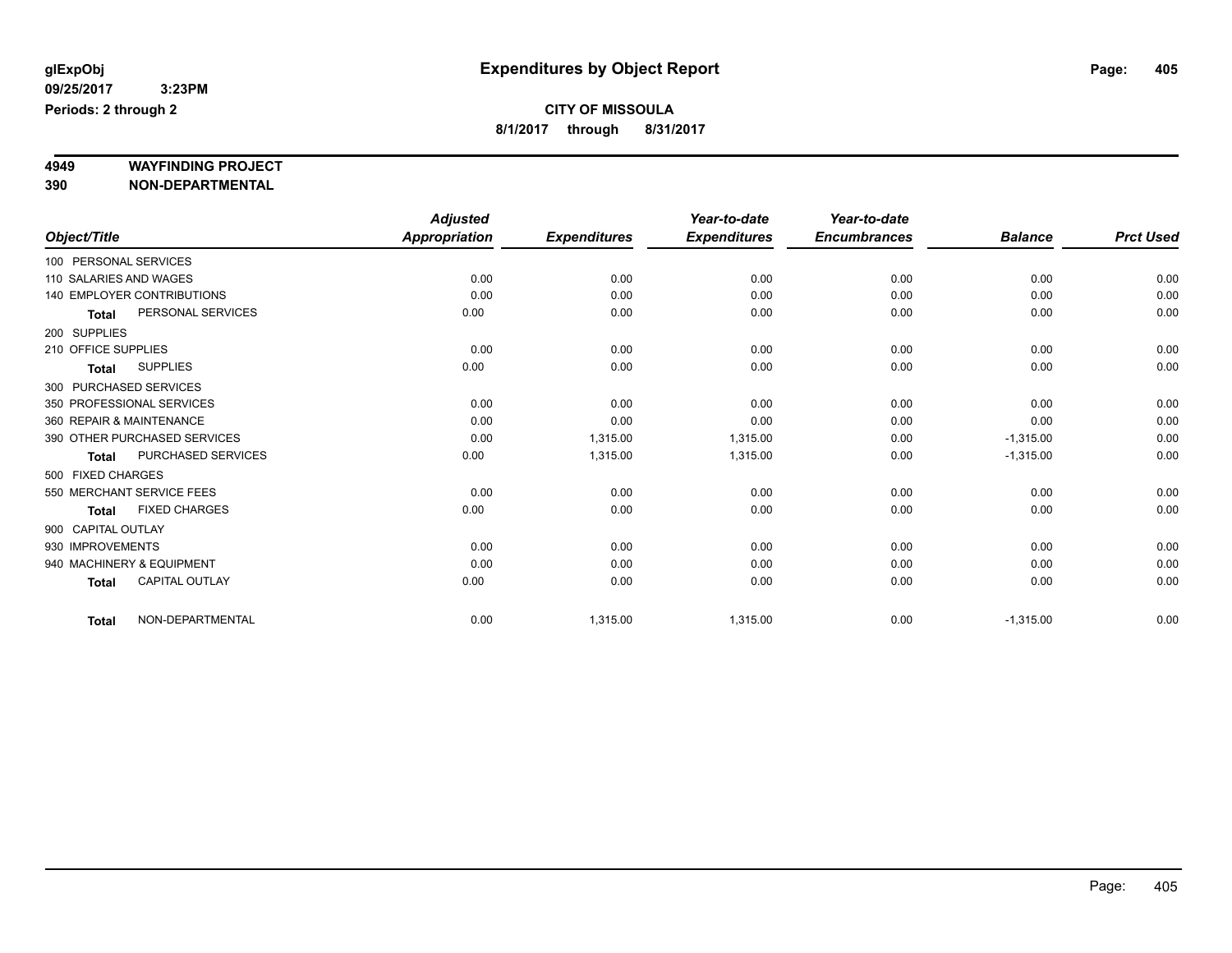#### **4949 WAYFINDING PROJECT**

|                          |                                   | <b>Adjusted</b>      |                     | Year-to-date        | Year-to-date        |                |                  |
|--------------------------|-----------------------------------|----------------------|---------------------|---------------------|---------------------|----------------|------------------|
| Object/Title             |                                   | <b>Appropriation</b> | <b>Expenditures</b> | <b>Expenditures</b> | <b>Encumbrances</b> | <b>Balance</b> | <b>Prct Used</b> |
| 100 PERSONAL SERVICES    |                                   |                      |                     |                     |                     |                |                  |
| 110 SALARIES AND WAGES   |                                   | 0.00                 | 0.00                | 0.00                | 0.00                | 0.00           | 0.00             |
|                          | <b>140 EMPLOYER CONTRIBUTIONS</b> | 0.00                 | 0.00                | 0.00                | 0.00                | 0.00           | 0.00             |
| Total                    | PERSONAL SERVICES                 | 0.00                 | 0.00                | 0.00                | 0.00                | 0.00           | 0.00             |
| 200 SUPPLIES             |                                   |                      |                     |                     |                     |                |                  |
| 210 OFFICE SUPPLIES      |                                   | 0.00                 | 0.00                | 0.00                | 0.00                | 0.00           | 0.00             |
| <b>Total</b>             | <b>SUPPLIES</b>                   | 0.00                 | 0.00                | 0.00                | 0.00                | 0.00           | 0.00             |
| 300 PURCHASED SERVICES   |                                   |                      |                     |                     |                     |                |                  |
|                          | 350 PROFESSIONAL SERVICES         | 0.00                 | 0.00                | 0.00                | 0.00                | 0.00           | 0.00             |
| 360 REPAIR & MAINTENANCE |                                   | 0.00                 | 0.00                | 0.00                | 0.00                | 0.00           | 0.00             |
|                          | 390 OTHER PURCHASED SERVICES      | 0.00                 | 1,315.00            | 1,315.00            | 0.00                | $-1,315.00$    | 0.00             |
| Total                    | <b>PURCHASED SERVICES</b>         | 0.00                 | 1,315.00            | 1,315.00            | 0.00                | $-1,315.00$    | 0.00             |
| 500 FIXED CHARGES        |                                   |                      |                     |                     |                     |                |                  |
|                          | 550 MERCHANT SERVICE FEES         | 0.00                 | 0.00                | 0.00                | 0.00                | 0.00           | 0.00             |
| <b>Total</b>             | <b>FIXED CHARGES</b>              | 0.00                 | 0.00                | 0.00                | 0.00                | 0.00           | 0.00             |
| 900 CAPITAL OUTLAY       |                                   |                      |                     |                     |                     |                |                  |
| 930 IMPROVEMENTS         |                                   | 0.00                 | 0.00                | 0.00                | 0.00                | 0.00           | 0.00             |
|                          | 940 MACHINERY & EQUIPMENT         | 0.00                 | 0.00                | 0.00                | 0.00                | 0.00           | 0.00             |
| <b>Total</b>             | <b>CAPITAL OUTLAY</b>             | 0.00                 | 0.00                | 0.00                | 0.00                | 0.00           | 0.00             |
| <b>Total</b>             | <b>WAYFINDING PROJECT</b>         | 0.00                 | 1,315.00            | 1,315.00            | 0.00                | $-1,315.00$    | 0.00             |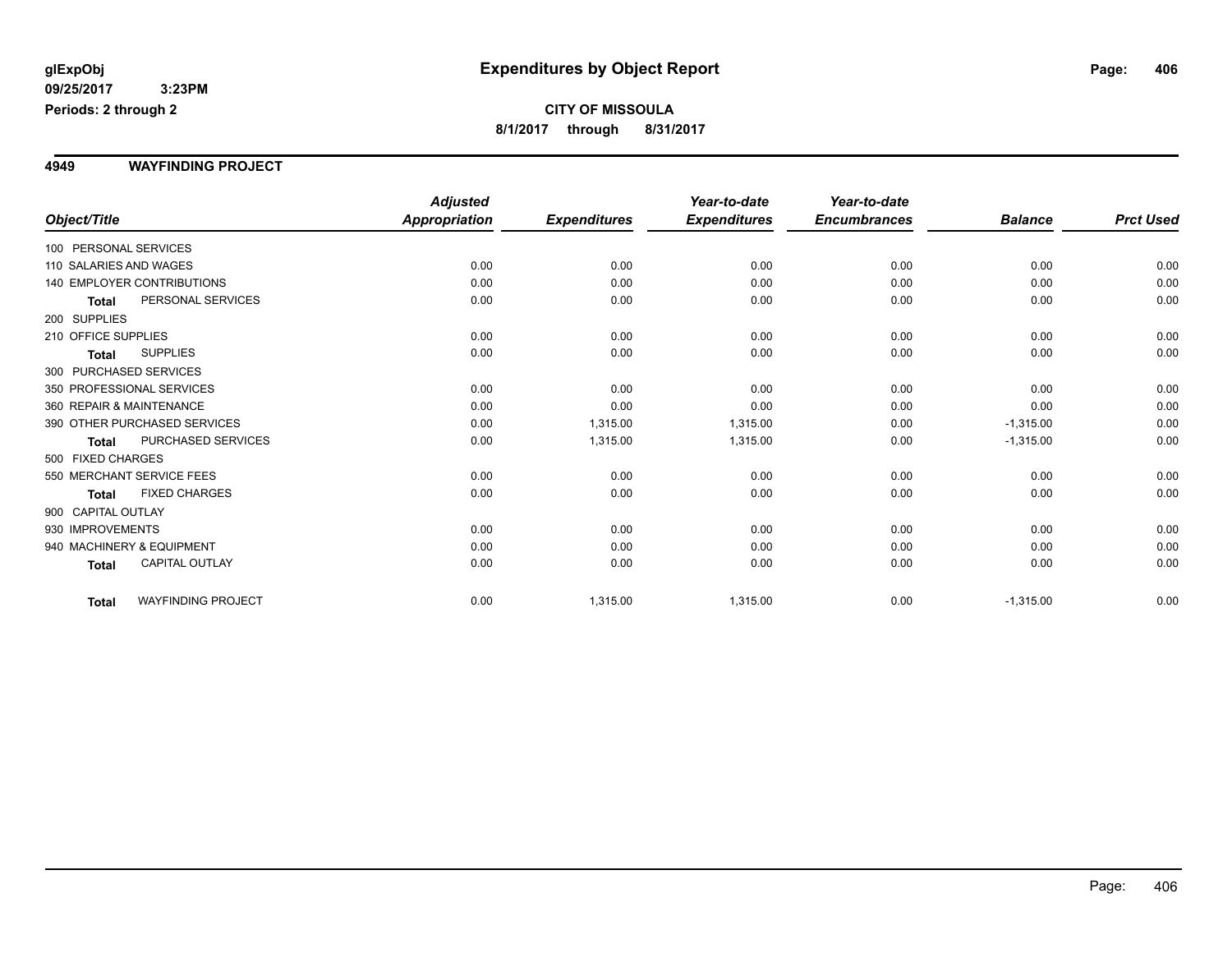# **4990 ARRA ENHANCEMENTS**

**500 N HIGGINS STREETSCAPE**

| Object/Title                          | <b>Adjusted</b><br><b>Appropriation</b> | <b>Expenditures</b> | Year-to-date<br><b>Expenditures</b> | Year-to-date<br><b>Encumbrances</b> | <b>Balance</b> | <b>Prct Used</b> |
|---------------------------------------|-----------------------------------------|---------------------|-------------------------------------|-------------------------------------|----------------|------------------|
| 500 FIXED CHARGES                     |                                         |                     |                                     |                                     |                |                  |
| 550 MERCHANT SERVICE FEES             | 0.00                                    | 0.00                | 0.00                                | 0.00                                | 0.00           | 0.00             |
| <b>FIXED CHARGES</b><br><b>Total</b>  | 0.00                                    | 0.00                | 0.00                                | 0.00                                | 0.00           | 0.00             |
| 900 CAPITAL OUTLAY                    |                                         |                     |                                     |                                     |                |                  |
| 930 IMPROVEMENTS                      | 0.00                                    | 0.00                | 0.00                                | 0.00                                | 0.00           | 0.00             |
| <b>CAPITAL OUTLAY</b><br><b>Total</b> | 0.00                                    | 0.00                | 0.00                                | 0.00                                | 0.00           | 0.00             |
| N HIGGINS STREETSCAPE<br><b>Total</b> | 0.00                                    | 0.00                | 0.00                                | 0.00                                | 0.00           | 0.00             |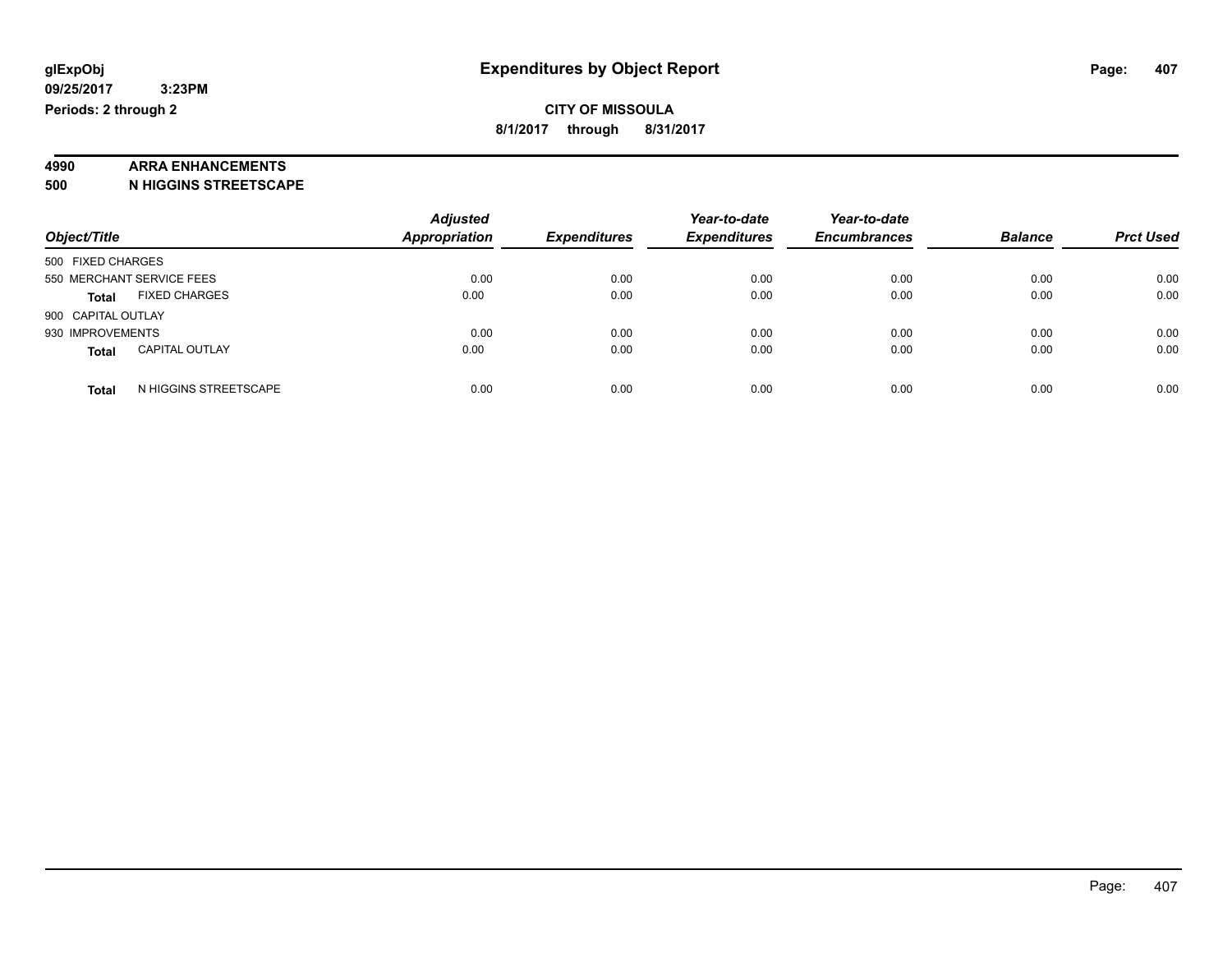**4990 ARRA ENHANCEMENTS 510 CURB RAMPS**

| Object/Title                          | <b>Adjusted</b><br><b>Appropriation</b> | <b>Expenditures</b> | Year-to-date<br><b>Expenditures</b> | Year-to-date<br><b>Encumbrances</b> | <b>Balance</b> | <b>Prct Used</b> |
|---------------------------------------|-----------------------------------------|---------------------|-------------------------------------|-------------------------------------|----------------|------------------|
| 500 FIXED CHARGES                     |                                         |                     |                                     |                                     |                |                  |
| 550 MERCHANT SERVICE FEES             | 0.00                                    | 0.00                | 0.00                                | 0.00                                | 0.00           | 0.00             |
| <b>FIXED CHARGES</b><br><b>Total</b>  | 0.00                                    | 0.00                | 0.00                                | 0.00                                | 0.00           | 0.00             |
| 900 CAPITAL OUTLAY                    |                                         |                     |                                     |                                     |                |                  |
| 930 IMPROVEMENTS                      | 0.00                                    | 0.00                | 0.00                                | 0.00                                | 0.00           | 0.00             |
| <b>CAPITAL OUTLAY</b><br><b>Total</b> | 0.00                                    | 0.00                | 0.00                                | 0.00                                | 0.00           | 0.00             |
| <b>CURB RAMPS</b><br><b>Total</b>     | 0.00                                    | 0.00                | 0.00                                | 0.00                                | 0.00           | 0.00             |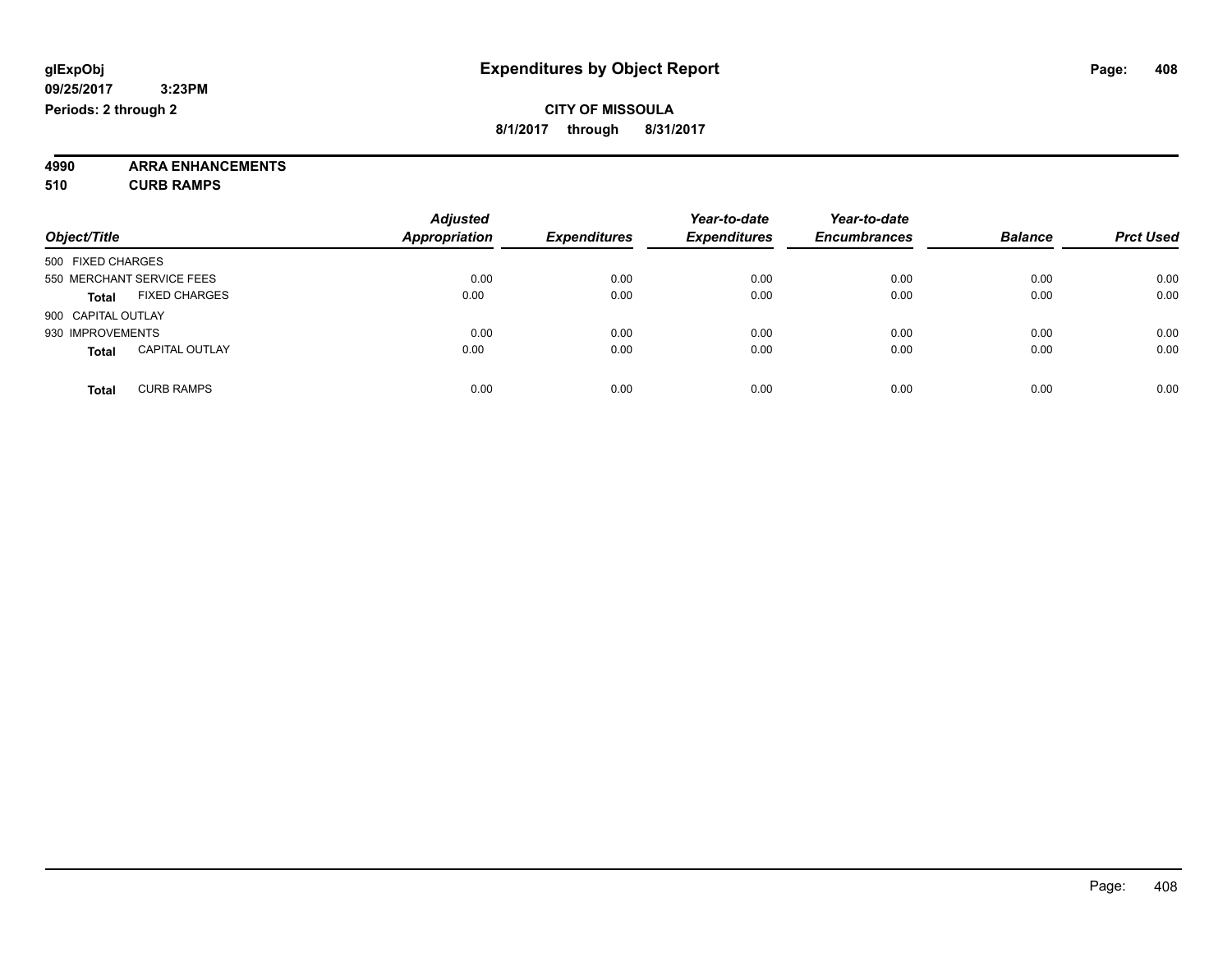# **4990 ARRA ENHANCEMENTS**

**515 RSNAKE GATEWAY GREENOUGH DRIVE**

| Object/Title       |                                | <b>Adjusted</b><br>Appropriation | <b>Expenditures</b> | Year-to-date<br><b>Expenditures</b> | Year-to-date<br><b>Encumbrances</b> | <b>Balance</b> | <b>Prct Used</b> |
|--------------------|--------------------------------|----------------------------------|---------------------|-------------------------------------|-------------------------------------|----------------|------------------|
| 500 FIXED CHARGES  |                                |                                  |                     |                                     |                                     |                |                  |
|                    | 550 MERCHANT SERVICE FEES      | 0.00                             | 0.00                | 0.00                                | 0.00                                | 0.00           | 0.00             |
| <b>Total</b>       | <b>FIXED CHARGES</b>           | 0.00                             | 0.00                | 0.00                                | 0.00                                | 0.00           | 0.00             |
| 900 CAPITAL OUTLAY |                                |                                  |                     |                                     |                                     |                |                  |
| 930 IMPROVEMENTS   |                                | 0.00                             | 0.00                | 0.00                                | 0.00                                | 0.00           | 0.00             |
| <b>Total</b>       | <b>CAPITAL OUTLAY</b>          | 0.00                             | 0.00                | 0.00                                | 0.00                                | 0.00           | 0.00             |
| <b>Total</b>       | RSNAKE GATEWAY GREENOUGH DRIVE | 0.00                             | 0.00                | 0.00                                | 0.00                                | 0.00           | 0.00             |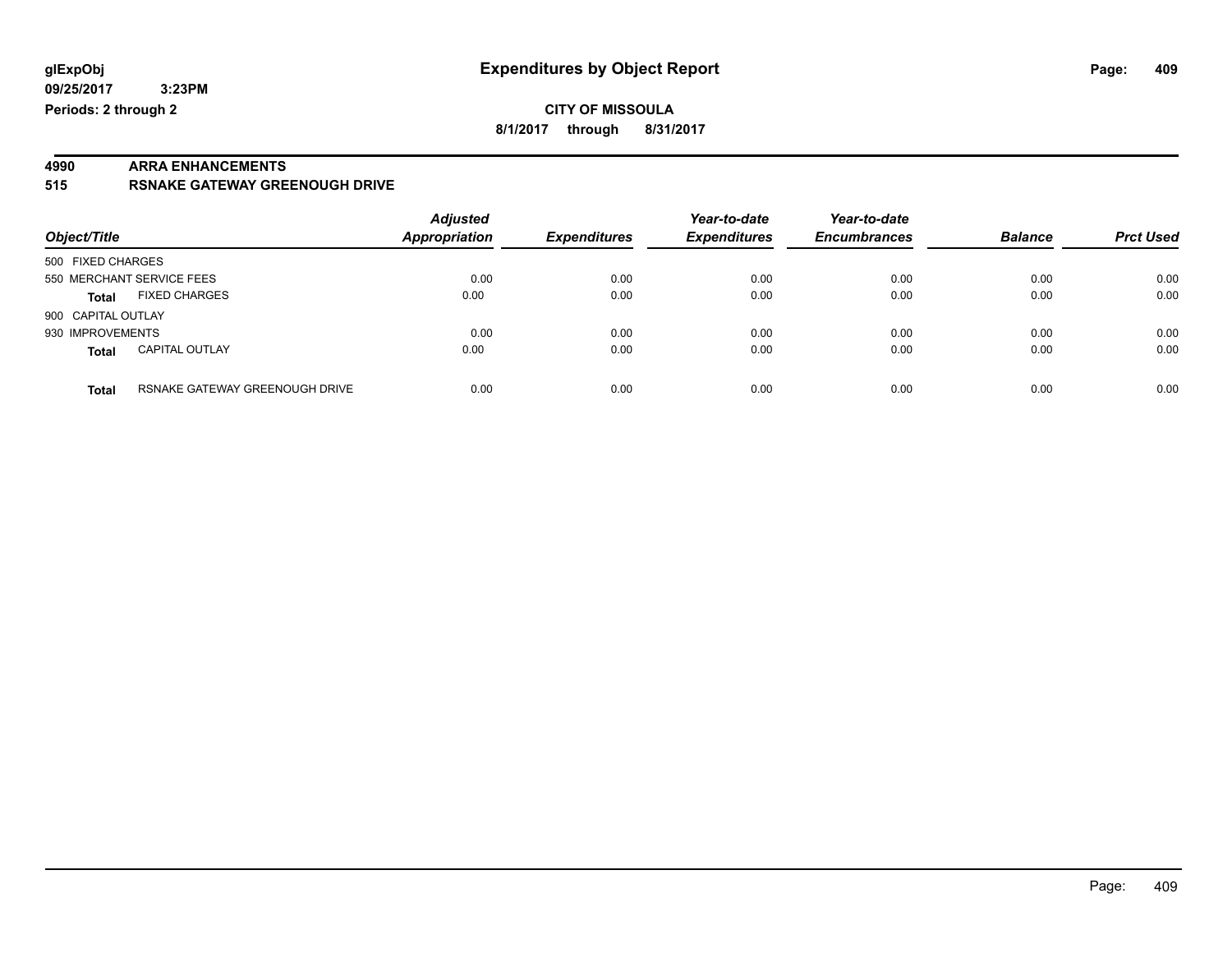#### **4990 ARRA ENHANCEMENTS**

| Object/Title       |                           | <b>Adjusted</b><br><b>Appropriation</b> | <b>Expenditures</b> | Year-to-date<br><b>Expenditures</b> | Year-to-date<br><b>Encumbrances</b> | <b>Balance</b> | <b>Prct Used</b> |
|--------------------|---------------------------|-----------------------------------------|---------------------|-------------------------------------|-------------------------------------|----------------|------------------|
|                    |                           |                                         |                     |                                     |                                     |                |                  |
| 500 FIXED CHARGES  |                           |                                         |                     |                                     |                                     |                |                  |
|                    | 550 MERCHANT SERVICE FEES | 0.00                                    | 0.00                | 0.00                                | 0.00                                | 0.00           | 0.00             |
| <b>Total</b>       | <b>FIXED CHARGES</b>      | 0.00                                    | 0.00                | 0.00                                | 0.00                                | 0.00           | 0.00             |
| 900 CAPITAL OUTLAY |                           |                                         |                     |                                     |                                     |                |                  |
| 930 IMPROVEMENTS   |                           | 0.00                                    | 0.00                | 0.00                                | 0.00                                | 0.00           | 0.00             |
| <b>Total</b>       | <b>CAPITAL OUTLAY</b>     | 0.00                                    | 0.00                | 0.00                                | 0.00                                | 0.00           | 0.00             |
| <b>Total</b>       | ARRA ENHANCEMENTS         | 0.00                                    | 0.00                | 0.00                                | 0.00                                | 0.00           | 0.00             |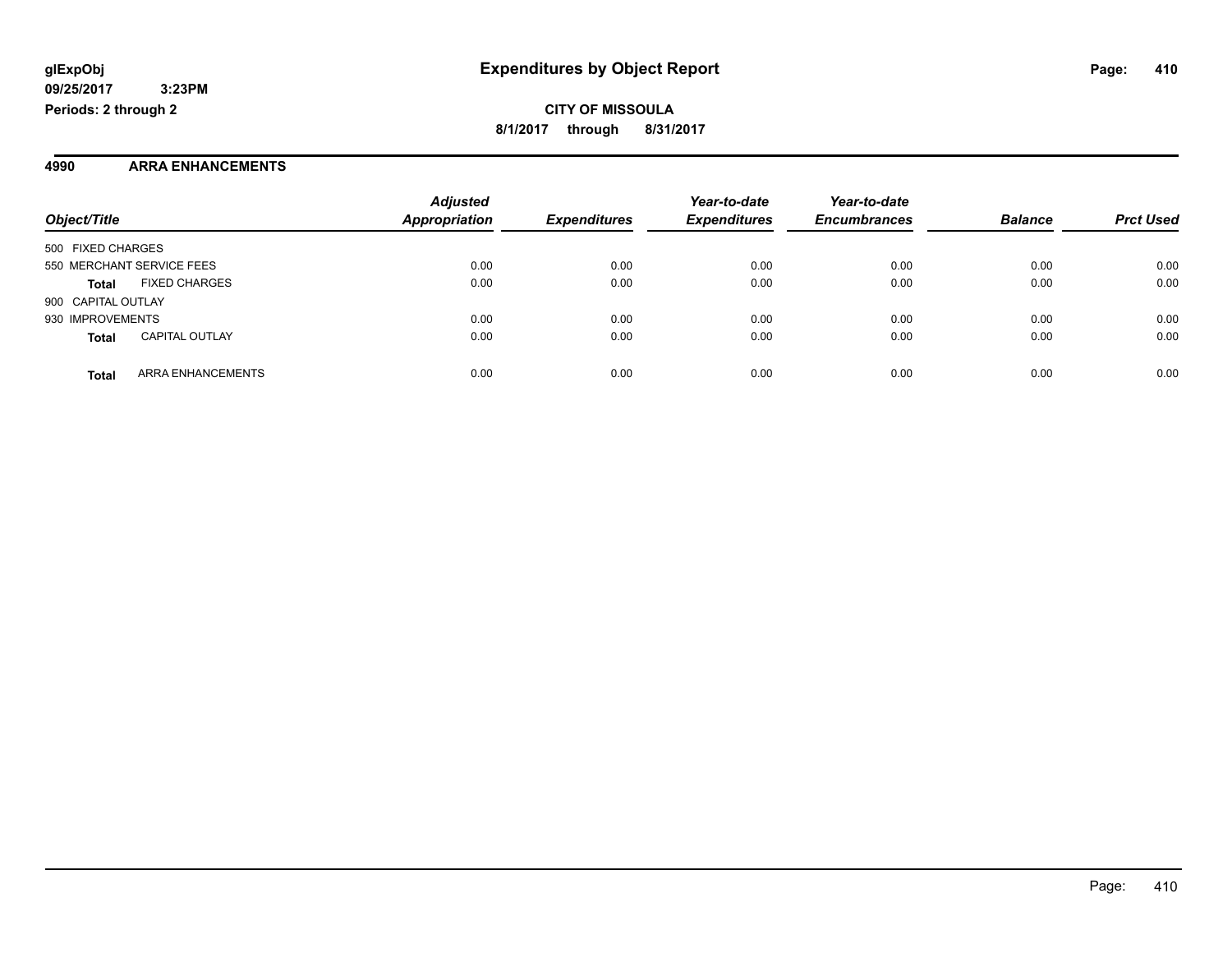#### **4991 ARRA HB645**

**500 N HIGGINS STREETSCAPE**

| Object/Title              |                       | <b>Adjusted</b><br><b>Appropriation</b> | <b>Expenditures</b> | Year-to-date<br><b>Expenditures</b> | Year-to-date<br><b>Encumbrances</b> | <b>Balance</b> | <b>Prct Used</b> |
|---------------------------|-----------------------|-----------------------------------------|---------------------|-------------------------------------|-------------------------------------|----------------|------------------|
| 500 FIXED CHARGES         |                       |                                         |                     |                                     |                                     |                |                  |
| 550 MERCHANT SERVICE FEES |                       | 0.00                                    | 0.00                | 0.00                                | 0.00                                | 0.00           | 0.00             |
| <b>Total</b>              | <b>FIXED CHARGES</b>  | 0.00                                    | 0.00                | 0.00                                | 0.00                                | 0.00           | 0.00             |
| 900 CAPITAL OUTLAY        |                       |                                         |                     |                                     |                                     |                |                  |
| 930 IMPROVEMENTS          |                       | 0.00                                    | 0.00                | 0.00                                | 0.00                                | 0.00           | 0.00             |
| <b>Total</b>              | <b>CAPITAL OUTLAY</b> | 0.00                                    | 0.00                | 0.00                                | 0.00                                | 0.00           | 0.00             |
| <b>Total</b>              | N HIGGINS STREETSCAPE | 0.00                                    | 0.00                | 0.00                                | 0.00                                | 0.00           | 0.00             |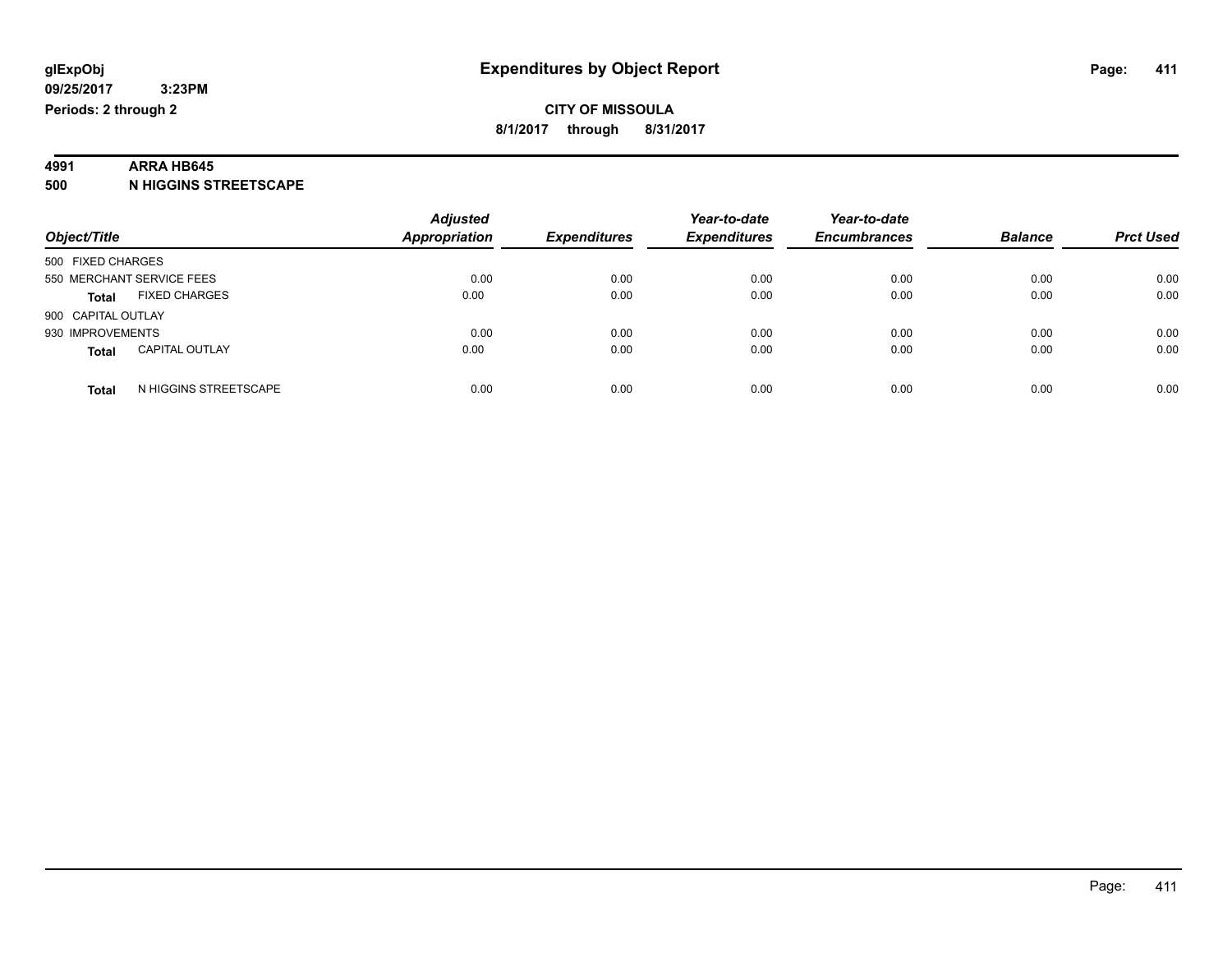# **4991 ARRA HB645**

**520 N HIGGINS PAVING**

|                                       | <b>Adjusted</b>      |                     | Year-to-date        | Year-to-date        |                |                  |
|---------------------------------------|----------------------|---------------------|---------------------|---------------------|----------------|------------------|
| Object/Title                          | <b>Appropriation</b> | <b>Expenditures</b> | <b>Expenditures</b> | <b>Encumbrances</b> | <b>Balance</b> | <b>Prct Used</b> |
| 500 FIXED CHARGES                     |                      |                     |                     |                     |                |                  |
| 550 MERCHANT SERVICE FEES             | 0.00                 | 0.00                | 0.00                | 0.00                | 0.00           | 0.00             |
| <b>FIXED CHARGES</b><br><b>Total</b>  | 0.00                 | 0.00                | 0.00                | 0.00                | 0.00           | 0.00             |
| 900 CAPITAL OUTLAY                    |                      |                     |                     |                     |                |                  |
| 930 IMPROVEMENTS                      | 0.00                 | 0.00                | 0.00                | 0.00                | 0.00           | 0.00             |
| <b>CAPITAL OUTLAY</b><br><b>Total</b> | 0.00                 | 0.00                | 0.00                | 0.00                | 0.00           | 0.00             |
| N HIGGINS PAVING<br>Total             | 0.00                 | 0.00                | 0.00                | 0.00                | 0.00           | 0.00             |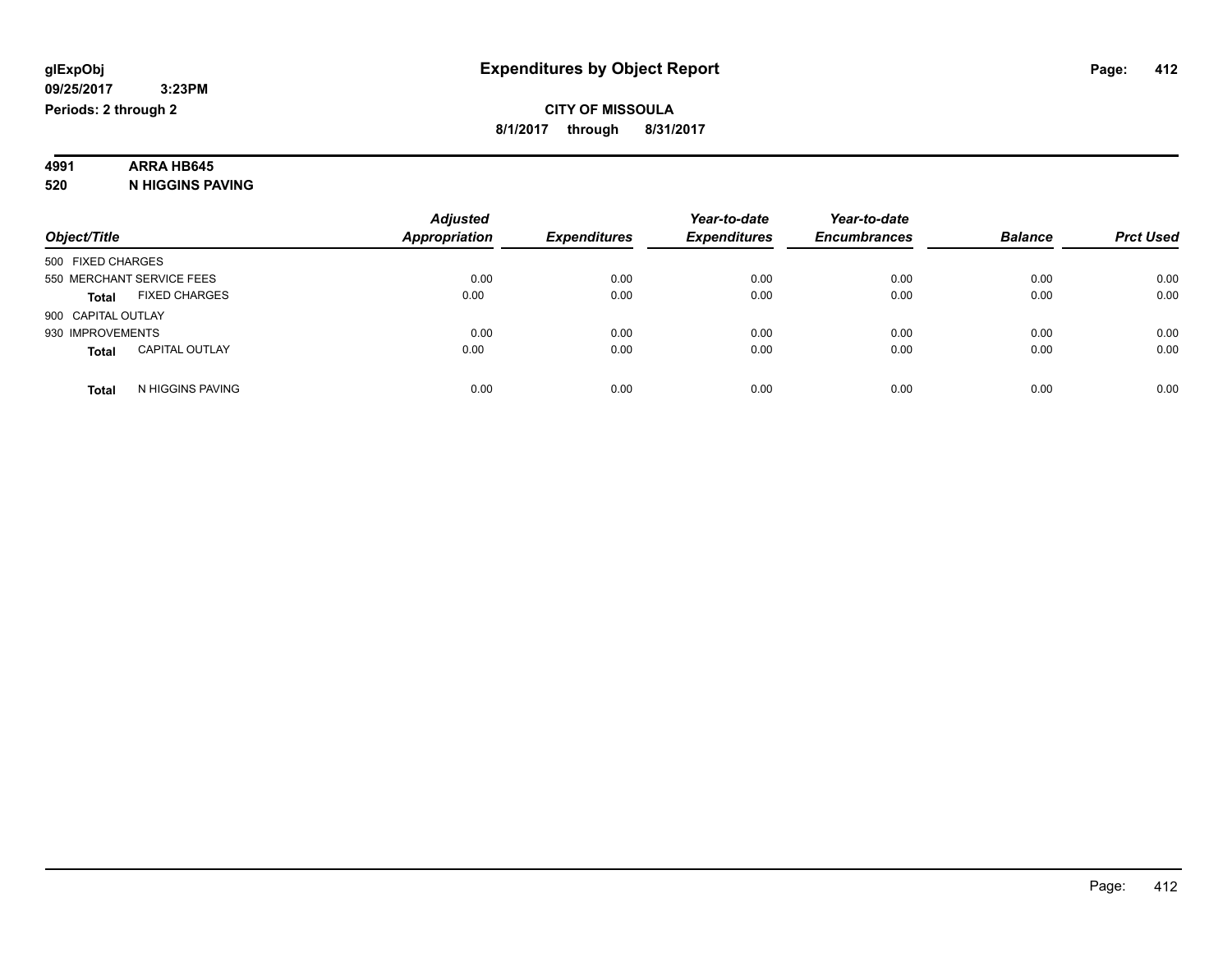**4991 ARRA HB645 525 BROOKS ST CURB & SW IMPROVEMENTS**

| Object/Title                                    | <b>Adjusted</b><br><b>Appropriation</b> | <b>Expenditures</b> | Year-to-date<br><b>Expenditures</b> | Year-to-date<br><b>Encumbrances</b> | <b>Balance</b> | <b>Prct Used</b> |
|-------------------------------------------------|-----------------------------------------|---------------------|-------------------------------------|-------------------------------------|----------------|------------------|
| 500 FIXED CHARGES                               |                                         |                     |                                     |                                     |                |                  |
| 550 MERCHANT SERVICE FEES                       | 0.00                                    | 0.00                | 0.00                                | 0.00                                | 0.00           | 0.00             |
| <b>FIXED CHARGES</b><br><b>Total</b>            | 0.00                                    | 0.00                | 0.00                                | 0.00                                | 0.00           | 0.00             |
| 900 CAPITAL OUTLAY                              |                                         |                     |                                     |                                     |                |                  |
| 930 IMPROVEMENTS                                | 0.00                                    | 0.00                | 0.00                                | 0.00                                | 0.00           | 0.00             |
| <b>CAPITAL OUTLAY</b><br><b>Total</b>           | 0.00                                    | 0.00                | 0.00                                | 0.00                                | 0.00           | 0.00             |
| BROOKS ST CURB & SW IMPROVEMENT<br><b>Total</b> | 0.00                                    | 0.00                | 0.00                                | 0.00                                | 0.00           | 0.00             |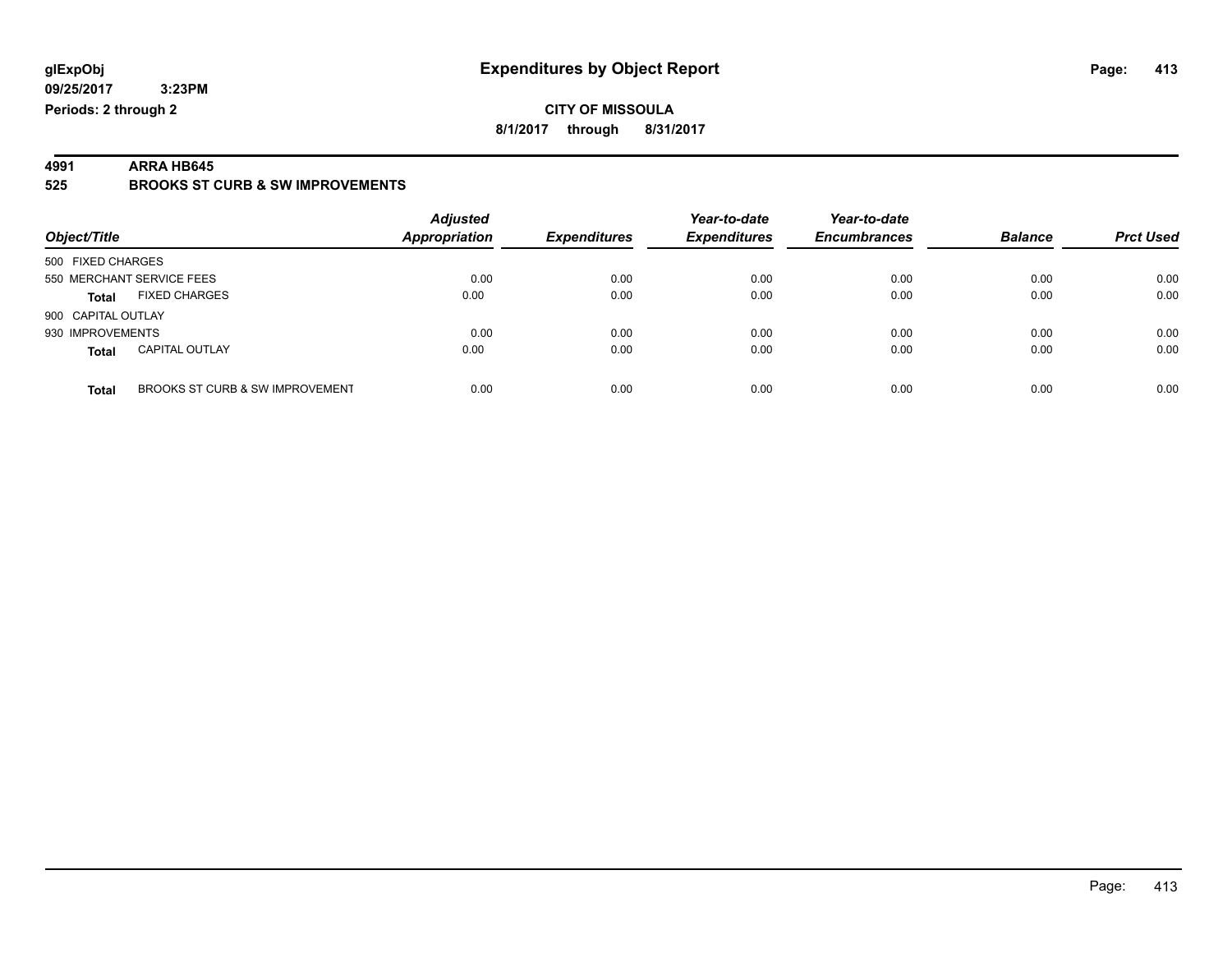#### **4991 ARRA HB645 530 CURB RAMPS**

| Object/Title          |                            | <b>Adjusted</b><br><b>Appropriation</b> | <b>Expenditures</b> | Year-to-date<br><b>Expenditures</b> | Year-to-date<br><b>Encumbrances</b> | <b>Balance</b> | <b>Prct Used</b> |
|-----------------------|----------------------------|-----------------------------------------|---------------------|-------------------------------------|-------------------------------------|----------------|------------------|
|                       |                            |                                         |                     |                                     |                                     |                |                  |
| 100 PERSONAL SERVICES |                            |                                         |                     |                                     |                                     |                |                  |
|                       | 140 EMPLOYER CONTRIBUTIONS | 0.00                                    | 0.00                | 0.00                                | 0.00                                | 0.00           | 0.00             |
| <b>Total</b>          | PERSONAL SERVICES          | 0.00                                    | 0.00                | 0.00                                | 0.00                                | 0.00           | 0.00             |
| 500 FIXED CHARGES     |                            |                                         |                     |                                     |                                     |                |                  |
|                       | 550 MERCHANT SERVICE FEES  | 0.00                                    | 0.00                | 0.00                                | 0.00                                | 0.00           | 0.00             |
| Total                 | <b>FIXED CHARGES</b>       | 0.00                                    | 0.00                | 0.00                                | 0.00                                | 0.00           | 0.00             |
| 900 CAPITAL OUTLAY    |                            |                                         |                     |                                     |                                     |                |                  |
| 930 IMPROVEMENTS      |                            | 0.00                                    | 0.00                | 0.00                                | 0.00                                | 0.00           | 0.00             |
| <b>Total</b>          | <b>CAPITAL OUTLAY</b>      | 0.00                                    | 0.00                | 0.00                                | 0.00                                | 0.00           | 0.00             |
| <b>Total</b>          | <b>CURB RAMPS</b>          | 0.00                                    | 0.00                | 0.00                                | 0.00                                | 0.00           | 0.00             |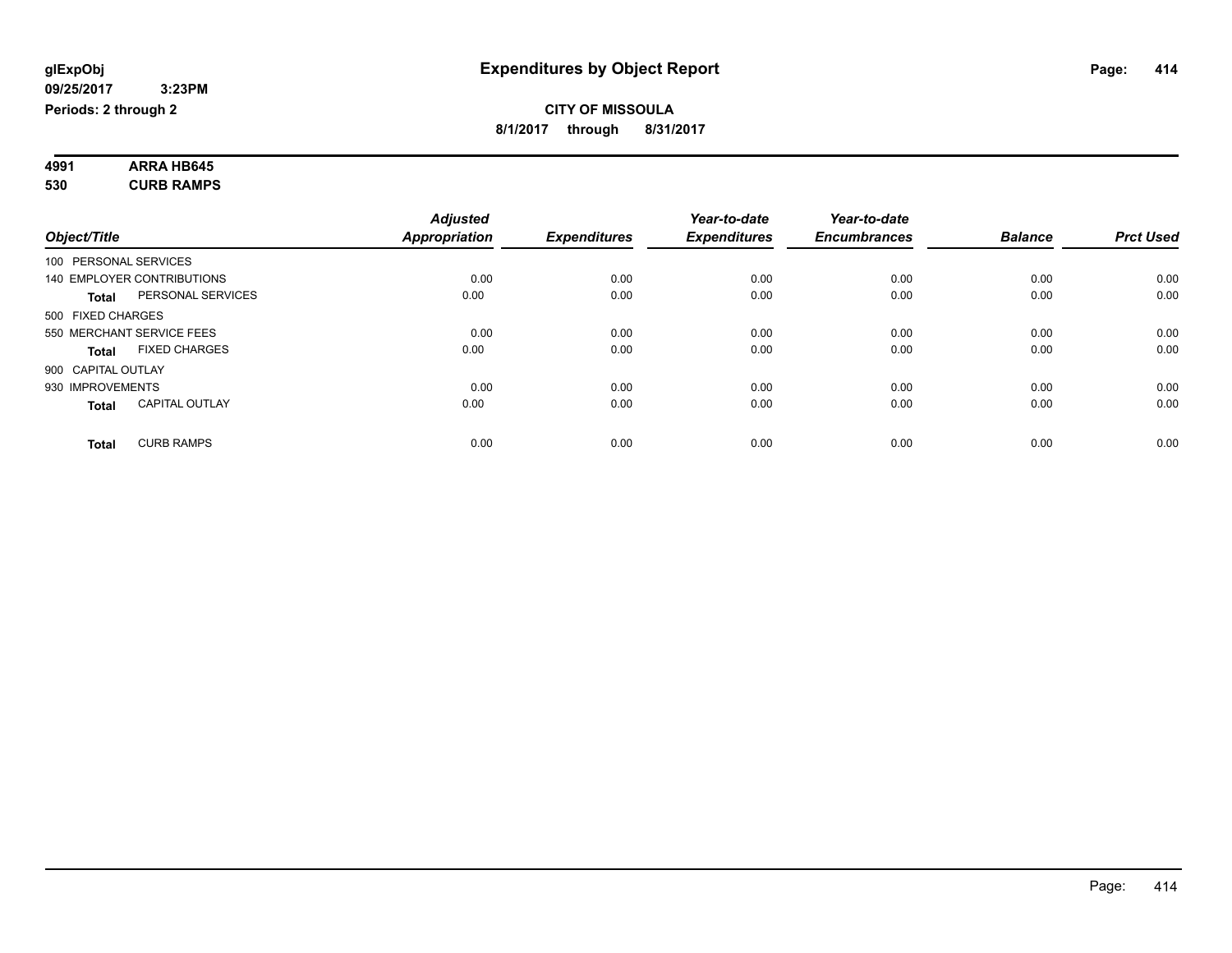**4991 ARRA HB645 535 PARKS PLAYGROUND INSTALLS**

| Object/Title              |                                   | <b>Adjusted</b><br><b>Appropriation</b> | <b>Expenditures</b> | Year-to-date<br><b>Expenditures</b> | Year-to-date<br><b>Encumbrances</b> | <b>Balance</b> | <b>Prct Used</b> |
|---------------------------|-----------------------------------|-----------------------------------------|---------------------|-------------------------------------|-------------------------------------|----------------|------------------|
| 100 PERSONAL SERVICES     |                                   |                                         |                     |                                     |                                     |                |                  |
| 110 SALARIES AND WAGES    |                                   | 0.00                                    | 0.00                | 0.00                                | 0.00                                | 0.00           | 0.00             |
| 120 OVERTIME              |                                   | 0.00                                    | 0.00                | 0.00                                | 0.00                                | 0.00           | 0.00             |
|                           | <b>140 EMPLOYER CONTRIBUTIONS</b> | 0.00                                    | 0.00                | 0.00                                | 0.00                                | 0.00           | 0.00             |
| <b>Total</b>              | PERSONAL SERVICES                 | 0.00                                    | 0.00                | 0.00                                | 0.00                                | 0.00           | 0.00             |
| 500 FIXED CHARGES         |                                   |                                         |                     |                                     |                                     |                |                  |
| 550 MERCHANT SERVICE FEES |                                   | 0.00                                    | 0.00                | 0.00                                | 0.00                                | 0.00           | 0.00             |
| <b>Total</b>              | <b>FIXED CHARGES</b>              | 0.00                                    | 0.00                | 0.00                                | 0.00                                | 0.00           | 0.00             |
| 900 CAPITAL OUTLAY        |                                   |                                         |                     |                                     |                                     |                |                  |
| 930 IMPROVEMENTS          |                                   | 0.00                                    | 0.00                | 0.00                                | 0.00                                | 0.00           | 0.00             |
| <b>Total</b>              | <b>CAPITAL OUTLAY</b>             | 0.00                                    | 0.00                | 0.00                                | 0.00                                | 0.00           | 0.00             |
| <b>Total</b>              | PARKS PLAYGROUND INSTALLS         | 0.00                                    | 0.00                | 0.00                                | 0.00                                | 0.00           | 0.00             |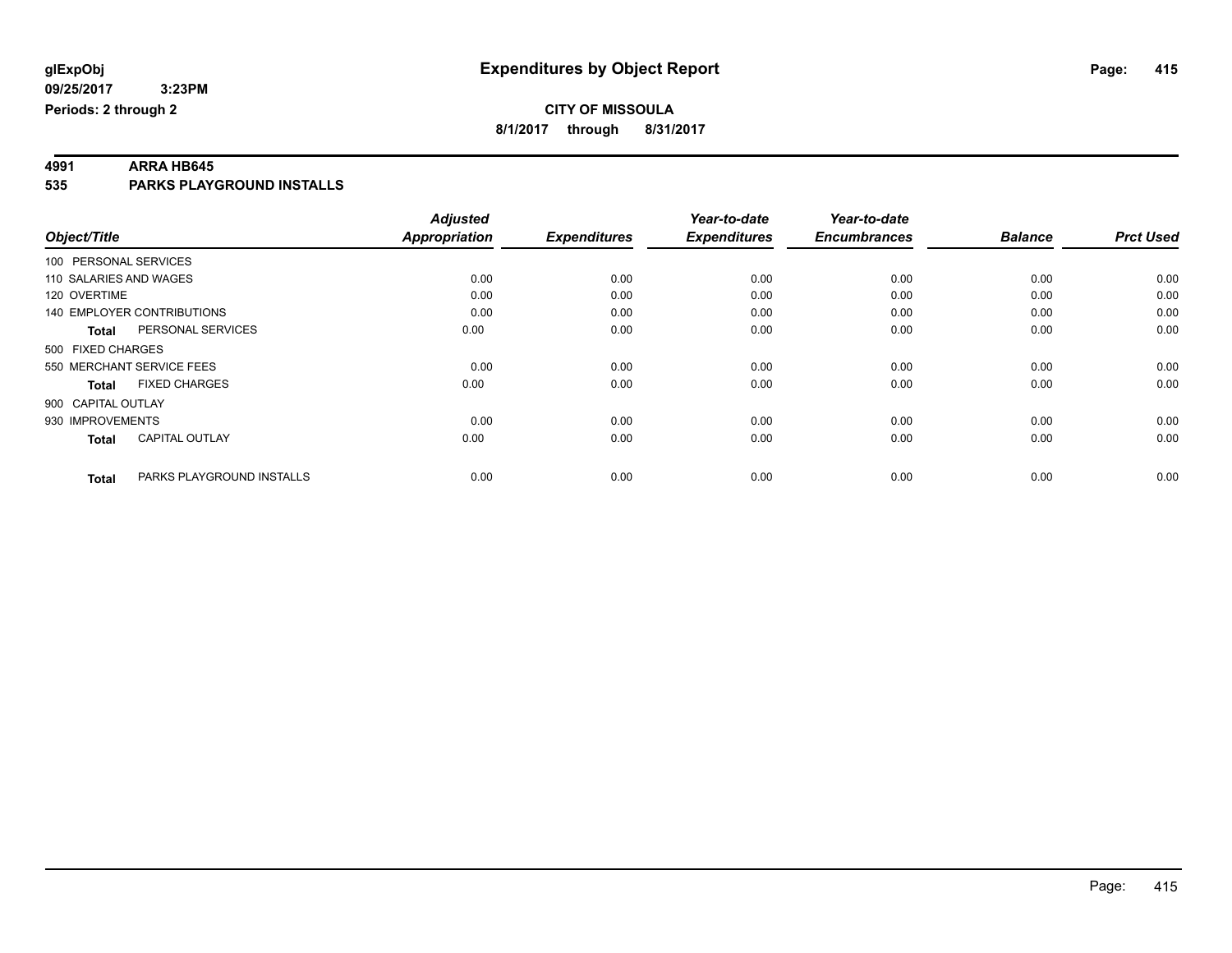**4991 ARRA HB645 540 GREENOUGH PARK BRIDGE**

|                                              | <b>Adjusted</b>      |                     | Year-to-date        | Year-to-date        |                |                  |
|----------------------------------------------|----------------------|---------------------|---------------------|---------------------|----------------|------------------|
| Object/Title                                 | <b>Appropriation</b> | <b>Expenditures</b> | <b>Expenditures</b> | <b>Encumbrances</b> | <b>Balance</b> | <b>Prct Used</b> |
| 100 PERSONAL SERVICES                        |                      |                     |                     |                     |                |                  |
| 120 OVERTIME                                 | 0.00                 | 0.00                | 0.00                | 0.00                | 0.00           | 0.00             |
| 140 EMPLOYER CONTRIBUTIONS                   | 0.00                 | 0.00                | 0.00                | 0.00                | 0.00           | 0.00             |
| PERSONAL SERVICES<br><b>Total</b>            | 0.00                 | 0.00                | 0.00                | 0.00                | 0.00           | 0.00             |
| 500 FIXED CHARGES                            |                      |                     |                     |                     |                |                  |
| 550 MERCHANT SERVICE FEES                    | 0.00                 | 0.00                | 0.00                | 0.00                | 0.00           | 0.00             |
| <b>FIXED CHARGES</b><br><b>Total</b>         | 0.00                 | 0.00                | 0.00                | 0.00                | 0.00           | 0.00             |
| 900 CAPITAL OUTLAY                           |                      |                     |                     |                     |                |                  |
| 930 IMPROVEMENTS                             | 0.00                 | 0.00                | 0.00                | 0.00                | 0.00           | 0.00             |
| <b>CAPITAL OUTLAY</b><br><b>Total</b>        | 0.00                 | 0.00                | 0.00                | 0.00                | 0.00           | 0.00             |
| <b>GREENOUGH PARK BRIDGE</b><br><b>Total</b> | 0.00                 | 0.00                | 0.00                | 0.00                | 0.00           | 0.00             |
|                                              |                      |                     |                     |                     |                |                  |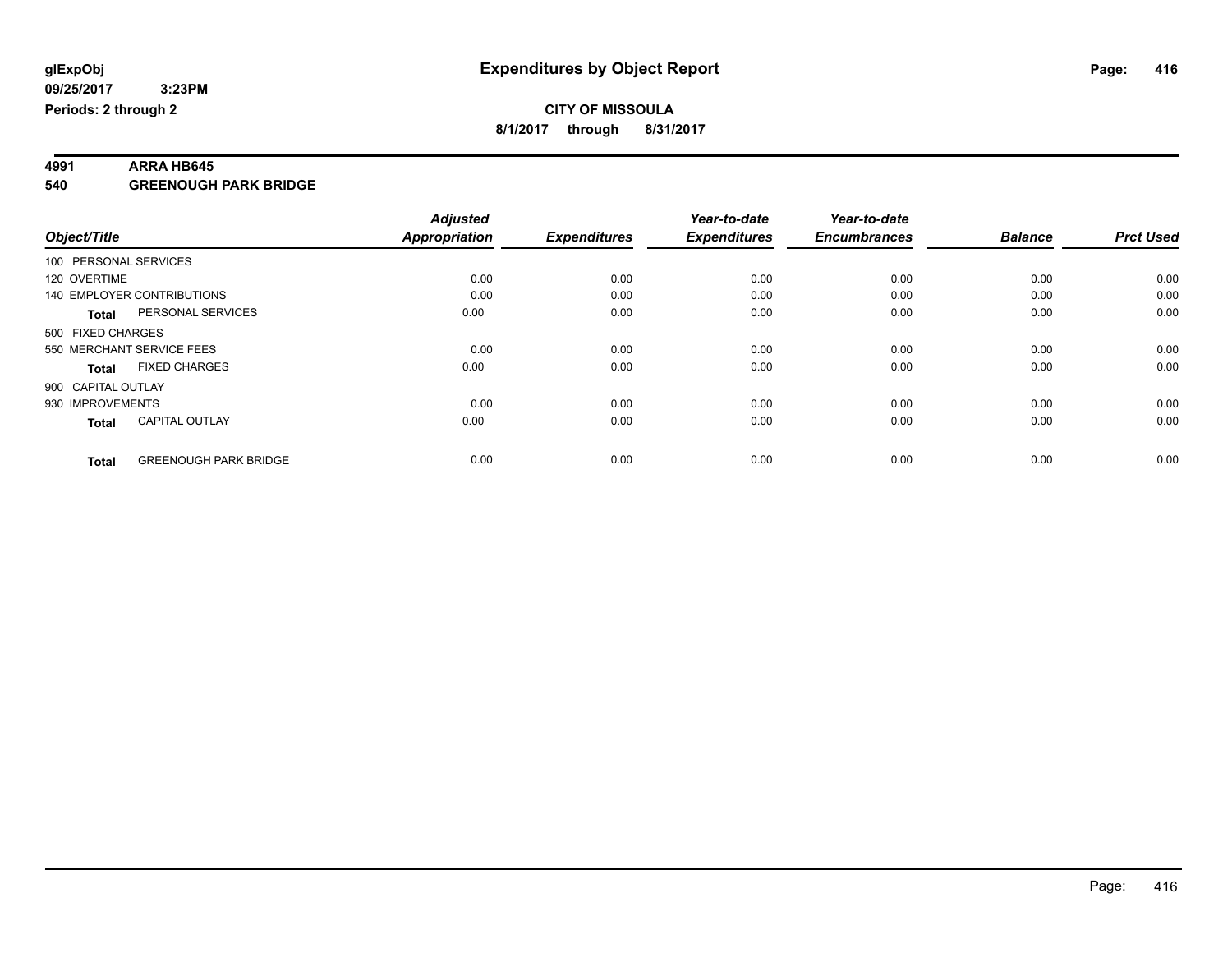**4991 ARRA HB645**

|                                   |                       | <b>Adjusted</b>      |                     | Year-to-date        | Year-to-date        |                |                  |
|-----------------------------------|-----------------------|----------------------|---------------------|---------------------|---------------------|----------------|------------------|
| Object/Title                      |                       | <b>Appropriation</b> | <b>Expenditures</b> | <b>Expenditures</b> | <b>Encumbrances</b> | <b>Balance</b> | <b>Prct Used</b> |
| 100 PERSONAL SERVICES             |                       |                      |                     |                     |                     |                |                  |
| 110 SALARIES AND WAGES            |                       | 0.00                 | 0.00                | 0.00                | 0.00                | 0.00           | 0.00             |
| 120 OVERTIME                      |                       | 0.00                 | 0.00                | 0.00                | 0.00                | 0.00           | 0.00             |
| <b>140 EMPLOYER CONTRIBUTIONS</b> |                       | 0.00                 | 0.00                | 0.00                | 0.00                | 0.00           | 0.00             |
| <b>Total</b>                      | PERSONAL SERVICES     | 0.00                 | 0.00                | 0.00                | 0.00                | 0.00           | 0.00             |
| 500 FIXED CHARGES                 |                       |                      |                     |                     |                     |                |                  |
| 550 MERCHANT SERVICE FEES         |                       | 0.00                 | 0.00                | 0.00                | 0.00                | 0.00           | 0.00             |
| <b>Total</b>                      | <b>FIXED CHARGES</b>  | 0.00                 | 0.00                | 0.00                | 0.00                | 0.00           | 0.00             |
| 900 CAPITAL OUTLAY                |                       |                      |                     |                     |                     |                |                  |
| 930 IMPROVEMENTS                  |                       | 0.00                 | 0.00                | 0.00                | 0.00                | 0.00           | 0.00             |
| <b>Total</b>                      | <b>CAPITAL OUTLAY</b> | 0.00                 | 0.00                | 0.00                | 0.00                | 0.00           | 0.00             |
| <b>Total</b>                      | ARRA HB645            | 0.00                 | 0.00                | 0.00                | 0.00                | 0.00           | 0.00             |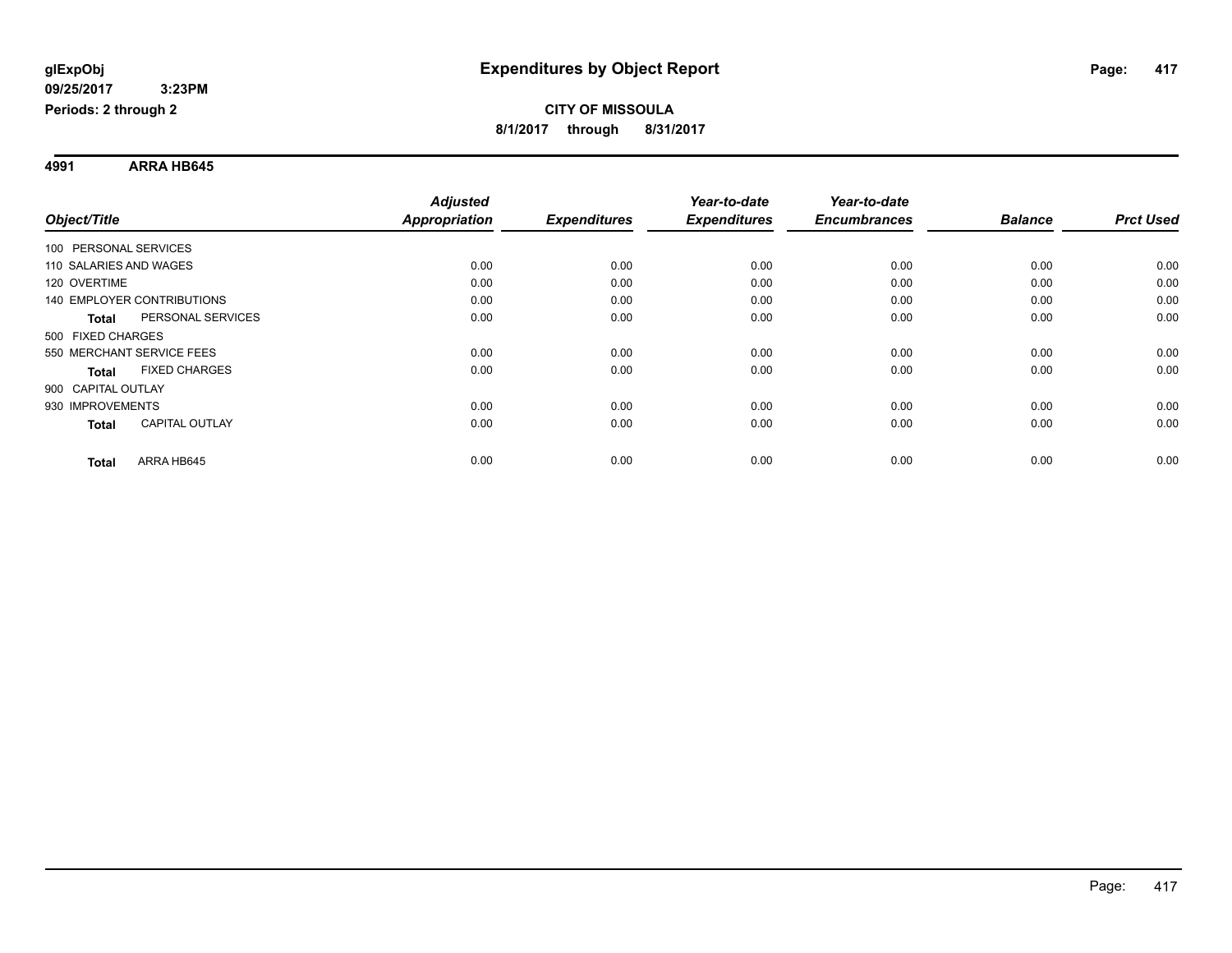**4992 WFL MILLER CREEK ROAD 390 NON-DEPARTMENTAL**

| Object/Title                          | <b>Adjusted</b><br><b>Appropriation</b> | <b>Expenditures</b> | Year-to-date<br><b>Expenditures</b> | Year-to-date<br><b>Encumbrances</b> | <b>Balance</b> | <b>Prct Used</b> |
|---------------------------------------|-----------------------------------------|---------------------|-------------------------------------|-------------------------------------|----------------|------------------|
| 500 FIXED CHARGES                     |                                         |                     |                                     |                                     |                |                  |
| 550 MERCHANT SERVICE FEES             | 0.00                                    | 0.00                | 0.00                                | 0.00                                | 0.00           | 0.00             |
| <b>FIXED CHARGES</b><br><b>Total</b>  | 0.00                                    | 0.00                | 0.00                                | 0.00                                | 0.00           | 0.00             |
| 900 CAPITAL OUTLAY                    |                                         |                     |                                     |                                     |                |                  |
| 930 IMPROVEMENTS                      | 0.00                                    | 0.00                | 0.00                                | 0.00                                | 0.00           | 0.00             |
| <b>CAPITAL OUTLAY</b><br><b>Total</b> | 0.00                                    | 0.00                | 0.00                                | 0.00                                | 0.00           | 0.00             |
| NON-DEPARTMENTAL<br>Total             | 0.00                                    | 0.00                | 0.00                                | 0.00                                | 0.00           | 0.00             |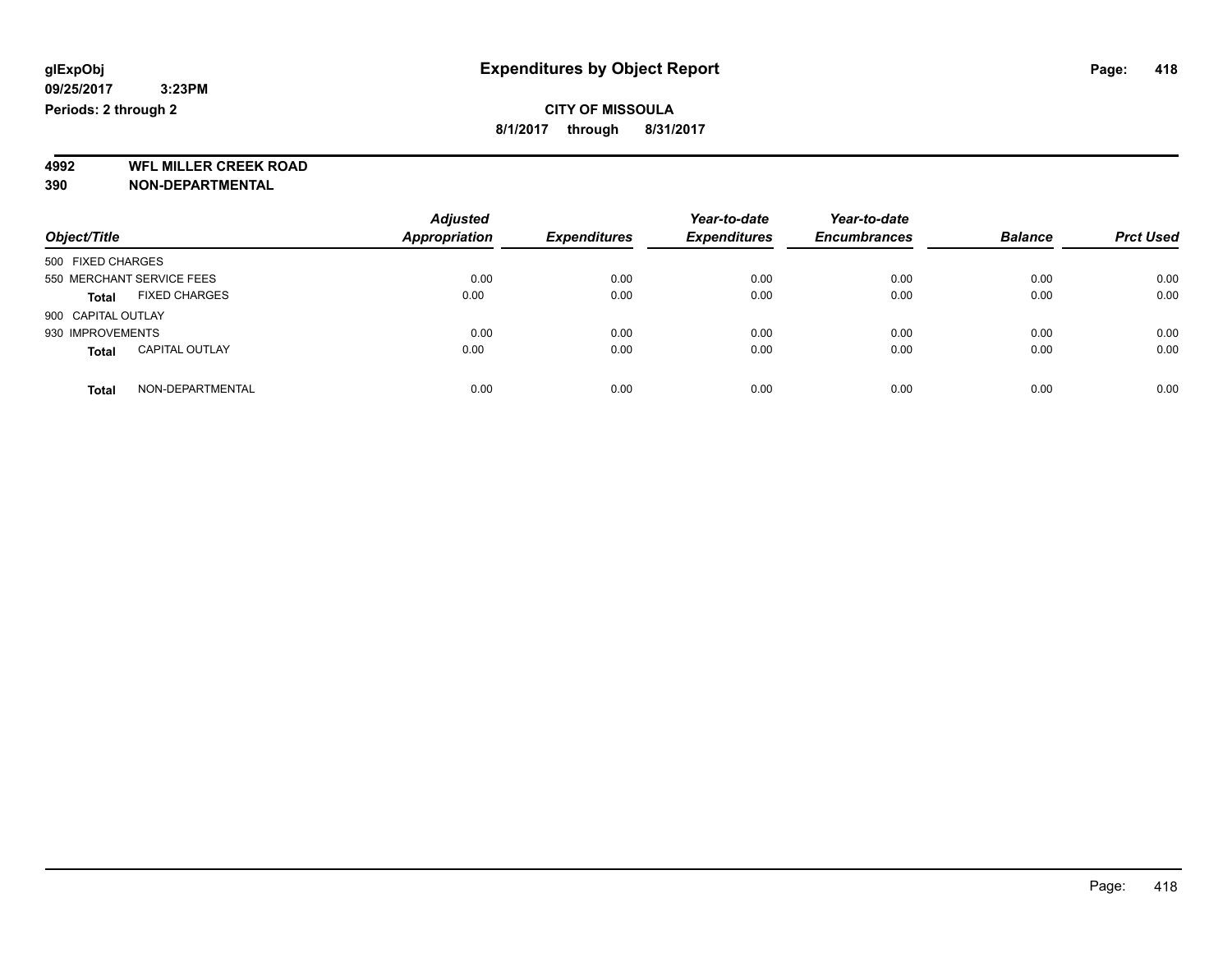#### **4992 WFL MILLER CREEK ROAD**

|                           |                       | <b>Adjusted</b>      |                     | Year-to-date        | Year-to-date        |                |                  |
|---------------------------|-----------------------|----------------------|---------------------|---------------------|---------------------|----------------|------------------|
| Object/Title              |                       | <b>Appropriation</b> | <b>Expenditures</b> | <b>Expenditures</b> | <b>Encumbrances</b> | <b>Balance</b> | <b>Prct Used</b> |
| 500 FIXED CHARGES         |                       |                      |                     |                     |                     |                |                  |
| 550 MERCHANT SERVICE FEES |                       | 0.00                 | 0.00                | 0.00                | 0.00                | 0.00           | 0.00             |
| Total                     | <b>FIXED CHARGES</b>  | 0.00                 | 0.00                | 0.00                | 0.00                | 0.00           | 0.00             |
| 900 CAPITAL OUTLAY        |                       |                      |                     |                     |                     |                |                  |
| 930 IMPROVEMENTS          |                       | 0.00                 | 0.00                | 0.00                | 0.00                | 0.00           | 0.00             |
| <b>Total</b>              | <b>CAPITAL OUTLAY</b> | 0.00                 | 0.00                | 0.00                | 0.00                | 0.00           | 0.00             |
| <b>Total</b>              | WFL MILLER CREEK ROAD | 0.00                 | 0.00                | 0.00                | 0.00                | 0.00           | 0.00             |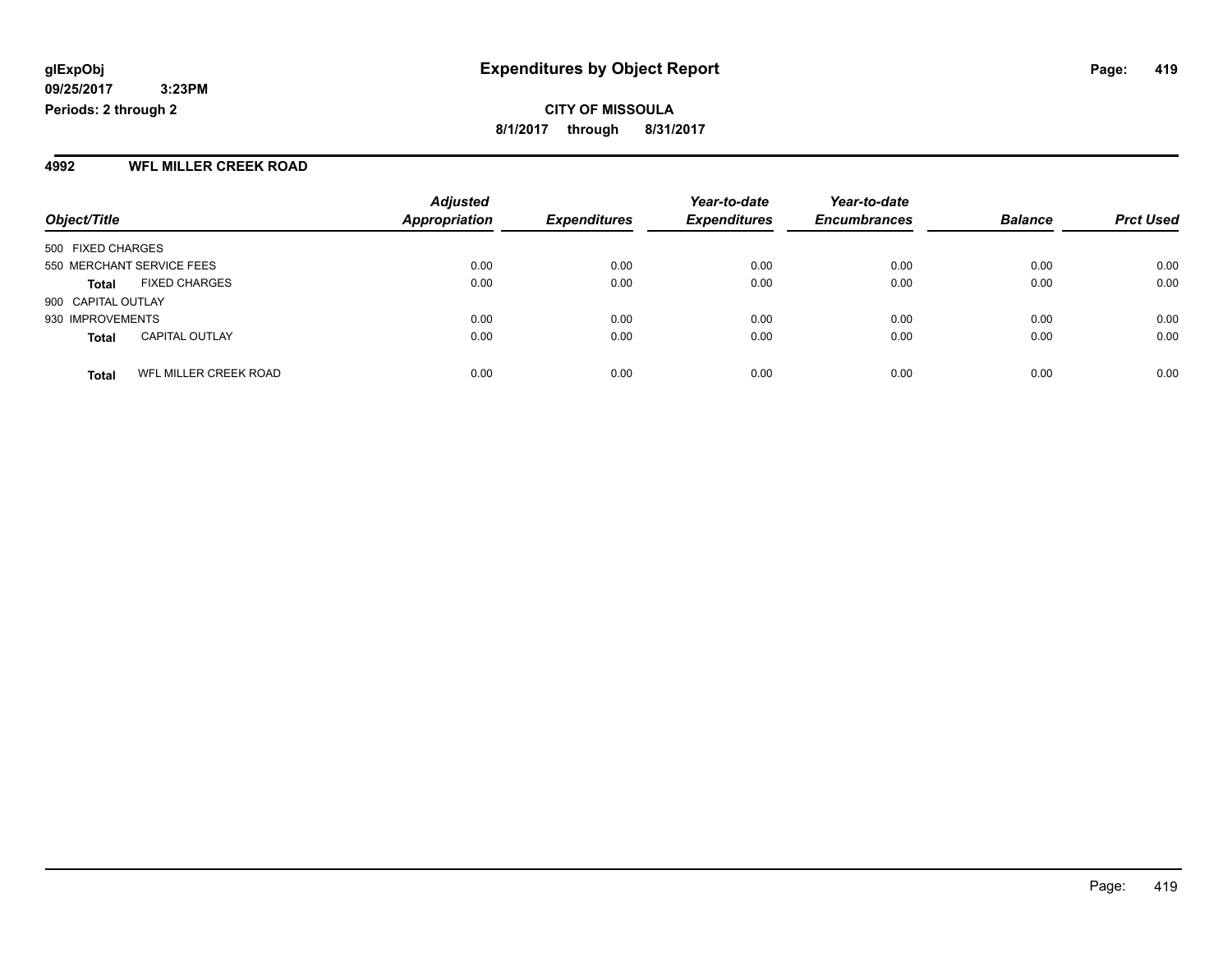### **CITY OF MISSOULA**

**8/1/2017 through 8/31/2017**

# **4993 WESTERN FEDERAL LANDS**

**280 PUBLIC WORKS OPERATIONS**

|                        |                                   | <b>Adjusted</b> |                     | Year-to-date        | Year-to-date        |                |                  |
|------------------------|-----------------------------------|-----------------|---------------------|---------------------|---------------------|----------------|------------------|
| Object/Title           |                                   | Appropriation   | <b>Expenditures</b> | <b>Expenditures</b> | <b>Encumbrances</b> | <b>Balance</b> | <b>Prct Used</b> |
| 100 PERSONAL SERVICES  |                                   |                 |                     |                     |                     |                |                  |
| 110 SALARIES AND WAGES |                                   | 0.00            | 0.00                | 0.00                | 0.00                | 0.00           | 0.00             |
|                        | <b>140 EMPLOYER CONTRIBUTIONS</b> | 0.00            | 0.00                | 0.00                | 0.00                | 0.00           | 0.00             |
| Total                  | PERSONAL SERVICES                 | 0.00            | 0.00                | 0.00                | 0.00                | 0.00           | 0.00             |
|                        | 300 PURCHASED SERVICES            |                 |                     |                     |                     |                |                  |
|                        | 350 PROFESSIONAL SERVICES         | 0.00            | 0.00                | 0.00                | 0.00                | 0.00           | 0.00             |
| <b>Total</b>           | <b>PURCHASED SERVICES</b>         | 0.00            | 0.00                | 0.00                | 0.00                | 0.00           | 0.00             |
| 500 FIXED CHARGES      |                                   |                 |                     |                     |                     |                |                  |
|                        | 550 MERCHANT SERVICE FEES         | 0.00            | 0.00                | 0.00                | 0.00                | 0.00           | 0.00             |
| <b>Total</b>           | <b>FIXED CHARGES</b>              | 0.00            | 0.00                | 0.00                | 0.00                | 0.00           | 0.00             |
| 900 CAPITAL OUTLAY     |                                   |                 |                     |                     |                     |                |                  |
| 930 IMPROVEMENTS       |                                   | 0.00            | 0.00                | 0.00                | 0.00                | 0.00           | 0.00             |
| <b>Total</b>           | <b>CAPITAL OUTLAY</b>             | 0.00            | 0.00                | 0.00                | 0.00                | 0.00           | 0.00             |
| <b>Total</b>           | PUBLIC WORKS OPERATIONS           | 0.00            | 0.00                | 0.00                | 0.00                | 0.00           | 0.00             |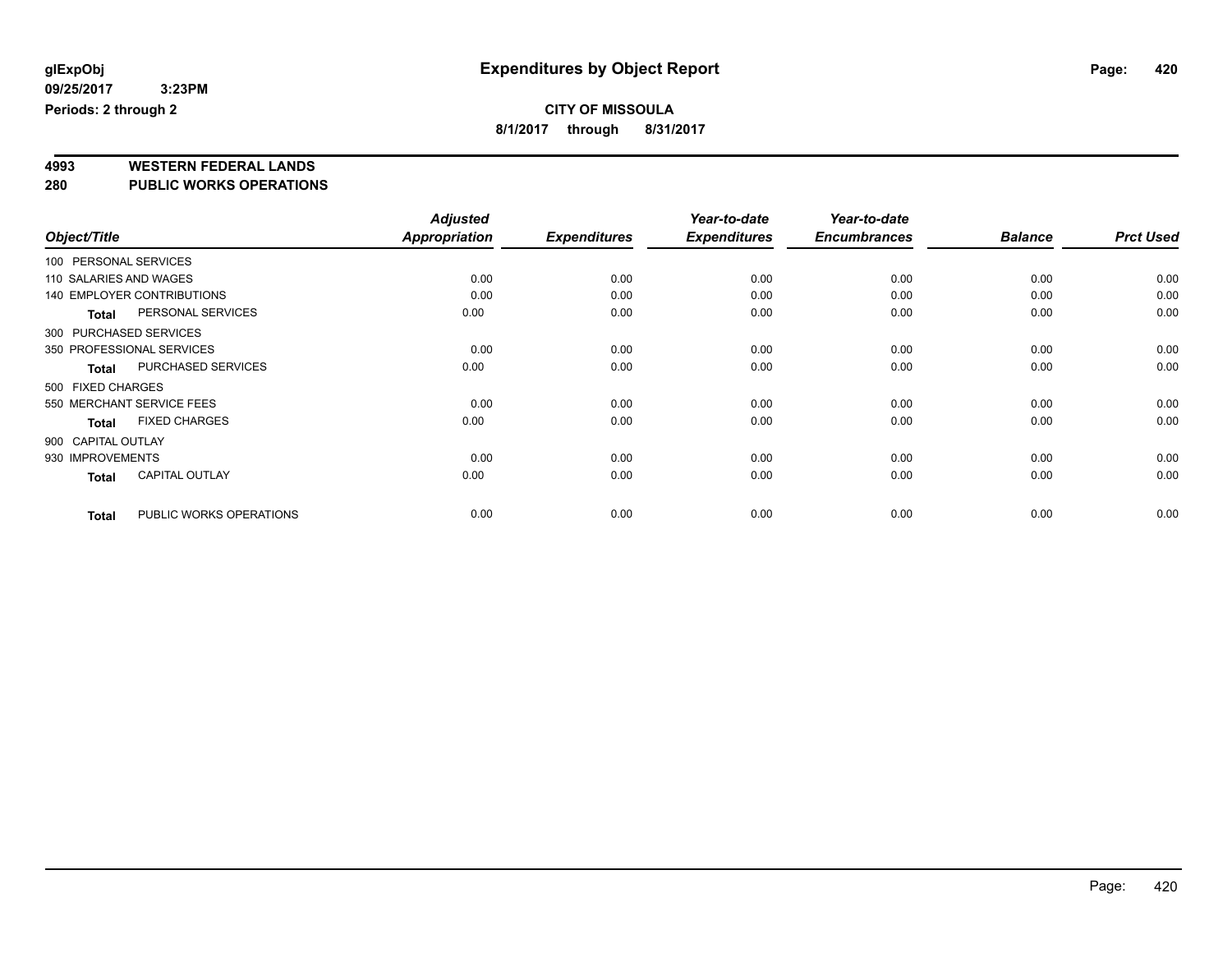### **CITY OF MISSOULA 8/1/2017 through 8/31/2017**

#### **4993 WESTERN FEDERAL LANDS**

|                        |                                   | <b>Adjusted</b> |                     | Year-to-date        | Year-to-date        |                |                  |
|------------------------|-----------------------------------|-----------------|---------------------|---------------------|---------------------|----------------|------------------|
| Object/Title           |                                   | Appropriation   | <b>Expenditures</b> | <b>Expenditures</b> | <b>Encumbrances</b> | <b>Balance</b> | <b>Prct Used</b> |
| 100 PERSONAL SERVICES  |                                   |                 |                     |                     |                     |                |                  |
| 110 SALARIES AND WAGES |                                   | 0.00            | 0.00                | 0.00                | 0.00                | 0.00           | 0.00             |
|                        | <b>140 EMPLOYER CONTRIBUTIONS</b> | 0.00            | 0.00                | 0.00                | 0.00                | 0.00           | 0.00             |
| <b>Total</b>           | PERSONAL SERVICES                 | 0.00            | 0.00                | 0.00                | 0.00                | 0.00           | 0.00             |
| 300 PURCHASED SERVICES |                                   |                 |                     |                     |                     |                |                  |
|                        | 350 PROFESSIONAL SERVICES         | 0.00            | 0.00                | 0.00                | 0.00                | 0.00           | 0.00             |
| <b>Total</b>           | PURCHASED SERVICES                | 0.00            | 0.00                | 0.00                | 0.00                | 0.00           | 0.00             |
| 500 FIXED CHARGES      |                                   |                 |                     |                     |                     |                |                  |
|                        | 550 MERCHANT SERVICE FEES         | 0.00            | 0.00                | 0.00                | 0.00                | 0.00           | 0.00             |
| <b>Total</b>           | <b>FIXED CHARGES</b>              | 0.00            | 0.00                | 0.00                | 0.00                | 0.00           | 0.00             |
| 900 CAPITAL OUTLAY     |                                   |                 |                     |                     |                     |                |                  |
| 930 IMPROVEMENTS       |                                   | 0.00            | 0.00                | 0.00                | 0.00                | 0.00           | 0.00             |
| Total                  | <b>CAPITAL OUTLAY</b>             | 0.00            | 0.00                | 0.00                | 0.00                | 0.00           | 0.00             |
| <b>Total</b>           | <b>WESTERN FEDERAL LANDS</b>      | 0.00            | 0.00                | 0.00                | 0.00                | 0.00           | 0.00             |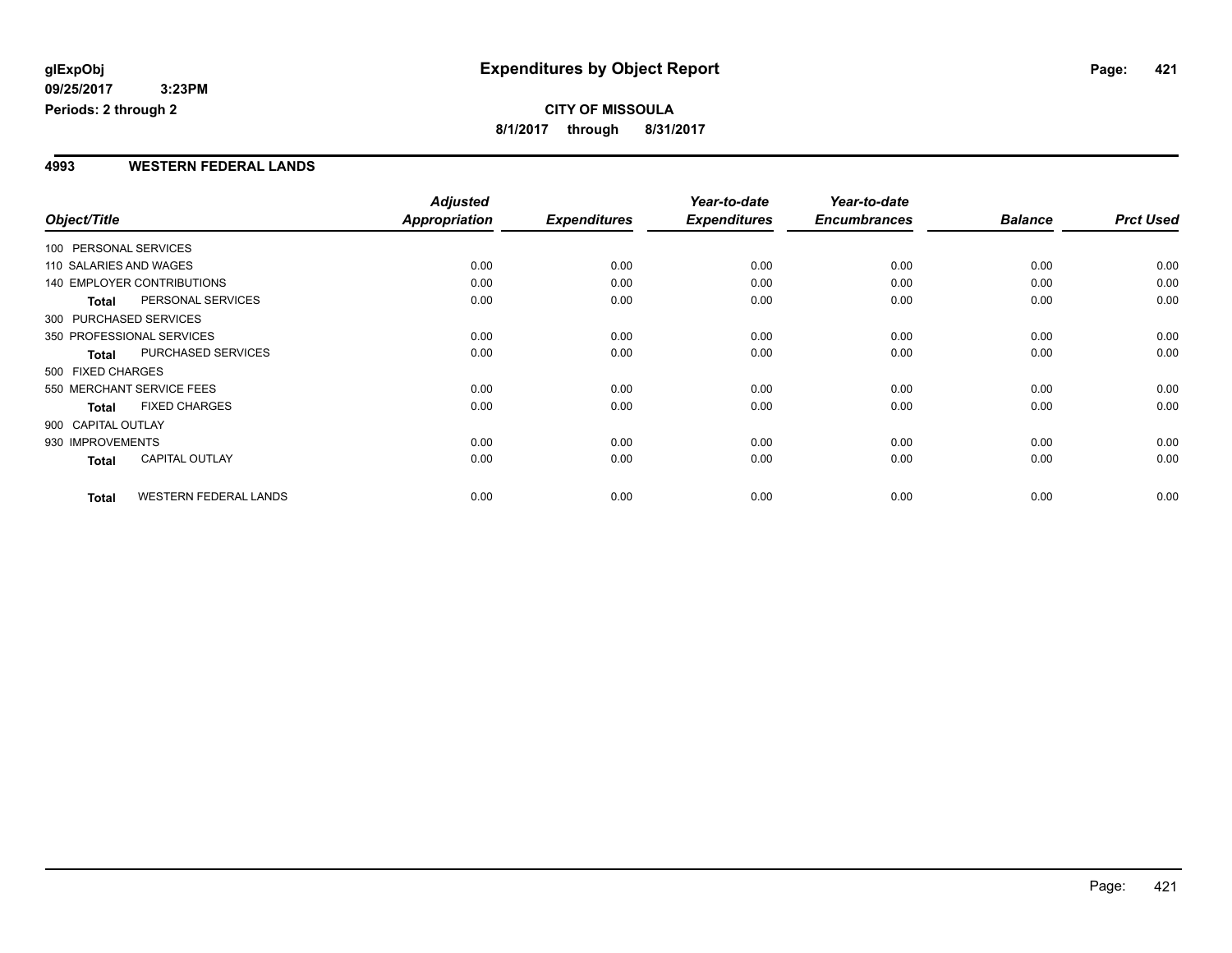# **5020 CIVIC STADIUM**

**395 PARKING COMMISSION**

|                   |                             | <b>Adjusted</b>      |                     | Year-to-date        | Year-to-date        |                |                  |
|-------------------|-----------------------------|----------------------|---------------------|---------------------|---------------------|----------------|------------------|
| Object/Title      |                             | <b>Appropriation</b> | <b>Expenditures</b> | <b>Expenditures</b> | <b>Encumbrances</b> | <b>Balance</b> | <b>Prct Used</b> |
| 500 FIXED CHARGES |                             |                      |                     |                     |                     |                |                  |
| 500 FIXED CHARGES |                             | 0.00                 | 0.00                | 0.00                | 0.00                | 0.00           | 0.00             |
|                   | 550 MERCHANT SERVICE FEES   | 0.00                 | 0.00                | 0.00                | 0.00                | 0.00           | 0.00             |
| <b>Total</b>      | <b>FIXED CHARGES</b>        | 0.00                 | 0.00                | 0.00                | 0.00                | 0.00           | 0.00             |
| 600 DEBT SERVICE  |                             |                      |                     |                     |                     |                |                  |
| 610 PRINCIPAL     |                             | 0.00                 | 0.00                | 0.00                | 0.00                | 0.00           | 0.00             |
|                   | 620 INTEREST / SERVICE FEES | 0.00                 | 0.00                | 0.00                | 0.00                | 0.00           | 0.00             |
| <b>Total</b>      | <b>DEBT SERVICE</b>         | 0.00                 | 0.00                | 0.00                | 0.00                | 0.00           | 0.00             |
| 800 OTHER OBJECTS |                             |                      |                     |                     |                     |                |                  |
| 830 DEPRECIATION  |                             | 0.00                 | 0.00                | 0.00                | 0.00                | 0.00           | 0.00             |
| <b>Total</b>      | OTHER OBJECTS               | 0.00                 | 0.00                | 0.00                | 0.00                | 0.00           | 0.00             |
| <b>Total</b>      | PARKING COMMISSION          | 0.00                 | 0.00                | 0.00                | 0.00                | 0.00           | 0.00             |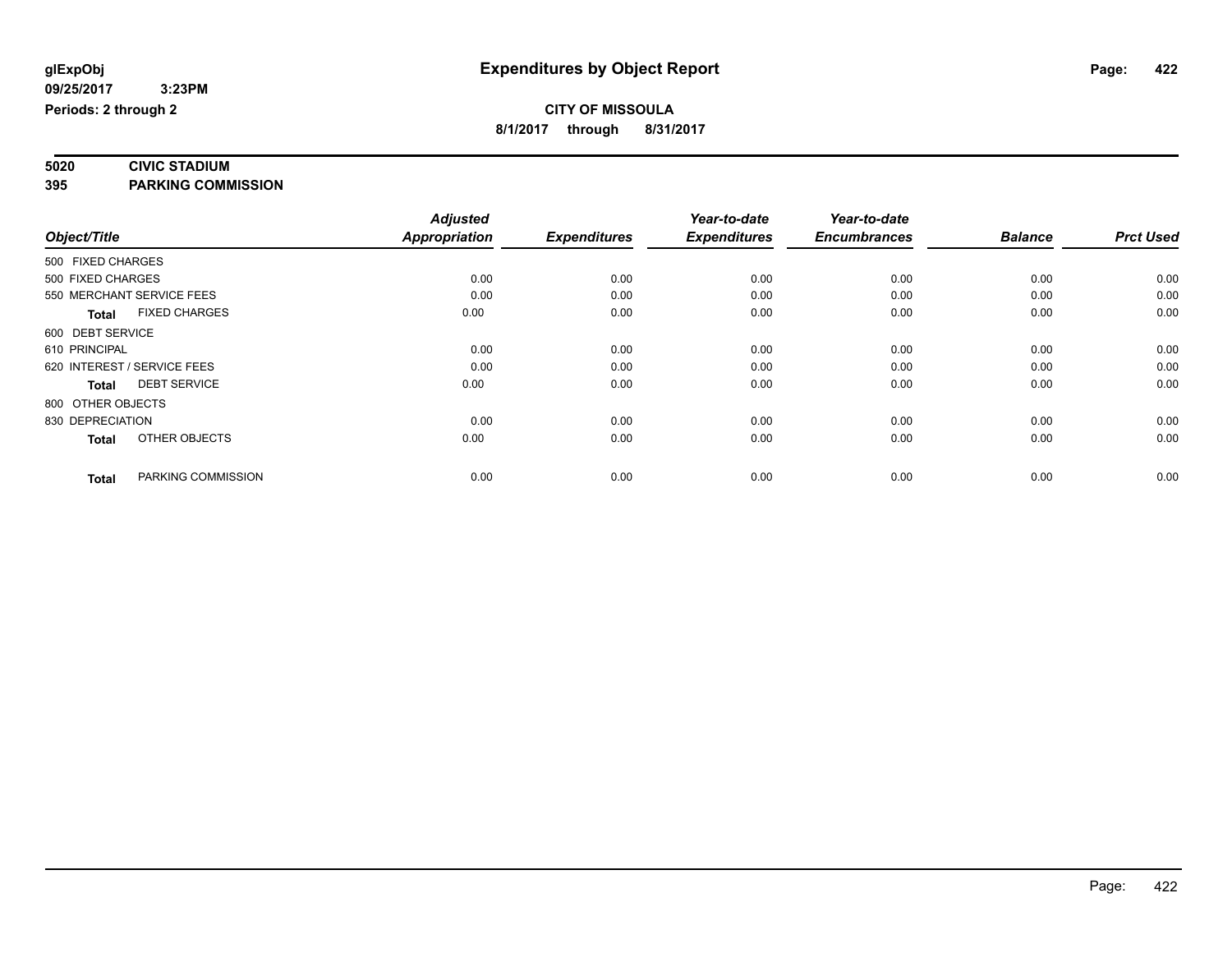**5020 CIVIC STADIUM**

|                                      | <b>Adjusted</b>      |                     | Year-to-date        | Year-to-date        |                |                  |
|--------------------------------------|----------------------|---------------------|---------------------|---------------------|----------------|------------------|
| Object/Title                         | <b>Appropriation</b> | <b>Expenditures</b> | <b>Expenditures</b> | <b>Encumbrances</b> | <b>Balance</b> | <b>Prct Used</b> |
| 500 FIXED CHARGES                    |                      |                     |                     |                     |                |                  |
| 500 FIXED CHARGES                    | 0.00                 | 0.00                | 0.00                | 0.00                | 0.00           | 0.00             |
| 550 MERCHANT SERVICE FEES            | 0.00                 | 0.00                | 0.00                | 0.00                | 0.00           | 0.00             |
| <b>FIXED CHARGES</b><br><b>Total</b> | 0.00                 | 0.00                | 0.00                | 0.00                | 0.00           | 0.00             |
| 600 DEBT SERVICE                     |                      |                     |                     |                     |                |                  |
| 610 PRINCIPAL                        | 0.00                 | 0.00                | 0.00                | 0.00                | 0.00           | 0.00             |
| 620 INTEREST / SERVICE FEES          | 0.00                 | 0.00                | 0.00                | 0.00                | 0.00           | 0.00             |
| <b>DEBT SERVICE</b><br>Total         | 0.00                 | 0.00                | 0.00                | 0.00                | 0.00           | 0.00             |
| 800 OTHER OBJECTS                    |                      |                     |                     |                     |                |                  |
| 830 DEPRECIATION                     | 0.00                 | 0.00                | 0.00                | 0.00                | 0.00           | 0.00             |
| OTHER OBJECTS<br><b>Total</b>        | 0.00                 | 0.00                | 0.00                | 0.00                | 0.00           | 0.00             |
| <b>CIVIC STADIUM</b><br><b>Total</b> | 0.00                 | 0.00                | 0.00                | 0.00                | 0.00           | 0.00             |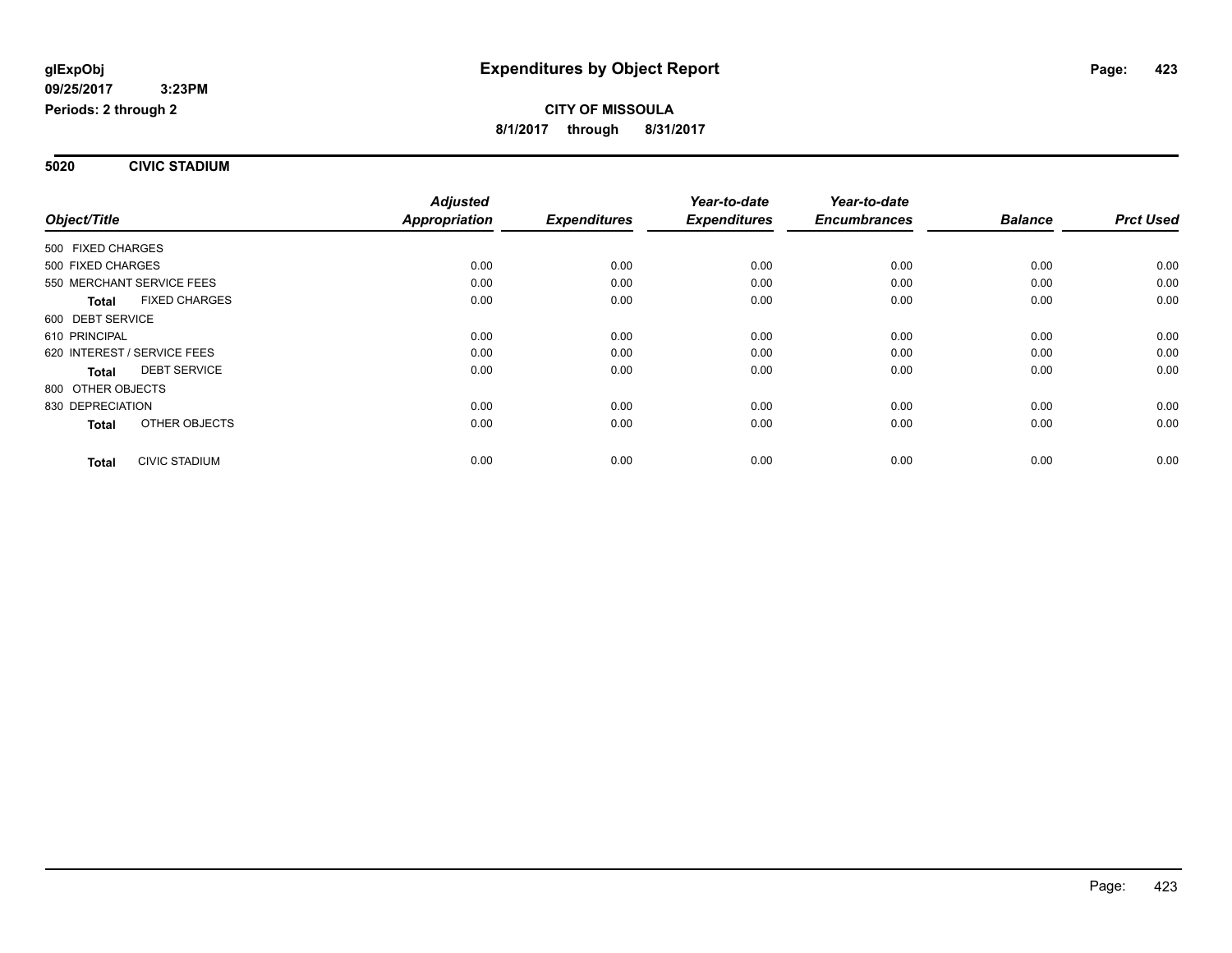# **5210 WATER**

**335 WATER**

|                                     | <b>Adjusted</b> |                     | Year-to-date        | Year-to-date        |                |                  |
|-------------------------------------|-----------------|---------------------|---------------------|---------------------|----------------|------------------|
| Object/Title                        | Appropriation   | <b>Expenditures</b> | <b>Expenditures</b> | <b>Encumbrances</b> | <b>Balance</b> | <b>Prct Used</b> |
| 100 PERSONAL SERVICES               |                 |                     |                     |                     |                |                  |
| 110 SALARIES AND WAGES              | 0.00            | 177,101.17          | 432,441.86          | 0.00                | -432,441.86    | 0.00             |
| 120 OVERTIME                        | 0.00            | 457.69              | 2,920.42            | 0.00                | $-2,920.42$    | 0.00             |
| <b>140 EMPLOYER CONTRIBUTIONS</b>   | 0.00            | 66,967.57           | 313,089.77          | 0.00                | $-313,089.77$  | 0.00             |
| 141 STATE RETIREMENT CONTRIBUTIONS  | 0.00            | 175.50              | 175.50              | 0.00                | $-175.50$      | 0.00             |
| PERSONAL SERVICES<br><b>Total</b>   | 0.00            | 244,701.93          | 748,627.55          | 0.00                | $-748,627.55$  | 0.00             |
| 200 SUPPLIES                        |                 |                     |                     |                     |                |                  |
| 210 OFFICE SUPPLIES                 | 0.00            | 4,633.35            | 6,362.20            | 0.00                | $-6,362.20$    | 0.00             |
| 220 OPERATING SUPPLIES              | 0.00            | 30,699.30           | 39,687.70           | 0.00                | $-39,687.70$   | 0.00             |
| 230 REPAIR/MAINTENANCE              | 0.00            | 22,963.03           | 25,216.98           | 0.00                | $-25,216.98$   | 0.00             |
| 231 GASOLINE                        | 0.00            | 0.00                | 0.00                | 0.00                | 0.00           | 0.00             |
| <b>SUPPLIES</b><br><b>Total</b>     | 0.00            | 58,295.68           | 71,266.88           | 0.00                | $-71,266.88$   | 0.00             |
| 300 PURCHASED SERVICES              |                 |                     |                     |                     |                |                  |
| 310 COMMUNICATIONS                  | 0.00            | 21,375.03           | 22,676.12           | 0.00                | $-22,676.12$   | 0.00             |
| 320 PRINTING & DUPLICATING          | 0.00            | 0.00                | 0.00                | 0.00                | 0.00           | 0.00             |
| 330 PUBLICITY, SUBSCRIPTIONS & DUES | 0.00            | 414.92              | 414.92              | 0.00                | $-414.92$      | 0.00             |
| 340 SEWER                           | 0.00            | 0.00                | 170.78              | 0.00                | $-170.78$      | 0.00             |
| 341 ELECTRICITY & NATURAL GAS       | 0.00            | 163,438.22          | 163,438.22          | 0.00                | $-163,438.22$  | 0.00             |
| 342 STORM WATER                     | 0.00            | 0.00                | 0.00                | 0.00                | 0.00           | 0.00             |
| 343 WATER CHARGES                   | 0.00            | 0.00                | 0.00                | 0.00                | 0.00           | 0.00             |
| 344 TELEPHONE SERVICE               | 0.00            | 2,806.20            | 2,806.20            | 0.00                | $-2,806.20$    | 0.00             |
| 345 GARBAGE                         | 0.00            | 62.80               | 62.80               | 0.00                | $-62.80$       | 0.00             |
| 350 PROFESSIONAL SERVICES           | 0.00            | 16,493.33           | 19,012.33           | 0.00                | $-19,012.33$   | 0.00             |
| 360 REPAIR & MAINTENANCE            | 0.00            | 31,896.22           | 33,151.33           | 0.00                | $-33, 151.33$  | 0.00             |
| 370 TRAVEL                          | 0.00            | 0.00                | 0.00                | 0.00                | 0.00           | 0.00             |
| 380 TRAINING                        | 0.00            | 0.00                | 0.00                | 0.00                | 0.00           | 0.00             |
| 390 OTHER PURCHASED SERVICES        | 0.00            | 0.00                | 0.00                | 0.00                | 0.00           | 0.00             |
| PURCHASED SERVICES<br>Total         | 0.00            | 236,486.72          | 241,732.70          | 0.00                | $-241,732.70$  | 0.00             |
| 500 FIXED CHARGES                   |                 |                     |                     |                     |                |                  |
| 500 FIXED CHARGES                   | 0.00            | 0.00                | 0.00                | 0.00                | 0.00           | 0.00             |
| 550 MERCHANT SERVICE FEES           | 0.00            | 864.35              | 864.35              | 0.00                | $-864.35$      | 0.00             |
| <b>FIXED CHARGES</b><br>Total       | 0.00            | 864.35              | 864.35              | 0.00                | $-864.35$      | 0.00             |
| 600 DEBT SERVICE                    |                 |                     |                     |                     |                |                  |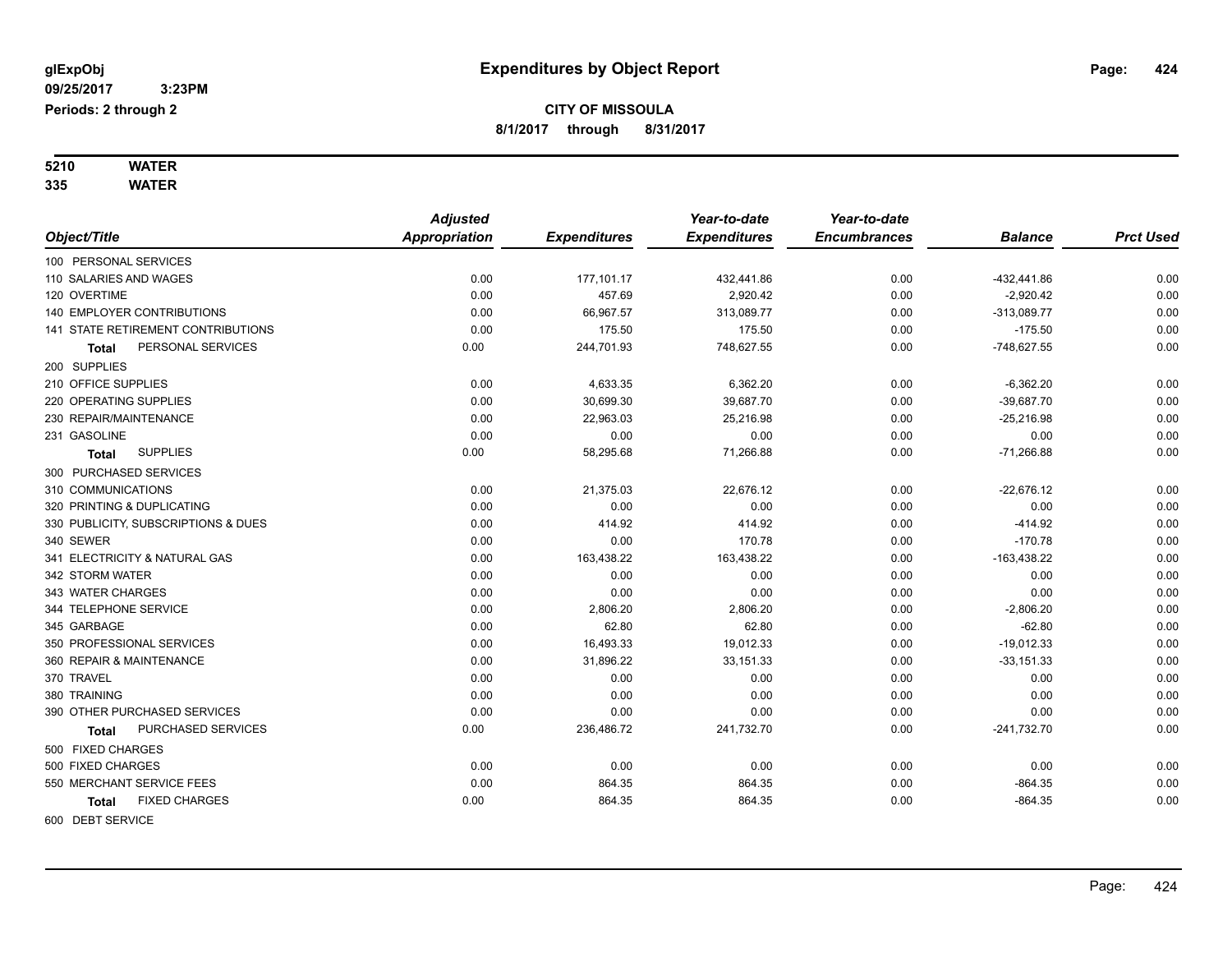#### **5210 WATER 335 WATER**

| Object/Title                |                       | <b>Adjusted</b><br>Appropriation | <b>Expenditures</b> | Year-to-date<br><b>Expenditures</b> | Year-to-date<br><b>Encumbrances</b> | <b>Balance</b>  | <b>Prct Used</b> |
|-----------------------------|-----------------------|----------------------------------|---------------------|-------------------------------------|-------------------------------------|-----------------|------------------|
| 610 PRINCIPAL               |                       | 0.00                             | 0.00                | 0.00                                | 0.00                                | 0.00            | 0.00             |
| 620 INTEREST / SERVICE FEES |                       | 0.00                             | 0.00                | 0.00                                | 0.00                                | 0.00            | 0.00             |
| <b>Total</b>                | <b>DEBT SERVICE</b>   | 0.00                             | 0.00                | 0.00                                | 0.00                                | 0.00            | 0.00             |
| 800 OTHER OBJECTS           |                       |                                  |                     |                                     |                                     |                 |                  |
| 845 CONTINGENCY             |                       | 0.00                             | 0.00                | 0.00                                | 0.00                                | 0.00            | 0.00             |
| <b>Total</b>                | OTHER OBJECTS         | 0.00                             | 0.00                | 0.00                                | 0.00                                | 0.00            | 0.00             |
| 900 CAPITAL OUTLAY          |                       |                                  |                     |                                     |                                     |                 |                  |
| 910 LAND                    |                       | 0.00                             | 0.00                | 0.00                                | 0.00                                | 0.00            | 0.00             |
| 920 BUILDINGS               |                       | 0.00                             | 0.00                | 0.00                                | 0.00                                | 0.00            | 0.00             |
| 930 IMPROVEMENTS            |                       | 0.00                             | 83,745.60           | 99,598.13                           | 0.00                                | $-99,598.13$    | 0.00             |
| 940 MACHINERY & EQUIPMENT   |                       | 0.00                             | 81,964.95           | 84,424.95                           | 0.00                                | $-84,424.95$    | 0.00             |
| <b>Total</b>                | <b>CAPITAL OUTLAY</b> | 0.00                             | 165,710.55          | 184,023.08                          | 0.00                                | $-184,023.08$   | 0.00             |
| <b>Total</b>                | <b>WATER</b>          | 0.00                             | 706,059.23          | 1,246,514.56                        | 0.00                                | $-1,246,514.56$ | 0.00             |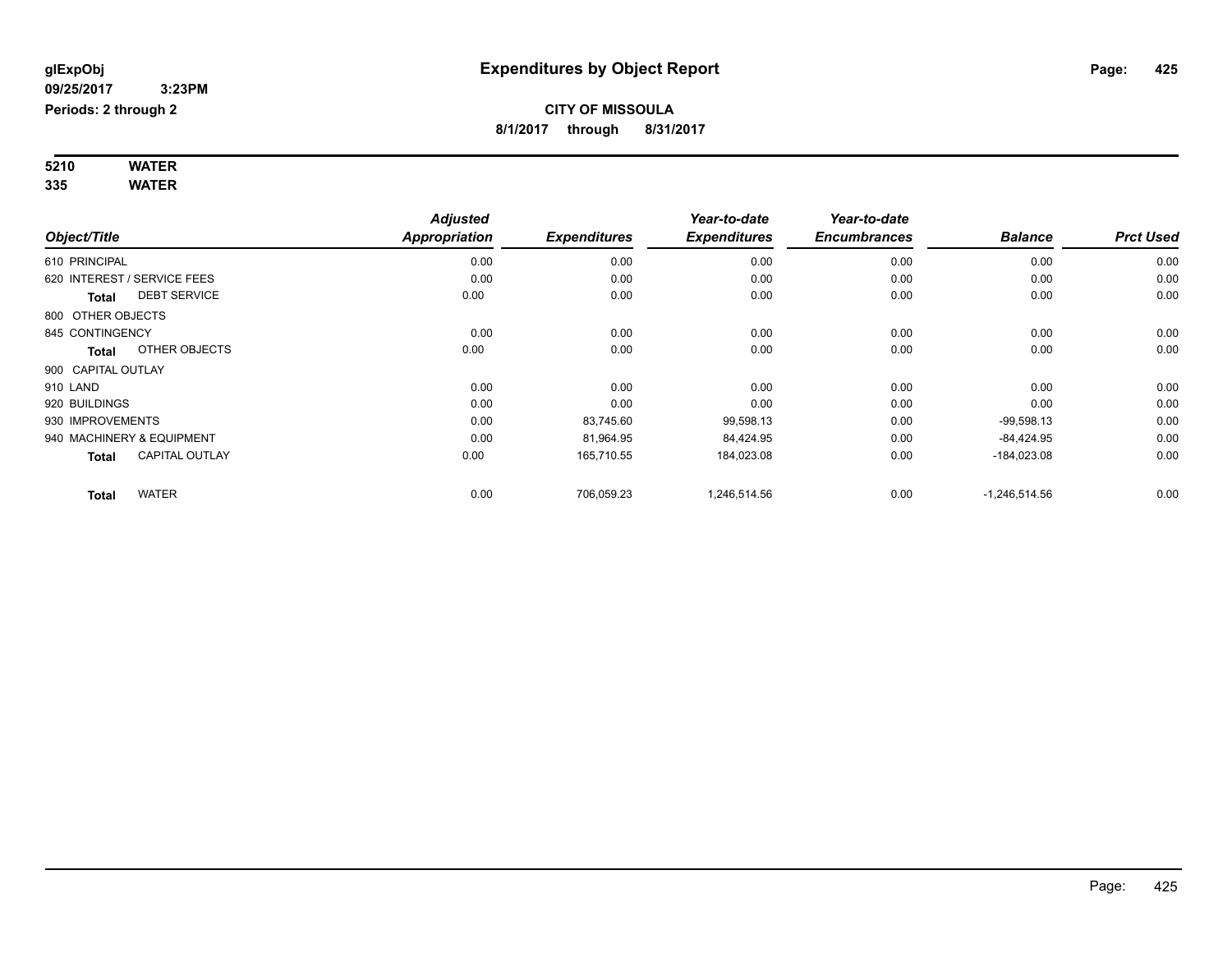**5210 WATER**

|                                     | <b>Adjusted</b>      |                     | Year-to-date        | Year-to-date        |                |                  |
|-------------------------------------|----------------------|---------------------|---------------------|---------------------|----------------|------------------|
| Object/Title                        | <b>Appropriation</b> | <b>Expenditures</b> | <b>Expenditures</b> | <b>Encumbrances</b> | <b>Balance</b> | <b>Prct Used</b> |
| 100 PERSONAL SERVICES               |                      |                     |                     |                     |                |                  |
| 110 SALARIES AND WAGES              | 0.00                 | 177,101.17          | 432,441.86          | 0.00                | $-432, 441.86$ | 0.00             |
| 120 OVERTIME                        | 0.00                 | 457.69              | 2,920.42            | 0.00                | $-2,920.42$    | 0.00             |
| <b>140 EMPLOYER CONTRIBUTIONS</b>   | 0.00                 | 66,967.57           | 313,089.77          | 0.00                | $-313,089.77$  | 0.00             |
| 141 STATE RETIREMENT CONTRIBUTIONS  | 0.00                 | 175.50              | 175.50              | 0.00                | $-175.50$      | 0.00             |
| PERSONAL SERVICES<br>Total          | 0.00                 | 244,701.93          | 748,627.55          | 0.00                | $-748,627.55$  | 0.00             |
| 200 SUPPLIES                        |                      |                     |                     |                     |                |                  |
| 210 OFFICE SUPPLIES                 | 0.00                 | 4,633.35            | 6,362.20            | 0.00                | $-6,362.20$    | 0.00             |
| 220 OPERATING SUPPLIES              | 0.00                 | 30,699.30           | 39,687.70           | 0.00                | $-39,687.70$   | 0.00             |
| 230 REPAIR/MAINTENANCE              | 0.00                 | 22,963.03           | 25,216.98           | 0.00                | $-25,216.98$   | 0.00             |
| 231 GASOLINE                        | 0.00                 | 0.00                | 0.00                | 0.00                | 0.00           | 0.00             |
| <b>SUPPLIES</b><br><b>Total</b>     | 0.00                 | 58,295.68           | 71,266.88           | 0.00                | $-71,266.88$   | 0.00             |
| 300 PURCHASED SERVICES              |                      |                     |                     |                     |                |                  |
| 310 COMMUNICATIONS                  | 0.00                 | 21,375.03           | 22,676.12           | 0.00                | $-22,676.12$   | 0.00             |
| 320 PRINTING & DUPLICATING          | 0.00                 | 0.00                | 0.00                | 0.00                | 0.00           | 0.00             |
| 330 PUBLICITY, SUBSCRIPTIONS & DUES | 0.00                 | 414.92              | 414.92              | 0.00                | $-414.92$      | 0.00             |
| 340 SEWER                           | 0.00                 | 0.00                | 170.78              | 0.00                | $-170.78$      | 0.00             |
| 341 ELECTRICITY & NATURAL GAS       | 0.00                 | 163,438.22          | 163,438.22          | 0.00                | $-163,438.22$  | 0.00             |
| 342 STORM WATER                     | 0.00                 | 0.00                | 0.00                | 0.00                | 0.00           | 0.00             |
| 343 WATER CHARGES                   | 0.00                 | 0.00                | 0.00                | 0.00                | 0.00           | 0.00             |
| 344 TELEPHONE SERVICE               | 0.00                 | 2,806.20            | 2,806.20            | 0.00                | $-2,806.20$    | 0.00             |
| 345 GARBAGE                         | 0.00                 | 62.80               | 62.80               | 0.00                | $-62.80$       | 0.00             |
| 350 PROFESSIONAL SERVICES           | 0.00                 | 16,493.33           | 19,012.33           | 0.00                | $-19,012.33$   | 0.00             |
| 360 REPAIR & MAINTENANCE            | 0.00                 | 31,896.22           | 33,151.33           | 0.00                | $-33,151.33$   | 0.00             |
| 370 TRAVEL                          | 0.00                 | 0.00                | 0.00                | 0.00                | 0.00           | 0.00             |
| 380 TRAINING                        | 0.00                 | 0.00                | 0.00                | 0.00                | 0.00           | 0.00             |
| 390 OTHER PURCHASED SERVICES        | 0.00                 | 0.00                | 0.00                | 0.00                | 0.00           | 0.00             |
| PURCHASED SERVICES<br>Total         | 0.00                 | 236,486.72          | 241,732.70          | 0.00                | $-241,732.70$  | 0.00             |
| 500 FIXED CHARGES                   |                      |                     |                     |                     |                |                  |
| 500 FIXED CHARGES                   | 0.00                 | 0.00                | 0.00                | 0.00                | 0.00           | 0.00             |
| 550 MERCHANT SERVICE FEES           | 0.00                 | 864.35              | 864.35              | 0.00                | $-864.35$      | 0.00             |
| <b>FIXED CHARGES</b><br>Total       | 0.00                 | 864.35              | 864.35              | 0.00                | $-864.35$      | 0.00             |
| 600 DEBT SERVICE                    |                      |                     |                     |                     |                |                  |
| 610 PRINCIPAL                       | 0.00                 | 0.00                | 0.00                | 0.00                | 0.00           | 0.00             |
|                                     |                      |                     |                     |                     |                |                  |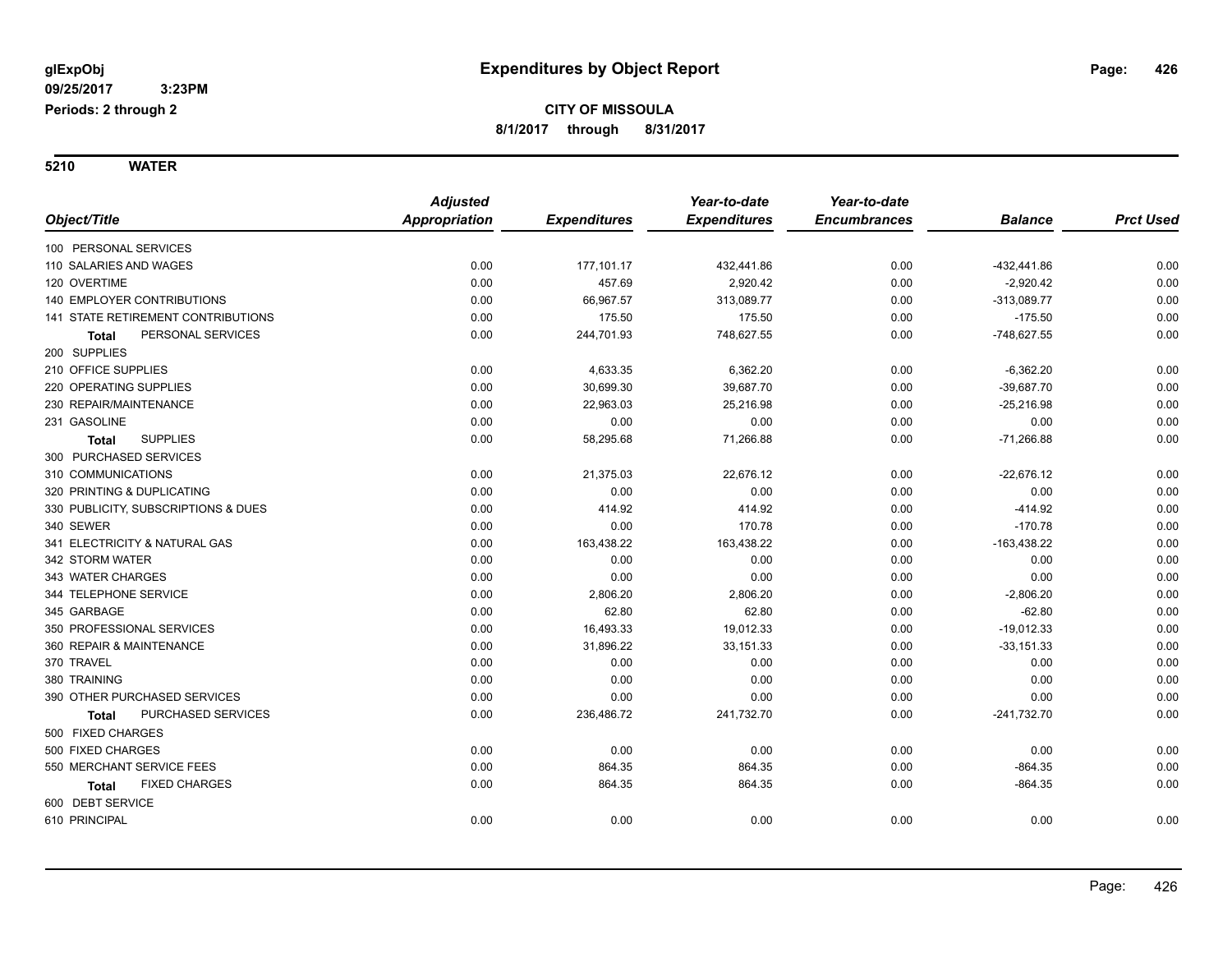#### **5210 WATER**

|                                       | <b>Adjusted</b> |                     | Year-to-date        | Year-to-date        |                 |                  |
|---------------------------------------|-----------------|---------------------|---------------------|---------------------|-----------------|------------------|
| Object/Title                          | Appropriation   | <b>Expenditures</b> | <b>Expenditures</b> | <b>Encumbrances</b> | <b>Balance</b>  | <b>Prct Used</b> |
| 620 INTEREST / SERVICE FEES           | 0.00            | 0.00                | 0.00                | 0.00                | 0.00            | 0.00             |
| <b>DEBT SERVICE</b><br><b>Total</b>   | 0.00            | 0.00                | 0.00                | 0.00                | 0.00            | 0.00             |
| 800 OTHER OBJECTS                     |                 |                     |                     |                     |                 |                  |
| 845 CONTINGENCY                       | 0.00            | 0.00                | 0.00                | 0.00                | 0.00            | 0.00             |
| OTHER OBJECTS<br><b>Total</b>         | 0.00            | 0.00                | 0.00                | 0.00                | 0.00            | 0.00             |
| 900 CAPITAL OUTLAY                    |                 |                     |                     |                     |                 |                  |
| 910 LAND                              | 0.00            | 0.00                | 0.00                | 0.00                | 0.00            | 0.00             |
| 920 BUILDINGS                         | 0.00            | 0.00                | 0.00                | 0.00                | 0.00            | 0.00             |
| 930 IMPROVEMENTS                      | 0.00            | 83,745.60           | 99,598.13           | 0.00                | $-99,598.13$    | 0.00             |
| 940 MACHINERY & EQUIPMENT             | 0.00            | 81,964.95           | 84,424.95           | 0.00                | $-84,424.95$    | 0.00             |
| <b>CAPITAL OUTLAY</b><br><b>Total</b> | 0.00            | 165,710.55          | 184,023.08          | 0.00                | $-184,023.08$   | 0.00             |
| <b>WATER</b><br><b>Total</b>          | 0.00            | 706,059.23          | 1,246,514.56        | 0.00                | $-1,246,514.56$ | 0.00             |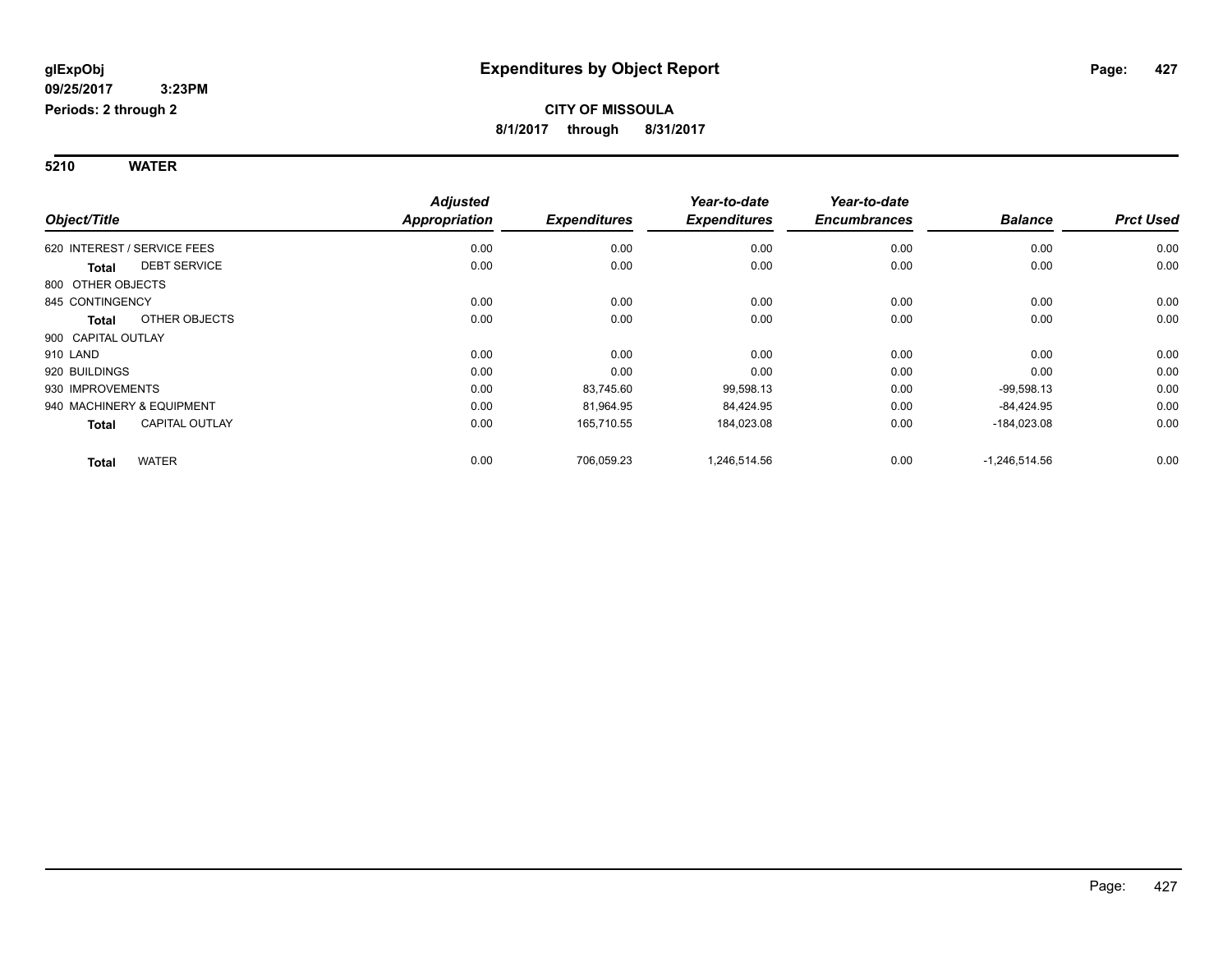#### **5215 WATER LOAN FUND 335 WATER**

|                                      | <b>Adjusted</b>      |                     | Year-to-date        | Year-to-date        |                |                  |
|--------------------------------------|----------------------|---------------------|---------------------|---------------------|----------------|------------------|
| Object/Title                         | <b>Appropriation</b> | <b>Expenditures</b> | <b>Expenditures</b> | <b>Encumbrances</b> | <b>Balance</b> | <b>Prct Used</b> |
| 500 FIXED CHARGES                    |                      |                     |                     |                     |                |                  |
| 550 MERCHANT SERVICE FEES            | 0.00                 | 0.00                | 0.00                | 0.00                | 0.00           | 0.00             |
| <b>FIXED CHARGES</b><br><b>Total</b> | 0.00                 | 0.00                | 0.00                | 0.00                | 0.00           | 0.00             |
| 800 OTHER OBJECTS                    |                      |                     |                     |                     |                |                  |
| 820 TRANSFERS TO OTHER FUNDS         | 0.00                 | 0.00                | 0.00                | 0.00                | 0.00           | 0.00             |
| OTHER OBJECTS<br><b>Total</b>        | 0.00                 | 0.00                | 0.00                | 0.00                | 0.00           | 0.00             |
| <b>WATER</b><br>Total                | 0.00                 | 0.00                | 0.00                | 0.00                | 0.00           | 0.00             |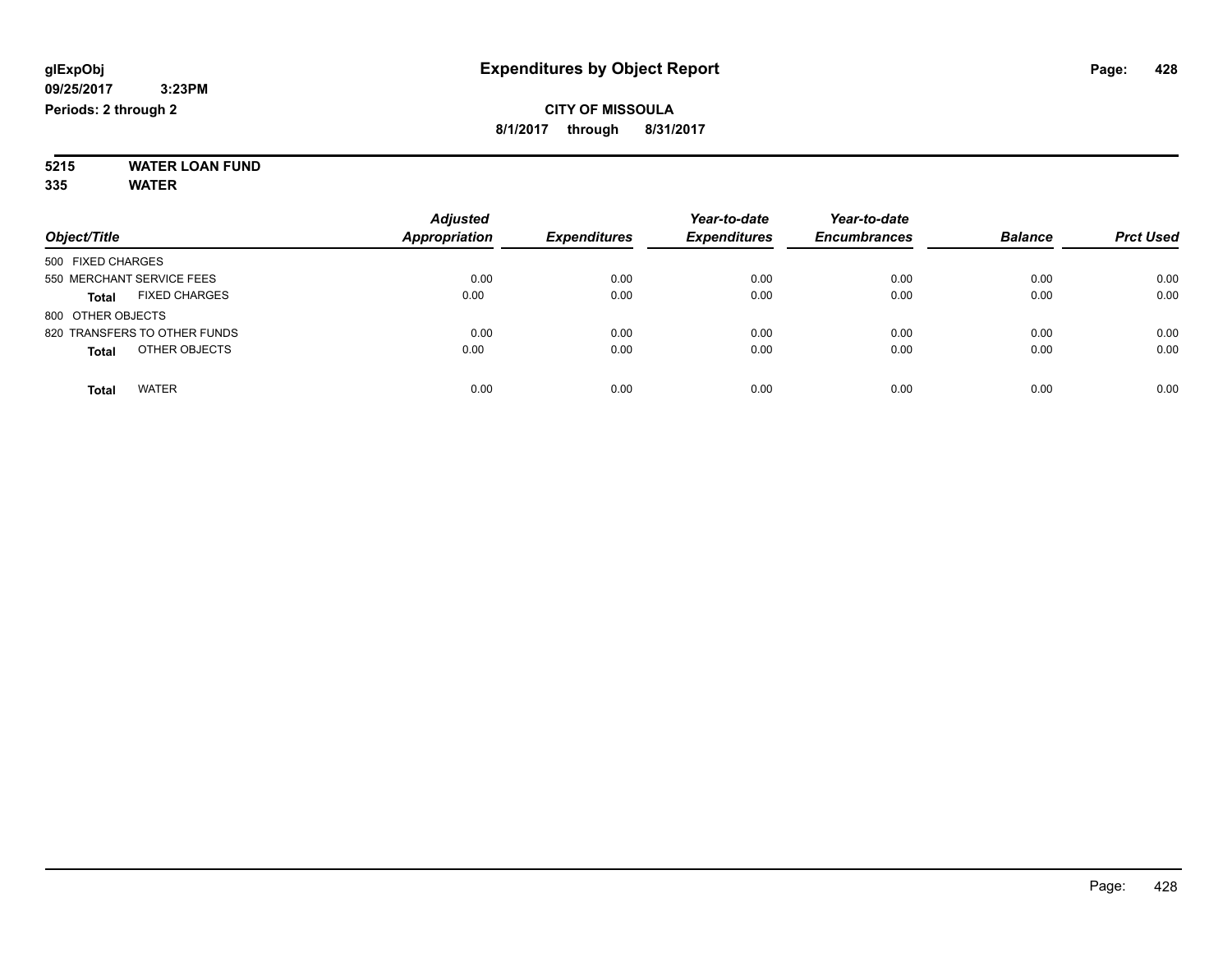#### **5215 WATER LOAN FUND**

|                                        | <b>Adjusted</b>      |                     | Year-to-date        | Year-to-date        |                |                  |
|----------------------------------------|----------------------|---------------------|---------------------|---------------------|----------------|------------------|
| Object/Title                           | <b>Appropriation</b> | <b>Expenditures</b> | <b>Expenditures</b> | <b>Encumbrances</b> | <b>Balance</b> | <b>Prct Used</b> |
| 500 FIXED CHARGES                      |                      |                     |                     |                     |                |                  |
| 550 MERCHANT SERVICE FEES              | 0.00                 | 0.00                | 0.00                | 0.00                | 0.00           | 0.00             |
| <b>FIXED CHARGES</b><br><b>Total</b>   | 0.00                 | 0.00                | 0.00                | 0.00                | 0.00           | 0.00             |
| 800 OTHER OBJECTS                      |                      |                     |                     |                     |                |                  |
| 820 TRANSFERS TO OTHER FUNDS           | 0.00                 | 0.00                | 0.00                | 0.00                | 0.00           | 0.00             |
| OTHER OBJECTS<br><b>Total</b>          | 0.00                 | 0.00                | 0.00                | 0.00                | 0.00           | 0.00             |
| <b>WATER LOAN FUND</b><br><b>Total</b> | 0.00                 | 0.00                | 0.00                | 0.00                | 0.00           | 0.00             |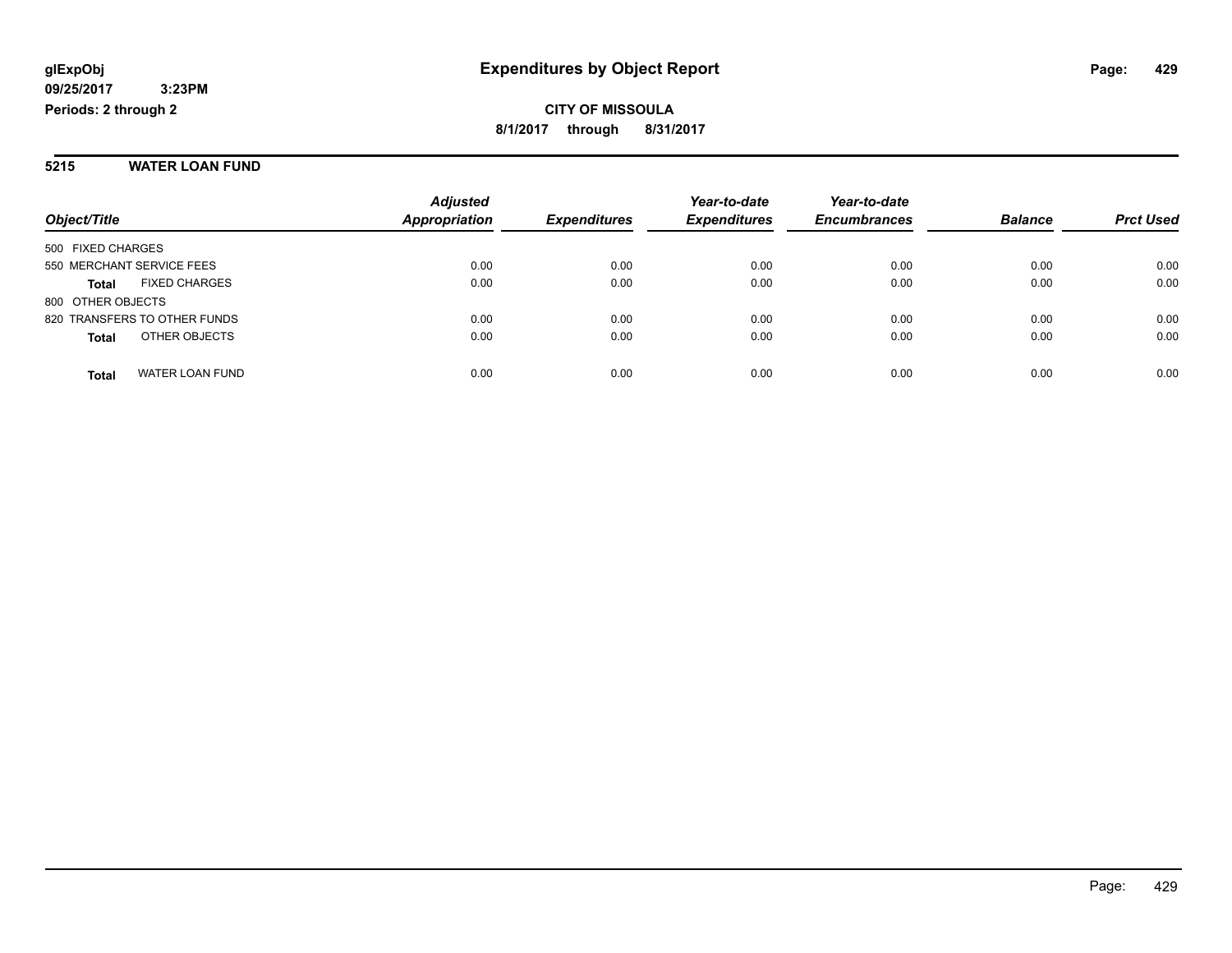**5220 WATER R&D FUND 335 WATER**

|                     |                              | <b>Adjusted</b>      |                     | Year-to-date        | Year-to-date        |                |                  |
|---------------------|------------------------------|----------------------|---------------------|---------------------|---------------------|----------------|------------------|
| Object/Title        |                              | <b>Appropriation</b> | <b>Expenditures</b> | <b>Expenditures</b> | <b>Encumbrances</b> | <b>Balance</b> | <b>Prct Used</b> |
| 200 SUPPLIES        |                              |                      |                     |                     |                     |                |                  |
| 210 OFFICE SUPPLIES |                              | 0.00                 | 0.00                | 0.00                | 0.00                | 0.00           | 0.00             |
| <b>Total</b>        | <b>SUPPLIES</b>              | 0.00                 | 0.00                | 0.00                | 0.00                | 0.00           | 0.00             |
| 500 FIXED CHARGES   |                              |                      |                     |                     |                     |                |                  |
|                     | 550 MERCHANT SERVICE FEES    | 0.00                 | 0.00                | 0.00                | 0.00                | 0.00           | 0.00             |
| <b>Total</b>        | <b>FIXED CHARGES</b>         | 0.00                 | 0.00                | 0.00                | 0.00                | 0.00           | 0.00             |
| 600 DEBT SERVICE    |                              |                      |                     |                     |                     |                |                  |
| 610 PRINCIPAL       |                              | 0.00                 | 0.00                | 0.00                | 0.00                | 0.00           | 0.00             |
|                     | 620 INTEREST / SERVICE FEES  | 0.00                 | 0.00                | 0.00                | 0.00                | 0.00           | 0.00             |
| <b>Total</b>        | <b>DEBT SERVICE</b>          | 0.00                 | 0.00                | 0.00                | 0.00                | 0.00           | 0.00             |
| 800 OTHER OBJECTS   |                              |                      |                     |                     |                     |                |                  |
|                     | 820 TRANSFERS TO OTHER FUNDS | 0.00                 | 0.00                | 0.00                | 0.00                | 0.00           | 0.00             |
| <b>Total</b>        | OTHER OBJECTS                | 0.00                 | 0.00                | 0.00                | 0.00                | 0.00           | 0.00             |
| <b>Total</b>        | <b>WATER</b>                 | 0.00                 | 0.00                | 0.00                | 0.00                | 0.00           | 0.00             |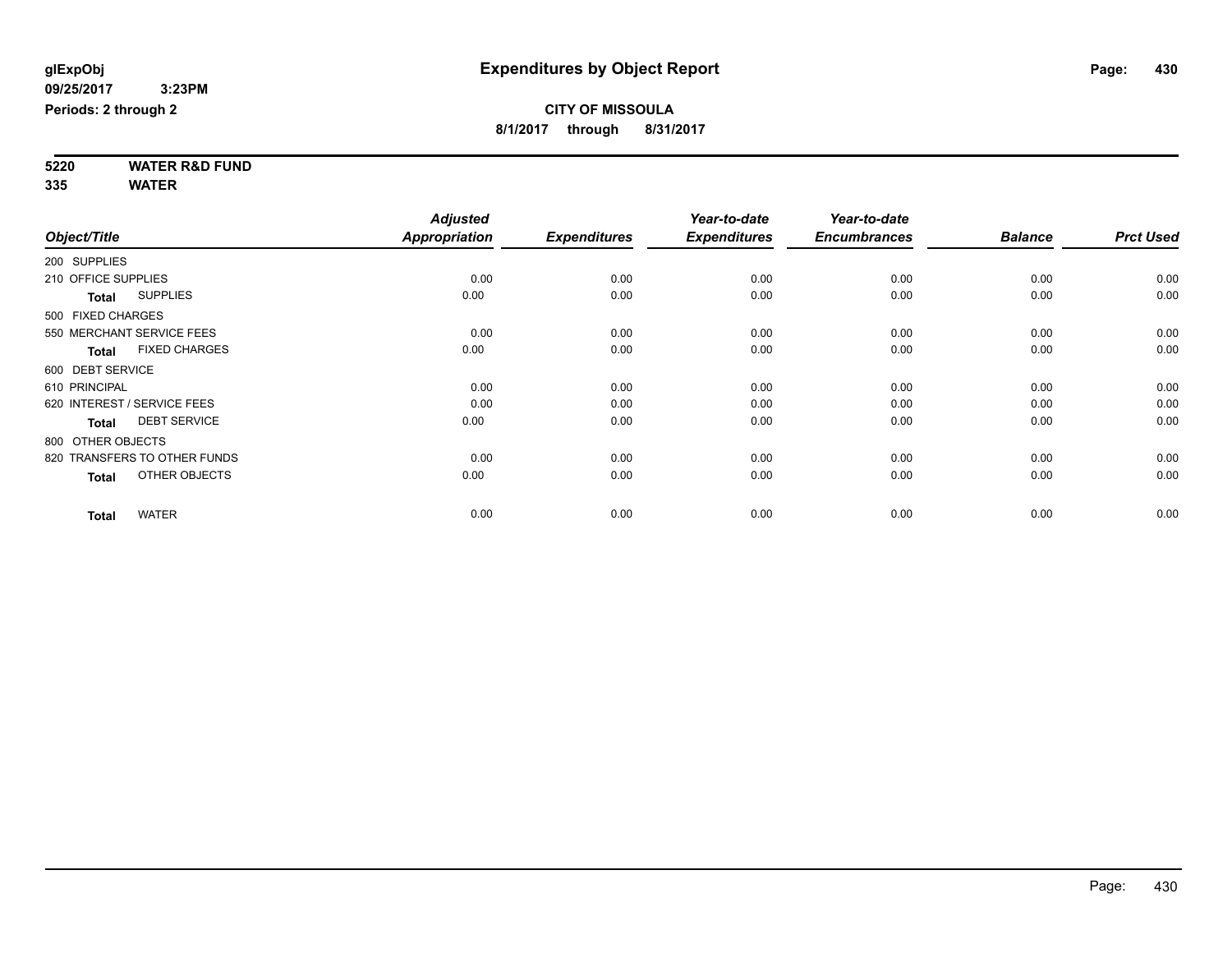#### **5220 WATER R&D FUND**

|                                           | <b>Adjusted</b>      |                     | Year-to-date        | Year-to-date        |                |                  |
|-------------------------------------------|----------------------|---------------------|---------------------|---------------------|----------------|------------------|
| Object/Title                              | <b>Appropriation</b> | <b>Expenditures</b> | <b>Expenditures</b> | <b>Encumbrances</b> | <b>Balance</b> | <b>Prct Used</b> |
| 200 SUPPLIES                              |                      |                     |                     |                     |                |                  |
| 210 OFFICE SUPPLIES                       | 0.00                 | 0.00                | 0.00                | 0.00                | 0.00           | 0.00             |
| <b>SUPPLIES</b><br><b>Total</b>           | 0.00                 | 0.00                | 0.00                | 0.00                | 0.00           | 0.00             |
| 500 FIXED CHARGES                         |                      |                     |                     |                     |                |                  |
| 550 MERCHANT SERVICE FEES                 | 0.00                 | 0.00                | 0.00                | 0.00                | 0.00           | 0.00             |
| <b>FIXED CHARGES</b><br><b>Total</b>      | 0.00                 | 0.00                | 0.00                | 0.00                | 0.00           | 0.00             |
| 600 DEBT SERVICE                          |                      |                     |                     |                     |                |                  |
| 610 PRINCIPAL                             | 0.00                 | 0.00                | 0.00                | 0.00                | 0.00           | 0.00             |
| 620 INTEREST / SERVICE FEES               | 0.00                 | 0.00                | 0.00                | 0.00                | 0.00           | 0.00             |
| <b>DEBT SERVICE</b><br><b>Total</b>       | 0.00                 | 0.00                | 0.00                | 0.00                | 0.00           | 0.00             |
| 800 OTHER OBJECTS                         |                      |                     |                     |                     |                |                  |
| 820 TRANSFERS TO OTHER FUNDS              | 0.00                 | 0.00                | 0.00                | 0.00                | 0.00           | 0.00             |
| <b>OTHER OBJECTS</b><br><b>Total</b>      | 0.00                 | 0.00                | 0.00                | 0.00                | 0.00           | 0.00             |
| <b>WATER R&amp;D FUND</b><br><b>Total</b> | 0.00                 | 0.00                | 0.00                | 0.00                | 0.00           | 0.00             |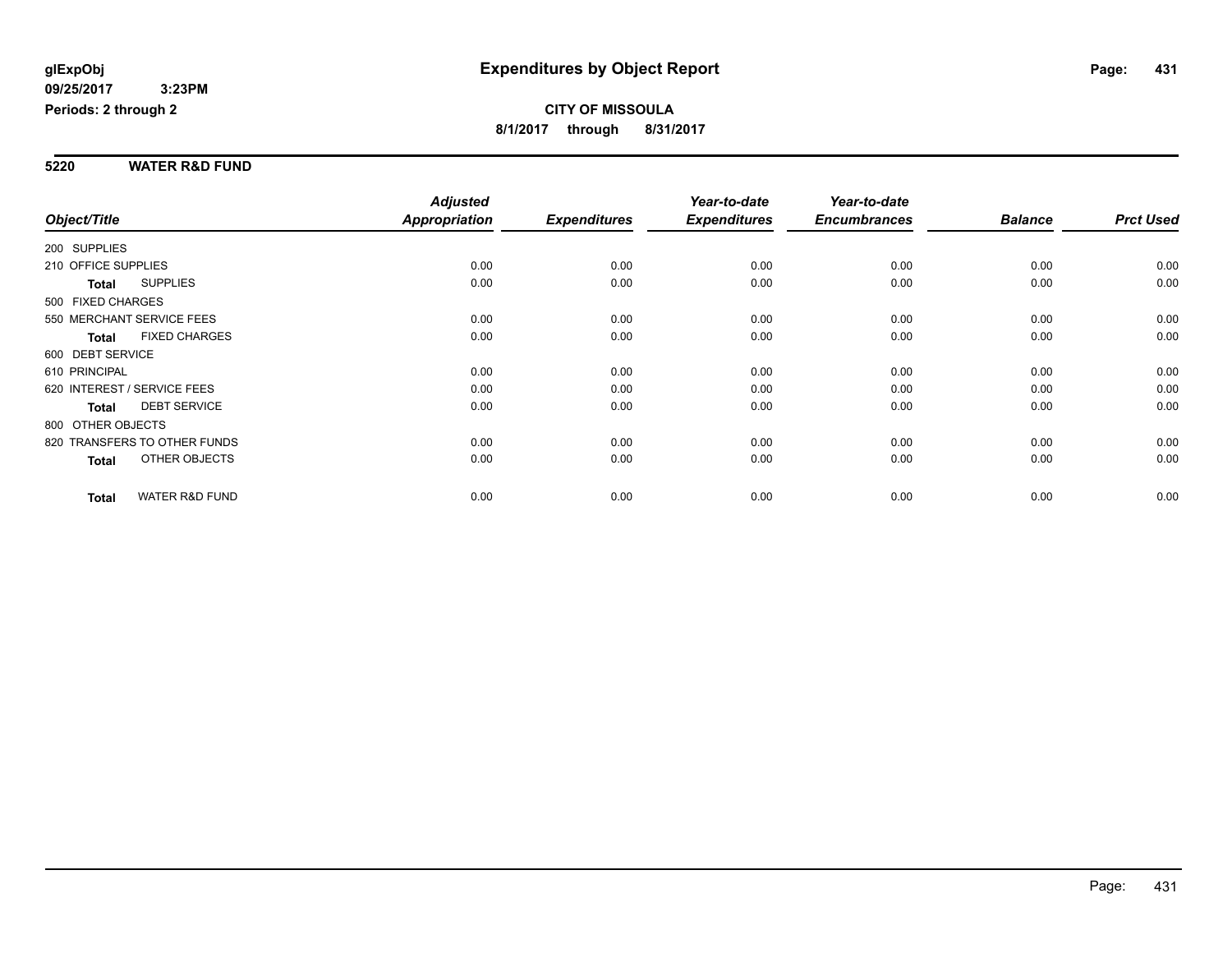# **5240 WATER CONSTRUCTION FUND**

**335 WATER**

| Object/Title                         | <b>Adjusted</b><br>Appropriation<br><b>Expenditures</b> | Year-to-date<br><b>Expenditures</b> | Year-to-date<br><b>Encumbrances</b> | <b>Balance</b> | <b>Prct Used</b> |      |
|--------------------------------------|---------------------------------------------------------|-------------------------------------|-------------------------------------|----------------|------------------|------|
| 500 FIXED CHARGES                    |                                                         |                                     |                                     |                |                  |      |
| 550 MERCHANT SERVICE FEES            | 0.00                                                    | 0.00                                | 0.00                                | 0.00           | 0.00             | 0.00 |
| <b>FIXED CHARGES</b><br><b>Total</b> | 0.00                                                    | 0.00                                | 0.00                                | 0.00           | 0.00             | 0.00 |
| <b>WATER</b><br>Total                | 0.00                                                    | 0.00                                | 0.00                                | 0.00           | 0.00             | 0.00 |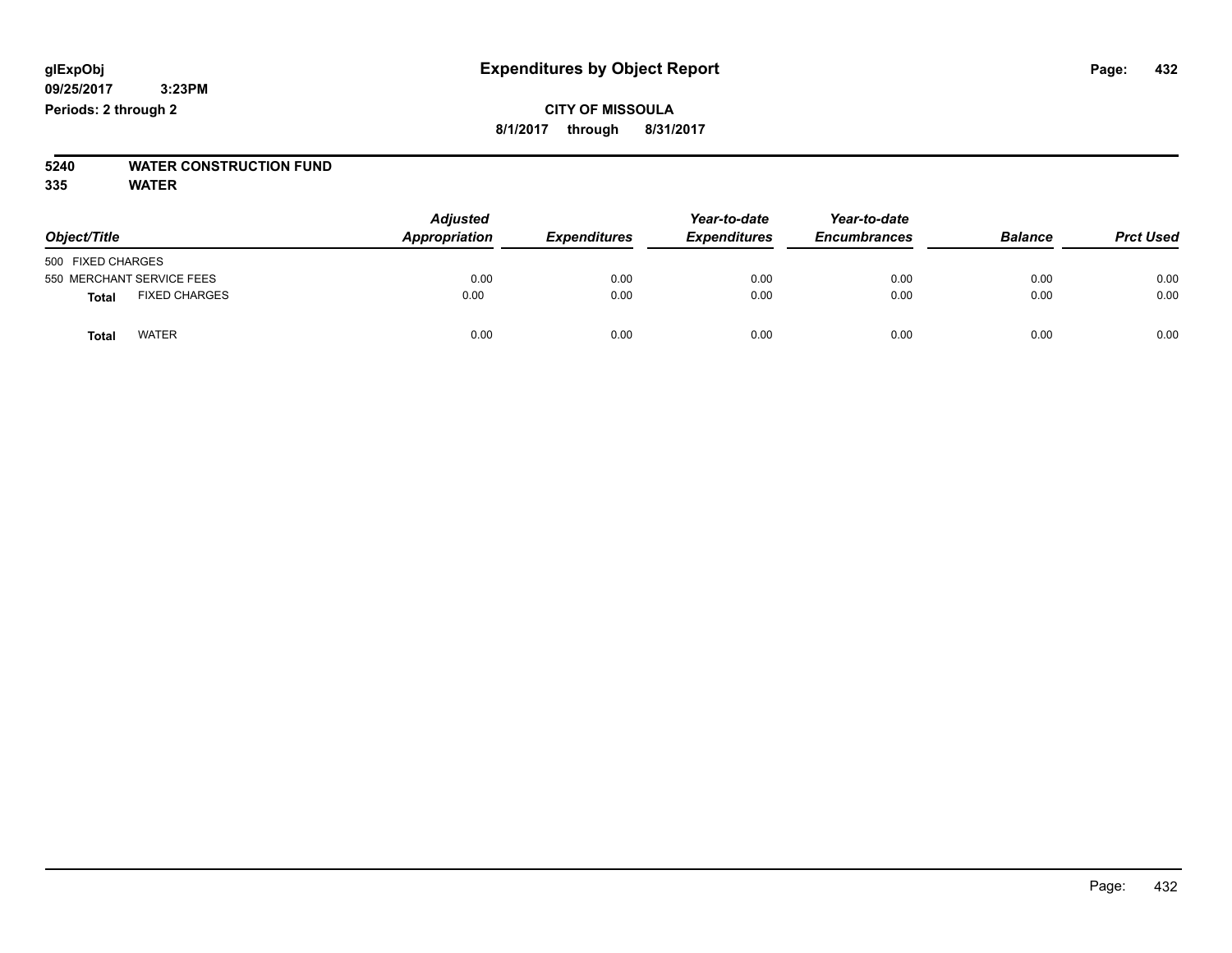**CITY OF MISSOULA 8/1/2017 through 8/31/2017**

#### **5240 WATER CONSTRUCTION FUND**

| Object/Title                     | <b>Adjusted</b><br>Appropriation | <i><b>Expenditures</b></i> | Year-to-date<br><b>Expenditures</b> | Year-to-date<br><b>Encumbrances</b> | <b>Balance</b> | <b>Prct Used</b> |
|----------------------------------|----------------------------------|----------------------------|-------------------------------------|-------------------------------------|----------------|------------------|
|                                  |                                  |                            |                                     |                                     |                |                  |
| 500 FIXED CHARGES                |                                  |                            |                                     |                                     |                |                  |
| 550 MERCHANT SERVICE FEES        | 0.00                             | 0.00                       | 0.00                                | 0.00                                | 0.00           | 0.00             |
| <b>FIXED CHARGES</b><br>Total    | 0.00                             | 0.00                       | 0.00                                | 0.00                                | 0.00           | 0.00             |
| WATER CONSTRUCTION FUND<br>Total | 0.00                             | 0.00                       | 0.00                                | 0.00                                | 0.00           | 0.00             |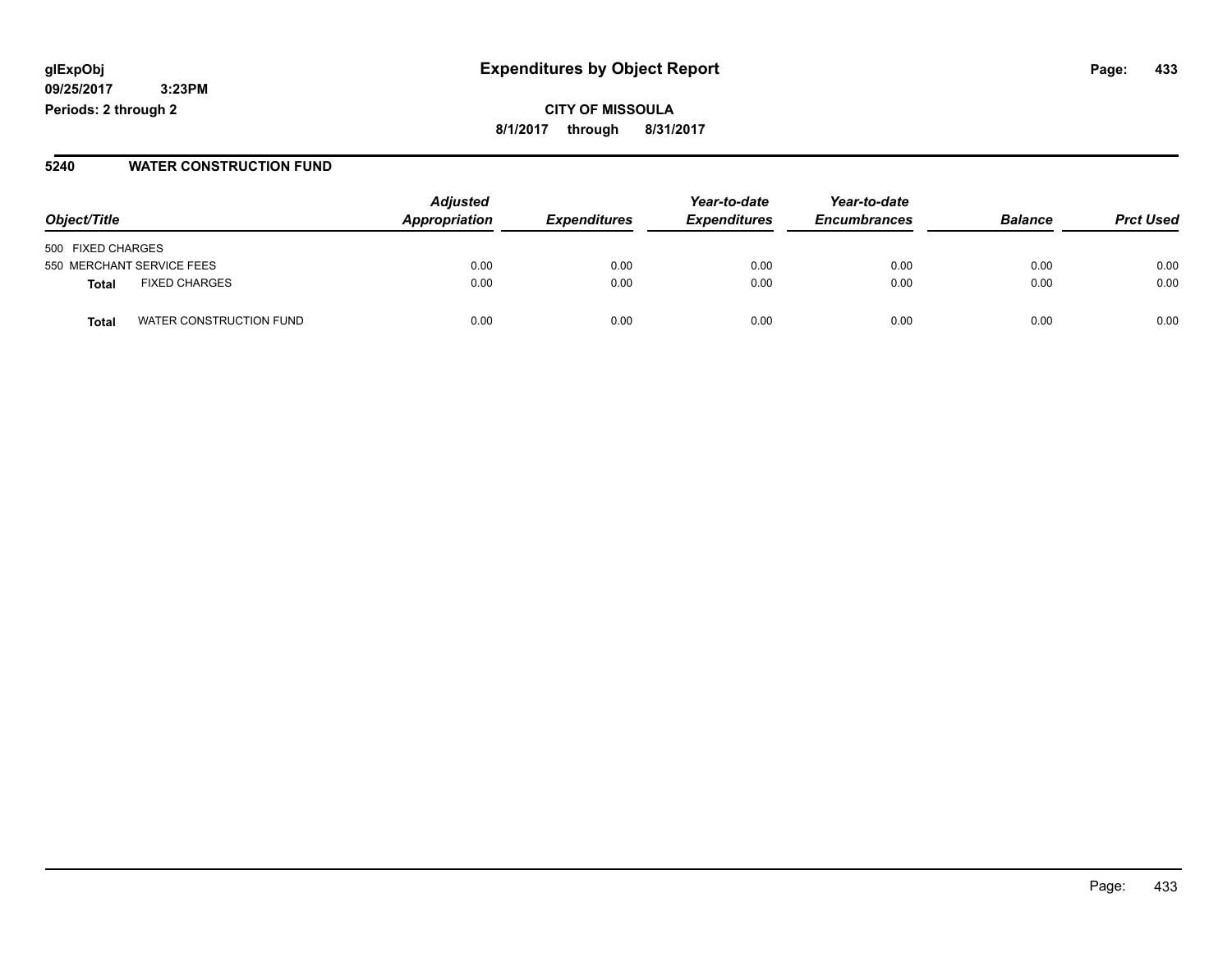#### **CITY OF MISSOULA 8/1/2017 through 8/31/2017**

**5250 WATER PURCHASE LOAN**

|                                      | <b>Adjusted</b>      |                     | Year-to-date        | Year-to-date        |                |                  |
|--------------------------------------|----------------------|---------------------|---------------------|---------------------|----------------|------------------|
| Object/Title                         | <b>Appropriation</b> | <b>Expenditures</b> | <b>Expenditures</b> | <b>Encumbrances</b> | <b>Balance</b> | <b>Prct Used</b> |
| 500 FIXED CHARGES                    |                      |                     |                     |                     |                |                  |
| 550 MERCHANT SERVICE FEES            | 0.00                 | 0.00                | 0.00                | 0.00                | 0.00           | 0.00             |
| <b>FIXED CHARGES</b><br><b>Total</b> | 0.00                 | 0.00                | 0.00                | 0.00                | 0.00           | 0.00             |
| 600 DEBT SERVICE                     |                      |                     |                     |                     |                |                  |
| 610 PRINCIPAL                        | 0.00                 | 0.00                | 0.00                | 0.00                | 0.00           | 0.00             |
| 620 INTEREST / SERVICE FEES          | 0.00                 | 0.00                | 0.00                | 0.00                | 0.00           | 0.00             |
| <b>DEBT SERVICE</b><br><b>Total</b>  | 0.00                 | 0.00                | 0.00                | 0.00                | 0.00           | 0.00             |
| <b>WASTEWATER</b><br><b>Total</b>    | 0.00                 | 0.00                | 0.00                | 0.00                | 0.00           | 0.00             |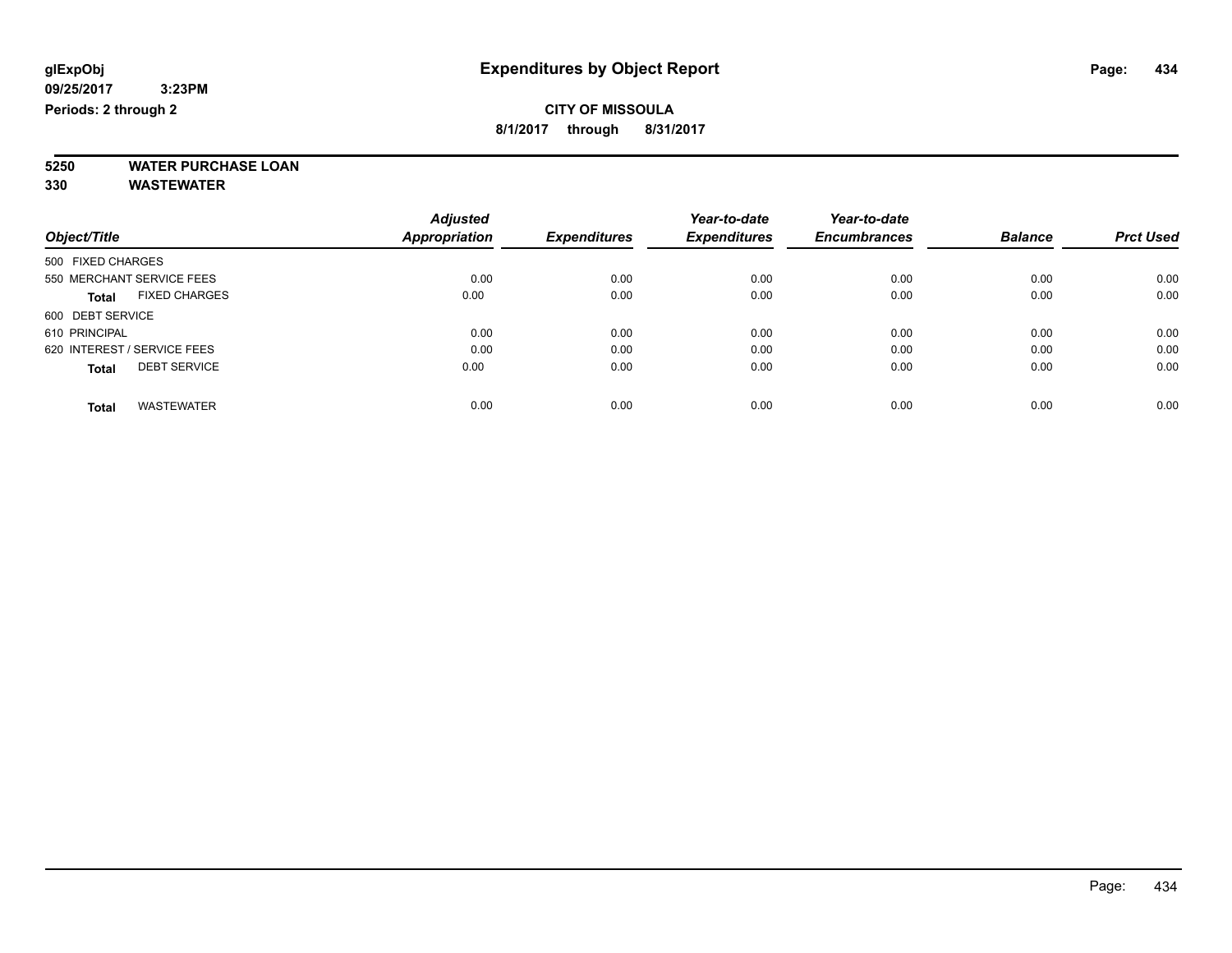**CITY OF MISSOULA 8/1/2017 through 8/31/2017**

#### **5250 WATER PURCHASE LOAN**

| Object/Title                               | <b>Adjusted</b><br><b>Appropriation</b> | <b>Expenditures</b> | Year-to-date<br><b>Expenditures</b> | Year-to-date<br><b>Encumbrances</b> | <b>Balance</b> | <b>Prct Used</b> |
|--------------------------------------------|-----------------------------------------|---------------------|-------------------------------------|-------------------------------------|----------------|------------------|
| 500 FIXED CHARGES                          |                                         |                     |                                     |                                     |                |                  |
| 550 MERCHANT SERVICE FEES                  | 0.00                                    | 0.00                | 0.00                                | 0.00                                | 0.00           | 0.00             |
| <b>FIXED CHARGES</b><br><b>Total</b>       | 0.00                                    | 0.00                | 0.00                                | 0.00                                | 0.00           | 0.00             |
| 600 DEBT SERVICE                           |                                         |                     |                                     |                                     |                |                  |
| 610 PRINCIPAL                              | 0.00                                    | 0.00                | 0.00                                | 0.00                                | 0.00           | 0.00             |
| 620 INTEREST / SERVICE FEES                | 0.00                                    | 0.00                | 0.00                                | 0.00                                | 0.00           | 0.00             |
| <b>DEBT SERVICE</b><br><b>Total</b>        | 0.00                                    | 0.00                | 0.00                                | 0.00                                | 0.00           | 0.00             |
| <b>WATER PURCHASE LOAN</b><br><b>Total</b> | 0.00                                    | 0.00                | 0.00                                | 0.00                                | 0.00           | 0.00             |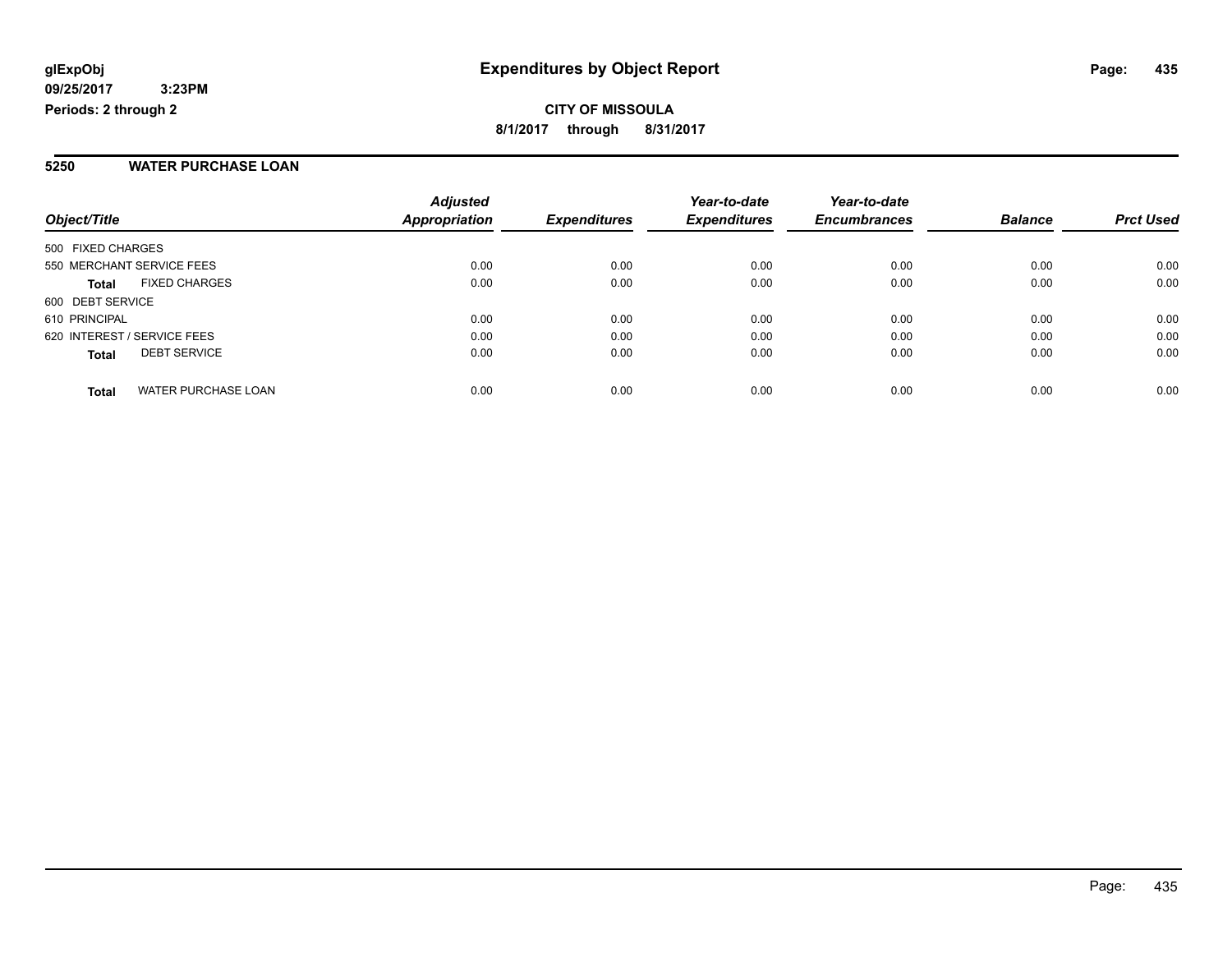### **CITY OF MISSOULA**

**8/1/2017 through 8/31/2017**

# **5310 SEWER OPERATING BUDGET FUND**

|                                           | <b>Adjusted</b>      |                     | Year-to-date        | Year-to-date        |                |                  |
|-------------------------------------------|----------------------|---------------------|---------------------|---------------------|----------------|------------------|
| Object/Title                              | <b>Appropriation</b> | <b>Expenditures</b> | <b>Expenditures</b> | <b>Encumbrances</b> | <b>Balance</b> | <b>Prct Used</b> |
| 100 PERSONAL SERVICES                     |                      |                     |                     |                     |                |                  |
| 110 SALARIES AND WAGES                    | 0.00                 | 661.12              | 1,512.19            | 0.00                | $-1,512.19$    | 0.00             |
| 115 SALARIES/HEALTH INSURANCE BENEFIT     | 0.00                 | 0.00                | 0.00                | 0.00                | 0.00           | 0.00             |
| 120 OVERTIME                              | 0.00                 | 499.94              | 998.64              | 0.00                | $-998.64$      | 0.00             |
| 130 OTHER                                 | 0.00                 | 0.00                | 0.00                | 0.00                | 0.00           | 0.00             |
| 135 OPEB EXPENSE                          | 0.00                 | 0.00                | 0.00                | 0.00                | 0.00           | 0.00             |
| 140 EMPLOYER CONTRIBUTIONS                | 0.00                 | 206.03              | 23,371.97           | 0.00                | $-23,371.97$   | 0.00             |
| <b>141 STATE RETIREMENT CONTRIBUTIONS</b> | 0.00                 | 209.56              | 209.56              | 0.00                | $-209.56$      | 0.00             |
| 145 OPEB CONTRIBUTION                     | 0.00                 | 0.00                | 0.00                | 0.00                | 0.00           | 0.00             |
| <b>150 STATE RETIREMENT</b>               | 0.00                 | 0.00                | 0.00                | 0.00                | 0.00           | 0.00             |
| 190 PENSION EXPENSE                       | 0.00                 | 0.00                | 0.00                | 0.00                | 0.00           | 0.00             |
| PERSONAL SERVICES<br><b>Total</b>         | 0.00                 | 1,576.65            | 26,092.36           | 0.00                | $-26,092.36$   | 0.00             |
| 200 SUPPLIES                              |                      |                     |                     |                     |                |                  |
| 210 OFFICE SUPPLIES                       | 0.00                 | 630.82              | 657.05              | 0.00                | $-657.05$      | 0.00             |
| 220 OPERATING SUPPLIES                    | 0.00                 | 36,493.39           | 39,056.89           | 0.00                | $-39,056.89$   | 0.00             |
| 230 REPAIR/MAINTENANCE                    | 0.00                 | 46,719.07           | 49,001.47           | 0.00                | $-49,001.47$   | 0.00             |
| 231 GASOLINE                              | 0.00                 | 0.00                | 0.00                | 0.00                | 0.00           | 0.00             |
| 240 OTHER SUPPLIES                        | 0.00                 | 415.13              | 415.13              | 0.00                | $-415.13$      | 0.00             |
| 250 SUPPLIES FOR RESALE                   | 0.00                 | 0.00                | 0.00                | 0.00                | 0.00           | 0.00             |
| <b>SUPPLIES</b><br><b>Total</b>           | 0.00                 | 84,258.41           | 89,130.54           | 0.00                | $-89,130.54$   | 0.00             |
| 300 PURCHASED SERVICES                    |                      |                     |                     |                     |                |                  |
| 310 COMMUNICATIONS                        | 0.00                 | 106.67              | 106.67              | 0.00                | $-106.67$      | 0.00             |
| 320 PRINTING & DUPLICATING                | 0.00                 | 0.00                | 301.43              | 0.00                | $-301.43$      | 0.00             |
| 330 PUBLICITY, SUBSCRIPTIONS & DUES       | 0.00                 | 8,161.00            | 10,661.00           | 0.00                | $-10,661.00$   | 0.00             |
| 341 ELECTRICITY & NATURAL GAS             | 0.00                 | 52,810.19           | 52,810.19           | 0.00                | $-52,810.19$   | 0.00             |
| 343 WATER CHARGES                         | 0.00                 | 753.72              | 753.72              | 0.00                | $-753.72$      | 0.00             |
| 344 TELEPHONE SERVICE                     | 0.00                 | 2,843.63            | 3,085.63            | 0.00                | $-3,085.63$    | 0.00             |
| 345 GARBAGE                               | 0.00                 | 4,735.63            | 4,735.63            | 0.00                | $-4,735.63$    | 0.00             |
| 350 PROFESSIONAL SERVICES                 | 0.00                 | 4,492.46            | 8,103.46            | 0.00                | $-8,103.46$    | 0.00             |
| 360 REPAIR & MAINTENANCE                  | 0.00                 | 46,323.80           | 46,892.73           | 0.00                | $-46,892.73$   | 0.00             |
| 370 TRAVEL                                | 0.00                 | 0.00                | 0.00                | 0.00                | 0.00           | 0.00             |
| 380 TRAINING                              | 0.00                 | 2,165.05            | 2,165.05            | 0.00                | $-2,165.05$    | 0.00             |
| 390 OTHER PURCHASED SERVICES              | 0.00                 | 0.00                | 0.00                | 0.00                | 0.00           | 0.00             |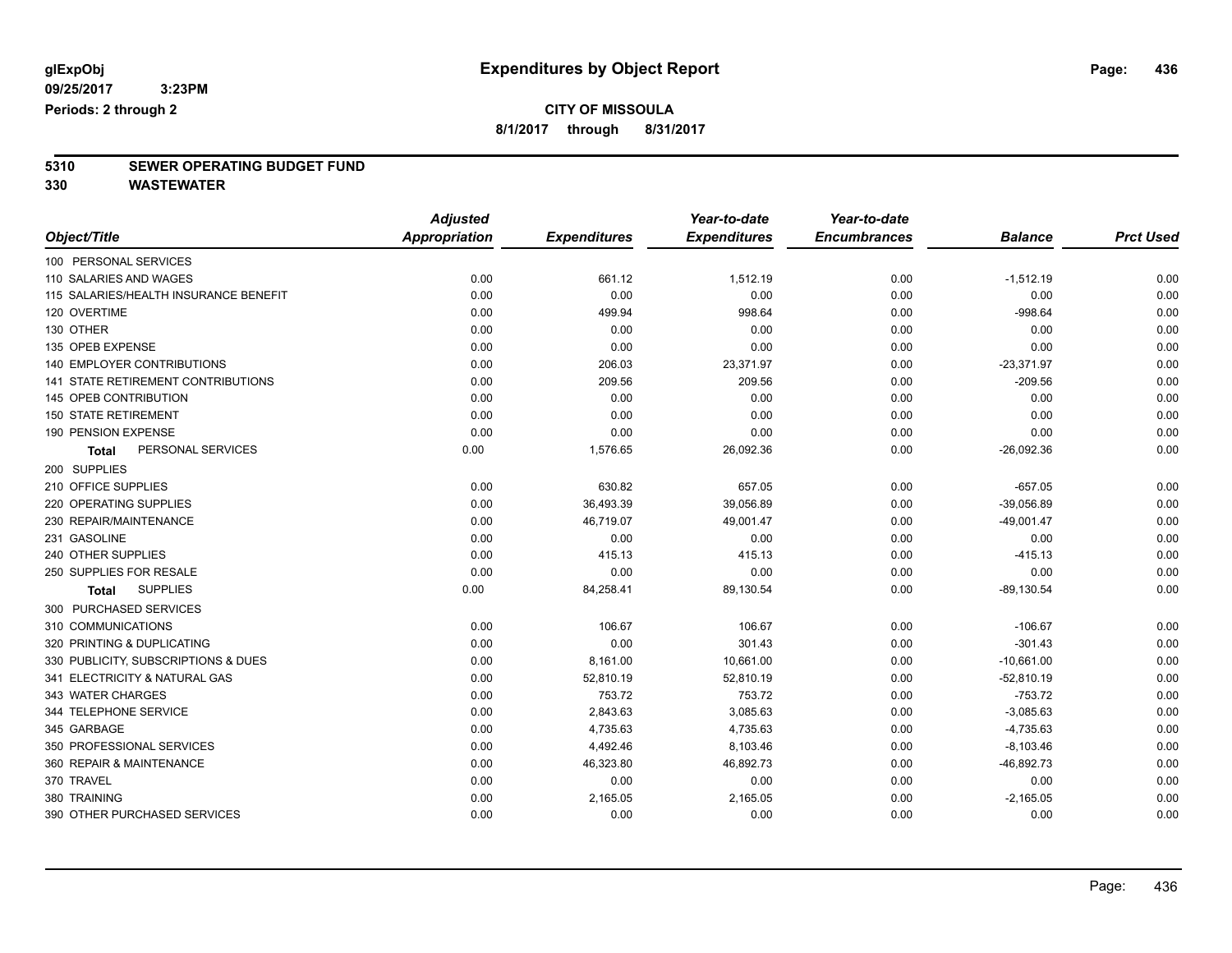### **CITY OF MISSOULA**

**8/1/2017 through 8/31/2017**

# **5310 SEWER OPERATING BUDGET FUND**

|                    |                                   | <b>Adjusted</b>      |                     | Year-to-date        | Year-to-date        |                |                  |
|--------------------|-----------------------------------|----------------------|---------------------|---------------------|---------------------|----------------|------------------|
| Object/Title       |                                   | <b>Appropriation</b> | <b>Expenditures</b> | <b>Expenditures</b> | <b>Encumbrances</b> | <b>Balance</b> | <b>Prct Used</b> |
| <b>Total</b>       | PURCHASED SERVICES                | 0.00                 | 122,392.15          | 129,615.51          | 0.00                | $-129,615.51$  | 0.00             |
| 500 FIXED CHARGES  |                                   |                      |                     |                     |                     |                |                  |
| 500 FIXED CHARGES  |                                   | 0.00                 | 0.00                | 800.00              | 0.00                | $-800.00$      | 0.00             |
| <b>Total</b>       | <b>FIXED CHARGES</b>              | 0.00                 | 0.00                | 800.00              | 0.00                | $-800.00$      | 0.00             |
| 600 DEBT SERVICE   |                                   |                      |                     |                     |                     |                |                  |
| 610 PRINCIPAL      |                                   | 0.00                 | 0.00                | 0.00                | 0.00                | 0.00           | 0.00             |
|                    | 620 INTEREST / SERVICE FEES       | 0.00                 | 0.00                | $-4.27$             | 0.00                | 4.27           | 0.00             |
| <b>Total</b>       | <b>DEBT SERVICE</b>               | 0.00                 | 0.00                | $-4.27$             | 0.00                | 4.27           | 0.00             |
|                    | 700 GRANTS & CONTRIBUTIONS        |                      |                     |                     |                     |                |                  |
|                    | 700 GRANTS & CONTRIBUTIONS        | 0.00                 | 0.00                | 0.00                | 0.00                | 0.00           | 0.00             |
| <b>Total</b>       | <b>GRANTS &amp; CONTRIBUTIONS</b> | 0.00                 | 0.00                | 0.00                | 0.00                | 0.00           | 0.00             |
| 800 OTHER OBJECTS  |                                   |                      |                     |                     |                     |                |                  |
|                    | 820 TRANSFERS TO OTHER FUNDS      | 0.00                 | 0.00                | 0.00                | 0.00                | 0.00           | 0.00             |
| 830 DEPRECIATION   |                                   | 0.00                 | 0.00                | 0.00                | 0.00                | 0.00           | 0.00             |
| <b>Total</b>       | OTHER OBJECTS                     | 0.00                 | 0.00                | 0.00                | 0.00                | 0.00           | 0.00             |
| 900 CAPITAL OUTLAY |                                   |                      |                     |                     |                     |                |                  |
| 910 LAND           |                                   | 0.00                 | 0.00                | 0.00                | 0.00                | 0.00           | 0.00             |
| 920 BUILDINGS      |                                   | 0.00                 | 0.00                | 0.00                | 0.00                | 0.00           | 0.00             |
|                    | 940 MACHINERY & EQUIPMENT         | 0.00                 | 3,060.00            | 3,060.00            | 0.00                | $-3,060.00$    | 0.00             |
| <b>Total</b>       | <b>CAPITAL OUTLAY</b>             | 0.00                 | 3,060.00            | 3,060.00            | 0.00                | $-3,060.00$    | 0.00             |
| <b>Total</b>       | <b>WASTEWATER</b>                 | 0.00                 | 211,287.21          | 248,694.14          | 0.00                | $-248,694.14$  | 0.00             |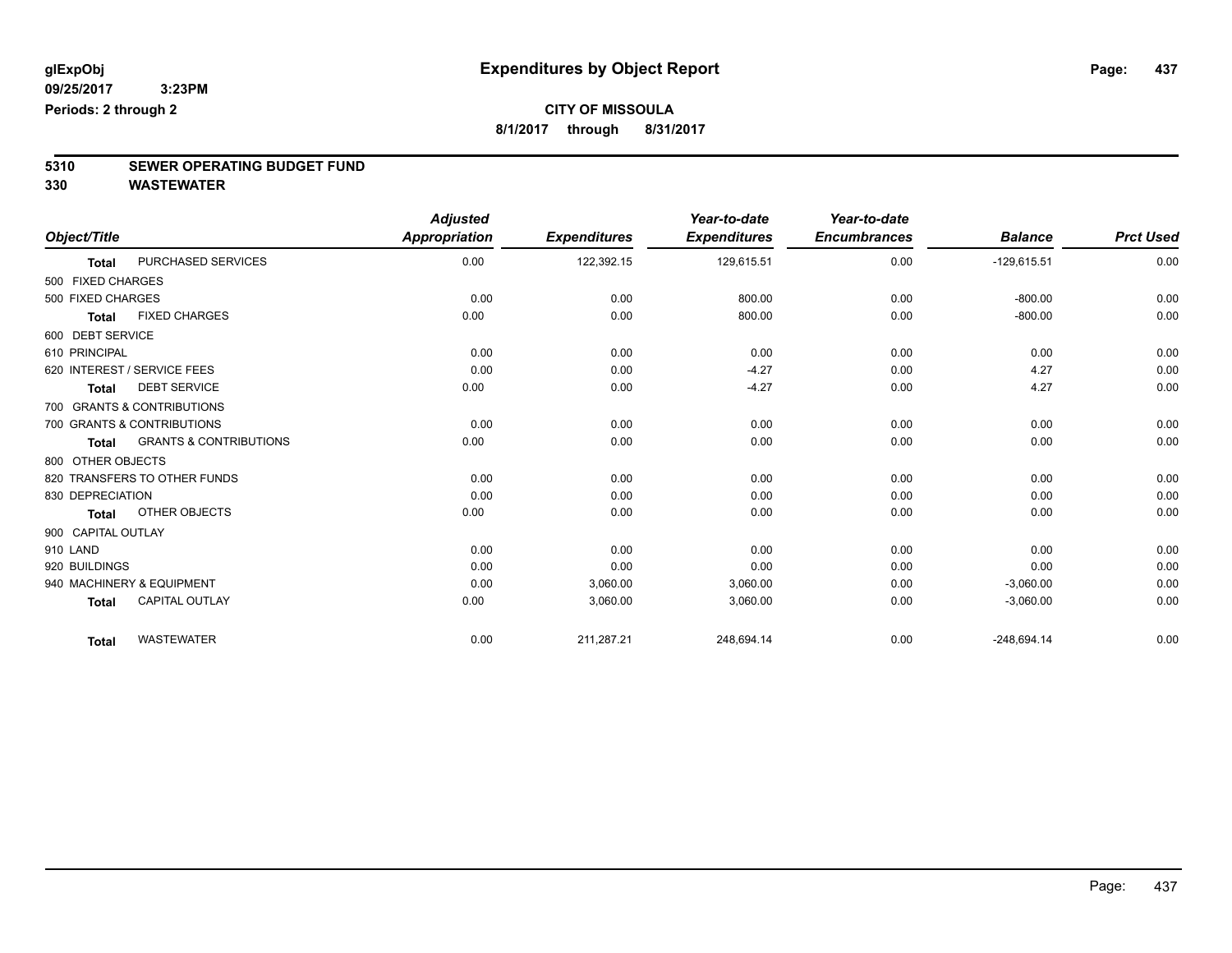#### **CITY OF MISSOULA 8/1/2017 through 8/31/2017**

# **5310 SEWER OPERATING BUDGET FUND**

**335 WATER**

| Object/Title                              | <b>Adjusted</b><br>Appropriation | <b>Expenditures</b> | Year-to-date<br><b>Expenditures</b> | Year-to-date<br><b>Encumbrances</b> | <b>Balance</b> | <b>Prct Used</b> |
|-------------------------------------------|----------------------------------|---------------------|-------------------------------------|-------------------------------------|----------------|------------------|
| 300 PURCHASED SERVICES                    |                                  |                     |                                     |                                     |                |                  |
| 310 COMMUNICATIONS                        | 0.00                             | 0.00                | 0.00                                | 0.00                                | 0.00           | 0.00             |
| 330 PUBLICITY, SUBSCRIPTIONS & DUES       | 0.00                             | 0.00                | 0.00                                | 0.00                                | 0.00           | 0.00             |
| <b>PURCHASED SERVICES</b><br><b>Total</b> | 0.00                             | 0.00                | 0.00                                | 0.00                                | 0.00           | 0.00             |
| <b>WATER</b><br>Total                     | 0.00                             | 0.00                | 0.00                                | 0.00                                | 0.00           | 0.00             |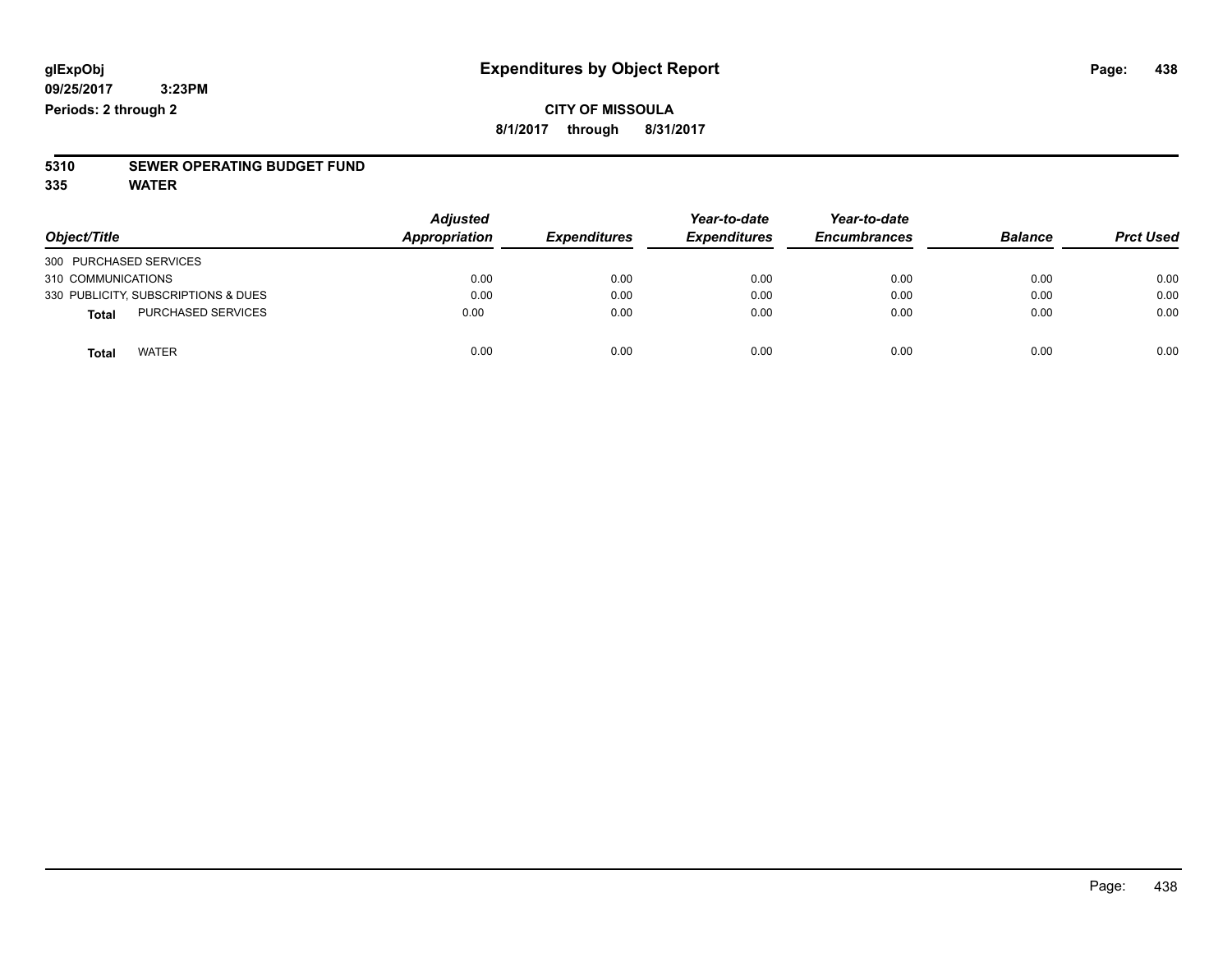#### **CITY OF MISSOULA 8/1/2017 through 8/31/2017**

#### **5310 SEWER OPERATING BUDGET FUND**

|                                       | <b>Adjusted</b>      |                     | Year-to-date        | Year-to-date        |                |                  |
|---------------------------------------|----------------------|---------------------|---------------------|---------------------|----------------|------------------|
| Object/Title                          | <b>Appropriation</b> | <b>Expenditures</b> | <b>Expenditures</b> | <b>Encumbrances</b> | <b>Balance</b> | <b>Prct Used</b> |
| 100 PERSONAL SERVICES                 |                      |                     |                     |                     |                |                  |
| 110 SALARIES AND WAGES                | 0.00                 | 661.12              | 1,512.19            | 0.00                | $-1,512.19$    | 0.00             |
| 115 SALARIES/HEALTH INSURANCE BENEFIT | 0.00                 | 0.00                | 0.00                | 0.00                | 0.00           | 0.00             |
| 120 OVERTIME                          | 0.00                 | 499.94              | 998.64              | 0.00                | $-998.64$      | 0.00             |
| 130 OTHER                             | 0.00                 | 0.00                | 0.00                | 0.00                | 0.00           | 0.00             |
| 135 OPEB EXPENSE                      | 0.00                 | 0.00                | 0.00                | 0.00                | 0.00           | 0.00             |
| 140 EMPLOYER CONTRIBUTIONS            | 0.00                 | 206.03              | 23,371.97           | 0.00                | $-23,371.97$   | 0.00             |
| 141 STATE RETIREMENT CONTRIBUTIONS    | 0.00                 | 209.56              | 209.56              | 0.00                | $-209.56$      | 0.00             |
| 145 OPEB CONTRIBUTION                 | 0.00                 | 0.00                | 0.00                | 0.00                | 0.00           | 0.00             |
| <b>150 STATE RETIREMENT</b>           | 0.00                 | 0.00                | 0.00                | 0.00                | 0.00           | 0.00             |
| 190 PENSION EXPENSE                   | 0.00                 | 0.00                | 0.00                | 0.00                | 0.00           | 0.00             |
| PERSONAL SERVICES<br>Total            | 0.00                 | 1,576.65            | 26,092.36           | 0.00                | $-26,092.36$   | 0.00             |
| 200 SUPPLIES                          |                      |                     |                     |                     |                |                  |
| 210 OFFICE SUPPLIES                   | 0.00                 | 630.82              | 657.05              | 0.00                | $-657.05$      | 0.00             |
| 220 OPERATING SUPPLIES                | 0.00                 | 36,493.39           | 39,056.89           | 0.00                | $-39,056.89$   | 0.00             |
| 230 REPAIR/MAINTENANCE                | 0.00                 | 46,719.07           | 49,001.47           | 0.00                | $-49,001.47$   | 0.00             |
| 231 GASOLINE                          | 0.00                 | 0.00                | 0.00                | 0.00                | 0.00           | 0.00             |
| 240 OTHER SUPPLIES                    | 0.00                 | 415.13              | 415.13              | 0.00                | $-415.13$      | 0.00             |
| 250 SUPPLIES FOR RESALE               | 0.00                 | 0.00                | 0.00                | 0.00                | 0.00           | 0.00             |
| <b>SUPPLIES</b><br><b>Total</b>       | 0.00                 | 84,258.41           | 89,130.54           | 0.00                | $-89,130.54$   | 0.00             |
| 300 PURCHASED SERVICES                |                      |                     |                     |                     |                |                  |
| 310 COMMUNICATIONS                    | 0.00                 | 106.67              | 106.67              | 0.00                | $-106.67$      | 0.00             |
| 320 PRINTING & DUPLICATING            | 0.00                 | 0.00                | 301.43              | 0.00                | $-301.43$      | 0.00             |
| 330 PUBLICITY, SUBSCRIPTIONS & DUES   | 0.00                 | 8,161.00            | 10,661.00           | 0.00                | $-10,661.00$   | 0.00             |
| 341 ELECTRICITY & NATURAL GAS         | 0.00                 | 52,810.19           | 52,810.19           | 0.00                | $-52,810.19$   | 0.00             |
| 343 WATER CHARGES                     | 0.00                 | 753.72              | 753.72              | 0.00                | $-753.72$      | 0.00             |
| 344 TELEPHONE SERVICE                 | 0.00                 | 2,843.63            | 3,085.63            | 0.00                | $-3,085.63$    | 0.00             |
| 345 GARBAGE                           | 0.00                 | 4,735.63            | 4,735.63            | 0.00                | $-4,735.63$    | 0.00             |
| 350 PROFESSIONAL SERVICES             | 0.00                 | 4,492.46            | 8,103.46            | 0.00                | $-8,103.46$    | 0.00             |
| 360 REPAIR & MAINTENANCE              | 0.00                 | 46,323.80           | 46,892.73           | 0.00                | $-46,892.73$   | 0.00             |
| 370 TRAVEL                            | 0.00                 | 0.00                | 0.00                | 0.00                | 0.00           | 0.00             |
| 380 TRAINING                          | 0.00                 | 2,165.05            | 2,165.05            | 0.00                | $-2,165.05$    | 0.00             |
| 390 OTHER PURCHASED SERVICES          | 0.00                 | 0.00                | 0.00                | 0.00                | 0.00           | 0.00             |
| PURCHASED SERVICES<br><b>Total</b>    | 0.00                 | 122,392.15          | 129,615.51          | 0.00                | $-129,615.51$  | 0.00             |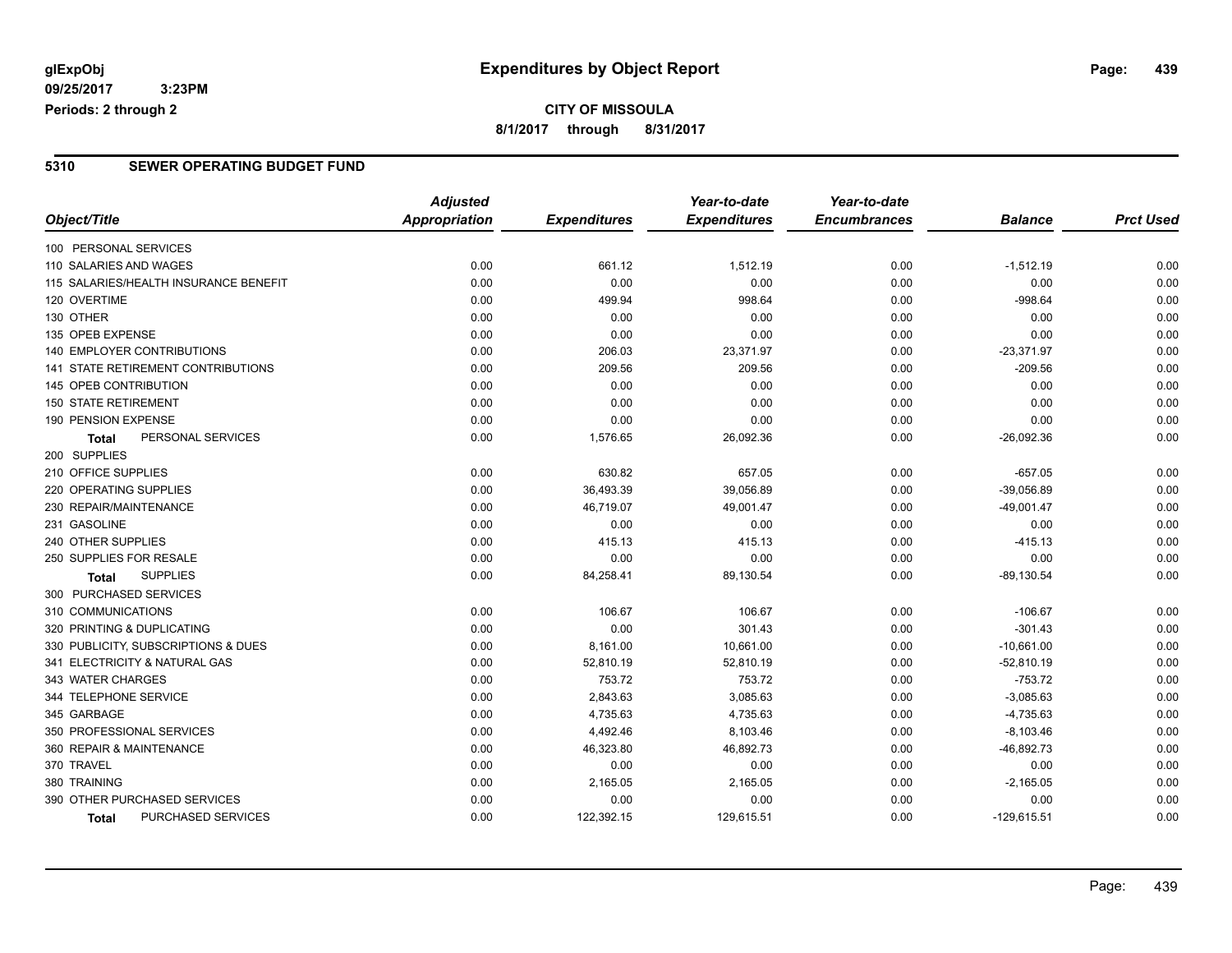**09/25/2017 3:23PM Periods: 2 through 2**

#### **5310 SEWER OPERATING BUDGET FUND**

|                    |                                   | <b>Adjusted</b>      |                     | Year-to-date        | Year-to-date        |                |                  |
|--------------------|-----------------------------------|----------------------|---------------------|---------------------|---------------------|----------------|------------------|
| Object/Title       |                                   | <b>Appropriation</b> | <b>Expenditures</b> | <b>Expenditures</b> | <b>Encumbrances</b> | <b>Balance</b> | <b>Prct Used</b> |
| 500 FIXED CHARGES  |                                   |                      |                     |                     |                     |                |                  |
| 500 FIXED CHARGES  |                                   | 0.00                 | 0.00                | 800.00              | 0.00                | $-800.00$      | 0.00             |
| <b>Total</b>       | <b>FIXED CHARGES</b>              | 0.00                 | 0.00                | 800.00              | 0.00                | $-800.00$      | 0.00             |
| 600 DEBT SERVICE   |                                   |                      |                     |                     |                     |                |                  |
| 610 PRINCIPAL      |                                   | 0.00                 | 0.00                | 0.00                | 0.00                | 0.00           | 0.00             |
|                    | 620 INTEREST / SERVICE FEES       | 0.00                 | 0.00                | $-4.27$             | 0.00                | 4.27           | 0.00             |
| <b>Total</b>       | <b>DEBT SERVICE</b>               | 0.00                 | 0.00                | $-4.27$             | 0.00                | 4.27           | 0.00             |
|                    | 700 GRANTS & CONTRIBUTIONS        |                      |                     |                     |                     |                |                  |
|                    | 700 GRANTS & CONTRIBUTIONS        | 0.00                 | 0.00                | 0.00                | 0.00                | 0.00           | 0.00             |
| <b>Total</b>       | <b>GRANTS &amp; CONTRIBUTIONS</b> | 0.00                 | 0.00                | 0.00                | 0.00                | 0.00           | 0.00             |
| 800 OTHER OBJECTS  |                                   |                      |                     |                     |                     |                |                  |
|                    | 820 TRANSFERS TO OTHER FUNDS      | 0.00                 | 0.00                | 0.00                | 0.00                | 0.00           | 0.00             |
| 830 DEPRECIATION   |                                   | 0.00                 | 0.00                | 0.00                | 0.00                | 0.00           | 0.00             |
| <b>Total</b>       | OTHER OBJECTS                     | 0.00                 | 0.00                | 0.00                | 0.00                | 0.00           | 0.00             |
| 900 CAPITAL OUTLAY |                                   |                      |                     |                     |                     |                |                  |
| 910 LAND           |                                   | 0.00                 | 0.00                | 0.00                | 0.00                | 0.00           | 0.00             |
| 920 BUILDINGS      |                                   | 0.00                 | 0.00                | 0.00                | 0.00                | 0.00           | 0.00             |
|                    | 940 MACHINERY & EQUIPMENT         | 0.00                 | 3,060.00            | 3,060.00            | 0.00                | $-3,060.00$    | 0.00             |
| <b>Total</b>       | <b>CAPITAL OUTLAY</b>             | 0.00                 | 3,060.00            | 3,060.00            | 0.00                | $-3,060.00$    | 0.00             |
| <b>Total</b>       | SEWER OPERATING BUDGET FUND       | 0.00                 | 211,287.21          | 248,694.14          | 0.00                | $-248,694.14$  | 0.00             |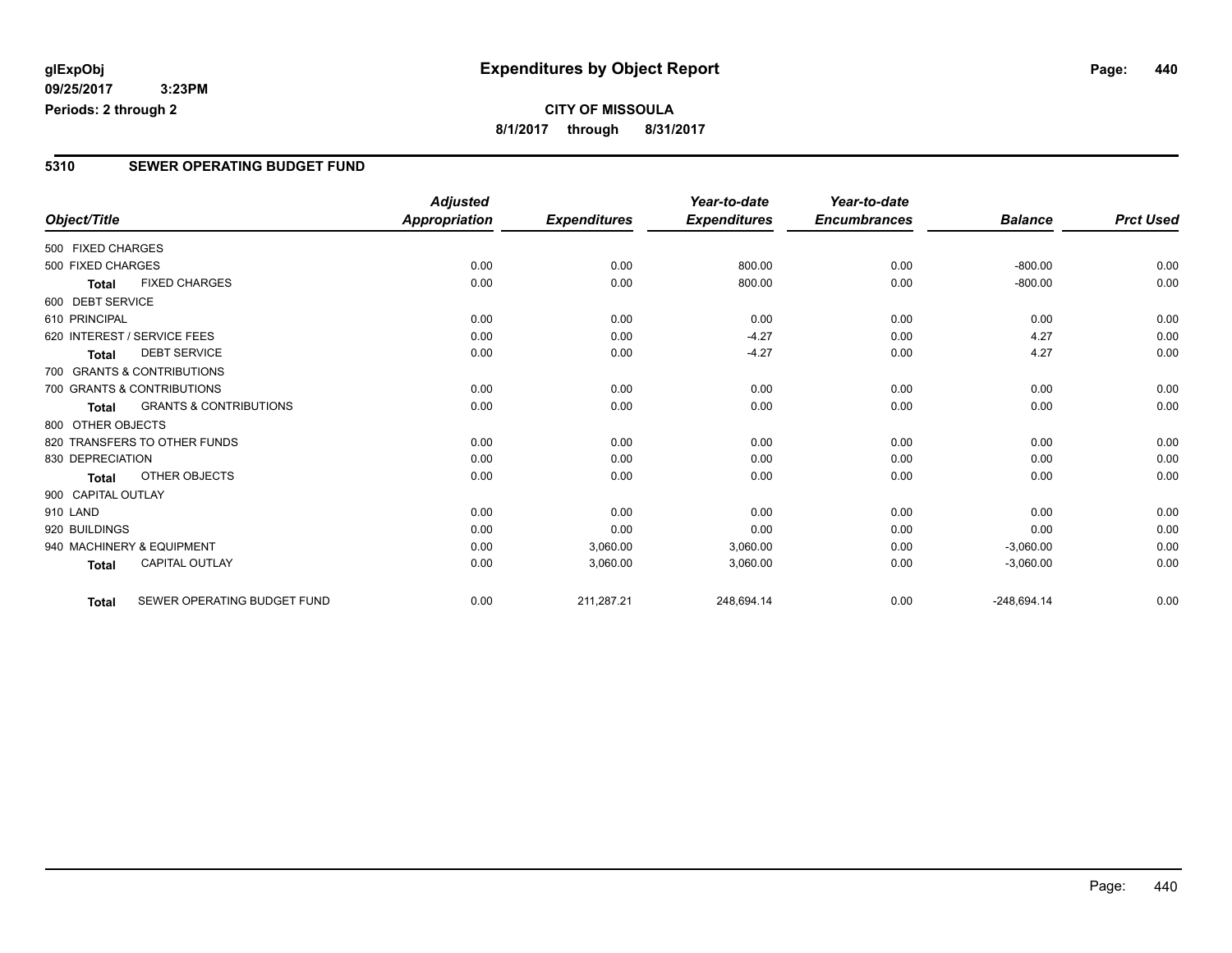### **CITY OF MISSOULA**

**8/1/2017 through 8/31/2017**

# **5311 SEWER REVENUE COLLECTION & CLEARING FUND**

|                                   |                       | <b>Adjusted</b>      |                     | Year-to-date        | Year-to-date        |                |                  |
|-----------------------------------|-----------------------|----------------------|---------------------|---------------------|---------------------|----------------|------------------|
| Object/Title                      |                       | <b>Appropriation</b> | <b>Expenditures</b> | <b>Expenditures</b> | <b>Encumbrances</b> | <b>Balance</b> | <b>Prct Used</b> |
| 100 PERSONAL SERVICES             |                       |                      |                     |                     |                     |                |                  |
| 110 SALARIES AND WAGES            |                       | 0.00                 | 126,284.09          | 218,355.55          | 0.00                | $-218,355.55$  | 0.00             |
| 120 OVERTIME                      |                       | 0.00                 | 1,020.95            | 2,908.13            | 0.00                | $-2,908.13$    | 0.00             |
| <b>140 EMPLOYER CONTRIBUTIONS</b> |                       | 0.00                 | 56,450.03           | 102,707.52          | 0.00                | $-102,707.52$  | 0.00             |
| <b>Total</b>                      | PERSONAL SERVICES     | 0.00                 | 183,755.07          | 323,971.20          | 0.00                | $-323,971.20$  | 0.00             |
| 500 FIXED CHARGES                 |                       |                      |                     |                     |                     |                |                  |
| 500 FIXED CHARGES                 |                       | 0.00                 | 0.00                | 0.00                | 0.00                | 0.00           | 0.00             |
| 550 MERCHANT SERVICE FEES         |                       | 0.00                 | 0.00                | 0.00                | 0.00                | 0.00           | 0.00             |
| <b>Total</b>                      | <b>FIXED CHARGES</b>  | 0.00                 | 0.00                | 0.00                | 0.00                | 0.00           | 0.00             |
| 600 DEBT SERVICE                  |                       |                      |                     |                     |                     |                |                  |
| 620 INTEREST / SERVICE FEES       |                       | 0.00                 | 0.00                | 0.00                | 0.00                | 0.00           | 0.00             |
| <b>Total</b>                      | <b>DEBT SERVICE</b>   | 0.00                 | 0.00                | 0.00                | 0.00                | 0.00           | 0.00             |
| 800 OTHER OBJECTS                 |                       |                      |                     |                     |                     |                |                  |
| 800 OTHER OBJECTS                 |                       | 0.00                 | 0.00                | 0.00                | 0.00                | 0.00           | 0.00             |
| 820 TRANSFERS TO OTHER FUNDS      |                       | 0.00                 | 0.00                | 0.00                | 0.00                | 0.00           | 0.00             |
| <b>Total</b>                      | OTHER OBJECTS         | 0.00                 | 0.00                | 0.00                | 0.00                | 0.00           | 0.00             |
| 900 CAPITAL OUTLAY                |                       |                      |                     |                     |                     |                |                  |
| 930 IMPROVEMENTS                  |                       | 0.00                 | 0.00                | 0.00                | 0.00                | 0.00           | 0.00             |
| <b>Total</b>                      | <b>CAPITAL OUTLAY</b> | 0.00                 | 0.00                | 0.00                | 0.00                | 0.00           | 0.00             |
| <b>Total</b>                      | <b>WASTEWATER</b>     | 0.00                 | 183,755.07          | 323,971.20          | 0.00                | $-323,971.20$  | 0.00             |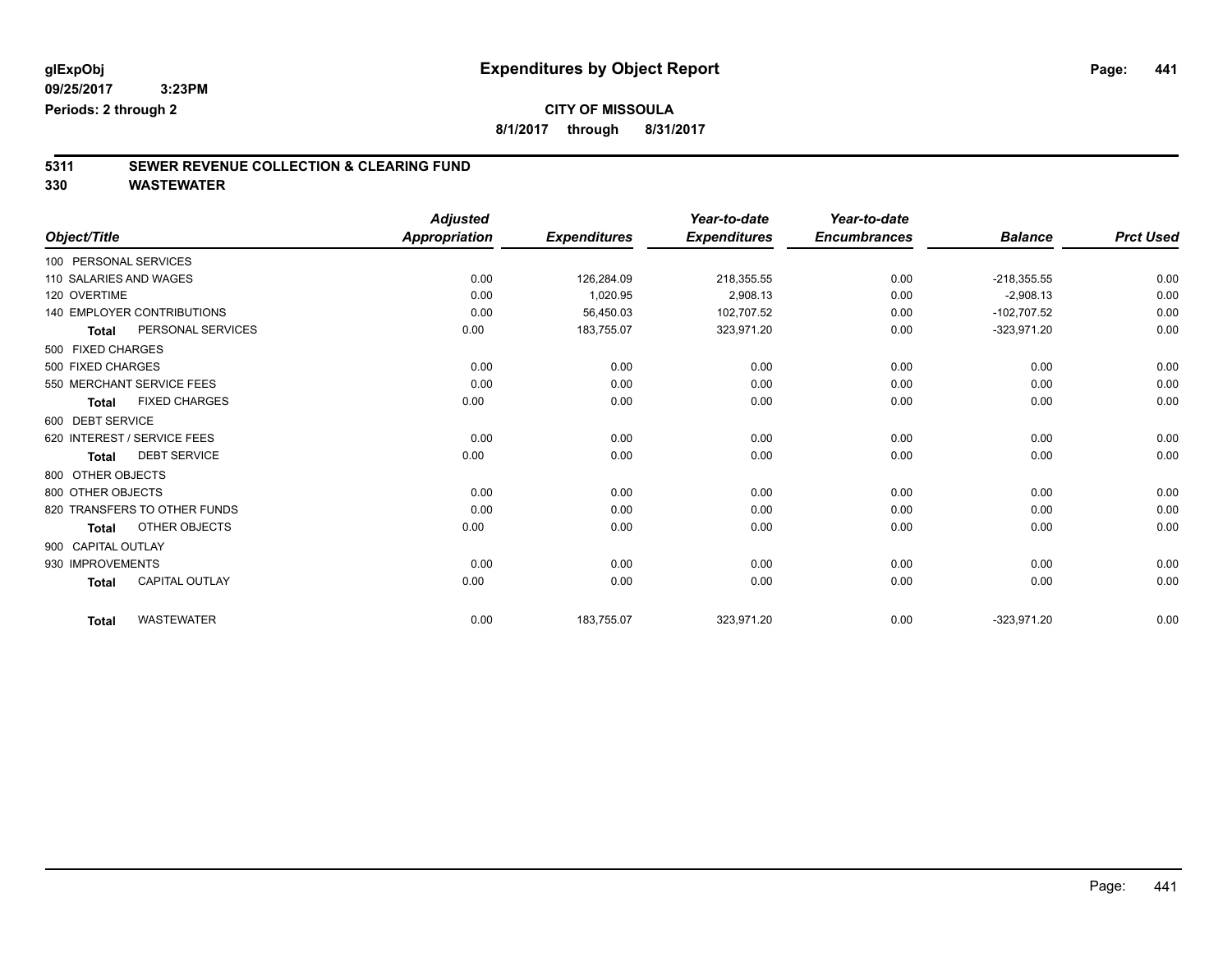**09/25/2017 3:23PM Periods: 2 through 2**

#### **5311 SEWER REVENUE COLLECTION & CLEARING FUND**

|                        |                                  | <b>Adjusted</b>      |                     | Year-to-date        | Year-to-date        |                |                  |
|------------------------|----------------------------------|----------------------|---------------------|---------------------|---------------------|----------------|------------------|
| Object/Title           |                                  | <b>Appropriation</b> | <b>Expenditures</b> | <b>Expenditures</b> | <b>Encumbrances</b> | <b>Balance</b> | <b>Prct Used</b> |
| 100 PERSONAL SERVICES  |                                  |                      |                     |                     |                     |                |                  |
| 110 SALARIES AND WAGES |                                  | 0.00                 | 126,284.09          | 218,355.55          | 0.00                | $-218,355.55$  | 0.00             |
| 120 OVERTIME           |                                  | 0.00                 | 1,020.95            | 2,908.13            | 0.00                | $-2,908.13$    | 0.00             |
|                        | 140 EMPLOYER CONTRIBUTIONS       | 0.00                 | 56,450.03           | 102,707.52          | 0.00                | $-102,707.52$  | 0.00             |
| <b>Total</b>           | PERSONAL SERVICES                | 0.00                 | 183,755.07          | 323,971.20          | 0.00                | $-323,971.20$  | 0.00             |
| 500 FIXED CHARGES      |                                  |                      |                     |                     |                     |                |                  |
| 500 FIXED CHARGES      |                                  | 0.00                 | 0.00                | 0.00                | 0.00                | 0.00           | 0.00             |
|                        | 550 MERCHANT SERVICE FEES        | 0.00                 | 0.00                | 0.00                | 0.00                | 0.00           | 0.00             |
| <b>Total</b>           | <b>FIXED CHARGES</b>             | 0.00                 | 0.00                | 0.00                | 0.00                | 0.00           | 0.00             |
| 600 DEBT SERVICE       |                                  |                      |                     |                     |                     |                |                  |
|                        | 620 INTEREST / SERVICE FEES      | 0.00                 | 0.00                | 0.00                | 0.00                | 0.00           | 0.00             |
| <b>Total</b>           | <b>DEBT SERVICE</b>              | 0.00                 | 0.00                | 0.00                | 0.00                | 0.00           | 0.00             |
| 800 OTHER OBJECTS      |                                  |                      |                     |                     |                     |                |                  |
| 800 OTHER OBJECTS      |                                  | 0.00                 | 0.00                | 0.00                | 0.00                | 0.00           | 0.00             |
|                        | 820 TRANSFERS TO OTHER FUNDS     | 0.00                 | 0.00                | 0.00                | 0.00                | 0.00           | 0.00             |
| <b>Total</b>           | OTHER OBJECTS                    | 0.00                 | 0.00                | 0.00                | 0.00                | 0.00           | 0.00             |
| 900 CAPITAL OUTLAY     |                                  |                      |                     |                     |                     |                |                  |
| 930 IMPROVEMENTS       |                                  | 0.00                 | 0.00                | 0.00                | 0.00                | 0.00           | 0.00             |
| <b>Total</b>           | <b>CAPITAL OUTLAY</b>            | 0.00                 | 0.00                | 0.00                | 0.00                | 0.00           | 0.00             |
|                        |                                  |                      |                     |                     |                     |                |                  |
| <b>Total</b>           | SEWER REVENUE COLLECTION & CLEAF | 0.00                 | 183,755.07          | 323,971.20          | 0.00                | $-323,971.20$  | 0.00             |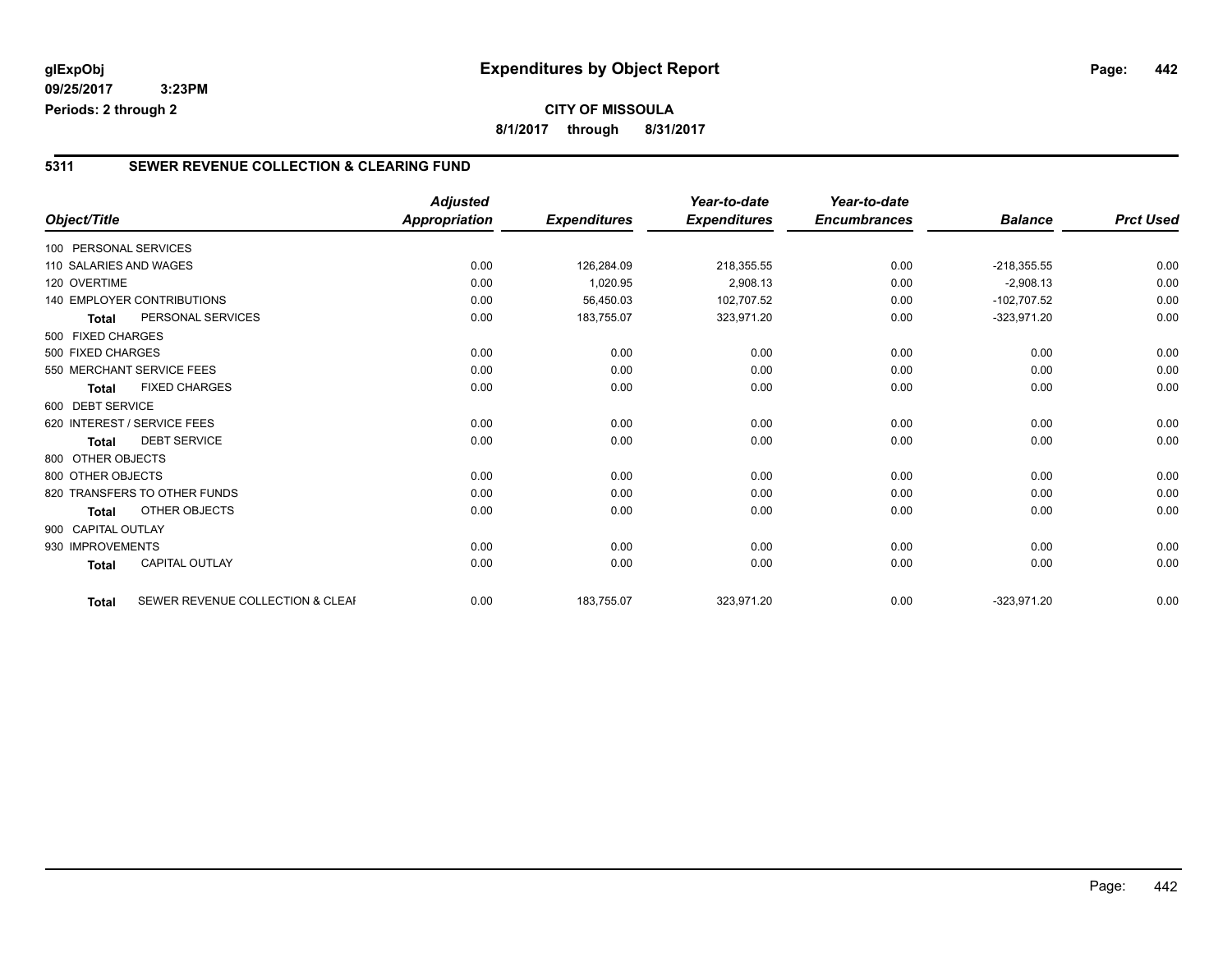#### **CITY OF MISSOULA 8/1/2017 through 8/31/2017**

**5315 SEWER LOAN FUND 330 WASTEWATER**

|                                           | <b>Adjusted</b> |                     | Year-to-date        | Year-to-date        |                |                  |
|-------------------------------------------|-----------------|---------------------|---------------------|---------------------|----------------|------------------|
| Object/Title                              | Appropriation   | <b>Expenditures</b> | <b>Expenditures</b> | <b>Encumbrances</b> | <b>Balance</b> | <b>Prct Used</b> |
| 300 PURCHASED SERVICES                    |                 |                     |                     |                     |                |                  |
| 390 OTHER PURCHASED SERVICES              | 0.00            | 0.00                | 0.00                | 0.00                | 0.00           | 0.00             |
| <b>PURCHASED SERVICES</b><br><b>Total</b> | 0.00            | 0.00                | 0.00                | 0.00                | 0.00           | 0.00             |
| 800 OTHER OBJECTS                         |                 |                     |                     |                     |                |                  |
| 820 TRANSFERS TO OTHER FUNDS              | 0.00            | 0.00                | 0.00                | 0.00                | 0.00           | 0.00             |
| 845 CONTINGENCY                           | 0.00            | 0.00                | 0.00                | 0.00                | 0.00           | 0.00             |
| OTHER OBJECTS<br><b>Total</b>             | 0.00            | 0.00                | 0.00                | 0.00                | 0.00           | 0.00             |
| <b>WASTEWATER</b><br><b>Total</b>         | 0.00            | 0.00                | 0.00                | 0.00                | 0.00           | 0.00             |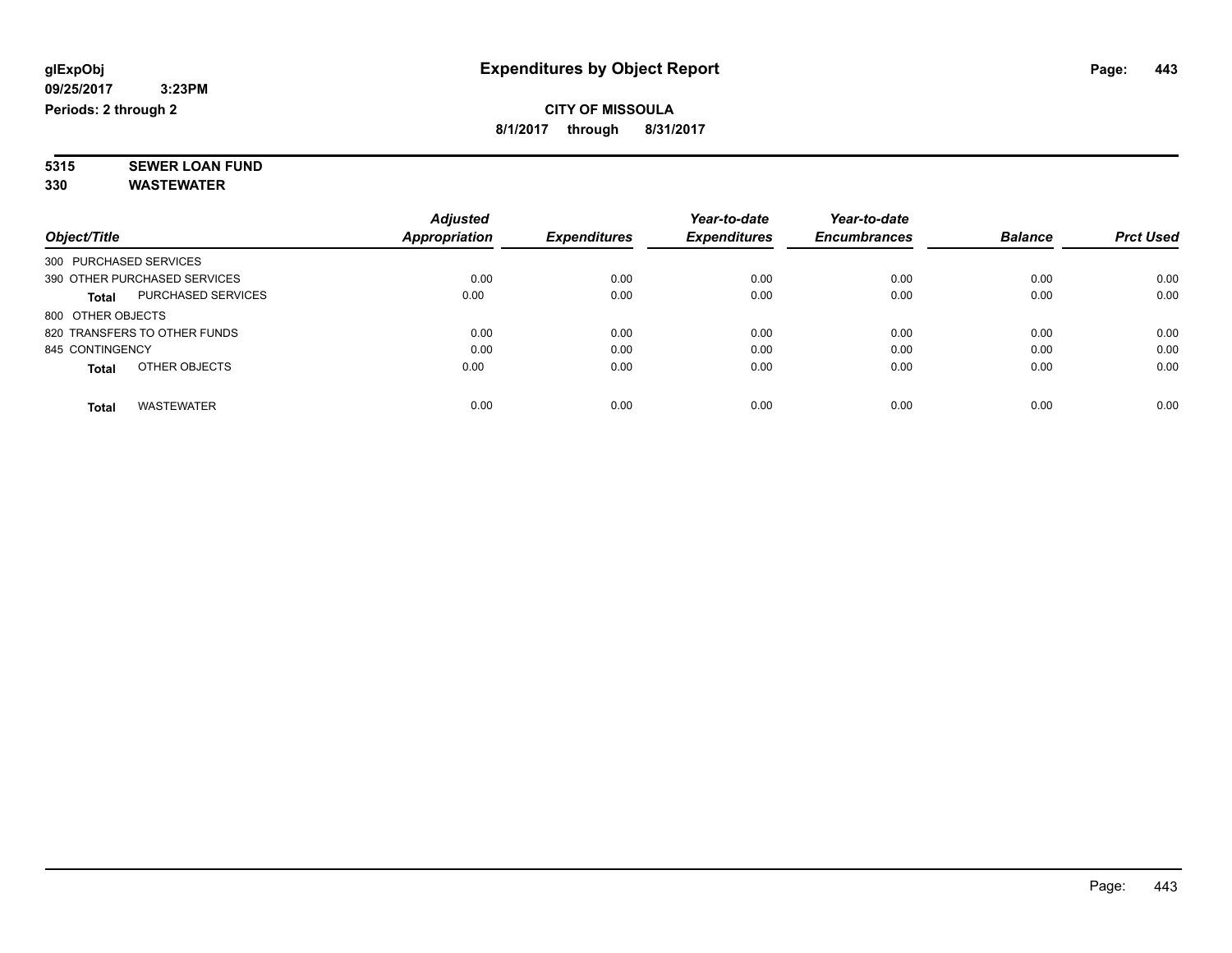**CITY OF MISSOULA 8/1/2017 through 8/31/2017**

#### **5315 SEWER LOAN FUND**

|                                        | <b>Adjusted</b>      |                     | Year-to-date        | Year-to-date        |                |                  |
|----------------------------------------|----------------------|---------------------|---------------------|---------------------|----------------|------------------|
| Object/Title                           | <b>Appropriation</b> | <b>Expenditures</b> | <b>Expenditures</b> | <b>Encumbrances</b> | <b>Balance</b> | <b>Prct Used</b> |
| 300 PURCHASED SERVICES                 |                      |                     |                     |                     |                |                  |
| 390 OTHER PURCHASED SERVICES           | 0.00                 | 0.00                | 0.00                | 0.00                | 0.00           | 0.00             |
| PURCHASED SERVICES<br><b>Total</b>     | 0.00                 | 0.00                | 0.00                | 0.00                | 0.00           | 0.00             |
| 800 OTHER OBJECTS                      |                      |                     |                     |                     |                |                  |
| 820 TRANSFERS TO OTHER FUNDS           | 0.00                 | 0.00                | 0.00                | 0.00                | 0.00           | 0.00             |
| 845 CONTINGENCY                        | 0.00                 | 0.00                | 0.00                | 0.00                | 0.00           | 0.00             |
| OTHER OBJECTS<br><b>Total</b>          | 0.00                 | 0.00                | 0.00                | 0.00                | 0.00           | 0.00             |
| <b>SEWER LOAN FUND</b><br><b>Total</b> | 0.00                 | 0.00                | 0.00                | 0.00                | 0.00           | 0.00             |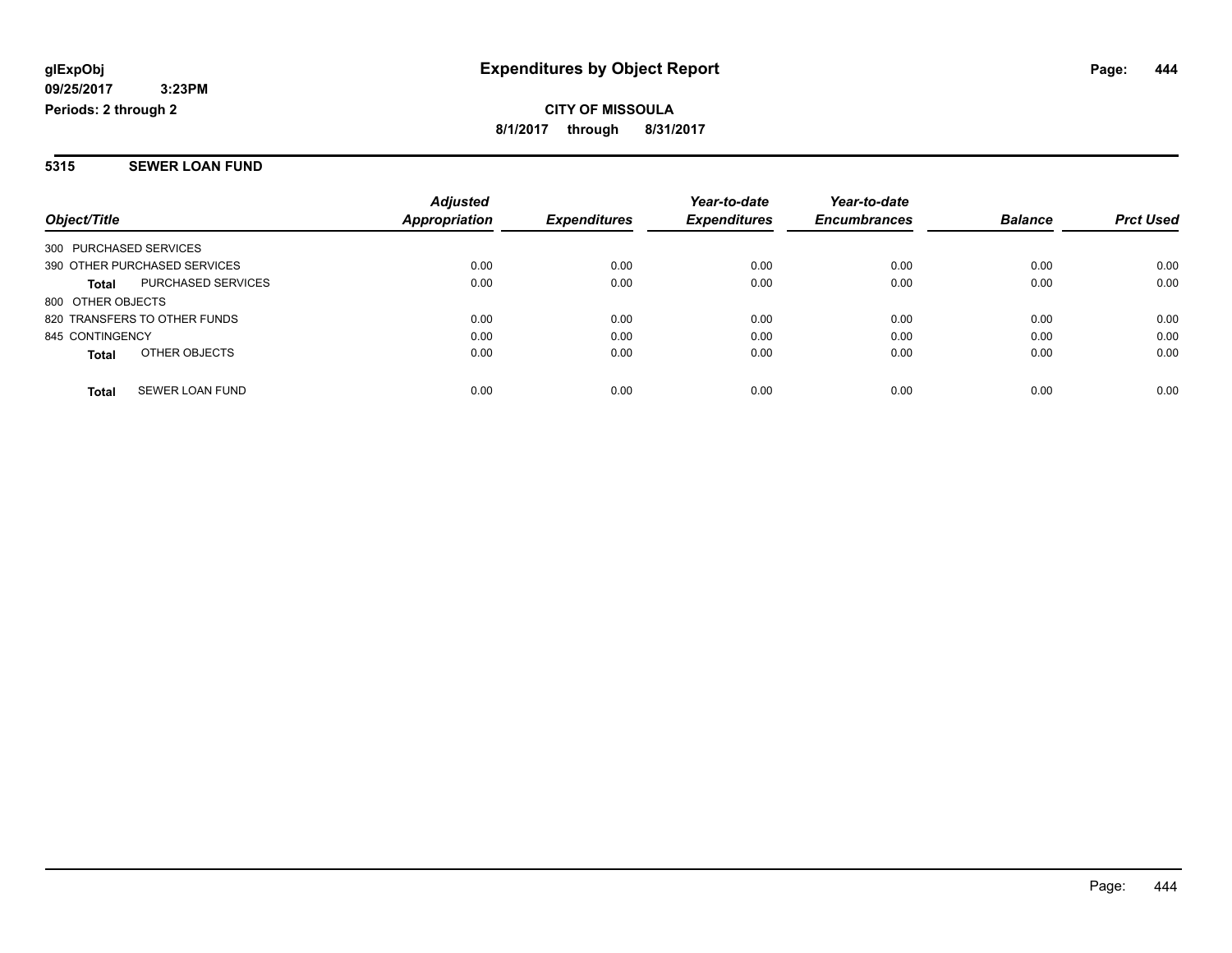### **CITY OF MISSOULA**

**8/1/2017 through 8/31/2017**

# **5320 SEWER REPLACEMENT & DEPRECIATION FUND**

|                             |                              | <b>Adjusted</b>      |                     | Year-to-date        | Year-to-date        |                |                  |
|-----------------------------|------------------------------|----------------------|---------------------|---------------------|---------------------|----------------|------------------|
| Object/Title                |                              | <b>Appropriation</b> | <b>Expenditures</b> | <b>Expenditures</b> | <b>Encumbrances</b> | <b>Balance</b> | <b>Prct Used</b> |
| 300 PURCHASED SERVICES      |                              |                      |                     |                     |                     |                |                  |
| 350 PROFESSIONAL SERVICES   |                              | 0.00                 | 0.00                | 0.00                | 0.00                | 0.00           | 0.00             |
| 360 REPAIR & MAINTENANCE    |                              | 0.00                 | 0.00                | 2,274.00            | 0.00                | $-2,274.00$    | 0.00             |
| <b>Total</b>                | PURCHASED SERVICES           | 0.00                 | 0.00                | 2,274.00            | 0.00                | $-2,274.00$    | 0.00             |
| 600 DEBT SERVICE            |                              |                      |                     |                     |                     |                |                  |
| 610 PRINCIPAL               |                              | 0.00                 | 0.00                | 0.00                | 0.00                | 0.00           | 0.00             |
| 620 INTEREST / SERVICE FEES |                              | 0.00                 | 0.00                | 0.00                | 0.00                | 0.00           | 0.00             |
| <b>Total</b>                | <b>DEBT SERVICE</b>          | 0.00                 | 0.00                | 0.00                | 0.00                | 0.00           | 0.00             |
| 800 OTHER OBJECTS           |                              |                      |                     |                     |                     |                |                  |
|                             | 820 TRANSFERS TO OTHER FUNDS | 0.00                 | 0.00                | 0.00                | 0.00                | 0.00           | 0.00             |
| 830 DEPRECIATION            |                              | 0.00                 | 0.00                | 0.00                | 0.00                | 0.00           | 0.00             |
| <b>Total</b>                | OTHER OBJECTS                | 0.00                 | 0.00                | 0.00                | 0.00                | 0.00           | 0.00             |
| 900 CAPITAL OUTLAY          |                              |                      |                     |                     |                     |                |                  |
| 910 LAND                    |                              | 0.00                 | 0.00                | 0.00                | 0.00                | 0.00           | 0.00             |
| 920 BUILDINGS               |                              | 0.00                 | 0.00                | 0.00                | 0.00                | 0.00           | 0.00             |
| 930 IMPROVEMENTS            |                              | 0.00                 | 0.00                | 0.00                | 0.00                | 0.00           | 0.00             |
| 940 MACHINERY & EQUIPMENT   |                              | 0.00                 | 0.00                | 0.00                | 0.00                | 0.00           | 0.00             |
| <b>Total</b>                | <b>CAPITAL OUTLAY</b>        | 0.00                 | 0.00                | 0.00                | 0.00                | 0.00           | 0.00             |
| <b>Total</b>                | <b>WASTEWATER</b>            | 0.00                 | 0.00                | 2,274.00            | 0.00                | $-2,274.00$    | 0.00             |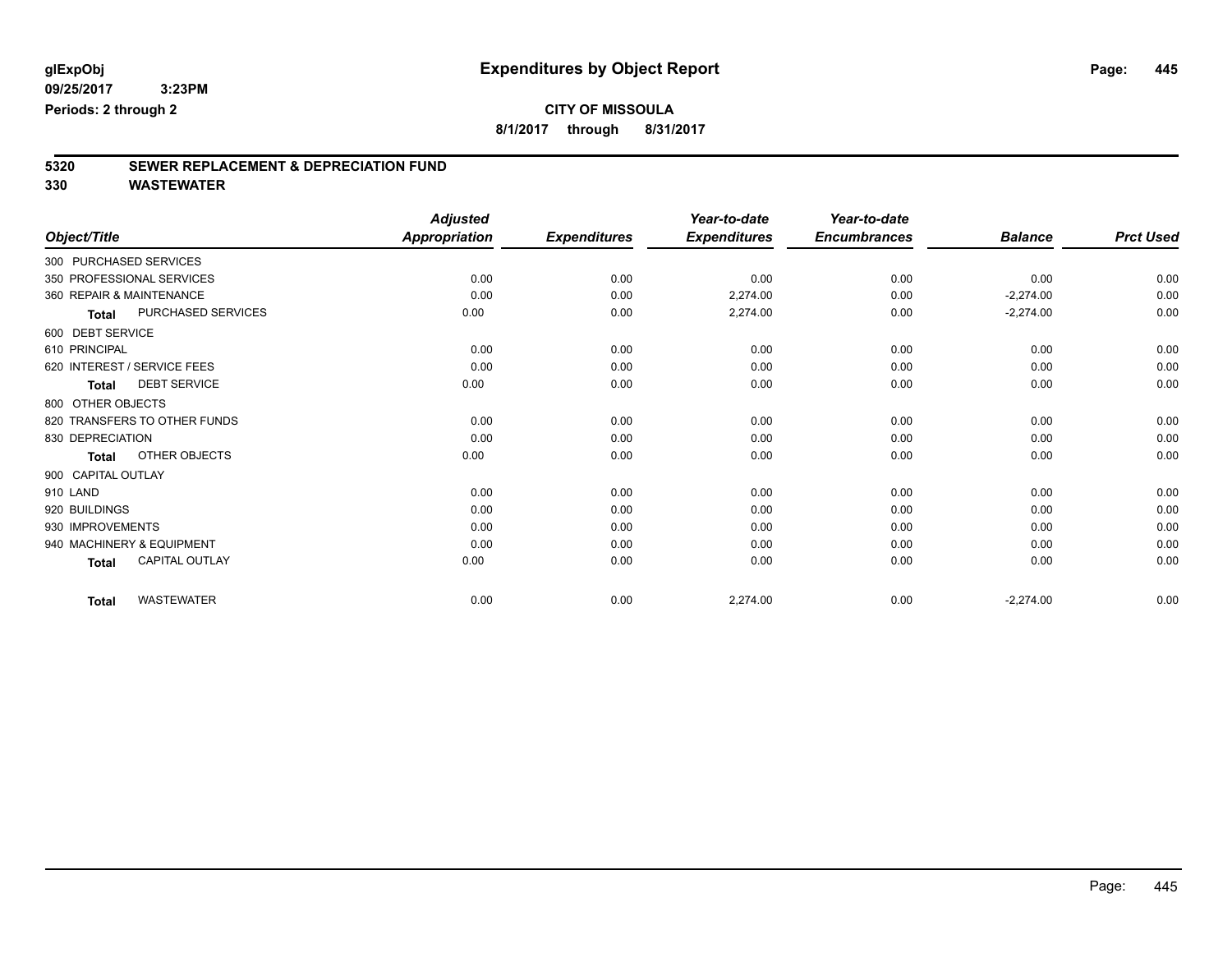#### **5320 SEWER REPLACEMENT & DEPRECIATION FUND**

|                          |                                  | <b>Adjusted</b>      |                     | Year-to-date        | Year-to-date        |                |                  |
|--------------------------|----------------------------------|----------------------|---------------------|---------------------|---------------------|----------------|------------------|
| Object/Title             |                                  | <b>Appropriation</b> | <b>Expenditures</b> | <b>Expenditures</b> | <b>Encumbrances</b> | <b>Balance</b> | <b>Prct Used</b> |
| 300 PURCHASED SERVICES   |                                  |                      |                     |                     |                     |                |                  |
|                          | 350 PROFESSIONAL SERVICES        | 0.00                 | 0.00                | 0.00                | 0.00                | 0.00           | 0.00             |
| 360 REPAIR & MAINTENANCE |                                  | 0.00                 | 0.00                | 2,274.00            | 0.00                | $-2,274.00$    | 0.00             |
| <b>Total</b>             | PURCHASED SERVICES               | 0.00                 | 0.00                | 2,274.00            | 0.00                | $-2,274.00$    | 0.00             |
| 600 DEBT SERVICE         |                                  |                      |                     |                     |                     |                |                  |
| 610 PRINCIPAL            |                                  | 0.00                 | 0.00                | 0.00                | 0.00                | 0.00           | 0.00             |
|                          | 620 INTEREST / SERVICE FEES      | 0.00                 | 0.00                | 0.00                | 0.00                | 0.00           | 0.00             |
| <b>Total</b>             | <b>DEBT SERVICE</b>              | 0.00                 | 0.00                | 0.00                | 0.00                | 0.00           | 0.00             |
| 800 OTHER OBJECTS        |                                  |                      |                     |                     |                     |                |                  |
|                          | 820 TRANSFERS TO OTHER FUNDS     | 0.00                 | 0.00                | 0.00                | 0.00                | 0.00           | 0.00             |
| 830 DEPRECIATION         |                                  | 0.00                 | 0.00                | 0.00                | 0.00                | 0.00           | 0.00             |
| <b>Total</b>             | OTHER OBJECTS                    | 0.00                 | 0.00                | 0.00                | 0.00                | 0.00           | 0.00             |
| 900 CAPITAL OUTLAY       |                                  |                      |                     |                     |                     |                |                  |
| 910 LAND                 |                                  | 0.00                 | 0.00                | 0.00                | 0.00                | 0.00           | 0.00             |
| 920 BUILDINGS            |                                  | 0.00                 | 0.00                | 0.00                | 0.00                | 0.00           | 0.00             |
| 930 IMPROVEMENTS         |                                  | 0.00                 | 0.00                | 0.00                | 0.00                | 0.00           | 0.00             |
|                          | 940 MACHINERY & EQUIPMENT        | 0.00                 | 0.00                | 0.00                | 0.00                | 0.00           | 0.00             |
| <b>Total</b>             | <b>CAPITAL OUTLAY</b>            | 0.00                 | 0.00                | 0.00                | 0.00                | 0.00           | 0.00             |
| <b>Total</b>             | SEWER REPLACEMENT & DEPRECIATIOI | 0.00                 | 0.00                | 2,274.00            | 0.00                | $-2,274.00$    | 0.00             |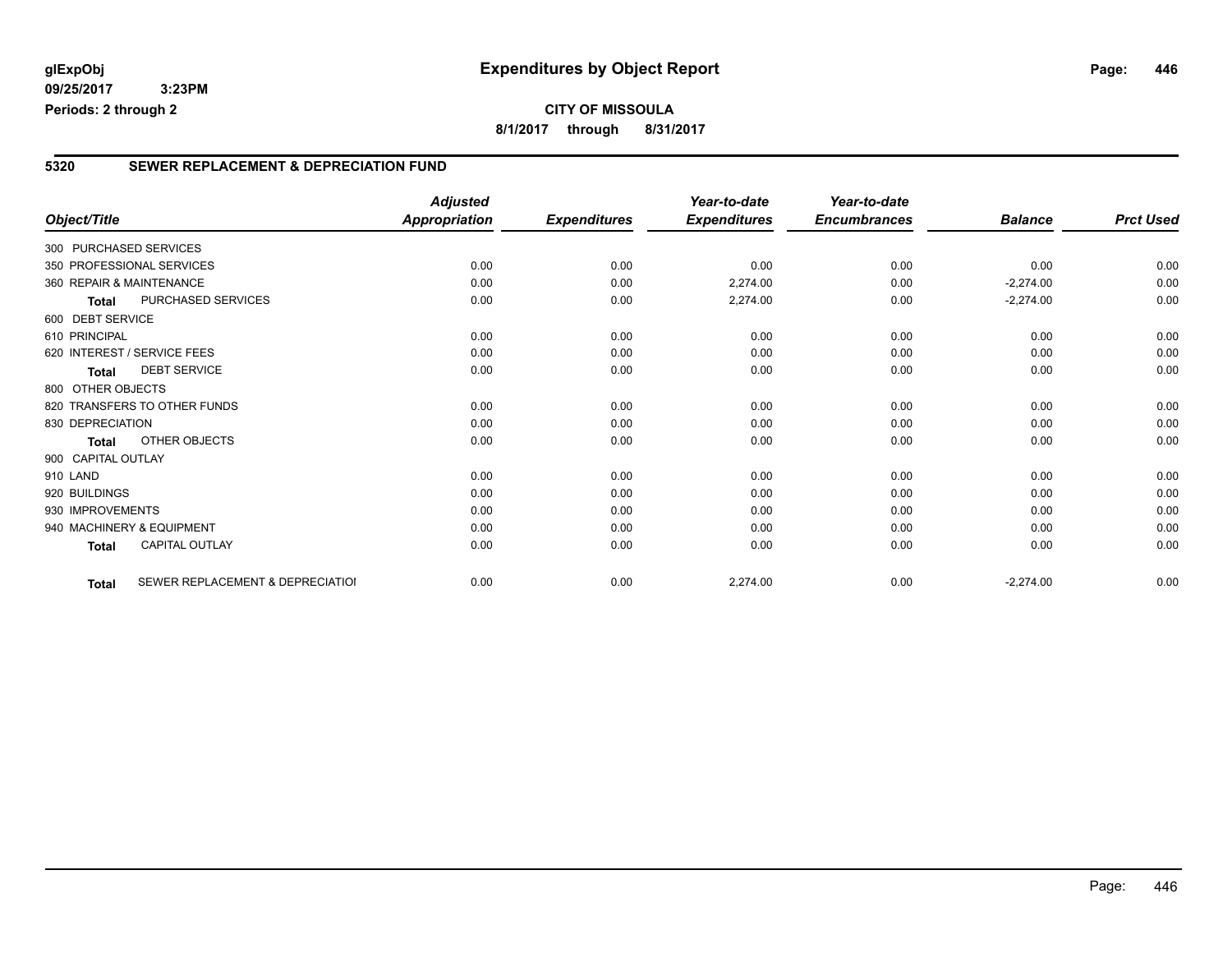### **CITY OF MISSOULA**

**8/1/2017 through 8/31/2017**

# **5325 SEWER DEVELOPMENT FEE FUND**

|                                     |                       | <b>Adjusted</b>      |                     | Year-to-date        | Year-to-date        |                |                  |
|-------------------------------------|-----------------------|----------------------|---------------------|---------------------|---------------------|----------------|------------------|
| Object/Title                        |                       | <b>Appropriation</b> | <b>Expenditures</b> | <b>Expenditures</b> | <b>Encumbrances</b> | <b>Balance</b> | <b>Prct Used</b> |
| 300 PURCHASED SERVICES              |                       |                      |                     |                     |                     |                |                  |
| 350 PROFESSIONAL SERVICES           |                       | 0.00                 | 0.00                | 0.00                | 0.00                | 0.00           | 0.00             |
| 360 REPAIR & MAINTENANCE            |                       | 0.00                 | 0.00                | 0.00                | 0.00                | 0.00           | 0.00             |
| <b>Total</b>                        | PURCHASED SERVICES    | 0.00                 | 0.00                | 0.00                | 0.00                | 0.00           | 0.00             |
| 500 FIXED CHARGES                   |                       |                      |                     |                     |                     |                |                  |
| 550 MERCHANT SERVICE FEES           |                       | 0.00                 | 0.00                | 0.00                | 0.00                | 0.00           | 0.00             |
| <b>Total</b>                        | <b>FIXED CHARGES</b>  | 0.00                 | 0.00                | 0.00                | 0.00                | 0.00           | 0.00             |
| 600 DEBT SERVICE                    |                       |                      |                     |                     |                     |                |                  |
| 610 PRINCIPAL                       |                       | 0.00                 | 0.00                | 0.00                | 0.00                | 0.00           | 0.00             |
| 620 INTEREST / SERVICE FEES         |                       | 0.00                 | 0.00                | 0.00                | 0.00                | 0.00           | 0.00             |
| <b>DEBT SERVICE</b><br><b>Total</b> |                       | 0.00                 | 0.00                | 0.00                | 0.00                | 0.00           | 0.00             |
| 800 OTHER OBJECTS                   |                       |                      |                     |                     |                     |                |                  |
| 820 TRANSFERS TO OTHER FUNDS        |                       | 0.00                 | 0.00                | 0.00                | 0.00                | 0.00           | 0.00             |
| <b>Total</b>                        | OTHER OBJECTS         | 0.00                 | 0.00                | 0.00                | 0.00                | 0.00           | 0.00             |
| 900 CAPITAL OUTLAY                  |                       |                      |                     |                     |                     |                |                  |
| 900 CAPITAL OUTLAY                  |                       | 0.00                 | 0.00                | 0.00                | 0.00                | 0.00           | 0.00             |
| 910 LAND                            |                       | 0.00                 | 0.00                | 0.00                | 0.00                | 0.00           | 0.00             |
| 920 BUILDINGS                       |                       | 0.00                 | 0.00                | 0.00                | 0.00                | 0.00           | 0.00             |
| 930 IMPROVEMENTS                    |                       | 0.00                 | 2,308.34            | 2,308.34            | 0.00                | $-2,308.34$    | 0.00             |
| <b>Total</b>                        | <b>CAPITAL OUTLAY</b> | 0.00                 | 2,308.34            | 2,308.34            | 0.00                | $-2,308.34$    | 0.00             |
| <b>WASTEWATER</b><br><b>Total</b>   |                       | 0.00                 | 2,308.34            | 2,308.34            | 0.00                | $-2,308.34$    | 0.00             |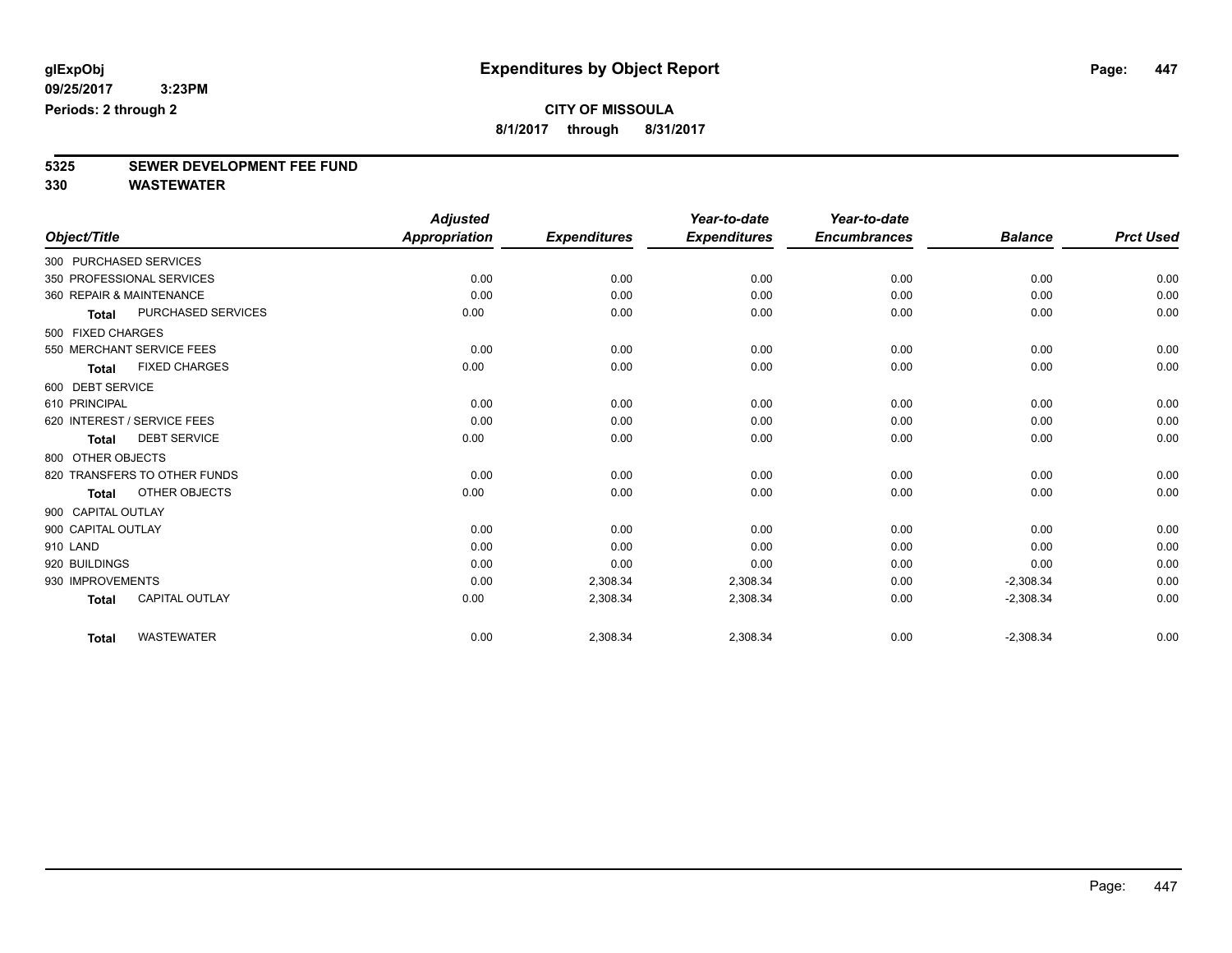#### **CITY OF MISSOULA 8/1/2017 through 8/31/2017**

#### **5325 SEWER DEVELOPMENT FEE FUND**

|                          |                              | <b>Adjusted</b>      |                     | Year-to-date        | Year-to-date        |                |                  |
|--------------------------|------------------------------|----------------------|---------------------|---------------------|---------------------|----------------|------------------|
| Object/Title             |                              | <b>Appropriation</b> | <b>Expenditures</b> | <b>Expenditures</b> | <b>Encumbrances</b> | <b>Balance</b> | <b>Prct Used</b> |
| 300 PURCHASED SERVICES   |                              |                      |                     |                     |                     |                |                  |
|                          | 350 PROFESSIONAL SERVICES    | 0.00                 | 0.00                | 0.00                | 0.00                | 0.00           | 0.00             |
| 360 REPAIR & MAINTENANCE |                              | 0.00                 | 0.00                | 0.00                | 0.00                | 0.00           | 0.00             |
| <b>Total</b>             | <b>PURCHASED SERVICES</b>    | 0.00                 | 0.00                | 0.00                | 0.00                | 0.00           | 0.00             |
| 500 FIXED CHARGES        |                              |                      |                     |                     |                     |                |                  |
|                          | 550 MERCHANT SERVICE FEES    | 0.00                 | 0.00                | 0.00                | 0.00                | 0.00           | 0.00             |
| <b>Total</b>             | <b>FIXED CHARGES</b>         | 0.00                 | 0.00                | 0.00                | 0.00                | 0.00           | 0.00             |
| 600 DEBT SERVICE         |                              |                      |                     |                     |                     |                |                  |
| 610 PRINCIPAL            |                              | 0.00                 | 0.00                | 0.00                | 0.00                | 0.00           | 0.00             |
|                          | 620 INTEREST / SERVICE FEES  | 0.00                 | 0.00                | 0.00                | 0.00                | 0.00           | 0.00             |
| <b>Total</b>             | <b>DEBT SERVICE</b>          | 0.00                 | 0.00                | 0.00                | 0.00                | 0.00           | 0.00             |
| 800 OTHER OBJECTS        |                              |                      |                     |                     |                     |                |                  |
|                          | 820 TRANSFERS TO OTHER FUNDS | 0.00                 | 0.00                | 0.00                | 0.00                | 0.00           | 0.00             |
| <b>Total</b>             | OTHER OBJECTS                | 0.00                 | 0.00                | 0.00                | 0.00                | 0.00           | 0.00             |
| 900 CAPITAL OUTLAY       |                              |                      |                     |                     |                     |                |                  |
| 900 CAPITAL OUTLAY       |                              | 0.00                 | 0.00                | 0.00                | 0.00                | 0.00           | 0.00             |
| 910 LAND                 |                              | 0.00                 | 0.00                | 0.00                | 0.00                | 0.00           | 0.00             |
| 920 BUILDINGS            |                              | 0.00                 | 0.00                | 0.00                | 0.00                | 0.00           | 0.00             |
| 930 IMPROVEMENTS         |                              | 0.00                 | 2,308.34            | 2,308.34            | 0.00                | $-2,308.34$    | 0.00             |
| <b>Total</b>             | <b>CAPITAL OUTLAY</b>        | 0.00                 | 2,308.34            | 2,308.34            | 0.00                | $-2,308.34$    | 0.00             |
| <b>Total</b>             | SEWER DEVELOPMENT FEE FUND   | 0.00                 | 2,308.34            | 2,308.34            | 0.00                | $-2,308.34$    | 0.00             |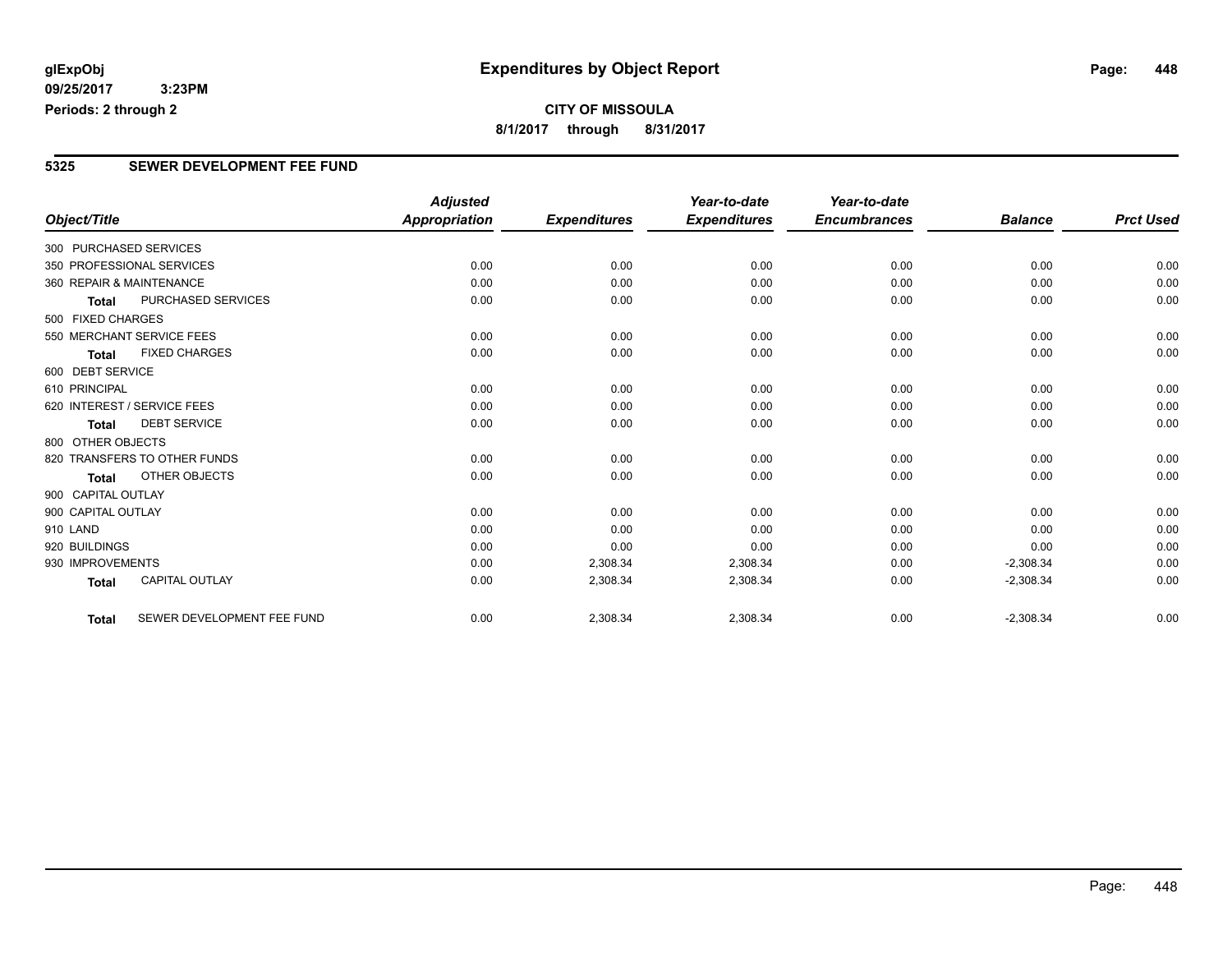### **CITY OF MISSOULA**

**8/1/2017 through 8/31/2017**

**5340 SEWER CONSTRUCTION FUND**

|                           |                              | <b>Adjusted</b>      |                     | Year-to-date        | Year-to-date        |                |                  |
|---------------------------|------------------------------|----------------------|---------------------|---------------------|---------------------|----------------|------------------|
| Object/Title              |                              | <b>Appropriation</b> | <b>Expenditures</b> | <b>Expenditures</b> | <b>Encumbrances</b> | <b>Balance</b> | <b>Prct Used</b> |
| 300 PURCHASED SERVICES    |                              |                      |                     |                     |                     |                |                  |
| 350 PROFESSIONAL SERVICES |                              | 0.00                 | 0.00                | 0.00                | 0.00                | 0.00           | 0.00             |
| 360 REPAIR & MAINTENANCE  |                              | 0.00                 | 0.00                | 0.00                | 0.00                | 0.00           | 0.00             |
| <b>Total</b>              | PURCHASED SERVICES           | 0.00                 | 0.00                | 0.00                | 0.00                | 0.00           | 0.00             |
| 500 FIXED CHARGES         |                              |                      |                     |                     |                     |                |                  |
|                           | 550 MERCHANT SERVICE FEES    | 0.00                 | 0.00                | 0.00                | 0.00                | 0.00           | 0.00             |
| <b>Total</b>              | <b>FIXED CHARGES</b>         | 0.00                 | 0.00                | 0.00                | 0.00                | 0.00           | 0.00             |
| 800 OTHER OBJECTS         |                              |                      |                     |                     |                     |                |                  |
|                           | 820 TRANSFERS TO OTHER FUNDS | 0.00                 | 0.00                | 0.00                | 0.00                | 0.00           | 0.00             |
| Total                     | OTHER OBJECTS                | 0.00                 | 0.00                | 0.00                | 0.00                | 0.00           | 0.00             |
| 900 CAPITAL OUTLAY        |                              |                      |                     |                     |                     |                |                  |
| 930 IMPROVEMENTS          |                              | 0.00                 | 0.00                | 0.00                | 0.00                | 0.00           | 0.00             |
| 940 MACHINERY & EQUIPMENT |                              | 0.00                 | 0.00                | 0.00                | 0.00                | 0.00           | 0.00             |
| <b>Total</b>              | <b>CAPITAL OUTLAY</b>        | 0.00                 | 0.00                | 0.00                | 0.00                | 0.00           | 0.00             |
| <b>Total</b>              | <b>WASTEWATER</b>            | 0.00                 | 0.00                | 0.00                | 0.00                | 0.00           | 0.00             |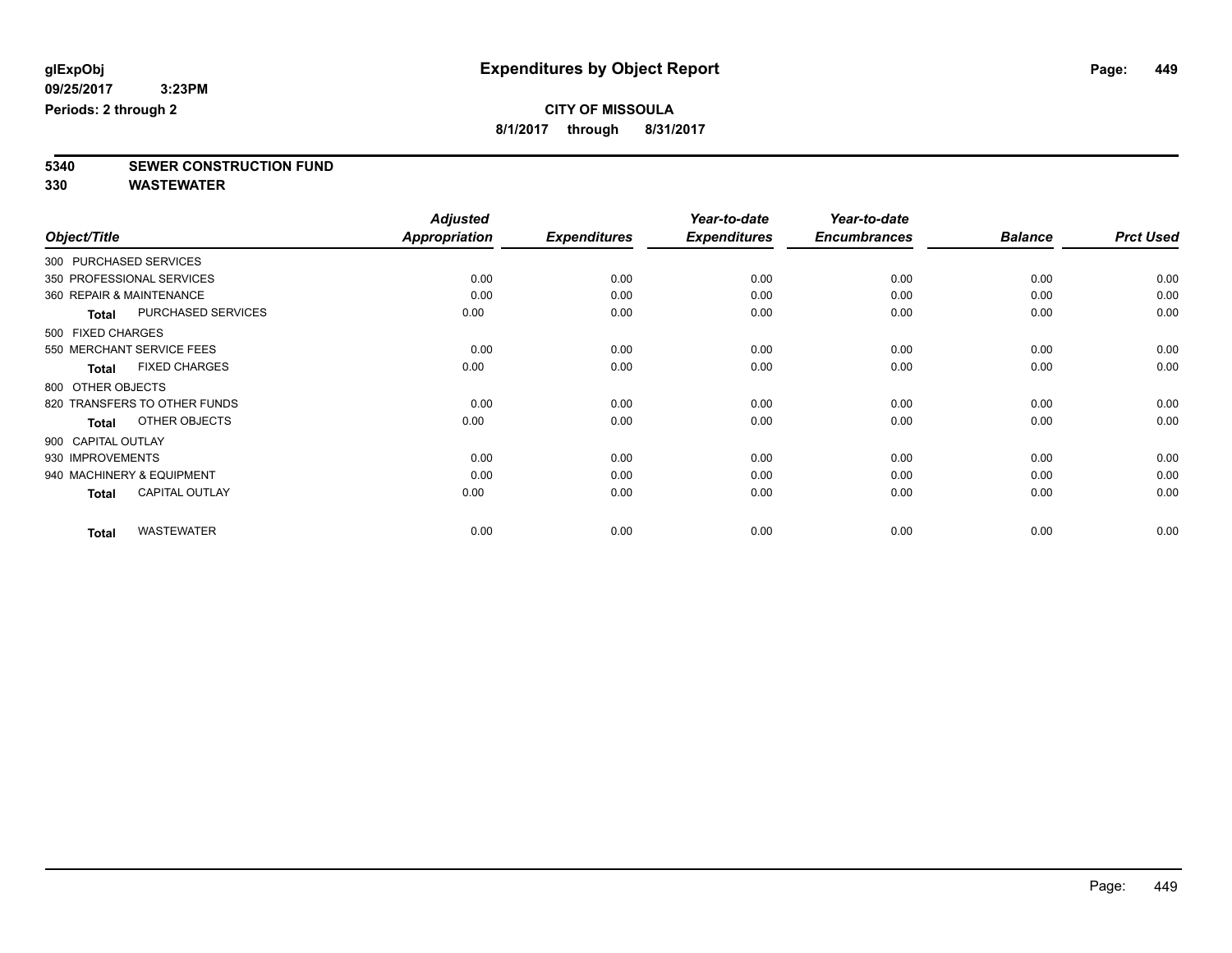**CITY OF MISSOULA 8/1/2017 through 8/31/2017**

# **5340 SEWER CONSTRUCTION FUND**

**390 NON-DEPARTMENTAL**

| Object/Title       |                       | <b>Adjusted</b><br>Appropriation | <b>Expenditures</b> | Year-to-date<br><b>Expenditures</b> | Year-to-date<br><b>Encumbrances</b> | <b>Balance</b> | <b>Prct Used</b> |
|--------------------|-----------------------|----------------------------------|---------------------|-------------------------------------|-------------------------------------|----------------|------------------|
| 900 CAPITAL OUTLAY |                       |                                  |                     |                                     |                                     |                |                  |
| 930 IMPROVEMENTS   |                       | 0.00                             | 0.00                | 0.00                                | 0.00                                | 0.00           | 0.00             |
| <b>Total</b>       | <b>CAPITAL OUTLAY</b> | 0.00                             | 0.00                | 0.00                                | 0.00                                | 0.00           | 0.00             |
| <b>Total</b>       | NON-DEPARTMENTAL      | 0.00                             | 0.00                | 0.00                                | 0.00                                | 0.00           | 0.00             |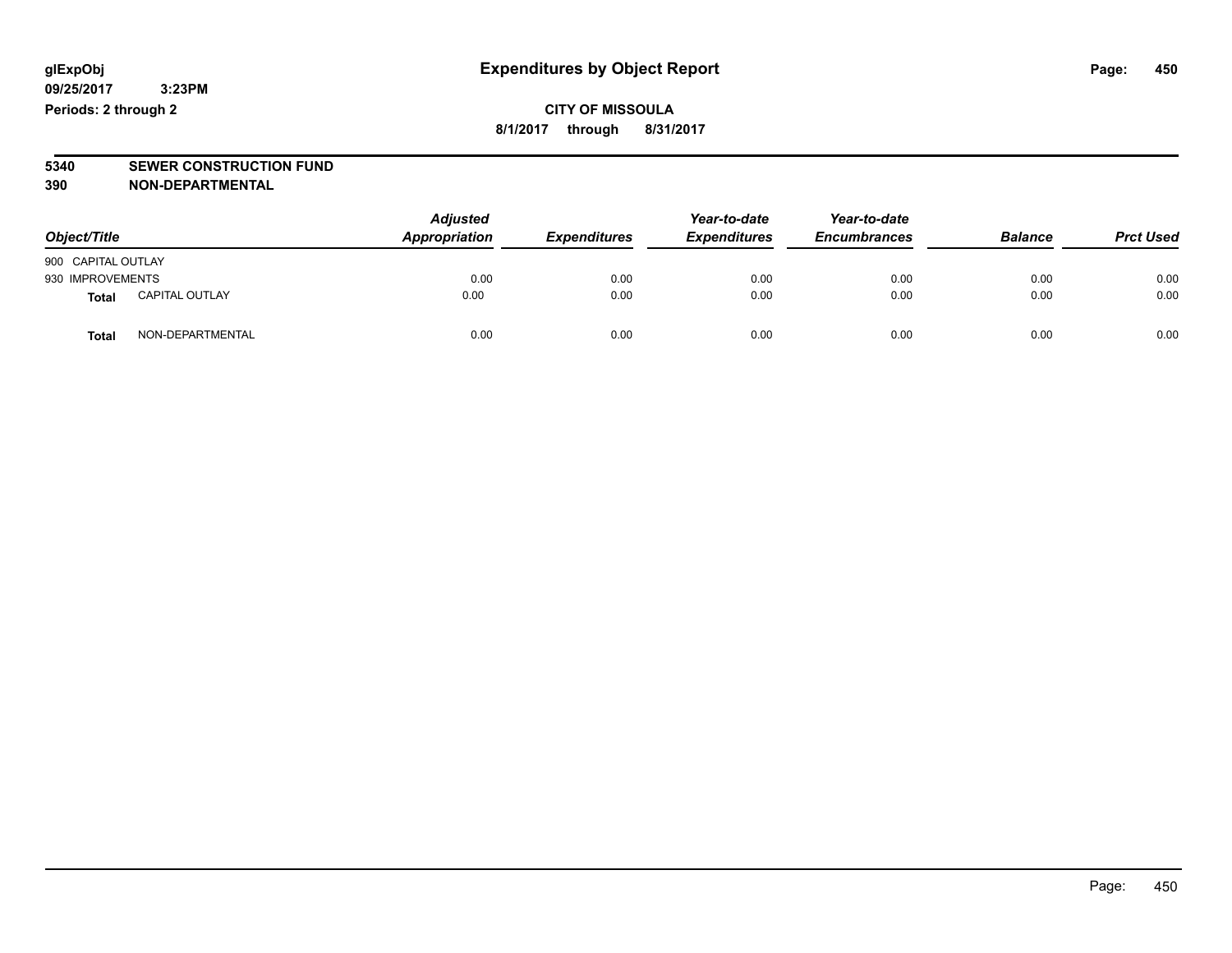#### **CITY OF MISSOULA 8/1/2017 through 8/31/2017**

#### **5340 SEWER CONSTRUCTION FUND**

|                          |                              | <b>Adjusted</b> |                     | Year-to-date        | Year-to-date        |                |                  |
|--------------------------|------------------------------|-----------------|---------------------|---------------------|---------------------|----------------|------------------|
| Object/Title             |                              | Appropriation   | <b>Expenditures</b> | <b>Expenditures</b> | <b>Encumbrances</b> | <b>Balance</b> | <b>Prct Used</b> |
| 300 PURCHASED SERVICES   |                              |                 |                     |                     |                     |                |                  |
|                          | 350 PROFESSIONAL SERVICES    | 0.00            | 0.00                | 0.00                | 0.00                | 0.00           | 0.00             |
| 360 REPAIR & MAINTENANCE |                              | 0.00            | 0.00                | 0.00                | 0.00                | 0.00           | 0.00             |
| <b>Total</b>             | PURCHASED SERVICES           | 0.00            | 0.00                | 0.00                | 0.00                | 0.00           | 0.00             |
| 500 FIXED CHARGES        |                              |                 |                     |                     |                     |                |                  |
|                          | 550 MERCHANT SERVICE FEES    | 0.00            | 0.00                | 0.00                | 0.00                | 0.00           | 0.00             |
| <b>Total</b>             | <b>FIXED CHARGES</b>         | 0.00            | 0.00                | 0.00                | 0.00                | 0.00           | 0.00             |
| 800 OTHER OBJECTS        |                              |                 |                     |                     |                     |                |                  |
|                          | 820 TRANSFERS TO OTHER FUNDS | 0.00            | 0.00                | 0.00                | 0.00                | 0.00           | 0.00             |
| <b>Total</b>             | OTHER OBJECTS                | 0.00            | 0.00                | 0.00                | 0.00                | 0.00           | 0.00             |
| 900 CAPITAL OUTLAY       |                              |                 |                     |                     |                     |                |                  |
| 930 IMPROVEMENTS         |                              | 0.00            | 0.00                | 0.00                | 0.00                | 0.00           | 0.00             |
|                          | 940 MACHINERY & EQUIPMENT    | 0.00            | 0.00                | 0.00                | 0.00                | 0.00           | 0.00             |
| <b>Total</b>             | <b>CAPITAL OUTLAY</b>        | 0.00            | 0.00                | 0.00                | 0.00                | 0.00           | 0.00             |
| <b>Total</b>             | SEWER CONSTRUCTION FUND      | 0.00            | 0.00                | 0.00                | 0.00                | 0.00           | 0.00             |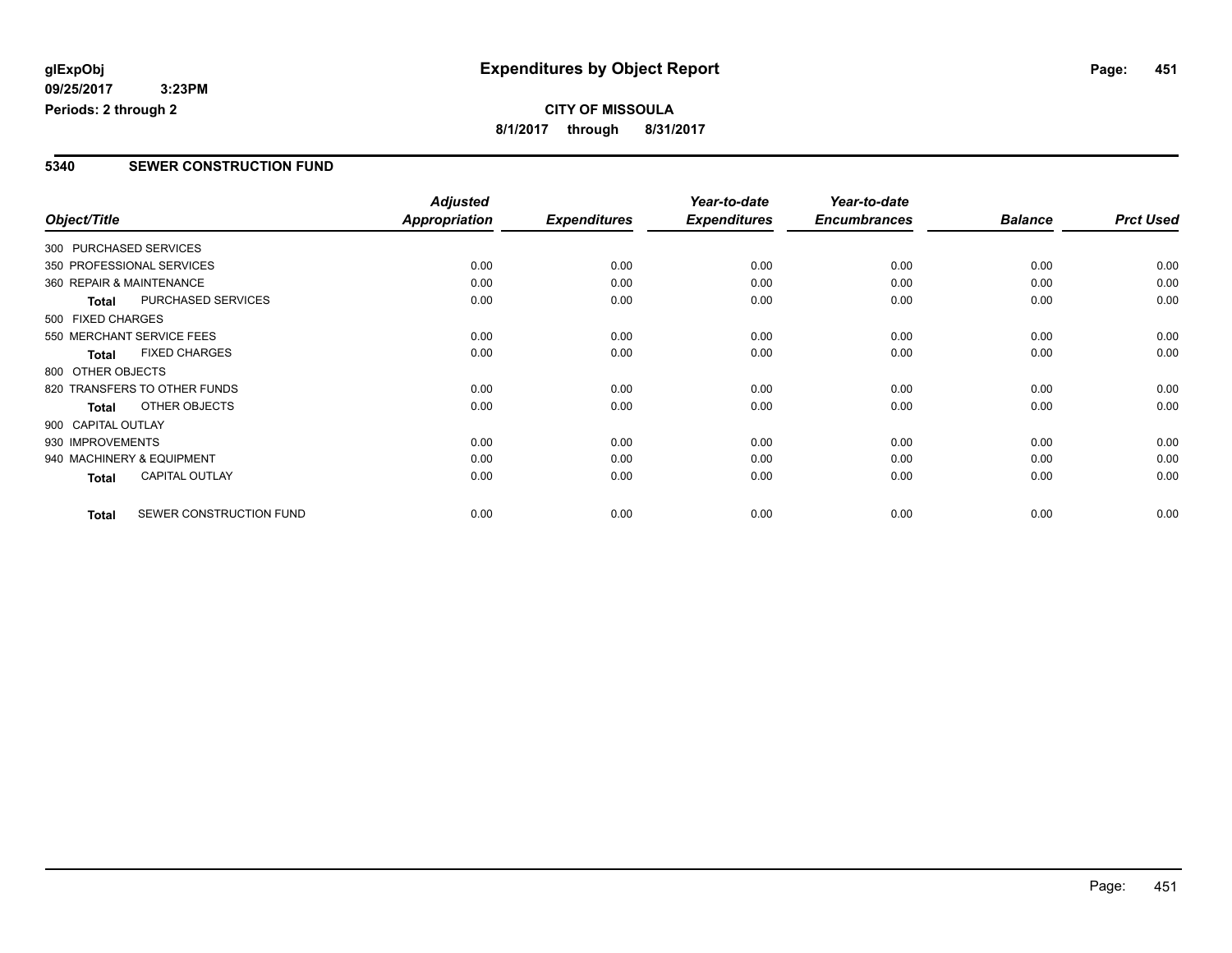#### **CITY OF MISSOULA 8/1/2017 through 8/31/2017**

# **5360 UNASSIGNED WASTEWATER DEBT SERVICE**

| Object/Title                        | <b>Adjusted</b><br>Appropriation | <b>Expenditures</b> | Year-to-date<br><b>Expenditures</b> | Year-to-date<br><b>Encumbrances</b> | <b>Balance</b> | <b>Prct Used</b> |
|-------------------------------------|----------------------------------|---------------------|-------------------------------------|-------------------------------------|----------------|------------------|
| 600 DEBT SERVICE                    |                                  |                     |                                     |                                     |                |                  |
| 610 PRINCIPAL                       | 0.00                             | 0.00                | 0.00                                | 0.00                                | 0.00           | 0.00             |
| 620 INTEREST / SERVICE FEES         | 0.00                             | 0.00                | 0.00                                | 0.00                                | 0.00           | 0.00             |
| <b>DEBT SERVICE</b><br><b>Total</b> | 0.00                             | 0.00                | 0.00                                | 0.00                                | 0.00           | 0.00             |
| <b>WASTEWATER</b><br><b>Total</b>   | 0.00                             | 0.00                | 0.00                                | 0.00                                | 0.00           | 0.00             |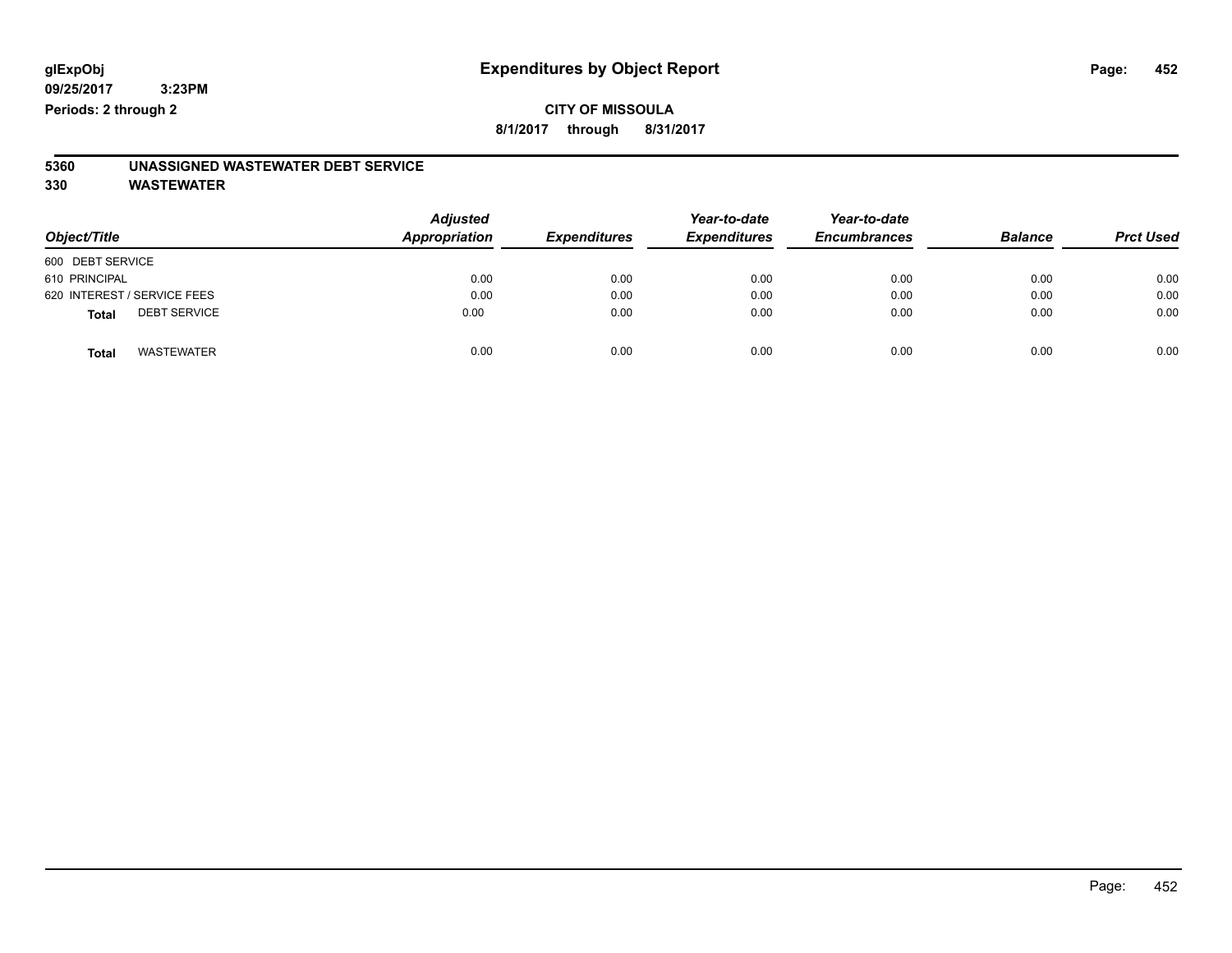**09/25/2017 3:23PM Periods: 2 through 2**

**8/1/2017 through 8/31/2017**

#### **5360 UNASSIGNED WASTEWATER DEBT SERVICE**

| Object/Title                                    | <b>Adjusted</b><br>Appropriation | <b>Expenditures</b> | Year-to-date<br><b>Expenditures</b> | Year-to-date<br><b>Encumbrances</b> | <b>Balance</b> | <b>Prct Used</b> |
|-------------------------------------------------|----------------------------------|---------------------|-------------------------------------|-------------------------------------|----------------|------------------|
| 600 DEBT SERVICE                                |                                  |                     |                                     |                                     |                |                  |
| 610 PRINCIPAL                                   | 0.00                             | 0.00                | 0.00                                | 0.00                                | 0.00           | 0.00             |
| 620 INTEREST / SERVICE FEES                     | 0.00                             | 0.00                | 0.00                                | 0.00                                | 0.00           | 0.00             |
| <b>DEBT SERVICE</b><br><b>Total</b>             | 0.00                             | 0.00                | 0.00                                | 0.00                                | 0.00           | 0.00             |
| UNASSIGNED WASTEWATER DEBT SERV<br><b>Total</b> | 0.00                             | 0.00                | 0.00                                | 0.00                                | 0.00           | 0.00             |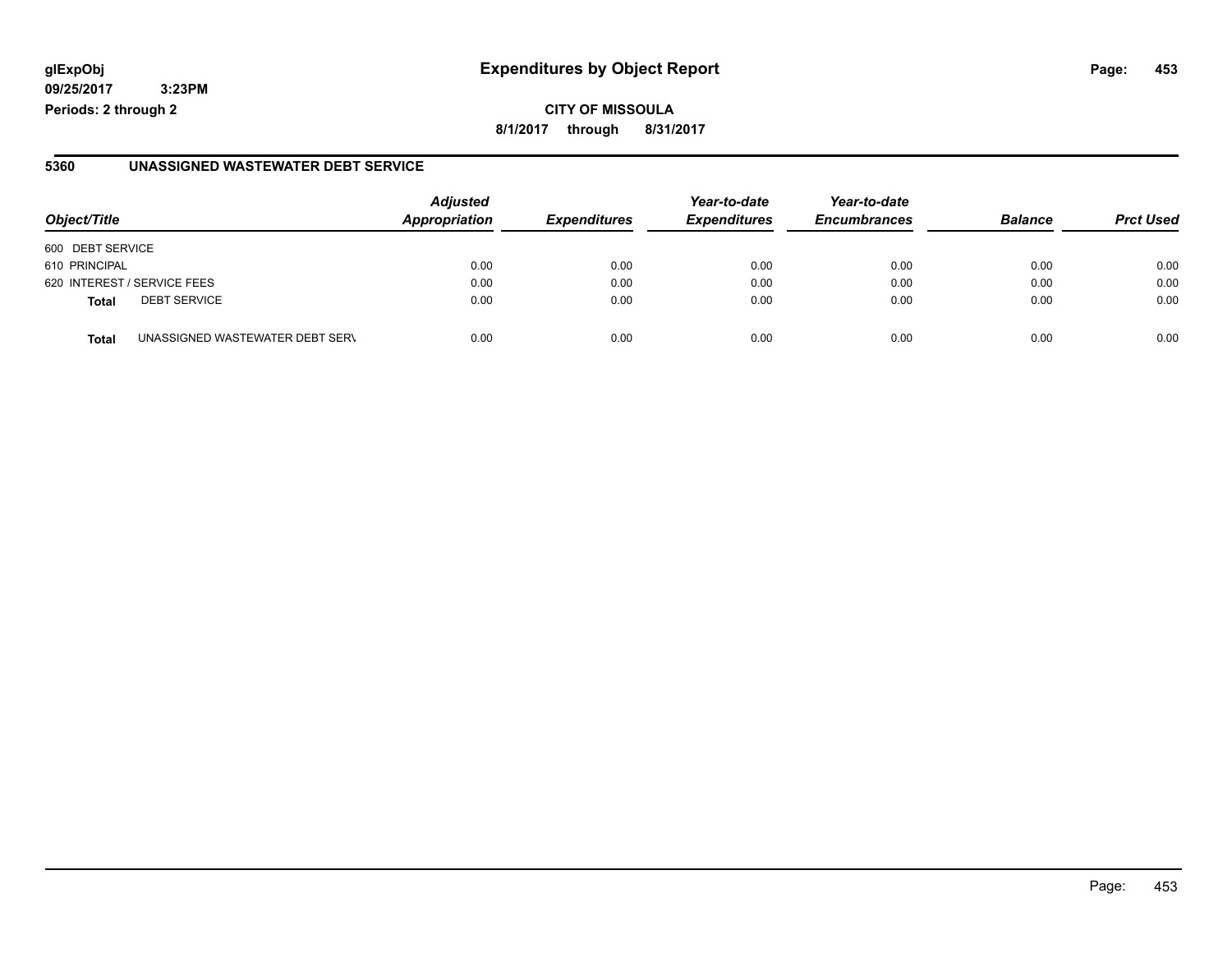### **CITY OF MISSOULA**

**8/1/2017 through 8/31/2017**

# **5361 2001 SEWER REVENUE BONDS-DEBT SERVICE**

|                                      | <b>Adjusted</b>      |                     | Year-to-date        | Year-to-date        |                |                  |
|--------------------------------------|----------------------|---------------------|---------------------|---------------------|----------------|------------------|
| Object/Title                         | <b>Appropriation</b> | <b>Expenditures</b> | <b>Expenditures</b> | <b>Encumbrances</b> | <b>Balance</b> | <b>Prct Used</b> |
| 500 FIXED CHARGES                    |                      |                     |                     |                     |                |                  |
| 550 MERCHANT SERVICE FEES            | 0.00                 | 0.00                | 0.00                | 0.00                | 0.00           | 0.00             |
| <b>FIXED CHARGES</b><br><b>Total</b> | 0.00                 | 0.00                | 0.00                | 0.00                | 0.00           | 0.00             |
| 600 DEBT SERVICE                     |                      |                     |                     |                     |                |                  |
| 610 PRINCIPAL                        | 0.00                 | 0.00                | 0.00                | 0.00                | 0.00           | 0.00             |
| 620 INTEREST / SERVICE FEES          | 0.00                 | 0.00                | 0.00                | 0.00                | 0.00           | 0.00             |
| <b>DEBT SERVICE</b><br>Total         | 0.00                 | 0.00                | 0.00                | 0.00                | 0.00           | 0.00             |
|                                      |                      |                     |                     |                     |                |                  |
| <b>WASTEWATER</b><br>Total           | 0.00                 | 0.00                | 0.00                | 0.00                | 0.00           | 0.00             |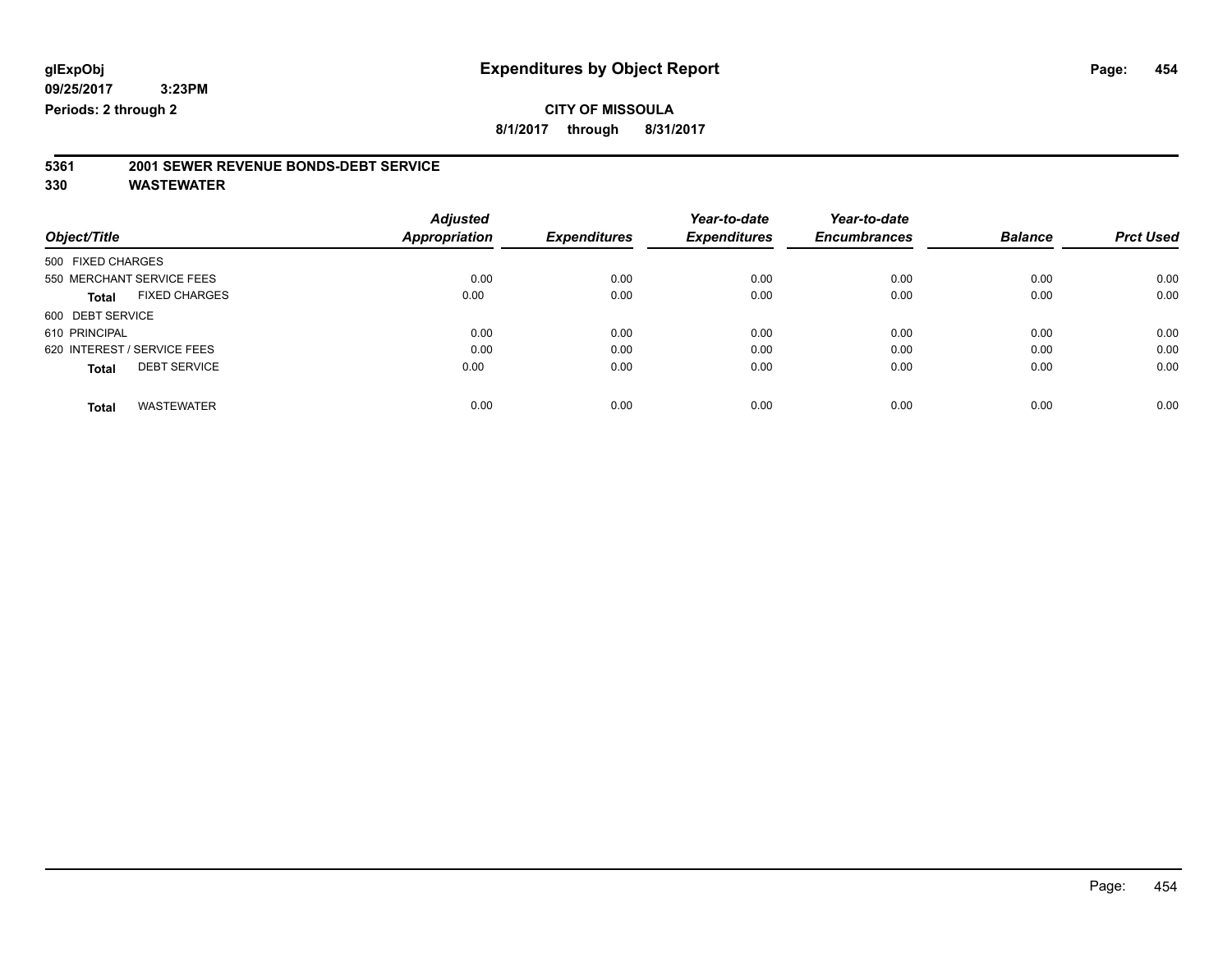**09/25/2017 3:23PM Periods: 2 through 2**

**8/1/2017 through 8/31/2017**

#### **5361 2001 SEWER REVENUE BONDS-DEBT SERVICE**

| Object/Title                |                                  | <b>Adjusted</b><br><b>Appropriation</b> | <b>Expenditures</b> | Year-to-date<br><b>Expenditures</b> | Year-to-date<br><b>Encumbrances</b> | <b>Balance</b> | <b>Prct Used</b> |
|-----------------------------|----------------------------------|-----------------------------------------|---------------------|-------------------------------------|-------------------------------------|----------------|------------------|
| 500 FIXED CHARGES           |                                  |                                         |                     |                                     |                                     |                |                  |
|                             | 550 MERCHANT SERVICE FEES        | 0.00                                    | 0.00                | 0.00                                | 0.00                                | 0.00           | 0.00             |
| <b>Total</b>                | <b>FIXED CHARGES</b>             | 0.00                                    | 0.00                | 0.00                                | 0.00                                | 0.00           | 0.00             |
| 600 DEBT SERVICE            |                                  |                                         |                     |                                     |                                     |                |                  |
| 610 PRINCIPAL               |                                  | 0.00                                    | 0.00                | 0.00                                | 0.00                                | 0.00           | 0.00             |
| 620 INTEREST / SERVICE FEES |                                  | 0.00                                    | 0.00                | 0.00                                | 0.00                                | 0.00           | 0.00             |
| <b>Total</b>                | <b>DEBT SERVICE</b>              | 0.00                                    | 0.00                | 0.00                                | 0.00                                | 0.00           | 0.00             |
| <b>Total</b>                | 2001 SEWER REVENUE BONDS-DEBT SE | 0.00                                    | 0.00                | 0.00                                | 0.00                                | 0.00           | 0.00             |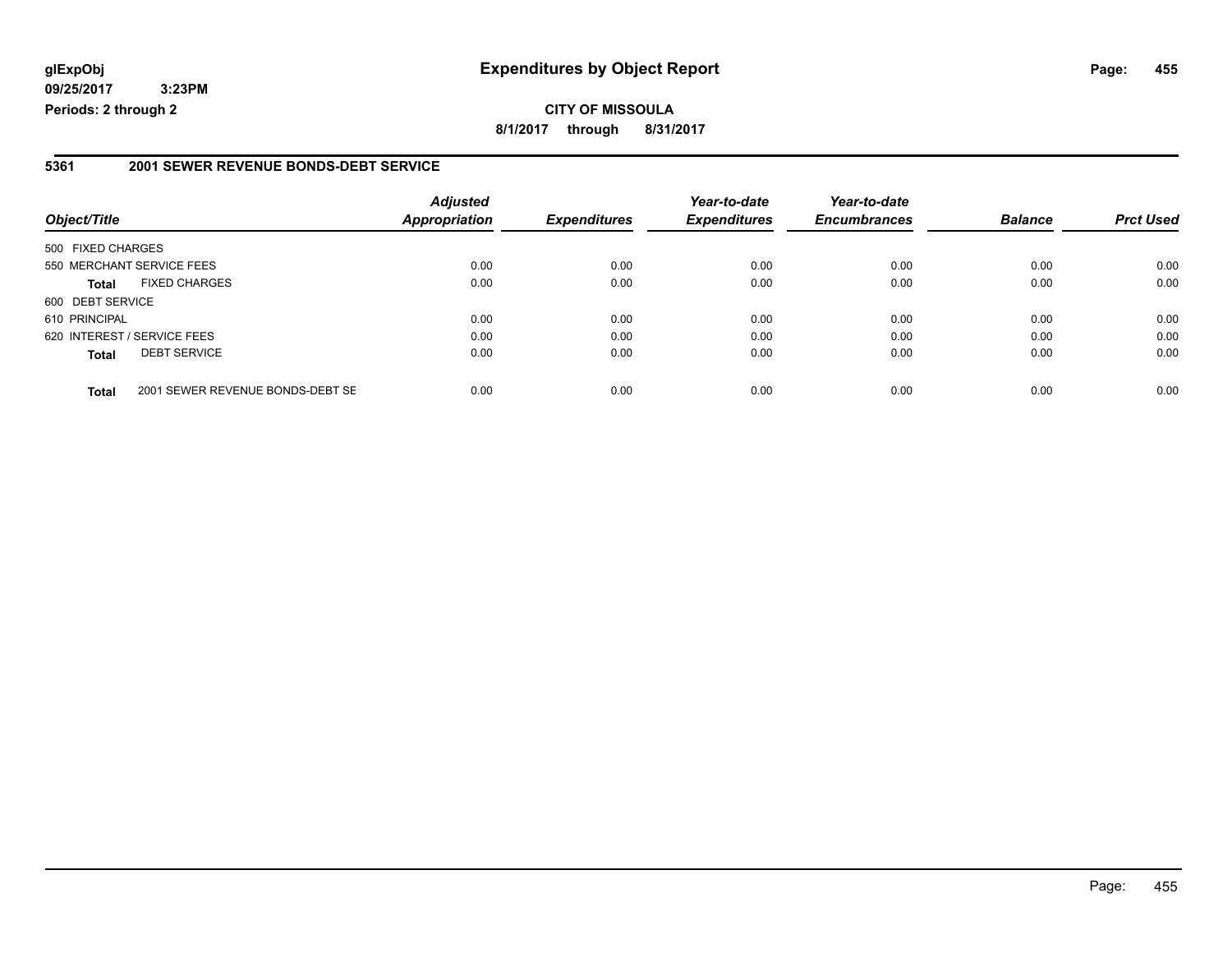### **CITY OF MISSOULA**

**8/1/2017 through 8/31/2017**

# **5362 00 SEWER REVENUE BOND - SERIES B DEBT SE**

| Object/Title                         | <b>Adjusted</b><br>Appropriation | <b>Expenditures</b> | Year-to-date<br><b>Expenditures</b> | Year-to-date<br><b>Encumbrances</b> | <b>Balance</b> | <b>Prct Used</b> |
|--------------------------------------|----------------------------------|---------------------|-------------------------------------|-------------------------------------|----------------|------------------|
| 500 FIXED CHARGES                    |                                  |                     |                                     |                                     |                |                  |
| 550 MERCHANT SERVICE FEES            | 0.00                             | 0.00                | 0.00                                | 0.00                                | 0.00           | 0.00             |
| <b>FIXED CHARGES</b><br><b>Total</b> | 0.00                             | 0.00                | 0.00                                | 0.00                                | 0.00           | 0.00             |
| 600 DEBT SERVICE                     |                                  |                     |                                     |                                     |                |                  |
| 610 PRINCIPAL                        | 0.00                             | 0.00                | 0.00                                | 0.00                                | 0.00           | 0.00             |
| 620 INTEREST / SERVICE FEES          | 0.00                             | 0.00                | 0.00                                | 0.00                                | 0.00           | 0.00             |
| <b>DEBT SERVICE</b><br><b>Total</b>  | 0.00                             | 0.00                | 0.00                                | 0.00                                | 0.00           | 0.00             |
| 800 OTHER OBJECTS                    |                                  |                     |                                     |                                     |                |                  |
| 820 TRANSFERS TO OTHER FUNDS         | 0.00                             | 0.00                | 0.00                                | 0.00                                | 0.00           | 0.00             |
| OTHER OBJECTS<br><b>Total</b>        | 0.00                             | 0.00                | 0.00                                | 0.00                                | 0.00           | 0.00             |
|                                      |                                  |                     |                                     |                                     |                |                  |
| <b>WASTEWATER</b><br><b>Total</b>    | 0.00                             | 0.00                | 0.00                                | 0.00                                | 0.00           | 0.00             |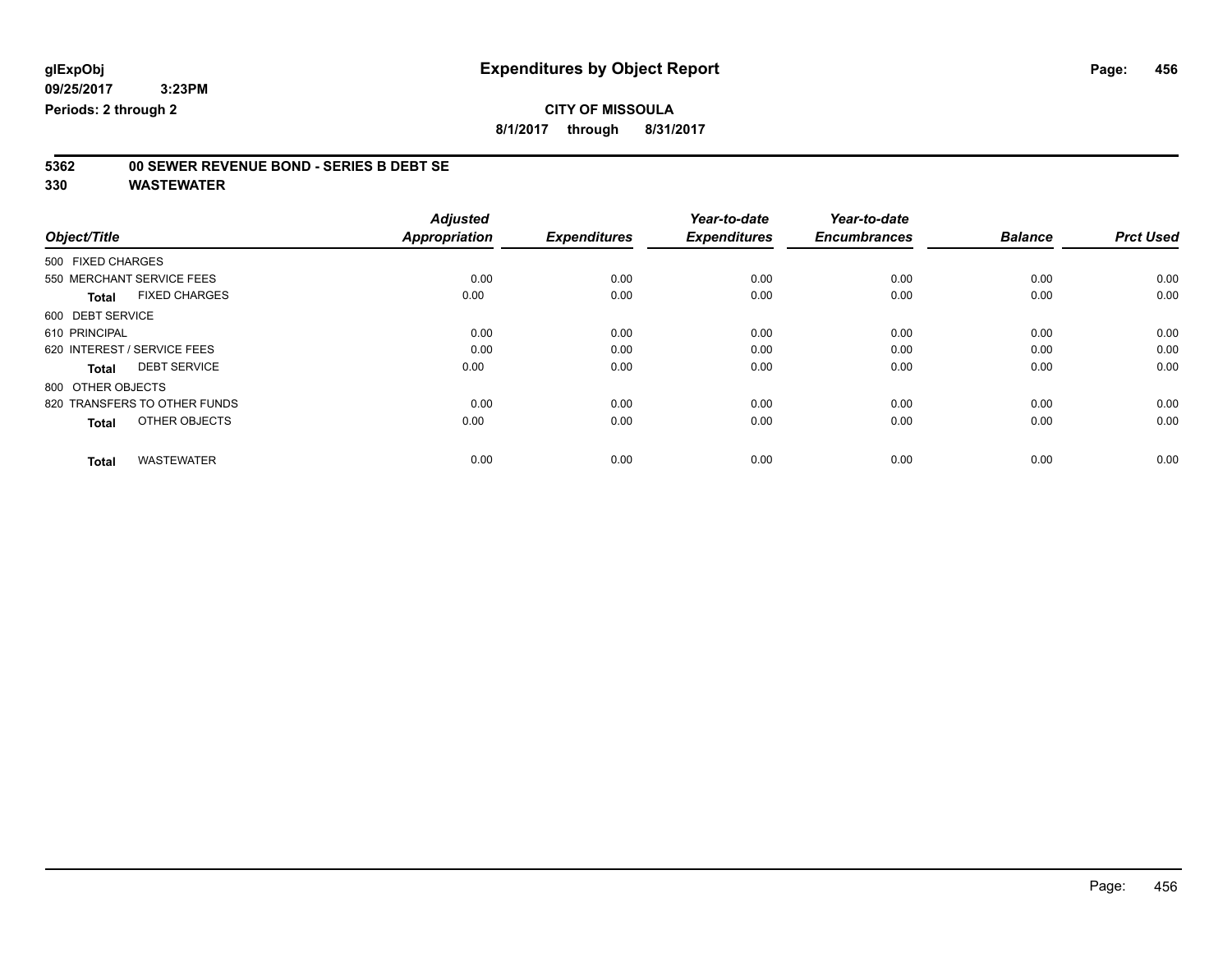#### **5362 00 SEWER REVENUE BOND - SERIES B DEBT SE**

|                   |                                    | <b>Adjusted</b>      |                     | Year-to-date        | Year-to-date        |                |                  |
|-------------------|------------------------------------|----------------------|---------------------|---------------------|---------------------|----------------|------------------|
| Object/Title      |                                    | <b>Appropriation</b> | <b>Expenditures</b> | <b>Expenditures</b> | <b>Encumbrances</b> | <b>Balance</b> | <b>Prct Used</b> |
| 500 FIXED CHARGES |                                    |                      |                     |                     |                     |                |                  |
|                   | 550 MERCHANT SERVICE FEES          | 0.00                 | 0.00                | 0.00                | 0.00                | 0.00           | 0.00             |
| <b>Total</b>      | <b>FIXED CHARGES</b>               | 0.00                 | 0.00                | 0.00                | 0.00                | 0.00           | 0.00             |
| 600 DEBT SERVICE  |                                    |                      |                     |                     |                     |                |                  |
| 610 PRINCIPAL     |                                    | 0.00                 | 0.00                | 0.00                | 0.00                | 0.00           | 0.00             |
|                   | 620 INTEREST / SERVICE FEES        | 0.00                 | 0.00                | 0.00                | 0.00                | 0.00           | 0.00             |
| <b>Total</b>      | <b>DEBT SERVICE</b>                | 0.00                 | 0.00                | 0.00                | 0.00                | 0.00           | 0.00             |
| 800 OTHER OBJECTS |                                    |                      |                     |                     |                     |                |                  |
|                   | 820 TRANSFERS TO OTHER FUNDS       | 0.00                 | 0.00                | 0.00                | 0.00                | 0.00           | 0.00             |
| <b>Total</b>      | OTHER OBJECTS                      | 0.00                 | 0.00                | 0.00                | 0.00                | 0.00           | 0.00             |
| <b>Total</b>      | 00 SEWER REVENUE BOND - SERIES B L | 0.00                 | 0.00                | 0.00                | 0.00                | 0.00           | 0.00             |

Page: 457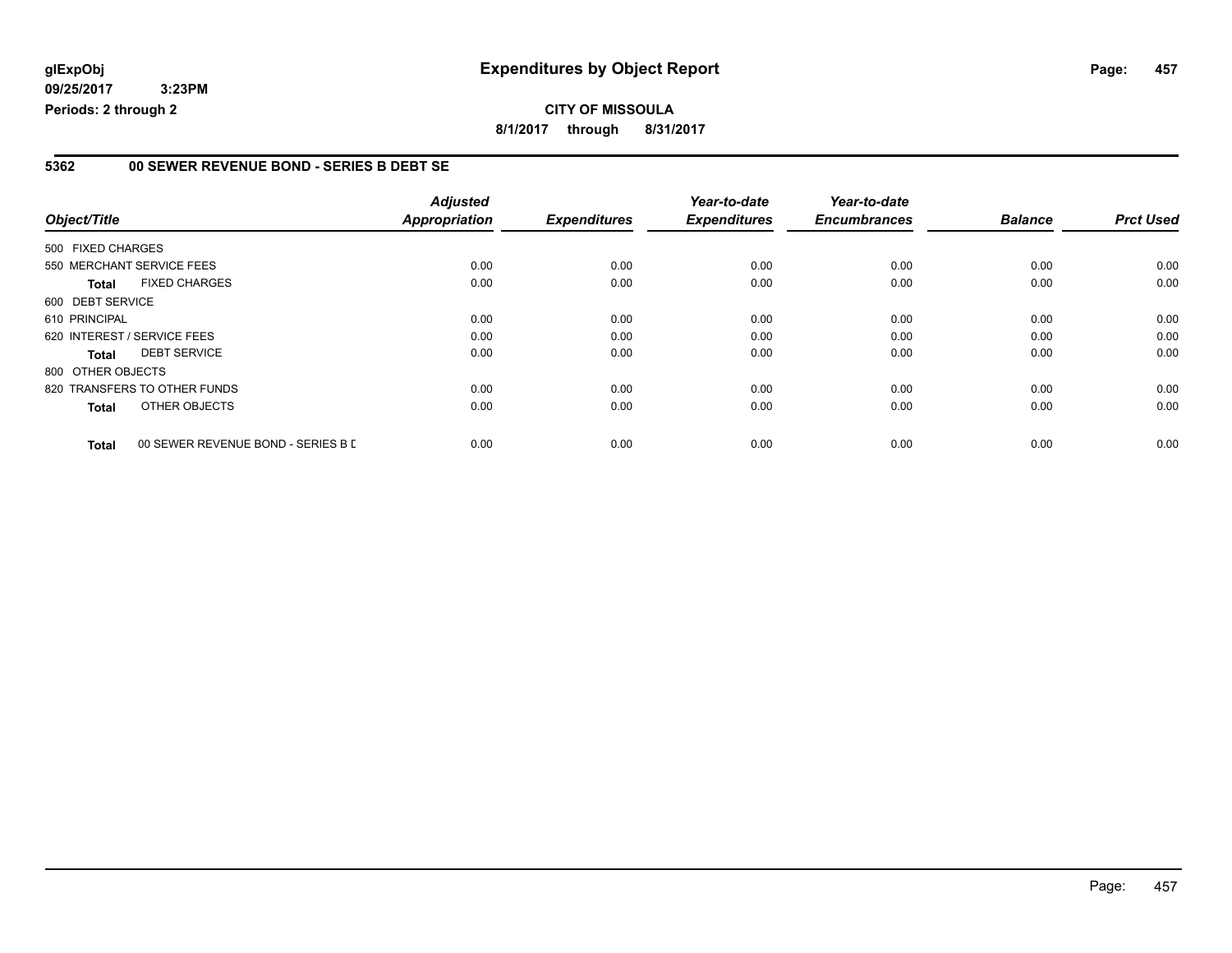### **CITY OF MISSOULA**

**8/1/2017 through 8/31/2017**

### **5363 92 SEWER REVENUE BOND SERIES A DEBT SERV**

| Object/Title                         | <b>Adjusted</b><br>Appropriation | <b>Expenditures</b> | Year-to-date<br><b>Expenditures</b> | Year-to-date<br><b>Encumbrances</b> | <b>Balance</b> | <b>Prct Used</b> |
|--------------------------------------|----------------------------------|---------------------|-------------------------------------|-------------------------------------|----------------|------------------|
| 500 FIXED CHARGES                    |                                  |                     |                                     |                                     |                |                  |
| 550 MERCHANT SERVICE FEES            | 0.00                             | 0.00                | 0.00                                | 0.00                                | 0.00           | 0.00             |
| <b>FIXED CHARGES</b><br><b>Total</b> | 0.00                             | 0.00                | 0.00                                | 0.00                                | 0.00           | 0.00             |
| 600 DEBT SERVICE                     |                                  |                     |                                     |                                     |                |                  |
| 610 PRINCIPAL                        | 0.00                             | 0.00                | 0.00                                | 0.00                                | 0.00           | 0.00             |
| 620 INTEREST / SERVICE FEES          | 0.00                             | 0.00                | 0.00                                | 0.00                                | 0.00           | 0.00             |
| <b>DEBT SERVICE</b><br><b>Total</b>  | 0.00                             | 0.00                | 0.00                                | 0.00                                | 0.00           | 0.00             |
| <b>WASTEWATER</b><br><b>Total</b>    | 0.00                             | 0.00                | 0.00                                | 0.00                                | 0.00           | 0.00             |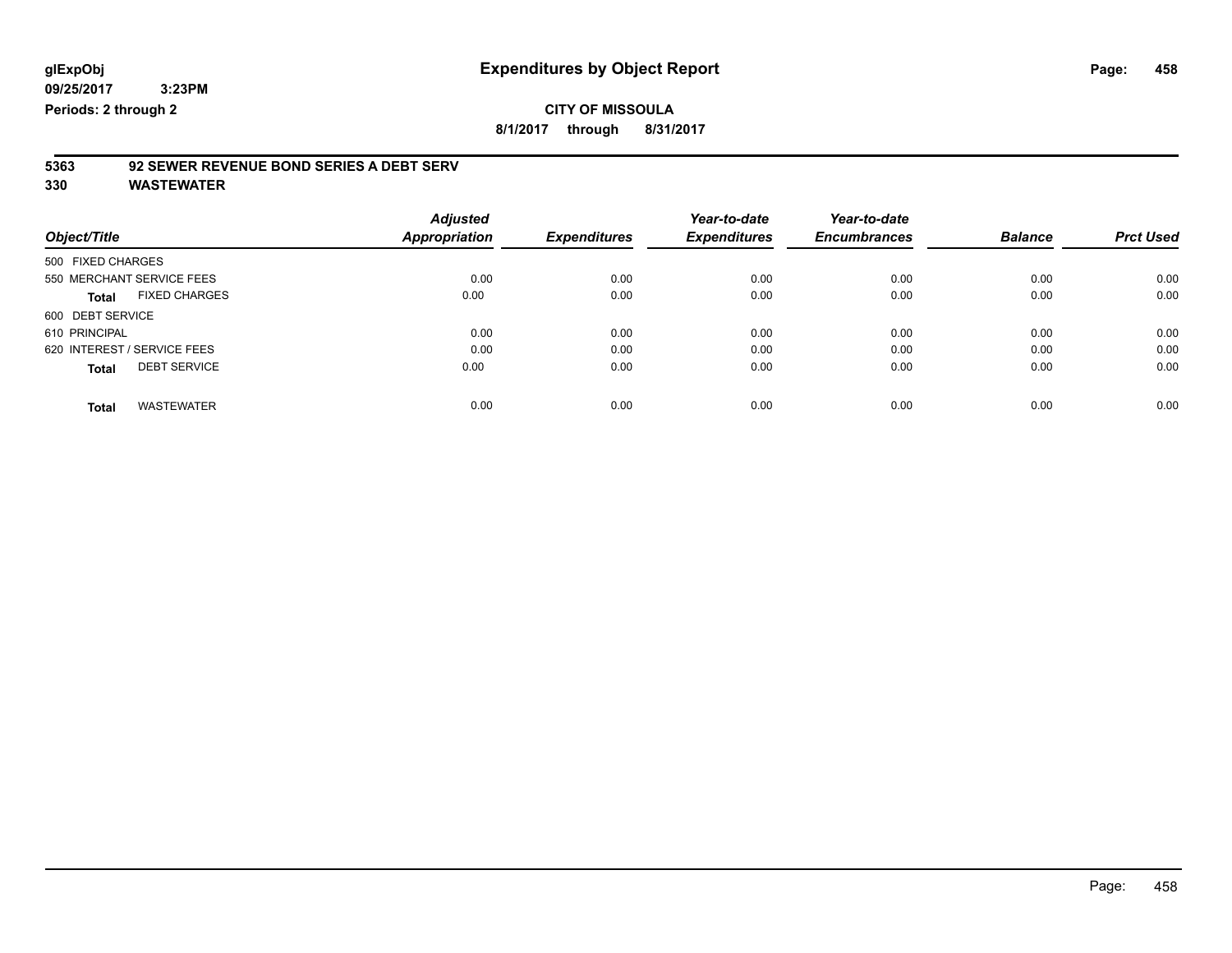**09/25/2017 3:23PM**

#### **5363 92 SEWER REVENUE BOND SERIES A DEBT SERV**

| Object/Title                |                                   | <b>Adjusted</b><br><b>Appropriation</b> | <b>Expenditures</b> | Year-to-date<br><b>Expenditures</b> | Year-to-date<br><b>Encumbrances</b> | <b>Balance</b> | <b>Prct Used</b> |
|-----------------------------|-----------------------------------|-----------------------------------------|---------------------|-------------------------------------|-------------------------------------|----------------|------------------|
| 500 FIXED CHARGES           |                                   |                                         |                     |                                     |                                     |                |                  |
| 550 MERCHANT SERVICE FEES   |                                   | 0.00                                    | 0.00                | 0.00                                | 0.00                                | 0.00           | 0.00             |
| <b>Total</b>                | <b>FIXED CHARGES</b>              | 0.00                                    | 0.00                | 0.00                                | 0.00                                | 0.00           | 0.00             |
| 600 DEBT SERVICE            |                                   |                                         |                     |                                     |                                     |                |                  |
| 610 PRINCIPAL               |                                   | 0.00                                    | 0.00                | 0.00                                | 0.00                                | 0.00           | 0.00             |
| 620 INTEREST / SERVICE FEES |                                   | 0.00                                    | 0.00                | 0.00                                | 0.00                                | 0.00           | 0.00             |
| <b>Total</b>                | <b>DEBT SERVICE</b>               | 0.00                                    | 0.00                | 0.00                                | 0.00                                | 0.00           | 0.00             |
| <b>Total</b>                | 92 SEWER REVENUE BOND SERIES A DE | 0.00                                    | 0.00                | 0.00                                | 0.00                                | 0.00           | 0.00             |

**Periods: 2 through 2**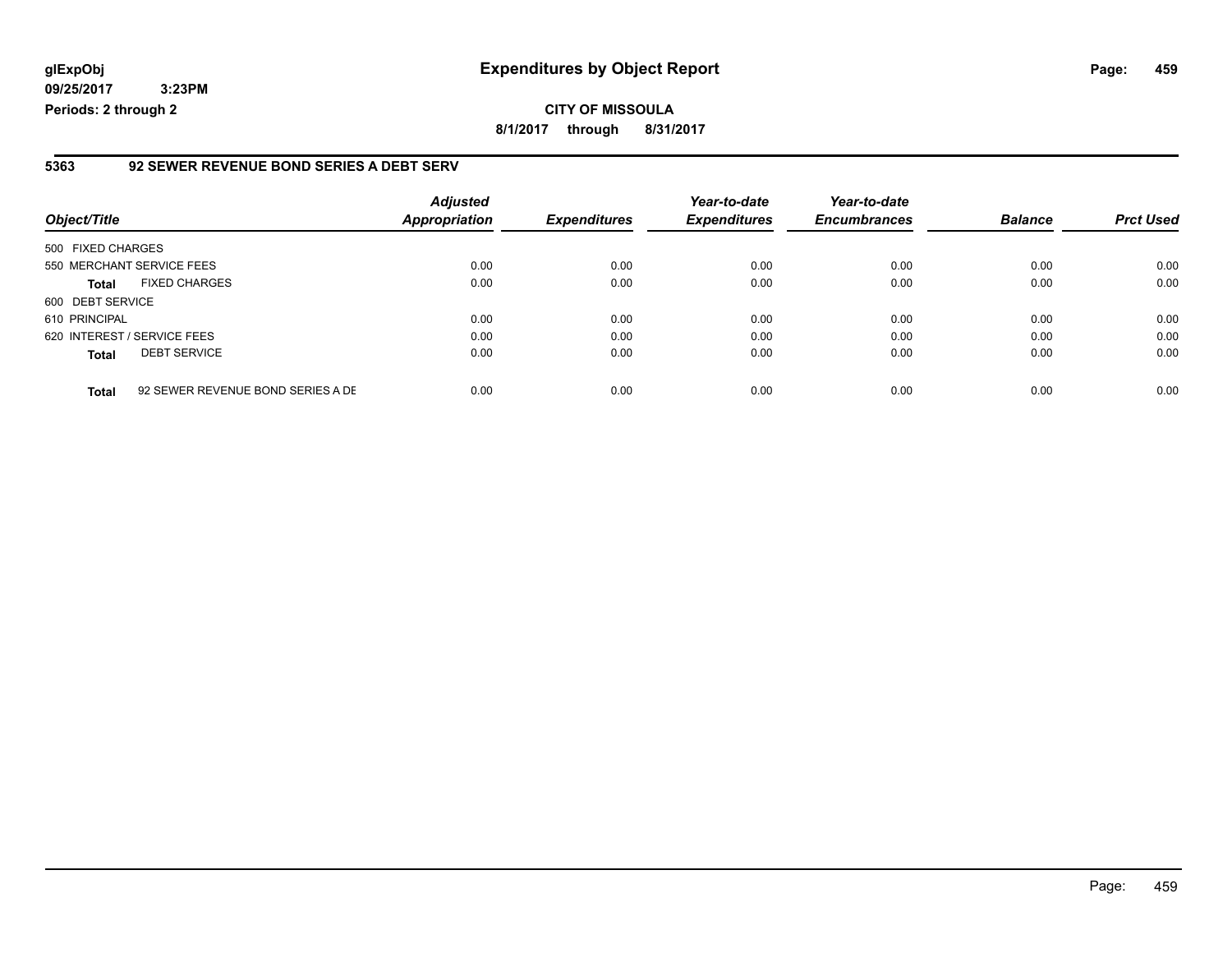**09/25/2017 3:23PM**

**Periods: 2 through 2**

**CITY OF MISSOULA 8/1/2017 through 8/31/2017**

# **5364 92 SEWER REVENUE BOND - SERIES B DEBT S**

|                                      | <b>Adjusted</b> |                     | Year-to-date        | Year-to-date        |                |                  |
|--------------------------------------|-----------------|---------------------|---------------------|---------------------|----------------|------------------|
| Object/Title                         | Appropriation   | <b>Expenditures</b> | <b>Expenditures</b> | <b>Encumbrances</b> | <b>Balance</b> | <b>Prct Used</b> |
| 500 FIXED CHARGES                    |                 |                     |                     |                     |                |                  |
| 550 MERCHANT SERVICE FEES            | 0.00            | 0.00                | 0.00                | 0.00                | 0.00           | 0.00             |
| <b>FIXED CHARGES</b><br><b>Total</b> | 0.00            | 0.00                | 0.00                | 0.00                | 0.00           | 0.00             |
| 600 DEBT SERVICE                     |                 |                     |                     |                     |                |                  |
| 610 PRINCIPAL                        | 0.00            | 0.00                | 0.00                | 0.00                | 0.00           | 0.00             |
| 620 INTEREST / SERVICE FEES          | 0.00            | 0.00                | 0.00                | 0.00                | 0.00           | 0.00             |
| <b>DEBT SERVICE</b><br><b>Total</b>  | 0.00            | 0.00                | 0.00                | 0.00                | 0.00           | 0.00             |
| <b>WASTEWATER</b><br>Total           | 0.00            | 0.00                | 0.00                | 0.00                | 0.00           | 0.00             |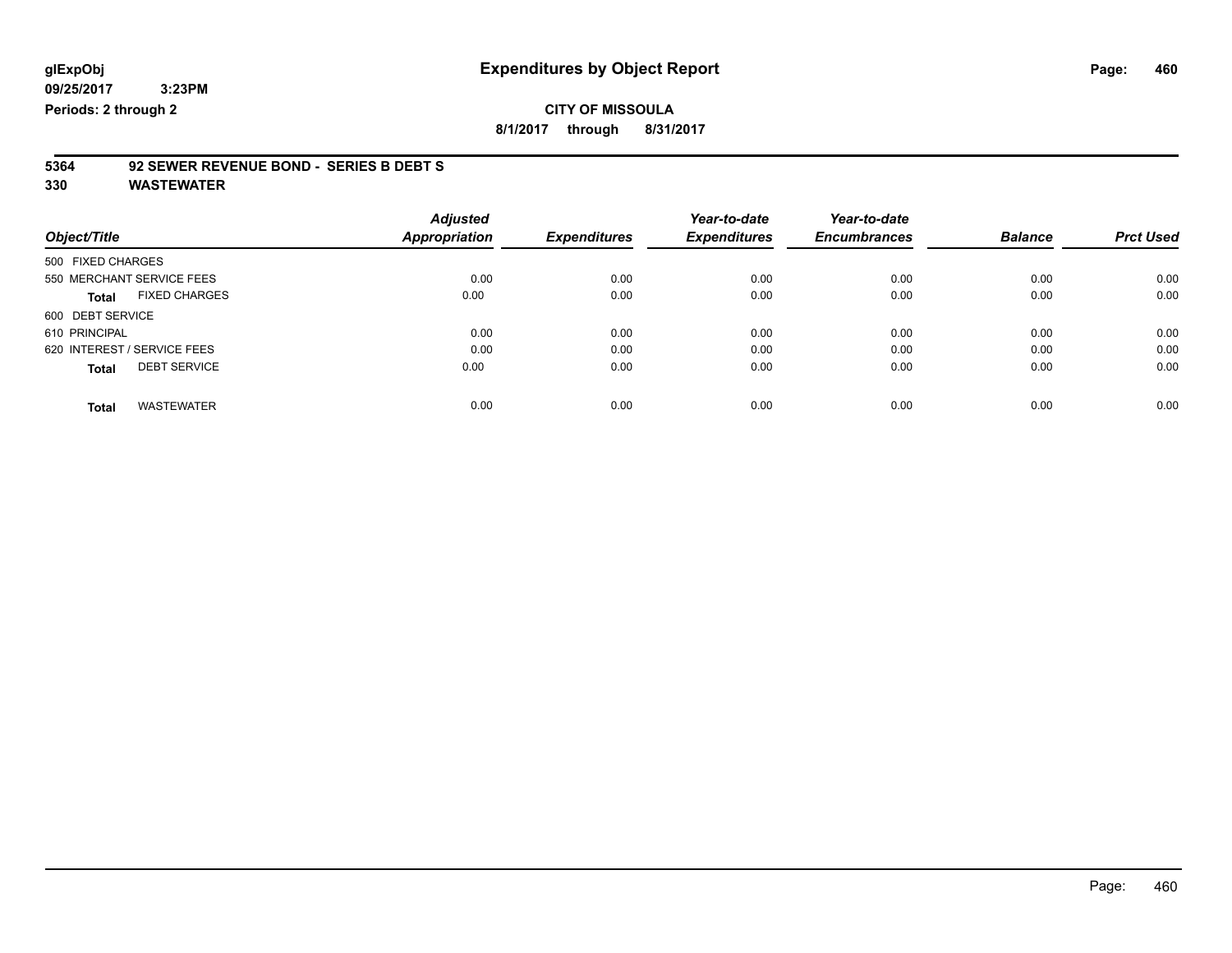**09/25/2017 3:23PM Periods: 2 through 2**

#### **5364 92 SEWER REVENUE BOND - SERIES B DEBT S**

| Object/Title                                       | <b>Adjusted</b><br><b>Appropriation</b> | <b>Expenditures</b> | Year-to-date<br><b>Expenditures</b> | Year-to-date<br><b>Encumbrances</b> | <b>Balance</b> | <b>Prct Used</b> |
|----------------------------------------------------|-----------------------------------------|---------------------|-------------------------------------|-------------------------------------|----------------|------------------|
| 500 FIXED CHARGES                                  |                                         |                     |                                     |                                     |                |                  |
| 550 MERCHANT SERVICE FEES                          | 0.00                                    | 0.00                | 0.00                                | 0.00                                | 0.00           | 0.00             |
| <b>FIXED CHARGES</b><br><b>Total</b>               | 0.00                                    | 0.00                | 0.00                                | 0.00                                | 0.00           | 0.00             |
| 600 DEBT SERVICE                                   |                                         |                     |                                     |                                     |                |                  |
| 610 PRINCIPAL                                      | 0.00                                    | 0.00                | 0.00                                | 0.00                                | 0.00           | 0.00             |
| 620 INTEREST / SERVICE FEES                        | 0.00                                    | 0.00                | 0.00                                | 0.00                                | 0.00           | 0.00             |
| <b>DEBT SERVICE</b><br><b>Total</b>                | 0.00                                    | 0.00                | 0.00                                | 0.00                                | 0.00           | 0.00             |
| 92 SEWER REVENUE BOND - SERIES B I<br><b>Total</b> | 0.00                                    | 0.00                | 0.00                                | 0.00                                | 0.00           | 0.00             |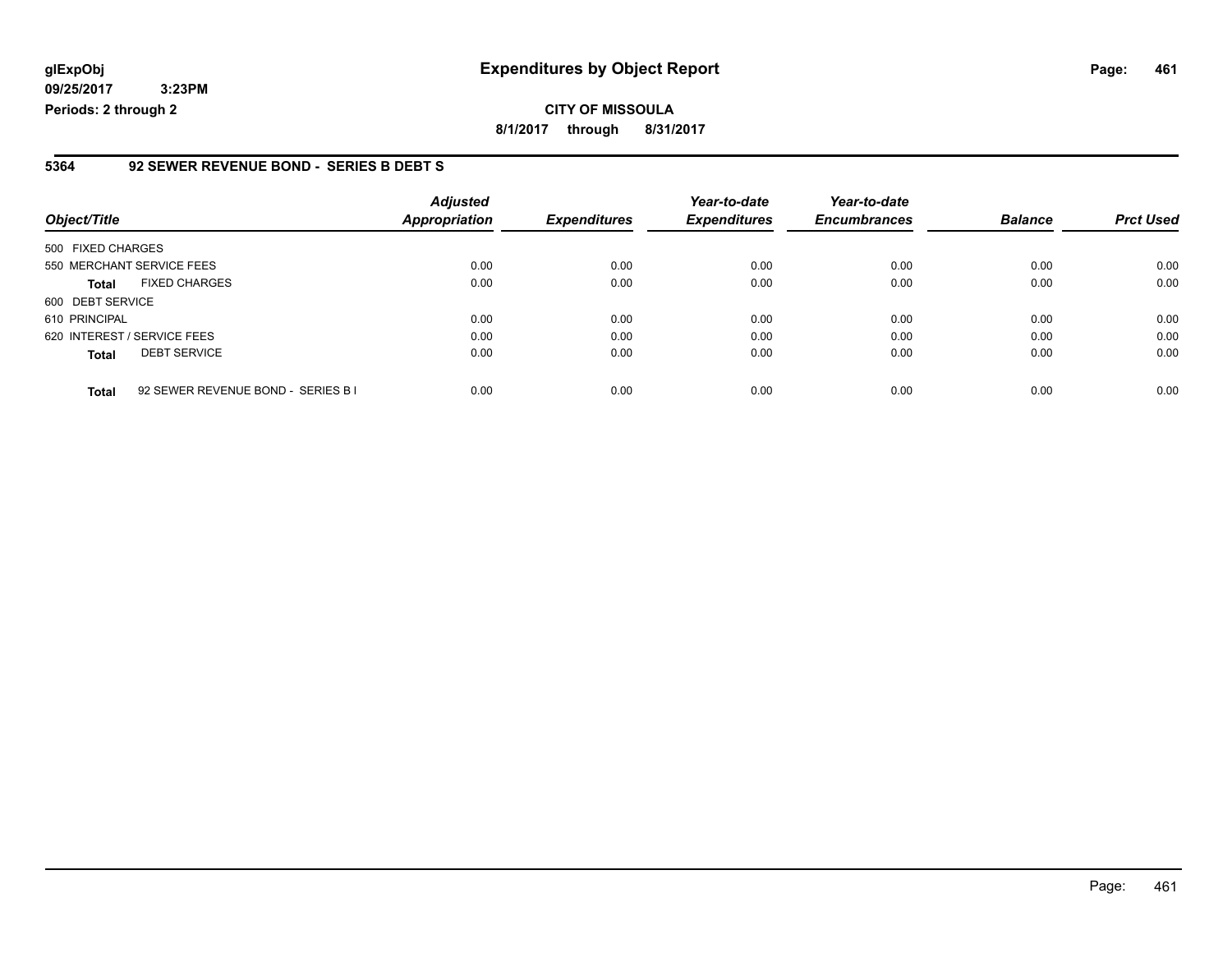### **CITY OF MISSOULA**

**8/1/2017 through 8/31/2017**

### **5365 99 SEWER REVENUE BONDS DEBT SERVICE FUND**

|                                      | <b>Adjusted</b> |                     | Year-to-date        | Year-to-date        |                |                  |
|--------------------------------------|-----------------|---------------------|---------------------|---------------------|----------------|------------------|
| Object/Title                         | Appropriation   | <b>Expenditures</b> | <b>Expenditures</b> | <b>Encumbrances</b> | <b>Balance</b> | <b>Prct Used</b> |
| 500 FIXED CHARGES                    |                 |                     |                     |                     |                |                  |
| 550 MERCHANT SERVICE FEES            | 0.00            | 0.00                | 0.00                | 0.00                | 0.00           | 0.00             |
| <b>FIXED CHARGES</b><br><b>Total</b> | 0.00            | 0.00                | 0.00                | 0.00                | 0.00           | 0.00             |
| 600 DEBT SERVICE                     |                 |                     |                     |                     |                |                  |
| 610 PRINCIPAL                        | 0.00            | 0.00                | 0.00                | 0.00                | 0.00           | 0.00             |
| 620 INTEREST / SERVICE FEES          | 0.00            | 0.00                | 0.00                | 0.00                | 0.00           | 0.00             |
| <b>DEBT SERVICE</b><br><b>Total</b>  | 0.00            | 0.00                | 0.00                | 0.00                | 0.00           | 0.00             |
|                                      |                 |                     |                     |                     |                |                  |
| <b>WASTEWATER</b><br>Total           | 0.00            | 0.00                | 0.00                | 0.00                | 0.00           | 0.00             |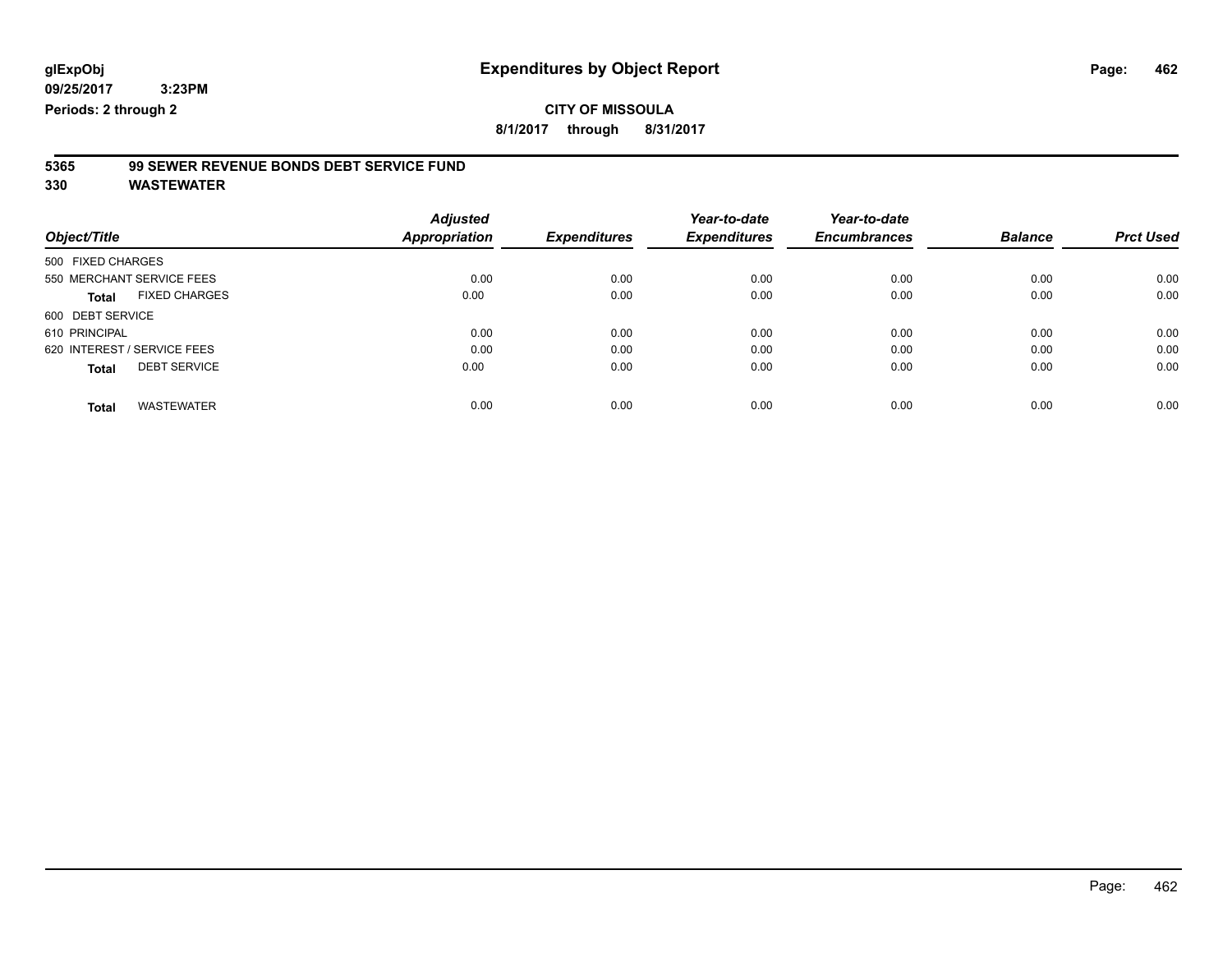**09/25/2017 3:23PM Periods: 2 through 2**

#### **5365 99 SEWER REVENUE BONDS DEBT SERVICE FUND**

| Object/Title                |                                  | <b>Adjusted</b><br><b>Appropriation</b> | <b>Expenditures</b> | Year-to-date<br><b>Expenditures</b> | Year-to-date<br><b>Encumbrances</b> | <b>Balance</b> | <b>Prct Used</b> |
|-----------------------------|----------------------------------|-----------------------------------------|---------------------|-------------------------------------|-------------------------------------|----------------|------------------|
| 500 FIXED CHARGES           |                                  |                                         |                     |                                     |                                     |                |                  |
| 550 MERCHANT SERVICE FEES   |                                  | 0.00                                    | 0.00                | 0.00                                | 0.00                                | 0.00           | 0.00             |
| <b>Total</b>                | <b>FIXED CHARGES</b>             | 0.00                                    | 0.00                | 0.00                                | 0.00                                | 0.00           | 0.00             |
| 600 DEBT SERVICE            |                                  |                                         |                     |                                     |                                     |                |                  |
| 610 PRINCIPAL               |                                  | 0.00                                    | 0.00                | 0.00                                | 0.00                                | 0.00           | 0.00             |
| 620 INTEREST / SERVICE FEES |                                  | 0.00                                    | 0.00                | 0.00                                | 0.00                                | 0.00           | 0.00             |
| <b>Total</b>                | <b>DEBT SERVICE</b>              | 0.00                                    | 0.00                | 0.00                                | 0.00                                | 0.00           | 0.00             |
| <b>Total</b>                | 99 SEWER REVENUE BONDS DEBT SERV | 0.00                                    | 0.00                | 0.00                                | 0.00                                | 0.00           | 0.00             |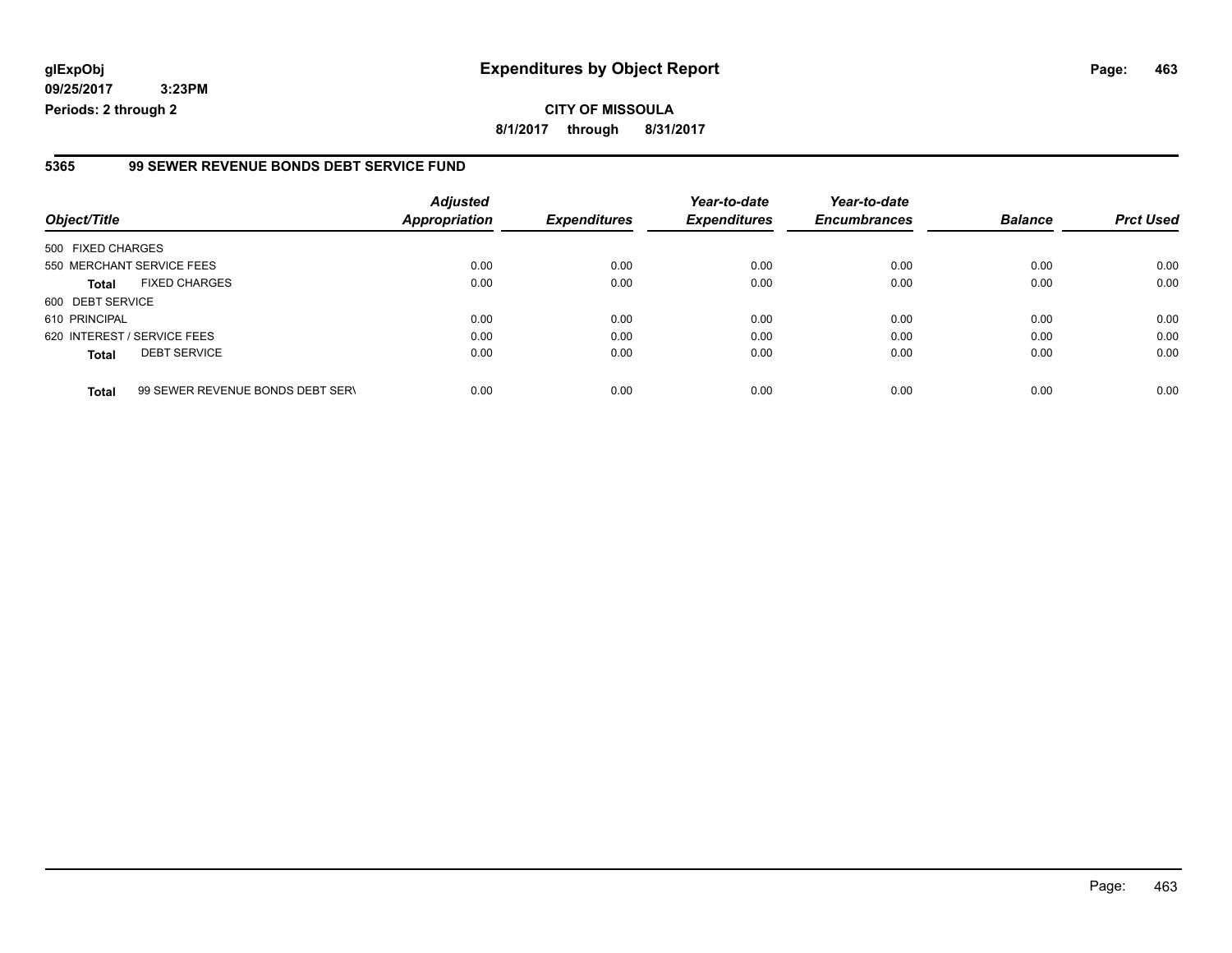### **CITY OF MISSOULA**

**8/1/2017 through 8/31/2017**

# **5366 92 SEWER REVENUE BOND - SERIES A BOND RE**

| Object/Title                         | <b>Adjusted</b><br><b>Appropriation</b> | <b>Expenditures</b> | Year-to-date<br><b>Expenditures</b> | Year-to-date<br><b>Encumbrances</b> | <b>Balance</b> | <b>Prct Used</b> |
|--------------------------------------|-----------------------------------------|---------------------|-------------------------------------|-------------------------------------|----------------|------------------|
| 500 FIXED CHARGES                    |                                         |                     |                                     |                                     |                |                  |
| 550 MERCHANT SERVICE FEES            | 0.00                                    | 0.00                | 0.00                                | 0.00                                | 0.00           | 0.00             |
| <b>FIXED CHARGES</b><br><b>Total</b> | 0.00                                    | 0.00                | 0.00                                | 0.00                                | 0.00           | 0.00             |
| 800 OTHER OBJECTS                    |                                         |                     |                                     |                                     |                |                  |
| 820 TRANSFERS TO OTHER FUNDS         | 0.00                                    | 0.00                | 0.00                                | 0.00                                | 0.00           | 0.00             |
| OTHER OBJECTS<br><b>Total</b>        | 0.00                                    | 0.00                | 0.00                                | 0.00                                | 0.00           | 0.00             |
| <b>WASTEWATER</b><br><b>Total</b>    | 0.00                                    | 0.00                | 0.00                                | 0.00                                | 0.00           | 0.00             |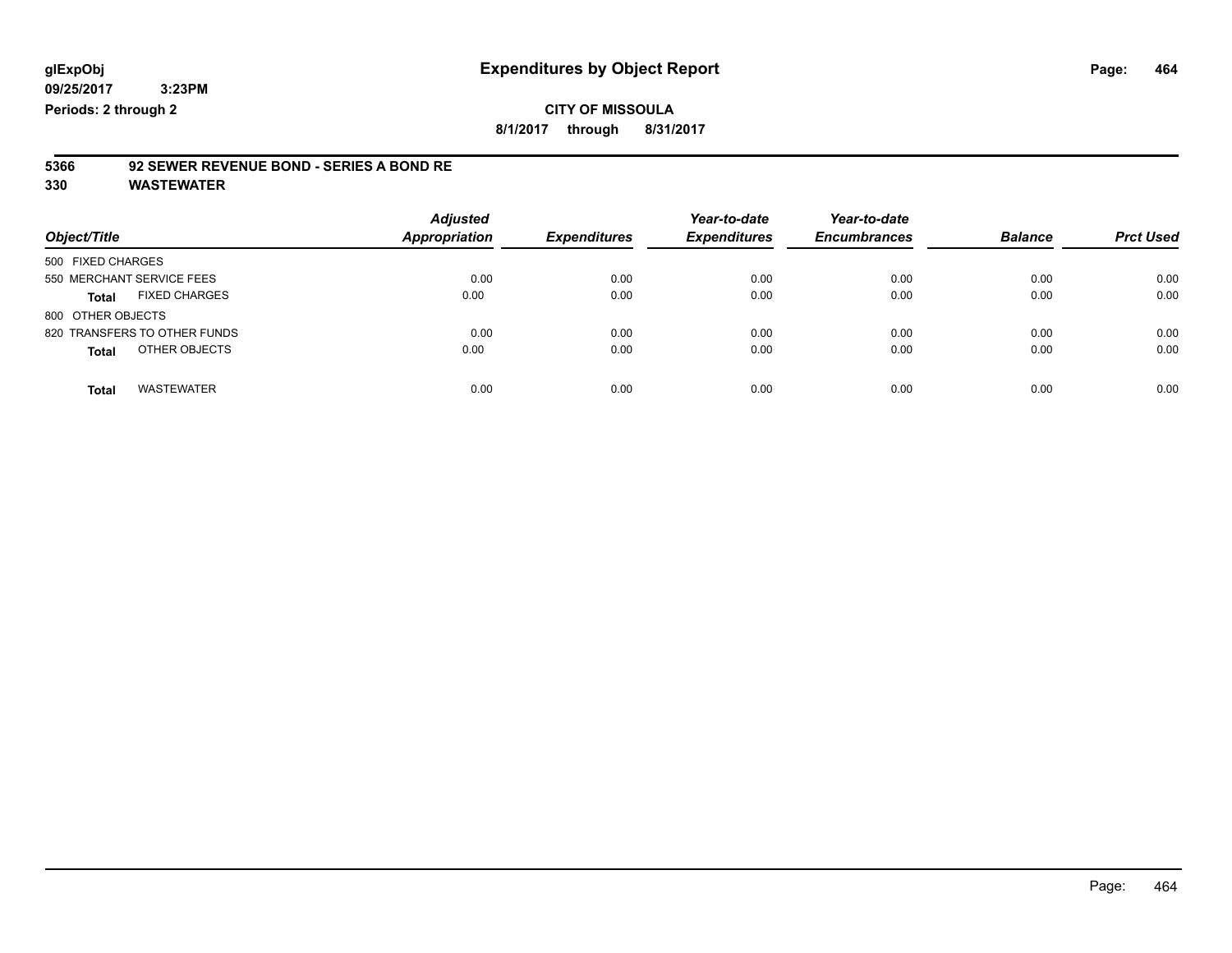**09/25/2017 3:23PM Periods: 2 through 2**

#### **5366 92 SEWER REVENUE BOND - SERIES A BOND RE**

| Object/Title                 |                                    | <b>Adjusted</b><br><b>Appropriation</b> | <b>Expenditures</b> | Year-to-date<br><b>Expenditures</b> | Year-to-date<br><b>Encumbrances</b> | <b>Balance</b> | <b>Prct Used</b> |
|------------------------------|------------------------------------|-----------------------------------------|---------------------|-------------------------------------|-------------------------------------|----------------|------------------|
| 500 FIXED CHARGES            |                                    |                                         |                     |                                     |                                     |                |                  |
| 550 MERCHANT SERVICE FEES    |                                    | 0.00                                    | 0.00                | 0.00                                | 0.00                                | 0.00           | 0.00             |
| <b>Total</b>                 | <b>FIXED CHARGES</b>               | 0.00                                    | 0.00                | 0.00                                | 0.00                                | 0.00           | 0.00             |
| 800 OTHER OBJECTS            |                                    |                                         |                     |                                     |                                     |                |                  |
| 820 TRANSFERS TO OTHER FUNDS |                                    | 0.00                                    | 0.00                | 0.00                                | 0.00                                | 0.00           | 0.00             |
| <b>Total</b>                 | OTHER OBJECTS                      | 0.00                                    | 0.00                | 0.00                                | 0.00                                | 0.00           | 0.00             |
| <b>Total</b>                 | 92 SEWER REVENUE BOND - SERIES A B | 0.00                                    | 0.00                | 0.00                                | 0.00                                | 0.00           | 0.00             |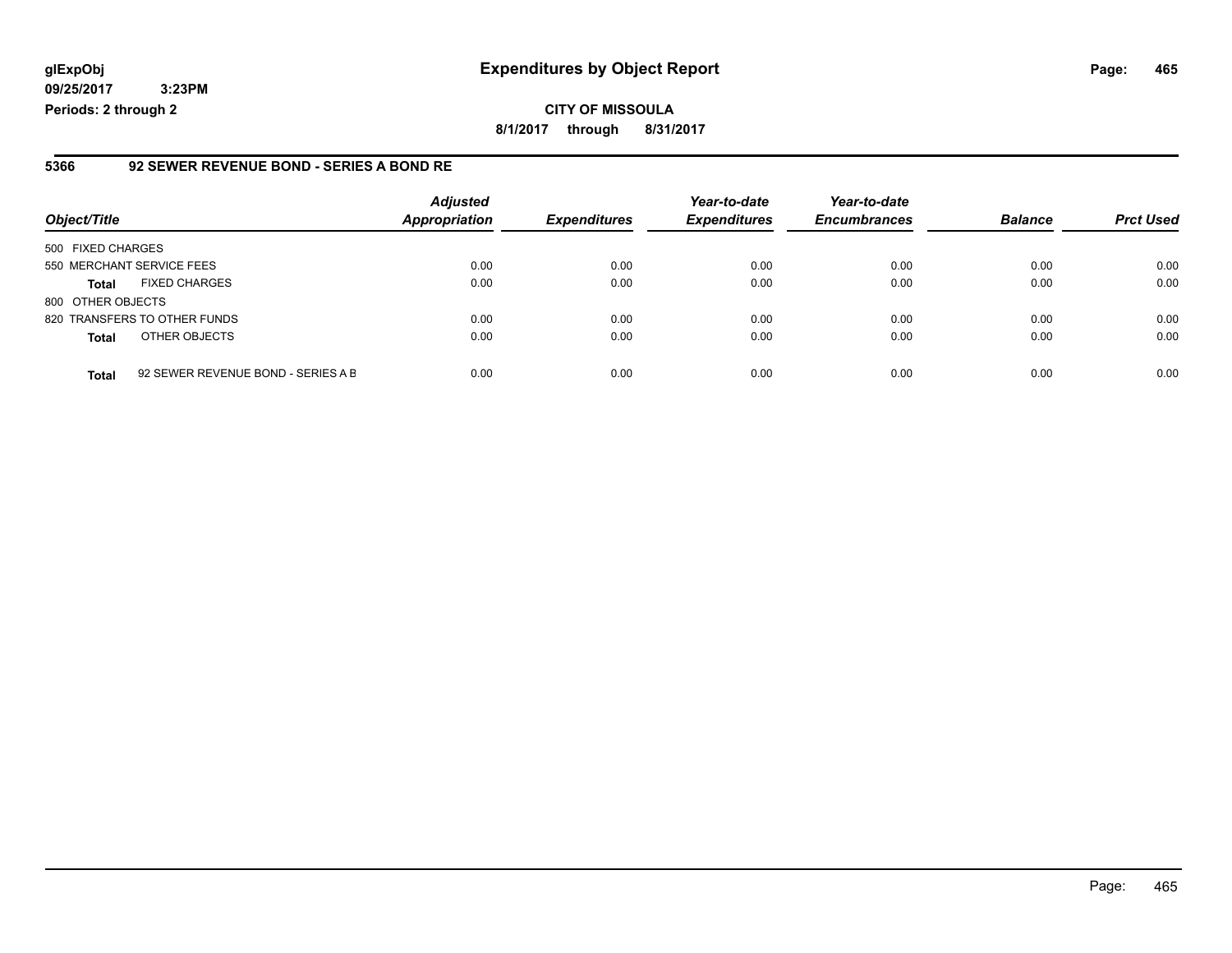### **CITY OF MISSOULA**

**8/1/2017 through 8/31/2017**

# **5367 92 SEWER REVENUE BOND - SERIES B BOND RE**

| Object/Title                         | <b>Adjusted</b><br><b>Appropriation</b> | <b>Expenditures</b> | Year-to-date<br><b>Expenditures</b> | Year-to-date<br><b>Encumbrances</b> | <b>Balance</b> | <b>Prct Used</b> |
|--------------------------------------|-----------------------------------------|---------------------|-------------------------------------|-------------------------------------|----------------|------------------|
| 500 FIXED CHARGES                    |                                         |                     |                                     |                                     |                |                  |
| 550 MERCHANT SERVICE FEES            | 0.00                                    | 0.00                | 0.00                                | 0.00                                | 0.00           | 0.00             |
| <b>FIXED CHARGES</b><br><b>Total</b> | 0.00                                    | 0.00                | 0.00                                | 0.00                                | 0.00           | 0.00             |
| 800 OTHER OBJECTS                    |                                         |                     |                                     |                                     |                |                  |
| 820 TRANSFERS TO OTHER FUNDS         | 0.00                                    | 0.00                | 0.00                                | 0.00                                | 0.00           | 0.00             |
| OTHER OBJECTS<br><b>Total</b>        | 0.00                                    | 0.00                | 0.00                                | 0.00                                | 0.00           | 0.00             |
|                                      |                                         |                     |                                     |                                     |                |                  |
| <b>WASTEWATER</b><br><b>Total</b>    | 0.00                                    | 0.00                | 0.00                                | 0.00                                | 0.00           | 0.00             |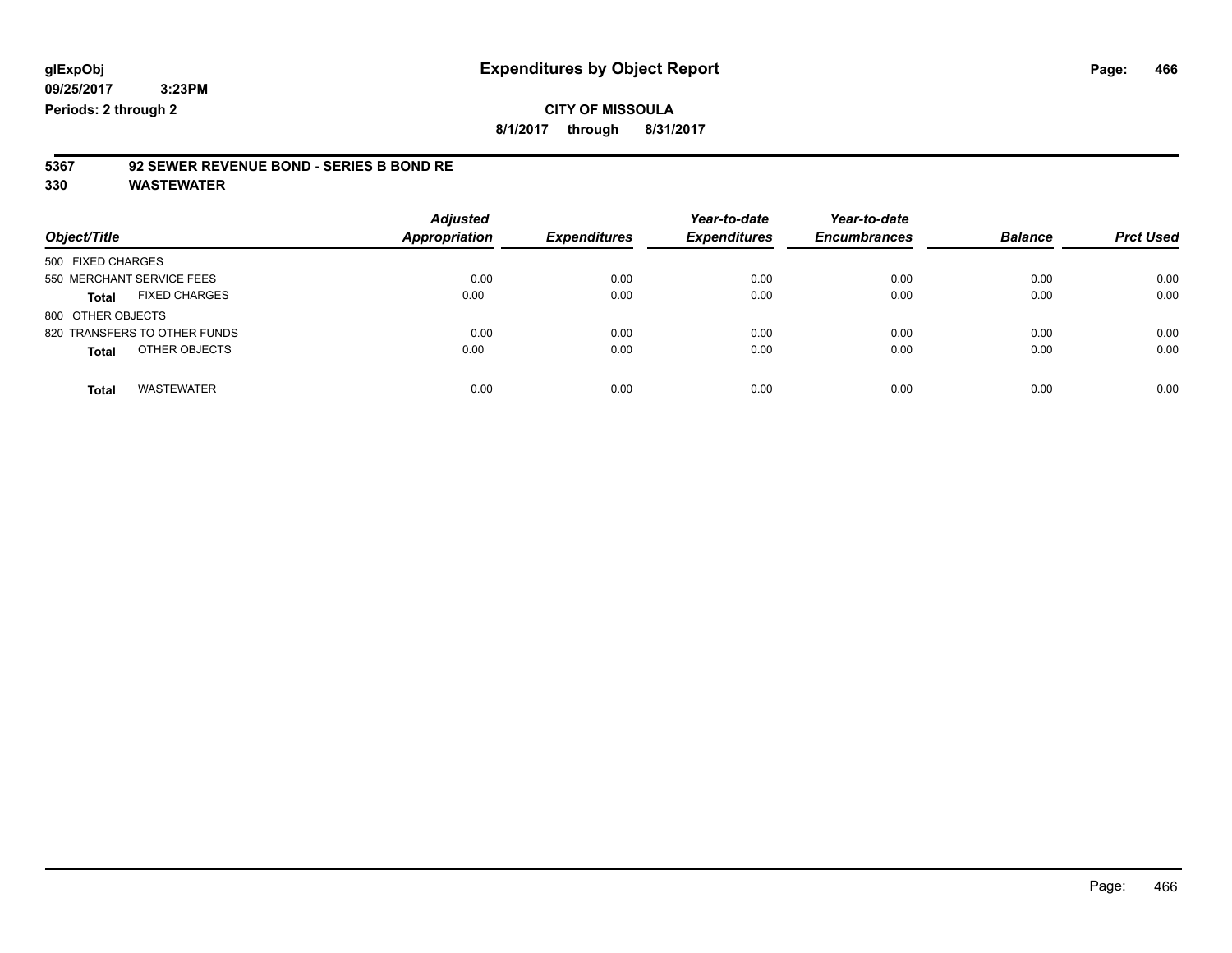**09/25/2017 3:23PM Periods: 2 through 2**

#### **5367 92 SEWER REVENUE BOND - SERIES B BOND RE**

| Object/Title              |                                    | <b>Adjusted</b><br><b>Appropriation</b> | <b>Expenditures</b> | Year-to-date<br><b>Expenditures</b> | Year-to-date<br><b>Encumbrances</b> | <b>Balance</b> | <b>Prct Used</b> |
|---------------------------|------------------------------------|-----------------------------------------|---------------------|-------------------------------------|-------------------------------------|----------------|------------------|
| 500 FIXED CHARGES         |                                    |                                         |                     |                                     |                                     |                |                  |
| 550 MERCHANT SERVICE FEES |                                    | 0.00                                    | 0.00                | 0.00                                | 0.00                                | 0.00           | 0.00             |
| <b>Total</b>              | <b>FIXED CHARGES</b>               | 0.00                                    | 0.00                | 0.00                                | 0.00                                | 0.00           | 0.00             |
| 800 OTHER OBJECTS         |                                    |                                         |                     |                                     |                                     |                |                  |
|                           | 820 TRANSFERS TO OTHER FUNDS       | 0.00                                    | 0.00                | 0.00                                | 0.00                                | 0.00           | 0.00             |
| <b>Total</b>              | OTHER OBJECTS                      | 0.00                                    | 0.00                | 0.00                                | 0.00                                | 0.00           | 0.00             |
| <b>Total</b>              | 92 SEWER REVENUE BOND - SERIES B E | 0.00                                    | 0.00                | 0.00                                | 0.00                                | 0.00           | 0.00             |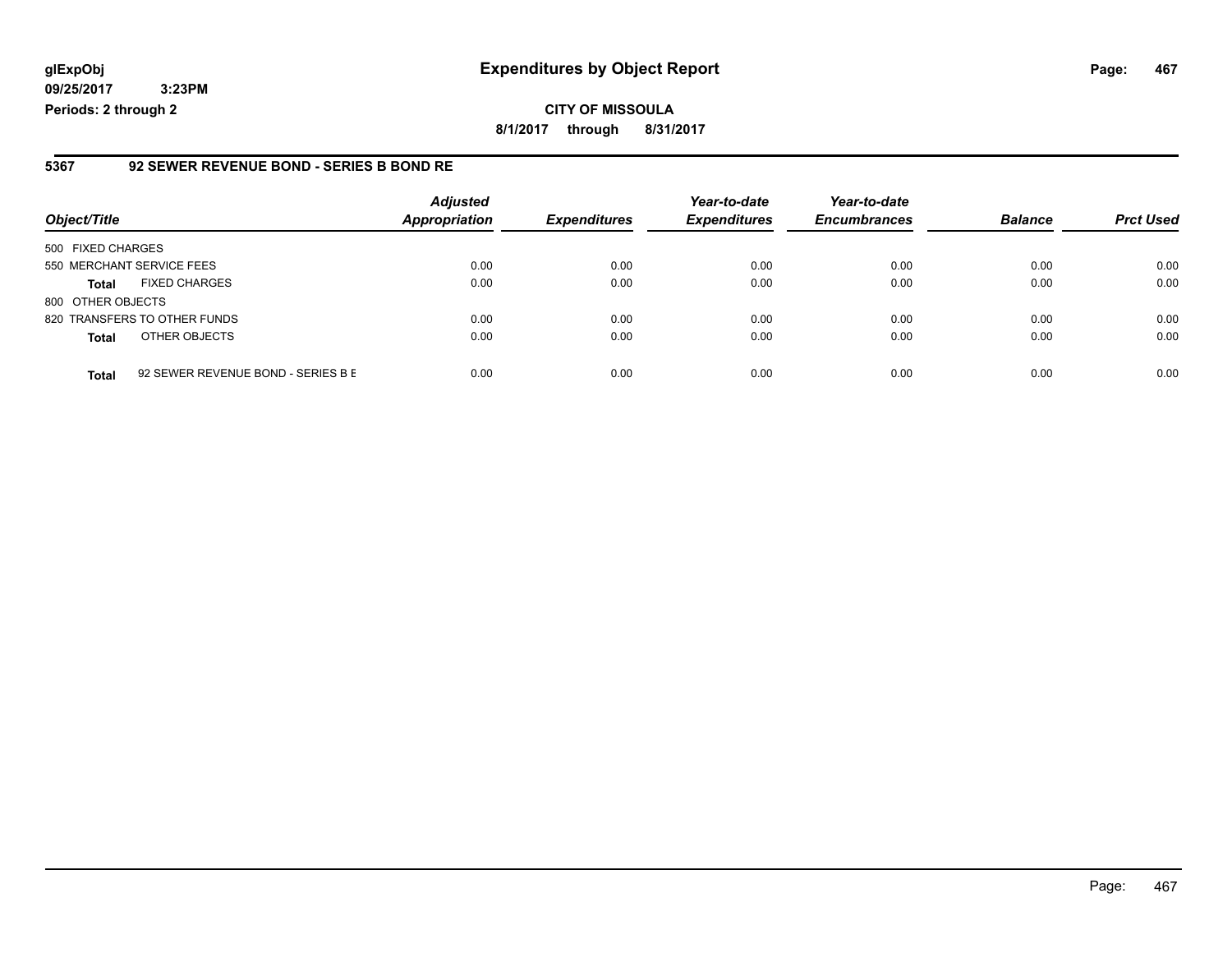### **CITY OF MISSOULA**

**8/1/2017 through 8/31/2017**

### **5368 00 SEWER REVENUE BOND RESERVE FUND**

| Object/Title                         | <b>Adjusted</b><br><b>Appropriation</b> | <b>Expenditures</b> | Year-to-date<br><b>Expenditures</b> | Year-to-date<br><b>Encumbrances</b> | <b>Balance</b> | <b>Prct Used</b> |
|--------------------------------------|-----------------------------------------|---------------------|-------------------------------------|-------------------------------------|----------------|------------------|
| 500 FIXED CHARGES                    |                                         |                     |                                     |                                     |                |                  |
| 550 MERCHANT SERVICE FEES            | 0.00                                    | 0.00                | 0.00                                | 0.00                                | 0.00           | 0.00             |
| <b>FIXED CHARGES</b><br><b>Total</b> | 0.00                                    | 0.00                | 0.00                                | 0.00                                | 0.00           | 0.00             |
| 800 OTHER OBJECTS                    |                                         |                     |                                     |                                     |                |                  |
| 820 TRANSFERS TO OTHER FUNDS         | 0.00                                    | 0.00                | 0.00                                | 0.00                                | 0.00           | 0.00             |
| OTHER OBJECTS<br><b>Total</b>        | 0.00                                    | 0.00                | 0.00                                | 0.00                                | 0.00           | 0.00             |
| <b>WASTEWATER</b><br><b>Total</b>    | 0.00                                    | 0.00                | 0.00                                | 0.00                                | 0.00           | 0.00             |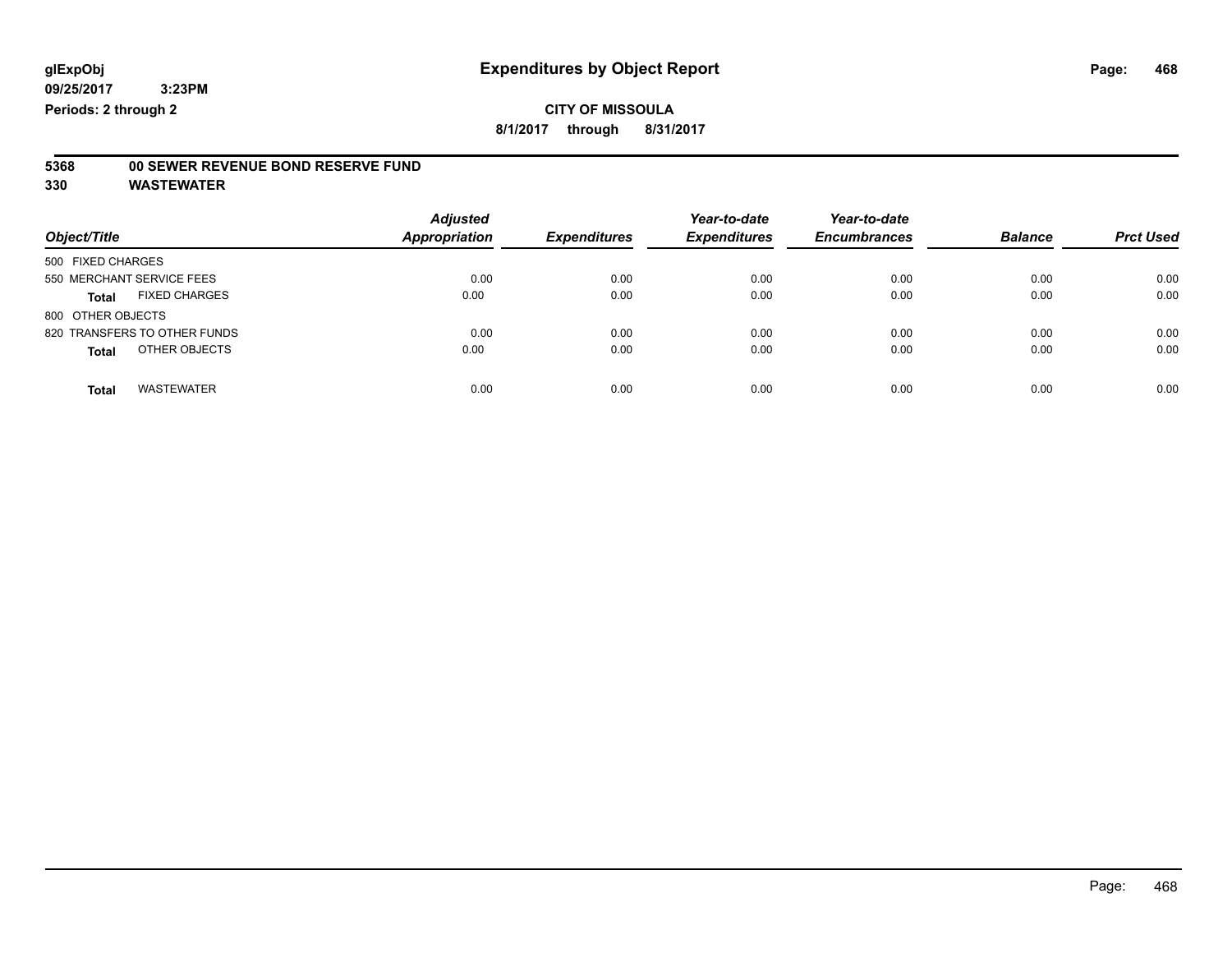**CITY OF MISSOULA 8/1/2017 through 8/31/2017**

#### **5368 00 SEWER REVENUE BOND RESERVE FUND**

|                           |                                  | <b>Adjusted</b>      |                     | Year-to-date        | Year-to-date        |                |                  |
|---------------------------|----------------------------------|----------------------|---------------------|---------------------|---------------------|----------------|------------------|
| Object/Title              |                                  | <b>Appropriation</b> | <b>Expenditures</b> | <b>Expenditures</b> | <b>Encumbrances</b> | <b>Balance</b> | <b>Prct Used</b> |
| 500 FIXED CHARGES         |                                  |                      |                     |                     |                     |                |                  |
| 550 MERCHANT SERVICE FEES |                                  | 0.00                 | 0.00                | 0.00                | 0.00                | 0.00           | 0.00             |
| <b>Total</b>              | <b>FIXED CHARGES</b>             | 0.00                 | 0.00                | 0.00                | 0.00                | 0.00           | 0.00             |
| 800 OTHER OBJECTS         |                                  |                      |                     |                     |                     |                |                  |
|                           | 820 TRANSFERS TO OTHER FUNDS     | 0.00                 | 0.00                | 0.00                | 0.00                | 0.00           | 0.00             |
| <b>Total</b>              | OTHER OBJECTS                    | 0.00                 | 0.00                | 0.00                | 0.00                | 0.00           | 0.00             |
| <b>Total</b>              | 00 SEWER REVENUE BOND RESERVE FL | 0.00                 | 0.00                | 0.00                | 0.00                | 0.00           | 0.00             |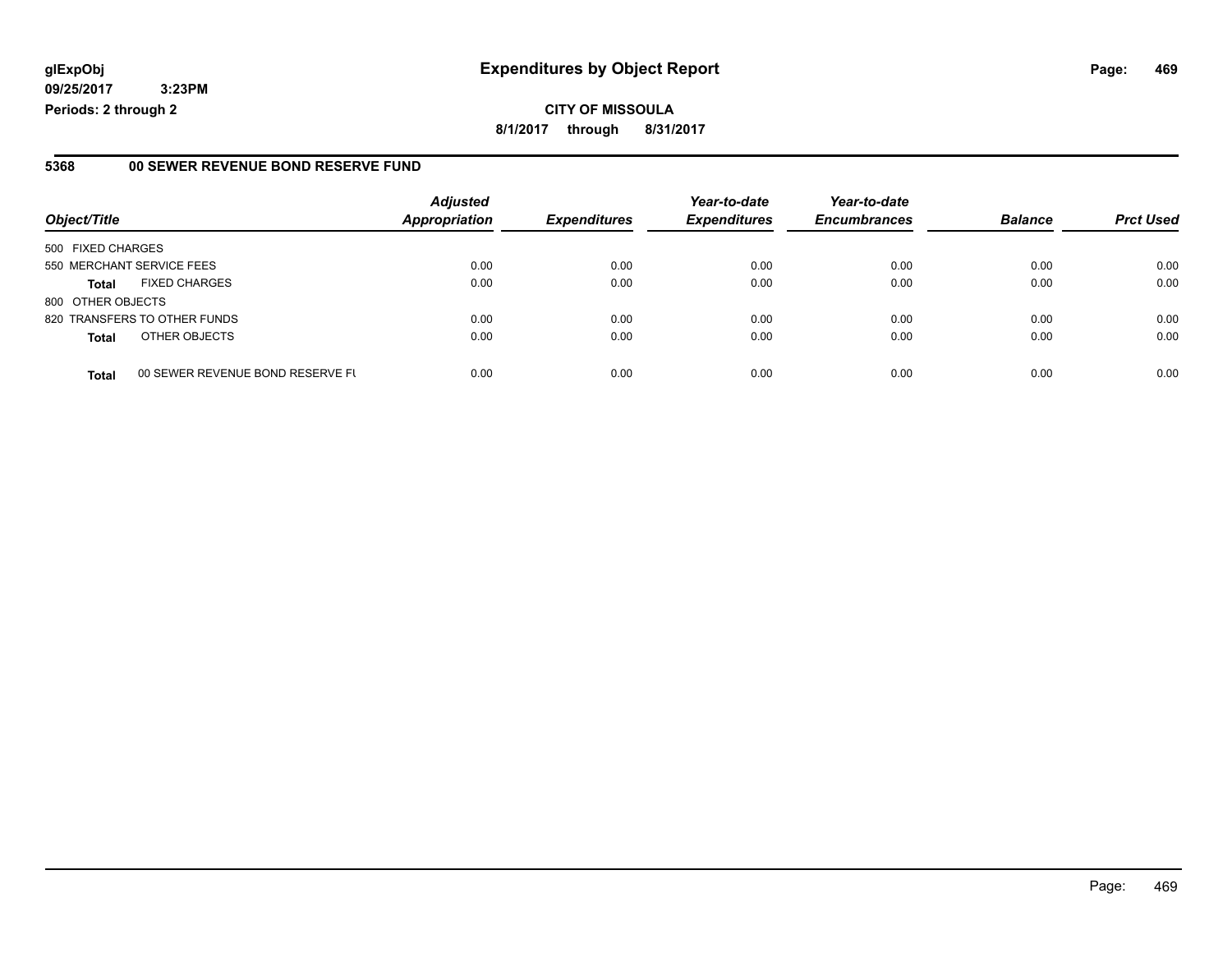**8/1/2017 through 8/31/2017**

# **5369 2001 SEWER REVENUE BOND**

| Object/Title                         | <b>Adjusted</b><br><b>Appropriation</b> | <b>Expenditures</b> | Year-to-date<br><b>Expenditures</b> | Year-to-date<br><b>Encumbrances</b> | <b>Balance</b> | <b>Prct Used</b> |
|--------------------------------------|-----------------------------------------|---------------------|-------------------------------------|-------------------------------------|----------------|------------------|
| 500 FIXED CHARGES                    |                                         |                     |                                     |                                     |                |                  |
| 550 MERCHANT SERVICE FEES            | 0.00                                    | 0.00                | 0.00                                | 0.00                                | 0.00           | 0.00             |
| <b>FIXED CHARGES</b><br><b>Total</b> | 0.00                                    | 0.00                | 0.00                                | 0.00                                | 0.00           | 0.00             |
| 800 OTHER OBJECTS                    |                                         |                     |                                     |                                     |                |                  |
| 820 TRANSFERS TO OTHER FUNDS         | 0.00                                    | 0.00                | 0.00                                | 0.00                                | 0.00           | 0.00             |
| OTHER OBJECTS<br><b>Total</b>        | 0.00                                    | 0.00                | 0.00                                | 0.00                                | 0.00           | 0.00             |
| <b>WASTEWATER</b><br><b>Total</b>    | 0.00                                    | 0.00                | 0.00                                | 0.00                                | 0.00           | 0.00             |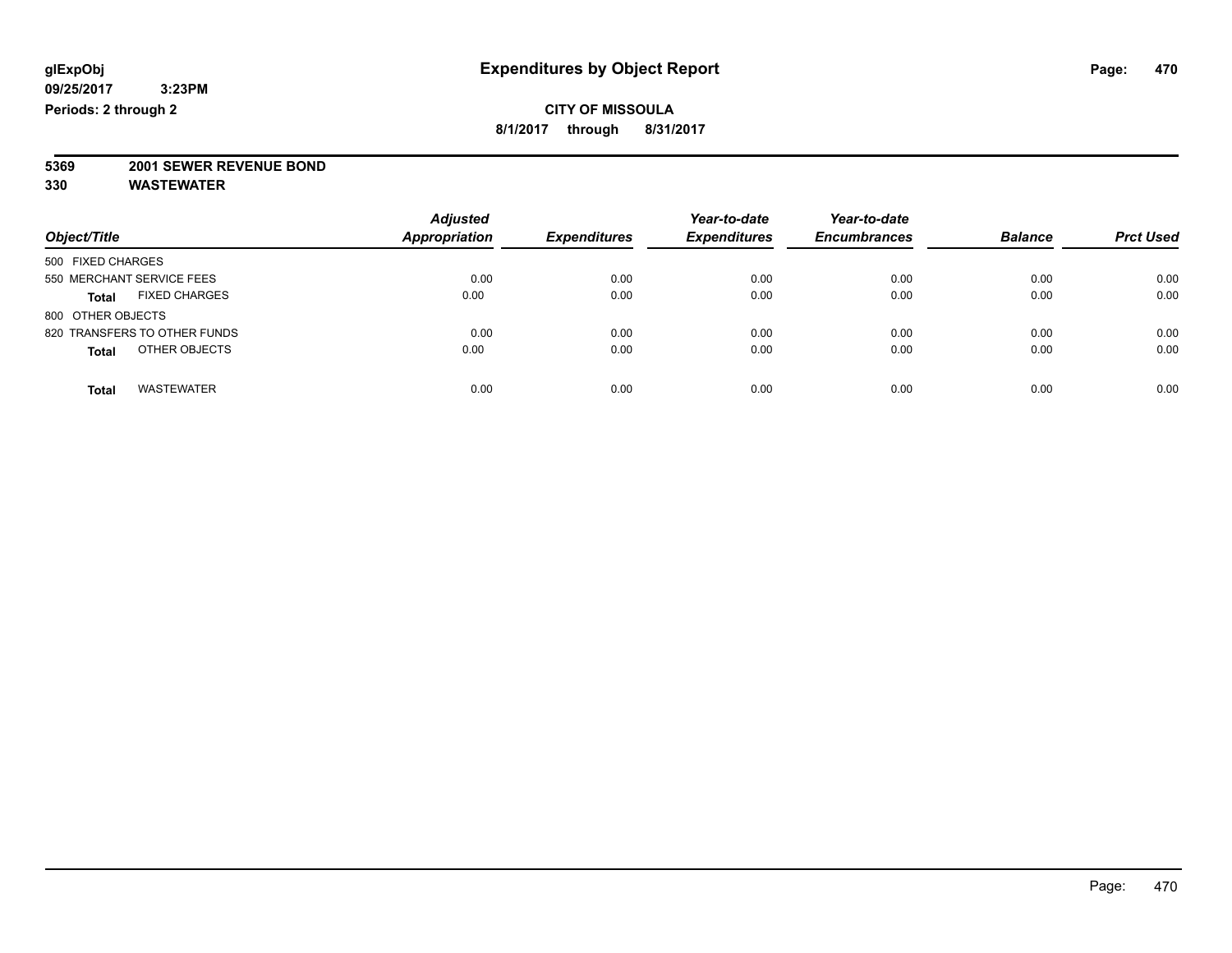#### **CITY OF MISSOULA 8/1/2017 through 8/31/2017**

#### **5369 2001 SEWER REVENUE BOND**

|                              |                         | <b>Adjusted</b>      |                     | Year-to-date        | Year-to-date        |                |                  |
|------------------------------|-------------------------|----------------------|---------------------|---------------------|---------------------|----------------|------------------|
| Object/Title                 |                         | <b>Appropriation</b> | <b>Expenditures</b> | <b>Expenditures</b> | <b>Encumbrances</b> | <b>Balance</b> | <b>Prct Used</b> |
| 500 FIXED CHARGES            |                         |                      |                     |                     |                     |                |                  |
| 550 MERCHANT SERVICE FEES    |                         | 0.00                 | 0.00                | 0.00                | 0.00                | 0.00           | 0.00             |
| <b>Total</b>                 | <b>FIXED CHARGES</b>    | 0.00                 | 0.00                | 0.00                | 0.00                | 0.00           | 0.00             |
| 800 OTHER OBJECTS            |                         |                      |                     |                     |                     |                |                  |
| 820 TRANSFERS TO OTHER FUNDS |                         | 0.00                 | 0.00                | 0.00                | 0.00                | 0.00           | 0.00             |
| <b>Total</b>                 | OTHER OBJECTS           | 0.00                 | 0.00                | 0.00                | 0.00                | 0.00           | 0.00             |
| <b>Total</b>                 | 2001 SEWER REVENUE BOND | 0.00                 | 0.00                | 0.00                | 0.00                | 0.00           | 0.00             |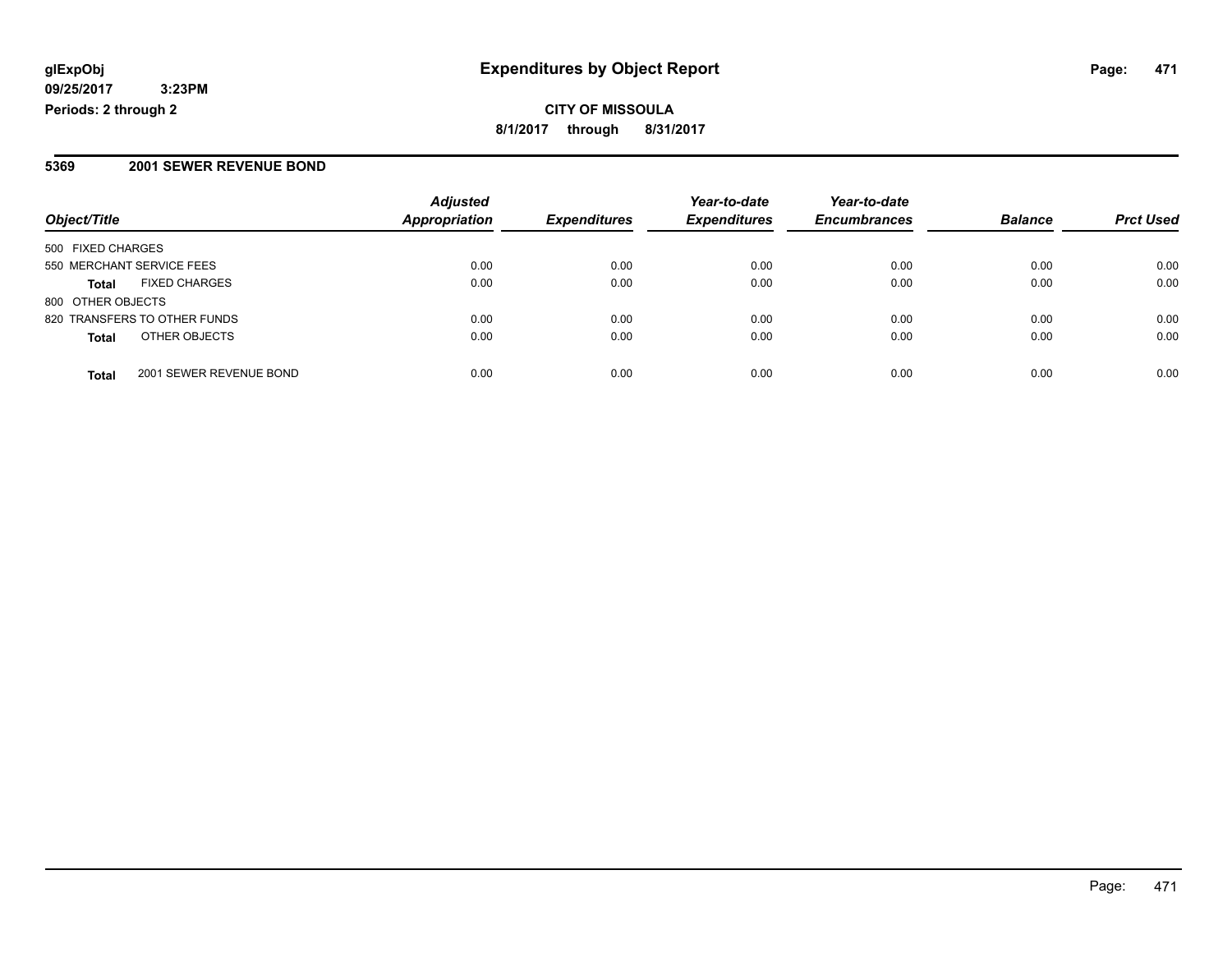**8/1/2017 through 8/31/2017**

# **5370 99 SEWER REVENUE BOND RESERVE FUND**

| Object/Title                         | <b>Adjusted</b><br>Appropriation | <b>Expenditures</b> | Year-to-date<br><b>Expenditures</b> | Year-to-date<br><b>Encumbrances</b> | <b>Balance</b> | <b>Prct Used</b> |
|--------------------------------------|----------------------------------|---------------------|-------------------------------------|-------------------------------------|----------------|------------------|
| 500 FIXED CHARGES                    |                                  |                     |                                     |                                     |                |                  |
| 550 MERCHANT SERVICE FEES            | 0.00                             | 0.00                | 0.00                                | 0.00                                | 0.00           | 0.00             |
| <b>FIXED CHARGES</b><br><b>Total</b> | 0.00                             | 0.00                | 0.00                                | 0.00                                | 0.00           | 0.00             |
| 800 OTHER OBJECTS                    |                                  |                     |                                     |                                     |                |                  |
| 820 TRANSFERS TO OTHER FUNDS         | 0.00                             | 0.00                | 0.00                                | 0.00                                | 0.00           | 0.00             |
| OTHER OBJECTS<br><b>Total</b>        | 0.00                             | 0.00                | 0.00                                | 0.00                                | 0.00           | 0.00             |
| <b>WASTEWATER</b><br><b>Total</b>    | 0.00                             | 0.00                | 0.00                                | 0.00                                | 0.00           | 0.00             |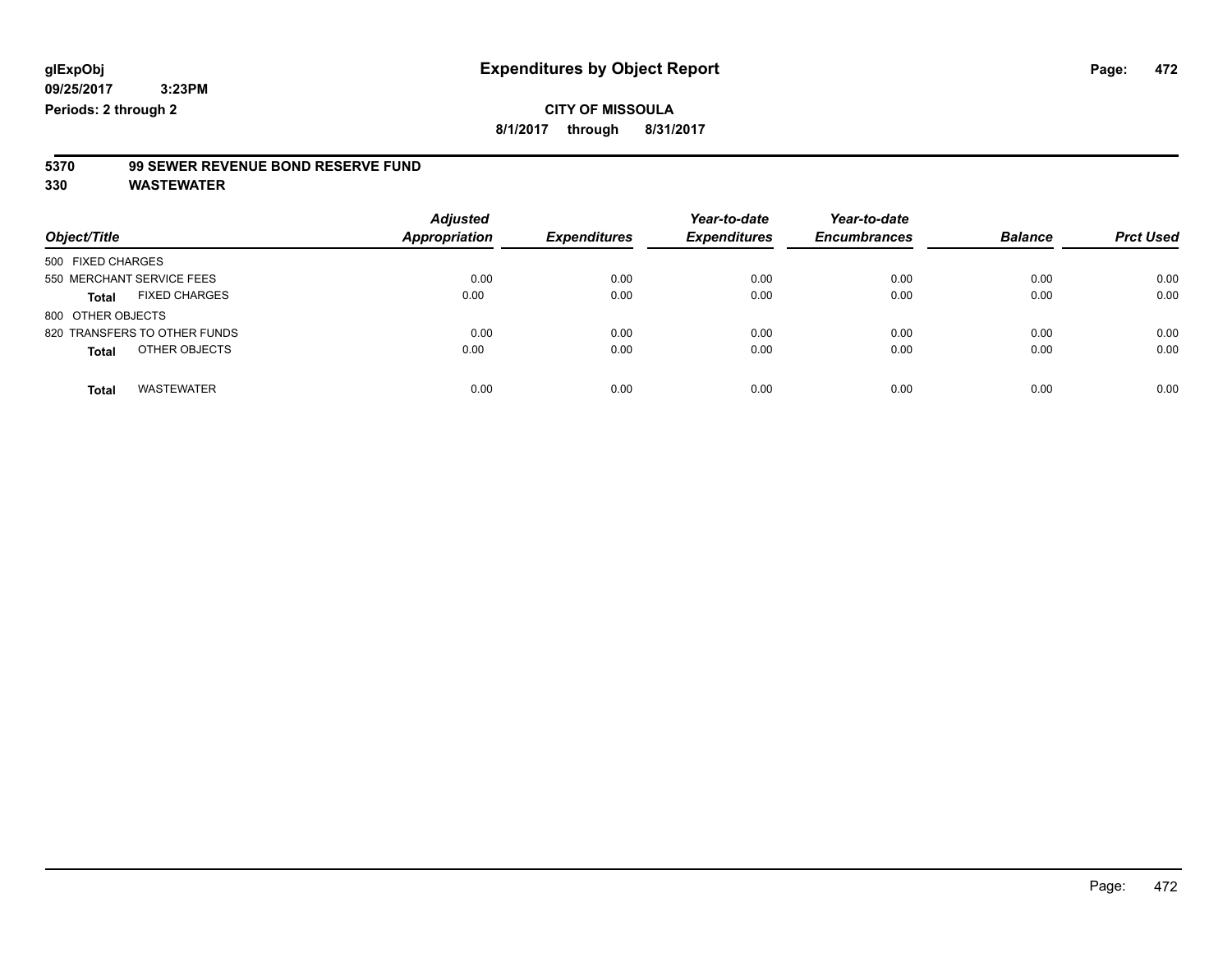**CITY OF MISSOULA 8/1/2017 through 8/31/2017**

#### **5370 99 SEWER REVENUE BOND RESERVE FUND**

|                           |                                  | <b>Adjusted</b>      |                     | Year-to-date        | Year-to-date        |                |                  |
|---------------------------|----------------------------------|----------------------|---------------------|---------------------|---------------------|----------------|------------------|
| Object/Title              |                                  | <b>Appropriation</b> | <b>Expenditures</b> | <b>Expenditures</b> | <b>Encumbrances</b> | <b>Balance</b> | <b>Prct Used</b> |
| 500 FIXED CHARGES         |                                  |                      |                     |                     |                     |                |                  |
| 550 MERCHANT SERVICE FEES |                                  | 0.00                 | 0.00                | 0.00                | 0.00                | 0.00           | 0.00             |
| <b>Total</b>              | <b>FIXED CHARGES</b>             | 0.00                 | 0.00                | 0.00                | 0.00                | 0.00           | 0.00             |
| 800 OTHER OBJECTS         |                                  |                      |                     |                     |                     |                |                  |
|                           | 820 TRANSFERS TO OTHER FUNDS     | 0.00                 | 0.00                | 0.00                | 0.00                | 0.00           | 0.00             |
| <b>Total</b>              | OTHER OBJECTS                    | 0.00                 | 0.00                | 0.00                | 0.00                | 0.00           | 0.00             |
| <b>Total</b>              | 99 SEWER REVENUE BOND RESERVE FL | 0.00                 | 0.00                | 0.00                | 0.00                | 0.00           | 0.00             |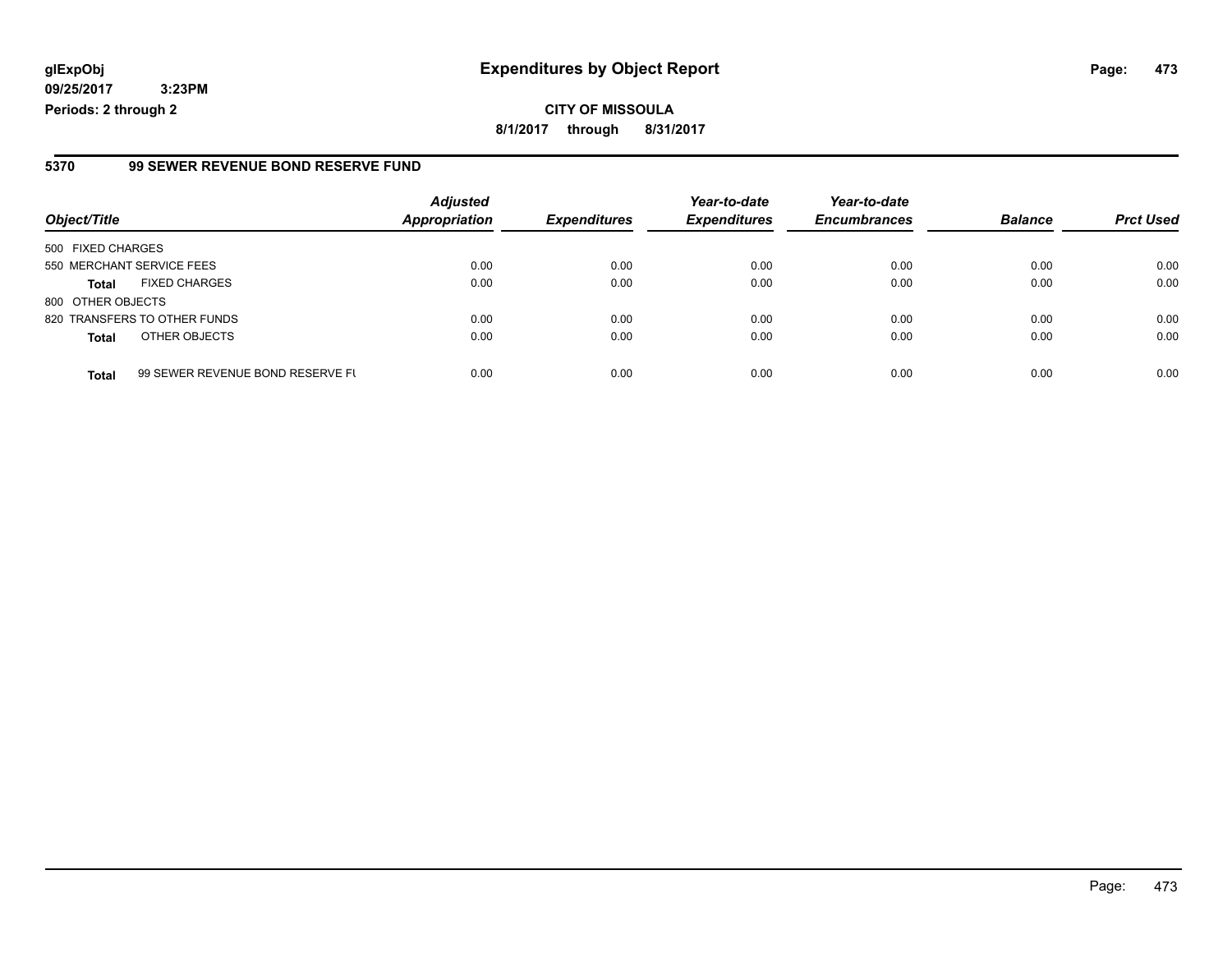#### **CITY OF MISSOULA 8/1/2017 through 8/31/2017**

**5371 2002 SEWER BONDS 330 WASTEWATER**

|                                      | <b>Adjusted</b> |                     | Year-to-date        | Year-to-date        |                |                  |
|--------------------------------------|-----------------|---------------------|---------------------|---------------------|----------------|------------------|
| Object/Title                         | Appropriation   | <b>Expenditures</b> | <b>Expenditures</b> | <b>Encumbrances</b> | <b>Balance</b> | <b>Prct Used</b> |
| 500 FIXED CHARGES                    |                 |                     |                     |                     |                |                  |
| 550 MERCHANT SERVICE FEES            | 0.00            | 0.00                | 0.00                | 0.00                | 0.00           | 0.00             |
| <b>FIXED CHARGES</b><br><b>Total</b> | 0.00            | 0.00                | 0.00                | 0.00                | 0.00           | 0.00             |
| 600 DEBT SERVICE                     |                 |                     |                     |                     |                |                  |
| 610 PRINCIPAL                        | 0.00            | 0.00                | 0.00                | 0.00                | 0.00           | 0.00             |
| 620 INTEREST / SERVICE FEES          | 0.00            | 0.00                | 0.00                | 0.00                | 0.00           | 0.00             |
| <b>DEBT SERVICE</b><br><b>Total</b>  | 0.00            | 0.00                | 0.00                | 0.00                | 0.00           | 0.00             |
| <b>WASTEWATER</b><br><b>Total</b>    | 0.00            | 0.00                | 0.00                | 0.00                | 0.00           | 0.00             |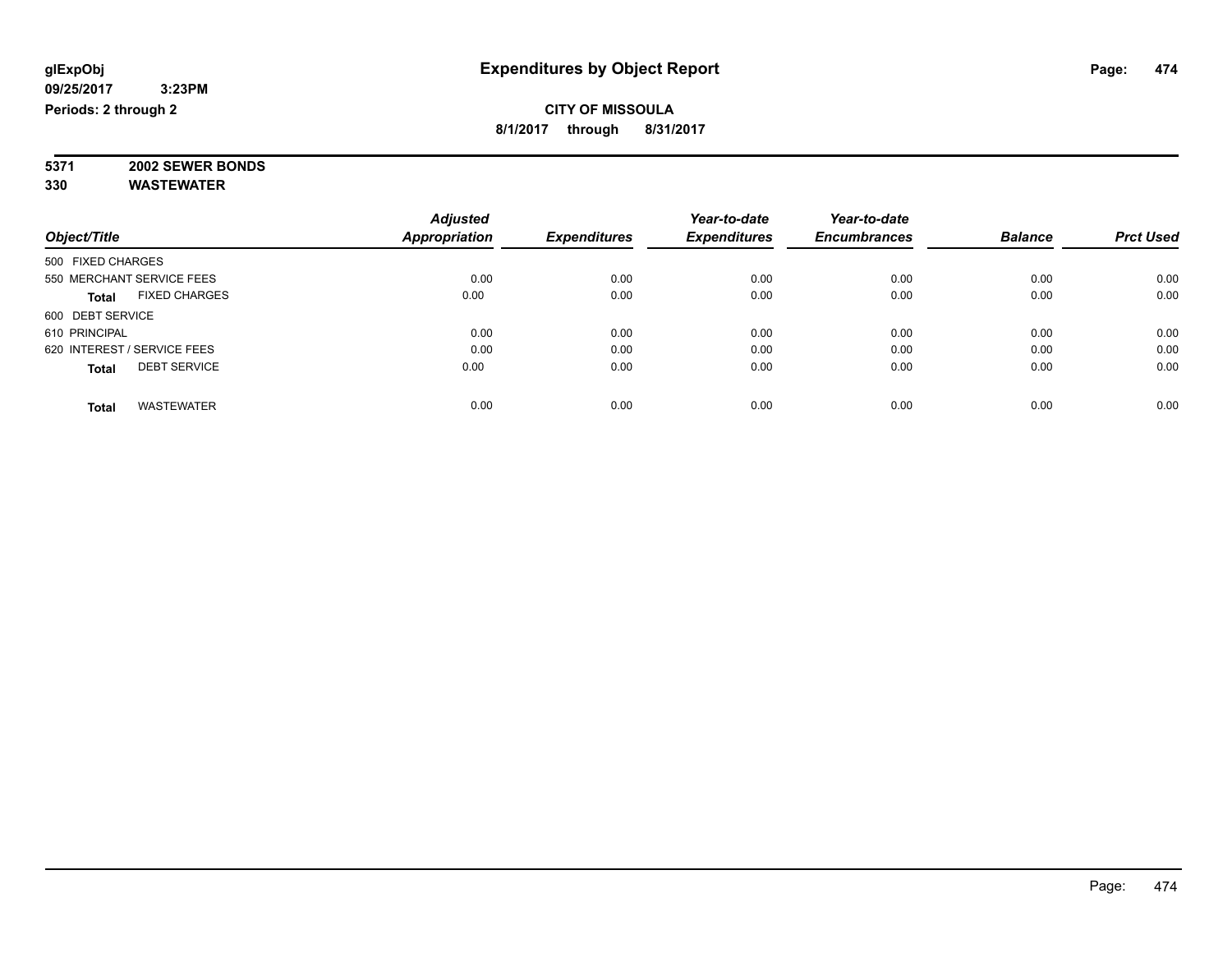**CITY OF MISSOULA 8/1/2017 through 8/31/2017**

#### **5371 2002 SEWER BONDS**

|                                      | <b>Adjusted</b> |                     | Year-to-date        | Year-to-date        |                |                  |
|--------------------------------------|-----------------|---------------------|---------------------|---------------------|----------------|------------------|
| Object/Title                         | Appropriation   | <b>Expenditures</b> | <b>Expenditures</b> | <b>Encumbrances</b> | <b>Balance</b> | <b>Prct Used</b> |
| 500 FIXED CHARGES                    |                 |                     |                     |                     |                |                  |
| 550 MERCHANT SERVICE FEES            | 0.00            | 0.00                | 0.00                | 0.00                | 0.00           | 0.00             |
| <b>FIXED CHARGES</b><br><b>Total</b> | 0.00            | 0.00                | 0.00                | 0.00                | 0.00           | 0.00             |
| 600 DEBT SERVICE                     |                 |                     |                     |                     |                |                  |
| 610 PRINCIPAL                        | 0.00            | 0.00                | 0.00                | 0.00                | 0.00           | 0.00             |
| 620 INTEREST / SERVICE FEES          | 0.00            | 0.00                | 0.00                | 0.00                | 0.00           | 0.00             |
| <b>DEBT SERVICE</b><br><b>Total</b>  | 0.00            | 0.00                | 0.00                | 0.00                | 0.00           | 0.00             |
| 2002 SEWER BONDS<br><b>Total</b>     | 0.00            | 0.00                | 0.00                | 0.00                | 0.00           | 0.00             |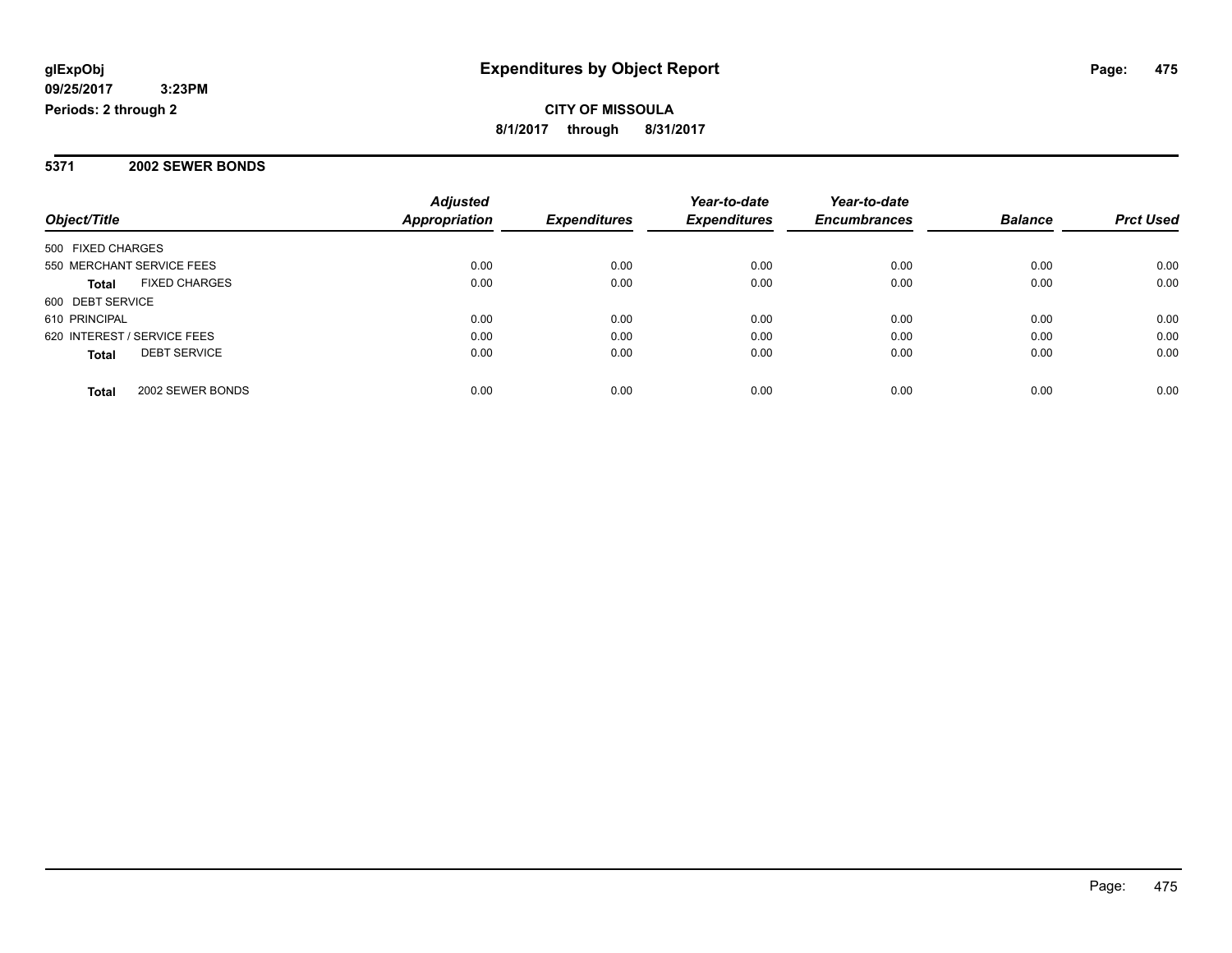**8/1/2017 through 8/31/2017**

# **5372 2002 SEWER REVENUE BOND**

| Object/Title                         | <b>Adjusted</b><br><b>Appropriation</b> | <b>Expenditures</b> | Year-to-date<br><b>Expenditures</b> | Year-to-date<br><b>Encumbrances</b> | <b>Balance</b> | <b>Prct Used</b> |
|--------------------------------------|-----------------------------------------|---------------------|-------------------------------------|-------------------------------------|----------------|------------------|
| 500 FIXED CHARGES                    |                                         |                     |                                     |                                     |                |                  |
| 550 MERCHANT SERVICE FEES            | 0.00                                    | 0.00                | 0.00                                | 0.00                                | 0.00           | 0.00             |
| <b>FIXED CHARGES</b><br><b>Total</b> | 0.00                                    | 0.00                | 0.00                                | 0.00                                | 0.00           | 0.00             |
| 800 OTHER OBJECTS                    |                                         |                     |                                     |                                     |                |                  |
| 820 TRANSFERS TO OTHER FUNDS         | 0.00                                    | 0.00                | 0.00                                | 0.00                                | 0.00           | 0.00             |
| OTHER OBJECTS<br><b>Total</b>        | 0.00                                    | 0.00                | 0.00                                | 0.00                                | 0.00           | 0.00             |
| <b>WASTEWATER</b><br><b>Total</b>    | 0.00                                    | 0.00                | 0.00                                | 0.00                                | 0.00           | 0.00             |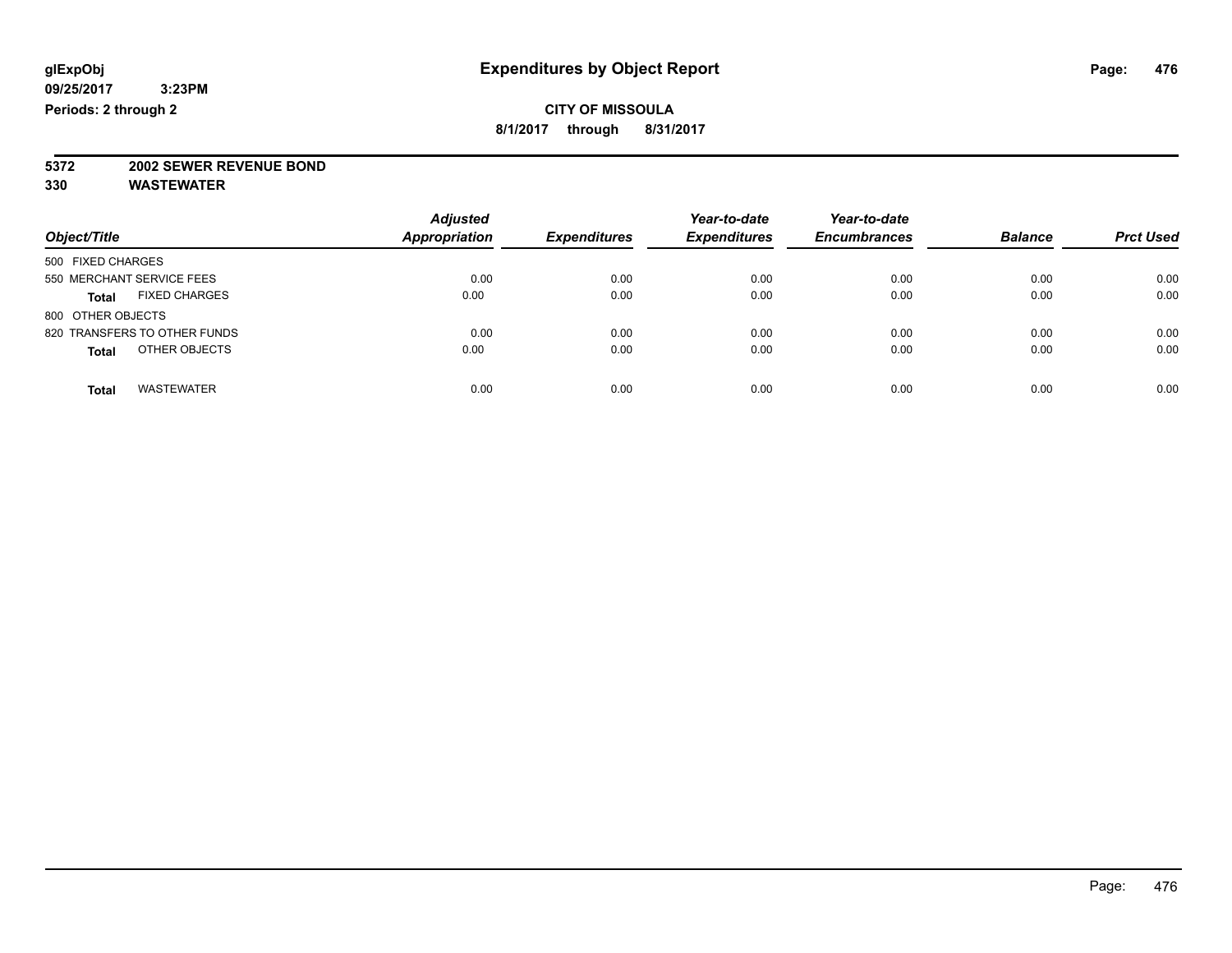**CITY OF MISSOULA 8/1/2017 through 8/31/2017**

#### **5372 2002 SEWER REVENUE BOND**

|                                         | <b>Adjusted</b>      |                     | Year-to-date        | Year-to-date        |                |                  |
|-----------------------------------------|----------------------|---------------------|---------------------|---------------------|----------------|------------------|
| Object/Title                            | <b>Appropriation</b> | <b>Expenditures</b> | <b>Expenditures</b> | <b>Encumbrances</b> | <b>Balance</b> | <b>Prct Used</b> |
| 500 FIXED CHARGES                       |                      |                     |                     |                     |                |                  |
| 550 MERCHANT SERVICE FEES               | 0.00                 | 0.00                | 0.00                | 0.00                | 0.00           | 0.00             |
| <b>FIXED CHARGES</b><br><b>Total</b>    | 0.00                 | 0.00                | 0.00                | 0.00                | 0.00           | 0.00             |
| 800 OTHER OBJECTS                       |                      |                     |                     |                     |                |                  |
| 820 TRANSFERS TO OTHER FUNDS            | 0.00                 | 0.00                | 0.00                | 0.00                | 0.00           | 0.00             |
| OTHER OBJECTS<br><b>Total</b>           | 0.00                 | 0.00                | 0.00                | 0.00                | 0.00           | 0.00             |
| 2002 SEWER REVENUE BOND<br><b>Total</b> | 0.00                 | 0.00                | 0.00                | 0.00                | 0.00           | 0.00             |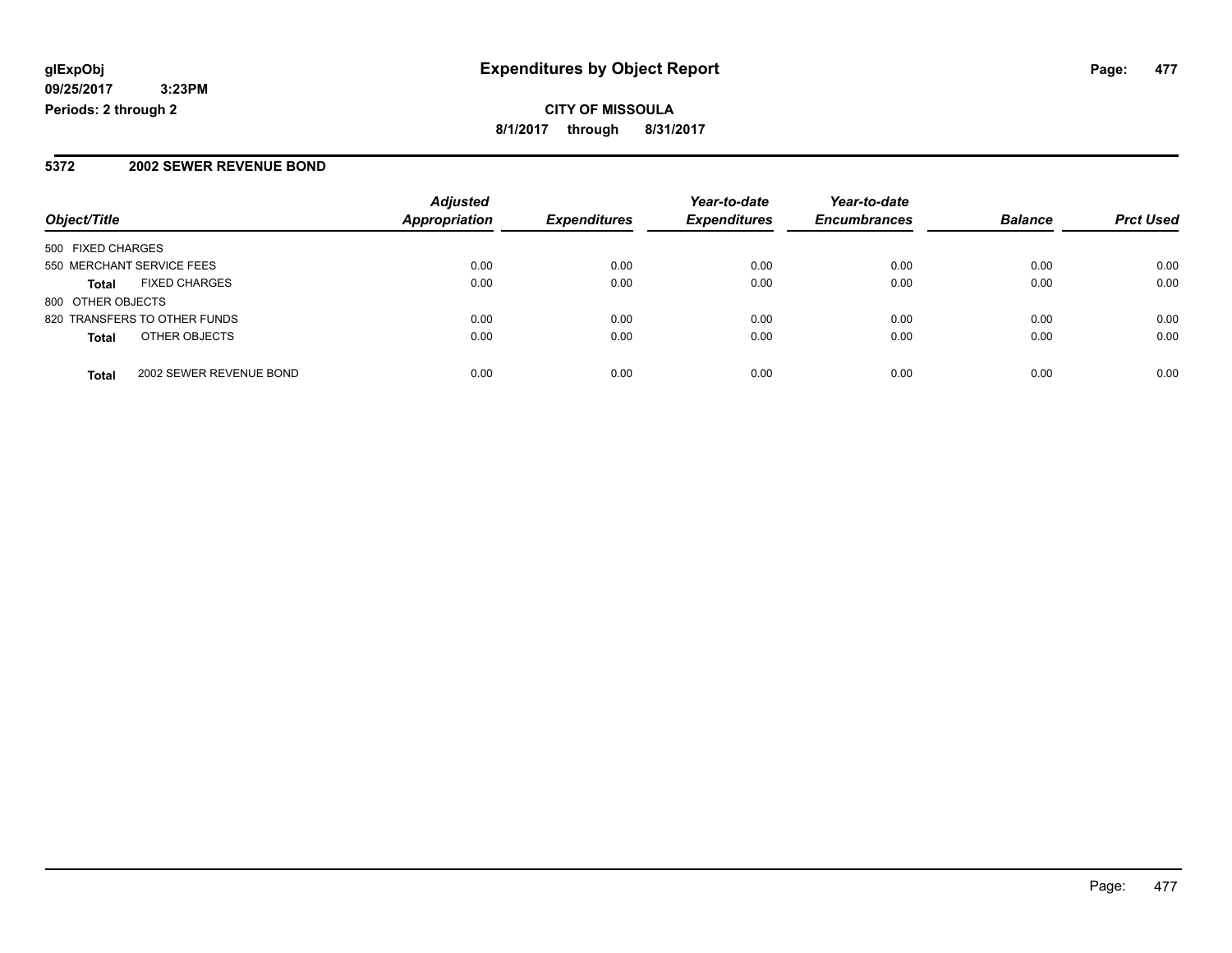**8/1/2017 through 8/31/2017**

# **5373 2002 WWTP UPGRADE REVENUE BOND**

|                                      | <b>Adjusted</b> |                     | Year-to-date        | Year-to-date        |                |                  |
|--------------------------------------|-----------------|---------------------|---------------------|---------------------|----------------|------------------|
| Object/Title                         | Appropriation   | <b>Expenditures</b> | <b>Expenditures</b> | <b>Encumbrances</b> | <b>Balance</b> | <b>Prct Used</b> |
| 500 FIXED CHARGES                    |                 |                     |                     |                     |                |                  |
| 550 MERCHANT SERVICE FEES            | 0.00            | 0.00                | 0.00                | 0.00                | 0.00           | 0.00             |
| <b>FIXED CHARGES</b><br><b>Total</b> | 0.00            | 0.00                | 0.00                | 0.00                | 0.00           | 0.00             |
| 600 DEBT SERVICE                     |                 |                     |                     |                     |                |                  |
| 610 PRINCIPAL                        | 0.00            | 0.00                | 0.00                | 0.00                | 0.00           | 0.00             |
| 620 INTEREST / SERVICE FEES          | 0.00            | 0.00                | 0.00                | 0.00                | 0.00           | 0.00             |
| <b>DEBT SERVICE</b><br><b>Total</b>  | 0.00            | 0.00                | 0.00                | 0.00                | 0.00           | 0.00             |
|                                      |                 |                     |                     |                     |                |                  |
| <b>WASTEWATER</b><br><b>Total</b>    | 0.00            | 0.00                | 0.00                | 0.00                | 0.00           | 0.00             |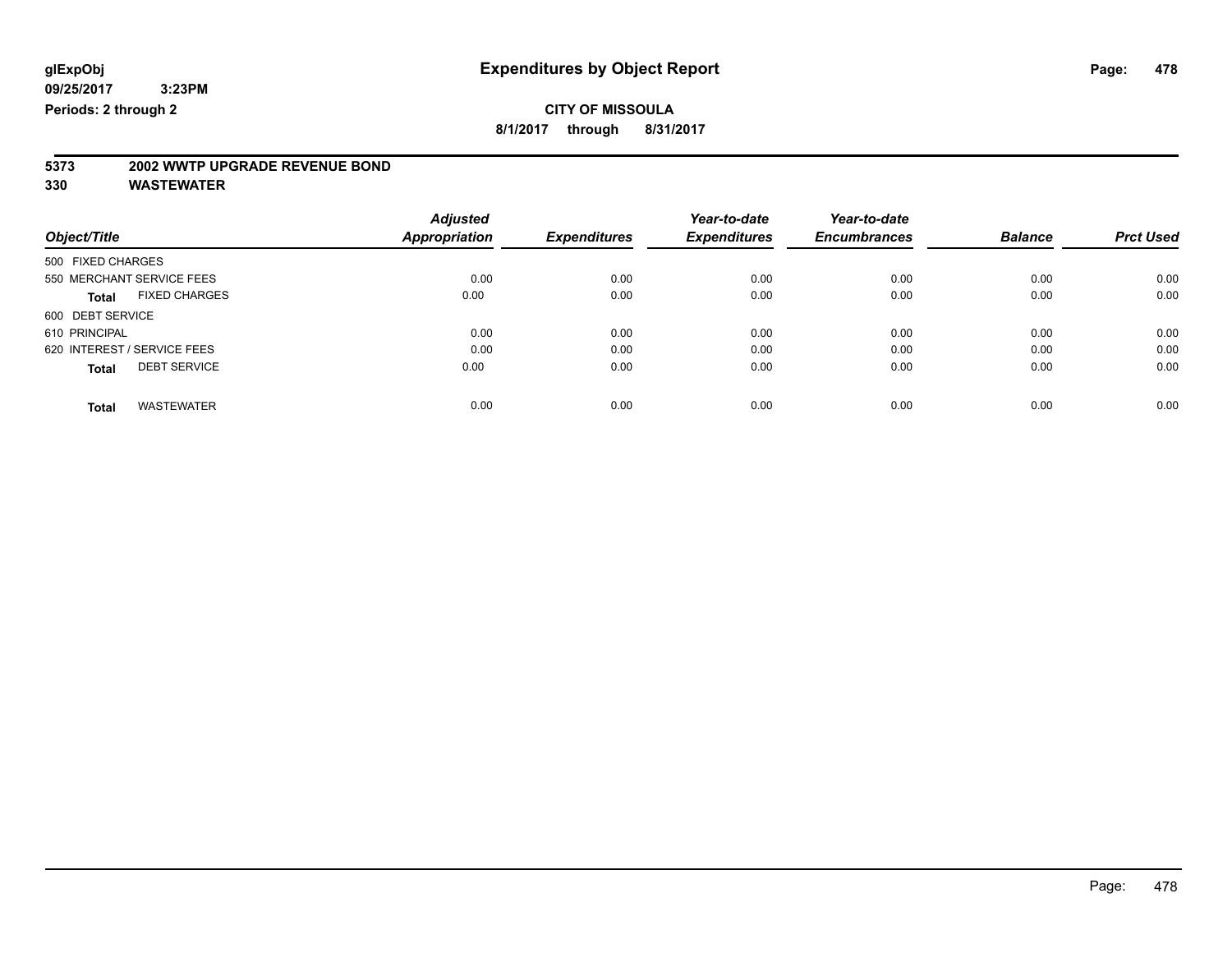**CITY OF MISSOULA 8/1/2017 through 8/31/2017**

#### **5373 2002 WWTP UPGRADE REVENUE BOND**

| Object/Title                |                                | <b>Adjusted</b><br><b>Appropriation</b> | <b>Expenditures</b> | Year-to-date<br><b>Expenditures</b> | Year-to-date<br><b>Encumbrances</b> | <b>Balance</b> | <b>Prct Used</b> |
|-----------------------------|--------------------------------|-----------------------------------------|---------------------|-------------------------------------|-------------------------------------|----------------|------------------|
| 500 FIXED CHARGES           |                                |                                         |                     |                                     |                                     |                |                  |
| 550 MERCHANT SERVICE FEES   |                                | 0.00                                    | 0.00                | 0.00                                | 0.00                                | 0.00           | 0.00             |
| <b>Total</b>                | <b>FIXED CHARGES</b>           | 0.00                                    | 0.00                | 0.00                                | 0.00                                | 0.00           | 0.00             |
| 600 DEBT SERVICE            |                                |                                         |                     |                                     |                                     |                |                  |
| 610 PRINCIPAL               |                                | 0.00                                    | 0.00                | 0.00                                | 0.00                                | 0.00           | 0.00             |
| 620 INTEREST / SERVICE FEES |                                | 0.00                                    | 0.00                | 0.00                                | 0.00                                | 0.00           | 0.00             |
| <b>Total</b>                | <b>DEBT SERVICE</b>            | 0.00                                    | 0.00                | 0.00                                | 0.00                                | 0.00           | 0.00             |
| <b>Total</b>                | 2002 WWTP UPGRADE REVENUE BOND | 0.00                                    | 0.00                | 0.00                                | 0.00                                | 0.00           | 0.00             |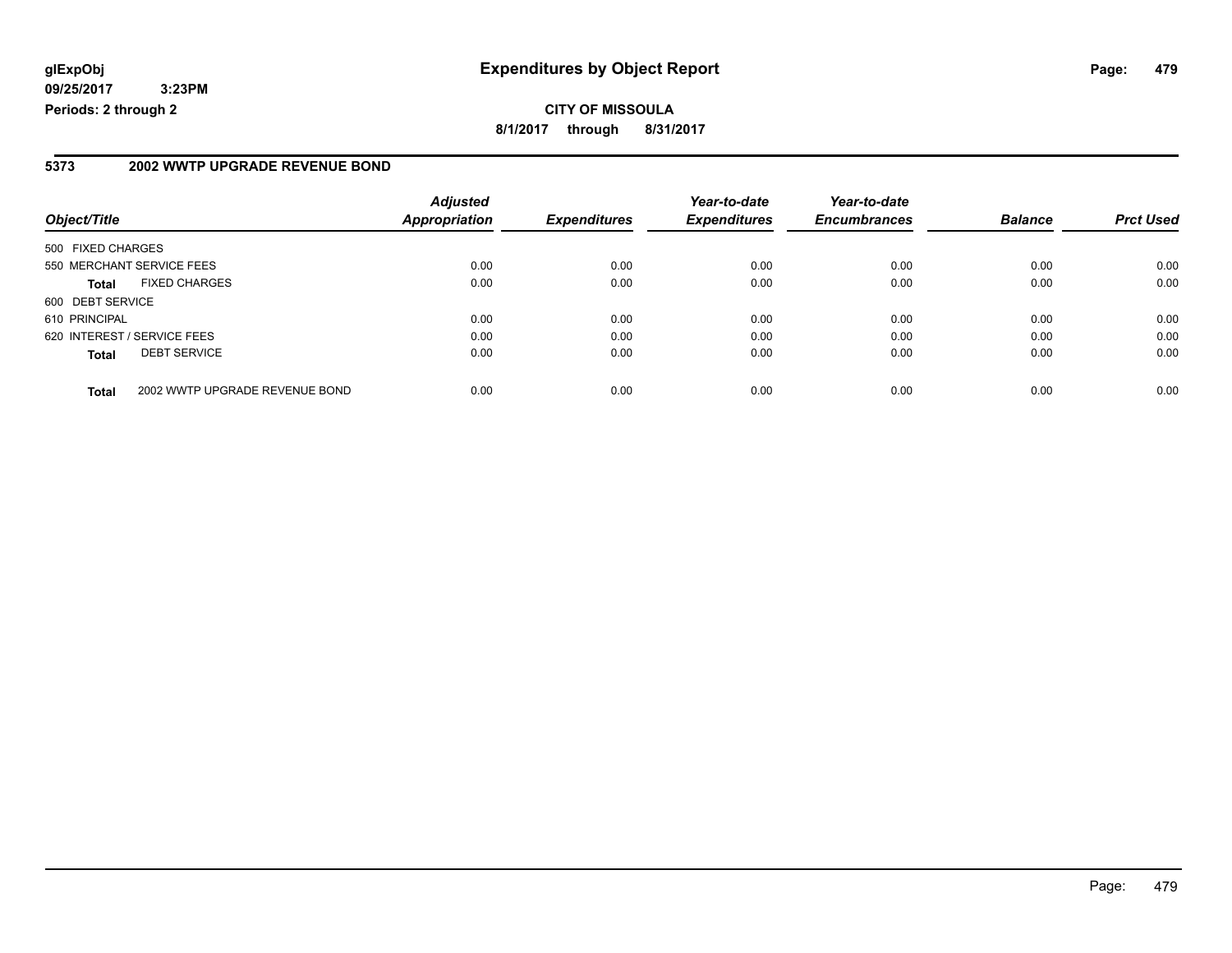**8/1/2017 through 8/31/2017**

# **5374 2002 WWTP UPGRADE RESERVE**

|                                      | <b>Adjusted</b>      |                     | Year-to-date        | Year-to-date        |                |                  |
|--------------------------------------|----------------------|---------------------|---------------------|---------------------|----------------|------------------|
| Object/Title                         | <b>Appropriation</b> | <b>Expenditures</b> | <b>Expenditures</b> | <b>Encumbrances</b> | <b>Balance</b> | <b>Prct Used</b> |
| 500 FIXED CHARGES                    |                      |                     |                     |                     |                |                  |
| 550 MERCHANT SERVICE FEES            | 0.00                 | 0.00                | 0.00                | 0.00                | 0.00           | 0.00             |
| <b>FIXED CHARGES</b><br><b>Total</b> | 0.00                 | 0.00                | 0.00                | 0.00                | 0.00           | 0.00             |
| 600 DEBT SERVICE                     |                      |                     |                     |                     |                |                  |
| 610 PRINCIPAL                        | 0.00                 | 0.00                | 0.00                | 0.00                | 0.00           | 0.00             |
| 620 INTEREST / SERVICE FEES          | 0.00                 | 0.00                | 0.00                | 0.00                | 0.00           | 0.00             |
| <b>DEBT SERVICE</b><br><b>Total</b>  | 0.00                 | 0.00                | 0.00                | 0.00                | 0.00           | 0.00             |
| 800 OTHER OBJECTS                    |                      |                     |                     |                     |                |                  |
| 820 TRANSFERS TO OTHER FUNDS         | 0.00                 | 0.00                | 0.00                | 0.00                | 0.00           | 0.00             |
| OTHER OBJECTS<br><b>Total</b>        | 0.00                 | 0.00                | 0.00                | 0.00                | 0.00           | 0.00             |
|                                      |                      |                     |                     |                     |                |                  |
| <b>WASTEWATER</b><br><b>Total</b>    | 0.00                 | 0.00                | 0.00                | 0.00                | 0.00           | 0.00             |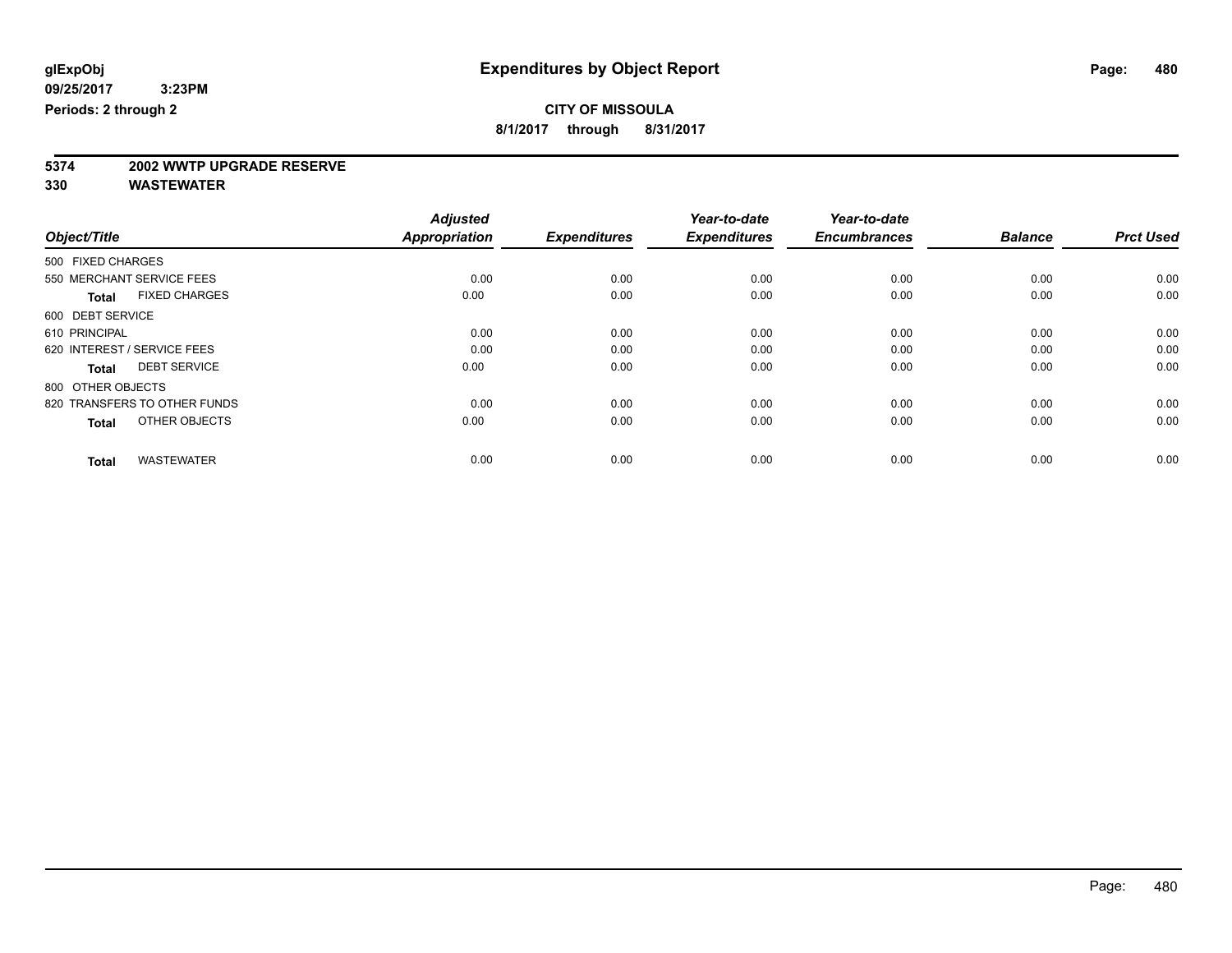#### **5374 2002 WWTP UPGRADE RESERVE**

|                                      |                           | <b>Adjusted</b>      |                     | Year-to-date        | Year-to-date        |                |                  |
|--------------------------------------|---------------------------|----------------------|---------------------|---------------------|---------------------|----------------|------------------|
| Object/Title                         |                           | <b>Appropriation</b> | <b>Expenditures</b> | <b>Expenditures</b> | <b>Encumbrances</b> | <b>Balance</b> | <b>Prct Used</b> |
| 500 FIXED CHARGES                    |                           |                      |                     |                     |                     |                |                  |
| 550 MERCHANT SERVICE FEES            |                           | 0.00                 | 0.00                | 0.00                | 0.00                | 0.00           | 0.00             |
| <b>FIXED CHARGES</b><br><b>Total</b> |                           | 0.00                 | 0.00                | 0.00                | 0.00                | 0.00           | 0.00             |
| 600 DEBT SERVICE                     |                           |                      |                     |                     |                     |                |                  |
| 610 PRINCIPAL                        |                           | 0.00                 | 0.00                | 0.00                | 0.00                | 0.00           | 0.00             |
| 620 INTEREST / SERVICE FEES          |                           | 0.00                 | 0.00                | 0.00                | 0.00                | 0.00           | 0.00             |
| <b>DEBT SERVICE</b><br>Total         |                           | 0.00                 | 0.00                | 0.00                | 0.00                | 0.00           | 0.00             |
| 800 OTHER OBJECTS                    |                           |                      |                     |                     |                     |                |                  |
| 820 TRANSFERS TO OTHER FUNDS         |                           | 0.00                 | 0.00                | 0.00                | 0.00                | 0.00           | 0.00             |
| OTHER OBJECTS<br>Total               |                           | 0.00                 | 0.00                | 0.00                | 0.00                | 0.00           | 0.00             |
| <b>Total</b>                         | 2002 WWTP UPGRADE RESERVE | 0.00                 | 0.00                | 0.00                | 0.00                | 0.00           | 0.00             |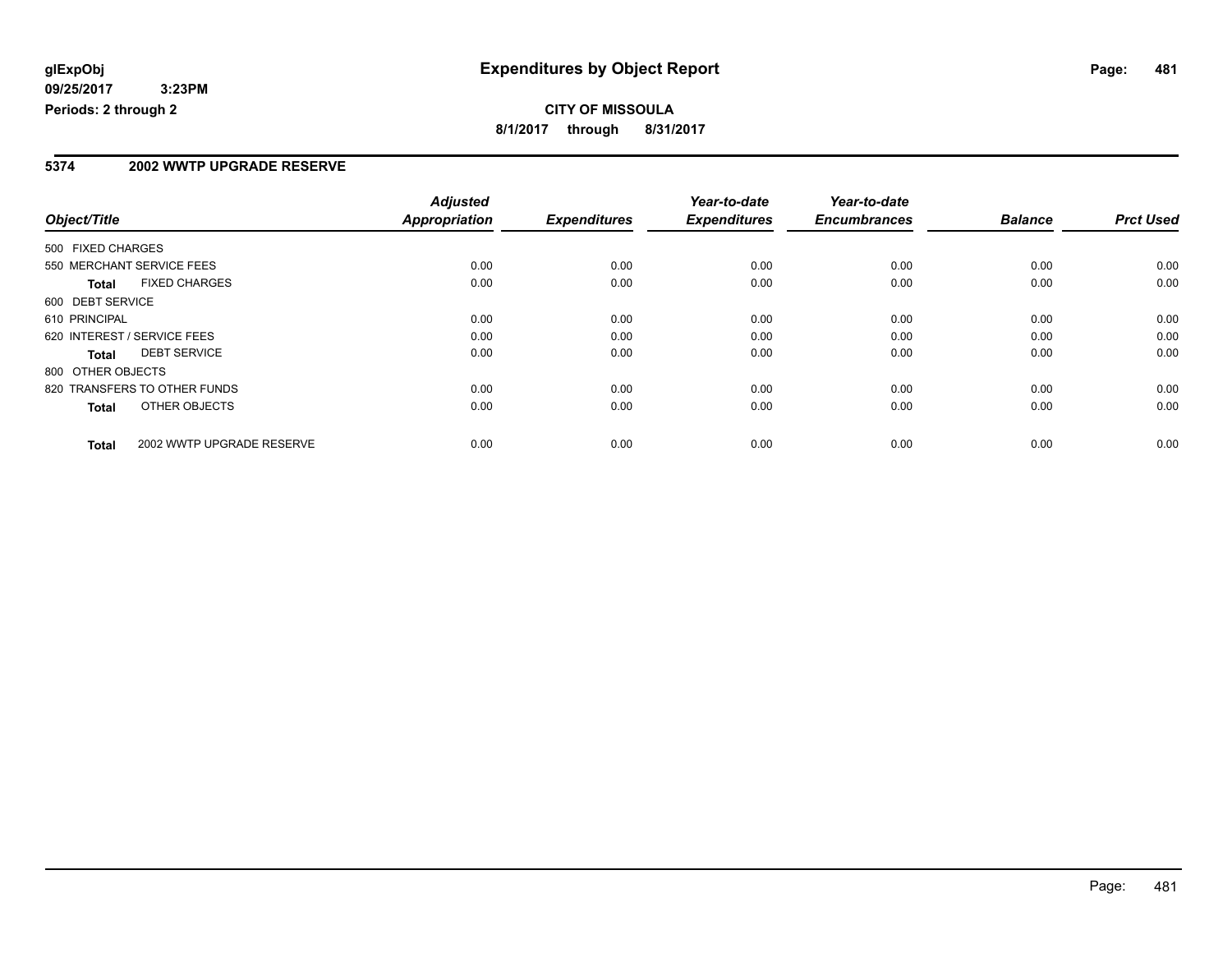**8/1/2017 through 8/31/2017**

# **5375 2003 WWTP SRF \$3.8M EPA DEBT**

|                                      | <b>Adjusted</b>      |                     | Year-to-date        | Year-to-date        |                |                  |
|--------------------------------------|----------------------|---------------------|---------------------|---------------------|----------------|------------------|
| Object/Title                         | <b>Appropriation</b> | <b>Expenditures</b> | <b>Expenditures</b> | <b>Encumbrances</b> | <b>Balance</b> | <b>Prct Used</b> |
| 500 FIXED CHARGES                    |                      |                     |                     |                     |                |                  |
| 550 MERCHANT SERVICE FEES            | 0.00                 | 0.00                | 0.00                | 0.00                | 0.00           | 0.00             |
| <b>FIXED CHARGES</b><br><b>Total</b> | 0.00                 | 0.00                | 0.00                | 0.00                | 0.00           | 0.00             |
| 600 DEBT SERVICE                     |                      |                     |                     |                     |                |                  |
| 610 PRINCIPAL                        | 0.00                 | 0.00                | 0.00                | 0.00                | 0.00           | 0.00             |
| 620 INTEREST / SERVICE FEES          | 0.00                 | 0.00                | 0.00                | 0.00                | 0.00           | 0.00             |
| <b>DEBT SERVICE</b><br><b>Total</b>  | 0.00                 | 0.00                | 0.00                | 0.00                | 0.00           | 0.00             |
| <b>WASTEWATER</b><br><b>Total</b>    | 0.00                 | 0.00                | 0.00                | 0.00                | 0.00           | 0.00             |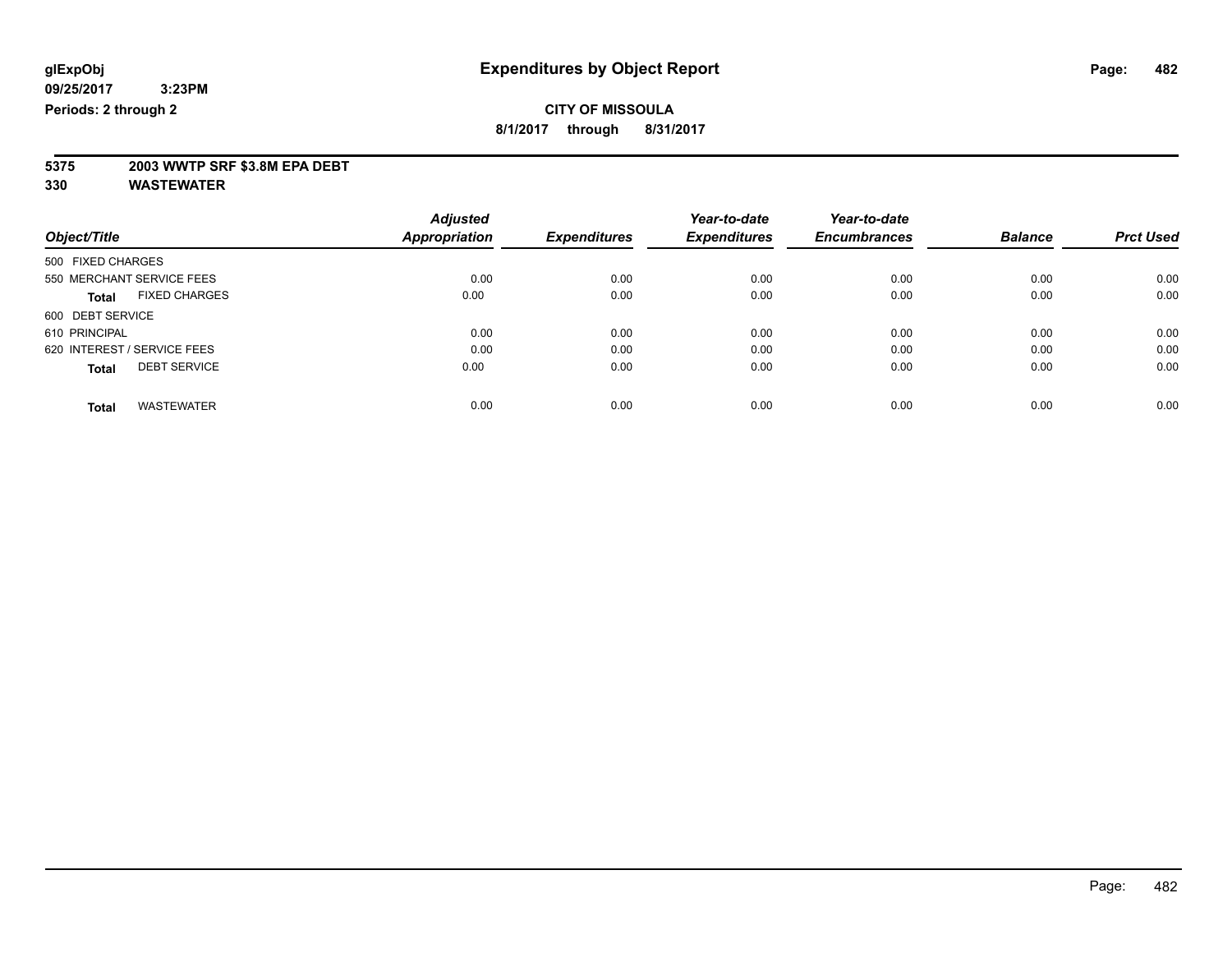#### **5375 2003 WWTP SRF \$3.8M EPA DEBT**

| Object/Title                                  | <b>Adjusted</b><br>Appropriation | <b>Expenditures</b> | Year-to-date<br><b>Expenditures</b> | Year-to-date<br><b>Encumbrances</b> | <b>Balance</b> | <b>Prct Used</b> |
|-----------------------------------------------|----------------------------------|---------------------|-------------------------------------|-------------------------------------|----------------|------------------|
| 500 FIXED CHARGES                             |                                  |                     |                                     |                                     |                |                  |
| 550 MERCHANT SERVICE FEES                     | 0.00                             | 0.00                | 0.00                                | 0.00                                | 0.00           | 0.00             |
| <b>FIXED CHARGES</b><br><b>Total</b>          | 0.00                             | 0.00                | 0.00                                | 0.00                                | 0.00           | 0.00             |
| 600 DEBT SERVICE                              |                                  |                     |                                     |                                     |                |                  |
| 610 PRINCIPAL                                 | 0.00                             | 0.00                | 0.00                                | 0.00                                | 0.00           | 0.00             |
| 620 INTEREST / SERVICE FEES                   | 0.00                             | 0.00                | 0.00                                | 0.00                                | 0.00           | 0.00             |
| <b>DEBT SERVICE</b><br><b>Total</b>           | 0.00                             | 0.00                | 0.00                                | 0.00                                | 0.00           | 0.00             |
| 2003 WWTP SRF \$3.8M EPA DEBT<br><b>Total</b> | 0.00                             | 0.00                | 0.00                                | 0.00                                | 0.00           | 0.00             |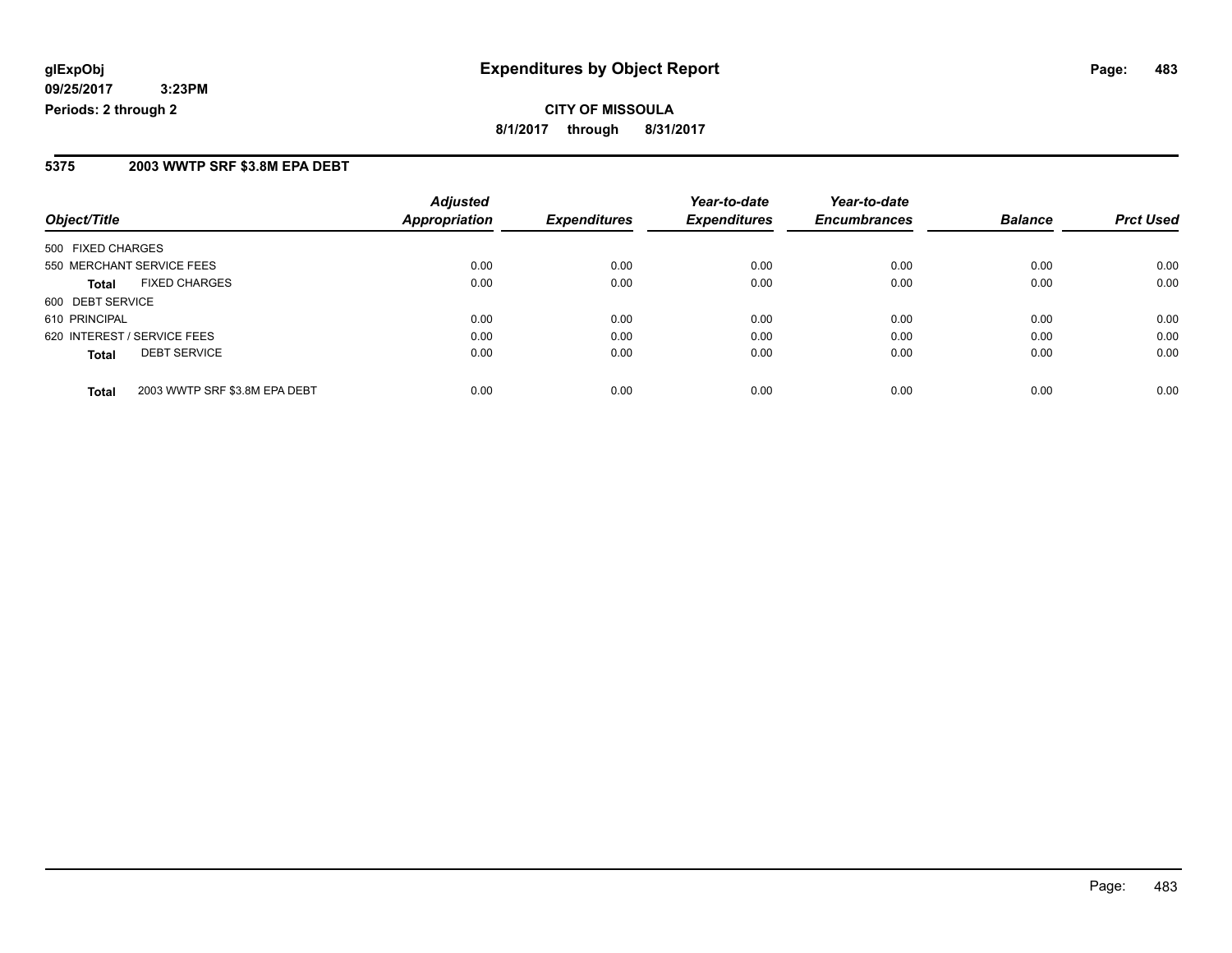**8/1/2017 through 8/31/2017**

# **5376 2003 WWTP SRF \$3.8M EPA RESERVE**

| Object/Title                         | <b>Adjusted</b><br><b>Appropriation</b> | <b>Expenditures</b> | Year-to-date<br><b>Expenditures</b> | Year-to-date<br><b>Encumbrances</b> | <b>Balance</b> | <b>Prct Used</b> |
|--------------------------------------|-----------------------------------------|---------------------|-------------------------------------|-------------------------------------|----------------|------------------|
|                                      |                                         |                     |                                     |                                     |                |                  |
| 500 FIXED CHARGES                    |                                         |                     |                                     |                                     |                |                  |
| 550 MERCHANT SERVICE FEES            | 0.00                                    | 0.00                | 0.00                                | 0.00                                | 0.00           | 0.00             |
| <b>FIXED CHARGES</b><br><b>Total</b> | 0.00                                    | 0.00                | 0.00                                | 0.00                                | 0.00           | 0.00             |
| 800 OTHER OBJECTS                    |                                         |                     |                                     |                                     |                |                  |
| 820 TRANSFERS TO OTHER FUNDS         | 0.00                                    | 0.00                | 0.00                                | 0.00                                | 0.00           | 0.00             |
| OTHER OBJECTS<br><b>Total</b>        | 0.00                                    | 0.00                | 0.00                                | 0.00                                | 0.00           | 0.00             |
| <b>WASTEWATER</b><br><b>Total</b>    | 0.00                                    | 0.00                | 0.00                                | 0.00                                | 0.00           | 0.00             |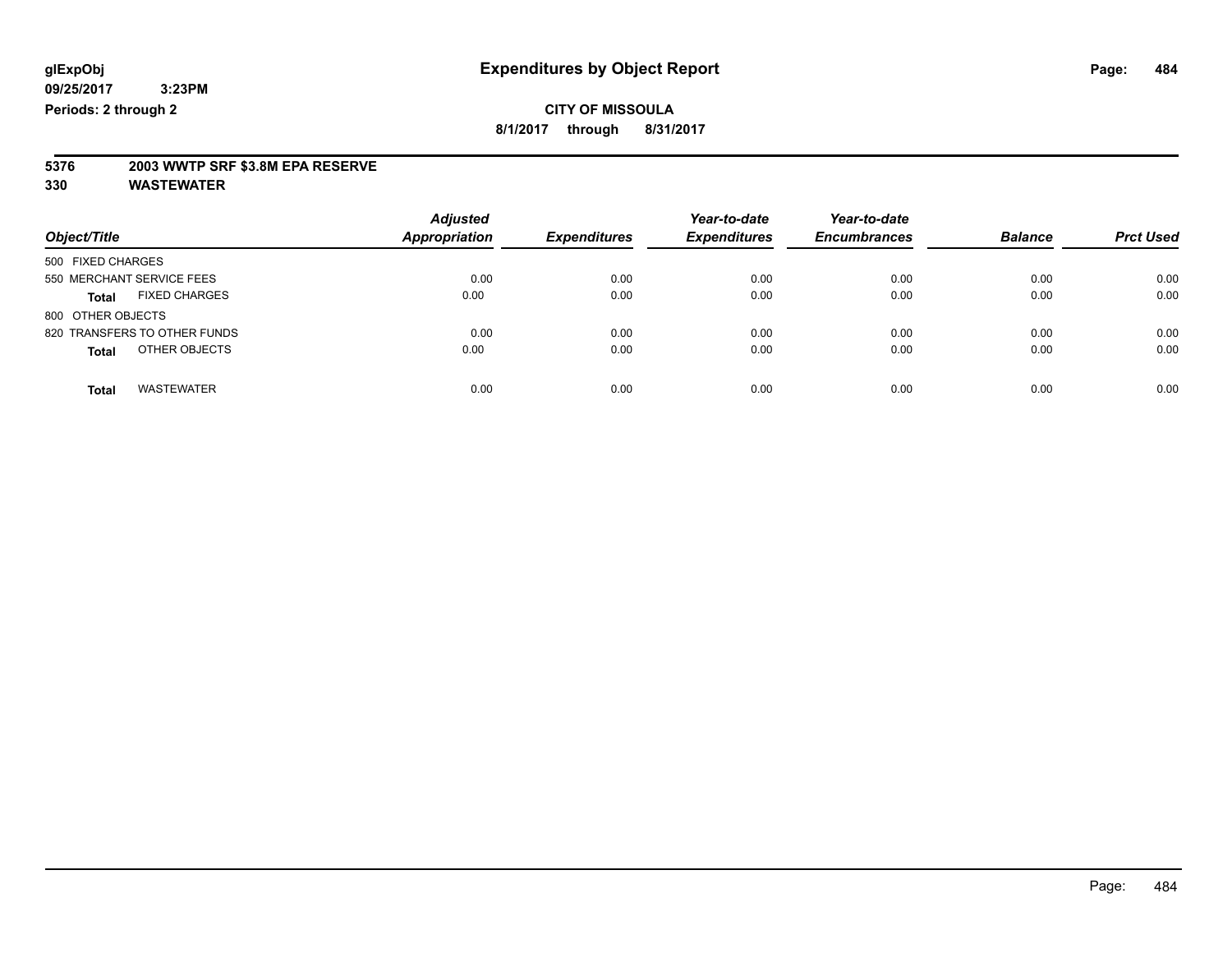**CITY OF MISSOULA 8/1/2017 through 8/31/2017**

#### **5376 2003 WWTP SRF \$3.8M EPA RESERVE**

|                                      |                                  | <b>Adjusted</b> |                     | Year-to-date        | Year-to-date        |                |                  |
|--------------------------------------|----------------------------------|-----------------|---------------------|---------------------|---------------------|----------------|------------------|
| Object/Title                         |                                  | Appropriation   | <b>Expenditures</b> | <b>Expenditures</b> | <b>Encumbrances</b> | <b>Balance</b> | <b>Prct Used</b> |
| 500 FIXED CHARGES                    |                                  |                 |                     |                     |                     |                |                  |
| 550 MERCHANT SERVICE FEES            |                                  | 0.00            | 0.00                | 0.00                | 0.00                | 0.00           | 0.00             |
| <b>FIXED CHARGES</b><br><b>Total</b> |                                  | 0.00            | 0.00                | 0.00                | 0.00                | 0.00           | 0.00             |
| 800 OTHER OBJECTS                    |                                  |                 |                     |                     |                     |                |                  |
| 820 TRANSFERS TO OTHER FUNDS         |                                  | 0.00            | 0.00                | 0.00                | 0.00                | 0.00           | 0.00             |
| OTHER OBJECTS<br><b>Total</b>        |                                  | 0.00            | 0.00                | 0.00                | 0.00                | 0.00           | 0.00             |
| <b>Total</b>                         | 2003 WWTP SRF \$3.8M EPA RESERVE | 0.00            | 0.00                | 0.00                | 0.00                | 0.00           | 0.00             |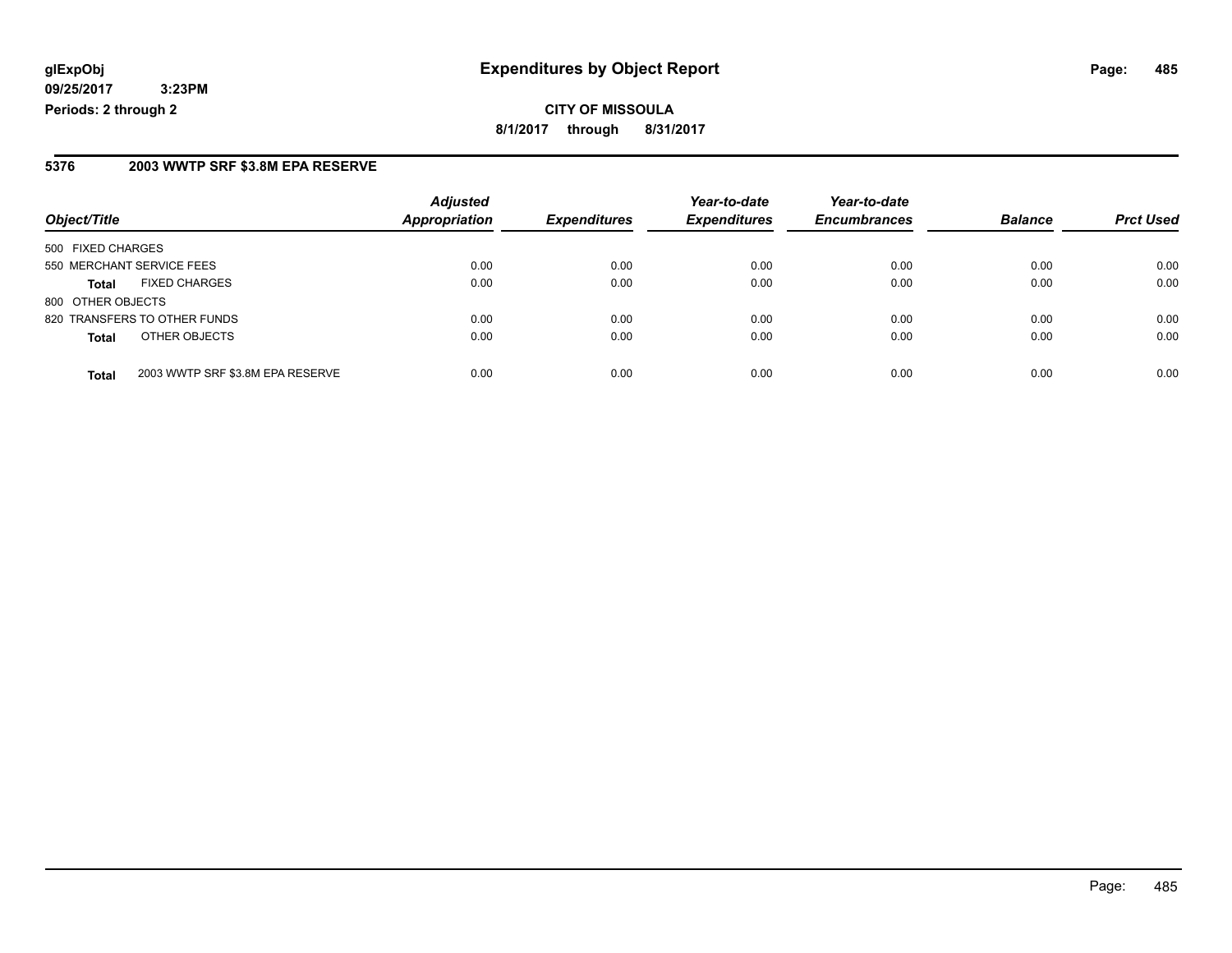**8/1/2017 through 8/31/2017**

# **5377 2004 WWTP \$3.023 LOAN DEBT SERVICE**

|                                      | <b>Adjusted</b>      |                     | Year-to-date        | Year-to-date        |                |                  |
|--------------------------------------|----------------------|---------------------|---------------------|---------------------|----------------|------------------|
| Object/Title                         | <b>Appropriation</b> | <b>Expenditures</b> | <b>Expenditures</b> | <b>Encumbrances</b> | <b>Balance</b> | <b>Prct Used</b> |
| 500 FIXED CHARGES                    |                      |                     |                     |                     |                |                  |
| 550 MERCHANT SERVICE FEES            | 0.00                 | 0.00                | 0.00                | 0.00                | 0.00           | 0.00             |
| <b>FIXED CHARGES</b><br><b>Total</b> | 0.00                 | 0.00                | 0.00                | 0.00                | 0.00           | 0.00             |
| 600 DEBT SERVICE                     |                      |                     |                     |                     |                |                  |
| 610 PRINCIPAL                        | 0.00                 | 0.00                | 0.00                | 0.00                | 0.00           | 0.00             |
| 620 INTEREST / SERVICE FEES          | 0.00                 | 0.00                | 0.00                | 0.00                | 0.00           | 0.00             |
| <b>DEBT SERVICE</b><br><b>Total</b>  | 0.00                 | 0.00                | 0.00                | 0.00                | 0.00           | 0.00             |
| <b>WASTEWATER</b><br><b>Total</b>    | 0.00                 | 0.00                | 0.00                | 0.00                | 0.00           | 0.00             |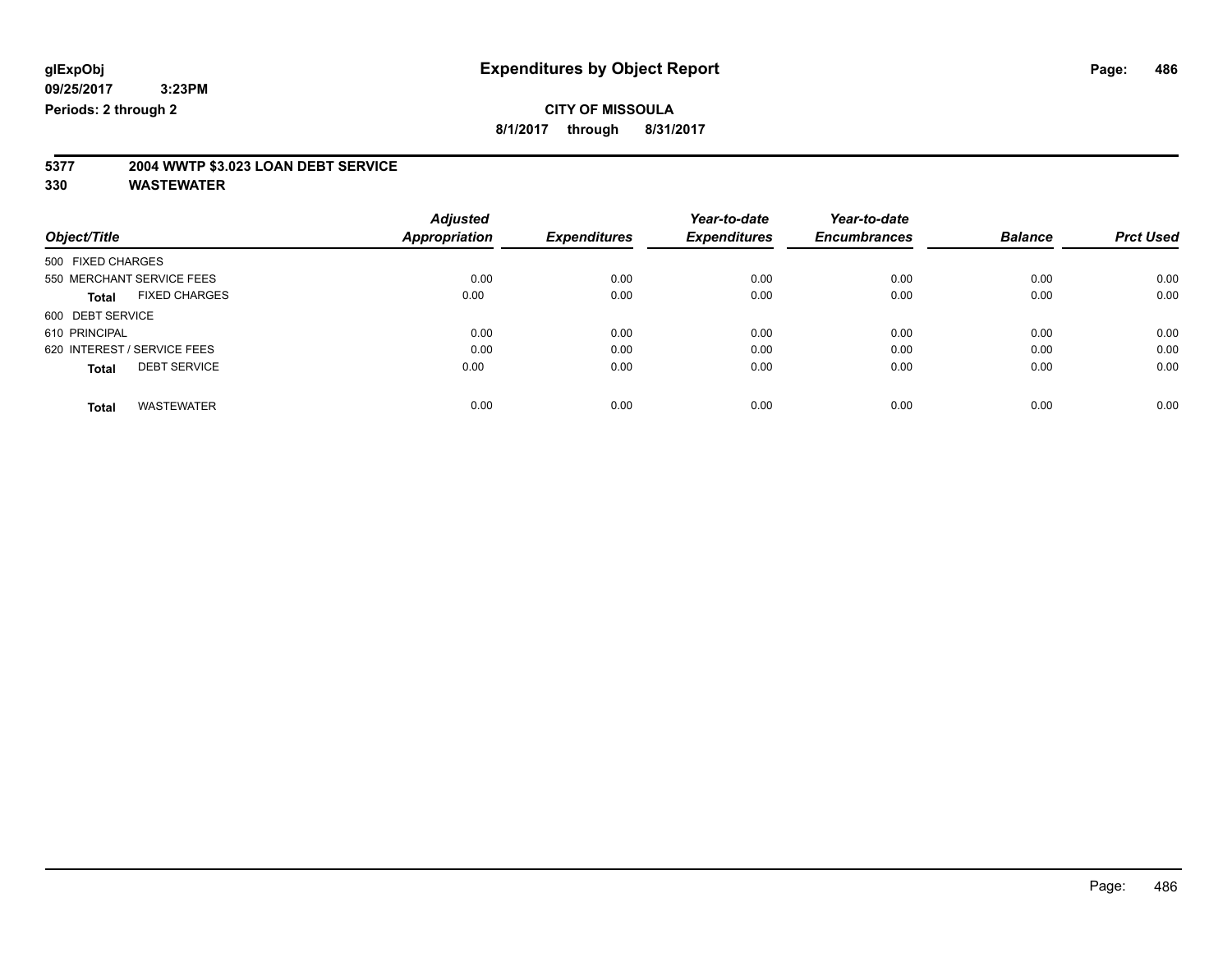**CITY OF MISSOULA 8/1/2017 through 8/31/2017**

#### **5377 2004 WWTP \$3.023 LOAN DEBT SERVICE**

| Object/Title                                        | <b>Adjusted</b><br><b>Appropriation</b> | <b>Expenditures</b> | Year-to-date<br><b>Expenditures</b> | Year-to-date<br><b>Encumbrances</b> | <b>Balance</b> | <b>Prct Used</b> |
|-----------------------------------------------------|-----------------------------------------|---------------------|-------------------------------------|-------------------------------------|----------------|------------------|
| 500 FIXED CHARGES                                   |                                         |                     |                                     |                                     |                |                  |
| 550 MERCHANT SERVICE FEES                           | 0.00                                    | 0.00                | 0.00                                | 0.00                                | 0.00           | 0.00             |
| <b>FIXED CHARGES</b><br><b>Total</b>                | 0.00                                    | 0.00                | 0.00                                | 0.00                                | 0.00           | 0.00             |
| 600 DEBT SERVICE                                    |                                         |                     |                                     |                                     |                |                  |
| 610 PRINCIPAL                                       | 0.00                                    | 0.00                | 0.00                                | 0.00                                | 0.00           | 0.00             |
| 620 INTEREST / SERVICE FEES                         | 0.00                                    | 0.00                | 0.00                                | 0.00                                | 0.00           | 0.00             |
| <b>DEBT SERVICE</b><br><b>Total</b>                 | 0.00                                    | 0.00                | 0.00                                | 0.00                                | 0.00           | 0.00             |
| 2004 WWTP \$3.023 LOAN DEBT SERVICE<br><b>Total</b> | 0.00                                    | 0.00                | 0.00                                | 0.00                                | 0.00           | 0.00             |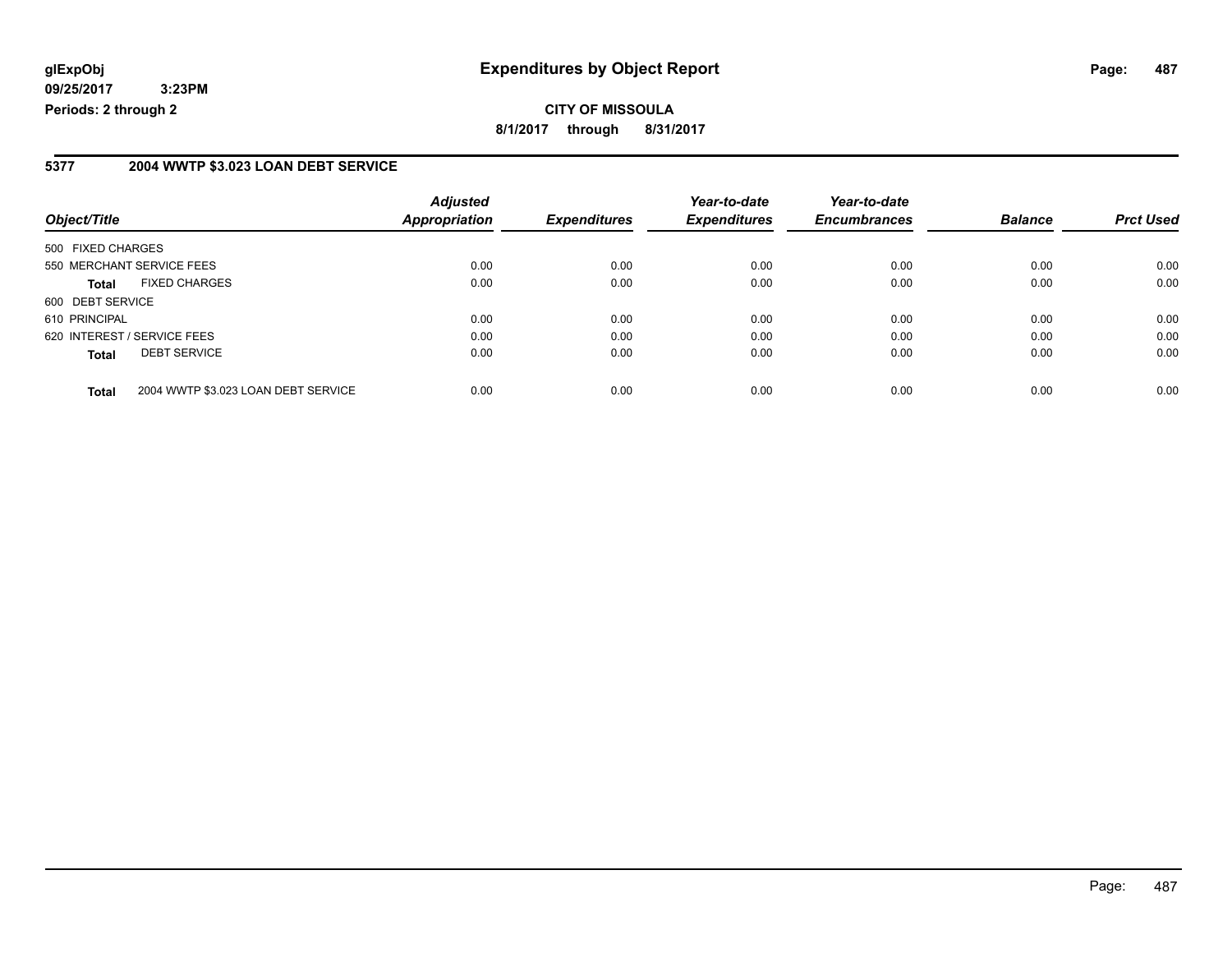#### **CITY OF MISSOULA 8/1/2017 through 8/31/2017**

**5378 2004 WWTP \$3.023 LOAN RESERVE**

|                                      | <b>Adjusted</b>      |                     | Year-to-date        | Year-to-date        | <b>Balance</b> | <b>Prct Used</b> |
|--------------------------------------|----------------------|---------------------|---------------------|---------------------|----------------|------------------|
| Object/Title                         | <b>Appropriation</b> | <b>Expenditures</b> | <b>Expenditures</b> | <b>Encumbrances</b> |                |                  |
| 500 FIXED CHARGES                    |                      |                     |                     |                     |                |                  |
| 550 MERCHANT SERVICE FEES            | 0.00                 | 0.00                | 0.00                | 0.00                | 0.00           | 0.00             |
| <b>FIXED CHARGES</b><br><b>Total</b> | 0.00                 | 0.00                | 0.00                | 0.00                | 0.00           | 0.00             |
| 800 OTHER OBJECTS                    |                      |                     |                     |                     |                |                  |
| 820 TRANSFERS TO OTHER FUNDS         | 0.00                 | 0.00                | 0.00                | 0.00                | 0.00           | 0.00             |
| OTHER OBJECTS<br><b>Total</b>        | 0.00                 | 0.00                | 0.00                | 0.00                | 0.00           | 0.00             |
| <b>WASTEWATER</b><br><b>Total</b>    | 0.00                 | 0.00                | 0.00                | 0.00                | 0.00           | 0.00             |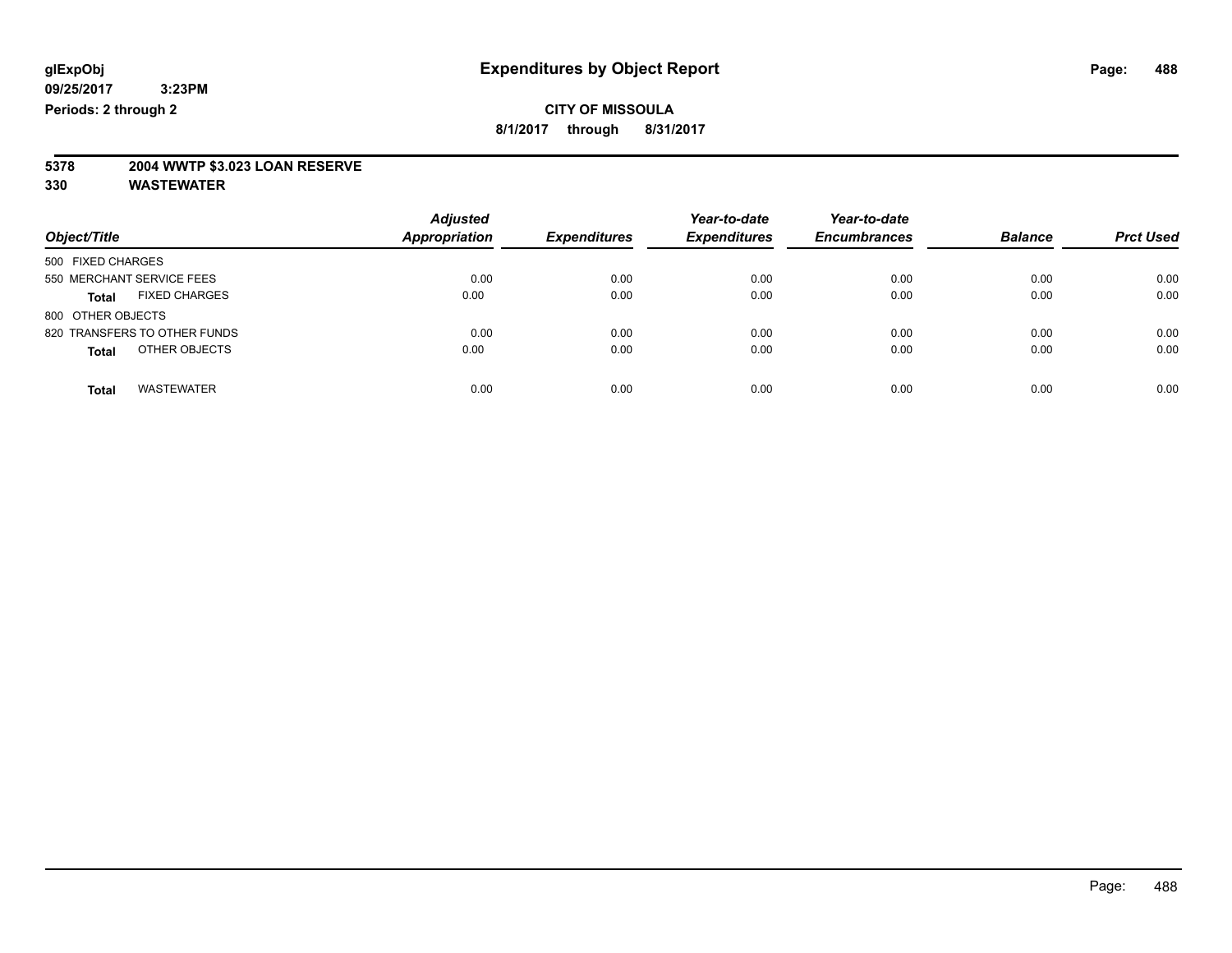**CITY OF MISSOULA 8/1/2017 through 8/31/2017**

#### **5378 2004 WWTP \$3.023 LOAN RESERVE**

| Object/Title                                   | <b>Adjusted</b><br>Appropriation | <b>Expenditures</b> | Year-to-date<br><b>Expenditures</b> | Year-to-date<br><b>Encumbrances</b> | <b>Balance</b> | <b>Prct Used</b> |
|------------------------------------------------|----------------------------------|---------------------|-------------------------------------|-------------------------------------|----------------|------------------|
|                                                |                                  |                     |                                     |                                     |                |                  |
| 500 FIXED CHARGES                              |                                  |                     |                                     |                                     |                |                  |
| 550 MERCHANT SERVICE FEES                      | 0.00                             | 0.00                | 0.00                                | 0.00                                | 0.00           | 0.00             |
| <b>FIXED CHARGES</b><br><b>Total</b>           | 0.00                             | 0.00                | 0.00                                | 0.00                                | 0.00           | 0.00             |
| 800 OTHER OBJECTS                              |                                  |                     |                                     |                                     |                |                  |
| 820 TRANSFERS TO OTHER FUNDS                   | 0.00                             | 0.00                | 0.00                                | 0.00                                | 0.00           | 0.00             |
| OTHER OBJECTS<br><b>Total</b>                  | 0.00                             | 0.00                | 0.00                                | 0.00                                | 0.00           | 0.00             |
|                                                |                                  |                     |                                     |                                     |                |                  |
| 2004 WWTP \$3.023 LOAN RESERVE<br><b>Total</b> | 0.00                             | 0.00                | 0.00                                | 0.00                                | 0.00           | 0.00             |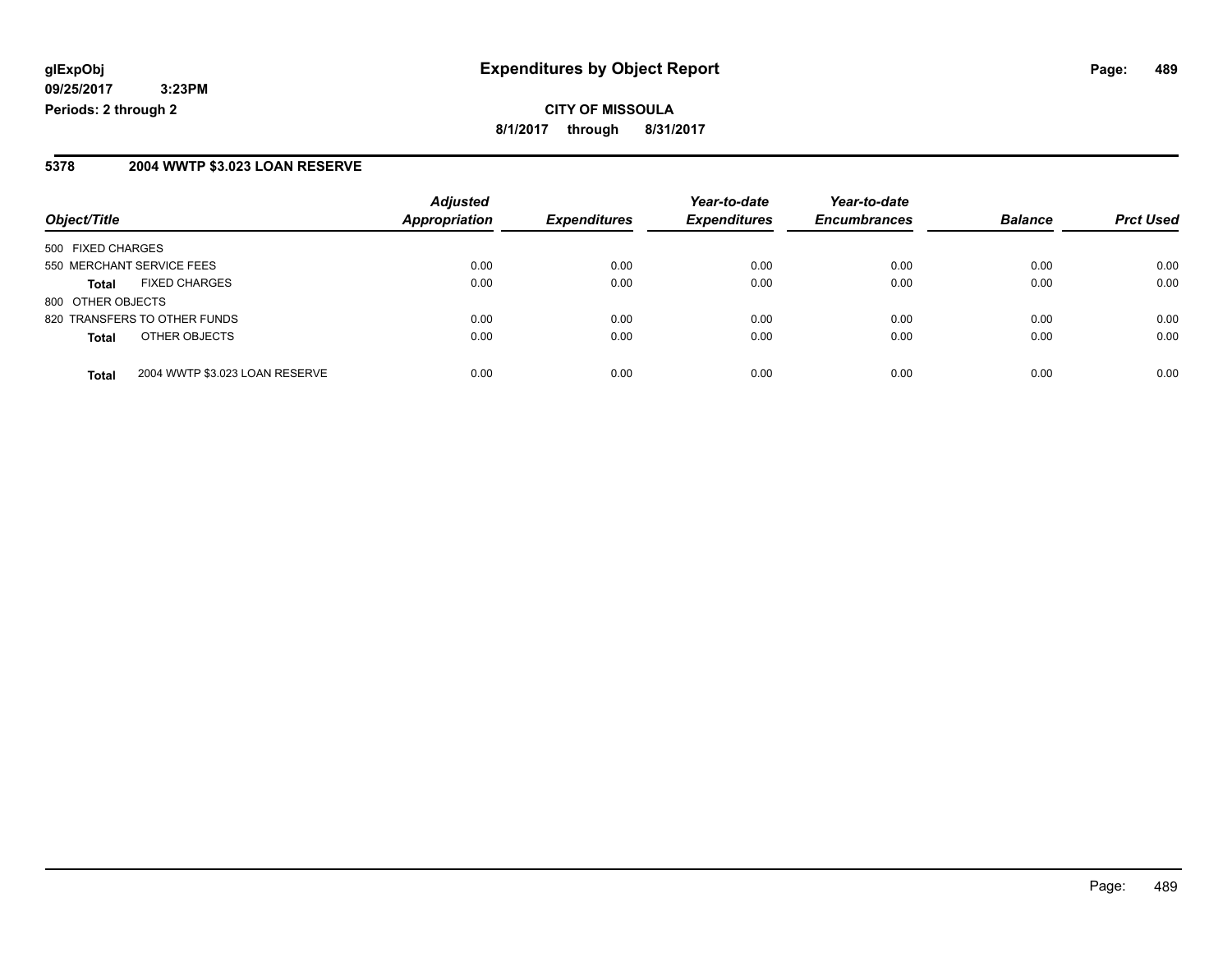**8/1/2017 through 8/31/2017**

# **5379 2005 BRICH/BRDY/LIN/GIL SRF DEBT**

|                                      | <b>Adjusted</b>      |                     | Year-to-date        | Year-to-date        |                |                  |
|--------------------------------------|----------------------|---------------------|---------------------|---------------------|----------------|------------------|
| Object/Title                         | <b>Appropriation</b> | <b>Expenditures</b> | <b>Expenditures</b> | <b>Encumbrances</b> | <b>Balance</b> | <b>Prct Used</b> |
| 500 FIXED CHARGES                    |                      |                     |                     |                     |                |                  |
| 550 MERCHANT SERVICE FEES            | 0.00                 | 0.00                | 0.00                | 0.00                | 0.00           | 0.00             |
| <b>FIXED CHARGES</b><br><b>Total</b> | 0.00                 | 0.00                | 0.00                | 0.00                | 0.00           | 0.00             |
| 600 DEBT SERVICE                     |                      |                     |                     |                     |                |                  |
| 610 PRINCIPAL                        | 0.00                 | 0.00                | 0.00                | 0.00                | 0.00           | 0.00             |
| 620 INTEREST / SERVICE FEES          | 0.00                 | 0.00                | 0.00                | 0.00                | 0.00           | 0.00             |
| <b>DEBT SERVICE</b><br><b>Total</b>  | 0.00                 | 0.00                | 0.00                | 0.00                | 0.00           | 0.00             |
| 800 OTHER OBJECTS                    |                      |                     |                     |                     |                |                  |
| 820 TRANSFERS TO OTHER FUNDS         | 0.00                 | 0.00                | 0.00                | 0.00                | 0.00           | 0.00             |
| OTHER OBJECTS<br><b>Total</b>        | 0.00                 | 0.00                | 0.00                | 0.00                | 0.00           | 0.00             |
|                                      |                      |                     |                     |                     |                |                  |
| <b>WASTEWATER</b><br><b>Total</b>    | 0.00                 | 0.00                | 0.00                | 0.00                | 0.00           | 0.00             |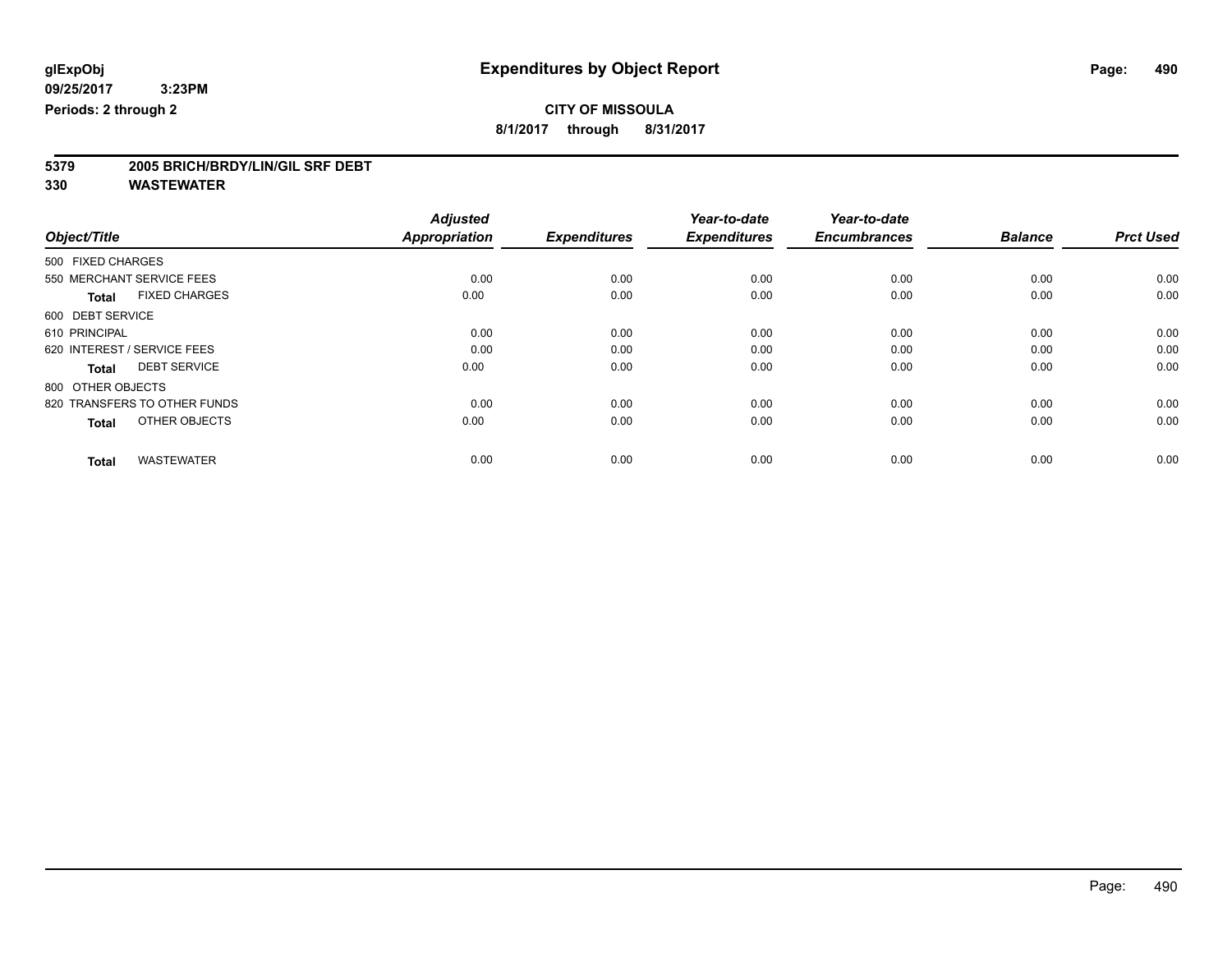#### **5379 2005 BRICH/BRDY/LIN/GIL SRF DEBT**

|                   |                                  | <b>Adjusted</b>      |                     | Year-to-date        | Year-to-date        |                |                  |
|-------------------|----------------------------------|----------------------|---------------------|---------------------|---------------------|----------------|------------------|
| Object/Title      |                                  | <b>Appropriation</b> | <b>Expenditures</b> | <b>Expenditures</b> | <b>Encumbrances</b> | <b>Balance</b> | <b>Prct Used</b> |
| 500 FIXED CHARGES |                                  |                      |                     |                     |                     |                |                  |
|                   | 550 MERCHANT SERVICE FEES        | 0.00                 | 0.00                | 0.00                | 0.00                | 0.00           | 0.00             |
| <b>Total</b>      | <b>FIXED CHARGES</b>             | 0.00                 | 0.00                | 0.00                | 0.00                | 0.00           | 0.00             |
| 600 DEBT SERVICE  |                                  |                      |                     |                     |                     |                |                  |
| 610 PRINCIPAL     |                                  | 0.00                 | 0.00                | 0.00                | 0.00                | 0.00           | 0.00             |
|                   | 620 INTEREST / SERVICE FEES      | 0.00                 | 0.00                | 0.00                | 0.00                | 0.00           | 0.00             |
| Total             | <b>DEBT SERVICE</b>              | 0.00                 | 0.00                | 0.00                | 0.00                | 0.00           | 0.00             |
| 800 OTHER OBJECTS |                                  |                      |                     |                     |                     |                |                  |
|                   | 820 TRANSFERS TO OTHER FUNDS     | 0.00                 | 0.00                | 0.00                | 0.00                | 0.00           | 0.00             |
| <b>Total</b>      | OTHER OBJECTS                    | 0.00                 | 0.00                | 0.00                | 0.00                | 0.00           | 0.00             |
| <b>Total</b>      | 2005 BRICH/BRDY/LIN/GIL SRF DEBT | 0.00                 | 0.00                | 0.00                | 0.00                | 0.00           | 0.00             |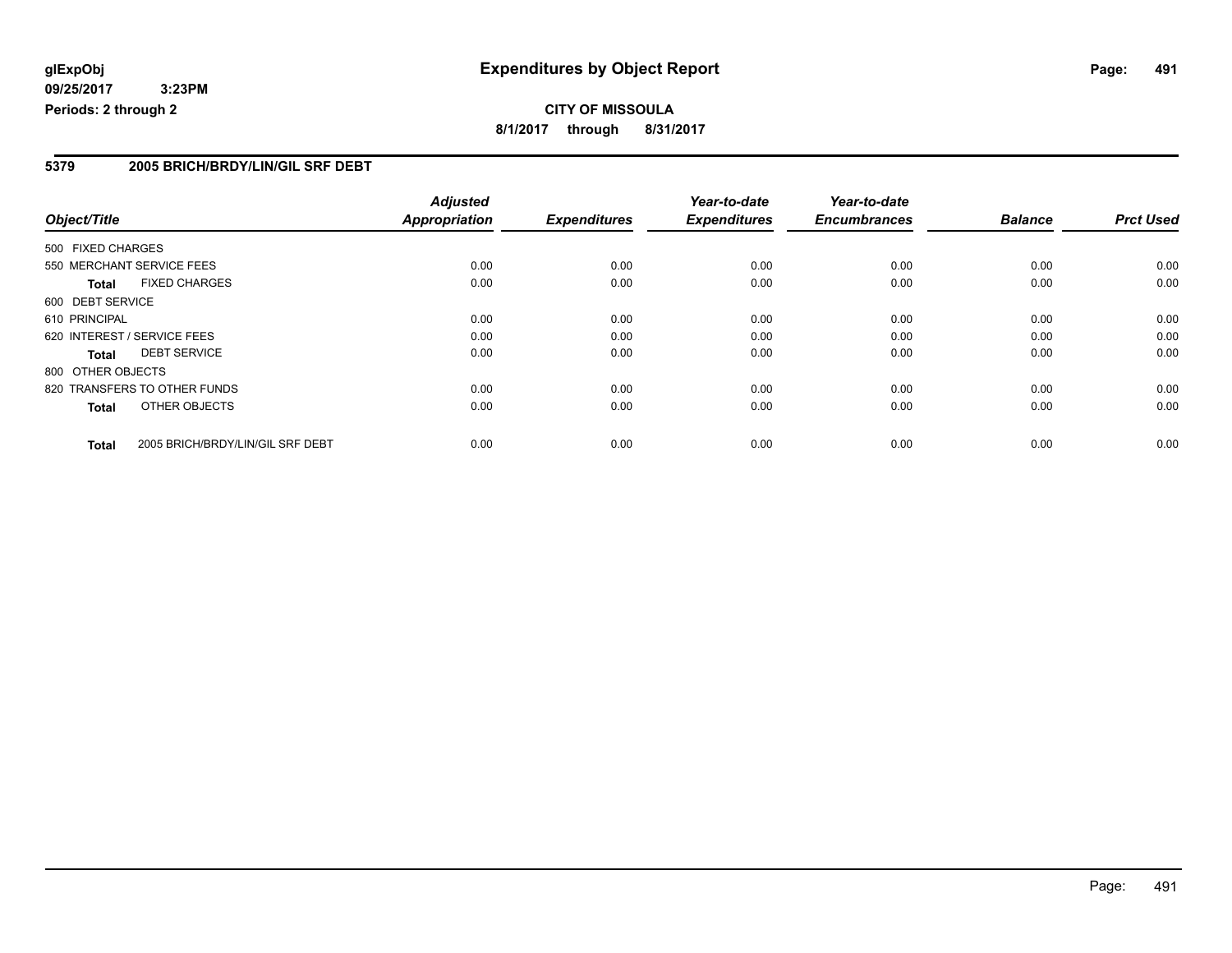**8/1/2017 through 8/31/2017**

| 5380 | BRDWY/BIRCH/GILBERT/LINCOLNWOOD |
|------|---------------------------------|
|------|---------------------------------|

|                                      | <b>Adjusted</b>      |                     | Year-to-date        | Year-to-date        |                |                  |
|--------------------------------------|----------------------|---------------------|---------------------|---------------------|----------------|------------------|
| Object/Title                         | <b>Appropriation</b> | <b>Expenditures</b> | <b>Expenditures</b> | <b>Encumbrances</b> | <b>Balance</b> | <b>Prct Used</b> |
| 500 FIXED CHARGES                    |                      |                     |                     |                     |                |                  |
| 550 MERCHANT SERVICE FEES            | 0.00                 | 0.00                | 0.00                | 0.00                | 0.00           | 0.00             |
| <b>FIXED CHARGES</b><br><b>Total</b> | 0.00                 | 0.00                | 0.00                | 0.00                | 0.00           | 0.00             |
| 600 DEBT SERVICE                     |                      |                     |                     |                     |                |                  |
| 610 PRINCIPAL                        | 0.00                 | 0.00                | 0.00                | 0.00                | 0.00           | 0.00             |
| 620 INTEREST / SERVICE FEES          | 0.00                 | 0.00                | 0.00                | 0.00                | 0.00           | 0.00             |
| <b>DEBT SERVICE</b><br><b>Total</b>  | 0.00                 | 0.00                | 0.00                | 0.00                | 0.00           | 0.00             |
| 800 OTHER OBJECTS                    |                      |                     |                     |                     |                |                  |
| 820 TRANSFERS TO OTHER FUNDS         | 0.00                 | 0.00                | 0.00                | 0.00                | 0.00           | 0.00             |
| OTHER OBJECTS<br><b>Total</b>        | 0.00                 | 0.00                | 0.00                | 0.00                | 0.00           | 0.00             |
|                                      |                      |                     |                     |                     |                |                  |
| <b>WASTEWATER</b><br><b>Total</b>    | 0.00                 | 0.00                | 0.00                | 0.00                | 0.00           | 0.00             |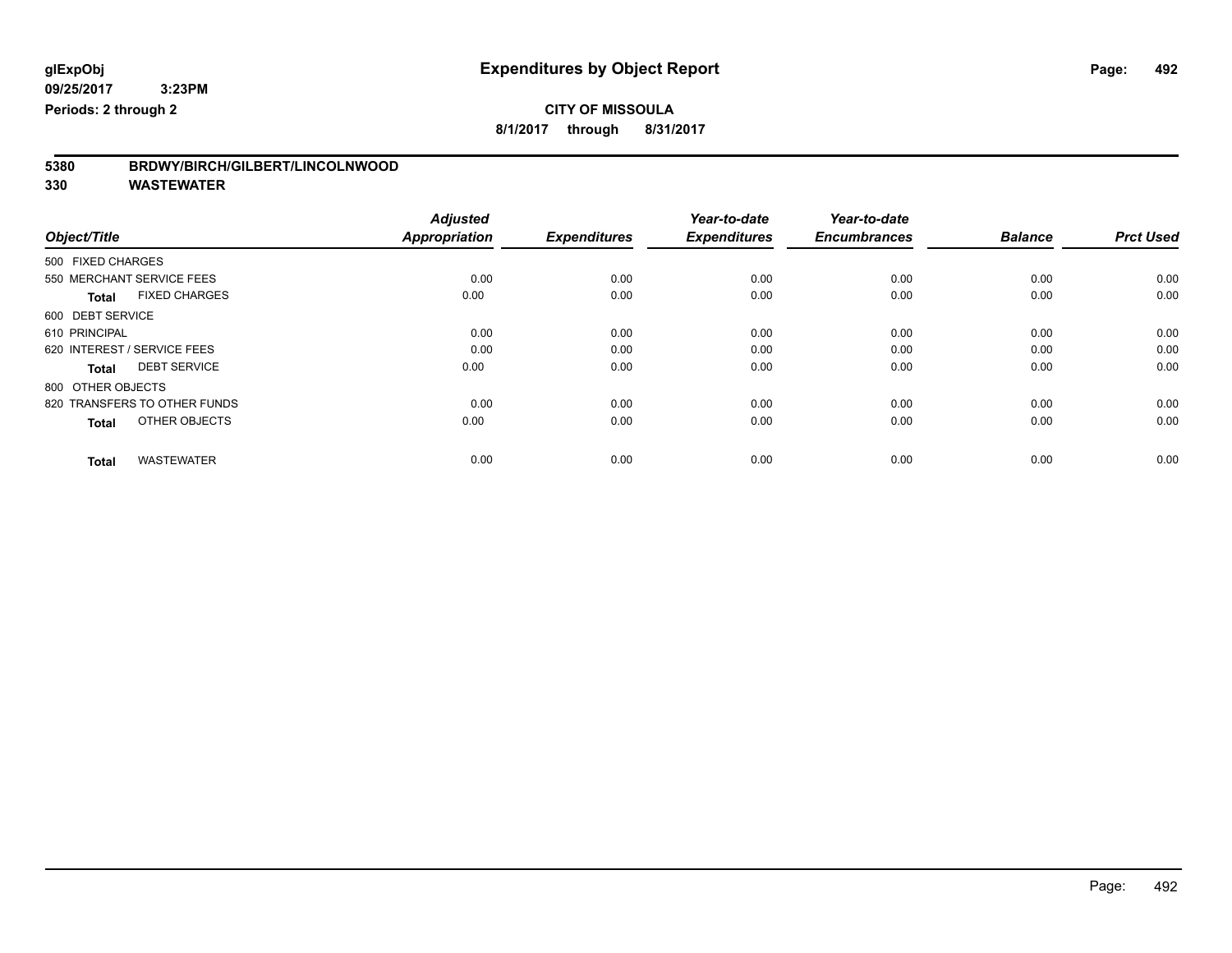#### **5380 BRDWY/BIRCH/GILBERT/LINCOLNWOOD**

|                   |                                 | <b>Adjusted</b>      |                     | Year-to-date        | Year-to-date        |                |                  |
|-------------------|---------------------------------|----------------------|---------------------|---------------------|---------------------|----------------|------------------|
| Object/Title      |                                 | <b>Appropriation</b> | <b>Expenditures</b> | <b>Expenditures</b> | <b>Encumbrances</b> | <b>Balance</b> | <b>Prct Used</b> |
| 500 FIXED CHARGES |                                 |                      |                     |                     |                     |                |                  |
|                   | 550 MERCHANT SERVICE FEES       | 0.00                 | 0.00                | 0.00                | 0.00                | 0.00           | 0.00             |
| <b>Total</b>      | <b>FIXED CHARGES</b>            | 0.00                 | 0.00                | 0.00                | 0.00                | 0.00           | 0.00             |
| 600 DEBT SERVICE  |                                 |                      |                     |                     |                     |                |                  |
| 610 PRINCIPAL     |                                 | 0.00                 | 0.00                | 0.00                | 0.00                | 0.00           | 0.00             |
|                   | 620 INTEREST / SERVICE FEES     | 0.00                 | 0.00                | 0.00                | 0.00                | 0.00           | 0.00             |
| <b>Total</b>      | <b>DEBT SERVICE</b>             | 0.00                 | 0.00                | 0.00                | 0.00                | 0.00           | 0.00             |
| 800 OTHER OBJECTS |                                 |                      |                     |                     |                     |                |                  |
|                   | 820 TRANSFERS TO OTHER FUNDS    | 0.00                 | 0.00                | 0.00                | 0.00                | 0.00           | 0.00             |
| <b>Total</b>      | OTHER OBJECTS                   | 0.00                 | 0.00                | 0.00                | 0.00                | 0.00           | 0.00             |
| <b>Total</b>      | BRDWY/BIRCH/GILBERT/LINCOLNWOOD | 0.00                 | 0.00                | 0.00                | 0.00                | 0.00           | 0.00             |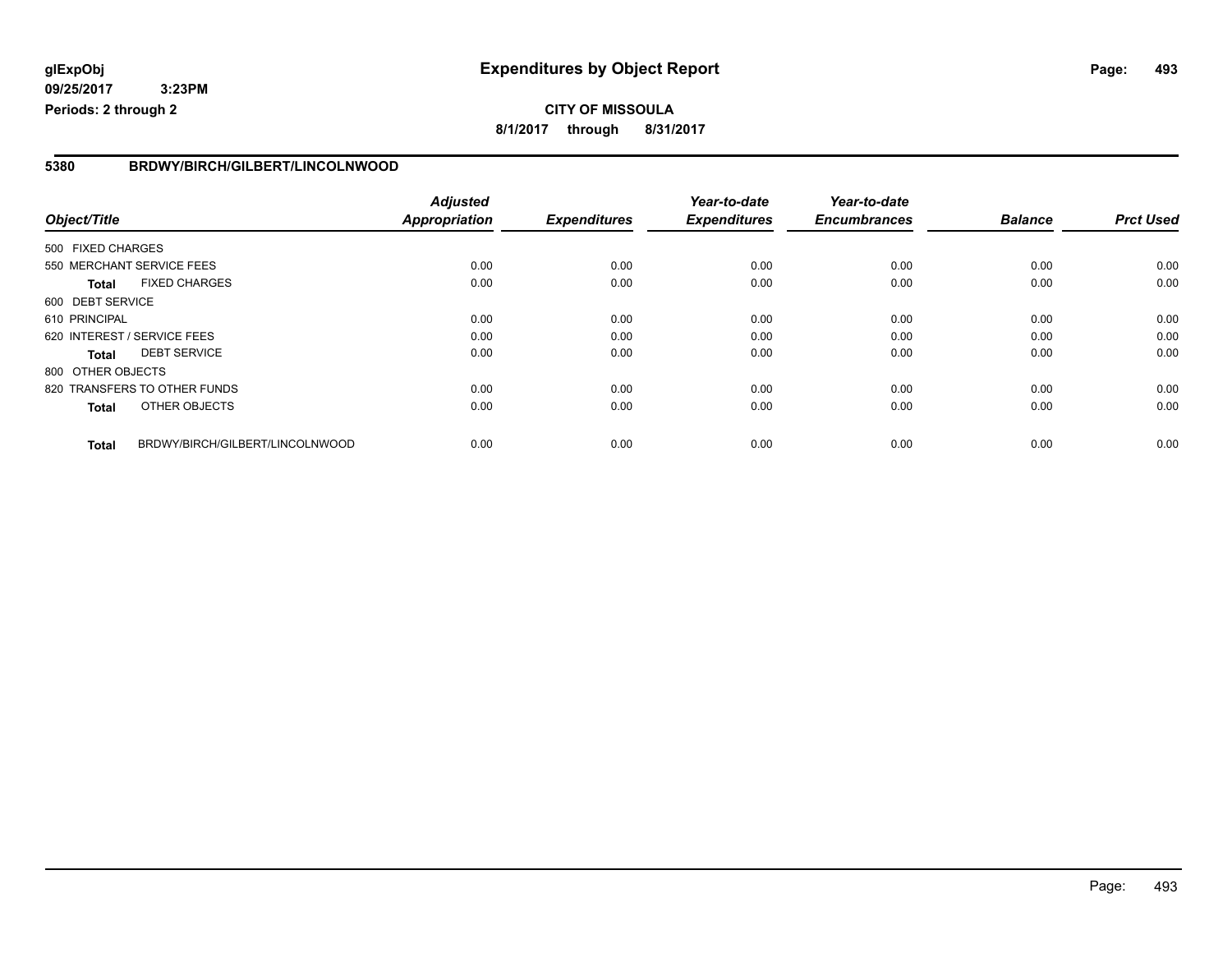**8/1/2017 through 8/31/2017**

# **5381 LINCOLNWOOD PH2 DEBT SERVICE**

|                                      | <b>Adjusted</b>      |                     | Year-to-date        | Year-to-date        |                |                  |
|--------------------------------------|----------------------|---------------------|---------------------|---------------------|----------------|------------------|
| Object/Title                         | <b>Appropriation</b> | <b>Expenditures</b> | <b>Expenditures</b> | <b>Encumbrances</b> | <b>Balance</b> | <b>Prct Used</b> |
| 500 FIXED CHARGES                    |                      |                     |                     |                     |                |                  |
| 550 MERCHANT SERVICE FEES            | 0.00                 | 0.00                | 0.00                | 0.00                | 0.00           | 0.00             |
| <b>FIXED CHARGES</b><br><b>Total</b> | 0.00                 | 0.00                | 0.00                | 0.00                | 0.00           | 0.00             |
| 600 DEBT SERVICE                     |                      |                     |                     |                     |                |                  |
| 610 PRINCIPAL                        | 0.00                 | 0.00                | 0.00                | 0.00                | 0.00           | 0.00             |
| 620 INTEREST / SERVICE FEES          | 0.00                 | 0.00                | 0.00                | 0.00                | 0.00           | 0.00             |
| <b>DEBT SERVICE</b><br><b>Total</b>  | 0.00                 | 0.00                | 0.00                | 0.00                | 0.00           | 0.00             |
| 800 OTHER OBJECTS                    |                      |                     |                     |                     |                |                  |
| 820 TRANSFERS TO OTHER FUNDS         | 0.00                 | 0.00                | 0.00                | 0.00                | 0.00           | 0.00             |
| OTHER OBJECTS<br><b>Total</b>        | 0.00                 | 0.00                | 0.00                | 0.00                | 0.00           | 0.00             |
|                                      |                      |                     |                     |                     |                |                  |
| <b>WASTEWATER</b><br><b>Total</b>    | 0.00                 | 0.00                | 0.00                | 0.00                | 0.00           | 0.00             |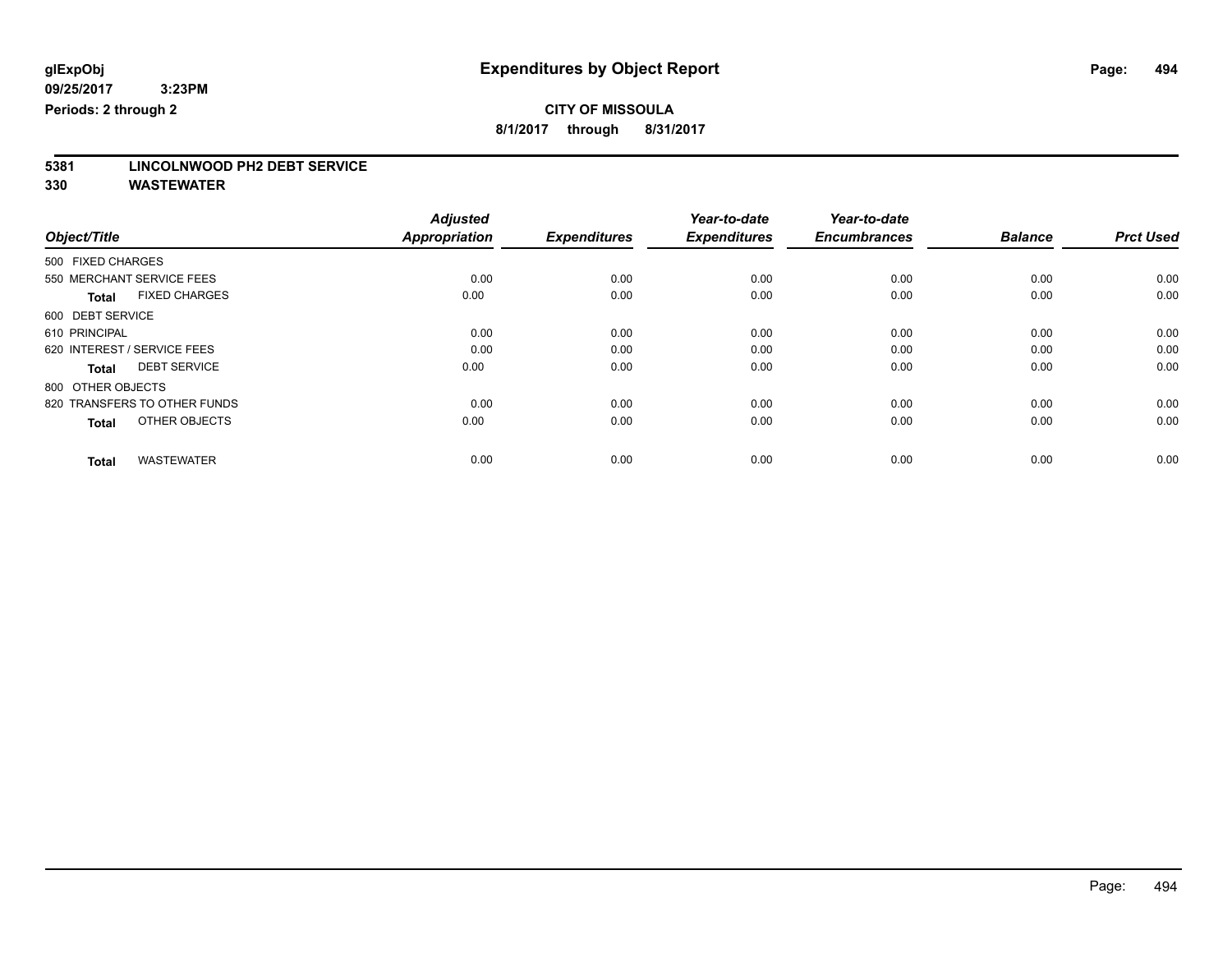#### **5381 LINCOLNWOOD PH2 DEBT SERVICE**

|                   |                              | <b>Adjusted</b>      |                     | Year-to-date        | Year-to-date        |                |                  |
|-------------------|------------------------------|----------------------|---------------------|---------------------|---------------------|----------------|------------------|
| Object/Title      |                              | <b>Appropriation</b> | <b>Expenditures</b> | <b>Expenditures</b> | <b>Encumbrances</b> | <b>Balance</b> | <b>Prct Used</b> |
| 500 FIXED CHARGES |                              |                      |                     |                     |                     |                |                  |
|                   | 550 MERCHANT SERVICE FEES    | 0.00                 | 0.00                | 0.00                | 0.00                | 0.00           | 0.00             |
| <b>Total</b>      | <b>FIXED CHARGES</b>         | 0.00                 | 0.00                | 0.00                | 0.00                | 0.00           | 0.00             |
| 600 DEBT SERVICE  |                              |                      |                     |                     |                     |                |                  |
| 610 PRINCIPAL     |                              | 0.00                 | 0.00                | 0.00                | 0.00                | 0.00           | 0.00             |
|                   | 620 INTEREST / SERVICE FEES  | 0.00                 | 0.00                | 0.00                | 0.00                | 0.00           | 0.00             |
| Total             | <b>DEBT SERVICE</b>          | 0.00                 | 0.00                | 0.00                | 0.00                | 0.00           | 0.00             |
| 800 OTHER OBJECTS |                              |                      |                     |                     |                     |                |                  |
|                   | 820 TRANSFERS TO OTHER FUNDS | 0.00                 | 0.00                | 0.00                | 0.00                | 0.00           | 0.00             |
| <b>Total</b>      | OTHER OBJECTS                | 0.00                 | 0.00                | 0.00                | 0.00                | 0.00           | 0.00             |
| <b>Total</b>      | LINCOLNWOOD PH2 DEBT SERVICE | 0.00                 | 0.00                | 0.00                | 0.00                | 0.00           | 0.00             |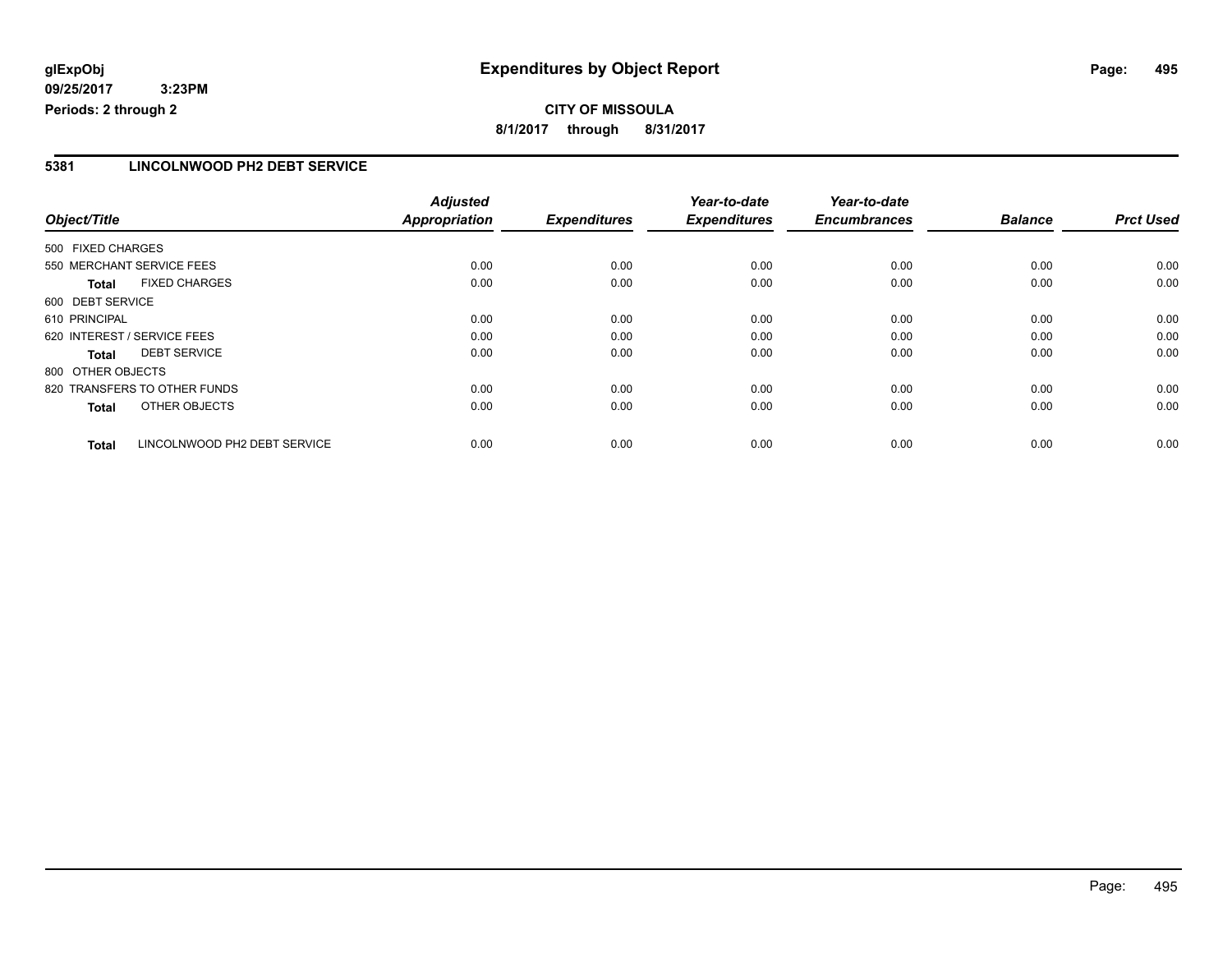**8/1/2017 through 8/31/2017**

# **5382 LINCOLNWOOD PH2 RESERVE FUND**

|                                      | <b>Adjusted</b><br><b>Appropriation</b> | <b>Expenditures</b> | Year-to-date<br><b>Expenditures</b> | Year-to-date<br><b>Encumbrances</b> | <b>Balance</b> |                  |
|--------------------------------------|-----------------------------------------|---------------------|-------------------------------------|-------------------------------------|----------------|------------------|
| Object/Title                         |                                         |                     |                                     |                                     |                | <b>Prct Used</b> |
| 500 FIXED CHARGES                    |                                         |                     |                                     |                                     |                |                  |
| 550 MERCHANT SERVICE FEES            | 0.00                                    | 0.00                | 0.00                                | 0.00                                | 0.00           | 0.00             |
| <b>FIXED CHARGES</b><br><b>Total</b> | 0.00                                    | 0.00                | 0.00                                | 0.00                                | 0.00           | 0.00             |
| 600 DEBT SERVICE                     |                                         |                     |                                     |                                     |                |                  |
| 610 PRINCIPAL                        | 0.00                                    | 0.00                | 0.00                                | 0.00                                | 0.00           | 0.00             |
| 620 INTEREST / SERVICE FEES          | 0.00                                    | 0.00                | 0.00                                | 0.00                                | 0.00           | 0.00             |
| <b>DEBT SERVICE</b><br><b>Total</b>  | 0.00                                    | 0.00                | 0.00                                | 0.00                                | 0.00           | 0.00             |
| 800 OTHER OBJECTS                    |                                         |                     |                                     |                                     |                |                  |
| 820 TRANSFERS TO OTHER FUNDS         | 0.00                                    | 0.00                | 0.00                                | 0.00                                | 0.00           | 0.00             |
| OTHER OBJECTS<br><b>Total</b>        | 0.00                                    | 0.00                | 0.00                                | 0.00                                | 0.00           | 0.00             |
|                                      |                                         |                     |                                     |                                     |                |                  |
| <b>WASTEWATER</b><br><b>Total</b>    | 0.00                                    | 0.00                | 0.00                                | 0.00                                | 0.00           | 0.00             |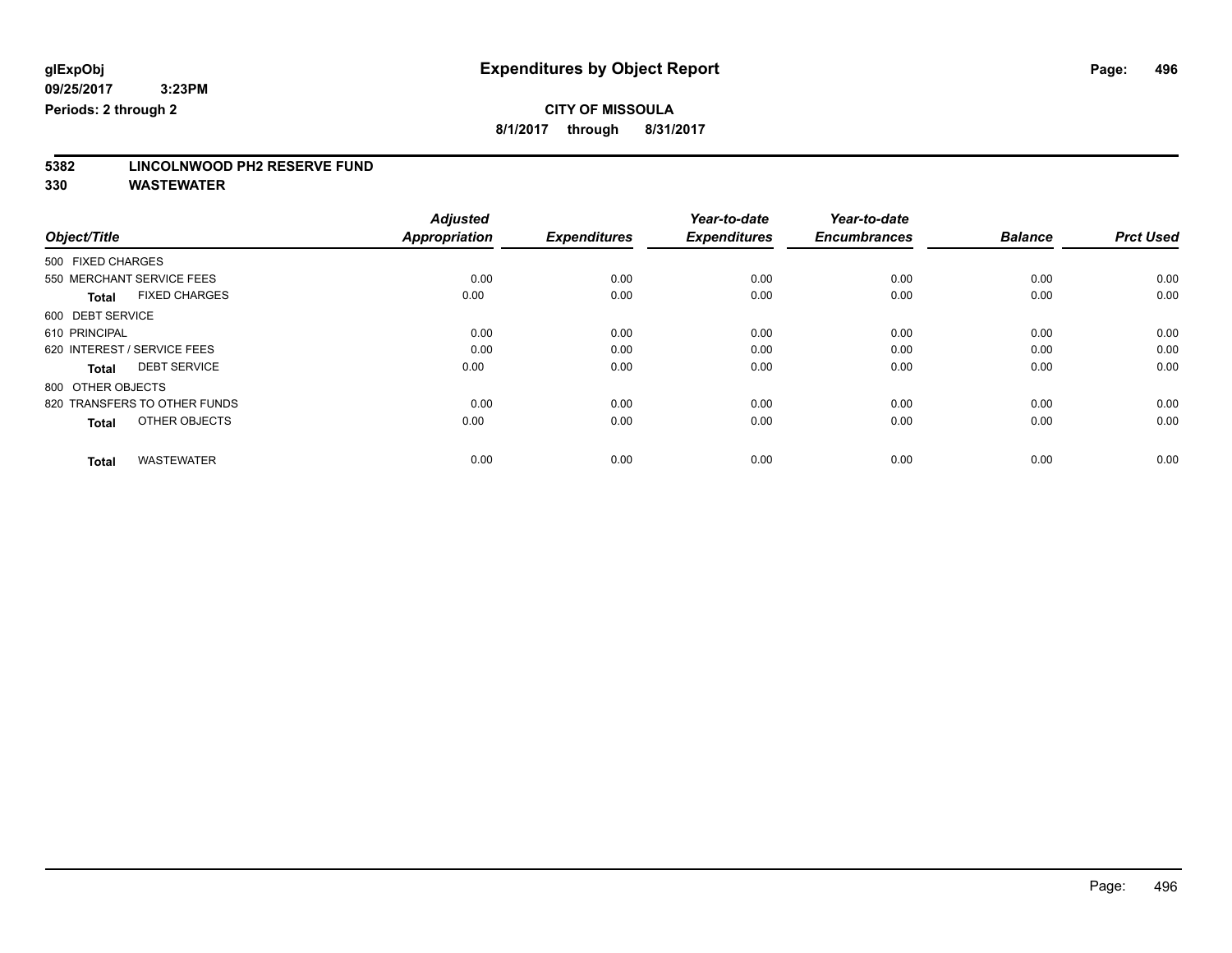#### **CITY OF MISSOULA 8/1/2017 through 8/31/2017**

#### **5382 LINCOLNWOOD PH2 RESERVE FUND**

|                                              | <b>Adjusted</b>      |                     | Year-to-date        | Year-to-date        |                |                  |
|----------------------------------------------|----------------------|---------------------|---------------------|---------------------|----------------|------------------|
| Object/Title                                 | <b>Appropriation</b> | <b>Expenditures</b> | <b>Expenditures</b> | <b>Encumbrances</b> | <b>Balance</b> | <b>Prct Used</b> |
| 500 FIXED CHARGES                            |                      |                     |                     |                     |                |                  |
| 550 MERCHANT SERVICE FEES                    | 0.00                 | 0.00                | 0.00                | 0.00                | 0.00           | 0.00             |
| <b>FIXED CHARGES</b><br><b>Total</b>         | 0.00                 | 0.00                | 0.00                | 0.00                | 0.00           | 0.00             |
| 600 DEBT SERVICE                             |                      |                     |                     |                     |                |                  |
| 610 PRINCIPAL                                | 0.00                 | 0.00                | 0.00                | 0.00                | 0.00           | 0.00             |
| 620 INTEREST / SERVICE FEES                  | 0.00                 | 0.00                | 0.00                | 0.00                | 0.00           | 0.00             |
| <b>DEBT SERVICE</b><br><b>Total</b>          | 0.00                 | 0.00                | 0.00                | 0.00                | 0.00           | 0.00             |
| 800 OTHER OBJECTS                            |                      |                     |                     |                     |                |                  |
| 820 TRANSFERS TO OTHER FUNDS                 | 0.00                 | 0.00                | 0.00                | 0.00                | 0.00           | 0.00             |
| OTHER OBJECTS<br><b>Total</b>                | 0.00                 | 0.00                | 0.00                | 0.00                | 0.00           | 0.00             |
| LINCOLNWOOD PH2 RESERVE FUND<br><b>Total</b> | 0.00                 | 0.00                | 0.00                | 0.00                | 0.00           | 0.00             |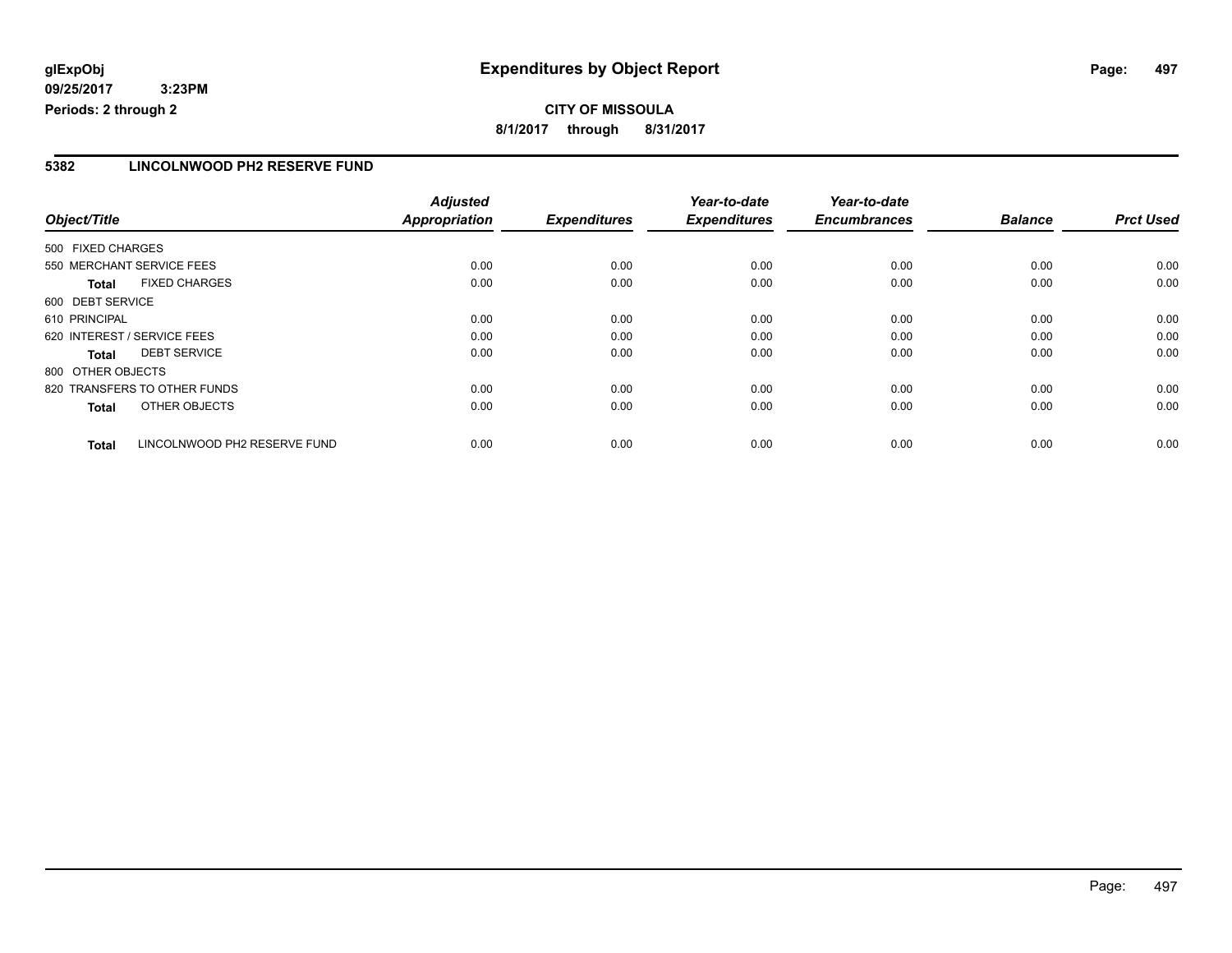**8/1/2017 through 8/31/2017**

# **5383 FY09 RATTLESNAKE SEWER DEBT SVS**

**550 SID 544 PROJECT**

|                                      | <b>Adjusted</b> |                     | Year-to-date        | Year-to-date        |                | <b>Prct Used</b> |
|--------------------------------------|-----------------|---------------------|---------------------|---------------------|----------------|------------------|
| Object/Title                         | Appropriation   | <b>Expenditures</b> | <b>Expenditures</b> | <b>Encumbrances</b> | <b>Balance</b> |                  |
| 500 FIXED CHARGES                    |                 |                     |                     |                     |                |                  |
| 550 MERCHANT SERVICE FEES            | 0.00            | 0.00                | 0.00                | 0.00                | 0.00           | 0.00             |
| <b>FIXED CHARGES</b><br><b>Total</b> | 0.00            | 0.00                | 0.00                | 0.00                | 0.00           | 0.00             |
| 600 DEBT SERVICE                     |                 |                     |                     |                     |                |                  |
| 610 PRINCIPAL                        | 0.00            | 0.00                | 0.00                | 0.00                | 0.00           | 0.00             |
| 620 INTEREST / SERVICE FEES          | 0.00            | 0.00                | 0.00                | 0.00                | 0.00           | 0.00             |
| <b>DEBT SERVICE</b><br><b>Total</b>  | 0.00            | 0.00                | 0.00                | 0.00                | 0.00           | 0.00             |
| SID 544 PROJECT<br><b>Total</b>      | 0.00            | 0.00                | 0.00                | 0.00                | 0.00           | 0.00             |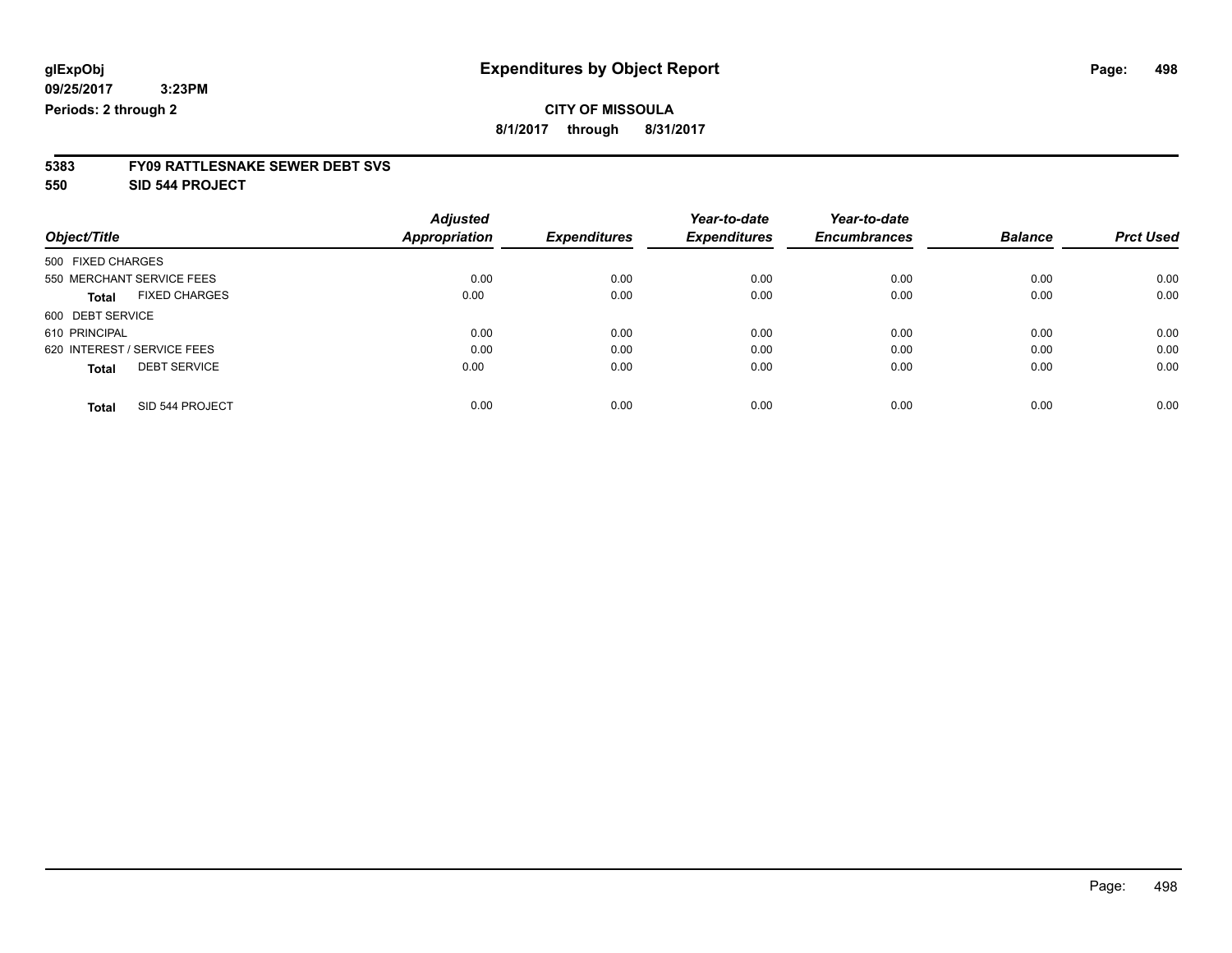**CITY OF MISSOULA 8/1/2017 through 8/31/2017**

#### **5383 FY09 RATTLESNAKE SEWER DEBT SVS**

| Object/Title      |                                        | <b>Adjusted</b><br><b>Appropriation</b> | <b>Expenditures</b> | Year-to-date<br><b>Expenditures</b> | Year-to-date<br><b>Encumbrances</b> | <b>Balance</b> | <b>Prct Used</b> |
|-------------------|----------------------------------------|-----------------------------------------|---------------------|-------------------------------------|-------------------------------------|----------------|------------------|
|                   |                                        |                                         |                     |                                     |                                     |                |                  |
| 500 FIXED CHARGES |                                        |                                         |                     |                                     |                                     |                |                  |
|                   | 550 MERCHANT SERVICE FEES              | 0.00                                    | 0.00                | 0.00                                | 0.00                                | 0.00           | 0.00             |
| <b>Total</b>      | <b>FIXED CHARGES</b>                   | 0.00                                    | 0.00                | 0.00                                | 0.00                                | 0.00           | 0.00             |
| 600 DEBT SERVICE  |                                        |                                         |                     |                                     |                                     |                |                  |
| 610 PRINCIPAL     |                                        | 0.00                                    | 0.00                | 0.00                                | 0.00                                | 0.00           | 0.00             |
|                   | 620 INTEREST / SERVICE FEES            | 0.00                                    | 0.00                | 0.00                                | 0.00                                | 0.00           | 0.00             |
| <b>Total</b>      | <b>DEBT SERVICE</b>                    | 0.00                                    | 0.00                | 0.00                                | 0.00                                | 0.00           | 0.00             |
| <b>Total</b>      | <b>FY09 RATTLESNAKE SEWER DEBT SVS</b> | 0.00                                    | 0.00                | 0.00                                | 0.00                                | 0.00           | 0.00             |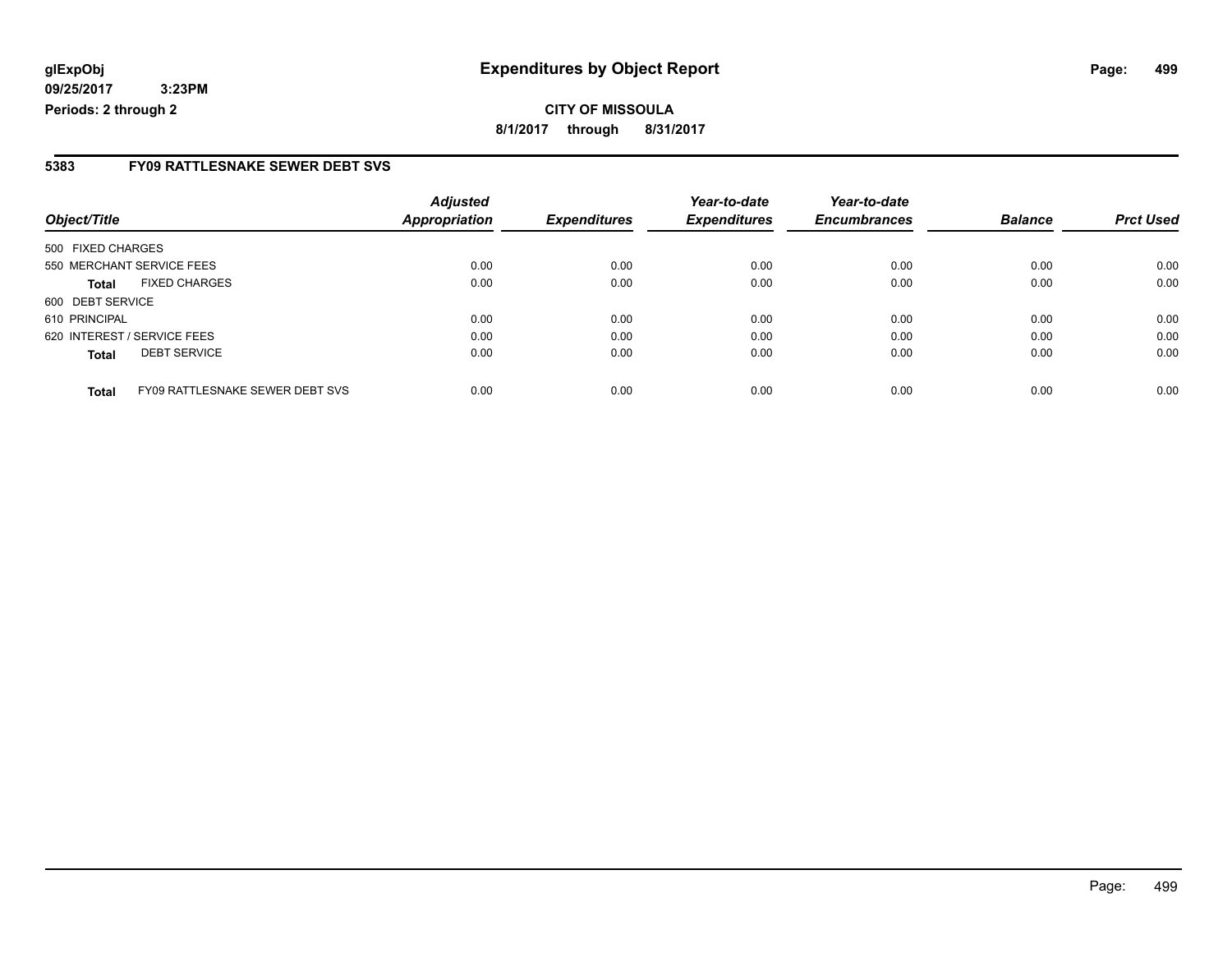#### **CITY OF MISSOULA 8/1/2017 through 8/31/2017**

**5384 09 LOLO BOND RESERVE**

|                                      | <b>Adjusted</b> |                     | Year-to-date        | Year-to-date        |                |                  |
|--------------------------------------|-----------------|---------------------|---------------------|---------------------|----------------|------------------|
| Object/Title                         | Appropriation   | <b>Expenditures</b> | <b>Expenditures</b> | <b>Encumbrances</b> | <b>Balance</b> | <b>Prct Used</b> |
| 500 FIXED CHARGES                    |                 |                     |                     |                     |                |                  |
| 550 MERCHANT SERVICE FEES            | 0.00            | 0.00                | 0.00                | 0.00                | 0.00           | 0.00             |
| <b>FIXED CHARGES</b><br><b>Total</b> | 0.00            | 0.00                | 0.00                | 0.00                | 0.00           | 0.00             |
| 800 OTHER OBJECTS                    |                 |                     |                     |                     |                |                  |
| 820 TRANSFERS TO OTHER FUNDS         | 0.00            | 0.00                | 0.00                | 0.00                | 0.00           | 0.00             |
| OTHER OBJECTS<br><b>Total</b>        | 0.00            | 0.00                | 0.00                | 0.00                | 0.00           | 0.00             |
| <b>WASTEWATER</b><br><b>Total</b>    | 0.00            | 0.00                | 0.00                | 0.00                | 0.00           | 0.00             |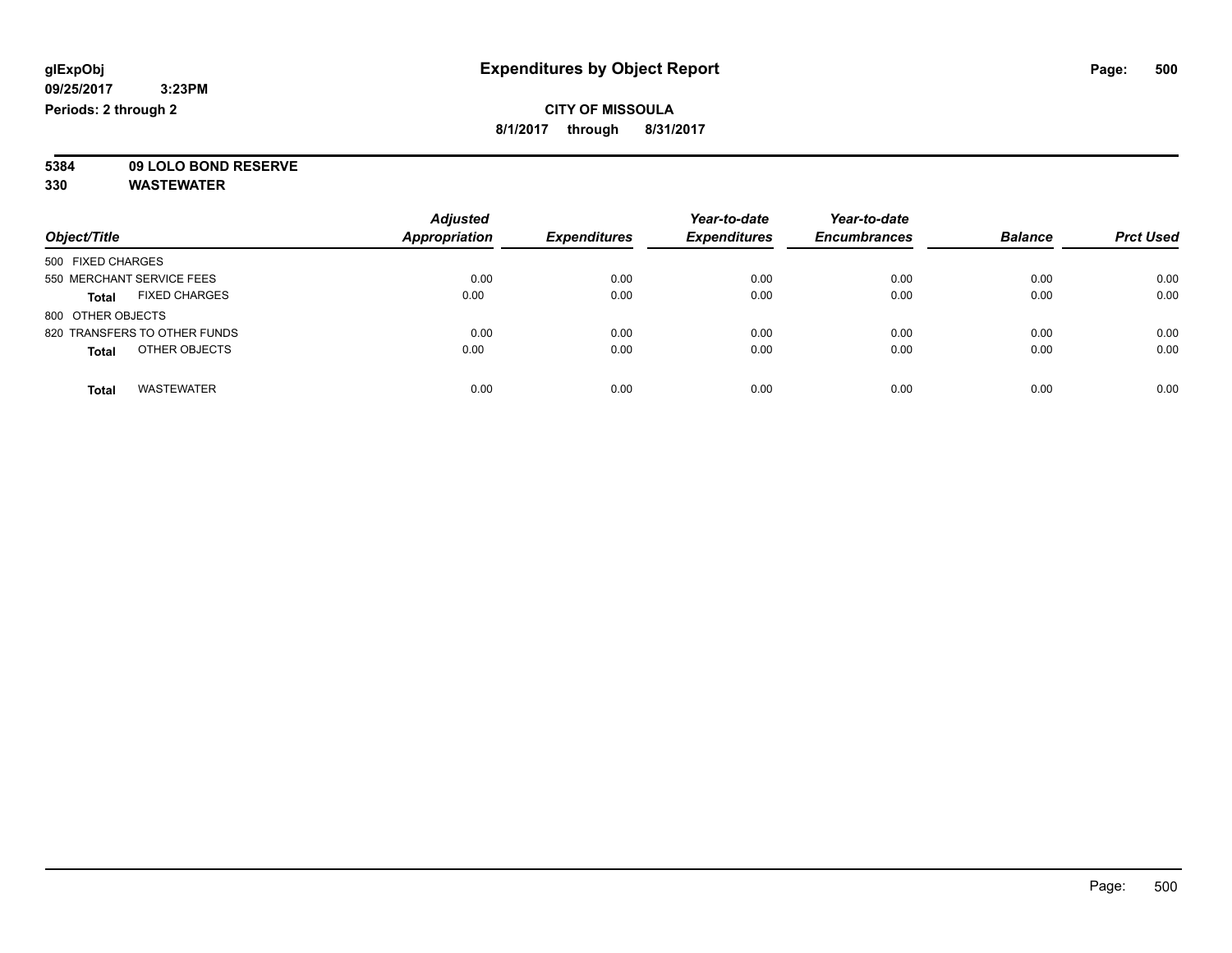**CITY OF MISSOULA 8/1/2017 through 8/31/2017**

#### **5384 09 LOLO BOND RESERVE**

| Object/Title                 |                      | <b>Adjusted</b>      |                     | Year-to-date<br><b>Expenditures</b> | Year-to-date        | <b>Balance</b> |                  |
|------------------------------|----------------------|----------------------|---------------------|-------------------------------------|---------------------|----------------|------------------|
|                              |                      | <b>Appropriation</b> | <b>Expenditures</b> |                                     | <b>Encumbrances</b> |                | <b>Prct Used</b> |
| 500 FIXED CHARGES            |                      |                      |                     |                                     |                     |                |                  |
| 550 MERCHANT SERVICE FEES    |                      | 0.00                 | 0.00                | 0.00                                | 0.00                | 0.00           | 0.00             |
| <b>Total</b>                 | <b>FIXED CHARGES</b> | 0.00                 | 0.00                | 0.00                                | 0.00                | 0.00           | 0.00             |
| 800 OTHER OBJECTS            |                      |                      |                     |                                     |                     |                |                  |
| 820 TRANSFERS TO OTHER FUNDS |                      | 0.00                 | 0.00                | 0.00                                | 0.00                | 0.00           | 0.00             |
| <b>Total</b>                 | OTHER OBJECTS        | 0.00                 | 0.00                | 0.00                                | 0.00                | 0.00           | 0.00             |
| <b>Total</b>                 | 09 LOLO BOND RESERVE | 0.00                 | 0.00                | 0.00                                | 0.00                | 0.00           | 0.00             |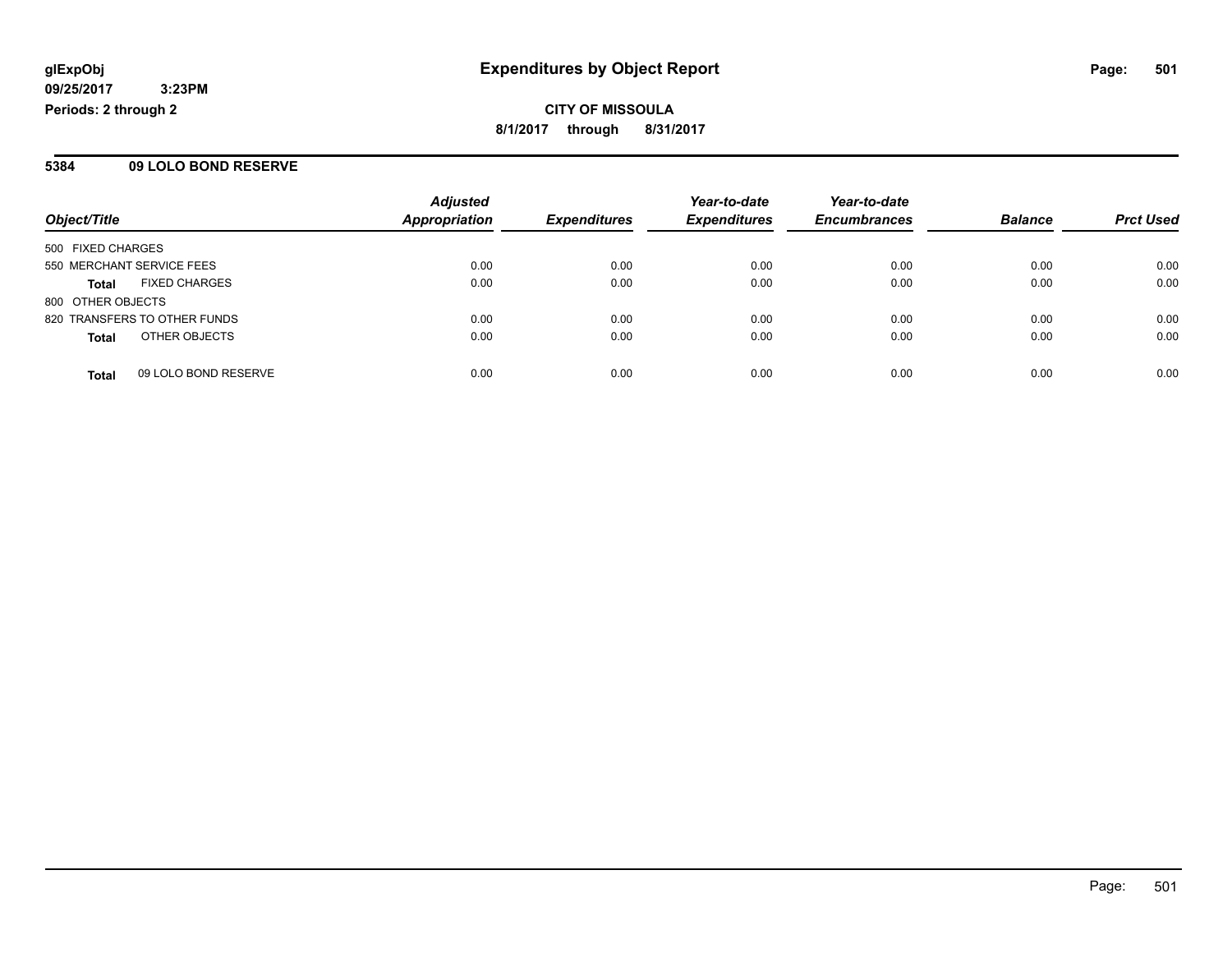#### **CITY OF MISSOULA 8/1/2017 through 8/31/2017**

## **5385 HEADWORKS 2010 BOND RESERVE**

| Object/Title                      | <b>Adjusted</b><br><b>Appropriation</b> | <b>Expenditures</b> | Year-to-date<br><b>Expenditures</b> | Year-to-date<br><b>Encumbrances</b> | <b>Balance</b> | <b>Prct Used</b> |
|-----------------------------------|-----------------------------------------|---------------------|-------------------------------------|-------------------------------------|----------------|------------------|
| 800 OTHER OBJECTS                 |                                         |                     |                                     |                                     |                |                  |
| 820 TRANSFERS TO OTHER FUNDS      | 0.00                                    | 0.00                | 0.00                                | 0.00                                | 0.00           | 0.00             |
| OTHER OBJECTS<br><b>Total</b>     | 0.00                                    | 0.00                | 0.00                                | 0.00                                | 0.00           | 0.00             |
| <b>WASTEWATER</b><br><b>Total</b> | 0.00                                    | 0.00                | 0.00                                | 0.00                                | 0.00           | 0.00             |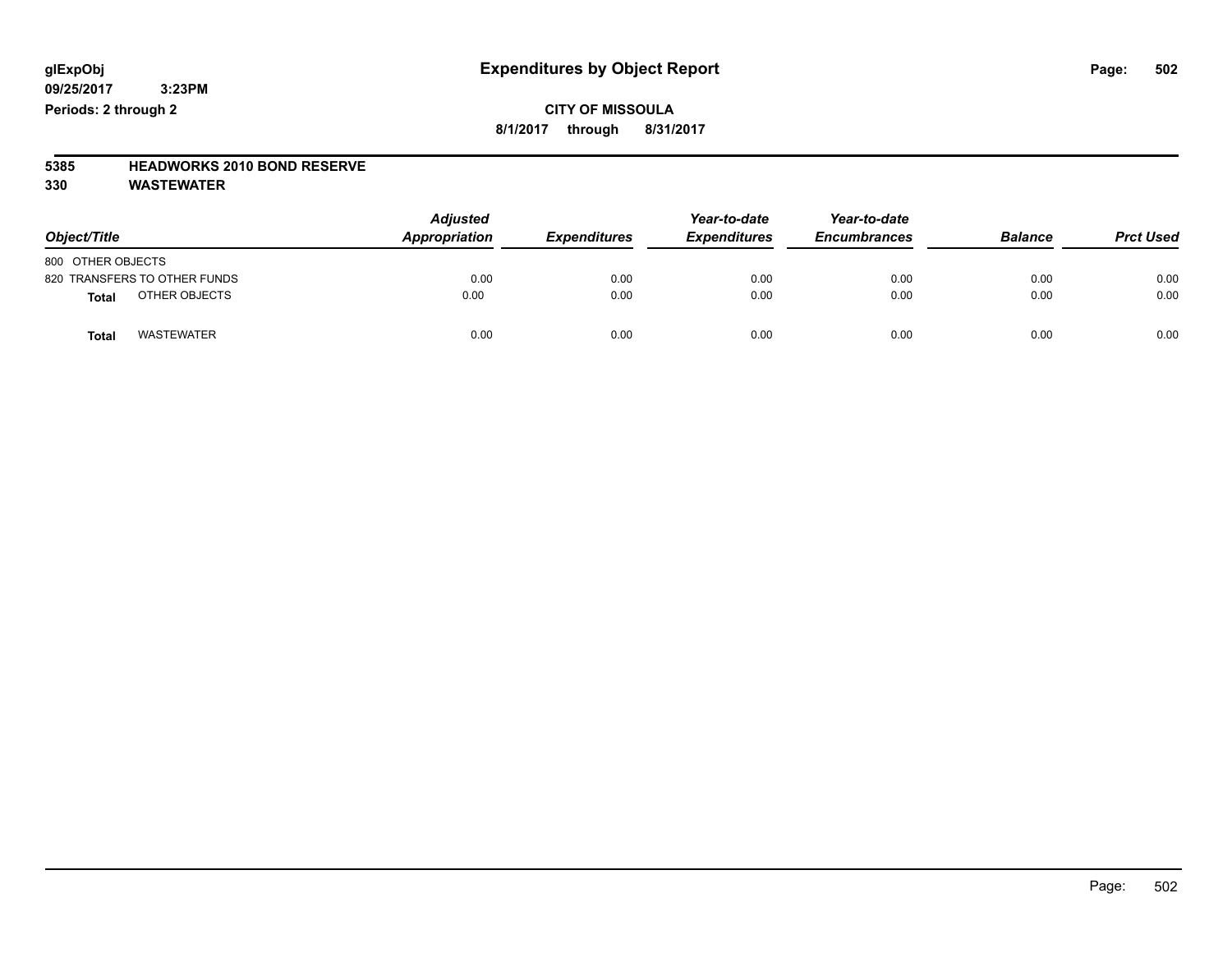#### **glExpObj Expenditures by Object Report Page: 503**

**09/25/2017 3:23PM Periods: 2 through 2**

#### **5385 HEADWORKS 2010 BOND RESERVE**

| Object/Title                                | <b>Adjusted</b><br>Appropriation | <b>Expenditures</b> | Year-to-date<br><b>Expenditures</b> | Year-to-date<br><b>Encumbrances</b> | <b>Balance</b> | <b>Prct Used</b> |
|---------------------------------------------|----------------------------------|---------------------|-------------------------------------|-------------------------------------|----------------|------------------|
| 800 OTHER OBJECTS                           |                                  |                     |                                     |                                     |                |                  |
| 820 TRANSFERS TO OTHER FUNDS                | 0.00                             | 0.00                | 0.00                                | 0.00                                | 0.00           | 0.00             |
| OTHER OBJECTS<br>Total                      | 0.00                             | 0.00                | 0.00                                | 0.00                                | 0.00           | 0.00             |
| <b>HEADWORKS 2010 BOND RESERVE</b><br>Total | 0.00                             | 0.00                | 0.00                                | 0.00                                | 0.00           | 0.00             |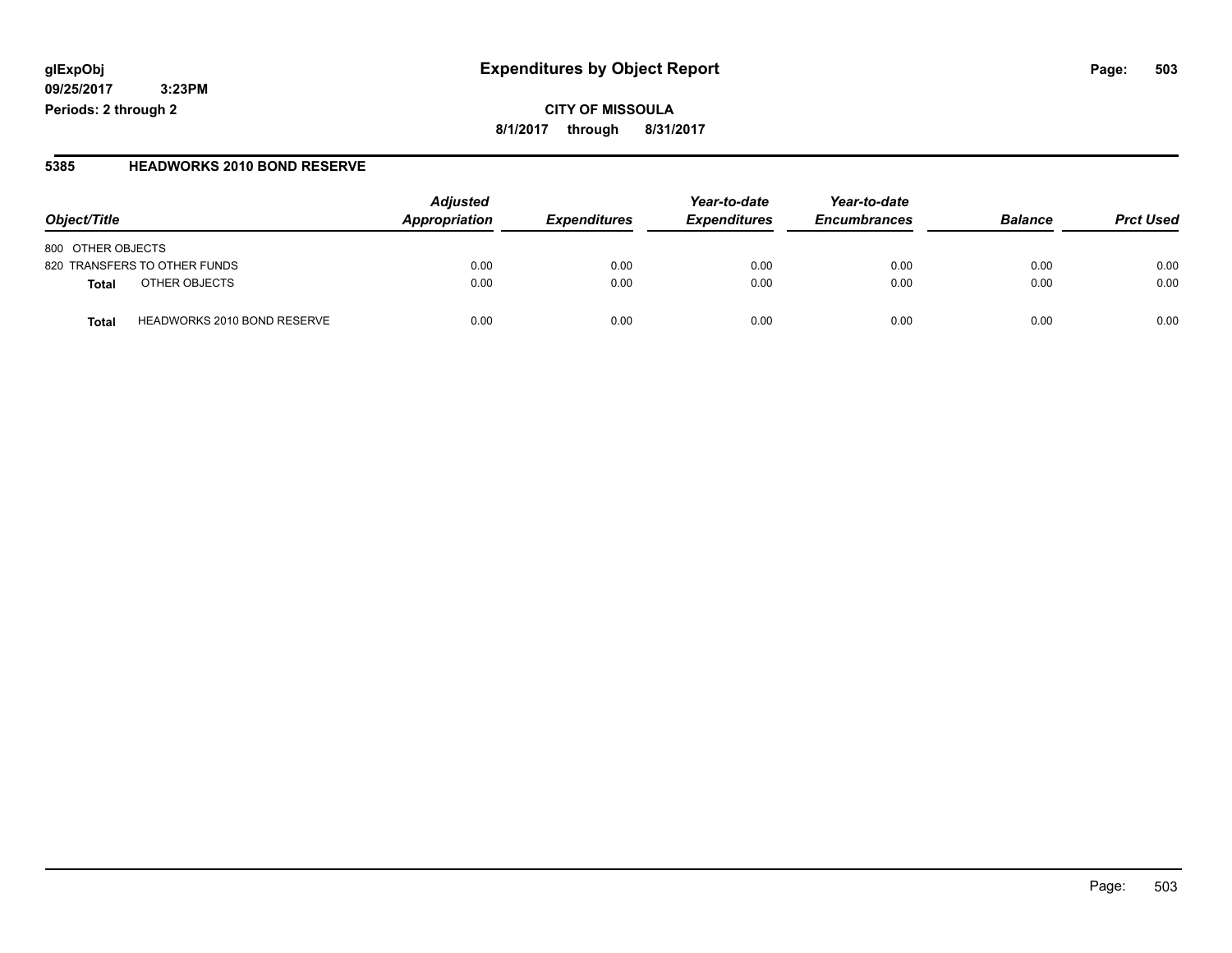**8/1/2017 through 8/31/2017**

# **5386 FY10 HEADWORKS DEBT SERVICE**

| Object/Title                         | <b>Adjusted</b><br>Appropriation | <b>Expenditures</b> | Year-to-date<br><b>Expenditures</b> | Year-to-date<br><b>Encumbrances</b> | <b>Balance</b> | <b>Prct Used</b> |
|--------------------------------------|----------------------------------|---------------------|-------------------------------------|-------------------------------------|----------------|------------------|
|                                      |                                  |                     |                                     |                                     |                |                  |
| 550 MERCHANT SERVICE FEES            | 0.00                             | 0.00                | 0.00                                | 0.00                                | 0.00           | 0.00             |
| <b>FIXED CHARGES</b><br><b>Total</b> | 0.00                             | 0.00                | 0.00                                | 0.00                                | 0.00           | 0.00             |
| 600 DEBT SERVICE                     |                                  |                     |                                     |                                     |                |                  |
| 610 PRINCIPAL                        | 0.00                             | 0.00                | 0.00                                | 0.00                                | 0.00           | 0.00             |
| 620 INTEREST / SERVICE FEES          | 0.00                             | 0.00                | 0.00                                | 0.00                                | 0.00           | 0.00             |
| <b>DEBT SERVICE</b><br><b>Total</b>  | 0.00                             | 0.00                | 0.00                                | 0.00                                | 0.00           | 0.00             |
| <b>WASTEWATER</b><br>Total           | 0.00                             | 0.00                | 0.00                                | 0.00                                | 0.00           | 0.00             |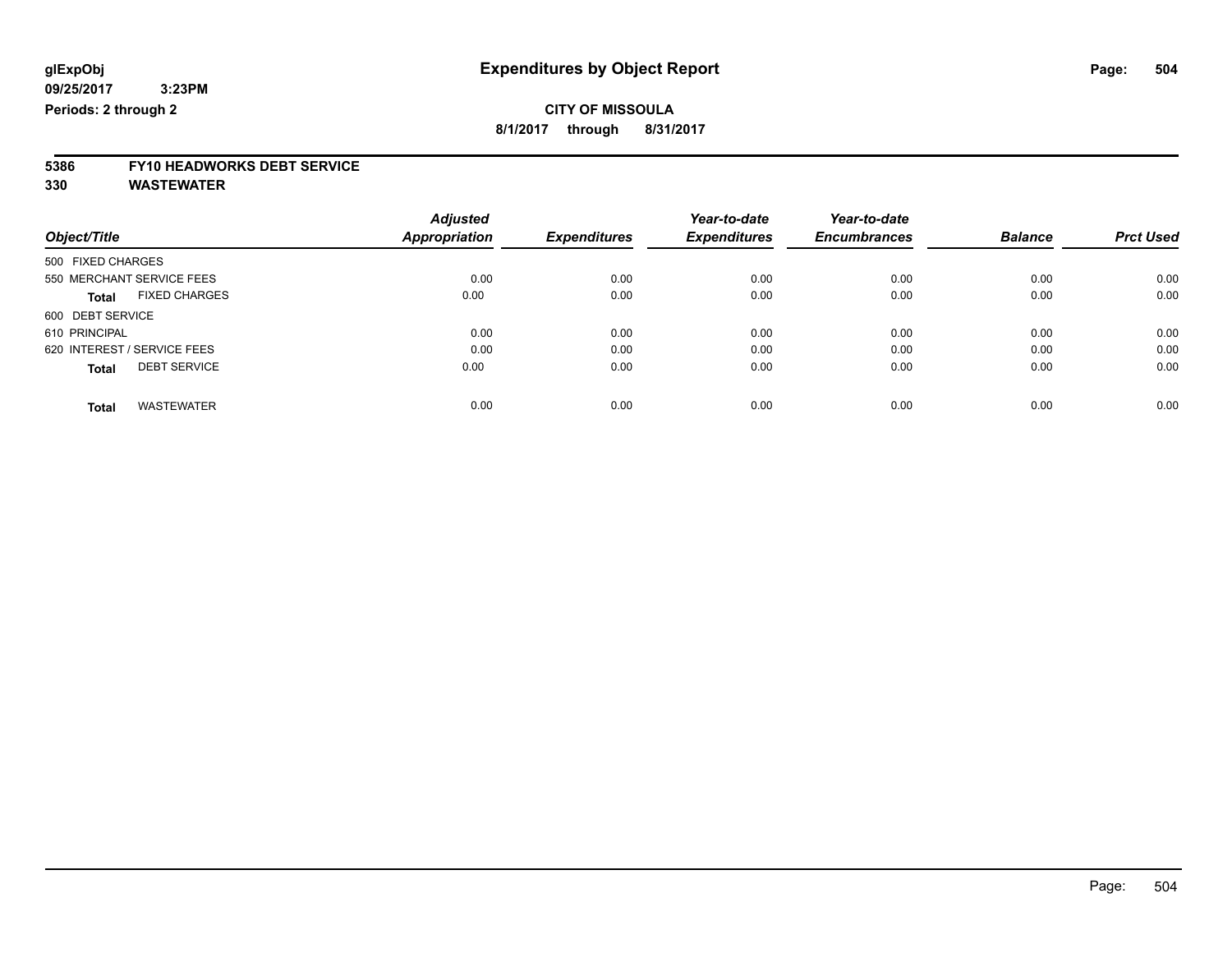### **5386 FY10 HEADWORKS DEBT SERVICE**

| Object/Title                                | <b>Adjusted</b><br>Appropriation | <b>Expenditures</b> | Year-to-date<br><b>Expenditures</b> | Year-to-date<br><b>Encumbrances</b> | <b>Balance</b> | <b>Prct Used</b> |
|---------------------------------------------|----------------------------------|---------------------|-------------------------------------|-------------------------------------|----------------|------------------|
|                                             |                                  |                     |                                     |                                     |                |                  |
| 500 FIXED CHARGES                           |                                  |                     |                                     |                                     |                |                  |
| 550 MERCHANT SERVICE FEES                   | 0.00                             | 0.00                | 0.00                                | 0.00                                | 0.00           | 0.00             |
| <b>FIXED CHARGES</b><br><b>Total</b>        | 0.00                             | 0.00                | 0.00                                | 0.00                                | 0.00           | 0.00             |
| 600 DEBT SERVICE                            |                                  |                     |                                     |                                     |                |                  |
| 610 PRINCIPAL                               | 0.00                             | 0.00                | 0.00                                | 0.00                                | 0.00           | 0.00             |
| 620 INTEREST / SERVICE FEES                 | 0.00                             | 0.00                | 0.00                                | 0.00                                | 0.00           | 0.00             |
| <b>DEBT SERVICE</b><br><b>Total</b>         | 0.00                             | 0.00                | 0.00                                | 0.00                                | 0.00           | 0.00             |
| FY10 HEADWORKS DEBT SERVICE<br><b>Total</b> | 0.00                             | 0.00                | 0.00                                | 0.00                                | 0.00           | 0.00             |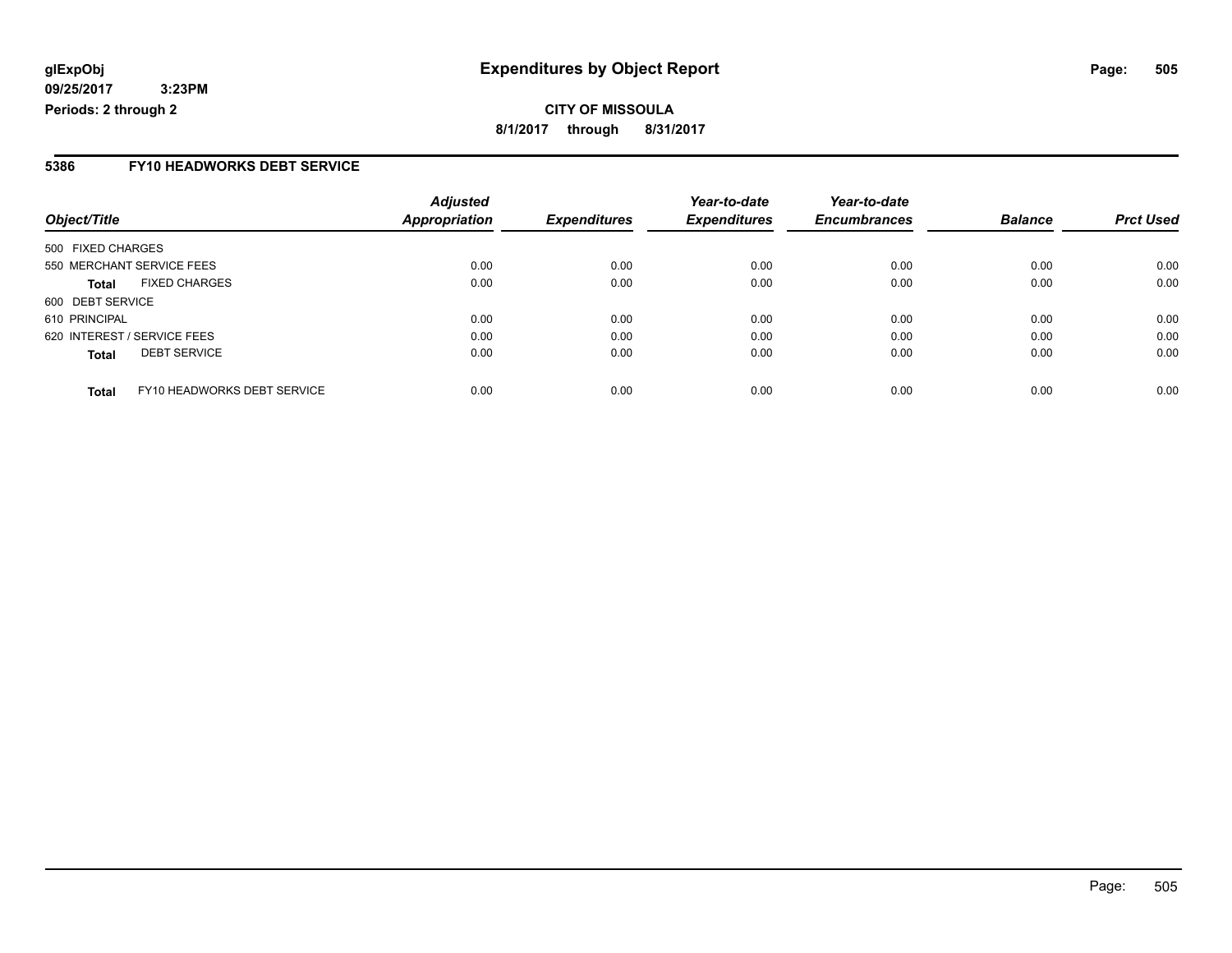**8/1/2017 through 8/31/2017**

# **5387 FY11 SEWER \$1.29M BOND DEBT SERVICE**

**330 WASTEWATER**

|                                      | <b>Adjusted</b> |                     | Year-to-date        | Year-to-date        | <b>Balance</b> | <b>Prct Used</b> |
|--------------------------------------|-----------------|---------------------|---------------------|---------------------|----------------|------------------|
| Object/Title                         | Appropriation   | <b>Expenditures</b> | <b>Expenditures</b> | <b>Encumbrances</b> |                |                  |
| 500 FIXED CHARGES                    |                 |                     |                     |                     |                |                  |
| 550 MERCHANT SERVICE FEES            | 0.00            | 0.00                | 0.00                | 0.00                | 0.00           | 0.00             |
| <b>FIXED CHARGES</b><br><b>Total</b> | 0.00            | 0.00                | 0.00                | 0.00                | 0.00           | 0.00             |
| 600 DEBT SERVICE                     |                 |                     |                     |                     |                |                  |
| 610 PRINCIPAL                        | 0.00            | 0.00                | 0.00                | 0.00                | 0.00           | 0.00             |
| 620 INTEREST / SERVICE FEES          | 0.00            | 0.00                | 0.00                | 0.00                | 0.00           | 0.00             |
| <b>DEBT SERVICE</b><br><b>Total</b>  | 0.00            | 0.00                | 0.00                | 0.00                | 0.00           | 0.00             |
| <b>WASTEWATER</b><br><b>Total</b>    | 0.00            | 0.00                | 0.00                | 0.00                | 0.00           | 0.00             |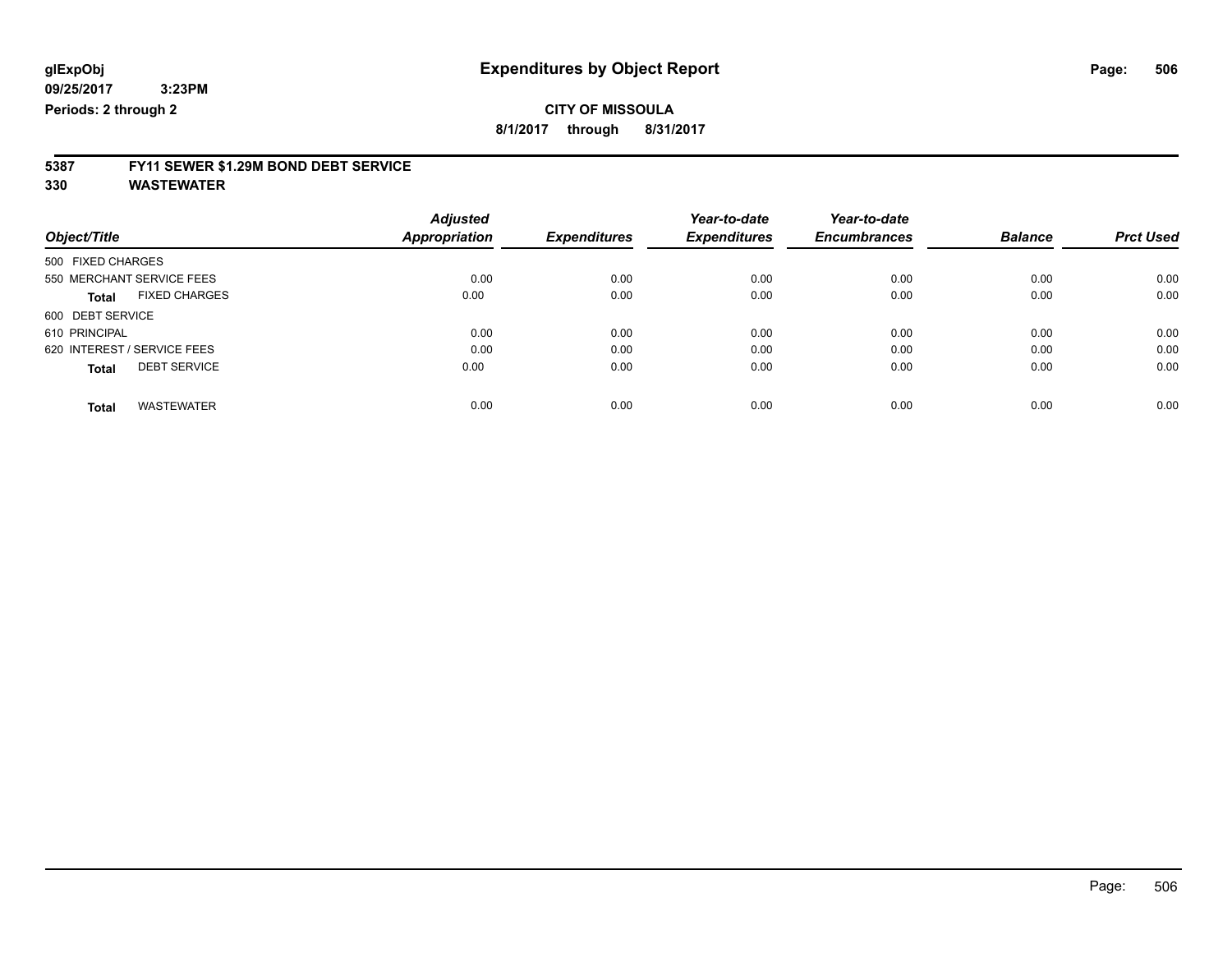### **glExpObj Expenditures by Object Report Page: 507**

**09/25/2017 3:23PM Periods: 2 through 2**

### **5387 FY11 SEWER \$1.29M BOND DEBT SERVICE**

| Object/Title                |                                     | <b>Adjusted</b><br><b>Appropriation</b> | <b>Expenditures</b> | Year-to-date<br><b>Expenditures</b> | Year-to-date<br><b>Encumbrances</b> | <b>Balance</b> | <b>Prct Used</b> |
|-----------------------------|-------------------------------------|-----------------------------------------|---------------------|-------------------------------------|-------------------------------------|----------------|------------------|
| 500 FIXED CHARGES           |                                     |                                         |                     |                                     |                                     |                |                  |
| 550 MERCHANT SERVICE FEES   |                                     | 0.00                                    | 0.00                | 0.00                                | 0.00                                | 0.00           | 0.00             |
| Total                       | <b>FIXED CHARGES</b>                | 0.00                                    | 0.00                | 0.00                                | 0.00                                | 0.00           | 0.00             |
| 600 DEBT SERVICE            |                                     |                                         |                     |                                     |                                     |                |                  |
| 610 PRINCIPAL               |                                     | 0.00                                    | 0.00                | 0.00                                | 0.00                                | 0.00           | 0.00             |
| 620 INTEREST / SERVICE FEES |                                     | 0.00                                    | 0.00                | 0.00                                | 0.00                                | 0.00           | 0.00             |
| <b>Total</b>                | <b>DEBT SERVICE</b>                 | 0.00                                    | 0.00                | 0.00                                | 0.00                                | 0.00           | 0.00             |
| <b>Total</b>                | FY11 SEWER \$1.29M BOND DEBT SERVIC | 0.00                                    | 0.00                | 0.00                                | 0.00                                | 0.00           | 0.00             |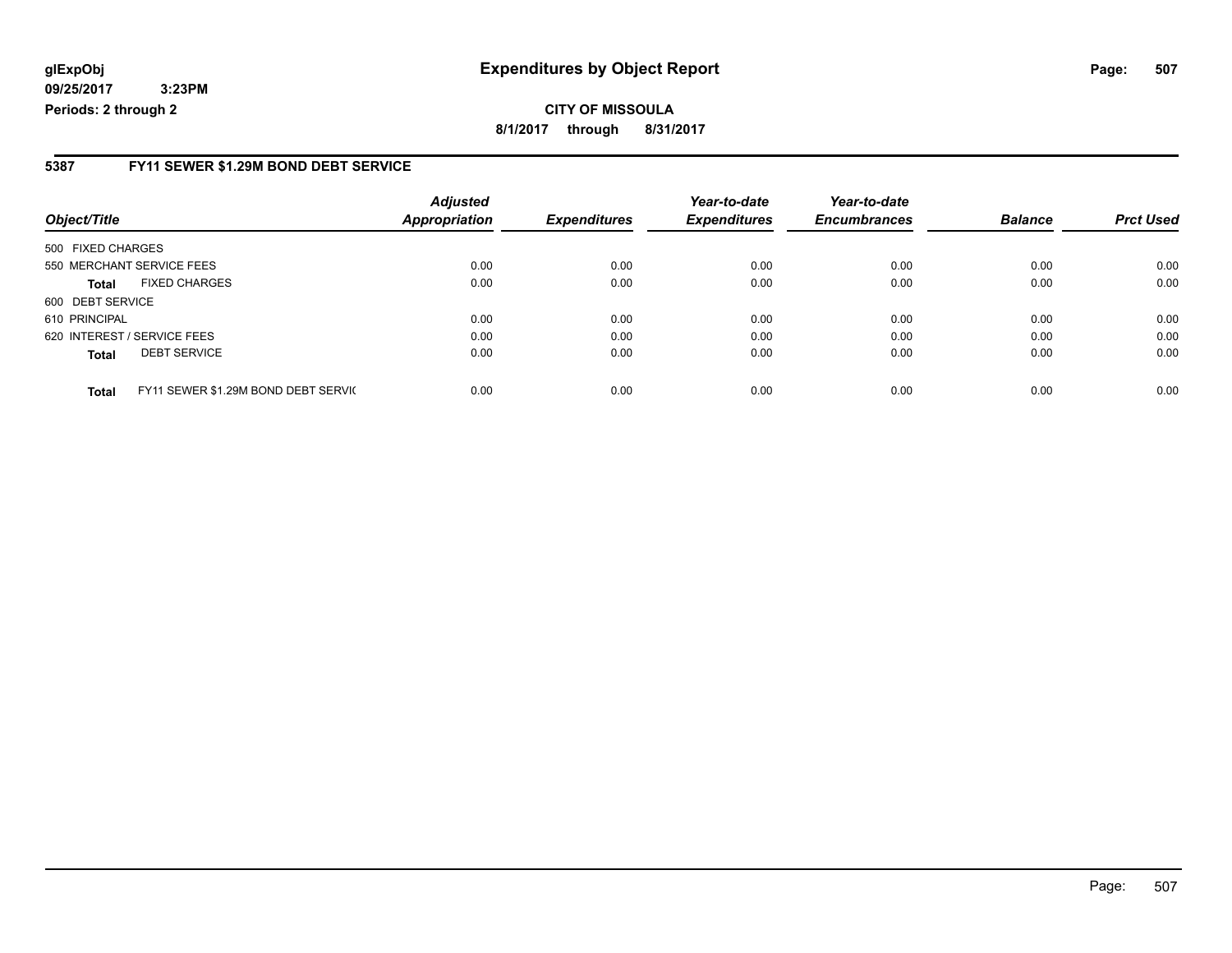**8/1/2017 through 8/31/2017**

# **5388 FY11 \$1.29M SEWER BOND RESERVE**

**330 WASTEWATER**

| Object/Title                         | <b>Adjusted</b><br>Appropriation | <b>Expenditures</b> | Year-to-date<br><b>Expenditures</b> | Year-to-date<br><b>Encumbrances</b> | <b>Balance</b> | <b>Prct Used</b> |
|--------------------------------------|----------------------------------|---------------------|-------------------------------------|-------------------------------------|----------------|------------------|
| 500 FIXED CHARGES                    |                                  |                     |                                     |                                     |                |                  |
| 550 MERCHANT SERVICE FEES            | 0.00                             | 0.00                | 0.00                                | 0.00                                | 0.00           | 0.00             |
| <b>FIXED CHARGES</b><br><b>Total</b> | 0.00                             | 0.00                | 0.00                                | 0.00                                | 0.00           | 0.00             |
| 800 OTHER OBJECTS                    |                                  |                     |                                     |                                     |                |                  |
| 820 TRANSFERS TO OTHER FUNDS         | 0.00                             | 0.00                | 0.00                                | 0.00                                | 0.00           | 0.00             |
| OTHER OBJECTS<br><b>Total</b>        | 0.00                             | 0.00                | 0.00                                | 0.00                                | 0.00           | 0.00             |
| <b>WASTEWATER</b><br><b>Total</b>    | 0.00                             | 0.00                | 0.00                                | 0.00                                | 0.00           | 0.00             |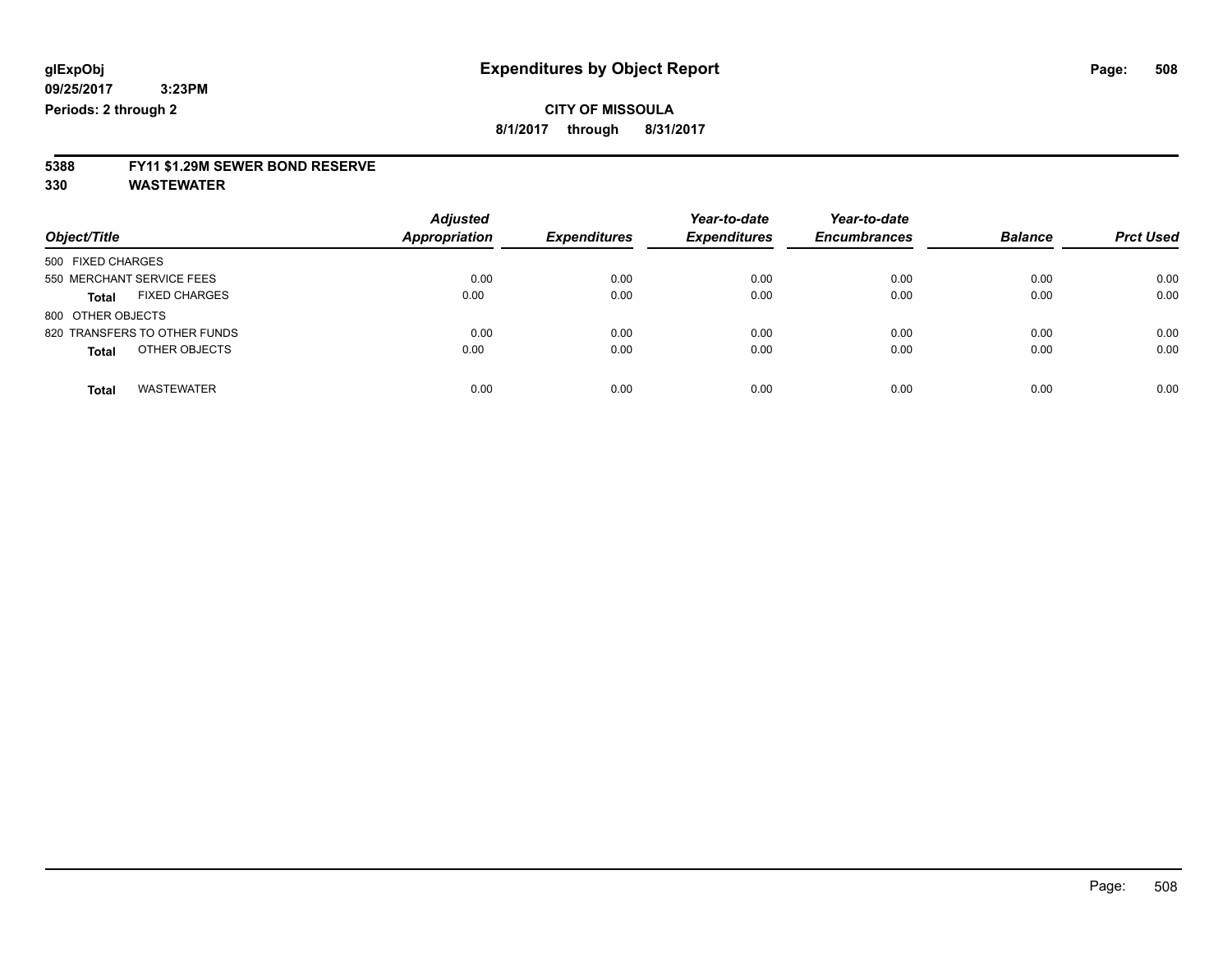**CITY OF MISSOULA 8/1/2017 through 8/31/2017**

#### **5388 FY11 \$1.29M SEWER BOND RESERVE**

|                           |                                 | <b>Adjusted</b> |                     | Year-to-date        | Year-to-date        |                |                  |
|---------------------------|---------------------------------|-----------------|---------------------|---------------------|---------------------|----------------|------------------|
| Object/Title              |                                 | Appropriation   | <b>Expenditures</b> | <b>Expenditures</b> | <b>Encumbrances</b> | <b>Balance</b> | <b>Prct Used</b> |
| 500 FIXED CHARGES         |                                 |                 |                     |                     |                     |                |                  |
| 550 MERCHANT SERVICE FEES |                                 | 0.00            | 0.00                | 0.00                | 0.00                | 0.00           | 0.00             |
| <b>Total</b>              | <b>FIXED CHARGES</b>            | 0.00            | 0.00                | 0.00                | 0.00                | 0.00           | 0.00             |
| 800 OTHER OBJECTS         |                                 |                 |                     |                     |                     |                |                  |
|                           | 820 TRANSFERS TO OTHER FUNDS    | 0.00            | 0.00                | 0.00                | 0.00                | 0.00           | 0.00             |
| <b>Total</b>              | OTHER OBJECTS                   | 0.00            | 0.00                | 0.00                | 0.00                | 0.00           | 0.00             |
| <b>Total</b>              | FY11 \$1.29M SEWER BOND RESERVE | 0.00            | 0.00                | 0.00                | 0.00                | 0.00           | 0.00             |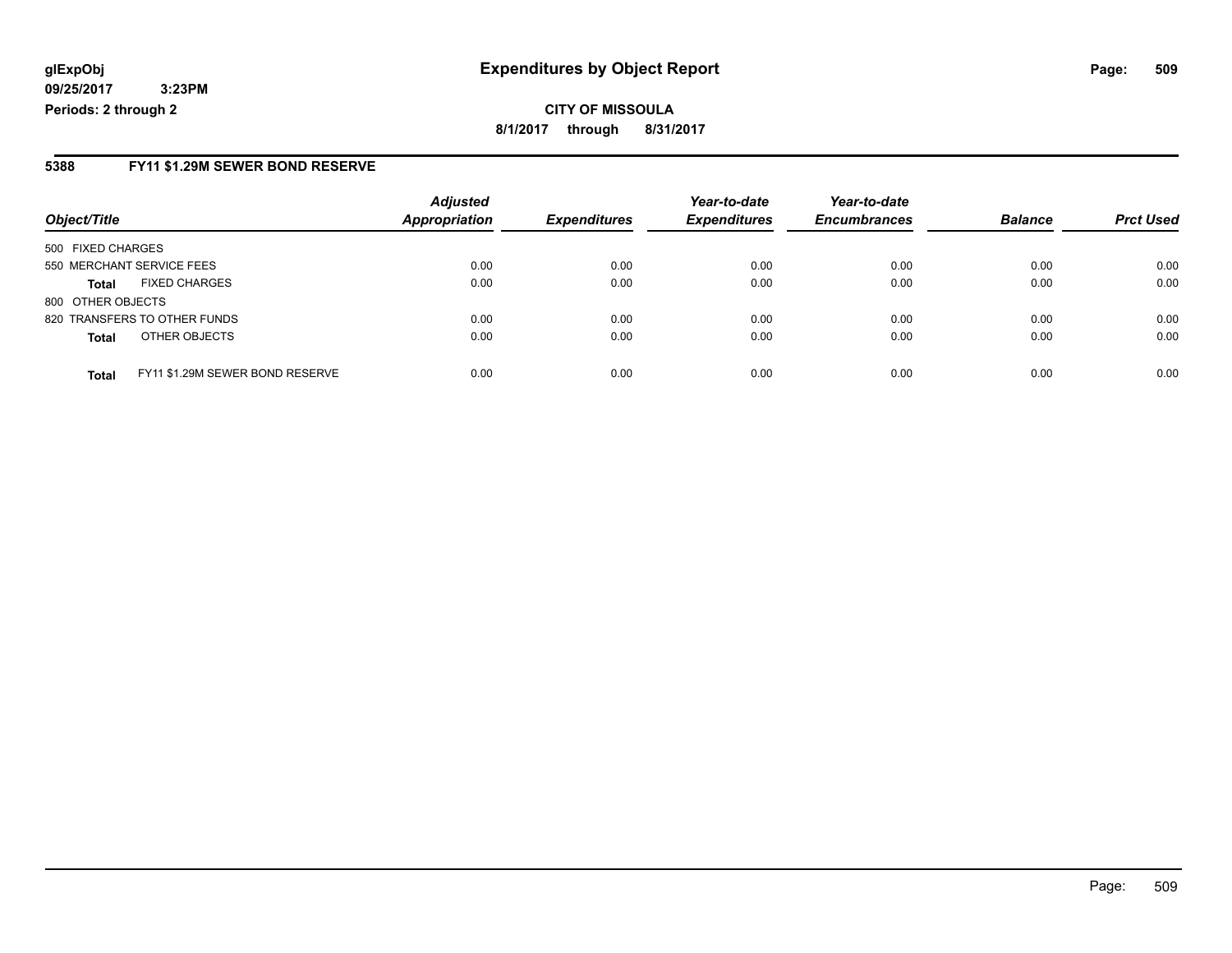### **CITY OF MISSOULA**

**8/1/2017 through 8/31/2017**

# **5389 FY15 SEWER REVENUE BOND DEBT SERVICE**

**330 WASTEWATER**

| <b>Adjusted</b>                                                                                                              |                               | Year-to-date        | Year-to-date        |                |                  |
|------------------------------------------------------------------------------------------------------------------------------|-------------------------------|---------------------|---------------------|----------------|------------------|
|                                                                                                                              | <b>Expenditures</b>           | <b>Expenditures</b> | <b>Encumbrances</b> | <b>Balance</b> | <b>Prct Used</b> |
|                                                                                                                              |                               |                     |                     |                |                  |
| 0.00                                                                                                                         | 0.00                          | 0.00                | 0.00                | 0.00           | 0.00             |
|                                                                                                                              | 0.00                          | 0.00                | 0.00                | 0.00           | 0.00             |
|                                                                                                                              |                               |                     |                     |                |                  |
| 0.00                                                                                                                         | 0.00                          | 0.00                | 0.00                | 0.00           | 0.00             |
| 0.00                                                                                                                         | 0.00                          | 0.00                | 0.00                | 0.00           | 0.00             |
|                                                                                                                              | 0.00                          | 0.00                | 0.00                | 0.00           | 0.00             |
| 0.00                                                                                                                         | 0.00                          | 0.00                | 0.00                | 0.00           | 0.00             |
| 550 MERCHANT SERVICE FEES<br><b>FIXED CHARGES</b><br>620 INTEREST / SERVICE FEES<br><b>DEBT SERVICE</b><br><b>WASTEWATER</b> | Appropriation<br>0.00<br>0.00 |                     |                     |                |                  |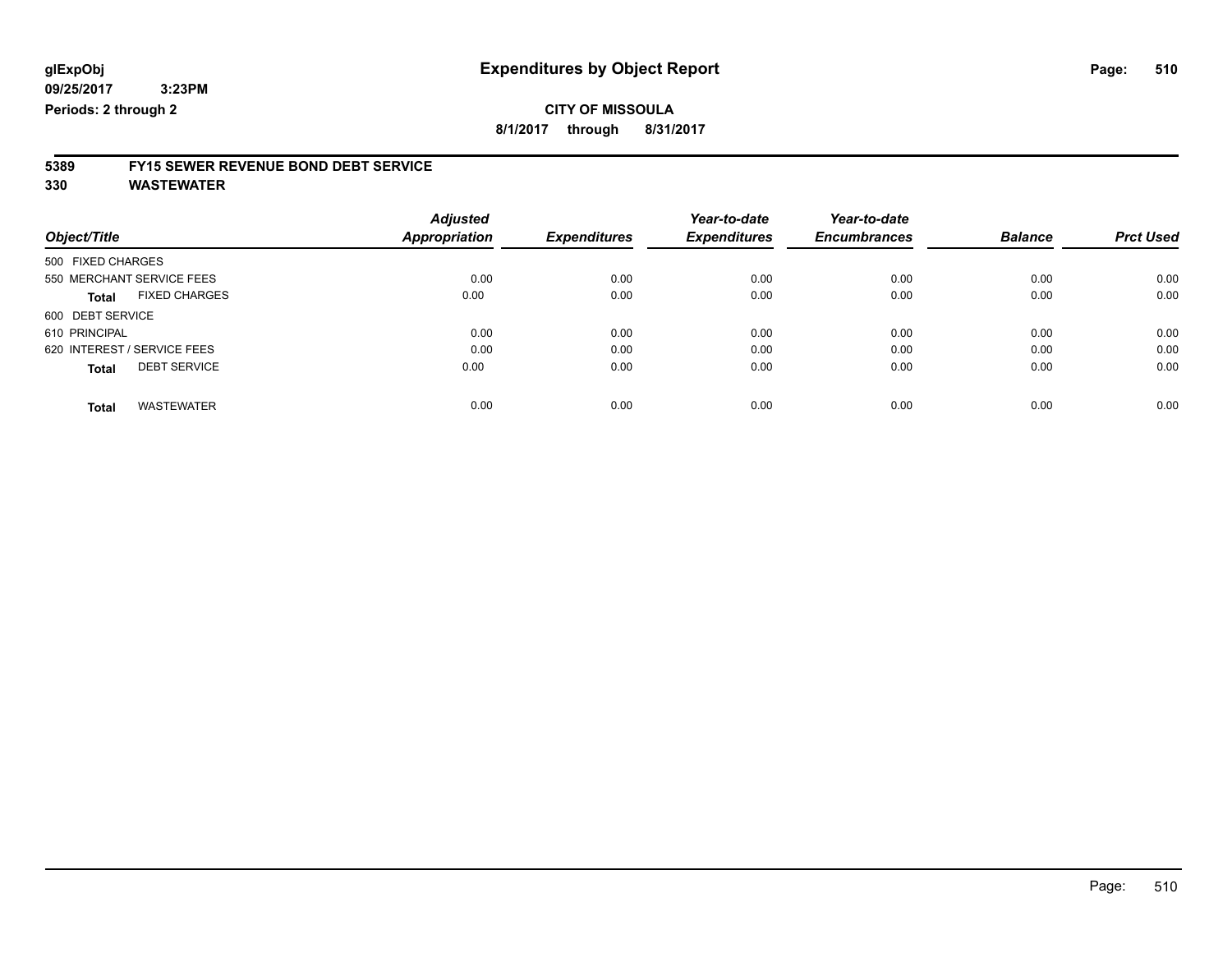### **glExpObj Expenditures by Object Report Page: 511**

**09/25/2017 3:23PM Periods: 2 through 2**

#### **5389 FY15 SEWER REVENUE BOND DEBT SERVICE**

| Object/Title                                     | <b>Adjusted</b><br>Appropriation | <b>Expenditures</b> | Year-to-date<br><b>Expenditures</b> | Year-to-date<br><b>Encumbrances</b> | <b>Balance</b> | <b>Prct Used</b> |
|--------------------------------------------------|----------------------------------|---------------------|-------------------------------------|-------------------------------------|----------------|------------------|
|                                                  |                                  |                     |                                     |                                     |                |                  |
| 500 FIXED CHARGES                                |                                  |                     |                                     |                                     |                |                  |
| 550 MERCHANT SERVICE FEES                        | 0.00                             | 0.00                | 0.00                                | 0.00                                | 0.00           | 0.00             |
| <b>FIXED CHARGES</b><br><b>Total</b>             | 0.00                             | 0.00                | 0.00                                | 0.00                                | 0.00           | 0.00             |
| 600 DEBT SERVICE                                 |                                  |                     |                                     |                                     |                |                  |
| 610 PRINCIPAL                                    | 0.00                             | 0.00                | 0.00                                | 0.00                                | 0.00           | 0.00             |
| 620 INTEREST / SERVICE FEES                      | 0.00                             | 0.00                | 0.00                                | 0.00                                | 0.00           | 0.00             |
| <b>DEBT SERVICE</b><br><b>Total</b>              | 0.00                             | 0.00                | 0.00                                | 0.00                                | 0.00           | 0.00             |
| FY15 SEWER REVENUE BOND DEBT SEF<br><b>Total</b> | 0.00                             | 0.00                | 0.00                                | 0.00                                | 0.00           | 0.00             |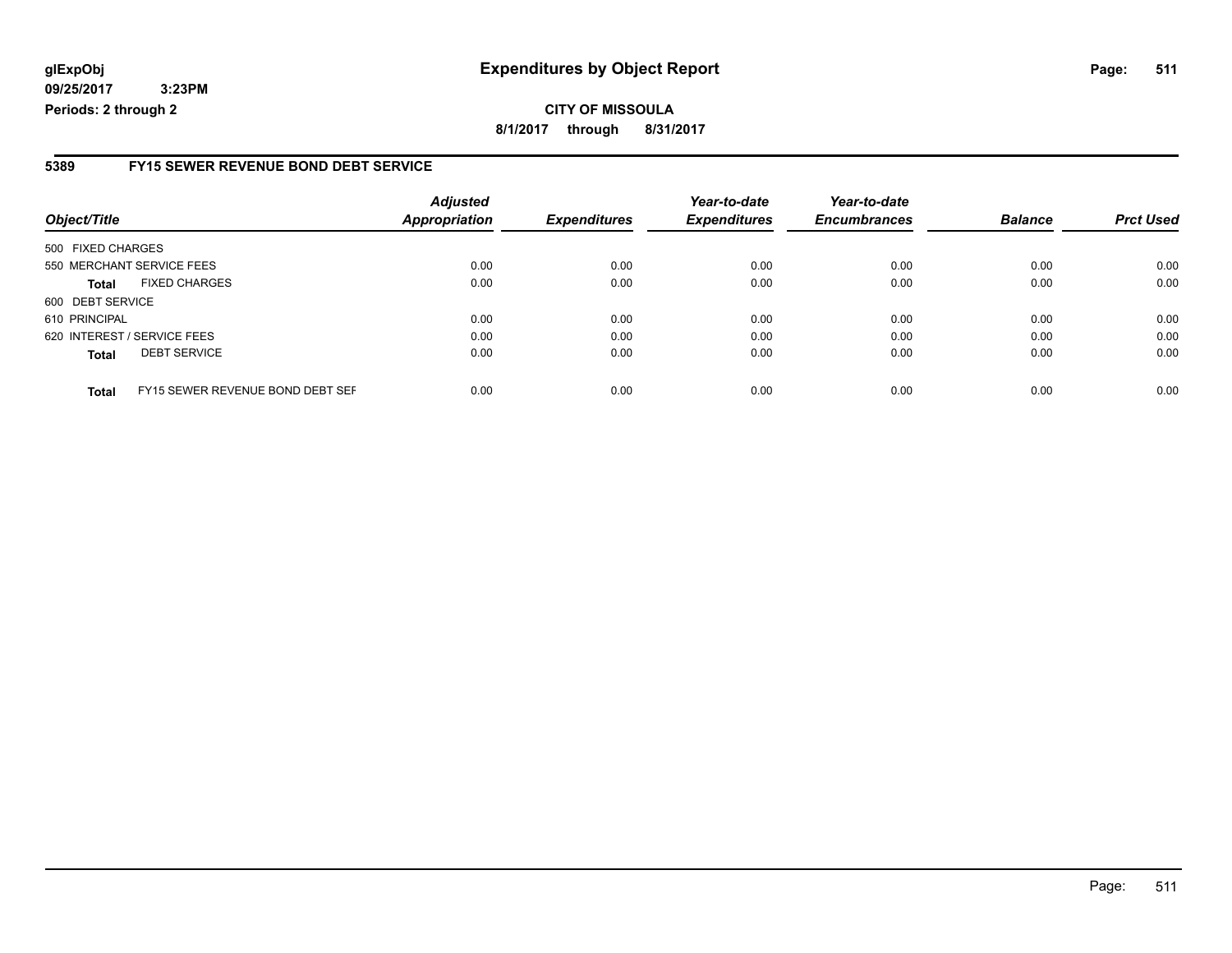# **5390 FY15 SEWER BOND DEBT RESERVE**

**330 WASTEWATER**

| Object/Title                         | <b>Adjusted</b><br><b>Appropriation</b> | <b>Expenditures</b> | Year-to-date<br><b>Expenditures</b> | Year-to-date<br><b>Encumbrances</b> | <b>Balance</b> | <b>Prct Used</b> |
|--------------------------------------|-----------------------------------------|---------------------|-------------------------------------|-------------------------------------|----------------|------------------|
| 500 FIXED CHARGES                    |                                         |                     |                                     |                                     |                |                  |
| 550 MERCHANT SERVICE FEES            | 0.00                                    | 0.00                | 0.00                                | 0.00                                | 0.00           | 0.00             |
| <b>FIXED CHARGES</b><br><b>Total</b> | 0.00                                    | 0.00                | 0.00                                | 0.00                                | 0.00           | 0.00             |
| 800 OTHER OBJECTS                    |                                         |                     |                                     |                                     |                |                  |
| 820 TRANSFERS TO OTHER FUNDS         | 0.00                                    | 0.00                | 0.00                                | 0.00                                | 0.00           | 0.00             |
| OTHER OBJECTS<br><b>Total</b>        | 0.00                                    | 0.00                | 0.00                                | 0.00                                | 0.00           | 0.00             |
| <b>WASTEWATER</b><br><b>Total</b>    | 0.00                                    | 0.00                | 0.00                                | 0.00                                | 0.00           | 0.00             |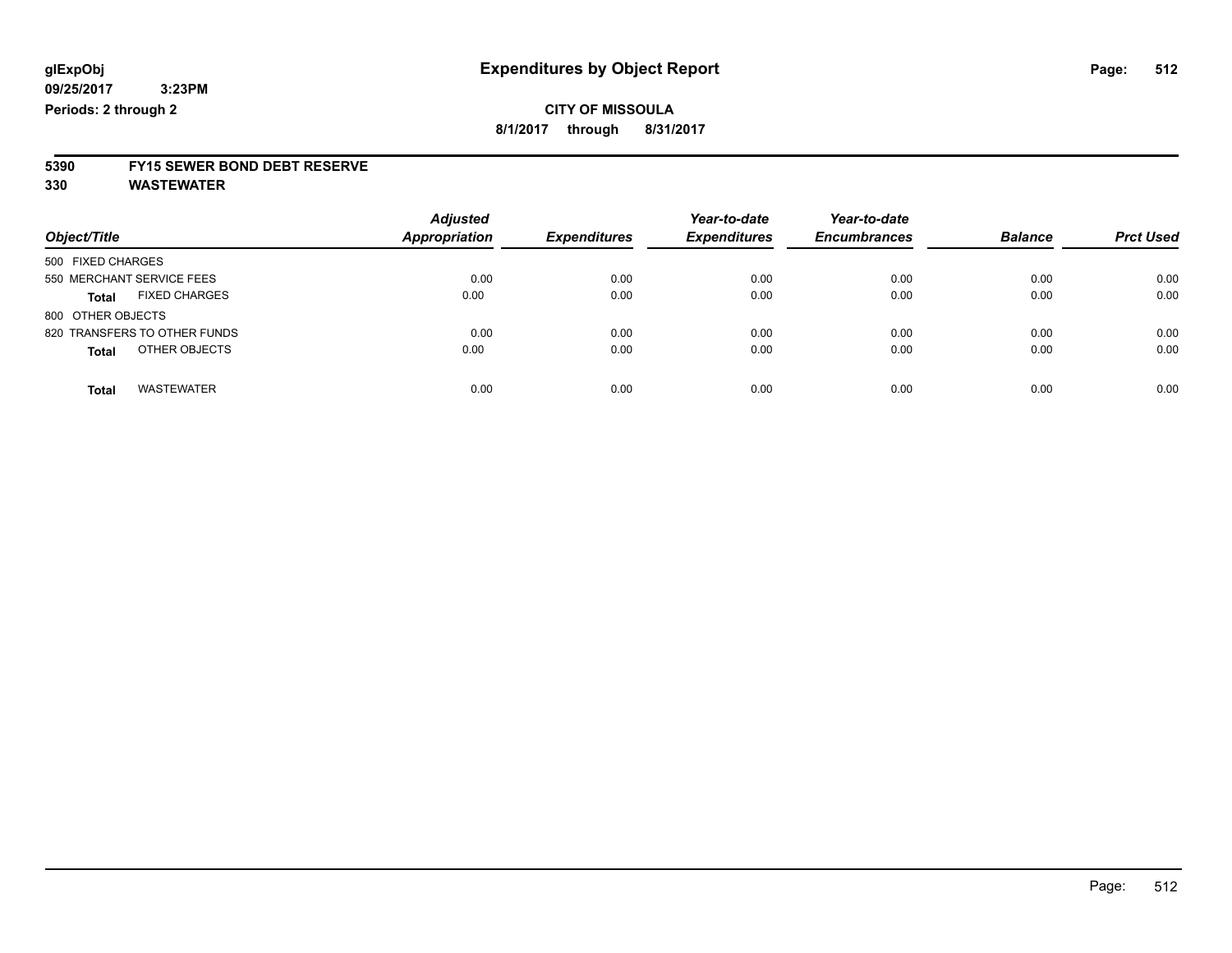**CITY OF MISSOULA 8/1/2017 through 8/31/2017**

### **5390 FY15 SEWER BOND DEBT RESERVE**

| Object/Title              |                                     | <b>Adjusted</b> | <b>Expenditures</b> | Year-to-date<br><b>Expenditures</b> | Year-to-date        | <b>Balance</b> |                  |
|---------------------------|-------------------------------------|-----------------|---------------------|-------------------------------------|---------------------|----------------|------------------|
|                           |                                     | Appropriation   |                     |                                     | <b>Encumbrances</b> |                | <b>Prct Used</b> |
| 500 FIXED CHARGES         |                                     |                 |                     |                                     |                     |                |                  |
| 550 MERCHANT SERVICE FEES |                                     | 0.00            | 0.00                | 0.00                                | 0.00                | 0.00           | 0.00             |
| <b>Total</b>              | <b>FIXED CHARGES</b>                | 0.00            | 0.00                | 0.00                                | 0.00                | 0.00           | 0.00             |
| 800 OTHER OBJECTS         |                                     |                 |                     |                                     |                     |                |                  |
|                           | 820 TRANSFERS TO OTHER FUNDS        | 0.00            | 0.00                | 0.00                                | 0.00                | 0.00           | 0.00             |
| <b>Total</b>              | OTHER OBJECTS                       | 0.00            | 0.00                | 0.00                                | 0.00                | 0.00           | 0.00             |
| <b>Total</b>              | <b>FY15 SEWER BOND DEBT RESERVE</b> | 0.00            | 0.00                | 0.00                                | 0.00                | 0.00           | 0.00             |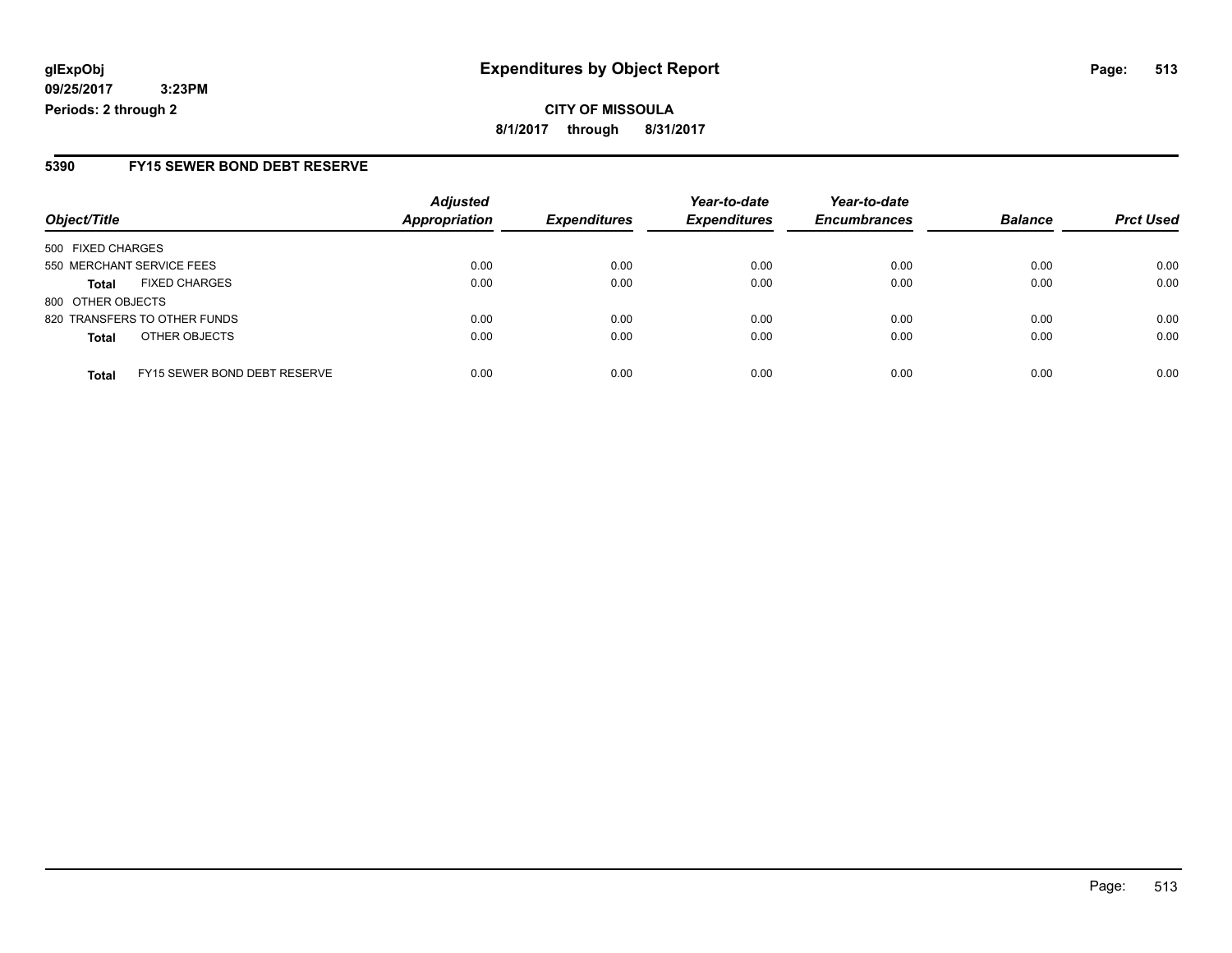**5450 STORMWATER UTILITIY**

**334 STORM WATER**

|                                      | <b>Adjusted</b>      |                     | Year-to-date        | Year-to-date        |                |                  |
|--------------------------------------|----------------------|---------------------|---------------------|---------------------|----------------|------------------|
| Object/Title                         | <b>Appropriation</b> | <b>Expenditures</b> | <b>Expenditures</b> | <b>Encumbrances</b> | <b>Balance</b> | <b>Prct Used</b> |
| 100 PERSONAL SERVICES                |                      |                     |                     |                     |                |                  |
| 110 SALARIES AND WAGES               | 0.00                 | 7,619.91            | 13,060.94           | 0.00                | $-13,060.94$   | 0.00             |
| 130 OTHER                            | 0.00                 | 0.00                | 0.00                | 0.00                | 0.00           | 0.00             |
| <b>140 EMPLOYER CONTRIBUTIONS</b>    | 0.00                 | 2,960.03            | 7,046.59            | 0.00                | $-7,046.59$    | 0.00             |
| 141 STATE RETIREMENT CONTRIBUTIONS   | 0.00                 | 12.70               | 12.70               | 0.00                | $-12.70$       | 0.00             |
| <b>150 STATE RETIREMENT</b>          | 0.00                 | 0.00                | 0.00                | 0.00                | 0.00           | 0.00             |
| PERSONAL SERVICES<br><b>Total</b>    | 0.00                 | 10,592.64           | 20,120.23           | 0.00                | $-20,120.23$   | 0.00             |
| 200 SUPPLIES                         |                      |                     |                     |                     |                |                  |
| 210 OFFICE SUPPLIES                  | 0.00                 | 959.95              | 959.95              | 0.00                | $-959.95$      | 0.00             |
| 220 OPERATING SUPPLIES               | 0.00                 | 477.31              | 477.31              | 0.00                | $-477.31$      | 0.00             |
| 230 REPAIR/MAINTENANCE               | 0.00                 | 345.56              | 345.56              | 0.00                | $-345.56$      | 0.00             |
| 231 GASOLINE                         | 0.00                 | 0.00                | 0.00                | 0.00                | 0.00           | 0.00             |
| <b>SUPPLIES</b><br><b>Total</b>      | 0.00                 | 1,782.82            | 1,782.82            | 0.00                | $-1,782.82$    | 0.00             |
| 300 PURCHASED SERVICES               |                      |                     |                     |                     |                |                  |
| 310 COMMUNICATIONS                   | 0.00                 | 0.00                | 0.00                | 0.00                | 0.00           | 0.00             |
| 320 PRINTING & DUPLICATING           | 0.00                 | 30.34               | 30.34               | 0.00                | $-30.34$       | 0.00             |
| 330 PUBLICITY, SUBSCRIPTIONS & DUES  | 0.00                 | 0.00                | 0.00                | 0.00                | 0.00           | 0.00             |
| 344 TELEPHONE SERVICE                | 0.00                 | 46.91               | 46.91               | 0.00                | $-46.91$       | 0.00             |
| 350 PROFESSIONAL SERVICES            | 0.00                 | 0.00                | 0.00                | 0.00                | 0.00           | 0.00             |
| 370 TRAVEL                           | 0.00                 | 0.00                | 0.00                | 0.00                | 0.00           | 0.00             |
| 380 TRAINING                         | 0.00                 | 0.00                | 0.00                | 0.00                | 0.00           | 0.00             |
| PURCHASED SERVICES<br><b>Total</b>   | 0.00                 | 77.25               | 77.25               | 0.00                | $-77.25$       | 0.00             |
| 500 FIXED CHARGES                    |                      |                     |                     |                     |                |                  |
| 500 FIXED CHARGES                    | 0.00                 | 0.00                | 0.00                | 0.00                | 0.00           | 0.00             |
| <b>FIXED CHARGES</b><br><b>Total</b> | 0.00                 | 0.00                | 0.00                | 0.00                | 0.00           | 0.00             |
| 600 DEBT SERVICE                     |                      |                     |                     |                     |                |                  |
| 620 INTEREST / SERVICE FEES          | 0.00                 | 0.00                | 0.00                | 0.00                | 0.00           | 0.00             |
| <b>DEBT SERVICE</b><br><b>Total</b>  | 0.00                 | 0.00                | 0.00                | 0.00                | 0.00           | 0.00             |
| 800 OTHER OBJECTS                    |                      |                     |                     |                     |                |                  |
| 820 TRANSFERS TO OTHER FUNDS         | 0.00                 | 0.00                | 0.00                | 0.00                | 0.00           | 0.00             |
| 845 CONTINGENCY                      | 0.00                 | 0.00                | 0.00                | 0.00                | 0.00           | 0.00             |
| OTHER OBJECTS<br>Total               | 0.00                 | 0.00                | 0.00                | 0.00                | 0.00           | 0.00             |
| 900 CAPITAL OUTLAY                   |                      |                     |                     |                     |                |                  |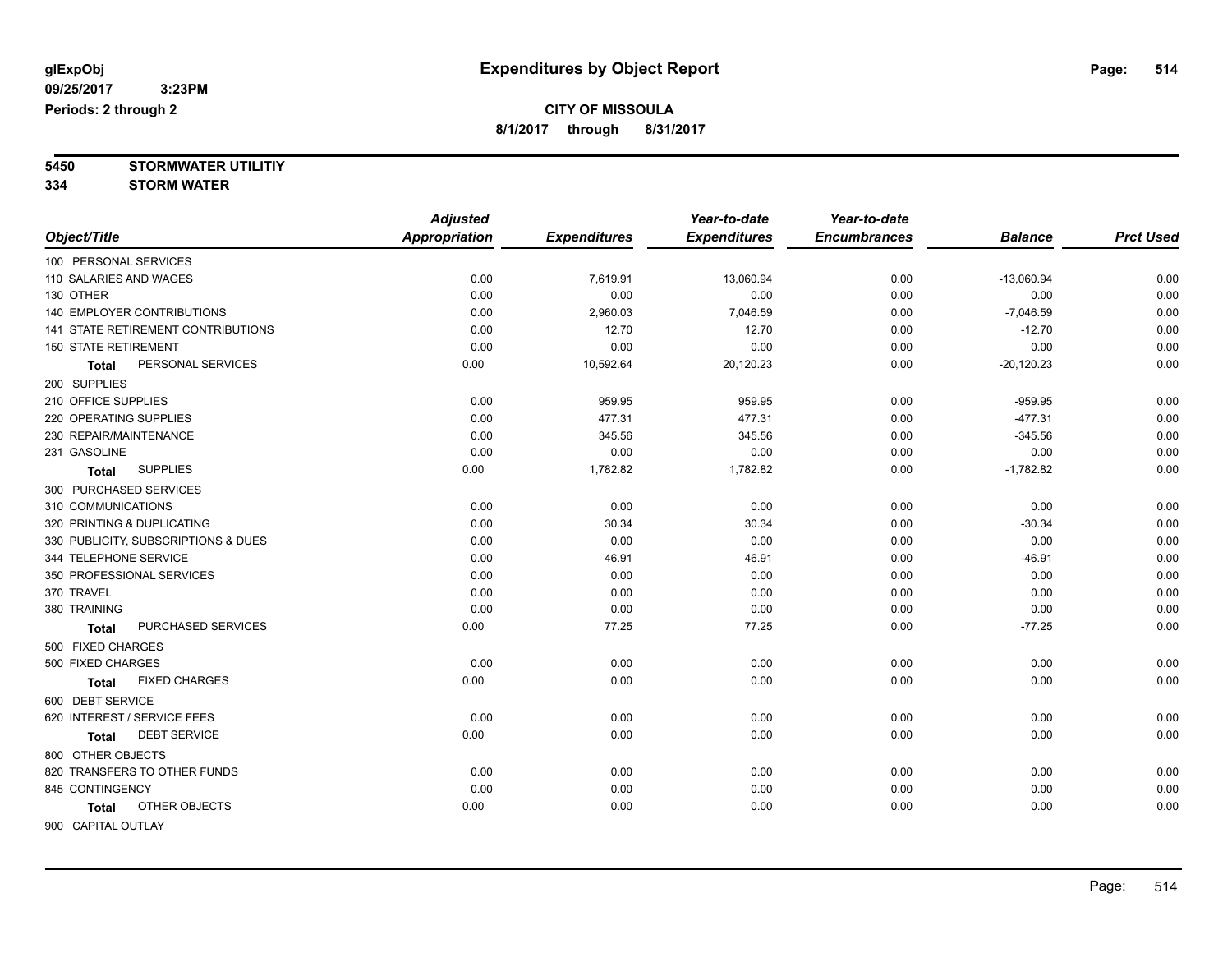### **CITY OF MISSOULA 8/1/2017 through 8/31/2017**

**5450 STORMWATER UTILITIY 334 STORM WATER**

|                                       | <b>Adjusted</b> |                     |                     | Year-to-date        |                |                  |
|---------------------------------------|-----------------|---------------------|---------------------|---------------------|----------------|------------------|
| Object/Title                          | Appropriation   | <b>Expenditures</b> | <b>Expenditures</b> | <b>Encumbrances</b> | <b>Balance</b> | <b>Prct Used</b> |
| 930 IMPROVEMENTS                      | 0.00            | 0.00                | 0.00                | 0.00                | 0.00           | 0.00             |
| 940 MACHINERY & EQUIPMENT             | 0.00            | 0.00                | 0.00                | 0.00                | 0.00           | 0.00             |
| <b>CAPITAL OUTLAY</b><br><b>Total</b> | 0.00            | 0.00                | 0.00                | 0.00                | 0.00           | 0.00             |
| <b>STORM WATER</b><br>Tota            | 0.00            | 12,452.71           | 21,980.30           | 0.00                | $-21,980.30$   | 0.00             |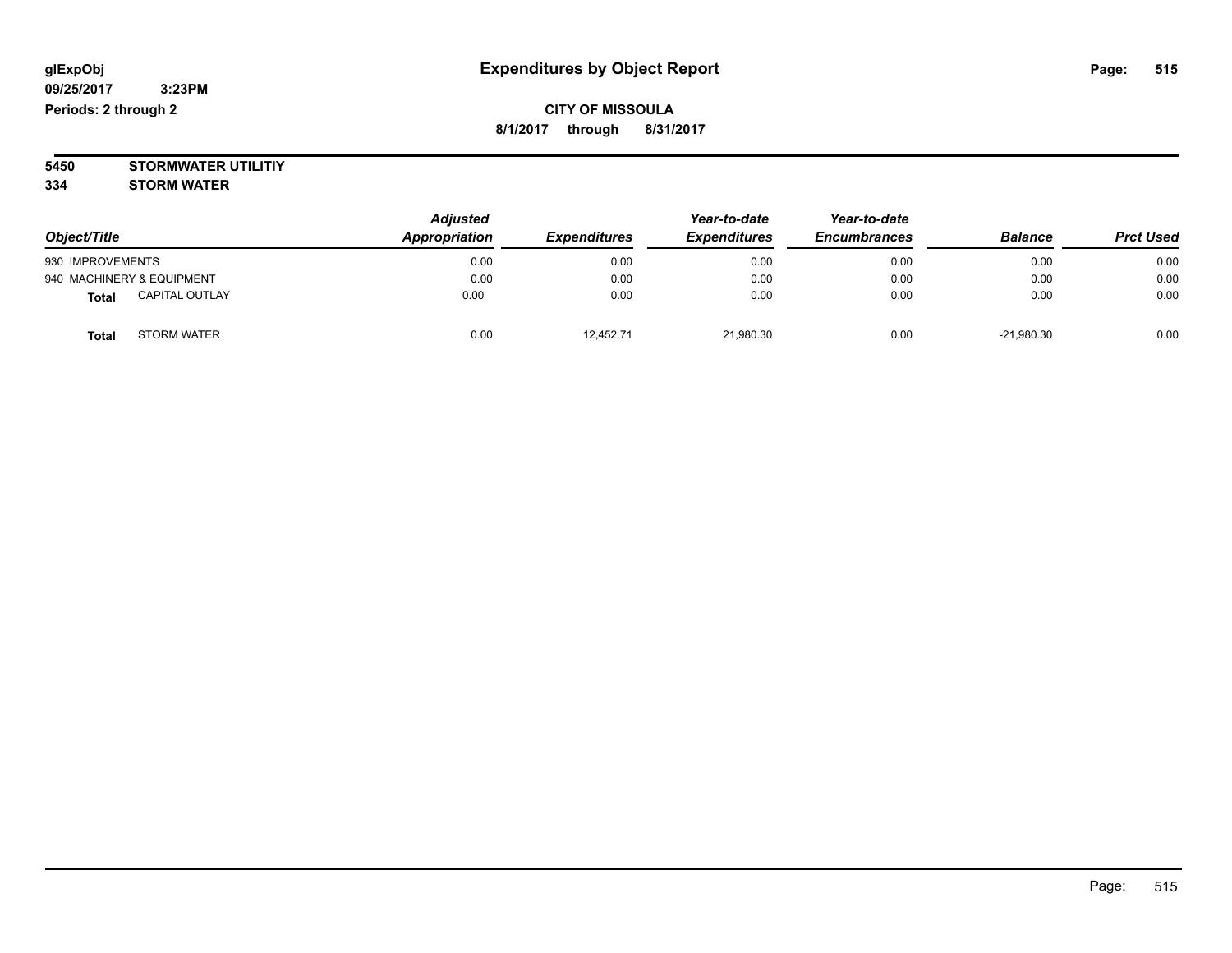#### **5450 STORMWATER UTILITIY**

|                                      | <b>Adjusted</b> |                     | Year-to-date        | Year-to-date        |                |                  |
|--------------------------------------|-----------------|---------------------|---------------------|---------------------|----------------|------------------|
| Object/Title                         | Appropriation   | <b>Expenditures</b> | <b>Expenditures</b> | <b>Encumbrances</b> | <b>Balance</b> | <b>Prct Used</b> |
| 100 PERSONAL SERVICES                |                 |                     |                     |                     |                |                  |
| 110 SALARIES AND WAGES               | 0.00            | 7,619.91            | 13,060.94           | 0.00                | $-13,060.94$   | 0.00             |
| 130 OTHER                            | 0.00            | 0.00                | 0.00                | 0.00                | 0.00           | 0.00             |
| <b>140 EMPLOYER CONTRIBUTIONS</b>    | 0.00            | 2,960.03            | 7,046.59            | 0.00                | $-7,046.59$    | 0.00             |
| 141 STATE RETIREMENT CONTRIBUTIONS   | 0.00            | 12.70               | 12.70               | 0.00                | $-12.70$       | 0.00             |
| <b>150 STATE RETIREMENT</b>          | 0.00            | 0.00                | 0.00                | 0.00                | 0.00           | 0.00             |
| PERSONAL SERVICES<br><b>Total</b>    | 0.00            | 10,592.64           | 20,120.23           | 0.00                | $-20,120.23$   | 0.00             |
| 200 SUPPLIES                         |                 |                     |                     |                     |                |                  |
| 210 OFFICE SUPPLIES                  | 0.00            | 959.95              | 959.95              | 0.00                | $-959.95$      | 0.00             |
| 220 OPERATING SUPPLIES               | 0.00            | 477.31              | 477.31              | 0.00                | $-477.31$      | 0.00             |
| 230 REPAIR/MAINTENANCE               | 0.00            | 345.56              | 345.56              | 0.00                | $-345.56$      | 0.00             |
| 231 GASOLINE                         | 0.00            | 0.00                | 0.00                | 0.00                | 0.00           | 0.00             |
| <b>SUPPLIES</b><br><b>Total</b>      | 0.00            | 1,782.82            | 1,782.82            | 0.00                | $-1,782.82$    | 0.00             |
| 300 PURCHASED SERVICES               |                 |                     |                     |                     |                |                  |
| 310 COMMUNICATIONS                   | 0.00            | 0.00                | 0.00                | 0.00                | 0.00           | 0.00             |
| 320 PRINTING & DUPLICATING           | 0.00            | 30.34               | 30.34               | 0.00                | $-30.34$       | 0.00             |
| 330 PUBLICITY, SUBSCRIPTIONS & DUES  | 0.00            | 0.00                | 0.00                | 0.00                | 0.00           | 0.00             |
| 344 TELEPHONE SERVICE                | 0.00            | 46.91               | 46.91               | 0.00                | $-46.91$       | 0.00             |
| 350 PROFESSIONAL SERVICES            | 0.00            | 0.00                | 0.00                | 0.00                | 0.00           | 0.00             |
| 370 TRAVEL                           | 0.00            | 0.00                | 0.00                | 0.00                | 0.00           | 0.00             |
| 380 TRAINING                         | 0.00            | 0.00                | 0.00                | 0.00                | 0.00           | 0.00             |
| PURCHASED SERVICES<br><b>Total</b>   | 0.00            | 77.25               | 77.25               | 0.00                | $-77.25$       | 0.00             |
| 500 FIXED CHARGES                    |                 |                     |                     |                     |                |                  |
| 500 FIXED CHARGES                    | 0.00            | 0.00                | 0.00                | 0.00                | 0.00           | 0.00             |
| <b>FIXED CHARGES</b><br><b>Total</b> | 0.00            | 0.00                | 0.00                | 0.00                | 0.00           | 0.00             |
| 600 DEBT SERVICE                     |                 |                     |                     |                     |                |                  |
| 620 INTEREST / SERVICE FEES          | 0.00            | 0.00                | 0.00                | 0.00                | 0.00           | 0.00             |
| <b>DEBT SERVICE</b><br><b>Total</b>  | 0.00            | 0.00                | 0.00                | 0.00                | 0.00           | 0.00             |
| 800 OTHER OBJECTS                    |                 |                     |                     |                     |                |                  |
| 820 TRANSFERS TO OTHER FUNDS         | 0.00            | 0.00                | 0.00                | 0.00                | 0.00           | 0.00             |
| 845 CONTINGENCY                      | 0.00            | 0.00                | 0.00                | 0.00                | 0.00           | 0.00             |
| OTHER OBJECTS<br><b>Total</b>        | 0.00            | 0.00                | 0.00                | 0.00                | 0.00           | 0.00             |
| 900 CAPITAL OUTLAY                   |                 |                     |                     |                     |                |                  |
| 930 IMPROVEMENTS                     | 0.00            | 0.00                | 0.00                | 0.00                | 0.00           | 0.00             |
|                                      |                 |                     |                     |                     |                |                  |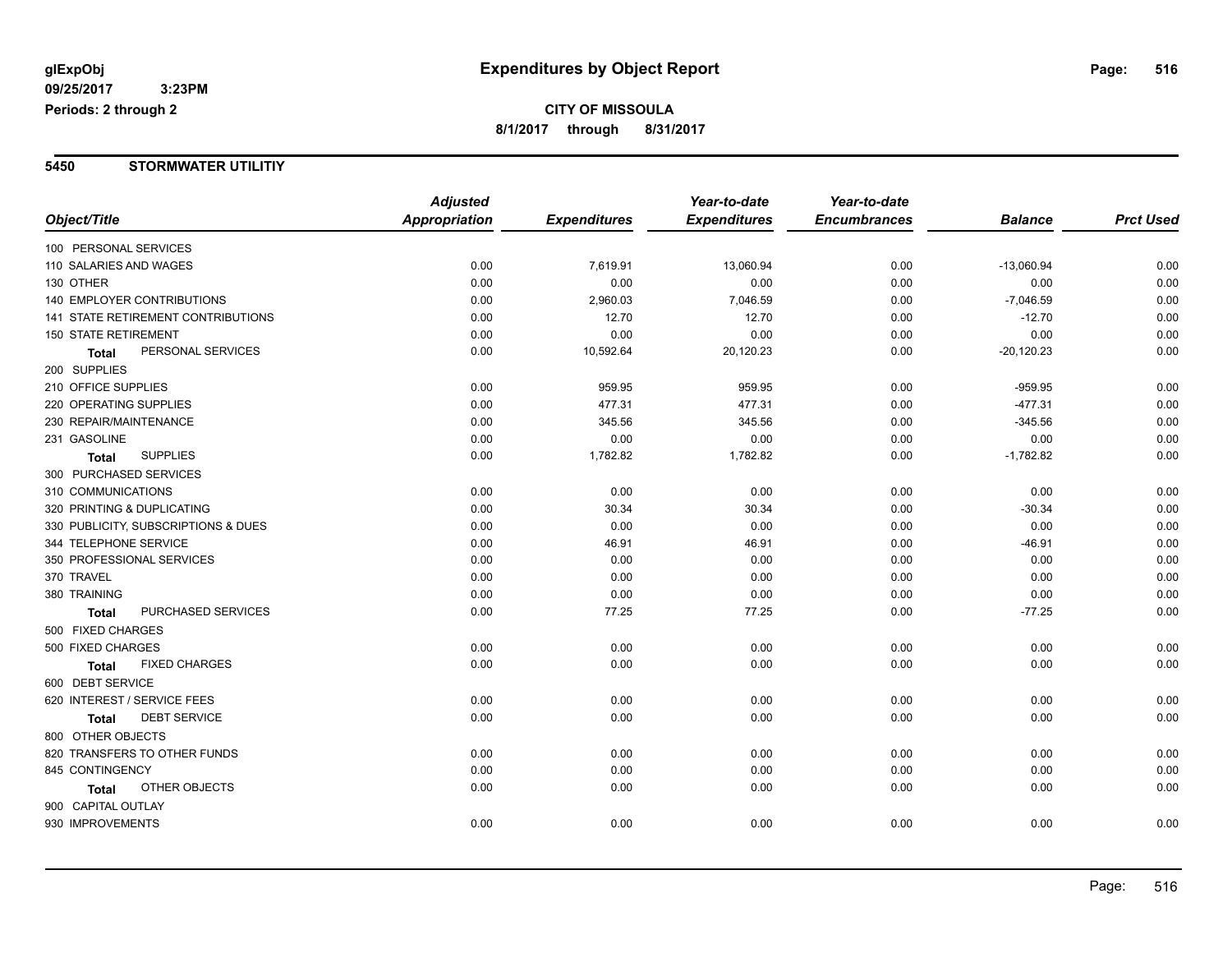**CITY OF MISSOULA 8/1/2017 through 8/31/2017**

#### **5450 STORMWATER UTILITIY**

| Object/Title              |                       | <b>Adjusted</b> |                            | Year-to-date        | Year-to-date<br><b>Encumbrances</b> |                | <b>Prct Used</b> |
|---------------------------|-----------------------|-----------------|----------------------------|---------------------|-------------------------------------|----------------|------------------|
|                           |                       | Appropriation   | <i><b>Expenditures</b></i> | <b>Expenditures</b> |                                     | <b>Balance</b> |                  |
| 940 MACHINERY & EQUIPMENT |                       | 0.00            | 0.00                       | 0.00                | 0.00                                | 0.00           | 0.00             |
| Total                     | <b>CAPITAL OUTLAY</b> | 0.00            | 0.00                       | 0.00                | 0.00                                | 0.00           | 0.00             |
| <b>Total</b>              | STORMWATER UTILITIY   | 0.00            | 12.452.71                  | 21,980.30           | 0.00                                | $-21,980.30$   | 0.00             |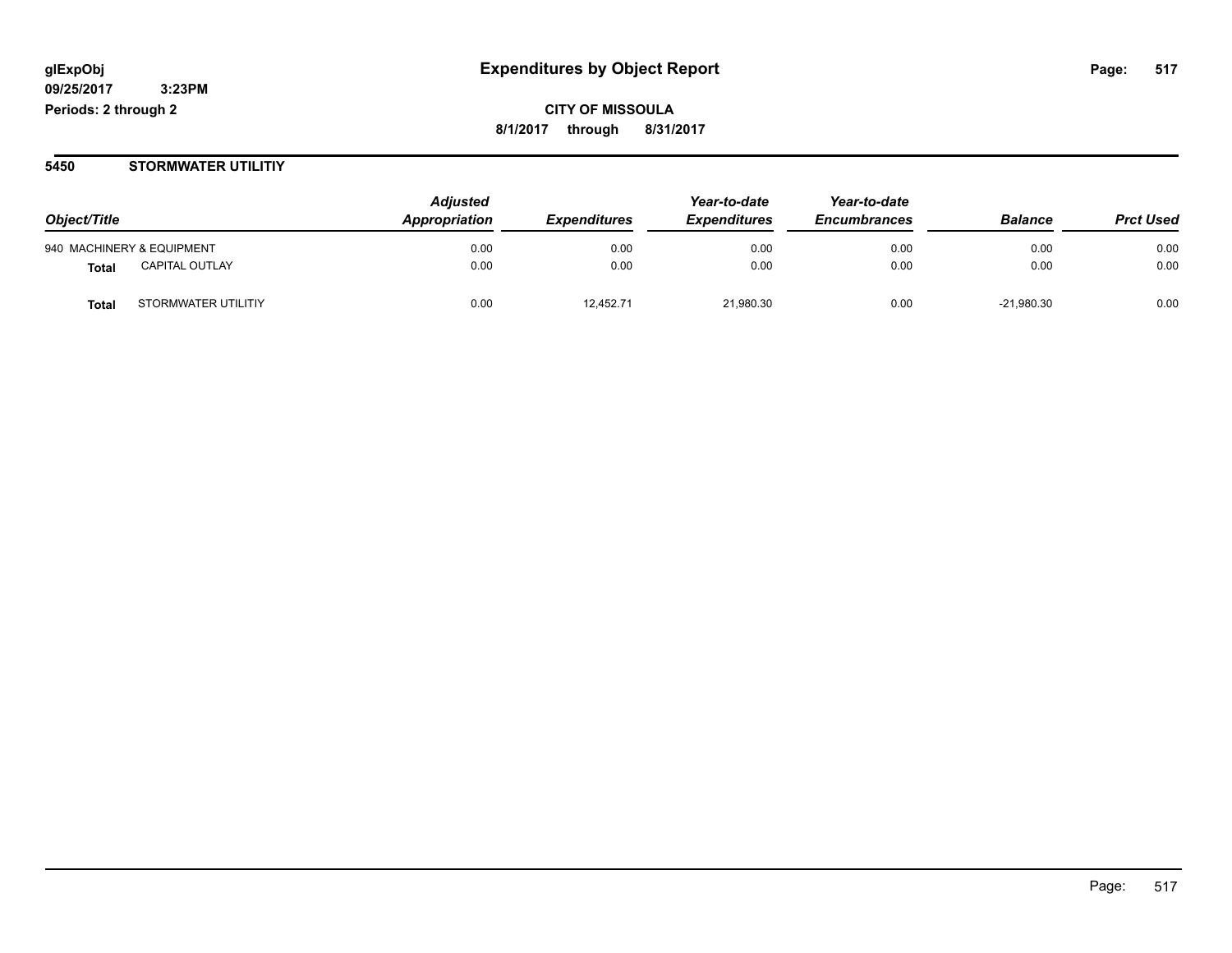**5711 AQUATICS 370 PARKS & RECREATION**

|                                       | <b>Adjusted</b>      |                     | Year-to-date        | Year-to-date        |                |                  |
|---------------------------------------|----------------------|---------------------|---------------------|---------------------|----------------|------------------|
| Object/Title                          | <b>Appropriation</b> | <b>Expenditures</b> | <b>Expenditures</b> | <b>Encumbrances</b> | <b>Balance</b> | <b>Prct Used</b> |
| 100 PERSONAL SERVICES                 |                      |                     |                     |                     |                |                  |
| 110 SALARIES AND WAGES                | 0.00                 | 110,805.57          | 196,951.57          | 0.00                | $-196,951.57$  | 0.00             |
| 115 SALARIES/HEALTH INSURANCE BENEFIT | 0.00                 | 0.00                | 0.00                | 0.00                | 0.00           | 0.00             |
| 120 OVERTIME                          | 0.00                 | 498.46              | 878.71              | 0.00                | $-878.71$      | 0.00             |
| 135 OPEB EXPENSE                      | 0.00                 | 0.00                | 0.00                | 0.00                | 0.00           | 0.00             |
| <b>140 EMPLOYER CONTRIBUTIONS</b>     | 0.00                 | 21,581.97           | 40,632.56           | 0.00                | $-40,632.56$   | 0.00             |
| 141 STATE RETIREMENT CONTRIBUTIONS    | 0.00                 | 130.68              | 130.68              | 0.00                | $-130.68$      | 0.00             |
| 145 OPEB CONTRIBUTION                 | 0.00                 | 0.00                | 0.00                | 0.00                | 0.00           | 0.00             |
| <b>150 STATE RETIREMENT</b>           | 0.00                 | 0.00                | 0.00                | 0.00                | 0.00           | 0.00             |
| 190 PENSION EXPENSE                   | 0.00                 | 0.00                | 0.00                | 0.00                | 0.00           | 0.00             |
| PERSONAL SERVICES<br><b>Total</b>     | 0.00                 | 133,016.68          | 238,593.52          | 0.00                | $-238,593.52$  | 0.00             |
| 200 SUPPLIES                          |                      |                     |                     |                     |                |                  |
| 210 OFFICE SUPPLIES                   | 0.00                 | 110.00              | 227.86              | 0.00                | $-227.86$      | 0.00             |
| 220 OPERATING SUPPLIES                | 0.00                 | 1,773.45            | 1,963.40            | 0.00                | $-1,963.40$    | 0.00             |
| 230 REPAIR/MAINTENANCE                | 0.00                 | 26,596.82           | 33,088.54           | 0.00                | $-33,088.54$   | 0.00             |
| 231 GASOLINE                          | 0.00                 | 0.00                | 0.00                | 0.00                | 0.00           | 0.00             |
| 240 OTHER SUPPLIES                    | 0.00                 | 37,523.76           | 51,486.94           | 0.00                | $-51,486.94$   | 0.00             |
| 250 SUPPLIES FOR RESALE               | 0.00                 | 0.00                | 0.00                | 0.00                | 0.00           | 0.00             |
| <b>SUPPLIES</b><br>Total              | 0.00                 | 66,004.03           | 86,766.74           | 0.00                | $-86,766.74$   | 0.00             |
| 300 PURCHASED SERVICES                |                      |                     |                     |                     |                |                  |
| 310 COMMUNICATIONS                    | 0.00                 | 0.00                | 0.00                | 0.00                | 0.00           | 0.00             |
| 320 PRINTING & DUPLICATING            | 0.00                 | 0.00                | 0.00                | 0.00                | 0.00           | 0.00             |
| 330 PUBLICITY, SUBSCRIPTIONS & DUES   | 0.00                 | 0.00                | 62.00               | 0.00                | $-62.00$       | 0.00             |
| 340 SEWER                             | 0.00                 | 0.00                | 2,466.88            | 0.00                | $-2,466.88$    | 0.00             |
| 341 ELECTRICITY & NATURAL GAS         | 0.00                 | 14,353.79           | 14,353.79           | 0.00                | $-14,353.79$   | 0.00             |
| 343 WATER CHARGES                     | 0.00                 | 3,878.16            | 3,878.16            | 0.00                | $-3,878.16$    | 0.00             |
| 344 TELEPHONE SERVICE                 | 0.00                 | 902.13              | 1,278.55            | 0.00                | $-1,278.55$    | 0.00             |
| 345 GARBAGE                           | 0.00                 | 553.65              | 864.91              | 0.00                | $-864.91$      | 0.00             |
| 350 PROFESSIONAL SERVICES             | 0.00                 | 4,761.00            | 4,761.00            | 0.00                | $-4,761.00$    | 0.00             |
| 360 REPAIR & MAINTENANCE              | 0.00                 | 2,439.51            | 12,202.26           | 0.00                | $-12,202.26$   | 0.00             |
| 370 TRAVEL                            | 0.00                 | 0.00                | 0.00                | 0.00                | 0.00           | 0.00             |
| 380 TRAINING                          | 0.00                 | 0.00                | 0.00                | 0.00                | 0.00           | 0.00             |
| 390 OTHER PURCHASED SERVICES          | 0.00                 | 0.00                | 144.96              | 0.00                | $-144.96$      | 0.00             |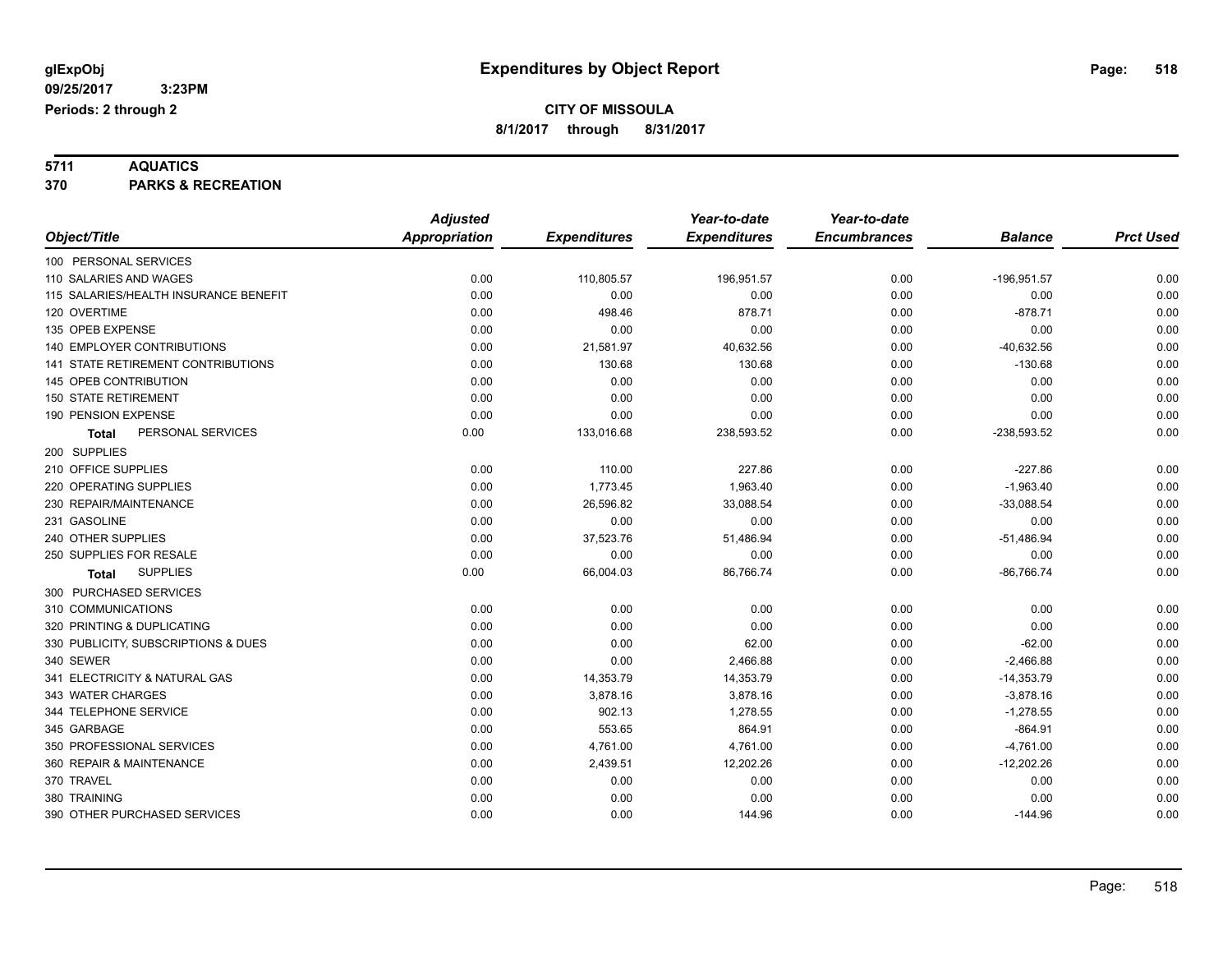**5711 AQUATICS 370 PARKS & RECREATION**

|                    |                              | <b>Adjusted</b>      |                     | Year-to-date        | Year-to-date        |                |                  |
|--------------------|------------------------------|----------------------|---------------------|---------------------|---------------------|----------------|------------------|
| Object/Title       |                              | <b>Appropriation</b> | <b>Expenditures</b> | <b>Expenditures</b> | <b>Encumbrances</b> | <b>Balance</b> | <b>Prct Used</b> |
| Total              | PURCHASED SERVICES           | 0.00                 | 26,888.24           | 40,012.51           | 0.00                | $-40,012.51$   | 0.00             |
| 500 FIXED CHARGES  |                              |                      |                     |                     |                     |                |                  |
| 500 FIXED CHARGES  |                              | 0.00                 | 0.00                | 0.00                | 0.00                | 0.00           | 0.00             |
|                    | 550 MERCHANT SERVICE FEES    | 0.00                 | 0.00                | 0.00                | 0.00                | 0.00           | 0.00             |
| Total              | <b>FIXED CHARGES</b>         | 0.00                 | 0.00                | 0.00                | 0.00                | 0.00           | 0.00             |
| 600 DEBT SERVICE   |                              |                      |                     |                     |                     |                |                  |
| 610 PRINCIPAL      |                              | 0.00                 | 0.00                | 0.00                | 0.00                | 0.00           | 0.00             |
| <b>Total</b>       | <b>DEBT SERVICE</b>          | 0.00                 | 0.00                | 0.00                | 0.00                | 0.00           | 0.00             |
| 800 OTHER OBJECTS  |                              |                      |                     |                     |                     |                |                  |
|                    | 820 TRANSFERS TO OTHER FUNDS | 0.00                 | 0.00                | 0.00                | 0.00                | 0.00           | 0.00             |
| <b>Total</b>       | OTHER OBJECTS                | 0.00                 | 0.00                | 0.00                | 0.00                | 0.00           | 0.00             |
| 900 CAPITAL OUTLAY |                              |                      |                     |                     |                     |                |                  |
| 920 BUILDINGS      |                              | 0.00                 | 0.00                | 0.00                | 0.00                | 0.00           | 0.00             |
| 930 IMPROVEMENTS   |                              | 0.00                 | 0.00                | 0.00                | 0.00                | 0.00           | 0.00             |
|                    | 940 MACHINERY & EQUIPMENT    | 0.00                 | 0.00                | 0.00                | 0.00                | 0.00           | 0.00             |
| <b>Total</b>       | CAPITAL OUTLAY               | 0.00                 | 0.00                | 0.00                | 0.00                | 0.00           | 0.00             |
| <b>Total</b>       | PARKS & RECREATION           | 0.00                 | 225,908.95          | 365,372.77          | 0.00                | $-365,372.77$  | 0.00             |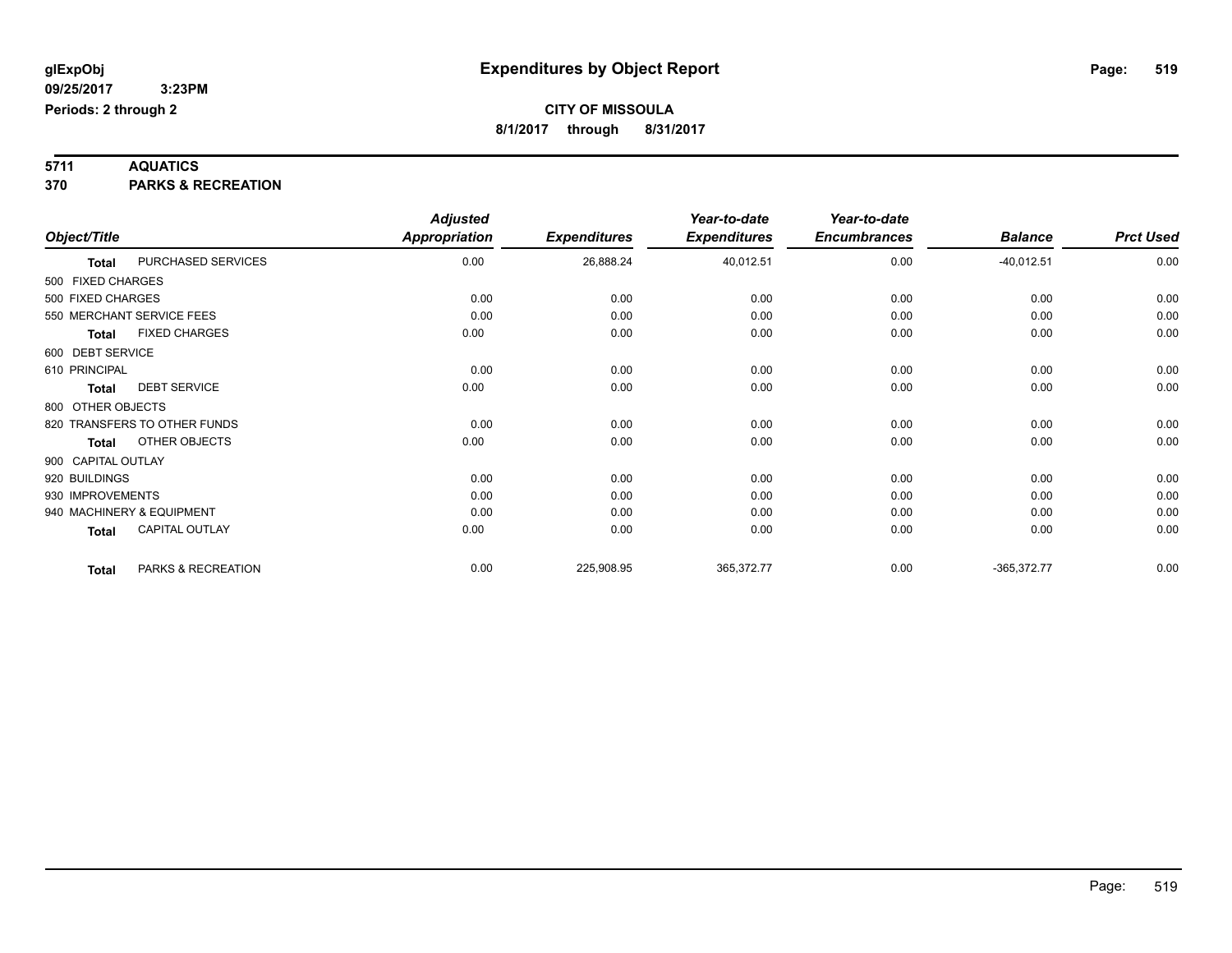# **5711 AQUATICS**

**390 NON-DEPARTMENTAL**

| Object/Title                          | <b>Adjusted</b><br>Appropriation | <b>Expenditures</b> | Year-to-date<br><b>Expenditures</b> | Year-to-date<br><b>Encumbrances</b> | <b>Balance</b> | <b>Prct Used</b> |
|---------------------------------------|----------------------------------|---------------------|-------------------------------------|-------------------------------------|----------------|------------------|
| 800 OTHER OBJECTS                     |                                  |                     |                                     |                                     |                |                  |
| 830 DEPRECIATION                      | 0.00                             | 0.00                | 0.00                                | 0.00                                | 0.00           | 0.00             |
| OTHER OBJECTS<br><b>Total</b>         | 0.00                             | 0.00                | 0.00                                | 0.00                                | 0.00           | 0.00             |
| 900 CAPITAL OUTLAY                    |                                  |                     |                                     |                                     |                |                  |
| 900 CAPITAL OUTLAY                    | 0.00                             | 0.00                | 0.00                                | 0.00                                | 0.00           | 0.00             |
| <b>CAPITAL OUTLAY</b><br><b>Total</b> | 0.00                             | 0.00                | 0.00                                | 0.00                                | 0.00           | 0.00             |
| NON-DEPARTMENTAL<br>Total             | 0.00                             | 0.00                | 0.00                                | 0.00                                | 0.00           | 0.00             |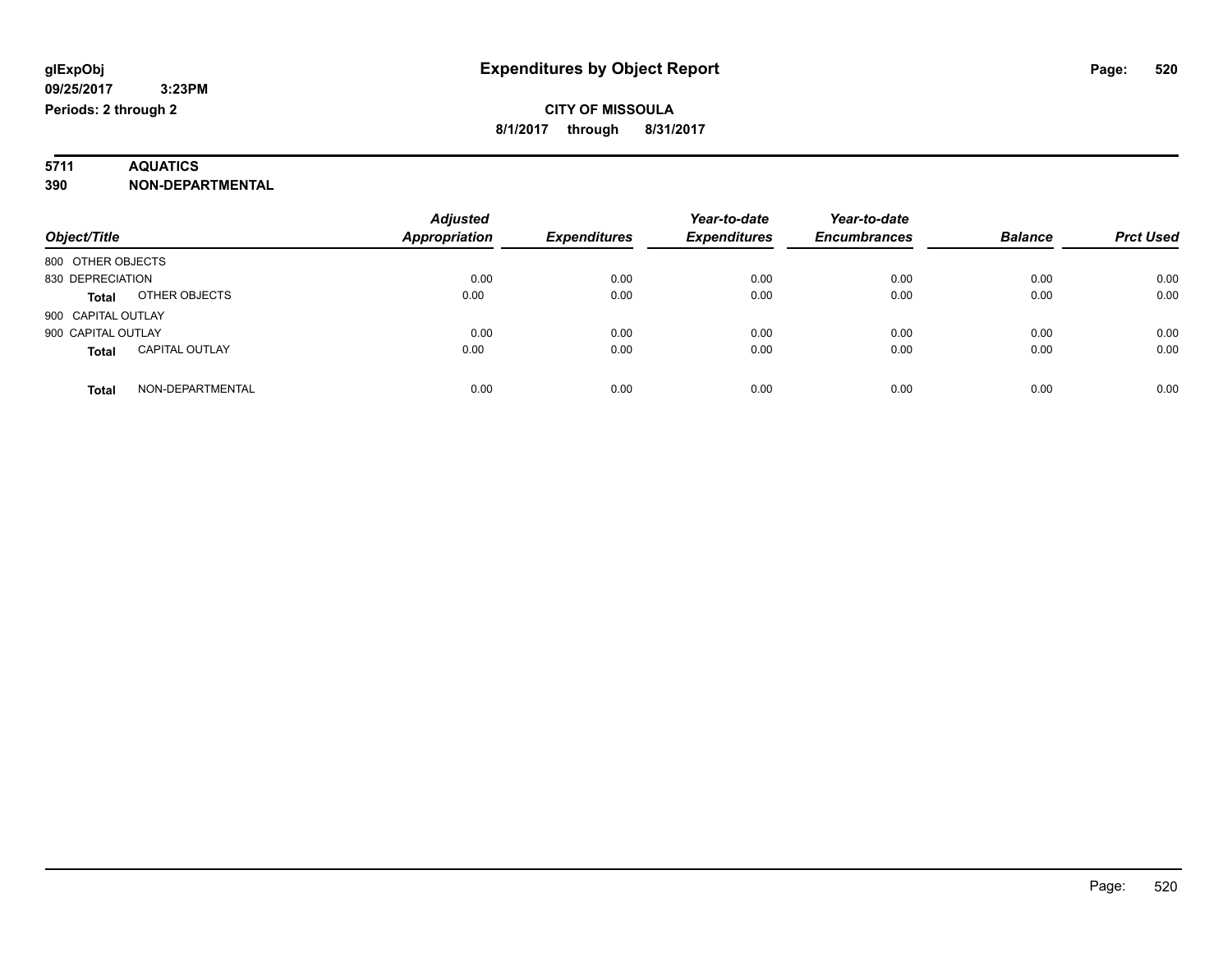**5711 AQUATICS**

|                                           | <b>Adjusted</b> |                     | Year-to-date        | Year-to-date        |                |                  |
|-------------------------------------------|-----------------|---------------------|---------------------|---------------------|----------------|------------------|
| Object/Title                              | Appropriation   | <b>Expenditures</b> | <b>Expenditures</b> | <b>Encumbrances</b> | <b>Balance</b> | <b>Prct Used</b> |
| 100 PERSONAL SERVICES                     |                 |                     |                     |                     |                |                  |
| 110 SALARIES AND WAGES                    | 0.00            | 110,805.57          | 196,951.57          | 0.00                | $-196,951.57$  | 0.00             |
| 115 SALARIES/HEALTH INSURANCE BENEFIT     | 0.00            | 0.00                | 0.00                | 0.00                | 0.00           | 0.00             |
| 120 OVERTIME                              | 0.00            | 498.46              | 878.71              | 0.00                | $-878.71$      | 0.00             |
| 135 OPEB EXPENSE                          | 0.00            | 0.00                | 0.00                | 0.00                | 0.00           | 0.00             |
| 140 EMPLOYER CONTRIBUTIONS                | 0.00            | 21,581.97           | 40,632.56           | 0.00                | $-40,632.56$   | 0.00             |
| <b>141 STATE RETIREMENT CONTRIBUTIONS</b> | 0.00            | 130.68              | 130.68              | 0.00                | $-130.68$      | 0.00             |
| 145 OPEB CONTRIBUTION                     | 0.00            | 0.00                | 0.00                | 0.00                | 0.00           | 0.00             |
| <b>150 STATE RETIREMENT</b>               | 0.00            | 0.00                | 0.00                | 0.00                | 0.00           | 0.00             |
| 190 PENSION EXPENSE                       | 0.00            | 0.00                | 0.00                | 0.00                | 0.00           | 0.00             |
| PERSONAL SERVICES<br><b>Total</b>         | 0.00            | 133,016.68          | 238,593.52          | 0.00                | $-238,593.52$  | 0.00             |
| 200 SUPPLIES                              |                 |                     |                     |                     |                |                  |
| 210 OFFICE SUPPLIES                       | 0.00            | 110.00              | 227.86              | 0.00                | $-227.86$      | 0.00             |
| 220 OPERATING SUPPLIES                    | 0.00            | 1,773.45            | 1,963.40            | 0.00                | $-1,963.40$    | 0.00             |
| 230 REPAIR/MAINTENANCE                    | 0.00            | 26,596.82           | 33,088.54           | 0.00                | $-33,088.54$   | 0.00             |
| 231 GASOLINE                              | 0.00            | 0.00                | 0.00                | 0.00                | 0.00           | 0.00             |
| 240 OTHER SUPPLIES                        | 0.00            | 37,523.76           | 51,486.94           | 0.00                | $-51,486.94$   | 0.00             |
| 250 SUPPLIES FOR RESALE                   | 0.00            | 0.00                | 0.00                | 0.00                | 0.00           | 0.00             |
| <b>SUPPLIES</b><br><b>Total</b>           | 0.00            | 66,004.03           | 86,766.74           | 0.00                | $-86,766.74$   | 0.00             |
| 300 PURCHASED SERVICES                    |                 |                     |                     |                     |                |                  |
| 310 COMMUNICATIONS                        | 0.00            | 0.00                | 0.00                | 0.00                | 0.00           | 0.00             |
| 320 PRINTING & DUPLICATING                | 0.00            | 0.00                | 0.00                | 0.00                | 0.00           | 0.00             |
| 330 PUBLICITY, SUBSCRIPTIONS & DUES       | 0.00            | 0.00                | 62.00               | 0.00                | $-62.00$       | 0.00             |
| 340 SEWER                                 | 0.00            | 0.00                | 2,466.88            | 0.00                | $-2,466.88$    | 0.00             |
| 341 ELECTRICITY & NATURAL GAS             | 0.00            | 14,353.79           | 14,353.79           | 0.00                | $-14,353.79$   | 0.00             |
| 343 WATER CHARGES                         | 0.00            | 3,878.16            | 3,878.16            | 0.00                | $-3,878.16$    | 0.00             |
| 344 TELEPHONE SERVICE                     | 0.00            | 902.13              | 1,278.55            | 0.00                | $-1,278.55$    | 0.00             |
| 345 GARBAGE                               | 0.00            | 553.65              | 864.91              | 0.00                | $-864.91$      | 0.00             |
| 350 PROFESSIONAL SERVICES                 | 0.00            | 4,761.00            | 4,761.00            | 0.00                | $-4,761.00$    | 0.00             |
| 360 REPAIR & MAINTENANCE                  | 0.00            | 2,439.51            | 12,202.26           | 0.00                | $-12,202.26$   | 0.00             |
| 370 TRAVEL                                | 0.00            | 0.00                | 0.00                | 0.00                | 0.00           | 0.00             |
| 380 TRAINING                              | 0.00            | 0.00                | 0.00                | 0.00                | 0.00           | 0.00             |
| 390 OTHER PURCHASED SERVICES              | 0.00            | 0.00                | 144.96              | 0.00                | $-144.96$      | 0.00             |
| PURCHASED SERVICES<br><b>Total</b>        | 0.00            | 26,888.24           | 40,012.51           | 0.00                | $-40,012.51$   | 0.00             |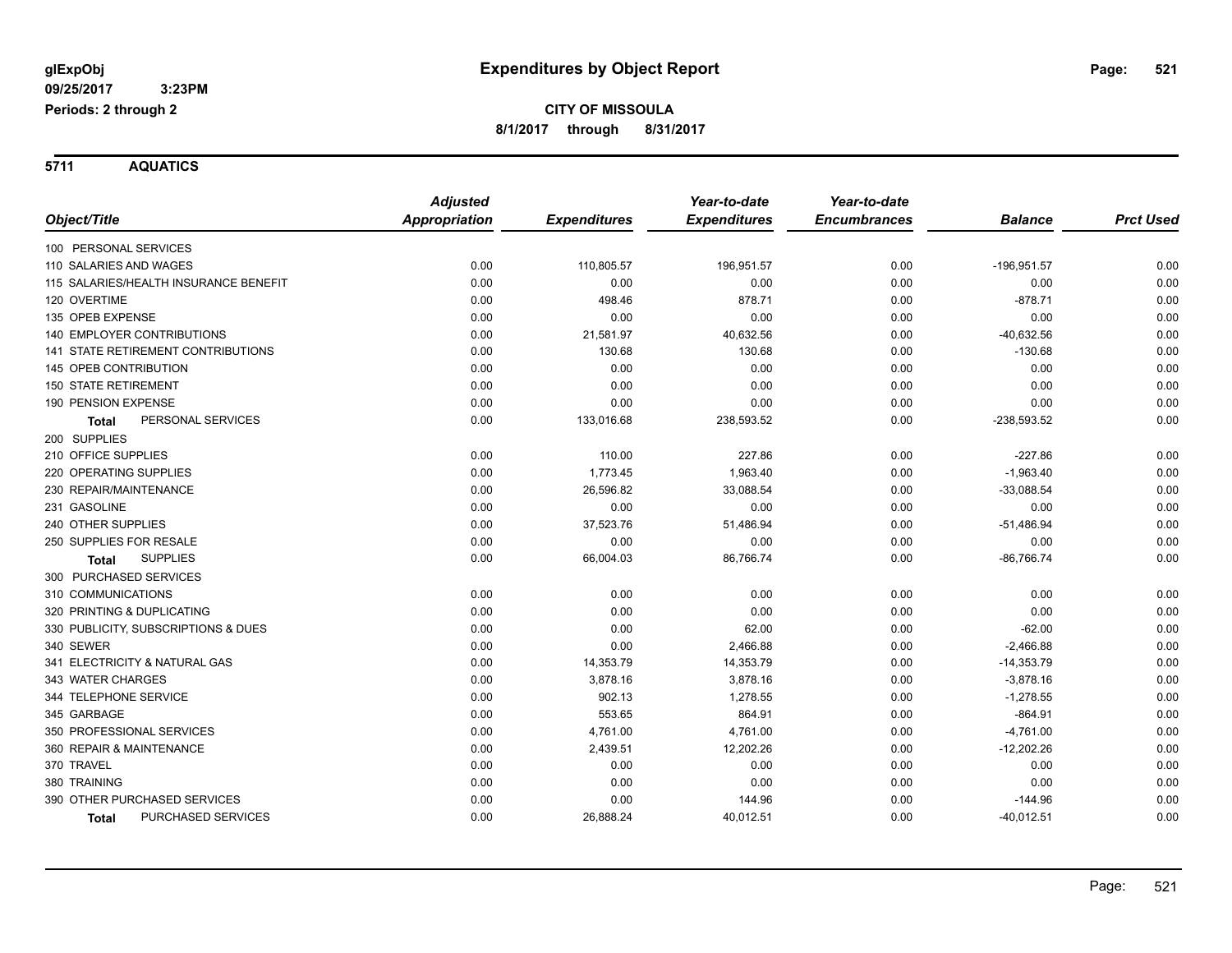**5711 AQUATICS**

|                    |                              | <b>Adjusted</b>      |                     | Year-to-date        | Year-to-date        |                |                  |
|--------------------|------------------------------|----------------------|---------------------|---------------------|---------------------|----------------|------------------|
| Object/Title       |                              | <b>Appropriation</b> | <b>Expenditures</b> | <b>Expenditures</b> | <b>Encumbrances</b> | <b>Balance</b> | <b>Prct Used</b> |
| 500 FIXED CHARGES  |                              |                      |                     |                     |                     |                |                  |
| 500 FIXED CHARGES  |                              | 0.00                 | 0.00                | 0.00                | 0.00                | 0.00           | 0.00             |
|                    | 550 MERCHANT SERVICE FEES    | 0.00                 | 0.00                | 0.00                | 0.00                | 0.00           | 0.00             |
| <b>Total</b>       | <b>FIXED CHARGES</b>         | 0.00                 | 0.00                | 0.00                | 0.00                | 0.00           | 0.00             |
| 600 DEBT SERVICE   |                              |                      |                     |                     |                     |                |                  |
| 610 PRINCIPAL      |                              | 0.00                 | 0.00                | 0.00                | 0.00                | 0.00           | 0.00             |
| <b>Total</b>       | <b>DEBT SERVICE</b>          | 0.00                 | 0.00                | 0.00                | 0.00                | 0.00           | 0.00             |
| 800 OTHER OBJECTS  |                              |                      |                     |                     |                     |                |                  |
|                    | 820 TRANSFERS TO OTHER FUNDS | 0.00                 | 0.00                | 0.00                | 0.00                | 0.00           | 0.00             |
| 830 DEPRECIATION   |                              | 0.00                 | 0.00                | 0.00                | 0.00                | 0.00           | 0.00             |
| Total              | <b>OTHER OBJECTS</b>         | 0.00                 | 0.00                | 0.00                | 0.00                | 0.00           | 0.00             |
| 900 CAPITAL OUTLAY |                              |                      |                     |                     |                     |                |                  |
| 900 CAPITAL OUTLAY |                              | 0.00                 | 0.00                | 0.00                | 0.00                | 0.00           | 0.00             |
| 920 BUILDINGS      |                              | 0.00                 | 0.00                | 0.00                | 0.00                | 0.00           | 0.00             |
| 930 IMPROVEMENTS   |                              | 0.00                 | 0.00                | 0.00                | 0.00                | 0.00           | 0.00             |
|                    | 940 MACHINERY & EQUIPMENT    | 0.00                 | 0.00                | 0.00                | 0.00                | 0.00           | 0.00             |
| Total              | <b>CAPITAL OUTLAY</b>        | 0.00                 | 0.00                | 0.00                | 0.00                | 0.00           | 0.00             |
| <b>Total</b>       | <b>AQUATICS</b>              | 0.00                 | 225,908.95          | 365,372.77          | 0.00                | $-365,372.77$  | 0.00             |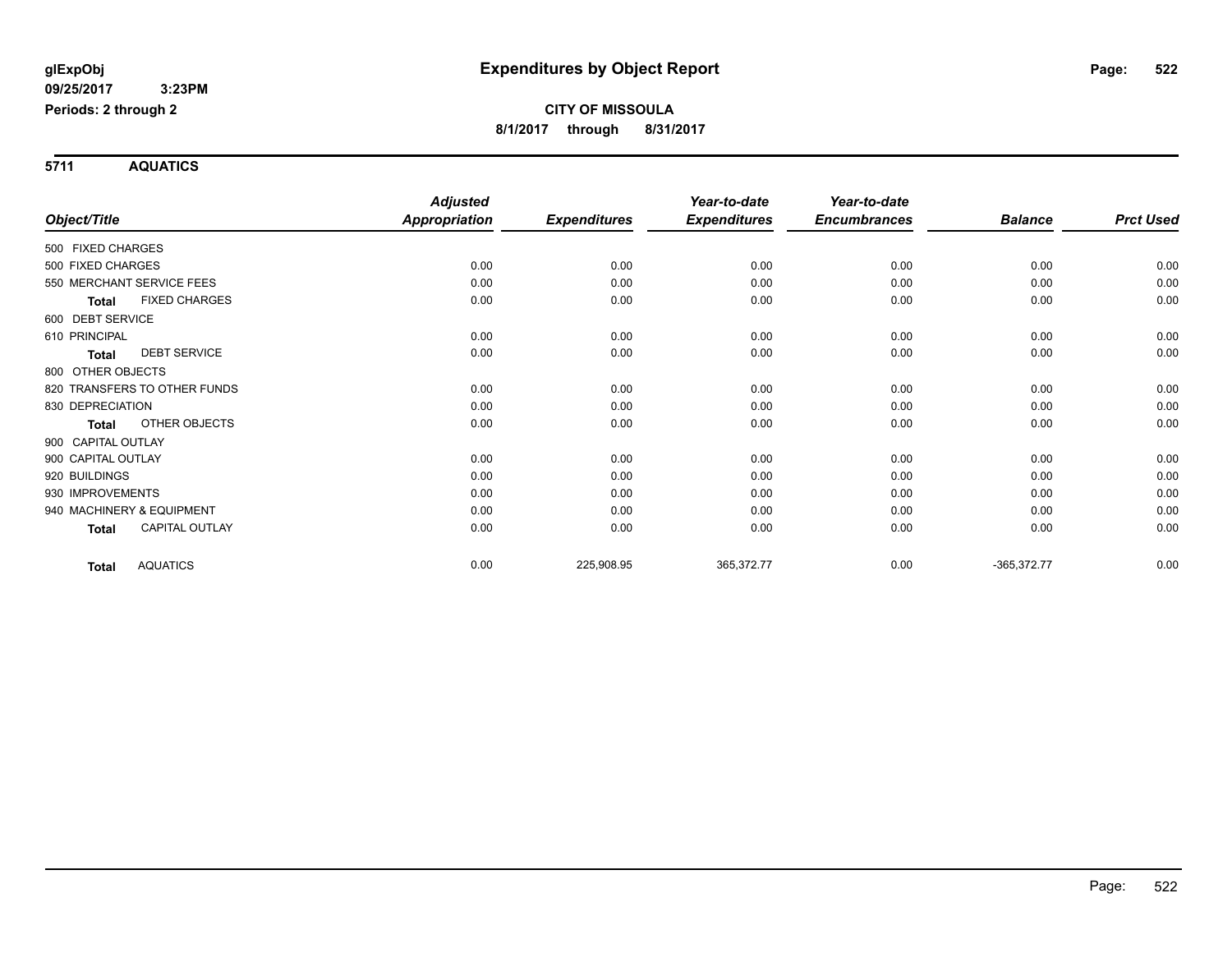**8/1/2017 through 8/31/2017**

# **6050 EMPLOYEE BENEFIT PLAN FUND**<br>390 NON-DEPARTMENTAL

**390 NON-DEPARTMENTAL**

|                                            | <b>Adjusted</b>      |                     | Year-to-date        | Year-to-date        |                |                  |
|--------------------------------------------|----------------------|---------------------|---------------------|---------------------|----------------|------------------|
| Object/Title                               | <b>Appropriation</b> | <b>Expenditures</b> | <b>Expenditures</b> | <b>Encumbrances</b> | <b>Balance</b> | <b>Prct Used</b> |
| 300 PURCHASED SERVICES                     |                      |                     |                     |                     |                |                  |
| 350 PROFESSIONAL SERVICES                  | 0.00                 | 0.00                | 0.00                | 0.00                | 0.00           | 0.00             |
| 351 INSURANCE CLAIMS                       | 0.00                 | 82,568.54           | 497,054.27          | 0.00                | -497,054.27    | 0.00             |
| 352 HEALTH PROGRAMS                        | 0.00                 | 3,578.23            | 4,903.23            | 0.00                | $-4,903.23$    | 0.00             |
| 353 ADMINISTRATION EXPENDITURES            | 0.00                 | 133,497.09          | 197,552.24          | 0.00                | $-197,552.24$  | 0.00             |
| 354 TRANSITIONAL REINSURANCE PROGRAM       | 0.00                 | 0.00                | 0.00                | 0.00                | 0.00           | 0.00             |
| <b>PURCHASED SERVICES</b><br><b>Total</b>  | 0.00                 | 219,643.86          | 699,509.74          | 0.00                | $-699,509.74$  | 0.00             |
| 500 FIXED CHARGES                          |                      |                     |                     |                     |                |                  |
| 550 MERCHANT SERVICE FEES                  | 0.00                 | 0.00                | 0.00                | 0.00                | 0.00           | 0.00             |
| <b>FIXED CHARGES</b><br><b>Total</b>       | 0.00                 | 0.00                | 0.00                | 0.00                | 0.00           | 0.00             |
| 700 GRANTS & CONTRIBUTIONS                 |                      |                     |                     |                     |                |                  |
| 700 GRANTS & CONTRIBUTIONS                 | 0.00                 | 0.00                | 0.00                | 0.00                | 0.00           | 0.00             |
| <b>GRANTS &amp; CONTRIBUTIONS</b><br>Total | 0.00                 | 0.00                | 0.00                | 0.00                | 0.00           | 0.00             |
| 800 OTHER OBJECTS                          |                      |                     |                     |                     |                |                  |
| 820 TRANSFERS TO OTHER FUNDS               | 0.00                 | 0.00                | 0.00                | 0.00                | 0.00           | 0.00             |
| OTHER OBJECTS<br>Total                     | 0.00                 | 0.00                | 0.00                | 0.00                | 0.00           | 0.00             |
| NON-DEPARTMENTAL<br><b>Total</b>           | 0.00                 | 219,643.86          | 699,509.74          | 0.00                | $-699,509.74$  | 0.00             |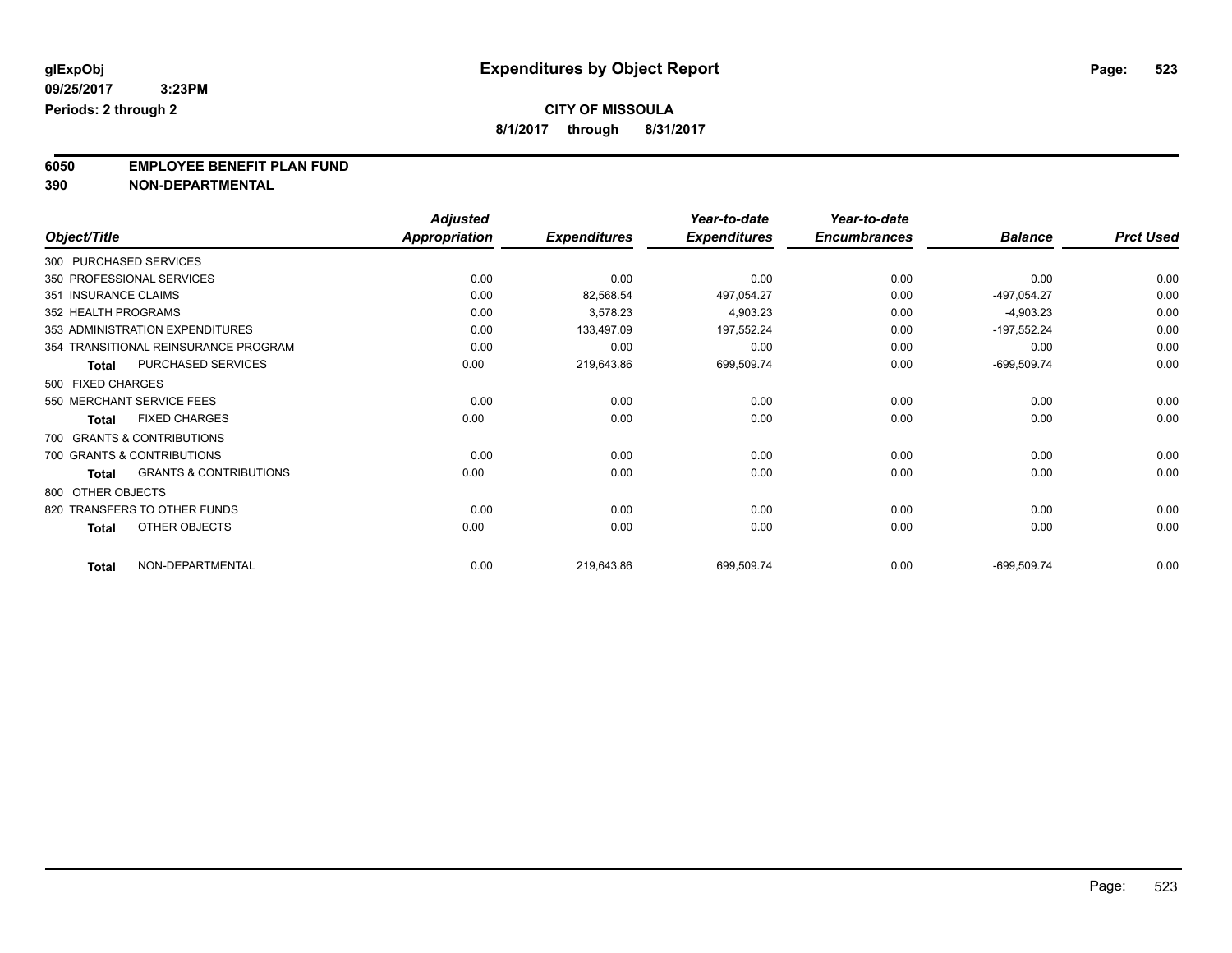### **CITY OF MISSOULA 8/1/2017 through 8/31/2017**

### **6050 EMPLOYEE BENEFIT PLAN FUND**

|                        |                                      | <b>Adjusted</b>      |                     | Year-to-date        | Year-to-date        |                |                  |
|------------------------|--------------------------------------|----------------------|---------------------|---------------------|---------------------|----------------|------------------|
| Object/Title           |                                      | <b>Appropriation</b> | <b>Expenditures</b> | <b>Expenditures</b> | <b>Encumbrances</b> | <b>Balance</b> | <b>Prct Used</b> |
| 300 PURCHASED SERVICES |                                      |                      |                     |                     |                     |                |                  |
|                        | 350 PROFESSIONAL SERVICES            | 0.00                 | 0.00                | 0.00                | 0.00                | 0.00           | 0.00             |
| 351 INSURANCE CLAIMS   |                                      | 0.00                 | 82,568.54           | 497,054.27          | 0.00                | -497,054.27    | 0.00             |
| 352 HEALTH PROGRAMS    |                                      | 0.00                 | 3,578.23            | 4,903.23            | 0.00                | $-4,903.23$    | 0.00             |
|                        | 353 ADMINISTRATION EXPENDITURES      | 0.00                 | 133,497.09          | 197,552.24          | 0.00                | $-197,552.24$  | 0.00             |
|                        | 354 TRANSITIONAL REINSURANCE PROGRAM | 0.00                 | 0.00                | 0.00                | 0.00                | 0.00           | 0.00             |
| <b>Total</b>           | PURCHASED SERVICES                   | 0.00                 | 219,643.86          | 699,509.74          | 0.00                | $-699,509.74$  | 0.00             |
| 500 FIXED CHARGES      |                                      |                      |                     |                     |                     |                |                  |
|                        | 550 MERCHANT SERVICE FEES            | 0.00                 | 0.00                | 0.00                | 0.00                | 0.00           | 0.00             |
| <b>Total</b>           | <b>FIXED CHARGES</b>                 | 0.00                 | 0.00                | 0.00                | 0.00                | 0.00           | 0.00             |
|                        | 700 GRANTS & CONTRIBUTIONS           |                      |                     |                     |                     |                |                  |
|                        | 700 GRANTS & CONTRIBUTIONS           | 0.00                 | 0.00                | 0.00                | 0.00                | 0.00           | 0.00             |
| <b>Total</b>           | <b>GRANTS &amp; CONTRIBUTIONS</b>    | 0.00                 | 0.00                | 0.00                | 0.00                | 0.00           | 0.00             |
| 800 OTHER OBJECTS      |                                      |                      |                     |                     |                     |                |                  |
|                        | 820 TRANSFERS TO OTHER FUNDS         | 0.00                 | 0.00                | 0.00                | 0.00                | 0.00           | 0.00             |
| <b>Total</b>           | OTHER OBJECTS                        | 0.00                 | 0.00                | 0.00                | 0.00                | 0.00           | 0.00             |
| Total                  | <b>EMPLOYEE BENEFIT PLAN FUND</b>    | 0.00                 | 219,643.86          | 699,509.74          | 0.00                | $-699,509.74$  | 0.00             |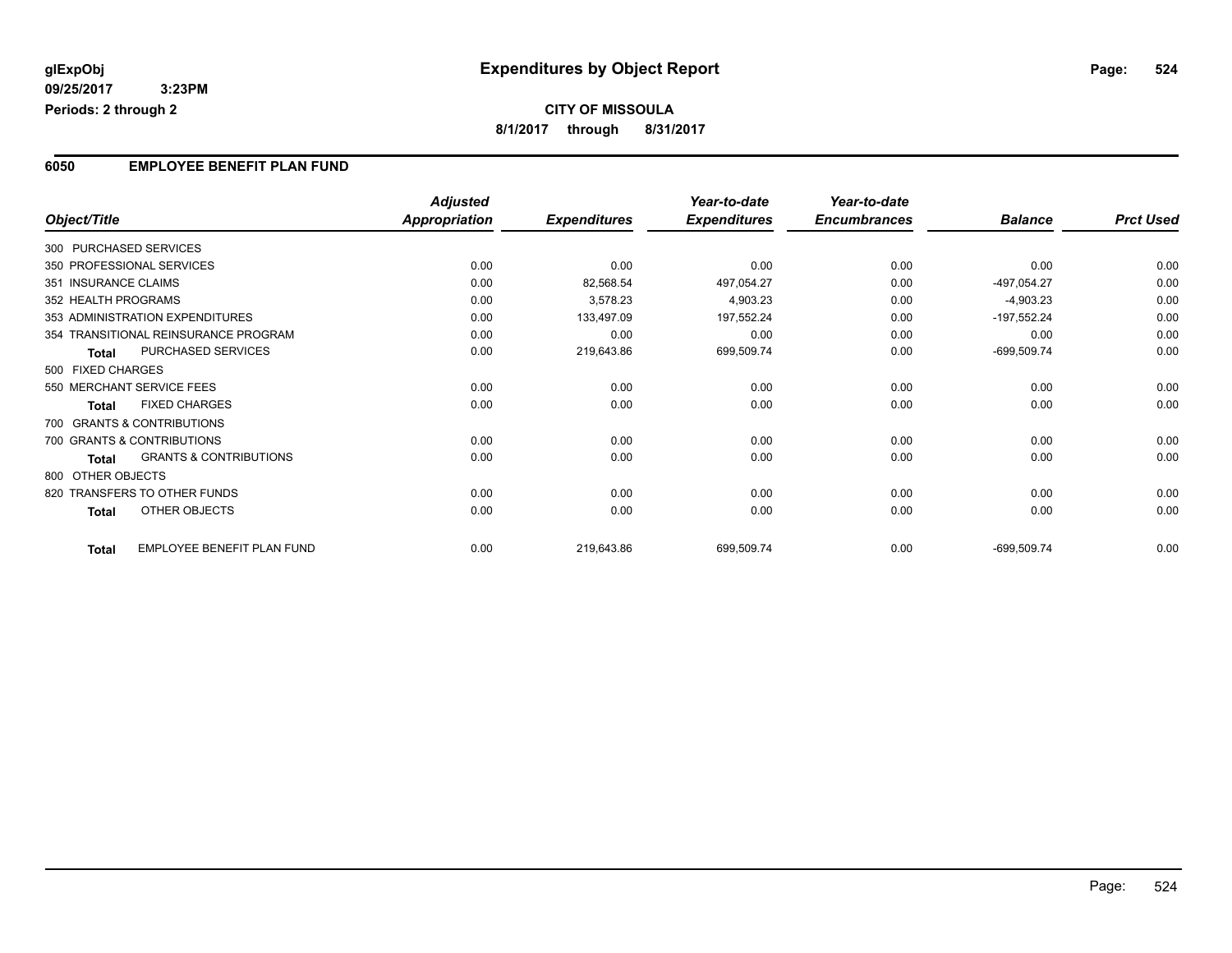**8/1/2017 through 8/31/2017**

# **7370 PARKING COMMISSION FUND**

**395 PARKING COMMISSION**

|                                       | <b>Adjusted</b>      |                     | Year-to-date        | Year-to-date        |                |                  |
|---------------------------------------|----------------------|---------------------|---------------------|---------------------|----------------|------------------|
| Object/Title                          | <b>Appropriation</b> | <b>Expenditures</b> | <b>Expenditures</b> | <b>Encumbrances</b> | <b>Balance</b> | <b>Prct Used</b> |
| 100 PERSONAL SERVICES                 |                      |                     |                     |                     |                |                  |
| 110 SALARIES AND WAGES                | 0.00                 | 36,968.38           | 63,778.61           | 0.00                | $-63,778.61$   | 0.00             |
| 115 SALARIES/HEALTH INSURANCE BENEFIT | 0.00                 | 0.00                | 0.00                | 0.00                | 0.00           | 0.00             |
| 120 OVERTIME                          | 0.00                 | 13.90               | 48.63               | 0.00                | $-48.63$       | 0.00             |
| 130 OTHER                             | 0.00                 | 0.00                | 0.00                | 0.00                | 0.00           | 0.00             |
| 135 OPEB EXPENSE                      | 0.00                 | 0.00                | 0.00                | 0.00                | 0.00           | 0.00             |
| 140 EMPLOYER CONTRIBUTIONS            | 0.00                 | 17,618.19           | 42,134.44           | 0.00                | $-42, 134.44$  | 0.00             |
| 141 STATE RETIREMENT CONTRIBUTIONS    | 0.00                 | 60.95               | 60.95               | 0.00                | $-60.95$       | 0.00             |
| 145 OPEB CONTRIBUTION                 | 0.00                 | 0.00                | 0.00                | 0.00                | 0.00           | 0.00             |
| PERSONAL SERVICES<br><b>Total</b>     | 0.00                 | 54,661.42           | 106,022.63          | 0.00                | $-106,022.63$  | 0.00             |
| 200 SUPPLIES                          |                      |                     |                     |                     |                |                  |
| 210 OFFICE SUPPLIES                   | 0.00                 | 235.55              | 418.17              | 0.00                | $-418.17$      | 0.00             |
| 220 OPERATING SUPPLIES                | 0.00                 | 1,613.12            | 1,613.12            | 0.00                | $-1,613.12$    | 0.00             |
| 230 REPAIR/MAINTENANCE                | 0.00                 | 95.45               | 260.21              | 0.00                | $-260.21$      | 0.00             |
| 231 GASOLINE                          | 0.00                 | 0.00                | 0.00                | 0.00                | 0.00           | 0.00             |
| 240 OTHER SUPPLIES                    | 0.00                 | 0.00                | 0.00                | 0.00                | 0.00           | 0.00             |
| <b>SUPPLIES</b><br><b>Total</b>       | 0.00                 | 1,944.12            | 2,291.50            | 0.00                | $-2,291.50$    | 0.00             |
| 300 PURCHASED SERVICES                |                      |                     |                     |                     |                |                  |
| 310 COMMUNICATIONS                    | 0.00                 | 584.20              | 584.20              | 0.00                | $-584.20$      | 0.00             |
| 320 PRINTING & DUPLICATING            | 0.00                 | 3,579.45            | 3,579.45            | 0.00                | $-3,579.45$    | 0.00             |
| 330 PUBLICITY, SUBSCRIPTIONS & DUES   | 0.00                 | 0.00                | 0.00                | 0.00                | 0.00           | 0.00             |
| 340 SEWER                             | 0.00                 | 0.00                | 85.31               | 0.00                | $-85.31$       | 0.00             |
| 341 ELECTRICITY & NATURAL GAS         | 0.00                 | 2,320.91            | 2,320.91            | 0.00                | $-2,320.91$    | 0.00             |
| 343 WATER CHARGES                     | 0.00                 | 741.04              | 741.04              | 0.00                | $-741.04$      | 0.00             |
| 344 TELEPHONE SERVICE                 | 0.00                 | 621.39              | 591.40              | 0.00                | $-591.40$      | 0.00             |
| 345 GARBAGE                           | 0.00                 | 661.11              | 1,198.05            | 0.00                | $-1,198.05$    | 0.00             |
| 350 PROFESSIONAL SERVICES             | 0.00                 | 10,299.00           | 14,205.00           | 0.00                | $-14,205.00$   | 0.00             |
| 360 REPAIR & MAINTENANCE              | 0.00                 | 3,126.32            | 4,833.63            | 0.00                | $-4,833.63$    | 0.00             |
| 370 TRAVEL                            | 0.00                 | $-11.20$            | $-11.20$            | 0.00                | 11.20          | 0.00             |
| 380 TRAINING                          | 0.00                 | 0.00                | 0.00                | 0.00                | 0.00           | 0.00             |
| 390 OTHER PURCHASED SERVICES          | 0.00                 | 844.89              | 1,449.91            | 0.00                | $-1,449.91$    | 0.00             |
| PURCHASED SERVICES<br>Total           | 0.00                 | 22,767.11           | 29,577.70           | 0.00                | $-29,577.70$   | 0.00             |
| $100 - 51111 - 51110 - 1117 - 51110$  |                      |                     |                     |                     |                |                  |

400 BUILDING MATERIALS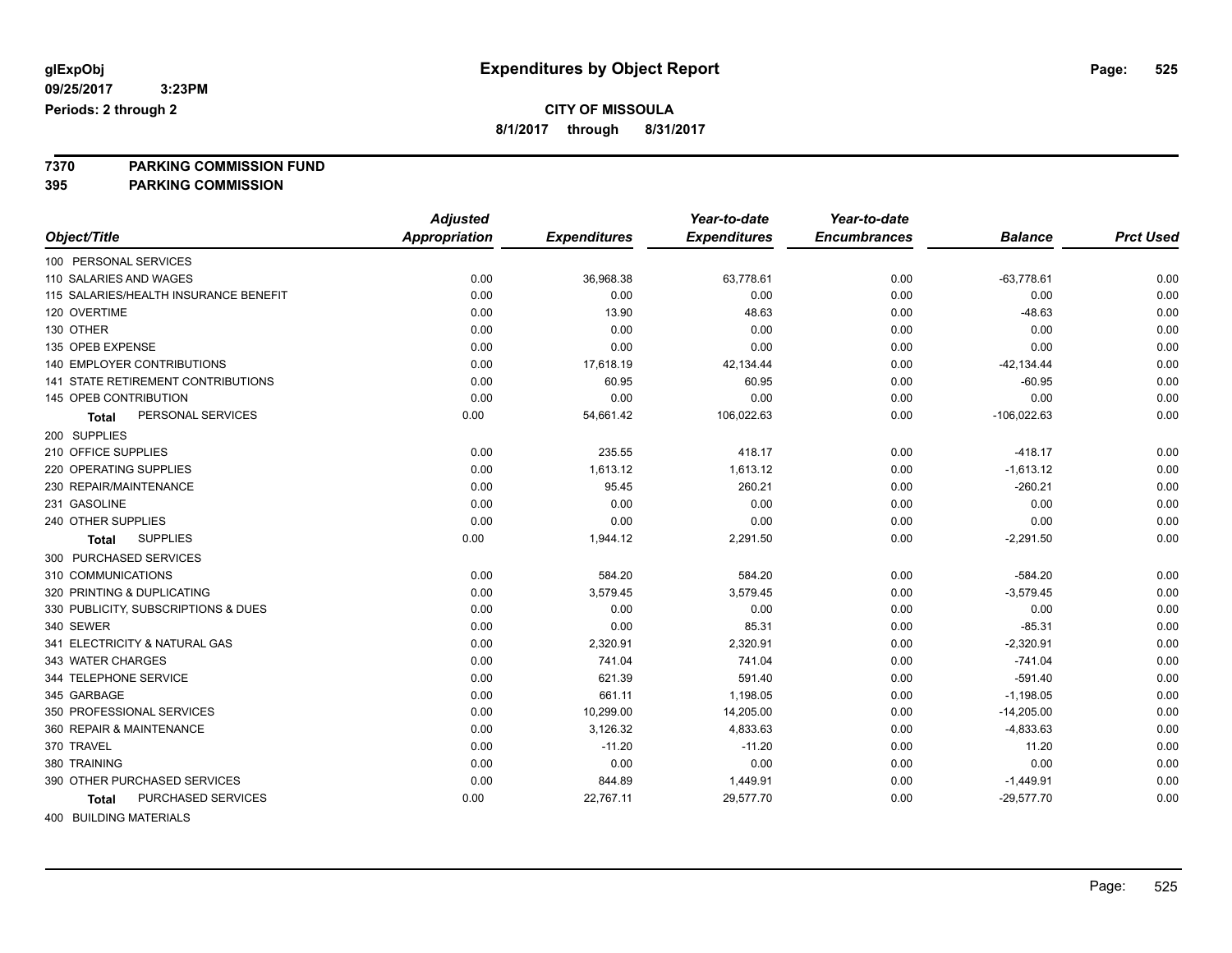**8/1/2017 through 8/31/2017**

# **7370 PARKING COMMISSION FUND**

**395 PARKING COMMISSION**

|                               |                                   | <b>Adjusted</b>      |                     | Year-to-date        | Year-to-date        |                |                  |
|-------------------------------|-----------------------------------|----------------------|---------------------|---------------------|---------------------|----------------|------------------|
| Object/Title                  |                                   | <b>Appropriation</b> | <b>Expenditures</b> | <b>Expenditures</b> | <b>Encumbrances</b> | <b>Balance</b> | <b>Prct Used</b> |
| <b>400 BUILDING MATERIALS</b> |                                   | 0.00                 | 0.00                | 0.00                | 0.00                | 0.00           | 0.00             |
| <b>Total</b>                  | <b>BUILDING MATERIALS</b>         | 0.00                 | 0.00                | 0.00                | 0.00                | 0.00           | 0.00             |
| 500 FIXED CHARGES             |                                   |                      |                     |                     |                     |                |                  |
| 500 FIXED CHARGES             |                                   | 0.00                 | 2,919.00            | 2,919.00            | 0.00                | $-2,919.00$    | 0.00             |
| 510 *** Title Not Found ***   |                                   | 0.00                 | 0.00                | 0.00                | 0.00                | 0.00           | 0.00             |
|                               | 550 MERCHANT SERVICE FEES         | 0.00                 | 0.00                | 0.00                | 0.00                | 0.00           | 0.00             |
| <b>Total</b>                  | <b>FIXED CHARGES</b>              | 0.00                 | 2,919.00            | 2,919.00            | 0.00                | $-2,919.00$    | 0.00             |
| 600 DEBT SERVICE              |                                   |                      |                     |                     |                     |                |                  |
| 610 PRINCIPAL                 |                                   | 0.00                 | 0.00                | 92.300.00           | 0.00                | $-92,300.00$   | 0.00             |
|                               | 620 INTEREST / SERVICE FEES       | 0.00                 | 0.00                | 13,258.13           | 0.00                | $-13,258.13$   | 0.00             |
| <b>Total</b>                  | <b>DEBT SERVICE</b>               | 0.00                 | 0.00                | 105,558.13          | 0.00                | $-105,558.13$  | 0.00             |
|                               | 700 GRANTS & CONTRIBUTIONS        |                      |                     |                     |                     |                |                  |
|                               | 700 GRANTS & CONTRIBUTIONS        | 0.00                 | 2,500.00            | 2,500.00            | 0.00                | $-2,500.00$    | 0.00             |
| <b>Total</b>                  | <b>GRANTS &amp; CONTRIBUTIONS</b> | 0.00                 | 2,500.00            | 2,500.00            | 0.00                | $-2,500.00$    | 0.00             |
| 800 OTHER OBJECTS             |                                   |                      |                     |                     |                     |                |                  |
|                               | 820 TRANSFERS TO OTHER FUNDS      | 0.00                 | 25,798.75           | 51,597.50           | 0.00                | $-51,597.50$   | 0.00             |
| 845 CONTINGENCY               |                                   | 0.00                 | 0.00                | 0.00                | 0.00                | 0.00           | 0.00             |
| <b>Total</b>                  | <b>OTHER OBJECTS</b>              | 0.00                 | 25,798.75           | 51,597.50           | 0.00                | $-51,597.50$   | 0.00             |
| 900 CAPITAL OUTLAY            |                                   |                      |                     |                     |                     |                |                  |
| 920 BUILDINGS                 |                                   | 0.00                 | 0.00                | 0.00                | 0.00                | 0.00           | 0.00             |
| 930 IMPROVEMENTS              |                                   | 0.00                 | 0.00                | 0.00                | 0.00                | 0.00           | 0.00             |
|                               | 940 MACHINERY & EQUIPMENT         | 0.00                 | 0.00                | 0.00                | 0.00                | 0.00           | 0.00             |
| <b>Total</b>                  | <b>CAPITAL OUTLAY</b>             | 0.00                 | 0.00                | 0.00                | 0.00                | 0.00           | 0.00             |
|                               |                                   |                      |                     |                     |                     |                |                  |
| <b>Total</b>                  | PARKING COMMISSION                | 0.00                 | 110,590.40          | 300,466.46          | 0.00                | $-300,466.46$  | 0.00             |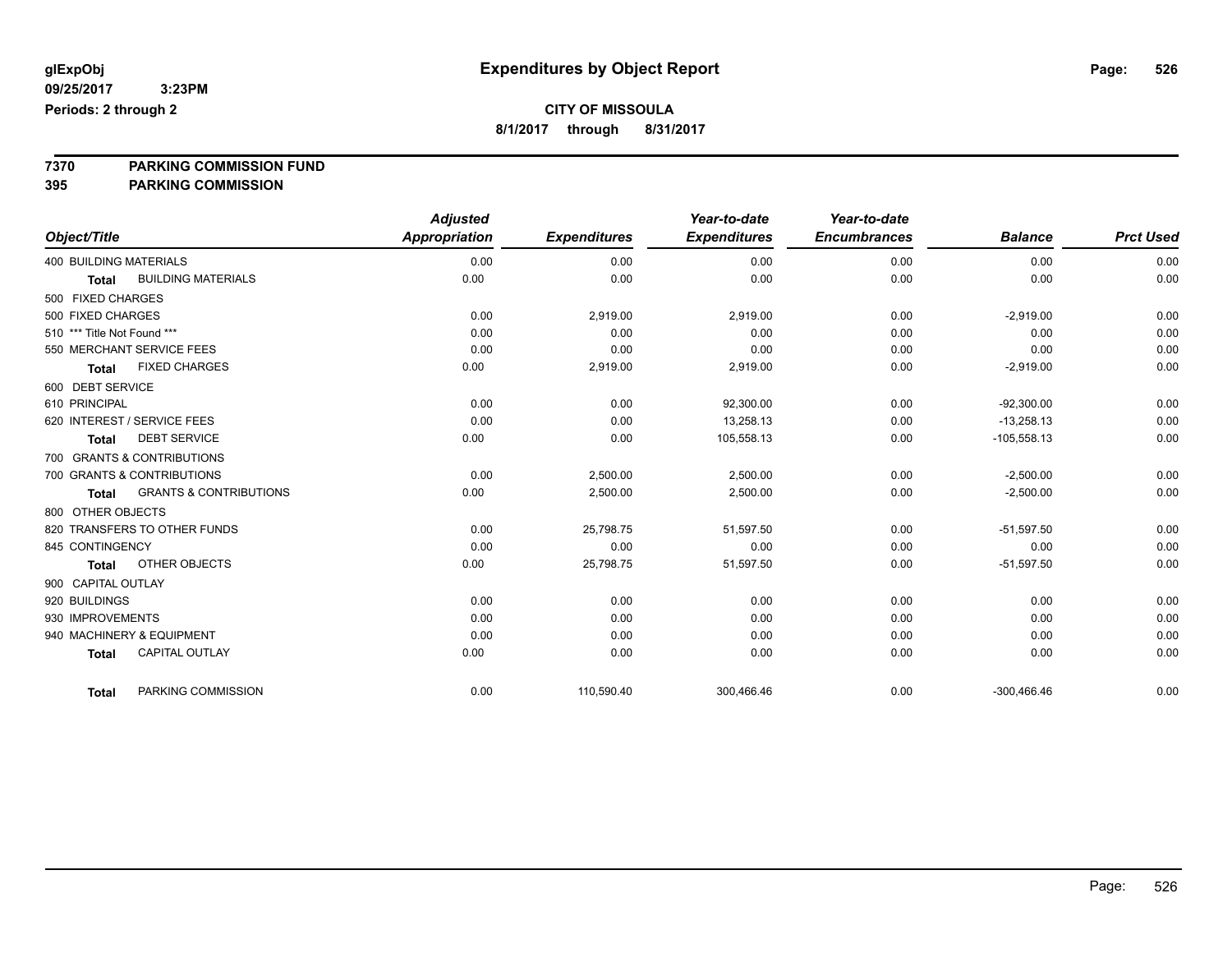**7370 PARKING COMMISSION FUND**

**900 DEPRECIATION**

| Object/Title                          | <b>Adjusted</b><br><b>Appropriation</b> | <b>Expenditures</b> | Year-to-date<br><b>Expenditures</b> | Year-to-date<br><b>Encumbrances</b> | <b>Balance</b> | <b>Prct Used</b> |
|---------------------------------------|-----------------------------------------|---------------------|-------------------------------------|-------------------------------------|----------------|------------------|
| 800 OTHER OBJECTS                     |                                         |                     |                                     |                                     |                |                  |
| 830 DEPRECIATION                      | 0.00                                    | 0.00                | 0.00                                | 0.00                                | 0.00           | 0.00             |
| OTHER OBJECTS<br><b>Total</b>         | 0.00                                    | 0.00                | 0.00                                | 0.00                                | 0.00           | 0.00             |
| 900 CAPITAL OUTLAY                    |                                         |                     |                                     |                                     |                |                  |
| 940 MACHINERY & EQUIPMENT             | 0.00                                    | 0.00                | 0.00                                | 0.00                                | 0.00           | 0.00             |
| <b>CAPITAL OUTLAY</b><br><b>Total</b> | 0.00                                    | 0.00                | 0.00                                | 0.00                                | 0.00           | 0.00             |
|                                       |                                         |                     |                                     |                                     |                |                  |
| <b>DEPRECIATION</b><br>Total          | 0.00                                    | 0.00                | 0.00                                | 0.00                                | 0.00           | 0.00             |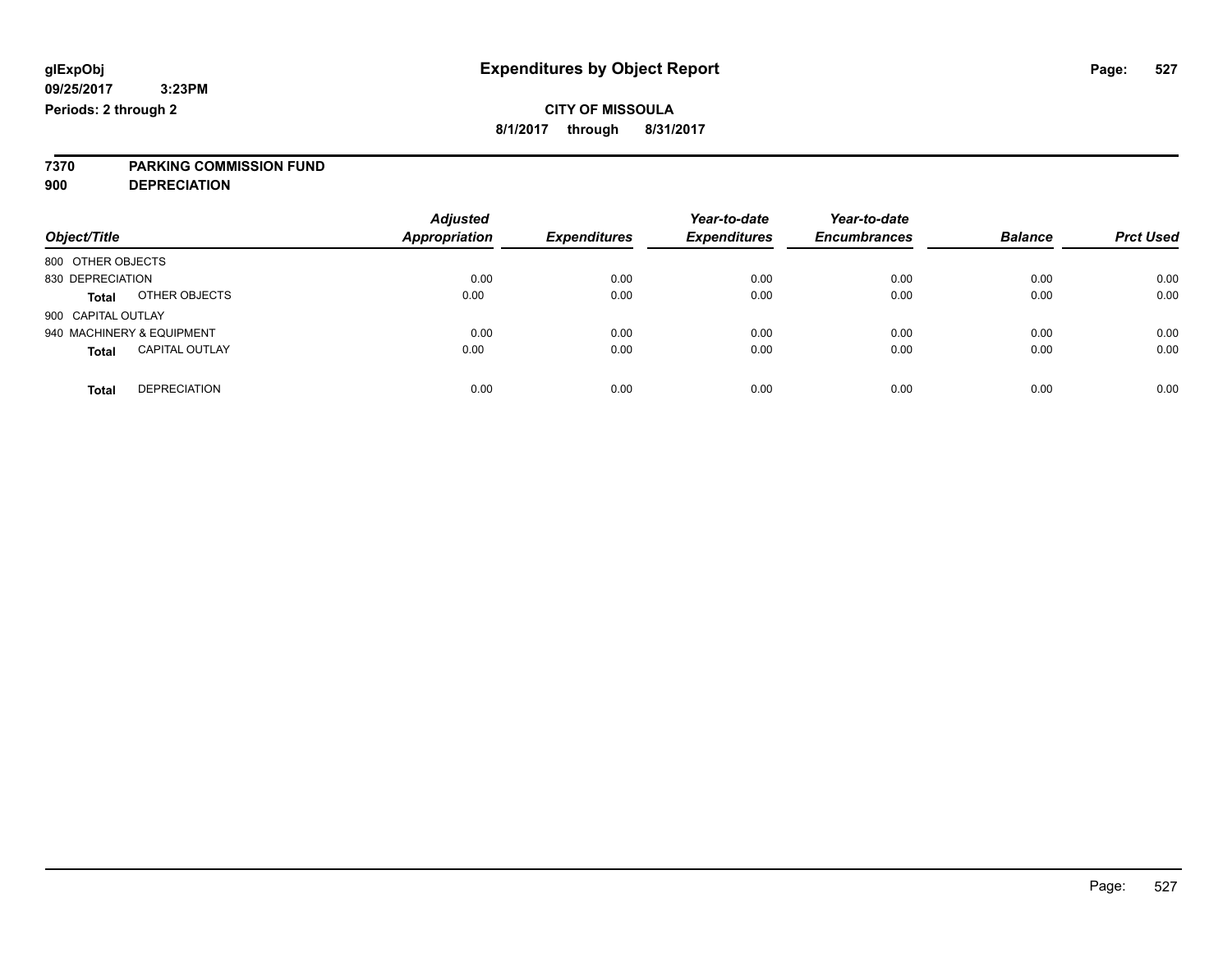#### **7370 PARKING COMMISSION FUND**

|                                           | <b>Adjusted</b> |                     | Year-to-date        | Year-to-date        |                |                  |
|-------------------------------------------|-----------------|---------------------|---------------------|---------------------|----------------|------------------|
| Object/Title                              | Appropriation   | <b>Expenditures</b> | <b>Expenditures</b> | <b>Encumbrances</b> | <b>Balance</b> | <b>Prct Used</b> |
| 100 PERSONAL SERVICES                     |                 |                     |                     |                     |                |                  |
| 110 SALARIES AND WAGES                    | 0.00            | 36,968.38           | 63,778.61           | 0.00                | $-63,778.61$   | 0.00             |
| 115 SALARIES/HEALTH INSURANCE BENEFIT     | 0.00            | 0.00                | 0.00                | 0.00                | 0.00           | 0.00             |
| 120 OVERTIME                              | 0.00            | 13.90               | 48.63               | 0.00                | $-48.63$       | 0.00             |
| 130 OTHER                                 | 0.00            | 0.00                | 0.00                | 0.00                | 0.00           | 0.00             |
| 135 OPEB EXPENSE                          | 0.00            | 0.00                | 0.00                | 0.00                | 0.00           | 0.00             |
| <b>140 EMPLOYER CONTRIBUTIONS</b>         | 0.00            | 17,618.19           | 42,134.44           | 0.00                | $-42, 134.44$  | 0.00             |
| <b>141 STATE RETIREMENT CONTRIBUTIONS</b> | 0.00            | 60.95               | 60.95               | 0.00                | $-60.95$       | 0.00             |
| 145 OPEB CONTRIBUTION                     | 0.00            | 0.00                | 0.00                | 0.00                | 0.00           | 0.00             |
| PERSONAL SERVICES<br><b>Total</b>         | 0.00            | 54,661.42           | 106,022.63          | 0.00                | $-106,022.63$  | 0.00             |
| 200 SUPPLIES                              |                 |                     |                     |                     |                |                  |
| 210 OFFICE SUPPLIES                       | 0.00            | 235.55              | 418.17              | 0.00                | $-418.17$      | 0.00             |
| 220 OPERATING SUPPLIES                    | 0.00            | 1,613.12            | 1,613.12            | 0.00                | $-1,613.12$    | 0.00             |
| 230 REPAIR/MAINTENANCE                    | 0.00            | 95.45               | 260.21              | 0.00                | $-260.21$      | 0.00             |
| 231 GASOLINE                              | 0.00            | 0.00                | 0.00                | 0.00                | 0.00           | 0.00             |
| 240 OTHER SUPPLIES                        | 0.00            | 0.00                | 0.00                | 0.00                | 0.00           | 0.00             |
| <b>SUPPLIES</b><br>Total                  | 0.00            | 1,944.12            | 2,291.50            | 0.00                | $-2,291.50$    | 0.00             |
| 300 PURCHASED SERVICES                    |                 |                     |                     |                     |                |                  |
| 310 COMMUNICATIONS                        | 0.00            | 584.20              | 584.20              | 0.00                | $-584.20$      | 0.00             |
| 320 PRINTING & DUPLICATING                | 0.00            | 3,579.45            | 3,579.45            | 0.00                | $-3,579.45$    | 0.00             |
| 330 PUBLICITY, SUBSCRIPTIONS & DUES       | 0.00            | 0.00                | 0.00                | 0.00                | 0.00           | 0.00             |
| 340 SEWER                                 | 0.00            | 0.00                | 85.31               | 0.00                | $-85.31$       | 0.00             |
| 341 ELECTRICITY & NATURAL GAS             | 0.00            | 2,320.91            | 2,320.91            | 0.00                | $-2,320.91$    | 0.00             |
| 343 WATER CHARGES                         | 0.00            | 741.04              | 741.04              | 0.00                | $-741.04$      | 0.00             |
| 344 TELEPHONE SERVICE                     | 0.00            | 621.39              | 591.40              | 0.00                | $-591.40$      | 0.00             |
| 345 GARBAGE                               | 0.00            | 661.11              | 1,198.05            | 0.00                | $-1,198.05$    | 0.00             |
| 350 PROFESSIONAL SERVICES                 | 0.00            | 10,299.00           | 14,205.00           | 0.00                | $-14,205.00$   | 0.00             |
| 360 REPAIR & MAINTENANCE                  | 0.00            | 3,126.32            | 4,833.63            | 0.00                | $-4,833.63$    | 0.00             |
| 370 TRAVEL                                | 0.00            | $-11.20$            | $-11.20$            | 0.00                | 11.20          | 0.00             |
| 380 TRAINING                              | 0.00            | 0.00                | 0.00                | 0.00                | 0.00           | 0.00             |
| 390 OTHER PURCHASED SERVICES              | 0.00            | 844.89              | 1,449.91            | 0.00                | $-1,449.91$    | 0.00             |
| PURCHASED SERVICES<br><b>Total</b>        | 0.00            | 22,767.11           | 29,577.70           | 0.00                | $-29,577.70$   | 0.00             |
| 400 BUILDING MATERIALS                    |                 |                     |                     |                     |                |                  |
| <b>400 BUILDING MATERIALS</b>             | 0.00            | 0.00                | 0.00                | 0.00                | 0.00           | 0.00             |
|                                           |                 |                     |                     |                     |                |                  |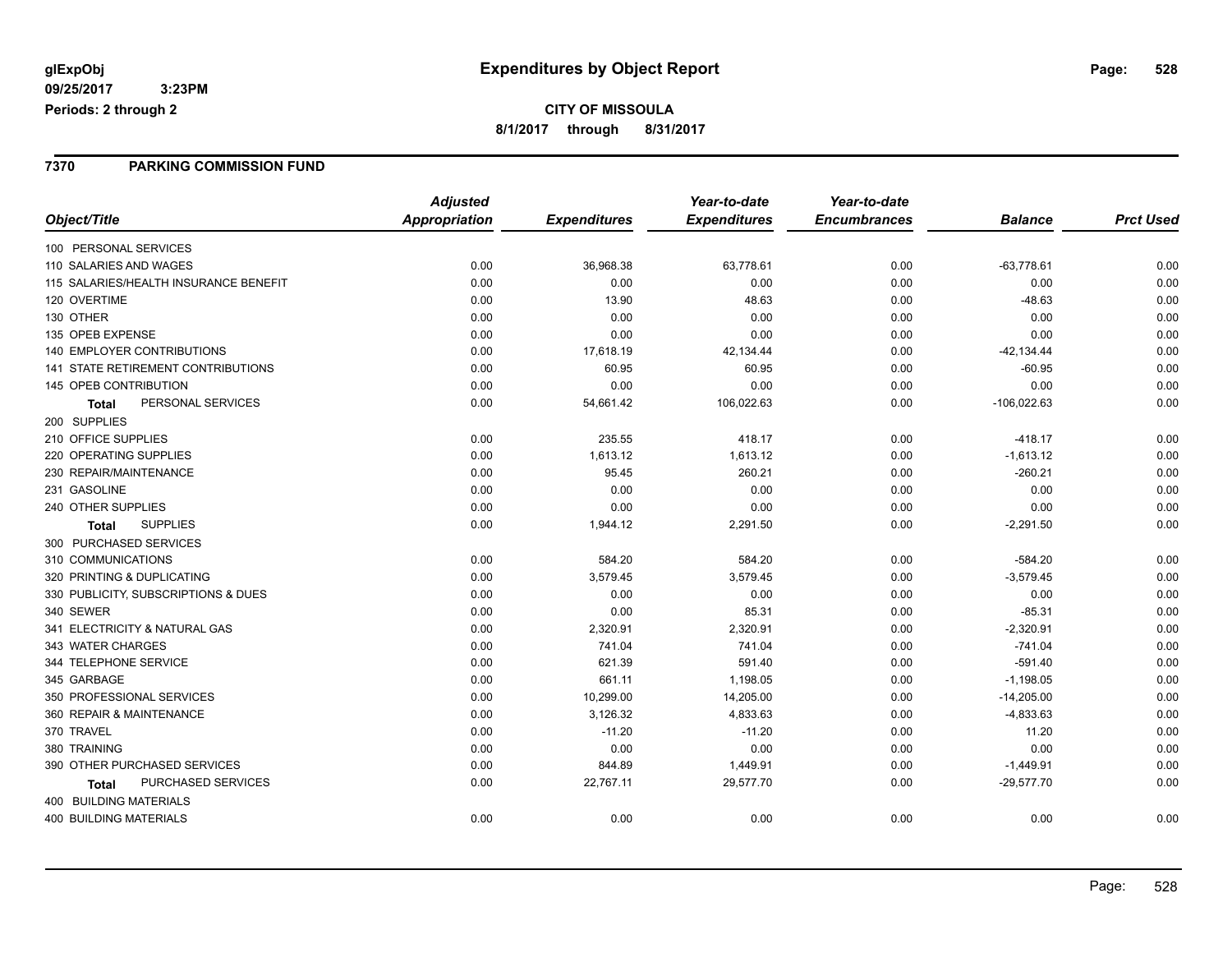### **7370 PARKING COMMISSION FUND**

|                                            | <b>Adjusted</b>      |                     | Year-to-date        | Year-to-date        |                |                  |
|--------------------------------------------|----------------------|---------------------|---------------------|---------------------|----------------|------------------|
| Object/Title                               | <b>Appropriation</b> | <b>Expenditures</b> | <b>Expenditures</b> | <b>Encumbrances</b> | <b>Balance</b> | <b>Prct Used</b> |
| <b>BUILDING MATERIALS</b><br><b>Total</b>  | 0.00                 | 0.00                | 0.00                | 0.00                | 0.00           | 0.00             |
| 500 FIXED CHARGES                          |                      |                     |                     |                     |                |                  |
| 500 FIXED CHARGES                          | 0.00                 | 2,919.00            | 2,919.00            | 0.00                | $-2,919.00$    | 0.00             |
| 510 *** Title Not Found ***                | 0.00                 | 0.00                | 0.00                | 0.00                | 0.00           | 0.00             |
| 550 MERCHANT SERVICE FEES                  | 0.00                 | 0.00                | 0.00                | 0.00                | 0.00           | 0.00             |
| <b>FIXED CHARGES</b><br><b>Total</b>       | 0.00                 | 2,919.00            | 2,919.00            | 0.00                | $-2,919.00$    | 0.00             |
| 600 DEBT SERVICE                           |                      |                     |                     |                     |                |                  |
| 610 PRINCIPAL                              | 0.00                 | 0.00                | 92,300.00           | 0.00                | $-92,300.00$   | 0.00             |
| 620 INTEREST / SERVICE FEES                | 0.00                 | 0.00                | 13,258.13           | 0.00                | $-13,258.13$   | 0.00             |
| <b>DEBT SERVICE</b><br><b>Total</b>        | 0.00                 | 0.00                | 105,558.13          | 0.00                | $-105,558.13$  | 0.00             |
| 700 GRANTS & CONTRIBUTIONS                 |                      |                     |                     |                     |                |                  |
| 700 GRANTS & CONTRIBUTIONS                 | 0.00                 | 2,500.00            | 2,500.00            | 0.00                | $-2,500.00$    | 0.00             |
| <b>GRANTS &amp; CONTRIBUTIONS</b><br>Total | 0.00                 | 2,500.00            | 2,500.00            | 0.00                | $-2,500.00$    | 0.00             |
| 800 OTHER OBJECTS                          |                      |                     |                     |                     |                |                  |
| 820 TRANSFERS TO OTHER FUNDS               | 0.00                 | 25,798.75           | 51,597.50           | 0.00                | $-51,597.50$   | 0.00             |
| 830 DEPRECIATION                           | 0.00                 | 0.00                | 0.00                | 0.00                | 0.00           | 0.00             |
| 845 CONTINGENCY                            | 0.00                 | 0.00                | 0.00                | 0.00                | 0.00           | 0.00             |
| <b>OTHER OBJECTS</b><br>Total              | 0.00                 | 25,798.75           | 51,597.50           | 0.00                | $-51,597.50$   | 0.00             |
| 900 CAPITAL OUTLAY                         |                      |                     |                     |                     |                |                  |
| 920 BUILDINGS                              | 0.00                 | 0.00                | 0.00                | 0.00                | 0.00           | 0.00             |
| 930 IMPROVEMENTS                           | 0.00                 | 0.00                | 0.00                | 0.00                | 0.00           | 0.00             |
| 940 MACHINERY & EQUIPMENT                  | 0.00                 | 0.00                | 0.00                | 0.00                | 0.00           | 0.00             |
| <b>CAPITAL OUTLAY</b><br><b>Total</b>      | 0.00                 | 0.00                | 0.00                | 0.00                | 0.00           | 0.00             |
| PARKING COMMISSION FUND<br><b>Total</b>    | 0.00                 | 110,590.40          | 300,466.46          | 0.00                | $-300,466.46$  | 0.00             |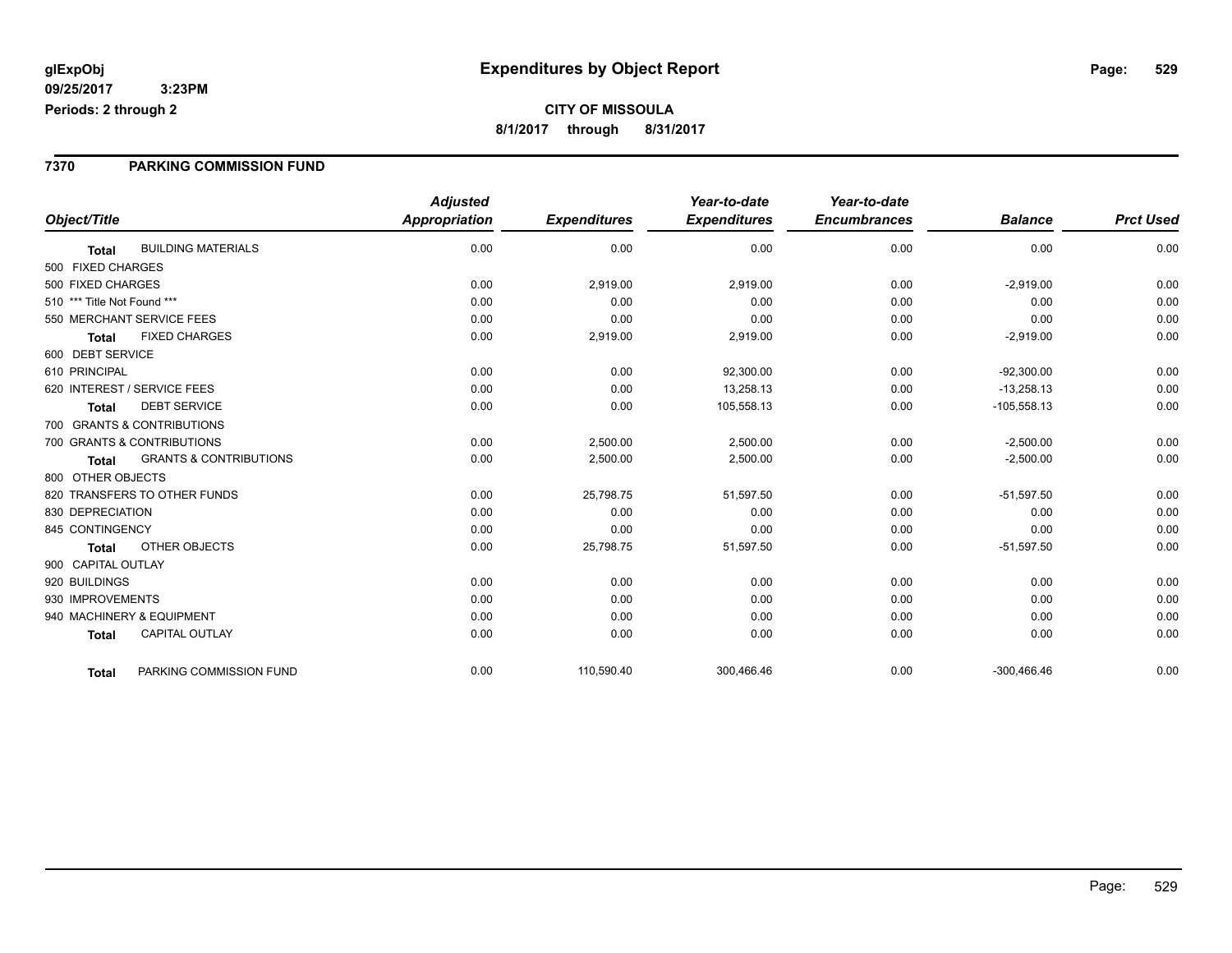**8/1/2017 through 8/31/2017**

# **7371 FRONT STREET PARKING BONDS**

### **395 PARKING COMMISSION**

|                                      | <b>Adjusted</b>      |                     | Year-to-date        | Year-to-date        |                |                  |
|--------------------------------------|----------------------|---------------------|---------------------|---------------------|----------------|------------------|
| Object/Title                         | <b>Appropriation</b> | <b>Expenditures</b> | <b>Expenditures</b> | <b>Encumbrances</b> | <b>Balance</b> | <b>Prct Used</b> |
| 500 FIXED CHARGES                    |                      |                     |                     |                     |                |                  |
| 550 MERCHANT SERVICE FEES            | 0.00                 | 0.00                | 0.00                | 0.00                | 0.00           | 0.00             |
| <b>FIXED CHARGES</b><br><b>Total</b> | 0.00                 | 0.00                | 0.00                | 0.00                | 0.00           | 0.00             |
| 600 DEBT SERVICE                     |                      |                     |                     |                     |                |                  |
| 620 INTEREST / SERVICE FEES          | 0.00                 | 0.00                | 0.00                | 0.00                | 0.00           | 0.00             |
| <b>DEBT SERVICE</b><br><b>Total</b>  | 0.00                 | 0.00                | 0.00                | 0.00                | 0.00           | 0.00             |
| 800 OTHER OBJECTS                    |                      |                     |                     |                     |                |                  |
| 820 TRANSFERS TO OTHER FUNDS         | 0.00                 | 0.00                | 0.00                | 0.00                | 0.00           | 0.00             |
| OTHER OBJECTS<br><b>Total</b>        | 0.00                 | 0.00                | 0.00                | 0.00                | 0.00           | 0.00             |
|                                      |                      |                     |                     |                     |                |                  |
| PARKING COMMISSION<br><b>Total</b>   | 0.00                 | 0.00                | 0.00                | 0.00                | 0.00           | 0.00             |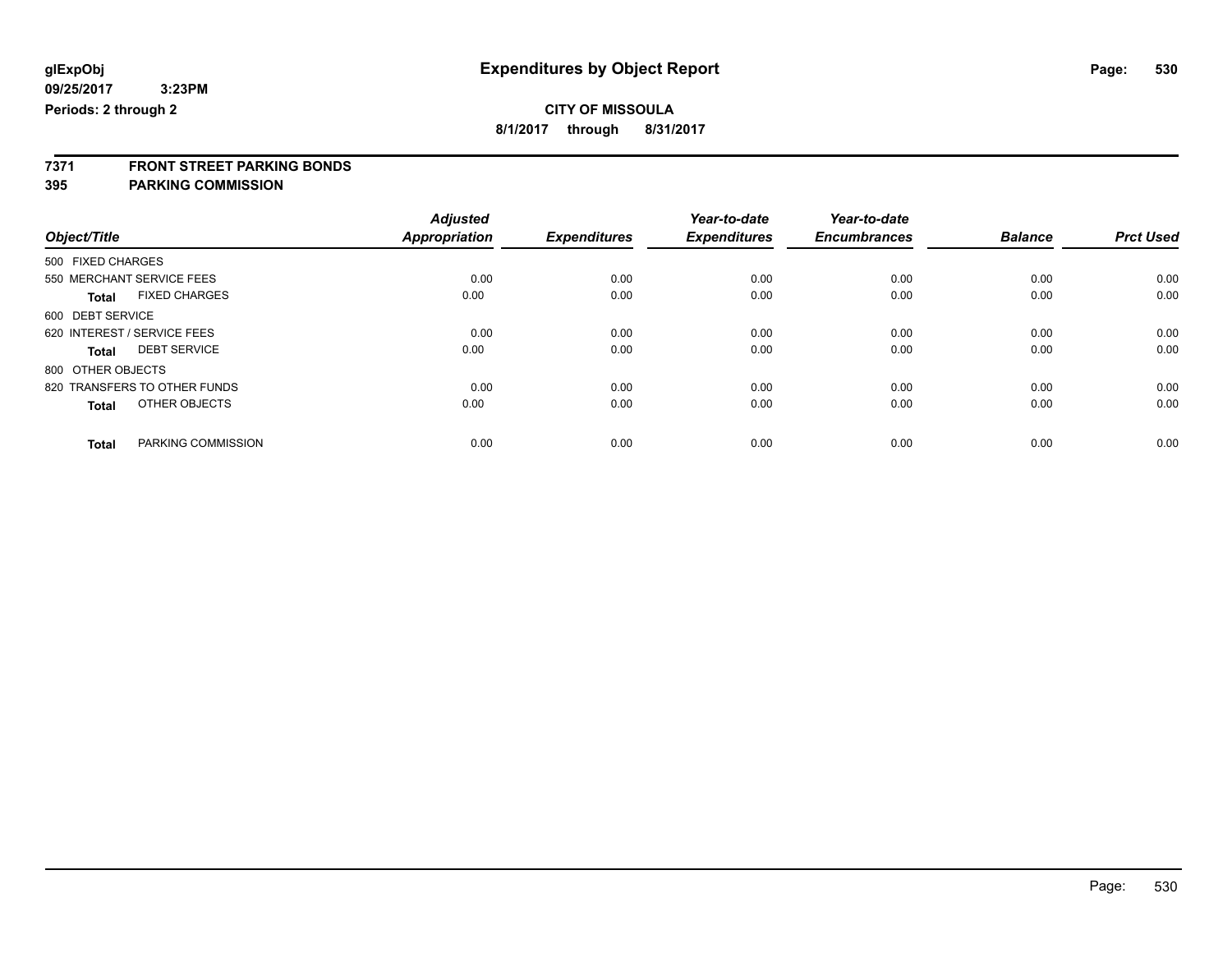### **7371 FRONT STREET PARKING BONDS**

|                   |                              | <b>Adjusted</b> |                     | Year-to-date        | Year-to-date<br><b>Encumbrances</b> | <b>Balance</b> | <b>Prct Used</b> |
|-------------------|------------------------------|-----------------|---------------------|---------------------|-------------------------------------|----------------|------------------|
| Object/Title      |                              | Appropriation   | <b>Expenditures</b> | <b>Expenditures</b> |                                     |                |                  |
| 500 FIXED CHARGES |                              |                 |                     |                     |                                     |                |                  |
|                   | 550 MERCHANT SERVICE FEES    | 0.00            | 0.00                | 0.00                | 0.00                                | 0.00           | 0.00             |
| Total             | <b>FIXED CHARGES</b>         | 0.00            | 0.00                | 0.00                | 0.00                                | 0.00           | 0.00             |
| 600 DEBT SERVICE  |                              |                 |                     |                     |                                     |                |                  |
|                   | 620 INTEREST / SERVICE FEES  | 0.00            | 0.00                | 0.00                | 0.00                                | 0.00           | 0.00             |
| <b>Total</b>      | <b>DEBT SERVICE</b>          | 0.00            | 0.00                | 0.00                | 0.00                                | 0.00           | 0.00             |
| 800 OTHER OBJECTS |                              |                 |                     |                     |                                     |                |                  |
|                   | 820 TRANSFERS TO OTHER FUNDS | 0.00            | 0.00                | 0.00                | 0.00                                | 0.00           | 0.00             |
| <b>Total</b>      | OTHER OBJECTS                | 0.00            | 0.00                | 0.00                | 0.00                                | 0.00           | 0.00             |
| <b>Total</b>      | FRONT STREET PARKING BONDS   | 0.00            | 0.00                | 0.00                | 0.00                                | 0.00           | 0.00             |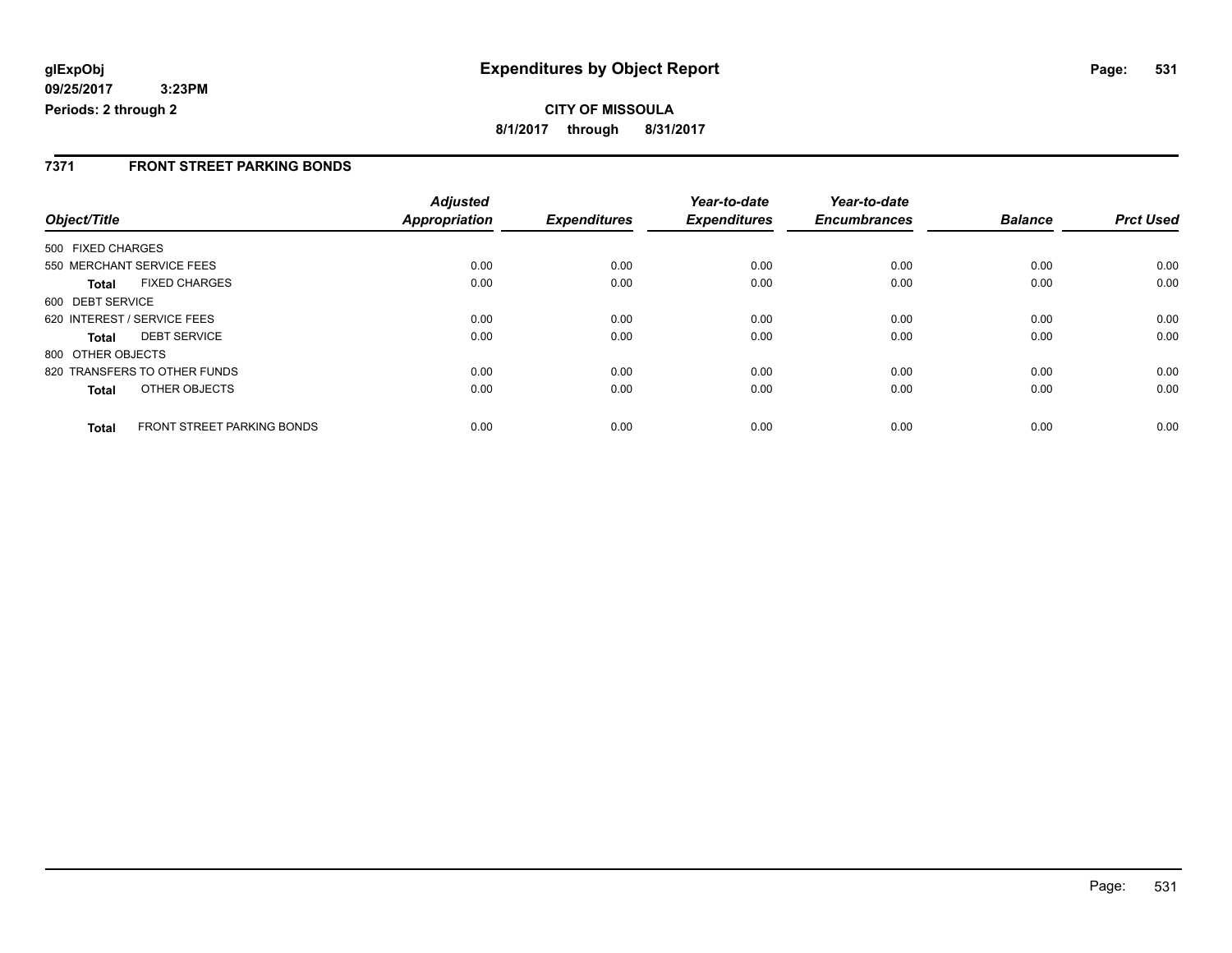**8/1/2017 through 8/31/2017**

# **7372 SINKING FUND/FRONT ST PARKING BONDS**

**395 PARKING COMMISSION**

|                                      | <b>Adjusted</b>      |                     | Year-to-date        | Year-to-date        |                |                  |
|--------------------------------------|----------------------|---------------------|---------------------|---------------------|----------------|------------------|
| Object/Title                         | <b>Appropriation</b> | <b>Expenditures</b> | <b>Expenditures</b> | <b>Encumbrances</b> | <b>Balance</b> | <b>Prct Used</b> |
| 500 FIXED CHARGES                    |                      |                     |                     |                     |                |                  |
| 550 MERCHANT SERVICE FEES            | 0.00                 | 0.00                | 0.00                | 0.00                | 0.00           | 0.00             |
| <b>FIXED CHARGES</b><br><b>Total</b> | 0.00                 | 0.00                | 0.00                | 0.00                | 0.00           | 0.00             |
| 600 DEBT SERVICE                     |                      |                     |                     |                     |                |                  |
| 610 PRINCIPAL                        | 0.00                 | 0.00                | 0.00                | 0.00                | 0.00           | 0.00             |
| 620 INTEREST / SERVICE FEES          | 0.00                 | 0.00                | 0.00                | 0.00                | 0.00           | 0.00             |
| <b>DEBT SERVICE</b><br><b>Total</b>  | 0.00                 | 0.00                | 0.00                | 0.00                | 0.00           | 0.00             |
| 800 OTHER OBJECTS                    |                      |                     |                     |                     |                |                  |
| 820 TRANSFERS TO OTHER FUNDS         | 0.00                 | 0.00                | 0.00                | 0.00                | 0.00           | 0.00             |
| OTHER OBJECTS<br><b>Total</b>        | 0.00                 | 0.00                | 0.00                | 0.00                | 0.00           | 0.00             |
|                                      |                      |                     |                     |                     |                |                  |
| PARKING COMMISSION<br><b>Total</b>   | 0.00                 | 0.00                | 0.00                | 0.00                | 0.00           | 0.00             |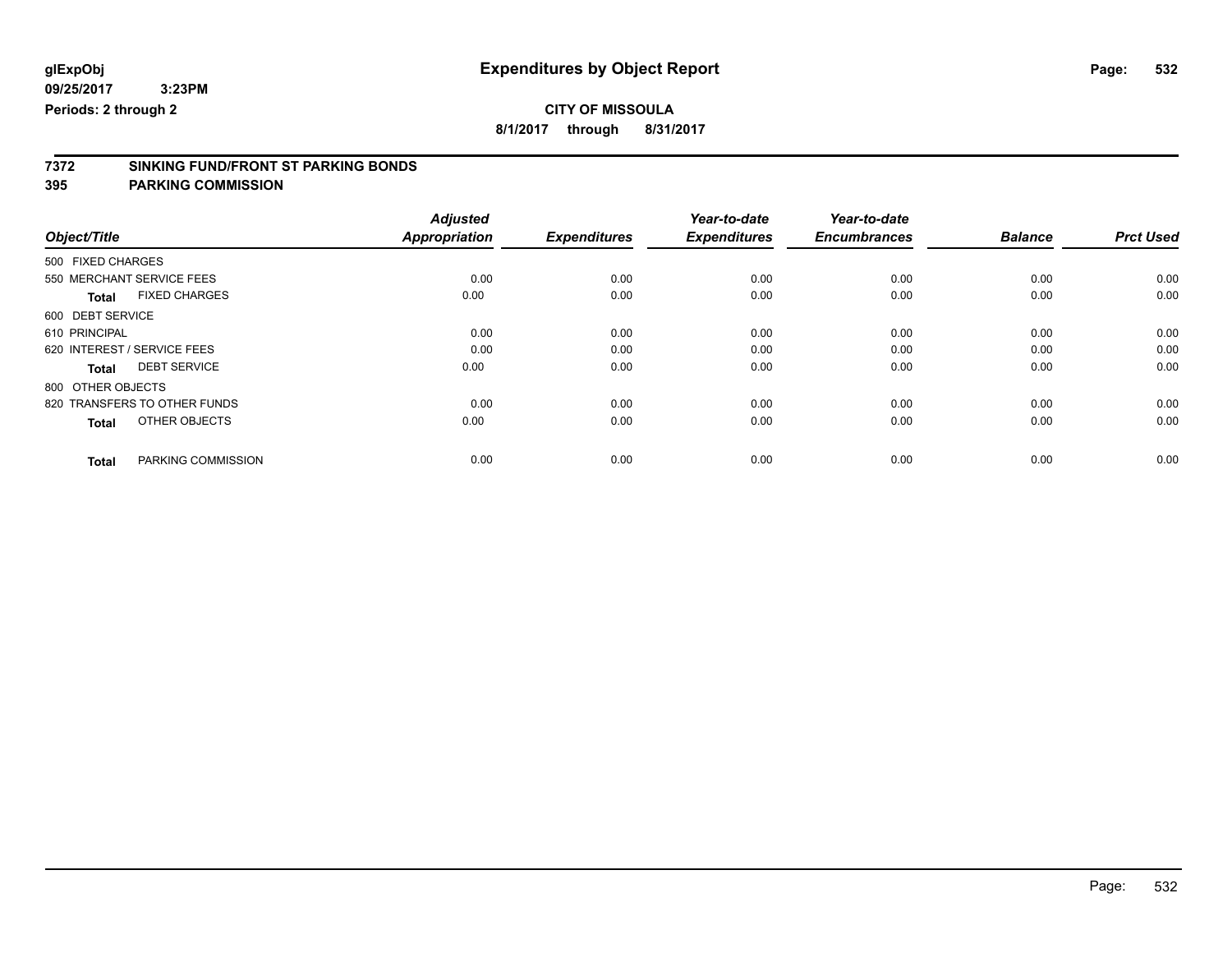**CITY OF MISSOULA 8/1/2017 through 8/31/2017**

### **7372 SINKING FUND/FRONT ST PARKING BONDS**

|                   |                                   | <b>Adjusted</b>      |                     | Year-to-date        | Year-to-date        |                |                  |
|-------------------|-----------------------------------|----------------------|---------------------|---------------------|---------------------|----------------|------------------|
| Object/Title      |                                   | <b>Appropriation</b> | <b>Expenditures</b> | <b>Expenditures</b> | <b>Encumbrances</b> | <b>Balance</b> | <b>Prct Used</b> |
| 500 FIXED CHARGES |                                   |                      |                     |                     |                     |                |                  |
|                   | 550 MERCHANT SERVICE FEES         | 0.00                 | 0.00                | 0.00                | 0.00                | 0.00           | 0.00             |
| <b>Total</b>      | <b>FIXED CHARGES</b>              | 0.00                 | 0.00                | 0.00                | 0.00                | 0.00           | 0.00             |
| 600 DEBT SERVICE  |                                   |                      |                     |                     |                     |                |                  |
| 610 PRINCIPAL     |                                   | 0.00                 | 0.00                | 0.00                | 0.00                | 0.00           | 0.00             |
|                   | 620 INTEREST / SERVICE FEES       | 0.00                 | 0.00                | 0.00                | 0.00                | 0.00           | 0.00             |
| Total             | <b>DEBT SERVICE</b>               | 0.00                 | 0.00                | 0.00                | 0.00                | 0.00           | 0.00             |
| 800 OTHER OBJECTS |                                   |                      |                     |                     |                     |                |                  |
|                   | 820 TRANSFERS TO OTHER FUNDS      | 0.00                 | 0.00                | 0.00                | 0.00                | 0.00           | 0.00             |
| <b>Total</b>      | OTHER OBJECTS                     | 0.00                 | 0.00                | 0.00                | 0.00                | 0.00           | 0.00             |
| <b>Total</b>      | SINKING FUND/FRONT ST PARKING BON | 0.00                 | 0.00                | 0.00                | 0.00                | 0.00           | 0.00             |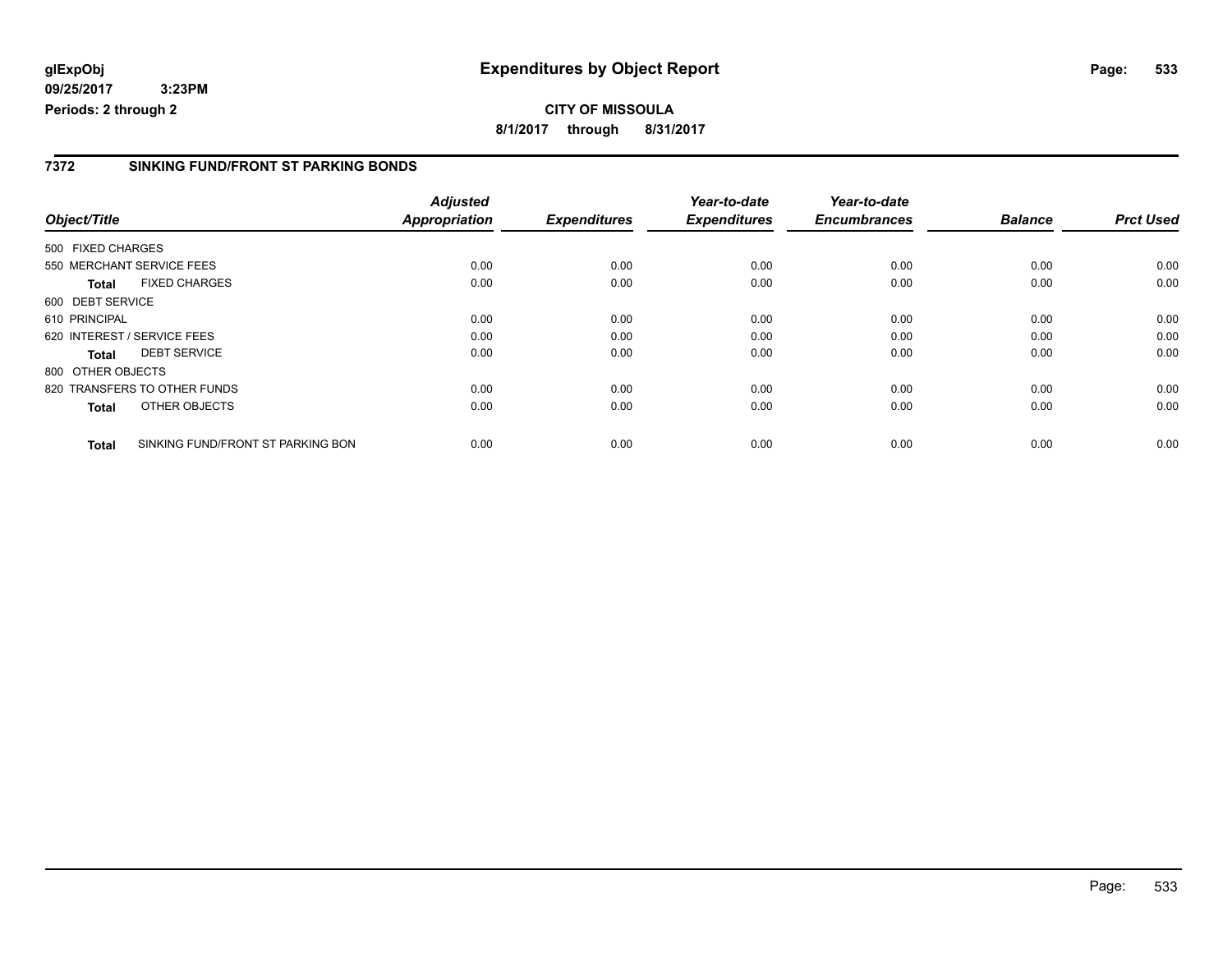**8/1/2017 through 8/31/2017**

# **7373 MPC SERIES 2010B CONSTRUCTION**

**395 PARKING COMMISSION**

|                                       |                    | <b>Adjusted</b>      |                     | Year-to-date        | Year-to-date        |                |                  |
|---------------------------------------|--------------------|----------------------|---------------------|---------------------|---------------------|----------------|------------------|
| Object/Title                          |                    | <b>Appropriation</b> | <b>Expenditures</b> | <b>Expenditures</b> | <b>Encumbrances</b> | <b>Balance</b> | <b>Prct Used</b> |
| 300 PURCHASED SERVICES                |                    |                      |                     |                     |                     |                |                  |
| 350 PROFESSIONAL SERVICES             |                    | 0.00                 | 0.00                | 0.00                | 0.00                | 0.00           | 0.00             |
| 390 OTHER PURCHASED SERVICES          |                    | 0.00                 | 0.00                | 0.00                | 0.00                | 0.00           | 0.00             |
| <b>Total</b>                          | PURCHASED SERVICES | 0.00                 | 0.00                | 0.00                | 0.00                | 0.00           | 0.00             |
| 500 FIXED CHARGES                     |                    |                      |                     |                     |                     |                |                  |
| 550 MERCHANT SERVICE FEES             |                    | 0.00                 | 0.00                | 0.00                | 0.00                | 0.00           | 0.00             |
| <b>FIXED CHARGES</b><br><b>Total</b>  |                    | 0.00                 | 0.00                | 0.00                | 0.00                | 0.00           | 0.00             |
| 600 DEBT SERVICE                      |                    |                      |                     |                     |                     |                |                  |
| 600 DEBT SERVICE                      |                    | 0.00                 | 0.00                | 0.00                | 0.00                | 0.00           | 0.00             |
| 610 PRINCIPAL                         |                    | 0.00                 | 0.00                | 0.00                | 0.00                | 0.00           | 0.00             |
| 620 INTEREST / SERVICE FEES           |                    | 0.00                 | 0.00                | 0.00                | 0.00                | 0.00           | 0.00             |
| <b>DEBT SERVICE</b><br><b>Total</b>   |                    | 0.00                 | 0.00                | 0.00                | 0.00                | 0.00           | 0.00             |
| 800 OTHER OBJECTS                     |                    |                      |                     |                     |                     |                |                  |
| 820 TRANSFERS TO OTHER FUNDS          |                    | 0.00                 | 0.00                | 0.00                | 0.00                | 0.00           | 0.00             |
| <b>OTHER OBJECTS</b><br><b>Total</b>  |                    | 0.00                 | 0.00                | 0.00                | 0.00                | 0.00           | 0.00             |
| 900 CAPITAL OUTLAY                    |                    |                      |                     |                     |                     |                |                  |
| 900 CAPITAL OUTLAY                    |                    | 0.00                 | 0.00                | 0.00                | 0.00                | 0.00           | 0.00             |
| 920 BUILDINGS                         |                    | 0.00                 | 0.00                | 0.00                | 0.00                | 0.00           | 0.00             |
| 930 IMPROVEMENTS                      |                    | 0.00                 | 0.00                | 0.00                | 0.00                | 0.00           | 0.00             |
| <b>CAPITAL OUTLAY</b><br><b>Total</b> |                    | 0.00                 | 0.00                | 0.00                | 0.00                | 0.00           | 0.00             |
| <b>Total</b>                          | PARKING COMMISSION | 0.00                 | 0.00                | 0.00                | 0.00                | 0.00           | 0.00             |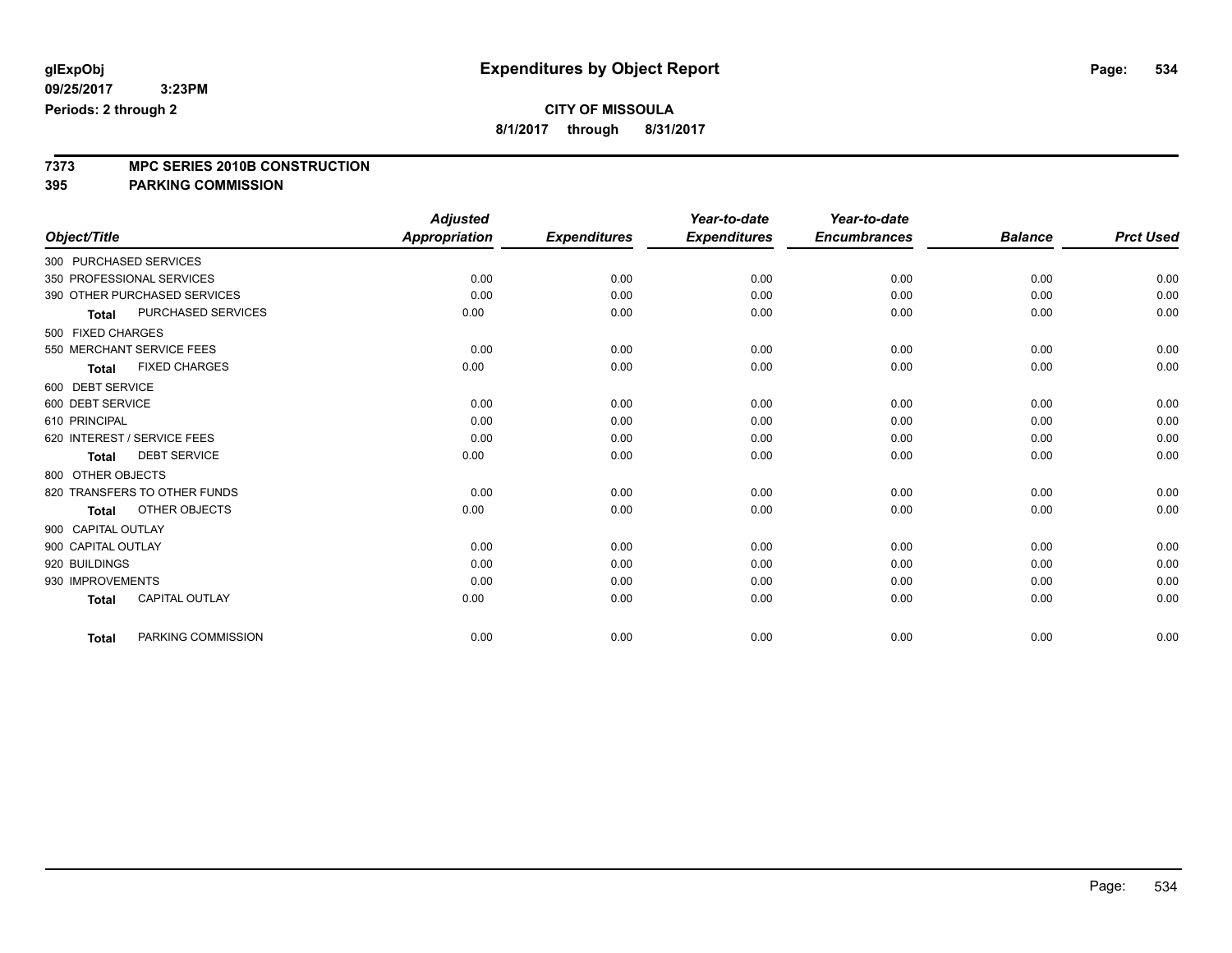**8/1/2017 through 8/31/2017**

# **7373 MPC SERIES 2010B CONSTRUCTION**

**900 DEPRECIATION**

| Object/Title                         | <b>Adjusted</b><br><b>Appropriation</b> | <b>Expenditures</b> | Year-to-date<br><b>Expenditures</b> | Year-to-date<br><b>Encumbrances</b> | <b>Balance</b> | <b>Prct Used</b> |
|--------------------------------------|-----------------------------------------|---------------------|-------------------------------------|-------------------------------------|----------------|------------------|
| 500 FIXED CHARGES                    |                                         |                     |                                     |                                     |                |                  |
| 550 MERCHANT SERVICE FEES            | 0.00                                    | 0.00                | 0.00                                | 0.00                                | 0.00           | 0.00             |
| <b>FIXED CHARGES</b><br><b>Total</b> | 0.00                                    | 0.00                | 0.00                                | 0.00                                | 0.00           | 0.00             |
| 800 OTHER OBJECTS                    |                                         |                     |                                     |                                     |                |                  |
| 830 DEPRECIATION                     | 0.00                                    | 0.00                | 0.00                                | 0.00                                | 0.00           | 0.00             |
| OTHER OBJECTS<br><b>Total</b>        | 0.00                                    | 0.00                | 0.00                                | 0.00                                | 0.00           | 0.00             |
| <b>DEPRECIATION</b><br><b>Total</b>  | 0.00                                    | 0.00                | 0.00                                | 0.00                                | 0.00           | 0.00             |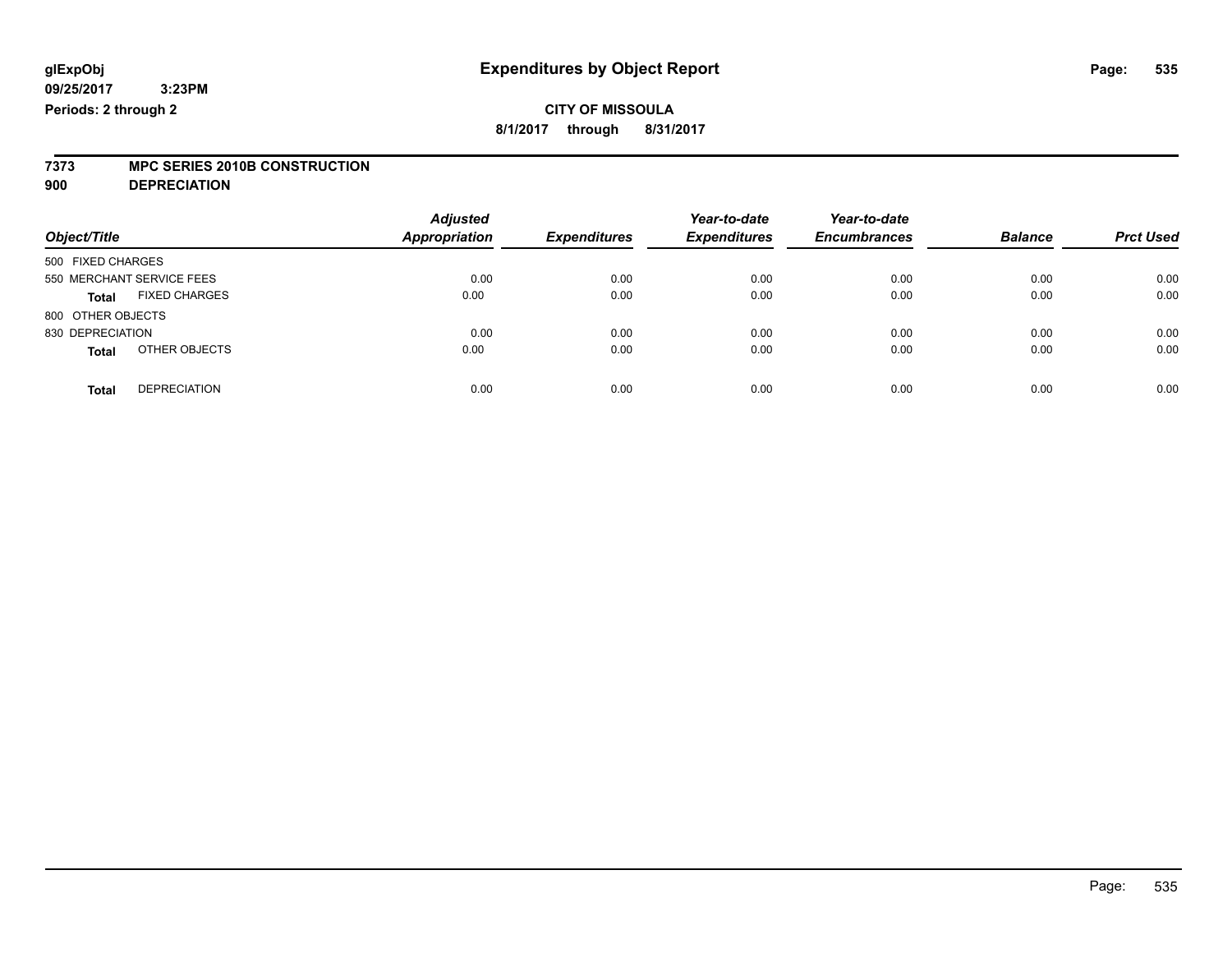### **CITY OF MISSOULA 8/1/2017 through 8/31/2017**

### **7373 MPC SERIES 2010B CONSTRUCTION**

|                                               | <b>Adjusted</b>      |                     | Year-to-date        | Year-to-date        |                |                  |
|-----------------------------------------------|----------------------|---------------------|---------------------|---------------------|----------------|------------------|
| Object/Title                                  | <b>Appropriation</b> | <b>Expenditures</b> | <b>Expenditures</b> | <b>Encumbrances</b> | <b>Balance</b> | <b>Prct Used</b> |
| 300 PURCHASED SERVICES                        |                      |                     |                     |                     |                |                  |
| 350 PROFESSIONAL SERVICES                     | 0.00                 | 0.00                | 0.00                | 0.00                | 0.00           | 0.00             |
| 390 OTHER PURCHASED SERVICES                  | 0.00                 | 0.00                | 0.00                | 0.00                | 0.00           | 0.00             |
| PURCHASED SERVICES<br><b>Total</b>            | 0.00                 | 0.00                | 0.00                | 0.00                | 0.00           | 0.00             |
| 500 FIXED CHARGES                             |                      |                     |                     |                     |                |                  |
| 550 MERCHANT SERVICE FEES                     | 0.00                 | 0.00                | 0.00                | 0.00                | 0.00           | 0.00             |
| <b>FIXED CHARGES</b><br><b>Total</b>          | 0.00                 | 0.00                | 0.00                | 0.00                | 0.00           | 0.00             |
| 600 DEBT SERVICE                              |                      |                     |                     |                     |                |                  |
| 600 DEBT SERVICE                              | 0.00                 | 0.00                | 0.00                | 0.00                | 0.00           | 0.00             |
| 610 PRINCIPAL                                 | 0.00                 | 0.00                | 0.00                | 0.00                | 0.00           | 0.00             |
| 620 INTEREST / SERVICE FEES                   | 0.00                 | 0.00                | 0.00                | 0.00                | 0.00           | 0.00             |
| <b>DEBT SERVICE</b><br><b>Total</b>           | 0.00                 | 0.00                | 0.00                | 0.00                | 0.00           | 0.00             |
| 800 OTHER OBJECTS                             |                      |                     |                     |                     |                |                  |
| 820 TRANSFERS TO OTHER FUNDS                  | 0.00                 | 0.00                | 0.00                | 0.00                | 0.00           | 0.00             |
| 830 DEPRECIATION                              | 0.00                 | 0.00                | 0.00                | 0.00                | 0.00           | 0.00             |
| OTHER OBJECTS<br><b>Total</b>                 | 0.00                 | 0.00                | 0.00                | 0.00                | 0.00           | 0.00             |
| 900 CAPITAL OUTLAY                            |                      |                     |                     |                     |                |                  |
| 900 CAPITAL OUTLAY                            | 0.00                 | 0.00                | 0.00                | 0.00                | 0.00           | 0.00             |
| 920 BUILDINGS                                 | 0.00                 | 0.00                | 0.00                | 0.00                | 0.00           | 0.00             |
| 930 IMPROVEMENTS                              | 0.00                 | 0.00                | 0.00                | 0.00                | 0.00           | 0.00             |
| <b>CAPITAL OUTLAY</b><br><b>Total</b>         | 0.00                 | 0.00                | 0.00                | 0.00                | 0.00           | 0.00             |
|                                               |                      |                     |                     |                     |                |                  |
| MPC SERIES 2010B CONSTRUCTION<br><b>Total</b> | 0.00                 | 0.00                | 0.00                | 0.00                | 0.00           | 0.00             |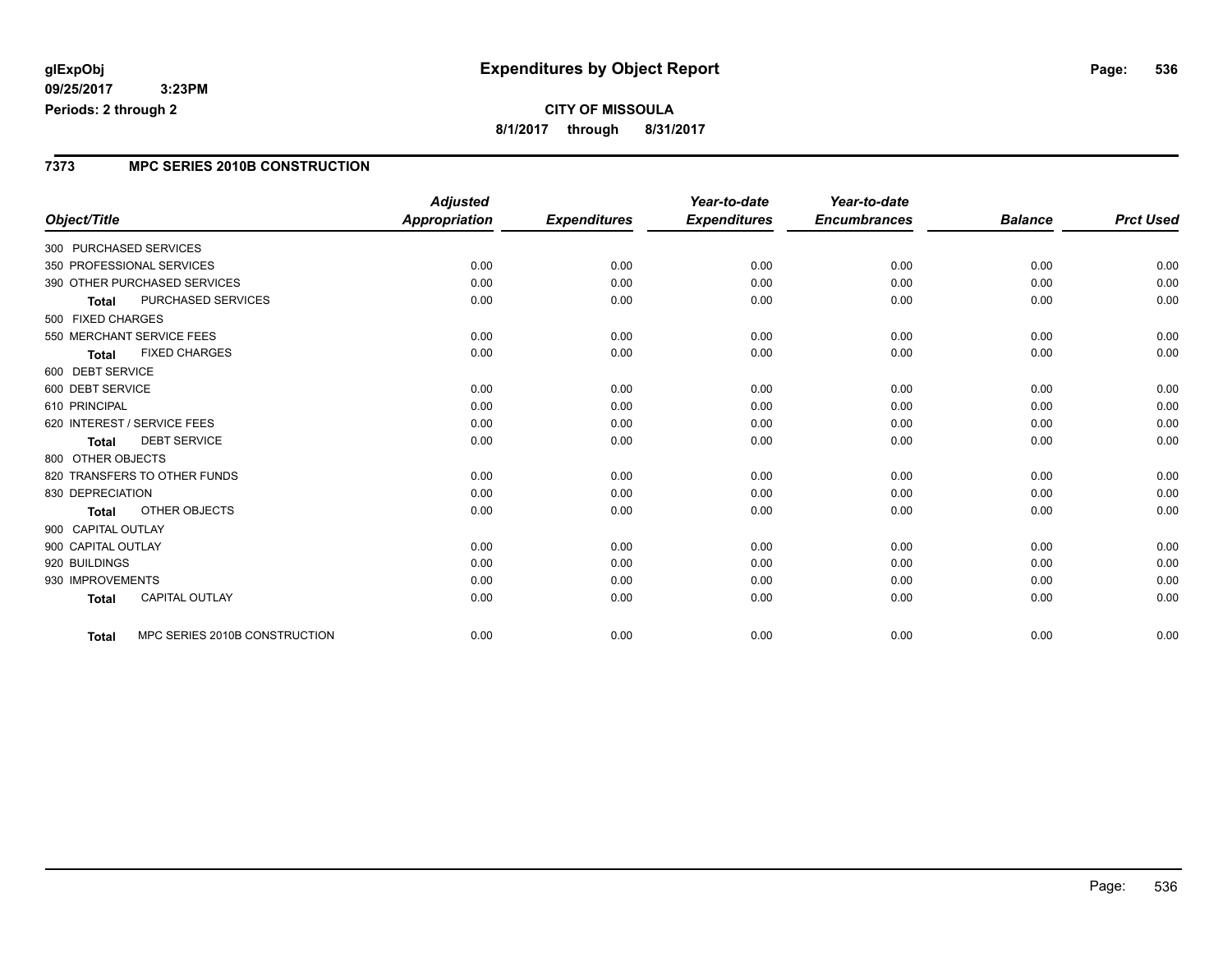**8/1/2017 through 8/31/2017**

# **7374 RESERVE FUND-PARKING BONDS**

### **395 PARKING COMMISSION**

|                           |                       | <b>Adjusted</b> |                     | Year-to-date        | Year-to-date        |                |                  |
|---------------------------|-----------------------|-----------------|---------------------|---------------------|---------------------|----------------|------------------|
| Object/Title              |                       | Appropriation   | <b>Expenditures</b> | <b>Expenditures</b> | <b>Encumbrances</b> | <b>Balance</b> | <b>Prct Used</b> |
| 500 FIXED CHARGES         |                       |                 |                     |                     |                     |                |                  |
| 550 MERCHANT SERVICE FEES |                       | 0.00            | 0.00                | 0.00                | 0.00                | 0.00           | 0.00             |
| <b>Total</b>              | <b>FIXED CHARGES</b>  | 0.00            | 0.00                | 0.00                | 0.00                | 0.00           | 0.00             |
| 900 CAPITAL OUTLAY        |                       |                 |                     |                     |                     |                |                  |
| 920 BUILDINGS             |                       | 0.00            | 0.00                | 0.00                | 0.00                | 0.00           | 0.00             |
| 930 IMPROVEMENTS          |                       | 0.00            | 0.00                | 0.00                | 0.00                | 0.00           | 0.00             |
| <b>Total</b>              | <b>CAPITAL OUTLAY</b> | 0.00            | 0.00                | 0.00                | 0.00                | 0.00           | 0.00             |
| <b>Total</b>              | PARKING COMMISSION    | 0.00            | 0.00                | 0.00                | 0.00                | 0.00           | 0.00             |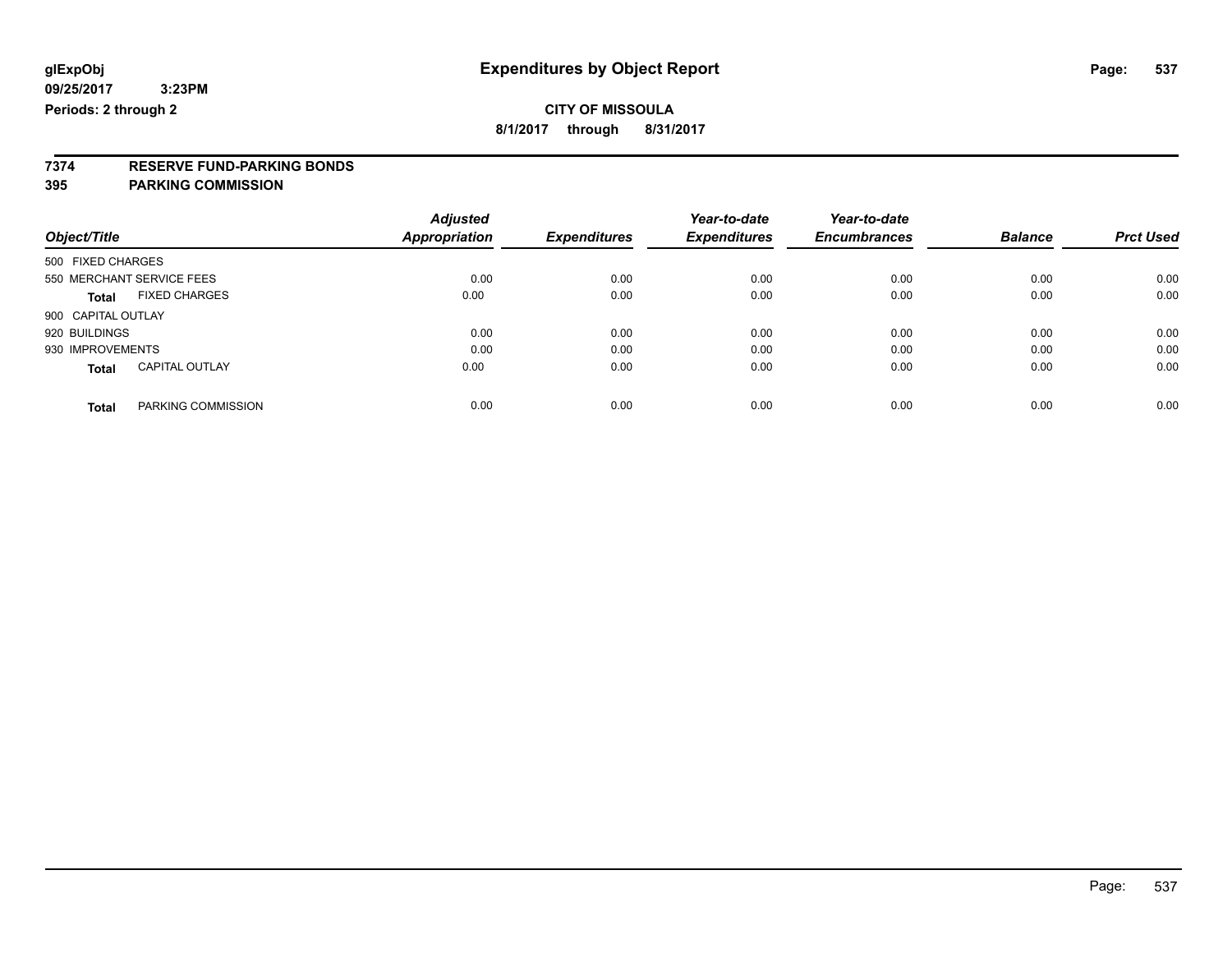### **7374 RESERVE FUND-PARKING BONDS**

| Object/Title                                      | <b>Adjusted</b><br><b>Appropriation</b> | <b>Expenditures</b> | Year-to-date<br><b>Expenditures</b> | Year-to-date<br><b>Encumbrances</b> | <b>Balance</b> | <b>Prct Used</b> |
|---------------------------------------------------|-----------------------------------------|---------------------|-------------------------------------|-------------------------------------|----------------|------------------|
| 500 FIXED CHARGES                                 |                                         |                     |                                     |                                     |                |                  |
| 550 MERCHANT SERVICE FEES                         | 0.00                                    | 0.00                | 0.00                                | 0.00                                | 0.00           | 0.00             |
| <b>FIXED CHARGES</b><br><b>Total</b>              | 0.00                                    | 0.00                | 0.00                                | 0.00                                | 0.00           | 0.00             |
| 900 CAPITAL OUTLAY                                |                                         |                     |                                     |                                     |                |                  |
| 920 BUILDINGS                                     | 0.00                                    | 0.00                | 0.00                                | 0.00                                | 0.00           | 0.00             |
| 930 IMPROVEMENTS                                  | 0.00                                    | 0.00                | 0.00                                | 0.00                                | 0.00           | 0.00             |
| <b>CAPITAL OUTLAY</b><br><b>Total</b>             | 0.00                                    | 0.00                | 0.00                                | 0.00                                | 0.00           | 0.00             |
| <b>RESERVE FUND-PARKING BONDS</b><br><b>Total</b> | 0.00                                    | 0.00                | 0.00                                | 0.00                                | 0.00           | 0.00             |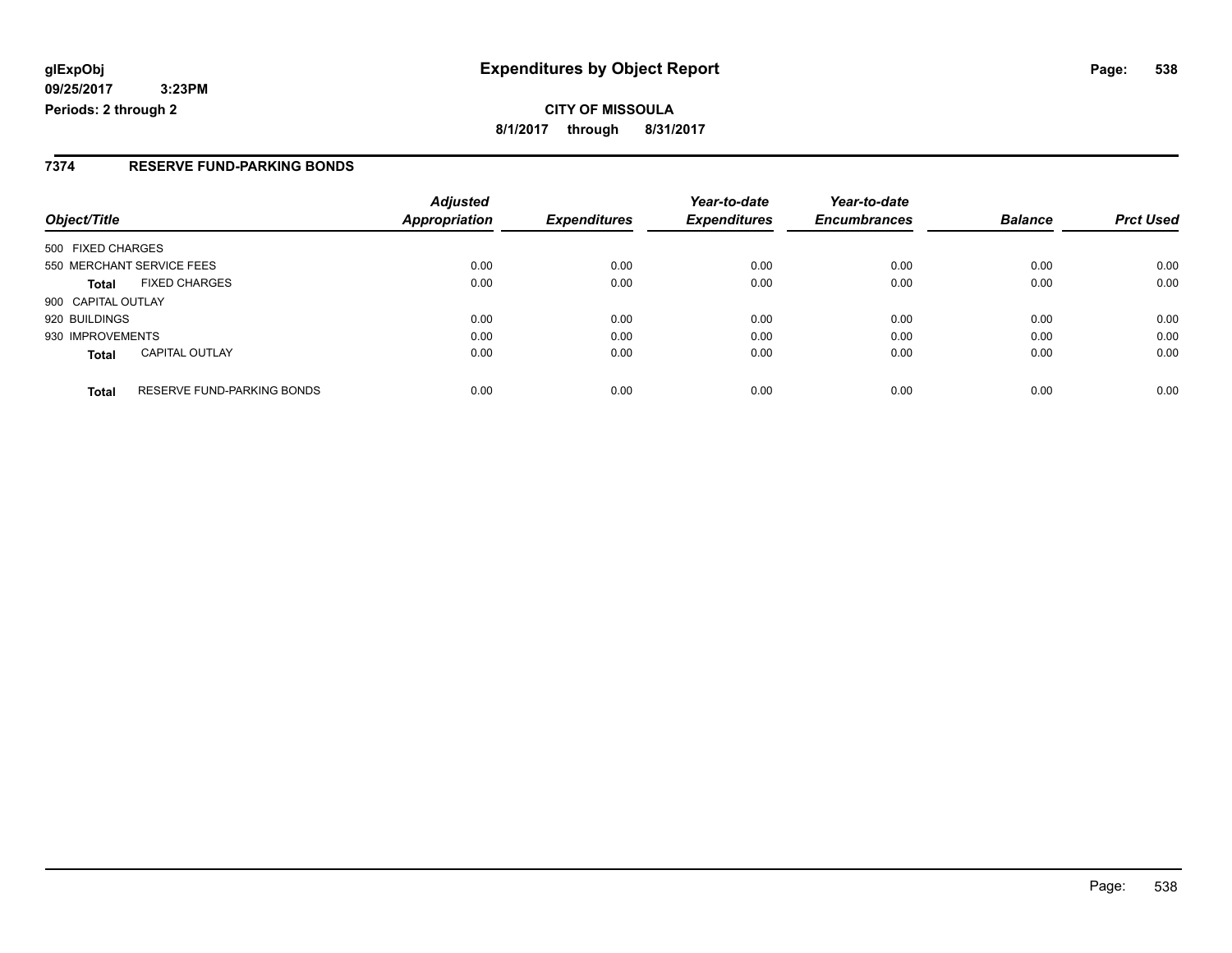**8/1/2017 through 8/31/2017**

# **7375 PLEDGED TAX INCREMENT-2010B BOND**

**395 PARKING COMMISSION**

|                                      | <b>Adjusted</b> |                     | Year-to-date        | Year-to-date        |                |                  |
|--------------------------------------|-----------------|---------------------|---------------------|---------------------|----------------|------------------|
| Object/Title                         | Appropriation   | <b>Expenditures</b> | <b>Expenditures</b> | <b>Encumbrances</b> | <b>Balance</b> | <b>Prct Used</b> |
| 300 PURCHASED SERVICES               |                 |                     |                     |                     |                |                  |
| 390 OTHER PURCHASED SERVICES         | 0.00            | 0.00                | 0.00                | 0.00                | 0.00           | 0.00             |
| PURCHASED SERVICES<br><b>Total</b>   | 0.00            | 0.00                | 0.00                | 0.00                | 0.00           | 0.00             |
| 500 FIXED CHARGES                    |                 |                     |                     |                     |                |                  |
| 550 MERCHANT SERVICE FEES            | 0.00            | 0.00                | 0.00                | 0.00                | 0.00           | 0.00             |
| <b>FIXED CHARGES</b><br><b>Total</b> | 0.00            | 0.00                | 0.00                | 0.00                | 0.00           | 0.00             |
| 800 OTHER OBJECTS                    |                 |                     |                     |                     |                |                  |
| 820 TRANSFERS TO OTHER FUNDS         | 0.00            | 0.00                | 0.00                | 0.00                | 0.00           | 0.00             |
| OTHER OBJECTS<br><b>Total</b>        | 0.00            | 0.00                | 0.00                | 0.00                | 0.00           | 0.00             |
|                                      |                 |                     |                     |                     |                |                  |
| PARKING COMMISSION<br><b>Total</b>   | 0.00            | 0.00                | 0.00                | 0.00                | 0.00           | 0.00             |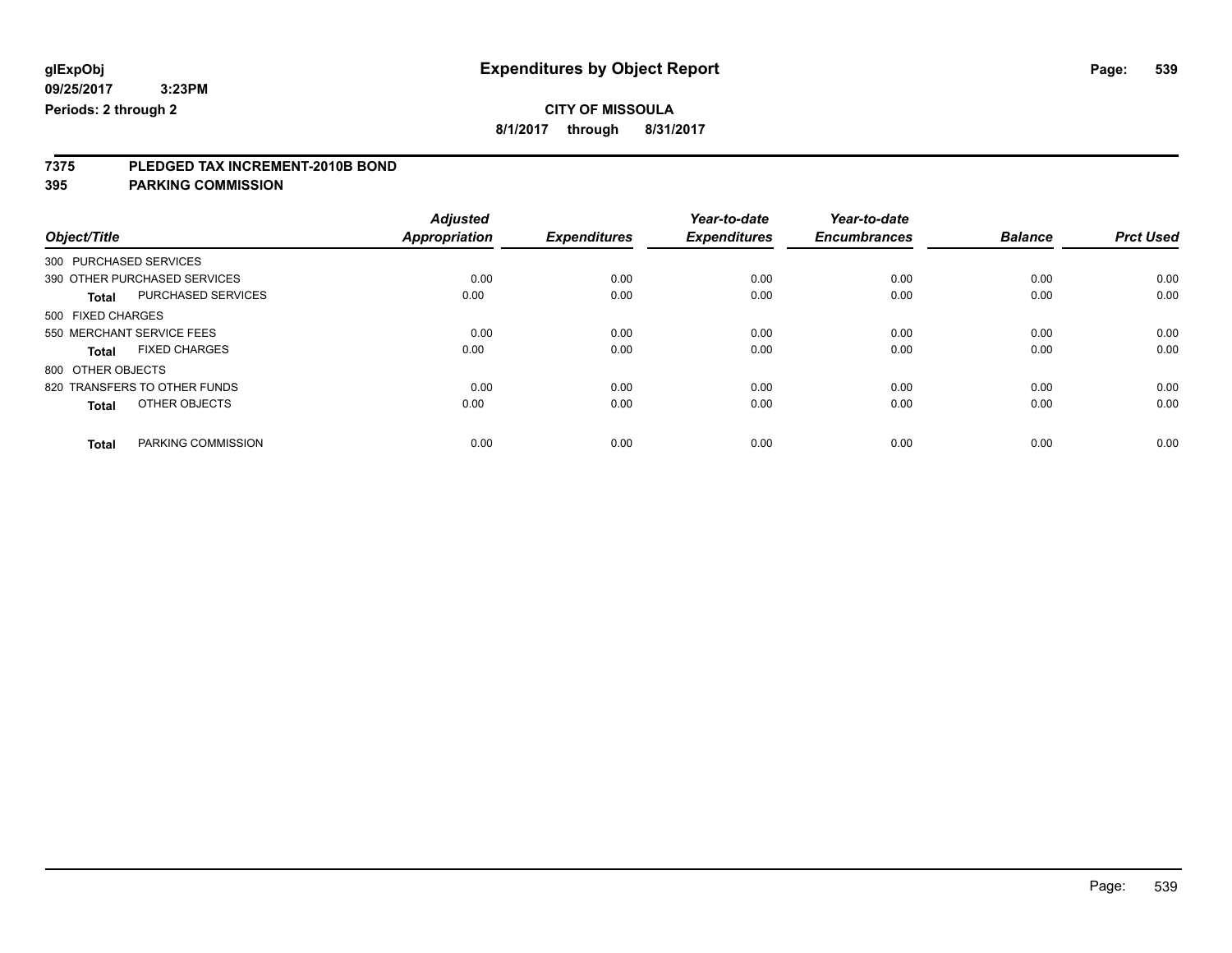**CITY OF MISSOULA 8/1/2017 through 8/31/2017**

### **7375 PLEDGED TAX INCREMENT-2010B BOND**

|                   |                                  | <b>Adjusted</b> |                     | Year-to-date        | Year-to-date        |                |                  |
|-------------------|----------------------------------|-----------------|---------------------|---------------------|---------------------|----------------|------------------|
| Object/Title      |                                  | Appropriation   | <b>Expenditures</b> | <b>Expenditures</b> | <b>Encumbrances</b> | <b>Balance</b> | <b>Prct Used</b> |
|                   | 300 PURCHASED SERVICES           |                 |                     |                     |                     |                |                  |
|                   | 390 OTHER PURCHASED SERVICES     | 0.00            | 0.00                | 0.00                | 0.00                | 0.00           | 0.00             |
| Total             | PURCHASED SERVICES               | 0.00            | 0.00                | 0.00                | 0.00                | 0.00           | 0.00             |
| 500 FIXED CHARGES |                                  |                 |                     |                     |                     |                |                  |
|                   | 550 MERCHANT SERVICE FEES        | 0.00            | 0.00                | 0.00                | 0.00                | 0.00           | 0.00             |
| <b>Total</b>      | <b>FIXED CHARGES</b>             | 0.00            | 0.00                | 0.00                | 0.00                | 0.00           | 0.00             |
| 800 OTHER OBJECTS |                                  |                 |                     |                     |                     |                |                  |
|                   | 820 TRANSFERS TO OTHER FUNDS     | 0.00            | 0.00                | 0.00                | 0.00                | 0.00           | 0.00             |
| <b>Total</b>      | OTHER OBJECTS                    | 0.00            | 0.00                | 0.00                | 0.00                | 0.00           | 0.00             |
| <b>Total</b>      | PLEDGED TAX INCREMENT-2010B BOND | 0.00            | 0.00                | 0.00                | 0.00                | 0.00           | 0.00             |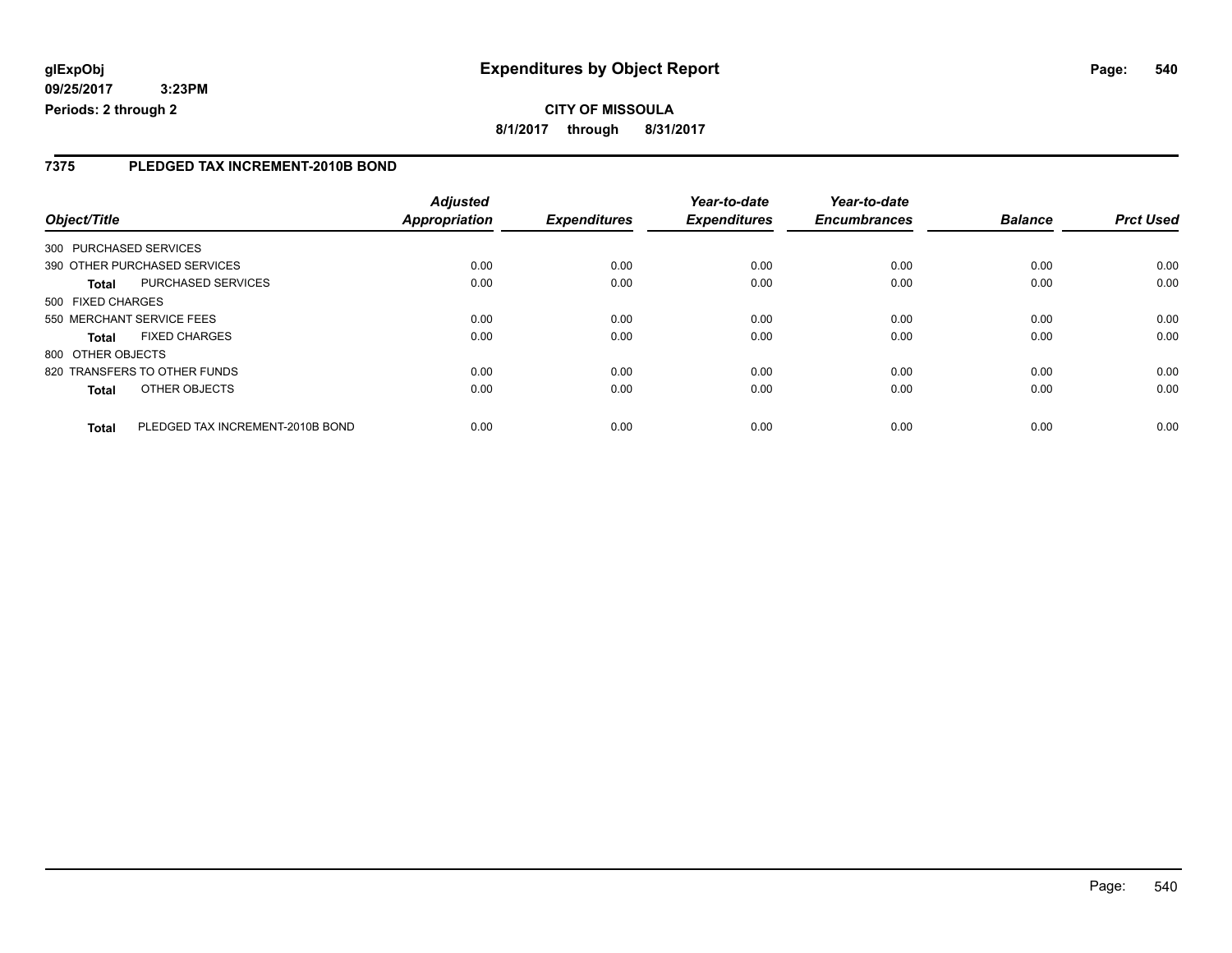### **CITY OF MISSOULA**

**8/1/2017 through 8/31/2017**

# **7376 MPC 2010A BONDS DEBT INTEREST**

### **395 PARKING COMMISSION**

|                                      | <b>Adjusted</b>      |                     | Year-to-date        | Year-to-date        |                |                  |
|--------------------------------------|----------------------|---------------------|---------------------|---------------------|----------------|------------------|
| Object/Title                         | <b>Appropriation</b> | <b>Expenditures</b> | <b>Expenditures</b> | <b>Encumbrances</b> | <b>Balance</b> | <b>Prct Used</b> |
| 500 FIXED CHARGES                    |                      |                     |                     |                     |                |                  |
| 550 MERCHANT SERVICE FEES            | 0.00                 | 0.00                | 0.00                | 0.00                | 0.00           | 0.00             |
| <b>FIXED CHARGES</b><br><b>Total</b> | 0.00                 | 0.00                | 0.00                | 0.00                | 0.00           | 0.00             |
| 600 DEBT SERVICE                     |                      |                     |                     |                     |                |                  |
| 620 INTEREST / SERVICE FEES          | 0.00                 | 0.00                | 0.00                | 0.00                | 0.00           | 0.00             |
| <b>DEBT SERVICE</b><br><b>Total</b>  | 0.00                 | 0.00                | 0.00                | 0.00                | 0.00           | 0.00             |
| 800 OTHER OBJECTS                    |                      |                     |                     |                     |                |                  |
| 820 TRANSFERS TO OTHER FUNDS         | 0.00                 | 0.00                | 0.00                | 0.00                | 0.00           | 0.00             |
| OTHER OBJECTS<br><b>Total</b>        | 0.00                 | 0.00                | 0.00                | 0.00                | 0.00           | 0.00             |
|                                      |                      |                     |                     |                     |                |                  |
| PARKING COMMISSION<br><b>Total</b>   | 0.00                 | 0.00                | 0.00                | 0.00                | 0.00           | 0.00             |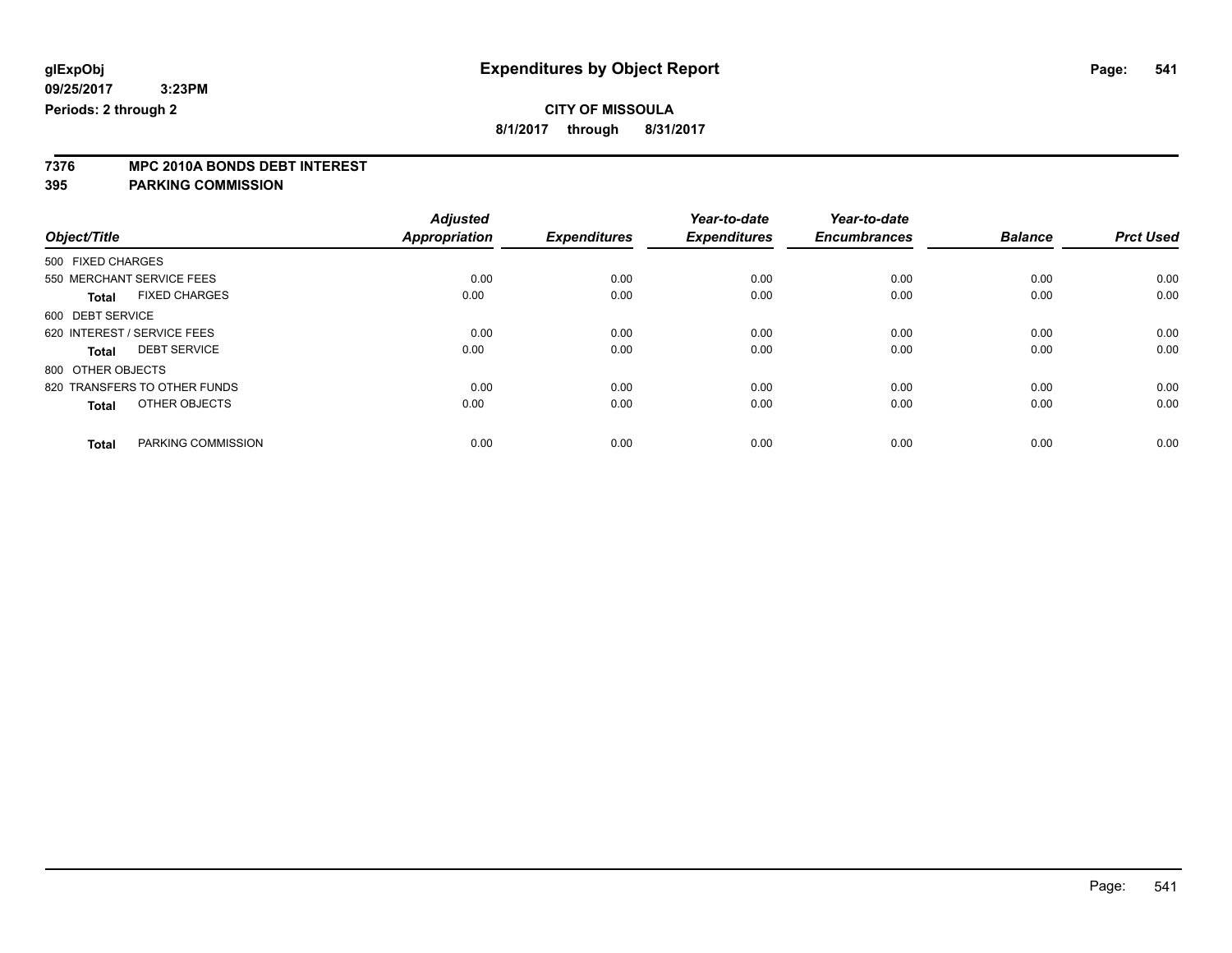### **7376 MPC 2010A BONDS DEBT INTEREST**

|                                               | <b>Adjusted</b> |                     | Year-to-date        | Year-to-date        |                |                  |
|-----------------------------------------------|-----------------|---------------------|---------------------|---------------------|----------------|------------------|
| Object/Title                                  | Appropriation   | <b>Expenditures</b> | <b>Expenditures</b> | <b>Encumbrances</b> | <b>Balance</b> | <b>Prct Used</b> |
| 500 FIXED CHARGES                             |                 |                     |                     |                     |                |                  |
| 550 MERCHANT SERVICE FEES                     | 0.00            | 0.00                | 0.00                | 0.00                | 0.00           | 0.00             |
| <b>FIXED CHARGES</b><br><b>Total</b>          | 0.00            | 0.00                | 0.00                | 0.00                | 0.00           | 0.00             |
| 600 DEBT SERVICE                              |                 |                     |                     |                     |                |                  |
| 620 INTEREST / SERVICE FEES                   | 0.00            | 0.00                | 0.00                | 0.00                | 0.00           | 0.00             |
| <b>DEBT SERVICE</b><br><b>Total</b>           | 0.00            | 0.00                | 0.00                | 0.00                | 0.00           | 0.00             |
| 800 OTHER OBJECTS                             |                 |                     |                     |                     |                |                  |
| 820 TRANSFERS TO OTHER FUNDS                  | 0.00            | 0.00                | 0.00                | 0.00                | 0.00           | 0.00             |
| OTHER OBJECTS<br><b>Total</b>                 | 0.00            | 0.00                | 0.00                | 0.00                | 0.00           | 0.00             |
| MPC 2010A BONDS DEBT INTEREST<br><b>Total</b> | 0.00            | 0.00                | 0.00                | 0.00                | 0.00           | 0.00             |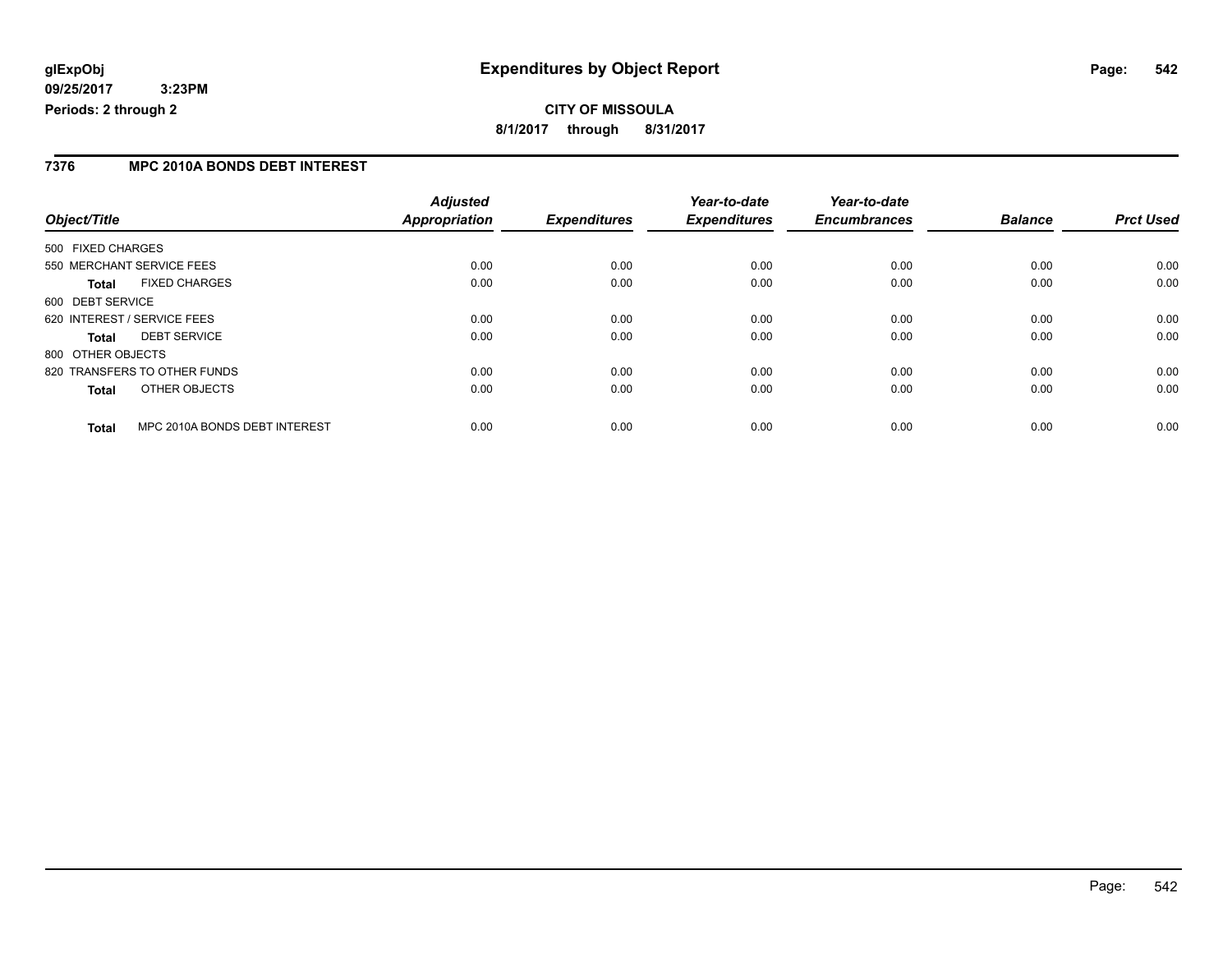### **CITY OF MISSOULA**

**8/1/2017 through 8/31/2017**

# **7377 MPC 2010A BONDS SINKING FUND**

**395 PARKING COMMISSION**

|                   |                              | <b>Adjusted</b>      |                     | Year-to-date        | Year-to-date        |                |                  |
|-------------------|------------------------------|----------------------|---------------------|---------------------|---------------------|----------------|------------------|
| Object/Title      |                              | <b>Appropriation</b> | <b>Expenditures</b> | <b>Expenditures</b> | <b>Encumbrances</b> | <b>Balance</b> | <b>Prct Used</b> |
| 500 FIXED CHARGES |                              |                      |                     |                     |                     |                |                  |
|                   | 550 MERCHANT SERVICE FEES    | 0.00                 | 0.00                | 0.00                | 0.00                | 0.00           | 0.00             |
| <b>Total</b>      | <b>FIXED CHARGES</b>         | 0.00                 | 0.00                | 0.00                | 0.00                | 0.00           | 0.00             |
| 600 DEBT SERVICE  |                              |                      |                     |                     |                     |                |                  |
| 610 PRINCIPAL     |                              | 0.00                 | 0.00                | 0.00                | 0.00                | 0.00           | 0.00             |
|                   | 620 INTEREST / SERVICE FEES  | 0.00                 | 0.00                | 0.00                | 0.00                | 0.00           | 0.00             |
| <b>Total</b>      | <b>DEBT SERVICE</b>          | 0.00                 | 0.00                | 0.00                | 0.00                | 0.00           | 0.00             |
| 800 OTHER OBJECTS |                              |                      |                     |                     |                     |                |                  |
|                   | 820 TRANSFERS TO OTHER FUNDS | 0.00                 | 0.00                | 0.00                | 0.00                | 0.00           | 0.00             |
| <b>Total</b>      | OTHER OBJECTS                | 0.00                 | 0.00                | 0.00                | 0.00                | 0.00           | 0.00             |
|                   |                              |                      |                     |                     |                     |                |                  |
| <b>Total</b>      | PARKING COMMISSION           | 0.00                 | 0.00                | 0.00                | 0.00                | 0.00           | 0.00             |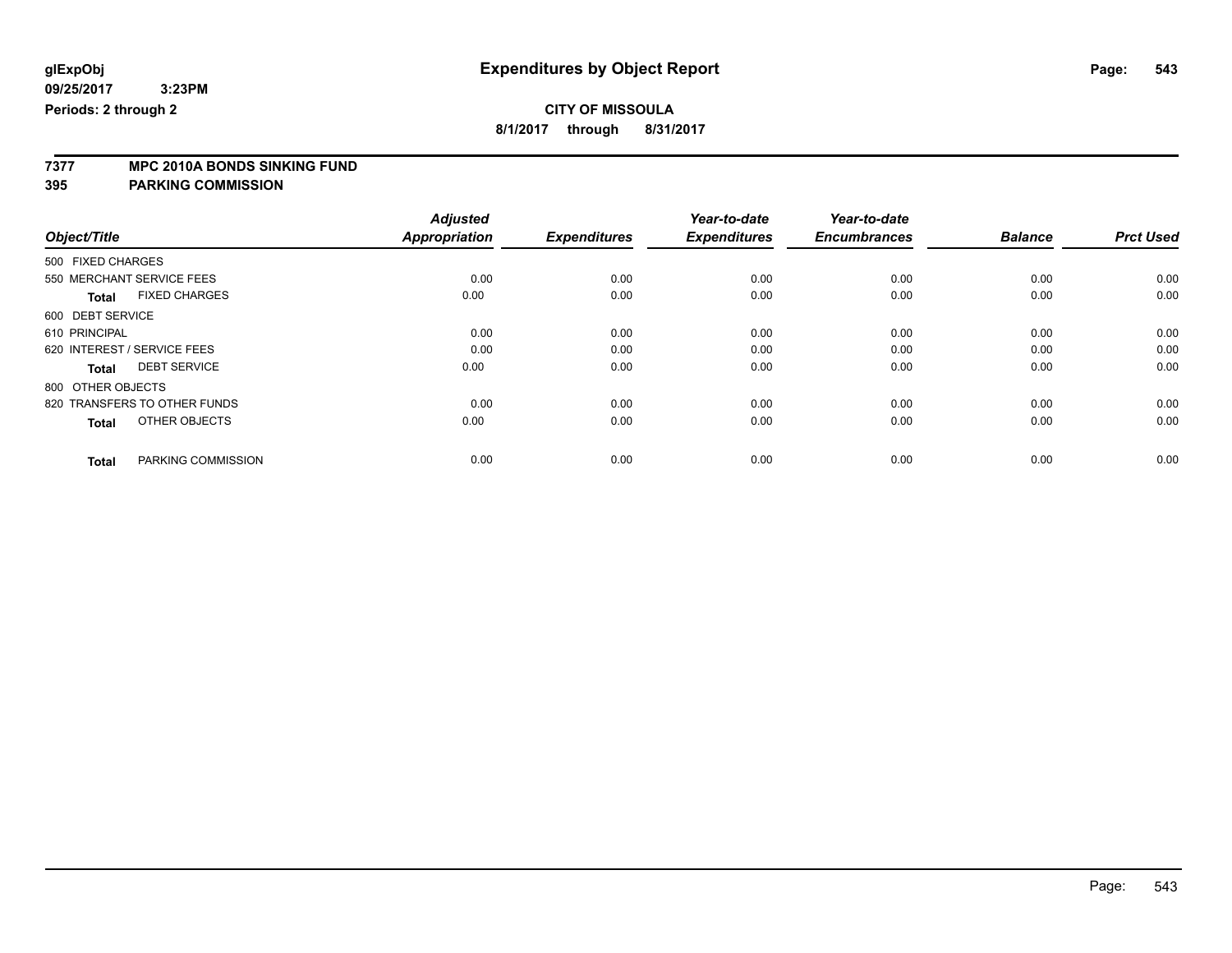### **7377 MPC 2010A BONDS SINKING FUND**

|                              |                              | <b>Adjusted</b>      |                     | Year-to-date        | Year-to-date        |                |                  |
|------------------------------|------------------------------|----------------------|---------------------|---------------------|---------------------|----------------|------------------|
| Object/Title                 |                              | <b>Appropriation</b> | <b>Expenditures</b> | <b>Expenditures</b> | <b>Encumbrances</b> | <b>Balance</b> | <b>Prct Used</b> |
| 500 FIXED CHARGES            |                              |                      |                     |                     |                     |                |                  |
| 550 MERCHANT SERVICE FEES    |                              | 0.00                 | 0.00                | 0.00                | 0.00                | 0.00           | 0.00             |
| Total                        | <b>FIXED CHARGES</b>         | 0.00                 | 0.00                | 0.00                | 0.00                | 0.00           | 0.00             |
| 600 DEBT SERVICE             |                              |                      |                     |                     |                     |                |                  |
| 610 PRINCIPAL                |                              | 0.00                 | 0.00                | 0.00                | 0.00                | 0.00           | 0.00             |
| 620 INTEREST / SERVICE FEES  |                              | 0.00                 | 0.00                | 0.00                | 0.00                | 0.00           | 0.00             |
| Total                        | <b>DEBT SERVICE</b>          | 0.00                 | 0.00                | 0.00                | 0.00                | 0.00           | 0.00             |
| 800 OTHER OBJECTS            |                              |                      |                     |                     |                     |                |                  |
| 820 TRANSFERS TO OTHER FUNDS |                              | 0.00                 | 0.00                | 0.00                | 0.00                | 0.00           | 0.00             |
| Total                        | OTHER OBJECTS                | 0.00                 | 0.00                | 0.00                | 0.00                | 0.00           | 0.00             |
| <b>Total</b>                 | MPC 2010A BONDS SINKING FUND | 0.00                 | 0.00                | 0.00                | 0.00                | 0.00           | 0.00             |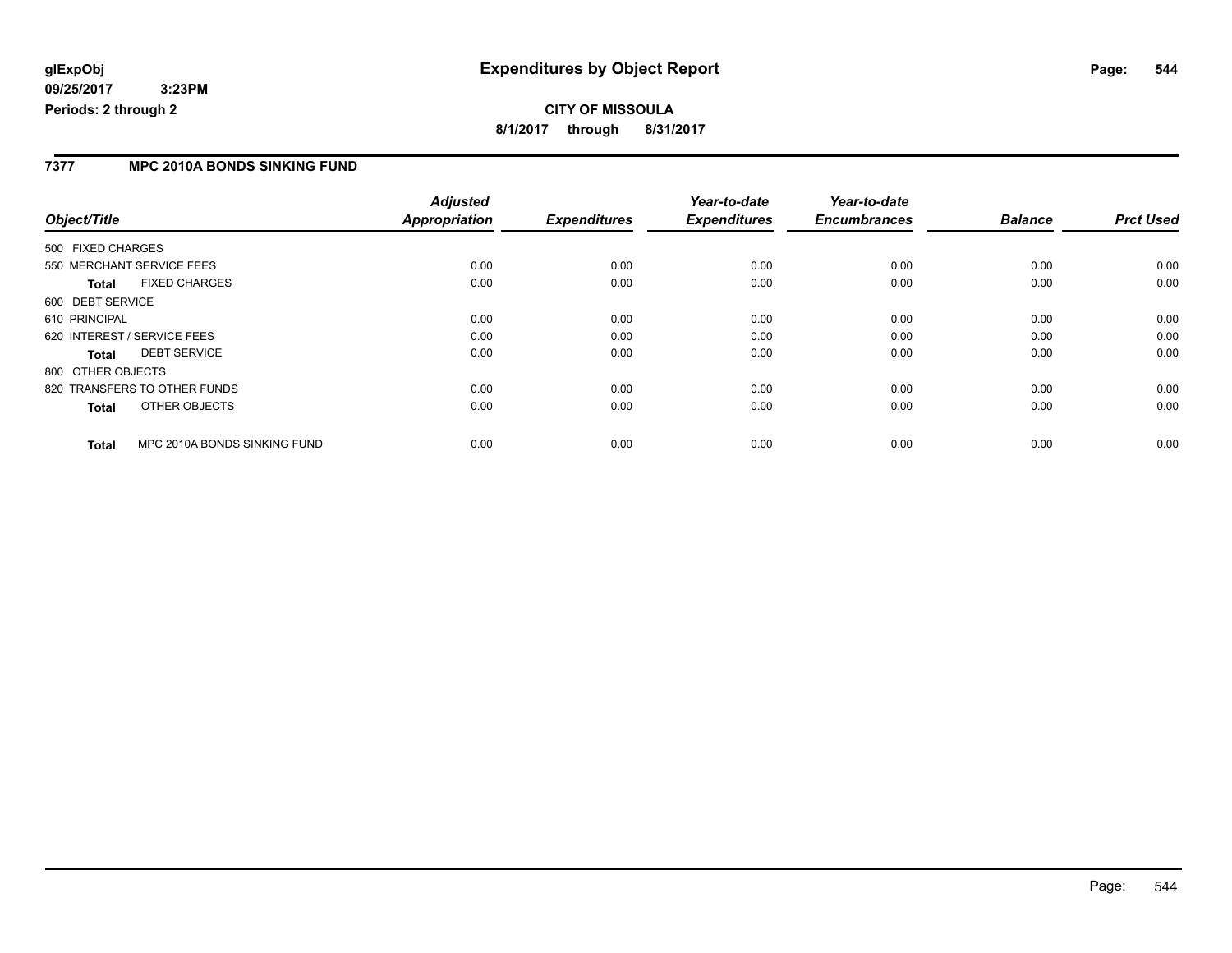### **CITY OF MISSOULA**

**8/1/2017 through 8/31/2017**

**7378 MPC 2010A BOND RESERVE**

**395 PARKING COMMISSION**

|                                       | <b>Adjusted</b> |                     | Year-to-date        | Year-to-date        |                |                  |
|---------------------------------------|-----------------|---------------------|---------------------|---------------------|----------------|------------------|
| Object/Title                          | Appropriation   | <b>Expenditures</b> | <b>Expenditures</b> | <b>Encumbrances</b> | <b>Balance</b> | <b>Prct Used</b> |
| 500 FIXED CHARGES                     |                 |                     |                     |                     |                |                  |
| 550 MERCHANT SERVICE FEES             | 0.00            | 0.00                | 0.00                | 0.00                | 0.00           | 0.00             |
| <b>FIXED CHARGES</b><br><b>Total</b>  | 0.00            | 0.00                | 0.00                | 0.00                | 0.00           | 0.00             |
| 800 OTHER OBJECTS                     |                 |                     |                     |                     |                |                  |
| 820 TRANSFERS TO OTHER FUNDS          | 0.00            | 0.00                | 0.00                | 0.00                | 0.00           | 0.00             |
| OTHER OBJECTS<br>Total                | 0.00            | 0.00                | 0.00                | 0.00                | 0.00           | 0.00             |
| 900 CAPITAL OUTLAY                    |                 |                     |                     |                     |                |                  |
| 930 IMPROVEMENTS                      | 0.00            | 0.00                | 0.00                | 0.00                | 0.00           | 0.00             |
| <b>CAPITAL OUTLAY</b><br><b>Total</b> | 0.00            | 0.00                | 0.00                | 0.00                | 0.00           | 0.00             |
|                                       |                 |                     |                     |                     |                |                  |
| PARKING COMMISSION<br><b>Total</b>    | 0.00            | 0.00                | 0.00                | 0.00                | 0.00           | 0.00             |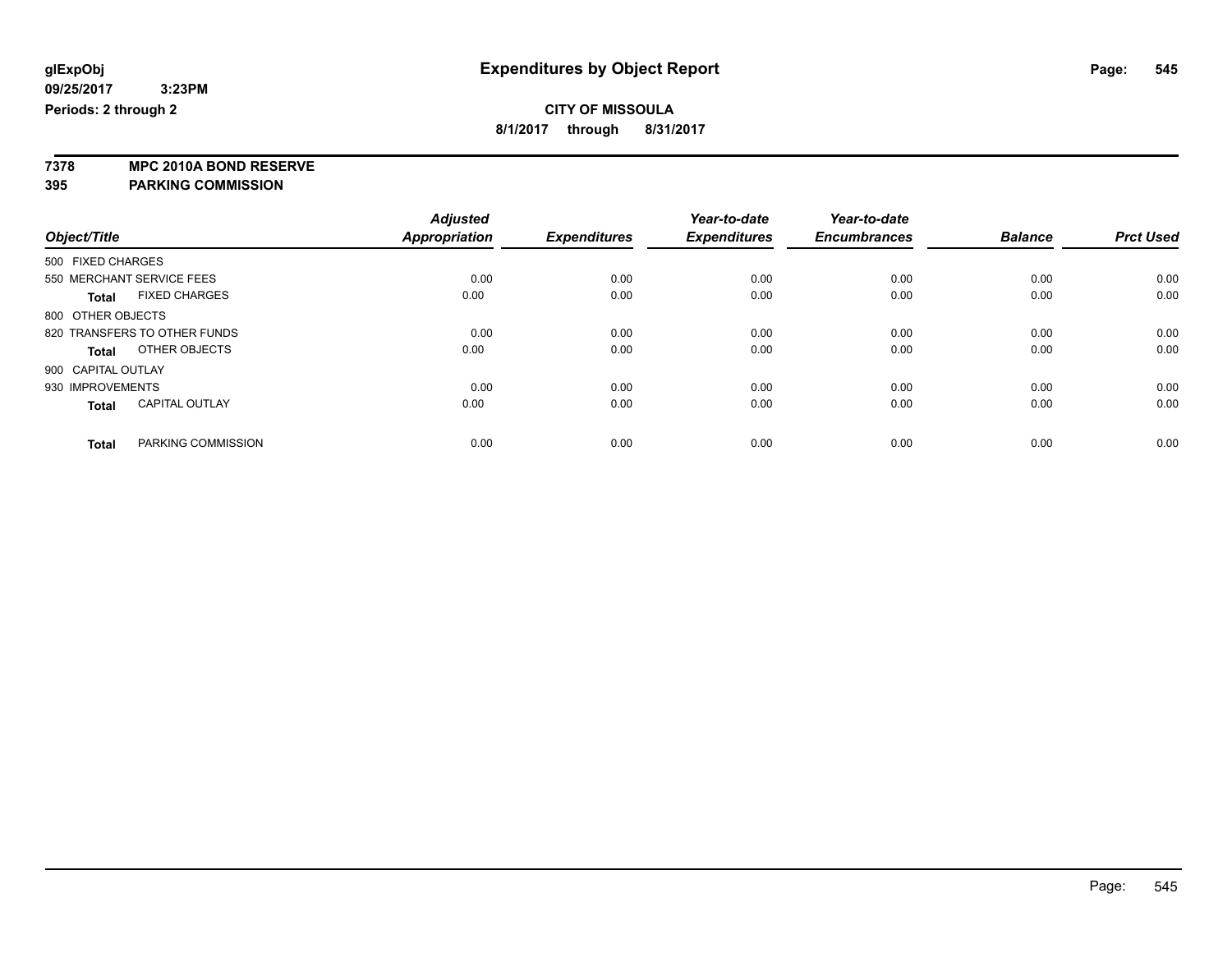### **7378 MPC 2010A BOND RESERVE**

|                                        | <b>Adjusted</b> |                     | Year-to-date        | Year-to-date        |                |                  |
|----------------------------------------|-----------------|---------------------|---------------------|---------------------|----------------|------------------|
| Object/Title                           | Appropriation   | <b>Expenditures</b> | <b>Expenditures</b> | <b>Encumbrances</b> | <b>Balance</b> | <b>Prct Used</b> |
| 500 FIXED CHARGES                      |                 |                     |                     |                     |                |                  |
| 550 MERCHANT SERVICE FEES              | 0.00            | 0.00                | 0.00                | 0.00                | 0.00           | 0.00             |
| <b>FIXED CHARGES</b><br><b>Total</b>   | 0.00            | 0.00                | 0.00                | 0.00                | 0.00           | 0.00             |
| 800 OTHER OBJECTS                      |                 |                     |                     |                     |                |                  |
| 820 TRANSFERS TO OTHER FUNDS           | 0.00            | 0.00                | 0.00                | 0.00                | 0.00           | 0.00             |
| OTHER OBJECTS<br>Total                 | 0.00            | 0.00                | 0.00                | 0.00                | 0.00           | 0.00             |
| 900 CAPITAL OUTLAY                     |                 |                     |                     |                     |                |                  |
| 930 IMPROVEMENTS                       | 0.00            | 0.00                | 0.00                | 0.00                | 0.00           | 0.00             |
| <b>CAPITAL OUTLAY</b><br><b>Total</b>  | 0.00            | 0.00                | 0.00                | 0.00                | 0.00           | 0.00             |
| MPC 2010A BOND RESERVE<br><b>Total</b> | 0.00            | 0.00                | 0.00                | 0.00                | 0.00           | 0.00             |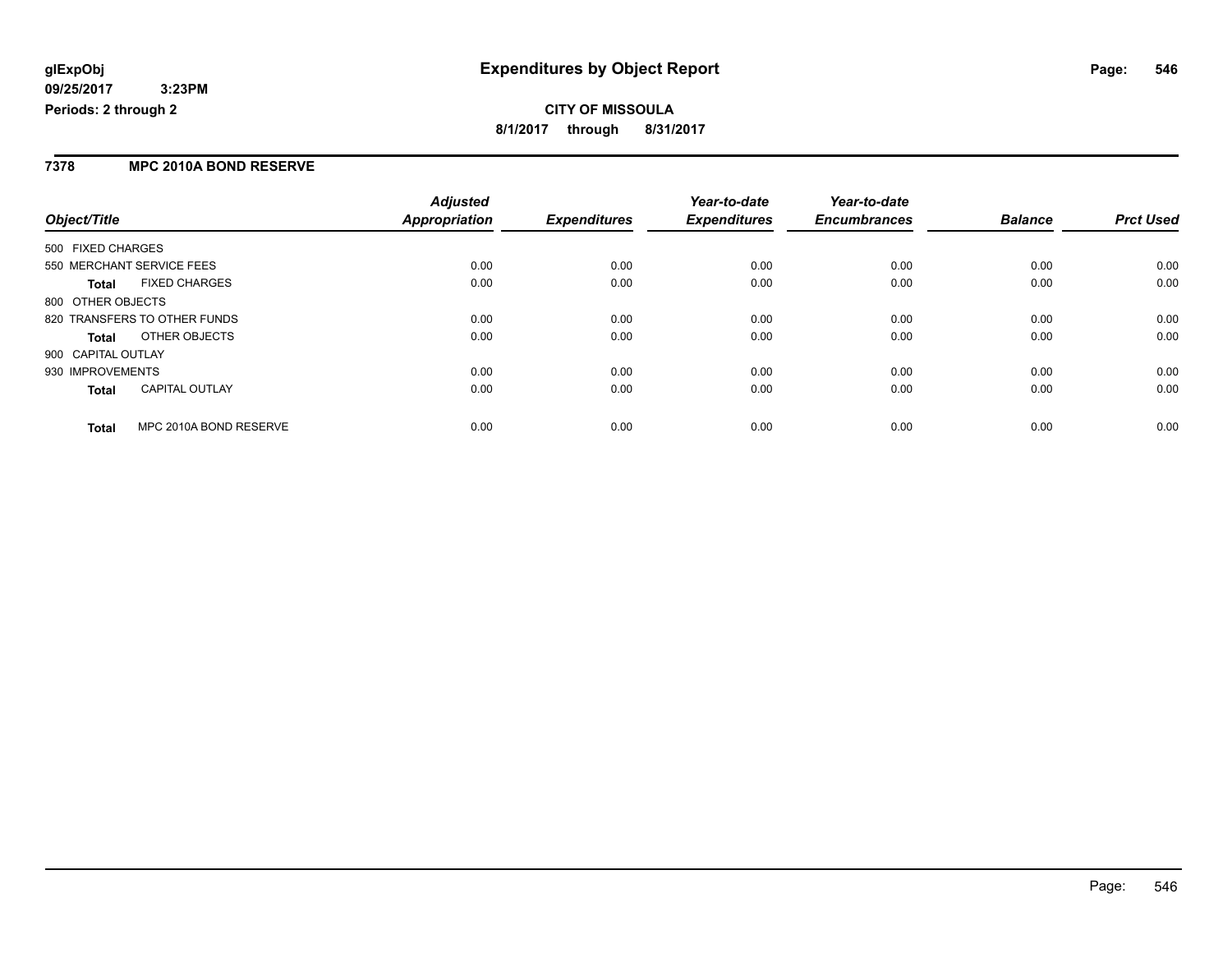# **7380 BUSINESS IMPROVEMENT DISTRICT**

### **375 BUSINESS IMPROVEMENT DISTRICT**

|                        |                                      | <b>Adjusted</b> |                     | Year-to-date        | Year-to-date        |                |                  |
|------------------------|--------------------------------------|-----------------|---------------------|---------------------|---------------------|----------------|------------------|
| Object/Title           |                                      | Appropriation   | <b>Expenditures</b> | <b>Expenditures</b> | <b>Encumbrances</b> | <b>Balance</b> | <b>Prct Used</b> |
| 300 PURCHASED SERVICES |                                      |                 |                     |                     |                     |                |                  |
| 345 GARBAGE            |                                      | 0.00            | 0.00                | 0.00                | 0.00                | 0.00           | 0.00             |
|                        | 350 PROFESSIONAL SERVICES            | 0.00            | 40,000.00           | 40,000.00           | 0.00                | $-40.000.00$   | 0.00             |
| Total                  | <b>PURCHASED SERVICES</b>            | 0.00            | 40,000.00           | 40,000.00           | 0.00                | $-40,000.00$   | 0.00             |
| 500 FIXED CHARGES      |                                      |                 |                     |                     |                     |                |                  |
|                        | 550 MERCHANT SERVICE FEES            | 0.00            | 0.00                | 0.00                | 0.00                | 0.00           | 0.00             |
| Total                  | <b>FIXED CHARGES</b>                 | 0.00            | 0.00                | 0.00                | 0.00                | 0.00           | 0.00             |
| 800 OTHER OBJECTS      |                                      |                 |                     |                     |                     |                |                  |
| 845 CONTINGENCY        |                                      | 0.00            | 0.00                | 0.00                | 0.00                | 0.00           | 0.00             |
| <b>Total</b>           | OTHER OBJECTS                        | 0.00            | 0.00                | 0.00                | 0.00                | 0.00           | 0.00             |
| <b>Total</b>           | <b>BUSINESS IMPROVEMENT DISTRICT</b> | 0.00            | 40.000.00           | 40.000.00           | 0.00                | $-40.000.00$   | 0.00             |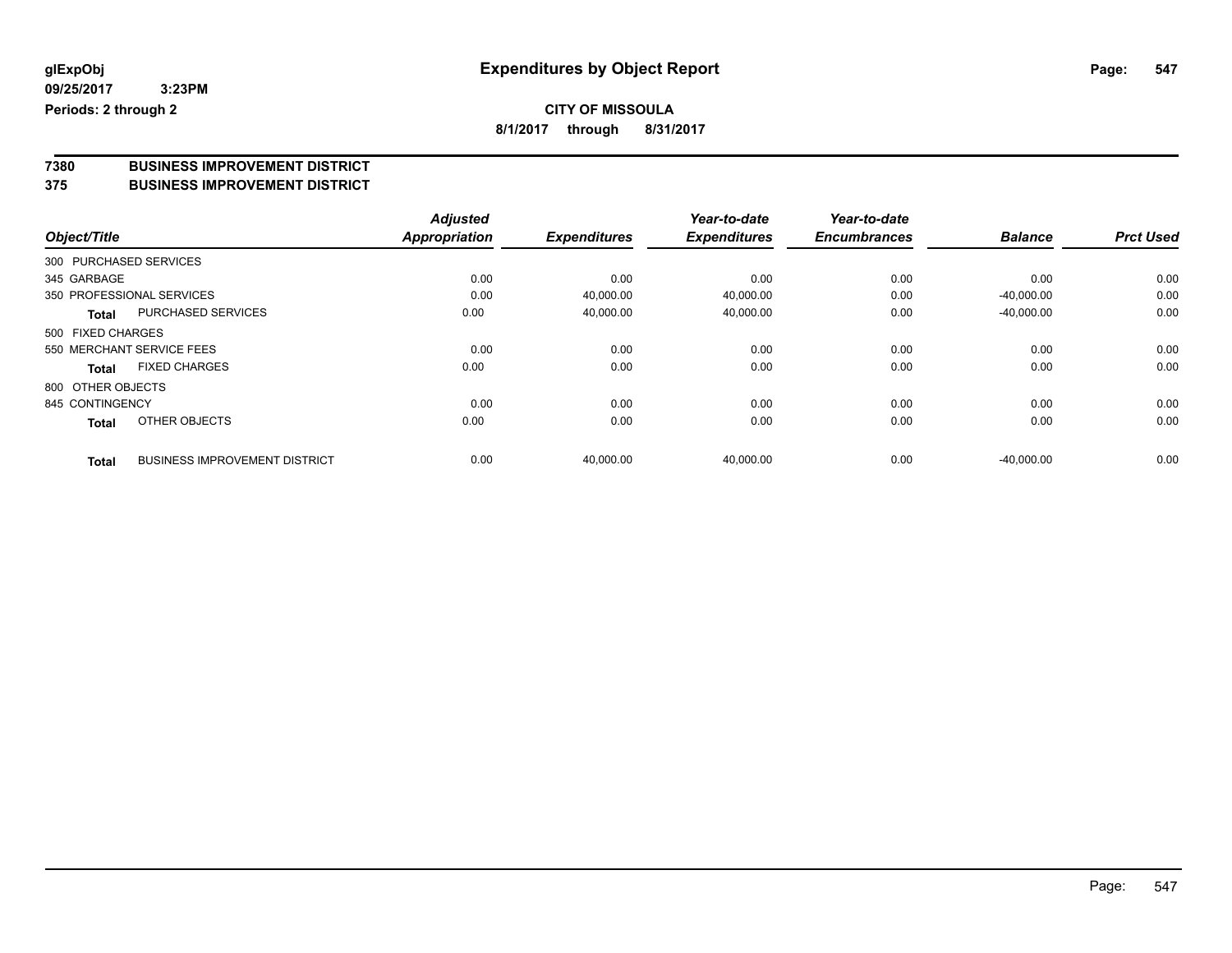### **7380 BUSINESS IMPROVEMENT DISTRICT**

|                   |                                      | <b>Adjusted</b> |                     | Year-to-date        | Year-to-date        |                |                  |
|-------------------|--------------------------------------|-----------------|---------------------|---------------------|---------------------|----------------|------------------|
| Object/Title      |                                      | Appropriation   | <b>Expenditures</b> | <b>Expenditures</b> | <b>Encumbrances</b> | <b>Balance</b> | <b>Prct Used</b> |
|                   | 300 PURCHASED SERVICES               |                 |                     |                     |                     |                |                  |
| 345 GARBAGE       |                                      | 0.00            | 0.00                | 0.00                | 0.00                | 0.00           | 0.00             |
|                   | 350 PROFESSIONAL SERVICES            | 0.00            | 40,000.00           | 40,000.00           | 0.00                | $-40,000.00$   | 0.00             |
| <b>Total</b>      | PURCHASED SERVICES                   | 0.00            | 40,000.00           | 40,000.00           | 0.00                | $-40,000.00$   | 0.00             |
| 500 FIXED CHARGES |                                      |                 |                     |                     |                     |                |                  |
|                   | 550 MERCHANT SERVICE FEES            | 0.00            | 0.00                | 0.00                | 0.00                | 0.00           | 0.00             |
| Total             | <b>FIXED CHARGES</b>                 | 0.00            | 0.00                | 0.00                | 0.00                | 0.00           | 0.00             |
| 800 OTHER OBJECTS |                                      |                 |                     |                     |                     |                |                  |
| 845 CONTINGENCY   |                                      | 0.00            | 0.00                | 0.00                | 0.00                | 0.00           | 0.00             |
| <b>Total</b>      | OTHER OBJECTS                        | 0.00            | 0.00                | 0.00                | 0.00                | 0.00           | 0.00             |
| <b>Total</b>      | <b>BUSINESS IMPROVEMENT DISTRICT</b> | 0.00            | 40,000.00           | 40.000.00           | 0.00                | $-40.000.00$   | 0.00             |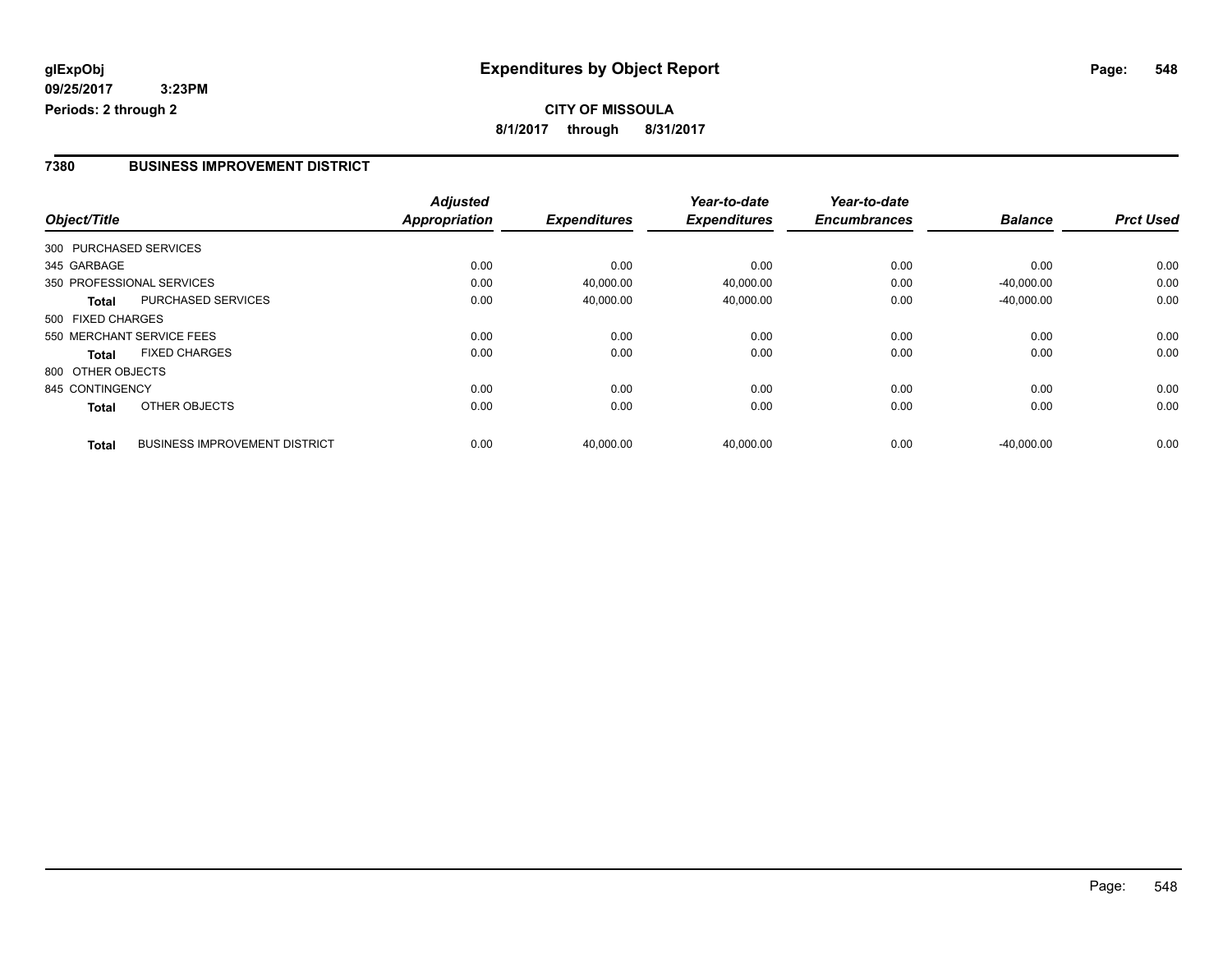## **CITY OF MISSOULA**

**8/1/2017 through 8/31/2017**

# **7381 TOURISM BUSINESS IMPROVEMENT DISTRICT**

### **375 BUSINESS IMPROVEMENT DISTRICT**

| Object/Title                                         | <b>Adjusted</b><br><b>Appropriation</b> | <b>Expenditures</b> | Year-to-date<br><b>Expenditures</b> | Year-to-date<br><b>Encumbrances</b> | <b>Balance</b> | <b>Prct Used</b> |
|------------------------------------------------------|-----------------------------------------|---------------------|-------------------------------------|-------------------------------------|----------------|------------------|
| 300 PURCHASED SERVICES                               |                                         |                     |                                     |                                     |                |                  |
| 390 OTHER PURCHASED SERVICES                         | 0.00                                    | 0.00                | 0.00                                | 0.00                                | 0.00           | 0.00             |
| PURCHASED SERVICES<br><b>Total</b>                   | 0.00                                    | 0.00                | 0.00                                | 0.00                                | 0.00           | 0.00             |
| 500 FIXED CHARGES                                    |                                         |                     |                                     |                                     |                |                  |
| 550 MERCHANT SERVICE FEES                            | 0.00                                    | 0.00                | 0.00                                | 0.00                                | 0.00           | 0.00             |
| <b>FIXED CHARGES</b><br><b>Total</b>                 | 0.00                                    | 0.00                | 0.00                                | 0.00                                | 0.00           | 0.00             |
| <b>BUSINESS IMPROVEMENT DISTRICT</b><br><b>Total</b> | 0.00                                    | 0.00                | 0.00                                | 0.00                                | 0.00           | 0.00             |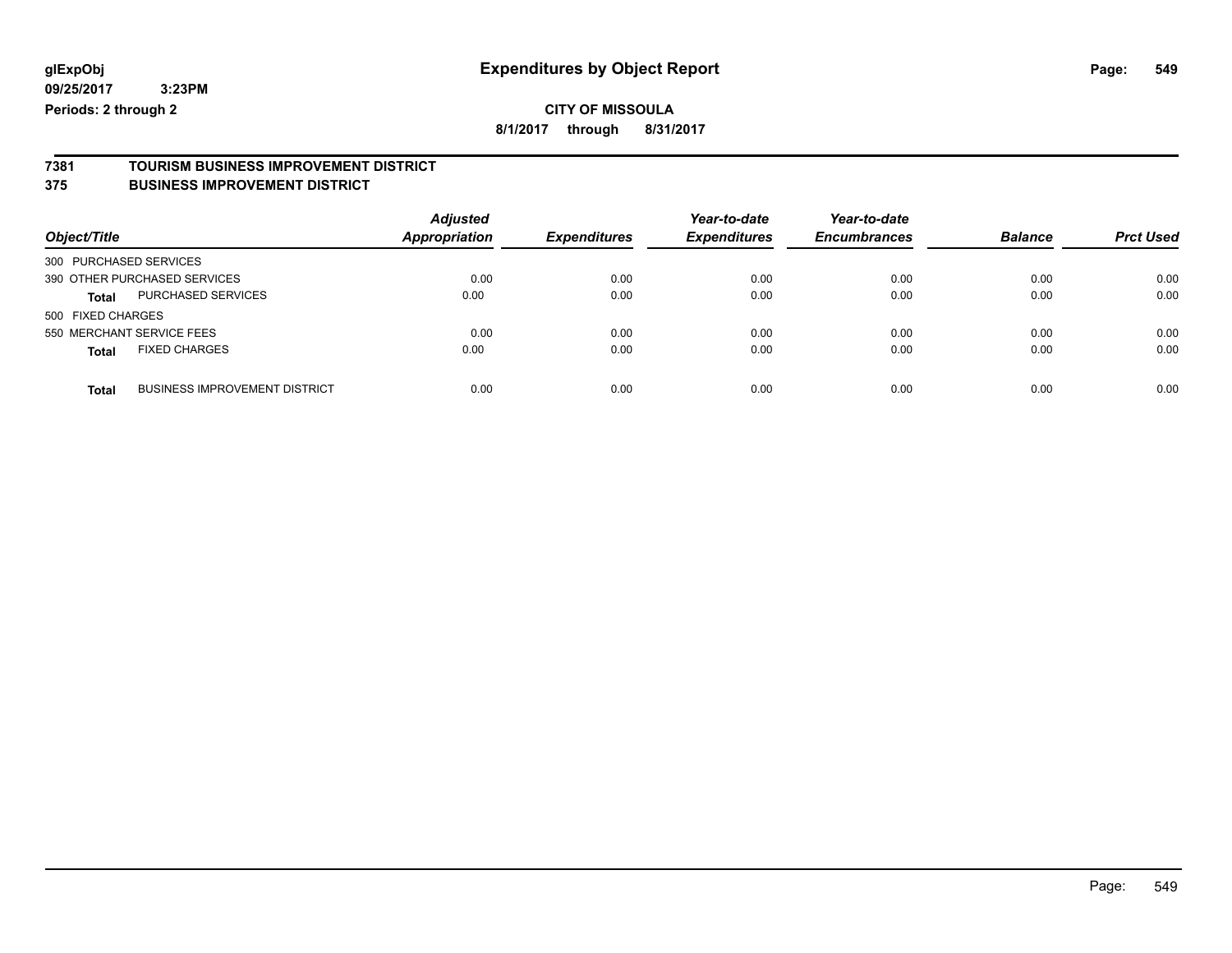**CITY OF MISSOULA 8/1/2017 through 8/31/2017**

### **7381 TOURISM BUSINESS IMPROVEMENT DISTRICT**

|                              |                                  | <b>Adjusted</b> |                     | Year-to-date        | Year-to-date        |                |                  |
|------------------------------|----------------------------------|-----------------|---------------------|---------------------|---------------------|----------------|------------------|
| Object/Title                 |                                  | Appropriation   | <b>Expenditures</b> | <b>Expenditures</b> | <b>Encumbrances</b> | <b>Balance</b> | <b>Prct Used</b> |
| 300 PURCHASED SERVICES       |                                  |                 |                     |                     |                     |                |                  |
| 390 OTHER PURCHASED SERVICES |                                  | 0.00            | 0.00                | 0.00                | 0.00                | 0.00           | 0.00             |
| <b>Total</b>                 | <b>PURCHASED SERVICES</b>        | 0.00            | 0.00                | 0.00                | 0.00                | 0.00           | 0.00             |
| 500 FIXED CHARGES            |                                  |                 |                     |                     |                     |                |                  |
| 550 MERCHANT SERVICE FEES    |                                  | 0.00            | 0.00                | 0.00                | 0.00                | 0.00           | 0.00             |
| <b>Total</b>                 | <b>FIXED CHARGES</b>             | 0.00            | 0.00                | 0.00                | 0.00                | 0.00           | 0.00             |
| <b>Total</b>                 | TOURISM BUSINESS IMPROVEMENT DIS | 0.00            | 0.00                | 0.00                | 0.00                | 0.00           | 0.00             |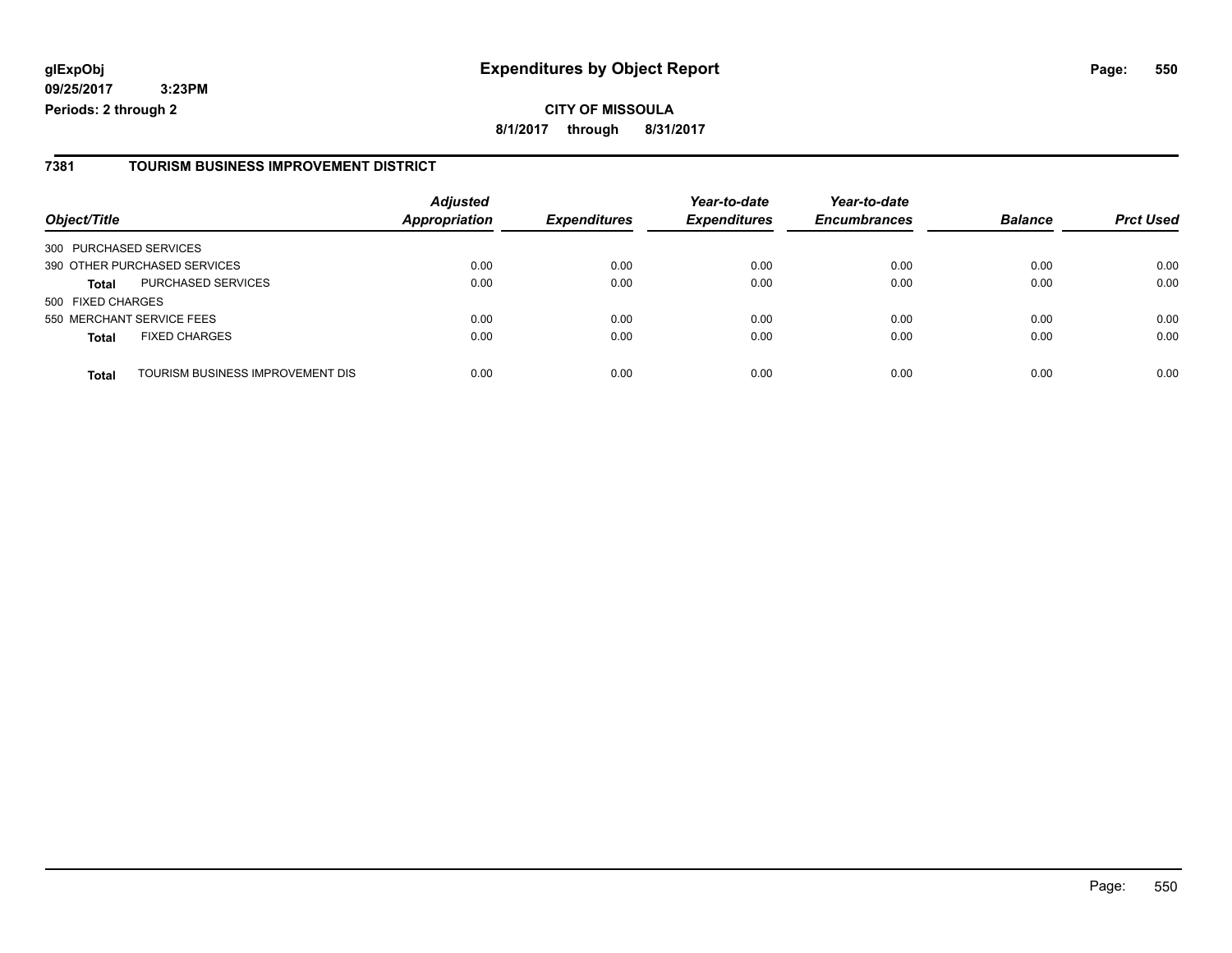# **7382 5.75M TIF RESERVE**

**390 NON-DEPARTMENTAL**

|                                  | <b>Adjusted</b> |                     | Year-to-date        | Year-to-date        |                |                  |
|----------------------------------|-----------------|---------------------|---------------------|---------------------|----------------|------------------|
| Object/Title                     | Appropriation   | <b>Expenditures</b> | <b>Expenditures</b> | <b>Encumbrances</b> | <b>Balance</b> | <b>Prct Used</b> |
| 800 OTHER OBJECTS                |                 |                     |                     |                     |                |                  |
| 820 TRANSFERS TO OTHER FUNDS     | 0.00            | 0.00                | 0.00                | 0.00                | 0.00           | 0.00             |
| OTHER OBJECTS<br><b>Total</b>    | 0.00            | 0.00                | 0.00                | 0.00                | 0.00           | 0.00             |
| NON-DEPARTMENTAL<br><b>Total</b> | 0.00            | 0.00                | 0.00                | 0.00                | 0.00           | 0.00             |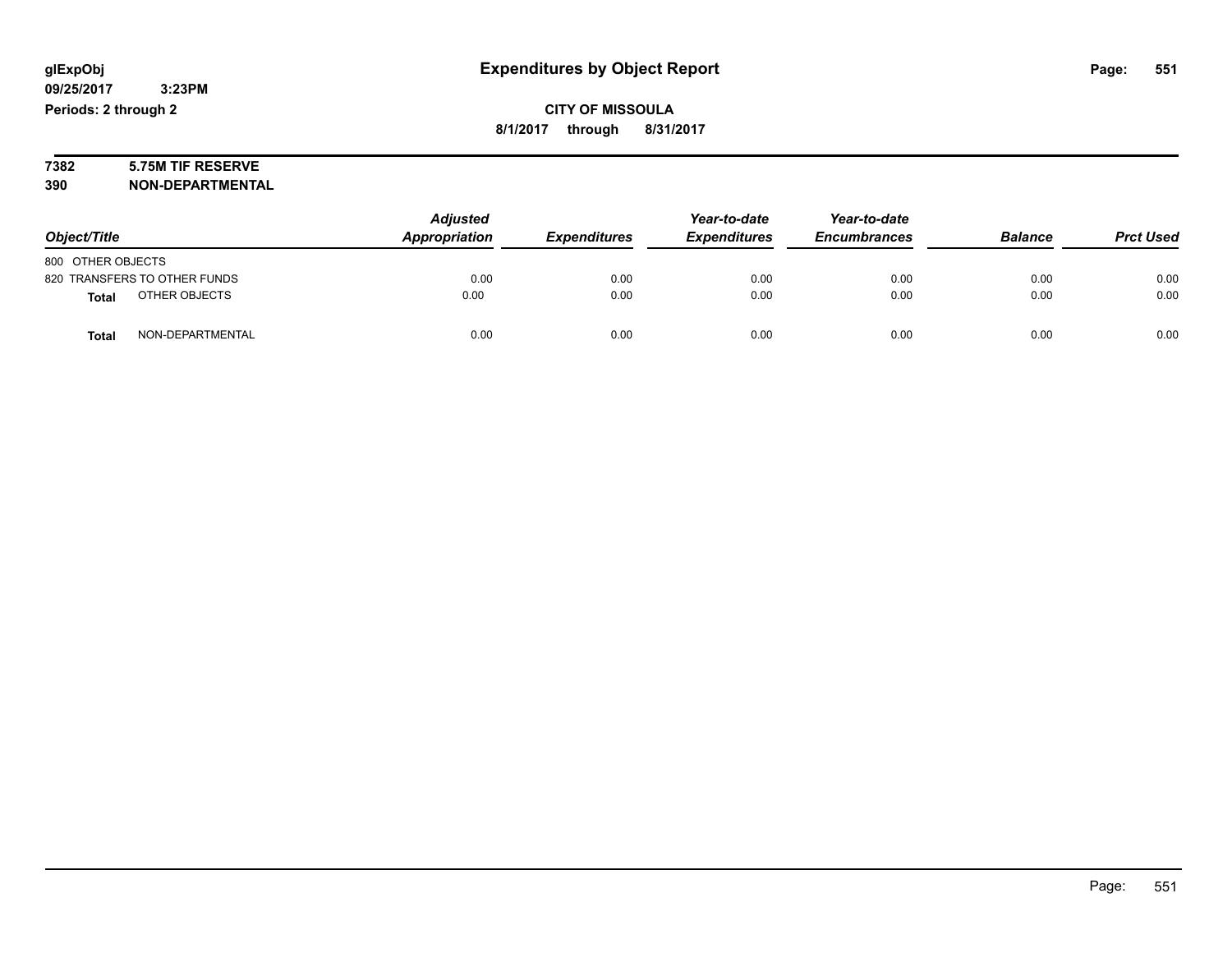**7382 5.75M TIF RESERVE**

|                                   | <b>Adjusted</b> |                            | Year-to-date        | Year-to-date        |                |                  |
|-----------------------------------|-----------------|----------------------------|---------------------|---------------------|----------------|------------------|
| Object/Title                      | Appropriation   | <i><b>Expenditures</b></i> | <b>Expenditures</b> | <b>Encumbrances</b> | <b>Balance</b> | <b>Prct Used</b> |
| 800 OTHER OBJECTS                 |                 |                            |                     |                     |                |                  |
| 820 TRANSFERS TO OTHER FUNDS      | 0.00            | 0.00                       | 0.00                | 0.00                | 0.00           | 0.00             |
| OTHER OBJECTS<br><b>Total</b>     | 0.00            | 0.00                       | 0.00                | 0.00                | 0.00           | 0.00             |
| 5.75M TIF RESERVE<br><b>Total</b> | 0.00            | 0.00                       | 0.00                | 0.00                | 0.00           | 0.00             |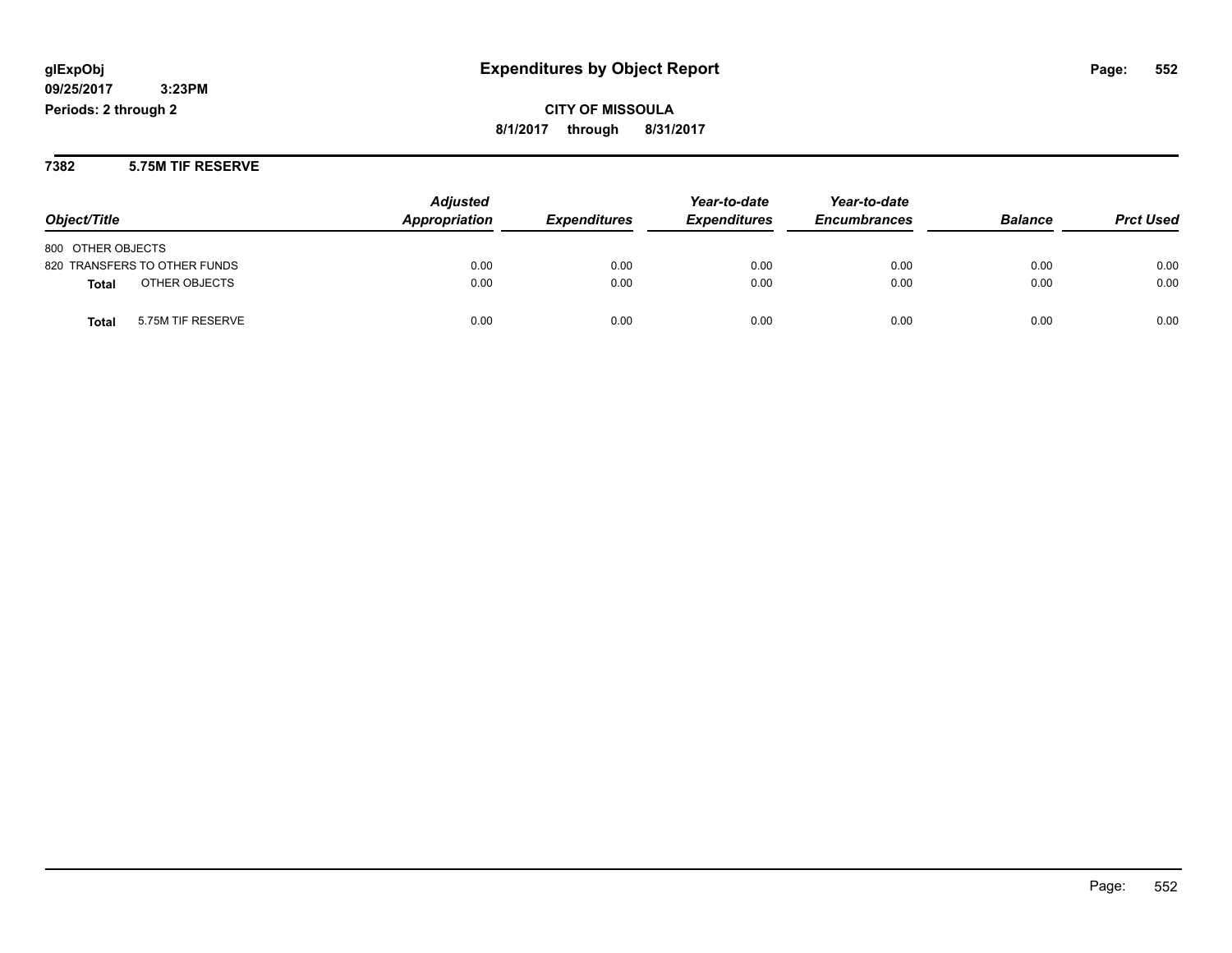**7383 RIVERFRONT TRIANGLE URD**

**385 MRA**

|                                                   | <b>Adjusted</b>      |                     | Year-to-date        | Year-to-date        |                |                  |
|---------------------------------------------------|----------------------|---------------------|---------------------|---------------------|----------------|------------------|
| Object/Title                                      | <b>Appropriation</b> | <b>Expenditures</b> | <b>Expenditures</b> | <b>Encumbrances</b> | <b>Balance</b> | <b>Prct Used</b> |
| 300 PURCHASED SERVICES                            |                      |                     |                     |                     |                |                  |
| 350 PROFESSIONAL SERVICES                         | 0.00                 | 0.00                | 500.00              | 0.00                | $-500.00$      | 0.00             |
| <b>PURCHASED SERVICES</b><br><b>Total</b>         | 0.00                 | 0.00                | 500.00              | 0.00                | $-500.00$      | 0.00             |
| 500 FIXED CHARGES                                 |                      |                     |                     |                     |                |                  |
| 550 MERCHANT SERVICE FEES                         | 0.00                 | 0.00                | 0.00                | 0.00                | 0.00           | 0.00             |
| <b>FIXED CHARGES</b><br><b>Total</b>              | 0.00                 | 0.00                | 0.00                | 0.00                | 0.00           | 0.00             |
| 700 GRANTS & CONTRIBUTIONS                        |                      |                     |                     |                     |                |                  |
| 700 GRANTS & CONTRIBUTIONS                        | 0.00                 | 0.00                | 0.00                | 0.00                | 0.00           | 0.00             |
| <b>GRANTS &amp; CONTRIBUTIONS</b><br><b>Total</b> | 0.00                 | 0.00                | 0.00                | 0.00                | 0.00           | 0.00             |
| 800 OTHER OBJECTS                                 |                      |                     |                     |                     |                |                  |
| 820 TRANSFERS TO OTHER FUNDS                      | 0.00                 | 0.00                | 0.00                | 0.00                | 0.00           | 0.00             |
| 845 CONTINGENCY                                   | 0.00                 | 0.00                | 0.00                | 0.00                | 0.00           | 0.00             |
| OTHER OBJECTS<br><b>Total</b>                     | 0.00                 | 0.00                | 0.00                | 0.00                | 0.00           | 0.00             |
| <b>MRA</b><br><b>Total</b>                        | 0.00                 | 0.00                | 500.00              | 0.00                | $-500.00$      | 0.00             |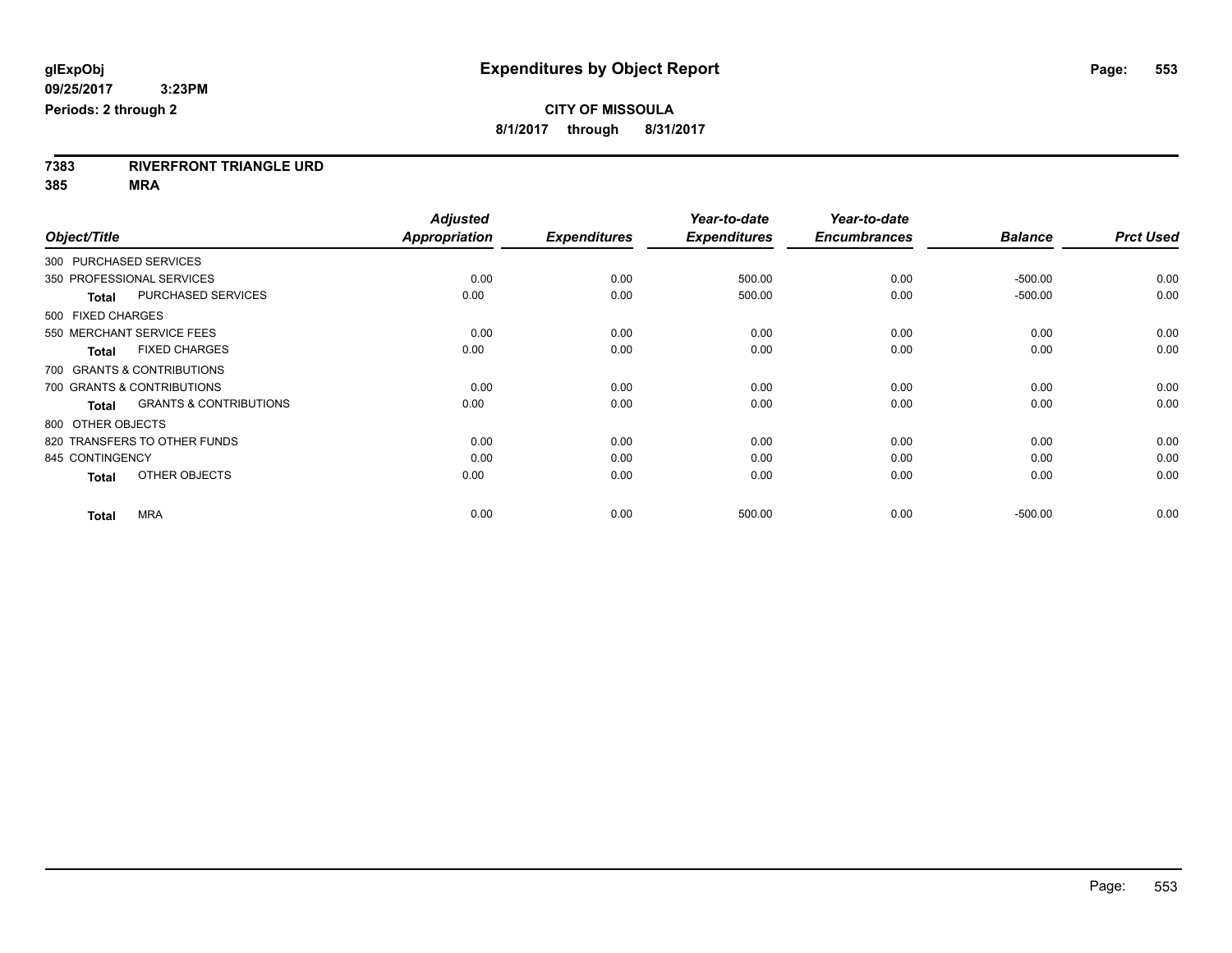### **CITY OF MISSOULA 8/1/2017 through 8/31/2017**

### **7383 RIVERFRONT TRIANGLE URD**

|                        |                                   | <b>Adjusted</b>      |                     | Year-to-date        | Year-to-date        |                |                  |
|------------------------|-----------------------------------|----------------------|---------------------|---------------------|---------------------|----------------|------------------|
| Object/Title           |                                   | <b>Appropriation</b> | <b>Expenditures</b> | <b>Expenditures</b> | <b>Encumbrances</b> | <b>Balance</b> | <b>Prct Used</b> |
| 300 PURCHASED SERVICES |                                   |                      |                     |                     |                     |                |                  |
|                        | 350 PROFESSIONAL SERVICES         | 0.00                 | 0.00                | 500.00              | 0.00                | $-500.00$      | 0.00             |
| Total                  | <b>PURCHASED SERVICES</b>         | 0.00                 | 0.00                | 500.00              | 0.00                | $-500.00$      | 0.00             |
| 500 FIXED CHARGES      |                                   |                      |                     |                     |                     |                |                  |
|                        | 550 MERCHANT SERVICE FEES         | 0.00                 | 0.00                | 0.00                | 0.00                | 0.00           | 0.00             |
| <b>Total</b>           | <b>FIXED CHARGES</b>              | 0.00                 | 0.00                | 0.00                | 0.00                | 0.00           | 0.00             |
|                        | 700 GRANTS & CONTRIBUTIONS        |                      |                     |                     |                     |                |                  |
|                        | 700 GRANTS & CONTRIBUTIONS        | 0.00                 | 0.00                | 0.00                | 0.00                | 0.00           | 0.00             |
| <b>Total</b>           | <b>GRANTS &amp; CONTRIBUTIONS</b> | 0.00                 | 0.00                | 0.00                | 0.00                | 0.00           | 0.00             |
| 800 OTHER OBJECTS      |                                   |                      |                     |                     |                     |                |                  |
|                        | 820 TRANSFERS TO OTHER FUNDS      | 0.00                 | 0.00                | 0.00                | 0.00                | 0.00           | 0.00             |
| 845 CONTINGENCY        |                                   | 0.00                 | 0.00                | 0.00                | 0.00                | 0.00           | 0.00             |
| Total                  | OTHER OBJECTS                     | 0.00                 | 0.00                | 0.00                | 0.00                | 0.00           | 0.00             |
| <b>Total</b>           | <b>RIVERFRONT TRIANGLE URD</b>    | 0.00                 | 0.00                | 500.00              | 0.00                | $-500.00$      | 0.00             |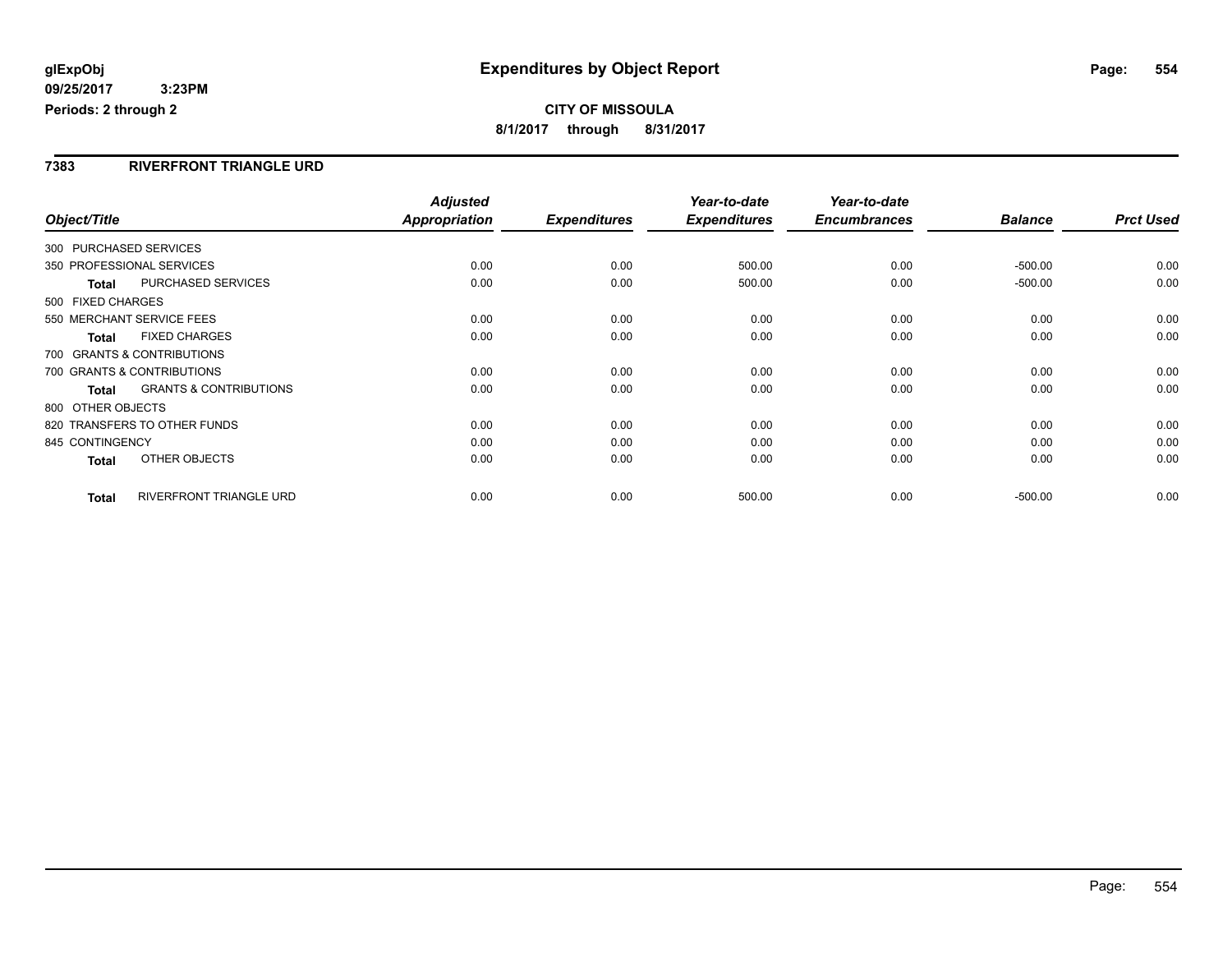### **CITY OF MISSOULA 8/1/2017 through 8/31/2017**

# **7384 NRSS DEBT SERVICE CLEARING**

**385 MRA**

| Object/Title                  | <b>Adjusted</b><br>Appropriation | <b>Expenditures</b> | Year-to-date<br><b>Expenditures</b> | Year-to-date<br><b>Encumbrances</b> | <b>Balance</b> | <b>Prct Used</b> |
|-------------------------------|----------------------------------|---------------------|-------------------------------------|-------------------------------------|----------------|------------------|
| 800 OTHER OBJECTS             |                                  |                     |                                     |                                     |                |                  |
| 820 TRANSFERS TO OTHER FUNDS  | 0.00                             | 0.00                | 0.00                                | 0.00                                | 0.00           | 0.00             |
| OTHER OBJECTS<br><b>Total</b> | 0.00                             | 0.00                | 0.00                                | 0.00                                | 0.00           | 0.00             |
| <b>MRA</b><br>Total           | 0.00                             | 0.00                | 0.00                                | 0.00                                | 0.00           | 0.00             |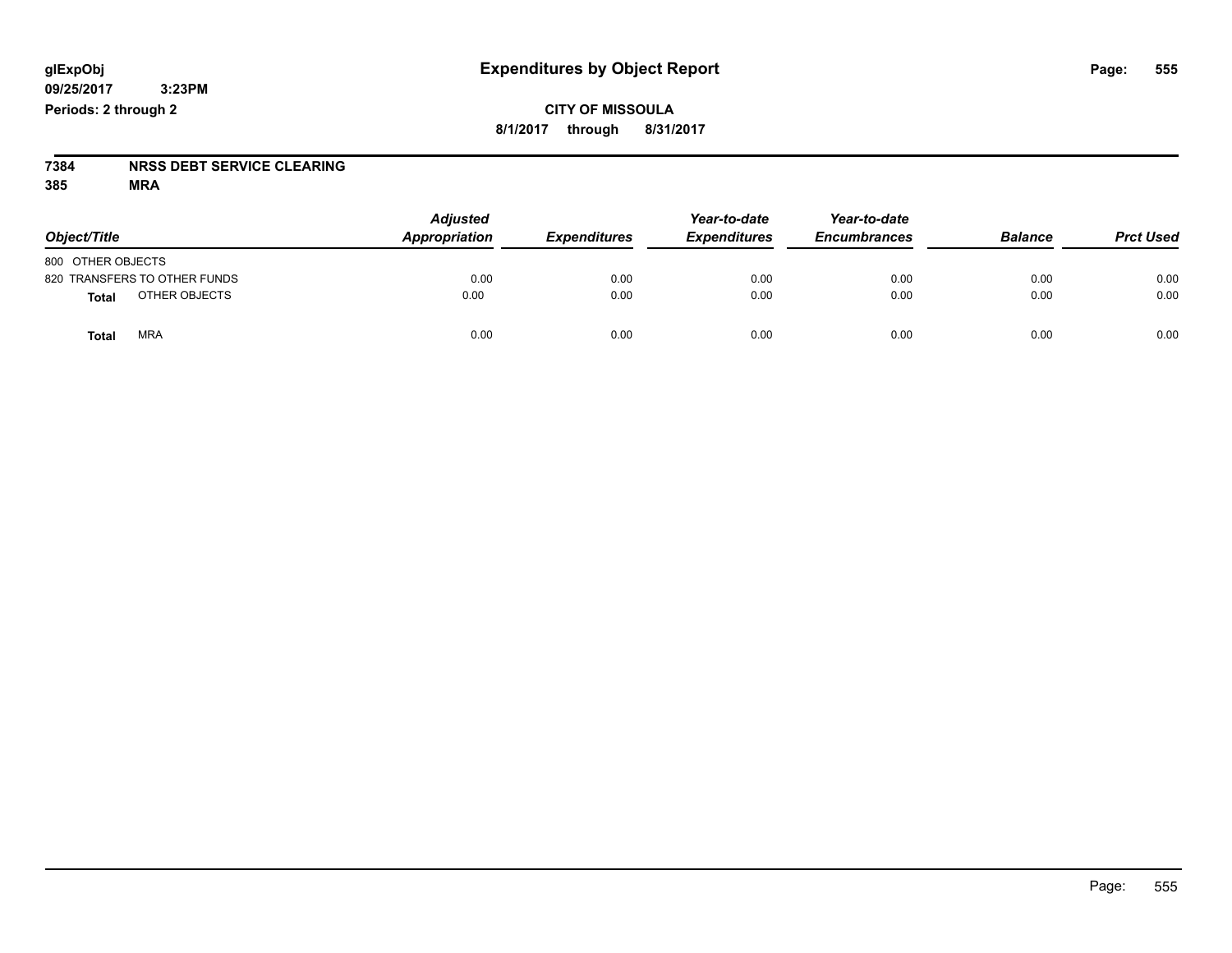**CITY OF MISSOULA 8/1/2017 through 8/31/2017**

### **7384 NRSS DEBT SERVICE CLEARING**

| Obiect/Title                        | <b>Adjusted</b><br>Appropriation | <b>Expenditures</b> | Year-to-date<br><b>Expenditures</b> | Year-to-date<br><b>Encumbrances</b> | <b>Balance</b> | <b>Prct Used</b> |
|-------------------------------------|----------------------------------|---------------------|-------------------------------------|-------------------------------------|----------------|------------------|
| 800 OTHER OBJECTS                   |                                  |                     |                                     |                                     |                |                  |
| 820 TRANSFERS TO OTHER FUNDS        | 0.00                             | 0.00                | 0.00                                | 0.00                                | 0.00           | 0.00             |
| OTHER OBJECTS<br>Total              | 0.00                             | 0.00                | 0.00                                | 0.00                                | 0.00           | 0.00             |
| NRSS DEBT SERVICE CLEARING<br>Total | 0.00                             | 0.00                | 0.00                                | 0.00                                | 0.00           | 0.00             |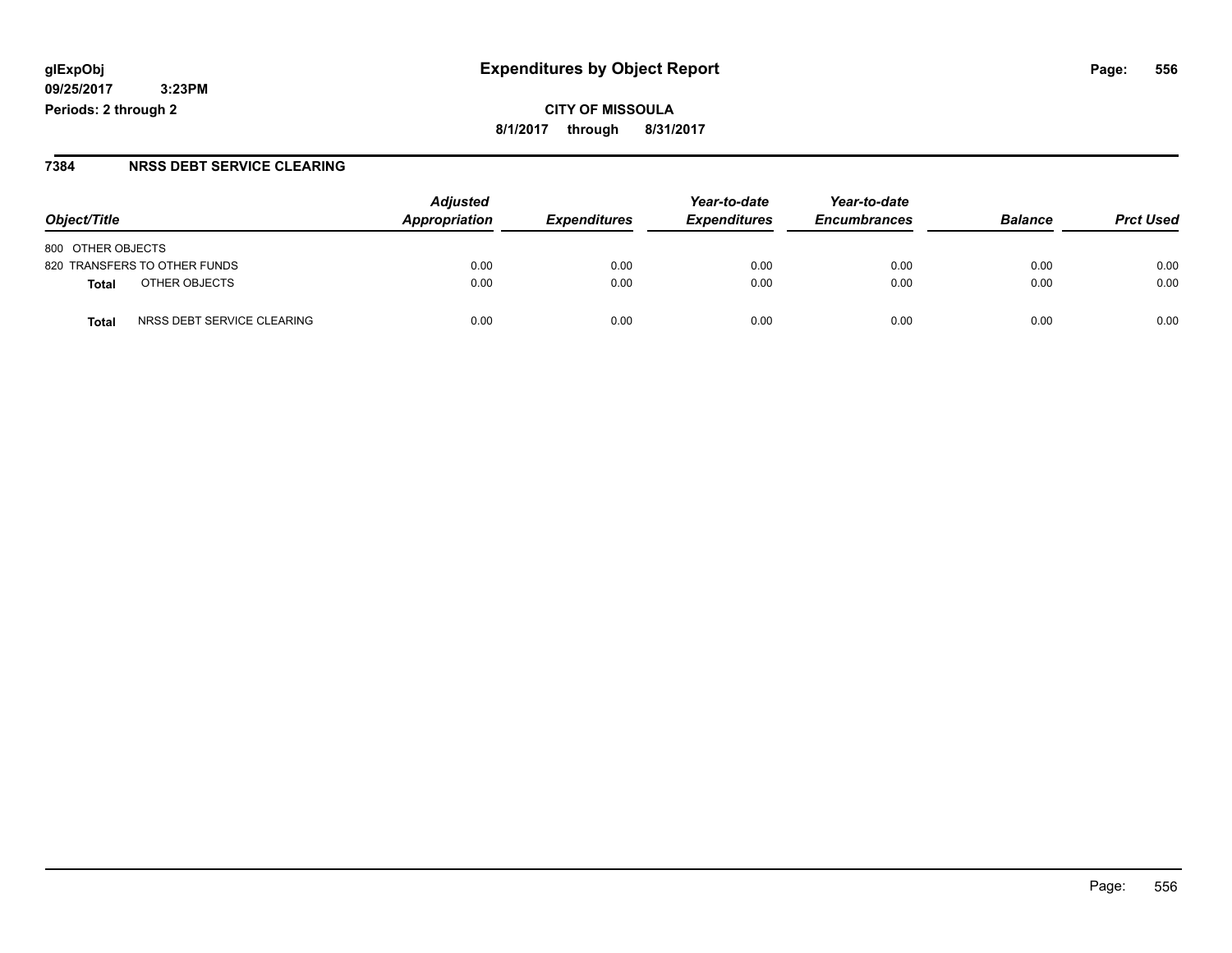| 7385    | <b>FRONT STREET URD</b> |
|---------|-------------------------|
| $- - -$ |                         |

**385 MRA**

|                                   | <b>Adjusted</b> |                     | Year-to-date        | Year-to-date        |                |                  |
|-----------------------------------|-----------------|---------------------|---------------------|---------------------|----------------|------------------|
|                                   | Appropriation   | <b>Expenditures</b> | <b>Expenditures</b> | <b>Encumbrances</b> | <b>Balance</b> | <b>Prct Used</b> |
| 300 PURCHASED SERVICES            |                 |                     |                     |                     |                |                  |
| 350 PROFESSIONAL SERVICES         | 0.00            | 0.00                | 0.00                | 0.00                | 0.00           | 0.00             |
| PURCHASED SERVICES                | 0.00            | 0.00                | 0.00                | 0.00                | 0.00           | 0.00             |
| 500 FIXED CHARGES                 |                 |                     |                     |                     |                |                  |
| 550 MERCHANT SERVICE FEES         | 0.00            | 0.00                | 0.00                | 0.00                | 0.00           | 0.00             |
| <b>FIXED CHARGES</b>              | 0.00            | 0.00                | 0.00                | 0.00                | 0.00           | 0.00             |
| 700 GRANTS & CONTRIBUTIONS        |                 |                     |                     |                     |                |                  |
| 700 GRANTS & CONTRIBUTIONS        | 0.00            | 0.00                | 0.00                | 0.00                | 0.00           | 0.00             |
| <b>GRANTS &amp; CONTRIBUTIONS</b> | 0.00            | 0.00                | 0.00                | 0.00                | 0.00           | 0.00             |
| 800 OTHER OBJECTS                 |                 |                     |                     |                     |                |                  |
| 845 CONTINGENCY                   | 0.00            | 0.00                | 0.00                | 0.00                | 0.00           | 0.00             |
| OTHER OBJECTS                     | 0.00            | 0.00                | 0.00                | 0.00                | 0.00           | 0.00             |
| 900 CAPITAL OUTLAY                |                 |                     |                     |                     |                |                  |
| 930 IMPROVEMENTS                  | 0.00            | 0.00                | 0.00                | 0.00                | 0.00           | 0.00             |
| <b>CAPITAL OUTLAY</b>             | 0.00            | 0.00                | 0.00                | 0.00                | 0.00           | 0.00             |
|                                   |                 |                     |                     |                     |                | 0.00             |
|                                   | <b>MRA</b>      | 0.00                | 0.00                | 0.00                | 0.00           | 0.00             |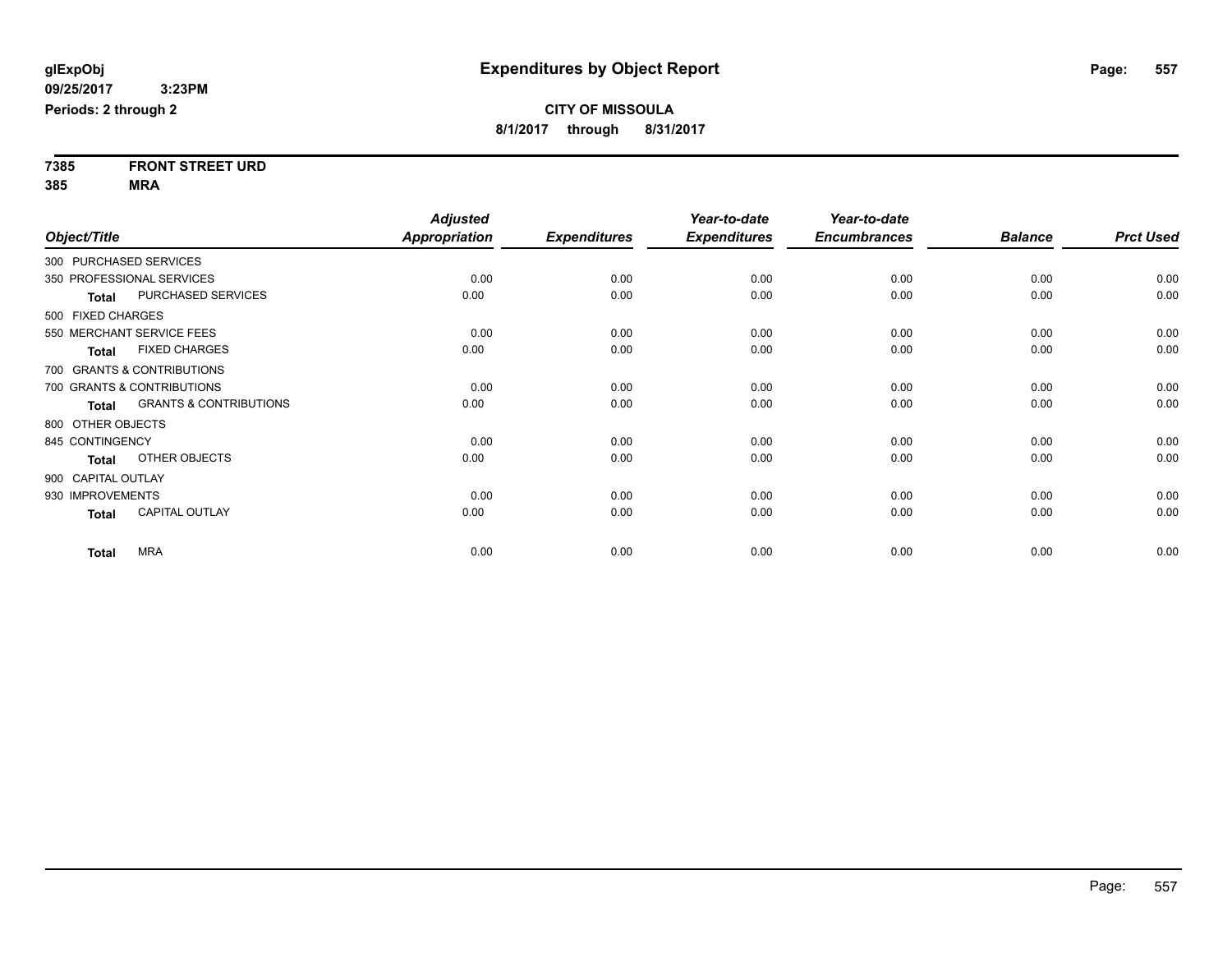### **7385 FRONT STREET URD**

|                           |                                   | <b>Adjusted</b> |                     | Year-to-date        | Year-to-date        |                |                  |
|---------------------------|-----------------------------------|-----------------|---------------------|---------------------|---------------------|----------------|------------------|
| Object/Title              |                                   | Appropriation   | <b>Expenditures</b> | <b>Expenditures</b> | <b>Encumbrances</b> | <b>Balance</b> | <b>Prct Used</b> |
| 300 PURCHASED SERVICES    |                                   |                 |                     |                     |                     |                |                  |
| 350 PROFESSIONAL SERVICES |                                   | 0.00            | 0.00                | 0.00                | 0.00                | 0.00           | 0.00             |
| <b>Total</b>              | PURCHASED SERVICES                | 0.00            | 0.00                | 0.00                | 0.00                | 0.00           | 0.00             |
| 500 FIXED CHARGES         |                                   |                 |                     |                     |                     |                |                  |
| 550 MERCHANT SERVICE FEES |                                   | 0.00            | 0.00                | 0.00                | 0.00                | 0.00           | 0.00             |
| <b>Total</b>              | <b>FIXED CHARGES</b>              | 0.00            | 0.00                | 0.00                | 0.00                | 0.00           | 0.00             |
|                           | 700 GRANTS & CONTRIBUTIONS        |                 |                     |                     |                     |                |                  |
|                           | 700 GRANTS & CONTRIBUTIONS        | 0.00            | 0.00                | 0.00                | 0.00                | 0.00           | 0.00             |
| <b>Total</b>              | <b>GRANTS &amp; CONTRIBUTIONS</b> | 0.00            | 0.00                | 0.00                | 0.00                | 0.00           | 0.00             |
| 800 OTHER OBJECTS         |                                   |                 |                     |                     |                     |                |                  |
| 845 CONTINGENCY           |                                   | 0.00            | 0.00                | 0.00                | 0.00                | 0.00           | 0.00             |
| <b>Total</b>              | <b>OTHER OBJECTS</b>              | 0.00            | 0.00                | 0.00                | 0.00                | 0.00           | 0.00             |
| 900 CAPITAL OUTLAY        |                                   |                 |                     |                     |                     |                |                  |
| 930 IMPROVEMENTS          |                                   | 0.00            | 0.00                | 0.00                | 0.00                | 0.00           | 0.00             |
| <b>Total</b>              | <b>CAPITAL OUTLAY</b>             | 0.00            | 0.00                | 0.00                | 0.00                | 0.00           | 0.00             |
|                           |                                   |                 |                     |                     |                     |                |                  |
| <b>Total</b>              | <b>FRONT STREET URD</b>           | 0.00            | 0.00                | 0.00                | 0.00                | 0.00           | 0.00             |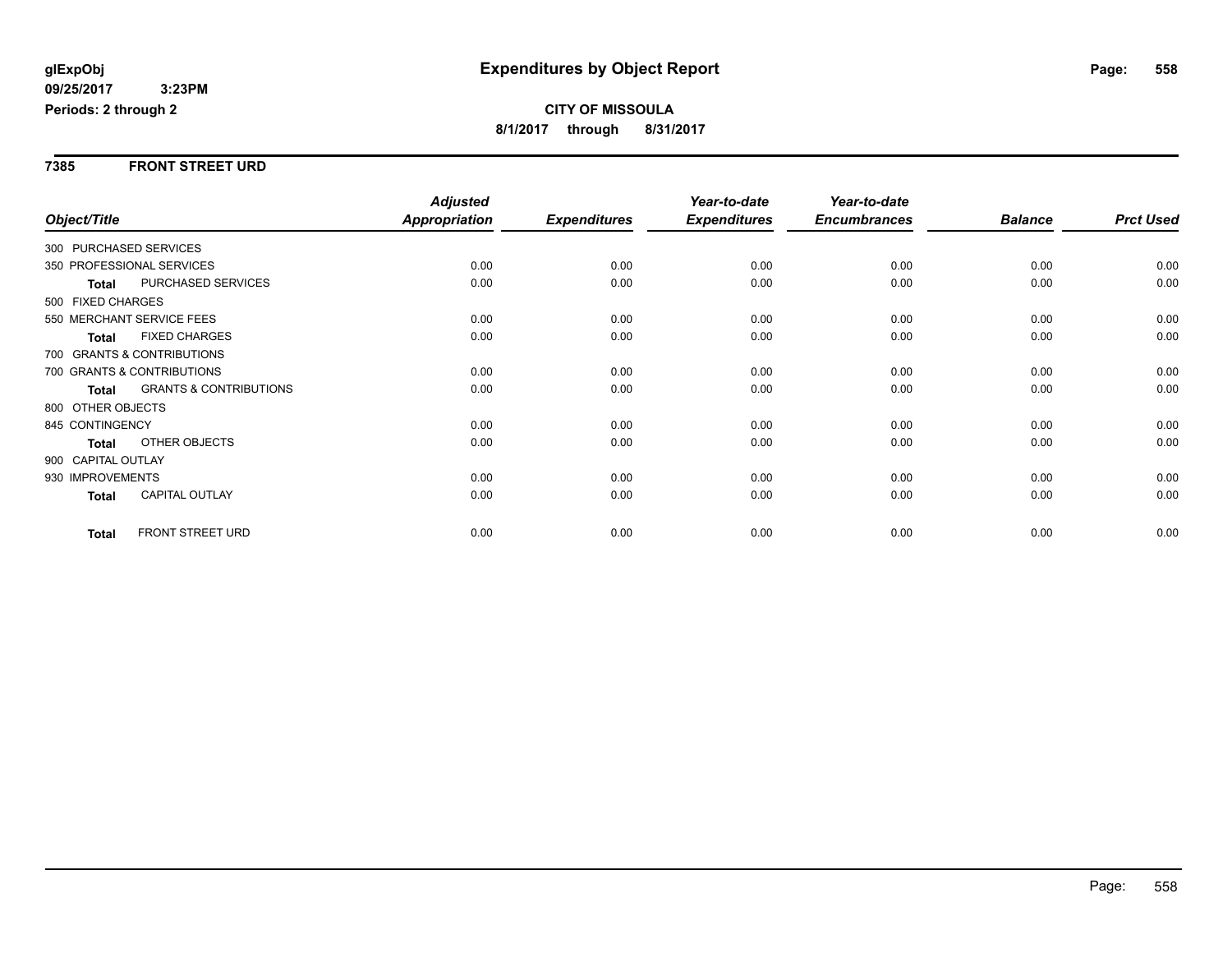### **CITY OF MISSOULA 8/1/2017 through 8/31/2017**

# **7386 DEBT SERVICE-SAFEWAY/ST PAT 1.5M**

**385 MRA**

| Object/Title       |                           | <b>Adjusted</b><br><b>Appropriation</b> | <b>Expenditures</b> | Year-to-date<br><b>Expenditures</b> | Year-to-date<br><b>Encumbrances</b> | <b>Balance</b> | <b>Prct Used</b> |
|--------------------|---------------------------|-----------------------------------------|---------------------|-------------------------------------|-------------------------------------|----------------|------------------|
| 500 FIXED CHARGES  |                           |                                         |                     |                                     |                                     |                |                  |
|                    | 550 MERCHANT SERVICE FEES | 0.00                                    | 0.00                | 0.00                                | 0.00                                | 0.00           | 0.00             |
| <b>Total</b>       | <b>FIXED CHARGES</b>      | 0.00                                    | 0.00                | 0.00                                | 0.00                                | 0.00           | 0.00             |
| 900 CAPITAL OUTLAY |                           |                                         |                     |                                     |                                     |                |                  |
| 930 IMPROVEMENTS   |                           | 0.00                                    | 0.00                | 0.00                                | 0.00                                | 0.00           | 0.00             |
| <b>Total</b>       | <b>CAPITAL OUTLAY</b>     | 0.00                                    | 0.00                | 0.00                                | 0.00                                | 0.00           | 0.00             |
| <b>Total</b>       | <b>MRA</b>                | 0.00                                    | 0.00                | 0.00                                | 0.00                                | 0.00           | 0.00             |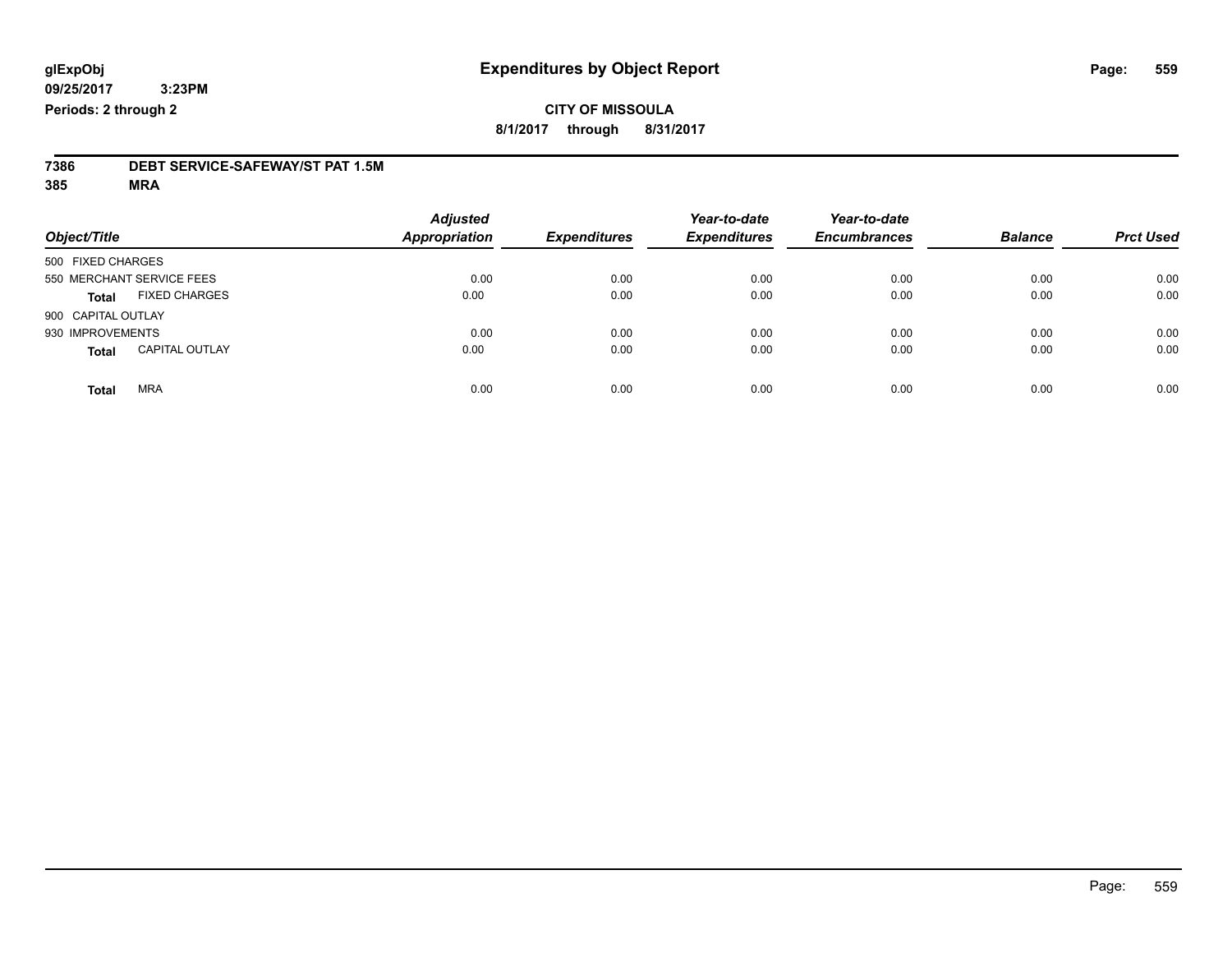### **CITY OF MISSOULA**

**8/1/2017 through 8/31/2017**

## **7386 DEBT SERVICE-SAFEWAY/ST PAT 1.5M**

**390 NON-DEPARTMENTAL**

|                                      | <b>Adjusted</b>      |                     | Year-to-date        | Year-to-date        |                |                  |
|--------------------------------------|----------------------|---------------------|---------------------|---------------------|----------------|------------------|
| Object/Title                         | <b>Appropriation</b> | <b>Expenditures</b> | <b>Expenditures</b> | <b>Encumbrances</b> | <b>Balance</b> | <b>Prct Used</b> |
| 500 FIXED CHARGES                    |                      |                     |                     |                     |                |                  |
| 550 MERCHANT SERVICE FEES            | 0.00                 | 0.00                | 0.00                | 0.00                | 0.00           | 0.00             |
| <b>FIXED CHARGES</b><br><b>Total</b> | 0.00                 | 0.00                | 0.00                | 0.00                | 0.00           | 0.00             |
| 600 DEBT SERVICE                     |                      |                     |                     |                     |                |                  |
| 610 PRINCIPAL                        | 0.00                 | 0.00                | 14.080.75           | 0.00                | $-14.080.75$   | 0.00             |
| 620 INTEREST / SERVICE FEES          | 0.00                 | 0.00                | 43.471.25           | 0.00                | -43.471.25     | 0.00             |
| <b>DEBT SERVICE</b><br><b>Total</b>  | 0.00                 | 0.00                | 57,552.00           | 0.00                | $-57.552.00$   | 0.00             |
| NON-DEPARTMENTAL<br><b>Total</b>     | 0.00                 | 0.00                | 57.552.00           | 0.00                | $-57.552.00$   | 0.00             |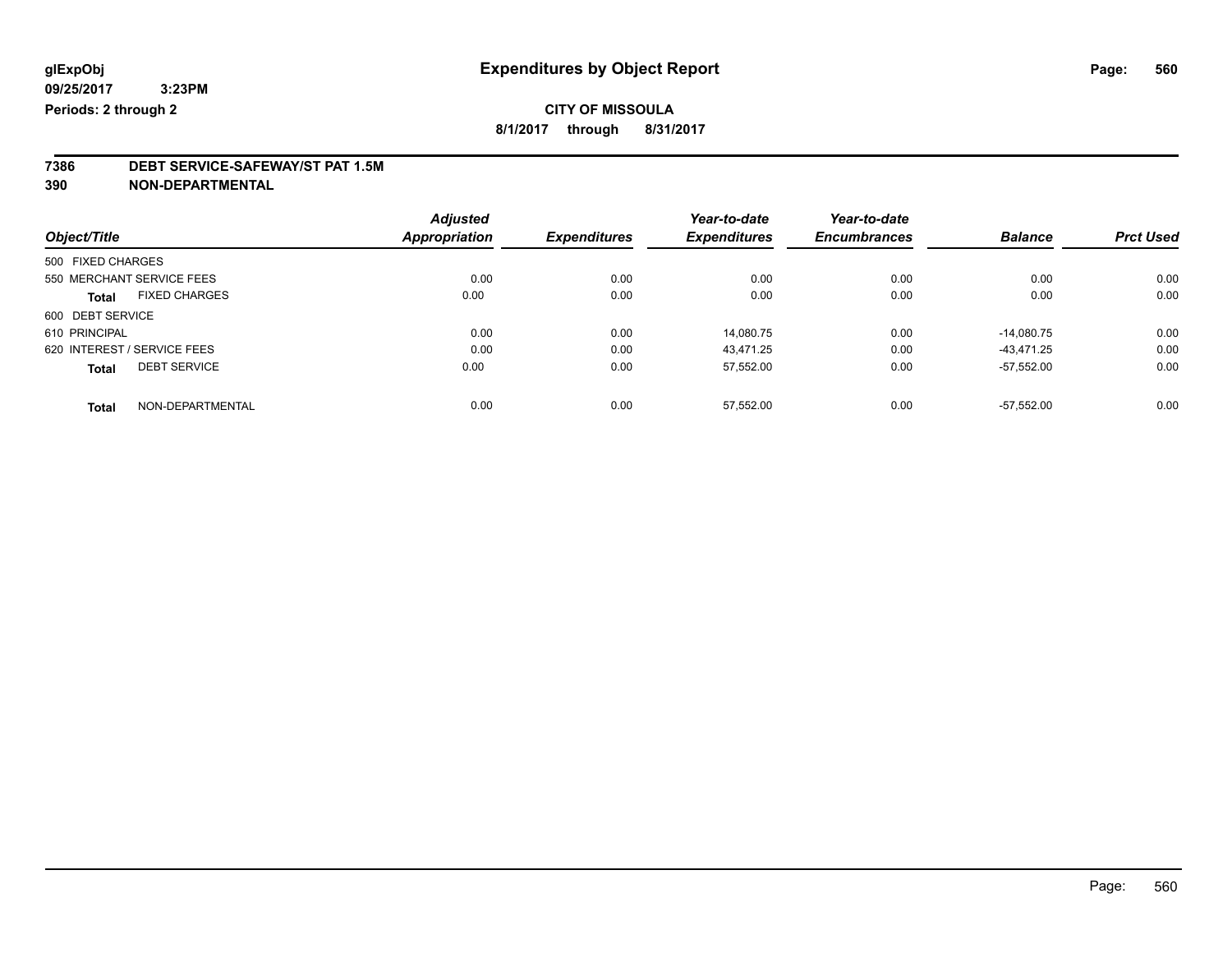### **7386 DEBT SERVICE-SAFEWAY/ST PAT 1.5M**

|                    |                                  | <b>Adjusted</b>      |                     | Year-to-date        | Year-to-date        |                |                  |
|--------------------|----------------------------------|----------------------|---------------------|---------------------|---------------------|----------------|------------------|
| Object/Title       |                                  | <b>Appropriation</b> | <b>Expenditures</b> | <b>Expenditures</b> | <b>Encumbrances</b> | <b>Balance</b> | <b>Prct Used</b> |
| 500 FIXED CHARGES  |                                  |                      |                     |                     |                     |                |                  |
|                    | 550 MERCHANT SERVICE FEES        | 0.00                 | 0.00                | 0.00                | 0.00                | 0.00           | 0.00             |
| <b>Total</b>       | <b>FIXED CHARGES</b>             | 0.00                 | 0.00                | 0.00                | 0.00                | 0.00           | 0.00             |
| 600 DEBT SERVICE   |                                  |                      |                     |                     |                     |                |                  |
| 610 PRINCIPAL      |                                  | 0.00                 | 0.00                | 14.080.75           | 0.00                | $-14.080.75$   | 0.00             |
|                    | 620 INTEREST / SERVICE FEES      | 0.00                 | 0.00                | 43,471.25           | 0.00                | $-43,471.25$   | 0.00             |
| Total              | <b>DEBT SERVICE</b>              | 0.00                 | 0.00                | 57,552.00           | 0.00                | $-57,552.00$   | 0.00             |
| 900 CAPITAL OUTLAY |                                  |                      |                     |                     |                     |                |                  |
| 930 IMPROVEMENTS   |                                  | 0.00                 | 0.00                | 0.00                | 0.00                | 0.00           | 0.00             |
| Total              | <b>CAPITAL OUTLAY</b>            | 0.00                 | 0.00                | 0.00                | 0.00                | 0.00           | 0.00             |
| <b>Total</b>       | DEBT SERVICE-SAFEWAY/ST PAT 1.5M | 0.00                 | 0.00                | 57.552.00           | 0.00                | $-57.552.00$   | 0.00             |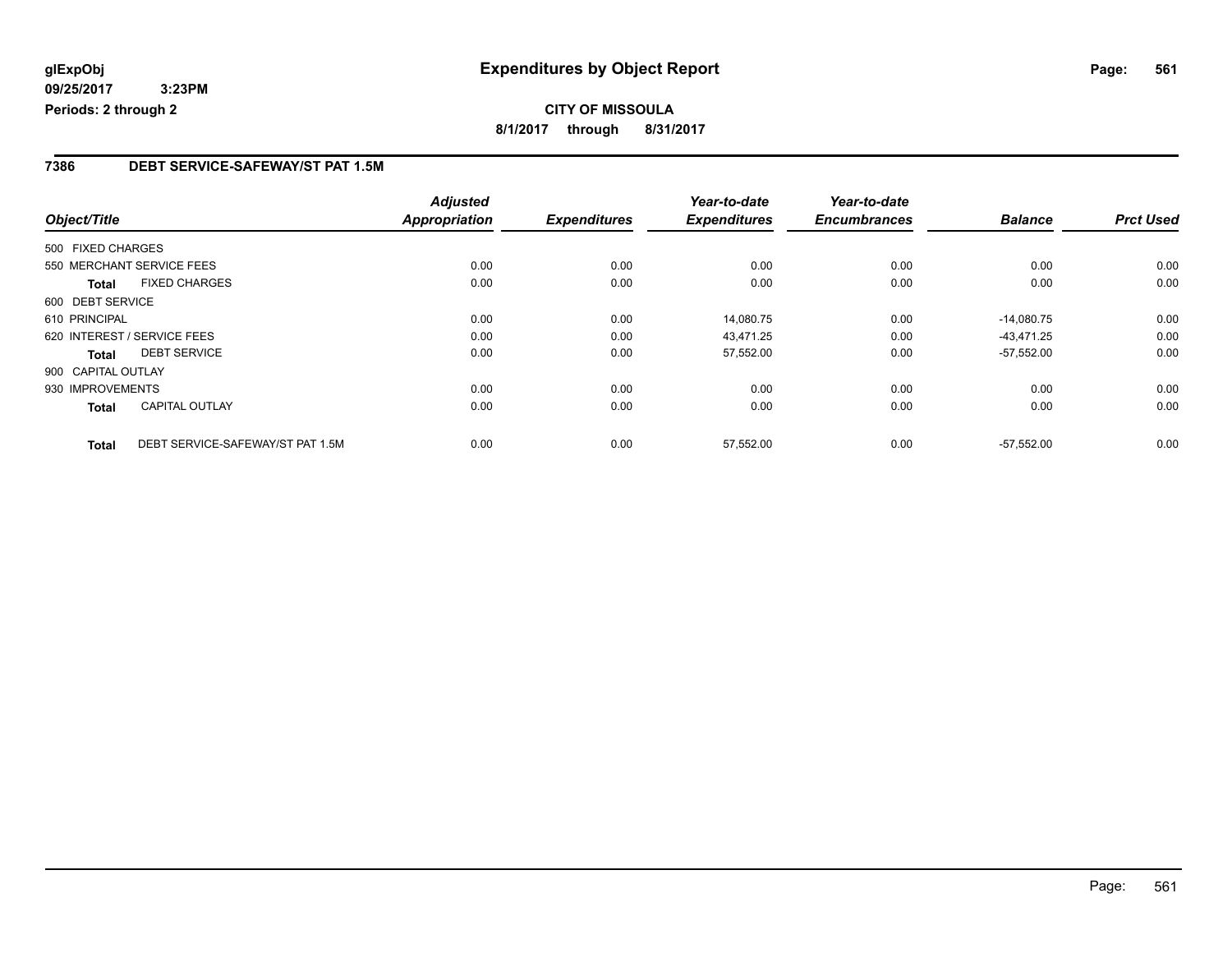### **CITY OF MISSOULA**

**8/1/2017 through 8/31/2017**

## **7387 DEBT SERVICE-BROWNFIELD RLF 1.125M**

**390 NON-DEPARTMENTAL**

|                                      | <b>Adjusted</b>      |                     | Year-to-date        | Year-to-date        |                |                  |
|--------------------------------------|----------------------|---------------------|---------------------|---------------------|----------------|------------------|
| Object/Title                         | <b>Appropriation</b> | <b>Expenditures</b> | <b>Expenditures</b> | <b>Encumbrances</b> | <b>Balance</b> | <b>Prct Used</b> |
| 500 FIXED CHARGES                    |                      |                     |                     |                     |                |                  |
| 550 MERCHANT SERVICE FEES            | 0.00                 | 0.00                | 0.00                | 0.00                | 0.00           | 0.00             |
| <b>FIXED CHARGES</b><br><b>Total</b> | 0.00                 | 0.00                | 0.00                | 0.00                | 0.00           | 0.00             |
| 600 DEBT SERVICE                     |                      |                     |                     |                     |                |                  |
| 610 PRINCIPAL                        | 0.00                 | 0.00                | 0.00                | 0.00                | 0.00           | 0.00             |
| 620 INTEREST / SERVICE FEES          | 0.00                 | 0.00                | 0.00                | 0.00                | 0.00           | 0.00             |
| <b>DEBT SERVICE</b><br><b>Total</b>  | 0.00                 | 0.00                | 0.00                | 0.00                | 0.00           | 0.00             |
| NON-DEPARTMENTAL<br><b>Total</b>     | 0.00                 | 0.00                | 0.00                | 0.00                | 0.00           | 0.00             |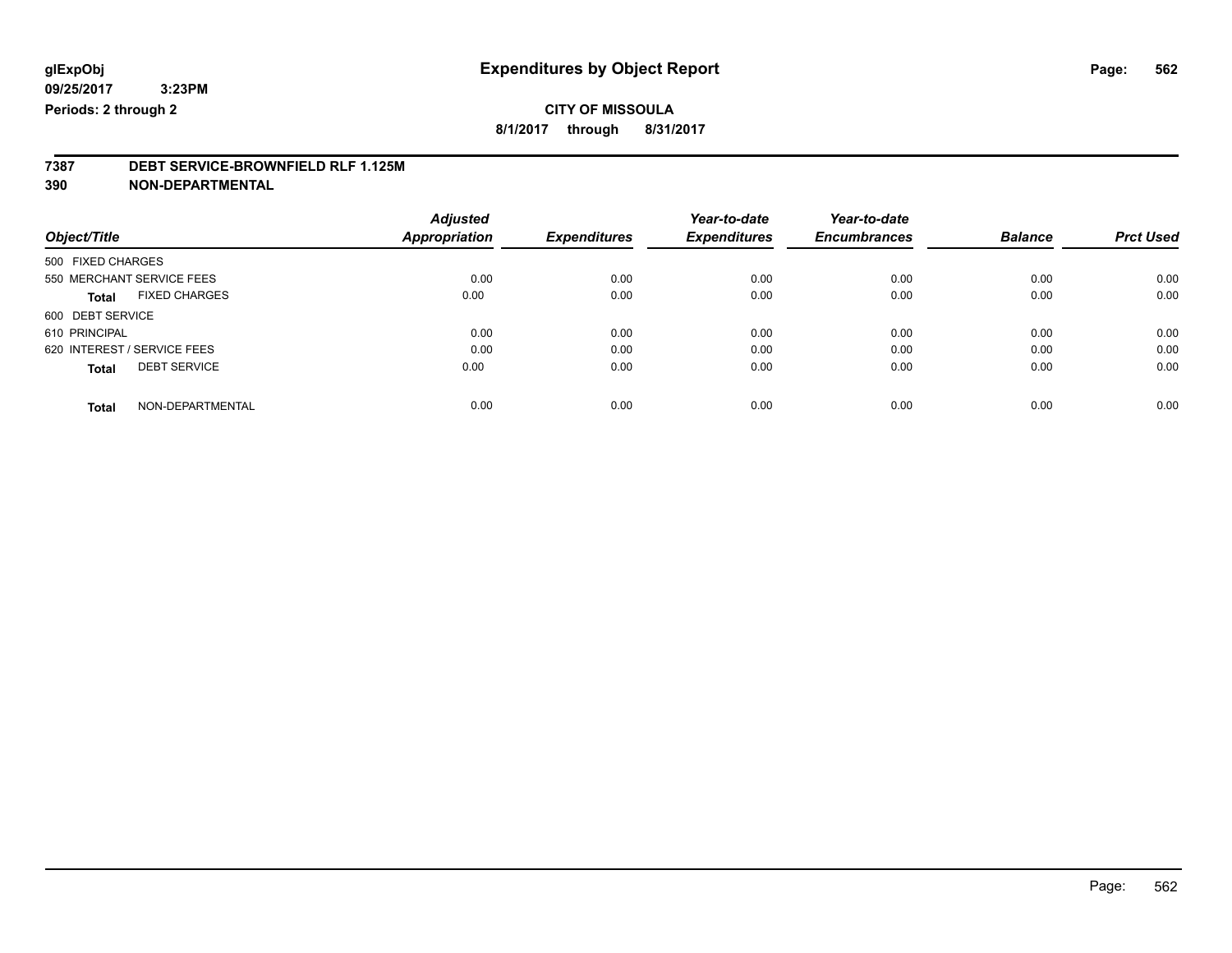### **glExpObj Expenditures by Object Report Page: 563**

**09/25/2017 3:23PM Periods: 2 through 2**

### **7387 DEBT SERVICE-BROWNFIELD RLF 1.125M**

| Object/Title                |                                    | <b>Adjusted</b><br><b>Appropriation</b> | <b>Expenditures</b> | Year-to-date<br><b>Expenditures</b> | Year-to-date<br><b>Encumbrances</b> | <b>Balance</b> | <b>Prct Used</b> |
|-----------------------------|------------------------------------|-----------------------------------------|---------------------|-------------------------------------|-------------------------------------|----------------|------------------|
|                             |                                    |                                         |                     |                                     |                                     |                |                  |
| 500 FIXED CHARGES           |                                    |                                         |                     |                                     |                                     |                |                  |
|                             | 550 MERCHANT SERVICE FEES          | 0.00                                    | 0.00                | 0.00                                | 0.00                                | 0.00           | 0.00             |
| <b>Total</b>                | <b>FIXED CHARGES</b>               | 0.00                                    | 0.00                | 0.00                                | 0.00                                | 0.00           | 0.00             |
| 600 DEBT SERVICE            |                                    |                                         |                     |                                     |                                     |                |                  |
| 610 PRINCIPAL               |                                    | 0.00                                    | 0.00                | 0.00                                | 0.00                                | 0.00           | 0.00             |
| 620 INTEREST / SERVICE FEES |                                    | 0.00                                    | 0.00                | 0.00                                | 0.00                                | 0.00           | 0.00             |
| <b>Total</b>                | <b>DEBT SERVICE</b>                | 0.00                                    | 0.00                | 0.00                                | 0.00                                | 0.00           | 0.00             |
| <b>Total</b>                | DEBT SERVICE-BROWNFIELD RLF 1.125M | 0.00                                    | 0.00                | 0.00                                | 0.00                                | 0.00           | 0.00             |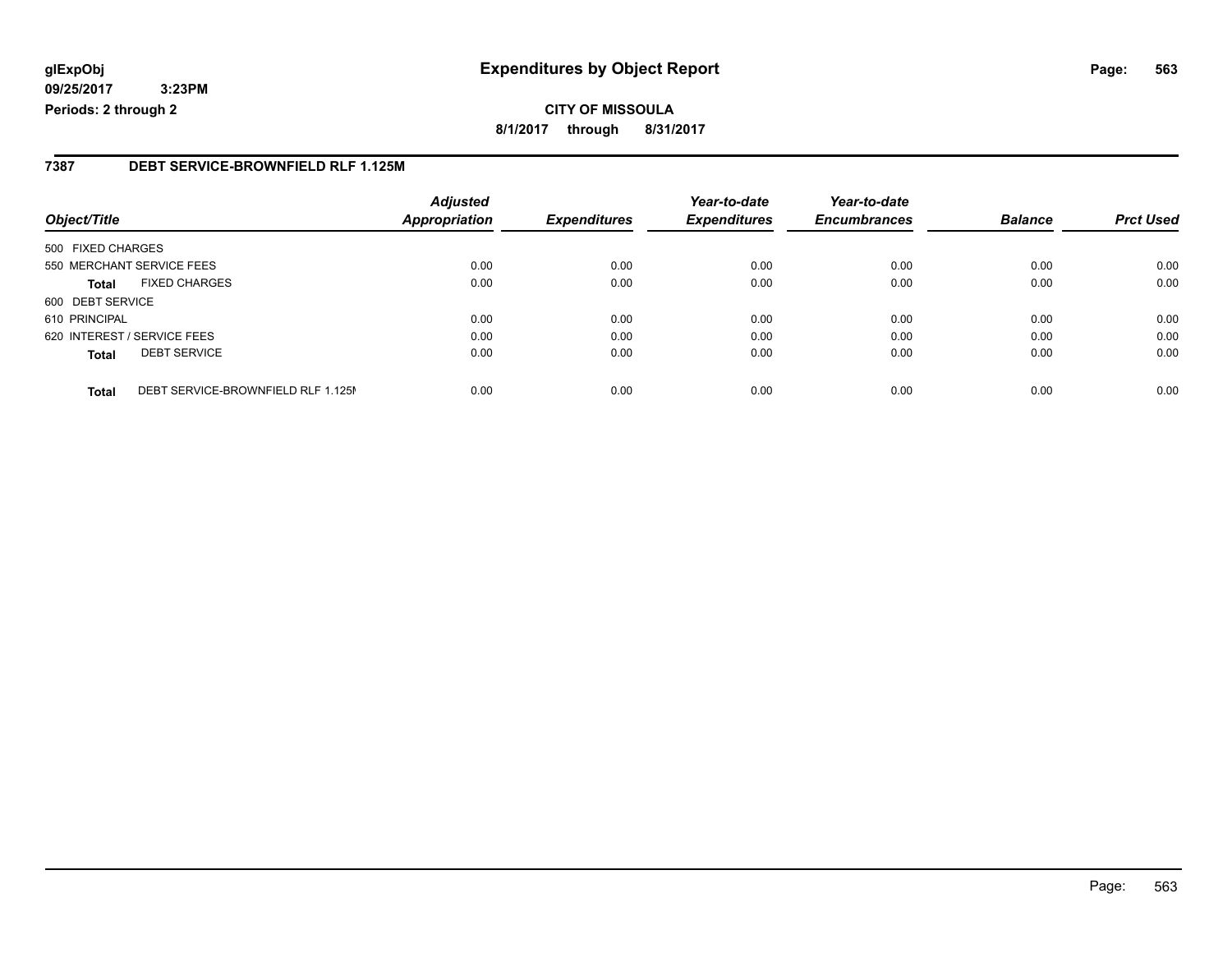# **7388 RESERVE-3.6m TIF**

**390 NON-DEPARTMENTAL**

|                                      | <b>Adjusted</b> |                     | Year-to-date        | Year-to-date        |                |                  |
|--------------------------------------|-----------------|---------------------|---------------------|---------------------|----------------|------------------|
| Object/Title                         | Appropriation   | <b>Expenditures</b> | <b>Expenditures</b> | <b>Encumbrances</b> | <b>Balance</b> | <b>Prct Used</b> |
| 500 FIXED CHARGES                    |                 |                     |                     |                     |                |                  |
| 550 MERCHANT SERVICE FEES            | 0.00            | 0.00                | 0.00                | 0.00                | 0.00           | 0.00             |
| <b>FIXED CHARGES</b><br><b>Total</b> | 0.00            | 0.00                | 0.00                | 0.00                | 0.00           | 0.00             |
| 800 OTHER OBJECTS                    |                 |                     |                     |                     |                |                  |
| 820 TRANSFERS TO OTHER FUNDS         | 0.00            | 0.00                | 0.00                | 0.00                | 0.00           | 0.00             |
| OTHER OBJECTS<br><b>Total</b>        | 0.00            | 0.00                | 0.00                | 0.00                | 0.00           | 0.00             |
| NON-DEPARTMENTAL<br><b>Total</b>     | 0.00            | 0.00                | 0.00                | 0.00                | 0.00           | 0.00             |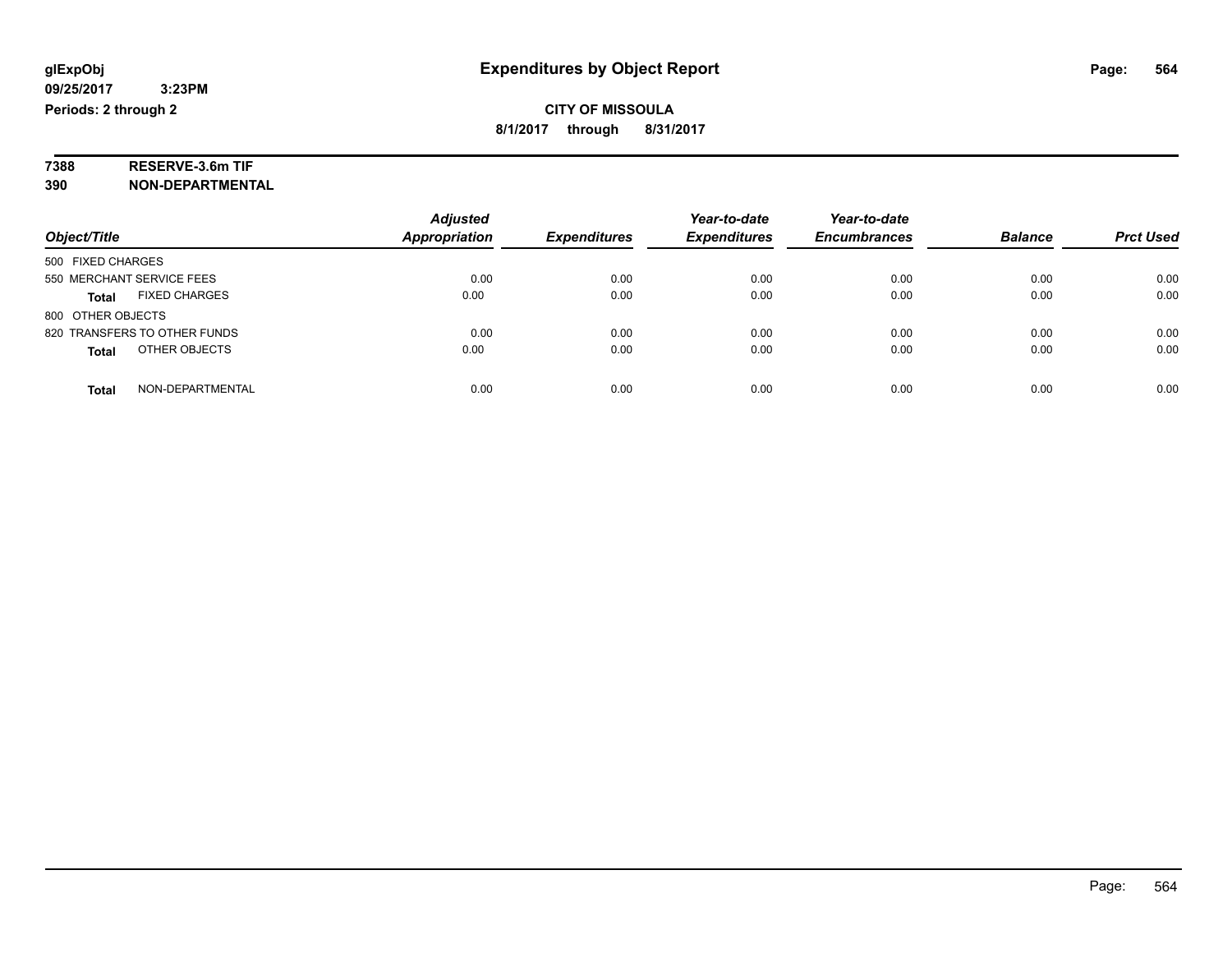**7388 RESERVE-3.6m TIF**

|                                      | <b>Adjusted</b> | <b>Expenditures</b> | Year-to-date<br><b>Expenditures</b> | Year-to-date<br><b>Encumbrances</b> | <b>Balance</b> |                  |
|--------------------------------------|-----------------|---------------------|-------------------------------------|-------------------------------------|----------------|------------------|
| Object/Title                         | Appropriation   |                     |                                     |                                     |                | <b>Prct Used</b> |
| 500 FIXED CHARGES                    |                 |                     |                                     |                                     |                |                  |
| 550 MERCHANT SERVICE FEES            | 0.00            | 0.00                | 0.00                                | 0.00                                | 0.00           | 0.00             |
| <b>FIXED CHARGES</b><br><b>Total</b> | 0.00            | 0.00                | 0.00                                | 0.00                                | 0.00           | 0.00             |
| 800 OTHER OBJECTS                    |                 |                     |                                     |                                     |                |                  |
| 820 TRANSFERS TO OTHER FUNDS         | 0.00            | 0.00                | 0.00                                | 0.00                                | 0.00           | 0.00             |
| OTHER OBJECTS<br><b>Total</b>        | 0.00            | 0.00                | 0.00                                | 0.00                                | 0.00           | 0.00             |
| RESERVE-3.6m TIF<br><b>Total</b>     | 0.00            | 0.00                | 0.00                                | 0.00                                | 0.00           | 0.00             |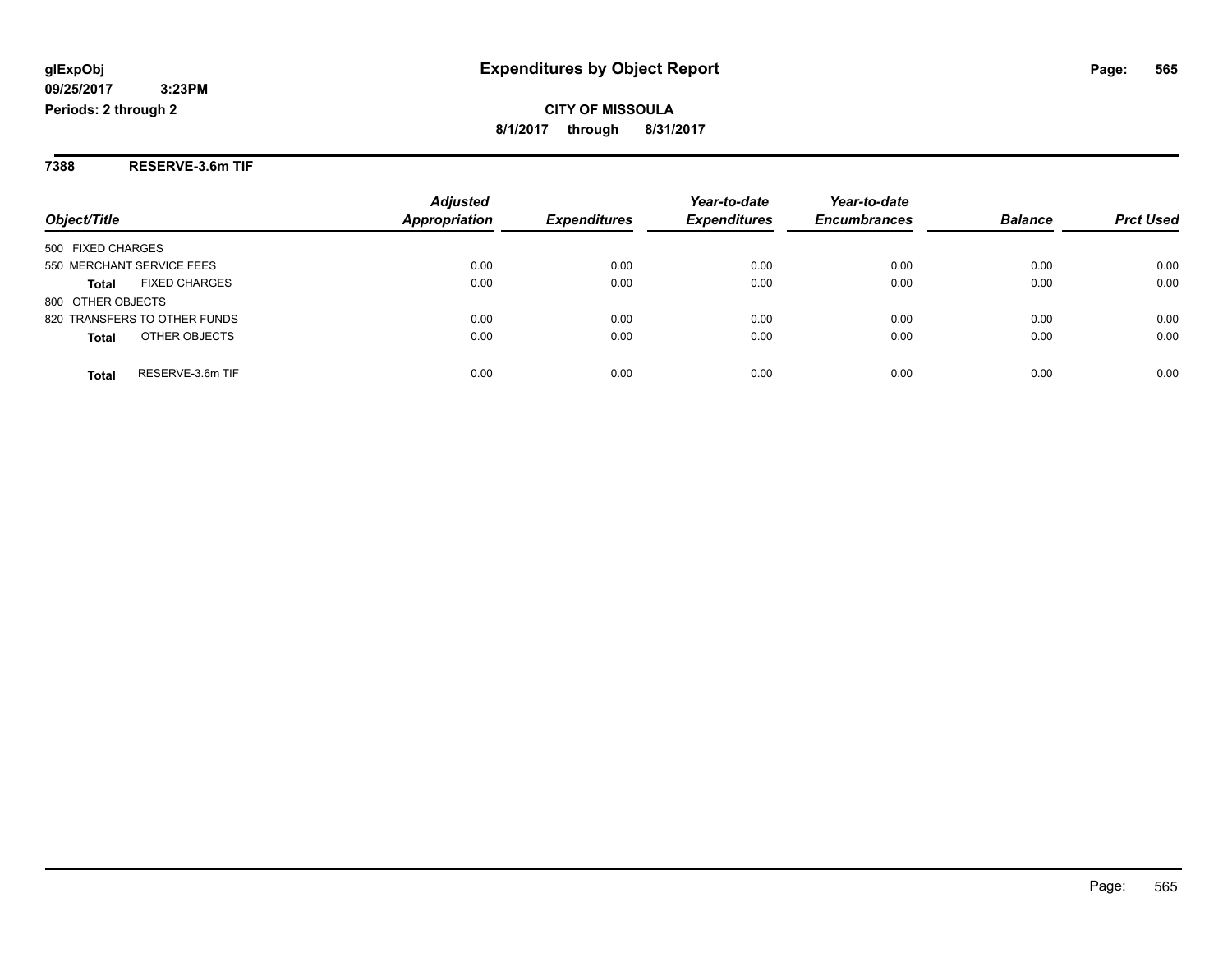**7389 DEBT SERVICE - 3.6M/5.75M**

**385 MRA**

|                                                   | <b>Adjusted</b>      |                     | Year-to-date        | Year-to-date        |                |                  |
|---------------------------------------------------|----------------------|---------------------|---------------------|---------------------|----------------|------------------|
| Object/Title                                      | <b>Appropriation</b> | <b>Expenditures</b> | <b>Expenditures</b> | <b>Encumbrances</b> | <b>Balance</b> | <b>Prct Used</b> |
| 500 FIXED CHARGES                                 |                      |                     |                     |                     |                |                  |
| 550 MERCHANT SERVICE FEES                         | 0.00                 | 0.00                | 0.00                | 0.00                | 0.00           | 0.00             |
| <b>FIXED CHARGES</b><br><b>Total</b>              | 0.00                 | 0.00                | 0.00                | 0.00                | 0.00           | 0.00             |
| 600 DEBT SERVICE                                  |                      |                     |                     |                     |                |                  |
| 610 PRINCIPAL                                     | 0.00                 | 0.00                | 0.00                | 0.00                | 0.00           | 0.00             |
| 620 INTEREST / SERVICE FEES                       | 0.00                 | 0.00                | 0.00                | 0.00                | 0.00           | 0.00             |
| <b>DEBT SERVICE</b><br><b>Total</b>               | 0.00                 | 0.00                | 0.00                | 0.00                | 0.00           | 0.00             |
| 700 GRANTS & CONTRIBUTIONS                        |                      |                     |                     |                     |                |                  |
| 700 GRANTS & CONTRIBUTIONS                        | 0.00                 | 0.00                | 0.00                | 0.00                | 0.00           | 0.00             |
| <b>GRANTS &amp; CONTRIBUTIONS</b><br><b>Total</b> | 0.00                 | 0.00                | 0.00                | 0.00                | 0.00           | 0.00             |
|                                                   |                      |                     |                     |                     |                |                  |
| <b>MRA</b><br><b>Total</b>                        | 0.00                 | 0.00                | 0.00                | 0.00                | 0.00           | 0.00             |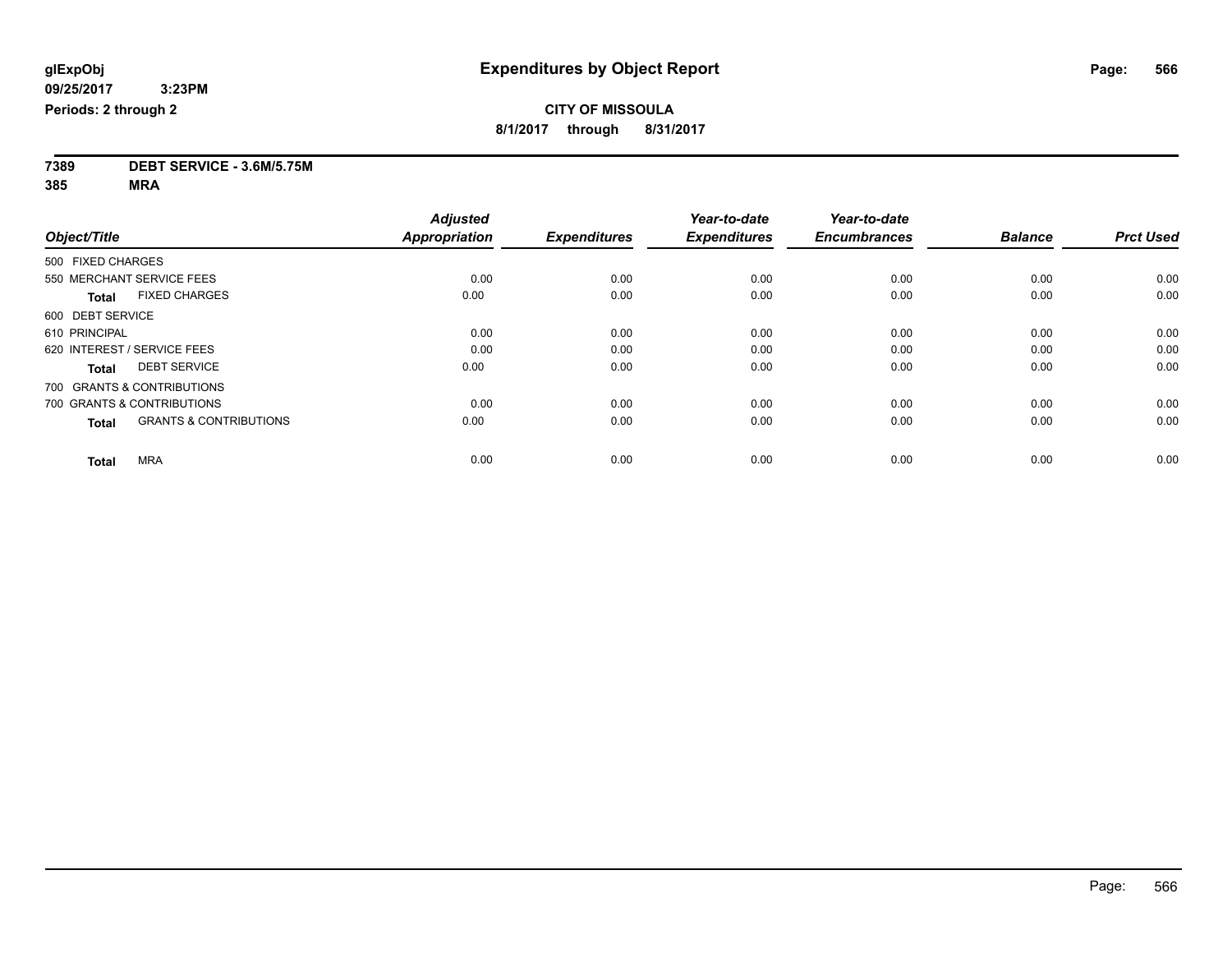## **CITY OF MISSOULA**

**8/1/2017 through 8/31/2017**

**7389 DEBT SERVICE - 3.6M/5.75M**

**390 NON-DEPARTMENTAL**

|                                      | <b>Adjusted</b>      |                     | Year-to-date        | Year-to-date        |                |                  |
|--------------------------------------|----------------------|---------------------|---------------------|---------------------|----------------|------------------|
| Object/Title                         | <b>Appropriation</b> | <b>Expenditures</b> | <b>Expenditures</b> | <b>Encumbrances</b> | <b>Balance</b> | <b>Prct Used</b> |
| 500 FIXED CHARGES                    |                      |                     |                     |                     |                |                  |
| 550 MERCHANT SERVICE FEES            | 0.00                 | 0.00                | 0.00                | 0.00                | 0.00           | 0.00             |
| <b>FIXED CHARGES</b><br><b>Total</b> | 0.00                 | 0.00                | 0.00                | 0.00                | 0.00           | 0.00             |
| 600 DEBT SERVICE                     |                      |                     |                     |                     |                |                  |
| 610 PRINCIPAL                        | 0.00                 | 0.00                | 0.00                | 0.00                | 0.00           | 0.00             |
| 620 INTEREST / SERVICE FEES          | 0.00                 | 0.00                | 0.00                | 0.00                | 0.00           | 0.00             |
| <b>DEBT SERVICE</b><br><b>Total</b>  | 0.00                 | 0.00                | 0.00                | 0.00                | 0.00           | 0.00             |
| NON-DEPARTMENTAL<br><b>Total</b>     | 0.00                 | 0.00                | 0.00                | 0.00                | 0.00           | 0.00             |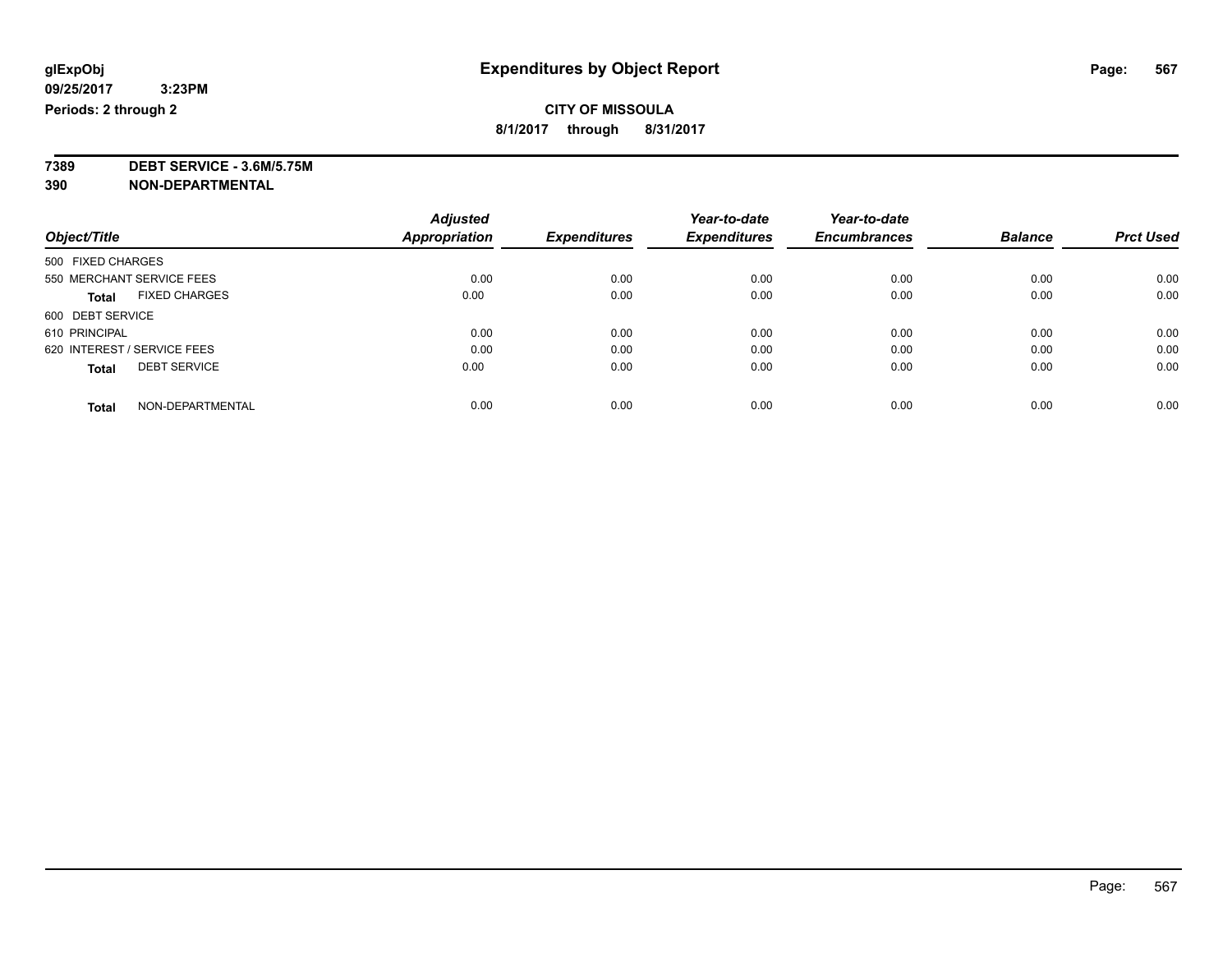### **7389 DEBT SERVICE - 3.6M/5.75M**

|                                                   | <b>Adjusted</b>      |                     | Year-to-date        | Year-to-date        |                |                  |
|---------------------------------------------------|----------------------|---------------------|---------------------|---------------------|----------------|------------------|
| Object/Title                                      | <b>Appropriation</b> | <b>Expenditures</b> | <b>Expenditures</b> | <b>Encumbrances</b> | <b>Balance</b> | <b>Prct Used</b> |
| 500 FIXED CHARGES                                 |                      |                     |                     |                     |                |                  |
| 550 MERCHANT SERVICE FEES                         | 0.00                 | 0.00                | 0.00                | 0.00                | 0.00           | 0.00             |
| <b>FIXED CHARGES</b><br><b>Total</b>              | 0.00                 | 0.00                | 0.00                | 0.00                | 0.00           | 0.00             |
| 600 DEBT SERVICE                                  |                      |                     |                     |                     |                |                  |
| 610 PRINCIPAL                                     | 0.00                 | 0.00                | 0.00                | 0.00                | 0.00           | 0.00             |
| 620 INTEREST / SERVICE FEES                       | 0.00                 | 0.00                | 0.00                | 0.00                | 0.00           | 0.00             |
| <b>DEBT SERVICE</b><br><b>Total</b>               | 0.00                 | 0.00                | 0.00                | 0.00                | 0.00           | 0.00             |
| 700 GRANTS & CONTRIBUTIONS                        |                      |                     |                     |                     |                |                  |
| 700 GRANTS & CONTRIBUTIONS                        | 0.00                 | 0.00                | 0.00                | 0.00                | 0.00           | 0.00             |
| <b>GRANTS &amp; CONTRIBUTIONS</b><br><b>Total</b> | 0.00                 | 0.00                | 0.00                | 0.00                | 0.00           | 0.00             |
| DEBT SERVICE - 3.6M/5.75M<br><b>Total</b>         | 0.00                 | 0.00                | 0.00                | 0.00                | 0.00           | 0.00             |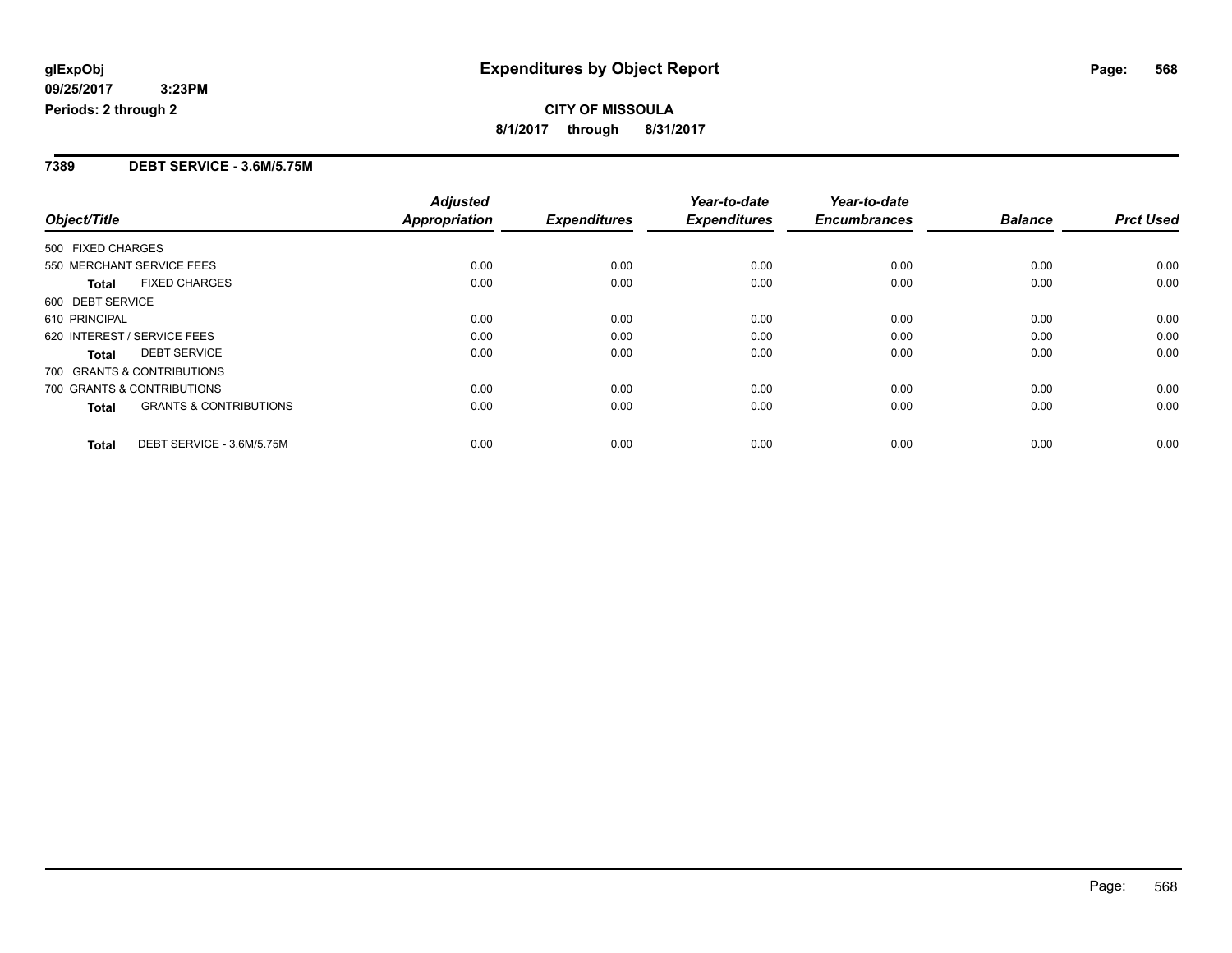### **CITY OF MISSOULA 8/1/2017 through 8/31/2017**

**7390 URDII CLEARING - 3.6M TIF**

**385 MRA**

|                                      | <b>Adjusted</b>      |                     | Year-to-date        | Year-to-date        |                |                  |
|--------------------------------------|----------------------|---------------------|---------------------|---------------------|----------------|------------------|
| Object/Title                         | <b>Appropriation</b> | <b>Expenditures</b> | <b>Expenditures</b> | <b>Encumbrances</b> | <b>Balance</b> | <b>Prct Used</b> |
| 500 FIXED CHARGES                    |                      |                     |                     |                     |                |                  |
| 550 MERCHANT SERVICE FEES            | 0.00                 | 0.00                | 0.00                | 0.00                | 0.00           | 0.00             |
| <b>FIXED CHARGES</b><br><b>Total</b> | 0.00                 | 0.00                | 0.00                | 0.00                | 0.00           | 0.00             |
| 800 OTHER OBJECTS                    |                      |                     |                     |                     |                |                  |
| 820 TRANSFERS TO OTHER FUNDS         | 0.00                 | 0.00                | 0.00                | 0.00                | 0.00           | 0.00             |
| OTHER OBJECTS<br><b>Total</b>        | 0.00                 | 0.00                | 0.00                | 0.00                | 0.00           | 0.00             |
| <b>MRA</b><br><b>Total</b>           | 0.00                 | 0.00                | 0.00                | 0.00                | 0.00           | 0.00             |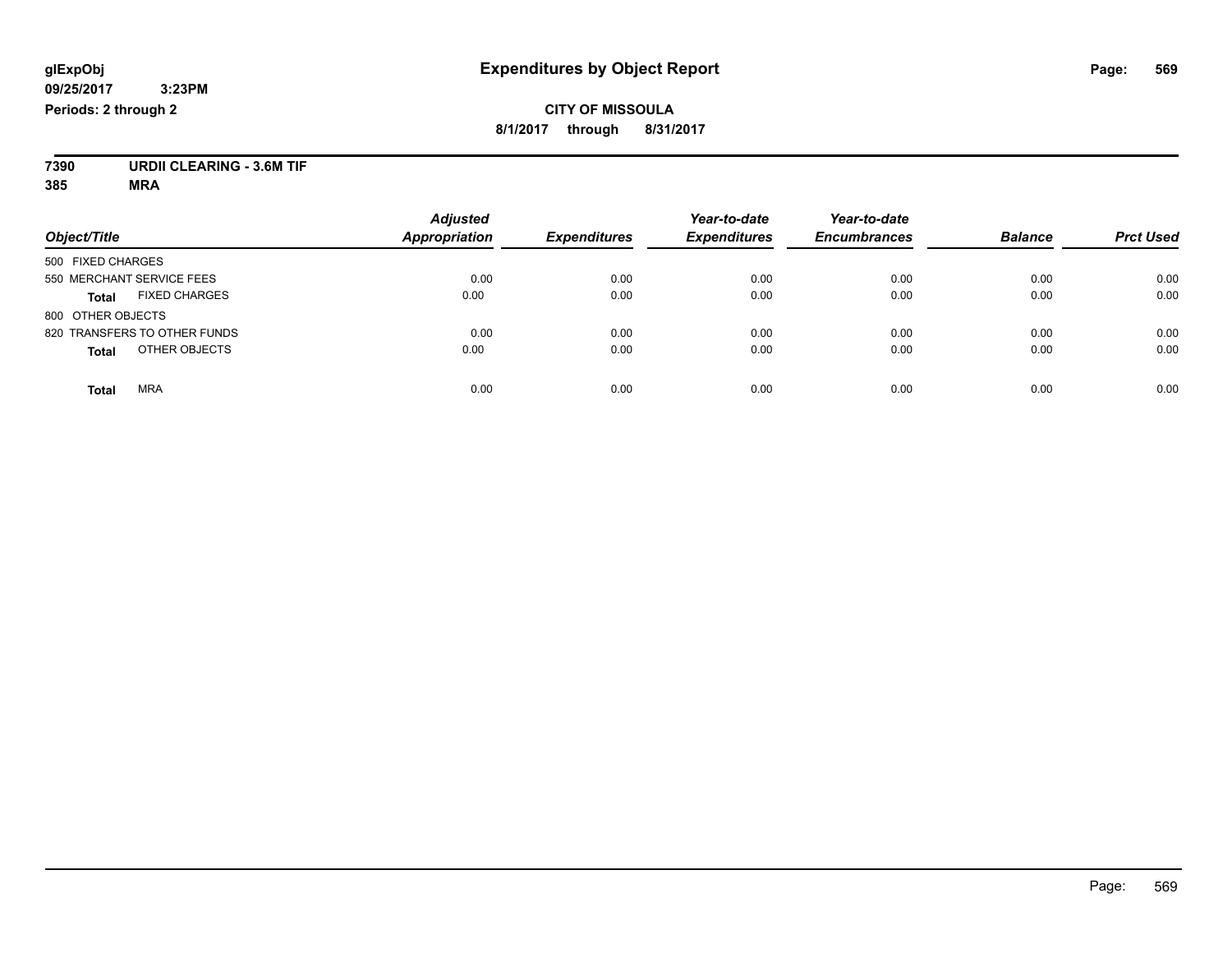**7390 URDII CLEARING - 3.6M TIF 390 NON-DEPARTMENTAL**

*Object/Title Adjusted Appropriation Expenditures Year-to-date Expenditures Year-to-date Encumbrances Balance Prct Used* 500 FIXED CHARGES 550 MERCHANT SERVICE FEES 0.00 0.00 0.00 0.00 0.00 0.00 **Total** FIXED CHARGES 0.00 0.00 0.00 0.00 0.00 0.00 800 OTHER OBJECTS 820 TRANSFERS TO OTHER FUNDS 0.00 0.00 0.00 0.00 0.00 0.00 **Total** OTHER OBJECTS 0.00 0.00 0.00 0.00 0.00 0.00 **Total** NON-DEPARTMENTAL 0.00 0.00 0.00 0.00 0.00 0.00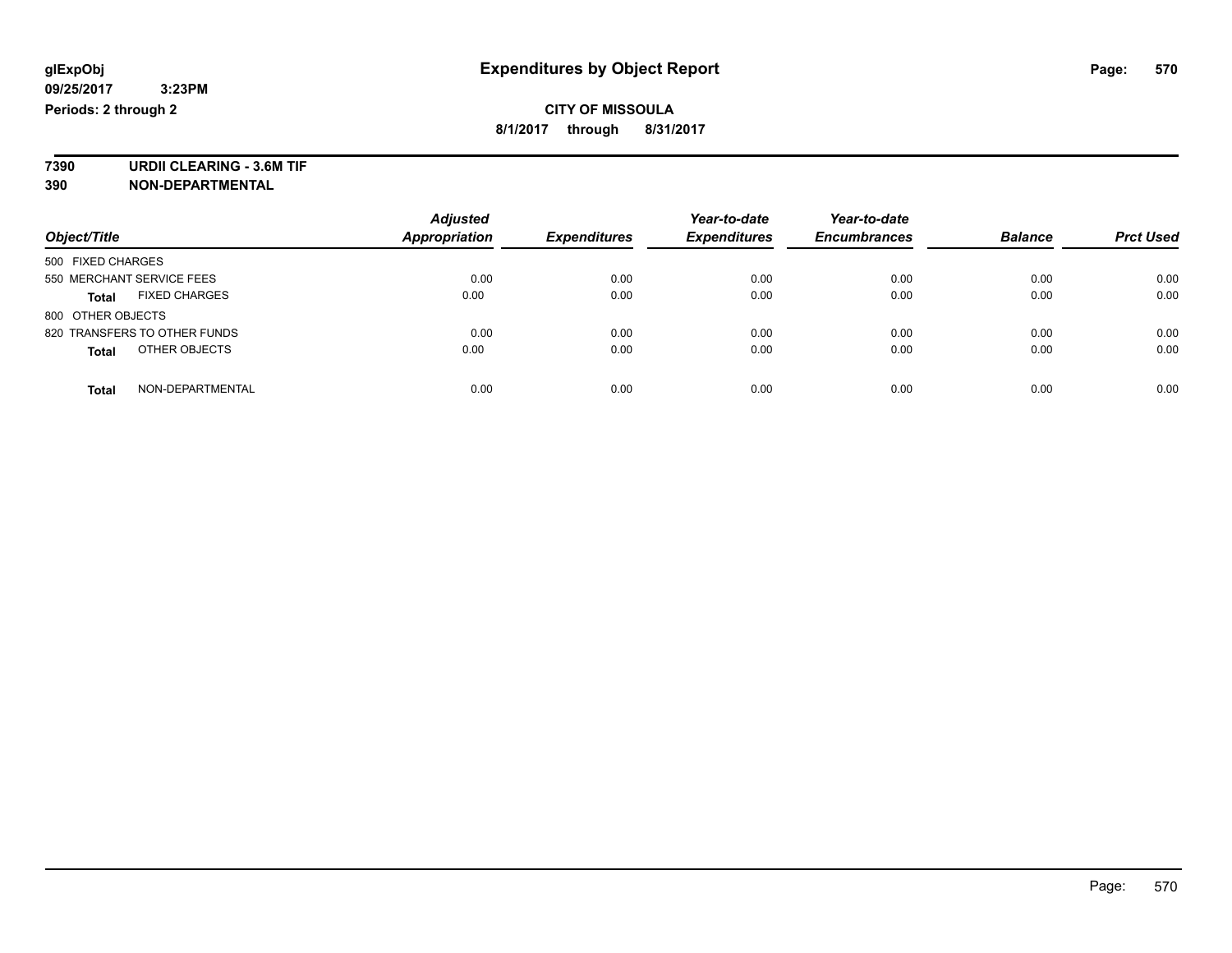### **7390 URDII CLEARING - 3.6M TIF**

|                                           | <b>Adjusted</b> |                     | Year-to-date        | Year-to-date        |                |                  |
|-------------------------------------------|-----------------|---------------------|---------------------|---------------------|----------------|------------------|
| Object/Title                              | Appropriation   | <b>Expenditures</b> | <b>Expenditures</b> | <b>Encumbrances</b> | <b>Balance</b> | <b>Prct Used</b> |
| 500 FIXED CHARGES                         |                 |                     |                     |                     |                |                  |
| 550 MERCHANT SERVICE FEES                 | 0.00            | 0.00                | 0.00                | 0.00                | 0.00           | 0.00             |
| <b>FIXED CHARGES</b><br><b>Total</b>      | 0.00            | 0.00                | 0.00                | 0.00                | 0.00           | 0.00             |
| 800 OTHER OBJECTS                         |                 |                     |                     |                     |                |                  |
| 820 TRANSFERS TO OTHER FUNDS              | 0.00            | 0.00                | 0.00                | 0.00                | 0.00           | 0.00             |
| OTHER OBJECTS<br><b>Total</b>             | 0.00            | 0.00                | 0.00                | 0.00                | 0.00           | 0.00             |
| URDII CLEARING - 3.6M TIF<br><b>Total</b> | 0.00            | 0.00                | 0.00                | 0.00                | 0.00           | 0.00             |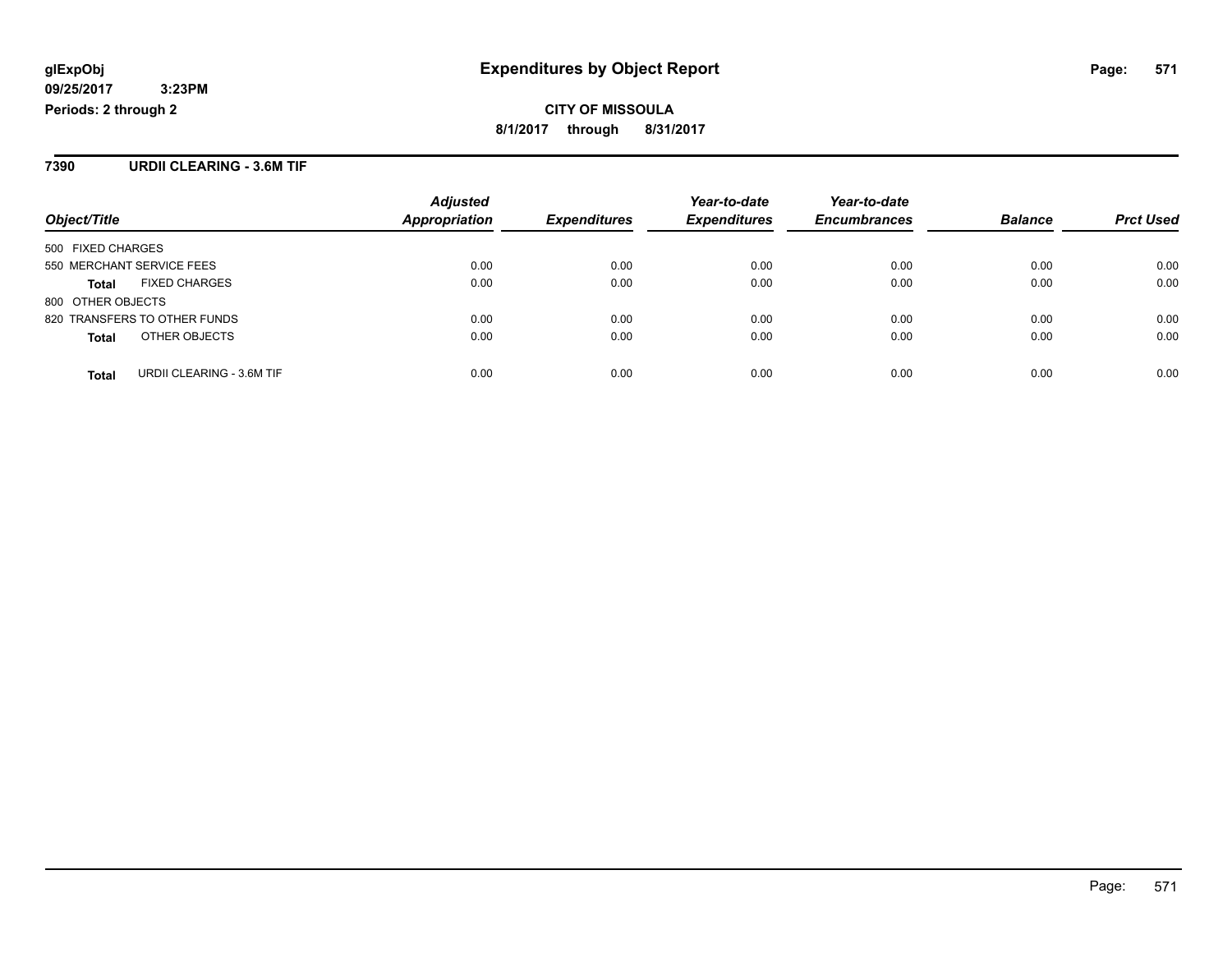### **CITY OF MISSOULA 8/1/2017 through 8/31/2017**

**7391 MRA - URD I FUND 385 MRA**

| Object/Title      |                           | <b>Adjusted</b><br>Appropriation | <b>Expenditures</b> | Year-to-date<br><b>Expenditures</b> | Year-to-date<br><b>Encumbrances</b> | <b>Balance</b> | <b>Prct Used</b> |
|-------------------|---------------------------|----------------------------------|---------------------|-------------------------------------|-------------------------------------|----------------|------------------|
| 500 FIXED CHARGES |                           |                                  |                     |                                     |                                     |                |                  |
|                   | 550 MERCHANT SERVICE FEES | 0.00                             | 0.00                | 0.00                                | 0.00                                | 0.00           | 0.00             |
| <b>Total</b>      | <b>FIXED CHARGES</b>      | 0.00                             | 0.00                | 0.00                                | 0.00                                | 0.00           | 0.00             |
| Total             | <b>MRA</b>                | 0.00                             | 0.00                | 0.00                                | 0.00                                | 0.00           | 0.00             |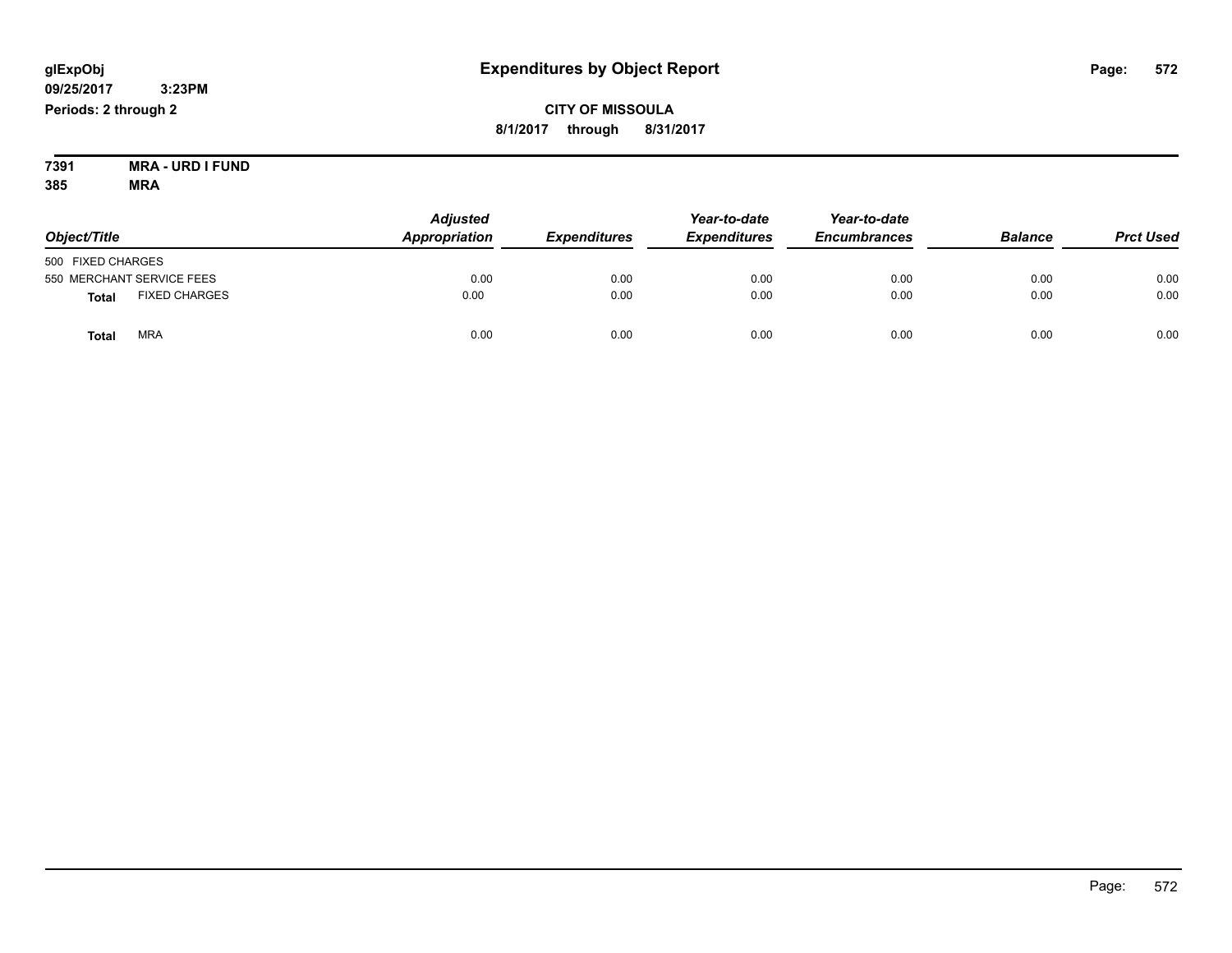### **CITY OF MISSOULA 8/1/2017 through 8/31/2017**

### **7391 MRA - URD I FUND 900 DEPRECIATION**

|                                      | <b>Adjusted</b> |                     | Year-to-date        | Year-to-date        |                |                  |
|--------------------------------------|-----------------|---------------------|---------------------|---------------------|----------------|------------------|
| Object/Title                         | Appropriation   | <b>Expenditures</b> | <b>Expenditures</b> | <b>Encumbrances</b> | <b>Balance</b> | <b>Prct Used</b> |
| 500 FIXED CHARGES                    |                 |                     |                     |                     |                |                  |
| 550 MERCHANT SERVICE FEES            | 0.00            | 0.00                | 0.00                | 0.00                | 0.00           | 0.00             |
| <b>FIXED CHARGES</b><br><b>Total</b> | 0.00            | 0.00                | 0.00                | 0.00                | 0.00           | 0.00             |
| <b>DEPRECIATION</b><br><b>Total</b>  | 0.00            | 0.00                | 0.00                | 0.00                | 0.00           | 0.00             |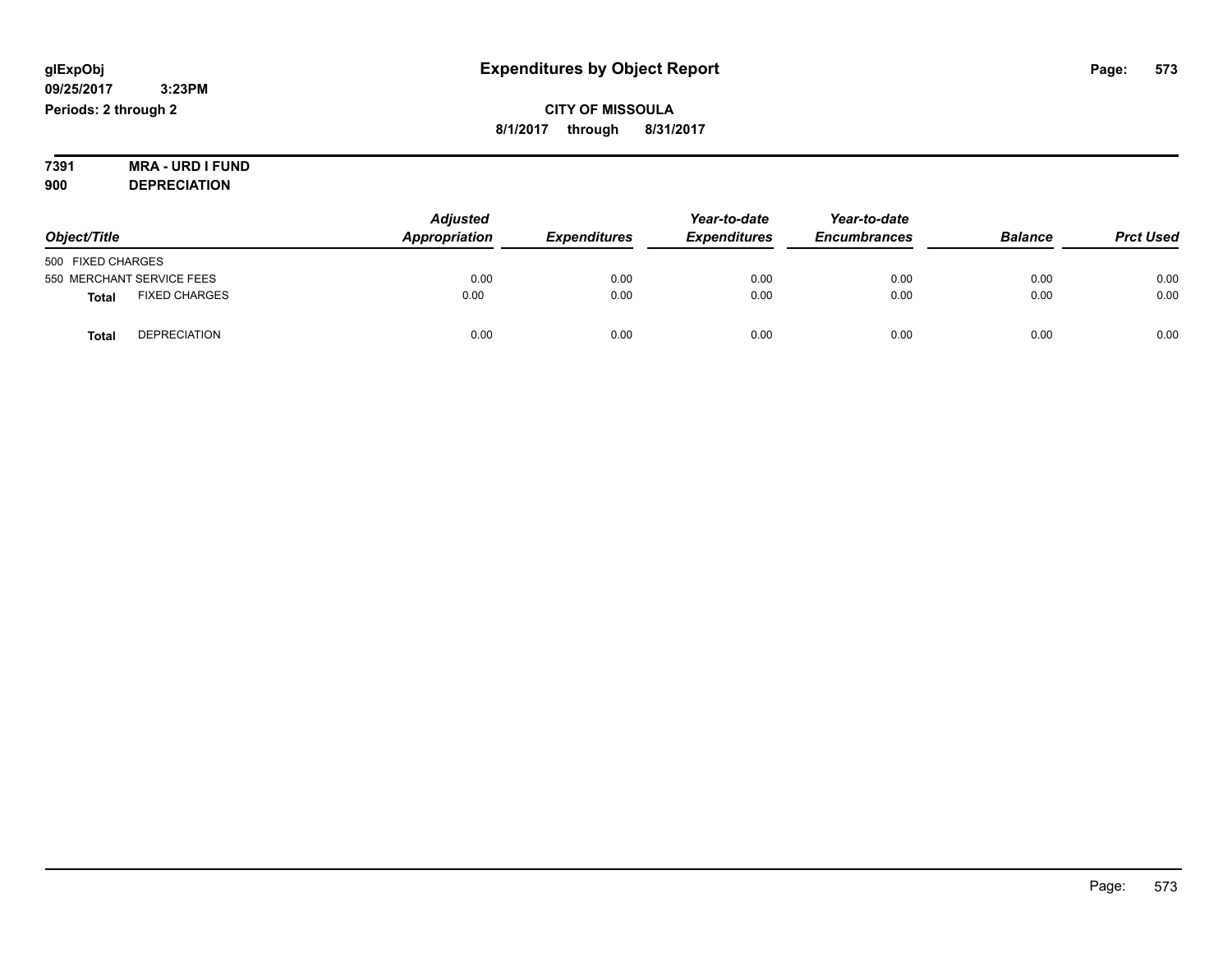**CITY OF MISSOULA 8/1/2017 through 8/31/2017**

**7391 MRA - URD I FUND**

|                                      | <b>Adjusted</b> | Year-to-date               |                     | Year-to-date        |                |                  |
|--------------------------------------|-----------------|----------------------------|---------------------|---------------------|----------------|------------------|
| Object/Title                         | Appropriation   | <i><b>Expenditures</b></i> | <b>Expenditures</b> | <b>Encumbrances</b> | <b>Balance</b> | <b>Prct Used</b> |
| 500 FIXED CHARGES                    |                 |                            |                     |                     |                |                  |
| 550 MERCHANT SERVICE FEES            | 0.00            | 0.00                       | 0.00                | 0.00                | 0.00           | 0.00             |
| <b>FIXED CHARGES</b><br><b>Total</b> | 0.00            | 0.00                       | 0.00                | 0.00                | 0.00           | 0.00             |
| MRA - URD I FUND<br>Total            | 0.00            | 0.00                       | 0.00                | 0.00                | 0.00           | 0.00             |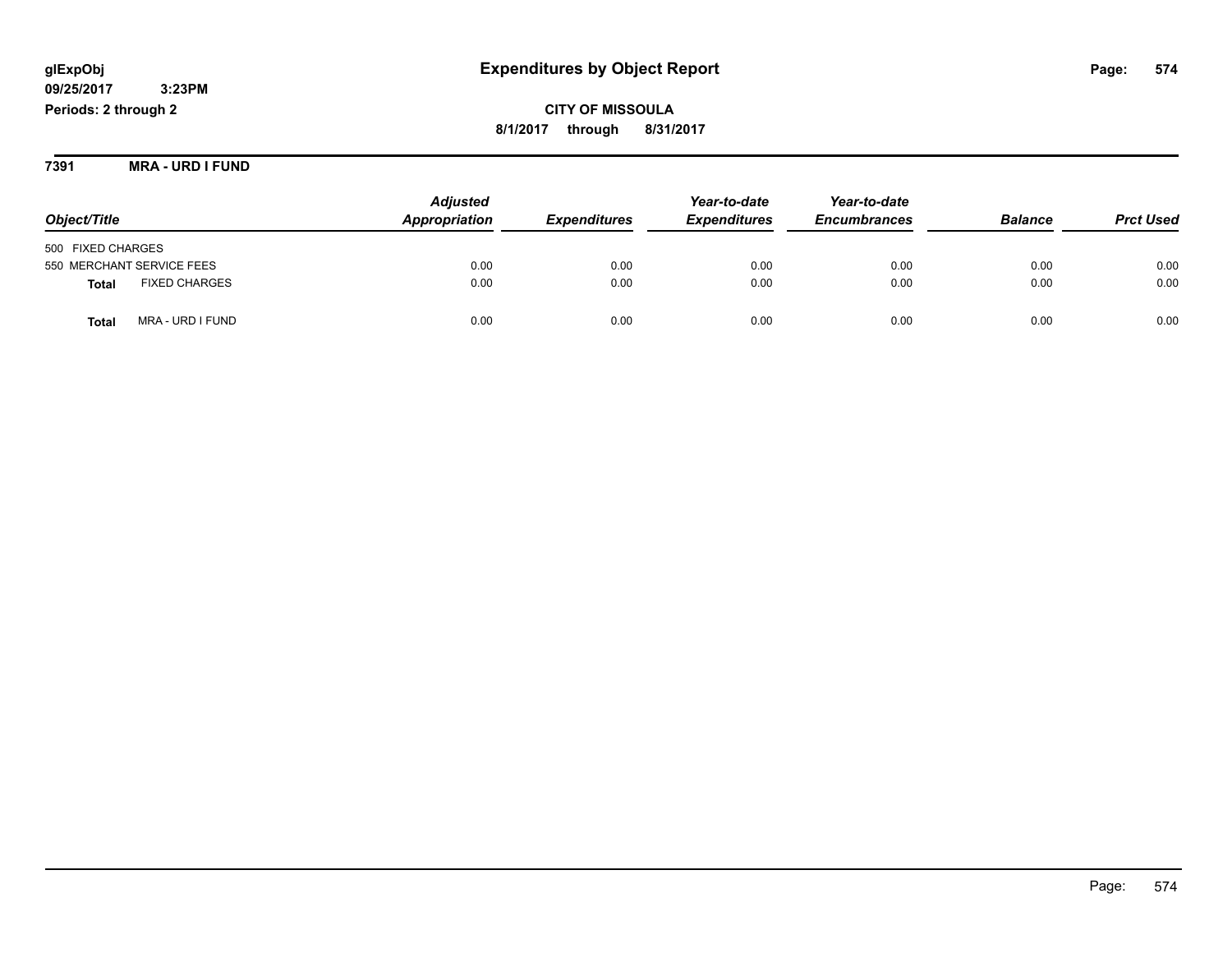**7392 MRA - URD II FUND 385 MRA**

| Object/Title              |                                   | <b>Adjusted</b><br>Appropriation | <b>Expenditures</b> | Year-to-date<br><b>Expenditures</b> | Year-to-date<br><b>Encumbrances</b> | <b>Balance</b> | <b>Prct Used</b> |
|---------------------------|-----------------------------------|----------------------------------|---------------------|-------------------------------------|-------------------------------------|----------------|------------------|
|                           |                                   |                                  |                     |                                     |                                     |                |                  |
| 300 PURCHASED SERVICES    |                                   |                                  |                     |                                     |                                     |                |                  |
| 344 TELEPHONE SERVICE     |                                   | 0.00                             | 0.00                | 0.00                                | 0.00                                | 0.00           | 0.00             |
| 350 PROFESSIONAL SERVICES |                                   | 0.00                             | 490.50              | 490.50                              | 0.00                                | $-490.50$      | 0.00             |
| <b>Total</b>              | PURCHASED SERVICES                | 0.00                             | 490.50              | 490.50                              | 0.00                                | $-490.50$      | 0.00             |
| 500 FIXED CHARGES         |                                   |                                  |                     |                                     |                                     |                |                  |
| 550 MERCHANT SERVICE FEES |                                   | 0.00                             | 0.00                | 0.00                                | 0.00                                | 0.00           | 0.00             |
| <b>Total</b>              | <b>FIXED CHARGES</b>              | 0.00                             | 0.00                | 0.00                                | 0.00                                | 0.00           | 0.00             |
|                           | 700 GRANTS & CONTRIBUTIONS        |                                  |                     |                                     |                                     |                |                  |
|                           | 700 GRANTS & CONTRIBUTIONS        | 0.00                             | 0.00                | 0.00                                | 0.00                                | 0.00           | 0.00             |
| <b>Total</b>              | <b>GRANTS &amp; CONTRIBUTIONS</b> | 0.00                             | 0.00                | 0.00                                | 0.00                                | 0.00           | 0.00             |
| 800 OTHER OBJECTS         |                                   |                                  |                     |                                     |                                     |                |                  |
|                           | 820 TRANSFERS TO OTHER FUNDS      | 0.00                             | 0.00                | 0.00                                | 0.00                                | 0.00           | 0.00             |
| 845 CONTINGENCY           |                                   | 0.00                             | 0.00                | 0.00                                | 0.00                                | 0.00           | 0.00             |
| <b>Total</b>              | OTHER OBJECTS                     | 0.00                             | 0.00                | 0.00                                | 0.00                                | 0.00           | 0.00             |
| 900 CAPITAL OUTLAY        |                                   |                                  |                     |                                     |                                     |                |                  |
| 910 LAND                  |                                   | 0.00                             | 0.00                | 0.00                                | 0.00                                | 0.00           | 0.00             |
| 920 BUILDINGS             |                                   | 0.00                             | 0.00                | 0.00                                | 0.00                                | 0.00           | 0.00             |
| 930 IMPROVEMENTS          |                                   | 0.00                             | 0.00                | 0.00                                | 0.00                                | 0.00           | 0.00             |
| <b>Total</b>              | <b>CAPITAL OUTLAY</b>             | 0.00                             | 0.00                | 0.00                                | 0.00                                | 0.00           | 0.00             |
| Total                     | <b>MRA</b>                        | 0.00                             | 490.50              | 490.50                              | 0.00                                | $-490.50$      | 0.00             |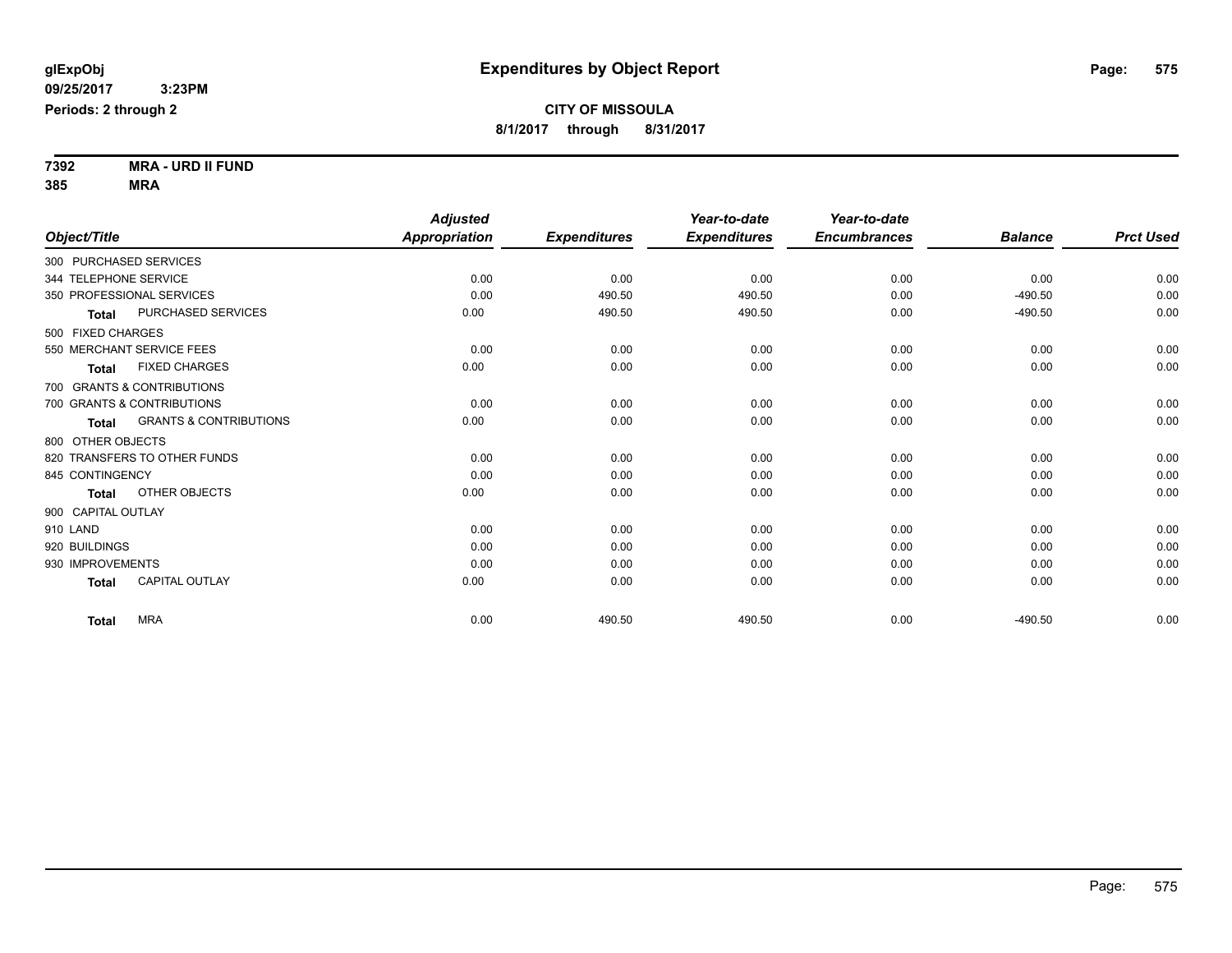**7392 MRA - URD II FUND**

|                                            | <b>Adjusted</b>      |                     | Year-to-date        | Year-to-date        |                |                  |
|--------------------------------------------|----------------------|---------------------|---------------------|---------------------|----------------|------------------|
| Object/Title                               | <b>Appropriation</b> | <b>Expenditures</b> | <b>Expenditures</b> | <b>Encumbrances</b> | <b>Balance</b> | <b>Prct Used</b> |
| 300 PURCHASED SERVICES                     |                      |                     |                     |                     |                |                  |
| 344 TELEPHONE SERVICE                      | 0.00                 | 0.00                | 0.00                | 0.00                | 0.00           | 0.00             |
| 350 PROFESSIONAL SERVICES                  | 0.00                 | 490.50              | 490.50              | 0.00                | $-490.50$      | 0.00             |
| PURCHASED SERVICES<br><b>Total</b>         | 0.00                 | 490.50              | 490.50              | 0.00                | $-490.50$      | 0.00             |
| 500 FIXED CHARGES                          |                      |                     |                     |                     |                |                  |
| 550 MERCHANT SERVICE FEES                  | 0.00                 | 0.00                | 0.00                | 0.00                | 0.00           | 0.00             |
| <b>FIXED CHARGES</b><br>Total              | 0.00                 | 0.00                | 0.00                | 0.00                | 0.00           | 0.00             |
| 700 GRANTS & CONTRIBUTIONS                 |                      |                     |                     |                     |                |                  |
| 700 GRANTS & CONTRIBUTIONS                 | 0.00                 | 0.00                | 0.00                | 0.00                | 0.00           | 0.00             |
| <b>GRANTS &amp; CONTRIBUTIONS</b><br>Total | 0.00                 | 0.00                | 0.00                | 0.00                | 0.00           | 0.00             |
| 800 OTHER OBJECTS                          |                      |                     |                     |                     |                |                  |
| 820 TRANSFERS TO OTHER FUNDS               | 0.00                 | 0.00                | 0.00                | 0.00                | 0.00           | 0.00             |
| 845 CONTINGENCY                            | 0.00                 | 0.00                | 0.00                | 0.00                | 0.00           | 0.00             |
| OTHER OBJECTS<br><b>Total</b>              | 0.00                 | 0.00                | 0.00                | 0.00                | 0.00           | 0.00             |
| 900 CAPITAL OUTLAY                         |                      |                     |                     |                     |                |                  |
| 910 LAND                                   | 0.00                 | 0.00                | 0.00                | 0.00                | 0.00           | 0.00             |
| 920 BUILDINGS                              | 0.00                 | 0.00                | 0.00                | 0.00                | 0.00           | 0.00             |
| 930 IMPROVEMENTS                           | 0.00                 | 0.00                | 0.00                | 0.00                | 0.00           | 0.00             |
| <b>CAPITAL OUTLAY</b><br><b>Total</b>      | 0.00                 | 0.00                | 0.00                | 0.00                | 0.00           | 0.00             |
| MRA - URD II FUND<br><b>Total</b>          | 0.00                 | 490.50              | 490.50              | 0.00                | $-490.50$      | 0.00             |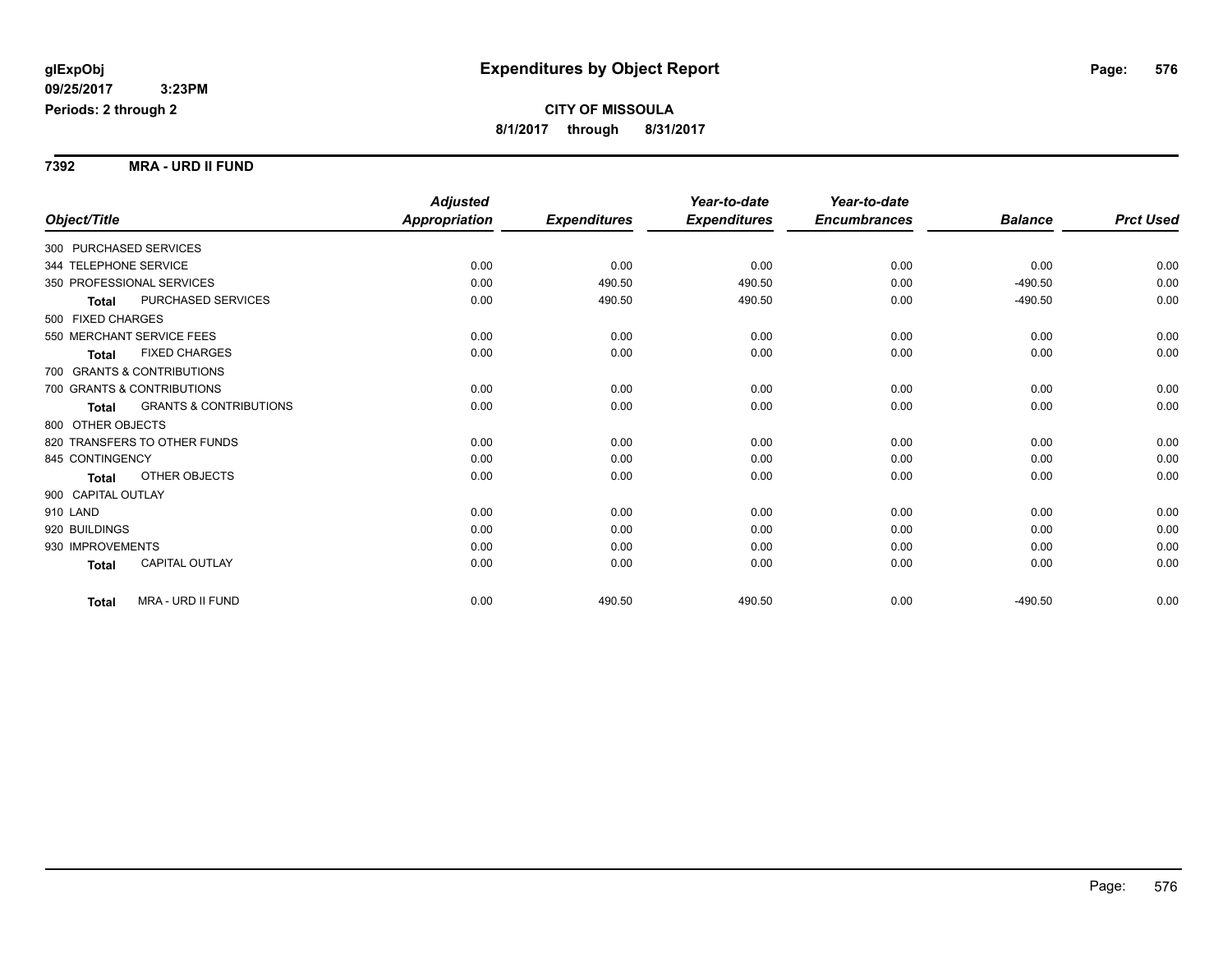**CITY OF MISSOULA 8/1/2017 through 8/31/2017**

**7393 MRA - URD III FUND**

**380 \*\*\* Title Not Found \*\*\***

| Object/Title           |                           | <b>Adjusted</b><br>Appropriation | <b>Expenditures</b> | Year-to-date<br><b>Expenditures</b> | Year-to-date<br><b>Encumbrances</b> | <b>Balance</b> | <b>Prct Used</b> |
|------------------------|---------------------------|----------------------------------|---------------------|-------------------------------------|-------------------------------------|----------------|------------------|
| 300 PURCHASED SERVICES |                           |                                  |                     |                                     |                                     |                |                  |
|                        | 350 PROFESSIONAL SERVICES | 0.00                             | 0.00                | 0.00                                | 0.00                                | 0.00           | 0.00             |
| <b>Total</b>           | PURCHASED SERVICES        | 0.00                             | 0.00                | 0.00                                | 0.00                                | 0.00           | 0.00             |
| <b>Total</b>           | *** Title Not Found ***   | 0.00                             | 0.00                | 0.00                                | 0.00                                | 0.00           | 0.00             |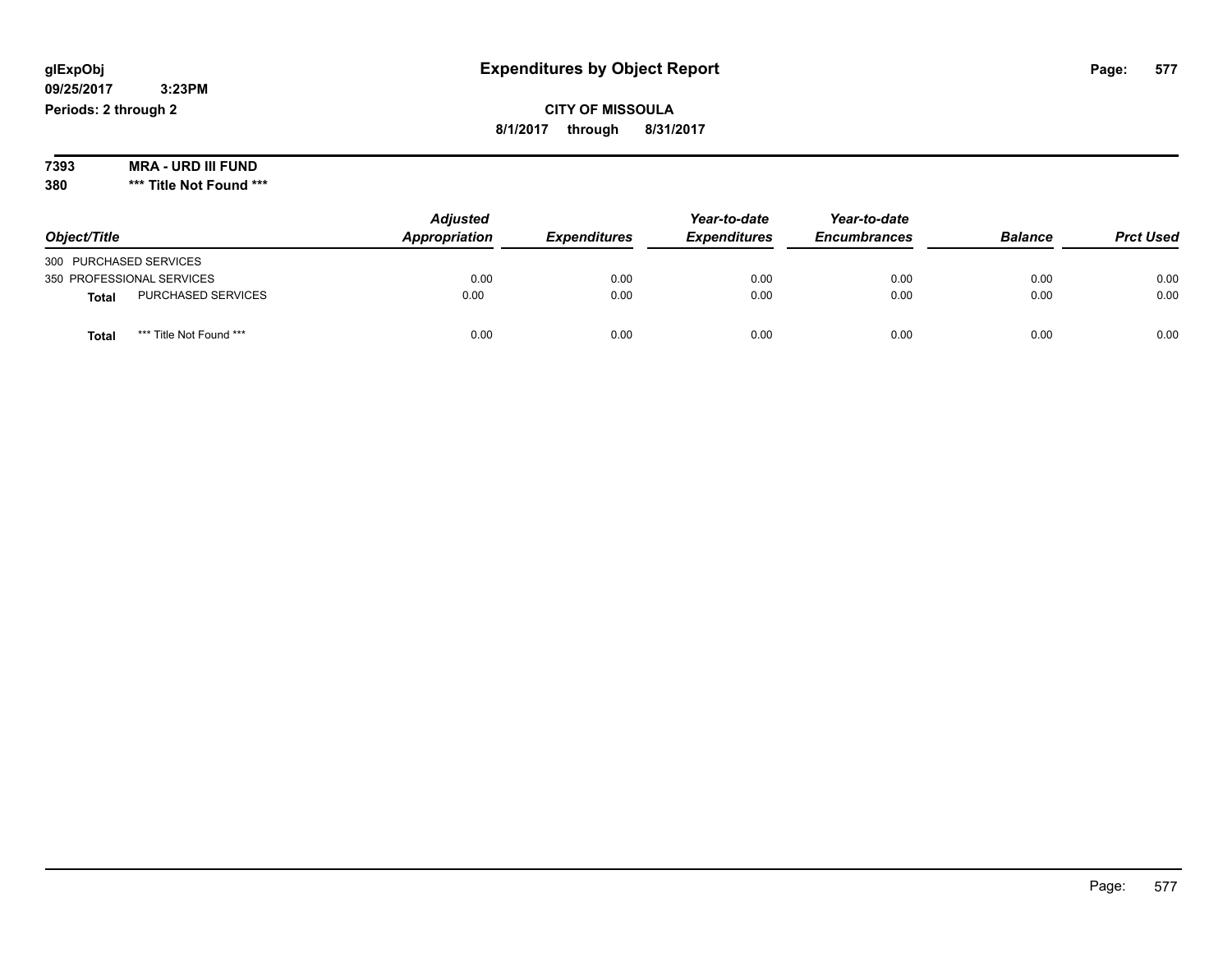#### **7393 MRA - URD III FUND 385 MRA**

|                                       | <b>Adjusted</b>      |                     | Year-to-date        | Year-to-date        |                |                  |
|---------------------------------------|----------------------|---------------------|---------------------|---------------------|----------------|------------------|
| Object/Title                          | <b>Appropriation</b> | <b>Expenditures</b> | <b>Expenditures</b> | <b>Encumbrances</b> | <b>Balance</b> | <b>Prct Used</b> |
| 100 PERSONAL SERVICES                 |                      |                     |                     |                     |                |                  |
| 110 SALARIES AND WAGES                | 0.00                 | 33,870.33           | 58,115.92           | 0.00                | $-58,115.92$   | 0.00             |
| 115 SALARIES/HEALTH INSURANCE BENEFIT | 0.00                 | 0.00                | 0.00                | 0.00                | 0.00           | 0.00             |
| 120 OVERTIME                          | 0.00                 | 0.00                | 0.00                | 0.00                | 0.00           | 0.00             |
| <b>140 EMPLOYER CONTRIBUTIONS</b>     | 0.00                 | 11,005.34           | 24,782.93           | 0.00                | $-24,782.93$   | 0.00             |
| 141 STATE RETIREMENT CONTRIBUTIONS    | 0.00                 | 56.58               | 55.93               | 0.00                | $-55.93$       | 0.00             |
| 190 PENSION EXPENSE                   | 0.00                 | 0.00                | 0.00                | 0.00                | 0.00           | 0.00             |
| PERSONAL SERVICES<br>Total            | 0.00                 | 44,932.25           | 82,954.78           | 0.00                | $-82,954.78$   | 0.00             |
| 200 SUPPLIES                          |                      |                     |                     |                     |                |                  |
| 210 OFFICE SUPPLIES                   | 0.00                 | 40.97               | 40.97               | 0.00                | $-40.97$       | 0.00             |
| 220 OPERATING SUPPLIES                | 0.00                 | 0.00                | 0.00                | 0.00                | 0.00           | 0.00             |
| 230 REPAIR/MAINTENANCE                | 0.00                 | 0.00                | 0.00                | 0.00                | 0.00           | 0.00             |
| 231 GASOLINE                          | 0.00                 | 0.00                | 0.00                | 0.00                | 0.00           | 0.00             |
| 240 OTHER SUPPLIES                    | 0.00                 | 0.00                | 0.00                | 0.00                | 0.00           | 0.00             |
| <b>SUPPLIES</b><br><b>Total</b>       | 0.00                 | 40.97               | 40.97               | 0.00                | $-40.97$       | 0.00             |
| 300 PURCHASED SERVICES                |                      |                     |                     |                     |                |                  |
| 310 COMMUNICATIONS                    | 0.00                 | 8.62                | 8.62                | 0.00                | $-8.62$        | 0.00             |
| 320 PRINTING & DUPLICATING            | 0.00                 | 0.00                | 0.00                | 0.00                | 0.00           | 0.00             |
| 330 PUBLICITY, SUBSCRIPTIONS & DUES   | 0.00                 | 980.82              | 1,127.82            | 0.00                | $-1,127.82$    | 0.00             |
| 344 TELEPHONE SERVICE                 | 0.00                 | 5.48                | 5.48                | 0.00                | $-5.48$        | 0.00             |
| 345 GARBAGE                           | 0.00                 | 0.00                | 0.00                | 0.00                | 0.00           | 0.00             |
| 350 PROFESSIONAL SERVICES             | 0.00                 | 57,857.60           | 57,857.60           | 0.00                | $-57,857.60$   | 0.00             |
| 360 REPAIR & MAINTENANCE              | 0.00                 | 347.30              | 347.30              | 0.00                | $-347.30$      | 0.00             |
| 370 TRAVEL                            | 0.00                 | 0.00                | 0.00                | 0.00                | 0.00           | 0.00             |
| 380 TRAINING                          | 0.00                 | 1,267.30            | 1,267.30            | 0.00                | $-1,267.30$    | 0.00             |
| 390 OTHER PURCHASED SERVICES          | 0.00                 | 0.00                | 0.00                | 0.00                | 0.00           | 0.00             |
| PURCHASED SERVICES<br><b>Total</b>    | 0.00                 | 60,467.12           | 60,614.12           | 0.00                | $-60,614.12$   | 0.00             |
| 500 FIXED CHARGES                     |                      |                     |                     |                     |                |                  |
| 550 MERCHANT SERVICE FEES             | 0.00                 | 0.00                | 0.00                | 0.00                | 0.00           | 0.00             |
| <b>FIXED CHARGES</b><br><b>Total</b>  | 0.00                 | 0.00                | 0.00                | 0.00                | 0.00           | 0.00             |
| 600 DEBT SERVICE                      |                      |                     |                     |                     |                |                  |
| 610 PRINCIPAL                         | 0.00                 | 0.00                | 0.00                | 0.00                | 0.00           | 0.00             |
| <b>DEBT SERVICE</b><br><b>Total</b>   | 0.00                 | 0.00                | 0.00                | 0.00                | 0.00           | 0.00             |
|                                       |                      |                     |                     |                     |                |                  |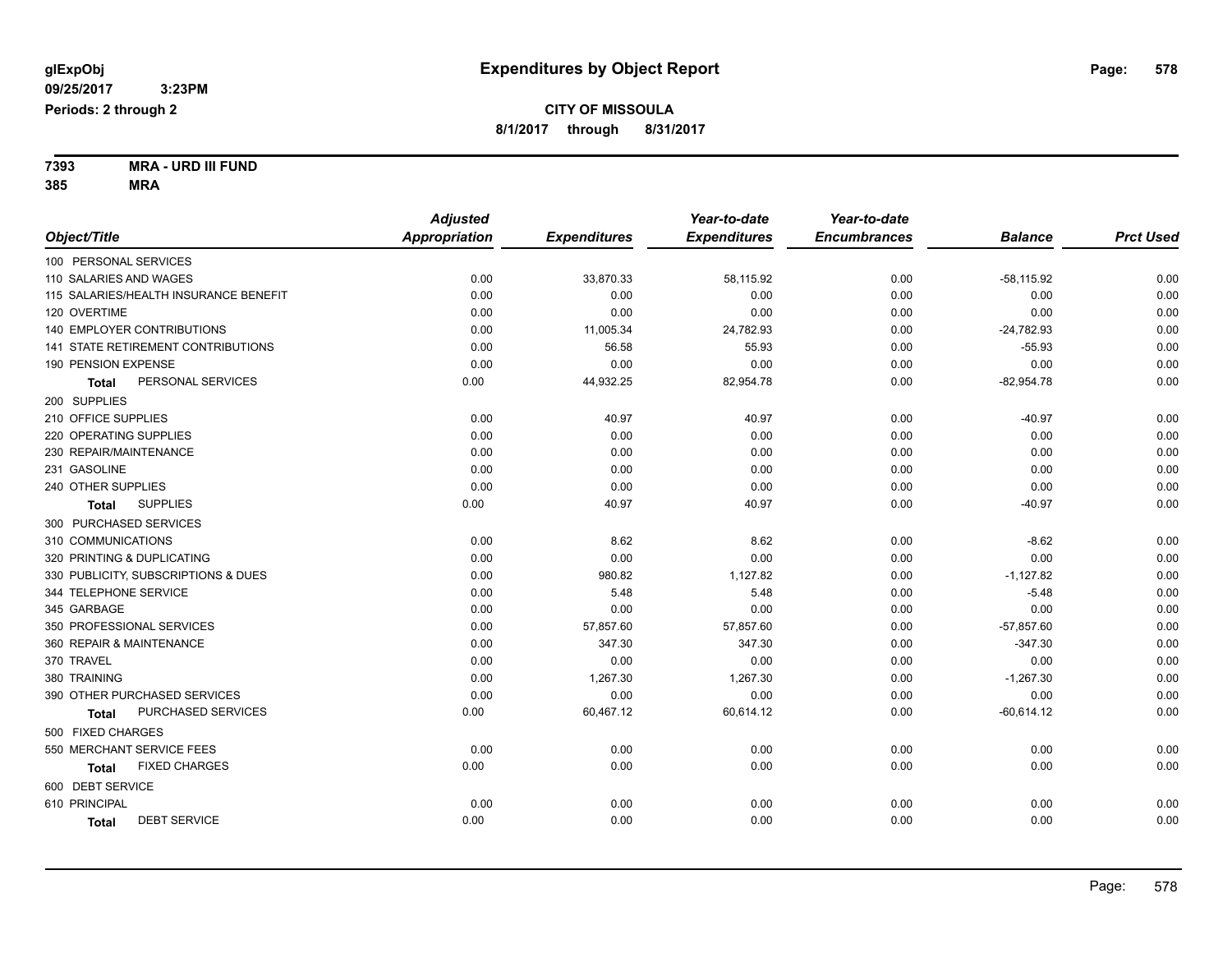| 7393                               | <b>MRA - URD III FUND</b> |
|------------------------------------|---------------------------|
| $\mathbf{A} \mathbf{A} \mathbf{F}$ |                           |

| 385 |  |  | <b>MRA</b> |  |
|-----|--|--|------------|--|
|     |  |  |            |  |

|                                                   | <b>Adjusted</b>      |                     | Year-to-date        | Year-to-date        |                |                  |
|---------------------------------------------------|----------------------|---------------------|---------------------|---------------------|----------------|------------------|
| Object/Title                                      | <b>Appropriation</b> | <b>Expenditures</b> | <b>Expenditures</b> | <b>Encumbrances</b> | <b>Balance</b> | <b>Prct Used</b> |
| 700 GRANTS & CONTRIBUTIONS                        |                      |                     |                     |                     |                |                  |
| 700 GRANTS & CONTRIBUTIONS                        | 0.00                 | 0.00                | 0.00                | 0.00                | 0.00           | 0.00             |
| <b>GRANTS &amp; CONTRIBUTIONS</b><br><b>Total</b> | 0.00                 | 0.00                | 0.00                | 0.00                | 0.00           | 0.00             |
| 800 OTHER OBJECTS                                 |                      |                     |                     |                     |                |                  |
| 820 TRANSFERS TO OTHER FUNDS                      | 0.00                 | 0.00                | 0.00                | 0.00                | 0.00           | 0.00             |
| 845 CONTINGENCY                                   | 0.00                 | 0.00                | 0.00                | 0.00                | 0.00           | 0.00             |
| OTHER OBJECTS<br>Total                            | 0.00                 | 0.00                | 0.00                | 0.00                | 0.00           | 0.00             |
| 900 CAPITAL OUTLAY                                |                      |                     |                     |                     |                |                  |
| 910 LAND                                          | 0.00                 | 0.00                | 0.00                | 0.00                | 0.00           | 0.00             |
| 930 IMPROVEMENTS                                  | 0.00                 | 34,739.99           | 34,739.99           | 0.00                | $-34,739.99$   | 0.00             |
| 940 MACHINERY & EQUIPMENT                         | 0.00                 | 0.00                | 0.00                | 0.00                | 0.00           | 0.00             |
| <b>CAPITAL OUTLAY</b><br><b>Total</b>             | 0.00                 | 34,739.99           | 34,739.99           | 0.00                | $-34,739.99$   | 0.00             |
| <b>MRA</b><br><b>Total</b>                        | 0.00                 | 140,180.33          | 178,349.86          | 0.00                | -178,349.86    | 0.00             |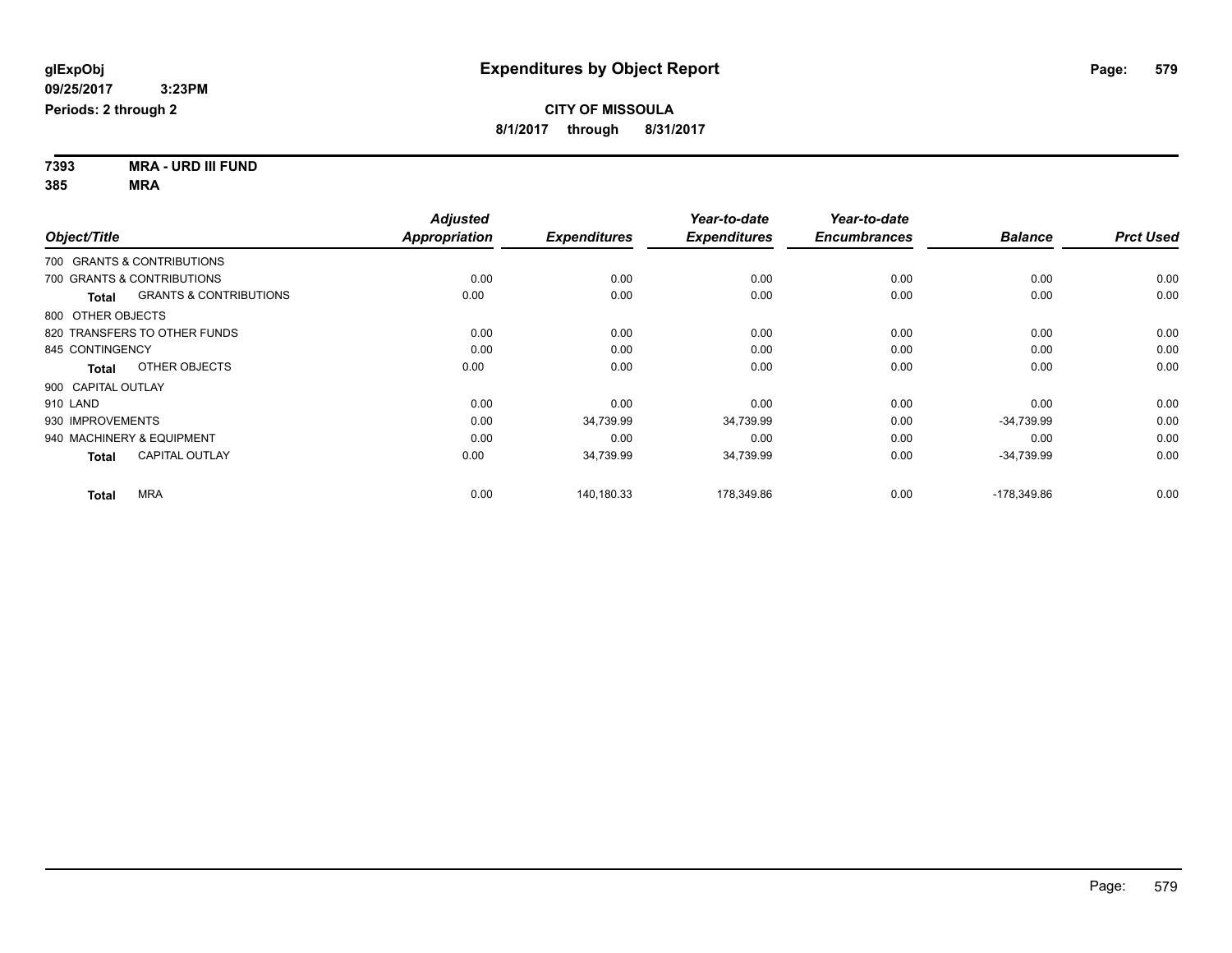#### **7393 MRA - URD III FUND 900 DEPRECIATION**

|                                      | <b>Adjusted</b>      |                     | Year-to-date        | Year-to-date        |                |                  |
|--------------------------------------|----------------------|---------------------|---------------------|---------------------|----------------|------------------|
| Object/Title                         | <b>Appropriation</b> | <b>Expenditures</b> | <b>Expenditures</b> | <b>Encumbrances</b> | <b>Balance</b> | <b>Prct Used</b> |
| 500 FIXED CHARGES                    |                      |                     |                     |                     |                |                  |
| 550 MERCHANT SERVICE FEES            | 0.00                 | 0.00                | 0.00                | 0.00                | 0.00           | 0.00             |
| <b>FIXED CHARGES</b><br><b>Total</b> | 0.00                 | 0.00                | 0.00                | 0.00                | 0.00           | 0.00             |
| 800 OTHER OBJECTS                    |                      |                     |                     |                     |                |                  |
| 830 DEPRECIATION                     | 0.00                 | 0.00                | 0.00                | 0.00                | 0.00           | 0.00             |
| OTHER OBJECTS<br><b>Total</b>        | 0.00                 | 0.00                | 0.00                | 0.00                | 0.00           | 0.00             |
| <b>DEPRECIATION</b><br><b>Total</b>  | 0.00                 | 0.00                | 0.00                | 0.00                | 0.00           | 0.00             |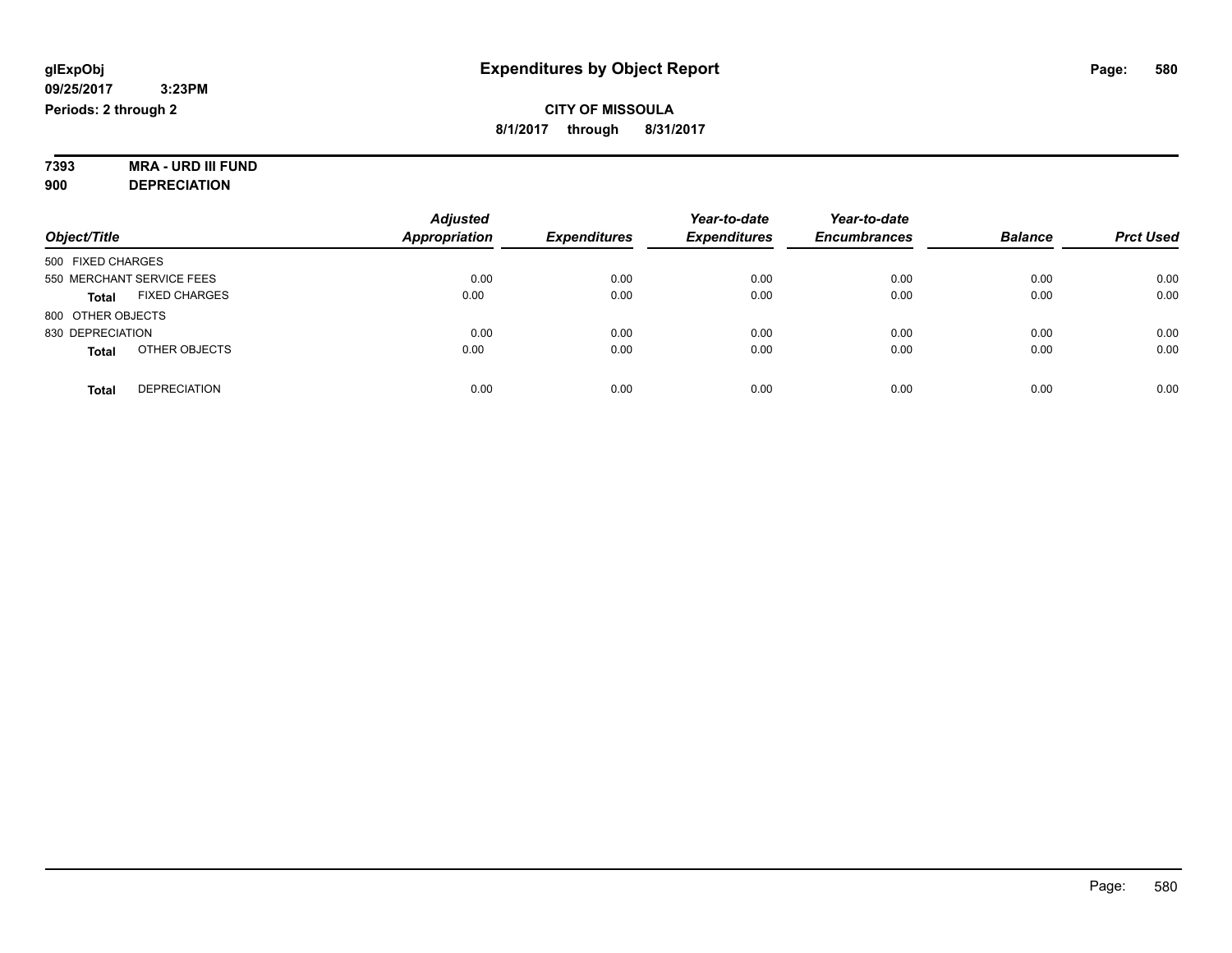**7393 MRA - URD III FUND**

| <b>Adjusted</b>                                                             | Year-to-date<br>Year-to-date |                |                  |
|-----------------------------------------------------------------------------|------------------------------|----------------|------------------|
| <b>Expenditures</b><br>Object/Title<br>Appropriation<br><b>Expenditures</b> | <b>Encumbrances</b>          | <b>Balance</b> | <b>Prct Used</b> |
| 100 PERSONAL SERVICES                                                       |                              |                |                  |
| 0.00<br>33,870.33<br>110 SALARIES AND WAGES                                 | 0.00<br>58,115.92            | $-58,115.92$   | 0.00             |
| 0.00<br>0.00<br>115 SALARIES/HEALTH INSURANCE BENEFIT                       | 0.00<br>0.00                 | 0.00           | 0.00             |
| 120 OVERTIME<br>0.00<br>0.00                                                | 0.00<br>0.00                 | 0.00           | 0.00             |
| 140 EMPLOYER CONTRIBUTIONS<br>0.00<br>11,005.34                             | 24,782.93<br>0.00            | $-24,782.93$   | 0.00             |
| 141 STATE RETIREMENT CONTRIBUTIONS<br>0.00<br>56.58                         | 0.00<br>55.93                | $-55.93$       | 0.00             |
| 190 PENSION EXPENSE<br>0.00<br>0.00                                         | 0.00<br>0.00                 | 0.00           | 0.00             |
| PERSONAL SERVICES<br>0.00<br>44,932.25<br><b>Total</b>                      | 0.00<br>82,954.78            | $-82,954.78$   | 0.00             |
| 200 SUPPLIES                                                                |                              |                |                  |
| 210 OFFICE SUPPLIES<br>0.00<br>40.97                                        | 40.97<br>0.00                | $-40.97$       | 0.00             |
| 220 OPERATING SUPPLIES<br>0.00<br>0.00                                      | 0.00<br>0.00                 | 0.00           | 0.00             |
| 0.00<br>230 REPAIR/MAINTENANCE<br>0.00                                      | 0.00<br>0.00                 | 0.00           | 0.00             |
| 0.00<br>231 GASOLINE<br>0.00                                                | 0.00<br>0.00                 | 0.00           | 0.00             |
| 240 OTHER SUPPLIES<br>0.00<br>0.00                                          | 0.00<br>0.00                 | 0.00           | 0.00             |
| <b>SUPPLIES</b><br>0.00<br>40.97<br><b>Total</b>                            | 40.97<br>0.00                | $-40.97$       | 0.00             |
| 300 PURCHASED SERVICES                                                      |                              |                |                  |
| 310 COMMUNICATIONS<br>0.00<br>8.62                                          | 8.62<br>0.00                 | $-8.62$        | 0.00             |
| 0.00<br>320 PRINTING & DUPLICATING<br>0.00                                  | 0.00<br>0.00                 | 0.00           | 0.00             |
| 980.82<br>330 PUBLICITY, SUBSCRIPTIONS & DUES<br>0.00                       | 1,127.82<br>0.00             | $-1,127.82$    | 0.00             |
| 344 TELEPHONE SERVICE<br>0.00<br>5.48                                       | 5.48<br>0.00                 | $-5.48$        | 0.00             |
| 345 GARBAGE<br>0.00<br>0.00                                                 | 0.00<br>0.00                 | 0.00           | 0.00             |
| 350 PROFESSIONAL SERVICES<br>0.00<br>57,857.60                              | 57,857.60<br>0.00            | $-57,857.60$   | 0.00             |
| 347.30<br>360 REPAIR & MAINTENANCE<br>0.00                                  | 347.30<br>0.00               | $-347.30$      | 0.00             |
| 0.00<br>370 TRAVEL<br>0.00                                                  | 0.00<br>0.00                 | 0.00           | 0.00             |
| 380 TRAINING<br>0.00<br>1,267.30                                            | 1,267.30<br>0.00             | $-1,267.30$    | 0.00             |
| 0.00<br>0.00<br>390 OTHER PURCHASED SERVICES                                | 0.00<br>0.00                 | 0.00           | 0.00             |
| PURCHASED SERVICES<br>0.00<br>60,467.12<br>Total                            | 0.00<br>60,614.12            | $-60,614.12$   | 0.00             |
| 500 FIXED CHARGES                                                           |                              |                |                  |
| 0.00<br>550 MERCHANT SERVICE FEES<br>0.00                                   | 0.00<br>0.00                 | 0.00           | 0.00             |
| <b>FIXED CHARGES</b><br>0.00<br>0.00<br><b>Total</b>                        | 0.00<br>0.00                 | 0.00           | 0.00             |
| 600 DEBT SERVICE                                                            |                              |                |                  |
| 610 PRINCIPAL<br>0.00<br>0.00                                               | 0.00<br>0.00                 | 0.00           | 0.00             |
| <b>DEBT SERVICE</b><br>0.00<br>0.00<br><b>Total</b>                         | 0.00<br>0.00                 | 0.00           | 0.00             |
| 700 GRANTS & CONTRIBUTIONS                                                  |                              |                |                  |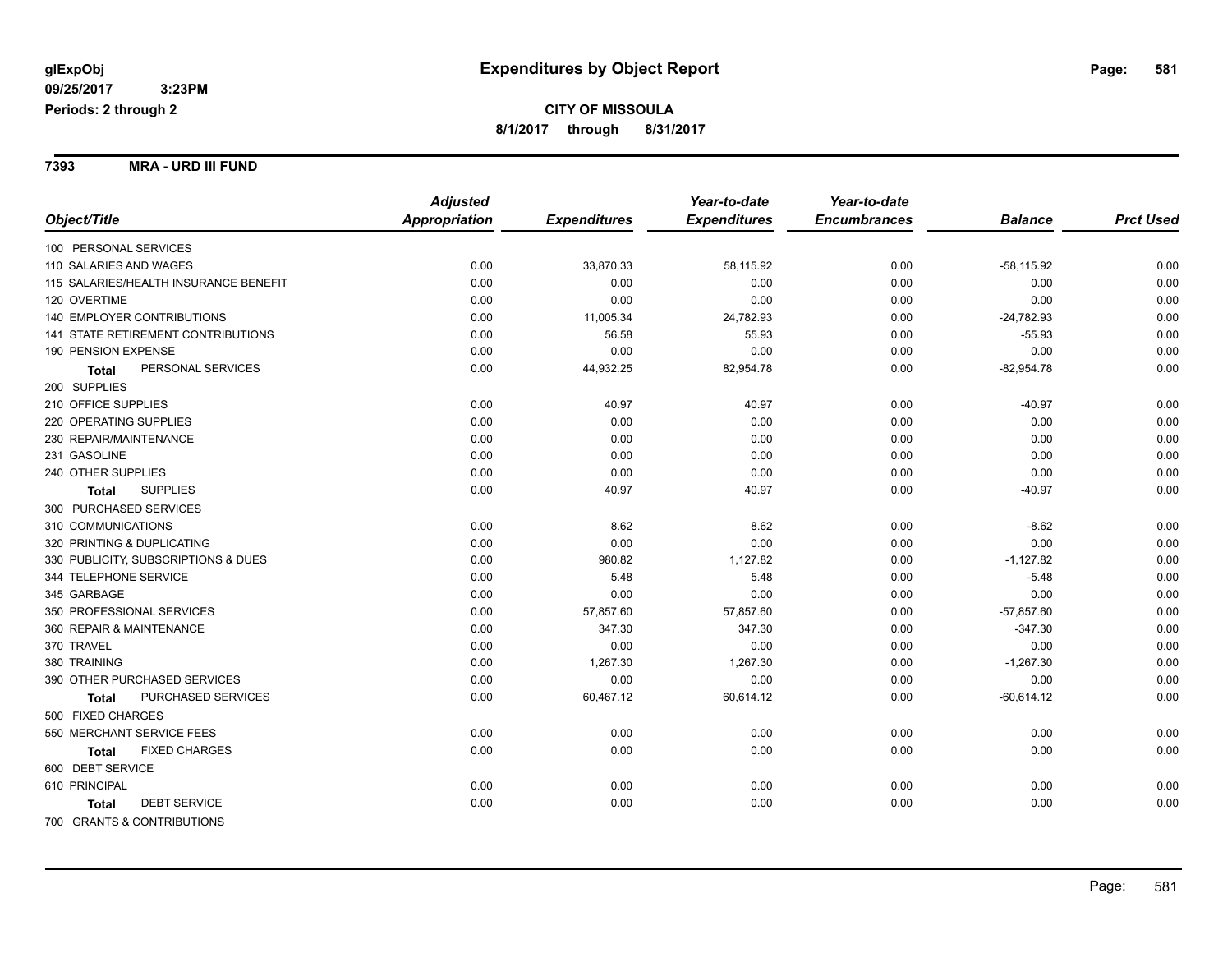### **7393 MRA - URD III FUND**

|                    |                                   | <b>Adjusted</b> |                     | Year-to-date        | Year-to-date        |                |                  |
|--------------------|-----------------------------------|-----------------|---------------------|---------------------|---------------------|----------------|------------------|
| Object/Title       |                                   | Appropriation   | <b>Expenditures</b> | <b>Expenditures</b> | <b>Encumbrances</b> | <b>Balance</b> | <b>Prct Used</b> |
|                    | 700 GRANTS & CONTRIBUTIONS        | 0.00            | 0.00                | 0.00                | 0.00                | 0.00           | 0.00             |
| <b>Total</b>       | <b>GRANTS &amp; CONTRIBUTIONS</b> | 0.00            | 0.00                | 0.00                | 0.00                | 0.00           | 0.00             |
| 800 OTHER OBJECTS  |                                   |                 |                     |                     |                     |                |                  |
|                    | 820 TRANSFERS TO OTHER FUNDS      | 0.00            | 0.00                | 0.00                | 0.00                | 0.00           | 0.00             |
| 830 DEPRECIATION   |                                   | 0.00            | 0.00                | 0.00                | 0.00                | 0.00           | 0.00             |
| 845 CONTINGENCY    |                                   | 0.00            | 0.00                | 0.00                | 0.00                | 0.00           | 0.00             |
| <b>Total</b>       | OTHER OBJECTS                     | 0.00            | 0.00                | 0.00                | 0.00                | 0.00           | 0.00             |
| 900 CAPITAL OUTLAY |                                   |                 |                     |                     |                     |                |                  |
| 910 LAND           |                                   | 0.00            | 0.00                | 0.00                | 0.00                | 0.00           | 0.00             |
| 930 IMPROVEMENTS   |                                   | 0.00            | 34,739.99           | 34,739.99           | 0.00                | $-34,739.99$   | 0.00             |
|                    | 940 MACHINERY & EQUIPMENT         | 0.00            | 0.00                | 0.00                | 0.00                | 0.00           | 0.00             |
| <b>Total</b>       | <b>CAPITAL OUTLAY</b>             | 0.00            | 34,739.99           | 34,739.99           | 0.00                | $-34,739.99$   | 0.00             |
| <b>Total</b>       | MRA - URD III FUND                | 0.00            | 140,180.33          | 178,349.86          | 0.00                | -178,349.86    | 0.00             |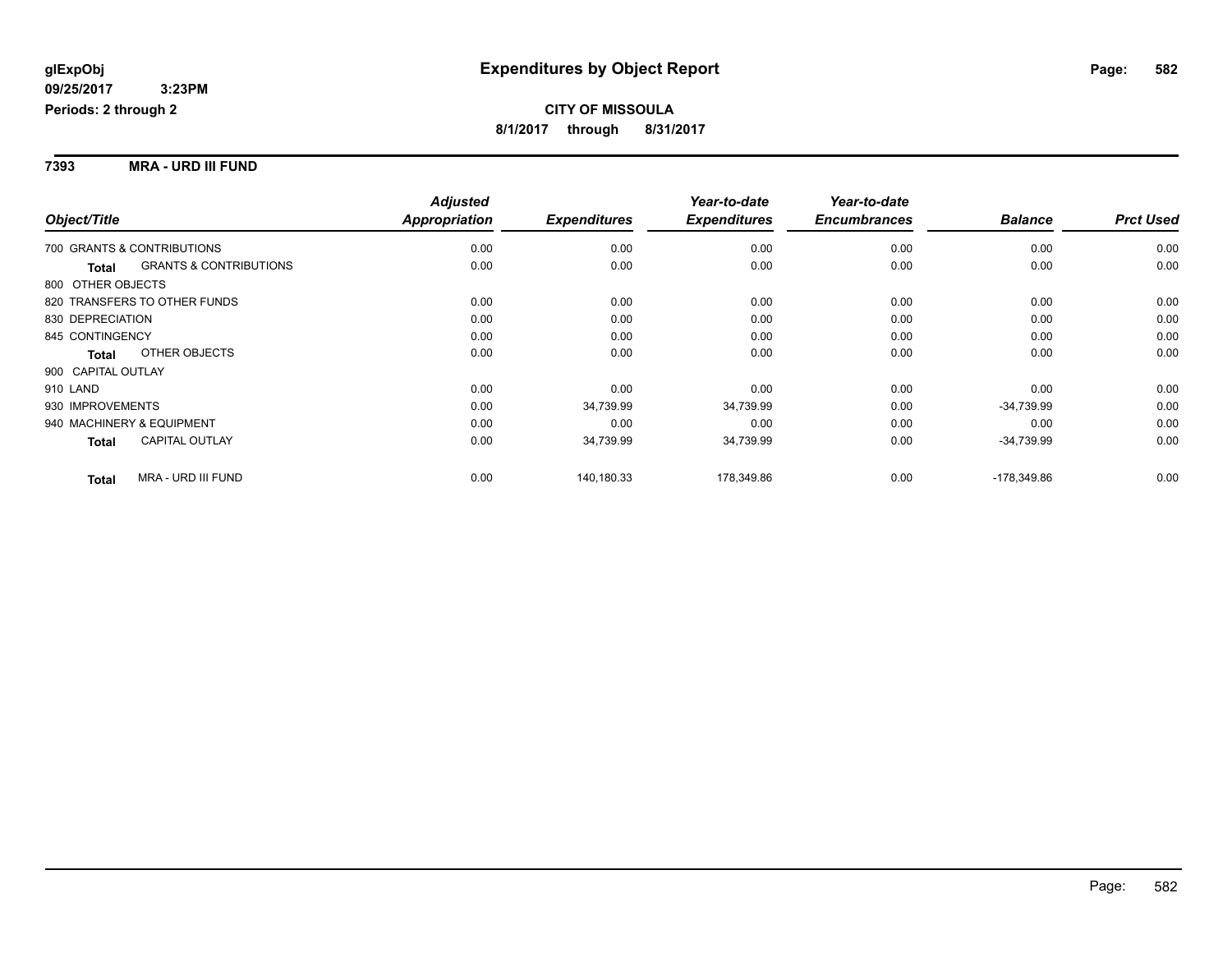## **CITY OF MISSOULA 8/1/2017 through 8/31/2017**

# **7394 MRA URD III TI DEBT CLEARING FUND**

| Object/Title                 | <b>Adjusted</b><br>Appropriation | <b>Expenditures</b> | Year-to-date<br><b>Expenditures</b> | Year-to-date<br><b>Encumbrances</b> | <b>Balance</b> | <b>Prct Used</b> |
|------------------------------|----------------------------------|---------------------|-------------------------------------|-------------------------------------|----------------|------------------|
| 800 OTHER OBJECTS            |                                  |                     |                                     |                                     |                |                  |
| 820 TRANSFERS TO OTHER FUNDS | 0.00                             | 0.00                | 0.00                                | 0.00                                | 0.00           | 0.00             |
| OTHER OBJECTS<br>Total       | 0.00                             | 0.00                | 0.00                                | 0.00                                | 0.00           | 0.00             |
| <b>MRA</b><br><b>Total</b>   | 0.00                             | 0.00                | 0.00                                | 0.00                                | 0.00           | 0.00             |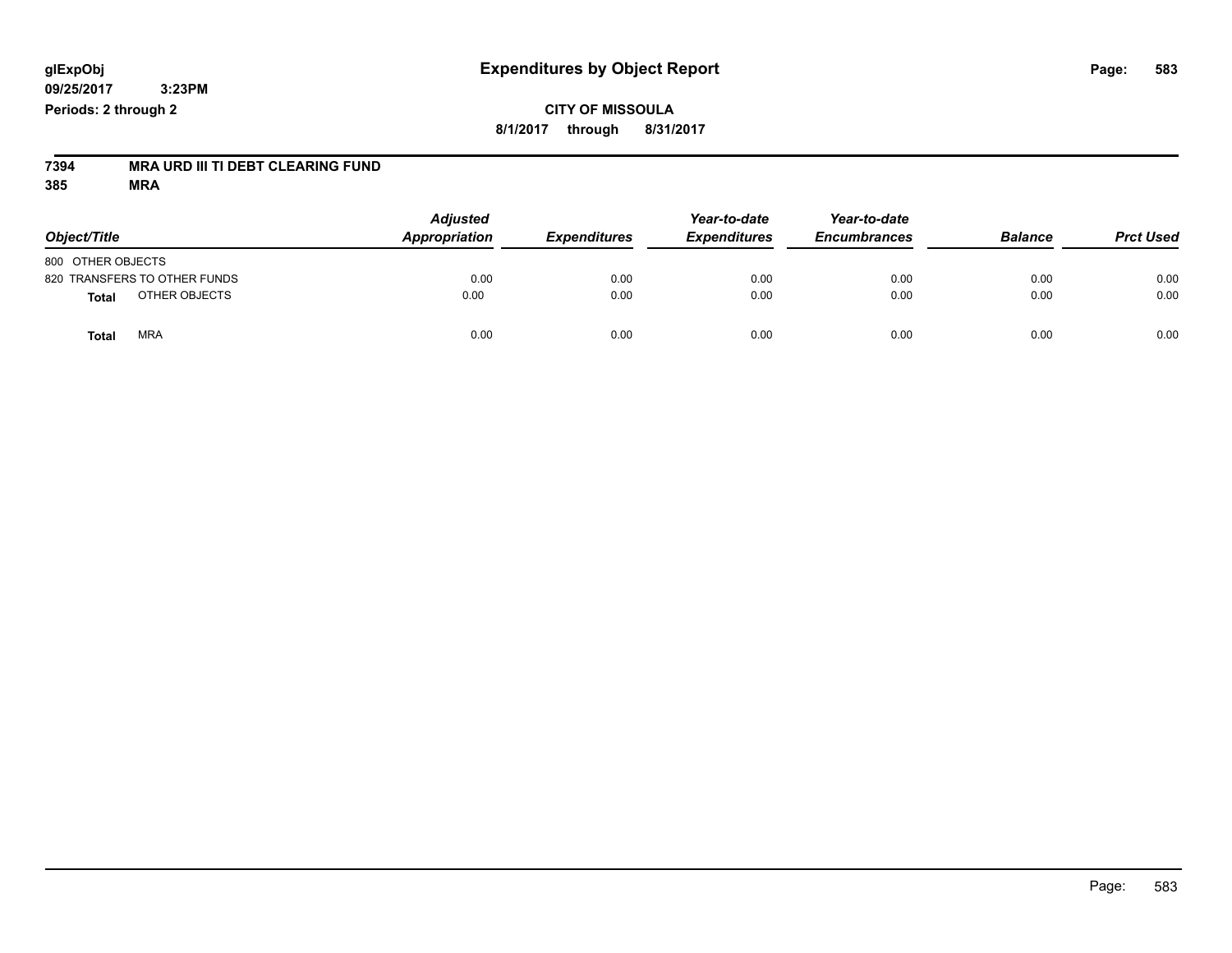## **glExpObj Expenditures by Object Report Page: 584**

**09/25/2017 3:23PM Periods: 2 through 2**

### **7394 MRA URD III TI DEBT CLEARING FUND**

| Object/Title                                      | <b>Adjusted</b><br>Appropriation | <b>Expenditures</b> | Year-to-date<br><b>Expenditures</b> | Year-to-date<br><b>Encumbrances</b> | <b>Balance</b> | <b>Prct Used</b> |
|---------------------------------------------------|----------------------------------|---------------------|-------------------------------------|-------------------------------------|----------------|------------------|
| 800 OTHER OBJECTS                                 |                                  |                     |                                     |                                     |                |                  |
| 820 TRANSFERS TO OTHER FUNDS                      | 0.00                             | 0.00                | 0.00                                | 0.00                                | 0.00           | 0.00             |
| OTHER OBJECTS<br><b>Total</b>                     | 0.00                             | 0.00                | 0.00                                | 0.00                                | 0.00           | 0.00             |
| MRA URD III TI DEBT CLEARING FUND<br><b>Total</b> | 0.00                             | 0.00                | 0.00                                | 0.00                                | 0.00           | 0.00             |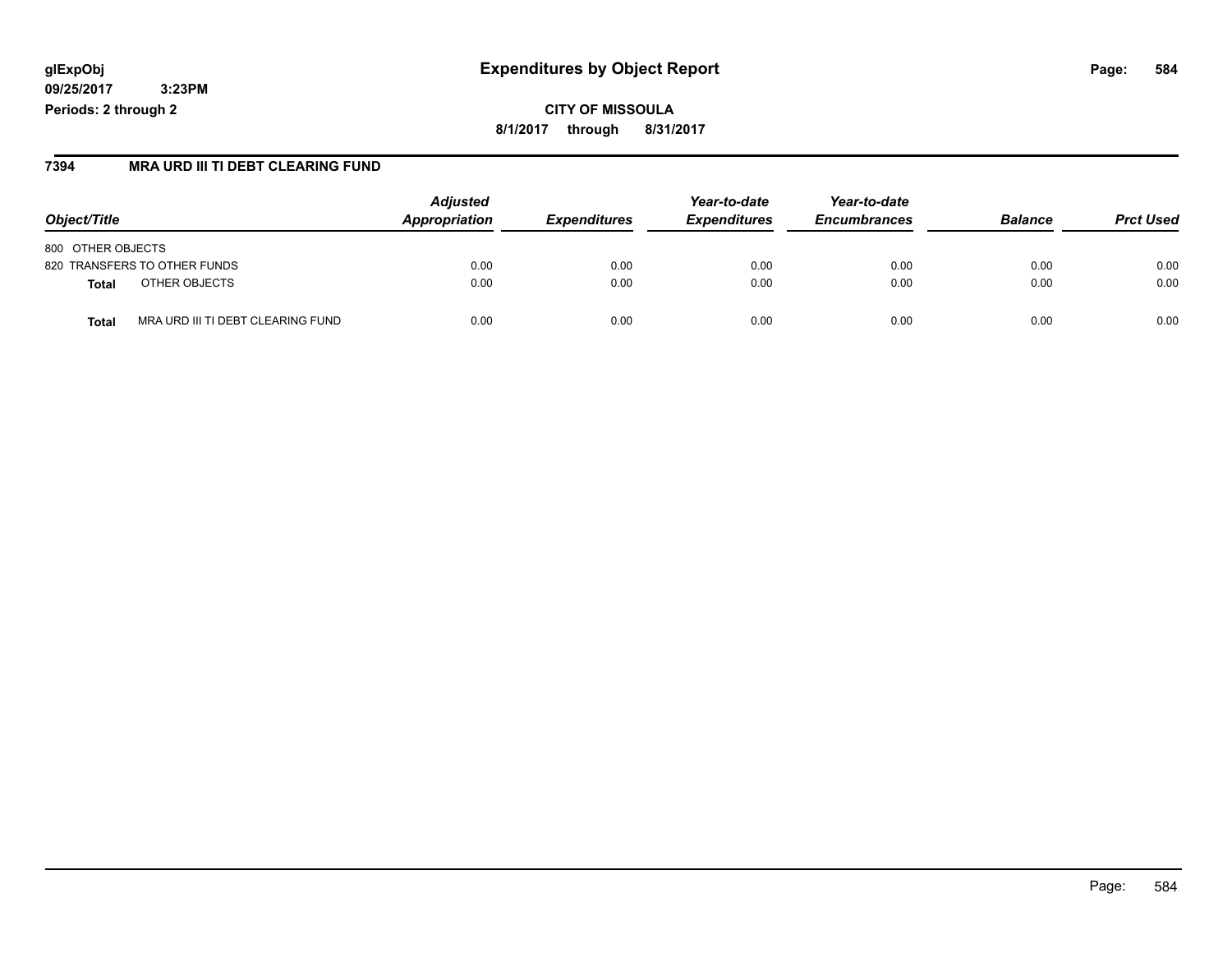## **CITY OF MISSOULA 8/1/2017 through 8/31/2017**

# **7395 MRA TAX INCREMENT DEBT SERVICE**

| Object/Title                 | <b>Adjusted</b><br>Appropriation | <b>Expenditures</b> | Year-to-date<br><b>Expenditures</b> | Year-to-date<br><b>Encumbrances</b> | <b>Balance</b> | <b>Prct Used</b> |
|------------------------------|----------------------------------|---------------------|-------------------------------------|-------------------------------------|----------------|------------------|
| 600 DEBT SERVICE             |                                  |                     |                                     |                                     |                |                  |
| 610 PRINCIPAL                | 0.00                             | 0.00                | 0.00                                | 0.00                                | 0.00           | 0.00             |
| 620 INTEREST / SERVICE FEES  | 0.00                             | 0.00                | 0.00                                | 0.00                                | 0.00           | 0.00             |
| <b>DEBT SERVICE</b><br>Total | 0.00                             | 0.00                | 0.00                                | 0.00                                | 0.00           | 0.00             |
| <b>MRA</b><br><b>Total</b>   | 0.00                             | 0.00                | 0.00                                | 0.00                                | 0.00           | 0.00             |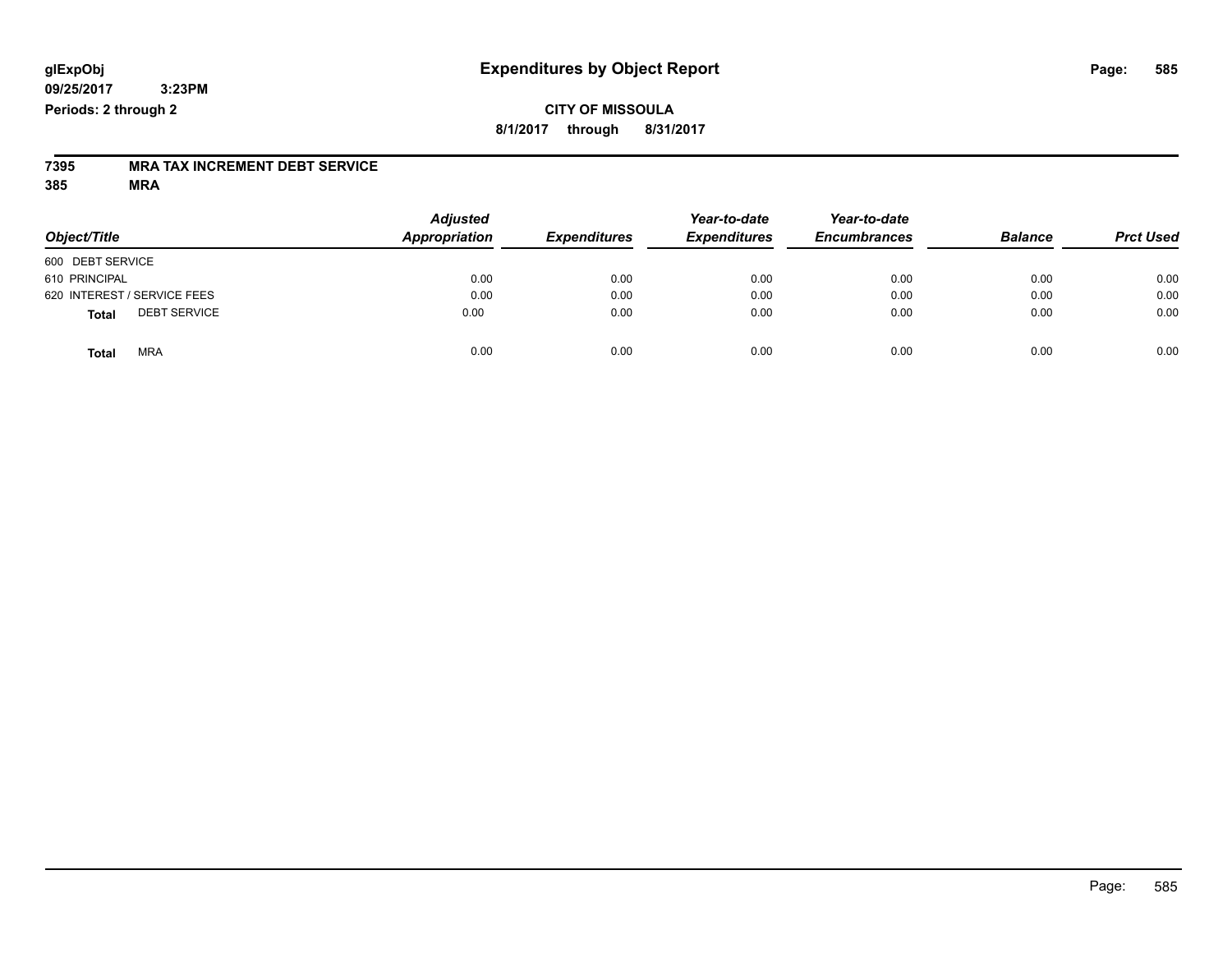# **glExpObj Expenditures by Object Report Page: 586**

**09/25/2017 3:23PM Periods: 2 through 2**

### **7395 MRA TAX INCREMENT DEBT SERVICE**

| Object/Title                                   | <b>Adjusted</b><br>Appropriation | <b>Expenditures</b> | Year-to-date<br><b>Expenditures</b> | Year-to-date<br><b>Encumbrances</b> | <b>Balance</b> | <b>Prct Used</b> |
|------------------------------------------------|----------------------------------|---------------------|-------------------------------------|-------------------------------------|----------------|------------------|
| 600 DEBT SERVICE                               |                                  |                     |                                     |                                     |                |                  |
| 610 PRINCIPAL                                  | 0.00                             | 0.00                | 0.00                                | 0.00                                | 0.00           | 0.00             |
| 620 INTEREST / SERVICE FEES                    | 0.00                             | 0.00                | 0.00                                | 0.00                                | 0.00           | 0.00             |
| <b>DEBT SERVICE</b><br><b>Total</b>            | 0.00                             | 0.00                | 0.00                                | 0.00                                | 0.00           | 0.00             |
| MRA TAX INCREMENT DEBT SERVICE<br><b>Total</b> | 0.00                             | 0.00                | 0.00                                | 0.00                                | 0.00           | 0.00             |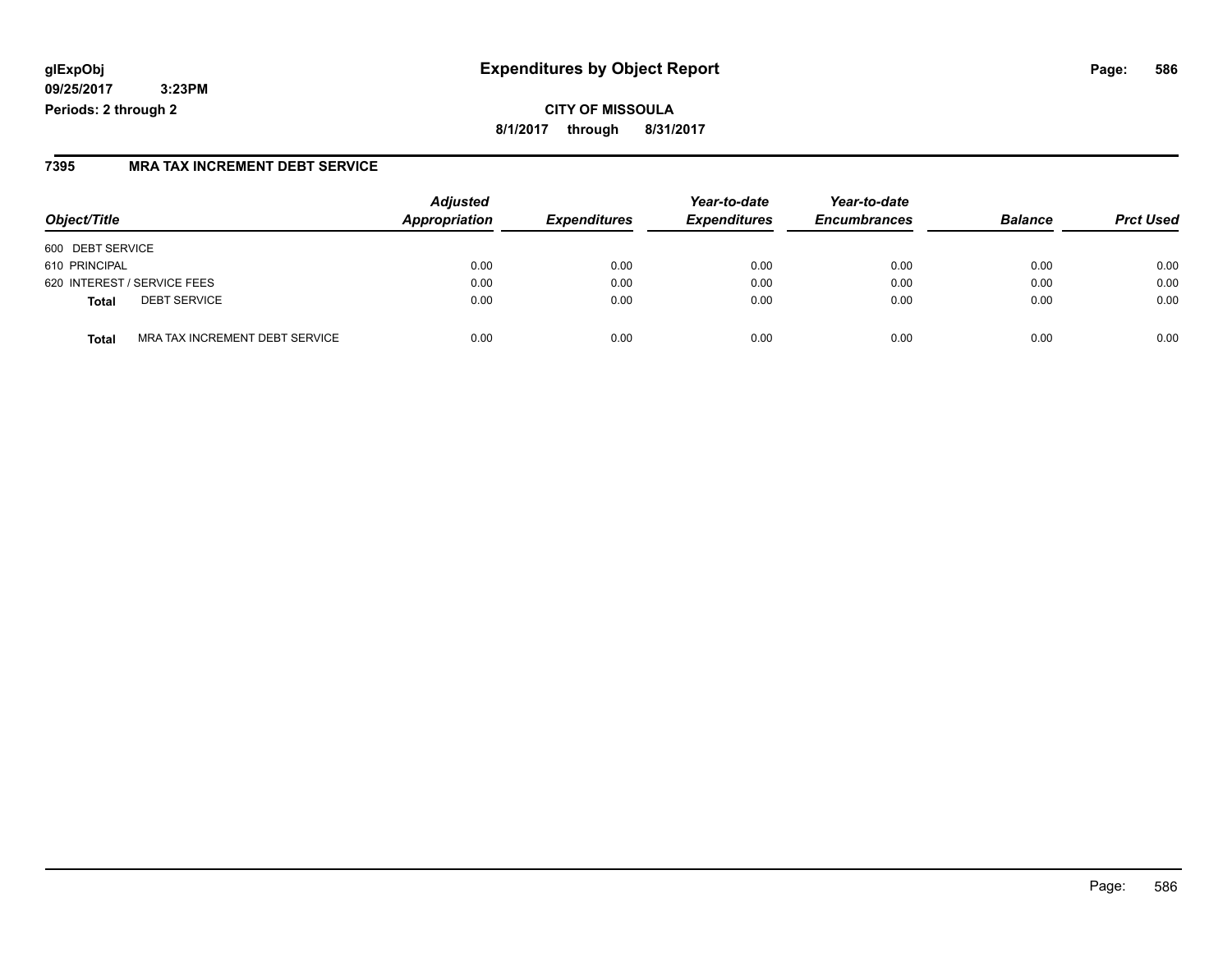# **7396 NRSS DEBT SERVICE SINKING FUND**

| Object/Title                        | <b>Adjusted</b><br><b>Appropriation</b> | <b>Expenditures</b> | Year-to-date<br><b>Expenditures</b> | Year-to-date<br><b>Encumbrances</b> | <b>Balance</b> | <b>Prct Used</b> |
|-------------------------------------|-----------------------------------------|---------------------|-------------------------------------|-------------------------------------|----------------|------------------|
| 600 DEBT SERVICE                    |                                         |                     |                                     |                                     |                |                  |
| 620 INTEREST / SERVICE FEES         | 0.00                                    | 0.00                | 0.00                                | 0.00                                | 0.00           | 0.00             |
| <b>DEBT SERVICE</b><br><b>Total</b> | 0.00                                    | 0.00                | 0.00                                | 0.00                                | 0.00           | 0.00             |
| 800 OTHER OBJECTS                   |                                         |                     |                                     |                                     |                |                  |
| 820 TRANSFERS TO OTHER FUNDS        | 0.00                                    | 0.00                | 0.00                                | 0.00                                | 0.00           | 0.00             |
| OTHER OBJECTS<br><b>Total</b>       | 0.00                                    | 0.00                | 0.00                                | 0.00                                | 0.00           | 0.00             |
| <b>MRA</b><br><b>Total</b>          | 0.00                                    | 0.00                | 0.00                                | 0.00                                | 0.00           | 0.00             |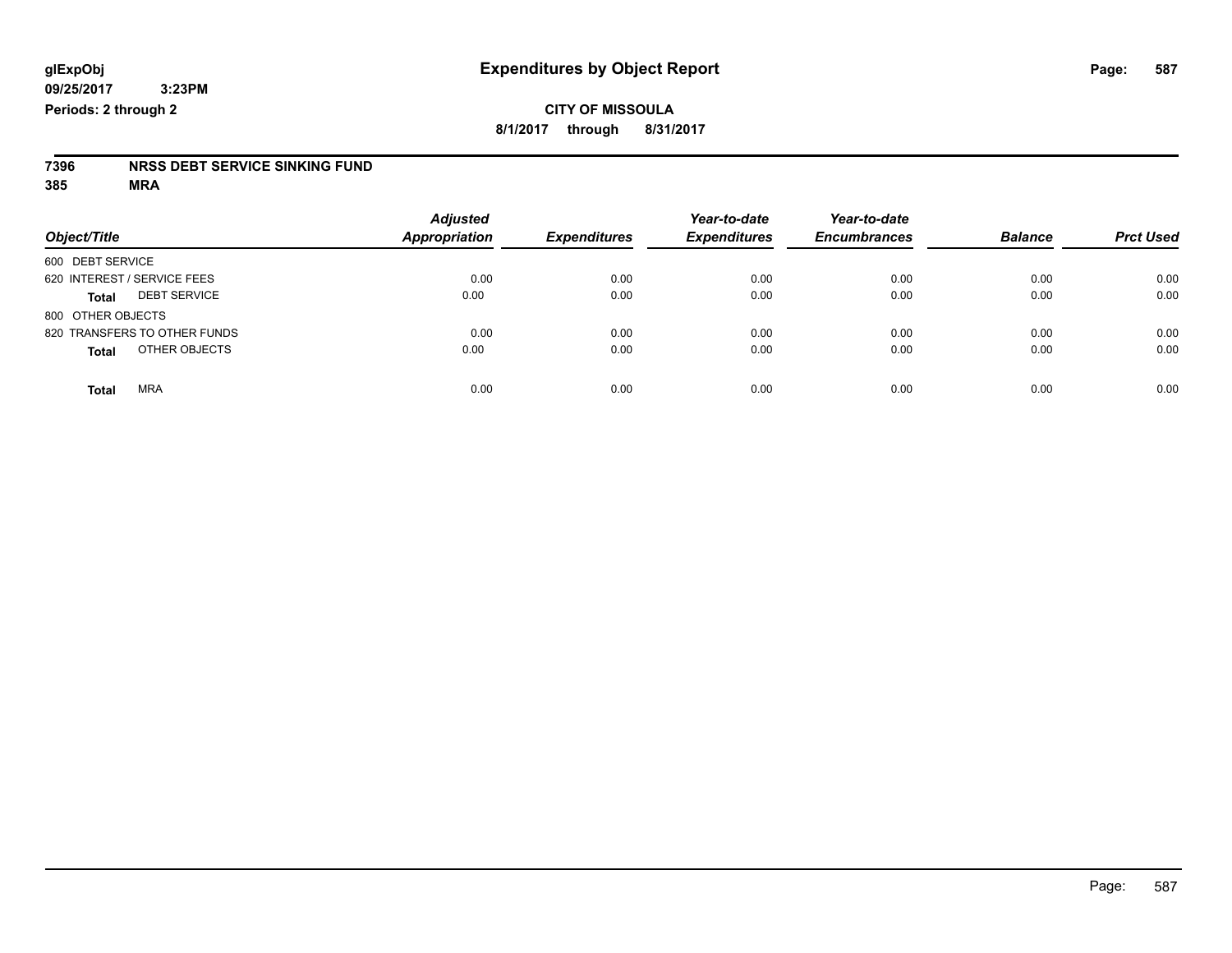## **CITY OF MISSOULA 8/1/2017 through 8/31/2017**

# **7396 NRSS DEBT SERVICE SINKING FUND**

**390 NON-DEPARTMENTAL**

| Object/Title     |                     | <b>Adjusted</b><br>Appropriation | <b>Expenditures</b> | Year-to-date<br><b>Expenditures</b> | Year-to-date<br><b>Encumbrances</b> | <b>Balance</b> | <b>Prct Used</b> |
|------------------|---------------------|----------------------------------|---------------------|-------------------------------------|-------------------------------------|----------------|------------------|
| 600 DEBT SERVICE |                     |                                  |                     |                                     |                                     |                |                  |
| 610 PRINCIPAL    |                     | 0.00                             | 0.00                | 0.00                                | 0.00                                | 0.00           | 0.00             |
| <b>Total</b>     | <b>DEBT SERVICE</b> | 0.00                             | 0.00                | 0.00                                | 0.00                                | 0.00           | 0.00             |
| <b>Total</b>     | NON-DEPARTMENTAL    | 0.00                             | 0.00                | 0.00                                | 0.00                                | 0.00           | 0.00             |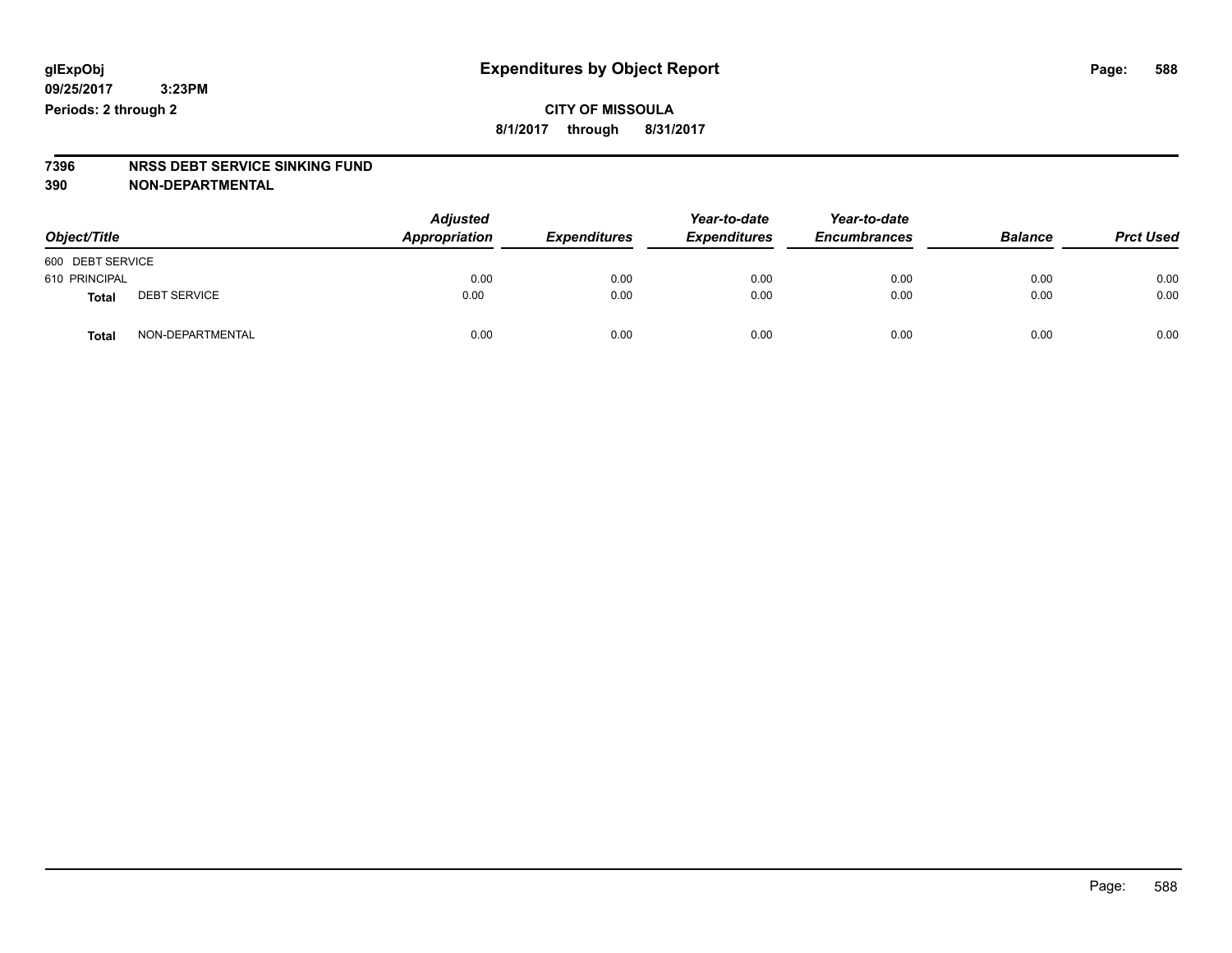### **7396 NRSS DEBT SERVICE SINKING FUND**

| Object/Title                                   | <b>Adjusted</b><br><b>Appropriation</b> | <b>Expenditures</b> | Year-to-date<br><b>Expenditures</b> | Year-to-date<br><b>Encumbrances</b> | <b>Balance</b> | <b>Prct Used</b> |
|------------------------------------------------|-----------------------------------------|---------------------|-------------------------------------|-------------------------------------|----------------|------------------|
| 600 DEBT SERVICE                               |                                         |                     |                                     |                                     |                |                  |
| 610 PRINCIPAL                                  | 0.00                                    | 0.00                | 0.00                                | 0.00                                | 0.00           | 0.00             |
| 620 INTEREST / SERVICE FEES                    | 0.00                                    | 0.00                | 0.00                                | 0.00                                | 0.00           | 0.00             |
| <b>DEBT SERVICE</b><br><b>Total</b>            | 0.00                                    | 0.00                | 0.00                                | 0.00                                | 0.00           | 0.00             |
| 800 OTHER OBJECTS                              |                                         |                     |                                     |                                     |                |                  |
| 820 TRANSFERS TO OTHER FUNDS                   | 0.00                                    | 0.00                | 0.00                                | 0.00                                | 0.00           | 0.00             |
| OTHER OBJECTS<br><b>Total</b>                  | 0.00                                    | 0.00                | 0.00                                | 0.00                                | 0.00           | 0.00             |
| NRSS DEBT SERVICE SINKING FUND<br><b>Total</b> | 0.00                                    | 0.00                | 0.00                                | 0.00                                | 0.00           | 0.00             |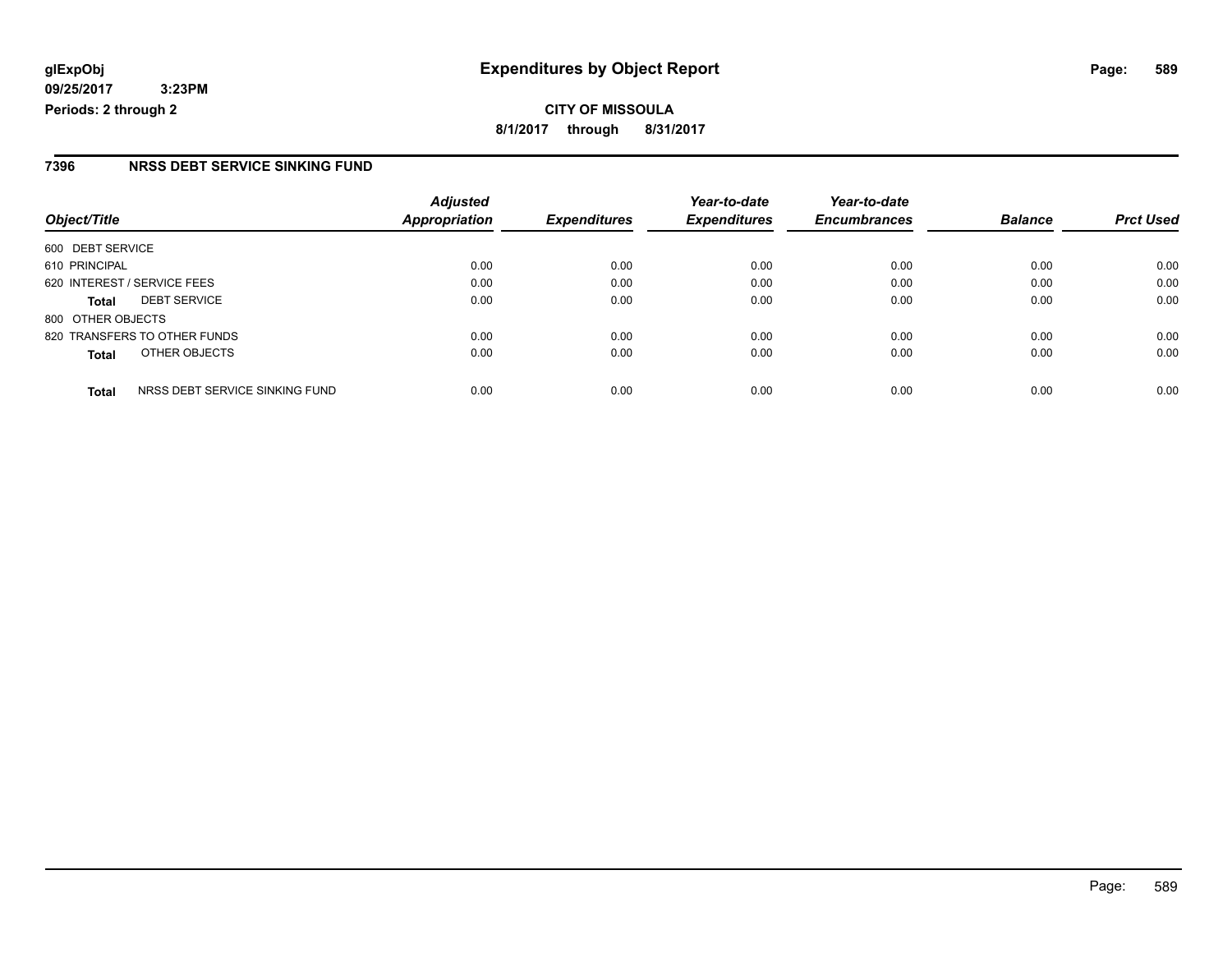# **7397 NORTH RESERVE/SCOTT ST URD**

|                                                   | <b>Adjusted</b> |                     | Year-to-date        | Year-to-date        |                |                  |
|---------------------------------------------------|-----------------|---------------------|---------------------|---------------------|----------------|------------------|
| Object/Title                                      | Appropriation   | <b>Expenditures</b> | <b>Expenditures</b> | <b>Encumbrances</b> | <b>Balance</b> | <b>Prct Used</b> |
| 100 PERSONAL SERVICES                             |                 |                     |                     |                     |                |                  |
| 110 SALARIES AND WAGES                            | 0.00            | 0.00                | 0.00                | 0.00                | 0.00           | 0.00             |
| 120 OVERTIME                                      | 0.00            | 0.00                | 0.00                | 0.00                | 0.00           | 0.00             |
| 140 EMPLOYER CONTRIBUTIONS                        | 0.00            | 0.00                | 0.00                | 0.00                | 0.00           | 0.00             |
| PERSONAL SERVICES<br>Total                        | 0.00            | 0.00                | 0.00                | 0.00                | 0.00           | 0.00             |
| 200 SUPPLIES                                      |                 |                     |                     |                     |                |                  |
| 210 OFFICE SUPPLIES                               | 0.00            | 0.00                | 0.00                | 0.00                | 0.00           | 0.00             |
| 220 OPERATING SUPPLIES                            | 0.00            | 0.00                | 0.00                | 0.00                | 0.00           | 0.00             |
| 230 REPAIR/MAINTENANCE                            | 0.00            | 0.00                | 0.00                | 0.00                | 0.00           | 0.00             |
| 231 GASOLINE                                      | 0.00            | 0.00                | 0.00                | 0.00                | 0.00           | 0.00             |
| 240 OTHER SUPPLIES                                | 0.00            | 0.00                | 0.00                | 0.00                | 0.00           | 0.00             |
| <b>SUPPLIES</b><br><b>Total</b>                   | 0.00            | 0.00                | 0.00                | 0.00                | 0.00           | 0.00             |
| 300 PURCHASED SERVICES                            |                 |                     |                     |                     |                |                  |
| 310 COMMUNICATIONS                                | 0.00            | 0.00                | 0.00                | 0.00                | 0.00           | 0.00             |
| 320 PRINTING & DUPLICATING                        | 0.00            | 0.00                | 0.00                | 0.00                | 0.00           | 0.00             |
| 330 PUBLICITY, SUBSCRIPTIONS & DUES               | 0.00            | 0.00                | 0.00                | 0.00                | 0.00           | 0.00             |
| 344 TELEPHONE SERVICE                             | 0.00            | 0.00                | 0.00                | 0.00                | 0.00           | 0.00             |
| 345 GARBAGE                                       | 0.00            | 0.00                | 0.00                | 0.00                | 0.00           | 0.00             |
| 350 PROFESSIONAL SERVICES                         | 0.00            | 0.00                | 0.00                | 0.00                | 0.00           | 0.00             |
| 360 REPAIR & MAINTENANCE                          | 0.00            | 0.00                | 0.00                | 0.00                | 0.00           | 0.00             |
| PURCHASED SERVICES<br><b>Total</b>                | 0.00            | 0.00                | 0.00                | 0.00                | 0.00           | 0.00             |
| 500 FIXED CHARGES                                 |                 |                     |                     |                     |                |                  |
| 550 MERCHANT SERVICE FEES                         | 0.00            | 0.00                | 0.00                | 0.00                | 0.00           | 0.00             |
| <b>FIXED CHARGES</b><br><b>Total</b>              | 0.00            | 0.00                | 0.00                | 0.00                | 0.00           | 0.00             |
| 700 GRANTS & CONTRIBUTIONS                        |                 |                     |                     |                     |                |                  |
| 700 GRANTS & CONTRIBUTIONS                        | 0.00            | 0.00                | 0.00                | 0.00                | 0.00           | 0.00             |
| <b>GRANTS &amp; CONTRIBUTIONS</b><br><b>Total</b> | 0.00            | 0.00                | 0.00                | 0.00                | 0.00           | 0.00             |
| 800 OTHER OBJECTS                                 |                 |                     |                     |                     |                |                  |
| 820 TRANSFERS TO OTHER FUNDS                      | 0.00            | 0.00                | 0.00                | 0.00                | 0.00           | 0.00             |
| 845 CONTINGENCY                                   | 0.00            | 0.00                | 0.00                | 0.00                | 0.00           | 0.00             |
| OTHER OBJECTS<br><b>Total</b>                     | 0.00            | 0.00                | 0.00                | 0.00                | 0.00           | 0.00             |
|                                                   |                 |                     |                     |                     |                |                  |
| <b>MRA</b><br><b>Total</b>                        | 0.00            | 0.00                | 0.00                | 0.00                | 0.00           | 0.00             |
|                                                   |                 |                     |                     |                     |                |                  |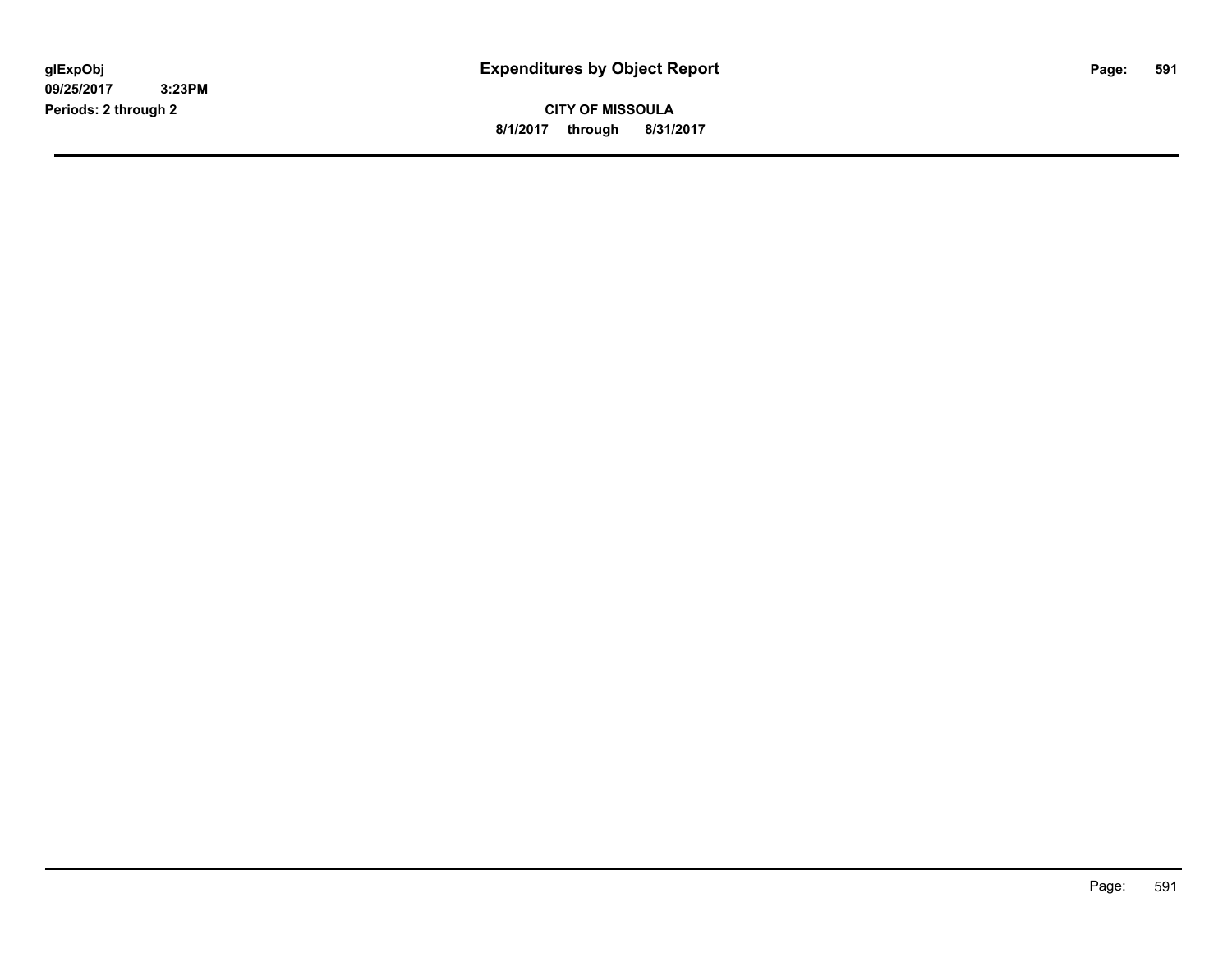# **CITY OF MISSOULA 8/1/2017 through 8/31/2017**

### **7397 NORTH RESERVE/SCOTT ST URD**

|                          |                                     | <b>Adjusted</b>      |                     | Year-to-date        | Year-to-date        |                |                  |
|--------------------------|-------------------------------------|----------------------|---------------------|---------------------|---------------------|----------------|------------------|
| Object/Title             |                                     | <b>Appropriation</b> | <b>Expenditures</b> | <b>Expenditures</b> | <b>Encumbrances</b> | <b>Balance</b> | <b>Prct Used</b> |
| 100 PERSONAL SERVICES    |                                     |                      |                     |                     |                     |                |                  |
| 110 SALARIES AND WAGES   |                                     | 0.00                 | 0.00                | 0.00                | 0.00                | 0.00           | 0.00             |
| 120 OVERTIME             |                                     | 0.00                 | 0.00                | 0.00                | 0.00                | 0.00           | 0.00             |
|                          | 140 EMPLOYER CONTRIBUTIONS          | 0.00                 | 0.00                | 0.00                | 0.00                | 0.00           | 0.00             |
| Total                    | PERSONAL SERVICES                   | 0.00                 | 0.00                | 0.00                | 0.00                | 0.00           | 0.00             |
| 200 SUPPLIES             |                                     |                      |                     |                     |                     |                |                  |
| 210 OFFICE SUPPLIES      |                                     | 0.00                 | 0.00                | 0.00                | 0.00                | 0.00           | 0.00             |
| 220 OPERATING SUPPLIES   |                                     | 0.00                 | 0.00                | 0.00                | 0.00                | 0.00           | 0.00             |
| 230 REPAIR/MAINTENANCE   |                                     | 0.00                 | 0.00                | 0.00                | 0.00                | 0.00           | 0.00             |
| 231 GASOLINE             |                                     | 0.00                 | 0.00                | 0.00                | 0.00                | 0.00           | 0.00             |
| 240 OTHER SUPPLIES       |                                     | 0.00                 | 0.00                | 0.00                | 0.00                | 0.00           | 0.00             |
| Total                    | <b>SUPPLIES</b>                     | 0.00                 | 0.00                | 0.00                | 0.00                | 0.00           | 0.00             |
| 300 PURCHASED SERVICES   |                                     |                      |                     |                     |                     |                |                  |
| 310 COMMUNICATIONS       |                                     | 0.00                 | 0.00                | 0.00                | 0.00                | 0.00           | 0.00             |
|                          | 320 PRINTING & DUPLICATING          | 0.00                 | 0.00                | 0.00                | 0.00                | 0.00           | 0.00             |
|                          | 330 PUBLICITY, SUBSCRIPTIONS & DUES | 0.00                 | 0.00                | 0.00                | 0.00                | 0.00           | 0.00             |
| 344 TELEPHONE SERVICE    |                                     | 0.00                 | 0.00                | 0.00                | 0.00                | 0.00           | 0.00             |
| 345 GARBAGE              |                                     | 0.00                 | 0.00                | 0.00                | 0.00                | 0.00           | 0.00             |
|                          | 350 PROFESSIONAL SERVICES           | 0.00                 | 0.00                | 0.00                | 0.00                | 0.00           | 0.00             |
| 360 REPAIR & MAINTENANCE |                                     | 0.00                 | 0.00                | 0.00                | 0.00                | 0.00           | 0.00             |
| Total                    | PURCHASED SERVICES                  | 0.00                 | 0.00                | 0.00                | 0.00                | 0.00           | 0.00             |
| 500 FIXED CHARGES        |                                     |                      |                     |                     |                     |                |                  |
|                          | 550 MERCHANT SERVICE FEES           | 0.00                 | 0.00                | 0.00                | 0.00                | 0.00           | 0.00             |
| Total                    | <b>FIXED CHARGES</b>                | 0.00                 | 0.00                | 0.00                | 0.00                | 0.00           | 0.00             |
|                          | 700 GRANTS & CONTRIBUTIONS          |                      |                     |                     |                     |                |                  |
|                          | 700 GRANTS & CONTRIBUTIONS          | 0.00                 | 0.00                | 0.00                | 0.00                | 0.00           | 0.00             |
| Total                    | <b>GRANTS &amp; CONTRIBUTIONS</b>   | 0.00                 | 0.00                | 0.00                | 0.00                | 0.00           | 0.00             |
| 800 OTHER OBJECTS        |                                     |                      |                     |                     |                     |                |                  |
|                          | 820 TRANSFERS TO OTHER FUNDS        | 0.00                 | 0.00                | 0.00                | 0.00                | 0.00           | 0.00             |
| 845 CONTINGENCY          |                                     | 0.00                 | 0.00                | 0.00                | 0.00                | 0.00           | 0.00             |
| <b>Total</b>             | OTHER OBJECTS                       | 0.00                 | 0.00                | 0.00                | 0.00                | 0.00           | 0.00             |
| Total                    | NORTH RESERVE/SCOTT ST URD          | 0.00                 | 0.00                | 0.00                | 0.00                | 0.00           | 0.00             |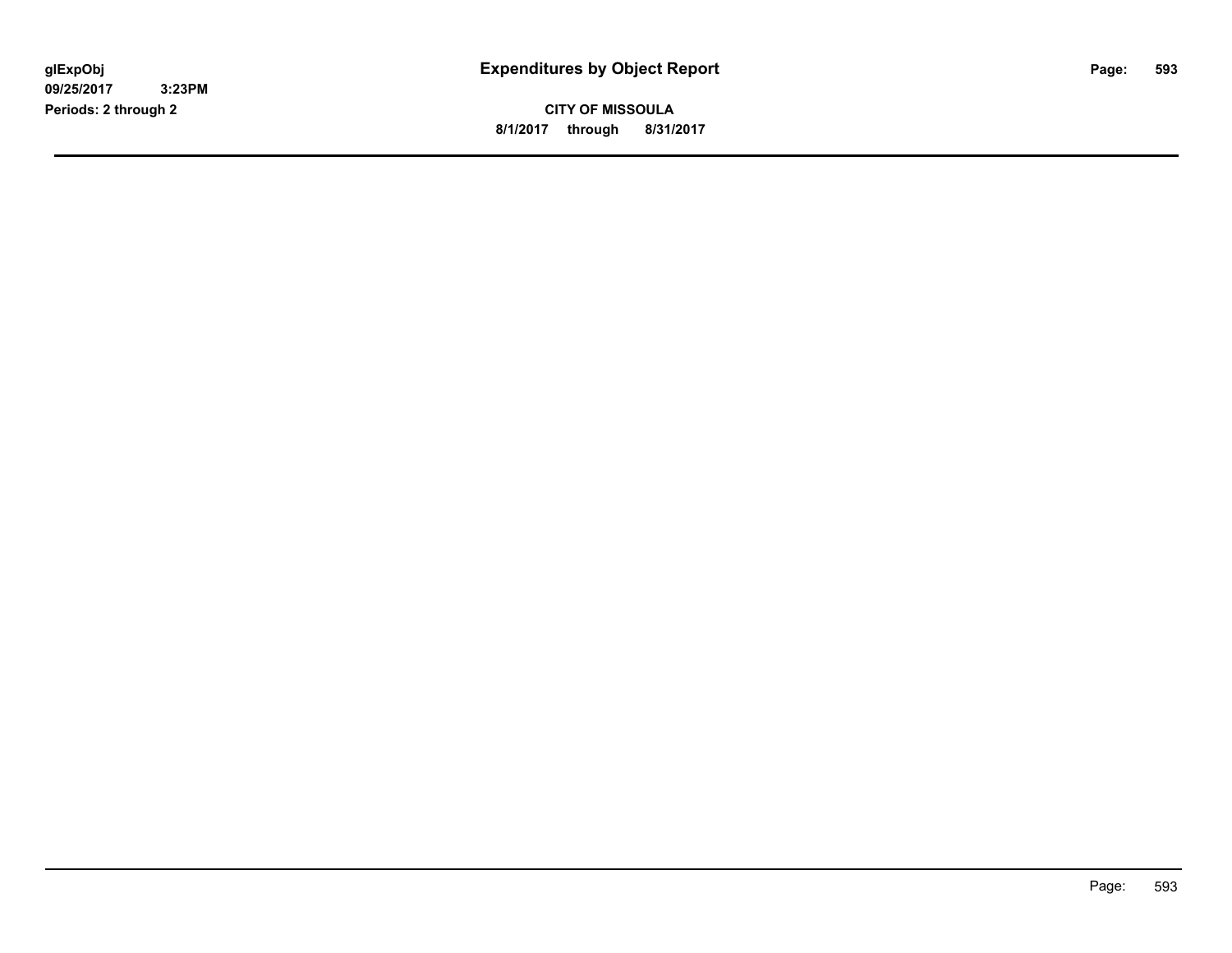**7398 HELLGATE URD 385 MRA**

|                        |                                   | <b>Adjusted</b>      |                     | Year-to-date        | Year-to-date        |                |                  |
|------------------------|-----------------------------------|----------------------|---------------------|---------------------|---------------------|----------------|------------------|
| Object/Title           |                                   | <b>Appropriation</b> | <b>Expenditures</b> | <b>Expenditures</b> | <b>Encumbrances</b> | <b>Balance</b> | <b>Prct Used</b> |
| 300 PURCHASED SERVICES |                                   |                      |                     |                     |                     |                |                  |
|                        | 350 PROFESSIONAL SERVICES         | 0.00                 | 0.00                | 0.00                | 0.00                | 0.00           | 0.00             |
| <b>Total</b>           | <b>PURCHASED SERVICES</b>         | 0.00                 | 0.00                | 0.00                | 0.00                | 0.00           | 0.00             |
|                        | 700 GRANTS & CONTRIBUTIONS        |                      |                     |                     |                     |                |                  |
|                        | 700 GRANTS & CONTRIBUTIONS        | 0.00                 | 0.00                | 0.00                | 0.00                | 0.00           | 0.00             |
| <b>Total</b>           | <b>GRANTS &amp; CONTRIBUTIONS</b> | 0.00                 | 0.00                | 0.00                | 0.00                | 0.00           | 0.00             |
| 800 OTHER OBJECTS      |                                   |                      |                     |                     |                     |                |                  |
| 845 CONTINGENCY        |                                   | 0.00                 | 0.00                | 0.00                | 0.00                | 0.00           | 0.00             |
| <b>Total</b>           | OTHER OBJECTS                     | 0.00                 | 0.00                | 0.00                | 0.00                | 0.00           | 0.00             |
| 900 CAPITAL OUTLAY     |                                   |                      |                     |                     |                     |                |                  |
| 920 BUILDINGS          |                                   | 0.00                 | 0.00                | 0.00                | 0.00                | 0.00           | 0.00             |
| 930 IMPROVEMENTS       |                                   | 0.00                 | 0.00                | 0.00                | 0.00                | 0.00           | 0.00             |
| <b>Total</b>           | <b>CAPITAL OUTLAY</b>             | 0.00                 | 0.00                | 0.00                | 0.00                | 0.00           | 0.00             |
| <b>Total</b>           | <b>MRA</b>                        | 0.00                 | 0.00                | 0.00                | 0.00                | 0.00           | 0.00             |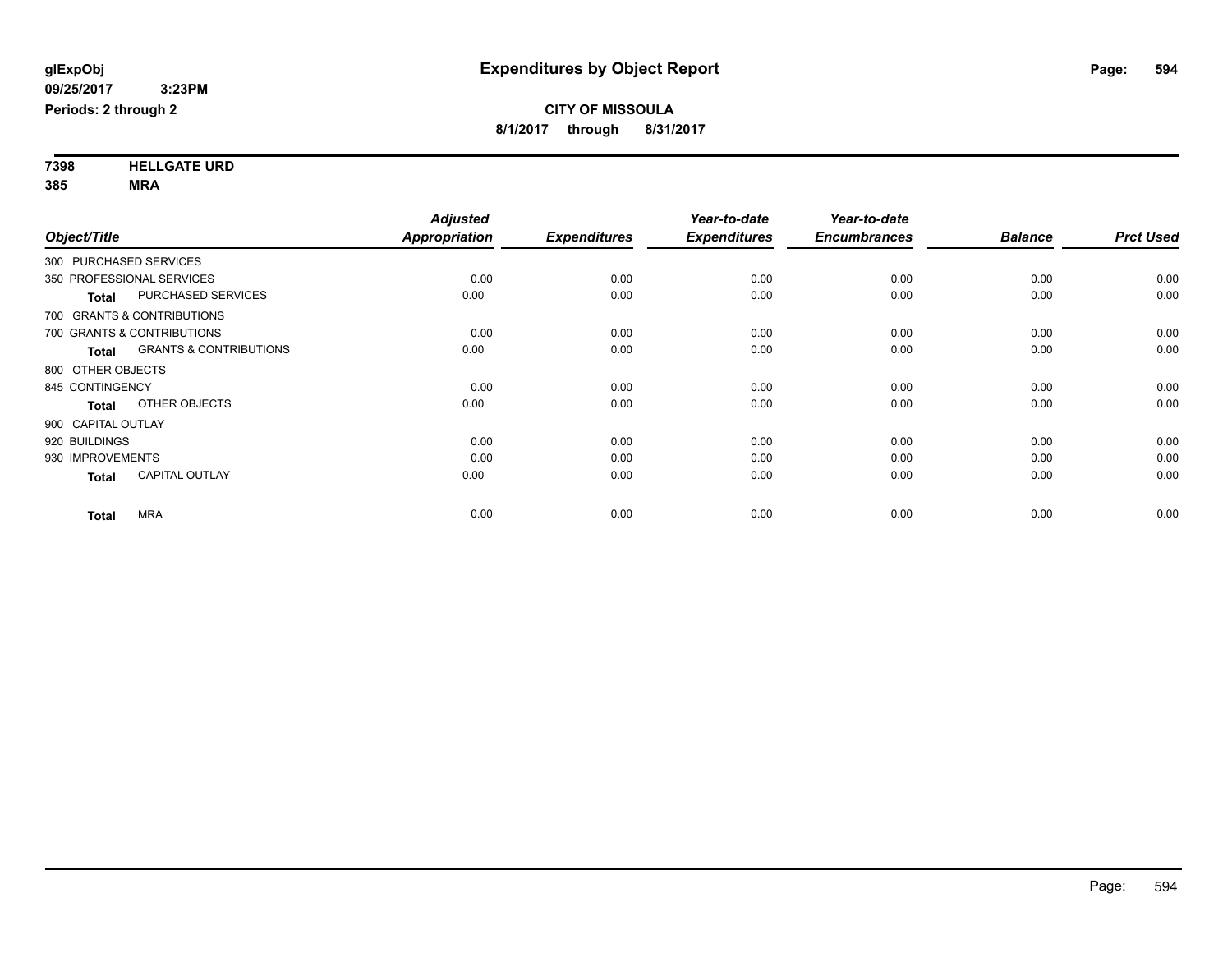**7398 HELLGATE URD**

|                                            | <b>Adjusted</b>      |                     | Year-to-date        | Year-to-date        |                |                  |
|--------------------------------------------|----------------------|---------------------|---------------------|---------------------|----------------|------------------|
| Object/Title                               | <b>Appropriation</b> | <b>Expenditures</b> | <b>Expenditures</b> | <b>Encumbrances</b> | <b>Balance</b> | <b>Prct Used</b> |
| 300 PURCHASED SERVICES                     |                      |                     |                     |                     |                |                  |
| 350 PROFESSIONAL SERVICES                  | 0.00                 | 0.00                | 0.00                | 0.00                | 0.00           | 0.00             |
| PURCHASED SERVICES<br><b>Total</b>         | 0.00                 | 0.00                | 0.00                | 0.00                | 0.00           | 0.00             |
| 700 GRANTS & CONTRIBUTIONS                 |                      |                     |                     |                     |                |                  |
| 700 GRANTS & CONTRIBUTIONS                 | 0.00                 | 0.00                | 0.00                | 0.00                | 0.00           | 0.00             |
| <b>GRANTS &amp; CONTRIBUTIONS</b><br>Total | 0.00                 | 0.00                | 0.00                | 0.00                | 0.00           | 0.00             |
| 800 OTHER OBJECTS                          |                      |                     |                     |                     |                |                  |
| 845 CONTINGENCY                            | 0.00                 | 0.00                | 0.00                | 0.00                | 0.00           | 0.00             |
| OTHER OBJECTS<br><b>Total</b>              | 0.00                 | 0.00                | 0.00                | 0.00                | 0.00           | 0.00             |
| 900 CAPITAL OUTLAY                         |                      |                     |                     |                     |                |                  |
| 920 BUILDINGS                              | 0.00                 | 0.00                | 0.00                | 0.00                | 0.00           | 0.00             |
| 930 IMPROVEMENTS                           | 0.00                 | 0.00                | 0.00                | 0.00                | 0.00           | 0.00             |
| <b>CAPITAL OUTLAY</b><br>Total             | 0.00                 | 0.00                | 0.00                | 0.00                | 0.00           | 0.00             |
| <b>HELLGATE URD</b><br><b>Total</b>        | 0.00                 | 0.00                | 0.00                | 0.00                | 0.00           | 0.00             |
|                                            |                      |                     |                     |                     |                |                  |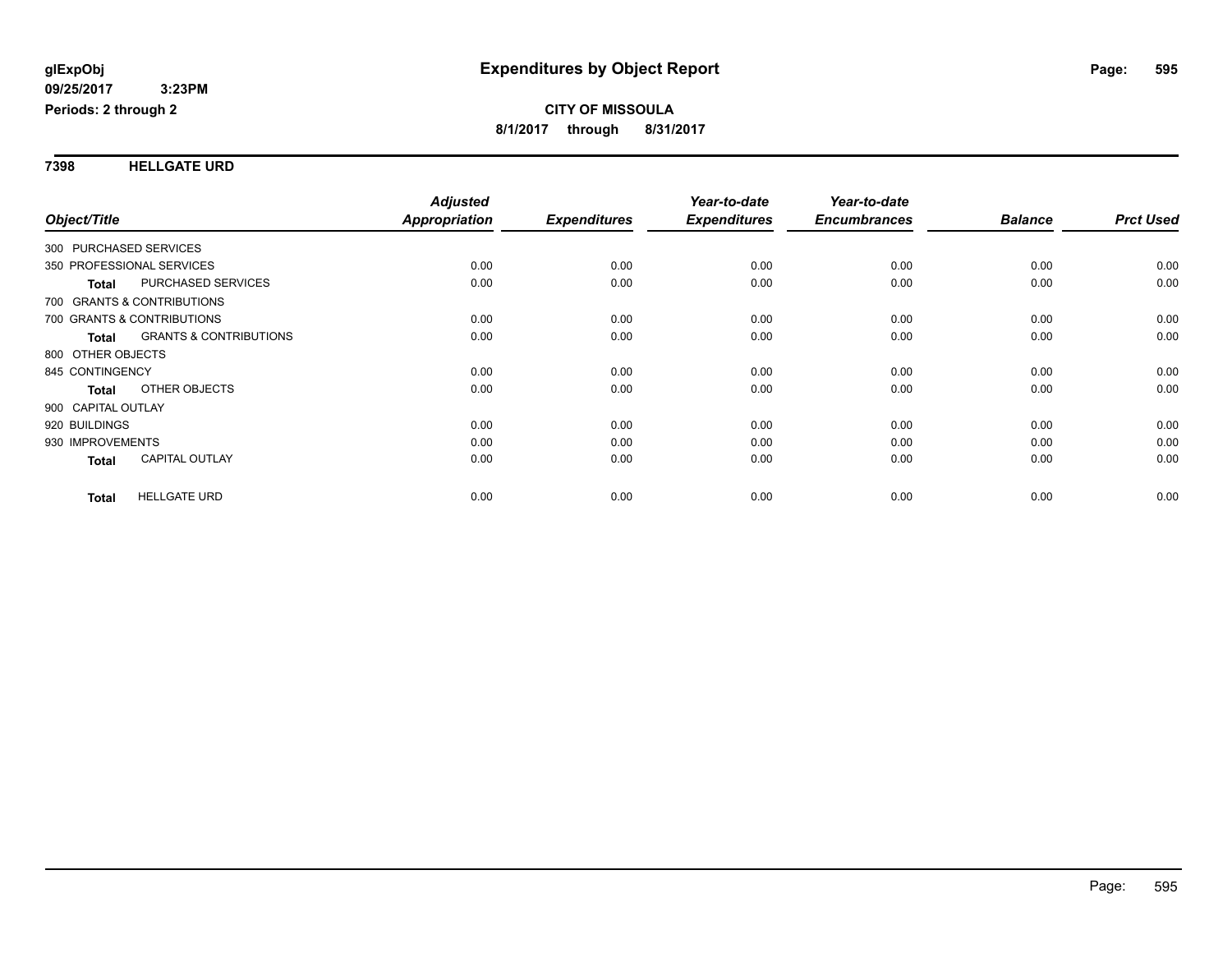## **CITY OF MISSOULA 8/1/2017 through 8/31/2017**

# **7399 INTERMOUNTAIN BOND DEBT SERVICE**

|                             |                      | <b>Adjusted</b>      |                     | Year-to-date        | Year-to-date        |                |                  |
|-----------------------------|----------------------|----------------------|---------------------|---------------------|---------------------|----------------|------------------|
| Object/Title                |                      | <b>Appropriation</b> | <b>Expenditures</b> | <b>Expenditures</b> | <b>Encumbrances</b> | <b>Balance</b> | <b>Prct Used</b> |
| 500 FIXED CHARGES           |                      |                      |                     |                     |                     |                |                  |
| 550 MERCHANT SERVICE FEES   |                      | 0.00                 | 0.00                | 0.00                | 0.00                | 0.00           | 0.00             |
| <b>Total</b>                | <b>FIXED CHARGES</b> | 0.00                 | 0.00                | 0.00                | 0.00                | 0.00           | 0.00             |
| 600 DEBT SERVICE            |                      |                      |                     |                     |                     |                |                  |
| 610 PRINCIPAL               |                      | 0.00                 | 0.00                | 0.00                | 0.00                | 0.00           | 0.00             |
| 620 INTEREST / SERVICE FEES |                      | 0.00                 | 0.00                | 0.00                | 0.00                | 0.00           | 0.00             |
| <b>Total</b>                | <b>DEBT SERVICE</b>  | 0.00                 | 0.00                | 0.00                | 0.00                | 0.00           | 0.00             |
| <b>MRA</b><br><b>Total</b>  |                      | 0.00                 | 0.00                | 0.00                | 0.00                | 0.00           | 0.00             |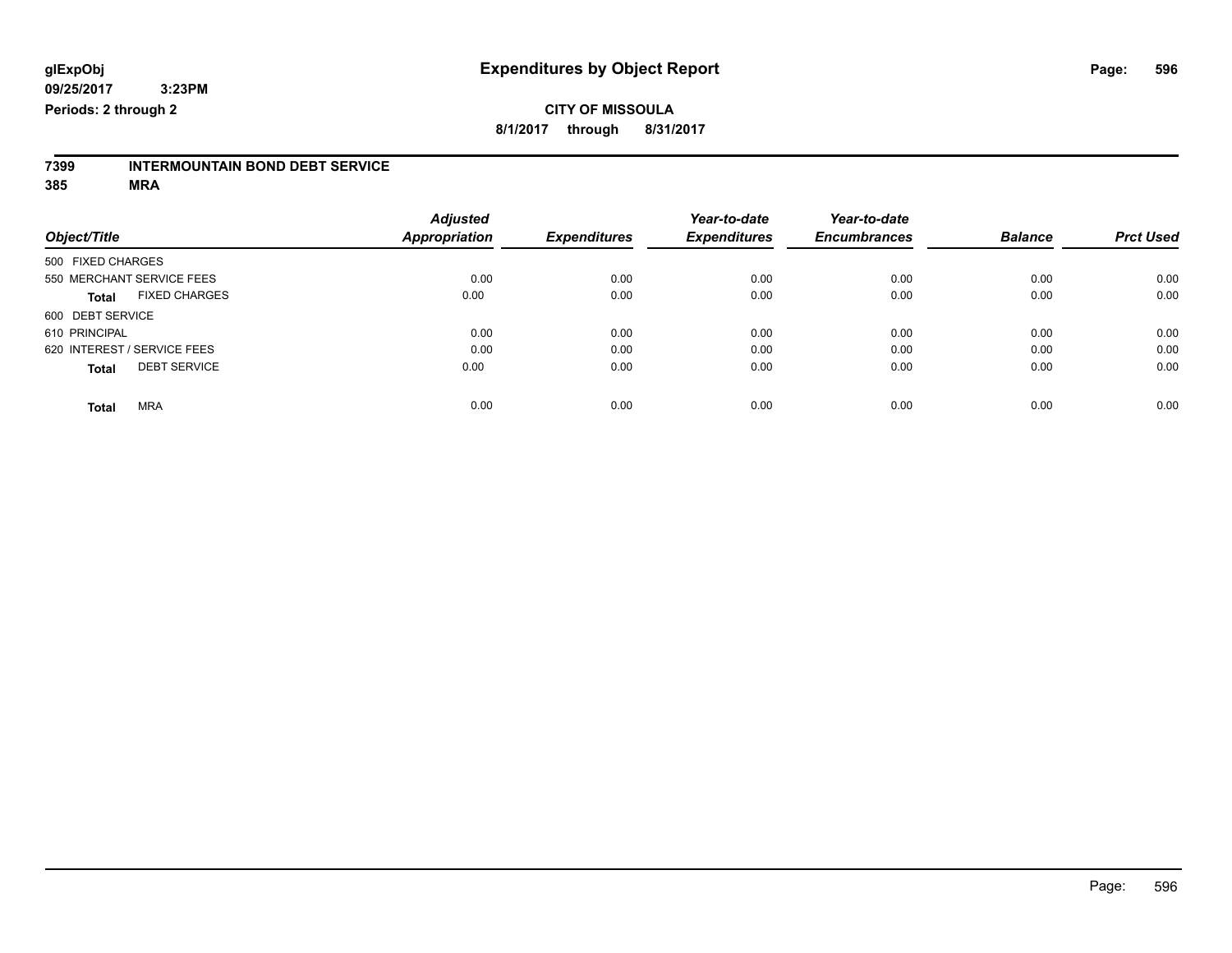## **CITY OF MISSOULA 8/1/2017 through 8/31/2017**

# **7399 INTERMOUNTAIN BOND DEBT SERVICE**

#### **390 NON-DEPARTMENTAL**

| Object/Title                     | <b>Adjusted</b><br>Appropriation | <b>Expenditures</b> | Year-to-date<br><b>Expenditures</b> | Year-to-date<br><b>Encumbrances</b> | <b>Balance</b> | <b>Prct Used</b> |
|----------------------------------|----------------------------------|---------------------|-------------------------------------|-------------------------------------|----------------|------------------|
| 800 OTHER OBJECTS                |                                  |                     |                                     |                                     |                |                  |
| 820 TRANSFERS TO OTHER FUNDS     | 0.00                             | 0.00                | 0.00                                | 0.00                                | 0.00           | 0.00             |
| OTHER OBJECTS<br>Total           | 0.00                             | 0.00                | 0.00                                | 0.00                                | 0.00           | 0.00             |
| NON-DEPARTMENTAL<br><b>Total</b> | 0.00                             | 0.00                | 0.00                                | 0.00                                | 0.00           | 0.00             |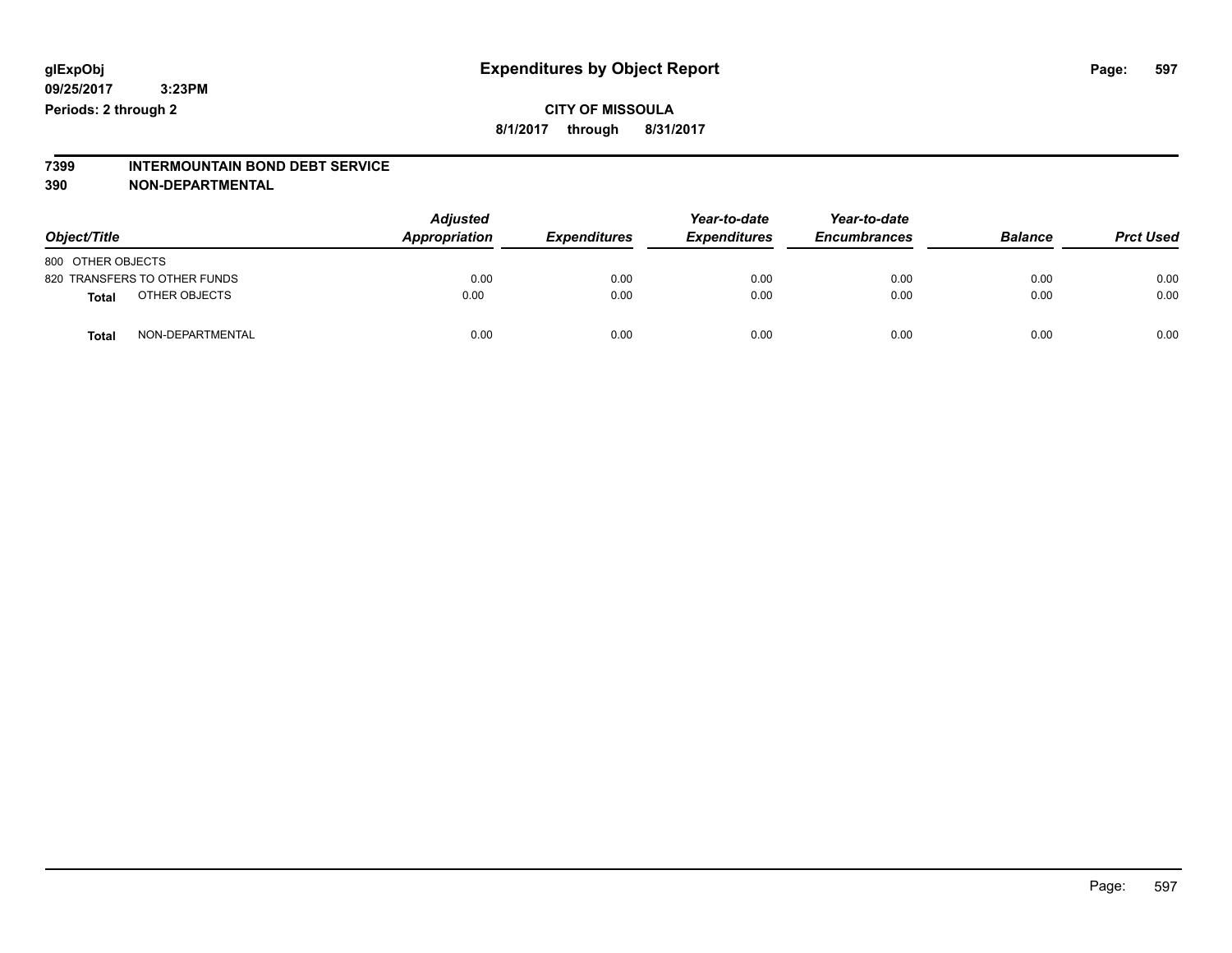# **CITY OF MISSOULA 8/1/2017 through 8/31/2017**

### **7399 INTERMOUNTAIN BOND DEBT SERVICE**

|                   |                                        | <b>Adjusted</b>      |                     | Year-to-date        | Year-to-date        |                |                  |
|-------------------|----------------------------------------|----------------------|---------------------|---------------------|---------------------|----------------|------------------|
| Object/Title      |                                        | <b>Appropriation</b> | <b>Expenditures</b> | <b>Expenditures</b> | <b>Encumbrances</b> | <b>Balance</b> | <b>Prct Used</b> |
| 500 FIXED CHARGES |                                        |                      |                     |                     |                     |                |                  |
|                   | 550 MERCHANT SERVICE FEES              | 0.00                 | 0.00                | 0.00                | 0.00                | 0.00           | 0.00             |
| <b>Total</b>      | <b>FIXED CHARGES</b>                   | 0.00                 | 0.00                | 0.00                | 0.00                | 0.00           | 0.00             |
| 600 DEBT SERVICE  |                                        |                      |                     |                     |                     |                |                  |
| 610 PRINCIPAL     |                                        | 0.00                 | 0.00                | 0.00                | 0.00                | 0.00           | 0.00             |
|                   | 620 INTEREST / SERVICE FEES            | 0.00                 | 0.00                | 0.00                | 0.00                | 0.00           | 0.00             |
| Total             | <b>DEBT SERVICE</b>                    | 0.00                 | 0.00                | 0.00                | 0.00                | 0.00           | 0.00             |
| 800 OTHER OBJECTS |                                        |                      |                     |                     |                     |                |                  |
|                   | 820 TRANSFERS TO OTHER FUNDS           | 0.00                 | 0.00                | 0.00                | 0.00                | 0.00           | 0.00             |
| <b>Total</b>      | OTHER OBJECTS                          | 0.00                 | 0.00                | 0.00                | 0.00                | 0.00           | 0.00             |
| <b>Total</b>      | <b>INTERMOUNTAIN BOND DEBT SERVICE</b> | 0.00                 | 0.00                | 0.00                | 0.00                | 0.00           | 0.00             |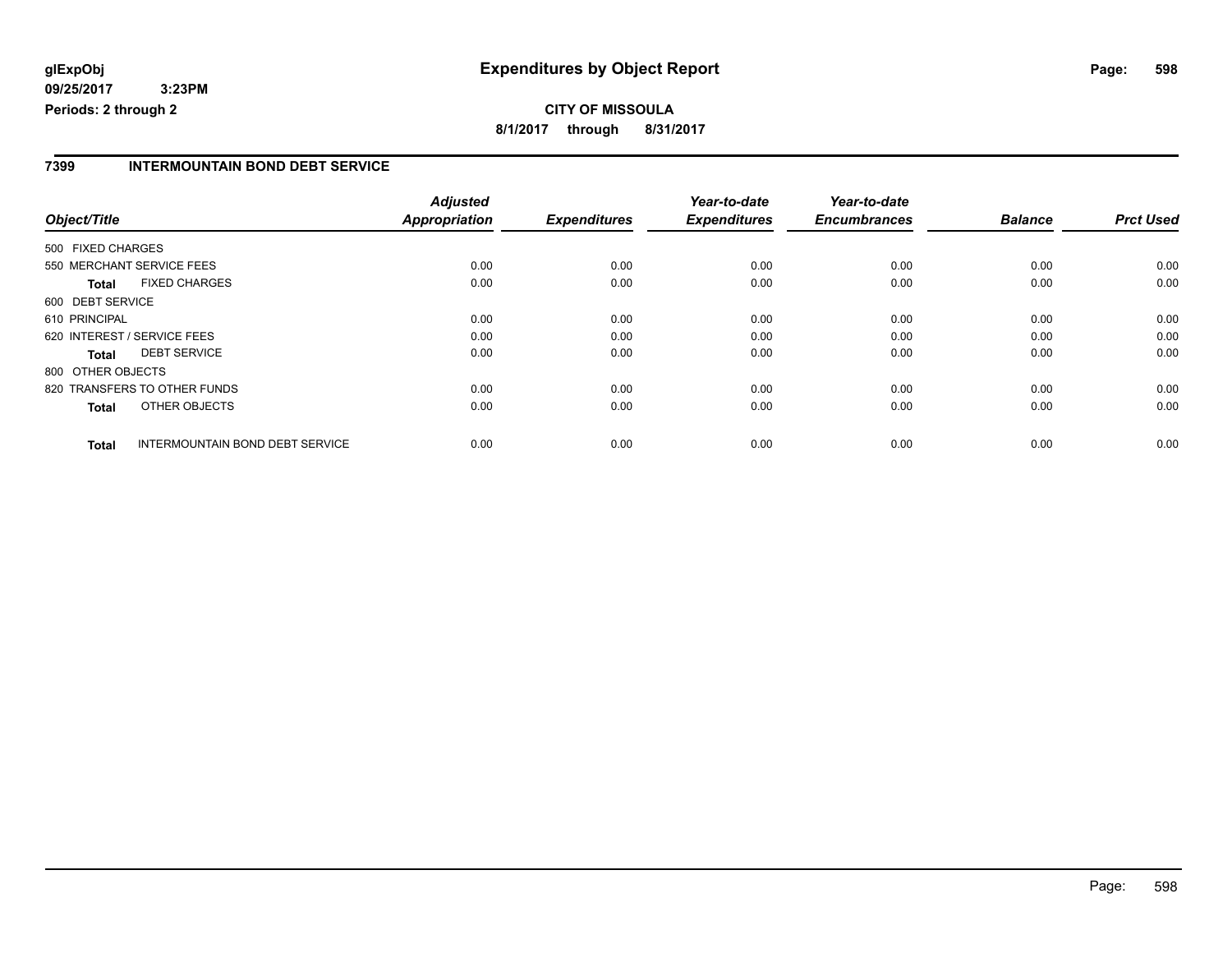**7400 FRONT ST BOND CLEARING**

|                              |                                   | <b>Adjusted</b> |                     | Year-to-date        | Year-to-date        |                |                  |
|------------------------------|-----------------------------------|-----------------|---------------------|---------------------|---------------------|----------------|------------------|
| Object/Title                 |                                   | Appropriation   | <b>Expenditures</b> | <b>Expenditures</b> | <b>Encumbrances</b> | <b>Balance</b> | <b>Prct Used</b> |
| 500 FIXED CHARGES            |                                   |                 |                     |                     |                     |                |                  |
| 550 MERCHANT SERVICE FEES    |                                   | 0.00            | 0.00                | 0.00                | 0.00                | 0.00           | 0.00             |
| <b>Total</b>                 | <b>FIXED CHARGES</b>              | 0.00            | 0.00                | 0.00                | 0.00                | 0.00           | 0.00             |
| 700 GRANTS & CONTRIBUTIONS   |                                   |                 |                     |                     |                     |                |                  |
| 700 GRANTS & CONTRIBUTIONS   |                                   | 0.00            | 0.00                | 0.00                | 0.00                | 0.00           | 0.00             |
| Total                        | <b>GRANTS &amp; CONTRIBUTIONS</b> | 0.00            | 0.00                | 0.00                | 0.00                | 0.00           | 0.00             |
| 800 OTHER OBJECTS            |                                   |                 |                     |                     |                     |                |                  |
| 820 TRANSFERS TO OTHER FUNDS |                                   | 0.00            | 0.00                | 0.00                | 0.00                | 0.00           | 0.00             |
| <b>Total</b>                 | OTHER OBJECTS                     | 0.00            | 0.00                | 0.00                | 0.00                | 0.00           | 0.00             |
| <b>MRA</b><br><b>Total</b>   |                                   | 0.00            | 0.00                | 0.00                | 0.00                | 0.00           | 0.00             |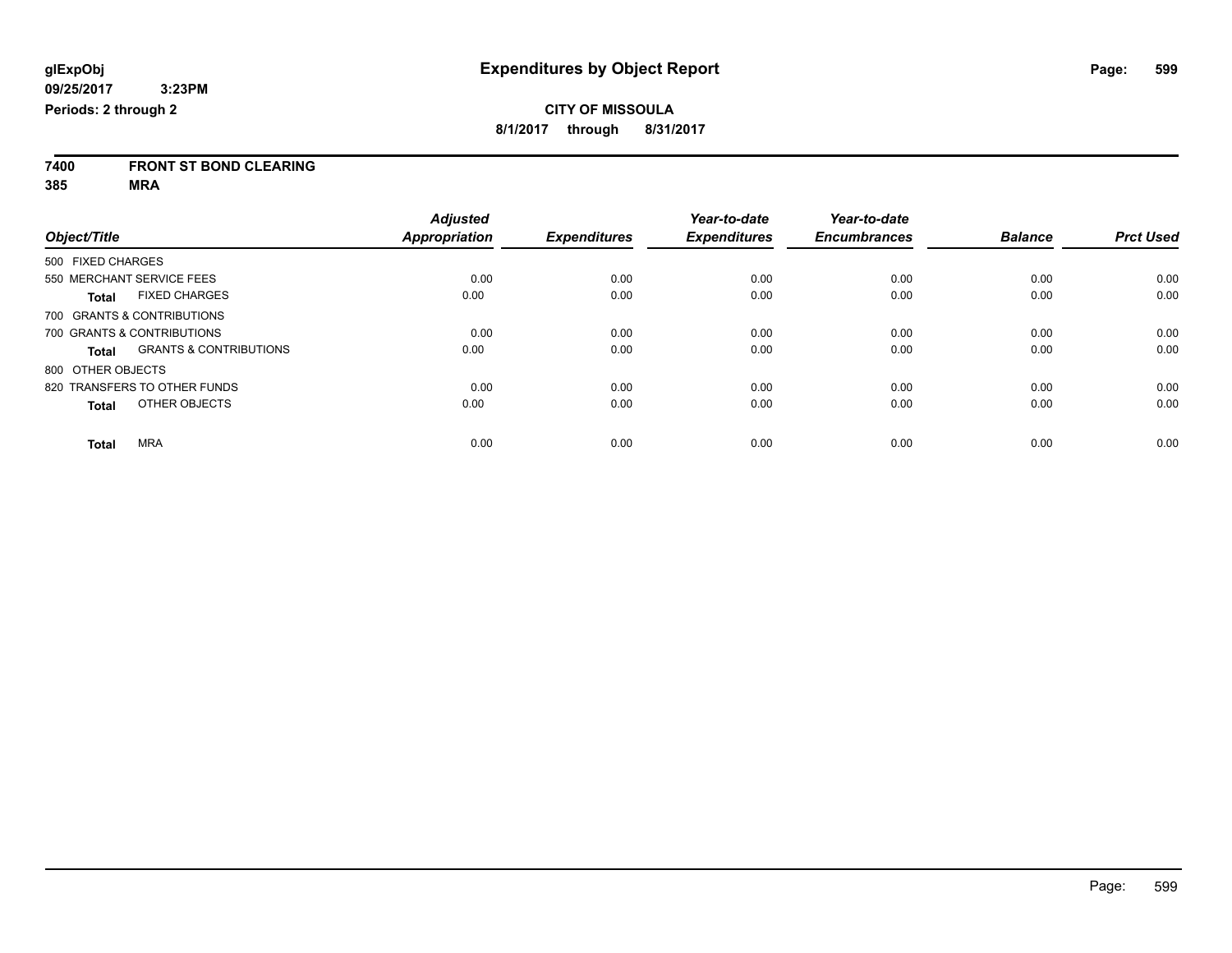### **7400 FRONT ST BOND CLEARING**

|                                                   | <b>Adjusted</b> |                     | Year-to-date        | Year-to-date        |                |                  |
|---------------------------------------------------|-----------------|---------------------|---------------------|---------------------|----------------|------------------|
| Object/Title                                      | Appropriation   | <b>Expenditures</b> | <b>Expenditures</b> | <b>Encumbrances</b> | <b>Balance</b> | <b>Prct Used</b> |
| 500 FIXED CHARGES                                 |                 |                     |                     |                     |                |                  |
| 550 MERCHANT SERVICE FEES                         | 0.00            | 0.00                | 0.00                | 0.00                | 0.00           | 0.00             |
| <b>FIXED CHARGES</b><br><b>Total</b>              | 0.00            | 0.00                | 0.00                | 0.00                | 0.00           | 0.00             |
| 700 GRANTS & CONTRIBUTIONS                        |                 |                     |                     |                     |                |                  |
| 700 GRANTS & CONTRIBUTIONS                        | 0.00            | 0.00                | 0.00                | 0.00                | 0.00           | 0.00             |
| <b>GRANTS &amp; CONTRIBUTIONS</b><br><b>Total</b> | 0.00            | 0.00                | 0.00                | 0.00                | 0.00           | 0.00             |
| 800 OTHER OBJECTS                                 |                 |                     |                     |                     |                |                  |
| 820 TRANSFERS TO OTHER FUNDS                      | 0.00            | 0.00                | 0.00                | 0.00                | 0.00           | 0.00             |
| <b>OTHER OBJECTS</b><br><b>Total</b>              | 0.00            | 0.00                | 0.00                | 0.00                | 0.00           | 0.00             |
| <b>FRONT ST BOND CLEARING</b><br><b>Total</b>     | 0.00            | 0.00                | 0.00                | 0.00                | 0.00           | 0.00             |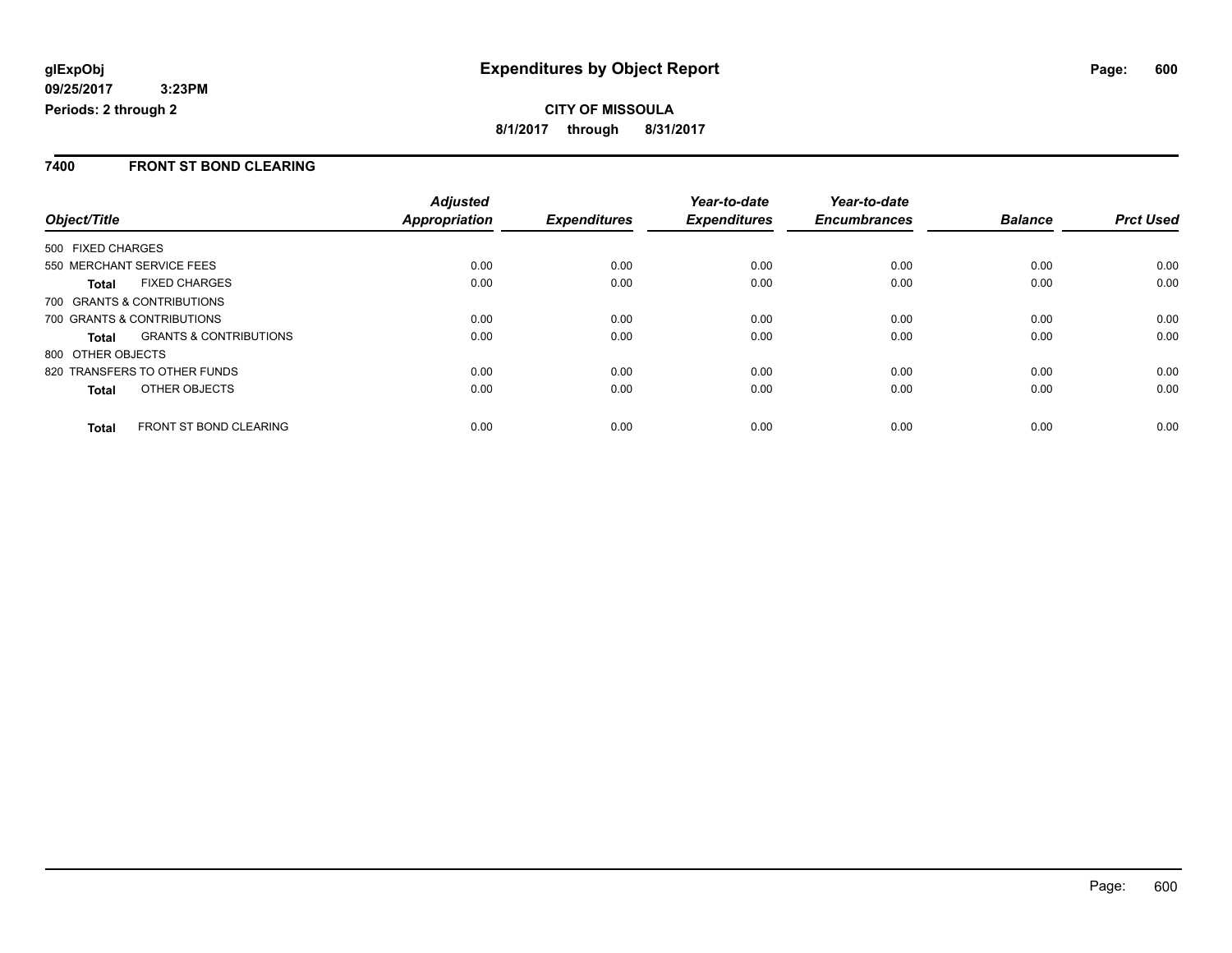# **7401 FRONT ST PARKING STRUCTURE**

|                   |                              | <b>Adjusted</b> |                     | Year-to-date        | Year-to-date        |                |                  |
|-------------------|------------------------------|-----------------|---------------------|---------------------|---------------------|----------------|------------------|
| Object/Title      |                              | Appropriation   | <b>Expenditures</b> | <b>Expenditures</b> | <b>Encumbrances</b> | <b>Balance</b> | <b>Prct Used</b> |
|                   | 300 PURCHASED SERVICES       |                 |                     |                     |                     |                |                  |
|                   | 390 OTHER PURCHASED SERVICES | 0.00            | 0.00                | 0.00                | 0.00                | 0.00           | 0.00             |
| <b>Total</b>      | PURCHASED SERVICES           | 0.00            | 0.00                | 0.00                | 0.00                | 0.00           | 0.00             |
| 500 FIXED CHARGES |                              |                 |                     |                     |                     |                |                  |
|                   | 550 MERCHANT SERVICE FEES    | 0.00            | 0.00                | 0.00                | 0.00                | 0.00           | 0.00             |
| <b>Total</b>      | <b>FIXED CHARGES</b>         | 0.00            | 0.00                | 0.00                | 0.00                | 0.00           | 0.00             |
| 600 DEBT SERVICE  |                              |                 |                     |                     |                     |                |                  |
| 610 PRINCIPAL     |                              | 0.00            | 0.00                | 0.00                | 0.00                | 0.00           | 0.00             |
|                   | 620 INTEREST / SERVICE FEES  | 0.00            | 0.00                | 0.00                | 0.00                | 0.00           | 0.00             |
| <b>Total</b>      | <b>DEBT SERVICE</b>          | 0.00            | 0.00                | 0.00                | 0.00                | 0.00           | 0.00             |
| 800 OTHER OBJECTS |                              |                 |                     |                     |                     |                |                  |
|                   | 820 TRANSFERS TO OTHER FUNDS | 0.00            | 0.00                | 0.00                | 0.00                | 0.00           | 0.00             |
| <b>Total</b>      | OTHER OBJECTS                | 0.00            | 0.00                | 0.00                | 0.00                | 0.00           | 0.00             |
| <b>Total</b>      | <b>MRA</b>                   | 0.00            | 0.00                | 0.00                | 0.00                | 0.00           | 0.00             |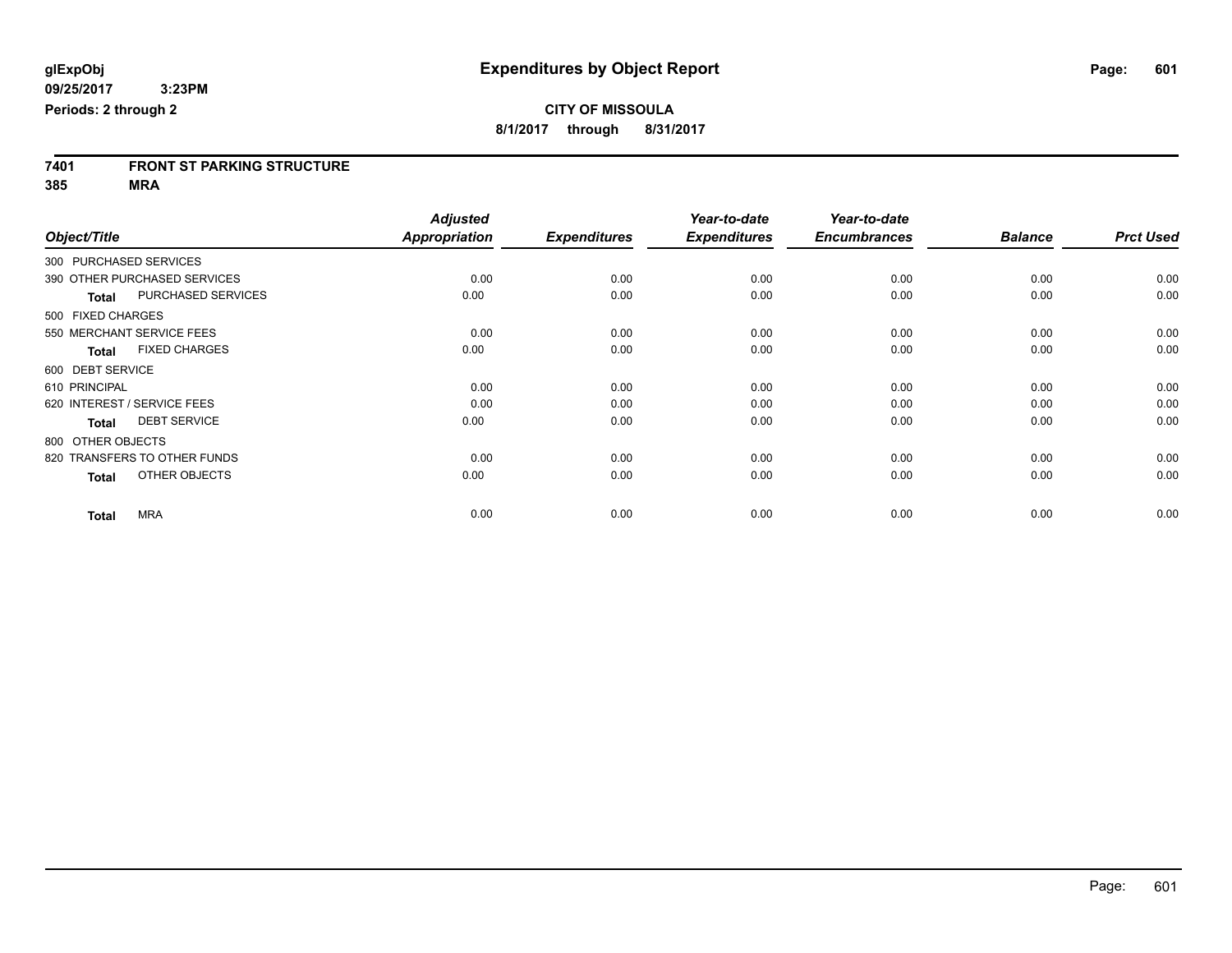# **CITY OF MISSOULA 8/1/2017 through 8/31/2017**

### **7401 FRONT ST PARKING STRUCTURE**

|                        |                                   | <b>Adjusted</b> |                     | Year-to-date        | Year-to-date        |                |                  |
|------------------------|-----------------------------------|-----------------|---------------------|---------------------|---------------------|----------------|------------------|
| Object/Title           |                                   | Appropriation   | <b>Expenditures</b> | <b>Expenditures</b> | <b>Encumbrances</b> | <b>Balance</b> | <b>Prct Used</b> |
| 300 PURCHASED SERVICES |                                   |                 |                     |                     |                     |                |                  |
|                        | 390 OTHER PURCHASED SERVICES      | 0.00            | 0.00                | 0.00                | 0.00                | 0.00           | 0.00             |
| <b>Total</b>           | PURCHASED SERVICES                | 0.00            | 0.00                | 0.00                | 0.00                | 0.00           | 0.00             |
| 500 FIXED CHARGES      |                                   |                 |                     |                     |                     |                |                  |
|                        | 550 MERCHANT SERVICE FEES         | 0.00            | 0.00                | 0.00                | 0.00                | 0.00           | 0.00             |
| <b>Total</b>           | <b>FIXED CHARGES</b>              | 0.00            | 0.00                | 0.00                | 0.00                | 0.00           | 0.00             |
| 600 DEBT SERVICE       |                                   |                 |                     |                     |                     |                |                  |
| 610 PRINCIPAL          |                                   | 0.00            | 0.00                | 0.00                | 0.00                | 0.00           | 0.00             |
|                        | 620 INTEREST / SERVICE FEES       | 0.00            | 0.00                | 0.00                | 0.00                | 0.00           | 0.00             |
| <b>Total</b>           | <b>DEBT SERVICE</b>               | 0.00            | 0.00                | 0.00                | 0.00                | 0.00           | 0.00             |
| 800 OTHER OBJECTS      |                                   |                 |                     |                     |                     |                |                  |
|                        | 820 TRANSFERS TO OTHER FUNDS      | 0.00            | 0.00                | 0.00                | 0.00                | 0.00           | 0.00             |
| <b>Total</b>           | OTHER OBJECTS                     | 0.00            | 0.00                | 0.00                | 0.00                | 0.00           | 0.00             |
| <b>Total</b>           | <b>FRONT ST PARKING STRUCTURE</b> | 0.00            | 0.00                | 0.00                | 0.00                | 0.00           | 0.00             |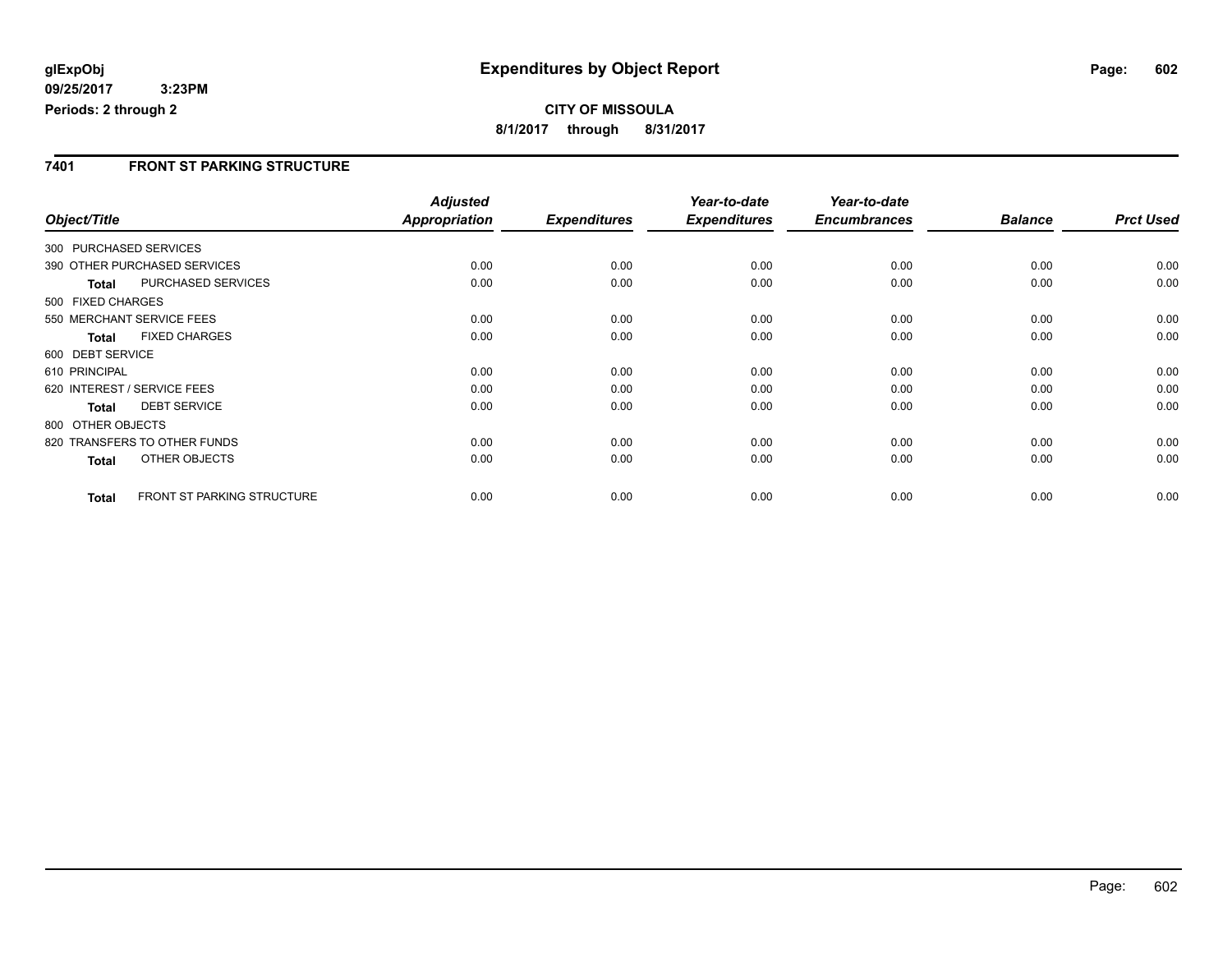# **7402 FRONT ST SUBORDINATE LIEN NOTE**

|                   |                                   | <b>Adjusted</b>      |                     | Year-to-date        | Year-to-date        |                |                  |
|-------------------|-----------------------------------|----------------------|---------------------|---------------------|---------------------|----------------|------------------|
| Object/Title      |                                   | <b>Appropriation</b> | <b>Expenditures</b> | <b>Expenditures</b> | <b>Encumbrances</b> | <b>Balance</b> | <b>Prct Used</b> |
| 500 FIXED CHARGES |                                   |                      |                     |                     |                     |                |                  |
|                   | 550 MERCHANT SERVICE FEES         | 0.00                 | 0.00                | 0.00                | 0.00                | 0.00           | 0.00             |
| <b>Total</b>      | <b>FIXED CHARGES</b>              | 0.00                 | 0.00                | 0.00                | 0.00                | 0.00           | 0.00             |
| 600 DEBT SERVICE  |                                   |                      |                     |                     |                     |                |                  |
| 610 PRINCIPAL     |                                   | 0.00                 | 0.00                | 0.00                | 0.00                | 0.00           | 0.00             |
|                   | 620 INTEREST / SERVICE FEES       | 0.00                 | 0.00                | 0.00                | 0.00                | 0.00           | 0.00             |
| <b>Total</b>      | <b>DEBT SERVICE</b>               | 0.00                 | 0.00                | 0.00                | 0.00                | 0.00           | 0.00             |
|                   | 700 GRANTS & CONTRIBUTIONS        |                      |                     |                     |                     |                |                  |
|                   | 700 GRANTS & CONTRIBUTIONS        | 0.00                 | 0.00                | 0.00                | 0.00                | 0.00           | 0.00             |
| <b>Total</b>      | <b>GRANTS &amp; CONTRIBUTIONS</b> | 0.00                 | 0.00                | 0.00                | 0.00                | 0.00           | 0.00             |
| 800 OTHER OBJECTS |                                   |                      |                     |                     |                     |                |                  |
|                   | 820 TRANSFERS TO OTHER FUNDS      | 0.00                 | 0.00                | 0.00                | 0.00                | 0.00           | 0.00             |
| <b>Total</b>      | OTHER OBJECTS                     | 0.00                 | 0.00                | 0.00                | 0.00                | 0.00           | 0.00             |
| <b>Total</b>      | <b>MRA</b>                        | 0.00                 | 0.00                | 0.00                | 0.00                | 0.00           | 0.00             |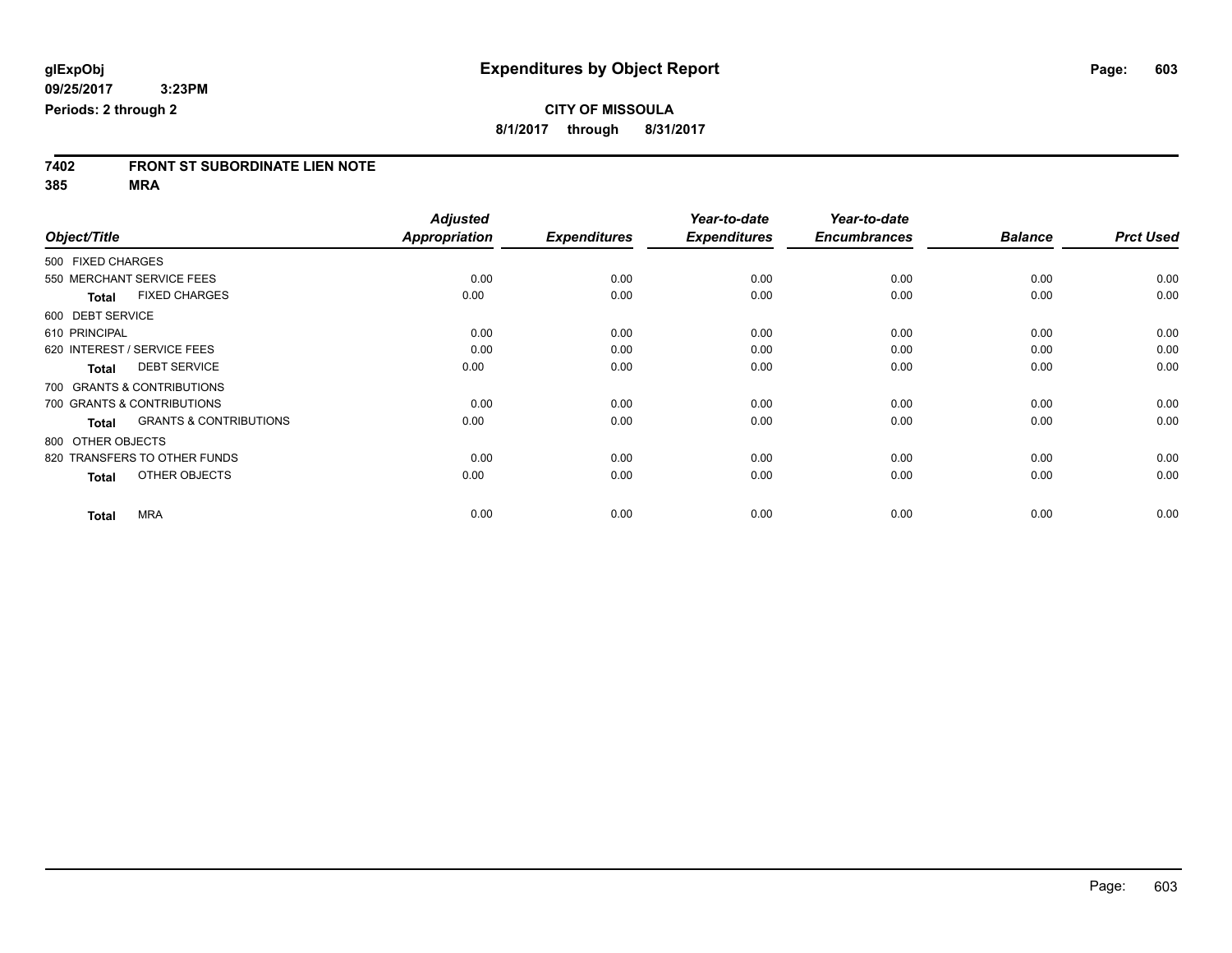### **7402 FRONT ST SUBORDINATE LIEN NOTE**

|                   |                                   | <b>Adjusted</b>      |                     | Year-to-date        | Year-to-date        |                |                  |
|-------------------|-----------------------------------|----------------------|---------------------|---------------------|---------------------|----------------|------------------|
| Object/Title      |                                   | <b>Appropriation</b> | <b>Expenditures</b> | <b>Expenditures</b> | <b>Encumbrances</b> | <b>Balance</b> | <b>Prct Used</b> |
| 500 FIXED CHARGES |                                   |                      |                     |                     |                     |                |                  |
|                   | 550 MERCHANT SERVICE FEES         | 0.00                 | 0.00                | 0.00                | 0.00                | 0.00           | 0.00             |
| <b>Total</b>      | <b>FIXED CHARGES</b>              | 0.00                 | 0.00                | 0.00                | 0.00                | 0.00           | 0.00             |
| 600 DEBT SERVICE  |                                   |                      |                     |                     |                     |                |                  |
| 610 PRINCIPAL     |                                   | 0.00                 | 0.00                | 0.00                | 0.00                | 0.00           | 0.00             |
|                   | 620 INTEREST / SERVICE FEES       | 0.00                 | 0.00                | 0.00                | 0.00                | 0.00           | 0.00             |
| <b>Total</b>      | <b>DEBT SERVICE</b>               | 0.00                 | 0.00                | 0.00                | 0.00                | 0.00           | 0.00             |
|                   | 700 GRANTS & CONTRIBUTIONS        |                      |                     |                     |                     |                |                  |
|                   | 700 GRANTS & CONTRIBUTIONS        | 0.00                 | 0.00                | 0.00                | 0.00                | 0.00           | 0.00             |
| <b>Total</b>      | <b>GRANTS &amp; CONTRIBUTIONS</b> | 0.00                 | 0.00                | 0.00                | 0.00                | 0.00           | 0.00             |
| 800 OTHER OBJECTS |                                   |                      |                     |                     |                     |                |                  |
|                   | 820 TRANSFERS TO OTHER FUNDS      | 0.00                 | 0.00                | 0.00                | 0.00                | 0.00           | 0.00             |
| <b>Total</b>      | OTHER OBJECTS                     | 0.00                 | 0.00                | 0.00                | 0.00                | 0.00           | 0.00             |
| <b>Total</b>      | FRONT ST SUBORDINATE LIEN NOTE    | 0.00                 | 0.00                | 0.00                | 0.00                | 0.00           | 0.00             |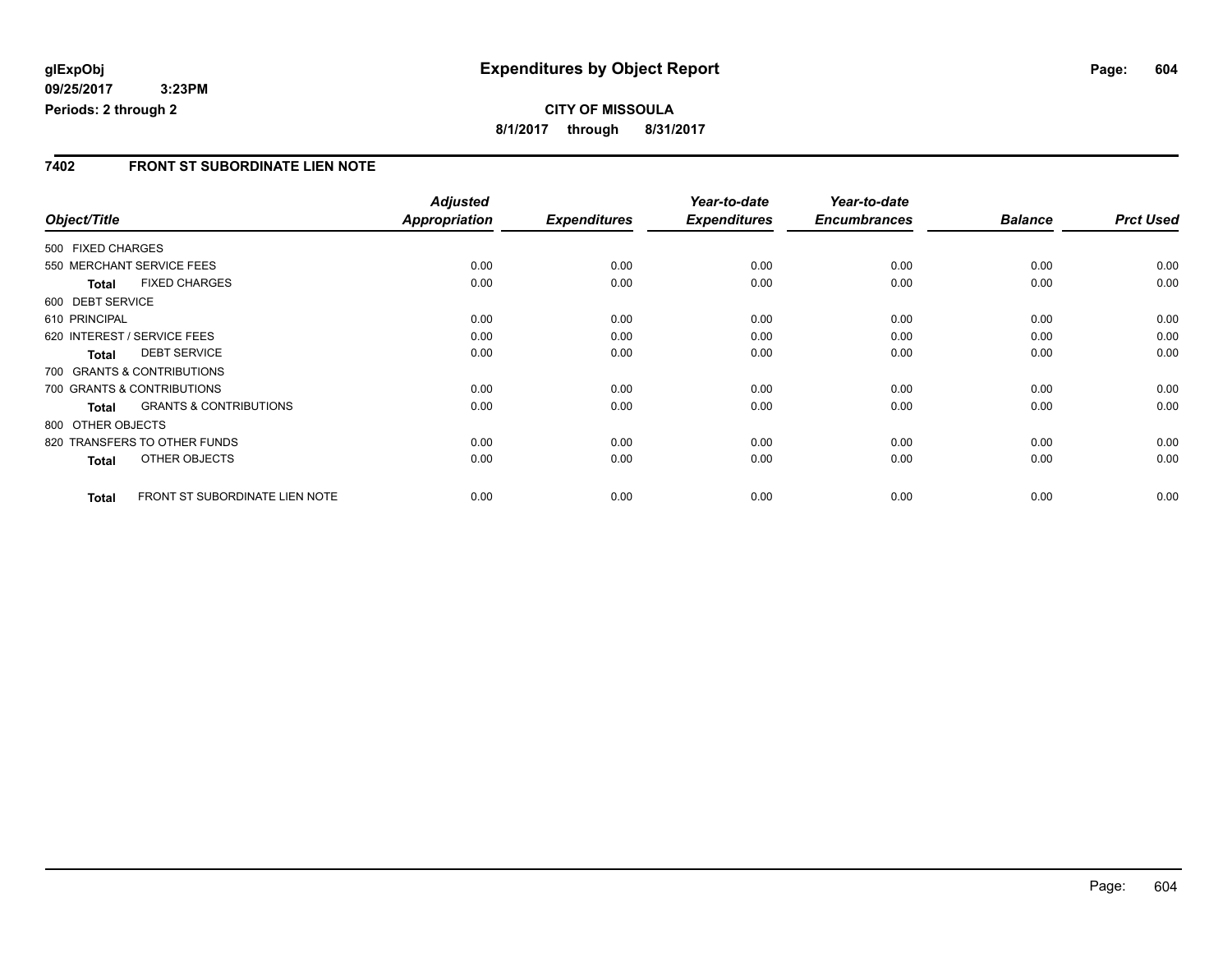## **CITY OF MISSOULA 8/1/2017 through 8/31/2017**

# **7447 COURT COLLECTED PARKING FINES**

**230 MUNICIPAL COURT**

| Object/Title                           | <b>Adjusted</b><br>Appropriation | <b>Expenditures</b> | Year-to-date<br><b>Expenditures</b> | Year-to-date<br><b>Encumbrances</b> | <b>Balance</b> | <b>Prct Used</b> |
|----------------------------------------|----------------------------------|---------------------|-------------------------------------|-------------------------------------|----------------|------------------|
| 500 FIXED CHARGES                      |                                  |                     |                                     |                                     |                |                  |
| 500 FIXED CHARGES                      | 0.00                             | 0.00                | 0.00                                | 0.00                                | 0.00           | 0.00             |
| 550 MERCHANT SERVICE FEES              | 0.00                             | 0.00                | 0.00                                | 0.00                                | 0.00           | 0.00             |
| <b>FIXED CHARGES</b><br><b>Total</b>   | 0.00                             | 0.00                | 0.00                                | 0.00                                | 0.00           | 0.00             |
| <b>MUNICIPAL COURT</b><br><b>Total</b> | 0.00                             | 0.00                | 0.00                                | 0.00                                | 0.00           | 0.00             |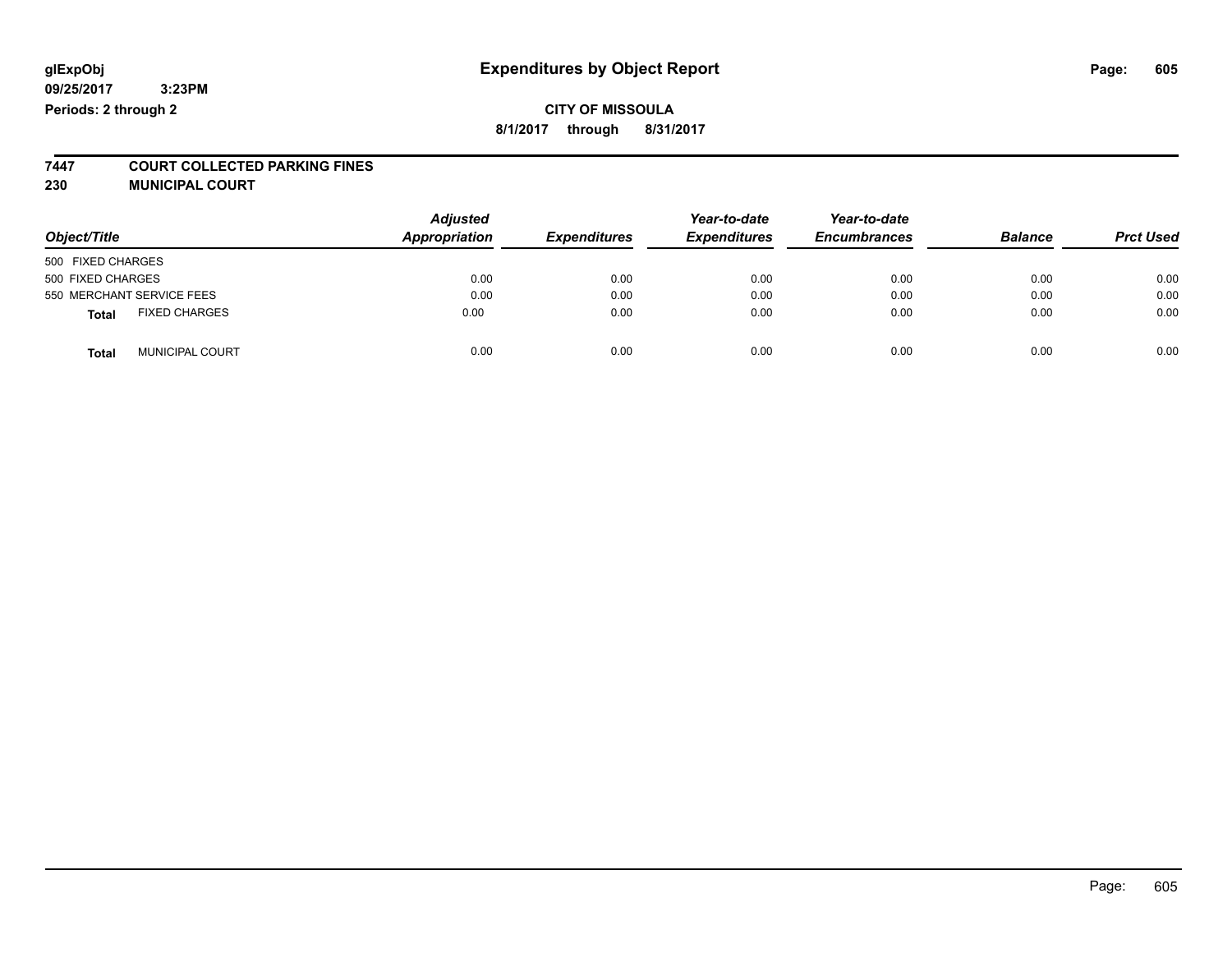# **glExpObj Expenditures by Object Report Page: 606**

**09/25/2017 3:23PM Periods: 2 through 2**

### **7447 COURT COLLECTED PARKING FINES**

| Object/Title      |                               | <b>Adjusted</b><br>Appropriation | <b>Expenditures</b> | Year-to-date<br><b>Expenditures</b> | Year-to-date<br><b>Encumbrances</b> | <b>Balance</b> | <b>Prct Used</b> |
|-------------------|-------------------------------|----------------------------------|---------------------|-------------------------------------|-------------------------------------|----------------|------------------|
| 500 FIXED CHARGES |                               |                                  |                     |                                     |                                     |                |                  |
| 500 FIXED CHARGES |                               | 0.00                             | 0.00                | 0.00                                | 0.00                                | 0.00           | 0.00             |
|                   | 550 MERCHANT SERVICE FEES     | 0.00                             | 0.00                | 0.00                                | 0.00                                | 0.00           | 0.00             |
| <b>Total</b>      | <b>FIXED CHARGES</b>          | 0.00                             | 0.00                | 0.00                                | 0.00                                | 0.00           | 0.00             |
| <b>Total</b>      | COURT COLLECTED PARKING FINES | 0.00                             | 0.00                | 0.00                                | 0.00                                | 0.00           | 0.00             |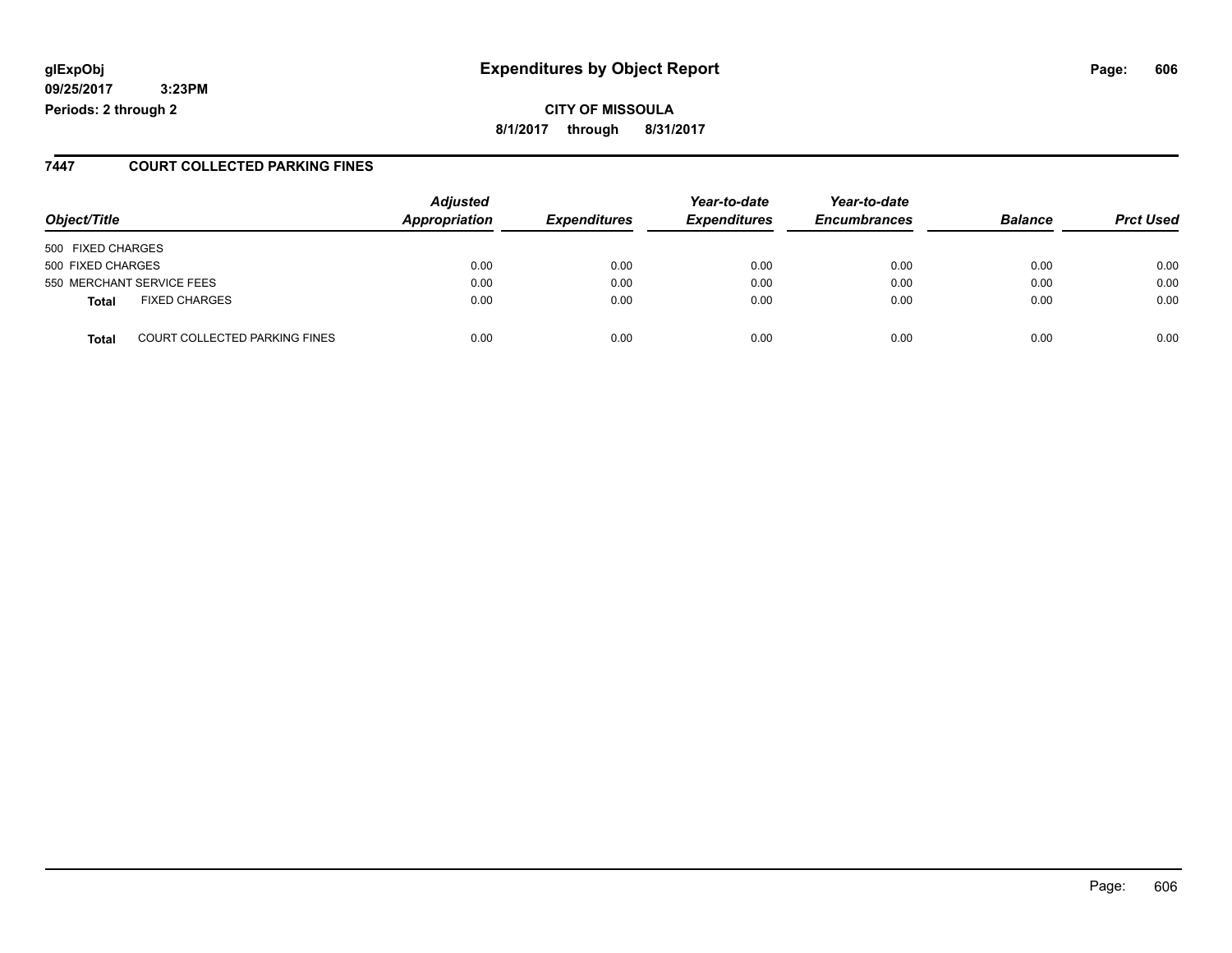**7458 COURT SURCHARGE**

**230 MUNICIPAL COURT**

|                           |                        | <b>Adjusted</b>      |                     | Year-to-date        | Year-to-date        |                |                  |
|---------------------------|------------------------|----------------------|---------------------|---------------------|---------------------|----------------|------------------|
| Object/Title              |                        | <b>Appropriation</b> | <b>Expenditures</b> | <b>Expenditures</b> | <b>Encumbrances</b> | <b>Balance</b> | <b>Prct Used</b> |
| 500 FIXED CHARGES         |                        |                      |                     |                     |                     |                |                  |
| 500 FIXED CHARGES         |                        | 0.00                 | 0.00                | 0.00                | 0.00                | 0.00           | 0.00             |
| 550 MERCHANT SERVICE FEES |                        | 0.00                 | 0.00                | 0.00                | 0.00                | 0.00           | 0.00             |
| <b>Total</b>              | <b>FIXED CHARGES</b>   | 0.00                 | 0.00                | 0.00                | 0.00                | 0.00           | 0.00             |
| Total                     | <b>MUNICIPAL COURT</b> | 0.00                 | 0.00                | 0.00                | 0.00                | 0.00           | 0.00             |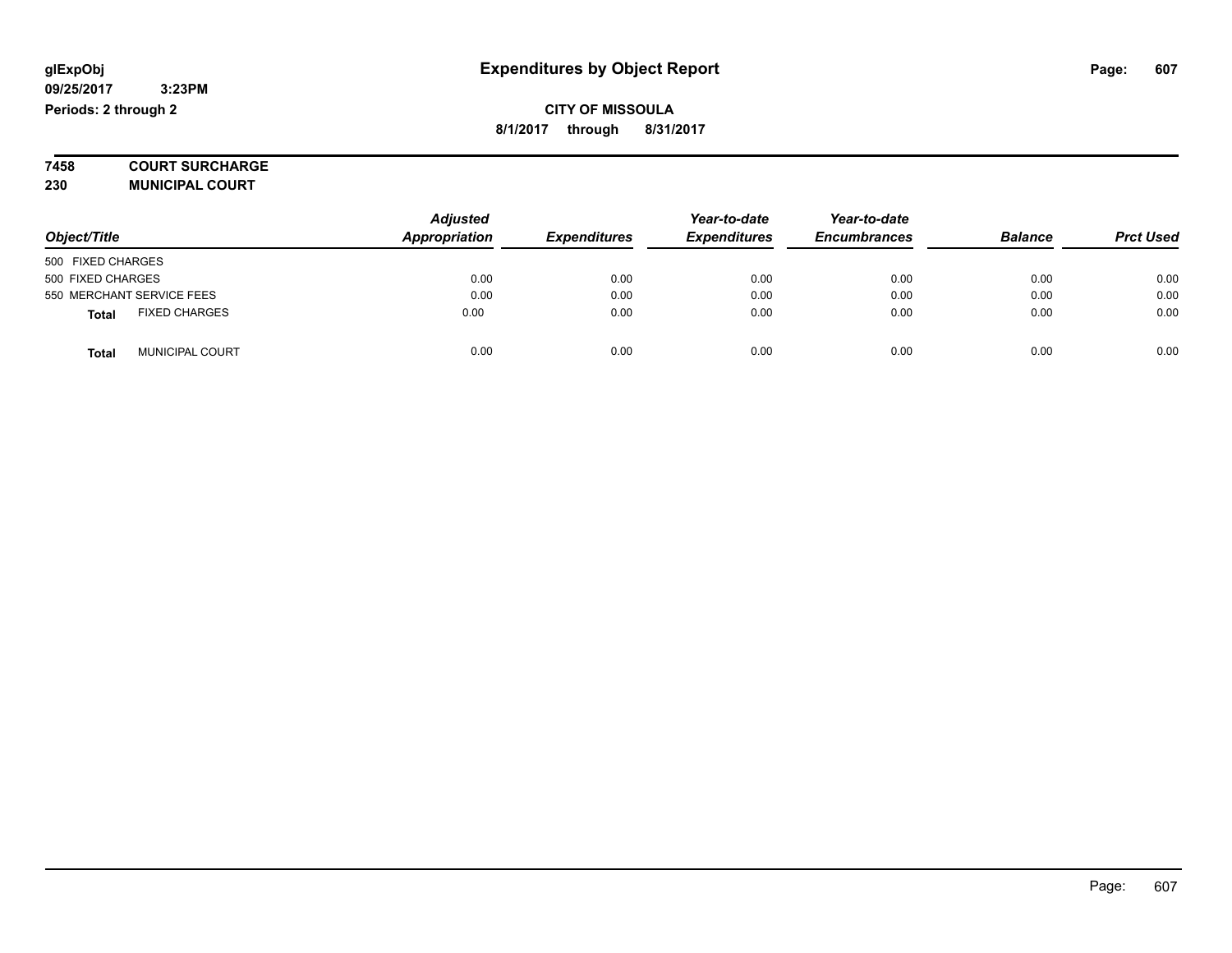**CITY OF MISSOULA 8/1/2017 through 8/31/2017**

**7458 COURT SURCHARGE**

| Object/Title              |                        | <b>Adjusted</b><br>Appropriation | <b>Expenditures</b> | Year-to-date<br><b>Expenditures</b> | Year-to-date<br><b>Encumbrances</b> | <b>Balance</b> | <b>Prct Used</b> |
|---------------------------|------------------------|----------------------------------|---------------------|-------------------------------------|-------------------------------------|----------------|------------------|
| 500 FIXED CHARGES         |                        |                                  |                     |                                     |                                     |                |                  |
| 500 FIXED CHARGES         |                        | 0.00                             | 0.00                | 0.00                                | 0.00                                | 0.00           | 0.00             |
| 550 MERCHANT SERVICE FEES |                        | 0.00                             | 0.00                | 0.00                                | 0.00                                | 0.00           | 0.00             |
| <b>Total</b>              | <b>FIXED CHARGES</b>   | 0.00                             | 0.00                | 0.00                                | 0.00                                | 0.00           | 0.00             |
| <b>Total</b>              | <b>COURT SURCHARGE</b> | 0.00                             | 0.00                | 0.00                                | 0.00                                | 0.00           | 0.00             |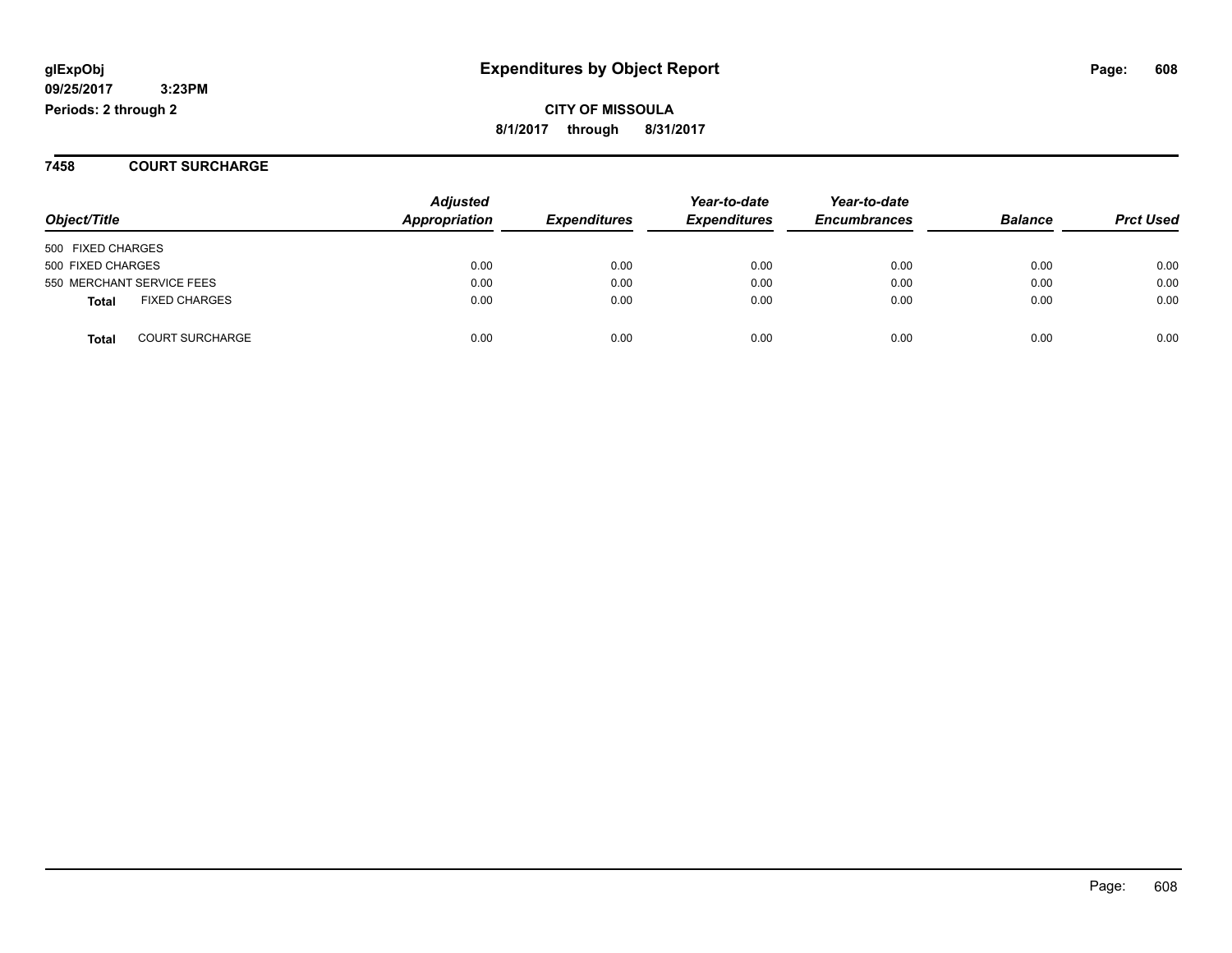## **CITY OF MISSOULA 8/1/2017 through 8/31/2017**

**7469 PUBLIC DEFENDER FEES 230 MUNICIPAL COURT**

| Object/Title                           | <b>Adjusted</b><br><b>Appropriation</b> | <b>Expenditures</b> | Year-to-date<br><b>Expenditures</b> | Year-to-date<br><b>Encumbrances</b> | <b>Balance</b> | <b>Prct Used</b> |
|----------------------------------------|-----------------------------------------|---------------------|-------------------------------------|-------------------------------------|----------------|------------------|
| 500 FIXED CHARGES                      |                                         |                     |                                     |                                     |                |                  |
| 500 FIXED CHARGES                      | 0.00                                    | 0.00                | 0.00                                | 0.00                                | 0.00           | 0.00             |
| 550 MERCHANT SERVICE FEES              | 0.00                                    | 0.00                | 0.00                                | 0.00                                | 0.00           | 0.00             |
| <b>FIXED CHARGES</b><br><b>Total</b>   | 0.00                                    | 0.00                | 0.00                                | 0.00                                | 0.00           | 0.00             |
| <b>MUNICIPAL COURT</b><br><b>Total</b> | 0.00                                    | 0.00                | 0.00                                | 0.00                                | 0.00           | 0.00             |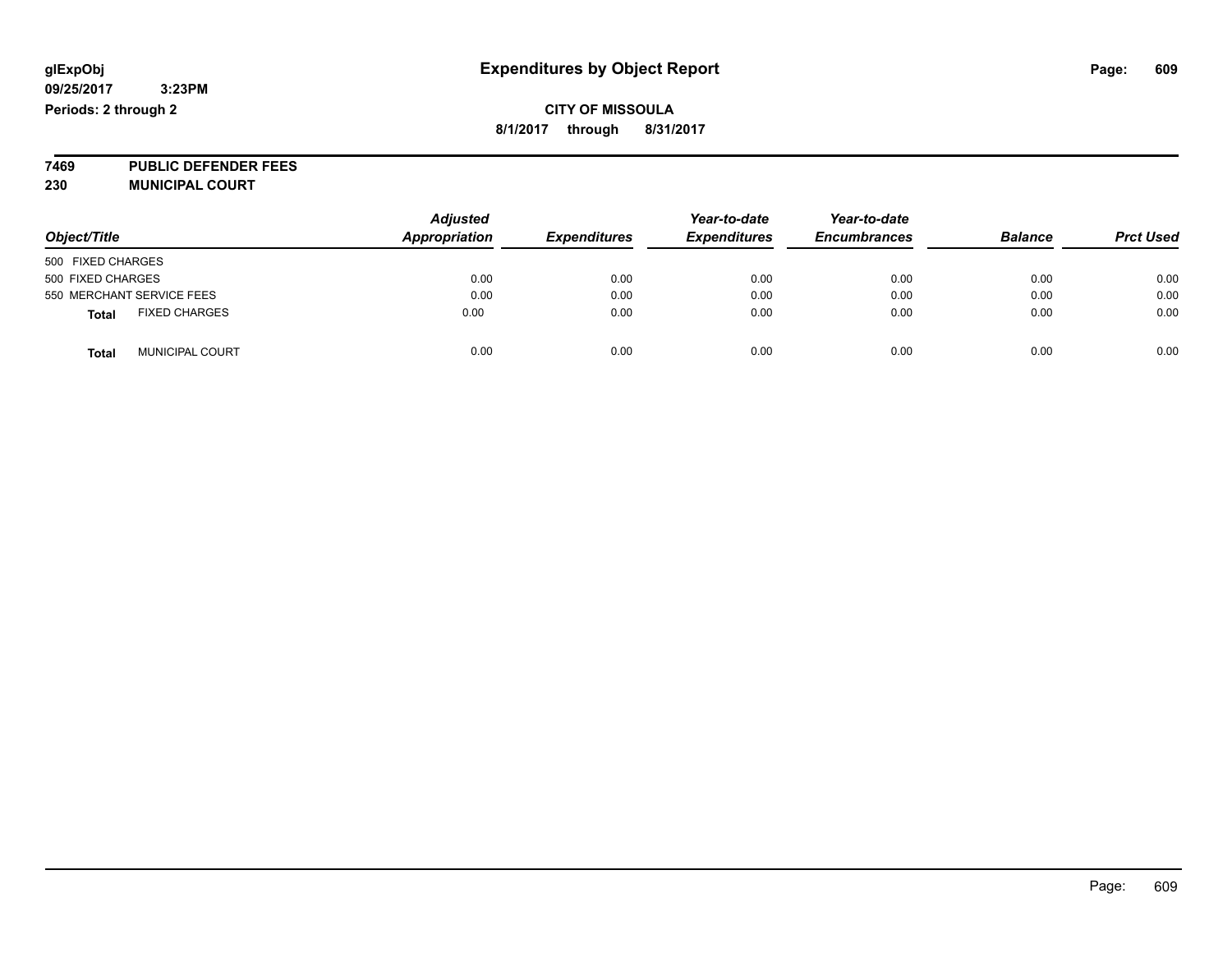**8/1/2017 through 8/31/2017**

#### **7469 PUBLIC DEFENDER FEES**

| Object/Title                         | <b>Adjusted</b><br>Appropriation | <b>Expenditures</b> | Year-to-date<br><b>Expenditures</b> | Year-to-date<br><b>Encumbrances</b> | <b>Balance</b> | <b>Prct Used</b> |
|--------------------------------------|----------------------------------|---------------------|-------------------------------------|-------------------------------------|----------------|------------------|
| 500 FIXED CHARGES                    |                                  |                     |                                     |                                     |                |                  |
| 500 FIXED CHARGES                    | 0.00                             | 0.00                | 0.00                                | 0.00                                | 0.00           | 0.00             |
| 550 MERCHANT SERVICE FEES            | 0.00                             | 0.00                | 0.00                                | 0.00                                | 0.00           | 0.00             |
| <b>FIXED CHARGES</b><br><b>Total</b> | 0.00                             | 0.00                | 0.00                                | 0.00                                | 0.00           | 0.00             |
| PUBLIC DEFENDER FEES<br>Total        | 0.00                             | 0.00                | 0.00                                | 0.00                                | 0.00           | 0.00             |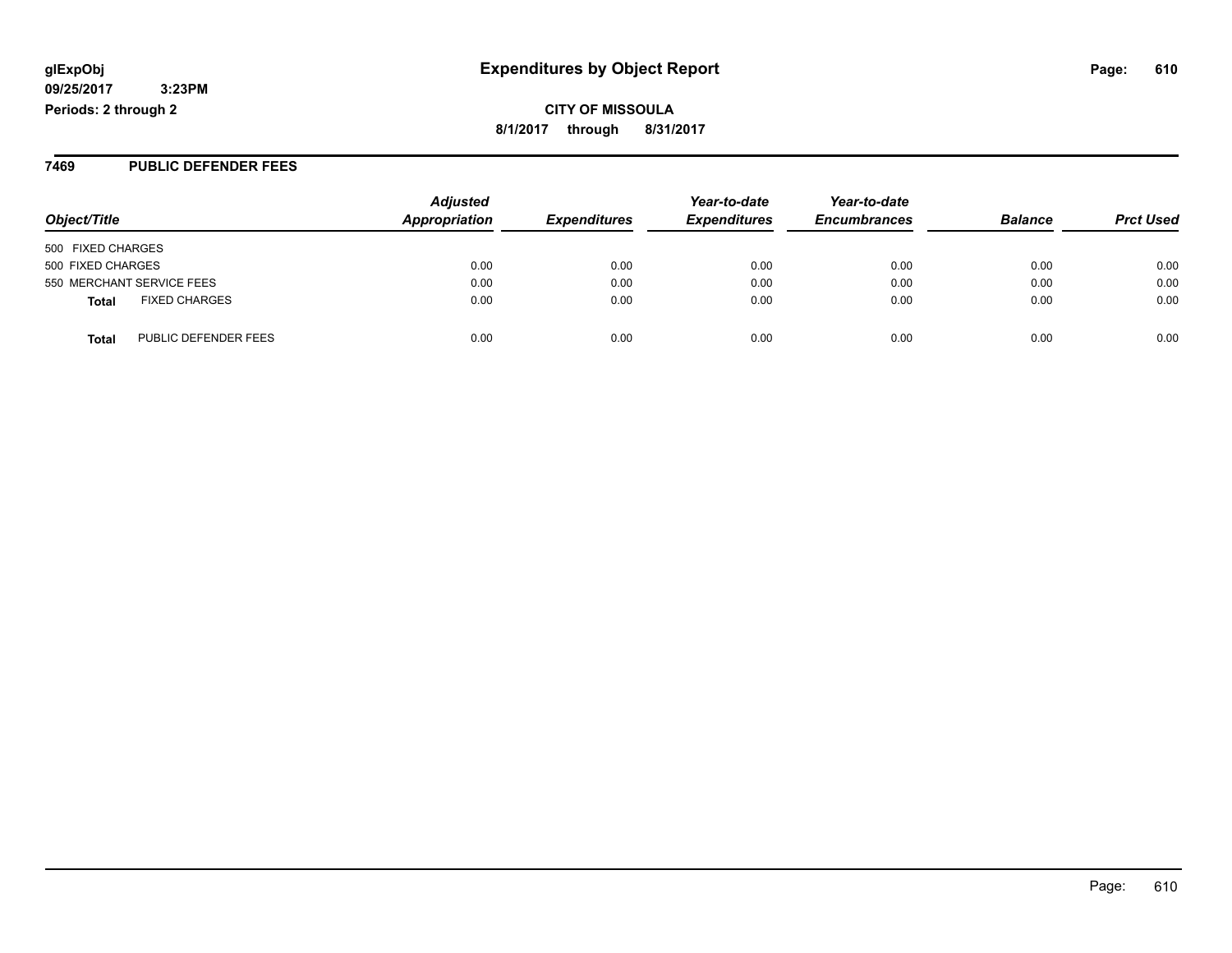# **7903 COUNTY CLEARING**

**390 NON-DEPARTMENTAL**

|                                      | <b>Adjusted</b>      |                     | Year-to-date        | Year-to-date        |                |                  |
|--------------------------------------|----------------------|---------------------|---------------------|---------------------|----------------|------------------|
| Object/Title                         | <b>Appropriation</b> | <b>Expenditures</b> | <b>Expenditures</b> | <b>Encumbrances</b> | <b>Balance</b> | <b>Prct Used</b> |
| 500 FIXED CHARGES                    |                      |                     |                     |                     |                |                  |
| 550 MERCHANT SERVICE FEES            | 0.00                 | 0.00                | 0.00                | 0.00                | 0.00           | 0.00             |
| <b>FIXED CHARGES</b><br><b>Total</b> | 0.00                 | 0.00                | 0.00                | 0.00                | 0.00           | 0.00             |
| 800 OTHER OBJECTS                    |                      |                     |                     |                     |                |                  |
| 845 CONTINGENCY                      | 0.00                 | 0.00                | 0.00                | 0.00                | 0.00           | 0.00             |
| OTHER OBJECTS<br><b>Total</b>        | 0.00                 | 0.00                | 0.00                | 0.00                | 0.00           | 0.00             |
| NON-DEPARTMENTAL<br>Total            | 0.00                 | 0.00                | 0.00                | 0.00                | 0.00           | 0.00             |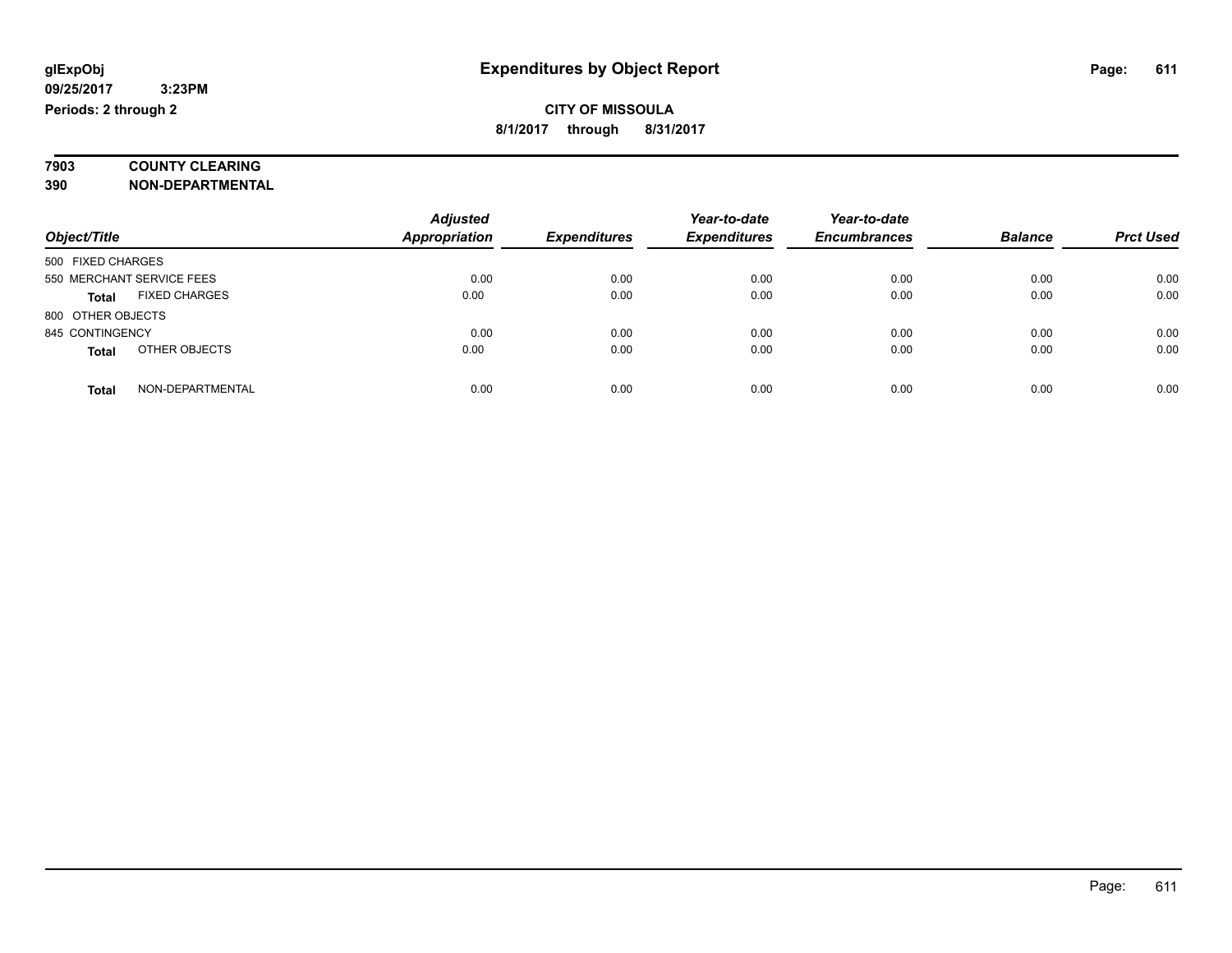**7903 COUNTY CLEARING**

| Object/Title                           | <b>Adjusted</b><br>Appropriation | <b>Expenditures</b> | Year-to-date<br><b>Expenditures</b> | Year-to-date<br><b>Encumbrances</b> | <b>Balance</b> | <b>Prct Used</b> |
|----------------------------------------|----------------------------------|---------------------|-------------------------------------|-------------------------------------|----------------|------------------|
|                                        |                                  |                     |                                     |                                     |                |                  |
| 500 FIXED CHARGES                      |                                  |                     |                                     |                                     |                |                  |
| 550 MERCHANT SERVICE FEES              | 0.00                             | 0.00                | 0.00                                | 0.00                                | 0.00           | 0.00             |
| <b>FIXED CHARGES</b><br><b>Total</b>   | 0.00                             | 0.00                | 0.00                                | 0.00                                | 0.00           | 0.00             |
| 800 OTHER OBJECTS                      |                                  |                     |                                     |                                     |                |                  |
| 845 CONTINGENCY                        | 0.00                             | 0.00                | 0.00                                | 0.00                                | 0.00           | 0.00             |
| OTHER OBJECTS<br><b>Total</b>          | 0.00                             | 0.00                | 0.00                                | 0.00                                | 0.00           | 0.00             |
|                                        |                                  |                     |                                     |                                     |                |                  |
| <b>COUNTY CLEARING</b><br><b>Total</b> | 0.00                             | 0.00                | 0.00                                | 0.00                                | 0.00           | 0.00             |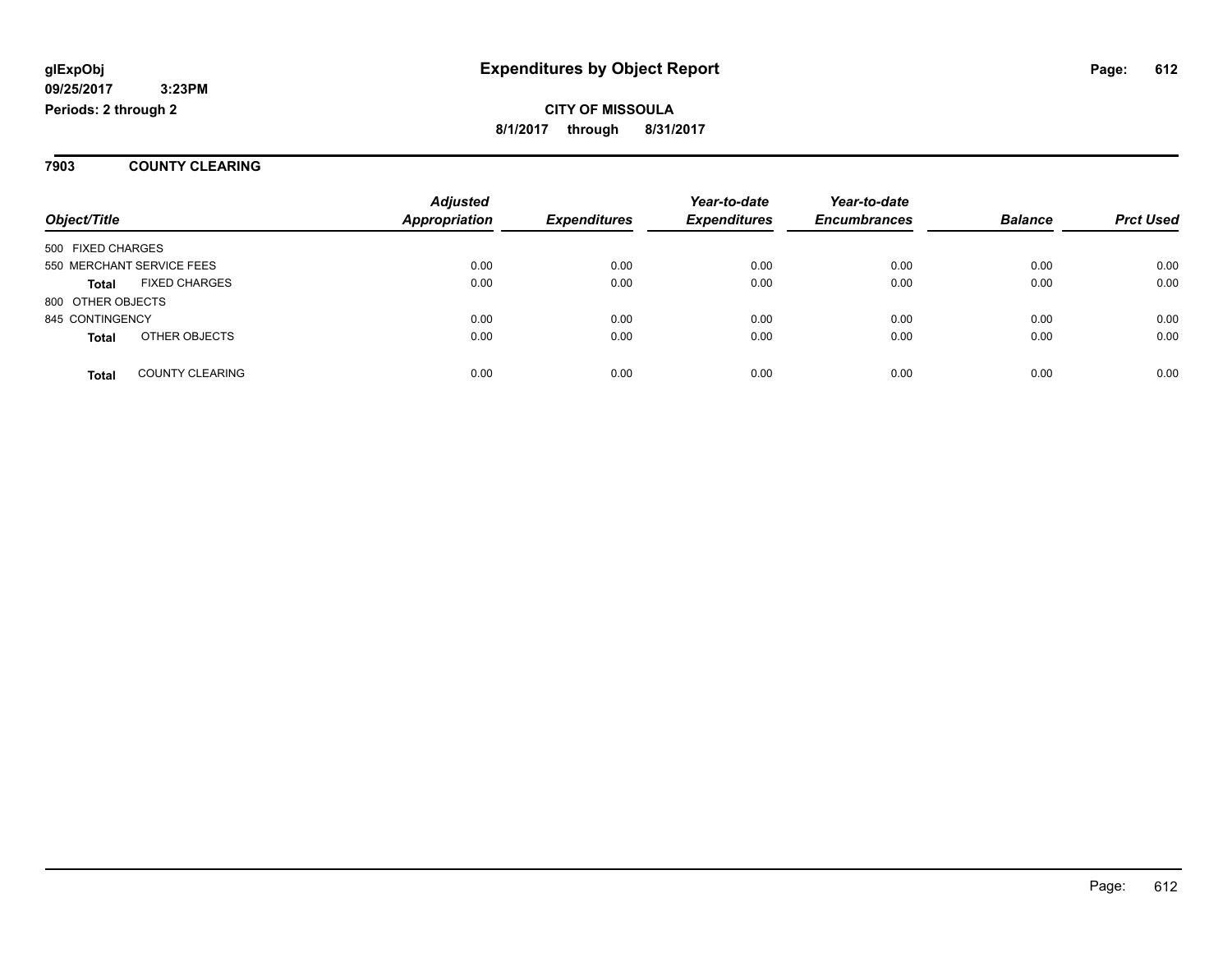# **7904 SEWER REBATE**

**280 PUBLIC WORKS OPERATIONS**

|                                         | <b>Adjusted</b> |                     | Year-to-date        | Year-to-date        |                |                  |
|-----------------------------------------|-----------------|---------------------|---------------------|---------------------|----------------|------------------|
| Object/Title                            | Appropriation   | <b>Expenditures</b> | <b>Expenditures</b> | <b>Encumbrances</b> | <b>Balance</b> | <b>Prct Used</b> |
| 500 FIXED CHARGES                       |                 |                     |                     |                     |                |                  |
| 500 FIXED CHARGES                       | 0.00            | 0.00                | 0.00                | 0.00                | 0.00           | 0.00             |
| 550 MERCHANT SERVICE FEES               | 0.00            | 0.00                | 0.00                | 0.00                | 0.00           | 0.00             |
| <b>FIXED CHARGES</b><br><b>Total</b>    | 0.00            | 0.00                | 0.00                | 0.00                | 0.00           | 0.00             |
| 800 OTHER OBJECTS                       |                 |                     |                     |                     |                |                  |
| 820 TRANSFERS TO OTHER FUNDS            | 0.00            | 0.00                | 0.00                | 0.00                | 0.00           | 0.00             |
| OTHER OBJECTS<br><b>Total</b>           | 0.00            | 0.00                | 0.00                | 0.00                | 0.00           | 0.00             |
| PUBLIC WORKS OPERATIONS<br><b>Total</b> | 0.00            | 0.00                | 0.00                | 0.00                | 0.00           | 0.00             |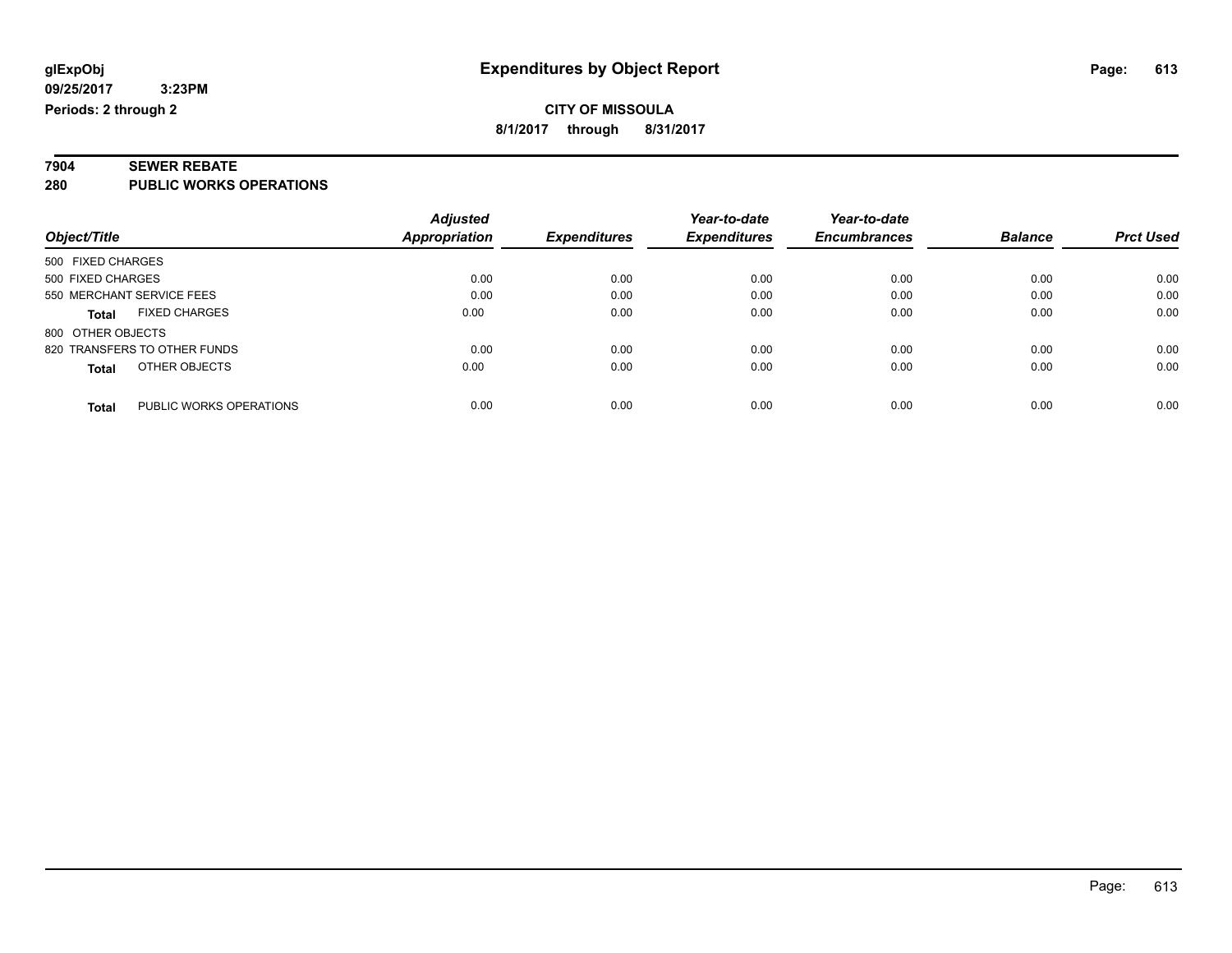**7904 SEWER REBATE**

|                                     | <b>Adjusted</b> |                     | Year-to-date        | Year-to-date        |                |                  |
|-------------------------------------|-----------------|---------------------|---------------------|---------------------|----------------|------------------|
| Object/Title                        | Appropriation   | <b>Expenditures</b> | <b>Expenditures</b> | <b>Encumbrances</b> | <b>Balance</b> | <b>Prct Used</b> |
| 500 FIXED CHARGES                   |                 |                     |                     |                     |                |                  |
| 500 FIXED CHARGES                   | 0.00            | 0.00                | 0.00                | 0.00                | 0.00           | 0.00             |
| 550 MERCHANT SERVICE FEES           | 0.00            | 0.00                | 0.00                | 0.00                | 0.00           | 0.00             |
| <b>FIXED CHARGES</b><br>Total       | 0.00            | 0.00                | 0.00                | 0.00                | 0.00           | 0.00             |
| 800 OTHER OBJECTS                   |                 |                     |                     |                     |                |                  |
| 820 TRANSFERS TO OTHER FUNDS        | 0.00            | 0.00                | 0.00                | 0.00                | 0.00           | 0.00             |
| OTHER OBJECTS<br>Total              | 0.00            | 0.00                | 0.00                | 0.00                | 0.00           | 0.00             |
| <b>SEWER REBATE</b><br><b>Total</b> | 0.00            | 0.00                | 0.00                | 0.00                | 0.00           | 0.00             |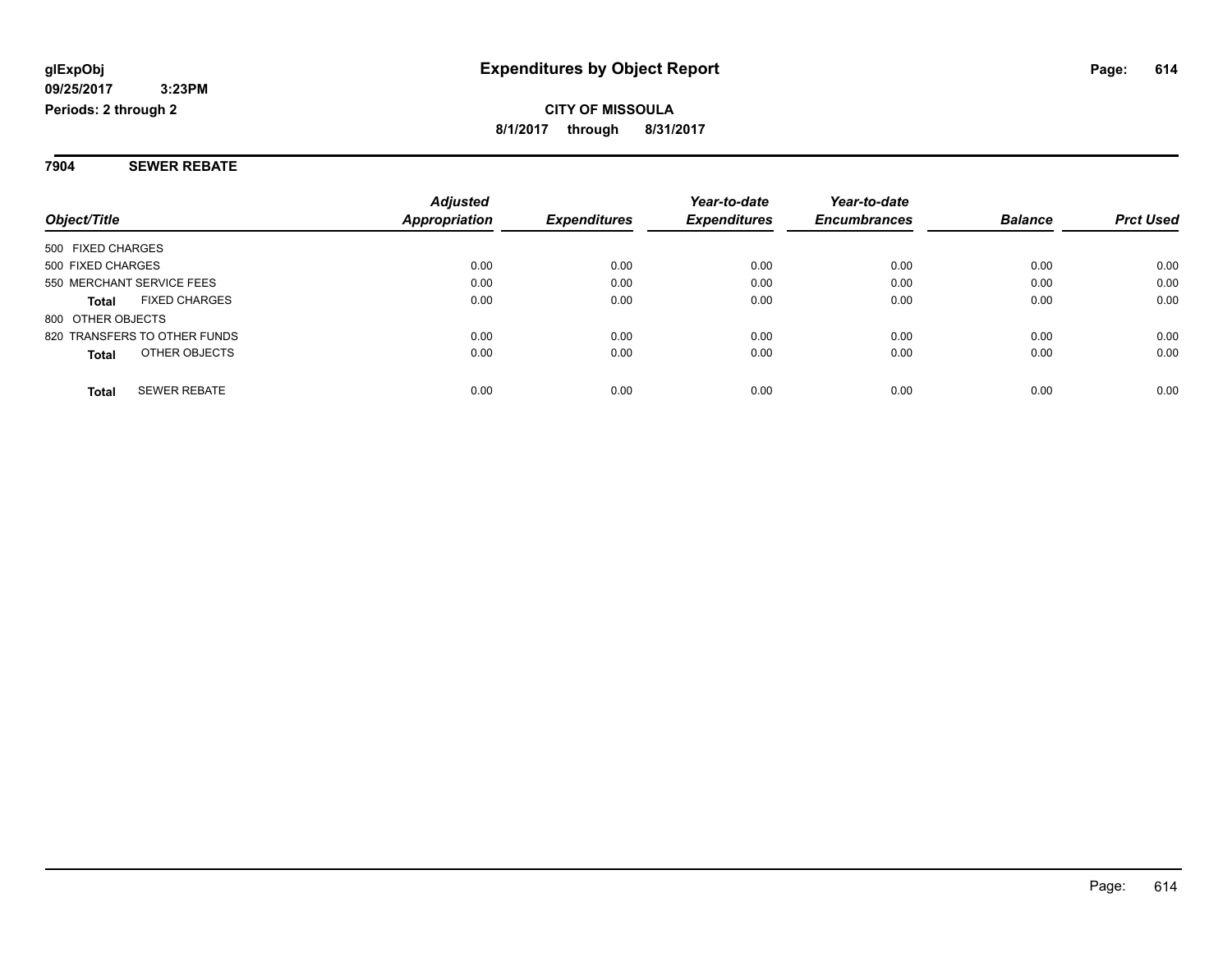**09/25/2017 3:23PM Periods: 2 through 2**

**CITY OF MISSOULA 8/1/2017 through 8/31/2017**

# **7905 WYE SEWER RSID 8489**

**280 PUBLIC WORKS OPERATIONS**

|                                         | <b>Adjusted</b> | Year-to-date        | Year-to-date        |                     |                |                  |
|-----------------------------------------|-----------------|---------------------|---------------------|---------------------|----------------|------------------|
| Object/Title                            | Appropriation   | <b>Expenditures</b> | <b>Expenditures</b> | <b>Encumbrances</b> | <b>Balance</b> | <b>Prct Used</b> |
| 500 FIXED CHARGES                       |                 |                     |                     |                     |                |                  |
| 500 FIXED CHARGES                       | 0.00            | 0.00                | 0.00                | 0.00                | 0.00           | 0.00             |
| 550 MERCHANT SERVICE FEES               | 0.00            | 0.00                | 0.00                | 0.00                | 0.00           | 0.00             |
| <b>FIXED CHARGES</b><br><b>Total</b>    | 0.00            | 0.00                | 0.00                | 0.00                | 0.00           | 0.00             |
| PUBLIC WORKS OPERATIONS<br><b>Total</b> | 0.00            | 0.00                | 0.00                | 0.00                | 0.00           | 0.00             |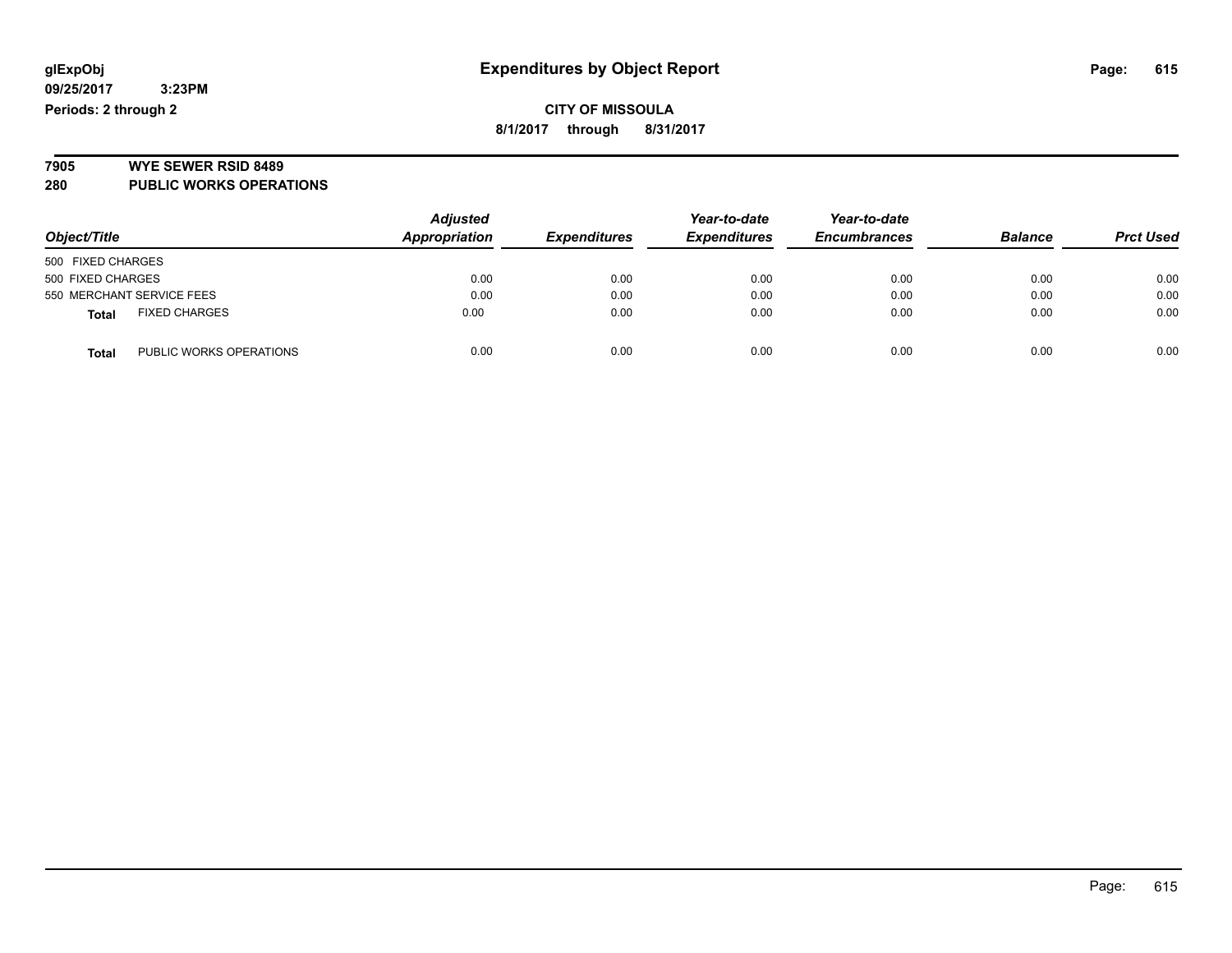#### **09/25/2017 3:23PM Periods: 2 through 2**

**CITY OF MISSOULA 8/1/2017 through 8/31/2017**

**7905 WYE SEWER RSID 8489**

| Object/Title                         | <b>Adjusted</b><br>Appropriation | <b>Expenditures</b> | Year-to-date<br><b>Expenditures</b> | Year-to-date<br><b>Encumbrances</b> | <b>Balance</b> | <b>Prct Used</b> |
|--------------------------------------|----------------------------------|---------------------|-------------------------------------|-------------------------------------|----------------|------------------|
| 500 FIXED CHARGES                    |                                  |                     |                                     |                                     |                |                  |
| 500 FIXED CHARGES                    | 0.00                             | 0.00                | 0.00                                | 0.00                                | 0.00           | 0.00             |
| 550 MERCHANT SERVICE FEES            | 0.00                             | 0.00                | 0.00                                | 0.00                                | 0.00           | 0.00             |
| <b>FIXED CHARGES</b><br><b>Total</b> | 0.00                             | 0.00                | 0.00                                | 0.00                                | 0.00           | 0.00             |
| WYE SEWER RSID 8489<br><b>Total</b>  | 0.00                             | 0.00                | 0.00                                | 0.00                                | 0.00           | 0.00             |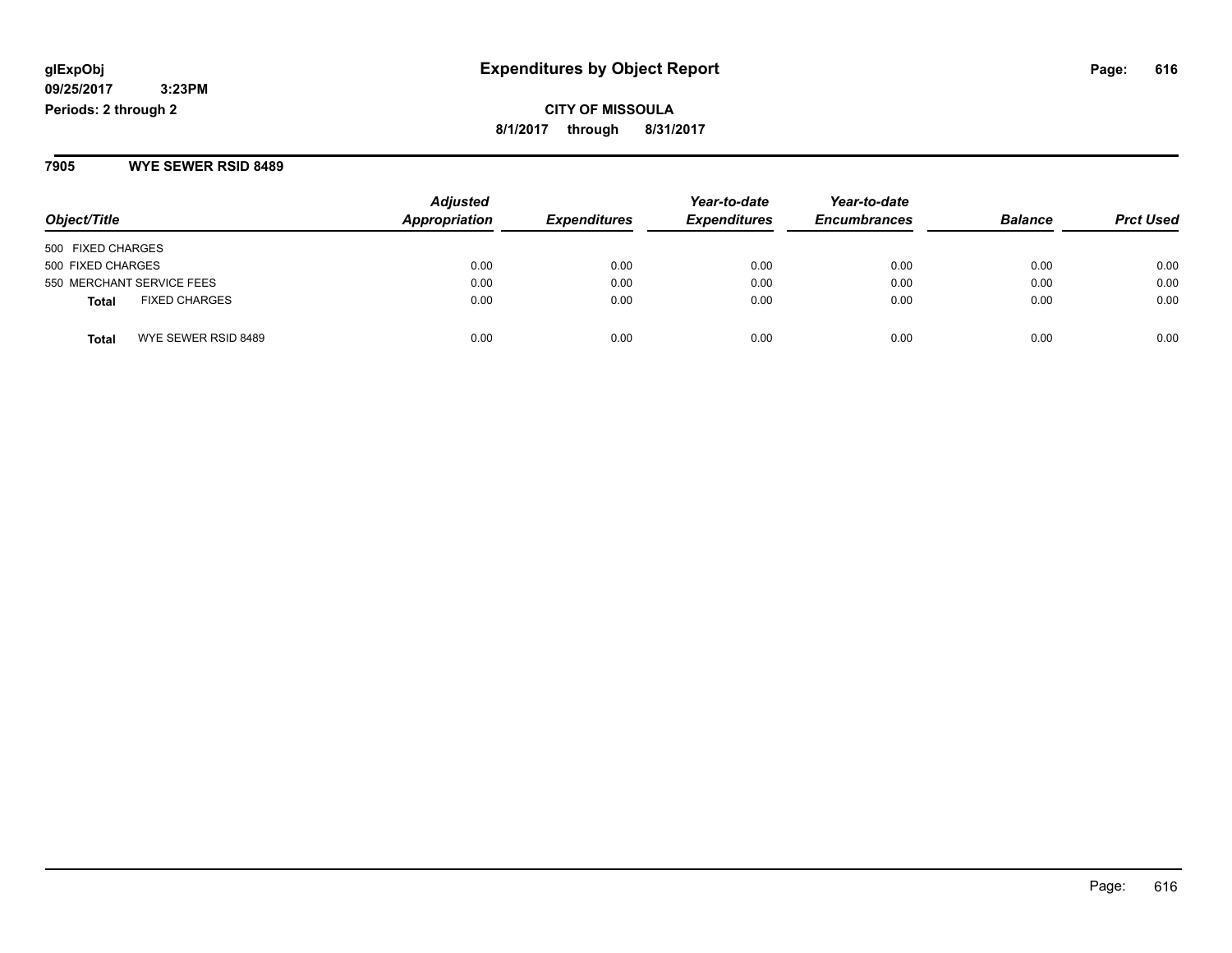## **CITY OF MISSOULA**

**8/1/2017 through 8/31/2017**

# **7911 RESIDENTIAL INSPECTION FUND**

**310 BUILDING INSPECTION**

|                                            | <b>Adjusted</b><br>Appropriation | <b>Expenditures</b> | Year-to-date        | Year-to-date<br><b>Encumbrances</b> | <b>Balance</b> | <b>Prct Used</b> |
|--------------------------------------------|----------------------------------|---------------------|---------------------|-------------------------------------|----------------|------------------|
| Object/Title                               |                                  |                     | <b>Expenditures</b> |                                     |                |                  |
| 200 SUPPLIES                               |                                  |                     |                     |                                     |                |                  |
| 220 OPERATING SUPPLIES                     | 0.00                             | 0.00                | 0.00                | 0.00                                | 0.00           | 0.00             |
| 240 OTHER SUPPLIES                         | 0.00                             | 0.00                | 0.00                | 0.00                                | 0.00           | 0.00             |
| <b>SUPPLIES</b><br>Total                   | 0.00                             | 0.00                | 0.00                | 0.00                                | 0.00           | 0.00             |
| 300 PURCHASED SERVICES                     |                                  |                     |                     |                                     |                |                  |
| 310 COMMUNICATIONS                         | 0.00                             | 0.00                | 0.00                | 0.00                                | 0.00           | 0.00             |
| 320 PRINTING & DUPLICATING                 | 0.00                             | 0.00                | 0.00                | 0.00                                | 0.00           | 0.00             |
| 330 PUBLICITY, SUBSCRIPTIONS & DUES        | 0.00                             | 0.00                | 0.00                | 0.00                                | 0.00           | 0.00             |
| PURCHASED SERVICES<br><b>Total</b>         | 0.00                             | 0.00                | 0.00                | 0.00                                | 0.00           | 0.00             |
| 500 FIXED CHARGES                          |                                  |                     |                     |                                     |                |                  |
| 550 MERCHANT SERVICE FEES                  | 0.00                             | 0.00                | 0.00                | 0.00                                | 0.00           | 0.00             |
| <b>FIXED CHARGES</b><br><b>Total</b>       | 0.00                             | 0.00                | 0.00                | 0.00                                | 0.00           | 0.00             |
| <b>BUILDING INSPECTION</b><br><b>Total</b> | 0.00                             | 0.00                | 0.00                | 0.00                                | 0.00           | 0.00             |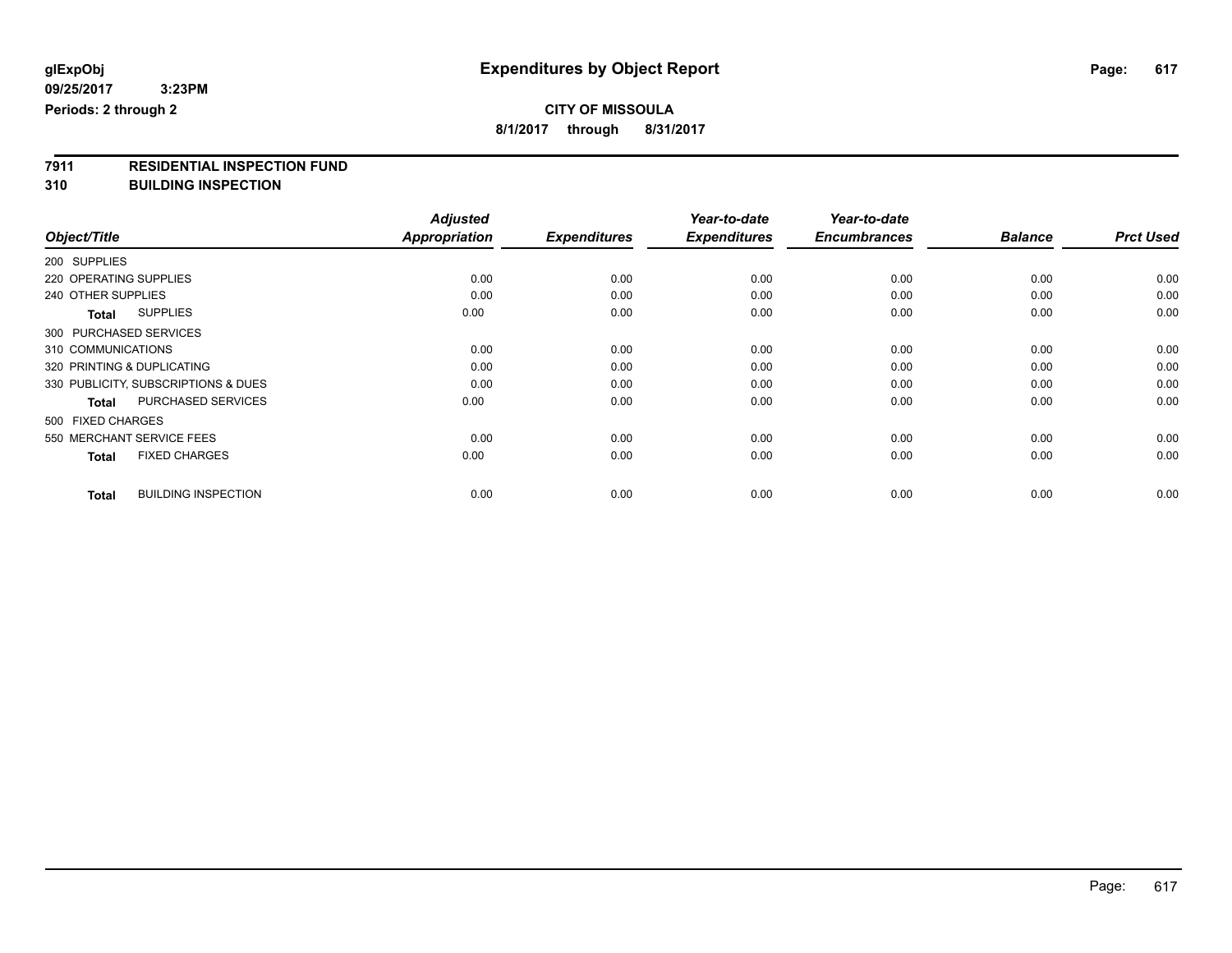**09/25/2017 3:23PM Periods: 2 through 2**

**CITY OF MISSOULA 8/1/2017 through 8/31/2017**

### **7911 RESIDENTIAL INSPECTION FUND**

|                        |                                     | <b>Adjusted</b> |                     | Year-to-date        | Year-to-date        |                |                  |
|------------------------|-------------------------------------|-----------------|---------------------|---------------------|---------------------|----------------|------------------|
| Object/Title           |                                     | Appropriation   | <b>Expenditures</b> | <b>Expenditures</b> | <b>Encumbrances</b> | <b>Balance</b> | <b>Prct Used</b> |
| 200 SUPPLIES           |                                     |                 |                     |                     |                     |                |                  |
| 220 OPERATING SUPPLIES |                                     | 0.00            | 0.00                | 0.00                | 0.00                | 0.00           | 0.00             |
| 240 OTHER SUPPLIES     |                                     | 0.00            | 0.00                | 0.00                | 0.00                | 0.00           | 0.00             |
| <b>Total</b>           | <b>SUPPLIES</b>                     | 0.00            | 0.00                | 0.00                | 0.00                | 0.00           | 0.00             |
| 300 PURCHASED SERVICES |                                     |                 |                     |                     |                     |                |                  |
| 310 COMMUNICATIONS     |                                     | 0.00            | 0.00                | 0.00                | 0.00                | 0.00           | 0.00             |
|                        | 320 PRINTING & DUPLICATING          | 0.00            | 0.00                | 0.00                | 0.00                | 0.00           | 0.00             |
|                        | 330 PUBLICITY, SUBSCRIPTIONS & DUES | 0.00            | 0.00                | 0.00                | 0.00                | 0.00           | 0.00             |
| <b>Total</b>           | PURCHASED SERVICES                  | 0.00            | 0.00                | 0.00                | 0.00                | 0.00           | 0.00             |
| 500 FIXED CHARGES      |                                     |                 |                     |                     |                     |                |                  |
|                        | 550 MERCHANT SERVICE FEES           | 0.00            | 0.00                | 0.00                | 0.00                | 0.00           | 0.00             |
| <b>Total</b>           | <b>FIXED CHARGES</b>                | 0.00            | 0.00                | 0.00                | 0.00                | 0.00           | 0.00             |
| <b>Total</b>           | RESIDENTIAL INSPECTION FUND         | 0.00            | 0.00                | 0.00                | 0.00                | 0.00           | 0.00             |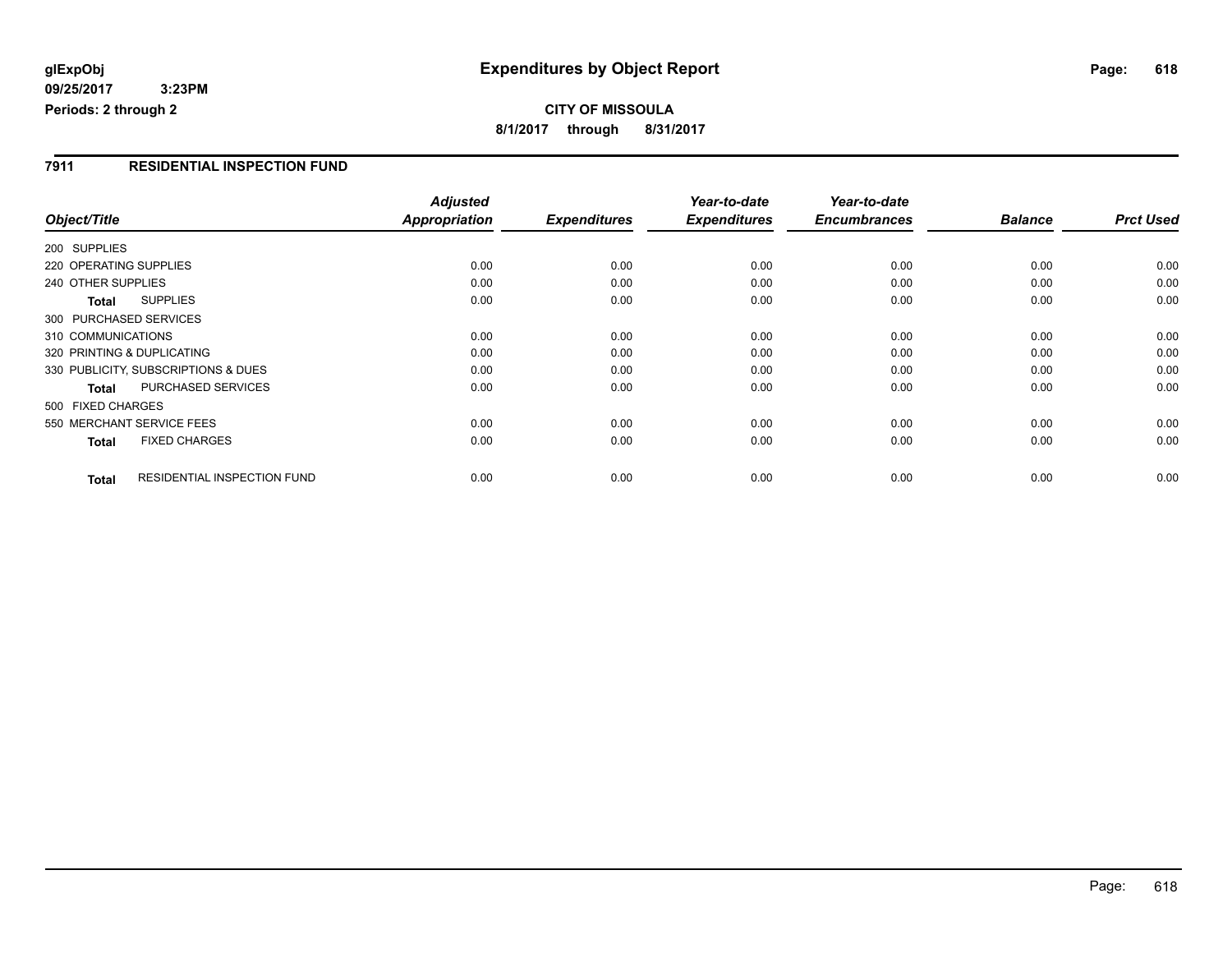## **CITY OF MISSOULA**

**8/1/2017 through 8/31/2017**

# **9000 GENERAL FIXED ASSETS ACCOUNT GROUP**

**900 DEPRECIATION**

| Object/Title                          | <b>Adjusted</b><br><b>Appropriation</b> | <b>Expenditures</b> | Year-to-date<br><b>Expenditures</b> | Year-to-date<br><b>Encumbrances</b> | <b>Balance</b> | <b>Prct Used</b> |
|---------------------------------------|-----------------------------------------|---------------------|-------------------------------------|-------------------------------------|----------------|------------------|
| 800 OTHER OBJECTS                     |                                         |                     |                                     |                                     |                |                  |
| 830 DEPRECIATION                      | 0.00                                    | 0.00                | 0.00                                | 0.00                                | 0.00           | 0.00             |
| OTHER OBJECTS<br><b>Total</b>         | 0.00                                    | 0.00                | 0.00                                | 0.00                                | 0.00           | 0.00             |
| 900 CAPITAL OUTLAY                    |                                         |                     |                                     |                                     |                |                  |
| 900 CAPITAL OUTLAY                    | 0.00                                    | 0.00                | 0.00                                | 0.00                                | 0.00           | 0.00             |
| <b>CAPITAL OUTLAY</b><br><b>Total</b> | 0.00                                    | 0.00                | 0.00                                | 0.00                                | 0.00           | 0.00             |
| <b>DEPRECIATION</b><br><b>Total</b>   | 0.00                                    | 0.00                | 0.00                                | 0.00                                | 0.00           | 0.00             |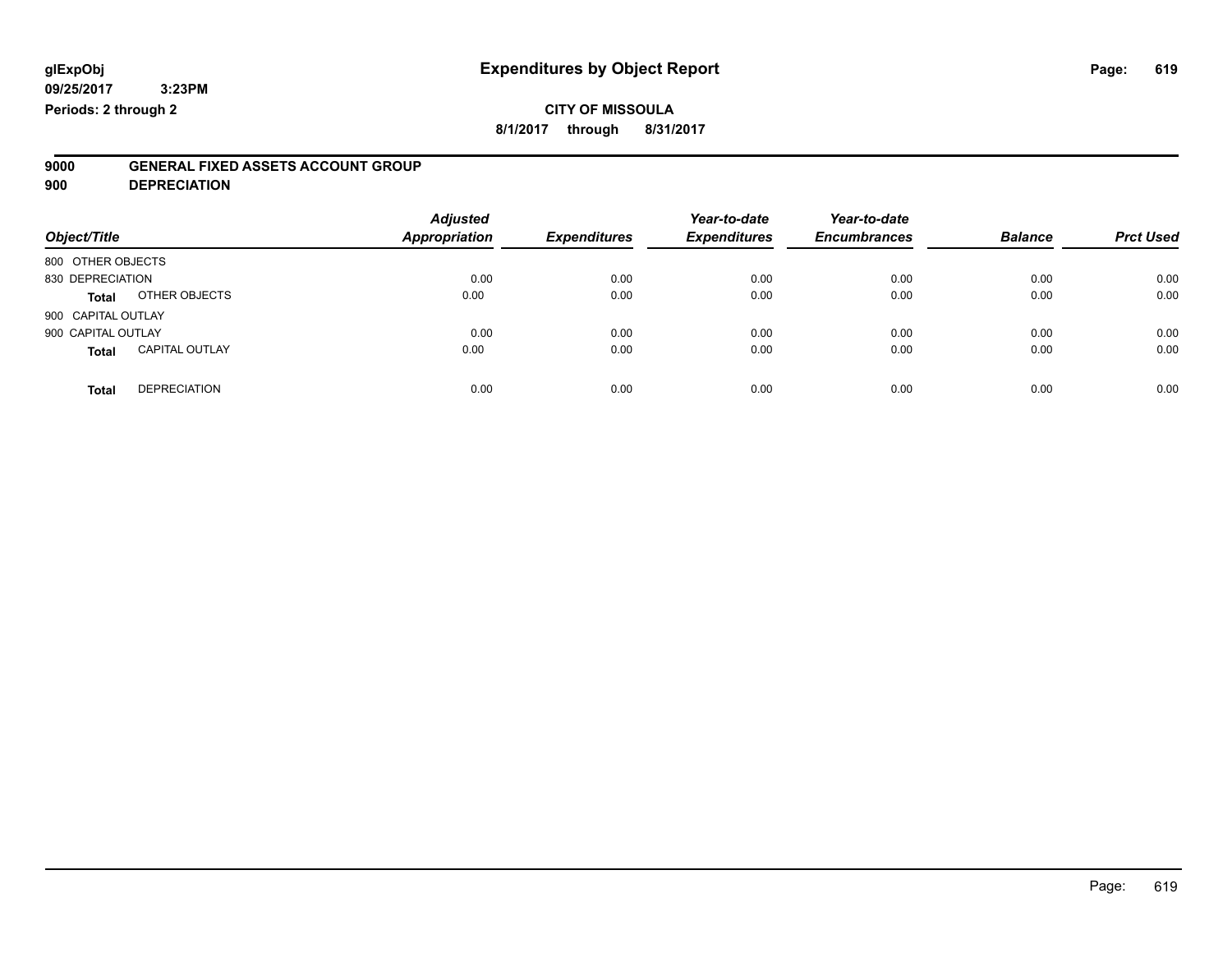### **glExpObj Expenditures by Object Report Page: 620**

**09/25/2017 3:23PM Periods: 2 through 2**

### **9000 GENERAL FIXED ASSETS ACCOUNT GROUP**

| Object/Title       |                                         | <b>Adjusted</b><br>Appropriation | <b>Expenditures</b> | Year-to-date<br><b>Expenditures</b> | Year-to-date<br><b>Encumbrances</b> | <b>Balance</b> | <b>Prct Used</b> |
|--------------------|-----------------------------------------|----------------------------------|---------------------|-------------------------------------|-------------------------------------|----------------|------------------|
| 800 OTHER OBJECTS  |                                         |                                  |                     |                                     |                                     |                |                  |
| 830 DEPRECIATION   |                                         | 0.00                             | 0.00                | 0.00                                | 0.00                                | 0.00           | 0.00             |
| <b>Total</b>       | OTHER OBJECTS                           | 0.00                             | 0.00                | 0.00                                | 0.00                                | 0.00           | 0.00             |
| 900 CAPITAL OUTLAY |                                         |                                  |                     |                                     |                                     |                |                  |
| 900 CAPITAL OUTLAY |                                         | 0.00                             | 0.00                | 0.00                                | 0.00                                | 0.00           | 0.00             |
| <b>Total</b>       | <b>CAPITAL OUTLAY</b>                   | 0.00                             | 0.00                | 0.00                                | 0.00                                | 0.00           | 0.00             |
| <b>Total</b>       | <b>GENERAL FIXED ASSETS ACCOUNT GRC</b> | 0.00                             | 0.00                | 0.00                                | 0.00                                | 0.00           | 0.00             |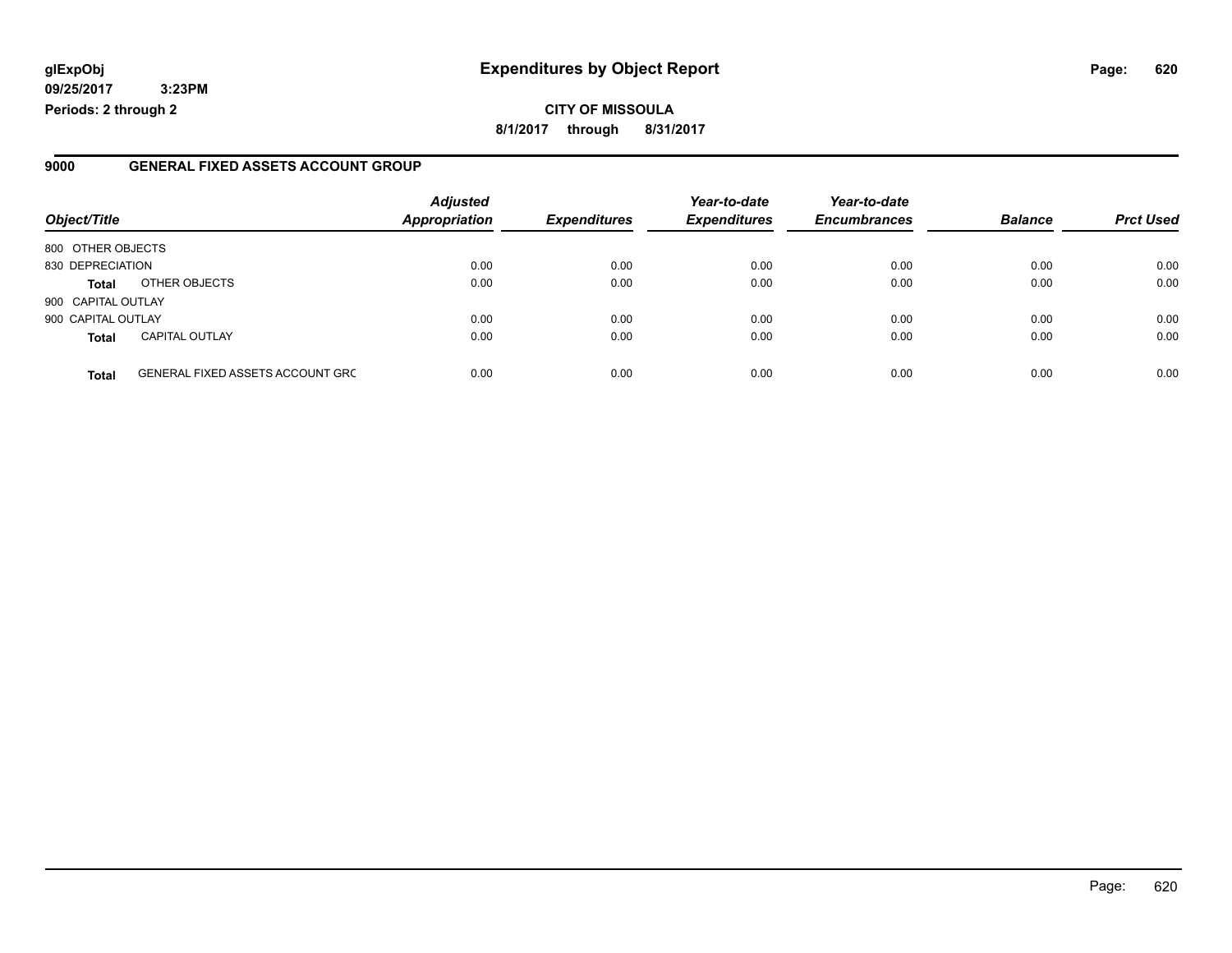#### *Grand Totals*

|                                           | <b>Adjusted</b> |                     | Year-to-date        | Year-to-date        |                 |                  |
|-------------------------------------------|-----------------|---------------------|---------------------|---------------------|-----------------|------------------|
| Object/Title                              | Appropriation   | <b>Expenditures</b> | <b>Expenditures</b> | <b>Encumbrances</b> | <b>Balance</b>  | <b>Prct Uset</b> |
| 100 PERSONAL SERVICES                     |                 |                     |                     |                     |                 |                  |
| 110 SALARIES AND WAGES                    | 0.00            | 2,822,115.28        | 5,011,167.19        | 0.00                | $-5,011,167.19$ | 0.0              |
| 115 SALARIES/HEALTH INSURANCE BENEFIT     | 0.00            | 146,688.00          | 272,322.00          | 0.00                | $-272,322.00$   | 0.0              |
| 120 OVERTIME                              | 0.00            | 239,666.10          | 391,176.80          | 0.00                | $-391,176.80$   | 0.0              |
| 121 OUTSIDE HIRE OVERTIME                 | 0.00            | 27,025.90           | 33,811.52           | 0.00                | $-33,811.52$    | 0.0              |
| 122 COURT OVERTIME                        | 0.00            | 5,843.97            | 7,328.65            | 0.00                | $-7,328.65$     | 0.0              |
| 123 CELL PHONE OVERTIME                   | 0.00            | 0.00                | 719.93              | 0.00                | $-719.93$       | 0.0              |
| 130 OTHER                                 | 0.00            | 740.00              | 130,653.46          | 0.00                | $-130,653.46$   | 0.0              |
| 133 EDUCATION COMPENSATION                | 0.00            | 1,390.00            | 2,432.50            | 0.00                | $-2,432.50$     | 0.0              |
| 135 OPEB EXPENSE                          | 0.00            | 0.00                | 0.00                | 0.00                | 0.00            | 0.0              |
| <b>140 EMPLOYER CONTRIBUTIONS</b>         | 0.00            | 930,104.37          | 2,131,243.40        | 0.00                | $-2,131,243.40$ | 0.0              |
| <b>141 STATE RETIREMENT CONTRIBUTIONS</b> | 0.00            | 2,551.20            | 2,550.55            | 0.00                | $-2,550.55$     | 0.0              |
| 145 OPEB CONTRIBUTION                     | 0.00            | 0.00                | 0.00                | 0.00                | 0.00            | 0.0              |
| <b>150 STATE RETIREMENT</b>               | 0.00            | 0.00                | 0.00                | 0.00                | 0.00            | 0.0              |
| 190 PENSION EXPENSE                       | 0.00            | 0.00                | 0.00                | 0.00                | 0.00            | 0.0              |
| PERSONAL SERVICES<br><b>Total</b>         | 0.00            | 4,176,124.82        | 7,983,406.00        | 0.00                | $-7,983,406.00$ | 0.0              |
| 200 SUPPLIES                              |                 |                     |                     |                     |                 |                  |
| 210 OFFICE SUPPLIES                       | 0.00            | 18,711.95           | 21,914.97           | 0.00                | $-21,914.97$    | 0.0              |
| 220 OPERATING SUPPLIES                    | 0.00            | 149,944.13          | 184,795.97          | 0.00                | $-184,795.97$   | 0.0              |
| 230 REPAIR/MAINTENANCE                    | 0.00            | 155,660.14          | 168,028.04          | 0.00                | $-168,028.04$   | 0.0              |
| 231 GASOLINE                              | 0.00            | 3,213.66            | 5,068.43            | 0.00                | $-5,068.43$     | 0.0              |
| 240 OTHER SUPPLIES                        | 0.00            | 38,847.51           | 53,558.22           | 0.00                | $-53,558.22$    | 0.0              |
| 250 SUPPLIES FOR RESALE                   | 0.00            | 0.00                | 0.00                | 0.00                | 0.00            | 0.0              |
| <b>SUPPLIES</b><br><b>Total</b>           | 0.00            | 366,377.39          | 433,365.63          | 0.00                | -433,365.63     | 0.0              |
| 300 PURCHASED SERVICES                    |                 |                     |                     |                     |                 |                  |
| 310 COMMUNICATIONS                        | 0.00            | 33,731.60           | 72,930.27           | 0.00                | $-72,930.27$    | 0.0              |
| 320 PRINTING & DUPLICATING                | 0.00            | 4,909.17            | 5,210.60            | 0.00                | $-5,210.60$     | 0.0              |
| 330 PUBLICITY, SUBSCRIPTIONS & DUES       | 0.00            | 17,742.28           | 56,498.93           | 0.00                | $-56,498.93$    | 0.0              |
| 340 SEWER                                 | 0.00            | 810.35              | 5,317.22            | 0.00                | $-5,317.22$     | 0.0              |
| 341 ELECTRICITY & NATURAL GAS             | 0.00            | 308,334.26          | 308,441.14          | 0.00                | $-308,441.14$   | 0.0              |
|                                           |                 |                     |                     |                     |                 |                  |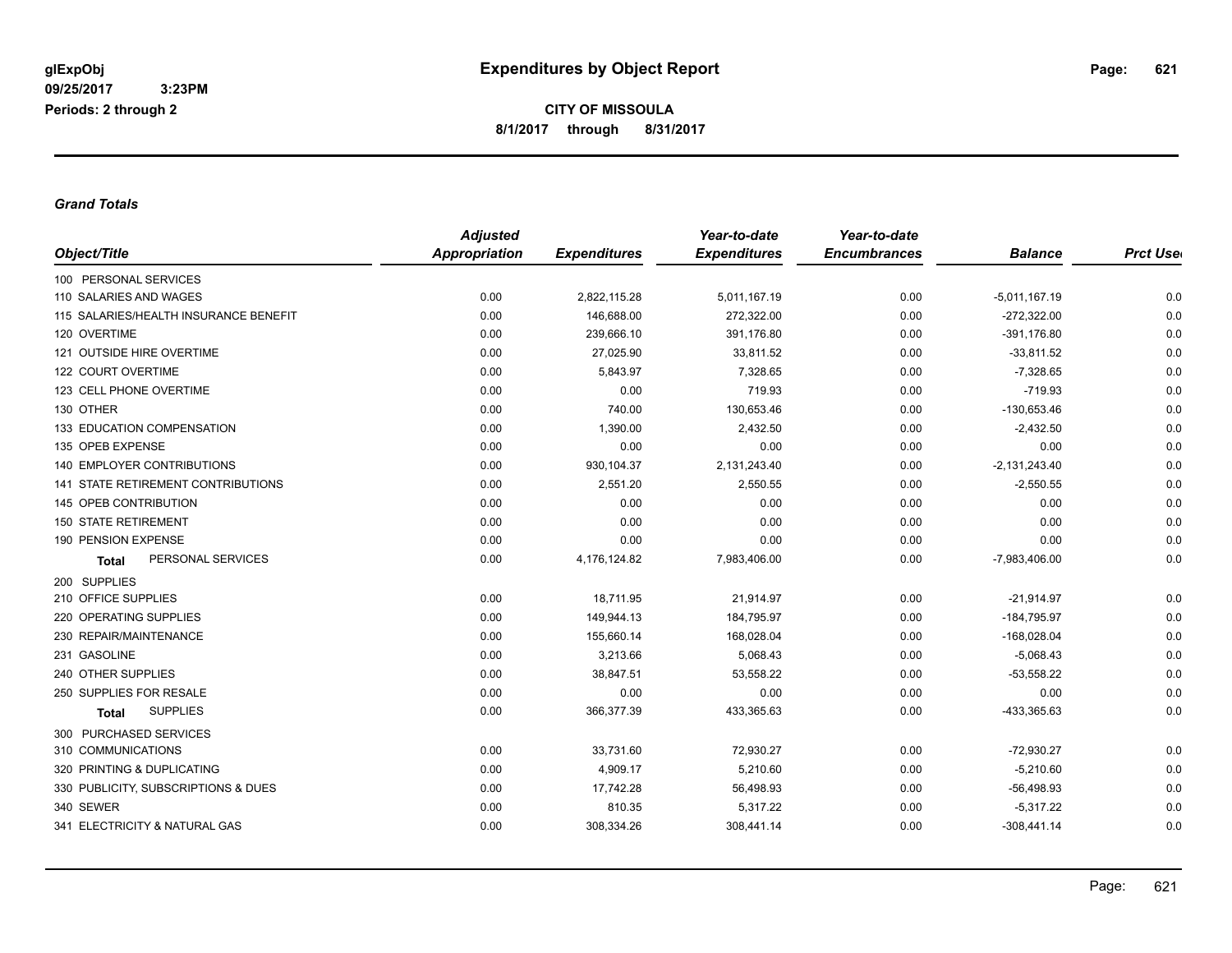*Grand Totals [Continued]*

|                                      | <b>Adjusted</b>      |                     | Year-to-date        | Year-to-date        |                 |                  |
|--------------------------------------|----------------------|---------------------|---------------------|---------------------|-----------------|------------------|
| Object/Title                         | <b>Appropriation</b> | <b>Expenditures</b> | <b>Expenditures</b> | <b>Encumbrances</b> | <b>Balance</b>  | <b>Prct User</b> |
| 342 STORM WATER                      | 0.00                 | 0.00                | 0.00                | 0.00                | 0.00            | 0.0              |
| 343 WATER CHARGES                    | 0.00                 | 49,984.88           | 49,984.88           | 0.00                | -49,984.88      | 0.0              |
| 344 TELEPHONE SERVICE                | 0.00                 | 28,777.40           | 47,528.11           | 0.00                | $-47,528.11$    | 0.0              |
| 345 GARBAGE                          | 0.00                 | 23,681.25           | 28,055.84           | 0.00                | $-28,055.84$    | 0.0              |
| 350 PROFESSIONAL SERVICES            | 0.00                 | 180,661.11          | 207,388.11          | 0.00                | $-207,388.11$   | 0.0              |
| 351 INSURANCE CLAIMS                 | 0.00                 | 82,568.54           | 497,054.27          | 0.00                | -497,054.27     | 0.0              |
| 352 HEALTH PROGRAMS                  | 0.00                 | 3,578.23            | 4,903.23            | 0.00                | $-4,903.23$     | 0.0              |
| 353 ADMINISTRATION EXPENDITURES      | 0.00                 | 133,497.09          | 197,552.24          | 0.00                | $-197,552.24$   | 0.0              |
| 354 TRANSITIONAL REINSURANCE PROGRAM | 0.00                 | 0.00                | 0.00                | 0.00                | 0.00            | 0.0              |
| 360 REPAIR & MAINTENANCE             | 0.00                 | 248,444.50          | 349,316.91          | 0.00                | $-349,316.91$   | 0.0              |
| 370 TRAVEL                           | 0.00                 | 10,321.29           | 12,365.39           | 0.00                | $-12,365.39$    | 0.0              |
| 380 TRAINING                         | 0.00                 | 12,724.37           | 12,642.62           | 0.00                | $-12,642.62$    | 0.0              |
| 390 OTHER PURCHASED SERVICES         | 0.00                 | 27,103.43           | 34,016.55           | 0.00                | $-34,016.55$    | 0.0              |
| 392 DONATIONS AND SALES              | 0.00                 | 269.75              | 697.25              | 0.00                | $-697.25$       | 0.0              |
| PURCHASED SERVICES<br><b>Total</b>   | 0.00                 | 1,167,139.50        | 1,889,903.56        | 0.00                | $-1,889,903.56$ | 0.0              |
| 400 BUILDING MATERIALS               |                      |                     |                     |                     |                 |                  |
| <b>400 BUILDING MATERIALS</b>        | 0.00                 | 20,757.31           | 22,212.08           | 0.00                | $-22,212.08$    | 0.0              |
| <b>BUILDING MATERIALS</b><br>Total   | 0.00                 | 20,757.31           | 22,212.08           | 0.00                | $-22,212.08$    | 0.0              |
| 500 FIXED CHARGES                    |                      |                     |                     |                     |                 |                  |
| 500 FIXED CHARGES                    | 0.00                 | 206,065.74          | 418,117.18          | 0.00                | $-418, 117.18$  | 0.0              |
| 510 *** Title Not Found ***          | 0.00                 | 0.00                | 0.00                | 0.00                | 0.00            | 0.0              |
| 530 EQUIPMENT RENTAL                 | 0.00                 | 99.78               | 99.78               | 0.00                | $-99.78$        | 0.0              |
| 550 MERCHANT SERVICE FEES            | 0.00                 | 864.35              | 864.35              | 0.00                | $-864.35$       | 0.0              |
| <b>FIXED CHARGES</b><br>Total        | 0.00                 | 207,029.87          | 419,081.31          | 0.00                | -419,081.31     | 0.0              |
| 600 DEBT SERVICE                     |                      |                     |                     |                     |                 |                  |
| 600 DEBT SERVICE                     | 0.00                 | 0.00                | 0.00                | 0.00                | 0.00            | 0.0              |
| 610 PRINCIPAL                        | 0.00                 | 186,477.96          | 340,362.42          | 0.00                | $-340,362.42$   | 0.0              |
| 615 JUDGMENT LEVY DEBT PAYMENT       | 0.00                 | 0.00                | 0.00                | 0.00                | 0.00            | 0.0              |
| 620 INTEREST / SERVICE FEES          | 0.00                 | 17,750.25           | 77,184.66           | 0.00                | $-77,184.66$    | 0.0              |
| <b>DEBT SERVICE</b><br><b>Total</b>  | 0.00                 | 204,228.21          | 417,547.08          | 0.00                | $-417,547.08$   | 0.0              |
| 700 GRANTS & CONTRIBUTIONS           |                      |                     |                     |                     |                 |                  |